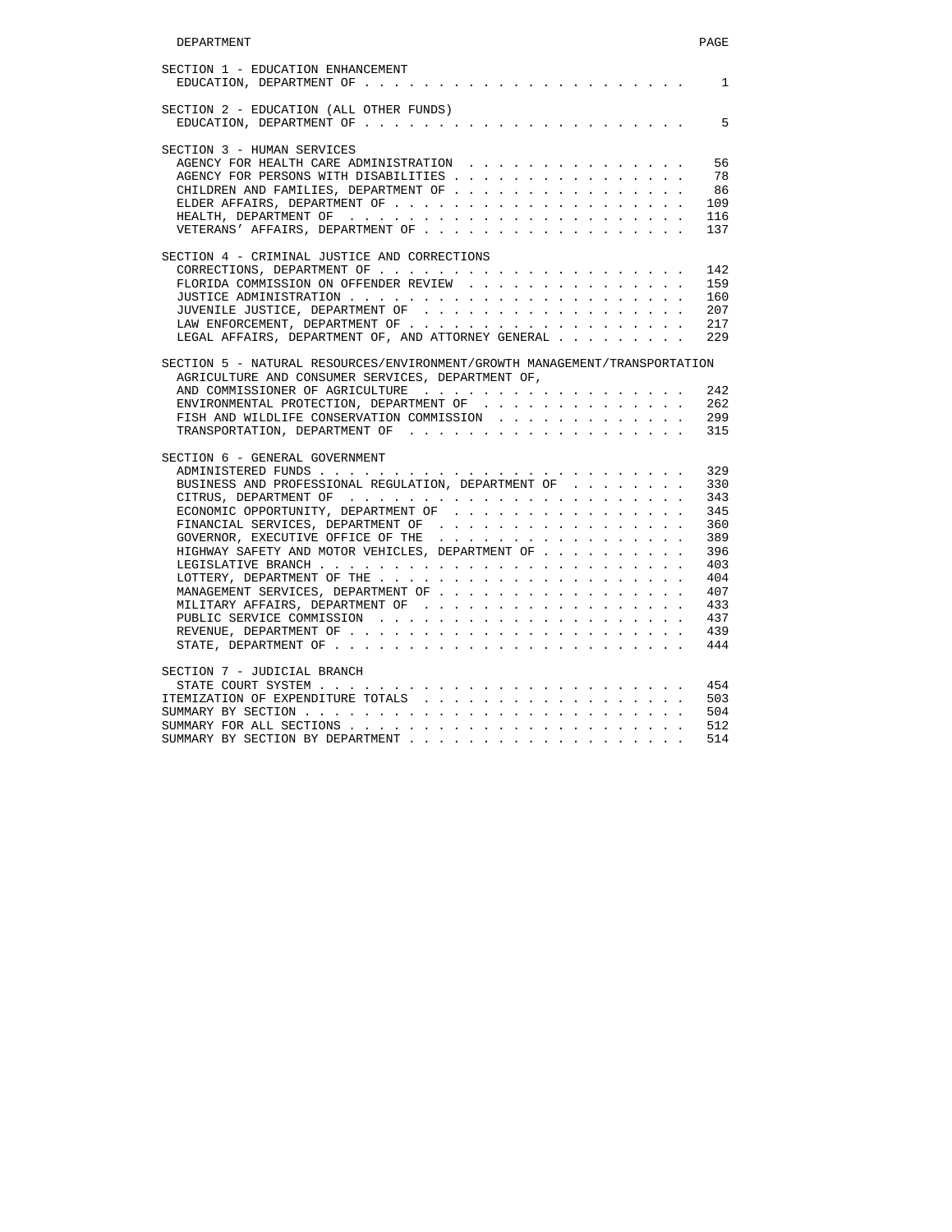# A bill to be entitled

 An act making appropriations; providing moneys for the annual period beginning July 1, 2022, and ending June 30, 2023, and supplemental appropriations for the period ending June 30, 2022, to pay salaries, and other expenses, capital outlay - buildings, and other improvements, and for other specified purposes of the various agencies of state government; providing effective dates.

Be It Enacted by the Legislature of the State of Florida:

 The moneys contained herein are appropriated from the named funds for Fiscal Year 2022-2023 to the state agency indicated, as the amounts to be used to pay the salaries, other operational expenditures, and fixed capital outlay of the named agencies, and are in lieu of all moneys appropriated for these purposes in other sections of the Florida Statutes.

SECTION 1 - EDUCATION ENHANCEMENT "LOTTERY" TRUST FUND

 The moneys contained herein is appropriated from the Education Enhancement "Lottery" Trust Fund to the state agencies indicated.

EDUCATION, DEPARTMENT OF

 Funds provided in sections 1 and 2 of this act as Grants and Aids-Special Categories or as Grants and Aids-Aid to Local Governments may be advanced quarterly throughout the fiscal year based on projects, grants, contracts, and allocation conference documents. Of the funds provided in Specific Appropriations 58, 59 through 61, 63 through 70, and 155, 60 percent of general revenue shall be released at the beginning of the first quarter and the balance at the beginning of the third quarter.

PROGRAM: EDUCATION - FIXED CAPITAL OUTLAY

 1 FIXED CAPITAL OUTLAY DEBT SERVICE - CLASS SIZE REDUCTION LOTTERY CAPITAL OUTLAY PROGRAM FROM EDUCATIONAL ENHANCEMENT TRUST FUND . . . . . . . . . . . . . . . 127,915,436

 Funds in Specific Appropriation 1 shall be transferred using nonoperating budget authority to the Lottery Capital Outlay and Debt Service Trust Fund, pursuant to section 1013.71, Florida Statutes, for the payment of debt service. There is appropriated from the Lottery Capital Outlay and Debt Service Trust Fund, an amount sufficient to enable the payment of debt service resulting from these transfers.

 Funds in Specific Appropriation 1 are for Fiscal Year 2022-2023 debt service on all bonds authorized pursuant to section 1013.737, Florida Statutes, for class size reduction, including any other continuing payments necessary or incidental to the repayment of the bonds. These funds may be used to refinance any or all bond series if it is in the best interest of the state as determined by the Division of Bond Finance.

 2 FIXED CAPITAL OUTLAY EDUCATIONAL FACILITIES FROM EDUCATIONAL ENHANCEMENT TRUST FUND . . . . . . . . . . . . . . . 6,647,049

 Funds in Specific Appropriation 2 for educational facilities are provided for debt service requirements associated with bond proceeds from the Lottery Capital Outlay and Debt Service Trust Fund included in Specific Appropriations 17 and 17A of chapter 2012-118, Laws of Florida, authorized pursuant to section 1013.737, Florida Statutes.

 Funds in Specific Appropriation 2 shall be transferred, using nonoperating budget authority, to the Lottery Capital Outlay and Debt Service Trust Fund. There is hereby appropriated from the Lottery Capital Outlay and Debt Service Trust Fund an amount sufficient to enable the payment of debt service resulting from these transfers.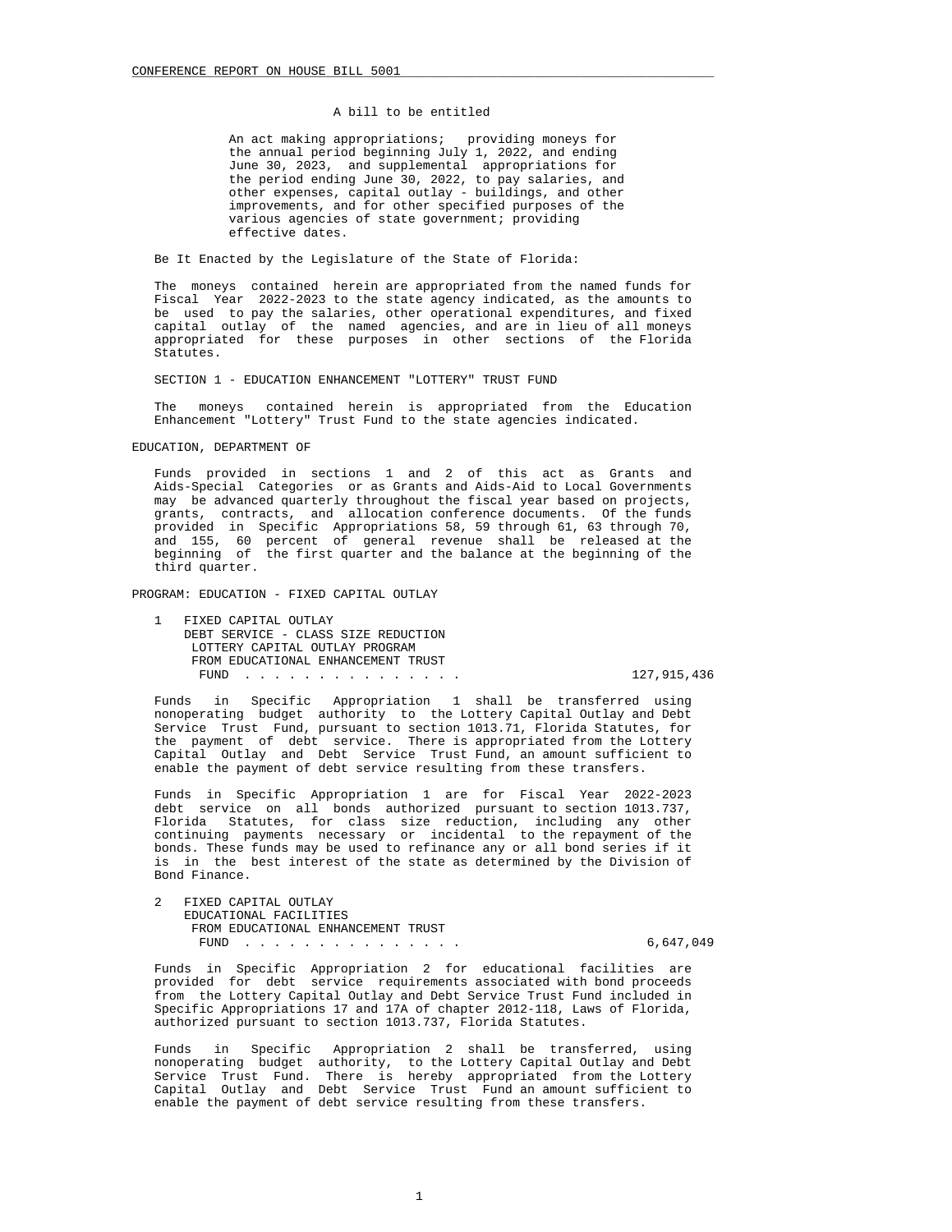SECTION 1 - EDUCATION ENHANCEMENT

| TOTAL: PROGRAM: EDUCATION - FIXED CAPITAL OUTLAY |             |
|--------------------------------------------------|-------------|
| FROM TRUST FUNDS                                 | 134,562,485 |
|                                                  |             |
| TOTAL ALL FUNDS                                  | 134,562,485 |

OFFICE OF STUDENT FINANCIAL ASSISTANCE

PROGRAM: STUDENT FINANCIAL AID PROGRAM - STATE

 3 SPECIAL CATEGORIES GRANTS AND AIDS - FLORIDA'S BRIGHT FUTURES SCHOLARSHIP PROGRAM FROM EDUCATIONAL ENHANCEMENT TRUST FUND . . . . . . . . . . . . . . . 620,881,057

 From the funds in Specific Appropriation 3, the Bright Futures Scholarship awards for the 2022-2023 academic year shall be as follows:

 Academic Scholars shall receive an award equal to the amount necessary to pay 100 percent of tuition and applicable fees for fall, spring, and summer terms.

 Medallion Scholars shall receive an award equal to the amount necessary to pay 75 percent of tuition and applicable fees for fall, spring, and summer terms. A Medallion Scholar who is enrolled in an associate degree program at a Florida College System institution shall receive an award equal to the amount necessary to pay 100 percent of the tuition and applicable fees.

 For Gold Seal Vocational Scholars and Gold Seal CAPE Scholars, the award per credit hour or credit hour equivalent shall be as follows:

 Gold Seal Vocational Scholars and Gold Seal CAPE Scholars Career Certificate Program.......................\$ 39 Applied Technology Diploma Program.............\$ 39 Technical Degree Education Program.............\$ 48

 Gold Seal CAPE Scholars Bachelor of Science Program with Statewide Articulation Agreement........................\$ 48 Florida College System Bachelor of Applied Science Program.............................\$ 48

The additional stipend for Top Scholars shall be \$44 per credit hour.

 4 FINANCIAL ASSISTANCE PAYMENTS STUDENT FINANCIAL AID FROM EDUCATIONAL ENHANCEMENT TRUST FUND . . . . . . . . . . . . . . . 103,492,701

 Funds in Specific Appropriation 4 are allocated in Specific Appropriation 66. These funds are provided for Florida Student Assistance Grant (FSAG) public full-time and part-time programs.

 TOTAL: PROGRAM: STUDENT FINANCIAL AID PROGRAM - STATE FROM TRUST FUNDS . . . . . . . . . . . . . . . 724,373,758

TOTAL ALL FUNDS . . . . . . . . . . 724,373,758

PUBLIC SCHOOLS, DIVISION OF

PROGRAM: STATE GRANTS/K-12 PROGRAM - FEFP

 The calculations of the Florida Education Finance Program (FEFP) for the 2022-2023 fiscal year are incorporated by reference in HB 5003. The calculations are the basis for the appropriations in the General Appropriations Act in Specific Appropriations 5, 6, 86, and 87.

 5 AID TO LOCAL GOVERNMENTS GRANTS AND AIDS - FLORIDA EDUCATIONAL FINANCE PROGRAM FROM EDUCATIONAL ENHANCEMENT TRUST FUND . . . . . . . . . . . . . . . 867,665,839

 Funds provided in Specific Appropriation 5 are allocated in Specific Appropriation 86.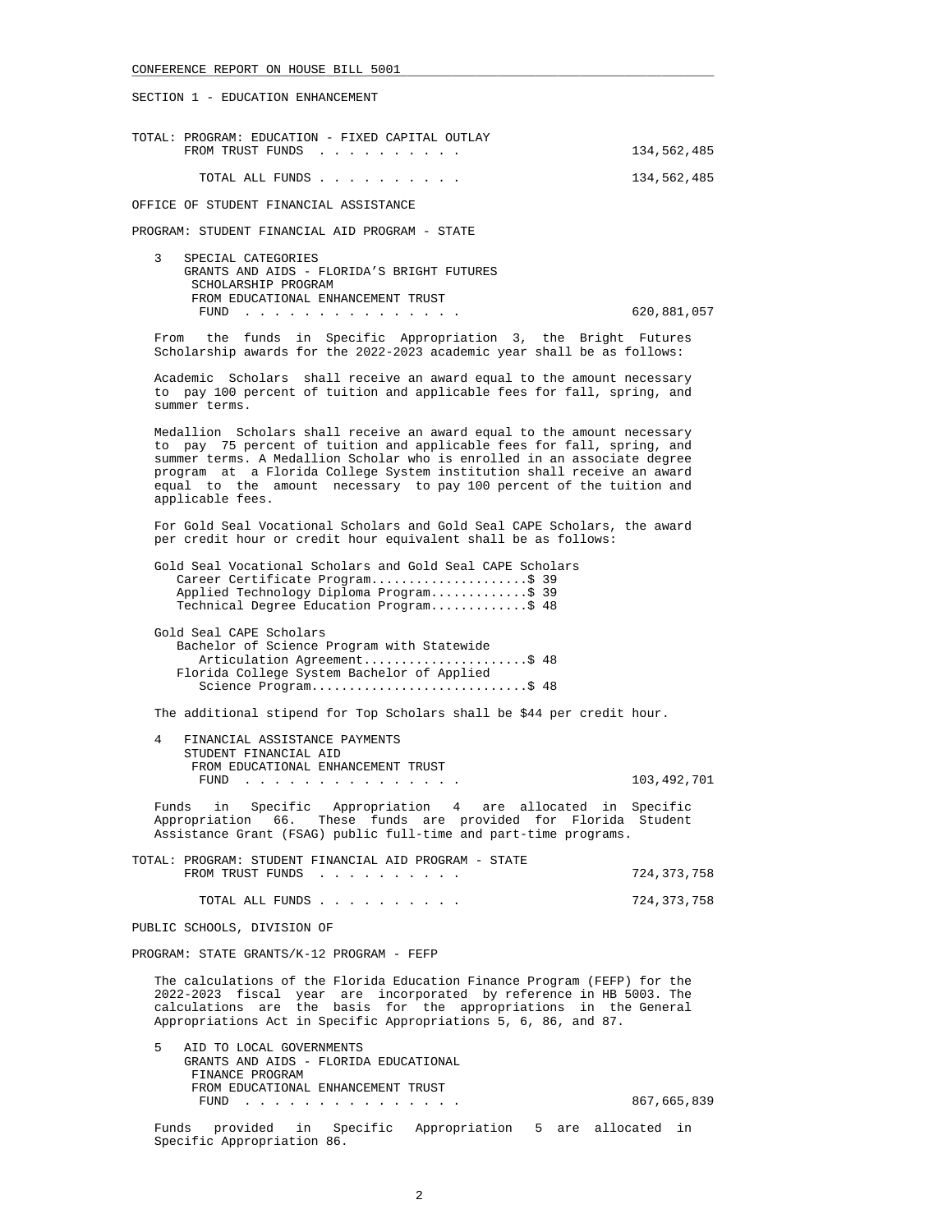SECTION 1 - EDUCATION ENHANCEMENT

| 6 AID TO LOCAL GOVERNMENTS             |             |
|----------------------------------------|-------------|
| GRANTS AND AIDS - CLASS SIZE REDUCTION |             |
| FROM EDUCATIONAL ENHANCEMENT TRUST     |             |
| FUND                                   | 103,776,356 |

 Funds in Specific Appropriations 6 and 87 are provided to implement the requirements of sections 1003.03 and 1011.685, Florida Statutes. The class size reduction allocation factor for grades prekindergarten to grade 3 shall be \$964.60, for grades 4 to 8 shall be \$920.98, and for grades 9 to 12 shall be \$923.21. The class size reduction allocation shall be recalculated based on enrollment through the October 2022 FTE survey except as provided in section 1003.03(4), Florida Statutes. If the total class size reduction allocation is greater than the appropriation in Specific Appropriations 6 and 87, funds shall be prorated to the level of the appropriation based on each district's calculated amount. The Commissioner of Education may withhold disbursement of these funds until a district is in compliance with reporting information required for class size reduction implementation.

 TOTAL: PROGRAM: STATE GRANTS/K-12 PROGRAM - FEFP FROM TRUST FUNDS . . . . . . . . . . . . . . . . . 971,442,195

TOTAL ALL FUNDS . . . . . . . . . . 971,442,195

PROGRAM: WORKFORCE EDUCATION

 7 AID TO LOCAL GOVERNMENTS WORKFORCE DEVELOPMENT FROM EDUCATIONAL ENHANCEMENT TRUST FUND . . . . . . . . . . . . . . . 130,507,256

 Funds in Specific Appropriation 7 are allocated in Specific Appropriation 118. These funds are provided for school district workforce education programs as defined in section 1004.02(25), Florida Statutes.

# FLORIDA COLLEGES, DIVISION OF

PROGRAM: FLORIDA COLLEGES

 8 AID TO LOCAL GOVERNMENTS GRANTS AND AIDS - FLORIDA COLLEGE SYSTEM PROGRAM FUND FROM EDUCATIONAL ENHANCEMENT TRUST FUND . . . . . . . . . . . . . . . 240,982,604

 Funds in Specific Appropriation 8 are allocated in Specific Appropriation 125.

UNIVERSITIES, DIVISION OF

PROGRAM: EDUCATIONAL AND GENERAL ACTIVITIES

 Funds in Specific Appropriations 9 through 13 shall be expended in accordance with operating budgets which must be approved by each university's board of trustees.

 9 AID TO LOCAL GOVERNMENTS GRANTS AND AIDS - EDUCATION AND GENERAL ACTIVITIES FROM EDUCATIONAL ENHANCEMENT TRUST FUND . . . . . . . . . . . . . . . 577,044,661

 Funds in Specific Appropriation 9 are allocated in Specific Appropriation 145.

 10 AID TO LOCAL GOVERNMENTS GRANTS AND AIDS - IFAS (INSTITUTE OF FOOD AND AGRICULTURAL SCIENCE) FROM EDUCATIONAL ENHANCEMENT TRUST FUND . . . . . . . . . . . . . . . 17,079,571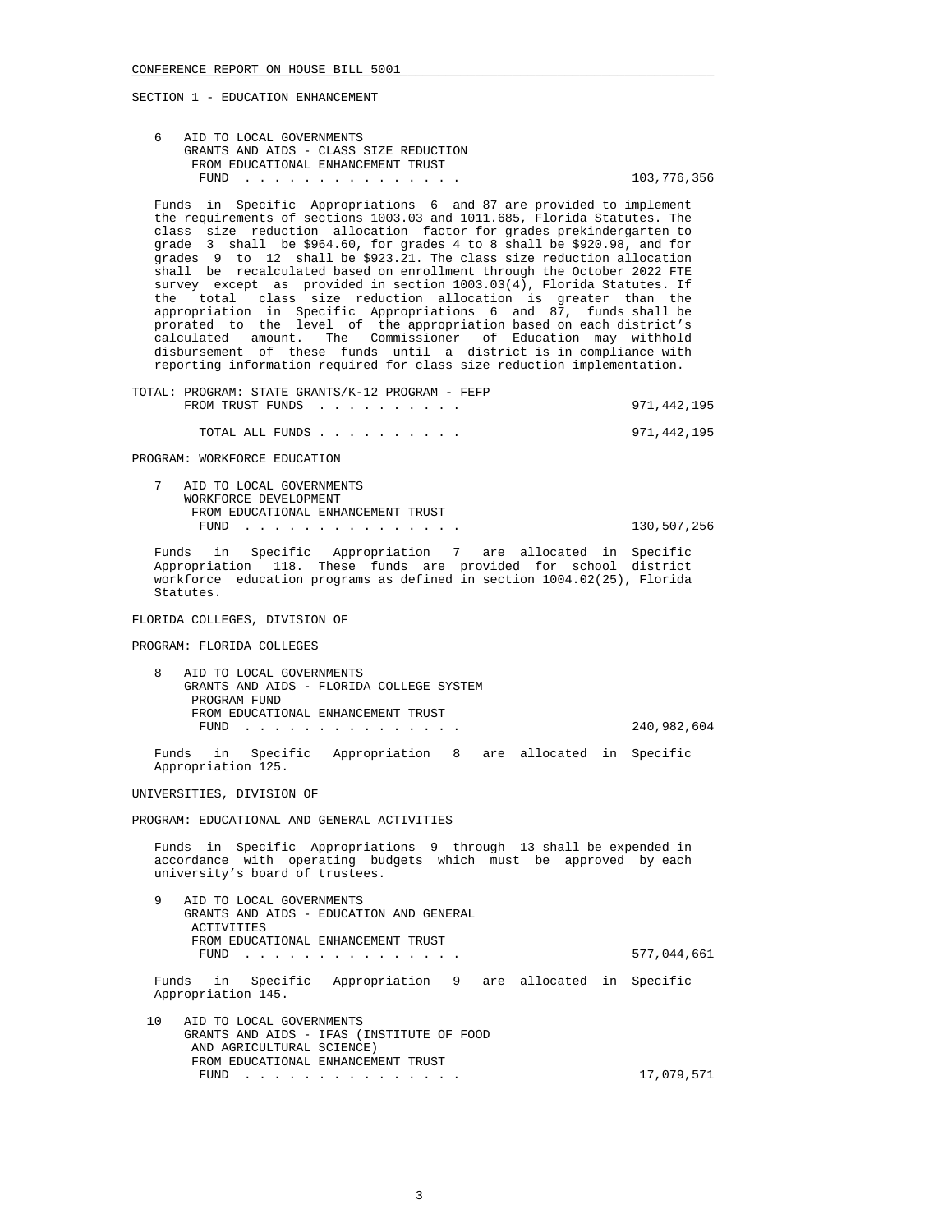# SECTION 1 - EDUCATION ENHANCEMENT

|    | 11 AID TO LOCAL GOVERNMENTS<br>GRANTS AND AIDS - UNIVERSITY OF SOUTH<br>FLORIDA MEDICAL CENTER<br>FROM EDUCATIONAL ENHANCEMENT TRUST<br>FUND                          | 12,740,542                 |
|----|-----------------------------------------------------------------------------------------------------------------------------------------------------------------------|----------------------------|
|    | 12 AID TO LOCAL GOVERNMENTS<br>GRANTS AND AIDS - UNIVERSITY OF FLORIDA<br>HEALTH CENTER<br>FROM EDUCATIONAL ENHANCEMENT TRUST<br>FUND                                 | 7,898,617                  |
| 13 | AID TO LOCAL GOVERNMENTS<br>GRANTS AND AIDS - FLORIDA STATE UNIVERSITY<br>MEDICAL SCHOOL<br>FROM EDUCATIONAL ENHANCEMENT TRUST<br>FUND<br>$\sim$ $\sim$ $\sim$ $\sim$ | 824,574                    |
|    | TOTAL: PROGRAM: EDUCATIONAL AND GENERAL ACTIVITIES<br>FROM TRUST FUNDS<br>TOTAL ALL FUNDS                                                                             | 615,587,965<br>615,587,965 |
|    | TOTAL OF SECTION 1                                                                                                                                                    |                            |
|    | FROM TRUST FUNDS                                                                                                                                                      | 2,817,456,263              |
|    | TOTAL ALL FUNDS                                                                                                                                                       | 2,817,456,263              |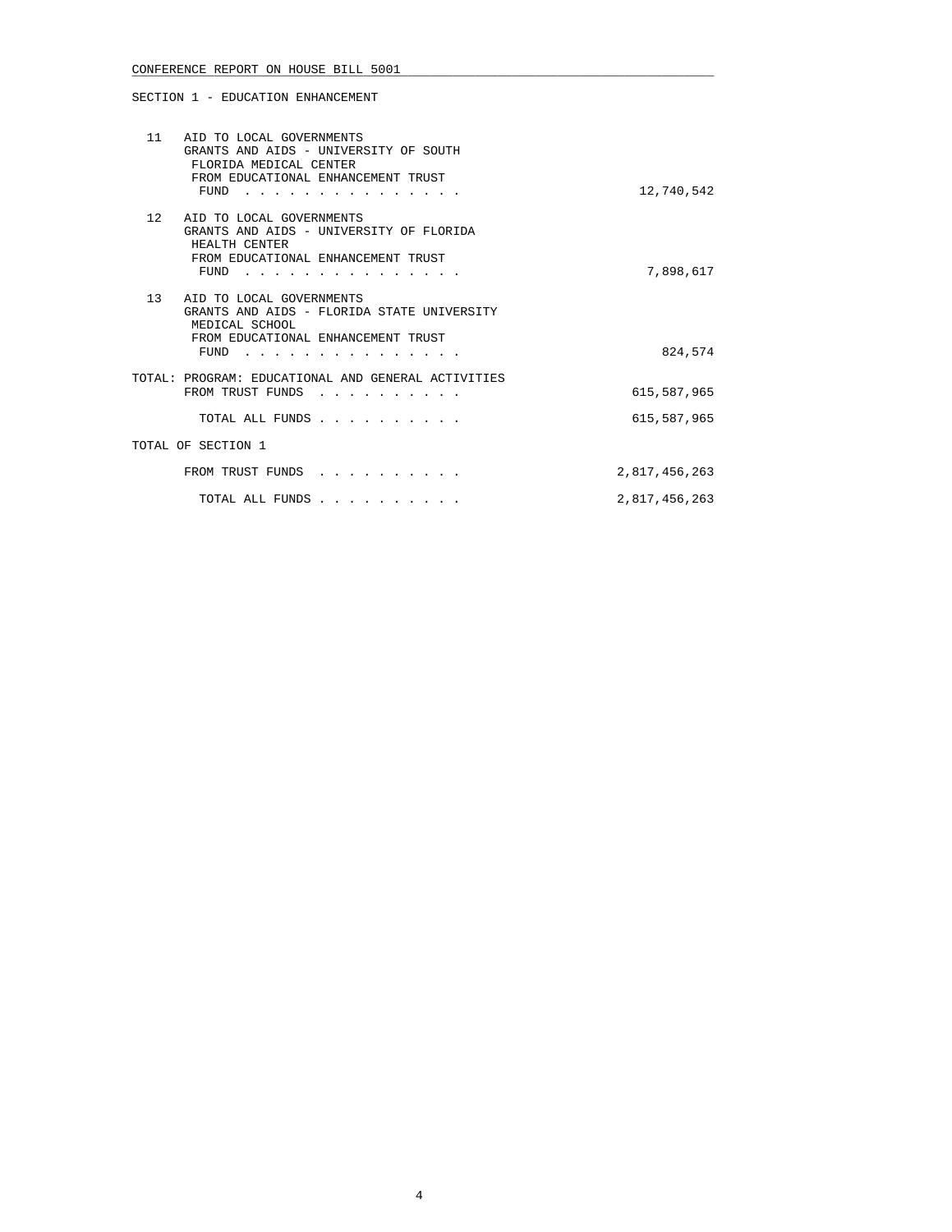SPECIFIC APPROPRIATION

> The moneys contained herein are appropriated from the named funds to the Department of Education as the amounts to be used to pay salaries, other operational expenditures, and fixed capital outlay.

## EDUCATION, DEPARTMENT OF

PROGRAM: EDUCATION - FIXED CAPITAL OUTLAY

 The Legislature hereby finds and determines that the items and sums designated in Specific Appropriations 15 through 17A and 21 through 22A from the Public Education Capital Outlay and Debt Service Trust Fund constitute authorized capital outlay projects within the meaning and as required by Article XII, section 9(a)(2) of the Florida Constitution, as amended, and any other law. In accordance therewith, the moneys in the following items are authorized to be expended for the enumerated authorized capital outlay projects.

 The sum designated for each project is the maximum sum to be expended for each specified phase of the project from funds accruing under Article XII, section 9(a)(2) of the Florida Constitution. The scope of each project shall be planned so that the amounts specified shall not be exceeded, or any excess in costs shall be funded by sources other than this appropriation. Such excess costs may be funded from the Public Education Capital Outlay and Debt Service Trust Fund only as a result of fund transfers pursuant to section 216.292(4)(c), Florida Statutes. Each project shall be constructed on the site specified. If existing facilities and acquisition of new sites are a part of these projects, each such building and site must be certified to be free of contamination, asbestos, and other hazardous materials before the facility or site may be acquired. The provisions of section 216.301(2), Florida Statutes, shall apply to all capital outlay funds appropriated from the Public Education Capital Outlay and Debt Service Trust Fund for Fiscal Year 2022-2023 in Specific Appropriations 15 through 17A and 21 through 22A.

 The Executive Office of the Governor's Office of Policy and Budget shall establish Fixed Capital Outlay budget authority within appropriate accounts to enable expenditure of funds appropriated for the state universities, the Florida School for the Deaf and the Blind, public school districts, public broadcasting stations, and Florida colleges.

 14 FIXED CAPITAL OUTLAY STATE UNIVERSITY SYSTEM CAPITAL IMPROVEMENT FEE PROJECTS FROM CAPITAL IMPROVEMENTS FEE TRUST FUND . . . . . . . . . . . . 44,700,000

 Funds in Specific Appropriation 14 shall be allocated by the Board of Governors to the state universities on a pro rata distribution basis in accordance with the Board of Governors Legislative Budget Request for funding from the Capital Improvements Fee Trust Fund, as approved on September 1, 2021. Each board of trustees shall report to the Board of Governors the funding allocated to each specific project.

 15 FIXED CAPITAL OUTLAY MAINTENANCE, REPAIR, RENOVATION, AND REMODELING FROM PUBLIC EDUCATION CAPITAL OUTLAY AND DEBT SERVICE TRUST FUND 207,190,966

Funds in Specific Appropriation 15 shall be allocated as follows:

 Public Schools............................................ 11,422,223 Charter Schools........................................... 195,768,743

 Funds in Specific Appropriation 15 for public schools are provided to school districts that qualify for a grant under the High Growth District Capital Outlay Assistance Grant Program pursuant to section 1013.738, Florida Statutes.

 Funds in Specific Appropriation 15 for charter schools shall be distributed in accordance with section 1013.62, Florida Statutes.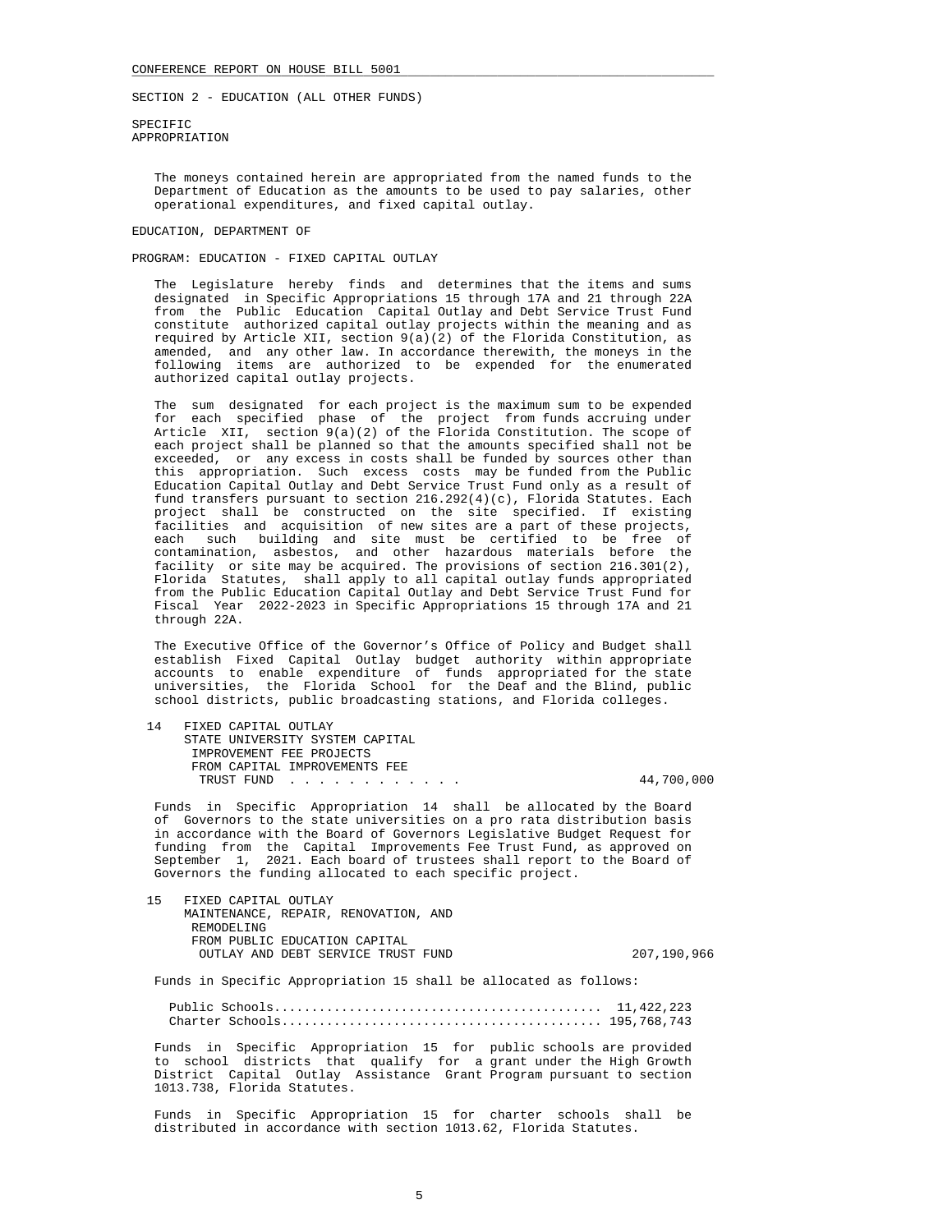| 16    | FIXED CAPITAL OUTLAY<br>SURVEY RECOMMENDED NEEDS - PUBLIC SCHOOLS<br>FROM PUBLIC EDUCATION CAPITAL<br>OUTLAY AND DEBT SERVICE TRUST FUND                                                                                          | 8,128,636   |
|-------|-----------------------------------------------------------------------------------------------------------------------------------------------------------------------------------------------------------------------------------|-------------|
|       | Specific Appropriation 16 shall be distributed among<br>Funds in<br>developmental research (laboratory) schools approved pursuant to section<br>1002.32, Florida Statutes, based upon full-time equivalent student<br>membership. |             |
| 17    | FIXED CAPITAL OUTLAY<br>FLORIDA COLLEGE SYSTEM PROJECTS<br>25,825,479<br>FROM GENERAL REVENUE FUND<br>FROM PUBLIC EDUCATION CAPITAL<br>OUTLAY AND DEBT SERVICE TRUST FUND                                                         | 14,559,990  |
|       | Nonrecurring funds in Specific Appropriation 17 shall be allocated<br>as follows:                                                                                                                                                 |             |
|       | COLLEGE OF THE FLORIDA KEYS<br>Academy Classroom Facility and Emergency Operations<br>Center (HB 4429) (Senate Form 1829) 3,000,000<br>DAYTONA STATE COLLEGE<br>Sensitive Compartmented Information Facility and                  |             |
|       | Equipment for Database and Cybersecurity Programs (HB<br>LAKE-SUMTER STATE COLLEGE                                                                                                                                                |             |
|       | Emerging Media and Fine Arts Center Implementation and<br>Renovation (Senate Form 1861) 8,037,266<br>NORTH FLORIDA COLLEGE                                                                                                        |             |
|       | Controls for Lighting and HVAC Systems Campus-wide (HB<br>PASCO-HERNANDO STATE COLLEGE                                                                                                                                            |             |
|       | Fire Academy Burn Center and Classrooms (Senate Form 2175) 5,000,000<br>Remodel Buildings A through E and Chiller Plant - West 22,448,203                                                                                         |             |
|       | 17A FIXED CAPITAL OUTLAY<br>STATE UNIVERSITY SYSTEM PROJECTS<br>FROM GENERAL REVENUE FUND<br>27,700,000<br>FROM PUBLIC EDUCATION CAPITAL<br>OUTLAY AND DEBT SERVICE TRUST FUND                                                    | 162,500,000 |
|       | Nonrecurring funds in Specific Appropriation 17A shall be allocated                                                                                                                                                               |             |
|       | as follows:                                                                                                                                                                                                                       |             |
|       | FLORIDA A&M UNIVERSITY<br>Campus-Wide Utility Infrastructure (Senate Form 2799) 27,700,000<br>FLORIDA STATE UNIVERSITY                                                                                                            |             |
|       | Health Tallahassee Center (Senate Form 2599) 62,500,000<br>UNIVERSITY OF FLORIDA                                                                                                                                                  |             |
|       | Architecture Building Renovation/Remodeling and DCP<br>UNIVERSITY OF SOUTH FLORIDA                                                                                                                                                | 25,000,000  |
|       | Environmental & Oceanographic Sciences Research &                                                                                                                                                                                 | 75,000,000  |
| 19    | FIXED CAPITAL OUTLAY<br>DEBT SERVICE<br>FROM CAPITAL IMPROVEMENTS FEE                                                                                                                                                             |             |
|       | TRUST FUND<br>FROM PUBLIC EDUCATION CAPITAL                                                                                                                                                                                       | 12,045,411  |
|       | OUTLAY AND DEBT SERVICE TRUST FUND<br>FROM SCHOOL DISTRICT AND COMMUNITY                                                                                                                                                          | 793,745,880 |
|       | COLLEGE DISTRICT CAPITAL OUTLAY<br>AND DEBT SERVICE TRUST FUND                                                                                                                                                                    | 14,673,415  |
| Funds | in<br>Specific Appropriation 19 from the<br>School District                                                                                                                                                                       | and         |

 Community College District Capital Outlay and Debt Service Trust Fund are for Fiscal Year 2022-2023 debt service on bonds authorized pursuant to the School Capital Outlay Amendment, Article XII, section 9(d) of the Florida Constitution, and any other continuing payments necessary or incidental to the repayment of the bonds. These funds may be used to refinance any or all series if it is in the best interest of the state as determined by the Division of Bond Finance. If the debt service appropriated for this program in Specific Appropriation 19 is insufficient due to interest rate changes, issuance timing, or other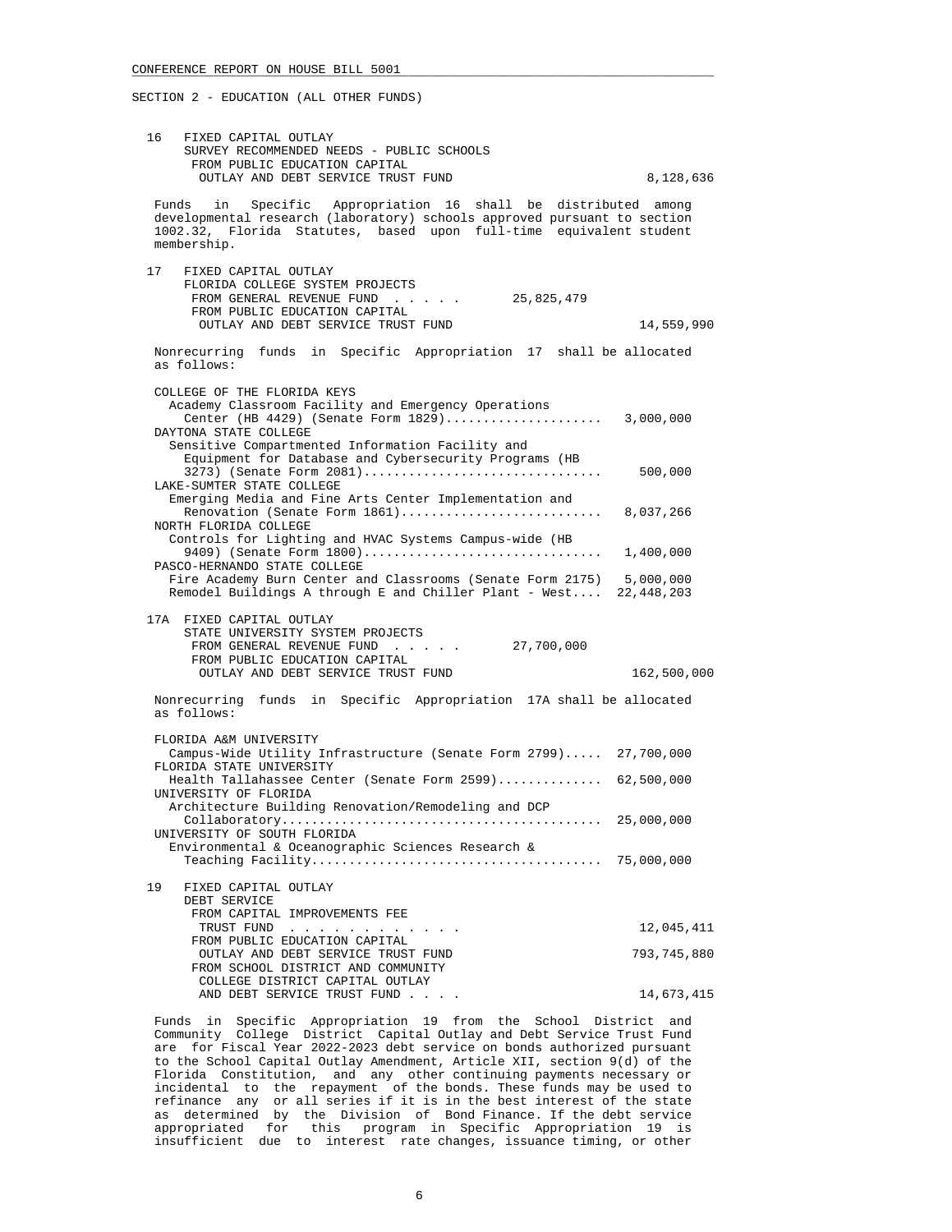circumstances, the amount of the insufficiency is appropriated from the School District and Community College District Capital Outlay and Debt Service Trust Fund.

- 20 FIXED CAPITAL OUTLAY GRANTS AND AIDS - SCHOOL DISTRICT AND COMMUNITY COLLEGE FROM SCHOOL DISTRICT AND COMMUNITY COLLEGE DISTRICT CAPITAL OUTLAY AND DEBT SERVICE TRUST FUND . . . . . . . . . . . 112,000,000 21 FIXED CAPITAL OUTLAY FLORIDA SCHOOL FOR THE DEAF AND BLIND -
- CAPITAL PROJECTS FROM PUBLIC EDUCATION CAPITAL OUTLAY AND DEBT SERVICE TRUST FUND 8,500,000

 From the funds in Specific Appropriation 21, \$5,000,000 in nonrecurring funds is provided for maintenance projects at the Florida School for the Deaf and the Blind.

 From the funds in Specific Appropriation 21, \$3,500,000 in nonrecurring funds is provided for the Florida School for the Deaf and the Blind - Kramer Hall Renovation (HB 4487)(Senate Form 1537).

 22 FIXED CAPITAL OUTLAY PUBLIC BROADCASTING PROJECTS FROM PUBLIC EDUCATION CAPITAL OUTLAY AND DEBT SERVICE TRUST FUND 5,020,408

FROM PUBLIC EDUCATION CAPITAL

 Funds in Specific Appropriation 22 are provided for the following projects to correct health and safety issues, correct building deficiencies, and complete renovations at public broadcasting stations:

| WDNA-FM, Miami - Replace Leaking HVAC Air Handler<br>WEDU-TV, Tampa/St. Petersburg - Replace Mildewed and            | 13,294    |
|----------------------------------------------------------------------------------------------------------------------|-----------|
| Unhealthy Ceiling Tiles                                                                                              | 307,559   |
| WEFS-TV, Cocoa - Reinforce Unsafe Tower Guide Cables and                                                             |           |
| Phase 2<br>Cable Anchors                                                                                             | 130,450   |
| WEFS-TV, Cocoa - Upgrade Corroded Electrical Grounding                                                               |           |
| Connections Phase 2                                                                                                  | 49,000    |
| WEFS-TV, Cocoa - Replace Inefficient HVAC System<br>WGCU-TV/FM, Ft. Myers/Naples - Replace Obsolete Backup           | 110,000   |
|                                                                                                                      | 60,212    |
| WJCT-TV/FM, Jacksonville - Resurface Damaged Studio Floor.<br>WKGC-FM, Panama City - Replace Failing Main Generator, | 166,311   |
| Transfer Switch, and Fuel Tank<br>WKGC-FM, Panama City - Replace Failing Generator and                               | 187,000   |
| Transfer Switch at Auxiliary Transmission Site                                                                       | 50,000    |
| WMFE-FM, Orlando - Repair and Refurbish Failing Lift                                                                 |           |
| (Sanitation) Station    Phase 2                                                                                      | 449,827   |
| WMNF-FM, Tampa/St. Petersburg - Replace End-of-Life HVAC                                                             |           |
|                                                                                                                      | 741,830   |
| WQCS-FM, Ft. Piece - Replace Lift (Sanitation) Station                                                               |           |
| and Repair Damaged Restrooms                                                                                         | 183,725   |
| WUCF-TV, Orlando - Purchase and Install Emergency Backup                                                             |           |
|                                                                                                                      | 500,000   |
| WUFT-TV/FM, Gainesville/Ocala - Update FPREN StormCenter                                                             |           |
| Phase 4<br>Infrastructure                                                                                            | 1,242,000 |
| WUSF-FM, Tampa - Repair and Modernize Unreliable                                                                     |           |
|                                                                                                                      | 40,000    |
| WUSF-FM, Tampa/St. Petersburg - Overhaul Obsolete                                                                    |           |
| Electrical Systems at FM Transmitter Site                                                                            | 314,200   |
| WUWF-FM, Pensacola - Replace Obsolete Backup Generator                                                               |           |
|                                                                                                                      | 475,000   |
| 22A FIXED CAPITAL OUTLAY                                                                                             |           |
| VOCATIONAL-TECHNICAL FACILITIES                                                                                      |           |
| FROM GENERAL REVENUE FUND<br>2,500,000                                                                               |           |
|                                                                                                                      |           |

OUTLAY AND DEBT SERVICE TRUST FUND 8,900,000 From the funds in Specific Appropriation 22A, \$5,500,000 in nonrecurring funds is provided to the School District of Manatee County for the Aviation Maintenance Technician School at SRQ Airport (HB 3243) (Senate Form 2063).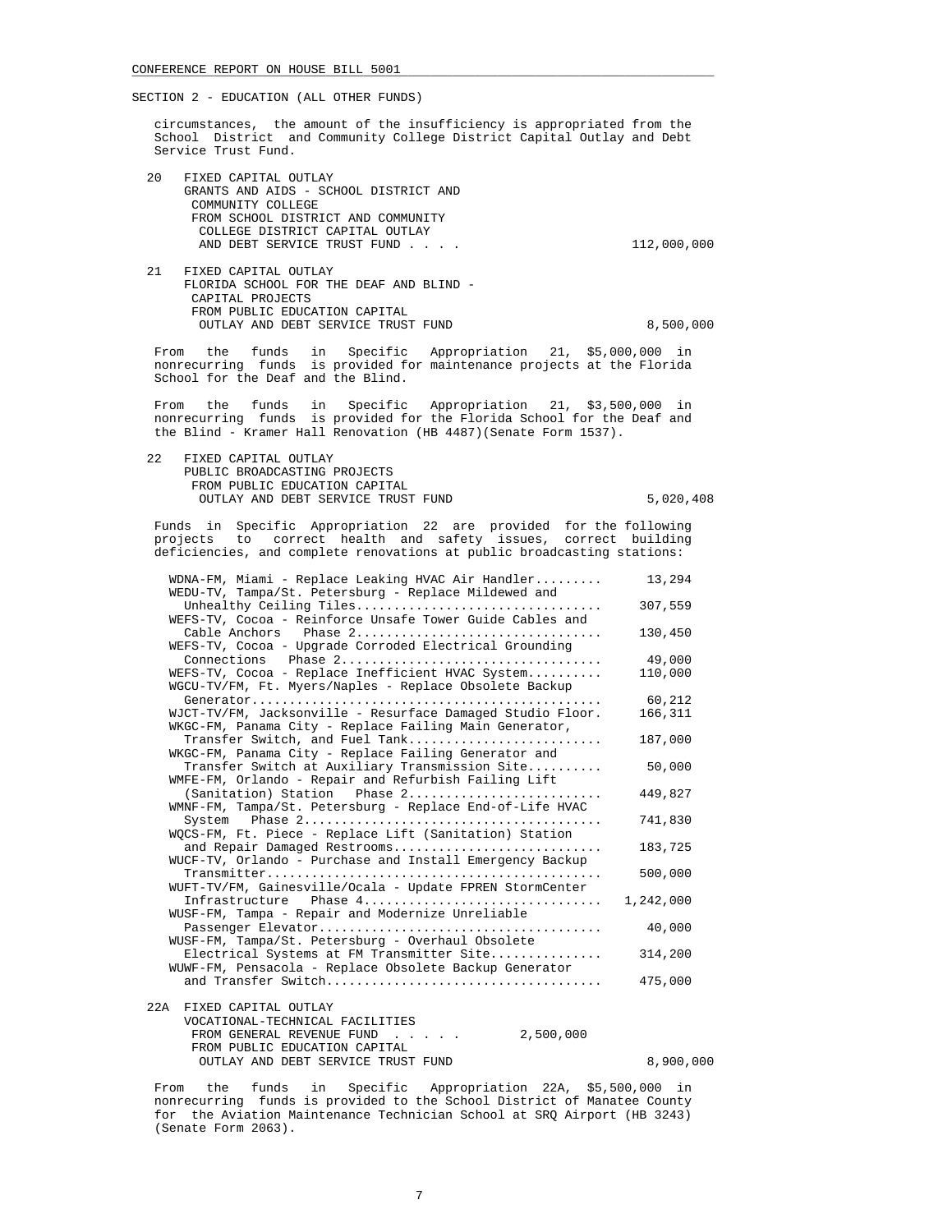From the funds in Specific Appropriation 22A, \$5,900,000 in nonrecurring funds is provided to Bay District Schools for the Tom P. Haney Technical Center "Learning to Earning" Health Sciences and Business Building Construction (HB 9103) (Senate Form 2224).

|                  | TOTAL: PROGRAM: EDUCATION - FIXED CAPITAL OUTLAY |               |
|------------------|--------------------------------------------------|---------------|
|                  | 56,025,479<br>FROM GENERAL REVENUE FUND          |               |
| FROM TRUST FUNDS |                                                  | 1,391,964,706 |
|                  |                                                  |               |
| TOTAL ALL FUNDS  |                                                  | 1,447,990,185 |

VOCATIONAL REHABILITATION

 For funds in Specific Appropriations 23 through 36 for the Vocational Rehabilitation Program, the Department of Education is the designated state agency for purposes of compliance with the Federal Rehabilitation Act of 1973, as amended.

 If the department identifies additional resources that may be used to maximize federal matching funds for the Vocational Rehabilitation Program, the department shall submit a budget amendment prior to the expenditure of the funds, in accordance with the provisions of chapter 216, Florida Statutes.

APPROVED SALARY RATE 37,287,755

| 23  | POSITIONS<br>SALARIES AND BENEFITS<br>FROM GENERAL REVENUE FUND<br>$\mathbf{r}$ , $\mathbf{r}$ , $\mathbf{r}$ , $\mathbf{r}$<br>FROM ADMINISTRATIVE TRUST FUND | 884.00<br>11,188,984 | 240,795    |
|-----|----------------------------------------------------------------------------------------------------------------------------------------------------------------|----------------------|------------|
|     | FROM FEDERAL REHABILITATION TRUST<br>FUND<br>.                                                                                                                 |                      | 41,941,345 |
| 2.4 | OTHER PERSONAL SERVICES<br>FROM FEDERAL REHABILITATION TRUST<br>FUND                                                                                           |                      | 1,548,750  |
| 25  | <b>EXPENSES</b><br>FROM GENERAL REVENUE FUND<br>FROM FEDERAL REHABILITATION TRUST<br>FUND                                                                      | 6,686                | 12,708,851 |
| 26  | LOCAL GOVERNMENTS<br>TО<br>ATD                                                                                                                                 |                      |            |

| . | www.common.communication.com               |            |
|---|--------------------------------------------|------------|
|   | GRANTS AND AIDS - ADULTS WITH DISABILITIES |            |
|   | FUNDS.                                     |            |
|   | FROM GENERAL REVENUE FUND                  | 11,342,518 |

 From the funds provided in Specific Appropriation 26, recurring funds are provided for the following base appropriations projects:

| Adults with Disabilities - Helping People Succeed      | 109,006   |
|--------------------------------------------------------|-----------|
| Broward County Public Schools Adults with Disabilities | 800,000   |
| Daytona State College Adults with Disabilities Program | 70,000    |
| Flagler Adults with Disabilities Program               | 535,892   |
| Gadsden Adults with Disabilities Program               | 100,000   |
| Gulf Adults with Disabilities Program                  | 35,000    |
| Inclusive Transition and Employment Management Program |           |
|                                                        | 750,000   |
| Jackson Adults with Disabilities Program               | 1,019,247 |
| Leon Adults with Disabilities Program                  | 225,000   |
| Miami-Dade Adults with Disabilities Program            | 1,125,208 |
| Palm Beach Habilitation Center                         | 225,000   |
| Sumter Adults with Disabilities Program                | 42,500    |
| Tallahassee Community College Adults with Disabilities |           |
|                                                        | 25,000    |
| Taylor Adults with Disabilities Program                | 42,500    |
| Wakulla Adults with Disabilities Program               | 42,500    |
|                                                        |           |

 From the funds provided in Specific Appropriation 26, nonrecurring funds are provided for the following appropriations projects:

| Able Inclusion Florida 2025 (Senate Form 2289)           | 250,000 |
|----------------------------------------------------------|---------|
| Arc Broward Skills Training-Adults with Disabilities (HB |         |
| 2495) (Senate Form 1994)                                 | 350,000 |
| Boca Raton Habilitation Center Education Programs for    |         |
| Adults with Disabilities (AWD) (HB 3345) (Senate Form    |         |
|                                                          | 300,000 |
| Brevard Adults with Disabilities (HB 2093) (Senate Form  |         |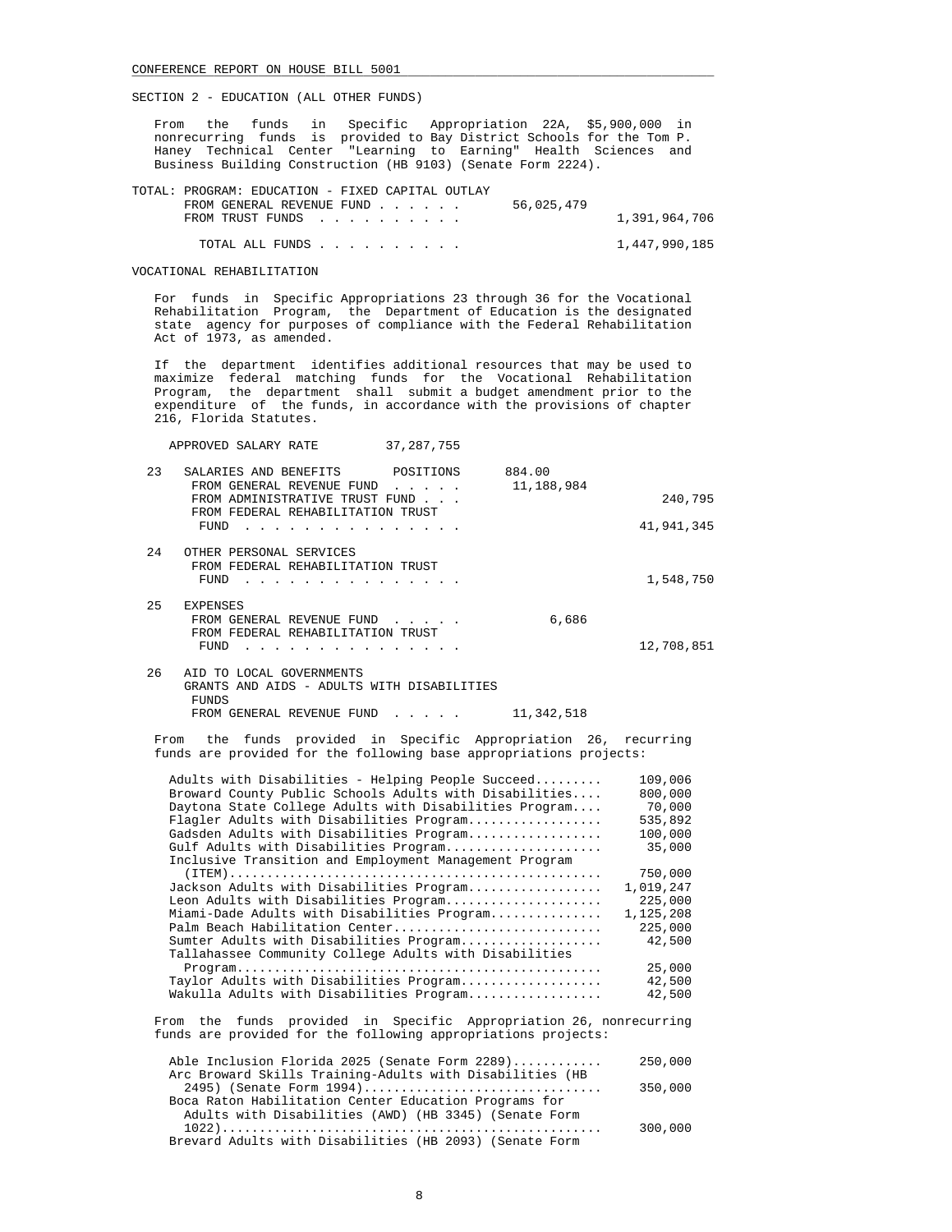|                                                          | 250,000   |
|----------------------------------------------------------|-----------|
| Bridging the Gap in Employment of Young Adults with      |           |
| Unique Abilities (HB 4023) (Senate Form $1274$ )         | 395,665   |
| Culinary Institute Empowerment Cafe and !nklusion Coffee |           |
| Shops (HB 9063) (Senate Form $2221)$                     | 2,000,000 |
| Endeavor Forward, Inc. NextStep at Endeavor Academy -    |           |
| Autism Vocation Transition (HB 9455) (Senate Form 2233). | 400,000   |
| Goodwill Industries of South Florida (HB 2805) (Senate   |           |
|                                                          | 400,000   |
| Inclusive Transition and Employment Management Program   |           |
| (HB 2321) (Senate Form 1028)                             | 800,000   |
| Jacksonville School for Autism Supportive Transition &   |           |
| Employment Placement (STEP) (HB 2437) (Senate Form 1294) | 250,000   |
| North Florida School of Special Education- Community     |           |
| Integrated Employment (Senate Form 2016)                 | 250,000   |
| The WOW Center (HB 3413) (Senate Form $1470$ )           | 550,000   |

 Funds provided in Specific Appropriation 26 for the Inclusive Transition and Employment Management Program (ITEM) shall be used to provide young adults with disabilities who are between the ages of 16 and 28 with transitional skills, education, and on-the-job experience to allow them to acquire and retain permanent employment.

| 27 | OPERATING CAPITAL OUTLAY<br>FROM FEDERAL REHABILITATION TRUST<br>FUND |           | 80,986     |
|----|-----------------------------------------------------------------------|-----------|------------|
| 28 | SPECIAL CATEGORIES<br>CONTRACTED SERVICES                             |           |            |
|    | FROM GENERAL REVENUE FUND<br>FROM FEDERAL REHABILITATION TRUST        | 1,473,423 |            |
|    | FUND                                                                  |           | 16,608,886 |
|    | FROM GRANTS AND DONATIONS TRUST<br>FUND                               |           | 1,500,000  |

 From the funds in Specific Appropriation 28, \$549,823 in recurring funds from the General Revenue Fund is appropriated for the High School High Tech Program.

 From the funds in Specific Appropriation 28, \$305,585 in nonrecurring funds from the General Revenue Fund is appropriated for the Florida Alliance for Assistive Services and Technology General Revenue Recurring Increase (HB 2613) (Senate Form 1191).

| 29 | SPECIAL CATEGORIES                   |           |           |
|----|--------------------------------------|-----------|-----------|
|    | GRANTS AND AIDS - INDEPENDENT LIVING |           |           |
|    | SERVICES                             |           |           |
|    | FROM GENERAL REVENUE FUND            | 2,132,004 |           |
|    | FROM FEDERAL REHABILITATION TRUST    |           |           |
|    | FUND                                 |           | 5,087,789 |

 From the funds provided in Specific Appropriation 29, the recurring sum of \$1,232,004 from the General Revenue Fund and \$5,087,789 from the Federal Rehabilitation Trust Fund shall be allocated to the Centers for Independent Living and shall be distributed according to the formula in the most recently approved State Plan for Independent Living. From the Federal Rehabilitation Trust Fund allocation, \$3,472,193 shall be funded from Social Security reimbursements (program income) provided that the Social Security reimbursements are available.

 The State Plan for Independent Living may include provisions related to financial needs testing and financial participation of consumers, as agreed upon by all signatories to the plan.

 From the funds provided in Specific Appropriation 29, \$900,000 in nonrecurring funds are provided for Community Transition Services for Adults with Disabilities (HB 4585) (Senate Form 1711).

| 30 | SPECIAL CATEGORIES                |            |             |
|----|-----------------------------------|------------|-------------|
|    | PURCHASED CLIENT SERVICES         |            |             |
|    | FROM GENERAL REVENUE FUND         | 31,226,986 |             |
|    | FROM FEDERAL REHABILITATION TRUST |            |             |
|    | FUND                              |            | 106,287,217 |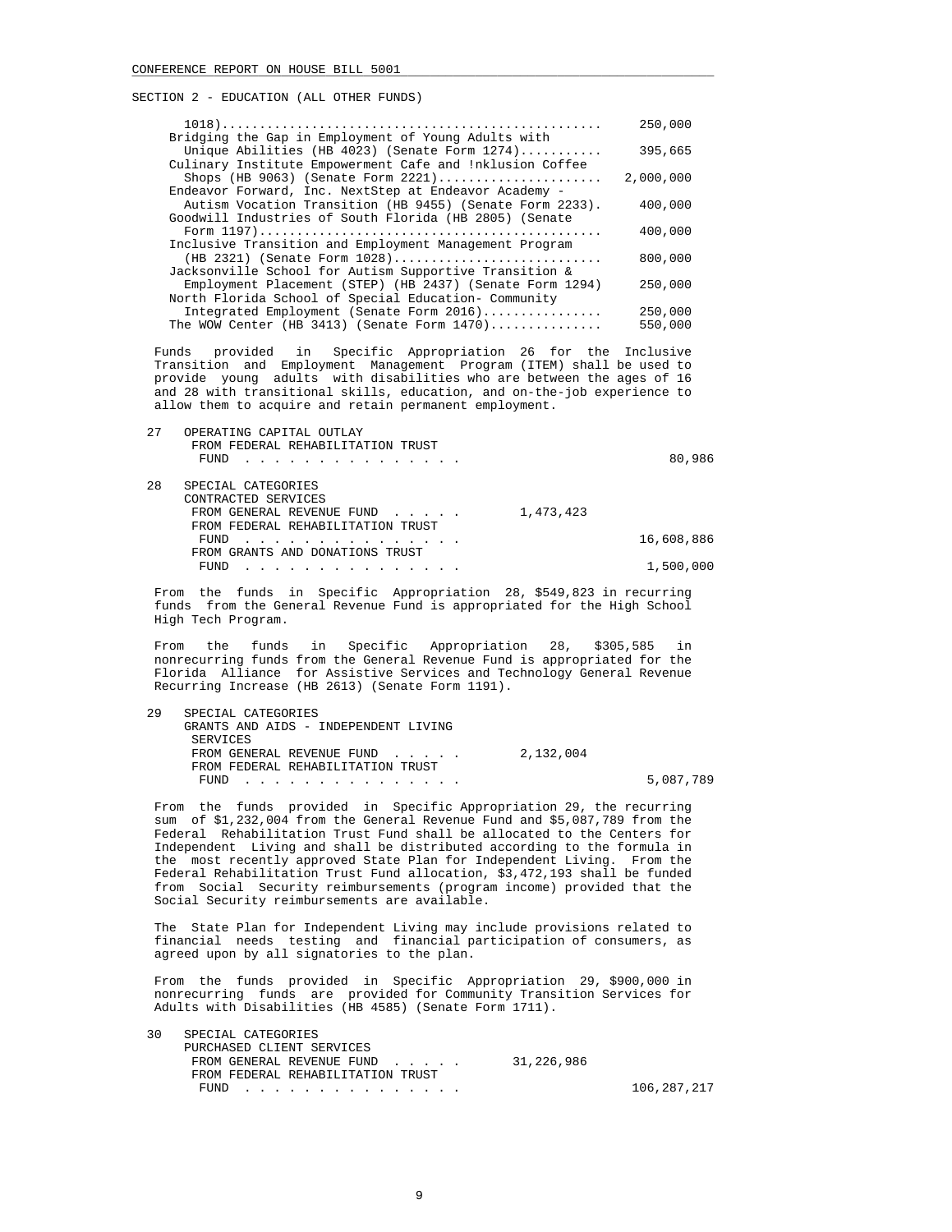| 31 | SPECIAL CATEGORIES<br>RISK MANAGEMENT INSURANCE<br>FROM FEDERAL REHABILITATION TRUST<br>$FUND$                                                                                                                                                             |            | 437,666        |
|----|------------------------------------------------------------------------------------------------------------------------------------------------------------------------------------------------------------------------------------------------------------|------------|----------------|
| 32 | SPECIAL CATEGORIES                                                                                                                                                                                                                                         |            |                |
|    | TENANT BROKER COMMISSIONS                                                                                                                                                                                                                                  |            |                |
|    | FROM FEDERAL REHABILITATION TRUST<br>FUND $\cdots$                                                                                                                                                                                                         |            | 97,655         |
|    |                                                                                                                                                                                                                                                            |            |                |
| 33 | SPECIAL CATEGORIES<br>TRANSFER TO DEPARTMENT OF MANAGEMENT<br>SERVICES - HUMAN RESOURCES SERVICES<br>PURCHASED PER STATEWIDE CONTRACT<br>FROM GENERAL REVENUE FUND<br>FROM ADMINISTRATIVE TRUST FUND<br>FROM FEDERAL REHABILITATION TRUST<br>FUND $\cdots$ | 57,424     | 883<br>211,357 |
|    |                                                                                                                                                                                                                                                            |            |                |
|    | 33A GRANTS AND AIDS TO LOCAL GOVERNMENTS AND<br>NONSTATE ENTITIES - FIXED CAPITAL OUTLAY<br>FACILITY REPAIRS MAINTENANCE AND<br>CONSTRUCTION<br>FROM GENERAL REVENUE FUND 1,500,000                                                                        |            |                |
|    | The nonrecurring funds in Specific Appropriation 33A are provided for                                                                                                                                                                                      |            |                |
|    | the Pinellas ARC Adult Community Life Skills Inclusion Center (HB 3829)<br>(Senate Form 1290).                                                                                                                                                             |            |                |
| 34 | DATA PROCESSING SERVICES                                                                                                                                                                                                                                   |            |                |
|    | OTHER DATA PROCESSING SERVICES<br>FROM GENERAL REVENUE FUND                                                                                                                                                                                                | 154,316    |                |
|    | FROM FEDERAL REHABILITATION TRUST                                                                                                                                                                                                                          |            |                |
|    | FUND                                                                                                                                                                                                                                                       |            | 515,762        |
| 35 | DATA PROCESSING SERVICES<br>EDUCATION TECHNOLOGY AND INFORMATION<br>SERVICES<br>FROM FEDERAL REHABILITATION TRUST                                                                                                                                          |            |                |
|    |                                                                                                                                                                                                                                                            |            | 237,692        |
| 36 | DATA PROCESSING SERVICES                                                                                                                                                                                                                                   |            |                |
|    | NORTHWEST REGIONAL DATA CENTER (NWRDC)                                                                                                                                                                                                                     |            |                |
|    | FROM FEDERAL REHABILITATION TRUST                                                                                                                                                                                                                          |            |                |
|    |                                                                                                                                                                                                                                                            |            | 278,290        |
|    | TOTAL: VOCATIONAL REHABILITATION<br>FROM GENERAL REVENUE FUND<br>FROM TRUST FUNDS                                                                                                                                                                          | 59,082,341 | 187,783,924    |
|    | TOTAL POSITIONS                                                                                                                                                                                                                                            | 884.00     |                |
|    | TOTAL ALL FUNDS                                                                                                                                                                                                                                            |            | 246,866,265    |
|    | BLIND SERVICES, DIVISION OF                                                                                                                                                                                                                                |            |                |
|    | APPROVED SALARY RATE<br>11,073,303                                                                                                                                                                                                                         |            |                |
| 37 | SALARIES AND BENEFITS<br>POSITIONS                                                                                                                                                                                                                         | 289.75     |                |
|    | FROM GENERAL REVENUE FUND<br>FROM ADMINISTRATIVE TRUST FUND                                                                                                                                                                                                | 4,951,260  | 394,150        |
|    | FROM FEDERAL REHABILITATION TRUST                                                                                                                                                                                                                          |            |                |
|    | FUND $\cdots$                                                                                                                                                                                                                                              |            | 10,995,439     |
| 38 | OTHER PERSONAL SERVICES<br>FROM GENERAL REVENUE FUND<br>FROM FEDERAL REHABILITATION TRUST                                                                                                                                                                  | 155,916    |                |
|    | FUND                                                                                                                                                                                                                                                       |            | 313,584        |
|    | FROM GRANTS AND DONATIONS TRUST<br>FUND $\cdots$                                                                                                                                                                                                           |            | 10,710         |
|    |                                                                                                                                                                                                                                                            |            |                |
| 39 | EXPENSES<br>FROM GENERAL REVENUE FUND                                                                                                                                                                                                                      | 415,191    |                |
|    | FROM ADMINISTRATIVE TRUST FUND                                                                                                                                                                                                                             |            | 40,774         |
|    | FROM FEDERAL REHABILITATION TRUST<br>FUND $\cdots$                                                                                                                                                                                                         |            | 2,473,307      |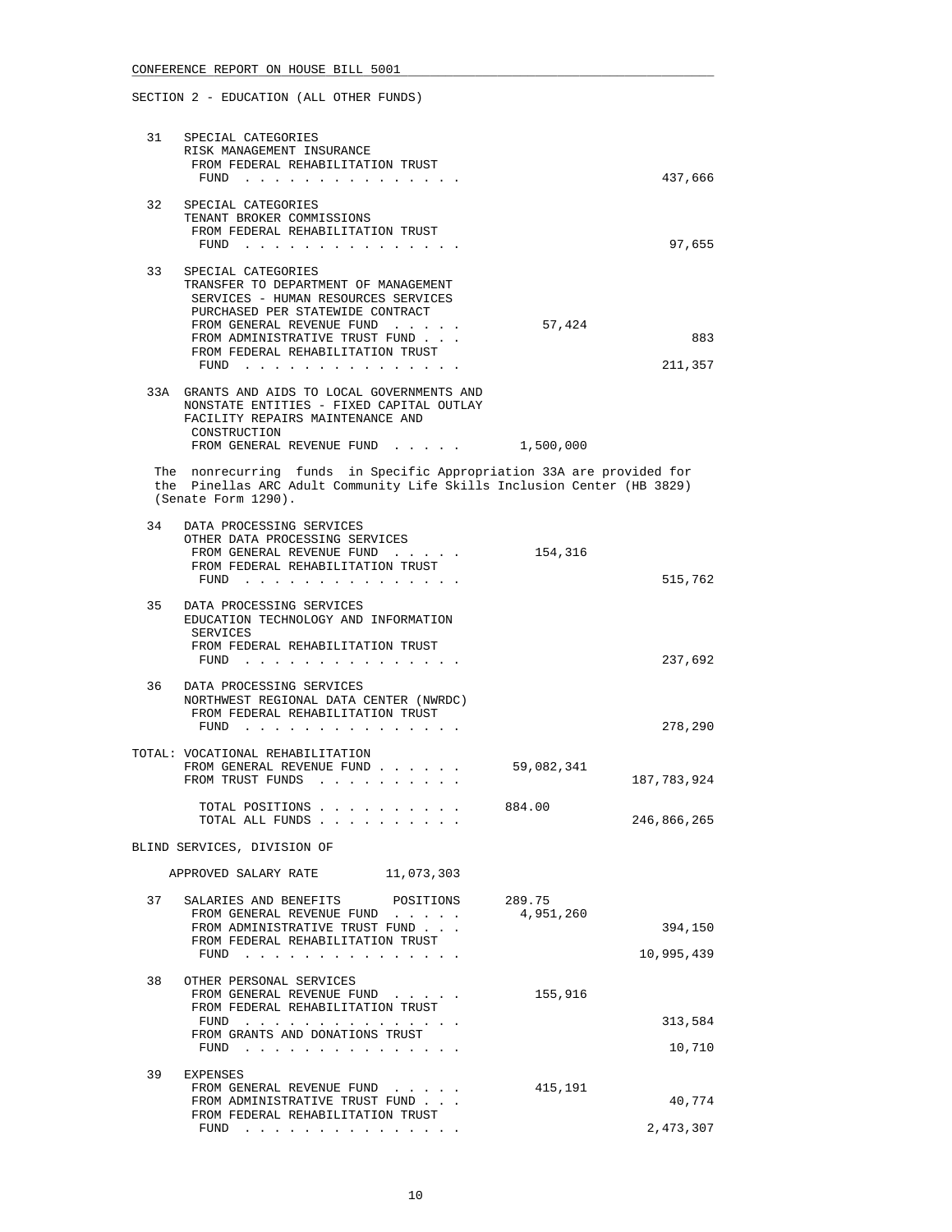|     | SECTION 2 - EDUCATION (ALL OTHER FUNDS)                                                                                                                        |            |                                                      |
|-----|----------------------------------------------------------------------------------------------------------------------------------------------------------------|------------|------------------------------------------------------|
|     | FROM GRANTS AND DONATIONS TRUST<br>FUND                                                                                                                        |            | 44,395                                               |
| 40  | AID TO LOCAL GOVERNMENTS<br>GRANTS AND AIDS - COMMUNITY REHABILITATION<br>FACILITIES                                                                           |            |                                                      |
|     | FROM GENERAL REVENUE FUND<br>FROM FEDERAL REHABILITATION TRUST<br>FUND $\cdots$                                                                                | 847,347    | 4,100,913                                            |
| 41  | OPERATING CAPITAL OUTLAY                                                                                                                                       |            |                                                      |
|     | FROM GENERAL REVENUE FUND<br>FROM FEDERAL REHABILITATION TRUST<br>FUND $\cdots$                                                                                | 54,294     | 235,198                                              |
| 42  | FOOD PRODUCTS<br>FROM FEDERAL REHABILITATION TRUST<br>FUND                                                                                                     |            | 200,000                                              |
| 43  | SPECIAL CATEGORIES<br>ACQUISITION OF MOTOR VEHICLES<br>FROM FEDERAL REHABILITATION TRUST                                                                       |            | 100,000                                              |
| 44  | SPECIAL CATEGORIES<br>GRANTS AND AIDS - CLIENT SERVICES                                                                                                        |            |                                                      |
|     | FROM GENERAL REVENUE FUND<br>FROM FEDERAL REHABILITATION TRUST                                                                                                 | 10,352,902 |                                                      |
|     | FUND $\cdots$<br>FROM GRANTS AND DONATIONS TRUST                                                                                                               |            | 12,481,496                                           |
|     |                                                                                                                                                                |            | 252,746                                              |
| the | From the funds in Specific Appropriation 44, recurring funds from<br>General Revenue Fund are provided for the following base<br>appropriations projects:      |            |                                                      |
|     | Blind Children's Program<br>Florida Association of Agencies Serving the Blind<br>Lighthouse for the Blind - Miami<br>Lighthouse for the Blind - Pasco/Hernando |            | 2,438,004<br>200,000<br>500,000<br>150,000<br>50,000 |
|     | From the funds in Specific Appropriation 44, nonrecurring funds from<br>the General Revenue Fund are provided for the following appropriations<br>projects:    |            |                                                      |
|     | Florida Association of Agencies Serving the Blind (HB                                                                                                          |            |                                                      |
|     | 3491) (Senate Form 2631)<br>Lighthouse for the Blind - Collier (HB 2191) (Senate Form                                                                          |            | 500,000                                              |
|     |                                                                                                                                                                |            | 90,000                                               |
| 45  | SPECIAL CATEGORIES<br>CONTRACTED SERVICES<br>FROM GENERAL REVENUE FUND                                                                                         | 56,140     |                                                      |
|     | FROM FEDERAL REHABILITATION TRUST                                                                                                                              |            | 875,000                                              |
| 46  | FUND $\cdots$<br>SPECIAL CATEGORIES<br>GRANTS AND AIDS - INDEPENDENT LIVING                                                                                    |            |                                                      |
|     | SERVICES<br>FROM FEDERAL REHABILITATION TRUST                                                                                                                  |            | 35,000                                               |
| 47  | SPECIAL CATEGORIES<br>RISK MANAGEMENT INSURANCE<br>FROM GENERAL REVENUE FUND<br>FROM FEDERAL REHABILITATION TRUST<br>FUND                                      | 70,768     | 190,878                                              |
| 48  | SPECIAL CATEGORIES<br>LIBRARY SERVICES                                                                                                                         |            |                                                      |
|     | FROM GENERAL REVENUE FUND<br>FROM GRANTS AND DONATIONS TRUST                                                                                                   | 89,735     |                                                      |
|     | FUND                                                                                                                                                           |            | 100,000                                              |
|     | From the funds in Specific Appropriation 48, \$50,000 in recurring                                                                                             |            |                                                      |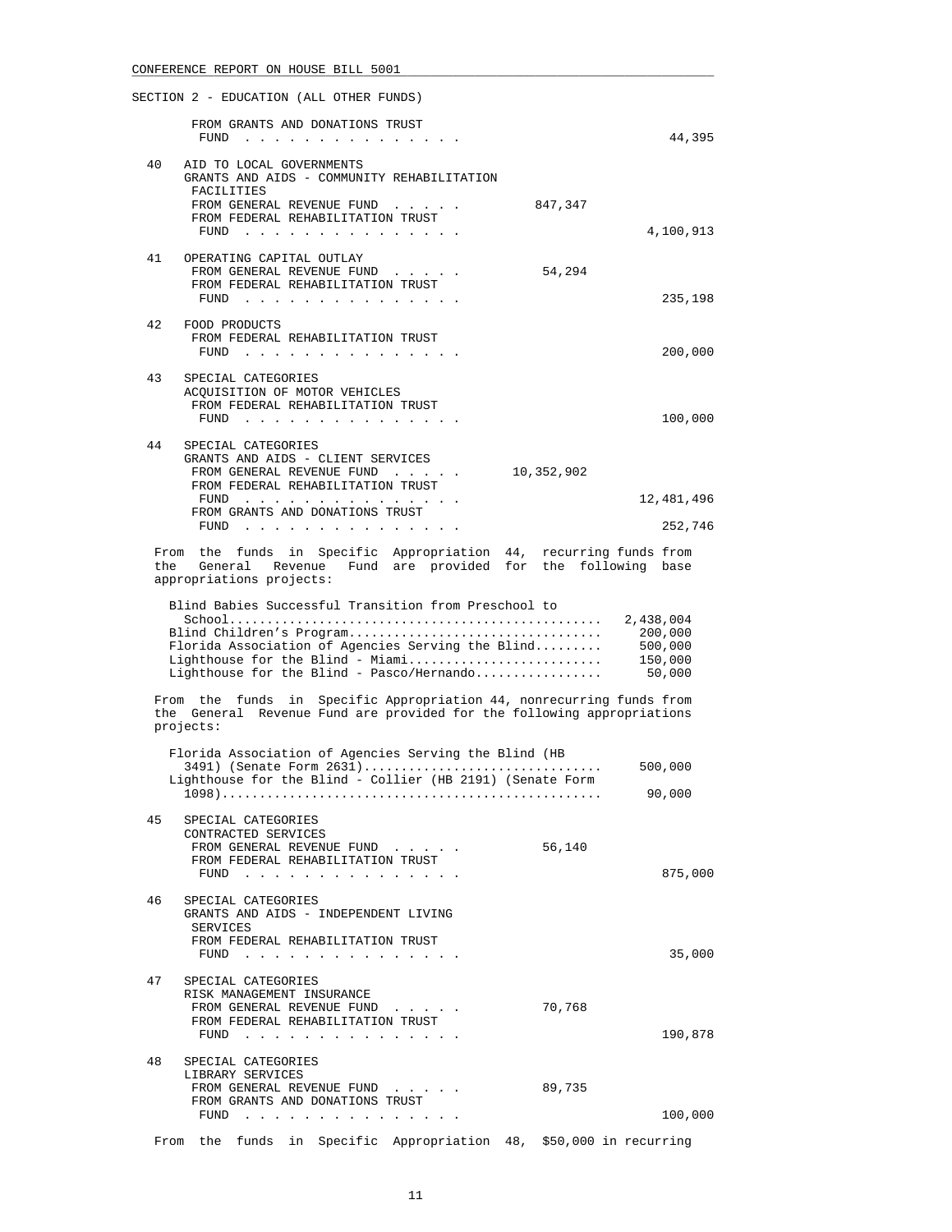funds from the General Revenue Fund is provided for the Braille & Talking Book Library (base appropriations project).

| 49 | SPECIAL CATEGORIES<br>VENDING STANDS - EQUIPMENT AND SUPPLIES<br>FROM FEDERAL REHABILITATION TRUST                                                                                                                                                  |            |                 |
|----|-----------------------------------------------------------------------------------------------------------------------------------------------------------------------------------------------------------------------------------------------------|------------|-----------------|
|    | FUND                                                                                                                                                                                                                                                |            | 6,177,345       |
|    | FROM GRANTS AND DONATIONS TRUST<br>$FUND$                                                                                                                                                                                                           |            | 595,000         |
| 50 | SPECIAL CATEGORIES<br>TENANT BROKER COMMISSIONS<br>FROM FEDERAL REHABILITATION TRUST<br>FUND                                                                                                                                                        |            | 18,158          |
| 51 | SPECIAL CATEGORIES<br>TRANSFER TO DEPARTMENT OF MANAGEMENT<br>SERVICES - HUMAN RESOURCES SERVICES<br>PURCHASED PER STATEWIDE CONTRACT<br>FROM GENERAL REVENUE FUND<br>FROM ADMINISTRATIVE TRUST FUND<br>FROM FEDERAL REHABILITATION TRUST<br>$FUND$ | 3,316      | 2,577<br>82,591 |
| 52 | DATA PROCESSING SERVICES<br>OTHER DATA PROCESSING SERVICES<br>FROM FEDERAL REHABILITATION TRUST<br>FUND                                                                                                                                             |            | 686,842         |
| 53 | DATA PROCESSING SERVICES<br>EDUCATION TECHNOLOGY AND INFORMATION<br>SERVICES<br>FROM FEDERAL REHABILITATION TRUST<br>FUND                                                                                                                           |            | 235,032         |
| 54 | DATA PROCESSING SERVICES<br>NORTHWEST REGIONAL DATA CENTER (NWRDC)<br>FROM FEDERAL REHABILITATION TRUST<br>FUND                                                                                                                                     |            | 320,398         |
|    | TOTAL: BLIND SERVICES, DIVISION OF<br>FROM GENERAL REVENUE FUND<br>FROM TRUST FUNDS                                                                                                                                                                 | 16,996,869 | 40,961,533      |
|    | TOTAL POSITIONS<br>TOTAL ALL FUNDS.                                                                                                                                                                                                                 | 289.75     | 57,958,402      |

PROGRAM: PRIVATE COLLEGES AND UNIVERSITIES

 Prior to the disbursement of funds from Specific Appropriations 55, 56, and 57, each institution shall submit a proposed expenditure plan to the Department of Education pursuant to the requirements of section 1011.521, Florida Statutes.

 Institutions receiving funds from Specific Appropriation 56 must submit an annual report to the Department of Education detailing the following metrics for Florida resident students: entrance requirements for the year; percentage of students receiving Pell Grants, Bright Futures, and other academic aid; graduation rates; retention rates; job placement rates; and job placement rates in-field up to 120 days past graduation. The report shall also include information for each institution on the total federal loan amounts disbursed and the total number of students who received federal loans. The report must be submitted by September 1, 2022, and reflect prior academic year statistics.

 55 SPECIAL CATEGORIES GRANTS AND AIDS - MEDICAL TRAINING AND SIMULATION LABORATORY FROM GENERAL REVENUE FUND . . . . . 4,000,000

 From the funds in Specific Appropriation 55, \$3,500,000 in recurring funds and \$500,000 in nonrecurring funds are appropriated for a base appropriations project for the University of Miami Medical Training and Simulation Laboratory (HB 2799) (Senate Form 1169).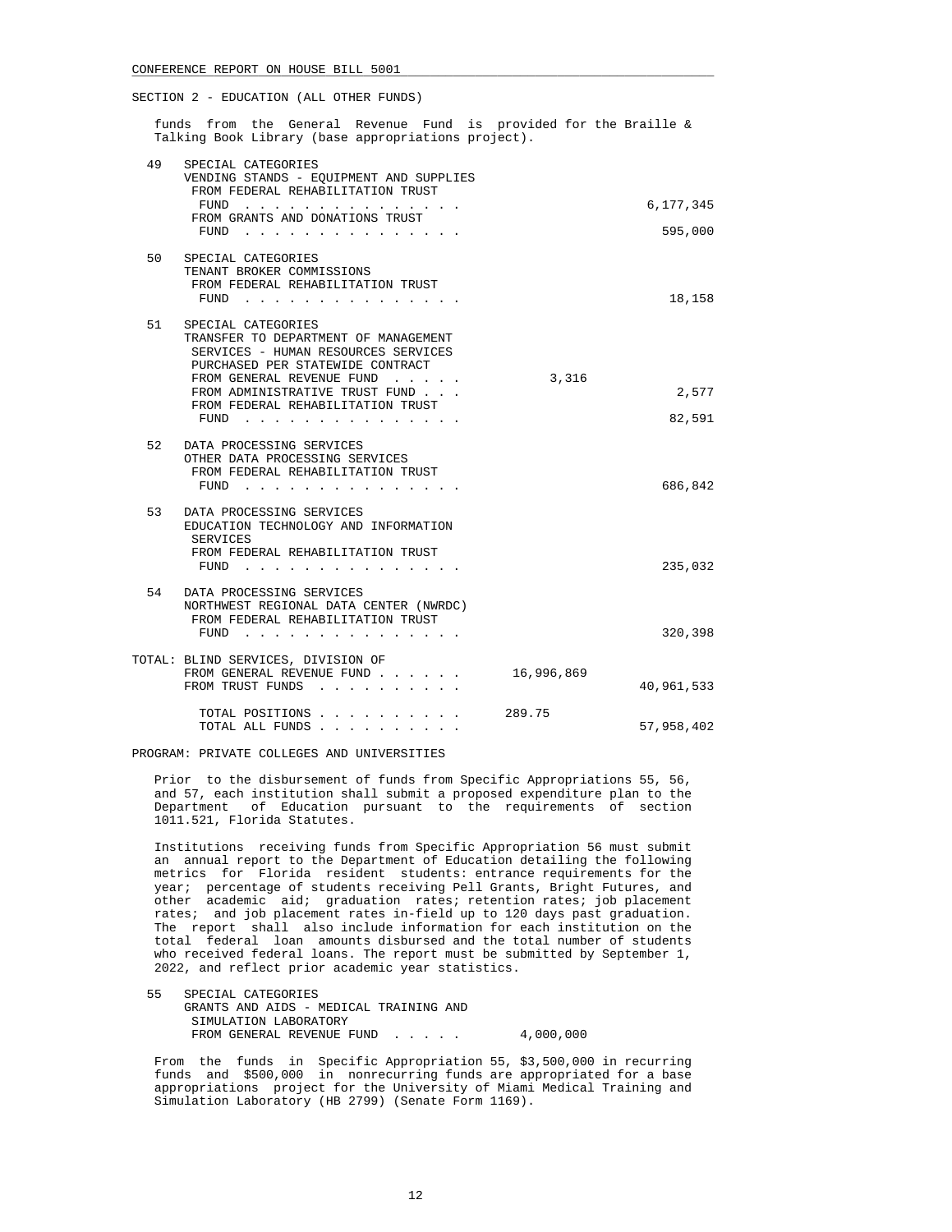| 56   | SPECIAL CATEGORIES<br>GRANTS AND AIDS - HISTORICALLY BLACK                                                                                                                                                      |                                      |
|------|-----------------------------------------------------------------------------------------------------------------------------------------------------------------------------------------------------------------|--------------------------------------|
|      | PRIVATE COLLEGES<br>FROM GENERAL REVENUE FUND<br>32,028,685                                                                                                                                                     |                                      |
|      | funds in Specific Appropriation 56, \$30,421,685 is provided<br>From the<br>for the following institutions, which shall only be expended for student<br>access and retention, or direct instructional purposes: |                                      |
|      | Bethune-Cookman University<br>Edward Waters University<br>Florida Memorial University                                                                                                                           | 16,960,111<br>6,429,526<br>7,032,048 |
|      | In addition, \$1,000,000 in recurring funding is provided for the Edward<br>Waters University - Institute on Criminal Justice (recurring base<br>appropriations project).                                       |                                      |
|      | From the funds in Specific Appropriation 56, nonrecurring funds are<br>provided for the following:                                                                                                              |                                      |
|      | Bethune-Cookman University<br>Mary McLeod Bethune Center (HB 4239) (Senate Form 2082)<br>Florida Memorial University<br>Legal Scholars Pipeline Project at Florida Memorial                                     | 50,000                               |
|      | University (HB 4531) (Senate Form 1766)<br>Cyber Innovation Hub (HB 4533) (Senate Form 1902)                                                                                                                    | 57,000<br>500,000                    |
| 57   | SPECIAL CATEGORIES<br>GRANTS AND AIDS - PRIVATE COLLEGES AND<br>UNIVERSITIES<br>FROM GENERAL REVENUE FUND<br>16,007,183                                                                                         |                                      |
|      | From the funds in Specific Appropriation 57, \$5,000,000 in recurring<br>funds is provided for the following base appropriations projects:                                                                      |                                      |
|      | Embry-Riddle - Aerospace Academy<br>Jacksonville University - EPIC                                                                                                                                              | 3,000,000<br>2,000,000               |
| From | Specific Appropriation 57, \$11,007,183 in<br>the<br>funds<br>in<br>nonrecurring funds is provided for the following appropriations<br>projects:                                                                |                                      |
|      | Barry University Nursing and Health Professional<br>$simulation program (HB 3013) (Senate Form 2167)$<br>Flagler College Institute for Classical Education (HB                                                  | 276,483                              |
|      | 4489) (Senate Form 1548)<br>Florida Tech - Biomedical Aerospace Manufacturing (BAM)                                                                                                                             | 5,000,000                            |
|      | $(HB 2185)$ (Senate Form $1019)$<br>Florida Tech - Restore Lagoon Inflow Research (HB 4635)                                                                                                                     | 2,000,000                            |
|      | Herzing University Nursing - Simulation Centers (HB 9189)                                                                                                                                                       | 921,500                              |
|      | (Senate Form $1877)$<br>Keiser University - Nursing Shortage: Increasing the<br>Talent Workforce Supply Through Simulation, Faculty,                                                                            | 250,000                              |
|      | and Technology (HB 3837) (Senate Form $2531)$<br>Nova Southeastern University - Enhanced Funding to<br>Support Individuals with Autism/DD (HB 3089) (Senate                                                     | 1,200,000                            |
|      | Saint Leo University Organic Farm (The Farm) Initiative                                                                                                                                                         | 300,000                              |
|      | (HB 3005) (Senate Form 2185)<br>Saint Leo University Robotics Engineering Degree and                                                                                                                            | 311,700                              |
|      | Microcredentials Program (HB 3007) (Senate Form 1828)<br>Beacon College Tuition Scholarships for Students with<br>Learning and Attention Issues (HB 2797) (Senate Form                                          | 247,500                              |
|      |                                                                                                                                                                                                                 | 500,000                              |
| 58   | SPECIAL CATEGORIES<br>EFFECTIVE ACCESS TO STUDENT EDUCATION<br>GRANT                                                                                                                                            |                                      |
|      | FROM GENERAL REVENUE FUND<br>75,410,000                                                                                                                                                                         |                                      |

 Funds in Specific Appropriation 58 are provided to support 37,705 qualified Florida resident students at \$2,000 per student for tuition assistance pursuant to section 1009.89, Florida Statutes.

The Office of Student Financial Assistance may prorate the award in the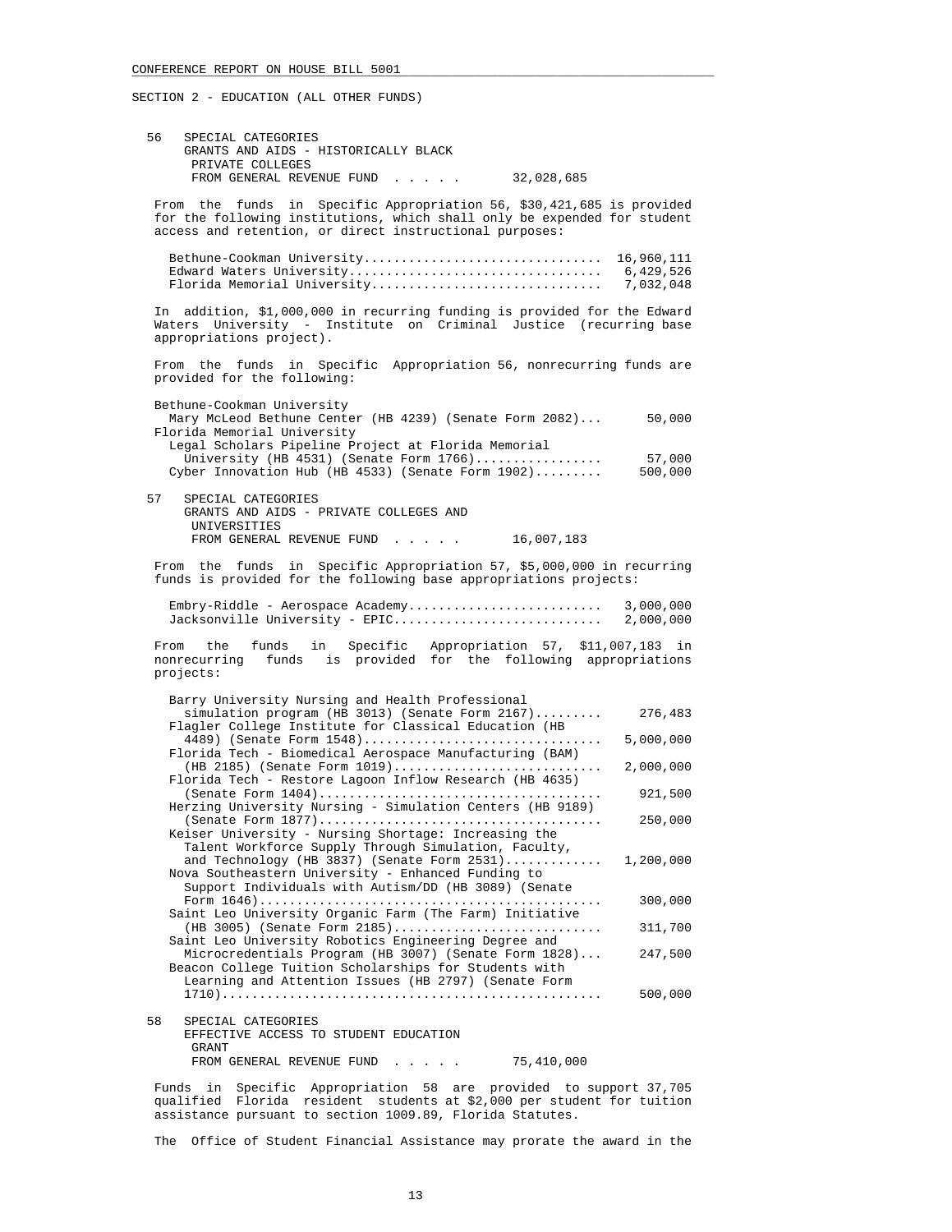second term and provide a lesser amount if the funds appropriated are insufficient to provide a full award to all eligible students. The Office of Student Financial Assistance may also reallocate funds between institutions if an eligible institution fails to reach its estimated 2022-2023 enrollment.

 58A GRANTS AND AIDS TO LOCAL GOVERNMENTS AND NONSTATE ENTITIES - FIXED CAPITAL OUTLAY FACILITY REPAIRS MAINTENANCE AND **CONSTRUCTION** FROM GENERAL REVENUE FUND . . . . . 46,080,000

 From the funds in Specific Appropriation 58A, the following projects are funded with nonrecurring funds that shall be allocated as follows:

- Bethune Cookman University Mary McLeod Bethune Center (HB 4239) (Senate Form 2082)... 80,000 Embry-Riddle Aeronautical University Center for Aerospace Technologies (HB 2943) (Senate Form 2593)................................................... 25,000,000 Palm Beach Atlantic University Business School Building (Senate Form 2514)............... 5,000,000 Saint Leo University Multipurpose Arena Complex (Senate Form 2504)............. 15,000,000 Robotics Engineering Degree and Microcredentials Program (HB 3007) (Senate Form 1828)............................ 1,000,000 TOTAL: PROGRAM: PRIVATE COLLEGES AND UNIVERSITIES<br>FROM GENERAL REVENUE FUND . . . . . . 173,525,868
	- FROM GENERAL REVENUE FUND . . . . . .

TOTAL ALL FUNDS . . . . . . . . . . 173,525,868

- OFFICE OF STUDENT FINANCIAL ASSISTANCE
- PROGRAM: STUDENT FINANCIAL AID PROGRAM STATE
	- 59 SPECIAL CATEGORIES GRANTS AND AIDS - BENACQUISTO SCHOLARSHIP PROGRAM FROM GENERAL REVENUE FUND . . . . . 36,412,615
	- 60 SPECIAL CATEGORIES FIRST GENERATION IN COLLEGE MATCHING GRANT PROGRAM FROM GENERAL REVENUE FUND . . . . . 10,617,326

 From the funds in Specific Appropriation 60, \$2,654,332 shall be allocated to First Generation in College Matching Grant Programs at Florida colleges for need-based financial assistance as provided in section 1009.701, Florida Statutes. If required matching funds are not raised by participating Florida colleges or state universities by December 1, 2022, the remaining funds shall be reallocated to First Generation in College Matching Grant Programs at Florida colleges or state universities that have remaining unmatched private contributions.

| 61 | SPECIAL CATEGORIES<br>PREPAID TUITION SCHOLARSHIPS<br>FROM GENERAL REVENUE FUND                                                                   | 7,000,000 |           |
|----|---------------------------------------------------------------------------------------------------------------------------------------------------|-----------|-----------|
|    |                                                                                                                                                   |           |           |
| 62 | SPECIAL CATEGORIES<br>FLORIDA ABLE, INCORPORATED<br>FROM GENERAL REVENUE FUND<br>$\mathbf{r}$ , $\mathbf{r}$ , $\mathbf{r}$ , $\mathbf{r}$        | 1,770,000 |           |
| 63 | SPECIAL CATEGORIES<br>GRANTS AND AIDS - MINORITY TEACHER<br>SCHOLARSHIP PROGRAM<br>FROM GENERAL REVENUE FUND                                      | 1,500,000 |           |
| 64 | SPECIAL CATEGORIES<br>GRANTS AND AID - NURSING STUDENT LOAN<br>REIMBURSEMENT/ SCHOLARSHIPS<br>FROM NURSING STUDENT LOAN<br>FORGIVENESS TRUST FUND |           | 1,233,006 |
| 65 | FINANCIAL ASSISTANCE PAYMENTS<br>MARY MCLEOD BETHUNE SCHOLARSHIP<br>FROM GENERAL REVENUE FUND<br>and a state of the                               | 160,500   |           |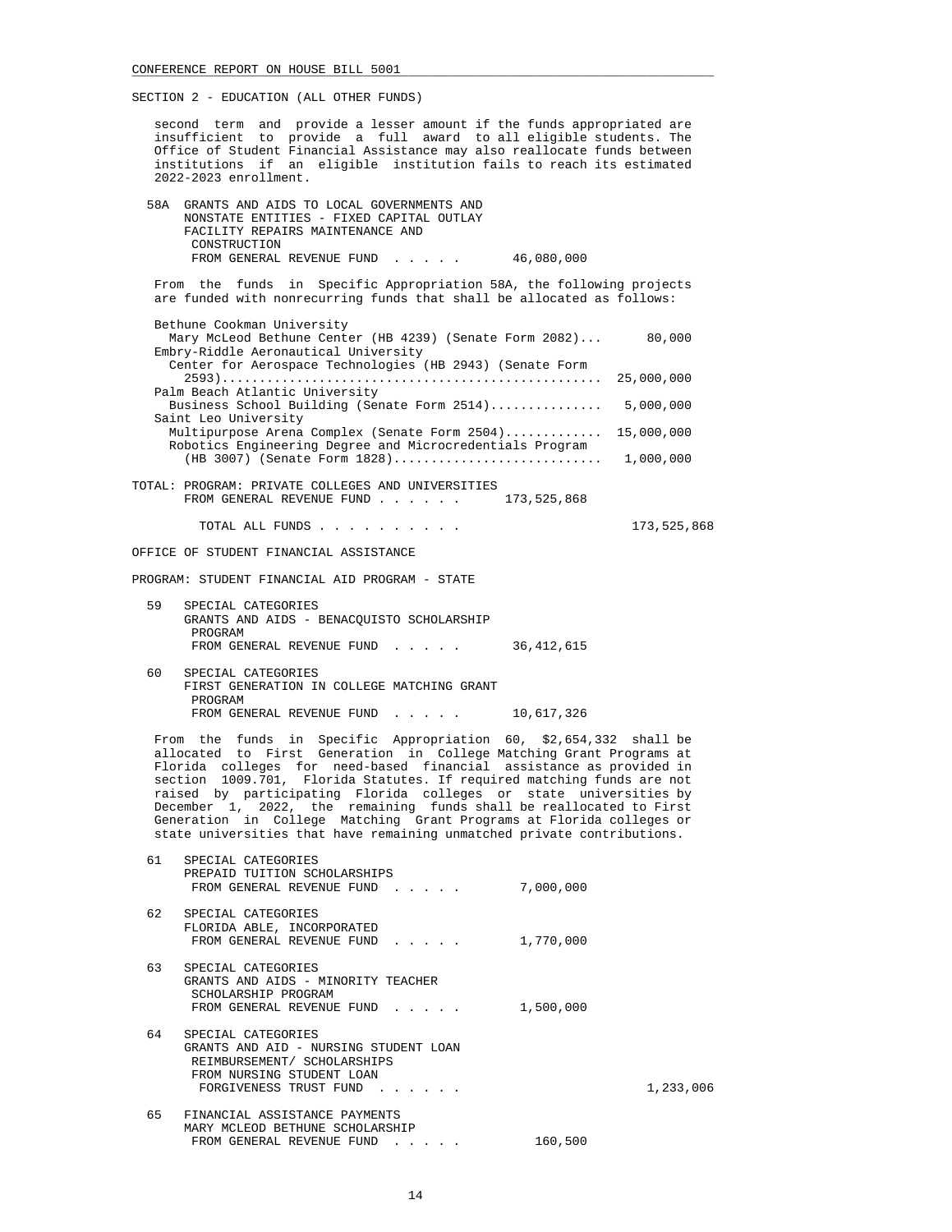FROM STATE STUDENT FINANCIAL ASSISTANCE TRUST FUND . . . . . . . . . . . . . . 160,500

 66 FINANCIAL ASSISTANCE PAYMENTS STUDENT FINANCIAL AID FROM GENERAL REVENUE FUND . . . . . 183,119,011

 From the funds in Specific Appropriations 4 and 66, the sum of \$284,981,712 is provided pursuant to the following guidelines:

|  |                                                     |  |  |  | Florida Student Assistance Grant - Public Full & Part Time 236,044,017 |  |
|--|-----------------------------------------------------|--|--|--|------------------------------------------------------------------------|--|
|  |                                                     |  |  |  | Florida Student Assistance Grant - Private $23.612.502$                |  |
|  | Florida Student Assistance Grant - Postsecondary    |  |  |  | 6,430,443                                                              |  |
|  | Florida Student Assistance Grant - Career Education |  |  |  | 3,309,050                                                              |  |
|  | $Children/Spouses$ of Deceased/Disabled Veterans    |  |  |  | 13,486,880                                                             |  |
|  |                                                     |  |  |  | 1,569,922                                                              |  |
|  | Rosewood Family Scholarships                        |  |  |  | 256,747                                                                |  |
|  | Florida Farmworker Scholarships                     |  |  |  | 272,151                                                                |  |
|  |                                                     |  |  |  |                                                                        |  |

 From the funds in Specific Appropriation 66, \$1,000,000 in recurring funds from the General Revenue Fund is provided for the Honorably Discharged Graduate Assistance Program, which is a recurring base appropriations project. Such funds are provided for supplemental need-based veteran educational benefits and shall be used to assist in the payment of living expenses during holiday and semester breaks for active duty and honorably discharged members of the Armed Forces who served on or after September 11, 2001. To ensure students in both public and private institutions have an opportunity to receive funding, allocations to institutions shall be prorated based on the number of total eligible students at eligible institutions.

 From the funds in Specific Appropriation 66, \$305,000 in recurring funds from the General Revenue Fund is provided for the Randolph Bracy<br>Ocoee Scholarship Program. The program shall provide up to 50 Scholarship Program. The program shall provide up to 50 scholarships to eligible students annually, in an amount up to \$6,100, not to exceed the amount of the student's tuition and registration fees. To be eligible for an award, a student must: be a direct descendant of victims of the Ocoee Election Day Riots of November 1920 or a current African-American resident of Ocoee; meet the general eligibility requirements for student eligibility as provided in section 1009.40 Florida Statutes; file an application within the established time limits; and enrolled as a degree-seeking or certificate-seeking student and enrolled as a degree-seeking or certificate-seeking student at a state university, Florida college system institution, or a career center authorized by law. The department shall rank eligible initial applicants for the purpose of awarding scholarships based on need, as determined by the department.

 From the funds in Specific Appropriation 66, \$250,000 in nonrecurring funds from the General Revenue Fund is provided for the Florida College to Congress Opportunity Scholarship (HB 2953) (Senate Form 1981).

 From the funds in Specific Appropriation 66, \$75,000 in nonrecurring funds from the General Revenue Fund is provided for the Miami Gardens Higher Education Initiative Scholarship Program (Senate Form 1901). The program shall be administered by the City of Miami Gardens and provide up to 25 scholarships in an amount of \$1,000 each to eligible students who are residents of the City of Miami Gardens.

 From the funds provided in Specific Appropriations 4 and 66, the maximum grant to any student from the Florida Public, Private, Career Education, and Postsecondary Assistance Grant Programs shall be \$3,260.

 Institutions that received state funds in Fiscal Year 2021-2022 for student scholarships or grants administered by the Office of Student Financial Assistance shall submit the following two reports in a format prescribed by the Department of Education; both due by December 1, 2022. A report of the following information by institution: 1) federal loan information, including the total federal loan amounts disbursed and total number of students who received federal loans; and 2) student level data for all grants, scholarships, and awards to students who applied for and/or received state-funded tuition assistance and aid.

 67 FINANCIAL ASSISTANCE PAYMENTS LAW ENFORCEMENT ACADEMY SCHOLARSHIP PROGRAM FROM GENERAL REVENUE FUND . . . . . 5,000,000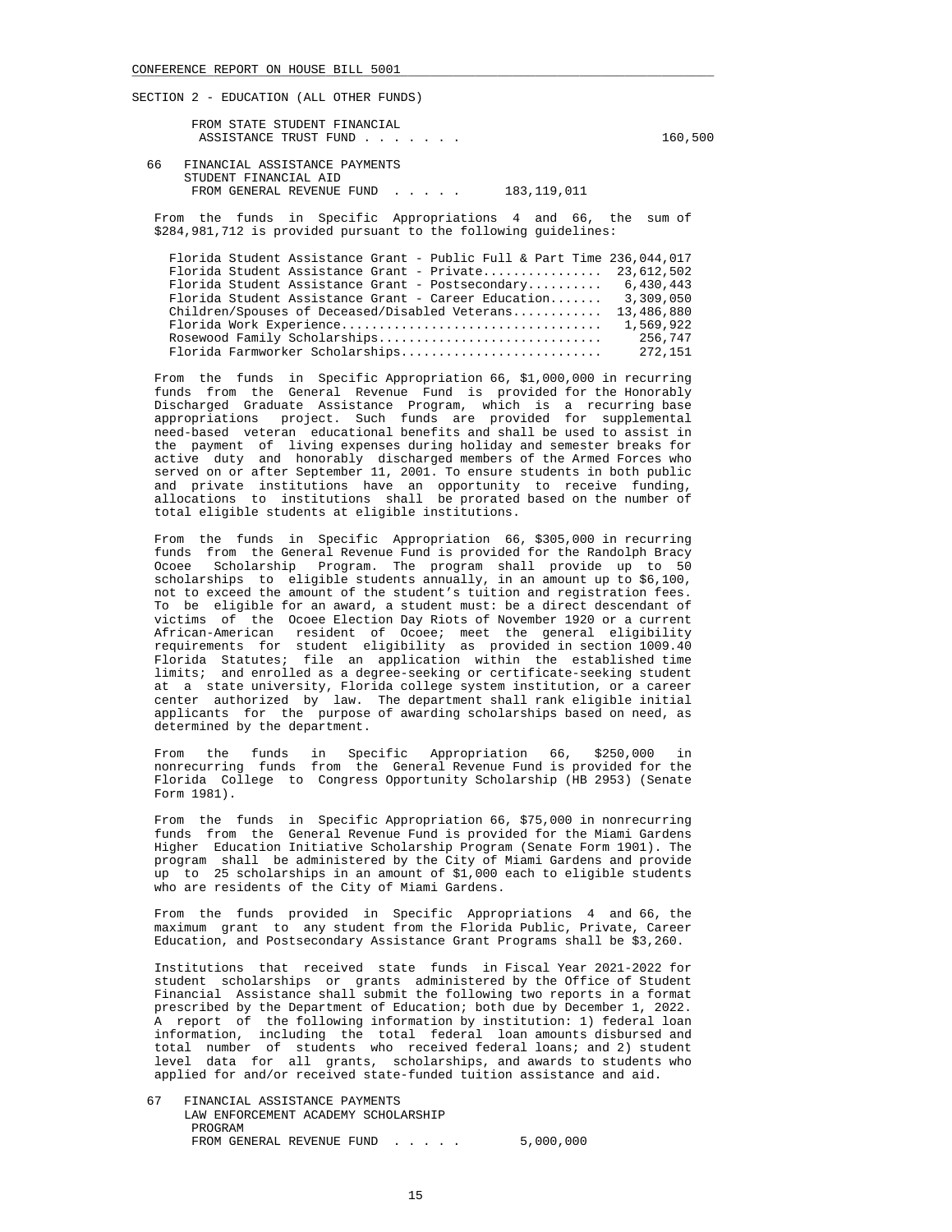The recurring funds in Specific Appropriation 67 are provided for the Florida Law Enforcement Academy Scholarship to assist in the recruitment of law enforcement officers within the state by providing financial assistance to trainees who enroll in a commission-approved law enforcement officer basic recruit training program at a Florida College System institution or school district technical center. Funds shall be awarded on a first-come, first-served basis pursuant to, and contingent upon, HB 3 or substantially similar legislation becoming law.

 67A FINANCIAL ASSISTANCE PAYMENTS OUT-OF-STATE LAW ENFORCEMENT EQUIVALENCY REIMBURSEMENT FROM GENERAL REVENUE FUND . . . . . 1,000,000

 The recurring funds in Specific Appropriation 67A are provided for reimbursement for out-of-state and special operations forces law enforcement equivalency training. The department, in consultation with the Department of Law Enforcement, shall reimburse eligible applicants who relocate from outside the state or who transition from service in the special operations forces to become a full-time law enforcement officer within this state for eligible expenses incurred while obtaining a Florida law enforcement officer certification. Funds shall be awarded on a first-come, first-served basis pursuant to, and contingent upon, HB 3 or substantially similar legislation becoming law.

| 68 | FINANCIAL ASSISTANCE PAYMENTS<br>JOSE MARTI SCHOLARSHIP CHALLENGE GRANT<br>50,000<br>FROM GENERAL REVENUE FUND<br>FROM STATE STUDENT FINANCIAL<br>ASSISTANCE TRUST FUND            | 74,000      |
|----|------------------------------------------------------------------------------------------------------------------------------------------------------------------------------------|-------------|
| 69 | FINANCIAL ASSISTANCE PAYMENTS<br>GRANTS AND AIDS - DUAL ENROLLMENT<br>SCHOLARSHIP PROGRAM<br>FROM GENERAL REVENUE FUND 18,050,000                                                  |             |
|    | The funds in Specific Appropriation 69 are provided to support<br>public postsecondary institutions in providing dual enrollment pursuant<br>to section 1009.30, Florida Statutes. |             |
| 70 | FINANCIAL ASSISTANCE PAYMENTS<br>TRANSFER TO THE FLORIDA EDUCATION FUND<br>FROM GENERAL REVENUE FUND<br>3,500,000                                                                  |             |
|    | TOTAL: PROGRAM: STUDENT FINANCIAL AID PROGRAM - STATE<br>FROM GENERAL REVENUE FUND<br>268, 179, 452<br>FROM TRUST FUNDS                                                            | 1,467,506   |
|    | TOTAL ALL FUNDS                                                                                                                                                                    | 269,646,958 |
|    | PROGRAM: STUDENT FINANCIAL AID PROGRAM - FEDERAL                                                                                                                                   |             |
| 71 | FINANCIAL ASSISTANCE PAYMENTS<br>STUDENT FINANCIAL AID<br>FROM FEDERAL GRANTS TRUST FUND                                                                                           | 100,000     |
| 72 | FINANCIAL ASSISTANCE PAYMENTS<br>TRANSFER DEFAULT FEES TO THE STUDENT LOAN<br>GUARANTY RESERVE TRUST FUND<br>FROM STUDENT LOAN OPERATING TRUST                                     |             |
|    | FUND                                                                                                                                                                               | 5,000       |
|    | TOTAL: PROGRAM: STUDENT FINANCIAL AID PROGRAM - FEDERAL<br>FROM TRUST FUNDS                                                                                                        | 105,000     |
|    | TOTAL ALL FUNDS                                                                                                                                                                    | 105,000     |

EARLY LEARNING

#### PROGRAM: EARLY LEARNING SERVICES

 From the funds in Specific Appropriations 73 through 85, any expenditure from the Temporary Assistance for Needy Families (TANF) Block Grant must be expended in accordance with the requirements and limitations of Part A of Title IV of the Social Security Act, as amended, or any other applicable federal requirement or limitation. Before any funds are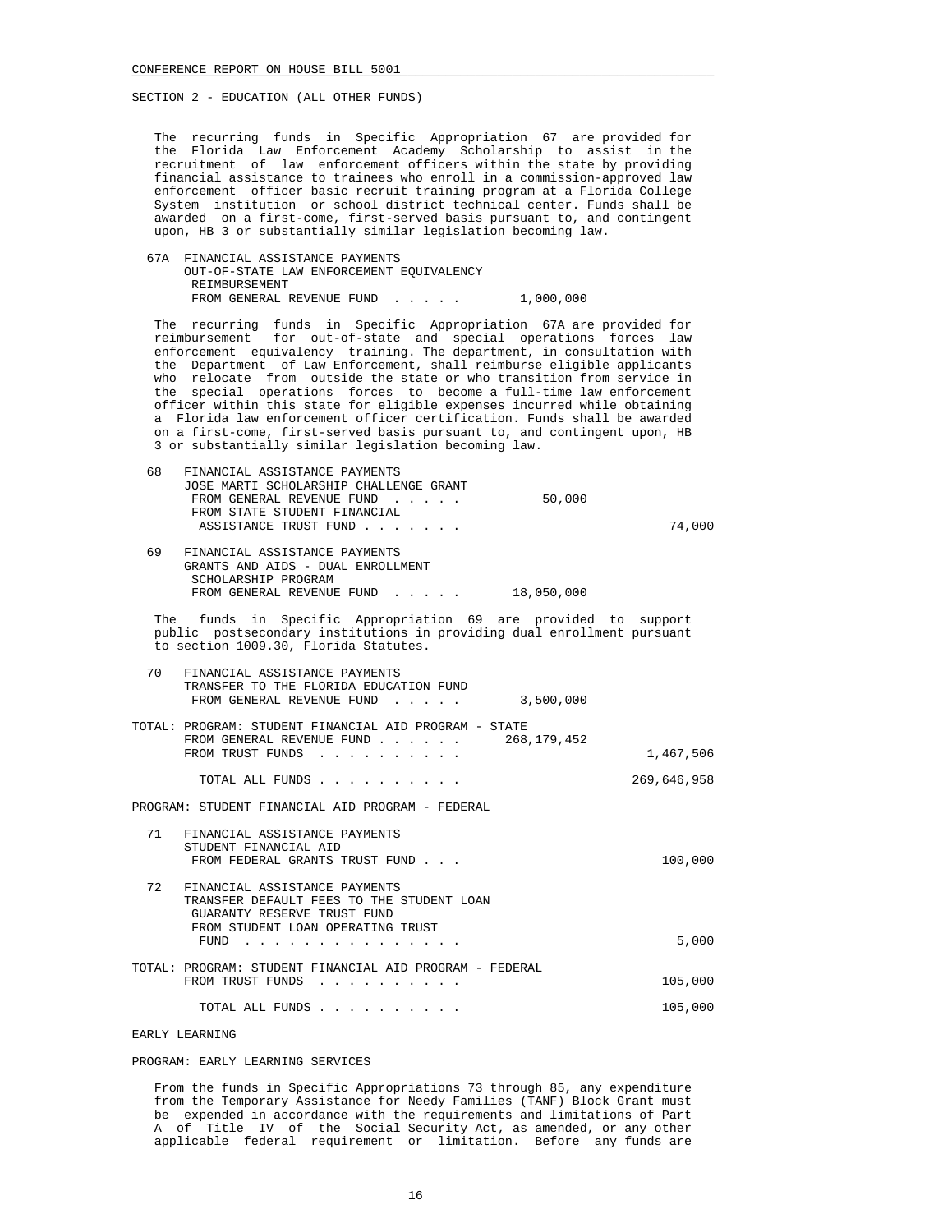released by the Department of Children and Families, each provider shall identify the number of clients to be served and certify their eligibility under Part A of Title IV of the Social Security Act. Funds may not be released for services to any clients except those so identified and certified.

 The agency head or a designee shall certify that controls are in place to ensure that such funds are expended in accordance with the requirements and limitations of federal law and that reporting requirements of federal law are met. It shall be the responsibility of any entity to which such funds are appropriated to obtain the required certification prior to any expenditure of funds.

| APPROVED SALARY RATE |  | 5,909,878 |  |
|----------------------|--|-----------|--|
|----------------------|--|-----------|--|

| 3,843,506               | 98.00<br>4,675,456 | SALARIES AND BENEFITS<br>POSITIONS<br>FROM GENERAL REVENUE FUND<br>FROM CHILD CARE AND DEVELOPMENT<br>BLOCK GRANT TRUST FUND                                                            | 73 |
|-------------------------|--------------------|-----------------------------------------------------------------------------------------------------------------------------------------------------------------------------------------|----|
| 210,711                 | 114,887            | OTHER PERSONAL SERVICES<br>FROM GENERAL REVENUE FUND<br>FROM CHILD CARE AND DEVELOPMENT<br>BLOCK GRANT TRUST FUND                                                                       | 74 |
| 658,048<br>265,163      | 455,745            | EXPENSES<br>FROM GENERAL REVENUE FUND<br>FROM CHILD CARE AND DEVELOPMENT<br>BLOCK GRANT TRUST FUND<br>FROM WELFARE TRANSITION TRUST FUND.                                               | 75 |
| 15,000                  | 5,000              | OPERATING CAPITAL OUTLAY<br>FROM GENERAL REVENUE FUND<br>FROM CHILD CARE AND DEVELOPMENT<br>BLOCK GRANT TRUST FUND                                                                      | 76 |
| 2,392,064<br>15,225,000 | 1,350,211          | SPECIAL CATEGORIES<br>GRANTS AND AIDS - CONTRACTED SERVICES<br>FROM GENERAL REVENUE FUND<br>FROM CHILD CARE AND DEVELOPMENT<br>BLOCK GRANT TRUST FUND<br>FROM FEDERAL GRANTS TRUST FUND | 77 |

 From the funds in Specific Appropriation 77, \$129,179 in recurring funds from the Child Care and Development Block Grant Trust Fund is provided to the Department of Education to administer the Gold Seal Quality Care Program established pursuant to s. 1002.945, Florida Statutes.

 From the funds in Specific Appropriation 77, \$300,000 in nonrecurring funds from the Child Care and Development Block Grant Trust Fund and \$200,000 in nonrecurring funds from the General Revenue Fund are provided to the Department of Education to implement the customer service survey established pursuant to s. 1002.82(3), Florida Statutes.

| 78 | SPECIAL CATEGORIES                       |           |            |
|----|------------------------------------------|-----------|------------|
|    | GRANTS AND AIDS - PARTNERSHIP FOR SCHOOL |           |            |
|    | READINESS                                |           |            |
|    | FROM GENERAL REVENUE FUND                | 2,848,957 |            |
|    | FROM CHILD CARE AND DEVELOPMENT          |           |            |
|    | BLOCK GRANT TRUST FUND                   |           | 46,500,000 |
|    | FROM WELFARE TRANSITION TRUST FUND.      |           | 3,900,000  |
|    |                                          |           |            |

 From the funds provided in Specific Appropriation 78, the following projects are funded with nonrecurring funds from the General Revenue Fund that shall be allocated as follows:

| Brain Bag Early Literacy Program (HB 3489) (Senate Form | 115,000 |
|---------------------------------------------------------|---------|
| Family Program Support Network (HB 4019) (Senate Form   |         |
|                                                         | 450,000 |
| LHANC - Rainbow Intergenerational Child Learning Center |         |
| $(HB 2689)$ (Senate Form $1122)$                        | 250,000 |
| Preschool Emergency Alert Response Learning System      |         |
| $(PEARLS)$ (Senate Form 2291)                           | 225,000 |
|                                                         |         |

From the funds in Specific Appropriation 78, \$3,000,000 in recurring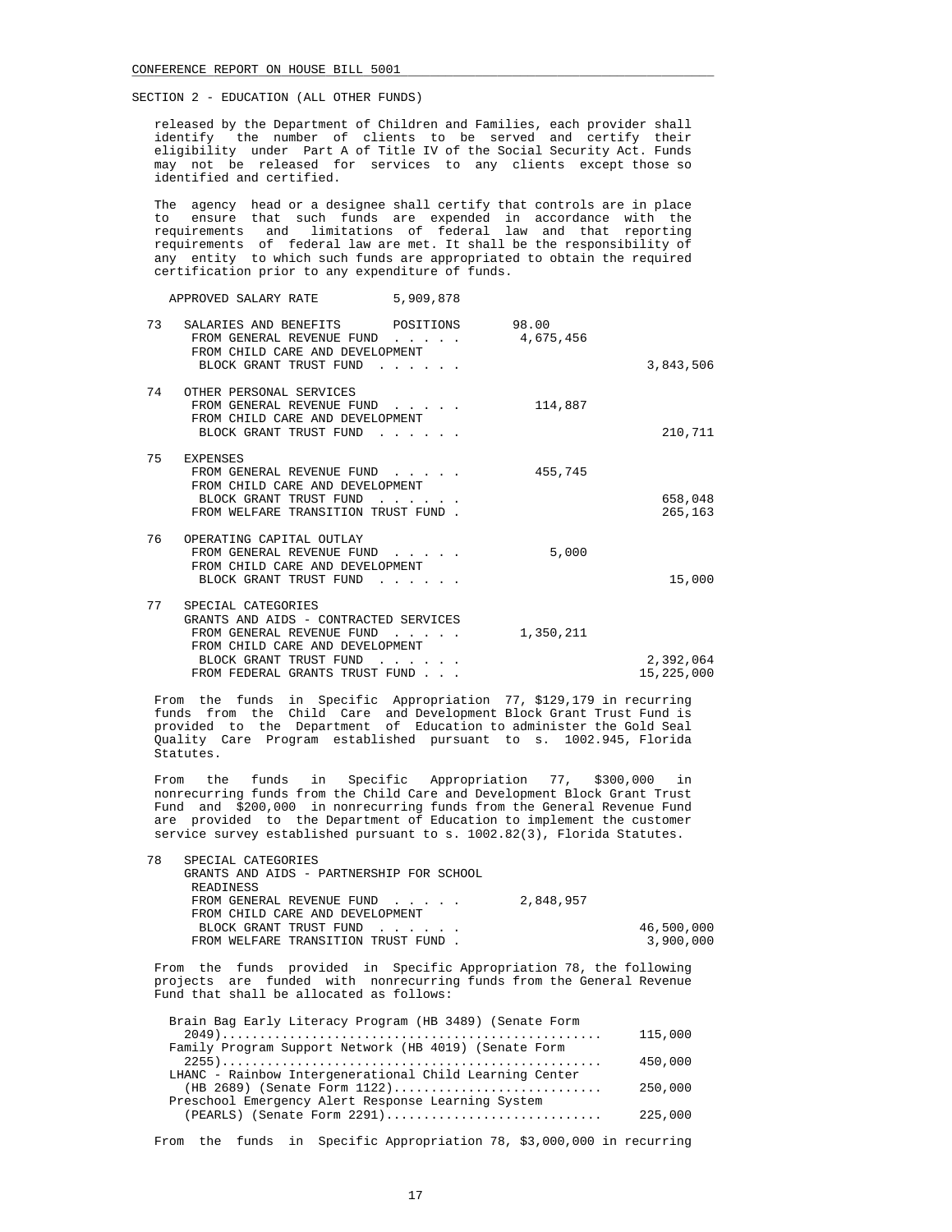funds and \$7,000,000 in nonrecurring funds from the Child Care and Development Block Grant Trust Fund are provided for the Teacher Education and Compensation Helps Program (T.E.A.C.H.) as provided in section 1002.95, Florida Statutes.

 From the funds in Specific Appropriation 78, \$1,400,000 in recurring funds and \$2,500,000 in nonrecurring funds from the Welfare Transition Trust Fund is provided for the Home Instruction Program for Pre-School Youngsters (HIPPY) (HB 3599) (Senate Form 1989) to deliver high quality school readiness curriculum directly to parents so they may strengthen the cognitive and early literacy skills of at risk children. Early learning coalitions will work with HIPPY program staff to identify participant families based on poverty, parents' limited education, and willingness to actively participate in all aspects of the HIPPY program (recurring base appropriations project).

 From the funds in Specific Appropriation 78, \$3,500,000 in recurring funds from the Child Care and Development Block Grant Trust Fund are provided to the Division of Early Learning for purposes of implementing the provisions of section 1002.82(2)(o), Florida Statutes.

 From the funds in Specific Appropriation 78, \$1,808,957 in recurring funds from the General Revenue Fund are provided for the Children's Forum to continue the Help Me Grow Florida Network (recurring base appropriations project).

 From the funds in Specific Appropriation 78, \$3,000,000 in nonrecurring funds from the Child Care and Development Block Grant Trust Fund is provided to the Division of Early Learning to competitively procure for the early learning coalitions established pursuant to section 1002.83, Florida Statutes, a system of professional development that significantly improves child care instructor quality. For purposes of developing the competitive procurement, the division shall consult with the early learning coalitions.

 From the funds in Specific Appropriation 78, \$30,000,000 in nonrecurring funds from the Child Care and Development Block Grant Trust Fund is provided to the Division of Early Learning to implement the Early Literacy Micro-credential incentives established pursuant to the provisions of SB 2524 and is contingent upon SB 2524 or similar legislation becoming law.

| 79 | SPECIAL CATEGORIES                  |             |              |
|----|-------------------------------------|-------------|--------------|
|    | GRANTS AND AIDS - SCHOOL READINESS  |             |              |
|    | SERVICES                            |             |              |
|    | FROM GENERAL REVENUE FUND           | 144,555,335 |              |
|    | FROM CHILD CARE AND DEVELOPMENT     |             |              |
|    | BLOCK GRANT TRUST FUND              |             | 839,867,236  |
|    | FROM FEDERAL GRANTS TRUST FUND      |             | 500,000      |
|    | FROM WELFARE TRANSITION TRUST FUND. |             | 94, 112, 427 |
|    |                                     |             |              |

 For the funds in Specific Appropriation 79, expenditures for Gold Seal Quality Expenditure payments shall be reported as direct services. The Division of Early Learning shall have the authority to reclassify Gold Seal Quality Expenditure payments by the early learning coalitions and statewide contractors to meet targeted federal requirements for improving the quality of infant and toddler child care to the extent allowable in the state's approved Child Care and Development Fund Plan.

 From the funds in Specific Appropriation 79, \$789,927,228 is provided for the School Readiness Program and is allocated to early learning coalitions as follows:

|                                                            | 7,267,290    |
|------------------------------------------------------------|--------------|
| Bay, Calhoun, Gulf, Franklin, Washington, Holmes, Jackson. | 12,249,865   |
|                                                            | 18,718,907   |
|                                                            | 69,654,657   |
| Charlotte, DeSoto, Highlands, Hardee                       | 12,394,412   |
| Columbia, Hamilton, Lafayette, Union, Suwannee             | 6,296,447    |
|                                                            | 112,234,696  |
| Dixie, Gilchrist, Levy, Citrus, Sumter                     | 10,512,057   |
|                                                            | 43,010,446   |
|                                                            | 13,518,432   |
| Hendry, Glades, Collier, Lee                               | 44, 142, 015 |
|                                                            | 60,184,636   |
|                                                            | 11.739.634   |
| Leon, Gadsden, Jefferson, Liberty, Madison, Wakulla,       |              |
|                                                            |              |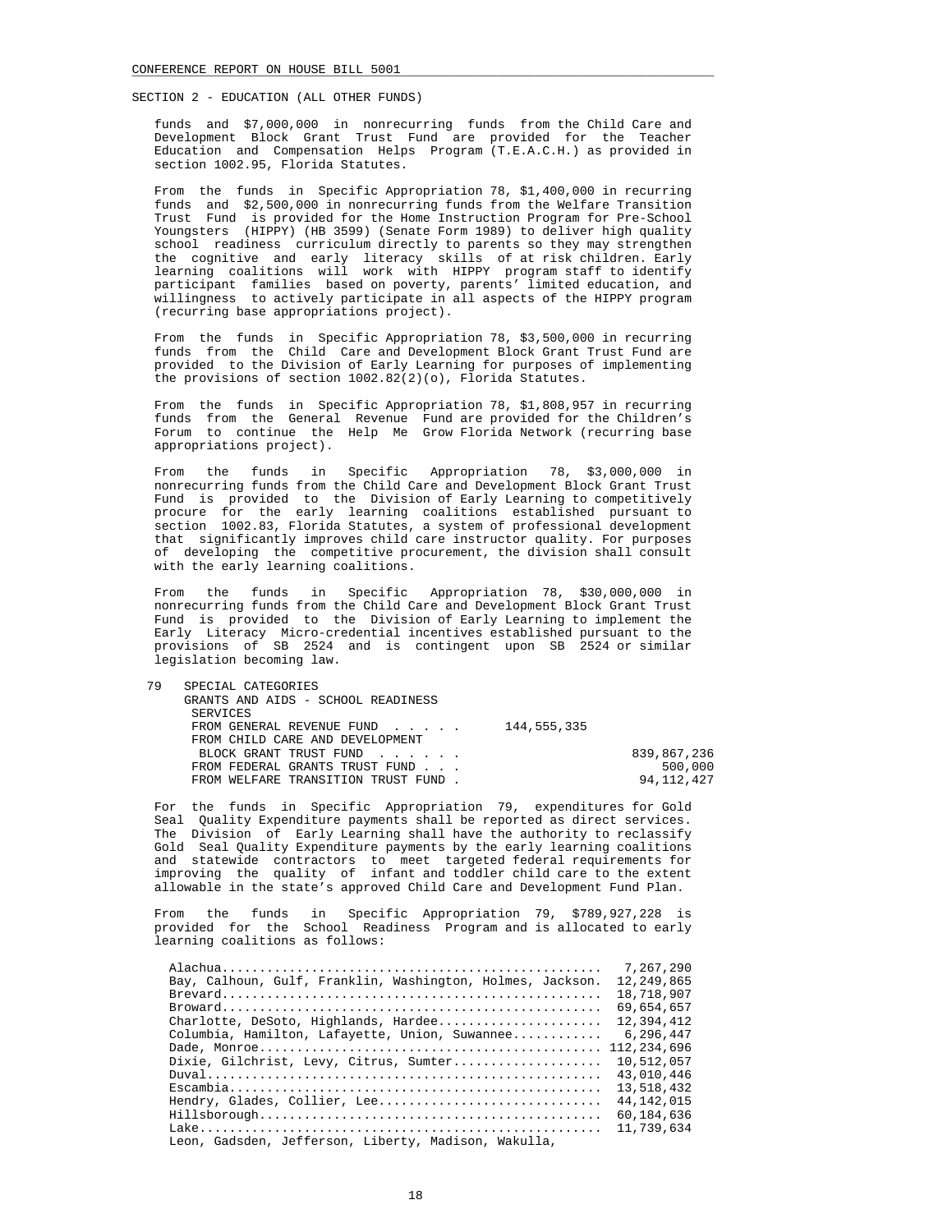|                                                  | 14,730,906   |
|--------------------------------------------------|--------------|
|                                                  | 13, 151, 669 |
|                                                  | 14,110,645   |
| Martin, Okeechobee, Indian River                 | 11,409,548   |
|                                                  | 10,241,302   |
|                                                  | 58, 357, 296 |
|                                                  | 18,496,692   |
|                                                  | 46,734,163   |
|                                                  | 23, 262, 446 |
|                                                  | 28,872,833   |
|                                                  | 34, 167, 156 |
| St. Johns, Putnam, Clay, Nassau, Baker, Bradford | 19,643,365   |
| $St. Iucie$                                      | 12,849,630   |
|                                                  | 5, 145, 461  |
|                                                  | 8, 213, 321  |
|                                                  | 12,823,740   |
|                                                  | 22,016,533   |
| Redlands Christian Migrant Association           | 13,777,028   |
|                                                  |              |

 From the funds in Specific Appropriation 79, provided for the School Readiness Program and allocated to the early learning coalitions, the Division of Early Learning shall have the ability to reallocate funds between early learning coalitions if an early learning coalition does not have eligible children on its waiting list and has met its expenditure cap pursuant to section 1002.89, Florida Statutes. At least 14 days prior to reallocating any funds, the department shall submit written notification to the Executive Office of the Governor's Office of Policy and Budget, the chair of the Senate Committee on Appropriations, and the chair of the House of Representatives Appropriations Committee which includes the total amount of school readiness funds being reallocated and the early learning coalitions involved in the reallocation.

 From the funds in Specific Appropriation 79, \$950,000 in recurring funds from the Child Care and Development Block Grant Trust Fund shall be used to allocate School Readiness Fraud Restitution payments collected in the prior year.

 From the funds in Specific Appropriation 79, \$40,000,000 in nonrecurring funds from the Child Care and Development Block Grant Trust Fund is provided to the Department of Education to administer the differential payment program allocation established pursuant to s. 1002.89(1)(c), Florida Statutes.

 From the funds in Specific Appropriation 79, \$30,000,000 in nonrecurring funds from the Child Care and Development Block Grant Trust Fund is provided to expand the provision of services to low income families at or below 200 percent of the federal poverty level as long as the income does not exceed 85 percent of the state median income. Local matching funds can be derived from local governments, employers, charitable foundations, and other sources so that Florida communities can create local partnerships focused on using the state and local funds for direct services and expanding the number of school readiness slots. To be eligible for funding, an early learning coalition must match its portion of the state funds with a dollar-for-dollar match of local funds. The Division of Early Learning shall establish procedures for the match program that shall include giving priority to early learning coalitions whose local match complies with federal Child Care and Development Block Grant matching requirements.

 The Division of Early Learning shall provide a report to the Executive Office of the Governor's Office of Policy and Budget, the chair of the Senate Committee on Appropriations, and the chair of the House of Representatives Appropriations Committee by December 1, 2022, that includes the following information about the division's allocation of the \$30,000,000 in local matching funds provided in Specific Appropriation 83 of chapter 2021-36, Laws of Florida: (1) the amount of funds allocated to each early learning coalition and a breakdown, by coalition, of the amount of funds expended by the coalition on direct services and the amount expended by the coalition on expanding school readiness slots, and (2) the total number of school readiness slots funded by each early learning coalition with the local matching funds.

 From the funds in Specific Appropriation 79, \$72,000,000 in nonrecurring funds from the Child Care and Development Block Grant Trust Fund is provided to expand school readiness services to families.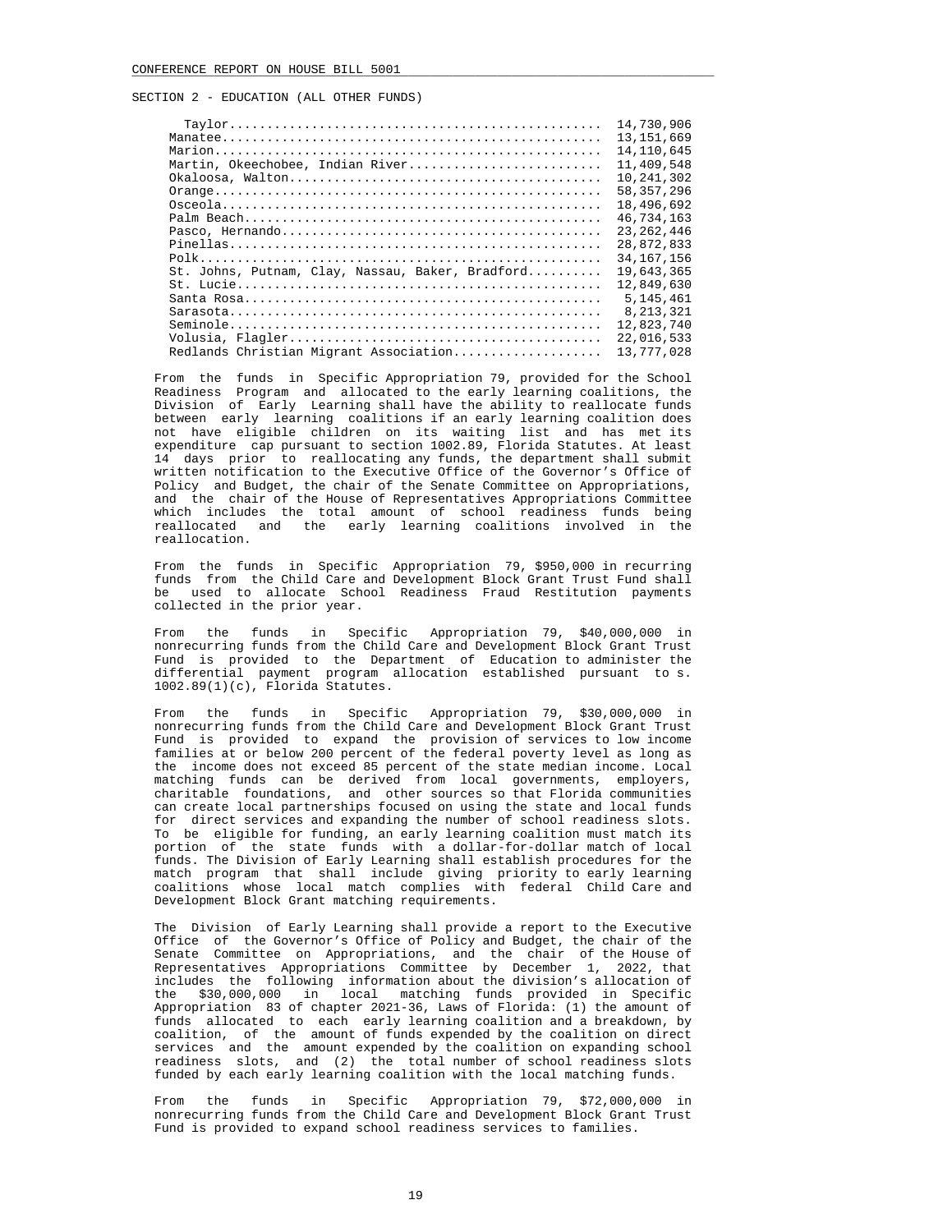The Division of Early Learning is directed to develop a methodology to evaluate the relative per-child funding provided to each early learning coalition through the base school readiness allocation. This methodology must use 2021-22 FTE enrollment data available as of August 10, 2022, and must factor in the average reimbursement rates for each care level and the district cost differential established pursuant to s. 1011.62(2), Florida Statutes. Once a weighted per-child allocation is calculated, this funding must be allocated to increase the weighted per-child allocation as much as possible.

 Based on this methodology, the Division of Early Learning shall allocate these funds by September 1, 2022. The division shall submit a report to the Governor's Office of Policy and Budget and the chair of the Senate Committee on Appropriations and the chair of the House Appropriations Committee by September 1, 2022, on this allocation.

 From the funds in Specific Appropriation 79, \$70,000,000 in nonrecurring funds from the Child Care and Development Block Grant Trust Fund is provided to the Division of Early Learning to administer the Gold Seal Quality Care program allocation established pursuant to s. 1002.89(1)(b), Florida Statutes.

 From the funds in Specific Appropriation 79, \$5,000,000 in nonrecurring funds from the Child Care and Development Block Grant Trust Fund is provided to the Division of Early Learning to administer the special needs differential allocation established pursuant to s. 1002.89(1)(d), Florida Statutes.

 From the funds in Specific Appropriation 79, \$71,157,770 in nonrecurring funds from the Child Care and Development Block Grant Trust Fund is provided to the Division of Early Learning to assist the early learning coalitions in the transition to the school readiness program allocation distribution established pursuant to s. 1002.89(1)(a), Florida Statutes, by ensuring all early learning coalitions receive at least the same amount of school readiness program funds as provided in Specific Appropriation 83 of chapter 2021-36, Laws of Florida. The funds shall be distributed as follows:

|                                                            | 5,448,305    |
|------------------------------------------------------------|--------------|
| Bay, Calhoun, Gulf, Franklin, Washington, Holmes, Jackson. | 1,818,298    |
|                                                            | 4,884,345    |
| Columbia, Hamilton, Lafayette, Union, Suwannee             | 2,265,303    |
|                                                            | 22, 216, 772 |
|                                                            | 1,212,024    |
|                                                            | 3,189,742    |
|                                                            | 266,640      |
| Leon, Gadsden, Jefferson, Liberty, Madison, Wakulla,       |              |
|                                                            | 7,845,023    |
|                                                            | 11,741,472   |
| $Pinellas$                                                 | 8,927,480    |
| St. Johns, Putnam, Clay, Nassau, Baker, Bradford           | 1,342,366    |
|                                                            |              |

 80 SPECIAL CATEGORIES GRANTS AND AIDS- EARLY LEARNING STANDARDS AND ACCOUNTABILITY FROM GENERAL REVENUE FUND . . . . . 2,095,525 FROM CHILD CARE AND DEVELOPMENT BLOCK GRANT TRUST FUND . . . . . . . . . . . . . . 2,847,075

 From the funds in the Specific Appropriation 80, \$2,847,075 in nonrecurring funds from the Child Care and Development Block Grant Trust Fund and \$1,195,525 in nonrecurring funds from the General Revenue Fund are provided to the Department of Education to continue the implementation of the Voluntary Prekindergarten Program Assessments as required in s. 1002.68, Florida Statutes.

 From the funds in Specific Appropriation 80, \$900,000 in nonrecurring funds from the General Revenue Fund are provided to the Department of Education to utilize Voluntary Prekindergarten Program regional facilitators to assist early learning coalitions in the implementation of the Voluntary Prekindergarten Program Assessments as required in s. 1002.68, Florida Statutes.

 81 SPECIAL CATEGORIES RISK MANAGEMENT INSURANCE FROM GENERAL REVENUE FUND . . . . . 5,860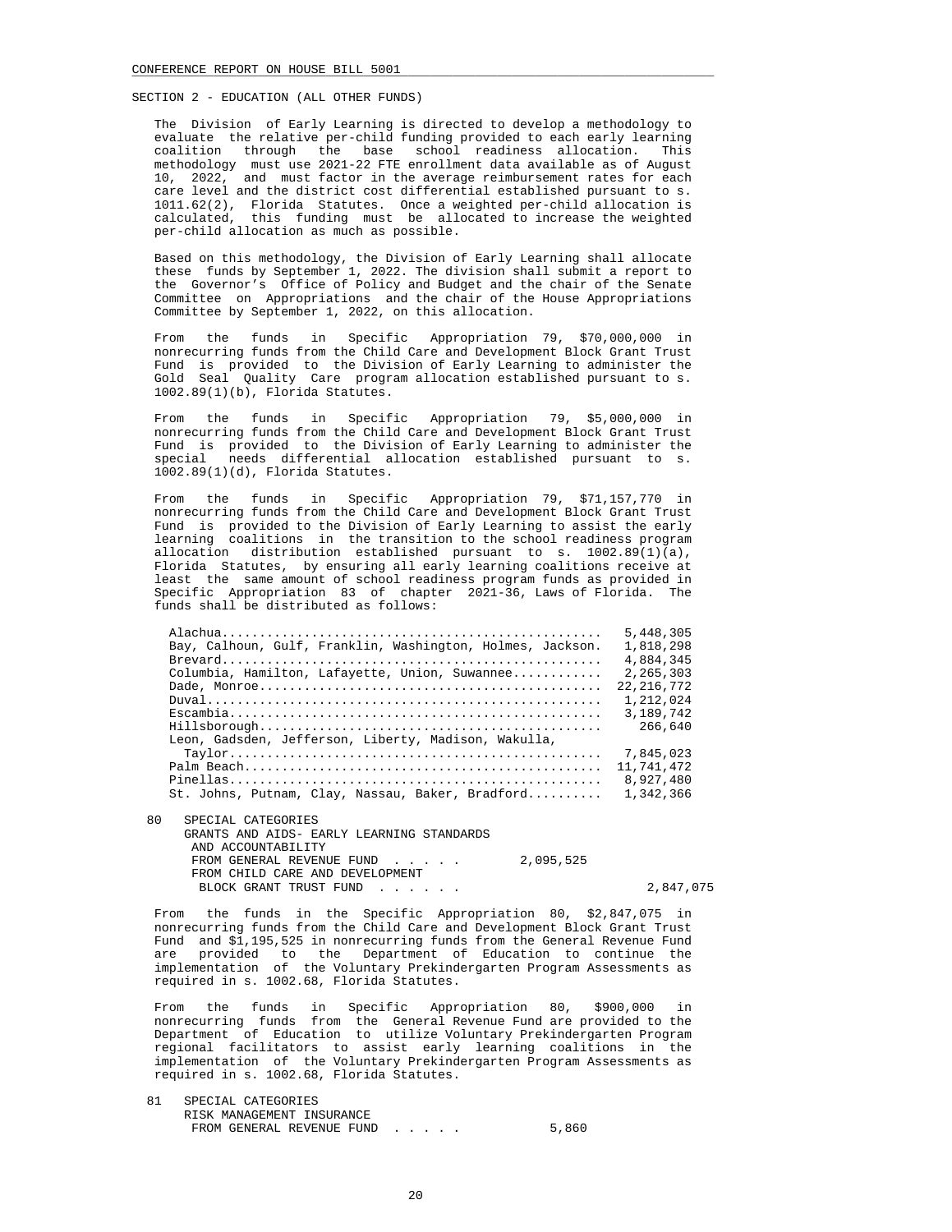|    | FROM CHILD CARE AND DEVELOPMENT<br>BLOCK GRANT TRUST FUND |               | 17,374 |
|----|-----------------------------------------------------------|---------------|--------|
| 82 | SPECIAL CATEGORIES<br>GRANTS AND AIDS - VOLUNTARY         |               |        |
|    | PREKINDERGARTEN PROGRAM<br>FROM GENERAL REVENUE FUND      | 453, 417, 542 |        |
|    | FROM CHILD CARE AND DEVELOPMENT                           |               |        |

 From the funds provided in Specific Appropriation 82, \$453,417,542 in recurring funds from the General Revenue is provided for the Voluntary Prekindergarten Education Program as provided in sections 1002.51 through 1002.79, Florida Statutes, and shall be allocated to early learning coalitions as indicated below. Pursuant to the provisions of section 1002.71(3)(a), Florida Statutes, for Fiscal Year 2022-2023, the base student allocation per full-time equivalent student for the school year program shall be \$2,803, and the base student allocation for the summer program shall be \$2,393. The allocation includes four percent in addition to the base student allocation to fund administrative and other program costs of the early learning coalitions related to the Voluntary Prekindergarten Education Program.

BLOCK GRANT TRUST FUND . . . . . . . . . . . 100,000,000

 From the funds in Specific Appropriation 82, \$453,417,542 shall be allocated as follows:

|                                                            | 4,659,736    |
|------------------------------------------------------------|--------------|
| Bay, Calhoun, Gulf, Franklin, Washington, Holmes, Jackson. | 4,364,175    |
|                                                            | 13, 145, 312 |
|                                                            | 43,973,704   |
| Charlotte, DeSoto, Highlands, Hardee                       | 5,208,630    |
| Columbia, Hamilton, Lafayette, Union, Suwannee             | 3, 183, 563  |
|                                                            | 60,874,428   |
| Dixie, Gilchrist, Levy, Citrus, Sumter                     | 5, 243, 573  |
|                                                            | 26,886,264   |
|                                                            | 5,276,225    |
| Hendry, Glades, Collier, Lee                               | 22, 484, 625 |
|                                                            | 34,050,318   |
|                                                            | 7,266,593    |
| Leon, Gadsden, Jefferson, Liberty, Madison, Wakulla,       |              |
|                                                            | 7,234,496    |
|                                                            | 7,681,102    |
|                                                            | 6,093,675    |
| Martin, Okeechobee, Indian River                           | 6,930,235    |
| $Okaloosa, Walton$                                         | 6,302,443    |
|                                                            | 36,886,716   |
|                                                            | 10,551,076   |
|                                                            | 33, 914, 015 |
|                                                            | 15,849,248   |
| $Pinellas$                                                 | 16, 305, 298 |
|                                                            | 12,918,851   |
| St. Johns, Putnam, Clay, Nassau, Baker, Bradford           | 16,742,744   |
| $St. Iucie$                                                | 6,949,244    |
|                                                            | 3,052,908    |
|                                                            | 5,404,924    |
|                                                            | 12, 183, 714 |
|                                                            | 11,799,707   |
|                                                            |              |

 From the funds provided in Specific Appropriation 82, \$100,000,000 in nonrecurring funds from the Child Care and Development Block Grant Trust Fund is provided for Voluntary Prekindergarten (VPK) providers to provide an additional increase for the 2022-2023 fiscal year in the base student allocation per full-time equivalent student for the school year program and the summer program. Allocations will be distributed to the early learning coalitions using the same methodology to distribute the general revenue funds. To be eligible for the additional base student allocation funds, the provider or public school must elect to participate in the additional payment program following an application procedure established by the Division of Early Learning. The provider or public school will submit an attestation confirming, that within 30 days of receiving the additional funding, all VPK personnel employed by the provider or public school will receive wages of at least \$15.00 per hour for VPK duties. Beginning January 1, 2023, an employee of a VPK provider under contract with the Division of Early Learning that has elected to receive additional base student allocation funds and who is not receiving a wage of at least \$15.00 per hour for VPK duties may petition the division for relief. If the division finds that the VPK provider has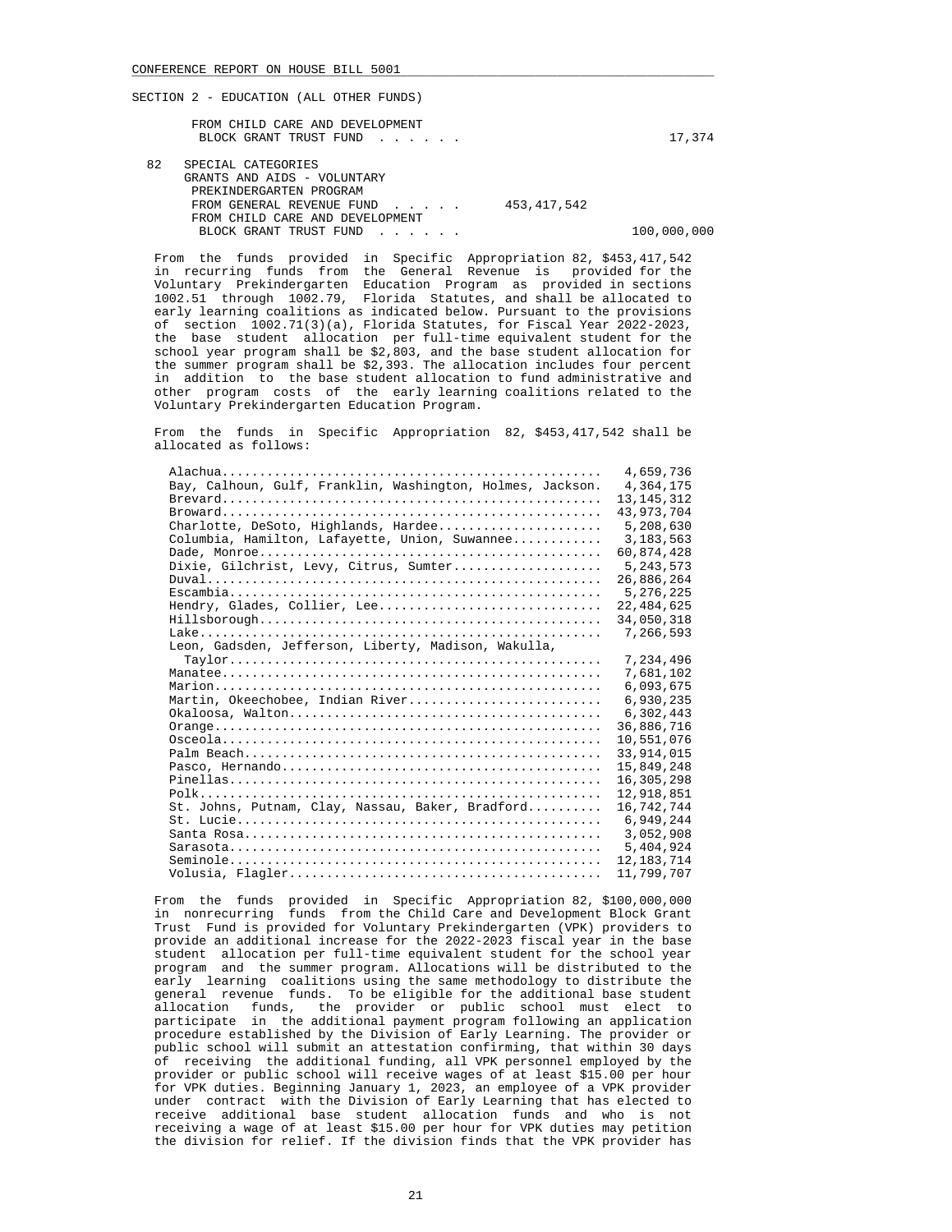failed to comply with this provision, the division may terminate the provider's VPK contract.

| 83 | SPECIAL CATEGORIES<br>TRANSFER TO DEPARTMENT OF MANAGEMENT<br>SERVICES - HUMAN RESOURCES SERVICES<br>PURCHASED PER STATEWIDE CONTRACT<br>FROM GENERAL REVENUE FUND<br>FROM CHILD CARE AND DEVELOPMENT | 22,417      |           |
|----|-------------------------------------------------------------------------------------------------------------------------------------------------------------------------------------------------------|-------------|-----------|
|    | BLOCK GRANT TRUST FUND                                                                                                                                                                                |             | 7,478     |
| 84 | DATA PROCESSING SERVICES                                                                                                                                                                              |             |           |
|    | EDUCATION TECHNOLOGY AND INFORMATION                                                                                                                                                                  |             |           |
|    | SERVICES                                                                                                                                                                                              |             |           |
|    | FROM GENERAL REVENUE FUND                                                                                                                                                                             | 1, 174, 329 |           |
|    | FROM CHILD CARE AND DEVELOPMENT                                                                                                                                                                       |             |           |
|    | BLOCK GRANT TRUST FUND                                                                                                                                                                                |             | 2,175,003 |

 From the funds in Specific Appropriation 84, \$88,200 in recurring funds from the General Revenue Fund and \$163,800 in recurring funds from the Child Care and Development Block Grant Trust Fund are provided to the Department of Education to enhance cloud migration of mission critical information technology infrastructure, applications, and cloud-based disaster recovery to strength information technology resiliency.

| 85 | DATA PROCESSING SERVICES                                                                                                                                         |             |                  |
|----|------------------------------------------------------------------------------------------------------------------------------------------------------------------|-------------|------------------|
|    | NORTHWEST REGIONAL DATA CENTER (NWRDC)<br>FROM GENERAL REVENUE FUND<br>$\mathbf{r}$ . The set of $\mathbf{r}$                                                    | 211,952     |                  |
|    | FROM CHILD CARE AND DEVELOPMENT<br>BLOCK GRANT TRUST FUND                                                                                                        |             | 281,949          |
|    | TOTAL: PROGRAM: EARLY LEARNING SERVICES                                                                                                                          |             |                  |
|    | FROM GENERAL REVENUE FUND<br>FROM TRUST FUNDS<br>the contract of the contract of the contract of the contract of the contract of the contract of the contract of | 610,933,216 | 1, 112, 818, 034 |
|    | TOTAL POSITIONS                                                                                                                                                  | 98.00       |                  |
|    | TOTAL ALL FUNDS                                                                                                                                                  |             | 1,723,751,250    |

PUBLIC SCHOOLS, DIVISION OF

PROGRAM: STATE GRANTS/K-12 PROGRAM - FEFP

 The calculations of the Florida Education Finance Program (FEFP) for the 2022-2023 fiscal year are incorporated by reference in HB 5003. The calculations are the basis for the appropriations in the General Appropriations Act in Specific Appropriations 5, 6, 86, and 87.

 From the funds in Specific Appropriations 5, 6, 86, and 87, each school district must pay each employee at least \$15.00 per hour by October 1, 2022.

 By October 1, 2022, each superintendent must submit an attestation to the Department of Education subject to the penalty of perjury under section 837.012, Florida Statutes, which includes a statement that every school district employee's hourly rate is at least \$15.00 per hour.

 Beginning January 1, 2023, an employee of a school district who is not receiving a wage of at least \$15.00 per hour may bring a civil action in a court of competent jurisdiction against the school district and, upon prevailing, shall recover the full amount of any back wages unlawfully withheld plus the same amount as liquidated damages, and shall be awarded reasonable attorney's fees and costs. In addition, they shall be entitled to such legal or equitable relief as may be appropriate to remedy the violation including, without limitation, reinstatement in employment and/or injunctive relief. Such actions may be brought as a class action pursuant to Rule 1.220 of the Florida Rules of Civil Procedure.

 86 AID TO LOCAL GOVERNMENTS GRANTS AND AIDS - FLORIDA EDUCATIONAL FINANCE PROGRAM FROM GENERAL REVENUE FUND . . . . . 9,543,030,819 FROM STATE SCHOOL TRUST FUND . . . . . . . . . . . 246,903,902

 Funds provided in Specific Appropriations 5 and 86 shall be allocated using a base student allocation of \$4,587.40 for the FEFP.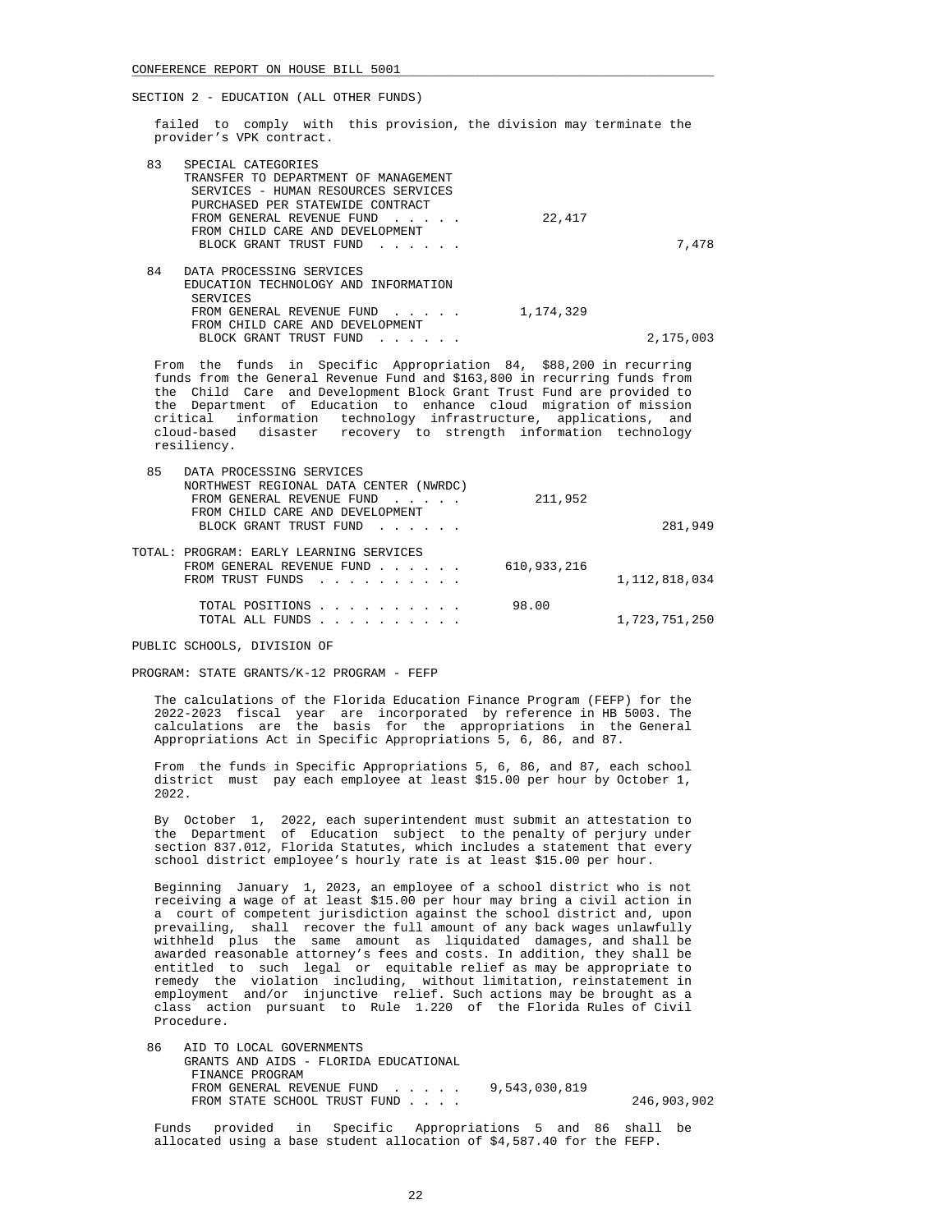From the funds in Specific Appropriations 5 and 86, \$800,000,000 is provided for the Teacher Salary Increase Allocation, pursuant to section 1011.62, Florida Statutes. The amount appropriated for each school district shall be the funding allocation to a school district as of the July 2022 Florida Education Finance Program Calculation.

 Fifty percent of the \$250,000,000 provided in Specific Appropriations 5 and 86 for the Teacher Salary Increase Allocation is provided for school districts to increase the minimum base salary for full-time classroom teachers as defined in section  $1012.01(2)(a)$ , Florida Statutes, plus certified prekindergarten teachers funded in the Florida Education Finance Program, but not including substitute teachers, to at least \$47,500, or to the maximum amount achievable based on the school district's allocation. No eligible full-time classroom teacher shall receive a base salary less than the minimum base salary as adjusted by the school district's allocation. The remaining fifty percent of the \$250,000,000, plus any remaining funds from the district's share of the fifty percent stated above, shall be used by school districts as specified in section 1011.62, Florida Statutes.

 Funds provided in Specific Appropriations 5 and 86 for the supplemental allocation for juvenile justice education programs shall be allocated pursuant to section 1011.62, Florida Statutes. The allocation factor shall be \$922.54.

 From the funds provided in Specific Appropriations 5 and 86, juvenile justice education programs shall receive funds as provided in section 1003.52(13), Florida Statutes. Up to \$341 per student may be used for high school equivalency examination fees for juvenile justice students who pass the high school equivalency exam in full, or in part, while in a juvenile justice education program and may be used for students in juvenile justice education programs to support equipment, specially designed curricula, and industry credentialing testing fees, for students enrolled in career and technical education (CTE) courses that lead to industry recognized certifications.

 The district cost differential (DCD) for each district shall be calculated pursuant to the provisions of section 1011.62, Florida Statutes.

 From the funds provided in Specific Appropriations 5 and 86, \$62,469,312 is provided for the Sparsity Supplement as defined in section 1011.62, Florida Statutes, for school districts of 30,000 and fewer FTE in the 2022-2023 fiscal year.

 Total Required Local Effort for Fiscal Year 2022-2023 shall be \$8,852,197,815. The total amount shall include adjustments made for the calculation required in section 1011.62(4)(a) through (c), Florida Statutes.

 The maximum nonvoted discretionary millage which may be levied pursuant to the provisions of section 1011.71(1), Florida Statutes, by district school boards in Fiscal Year 2022-2023 shall be 0.748 mills. This millage shall be used to calculate the discretionary millage compression supplement as provided in section 1011.62(5), Florida Statutes. To be eligible for the supplement, a district must levy the maximum.

 Funds provided in Specific Appropriations 5 and 86 are based upon program cost factors for Fiscal Year 2022-2023 as follows:

|  | 1. Basic Programs                                                                                     |
|--|-------------------------------------------------------------------------------------------------------|
|  | 2. Programs for Exceptional Students                                                                  |
|  | 3. English for Speakers of Other Languages 1.206<br>4. Programs for Grades 9-12 Career Education0.999 |

 From the funds in Specific Appropriations 5 and 86, \$1,094,851,200 is provided to school districts as an Exceptional Student Education (ESE) Guaranteed Allocation as authorized by law to provide educational programs and services for exceptional students. The ESE Guaranteed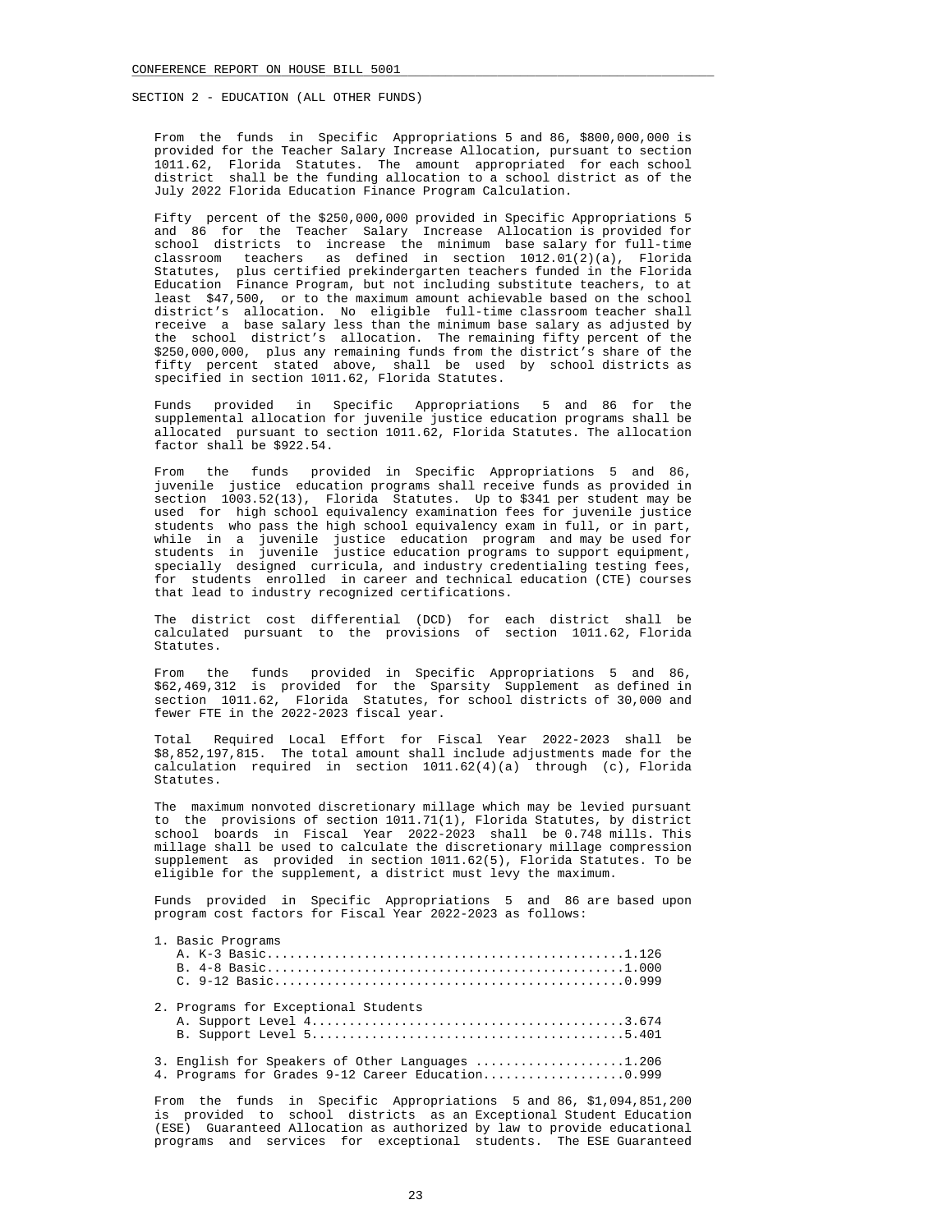Allocation funds are provided in addition to the funds for each exceptional student in the per FTE student calculation. School districts that provided educational services in the 2021-2022 fiscal year for exceptional students who are residents of other districts shall not discontinue providing such services without the prior approval of the Department of Education. Expenditure requirements for the ESE Guaranteed Allocation shall be as prescribed in section 1010.20(3), Florida Statutes, for programs for exceptional students.

 From the funds provided in Specific Appropriations 5 and 86, the value of 43.35 weighted FTE students is provided to supplement the funding for severely handicapped students served in ESE programs 254 and 255 when a school district has less than 10,000 FTE student enrollment and less than three FTE eligible students per program. The Commissioner of Education shall allocate the value of the supplemental FTE based on documented evidence of the difference in the cost of the service and the amount of funds received in the district's FEFP allocations for the students being served. The supplemental value shall not exceed three FTE.

 From the funds in Specific Appropriations 5 and 86, \$210,000,000 is provided for Safe Schools activities and shall be allocated as follows: \$250,000 shall be distributed to each district, and the remaining balance shall be allocated pursuant to section 1011.62, Florida Statutes.

 From the funds in Specific Appropriations 5 and 86, \$719,314,907 is for Supplemental Academic Instruction to be provided pursuant to section 1011.62, Florida Statutes.

 From the funds in Specific Appropriations 5 and 86, \$24,383,050 is provided pursuant to section 1011.62, Florida Statutes, for a Turnaround School Supplemental Services Allocation at a per FTE funding amount for eligible schools of \$500.

 From the funds in Specific Appropriations 5 and 86, \$170,000,000 is provided for a K-12 comprehensive, district-wide system of research-based reading instruction pursuant to section 1011.62, Florida Statutes. The amount of \$115,000 shall be allocated to each district and the remaining balance shall be allocated pursuant to section 1011.62, Florida Statutes.

 From the funds provided in Specific Appropriations 5 and 86, \$246,978,361 is provided for Instructional Materials including \$13,041,792 for Library Media Materials, \$3,564,756 for the purchase of science lab materials and supplies, \$11,056,278 for dual enrollment instructional materials, and \$3,334,158 for the purchase of digital instructional materials for students with disabilities. The growth allocation per FTE shall be \$325.05 for the 2022-2023 fiscal year. School districts shall pay for instructional materials used for the instruction of public high school students who are earning credit toward high school graduation under the dual enrollment program as provided in section 1011.62, Florida Statutes.

 The funds provided for Instructional Materials may also be used by school districts to purchase electronic devices and technology equipment and infrastructure that comply with the eligible expenditures authorized pursuant to section 1011.62, Florida Statutes. Prior to release of the funds by the department to a school district for the purchase of electronic devices or technology equipment or infrastructure, the district must: (1) certify that it has the instructional materials necessary to provide instruction aligned to the adopted statewide benchmarks and standards, and (2) include an expenditure plan for the purchase of electronic devices and technology equipment, and infrastructure that demonstrates its compliance with section 1011.62, Florida Statutes. The department shall provide a report to the Legislature on or before March 1, 2023, that details the district expenditures for these funds to demonstrate compliance with the amount made available for such purchases.

 From the funds provided in Specific Appropriations 5 and 86, \$515,009,084 is provided for Student Transportation as provided in section 1011.68, Florida Statutes.

 From the funds provided in Specific Appropriations 5 and 86, \$54,143,375 is provided for the Teachers Classroom Supply Assistance Program and shall be given to teachers pursuant to section 1012.71,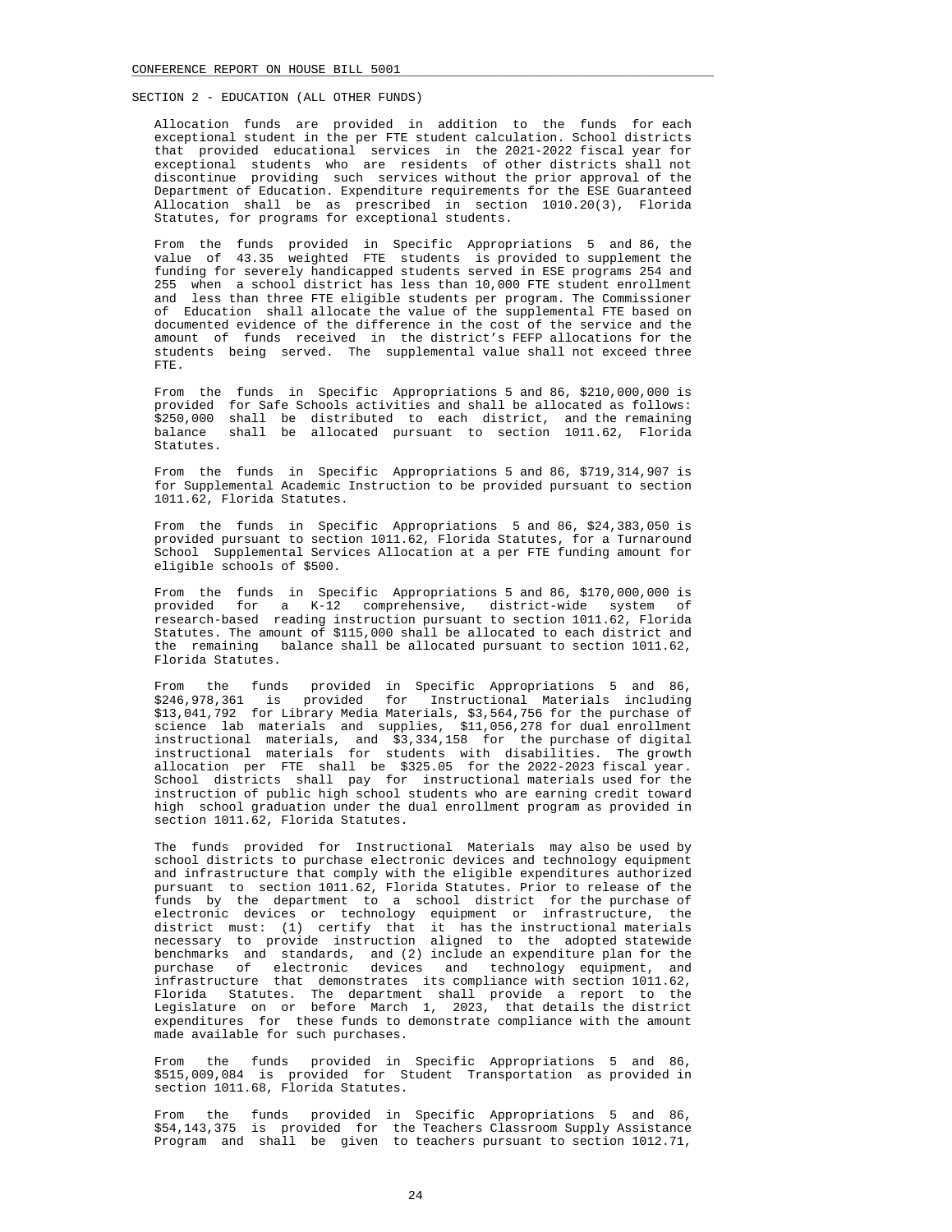Florida Statutes. The allocation shall not be recalculated during the school year.

 Funds provided in Specific Appropriations 5 and 86 for the Federally Connected Student Supplement shall be allocated pursuant to the formula provided in section 1011.62, Florida Statutes.

 Districts may charge a fee for grades K-12 voluntary, non-credit summer school enrollment in basic program courses. The amount of any student's fee shall be based on the student's ability to pay and the student's financial need as determined by district school board policy.

 From the funds in Specific Appropriations 5 and 86, \$140,000,000 is provided for the Mental Health Assistance Allocation as provided pursuant to section 1011.62, Florida Statutes.

 From the funds provided in Specific Appropriations 5 and 86, \$68,163,995 is provided for the Funding Compression and Hold Harmless allocation to be allocated based on the formula provided in section 1011.62, Florida Statutes. For the funding compression, 25 percent of the difference between the district's prior year funds per FTE and the state average shall be used to determine the allocation. A district's allocation shall not be greater than \$100 per FTE. For the hold harmless, the index factor shall be 1.0.

| AID TO LOCAL GOVERNMENTS                |            |
|-----------------------------------------|------------|
| GRANTS AND AIDS - CLASS SIZE REDUCTION  |            |
| FROM GENERAL REVENUE FUND 2.706.134.072 |            |
| FROM STATE SCHOOL TRUST FUND            | 86,161,098 |

 Funds in Specific Appropriations 6 and 87 are provided to implement the requirements of sections 1003.03 and 1011.685, Florida Statutes. The class size reduction allocation factor for grades prekindergarten to grade 3 shall be \$964.60, for grades 4 to 8 shall be \$920.98, and for grades 9 to 12 shall be \$923.21. The class size reduction allocation shall be recalculated based on enrollment through the October 2022 FTE survey except as provided in section 1003.03(4), Florida Statutes. If the total class size reduction allocation is greater than the appropriation in Specific Appropriations 6 and 87, funds shall be prorated to the level of the appropriation based on each district's calculated amount. The Commissioner of Education may withhold disbursement of these funds until a district is in compliance with reporting information required for class size reduction implementation.

| TOTAL: PROGRAM: STATE GRANTS/K-12 PROGRAM - FEFP |                                                                        |             |
|--------------------------------------------------|------------------------------------------------------------------------|-------------|
|                                                  | FROM GENERAL REVENUE FUND $\ldots$ $\ldots$ $\ldots$ 12, 249, 164, 891 |             |
| FROM TRUST FUNDS                                 |                                                                        | 333,065,000 |
|                                                  |                                                                        |             |

TOTAL ALL FUNDS . . . . . . . . . . 12,582,229,891

PROGRAM: STATE GRANTS/K-12 PROGRAM - NON FEFP

 Of the funds provided for school district matching grants and regional education consortium programs in Specific Appropriations 94 and 99, 60 percent shall be released to the Department of Education at the beginning of the first quarter and the balance at the beginning of the third quarter. The Department of Education shall disburse the funds to eligible entities within 30 days of release.

 Funds provided in Specific Appropriations 88 through 109 shall be used to serve Florida students.

 88 AID TO LOCAL GOVERNMENTS GRANTS AND AIDS - THE COACH AARON FEIS GUARDIAN PROGRAM FROM GENERAL REVENUE FUND . . . . . 6,500,000

 Funds in Specific Appropriation 88 shall be used to certify and train school guardians as provided in section 30.15, Florida Statutes.

 88A AID TO LOCAL GOVERNMENTS GRANTS AND AIDS - SCHOOL RECOGNITION PROGRAM FROM GENERAL REVENUE FUND . . . . . 200,000,000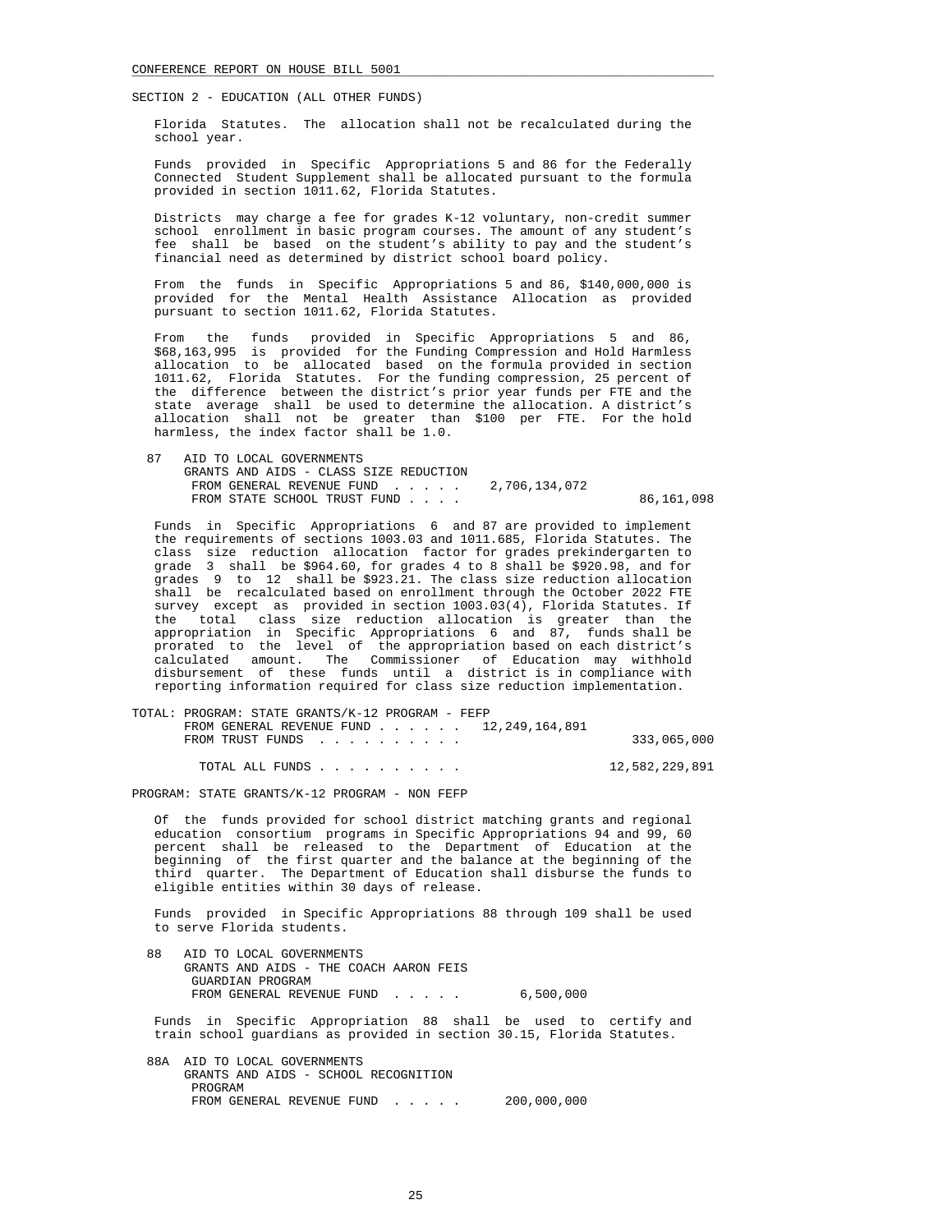89 SPECIAL CATEGORIES GRANTS AND AIDS - ASSISTANCE TO LOW PERFORMING SCHOOLS FROM GENERAL REVENUE FUND . . . . . 4,000,000

 Funds in Specific Appropriation 89 may be used to contract for the operation of the Florida Partnership for Minority and Underrepresented Student Achievement and to achieve the partnership's mission as provided in section 1007.35, Florida Statutes. The funds shall be expended for professional development for Advanced Placement classroom teachers.

 90 SPECIAL CATEGORIES GRANTS AND AIDS - TAKE STOCK IN CHILDREN FROM GENERAL REVENUE FUND . . . . . 6,125,000

 Funds in Specific Appropriation 90 are provided for the Take Stock in Children program (recurring base appropriations project).

 91 SPECIAL CATEGORIES GRANTS AND AIDS - MENTORING/STUDENT ASSISTANCE INITIATIVES FROM GENERAL REVENUE FUND . . . . . 11,897,988

 From the funds provided in Specific Appropriation 91, the following projects are funded with recurring funds that shall be allocated as follows:

| Best Buddies (Recurring Base Appropriations Project)       | 700,000   |
|------------------------------------------------------------|-----------|
| Big Brothers Big Sisters (Recurring Base Appropriations    |           |
|                                                            | 2,980,248 |
| Florida Alliance of Boys and Girls Clubs (Recurring Base   |           |
| Appropriations Project)                                    | 3,652,768 |
| Teen Trendsetters (Recurring Base Appropriations Project). | 300,000   |
| YMCA State Alliance/YMCA Reads (Recurring Base             |           |
| Appropriations Project)                                    | 764,972   |
|                                                            |           |

 From the funds provided in Specific Appropriation 91, the following projects are funded with nonrecurring funds that shall be allocated as follows:

| Best Buddies Mentoring & Student Assistance Initiative            |           |
|-------------------------------------------------------------------|-----------|
| (HB 2745) (Senate Form 1157)                                      | 350,000   |
| Big Brothers Big Sisters Bigs Inspiring Scholastic                |           |
| Success (BISS) Project (HB 2979) (Senate Form 1499)               | 750,000   |
| Florida Youth Leadership, Mentoring and Character                 |           |
| Education Pilot Program (HB 9023) (Senate Form 2115)              | 500,000   |
| Foundation for Community Driven Innovation - STEAM                |           |
| Education Program (HB $4823$ ) (Senate Form $1278$ )              | 50,000    |
| Mentoring Tomorrow's Leaders- Broward County Public               |           |
| Schools (HB 3713) (Senate Form 1976)                              | 500,000   |
| St. Cloud Boys & Girls Club (HB 3959)                             | 300,000   |
| Tallahassee Lighthouse At-Risk Mentorship Program (HB             |           |
| 9015) (Senate Form $2187)$                                        | 250,000   |
| YMCA State Alliance/YMCA Reads (HB 2065) (Senate Form             |           |
|                                                                   | 500,000   |
| Youth Of Valor Empowerment (Y.O.V.E.) Program (HB 2765)           |           |
|                                                                   | 300,000   |
|                                                                   |           |
| 92<br>SPECIAL CATEGORIES                                          |           |
| GRANTS AND AIDS - COLLEGE REACH OUT                               |           |
| PROGRAM                                                           |           |
| 1,000,000                                                         |           |
| FROM GENERAL REVENUE FUND                                         |           |
| 93<br>SPECIAL CATEGORIES                                          |           |
| GRANTS AND AIDS - FLORIDA DIAGNOSTIC AND                          |           |
|                                                                   |           |
| LEARNING RESOURCES CENTERS                                        |           |
| FROM GENERAL REVENUE FUND<br>8,700,000                            |           |
|                                                                   |           |
| Funds provided in Specific Appropriation 93 shall be allocated to |           |
| the Multidisciplinary Educational Services Centers as provided in |           |
| section 1006.03, Florida Statutes, as follows:                    |           |
|                                                                   |           |
|                                                                   | 1,450,000 |
|                                                                   | 1,450,000 |
| Florida State University                                          | 1,450,000 |

University of South Florida............................... 1,450,000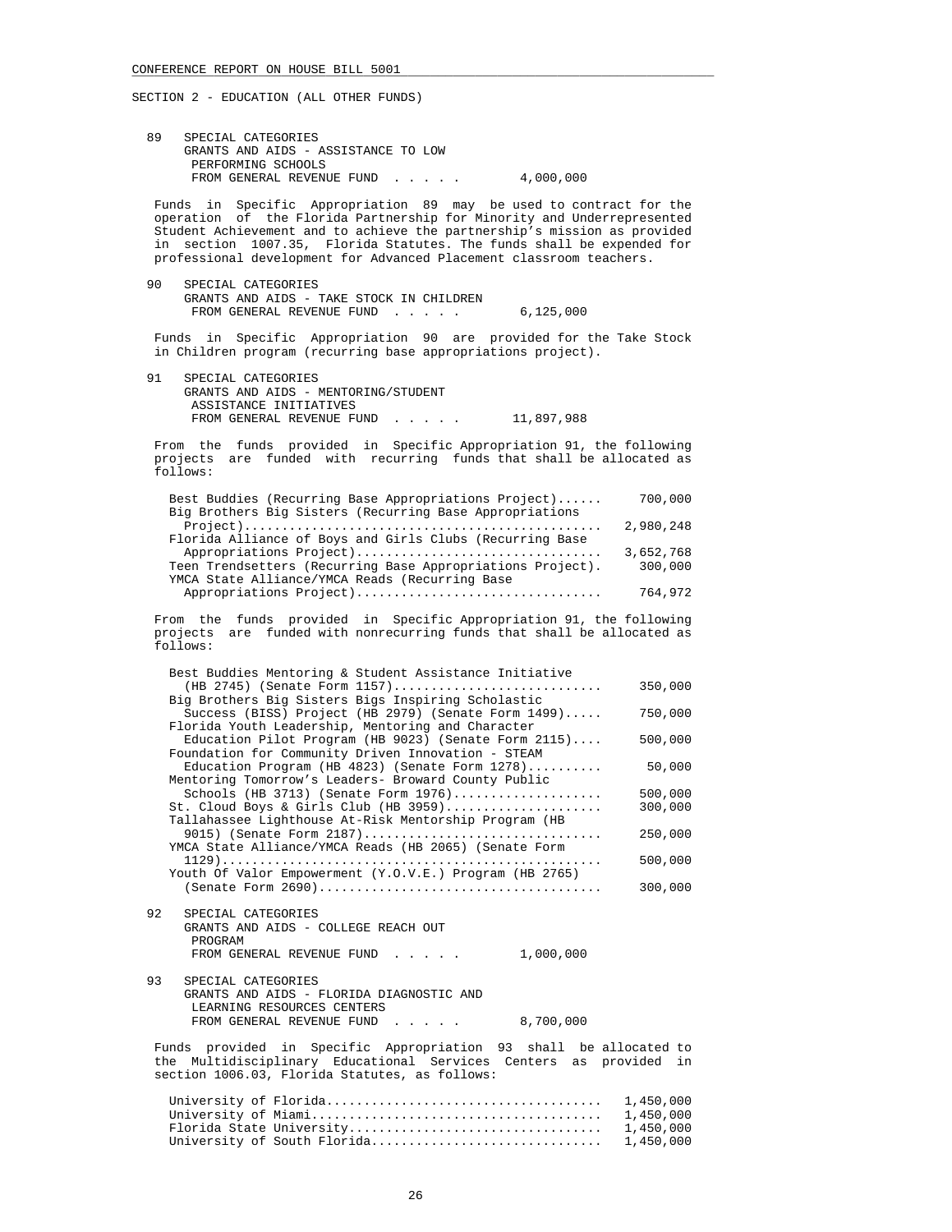| University of Florida Health Science Center at |           |
|------------------------------------------------|-----------|
|                                                | 1,450,000 |
|                                                | 1,450,000 |

 Each center shall provide a report to the Department of Education by September 1, 2022, for the prior fiscal year that shall include the following: (1) the number of children served, (2) the number of parents served, (3) the number of persons participating in in-service education activities, (4) the number of districts served, and (5) specific services provided.

 94 SPECIAL CATEGORIES GRANTS AND AIDS - SCHOOL DISTRICT EDUCATION FOUNDATION MATCHING GRANTS PROGRAM FROM GENERAL REVENUE FUND . . . . . 6,000,000

 Funds in Specific Appropriation 94 are provided as challenge grants to public school district education foundations for programs that serve low-performing students, technical career education, literacy initiatives, Science, Technology, Engineering, Math (STEM) Education initiatives, increased teacher quality and/or increased graduation rates as provided in section 1011.765, Florida Statutes. The amount of each grant shall be equal to the private contribution made to a qualifying public school district education foundation. In-kind contributions shall not be considered for matching purposes. Administrative costs for the program shall not exceed five percent.

 Prior to any funds provided in Specific Appropriation 94 being disbursed to any public school district education foundation, the public school district foundation must certify to the Commissioner of Education that the private cash has actually been received by the public school education foundation seeking matching funds. The Consortium of Florida Education Foundations shall be the fiscal agent for this program.

 95 SPECIAL CATEGORIES EDUCATOR PROFESSIONAL LIABILITY INSURANCE FROM GENERAL REVENUE FUND . . . . . 1,021,560

 The funds provided for Educator Professional Liability Insurance in Specific Appropriation 95 shall be 100 percent released to the Department of Education at the beginning of the first quarter.

| 96 | SPECIAL CATEGORIES<br>TEACHER AND SCHOOL ADMINISTRATOR DEATH<br><b>BENEFITS</b><br>FROM GENERAL REVENUE FUND<br>36,321                                                                                                                                                                                                       |                                                               |
|----|------------------------------------------------------------------------------------------------------------------------------------------------------------------------------------------------------------------------------------------------------------------------------------------------------------------------------|---------------------------------------------------------------|
| 97 | SPECIAL CATEGORIES                                                                                                                                                                                                                                                                                                           |                                                               |
|    | RISK MANAGEMENT INSURANCE<br>398,592<br>FROM GENERAL REVENUE FUND<br>FROM ADMINISTRATIVE TRUST FUND                                                                                                                                                                                                                          | 44,556                                                        |
| 98 | SPECIAL CATEGORIES<br>GRANTS AND AIDS - AUTISM PROGRAM<br>12,000,000<br>FROM GENERAL REVENUE FUND                                                                                                                                                                                                                            |                                                               |
|    | Funds provided in Specific Appropriation 98 are for Autism Centers<br>as provided in section 1004.55, Florida Statutes, and shall be allocated<br>as follows:                                                                                                                                                                |                                                               |
|    | Florida Atlantic University<br>Florida State University (College of Medicine)<br>University of Central Florida<br>University of Florida (College of Medicine)<br>University of Florida (Jacksonville)<br>University of Miami (Department of Psychology) including<br>\$499,979 for activities in Broward County through Nova | 1,349,076<br>1,562,563<br>2,197,837<br>1,376,034<br>1,369,445 |

 Southeastern University................................. 2,300,674 University of South Florida/Florida Mental Health Institute............................................... 1,844,371

 Autism Centers shall provide appropriate nutritional information to parents of children served through funds provided in Specific Appropriation 98. Summaries of outcomes for the prior fiscal year shall be submitted to the Department of Education by September 1, 2022.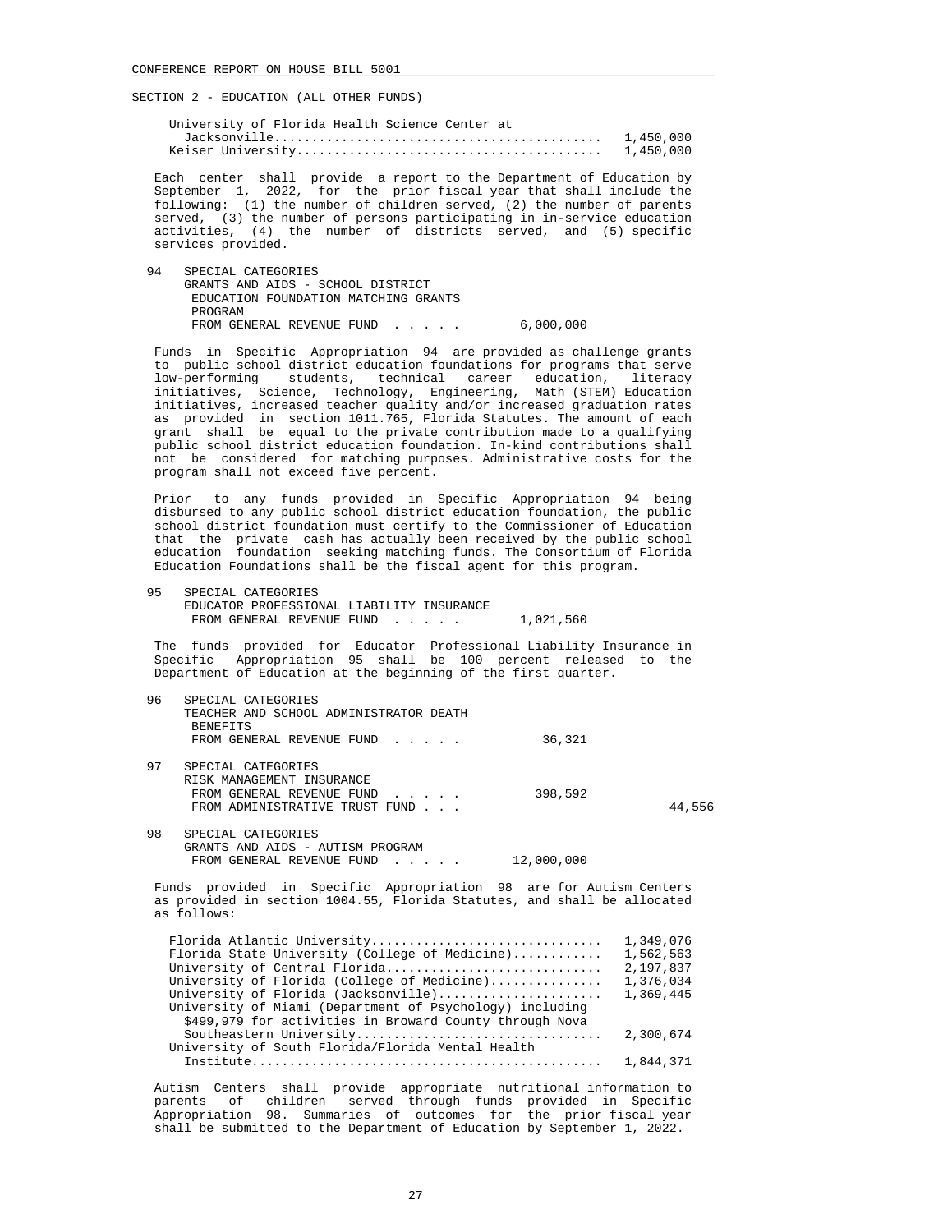| 99  | SPECIAL CATEGORIES<br>GRANTS AND AIDS - REGIONAL EDUCATION<br>CONSORTIUM SERVICES<br>FROM GENERAL REVENUE FUND | 1,750,000  |
|-----|----------------------------------------------------------------------------------------------------------------|------------|
| 100 | SPECIAL CATEGORIES<br>TEACHER PROFESSIONAL DEVELOPMENT<br>FROM GENERAL REVENUE FUND                            | 17,419,426 |

 From the funds provided in Specific Appropriation 100, the following shall be allocated from recurring funds:

| Computer Science Certification and Teacher Bonuses as  |            |
|--------------------------------------------------------|------------|
| provided in section 1007.2616, Florida Statutes        | 10,000,000 |
| Mental Health Awareness and Assistance Training as     |            |
| provided in section 1012.584, Florida Statutes         | 5,500,000  |
| Principal of the Year as provided in section 1012.986, |            |
|                                                        | 29,426     |
| School Related Personnel of the Year as provided in    |            |
| section 1012.21, Florida Statutes                      | 370,000    |
| Teacher of the Year as provided in section 1012.77,    |            |
|                                                        | 770,000    |

 From the funds provided in Specific Appropriation 100 for the Teacher of the Year Program, \$770,000 is provided for financial awards, in conjunction with any private donations, resulting in district participants receiving a minimum total award amount of \$10,000; the selected finalists receiving a minimum total award of \$15,000; and the Teacher of the Year receiving a minimum total award amount of \$20,000.

 Funds in Specific Appropriation 100 for the School Related Personnel of the Year Program are provided for financial awards of up to \$5,000 for participants of the program; the selected finalists receiving a total award of up to \$6,500; and the School Related Personnel of the Year receiving a total award amount of up to \$10,000.

 Funds provided in Specific Appropriation 100 for Principal, Teacher, or School Related Personnel of the Year may be disbursed to districts, schools, or individuals.

 Funds in Specific Appropriation 100 for Computer Science Certification and Teachers Bonuses are provided to the Department of Education and shall be allocated to school districts pursuant to section 1007.2616, Florida Statutes. The department shall submit a report to the Legislature by June 30, 2023, that details how the funds were allocated by school district.

 From the funds in Specific Appropriation 100, \$24,723 in recurring funds and \$725,277 in nonrecurring funds are provided for Florida Association of District School Superintendents Training as provided in section 1001.47, Florida Statutes.

| 101 | SPECIAL CATEGORIES                    |            |           |
|-----|---------------------------------------|------------|-----------|
|     | GRANTS AND AIDS - STRATEGIC STATEWIDE |            |           |
|     | INITIATIVES                           |            |           |
|     | FROM GENERAL REVENUE FUND             | 26,895,868 |           |
|     | FROM FEDERAL GRANTS TRUST FUND        |            | 1,100,000 |
|     |                                       |            |           |

 From the funds in Specific Appropriation 101, nonrecurring funds are provided for the following:

| AMIkids Recovery of Education Disparities (HB 3569)        |           |
|------------------------------------------------------------|-----------|
|                                                            | 1,200,000 |
| Code/Art Computer Coding Program (HB 3859) (Senate Form    |           |
|                                                            | 250,000   |
| General Operating Support for Educational Programming (HB  |           |
| 3779) (Senate Form 2703)                                   | 350,000   |
| Learning Ally/FSU Dyslexia Screener (HB 3727) (Senate      |           |
|                                                            | 1,500,000 |
| School Bond Issuance Database (HB 2713) (Senate Form 1126) | 670,223   |
| VFW Youth Civics Education Scholarship and Civics          |           |
| Educator of the Year Recognition Program (HB 4181)         |           |
|                                                            | 100,000   |
|                                                            |           |

 From the funds in Specific Appropriation 101, \$845,000 in recurring funds and \$50,000 in nonrecurring funds is provided to the Department of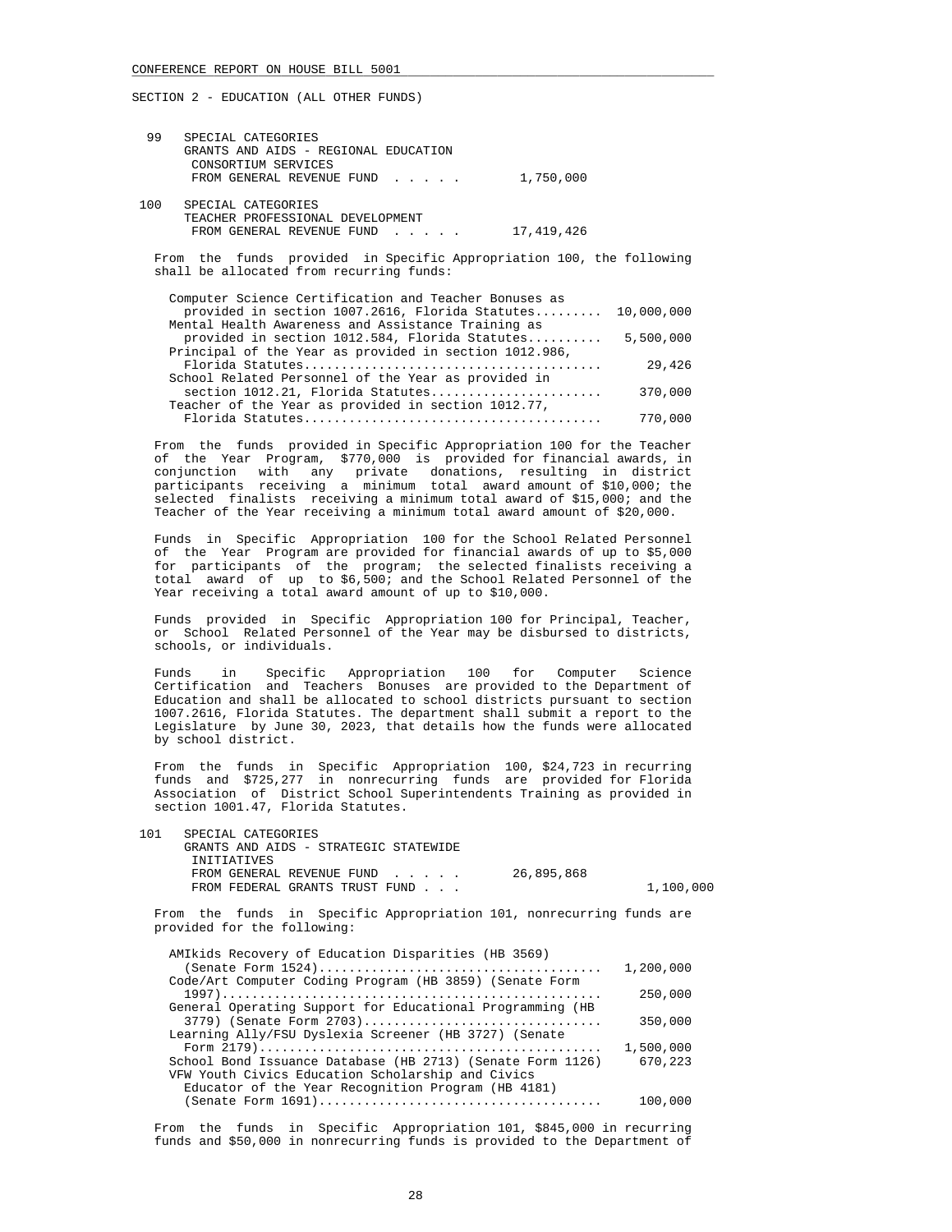Education for use of the Florida Safe Schools Assessment Tool at all public school sites, pursuant to section 1006.1493, Florida Statutes.

 From the funds in Specific Appropriation 101, \$3,000,000 in recurring funds is provided to the Department of Education to implement the provisions as provided in section 1001.212(6), Florida Statutes.

 From the funds provided in Specific Appropriation 101, \$1,400,000 in nonrecurring funds from the General Revenue Fund and \$1,100,000 in nonrecurring funds from the Federal Grants Trust Fund are provided to the Department of Education to support the Regional Literacy Teams.

 From the funds provided in Specific Appropriation 101, \$15,000,000 in nonrecurring funds from the General Revenue Fund are provided to the Department of Education to implement the Driving Choice Grant Program established pursuant to s. 1006.27, Florida Statutes, and are contingent upon SB 2524 or similar legislation becoming law.

 102A SPECIAL CATEGORIES GRANTS AND AIDS - NEW WORLDS READING SCHOLARSHIP PROGRAM FROM GENERAL REVENUE FUND . . . . . 29,000,000

 The funds in Specific Appropriation 102A, are provided in the amount of \$500 per student for each scholarship award as provided in section 1002.411, Florida Statutes.

 102B SPECIAL CATEGORIES GRANTS AND AIDS - SCHOOLS OF HOPE FROM GENERAL REVENUE FUND...... 40,000,000

 The funds in Specific Appropriation 102B are provided for Schools of Hope as provided in section 1002.333, Florida Statutes.

 103 SPECIAL CATEGORIES GRANTS AND AIDS - COMMUNITY SCHOOL GRANT PROGRAM FROM GENERAL REVENUE FUND . . . . . 7,574,408

 The funds in Specific Appropriation 103 are provided to the Department of Education to support the planning and implementation of community school programs pursuant to section 1003.64, Florida Statutes.

 From the funds in Specific Appropriation 103, \$393,837 in recurring funds from the General Revenue Fund is provided for the planning and implementation of the community partnership schools program in Jefferson County School District.

 103A SPECIAL CATEGORIES GRANTS AND AIDS - SEED SCHOOL OF MIAMI FROM GENERAL REVENUE FUND . . . . . 11,716,592

 The funds in Specific Appropriation 103A are provided for the SEED School of Miami as provided in section 1002.3305, Florida Statutes.

 From the funds in Specific Appropriation 103A, the SEED School of Miami must pay each employee at least \$15.00 per hour.

 By October 1, 2022, the Head of the School of the SEED School of Miami must submit an attestation to the Department of Education subject to the penalty of perjury under section 837.012, Florida Statutes, which includes a statement that every school employee's hourly rate is at least \$15.00 per hour.

 Beginning January 1, 2023, an employee of the SEED School of Miami who is not receiving a wage of at least \$15.00 per hour may bring a civil action in a court of competent jurisdiction against the school and, upon prevailing, shall recover the full amount of any back wages unlawfully withheld plus the same amount as liquidated damages, and shall be awarded reasonable attorney's fees and costs. In addition, they shall be entitled to such legal or equitable relief as may be appropriate to remedy the violation including, without limitation, reinstatement in employment and/or injunctive relief. Such actions may be brought as a class action pursuant to Rule 1.220 of the Florida Rules of Civil Procedure.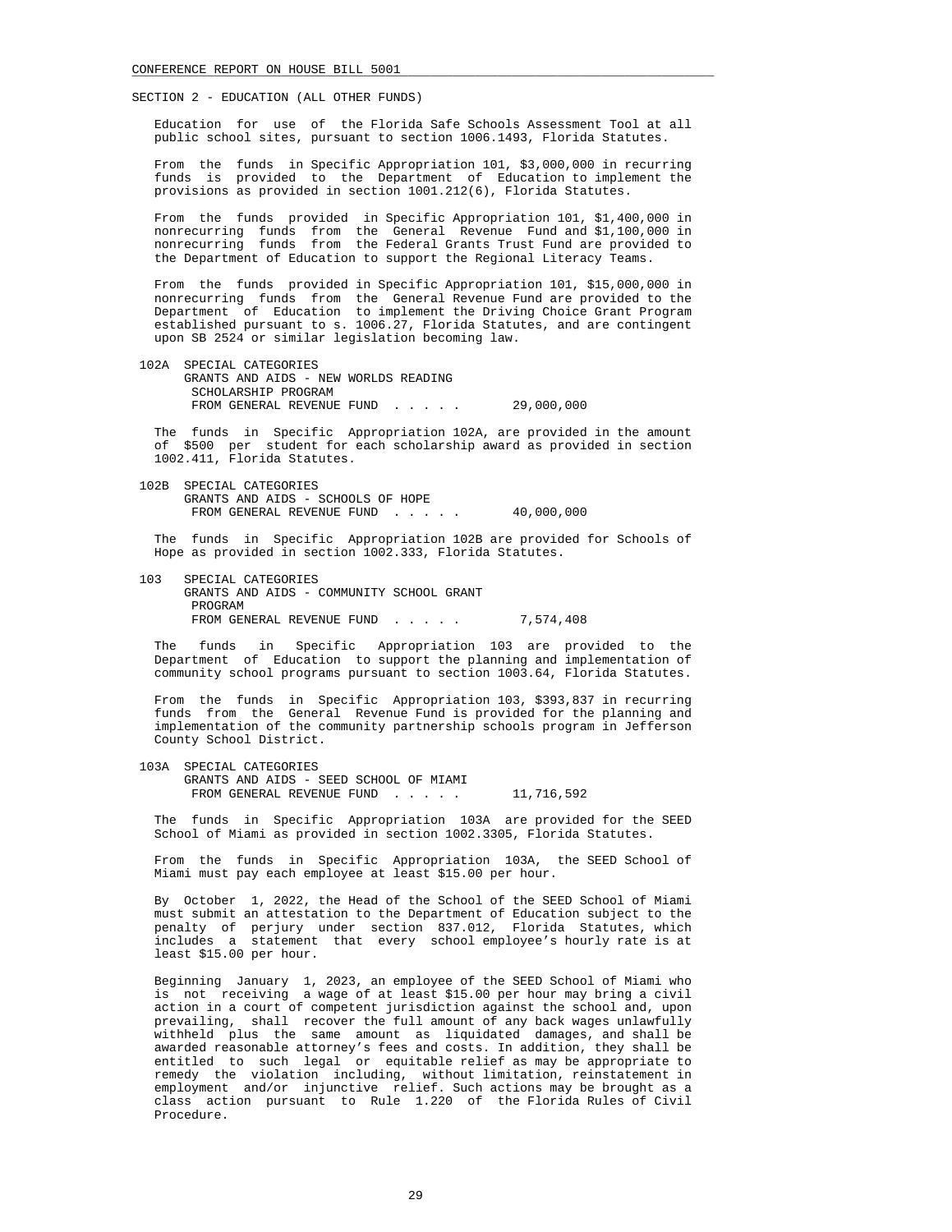| 104 | SPECIAL CATEGORIES                         |            |
|-----|--------------------------------------------|------------|
|     | GRANTS AND AIDS - SCHOOL AND INSTRUCTIONAL |            |
|     | ENHANCEMENTS                               |            |
|     | FROM GENERAL REVENUE FUND                  | 46,440,061 |

 From the funds in Specific Appropriation 104, the following appropriation projects are funded with recurring funds that shall be allocated as follows:

| African American Task Force (Recurring Base                                                                                                                             |                      |
|-------------------------------------------------------------------------------------------------------------------------------------------------------------------------|----------------------|
| Appropriations Project)<br>AMI Kids (Recurring Base Appropriations Project)                                                                                             | 100,000<br>1,100,000 |
| Early Childhood Music Education Incentive Pilot Program<br>as provided in section 1003.481, Florida Statutes<br>Florida Holocaust Museum (Recurring Base Appropriations | 400,000              |
| Girl Scouts of Florida (Recurring Base Appropriations                                                                                                                   | 600,000              |
| Holocaust Memorial Miami Beach (Recurring Base                                                                                                                          | 267,635              |
| Appropriations Project)<br>Holocaust Task Force (Recurring Base Appropriations                                                                                          | 66,501               |
| State Science Fair (Recurring Base Appropriations Project)<br>YMCA Youth in Government (Recurring Base Appropriations                                                   | 100,000<br>72,032    |
|                                                                                                                                                                         | 100,000              |
| From the funds in Specific Appropriation 104, nonrecurring funds are<br>provided for the following:                                                                     |                      |
| Academy at the Farm, Pasco (HB 3009) (Senate Form 2174)<br>African American Cemetery Education Tampa Bay (HB 4815)                                                      | 160,000              |
| After-School All-Stars (HB 3455) (Senate Form 1258)                                                                                                                     | 750,000<br>1,125,000 |
| All Pro Dad's Fatherhood Involvement in Literacy and<br>Family Engagement (HB 3083) (Senate Form 1849)<br>AmSkills Youth Career Discovery Camps (HB 3839) (Senate       | 1,200,000            |
| Aviate Lake (HB 3193) (Senate Form 1724)                                                                                                                                | 650,000<br>350,000   |
| BLUE Missions REACH Program (HB 3003) (Senate Form 1179)                                                                                                                | 850,000              |
| Breakthrough Miami (HB 4043) (Senate Form 1262)<br>Canes Construction Academy, Citrus High School (HB 4965)                                                             | 750,000<br>162,200   |
| Crockett Explorers (HB 2971) (Senate Form 1936)<br>D.U.S.T. (Developing Urban Sophisticated Technocrats) (HB                                                            | 350,000              |
| 2049) (Senate Form 1232)<br>East Mims Innovation Lab (HB 4163) (Senate Form 2653)                                                                                       | 250,000<br>185,000   |
| First Tee (CHAMP) Comprehensive Health and Mentoring<br>Program for At Risk and Developmentally Disabled                                                                |                      |
| Students and Young Adults. (HB 2413) (Senate Form 1261).<br>Florida Children's Initiative Academic support and Job                                                      | 450,000              |
| training Program (Senate Form 1241)<br>Florida Debate Initiative, Inc. (HB 4865) (Senate Form                                                                           | 1,167,000            |
| Florida Teacher Recruitment (HB 3409)<br>Florida Trade Academy (Pre-Apprenticeship Program) (HB                                                                         | 1,000,000<br>250,000 |
| 2711) (Senate Form 1979)<br>Freeport High School - Aquaculture Marine Academy Program                                                                                   | 503,788              |
| (HB 3919) (Senate Form 2442)<br>Future Career Academy (FCA) (HB 4923) (Senate Form 1957)                                                                                | 500,000<br>400,000   |
| General Daniel Chappie James Flight Academy New facility<br>equipment and furnishings (Senate Form 2319)                                                                | 130,000              |
| Holocaust Memorial Miami Beach (HB 2965) (Senate Form                                                                                                                   | 333,499              |
| Hosford School / Tolar School Intercom Upgrades (HB 9369)                                                                                                               | 92,000               |
| HSU Educational Foundation - Proposal for Non-public CTE<br>Certification Pilot Program (HB 4557)                                                                       | 258,000              |
| In School Music Program (HB 2179) (Senate Form 1647)                                                                                                                    | 12,000               |
| Learning for Life (HB 4059) (Senate Form 2158)<br>Liberty County School District School Bus Replacement (HB                                                             | 500,000              |
| 9367) (Senate Form 1812)<br>Lil Abner Foundation #1 & Expansion into a second                                                                                           | 123,000              |
| $location$ (HB 2809) (Senate Form $1009)$<br>Loggerhead Marinelife Center Educational Material for                                                                      | 447,090              |
| Underserved Youth (HB 2383) (Senate Form $1663)$                                                                                                                        | 250,000              |

Magic of Orange County Conservation and STEM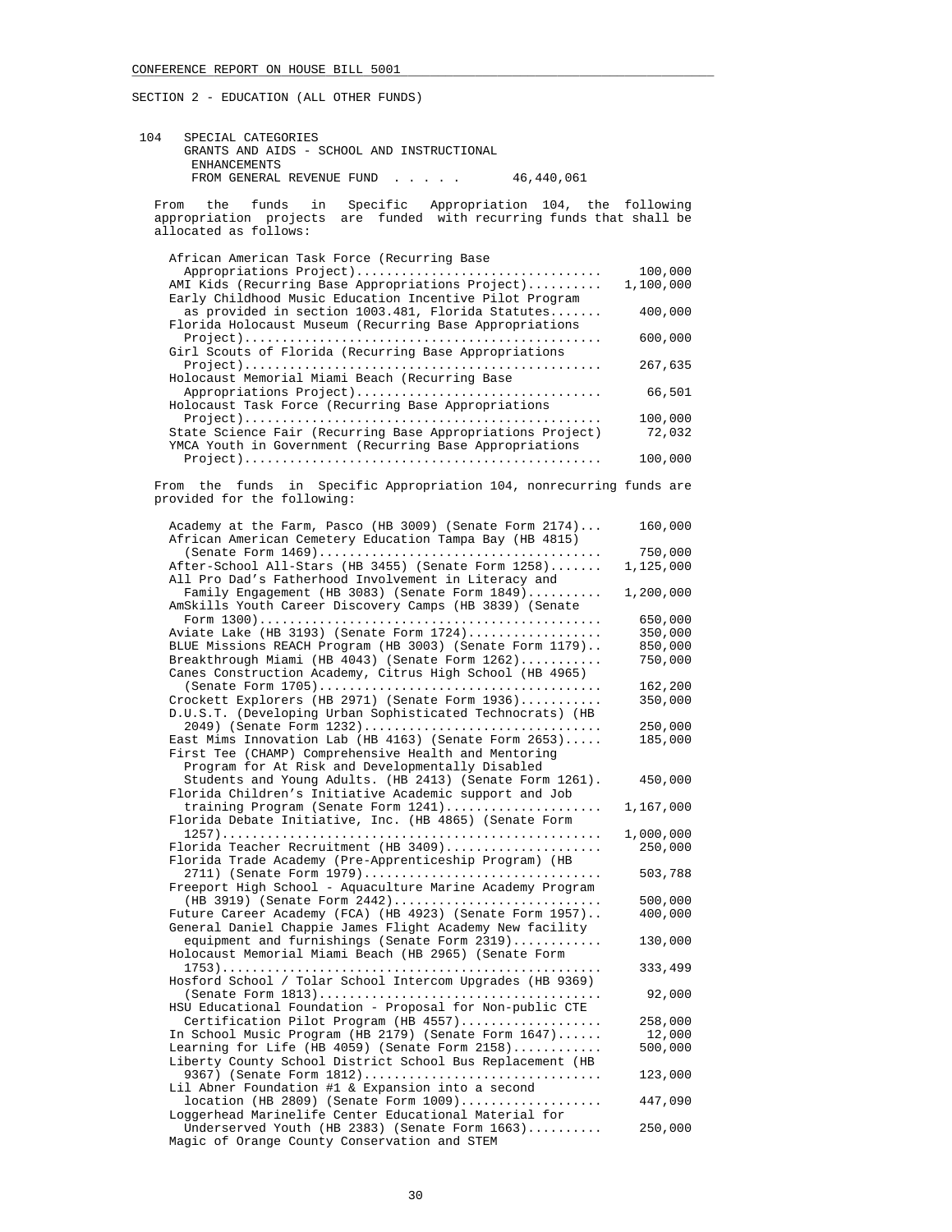| Environmental Outdoor Learning for K-12 and Beyond (HB    |           |
|-----------------------------------------------------------|-----------|
| 2063) (Senate Form 1345)                                  | 162,000   |
| Moffitt Cancer Center Partnership School (Senate Form     |           |
|                                                           | 115,181   |
| Muzology (HB 2715) (Senate Form 1441)                     | 960,000   |
| National Flight Academy (HB 3487) (Senate Form 2201)      | 421,495   |
| Near Peer Coaching for Postsecondary Success (HB 2691)    |           |
|                                                           | 500,000   |
| New World School of the Arts (Senate Form 2280)           | 500,000   |
| Northeast Florida 21st Century Workforce Development (HB  |           |
| 4673) (Senate Form 1295)                                  | 975,000   |
| Nutrition Education for School Health and Wellness        |           |
| Overtown Youth Center (HB 4151) (Senate Form 1925)        | 333,000   |
| Panhandle Holocaust Education & Teacher Training Center   | 1,000,000 |
| (HB 2399) (Senate Form 1891)                              | 300,000   |
| Paxton School - Academy of Agritechnology (HB 3917)       |           |
|                                                           | 500,000   |
| Pinellas County Schools - Summer Career Acceleration      |           |
| Internship Program (HB 4509) (Senate Form 1100)           | 500,000   |
| Putnam County Schools Construction Academy (HB 4709)      |           |
|                                                           | 323,000   |
| READ USA Book Choice and Ownership Program (HB 4479)      |           |
|                                                           | 255,000   |
| Safer, Smarter Schools (HB 3955) (Senate Form 2097)       | 2,000,000 |
| Security Funding in Jewish Day Schools (HB 3689) (Senate  |           |
|                                                           | 3,500,000 |
| SLPS: Growing Teachers From Within (HB 2323) (Senate Form |           |
|                                                           | 984,900   |
| State Academic Tournament (HB 3075) (Senate Form 1553)    | 150,000   |
| STEM Education Program at the Grand Avenue Center (HB     |           |
| 4233) (Senate Form 2677)                                  | 417,000   |
| STEM Teacher Pilot Program (HB 2635) (Senate Form 1558)   | 1,000,000 |
| Stop the Violence & Embrace Afterschool Program (Senate   | 103,000   |
| Summer Enrichment Program (HB 4327) (Senate Form 2008)    | 315,740   |
| The Ben Franklin Project (Senate Form $2656)$             | 3,000,000 |
| The Florida Holocaust Museum: Security & Educational      |           |
| Enhancements for Students, Educators & Scholars (HB       |           |
| 2771) (Senate Form 1305)                                  | 5,000,000 |
| The Florida Orchestra: Music Education for All (HB 2961)  |           |
|                                                           | 600,000   |
| Vets in Class - Guest Lecturer to Substitute Teacher      |           |
| Pilot Program (HB $4627$ ) (Senate Form $2506)$           | 245,000   |
| Walkabouts Kinesthetic Learning Program Pilot (HB 4009)   |           |
|                                                           | 700,000   |
| YMCA Youth in Government (HB 2075) (Senate Form 1130)     | 300,000   |
| Youth At Risk Program (HB 2705) (Senate Form 1171)        | 275,000   |

 From the funds provided in Specific Appropriation 104, \$5,000,000 in nonrecurring funds from the General Revenue Fund are provided to support the operational transition of the Jefferson County schools to the Jefferson County School Board of which \$3,200,000 shall be placed in reserve. The Department of Education, on behalf of Jefferson County School District, is authorized to submit budget amendments requesting release of these funds pursuant to the provisions of chapter 216, Florida Statutes. Release is contingent upon the submission and approval of a detailed spend plan that documents how Jefferson County School District will use the funds to help the school district transition into a fully autonomous, highly effective school district. The Department of Education shall submit quarterly status reports, on behalf of Jefferson County School District, to the Executive Office of the Governor's Office of Policy and Budget, the chair of the Senate Committee on Appropriations, and the chair of the House of Representatives Appropriations Committee. Each report must include progress made to date for each milestone, planned and actual costs incurred, and any current issues and risk.

| 105 | SPECIAL CATEGORIES                      |           |           |
|-----|-----------------------------------------|-----------|-----------|
|     | GRANTS AND AIDS - EXCEPTIONAL EDUCATION |           |           |
|     | FROM GENERAL REVENUE FUND               | 5,542,506 |           |
|     | FROM FEDERAL GRANTS TRUST FUND          |           | 2,333,354 |

 From the funds in Specific Appropriation 105, the following recurring funds from the General Revenue Fund shall be allocated as follows:

Auditory-Oral Education Grant Funding (recurring base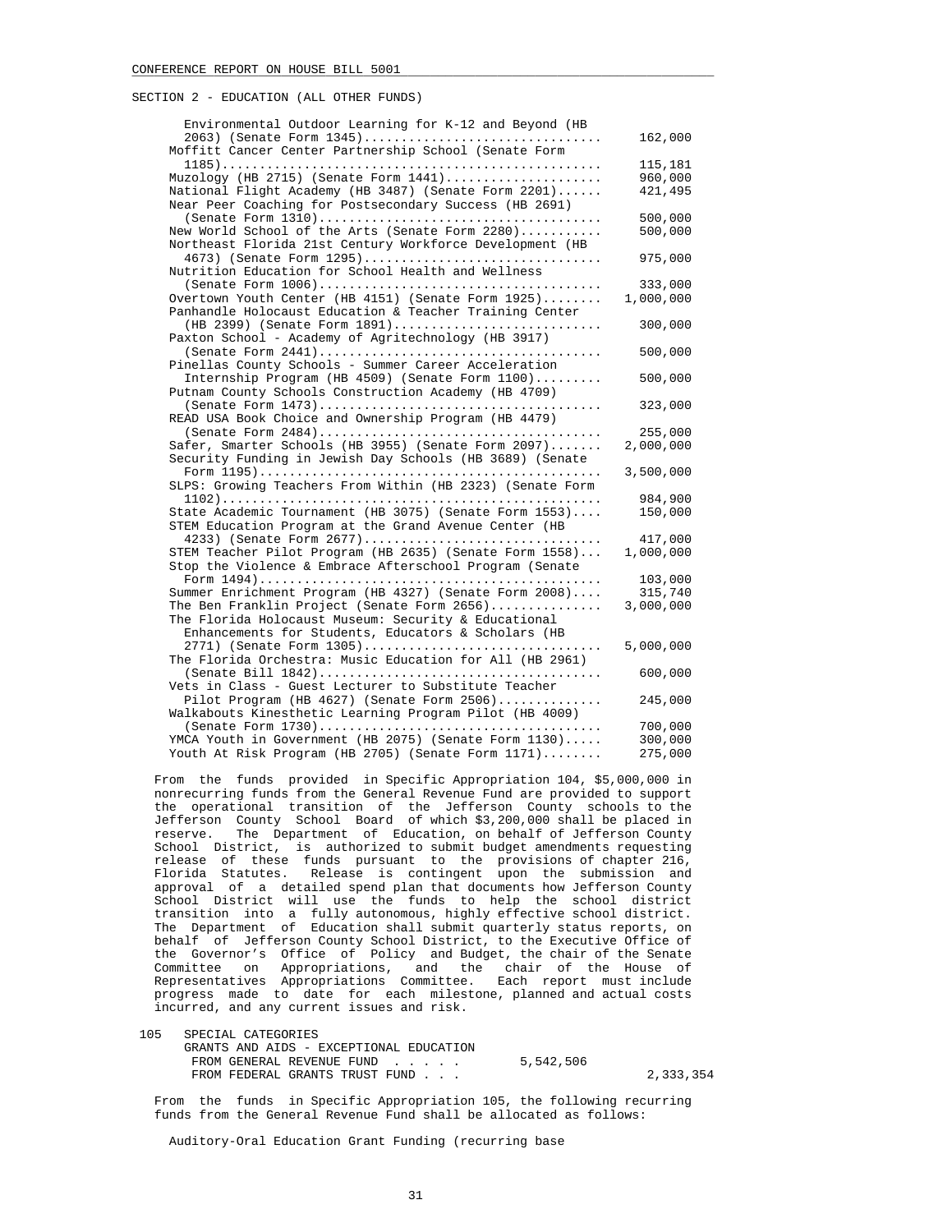| appropriations project)                                   | 750,000   |
|-----------------------------------------------------------|-----------|
| Florida Diagnostic and Learning Resources System          |           |
| Associate Centers as provided in section 1006.03,         |           |
|                                                           | 577,758   |
| Learning Through Listening (recurring base appropriations |           |
|                                                           | 1,141,704 |
| Special Olympics (recurring base appropriations project)  | 250,000   |
| The Family Cafe (recurring base appropriations project)   | 350,000   |

 From the funds in Specific Appropriation 105, the following nonrecurring funds from the General Revenue Fund shall be allocated as follows:

| 300,000 |
|---------|
| 593,044 |
| 250,000 |
|         |
| 530,000 |
| 600,000 |
|         |
|         |
| 200,000 |
|         |

 Funds in Specific Appropriation 105 for The Family Cafe are supplemental and shall not be used to replace or supplant current funds awarded for The Family Cafe project.

 Funds in Specific Appropriation 105 from the Federal Grants Trust Fund shall be allocated as follows:

| Florida Instructional Materials Center for the Visually<br>Impaired as provided in section 1003.55, Florida      |         |
|------------------------------------------------------------------------------------------------------------------|---------|
| $Statutes \ldots \ldots \ldots \ldots \ldots \ldots \ldots \ldots \ldots \ldots \ldots \ldots \ldots$            | 270,987 |
| Multi-Agency Service Network for Students with Severe<br>Emotional/Behavioral Disturbance as provided in section |         |
| 1006.04, Florida Statutes                                                                                        | 750,322 |
| Portal to Exceptional Education Resources as provided in                                                         |         |
| section 1003.576, Florida Statutes                                                                               | 786,217 |
| Resource Materials Technology Center for                                                                         |         |
| Deaf/Hard-of-Hearing as provided in section 1003.55,                                                             |         |
|                                                                                                                  | 191,828 |
| Very Special Arts (recurring base appropriations project).                                                       | 334,000 |
|                                                                                                                  |         |

 Funds provided in Specific Appropriation 105 for Auditory-Oral Education Grants shall only be awarded to Florida public or private nonprofit school programs serving deaf children in multiple counties, from birth to age seven, including rural and underserved areas. These schools must solely offer auditory-oral education programs, as defined in section 1002.391, Florida Statutes, and have a supervisor and faculty members who are credentialed as Certified Listening and Spoken Language Specialists.

 The amount of the grants shall be based on the specific needs of each eligible student. Each eligible school that has insufficient public funds to provide the educational and related services specified in the Individual Education Plan (IEP) or Individual Family Service Plan (IFSP) of eligible students aged birth to seven years may submit grant applications to the Department of Education. Applications must include an itemized list of total costs, the amount of public funds available for those students without the grant, and the additional amount needed for the services identified in each students' respective IEP or IFSP. The department shall develop an appropriate application, provide instructions and administer this grant program to ensure minimum delay in providing the IEP or IFSP services for all eligible students. Each school shall be accountable for assuring that the public funds received are expended only for services for the eligible student as described in the application and shall provide a report documenting expenditures for the 2022-2023 fiscal year to the department by September 30, 2023.

| T NP. | SPECIAL CAIEGORIES                        |           |
|-------|-------------------------------------------|-----------|
|       | FLORIDA SCHOOL FOR THE DEAF AND THE BLIND |           |
|       | 53,214,690<br>FROM GENERAL REVENUE FUND   |           |
|       | FROM ADMINISTRATIVE TRUST FUND            | 5,000     |
|       | FROM FEDERAL GRANTS TRUST FUND            | 2,201,740 |
|       | FROM GRANTS AND DONATIONS TRUST           |           |
|       | FUND                                      | 2,626,339 |

 $106$  Special categories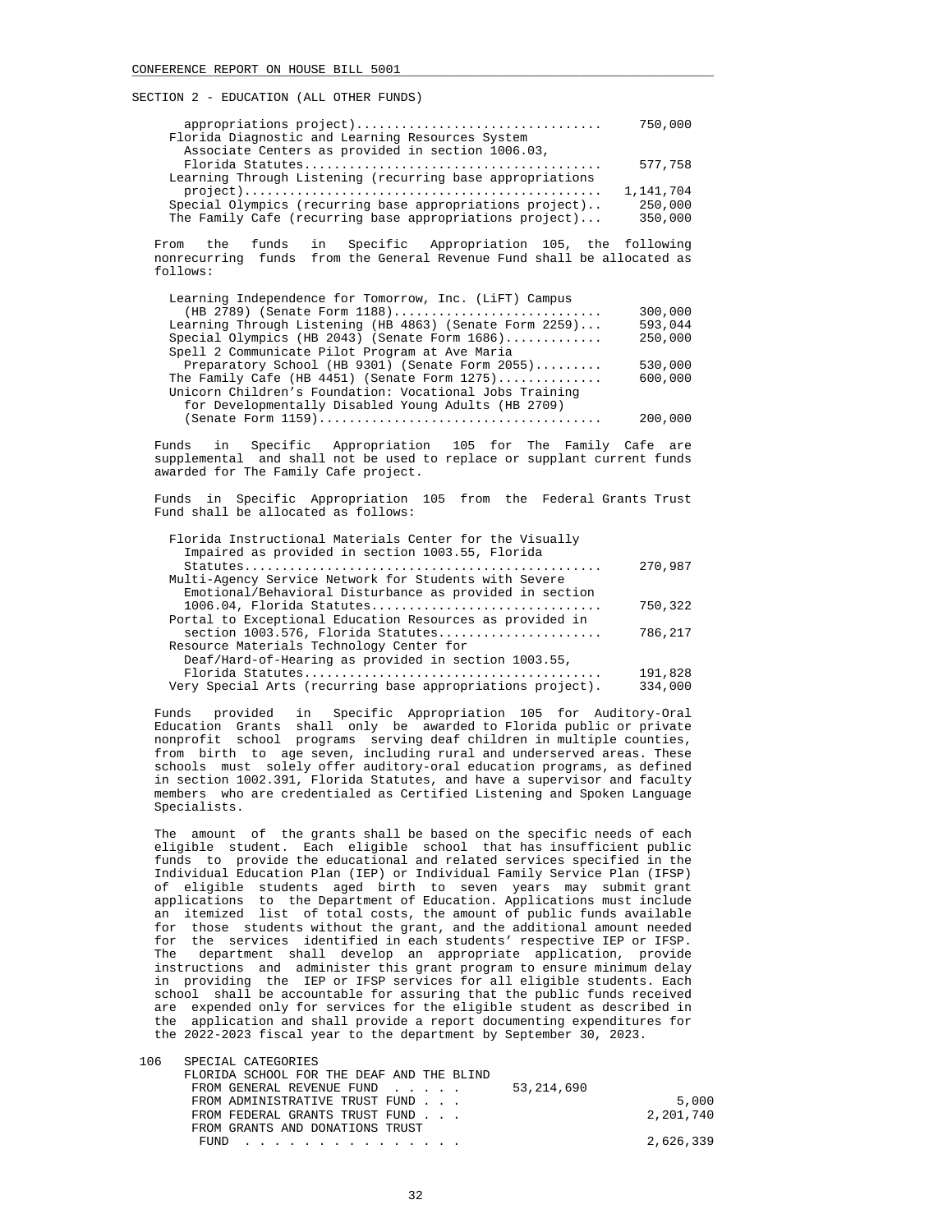From the funds in Specific Appropriation 106, the school shall contract for health, medical, pharmaceutical and dental screening services for students. The school shall develop a collaborative service agreement for medical services and shall maximize the recovery of all legally available funds from Medicaid and private insurance coverage. The school shall report to the Legislature by June 30, 2023, information describing the agreement, services provided, budget and expenditures,<br>including the amounts and sources of all funding used for the the amounts and sources of all funding used for the collaborative medical program and any other student health services during the 2022-2023 fiscal year.

 From the funds in Specific Appropriation 106, \$84,289 in recurring funds from the General Revenue Fund are provided in lieu of funding authorized by section 1011.62, Florida Statutes, and provided in Specific Appropriation 86 to participate in the Teacher Salary Increase Allocation.

| 107 | SPECIAL CATEGORIES                   |         |        |
|-----|--------------------------------------|---------|--------|
|     | TRANSFER TO DEPARTMENT OF MANAGEMENT |         |        |
|     | SERVICES - HUMAN RESOURCES SERVICES  |         |        |
|     | PURCHASED PER STATEWIDE CONTRACT     |         |        |
|     | FROM GENERAL REVENUE FUND            | 188,416 |        |
|     | FROM ADMINISTRATIVE TRUST FUND       |         | 37,183 |
|     |                                      |         |        |

| 108 | GRANTS AND AIDS TO LOCAL GOVERNMENTS AND |            |
|-----|------------------------------------------|------------|
|     | NONSTATE ENTITIES - FIXED CAPITAL OUTLAY |            |
|     | PUBLIC SCHOOLS SPECIAL PROJECTS          |            |
|     | FROM GENERAL REVENUE FUND                | 40,366,300 |

 From the funds in Specific Appropriation 108, the following projects are funded with nonrecurring funds that shall be allocated as follows:

| 11,695,000 | Academy at the Farm, Pasco (HB 3009) (Senate Form 2174)  |
|------------|----------------------------------------------------------|
|            | Canes Construction Academy, Citrus High School (HB 4965) |
| 91,300     |                                                          |
|            | Firefighting Program at Palm Bay Magnet High School (HB  |
| 980,000    | 2333) (Senate Form 1366)                                 |
|            | Lafayette District Schools Safe and Secure Schools       |
|            | Electronic Access Control Key System (HB 9341) (Senate   |
| 400,000    |                                                          |
|            | Moffitt Cancer Center Partnership School (Senate Form    |
| 7,000,000  |                                                          |
|            | Putnam County Schools Construction Academy (HB 4709)     |
| 200,000    |                                                          |

 From the funds provided in Specific Appropriation 108, \$20,000,000 in nonrecurring funds is provided for the School Hardening Grant program to improve the physical security of school buildings based on the security risk assessment required by section 1006.1493, Florida Statutes. By December 31, 2022, school districts and charter schools receiving School Hardening Grant program funds shall report to the Department of Education, in a format prescribed by the department, the total estimated costs of their unmet school campus hardening needs as identified by the Florida Safe Schools Assessment Tool (FSSAT) conducted pursuant to Section 1006.1493, Florida Statutes. The report should include a prioritized list of school hardening project needs by each school district or charter school and an expected timeframe for implementing those projects. In accordance with Sections 119.071(3)(a) and 281.301, Florida Statutes, data and information related to security risk assessments administered pursuant to section 1006.1493 are confidential and exempt from public records requirements. Funds may only be used for capital purchases. Funds shall be allocated initially based on each district's capital outlay FTE and charter school FTE. No district shall be allocated less than \$42,000. Funds shall be provided based on district application, which must be submitted to the Department of Education by February 1, 2023.

 109 GRANTS AND AIDS TO LOCAL GOVERNMENTS AND NONSTATE ENTITIES - FIXED CAPITAL OUTLAY FACILITY REPAIRS MAINTENANCE AND CONSTRUCTION FROM GENERAL REVENUE FUND...... 16,925,000

 From the funds in Specific Appropriation 109, the following projects are funded with nonrecurring funds that shall be allocated as follows: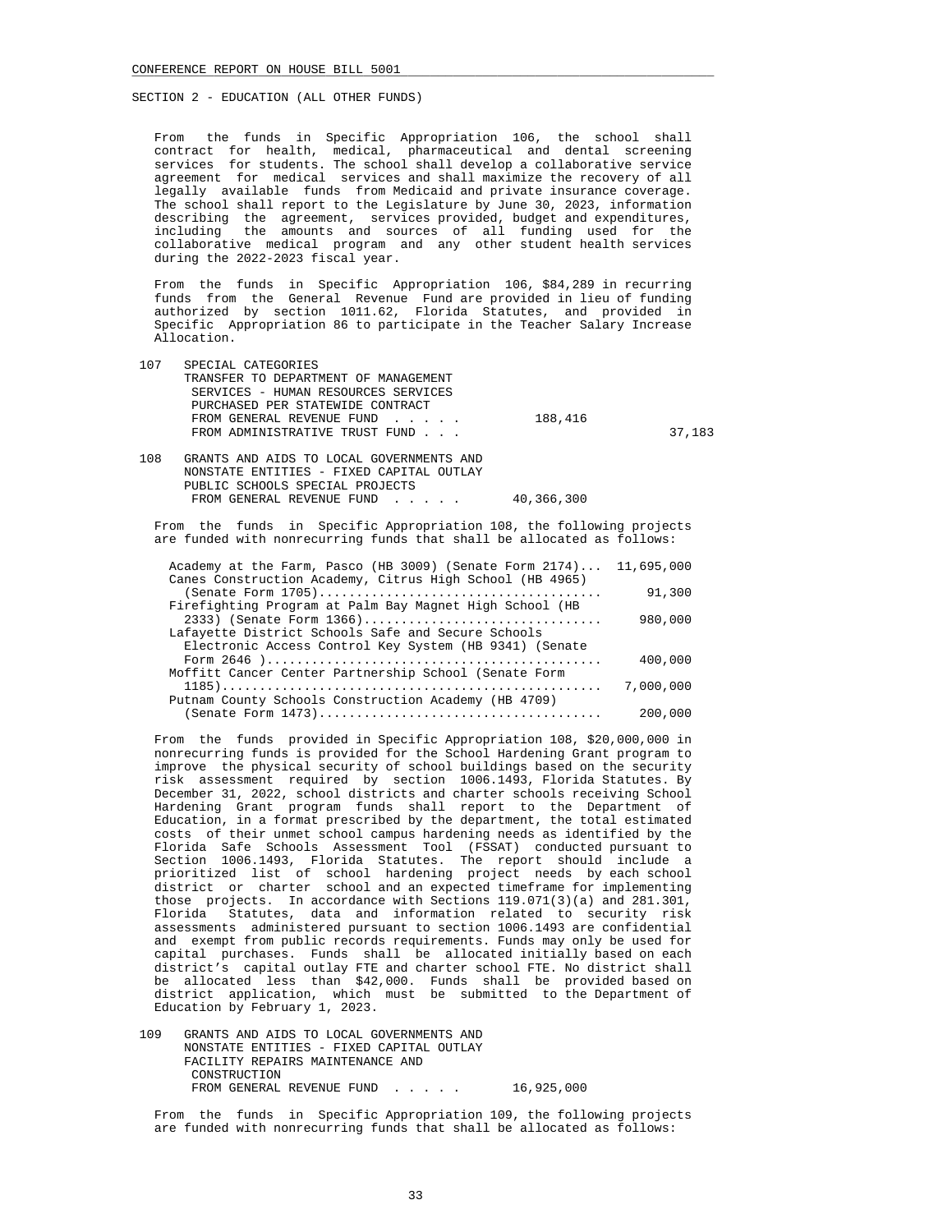| Busch Wildlife Sanctuary Environmental Education Center<br>(HB 2345) (Senate Form 1303)<br>City of Hialeah Educational Academy (COHEA) Expansion (HB<br>2687) (Senate Form 1664)<br>City of Hialeah Gardens Education and Youth Activities<br>Center (HB 3711) (Senate Form 1791)<br>East Mims Innovation Lab (HB 4163) (Senate Form 2653)<br>Learning Independence for Tomorrow, Inc. (LiFT) Campus<br>(HB 2789) (Senate Form 1188)<br>Mote Marine STEM Education Facilities (HB 2509) (Senate<br>Pinellas County - Pinellas County Schools Joint Use<br>Recreation Facility (HB 4503)<br>Security Funding in Jewish Day Schools (HB 3689) (Senate<br>Straz Center and Patel Conservatory Master Plan<br>Expansions (HB 2463) (Senate Form 2161) 5,000,000 | 500,000<br>2,900,000<br>1,600,000<br>325,000<br>700,000<br>5,000,000<br>400,000<br>500,000 |
|-------------------------------------------------------------------------------------------------------------------------------------------------------------------------------------------------------------------------------------------------------------------------------------------------------------------------------------------------------------------------------------------------------------------------------------------------------------------------------------------------------------------------------------------------------------------------------------------------------------------------------------------------------------------------------------------------------------------------------------------------------------|--------------------------------------------------------------------------------------------|
| TOTAL: PROGRAM: STATE GRANTS/K-12 PROGRAM - NON FEFP<br>FROM GENERAL REVENUE FUND<br>554,712,728<br>FROM TRUST FUNDS                                                                                                                                                                                                                                                                                                                                                                                                                                                                                                                                                                                                                                        | 8,348,172                                                                                  |
| TOTAL ALL FUNDS                                                                                                                                                                                                                                                                                                                                                                                                                                                                                                                                                                                                                                                                                                                                             | 563,060,900                                                                                |
| PROGRAM: FEDERAL GRANTS K/12 PROGRAM                                                                                                                                                                                                                                                                                                                                                                                                                                                                                                                                                                                                                                                                                                                        |                                                                                            |
| 110<br>AID TO LOCAL GOVERNMENTS<br>GRANTS AND AIDS - PROJECTS, CONTRACTS AND<br>GRANTS<br>FROM GRANTS AND DONATIONS TRUST                                                                                                                                                                                                                                                                                                                                                                                                                                                                                                                                                                                                                                   | 3,999,420                                                                                  |
| FUND $\cdots$<br>111<br>AID TO LOCAL GOVERNMENTS<br>GRANTS AND AIDS - FEDERAL GRANTS AND AIDS<br>FROM ADMINISTRATIVE TRUST FUND<br>FROM FEDERAL GRANTS TRUST FUND                                                                                                                                                                                                                                                                                                                                                                                                                                                                                                                                                                                           | 353,962<br>2,286,470,556                                                                   |
| 112<br>SPECIAL CATEGORIES<br>DOMESTIC SECURITY<br>FROM FEDERAL GRANTS TRUST FUND                                                                                                                                                                                                                                                                                                                                                                                                                                                                                                                                                                                                                                                                            | 5,409,971                                                                                  |
| TOTAL: PROGRAM: FEDERAL GRANTS K/12 PROGRAM<br>FROM TRUST FUNDS                                                                                                                                                                                                                                                                                                                                                                                                                                                                                                                                                                                                                                                                                             | 2,296,233,909                                                                              |
| TOTAL ALL FUNDS                                                                                                                                                                                                                                                                                                                                                                                                                                                                                                                                                                                                                                                                                                                                             | 2,296,233,909                                                                              |
| PROGRAM: EDUCATIONAL MEDIA & TECHNOLOGY SERVICES                                                                                                                                                                                                                                                                                                                                                                                                                                                                                                                                                                                                                                                                                                            |                                                                                            |
| 113<br>SPECIAL CATEGORIES<br>CAPITOL TECHNICAL CENTER<br>504,146<br>FROM GENERAL REVENUE FUND                                                                                                                                                                                                                                                                                                                                                                                                                                                                                                                                                                                                                                                               |                                                                                            |
| 114<br>SPECIAL CATEGORIES<br>GRANTS AND AIDS - PUBLIC BROADCASTING<br>FROM GENERAL REVENUE FUND<br>10,525,852                                                                                                                                                                                                                                                                                                                                                                                                                                                                                                                                                                                                                                               |                                                                                            |
| Specific Appropriation 114 shall be allocated<br>The<br>funds<br>provided<br>in<br>as follows:                                                                                                                                                                                                                                                                                                                                                                                                                                                                                                                                                                                                                                                              |                                                                                            |
| Florida Channel Closed Captioning<br>Florida Channel Satellite Transponder Operations<br>Florida Channel Statewide Governmental and Cultural<br>Florida Channel Year Round Coverage<br>Florida Public Radio Emergency Network Storm Center<br>Public Radio Stations (recurring base appropriations<br>Public Television Stations                                                                                                                                                                                                                                                                                                                                                                                                                            | 390,862<br>800,000<br>497,522<br>2,926,387<br>166,270<br>1,300,000<br>4,444,811            |
| From the funds provided in Specific Appropriation 114, "Governmental<br>for public Foloniaion, aboll be produced by the came contractor                                                                                                                                                                                                                                                                                                                                                                                                                                                                                                                                                                                                                     |                                                                                            |

 Affairs for Public Television" shall be produced by the same contractor selected by the Legislature to produce "The Florida Channel".

 From the funds provided in Specific Appropriation 114 for Public Television Stations, \$370,400 shall be allocated to each public television station recommended by the Commissioner of Education. Public Radio Stations shall be allocated \$100,000 per station.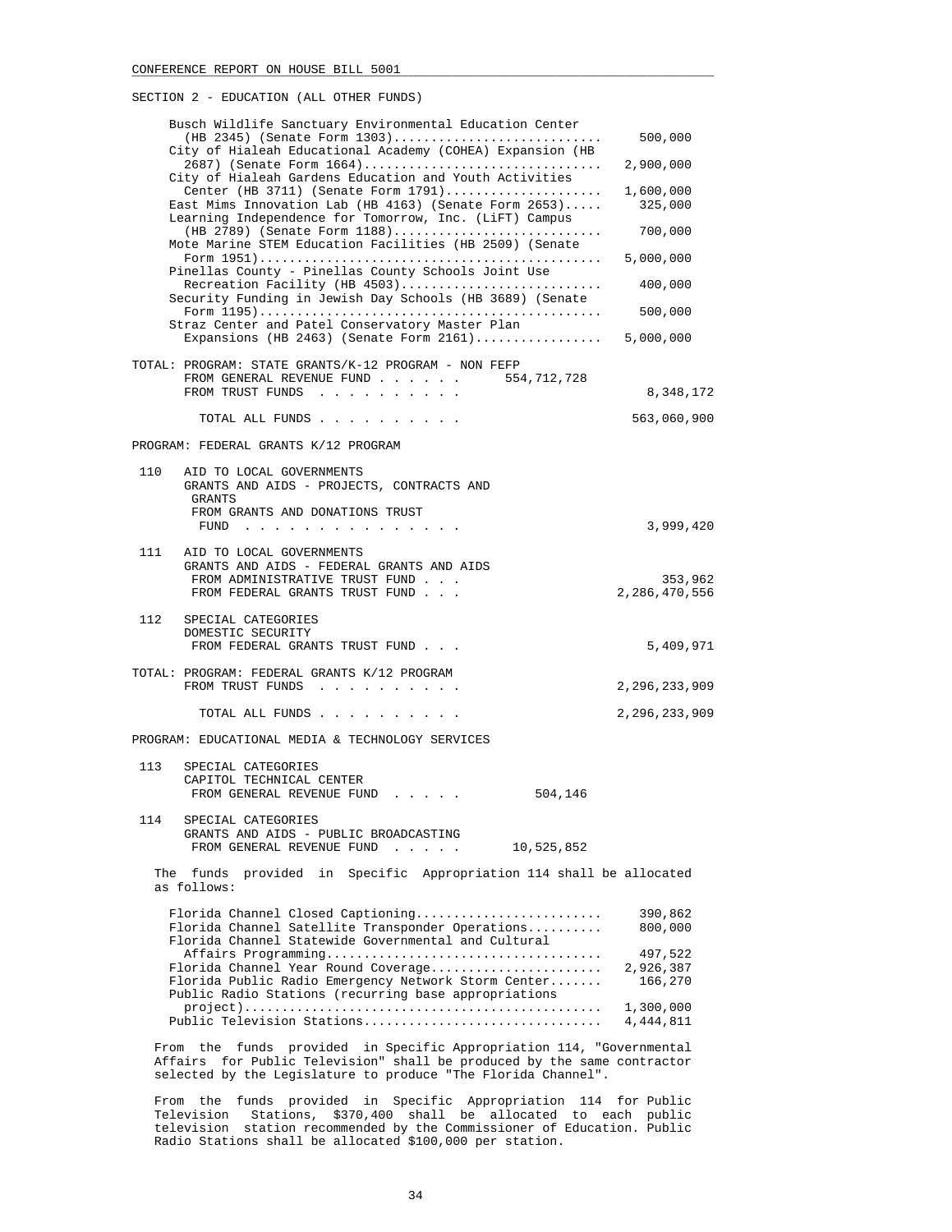From the funds provided in Specific Appropriation 114 for the Florida Channel Satellite Transponder Operations, the Florida Channel shall contract for the leasing, management and operation of the state transponder with the same public broadcasting station that produces the Florida Channel.

 TOTAL: PROGRAM: EDUCATIONAL MEDIA & TECHNOLOGY SERVICES FROM GENERAL REVENUE FUND . . . . . .

TOTAL ALL FUNDS . . . . . . . . . . 11,029,998

PROGRAM: WORKFORCE EDUCATION

 115 AID TO LOCAL GOVERNMENTS PERFORMANCE BASED INCENTIVES FROM GENERAL REVENUE FUND . . . . . 6,500,000

 Funds in Specific Appropriation 115 shall be provided by the Department of Education to district workforce education programs for students who earned industry certifications during the 2021-2022 academic year. Funding shall be based on students who earned industry certifications with a school district postsecondary funding designation on the CAPE Industry Certification Funding List.

 These performance funds shall not be awarded for certifications earned through continuing workforce education programs. School districts shall maintain documentation for student attainment of industry certifications that are eligible for performance funding. The Auditor General shall verify compliance with this requirement during scheduled operational audits of the school districts. If a district is unable to comply, the district shall refund the performance funding to the state.

 116 AID TO LOCAL GOVERNMENTS GRANTS AND AIDS - ADULT BASIC EDUCATION FEDERAL FLOW-THROUGH FUNDS FROM FEDERAL GRANTS TRUST FUND . . .  $\hspace{2cm} 49,301,709$ 

 117 AID TO LOCAL GOVERNMENTS GRANTS AND AIDS - OPEN DOOR GRANT PROGRAM FROM GENERAL REVENUE FUND . . . . . 15,000,000

 The funds provided in Specific Appropriation 117 are provided to the Department of Education for District Workforce Education to implement the provisions relating to the Open Door Grant Program in section 1009.895, Florida Statutes.

 118 AID TO LOCAL GOVERNMENTS WORKFORCE DEVELOPMENT FROM GENERAL REVENUE FUND . . . . . 259,849,635

 From the funds in Specific Appropriation 7 from the Educational Enhancement Trust Fund and Specific Appropriation 118 from the General Revenue Fund, \$390,356,891 is provided for school district workforce education programs as defined in section 1004.02(25), Florida Statutes, and is allocated as follows:

|                                                                                                        | 548,646    |
|--------------------------------------------------------------------------------------------------------|------------|
|                                                                                                        | 185,285    |
|                                                                                                        | 2,921,506  |
|                                                                                                        | 989,249    |
|                                                                                                        | 3,559,973  |
|                                                                                                        | 79,600,602 |
| $Charlotte \ldots \ldots \ldots \ldots \ldots \ldots \ldots \ldots \ldots \ldots \ldots \ldots \ldots$ | 2,952,376  |
|                                                                                                        | 2,254,610  |
|                                                                                                        | 730,888    |
|                                                                                                        | 10,252,416 |
|                                                                                                        | 286,770    |
|                                                                                                        | 82,562,062 |
|                                                                                                        | 622,196    |
|                                                                                                        | 70,914     |
|                                                                                                        | 4,588,946  |
|                                                                                                        | 1,019,426  |
|                                                                                                        | 77,682     |
|                                                                                                        | 416,945    |
|                                                                                                        | 81,074     |
|                                                                                                        | 81,688     |
|                                                                                                        |            |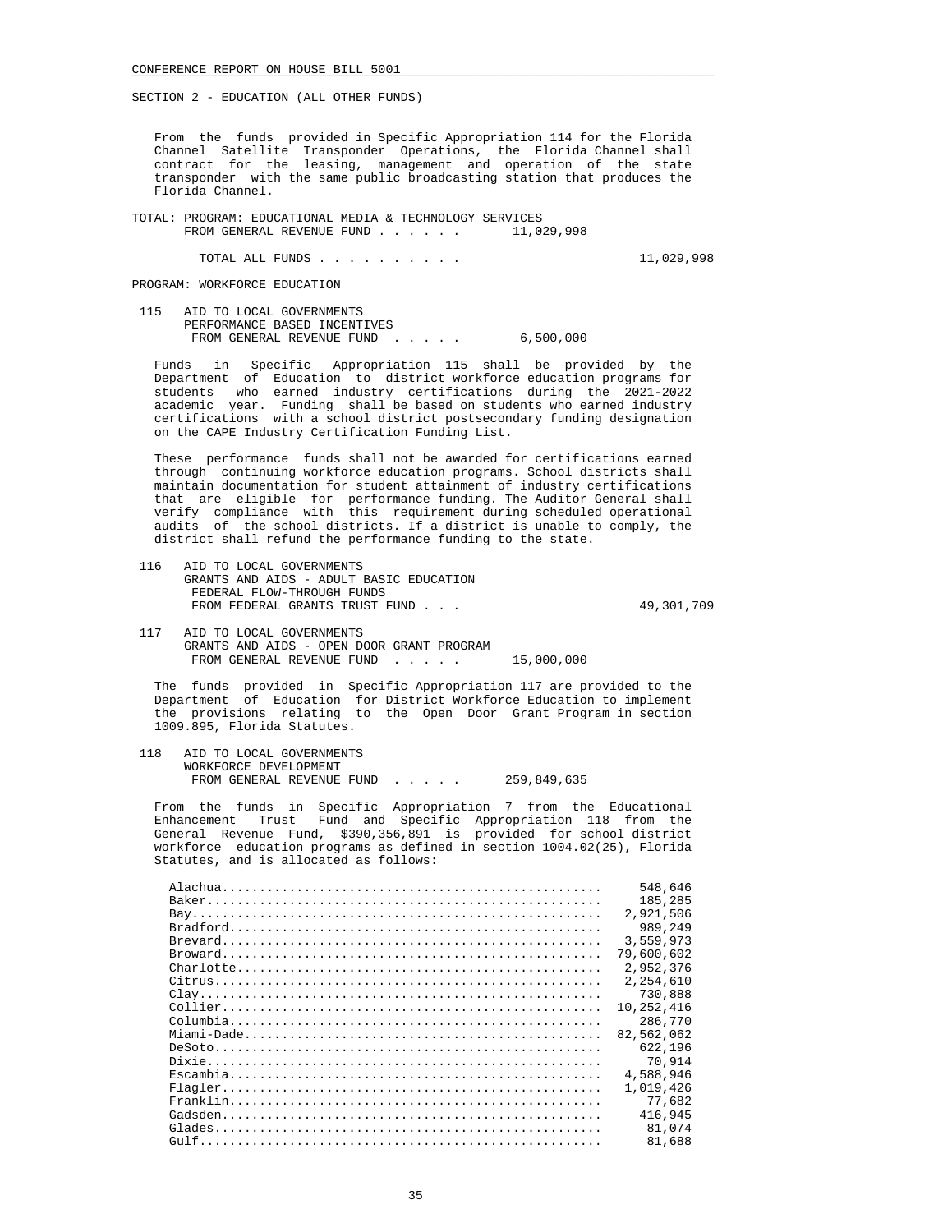|                                                                                                                         | 75,400       |
|-------------------------------------------------------------------------------------------------------------------------|--------------|
|                                                                                                                         | 186,397      |
|                                                                                                                         | 783,613      |
| $Hermand 0, , , , , , , , , , , , , , , , ,$                                                                            | 586,986      |
| $\texttt{Hillsborough} \dots \dots \dots \dots \dots \dots \dots \dots \dots \dots \dots \dots \dots \dots \dots \dots$ | 35, 193, 494 |
|                                                                                                                         | 1,031,260    |
|                                                                                                                         | 230,037      |
|                                                                                                                         | 84,137       |
|                                                                                                                         | 74,989       |
|                                                                                                                         | 5,402,658    |
|                                                                                                                         | 10,180,351   |
|                                                                                                                         | 6,855,938    |
|                                                                                                                         | 146,677      |
|                                                                                                                         | 74,801       |
|                                                                                                                         | 9,687,398    |
|                                                                                                                         | 4,057,685    |
|                                                                                                                         | 1,135,207    |
|                                                                                                                         | 623,913      |
|                                                                                                                         | 836,368      |
|                                                                                                                         | 2, 275, 815  |
|                                                                                                                         | 32,691,590   |
|                                                                                                                         | 6,999,595    |
|                                                                                                                         | 18,107,877   |
|                                                                                                                         | 3,184,855    |
|                                                                                                                         | 26,567,479   |
|                                                                                                                         | 7,768,672    |
|                                                                                                                         | 4,134,257    |
|                                                                                                                         | 2, 252, 732  |
|                                                                                                                         | 8,821,591    |
|                                                                                                                         | 188,909      |
|                                                                                                                         | 1,198,166    |
|                                                                                                                         | 1,195,924    |
|                                                                                                                         | 80,525       |
|                                                                                                                         | 91,646       |
|                                                                                                                         | 1,283,839    |
|                                                                                                                         | 2,462,856    |

 For programs leading to a career certificate or an applied technology diploma, and for adult general education programs, tuition and fees shall be assessed in accordance with section 1009.22, Florida Statutes.

 Funds collected from standard tuition and out-of-state fees shall be used to support school district workforce education programs as defined in section 1004.02(25), Florida Statutes, and shall not be used to support K-12 programs or district K-12 administrative indirect costs.

 The funds provided in Specific Appropriations 7, 115, and 118 shall not be used to support K-12 programs or district K-12 administrative indirect costs. The Auditor General shall verify compliance with this requirement during scheduled audits of these institutions.

 Pursuant to the provisions of section 1009.26(1), Florida Statutes, school districts may grant fee waivers for programs funded through Workforce Development Education appropriations for up to eight percent of the fee revenues that would otherwise be collected.

 From the funds provided in Specific Appropriations 7 and 118, each school district shall report enrollment for adult general education programs identified in section 1004.02, Florida Statutes, in accordance with the Department of Education instructional hours reporting procedures. The Auditor General shall verify compliance with this requirement during scheduled operational audits of the school districts.

 District superintendents shall certify that workforce education enrollment and performance data used for funding allocations to districts is accurate and complete in accordance with reporting timelines established by the Department of Education. If the district's workforce education programs are operated through a charter technical career center as provided by section 1002.34, Florida Statutes, the director appointed by the charter board may certify the enrollment and performance data. Upon certification, the district data shall be considered final for purposes of use in state funding formulas. After the final certification, the department may request a supplemental file in the event that a district has reported a higher level of enrollment or performance than was actually achieved by the district.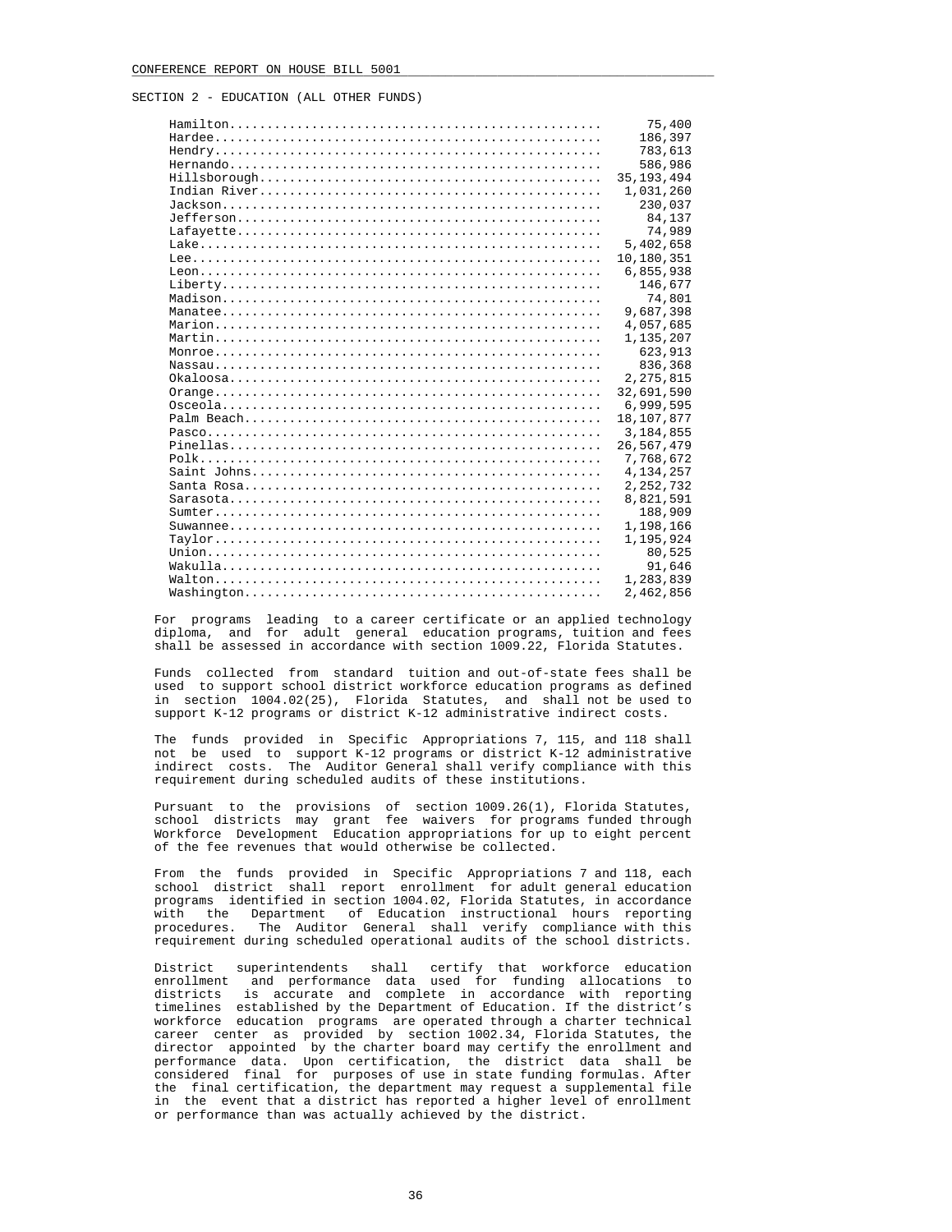119 AID TO LOCAL GOVERNMENTS GRANTS AND AIDS - PATHWAYS TO CAREER OPPORTUNITIES GRANT FROM GENERAL REVENUE FUND . . . . . 15,000,000

 The recurring funds from the General Revenue Fund in Specific Appropriation 119 are provided for the Pathways to Career Opportunities Grant Program. The Department of Education shall administer the competitive grant program, determine eligibility, and distribute grants. Grantees include high schools, career centers, charter technical career centers, Florida College System institutions, and other entities authorized to sponsor an apprenticeship or preapprenticeship program, as defined in section 446.021, Florida Statutes. The funds may be used to establish new apprenticeship or preapprenticeship programs, or expand existing programs. Applicants must provide projected enrollment and projected costs for the new or expanded apprenticeship program. The department shall give priority to apprenticeship programs with demonstrated regional demand. Grant funds may be used for instructional equipment, supplies, personnel, student services, and other expenses associated with the creation or expansion of an apprenticeship program. Grant funds may not be used for recurring instructional costs or for indirect costs. Grant recipients must submit quarterly reports in a format prescribed by the department.

 120 AID TO LOCAL GOVERNMENTS GRANTS AND AIDS - VOCATIONAL FORMULA FUNDS FROM FEDERAL GRANTS TRUST FUND . . . 73,997,159

 120A AID TO LOCAL GOVERNMENTS GRANTS AND AIDS - NURSING EDUCATION FROM GENERAL REVENUE FUND . . . . . 20,000,000

 The funds in Specific Appropriation 120A are provided for the Prepping Institutions, Programs, Employers, and Learners through Incentives for Nursing Education (PIPELINE) Fund to reward performance and excellence among nursing education programs at school district postsecondary technical career centers that offer a licensed practical nurse program pursuant to, and contingent upon, SB 2524 or substantially similar legislation becoming law. Funds shall be allocated as follows:

|                     | 659,385<br>2,057,241<br>618,774<br>320,923 |
|---------------------|--------------------------------------------|
|                     |                                            |
|                     |                                            |
|                     |                                            |
|                     |                                            |
|                     | 863,554                                    |
|                     | 1,538,767                                  |
|                     | 216,216                                    |
|                     | 841,530                                    |
|                     | 759,957                                    |
|                     | 697,150                                    |
|                     | 1,443,511                                  |
|                     | 503,363                                    |
|                     | 543,771                                    |
|                     | 855,641                                    |
|                     | 460,453                                    |
|                     | 572,551                                    |
| $0$ sceola $\ldots$ | 467,391                                    |
| $Pinellas$          | 1,142,737                                  |
|                     | 1,400,698                                  |
|                     | 854,507                                    |
|                     | 519,165                                    |
|                     | 655,039                                    |
|                     | 288,931                                    |
|                     |                                            |
|                     | 405,275                                    |
| 678,441             | 316,384                                    |

 School district postsecondary technical career centers under section 1001.44, Florida Statutes, and charter technical career centers under section 1002.34, Florida Statutes, are eligible to participate in Linking Industry to Nursing Education Fund provided in Specific Appropriation 126A pursuant to, and contingent upon, SB 2524 or substantially similar legislation becoming law.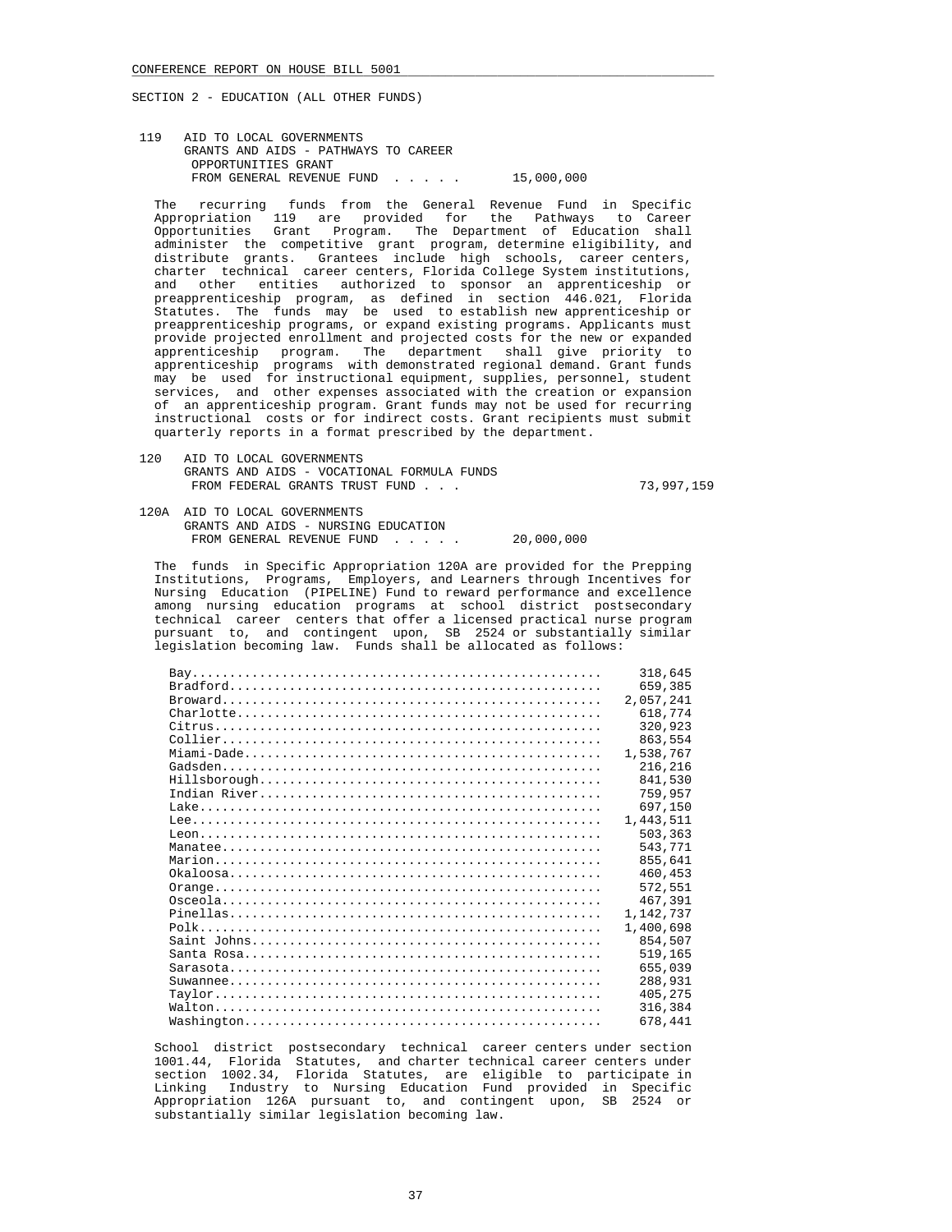121 SPECIAL CATEGORIES GRANTS AND AIDS - STRATEGIC STATEWIDE INITIATIVES FROM GENERAL REVENUE FUND . . . . . 2,000,000

 Funds in Specific Appropriation 121 are provided to the Department of Education for reimbursement of workers' compensation insurance premiums pursuant to section 446.54, Florida Statutes.

 122 SPECIAL CATEGORIES GRANTS AND AIDS - SCHOOL AND INSTRUCTIONAL ENHANCEMENTS FROM GENERAL REVENUE FUND . . . . . 4,436,888

 From the funds in Specific Appropriation 122, \$100,000 in recurring funds and \$200,000 in nonrecurring funds are appropriated for a base appropriations project for the Lotus House Education and Employment Program for High Special Needs Homeless Women and Youth (HB 4013) (Senate Form 1127).

 From the funds in Specific Appropriation 122, \$4,136,888 in nonrecurring funds is provided for the following appropriations projects:

| Career Online Adult High School Program for State of  |           |
|-------------------------------------------------------|-----------|
| Florida Library System (HB 2729) (Senate Form 2502)   | 2,000,000 |
| CKNTech Boot Camp (Senate Form 2300)                  | 889,600   |
| Covenant House Workforce Readiness Program (HB 3857)  |           |
|                                                       | 250,000   |
| Dade Institute Coding Certification Program (HB 4521) |           |
|                                                       | 250,000   |
| The Bridges Competitive Small Business Initiative (HB |           |
| 4471) (Senate Form 2147)                              | 350,000   |
| West Technical Education Center Adult Education &     |           |
| Workforce Development Training Program (HB 3785)      |           |
|                                                       | 397,288   |
|                                                       |           |

 122A GRANTS AND AIDS TO LOCAL GOVERNMENTS AND NONSTATE ENTITIES - FIXED CAPITAL OUTLAY PUBLIC SCHOOLS SPECIAL PROJECTS FROM GENERAL REVENUE FUND . . . . . 6,083,870

 From the funds in Specific Appropriation 122A, \$6,083,870 in nonrecurring funds is provided for the following appropriations projects:

| Tom P. Haney Technical Center - 'Make IT Happen' Nursing,<br>CSIT, and Massage Therapy Program                        |             |
|-----------------------------------------------------------------------------------------------------------------------|-------------|
| Modernization/Expansion (HB 9061) (Senate Form 2153) 1,583,870<br>Transportation Training and Innovation Center (Lake |             |
| Technical College and City of Tavares) (HB 2017)                                                                      | 4,500,000   |
| TOTAL: PROGRAM: WORKFORCE EDUCATION                                                                                   |             |
| 328,870,393<br>FROM GENERAL REVENUE FUND<br>FROM TRUST FUNDS                                                          | 123,298,868 |
| TOTAL ALL FUNDS                                                                                                       | 452,169,261 |

FLORIDA COLLEGES, DIVISION OF

PROGRAM: FLORIDA COLLEGES

 123 AID TO LOCAL GOVERNMENTS PERFORMANCE BASED INCENTIVES FROM GENERAL REVENUE FUND . . . . . 14,000,000

 Funds in Specific Appropriation 123 are provided to colleges for students who earn industry certifications during the 2022-2023 academic year. Funding shall be based on students who earn industry certifications with a college postsecondary funding designation on the CAPE Industry Certification Funding List. The Department of Education shall distribute the awards by June 1, 2023, and establish procedures and timelines for colleges to report earned certifications for funding. The department may allocate any funds not obligated by June 1, 2023, to schools who have earned awards, based on the percentage of earned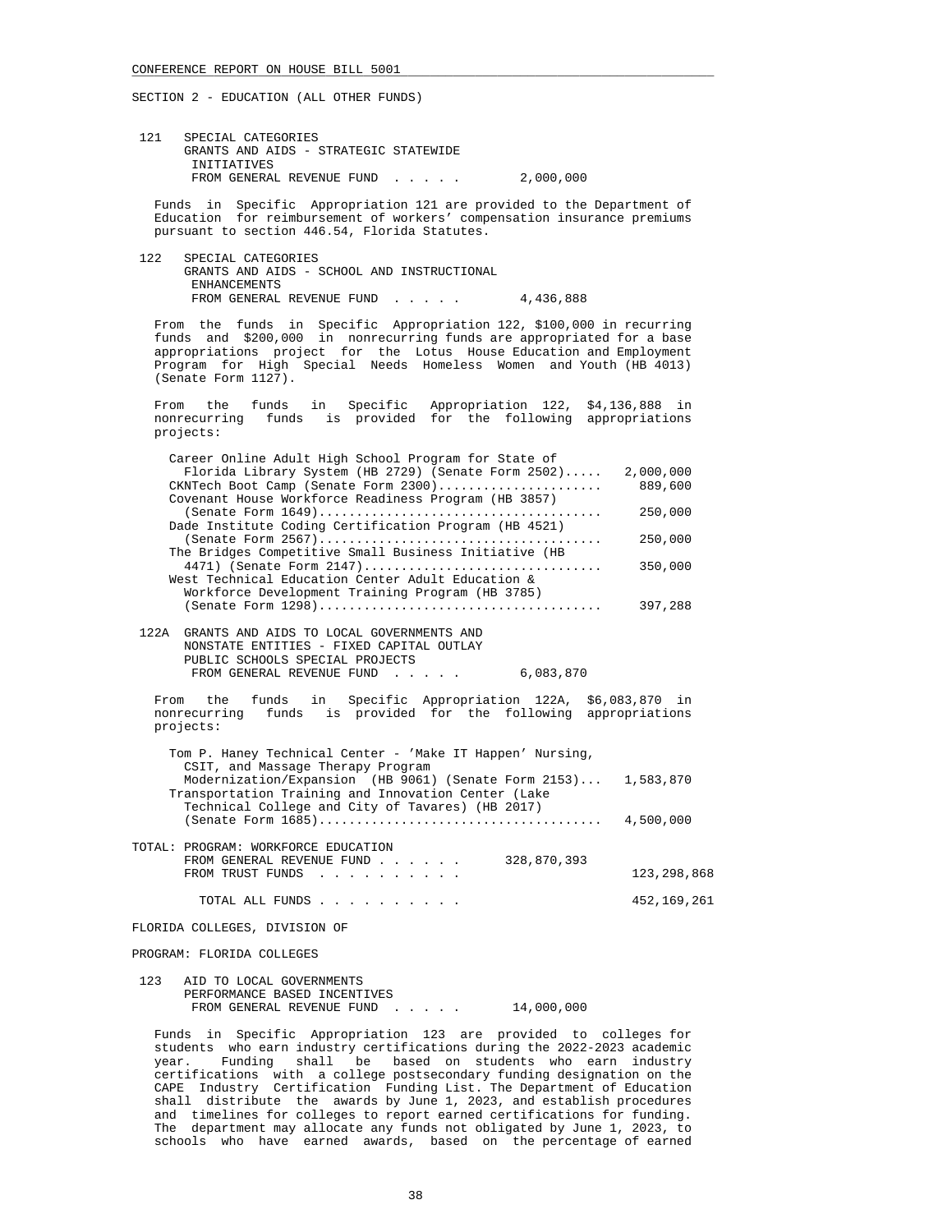certifications. These performance funds shall not be awarded for certifications earned through continuing workforce education programs.

 Industry certifications earned by students enrolled in the 2021-2022 academic year which were eligible to be included in the funding allocation for the 2021-2022 fiscal year and were not included in the final disbursement due to the early data reporting deadline may be reported by colleges and included in the allocation of funds for the 2022-2023 fiscal year. Colleges shall maintain documentation for student attainment of industry certifications that are eligible for performance funding. The Auditor General shall verify compliance with this requirement during scheduled operational audits of the colleges. If a college is unable to comply, the college shall refund the performance funding to the state.

 124 AID TO LOCAL GOVERNMENTS STUDENT SUCCESS INCENTIVE FUNDS FROM GENERAL REVENUE FUND . . . . . 30,000,000

 From the funds in Specific Appropriation 124, \$20,000,000 is provided for the 2+2 Student Success Incentive Fund to support college efforts to improve the success of students enrolled in associate of arts degree programs in completing critical college credit courses, graduating with associate of arts degrees, and transferring to baccalaureate degree programs. These funds shall be allocated as follows:

| Eastern Florida State College              | 484,687   |
|--------------------------------------------|-----------|
|                                            | 1,829,658 |
| College of Central Florida                 | 331,596   |
|                                            | 107,544   |
|                                            | 456,328   |
| Florida SouthWestern State College         | 564,374   |
| Florida State College at Jacksonville      | 498,709   |
| The College of the Florida Keys            | 19,081    |
|                                            | 149,365   |
| Hillsborough Community College             | 949,152   |
| Indian River State College                 | 656,273   |
|                                            | 88,633    |
| Lake-Sumter State College                  | 320,667   |
| State College of Florida, Manatee-Sarasota | 374,151   |
|                                            | 3,684,299 |
|                                            | 42,492    |
| Northwest Florida State College            | 161,531   |
|                                            | 1,051,933 |
| Pasco-Hernando State College               | 584,997   |
|                                            | 299,571   |
|                                            | 278,285   |
| Saint Johns River State College            | 222,882   |
|                                            | 1,079,393 |
|                                            | 924,766   |
| Seminole State College of Florida          | 838,970   |
| South Florida State College                | 78,846    |
| Tallahassee Community College              | 880,392   |
|                                            | 3,041,425 |

 From the funds in Specific Appropriation 124, \$10,000,000 is provided for the Work Florida Student Success Incentive Fund to support college strategies and initiatives to align career education programs with statewide and regional workforce demands and high paying job opportunities. These funds shall be allocated as follows:

| Eastern Florida State College              | 263,513   |
|--------------------------------------------|-----------|
|                                            | 1,089,148 |
| College of Central Florida                 | 252,169   |
|                                            | 76,260    |
|                                            | 280,684   |
| Florida SouthWestern State College         | 286,103   |
| Florida State College at Jacksonville      | 455,247   |
| The College of the Florida Keys            | 43,524    |
|                                            | 128,359   |
| Hillsborough Community College             | 329,206   |
| Indian River State College                 | 337,540   |
|                                            | 141,761   |
|                                            | 41,846    |
| State College of Florida, Manatee-Sarasota | 149,691   |
|                                            | 1,602,430 |
|                                            |           |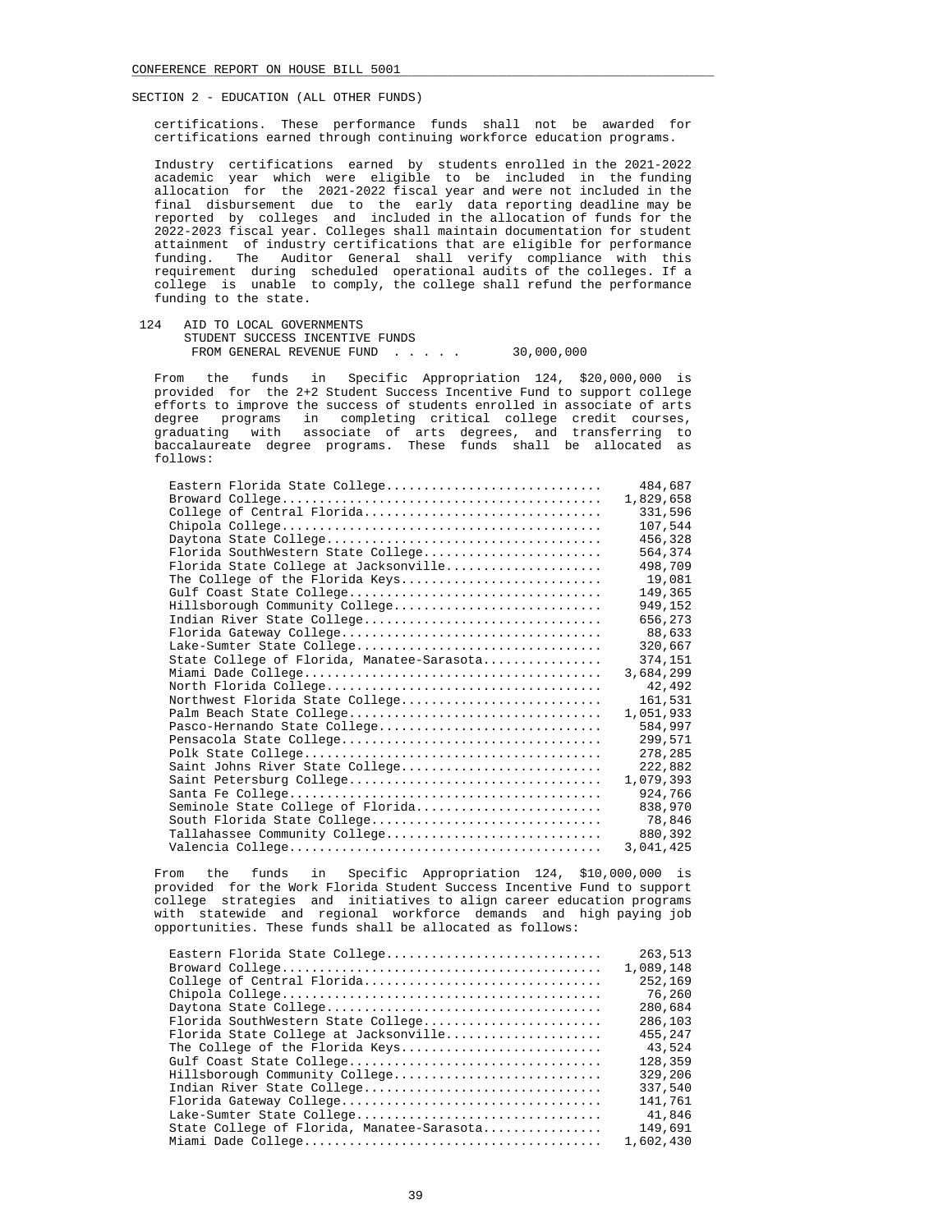|                                   | 46,598    |
|-----------------------------------|-----------|
| Northwest Florida State College   | 80,572    |
|                                   | 535,783   |
| Pasco-Hernando State College      | 156,192   |
|                                   | 178,403   |
|                                   | 190,817   |
| Saint Johns River State College   | 92,376    |
|                                   | 520,023   |
|                                   | 181,588   |
| Seminole State College of Florida | 732,871   |
| South Florida State College       | 80,901    |
| Tallahassee Community College     | 190,418   |
|                                   | 1,535,977 |
|                                   |           |

125 AID TO LOCAL GOVERNMENTS

 GRANTS AND AIDS - FLORIDA COLLEGE SYSTEM PROGRAM FUND FROM GENERAL REVENUE FUND . . . . . 1,155,621,759

 From the funds in Specific Appropriation 8 from the Educational Enhancement Trust Fund and Specific Appropriation 125 from the General Revenue Fund, \$1,396,604,363 is provided for operating funds and approved baccalaureate programs and shall be allocated as follows:

| Eastern Florida State College              | 48, 422, 787 |
|--------------------------------------------|--------------|
|                                            | 96,950,411   |
| College of Central Florida                 | 38, 281, 902 |
|                                            | 12,978,014   |
|                                            | 54, 439, 947 |
| Florida SouthWestern State College         | 38,625,182   |
| Florida State College at Jacksonville      | 81, 573, 122 |
| The College of the Florida Keys            | 8,685,349    |
|                                            | 25, 183, 325 |
| Hillsborough Community College             | 74, 477, 603 |
| Indian River State College                 | 53, 414, 966 |
|                                            | 15, 222, 775 |
| Lake-Sumter State College                  | 21,569,846   |
| State College of Florida, Manatee-Sarasota | 29,712,045   |
|                                            | 188,058,548  |
|                                            | 8,825,792    |
| Northwest Florida State College            | 21,671,391   |
|                                            | 71,032,972   |
| Pasco-Hernando State College               | 46,525,119   |
|                                            | 40,027,554   |
|                                            | 52, 221, 771 |
| Saint Johns River State College            | 25,822,498   |
|                                            | 86,360,092   |
|                                            | 46, 438, 582 |
| Seminole State College of Florida          | 49,734,504   |
| South Florida State College                | 21, 137, 054 |
| Tallahassee Community College              | 36, 369, 575 |
|                                            | 102,841,637  |

 Included within the total appropriations for Florida College System institutions in Specific Appropriation 125, recurring funds from the General Revenue Fund are provided for the following base appropriations projects:

| Chipola College                          |           |
|------------------------------------------|-----------|
| Civil and Industrial Engineering Program | 200,000   |
| Daytona State College                    |           |
| Advanced Technology Center               | 500,000   |
| Hillsborough Community College           |           |
|                                          |           |
| Pasco-Hernando State College             |           |
|                                          | 2,306,271 |

 Included within the total appropriations for Florida College System institutions in Specific Appropriation 125, nonrecurring funds from the General Revenue Fund are provided for the following appropriations projects:

| College of Central Florida                              |         |
|---------------------------------------------------------|---------|
| Agribusiness Technology (HB 3015) (Senate Form 1727)    | 375,000 |
| Daytona State College                                   |         |
| Advanced Manufacturing/FAME Program Equipment (HB 4215) |         |
|                                                         | 315,500 |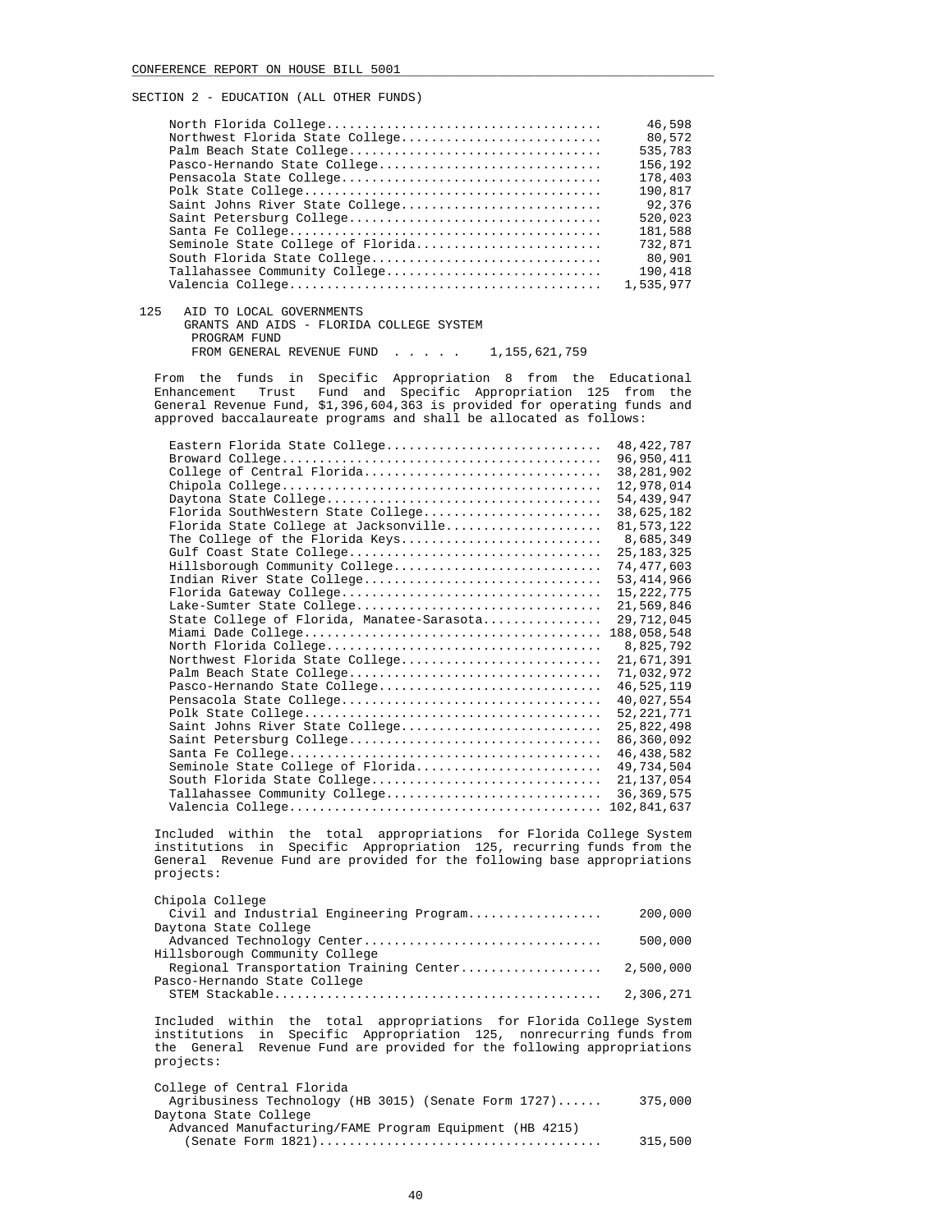| Pharmacy Technician Vocational Program (HB 4217) (Senate                               | 447,123   |
|----------------------------------------------------------------------------------------|-----------|
| Eastern Florida State College                                                          |           |
| Aerospace Center of Excellence (ACE) (HB 3055) (Senate                                 |           |
|                                                                                        | 1,200,000 |
| Miami Dade College                                                                     |           |
| Registered Nurses Growth Plan (HB 4065) (Senate Form 1668)                             | 600,050   |
| Workforce Training for Mechatronics Careers (MECCA) Hub                                |           |
| $(HB 3177)$ (Senate Form 1301)                                                         | 1,000,000 |
| North Florida College                                                                  |           |
| Instructional Equipment for New Program - Welding (HB                                  |           |
| 9377) (Senate Form 1801)                                                               | 400,000   |
| Northwest Florida State College                                                        |           |
| Aviation Center of Excellence (HB 4555) (Senate Form 1160)                             | 500,000   |
| Pasco Hernando State College                                                           |           |
| Fire Academy Burn Center and Classrooms (Senate Form 2175)                             | 400,000   |
| Pensacola State College                                                                |           |
| Nursing Expansion (HB 4853)                                                            | 765,645   |
| Polk State College                                                                     |           |
| Expansion of Critical Health Sciences Programs (HB 4891)                               |           |
|                                                                                        | 5,000,000 |
| Seminole State College                                                                 |           |
| Construction Trades Program Equipment (HB 2025) (Senate                                |           |
|                                                                                        | 756,722   |
| South Florida State College                                                            |           |
| Clinical Immersion Center (HB 4783) (Senate Form 2758)                                 | 1,400,000 |
| St. Petersburg College                                                                 |           |
| Public Safety Operational Enhancements (HB 4507) (Senate                               |           |
|                                                                                        | 955,600   |
| Tallahassee Community College<br>Leon Works Expo and Junior Apprenticeship Program (HB |           |
| 4423) (Senate Form 1965)                                                               | 50,000    |
| Valencia College                                                                       |           |
| July in November: The Story of the 1920 Election Day                                   |           |
| Riots (Senate Form 2686)                                                               | 1,000,000 |
|                                                                                        |           |

 Prior to the disbursement of funds in Specific Appropriations 8 and 125, colleges shall submit an operating budget for the expenditure of these funds as provided in section 1011.30, Florida Statutes. The operating budget shall clearly identify planned expenditures for baccalaureate programs and shall include the sources of funds.

 For advanced and professional, postsecondary vocational, developmental education, educator preparation institute programs, and baccalaureate degree programs, tuition and fees shall be assessed in accordance with section 1009.23, Florida Statutes.

 For programs leading to a career certificate or an applied technology diploma, and for adult general education programs, tuition and fees shall be assessed in accordance with section 1009.22, Florida Statutes.

 Pursuant to the provisions of section 1009.26(1), Florida Statutes, Florida colleges may grant fee waivers for programs funded through Workforce Development Education appropriations for up to eight percent of the fee revenues that would otherwise be collected.

 From the funds in Specific Appropriations 8 and 125, each Florida college shall report enrollment for adult general education programs identified in section 1004.02, Florida Statutes, in accordance with the Department of Education instructional hours reporting procedures. The Auditor General shall verify compliance with this requirement during scheduled operational audits of the Florida colleges.

 Each Florida college board of trustees is given flexibility to make necessary adjustments to its operating budget. If any board reduces individual programs or projects within the Florida college by more than 10 percent during the 2022-2023 fiscal year, written notification shall be made to the Governor, President of the Senate, Speaker of the House of Representatives, and the Department of Education.

 From the funds in Specific Appropriations 8 and 125, the Florida College System presidents, in consultation with the Department of Education, shall develop an equity based per student funding model that accounts for differences in institutional fixed operating costs, and variable operating costs based on educational program offerings. The Florida College System presidents shall provide the proposed new funding model to the chair of the Senate Appropriations Committee, the chair of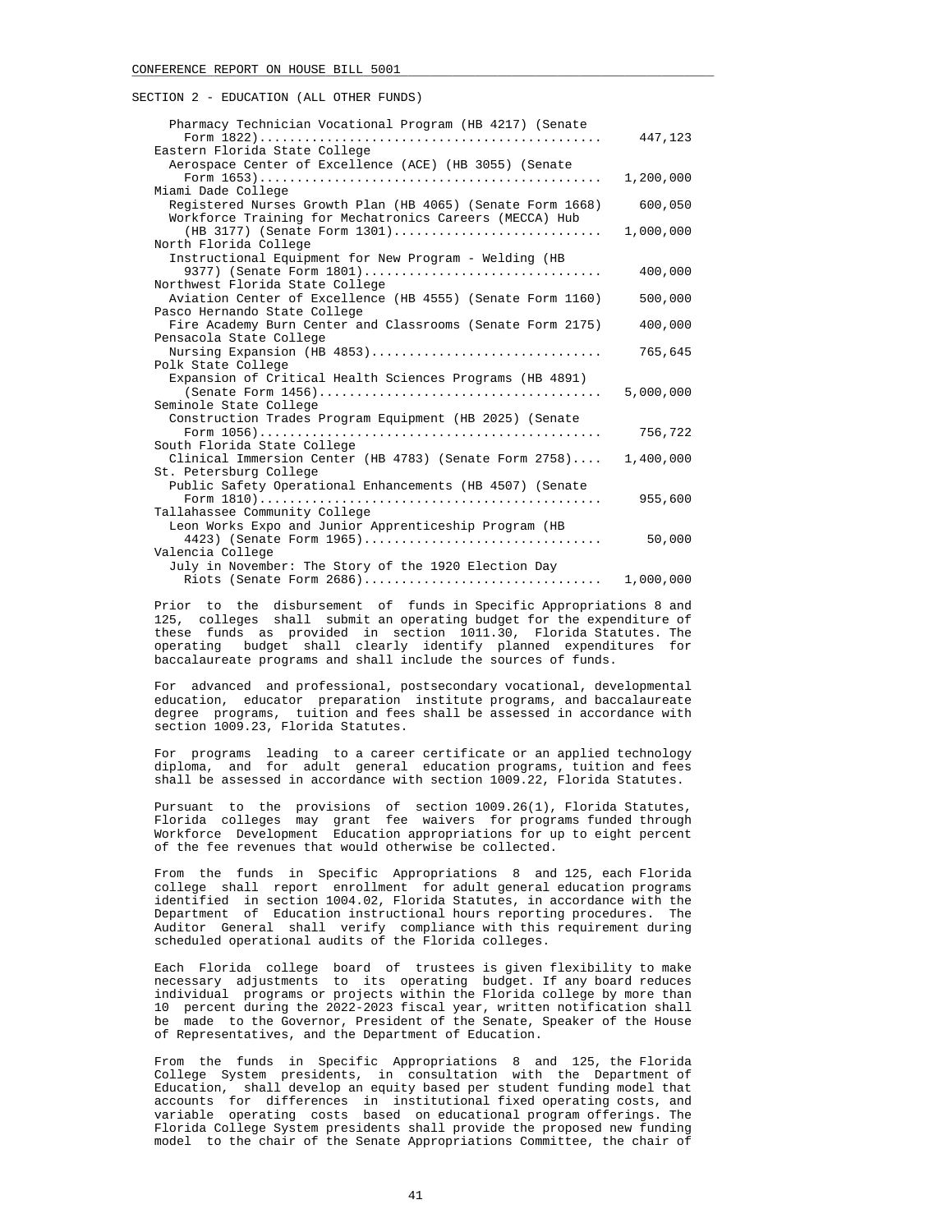the House Appropriations Committee, and the Governor's Office of Policy and Budget by September 30, 2022.

 126 AID TO LOCAL GOVERNMENTS GRANTS AND AIDS - OPEN DOOR GRANT PROGRAM FROM GENERAL REVENUE FUND . . . . . 20,000,000

 The funds provided in Specific Appropriation 126 are provided to the Florida College System to implement the provisions relating to the Open Door Grant Program in section 1009.895, Florida Statutes.

 126A AID TO LOCAL GOVERNMENTS GRANTS AND AIDS - NURSING EDUCATION FROM GENERAL REVENUE FUND . . . . . 59,000,000

 Funds provided in Specific Appropriation 126A shall be allocated as follows:

| Eastern Florida State College              | 1,732,067  |
|--------------------------------------------|------------|
|                                            | 1,631,376  |
| College of Central Florida                 | 950,573    |
|                                            | 470,264    |
|                                            | 1,901,078  |
| Florida SouthWestern State College         | 1,394,341  |
| Florida State College at Jacksonville      | 3,578,836  |
| The College of the Florida Keys            | 381,155    |
|                                            | 876,333    |
| Hillsborough Community College             | 746,406    |
| Indian River State College                 | 1,942,959  |
|                                            | 1,891,058  |
| Lake-Sumter State College                  | 830,059    |
| State College of Florida, Manatee-Sarasota | 1,624,879  |
|                                            | 2,331,838  |
|                                            | 729,807    |
| Northwest Florida State College            | 790,906    |
|                                            | 1,472,143  |
| Pasco-Hernando State College               | 2,961,491  |
|                                            | 1,046,433  |
|                                            | 1,330,967  |
| St. Johns River State College              | 871,180    |
|                                            | 2,458,648  |
|                                            | 1,545,943  |
| Seminole State College of Florida          | 1,401,163  |
| South Florida State College                | 810,505    |
| Tallahassee Community College              | 825,607    |
|                                            | 1,471,985  |
| Linking Industry to Nursing Education Fund | 19,000,000 |

 From the funds provided in Specific Appropriation 126A, \$40,000,000 is provided for the Prepping Institutions, Programs, Employers, and Learners through Incentives for Nursing Education (PIPELINE) Fund to reward performance and excellence among nursing education programs at Florida College System institutions pursuant to, and contingent upon, SB 2524 or substantially similar legislation becoming law.

 From the funds provided in Specific Appropriation 126A, \$19,000,000 is provided for the Linking Industry to Nursing Education (LINE) Fund to incentivize collaboration between nursing education programs and healthcare partners. Funds shall be provided to eligible school district postsecondary technical career centers under section 1001.44, Florida Statutes, charter technical career centers under section 1002.34, Florida Statutes, Florida College System institutions, or independent non-profit colleges or universities and shall be administered by the Department of Education pursuant to, and contingent upon, SB 2524 or substantially similar legislation becoming law.

 127 AID TO LOCAL GOVERNMENTS GRANTS AND AIDS - FLORIDA POSTSECONDARY ACADEMIC LIBRARY NETWORK FROM GENERAL REVENUE FUND . . . . . 14,476,322

 From the funds in Specific Appropriation 127 provided to the host entity as specified in section 1009.895, Florida Statutes, \$1,267,808 shall be released to the Florida Postsecondary Academic Library Network at the host entity at the beginning of the first quarter, and \$2,158,700 shall be released at the beginning of the second quarter in addition to the normal releases. The additional releases are provided to maximize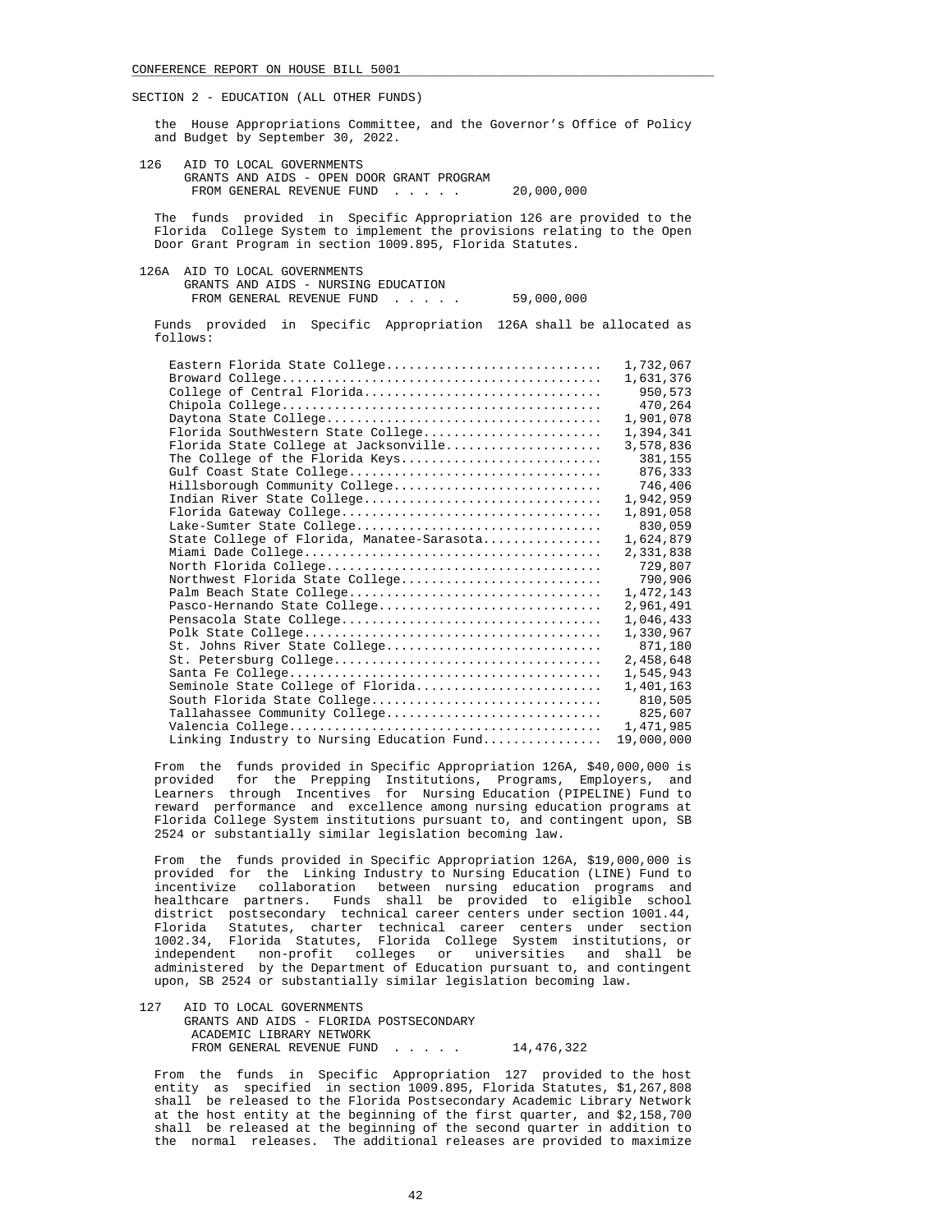cost savings through centralized purchases of subscription-based electronic resources and low-cost, no-cost, or open-access electronic textbooks.

 From the funds provided in Specific Appropriation 127, \$5,400,000 in nonrecurring funds is provided for the Student Open Access Resource (SOAR) initiative. Funds are provided to increase the adoption, adaptation, and creation of open education resources by faculty members from Florida College System institutions and state universities, and to help reduce the costs of textbooks and instructional materials to students pursuant to, and contingent upon, SB 2524 or substantially similar legislation becoming law. A minimum of \$3,600,000 shall be used by the Florida Postsecondary Academic Library Network to award SOAR Grants to institutions that apply for grants pursuant to SB 2524. A maximum of \$1,540,000 may be used by the Florida Postsecondary Academic Library Network for costs associated with establishing the SOAR Repository - a statewide, Internet-based, searchable database; assessment and quality control of the initiative and content; and management costs. The Florida Postsecondary Academic Library Network shall make every effort to minimize the administrative cost of managing the program and maximize the funds available for grants.

Administrative costs shall not exceed five percent.

| 128 | SPECIAL CATEGORIES                                                                                     |               |
|-----|--------------------------------------------------------------------------------------------------------|---------------|
|     | COMMISSION ON COMMUNITY SERVICE<br>FROM GENERAL REVENUE FUND                                           | 983,182       |
|     | TOTAL: PROGRAM: FLORIDA COLLEGES<br>FROM GENERAL REVENUE FUND $\ldots$ $\ldots$ $\ldots$ 1,294,081,263 |               |
|     | TOTAL ALL FUNDS                                                                                        | 1,294,081,263 |

# STATE BOARD OF EDUCATION

 From the funds provided in Specific Appropriations 129 through 142, the Commissioner of Education shall prepare and provide to the chair of the Senate Committee on Appropriations, the chair of the House of Representatives Appropriations Committee, and the Executive Office of the Governor on or before October 1, 2022, a report containing the following: the federal indirect cost rate(s) approved to be used for the 12 month period of the 2022-2023 fiscal year and the data on which the rate(s) was established; the estimated amount of funds the approved rate(s) will generate; the proposed expenditure plan for the amount generated; and the June 30, 2022, balance of all unexpended federal indirect cost funds.

 From the funds provided in Specific Appropriations 129 through 142, the Department of Education shall publish on the Florida Department of Education website by December 31, 2022, from each school district's Annual Financial Report, expenditures on a per FTE basis for the following fund types: General Fund, Special Revenue Fund, Debt Service Fund, Capital Project Fund and a Total. Fiduciary funds, enterprise funds, and internal service funds shall not be included. This funding information shall also be published in the same format on each school district's website by December 31, 2022.

 Funds provided in Specific Appropriations 129 through 142 from the Working Capital Trust Fund shall be cost-recovered from funds used to pay data processing services provided in accordance with section 216.272, Florida Statutes.

APPROVED SALARY RATE 51 876 179

| SALARIES AND BENEFITS | POSITIONS                          | 940.00                                                                                                                                                                                                                                                                                                                                                                                     |            |
|-----------------------|------------------------------------|--------------------------------------------------------------------------------------------------------------------------------------------------------------------------------------------------------------------------------------------------------------------------------------------------------------------------------------------------------------------------------------------|------------|
|                       | $\sim$ $\sim$ $\sim$ $\sim$ $\sim$ | 23,983,162                                                                                                                                                                                                                                                                                                                                                                                 |            |
|                       |                                    |                                                                                                                                                                                                                                                                                                                                                                                            | 7,656,638  |
|                       |                                    |                                                                                                                                                                                                                                                                                                                                                                                            |            |
| SERVICE TRUST FUND    |                                    |                                                                                                                                                                                                                                                                                                                                                                                            | 5,567,951  |
|                       |                                    |                                                                                                                                                                                                                                                                                                                                                                                            |            |
| FACILITY CONSTRUCTION |                                    |                                                                                                                                                                                                                                                                                                                                                                                            |            |
|                       |                                    |                                                                                                                                                                                                                                                                                                                                                                                            | 3,162,153  |
|                       |                                    |                                                                                                                                                                                                                                                                                                                                                                                            | 15,956,986 |
|                       |                                    |                                                                                                                                                                                                                                                                                                                                                                                            |            |
| TRUST FUND            |                                    |                                                                                                                                                                                                                                                                                                                                                                                            | 2,914,663  |
|                       |                                    |                                                                                                                                                                                                                                                                                                                                                                                            |            |
| FUND                  |                                    |                                                                                                                                                                                                                                                                                                                                                                                            | 7,398,978  |
|                       |                                    | FROM GENERAL REVENUE FUND<br>FROM ADMINISTRATIVE TRUST FUND<br>FROM EDUCATIONAL CERTIFICATION AND<br>the contract of the contract of the contract of the contract of the contract of the contract of the contract of<br>FROM DIVISION OF UNIVERSITIES<br>ADMINISTRATIVE TRUST FUND<br>FROM FEDERAL GRANTS TRUST FUND<br>FROM INSTITUTIONAL ASSESSMENT<br>FROM STUDENT LOAN OPERATING TRUST |            |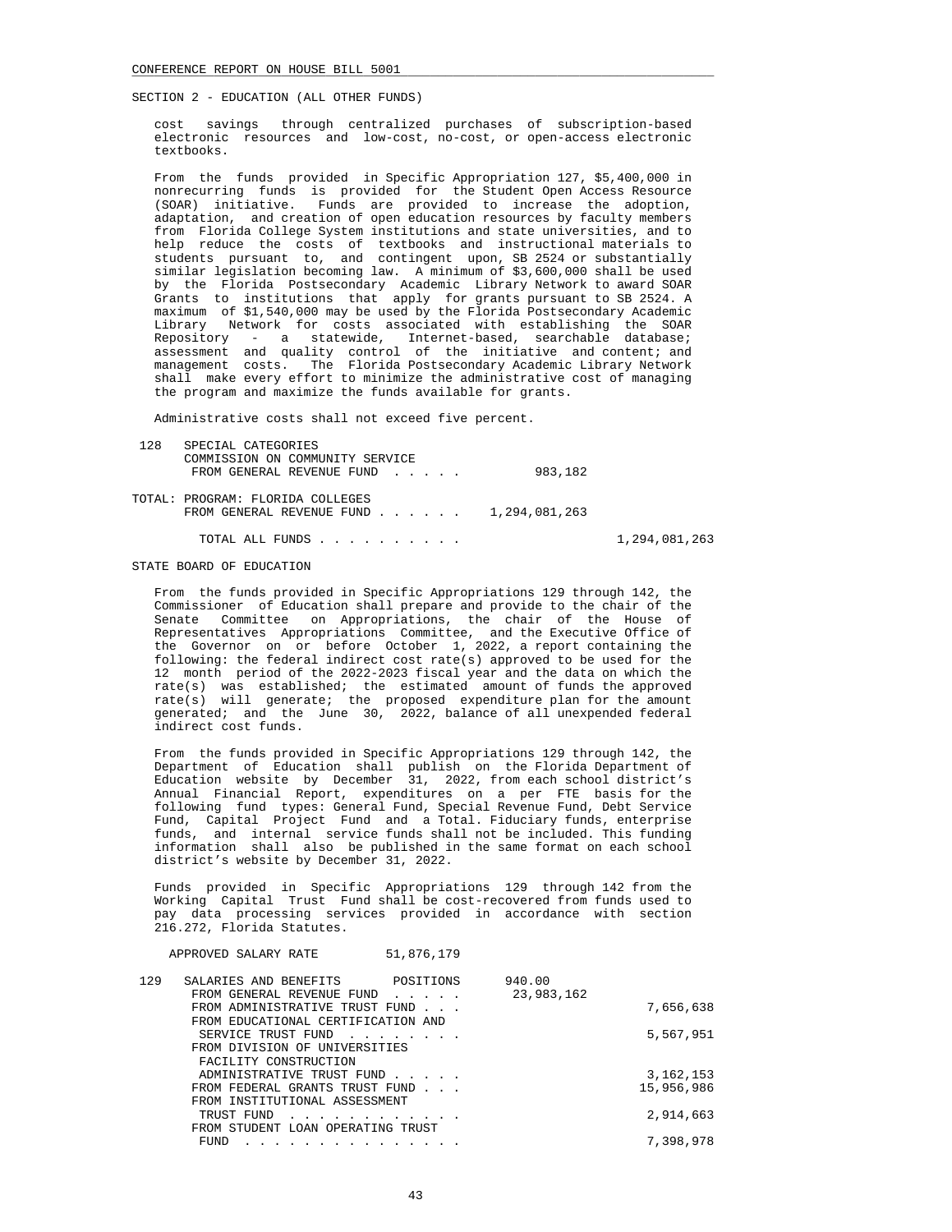|     | FROM NURSING STUDENT LOAN<br>FORGIVENESS TRUST FUND<br>FROM OPERATING TRUST FUND<br>FROM TEACHER CERTIFICATION<br>EXAMINATION TRUST FUND<br>FROM WORKING CAPITAL TRUST FUND.                                                                                |           | 79,449<br>313,047<br>426,330<br>5,991,139                 |
|-----|-------------------------------------------------------------------------------------------------------------------------------------------------------------------------------------------------------------------------------------------------------------|-----------|-----------------------------------------------------------|
| 130 | OTHER PERSONAL SERVICES<br>FROM GENERAL REVENUE FUND<br>FROM ADMINISTRATIVE TRUST FUND<br>FROM EDUCATIONAL CERTIFICATION AND<br>SERVICE TRUST FUND<br>FROM DIVISION OF UNIVERSITIES<br>FACILITY CONSTRUCTION                                                | 249,218   | 144,095<br>96,779                                         |
|     | ADMINISTRATIVE TRUST FUND<br>FROM FEDERAL GRANTS TRUST FUND<br>FROM INSTITUTIONAL ASSESSMENT<br>TRUST FUND<br>FROM STUDENT LOAN OPERATING TRUST<br>FUND $\cdots$<br>FROM OPERATING TRUST FUND<br>FROM WORKING CAPITAL TRUST FUND.                           |           | 42,691<br>547,110<br>227,470<br>25,625<br>5,134<br>59,213 |
| 131 | <b>EXPENSES</b><br>FROM GENERAL REVENUE FUND<br>FROM ADMINISTRATIVE TRUST FUND<br>FROM EDUCATIONAL CERTIFICATION AND<br>SERVICE TRUST FUND<br>FROM EDUCATIONAL MEDIA AND<br>TECHNOLOGY TRUST FUND<br>FROM DIVISION OF UNIVERSITIES<br>FACILITY CONSTRUCTION | 4,357,170 | 1,456,375<br>1,009,523<br>133,426                         |
|     | ADMINISTRATIVE TRUST FUND<br>FROM FEDERAL GRANTS TRUST FUND<br>FROM GRANTS AND DONATIONS TRUST<br>FUND $\cdots$ , $\cdots$ , $\cdots$ , $\cdots$<br>FROM INSTITUTIONAL ASSESSMENT<br>TRUST FUND<br>FROM STUDENT LOAN OPERATING TRUST<br>FUND                |           | 898,664<br>2,188,663<br>48,433<br>540,776<br>800,556      |
|     | FROM NURSING STUDENT LOAN<br>FORGIVENESS TRUST FUND<br>FROM OPERATING TRUST FUND<br>FROM TEACHER CERTIFICATION<br>EXAMINATION TRUST FUND<br>FROM WORKING CAPITAL TRUST FUND                                                                                 |           | 39,050<br>295,667<br>135,350<br>706,077                   |

 From the funds provided in Specific Appropriation 131, \$45,187 from the General Revenue Fund is provided to the Department of Education to pay the state's dues to the Interstate Commission on Educational Opportunity for Military Children for the 2022-2023 fiscal year.

 From the funds provided in Specific Appropriation 131, \$1,000,000 in recurring funds from the General Revenue Fund is provided to the Just Read, Florida Office for the development and delivery of a literacy-focused online professional development system for Florida teachers as provided in section 1001.215, Florida Statutes.

| 132 | OPERATING CAPITAL OUTLAY<br>FROM GENERAL REVENUE FUND | 45,970  |
|-----|-------------------------------------------------------|---------|
|     | FROM ADMINISTRATIVE TRUST FUND                        | 144,428 |
|     | FROM EDUCATIONAL CERTIFICATION AND                    |         |
|     | SERVICE TRUST FUND                                    | 7,440   |
|     | FROM DIVISION OF UNIVERSITIES                         |         |
|     | FACILITY CONSTRUCTION                                 |         |
|     | ADMINISTRATIVE TRUST FUND                             | 15,000  |
|     | FROM FEDERAL GRANTS TRUST FUND                        | 241,756 |
|     | FROM INSTITUTIONAL ASSESSMENT                         |         |
|     | TRUST FUND                                            | 16,375  |
|     | FROM STUDENT LOAN OPERATING TRUST                     |         |
|     | FUND                                                  | 55,960  |
|     | FROM NURSING STUDENT LOAN                             |         |
|     | FORGIVENESS TRUST FUND<br>.                           | 6,000   |
|     | FROM OPERATING TRUST FUND                             | 5,000   |
|     | FROM TEACHER CERTIFICATION                            |         |
|     | EXAMINATION TRUST FUND                                | 3,150   |
|     | FROM WORKING CAPITAL TRUST FUND                       | 47.921  |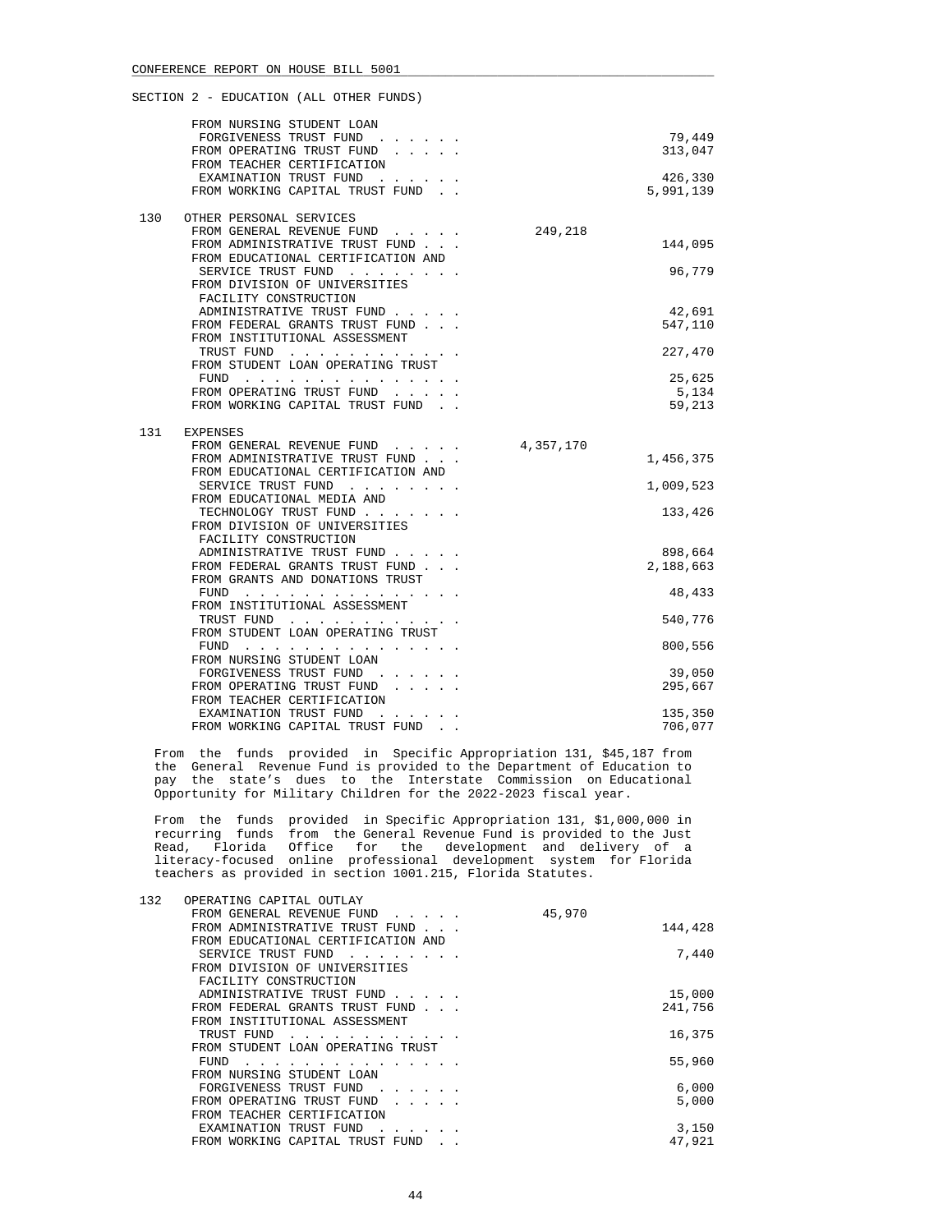| 133 | SPECIAL CATEGORIES             |            |
|-----|--------------------------------|------------|
|     |                                |            |
|     | ASSESSMENT AND EVALUATION      |            |
|     | FROM GENERAL REVENUE FUND      | 64,948,875 |
|     | FROM ADMINISTRATIVE TRUST FUND | 2,315,367  |
|     | FROM FEDERAL GRANTS TRUST FUND | 53,653,877 |
|     | FROM TEACHER CERTIFICATION     |            |
|     | EXAMINATION TRUST FUND         | 13,783,900 |

 From the funds provided in Specific Appropriation 133, \$2,000,000 in nonrecurring funds from the General Revenue Fund and \$13,500,000 in nonrecurring funds from the Federal Grants Trust Fund are placed in reserve. If HB 1193 or similar legislation does not become law, the Department of Education is authorized to submit budget amendments requesting release of these funds pursuant to the provisions of chapter 216, Florida Statutes.

| 134 | SPECIAL CATEGORIES<br>TRANSFER TO DIVISION OF ADMINISTRATIVE<br>HEARINGS |            |              |
|-----|--------------------------------------------------------------------------|------------|--------------|
|     | FROM GENERAL REVENUE FUND                                                | 275,564    |              |
| 135 | SPECIAL CATEGORIES                                                       |            |              |
|     | CONTRACTED SERVICES                                                      |            |              |
|     | FROM GENERAL REVENUE FUND                                                | 30,460,599 |              |
|     | FROM ADMINISTRATIVE TRUST FUND                                           |            | 739,054      |
|     | FROM EDUCATIONAL CERTIFICATION AND                                       |            |              |
|     | SERVICE TRUST FUND                                                       |            | 1,402,736    |
|     | FROM DIVISION OF UNIVERSITIES                                            |            |              |
|     | FACILITY CONSTRUCTION                                                    |            |              |
|     | ADMINISTRATIVE TRUST FUND                                                |            | 488,200      |
|     | FROM FEDERAL GRANTS TRUST FUND                                           |            | 1,876,770    |
|     | FROM GRANTS AND DONATIONS TRUST                                          |            |              |
|     | <b>FUND</b>                                                              |            | 50,000       |
|     | FROM INSTITUTIONAL ASSESSMENT                                            |            |              |
|     | TRUST FUND                                                               |            | 405,405      |
|     | FROM STUDENT LOAN OPERATING TRUST                                        |            |              |
|     | FUND                                                                     |            | 14, 115, 208 |
|     | FROM NURSING STUDENT LOAN                                                |            |              |
|     | FORGIVENESS TRUST FUND                                                   |            | 19,893       |
|     | FROM OPERATING TRUST FUND                                                |            | 374,193      |
|     | FROM TEACHER CERTIFICATION                                               |            |              |
|     | EXAMINATION TRUST FUND                                                   |            | 4,242,250    |
|     | FROM WORKING CAPITAL TRUST FUND                                          |            | 943,604      |

 From the funds in Specific Appropriation 135, \$6,400,000 in recurring funds from the General Revenue Fund is provided to the Department of Education to implement the provisions of section 1006.07(4), Florida Statutes.

 From the funds in Specific Appropriation 135, \$745,000 in recurring funds from the General Revenue Fund is provided to the Department of Education for the ongoing operational costs associated with the Workforce Development Information System Career and Technical Education Data Analytics Dashboard established pursuant to section 1008.40, Florida Statutes.

 From the funds provided in Specific Appropriation 135, \$8,000,000 in nonrecurring funds from the General Revenue Fund is provided to the Department of Education to fund the costs associated providing either the SAT or ACT to each public school student in grade 11, including students attending public high schools, alternative schools and the Department of Juvenile Justice education programs. Priority shall be given to students on the direct certification list or the student's household income level does not exceed 185 percent of the federal poverty level.

 From the funds provided in Specific Appropriation 135, \$1,000,000 in nonrecurring funds from the General Revenue Fund is provided to the Just Read, Florida Office for the development and delivery of the micro-credential provisions of SB 2524 and is contingent upon the SB 2524 or similar legislation becoming law.

 From the funds in Specific Appropriation 135, \$200,000 in nonrecurring funds from the General Revenue Fund is provided to the Department of Education to competitively procure an independent third party for the completion of a feasibility study for the replacement of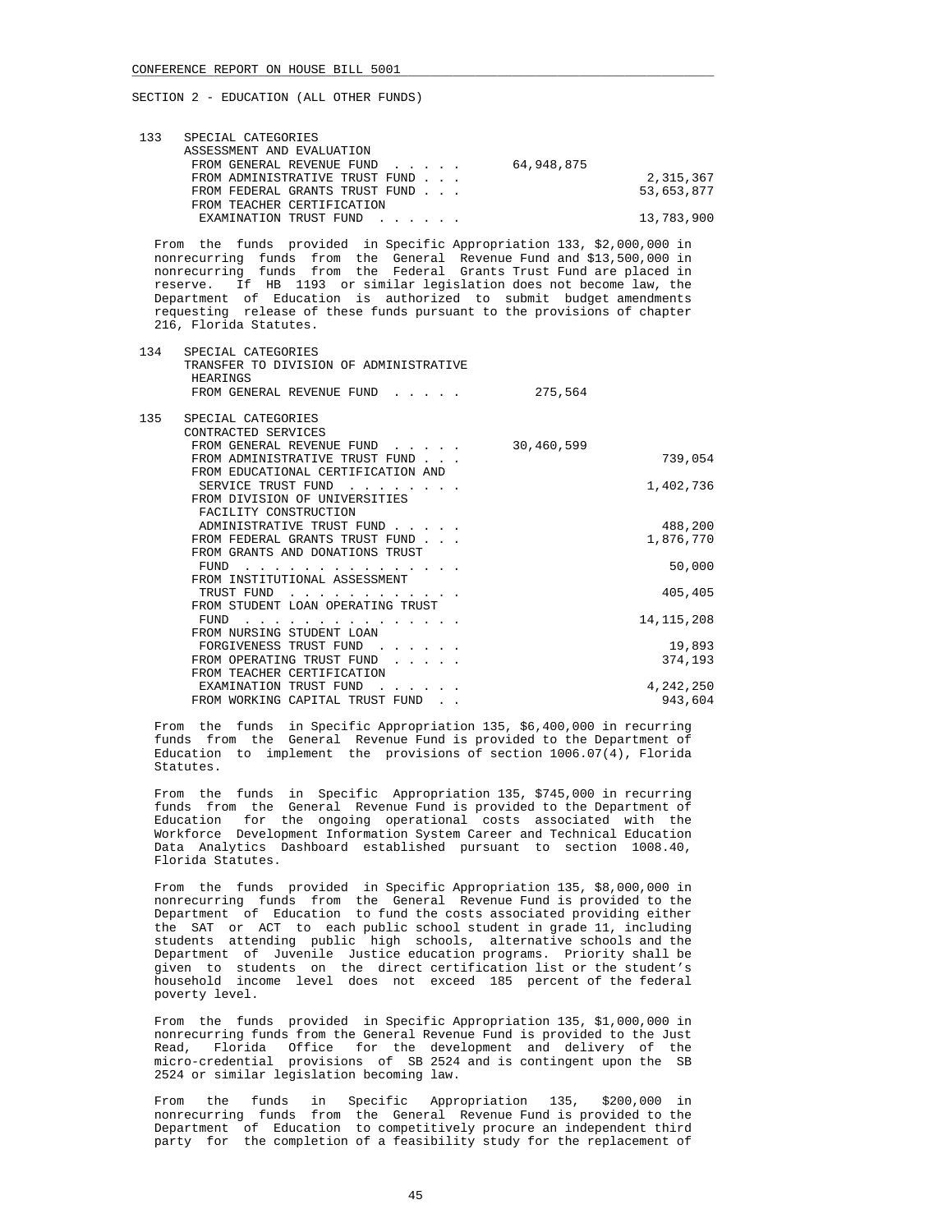the department's Student Information System. The replacement system shall provide the ability for all school districts and charter schools to report funding data directly to the department, provide a single state reporting process for appropriate analysis of school district and charter school accountability data, and ensure the compliance of all federal and state laws and rules pertaining to the confidentiality of student and staff data. The feasibility study shall include, but not be limited to, the background and scope of the replacement project, the recommended approach and methodology for the replacement, and an evaluation of the replacement options to include a cost benefit analysis for each option. The results of the feasibility study shall be submitted to the Executive Office of the Governor's Office of Policy and Budget, the chair of the Senate Committee on Appropriations, and the chair of the House of Representatives Appropriations Committee by January 1, 2023.

 From the funds in Specific Appropriation 135, \$1,000,000 in nonrecurring funds from the General Revenue Fund is provided to the Department of Education to implement the provisions of the civics education curriculum established pursuant to s. 1003.4282, Florida Statutes.

 From the funds in Specific Appropriation 135, \$2,000,000 in nonrecurring funds from the General Revenue Fund is provided to the Department of Education to implement the provision of HB 7. Funding is contingent on HB 7 or similar legislation becoming law.

| 136 | SPECIAL CATEGORIES                                      |         |         |
|-----|---------------------------------------------------------|---------|---------|
|     | EDUCATIONAL FACILITIES RESEARCH AND                     |         |         |
|     | DEVELOPMENT PROJECTS                                    |         |         |
|     | FROM DIVISION OF UNIVERSITIES                           |         |         |
|     | FACILITY CONSTRUCTION                                   |         |         |
|     | ADMINISTRATIVE TRUST FUND                               |         | 200,000 |
|     |                                                         |         |         |
| 137 | SPECIAL CATEGORIES                                      |         |         |
|     | RISK MANAGEMENT INSURANCE                               |         |         |
|     | FROM GENERAL REVENUE FUND                               | 113,482 |         |
|     | FROM ADMINISTRATIVE TRUST FUND                          |         | 55,079  |
|     | FROM EDUCATIONAL CERTIFICATION AND                      |         |         |
|     | SERVICE TRUST FUND                                      |         | 32,310  |
|     | FROM DIVISION OF UNIVERSITIES                           |         |         |
|     | FACILITY CONSTRUCTION                                   |         |         |
|     | ADMINISTRATIVE TRUST FUND                               |         | 15,474  |
|     | FROM FEDERAL GRANTS TRUST FUND                          |         | 94,291  |
|     | FROM INSTITUTIONAL ASSESSMENT                           |         |         |
|     | TRUST FUND                                              |         | 4,106   |
|     | FROM STUDENT LOAN OPERATING TRUST                       |         |         |
|     | FUND<br>$\frac{1}{2}$                                   |         | 89,585  |
|     | FROM NURSING STUDENT LOAN                               |         |         |
|     | FORGIVENESS TRUST FUND                                  |         | 418     |
|     | FROM OPERATING TRUST FUND                               |         | 4,154   |
|     | FROM TEACHER CERTIFICATION                              |         |         |
|     | EXAMINATION TRUST FUND                                  |         | 1,735   |
|     | FROM WORKING CAPITAL TRUST FUND                         |         | 27,045  |
| 138 | SPECIAL CATEGORIES                                      |         |         |
|     | TRANSFER TO DEPARTMENT OF MANAGEMENT                    |         |         |
|     | SERVICES - HUMAN RESOURCES SERVICES                     |         |         |
|     | PURCHASED PER STATEWIDE CONTRACT                        |         |         |
|     | FROM GENERAL REVENUE FUND                               | 112,421 |         |
|     | FROM ADMINISTRATIVE TRUST FUND                          |         | 19,102  |
|     | FROM EDUCATIONAL CERTIFICATION AND                      |         |         |
|     | SERVICE TRUST FUND                                      |         | 15,882  |
|     | FROM DIVISION OF UNIVERSITIES                           |         |         |
|     | FACILITY CONSTRUCTION                                   |         |         |
|     | ADMINISTRATIVE TRUST FUND                               |         | 10,380  |
|     | FROM FEDERAL GRANTS TRUST FUND                          |         | 65,448  |
|     | FROM INSTITUTIONAL ASSESSMENT                           |         |         |
|     | TRUST FUND                                              |         | 8,148   |
|     | FROM STUDENT LOAN OPERATING TRUST                       |         |         |
|     | FUND<br>the contract of the contract of the contract of |         | 39,287  |
|     | FROM NURSING STUDENT LOAN                               |         |         |
|     | FORGIVENESS TRUST FUND                                  |         | 270     |
|     | FROM OPERATING TRUST FUND                               |         | 2,551   |
|     | FROM TEACHER CERTIFICATION                              |         |         |
|     | EXAMINATION TRUST FUND                                  |         | 1,590   |
|     | FROM WORKING CAPITAL TRUST FUND                         |         | 23,534  |
|     |                                                         |         |         |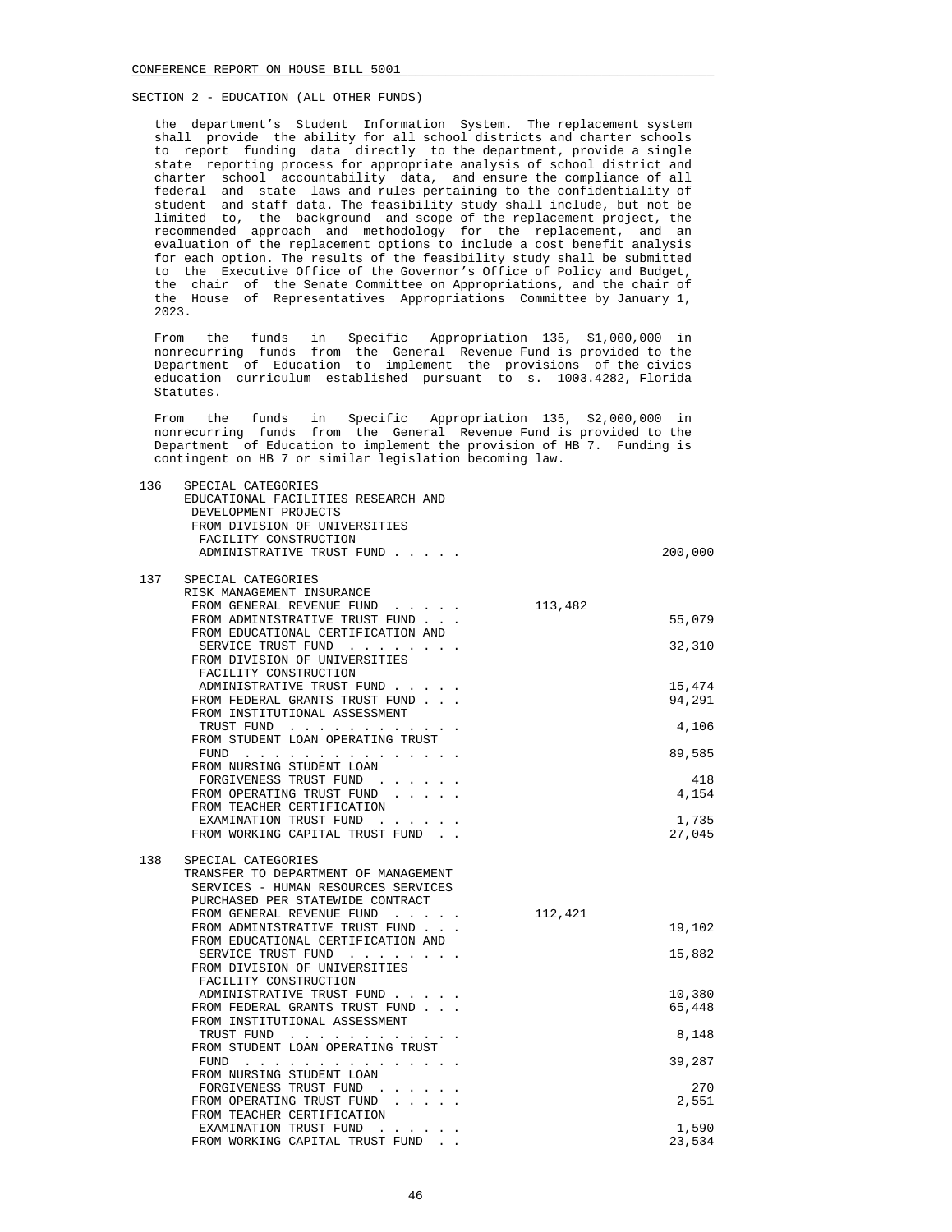| 141 | DATA PROCESSING SERVICES<br>EDUCATION TECHNOLOGY AND INFORMATION<br><b>SERVICES</b> |               |             |
|-----|-------------------------------------------------------------------------------------|---------------|-------------|
|     | FROM GENERAL REVENUE FUND                                                           | 5,626,194     |             |
|     | FROM ADMINISTRATIVE TRUST FUND<br>FROM EDUCATIONAL CERTIFICATION AND                |               | 1,742,521   |
|     | SERVICE TRUST FUND                                                                  |               | 1,189,918   |
|     | FROM DIVISION OF UNIVERSITIES<br>FACILITY CONSTRUCTION                              |               |             |
|     | ADMINISTRATIVE TRUST FUND                                                           |               | 342,950     |
|     | FROM FEDERAL GRANTS TRUST FUND                                                      |               | 2,856,858   |
|     | FROM INSTITUTIONAL ASSESSMENT                                                       |               |             |
|     | TRUST FUND                                                                          |               | 320,380     |
|     | FROM STUDENT LOAN OPERATING TRUST                                                   |               |             |
|     | FUND $\cdots$                                                                       |               | 1,123,210   |
|     | FROM NURSING STUDENT LOAN                                                           |               |             |
|     | FORGIVENESS TRUST FUND                                                              |               | 16,894      |
|     | FROM OPERATING TRUST FUND                                                           |               | 95,264      |
|     | FROM TEACHER CERTIFICATION                                                          |               |             |
|     | EXAMINATION TRUST FUND                                                              |               | 70,426      |
|     | FROM WORKING CAPITAL TRUST FUND.                                                    |               | 1,251,008   |
|     |                                                                                     |               |             |
| 142 | DATA PROCESSING SERVICES                                                            |               |             |
|     | NORTHWEST REGIONAL DATA CENTER (NWRDC)                                              |               |             |
|     | FROM GENERAL REVENUE FUND                                                           | 1,940,999     |             |
|     | FROM ADMINISTRATIVE TRUST FUND                                                      |               | 10,293      |
|     | FROM EDUCATIONAL CERTIFICATION AND                                                  |               |             |
|     | SERVICE TRUST FUND<br>FROM DIVISION OF UNIVERSITIES                                 |               | 72,085      |
|     | FACILITY CONSTRUCTION                                                               |               |             |
|     | ADMINISTRATIVE TRUST FUND                                                           |               | 5,265       |
|     | FROM FEDERAL GRANTS TRUST FUND                                                      |               | 28,264      |
|     | FROM STUDENT LOAN OPERATING TRUST                                                   |               |             |
|     | FUND $\cdots$                                                                       |               | 822,208     |
|     | FROM TEACHER CERTIFICATION                                                          |               |             |
|     | EXAMINATION TRUST FUND                                                              |               | 42,045      |
|     | FROM WORKING CAPITAL TRUST FUND.                                                    |               | 4,384,980   |
|     |                                                                                     |               |             |
|     | TOTAL: STATE BOARD OF EDUCATION                                                     |               |             |
|     | FROM GENERAL REVENUE FUND                                                           | 132, 113, 654 |             |
|     | FROM TRUST FUNDS                                                                    |               | 168,906,456 |
|     |                                                                                     |               |             |
|     | TOTAL POSITIONS                                                                     | 940.00        |             |
|     | TOTAL ALL FUNDS                                                                     |               | 301,020,110 |

UNIVERSITIES, DIVISION OF

PROGRAM: EDUCATIONAL AND GENERAL ACTIVITIES

 Funds in Specific Appropriations 9 through 13 and 143 through 158 are provided as grants and aids to support the operation of state university entities. Funds provided to each university entity are contingent upon that university entity following the provisions of chapters 1000 through 1013. Florida Statutes, which relate to state universities. Any Florida Statutes, which relate to state universities. Any withholding of funds pursuant to this provision shall be subject to the approval of the Legislative Budget Commission.

| 143 | AID TO LOCAL GOVERNMENTS                |            |
|-----|-----------------------------------------|------------|
|     | GRANTS AND AIDS - MOFFITT CANCER CENTER |            |
|     | AND RESEARCH INSTITUTE                  |            |
|     | FROM GENERAL REVENUE FUND               | 20,576,930 |

 The funds in Specific Appropriation 143 shall be transferred to the H. Lee Moffitt Cancer Center and Research Institute to support the operations of this state university system entity. Funds in Specific Appropriation 143 may be transferred to the Agency for Health Care Administration and used as state matching funds for the H. Lee Moffitt Cancer Center and Research Institute to adjust the Medicaid inpatient reimbursement and outpatient trend adjustments applied to the H. Lee Moffitt Cancer Center and Research Institute and other Medicaid reductions to its reimbursements up to the actual Medicaid inpatient and outpatient costs. In the event that enhanced Medicaid funding is not implemented by the Agency for Health Care Administration, these funds shall remain appropriated to the H. Lee Moffitt Cancer Center and Research Institute to continue the original purpose of providing research and education related to cancer.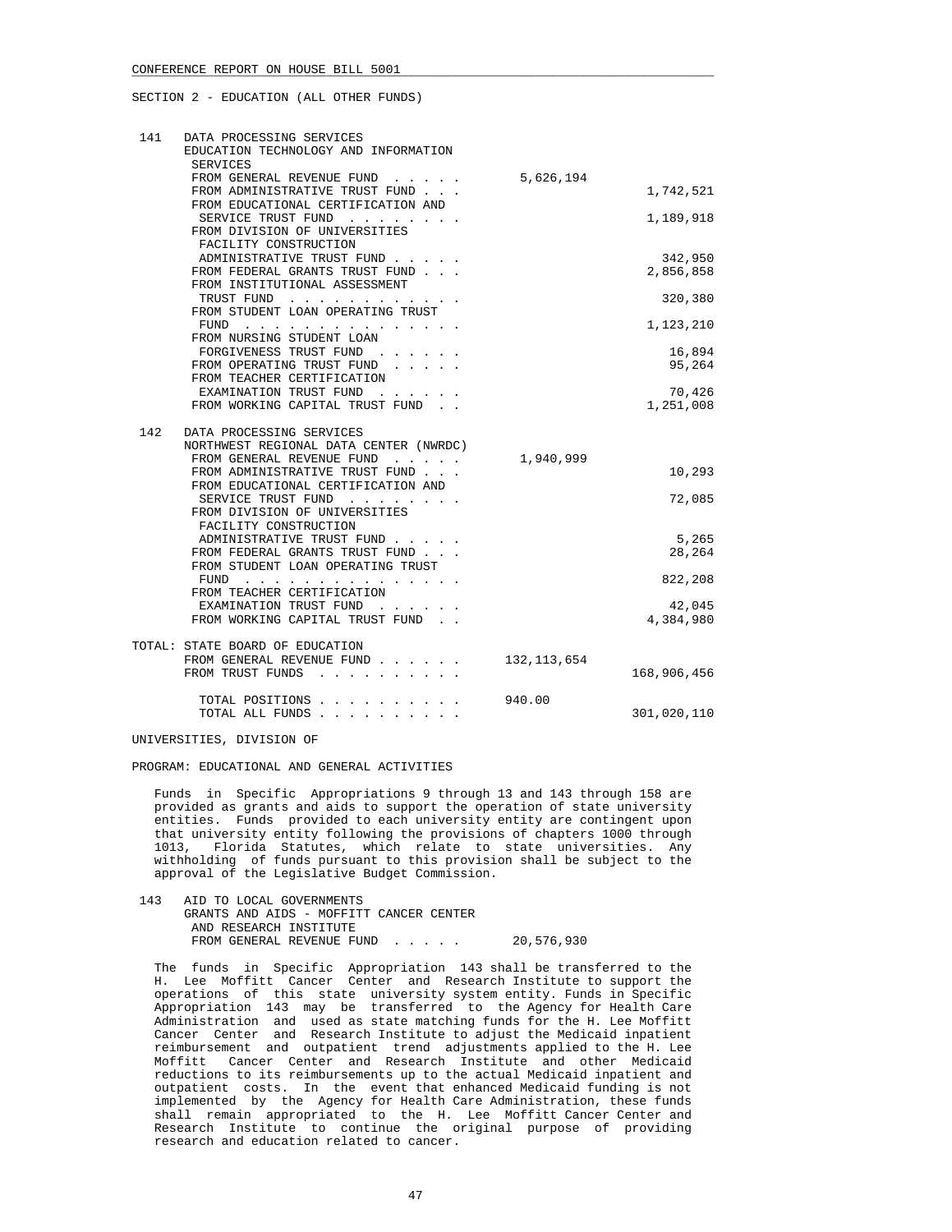|  |  | 143A AID TO LOCAL GOVERNMENTS |  |  |                                     |  |  |  |  |
|--|--|-------------------------------|--|--|-------------------------------------|--|--|--|--|
|  |  |                               |  |  | GRANTS AND AIDS - NURSING EDUCATION |  |  |  |  |
|  |  |                               |  |  | FROM GENERAL REVENUE FUND           |  |  |  |  |

# $46,000,000$

 Funds provided in Specific Appropriation 143A shall be allocated as follows:

|                                            | 3,607,616 |
|--------------------------------------------|-----------|
|                                            | 1,803,970 |
|                                            | 1,082,597 |
| University of South Florida                | 6,955,577 |
| Florida Atlantic University                | 4,185,054 |
| University of West Florida                 | 4,821,970 |
| University of Central Florida              | 6,930,558 |
| Florida International University           | 4,831,257 |
| University of North Florida                | 3,461,933 |
| Florida Gulf Coast University              | 2,319,468 |
| Linking Industry to Nursing Education Fund | 6,000,000 |
|                                            |           |

 From the funds provided in Specific Appropriation 143A, \$40,000,000 is provided for the Prepping Institutions, Programs, Employers, and Learners through Incentives for Nursing Education (PIPELINE) Fund to reward performance and excellence among nursing education programs at state universities pursuant to, and contingent upon, SB 2524 or substantially similar legislation becoming law.

 From the funds provided in Specific Appropriation 143A, \$6,000,000 is provided for the Linking Industry to Nursing Education (LINE) Fund to incentivize collaboration between nursing education programs and healthcare partners. Funds shall be provided to state universities and shall be administered by the Board of Governors pursuant to, and contingent upon, SB 2524 or substantially similar legislation becoming law.

| 145 | AID TO LOCAL GOVERNMENTS<br>GRANTS AND AIDS - EDUCATION AND GENERAL |               |
|-----|---------------------------------------------------------------------|---------------|
|     | ACTIVITIES                                                          |               |
|     | FROM GENERAL REVENUE FUND $2,400,673,385$                           |               |
|     | FROM EDUCATION AND GENERAL STUDENT                                  |               |
|     | AND OTHER FEES TRUST FUND                                           | 1,807,517,087 |
|     | FROM PHOSPHATE RESEARCH TRUST FUND.                                 | 5,234,908     |

 The funds provided in Specific Appropriations 145 through 154 from the Education and General Student and Other Fees Trust Fund are the only budget authority provided in this act for the 2022-2023 fiscal year to the named university entities to expend tuition and fees that are collected during the 2022-2023 fiscal year and carried forward from the prior fiscal year and that are appropriated into local accounts pursuant to section 1011.4106, Florida Statutes. The expenditure of tuition and fee revenues from local accounts by each university entity shall not exceed the authority provided by these specific appropriations, unless approved pursuant to the provisions of chapter 216, Florida Statutes.

 Funds from the General Revenue Fund provided in Specific Appropriations 145 through 154 to each of the named university entities are contingent upon each university entity complying with the tuition and fee policies established in Part II of chapter 1009, Florida Statutes. However, the funds appropriated to a specific university entity shall not be affected by the failure of another university entity to comply with this provision.

 Funds in Specific Appropriations 9 through 13 and 145 through 158 shall be expended in accordance with operating budgets that must be approved by each university's board of trustees.

 From the funds in Specific Appropriation 9 from the Educational Enhancement Trust Fund and Specific Appropriation 145 from the General Revenue Fund, \$2,977,718,046 is allocated as follows:

| Florida State University 440,356,709                     |  |
|----------------------------------------------------------|--|
|                                                          |  |
|                                                          |  |
| University of South Florida, St. Petersburg 32,212,033   |  |
| University of South Florida, Sarasota/Manatee 18,929,991 |  |
| Florida Atlantic University 158,498,804                  |  |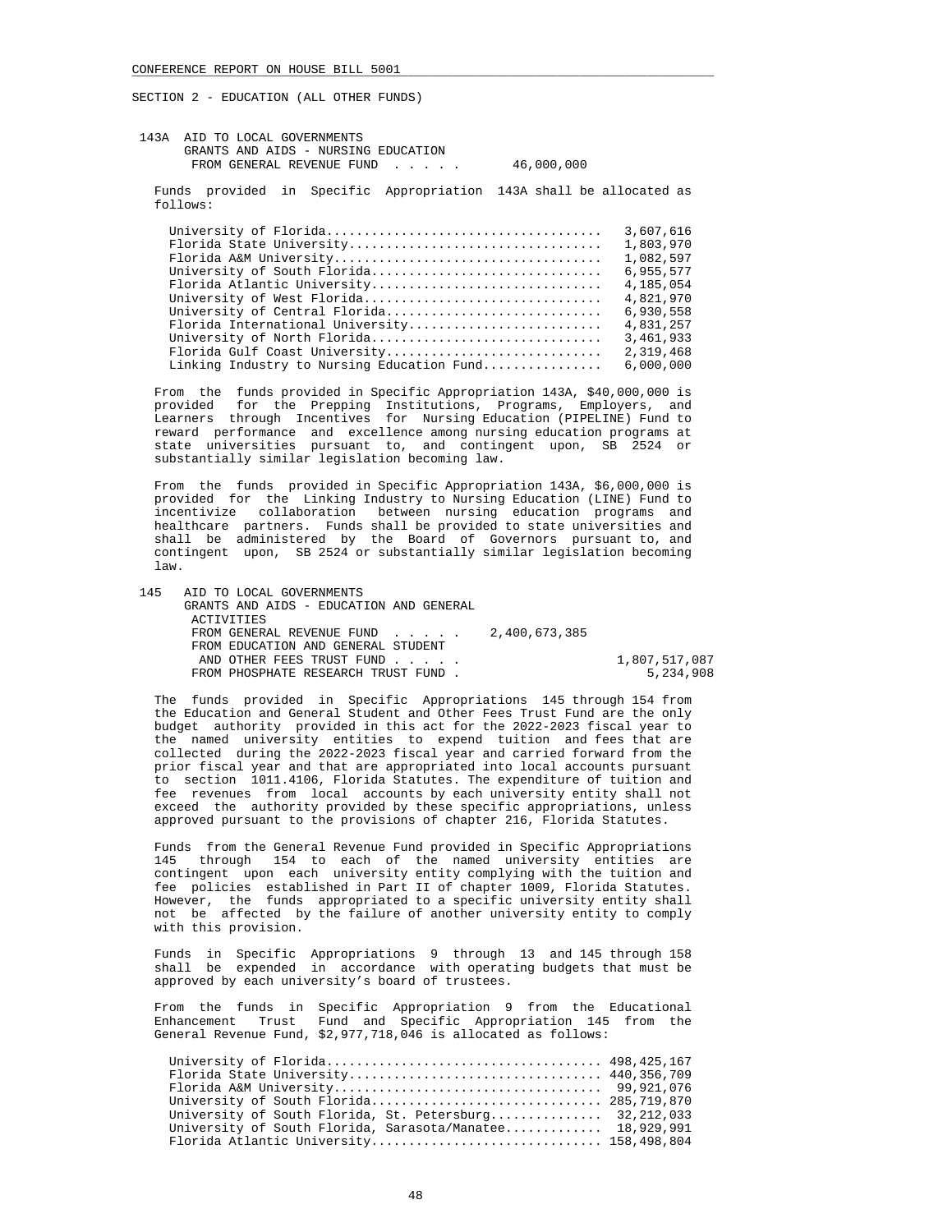| Florida International University 243, 485, 458            |         |
|-----------------------------------------------------------|---------|
|                                                           |         |
|                                                           |         |
|                                                           |         |
|                                                           |         |
| State University Performance Based Incentives 560,000,000 |         |
|                                                           | 277,500 |
| Incentives for Programs of Strategic Emphasis 31,285,298  |         |

 Funds provided in Specific Appropriation 145, as listed above, include recurring funds from the General Revenue Fund for the following base appropriations projects:

| Florida A&M University                        |           |
|-----------------------------------------------|-----------|
| Crestview Education Center                    | 1,500,000 |
| Florida Atlantic University                   |           |
| Max Planck Scientific Fellowship Program      | 889,101   |
| Florida International University              |           |
|                                               | 3,900,000 |
| Florida State University                      |           |
|                                               | 500,000   |
| University of North Florida                   |           |
| Advanced Manufacturing & Materials Innovation | 855,000   |
| University of South Florida                   |           |
| Florida Cybersecurity Initiative              | 6,450,000 |
| University of West Florida                    |           |
| Office of Economic Development & Engagement   | 1,187,500 |
| Physician Assistance Program                  | 1,000,000 |
| School of Mechanical Engineering              | 1,000,000 |
| Veteran & Military Student Support            | 250,000   |
|                                               |           |

 Included within the total appropriations for state universities in Specific Appropriation 145, nonrecurring funds from the General Revenue Fund are provided for the following appropriations projects:

| Florida Atlantic University                              |           |
|----------------------------------------------------------|-----------|
| Max Planck Florida Scientific Fellows Program (MPFSFP)   |           |
| (HB 2261) (Senate Form $1024)$                           | 750,000   |
| Florida International University                         |           |
| Washington Center Scholarships (HB 4021) (Senate Form    |           |
|                                                          | 250,000   |
| Florida State University                                 |           |
| Boys and Girls State (HB 2115) (Senate Form $1692$ )     | 200,000   |
| University of Central Florida                            |           |
| Post Traumatic Stress Disorder Clinic for Florida        |           |
| Veterans and First Responders (HB 2239) (Senate Form     |           |
|                                                          | 515,000   |
| University of Florida                                    |           |
| National Ranking Operating Support: UF Law School (HB    |           |
| 4571) (Senate Form 2497)                                 | 3,200,000 |
| Northwest Florida Estuary Water Quality Protection and   |           |
| Restoration (Senate Form 2645)                           | 3,000,000 |
| The Hamilton Center for Classical and Civic Education    |           |
|                                                          | 3,000,000 |
| University of South Florida St. Petersburg               |           |
| Citizen Scholar Partnership (HB 2973) (Senate Form 2532) | 306,176   |

 Funds in Specific Appropriation 145 from the Education and General Student and Other Fees Trust Fund shall be allocated as follows:

| 342,653,152<br>67,801,614<br>187,739,487<br>University of South Florida<br>University of South Florida, St. Petersburg<br>12,020,425<br>University of South Florida, Sarasota/Manatee<br>Florida Atlantic University<br>University of West Florida<br>331,863,293<br>University of Central Florida<br>262,330,676<br>Florida International University<br>77,333,530<br>University of North Florida<br>Florida Gulf Coast University<br>6,807,778<br>4,108,038 |                                |             |
|---------------------------------------------------------------------------------------------------------------------------------------------------------------------------------------------------------------------------------------------------------------------------------------------------------------------------------------------------------------------------------------------------------------------------------------------------------------|--------------------------------|-------------|
|                                                                                                                                                                                                                                                                                                                                                                                                                                                               |                                |             |
|                                                                                                                                                                                                                                                                                                                                                                                                                                                               |                                |             |
|                                                                                                                                                                                                                                                                                                                                                                                                                                                               |                                |             |
|                                                                                                                                                                                                                                                                                                                                                                                                                                                               |                                |             |
|                                                                                                                                                                                                                                                                                                                                                                                                                                                               |                                | 24,946,995  |
|                                                                                                                                                                                                                                                                                                                                                                                                                                                               |                                |             |
|                                                                                                                                                                                                                                                                                                                                                                                                                                                               |                                | 136,401,331 |
|                                                                                                                                                                                                                                                                                                                                                                                                                                                               |                                | 53,000,000  |
|                                                                                                                                                                                                                                                                                                                                                                                                                                                               |                                |             |
|                                                                                                                                                                                                                                                                                                                                                                                                                                                               |                                |             |
|                                                                                                                                                                                                                                                                                                                                                                                                                                                               |                                |             |
|                                                                                                                                                                                                                                                                                                                                                                                                                                                               |                                | 71,200,000  |
|                                                                                                                                                                                                                                                                                                                                                                                                                                                               |                                |             |
|                                                                                                                                                                                                                                                                                                                                                                                                                                                               | Florida Polytechnic University |             |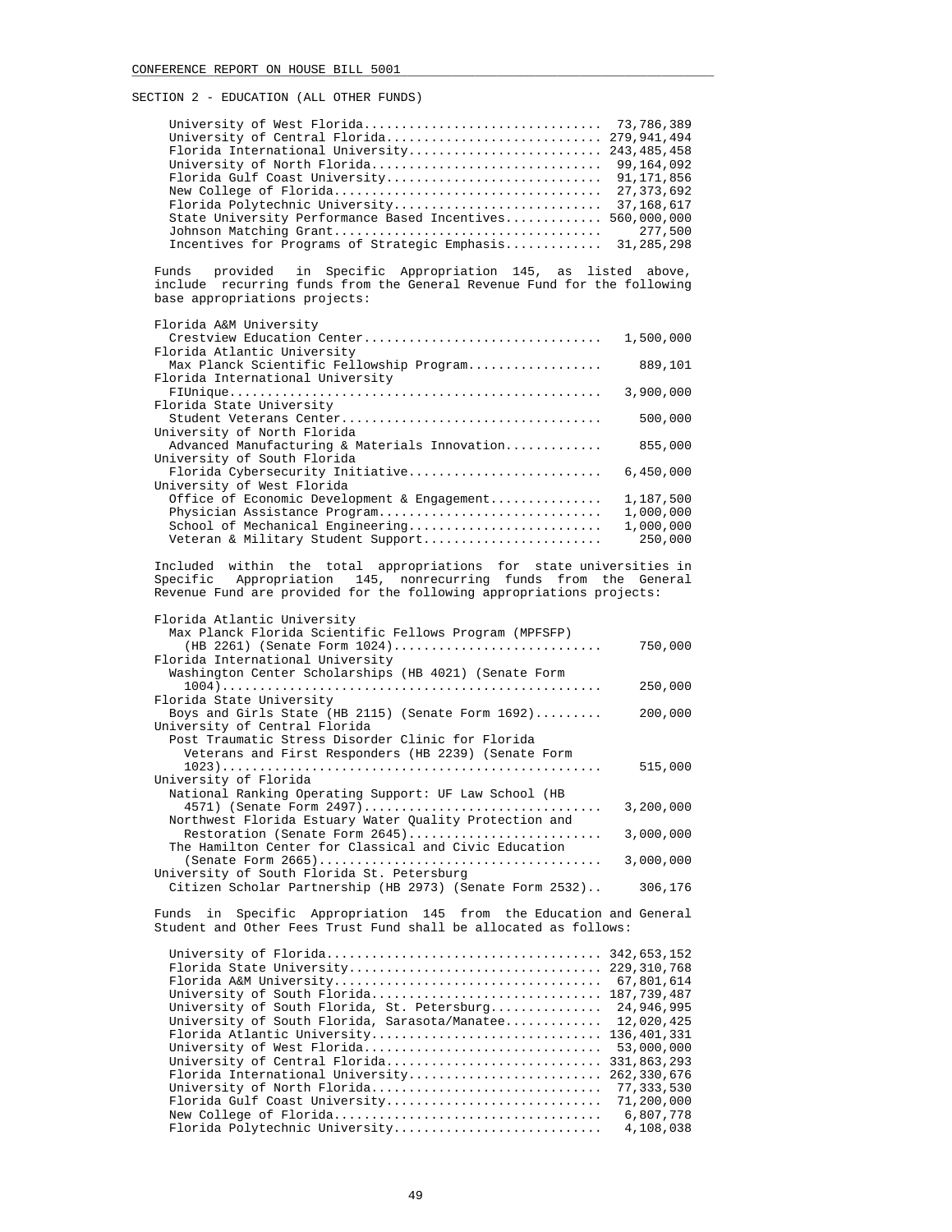Undergraduate tuition shall be assessed in accordance with section 1009.24, Florida Statutes. Tuition for graduate and professional programs and out-of-state fees for all programs shall be established pursuant to section 1009.24, Florida Statutes. No state university may receive general revenue funding associated with the enrollment of out-of-state students.

 Each university board of trustees is given flexibility to make necessary adjustments to its operating budget. If any board reduces individual programs or projects within the university by more than 10 percent during the 2022-2023 fiscal year, written notification shall be made to the Executive Office of the Governor, President of the Senate, Speaker of the House of Representatives, and the Board of Governors.

 Funds in Specific Appropriation 145 from the Phosphate Research Trust Fund are provided for the Florida Polytechnic University.

 From the funds in Specific Appropriation 145, \$560,000,000 is provided for State University System Performance Based Incentives. The funds available for allocation to the universities based on the performance funding model shall consist of the state's investment of \$265,000,000 in nonrecurring funds, plus an institutional investment of \$295,000,000 in recurring funds to be redistributed from the base funding of the State University System. The Board of Governors shall allocate all appropriated funds for State University System Performance Based Incentives based on the requirements in section 1001.92, Florida Statutes.

 From the funds in Specific Appropriation 145, the Board of Governors Foundation shall distribute \$262,500 in recurring funds and \$15,000 in nonrecurring funds to state universities for Johnson Scholarships in accordance with section 1009.74, Florida Statutes. Sixty percent of such funds shall be released at the beginning of the first quarter and the balance at the beginning of the third quarter.

 From the funds in Specific Appropriation 145, \$10,000,000 in recurring funds from the General Revenue Fund is provided to the Florida Institute for Child Welfare at Florida State University pursuant to section 1004.615, Florida Statutes. The Institute shall provide quarterly implementation status reports to the chair of the Senate Appropriations Committee; the chair of the House Appropriations Committee; the chair of the Senate Committee on Children, Families, and Elder Affairs; and the chair of the House of Representatives Health and Human Services Committee.

 From the funds in Specific Appropriation 145, \$31,285,298 in recurring funds from the General Revenue Fund is provided as Incentives for Programs of Strategic Emphasis during the 2022-2023 academic year pursuant to section 1009.26, Florida Statutes. Universities are eligible to receive funds based on the number and value of waivers provided in the eight Programs of Strategic Emphasis in science, technology, engineering, or math and two in the Critical Workforce Gap Analysis category identified by the Board of Governors. The following two-digit CIP codes, as reported by the National Center for Education Statistics, are not eligible for Incentives for Program of Strategic Emphasis in STEM: 09, 19, 25, 31, 35, 36, 42, 45, and 50. The following two-digit CIP codes, as reported by the National Center for Education Statistics, are not eligible for Incentives for Programs of Strategic Emphasis in the Critical Workforce Gap Analysis category: 09. The Board of Governors shall distribute no more than \$12,500,000 for waivers provided during the fall 2022 academic term. Remaining funds shall first be allocated to offset summer waivers and then any remaining funds shall be distributed based on waivers provided during the spring 2023 academic term. The Board of Governors shall establish procedures and timelines for universities to report the number and value of waivers in order to receive incentive funds.

 From the funds provided in Specific Appropriation 145, \$5,000,000 in recurring funds from the General Revenue Fund is provided to the Florida Center for Nursing at the University of South Florida as authorized in section 464.0195, Florida Statutes. Funds shall be used to address supply and demand for nursing, including issues of recruitment, retention, and utilization of nurse workforce resources. The center shall develop a strategic statewide plan for nursing supply in this state.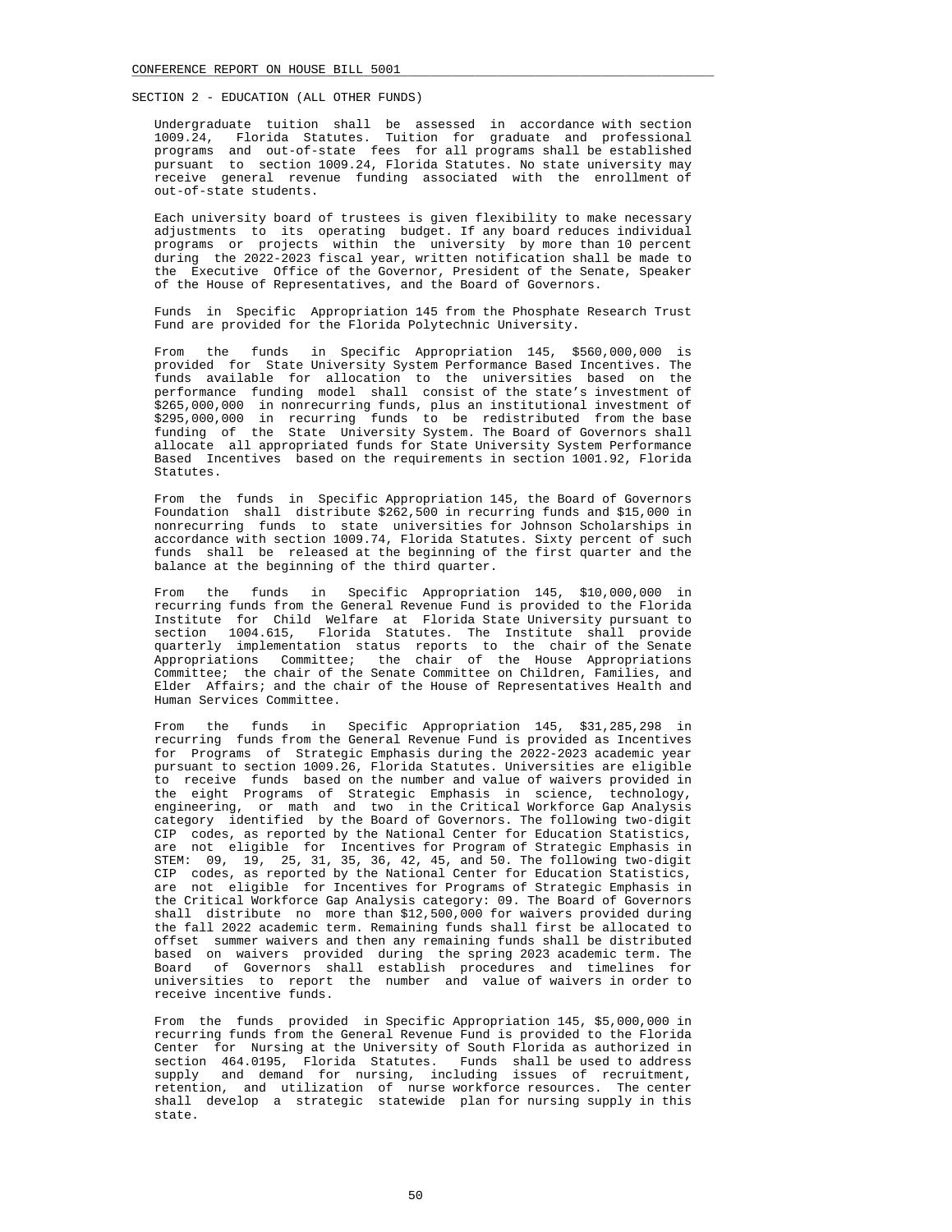146 AID TO LOCAL GOVERNMENTS GRANTS AND AIDS - FLORIDA POSTSECONDARY ACADEMIC LIBRARY NETWORK FROM GENERAL REVENUE FUND . . . . . 17,236,500

 From the funds in Specific Appropriation 146 provided to the host entity as specified in section 1009.895, Florida Statutes, \$1,267,808 shall be released to the Florida Postsecondary Academic Library Network at the host entity at the beginning of the first quarter, and \$2,158,700 shall be released at the beginning of the second quarter in addition to the normal releases. The additional releases are provided to maximize cost savings through centralized purchases of subscription-based electronic resources and low-cost, no-cost, or open-access electronic textbooks.

 From the funds provided in Specific Appropriation 146, \$5,400,000 in nonrecurring funds is provided for the Student Open Access Resource (SOAR) initiative. Funds are provided to increase the adoption, adaptation, and creation of open education resources by faculty members from Florida College System institutions and state universities, and to help reduce the costs of textbooks and instructional materials to students pursuant to, and contingent upon, SB 2524 or substantially similar legislation becoming law. A minimum of \$3,600,000 shall be used by the Florida Postsecondary Academic Library Network to award SOAR Grants to institutions that apply for grants pursuant to SB 2524. A maximum of \$1,540,000 may be used by the Florida Postsecondary Academic Library Network for costs associated with establishing the SOAR Repository - a statewide, Internet-based, searchable database; assessment and quality control of the initiative and content; and management costs. The Florida Postsecondary Academic Library Network shall make every effort to minimize the administrative cost of managing the program and maximize the funds available for grants.

Administrative costs shall not exceed five percent.

- 147 AID TO LOCAL GOVERNMENTS GRANTS AND AIDS - FLORIDA AGRICULTURAL AND MECHANICAL UNIVERSITY AND FLORIDA STATE UNIVERSITY COLLEGE OF ENGINEERING FROM GENERAL REVENUE FUND . . . . . 21,256,475
- 148 AID TO LOCAL GOVERNMENTS GRANTS AND AIDS - IFAS (INSTITUTE OF FOOD AND AGRICULTURAL SCIENCE) FROM GENERAL REVENUE FUND . . . . . 165,827,232

 From the funds in Specific Appropriation 148, recurring funds are provided for the following base appropriations projects:

| Animal Agriculture Industry Science & Technology           | 2,240,000 |
|------------------------------------------------------------|-----------|
| Cervidae Disease Research                                  | 2,000,000 |
| Florida Shellfish Aquaculture                              | 250,000   |
|                                                            | 1,110,825 |
| Statewide Water Budget Data Analytics Pilot Project w/ DEP | 1,381,200 |

 From the funds in Specific Appropriation 148, \$2,017,876 in nonrecurring funds is appropriated for UF/IFAS Quantifying Ecosystems Services with Artificial Intelligence (HB 2205) (Senate Form 2252).

| 149 | AID TO LOCAL GOVERNMENTS              |            |            |
|-----|---------------------------------------|------------|------------|
|     | GRANTS AND AIDS - UNIVERSITY OF SOUTH |            |            |
|     | FLORIDA MEDICAL CENTER                |            |            |
|     | FROM GENERAL REVENUE FUND             | 70,023,318 |            |
|     | FROM EDUCATION AND GENERAL STUDENT    |            |            |
|     | AND OTHER FEES TRUST FUND             |            | 65,542,305 |
|     |                                       |            |            |

 From the funds in Specific Appropriation 149, recurring funds from the General Revenue Fund are provided for the following base appropriations projects:

| Center for Neuromusculoskeletal Research    | 300.000 |
|---------------------------------------------|---------|
|                                             | 125,000 |
| Veteran PTSD & Traumatic Brain Injury Study | 250.000 |
|                                             | 175.000 |
|                                             |         |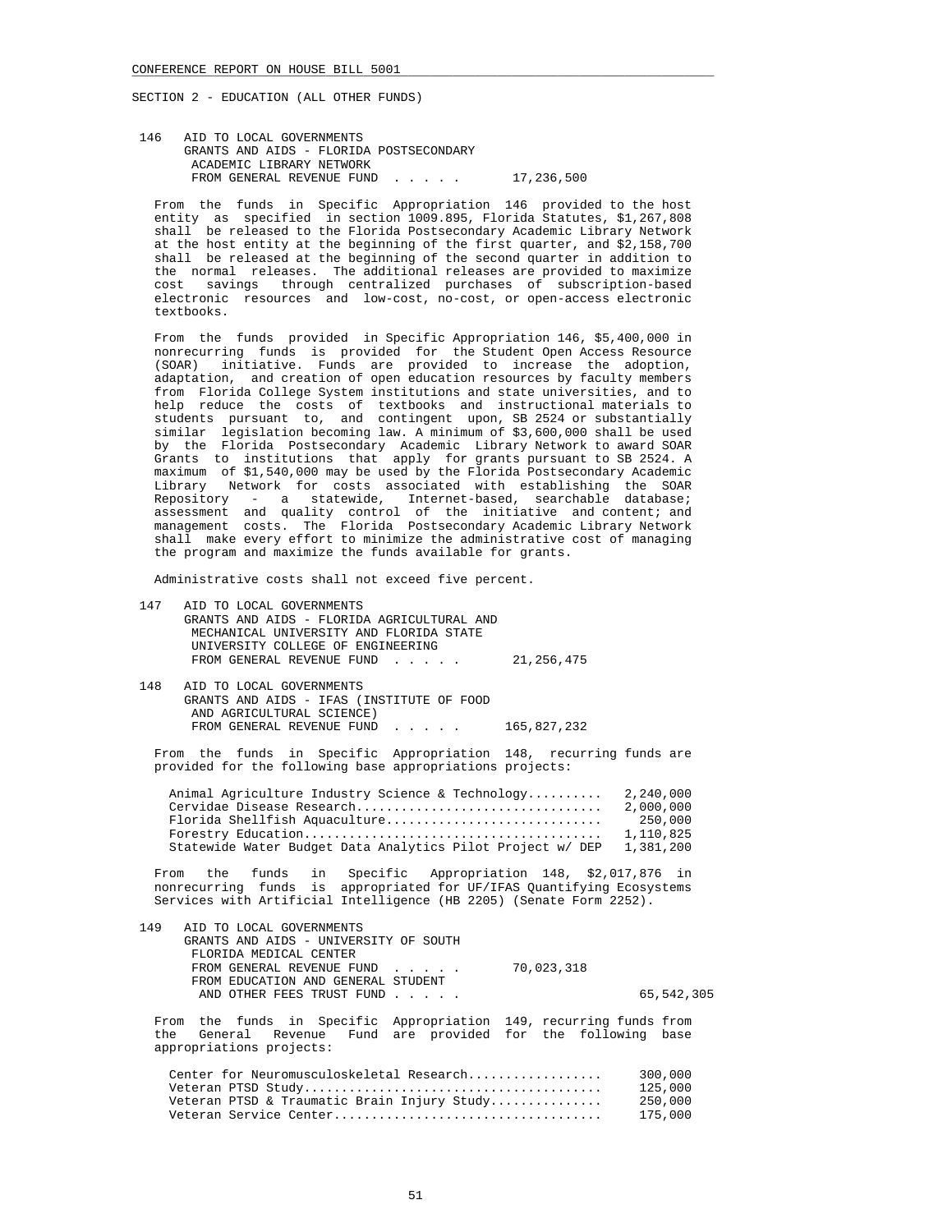| 150 | AID TO LOCAL GOVERNMENTS<br>GRANTS AND AIDS - UNIVERSITY OF FLORIDA<br>HEALTH CENTER<br>FROM GENERAL REVENUE FUND<br>$\ldots$ 115,096,162<br>FROM EDUCATION AND GENERAL STUDENT                                |                      |
|-----|----------------------------------------------------------------------------------------------------------------------------------------------------------------------------------------------------------------|----------------------|
|     | AND OTHER FEES TRUST FUND                                                                                                                                                                                      | 37,517,537           |
|     | From the funds in Specific Appropriation 150, nonrecurring funds from<br>the General Revenue Fund are provided for the following appropriations<br>projects:                                                   |                      |
|     | University of Florida Health Alzheimer's and Dementia                                                                                                                                                          |                      |
|     | Research (HB 9215) (Senate Form $1555)$<br>University of Florida College of Veterinary Medicine (HB                                                                                                            | 3,000,000            |
|     | 4755) (Senate Form 2365)                                                                                                                                                                                       | 3,000,000            |
|     | University of Florida - Jacksonville - Child Abuse<br>Pediatrics Fellowship (HB 2521) (Senate Form 1101)                                                                                                       | 300,000              |
| 151 | AID TO LOCAL GOVERNMENTS                                                                                                                                                                                       |                      |
|     | GRANTS AND AIDS - FLORIDA STATE UNIVERSITY                                                                                                                                                                     |                      |
|     | MEDICAL SCHOOL<br>FROM GENERAL REVENUE FUND<br>35, 359, 083<br>and a state of the                                                                                                                              |                      |
|     | FROM EDUCATION AND GENERAL STUDENT<br>AND OTHER FEES TRUST FUND                                                                                                                                                | 14,898,434           |
|     |                                                                                                                                                                                                                |                      |
| 152 | AID TO LOCAL GOVERNMENTS<br>UNIVERSITY OF CENTRAL FLORIDA MEDICAL                                                                                                                                              |                      |
|     | SCHOOL<br>FROM GENERAL REVENUE FUND<br>30,781,275                                                                                                                                                              |                      |
|     | and a state of the<br>FROM EDUCATION AND GENERAL STUDENT                                                                                                                                                       |                      |
|     | AND OTHER FEES TRUST FUND                                                                                                                                                                                      | 18,346,940           |
|     | From the funds in Specific Appropriation 152, \$337,000 in recurring<br>funds from the General Revenue Fund is provided for Crohn's and Colitis<br>Research (base appropriations project).                     |                      |
| 153 | AID TO LOCAL GOVERNMENTS<br>FLORIDA INTERNATIONAL UNIVERSITY MEDICAL                                                                                                                                           |                      |
|     | SCHOOL<br>FROM GENERAL REVENUE FUND<br>33,153,594                                                                                                                                                              |                      |
|     | FROM EDUCATION AND GENERAL STUDENT<br>AND OTHER FEES TRUST FUND                                                                                                                                                | 18,787,129           |
|     | From the funds in Specific Appropriation 153, \$1,500,000 in recurring<br>funds from the General Revenue Fund is provided for the Neuroscience<br>Centers of Florida Foundation (base appropriations project). |                      |
| 154 | AID TO LOCAL GOVERNMENTS                                                                                                                                                                                       |                      |
|     | FLORIDA ATLANTIC UNIVERSITY MEDICAL SCHOOL                                                                                                                                                                     |                      |
|     | FROM GENERAL REVENUE FUND<br>16,747,039<br>$\cdot$ $\cdot$ $\cdot$ $\cdot$ $\cdot$<br>FROM EDUCATION AND GENERAL STUDENT                                                                                       |                      |
|     | AND OTHER FEES TRUST FUND                                                                                                                                                                                      | 10,717,381           |
| 155 | AID TO LOCAL GOVERNMENTS<br>GRANTS AND AIDS - STUDENT FINANCIAL<br>ASSISTANCE                                                                                                                                  |                      |
|     | FROM GENERAL REVENUE FUND<br>$\mathbf{r}$ , $\mathbf{r}$ , $\mathbf{r}$ , $\mathbf{r}$<br>7,140,378                                                                                                            |                      |
| Α   | minimum of 75 percent of the funds provided in Specific Appropriation<br>155 shall be allocated for need-based financial aid.                                                                                  |                      |
|     | Funds in Specific Appropriation 155 shall be allocated as follows:                                                                                                                                             |                      |
|     |                                                                                                                                                                                                                | 1,737,381            |
|     | Florida State University                                                                                                                                                                                       | 1,467,667<br>624,417 |
|     | University of South Florida                                                                                                                                                                                    | 801,368              |
|     | Florida Atlantic University<br>University of West Florida                                                                                                                                                      | 399,658<br>157,766   |
|     | University of Central Florida                                                                                                                                                                                  | 858,405              |
|     | Florida International University                                                                                                                                                                               | 540,666              |
|     | University of North Florida<br>Florida Gulf Coast University                                                                                                                                                   | 200,570<br>98,073    |
|     |                                                                                                                                                                                                                | 204,407              |
|     | Florida Polytechnic University                                                                                                                                                                                 | 50,000               |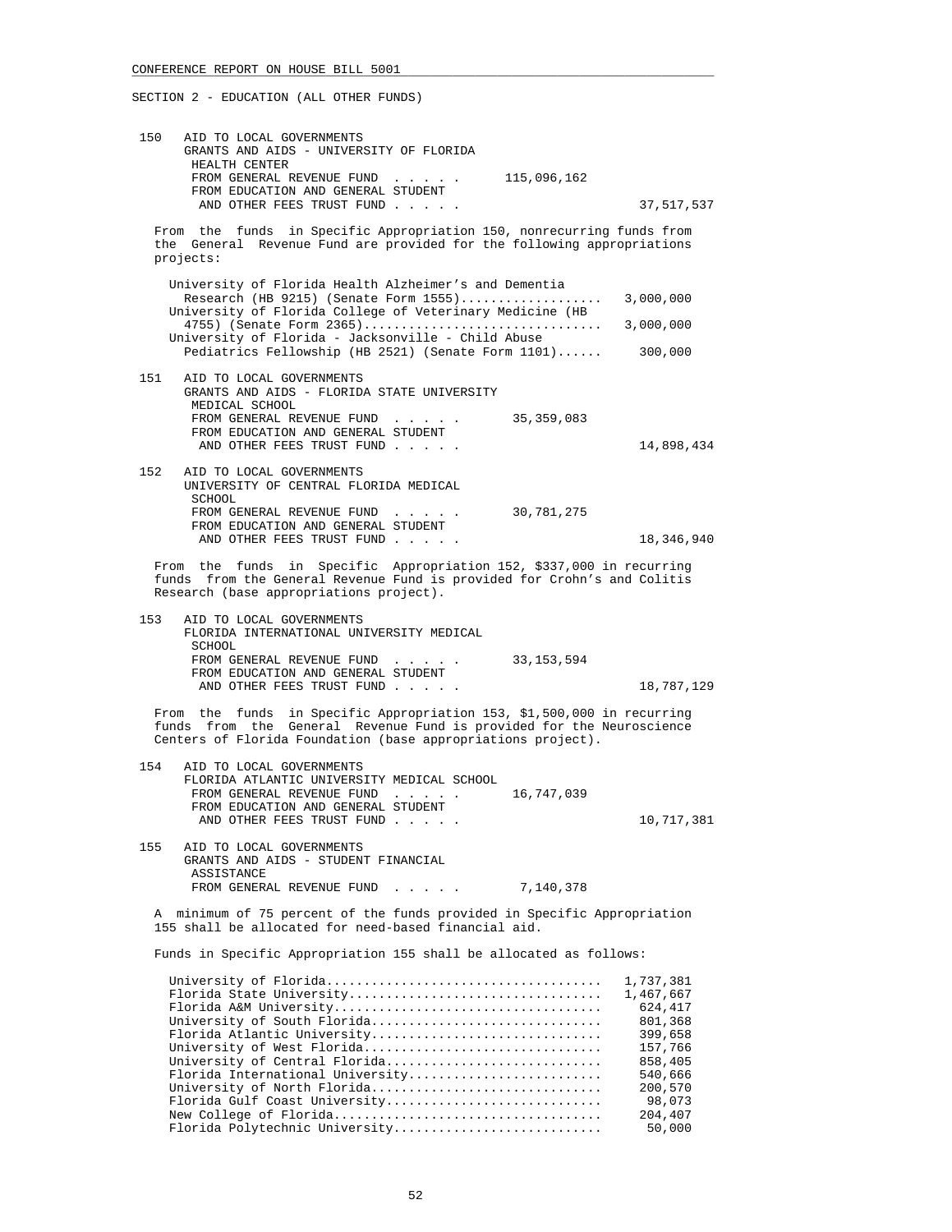156 AID TO LOCAL GOVERNMENTS GRANTS AND AIDS - FLORIDA POSTSECONDARY COMPREHENSIVE TRANSITION PROGRAM FROM GENERAL REVENUE FUND . . . . . 8,984,565

 From the funds provided in Specific Appropriation 156, a maximum of \$1,500,000 may be used by the Florida Center for Students with Unique Abilities to administer the Florida Postsecondary Comprehensive Transition Program (FPCTP). These funds are for costs solely associated with the center serving as the statewide coordinating center for the program. The remaining funds in Specific Appropriation 156 are provided for FPCTP grants pursuant to section 1004.6495(5)(b)5., Florida Statutes, and for FPCTP Scholarships for students who are enrolled in eligible programs. The maximum annual grant award shall be \$500,000 per institution. The maximum annual amount of the scholarship shall be \$7,000 for students who meet the eligibility requirements of subsection 1004.6495(7), Florida Statutes.

 157 AID TO LOCAL GOVERNMENTS GRANTS AND AIDS - INSTITUTE FOR HUMAN AND MACHINE COGNITION FROM GENERAL REVENUE FUND . . . . . 4,039,184

 The funds in Specific Appropriation 157 shall be transferred to the Institute for Human and Machine Cognition to support the operations of this state university system entity.

 157A SPECIAL CATEGORIES ENTERPRISE CYBERSECURITY RESILIENCY FROM GENERAL REVENUE FUND . . . . . 20,500,000

 From the funds provided in Specific Appropriation 157A, \$10,000,000 in recurring funds is provided to the Florida Center for Cybersecurity at the University of South Florida as authorized in section 1004.444, Florida Statutes. Funds shall be used to position Florida as the national leader in cybersecurity and its related workforce through education, research, and community engagement; assist in the creation of jobs in the state's cybersecurity industry and enhance the existing cybersecurity workforce; act as a cooperative facilitator for state business and higher education communities to share cybersecurity knowledge, resources, and training; seek out partnerships with major military installations to assist, when possible, in homeland cybersecurity defense initiatives; and attract cybersecurity companies to the state with an emphasis on defense, finance, health care, transportation, and utility sectors. Additionally, \$10,000,000 in nonrecurring funds and \$500,000 in recurring funds is provided to develop and equip a Cyber Attack and Simulation Range to provide training and testing in a highly technical, simulated environment.

| 158                                                                                                                                                                        | SPECIAL CATEGORIES<br>RISK MANAGEMENT INSURANCE<br>FROM GENERAL REVENUE FUND<br>23,836,850<br>$\sim$ $\sim$ $\sim$ $\sim$ $\sim$<br>FROM PHOSPHATE RESEARCH TRUST FUND. | 1,955         |
|----------------------------------------------------------------------------------------------------------------------------------------------------------------------------|-------------------------------------------------------------------------------------------------------------------------------------------------------------------------|---------------|
|                                                                                                                                                                            | TOTAL: PROGRAM: EDUCATIONAL AND GENERAL ACTIVITIES<br>FROM GENERAL REVENUE FUND $\ldots$ , $\ldots$ , 3,037,231,970<br>FROM TRUST FUNDS                                 | 1,978,563,676 |
|                                                                                                                                                                            | TOTAL ALL FUNDS                                                                                                                                                         | 5,015,795,646 |
|                                                                                                                                                                            | BOARD OF GOVERNORS                                                                                                                                                      |               |
|                                                                                                                                                                            | 5,558,229<br>APPROVED SALARY RATE                                                                                                                                       |               |
| 159                                                                                                                                                                        | SALARIES AND BENEFITS POSITIONS 69.00<br>6,892,458<br>FROM GENERAL REVENUE FUND<br>FROM DIVISION OF UNIVERSITIES<br>FACILITY CONSTRUCTION                               |               |
|                                                                                                                                                                            | ADMINISTRATIVE TRUST FUND                                                                                                                                               | 843,214       |
| From the funds provided in Specific Appropriation 159, the state-<br>funded portion of salaries for each employee of the Board of Governors<br>shall not exceed \$200,000. |                                                                                                                                                                         |               |
|                                                                                                                                                                            | 160 OTHER PERSONAL SERVICES                                                                                                                                             |               |

FROM GENERAL REVENUE FUND . . . . . 52,633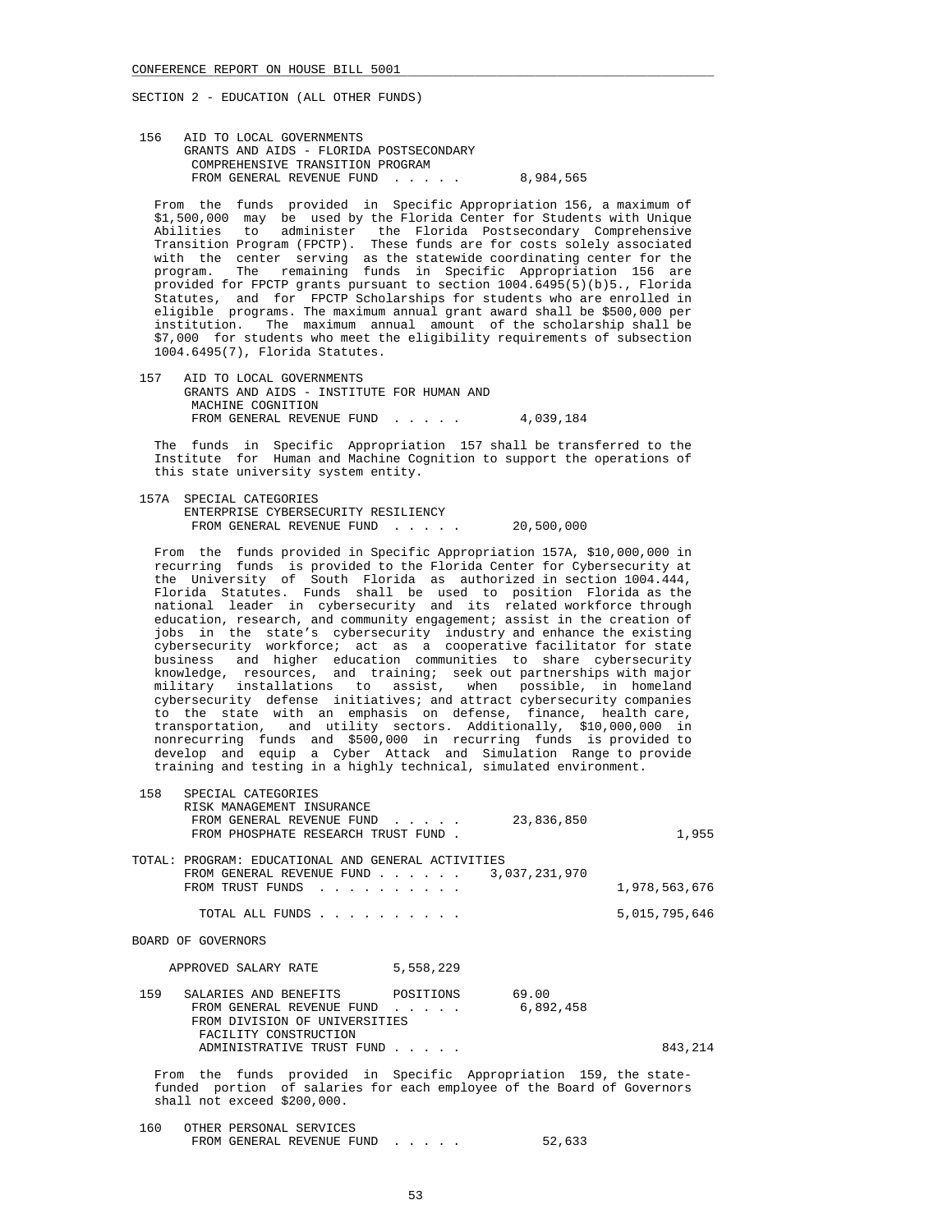|     | FROM DIVISION OF UNIVERSITIES<br>FACILITY CONSTRUCTION                                                                                                                                                                                                        |                              |
|-----|---------------------------------------------------------------------------------------------------------------------------------------------------------------------------------------------------------------------------------------------------------------|------------------------------|
|     | ADMINISTRATIVE TRUST FUND<br>FROM OPERATIONS AND MAINTENANCE                                                                                                                                                                                                  | 15,990                       |
|     | TRUST FUND                                                                                                                                                                                                                                                    | 5,329                        |
|     | 161 EXPENSES<br>FROM GENERAL REVENUE FUND<br>FROM DIVISION OF UNIVERSITIES<br>FACILITY CONSTRUCTION<br>ADMINISTRATIVE TRUST FUND<br>FROM OPERATIONS AND MAINTENANCE<br>TRUST FUND                                                                             | 736,982<br>144,799<br>12,000 |
|     | 162 OPERATING CAPITAL OUTLAY<br>FROM GENERAL REVENUE FUND<br>FROM DIVISION OF UNIVERSITIES<br>FACILITY CONSTRUCTION<br>ADMINISTRATIVE TRUST FUND                                                                                                              | 11,782<br>5,950              |
| 163 | SPECIAL CATEGORIES<br>CONTRACTED SERVICES<br>FROM GENERAL REVENUE FUND<br>FROM DIVISION OF UNIVERSITIES<br>FACILITY CONSTRUCTION<br>ADMINISTRATIVE TRUST FUND<br>FROM OPERATIONS AND MAINTENANCE<br>TRUST FUND                                                | 784,903<br>70,000<br>3,000   |
| 164 | SPECIAL CATEGORIES<br>RISK MANAGEMENT INSURANCE<br>FROM GENERAL REVENUE FUND                                                                                                                                                                                  | 9,287                        |
|     | 165 SPECIAL CATEGORIES<br>TRANSFER TO DEPARTMENT OF MANAGEMENT<br>SERVICES - HUMAN RESOURCES SERVICES<br>PURCHASED PER STATEWIDE CONTRACT<br>FROM GENERAL REVENUE FUND<br>FROM DIVISION OF UNIVERSITIES<br>FACILITY CONSTRUCTION<br>ADMINISTRATIVE TRUST FUND | 15,901<br>3,967              |
|     | 165A SPECIAL CATEGORIES<br>LEGISLATIVE INITIATIVES IN POST-SECONDARY<br>EDUCATION<br>FROM GENERAL REVENUE FUND 5,500,000                                                                                                                                      |                              |
|     | The nonrecurring funds in Specific Appropriation 165A are provided for<br>the following appropriations projects:                                                                                                                                              |                              |
|     | Alzheimer's Research Using Exablate Neuro Focused<br>Ultrasound Technology (HB 2795) (Senate Form $1017) \ldots$<br>Take Stock in College (HB 2269) (Senate Form $1264) \ldots \ldots$                                                                        | 5,000,000<br>500,000         |
| 166 | DATA PROCESSING SERVICES<br>NORTHWEST REGIONAL DATA CENTER (NWRDC)<br>FROM GENERAL REVENUE FUND                                                                                                                                                               | 349,859                      |
|     | TOTAL: BOARD OF GOVERNORS<br>FROM GENERAL REVENUE FUND<br>FROM TRUST FUNDS                                                                                                                                                                                    | 14,353,805<br>1,104,249      |
|     | TOTAL POSITIONS<br>TOTAL ALL FUNDS                                                                                                                                                                                                                            | 69.00<br>15,458,054          |
|     | TOTAL OF SECTION 2                                                                                                                                                                                                                                            |                              |
|     | FROM GENERAL REVENUE FUND $\ldots$ $\ldots$ $\ldots$ 18,806,301,927                                                                                                                                                                                           |                              |
|     | FROM TRUST FUNDS                                                                                                                                                                                                                                              | 7,644,621,033                |
|     | TOTAL POSITIONS $\ldots$ , $\ldots$ , $\ldots$ , 2,280.75                                                                                                                                                                                                     |                              |
|     | TOTAL ALL FUNDS                                                                                                                                                                                                                                               | 26, 450, 922, 960            |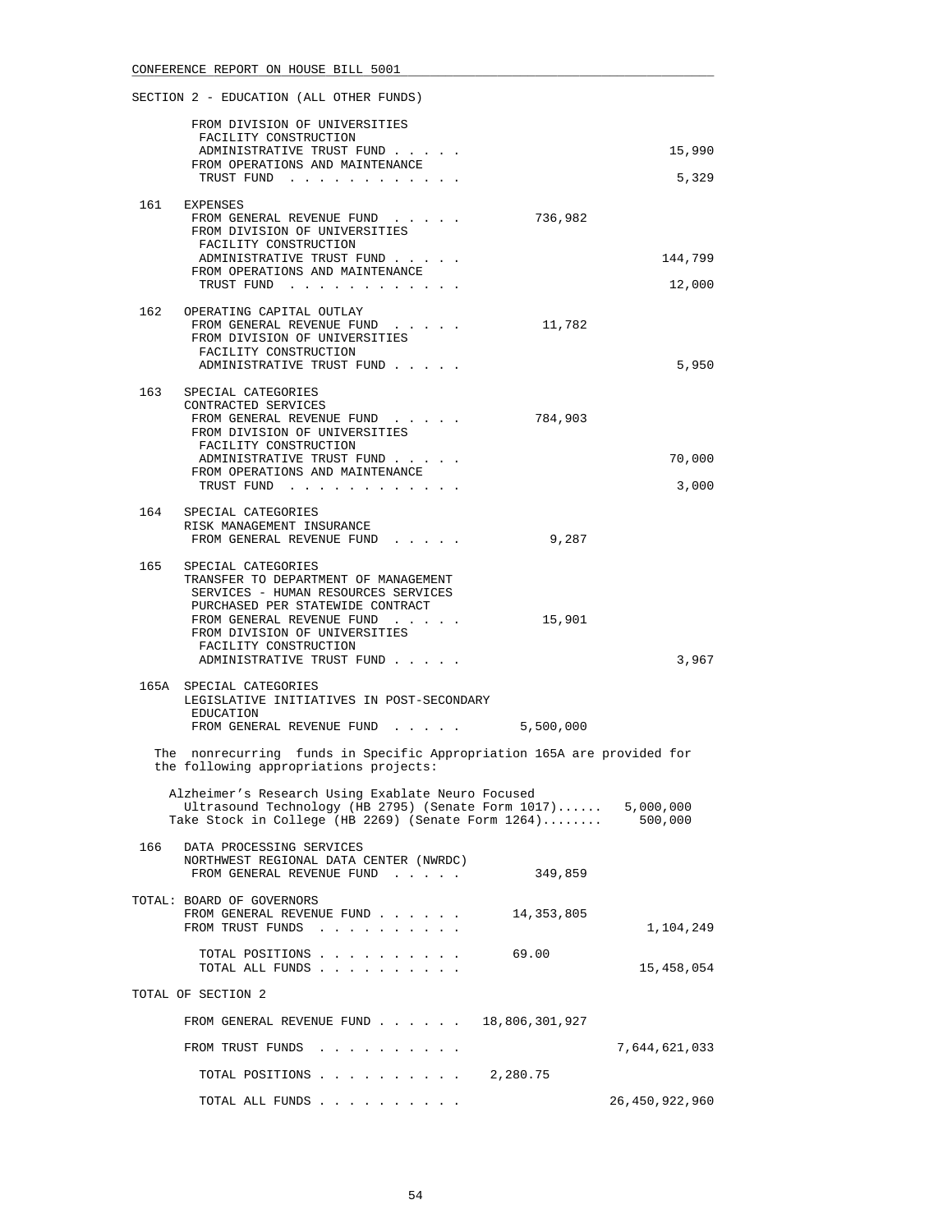| TOTAL: EDUCATION, DEPARTMENT OF (SECTIONS 1 AND 2)<br>EDUCATION/EARLY LEARNING                                                      |                   |
|-------------------------------------------------------------------------------------------------------------------------------------|-------------------|
| FROM GENERAL REVENUE FUND                                                                                                           | 610,933,216       |
| FROM TRUST FUNDS<br>and the contract of the contract of                                                                             | 1, 112, 818, 034  |
| EDUCATION/PUBLIC SCHOOLS                                                                                                            |                   |
| FROM GENERAL REVENUE FUND<br>13,143,778,010                                                                                         |                   |
| FROM TRUST FUNDS<br>and the state of the state of the state of the state of the state of the state of the state of the state of the | 3,862,895,400     |
| EDUCATION/FL COLLEGES                                                                                                               |                   |
| FROM GENERAL REVENUE FUND                                                                                                           | 1,294,081,263     |
| FROM TRUST FUNDS<br>$\sim$ $\sim$ $\sim$ $\sim$                                                                                     | 240,982,604       |
| EDUCATION/UNIVERSITIES                                                                                                              |                   |
| FROM GENERAL REVENUE FUND                                                                                                           | 3,037,231,970     |
| FROM TRUST FUNDS<br>and a strain and a strain and a                                                                                 | 2,594,151,641     |
| EDUCATION/OTHER                                                                                                                     |                   |
| FROM GENERAL REVENUE FUND                                                                                                           | 720, 277, 468     |
| FROM TRUST FUNDS                                                                                                                    | 2,651,229,617     |
| <b>EDUCATION RECAP</b>                                                                                                              |                   |
| FROM GENERAL REVENUE FUND                                                                                                           | 18,806,301,927    |
| FROM TRUST FUNDS                                                                                                                    | 10,462,077,296    |
|                                                                                                                                     |                   |
| 2,280.75<br>TOTAL POSITIONS                                                                                                         |                   |
| TOTAL ALL FUNDS<br>$\mathbf{r}$ , $\mathbf{r}$ , $\mathbf{r}$ , $\mathbf{r}$                                                        | 29, 268, 379, 223 |
| TOTAL APPROVED SALARY RATE<br>$\sim$ $\sim$ $\sim$ $\sim$                                                                           | 111,705,344       |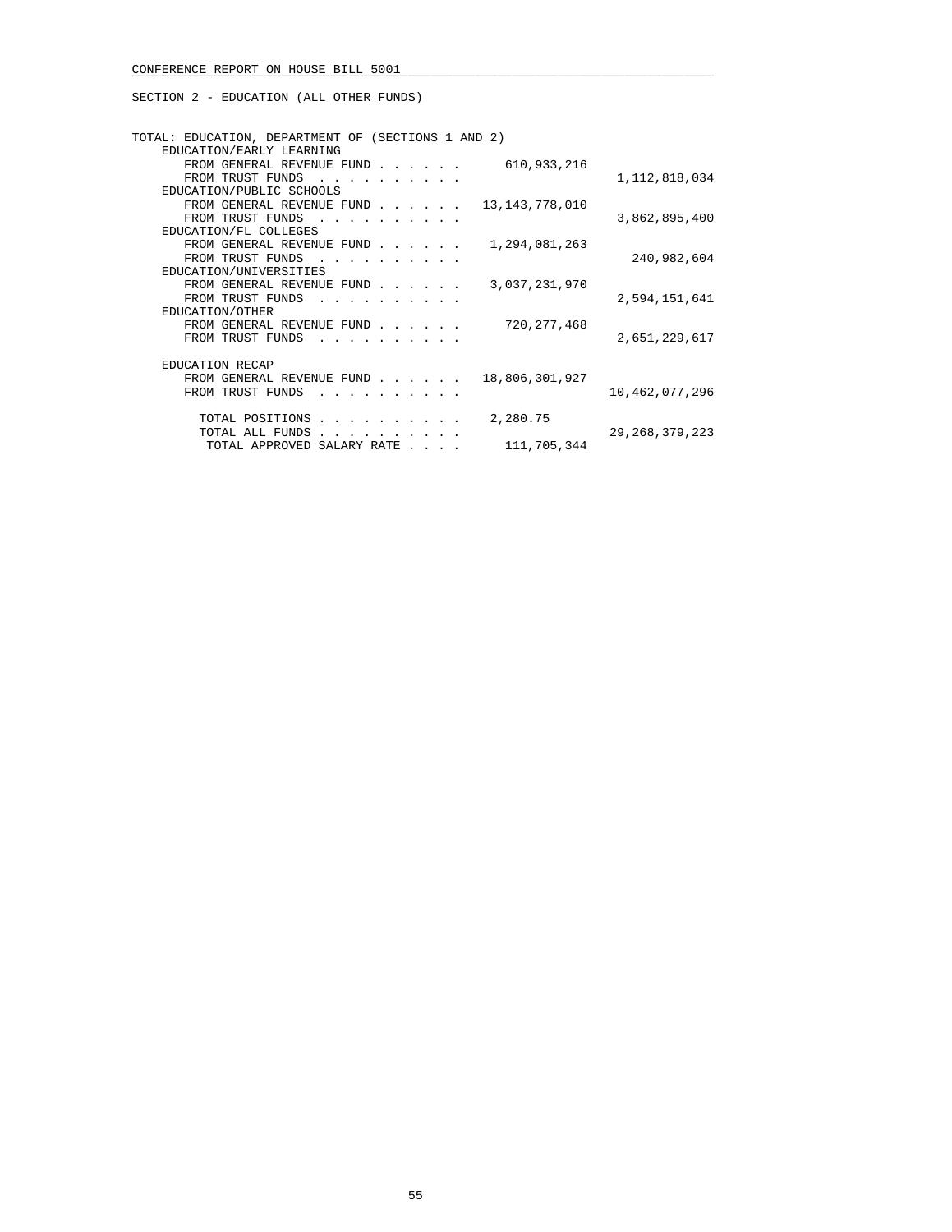SPECIFIC APPROPRIATION

 The moneys contained herein are appropriated from the named funds to the Agency for Health Care Administration, Agency for Persons with Disabilities, Department of Children and Families, Department of Elder Affairs, Department of Health, and Department of Veterans' Affairs as the amounts to be used to pay the salaries, other operational expenditures, and fixed capital outlay of the named agencies.

# AGENCY FOR HEALTH CARE ADMINISTRATION

## PROGRAM: ADMINISTRATION AND SUPPORT

171A SPECIAL CATEGORIES

APPROVED SALARY RATE 13,979,011

| 167 | SALARIES AND BENEFITS                                                                                    | POSITIONS                                                                | 261.00    |            |
|-----|----------------------------------------------------------------------------------------------------------|--------------------------------------------------------------------------|-----------|------------|
|     | FROM GENERAL REVENUE FUND<br>FROM ADMINISTRATIVE TRUST FUND                                              | .                                                                        | 3,183,409 | 16,575,038 |
| 168 | OTHER PERSONAL SERVICES<br>FROM GENERAL REVENUE FUND<br>FROM ADMINISTRATIVE TRUST FUND                   | $\mathbf{r}$ , $\mathbf{r}$ , $\mathbf{r}$ , $\mathbf{r}$ , $\mathbf{r}$ | 741,344   | 1,346,208  |
| 169 | <b>EXPENSES</b><br>FROM GENERAL REVENUE FUND<br>FROM ADMINISTRATIVE TRUST FUND                           |                                                                          | 302,216   | 3,602,344  |
| 170 | OPERATING CAPITAL OUTLAY<br>FROM ADMINISTRATIVE TRUST FUND                                               |                                                                          |           | 226,539    |
| 171 | SPECIAL CATEGORIES<br>CONTRACTED SERVICES<br>FROM GENERAL REVENUE FUND<br>FROM ADMINISTRATIVE TRUST FUND |                                                                          | 108,789   | 4,832,799  |

 From the funds in Specific Appropriation 171, \$450,000 in nonrecurring funds from the Administrative Trust Fund is provided for the Bureau of Financial Services Enterprise Financial System.

|  | I/IA SPECIAL CAIEGORIES                 |         |
|--|-----------------------------------------|---------|
|  | FLORIDA ACCOUNTING INFORMATION RESOURCE |         |
|  | (FLAIR) SYSTEM REPLACEMENT              |         |
|  | FROM ADMINISTRATIVE TRUST FUND          | 450,000 |
|  |                                         |         |

 Funds in Specific Appropriation 171A are provided for the planning and remediation tasks necessary to integrate agency applications with the new Florida Planning, Accounting, and Ledger Management (PALM) system. The funds shall be placed in reserve. The Agency for Health Care Administration is authorized to submit budget amendments requesting release of these funds pursuant to the provisions of chapter 216, Florida Statutes. Release is contingent upon the approval of a detailed operational work plan and a monthly spend plan that identifies all project work and costs budgeted for Fiscal Year 2022-2023. The agency shall submit quarterly project status reports to the Executive Office of the Governor's Office of Policy & Budget, and the chair of the Senate Appropriations Committee and the chair of the House Appropriations Committee. Each status report must include progress made to date for each project milestone, deliverable, and task order, planned and actual completion dates, planned and actual costs incurred, and any current project issues and risks.

| 172 | SPECIAL CATEGORIES<br>RISK MANAGEMENT INSURANCE<br>FROM GENERAL REVENUE FUND<br>FROM ADMINISTRATIVE TRUST FUND | 21,077 | 131,883 |
|-----|----------------------------------------------------------------------------------------------------------------|--------|---------|
| 173 | SPECIAL CATEGORIES<br>LEASE OR LEASE-PURCHASE OF EOUIPMENT<br>FROM GENERAL REVENUE FUND                        | 18,346 |         |
|     | FROM ADMINISTRATIVE TRUST FUND                                                                                 |        | 193,232 |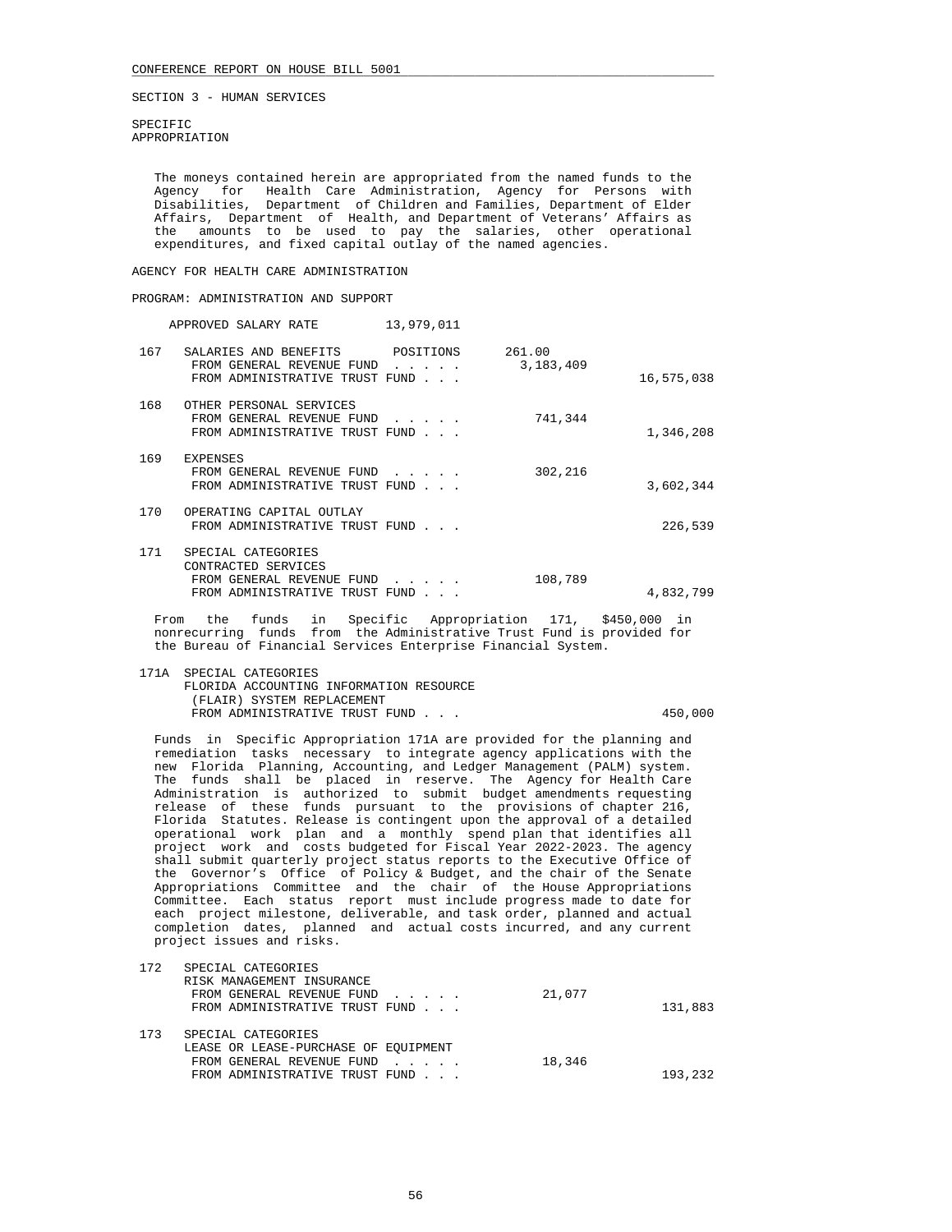| 174  | SPECIAL CATEGORIES<br>TRANSFER TO DEPARTMENT OF MANAGEMENT<br>SERVICES - HUMAN RESOURCES SERVICES<br>PURCHASED PER STATEWIDE CONTRACT<br>FROM GENERAL REVENUE FUND<br>FROM ADMINISTRATIVE TRUST FUND                                                                                                                                                                 | 18,643    | 61,964       |
|------|----------------------------------------------------------------------------------------------------------------------------------------------------------------------------------------------------------------------------------------------------------------------------------------------------------------------------------------------------------------------|-----------|--------------|
| 175A | DATA PROCESSING SERVICES<br>NORTHWEST REGIONAL DATA CENTER (NWRDC)<br>FROM ADMINISTRATIVE TRUST FUND                                                                                                                                                                                                                                                                 |           | 1,333,312    |
|      | TOTAL: PROGRAM: ADMINISTRATION AND SUPPORT<br>FROM GENERAL REVENUE FUND<br>the contract of the contract of the<br>FROM TRUST FUNDS<br>and a series of the series of the series of the series of the series of the series of the series of the series of the series of the series of the series of the series of the series of the series of the series of the series | 4,393,824 | 28,753,319   |
|      | TOTAL POSITIONS<br>$\begin{array}{cccccccccccccccccc} . & . & . & . & . & . & . & . & . & . & . & . & . & . \end{array}$<br>TOTAL ALL FUNDS                                                                                                                                                                                                                          | 261.00    | 33, 147, 143 |

PROGRAM: HEALTH CARE SERVICES

CHILDREN'S SPECIAL HEALTH CARE

| 176 | SPECIAL CATEGORIES                     |            |             |
|-----|----------------------------------------|------------|-------------|
|     | GRANTS AND AIDS - FLORIDA HEALTHY KIDS |            |             |
|     | CORPORATION                            |            |             |
|     | FROM GENERAL REVENUE FUND              | 60,515,481 |             |
|     | FROM MEDICAL CARE TRUST FUND           |            | 156,967,549 |

 Funds in Specific Appropriations 176 and 179 are provided to the Agency for Health Care Administration to contract with the Florida Healthy Kids Corporation to provide comprehensive health insurance coverage, including dental services, to Title XXI children eligible under the Florida KidCare Program and pursuant to section 624.91, Florida Statutes. The corporation shall use local funds to serve non-Title XXI children that are eligible for the program pursuant to section 624.91(3)(b), Florida Statutes. The corporation shall return unspent local funds collected in Fiscal Year 2021-2022 to provide premium assistance for non-Title XXI eligible children based on a formula developed by the corporation.

| 177 | SPECIAL CATEGORIES                                                                                                                                     |           |            |
|-----|--------------------------------------------------------------------------------------------------------------------------------------------------------|-----------|------------|
|     | CONTRACTED SERVICES                                                                                                                                    |           |            |
|     | FROM GENERAL REVENUE FUND                                                                                                                              | 719,984   |            |
|     | FROM GRANTS AND DONATIONS TRUST                                                                                                                        |           |            |
|     | FUND                                                                                                                                                   |           | 608,251    |
|     | FROM MEDICAL CARE TRUST FUND                                                                                                                           |           | 1,870,493  |
| 178 | SPECIAL CATEGORIES                                                                                                                                     |           |            |
|     | GRANTS AND AIDS - CONTRACTED SERVICES -                                                                                                                |           |            |
|     | FLORIDA HEALTHY KIDS ADMINISTRATION                                                                                                                    |           |            |
|     | FROM GENERAL REVENUE FUND<br>the contract of the contract of                                                                                           | 3,465,323 |            |
|     | FROM MEDICAL CARE TRUST FUND                                                                                                                           |           | 8,988,585  |
|     |                                                                                                                                                        |           |            |
| 179 | SPECIAL CATEGORIES                                                                                                                                     |           |            |
|     | GRANTS AND AIDS - FLORIDA HEALTHY KIDS                                                                                                                 |           |            |
|     | CORPORATION DENTAL SERVICES                                                                                                                            |           |            |
|     | FROM GENERAL REVENUE FUND<br>$\begin{array}{cccccccccccccc} \bullet & \bullet & \bullet & \bullet & \bullet & \bullet & \bullet & \bullet \end{array}$ | 7,204,714 |            |
|     | FROM MEDICAL CARE TRUST FUND<br>.                                                                                                                      |           | 18,688,064 |

 Funds in Specific Appropriation 179 are provided to the Agency for Health Care Administration for Florida Healthy Kids dental services to be paid a monthly premium of no more than \$15.51 per member per month.

| 180 | SPECIAL CATEGORIES                                                             |              |              |
|-----|--------------------------------------------------------------------------------|--------------|--------------|
|     | MEDIKIDS                                                                       |              |              |
|     | FROM GENERAL REVENUE FUND                                                      | 13,673,360   |              |
|     | FROM GRANTS AND DONATIONS TRUST                                                |              |              |
|     | FUND                                                                           |              | 18,406,588   |
|     | FROM MEDICAL CARE TRUST FUND                                                   |              | 35, 399, 628 |
|     |                                                                                |              |              |
| 181 | SPECIAL CATEGORIES                                                             |              |              |
|     | CHILDREN'S MEDICAL SERVICES NETWORK                                            |              |              |
|     | FROM GENERAL REVENUE FUND<br>$\mathbf{r}$ . The set of the set of $\mathbf{r}$ | 46, 423, 191 |              |
|     | FROM GRANTS AND DONATIONS TRUST                                                |              |              |
|     | FUND                                                                           |              | 1,581,581    |
|     | FROM MEDICAL CARE TRUST FUND                                                   |              | 120,436,199  |
|     |                                                                                |              |              |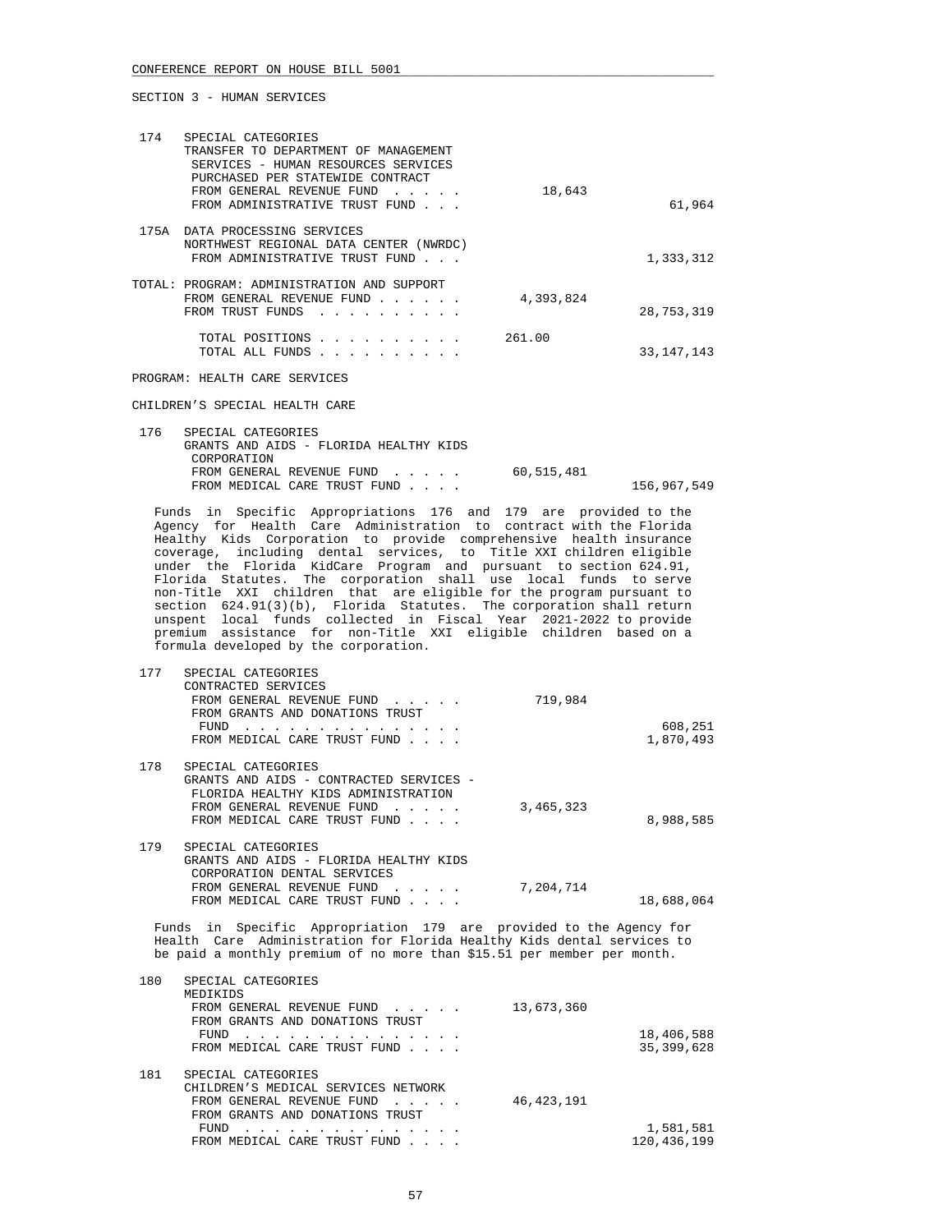|     | TOTAL: CHILDREN'S SPECIAL HEALTH CARE                                                                                                                                                                                                                                 |             |                         |
|-----|-----------------------------------------------------------------------------------------------------------------------------------------------------------------------------------------------------------------------------------------------------------------------|-------------|-------------------------|
|     | FROM GENERAL REVENUE FUND<br>FROM TRUST FUNDS                                                                                                                                                                                                                         | 132,002,053 | 362,946,938             |
|     | TOTAL ALL FUNDS                                                                                                                                                                                                                                                       |             | 494,948,991             |
|     | EXECUTIVE DIRECTION AND SUPPORT SERVICES                                                                                                                                                                                                                              |             |                         |
|     | APPROVED SALARY RATE 30,717,975                                                                                                                                                                                                                                       |             |                         |
| 182 | SALARIES AND BENEFITS POSITIONS 623.00<br>FROM GENERAL REVENUE FUND<br>FROM MEDICAL CARE TRUST FUND                                                                                                                                                                   | 2,940,797   | 42,206,509              |
| 183 | OTHER PERSONAL SERVICES<br>FROM GENERAL REVENUE FUND<br>FROM MEDICAL CARE TRUST FUND                                                                                                                                                                                  | 140,965     | 3,394,760               |
|     | 184 EXPENSES<br>FROM GENERAL REVENUE FUND<br>FROM MEDICAL CARE TRUST FUND                                                                                                                                                                                             | 914,357     | 6,669,596               |
|     | 185 OPERATING CAPITAL OUTLAY<br>FROM GENERAL REVENUE FUND<br>FROM MEDICAL CARE TRUST FUND                                                                                                                                                                             | 45,391      | 221,266                 |
| 186 | SPECIAL CATEGORIES<br>PHARMACEUTICAL EXPENSE ASSISTANCE<br>FROM GENERAL REVENUE FUND                                                                                                                                                                                  | 50,000      |                         |
|     | 187 SPECIAL CATEGORIES<br>TRANSFER TO DIVISION OF ADMINISTRATIVE<br>HEARINGS<br>FROM GENERAL REVENUE FUND<br>FROM MEDICAL CARE TRUST FUND                                                                                                                             | 35,339      | 35,339                  |
| 188 | SPECIAL CATEGORIES<br>CONTRACT NURSING HOME AUDIT PROGRAM<br>FROM GENERAL REVENUE FUND<br>and the second service of the service<br>FROM MEDICAL CARE TRUST FUND                                                                                                       | 827,653     | 1,129,095               |
| 189 | SPECIAL CATEGORIES<br>CONTRACTED SERVICES<br>FROM GENERAL REVENUE FUND<br>FROM GRANTS AND DONATIONS TRUST<br>FUND<br>the contract of the contract of the contract of the contract of the contract of the contract of the contract of<br>FROM MEDICAL CARE TRUST FUND. | 19,778,078  | 4,070,535<br>76,596,324 |
|     |                                                                                                                                                                                                                                                                       |             |                         |

 In order to preserve the limits of Specific Appropriation 189, no funds shall be used for the FX project to replace the Florida Medicaid Management Information System and Medicaid fiscal agent.

 From the funds in Specific Appropriation 189, \$1,000,000 from the Grants and Donations Trust Fund and \$1,000,000 from the Medical Care Trust Fund are provided for the Agency for Health Care Administration to contract with the Florida Medical Schools Quality Network created under section 409.975(2), Florida Statutes, to develop quality metrics for Medicaid eligible persons, which are Application Programming Interface (API) compatible with the agency and Medicaid managed care organizations and quality initiatives pursuant to section 409.975, Florida Statutes.

 From the funds in Specific Appropriation 189, \$250,000 in nonrecurring funds from the General Revenue Fund is appropriated for the Agency for Health Care Administration to conduct a review and provide a written report, to be published on their website, that identifies the total number of Medicaid enrollees diagnosed with sickle cell disease. The agency shall develop the review and written report in consultation with the Florida Medical School Quality Network and a dedicated sickle cell disease medical treatment and research center which maintains a sickle cell patient database and tracks sickle cell disease outcome measures. The agency shall identify enrollees within the general sickle cell patient population who have experienced two or more emergency room visits or two or more hospital inpatient admissions in 12-month period. For both of those populations, the Agency shall provide detailed information including: age and population demographics, health care utilization patterns and expenditures for all pharmaceutical and medical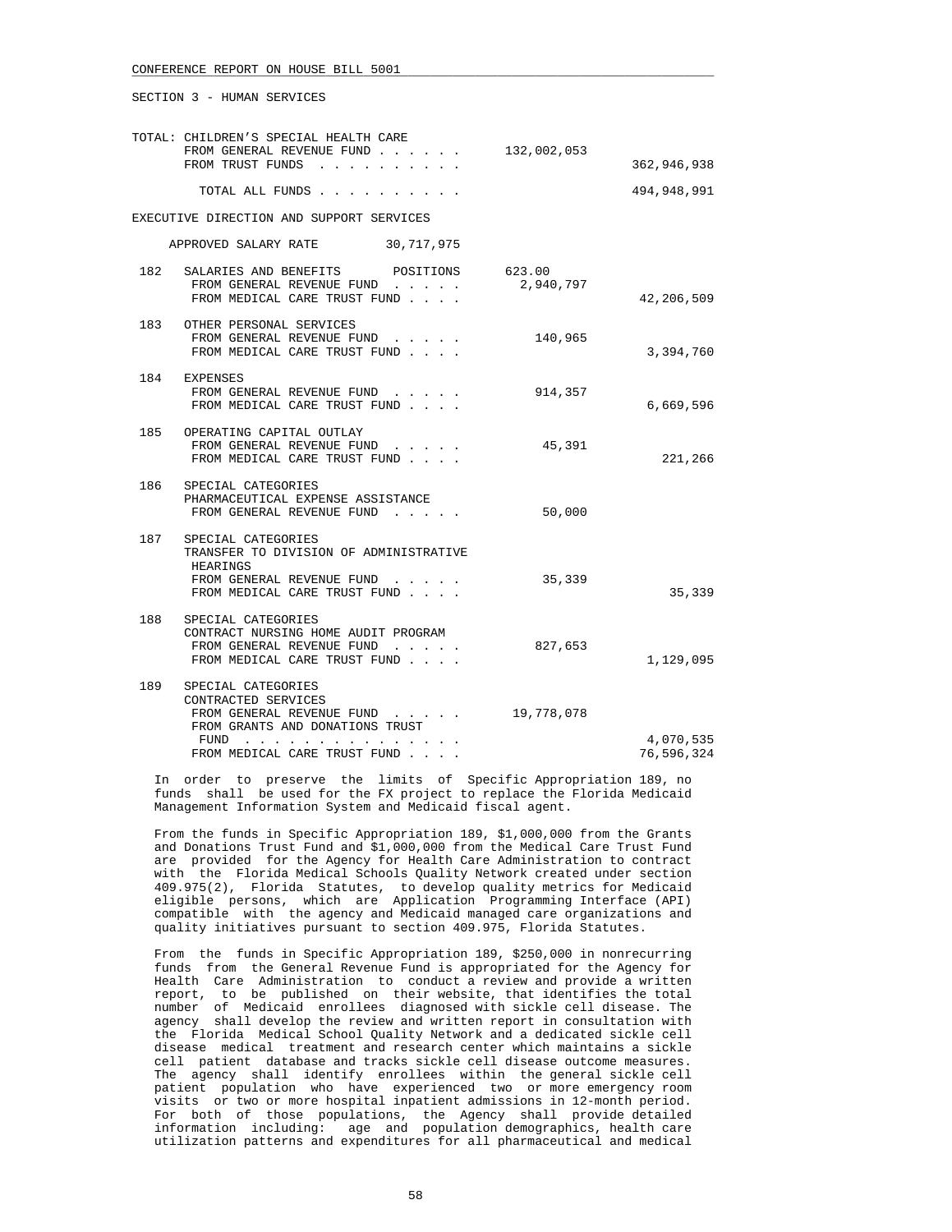services provided, the number of clinical treatment programs available and contracted with managed care plans for the care of Medicaid enrollees that are specifically designed or certified to provide health care coordination and health care access for individuals with sickle cell disease. The agency shall submit the report to the Governor, the President of the Senate, the Speaker of the House of Representatives, Florida Department of Health Office of Minority Health and Health Equity and Rare Disease Advisory Council by February 1, 2023.

 From the funds in Specific Appropriation 189, \$500,000 in nonrecurring funds from General Revenue Fund is provided for a Medicaid Provider Health Information Exchange Security Investment (Senate Form 1149).

 From the funds in Specific Appropriation 189, \$1,000,000 in nonrecurring funds from the General Revenue Fund and \$1,000,000 in nonrecurring funds from the Medical Care Trust Fund are provided to obtain contracted legal counsel for the Statewide Medicaid Managed Care (SMMC) procurement in Fiscal Year 2022-2023.

 From the funds in Specific Appropriation 189, \$300,000 in nonrecurring funds from the Medical Care Trust Fund are provided to obtain contracted actuarial services as part of the negotiation team for the Statewide Medicaid Managed Care (SMMC) procurement in Fiscal Year 2022-2023.

 From the funds in Specific Appropriation 189, \$1,000,000 in nonrecurring funds from the General Revenue Fund and \$1,518,892 in nonrecurring funds from the Medical Care Trust Fund are provided for the Encore Healthcare Medicaid Respiratory Disease Management Pilot Program (HB 4329)(Senate Form 2258).

 190 SPECIAL CATEGORIES CANADIAN PRESCRIPTION DRUG IMPORTATION PROGRAM FROM GRANTS AND DONATIONS TRUST FUND . . . . . . . . . . . . . . . 15,000,000

 From the funds in Specific Appropriation 190, \$15,000,000 in recurring funds from the Grants and Donations Trust Fund is provided to the Agency for Health Care Administration for the administration of the Canadian Prescription Drug Importation Program.

 From the funds in Specific Appropriation 190, the Agency for Health Care Administration is authorized to expend funds from the Grants and Donations Trust Fund to purchase prescription drugs pursuant to the parameters of the Canadian Prescription Drug Importation Program as authorized by section 381.02035, Florida Statutes, for use in state programs outlined in section 381.02035(3), Florida Statutes. Funds expended by the agency for prescriptions utilized by clients of those state programs will be reimbursed to the agency by the appropriate state program office. Upon federal approval, the agency is authorized to submit a budget amendment pursuant to chapter 216, Florida Statutes.

 191 SPECIAL CATEGORIES FLORIDA HEALTH CARE CONNECTION (FX) FROM MEDICAL CARE TRUST FUND . . . . . . . 87,218,461

 Funds in Specific Appropriation 191 are provided to the Agency for Health Care Administration for the modular replacement of the Florida Medicaid Management Information System and fiscal agent that complies with all applicable federal and state laws and requirements, including, but not limited to, the Centers for Medicare and Medicaid Services Interoperability and Patient Access Rule CMS-9115. Of these funds, \$65,413,846 shall be held in reserve and are contingent upon HB 5003 becoming a law. The agency is authorized to submit quarterly budget amendments to request release of funds being held in reserve pursuant to the provisions of chapter 216, Florida Statutes, and based on the agency's planned quarterly expenditures. Release is contingent upon approval of a detailed operational work plan and a monthly spend plan that identifies all project work and costs budgeted for Fiscal Year 2022-2023. The agency shall submit monthly project status reports to the Executive Office of the Governor's Office of Policy and Budget, the chair of the Senate Committee on Appropriations, and the chair of the House of Representatives Appropriations Committee. Each status report must include progress made to date for each project milestone, deliverable, and task order, planned and actual deliverable completion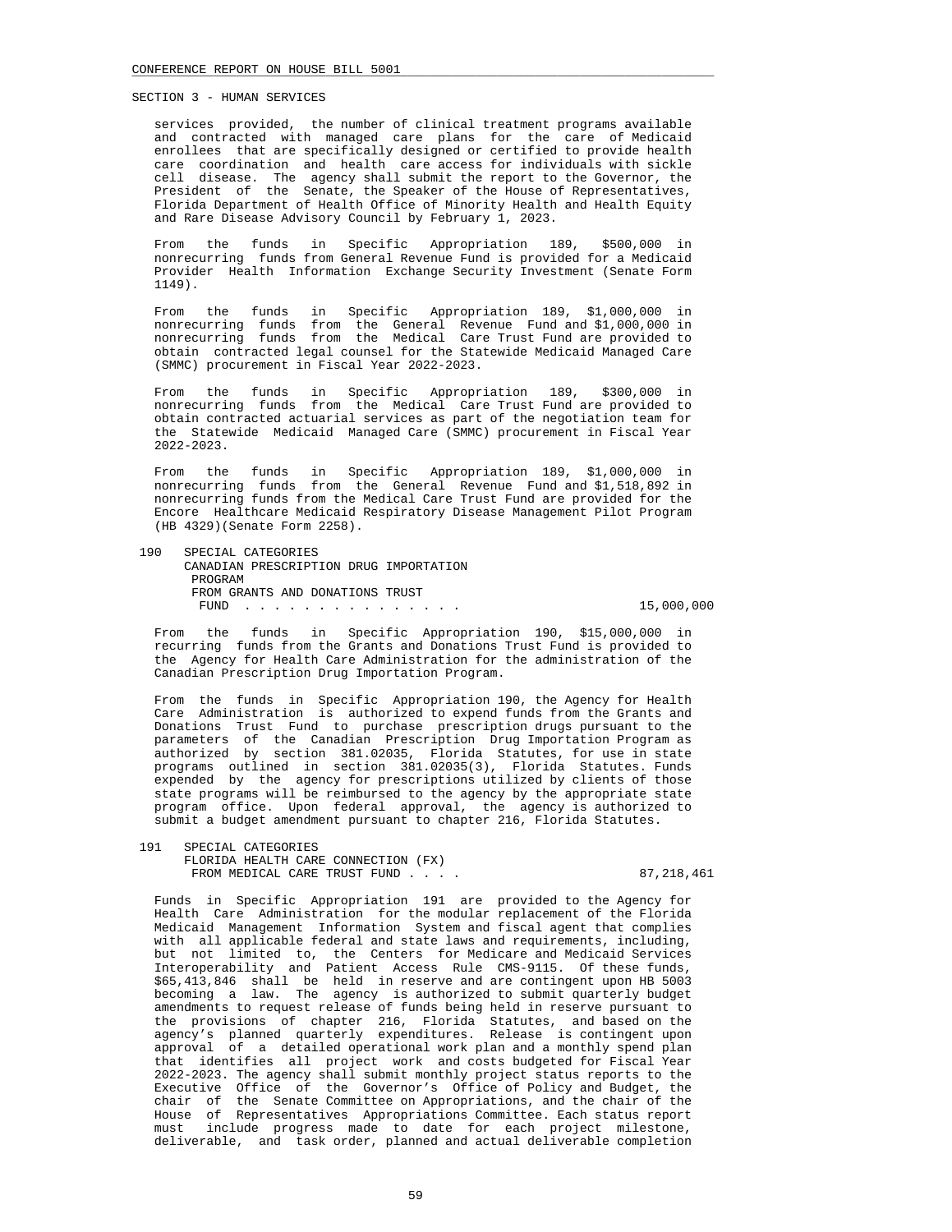dates, planned and actual costs incurred, and any project issues and risks.

 From the funds in Specific Appropriation 191, the following maximum amounts are appropriated solely and exclusively for these project components authorized for competitive procurement:

| Implementation of an Enterprise Data Warehouse and Data   |           |
|-----------------------------------------------------------|-----------|
|                                                           |           |
| Operations and Maintenance of an Integration Platform and |           |
| Integration Services for Existing Systems and New         |           |
|                                                           |           |
| Strategic Planning, Program Management, and Project       |           |
|                                                           | 9,844,607 |
| Independent Verification and Validation Services          | 3,230,996 |

 The contracts executed to provide strategic planning, program management, and project management activities shall not be leveraged to purchase services with funds provided for other project components. Additional support services must be competitively procured.

 From the funds in Specific Appropriation 191, the following maximum amounts are appropriated solely and exclusively for these project components authorized for competitive procurement for fixed price deliverables based contracts, for which the agency shall issue Invitations to Negotiate pursuant to chapter 287, Florida Statutes:

| Core Fiscal Agent Procurement and Implementation 20,820,487 |           |
|-------------------------------------------------------------|-----------|
| Provider Module Procurement and Implementation              | 6,806,312 |
| Unified Operations Center                                   | 9,678,820 |
| Pharmacy Benefits Management                                | 307,496   |

 From the funds provided in Specific Appropriation 191, \$3,230,996 is provided to the Agency for Health Care Administration to competitively procure a private sector provider with experience in conducting independent verification and validation services of public sector information technology projects to provide independent verification and validation services for all agency staff and vendor work needed to implement the initiative to include: (1) An evaluation of all current and future task orders and their alignment with the applicable contract scope; (2) A complete assessment of the project schedule(s) and deliverables to determine the agency's ability to displace the current fiscal agent by June 2024; and (3) a thorough review of all budget requests and monthly and quarterly reporting that is submitted to the legislature. The contract shall require that all deliverables be simultaneously provided to the agency, the Centers for Medicare and Medicaid Services, the Executive Office of the Governor's Office of Policy and Budget, the chair of the Senate Appropriations Committee, and the chair of the House Appropriations Committee.

| 53,677,531 | 15, 172, 571 | SPECIAL CATEGORIES<br>MEDICAID FISCAL CONTRACT<br>FROM GENERAL REVENUE FUND<br>FROM MEDICAL CARE TRUST FUND                                                                     | 192 |
|------------|--------------|---------------------------------------------------------------------------------------------------------------------------------------------------------------------------------|-----|
| 4,403,348  | 1,093,903    | SPECIAL CATEGORIES<br>MEDICAID PEER REVIEW<br>FROM GENERAL REVENUE FUND<br>and a state of the state of<br>FROM MEDICAL CARE TRUST FUND                                          | 193 |
| 256,200    | 200,825      | SPECIAL CATEGORIES<br>RISK MANAGEMENT INSURANCE<br>FROM GENERAL REVENUE FUND<br>$\mathbf{1}$ and $\mathbf{1}$ and $\mathbf{1}$ and $\mathbf{1}$<br>FROM MEDICAL CARE TRUST FUND | 194 |
| 180,663    | 26,165       | SPECIAL CATEGORIES<br>LEASE OR LEASE-PURCHASE OF EOUIPMENT<br>FROM GENERAL REVENUE FUND<br>FROM MEDICAL CARE TRUST FUND                                                         | 195 |
|            | 72,648       | SPECIAL CATEGORIES<br>TRANSFER TO DEPARTMENT OF MANAGEMENT<br>SERVICES - HUMAN RESOURCES SERVICES<br>PURCHASED PER STATEWIDE CONTRACT<br>FROM GENERAL REVENUE FUND              | 196 |
| 139,387    |              | FROM MEDICAL CARE TRUST FUND<br><b>Contract Contract</b>                                                                                                                        |     |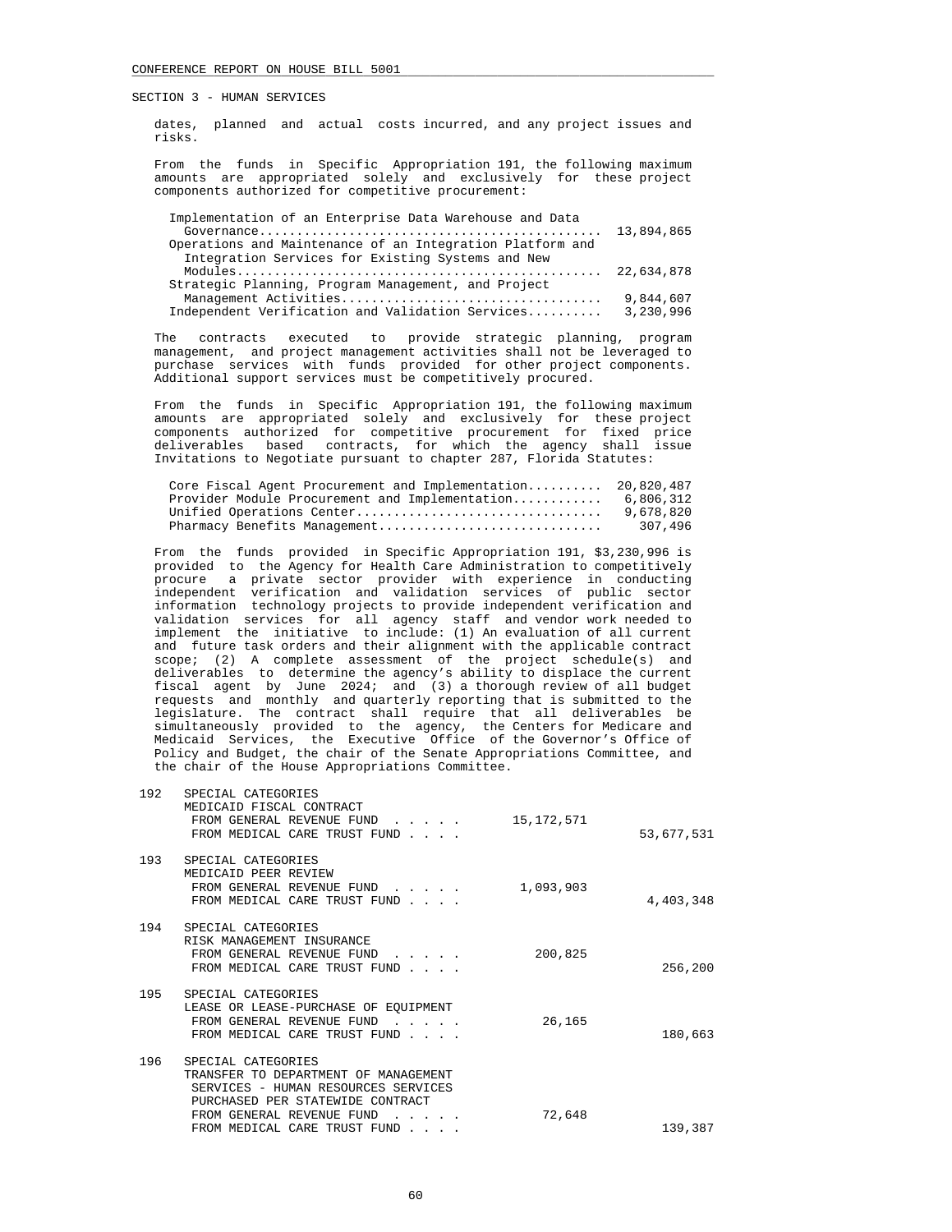196A QUALIFIED EXPENDITURE CATEGORY QUALIFIED EXPENSE CATEGORY - FX FMMIS REPLACEMENT PROJECT FROM MEDICAL CARE TRUST FUND . . . . . 24,781,539

 Funds provided in Specific Appropriation 196A are provided to the Agency for Health Care Administration as contingency appropriations for the Florida Health Care Connection (FX) project, for unforeseen, nonrecurring expenditures that are essential to the implementation of the FX project and consistent with the project components and the allowable use of funds detailed in Specific Appropriation 191. Funds shall not be used for the planning, support, or procurement of any other project components or for additional advisory services. Request for release of these funds is contingent upon the full release and encumbering of funds provided in Specific Appropriation 191.

| TOTAL: EXECUTIVE DIRECTION AND SUPPORT SERVICES                 |               |
|-----------------------------------------------------------------|---------------|
| FROM GENERAL REVENUE FUND $\ldots$ $\ldots$ $\qquad$ 41,298,692 |               |
| FROM TRUST FUNDS                                                | 319,980,553   |
| TOTAL POSITIONS                                                 | 623.00        |
| TOTAL ALL FUNDS                                                 | 361, 279, 245 |

#### MEDICAID SERVICES TO INDIVIDUALS

 From the funds in Specific Appropriations 197 through 224, the Agency for Health Care Administration shall provide a quarterly reconciliation report of all Medicaid service appropriation expenditures and fund sources. The reconciliation shall compare actual expenditures paid through each specific appropriation category by fund either through the Florida Medicaid Management Information System (FMMIS) or the Agency for Health Care Administration to expenditure estimates forecasted through the Social Services Estimating Conference Medicaid services forecasting model, as directed in section 216.136(6), Florida Statutes. The comparison shall include fund source detail for each comparison. For any category where a variance is identified, the agency shall submit a written corrective action plan to address each variance by category and fund source. The reconciliation shall be submitted to the Executive Office of the Governor, the President of the Senate, and the Speaker of the House of Representatives no later than 30 days after the close of each quarter. The agency may submit budget amendments to the Legislative Budget Commission to realign appropriation categories based on the reconciliation pursuant to the provisions of chapter 216, Florida Statutes.

| 76,266      | 50,212      | SPECIAL CATEGORIES<br>CASE MANAGEMENT<br>FROM GENERAL REVENUE FUND<br>$\mathbf{r}$ , $\mathbf{r}$ , $\mathbf{r}$ , $\mathbf{r}$<br>FROM MEDICAL CARE TRUST FUND<br>$\sim$ $\sim$ $\sim$ $\sim$                                                                                  | 197     |
|-------------|-------------|---------------------------------------------------------------------------------------------------------------------------------------------------------------------------------------------------------------------------------------------------------------------------------|---------|
| 563,632,359 | 366,432,609 | SPECIAL CATEGORIES<br>COMMUNITY MENTAL HEALTH SERVICES<br>FROM GENERAL REVENUE FUND<br>$\begin{array}{cccccccccccccc} \bullet & \bullet & \bullet & \bullet & \bullet & \bullet & \bullet & \bullet \end{array}$<br>FROM MEDICAL CARE TRUST FUND<br>$\sim$ $\sim$ $\sim$ $\sim$ | 198     |
| 52,942      | 34,856      | SPECIAL CATEGORIES<br>DEVELOPMENTAL EVALUATION AND INTERVENTION/<br>PART C<br>FROM GENERAL REVENUE FUND<br>and the contract of the<br>FROM MEDICAL CARE TRUST FUND<br>$\sim$ $\sim$ $\sim$ $\sim$                                                                               | 199     |
|             | 14,673,569  | SPECIAL CATEGORIES<br>GRANTS AND AIDS - SHANDS TEACHING HOSPITAL<br>FROM GENERAL REVENUE FUND<br>FROM GRANTS AND DONATIONS TRUST<br>FUND                                                                                                                                        | $200 -$ |
| 1,000,000   |             |                                                                                                                                                                                                                                                                                 |         |

 From the funds in Specific Appropriation 200, the recurring sums of \$8,673,569 from the General Revenue Fund and \$1,000,000 from the Grants and Donations Trust Fund, and the nonrecurring sum of \$6,000,000 from the General Revenue Fund (Senate Form 2681), shall be primarily designated for transfer to the Agency for Health Care Administration's Grants and Donations Trust Fund for use in the Medicaid program. Should the agency be unable to use the full amount of these designated funds as Medicaid match, the remaining funds may be used secondarily for payments to Shands Teaching Hospital to continue the original purpose of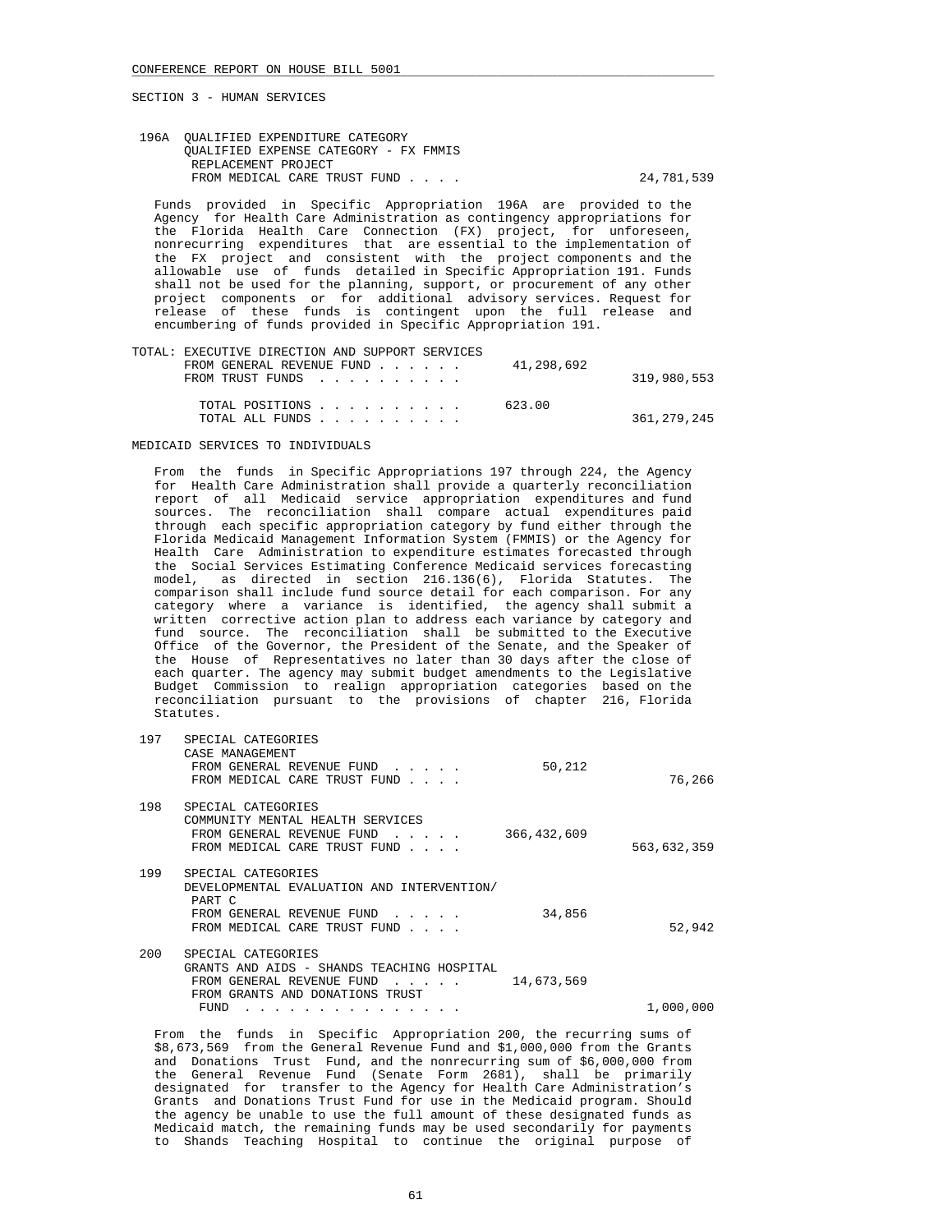providing health care services to indigent patients through Shands Healthcare System (recurring base appropriation project).

| 201 | SPECIAL CATEGORIES              |            |             |
|-----|---------------------------------|------------|-------------|
|     | HEALTHY START SERVICES          |            |             |
|     | FROM GENERAL REVENUE FUND       | 25,056,679 |             |
|     | FROM MEDICAL CARE TRUST FUND    |            | 38,058,383  |
| 202 | SPECIAL CATEGORIES              |            |             |
|     | GRADUATE MEDICAL EDUCATION      |            |             |
|     | FROM GENERAL REVENUE FUND       | 38,628,100 |             |
|     | FROM GRANTS AND DONATIONS TRUST |            |             |
|     | FUND                            |            | 77,154,746  |
|     | FROM MEDICAL CARE TRUST FUND    |            | 175,861,602 |
|     |                                 |            |             |

 From the funds in Specific Appropriation 202, \$38,628,100 from the General Revenue Fund, \$39,700,000 from the Grants and Donations Trust Fund, and \$118,971,900 from the Medical Care Trust Fund are provided to fund the Statewide Medicaid Residency Program and the Graduate Medical Education Startup Bonus Program. Of these funds, \$97,300,000 shall be used to fund the Statewide Medicaid Residency Program in accordance with section 409.909(3), Florida Statutes. Of these funds, \$42,262,976 shall be distributed to the two hospitals with the largest number of graduate medical residents in statewide supply/demand deficit. The remaining funds shall be used to fund the Graduate Medical Education Startup Bonus Program in accordance with section 409.909(5), Florida Statutes, and are provided for the following physician specialties and subspecialties, both adult and pediatric, that are in statewide supply/demand deficit: allergy or immunology; anesthesiology; cardiology; colon and rectal surgery; emergency medicine; endocrinology; family medicine; gastroenterology; general internal medicine; geriatric medicine; hematology; oncology; infectious diseases; neonatology; nephrology; neurological surgery; obstetrics/gynecology; ophthalmology; orthopedic surgery; pediatrics; physical medicine and rehabilitation; plastic surgery/reconstructive surgery; psychiatry; pulmonary/critical care; radiation oncology; rheumatology; thoracic surgery; urology; and vascular surgery. Funding for the Graduate Medical Education Startup Bonus Program is contingent on the nonfederal share being provided through intergovernmental transfers in the Grants and Donation Trust Fund.

 From the funds in Specific Appropriation 202, \$5,796,200 from the Grants and Donations Trust Fund and \$8,803,800 from the Medical Care Trust Fund are provided to fund FTEs in primary care as defined in section 409.909, Florida Statutes, and training in Medicaid regions with traditional primary care demand greater than supply by 85 percent or more as documented in the IHS Markit Florida Statewide and Regional Physician Workforce Analysis: 2019 to 2035, 2021 Update to Projections of Supply and Demand: Exhibit 23 Physician Gap divided by Supply by Specialty and Medicaid Region, 2035. Of these funds \$3,600,000 are provided to fund up to \$100,000 per newly approved internal medicine residency slot effective as of September 2021. The second distribution of these funds in the amount of \$4,500,000 shall be distributed proportionally per-FTE to hospitals with greater than or equal to 14 percent Medicaid utilization, based on the 2020 Florida Hospital Uniform Reporting System data as of November 1, 2021. The remaining funds shall be distributed proportionally per the filled State Fiscal Year 2021-2022 Medicaid approved Graduate Medical Education FTEs. Payments to providers under this section of proviso are contingent upon approval of the nonfederal share provided through intergovernmental transfers in the Grants and Donations Trust Fund. In the event the funds are not available in the Grants and Donations Trust Fund, the State of Florida is not obligated to make payments under this section of proviso.

 From the funds in Specific Appropriation 202, \$26,202,000 from the Grants and Donations Trust Fund and \$39,798,000 from the Medical Care Trust Fund are provided to statutory teaching hospitals as defined in section 408.07(45), Florida Statutes, which provide charity care greater than \$15 million in charity costs as calculated by the 2021-2022 fiscal year Florida Medicaid Low Income Pool Program and also provide highly specialized tertiary care including: comprehensive stroke and Level 2 adult cardiovascular services; NICU II and III; and adult open heart; shall be designated as a High Tertiary Statutory Teaching Hospital and eligible for funding calculated on a per GME resident-FTE proportional allocation that shall be in addition to any other GME funding. Of these funds, \$27,000,000 shall be first distributed to hospitals with greater than 500 unweighted 2021-2022 fiscal year FTEs. The remaining funds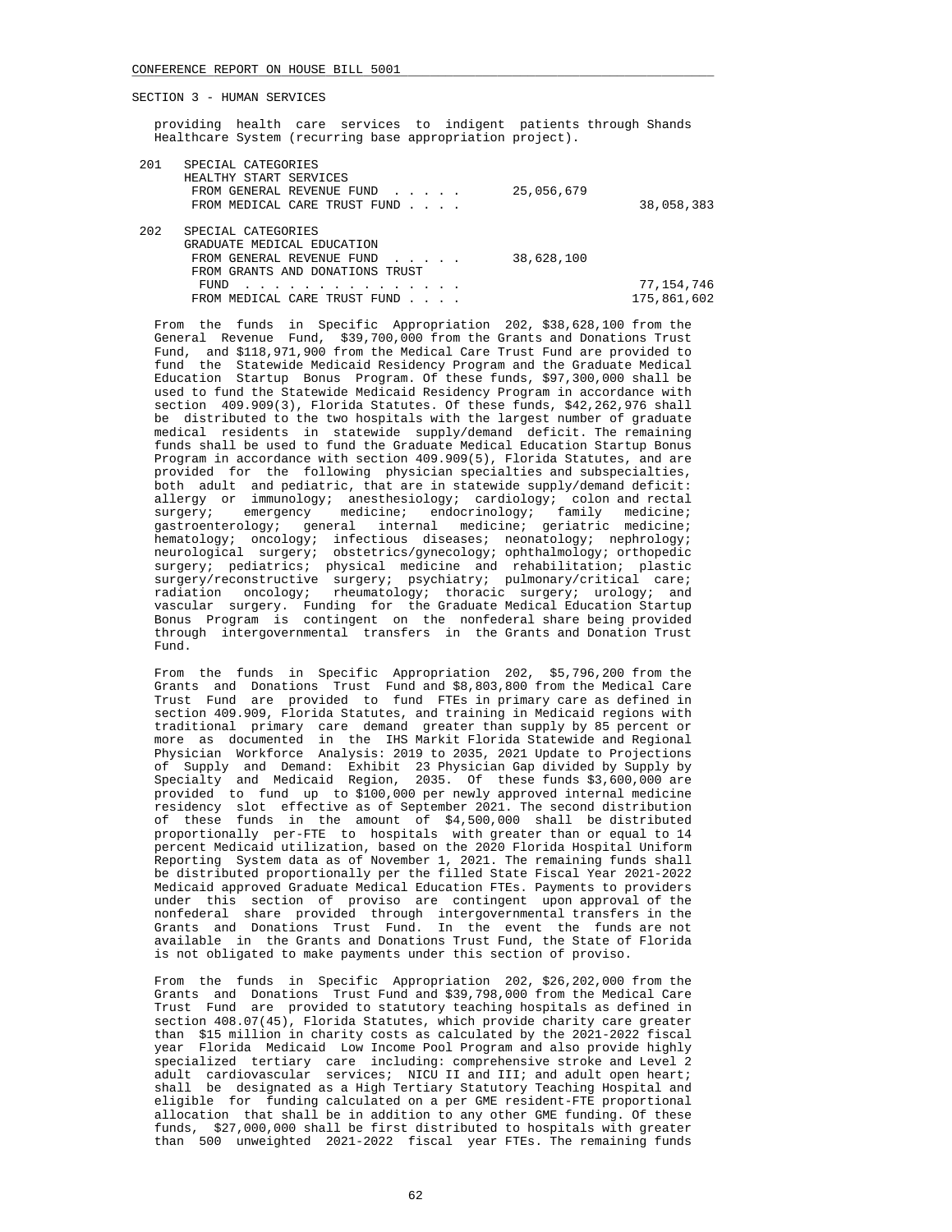shall be distributed proportionally based on the total unweighted 2021-2022 fiscal year FTEs. Payments to providers under this section of proviso are contingent upon the nonfederal share being provided through intergovernmental transfers in the Grants and Donations Trust Fund. In the event the funds are not available in the Grants and Donations Trust Fund, the State of Florida is not obligated to make payments under this section of proviso.

 From the funds in Specific Appropriation 202, \$3,176,000 from the Grants and Donations Trust Fund and \$4,824,000 from the Medical Care Trust Fund are provided to fund up to \$150,000 per-FTE in primary care as defined in section 409.909, Florida Statutes, and training in Medicaid Region 1. Payments are distributed proportionally per the filled State Fiscal Year 2021-2022 Medicaid approved Graduate Medical Education FTEs. Payments to providers under this section of proviso are contingent upon the nonfederal share being provided through intergovernmental transfers in the Grants and Donations Trust Fund. In the event the funds are not available in the Grants and Donations Trust Fund, the State of Florida is not obligated to make payments under this section of proviso.

 From the funds in Specific Appropriation 202, \$1,746,800 from the Grants and Donations Trust Fund and \$2,653,200 from the Medical Care Trust Fund are provided to fund up to \$200,000 per filled Fiscal Year 2022-2023 unweighted FTE resident, fellow or intern position in an accredited program who rotates through mental health and behavioral health facilities licensed under section 394, Florida Statutes, to address the severe deficit of physicians trained in these specialties. Payments to providers under this section of proviso are contingent upon the nonfederal share being provided through intergovernmental transfers in the Grants and Donations Trust Fund. In the event the funds are not available in the Grants and Donations Trust Fund, the State of Florida is not obligated to make payments under this section of proviso.

 From the funds in Specific Appropriation 202, \$533,745 in nonrecurring funds from the Grant and Donations Trust Fund and \$810,702 in nonrecurring funds from the Medical Care Trust Fund are provided to Citrus Health Network to fund psychiatry residency slots for Federally Qualified Health Centers that hold continued institutional accreditation from the Accreditation Council for Graduate Medical Education in adult and child psychiatry. Payments to providers under this section of proviso are contingent upon approval of the nonfederal share provided through intergovernmental transfers in the Grants and Donations Trust Fund. In the event the funds are not available in the Grants and Donations Trust Fund, the State of Florida is not obligated to make payments under this section of proviso (HB 3281)(Senate Form 1670).

 The Agency for Health Care Administration is authorized to expend funds in the Grants and Donations Trust Fund and the Medical Care Trust Fund to manage an indirect medical education program for institutions participating in a graduate medical education program. The agency is authorized to submit a budget amendment pursuant to chapter 216, Florida Statutes, requesting spending authority to manage the program. Payments to institutions pursuant to this section of proviso are contingent upon the nonfederal share being provided through intergovernmental transfers in the Grants and Donations Trust Fund. In the event the funds are not available in the Grants and Donations Trust Fund, the State of Florida is not obligated to make payments under this section of proviso.

| 203 | SPECIAL CATEGORIES                  |               |
|-----|-------------------------------------|---------------|
|     | HOSPITAL INPATIENT SERVICES         |               |
|     | FROM GENERAL REVENUE FUND           | 267, 227, 879 |
|     | FROM HEALTH CARE TRUST FUND         | 42,300,000    |
|     | FROM GRANTS AND DONATIONS TRUST     |               |
|     | FUND<br>.                           | 20,490,817    |
|     | FROM MEDICAL CARE TRUST FUND        | 572,624,047   |
|     | FROM PUBLIC MEDICAL ASSISTANCE      |               |
|     | TRUST FUND                          | 47,450,732    |
|     | FROM REFUGEE ASSISTANCE TRUST FUND. | 269,361       |
|     |                                     |               |

 From the funds in Specific Appropriation 203, the Agency for Health Care Administration may establish a global fee for bone marrow transplants and the global fee payment shall be paid to approved bone marrow transplant providers that provide bone marrow transplants to Medicaid beneficiaries.

From the funds in Specific Appropriations 203 and 210, \$2,914,928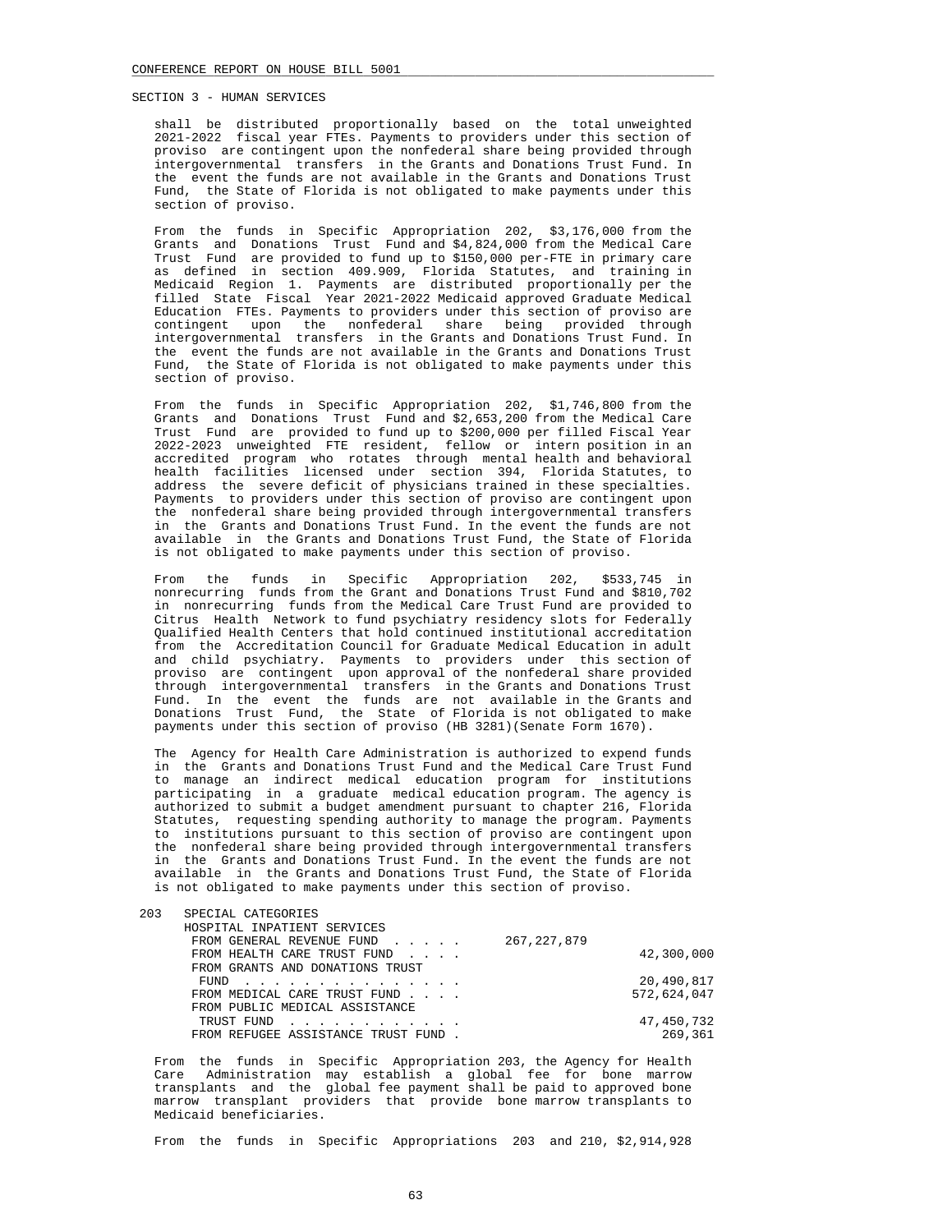from the Grants and Donations Trust Fund and \$4,427,459 from the Medical Care Trust Fund are provided to make Medicaid payments for multi-visceral transplants and intestine transplants in Florida. The Agency for Health Care Administration shall set the global fee for facilities that provide these transplant procedures at \$972,232; the global fee for physicians providing multi-visceral transplants will be set at \$50,000. The payments shall be used to pay approved multi-visceral transplant and intestine transplant facilities a global fee for providing these transplant services to Medicaid beneficiaries. Payment of the global fee is contingent upon the nonfederal share being provided through grants and donations from state, county, or other governmental funds. The agency is authorized to seek any federal waiver or state plan amendment necessary to implement this provision.

 From the funds in Specific Appropriation 203, \$1,961,231 from the General Revenue Fund and \$2,978,897 from the Medical Care Trust Fund are provided to the Agency for Health Care Administration to adjust fee for service rates at the annual rate setting date for the sole purpose of raising wages of direct care employees of Medicaid providers including 1099 employees who provide services under the Florida Medicaid Program to at least \$15.00 per hour.

 The agency shall enter into a supplemental wage agreement with each provider to include this minimum wage requirement to ensure compliance. The agreement must require the provider to agree to pay each of its employees at least \$15.00 per hour. The agreement shall include an attestation under penalty of perjury under section 837.012, Florida Statutes, stating that every employee of the provider, as of October 1, 2022, will be paid at least \$15.00 per hour.

 Beginning January 1, 2023, an employee of a provider receiving an increased rate that is not receiving a wage of at least \$15.00 per hour may bring a civil action in a court of competent jurisdiction against his or her provider and, upon prevailing, shall recover the full amount of any back wages unlawfully withheld plus the same amount as liquidated damages, and shall be awarded reasonable attorney's fees and costs. In addition, they shall be entitled to such legal or equitable relief as may be appropriate to remedy the violation including, without limitation, reinstatement in employment and/or injunctive relief. Such actions may be brought as a class action pursuant to Rule 1.220 of the Florida Rules of Civil Procedure.

 From the funds in Specific Appropriations 203, 207, and 211, \$19,933,332 in nonrecurring funds from the General Revenue Fund and \$30,276,572 in nonrecurring funds from the Medical Care Trust Fund are provided for a Hospital Outlier Payment.

 From the funds in Specific Appropriations 203 and 207, the criteria for the High Medicaid Provider Adjustor shall be hospitals with Medicaid utilization equal to or greater than 50 percent.

 From the funds in Specific Appropriations 203 and 210, \$2,528,248 from the General Revenue Fund and \$3,839,332 from the Medical Care Trust Fund are provided to make Medicaid payments for pediatric lung, adult lung, heart, liver, and adult and pediatric intestinal/multi-visceral transplants in Florida at global rates. The Agency for Health Care Administration shall set the global fee for facilities and physicians that provide these transplant procedures at the respective rates for pediatric lung transplants \$400,925 and \$58,421; adult lung transplants \$293,534 and \$47,252; adult heart transplants \$193,303 and \$38,661; adult liver \$136,887 and \$38,661; and intestinal/multi-visceral transplants \$644,344 and \$71,594. The payments shall be used to pay approved transplant facilities global facility and physician fees for providing these transplant services to Medicaid beneficiaries. The agency is authorized to seek any federal waiver or state plan amendment necessary to implement this provision.

 From the funds in Specific Appropriation 203, the Agency for Health Care Administration shall continue a Diagnosis Related Grouping (DRG) reimbursement methodology for hospital inpatient services as directed in section 409.905(5)(c), Florida Statutes.

 Base Rate - \$3,529.32 Neonates Service Adjustor Severity Level 1 - 1.0 Neonates Service Adjustor Severity Level 2 - 1.52 Neonates Service Adjustor Severity Level 3 - 1.8 Neonates Service Adjustor Severity Level 4 - 2.0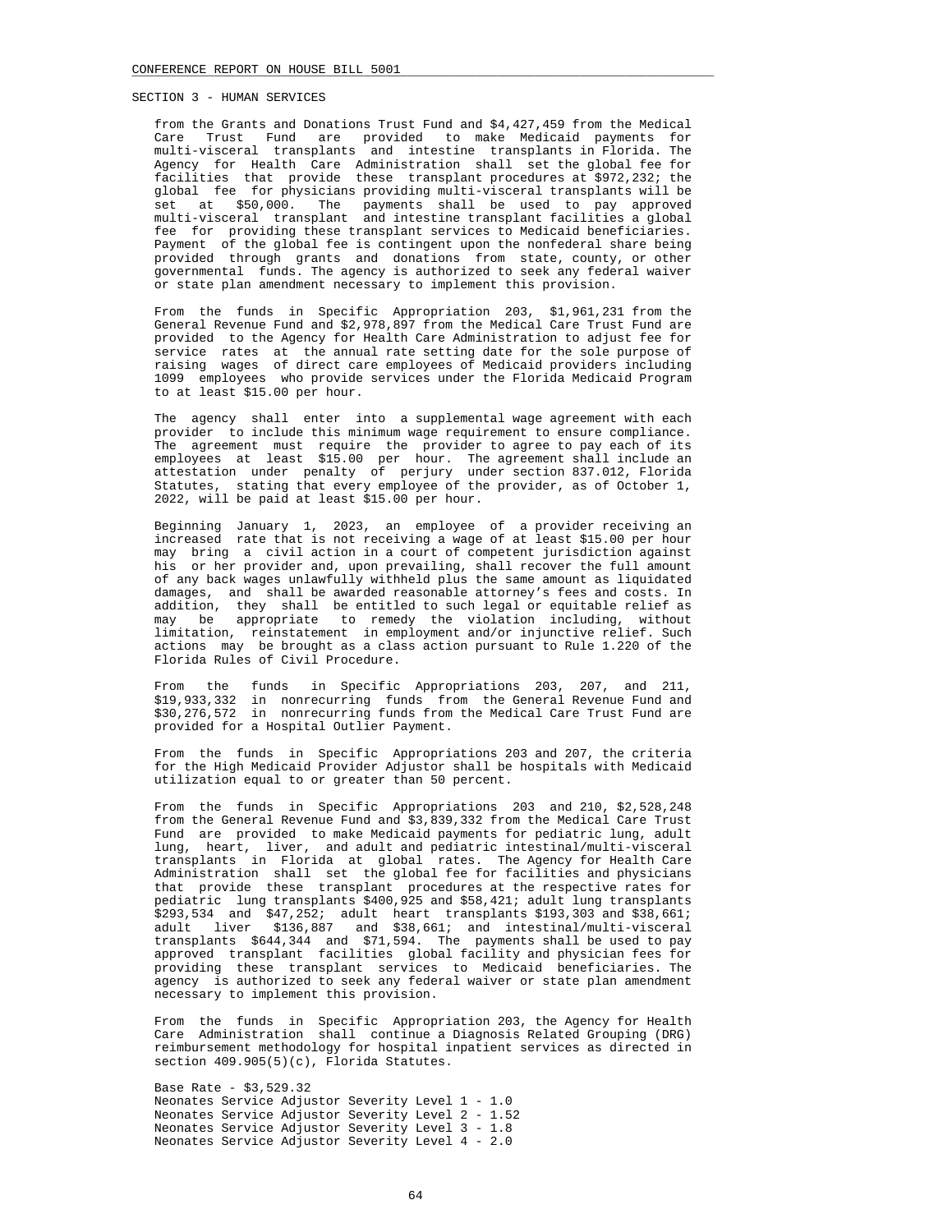Neonatal, Pediatric, Transplant Pediatric, Mental Health and Rehab DRGs: Severity Level 1 - 1.0 Severity Level 2 - 1.52 Severity Level 3 - 1.8 Severity Level 4 - 2.0 Outlier Threshold - \$60,000 Free Standing Rehabilitation Provider Adjustor - 2.561 Rural Provider Adjustor - 2.292 Long Term Acute Care (LTAC) Provider Adjustor - 2.067 High Medicaid Provider Adjustor - 2.135 Marginal Cost Percentage - 60% Marginal Cost Percentage for Pediatric Claims Severity Levels  $3$  or  $4 - 80$  % Marginal Cost Percentage for Neonates Claims Severity Levels  $3$  or  $4 - 80$ % Marginal Cost Percentage for Transplant Pediatric Claims Severity Levels 3 or 4 - 80% Documentation and Coding Adjustment - 1/3 of 1% per year Level I Trauma Add On - 17% Level II or Level II and Pediatric Add On - 11% Pediatric Trauma Add On - 4%

 From the funds in Specific Appropriations 203, 207, and 211, \$62,046,712 in nonrecurring funds from the Grants and Donations Trust Fund and \$94,242,235 in nonrecurring funds from the Medical Care Trust Fund are provided to implement cost-based reimbursement computed as multipliers by the Agency for Health Care Administration based on upper payment limit principles for qualifying Florida cancer hospitals that meet the criteria in 42 U.S.C. s.  $1395ww(d)(1)(B)(v)$ , and achieve the quality metrics in the pre-print approved by the federal Centers for Medicare and Medicaid Services for a minimum fee schedule calculated as a supplemental per member per month payment. These funds shall be placed in reserve. The agency shall submit a budget amendment requesting release of the funds held in reserve pursuant to chapter 216, Florida Statutes. In addition to the proposed amendment, the agency must submit a proposed distribution model by entity and a proposed listing of entities contributing intergovernmental transfers to support the state match. Payments to providers under this section of proviso are contingent upon the nonfederal share being provided through intergovernmental transfers in the Grants and Donations Trust Fund. In the event the funds are not available in the Grants and Donations Trust Fund, the State of Florida is not obligated to make payments under this section of proviso.

 From the funds in Specific Appropriation 203, \$750,000 in nonrecurring funds from the General Revenue Fund is provided for Leesburg Hospital Indigent Care (HB 4183)(Senate Form 1860).

 From the funds in Specific Appropriations 203, 207, and 211, \$33,700,000 from the General Revenue Fund and \$51,186,650 from the Medical Care Trust Fund are provided to nonprofit hospitals that as of January 1, 2022, are separately licensed by the state as specialty hospitals providing comprehensive acute care services to children pursuant to chapter 395.002(28), Florida Statutes, as of the date of enactment of this bill into law, and remain so licensed and qualify for the High-Medicaid DRG and EAPG Policy Adjustor. Payments to these hospitals must be distributed to qualifying hospitals proportionately via average per claim (per discharge) amounts through the DRG and EAPG payment method based on each hospital's total of Simulated DRG and Trauma Add-On Payments plus Simulated EAPG payments to the total of these payments for all qualifying hospitals. Payment of these funds to an individual qualifying specialty hospital is contingent on that hospital entering into full network contracts with each applicable Medicaid managed care plan in the state by July 30, 2022, for a term of the entire fiscal year at a minimum.

| 204 | SPECIAL CATEGORIES              |           |             |
|-----|---------------------------------|-----------|-------------|
|     | REGULAR DISPROPORTIONATE SHARE  |           |             |
|     | FROM GENERAL REVENUE FUND       | 6,545,351 |             |
|     | FROM GRANTS AND DONATIONS TRUST |           |             |
|     | FUND                            |           | 103,806,243 |
|     | FROM MEDICAL CARE TRUST FUND    |           | 244,984,114 |

 From the funds in Specific Appropriation 204, \$6,545,351 from the General Revenue Fund, \$103,806,243 from the Grants and Donations Trust Fund and \$244,984,114 from the Medical Care Trust Fund are provided to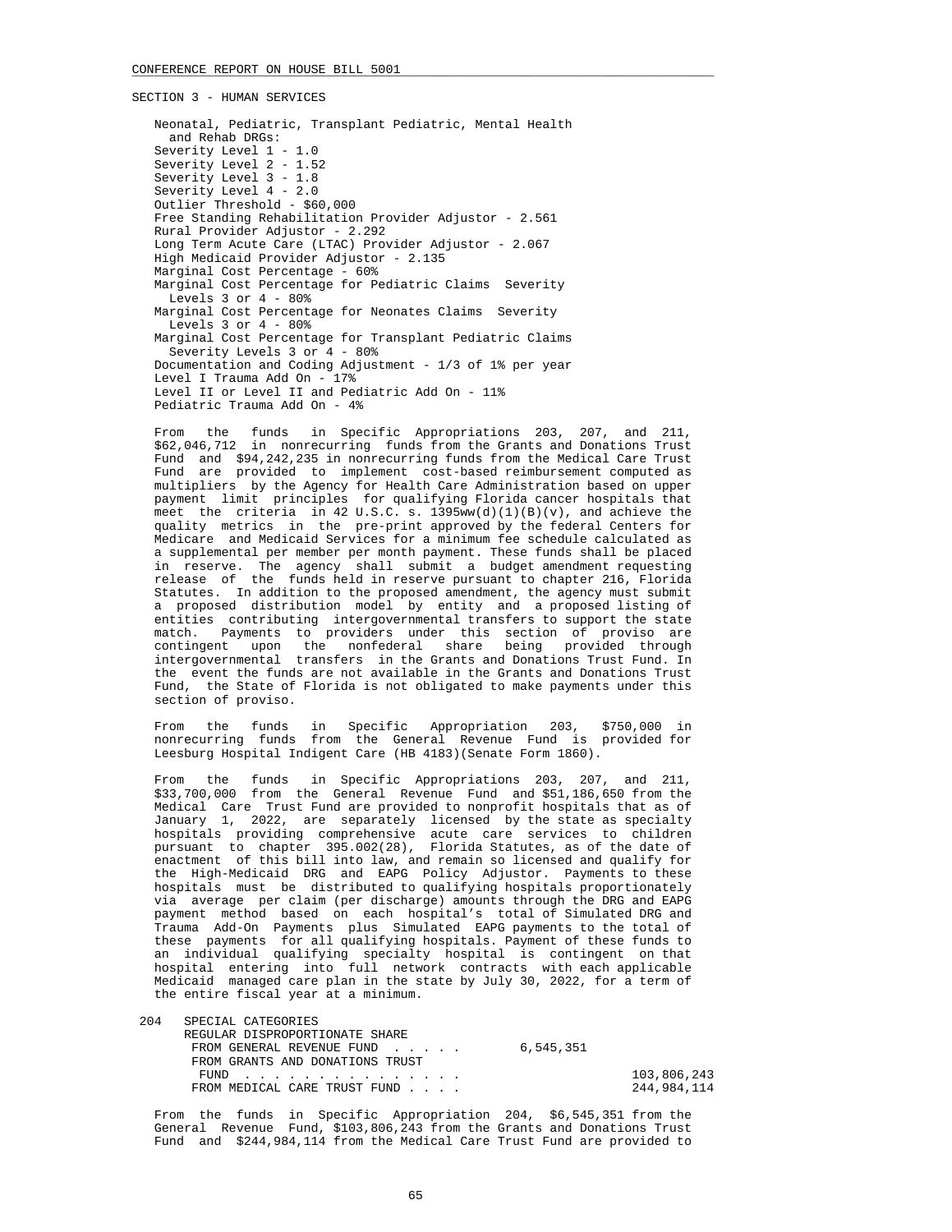the Agency for Health Care Administration for the purpose of implementing the Disproportionate Share Hospital Program and are contingent on the non-state share being provided through grants and donations from state, county, or other government entities. These funds shall be placed in reserve. The agency shall submit a budget amendment requesting release of the funds held in reserve pursuant to chapter 216, Florida Statutes. If the chair and vice chair of the Legislative Budget Commission or the President of the Senate and the Speaker of the House of Representatives object in writing to a proposed amendment within 14 days after notification, the Governor shall void the action. In addition to the proposed amendment, the agency must submit a proposed distribution model by entity and a proposed listing of entities contributing intergovernmental transfers to support the state match required. Disproportionate Share Hospital Program payments to providers are contingent upon the nonfederal share being provided through intergovernmental transfers in the Grants and Donations Trust Fund. In the event the funds are not available in the Grants and Donations Trust Fund, the State of Florida is not obligated to make payments under this section of proviso.

205 SPECIAL CATEGORIES

| LOW INCOME POOL                 |             |
|---------------------------------|-------------|
| FROM GRANTS AND DONATIONS TRUST |             |
| FUND                            | 598,829,152 |
| FROM MEDICAL CARE TRUST FUND    | 909,556,621 |

 From the funds in Specific Appropriation 205, \$598,829,152 from the Grants and Donations Trust Fund and \$909,556,621 from the Medical Care Trust Fund are provided to the Agency for Health Care Administration for the purpose of implementing the Low Income Pool program. These funds shall be placed in reserve. The agency shall submit a budget amendment requesting release of the funds held in reserve pursuant to chapter 216, Florida Statutes, and the final terms and conditions of the Low Income Pool. If the chair and vice chair of the Legislative Budget Commission or the President of the Senate and the Speaker of the House of Representatives object in writing to a proposed amendment within 14 days after notification, the Governor shall void the action. In addition to the proposed amendment, the agency must submit a proposed distribution model by entity and a proposed listing of entities contributing Intergovernmental Transfers to support the state match required. Low Income Pool payments to providers are contingent upon the nonfederal share being provided through intergovernmental transfers in the Grants and Donations Trust Fund. In the event the funds are not available in the Grants and Donations Trust Fund, the State of Florida is not obligated to make payments under this section of proviso.

 In order to preserve the limits of Specific Appropriation 205, the Agency for Health Care Administration is prohibited from seeking federal approval to amend the Special Terms and Conditions for the Low Income Pool before a 14 day prior notification is provided to the Executive Office of the Governor's Office of Policy and Budget, the chair of the Senate Appropriations Committee and the chair of the House Appropriations Committee. Such notification is subject to the legislative review and objection provisions of section 216.177, Florida Statutes.

| 206 | SPECIAL CATEGORIES<br>HOSPITAL INSURANCE BENEFITS<br>FROM GENERAL REVENUE FUND<br>$\sim$ $\sim$ $\sim$ $\sim$ $\sim$ $\sim$<br>FROM MEDICAL CARE TRUST FUND | 2,037,773  | 3,095,156     |
|-----|-------------------------------------------------------------------------------------------------------------------------------------------------------------|------------|---------------|
| 207 | SPECIAL CATEGORIES                                                                                                                                          |            |               |
|     | HOSPITAL OUTPATIENT SERVICES                                                                                                                                |            |               |
|     | FROM GENERAL REVENUE FUND<br>$\sim$ $\sim$ $\sim$ $\sim$ $\sim$                                                                                             | 70,533,728 |               |
|     | FROM GRANTS AND DONATIONS TRUST                                                                                                                             |            |               |
|     | FUND                                                                                                                                                        |            | 6,222,561     |
|     | FROM MEDICAL CARE TRUST FUND                                                                                                                                |            | 148, 317, 442 |
|     | FROM PUBLIC MEDICAL ASSISTANCE                                                                                                                              |            |               |
|     | TRUST FUND                                                                                                                                                  |            | 20,768,022    |
|     | FROM REFUGEE ASSISTANCE TRUST FUND                                                                                                                          |            | 208,431       |

 From the funds in Specific Appropriation 207, the Agency for Health Care Administration shall implement an Enhanced Ambulatory Patient Grouping (EAPG) reimbursement methodology for hospital outpatient services as directed in section 409.905(6)(b), Florida Statutes.

Ambulatory Surgical Center Base Rate - \$244.51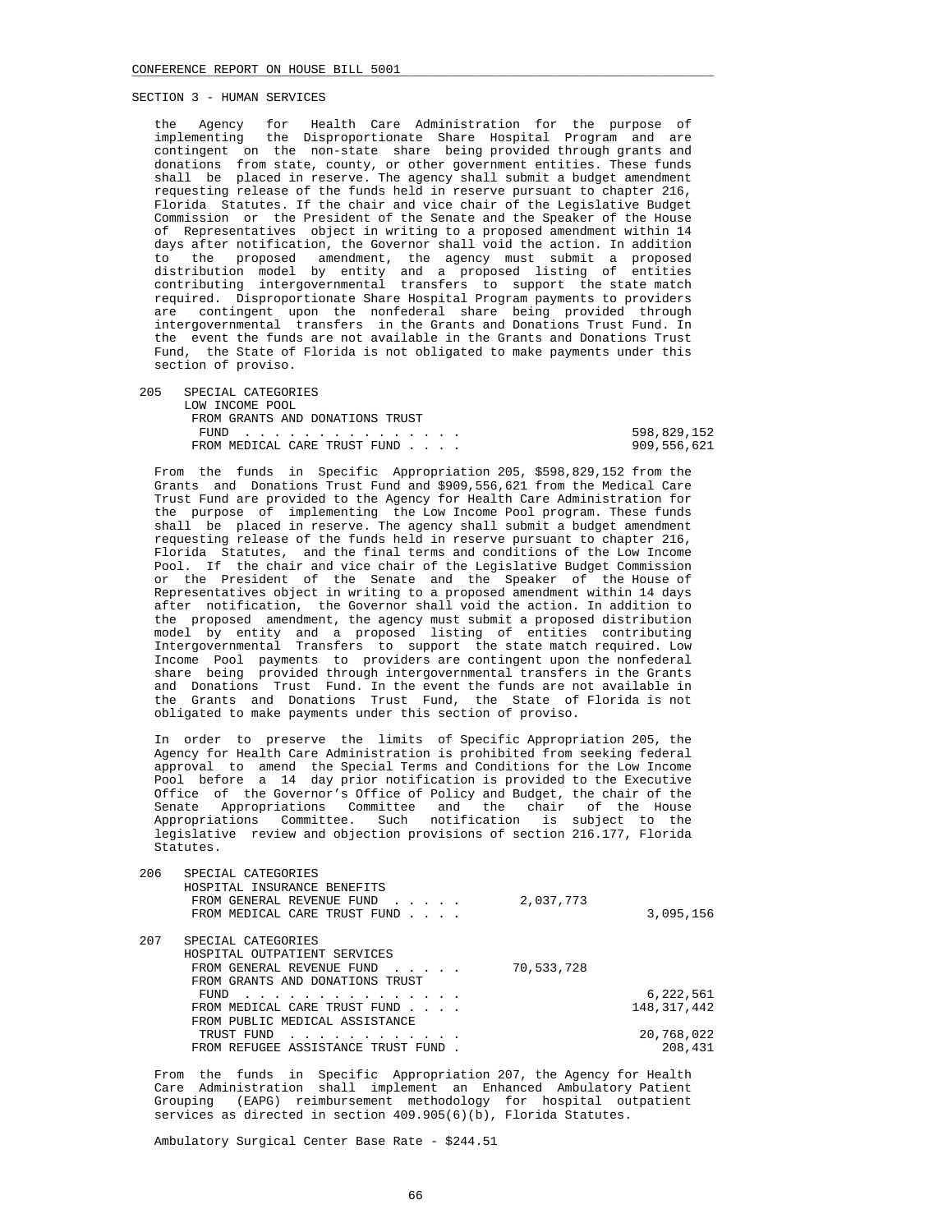Hospital Outpatient Base Rate - \$382.51 Rural Hospital Provider Adjustor - 1.5560 High Medicaid Provider Adjustor - 2.1218 Documentation and Coding Adjustment - 0%

 From the funds in Specific Appropriation 207, \$404,177 from the General Revenue Fund and \$613,902 from the Medical Care Trust Fund are provided to the Agency for Health Care Administration to adjust fee for service rates at the annual rate setting date for the sole purpose of raising wages of direct care employees of Medicaid providers including 1099 employees who provide services under the Florida Medicaid Program to at least \$15.00 per hour.

 The agency shall enter into a supplemental wage agreement with each provider to include this minimum wage requirement to ensure compliance. The agreement must require the provider to agree to pay each of its employees at least \$15.00 per hour. The agreement shall include an attestation under penalty of perjury under section 837.012, Florida Statutes, stating that every employee of the provider, as of October 1, 2022, will be paid at least \$15.00 per hour.

 Beginning January 1, 2023, an employee of a provider receiving an increased rate that is not receiving a wage of at least \$15.00 per hour may bring a civil action in a court of competent jurisdiction against his or her provider and, upon prevailing, shall recover the full amount of any back wages unlawfully withheld plus the same amount as liquidated damages, and shall be awarded reasonable attorney's fees and costs. In addition, they shall be entitled to such legal or equitable relief as may be appropriate to remedy the violation including, without limitation, reinstatement in employment and/or injunctive relief. Such actions may be brought as a class action pursuant to Rule 1.220 of the Florida Rules of Civil Procedure.

208 SPECIAL CATEGORIES

| OTHER FEE FOR SERVICE                 |      |  |               |
|---------------------------------------|------|--|---------------|
| FROM GENERAL REVENUE FUND 312,015,393 |      |  |               |
| FROM HEALTH CARE TRUST FUND           |      |  | 4,840,597     |
| FROM GRANTS AND DONATIONS TRUST       |      |  |               |
|                                       | FUND |  | 1,743,862     |
| FROM MEDICAL CARE TRUST FUND          |      |  | 552, 226, 383 |
| FROM REFUGEE ASSISTANCE TRUST FUND.   |      |  | 229.144       |
|                                       |      |  |               |

 From the funds in Specific Appropriation 208, \$333,481 from the General Revenue Fund and \$506,521 from the Medical Care Trust Fund are provided to the Agency for Health Care Administration to adjust fee for service rates at the annual rate setting date for the sole purpose of raising wages of direct care employees of Medicaid providers including 1099 employees who provide services under the Florida Medicaid Program to at least \$15.00 per hour. The funds are contingent upon House Bill 539 or similar legislation becoming law.

 The agency shall enter into a supplemental wage agreement with each provider to include this minimum wage requirement to ensure compliance. The agreement must require the provider to agree to pay each of its employees at least \$15.00 per hour. The agreement shall include an attestation under penalty of perjury under section 837.012, Florida Statutes, stating that every employee of the provider, as of October 1, 2022, will be paid at least \$15.00 per hour.

 Beginning January 1, 2023, an employee of a provider not receiving a wage of at least \$15.00 per hour may bring a civil action in a court of competent jurisdiction against his or her employer and, upon prevailing, shall recover the full amount of any back wages unlawfully withheld plus the same amount as liquidated damages, and shall be awarded reasonable attorney's fees and costs. In addition, they shall be entitled to such legal or equitable relief as may be appropriate to remedy the violation including, without limitation, reinstatement in employment and/or injunctive relief. Such actions may be brought as a class action pursuant to Rule 1.220 of the Florida Rules of Civil Procedure.

 Funds in Specific Appropriation 208 are for the inclusion of freestanding dialysis clinics in the Medicaid program. The Agency for Health Care Administration shall limit payment to \$125.00 per visit for each dialysis treatment. Freestanding dialysis facilities may obtain, administer and submit claims directly to the Medicaid program for End-Stage Renal Disease pharmaceuticals subject to coverage and limitations policy. All pharmaceutical claims for this purpose must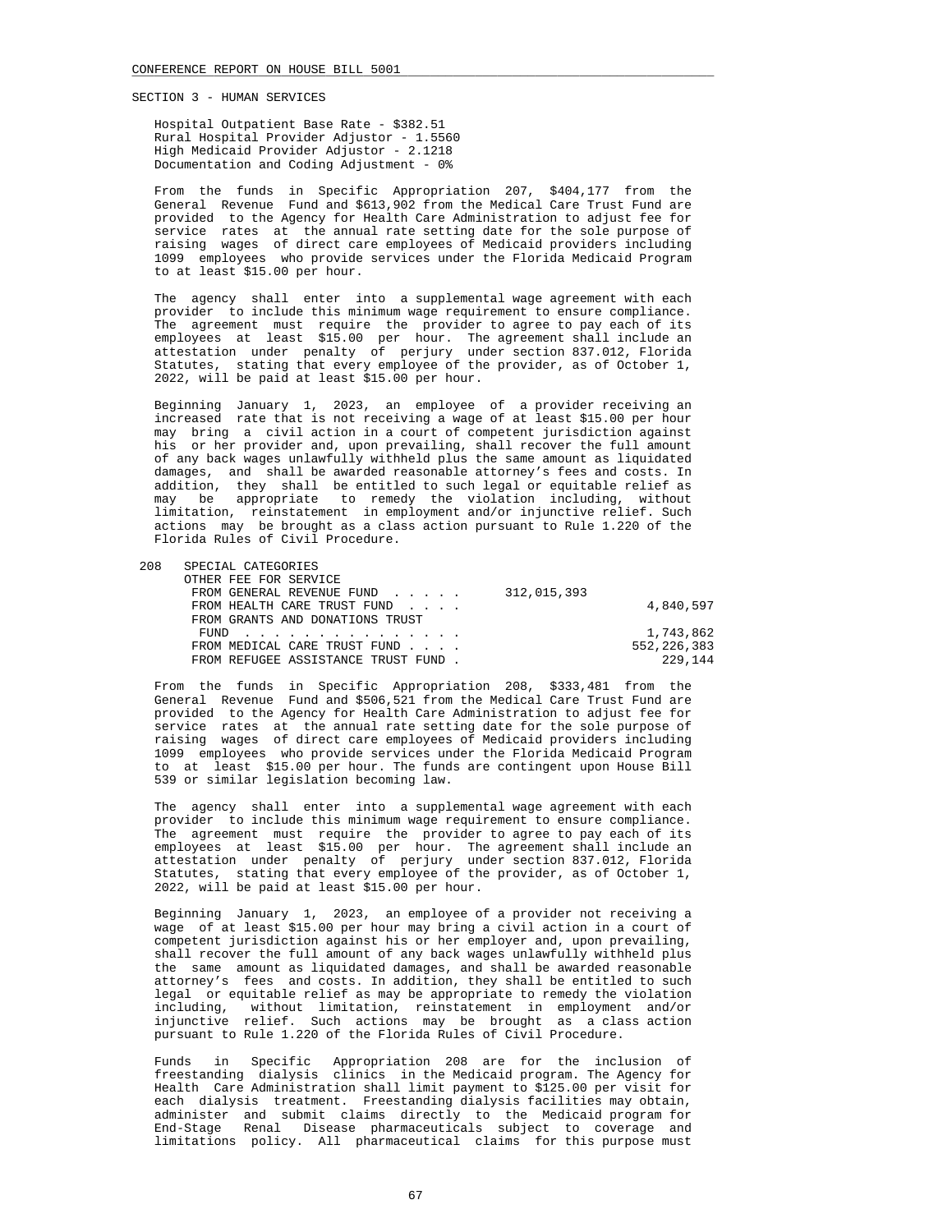include National Drug Codes (NDC) to permit the invoicing for federal and/or state supplemental rebates from manufacturers. Claims for drug products that do not include NDC information are not payable by Florida Medicaid unless the drug product is exempt from federal rebate requirements.

 From the funds in Specific Appropriation 208, the Agency for Health Care Administration shall work with dialysis providers, managed care organizations, and physicians to ensure that all Medicaid patients with End Stage Renal Disease (ESRD) are educated and assessed by their physician and dialysis provider to determine their suitability for all types of home modalities. Further, the agency shall consult with the dialysis community concerning suitable voluntary reporting to the state Medicaid program on members' home modality suitability.

 From the funds in Specific Appropriation 208, the Agency for Health Care Administration shall apply a recurring methodology to establish clinic services rates taking into consideration the reductions imposed on or after October 1, 2008, in the following manner: (1) the agency shall divide the total amount of each recurring reduction imposed by the number of visits originally used in the rate calculation for each rate setting period on or after October 1, 2008, which will yield a rate reduction per diem for each rate period; (2) the agency shall multiply the resulting rate reduction per diem for each rate setting period on or after October 1, 2008, by the projected number of visits used in establishing the current budget estimate which will yield the total current reduction amount to be applied to current rates; (3) in the event the total current reduction amount is greater than the historical reduction amount, the agency shall hold the rate reduction to the historical reduction amount.

 From the funds in Specific Appropriations 208 and 211, \$400,000 from the Grants and Donations Trust Fund and \$607,556 from the Medical Care Trust Fund are provided to buy back clinic services rate adjustments, effective on or after July 1, 2008, and are contingent on the nonfederal share being provided through grants and donations from state, county or other governmental funds. Authority is granted to buy back rate reductions up to, but not higher than, the amounts available under the authority appropriated in this Specific Appropriation. In the event that the funds are not available in the Grants and Donations Trust Fund, the State of Florida is not obligated to continue reimbursements at the higher amount.

 From the funds in Specific Appropriations 208 and 222, \$18,753,731 from the Grants and Donations Trust Fund and \$28,484,886 from the Medical Care Trust Fund are provided to buy back hospice rate reductions, effective on or after January 1, 2008, and are contingent on the nonfederal share being provided through nursing home quality assessments. Authority is granted to buy back rate reductions up to, but no higher than, the amounts available under the budgeted authority in this Specific Appropriation. In the event that the funds are not available in the Grants and Donations Trust Fund, the State of Florida is not obligated to continue reimbursements at the higher amount.

 From the funds in Specific Appropriation 208, \$42,000,000 from the Medical Care Trust Fund is provided for a certified public expenditure program for Emergency Medical Services. The Agency for Health Care Administration shall seek a state plan amendment/waiver to implement this program pursuant to 42 CFR 433.51. Payments to providers under this section of proviso are contingent upon the nonfederal share being provided through certified public expenditures in the Grants and Donations Trust Fund. In the event the funds are not available in the Grants and Donations Trust Fund, the State of Florida is not obligated to make payments under this section of proviso.

 From the funds in Specific Appropriation 208, \$24,990,000 from the Medical Care Trust Fund is provided for the Florida Assertive Community Treatment (FACT) Team Services as a Medicaid state plan covered service. Medicaid coverage for the FACT Team Services is contingent on the availability of state matching funds of \$9,921,030 from the Medical Care Trust Fund being provided in Specific Appropriation 381.

| 209 | SPECIAL CATEGORIES           |            |            |
|-----|------------------------------|------------|------------|
|     | PERSONAL CARE SERVICES       |            |            |
|     | FROM GENERAL REVENUE FUND    | 56,571,233 |            |
|     | FROM MEDICAL CARE TRUST FUND |            | 86,248,119 |
|     |                              |            |            |

From the funds in Specific Appropriation 209, \$5,824,016 from the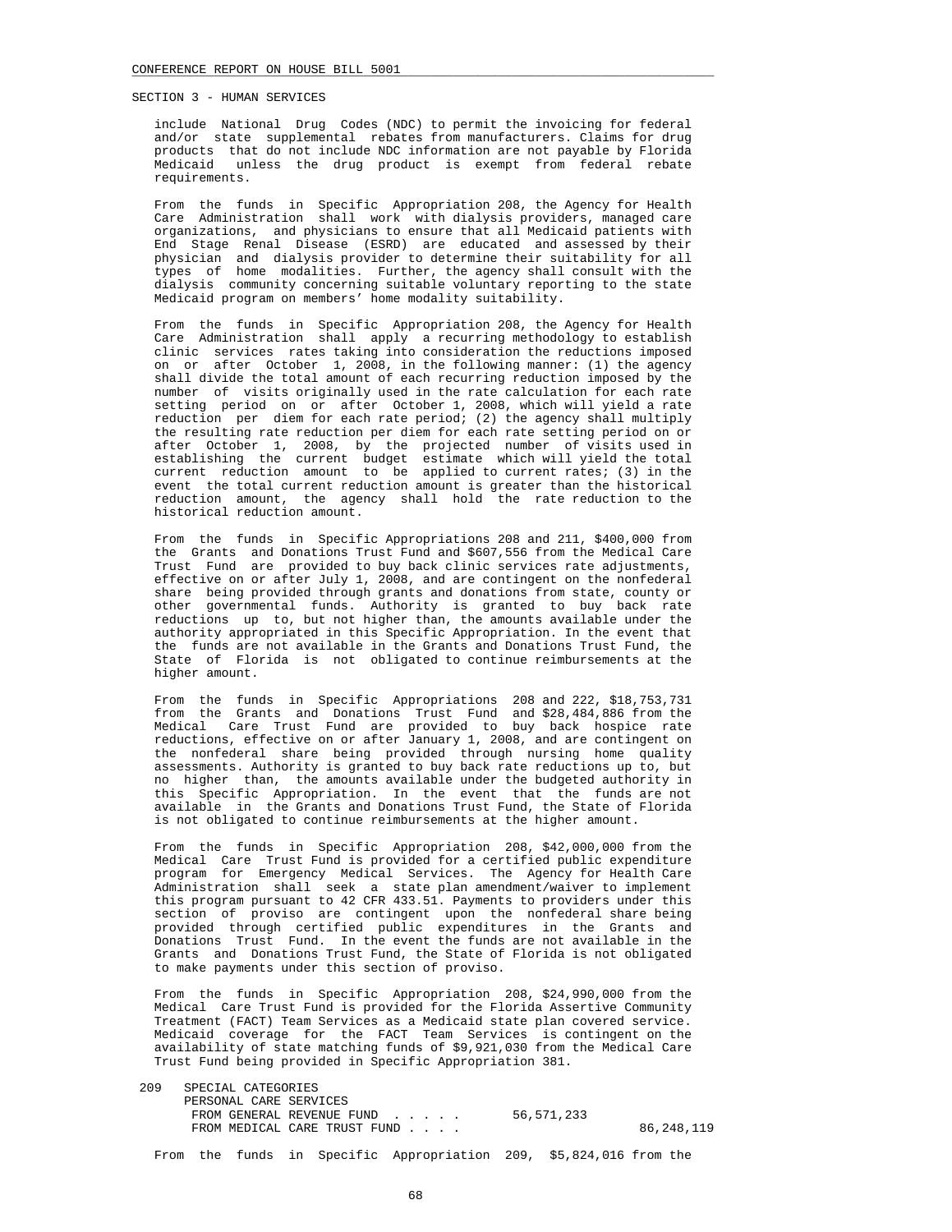General Revenue Fund and \$8,846,049 from the Medical Care Trust Fund are appropriated for the Agency for Health Care Administration to adjust fee for service rates at the annual rate setting date for the sole purpose of raising wages of direct care employees of Medicaid providers including 1099 employees who provide services under the Florida Medicaid Program to at least \$15.00 per hour.

 The agency shall enter into a supplemental wage agreement with each provider to include this minimum wage requirement to ensure compliance. The agreement must require the provider to agree to pay each of its employees at least \$15.00 per hour. The agreement shall include an attestation under penalty of perjury under section 837.012, Florida Statutes, stating that every employee of the provider, as of October 1, 2022, will be paid at least \$15.00 per hour.

 Beginning January 1, 2023, an employee of a provider receiving an increased rate that is not receiving a wage of at least \$15.00 per hour may bring a civil action in a court of competent jurisdiction against his or her provider and, upon prevailing, shall recover the full amount of any back wages unlawfully withheld plus the same amount as liquidated damages, and shall be awarded reasonable attorney's fees and costs. In addition, they shall be entitled to such legal or equitable relief as may be appropriate to remedy the violation including, without limitation, reinstatement in employment and/or injunctive relief. Such actions may be brought as a class action pursuant to Rule 1.220 of the Florida Rules of Civil Procedure.

| 210 | SPECIAL CATEGORIES                     |            |             |
|-----|----------------------------------------|------------|-------------|
|     | PHYSICIAN AND HEALTH CARE PRACTITIONER |            |             |
|     | SERVICES                               |            |             |
|     | FROM GENERAL REVENUE FUND              | 61,973,837 |             |
|     | FROM HEALTH CARE TRUST FUND            |            | 3,543,106   |
|     | FROM TOBACCO SETTLEMENT TRUST FUND.    |            | 15,898,906  |
|     | FROM GRANTS AND DONATIONS TRUST        |            |             |
|     | FUND                                   |            | 23,957,438  |
|     | FROM MEDICAL CARE TRUST FUND           |            | 171,044,995 |
|     | FROM PUBLIC MEDICAL ASSISTANCE         |            |             |
|     | TRUST FUND                             |            | 7,114,334   |
|     | FROM REFUGEE ASSISTANCE TRUST FUND.    |            | 171,283     |

 From the funds in Specific Appropriation 210, \$23,685,614 from the Grants and Donations Trust Fund and \$35,975,881 from the Medical Care Trust Fund are provided for a differential fee schedule paid as supplemental payments for services provided by doctors of medicine, osteopathy, and dentistry as well as other licensed health care practitioners acting under the supervision of those doctors pursuant to existing statutes and written protocols employed by or under contract with a medical or dental school or a public hospital in Florida. Payments to providers under this section of proviso are contingent upon the nonfederal share being provided through intergovernmental transfers in the Grants and Donations Trust Fund. In the event the funds are not available in the Grants and Donations Trust Fund, the State of Florida is not obligated to make payments under this section of proviso.

 From the funds in Specific Appropriation 210, \$5,591,334 from the General Revenue Fund and \$8,492,630 from the Medical Care Trust Fund are provided to the Agency for Health Care Administration to adjust fee for service rates at the annual rate setting date for the sole purpose of raising wages of direct care employees of Medicaid providers including 1099 employees who provide services under the Florida Medicaid Program to at least \$15.00 per hour.

 The agency shall enter into a supplemental wage agreement with each provider to include this minimum wage requirement to ensure compliance. The agreement must require the provider to agree to pay each of its employees at least \$15.00 per hour. The agreement shall include an attestation under penalty of perjury under section 837.012, Florida Statutes, stating that every employee of the provider, as of October 1, 2022, will be paid at least \$15.00 per hour.

 Beginning January 1, 2023, an employee of a provider receiving an increased rate that is not receiving a wage of at least \$15.00 per hour may bring a civil action in a court of competent jurisdiction against his or her provider and, upon prevailing, shall recover the full amount of any back wages unlawfully withheld plus the same amount as liquidated damages, and shall be awarded reasonable attorney's fees and costs. In addition, they shall be entitled to such legal or equitable relief as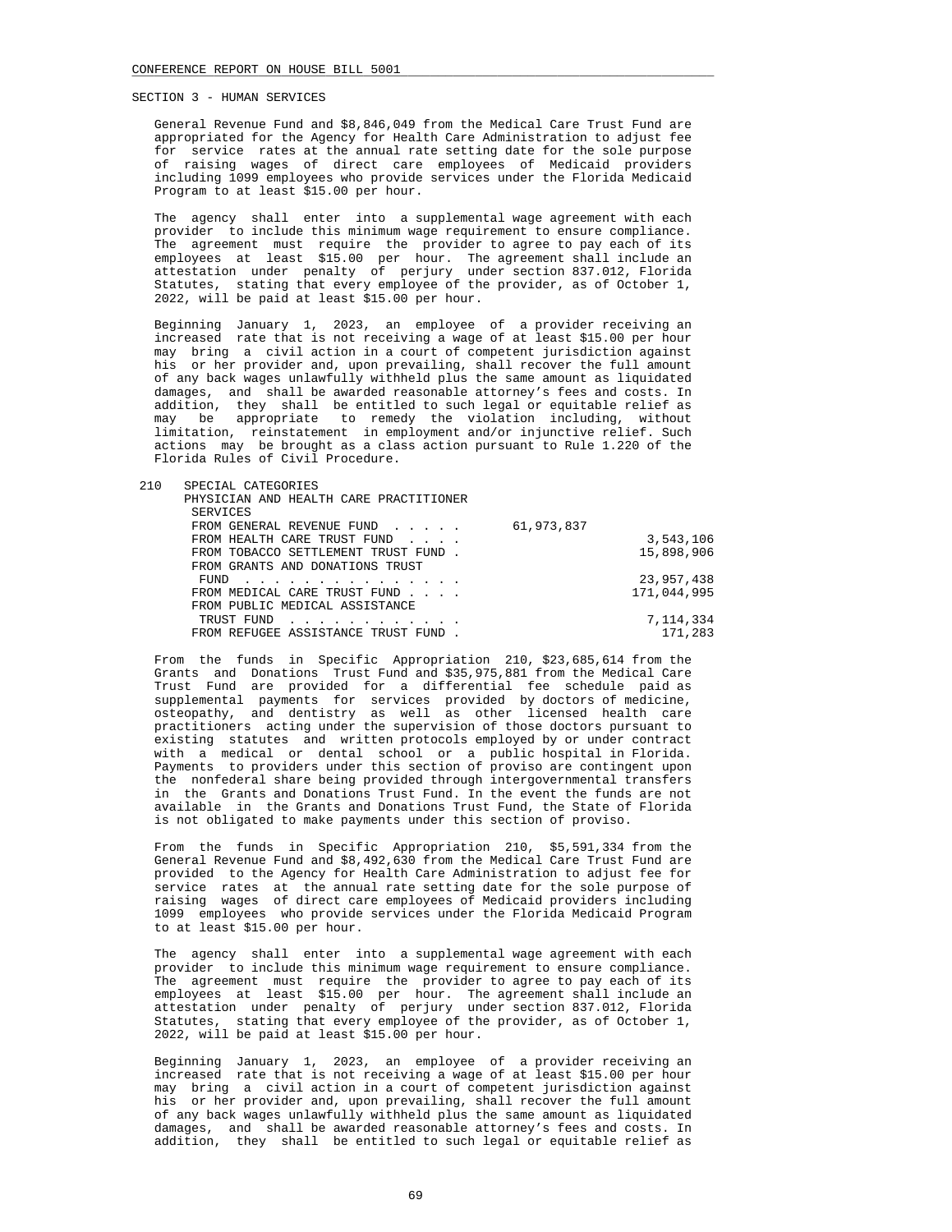may be appropriate to remedy the violation including, without limitation, reinstatement in employment and/or injunctive relief. Such actions may be brought as a class action pursuant to Rule 1.220 of the Florida Rules of Civil Procedure.

| 211 | SPECIAL CATEGORIES                                                                                                      |               |                |
|-----|-------------------------------------------------------------------------------------------------------------------------|---------------|----------------|
|     | PREPAID HEALTH PLANS                                                                                                    |               |                |
|     | FROM GENERAL REVENUE FUND                                                                                               | 5,186,997,145 |                |
|     | FROM HEALTH CARE TRUST FUND                                                                                             |               | 344, 363, 263  |
|     | FROM TOBACCO SETTLEMENT TRUST FUND.                                                                                     |               | 344, 241, 094  |
|     | FROM GRANTS AND DONATIONS TRUST                                                                                         |               |                |
|     | FUND<br>the contract of the contract of the contract of the contract of the contract of the contract of the contract of |               | 2,530,302,183  |
|     | FROM MEDICAL CARE TRUST FUND                                                                                            |               | 10,298,020,507 |
|     | FROM PUBLIC MEDICAL ASSISTANCE                                                                                          |               |                |
|     | TRUST FUND<br>and a series and a series and a                                                                           |               | 825, 292, 926  |
|     | FROM REFUGEE ASSISTANCE TRUST FUND.                                                                                     |               | 21,855,079     |
|     |                                                                                                                         |               |                |

 The Agency for Health Care Administration is authorized to expend funds from the Grants and Donations Trust Fund and the Medical Care Trust Fund to manage a directed payment program for hospitals providing inpatient and outpatient services to Medicaid managed care enrollees. The agency is authorized to submit a budget amendment pursuant to chapter 216, Florida Statutes, requesting spending authority to manage the program. Directed payments to hospitals pursuant to this section of proviso shall not be considered a component of the provider payment calculation specified in section 409.975(6), Florida Statutes, and are contingent upon the nonfederal share being provided through intergovernmental transfers in the Grants and Donations Trust Fund. In the event the funds are not available in the Grants and Donations Trust Fund, the State of Florida is not obligated to make payments under this section of proviso.

 From the funds in Specific Appropriation 211, \$130,695,402 from the Grants and Donations Trust Fund and \$198,512,159 from the Medical Care Trust Fund shall be used to pay prepaid health plans to support access to high quality care provided by doctors of medicine, osteopathy and dentistry as well as other licensed health care practitioners acting under the supervision of those doctors pursuant to existing statutes and written protocols employed by or under contract with a medical or dental school in Florida or a public hospital through a minimum fee schedule calculated as a supplemental per member per month payment, based on the amount allowable under the state plan amendment and historic utilization of services. Payments to providers under this section of proviso are contingent upon the nonfederal share being provided through intergovernmental transfers in the Grants and Donations Trust Fund. In the event the funds are not available in the Grants and Donations Trust Fund, the State of Florida is not obligated to make payments under this section of proviso.

 From the funds in Specific Appropriation 211, \$4,000,000 from the General Revenue Fund and \$6,075,567 from the Medical Care Trust Fund are provided for flexible services for persons with severe mental illness or substance abuse disorders, including, but not limited to, temporary housing assistance, subject to federal approval under section 409.906(13)(d), Florida Statutes.

 From the funds in Specific Appropriation 211, \$7,142,622 from the Grants and Donations Trust Fund and \$10,848,869 from the Medical Care Trust Fund are provided to increase reimbursement for physicians and dentists employed by or under contract with a Florida medical or dental school or a public hospital and practitioners under the supervision of those physicians or dentists to the level provided for these physicians and practitioners pursuant to a minimum fee schedule calculated as a supplemental per member per month payment based on the historic utilization of services by Medicaid eligible children. Payment of the increase under this section of proviso is contingent upon the nonfederal share being provided through intergovernmental transfers in the Grants and Donations Trust Fund. In the event the funds are not available in the Grants and Donations Trust Fund, the State of Florida is not obligated to make payments under this section of proviso.

 From the funds in Specific Appropriations 211 and 212, the Agency for Health Care Administration is authorized to expend funds from the General Revenue Fund, the Grants and Donations Trust Fund, and the Medical Care Trust Fund to purchase prescription drugs pursuant to the parameters of the Canadian Prescription Drug Importation Program as authorized by section 381.02035, Florida Statutes, for use in the Medicaid program, as outlined in section 381.02035(3), Florida Statutes,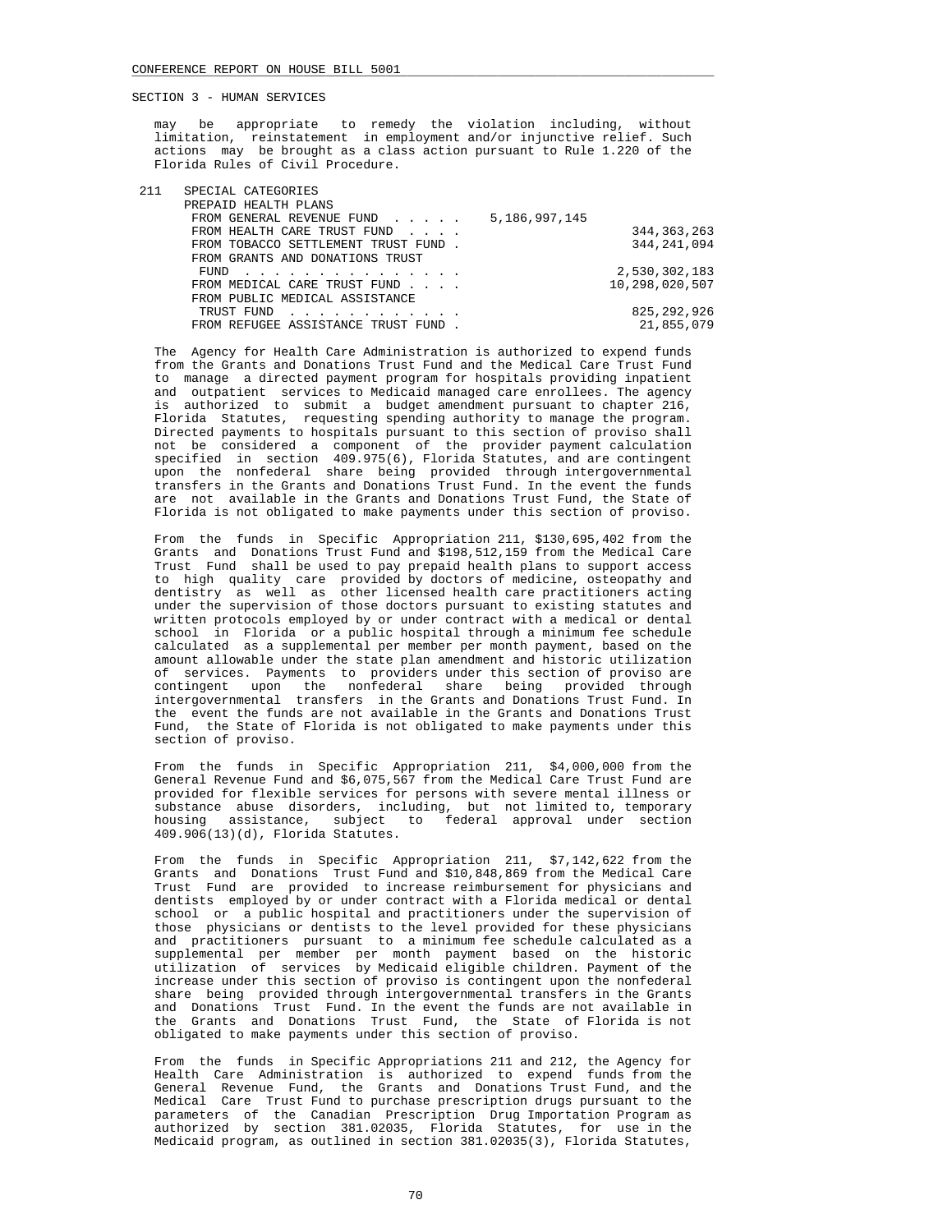# for Medicaid eligible persons.

 From the funds in Specific Appropriations 211 and 222, \$55,000,000 from the Grants and Donations Trust Fund and \$83,539,043 from the Medical Care Trust Fund are provided for a certified public expenditure program for Emergency Medical Services. The Agency for Health Care Administration shall seek a state plan amendment/waiver to implement this program pursuant to 42 CFR 433.51. Payments to providers under this section of proviso are contingent upon the nonfederal share being provided through intergovernmental transfers in the Grants and Donations Trust Fund. In the event the funds are not available in the Grants and Donations Trust Fund, the State of Florida is not obligated to make payments under this section of proviso.

 From the funds in Specific Appropriation 211, \$1,000,000 from the General Revenue Fund and \$1,518,892 from the Medical Care Trust Fund are provided for a Maternal Fetal Medicine provider rate increase.

 From the funds in Specific Appropriation 211, \$26,868,513 from the General Revenue Fund and \$40,810,361 from the Medical Care Trust Fund are provided for the sole purpose of raising wages of employees of Medicaid providers including 1099 employees who provide services under the Florida Medicaid Program to at least \$15.00 per hour.

 The agency shall enter into a supplemental wage agreement with each provider to include this minimum wage requirement to ensure compliance. The agreement must require the provider to agree to pay each of its employees at least \$15.00 per hour. The agreement shall include an attestation under penalty of perjury under section 837.012, Florida Statutes, stating that every employee of the provider, as of October 1, 2022, will be paid at least \$15.00 per hour.

 The agency shall enter into a supplemental wage agreement with all managed care plans to ensure these funds are used to raise the wages of direct care employees under contract with the managed care plan. The managed care plan shall provide attestation to the agency that they have amended each provider's contract reimbursement rate to comply with this provision by January 1, 2023.

 Beginning January 1, 2023, an employee of a provider receiving an increased rate that is not receiving a wage of at least \$15.00 per hour may bring a civil action in a court of competent jurisdiction against his or her provider and, upon prevailing, shall recover the full amount of any back wages unlawfully withheld plus the same amount as liquidated damages, and shall be awarded reasonable attorney's fees and costs. In addition, they shall be entitled to such legal or equitable relief as may be appropriate to remedy the violation including, without limitation, reinstatement in employment and/or injunctive relief. Such actions may be brought as a class action pursuant to Rule 1.220 of the Florida Rules of Civil Procedure.

| 212 | SPECIAL CATEGORIES                                                |             |               |
|-----|-------------------------------------------------------------------|-------------|---------------|
|     | PRESCRIBED MEDICINE/DRUGS                                         |             |               |
|     | FROM GENERAL REVENUE FUND                                         | 66,759,740  |               |
|     | FROM HEALTH CARE TRUST FUND<br>$\sim$ $\sim$ $\sim$ $\sim$ $\sim$ |             | 23, 416, 496  |
|     | FROM GRANTS AND DONATIONS TRUST                                   |             |               |
|     | FUND<br>.                                                         |             | 260, 344, 304 |
|     | FROM MEDICAL CARE TRUST FUND                                      |             | 75,011,142    |
|     | FROM REFUGEE ASSISTANCE TRUST FUND.                               |             | 317,564       |
|     |                                                                   |             |               |
| 213 | SPECIAL CATEGORIES                                                |             |               |
|     | MEDICARE PART D PAYMENT                                           |             |               |
|     | FROM GENERAL REVENUE FUND                                         | 773,017,438 |               |
|     |                                                                   |             |               |
| 214 | SPECIAL CATEGORIES                                                |             |               |
|     | STATEWIDE INPATIENT PSYCHIATRIC SERVICES                          |             |               |
|     | FROM GENERAL REVENUE FUND<br>$\sim$ $\sim$ $\sim$ $\sim$ $\sim$   | 257,296     |               |
|     | FROM MEDICAL CARE TRUST FUND                                      |             | 440,632       |
|     |                                                                   |             |               |

 The funds in Specific Appropriation 214 are provided to the Agency for Health Care Administration for services for children in the Statewide Inpatient Psychiatric Program. The program shall be designed to permit prior authorization of services, monitoring and quality assurance, discharge planning, and continuing stay reviews of all children admitted to the program.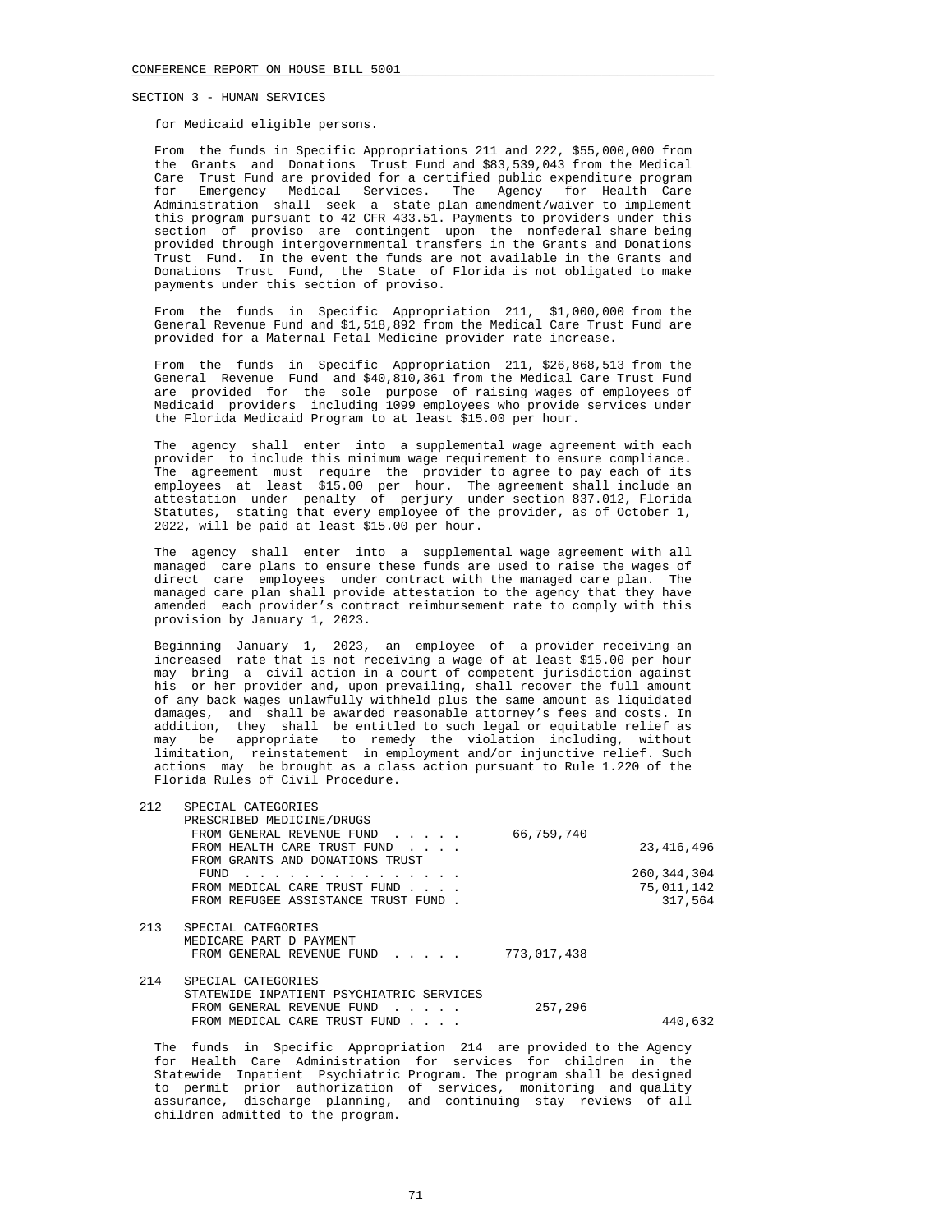| 215 | SPECIAL CATEGORIES<br>SUPPLEMENTAL MEDICAL INSURANCE<br>FROM GENERAL REVENUE FUND<br>FROM MEDICAL CARE TRUST FUND | 973,210,689 | 1,635,387,578 |
|-----|-------------------------------------------------------------------------------------------------------------------|-------------|---------------|
| 216 | SPECIAL CATEGORIES<br>MEDICAID SCHOOL REFINANCING<br>FROM GENERAL REVENUE FUND<br>FROM MEDICAL CARE TRUST FUND    | 4,000,000   | 103,886,947   |

 From the funds in Specific Appropriation 216, \$4,000,000 from the General Revenue Fund and \$6,075,567 from the Medical Care Trust Fund are provided for school-based services, pursuant to section 409.9072, Florida Statutes, provided by private schools or charter schools that are not participating in the school district's certified match program under section 409.9071, Florida Statutes, to children younger than 21 years of age with specified disabilities who are eligible for Medicaid and Part B or Part H of the Individuals with Disabilities Act (IDEA), or the exceptional student education program, or who have an individualized educational plan.

| TOTAL: MEDICAID SERVICES TO INDIVIDUALS    |                |
|--------------------------------------------|----------------|
| 8,226,023,527<br>FROM GENERAL REVENUE FUND |                |
| FROM TRUST FUNDS                           | 20,904,656,879 |
| TOTAL ALL FUNDS                            | 29,130,680,406 |
| MEDICAID LONG TERM CARE                    |                |

| 217 | SPECIAL CATEGORIES           |           |           |
|-----|------------------------------|-----------|-----------|
|     | ASSISTIVE CARE SERVICES      |           |           |
|     | FROM GENERAL REVENUE FUND    | 1,279,935 |           |
|     | FROM MEDICAL CARE TRUST FUND |           | 1,944,082 |

 From the funds in Specific Appropriation 217, \$136,616 from the General Revenue Fund and \$207,505 from the Medical Care Trust Fund are provided to the Agency for Health Care Administration to adjust fee for service rates at the annual rate setting date for the sole purpose of raising wages of direct care employees of Medicaid providers including 1099 employees who provide services under the Florida Medicaid Program to at least \$15.00 per hour.

 The agency shall enter into a supplemental wage agreement with each provider to include this minimum wage requirement to ensure compliance. The agreement must require the provider to agree to pay each of its employees at least \$15.00 per hour. The agreement shall include an attestation under penalty of perjury under section 837.012, Florida Statutes, stating that every employee of the provider, as of October 1, 2022, will be paid at least \$15.00 per hour.

 Beginning January 1, 2023, an employee of a provider receiving an increased rate that is not receiving a wage of at least \$15.00 per hour may bring a civil action in a court of competent jurisdiction against his or her provider and, upon prevailing, shall recover the full amount of any back wages unlawfully withheld plus the same amount as liquidated damages, and shall be awarded reasonable attorney's fees and costs. In addition, they shall be entitled to such legal or equitable relief as may be appropriate to remedy the violation including, without limitation, reinstatement in employment and/or injunctive relief. Such actions may be brought as a class action pursuant to Rule 1.220 of the Florida Rules of Civil Procedure.

| 218 | SPECIAL CATEGORIES                |         |               |
|-----|-----------------------------------|---------|---------------|
|     | HOME AND COMMUNITY BASED SERVICES |         |               |
|     | FROM GENERAL REVENUE FUND         | 177.230 |               |
|     | FROM MEDICAL CARE TRUST FUND      |         | 1,884,558,872 |

 219 SPECIAL CATEGORIES INTERMEDIATE CARE FACILITIES/ INTELLECTUALLY DISABLED - SUNLAND CENTER FROM MEDICAL CARE TRUST FUND . . . . . . . 77,739,811

 From the funds in Specific Appropriations 219, 220, 221, 222, and 223, the Agency for Health Care Administration, in consultation with the Agency for Persons with Disabilities, is authorized to transfer funds, in accordance with the provisions of chapter 216, Florida Statutes, to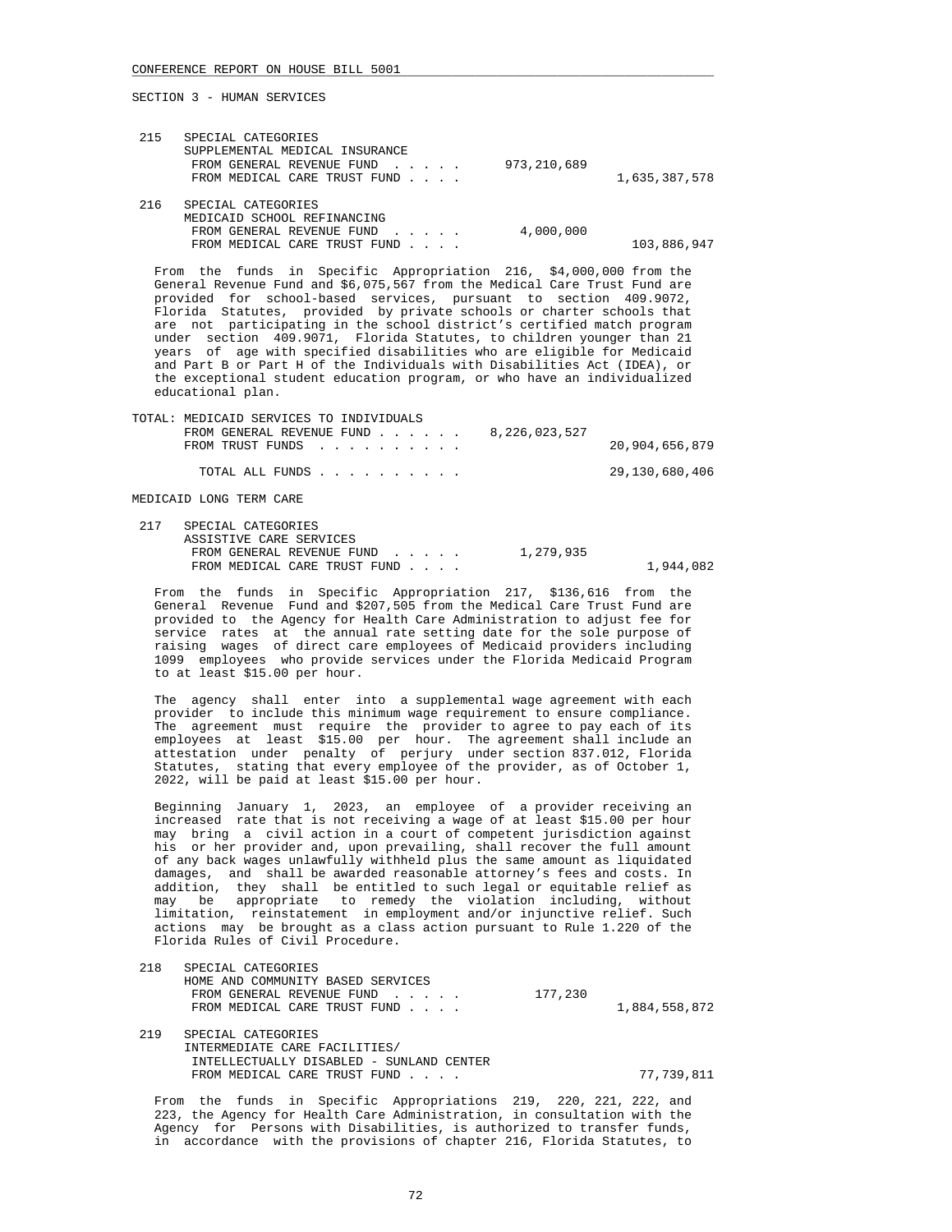Specific Appropriation 245 for the Developmental Disabilities Home and Community Based Waiver. Priority for the use of these funds will be given to the planning and service areas with the greatest potential for transition success.

| 220 | SPECIAL CATEGORIES                    |             |
|-----|---------------------------------------|-------------|
|     | INTERMEDIATE CARE FACILITIES/         |             |
|     | DEVELOPMENTALLY DISABLED COMMUNITY    |             |
|     | FROM GENERAL REVENUE FUND 127,856,272 |             |
|     | FROM GRANTS AND DONATIONS TRUST       |             |
|     | FUND                                  | 17,562,275  |
|     | FROM MEDICAL CARE TRUST FUND          | 220.905.005 |

 From the funds in Specific Appropriation 220, \$17,562,275 from the Grants and Donations Trust Fund and \$26,675,194 from the Medical Care Trust Fund are provided to buy back intermediate care facilities for the developmentally disabled rate reductions, effective on or after October 1, 2008, and are contingent on the nonfederal share being provided through intermediate care facilities for the developmentally disabled quality assessments. Authority is granted to buy back rate reductions up to, but not higher than, the amounts available under the budgeted authority in this Specific Appropriation. In the event that the funds are not available in the Grants and Donations Trust Fund, the State of Florida is not obligated to continue reimbursements at the higher amount.

 The Agency for Health Care Administration shall not pay any legal judgments, settlements, lawsuit damages or awards imposed by a court as the result of any legal proceeding relating to prior fiscal years without specific authority in the General Appropriations Act.

 From the funds in Specific Appropriation 220, \$11,756,545 from the General Revenue Fund and \$17,856,918 from the Medical Care Trust Fund are provided for an Intermediate Care Facilities/Developmentally Disabled (ICF/DD) rate increase.

 From the funds in Specific Appropriation 220, \$7,273,844 from the General Revenue Fund and \$11,048,181 from the Medical Care Trust Fund are provided to establish a new level of reimbursement for Medicaid-eligible individuals residing in or seeking admission to an Intermediate Care Facility for Individuals with Intellectual Disabilities (ICF/IID) who have severe behavioral needs. These funds shall be placed in reserve. The Agency for Health Care Administration shall submit a budget amendment requesting release of the funds held in reserve pursuant to chapter 216, Florida Statutes. Release of the funds is contingent upon the agency demonstrating the need and identifying individuals who have severe behavioral needs and who qualify for this level of care.

 From the funds in Specific Appropriation 220, \$13,891,474 from the General Revenue Fund and \$21,099,645 from the Medical Care Trust Fund are provided to the Agency for Health Care Administration to adjust fee for service rates at the annual rate setting date for the sole purpose of raising wages of direct care employees of Medicaid providers including 1099 employees who provide services under the Florida Medicaid Program to at least \$15.00 per hour.

 The agency shall enter into a supplemental wage agreement with each provider to include this minimum wage requirement to ensure compliance. The agreement must require the provider to agree to pay each of its employees at least \$15.00 per hour. The agreement shall include an attestation under penalty of perjury under section 837.012, Florida Statutes, stating that every employee of the provider, as of October 1, 2022, will be paid at least \$15.00 per hour.

 Beginning January 1, 2023, an employee of a provider receiving an increased rate that is not receiving a wage of at least \$15.00 per hour may bring a civil action in a court of competent jurisdiction against his or her provider and, upon prevailing, shall recover the full amount of any back wages unlawfully withheld plus the same amount as liquidated damages, and shall be awarded reasonable attorney's fees and costs. In addition, they shall be entitled to such legal or equitable relief as may be appropriate to remedy the violation including, without limitation, reinstatement in employment and/or injunctive relief. Such actions may be brought as a class action pursuant to Rule 1.220 of the Florida Rules of Civil Procedure.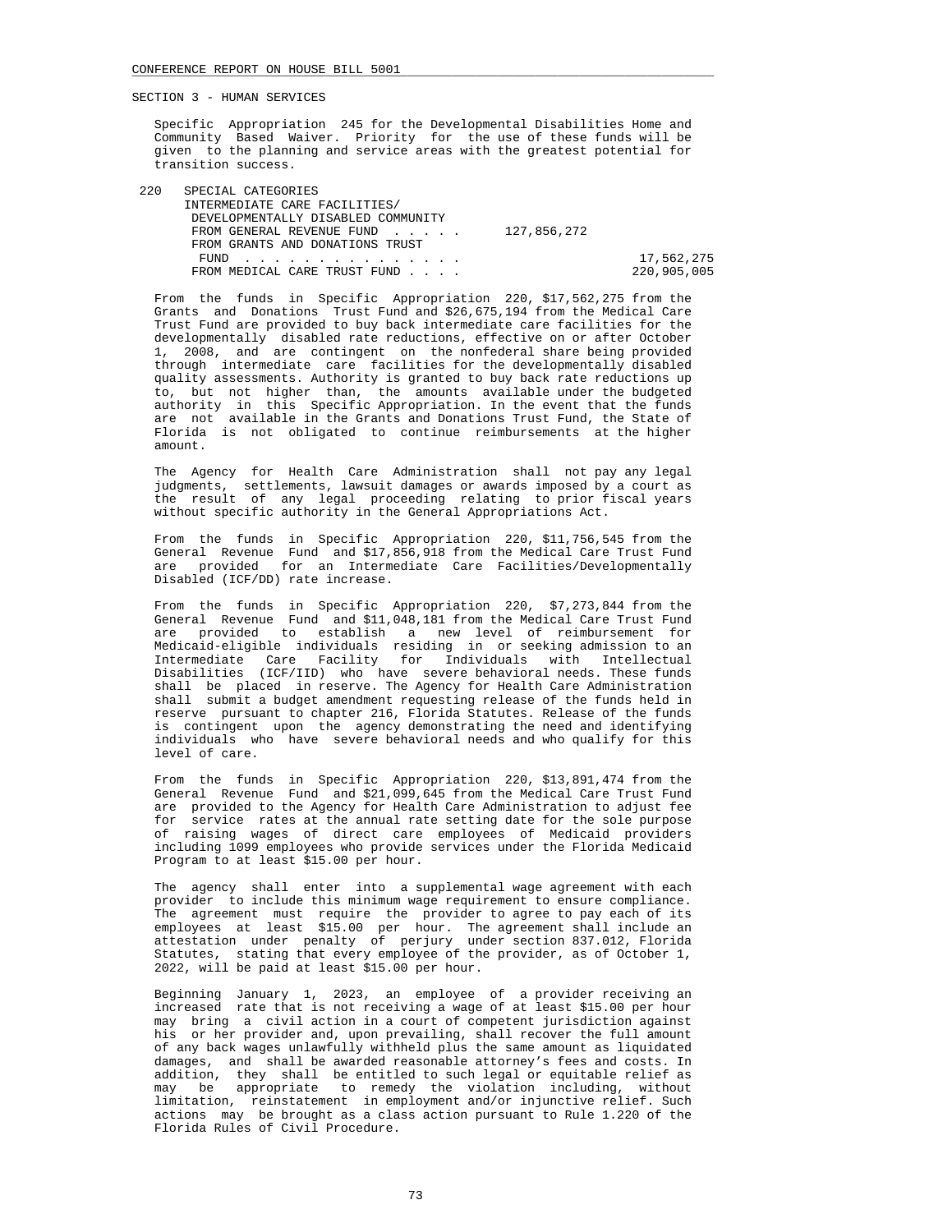| 221 | SPECIAL CATEGORIES              |            |             |
|-----|---------------------------------|------------|-------------|
|     | NURSING HOME CARE               |            |             |
|     | FROM GENERAL REVENUE FUND       | 35,912,835 |             |
|     | FROM HEALTH CARE TRUST FUND     |            | 16,729,472  |
|     | FROM GRANTS AND DONATIONS TRUST |            |             |
|     | FUND                            |            | 29,921,212  |
|     | FROM MEDICAL CARE TRUST FUND    |            | 125,405,043 |
|     |                                 |            |             |

 From the funds in Specific Appropriation 221, the Agency for Health Care Administration is authorized to transfer funds in accordance with the provisions of chapter 216, Florida Statutes, to Specific Appropriation 218 specifically for slots under the Model Waiver and Specific Appropriation 222 Statewide Medicaid Managed Care Long-Term Care Waiver to transition the greatest number of appropriate eligible beneficiaries from skilled nursing facilities to community-based alternatives in order to maximize the reduction in Medicaid nursing home occupancy. Priority for the use of these funds will be given to the planning and service areas with the greatest potential for transition  $\frac{1}{\sqrt{2}}$ 

 From the funds in Specific Appropriations 221 and 222, \$432,726,079 from the Grants and Donations Trust Fund and \$657,264,045 from the Medical Care Trust Fund are provided to buy back nursing facility rate reductions, effective on or after January 1, 2008, and are contingent on the nonfederal share being provided through nursing home quality assessments. Authority is granted to buy back rate reductions up to, but not higher than, the amounts available under the budgeted authority in these Specific Appropriations. In the event that the funds are not available in the Grants and Donations Trust Fund, the State of Florida is not obligated to continue reimbursements at the higher amount.

 From the funds in Specific Appropriation 221, \$4,118,588 from the General Revenue Fund and \$6,255,689 from the Medical Care Trust Fund are provided to the Agency for Health Care Administration to adjust fee for service rates at the annual rate setting date for the sole purpose of raising wages for nursing home employees of Medicaid providers including 1099 employees who provide services under the Florida Medicaid Program to at least \$15.00 per hour. The funds are contingent upon House Bill 539 or similar legislation becoming law.

 The agency shall enter into a supplemental wage agreement with each provider to include this minimum wage requirement to ensure compliance. The agreement must require the provider to agree to pay each of its employees at least \$15.00 per hour. The agreement shall include an attestation under penalty of perjury under section 837.012, Florida Statutes, stating that every employee of the provider, as of October 1, 2022, will be paid at least \$15.00 per hour.

 Beginning January 1, 2023, an employee of a nursing home provider not receiving a wage of at least \$15.00 per hour may bring a civil action in a court of competent jurisdiction against his or her employer and, upon prevailing, shall recover the full amount of any back wages unlawfully withheld plus the same amount as liquidated damages, and shall be awarded reasonable attorney's fees and costs. In addition, they shall be entitled to such legal or equitable relief as may be appropriate to remedy the violation including, without limitation, reinstatement in employment and/or injunctive relief. Such actions may be brought as a class action pursuant to Rule 1.220 of the Florida Rules of Civil Procedure.

| 222<br>SPECIAL CATEGORIES |  |  |
|---------------------------|--|--|
|---------------------------|--|--|

| PREPAID HEALTH PLAN/LONG TERM CARE         |               |
|--------------------------------------------|---------------|
| 1,554,402,031<br>FROM GENERAL REVENUE FUND |               |
| FROM HEALTH CARE TRUST FUND                | 308,100,403   |
| FROM GRANTS AND DONATIONS TRUST            |               |
| FUND                                       | 432,643,075   |
| FROM MEDICAL CARE TRUST FUND               | 3,492,387,538 |

 From the funds in Specific Appropriation 222, \$53,952,300 from the General Revenue Fund and \$81,947,700 from the Medical Care Trust Fund are provided for the sole purpose of raising wages of employees of Medicaid providers including 1099 employees who provide services under the Florida Medicaid Program to at least \$15.00 per hour.

 In order to receive funds as a result of the increased rate, a provider must enter into a supplemental wage agreement with the Agency for Health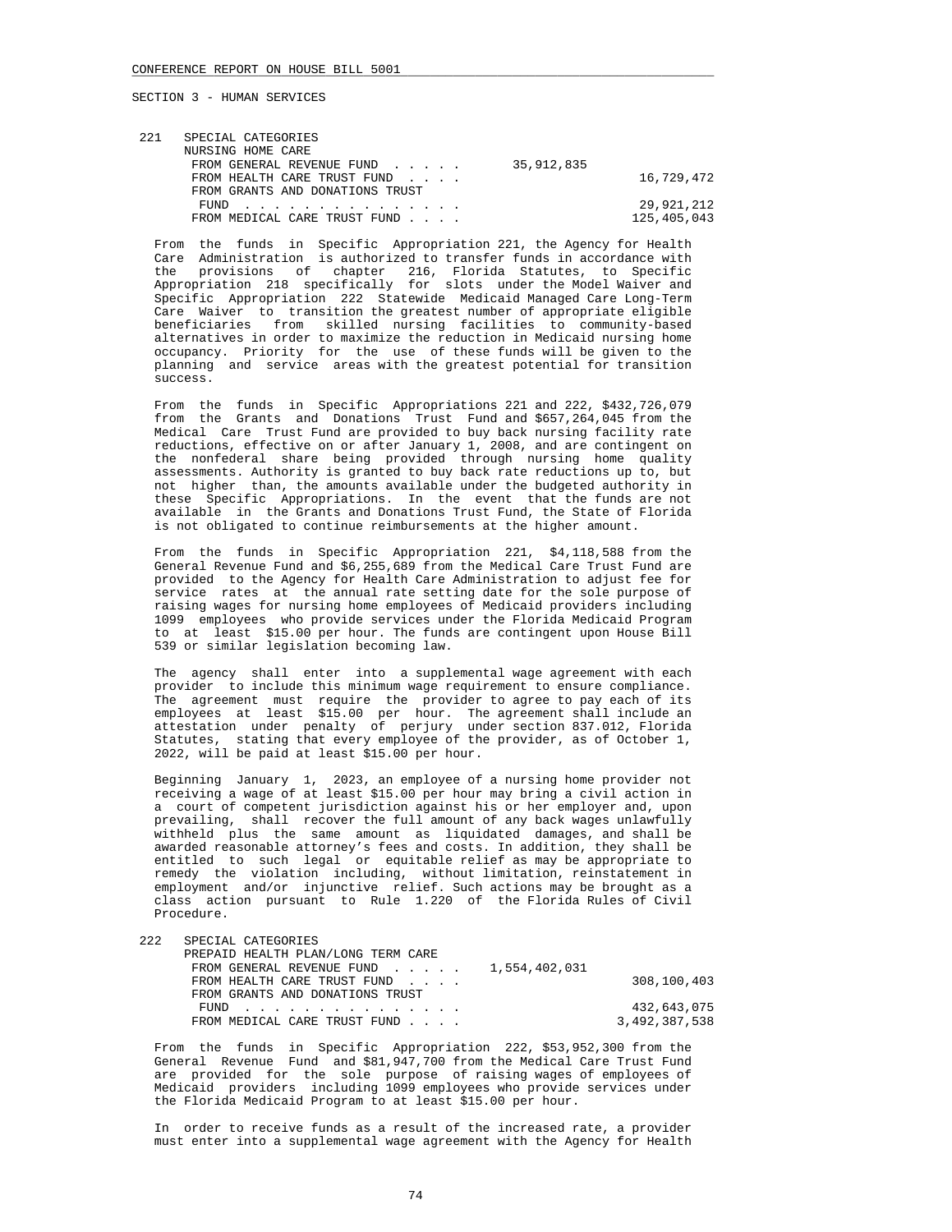Care Administration. The agreement must require the provider to agree to pay each of its employees at least \$15.00 per hour. The agreement shall include an attestation under penalty of perjury under section 837.012, Florida Statutes, stating that every employee of the provider, as of October 1, 2022, will be paid at least \$15.00 per hour.

 The agency shall enter into a supplemental wage agreement with all managed care plans to ensure these funds are used to raise the wages of direct care employees under contract with the managed care plan. The managed care plan shall provide attestation to the agency that they have amended each provider's contract reimbursement rate to comply with this provision by January 1, 2023.

 Beginning January 1, 2023, an employee of a provider receiving an increased rate that is not receiving a wage of at least \$15.00 per hour may bring a civil action in a court of competent jurisdiction against his or her provider and, upon prevailing, shall recover the full amount of any back wages unlawfully withheld plus the same amount as liquidated damages, and shall be awarded reasonable attorney's fees and costs. In addition, they shall be entitled to such legal or equitable relief as may be appropriate to remedy the violation including, without limitation, reinstatement in employment and/or injunctive relief. Such actions may be brought as a class action pursuant to Rule 1.220 of the Florida Rules of Civil Procedure.

 From the funds in Specific Appropriation 222, \$80,021,759 from the General Revenue Fund and \$121,544,384 from the Medical Care Trust Fund are provided for the sole purpose of raising wages of employees of Medicaid Nursing Home providers including 1099 employees who provide services under the Florida Medicaid Program to at least \$15.00 per hour. The funds are contingent upon House Bill 539 or similar legislation becoming law.

 In order to receive funds as a result of the increased rate, a provider must enter into a supplemental wage agreement with the Agency for Health Care Administration. The agreement must require the provider to agree to pay each of its employees at least \$15.00 per hour. The agreement shall include an attestation under penalty of perjury under section 837.012, Florida Statutes, stating that every employee of the provider, as of October 1, 2022, will be paid at least \$15.00 per hour.

 The agency shall enter into a supplemental wage agreement with all managed care plans to ensure these funds are used to raise the wages of direct care employees under contract with the managed care plan. The managed care plan shall provide attestation to the agency that they have amended each provider's contract reimbursement rate to comply with this provision by January 1, 2023.

 Beginning January 1, 2023, an employee of a nursing home provider not receiving a wage of at least \$15.00 per hour may bring a civil action in a court of competent jurisdiction against his or her employer and, upon prevailing, shall recover the full amount of any back wages unlawfully withheld plus the same amount as liquidated damages, and shall be awarded reasonable attorney's fees and costs. In addition, they shall be entitled to such legal or equitable relief as may be appropriate to remedy the violation including, without limitation, reinstatement in employment and/or injunctive relief. Such actions may be brought as a class action pursuant to Rule 1.220 of the Florida Rules of Civil Procedure.

| 223  | SPECIAL CATEGORIES<br>STATE MENTAL HEALTH HOSPITAL PROGRAM<br>FROM MEDICAL CARE TRUST FUND |            | 4,048,175   |
|------|--------------------------------------------------------------------------------------------|------------|-------------|
| 2.24 | SPECIAL CATEGORIES<br>PROGRAM OF ALL-INCLUSIVE CARE FOR THE<br>ELDERLY (PACE)              |            |             |
|      | FROM GENERAL REVENUE FUND<br>FROM MEDICAL CARE TRUST FUND                                  | 72,432,100 | 110,016,514 |

 Any person who the Legislature has approved to enroll participants residing in a specific geographic area in a Program of All-Inclusive Care for the Elderly (PACE) may transfer such approval, and assign its Program of All-Inclusive Care for the Elderly (PACE) contract, to any other person meeting federal requirements upon the prior approval of the Agency for Health Care Administration, subject to any other required federal approvals. Any such approved transfer shall include the transfer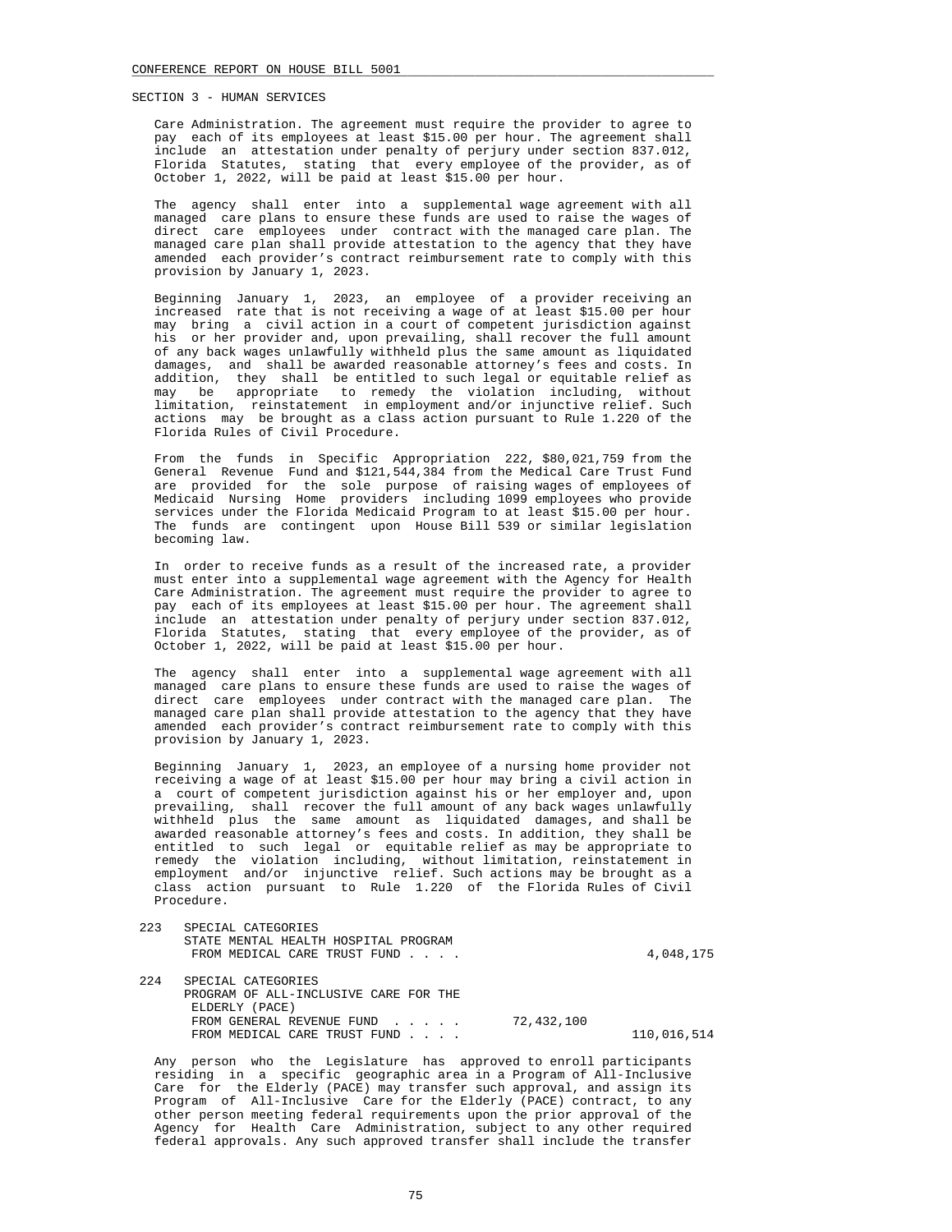of any appropriated funds by the Legislature to such Program of All-Inclusive Care for the Elderly (PACE), and all future appropriations in respect of such Program of All-Inclusive Care for the Elderly (PACE) shall be made to the approved transferee.

 From the funds in Specific Appropriation 224, \$24,477,650 from the General Revenue Fund and  $$37,178,899$  from the Medical Care Trust Fund are provided for Program of All-Inclusive Care for the Elderly (PACE) rate adjustments.

 From the funds in Specific Appropriation 224, \$206,890 from the General Revenue Fund and  $$314,244$  from the Medical Care Trust Fund are provided to fund 50 authorized Program for All-Inclusive Care for the Elderly (PACE) slots for the PACE Program that provides services to frail and elderly persons who reside in Escambia, Okaloosa, and Santa Rosa Counties, as authorized by chapter 2021-41, Laws of Florida, effective April 1, 2023.

 From the funds in Specific Appropriation 224, \$1,556,893 from the General Revenue Fund and \$2,364,751 funds from the Medical Care Trust Fund are provided to fund 100 authorized Program for All-Inclusive Care for the Elderly (PACE) slots for the PACE Program at the not-for-profit hospital in Miami-Dade County serving persons in Northwest Miami-Dade County, as authorized by chapter 2021-41, Laws of Florida, effective July 1, 2022.

 From the funds in Specific Appropriation 224, \$1,774,832 from the General Revenue Fund and \$2,695,777 from the Medical Care Trust Fund are provided to fund 100 authorized Program for All-Inclusive Care for the Elderly (PACE) slots in Orange, Osceola, Lake, Sumter, and Seminole counties, as authorized by chapter 2021-41, Laws of Florida, effective July 1, 2022.

 From the funds in Specific Appropriation 224, \$1,649,066 from the General Revenue Fund and \$2,502,661 from the Medical Care Trust Fund are provided to fund 200 authorized Program for All-Inclusive Care for the Elderly (PACE) slots for the public hospital system operating in the northern two-thirds of Broward County to provide comprehensive services to frail and elderly persons residing in the northern two-thirds of Broward County, as authorized by chapter 2021-41, Laws of Florida, effective January 1, 2023.

 From the funds in Specific Appropriation 224, \$2,332,468 from the General Revenue Fund and \$3,542,766 from the Medical Care Trust Fund are provided to fund 150 authorized Program for All-Inclusive Care for the Elderly (PACE) slots in Hillsborough County, for a PACE Program owned by a non-profit organization that has operated a hospice for over 40 years, as authorized by chapter 2016-65, Laws of Florida, effective July 1, 2022.

 From the funds in Specific Appropriation 224, \$833,454 from the General Revenue Fund and \$1,265,927 from the Medical Care Trust Fund are provided to authorize and fund 50 new Program for All-Inclusive Care for the Elderly (PACE) slots in Pinellas County, for a PACE Program owned by a non-profit organization that has operated a hospice for over 40 years, effective July 1, 2022.

 Pursuant to s. 430.84, Florida Statutes, and subject to federal approval of the application to be a site for the Program of All-inclusive Care for the Elderly (PACE), the Agency for Health Care Administration shall contract with one private health care organization, the sole member of which is a private, not-for-profit corporation that owns and manages health care organizations that provide primary, acute, post-acute, and comprehensive long-term care services, including: nursing home; assisted living; independent housing; home care; adult day care; and care management. This organization shall provide these services to PACE eligible persons who reside in Brevard County. The organization is exempt from the requirements of chapter 641, Florida Statutes. The agency, subject to an appropriation, shall approve up to 200 initial enrollees in the PACE program established by this organization to serve elderly persons who reside in Brevard County.

 The Agency for Health Care Administration shall annually submit a Program of All-Inclusive Care for the Elderly (PACE) report on all applications submitted to the agency, and include the name of the organization, the service area the organization represents, the number of slots requested and authorized, and the date of agency approval. The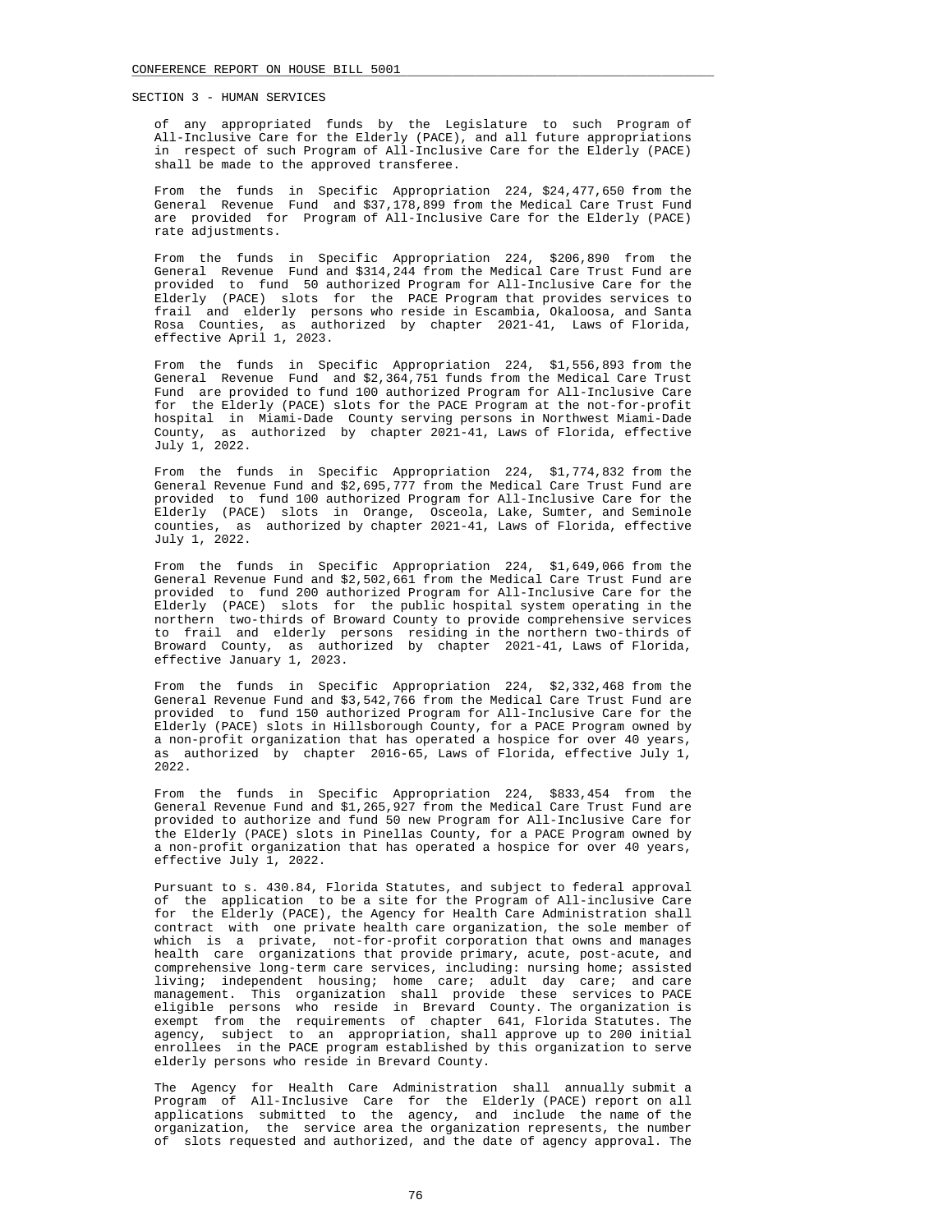agency shall submit reports to the Governor's Office of Policy and Budget, the chair of the Senate Appropriations Committee, and the chair of the House Appropriations Committee by December 30, 2022.

| TOTAL: MEDICAID LONG TERM CARE<br>FROM GENERAL REVENUE FUND $\ldots$ $\ldots$ $\ldots$ 1,792,060,403 |               |
|------------------------------------------------------------------------------------------------------|---------------|
| FROM TRUST FUNDS                                                                                     | 6,721,961,477 |
| TOTAL ALL FUNDS                                                                                      | 8,514,021,880 |
| PROGRAM: HEALTH CARE REGULATION                                                                      |               |

HEALTH CARE REGULATION

APPROVED SALARY RATE 30,872,895

| 225 | POSITIONS<br>SALARIES AND BENEFITS<br>FROM HEALTH CARE TRUST FUND                                                           | 655.50    | 44,258,189          |
|-----|-----------------------------------------------------------------------------------------------------------------------------|-----------|---------------------|
| 226 | OTHER PERSONAL SERVICES<br>FROM HEALTH CARE TRUST FUND<br>FROM OUALITY OF LONG-TERM CARE<br>FACILITY IMPROVEMENT TRUST FUND |           | 1,687,686<br>78,218 |
| 227 | <b>EXPENSES</b><br>FROM HEALTH CARE TRUST FUND                                                                              |           | 7,147,588           |
| 228 | SPECIAL CATEGORIES<br>TRANSFER TO DIVISION OF ADMINISTRATIVE<br>HEARINGS<br>FROM HEALTH CARE TRUST FUND                     |           | 226,288             |
| 229 | SPECIAL CATEGORIES<br>CONTRACTED SERVICES<br>FROM GENERAL REVENUE FUND<br>FROM HEALTH CARE TRUST FUND                       | 3,950,000 | 6,946,890           |
|     | FROM OUALITY OF LONG-TERM CARE                                                                                              |           |                     |
|     | FACILITY IMPROVEMENT TRUST FUND                                                                                             |           | 5,924,096           |

 From the funds in Specific Appropriation 229, \$5,000,000 from the Quality of Long-Term Care Facility Improvement Trust Fund is provided to the Agency for Health Care Administration to support activities that benefit nursing home residents and that protect or improve their quality of care or quality of life. These funds shall be placed in reserve. The agency is authorized to submit a budget amendment requesting release of the funds pursuant to chapter 216, Florida Statutes. The budget amendment shall include a detailed operational work plan and spending plan. The agency shall submit reports to the Executive Office of the Governor's Office of Policy and Budget, the chair of the Senate Appropriations Committee, and the chair of the House Appropriations Committee by June 30, 2023 for Fiscal Year 2022-2023 detailing how the funds were allocated by nursing home, funds spent, funds remaining, and how the activities have benefitted, protected, or improved quality of life and quality of care for nursing home residents.

 From the funds in Specific Appropriation 229, \$80,977 from the Health Care Trust Fund is provided for the University of South Florida Policy Exchange (recurring base appropriation project).

 From the funds in Specific Appropriation 229, \$950,000 from the General Revenue Fund, of which \$700,000 is nonrecurring, is provided to modernize the MyFloridaRx system.

 From the funds in Specific Appropriation 229, \$340,000 from the Health Care Trust Fund is provided to maintain and enhance the Health Facility Reporting System.

 From the funds in Specific Appropriation 229, \$250,000 from the Health Care Trust Fund is provided to integrate the Agency for Health Care Administration's current DataMart system with the Centers for Medicare and Medicaid Services (CMS) new internet-based Quality Improvement and Evaluation System (iQIES).

 From the funds in Specific Appropriation 229, \$3,000,000 in nonrecurring funds from the General Revenue Fund is provided to increase public awareness and utilization of Florida's online health care data and price transparency tools administered by the Agency for Health Care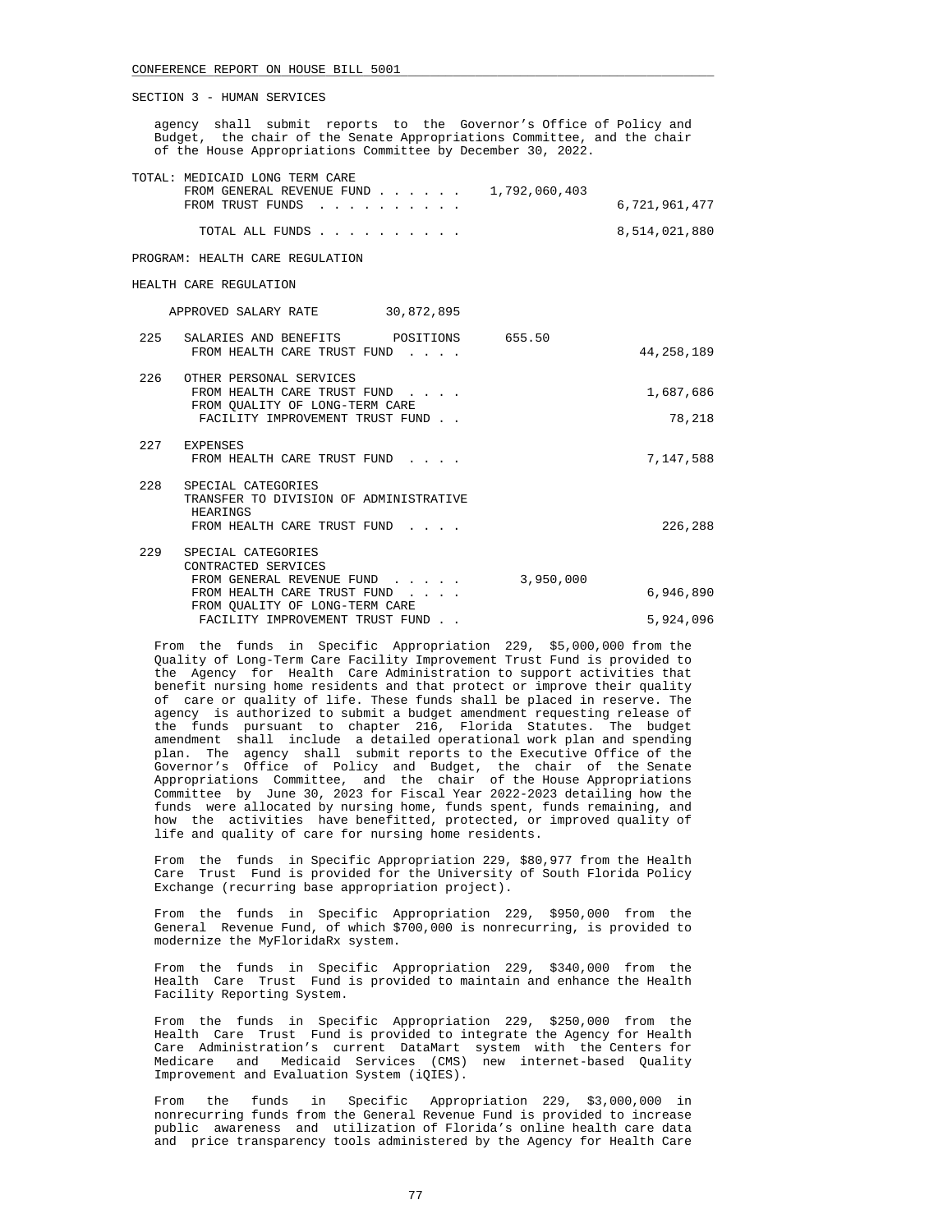Administration.

| 230 | SPECIAL CATEGORIES<br>EMERGENCY ALTERNATIVE PLACEMENT<br>FROM HEALTH CARE TRUST FUND                                                                                 |                        | 806,629                 |
|-----|----------------------------------------------------------------------------------------------------------------------------------------------------------------------|------------------------|-------------------------|
|     | 231 SPECIAL CATEGORIES<br>RISK MANAGEMENT INSURANCE<br>FROM HEALTH CARE TRUST FUND                                                                                   |                        | 404,841                 |
| 232 | SPECIAL CATEGORIES<br>LEASE OR LEASE-PURCHASE OF EQUIPMENT<br>FROM HEALTH CARE TRUST FUND                                                                            |                        | 140,269                 |
| 233 | SPECIAL CATEGORIES<br>TRANSFER TO DEPARTMENT OF MANAGEMENT<br>SERVICES - HUMAN RESOURCES SERVICES<br>PURCHASED PER STATEWIDE CONTRACT<br>FROM HEALTH CARE TRUST FUND |                        | 186,324                 |
|     | 234 SPECIAL CATEGORIES<br>STATE OPERATIONS - AMERICAN RECOVERY AND<br>REINVESTMENT ACT OF 2009<br>FROM HEALTH CARE TRUST FUND                                        |                        | 728,130                 |
| 235 | SPECIAL CATEGORIES<br>GRANTS AND AIDS - CONTRACTED SERVICES -<br>AMERICAN RECOVERY AND REINVESTMENT ACT OF<br>2009<br>FROM HEALTH CARE TRUST FUND                    |                        | 5,917,885               |
|     |                                                                                                                                                                      |                        |                         |
|     | TOTAL: HEALTH CARE REGULATION<br>FROM GENERAL REVENUE FUND<br>FROM TRUST FUNDS                                                                                       | 3,950,000              | 74,453,033              |
|     | TOTAL POSITIONS 655.50<br>TOTAL ALL FUNDS                                                                                                                            |                        | 78,403,033              |
|     | TOTAL: AGENCY FOR HEALTH CARE ADMINISTRATION<br>FROM GENERAL REVENUE FUND<br>FROM TRUST FUNDS                                                                        | 10,199,728,499         | 28, 412, 752, 199       |
|     | TOTAL POSITIONS<br>TOTAL ALL FUNDS<br>TOTAL APPROVED SALARY RATE                                                                                                     | 1,539.50<br>75,569,881 | 38,612,480,698          |
|     | AGENCY FOR PERSONS WITH DISABILITIES                                                                                                                                 |                        |                         |
|     | PROGRAM: SERVICES TO PERSONS WITH DISABILITIES                                                                                                                       |                        |                         |
|     | HOME AND COMMUNITY SERVICES                                                                                                                                          |                        |                         |
|     | APPROVED SALARY RATE 19,767,984                                                                                                                                      |                        |                         |
| 236 | SALARIES AND BENEFITS POSITIONS<br>FROM GENERAL REVENUE FUND<br>FROM OPERATIONS AND MAINTENANCE<br>TRUST FUND<br>FROM SOCIAL SERVICES BLOCK GRANT<br>TRUST FUND      | 447.00<br>16,510,315   | 10,210,830<br>1,891,748 |
| 237 | OTHER PERSONAL SERVICES<br>FROM GENERAL REVENUE FUND<br>FROM OPERATIONS AND MAINTENANCE<br>TRUST FUND<br>FROM SOCIAL SERVICES BLOCK GRANT<br>TRUST FUND              | 2,764,032              | 2,476,907<br>174,062    |
| 238 | EXPENSES<br>FROM GENERAL REVENUE FUND<br>FROM OPERATIONS AND MAINTENANCE<br>TRUST FUND<br>FROM SOCIAL SERVICES BLOCK GRANT<br>TRUST FUND                             | 1,919,994              | 1,129,466<br>193,061    |

| OPERATING CAPITAL OUTLAY  |       |
|---------------------------|-------|
| FROM GENERAL REVENUE FUND | 9,060 |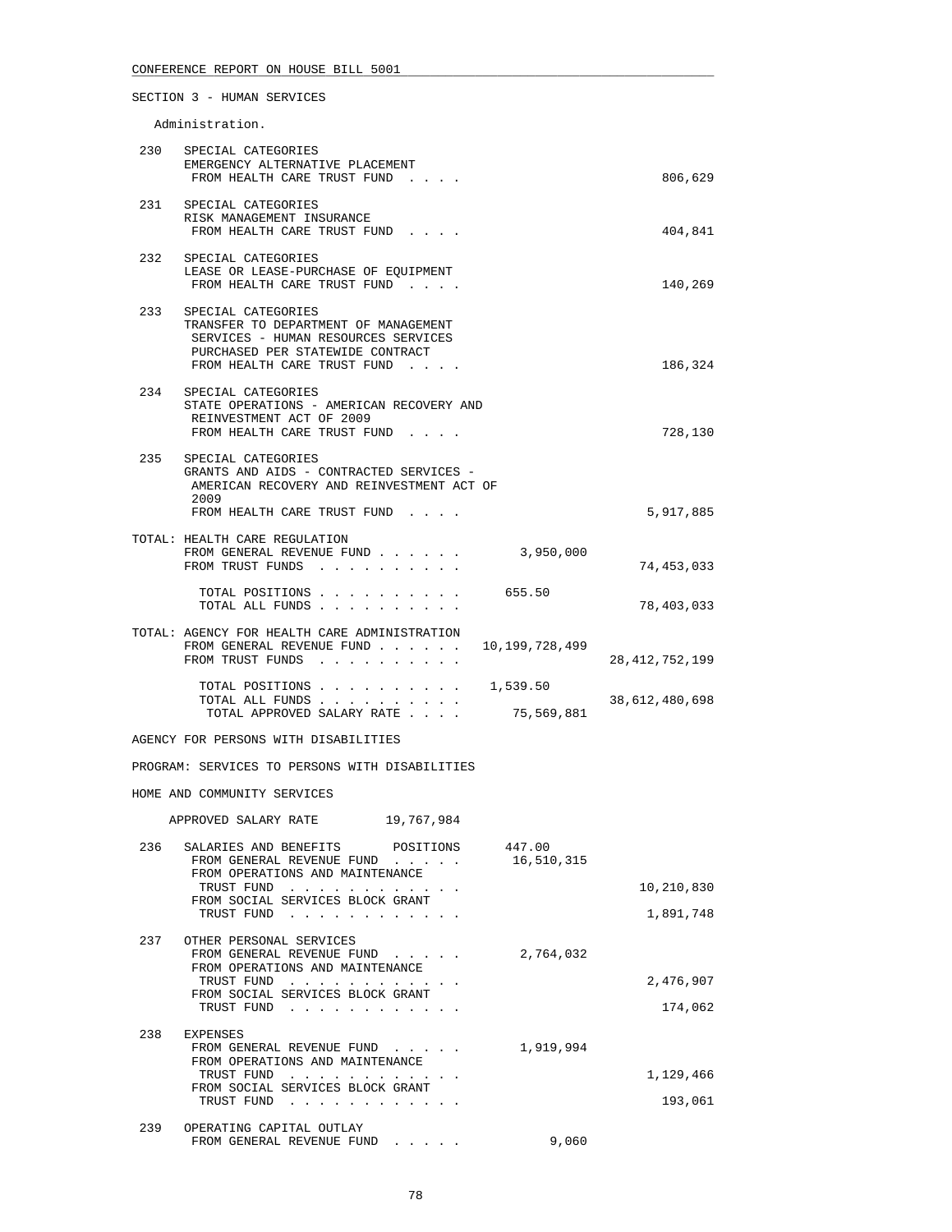| 240 | SPECIAL CATEGORIES                  |           |            |
|-----|-------------------------------------|-----------|------------|
|     | GRANT AND AID INDIVIDUAL AND FAMILY |           |            |
|     | SUPPORTS                            |           |            |
|     | FROM GENERAL REVENUE FUND           | 3,580,000 |            |
|     | FROM SOCIAL SERVICES BLOCK GRANT    |           |            |
|     | TRUST FUND                          |           | 10,106,771 |

 Funds in Specific Appropriation 240 expended for developmental training programs shall require a 12.5 percent match from local sources. In-kind match is acceptable provided there are no reductions in the number of persons served or level of services provided.

 From the funds in Specific Appropriation 240, \$1,000,000 from the General Revenue Fund is provided for supported employment services for individuals on the waiting list for the Developmental Disabilities Medicaid Waiver program. The supported employment services shall be provided in a manner consistent with the same rules and regulations governing these services in the Developmental Disabilities Medicaid Waiver program, and may additionally be used toward obtaining and maintaining paid or unpaid internships.

| 241 | SPECIAL CATEGORIES<br>ROOM AND BOARD PAYMENTS FOR<br>DEVELOPMENTALLY DISABLED<br>FROM GENERAL REVENUE FUND                    | 2,639,201 |
|-----|-------------------------------------------------------------------------------------------------------------------------------|-----------|
|     | 241A SPECIAL CATEGORIES<br>GRANTS AND AIDS - DENTAL SERVICES FOR THE<br>DEVELOPMENTALLY DISABLED<br>FROM GENERAL REVENUE FUND | 8,500,000 |

 From the funds in Specific Appropriation 241A \$8,500,000 from the General Revenue Fund is provided to the agency to competitively procure a contract with a nonprofit organization for a statewide dental services program for the developmentally disabled.

| 242 | SPECIAL CATEGORIES                    |         |         |
|-----|---------------------------------------|---------|---------|
|     | CONTRACTED SERVICES                   |         |         |
|     | FROM GENERAL REVENUE FUND             | 621,387 |         |
|     | FROM OPERATIONS AND MAINTENANCE       |         |         |
|     | TRUST FUND<br><u>.</u>                |         | 685,322 |
|     | FROM SOCIAL SERVICES BLOCK GRANT      |         |         |
|     | TRUST FUND                            |         | 32,018  |
|     |                                       |         |         |
| 243 | SPECIAL CATEGORIES                    |         |         |
|     | GRANTS AND AIDS - CONTRACTED SERVICES |         |         |

FROM GENERAL REVENUE FUND . . . . . 16,754,079

 From the funds in Specific Appropriation 243, \$3,000,000 from the General Revenue Fund is provided to Arc of Florida - Dental Services (recurring base appropriations project).

 From the funds in Specific Appropriation 243, nonrecurring funds from the General Revenue Fund are provided for the following projects:

| Easterseals Better Together (HB 3513) (Senate Form 1314)  | 5,000,000 |
|-----------------------------------------------------------|-----------|
| MACtown's Life Skills Services - Adult Day Training (HB   |           |
| 2881) (Senate Form 1178)                                  | 500,000   |
| Latino Leadership Inc., Santiago and Friends North        |           |
| Brevard (HB 3553) (Senate Form $2620)$                    | 300,000   |
| Thrive Academy Project Planning (HB 4591) (Senate Form    |           |
|                                                           | 130,000   |
| Our Pride Academy, Inc. (HB 2655) (Senate Form 1000)      | 1,200,000 |
| Operation G.R.O.W - Seminole County Work Opportunity      |           |
| Program (HB 2099) (Senate Form $1057)$                    | 348,618   |
| Area Stage Company's Inclusion Theater Project (HB        |           |
| 2377) (Senate Form 1987)                                  | 350,000   |
| The ARC Jacksonville - Transition to Community Employment |           |
| and Life Skills (HB 2111) (Senate Form $1292)$            | 300,000   |
| JAFCO Children's Ability Center (HB 2893) (Senate Form    |           |
|                                                           | 850,000   |
| DNA Comprehensive Therapy Care Model (HB 3481) (Senate    |           |
|                                                           | 1,867,000 |
| CLUB CHALLENGE - Challenge Enterprises of North Florida,  |           |
|                                                           | 200,000   |
| Monroe Association for ReMARCable Citizens- Adults with   |           |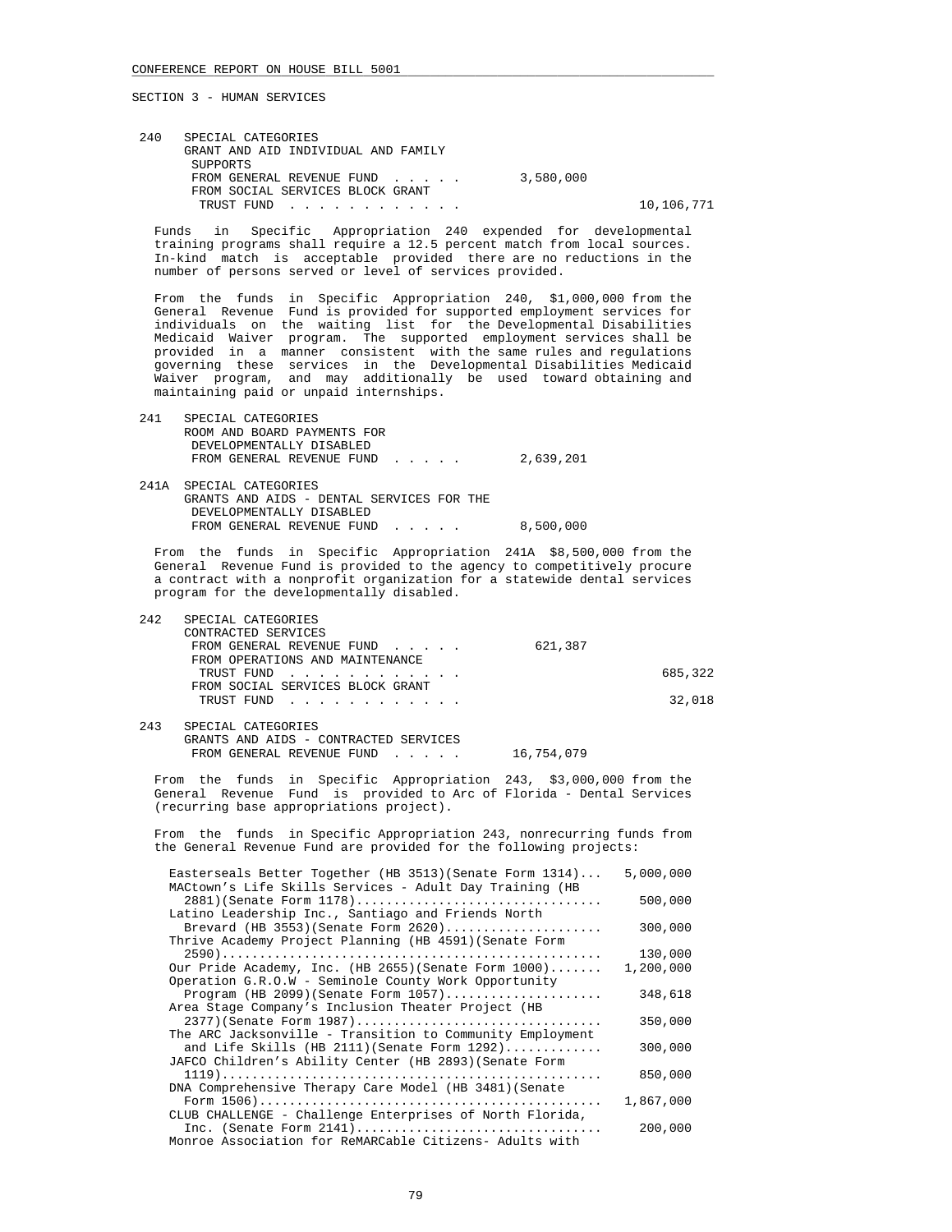| Disabilities (HB 2265) (Senate Form 1021)                   | 150,000 |
|-------------------------------------------------------------|---------|
| Association for the Development of the Exception (ADE) -    |         |
| Culinary and Senior Program for Adults with                 |         |
| Developmental Disabilities (HB 2861) (Senate Form 1123)     | 300,000 |
| Devereux Advanced Behavioral Health Dual Diagnosis          |         |
| Services -Mental Health and Intellectual/Developmental      |         |
| Disabilities (HB 4729) (Senate Form $1153)$                 | 500,000 |
| Chabad of Kendall Community Connection Program (HB          |         |
| 4015) (Senate Form 1737)                                    | 721,000 |
| Quatum Leap Farm- Equine Assisted Therapy for Special       |         |
| Needs Children and Adults (HB 4281) (Senate Form 1883)      | 118,500 |
| The ARC Nature Coast - Services for Critical Needs and      |         |
| Aging (HB 9203) (Senate Form 1299)                          | 220,000 |
| The ARC Tampa Bay Culinary Institute Project (HB            |         |
|                                                             | 149,402 |
| Ability Tree Florida R.E.S.T. Program (HB 9205)             | 250,040 |
| Love Serving Austism INTERACT (HB 3783) (Senate Form 1204). | 299,519 |
|                                                             |         |
| 245<br>SPECIAL CATEGORIES                                   |         |
|                                                             |         |

 HOME AND COMMUNITY BASED SERVICES WAIVER FROM GENERAL REVENUE FUND . . . . . 742,997,892 FROM OPERATIONS AND MAINTENANCE TRUST FUND . . . . . . . . . . . . . . . . 1,128,442,394

 Funds in Specific Appropriation 245 shall not be used for administrative costs. Funds for developmental training programs shall require a 12.5 percent match from local sources. In-kind match is acceptable provided there are no reductions in the number of persons served or level of services provided.

 The Agency for Persons with Disabilities, in consultation with the Agency for Health Care Administration, shall provide a quarterly reconciliation report of all Home and Community Based Services waiver expenditures from the Agency for Health Care Administration's claims management system with service utilization from the Agency for Persons with Disabilities Allocation, Budget, and Contract Control system. The reconciliation report shall be submitted to the Governor, the President of the Senate, and the Speaker of the House of Representatives no later than 30 days after the close of each calendar quarter.

The Agency for Persons with Disabilities shall provide to the Governor,<br>the President of the Senate, and the Speaker of the House of President of the Senate, and the Speaker of the House of Representatives monthly surplus-deficit reports projecting the total Medicaid Waiver program expenditures for the fiscal year to date along with any corrective action plans necessary to align program expenditures with annual appropriations within 30 days after the last business day of the preceding month. The surplus-deficit report must also include allocation amounts related to the increased needs of existing waiver clients pursuant to section 393.0662(1), Florida Statutes, and to newly enrolled clients due to removing individuals from the waitlist. At a minimum, the allocation information shall include the total number of clients approved for an increase in services, the total number of clients enrolled onto the waiver from the waitlist, the total number of clients disenrolled from the waiver, the number of service units approved by service, and the annualized cost of approved service units.

 From the funds in Specific Appropriation 245, \$23,666,667 from the General Revenue Fund and \$35,948,623 from the Operations and Maintenance Trust Fund are provided to expand the Home and Community Based Services Waiver by removing the greatest number of individuals permissible under the additional funding from the waiting list.

 From the funds in Specific Appropriation 245, \$160,022,783 from the General Revenue Fund and \$242,964,830 from the Operations and Maintenance Trust Fund are appropriated for the Agency for Persons with Disabilities to adjust fee for service rates at the annual rate setting date for the sole purpose of raising wages of direct care employees of Medicaid providers including 1099 employees who provide services under the Florida Medicaid Program to at least \$15.00 per hour.

 The Agency shall enter into a supplemental wage agreement with each provider to include this minimum wage requirement to ensure compliance. The agreement must require the provider to agree to pay each of its employees at least \$15.00 per hour. The agreement shall include an attestation under penalty of perjury under section 837.012, Florida Statutes, stating that every employee of the provider, as of October 1, 2022, will be paid at least \$15.00 per hour.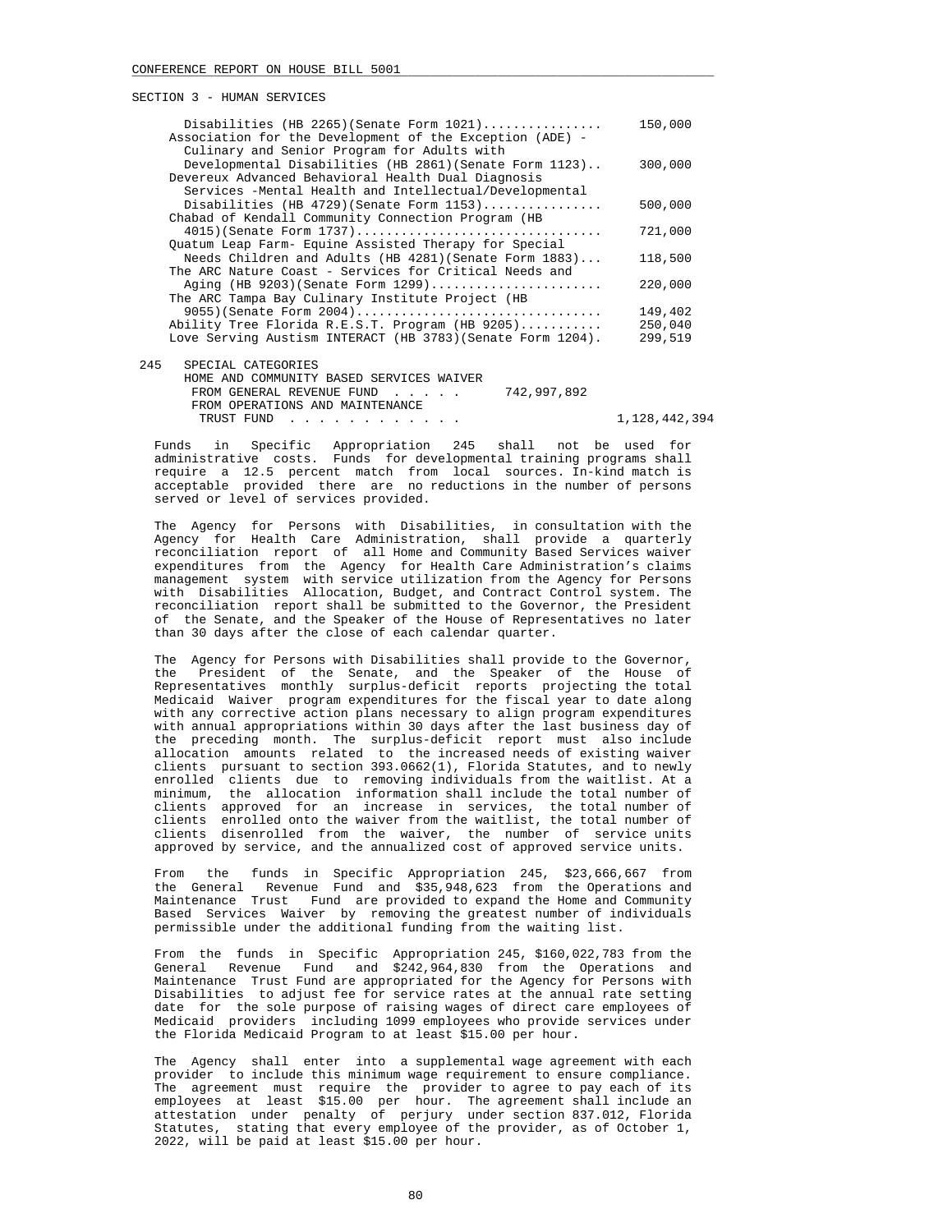Beginning January 1, 2023, a direct service provider not receiving a wage of at least \$15.00 per hour may bring a civil action in a court of competent jurisdiction against his or her provider and, upon prevailing, shall recover the full amount of any back wages unlawfully withheld plus the same amount as liquidated damages, and shall be awarded reasonable attorney's fees and costs. In addition, they shall be entitled to such legal or equitable relief as may be appropriate to remedy the violation including, without limitation, reinstatement in employment and/or injunctive relief. Such actions may be brought as a class action pursuant to Rule 1.220 of the Florida Rules of Civil Procedure.

 For the purposes of this section of proviso, the terms "direct service provider" and "provider" have the same meaning as established under the Florida Medicaid Developmental Disabilities Individual Budgeting Waiver Services Coverage and Limitations Handbook. Funds shall be allocated as follows: \$53,865,716 in recurring funds from the General Revenue Fund and \$81,755,433 in recurring funds from the Operations and Maintenance Trust Fund are provided for a uniform provider rate increase for Residential Habilitation; \$10,146,068 in recurring funds from the General Revenue Fund and \$15,318,334 in recurring funds from the Operations and Maintenance Trust Fund are provided for a uniform provider rate increase for Life Skills Development Level 3, Adult Day Training; \$19,589 in recurring funds from the General Revenue Fund and \$29,753 in recurring funds from the Operations and Maintenance Trust Fund are provided for a uniform provider rate increase for Life Skills Development Level 2, Supported Employment; \$21,826,403 in recurring funds from the General Revenue Fund and \$33,151,942 in recurring funds from the Operations and Maintenance Trust Fund are provided for a uniform provider rate increase for Life Skills Development Level 1, Personal Supports; \$453,265 in recurring funds from the General Revenue Fund and \$688,460 in recurring funds from the Operations and Maintenance Trust Fund are provided for a uniform provider rate increase for Behavior Assistant Services; \$69,439,670 in recurring funds from the General Revenue Fund and \$105,471,338 in recurring funds from the Operations and Maintenance Trust Fund are provided for a uniform provider rate increase for Personal Supports; \$4,312,071 in recurring funds from the General Revenue Fund and \$6,549,569 in recurring funds from the Operations and Maintenance Trust Fund are provided for a uniform provider rate increase for Respite.

 From the funds in Specific Appropriation 245, \$5,649,280 from the General Revenue Fund and \$8,580,645 from the Operations and Maintenance Trust Fund are appropriated to increase the Home and Community Based Services Waiver behavior services rates.

| 246                    | SPECIAL CATEGORIES                                                |           |        |
|------------------------|-------------------------------------------------------------------|-----------|--------|
|                        | RISK MANAGEMENT INSURANCE                                         |           |        |
|                        | FROM GENERAL REVENUE FUND                                         | 482,062   |        |
| 247                    | SPECIAL CATEGORIES                                                |           |        |
|                        | TRANSFER TO DEPARTMENT OF MANAGEMENT                              |           |        |
|                        | SERVICES - HUMAN RESOURCES SERVICES                               |           |        |
|                        | PURCHASED PER STATEWIDE CONTRACT                                  |           |        |
|                        | FROM GENERAL REVENUE FUND<br>$\sim$ $\sim$ $\sim$ $\sim$ $\sim$   | 79,397    |        |
|                        | FROM OPERATIONS AND MAINTENANCE                                   |           |        |
|                        | TRUST FUND                                                        |           | 57,979 |
| 247A                   | GRANTS AND AIDS TO LOCAL GOVERNMENTS AND                          |           |        |
|                        | NONSTATE ENTITIES - FIXED CAPITAL OUTLAY                          |           |        |
|                        | FIXED CAPITAL OUTLAY FOR PERSONS WITH                             |           |        |
|                        | <b>DISABILITIES</b>                                               |           |        |
|                        | FROM GENERAL REVENUE FUND                                         | 9,715,094 |        |
| $E_{\rm x}$ $\sim$ $m$ | the funda in greatfig Appropriation 2473, nonrequering funda from |           |        |

the funds in Specific Appropriation 247A, nonrecurring funds from the General Revenue Fund are provided for the following projects:

| The ARC of Tampa Bay Culinary Institute Project (HB       |         |
|-----------------------------------------------------------|---------|
| $9055$ ) (Senate Form 2004)                               | 350,598 |
| The ARC Broward - Culinary Emergency Food Safety and      |         |
| Security (HB $2895$ ) (Senate Form $1995$ )               | 500,000 |
| Barc Housing Developmentally Disabled Safety and Security |         |
| $(HB 2937)$ (Senate Form $1478)$                          | 120,000 |
| Christmas Civic Association - Falcon Friends Farm (HB     |         |
| $4155$ ) (Senate Form 2304)                               | 75,000  |
| LARC Commercial Culinary Training Program (HB 4587)       |         |
|                                                           | 650,000 |
|                                                           |         |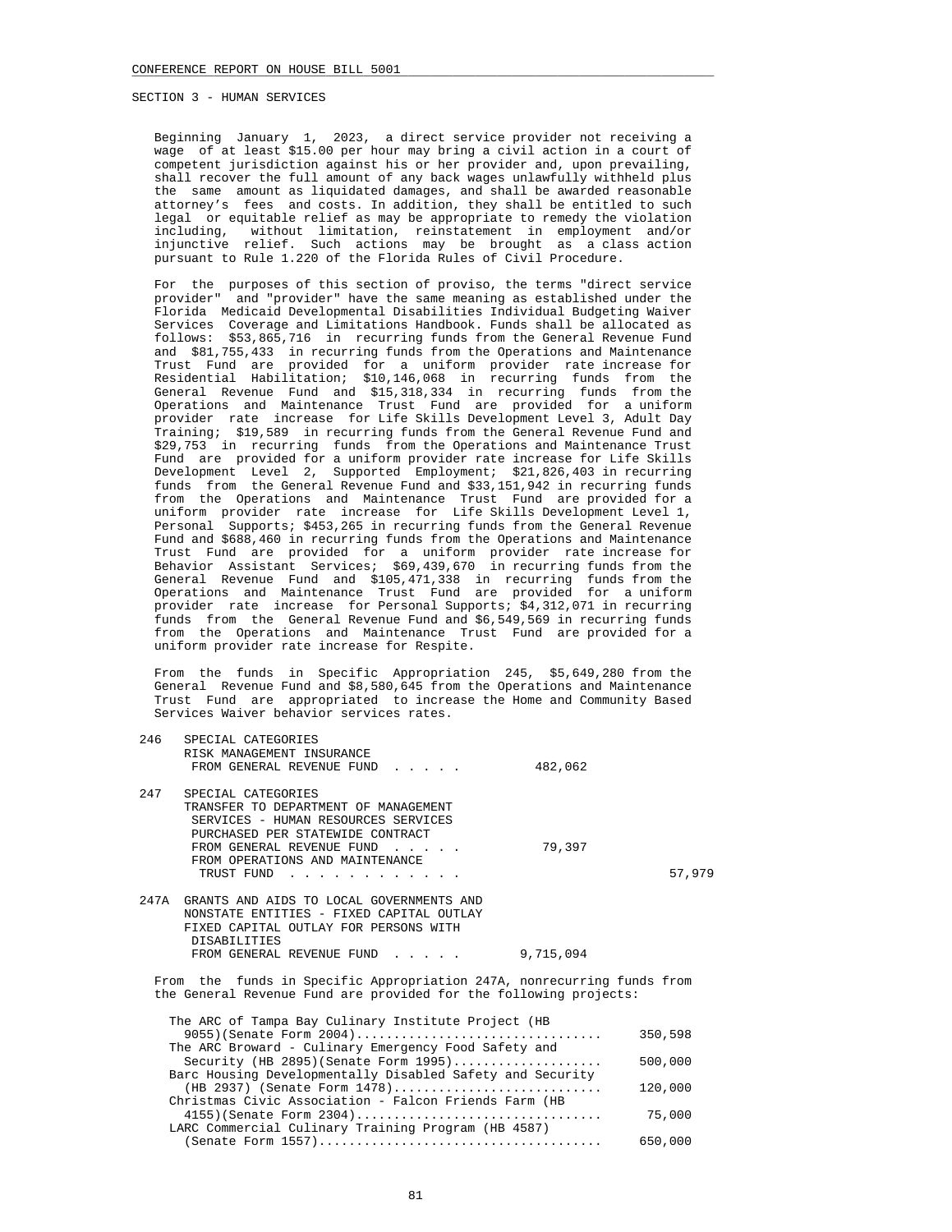|     | Louise Graham Regeneration Center - Adult Day Program (HB                                                                                                                                            |                      | 59,448        |
|-----|------------------------------------------------------------------------------------------------------------------------------------------------------------------------------------------------------|----------------------|---------------|
|     | Thrive Academy Project Planning (HB 4591) (Senate Form                                                                                                                                               |                      | 370,000       |
|     | Promise Inc., Treasures Thrift Shoppe to Employ Special<br>Needs Community (HB $3659$ ) (Senate Form $1426$ )<br>Miami Learning Experience School - Adult Program (HB                                |                      | 200,000       |
|     | 4031) (Senate Form 2375)<br>PEAR Project - Habilitation Center for the Handicapped                                                                                                                   |                      | 1,300,000     |
|     | Ascension Sacred Heart - Autism Playground (HB                                                                                                                                                       |                      | 250,000       |
|     | $4307$ (Senate Form $2137)$<br>Senator Howard C. Forman Human Services Campus - Compass<br>Place Independent Living Expansion (HB 2611) (Senate                                                      |                      | 150,000       |
|     | Special Hearts Farm (HB 3191) (Senate Form 1454) 5,395,903                                                                                                                                           |                      | 294,145       |
|     | TOTAL: HOME AND COMMUNITY SERVICES<br>FROM GENERAL REVENUE FUND 806,572,513                                                                                                                          |                      |               |
|     | FROM TRUST FUNDS                                                                                                                                                                                     |                      | 1,155,400,558 |
|     | TOTAL POSITIONS<br>TOTAL ALL FUNDS                                                                                                                                                                   | 447.00               | 1,961,973,071 |
|     | PROGRAM MANAGEMENT AND COMPLIANCE                                                                                                                                                                    |                      |               |
|     | APPROVED SALARY RATE 11,651,221                                                                                                                                                                      |                      |               |
| 248 | SALARIES AND BENEFITS POSITIONS<br>FROM GENERAL REVENUE FUND<br>FROM OPERATIONS AND MAINTENANCE                                                                                                      | 191.00<br>10,247,554 |               |
|     | TRUST FUND                                                                                                                                                                                           |                      | 7,122,976     |
| 249 | OTHER PERSONAL SERVICES<br>FROM GENERAL REVENUE FUND<br>and a state of the<br>FROM OPERATIONS AND MAINTENANCE<br>TRUST FUND                                                                          | 1,110,086            | 1,032,034     |
| 250 | EXPENSES<br>FROM GENERAL REVENUE FUND<br>FROM OPERATIONS AND MAINTENANCE<br>TRUST FUND                                                                                                               | 1,275,602            | 918,010       |
| 251 | OPERATING CAPITAL OUTLAY<br>FROM GENERAL REVENUE FUND                                                                                                                                                | 23,974               |               |
| 252 | SPECIAL CATEGORIES<br>TRANSFER TO DIVISION OF ADMINISTRATIVE<br>HEARINGS                                                                                                                             |                      |               |
|     | FROM GENERAL REVENUE FUND<br>FROM OPERATIONS AND MAINTENANCE<br>TRUST FUND<br>. The contract of the contract of the contract $\mathcal{L}_\text{c}$                                                  | 46,858               | 1,299         |
| 253 | SPECIAL CATEGORIES<br>CONTRACTED SERVICES<br>FROM GENERAL REVENUE FUND                                                                                                                               | 872,428              |               |
|     | FROM OPERATIONS AND MAINTENANCE<br>TRUST FUND                                                                                                                                                        |                      | 588,311       |
| of  | From the funds in Specific Appropriation 253, the nonrecurring sums<br>\$125,000 from the General Revenue Fund and \$125,000<br>Operations and Maintenance Trust Fund are provided to contract for a |                      | from the      |

 Operations and Maintenance Trust Fund are provided to contract for a feasibility study that includes, but is not limited to, detailed business and functional requirements to update the agency's incident management system. The study shall be provided to chair of the Senate Appropriations Committee, the chair of the House Appropriations Committee, and the Executive Office of the Governor's Office of Policy and Budget.

 254 SPECIAL CATEGORIES GRANTS AND AIDS - CONTRACTED SERVICES FROM GENERAL REVENUE FUND . . . . . 1,988,073 FROM OPERATIONS AND MAINTENANCE TRUST FUND . . . . . . . . . . . . 1,043,094

 From the funds in Specific Appropriation 254, \$500,000 in recurring funds from the General Revenue Fund is provided for the Special Olympics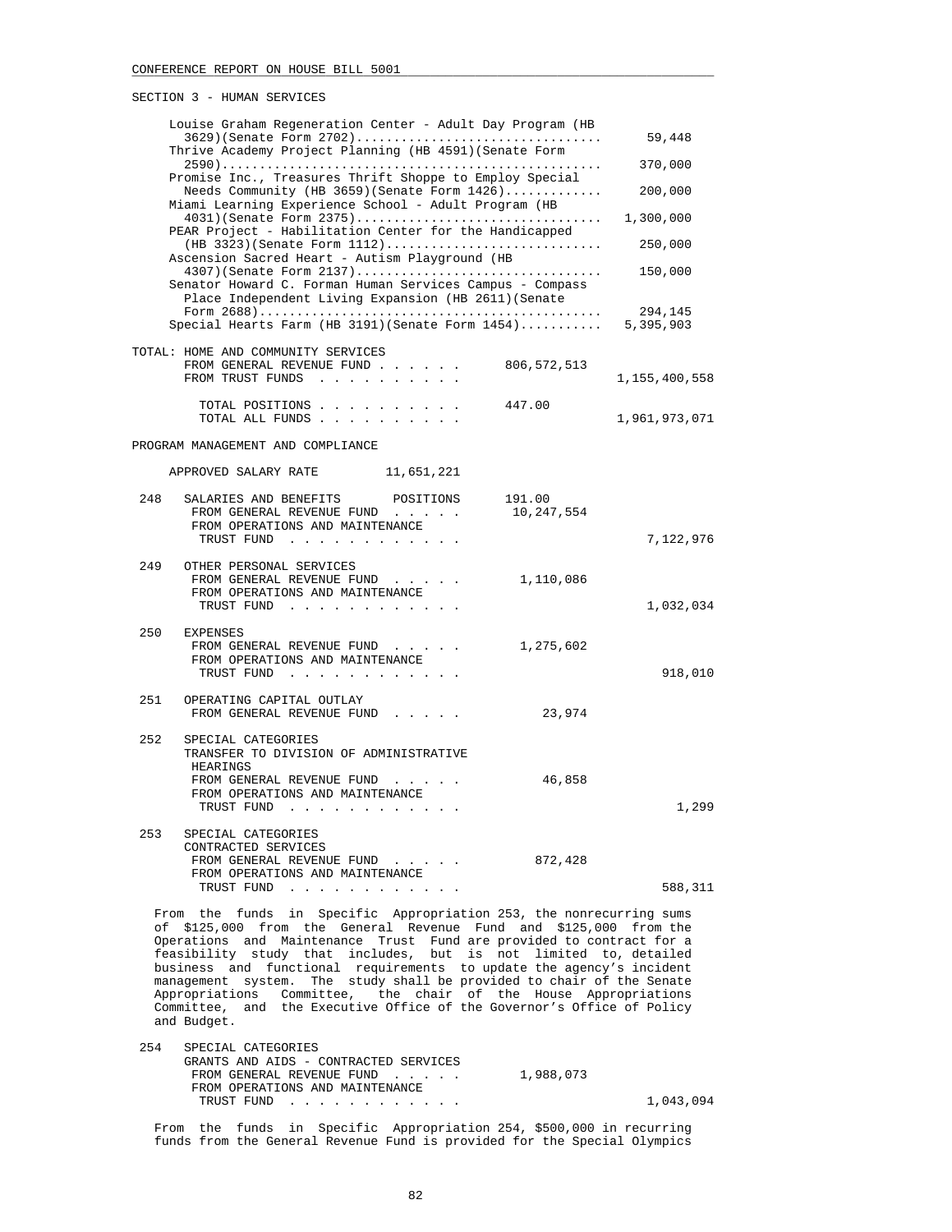(recurring base appropriations project).

| 255 | SPECIAL CATEGORIES                      |         |         |
|-----|-----------------------------------------|---------|---------|
|     | FLORIDA ACCOUNTING INFORMATION RESOURCE |         |         |
|     | (FLAIR) SYSTEM REPLACEMENT              |         |         |
|     | FROM GENERAL REVENUE FUND               | 294,500 |         |
|     | FROM OPERATIONS AND MAINTENANCE         |         |         |
|     | TRUST FUND                              |         | 180,500 |

 Funds in Specific Appropriation 255 are provided for the planning and remediation tasks necessary to integrate agency applications with the new Florida Planning, Accounting, and Ledger Management (PALM) system. The funds shall be placed in reserve. The agency is authorized to submit budget amendments requesting release of these funds pursuant to the provisions of chapter 216, Florida Statutes. Release is contingent upon the approval of a detailed operational work plan and a monthly spend plan that identifies all project work and costs budgeted for Fiscal Year 2022-2023. The agency shall submit quarterly project status reports to the Executive Office of the Governor's Office of Policy & Budget, the Florida Digital Service, and the chair of the Senate Appropriations Committee and the chair of the House of Representatives Appropriations Committee. Each status report must include progress made to date for each project milestone, deliverable, and task order, planned and actual completion dates, planned and actual costs incurred, and any current project issues and risks.

 256 SPECIAL CATEGORIES AGENCY FOR PERSONS WITH DISABILITIES - ICONNECT FROM GENERAL REVENUE FUND . . . . . 1,211,633 FROM OPERATIONS AND MAINTENANCE TRUST FUND . . . . . . . . . . . . 2,703,428

 From the funds in Specific Appropriation 256, the nonrecurring sum of \$428,199 from the General Revenue Fund and the nonrecurring sum of \$1,044,994 from the Operations and Maintenance Trust Fund are provided to the Agency for Persons with Disabilities to continue implementation of the iConnect system for the purpose of providing electronic visit verification of service delivery to recipients by providers, electronic billings for Developmental Disabilities Medicaid Waiver services, and electronic processing of claims. The agency shall provide quarterly project status reports to the chair of the Senate Appropriations Committee, the chair of the House Appropriations Committee, and the Executive Office of the Governor's Office of Policy and Budget. The report must include progress made to date for each project milestone and contract deliverable, planned and actual completion dates, planned and actual costs incurred, and any current project issues and risk.

| 257  | SPECIAL CATEGORIES<br>RISK MANAGEMENT INSURANCE<br>FROM GENERAL REVENUE FUND                                                                                                                                                                  | 151,219   |           |
|------|-----------------------------------------------------------------------------------------------------------------------------------------------------------------------------------------------------------------------------------------------|-----------|-----------|
| 258  | SPECIAL CATEGORIES<br>HOME AND COMMUNITY SERVICES ADMINISTRATION<br>FROM GENERAL REVENUE FUND<br>$\cdot$ $\cdot$ $\cdot$ $\cdot$ $\cdot$<br>FROM OPERATIONS AND MAINTENANCE<br>TRUST FUND                                                     | 4,151,947 | 4,142,820 |
| 259  | SPECIAL CATEGORIES<br>TRANSFER TO DEPARTMENT OF MANAGEMENT<br>SERVICES - HUMAN RESOURCES SERVICES<br>PURCHASED PER STATEWIDE CONTRACT<br>FROM GENERAL REVENUE FUND<br>FROM OPERATIONS AND MAINTENANCE<br>TRUST FUND                           | 32,649    | 34,814    |
| 260A | DATA PROCESSING SERVICES<br>NORTHWEST REGIONAL DATA CENTER (NWRDC)<br>FROM GENERAL REVENUE FUND<br>$\overline{a}$ and $\overline{a}$ and $\overline{a}$<br>FROM OPERATIONS AND MAINTENANCE<br>TRUST FUND<br><b>Contract Contract Contract</b> | 64,904    | 261,175   |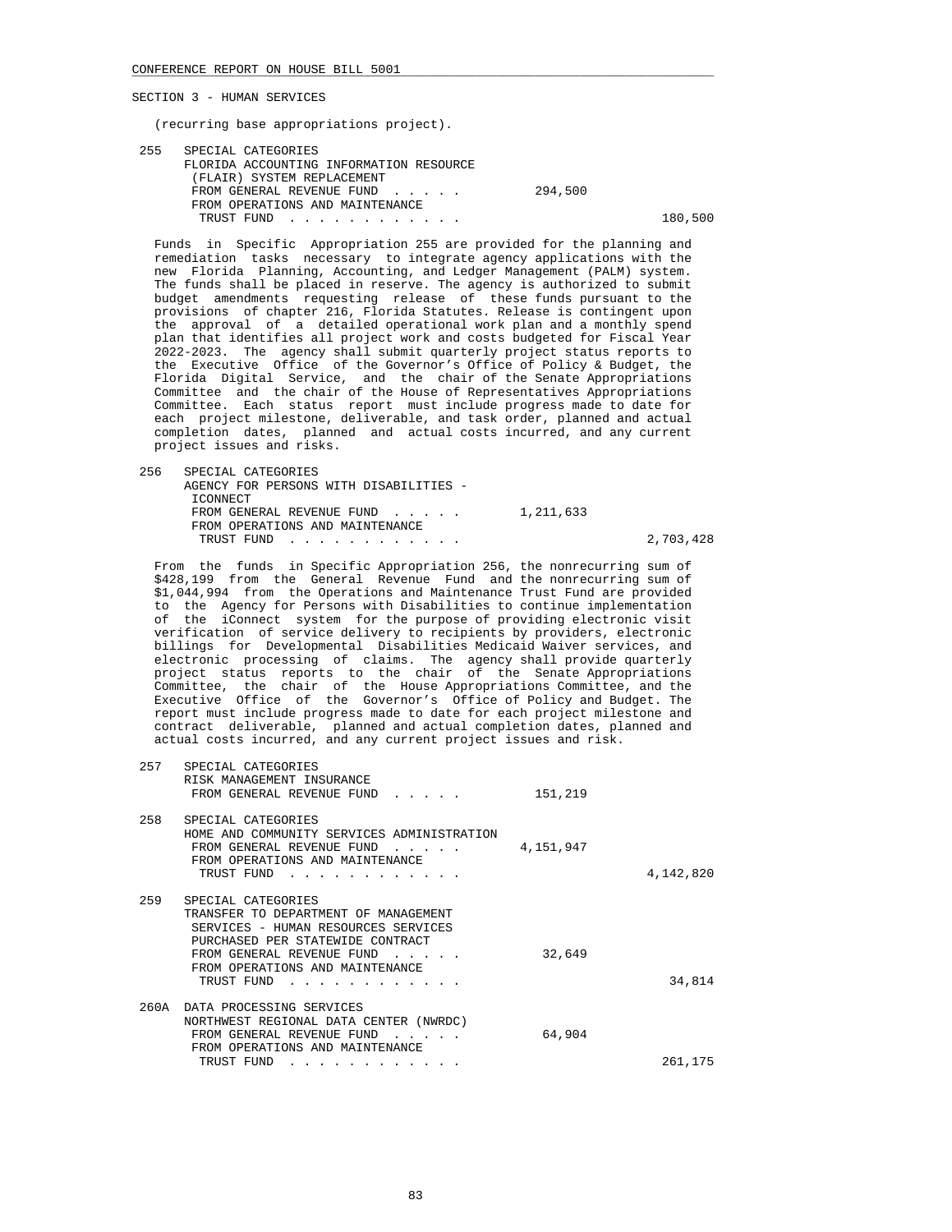|     | TOTAL: PROGRAM MANAGEMENT AND COMPLIANCE                                                                                                           |            |            |
|-----|----------------------------------------------------------------------------------------------------------------------------------------------------|------------|------------|
|     | FROM GENERAL REVENUE FUND                                                                                                                          | 21,471,427 |            |
|     | FROM TRUST FUNDS                                                                                                                                   |            | 18,028,461 |
|     | TOTAL POSITIONS                                                                                                                                    | 191.00     |            |
|     | TOTAL ALL FUNDS                                                                                                                                    |            | 39,499,888 |
|     |                                                                                                                                                    |            |            |
|     | DEVELOPMENTAL DISABILITY CENTERS - CIVIL PROGRAM                                                                                                   |            |            |
|     | APPROVED SALARY RATE 59,595,379                                                                                                                    |            |            |
| 261 | SALARIES AND BENEFITS POSITIONS 1,559.00                                                                                                           |            |            |
|     | FROM GENERAL REVENUE FUND                                                                                                                          | 33,142,139 |            |
|     | FROM OPERATIONS AND MAINTENANCE                                                                                                                    |            |            |
|     | TRUST FUND                                                                                                                                         |            | 47,667,094 |
| 262 | OTHER PERSONAL SERVICES                                                                                                                            |            |            |
|     | FROM GENERAL REVENUE FUND                                                                                                                          | 818,683    |            |
|     | FROM OPERATIONS AND MAINTENANCE                                                                                                                    |            |            |
|     | TRUST FUND                                                                                                                                         |            | 1,221,464  |
| 263 | EXPENSES                                                                                                                                           |            |            |
|     | FROM GENERAL REVENUE FUND                                                                                                                          | 2,184,758  |            |
|     | FROM OPERATIONS AND MAINTENANCE                                                                                                                    |            |            |
|     | TRUST FUND                                                                                                                                         |            | 3,326,481  |
| 264 | OPERATING CAPITAL OUTLAY                                                                                                                           |            |            |
|     | FROM GENERAL REVENUE FUND<br>$\mathbf{r}$ . The set of the set of $\mathbf{r}$                                                                     | 85,493     |            |
|     | FROM OPERATIONS AND MAINTENANCE<br>TRUST FUND                                                                                                      |            | 32,972     |
|     |                                                                                                                                                    |            |            |
| 265 | FOOD PRODUCTS                                                                                                                                      |            |            |
|     | FROM GENERAL REVENUE FUND<br>FROM OPERATIONS AND MAINTENANCE                                                                                       | 788,707    |            |
|     | TRUST FUND                                                                                                                                         |            | 1,110,220  |
|     |                                                                                                                                                    |            |            |
|     | 266 SPECIAL CATEGORIES<br>ACQUISITION OF MOTOR VEHICLES                                                                                            |            |            |
|     | FROM OPERATIONS AND MAINTENANCE                                                                                                                    |            |            |
|     | TRUST FUND                                                                                                                                         |            | 191,006    |
|     | FROM SOCIAL SERVICES BLOCK GRANT                                                                                                                   |            |            |
|     | TRUST FUND                                                                                                                                         |            | 123,046    |
| 267 | SPECIAL CATEGORIES                                                                                                                                 |            |            |
|     | CONTRACTED SERVICES                                                                                                                                |            |            |
|     | FROM GENERAL REVENUE FUND<br>FROM OPERATIONS AND MAINTENANCE                                                                                       | 610,983    |            |
|     | TRUST FUND                                                                                                                                         |            | 870,981    |
|     | FROM SOCIAL SERVICES BLOCK GRANT                                                                                                                   |            |            |
|     | TRUST FUND                                                                                                                                         |            | 33,480     |
| 268 | SPECIAL CATEGORIES                                                                                                                                 |            |            |
|     | GRANTS AND AIDS - CONTRACTED PROFESSIONAL                                                                                                          |            |            |
|     | SERVICES<br>FROM GENERAL REVENUE FUND                                                                                                              | 2,509,720  |            |
|     | FROM OPERATIONS AND MAINTENANCE                                                                                                                    |            |            |
|     | TRUST FUND                                                                                                                                         |            | 4,134,217  |
|     | From the funds in Specific Appropriation 268, \$591,574 from the                                                                                   |            |            |
|     | General Revenue Fund and \$918,314 from the Operations and Maintenance                                                                             |            |            |
|     | Trust Fund is appropriated for contract agency nursing staff at the                                                                                |            |            |
|     | Tacachale Center. These funds shall be held in reserve and the agency is<br>authorized to submit budget amendments requesting the release of funds |            |            |
|     | pursuant to the provisions of chapter 216, Florida Statutes.                                                                                       |            |            |
|     |                                                                                                                                                    |            |            |
| 269 | SPECIAL CATEGORIES                                                                                                                                 |            |            |
|     | PRESCRIBED MEDICINE/DRUGS - NON-MEDICAID<br>FROM GENERAL REVENUE FUND                                                                              | 361,743    |            |
|     | FROM OPERATIONS AND MAINTENANCE                                                                                                                    |            |            |
|     | TRUST FUND                                                                                                                                         |            | 36,978     |
| 270 | SPECIAL CATEGORIES                                                                                                                                 |            |            |
|     | RISK MANAGEMENT INSURANCE                                                                                                                          |            |            |
|     | FROM GENERAL REVENUE FUND                                                                                                                          | 2,250,985  |            |

TRUST FUND . . . . . . . . . . . . . . 2,472,074

FROM OPERATIONS AND MAINTENANCE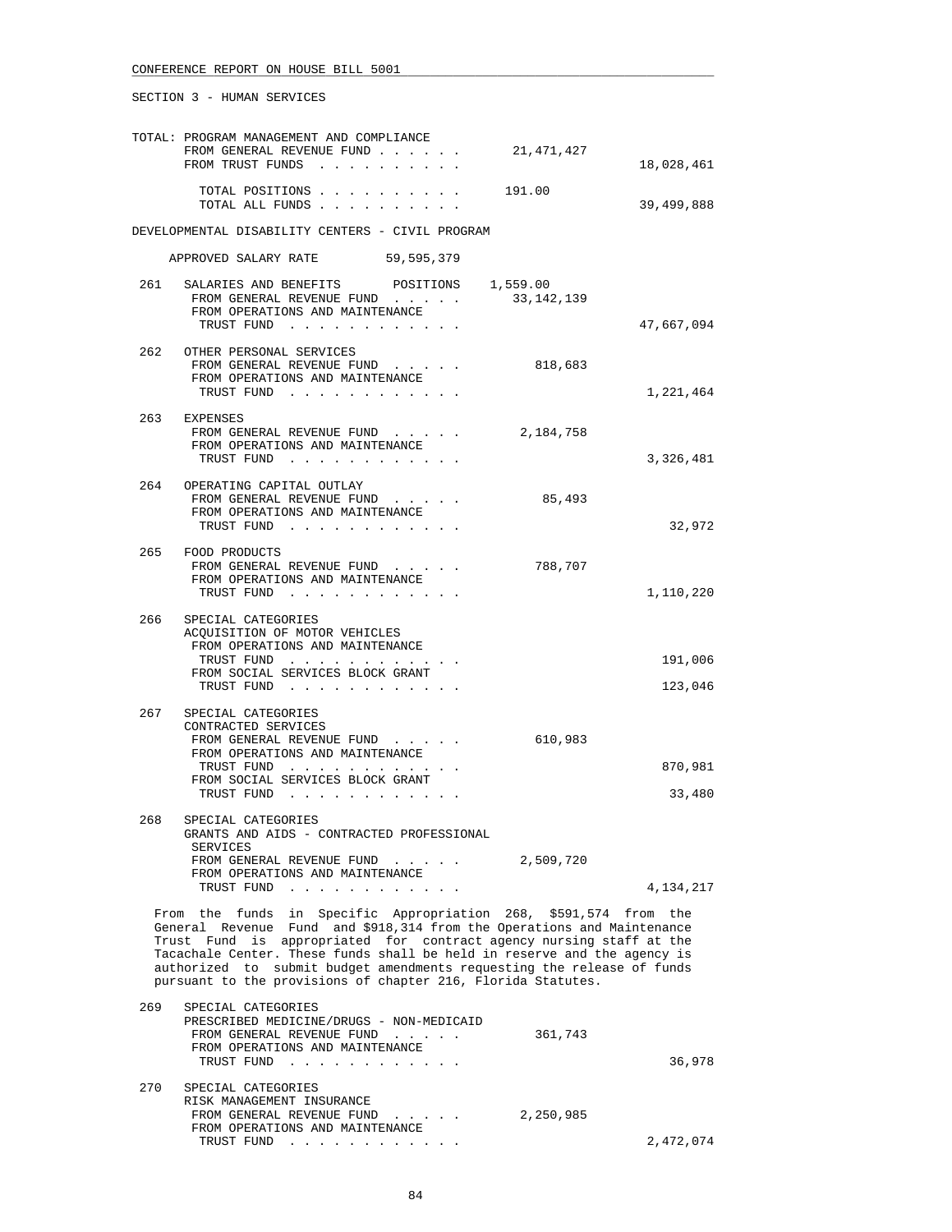| 271     | SPECIAL CATEGORIES<br>TRANSFER TO DEPARTMENT OF MANAGEMENT<br>SERVICES - HUMAN RESOURCES SERVICES<br>PURCHASED PER STATEWIDE CONTRACT                                                                                                                                                                                                                                                                                                                                         |            |             |
|---------|-------------------------------------------------------------------------------------------------------------------------------------------------------------------------------------------------------------------------------------------------------------------------------------------------------------------------------------------------------------------------------------------------------------------------------------------------------------------------------|------------|-------------|
|         | FROM GENERAL REVENUE FUND<br>FROM OPERATIONS AND MAINTENANCE                                                                                                                                                                                                                                                                                                                                                                                                                  | 213,840    |             |
|         | TRUST FUND                                                                                                                                                                                                                                                                                                                                                                                                                                                                    |            | 331,698     |
|         | TOTAL: DEVELOPMENTAL DISABILITY CENTERS - CIVIL PROGRAM<br>FROM GENERAL REVENUE FUND<br>FROM TRUST FUNDS                                                                                                                                                                                                                                                                                                                                                                      | 42,967,051 | 61,551,711  |
|         | TOTAL POSITIONS $\ldots$ , 1,559.00<br>TOTAL ALL FUNDS                                                                                                                                                                                                                                                                                                                                                                                                                        |            | 104,518,762 |
| PROGRAM | DEVELOPMENTAL DISABILITY CENTERS - FORENSIC                                                                                                                                                                                                                                                                                                                                                                                                                                   |            |             |
|         | APPROVED SALARY RATE 18,521,213                                                                                                                                                                                                                                                                                                                                                                                                                                               |            |             |
| 272     | SALARIES AND BENEFITS POSITIONS 501.50<br>FROM GENERAL REVENUE FUND 27,764,905                                                                                                                                                                                                                                                                                                                                                                                                |            |             |
| 273     | OTHER PERSONAL SERVICES<br>FROM GENERAL REVENUE FUND                                                                                                                                                                                                                                                                                                                                                                                                                          | 288,713    |             |
|         | 274 EXPENSES<br>FROM GENERAL REVENUE FUND                                                                                                                                                                                                                                                                                                                                                                                                                                     | 936,672    |             |
|         | 275 OPERATING CAPITAL OUTLAY<br>FROM GENERAL REVENUE FUND 656,156                                                                                                                                                                                                                                                                                                                                                                                                             |            |             |
|         | From the funds in Specific Appropriation 275, \$244,680 in<br>nonrecurring funds from the General Revenue Fund is provided for the<br>replacement of two prefabricated buildings for the Pathways Program at<br>the Sunland Center.                                                                                                                                                                                                                                           |            |             |
| 276     | FOOD PRODUCTS<br>FROM GENERAL REVENUE FUND                                                                                                                                                                                                                                                                                                                                                                                                                                    | 456,200    |             |
|         | 276A FIXED CAPITAL OUTLAY<br>AGENCY FOR PERSONS WITH DISABILITIES FIXED<br>CAPITAL OUTLAY NEEDS FOR CENTRALLY MANAGED<br>FACILITIES                                                                                                                                                                                                                                                                                                                                           |            |             |
|         | FROM GENERAL REVENUE FUND                                                                                                                                                                                                                                                                                                                                                                                                                                                     | 6,710,000  |             |
| 277     | SPECIAL CATEGORIES<br>CONTRACTED SERVICES<br>FROM GENERAL REVENUE FUND                                                                                                                                                                                                                                                                                                                                                                                                        | 2,118,637  |             |
| 278     | SPECIAL CATEGORIES<br>GRANTS AND AIDS - CONTRACTED PROFESSIONAL<br><b>SERVICES</b>                                                                                                                                                                                                                                                                                                                                                                                            |            |             |
|         | FROM GENERAL REVENUE FUND                                                                                                                                                                                                                                                                                                                                                                                                                                                     | 350,122    |             |
| 279     | SPECIAL CATEGORIES<br>PRESCRIBED MEDICINE/DRUGS - NON-MEDICAID<br>FROM GENERAL REVENUE FUND                                                                                                                                                                                                                                                                                                                                                                                   | 534,180    |             |
|         | From the funds in Specific Appropriation 279, the Agency for Persons<br>with Disabilities is authorized to transfer funds to the Agency for<br>Health Care Administration from the General Revenue Fund to purchase<br>drugs pursuant to the parameters of the Canadian<br>prescription<br>Prescription Drug Importation Program as authorized by section<br>381.02035, Florida Statutes, for use in state programs as outlined in<br>section 381.02035(3), Florida Statutes. |            |             |
| 280     | SPECIAL CATEGORIES                                                                                                                                                                                                                                                                                                                                                                                                                                                            |            |             |

|     | RISK MANAGEMENT INSURANCE<br>FROM GENERAL REVENUE FUND | 1,231,804 |
|-----|--------------------------------------------------------|-----------|
| 281 | SPECIAL CATEGORIES<br>SALARY INCENTIVE PAYMENTS        |           |
|     | FROM GENERAL REVENUE FUND                              | 18,751    |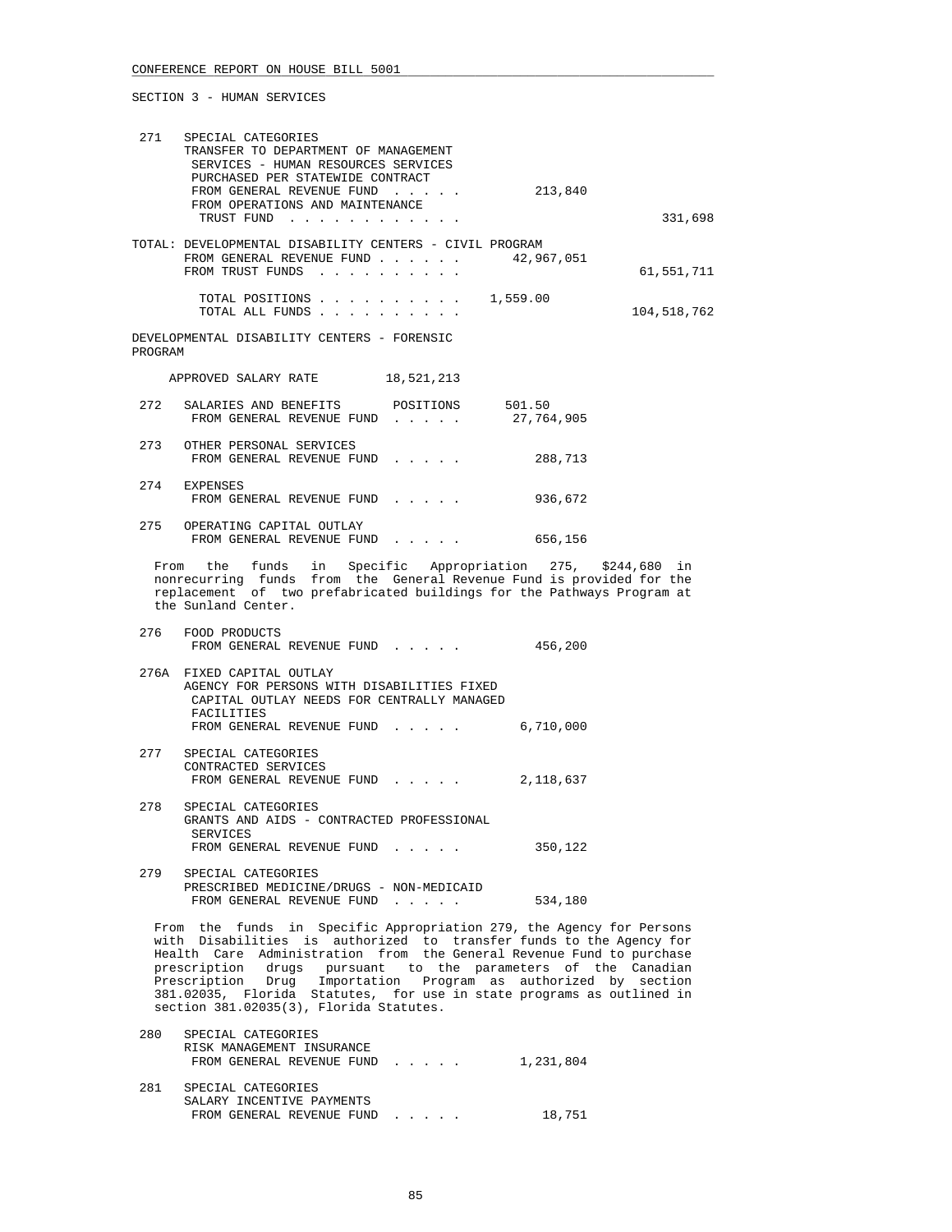| 282 | SPECIAL CATEGORIES                                            |               |                  |
|-----|---------------------------------------------------------------|---------------|------------------|
|     | TRANSFER TO DEPARTMENT OF MANAGEMENT                          |               |                  |
|     | SERVICES - HUMAN RESOURCES SERVICES                           |               |                  |
|     | PURCHASED PER STATEWIDE CONTRACT                              |               |                  |
|     | FROM GENERAL REVENUE FUND                                     | 111,843       |                  |
|     | TOTAL: DEVELOPMENTAL DISABILITY CENTERS - FORENSIC<br>PROGRAM |               |                  |
|     | FROM GENERAL REVENUE FUND                                     | 41, 177, 983  |                  |
|     |                                                               |               |                  |
|     | TOTAL POSITIONS                                               | 501.50        |                  |
|     | TOTAL ALL FUNDS                                               |               | 41, 177, 983     |
|     |                                                               |               |                  |
|     | TOTAL: AGENCY FOR PERSONS WITH DISABILITIES                   |               |                  |
|     | FROM GENERAL REVENUE FUND<br>FROM TRUST FUNDS                 | 912, 188, 974 | 1,234,980,730    |
|     | .                                                             |               |                  |
|     | TOTAL POSITIONS<br>and the contract of the contract of        | 2,698.50      |                  |
|     | TOTAL ALL FUNDS                                               |               | 2, 147, 169, 704 |
|     | TOTAL APPROVED SALARY RATE<br>$\sim$ $\sim$ $\sim$ $\sim$     | 109,535,797   |                  |
|     |                                                               |               |                  |
|     | CHILDREN AND FAMILIES, DEPARTMENT OF                          |               |                  |

ADMINISTRATION

PROGRAM: EXECUTIVE LEADERSHIP

EXECUTIVE DIRECTION AND SUPPORT SERVICES

| APPROVED SALARY RATE | 44, 448, 584 |
|----------------------|--------------|
|                      |              |

| 283 | SALARIES AND BENEFITS POSITIONS 728.25<br>FROM GENERAL REVENUE FUND 39,938,763                                                                                                                                        |           |                                      |
|-----|-----------------------------------------------------------------------------------------------------------------------------------------------------------------------------------------------------------------------|-----------|--------------------------------------|
|     | FROM ADMINISTRATIVE TRUST FUND<br>FROM FEDERAL GRANTS TRUST FUND<br>FROM WELFARE TRANSITION TRUST FUND.<br>FROM OPERATIONS AND MAINTENANCE                                                                            |           | 15,846,091<br>3,903,758<br>2,429,011 |
|     | TRUST FUND<br>FROM SOCIAL SERVICES BLOCK GRANT                                                                                                                                                                        |           | 2,027                                |
|     | TRUST FUND                                                                                                                                                                                                            |           | 667,953                              |
|     | 284 OTHER PERSONAL SERVICES<br>FROM GENERAL REVENUE FUND<br>FROM ADMINISTRATIVE TRUST FUND<br>FROM FEDERAL GRANTS TRUST FUND<br>FROM WELFARE TRANSITION TRUST FUND.<br>FROM SOCIAL SERVICES BLOCK GRANT<br>TRUST FUND | 325,118   | 56,849<br>66,719<br>8,469<br>2,209   |
| 285 | EXPENSES<br>FROM GENERAL REVENUE FUND 6,325,346<br>FROM ADMINISTRATIVE TRUST FUND<br>FROM FEDERAL GRANTS TRUST FUND<br>FROM WELFARE TRANSITION TRUST FUND.<br>FROM SOCIAL SERVICES BLOCK GRANT                        |           | 913,469<br>331,798<br>160,675        |
|     | TRUST FUND<br>the contract of the contract of the contract of the contract of the contract of the contract of the contract of                                                                                         |           | 46,704                               |
|     | 286 OPERATING CAPITAL OUTLAY<br>FROM GENERAL REVENUE FUND<br>FROM ADMINISTRATIVE TRUST FUND                                                                                                                           | 27,616    | 106,950                              |
|     | 287 FIXED CAPITAL OUTLAY<br>DEPARTMENT OF CHILDREN AND FAMILY SERVICES<br>FIXED CAPITAL NEEDS FOR CENTRALLY MANAGED<br>FACILITIES<br>FROM GENERAL REVENUE FUND                                                        | 3,000,000 |                                      |
| 288 | SPECIAL CATEGORIES<br>ACOUISITION OF MOTOR VEHICLES<br>FROM ADMINISTRATIVE TRUST FUND                                                                                                                                 |           | 20,000                               |
| 289 | SPECIAL CATEGORIES<br>TRANSFER TO DIVISION OF ADMINISTRATIVE<br>HEARINGS                                                                                                                                              |           |                                      |
|     | FROM GENERAL REVENUE FUND                                                                                                                                                                                             | 684,601   |                                      |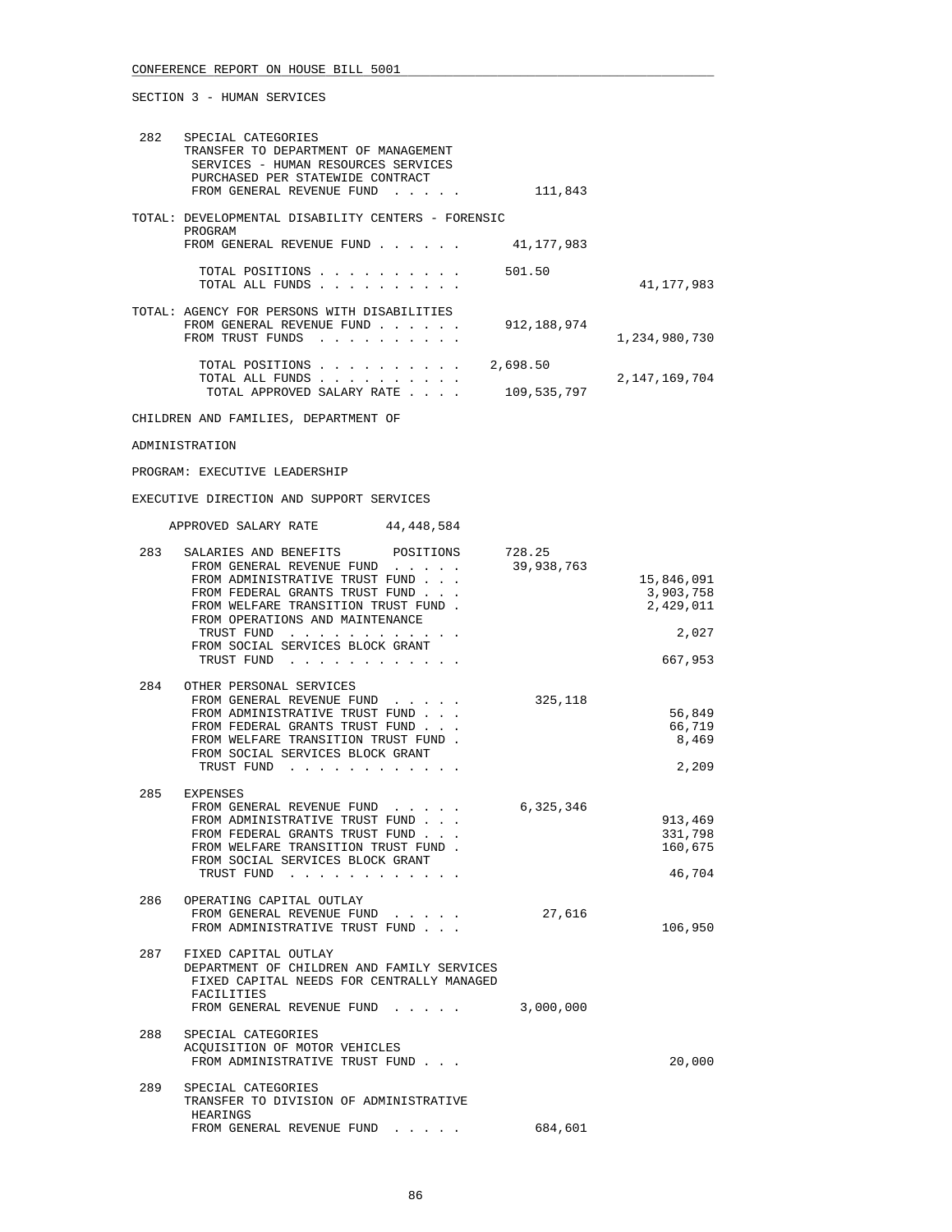| 290 | SPECIAL CATEGORIES<br>CONTRACTED SERVICES<br>FROM GENERAL REVENUE FUND                                                                                                                                                                               | 1,005,079  |                                   |
|-----|------------------------------------------------------------------------------------------------------------------------------------------------------------------------------------------------------------------------------------------------------|------------|-----------------------------------|
|     | FROM ADMINISTRATIVE TRUST FUND<br>FROM FEDERAL GRANTS TRUST FUND<br>FROM WELFARE TRANSITION TRUST FUND.                                                                                                                                              |            | 265,878<br>11,820<br>994          |
|     | FROM SOCIAL SERVICES BLOCK GRANT<br>TRUST FUND                                                                                                                                                                                                       |            | 473                               |
| 292 | SPECIAL CATEGORIES<br>RISK MANAGEMENT INSURANCE<br>FROM GENERAL REVENUE FUND<br>FROM ADMINISTRATIVE TRUST FUND                                                                                                                                       | 126,421    | 351,523                           |
| 293 | SPECIAL CATEGORIES<br>STATE INSTITUTIONAL CLAIMS<br>FROM GENERAL REVENUE FUND                                                                                                                                                                        | 40,498     |                                   |
| 294 | SPECIAL CATEGORIES<br>TENANT BROKER COMMISSIONS<br>FROM ADMINISTRATIVE TRUST FUND                                                                                                                                                                    |            | 132,912                           |
| 295 | SPECIAL CATEGORIES<br>LEASE OR LEASE-PURCHASE OF EOUIPMENT<br>FROM GENERAL REVENUE FUND<br>FROM ADMINISTRATIVE TRUST FUND<br>FROM FEDERAL GRANTS TRUST FUND<br>FROM WELFARE TRANSITION TRUST FUND.                                                   | 138,509    | 24,510<br>2,979<br>495            |
| 296 | SPECIAL CATEGORIES<br>TRANSFER TO DEPARTMENT OF MANAGEMENT<br>SERVICES - HUMAN RESOURCES SERVICES<br>PURCHASED PER STATEWIDE CONTRACT<br>FROM GENERAL REVENUE FUND<br>FROM ADMINISTRATIVE TRUST FUND<br>FROM FEDERAL GRANTS TRUST FUND.              | 3,152,620  | 669,567<br>3,456                  |
|     | TOTAL: EXECUTIVE DIRECTION AND SUPPORT SERVICES<br>FROM GENERAL REVENUE FUND<br>FROM TRUST FUNDS                                                                                                                                                     | 54,764,571 | 26,027,289                        |
|     | TOTAL POSITIONS<br>TOTAL ALL FUNDS                                                                                                                                                                                                                   | 728.25     | 80,791,860                        |
|     | PROGRAM: SUPPORT SERVICES                                                                                                                                                                                                                            |            |                                   |
|     | INFORMATION TECHNOLOGY                                                                                                                                                                                                                               |            |                                   |
| 297 | APPROVED SALARY RATE<br>13,312,657<br>SALARIES AND BENEFITS<br>POSITIONS                                                                                                                                                                             | 232.00     |                                   |
|     | FROM GENERAL REVENUE FUND<br>$\mathbf{1}$ , $\mathbf{1}$ , $\mathbf{1}$ , $\mathbf{1}$ , $\mathbf{1}$<br>FROM ADMINISTRATIVE TRUST FUND<br>FROM FEDERAL GRANTS TRUST FUND<br>FROM WELFARE TRANSITION TRUST FUND.<br>FROM SOCIAL SERVICES BLOCK GRANT | 6,445,311  | 6,893,789<br>5,240,370<br>246,464 |
| 298 | TRUST FUND<br>OTHER PERSONAL SERVICES                                                                                                                                                                                                                |            | 183,339                           |
|     | FROM GENERAL REVENUE FUND<br>FROM ADMINISTRATIVE TRUST FUND<br>FROM FEDERAL GRANTS TRUST FUND                                                                                                                                                        | 135,392    | 217,646<br>135,959                |
| 299 | EXPENSES<br>FROM GENERAL REVENUE FUND<br>FROM ADMINISTRATIVE TRUST FUND<br>FROM FEDERAL GRANTS TRUST FUND<br>FROM SOCIAL SERVICES BLOCK GRANT<br>TRUST FUND                                                                                          | 2,443,798  | 223,046<br>945,059<br>5,218       |
| 300 | OPERATING CAPITAL OUTLAY<br>FROM GENERAL REVENUE FUND<br>$\begin{array}{cccccccccccccc} \bullet & \bullet & \bullet & \bullet & \bullet & \bullet & \bullet & \bullet \end{array}$                                                                   | 40,599     |                                   |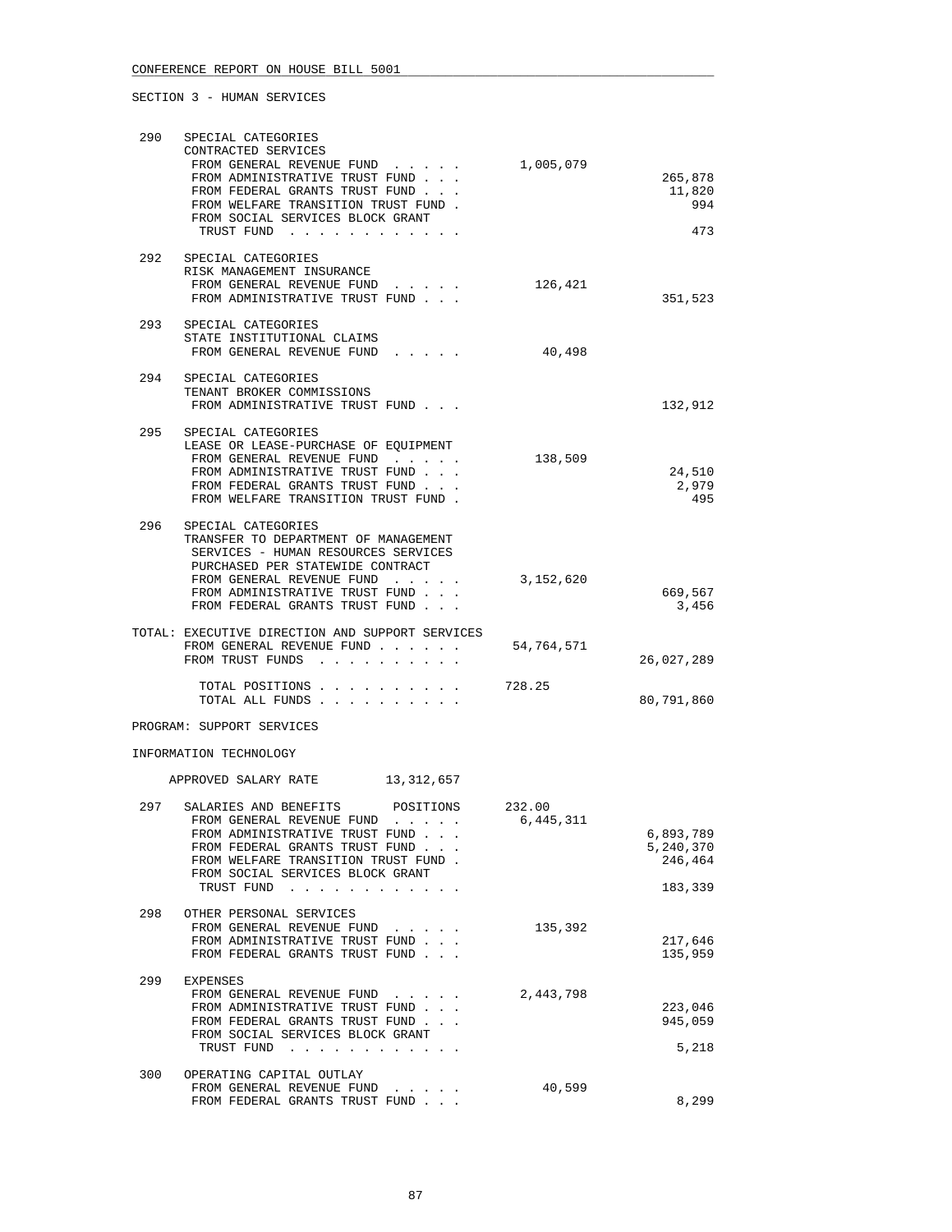| 300A LUMP SUM                           |           |           |
|-----------------------------------------|-----------|-----------|
| COMPREHENSIVE CHILD WELFARE INFORMATION |           |           |
| SYSTEM (CCWIS) MODERNIZATION PROJECT    |           |           |
| FROM GENERAL REVENUE FUND               | 7,500,000 |           |
| FROM FEDERAL GRANTS TRUST FUND          |           | 7,500,000 |

 From the funds provided in Specific Appropriation 300A the Department of Children and Families shall competitively procure deliverables based contract services for: (1) the modular replacement of the Florida Safe Families Network system that is compliant with federal Comprehensive Child Welfare Information System regulations and (2) for the modernization of the supporting enterprise architecture pursuant to section 282.206, Florida Statutes. The department is authorized to submit quarterly budget amendments to request the release of funds pursuant to the provisions of chapter 216, Florida Statutes, and based on the department's planned quarterly expenditures. The budget amendments shall include copies of current and pending contracts, an updated detailed operational work plan, and a monthly spend plan that identifies all project work and costs budgeted for Fiscal Year 2022-2023.

 From the funds provided in Specific Appropriation 300A, \$1,500,000 is provided to competitively procure a private sector provider with experience in conducting independent verification and validation services of public sector information technology projects to provide independent verification and validation services for all agency staff and vendor work needed to implement the initiative. The contract shall require that all deliverables be simultaneously provided to the department, the chair of the Senate Committee on Appropriations, the chair of the House Appropriations Committee, and the Executive Office of the Governor's Office of Policy and Budget.

 The department shall provide monthly project status reports to the chair of the Senate Committee on Appropriations, the chair of the House Appropriations Committee, and the Executive Office of the Governor's Office of Policy and Budget. Each report must include progress made to date for each project milestone, deliverable, planned and actual completion dates, planned and actual costs incurred, and any current project issues and risks.

| 301 | SPECIAL CATEGORIES                  |           |
|-----|-------------------------------------|-----------|
|     | COMPUTER RELATED EXPENSES           |           |
|     | FROM GENERAL REVENUE FUND 6,776,952 |           |
|     | FROM ADMINISTRATIVE TRUST FUND      | 735,409   |
|     | FROM ALCOHOL, DRUG ABUSE AND        |           |
|     | MENTAL HEALTH TRUST FUND            | 1,474,907 |
|     | FROM FEDERAL GRANTS TRUST FUND      | 1,517,621 |
|     | FROM SOCIAL SERVICES BLOCK GRANT    |           |
|     | TRUST FUND                          | 71,808    |
|     |                                     |           |

 From the funds in Specific Appropriation 301, \$555,667 from the General Revenue and the nonrecurring sum of \$2,469,116 from the General Revenue Fund and \$1,151,167 from the Federal Grants Trust Fund are provided for the implementation of a legal case management system for the Children's Legal Services program.

 The department shall provide quarterly project status reports to the chair of the Senate Appropriations Committee, the chair of the House of Representatives Appropriations Committee, and the Executive Office of the Governor's Office of Policy and Budget. Each report must include progress made to date for each project milestone, deliverable, planned and actual completion dates, planned and actual costs incurred, and any current project issues and risks.

| 302 | SPECIAL CATEGORIES                   |           |           |
|-----|--------------------------------------|-----------|-----------|
|     | FLORIDA SAFE FAMILIES NETWORK (FSFN) |           |           |
|     | INFORMATION TECHNOLOGY SYSTEM        |           |           |
|     | FROM GENERAL REVENUE FUND            | 6,890,928 |           |
|     | FROM ADMINISTRATIVE TRUST FUND       |           | 2,228,106 |
|     | FROM FEDERAL GRANTS TRUST FUND       |           | 3,068,955 |
|     | FROM WELFARE TRANSITION TRUST FUND.  |           | 303,259   |

 From the funds in Specific Appropriation 302, \$162,500 from the General Revenue Fund and \$162,500 from the Federal Grants Trust Fund is provided to support the technology requirements needed by the department to implement SB 7034 relating to board rate parity and supplemental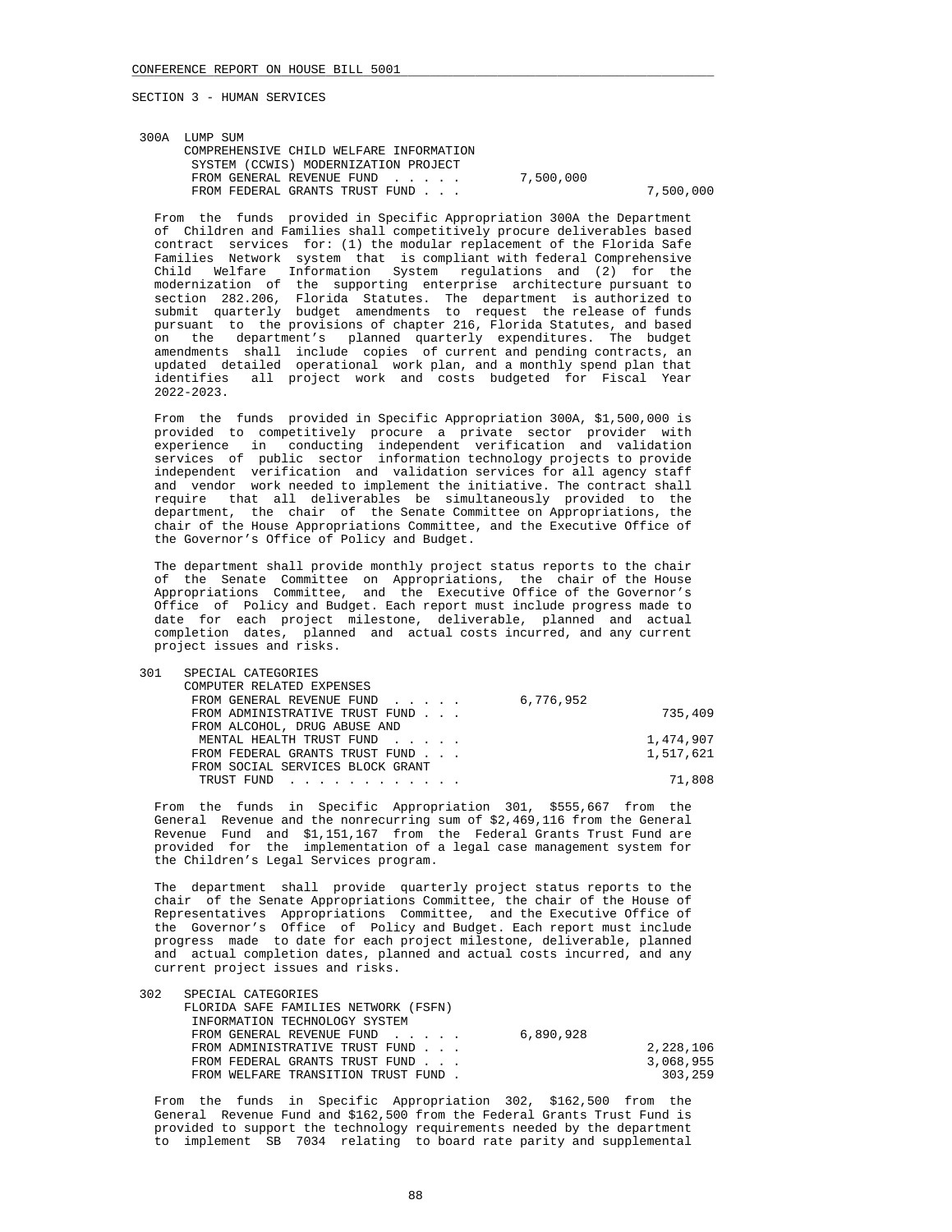child care subsidies for eligible caregivers. This funding is contingent upon the bill, or substantially similar legislation, becoming a law.

| 303 | SPECIAL CATEGORIES                                                                                                                                                        |           |           |
|-----|---------------------------------------------------------------------------------------------------------------------------------------------------------------------------|-----------|-----------|
|     | FLORIDA ONLINE RECIPIENTS INTEGRATED DATA                                                                                                                                 |           |           |
|     | ACCESS (FLORIDA) TECHNOLOGY SYSTEM FOR                                                                                                                                    |           |           |
|     | PUBLIC BENEFIT ELIGIBILITY DETERMINATION                                                                                                                                  |           |           |
|     | FROM GENERAL REVENUE FUND                                                                                                                                                 | 2,367,492 |           |
|     | FROM FEDERAL GRANTS TRUST FUND                                                                                                                                            |           | 4,236,720 |
|     | FROM WELFARE TRANSITION TRUST FUND.                                                                                                                                       |           | 282       |
|     | FROM OPERATIONS AND MAINTENANCE                                                                                                                                           |           |           |
|     | TRUST FUND<br>$\mathbf{r} = \mathbf{r} - \mathbf{r} = \mathbf{r} - \mathbf{r} - \mathbf{r} = \mathbf{r} - \mathbf{r} - \mathbf{r} - \mathbf{r} = \mathbf{r} - \mathbf{r}$ |           | 325,000   |
|     |                                                                                                                                                                           |           |           |

 From the funds in Specific Appropriation 303, \$307,500 from the General Revenue Fund and \$307,500 from the Federal Grants Trust Fund is provided to support the technology requirements needed by the department to implement SB 7034 relating to board rate parity and supplemental child care subsidies for eligible caregivers. This funding is contingent upon the bill, or substantially similar legislation, becoming a law.

| 304  | SPECIAL CATEGORIES<br>RISK MANAGEMENT INSURANCE<br>FROM GENERAL REVENUE FUND<br>$\mathbf{r}$ , $\mathbf{r}$ , $\mathbf{r}$ , $\mathbf{r}$                                                                                                                                                 | 101,645    |                                                      |
|------|-------------------------------------------------------------------------------------------------------------------------------------------------------------------------------------------------------------------------------------------------------------------------------------------|------------|------------------------------------------------------|
| 305  | SPECIAL CATEGORIES<br>LEASE OR LEASE-PURCHASE OF EQUIPMENT<br>FROM GENERAL REVENUE FUND<br>$\sim$ $\sim$ $\sim$ $\sim$ $\sim$                                                                                                                                                             | 15,012     |                                                      |
| 306A | DATA PROCESSING SERVICES<br>NORTHWEST REGIONAL DATA CENTER (NWRDC)                                                                                                                                                                                                                        |            |                                                      |
|      | FROM GENERAL REVENUE FUND<br>$\sim$ $\sim$ $\sim$ $\sim$ $\sim$<br>FROM ADMINISTRATIVE TRUST FUND<br>FROM FEDERAL GRANTS TRUST FUND<br>FROM WELFARE TRANSITION TRUST FUND.<br>FROM OPERATIONS AND MAINTENANCE<br>TRUST FUND<br>$\cdots$<br>FROM SOCIAL SERVICES BLOCK GRANT<br>TRUST FUND | 8,212,094  | 2,029,760<br>8,685,567<br>208,858<br>1,884<br>12,779 |
|      | TOTAL: INFORMATION TECHNOLOGY<br>FROM GENERAL REVENUE FUND<br>FROM TRUST FUNDS<br>.                                                                                                                                                                                                       | 40,929,223 | 46,500,104                                           |
|      | TOTAL POSITIONS<br>TOTAL ALL FUNDS                                                                                                                                                                                                                                                        | 232.00     | 87, 429, 327                                         |

## SERVICES

PROGRAM: FAMILY SAFETY PROGRAM

FAMILY SAFETY AND PRESERVATION SERVICES

APPROVED SALARY RATE 176,028,554

| 307 | SALARIES AND BENEFITS<br>POSITIONS<br>FROM GENERAL REVENUE FUND<br>$\mathbf{r}$ . The set of the set of the set of the set of the set of the set of the set of the set of the set of the set of the set of the set of the set of the set of the set of the set of the set of the set of the set of t | 3,864.00<br>134,014,265 |            |
|-----|------------------------------------------------------------------------------------------------------------------------------------------------------------------------------------------------------------------------------------------------------------------------------------------------------|-------------------------|------------|
|     | FROM DOMESTIC VIOLENCE TRUST FUND                                                                                                                                                                                                                                                                    |                         | 347,590    |
|     | FROM FEDERAL GRANTS TRUST FUND                                                                                                                                                                                                                                                                       |                         | 32,902,350 |
|     | FROM WELFARE TRANSITION TRUST FUND.                                                                                                                                                                                                                                                                  |                         | 68,920,754 |
|     | FROM SOCIAL SERVICES BLOCK GRANT                                                                                                                                                                                                                                                                     |                         |            |
|     |                                                                                                                                                                                                                                                                                                      |                         |            |
|     | TRUST FUND                                                                                                                                                                                                                                                                                           |                         | 27,995,332 |
| 308 |                                                                                                                                                                                                                                                                                                      |                         |            |
|     | OTHER PERSONAL SERVICES                                                                                                                                                                                                                                                                              |                         |            |
|     | FROM GENERAL REVENUE FUND<br>$\cdot$ $\cdot$ $\cdot$ $\cdot$ $\cdot$                                                                                                                                                                                                                                 | 4,978,619               |            |
|     | FROM FEDERAL GRANTS TRUST FUND                                                                                                                                                                                                                                                                       |                         | 5,306,746  |
|     | FROM GRANTS AND DONATIONS TRUST                                                                                                                                                                                                                                                                      |                         |            |
|     | FUND                                                                                                                                                                                                                                                                                                 |                         | 30,809     |
|     | FROM WELFARE TRANSITION TRUST FUND.                                                                                                                                                                                                                                                                  |                         | 2,592,327  |
|     | FROM SOCIAL SERVICES BLOCK GRANT                                                                                                                                                                                                                                                                     |                         |            |
|     | TRUST FUND                                                                                                                                                                                                                                                                                           |                         | 894,663    |
|     |                                                                                                                                                                                                                                                                                                      |                         |            |
| 309 | <b>EXPENSES</b>                                                                                                                                                                                                                                                                                      |                         |            |
|     | FROM GENERAL REVENUE FUND                                                                                                                                                                                                                                                                            | 20, 228, 110            |            |
|     | FROM CHILD WELFARE TRAINING TRUST                                                                                                                                                                                                                                                                    |                         |            |
|     | FUND                                                                                                                                                                                                                                                                                                 |                         | 8,342      |
|     | FROM DOMESTIC VIOLENCE TRUST FUND                                                                                                                                                                                                                                                                    |                         | 58,436     |
|     | FROM FEDERAL GRANTS TRUST FUND                                                                                                                                                                                                                                                                       |                         | 6,029,428  |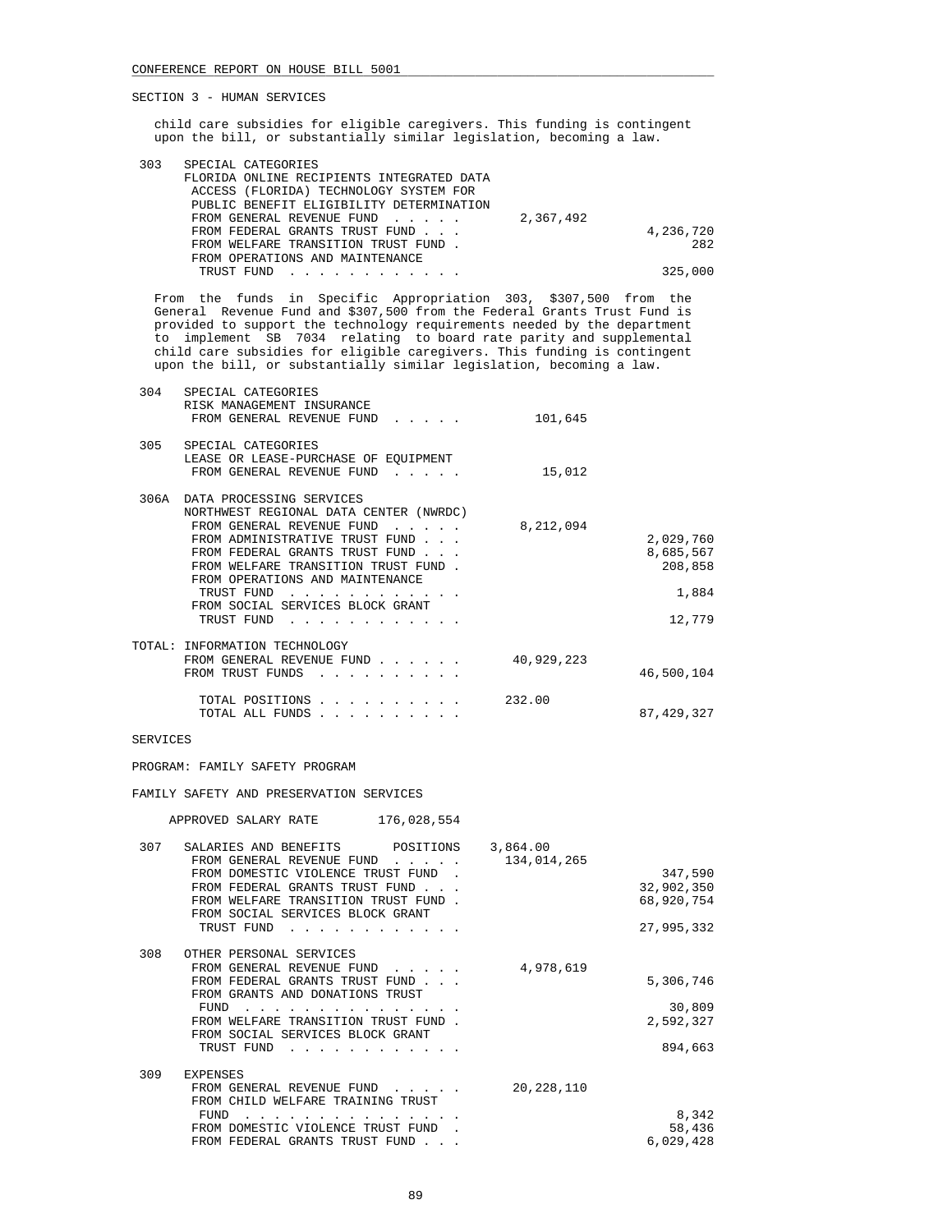|     | FROM WELFARE TRANSITION TRUST FUND<br>FROM SOCIAL SERVICES BLOCK GRANT | 12,264,213 |
|-----|------------------------------------------------------------------------|------------|
|     | TRUST FUND                                                             | 4,588,893  |
| 310 | OPERATING CAPITAL OUTLAY                                               |            |
|     | FROM GENERAL REVENUE FUND<br>$\sim$ $\sim$ $\sim$ $\sim$ $\sim$        | 55,003     |
|     | FROM FEDERAL GRANTS TRUST FUND                                         | 9,834      |
|     | FROM WELFARE TRANSITION TRUST FUND.                                    | 40,244     |
|     | FROM SOCIAL SERVICES BLOCK GRANT                                       |            |
|     | TRUST FUND                                                             | 11,176     |
|     |                                                                        |            |
| 311 | LUMP SUM                                                               |            |
|     | WELFARE BEST PRACTICES<br>CHTLD.                                       |            |

|  | FROM GENERAL REVENUE FUND |   |  |  | 484,699 |  |
|--|---------------------------|---|--|--|---------|--|
|  |                           | . |  |  |         |  |

 Funds in Specific Appropriation 311 are provided to continue the implementation of portions of chapters 2021-169 and 2021-170, Laws of Florida relating to the implementation of family finding and kinship navigator programs and of sexual abuse report investigations under section 39.2015, Florida Statutes. Pursuant to the provisions of chapter 216, Florida Statutes, the department is authorized to submit a budget amendment requesting the release of funds to implement this legislation.

| 312  | LUMP SUM<br>SHARED RISK FUND FOR COMMUNITY BASED<br>PROVIDERS OF CHILD WELFARE SERVICES<br>FROM GENERAL REVENUE FUND                                                                                                                           | 3,054,312 |                                            |
|------|------------------------------------------------------------------------------------------------------------------------------------------------------------------------------------------------------------------------------------------------|-----------|--------------------------------------------|
| 313  | SPECIAL CATEGORIES<br>HOME CARE FOR DISABLED ADULTS<br>FROM GENERAL REVENUE FUND<br>$\mathbf{r}$ , $\mathbf{r}$ , $\mathbf{r}$ , $\mathbf{r}$                                                                                                  | 1,987,544 |                                            |
| 314  | SPECIAL CATEGORIES<br>GRANTS AND AIDS - COMMUNITY CARE FOR<br>DISABLED ADULTS<br>FROM GENERAL REVENUE FUND                                                                                                                                     | 2,009,755 |                                            |
| 315  | SPECIAL CATEGORIES<br>CONTRACTED SERVICES<br>FROM GENERAL REVENUE FUND<br>FROM CHILD WELFARE TRAINING TRUST<br>FUND<br>FROM FEDERAL GRANTS TRUST FUND<br>FROM WELFARE TRANSITION TRUST FUND.<br>FROM SOCIAL SERVICES BLOCK GRANT<br>TRUST FUND | 4,075,179 | 2,797<br>2,465,700<br>2,049,300<br>950,225 |
| 315A | SPECIAL CATEGORIES                                                                                                                                                                                                                             |           |                                            |

 GRANTS AND AIDS - CONTRACTED SERVICES FROM GENERAL REVENUE FUND . . . . . 18,210,880

 From the funds in Specific Appropriation 315A, the following projects are funded with nonrecurring funds from the General Revenue Fund:

|           | 4Kids of South Florida - Foster Family Recruitment (HB                            |
|-----------|-----------------------------------------------------------------------------------|
| 750,000   | 2947) (Senate Form 2059)                                                          |
|           | All Star Children's Campus of Hope and Healing (HB                                |
| 1,250,000 | $3615$ (Senate Form $1955$ )                                                      |
| 500,000   | Amigos Together for Kids (HB 4947) (Senate Form 2411)                             |
|           | Brehon Institute - Brehon House (HB 4317) (Senate Form                            |
| 100,000   | Camillus House - Human Trafficking Recovery Program (HB                           |
| 250,000   | $3515$ (Senate Form $1590)$<br>Casa Valentina - Foster Care to Independent Living |
| 175,000   |                                                                                   |
|           | Childnet- Preventing Opioid and Substance Abuse Based                             |
| 360,000   | Removals (HB 3521) (Senate Form 1411)                                             |
|           | Children of Inmates - Family Support Services (HB                                 |
| 500,000   | $3461$ (Senate Form $1824$ )                                                      |
|           | Children's Home Society - Partners 4 Safe Families (HB                            |
| 362,310   | 4739) (Senate Form 2379)                                                          |
|           | Devereux - Services for Sexually Exploited Youth (HB                              |
| 587,706   | $4205$ (Senate Form 2136)                                                         |
|           | Embrace Families - Pathways to Home Supportive Housing                            |
| 488,074   | $(HB 2231)$ (Senate Form 2595)                                                    |
|           | Exchange Club Northeast Florida - Parent Aide (HB                                 |
| 887,188   | 4655) (Senate Form 1434)                                                          |
|           |                                                                                   |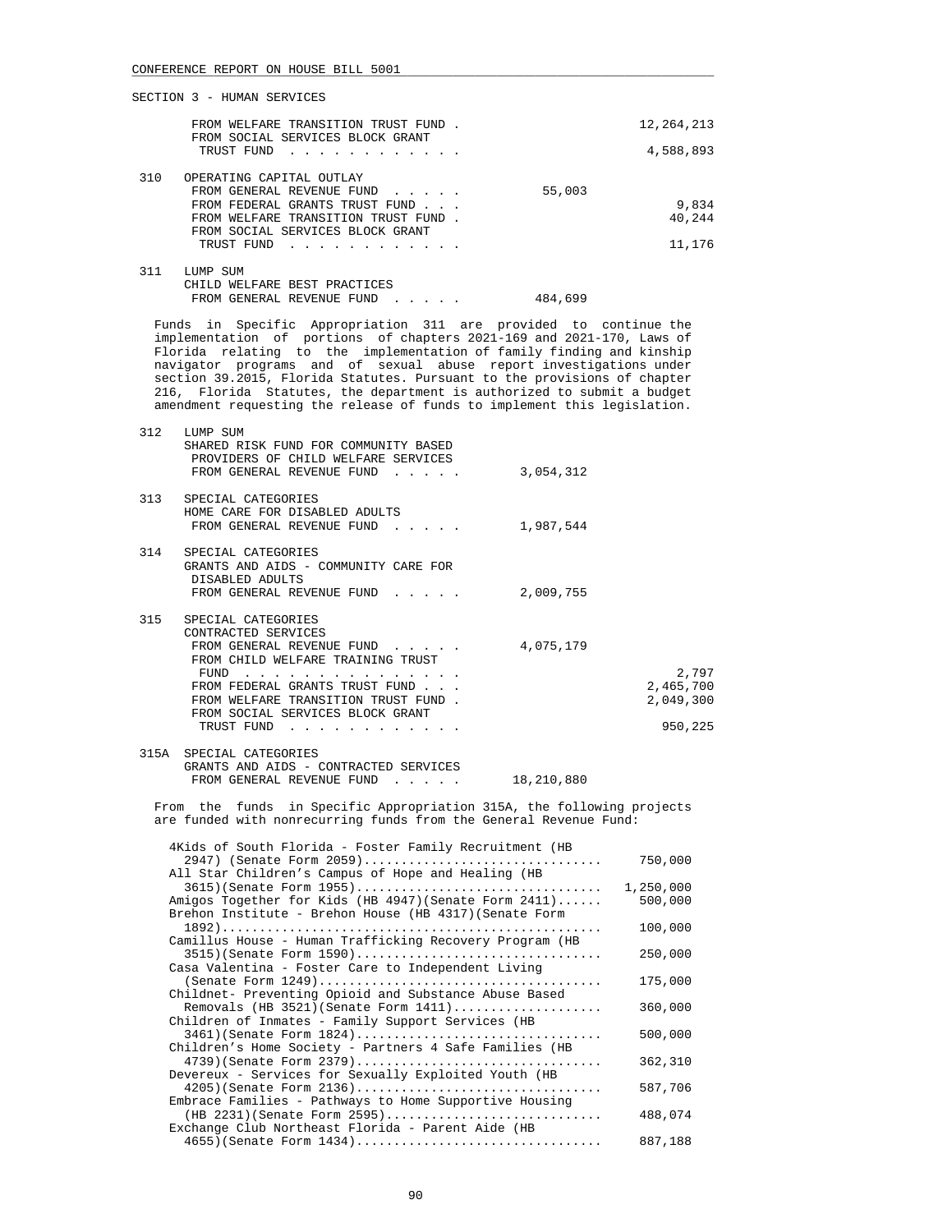|     | Family First - All Pro Dad Adoption and Foster Care                                                                                                |                         |
|-----|----------------------------------------------------------------------------------------------------------------------------------------------------|-------------------------|
|     | Promotion (HB 3053) (Senate Form $1205)$                                                                                                           | 1,920,000               |
|     | Family Support Services of North Florida - Services to<br>$At-Risk$ Youth (HB 3105) (Senate Form $1242)$                                           | 650,000                 |
|     | Family Support Services of North Florida - Strengthen                                                                                              |                         |
|     | Community Engagement (HB 4979) (Senate Form 2591)<br>Florida 1.27 - Transportation & Mentor Program for                                            | 500,000                 |
|     | Children in Foster Care (HB 3289) (Senate Form $2142$ )                                                                                            | 250,000                 |
|     | Florida Coalition for Children Foundation - Florida                                                                                                |                         |
|     | Parent Leadership Council (HB 4637) (Senate Form 2380)<br>Florida Partnership to End Domestic Violence (HB                                         | 300,000                 |
|     | 4289)(Senate Form 1641)                                                                                                                            | 500,000                 |
|     | Florida Sheriffs Youth Ranch Foster Training and Resource<br>Campus - Safety Harbor (HB 3375) (Senate Form $1787)$                                 | 85,000                  |
|     | Foster Care Wraparound Support and Jail Diversion                                                                                                  |                         |
|     | Services (Senate Form 2642)<br>Grace Landing - Caregiver Support Program (HB                                                                       | 500,500                 |
|     |                                                                                                                                                    | 500,000                 |
|     | Hillsborough County High Risk Adoption Support Program                                                                                             |                         |
|     | $(HB 3597)$ (Senate Form $1430)$<br>Ladies Learning to Lead Program (HB 4733) (Senate Form                                                         | 250,000                 |
|     |                                                                                                                                                    | 700,000                 |
|     | Miami Bridge - Host Homes for Homeless Youth (HB                                                                                                   | 250,000                 |
|     | Miracles Outreach - Fresh Start Ranch (HB 2913) (Senate                                                                                            |                         |
|     | Molding Minds - Street Outreach Program (HB 3061) (Senate                                                                                          | 150,000                 |
|     |                                                                                                                                                    | 150,000                 |
|     | North American Family Institute - Functional Family                                                                                                |                         |
|     | Therapy (Senate Form $2422)$<br>One More Child - Services for Human Trafficking                                                                    | 750,000                 |
|     | Prevention and Recovery (HB 2245) (Senate Form $1850)$                                                                                             | 500,000                 |
|     | One More Child - Single Moms Program (HB 3081) (Senate                                                                                             | 380,000                 |
|     | Place of Hope - Child Welfare Services (HB 3575) (Senate                                                                                           |                         |
|     | Safe Children Coalition - Foster Youth Shelter Services                                                                                            | 700,000                 |
|     | $(HB 4463)$ (Senate Form 2054)                                                                                                                     | 524,552                 |
|     | Selfless Love Foundation - One Voice IMPAACT (HB                                                                                                   |                         |
|     | 2871) (Senate Form 1271)<br>Soccer for Peace Foundation - Project FCC USA (HB                                                                      | 435,050                 |
|     | $4051$ )(Senate Form $1918$ )                                                                                                                      | 100,000                 |
|     | Twin Oaks - Waypoint Career and Technical College (HB<br>$4085$ (Senate Form $2476)$                                                               | 1,200,000               |
|     | Victory For Youth/Share Your Heart (HB 3109) (Senate Form                                                                                          |                         |
|     | Voices for Children (HB 3527) (Senate Form $2423)$                                                                                                 | 605,500<br>100,000      |
|     |                                                                                                                                                    |                         |
| 316 | SPECIAL CATEGORIES                                                                                                                                 |                         |
|     | GRANTS AND AIDS - GRANTS TO SHERIFFS FOR<br>PROTECTIVE INVESTIGATIONS                                                                              |                         |
|     | FROM GENERAL REVENUE FUND<br>30, 348, 074<br>$\cdots$ $\cdots$                                                                                     |                         |
|     | FROM FEDERAL GRANTS TRUST FUND<br>FROM WELFARE TRANSITION TRUST FUND.                                                                              | 1,500,430<br>18,297,468 |
|     | FROM SOCIAL SERVICES BLOCK GRANT                                                                                                                   |                         |
|     | TRUST FUND<br><u>na kara kara kara kara ka</u>                                                                                                     | 9,009,094               |
|     | Funds provided in Specific Appropriation 316 shall be used by the                                                                                  |                         |
|     | department to award grants to the sheriffs of the following counties to<br>conduct child protective investigations as mandated in section 39.3065, |                         |
|     | Florida Statutes. The funds shall be allocated as follows:                                                                                         |                         |
|     |                                                                                                                                                    | 15,270,728              |
|     | Hillsborough County Sheriff                                                                                                                        | 13,807,564              |
|     |                                                                                                                                                    | 4,924,225               |
|     |                                                                                                                                                    | 7,035,690<br>12,484,719 |
|     |                                                                                                                                                    | 4,702,668               |
|     |                                                                                                                                                    | 929,472                 |
| 317 | SPECIAL CATEGORIES                                                                                                                                 |                         |
|     | GRANTS AND AIDS - DOMESTIC VIOLENCE<br>PROGRAM                                                                                                     |                         |
|     | FROM GENERAL REVENUE FUND<br>9,882,423                                                                                                             |                         |
|     |                                                                                                                                                    |                         |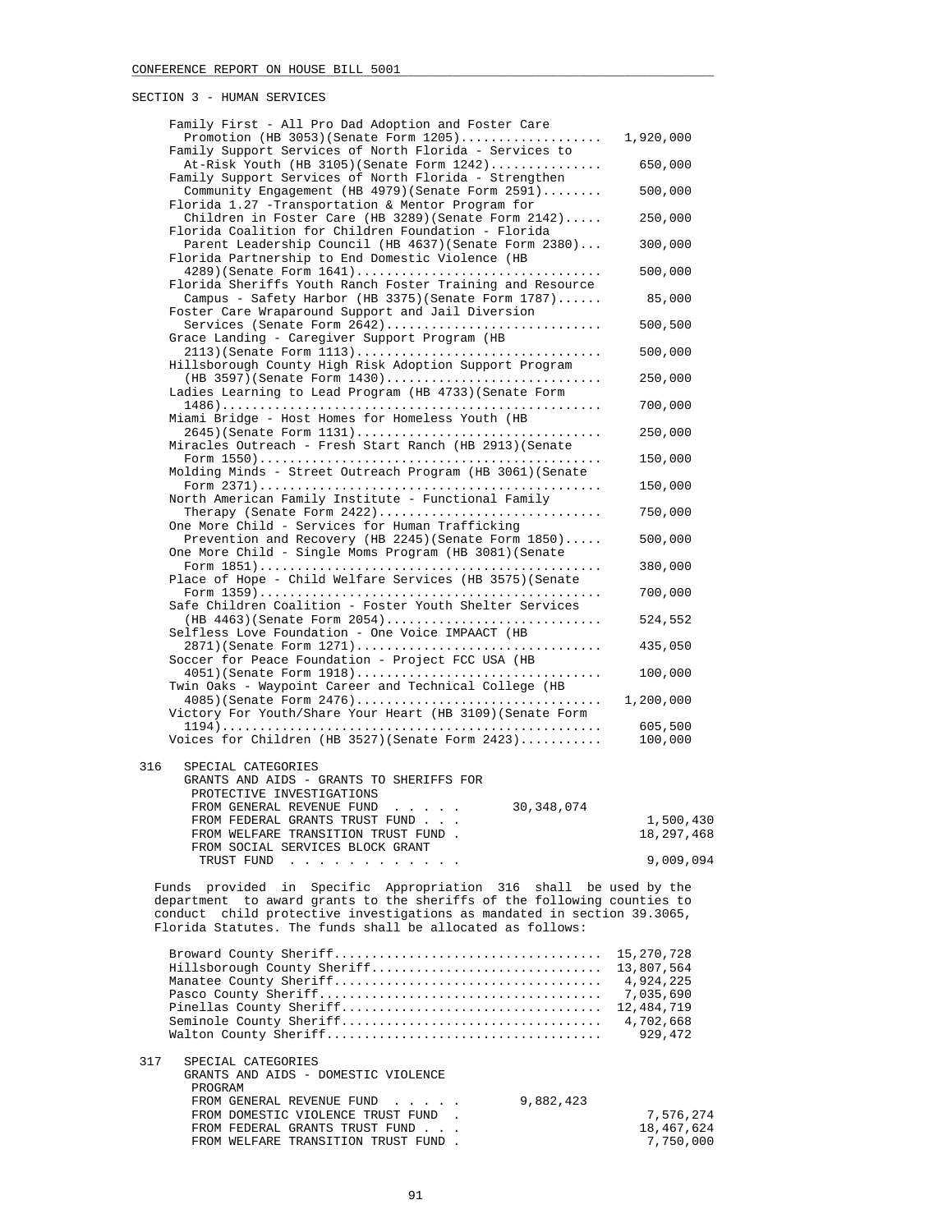317A SPECIAL CATEGORIES GRANTS AND AIDS - GRANTS TO ENHANCE FAMILY SUPPORT AND CHILD WELFARE FROM GENERAL REVENUE FUND . . . . . 32,585,000

 Funds provided in Specific Appropriation 317A, of which \$5,000,000 is nonrecurring, are provided to award grants that expand mentorship programs for at-risk boys, grants that address the comprehensive needs of fathers to enhance parental support, and grants specifically for evidence-based programs that provide parenting education for fathers. These funds are also provided for the Responsible Fatherhood Initiative in s. 409.1464, Florida Statutes. The availability of these funds is contingent upon the passage of HB 7065, or similar legislation, becoming law.

| 318 | SPECIAL CATEGORIES<br>GRANTS AND AIDS - CHILD ABUSE PREVENTION |            |           |
|-----|----------------------------------------------------------------|------------|-----------|
|     |                                                                |            |           |
|     | AND INTERVENTION                                               |            |           |
|     | FROM GENERAL REVENUE FUND                                      | 18,390,131 |           |
|     | FROM FEDERAL GRANTS TRUST FUND                                 |            | 4,612,495 |
|     | FROM WELFARE TRANSITION TRUST FUND.                            |            | 9,577,637 |

 From the funds provided in Specific Appropriation 318, the sum of \$4,200,000 from the General Revenue Fund is provided for new, or to existing, Children's Initiatives, pursuant to section 409.147, Florida Statutes. The availability of these funds is contingent upon the passage of HB 7065, or similar legislation, becoming law.

| 319 | SPECIAL CATEGORIES                                                                                    |                            |  |
|-----|-------------------------------------------------------------------------------------------------------|----------------------------|--|
|     | GRANTS AND AIDS - CHILD PROTECTION                                                                    |                            |  |
|     | FROM GENERAL REVENUE FUND 15,291,110                                                                  |                            |  |
|     | FROM CHILD WELFARE TRAINING TRUST                                                                     |                            |  |
|     | FUND $\cdots$                                                                                         | 286,063                    |  |
|     | FROM FEDERAL GRANTS TRUST FUND<br>FROM GRANTS AND DONATIONS TRUST                                     | 17,575,594                 |  |
|     | FUND $\cdots$ , $\cdots$ , $\cdots$                                                                   | 200,000                    |  |
|     | FROM WELFARE TRANSITION TRUST FUND.                                                                   | 2,596,963                  |  |
|     | FROM OPERATIONS AND MAINTENANCE                                                                       |                            |  |
|     | TRUST FUND                                                                                            | 1,262,655                  |  |
|     | FROM SOCIAL SERVICES BLOCK GRANT                                                                      |                            |  |
|     | TRUST FUND                                                                                            | 1,512,439                  |  |
|     | 320 SPECIAL CATEGORIES                                                                                |                            |  |
|     | RISK MANAGEMENT INSURANCE                                                                             |                            |  |
|     | FROM GENERAL REVENUE FUND                                                                             | 5,155,908                  |  |
|     |                                                                                                       |                            |  |
|     | 321 SPECIAL CATEGORIES                                                                                |                            |  |
|     | TEMPORARY EMERGENCY SHELTER SERVICES                                                                  |                            |  |
|     | FROM GENERAL REVENUE FUND                                                                             | 435,843                    |  |
| 322 | SPECIAL CATEGORIES                                                                                    |                            |  |
|     | GRANTS AND AIDS - RESIDENTIAL GROUP CARE                                                              |                            |  |
|     | FROM GENERAL REVENUE FUND 1,597,300                                                                   |                            |  |
|     | FROM OPERATIONS AND MAINTENANCE                                                                       |                            |  |
|     | TRUST FUND<br><u>na kara kara kara kara ka</u>                                                        | 111,445                    |  |
|     | FROM SOCIAL SERVICES BLOCK GRANT                                                                      |                            |  |
|     | TRUST FUND                                                                                            | 904,391                    |  |
| 323 | SPECIAL CATEGORIES                                                                                    |                            |  |
|     | SPECIAL NEEDS ADOPTION INCENTIVES                                                                     |                            |  |
|     | FROM GENERAL REVENUE FUND 8,377,470                                                                   |                            |  |
|     |                                                                                                       |                            |  |
|     | Funds provided in Specific Appropriation 323 are provided for                                         |                            |  |
|     | adoption incentives to state employees, veterans, service members, and<br>$\sim$ $\sim$ $\sim$ $\sim$ | a a a anns anns an anns an |  |
|     |                                                                                                       |                            |  |

 law enforcement officers who adopt a child from the child welfare system, pursuant to section 409.1664, Florida Statutes. The availability of these funds is contingent upon the passage of HB 3, or similar legislation, becoming law.

 323A SPECIAL CATEGORIES CORONAVIRUS (COVID-19) - PUBLIC ASSISTANCE - STATE OPERATIONS FROM FEDERAL GRANTS TRUST FUND . . . 6,321,959

 From the funds in Specific Appropriation 323A, the sum of \$1,500,000 from the Federal Grants Trust Fund, using funds from the American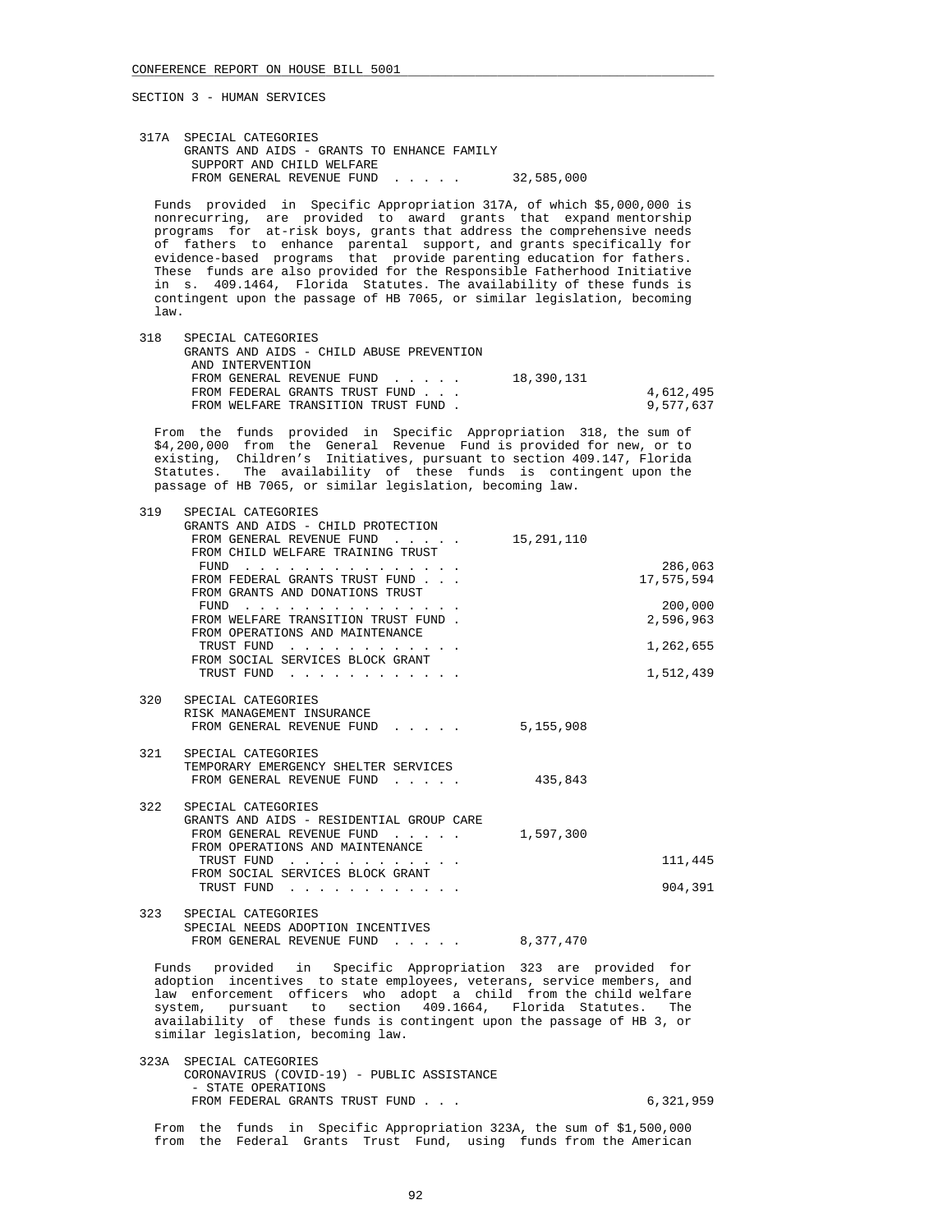Recovery Act, is provided to enhance the Adult Protective Services technology system.

 From the funds in Specific Appropriation 323A, the sum of \$4,821,959 from the Federal Grants Trust Fund, using funds from the American Recovery Act, is provided to the Adult Protective Services program to expand services, enhance technology, and to increase abuse prevention efforts.

| 324  | SPECIAL CATEGORIES                    |         |         |
|------|---------------------------------------|---------|---------|
|      | DEFERRED-PAYMENT COMMODITY CONTRACTS  |         |         |
|      | FROM GENERAL REVENUE FUND             | 12,124  |         |
|      | FROM ADMINISTRATIVE TRUST FUND        |         | 2,272   |
|      | FROM FEDERAL GRANTS TRUST FUND        |         | 4,388   |
|      | FROM WELFARE TRANSITION TRUST FUND.   |         | 1,041   |
|      | FROM SOCIAL SERVICES BLOCK GRANT      |         |         |
|      | TRUST FUND                            |         | 1,711   |
| 325  | SPECIAL CATEGORIES                    |         |         |
|      | LEASE OR LEASE-PURCHASE OF EQUIPMENT  |         |         |
|      | FROM GENERAL REVENUE FUND             | 703,827 |         |
|      | FROM FEDERAL GRANTS TRUST FUND        |         | 204,243 |
|      | FROM WELFARE TRANSITION TRUST FUND.   |         | 440,748 |
|      | FROM SOCIAL SERVICES BLOCK GRANT      |         |         |
|      | TRUST FUND                            |         | 172,174 |
| 325A | SPECIAL CATEGORIES                    |         |         |
|      | GRANTS AND AIDS - FAMILY PRESERVATION |         |         |
|      | SERVICES AND PERMANENCY FOR CHILD     |         |         |

 PLACEMENT FROM GENERAL REVENUE FUND . . . . . 12,000,000 Funds provided in Specific Appropriation 325A are provided to the

 Family Support Services of Suncoast Community Based Care lead agency for the Family Preservation and Child Welfare System Diversion program (HB 9269).

| 326 | SPECIAL CATEGORIES                     |             |             |
|-----|----------------------------------------|-------------|-------------|
|     | GRANTS AND AIDS - COMMUNITY BASED CARE |             |             |
|     | FUNDS FOR PROVIDERS OF CHILD WELFARE   |             |             |
|     | SERVICES                               |             |             |
|     | FROM GENERAL REVENUE FUND              | 629,008,414 |             |
|     | FROM CHILD WELFARE TRAINING TRUST      |             |             |
|     | FUND<br>.                              |             | 1,875,853   |
|     | FROM FEDERAL GRANTS TRUST FUND         |             | 280,058,544 |
|     | FROM WELFARE TRANSITION TRUST FUND.    |             | 46,682,091  |
|     | FROM OPERATIONS AND MAINTENANCE        |             |             |
|     | TRUST FUND                             |             | 8,979,209   |
|     | FROM SOCIAL SERVICES BLOCK GRANT       |             |             |
|     | TRUST FUND                             |             | 41,078,586  |
|     |                                        |             |             |

 From the funds in Specific Appropriation 326, and as authorized by section 409.991(4), Florida Statutes, the sum of \$112,873,867 from the General Revenue Fund and \$37,624,622 from the Federal Grants Trust Fund is provided to Community Based Care lead agencies as an increase for core services, pursuant to section 409.991(1)(a), Florida Statutes. The allocated funds consider, but are not limited to, appropriate case worker to case load ratios and the costs of providing child welfare services, prevention efforts, and of licensed residential placement. A lead agency's total allocation of core service funding shall be distributed as follows:

| CBC of Brevard (Brevard Family Partnership)             | 29,093,029   |
|---------------------------------------------------------|--------------|
|                                                         | 61,526,340   |
|                                                         | 38, 263, 137 |
| Children's Network of Southwest Florida                 | 54,041,702   |
| Citrus Health Network (Citrus Family Care Network)      | 77,569,124   |
| Communities Connected for Kids                          | 24,050,225   |
| Community Partnership for Children                      | 43,774,634   |
| Embrace Families Community Based Care                   | 64,528,675   |
| Family Support Services of Suncoast                     | 80,865,022   |
| Lead Agency Serving Circuit 13                          | 77,140,552   |
| Lakeview Center (Families First Network)                | 55,039,593   |
| St. Johns County Family Integrity Program               | 7,005,528    |
| Family Support Services of North Florida - Nassau/Duval | 48,999,867   |
|                                                         | 47, 322, 625 |
|                                                         | 55,095,374   |
|                                                         |              |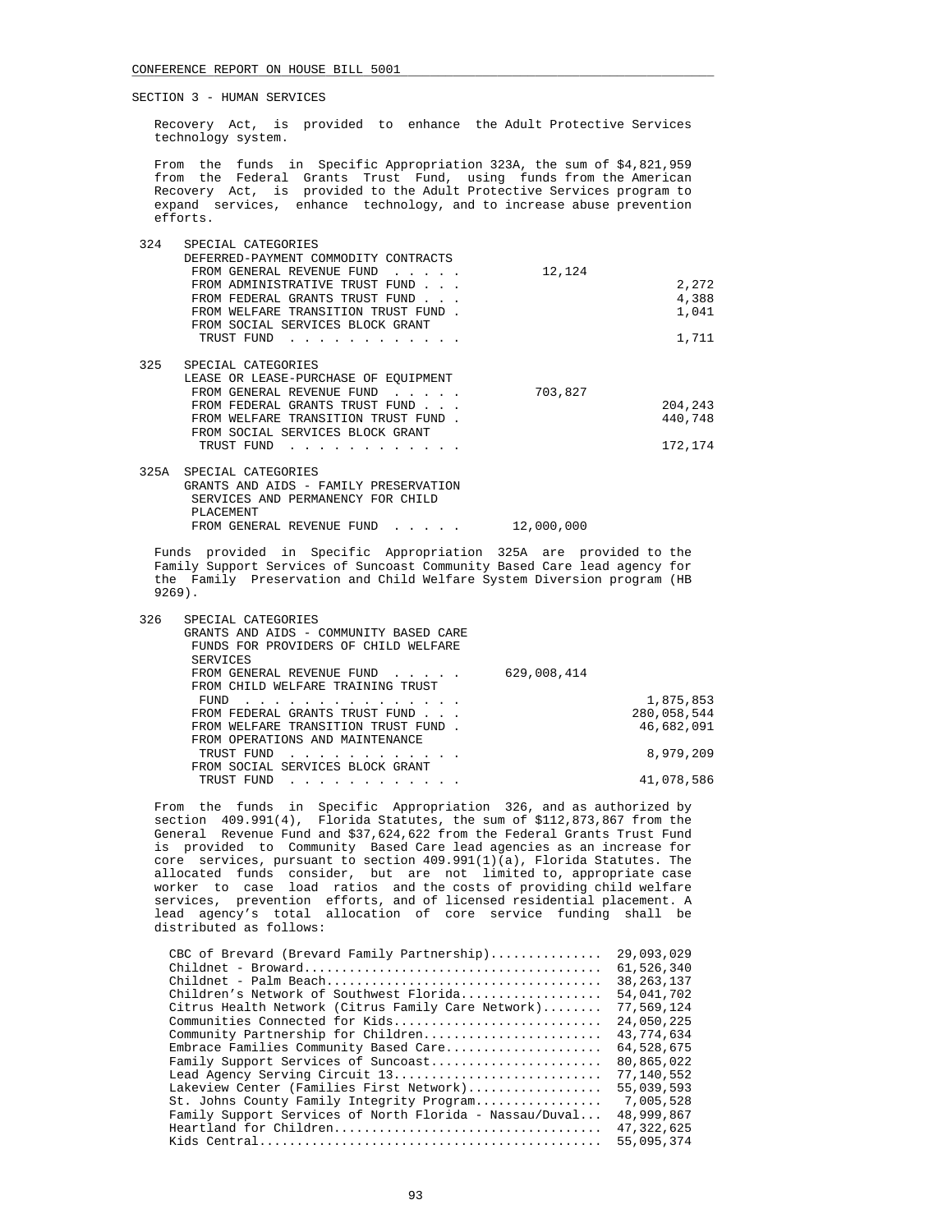| Northwest Florida Health Network (Big Bend CBC) 35,690,168 |  |
|------------------------------------------------------------|--|
|                                                            |  |
|                                                            |  |

 By February 1, 2023, the department shall submit to the chair of the Senate Appropriations Committee and the chair of the House of Representatives Appropriations Committee a report that establishes baseline performance measures for Community Based Care lead agencies. The measures shall consider, but are not limited to, appropriate case management ratios, utilization of congregate care placements, use of services intended to prevent child removal from the home, and efforts to increase permanency from out of home care.

 From the funds in Specific Appropriation 326, the recurring sum of \$10,863,270 from the General Revenue Fund, \$4,554,738 from the Federal Grants Trust Fund, and \$705,024 from the Welfare Transition Trust Fund is provided to implement portions of SB 7034 relating to board rate parity for relative and nonrelative caregivers who care for a child who has not reached court-ordered permanency, and for foster parents who are licensed as Level I through Level V placements. This funding is contingent upon the bill, or substantially similar legislation, becoming a law.

 From the funds in Specific Appropriation 326, the recurring sum of \$19,206,037 from the General Revenue Fund and \$5,674,763 from the Federal Grants Trust Fund is provided to implement portions of SB 7034 that provides for a supplemental monthly child care subsidy of \$200 for licensed foster parents, and relative and nonrelative caregivers. This funding is contingent upon the bill, or substantially similar legislation, becoming a law.

 From the funds in Specific Appropriation 326, and as authorized by section 409.991(4), Florida Statutes, recurring funds of \$7,852,782 from the General Revenue Fund is provided as core services funding to implement a preservation model that will reduce the number of children in care in region six, as well as stabilize front line personnel.

 From the funds in Specific Appropriation 326, and as authorized by section 409.991(4), Florida Statutes, the sum of \$2,855,376 from the General Revenue Fund is provided for father engagement specialists and to enhance services to fathers of children involved, or at-risk of involvement, in the child welfare system. The availability of these funds is contingent upon HB 7065, or similar legislation, becoming law.

 From the funds in Specific Appropriation 326, and as authorized by section 409.991(4), Florida Statutes, the sum of \$8,352,000 from the General Revenue Fund is provided to increase the financial assistance stipend provided to postsecondary youth, as prescribed by section 409.1451(2)(a), Florida Statutes. The availability of these funds is contingent upon HB 7065, or similar legislation, becoming law.

 From the funds in Specific Appropriation 326, and as authorized by section 409.991(4), Florida Statutes, the sum of \$5,710,752 from the General Revenue Fund is provided to Community Based Care lead agencies to support former foster youth's success in the Postsecondary Education Services and Support (PESS) program. These funds shall be used to conduct readiness assessments of individuals who will be entering postsecondary education, help enhance the skills of those individuals, provide ongoing support after entering postsecondary education, and to create transition plans with these individuals to ensure a successful transition into adulthood from the PESS program. The availability of these funds is contingent upon HB 7065, or similar legislation, becoming law.

 From the funds in Specific Appropriation 326, \$4,371,313 in recurring funds from the General Revenue Fund is provided to the community-based care lead agency that serves the Sixth Judicial Circuit and \$3,863,739 in recurring funds from the General Revenue Fund is provided to the community-based care lead agency that serves the Thirteenth Judicial Circuit to improve the safety, permanency, and well-being of children in the local child welfare system of care.

 From the funds in Specific Appropriation 326, \$2,000,000 in recurring funds from the General Revenue Fund is provided to the community-based care lead agencies for case management and prevention services to support early childhood courts.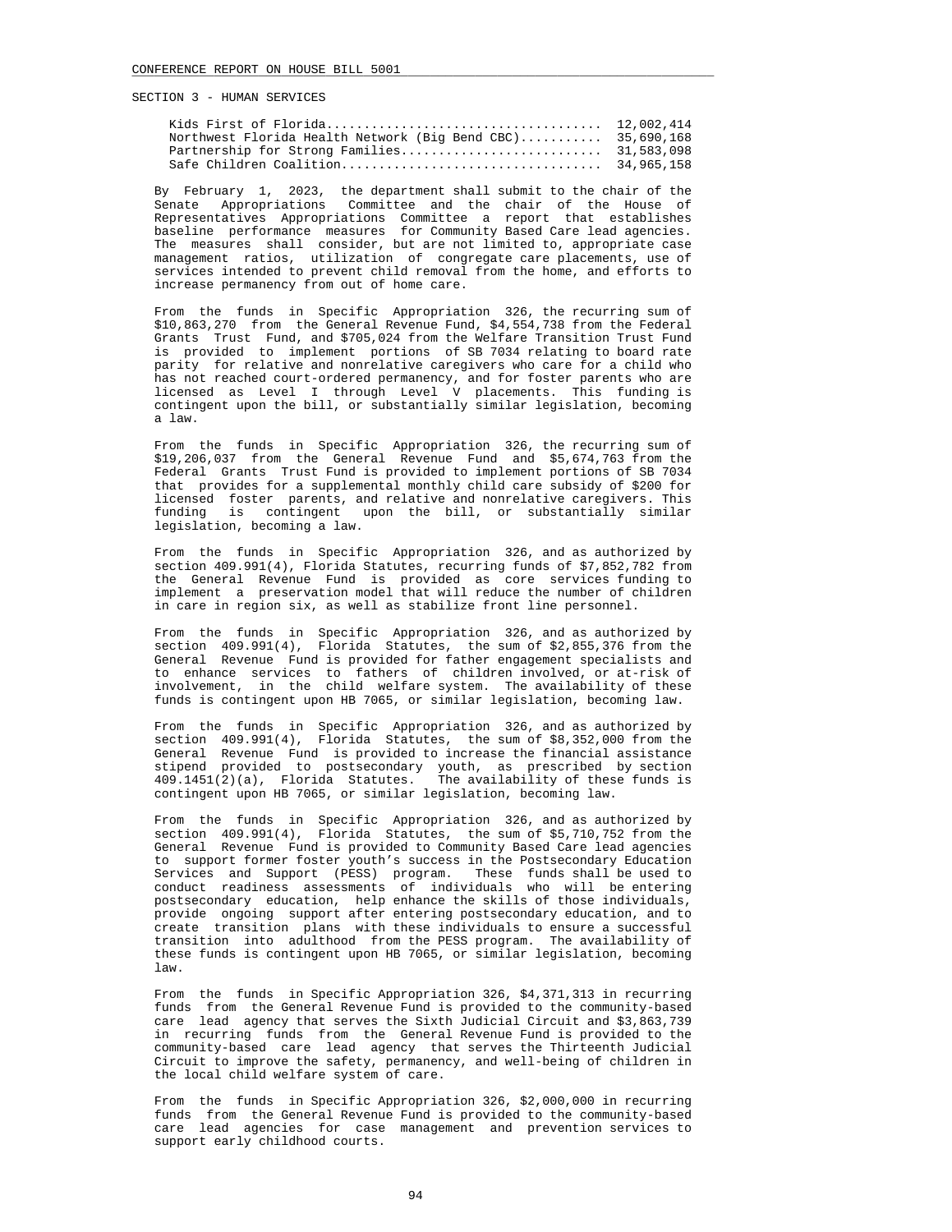| 327 | SPECIAL CATEGORIES                    |             |             |
|-----|---------------------------------------|-------------|-------------|
|     | GRANTS AND AIDS - ADOPTION ASSISTANCE |             |             |
|     | PAYMENTS AND MAINTENANCE SUBSIDIES    |             |             |
|     | FROM GENERAL REVENUE FUND             | 116,968,313 |             |
|     | FROM FEDERAL GRANTS TRUST FUND        |             | 141,307,746 |
|     | FROM WELFARE TRANSITION TRUST FUND.   |             | 14,377,342  |
|     |                                       |             |             |

 Funds in Specific Appropriation 327 are provided to Community-based Care lead agencies for the payment of adoption assistance subsidies pursuant to section 409.166, Florida Statutes.

 By April 30, 2023, the department shall perform a reconciliation of the funding appropriated and the projected expenditures for adoption assistance for each lead agency. Any projected year-end surplus of funding shall, if necessary, be reallocated to the lead agencies that are projecting a fiscal year-end deficit. Any unexpended funds, as determined by a reconciliation of the fiscal year-end actual expenditures, shall revert on June 30, 2023.

- 328 SPECIAL CATEGORIES GRANTS AND AIDS - GUARDIANSHIP ASSISTANCE PROGRAM PAYMENTS FROM GENERAL REVENUE FUND . . . . . 6,642,841 FROM FEDERAL GRANTS TRUST FUND . . .  $5,411,559$
- 328A GRANTS AND AIDS TO LOCAL GOVERNMENTS AND NONSTATE ENTITIES - FIXED CAPITAL OUTLAY PROPERTY AQUISITION FOR RESTORED TO DREAM FROM GENERAL REVENUE FUND . . . . . 1,000,000

 Funds in Specific Appropriation 328A provide nonrecurring general revenue funds to Restored to Dream for the acquisition of a facility to serve at-risk youth (HB 4373).

 328B GRANTS AND AIDS TO LOCAL GOVERNMENTS AND NONSTATE ENTITIES - FIXED CAPITAL OUTLAY CHILDREN'S VILLAGES FLORIDA - INFRASTRUCTURE IMPROVEMENTS FROM GENERAL REVENUE FUND . . . . . 500,000

 Funds in Specific Appropriation 328B provide nonrecurring general revenue funds to SOS Children's Villages Florida for infrastructure improvements (HB 3433)(Senate Form 1190).

 328C GRANTS AND AIDS TO LOCAL GOVERNMENTS AND NONSTATE ENTITIES - FIXED CAPITAL OUTLAY CASA VALENTINA FACILITY IMPROVEMENTS FROM GENERAL REVENUE FUND . . . . . 150,000

 Funds in Specific Appropriation 328C provide nonrecurring general revenue funds to Casa Valentina to provide for renovations for youth housing (HB 2903)(Senate Form 1248).

 328D GRANTS AND AIDS TO LOCAL GOVERNMENTS AND NONSTATE ENTITIES - FIXED CAPITAL OUTLAY FLORIDA SHERIFFS YOUTH RANCH FOSTER TRAINING AND RESOURCE CENTER FROM GENERAL REVENUE FUND . . . . . 415,000

 Funds in Specific Appropriation 328D are provided from nonrecurring general revenue funds to Florida Sheriff's Youth Ranch for renovations and improvements to the foster training and resource center (HB 3375)(Senate Form 1787).

 328E GRANTS AND AIDS TO LOCAL GOVERNMENTS AND NONSTATE ENTITIES - FIXED CAPITAL OUTLAY PASCO KIDS FIRST - HEALTHY FAMILIES HUDSON OFFICE RENOVATIONS FROM GENERAL REVENUE FUND . . . . . 120,000

 Funds in Specific Appropriation 328E provide nonrecurring general revenue funds to Pasco Kids First for the Healthy Families office renovation located in Hudson, Florida (HB 3945)(Senate Form 1881).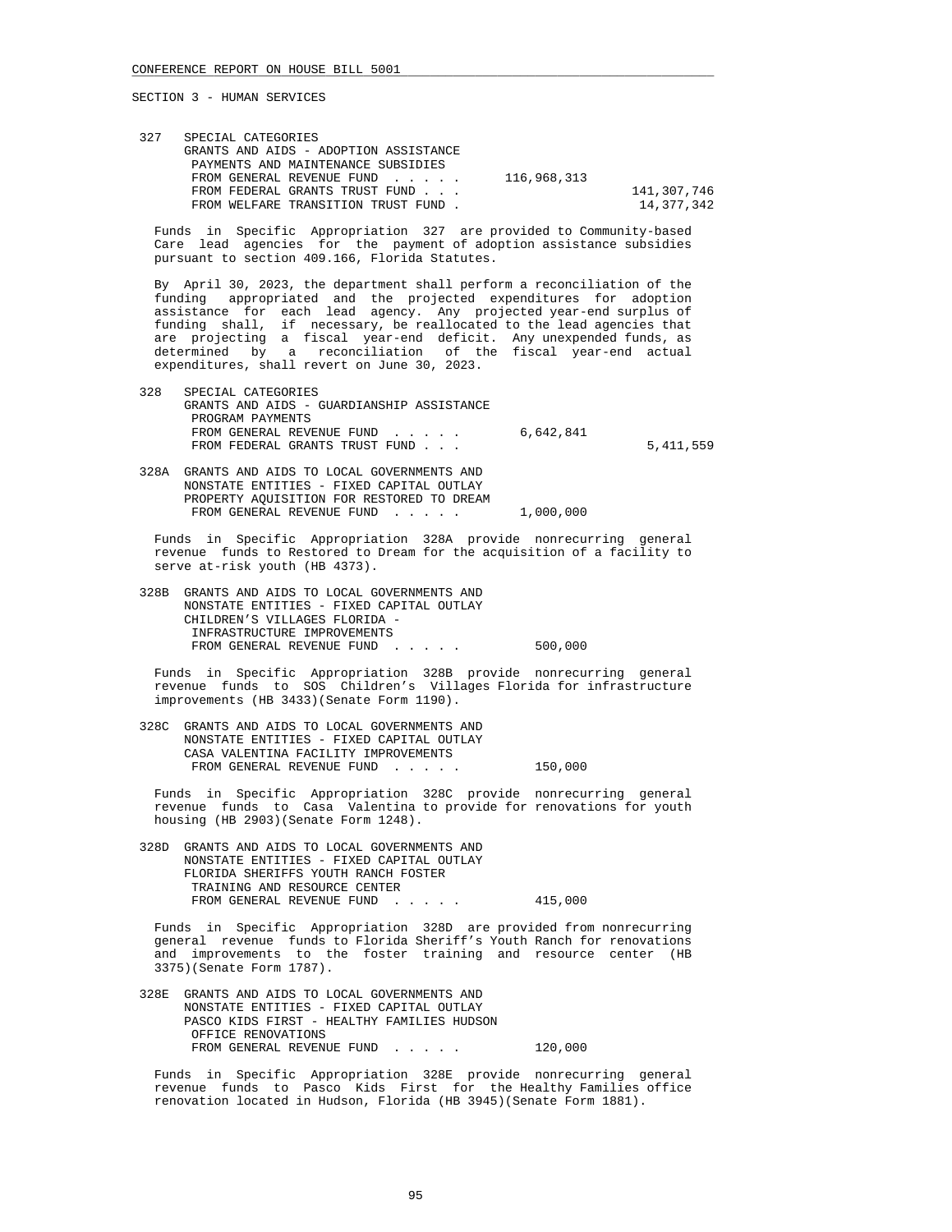| 328F GRANTS AND AIDS TO LOCAL GOVERNMENTS AND |         |
|-----------------------------------------------|---------|
| NONSTATE ENTITIES - FIXED CAPITAL OUTLAY      |         |
| WAYPOINT CAREER AND TECHNICAL COLLEGE         |         |
| FROM GENERAL REVENUE FUND                     | 500,000 |

 Funds in Specific Appropriation 328F provide nonrecurring general revenue funds to Twin Oaks Juvenile Development for renovations to the Waypoint Career and Technical College Facility (HB 9379)(Senate Form 2087).

| TOTAL: FAMILY SAFETY AND PRESERVATION SERVICES<br>FROM GENERAL REVENUE FUND $\ldots$ $\ldots$ $\ldots$ 1,079,182,144<br>FROM TRUST FUNDS | 815,629,197   |
|------------------------------------------------------------------------------------------------------------------------------------------|---------------|
| TOTAL POSITIONS $\ldots$ , , , , , , , , 3,864.00<br>TOTAL ALL FUNDS                                                                     | 1,894,811,341 |

PROGRAM: MENTAL HEALTH PROGRAM

MENTAL HEALTH SERVICES

APPROVED SALARY RATE 130,409,843

| 329 | SALARIES AND BENEFITS POSITIONS 3,045.50<br>FROM GENERAL REVENUE FUND                                                                                                                                                                                           | 115,637,952   |                    |
|-----|-----------------------------------------------------------------------------------------------------------------------------------------------------------------------------------------------------------------------------------------------------------------|---------------|--------------------|
|     | FROM FEDERAL GRANTS TRUST FUND                                                                                                                                                                                                                                  |               | 64,522,526         |
|     | FROM OPERATIONS AND MAINTENANCE<br>TRUST FUND<br>$\begin{array}{cccccccccccccc} \bullet & \bullet & \bullet & \bullet & \bullet & \bullet & \bullet & \bullet & \bullet & \bullet & \bullet & \bullet \end{array}$                                              |               | 7,843,470          |
|     | 330 OTHER PERSONAL SERVICES<br>FROM GENERAL REVENUE FUND<br>FROM FEDERAL GRANTS TRUST FUND                                                                                                                                                                      | 3,835,161     | 3,400              |
|     | 331 EXPENSES<br>FROM GENERAL REVENUE FUND<br>FROM FEDERAL GRANTS TRUST FUND<br>FROM OPERATIONS AND MAINTENANCE<br>TRUST FUND                                                                                                                                    | 12,082,942    | 564,187<br>328,930 |
|     |                                                                                                                                                                                                                                                                 |               |                    |
|     | 332 OPERATING CAPITAL OUTLAY<br>FROM GENERAL REVENUE FUND<br>$\sim$ $\sim$ $\sim$ $\sim$<br>FROM FEDERAL GRANTS TRUST FUND                                                                                                                                      | 1,483,071     | 377,471            |
|     | 333 FOOD PRODUCTS<br>FROM GENERAL REVENUE FUND<br>$\mathbf{r}$ and $\mathbf{r}$ and $\mathbf{r}$<br>FROM FEDERAL GRANTS TRUST FUND                                                                                                                              | 4,215,204     | 483,069            |
| 334 | SPECIAL CATEGORIES<br>CONTRACTED SERVICES<br>FROM GENERAL REVENUE FUND<br>$\mathbf{r}$ , $\mathbf{r}$ , $\mathbf{r}$ , $\mathbf{r}$ , $\mathbf{r}$ , $\mathbf{r}$<br>FROM OPERATIONS AND MAINTENANCE<br>TRUST FUND<br>$\sim$ $\sim$ $\sim$ $\sim$ $\sim$ $\sim$ | 9,326,262     | 405,883            |
| 335 | SPECIAL CATEGORIES<br>GRANTS AND AIDS - CONTRACTED SERVICES<br>FROM GENERAL REVENUE FUND<br>$\begin{array}{cccccccccccccc} \bullet & \bullet & \bullet & \bullet & \bullet & \bullet & \bullet & \bullet & \bullet \end{array}$                                 | 31,748,496    |                    |
| 336 | SPECIAL CATEGORIES<br>GRANTS AND AIDS - CONTRACTED PROFESSIONAL<br><b>SERVICES</b>                                                                                                                                                                              |               |                    |
|     | FROM GENERAL REVENUE FUND                                                                                                                                                                                                                                       | 122, 371, 536 |                    |

 From the funds in Specific Appropriation 336, \$15,000,000 in nonrecurring funds from the General Revenue Fund is provided to the department to sustain resident to workforce staffing ratios at the State Mental Health Treatment Facilities and to procure healthcare or other contract staffing for the state mental health treatment facilities to ensure capacity for forensic individuals being admitted within 15 days of a court order pursuant to the provisions in section 916.15, Florida Statutes. The funds shall be placed in reserve. The department is authorized to submit a budget amendment requesting release of these funds pursuant to the provisions in chapter 216, Florida Statutes.

FROM FEDERAL GRANTS TRUST FUND . . .  $14,604,879$ 

 From the funds in Specific Appropriations 340 and 336, \$3,840,805 in recurring funds from the General Revenue Fund is provided as a cost of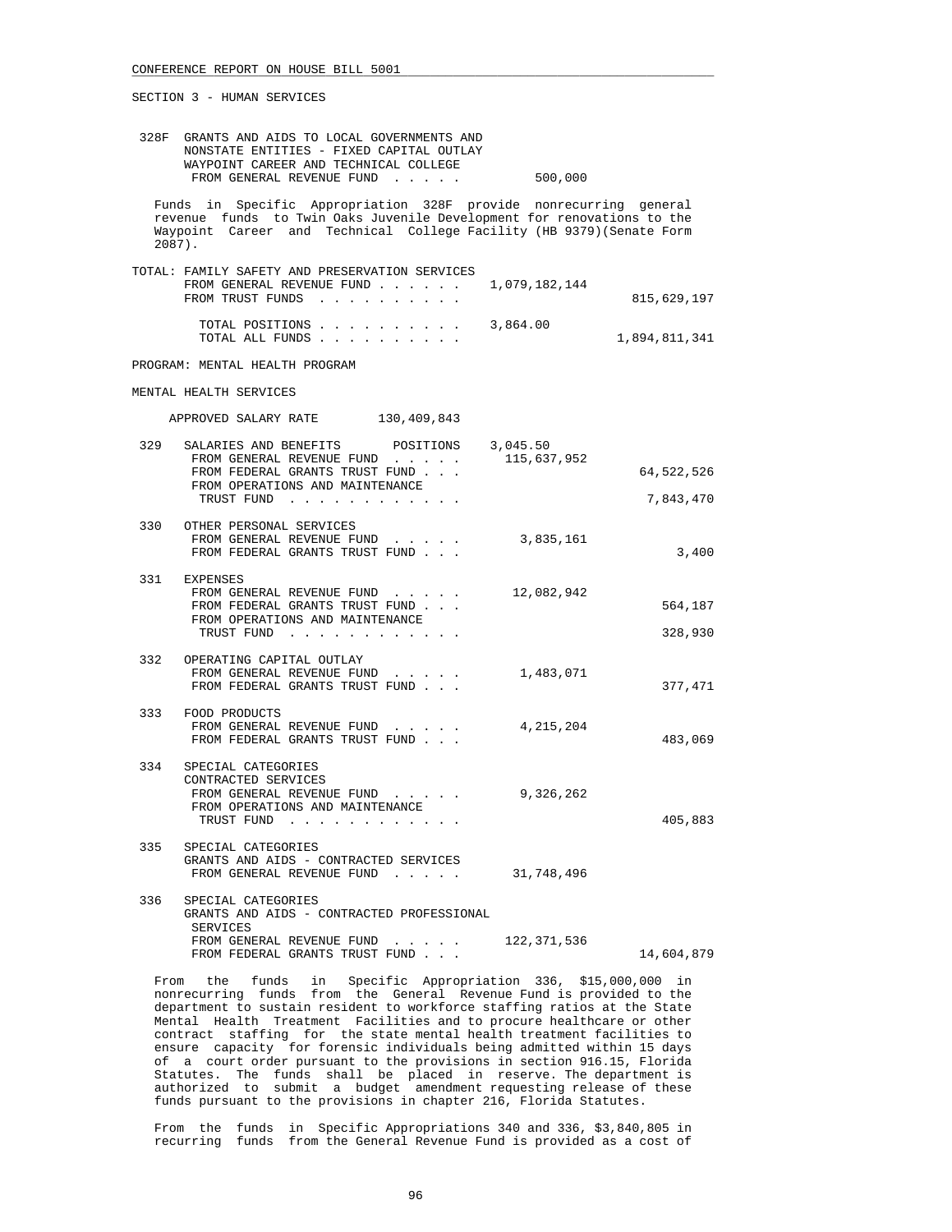living adjustment for the contract agencies that operate the following mental health treatment facilities:

| Florida Civil Commitment Center                                                                                               | 776,488   |
|-------------------------------------------------------------------------------------------------------------------------------|-----------|
| Treasure Coast Forensic Treatment Center                                                                                      | 898,381   |
| South Florida Evaluation and Treatment Center                                                                                 | 919, 113  |
| 337<br>SPECIAL CATEGORIES<br>PRESCRIBED MEDICINE/DRUGS - NON-MEDICAID<br>8,698,278<br>FROM GENERAL REVENUE FUND               |           |
| FROM FEDERAL GRANTS TRUST FUND                                                                                                | 1,900,961 |
| FROM OPERATIONS AND MAINTENANCE                                                                                               |           |
| TRUST FUND<br>the contract of the contract of the contract of the contract of the contract of the contract of the contract of | 876,992   |

 From the funds in Specific Appropriation 337, the Department of Children and Families is authorized to transfer funds to the Agency for Health Care Administration from the General Revenue Fund and from the Federal Grants Trust Fund to purchase prescription drugs pursuant to the parameters of the Canadian Prescription Drug Importation Program as authorized by section 381.02035, Florida Statutes, for use in state programs as outlined in section 381.02035(3), Florida Statutes.

| 746,173                               |             | SPECIAL CATEGORIES<br>RISK MANAGEMENT INSURANCE<br>FROM GENERAL REVENUE FUND 6,981,458<br>FROM FEDERAL GRANTS TRUST FUND                                                                           | 338 |
|---------------------------------------|-------------|----------------------------------------------------------------------------------------------------------------------------------------------------------------------------------------------------|-----|
|                                       | 90,969      | SPECIAL CATEGORIES<br>SALARY INCENTIVE PAYMENTS<br>FROM GENERAL REVENUE FUND                                                                                                                       | 339 |
|                                       | 709,683     | SPECIAL CATEGORIES<br>DEFERRED-PAYMENT COMMODITY CONTRACTS<br>FROM GENERAL REVENUE FUND                                                                                                            | 340 |
| 10,238<br>979                         | 352,608     | SPECIAL CATEGORIES<br>LEASE OR LEASE-PURCHASE OF EOUIPMENT<br>FROM GENERAL REVENUE FUND<br>FROM FEDERAL GRANTS TRUST FUND<br>FROM OPERATIONS AND MAINTENANCE<br>TRUST FUND                         | 341 |
| 92,669,158                            | 317,533,620 | TOTAL: MENTAL HEALTH SERVICES<br>FROM GENERAL REVENUE FUND<br>FROM TRUST FUNDS                                                                                                                     |     |
| 410,202,778                           | 3,045.50    | TOTAL POSITIONS<br>TOTAL ALL FUNDS                                                                                                                                                                 |     |
|                                       |             | PROGRAM: ECONOMIC SELF SUFFICIENCY PROGRAM                                                                                                                                                         |     |
|                                       |             | ECONOMIC SELF SUFFICIENCY SERVICES                                                                                                                                                                 |     |
|                                       |             | APPROVED SALARY RATE 169,609,253                                                                                                                                                                   |     |
| 111,058,632<br>5,266,952<br>7,448,761 | 102,616,597 | SALARIES AND BENEFITS POSITIONS 4,241.00<br>FROM GENERAL REVENUE FUND<br>FROM FEDERAL GRANTS TRUST FUND<br>FROM GRANTS AND DONATIONS TRUST<br>FUND $\cdots$<br>FROM WELFARE TRANSITION TRUST FUND. | 342 |
| 3,307,925<br>147,419                  | 1,607,494   | OTHER PERSONAL SERVICES<br>FROM GENERAL REVENUE FUND<br>FROM FEDERAL GRANTS TRUST FUND<br>FROM WELFARE TRANSITION TRUST FUND.                                                                      | 343 |
| 14,359,179<br>988,895                 | 10,023,077  | <b>EXPENSES</b><br>FROM GENERAL REVENUE FUND<br>FROM FEDERAL GRANTS TRUST FUND<br>FROM WELFARE TRANSITION TRUST FUND.                                                                              | 344 |
| 25,594<br>474                         | 2,998       | OPERATING CAPITAL OUTLAY<br>FROM GENERAL REVENUE FUND<br>FROM FEDERAL GRANTS TRUST FUND<br>FROM WELFARE TRANSITION TRUST FUND<br>$\sim$                                                            | 345 |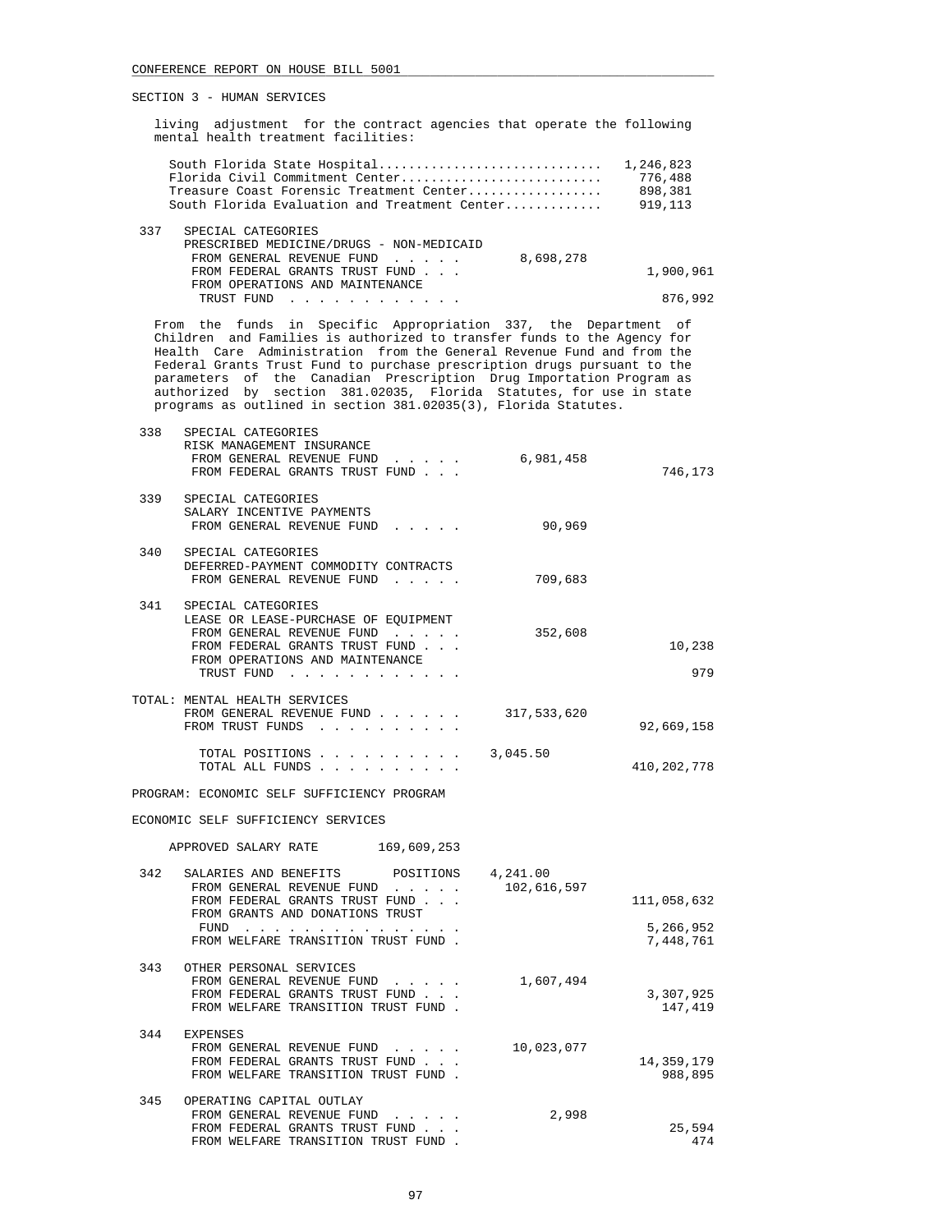| 345A LUMP SUM                        |         |            |
|--------------------------------------|---------|------------|
| FLORIDA SYSTEM MODERNIZATION PROJECT |         |            |
| FROM GENERAL REVENUE FUND            | 694,000 |            |
| FROM FEDERAL GRANTS TRUST FUND       |         | 15,806,000 |
|                                      |         |            |

 Funds provided in Specific Appropriation 345A are provided to the Department of Children and Families to competitively procure deliverables based contract services to modernize the Automated Community Connection to Economic Self Sufficiency (ACCESS) Florida System pursuant to 282.206, Florida Statutes. The department is authorized to submit quarterly budget amendments to request the release of funds pursuant to the provisions of chapter 216, Florida Statutes, and based on the department's planned quarterly expenditures. The budget amendments shall include copies of current and pending contracts, an updated detailed operational work plan, and a monthly spending plan that identifies all project work and costs budgeted for Fiscal Year 2022-2023.

 From the funds provided in Specific Appropriation 345A, \$1,500,000 is provided to competitively procure a private sector provider with experience in conducting independent verification and validation services of public sector information technology projects to provide independent verification and validation services for all agency staff and vendor work needed to implement the initiative. The contract shall require that all deliverables be simultaneously provided to the department, the chair of the Senate Committee on Appropriations, the chair of the House Appropriations Committee, and the Executive Office of the Governor's Office of Policy and Budget.

 The department shall provide monthly project status reports to the chair of the Senate Appropriations Committee, the chair of the House Appropriations Committee, and the Executive Office of the Governor's Office of Policy and Budget. Each report must include progress made to date for each project milestone, deliverable, planned and actual completion dates, planned and actual costs incurred, and any current project issues and risks.

| 346 | SPECIAL CATEGORIES<br>GRANTS AND AIDS - CHALLENGE GRANTS<br>FROM GENERAL REVENUE FUND                                                                                                                                               | 3,181,500  |                                      |
|-----|-------------------------------------------------------------------------------------------------------------------------------------------------------------------------------------------------------------------------------------|------------|--------------------------------------|
| 347 | SPECIAL CATEGORIES<br>GRANTS AND AIDS - FEDERAL EMERGENCY<br>SHELTER GRANT PROGRAM<br>FROM FEDERAL GRANTS TRUST FUND<br>FROM WELFARE TRANSITION TRUST FUND.                                                                         |            | 6,359,466<br>852,507                 |
| 348 | SPECIAL CATEGORIES<br>GRANTS AND AIDS - HOMELESS HOUSING<br>ASSISTANCE GRANTS<br>FROM GENERAL REVENUE FUND                                                                                                                          | 3,000,000  |                                      |
| 349 | SPECIAL CATEGORIES<br>CONTRACTED SERVICES<br>FROM GENERAL REVENUE FUND<br>$\mathbf{r}$ and $\mathbf{r}$ and $\mathbf{r}$<br>FROM ADMINISTRATIVE TRUST FUND<br>FROM FEDERAL GRANTS TRUST FUND<br>FROM WELFARE TRANSITION TRUST FUND. | 15,790,201 | 2,108,253<br>44,757,837<br>1,326,876 |

 From the funds in Specific Appropriation 349, the department shall conduct a review of the Economic Self Sufficiency (ESS) Customer Call Center in order to compare the cost effectiveness of alternative methods of delivering the call center services. The review must consider at least the following options: (a) full insourcing of call center services, including technology enhancements to improve call center performance (b) contract staffing services as necessary to augment current department staff positions and service the overflow of calls, and (c) full outsourcing of call center services. The evaluation must compare costs in each model, identify implementation considerations, and project transition timelines. For options (a) and (b), the report must provide: a detailed breakdown of the department's staffing needs and explanations for staffing levels, including calculations used for staffing estimates. For option (c), the report must evaluate various financing arrangements including cost-based reimbursement, contracted fee schedule, and a risk-based contract. Each option shall be based on achieving the following annual performance standards: (1) average call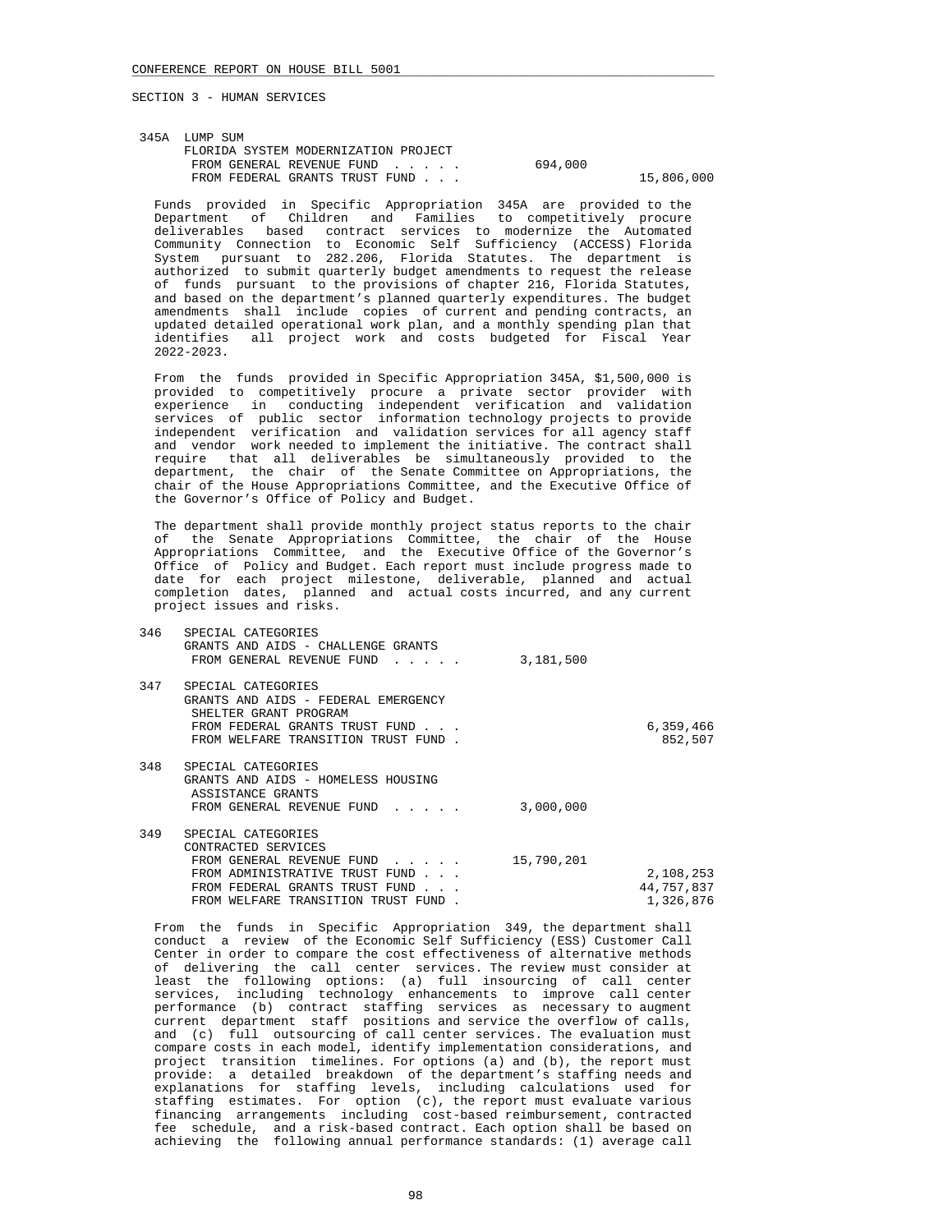response time under 4 minutes; (2) average abandonment (dropped call) rate under 8 percent; (3) average time for completing a call under 10 minutes. The department shall submit a final report to the Executive Office of the Governor's Office of Policy and Budget, the chair of the Senate Appropriations Committee and the chair of the House Appropriations Committee by December 1, 2022.

 From the funds in Specific Appropriation 349, the nonrecurring sum of \$3,775,806 from the General Revenue Fund and \$3,692,194 from the Federal Grants Trust Fund is provided for automated commercial wage verification services for the purpose of acquiring current employment and income information for eligibility determination and periodic recertification for the following public benefit programs: Supplemental Nutrition Assistance (SNAP), Temporary Assistance for Needy Families (TANF), and Medicaid. The Department of Children and Families shall use a risk-based methodology for applying these services to the eligibility determination process to detect and deter fraud, waste, and abuse in public benefit programs administered by the department (HB 4945)(Senate Form 2311).

| 350 | SPECIAL CATEGORIES                    |           |            |
|-----|---------------------------------------|-----------|------------|
|     | GRANTS AND AIDS - CONTRACTED SERVICES |           |            |
|     | FROM GENERAL REVENUE FUND             | 3,923,801 |            |
|     | FROM FEDERAL GRANTS TRUST FUND        |           | 17,709,776 |
|     | FROM WELFARE TRANSITION TRUST FUND.   |           | 39.977     |

 From the funds in Specific Appropriation 350, the following projects are funded nonrecurring from the General Revenue Fund:

|      | Clara White Mission - Daily Feeding Program (HB                                                                                            |                      |
|------|--------------------------------------------------------------------------------------------------------------------------------------------|----------------------|
|      | 2457)(Senate Form 2684)<br>HOPE Mission Center (Helping Our People Everyday) (HB                                                           | 200,000              |
|      | 2883) (Senate Form 1145)<br>Miami-Dade County Homeless Trust - Housing for Persons                                                         | 100,000              |
|      | with Special Needs (HB 3665) (Senate Form $1330)$<br>Miami Powerhouse (HB 4097)                                                            | 562,000<br>635,000   |
|      | The Transition House - Homeless Veterans Program (HB<br>$3667$ (Senate Form $1453$ )<br>Connecting Everyone with Second Chances (CESC) (HB | 350,000              |
|      | 9349)(Senate Form 1627)<br>Homeless Veteran Housing Assistance and Prevention -                                                            | 1,500,000            |
|      | Brevard (HB 2103) (Senate Form 1343)                                                                                                       | 100,000              |
| 351  | SPECIAL CATEGORIES<br>GRANTS AND AIDS - LOCAL SERVICES PROGRAM<br>FROM FEDERAL GRANTS TRUST FUND                                           | 40,597,780           |
| 352  | SPECIAL CATEGORIES<br>PUBLIC ASSISTANCE FRAUD CONTRACT<br>FROM FEDERAL GRANTS TRUST FUND<br>FROM WELFARE TRANSITION TRUST FUND.            | 3,406,033<br>689,593 |
| 353  | SPECIAL CATEGORIES<br>RISK MANAGEMENT INSURANCE<br>FROM GENERAL REVENUE FUND<br>993,892                                                    |                      |
|      | FROM FEDERAL GRANTS TRUST FUND<br>FROM GRANTS AND DONATIONS TRUST                                                                          | 865,190              |
|      | FUND $\cdots$ , $\cdots$ , $\cdots$ , $\cdots$                                                                                             | 34,374               |
| 354  | SPECIAL CATEGORIES<br>SERVICES TO REPATRIATED AMERICANS<br>FROM FEDERAL GRANTS TRUST FUND                                                  | 40,380               |
| 354A | SPECIAL CATEGORIES<br>CORONAVIRUS (COVID-19) - PUBLIC ASSISTANCE                                                                           |                      |
|      | - STATE OPERATIONS<br>FROM FEDERAL GRANTS TRUST FUND                                                                                       | 20,000,000           |

 From the funds in Specific Appropriation 354A, the nonrecurring sum of \$20,000,000 from the Federal Grants Trust Fund is provided for the implementation of Supplemental Nutrition Assistance Program (SNAP) American Rescue Plan (ARP) Grant activities. The funds shall be placed in reserve. The department is authorized to submit budget amendments requesting the release of the funds, pursuant to the provisions of Chapter 216, Florida Statutes. Requests for release must include a detailed project plan and costs related to the requirements of the grant.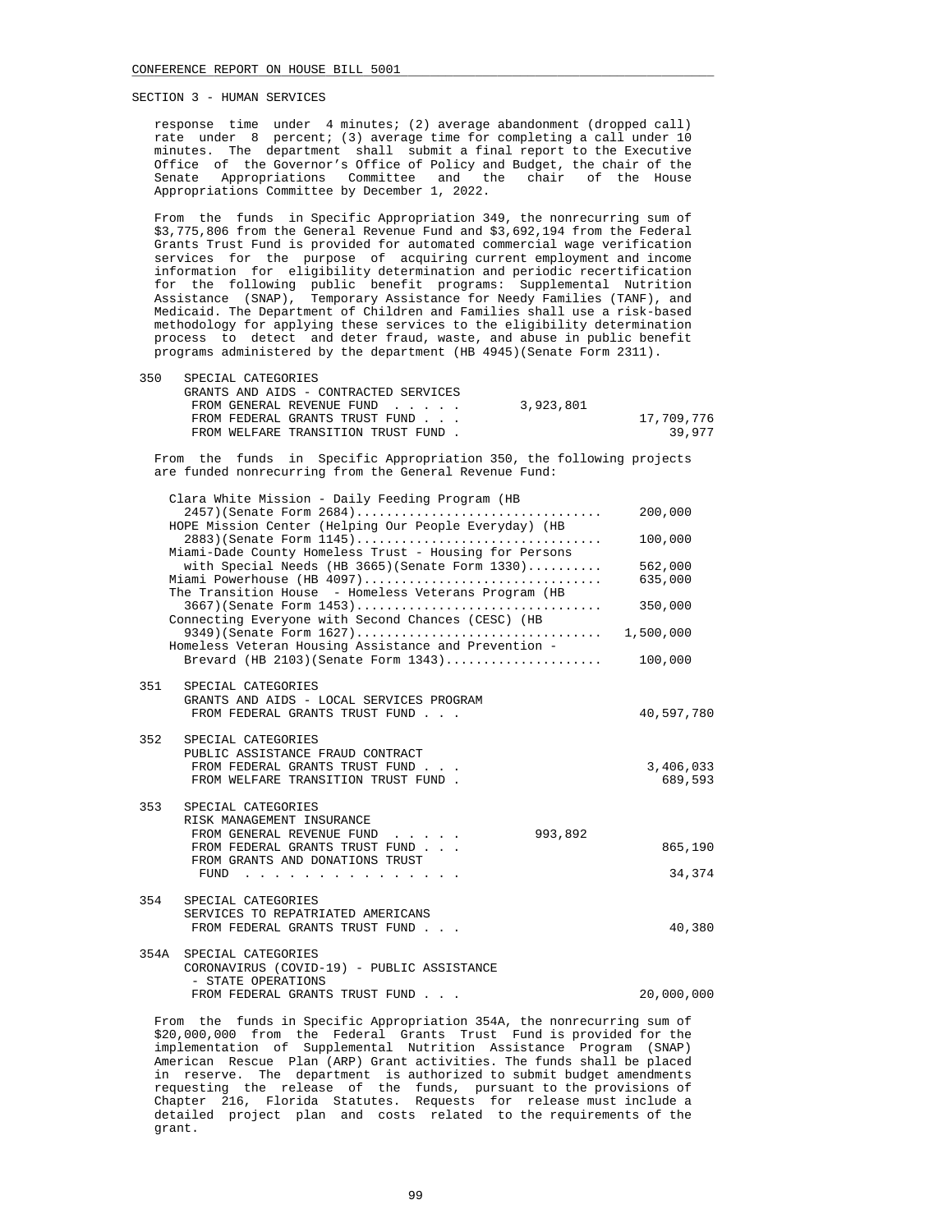| 355 | SPECIAL CATEGORIES<br>DEFERRED-PAYMENT COMMODITY CONTRACTS<br>FROM GENERAL REVENUE FUND<br>FROM FEDERAL GRANTS TRUST FUND                                                                                                     | 5,935        | 8,322             |
|-----|-------------------------------------------------------------------------------------------------------------------------------------------------------------------------------------------------------------------------------|--------------|-------------------|
|     | FROM WELFARE TRANSITION TRUST FUND.                                                                                                                                                                                           |              | 545               |
| 356 | SPECIAL CATEGORIES<br>LEASE OR LEASE-PURCHASE OF EOUIPMENT<br>FROM GENERAL REVENUE FUND<br>$\mathbf{r}$ , $\mathbf{r}$ , $\mathbf{r}$ , $\mathbf{r}$<br>FROM FEDERAL GRANTS TRUST FUND<br>FROM WELFARE TRANSITION TRUST FUND. | 179,993      | 364,162<br>19,955 |
| 357 | FINANCIAL ASSISTANCE PAYMENTS<br>CASH ASSISTANCE<br>FROM GENERAL REVENUE FUND<br>FROM WELFARE TRANSITION TRUST FUND.                                                                                                          | 93, 274, 819 | 22,970,676        |
| 358 | FINANCIAL ASSISTANCE PAYMENTS<br>NONRELATIVE CARE GIVER                                                                                                                                                                       |              |                   |

 From the funds in Specific Appropriation 358, \$2,092,812 in recurring funds from the General Revenue Fund is provided to implement portions of SB 7034 relating to board rate parity for nonrelative caregivers caring for a child who has not reached court-ordered permanency. This funding is contingent upon the bill, or substantially similar legislation, becoming a law.

FROM GENERAL REVENUE FUND . . . . . 6,987,495

| 359  | FINANCIAL ASSISTANCE PAYMENTS<br>OPTIONAL STATE SUPPLEMENTATION PROGRAM                                                                                                                          |           |            |
|------|--------------------------------------------------------------------------------------------------------------------------------------------------------------------------------------------------|-----------|------------|
|      | FROM GENERAL REVENUE FUND                                                                                                                                                                        | 4,618,700 |            |
| 360  | FINANCIAL ASSISTANCE PAYMENTS                                                                                                                                                                    |           |            |
|      | PERSONAL CARE ALLOWANCE                                                                                                                                                                          |           |            |
|      | FROM GENERAL REVENUE FUND                                                                                                                                                                        | 6,506,756 |            |
| 361  | FINANCIAL ASSISTANCE PAYMENTS                                                                                                                                                                    |           |            |
|      | REFUGEE/ENTRANT ASSISTANCE                                                                                                                                                                       |           |            |
|      |                                                                                                                                                                                                  |           |            |
|      | FROM FEDERAL GRANTS TRUST FUND                                                                                                                                                                   |           | 39,938,142 |
| つよりた | $CD$ $\Lambda$ $\overline{\rm MPC}$ $\Lambda$ $\overline{\rm MPC}$ $\overline{\rm ANC}$ $\overline{\rm ANC}$ $\overline{\rm ANC}$ $\overline{\rm ANC}$ $\overline{\rm ANC}$ $\overline{\rm ANC}$ |           |            |

| 361A GRANTS AND AIDS TO LOCAL GOVERNMENTS AND |         |
|-----------------------------------------------|---------|
| NONSTATE ENTITIES - FIXED CAPITAL OUTLAY      |         |
| MIAMI POWERHOUSE                              |         |
| FROM GENERAL REVENUE FUND                     | 500,000 |
|                                               |         |

 Funds provided in Specific Appropriation 361A to Miami Powerhouse for property acquisition, renovations, or improvements to a facility providing comprehensive services to at-risk individuals (HB 4097).

 361B GRANTS AND AIDS TO LOCAL GOVERNMENTS AND NONSTATE ENTITIES - FIXED CAPITAL OUTLAY GRANTS AND AIDS - ZEBRA COALITION YOUTH TRANSITIONAL HOUSING PROJECT FROM GENERAL REVENUE FUND . . . . . 500,000

 From the funds in Specific Appropriation 361B, \$500,000 in nonrecurring funds from the General Revenue Fund is provided for the Zebra Coalition youth transitional housing project in Orange County (HB 4661)(Senate Form 1361).

 361C GRANTS AND AIDS TO LOCAL GOVERNMENTS AND NONSTATE ENTITIES - FIXED CAPITAL OUTLAY GRANTS AND AIDS - METROPOLITAN MINISTRIES- MIRACLES FOR PASCO HOMELESS CAMPUS EXPANSION FROM GENERAL REVENUE FUND . . . . . 3,000,000

 Funds in Specific Appropriation 361C provide \$3,000,000 in nonrecurring funds from the General Revenue Fund for the Metropolitan Ministries campus expansion project in Pasco County (HB 2887)(Senate Form 1047).

 361D GRANTS AND AIDS TO LOCAL GOVERNMENTS AND NONSTATE ENTITIES - FIXED CAPITAL OUTLAY PALM BEACH COUNTY HOMELESS RESOURCE CENTER FROM GENERAL REVENUE FUND . . . . . 250,000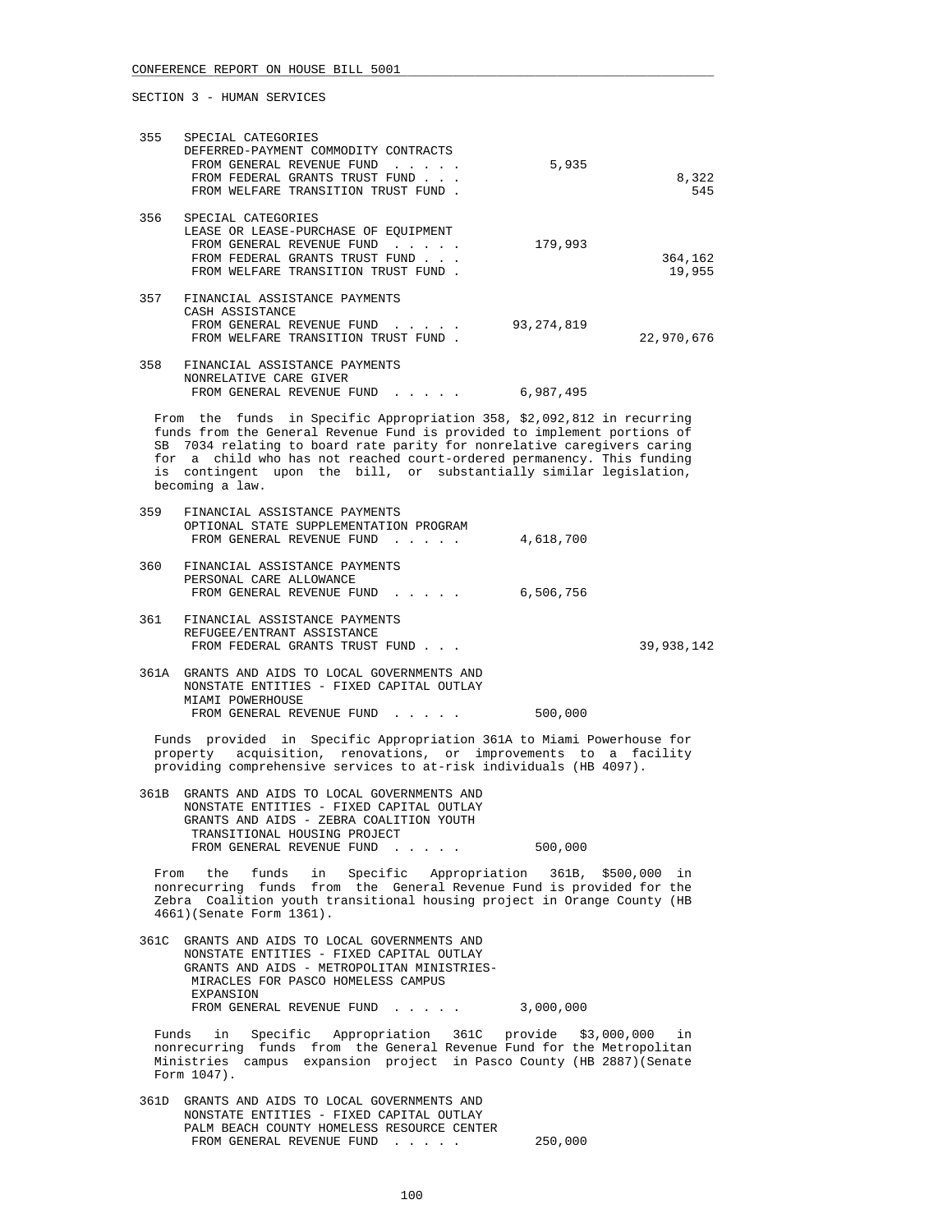| Funds in Specific Appropriation 361D provide \$250,000 in nonrecurring<br>funds from the General Revenue Fund to Palm Beach County to support the<br>construction of Homeless Resource Center 2 (HB 3925) (Senate Form 1409).   |                                                       |
|---------------------------------------------------------------------------------------------------------------------------------------------------------------------------------------------------------------------------------|-------------------------------------------------------|
| GRANTS AND AIDS TO LOCAL GOVERNMENTS AND<br>361E<br>NONSTATE ENTITIES - FIXED CAPITAL OUTLAY<br>MIAMI-DADE COUNTY HOMELESS TRUST - PROJECT<br>SILVER                                                                            |                                                       |
| FROM GENERAL REVENUE FUND 1,750,000                                                                                                                                                                                             |                                                       |
| Funds<br>in<br>nonrecurring funds from the General Revenue Fund for the Miami-Dade<br>County Homeless Trust Project Silver to provide housing for seniors and<br>others experiencing homelessness (HB 9041) (Senate Form 1559). | Specific Appropriation 361E provide \$1,750,000 in    |
| TOTAL: ECONOMIC SELF SUFFICIENCY SERVICES<br>FROM GENERAL REVENUE FUND $\ldots$ 259,407,258<br>FROM TRUST FUNDS                                                                                                                 | 360, 499, 675                                         |
| TOTAL POSITIONS $\ldots$ , $\ldots$ , $\ldots$ , 4,241.00<br>TOTAL ALL FUNDS                                                                                                                                                    | 619,906,933                                           |
| PROGRAM: COMMUNITY SERVICES                                                                                                                                                                                                     |                                                       |
| COMMUNITY SUBSTANCE ABUSE AND MENTAL HEALTH<br><b>SERVICES</b>                                                                                                                                                                  |                                                       |
| APPROVED SALARY RATE<br>7,409,603                                                                                                                                                                                               |                                                       |
| SALARIES AND BENEFITS<br>362<br>FROM GENERAL REVENUE FUND<br>FROM FEDERAL GRANTS TRUST FUND<br>FROM OPERATIONS AND MAINTENANCE<br>TRUST FUND                                                                                    | POSITIONS 121.00<br>8,222,940<br>2,310,129<br>176,628 |
| 363<br>OTHER PERSONAL SERVICES<br>FROM GENERAL REVENUE FUND<br>FROM FEDERAL GRANTS TRUST FUND<br>FROM GRANTS AND DONATIONS TRUST<br>FROM OPERATIONS AND MAINTENANCE<br>TRUST FUND                                               | 1,335,075<br>654,804<br>1,073<br>274,019              |
| 364<br><b>EXPENSES</b><br>FROM GENERAL REVENUE FUND 1,452,671<br>FROM FEDERAL GRANTS TRUST FUND<br>FROM WELFARE TRANSITION TRUST FUND.<br>FROM OPERATIONS AND MAINTENANCE<br>TRUST FUND                                         | 196,727<br>3,723<br>80,425                            |
| 364A LUMP SUM<br>OPIOID SETTLEMENT FUNDS<br>FROM GENERAL REVENUE FUND 11,267,851                                                                                                                                                |                                                       |
| Funds provided in Specific Appropriation 364A, which were awarded<br>pursuant to the Consent Judgement in State of Florida v. McKinsey &<br>Company, shall be used by the Department of Children and Families                   |                                                       |

 Company, shall be used by the Department of Children and Families towards the abatement of opioid misuse by providing additional treatment such as, but not limited to, medication-assisted treatment, abstinence-based treatment, or other evidence-based programs for opioid use disorder. The department is authorized to submit budget amendments requesting the release of these funds pursuant to the provisions of chapter 216, Florida Statutes. The request shall include a detailed spend plan that outlines the department's strategy in using the settlement funds for the abatement of opioid use disorder.

 From the funds in Specific Appropriation 364A, \$600,000 from the General Revenue Fund is provided to the department to contract with a nonprofit organization for an online resource that identifies high-quality treatment facilities for individuals with substance abuse disorders. The resource shall provide a needs assessment for individuals with substance abuse disorder, identify and compare substance abuse treatment facilities using quality indicators and search filters, and inform users about key elements of high quality treatment. The department is authorized to submit budget amendments requesting the release of these funds pursuant to the provisions of chapter 216,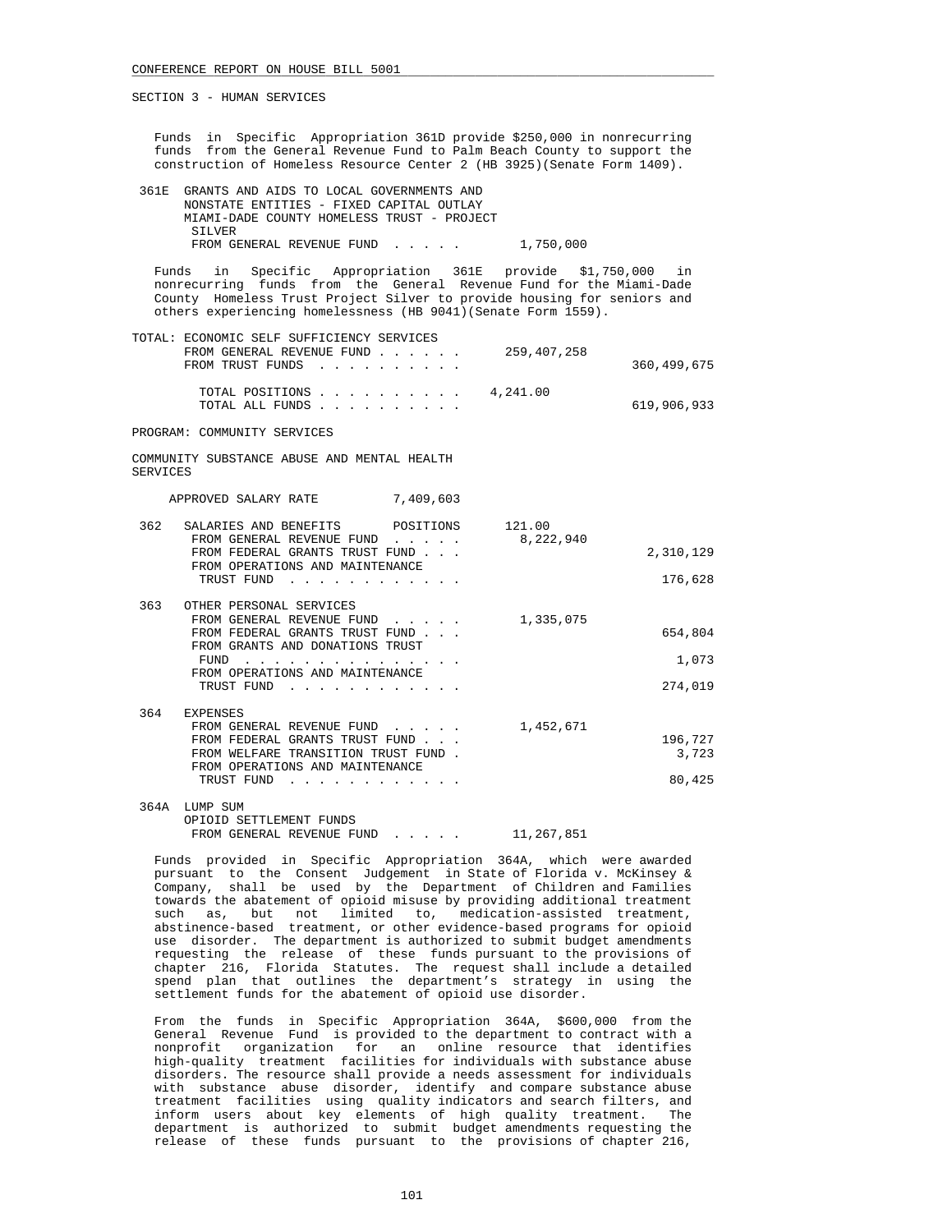Florida Statutes.

 364B LUMP SUM LUMP SUM - COMMUNITY MENTAL HEALTH SERVICES FROM GENERAL REVENUE FUND . . . . . 126,258,238

 Funds provided in Specific Appropriation 364B are provided for the expansion of behavioral health services throughout the state. The department shall prioritize the allocation of these funds to expand community-based supports through a team approach using Children's Community Action Treatment (CAT) teams, Family Intensive Treatment (FIT) teams, Florida Assertive Community Teams (FACT), and mobile response teams. Each team's allocation shall be based on reducing waitlists and ensuring statewide coverage.

 The balance of funds shall then be distributed to the Managing Entities, pursuant to s. 394.9082, Florida Statutes to fund prevention, treatment and recovery services to enhance coordinated systems of care pursuant to sections 394.4573 and 394.495, Florida Statutes. The department shall consider the following needs when determining the allocations for Managing Entities: 1) access to care coordination; 2) increasing residential capacity for all populations served; 3) reducing waitlists through multi-disciplinary teams; and 4) investing in the provider workforce to increase stabilization. Any administrative cost increase shall be based upon no more than 2.5 percent of a Managing Entity's total allocation from this appropriation.

 The department is authorized to submit budget amendments requesting release of funds, pursuant to the provisions of chapter 216, Florida Statutes. Release of these funds is contingent upon submission of a detailed spending plan that outlines the funds being allocated for each team and provides a categorical summary of services that the department used to determine each Managing Entity's allocation.

- 365 SPECIAL CATEGORIES GRANTS AND AIDS - PUBLIC SAFETY, MENTAL HEALTH, AND SUBSTANCE ABUSE LOCAL MATCHING GRANT PROGRAM FROM GENERAL REVENUE FUND . . . . . 9,000,000
- 366 SPECIAL CATEGORIES CHILDREN'S ACTION TEAMS FOR MENTAL HEALTH AND SUBSTANCE ABUSE SERVICES FROM GENERAL REVENUE FUND . . . . . 30,750,000

 Funds provided in Specific Appropriation 366 are provided for Community Action Treatment (CAT) teams that provide community-based services to children ages 11 to 21 with a mental health or co-occurring substance abuse diagnosis with any accompanying characteristics such as being at-risk for out-of-home placement as demonstrated by repeated failures at less intensive levels of care; having two or more hospitalizations or repeated failures; involvement with the Department of Juvenile Justice or multiple episodes involving law enforcement; or poor academic performance or suspensions. Children younger than 11 may be candidates if they display two or more of the aforementioned characteristics. At a minimum, these funds shall provide for teams that cover the locations provided in section 394.495(6)(e)1., Florida Statutes.

| 367 |  | SPECIAL CATEGORIES |
|-----|--|--------------------|
|-----|--|--------------------|

| GRANTS AND AIDS - COMMUNITY MENTAL HEALTH                 |            |
|-----------------------------------------------------------|------------|
| SERVICES                                                  |            |
| FROM GENERAL REVENUE FUND $\ldots$ $\ldots$ 215, 116, 111 |            |
| FROM ALCOHOL, DRUG ABUSE AND                              |            |
| MENTAL HEALTH TRUST FUND                                  | 41,887,827 |
| FROM FEDERAL GRANTS TRUST FUND                            | 15,655,102 |
| FROM WELFARE TRANSITION TRUST FUND.                       | 6,948,619  |

 From the funds in Specific Appropriation 367, the following recurring base appropriations projects are funded from the General Revenue Fund:

|                                                            | 455,000   |
|------------------------------------------------------------|-----------|
| Apalachee Center - Forensic treatment services             | 1,401,600 |
| Henderson Behavioral Health - Forensic treatment services. | 1,401,600 |
| Mental Health Care - Forensic treatment services           | 700,800   |
| Apalachee Center - Civil treatment services                | 1,593,853 |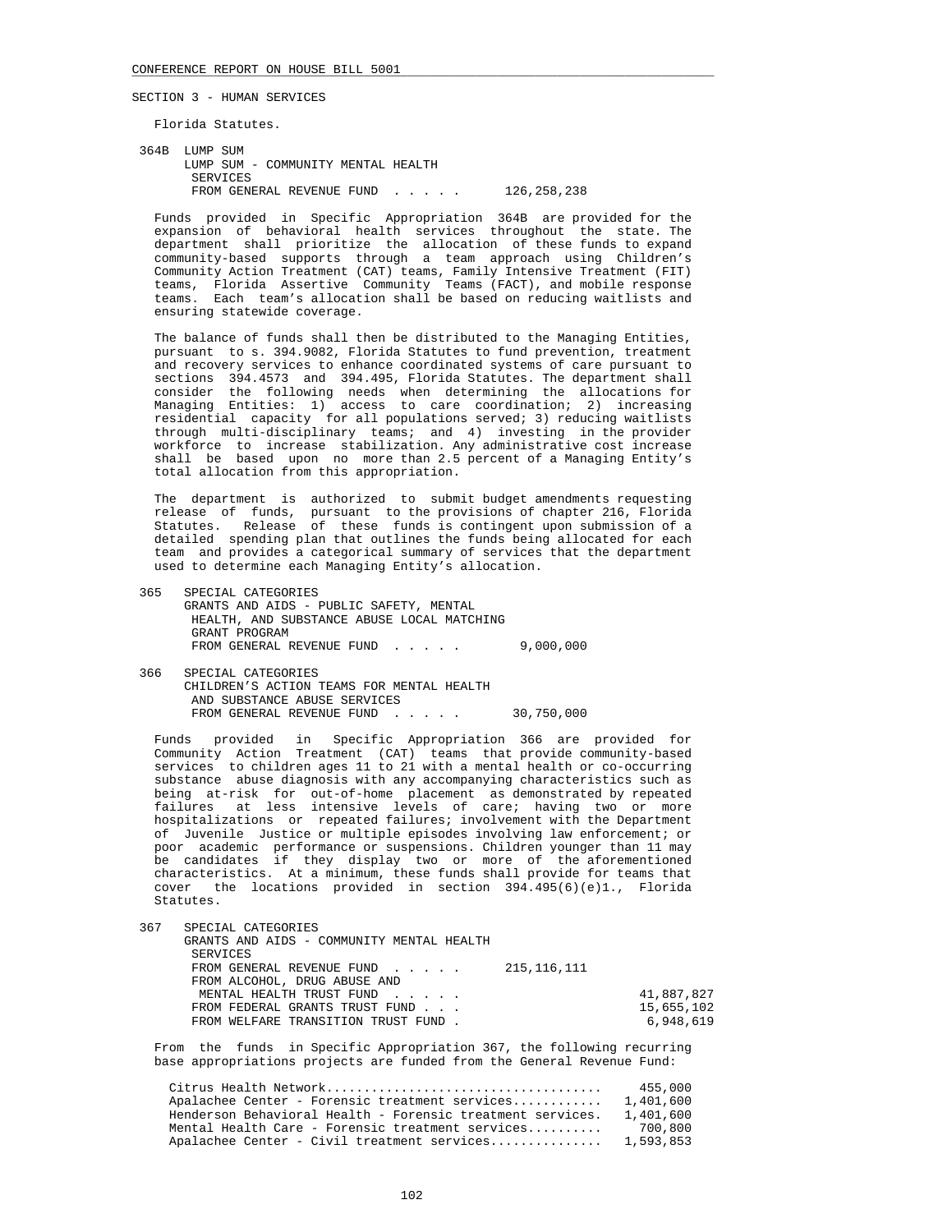| New Horizons of the Treasure Coast - Civil treatment                                                                                                                                                                                                      |             |
|-----------------------------------------------------------------------------------------------------------------------------------------------------------------------------------------------------------------------------------------------------------|-------------|
| From the funds in Specific Appropriation 367, \$1,800,000 in recurring<br>funds from the General Revenue Fund is provided for mental health<br>rehabilitation services and supported employment services for<br>individuals with mental health disorders. |             |
| 368<br>SPECIAL CATEGORIES<br>GRANTS AND AIDS - BAKER ACT SERVICES<br>FROM GENERAL REVENUE FUND<br>$\mathbf{1}$ . $\mathbf{1}$ . $\mathbf{1}$                                                                                                              | 72,738,856  |
| 369<br>SPECIAL CATEGORIES<br>GRANTS AND AIDS - COMMUNITY SUBSTANCE<br>ABUSE SERVICES                                                                                                                                                                      |             |
| FROM GENERAL REVENUE FUND<br>FROM ALCOHOL, DRUG ABUSE AND                                                                                                                                                                                                 | 114,095,694 |
| MENTAL HEALTH TRUST FUND                                                                                                                                                                                                                                  | 110,346,648 |
| FROM FEDERAL GRANTS TRUST FUND                                                                                                                                                                                                                            | 23,469,693  |
| FROM WELFARE TRANSITION TRUST FUND.<br>FROM OPERATIONS AND MAINTENANCE                                                                                                                                                                                    | 5,850,004   |
| TRUST FUND<br>$\mathbf{r}$ , and $\mathbf{r}$ , and $\mathbf{r}$ , and $\mathbf{r}$ , and $\mathbf{r}$ , and $\mathbf{r}$                                                                                                                                 | 2,438,065   |

Lifestream Behavioral Center - Civil treatment services... 1,622,235

 From the funds in Specific Appropriation 369, the recurring sum of \$10,000,000 from the General Revenue Fund shall continue to be provided for the expansion of substance abuse services for pregnant women, mothers, and their affected families. These services shall include the expansion of residential treatment, outpatient treatment with housing support, outreach, detoxification, child care and post-partum case management supporting both the mother and child consistent with recommendations from the Statewide Task Force on Prescription Drug Abuse and Newborns. Priority for services shall be given to counties with the greatest need and available treatment capacity.

 From the funds in Specific Appropriation 369, \$12,060,000 from the General Revenue Fund is provided to implement the Family Intensive Treatment (FIT) team model designed to provide intensive team-based, family-focused, comprehensive services to families in the child welfare system with parental substance abuse. Treatment shall be available and provided in accordance with the indicated level of care required and providers shall meet program specifications. Funds shall be targeted to select communities with high rates of child abuse cases.

 From the funds in Specific Appropriation 369, \$840,000 from the General Revenue Fund shall be provided to Centerstone of Florida for the operation of a Family Intensive Treatment (FIT) team (recurring base appropriations project).

 From the funds in Specific Appropriation 369, the following base appropriations projects are funded in recurring funds from the General Revenue Fund:

| St. Johns County Sheriff's Office Detox Program<br>Cove Behavioral Health (formerly DACCO)                                    | 1,300,000<br>200,000<br>100,000 |
|-------------------------------------------------------------------------------------------------------------------------------|---------------------------------|
| 370<br>SPECIAL CATEGORIES<br>GRANTS AND AIDS - CENTRAL RECEIVING<br>FACILITIES<br>19,878,768<br>FROM GENERAL REVENUE FUND     |                                 |
| 371<br>SPECIAL CATEGORIES<br>CONTRACTED SERVICES<br>5,599,149<br>FROM GENERAL REVENUE FUND                                    |                                 |
| FROM ALCOHOL, DRUG ABUSE AND<br>MENTAL HEALTH TRUST FUND<br>FROM FEDERAL GRANTS TRUST FUND<br>FROM OPERATIONS AND MAINTENANCE | 729,423<br>97,522               |
| TRUST FUND                                                                                                                    | 37,599                          |

 From the funds in Specific Appropriation 371, the recurring sum of \$1,500,000 from the General Revenue Fund (recurring base appropriations project), and the nonrecurring sum of \$796,706 from the General Revenue Fund (HB 2945)(Senate Form 1527), shall continue to be to the department to contract with a nonprofit organization for the distribution and associated medical costs of naltrexone extended-release injectable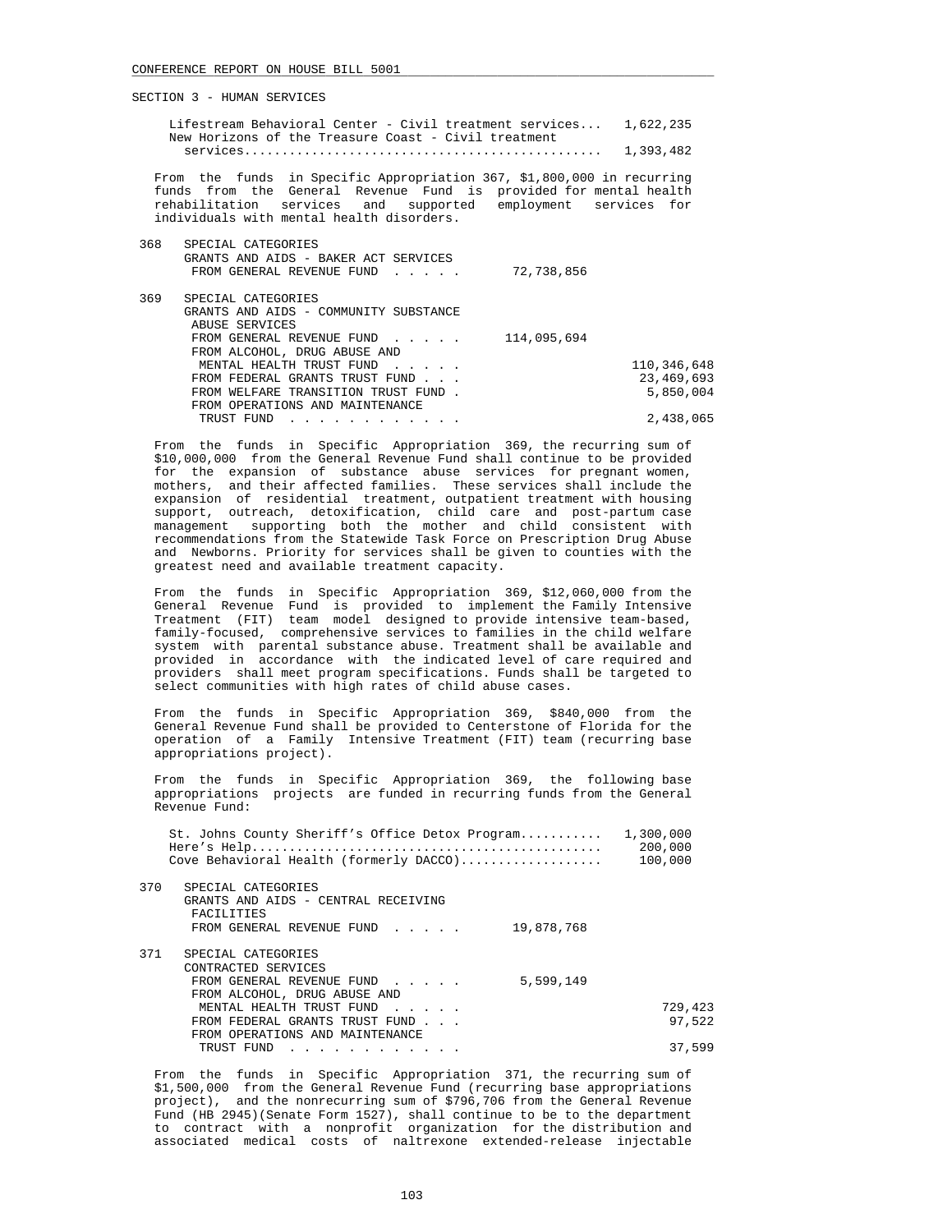medication to treat alcohol and opioid dependency.

| 372<br>SPECIAL CATEGORIES | GRANTS AND AIDS - CONTRACTED SERVICES<br>FROM GENERAL REVENUE FUND<br>55,538,110<br>and a state of the<br>FROM ALCOHOL, DRUG ABUSE AND<br>MENTAL HEALTH TRUST FUND<br>$\mathbf{r} = \mathbf{r} + \mathbf{r} + \mathbf{r} + \mathbf{r}$ . | 100,000            |
|---------------------------|------------------------------------------------------------------------------------------------------------------------------------------------------------------------------------------------------------------------------------------|--------------------|
|                           | FROM FEDERAL GRANTS TRUST FUND                                                                                                                                                                                                           | 1,935,602          |
|                           | From the funds in Specific Appropriation 372, the following projects<br>are funded from nonrecurring funds from the General Revenue Fund:                                                                                                |                    |
|                           | 211 Tampa Bay Cares - Senior Mental Health Crisis Support                                                                                                                                                                                |                    |
|                           | Services (HB 2355) (Senate Form $1045)$<br>Academy at Glengary - Technology Enhancements for Adults<br>with Severe & Persistent Mental Illness (HB                                                                                       | 500,000            |
|                           | 2295)(Senate Form 2116)<br>Alpert Jewish Family Service - Access Lifeline (HB                                                                                                                                                            | 250,000            |
|                           | 3557)(Senate Form 1039)                                                                                                                                                                                                                  | 270,000            |
|                           | Alpert Jewish Family Service - Mental Health First Aid<br>Coalition (HB 2067) (Senate Form $1040)$<br>Aspire Health Partners and Centerstone - Military                                                                                  | 200,000            |
|                           | Veterans and National Guard Mental Health Services (HB                                                                                                                                                                                   | 1,000,000          |
|                           | Baycare Behavioral Health - Veterans Intervention Program                                                                                                                                                                                |                    |
|                           | $(HB 2249)$ (Senate Form $1830)$<br>Brooks Rehabilitation - Mental Health Services (Senate                                                                                                                                               | 485,000            |
|                           | Broward Behavioral Health Coalition - Jail Diversion                                                                                                                                                                                     | 425,000            |
|                           | Project (HB $4089$ ) (Senate Form $1496)$                                                                                                                                                                                                | 510,400            |
|                           | Broward Health - Integrated Medication Assisted Treatment<br>Response (iMATR) (HB 3541) (Senate Form $1638)$<br>CASL Renaissance Manor - Independent Supportive Housing                                                                  | 999,238            |
|                           | (HB 3239) (Senate Form 2052)<br>Centerstone Florida - Trauma Recovery Center (HB                                                                                                                                                         | 1,500,000          |
|                           | 4847)(Senate Form 1357)                                                                                                                                                                                                                  | 750,000            |
|                           | Circles of Care - Behavioral Health Services (HB<br>2363)(Senate Form 1365)                                                                                                                                                              | 750,000            |
|                           | Circles of Care - Transportation Resources (HB<br>3657)(Senate Form 1652)                                                                                                                                                                | 750,000            |
|                           | City of Hallandale Beach - Mental Health Wrap Around                                                                                                                                                                                     | 469,024            |
|                           | Clay Behavioral Health - Crisis Prevention Teams (HB                                                                                                                                                                                     |                    |
|                           | 2983) (Senate Form 1562)<br>Community Rehabilitation Center - Project Alive (HB                                                                                                                                                          | 500,000            |
|                           | 4467)(Senate Form 1625)<br>ConnectFamilias - Mental Health Services for At-Risk                                                                                                                                                          | 200,000            |
|                           | Children and Youth (HB $4271$ ) (Senate Form $2177$ )<br>Cove Behavioral Health - Mobile Health Services (HB                                                                                                                             | 150,000            |
|                           | 3817) (Senate Form 1385)                                                                                                                                                                                                                 | 181,871            |
|                           | David Lawrence Center - Collier Central Receiving Center<br>(HB 3483) (Senate Form 1137)                                                                                                                                                 | 1,706,024          |
|                           | David Lawrence Center - Wraparound Collier Program (WRAP)<br>$(HB 2933)$ (Senate Form $1138)$                                                                                                                                            | 279,112            |
|                           | Directions for Living - Community Action Team for Babies<br>$(HB 4153)$ (Senate Form 1793)                                                                                                                                               | 670,000            |
|                           | Faulk Center - Mental Health Counseling (HB 3319) (Senate                                                                                                                                                                                |                    |
|                           | First Step of Sarasota - Intake Center Services (HB                                                                                                                                                                                      | 100,000            |
|                           | 3991)(Senate Form 2155)<br>Flagler Health Center - Central Receiving System (HB                                                                                                                                                          | 1,675,180          |
|                           | 4243) (Senate Form 1543)<br>Flagler Hospital - BRAVE Program (HB 3517) (Senate Form                                                                                                                                                      | 8,015,100          |
|                           | Florida Alliance for Healthy Communities - Opioid<br>Addiction Training and Education Program (HB                                                                                                                                        | 3,000,000          |
|                           | $4969$ (Senate Form $1312$ )                                                                                                                                                                                                             | 975,000            |
|                           | Florida Alliance of Boys and Girls Clubs - Opioid<br>Prevention Program (HB 2223) (Senate Form $1060)$<br>Florida Recovery Schools - Duval (HB 4197) (Senate Form                                                                        | 2,500,000          |
|                           | Florida Recovery Schools - Tampa Bay (Senate Form 2397)                                                                                                                                                                                  | 300,000<br>100,000 |
|                           | Gateway Community Services - Project Save Lives (HB                                                                                                                                                                                      |                    |
|                           | 2251)(Senate Form 1436)<br>Here's Help Juvenile Residential Treatment (HB                                                                                                                                                                | 741,030            |
|                           | 2651)(Senate Form 1158)                                                                                                                                                                                                                  | 250,000            |

Here Tomorrow - Suicide Prevention (HB 2257)(Senate Form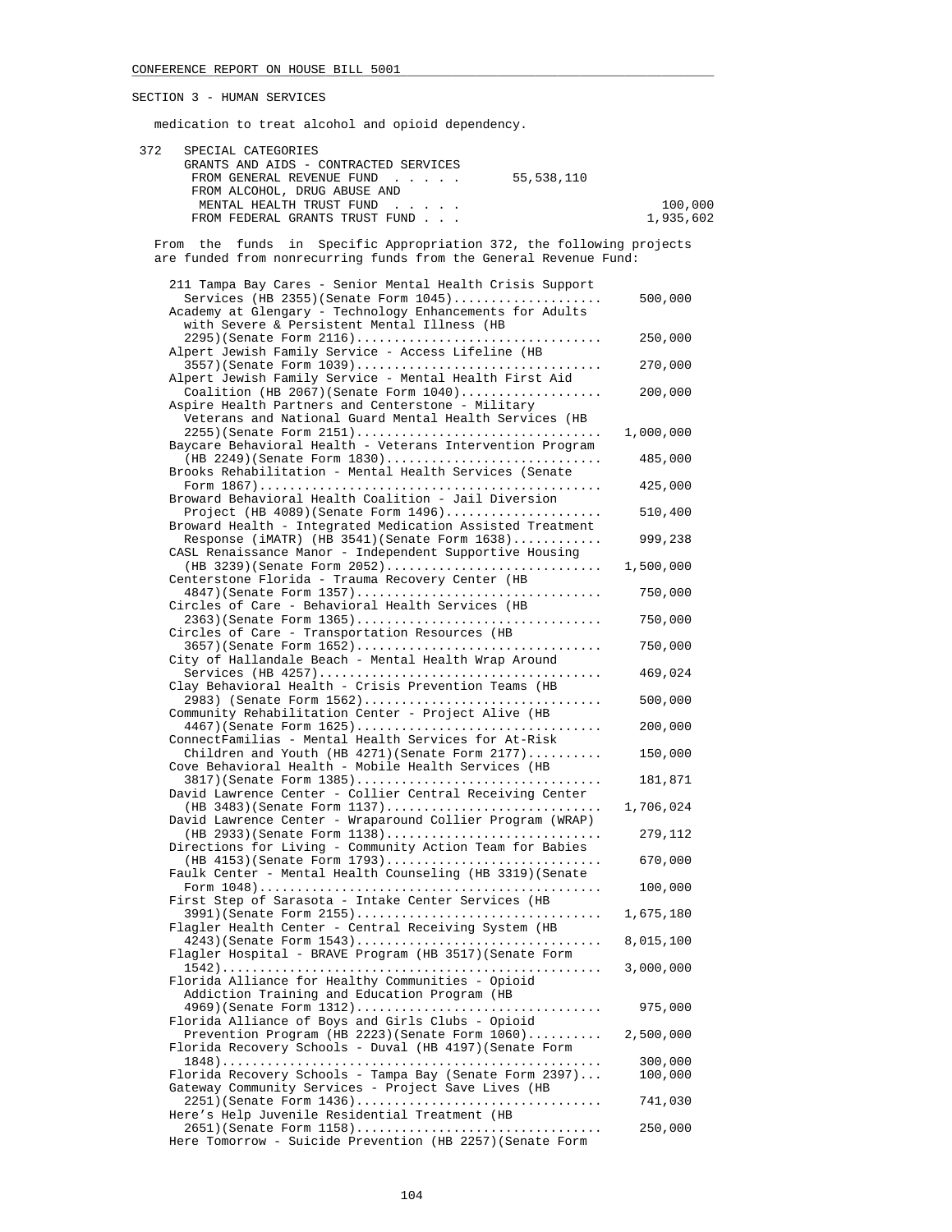|                                                                                                                      | 500,000            |
|----------------------------------------------------------------------------------------------------------------------|--------------------|
| Hillsborough County Crisis Stabilization Beds (HB<br>2133) (Senate Form 2078)                                        | 1,596,331          |
| House of Hope - Substance Abuse Services (HB 2685) (Senate                                                           | 175,000            |
| Involuntary Outpatient Services (IOS) Demonstration<br>Project (HB $4643$ ) (Senate Form $1988$ )                    | 400,000            |
| Jewish Adoption and Family Care Options - Eagles' Haven<br>Wellness Center (HB 2327) (Senate Form $1075)$            | 600,000            |
| Jewish Community Services - Surfside Counseling (HB<br>$4265$ (Senate Form $1611)$                                   | 252,760            |
| Jewish Community Services - Miami-Dade/Monroe Crisis<br>Helpline (HB 3663) (Senate Form 2745)                        | 150,000            |
| Jewish Family Services - Mental Health Collaboration (HB                                                             |                    |
| 3551)(Senate Form 1479)<br>Lady Storm Foundation - Mental Health Services (HB                                        | 998,400            |
| 2157)(Senate Form 2395)<br>Life Management Center of Northwest Florida - Forensic                                    | 500,000            |
| Multidisciplinary Team (HB 9077) (Senate Form 2455)<br>Life Management Center of Northwest Florida - Functional      | 700,000            |
| Family Therapy Team (HB 9075) (Senate Form 2456)<br>Lifestream Crisis Stabilization Services (HB 4333) (Senate       | 750,000            |
| LifeStream Central Receiving Facility (HB 4963) (Senate                                                              | 1,100,000          |
| Memorial Healthcare - Integrated Medication Assisted                                                                 | 1,500,000          |
| Treatment & Technology Enhanced Recovery (I MATTER) (HB<br>2875) (Senate Form 1347)                                  |                    |
| Miami Beach Community Health Center - Reinforce                                                                      | 1,000,000          |
| Resilience Program (HB 4269) (Senate Form 2060)<br>Mental Health Association Walk-In and Counseling Center           | 400,000            |
| (HB 9179) (Senate Form 1367)<br>Okaloosa-Walton Mental Health and Substance Abuse                                    | 300,000            |
| Pre-Trial Diversion Program (HB 4543) (Senate Form 2627).<br>Osceola Recovery Project (HB 3287) (Senate Form 1230)   | 350,000<br>250,000 |
| Park Place Behavioral Healthcare - Transportation<br>Services (HB 3463) (Senate Form $1518$ )                        | 60,000             |
| Peace River Center Community Mobile Support Team (HB<br>2703)(Senate Form 2377)                                      | 850,000            |
| Peer Respite Support Space (HB 3961) (Senate Form 1624)<br>Personal Enrichment Through Mental Health Services Crisis | 110,300            |
| Stabilization Unit Beds (HB 4497) (Senate Form 1187)                                                                 | 750,000            |
| Phoenix House Florida - Hillsborough Recovery Center for<br>Women (HB $4511$ ) (Senate Form $1701)$                  | 450,000            |
| Pinellas Community Foundation - Center for Trauma<br>Recovery, Wellness and Healing Justice (HB 4331) (Senate        |                    |
| Project Opioid Initiative - Extended Release Injectable                                                              | 557,000            |
| Medication Program (HB 3529) (Senate Form 1370)<br>Public School Telehealth and Mental Health Services               | 750,000            |
| Salvation Army Residential Treatment Program - Ft. Myers                                                             | 250,000            |
| $(HB 4563)$ (Senate Form $1097)$<br>Seminole County Sheriff's Office - Opioid/Addiction                              | 350,000            |
| Recovery Partnership (HB 2085) (Senate Form 1058)<br>Smiling at Life - Mental Health Services (HB 2159) (Senate      | 400,000            |
|                                                                                                                      | 75,000             |
| St. Johns EPIC Recovery Center - Women's Substance Abuse<br>Residential Treatment Beds (HB 4913) (Senate Form 1539)  | 750,000            |
| Starting Point Behavioral Healthcare - Project TALKS (HB<br>4657)(Senate Form 1437)                                  | 550,000            |
| STEPS Women's Residential Services (Senate Form 1853)<br>Sulzbacher - Mental Health Offenders Program (Senate Form   | 500,000            |
| Tampa Bay Thrives - Behavioral Health Navigation &                                                                   | 200,000            |
| Support Line (HB 2385) (Senate Form $2162)$<br>University of Florida Health Center for Psychiatry and                | 300,000            |
| Addiction (HB $9173$ ) (Senate Form $1360)$<br>Valerie's House Child Grief Support Services (HB                      | 500,000            |
| 3111)(Senate Form 1150)<br>Warrior Wellness Program - Alternative Therapy for                                        | 100,000            |
| Veterans and Active Duty Military (Senate Form 1999)                                                                 | 300,000            |
| Your Real Stories - Tampa Bay Life Unites Us (HB<br>4255) (Senate Form 1389)                                         | 500,000            |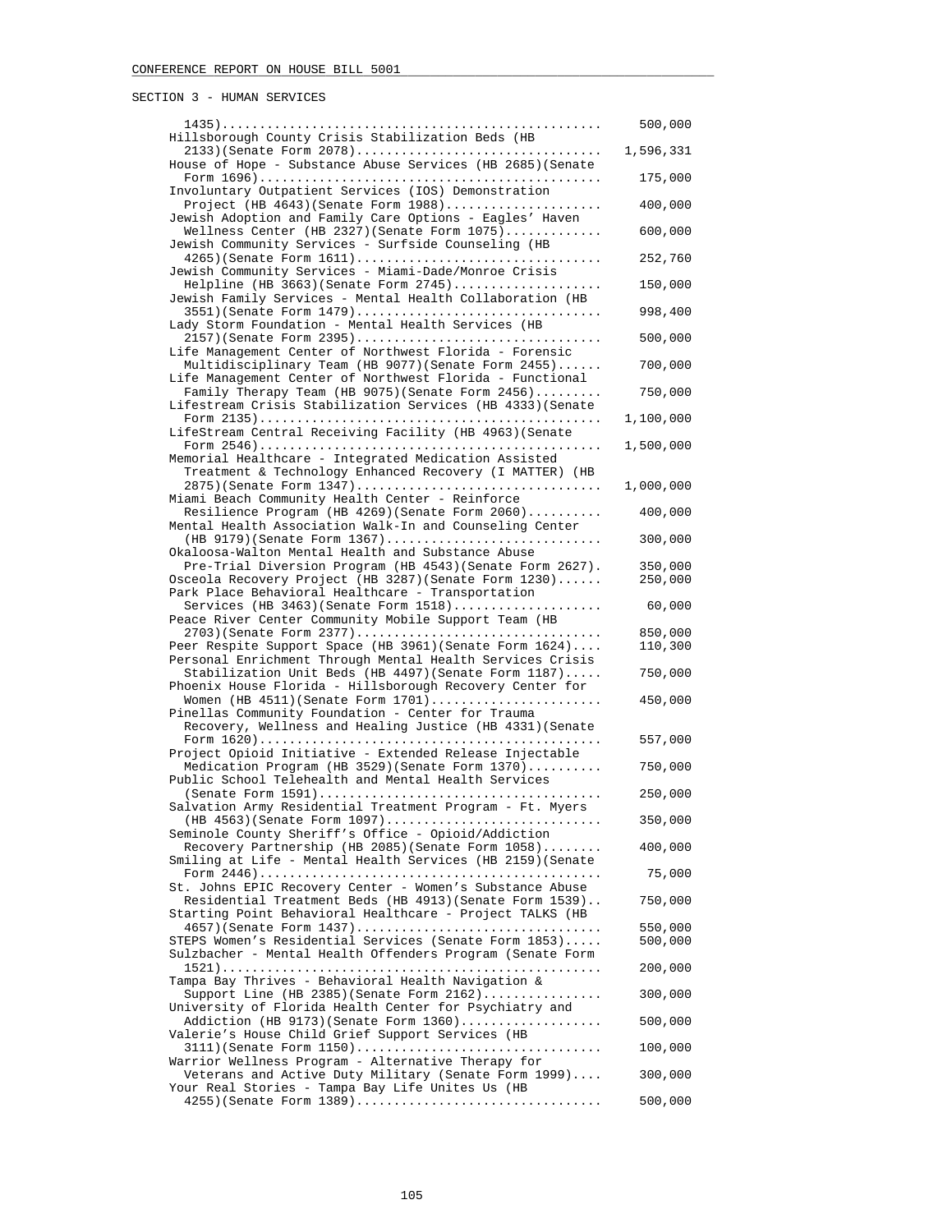| 373 SPECIAL CATEGORIES<br>GRANTS AND AIDS - PURCHASE OF THERAPEUTIC<br>SERVICES FOR CHILDREN<br>FROM GENERAL REVENUE FUND 8,911,958                                  |           |             |
|----------------------------------------------------------------------------------------------------------------------------------------------------------------------|-----------|-------------|
| 374 SPECIAL CATEGORIES<br>GRANTS AND AIDS - INDIGENT PSYCHIATRIC<br>MEDICATION PROGRAM<br>FROM GENERAL REVENUE FUND                                                  | 6,780,276 |             |
| 375 SPECIAL CATEGORIES<br>GRANTS AND AIDS - PURCHASED RESIDENTIAL<br>TREATMENT SERVICES FOR EMOTIONALLY<br>DISTURBED CHILDREN AND YOUTH<br>FROM GENERAL REVENUE FUND | 2,201,779 |             |
| 376 SPECIAL CATEGORIES<br>RISK MANAGEMENT INSURANCE<br>FROM GENERAL REVENUE FUND                                                                                     | 197,228   |             |
| 377 SPECIAL CATEGORIES<br>CORONAVIRUS (COVID-19) - PUBLIC ASSISTANCE<br>- STATE OPERATIONS<br>FROM ALCOHOL, DRUG ABUSE AND<br>MENTAL HEALTH TRUST FUND               |           | 108,711,638 |

 Funds in Specific Appropriation 377 include nonrecurring funds of \$54,176,305 from the Community Mental Health Block Grant and \$54,535,333 from the Community Substance Abuse Prevention Block Grant through funds made available to the state through the Supplemental COVID Relief and American Rescue Plan. The funds are for activities and services to individuals, families, and communities affected by substance use disorders, to adults with Serious Mental Illness (SMI), or to children with Serious Emotional Disturbance (SED). These funds shall prioritize the treatment and support of individuals without insurance, of services not covered by the Children's Health Insurance Program (CHIP), Medicaid, Medicare, or of services not covered by the private insurance of indigent populations but have demonstrated success in improving treatment outcomes or supporting recovery.

| 378 | SPECIAL CATEGORIES<br>DEFERRED-PAYMENT COMMODITY CONTRACTS                                            |            |           |
|-----|-------------------------------------------------------------------------------------------------------|------------|-----------|
|     | FROM GENERAL REVENUE FUND                                                                             | 1,129      |           |
| 379 | SPECIAL CATEGORIES                                                                                    |            |           |
|     | LEASE OR LEASE-PURCHASE OF EOUIPMENT                                                                  |            |           |
|     | FROM GENERAL REVENUE FUND<br>the contract of the contract of                                          | 60,264     |           |
|     | FROM FEDERAL GRANTS TRUST FUND                                                                        |            | 210       |
|     | FROM OPERATIONS AND MAINTENANCE                                                                       |            |           |
|     | TRUST FUND<br>$\mathbf{r}$ , $\mathbf{r}$ , $\mathbf{r}$ , $\mathbf{r}$ , $\mathbf{r}$ , $\mathbf{r}$ |            | 4,632     |
| 380 | SPECIAL CATEGORIES                                                                                    |            |           |
|     | CONTRACTED SERVICES - SUBSTANCE ABUSE AND                                                             |            |           |
|     | MENTAL HEALTH ADMINISTRATION                                                                          |            |           |
|     | FROM GENERAL REVENUE FUND<br>$\sim$ $\sim$ $\sim$ $\sim$ $\sim$                                       | 20,394,360 |           |
|     | FROM FEDERAL GRANTS TRUST FUND                                                                        |            | 1,347,055 |
|     | FROM WELFARE TRANSITION TRUST FUND                                                                    |            | 731,355   |

 Funds in Specific Appropriation 380 are provided for the administrative costs of the seven regional managing entities that deliver behavioral health care through local network providers.

| 381 | SPECIAL CATEGORIES                       |            |            |
|-----|------------------------------------------|------------|------------|
|     | GRANTS AND AIDS - FLORIDA ASSERTIVE      |            |            |
|     | COMMUNITY TREATMENT (FACT) TEAM SERVICES |            |            |
|     | FROM GENERAL REVENUE FUND                | 28,823,789 |            |
|     | FROM ALCOHOL, DRUG ABUSE AND             |            |            |
|     | MENTAL HEALTH TRUST FUND                 |            | 4,451,869  |
|     | FROM FEDERAL GRANTS TRUST FUND           |            | 14,954,016 |
|     |                                          |            |            |

 From the funds in Specific Appropriation 381, \$9,921,030 from the General Revenue Fund may be provided as the state match for Medicaid reimbursable services provided through the Florida Assertive Community Treatment (FACT) Team services in Specific Appropriation 208.

From the funds in Specific Appropriation 381, the nonrecurring sum of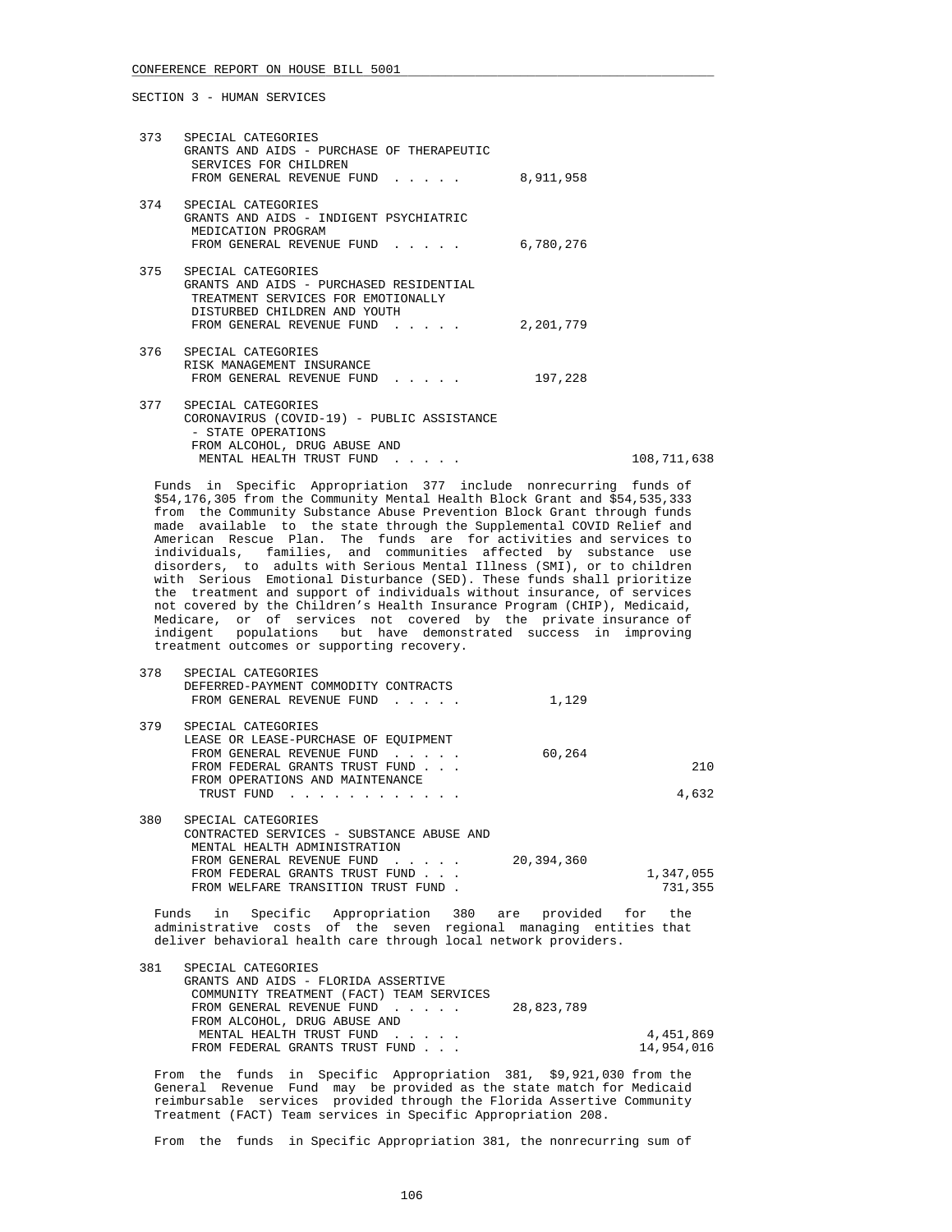\$3,000,000 from the General Revenue Fund is provided to SMA Healthcare for a Florida Assertive Treatment Team serving Putnam and St. Johns counties (HB 2523)(Senate Form 2085).

 381A GRANTS AND AIDS TO LOCAL GOVERNMENTS AND NONSTATE ENTITIES - FIXED CAPITAL OUTLAY PUTNAM COUNTY SUBSTANCE ABUSE RE-ENTRY FACILITY FROM GENERAL REVENUE FUND . . . . . 1,000,000

 Funds provided in Specific Appropriation 381A to Putnam County are for the remodeling and refurbishing of a facility providing behavioral health services to prevent re-entry into the criminal justice system (HB 4789)(Senate Form 2528).

 381B GRANTS AND AIDS TO LOCAL GOVERNMENTS AND NONSTATE ENTITIES - FIXED CAPITAL OUTLAY FACILITY IMPROVEMENTS FOR PEER SUPPORT SPACE FROM GENERAL REVENUE FUND . . . . . 15,000

Funds in Specific Appropriation 381B are provided to Peer-Support<br>Space to address ADA compliance and other facility needs (HR to address ADA compliance and other facility needs (HB 3961)(Senate Form 1624).

 381C GRANTS AND AIDS TO LOCAL GOVERNMENTS AND NONSTATE ENTITIES - FIXED CAPITAL OUTLAY GRANTS AND AIDS - THE GROVE YOUTH RESIDENTIAL SUBSTANCE ABUSE TREATMENT FACILITY FROM GENERAL REVENUE FUND . . . . . 450,000

 Funds in Specific Appropriation 381C are provided to IMPOWER, Inc., for renovations to the Grove Residential Substance Abuse Treatment Facility (HB 9225)(Senate Form 2522).

 381D GRANTS AND AIDS TO LOCAL GOVERNMENTS AND NONSTATE ENTITIES - FIXED CAPITAL OUTLAY LAKELAND REGIONAL MEDICAL CENTER - FREESTANDING BEHAVIORAL HEALTH HOSPITAL AND OUTPATIENT CENTER FROM GENERAL REVENUE FUND . . . . . 1,500,000

 Funds in Specific Appropriation 381D are provided to the Lakeland Regional Medical Center to support construction of the behavioral health hospital and outpatient centers (HB 2975)(Senate Form 1206).

 381E GRANTS AND AIDS TO LOCAL GOVERNMENTS AND NONSTATE ENTITIES - FIXED CAPITAL OUTLAY PROJECT LIFT FACILITY RENOVATIONS FROM GENERAL REVENUE FUND . . . . . 450,000

 Funds in Specific Appropriation 381E are provided to Project LIFT for the renovation and acquisition of a facility to expand mental health and workforce development services (HB 2071)(Senate Form 1044).

 381F GRANTS AND AIDS TO LOCAL GOVERNMENTS AND NONSTATE ENTITIES - FIXED CAPITAL OUTLAY CITRUS HEALTH NETWORK FACILITY IMPROVEMENTS FROM GENERAL REVENUE FUND . . . . . 2,500,000

 Funds in Specific Appropriation 381F are provided to Citrus Health Network for infrastructure renovations for a Statewide Inpatient Psychiatric Program for adolescents with significant behavioral needs (HB 3459)(Senate Form 1350).

 381G GRANTS AND AIDS TO LOCAL GOVERNMENTS AND NONSTATE ENTITIES - FIXED CAPITAL OUTLAY COVE BEHAVIORAL HEALTH MEN'S RESIDENCE RENOVATIONS FROM GENERAL REVENUE FUND . . . . . 105,000

 Funds in Specific Appropriation 381G are provided to Cove Behavioral Health for facility improvements to its residential treatment facility that serves men with behavioral health issues (HB 3801)(Senate Form 1386).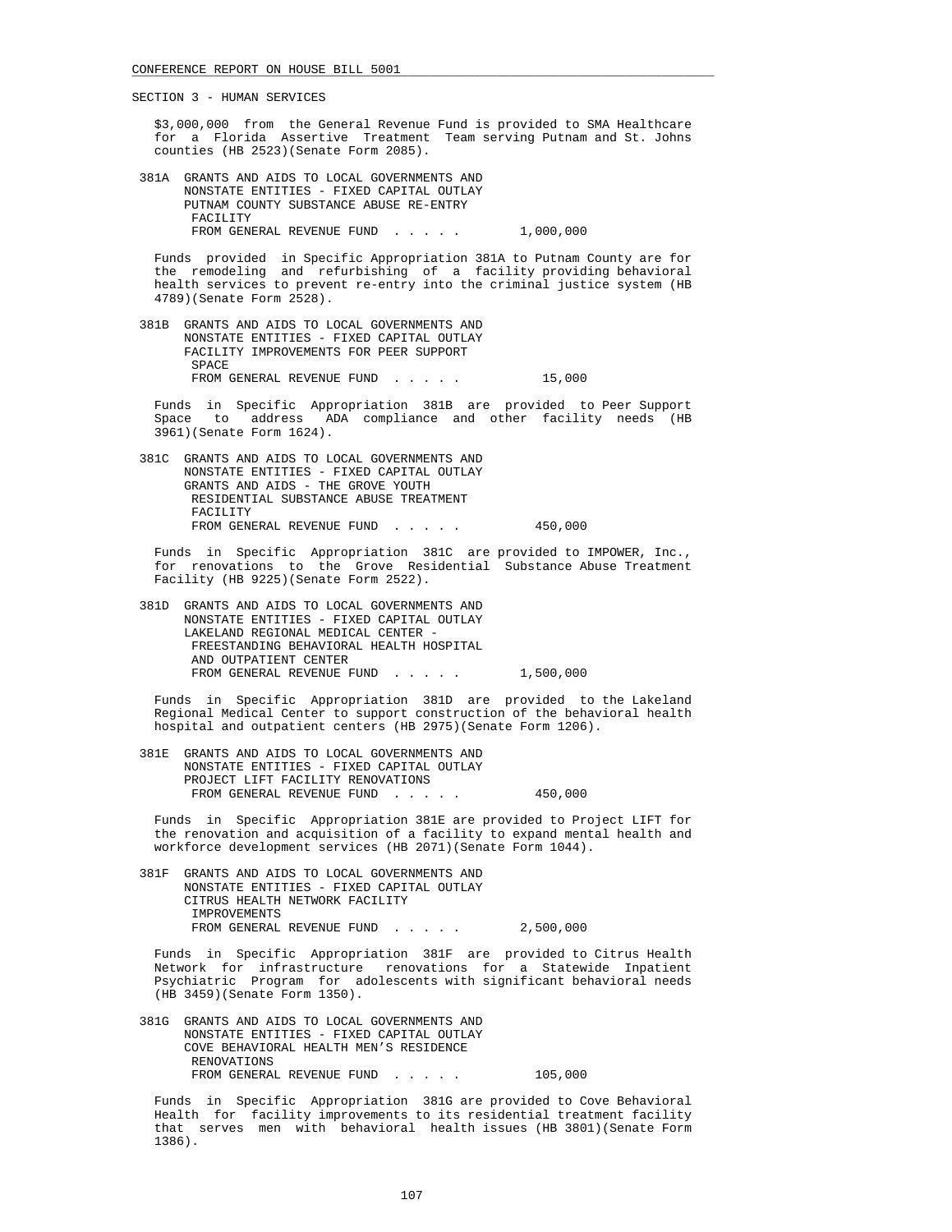381H GRANTS AND AIDS TO LOCAL GOVERNMENTS AND NONSTATE ENTITIES - FIXED CAPITAL OUTLAY CHILD GUIDANCE CENTER IMPROVEMENTS FROM GENERAL REVENUE FUND . . . . . 300.000

 Funds in Specific Appropriation 381H are provided to the Child Guidance Center for infrastructure improvements to support the center's mental health outpatient services program (HB 4245)(Senate Form 1551).

 381I GRANTS AND AIDS TO LOCAL GOVERNMENTS AND NONSTATE ENTITIES - FIXED CAPITAL OUTLAY HOUSE OF HOPE OF FLORIDA CAMPUS FROM GENERAL REVENUE FUND . . . . . 1,125,000

 Funds in Specific Appropriation 381I are provided to House of Hope of Florida for construction of a residential drug and alcohol rehabilitation facility (HB 2685)(Senate Form 1696).

 381J GRANTS AND AIDS TO LOCAL GOVERNMENTS AND NONSTATE ENTITIES - FIXED CAPITAL OUTLAY PHOENIX PROGRAMS OF FLORIDA - RESIDENTIAL FACILITY EXPANSION FROM GENERAL REVENUE FUND . . . . . 914,000

 Funds in Specific Appropriation 381J are provided to Phoenix Programs of Florida for the expansion of its residential behavioral health treatment facility (HB 3469) (Senate Form 1734).

 381K GRANTS AND AIDS TO LOCAL GOVERNMENTS AND NONSTATE ENTITIES - FIXED CAPITAL OUTLAY HANLEY FOUNDATION COMMUNITY RECOVERY CENTER FROM GENERAL REVENUE FUND . . . . . 1,500,000

 Funds in Specific Appropriation 381K are provided to the Hanley Foundation to support the construction of a community addiction recovery center (HB 3317)(Senate Form 1871).

 381L GRANTS AND AIDS TO LOCAL GOVERNMENTS AND NONSTATE ENTITIES - FIXED CAPITAL OUTLAY FIRST STEP OF SARASOTA - ACUTE BEHAVIORAL HEALTH FACILITY FROM GENERAL REVENUE FUND . . . . . 500,000

 Funds in Specific Appropriation 381L are provided in nonrecurring funds from the General Revenue Fund to First Step of Sarasota for the planning and construction of an Acute Behavioral Health Facility (HB 3987)(Senate Form 2156).

 381M GRANTS AND AIDS TO LOCAL GOVERNMENTS AND NONSTATE ENTITIES - FIXED CAPITAL OUTLAY BANYAN HEALTH CRISIS INTERVENTION RECEIVING FACILITY AND HEALTH CENTER FROM GENERAL REVENUE FUND . . . . . 1,500,000

 Funds in Specific Appropriation 381M are provided in nonrecurring funds from the General Revenue Fund to Banyan Community Health Centers for the expansion of its crisis intervention receiving facility and health center (HB 3897)(Senate Form 2166).

 381N GRANTS AND AIDS TO LOCAL GOVERNMENTS AND NONSTATE ENTITIES - FIXED CAPITAL OUTLAY ALACHUA CENTRAL RECEIVING FACILITY FROM GENERAL REVENUE FUND...... 496,500

 Funds in Specific Appropriation 381N are provided in nonrecurring funds from the General Revenue Fund to Meridian Behavioral Healthcare for the Alachua Central Receiving Facility (HB 4607)(Senate Form 2170).

 381O GRANTS AND AIDS TO LOCAL GOVERNMENTS AND NONSTATE ENTITIES - FIXED CAPITAL OUTLAY PERSONAL ENRICHMENT MENTAL HEALTH SERVICES - CHILDREN'S CRISIS STABILIZATION UNIT AND COMMUNITY DIVERSION CENTER FROM GENERAL REVENUE FUND . . . . . 5,000,000

Funds in Specific Appropriation 381O are provided in nonrecurring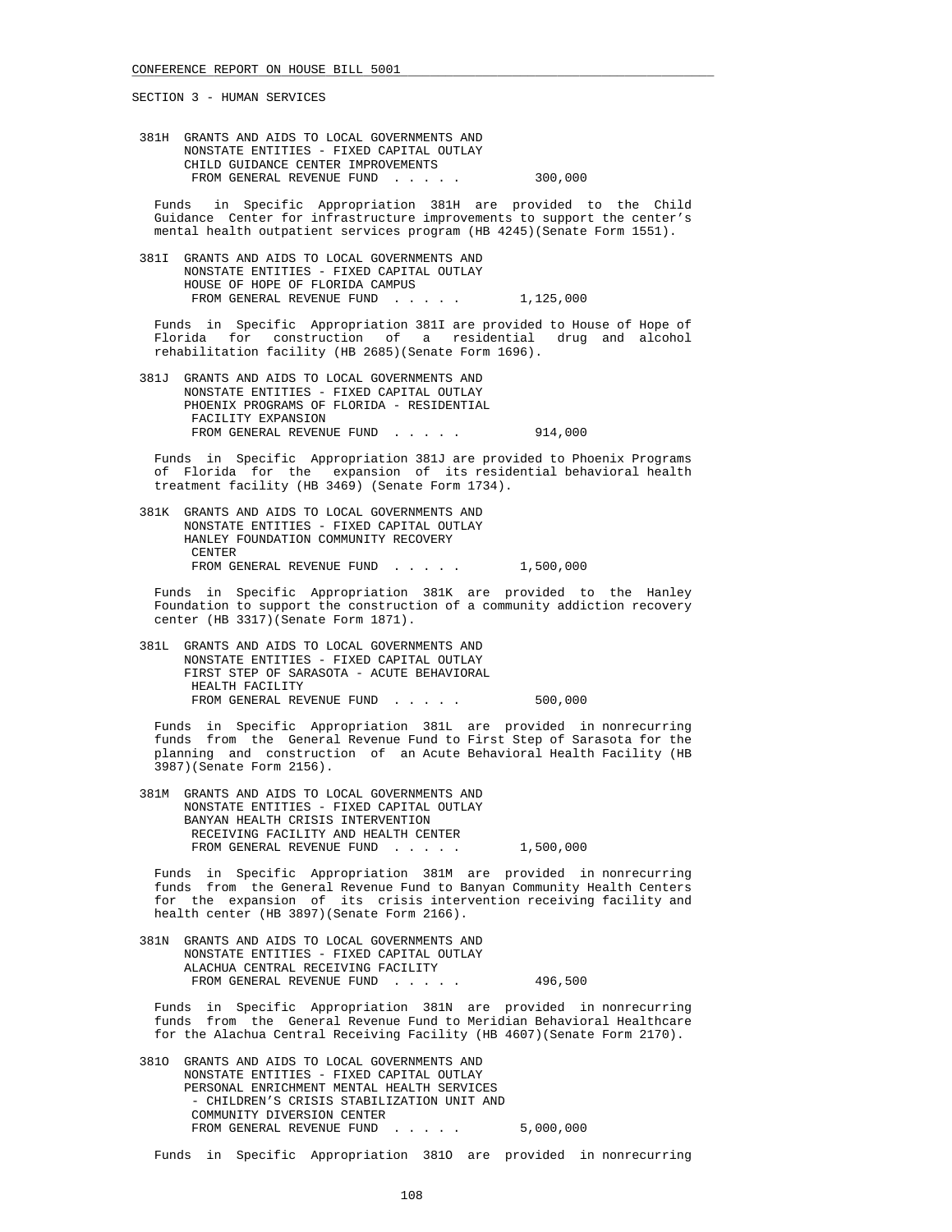funds from the General Revenue Fund to Personal Enrichment Through Mental Health Services (PEMHS) for the Children's Crisis Stabilization Unit and Community Diversion Center (HB 4167)(Senate Form 2182).

 381P GRANTS AND AIDS TO LOCAL GOVERNMENTS AND NONSTATE ENTITIES - FIXED CAPITAL OUTLAY PEACE RIVER CENTER BARTOW CRISIS CAMPUS RENOVATIONS FROM GENERAL REVENUE FUND . . . . . 2,400,000

 Funds in Specific Appropriation 381P are provided in nonrecurring funds from the General Revenue Fund to the Peace River Center for Personal Development for renovations to the Bartow Crisis Campus that serves as a Baker Act receiving facility and short-term residential treatment center (HB 3499) (Senate Form 2378).

 381Q GRANTS AND AIDS TO LOCAL GOVERNMENTS AND NONSTATE ENTITIES - FIXED CAPITAL OUTLAY APALACHEE/LIFESTREAM/GRACEPOINT FORENSIC RESIDENTIAL STEP-DOWN PROGRAM FROM GENERAL REVENUE FUND...... 4,730,100

 Funds in Specific Appropriation 381Q are provided in nonrecurring funds from the General Revenue Fund to Apalachee Center, Lifestream, and Gracepoint to increase the number of community forensic treatment step-down beds (HB 9319)(Senate Form 2424).

 381R GRANTS AND AIDS TO LOCAL GOVERNMENTS AND NONSTATE ENTITIES - FIXED CAPITAL OUTLAY LIFE MANAGEMENT ADULT RESIDENTIAL TREATMENT FACILITY FROM GENERAL REVENUE FUND . . . . . 1,500,000

 Funds in Specific Appropriation 381R are provided in nonrecurring funds from the General Revenue Fund to Life Management Center of Northwest Florida for the construction of an adult behavioral health residential treatment facility (HB 9073)(Senate Form 2453).

|     | TOTAL: COMMUNITY SUBSTANCE ABUSE AND MENTAL HEALTH<br><b>SERVICES</b>                                         |                     |                  |
|-----|---------------------------------------------------------------------------------------------------------------|---------------------|------------------|
|     | FROM GENERAL REVENUE FUND<br>FROM TRUST FUNDS                                                                 | 764,609,846         | 343,394,407      |
|     | TOTAL POSITIONS<br>TOTAL ALL FUNDS                                                                            | 121.00              | 1,108,004,253    |
|     | TOTAL: CHILDREN AND FAMILIES, DEPARTMENT OF<br>FROM GENERAL REVENUE FUND<br>FROM TRUST FUNDS                  | 2,516,426,662       | 1,684,719,830    |
|     | TOTAL POSITIONS 12,231.75                                                                                     |                     |                  |
|     | TOTAL ALL FUNDS<br>TOTAL APPROVED SALARY RATE                                                                 | 541,218,494         | 4, 201, 146, 492 |
|     | ELDER AFFAIRS, DEPARTMENT OF                                                                                  |                     |                  |
|     | PROGRAM: SERVICES TO ELDERS PROGRAM                                                                           |                     |                  |
|     | COMPREHENSIVE ELIGIBILITY SERVICES                                                                            |                     |                  |
|     | APPROVED SALARY RATE 10,028,546                                                                               |                     |                  |
| 382 | SALARIES AND BENEFITS POSITIONS<br>FROM GENERAL REVENUE FUND<br>FROM OPERATIONS AND MAINTENANCE<br>TRUST FUND | 246.50<br>7,369,294 | 7,369,296        |
|     | 383 OTHER PERSONAL SERVICES                                                                                   |                     |                  |
|     | FROM GENERAL REVENUE FUND<br>.<br>FROM OPERATIONS AND MAINTENANCE<br>TRUST FUND<br>.                          | 593,866             | 593,866          |
| 384 | <b>EXPENSES</b>                                                                                               |                     |                  |
|     | FROM GENERAL REVENUE FUND                                                                                     | 947,299             |                  |

TRUST FUND . . . . . . . . . . . . . . . . . . 947,299

FROM OPERATIONS AND MAINTENANCE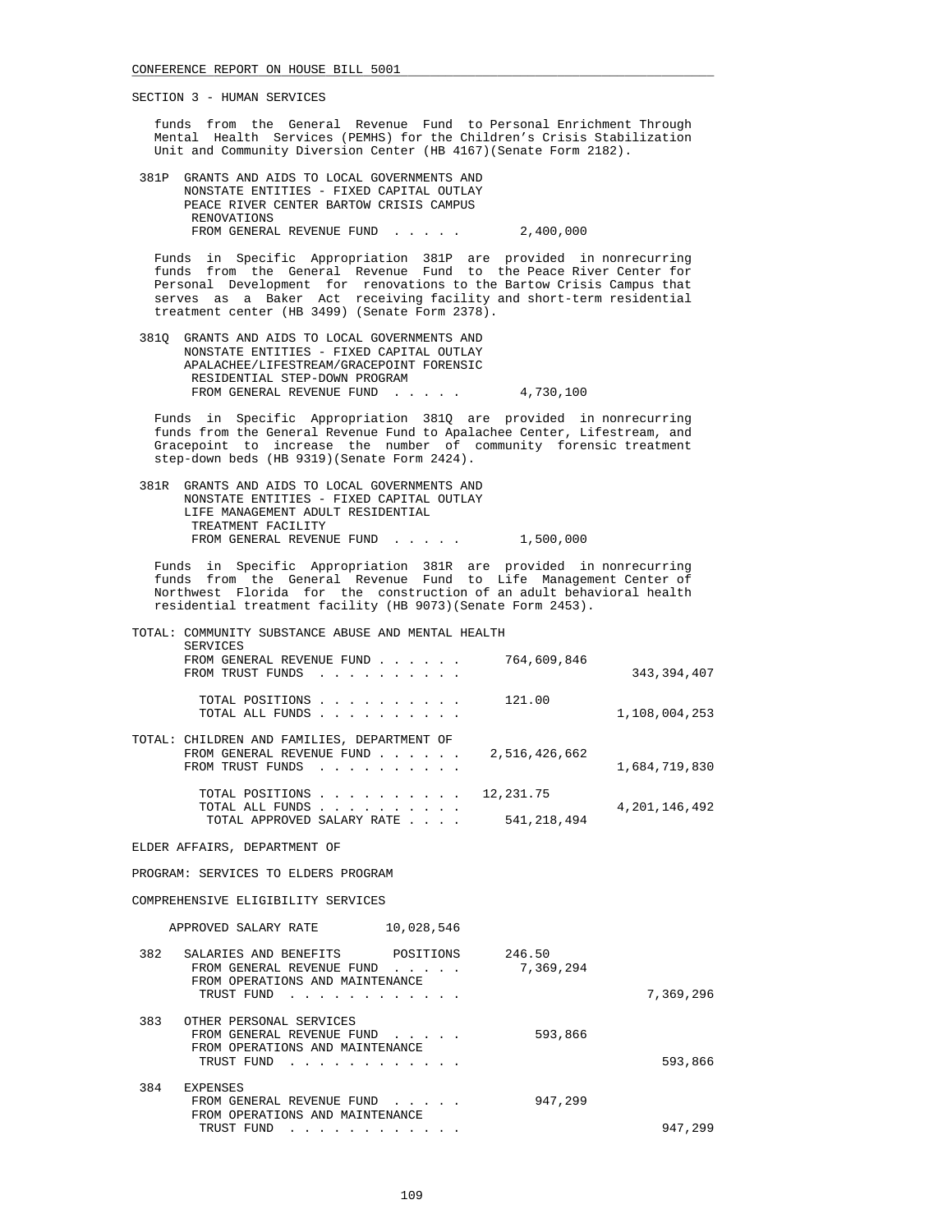| 385 | OPERATING CAPITAL OUTLAY<br>FROM GENERAL REVENUE FUND<br>FROM OPERATIONS AND MAINTENANCE<br>TRUST FUND                                                                                                              | 21,292             | 21,291               |
|-----|---------------------------------------------------------------------------------------------------------------------------------------------------------------------------------------------------------------------|--------------------|----------------------|
| 386 | SPECIAL CATEGORIES<br>CONTRACTED SERVICES<br>FROM GENERAL REVENUE FUND<br>FROM OPERATIONS AND MAINTENANCE<br>TRUST FUND                                                                                             | 102,665            | 102,664              |
| 387 | SPECIAL CATEGORIES<br>RISK MANAGEMENT INSURANCE<br>FROM GENERAL REVENUE FUND<br>FROM OPERATIONS AND MAINTENANCE<br>TRUST FUND                                                                                       | 49,195             | 49,195               |
| 388 | SPECIAL CATEGORIES<br>LEASE OR LEASE-PURCHASE OF EQUIPMENT<br>FROM GENERAL REVENUE FUND<br>FROM OPERATIONS AND MAINTENANCE<br>TRUST FUND                                                                            | 70,731             | 70,732               |
| 389 | SPECIAL CATEGORIES<br>TRANSFER TO DEPARTMENT OF MANAGEMENT<br>SERVICES - HUMAN RESOURCES SERVICES<br>PURCHASED PER STATEWIDE CONTRACT<br>FROM GENERAL REVENUE FUND<br>FROM OPERATIONS AND MAINTENANCE<br>TRUST FUND | 37,752             | 37,749               |
|     | TOTAL: COMPREHENSIVE ELIGIBILITY SERVICES<br>FROM GENERAL REVENUE FUND<br>FROM TRUST FUNDS                                                                                                                          | 9,192,094          | 9,192,092            |
|     | TOTAL POSITIONS<br>TOTAL ALL FUNDS                                                                                                                                                                                  | 246.50             | 18,384,186           |
|     | HOME AND COMMUNITY SERVICES                                                                                                                                                                                         |                    |                      |
|     | APPROVED SALARY RATE 3,053,337                                                                                                                                                                                      |                    |                      |
| 390 | SALARIES AND BENEFITS POSITIONS<br>FROM GENERAL REVENUE FUND<br>FROM FEDERAL GRANTS TRUST FUND<br>FROM OPERATIONS AND MAINTENANCE<br>TRUST FUND                                                                     | 60.00<br>1,530,898 | 2,425,628<br>898,059 |
| 391 | OTHER PERSONAL SERVICES<br>FROM GENERAL REVENUE FUND<br>FROM FEDERAL GRANTS TRUST FUND<br>FROM OPERATIONS AND MAINTENANCE<br>TRUST FUND                                                                             | 268,597            | 841,528<br>233,359   |
| 392 | EXPENSES<br>FROM GENERAL REVENUE FUND<br>FROM FEDERAL GRANTS TRUST FUND<br>FROM OPERATIONS AND MAINTENANCE<br>TRUST FUND                                                                                            | 383,237            | 1,085,024<br>430,575 |
| 393 | OPERATING CAPITAL OUTLAY<br>FROM GENERAL REVENUE FUND<br>FROM FEDERAL GRANTS TRUST FUND<br>FROM OPERATIONS AND MAINTENANCE<br>TRUST FUND                                                                            | 5,905              | 5,000<br>5,000       |
| 394 | SPECIAL CATEGORIES<br>AGING AND ADULT SERVICES TRAINING AND<br>EDUCATION<br>FROM FEDERAL GRANTS TRUST FUND                                                                                                          |                    | 119,493              |
| 395 | SPECIAL CATEGORIES<br>GRANTS AND AIDS - ALZHEIMER'S DISEASE<br>INITIATIVE<br>FROM GENERAL REVENUE FUND                                                                                                              | 52,297,179         |                      |
|     | From the funds in Specific Appropriation 395, \$1,750,000 from the                                                                                                                                                  |                    |                      |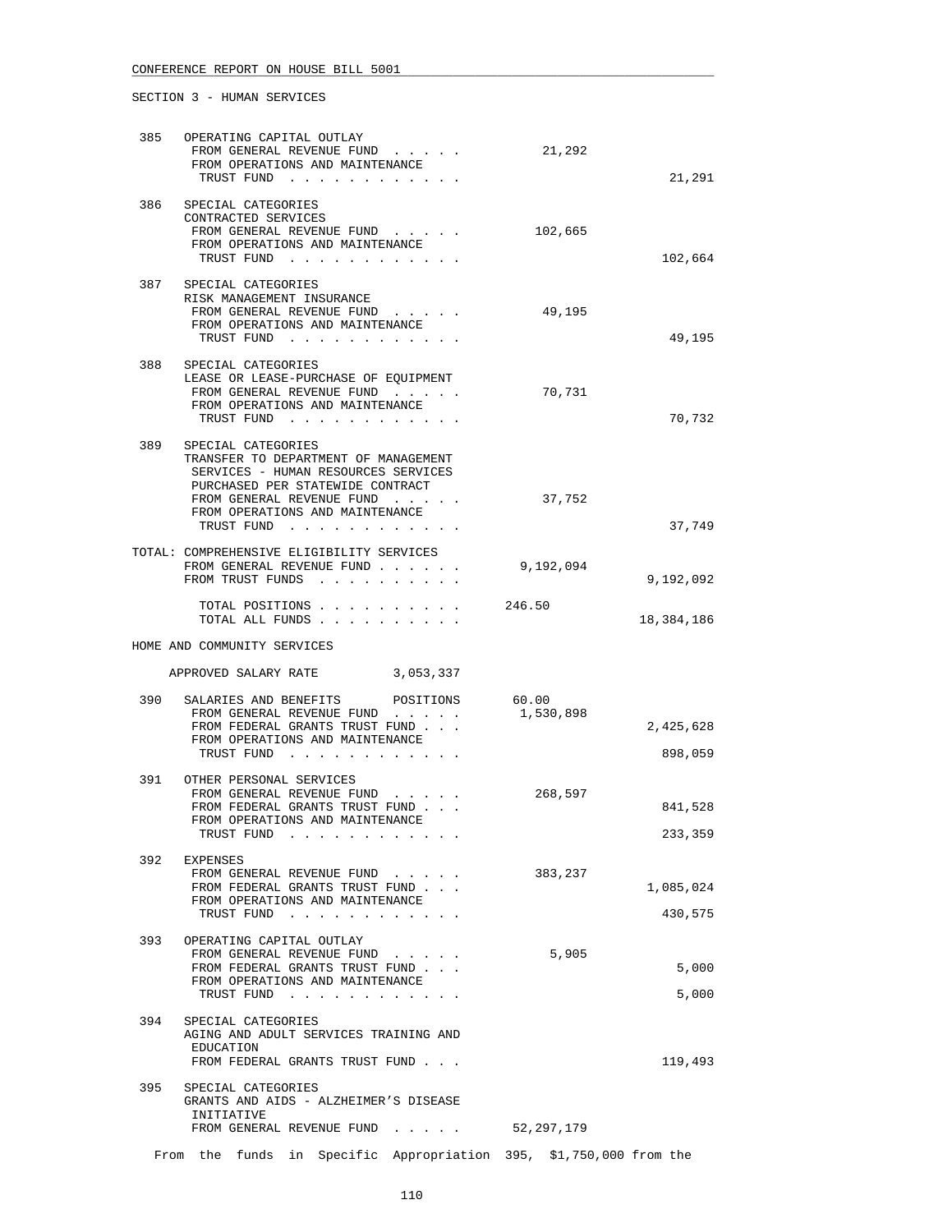General Revenue Fund is provided as a differential unit rate increase of up to 30 percent for those receiving services by an Alzheimer's services adult day care center licensed under section 429.918, Florida Statutes, on or before March 1, 2020. The Department of Elder Affairs shall use the provider's Alzheimer's Disease Initiative Respite In-Facility Reimbursable Unit Rate as its baseline when calculating the differential increase.

 From the funds in Specific Appropriation 395, \$12,000,000 from the General Revenue Fund is provided for Alzheimer's respite care services to serve individuals on the waitlist statewide.

 From the funds in Specific Appropriation 395, \$987,250 from the General Revenue Fund is provided to the Aging and Disability Resource Center to pay for the costs associated with Aging and Disability Resource Center contract management and compliance activities required by the Department of Elder Affairs for the Alzheimer's Respite Care Program service provider contracts.

 From the funds in Specific Appropriation 395, the following recurring base appropriations projects are funded from recurring general revenue funds:

| Alzheimer's Caregiver Projects          | 234,297   |
|-----------------------------------------|-----------|
| Alzheimer's Community Care Association  | 1,500,000 |
| Dan Cantor Center - Alzheimer's Project | 169,287   |

 From the funds in Specific Appropriation 395, the following projects are funded from nonrecurring general revenue funds:

| 91,722,756<br>FROM GENERAL REVENUE FUND<br>FROM FEDERAL GRANTS TRUST FUND                                 | 269,851 |
|-----------------------------------------------------------------------------------------------------------|---------|
| GRANTS AND AIDS - COMMUNITY CARE FOR THE<br>ELDERLY                                                       |         |
| 396<br>SPECIAL CATEGORIES                                                                                 |         |
| Naples Senior Center Dementia Respite Support Program (HB<br>2201) (Senate Form 1114)                     | 75,000  |
|                                                                                                           | 250,000 |
| City of Lauderdale Lakes Alzheimer's Care Center -<br>Alzheimer Care Services Expansion (HB 2907) (Senate |         |
| City of Deerfield Beach - Northeast Focal Point Senior<br>Center (HB 3535) (Senate Form $1008)$           | 286,705 |
| (HB 2023) (Senate Form $1020)$                                                                            | 750,000 |
| Alzheimer's Community Care - Critical Support Initiative                                                  | 319,000 |
| Alzheimer's Association Brain Bus (HB 4453) (Senate Form                                                  |         |

 FROM OPERATIONS AND MAINTENANCE TRUST FUND . . . . . . . . . . . . 3,965,056

 From the funds in Specific Appropriation 396, \$9,000,000 from the General Revenue Fund is provided to serve elders on the Community Care for the Elderly Program waitlist. The Department of Elder Affairs shall allocate these increased funds to the 11 planning and service areas according to the department's established statewide allocation formula for the Community Care for the Elderly Program. Each Aging Resource Center shall prioritize funding to serve frail seniors on the waiting list who are most at risk of nursing home placement.

| 397 | SPECIAL CATEGORIES                       |            |
|-----|------------------------------------------|------------|
|     | GRANTS AND AIDS - HOME ENERGY ASSISTANCE |            |
|     | FROM FEDERAL GRANTS TRUST FUND           | 5,963,764  |
|     |                                          |            |
| 398 | SPECIAL CATEGORIES                       |            |
|     | GRANTS AND AIDS - OLDER AMERICANS ACT    |            |
|     | PROGRAM                                  |            |
|     | 15,429,701<br>FROM GENERAL REVENUE FUND  |            |
|     | FROM FEDERAL GRANTS TRUST FUND           | 94,003,432 |
|     |                                          |            |

 From the funds in Specific Appropriation 398, the following recurring base appropriations projects are funded from recurring general revenue funds:

| Aging and Disability Resource Center of Broward County,    |         |
|------------------------------------------------------------|---------|
| Inc Provider Service Area (PSA) 10                         | 681,080 |
|                                                            | 152,626 |
| Alliance for Aging, Inc. - Provider Service Area (PSA) 11. | 693,456 |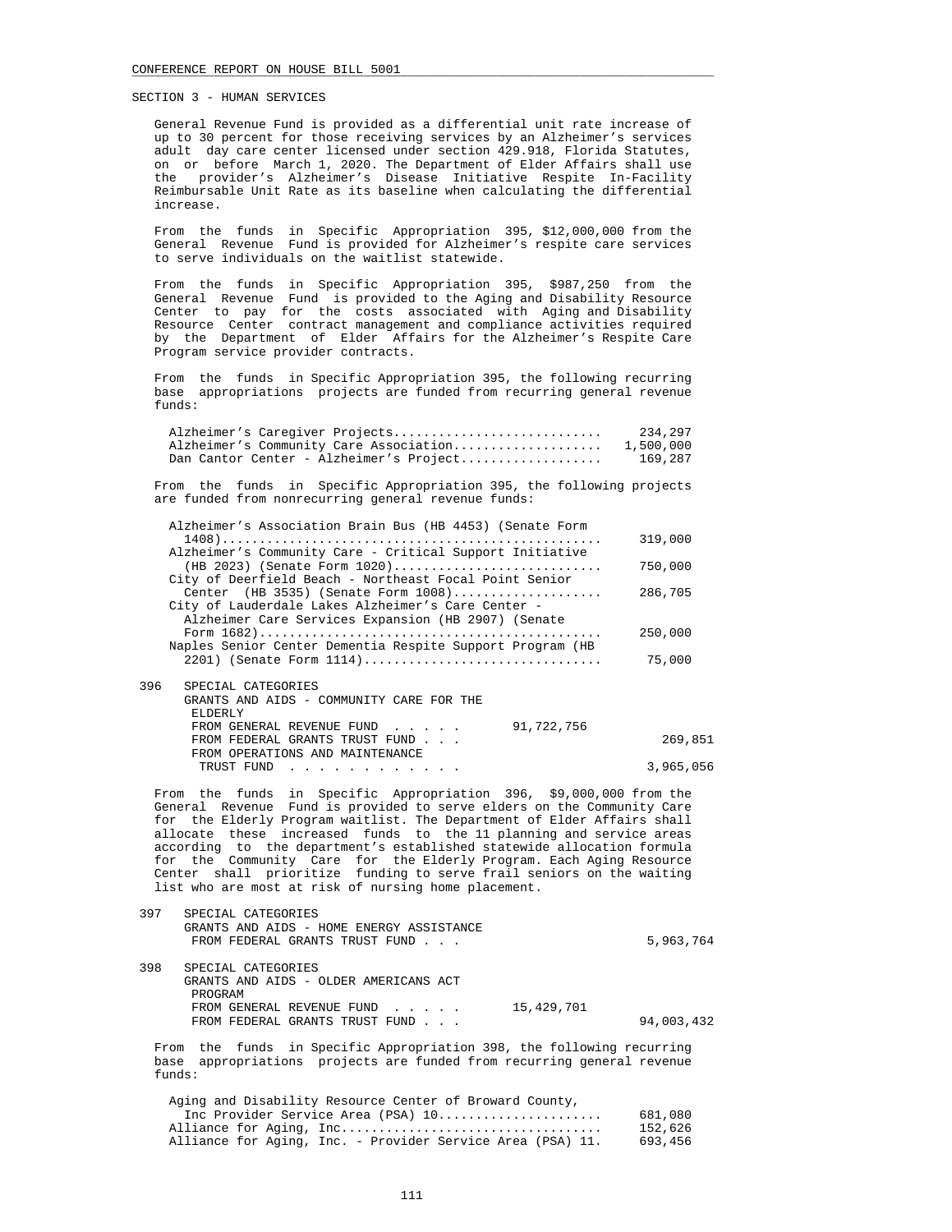| Area Agency on Aging of North Florida, Inc               | 105,571   |
|----------------------------------------------------------|-----------|
| Area Agency on Aging of Pasco - Pinellas, Inc            | 105,571   |
| Area Agency on Aging of Pasco-Pinellas, Inc. - Provider  |           |
|                                                          | 1,046,000 |
| Areawide Council on Aging of Broward County              | 167,292   |
| City of Hialeah Elder Meals Program                      | 250,000   |
| City of Sweetwater Elderly Activities Center (Mildred &  |           |
| Claude Pepper Senior Center)                             | 418,242   |
| Congregate & Homebound Meals for At-Risk Elderly,        |           |
| Non-Ambulatory, & Handicapped Residents (Allapattah)     | 361,543   |
| Elder at Risk Meals (Marta Flores High Risk Nutritional  |           |
|                                                          | 623,877   |
| Holocaust Survivors Assistance Program - Boca Raton      |           |
|                                                          | 92,946    |
|                                                          | 39,468    |
|                                                          | 228,000   |
| Little Havana Activities and Nutrition Centers of Dade   |           |
|                                                          | 334,770   |
| Miami Beach Senior Center - Jewish Community Services of |           |
|                                                          | 158,367   |
| Michael-Ann Russell Jewish Community Center - Sr.        |           |
|                                                          | 83,647    |
| Mid-Florida Area Agency on Aging, Inc. - Model Day Care  |           |
|                                                          | 105,571   |
| Senior Connection Center, Inc. - Provider Service Area   |           |
|                                                          | 113,000   |
| Seymour Gelber Adult Day Care Program - Jewish Community |           |
| Services of South Florida, Inc                           | 23,234    |
| Southwest Social Services                                | 653,501   |
| St. Ann's Nursing Center                                 | 65,084    |
| West Miami Community Center - City of West Miami         | 69,071    |

## From the funds in Specific Appropriation 398, the following projects are funded from nonrecurring general revenue funds:

| 2nd Mile Ministries - As We Gather (AWG) Program (HB                                                            |           |
|-----------------------------------------------------------------------------------------------------------------|-----------|
| 4693) (Senate Form 2312)                                                                                        | 100,000   |
| City of Hallandale Beach - Austin Hepburn Senior Center                                                         |           |
|                                                                                                                 | 103,181   |
| City of Hialeah - Elder Meals Program (HB 3285) (Senate                                                         |           |
|                                                                                                                 | 2,000,000 |
| City of Hialeah Gardens - Elder Meals Program (HB 3293)                                                         |           |
|                                                                                                                 | 500,000   |
| City of Homestead - Senior Citizen Programming (HB 4249)                                                        |           |
| City of Margate - Northwest Focal Point Senior Center (HB                                                       | 175,000   |
| 2325) (Senate Form 1027)                                                                                        | 275,000   |
| City of Miami Springs Senior Center - Supplemental Meals                                                        |           |
| and Services (HB 2379) (Senate Form 1002)                                                                       | 750,000   |
| City of Miramar - South Central / South East Focal Point                                                        |           |
| Senior Center (HB 2877) (Senate Form 1398)                                                                      | 300,000   |
| City of Opa-locka - Senior Programming (HB 4123) (Senate                                                        |           |
|                                                                                                                 | 250,000   |
| City of West Park - Senior Program (HB 4191) (Senate Form                                                       |           |
|                                                                                                                 | 200,000   |
| David Posnack Jewish Community Center - Senior Kosher                                                           |           |
| Meal Program (HB 2081) (Senate Form 1346)                                                                       | 149,537   |
| Jewish Community Services of South Florida - Nutritional<br>Equity for Seniors Keeping Kosher (HB 3219) (Senate |           |
|                                                                                                                 | 400,000   |
| Jewish Family & Community Services - Holocaust Survivor                                                         |           |
| Services (HB 3981) (Senate Form $1581)$                                                                         | 250,000   |
| Little Havana Activities & Nutrition Centers - Homemaking                                                       |           |
| and Companion Services for the Elderly (HB 2373) (Senate                                                        |           |
|                                                                                                                 | 1,000,000 |
| North Miami Foundation for Senior Citizens Services, Inc.                                                       |           |
| (HB 9141) (Senate Form 1612)                                                                                    | 350,000   |
| Northeast Florida Senior Home Delivered Meals Program (HB                                                       | 500,000   |
| 2083) (Senate Form 1293)<br>Self Reliance, Inc. - Home Modification for Elders                                  |           |
| Program (HB 3253) (Senate Form 2491)                                                                            | 600,000   |
| Seniors are not Alone - Miami-Dade County (Senate Form                                                          |           |
|                                                                                                                 | 250,000   |
| Stirrup Congregate Meal Site - Meals for the Elderly                                                            |           |
| Program (Senate Form 1874)                                                                                      | 250,000   |
| Town of Cutler Bay - Active Adults Services (HB 2985)                                                           |           |
|                                                                                                                 | 100,000   |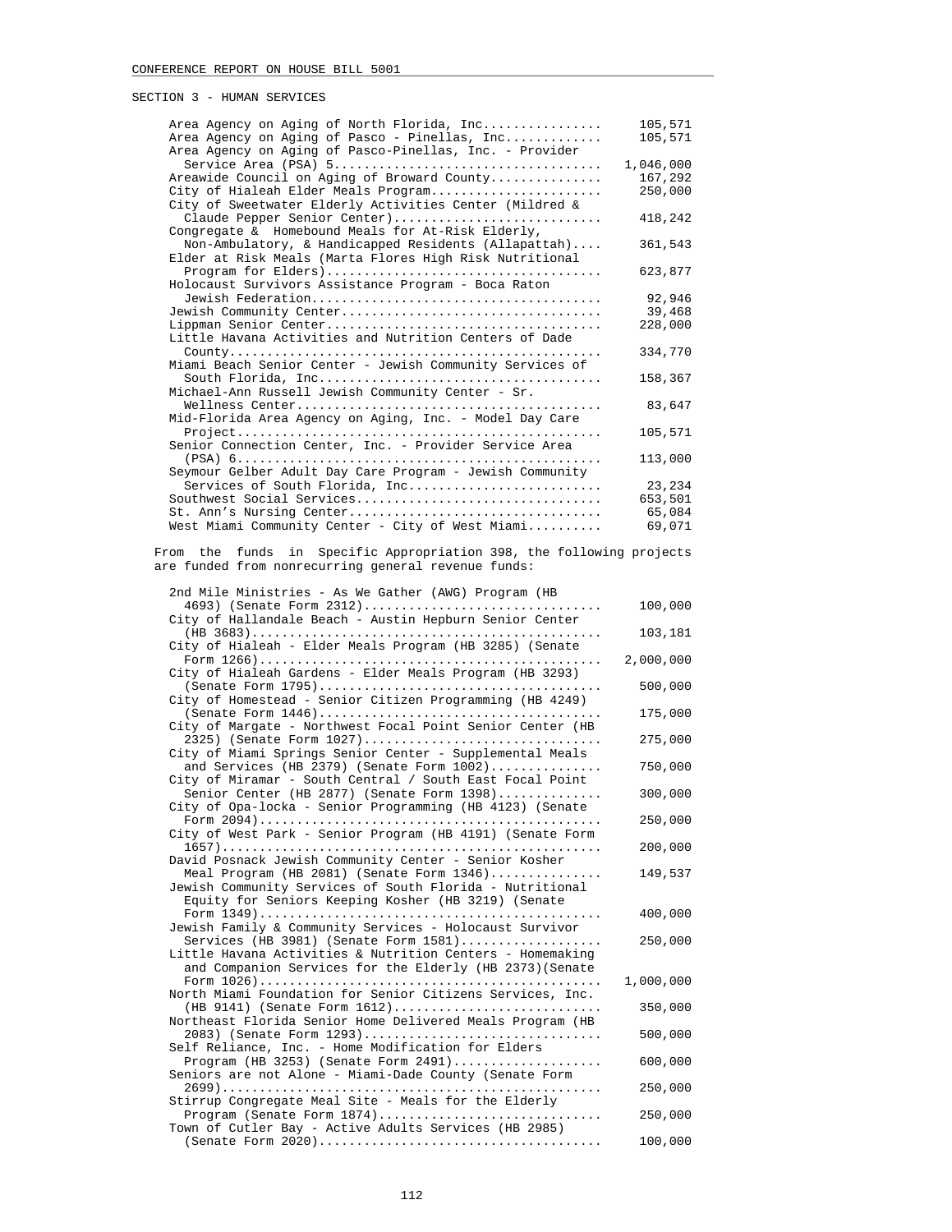| 399 | SPECIAL CATEGORIES                                                                                                                                                                                                                                    |                        |
|-----|-------------------------------------------------------------------------------------------------------------------------------------------------------------------------------------------------------------------------------------------------------|------------------------|
|     | CONTRACTED SERVICES<br>FROM GENERAL REVENUE FUND<br>114,710                                                                                                                                                                                           |                        |
|     | FROM FEDERAL GRANTS TRUST FUND                                                                                                                                                                                                                        | 458,925                |
|     | FROM GRANTS AND DONATIONS TRUST                                                                                                                                                                                                                       | 22,700                 |
|     | FROM OPERATIONS AND MAINTENANCE                                                                                                                                                                                                                       |                        |
|     | TRUST FUND                                                                                                                                                                                                                                            | 53,564                 |
| 400 | SPECIAL CATEGORIES                                                                                                                                                                                                                                    |                        |
|     | GRANTS AND AIDS - CONTRACTED SERVICES<br>FROM GENERAL REVENUE FUND<br>2,003,545                                                                                                                                                                       |                        |
|     | FROM FEDERAL GRANTS TRUST FUND<br>FROM OPERATIONS AND MAINTENANCE                                                                                                                                                                                     | 10,135,359             |
|     | TRUST FUND                                                                                                                                                                                                                                            | 796,511                |
| 401 | SPECIAL CATEGORIES                                                                                                                                                                                                                                    |                        |
|     | RISK MANAGEMENT INSURANCE                                                                                                                                                                                                                             |                        |
|     | FROM GENERAL REVENUE FUND<br>50,875                                                                                                                                                                                                                   |                        |
| 402 | SPECIAL CATEGORIES                                                                                                                                                                                                                                    |                        |
|     | LEASE OR LEASE-PURCHASE OF EQUIPMENT<br>9,639<br>FROM GENERAL REVENUE FUND                                                                                                                                                                            |                        |
|     | FROM FEDERAL GRANTS TRUST FUND                                                                                                                                                                                                                        | 6,635                  |
|     | FROM OPERATIONS AND MAINTENANCE<br>TRUST FUND                                                                                                                                                                                                         | 6,182                  |
|     |                                                                                                                                                                                                                                                       |                        |
| 403 | SPECIAL CATEGORIES<br>TRANSFER TO DEPARTMENT OF MANAGEMENT                                                                                                                                                                                            |                        |
|     | SERVICES - HUMAN RESOURCES SERVICES                                                                                                                                                                                                                   |                        |
|     | PURCHASED PER STATEWIDE CONTRACT<br>FROM GENERAL REVENUE FUND<br>6,106                                                                                                                                                                                |                        |
|     | FROM FEDERAL GRANTS TRUST FUND                                                                                                                                                                                                                        | 9,865                  |
|     | FROM OPERATIONS AND MAINTENANCE<br>TRUST FUND                                                                                                                                                                                                         | 3,233                  |
|     |                                                                                                                                                                                                                                                       |                        |
|     | 403A GRANTS AND AIDS TO LOCAL GOVERNMENTS AND<br>NONSTATE ENTITIES - FIXED CAPITAL OUTLAY                                                                                                                                                             |                        |
|     | GRANTS AND AIDS - SENIOR CITIZEN CENTERS<br>FROM GENERAL REVENUE FUND 11,125,000                                                                                                                                                                      |                        |
|     |                                                                                                                                                                                                                                                       |                        |
|     | From the funds in Specific Appropriation 403A, nonrecurring funds from<br>the General Revenue Fund are provided for the following projects:                                                                                                           |                        |
|     |                                                                                                                                                                                                                                                       |                        |
|     | Baker County Senior Life Enrichment Center Replacement<br>Facility (HB 3261) (Senate Form 1573) 1,300,000                                                                                                                                             |                        |
|     | City of Hialeah Gardens - Senior Center Improvements &                                                                                                                                                                                                |                        |
|     | Renovations (HB 3675) (Senate Form 1797) 1,000,000<br>Clay County Senior Services of Aging True (HB 2981)                                                                                                                                             |                        |
|     |                                                                                                                                                                                                                                                       | 225,000                |
|     | Hialeah Housing Authority (HHA) Elderly Affordable<br>Housing - Hoffman Gardens Phase I (HB 3505) (Senate                                                                                                                                             |                        |
|     | Naples Senior Center Construction of New Building (HB                                                                                                                                                                                                 | 3,900,000              |
|     | 4283) (Senate Form 1448)                                                                                                                                                                                                                              | 1,400,000              |
|     | Nassau County Council on Aging Fernandina Beach Senior<br>Life Center - Safety Renovations (HB 3155) (Senate Form                                                                                                                                     |                        |
|     |                                                                                                                                                                                                                                                       | 1,300,000              |
|     | Neighborly Care Network Facility Build-Out (HB 4499)                                                                                                                                                                                                  | 2,000,000              |
|     |                                                                                                                                                                                                                                                       |                        |
|     | TOTAL: HOME AND COMMUNITY SERVICES<br>174,948,148<br>FROM GENERAL REVENUE FUND                                                                                                                                                                        |                        |
|     | FROM TRUST FUNDS<br>$\mathbf{r}$ . The set of the set of the set of the set of the set of the set of the set of the set of the set of the set of the set of the set of the set of the set of the set of the set of the set of the set of the set of t | 121,738,743            |
|     | 60.00<br>TOTAL POSITIONS                                                                                                                                                                                                                              |                        |
|     | TOTAL ALL FUNDS                                                                                                                                                                                                                                       | 296,686,891            |
|     | EXECUTIVE DIRECTION AND SUPPORT SERVICES                                                                                                                                                                                                              |                        |
|     | APPROVED SALARY RATE<br>3,602,500                                                                                                                                                                                                                     |                        |
| 404 | SALARIES AND BENEFITS<br>63.50<br>POSITIONS                                                                                                                                                                                                           |                        |
|     | 1,987,828<br>FROM GENERAL REVENUE FUND                                                                                                                                                                                                                |                        |
|     | FROM ADMINISTRATIVE TRUST FUND<br>FROM FEDERAL GRANTS TRUST FUND                                                                                                                                                                                      | 1,877,546<br>1,453,934 |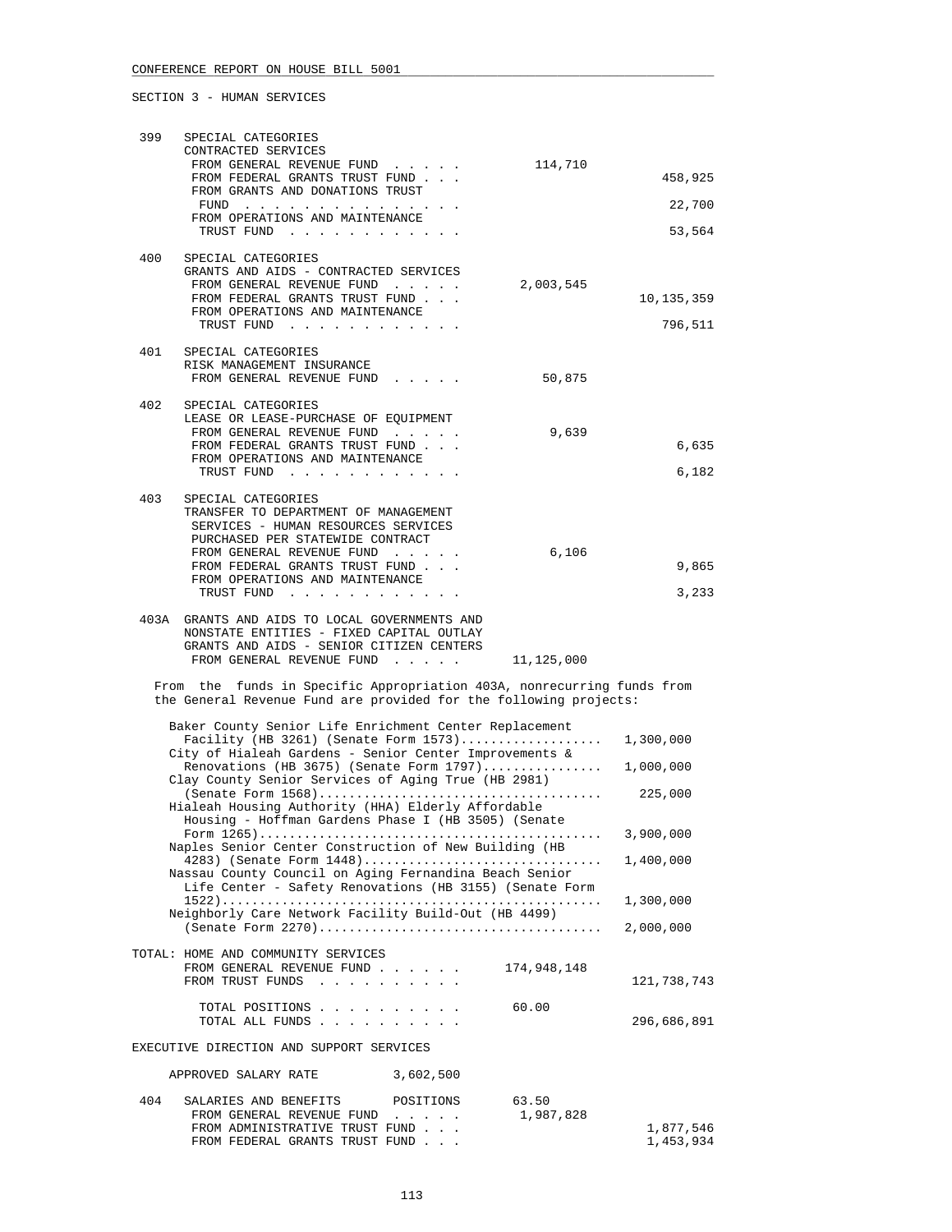an incremental hardware refresh.

SECTION 3 - HUMAN SERVICES

| 405 | OTHER PERSONAL SERVICES        |                                                                          |         |
|-----|--------------------------------|--------------------------------------------------------------------------|---------|
|     | FROM GENERAL REVENUE FUND      | 95,235                                                                   |         |
|     | FROM ADMINISTRATIVE TRUST FUND |                                                                          | 403,064 |
|     | FROM FEDERAL GRANTS TRUST FUND |                                                                          | 658,272 |
| 406 | <b>EXPENSES</b>                |                                                                          |         |
|     | FROM GENERAL REVENUE FUND      | 460,611                                                                  |         |
|     | FROM ADMINISTRATIVE TRUST FUND |                                                                          | 384,307 |
|     | FROM FEDERAL GRANTS TRUST FUND |                                                                          | 801,228 |
|     |                                | From the funds in Specific Appropriation 406, \$227,000 from the         |         |
|     |                                | General Revenue Fund, of which \$20,000 is nonrecurring, is provided for |         |

 407 OPERATING CAPITAL OUTLAY FROM FEDERAL GRANTS TRUST FUND . . . 2,000

| 408 | SPECIAL CATEGORIES             |           |         |
|-----|--------------------------------|-----------|---------|
|     | CONTRACTED SERVICES            |           |         |
|     | FROM GENERAL REVENUE FUND      | 1,191,085 |         |
|     | FROM ADMINISTRATIVE TRUST FUND |           | 112,789 |
|     | FROM FEDERAL GRANTS TRUST FUND |           | 205,789 |

 From the funds in Specific Appropriation 408, \$243,000 from the General Revenue Fund, of which \$10,000 is nonrecurring, is provided for an increase of the enterprise bandwidth to support one megabyte per allocated position.

 From the funds in Specific Appropriation 408, \$517,600 in nonrecurring funds from the General Revenue Fund is provided for network infrastructure upgrades and managed services.

 From the funds in Specific Appropriation 408, \$425,000 from the General Revenue Fund, of which \$36,000 is nonrecurring, is provided for a unified communications/voice over internet protocol upgrade.

| 409 | SPECIAL CATEGORIES                    |         |         |
|-----|---------------------------------------|---------|---------|
|     | ENTERPRISE CLIENT INFORMATION AND     |         |         |
|     | REGISTRATION TRACKING SYSTEM (ECIRTS) |         |         |
|     | FROM GENERAL REVENUE FUND             | 848,366 |         |
|     | FROM FEDERAL GRANTS TRUST FUND        |         | 740,296 |
|     | FROM OPERATIONS AND MAINTENANCE       |         |         |
|     | TRUST FUND                            |         | 700,971 |

 From the funds in Specific Appropriation 409, \$848,366 in nonrecurring funds from the General Revenue Fund, \$740,296 in nonrecurring funds from the Federal Grants Trust Fund, and \$700,971 in nonrecurring funds from the Operations and Maintenance Trust Fund are provided for the implementation of the Enterprise Client Information and Registration Tracking System (eCIRTS). The funds shall be held in reserve and the Department of Elder Affairs is authorized to submit quarterly budget amendments for the release of these funds pursuant to the provisions of chapter 216, Florida Statutes. Release is contingent upon the approval of a comprehensive operational work plan reflecting all project tasks and a detailed spend plan reflecting estimated and actual monthly costs for the project. The department shall submit quarterly project status reports to the Executive Office of the Governor's Office of Policy and Budget and the chair of the Senate Committee on Appropriations and the chair of the House of Representatives Appropriations Committee. Each report must include progress made to date for each project milestone, planned and actual completion dates, planned and actual costs incurred, and any current project issues and risks.

| 410 | SPECIAL CATEGORIES                   |        |       |
|-----|--------------------------------------|--------|-------|
|     | RISK MANAGEMENT INSURANCE            |        |       |
|     | FROM GENERAL REVENUE FUND            | 50,175 |       |
|     |                                      |        |       |
| 411 | SPECIAL CATEGORIES                   |        |       |
|     | LEASE OR LEASE-PURCHASE OF EOUIPMENT |        |       |
|     | FROM GENERAL REVENUE FUND            | 5,022  |       |
|     | FROM ADMINISTRATIVE TRUST FUND       |        | 4,159 |
|     | FROM FEDERAL GRANTS TRUST FUND       |        | 7,016 |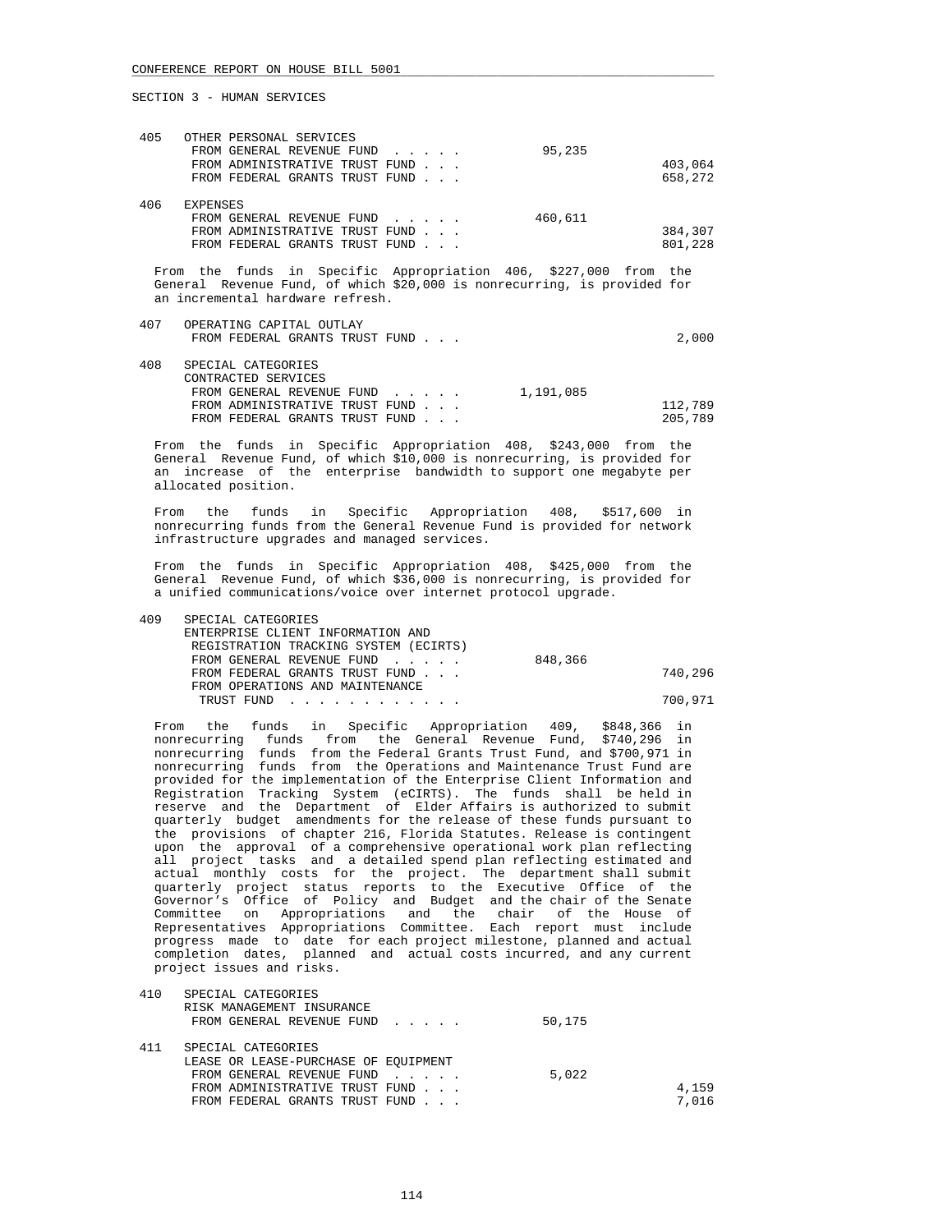| 412 | SPECIAL CATEGORIES<br>TRANSFER TO DEPARTMENT OF MANAGEMENT<br>SERVICES - HUMAN RESOURCES SERVICES<br>PURCHASED PER STATEWIDE CONTRACT<br>FROM GENERAL REVENUE FUND<br>FROM ADMINISTRATIVE TRUST FUND                                                                                                                                                                          | 8,397            | 13,596               |
|-----|-------------------------------------------------------------------------------------------------------------------------------------------------------------------------------------------------------------------------------------------------------------------------------------------------------------------------------------------------------------------------------|------------------|----------------------|
|     | 413A DATA PROCESSING SERVICES<br>NORTHWEST REGIONAL DATA CENTER (NWRDC)<br>FROM GENERAL REVENUE FUND<br>FROM ADMINISTRATIVE TRUST FUND<br>FROM FEDERAL GRANTS TRUST FUND<br>FROM OPERATIONS AND MAINTENANCE                                                                                                                                                                   | 20,694           | 32,650<br>112,212    |
|     | TRUST FUND<br>TOTAL: EXECUTIVE DIRECTION AND SUPPORT SERVICES<br>FROM GENERAL REVENUE FUND<br>FROM TRUST FUNDS                                                                                                                                                                                                                                                                | 4,667,413        | 224,898<br>7,734,727 |
|     | TOTAL POSITIONS                                                                                                                                                                                                                                                                                                                                                               | 63.50            | 12,402,140           |
|     | CONSUMER ADVOCATE SERVICES<br>APPROVED SALARY RATE 1,720,704                                                                                                                                                                                                                                                                                                                  |                  |                      |
| 414 | SALARIES AND BENEFITS<br>POSITIONS<br>FROM GENERAL REVENUE FUND<br>FROM ADMINISTRATIVE TRUST FUND<br>FROM FEDERAL GRANTS TRUST FUND                                                                                                                                                                                                                                           | 37.00<br>799,371 | 127,627<br>1,530,901 |
| 415 | OTHER PERSONAL SERVICES<br>FROM ADMINISTRATIVE TRUST FUND<br>FROM FEDERAL GRANTS TRUST FUND                                                                                                                                                                                                                                                                                   |                  | 34,559<br>424,509    |
| 416 | EXPENSES<br>FROM GENERAL REVENUE FUND<br>FROM ADMINISTRATIVE TRUST FUND<br>FROM FEDERAL GRANTS TRUST FUND                                                                                                                                                                                                                                                                     | 209,359          | 106,740<br>107,427   |
| 417 | SPECIAL CATEGORIES<br>PUBLIC GUARDIANSHIP CONTRACTED SERVICES<br>FROM GENERAL REVENUE FUND<br>FROM ADMINISTRATIVE TRUST FUND                                                                                                                                                                                                                                                  | 15,961,663       | 154,816              |
| 418 | SPECIAL CATEGORIES<br>CONTRACTED SERVICES<br>FROM GENERAL REVENUE FUND<br>FROM ADMINISTRATIVE TRUST FUND                                                                                                                                                                                                                                                                      | 1,232,602        | 149,000              |
|     | From the funds in Specific Appropriation 418, \$504,950 from the<br>General Revenue Fund, of which \$420,250 is nonrecurring, is provided for<br>client management and monitoring purposes for the Office of Public and<br>Professional Guardians. The Office of Public and Professional Guardians<br>shall work in consultation with professional quardianship associations. |                  |                      |
| 419 | SPECIAL CATEGORIES<br>RISK MANAGEMENT INSURANCE<br>FROM GENERAL REVENUE FUND                                                                                                                                                                                                                                                                                                  | 31,308           |                      |
| 420 | SPECIAL CATEGORIES<br>LONG TERM CARE OMBUDSMAN COUNCIL<br>FROM GENERAL REVENUE FUND<br>FROM FEDERAL GRANTS TRUST FUND                                                                                                                                                                                                                                                         | 877,388          | 626,020              |
| 421 | SPECIAL CATEGORIES<br>LEASE OR LEASE-PURCHASE OF EQUIPMENT<br>FROM GENERAL REVENUE FUND                                                                                                                                                                                                                                                                                       | 50,092           |                      |
| 422 | SPECIAL CATEGORIES<br>TRANSFER TO DEPARTMENT OF MANAGEMENT<br>SERVICES - HUMAN RESOURCES SERVICES<br>PURCHASED PER STATEWIDE CONTRACT<br>FROM GENERAL REVENUE FUND<br>FROM ADMINISTRATIVE TRUST FUND<br>FROM FEDERAL GRANTS TRUST FUND                                                                                                                                        | 5,252            | 419<br>7,232         |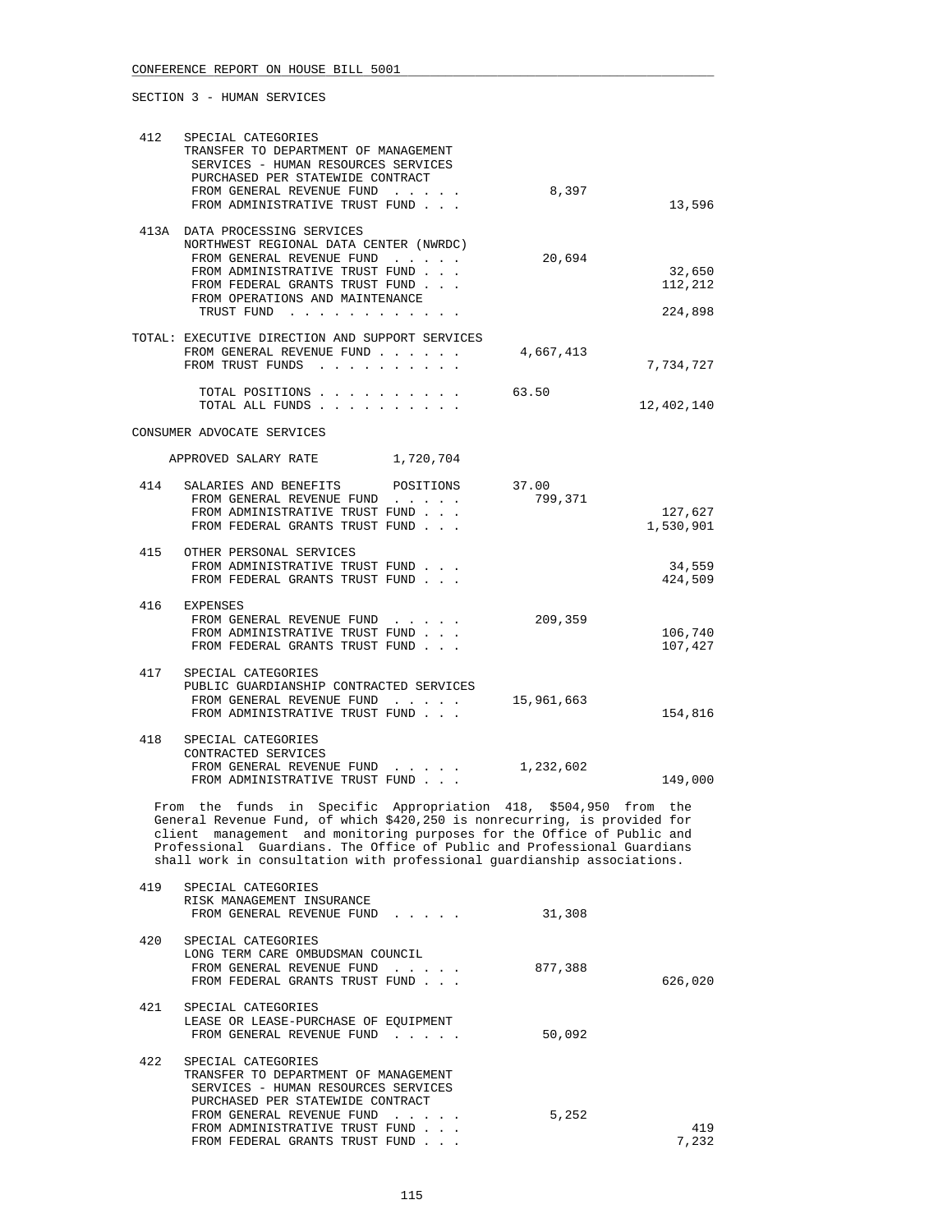|     | TOTAL: CONSUMER ADVOCATE SERVICES<br>FROM GENERAL REVENUE FUND<br>FROM TRUST FUNDS                                                                                                                                                                                                                           | 19,167,035           | 3,269,250    |
|-----|--------------------------------------------------------------------------------------------------------------------------------------------------------------------------------------------------------------------------------------------------------------------------------------------------------------|----------------------|--------------|
|     | TOTAL POSITIONS<br>TOTAL ALL FUNDS                                                                                                                                                                                                                                                                           | 37.00                | 22,436,285   |
|     | TOTAL: ELDER AFFAIRS, DEPARTMENT OF<br>FROM GENERAL REVENUE FUND<br>FROM TRUST FUNDS                                                                                                                                                                                                                         | 207,974,690          | 141,934,812  |
|     | TOTAL POSITIONS<br>TOTAL ALL FUNDS<br>TOTAL APPROVED SALARY RATE                                                                                                                                                                                                                                             | 407.00<br>18,405,087 | 349,909,502  |
|     | HEALTH, DEPARTMENT OF                                                                                                                                                                                                                                                                                        |                      |              |
|     | PROGRAM: EXECUTIVE DIRECTION AND SUPPORT                                                                                                                                                                                                                                                                     |                      |              |
|     | ADMINISTRATIVE SUPPORT                                                                                                                                                                                                                                                                                       |                      |              |
|     | APPROVED SALARY RATE 20,344,849                                                                                                                                                                                                                                                                              |                      |              |
| 423 | SALARIES AND BENEFITS POSITIONS 380.50<br>FROM GENERAL REVENUE FUND<br>FROM ADMINISTRATIVE TRUST FUND                                                                                                                                                                                                        | 3,520,780            | 24,338,525   |
| 424 | OTHER PERSONAL SERVICES<br>FROM GENERAL REVENUE FUND<br>FROM ADMINISTRATIVE TRUST FUND                                                                                                                                                                                                                       | 41,488               | 1,390,727    |
|     | 425 EXPENSES<br>FROM GENERAL REVENUE FUND<br>FROM ADMINISTRATIVE TRUST FUND                                                                                                                                                                                                                                  | 2,781,406            | 13,812,680   |
| 426 | AID TO LOCAL GOVERNMENTS<br>GRANTS AND AIDS - MINORITY HEALTH<br>INITIATIVES<br>FROM GENERAL REVENUE FUND 14,560,233                                                                                                                                                                                         |                      |              |
|     | From the funds in Specific Appropriation 426, \$5,400,000 in<br>nonrecurring funds from the General Revenue Fund is provided to the<br>Department of Health for the Telehealth Minority Maternity Care Pilot<br>program as authorized pursuant to section 383.2163, Florida Statutes.<br>(Senate Form 2664). |                      |              |
| 427 | OPERATING CAPITAL OUTLAY<br>FROM GENERAL REVENUE FUND<br>FROM ADMINISTRATIVE TRUST FUND                                                                                                                                                                                                                      | 63,408               | 673,137      |
| 428 | SPECIAL CATEGORIES<br>TRANSFER TO DIVISION OF ADMINISTRATIVE<br>HEARINGS<br>FROM ADMINISTRATIVE TRUST FUND                                                                                                                                                                                                   |                      | 37,716       |
| 429 | SPECIAL CATEGORIES<br>CONTRACTED SERVICES<br>FROM GENERAL REVENUE FUND<br>FROM ADMINISTRATIVE TRUST FUND                                                                                                                                                                                                     | 1,455,172            | 18, 143, 383 |
| 430 | SPECIAL CATEGORIES<br>FLORIDA ACCOUNTING INFORMATION RESOURCE<br>(FLAIR) SYSTEM REPLACEMENT<br>FROM ADMINISTRATIVE TRUST FUND                                                                                                                                                                                |                      | 937,500      |
|     |                                                                                                                                                                                                                                                                                                              |                      |              |

 Funds in Specific Appropriation 430 are provided for the planning and remediation tasks necessary to integrate agency applications with the new Florida Planning, Accounting, and Ledger Management (PALM) system. The funds shall be placed in reserve. The agency is authorized to submit budget amendments requesting release of these funds pursuant to the provisions of chapter 216, Florida Statutes. Release is contingent upon the approval of a detailed operational work plan and a monthly spend plan that identifies all project work and costs budgeted for Fiscal Year 2022-2023. The agency shall submit quarterly project status reports to the Executive Office of the Governor's Office of Policy & Budget, the chair of the Senate Appropriations Committee, and the chair of the House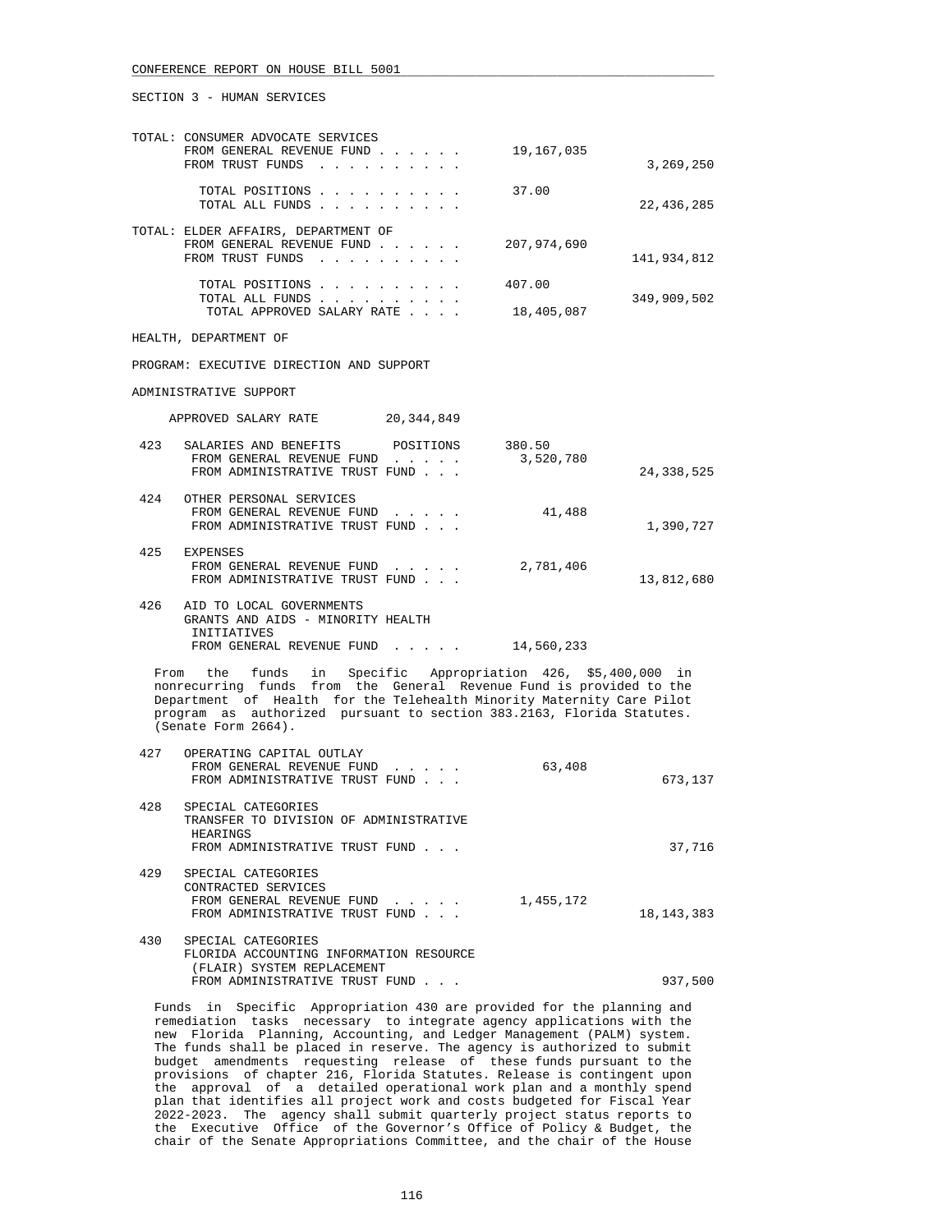432 SPECIAL CATEGORIES

 of Representatives Appropriations Committee. Each status report must include progress made to date for each project milestone, deliverable, and task order, planned and actual completion dates, planned and actual costs incurred, and any current project issues and risks.

 431 SPECIAL CATEGORIES CENTRALIZED ONLINE REPORTING, TRACKING, AND NOTIFICATION ENTERPRISE (CORTNE) **SYSTEM** FROM ADMINISTRATIVE TRUST FUND . . . 1,521,519

 From the funds in Specific Appropriation 431, \$1,521,519 in nonrecurring funds from the Administrative Trust Fund is provided to the Department of Health for the continued development of a Centralized Online Reporting, Tracking, and Notification Enterprise (CORTNE) system. The department shall coordinate with the Department of Financial Services' Florida PALM project to ensure the CORTNE system does not duplicate functionality that will be provided in the PALM system.

|     | SPECIAL CAIEGONIES                     |            |            |
|-----|----------------------------------------|------------|------------|
|     | RISK MANAGEMENT INSURANCE              |            |            |
|     | FROM GENERAL REVENUE FUND              | 85,486     |            |
|     | FROM ADMINISTRATIVE TRUST FUND         |            | 219,353    |
|     |                                        |            |            |
| 433 | SPECIAL CATEGORIES                     |            |            |
|     | TENANT BROKER COMMISSIONS              |            |            |
|     | FROM ADMINISTRATIVE TRUST FUND         |            | 738,731    |
|     |                                        |            |            |
|     | 434 SPECIAL CATEGORIES                 |            |            |
|     | LEASE OR LEASE-PURCHASE OF EQUIPMENT   |            |            |
|     | FROM GENERAL REVENUE FUND              | 10,397     |            |
|     | FROM ADMINISTRATIVE TRUST FUND         |            | 110,937    |
|     |                                        |            |            |
| 435 | SPECIAL CATEGORIES                     |            |            |
|     | TRANSFER TO DEPARTMENT OF MANAGEMENT   |            |            |
|     | SERVICES - HUMAN RESOURCES SERVICES    |            |            |
|     | PURCHASED PER STATEWIDE CONTRACT       |            |            |
|     | FROM GENERAL REVENUE FUND              | 27,780     |            |
|     | FROM ADMINISTRATIVE TRUST FUND         |            | 75,581     |
|     |                                        |            |            |
|     | 437 DATA PROCESSING SERVICES           |            |            |
|     | NORTHWEST REGIONAL DATA CENTER (NWRDC) |            |            |
|     | FROM GENERAL REVENUE FUND              | 2,508,985  |            |
|     | FROM ADMINISTRATIVE TRUST FUND         |            | 6,052,467  |
|     |                                        |            |            |
|     | TOTAL: ADMINISTRATIVE SUPPORT          |            |            |
|     | FROM GENERAL REVENUE FUND              | 25,055,135 |            |
|     | FROM TRUST FUNDS                       |            | 68,052,256 |
|     |                                        |            |            |
|     | TOTAL POSITIONS                        | 380.50     |            |
|     | TOTAL ALL FUNDS                        |            | 93,107,391 |
|     |                                        |            |            |
|     | PROGRAM: COMMUNITY PUBLIC HEALTH       |            |            |
|     |                                        |            |            |
|     | COMMUNITY HEALTH PROMOTION             |            |            |
|     |                                        |            |            |
|     | APPROVED SALARY RATE 12,596,074        |            |            |
|     |                                        |            |            |
| 438 | SALARIES AND BENEFITS POSITIONS 246.50 |            |            |
|     | FROM GENERAL REVENUE FUND              | 2,879,738  |            |
|     | FROM ADMINISTRATIVE TRUST FUND         |            | 570,390    |
|     | FROM RAPE CRISIS PROGRAM TRUST         |            |            |
|     | FUND                                   |            | 46,054     |
|     | FROM TOBACCO SETTLEMENT TRUST FUND.    |            | 356,743    |
|     | FROM EPILEPSY SERVICES TRUST FUND.     |            | 75,167     |
|     | FROM FEDERAL GRANTS TRUST FUND         |            | 11,813,108 |
|     | FROM GRANTS AND DONATIONS TRUST        |            |            |
|     | FUND $\cdots$                          |            | 2,544      |
|     | FROM MATERNAL AND CHILD HEALTH         |            |            |
|     | BLOCK GRANT TRUST FUND                 |            | 1,323,544  |
|     | FROM PREVENTIVE HEALTH SERVICES        |            |            |
|     | BLOCK GRANT TRUST FUND                 |            | 607,931    |
|     |                                        |            |            |
|     |                                        |            |            |

 From the funds in Specific Appropriation 438, \$356,743 and four positions are provided to implement the Comprehensive Statewide Tobacco Education and Prevention Program in accordance with Section 27, Article X of the State Constitution.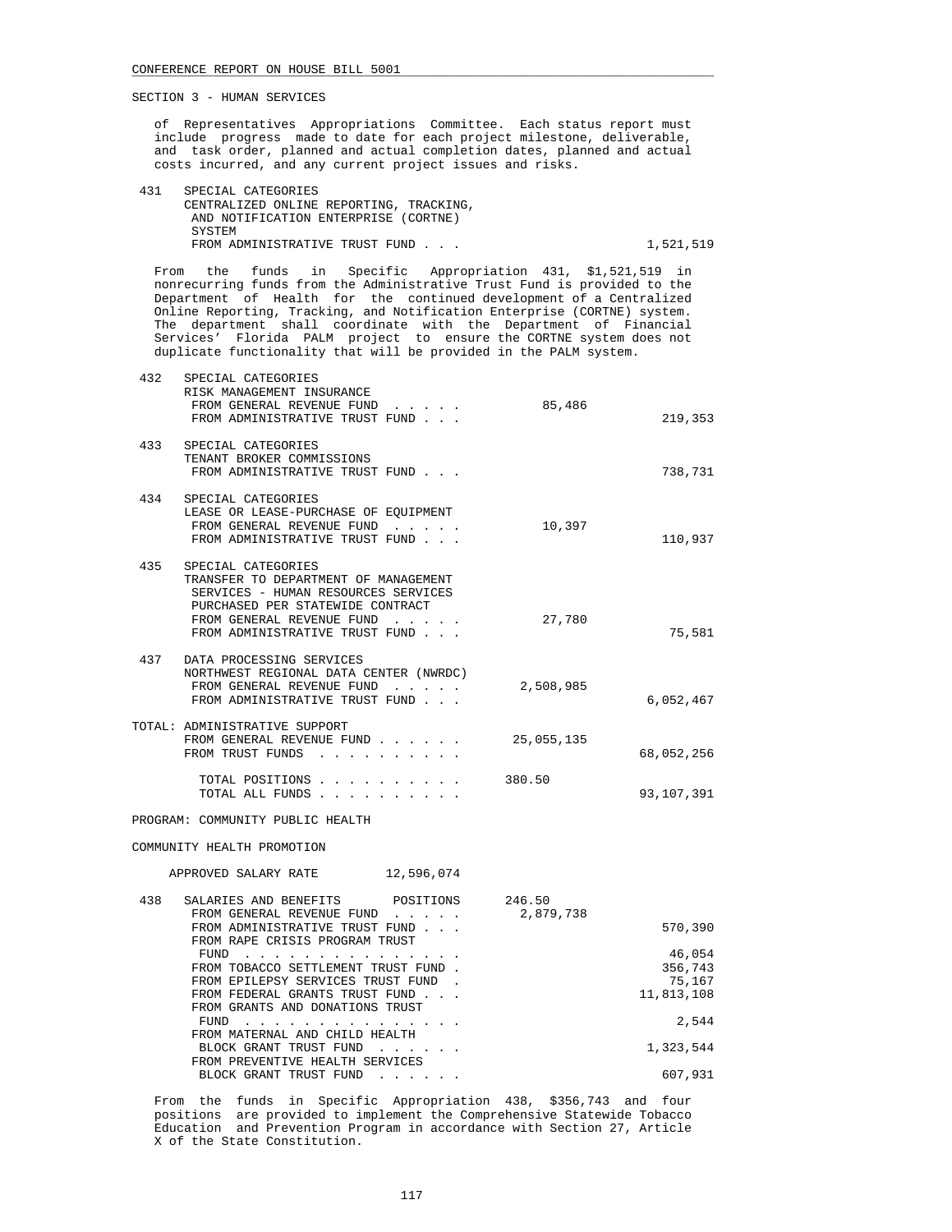| 439  | OTHER PERSONAL SERVICES                                                                                                                                                                                                  |                  |
|------|--------------------------------------------------------------------------------------------------------------------------------------------------------------------------------------------------------------------------|------------------|
|      | FROM GENERAL REVENUE FUND<br>84,755<br>FROM FEDERAL GRANTS TRUST FUND<br>FROM GRANTS AND DONATIONS TRUST                                                                                                                 | 1,405,822        |
|      | FUND<br>FROM MATERNAL AND CHILD HEALTH                                                                                                                                                                                   | 65,110           |
|      | BLOCK GRANT TRUST FUND                                                                                                                                                                                                   | 152,396          |
|      | FROM PREVENTIVE HEALTH SERVICES<br>BLOCK GRANT TRUST FUND                                                                                                                                                                | 70,270           |
| 440  | EXPENSES                                                                                                                                                                                                                 |                  |
|      | 253,093<br>FROM GENERAL REVENUE FUND<br>FROM ADMINISTRATIVE TRUST FUND<br>FROM RAPE CRISIS PROGRAM TRUST                                                                                                                 | 105,534          |
|      | $FUND$<br>FROM EPILEPSY SERVICES TRUST FUND.                                                                                                                                                                             | 35,000<br>31,044 |
|      | FROM BIOMEDICAL RESEARCH TRUST<br>FUND                                                                                                                                                                                   | 2,047            |
|      | FROM FEDERAL GRANTS TRUST FUND<br>FROM GRANTS AND DONATIONS TRUST                                                                                                                                                        | 2,622,507        |
|      | FUND<br>FROM MATERNAL AND CHILD HEALTH                                                                                                                                                                                   | 21,410           |
|      | BLOCK GRANT TRUST FUND<br>FROM PREVENTIVE HEALTH SERVICES                                                                                                                                                                | 466,752          |
|      | BLOCK GRANT TRUST FUND                                                                                                                                                                                                   | 292,504          |
|      | 441 AID TO LOCAL GOVERNMENTS                                                                                                                                                                                             |                  |
|      | GRANTS AND AIDS - FAMILY PLANNING SERVICES<br>FROM GENERAL REVENUE FUND<br>4,245,455                                                                                                                                     |                  |
|      | FROM FEDERAL GRANTS TRUST FUND                                                                                                                                                                                           | 1,067,783        |
| 442  | AID TO LOCAL GOVERNMENTS                                                                                                                                                                                                 |                  |
|      | GRANTS AND AIDS - EPILEPSY SERVICES<br>FROM GENERAL REVENUE FUND<br>3,644,594                                                                                                                                            |                  |
|      | FROM EPILEPSY SERVICES TRUST FUND<br>$\sim$                                                                                                                                                                              | 709,547          |
|      | From the funds in Specific Appropriation 442, \$976,364 in<br>nonrecurring funds from the General Revenue Fund is provided for the<br>Epilepsy Services Program (HB 4311) (Senate Form 1322).                            |                  |
| 443  | AID TO LOCAL GOVERNMENTS                                                                                                                                                                                                 |                  |
|      | CONTRIBUTION TO COUNTY HEALTH UNITS<br>FROM GENERAL REVENUE FUND<br>3,455,424                                                                                                                                            |                  |
| 444  | AID TO LOCAL GOVERNMENTS                                                                                                                                                                                                 |                  |
|      | GRANTS AND AIDS - PRIMARY CARE PROGRAM<br>FROM GENERAL REVENUE FUND<br>18,682,810                                                                                                                                        |                  |
| 445  | AID TO LOCAL GOVERNMENTS<br>GRANTS AND AIDS - FLUORIDATION PROJECT                                                                                                                                                       |                  |
|      | FROM PREVENTIVE HEALTH SERVICES                                                                                                                                                                                          |                  |
|      | BLOCK GRANT TRUST FUND<br>$\mathcal{A}=\mathcal{A}=\mathcal{A}=\mathcal{A}=\mathcal{A}=\mathcal{A}=\mathcal{A}$                                                                                                          | 150,000          |
| 446  | AID TO LOCAL GOVERNMENTS<br>SCHOOL HEALTH SERVICES                                                                                                                                                                       |                  |
|      | FROM GENERAL REVENUE FUND<br>16,909,412<br>FROM FEDERAL GRANTS TRUST FUND                                                                                                                                                |                  |
|      |                                                                                                                                                                                                                          | 1,000,000        |
| 493. | Funds in Specific Appropriation 446 from the General Revenue Fund are<br>provided as state match for Title XXI administrative funding for school<br>health services in Specific Appropriations 485 through 487, 490, and |                  |
| From | the funds<br>in<br>Specific Appropriation 446, not less than                                                                                                                                                             |                  |
|      | \$6,000,000 from the General Revenue Fund shall be provided for the Full<br>Services Schools program pursuant to section 402.3026, Florida Statutes.                                                                     |                  |
| 447  | OPERATING CAPITAL OUTLAY                                                                                                                                                                                                 |                  |
|      | FROM FEDERAL GRANTS TRUST FUND<br>FROM MATERNAL AND CHILD HEALTH                                                                                                                                                         | 10,350           |
|      | BLOCK GRANT TRUST FUND                                                                                                                                                                                                   | 6,000            |
| 448  | SPECIAL CATEGORIES<br>GRANTS AND AIDS - OUNCE OF PREVENTION<br>1,900,000<br>FROM GENERAL REVENUE FUND                                                                                                                    |                  |
|      |                                                                                                                                                                                                                          |                  |

Funds in Specific Appropriation 448 are provided to fund a recurring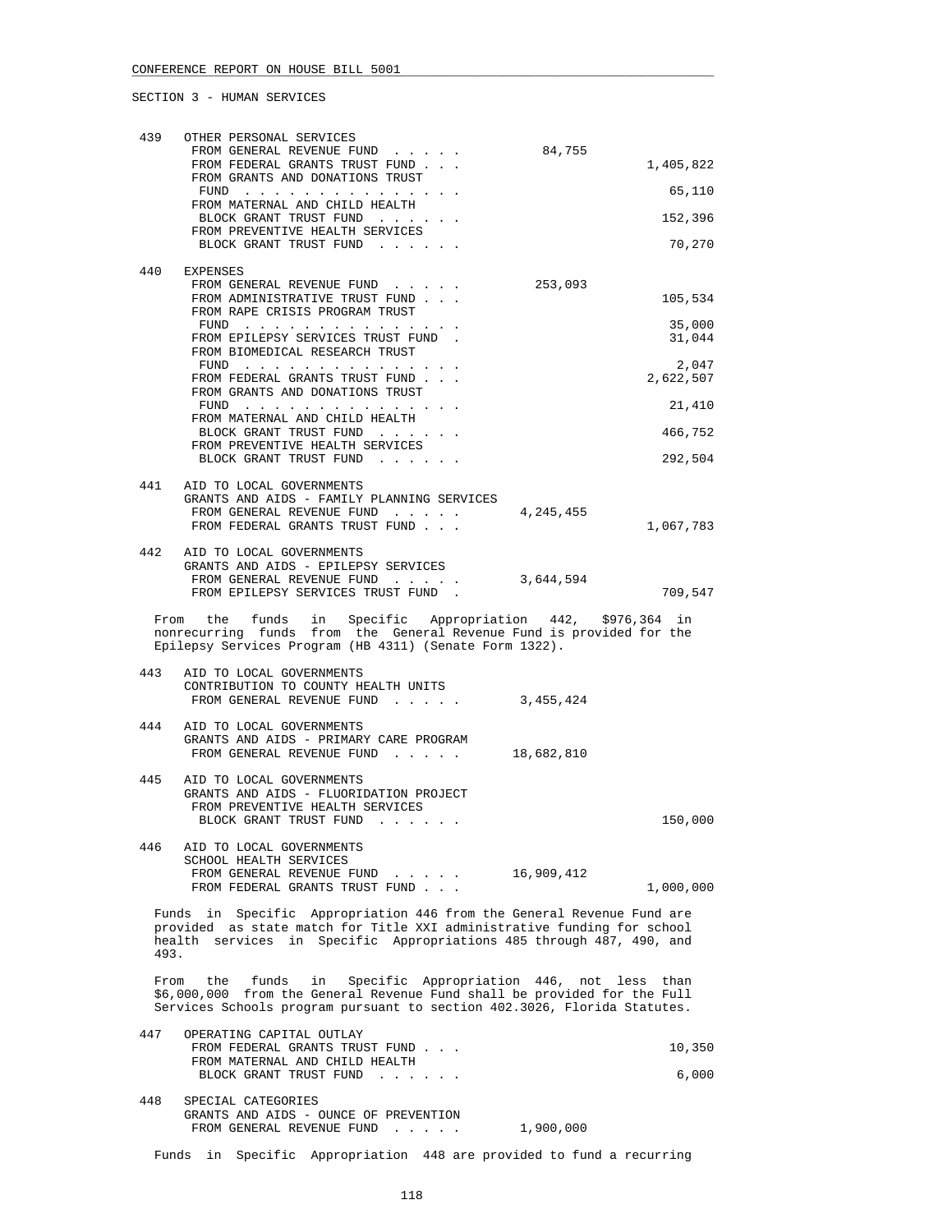base appropriations project related to the Ounce of Prevention. The Ounce of Prevention shall identify, fund, and evaluate innovative prevention programs for at-risk children and families. The sum of \$250,000 shall be used for statewide public education campaigns on television and radio to educate the public on critical prevention issues facing Florida's at-risk children and families. The Ounce of Prevention shall contract with a non-profit corporation that provides matching funds in a three to one ratio.

 449 SPECIAL CATEGORIES GRANTS AND AIDS - CRISIS COUNSELING FROM GENERAL REVENUE FUND . . . . . 4,500,000

 Funds in Specific Appropriation 449 are provided for the Pregnancy Support Services Program pursuant to section 381.96, Florida Statutes. The Department of Health shall award a contract to the current Florida Pregnancy Support Services Program contract management provider for this Specific Appropriation. The contract shall provide for payments to such provider of \$500 per month per sub-contracted direct service provider for contract oversight, to include technical and educational support. The department is authorized to spend no more than \$50,000 for agency program oversight activities.

| 450 | SPECIAL CATEGORIES                     |            |            |
|-----|----------------------------------------|------------|------------|
|     | CONTRACTED SERVICES                    |            |            |
|     | FROM GENERAL REVENUE FUND              | 214,803    |            |
|     | FROM ADMINISTRATIVE TRUST FUND         |            | 20,000     |
|     | FROM RAPE CRISIS PROGRAM TRUST         |            |            |
|     | FUND                                   |            | 10,000     |
|     | FROM FEDERAL GRANTS TRUST FUND         |            | 4,128,548  |
|     | FROM GRANTS AND DONATIONS TRUST        |            |            |
|     | FUND                                   |            | 5,740      |
|     | FROM MATERNAL AND CHILD HEALTH         |            |            |
|     | BLOCK GRANT TRUST FUND                 |            | 13,000     |
|     | FROM PREVENTIVE HEALTH SERVICES        |            |            |
|     | BLOCK GRANT TRUST FUND                 |            | 305,500    |
|     |                                        |            |            |
| 451 | SPECIAL CATEGORIES                     |            |            |
|     | GRANTS AND AIDS - CONTRACTED SERVICES  |            |            |
|     | FROM GENERAL REVENUE FUND              | 40,334,790 |            |
|     | FROM ADMINISTRATIVE TRUST FUND         |            | 100,000    |
|     | FROM RAPE CRISIS PROGRAM TRUST<br>FUND |            |            |
|     | FROM FEDERAL GRANTS TRUST FUND         |            | 1,645,666  |
|     | FROM MATERNAL AND CHILD HEALTH         |            | 13,676,521 |
|     | BLOCK GRANT TRUST FUND                 |            | 4,132,731  |
|     | FROM PREVENTIVE HEALTH SERVICES        |            |            |
|     | BLOCK GRANT TRUST FUND                 |            | 532,095    |
|     | .                                      |            |            |

 From the funds in Specific Appropriation 451, \$1,828,325 from the General Revenue Fund is provided for the Mary Brogan Breast and Cervical Cancer Early Detection Program pursuant to section 381.93, Florida Statutes.

 From the funds in Specific Appropriation 451, \$2,500,000 from the General Revenue Fund is provided to the Florida Council Against Sexual Violence. At least 95 percent of the funds provided shall be distributed to certified rape crisis centers to provide services statewide for victims of sexual assault (recurring base appropriations project).

 From the funds in Specific Appropriation 451, \$9,500,000 from the General Revenue Fund is provided to the Florida Association of Free and Charitable Clinics (recurring base appropriations project).

 From the funds in Specific Appropriation 451, \$282,039 from the General Revenue Fund is provided to the Palm Beach County Rape Crisis Center (recurring base appropriations project).

 From the funds in Specific Appropriation 451, \$283,643 from the General Revenue Fund is provided to Community Smiles to partner with the Miami Children's Hospital pediatric dental residency program (recurring base appropriations project).

 From the funds in Specific Appropriation 451, \$500,000 from the General Revenue Fund is provided to the Andrews Institute Foundation's Eagle Fund for rehabilitative services to soldiers wounded during military service (recurring base appropriations project).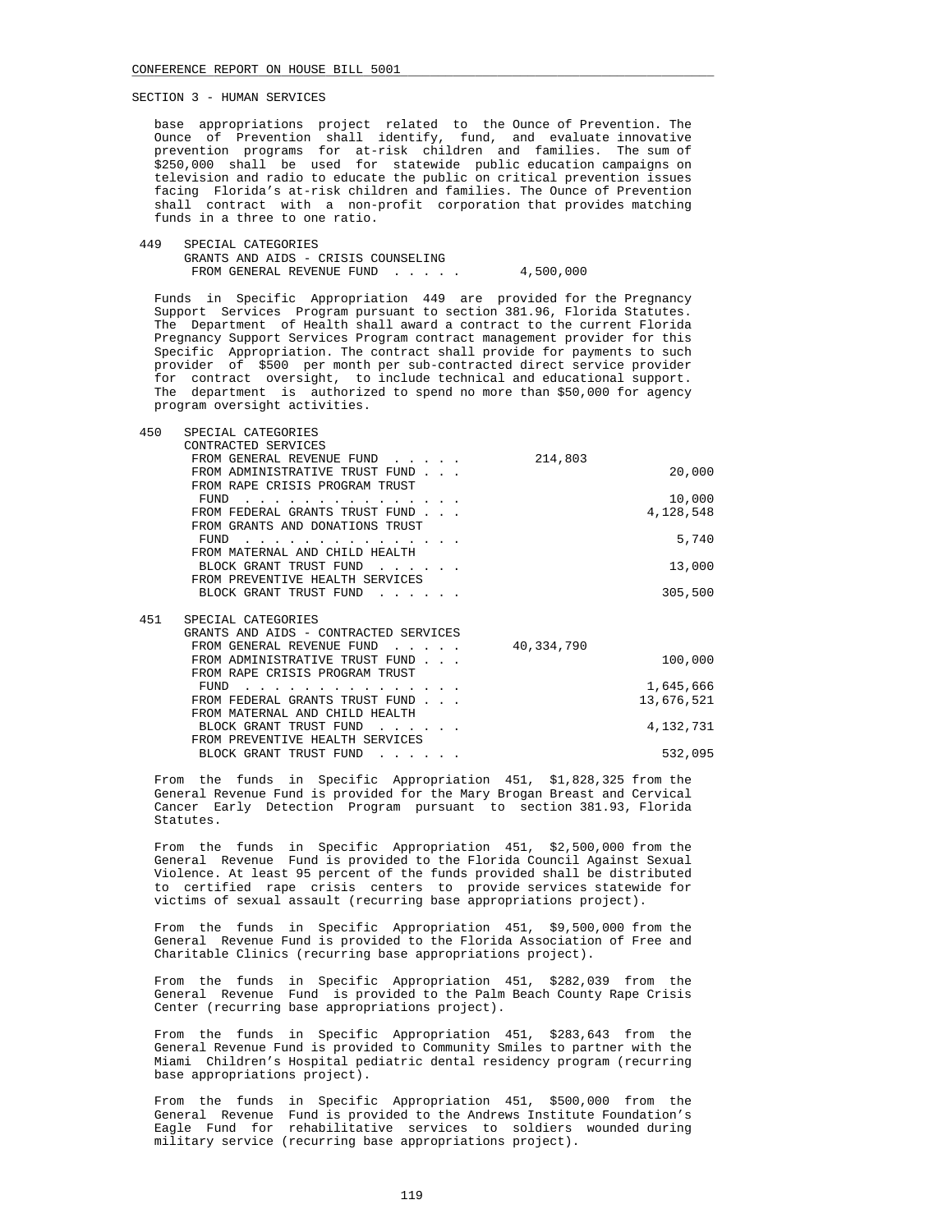From the funds in Specific Appropriation 451, \$2,453,632 from the General Revenue Fund is provided to the Florida International University Neighborhood Help program (recurring base appropriations project).

 From the funds in Specific Appropriation 451, \$714,519 from the General Revenue Fund is provided to the University of Florida College of Dentistry to provide services through a network of community-based clinics (recurring base appropriations project).

 From the funds in Specific Appropriation 451, \$1,750,000 from the General Revenue Fund, of which \$1,000,000 is nonrecurring (HB 3379) (Senate Form 1302), is provided to the Florida Heiken Children's Vision Program to provide free comprehensive eye examinations and eyeglasses to financially disadvantaged school children who have no other source for vision care (recurring base appropriations project).

 From the funds in Specific Appropriation 451, \$2,842,604 in recurring funds from the General Revenue Fund is provided for the sole purpose of raising hourly wages of employees of local certified rape crisis centers to at least \$15.00 per hour. To receive funds, the Florida Council Against Sexual Violence must amend its contract with the Department of Health. The contract amendment must require the council to agree to The contract amendment must require the council to agree to require each local certified rape crisis center receiving funds pursuant to this specific appropriation to use all of such funds towards raising the hourly wages to at least \$15.00 per hour.

 From the funds in Specific Appropriation 451, \$1,500,000 in nonrecurring funds from the General Revenue Fund is provided to the Sertoma Speech and Hearing Foundation of Florida, Inc., a Florida non-profit corporation, to support auditory oral early intervention programs serving children who are deaf, ages birth through two, in multiple counties including rural and underserved areas. These early intervention programs must solely offer auditory oral educational habilitation services, as defined and described in section 1002.391, Florida Statutes, and include faculty members who are credentialed as Certified Listening and Spoken Language Specialists or hearing support services in pursuit of spoken language outcomes for infants and toddlers who are deaf (HB 2109) (Senate Form 1103).

 From the funds in Specific Appropriation 451, nonrecurring funds from the General Revenue Fund are provided for the following projects:

| Agape Community Health Center - Community Paramedic                                               |           |
|---------------------------------------------------------------------------------------------------|-----------|
| Chronic Care Program (HB 3997) (Senate Form 1933)                                                 | 250,000   |
| Andrews Regenerative Medicine Center (HB 4619) (Senate                                            |           |
|                                                                                                   | 1,000,000 |
| BayCare Behavioral Health Remote Patient Monitoring                                               |           |
| Program (HB 2791) (Senate Form $1170)$                                                            | 300,000   |
| City of Homestead - Breast Cancer Screening (HB 3661)                                             |           |
|                                                                                                   | 500,000   |
| Chronic Obstructive Pulmonary Disease (COPD) Readmissions                                         |           |
| Pulmonary Center of Excellence, Holy Cross Health (HB                                             |           |
| 9253) (Senate Form 1382)                                                                          | 500,000   |
| City of Gainesville Community Resource Paramedic Program                                          |           |
| Funding (HB 2577) (Senate Form $2171$ )                                                           | 260,000   |
| Common Threads- Nutrition Education for Health and                                                |           |
|                                                                                                   | 533,000   |
| Community Health of South Florida - Coconut Grove Health                                          |           |
| Center Medical Care and Mental Health Services (HB                                                |           |
| 2905) (Senate Form 2103)                                                                          | 700,000   |
| Education is the Bridge to Health Literacy (HB 4247)                                              |           |
|                                                                                                   | 250,000   |
| Eve's Hope- South Florida Mobile Medical Unit (HB 3915)                                           |           |
|                                                                                                   | 109,006   |
| Florida Lions Eye Clinic, Inc.- Free Eye Care for Florida                                         |           |
| Residents (HB 2195) (Senate Form 1096)                                                            | 86,000    |
| Florida Senior Living Association Certified Nursing                                               |           |
| Assistants on the job training program (Senate Form                                               |           |
|                                                                                                   | 500,000   |
| Grace Medical Home - Mobile Medical Van (HB 2921) (Senate                                         |           |
|                                                                                                   | 250,000   |
| Memorial Healthcare System - Adult Mobile Health Center                                           |           |
| (HB 4189) (Senate Form 1374)                                                                      | 500,000   |
| NCH Healthcare System - Simulation Center (HB 2199)                                               |           |
| $(Senate Form 1139) \ldots \ldots \ldots \ldots \ldots \ldots \ldots \ldots \ldots \ldots \ldots$ | 1,999,998 |
| Nova Southeastern University - Clinic-Based Service                                               |           |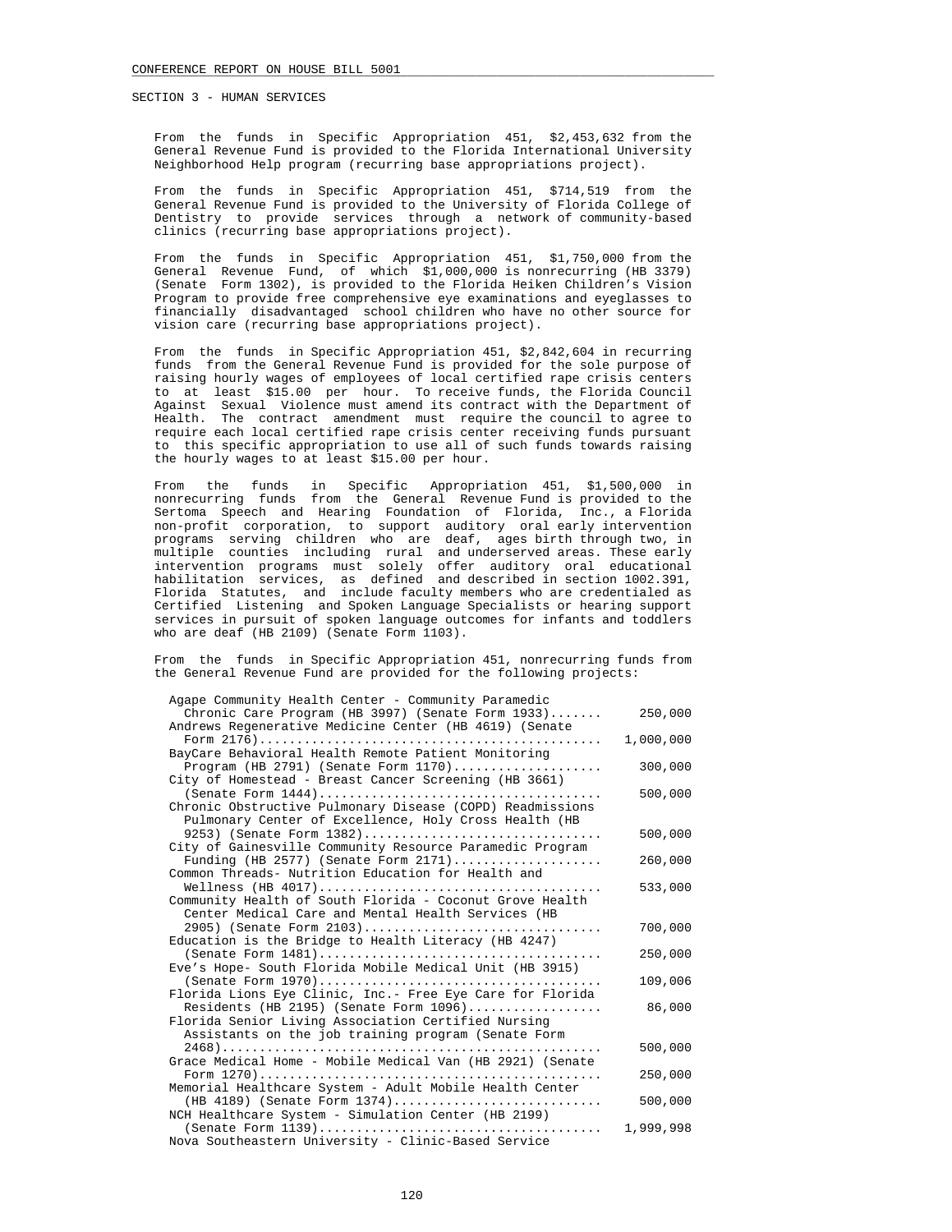| PECITOM ? - HOMAN PEKATCEP                                                                                                                                                                                                                                                                                                                                                             |            |
|----------------------------------------------------------------------------------------------------------------------------------------------------------------------------------------------------------------------------------------------------------------------------------------------------------------------------------------------------------------------------------------|------------|
| Outreach (HB 2125) (Senate Form $1014)$<br>Partnership for Child Health - Craniofacial and Cleft LIP                                                                                                                                                                                                                                                                                   | 1,000,000  |
| / Cleft Palate (HB 4199) (Senate Form $1440)$<br>Polk County- Community Paramedicine Program Expansion (HB                                                                                                                                                                                                                                                                             | 125,000    |
| 2501) (Senate Form 2500)                                                                                                                                                                                                                                                                                                                                                               | 450,000    |
| Professional Resource Network (HB 3141) (Senate Form 1291)<br>Project Be Strong (Social and Emotional Wellness) (HB                                                                                                                                                                                                                                                                    | 75,000     |
| 4053) (Senate Form 2279)<br>Promise Fund of Florida - Women's Health Equity (HB 2563)                                                                                                                                                                                                                                                                                                  | 100,000    |
|                                                                                                                                                                                                                                                                                                                                                                                        | 450,000    |
| SunCoast Blood Centers (HB 4839) (Senate Form 1984)                                                                                                                                                                                                                                                                                                                                    | 450,000    |
| St. John Bosco Clinic (HB 2879) (Senate Form 1128)<br>Thelma Gibson Health Initiative (TGHI) - Community<br>"Passport" to Improved Medical, Physical and Behavioral                                                                                                                                                                                                                    | 500,000    |
| Health (HB 3873) (Senate Form 2194)                                                                                                                                                                                                                                                                                                                                                    | 905,246    |
| YMCA Safety Around Water (HB 4951)                                                                                                                                                                                                                                                                                                                                                     | 2,000,000  |
| 452<br>SPECIAL CATEGORIES<br>GRANTS AND AIDS - HEALTHY START COALITIONS                                                                                                                                                                                                                                                                                                                |            |
| FROM GENERAL REVENUE FUND<br>24,895,176                                                                                                                                                                                                                                                                                                                                                |            |
| FROM MATERNAL AND CHILD HEALTH<br>BLOCK GRANT TRUST FUND                                                                                                                                                                                                                                                                                                                               | 4,485,431  |
|                                                                                                                                                                                                                                                                                                                                                                                        |            |
| From the funds in Specific Appropriation 452, \$4,420,000 from the<br>General Revenue Fund, of which \$20,000 is nonrecurring, is provided for<br>grants to fatherhood programs that are integrated with home visiting<br>programs, pursuant to HB 7065, or similar legislation, becoming law.                                                                                         |            |
| Specific Appropriation 452, \$500,000 in<br>the<br>funds<br>in<br>From                                                                                                                                                                                                                                                                                                                 |            |
| nonrecurring funds from the General Revenue Fund is provided for the<br>Nurse-Family Partnership Program (HB 2467) (Senate Form 1156).                                                                                                                                                                                                                                                 |            |
| 453<br>SPECIAL CATEGORIES<br>TRANSFER TO BIOMEDICAL RESEARCH TRUST FUND<br>FROM GENERAL REVENUE FUND<br>10,850,000                                                                                                                                                                                                                                                                     |            |
| 453A SPECIAL CATEGORIES<br>TRANSFER TO THE H. LEE MOFFITT CANCER<br>CENTER AND RESEARCH INSTITUTE<br>FROM GENERAL REVENUE FUND 20,000,000                                                                                                                                                                                                                                              |            |
| in Specific Appropriation 453A, \$20,000,000 in<br>the<br>funds<br>From<br>recurring funds from the General Revenue Fund is provided to the H. Lee<br>Moffitt Cancer Center and Research Institute to be used as authorized<br>pursuant to section 210.201(2), Florida Statutes. This funding is<br>contingent upon the passage of SB 2526, or similar legislation, becoming<br>a law. |            |
| 454<br>SPECIAL CATEGORIES<br>JAMES AND ESTHER KING BIOMEDICAL RESEARCH<br>PROGRAM<br>FROM BIOMEDICAL RESEARCH TRUST                                                                                                                                                                                                                                                                    |            |
| $FUND$                                                                                                                                                                                                                                                                                                                                                                                 | 7,850,000  |
| 455<br>SPECIAL CATEGORIES<br>WILLIAM G. "BILL" BANKHEAD, JR., AND DAVID<br>COLEY CANCER RESEARCH PROGRAM<br>FROM BIOMEDICAL RESEARCH TRUST                                                                                                                                                                                                                                             |            |
| FUND $\cdots$                                                                                                                                                                                                                                                                                                                                                                          | 10,000,000 |
| From the funds in Specific Appropriation 455, \$500,000 from the<br>Biomedical Research Trust Fund is provided to maintain the statewide<br>Brain Tumor Registry Program at the McKnight Brain Institute (recurring<br>base appropriations project).                                                                                                                                   |            |
| 456<br>SPECIAL CATEGORIES<br>HEALTH EDUCATION RISK REDUCTION PROJECT                                                                                                                                                                                                                                                                                                                   |            |
| FROM PREVENTIVE HEALTH SERVICES<br>BLOCK GRANT TRUST FUND                                                                                                                                                                                                                                                                                                                              | 12,686     |
| 457<br>SPECIAL CATEGORIES                                                                                                                                                                                                                                                                                                                                                              |            |

 FLORIDA CONSORTIUM OF NATIONAL CANCER INSTITUTE CENTERS PROGRAM FROM GENERAL REVENUE FUND . . . . . 83,571,257 FROM BIOMEDICAL RESEARCH TRUST FUND . . . . . . . . . . . . . . . 16,428,743

Funds in Specific Appropriation 457 are provided for the Florida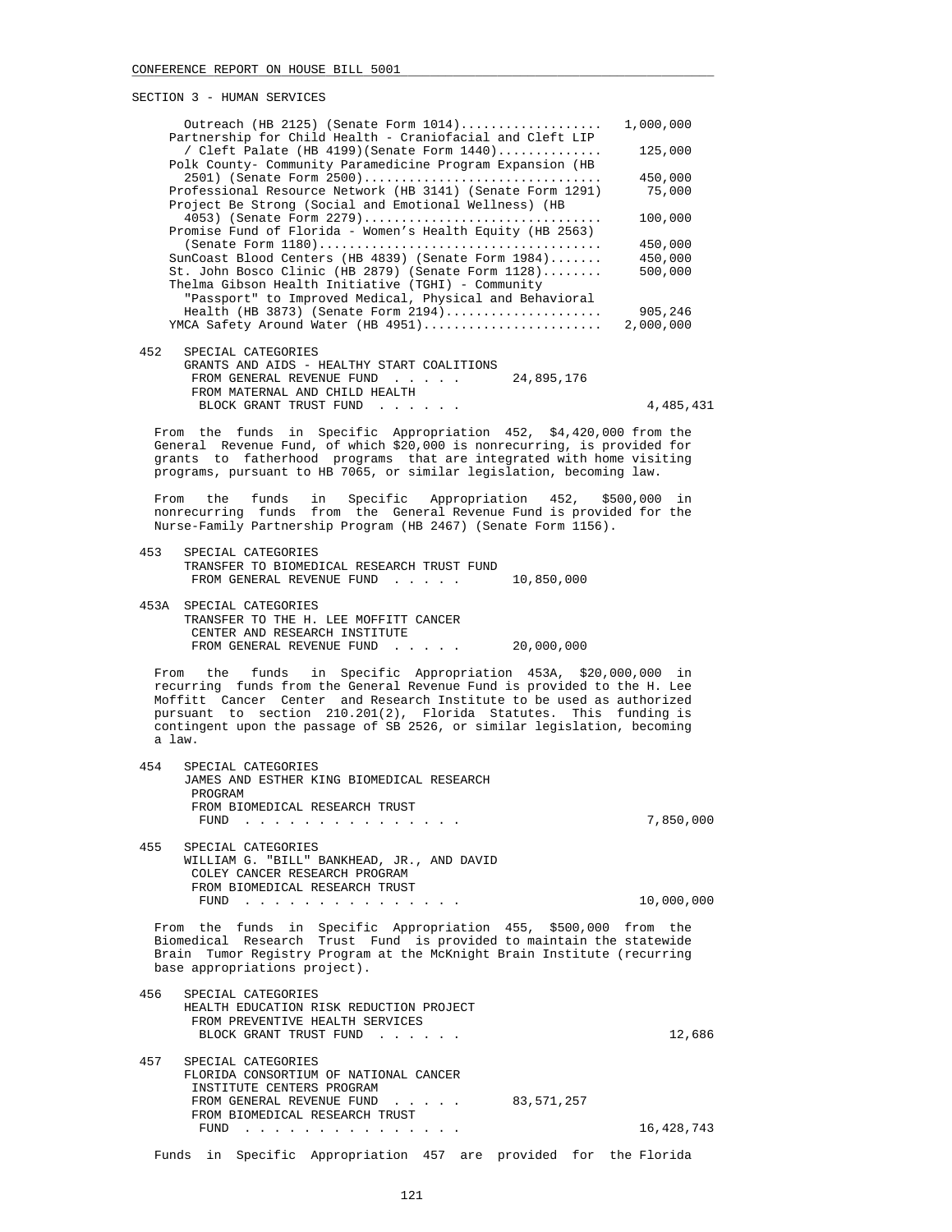Consortium of National Cancer Institute (NCI) Centers Program established in section 381.915, Florida Statutes.

 Cancer centers are eligible for Tier 1, Tier 2 and Tier 3 designation to participate in the Florida Consortium of National Cancer Institute (NCI) Centers Program as follows: H. Lee Moffitt Cancer Center and Research Institute is eligible for Tier 1 designation as a NCI-designated comprehensive cancer center; the University of Miami Sylvester Comprehensive Cancer Center is eligible for Tier 2 designation as a NCI designated cancer center; and the University of Florida Health Shands Cancer Hospital is eligible for Tier 3 designation in the Florida Consortium of NCI Centers Program.

 458 SPECIAL CATEGORIES ENDOWED CANCER RESEARCH FROM GENERAL REVENUE FUND . . . . . 6,000,000

 Funds in Specific Appropriation 458, of which \$1,000,000 is nonrecurring funds from the General Revenue Fund, are provided to the Mayo Clinic Cancer Center of Jacksonville to fund an endowed cancer research chair pursuant to section 381.922(4), Florida Statutes.

 459 SPECIAL CATEGORIES PEDIATRIC CANCER RESEARCH FROM BIOMEDICAL RESEARCH TRUST FUND . . . . . . . . . . . . . . . 3,000,000

 Funds in Specific Appropriation 459 are provided for the Live Like Bella Initiative pursuant to section  $381.922(2)(c)$ , Florida Statutes, to advance progress toward curing pediatric cancer.

 460 SPECIAL CATEGORIES ALZHEIMER RESEARCH FROM GENERAL REVENUE FUND . . . . . 5,000,000

 Funds in Specific Appropriation 460 are provided for the Ed and Ethel Moore Alzheimer's Disease Research Program established in section 381.82, Florida Statutes.

- 461 SPECIAL CATEGORIES GRANTS AND AIDS - FEDERAL NUTRITION PROGRAMS FROM FEDERAL GRANTS TRUST FUND . . .  $308,875,678$ 462 SPECIAL CATEGORIES
- RISK MANAGEMENT INSURANCE FROM GENERAL REVENUE FUND . . . . . 77,332
- 463 SPECIAL CATEGORIES WOMEN, INFANTS AND CHILDREN (WIC) FROM FEDERAL GRANTS TRUST FUND . . . 250,929,257
- 464 SPECIAL CATEGORIES LEASE OR LEASE-PURCHASE OF EQUIPMENT FROM FEDERAL GRANTS TRUST FUND . . . . . . . . . . . . . . . . . . 44, 210 FROM PREVENTIVE HEALTH SERVICES BLOCK GRANT TRUST FUND . . . . . . . . . . . . . . . 1,526
- 464A SPECIAL CATEGORIES DENTAL STUDENT LOAN REPAYMENT PROGRAM FROM GENERAL REVENUE FUND . . . . . 1,773,000

 From the funds in Specific Appropriation 464A, \$1,773,000 in nonrecurring funds from the General Revenue Fund is provided for the Dental Student Loan Repayment Program and the Donated Dental Services Program to be used as authorized pursuant to section 381.4019 and section 381.40195, Florida Statutes.

 465 SPECIAL CATEGORIES COMPREHENSIVE STATEWIDE TOBACCO PREVENTION AND EDUCATION PROGRAM FROM TOBACCO SETTLEMENT TRUST FUND . 77,329,334

 Funds in Specific Appropriation 465 shall be used to implement the Comprehensive Statewide Tobacco Education and Prevention Program in accordance with section 27, Article X of the State Constitution as adjusted annually for inflation, using the Consumer Price Index as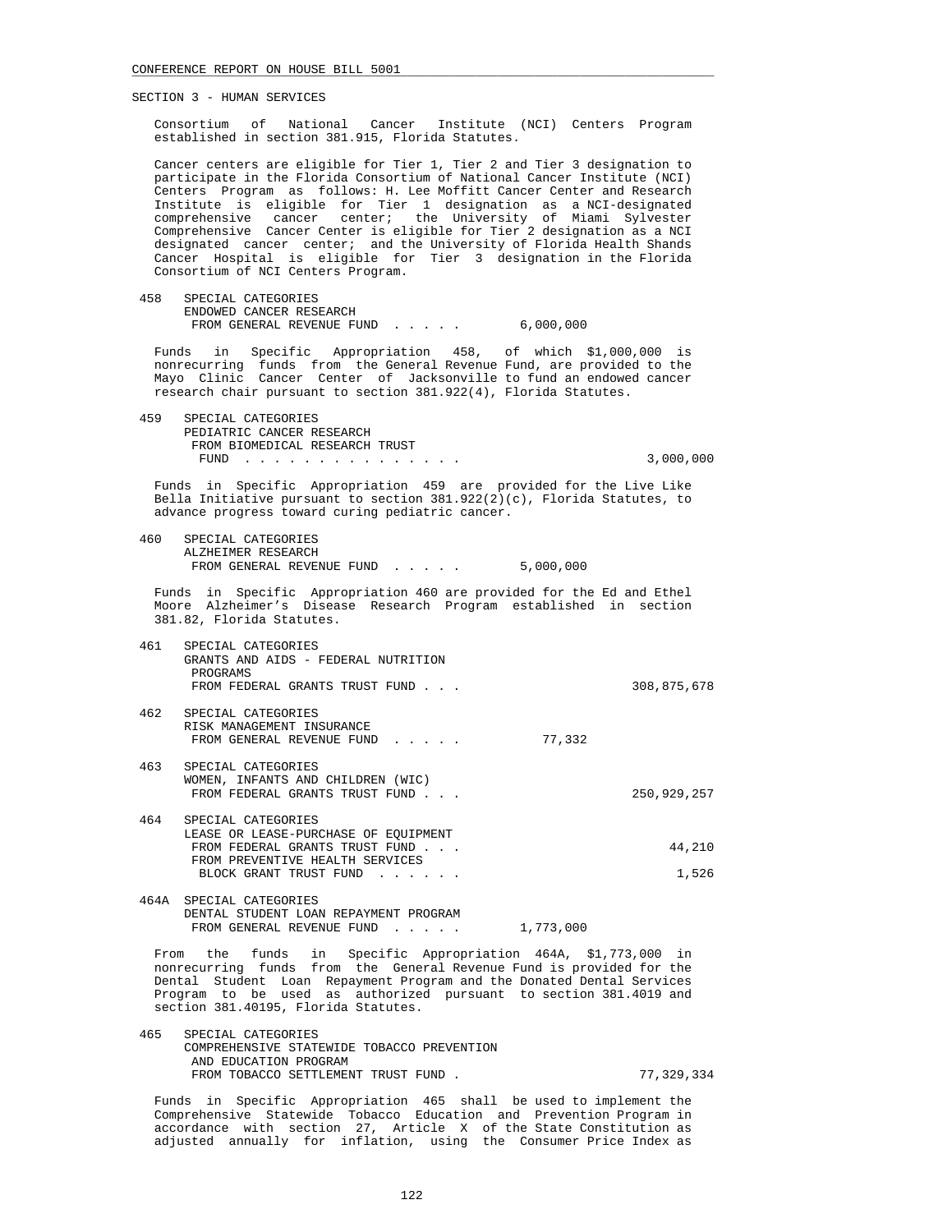published by the United States Department of Labor. The appropriation shall be allocated as follows:

| State & Community Interventions - AHEC 6,249,620                 |  |
|------------------------------------------------------------------|--|
|                                                                  |  |
| Health Communications Interventions - Pregnant Women $2,500,000$ |  |
|                                                                  |  |
|                                                                  |  |
|                                                                  |  |
|                                                                  |  |
|                                                                  |  |

 Funds provided for the Health Communications Intervention component must use strategies targeted toward Florida's youth which integrate information about the consequence of tobacco use and the use of electronic nicotine delivery systems (ENDS).

 From the funds in Specific Appropriation 465, the Department of Health may use nicotine replacements and other treatments approved by the federal Food and Drug Administration as part of smoking cessation interventions.

 All contracts awarded through this Specific Appropriation shall include performance measures and measurable outcomes. The Department of Health shall establish specific performance and accountability criteria for all intervention and evaluation contracts. The criteria shall be based on best medical practices, past smoking cessation experience, the federal Centers for Disease Control and Prevention Best Practices for Comprehensive Tobacco Control Programs, and the ability to impact the broadest population.

| 466 | SPECIAL CATEGORIES                   |        |        |
|-----|--------------------------------------|--------|--------|
|     | TRANSFER TO DEPARTMENT OF MANAGEMENT |        |        |
|     | SERVICES - HUMAN RESOURCES SERVICES  |        |        |
|     | PURCHASED PER STATEWIDE CONTRACT     |        |        |
|     | FROM GENERAL REVENUE FUND            | 14,142 |        |
|     | FROM ADMINISTRATIVE TRUST FUND       |        | 1,962  |
|     | FROM RAPE CRISIS PROGRAM TRUST       |        |        |
|     | FUND                                 |        | 418    |
|     | FROM FEDERAL GRANTS TRUST FUND       |        | 46,441 |
|     | FROM GRANTS AND DONATIONS TRUST      |        |        |
|     | FUND                                 |        | 284    |
|     | FROM MATERNAL AND CHILD HEALTH       |        |        |
|     | BLOCK GRANT TRUST FUND               |        | 4,715  |
|     | FROM PREVENTIVE HEALTH SERVICES      |        |        |
|     | BLOCK GRANT TRUST FUND               |        | 1,495  |
|     |                                      |        |        |

| 466A GRANTS AND AIDS TO LOCAL GOVERNMENTS AND |             |
|-----------------------------------------------|-------------|
| NONSTATE ENTITIES - FIXED CAPITAL OUTLAY      |             |
| GRANTS AND AIDS - HEALTH FACILITIES           |             |
| FROM GENERAL REVENUE FUND                     | 101,030,000 |

 From the funds in Specific Appropriation 466A, nonrecurring funds from the General Revenue Fund are provided for the following projects:

| Community Health Centers of Pinellas - Milton Park Health |            |
|-----------------------------------------------------------|------------|
| Center Building Renovation (HB 4169) (Senate Form 2323).  | 500,000    |
| Doctor's Memorial Hospital (Bonifay) Rural Critical       |            |
| Health Care Clinic (HB 9279) (Senate Form $1164)$         | 1,000,000  |
| Gulf Breeze Hospital - Storm Hardening Project (HB 4617)  |            |
|                                                           | 4,000,000  |
| Hernando County - Access to Integrated Care (Senate Form  |            |
|                                                           | 2,000,000  |
| Lakeland Regional Health Medical Center - Graduate        |            |
| Medical Education Facility Construction (HB 3235)         |            |
|                                                           | 1,500,000  |
| Leon Haley, Jr., MD Trauma Center (HB 4469) (Senate Form  |            |
|                                                           | 80,000,000 |
| Neighborhood Medical Center Maternal & Pediatric Health   |            |
| Clinic (HB 9009) (Senate Form $1896)$                     | 750,000    |
| Polk County - Frank B. Smith Emergency Generator          |            |
| Replacement (HB 2511) (Senate Form $2376)$                | 140,000    |
| Tampa General Hospital - Global Emerging Diseases         |            |
| Institute (HB 2829) (Senate Form $1151)$                  | 10,000,000 |
| Town of Golden Beach Wellness Center (HB 2027) (Senate    |            |
|                                                           | 400,000    |
| Treasure Coast Hospice Negative Pressure Rooms (HB 2181)  |            |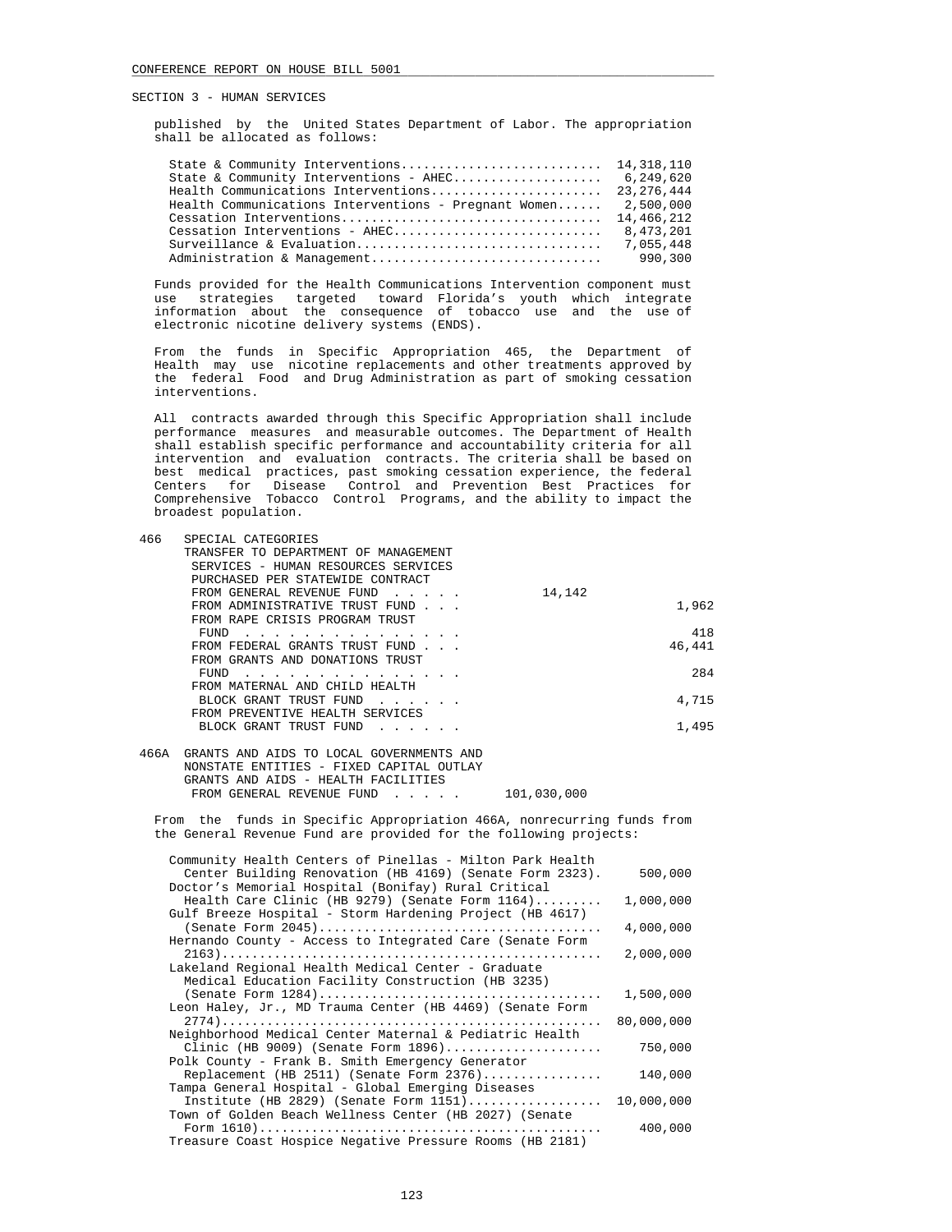|     | SECTION 3 - HUMAN SERVICES                                                                                   |                     |                         |
|-----|--------------------------------------------------------------------------------------------------------------|---------------------|-------------------------|
|     | YMCA of Florida's First Coast Immokalee Unique Abilities<br>Center - Multipurpose Facility Phase 2 (HB 3985) |                     |                         |
|     |                                                                                                              |                     | 450,000                 |
|     | TOTAL: COMMUNITY HEALTH PROMOTION<br>FROM GENERAL REVENUE FUND 350,315,781<br>FROM TRUST FUNDS               |                     | 726,591,538             |
|     |                                                                                                              |                     |                         |
|     | TOTAL POSITIONS<br>TOTAL ALL FUNDS                                                                           | 246.50              | 1,076,907,319           |
|     | DISEASE CONTROL AND HEALTH PROTECTION                                                                        |                     |                         |
|     | APPROVED SALARY RATE 28,485,710                                                                              |                     |                         |
| 467 | SALARIES AND BENEFITS POSITIONS<br>FROM GENERAL REVENUE FUND                                                 | 630.50<br>8,567,947 |                         |
|     | FROM ADMINISTRATIVE TRUST FUND<br>FROM FEDERAL GRANTS TRUST FUND<br>FROM GRANTS AND DONATIONS TRUST          |                     | 1,478,660<br>14,383,800 |
|     | FUND                                                                                                         |                     | 9,432,443               |
|     | FROM PLANNING AND EVALUATION TRUST<br>$FUND$<br>FROM RADIATION PROTECTION TRUST                              |                     | 7,801,816               |
|     | FUND $\cdots$                                                                                                |                     | 366,035                 |
| 468 | OTHER PERSONAL SERVICES                                                                                      |                     |                         |
|     | FROM GENERAL REVENUE FUND<br>FROM ADMINISTRATIVE TRUST FUND                                                  | 54,195              | 30,364                  |
|     | FROM FEDERAL GRANTS TRUST FUND                                                                               |                     | 2,472,733               |
|     | FROM GRANTS AND DONATIONS TRUST                                                                              |                     |                         |
|     | FUND                                                                                                         |                     | 1,165,296               |
|     | FROM PLANNING AND EVALUATION TRUST<br>FUND $\cdots$                                                          |                     | 135,728                 |
| 469 | <b>EXPENSES</b>                                                                                              |                     |                         |
|     | FROM GENERAL REVENUE FUND                                                                                    | 1,449,137           |                         |
|     | FROM ADMINISTRATIVE TRUST FUND                                                                               |                     | 729,127                 |
|     | FROM FEDERAL GRANTS TRUST FUND<br>FROM GRANTS AND DONATIONS TRUST                                            |                     | 10,590,000              |
|     | FUND $\cdots$                                                                                                |                     | 1,781,204               |
|     | FROM PLANNING AND EVALUATION TRUST                                                                           |                     |                         |
|     | FUND                                                                                                         |                     | 15,594,757              |
|     | FROM RADIATION PROTECTION TRUST<br>FUND $\cdots$                                                             |                     | 60,615                  |
|     |                                                                                                              |                     |                         |
| 470 | AID TO LOCAL GOVERNMENTS<br>GRANTS AND AIDS - HIV/AIDS PREVENTION AND<br>TREATMENT                           |                     |                         |
|     | FROM GENERAL REVENUE FUND<br>and the contract of the con-                                                    | 29,528,611          |                         |
|     | FROM FEDERAL GRANTS TRUST FUND.                                                                              |                     | 97,831,173              |

 Funds in Specific Appropriation 470 from the General Revenue Fund may be used to fund Human Immunodeficiency Virus (HIV) and Acquired Immune Deficiency Syndrome (AIDS) Patient Care activities, Patient Care Networks, Ryan White Consortia, the AIDS Insurance Continuation Project, and other HIV prevention initiatives.

 The funds in Specific Appropriation 470 from the Federal Grants Trust Fund are contingent upon sufficient state matching funds being identified to qualify for the federal Ryan White grant award. The Department of Health and the Department of Corrections shall collaborate in determining the amount of general revenue funds expended by the Department of Corrections for AIDS-related activities and services that qualify as state matching funds for the Ryan White grant.

 From the funds in Specific Appropriation 470, \$719,989 from the General Revenue Fund is provided to Jackson Memorial Hospital for the South Florida AIDS Network (recurring base appropriations project).

 From the funds in Specific Appropriation 470, \$239,996 from the General Revenue Fund is provided to the Youth Expressions and Farm Workers programs that provide HIV/AIDS outreach to Haitian and Latino communities (recurring base appropriations project).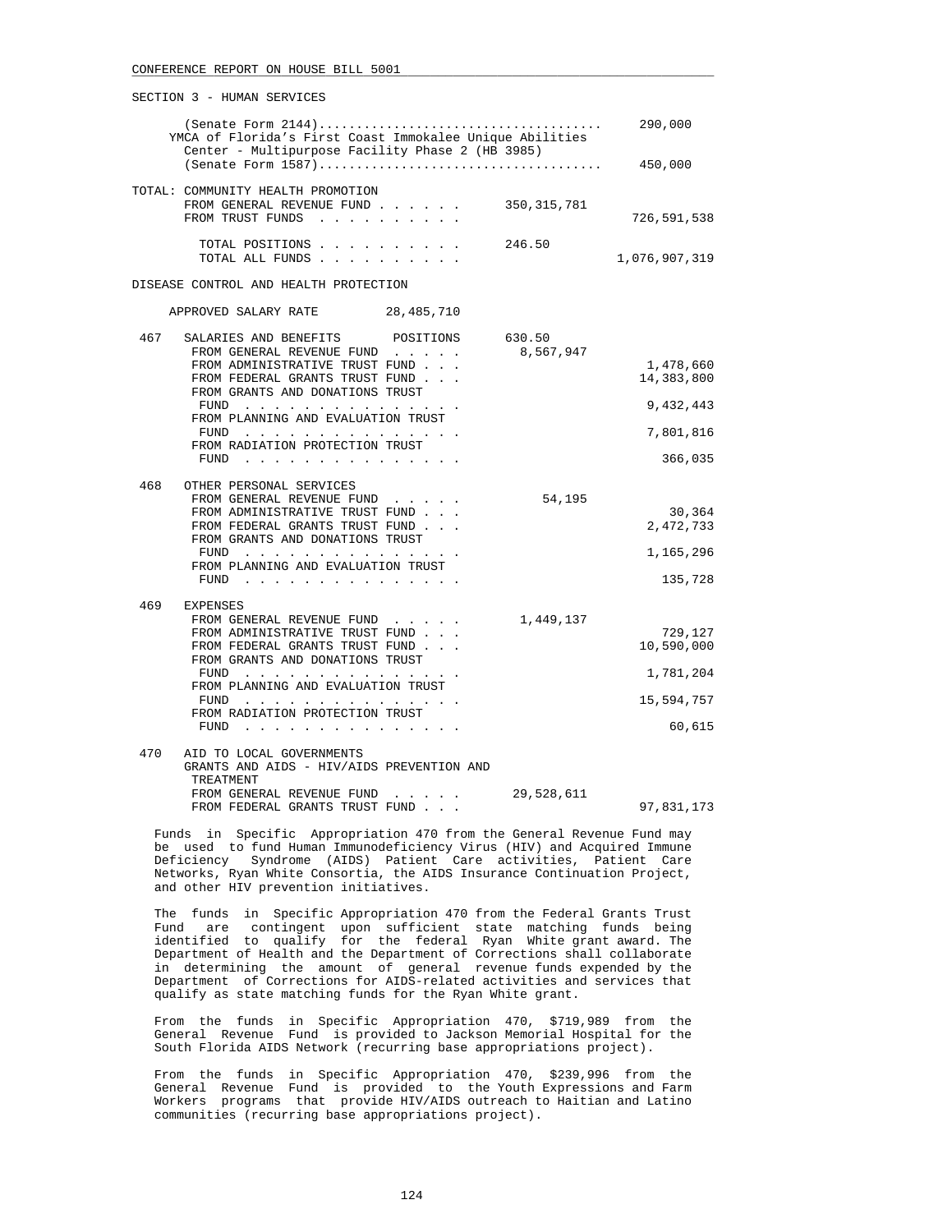| AID TO LOCAL GOVERNMENTS<br>GRANTS AND AIDS - HOUSING OPPORTUNITIES<br>FOR PERSONS WITH AIDS (HOPWA)<br>FROM FEDERAL GRANTS TRUST FUND                                                                                                                                         |            | 11,322,322                                                  |
|--------------------------------------------------------------------------------------------------------------------------------------------------------------------------------------------------------------------------------------------------------------------------------|------------|-------------------------------------------------------------|
| AID TO LOCAL GOVERNMENTS<br>CONTRIBUTION TO COUNTY HEALTH UNITS<br>FROM GENERAL REVENUE FUND<br>FROM ADMINISTRATIVE TRUST FUND<br>FROM GRANTS AND DONATIONS TRUST<br>FUND                                                                                                      | 14,662,823 | 427,426<br>2,194,571                                        |
| OPERATING CAPITAL OUTLAY<br>FROM GENERAL REVENUE FUND<br>FROM ADMINISTRATIVE TRUST FUND<br>FROM FEDERAL GRANTS TRUST FUND<br>FROM GRANTS AND DONATIONS TRUST<br>FUND<br>.<br>FROM PLANNING AND EVALUATION TRUST<br>FUND                                                        | 52,500     | 15,000<br>625,124<br>48,000<br>100,000                      |
| SPECIAL CATEGORIES<br>ACQUISITION OF MOTOR VEHICLES<br>FROM FEDERAL GRANTS TRUST FUND.<br>FROM GRANTS AND DONATIONS TRUST<br>FUND                                                                                                                                              |            | 1,315,149<br>166,080                                        |
| SPECIAL CATEGORIES<br>CONTRACTED SERVICES<br>FROM GENERAL REVENUE FUND<br>FROM ADMINISTRATIVE TRUST FUND<br>FROM FEDERAL GRANTS TRUST FUND<br>FROM GRANTS AND DONATIONS TRUST<br>FUND<br>FROM PLANNING AND EVALUATION TRUST<br>FUND<br>FROM RADIATION PROTECTION TRUST<br>FUND | 2,291,055  | 245,165<br>11,104,638<br>15, 475, 691<br>3,885,489<br>1,500 |
|                                                                                                                                                                                                                                                                                |            |                                                             |

 From the funds in Specific Appropriation 475, \$450,000 from the General Revenue Fund is provided to the Birth Defects Registry.

 From the funds in Specific Appropriation 475, \$1,000,000 from the General Revenue Fund is provided to the Department of Health to study the long-term health impacts of exposure to blue green algae and red tide toxins to residents, visitors, and those occupationally exposed in Florida.

| 476 | SPECIAL CATEGORIES                    |           |           |
|-----|---------------------------------------|-----------|-----------|
|     | GRANTS AND AIDS - CONTRACTED SERVICES |           |           |
|     | FROM GENERAL REVENUE FUND             | 9,408,749 |           |
|     | FROM FEDERAL GRANTS TRUST FUND        |           | 9,362,591 |
|     |                                       |           |           |

 From the funds in Specific Appropriation 476, the following projects are funded from nonrecurring general revenue funds:

| Broward Health - Every Woman (HB 3465) (Senate Form 1640). | 241,920   |
|------------------------------------------------------------|-----------|
| Drug Free America Foundation - Reducing the Use of         |           |
| Marijuana During Pregnancy and Postpartum (HB 2915)        |           |
|                                                            | 221,903   |
| Florida International University - CLIA Laboratory for     |           |
| Functional Drug Testing to Individualize Cancer            |           |
|                                                            | 2,000,000 |
| Foundation for Sickle Cell Disease Research (HB 4807)      |           |
|                                                            | 3,000,000 |
| Live Like Bella Childhood Cancer Foundation (HB 2453)      |           |
|                                                            | 1,000,000 |
| University of Miami - HIV/AIDS Research at Center for      |           |
| AIDS Research (HB 2873) (Senate Form 1118)                 | 1,000,000 |
| University of Miami Miller School of Medicine - Florida    |           |
| Stroke Registry (HB $4649$ ) (Senate Form $1355$ )         | 1,000,000 |
|                                                            |           |
| 477<br>SPECIAL CATEGORIES                                  |           |
| GRANTS AND AIDS - CONTRACTED PROFESSIONAL                  |           |
| SERVICES                                                   |           |
| 1,995,141<br>FROM GENERAL REVENUE FUND                     |           |
|                                                            |           |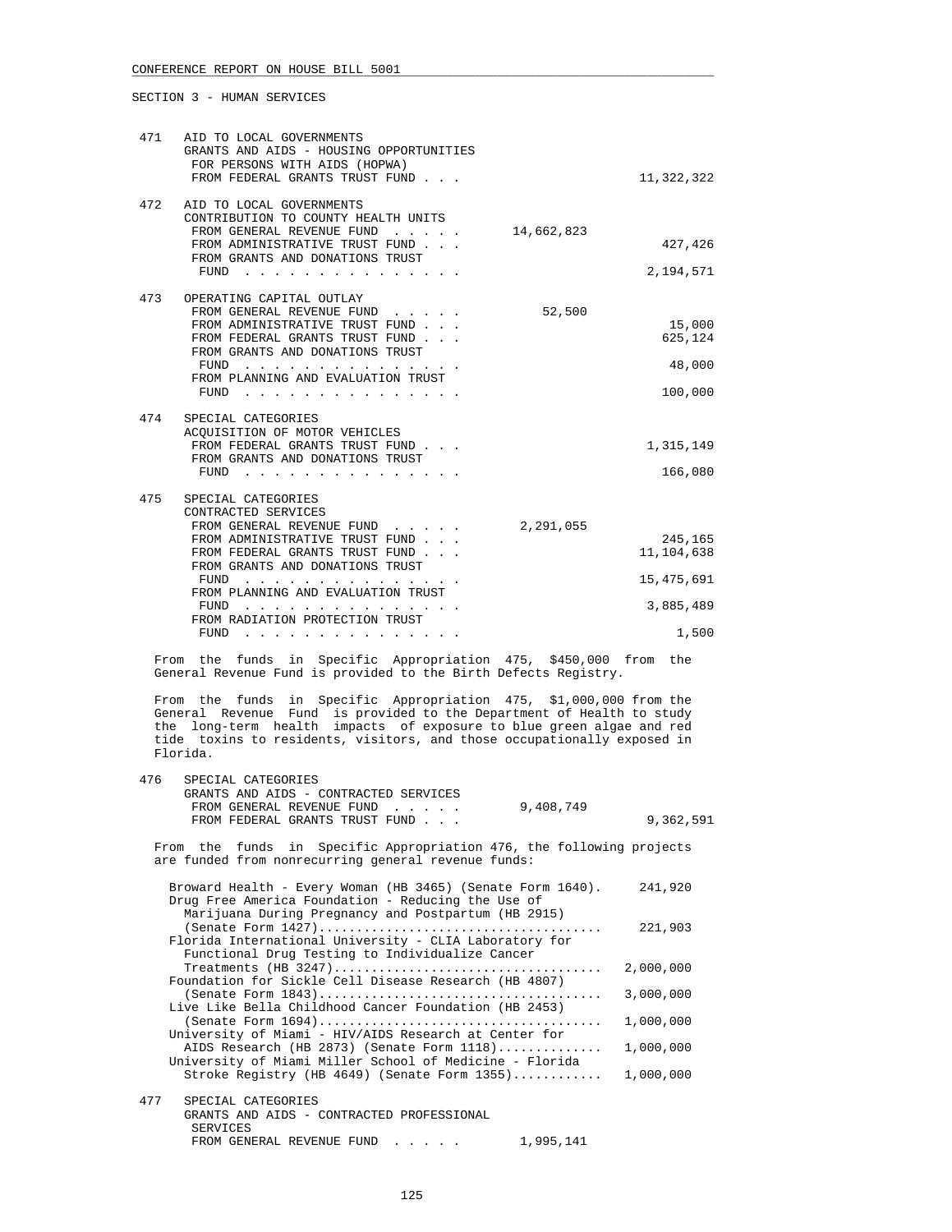FROM FEDERAL GRANTS TRUST FUND . . .  $2,443,885$ 

 478 SPECIAL CATEGORIES OFFICE OF MEDICAL MARIJUANA USE INFORMATION TECHNOLOGY SYSTEMS FROM GRANTS AND DONATIONS TRUST FUND . . . . . . . . . . . . . . . 4,442,239

 Funds in Specific Appropriation 478, are provided to the Department of Health for the Office of Medical Marijuana Use for information technology issues including the Statewide Seed-To-Sale Tracking system, technology upgrades to the Medical Marijuana Use Registry and the Compliance, Licensure, Enforcement, and Regulatory (CLEAR) system. From these funds, \$3,998,016 shall be held in reserve and the department is authorized to submit budget amendments for the release of these funds pursuant to the provisions of chapter 216, Florida Statutes. Release of funds held in reserve is contingent upon the approval of a comprehensive operational work plan for each project reflecting all project tasks and a detailed spending plan reflecting estimated and actual costs that comport with each deliverable proposed by the department. The department shall submit quarterly project status reports to the Executive Office of the Governor's Office of Policy and Budget, the chair of the Senate Appropriations Committee, and the chair of the House of Representatives Appropriations Committee. Each status report must include progress made to date for each project milestone, deliverable, and task order, planned and actual deliverable completion dates, planned and actual costs incurred, and any project issues and risks.

 479 SPECIAL CATEGORIES TRANSFER TO FLORIDA AGRICULTURAL AND MECHANICAL UNIVERSITY (FAMU) - DIVISION OF RESEARCH FROM GRANTS AND DONATIONS TRUST FUND . . . . . . . . . . . . . . . 9,311,760

 Funds provided in Specific Appropriation 479 shall be used exclusively for the purpose of educating minorities about marijuana for medical use and the impact of the unlawful use of marijuana on minority communities pursuant to section 381.986(7)(d), Florida Statutes.

 The Division of Research at Florida Agricultural and Mechanical University shall provide to the Governor, the President of the Senate, the Speaker of the House of Representatives, and the Department of Health quarterly update reports no later than 30 days after the close of each calendar quarter beginning July 30, 2022 for the calendar quarter ending June 30, 2022. At a minimum, these reports shall include the adopted fiscal year budget, expenditures to date, estimated expenditures remaining, program objectives, the public education plan with timelines, minority groups targeted, the number of minorities reached by program objective, copies of any documents disseminated during the quarter as part of the public education campaign for educating minorities about marijuana for medical use and the impact of the unlawful use of marijuana on minority communities, a list of all research projects on the impact of the unlawful use of marijuana on minority communities funded under this program, including project status and copies of any studies or reports funded by this program completed or published during the quarter.

| 480 | SPECIAL CATEGORIES<br>PURCHASED CLIENT SERVICES<br>FROM GENERAL REVENUE FUND                                         | 498,687 |        |
|-----|----------------------------------------------------------------------------------------------------------------------|---------|--------|
| 481 | SPECIAL CATEGORIES<br>RISK MANAGEMENT INSURANCE<br>FROM GENERAL REVENUE FUND<br>.<br>FROM GRANTS AND DONATIONS TRUST | 240,502 |        |
|     | FUND                                                                                                                 |         | 7,668  |
| 482 | SPECIAL CATEGORIES<br>LEASE OR LEASE-PURCHASE OF EQUIPMENT                                                           |         |        |
|     | FROM GENERAL REVENUE FUND<br>$\mathbf{r}$ , $\mathbf{r}$ , $\mathbf{r}$ , $\mathbf{r}$                               | 31,674  |        |
|     | FROM ADMINISTRATIVE TRUST FUND                                                                                       |         | 1,748  |
|     | FROM FEDERAL GRANTS TRUST FUND                                                                                       |         | 49,573 |
|     | FROM GRANTS AND DONATIONS TRUST                                                                                      |         |        |
|     | FUND                                                                                                                 |         | 11,500 |
|     | FROM PLANNING AND EVALUATION TRUST                                                                                   |         |        |
|     | FUND                                                                                                                 |         | 45,320 |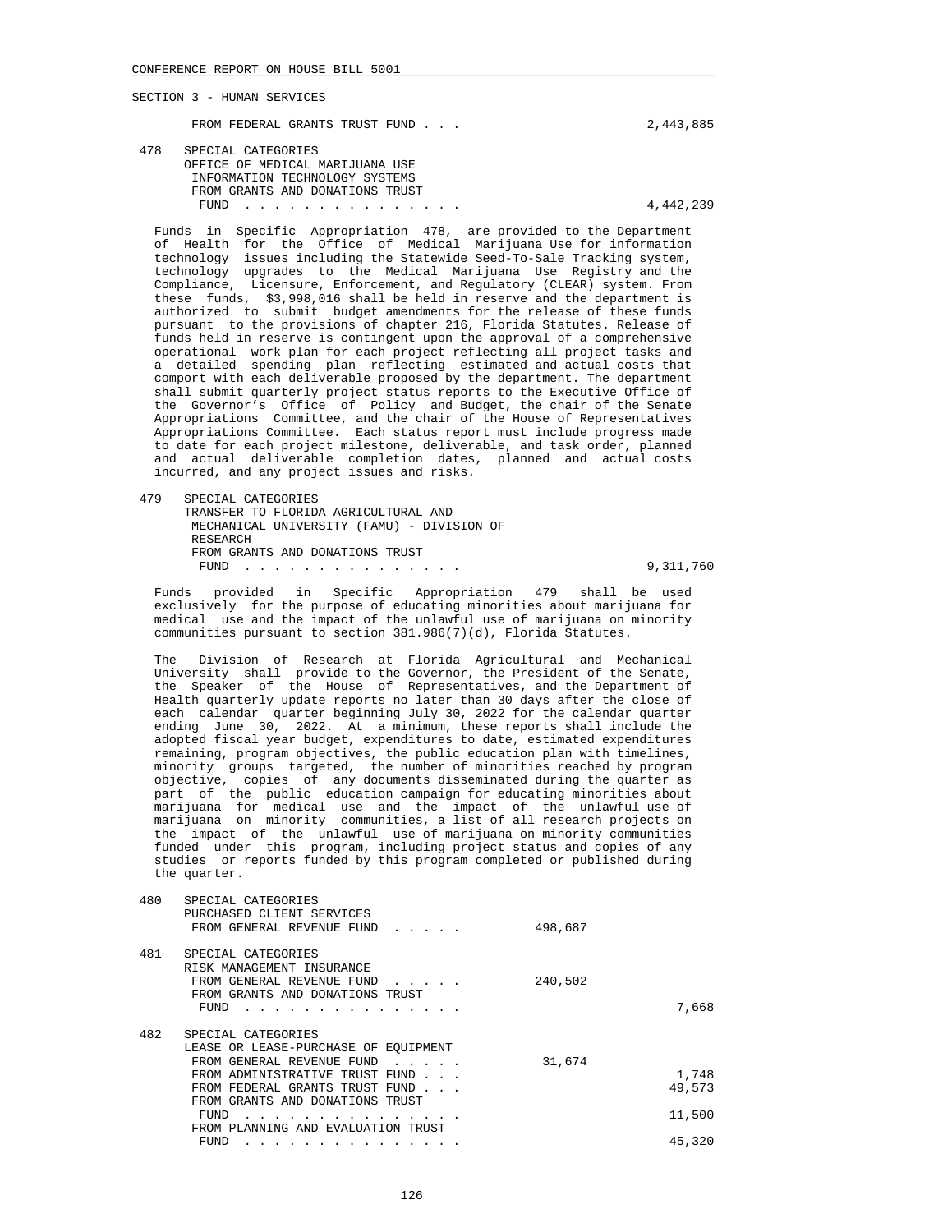| 483 | SPECIAL CATEGORIES<br>TRANSFER TO DEPARTMENT OF MANAGEMENT<br>SERVICES - HUMAN RESOURCES SERVICES<br>PURCHASED PER STATEWIDE CONTRACT                                                                                                                                              |            |                 |
|-----|------------------------------------------------------------------------------------------------------------------------------------------------------------------------------------------------------------------------------------------------------------------------------------|------------|-----------------|
|     | FROM GENERAL REVENUE FUND<br>FROM ADMINISTRATIVE TRUST FUND<br>FROM FEDERAL GRANTS TRUST FUND<br>FROM GRANTS AND DONATIONS TRUST                                                                                                                                                   | 64,198     | 4,233<br>67,248 |
|     | FUND<br><u>in the series of the series of the series of the series of the series of the series of the series of the series of the series of the series of the series of the series of the series of the series of the series of the seri</u><br>FROM PLANNING AND EVALUATION TRUST |            | 38,266          |
|     | FUND<br>the contract of the contract of the contract of<br>FROM RADIATION PROTECTION TRUST                                                                                                                                                                                         |            | 27,998          |
|     | FUND                                                                                                                                                                                                                                                                               |            | 1,047           |
|     | 484 SPECIAL CATEGORIES<br>OUTREACH FOR PREGNANT WOMEN<br>FROM GENERAL REVENUE FUND                                                                                                                                                                                                 | 500,000    |                 |
|     | TOTAL: DISEASE CONTROL AND HEALTH PROTECTION<br>FROM GENERAL REVENUE FUND<br>FROM TRUST FUNDS<br>$\mathbf{r}$ and $\mathbf{r}$ and $\mathbf{r}$                                                                                                                                    | 69,345,219 | 236,594,982     |
|     | TOTAL POSITIONS<br>TOTAL ALL FUNDS                                                                                                                                                                                                                                                 | 630.50     | 305,940,201     |
|     | COUNTY HEALTH DEPARTMENTS LOCAL HEALTH NEEDS                                                                                                                                                                                                                                       |            |                 |
|     | APPROVED SALARY RATE 399, 735, 503                                                                                                                                                                                                                                                 |            |                 |
| 485 | SALARIES AND BENEFITS<br>POSITIONS                                                                                                                                                                                                                                                 | 8,976.51   |                 |
|     | FROM COUNTY HEALTH DEPARTMENT<br>TRUST FUND                                                                                                                                                                                                                                        |            | 576, 493, 256   |
| 486 | OTHER PERSONAL SERVICES<br>FROM COUNTY HEALTH DEPARTMENT<br>TRUST FUND<br>$\sim$ $\sim$ $\sim$ $\sim$ $\sim$                                                                                                                                                                       |            | 58, 247, 880    |
| 487 | <b>EXPENSES</b><br>FROM COUNTY HEALTH DEPARTMENT<br>TRUST FUND                                                                                                                                                                                                                     |            | 126, 163, 312   |

 From the funds in Specific Appropriations 487 and 509, the Department of Health is authorized to transfer funds to the Agency for Health Care Administration from the General Revenue Fund, County Health Department Trust Fund, Grants and Donations Trust Fund, and the Federal Grants Trust Fund to purchase prescription drugs pursuant to the parameters of the Canadian Prescription Drug Importation Program as authorized by section 381.02035, Florida Statutes, for use in state programs as outlined in section 381.02035(3), Florida Statutes.

 488 AID TO LOCAL GOVERNMENTS CONTRIBUTION TO COUNTY HEALTH UNITS FROM GENERAL REVENUE FUND . . . . . 153,885,221

 From the funds in Specific Appropriation 488, \$7,000,000 in nonrecurring funds from the General Revenue Fund is appropriated to the Department of Health to provide a statewide adjustment to the County Health Department allocation of non-categorical funds. The allocation methodology shall place an emphasis on each county's total population and percent of uninsured. These funds shall be placed in reserve. The Department of Health shall submit a budget amendment requesting release of the funds held in reserve pursuant to chapter 216, Florida Statutes. Release of the funds is contingent upon the submission of a proposed allocation methodology by county.

| 489 | AID TO LOCAL GOVERNMENTS      |           |         |
|-----|-------------------------------|-----------|---------|
|     | COMMUNITY HEALTH INITIATIVES  |           |         |
|     | FROM GENERAL REVENUE FUND     | 1,951,797 |         |
|     | FROM COUNTY HEALTH DEPARTMENT |           |         |
|     | TRUST FUND                    |           | 500,000 |
|     |                               |           |         |

 From the funds in Specific Appropriation 489, the following recurring base appropriations projects are funded with recurring general revenue funds:

La Liga - League Against Cancer........................... 1,150,000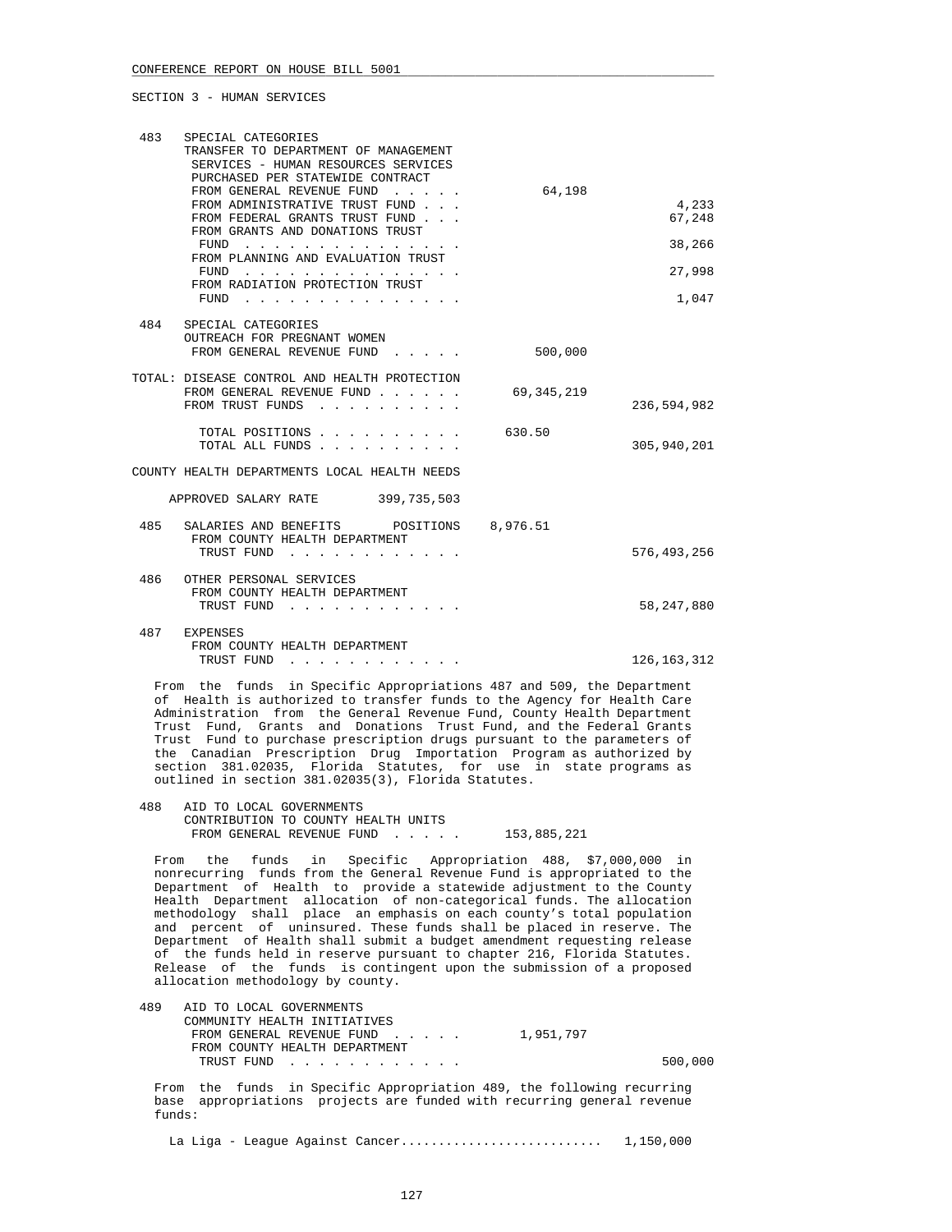|     | SECTION 3 - HUMAN SERVICES                                                                                                                                                                                                                                                        |                        |
|-----|-----------------------------------------------------------------------------------------------------------------------------------------------------------------------------------------------------------------------------------------------------------------------------------|------------------------|
|     | Minority Outreach - Penalver Clinic<br>Manatee County Rural Health Services                                                                                                                                                                                                       | 319,514<br>82,283      |
|     | 490 OPERATING CAPITAL OUTLAY<br>FROM COUNTY HEALTH DEPARTMENT<br>TRUST FUND                                                                                                                                                                                                       | 10,235,802             |
|     | 491 LUMP SUM<br>COUNTY HEALTH DEPARTMENTS<br>POSITIONS 50.00                                                                                                                                                                                                                      |                        |
| 492 | SPECIAL CATEGORIES                                                                                                                                                                                                                                                                |                        |
|     | ACQUISITION OF MOTOR VEHICLES<br>FROM COUNTY HEALTH DEPARTMENT<br>TRUST FUND                                                                                                                                                                                                      | 12,424,843             |
| 493 | SPECIAL CATEGORIES<br>CONTRACTED SERVICES<br>FROM COUNTY HEALTH DEPARTMENT<br>TRUST FUND                                                                                                                                                                                          | 90,252,267             |
| 494 | SPECIAL CATEGORIES<br>GRANTS AND AIDS - CONTRACTED SERVICES<br>FROM COUNTY HEALTH DEPARTMENT                                                                                                                                                                                      |                        |
|     | TRUST FUND<br>495 SPECIAL CATEGORIES                                                                                                                                                                                                                                              | 27,500                 |
|     | RISK MANAGEMENT INSURANCE<br>FROM COUNTY HEALTH DEPARTMENT<br>TRUST FUND                                                                                                                                                                                                          | 6,694,635              |
|     | 496 SPECIAL CATEGORIES<br>LEASE OR LEASE-PURCHASE OF EQUIPMENT<br>FROM COUNTY HEALTH DEPARTMENT<br>TRUST FUND                                                                                                                                                                     | 3,809,117              |
| 497 | SPECIAL CATEGORIES<br>TRANSFER TO DEPARTMENT OF MANAGEMENT<br>SERVICES - HUMAN RESOURCES SERVICES<br>PURCHASED PER STATEWIDE CONTRACT<br>FROM COUNTY HEALTH DEPARTMENT<br>TRUST FUND                                                                                              | 2,336,086              |
|     | TOTAL: COUNTY HEALTH DEPARTMENTS LOCAL HEALTH NEEDS<br>FROM GENERAL REVENUE FUND<br>155,837,018<br>FROM TRUST FUNDS                                                                                                                                                               | 887,184,698            |
|     | 9,026.51<br>TOTAL POSITIONS<br>TOTAL ALL FUNDS                                                                                                                                                                                                                                    | 1,043,021,716          |
|     | STATEWIDE PUBLIC HEALTH SUPPORT SERVICES                                                                                                                                                                                                                                          |                        |
|     | APPROVED SALARY RATE<br>21,968,655                                                                                                                                                                                                                                                |                        |
| 498 | SALARIES AND BENEFITS<br>453.00<br>POSITIONS<br>FROM GENERAL REVENUE FUND<br>2,520,409<br>$\mathbf{r}=\mathbf{r}+\mathbf{r}+\mathbf{r}+\mathbf{r}+\mathbf{r}$<br>FROM ADMINISTRATIVE TRUST FUND                                                                                   | 1,688,906              |
|     | FROM EMERGENCY MEDICAL SERVICES<br>TRUST FUND<br>FROM FEDERAL GRANTS TRUST FUND                                                                                                                                                                                                   | 2,711,530<br>8,026,020 |
|     | FROM GRANTS AND DONATIONS TRUST<br>FUND                                                                                                                                                                                                                                           | 787,822                |
|     | FROM BRAIN AND SPINAL CORD INJURY<br>REHABILITATION TRUST FUND                                                                                                                                                                                                                    | 2,800,685              |
|     | FROM PLANNING AND EVALUATION TRUST<br>$FUND$                                                                                                                                                                                                                                      | 6,788,251              |
|     | FROM RADIATION PROTECTION TRUST<br>FUND $\cdots$                                                                                                                                                                                                                                  | 6,828,363              |
| 499 | OTHER PERSONAL SERVICES                                                                                                                                                                                                                                                           |                        |
|     | 44,611<br>FROM GENERAL REVENUE FUND<br>FROM ADMINISTRATIVE TRUST FUND<br>FROM EMERGENCY MEDICAL SERVICES                                                                                                                                                                          | 191,560                |
|     | TRUST FUND<br>$\mathbf{r}$ . The set of the set of the set of the set of the set of the set of the set of the set of the set of the set of the set of the set of the set of the set of the set of the set of the set of the set of the set of t<br>FROM FEDERAL GRANTS TRUST FUND | 630,593<br>657,137     |
|     | FROM GRANTS AND DONATIONS TRUST<br>FUND $\ldots$                                                                                                                                                                                                                                  | 66,789                 |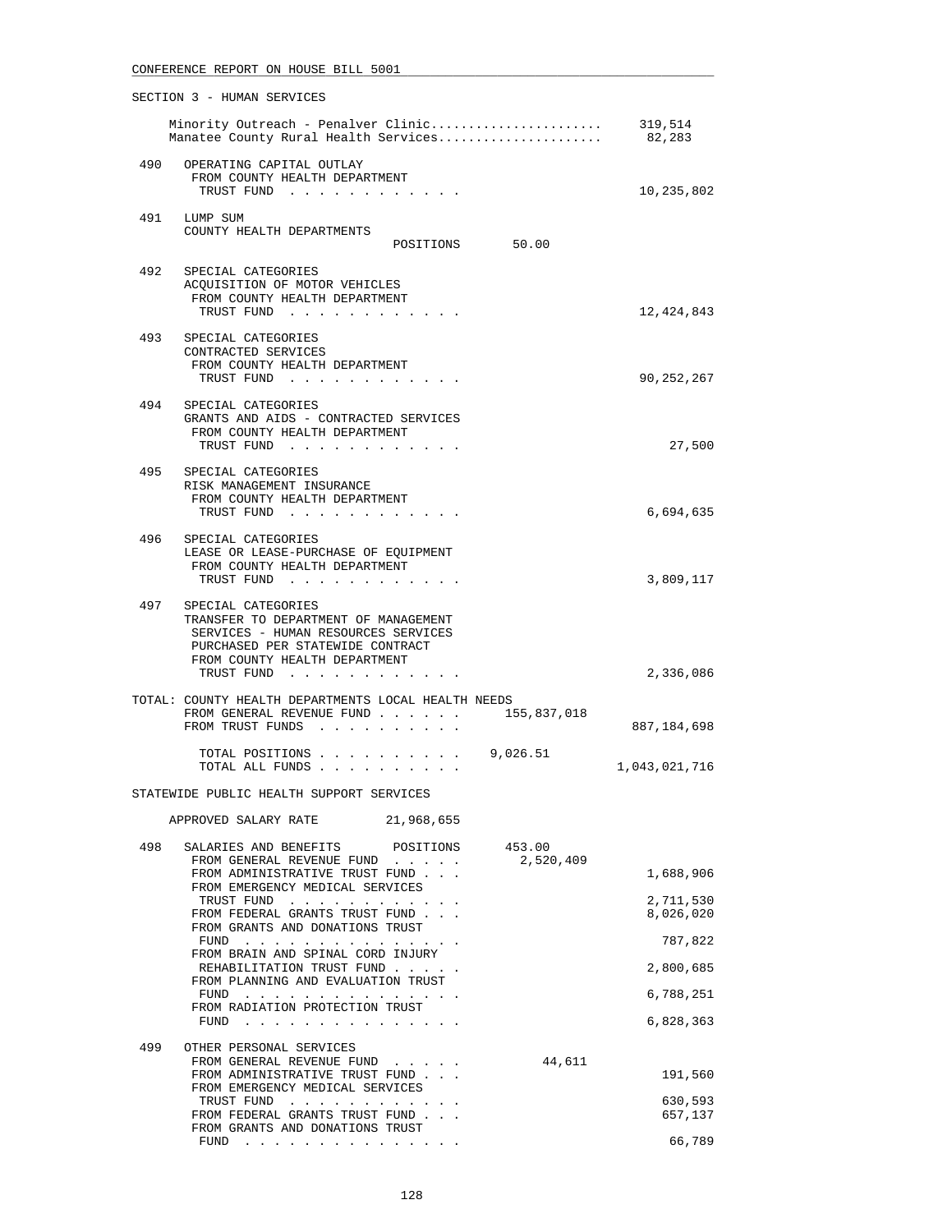|     | FROM BRAIN AND SPINAL CORD INJURY<br>REHABILITATION TRUST FUND<br>FROM PLANNING AND EVALUATION TRUST                           |         | 122,935          |
|-----|--------------------------------------------------------------------------------------------------------------------------------|---------|------------------|
|     | FUND $\cdots$                                                                                                                  |         | 744,810          |
|     | FROM RADIATION PROTECTION TRUST<br>$FUND$                                                                                      |         | 45,632           |
| 500 | EXPENSES<br>FROM GENERAL REVENUE FUND                                                                                          | 310,283 |                  |
|     | FROM ADMINISTRATIVE TRUST FUND                                                                                                 |         | 238,536          |
|     | FROM EMERGENCY MEDICAL SERVICES<br>TRUST FUND                                                                                  |         | 520,404          |
|     | FROM FEDERAL GRANTS TRUST FUND<br>FROM GRANTS AND DONATIONS TRUST                                                              |         | 1,846,269        |
|     | FUND<br>FROM BRAIN AND SPINAL CORD INJURY                                                                                      |         | 272,116          |
|     | REHABILITATION TRUST FUND<br>FROM PLANNING AND EVALUATION TRUST                                                                |         | 573,192          |
|     | FUND $\cdots$<br>FROM RADIATION PROTECTION TRUST                                                                               |         | 715,822          |
|     | FUND                                                                                                                           |         | 1,645,717        |
| 501 | AID TO LOCAL GOVERNMENTS<br>GRANTS AND AIDS - LOCAL HEALTH COUNCILS<br>FROM GRANTS AND DONATIONS TRUST                         |         |                  |
|     | FUND<br>the company of the company of the company of                                                                           |         | 1,111,402        |
| 502 | AID TO LOCAL GOVERNMENTS<br>GRANTS AND AIDS - EMERGENCY MEDICAL<br>SERVICES COUNTY GRANTS<br>FROM EMERGENCY MEDICAL SERVICES   |         |                  |
|     | TRUST FUND                                                                                                                     |         | 2,696,675        |
| 503 | AID TO LOCAL GOVERNMENTS<br>GRANTS AND AIDS - EMERGENCY MEDICAL<br>SERVICES MATCHING GRANTS<br>FROM EMERGENCY MEDICAL SERVICES |         |                  |
|     | TRUST FUND                                                                                                                     |         | 3,181,461        |
| 504 | OPERATING CAPITAL OUTLAY<br>FROM EMERGENCY MEDICAL SERVICES                                                                    |         |                  |
|     | TRUST FUND<br>FROM FEDERAL GRANTS TRUST FUND<br>FROM PLANNING AND EVALUATION TRUST                                             |         | 16,932<br>61,466 |
|     | FUND<br>.<br>FROM RADIATION PROTECTION TRUST                                                                                   |         | 28,302           |
|     | FUND<br>the contract of the contract of the contract of the                                                                    |         | 56,997           |
| 505 | SPECIAL CATEGORIES<br>ACQUISITION OF MOTOR VEHICLES                                                                            |         |                  |
|     | FROM RADIATION PROTECTION TRUST                                                                                                |         |                  |
|     | FUND<br>.                                                                                                                      |         | 210,856          |
| 506 | SPECIAL CATEGORIES<br>GRANTS AND AIDS - STRENGTHENING DOMESTIC<br>SECURITY - BIOTERRORISM ENHANCEMENTS -                       |         |                  |
|     | HEALTH AND HOSPITALS<br>FROM FEDERAL GRANTS TRUST FUND                                                                         |         | 21,143,607       |
| 507 | SPECIAL CATEGORIES<br>CONTRACTED SERVICES                                                                                      |         |                  |
|     | FROM GENERAL REVENUE FUND<br>FROM ADMINISTRATIVE TRUST FUND                                                                    | 311,692 | 240,623          |
|     | FROM EMERGENCY MEDICAL SERVICES<br>TRUST FUND                                                                                  |         | 765,458          |
|     | FROM FEDERAL GRANTS TRUST FUND<br>FROM GRANTS AND DONATIONS TRUST                                                              |         | 1,587,060        |
|     | FUND<br>FROM BRAIN AND SPINAL CORD INJURY                                                                                      |         | 100,781          |
|     | REHABILITATION TRUST FUND<br>FROM PLANNING AND EVALUATION TRUST                                                                |         | 242,075          |
|     | FUND                                                                                                                           |         | 1,570,669        |
|     | FROM RADIATION PROTECTION TRUST<br>FUND $\cdots$                                                                               |         | 148,500          |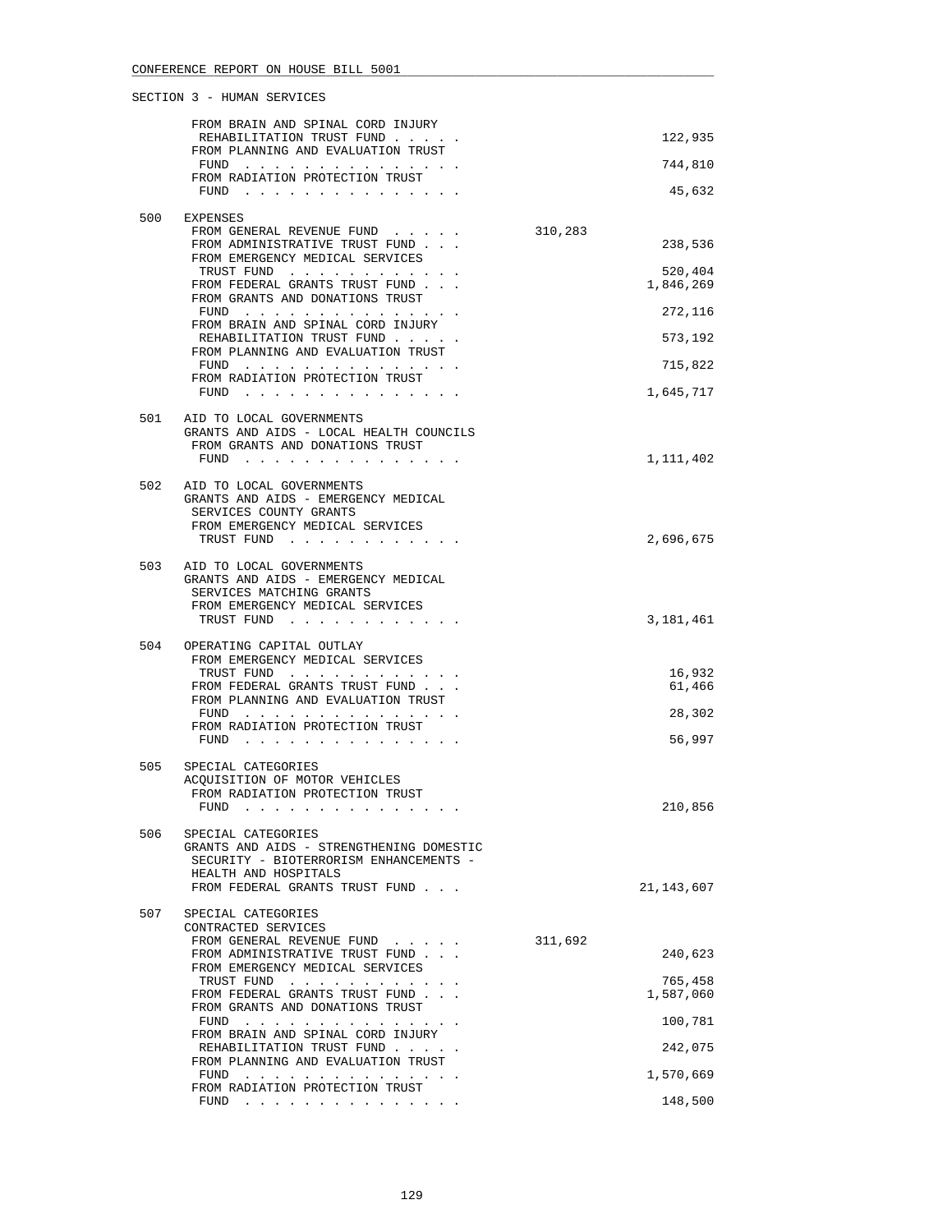| 508 | SPECIAL CATEGORIES                    |           |           |
|-----|---------------------------------------|-----------|-----------|
|     | GRANTS AND AIDS - CONTRACTED SERVICES |           |           |
|     | FROM GENERAL REVENUE FUND             | 3,060,536 |           |
|     | FROM BRAIN AND SPINAL CORD INJURY     |           |           |
|     | REHABILITATION TRUST FUND             |           | 1,321,507 |
|     |                                       |           |           |

 From the funds in Specific Appropriation 508, \$94,867 from the General Revenue Fund is provided to the Southwest Alachua County Primary and Community Health Care Clinic (recurring base appropriations project).

 From the funds in Specific Appropriation 508, nonrecurring funds from the General Revenue Fund are provided for the following projects:

| Baptist Health Research Institute Familial Screening for |           |
|----------------------------------------------------------|-----------|
| Brain Aneurysms (Senate Form 1677)                       | 500,000   |
| Bitner/Plante Amyotrophic Lateral Sclerosis Initiative   |           |
| $(HB 4859)$ (Senate Form $1475)$                         | 1,000,000 |
| Broward Health - Healthcare Associated Infections        |           |
| Reduction Pilot Program (HB 9217) (Senate Form 2368)     | 1,000,000 |
| Combating Stress among Firefighters (Senate Form 2298)   | 315,000   |
|                                                          |           |

| 509 | SPECIAL CATEGORIES                    |            |              |
|-----|---------------------------------------|------------|--------------|
|     | DRUGS, VACCINES AND OTHER BIOLOGICALS |            |              |
|     | FROM GENERAL REVENUE FUND             | 22,977,280 |              |
|     | FROM FEDERAL GRANTS TRUST FUND        |            | 119,154,984  |
|     | FROM GRANTS AND DONATIONS TRUST       |            |              |
|     | FUND                                  |            | 43, 293, 173 |
|     |                                       |            |              |

 The funds in Specific Appropriation 509 from the Federal Grants Trust Fund are contingent upon sufficient state matching funds being identified to qualify for the federal Ryan White grant award. The Department of Health and the Department of Corrections shall collaborate in determining the amount of state general revenue funds expended by the Department of Corrections for AIDS-related activities and services that qualify as state matching funds for the Ryan White grant.

 From the funds in Specific Appropriation 509, \$5,000,000 from the General Revenue Fund is provided to the Department of Health for the purchase of emergency opioid antagonists to be made available to emergency responders.

 From the funds provided in Specific Appropriation 509, \$2,000,000 from the General Revenue Fund is provided for the Hormonal Long-acting Reversible Contraception (HLARC) Program. This program will be implemented through contracts with family planning providers to provide low cost hormonal long-acting reversible contraception (HLARC). Funds may be used to train clinical providers and provide education and outreach. Funds may also be used for HLARC removals. The Department of Health shall submit a report by January 1, 2023, to the Governor, President of the Senate, and Speaker of the House of Representatives which includes data on services provided, patient demographics, and use of funds for training and outreach.

| 510 | SPECIAL CATEGORIES<br>TRANSFER STATE MATCHING FUNDS TO THE<br>STATEWIDE MEDICAID MANAGED CARE LONG TERM<br>CARE WAIVER<br>FROM BRAIN AND SPINAL CORD<br>INJURY<br>REHABILITATION TRUST FUND<br>$\mathbf{r}$ and $\mathbf{r}$ |           | 2,505,111 |
|-----|------------------------------------------------------------------------------------------------------------------------------------------------------------------------------------------------------------------------------|-----------|-----------|
| 511 | SPECIAL CATEGORIES<br>GRANTS AND AIDS - RURAL HEALTH NETWORK<br>GRANTS<br>FROM GENERAL REVENUE FUND<br>FROM FEDERAL GRANTS TRUST FUND                                                                                        | 500,000   | 1,166,915 |
| 512 | SPECIAL CATEGORIES<br>PURCHASED CLIENT SERVICES<br>FROM GENERAL REVENUE FUND<br>FROM BRAIN AND SPINAL CORD<br>INJURY<br>REHABILITATION TRUST FUND                                                                            | 1,000,000 | 1,676,352 |
| 513 | SPECIAL CATEGORIES<br>RISK MANAGEMENT INSURANCE<br>FROM GENERAL REVENUE FUND<br>$\cdot$ $\cdot$ $\cdot$ $\cdot$ $\cdot$                                                                                                      | 131,699   |           |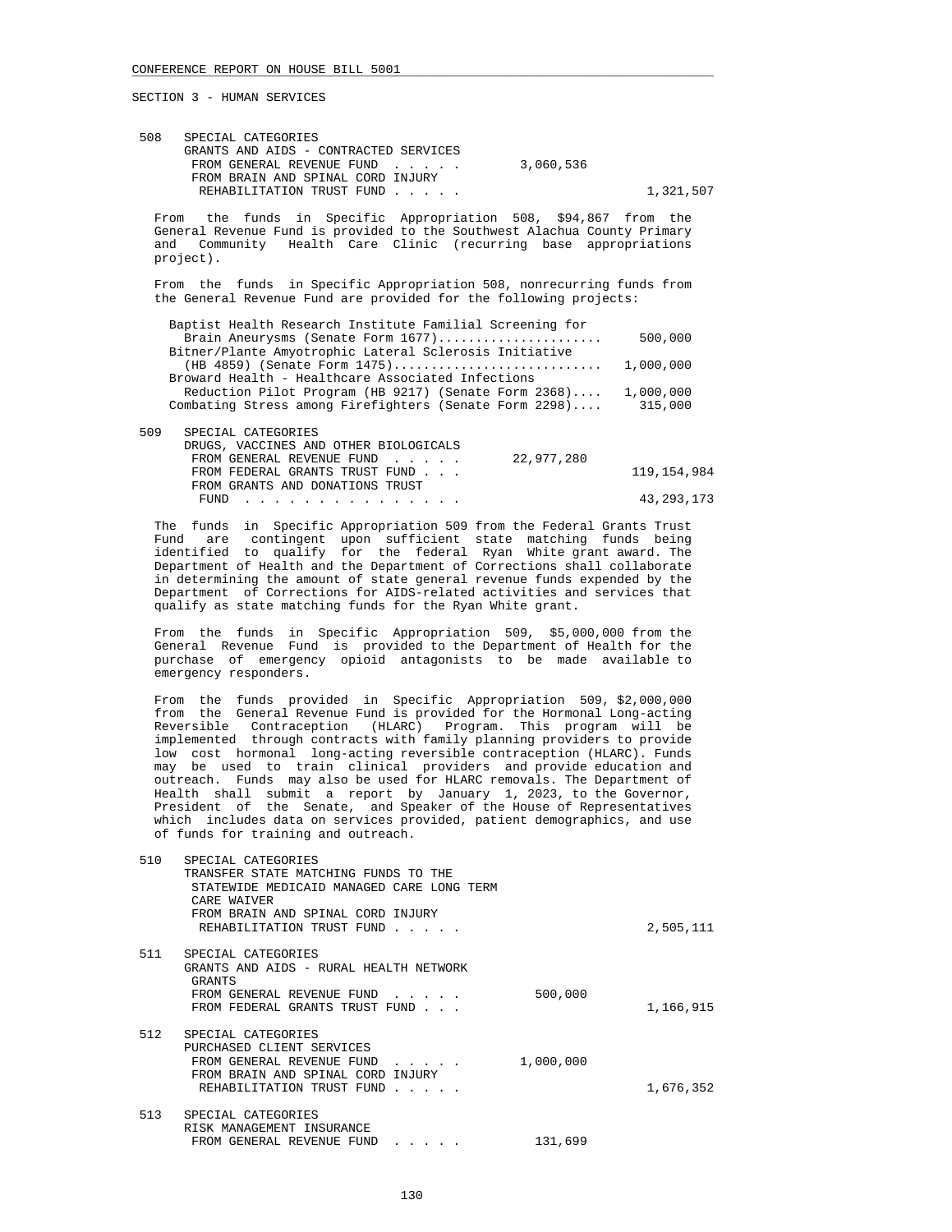| SECTION 3 - HUMAN SERVICES                                                                                                                            |            |
|-------------------------------------------------------------------------------------------------------------------------------------------------------|------------|
| FROM PLANNING AND EVALUATION TRUST<br>FUND                                                                                                            | 54,239     |
| 514<br>SPECIAL CATEGORIES<br>GRANTS AND AIDS - STATE AND<br>FEDERAL<br>DISASTER RELIEF OPERATIONS<br>FROM FEDERAL GRANTS TRUST FUND                   | 1,000,000  |
| 515<br>SPECIAL CATEGORIES<br>GRANTS AND AIDS - TRAUMA CARE<br>FROM EMERGENCY MEDICAL SERVICES<br>TRUST FUND                                           | 12,093,747 |
| 516<br>SPECIAL CATEGORIES<br>GRANTS AND AIDS - SPINAL CORD RESEARCH<br>2,000,000<br>FROM GENERAL REVENUE FUND<br>FROM BRAIN AND SPINAL CORD<br>INJURY |            |
| REHABILITATION<br>TRUST FUND                                                                                                                          | 4,000,000  |

 From the funds in Specific Appropriation 516, \$2,000,000 in nonrecurring funds from the General Revenue Fund is provided to the Miami Project to Cure Paralysis (HB 3953) (Senate Form 1442).

| 517 | SPECIAL CATEGORIES<br>LEASE OR LEASE-PURCHASE OF EQUIPMENT<br>FROM GENERAL REVENUE FUND                                                                                                                                                                                   | 3,837        |                  |
|-----|---------------------------------------------------------------------------------------------------------------------------------------------------------------------------------------------------------------------------------------------------------------------------|--------------|------------------|
|     | FROM ADMINISTRATIVE TRUST FUND                                                                                                                                                                                                                                            |              | 7,811            |
|     | FROM EMERGENCY MEDICAL SERVICES<br>TRUST FUND<br>FROM FEDERAL GRANTS TRUST FUND                                                                                                                                                                                           |              | 55,064<br>6,177  |
|     | FROM BRAIN AND SPINAL CORD INJURY<br>REHABILITATION TRUST FUND<br>FROM PLANNING AND EVALUATION TRUST                                                                                                                                                                      |              | 47,576           |
|     | FUND<br>FROM RADIATION PROTECTION TRUST                                                                                                                                                                                                                                   |              | 52,241           |
|     | FUND<br>the contract of the contract of the contract of the contract of the contract of the contract of the contract of                                                                                                                                                   |              | 5,278            |
|     | 517A SPECIAL CATEGORIES<br>GRANTS AND AIDS - HEALTH CARE EDUCATION<br>REIMBURSEMENT AND LOAN REPAYMENT PROGRAM                                                                                                                                                            |              |                  |
|     | FROM GENERAL REVENUE FUND                                                                                                                                                                                                                                                 | 6,000,000    |                  |
| 518 | SPECIAL CATEGORIES<br>TRANSFER TO DEPARTMENT OF MANAGEMENT<br>SERVICES - HUMAN RESOURCES SERVICES<br>PURCHASED PER STATEWIDE CONTRACT                                                                                                                                     |              |                  |
|     | FROM GENERAL REVENUE FUND<br>FROM ADMINISTRATIVE TRUST FUND                                                                                                                                                                                                               | 14,075       | 5,086            |
|     | FROM EMERGENCY MEDICAL SERVICES<br>TRUST FUND<br>FROM FEDERAL GRANTS TRUST FUND                                                                                                                                                                                           |              | 13,623<br>30,689 |
|     | FROM GRANTS AND DONATIONS TRUST<br>FUND<br>the contract of the contract of the contract of the contract of the contract of the contract of the contract of the contract of the contract of the contract of the contract of the contract of the contract of the contract o |              | 3,793            |
|     | FROM BRAIN AND SPINAL CORD INJURY<br>REHABILITATION TRUST FUND<br>FROM PLANNING AND EVALUATION TRUST                                                                                                                                                                      |              | 11,798           |
|     | FUND<br>.<br>FROM RADIATION PROTECTION TRUST                                                                                                                                                                                                                              |              | 25,990           |
|     | FUND                                                                                                                                                                                                                                                                      |              | 23,705           |
| 519 | SPECIAL CATEGORIES<br>MEDICALLY FRAGILE ENHANCEMENT PAYMENT<br>FROM GENERAL REVENUE FUND                                                                                                                                                                                  |              |                  |
|     |                                                                                                                                                                                                                                                                           | 610,020      |                  |
|     | TOTAL: STATEWIDE PUBLIC HEALTH SUPPORT SERVICES<br>FROM GENERAL REVENUE FUND<br>FROM TRUST FUNDS                                                                                                                                                                          | 39, 484, 442 | 257,620,812      |
|     | TOTAL POSITIONS<br>TOTAL ALL FUNDS                                                                                                                                                                                                                                        | 453.00       | 297,105,254      |
|     | PROGRAM: CHILDREN'S MEDICAL SERVICES                                                                                                                                                                                                                                      |              |                  |

CHILDREN'S SPECIAL HEALTH CARE

APPROVED SALARY RATE 20,361,329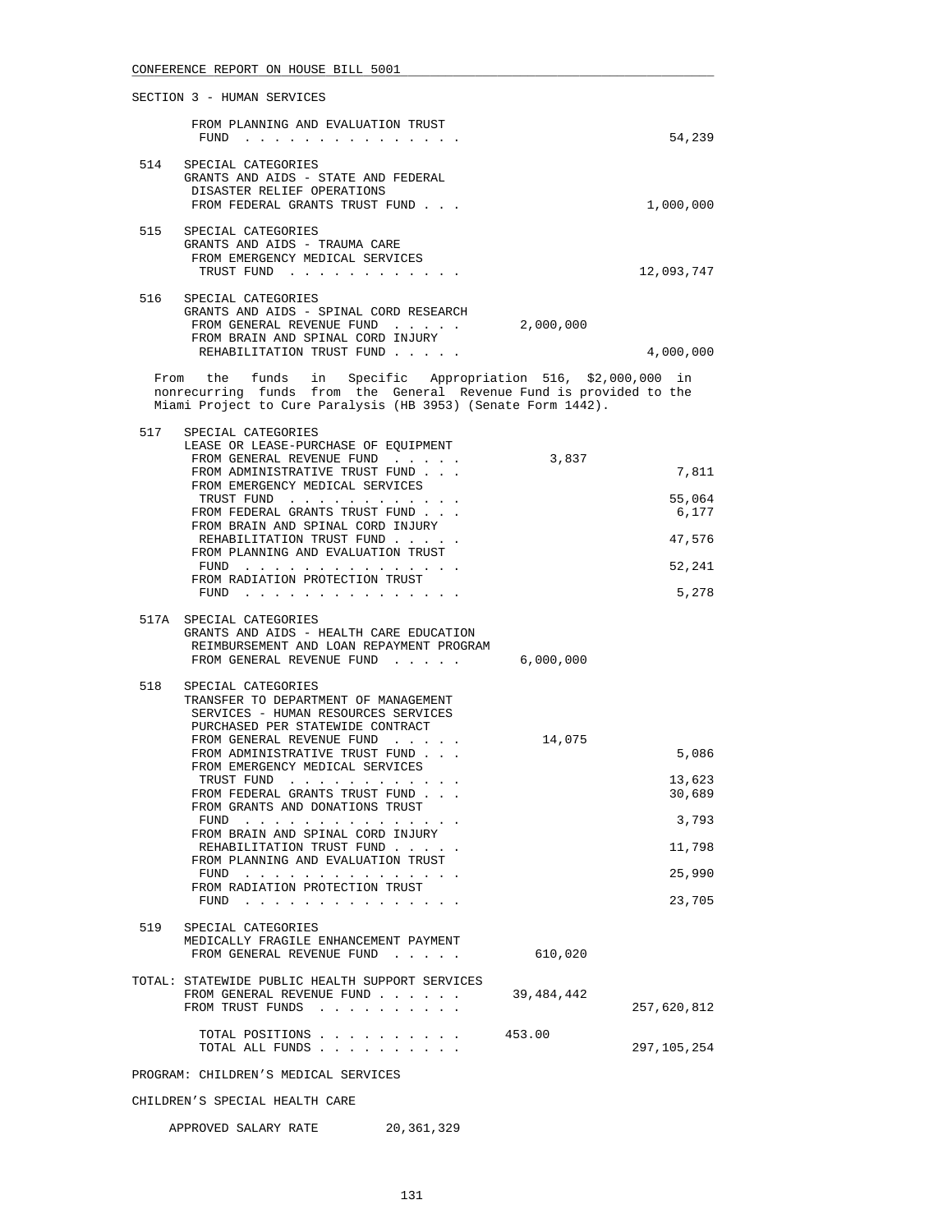| 520 | SALARIES AND BENEFITS POSITIONS<br>FROM GENERAL REVENUE FUND<br>FROM DONATIONS TRUST FUND<br>FROM FEDERAL GRANTS TRUST FUND                                                                                                                                                                                                                                                                                                                                              | .                                                                        | 335.50<br>9,861,152 | 11,693,467<br>2,759,206  |
|-----|--------------------------------------------------------------------------------------------------------------------------------------------------------------------------------------------------------------------------------------------------------------------------------------------------------------------------------------------------------------------------------------------------------------------------------------------------------------------------|--------------------------------------------------------------------------|---------------------|--------------------------|
| 521 | OTHER PERSONAL SERVICES<br>FROM GENERAL REVENUE FUND<br>FROM DONATIONS TRUST FUND<br>FROM FEDERAL GRANTS TRUST FUND                                                                                                                                                                                                                                                                                                                                                      | .                                                                        | 188,882             | 184,296<br>367,425       |
| 522 | <b>EXPENSES</b><br>FROM GENERAL REVENUE FUND<br>FROM DONATIONS TRUST FUND<br>FROM FEDERAL GRANTS TRUST FUND                                                                                                                                                                                                                                                                                                                                                              | $\mathbf{r}$ and $\mathbf{r}$ and $\mathbf{r}$ and $\mathbf{r}$          | 4,115,097           | 3,084,281<br>2,808,301   |
| 523 | OPERATING CAPITAL OUTLAY<br>FROM FEDERAL GRANTS TRUST FUND                                                                                                                                                                                                                                                                                                                                                                                                               |                                                                          |                     | 10,700                   |
| 524 | SPECIAL CATEGORIES<br>GRANTS AND AIDS - CHILDREN'S MEDICAL<br>SERVICES NETWORK<br>FROM GENERAL REVENUE FUND                                                                                                                                                                                                                                                                                                                                                              | $\mathbf{r}$ , $\mathbf{r}$ , $\mathbf{r}$ , $\mathbf{r}$ , $\mathbf{r}$ | 19,964,382          |                          |
|     | FROM DONATIONS TRUST FUND<br>FROM FEDERAL GRANTS TRUST FUND<br>FROM MATERNAL AND CHILD HEALTH                                                                                                                                                                                                                                                                                                                                                                            |                                                                          |                     | 184, 712, 679<br>649,863 |
|     | BLOCK GRANT TRUST FUND<br>FROM SOCIAL SERVICES BLOCK GRANT                                                                                                                                                                                                                                                                                                                                                                                                               |                                                                          |                     | 9,910,054                |
|     | TRUST FUND<br>$\mathbf{1} \qquad \mathbf{1} \qquad \mathbf{1} \qquad \mathbf{1} \qquad \mathbf{1} \qquad \mathbf{1} \qquad \mathbf{1} \qquad \mathbf{1} \qquad \mathbf{1} \qquad \mathbf{1} \qquad \mathbf{1} \qquad \mathbf{1} \qquad \mathbf{1} \qquad \mathbf{1} \qquad \mathbf{1} \qquad \mathbf{1} \qquad \mathbf{1} \qquad \mathbf{1} \qquad \mathbf{1} \qquad \mathbf{1} \qquad \mathbf{1} \qquad \mathbf{1} \qquad \mathbf{1} \qquad \mathbf{1} \qquad \mathbf{$ |                                                                          |                     | 1,613,263                |

 From the funds in Specific Appropriation 524, the Department of Health shall transfer an amount not to exceed \$450,000 from the General Revenue Fund to the Agency for Health Care Administration for Medicaid reimbursable services that support children enrolled in contracted medical foster care programs.

 From the funds in Specific Appropriation 524, up to \$2,500,000 may be used by the Department of Health Children's Medical Services Program to provide benefits authorized in section 391.0315, Florida Statutes, for children with chronic and serious medical conditions who do not qualify for Medicaid or Title XXI of the Social Security Act. The department shall maximize the use of funding provided by federal block grants before utilizing general revenue funds. Children eligible for assistance using these funds must be uninsured, insured but not covered for medically necessary services, or unable to access services due to lack of providers or lack of financial resources regardless of insurance status. The department may serve children on a first-come, first-serve basis until the appropriated funds are fully obligated. Receiving services through the Safety Net Program does not constitute an entitlement for coverage or services when funds appropriated for this purpose are exhausted.

 The funds in Specific Appropriation 524 shall not be used to support continuing education courses or training for health professionals or staff employed by the Children's Medical Services (CMS) Network or under contract with the Department of Health. This limitation shall include but not be limited to: classroom instruction, train the trainer, or web-based continuing education courses that may be considered professional development, or that results in continuing education credits that may be applied towards the initial or subsequent renewal of a health professional's license. This does not preclude the CMS Network from providing information on treatment methodologies or best practices to appropriate CMS Network health professionals, staff, or contractors.

 From the funds in Specific Appropriation 524, \$730,000 from the General Revenue Fund, of which \$450,000 is nonrecurring (HB 3993) (Senate Form 1318), is provided to the Fetal Alcohol Spectrum Disorder program in Sarasota County (recurring base appropriations project).

 From the funds in Specific Appropriation 524, recurring funds from the General Revenue Fund are provided for the following Children's Medical Services specialty contracts:

| University of South Florida - Regional Perinatal |        |
|--------------------------------------------------|--------|
|                                                  | 45,000 |
| Johns Hopkins/All Children's Hospital -          |        |
|                                                  | 48,500 |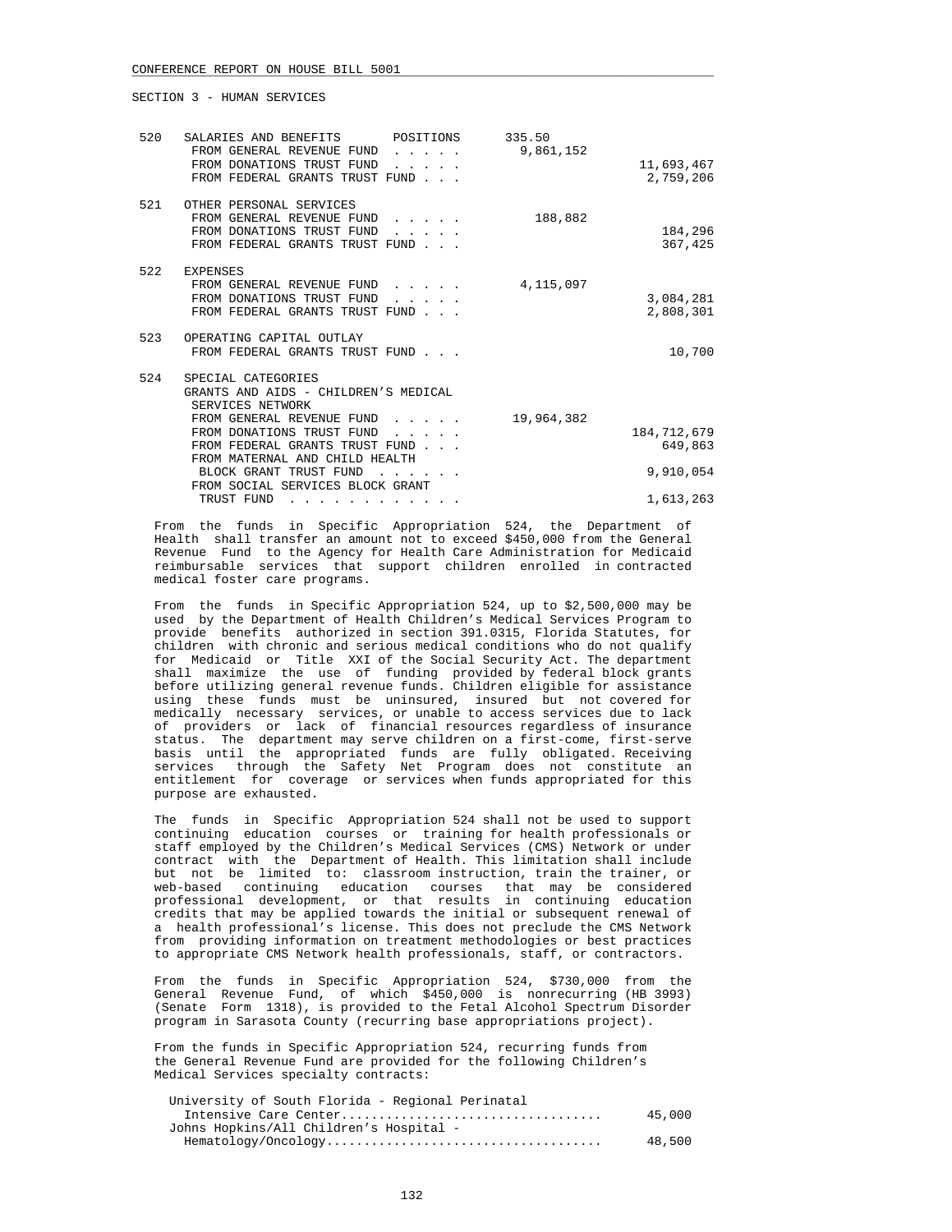| University of Florida - Regional Perinatal Intensive Care |         |
|-----------------------------------------------------------|---------|
|                                                           | 50,000  |
| MATCH dba Partnership for Child Health - Craniofacial and |         |
| Cleft Lip/Cleft Palate                                    | 78,023  |
| Nemours Jacksonville - Hematology/Oncology                | 79,439  |
| Sacred Heart Hospital - Regional Perinatal Intensive Care |         |
|                                                           | 127,788 |
| Children's Diagnostic and Treatment Center - $HIV/ALDS$   | 138,889 |
| University of South Florida - Disease Management          | 151,545 |
| Wolfson Children's Hospital - Disease Management          | 180,000 |
| University of Miami - Comprehensive Children's Kidney     |         |
|                                                           | 205,618 |
| University of Miami - Disease Management                  | 207,962 |
| University of South Florida - HIV/AIDS                    | 222,932 |
| University of South Florida - Comprehensive Children's    |         |
|                                                           | 225,268 |
| University of Florida - HIV/AIDS                          | 241,927 |
| University of Florida - HIV/AIDS                          | 250,543 |
| Joe DiMaggio Children's Hospital - Craniofacial and Cleft |         |
|                                                           | 255,150 |
| Nicklaus Children's Hospital - Craniofacial and Cleft     |         |
|                                                           | 255,150 |
| University of Miami - HIV/AIDS                            | 260,269 |
| Sickle Cell Disease Association of Florida, Inc. - Sickle |         |
|                                                           | 283,860 |
| University of Florida - Disease Management                | 344,258 |
| University of Florida - Hematology/Oncology               | 362,912 |
| University of Florida - Comprehensive Children's Kidney   |         |
|                                                           | 390,466 |
| University of South Florida - Tampa Referral Center       | 393,120 |
| University of Miami - Hematology/Oncology                 | 404,501 |
| University of Florida - Cranio/Multi-Handicapped          | 525,043 |

 The Department of Health is authorized to reallocate funding among the above institutions based on contractual negotiations so long as the General Revenue allocation is not increased.

 From the funds in Specific Appropriation 524, recurring funds from the Maternal and Child Health Block Grant Trust Fund are provided for the following Children's Medical Services specialty contracts:

| Children's Diagnostic and Treatment Center - HIV/AIDS     | 46,296  |
|-----------------------------------------------------------|---------|
| University of South Florida - HIV/AIDS                    | 74,311  |
| University of Florida - HIV/AIDS                          | 80,642  |
| University of Florida - HIV/AIDS                          | 83,514  |
| University of Miami - HIV/AIDS                            | 86,756  |
| University of Florida - Health Care Transition            | 100,000 |
| Orlando Health/Arnold Palmer - Hematology/Oncology        | 110,427 |
| Johns Hopkins/ All Children's - Hematology/Oncology       | 145,500 |
| The Nemours Foundation - Regional Network for Access and  |         |
|                                                           | 150,000 |
| MATCH dba Partnership for Child Health - Regional Network |         |
| for Access and Quality                                    | 150,000 |
| University of Florida - Disease Management                | 130,000 |
| Nemours Jacksonville - Hematology/Oncology                | 238,318 |
| University of Florida - Behavioral Health                 | 525,000 |
| University of Miami - Behavioral Health                   | 445,000 |
| Florida International University - Behavioral Health      | 445,000 |
| Florida State University - Behavioral Health              | 525,000 |
| University of South Florida - Behavioral Health           | 153,305 |
| National Institute for Children's Health Ouality - OI     |         |
| Learning Collaborative                                    | 597,726 |
| University of Central Florida - Patient-Centered Medical  |         |
|                                                           | 755,000 |
|                                                           |         |

 The Department of Health is authorized to reallocate funding among the above institutions based on contractual negotiations so long as the Maternal and Child Health Block Grant Trust Fund allocation is not increased.

 From the funds in Specific Appropriation 524, 5,000,000 from the General Revenue Fund is provided to create a Children's Hearing Aid program within the Department of Health Children's Medical Services program. This program shall provide assistance to families with children 0 -18 years of age, who are residents of the State of Florida, and who have been diagnosed with hearing loss by a licensed physician or audiologist. The program will assist with the purchase of hearing aids,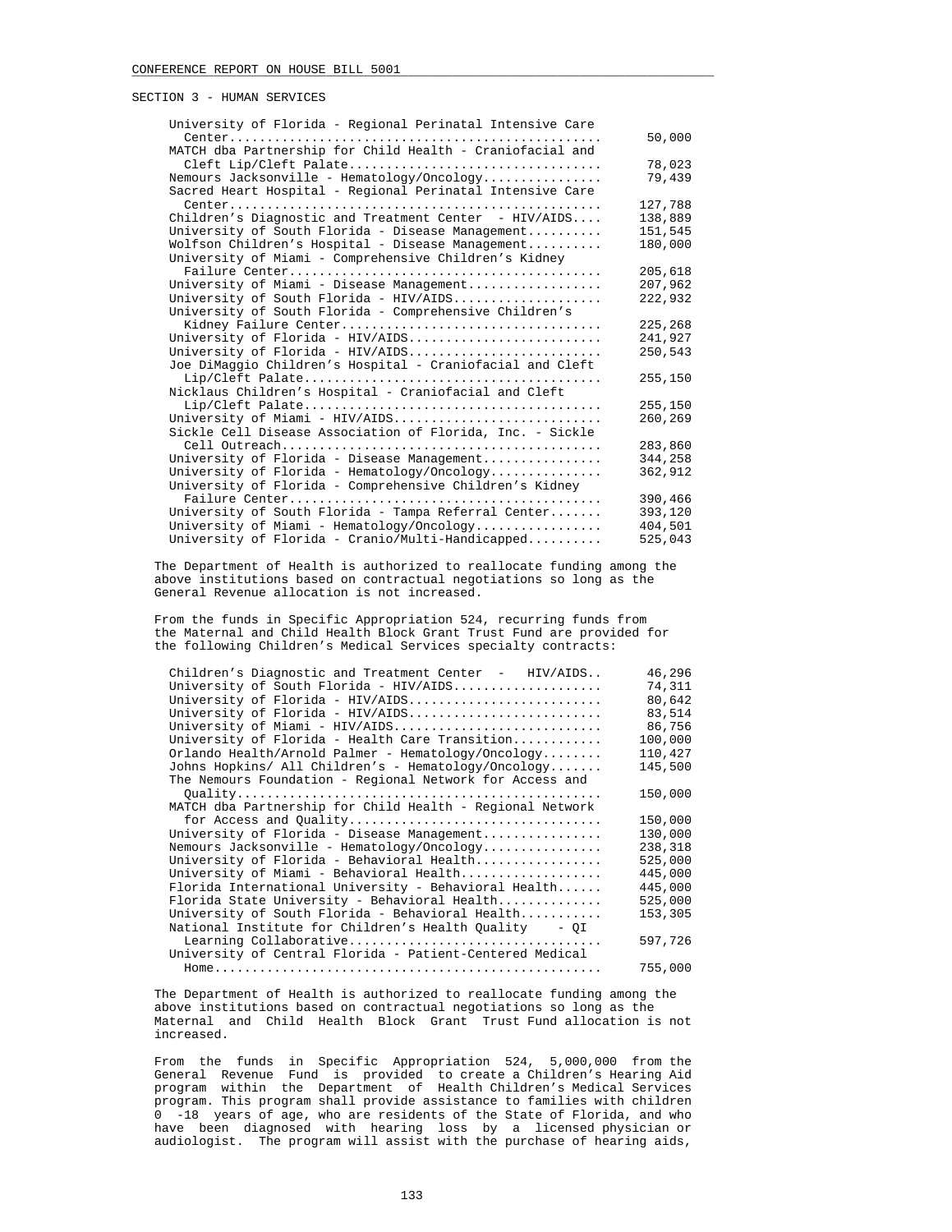assistive listening devices, external cochlear implant processor replacements, ear molds and hearing aid batteries. Children with family incomes at or below 400 percent of the federal poverty level guidelines, and children described in 391.021(3)(a), Florida Statutes, are eligible for the program. Children enrolled or who can qualify for the Florida Medicaid Program or Children's Health Insurance program are not eligible for the program.

 From the funds in Specific Appropriation 524, nonrecurring funds from the General Revenue Fund are provided for the following projects.

| AdventHealth Orlando - Advanced Genomics for Critically   |           |
|-----------------------------------------------------------|-----------|
| Ill Newborns (HB 3503) (Senate Form $2113$ )              | 725,000   |
| Mothers' Milk Bank of Florida - Donor Human Milk for      |           |
| Babies at Home (HB 4667) (Senate Form 2581)               | 75,000    |
| Nicklaus Children's Hospital (Senate Form 2614)           | 500,000   |
| Pediatric Vision Center - University of South Florida Eye |           |
| Institute and Lions Eye Institute for Transplant and      |           |
| $Research(HB 4541)$ (Senate Form $1844)$                  | 750,275   |
| St. Joseph's Children's Hospital - Chronic Complex Clinic |           |
| $(HB 9113)$ (Senate Form 1207)                            | 1,325,000 |
| 525<br>SPECIAL CATEGORIES                                 |           |
| GRANTS AND AIDS - MEDICAL SERVICES FOR                    |           |
|                                                           |           |

| ABUSED/NEGLECTED CHILDREN        |  |            |           |
|----------------------------------|--|------------|-----------|
| FROM GENERAL REVENUE FUND        |  | 19,787,467 |           |
| FROM SOCIAL SERVICES BLOCK GRANT |  |            |           |
| TRUST FUND                       |  |            | 5,763,295 |
|                                  |  |            |           |

 From the funds in Specific Appropriation 525, \$250,000 in nonrecurring funds from the General Revenue Fund is provided to the University of Florida Forensic Interview Center (HB 3983) (Senate Form 1474).

| 6,530,809 |
|-----------|
| 82.405    |
|           |
| 281,710   |
|           |

 527 SPECIAL CATEGORIES GRANTS AND AIDS - CONTRACTED SERVICES FROM GENERAL REVENUE FUND . . . . . 300,000

 From the funds in Specific Appropriation 527, \$300,000 from the General Revenue Fund is provided to A Safe Haven for Newborns (recurring base appropriations project).

 528 SPECIAL CATEGORIES POISON CONTROL CENTER FROM GENERAL REVENUE FUND . . . . . 6,666,498

 Funds in Specific Appropriation 528, \$6,666,498 from the General Revenue Fund is provided to the Poison Control Centers of Florida.

| 529 | SPECIAL CATEGORIES                         |            |            |
|-----|--------------------------------------------|------------|------------|
|     | RISK MANAGEMENT INSURANCE                  |            |            |
|     | FROM GENERAL REVENUE FUND                  | 289,965    |            |
|     |                                            |            |            |
| 530 | SPECIAL CATEGORIES                         |            |            |
|     | GRANTS AND AIDS - DEVELOPMENTAL EVALUATION |            |            |
|     | AND INTERVENTION SERVICES/PART C           |            |            |
|     | FROM GENERAL REVENUE FUND                  | 47,361,173 |            |
|     | FROM FEDERAL GRANTS TRUST FUND             |            | 31,017,140 |
|     |                                            |            |            |

 From the funds in Specific Appropriation 530, at least 85 percent of funds distributed to Local Early Steps providers must be spent on direct client services.

 From the funds in Specific Appropriation 530, up to \$3,833,666 in nonrecurring funds from the Federal Grants Trust Fund is provided to the Department of Health for the replacement of its Early Steps Administrative system. The department must competitively procure a private sector provider with experience in conducting independent verification and validation services of public sector information technology projects to provide independent verification and validation.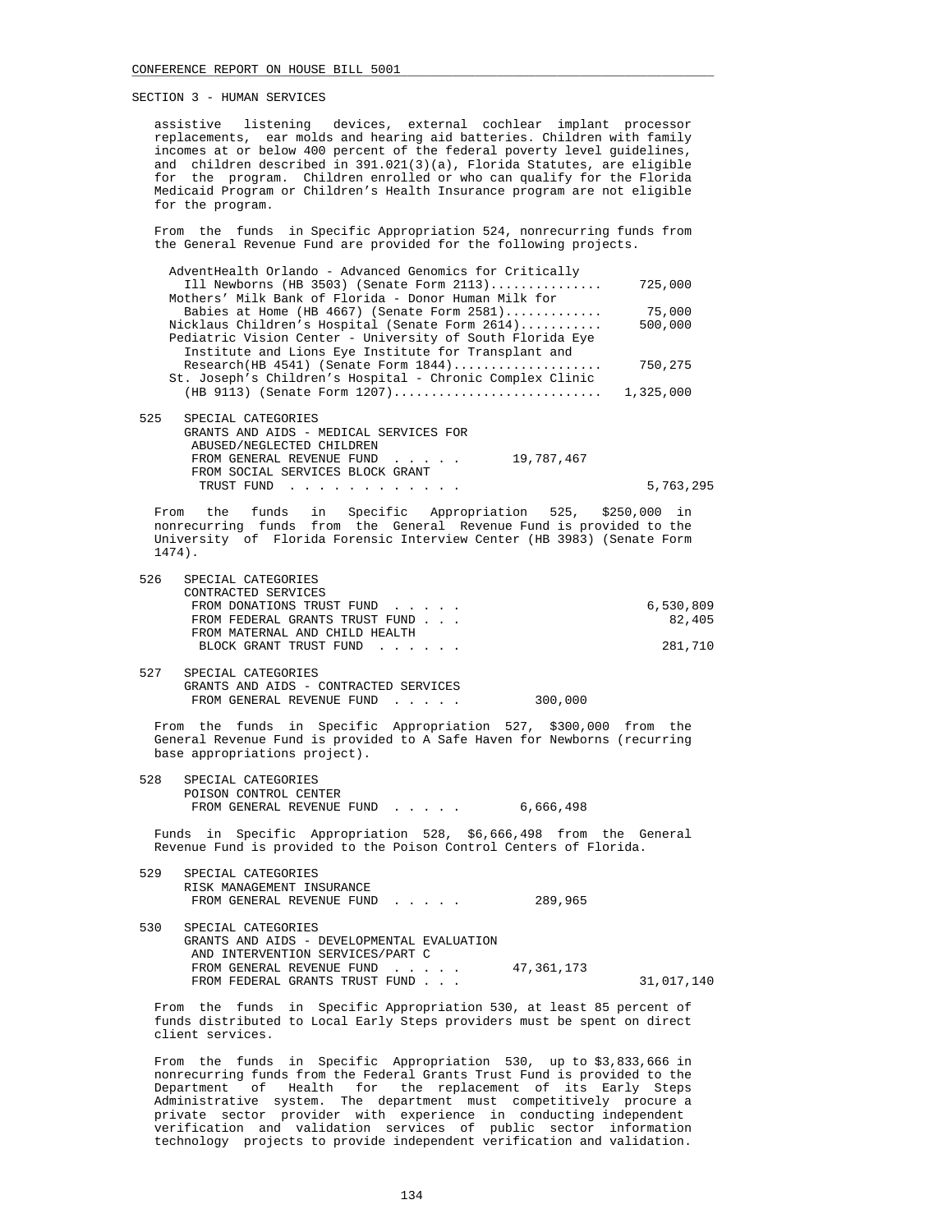The funds shall be placed in reserve. The department is authorized to submit budget amendments to request the release of funds pursuant to the provisions of chapter 216, Florida Statutes. The budget amendments shall include a detailed operational work plan and project spending plan. The department shall submit quarterly project status reports to the Executive Office of the Governor's Office of Policy and Budget, the chair of the Senate Appropriations Committee, and the chair of the House Appropriations Committee. Each report must include progress made to date for each project milestone, planned and actual completion dates, planned and actual costs incurred, and any current project issues and risks.

| 531 | SPECIAL CATEGORIES<br>LEASE OR LEASE-PURCHASE OF EQUIPMENT<br>FROM GENERAL REVENUE FUND<br>FROM DONATIONS TRUST FUND<br>FROM FEDERAL GRANTS TRUST FUND                                                                                                        | 82,009 | 121,245<br>75,871   |
|-----|---------------------------------------------------------------------------------------------------------------------------------------------------------------------------------------------------------------------------------------------------------------|--------|---------------------|
| 532 | SPECIAL CATEGORIES<br>TRANSFER TO DEPARTMENT OF MANAGEMENT<br>SERVICES - HUMAN RESOURCES SERVICES<br>PURCHASED PER STATEWIDE CONTRACT<br>FROM GENERAL REVENUE FUND<br>FROM DONATIONS TRUST FUND<br>and a state of the state<br>FROM FEDERAL GRANTS TRUST FUND | 92,952 | 69,634<br>30,227    |
|     | TOTAL: CHILDREN'S SPECIAL HEALTH CARE<br>FROM GENERAL REVENUE FUND 108,709,577<br>FROM TRUST FUNDS                                                                                                                                                            |        | 261,765,871         |
|     | TOTAL POSITIONS<br>TOTAL ALL FUNDS                                                                                                                                                                                                                            | 335.50 | 370, 475, 448       |
|     | PROGRAM: HEALTH CARE PRACTITIONER AND ACCESS                                                                                                                                                                                                                  |        |                     |
|     | MEDICAL QUALITY ASSURANCE                                                                                                                                                                                                                                     |        |                     |
|     | APPROVED SALARY RATE<br>24,818,264                                                                                                                                                                                                                            |        |                     |
| 533 | SALARIES AND BENEFITS POSITIONS 612.50<br>FROM MEDICAL QUALITY ASSURANCE<br>TRUST FUND                                                                                                                                                                        |        | 37, 471, 976        |
| 534 | OTHER PERSONAL SERVICES<br>FROM MEDICAL QUALITY ASSURANCE<br>TRUST FUND                                                                                                                                                                                       |        | 4,634,783           |
| 535 | EXPENSES<br>FROM FEDERAL GRANTS TRUST FUND<br>FROM MEDICAL OUALITY ASSURANCE<br>TRUST FUND                                                                                                                                                                    |        | 86,419<br>6,385,220 |
| 536 | OPERATING CAPITAL OUTLAY<br>FROM MEDICAL QUALITY ASSURANCE<br>TRUST FUND                                                                                                                                                                                      |        | 57,604              |
|     | 537 SPECIAL CATEGORIES<br>ACQUISITION OF MOTOR VEHICLES<br>FROM MEDICAL QUALITY ASSURANCE<br>TRUST FUND                                                                                                                                                       |        | 198,430             |
| 538 | SPECIAL CATEGORIES<br>UNLICENSED ACTIVITIES<br>FROM MEDICAL QUALITY ASSURANCE<br>TRUST FUND                                                                                                                                                                   |        | 1,173,452           |
| 539 | SPECIAL CATEGORIES                                                                                                                                                                                                                                            |        |                     |

| - 33 | SPECIAL CAIEGORIES                     |            |
|------|----------------------------------------|------------|
|      | TRANSFER TO DIVISION OF ADMINISTRATIVE |            |
|      | HEARINGS                               |            |
|      | FROM MEDICAL OUALITY ASSURANCE         |            |
|      | TRUST FUND                             | 315,433    |
| 540  | SPECIAL CATEGORIES                     |            |
|      | CONTRACTED SERVICES                    |            |
|      | FROM FEDERAL GRANTS TRUST FUND         | 863,761    |
|      | FROM MEDICAL OUALITY ASSURANCE         |            |
|      | TRUST FUND                             | 18,555,704 |
|      |                                        |            |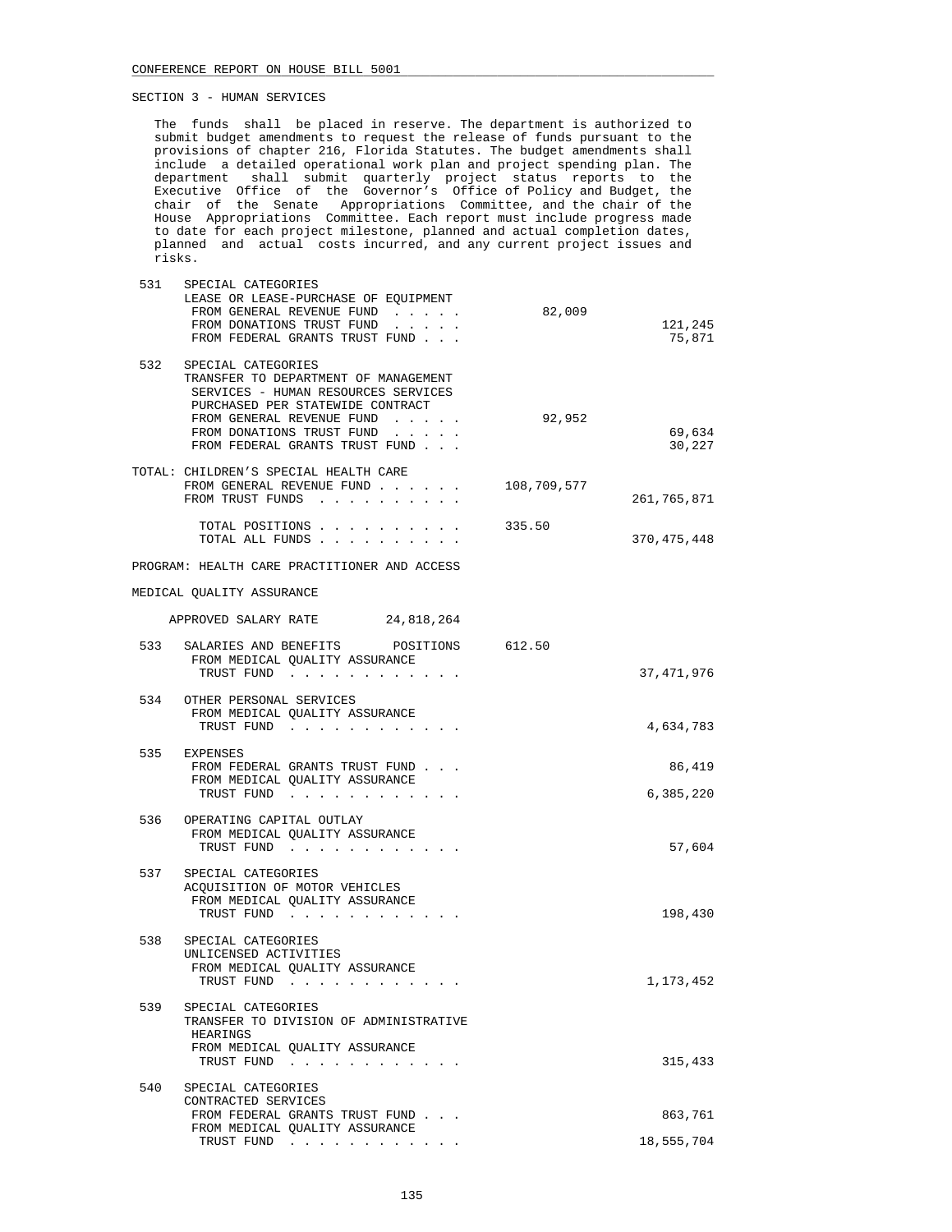From the funds in Specific Appropriation 540, \$1,698,800 in nonrecurring funds from the Medical Quality Assurance Trust Fund is provided to the Department of Health for the development of an Artificial Intelligence Customer Service Solution. From these funds, \$1,274,100 shall be held in reserve and the department is authorized to submit budget amendments requesting the release of funds pursuant to the provisions of chapter 216, Florida Statutes. Requests for the release of funds shall include a detailed operational work plan and project spending plan. The department shall also provide quarterly project status reports to the chair of the Senate Appropriations Committee, the chair of the House Appropriations Committee, and the Executive Office of the Governor's Office of Policy and Budget. The report must include progress made to date for each project milestone and contract deliverable, planned and actual completion dates, planned and actual costs incurred, and any current project issues and risks.

| 541 | SPECIAL CATEGORIES<br>GRANTS AND AIDS - CONTRACTED SERVICES<br>FROM FEDERAL GRANTS TRUST FUND                                                                           |         | 122,000               |
|-----|-------------------------------------------------------------------------------------------------------------------------------------------------------------------------|---------|-----------------------|
| 542 | SPECIAL CATEGORIES<br>RISK MANAGEMENT INSURANCE<br>FROM MEDICAL QUALITY ASSURANCE<br>TRUST FUND                                                                         |         | 353,372               |
| 543 | SPECIAL CATEGORIES<br>LEASE OR LEASE-PURCHASE OF EQUIPMENT<br>FROM MEDICAL QUALITY ASSURANCE<br>TRUST FUND                                                              |         | 339,364               |
| 544 | SPECIAL CATEGORIES<br>TRANSFER TO DEPARTMENT OF MANAGEMENT<br>SERVICES - HUMAN RESOURCES SERVICES<br>PURCHASED PER STATEWIDE CONTRACT<br>FROM MEDICAL OUALITY ASSURANCE |         |                       |
|     | TRUST FUND<br>the contract of the contract of the contract of                                                                                                           |         | 158,398               |
|     | TOTAL: MEDICAL QUALITY ASSURANCE<br>FROM TRUST FUNDS                                                                                                                    |         | 70,715,916            |
|     | TOTAL POSITIONS<br>TOTAL ALL FUNDS                                                                                                                                      | 612.50  | 70,715,916            |
|     | PROGRAM: DISABILITY DETERMINATIONS                                                                                                                                      |         |                       |
|     | DISABILITY BENEFITS DETERMINATION                                                                                                                                       |         |                       |
|     | APPROVED SALARY RATE 51,302,402                                                                                                                                         |         |                       |
| 545 | SALARIES AND BENEFITS POSITIONS 1,147.00<br>FROM GENERAL REVENUE FUND<br>FROM FEDERAL GRANTS TRUST FUND<br>FROM U.S. TRUST FUND                                         | 697,467 | 775,481<br>77,282,520 |
| 546 | OTHER PERSONAL SERVICES<br>FROM GENERAL REVENUE FUND<br>FROM FEDERAL GRANTS TRUST FUND<br>FROM U.S. TRUST FUND                                                          | 850,348 | 872,461<br>28,400,307 |
| 547 | EXPENSES<br>FROM GENERAL REVENUE FUND<br>FROM FEDERAL GRANTS TRUST FUND<br>FROM U.S. TRUST FUND                                                                         | 139,839 | 198,434<br>21,622,860 |
|     |                                                                                                                                                                         |         |                       |

| OPERATING CAPITAL OUTLAY       |         |            |
|--------------------------------|---------|------------|
| FROM GENERAL REVENUE FUND      | 4,000   |            |
| FROM FEDERAL GRANTS TRUST FUND |         | 4,000      |
| FROM U.S. TRUST FUND           |         | 712,620    |
| SPECIAL CATEGORIES             |         |            |
| CONTRACTED SERVICES            |         |            |
| FROM GENERAL REVENUE FUND      | 135,331 |            |
| FROM FEDERAL GRANTS TRUST FUND |         | 79,818     |
| FROM U.S. TRUST FUND           |         | 36,770,837 |
|                                |         |            |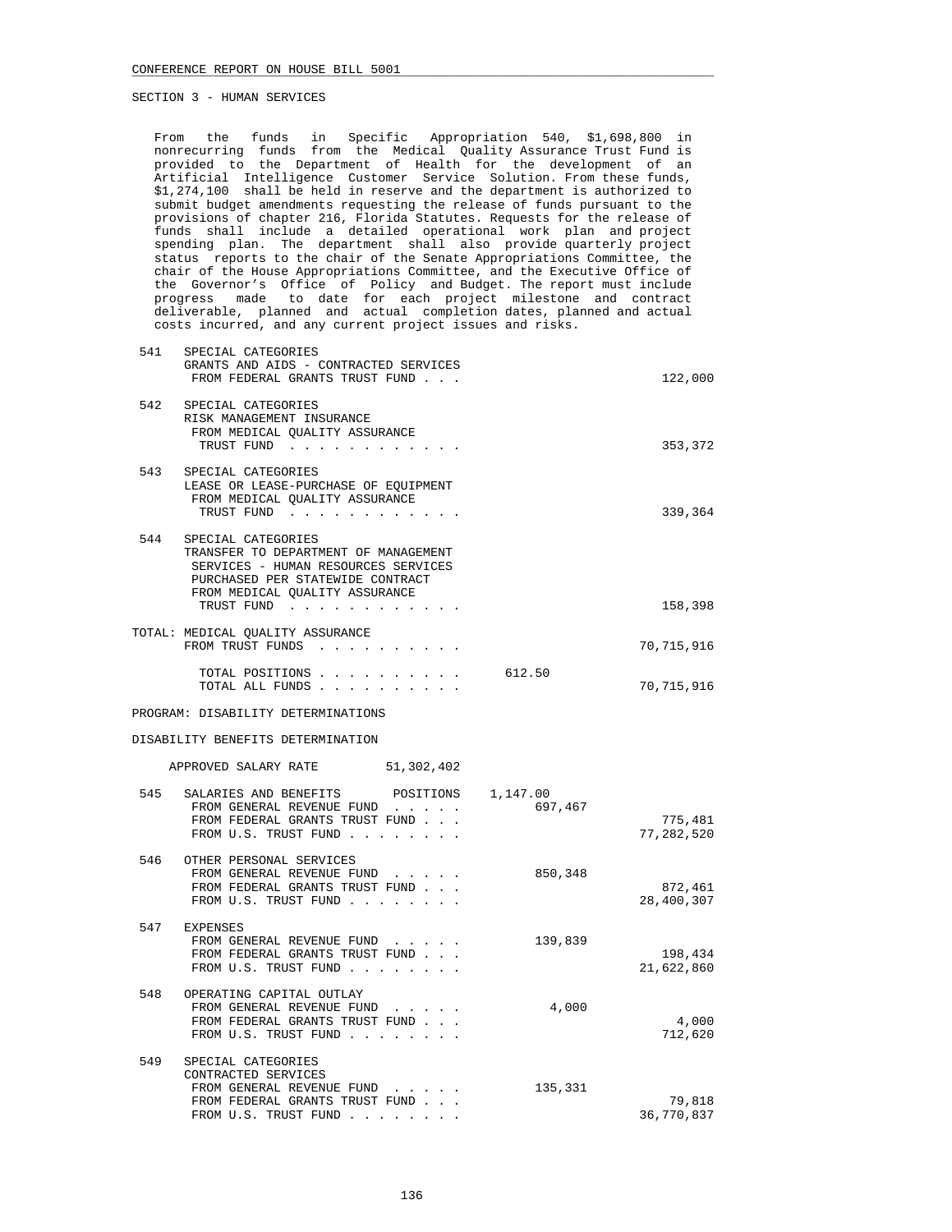| 550 | SPECIAL CATEGORIES<br>RISK MANAGEMENT INSURANCE<br>FROM GENERAL REVENUE FUND<br>FROM FEDERAL GRANTS TRUST FUND<br>FROM U.S. TRUST FUND                                                                                       | 1,691                    | 1,691<br>227,101 |
|-----|------------------------------------------------------------------------------------------------------------------------------------------------------------------------------------------------------------------------------|--------------------------|------------------|
| 551 | SPECIAL CATEGORIES<br>LEASE OR LEASE-PURCHASE OF EOUIPMENT<br>FROM FEDERAL GRANTS TRUST FUND<br>FROM U.S. TRUST FUND                                                                                                         |                          | 1,000<br>2,334   |
| 552 | SPECIAL CATEGORIES<br>TRANSFER TO DEPARTMENT OF MANAGEMENT<br>SERVICES - HUMAN RESOURCES SERVICES<br>PURCHASED PER STATEWIDE CONTRACT<br>FROM GENERAL REVENUE FUND<br>FROM FEDERAL GRANTS TRUST FUND<br>FROM U.S. TRUST FUND | 2,367                    | 2,403<br>348,097 |
|     | TOTAL: DISABILITY BENEFITS DETERMINATION<br>FROM GENERAL REVENUE FUND<br>FROM TRUST FUNDS                                                                                                                                    | 1,831,043                | 167,301,964      |
|     | TOTAL POSITIONS<br>TOTAL ALL FUNDS                                                                                                                                                                                           | 1,147.00                 | 169, 133, 007    |
|     | TOTAL: HEALTH, DEPARTMENT OF<br>FROM GENERAL REVENUE FUND<br>FROM TRUST FUNDS                                                                                                                                                | 750,578,215              | 2,675,828,037    |
|     | TOTAL POSITIONS<br>TOTAL ALL FUNDS<br>TOTAL APPROVED SALARY RATE                                                                                                                                                             | 12,832.01<br>579,612,786 | 3,426,406,252    |

VETERANS' AFFAIRS, DEPARTMENT OF

PROGRAM: SERVICES TO VETERANS' PROGRAM

## VETERANS' HOMES

 From the funds in Specific Appropriations 553 through 580, the Department of Veterans' Affairs shall provide a monthly reconciliation report for all Operations and Maintenance Trust Fund expenditures and revenues. The report shall include actual expenditures to date by category and revenue collections to date for each month and shall be reconciled to state accounting records. The Department shall provide applicable state accounting reports to validate the reconciliation report. The report shall also include expenditure projections by category and revenue projections for the remainder of the fiscal year by month; census data for each nursing home or domiciliary operated by the department by month; census data and anticipated opening dates for the new state veterans' nursing homes, and a report of departmental use of contract nurse staffing agencies. In the event projected revenues are not sufficient to cover projected expenditures, the department shall submit a written corrective action plan to address each deficit by category. The corrective action plan shall prioritize reducing departmental administrative costs in the Executive Direction and Support Services program first in lieu of reductions to Veterans' Benefits or Nursing home expenditures. The report shall be provided to the Governor, the President of the Senate and the Speaker of the House of Representatives no later than 30 days after the last business day of the preceding month.

 From the funds in Specific Appropriations 553 through 578, the Department of Veteran Affairs shall make a recommendation on the location of the ninth and tenth state veterans' nursing home to the Governor and the Cabinet no later than August 1, 2022.

APPROVED SALARY RATE 51,820,608

| 553 | SALARIES AND BENEFITS POSITIONS<br>FROM OPERATIONS AND MAINTENANCE<br>TRUST FUND | 1,338.00  | 80,462,231 |
|-----|----------------------------------------------------------------------------------|-----------|------------|
| 554 | OTHER PERSONAL SERVICES<br>FROM GENERAL REVENUE FUND                             | 4,643,790 |            |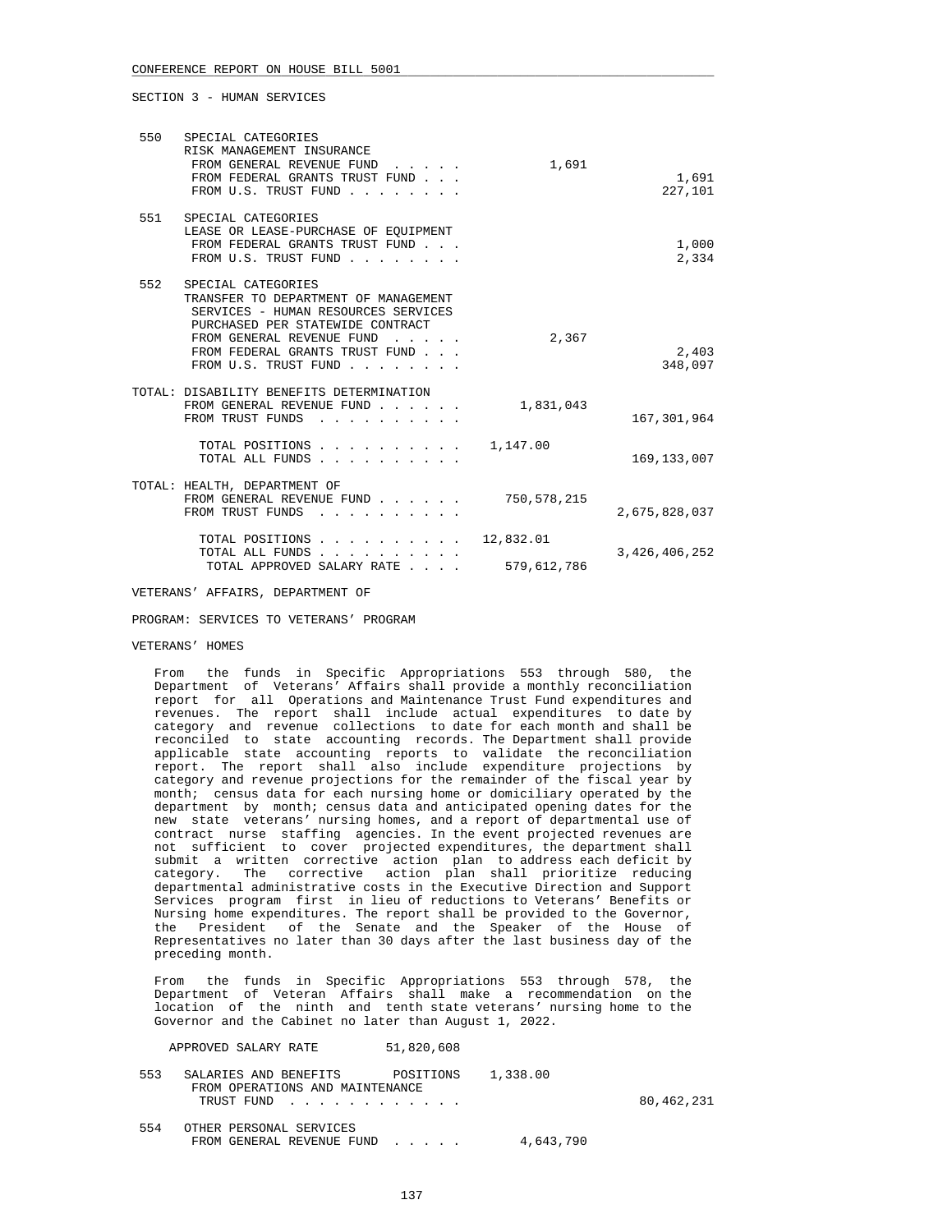|     | SECTION 3 - HUMAN SERVICES                                                                                                                                                                                                                                                      |            |                   |
|-----|---------------------------------------------------------------------------------------------------------------------------------------------------------------------------------------------------------------------------------------------------------------------------------|------------|-------------------|
|     | FROM OPERATIONS AND MAINTENANCE<br>TRUST FUND<br>$\mathbf{r}$ , $\mathbf{r}$ , $\mathbf{r}$ , $\mathbf{r}$ , $\mathbf{r}$                                                                                                                                                       |            | 237,202           |
| 555 | EXPENSES<br>FROM GENERAL REVENUE FUND<br>FROM GRANTS AND DONATIONS TRUST<br>FUND                                                                                                                                                                                                | 22,821,320 | 26,000            |
|     | FROM OPERATIONS AND MAINTENANCE<br>TRUST FUND<br>design and a state of the state of the state of the state of the state of the state of the state of the state of the state of the state of the state of the state of the state of the state of the state of the state of the s |            | 327,913           |
| 556 | OPERATING CAPITAL OUTLAY<br>FROM GENERAL REVENUE FUND<br>FROM GRANTS AND DONATIONS TRUST<br>FIJND<br>FROM OPERATIONS AND MAINTENANCE<br>TRUST FUND<br>$\mathbf{r}$ , $\mathbf{r}$ , $\mathbf{r}$ , $\mathbf{r}$ , $\mathbf{r}$<br>and the second control of the second          | 368,445    | 25,000<br>520,994 |
|     | 557 FOOD PRODUCTS<br>FROM OPERATIONS AND MAINTENANCE<br>TRUST FUND<br>$\sim$ $\sim$ $\sim$ $\sim$ $\sim$                                                                                                                                                                        |            | 4,331,974         |
| 558 | FIXED CAPITAL OUTLAY<br>MAINTENANCE AND REPAIR OF STATE-OWNED<br>RESIDENTIAL FACILITIES FOR VETERANS<br>FROM GENERAL REVENUE FUND                                                                                                                                               | 380,552    |                   |
| 560 | SPECIAL CATEGORIES<br>CONTRACTED SERVICES<br>FROM GENERAL REVENUE FUND<br>FROM OPERATIONS AND MAINTENANCE                                                                                                                                                                       | 21,532,378 |                   |
|     | TRUST FUND                                                                                                                                                                                                                                                                      |            | 8,021,913         |

 From the funds in Specific Appropriation 560, \$6,925,034 in recurring funds from the General Revenue Fund must be used to raise wages of contracted employees of the department to at least \$15.00. These funds shall be placed in reserve. The department is authorized to submit budget amendments requesting the release of these funds pursuant to the provisions of chapter 216, Florida Statutes. Release is contingent upon the submission of an attestation by the executive director of the department, subject to the penalty of perjury under section 837.012, Florida Statutes, that all funds provided in Specific Appropriation 560 will be used toward raising the hourly wages of contracted employees to at least \$15.00 per hour.

| 561 | SPECIAL CATEGORIES<br>RECREATIONAL EQUIPMENT AND SUPPLIES<br>FROM GRANTS AND DONATIONS TRUST<br>FUND                                                                                                                  |                    | 99,000      |
|-----|-----------------------------------------------------------------------------------------------------------------------------------------------------------------------------------------------------------------------|--------------------|-------------|
|     | 562 SPECIAL CATEGORIES<br>RISK MANAGEMENT INSURANCE<br>FROM OPERATIONS AND MAINTENANCE<br>TRUST FUND                                                                                                                  |                    | 1,636,021   |
| 563 | SPECIAL CATEGORIES<br>TRANSFER TO DEPARTMENT OF MANAGEMENT<br>SERVICES - HUMAN RESOURCES SERVICES<br>PURCHASED PER STATEWIDE CONTRACT<br>FROM OPERATIONS AND MAINTENANCE<br>TRUST FUND<br><u>in the second second</u> |                    | 417,557     |
|     | TOTAL: VETERANS' HOMES<br>FROM GENERAL REVENUE FUND<br>FROM TRUST FUNDS                                                                                                                                               | 49,746,485         | 96,105,805  |
|     | TOTAL POSITIONS<br>TOTAL ALL FUNDS                                                                                                                                                                                    | 1,338.00           | 145,852,290 |
|     | EXECUTIVE DIRECTION AND SUPPORT SERVICES                                                                                                                                                                              |                    |             |
|     | APPROVED SALARY RATE<br>1,908,083                                                                                                                                                                                     |                    |             |
| 564 | SALARIES AND BENEFITS POSITIONS<br>FROM GENERAL REVENUE FUND<br>$\mathbf{r}$ , $\mathbf{r}$ , $\mathbf{r}$ , $\mathbf{r}$<br>FROM OPERATIONS AND MAINTENANCE                                                          | 29.50<br>2,647,275 |             |
|     | TRUST FUND<br>the company of the company of                                                                                                                                                                           |                    | 214,532     |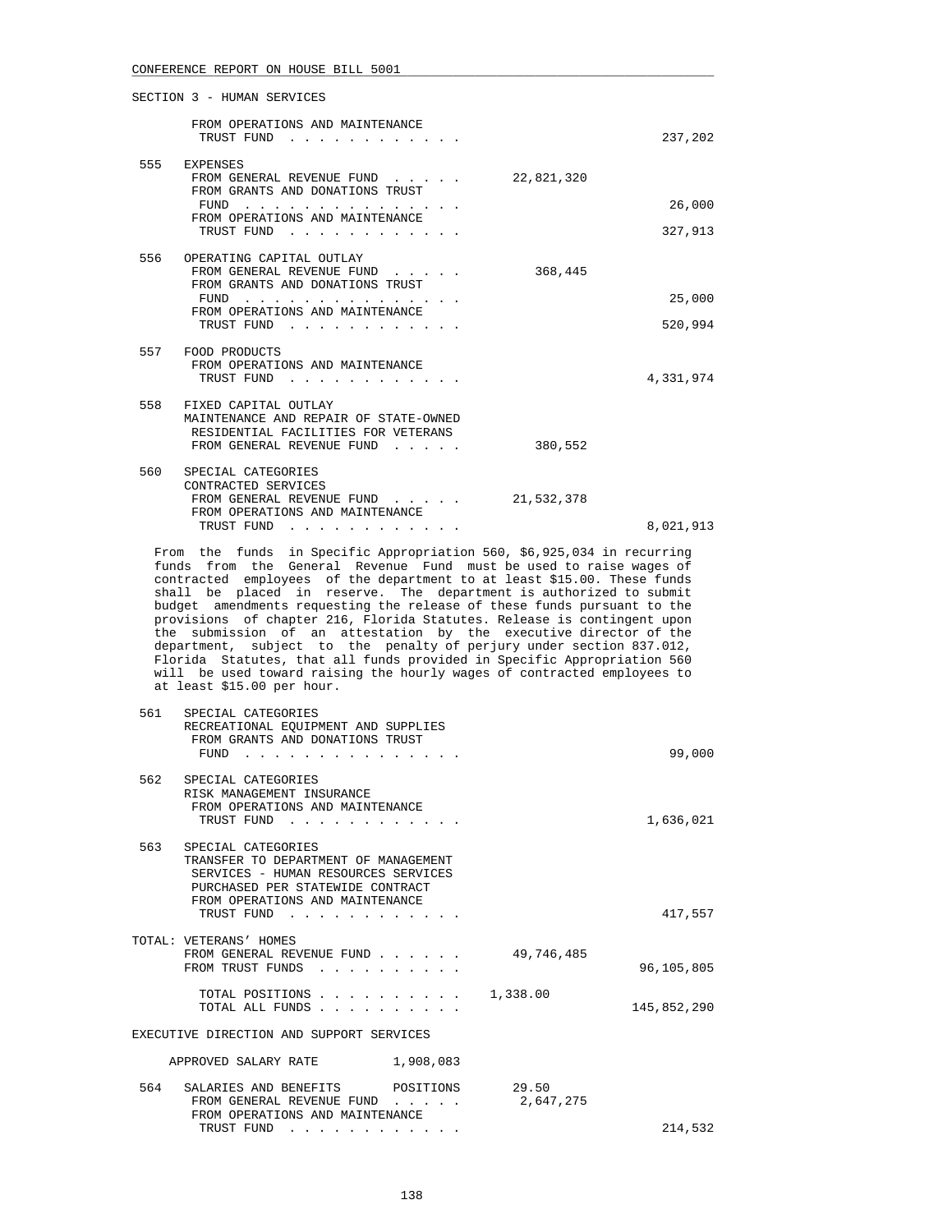| 565 | OTHER PERSONAL SERVICES<br>FROM GENERAL REVENUE FUND                                                                                                                                                                    | 22,903    |           |
|-----|-------------------------------------------------------------------------------------------------------------------------------------------------------------------------------------------------------------------------|-----------|-----------|
|     | 566 EXPENSES<br>FROM GENERAL REVENUE FUND<br>FROM OPERATIONS AND MAINTENANCE<br>TRUST FUND                                                                                                                              | 1,133,797 | 547,965   |
|     | 567 OPERATING CAPITAL OUTLAY<br>FROM GENERAL REVENUE FUND                                                                                                                                                               | 120,512   |           |
|     | 567A SPECIAL CATEGORIES<br>TRANSFER TO DIVISION OF ADMINISTRATIVE<br>HEARINGS<br>FROM GENERAL REVENUE FUND                                                                                                              | 2,675     |           |
| 568 | SPECIAL CATEGORIES<br>CONTRACTED SERVICES<br>FROM GENERAL REVENUE FUND<br>FROM OPERATIONS AND MAINTENANCE<br>TRUST FUND                                                                                                 | 267,632   | 519,862   |
|     | 569 SPECIAL CATEGORIES<br>RISK MANAGEMENT INSURANCE<br>FROM GENERAL REVENUE FUND                                                                                                                                        | 16,942    |           |
|     | 570 SPECIAL CATEGORIES<br>TRANSFER TO DEPARTMENT OF MANAGEMENT<br>SERVICES - HUMAN RESOURCES SERVICES<br>PURCHASED PER STATEWIDE CONTRACT<br>FROM GENERAL REVENUE FUND<br>FROM OPERATIONS AND MAINTENANCE<br>TRUST FUND | 7,882     | 593       |
|     | 571A DATA PROCESSING SERVICES<br>NORTHWEST REGIONAL DATA CENTER (NWRDC)<br>FROM GENERAL REVENUE FUND                                                                                                                    | 29,888    |           |
|     | TOTAL: EXECUTIVE DIRECTION AND SUPPORT SERVICES<br>FROM GENERAL REVENUE FUND<br>FROM TRUST FUNDS                                                                                                                        | 4,249,506 | 1,282,952 |
|     | TOTAL POSITIONS<br>TOTAL ALL FUNDS                                                                                                                                                                                      | 29.50     | 5,532,458 |
|     | VETERANS' BENEFITS AND ASSISTANCE                                                                                                                                                                                       |           |           |
|     | APPROVED SALARY RATE 5,624,304                                                                                                                                                                                          |           |           |
| 572 | SALARIES AND BENEFITS POSITIONS 115.00<br>FROM GENERAL REVENUE FUND<br>FROM OPERATIONS AND MAINTENANCE<br>TRUST FUND                                                                                                    | 4,725,617 | 3,066,174 |
| 573 | OTHER PERSONAL SERVICES<br>FROM GENERAL REVENUE FUND<br>FROM OPERATIONS AND MAINTENANCE<br>TRUST FUND                                                                                                                   | 12,612    | 10,881    |
|     | 574 EXPENSES<br>FROM GENERAL REVENUE FUND<br>FROM OPERATIONS AND MAINTENANCE<br>TRUST FUND                                                                                                                              | 208,653   | 386,359   |
| 575 | OPERATING CAPITAL OUTLAY<br>FROM OPERATIONS AND MAINTENANCE<br>TRUST FUND                                                                                                                                               |           | 15,500    |
| 576 | SPECIAL CATEGORIES<br>CONTRACTED SERVICES<br>FROM GENERAL REVENUE FUND<br>FROM OPERATIONS AND MAINTENANCE<br>TRUST FUND                                                                                                 | 2,569     | 32,500    |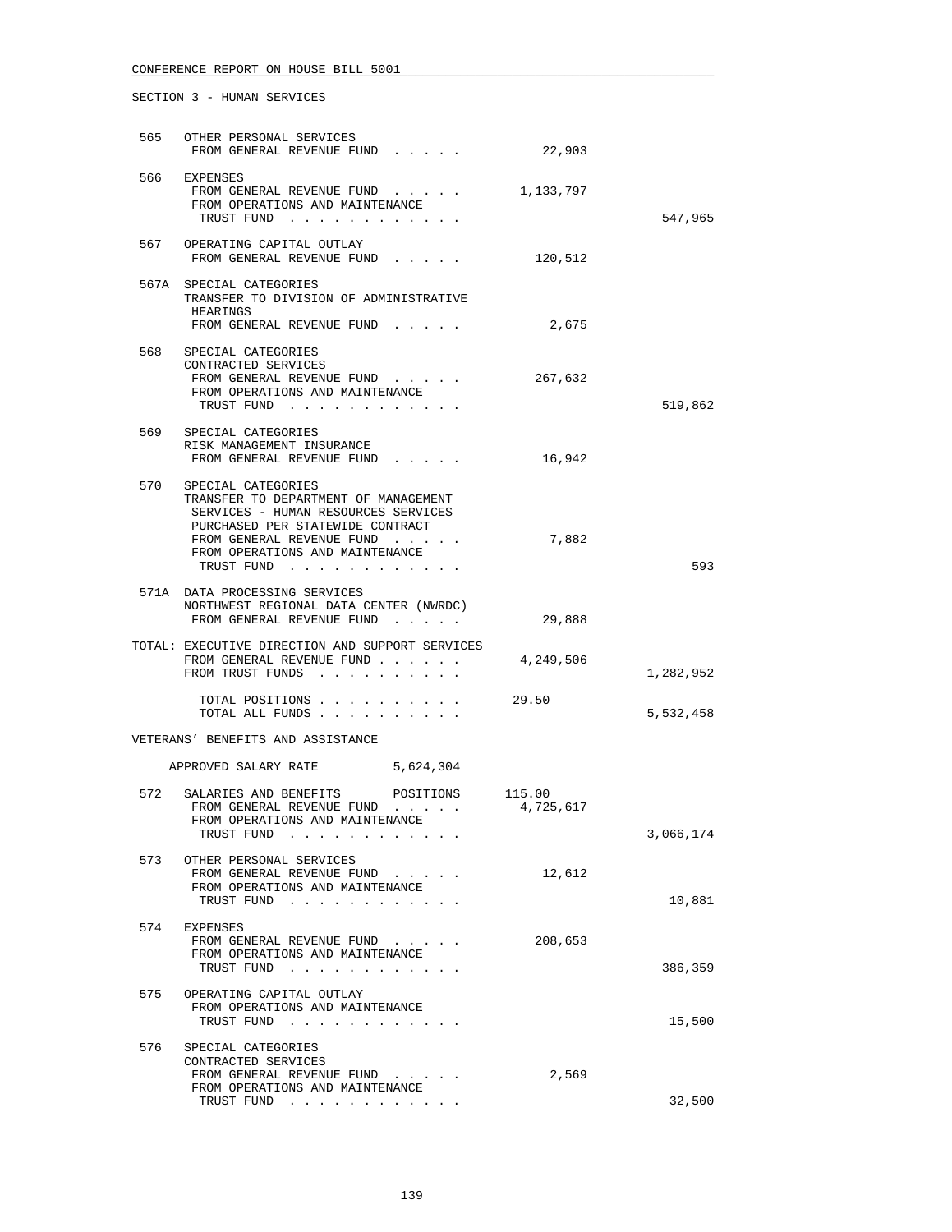| 576A | SPECIAL CATEGORIES                                                                                                                          |                        |
|------|---------------------------------------------------------------------------------------------------------------------------------------------|------------------------|
|      | GRANTS AND AIDS - CONTRACTED SERVICES<br>FROM GENERAL REVENUE FUND<br>6,336,005<br>and the state of the state of                            |                        |
|      | From the funds in Specific Appropriation 576A, nonrecurring funds from<br>the General Revenue Fund are provided for the following projects: |                        |
|      | SOF Missions Suicide Prevention (HB 4829) (Senate Form                                                                                      |                        |
|      | Quantum Leap Farm Equine Assisted Therapy for Veterans                                                                                      | 500,000                |
|      | $(HB 3485)$ (Senate Form $1884)$<br>K9s for Warriors - Lifetime Care & Mental Health Support                                                | 190,000                |
|      | for Veterans (HB 3473) (Senate Form 1579)<br>K9 Partners for Patriots Mental Health Expansion (HB                                           | 750,000                |
|      | $9207$ (Senate Form $2310)$<br>Five Star Veterans Center Homeless Housing and                                                               | 175,000                |
|      | Reintegration Project (HB 3041) (Senate Form 1407)<br>University of South Florida - Alternative Treatment                                   | 374,000                |
|      | Options for Veterans (Senate Form 2560)                                                                                                     | 500,000                |
|      | The Fire Watch Project, Inc. (HB 3399) (Senate Form 1296)<br>Northeast Florida Women Veterans - Women Veterans                              | 540,000                |
|      | Ignited(HB 4201)(Senate Form 1239)<br>Blue Angels Foundation - Post Traumatic Stress Protocol                                               | 497,005                |
|      | to Reduce Veteran Suicide (Senate Form 2505)                                                                                                | 500,000                |
|      | Florida Veterans Foundation (HB 2291) (Senate Form 1552)<br>Florida Veterans Legal Help Line (HB 2165) (Senate Form                         | 250,000                |
|      | Home Base Florida Veterans & Family Care (HB $4625$ ) (Senate                                                                               | 750,000                |
|      | Mid Florida Community Services, Inc., - Veteran Ride                                                                                        | 1,000,000              |
|      | Veterans Helping Veterans- Veterans Outreach Program (HB                                                                                    | 150,000                |
|      |                                                                                                                                             | 160,000                |
| 577  | SPECIAL CATEGORIES                                                                                                                          |                        |
|      | RISK MANAGEMENT INSURANCE                                                                                                                   |                        |
|      | 12,854<br>FROM GENERAL REVENUE FUND                                                                                                         |                        |
|      | FROM OPERATIONS AND MAINTENANCE<br>TRUST FUND                                                                                               | 4,327                  |
|      |                                                                                                                                             |                        |
| 578  | SPECIAL CATEGORIES                                                                                                                          |                        |
|      | TRANSFER TO DEPARTMENT OF MANAGEMENT<br>SERVICES - HUMAN RESOURCES SERVICES                                                                 |                        |
|      | PURCHASED PER STATEWIDE CONTRACT                                                                                                            |                        |
|      | FROM GENERAL REVENUE FUND<br>22,528                                                                                                         |                        |
|      | FROM OPERATIONS AND MAINTENANCE                                                                                                             |                        |
|      | TRUST FUND                                                                                                                                  | 12,896                 |
| 578A | GRANTS AND AIDS TO LOCAL GOVERNMENTS AND                                                                                                    |                        |
|      | NONSTATE ENTITIES - FIXED CAPITAL OUTLAY<br>GRANTS AND AIDS TO LOCAL GOVERNMENTS AND                                                        |                        |
|      | NONSTATE ENTITIES - FIXED CAPITAL OUTLAY                                                                                                    |                        |
|      | 3,800,000<br>FROM GENERAL REVENUE FUND<br>$\sim$ $\sim$ $\sim$ $\sim$ $\sim$                                                                |                        |
|      | From the funds in Specific Appropriation 578A, nonrecurring funds from                                                                      |                        |
|      | the General Revenue Fund are provided for the following projects:                                                                           |                        |
|      | Sunrise Senior, Veteran and Children's Educational and                                                                                      |                        |
|      | Wellness Center (HB 2891) (Senate Form $1644)$                                                                                              | 300,000                |
|      | K9s for Warriors Center for Operations and Training (HB                                                                                     |                        |
|      | $9049$ (Senate Form $1538$ )<br>Victory Village Senior Living Community (Senate Form 2637)                                                  | 2,500,000<br>1,000,000 |
|      |                                                                                                                                             |                        |
|      | TOTAL: VETERANS' BENEFITS AND ASSISTANCE                                                                                                    |                        |
|      | FROM GENERAL REVENUE FUND<br>15,120,838<br>FROM TRUST FUNDS                                                                                 | 3,528,637              |
|      | 115.00<br>TOTAL POSITIONS                                                                                                                   |                        |
|      | TOTAL ALL FUNDS                                                                                                                             | 18,649,475             |
|      | VETERANS EMPLOYMENT AND TRAINING SERVICES                                                                                                   |                        |
| 579  | AID TO LOCAL GOVERNMENTS<br>FLORIDA IS FOR VETERANS, INC.-OPERATIONS                                                                        |                        |
|      |                                                                                                                                             |                        |

FROM GENERAL REVENUE FUND . . . . . 400,000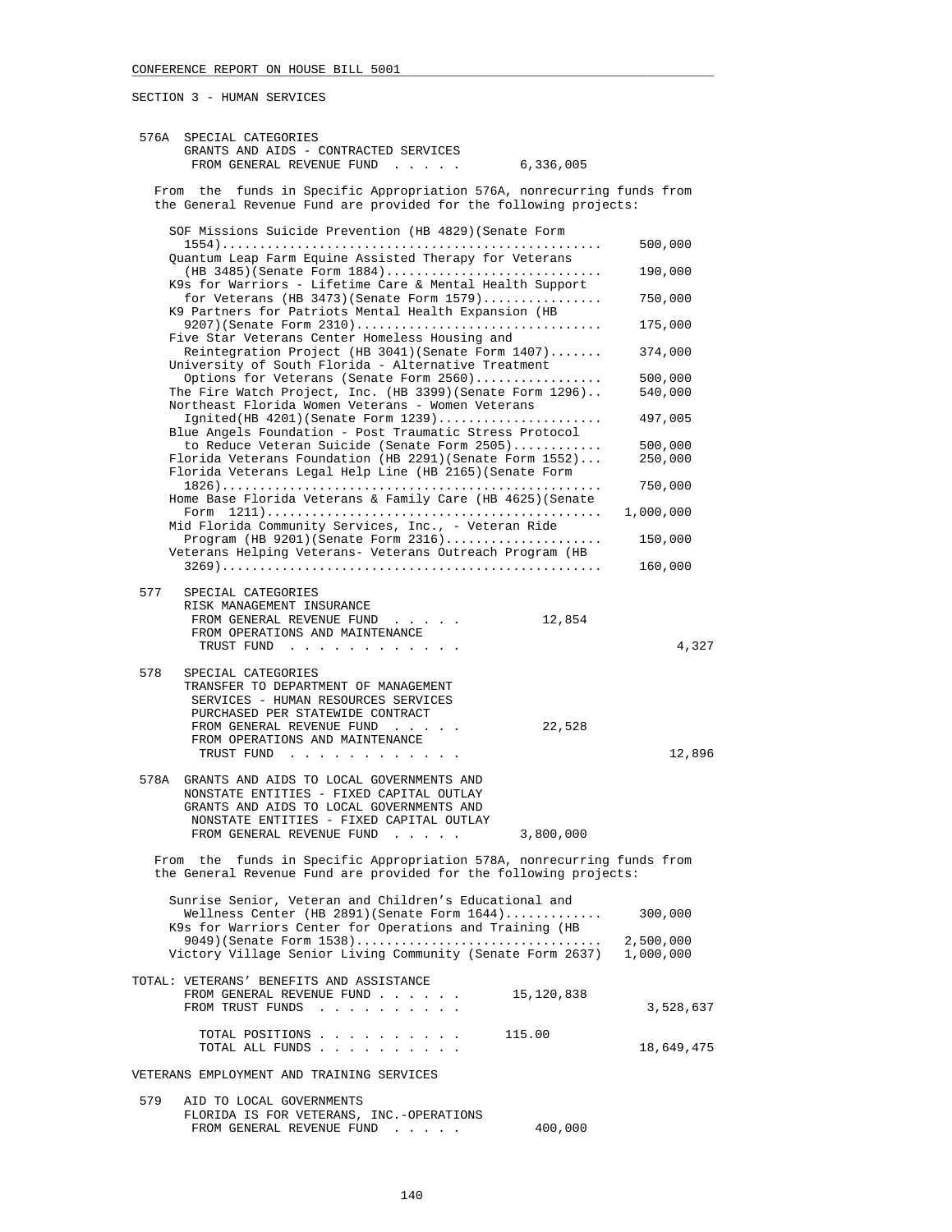| 580 AID TO LOCAL GOVERNMENTS<br>GRANTS AND AIDS - VETERANS EMPLOYMENT AND<br>TRAINING SERVICES PROGRAM<br>FROM GENERAL REVENUE FUND 2,000,000                                                                |                   |
|--------------------------------------------------------------------------------------------------------------------------------------------------------------------------------------------------------------|-------------------|
| The nonrecurring funds provided in Specific Appropriation 580, are<br>provided for the Veterans Employment and Training Services (VETS)<br>Program pursuant to sections 295.21 and 295.22, Florida Statutes. |                   |
| TOTAL: VETERANS EMPLOYMENT AND TRAINING SERVICES<br>FROM GENERAL REVENUE FUND<br>2,400,000                                                                                                                   |                   |
| TOTAL ALL FUNDS                                                                                                                                                                                              | 2,400,000         |
| TOTAL: VETERANS' AFFAIRS, DEPARTMENT OF<br>FROM GENERAL REVENUE FUND<br>71,516,829<br>FROM TRUST FUNDS                                                                                                       | 100,917,394       |
| TOTAL POSITIONS<br>1,482.50<br>TOTAL ALL FUNDS<br>59,352,995<br>TOTAL APPROVED SALARY RATE                                                                                                                   | 172,434,223       |
| TOTAL OF SECTION 3                                                                                                                                                                                           |                   |
| FROM GENERAL REVENUE FUND $\ldots$ , , , 14,658,413,869                                                                                                                                                      |                   |
| FROM TRUST FUNDS                                                                                                                                                                                             | 34, 251, 133, 002 |
| TOTAL POSITIONS 31, 191. 26                                                                                                                                                                                  |                   |
| TOTAL ALL FUNDS                                                                                                                                                                                              | 48,909,546,871    |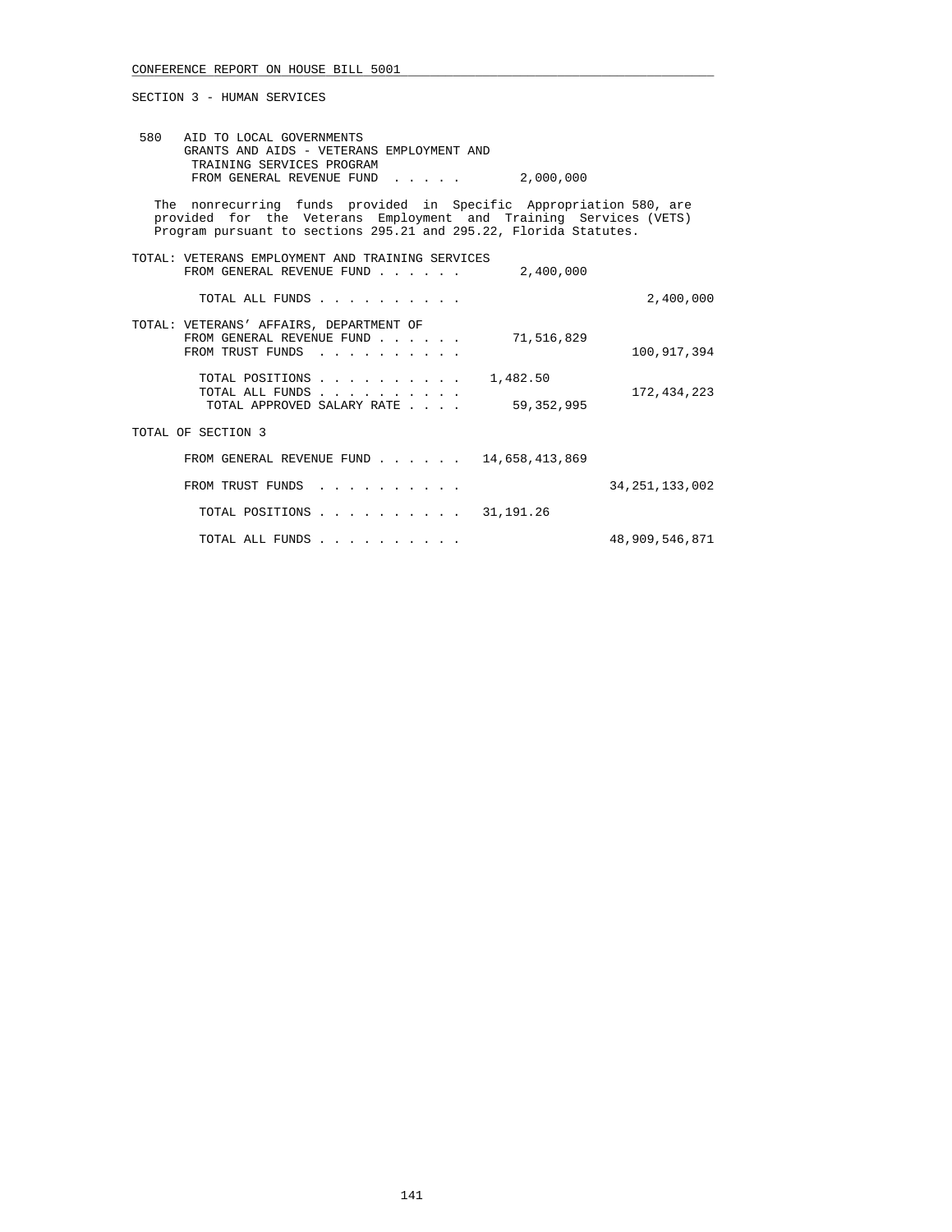SECTION 4 - CRIMINAL JUSTICE AND CORRECTIONS

 SPECIFIC APPROPRIATION

 The moneys contained herein are appropriated from the named funds to the Department of Corrections, Justice Administration, Department of Juvenile Justice, Florida Department of Law Enforcement, Department of Legal Affairs/Attorney General, and Florida Commission on Offender Review as the amounts to be used to pay the salaries, other operational expenditures, and fixed capital outlay of the named agencies.

## CORRECTIONS, DEPARTMENT OF

 From the funds in Specific Appropriations 581 through 731, the Department of Corrections shall, before closing, substantially reducing the use of, or changing the purpose of any state correctional institution as defined in section 944.02, Florida Statutes, submit its proposal to the Governor's Office of Policy and Budget, the chair of the Senate Appropriations Committee, and the chair of the House of Representatives Appropriations Committee for review.

 From the funds in Specific Appropriations 581 through 731, the Department of Corrections may work within its existing budget, including applicable grants, to implement any corrective action plan that is developed as a result of a Prison Rape Elimination Act audit conducted in accordance with Title 28, Part 115 of the Code of Federal Regulations. The department may request additional resources required through the Legislative Budget Request process as defined in chapter 216, Florida Statutes.

 Funds in Specific Appropriations 581 through 731 may not be used to pay for unoccupied space currently being leased by the Department of Corrections in the event the leases are vacant on or after July 1, 2022, and for which it has been determined by the Secretary of the department that there is no longer a need.

### PROGRAM: DEPARTMENT ADMINISTRATION

## EXECUTIVE DIRECTION AND SUPPORT SERVICES

 APPROVED SALARY RATE 25,255,594 581 SALARIES AND BENEFITS POSITIONS 494.00<br>FROM GENERAL REVENUE FUND . . . . . 27,004,386 FROM GENERAL REVENUE FUND . . . . . FROM ADMINISTRATIVE TRUST FUND . . .  $1,620,093$  FROM CRIMINAL JUSTICE STANDARDS AND TRAINING TRUST FUND . . . . . . . . 82,103 582 OTHER PERSONAL SERVICES FROM GENERAL REVENUE FUND . . . . . 35,110 FROM ADMINISTRATIVE TRUST FUND . . . 276,740 583 EXPENSES FROM GENERAL REVENUE FUND . . . . . . 1,388,645 FROM ADMINISTRATIVE TRUST FUND . . .  $\qquad \qquad$  500,000 FROM CRIMINAL JUSTICE STANDARDS AND TRAINING TRUST FUND . . . . . . . . . . . . . . . 1,313,200

| 584 | AID TO LOCAL GOVERNMENTS            |         |
|-----|-------------------------------------|---------|
|     | FLORIDA FOUNDATION FOR CORRECTIONAL |         |
|     | EXCELLENCE, INC. - OPERATIONS       |         |
|     | FROM GENERAL REVENUE FUND           | 750,000 |
|     |                                     |         |

 Funds in Specific Appropriation 584 are provided for the Florida Foundation for Correctional Excellence direct-support organization, as authorized in section 944.802, Florida Statutes.

| 585 | OPERATING CAPITAL OUTLAY               |        |        |
|-----|----------------------------------------|--------|--------|
|     | FROM GENERAL REVENUE FUND              | 20,227 |        |
|     | FROM ADMINISTRATIVE TRUST FUND         |        | 30,160 |
|     | FROM CRIMINAL JUSTICE STANDARDS        |        |        |
|     | AND TRAINING TRUST FUND                |        | 20,000 |
| 586 | SPECIAL CATEGORIES                     |        |        |
|     | TRANSFER TO DIVISION OF ADMINISTRATIVE |        |        |
|     | <b>HEARINGS</b>                        |        |        |
|     | FROM GENERAL REVENUE FUND              | 2,675  |        |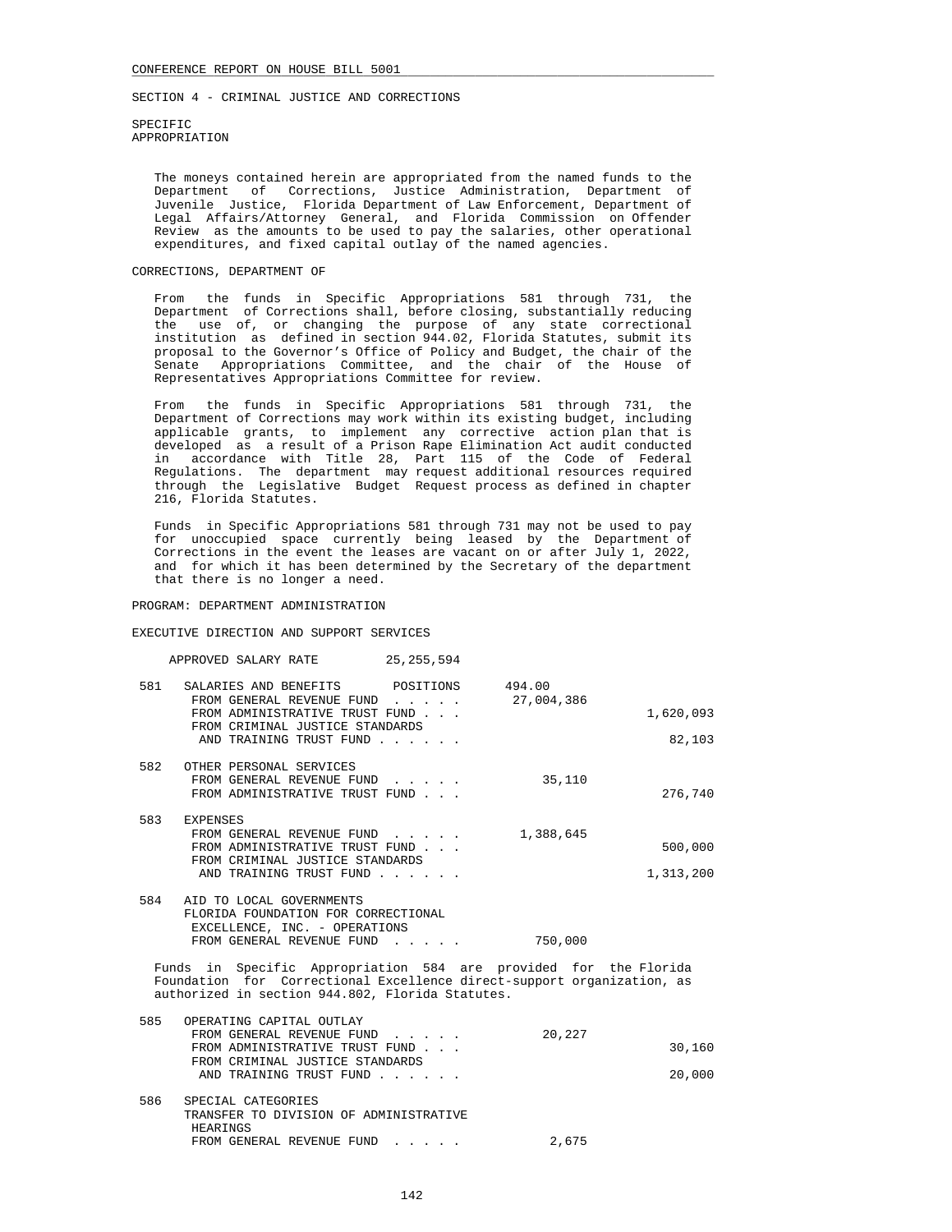## CONFERENCE REPORT ON HOUSE BILL 5001

SECTION 4 - CRIMINAL JUSTICE AND CORRECTIONS

|                                | 587 SPECIAL CATEGORIES<br>CONTRACTED SERVICES<br>FROM GENERAL REVENUE FUND                                                                                                                                                                               | 1,565,016            |                      |
|--------------------------------|----------------------------------------------------------------------------------------------------------------------------------------------------------------------------------------------------------------------------------------------------------|----------------------|----------------------|
|                                | 588 SPECIAL CATEGORIES<br>RISK MANAGEMENT INSURANCE<br>FROM GENERAL REVENUE FUND                                                                                                                                                                         | 565,307              |                      |
|                                | 589 SPECIAL CATEGORIES<br>TENANT BROKER COMMISSIONS<br>FROM ADMINISTRATIVE TRUST FUND                                                                                                                                                                    |                      | 525,394              |
|                                | 590 SPECIAL CATEGORIES<br>LEASE OR LEASE-PURCHASE OF EQUIPMENT<br>FROM GENERAL REVENUE FUND                                                                                                                                                              | 38,535               |                      |
|                                | 591 SPECIAL CATEGORIES<br>TRANSFER TO DEPARTMENT OF MANAGEMENT<br>SERVICES - HUMAN RESOURCES SERVICES<br>PURCHASED PER STATEWIDE CONTRACT<br>FROM GENERAL REVENUE FUND<br>FROM ADMINISTRATIVE TRUST FUND<br>FROM CORRECTIONAL WORK PROGRAM<br>TRUST FUND | 6,622,040            | 46,312<br>95,511     |
|                                | TOTAL: EXECUTIVE DIRECTION AND SUPPORT SERVICES<br>FROM GENERAL REVENUE FUND<br>FROM TRUST FUNDS                                                                                                                                                         | 37,991,941           | 4,509,513            |
|                                | TOTAL POSITIONS<br>TOTAL ALL FUNDS                                                                                                                                                                                                                       | 494.00               | 42,501,454           |
| INFORMATION TECHNOLOGY         |                                                                                                                                                                                                                                                          |                      |                      |
| APPROVED SALARY RATE 8,962,189 |                                                                                                                                                                                                                                                          |                      |                      |
|                                | 592 SALARIES AND BENEFITS<br>POSITIONS<br>FROM GENERAL REVENUE FUND<br>FROM ADMINISTRATIVE TRUST FUND                                                                                                                                                    | 179.50<br>10,167,910 | 431,721              |
|                                | 593 OTHER PERSONAL SERVICES<br>FROM GENERAL REVENUE FUND                                                                                                                                                                                                 | 16,895               |                      |
|                                | 594 EXPENSES<br>FROM GENERAL REVENUE FUND<br>FROM ADMINISTRATIVE TRUST FUND<br>FROM GRANTS AND DONATIONS TRUST<br>FUND                                                                                                                                   | 5,308,735            | 2,484,511<br>472,761 |
|                                | 595 OPERATING CAPITAL OUTLAY<br>FROM GENERAL REVENUE FUND                                                                                                                                                                                                | 967,720              |                      |
| 596                            | SPECIAL CATEGORIES<br>CONTRACTED SERVICES<br>FROM GENERAL REVENUE FUND<br>FROM ADMINISTRATIVE TRUST FUND<br>FROM GRANTS AND DONATIONS TRUST<br>$FUND$                                                                                                    | 14, 414, 397         | 121,000<br>176,857   |

 From the funds in Specific Appropriation 596, \$10,151,874 in nonrecurring funds from the General Revenue Fund is provided to the Department of Corrections to competitively procure deliverables-based contracted services for the replacement of the Offender Based Information System. Of these funds, \$8,151,874 is provided for system modernization, and up to \$2,000,000 is provided to competitively procure a private sector provider with experience in conducting independent verification and validation (IV&V) services of public sector information technology projects to provide IV&V services for all department and vendor staff working to modernize the system. Of these funds, \$9,001,874 shall be held in reserve. The department is authorized to submit quarterly budget amendments requesting release of these funds pursuant to the provisions of chapter 216, Florida Statutes, and based on the department's planned quarterly expenditures. Release is contingent upon the procurement of the IV&V vendor and the approval of a detailed operational work plan and monthly spend plan that identifies all work activities and costs budgeted for Fiscal Year 2022-2023. IV&V reports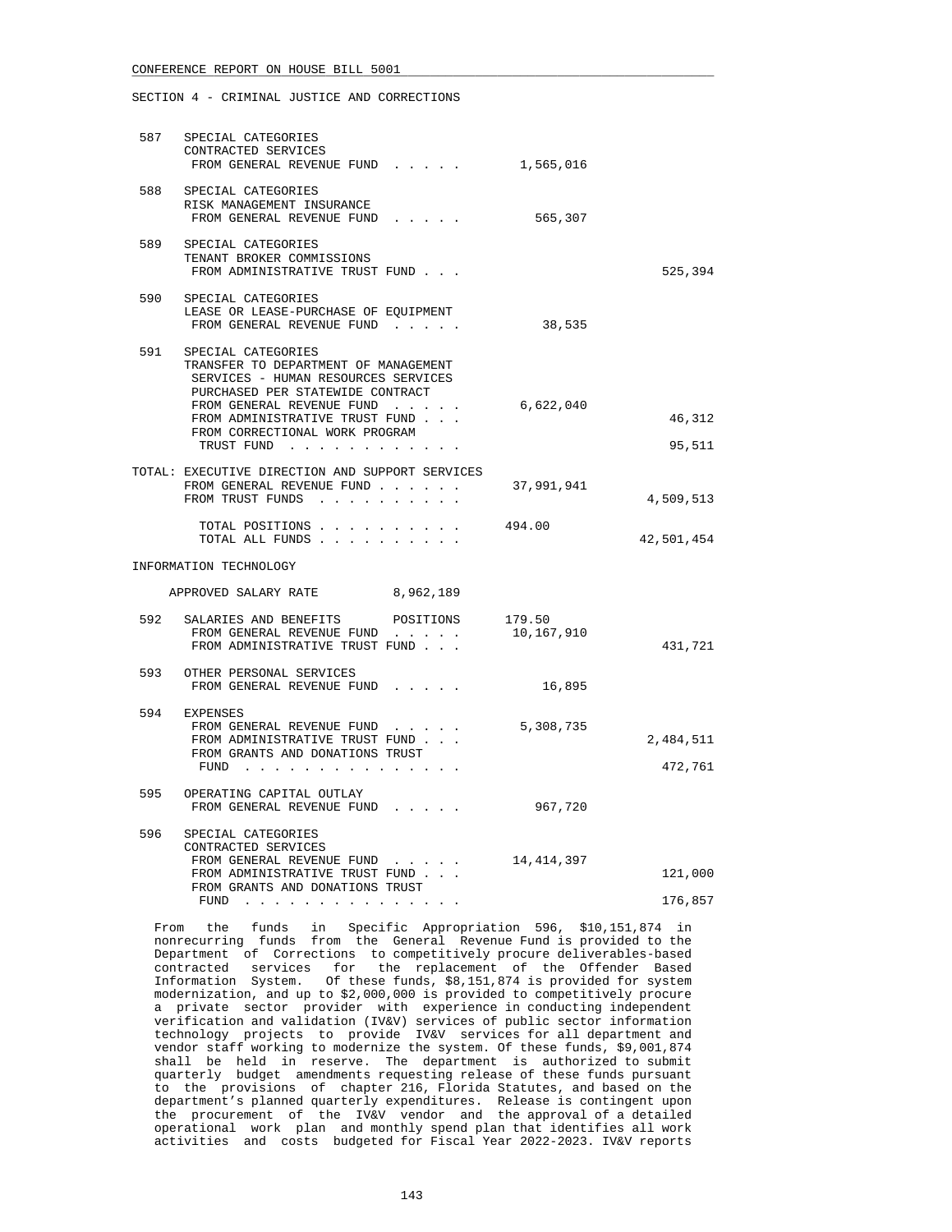shall include technical reviews of project deliverables submitted or accepted within the reporting period and assessments of the department's project management and governance. The department shall provide monthly project status reports to the Executive Office of the Governor's Office of Policy and Budget, the chair of the Senate Appropriations Committee, the chair of the House of Representatives Appropriations Committee, and the Florida Digital Service. Each status report must include progress made to date for each project milestone, deliverable, and task order, planned and actual completion dates, planned and actual costs incurred, and any current project issues and risks.

|                   | 59,791     | SPECIAL CATEGORIES<br>RISK MANAGEMENT INSURANCE<br>FROM GENERAL REVENUE FUND<br>and a state of                                                                                                                       | 597 |
|-------------------|------------|----------------------------------------------------------------------------------------------------------------------------------------------------------------------------------------------------------------------|-----|
|                   | 45,329     | SPECIAL CATEGORIES<br>DEFERRED-PAYMENT COMMODITY CONTRACTS<br>FROM GENERAL REVENUE FUND<br>$\cdot$ $\cdot$ $\cdot$ $\cdot$ $\cdot$                                                                                   | 598 |
|                   | 1,270      | SPECIAL CATEGORIES<br>LEASE OR LEASE-PURCHASE OF EQUIPMENT<br>FROM GENERAL REVENUE FUND                                                                                                                              | 599 |
|                   | 925        | SPECIAL CATEGORIES<br>TRANSFER TO DEPARTMENT OF MANAGEMENT<br>SERVICES - HUMAN RESOURCES SERVICES<br>PURCHASED PER STATEWIDE CONTRACT<br>FROM GENERAL REVENUE FUND<br>$\mathbf{r}$ and $\mathbf{r}$ and $\mathbf{r}$ | 600 |
| 133,744<br>22,524 | 8,691,003  | DATA PROCESSING SERVICES<br>NORTHWEST REGIONAL DATA CENTER (NWRDC)<br>FROM GENERAL REVENUE FUND<br>FROM ADMINISTRATIVE TRUST FUND<br>FROM GRANTS AND DONATIONS TRUST<br>FUND                                         | 602 |
| 3,843,118         | 39,673,975 | TOTAL: INFORMATION TECHNOLOGY<br>FROM GENERAL REVENUE FUND<br>FROM TRUST FUNDS                                                                                                                                       |     |
| 43,517,093        | 179.50     | TOTAL POSITIONS<br>TOTAL ALL FUNDS                                                                                                                                                                                   |     |

PROGRAM: SECURITY AND INSTITUTIONAL OPERATIONS

 From the funds provided in Specific Appropriations 603 through 666, each correctional facility warden, in conjunction with the Chief Financial Officer of the Department of Corrections, shall submit a report on the allocation of human resources and associated budget by correctional facility to the chair of the Senate Appropriations Committee and the chair of the House of Representatives Appropriations Committee by July 30th of each year. At a minimum, each correctional facility must identify the number of authorized positions, delineating between filled and vacant, the projected number of employee hours needed to fulfill the operations of each facility, specifically denoting projected overtime hours, the methodology utilized to assign overtime in a uniform and equitable manner, and recruitment efforts and challenges including turnover rates. The department shall submit a comparison of actual utilization to projected estimates. The Inspector General shall certify that he or she has reviewed the information contained in each report and has verified its accuracy.

 From the funds in Specific Appropriations 603 through 666, the Department of Corrections shall prepare a report detailing the amount of overtime expended per facility; the number of positions in overlap, with justification for each overlapped position; and identify the number of unfunded positions that may be eliminated. The report shall be submitted to the chair of the Senate Appropriations Committee and the chair of the House of Representatives Appropriations Committee by January 6, 2023.

 From the recurring funds from the General Revenue Fund provided in Specific Appropriations 614, 627 and 639, a total of \$1,217,262 is provided as payment in lieu of ad valorem taxation for distribution to local government taxing authorities. Funding is provided as follows:

|  | Bay Correctional Facility         | 269,324 |
|--|-----------------------------------|---------|
|  | Moore Haven Correctional Facility | 339,242 |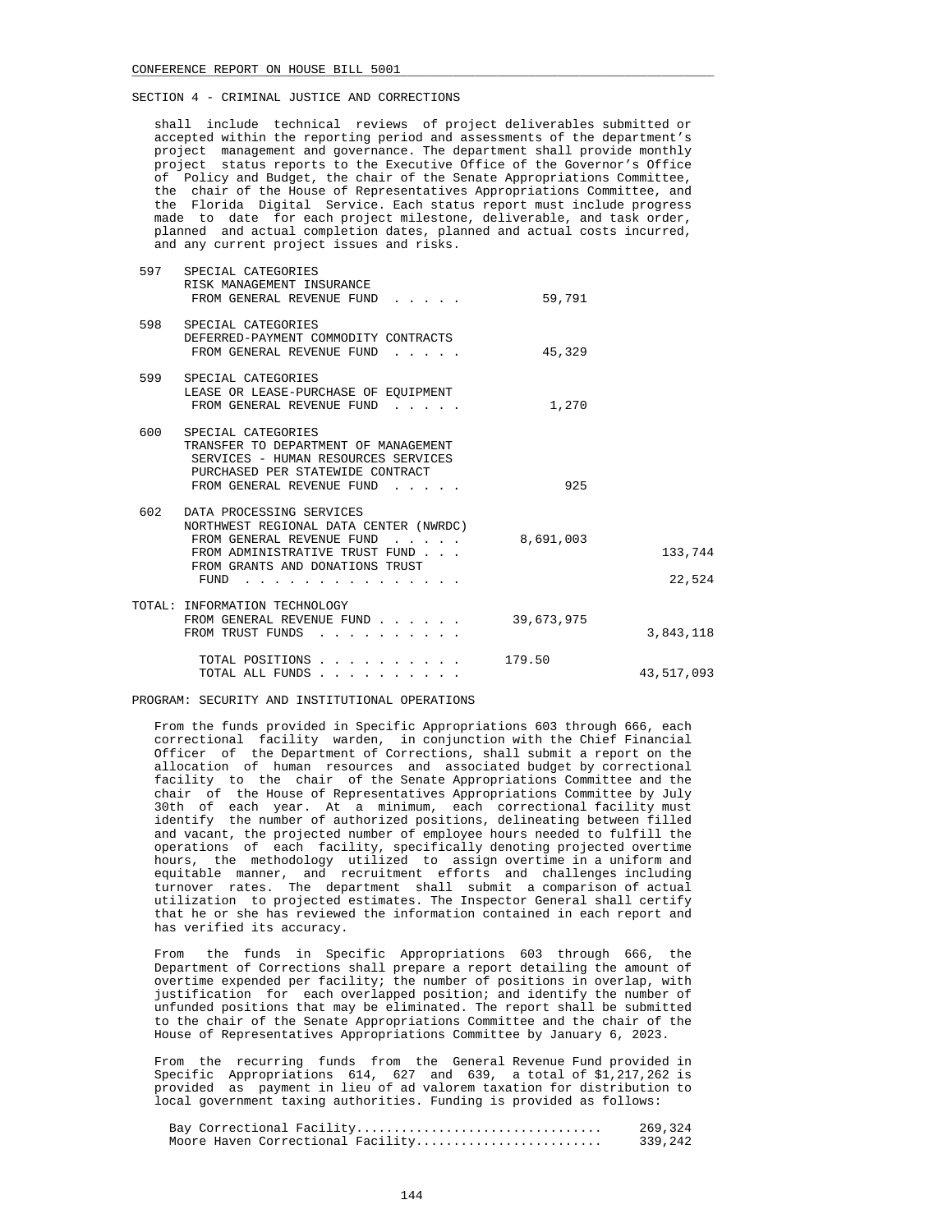| South Bay Correctional Facility | 275,560 |
|---------------------------------|---------|
| Gadsden Correctional Facility   | 100,000 |
| Lake City Correctional Facility | 90,236  |
|                                 | 142,900 |

 From the recurring funds from the General Revenue Fund provided in Specific Appropriations 614, 627 and 639, a total of \$150,000 is provided to the Bureau of Private Prison Monitoring within the Department of Management Services to pay for subject matter experts to conduct medical and mental health site visits of the medical departments of private prisons and perform quality management audits no longer performed by the Department of Corrections. Funding is provided as follows:

| Adult Male Custody Operations                         | 109,350 |
|-------------------------------------------------------|---------|
| Adult and Youthful Offender Female Custody Operations | 22,800  |
| Male Youthful Offender Custody Operations             | 17,850  |

 From the funds in Specific Appropriations 614, 627, and 639, \$19,931,501 in recurring funds from the General Revenue Fund is provided for the sole purpose of raising salaries for correctional officers in privately operated facilities commensurate with the salary increases for state correctional officers as follows:

| Bay Correctional Facility         | 2,824,788 |
|-----------------------------------|-----------|
| Blackwater Correctional Facility  | 1,679,405 |
| Gadsden Correctional Facility     | 3,909,150 |
| Graceville Correctional Facility  | 4,010,433 |
| Lake City Correctional Facility   | 4,500,000 |
| Moore Haven Correctional Facility | 1,036,518 |
| South Bay Correctional Facility   | 1,971,207 |

 These funds shall be placed in reserve. To receive funds, a contracted vendor must amend its contract with the Department of Management Services. The contract amendment must require the vendor to agree to use funds solely for correctional officer salary increases. The contract amendment shall include an attestation under penalty of perjury under section 837.012, Florida Statutes, stating the funds shall only be used for correctional officer salaries. By July 1, 2022, the Department of Management Services shall submit the revised contracts to the Department of Corrections, the Governor's Office of Policy and Budget, the chair of the Senate Appropriations Committee, and the chair of the House of Representatives Appropriations Committee. The Department of Corrections is authorized to submit a budget amendment to request release of the funds being held in reserve pursuant to the provisions of chapter 216, Florida Statutes, contingent upon receipt of the revised contracts.

 From the funds in Specific Appropriations 603, 605, 613, and 616, the department may continue to convert correctional officers from 12 hour shifts to 8.5 hour shifts at state operated correctional facilities.

### ADULT MALE CUSTODY OPERATIONS

APPROVED SALARY RATE 434,330,739

| 603 | SALARIES AND BENEFITS          | POSITIONS | 8.108.00    |         |
|-----|--------------------------------|-----------|-------------|---------|
|     | FROM GENERAL REVENUE FUND      |           | 609,796,502 |         |
|     | FROM FEDERAL GRANTS TRUST FUND |           |             | 189,638 |

 From the funds and positions provided in Specific Appropriation 603, the Department of Corrections may utilize 14 existing authorized positions, 640,640 in existing salary rate, and \$1,058,931 from existing general revenue funds to place dedicated officers at major state operated correctional institutions to perform security threat group research and analysis.

| 604 | OTHER PERSONAL SERVICES         |            |         |
|-----|---------------------------------|------------|---------|
|     | FROM GENERAL REVENUE FUND       | 4,263,204  |         |
|     |                                 |            |         |
| 605 | <b>EXPENSES</b>                 |            |         |
|     | FROM GENERAL REVENUE FUND       | 20,520,019 |         |
|     | FROM FEDERAL GRANTS TRUST FUND  |            | 216,765 |
|     | FROM GRANTS AND DONATIONS TRUST |            |         |
|     | FUND<br>.                       |            | 372,525 |
| 606 | OPERATING CAPITAL OUTLAY        |            |         |
|     | FROM GENERAL REVENUE FUND       | 6,278,666  |         |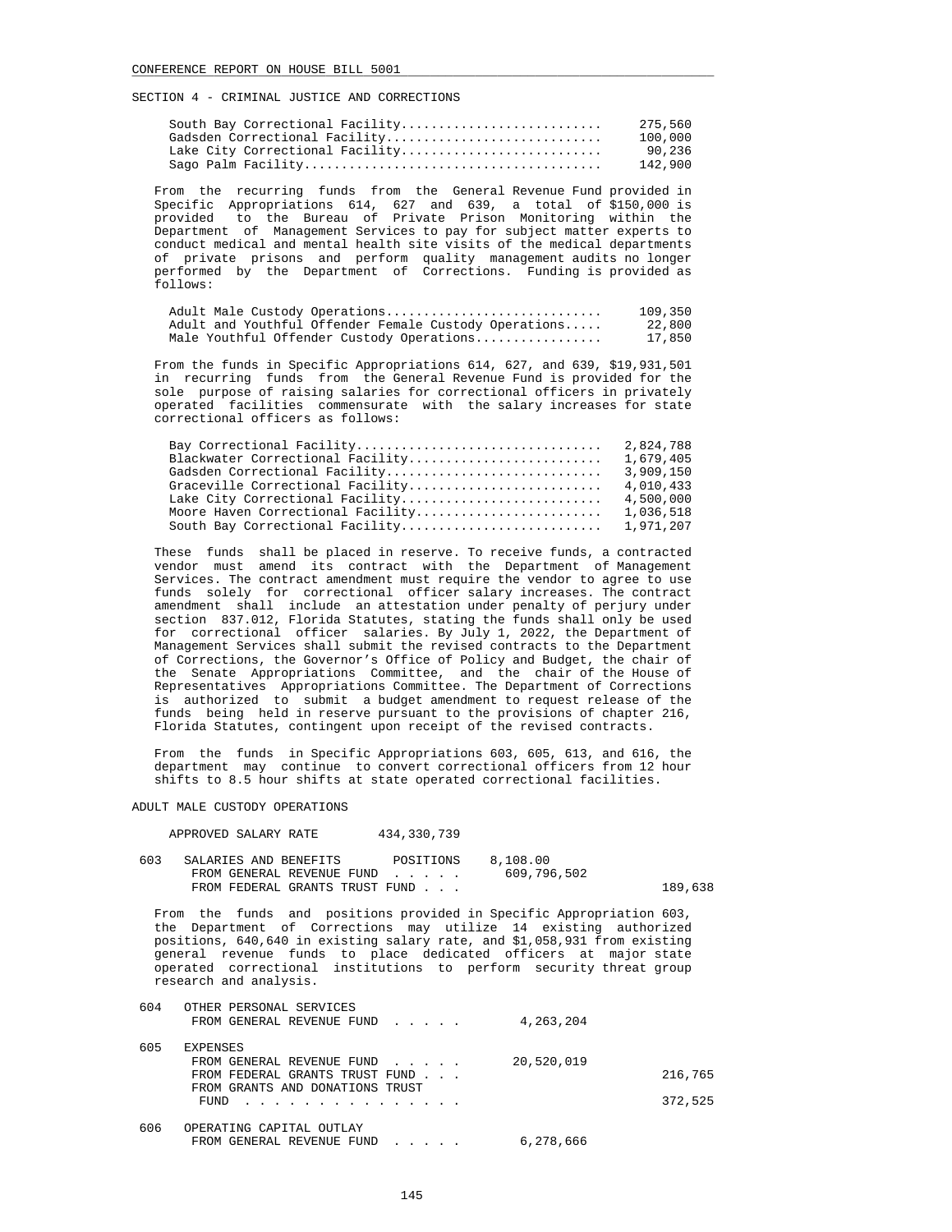|     | SECTION 4 - CRIMINAL JUSTICE AND CORRECTIONS                                                                                                 |           |
|-----|----------------------------------------------------------------------------------------------------------------------------------------------|-----------|
|     | FROM FEDERAL GRANTS TRUST FUND                                                                                                               | 47,205    |
|     | FROM GRANTS AND DONATIONS TRUST<br>FUND                                                                                                      | 250,000   |
| 607 | FOOD PRODUCTS<br>FROM GENERAL REVENUE FUND<br>48,982,675<br>$\mathbf{r}$ , $\mathbf{r}$ , $\mathbf{r}$ , $\mathbf{r}$                        |           |
| 608 | SPECIAL CATEGORIES<br>CONTRACTED SERVICES<br>8,165,849<br>FROM GENERAL REVENUE FUND                                                          |           |
|     | FROM FEDERAL GRANTS TRUST FUND<br>FROM GRANTS AND DONATIONS TRUST                                                                            | 249,000   |
|     | FUND                                                                                                                                         | 250,000   |
| 609 | SPECIAL CATEGORIES<br>FOOD SERVICE AND PRODUCTION<br>1,196,592<br>FROM GENERAL REVENUE FUND                                                  |           |
| 610 | SPECIAL CATEGORIES<br>OVERTIME<br>18,435,600<br>FROM GENERAL REVENUE FUND<br>$\mathbf{1}$ and $\mathbf{1}$ and $\mathbf{1}$ and $\mathbf{1}$ |           |
| 611 | SPECIAL CATEGORIES<br>TRANSFER TO GENERAL REVENUE FUND<br>FROM FEDERAL GRANTS TRUST FUND                                                     | 6,800,000 |

 Funds in Specific Appropriation 611 are from reimbursements from the United States Government for incarcerating aliens in Florida's prisons. If total reimbursements exceed \$6,800,000, the Department of Corrections shall submit a budget amendment in accordance with all applicable provisions of chapter 216, Florida Statutes, requesting additional budget authority to transfer the balance of funds to the General Revenue Fund.

| 612 | SPECIAL CATEGORIES<br>RISK MANAGEMENT INSURANCE<br>18, 193, 965<br>FROM GENERAL REVENUE FUND<br>FROM SALE OF GOODS AND SERVICES<br>CLEARING TRUST FUND | 1,221,505 |
|-----|--------------------------------------------------------------------------------------------------------------------------------------------------------|-----------|
|     |                                                                                                                                                        |           |
| 613 | SPECIAL CATEGORIES                                                                                                                                     |           |
|     | SALARY INCENTIVE PAYMENTS                                                                                                                              |           |
|     | 2,346,898<br>FROM GENERAL REVENUE FUND                                                                                                                 |           |
| 614 | SPECIAL CATEGORIES                                                                                                                                     |           |
|     | PRIVATE PRISON OPERATIONS                                                                                                                              |           |
|     | 147,050,849<br>FROM GENERAL REVENUE FUND<br>$\mathbf{r}$ and $\mathbf{r}$ and $\mathbf{r}$                                                             |           |
|     | FROM PRIVATELY OPERATED                                                                                                                                |           |
|     | INSTITUTIONS INMATE WELFARE TRUST                                                                                                                      |           |
|     | FUND<br>the contract of the contract of the contract of the contract of the contract of the contract of the contract of                                | 3,714,516 |

 From the funds in Specific Appropriation 614, \$13,992,287 in recurring funds from the General Revenue Fund is provided for the private prison facilities per diem increases associated with the contract re-bids at Bay, Blackwater River, Moore Haven, South Bay, and Graceville Correctional Facilities.

 From the funds in Specific Appropriation 614, \$2,413,930 in nonrecurring funds from the Privately Operated Institutions Inmate Welfare Trust Fund is provided to the Florida Department of Corrections for the provision of enhanced in-prison and post-release recidivism reduction programs at the Moore Haven, South Bay and Blackwater River correctional facilities based on the "Continuum of Care Program" which is currently provided to individuals at and who are released from those facilities. With these recidivism reduction programs in place, the above referenced facilities shall be known as Correctional and Rehabilitation Facilities (HB 4885) (Senate Form 2046).

|     | LEASE OR LEASE-PURCHASE OF EOUIPMENT |         |
|-----|--------------------------------------|---------|
|     | FROM GENERAL REVENUE FUND            | 564,610 |
|     |                                      |         |
| 616 | SPECIAL CATEGORIES                   |         |
|     | TRANSFER TO DEPARTMENT OF MANAGEMENT |         |
|     | SERVICES - HUMAN RESOURCES SERVICES  |         |
|     | PURCHASED PER STATEWIDE CONTRACT     |         |
|     | FROM GENERAL REVENUE FUND            | 414,675 |
|     |                                      |         |

615 SPECIAL CATEGORIES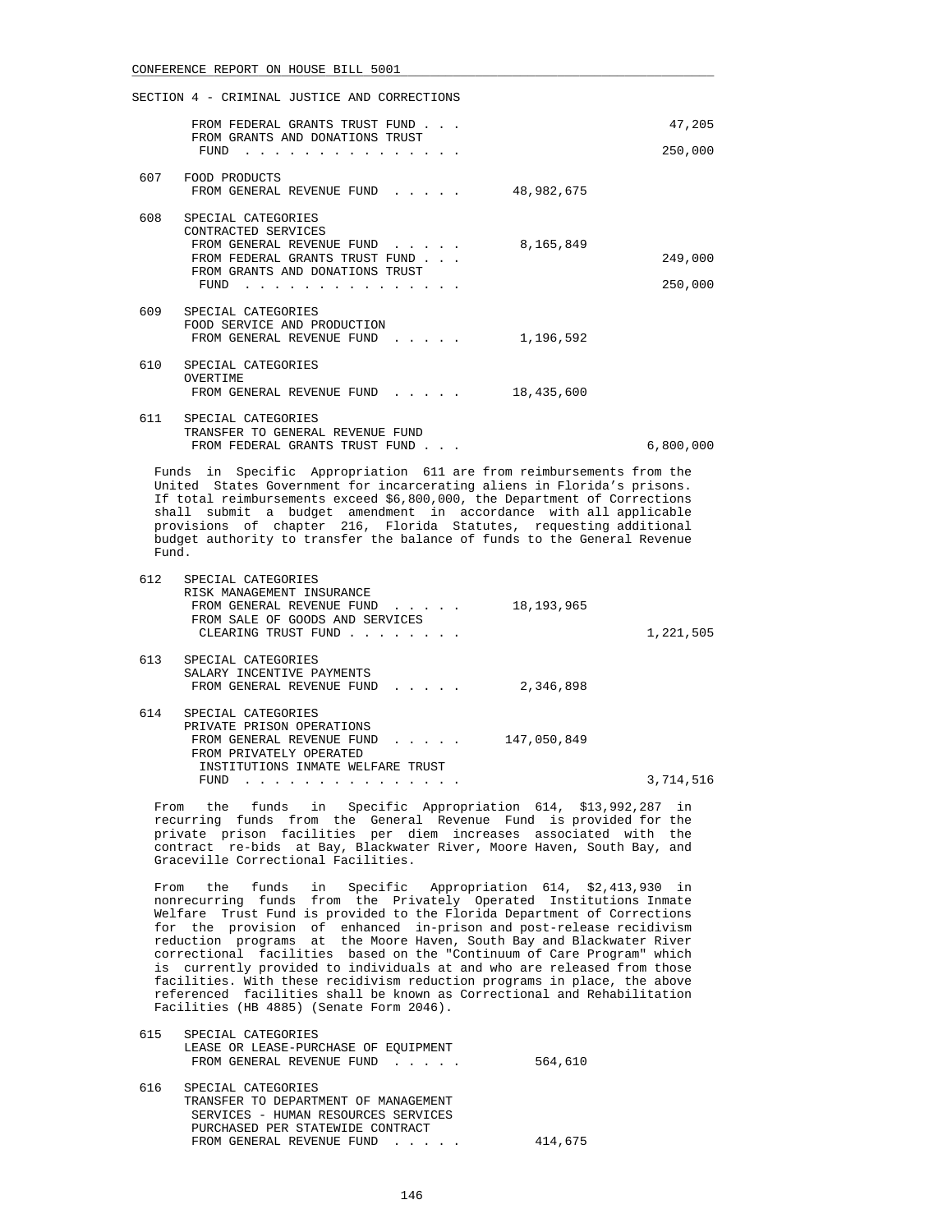|            | TOTAL: ADULT MALE CUSTODY OPERATIONS<br>FROM GENERAL REVENUE FUND<br>FROM TRUST FUNDS                                                                                                                       | 886,210,104 | 13, 311, 154  |
|------------|-------------------------------------------------------------------------------------------------------------------------------------------------------------------------------------------------------------|-------------|---------------|
|            | TOTAL POSITIONS $\ldots$ 8,108.00<br>TOTAL ALL FUNDS                                                                                                                                                        |             | 899, 521, 258 |
| OPERATIONS | ADULT AND YOUTHFUL OFFENDER FEMALE CUSTODY                                                                                                                                                                  |             |               |
|            | APPROVED SALARY RATE 41,386,948                                                                                                                                                                             |             |               |
|            | 617 SALARIES AND BENEFITS POSITIONS 823.00<br>FROM GENERAL REVENUE FUND                                                                                                                                     | 52,648,304  |               |
|            | 618 OTHER PERSONAL SERVICES<br>FROM GENERAL REVENUE FUND                                                                                                                                                    | 337,740     |               |
| 619        | EXPENSES<br>FROM GENERAL REVENUE FUND                                                                                                                                                                       | 1,823,011   |               |
|            | 620 OPERATING CAPITAL OUTLAY<br>FROM GENERAL REVENUE FUND<br>$1 - 1 - 1 - 1 = 1$                                                                                                                            | 5,000       |               |
|            | 621 FOOD PRODUCTS<br>FROM GENERAL REVENUE FUND                                                                                                                                                              | 3,407,900   |               |
|            | 622 SPECIAL CATEGORIES<br>CONTRACTED SERVICES<br>FROM GENERAL REVENUE FUND                                                                                                                                  | 399,752     |               |
|            | 623 SPECIAL CATEGORIES<br>FOOD SERVICE AND PRODUCTION<br>FROM GENERAL REVENUE FUND                                                                                                                          | 154,732     |               |
|            | 624 SPECIAL CATEGORIES<br>OVERTIME<br>FROM GENERAL REVENUE FUND<br>FROM GRANTS AND DONATIONS TRUST<br>FUND $\cdots$                                                                                         | 2,333,257   | 6,497         |
|            | 625 SPECIAL CATEGORIES<br>RISK MANAGEMENT INSURANCE<br>FROM GENERAL REVENUE FUND                                                                                                                            | 4,495,273   |               |
|            | 626 SPECIAL CATEGORIES<br>SALARY INCENTIVE PAYMENTS<br>FROM GENERAL REVENUE FUND<br>and a state of the                                                                                                      | 345,371     |               |
|            | 627 SPECIAL CATEGORIES<br>PRIVATE PRISON OPERATIONS<br>FROM GENERAL REVENUE FUND<br>the contract of the contract of the contract of<br>FROM PRIVATELY OPERATED<br>INSTITUTIONS INMATE WELFARE TRUST<br>FUND | 25,444,150  | 597,359       |
| 628        | SPECIAL CATEGORIES<br>LEASE OR LEASE-PURCHASE OF EQUIPMENT<br>FROM GENERAL REVENUE FUND                                                                                                                     | 66,988      |               |
| 629        | SPECIAL CATEGORIES<br>TRANSFER TO DEPARTMENT OF MANAGEMENT<br>SERVICES - HUMAN RESOURCES SERVICES<br>PURCHASED PER STATEWIDE CONTRACT<br>FROM GENERAL REVENUE FUND                                          | 2,658       |               |
|            | TOTAL: ADULT AND YOUTHFUL OFFENDER FEMALE CUSTODY<br>OPERATIONS                                                                                                                                             |             |               |
|            | FROM GENERAL REVENUE FUND<br>FROM TRUST FUNDS                                                                                                                                                               | 91,464,136  | 603,856       |
|            | TOTAL POSITIONS<br>TOTAL ALL FUNDS                                                                                                                                                                          | 823.00      | 92,067,992    |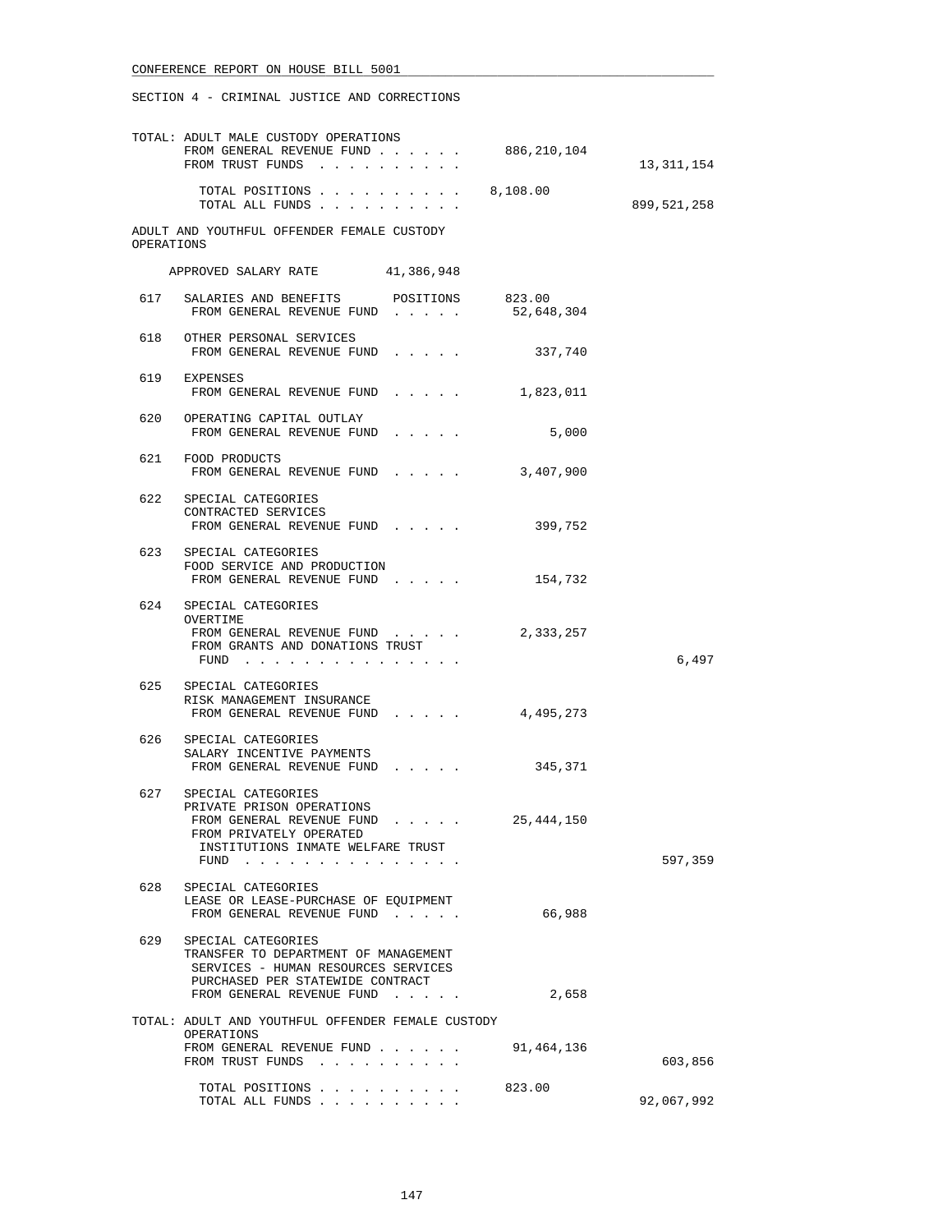## SECTION 4 - CRIMINAL JUSTICE AND CORRECTIONS

MALE YOUTHFUL OFFENDER CUSTODY OPERATIONS

|                                               | APPROVED SALARY RATE                                                                                                                                                                                                 | 15,356,131 |                         |            |
|-----------------------------------------------|----------------------------------------------------------------------------------------------------------------------------------------------------------------------------------------------------------------------|------------|-------------------------|------------|
|                                               | 630 SALARIES AND BENEFITS POSITIONS 301.00<br>FROM GENERAL REVENUE FUND<br>FROM FEDERAL GRANTS TRUST FUND                                                                                                            |            | 19,589,487              | 13,698     |
|                                               | 631 OTHER PERSONAL SERVICES<br>FROM GENERAL REVENUE FUND                                                                                                                                                             |            | 48,865                  |            |
|                                               | 632 EXPENSES<br>FROM GENERAL REVENUE FUND<br>FROM FEDERAL GRANTS TRUST FUND                                                                                                                                          |            | 175,634                 | 5,511      |
| 633                                           | OPERATING CAPITAL OUTLAY<br>FROM GENERAL REVENUE FUND                                                                                                                                                                |            | 20,185                  |            |
|                                               | 634 FOOD PRODUCTS<br>FROM GENERAL REVENUE FUND                                                                                                                                                                       |            | 1,057,432               |            |
|                                               | 635 SPECIAL CATEGORIES<br>CONTRACTED SERVICES<br>FROM GENERAL REVENUE FUND                                                                                                                                           |            | 120,696                 |            |
|                                               | 636 SPECIAL CATEGORIES<br>FOOD SERVICE AND PRODUCTION<br>FROM GENERAL REVENUE FUND                                                                                                                                   |            | 50,596                  |            |
|                                               | 637 SPECIAL CATEGORIES<br>RISK MANAGEMENT INSURANCE<br>FROM GENERAL REVENUE FUND                                                                                                                                     |            | 2,641,719               |            |
| 638                                           | SPECIAL CATEGORIES<br>SALARY INCENTIVE PAYMENTS<br>FROM GENERAL REVENUE FUND                                                                                                                                         |            | 160,700                 |            |
|                                               | 639 SPECIAL CATEGORIES<br>PRIVATE PRISON OPERATIONS<br>FROM GENERAL REVENUE FUND $24,216,164$<br>FROM PRIVATELY OPERATED<br>INSTITUTIONS INMATE WELFARE TRUST<br>FUND $\cdots$                                       |            |                         | 195,403    |
|                                               | 640 SPECIAL CATEGORIES<br>LEASE OR LEASE-PURCHASE OF EQUIPMENT<br>FROM GENERAL REVENUE FUND                                                                                                                          |            | 42,259                  |            |
|                                               | 641 SPECIAL CATEGORIES<br>TRANSFER TO DEPARTMENT OF MANAGEMENT<br>SERVICES - HUMAN RESOURCES SERVICES<br>PURCHASED PER STATEWIDE CONTRACT<br>FROM GENERAL REVENUE FUND                                               |            | 3,457                   |            |
|                                               | FROM FEDERAL GRANTS TRUST FUND                                                                                                                                                                                       |            |                         | 660        |
|                                               | TOTAL: MALE YOUTHFUL OFFENDER CUSTODY OPERATIONS<br>FROM GENERAL REVENUE FUND<br>FROM TRUST FUNDS                                                                                                                    |            | 48,127,194              | 215,272    |
|                                               | TOTAL POSITIONS<br>TOTAL ALL FUNDS                                                                                                                                                                                   |            | 301.00                  | 48,342,466 |
| SPECIALTY CORRECTIONAL INSTITUTION OPERATIONS |                                                                                                                                                                                                                      |            |                         |            |
| APPROVED SALARY RATE<br>340,934,804           |                                                                                                                                                                                                                      |            |                         |            |
| 642                                           | SALARIES AND BENEFITS POSITIONS<br>FROM GENERAL REVENUE FUND<br>FROM FEDERAL GRANTS TRUST FUND                                                                                                                       |            | 8,084.00<br>479,805,832 | 3,140      |
|                                               | From the funds and positions provided in Specific Appropriation 642,<br>the Department of Corrections may utilize 33 existing authorized<br>positions 1 272.900 in ovisting solomy rate, and \$2.212.727 in ovisting |            |                         |            |

 positions, 1,372,800 in existing salary rate, and \$2,312,727 in existing general revenue funds to establish death-row movement correctional officer positions at Florida State Prison, Union Correctional Institution, and Lowell Correctional Institution.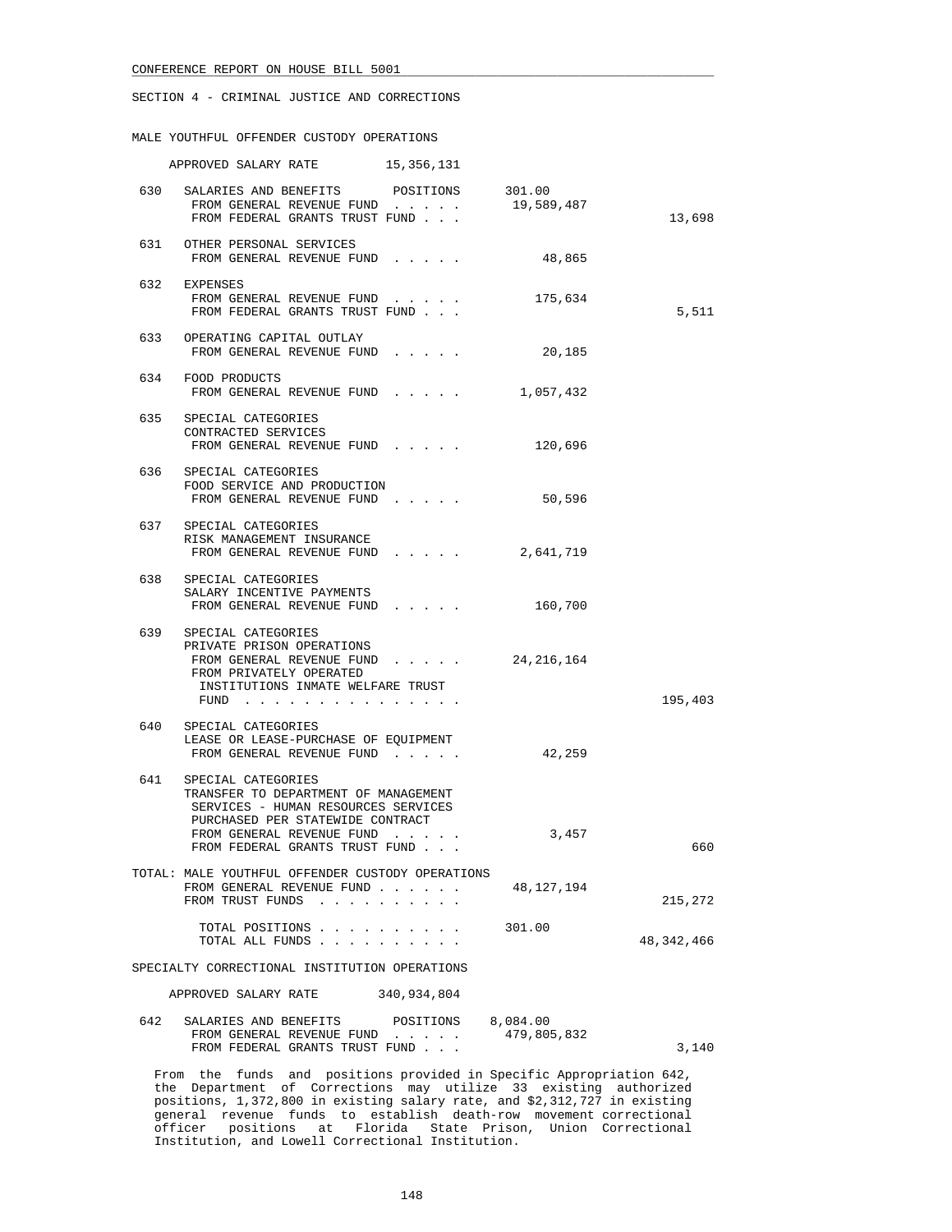SECTION 4 - CRIMINAL JUSTICE AND CORRECTIONS

|            | 643 OTHER PERSONAL SERVICES<br>FROM GENERAL REVENUE FUND                                                                                                                                                                                                                                                                                                                                                                                                                                                                                                     | 738,475              |             |
|------------|--------------------------------------------------------------------------------------------------------------------------------------------------------------------------------------------------------------------------------------------------------------------------------------------------------------------------------------------------------------------------------------------------------------------------------------------------------------------------------------------------------------------------------------------------------------|----------------------|-------------|
|            | 644 EXPENSES<br>FROM GENERAL REVENUE FUND                                                                                                                                                                                                                                                                                                                                                                                                                                                                                                                    | 10,495,555           |             |
|            | 645 OPERATING CAPITAL OUTLAY<br>FROM GENERAL REVENUE FUND                                                                                                                                                                                                                                                                                                                                                                                                                                                                                                    | 20,000               |             |
|            | 646 FOOD PRODUCTS<br>FROM GENERAL REVENUE FUND                                                                                                                                                                                                                                                                                                                                                                                                                                                                                                               | 32,835,385           |             |
|            | 647 SPECIAL CATEGORIES<br>CONTRACTED SERVICES<br>FROM GENERAL REVENUE FUND                                                                                                                                                                                                                                                                                                                                                                                                                                                                                   | 672,670              |             |
|            | 648 SPECIAL CATEGORIES<br>FOOD SERVICE AND PRODUCTION<br>FROM GENERAL REVENUE FUND                                                                                                                                                                                                                                                                                                                                                                                                                                                                           | 1,072,824            |             |
|            | 649 SPECIAL CATEGORIES<br>OVERTIME<br>FROM GENERAL REVENUE FUND                                                                                                                                                                                                                                                                                                                                                                                                                                                                                              | 30,015,927           |             |
|            | 650 SPECIAL CATEGORIES<br>RISK MANAGEMENT INSURANCE<br>FROM GENERAL REVENUE FUND 19,986,839                                                                                                                                                                                                                                                                                                                                                                                                                                                                  |                      |             |
|            | 651 SPECIAL CATEGORIES<br>SALARY INCENTIVE PAYMENTS<br>FROM GENERAL REVENUE FUND                                                                                                                                                                                                                                                                                                                                                                                                                                                                             | 2,294,789            |             |
|            | 652 SPECIAL CATEGORIES<br>LEASE OR LEASE-PURCHASE OF EQUIPMENT<br>FROM GENERAL REVENUE FUND                                                                                                                                                                                                                                                                                                                                                                                                                                                                  | 493,810              |             |
|            | 653 SPECIAL CATEGORIES<br>TRANSFER TO DEPARTMENT OF MANAGEMENT<br>SERVICES - HUMAN RESOURCES SERVICES<br>PURCHASED PER STATEWIDE CONTRACT<br>FROM GENERAL REVENUE FUND                                                                                                                                                                                                                                                                                                                                                                                       | 189,559              |             |
|            | TOTAL: SPECIALTY CORRECTIONAL INSTITUTION OPERATIONS<br>FROM GENERAL REVENUE FUND 578,621,665<br>FROM TRUST FUNDS                                                                                                                                                                                                                                                                                                                                                                                                                                            |                      | 3,140       |
|            | TOTAL POSITIONS<br>TOTAL ALL FUNDS                                                                                                                                                                                                                                                                                                                                                                                                                                                                                                                           | 8,084.00             | 578,624,805 |
| TRANSITION | PUBLIC SERVICE WORKSOUADS AND WORK RELEASE                                                                                                                                                                                                                                                                                                                                                                                                                                                                                                                   |                      |             |
|            | 47,953,138<br>APPROVED SALARY RATE                                                                                                                                                                                                                                                                                                                                                                                                                                                                                                                           |                      |             |
| 654        | SALARIES AND BENEFITS POSITIONS<br>FROM GENERAL REVENUE FUND<br>FROM CORRECTIONAL WORK PROGRAM                                                                                                                                                                                                                                                                                                                                                                                                                                                               | 929.00<br>30,645,036 |             |
|            | TRUST FUND                                                                                                                                                                                                                                                                                                                                                                                                                                                                                                                                                   |                      | 27,926,874  |
|            | The general revenue funds provided in Specific Appropriation 654 are<br>provided to the Department of Corrections to ensure all public<br>worksquads currently funded with general revenue funds are maintained.<br>The department shall, before eliminating any general revenue funded<br>public worksquad officer positions, submit its proposal to the<br>Governor's Office of Policy and Budget, the chair of the Senate<br>Appropriations Committee, and the chair of the House of Representatives<br>Appropriations Committee for review and approval. |                      |             |
| 655        | EXPENSES<br>FROM GENERAL REVENUE FUND<br>FROM CORRECTIONAL WORK PROGRAM<br>TRUST FUND                                                                                                                                                                                                                                                                                                                                                                                                                                                                        | 426,281              | 514,620     |
| 656        | OPERATING CAPITAL OUTLAY                                                                                                                                                                                                                                                                                                                                                                                                                                                                                                                                     |                      |             |

FROM GENERAL REVENUE FUND . . . . . . 5,000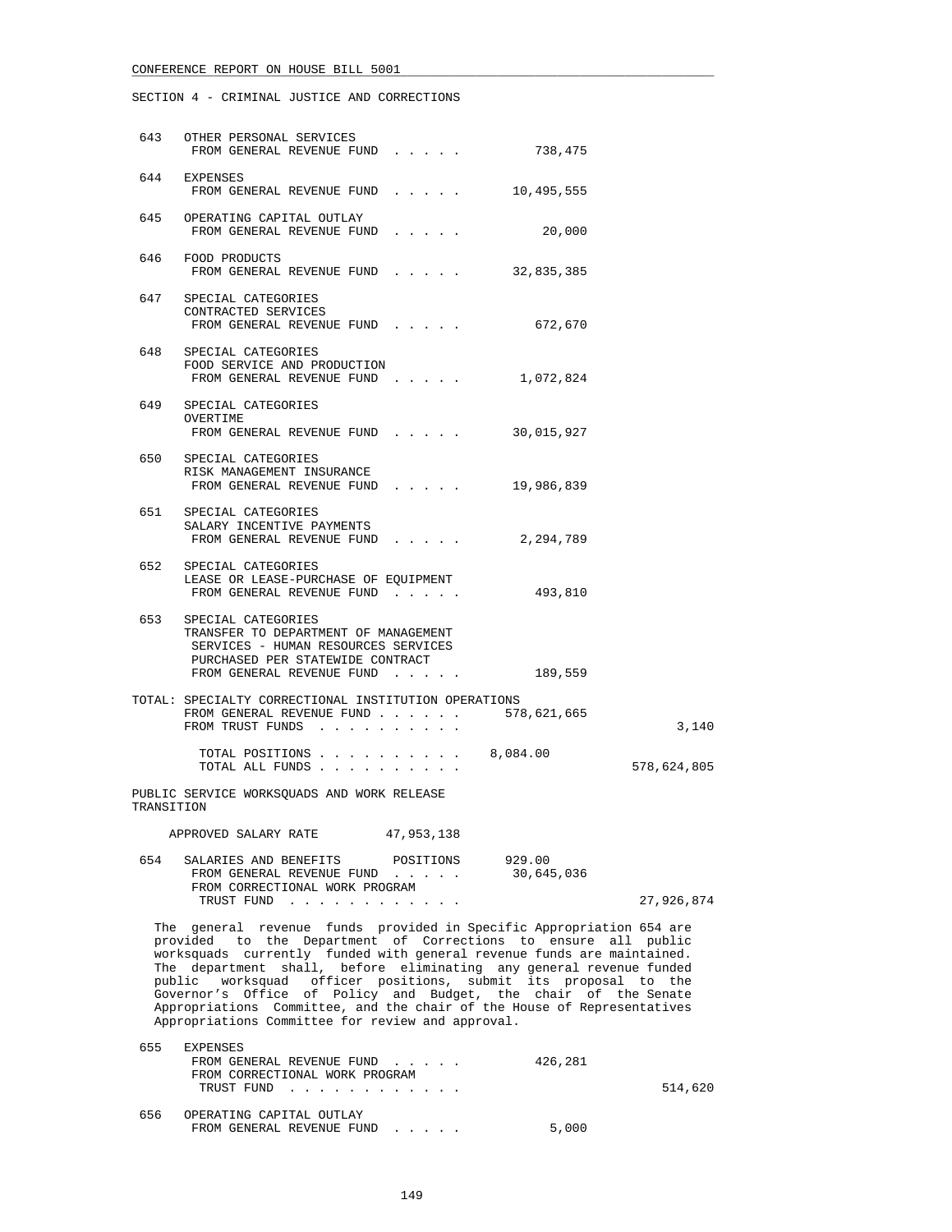### SECTION 4 - CRIMINAL JUSTICE AND CORRECTIONS

|     | FROM CORRECTIONAL WORK PROGRAM<br>TRUST FUND<br>a construction of the construction of the construction of the construction of the construction of the construction of the construction of the construction of the construction of the construction of the construction of the |         | 37,707  |
|-----|-------------------------------------------------------------------------------------------------------------------------------------------------------------------------------------------------------------------------------------------------------------------------------|---------|---------|
| 657 | FOOD PRODUCTS<br>FROM GENERAL REVENUE FUND<br>$\mathbf{r}$ , $\mathbf{r}$ , $\mathbf{r}$ , $\mathbf{r}$<br>FROM CORRECTIONAL WORK PROGRAM<br>TRUST FUND<br>.                                                                                                                  | 466,353 | 233,548 |
| 658 | LUMP SUM<br>CORRECTIONAL WORK PROGRAMS<br>POSITIONS<br>FROM CORRECTIONAL WORK PROGRAM                                                                                                                                                                                         | 5.00    |         |
|     | TRUST FUND                                                                                                                                                                                                                                                                    |         | 420,151 |

 Funds and positions provided in Specific Appropriation 658, from the Correctional Work Program Trust Fund, are provided for interagency contracted services funded by state agencies or local governments. These positions and funds shall be released as needed upon execution of interagency community service work squad contracts.

| 659 | SPECIAL CATEGORIES             |            |         |
|-----|--------------------------------|------------|---------|
|     | CONTRACTED SERVICES            |            |         |
|     | FROM GENERAL REVENUE FUND      | 23,621,497 |         |
|     | FROM CORRECTIONAL WORK PROGRAM |            |         |
|     | TRUST FUND                     |            | 230,785 |

 From the funds provided in Specific Appropriation 659, no privately operated work release center may house more than 200 inmates at any given time. In addition, each facility with 100 or more inmates in its work release program must have at least one certified correctional officer on premises at all times. A person who was a certified correctional officer at the time of separating or retiring from the Department of Corrections in good standing is considered to be a certified correctional officer for this purpose unless his or her certification has been revoked for misconduct.

| 660 | SPECIAL CATEGORIES<br>FOOD SERVICE AND PRODUCTION<br>FROM GENERAL REVENUE FUND<br>FROM CORRECTIONAL WORK PROGRAM<br>TRUST FUND                                                                                     | 38,618    | 36,638  |
|-----|--------------------------------------------------------------------------------------------------------------------------------------------------------------------------------------------------------------------|-----------|---------|
|     | 661 SPECIAL CATEGORIES<br>OVERTIME<br>FROM GENERAL REVENUE FUND                                                                                                                                                    | 2,636,446 |         |
|     | 662 SPECIAL CATEGORIES<br>RISK MANAGEMENT INSURANCE<br>FROM GENERAL REVENUE FUND<br>$\cdots$ $\cdots$                                                                                                              | 1,348,038 |         |
|     | 663 SPECIAL CATEGORIES<br>SALARY INCENTIVE PAYMENTS<br>FROM GENERAL REVENUE FUND<br>$\mathbf{r}$ and $\mathbf{r}$ and $\mathbf{r}$ and $\mathbf{r}$<br>FROM CORRECTIONAL WORK PROGRAM<br>TRUST FUND                | 224,680   | 148,620 |
|     | 664 SPECIAL CATEGORIES<br>ELECTRONIC MONITORING<br>FROM GENERAL REVENUE FUND<br>$\mathbf{r}$ and $\mathbf{r}$ and $\mathbf{r}$                                                                                     | 5,754,883 |         |
|     | 665 SPECIAL CATEGORIES<br>LEASE OR LEASE-PURCHASE OF EOUIPMENT<br>FROM GENERAL REVENUE FUND<br>FROM CORRECTIONAL WORK PROGRAM<br>TRUST FUND                                                                        | 23,002    | 3,537   |
| 666 | SPECIAL CATEGORIES<br>TRANSFER TO DEPARTMENT OF MANAGEMENT<br>SERVICES - HUMAN RESOURCES SERVICES<br>PURCHASED PER STATEWIDE CONTRACT<br>FROM GENERAL REVENUE FUND<br>FROM CORRECTIONAL WORK PROGRAM<br>TRUST FUND | 2,040     | 10,856  |
|     |                                                                                                                                                                                                                    |           |         |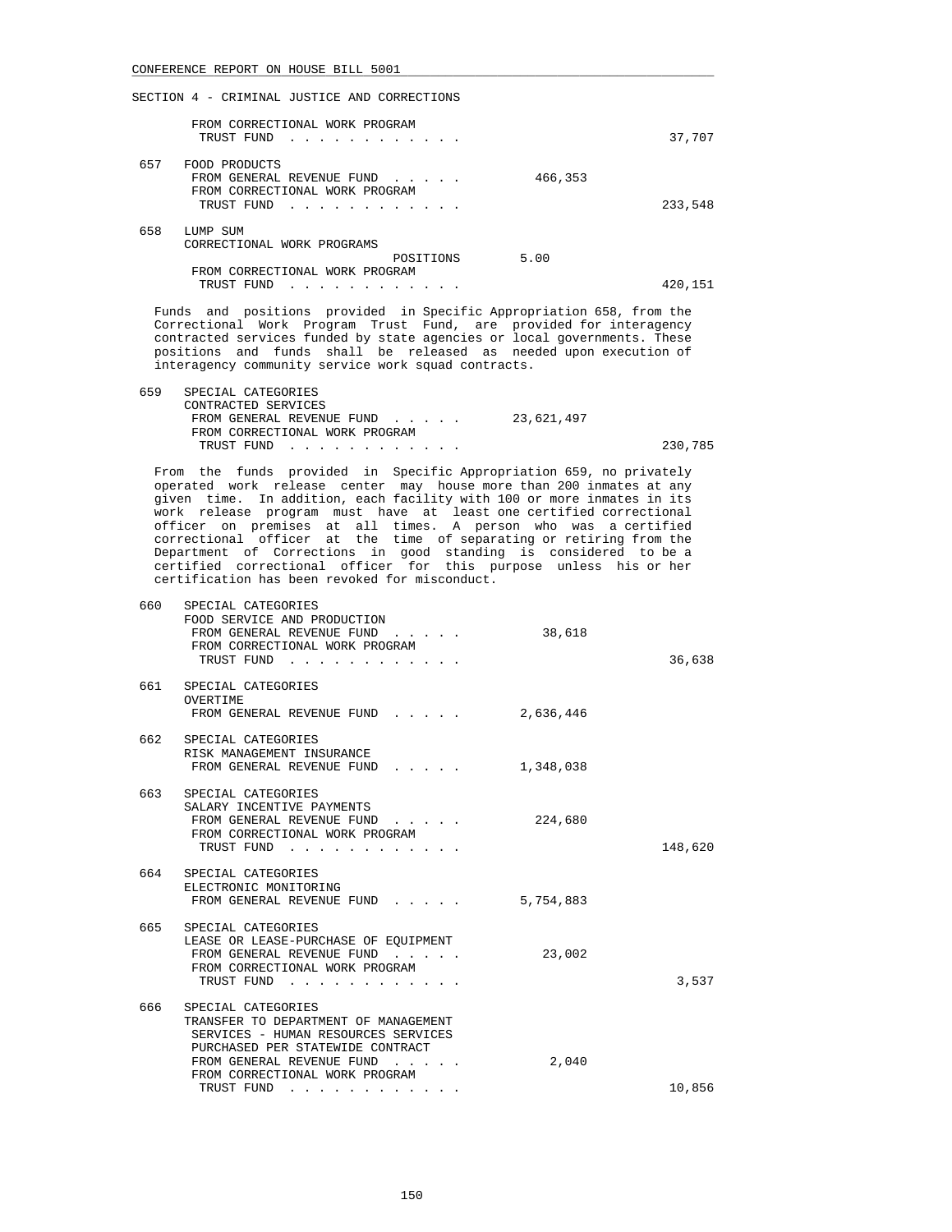|       | TOTAL: PUBLIC SERVICE WORKSQUADS AND WORK RELEASE                                                                                                                                                       |            |            |
|-------|---------------------------------------------------------------------------------------------------------------------------------------------------------------------------------------------------------|------------|------------|
|       | TRANSITION<br>FROM GENERAL REVENUE FUND<br>FROM TRUST FUNDS                                                                                                                                             | 65,191,874 | 29,563,336 |
|       | TOTAL POSITIONS<br>TOTAL ALL FUNDS                                                                                                                                                                      | 934.00     | 94,755,210 |
|       | EXECUTIVE DIRECTION AND SUPPORT SERVICES                                                                                                                                                                |            |            |
|       | APPROVED SALARY RATE 21,687,791                                                                                                                                                                         |            |            |
| 667   | SALARIES AND BENEFITS POSITIONS 481.00<br>FROM GENERAL REVENUE FUND                                                                                                                                     | 37,538,127 |            |
|       | 668 OTHER PERSONAL SERVICES<br>FROM GENERAL REVENUE FUND                                                                                                                                                | 923,733    |            |
|       | 669 EXPENSES<br>FROM GENERAL REVENUE FUND<br>FROM GRANTS AND DONATIONS TRUST<br>FUND                                                                                                                    | 2,664,371  | 127,505    |
| 670 — | OPERATING CAPITAL OUTLAY<br>FROM GENERAL REVENUE FUND                                                                                                                                                   | 203,220    |            |
|       | 670A SPECIAL CATEGORIES<br>ACQUISITION OF MOTOR VEHICLES<br>FROM GENERAL REVENUE FUND                                                                                                                   | 185,086    |            |
| 671   | SPECIAL CATEGORIES<br>CONTRACTED SERVICES<br>FROM GENERAL REVENUE FUND $\ldots$ 7,761,951                                                                                                               |            |            |
|       | From the funds in Specific Appropriation 671, \$1,000,000 in recurring<br>funds from the General Revenue Fund is provided to continue the victim<br>notification system (VINE).                         |            |            |
|       | From the funds in Specific Appropriation 671, \$1,000,000 in recurring<br>funds from the General Revenue Fund is provided to continue the<br>automated staffing, time management and scheduling system. |            |            |
| 672   | SPECIAL CATEGORIES<br>SALARY INCENTIVE PAYMENTS<br>FROM GENERAL REVENUE FUND                                                                                                                            | 177,488    |            |
| 673   | SPECIAL CATEGORIES<br>LEASE OR LEASE-PURCHASE OF EQUIPMENT<br>FROM GENERAL REVENUE FUND                                                                                                                 | 46,886     |            |
| 674   | SPECIAL CATEGORIES<br>TRANSFER TO DEPARTMENT OF MANAGEMENT<br>SERVICES - HUMAN RESOURCES SERVICES<br>PURCHASED PER STATEWIDE CONTRACT<br>FROM GENERAL REVENUE FUND                                      | 30,398     |            |
|       | TOTAL: EXECUTIVE DIRECTION AND SUPPORT SERVICES<br>FROM GENERAL REVENUE FUND<br>FROM TRUST FUNDS                                                                                                        | 49,531,260 | 127,505    |
|       | TOTAL POSITIONS<br>TOTAL ALL FUNDS                                                                                                                                                                      | 481.00     | 49,658,765 |
|       | CORRECTIONAL FACILITIES MAINTENANCE AND REPAIR                                                                                                                                                          |            |            |
|       | APPROVED SALARY RATE<br>20,743,091                                                                                                                                                                      |            |            |
| 675   | SALARIES AND BENEFITS POSITIONS 540.00<br>FROM GENERAL REVENUE FUND                                                                                                                                     | 33,874,455 |            |
|       | 676 EXPENSES<br>FROM GENERAL REVENUE FUND                                                                                                                                                               | 81,041,997 |            |
| 677   | OPERATING CAPITAL OUTLAY<br>FROM GENERAL REVENUE FUND                                                                                                                                                   | 289,061    |            |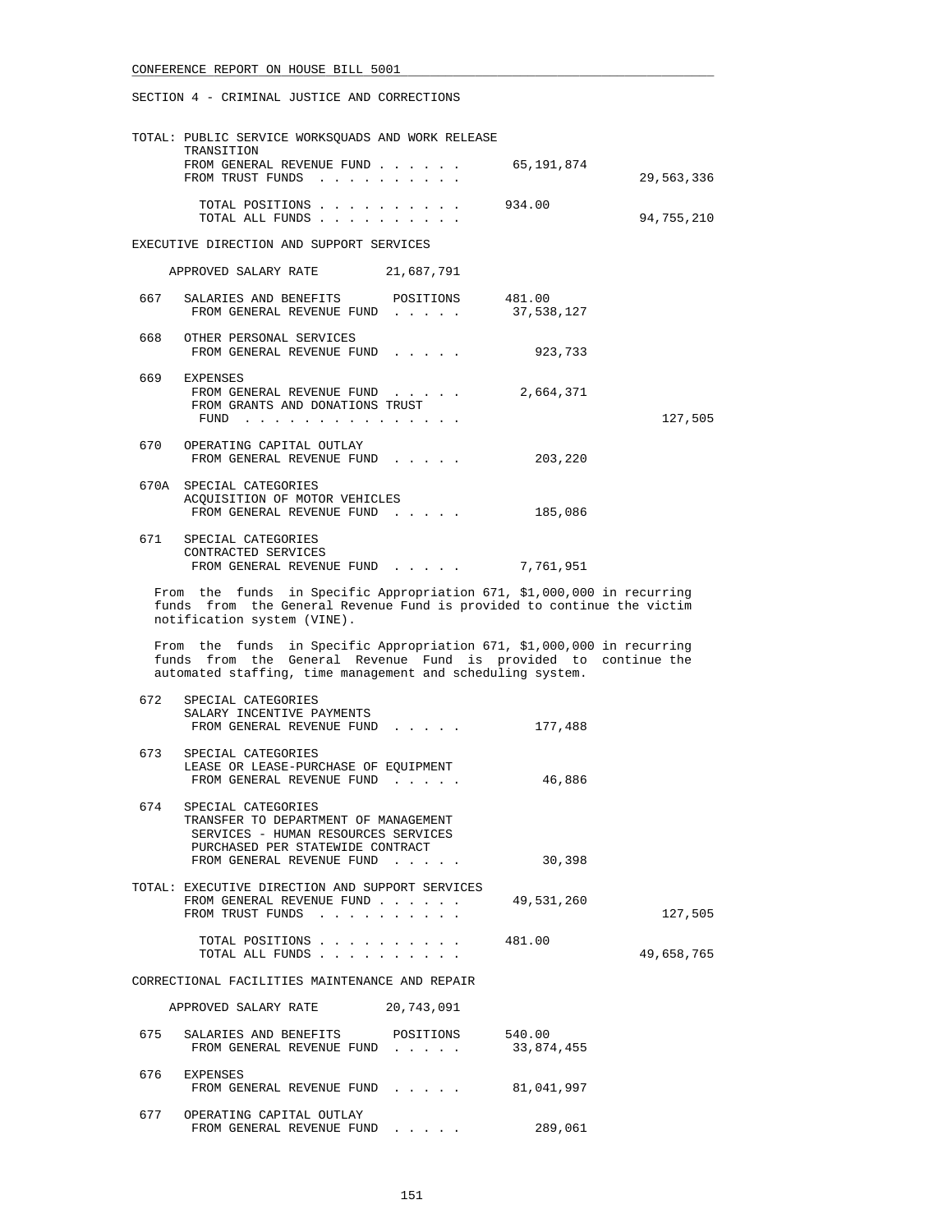678 FIXED CAPITAL OUTLAY CORRECTIONAL FACILITIES - LEASE PURCHASE FROM GENERAL REVENUE FUND . . . . . 50,960,426

 Funds in Specific Appropriation 678 are provided for payments required under the master lease purchase agreement used to secure the certificates of participation issued to finance or refinance the following correctional facilities:

| Bay Correctional Facility                                  | 824,650    |
|------------------------------------------------------------|------------|
| Moore Haven Correctional Facility (Glades County)          | 1,070,838  |
| South Bay Correctional Facility (Palm Beach County)        | 1,540,025  |
| Graceville Correctional Facility (Jackson County)          | 6,566,588  |
| Blackwater River Correctional Facility (Santa Rosa County) | 8,548,375  |
| Gadsden Correctional Facility                              | 1,317,025  |
| Lake City Correctional Facility (Columbia County)          | 1,308,150  |
| Lake Correctional Institution Mental Health Facility       |            |
|                                                            | 9,235,025  |
| Other Department of Corrections facilities                 | 20,549,750 |
|                                                            |            |

 Mayo Annex (Lafayette County), Suwannee Annex (Suwannee County), Lowell Reception Center (Marion County), Lancaster Secure Housing Unit (Gilchrist County), Liberty Work Camp (Liberty County), Franklin Work Camp (Franklin County), Cross City Work Camp (Dixie County), Okeechobee Work Camp (Okeechobee County), New River Work Camp (Bradford County), Santa Rosa Work Camp (Santa Rosa County), Hollywood Work Release Center (Broward County), Kissimmee Work Release Center (Osceola County), Lake City Work Release Center (Columbia County), Santa Fe Work Release Center (Alachua County), Everglades Re-Entry Center (Dade County), Baker Re-Entry Center (Baker County), and Pat Thomas Re-Entry Center (Gadsden County).

 The funds in Specific Appropriation 678 reflect a reduction of \$2,090,651 based on savings realized from bond refinancing.

 679 FIXED CAPITAL OUTLAY MAJOR REPAIRS, RENOVATIONS AND IMPROVEMENTS TO MAJOR INSTITUTIONS FROM GENERAL REVENUE FUND . . . . . 9,850,669

 Funds in Specific Appropriation 679 are provided to address the most critical maintenance and repair needs and improvements at Department of Corrections' facilities statewide.

 679A FIXED CAPITAL OUTLAY PLANNING AND DESIGN - CORRECTIONAL FACILITIES FROM GENERAL REVENUE FUND . . . . . 10,000,000

 From the funds in Specific Appropriation 679A, \$10,000,000 in nonrecurring funds from the General Revenue Fund is provided for architectural and engineering professional services to assist the department with the development of a design proposal and construction plan for a correctional institution and correctional hospital unit. The department is authorized to submit budget amendments to request release of the funds pursuant to the provisions of chapter 216, Florida Statutes.

| 680 | SPECIAL CATEGORIES                                                                                                                        |           |
|-----|-------------------------------------------------------------------------------------------------------------------------------------------|-----------|
|     | ACOUISITION OF MOTOR VEHICLES<br>FROM GENERAL REVENUE FUND<br>$\mathbf{r}$ , $\mathbf{r}$ , $\mathbf{r}$ , $\mathbf{r}$                   | 3,939,726 |
| 681 | SPECIAL CATEGORIES<br>CONTRACTED SERVICES<br>FROM GENERAL REVENUE FUND<br>$\mathbf{r}$ and $\mathbf{r}$ and $\mathbf{r}$                  | 8,984,258 |
| 682 | SPECIAL CATEGORIES<br>DEFERRED-PAYMENT COMMODITY CONTRACTS<br>FROM GENERAL REVENUE FUND<br>$\mathbf{r}$ and $\mathbf{r}$ and $\mathbf{r}$ | 4,198,894 |
| 683 | SPECIAL CATEGORIES<br>LEASE OR LEASE-PURCHASE OF EOUIPMENT<br>FROM GENERAL REVENUE FUND                                                   | 72,700    |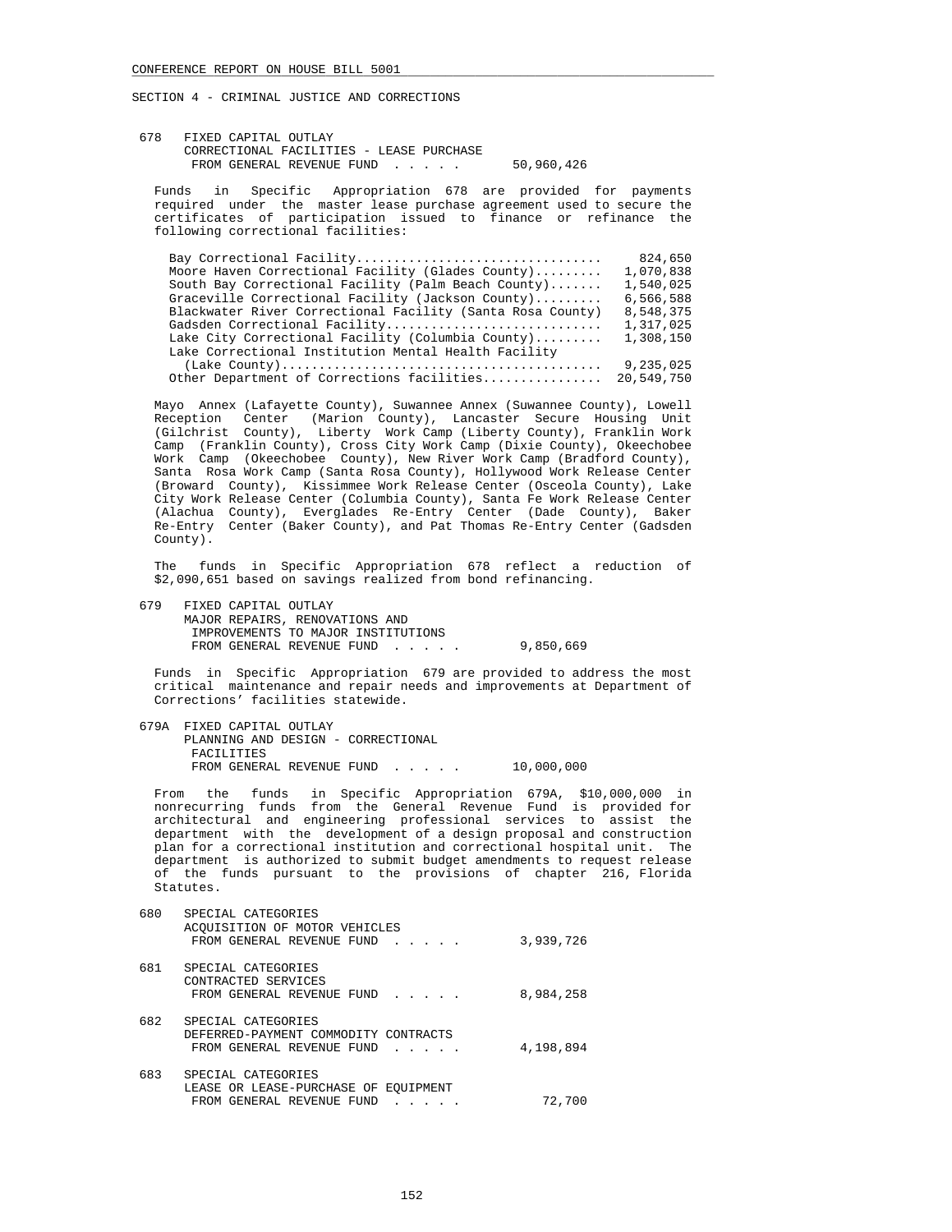| 684  | SPECIAL CATEGORIES                   |             |
|------|--------------------------------------|-------------|
|      | TRANSFER TO DEPARTMENT OF MANAGEMENT |             |
|      | SERVICES - HUMAN RESOURCES SERVICES  |             |
|      | PURCHASED PER STATEWIDE CONTRACT     |             |
|      | FROM GENERAL REVENUE FUND            | 11,963      |
|      |                                      |             |
| 684A | OUALIFIED EXPENDITURE CATEGORY       |             |
|      | CORRECTIONAL FACILITY CONSTRUCTION   |             |
|      | FROM GENERAL REVENUE FUND            | 840,000,000 |

 From the funds in Specific Appropriation 684A, \$645,000,000 in nonrecurring funds from the General Revenue Fund is provided for the construction of one 4,500-bed correctional institution. The funds shall be placed in reserve. The funds may be used for architectural and engineering professional services, land purchase, site preparation, construction, and construction management. The department shall seek available state or local land for construction of the facility, including existing prison sites. In the event that state or locally owned land is not available, funds may be used for purchase of land. Contingent upon the submission and Legislative Budget Commission approval of the design proposal and construction plan, the department may submit a budget amendment requesting release of the funds pursuant to the provisions of chapter 216, Florida Statutes. Upon initiation of any activities relating to correctional institution construction, the department shall submit quarterly status reports to the Governor's Office of Policy and Budget, the chair of the Senate Appropriations Committee, and the chair of the House of Representatives Appropriations Committee on the status of construction activity.

 From the funds in Specific Appropriation 684A, \$195,000,000 in nonrecurring funds from the General Revenue Fund is provided for the construction of one 250-bed hospital unit. The funds shall be placed in reserve. The department shall develop a design proposal and construction plan for one facility which meets the anticipated medical needs of the prison population, particularly the needs of elderly inmates. The department shall submit the plan to the chair of the Senate Appropriations Committee and the chair of the House of Representatives Appropriations Committee by January 6, 2023. The department is authorized to submit a budget amendment to request release of the funds pursuant to the provisions of chapter 216, Florida Statutes, contingent upon receipt of the design and plan. Any funds remaining from this specific appropriation may be used to renovate existing medical facilities.

 TOTAL: CORRECTIONAL FACILITIES MAINTENANCE AND REPAIR FROM GENERAL REVENUE FUND . . . . . . 1,043,224,149

| TOTAL POSITIONS |  |  |  |  |  | 540.00 |               |
|-----------------|--|--|--|--|--|--------|---------------|
| TOTAL ALL FUNDS |  |  |  |  |  |        | 1,043,224,149 |

### PROGRAM: COMMUNITY CORRECTIONS

### COMMUNITY SUPERVISION

|     | 134,923,230<br>APPROVED SALARY RATE                                                                                                                               |              |         |
|-----|-------------------------------------------------------------------------------------------------------------------------------------------------------------------|--------------|---------|
| 685 | SALARIES AND BENEFITS POSITIONS 2,793.00<br>FROM GENERAL REVENUE FUND<br>FROM FEDERAL GRANTS TRUST FUND                                                           | 200,482,634  | 143,712 |
| 686 | OTHER PERSONAL SERVICES<br>FROM GENERAL REVENUE FUND                                                                                                              | 65,245       |         |
| 687 | EXPENSES<br>FROM GENERAL REVENUE FUND                                                                                                                             | 9,717,529    |         |
| 688 | OPERATING CAPITAL OUTLAY<br>FROM GENERAL REVENUE FUND                                                                                                             | 6,941        |         |
| 689 | SPECIAL CATEGORIES<br>ACOUISITION OF MOTOR VEHICLES<br>FROM GENERAL REVENUE FUND                                                                                  | 1,060,274    |         |
| 690 | SPECIAL CATEGORIES<br>BUILDING/OFFICE RENT PAYMENTS<br>FROM GENERAL REVENUE FUND<br>$\mathbf{r} = \mathbf{r} + \mathbf{r} + \mathbf{r} + \mathbf{r} + \mathbf{r}$ | 15, 211, 272 |         |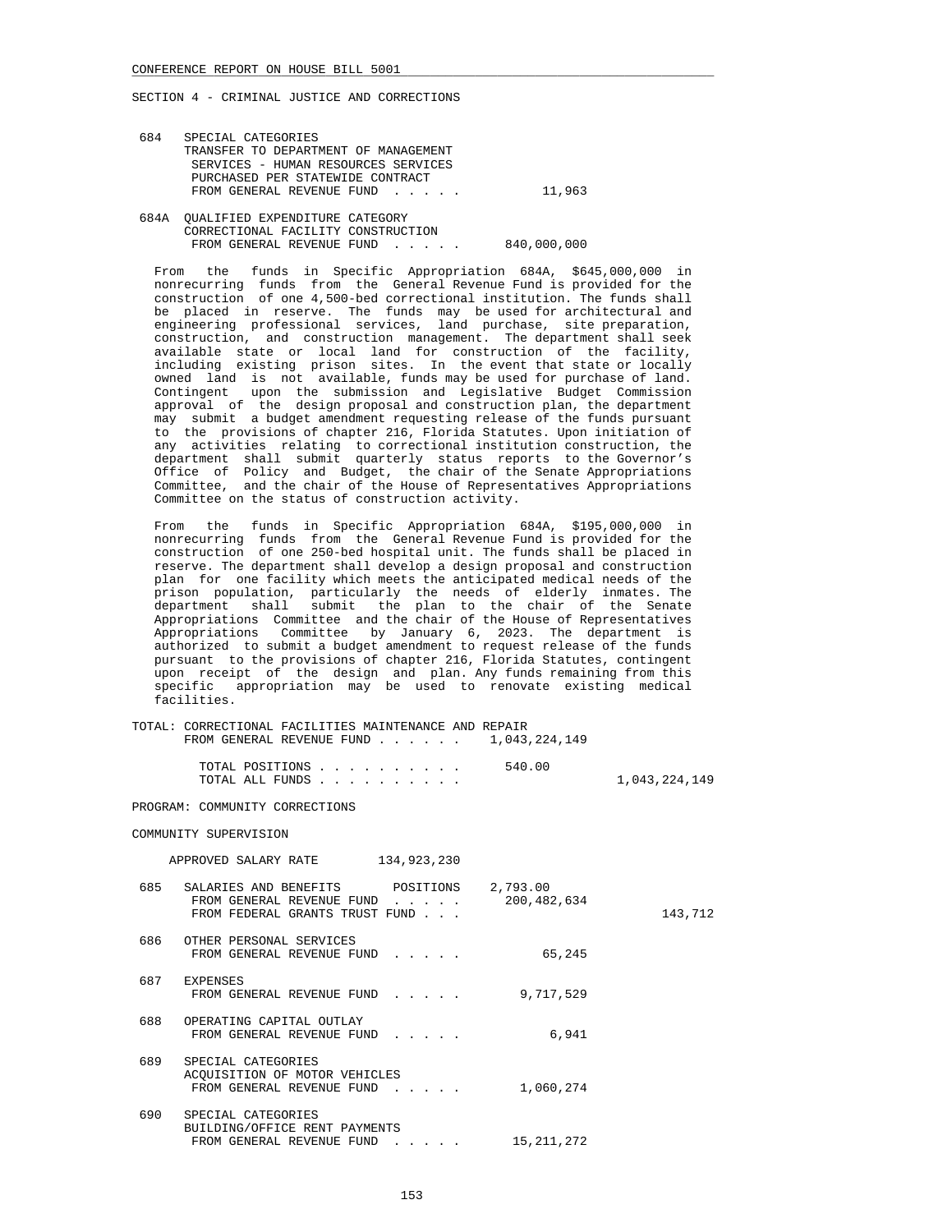Funds in Specific Appropriation 690 are provided to continue rent payments for individual private contracts for rental of office/building space at a rate not to exceed the rate for each contract in effect on June 30, 2022. Price level increases specifically appropriated may be used for rent payments for Department of Corrections' private leases in the 2022-2023 fiscal year. No other funds are appropriated or shall be transferred by the department for such increases.

 691 SPECIAL CATEGORIES CONTRACTED SERVICES FROM GENERAL REVENUE FUND . . . . . 1,240,324

 From the funds in Specific Appropriation 691, \$900,000 in nonrecurring funds from the General Revenue Fund is provided for Home Builders Institute (HBI) Building Careers for Inmates & Returning Citizens (HB 2405) (Senate Form 1260).

| 692 | SPECIAL CATEGORIES<br>RISK MANAGEMENT INSURANCE<br>FROM GENERAL REVENUE FUND<br>$\mathbf{1}$ , $\mathbf{1}$ , $\mathbf{1}$ , $\mathbf{1}$ , $\mathbf{1}$                                                                                                                                                                                                                                    | 4,805,103   |               |
|-----|---------------------------------------------------------------------------------------------------------------------------------------------------------------------------------------------------------------------------------------------------------------------------------------------------------------------------------------------------------------------------------------------|-------------|---------------|
| 693 | SPECIAL CATEGORIES<br>SALARY INCENTIVE PAYMENTS<br>FROM GENERAL REVENUE FUND<br>$\mathcal{L}^{\text{max}}$ , and $\mathcal{L}^{\text{max}}$ , and $\mathcal{L}^{\text{max}}$                                                                                                                                                                                                                | 565,414     |               |
| 694 | SPECIAL CATEGORIES<br>ELECTRONIC MONITORING<br>FROM GENERAL REVENUE FUND                                                                                                                                                                                                                                                                                                                    | 9,639,891   |               |
| 695 | SPECIAL CATEGORIES<br>LEASE OR LEASE-PURCHASE OF EOUIPMENT<br>FROM GENERAL REVENUE FUND<br>$\mathbf{r}$ and $\mathbf{r}$ and $\mathbf{r}$                                                                                                                                                                                                                                                   | 250,104     |               |
|     | TOTAL: COMMUNITY SUPERVISION<br>FROM GENERAL REVENUE FUND<br>FROM TRUST FUNDS<br>$\begin{array}{cccccccccccccccccc} . & . & . & . & . & . & . & . & . & . & . & . & . \end{array}$                                                                                                                                                                                                          | 243,044,731 | 143,712       |
|     | TOTAL POSITIONS.<br>$\mathbf{r}$ . The set of the set of the set of the set of the set of the set of the set of the set of the set of the set of the set of the set of the set of the set of the set of the set of the set of the set of the set of t<br>TOTAL ALL FUNDS<br>the contract of the contract of the contract of the contract of the contract of the contract of the contract of | 2,793.00    | 243, 188, 443 |

PROGRAM: HEALTH SERVICES

#### INMATE HEALTH SERVICES

 From the funds in Specific Appropriations 703 through 705, the Department of Corrections is authorized to transfer funds to the Agency for Health Care Administration from the General Revenue Fund to purchase prescription drugs pursuant to the parameters of the Canadian Prescription Drug Importation Program, as authorized by section 381.02035, Florida Statutes, for use in state programs as outlined in section 381.02035(3), Florida Statutes.

|         |                      | 7,787,355                                                                | APPROVED SALARY RATE                                                                           |     |
|---------|----------------------|--------------------------------------------------------------------------|------------------------------------------------------------------------------------------------|-----|
| 621,025 | 151.50<br>10,193,788 | $\mathbf{r}$ and $\mathbf{r}$ and $\mathbf{r}$                           | SALARIES AND BENEFITS POSITIONS<br>FROM GENERAL REVENUE FUND<br>FROM FEDERAL GRANTS TRUST FUND | 696 |
| 1,380   | 367,297              | $\cdot$ $\cdot$ $\cdot$ $\cdot$ $\cdot$                                  | OTHER PERSONAL SERVICES<br>FROM GENERAL REVENUE FUND<br>FROM FEDERAL GRANTS TRUST FUND         | 697 |
| 55,060  | 1,276,884            | $\cdots$                                                                 | <b>EXPENSES</b><br>FROM GENERAL REVENUE FUND<br>FROM FEDERAL GRANTS TRUST FUND                 | 698 |
|         | 500,000              | $\cdots$                                                                 | OPERATING CAPITAL OUTLAY<br>FROM GENERAL REVENUE FUND                                          | 699 |
|         | 4,367,212            | $\mathbf{r}$ , $\mathbf{r}$ , $\mathbf{r}$ , $\mathbf{r}$ , $\mathbf{r}$ | SPECIAL CATEGORIES<br>CONTRACTED SERVICES<br>FROM GENERAL REVENUE FUND                         | 700 |
|         | 951,235              | and a strategic con-                                                     | SPECIAL CATEGORIES<br>RISK MANAGEMENT INSURANCE<br>FROM GENERAL REVENUE FUND                   | 701 |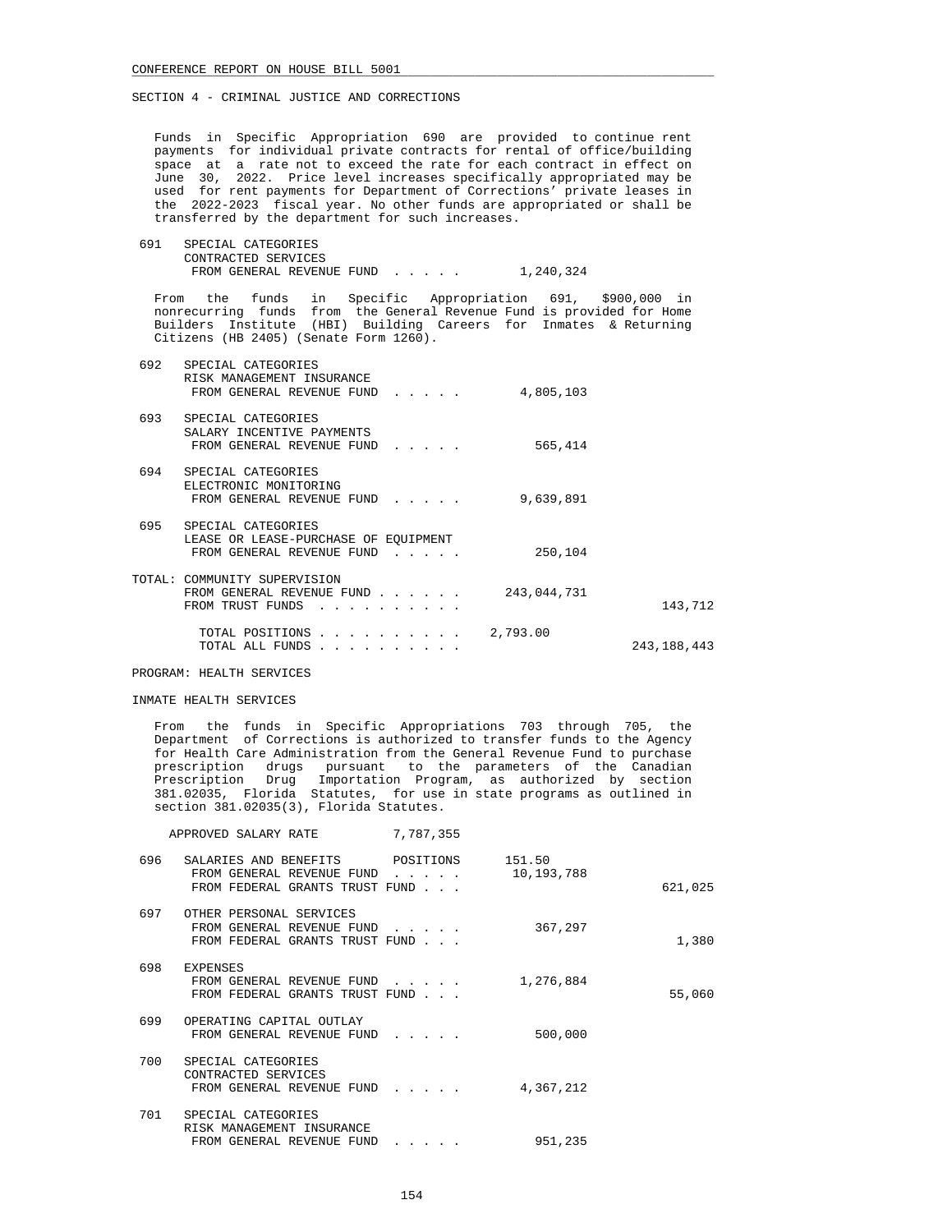| 702   | SPECIAL CATEGORIES<br>INMATE HEALTH SERVICES<br>FROM GENERAL REVENUE FUND 421,000,000                                                                                     |             |             |
|-------|---------------------------------------------------------------------------------------------------------------------------------------------------------------------------|-------------|-------------|
|       | Funds in Specific Appropriation 702 are provided exclusively to pay<br>for contracted statewide inmate health care services provided during the<br>2022-2023 fiscal year. |             |             |
|       |                                                                                                                                                                           |             |             |
|       | 703 SPECIAL CATEGORIES<br>TREATMENT OF INMATES - GENERAL DRUGS<br>FROM GENERAL REVENUE FUND 38,480,847                                                                    |             |             |
| 704   | SPECIAL CATEGORIES<br>TREATMENT OF INMATES - PSYCHOTROPIC DRUGS<br>FROM GENERAL REVENUE FUND $\ldots$ 4,818,876                                                           |             |             |
| 705 — | SPECIAL CATEGORIES<br>TREATMENT OF INMATES - INFECTIOUS DISEASE<br>DRUGS<br>FROM GENERAL REVENUE FUND 84,923,167                                                          |             |             |
| 706   | SPECIAL CATEGORIES<br>LEASE OR LEASE-PURCHASE OF EQUIPMENT<br>FROM GENERAL REVENUE FUND                                                                                   | 15,100      |             |
| 707   | SPECIAL CATEGORIES<br>TRANSFER TO DEPARTMENT OF MANAGEMENT<br>SERVICES - HUMAN RESOURCES SERVICES<br>PURCHASED PER STATEWIDE CONTRACT<br>FROM GENERAL REVENUE FUND        | 257,924     |             |
|       | TOTAL: INMATE HEALTH SERVICES<br>FROM GENERAL REVENUE FUND<br>FROM TRUST FUNDS                                                                                            | 567,152,330 | 677,465     |
|       | TOTAL POSITIONS $\ldots$ , $\ldots$ , $\ldots$ , 151.50<br>TOTAL ALL FUNDS                                                                                                |             | 567,829,795 |
|       | PROGRAM: EDUCATION AND PROGRAMS                                                                                                                                           |             |             |
|       | ADULT SUBSTANCE ABUSE PREVENTION, EVALUATION AND<br>TREATMENT SERVICES                                                                                                    |             |             |
|       | APPROVED SALARY RATE<br>1,454,778                                                                                                                                         |             |             |
|       | 708 SALARIES AND BENEFITS POSITIONS 35.00<br>FROM GENERAL REVENUE FUND<br>FROM FEDERAL GRANTS TRUST FUND                                                                  | 1,808,124   | 137,271     |
| 709   | OTHER PERSONAL SERVICES<br>FROM FEDERAL GRANTS TRUST FUND                                                                                                                 |             | 15,731      |
| 710   | <b>EXPENSES</b><br>FROM GENERAL REVENUE FUND<br>FROM FEDERAL GRANTS TRUST FUND                                                                                            | 68,648      | 75,000      |
| 711   | OPERATING CAPITAL OUTLAY<br>FROM FEDERAL GRANTS TRUST FUND                                                                                                                |             | 5,000       |
| 712   | SPECIAL CATEGORIES<br>CONTRACT DRUG ABUSE SERVICES<br>FROM GENERAL REVENUE FUND<br>the contract of the contract of<br>FROM FEDERAL GRANTS TRUST FUND                      | 14,863,682  | 2,200,000   |
| 713   | SPECIAL CATEGORIES<br>LEASE OR LEASE-PURCHASE OF EQUIPMENT<br>FROM GENERAL REVENUE FUND                                                                                   | 2,900       |             |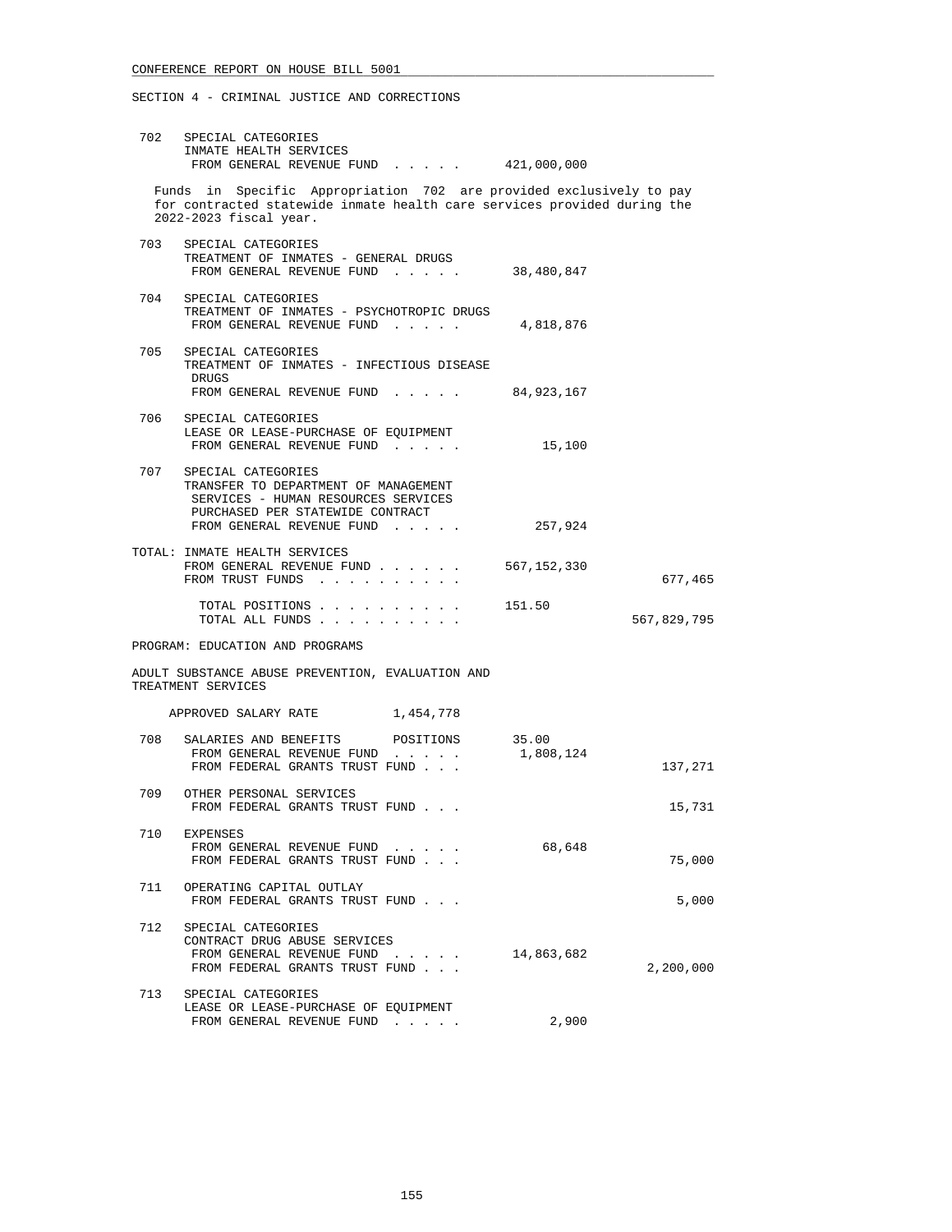SECTION 4 - CRIMINAL JUSTICE AND CORRECTIONS

|     | TOTAL: ADULT SUBSTANCE ABUSE PREVENTION, EVALUATION AND<br>TREATMENT SERVICES                                                                                                                             |                      |                        |
|-----|-----------------------------------------------------------------------------------------------------------------------------------------------------------------------------------------------------------|----------------------|------------------------|
|     | FROM GENERAL REVENUE FUND<br>FROM TRUST FUNDS                                                                                                                                                             | 16,743,354           | 2,433,002              |
|     | TOTAL POSITIONS<br>TOTAL ALL FUNDS.<br>$\begin{array}{cccccccccccccccccc} . & . & . & . & . & . & . & . & . & . & . & . \end{array}$                                                                      | 35.00                | 19, 176, 356           |
|     | BASIC EDUCATION SKILLS                                                                                                                                                                                    |                      |                        |
|     | 19,101,390<br>APPROVED SALARY RATE                                                                                                                                                                        |                      |                        |
| 714 | SALARIES AND BENEFITS POSITIONS<br>FROM GENERAL REVENUE FUND<br>$\mathbf{1}$ . The set of the set of $\mathbf{1}$<br>FROM FEDERAL GRANTS TRUST FUND                                                       | 370.00<br>21,470,464 | 2,572,296              |
| 715 | OTHER PERSONAL SERVICES<br>FROM GENERAL REVENUE FUND<br>$\mathbf{r}$ and $\mathbf{r}$ and $\mathbf{r}$<br>FROM FEDERAL GRANTS TRUST FUND<br>FROM STATE-OPERATED INSTITUTIONS<br>INMATE WELFARE TRUST FUND | 2,299,721            | 370,761<br>629,256     |
| 716 | <b>EXPENSES</b><br>FROM GENERAL REVENUE FUND<br>$\mathbf{r}$ and $\mathbf{r}$ and $\mathbf{r}$<br>FROM FEDERAL GRANTS TRUST FUND<br>FROM STATE-OPERATED INSTITUTIONS<br>INMATE WELFARE TRUST FUND         | 2,914,186            | 1,200,000<br>1,373,738 |
| 717 | OPERATING CAPITAL OUTLAY<br>FROM GENERAL REVENUE FUND<br>FROM FEDERAL GRANTS TRUST FUND<br>FROM STATE-OPERATED INSTITUTIONS<br>INMATE WELFARE TRUST FUND                                                  | 100,000              | 200,000<br>526,262     |
| 719 | SPECIAL CATEGORIES<br>CONTRACTED SERVICES<br>FROM GENERAL REVENUE FUND<br>FROM FEDERAL GRANTS TRUST FUND                                                                                                  | 8,585,096            | 1,000,000              |

 From the funds in Specific Appropriation 719, \$750,000 in recurring funds from the General Revenue Fund is provided for an online career education program. The department may contract with the Florida Virtual School or similar provider for this purpose. The Department of Corrections shall provide a report regarding the progress of the inmates in the online career education program to the chair of the Senate Appropriations Committee and the chair of the House of Representatives Appropriations Committee by January 6, 2023.

 From the funds in Specific Appropriation 719, \$1,000,000 in recurring funds from the General Revenue Fund is provided to CareerSource Florida for the development and implementation of a vocational curriculum for inmates in the Florida Correctional System.

| 720 | SPECIAL CATEGORIES<br>RISK MANAGEMENT INSURANCE |         |     |
|-----|-------------------------------------------------|---------|-----|
|     | FROM GENERAL REVENUE FUND                       | 119,585 |     |
| 721 | SPECIAL CATEGORIES                              |         |     |
|     | LEASE OR LEASE-PURCHASE OF EOUIPMENT            |         |     |
|     | FROM GENERAL REVENUE FUND                       | 20,888  |     |
| 722 | SPECIAL CATEGORIES                              |         |     |
|     | TRANSFER TO DEPARTMENT OF MANAGEMENT            |         |     |
|     | SERVICES - HUMAN RESOURCES SERVICES             |         |     |
|     | PURCHASED PER STATEWIDE CONTRACT                |         |     |
|     | FROM GENERAL REVENUE FUND                       | 27,776  |     |
|     | FROM FEDERAL GRANTS TRUST FUND                  |         | 877 |
|     |                                                 |         |     |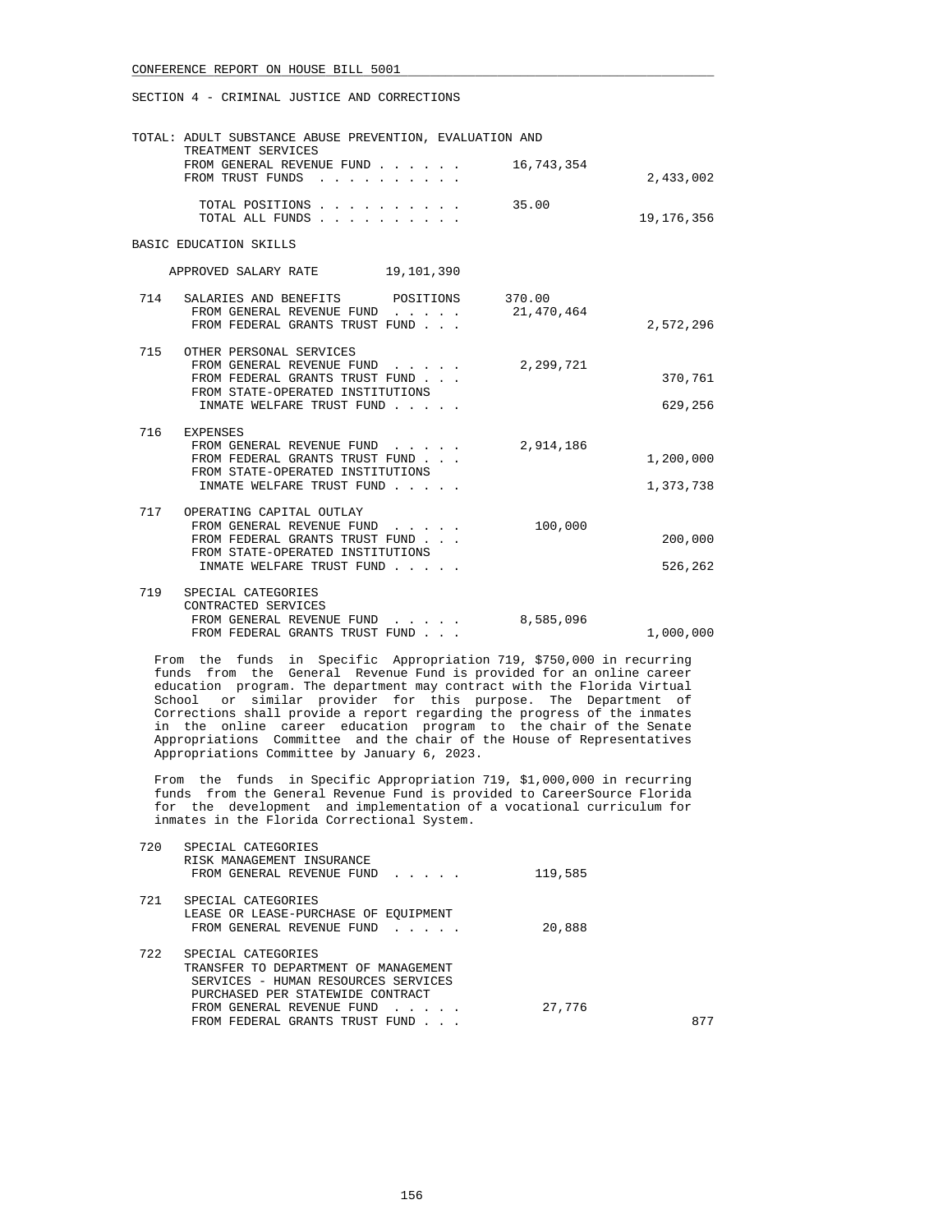| TOTAL: BASIC EDUCATION SKILLS<br>FROM TRUST FUNDS        | FROM GENERAL REVENUE FUND                                   |                                                                          | 35,537,716 | 7,873,190  |
|----------------------------------------------------------|-------------------------------------------------------------|--------------------------------------------------------------------------|------------|------------|
|                                                          | TOTAL POSITIONS<br>TOTAL ALL FUNDS                          |                                                                          | 370.00     | 43,410,906 |
| ADULT OFFENDER TRANSITION, REHABILITATION AND<br>SUPPORT |                                                             |                                                                          |            |            |
| APPROVED SALARY RATE                                     |                                                             | 3,463,624                                                                |            |            |
| 723 SALARIES AND BENEFITS POSITIONS 86.00                | FROM GENERAL REVENUE FUND<br>FROM FEDERAL GRANTS TRUST FUND | $\mathbf{r}$ , $\mathbf{r}$ , $\mathbf{r}$ , $\mathbf{r}$ , $\mathbf{r}$ | 3,834,965  | 227,392    |
| 724<br>OTHER PERSONAL SERVICES                           | FROM GENERAL REVENUE FUND                                   |                                                                          | 1,345,586  |            |
| 725 EXPENSES                                             | FROM GENERAL REVENUE FUND                                   |                                                                          | 372,770    |            |
| 726<br>SPECIAL CATEGORIES<br>CONTRACTED SERVICES         | FROM GENERAL REVENUE FUND                                   | $\mathbf{1}$ . $\mathbf{1}$ . $\mathbf{1}$                               | 11,300,692 |            |

 From the funds in Specific Appropriation 726, by January 6, 2023, all re-entry programs must provide the following information to the Department of Corrections: the population served by the program including information relating to the criminal history, age, employment history, and education level of inmates served; the services provided to inmates as part of the program; the cost per inmate to provide those services; any available recidivism rates; and any matching funds or in-kind contributions provided to the program. The department shall compile this information and submit a report to the chair of the Senate Appropriations Committee and the chair of the House of Representatives Appropriations Committee by February 1, 2023.

 From the funds in Specific Appropriation 726, \$1,225,000 in recurring funds and \$3,000,000 in nonrecurring funds from the General Revenue Fund are provided for Operation New Hope's re-entry initiatives (recurring base appropriations project) (HB 2739) (Senate Form 1570). Through its pre-release program (Ready4Release) Operation New Hope will provide pre-release case management, transition planning, career development, and referrals for incarcerated inmates at any Department of Corrections' facility that is within 12 months of release. Through its post-release program (Ready4Work), Operation New Hope will provide post-release services including case management, career development, life skills training, job skills training, family reunification, financial assistance, and job placement assistance to ex-offenders on community supervision, or ex-offenders that have served time at a Department of Corrections' facility, or participants of any State Attorney's Office Diversion or Pretrial Intervention Programs, or adult ex-offenders who served time in a Department of Juvenile Justice facility. The Ready4Work Program may provide post-release service to any ex-offender that is within travel distance to the Ready4Work location. Through its virtual post-release program (Ready4Success), Operation New Hope will provide services to ex-offenders using a virtual (telecommunications, email, online software and video conferencing) platform for ex-offenders not able to attend in-person training. Funds used for the administrative services will be 18 percent of the total funds appropriated. Funds may be used for startup activities for opening of new Ready4Work locations in Florida but may not exceed 25 percent of the total funds appropriated.

 From the funds in Specific Appropriation 726, \$1,000,000 in recurring funds and \$450,000 in nonrecurring funds from the General Revenue Fund are provided for the Ready4Work-Hillsborough re-entry program (recurring base appropriations project) (HB 2229) (Senate Form 1929), which replicates the Operation New Hope Ready4Work program. Funds used for the administrative services shall be 15 percent of total funds appropriated. Ready4Work-Hillsborough will provide pre-release risk assessment, a plan-of-care, career development, life skills training, and referrals for incarcerated inmates who may be eligible for Ready4Work re-entry program services upon release. Ready4Work-Hillsborough will also provide post-release services including case management, career development,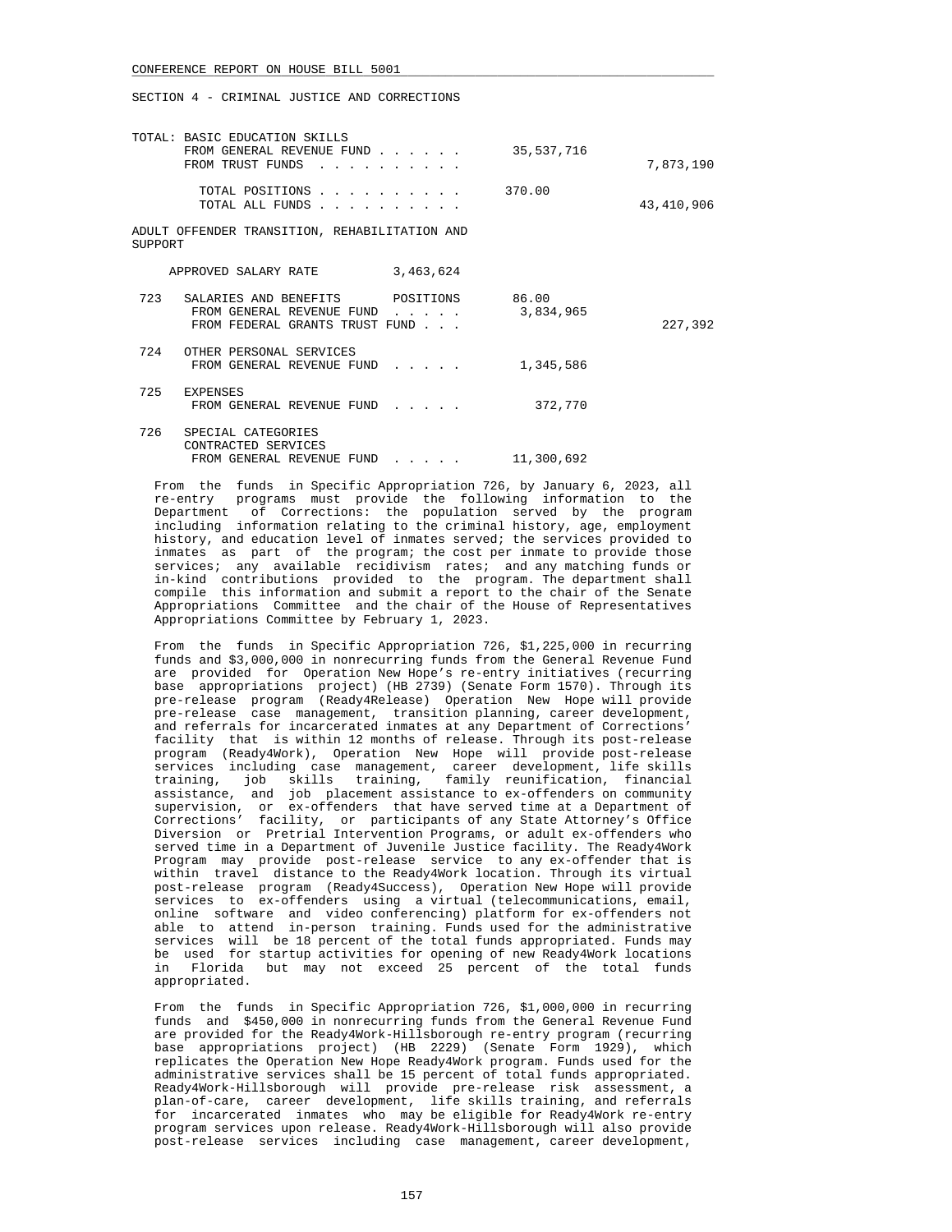life skills training, job skills training, life-coaching (mentoring), family reunification, and job placement assistance to offenders on community supervision. Ready4Work-Hillsborough may also provide such post-release services to formerly incarcerated persons who have been released from a Department of Corrections' facility no more than three years before entry into the Ready4Work-Hillsborough re-entry program. Eligibility for participation in the Ready4Work-Hillsborough re-entry program is limited to inmates, offenders on community supervision, and recently released ex-inmates who are transitioning back into the communities and workforce of Hillsborough, Pinellas, Pasco, or Polk counties.

 From the funds in Specific Appropriation 726, \$200,000 in recurring funds and \$1,461,176 in nonrecurring funds from the General Revenue Fund may be used to expand Horizon volunteer faith and character peer-to-peer program activities at Wakulla Correctional Institution and up to seven additional male or female prisons, including Computer Lab, Quest, and Realizing Educational Emotional and Finance Smarts (REEFS) transition programs (recurring base appropriations project) (HB 4737) (Senate Form  $1700$ ).

 From the funds in Specific Appropriation 726, \$2,321,735 in nonrecurring funds from the General Revenue Fund is provided for the following appropriations projects:

|     | Brevard Reentry Portal (HB 2089) (Senate Form 1339)      | 750,000    |
|-----|----------------------------------------------------------|------------|
|     | Malachi Dads and Hannah's Gift - Parenting Programs      | 170,000    |
|     | Operation New Life (HB 4337) (Senate Form 1489)          | 200,000    |
|     | Re-entry Alliance Pensacola, Inc. Re-entry Portal (HB    |            |
|     | $3803)$ (Senate Form $2048)$                             | 300,000    |
|     | Re-Entry Alliance Pensacola (REAP) - Santa Rosa Re-Entry |            |
|     | (HB 4887) (Senate Form 2203)                             | 100,000    |
|     | RESTORE Reentry Program (HB 2381) (Senate Form 1405)     | 375,000    |
|     | Second Chance Program - 19th Judicial Circuit (HB 3591)  |            |
|     | The Red Tent Women's Initiative, Inc. (HB 9439) (Senate  | 346,735    |
|     |                                                          | 80,000     |
|     |                                                          |            |
| 727 | SPECIAL CATEGORIES                                       |            |
|     | LEASE OR LEASE-PURCHASE OF EQUIPMENT                     |            |
|     | FROM GENERAL REVENUE FUND<br>20,544                      |            |
| 728 | SPECIAL CATEGORIES                                       |            |
|     | TRANSFER TO DEPARTMENT OF MANAGEMENT                     |            |
|     | SERVICES - HUMAN RESOURCES SERVICES                      |            |
|     | PURCHASED PER STATEWIDE CONTRACT                         |            |
|     | 2,155<br>FROM GENERAL REVENUE FUND                       |            |
|     | TOTAL: ADULT OFFENDER TRANSITION, REHABILITATION AND     |            |
|     | SUPPORT                                                  |            |
|     | FROM GENERAL REVENUE FUND<br>16,876,712                  |            |
|     | FROM TRUST FUNDS                                         | 227,392    |
|     | 86.00<br>TOTAL POSITIONS                                 |            |
|     | TOTAL ALL FUNDS                                          | 17,104,104 |
|     |                                                          |            |

 COMMUNITY SUBSTANCE ABUSE PREVENTION, EVALUATION, AND TREATMENT SERVICES

 From the funds in Specific Appropriations 729 through 731, the Department of Corrections may contract with Florida's managing entities, as authorized by section 394.9082, Florida Statutes, for the statewide management of behavioral health treatment for offenders under community supervision. The entities shall work with the department to develop service delivery strategies that will improve the coordination, integration, and management of behavioral health services to offenders.

| 729 | <b>EXPENSES</b><br>FROM GENERAL REVENUE FUND                           | 300,000   |
|-----|------------------------------------------------------------------------|-----------|
| 730 | SPECIAL CATEGORIES<br>CONTRACTED SERVICES<br>FROM GENERAL REVENUE FUND | 3,940,762 |

From the funds in Specific Appropriation 730, \$500,000 in recurring<br>funds from the General Revenue Fund is provided for naltrexone from the General Revenue Fund is provided for naltrexone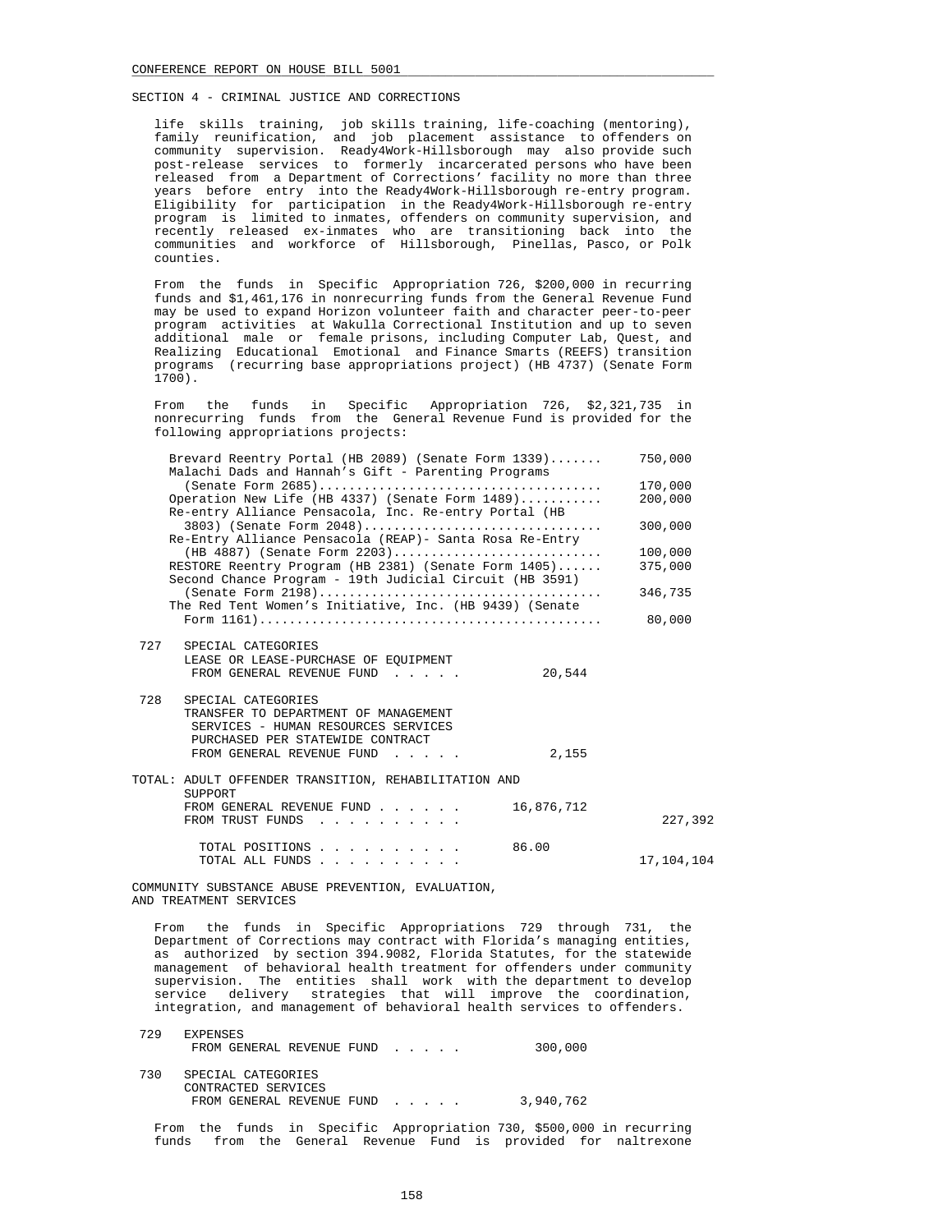extended-release injectable medication to treat alcohol and opioid dependence within the Department of Corrections (recurring base appropriations project).

 From the funds in Specific Appropriation 730, \$447,000 in nonrecurring funds from the General Revenue Fund is provided to WestCare Gulf Coast-Florida, Inc. for the Davis-Bradley Mental Health Overlay: Integrated Behavioral Health Treatment for Offenders (HB 2353) (Senate Form 2324).

| 731 | SPECIAL CATEGORIES                |            |         |
|-----|-----------------------------------|------------|---------|
|     | GRANTS AND AIDS - CONTRACTED DRUG |            |         |
|     | TREATMENT/REHABILITATION PROGRAMS |            |         |
|     | FROM GENERAL REVENUE FUND         | 21,750,861 |         |
|     | FROM FEDERAL GRANTS TRUST FUND    |            | 400,000 |
|     |                                   |            |         |

 From the funds in Specific Appropriation 731, \$600,000 in recurring funds from the General Revenue Fund is provided for Cove Behavioral Health in Hillsborough County (recurring base appropriations project).

| TOTAL: COMMUNITY SUBSTANCE ABUSE PREVENTION, EVALUATION, |                                |
|----------------------------------------------------------|--------------------------------|
| AND TREATMENT SERVICES<br>FROM GENERAL REVENUE FUND      | 25,991,623                     |
| FROM TRUST FUNDS                                         | 400,000                        |
| TOTAL ALL FUNDS                                          | 26, 391, 623                   |
| TOTAL: CORRECTIONS, DEPARTMENT OF                        |                                |
| FROM GENERAL REVENUE FUND<br>FROM TRUST FUNDS            | 3,745,382,764<br>63,931,655    |
| TOTAL POSITIONS                                          | 23,380.00                      |
| TOTAL ALL FUNDS<br>TOTAL APPROVED SALARY RATE            | 3,809,314,419<br>1,123,340,802 |

FLORIDA COMMISSION ON OFFENDER REVIEW

 PROGRAM: POST-INCARCERATION ENFORCEMENT AND VICTIMS RIGHTS

| APPROVED SALARY RATE                                                                                                                         | 6,822,904                                                                                                                                                                                                                         |         |        |
|----------------------------------------------------------------------------------------------------------------------------------------------|-----------------------------------------------------------------------------------------------------------------------------------------------------------------------------------------------------------------------------------|---------|--------|
| 732 SALARIES AND BENEFITS POSITIONS 146.00<br>FROM GENERAL REVENUE FUND 9,752,090<br>FROM FEDERAL GRANTS TRUST FUND                          |                                                                                                                                                                                                                                   |         | 64,187 |
| 733 OTHER PERSONAL SERVICES<br>FROM GENERAL REVENUE FUND<br>FROM FEDERAL GRANTS TRUST FUND                                                   | $\mathbf{r}$ . The set of the set of the set of the set of the set of the set of the set of the set of the set of the set of the set of the set of the set of the set of the set of the set of the set of the set of the set of t | 405,453 | 47,110 |
| 734 EXPENSES<br>FROM GENERAL REVENUE FUND<br>FROM FEDERAL GRANTS TRUST FUND                                                                  |                                                                                                                                                                                                                                   | 853,102 | 12,863 |
| 735 OPERATING CAPITAL OUTLAY<br>FROM GENERAL REVENUE FUND                                                                                    |                                                                                                                                                                                                                                   | 16,771  |        |
| 736 SPECIAL CATEGORIES<br>CONTRACTED SERVICES<br>FROM GENERAL REVENUE FUND                                                                   |                                                                                                                                                                                                                                   | 393,606 |        |
| 737 SPECIAL CATEGORIES<br>RISK MANAGEMENT INSURANCE<br>FROM GENERAL REVENUE FUND                                                             |                                                                                                                                                                                                                                   | 84,799  |        |
| 738 SPECIAL CATEGORIES<br>LEASE OR LEASE-PURCHASE OF EQUIPMENT<br>FROM GENERAL REVENUE FUND                                                  |                                                                                                                                                                                                                                   | 25,000  |        |
| 739<br>SPECIAL CATEGORIES<br>TRANSFER TO DEPARTMENT OF MANAGEMENT<br>SERVICES - HUMAN RESOURCES SERVICES<br>PURCHASED PER STATEWIDE CONTRACT |                                                                                                                                                                                                                                   |         |        |
| FROM GENERAL REVENUE FUND                                                                                                                    | $\mathbf{r}$ . The set of the set of the set of the set of the set of the set of the set of the set of the set of the set of the set of the set of the set of the set of the set of the set of the set of the set of the set of t | 48,145  |        |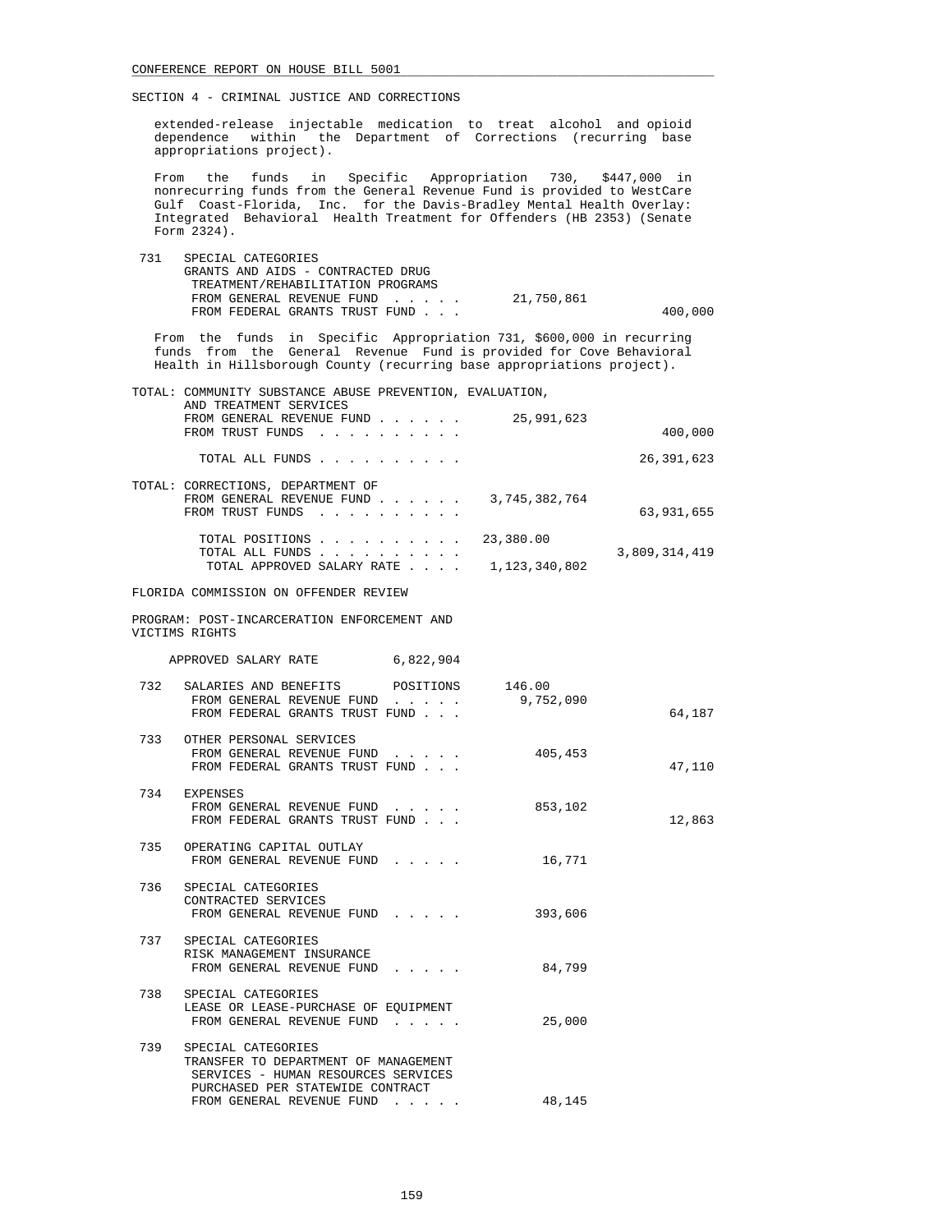| 740 | DATA PROCESSING SERVICES<br>OTHER DATA PROCESSING SERVICES<br>FROM GENERAL REVENUE FUND<br>$\cdots$                                                                                            | 596,714             |            |
|-----|------------------------------------------------------------------------------------------------------------------------------------------------------------------------------------------------|---------------------|------------|
|     | TOTAL: PROGRAM: POST-INCARCERATION ENFORCEMENT AND<br>VICTIMS RIGHTS<br>FROM GENERAL REVENUE FUND<br>FROM TRUST FUNDS                                                                          | 12, 175, 680        | 124,160    |
|     | TOTAL POSITIONS<br>and a series of the series of<br>TOTAL ALL FUNDS<br>designed and contract and contract and                                                                                  | 146.00              | 12,299,840 |
|     | TOTAL: FLORIDA COMMISSION ON OFFENDER REVIEW<br>FROM GENERAL REVENUE FUND<br>FROM TRUST FUNDS                                                                                                  | 12, 175, 680        | 124,160    |
|     | TOTAL POSITIONS<br>and a series of the control of<br>TOTAL ALL FUNDS<br>$\mathbf{r}$ , and $\mathbf{r}$ , and $\mathbf{r}$ , and $\mathbf{r}$ , and $\mathbf{r}$<br>TOTAL APPROVED SALARY RATE | 146.00<br>6,822,904 | 12,299,840 |

### JUSTICE ADMINISTRATION

 From the funds provided in Specific Appropriations 741, 751, 752, 761, 1077, 1079, 1080, 1081, and 1083, 3 positions with associated salary rate, \$2,392,216 in recurring funds and \$10,877 in nonrecurring funds from the General Revenue Fund are provided to the Justice Administrative Commission and the Office of Criminal Conflict and Civil Regional Counsel of the First Region (Region 1 OCCCRC) for implementation and administration of a Child Representation Pilot Program ("program") which is established to provide quality court-appointed counsel to represent children who are:

 - Placed in the custody of the Department of Children and Families on or after January 1, 2023;

 - The subject of a shelter, dependency, or termination of parental rights proceeding in Broward or Palm Beach counties; and

 - Not eligible to be represented by counsel through an organization under another program or otherwise not represented by counsel, including, but not limited to, privately retained or pro bono counsel.

 The order of appointment must state that the program is appointed to represent the child and the types of proceedings for which the program is appointed to represent the child. The program may be appointed to represent a child only in a shelter proceeding, a dependency proceeding, a termination of parental rights proceeding, fair hearings, or appellate proceedings that stem from such proceedings.

 The Program Director and one position shall be administratively housed within the budget entity of the Region 1 OCCCRC. The Region 1 OCCCRC shall hire an independent Program Director, who meets the same qualifications as required for the Executive Director of the Statewide Guardian ad Litem Program, to be responsible for the control, supervision, and direction of the program. The Program Director shall hire one position to support program implementation. The Justice Administrative Commission shall hire and house the remaining position to support billing and auditing workload associated with the program.

 To the extent possible, the Region 1 OCCCRC may enter into contracts with local nonprofit organizations in Broward and Palm Beach counties to serve as counsel on behalf of the program. If Region 1 OCCCRC is unable to contract with local nonprofit organizations or in cases involving conflicts of interest, private counsel shall be appointed by the court, and compensated pursuant to section 27.5304, Florida Statutes. Such private counsel are subject to oversight and are responsible for data production as required by the program.

 By October 1, 2023, and annually thereafter, the Region 1 OCCCRC must provide a status report on the implementation of the program to the chair of the Senate Appropriations Committee and the chair of the House of Representatives Appropriations Committee.

PROGRAM: JUSTICE ADMINISTRATIVE COMMISSION

EXECUTIVE DIRECTION AND SUPPORT SERVICES

APPROVED SALARY RATE 4,939,978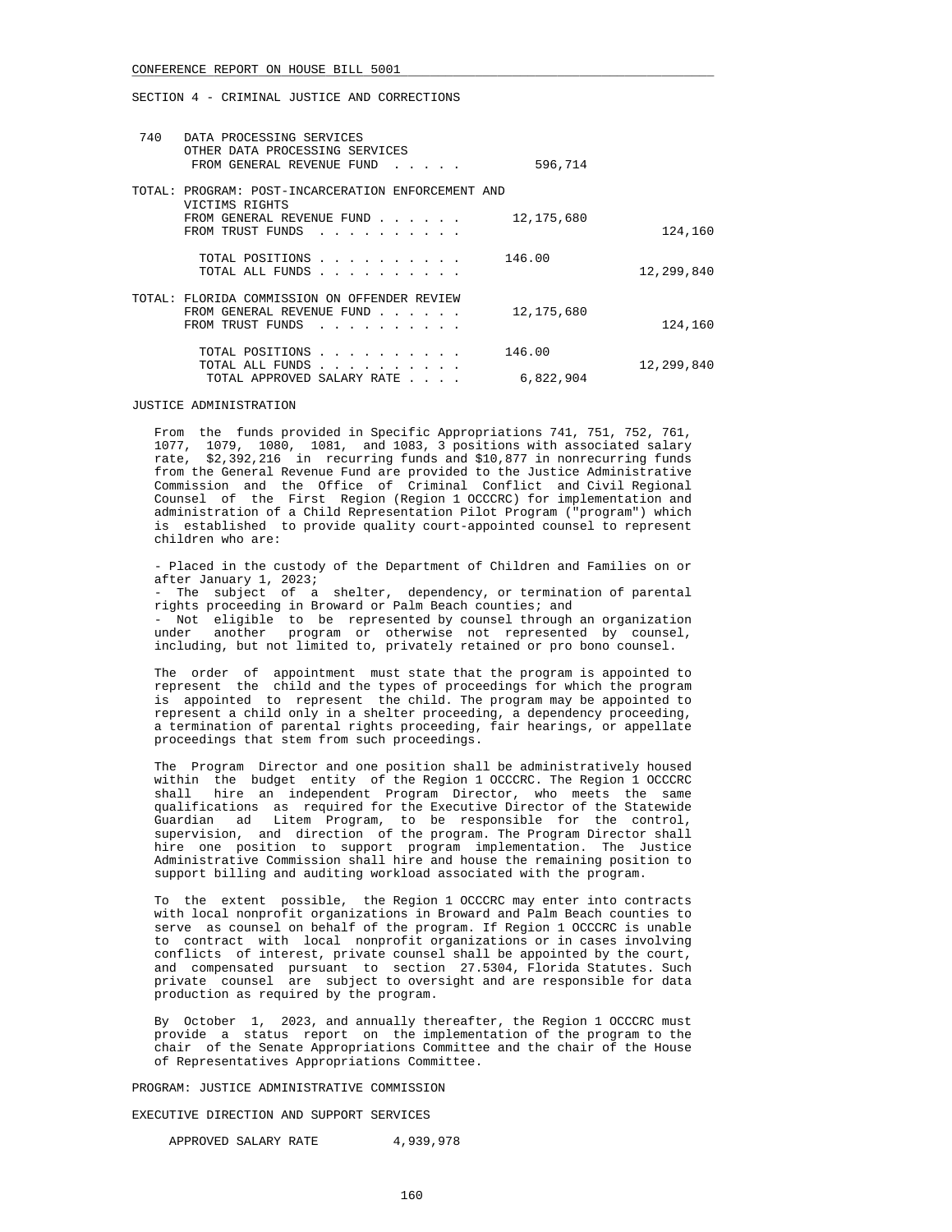| 741  | SALARIES AND BENEFITS<br>FROM GENERAL REVENUE FUND                                                                              | POSITIONS<br>$\mathbf{r}$ , $\mathbf{r}$ , $\mathbf{r}$ , $\mathbf{r}$ | 93.00<br>7,076,656 |
|------|---------------------------------------------------------------------------------------------------------------------------------|------------------------------------------------------------------------|--------------------|
| 742  | OTHER PERSONAL SERVICES<br>FROM GENERAL REVENUE FUND                                                                            |                                                                        | 47,457             |
| 742A | AID TO LOCAL GOVERNMENTS<br>GRANTS AND AID TO LOCAL GOVERNMENT/<br>DISTRIBUTION TO CLERKS OF COURT<br>FROM GENERAL REVENUE FUND | $\mathbf{r}$ and $\mathbf{r}$ and $\mathbf{r}$                         | 6,250,000          |

 From the funds in Specific Appropriation 742A, \$6,250,000 in nonrecurring funds from the General Revenue Fund is provided for the Clerks of Court Pandemic Recovery Plan (Senate Form 1463).

| 743 | LUMP SUM                                  |         |
|-----|-------------------------------------------|---------|
|     | RESERVE - STATE ATTORNEYS WITH REASSIGNED |         |
|     | DEATH PENALTY CASES                       |         |
|     | POSITIONS                                 | 10.50   |
|     | FROM GENERAL REVENUE FUND                 | 599,860 |

 Funds and positions in Specific Appropriation 743 are provided for a state attorney to prosecute a capital felony case that has been reassigned to that state attorney's office. A state attorney must submit a budget amendment, in accordance with the provisions of chapter 216, Florida Statutes, to request the allocation of positions and funds from the lump sum appropriation category. A state attorney may continue to use positions and funds allocated from the lump sum appropriation category until such time that the state attorney ceases the prosecution of the reassigned capital felony case. If funds in this specific appropriation are unobligated in the last quarter of the 2022-2023 fiscal year, the State Attorney in the Ninth Judicial Circuit may submit a budget amendment to request the transfer of the remaining appropriation on a nonrecurring basis.

| 744 | SPECIAL CATEGORIES                                                                                                      |           |         |
|-----|-------------------------------------------------------------------------------------------------------------------------|-----------|---------|
|     | GRANTS AND AIDS - FOSTER CARE CITIZEN                                                                                   |           |         |
|     | REVIEW PANEL                                                                                                            |           |         |
|     | FROM GENERAL REVENUE FUND                                                                                               | 342,160   |         |
|     | FROM GRANTS AND DONATIONS TRUST                                                                                         |           |         |
|     | FUND<br>and the state of the state of the state of the state of the state of the state of the state of the state of the |           | 300,000 |
| 745 | SPECIAL CATEGORIES                                                                                                      |           |         |
|     |                                                                                                                         |           |         |
|     | SEXUAL PREDATOR CIVIL COMMITMENT                                                                                        |           |         |
|     | LITIGATION COSTS                                                                                                        |           |         |
|     | FROM GENERAL REVENUE FUND                                                                                               | 2,250,000 |         |

 Funds in Specific Appropriation 745 are provided for attorney fees and case-related expenses associated with prosecuting and defending sexual predator civil commitment cases. Case-related expenses are limited to expert witness fees, clinical evaluations, court reporter costs, and foreign language interpreters. The maximum amount to be paid by the Justice Administrative Commission for medical experts for sexual predator civil commitment cases is \$200 per hour and all related travel costs must be apportioned to the associated case.

 745A SPECIAL CATEGORIES FLORIDA ACCOUNTING INFORMATION RESOURCE (FLAIR) SYSTEM REPLACEMENT FROM GENERAL REVENUE FUND . . . . . 175,072

 Funds in Specific Appropriation 745A are provided for the planning and remediation tasks necessary to integrate agency applications with the new Florida Planning, Accounting, and Ledger Management (PALM) system. The funds shall be placed in reserve. The agency is authorized to submit budget amendments requesting release of these funds pursuant to the provisions of chapter 216, Florida Statutes. Release is contingent upon the approval of a detailed operational work plan and a monthly spend plan that identifies all project work and costs budgeted for Fiscal Year 2022-2023. The agency shall submit quarterly project status reports to the Executive Office of the Governor's Office of Policy & Budget, the chair of the Senate Appropriations Committee, the chair of the House of Representatives Appropriations Committee, and the Florida Digital Service. Each status report must include progress made to date for each project milestone, deliverable, and task order, planned and actual completion dates, planned and actual costs incurred, and any current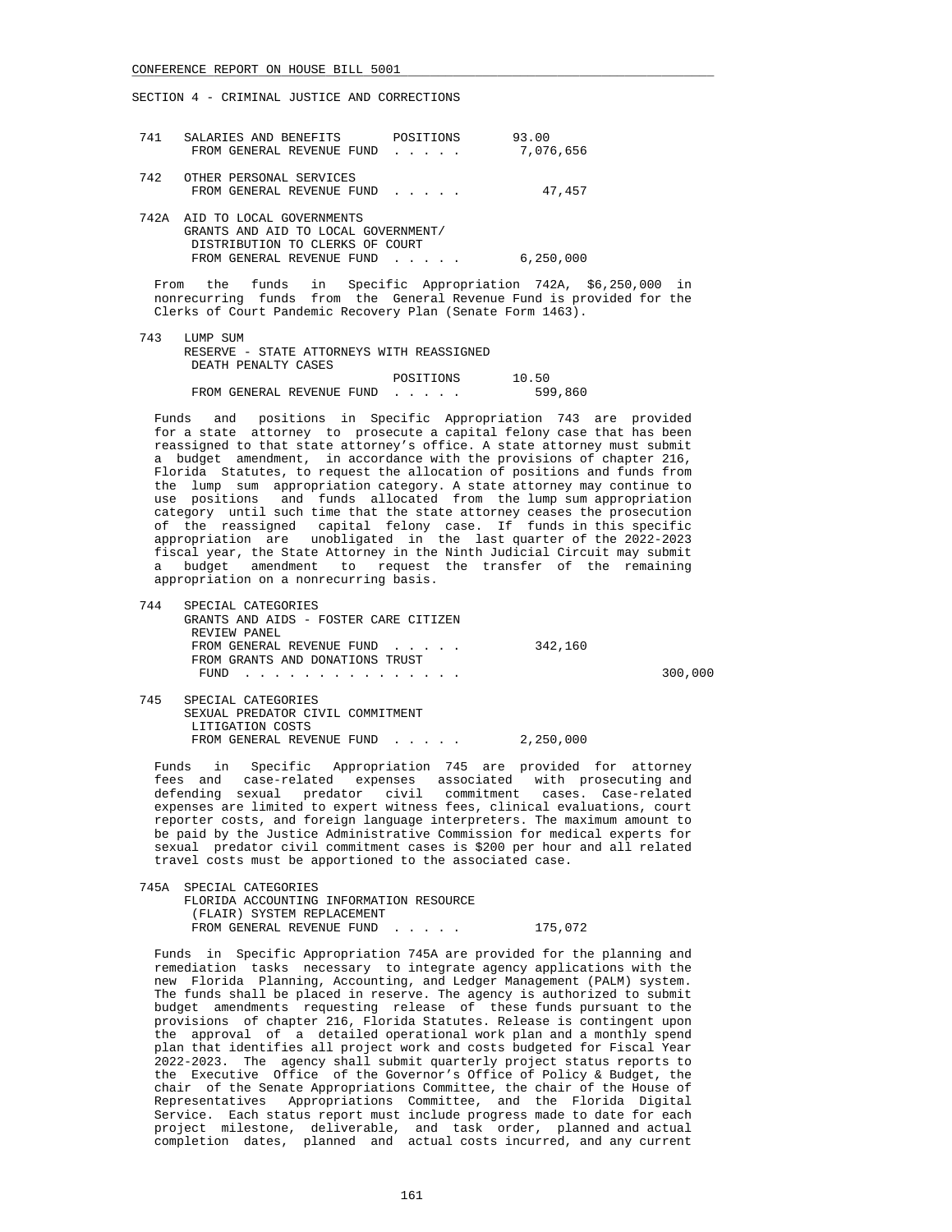project issues and risks.

| 746 | SPECIAL CATEGORIES<br>REIMBURSEMENT OF EXPENDITURES RELATED TO<br>CIRCUIT AND COUNTY JURIES REOUIRED BY<br>STATUTE |            |           |
|-----|--------------------------------------------------------------------------------------------------------------------|------------|-----------|
|     | FROM GENERAL REVENUE FUND                                                                                          | 11,700,000 |           |
| 747 | SPECIAL CATEGORIES                                                                                                 |            |           |
|     | LEGAL REPRESENTATION FOR DEPENDENT                                                                                 |            |           |
|     | CHILDREN WITH SPECIAL NEEDS                                                                                        |            |           |
|     | FROM GENERAL REVENUE FUND                                                                                          | 2,115,500  |           |
|     | FROM GRANTS AND DONATIONS TRUST                                                                                    |            |           |
|     | FUND                                                                                                               |            | 1,201,500 |
|     |                                                                                                                    |            |           |

 Funds in Specific Appropriation 747 shall be used by the Justice Administrative Commission to contract with attorneys to represent dependent children with disabilities in, or being considered for placement in, skilled nursing facilities and dependent children with certain special needs as specified in section 39.01305, Florida Statutes. The implementation of registries, as well as the appointment and compensation of private attorneys appointed pursuant to section 39.01305, Florida Statutes, shall be governed by the provisions of sections 27.40 and 27.5304, Florida Statutes. The flat fee amount for compensation shall not exceed \$1,000 per child per year. No other appropriation shall be used to pay attorney fees and related expenses for attorneys representing dependent children with disabilities and appointments under section 39.01305, Florida Statutes.

 748 SPECIAL CATEGORIES PAYMENTS FOR QUALIFIED TRANSPORTATION BENEFITS PROGRAM FROM GRANTS AND DONATIONS TRUST FUND . . . . . . . . . . . . . . . 703,136 749 SPECIAL CATEGORIES PUBLIC DEFENDER DUE PROCESS COSTS FROM GENERAL REVENUE FUND . . . . . 20,263,034

 Funds in Specific Appropriation 749 are provided for the Public Defenders' due process costs as specified in section 29.006, Florida Statutes. Funds shall initially be credited for the use of each circuit in the amounts listed below and may be adjusted pursuant to the provisions of section 29.015, Florida Statutes.

|  | 894,043   |
|--|-----------|
|  | 713,100   |
|  | 160,275   |
|  | 1,382,949 |
|  | 946,386   |
|  | 1,291,430 |
|  | 733,859   |
|  | 520,205   |
|  | 1,249,858 |
|  | 822,366   |
|  | 3,603,927 |
|  | 703,275   |
|  | 2,052,641 |
|  | 356,816   |
|  | 909,094   |
|  | 124,680   |
|  | 1,492,634 |
|  | 699,398   |
|  | 653,387   |
|  | 952,711   |
|  |           |

 From the funds credited for use in the following circuits, the amounts specified below shall be transferred in quarterly increments within 10 days after the beginning of each quarter to the Office of the State Courts Administrator on behalf of the circuit courts operating shared court reporting or interpreter services:

| 190.611 |
|---------|
| 323.698 |
| 52.251  |
| 103.493 |
|         |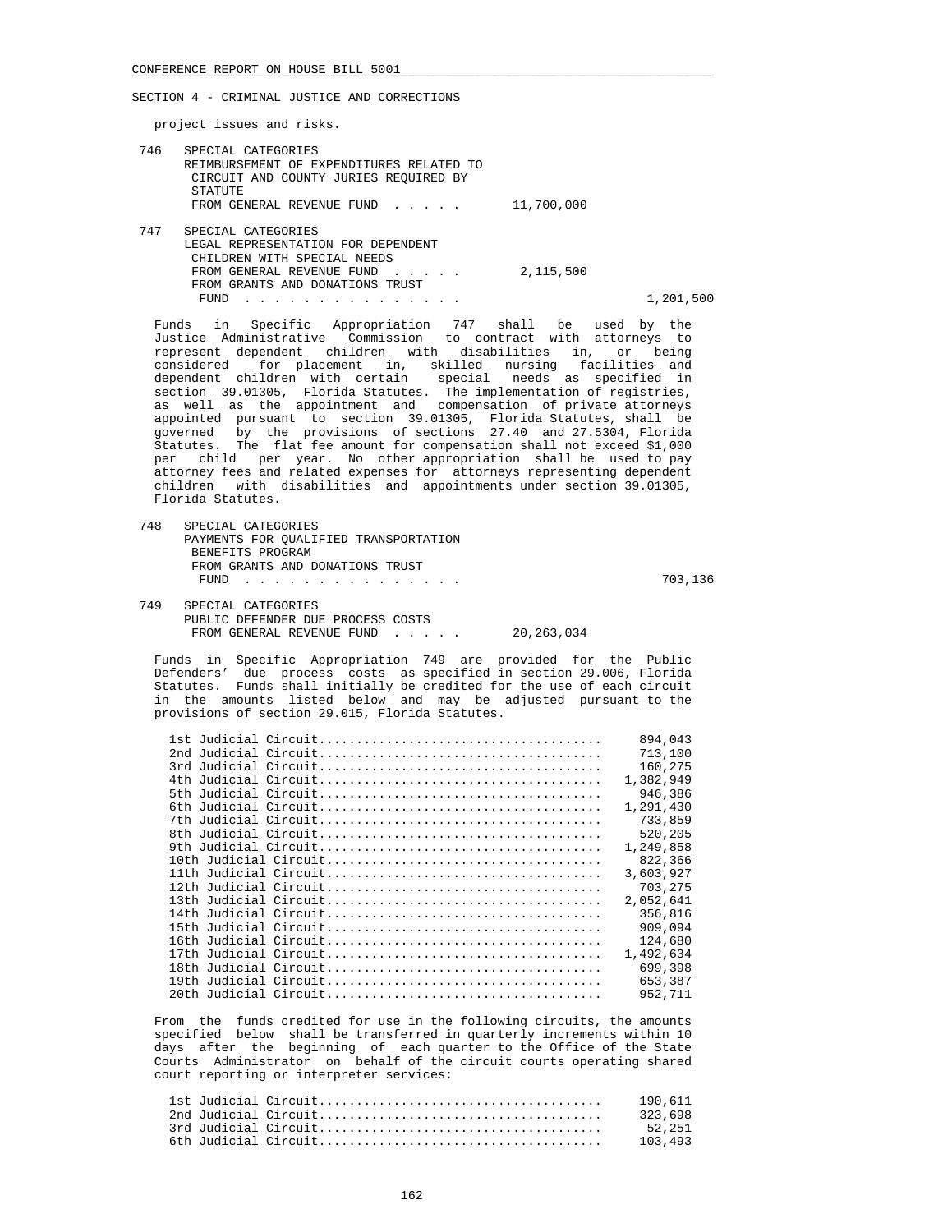|                                                                                                                                                        | 37,310    |
|--------------------------------------------------------------------------------------------------------------------------------------------------------|-----------|
|                                                                                                                                                        | 83,798    |
|                                                                                                                                                        | 481,878   |
|                                                                                                                                                        | 68,975    |
|                                                                                                                                                        | 121,996   |
|                                                                                                                                                        | 153,205   |
|                                                                                                                                                        | 784,106   |
|                                                                                                                                                        | 134,089   |
|                                                                                                                                                        | 93,646    |
|                                                                                                                                                        | 74,983    |
|                                                                                                                                                        | 60,851    |
| 750<br>SPECIAL CATEGORIES<br>CHILD DEPENDENCY AND CIVIL CONFLICT CASE<br>14,366,133<br>FROM GENERAL REVENUE FUND<br>$\sim$ $\sim$ $\sim$ $\sim$ $\sim$ |           |
| FROM GRANTS AND DONATIONS TRUST                                                                                                                        |           |
| FUND                                                                                                                                                   | 4,671,528 |

 Funds in Specific Appropriation 750 are provided for case fees and expenses of court-appointed counsel in civil conflict cases and child dependency cases.

 The maximum flat fee to be paid by the Justice Administrative Commission for attorney fees for the following dependency and civil cases is set as follows:

|     | ADMISSION OF INMATE TO MENTAL HEALTH FACILITY                                                                           | 300    |
|-----|-------------------------------------------------------------------------------------------------------------------------|--------|
|     | ADULT PROTECTIVE SERVICES ACT - Ch. 415, F.S                                                                            | 500    |
|     | BAKER ACT/MENTAL HEALTH - Ch. 394, F.S                                                                                  | 400    |
|     |                                                                                                                         | 750    |
|     |                                                                                                                         | 400    |
|     |                                                                                                                         | 800    |
|     | DEPENDENCY - Each Year after 1st Year                                                                                   | 200    |
|     | DEPENDENCY - No Petition Filed or Dismissed at Shelter                                                                  | 200    |
|     |                                                                                                                         | 1,000  |
|     | DEVELOPMENTALLY DISABLED ADULT - Ch. 393, F.S                                                                           | 400    |
|     |                                                                                                                         | 400    |
|     | GUARDIANSHIP - EMERGENCY - Ch. 744, $F.S.$                                                                              | - 400  |
|     |                                                                                                                         | 400    |
|     | MARCHMAN ACT/SUBSTANCE ABUSE - Ch. 397, F.S                                                                             | 300    |
|     | MEDICAL PROCEDURES - Section $394.459(3)$ , F.S                                                                         | 400    |
|     | PARENTAL NOTIFICATION OF ABORTION ACT                                                                                   | 400    |
|     | TERMINATION OF PARENTAL RIGHTS - Ch. 39, F.S. - Up to 1                                                                 |        |
|     |                                                                                                                         | 1,000  |
|     | TERMINATION OF PARENTAL RIGHTS - Ch. 39, F.S. - Each Year                                                               |        |
|     |                                                                                                                         | 200    |
|     | TERMINATION OF PARENTAL RIGHTS - Ch. 63, F.S. - Up to 1                                                                 |        |
|     |                                                                                                                         | 1,000  |
|     | TERMINATION OF PARENTAL RIGHTS - Ch. 63, F.S. - Each Year                                                               |        |
|     |                                                                                                                         | 200    |
|     | TERMINATION OF PARENTAL RIGHTS APPEALS                                                                                  | 2,000  |
|     |                                                                                                                         | 300    |
| 751 | SPECIAL CATEGORIES<br>OPERATING EXPENDITURES<br>FROM GENERAL REVENUE FUND<br>853,292<br>FROM GRANTS AND DONATIONS TRUST |        |
|     | FUND $\cdots$                                                                                                           | 15,900 |
| 752 | SPECIAL CATEGORIES<br>RISK MANAGEMENT INSURANCE<br>FROM GENERAL REVENUE FUND<br>24,687                                  |        |
|     |                                                                                                                         |        |
| 753 | SPECIAL CATEGORIES<br>POST-CONVICTION CAPITAL COLLATERAL CASES -                                                        |        |
|     | REGISTRY ATTORNEYS                                                                                                      |        |
|     | FROM GENERAL REVENUE FUND<br>1,338,310                                                                                  |        |
|     |                                                                                                                         |        |
| 754 | SPECIAL CATEGORIES                                                                                                      |        |
|     | ATTORNEY PAYMENTS OVER FLAT FEE                                                                                         |        |
|     | FROM GENERAL REVENUE FUND 10,667,589                                                                                    |        |
|     |                                                                                                                         |        |
| 755 | SPECIAL CATEGORIES                                                                                                      |        |
|     | CRIMINAL CONFLICT CASE COSTS                                                                                            |        |
|     | FROM GENERAL REVENUE FUND 35,009,413                                                                                    |        |
|     |                                                                                                                         |        |
|     | Funds in Specific Appropriation 755 are provided for case fees as                                                       |        |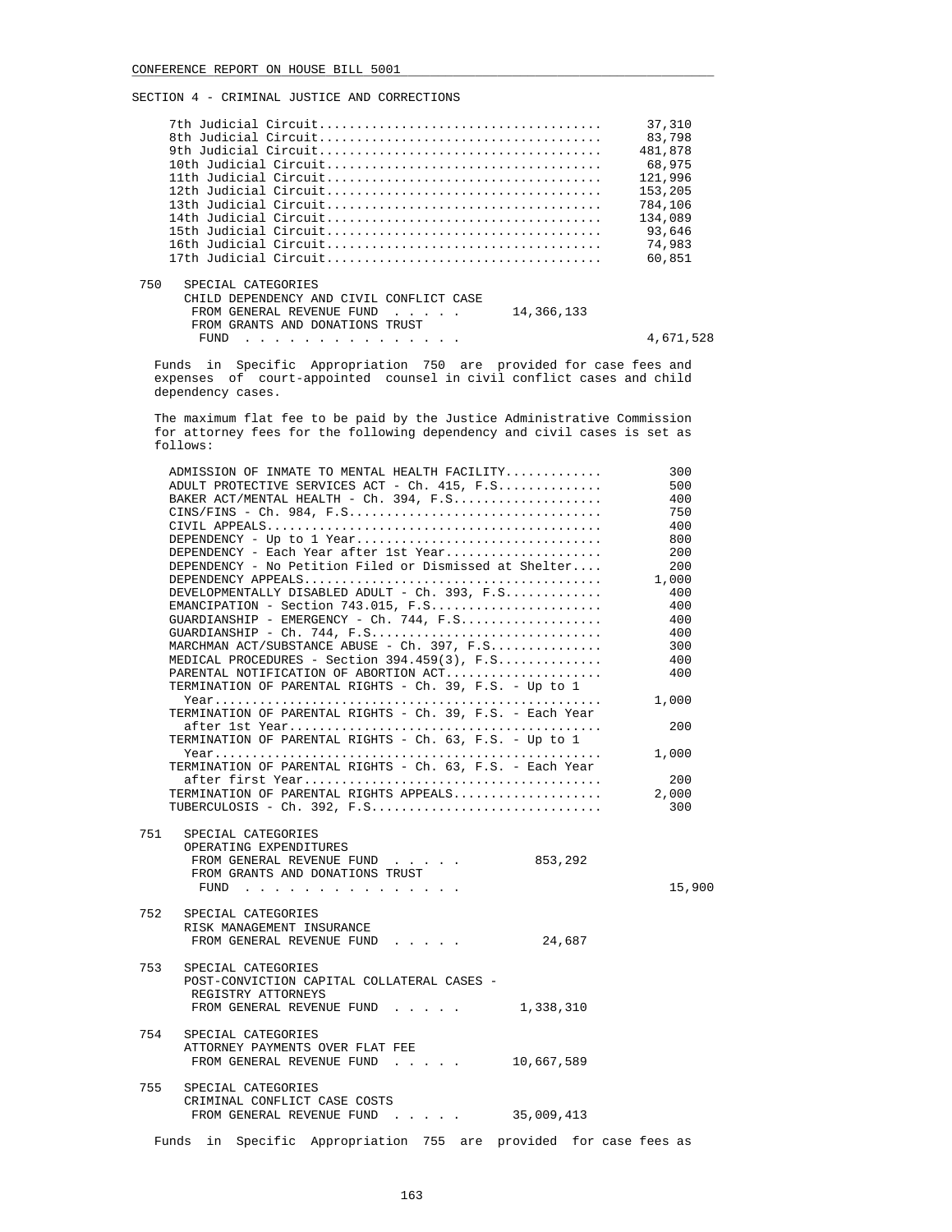specified in section 27.5304, Florida Statutes, and expenses as specified in section 29.007, Florida Statutes, of court-appointed counsel for indigent criminal defendants and for due process costs for those individuals the court finds indigent for costs.

 From the funds in Specific Appropriation 755, a total of \$216,934 shall be transferred in quarterly increments within 10 days after the beginning of each quarter to the Office of the State Courts Administrator on behalf of the circuit courts operating shared court reporting and interpreter services.

 The maximum flat fee to be paid by the Justice Administrative Commission for attorney fees for criminal conflict cases is set as follows:

POSTCONVICTION - Rules 3.850, 3.801 & 3.800, Fl.R.Crim.

|                                                                             | 1,250  |
|-----------------------------------------------------------------------------|--------|
| $CAPITAL - 1ST DEGREE MURDER (LEAD COUNSEL) \dots \dots \dots \dots$ 25,000 |        |
|                                                                             |        |
|                                                                             | 15,000 |
|                                                                             | 4,000  |
|                                                                             | 9,000  |
|                                                                             | 500    |
|                                                                             | 500    |
|                                                                             | 625    |
|                                                                             | 5,000  |
|                                                                             |        |
|                                                                             | 15,000 |
|                                                                             |        |
|                                                                             |        |
|                                                                             | 1,875  |
| FELONY 1ST DEGREE (RICO)                                                    | 5,000  |
|                                                                             | 1,250  |
|                                                                             | 935    |
| FELONY OR MISDEMEANOR - NO INFORMATION FILED                                | 500    |
|                                                                             |        |
| JUVENILE DELINQUENCY - 1ST DEGREE FELONY                                    | 750    |
| JUVENILE DELINOUENCY - 2ND DEGREE                                           | 500    |
| JUVENILE DELINOUENCY - 3RD DEGREE                                           | 375    |
| JUVENILE DELINOUENCY - FELONY LIFE                                          | 875    |
| JUVENILE DELINOUENCY - MISDEMEANOR                                          | 375    |
| JUVENILE DELINOUENCY - DIRECT FILE OR NO PETITION FILED                     | 375    |
| JUVENILE DELINOUENCY APPEALS                                                | 1,250  |
|                                                                             | 500    |
|                                                                             | 935    |
| VIOLATION OF PROBATION - FELONY (INCLUDES VOCC)                             | 625    |
| VIOLATION OF PROBATION - MISDEMEANOR (INCLUDES VOCC)                        | 375    |
| VIOLATION OF PROBATION (VOCC) JUVENILE DELINOUENCY                          | 375    |

 Funds for costs and related expenses to be paid through Specific Appropriations 750 and 755 shall be subject to the following:

 The hourly rate for mitigation specialists in capital death cases shall not exceed \$75.00 per hour.

 The maximum amount to be paid by the Justice Administrative Commission for non-attorney due process services other than those specified shall not exceed the rates in effect for the 2007-2008 fiscal year.

 The maximum amount to be paid by the Justice Administrative Commission for investigators is \$40 per hour. The maximum amount to be paid for court reporting and transcribing costs is as follows:

 1. Deposition Appearance fees: 1st hour: \$75.00; thereafter \$25.00 per hour. The fee is to be paid to the court reporter whether or not a transcript is ordered.

 2. Deposition transcript fee (Original & one copy): 10 business day delivery: \$4.00 per page 5 business day delivery: \$5.50 per page 24 hours delivery: \$7.50 per page Additional copies: \$0.50 per page

 3. Appellate/hearing/trial transcript fee (Original & all copies needed with a minimum of 2 copies): 10 business day delivery: \$5.00 per page 5 business day delivery: \$6.50 per page

24 hours delivery: \$8.50 per page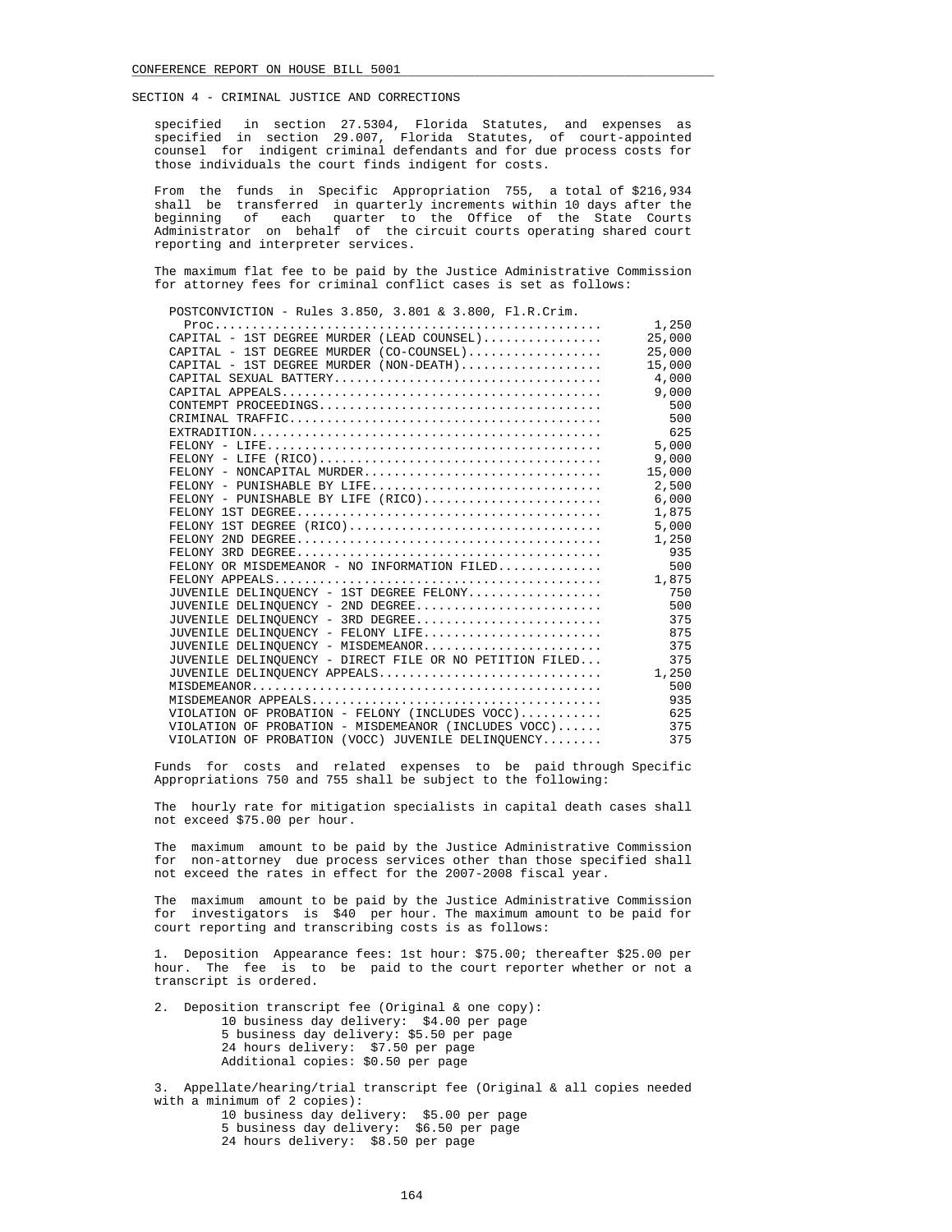Copies (when original previously ordered): \$0.50 per page.

 4. Transcription from tapes or audio recordings (other than depositions or hearings): Either \$35 per hour listening fee or \$3.00 per page, whichever is greater.

5. Video Services: \$100 per hour per location with two-hour minimum.

 756 SPECIAL CATEGORIES STATE ATTORNEY DUE PROCESS COSTS FROM GENERAL REVENUE FUND . . . . . 10,266,646

 Funds in Specific Appropriation 756 are provided for the State Attorneys' due process costs as specified in section 29.005, Florida Statutes. Funds shall initially be credited for the use of each circuit in the amounts listed below, and may be adjusted pursuant to the provisions of section 29.015, Florida Statutes.

| 607,531   |
|-----------|
| 323,061   |
| 120,143   |
| 443,741   |
| 333,769   |
| 601,122   |
| 452,324   |
| 227,481   |
| 476,378   |
| 296,431   |
| 2,122,853 |
| 267,913   |
| 571,480   |
| 113,227   |
| 711,731   |
| 87,962    |
| 1,269,184 |
| 362,155   |
| 259,818   |
| 618,342   |

 From the funds credited for use in the following circuits, the amounts specified below shall be transferred in quarterly increments within 10 days after the beginning of each quarter to the Office of the State Courts Administrator on behalf of the circuit courts operating shared court reporting or interpreter services:

|  | 18.232  |
|--|---------|
|  | 16,650  |
|  | 10,456  |
|  | 25.443  |
|  | 12,818  |
|  | 21.937  |
|  | 26.007  |
|  | 3.980   |
|  | 426.986 |
|  | 19,650  |
|  | 45.716  |
|  | 61,252  |
|  | 4,315   |
|  | 20,081  |
|  |         |

757 SPECIAL CATEGORIES

 CAPITAL RESENTENCING DUE PROCESS FUNDING FROM GENERAL REVENUE FUND . . . . . 250,000

 The funds in Specific Appropriation 757 are provided for due process and contracted services related specifically to death penalty proceedings as a result of the Florida Supreme Court decision in Hurst v. State, 202 So. 3d 40 (Fla. 2016).

| 758 | SPECIAL CATEGORIES                 |        |       |
|-----|------------------------------------|--------|-------|
|     | STATE ATTORNEY AND PUBLIC DEFENDER |        |       |
|     | TRAINING                           |        |       |
|     | FROM GENERAL REVENUE FUND          | 33,529 |       |
|     | FROM GRANTS AND DONATIONS TRUST    |        |       |
|     | FUND<br>.                          |        | 3,000 |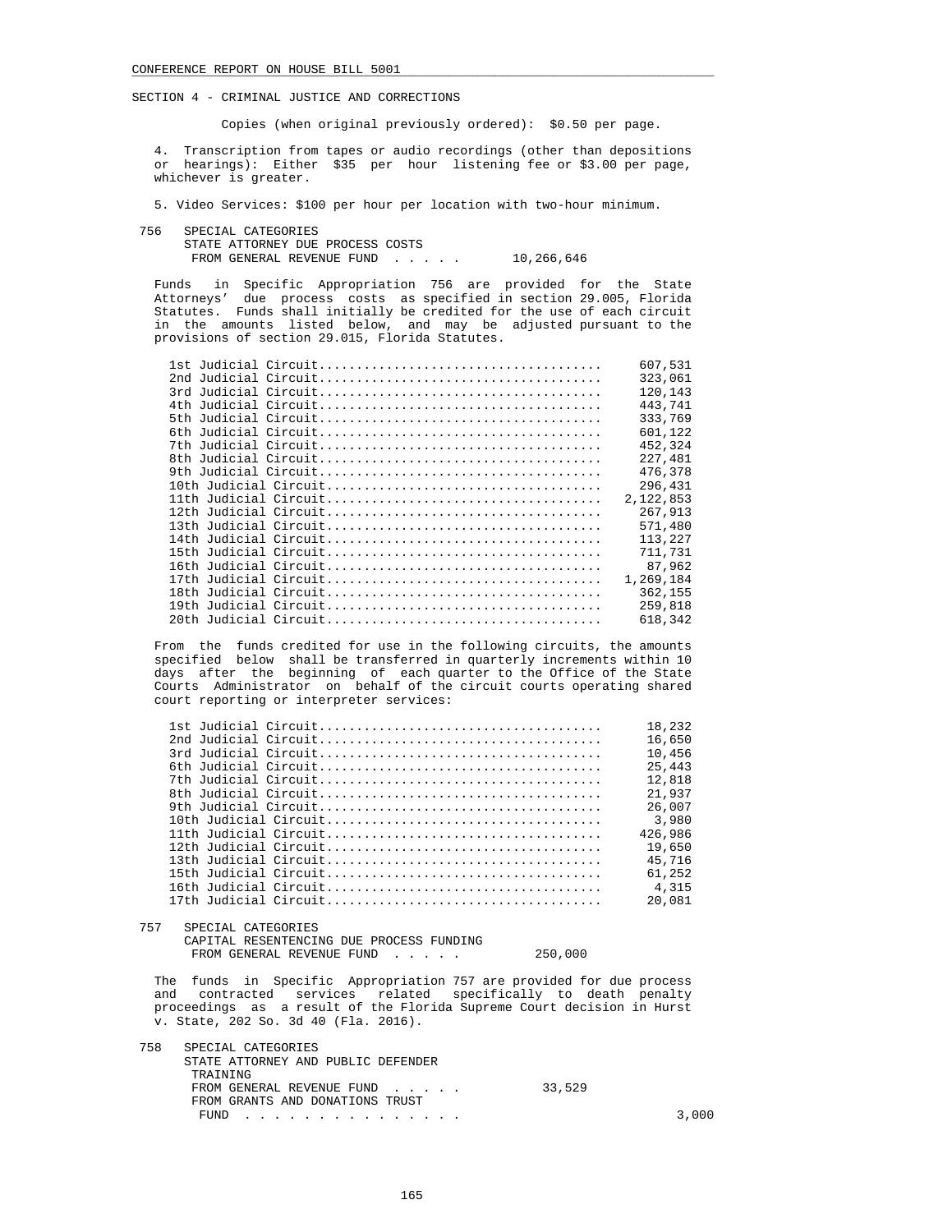SECTION 4 - CRIMINAL JUSTICE AND CORRECTIONS

| 759 | SPECIAL CATEGORIES<br>LEASE OR LEASE-PURCHASE OF EOUIPMENT<br>FROM GENERAL REVENUE FUND<br>and the state of the state of                                           | 600         |               |
|-----|--------------------------------------------------------------------------------------------------------------------------------------------------------------------|-------------|---------------|
| 760 | SPECIAL CATEGORIES<br>DUE PROCESS CONTINGENCY FUND<br>FROM GENERAL REVENUE FUND<br>$\sim$ $\sim$ $\sim$ $\sim$ $\sim$                                              | 1,000,000   |               |
| 761 | SPECIAL CATEGORIES<br>TRANSFER TO DEPARTMENT OF MANAGEMENT<br>SERVICES - HUMAN RESOURCES SERVICES<br>PURCHASED PER STATEWIDE CONTRACT<br>FROM GENERAL REVENUE FUND | 23,139      |               |
|     | 762A DATA PROCESSING SERVICES<br>NORTHWEST REGIONAL DATA CENTER (NWRDC)<br>FROM GENERAL REVENUE FUND<br>$\sim$ $\sim$ $\sim$ $\sim$ $\sim$                         | 4,192       |               |
|     | TOTAL: EXECUTIVE DIRECTION AND SUPPORT SERVICES<br>FROM GENERAL REVENUE FUND<br>$\sim$ $\sim$ $\sim$ $\sim$ $\sim$ $\sim$<br>FROM TRUST FUNDS                      | 124,657,269 | 6,895,064     |
|     | TOTAL POSITIONS<br>TOTAL ALL FUNDS                                                                                                                                 | 103.50      | 131, 552, 333 |

PROGRAM: STATEWIDE GUARDIAN AD LITEM OFFICE

 Funds and positions in Specific Appropriations 763 through 774 shall first be used to represent children involved in dependency proceedings. Once all children in dependency proceedings are represented, the funds may be used to represent children in other proceedings as authorized by law.

 From the funds in Specific Appropriations 763 through 765, \$4,381,391 in recurring funds and \$15,651 in nonrecurring funds from the Grants and Donations Trust Fund, 67.5 positions and associated salary rate of 3,061,234 are provided to expand resources available to clients involved in dependency proceedings. The funds, positions and salary rate shall be placed in reserve. The Justice Administrative Commission may submit budget amendments on behalf of the Guardian ad Litem, in accordance with the provisions of chapter 216, Florida Statutes, to request the release of the funds, positions and salary rate. Release of the funds, positions and salary rate are contingent upon a fully executed Memorandum of Understanding between the Guardian ad Litem and the Department of Children and Families approving the use of Title IV-E grant funding for dependency case related resources, and the availability of Title IV-E grant funding.

APPROVED SALARY RATE 36,530,010

| 3,755,452 | 815.00<br>47,246,664 | POSITIONS | SALARIES AND BENEFITS<br>FROM GENERAL REVENUE FUND<br>FROM GRANTS AND DONATIONS TRUST<br>FUND                        | 763 |
|-----------|----------------------|-----------|----------------------------------------------------------------------------------------------------------------------|-----|
|           |                      |           |                                                                                                                      |     |
| 721,444   | 1,453,906            |           | OTHER PERSONAL SERVICES<br>FROM GENERAL REVENUE FUND<br>FROM GRANTS AND DONATIONS TRUST<br>FUND                      | 764 |
| 266,341   | 2,075,018            |           | EXPENSES<br>FROM GENERAL REVENUE FUND<br>FROM GRANTS AND DONATIONS TRUST<br>FUND                                     | 765 |
| 10,000    | 60,502               |           | OPERATING CAPITAL OUTLAY<br>FROM GENERAL REVENUE FUND<br>FROM GRANTS AND DONATIONS TRUST<br>FUND                     | 766 |
|           | 1,045,656            |           | SPECIAL CATEGORIES<br>GRANTS AND AIDS - COURT SYSTEM SERVICES<br>FOR CHILDREN AND YOUTH<br>FROM GENERAL REVENUE FUND | 767 |

From the funds in Specific Appropriation 767, \$100,000 in recurring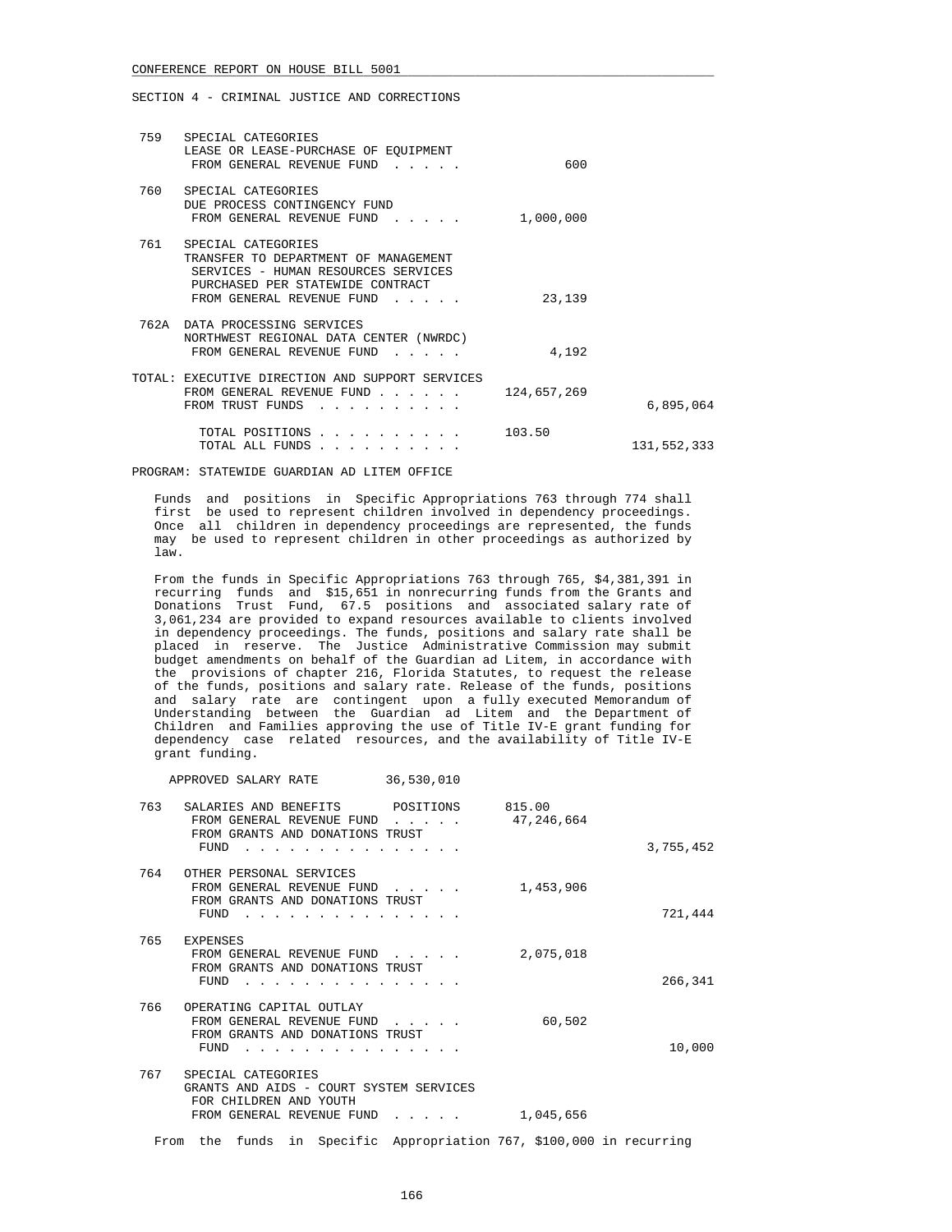funds from the General Revenue Fund is provided to support the Voices for Children Foundation in Miami-Dade County (recurring base appropriations project).

| 768 | SPECIAL CATEGORIES<br>CONTRACTED SERVICES<br>FROM GENERAL REVENUE FUND<br>FROM GRANTS AND DONATIONS TRUST<br>FUND                                                                                                                                 | 2,422,888  | 110,000    |
|-----|---------------------------------------------------------------------------------------------------------------------------------------------------------------------------------------------------------------------------------------------------|------------|------------|
|     | 769 SPECIAL CATEGORIES<br>RISK MANAGEMENT INSURANCE<br>FROM GENERAL REVENUE FUND                                                                                                                                                                  | 460,668    |            |
|     | 770 SPECIAL CATEGORIES<br>GUARDIAN AD LITEM ATTORNEY TRAINING<br>FROM GENERAL REVENUE FUND                                                                                                                                                        | 225,000    |            |
|     | Funds in Specific Appropriation 770 may be used by the Guardian ad<br>Litem to provide training for public and private sector attorneys and<br>related personnel who represent children with disabilities in Florida's<br>dependency care system. |            |            |
| 771 | SPECIAL CATEGORIES<br>LEASE OR LEASE-PURCHASE OF EQUIPMENT<br>FROM GENERAL REVENUE FUND                                                                                                                                                           | 192,196    |            |
| 772 | SPECIAL CATEGORIES<br>TRANSFER TO DEPARTMENT OF MANAGEMENT<br>SERVICES - HUMAN RESOURCES SERVICES<br>PURCHASED PER STATEWIDE CONTRACT<br>FROM GENERAL REVENUE FUND                                                                                | 157,653    |            |
|     | 773 DATA PROCESSING SERVICES<br>OTHER DATA PROCESSING SERVICES<br>FROM GENERAL REVENUE FUND                                                                                                                                                       | 42,057     |            |
| 774 | DATA PROCESSING SERVICES<br>NORTHWEST REGIONAL DATA CENTER (NWRDC)<br>FROM GENERAL REVENUE FUND                                                                                                                                                   | 310,476    |            |
|     | TOTAL: PROGRAM: STATEWIDE GUARDIAN AD LITEM OFFICE<br>FROM GENERAL REVENUE FUND<br>FROM TRUST FUNDS                                                                                                                                               | 55,692,684 | 4,863,237  |
|     | TOTAL POSITIONS<br>TOTAL ALL FUNDS                                                                                                                                                                                                                | 815.00     | 60,555,921 |

## STATE ATTORNEYS

 The Prosecution Coordination Office's budgeting, legal, training and education needs may be funded by each State Attorney's office within the funds provided in Specific Appropriations 775 through 912. Funding for this office shall not exceed \$450,000 from the State Attorney's Revenue Trust Fund.

 From the positions and funds appropriated from the Grants and Donations Trust Fund in Specific Appropriations 796, 832, 846, 859, 873, 887, and 907, \$2,010,706 is provided to prosecute insurance fraud cases and \$705,775 is provided to prosecute workers compensation insurance fraud cases, as follows:

### Insurance Fraud Cases

| Fourth Judicial Circuit (3 positions)      | 262,387 |
|--------------------------------------------|---------|
| Ninth Judicial Circuit (5 positions)       | 451,632 |
| Eleventh Judicial Circuit (5 positions)    | 653,209 |
| Thirteenth Judicial Circuit (2 positions)  | 159,198 |
| Fifteenth Judicial Circuit (2 positions)   | 167,633 |
| Seventeenth Judicial Circuit (2 positions) | 167,633 |
| Twentieth Judicial Circuit (2 positions)   | 149,014 |

Workers Compensation Insurance Fraud

| Eleventh Judicial Circuit (2 positions)   | 172,586 |
|-------------------------------------------|---------|
| Thirteenth Judicial Circuit (2 positions) | 161,053 |
| Fifteenth Judicial Circuit (2 positions)  | 186,068 |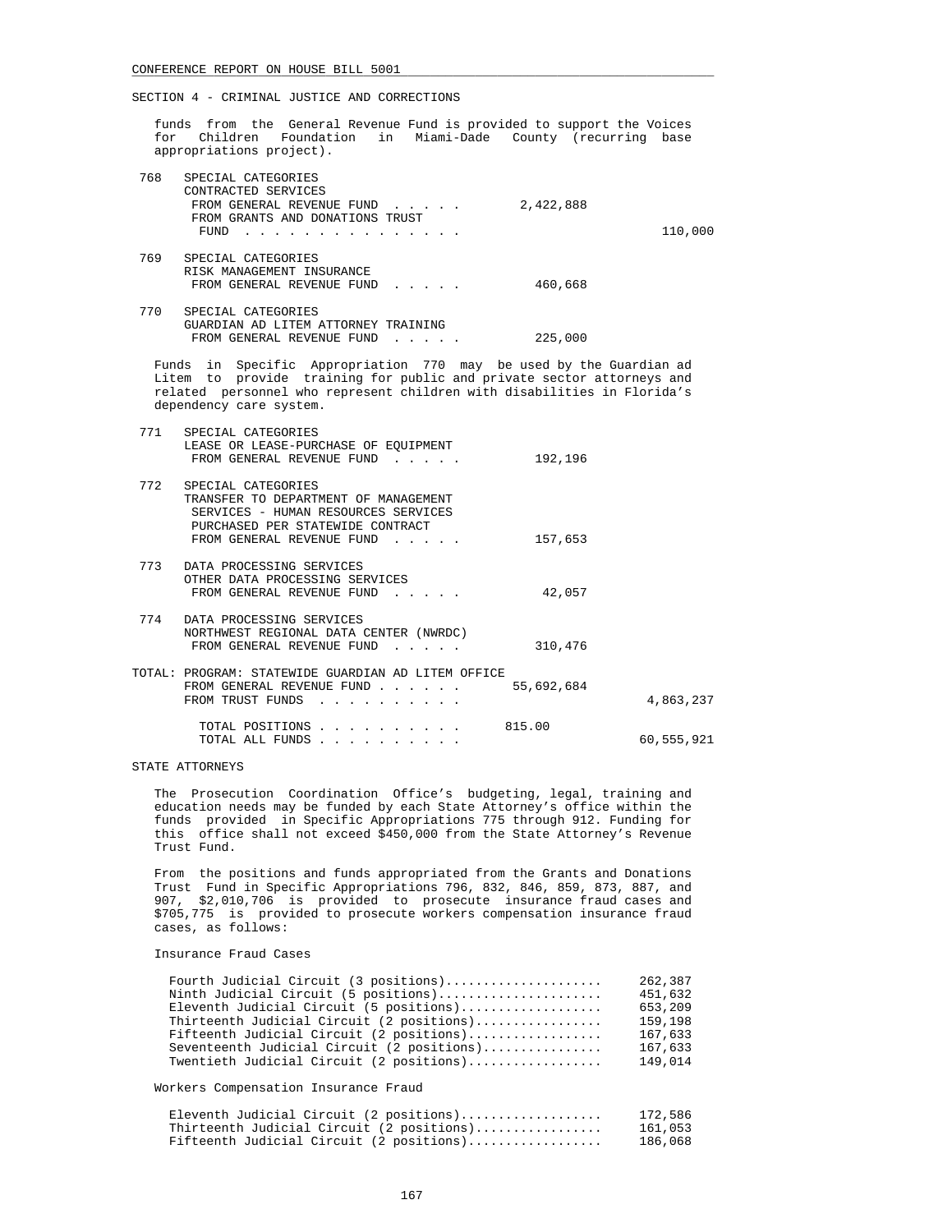Seventeenth Judicial Circuit (2 positions)................ 186,068

 Beginning July 1, 2022, the Department of Financial Services shall release 25 percent of the funds to each state attorney's office. Prior to subsequent quarterly fund releases, each state attorney's office must submit the following caseload data to the Department of Financial Services: the percentage of cases prosecuted of the total number of cases referred by the department; the number of cases not prosecuted and the reasons prosecution was not pursued; the staff assigned to each case; expenditures made; and the current status of each case. The Department of Financial Services shall determine if case activity warrants the continued release of funds.

PROGRAM: STATE ATTORNEYS - FIRST JUDICIAL CIRCUIT

APPROVED SALARY RATE 11,869,695

| 775 | SALARIES AND BENEFITS<br>POSITIONS                                                                                              | 230.00     |            |
|-----|---------------------------------------------------------------------------------------------------------------------------------|------------|------------|
|     | FROM GENERAL REVENUE FUND<br>FROM STATE ATTORNEYS REVENUE TRUST                                                                 | 14,972,448 |            |
|     | FUND                                                                                                                            |            | 1,942,009  |
|     | FROM GRANTS AND DONATIONS TRUST<br>${\tt FUND} \quad . \quad . \quad . \quad . \quad . \quad . \quad . \quad . \quad . \quad .$ |            | 1,848,397  |
|     |                                                                                                                                 |            |            |
|     | 776 OTHER PERSONAL SERVICES<br>FROM GENERAL REVENUE FUND<br>FROM STATE ATTORNEYS REVENUE TRUST                                  | 25,357     |            |
|     |                                                                                                                                 |            | 186,735    |
|     | 776A SPECIAL CATEGORIES                                                                                                         |            |            |
|     | ACQUISITION OF MOTOR VEHICLES<br>FROM STATE ATTORNEYS REVENUE TRUST                                                             |            |            |
|     | FUND $\cdots$                                                                                                                   |            | 90,000     |
|     | 777 SPECIAL CATEGORIES                                                                                                          |            |            |
|     | STATE ATTORNEY OPERATING EXPENDITURES<br>FROM GENERAL REVENUE FUND                                                              | 503,994    |            |
|     | FROM STATE ATTORNEYS REVENUE TRUST                                                                                              |            |            |
|     | FUND $\cdots$<br>FROM GRANTS AND DONATIONS TRUST                                                                                |            | 116,329    |
|     | FUND                                                                                                                            |            | 1,215      |
|     | 778 SPECIAL CATEGORIES                                                                                                          |            |            |
|     | RISK MANAGEMENT INSURANCE                                                                                                       |            |            |
|     | FROM STATE ATTORNEYS REVENUE TRUST                                                                                              |            | 116,716    |
|     |                                                                                                                                 |            |            |
| 779 | SPECIAL CATEGORIES<br>SALARY INCENTIVE PAYMENTS                                                                                 |            |            |
|     | FROM GENERAL REVENUE FUND                                                                                                       | 15,404     |            |
|     | 780 SPECIAL CATEGORIES                                                                                                          |            |            |
|     | LEASE OR LEASE-PURCHASE OF EQUIPMENT                                                                                            |            |            |
|     | FROM GENERAL REVENUE FUND                                                                                                       | 14,562     |            |
|     | 781 SPECIAL CATEGORIES                                                                                                          |            |            |
|     | TRANSFER TO DEPARTMENT OF MANAGEMENT<br>SERVICES - HUMAN RESOURCES SERVICES                                                     |            |            |
|     | PURCHASED PER STATEWIDE CONTRACT                                                                                                |            |            |
|     | FROM GENERAL REVENUE FUND<br>FROM STATE ATTORNEYS REVENUE TRUST                                                                 | 43,452     |            |
|     | FUND                                                                                                                            |            | 4,889      |
|     | FROM GRANTS AND DONATIONS TRUST<br>FUND $\cdots$                                                                                |            | 1,405      |
|     |                                                                                                                                 |            |            |
|     | TOTAL: PROGRAM: STATE ATTORNEYS - FIRST JUDICIAL CIRCUIT<br>FROM GENERAL REVENUE FUND                                           | 15,575,217 |            |
|     | FROM TRUST FUNDS                                                                                                                |            | 4,307,695  |
|     | TOTAL POSITIONS 230.00                                                                                                          |            |            |
|     | TOTAL ALL FUNDS                                                                                                                 |            | 19,882,912 |
|     | PROGRAM: STATE ATTORNEYS - SECOND JUDICIAL CIRCUIT                                                                              |            |            |

APPROVED SALARY RATE 6,876,042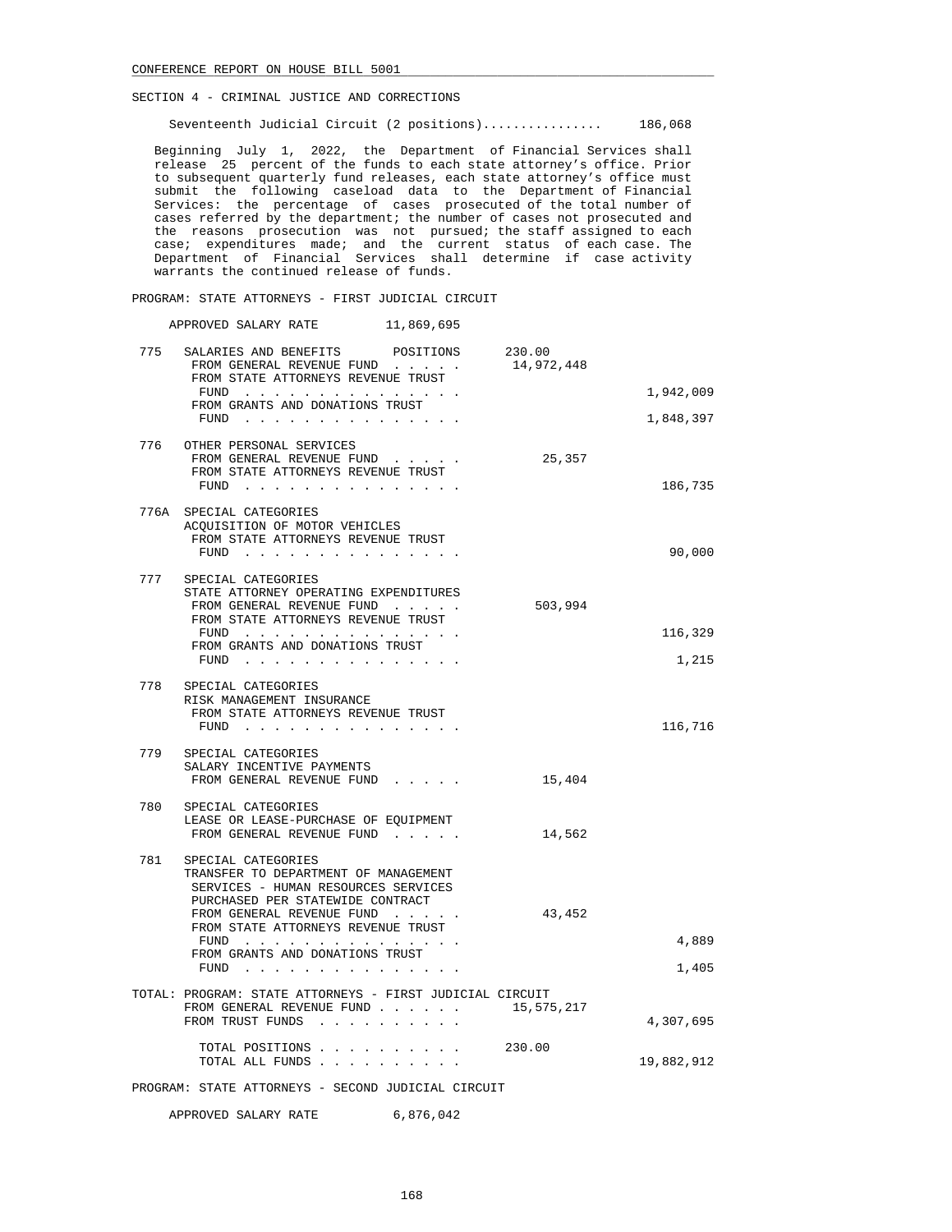| 782 | SALARIES AND BENEFITS<br>POSITIONS                                                                                                                                                                                                     | 115.00    |            |
|-----|----------------------------------------------------------------------------------------------------------------------------------------------------------------------------------------------------------------------------------------|-----------|------------|
|     | FROM GENERAL REVENUE FUND<br>FROM STATE ATTORNEYS REVENUE TRUST                                                                                                                                                                        | 8,751,460 | 709,039    |
|     | FUND<br>FROM FORFEITURE AND INVESTIGATIVE                                                                                                                                                                                              |           |            |
|     | SUPPORT TRUST FUND<br>FROM GRANTS AND DONATIONS TRUST                                                                                                                                                                                  |           | 600        |
|     | FUND $\cdots$ $\cdots$ $\cdots$ $\cdots$ $\cdots$ $\cdots$ $\cdots$                                                                                                                                                                    |           | 885,518    |
| 783 | OTHER PERSONAL SERVICES                                                                                                                                                                                                                |           |            |
|     | FROM GENERAL REVENUE FUND<br>FROM STATE ATTORNEYS REVENUE TRUST                                                                                                                                                                        | 26,083    |            |
|     | FUND                                                                                                                                                                                                                                   |           | 121,417    |
|     | 783A SPECIAL CATEGORIES                                                                                                                                                                                                                |           |            |
|     | ACQUISITION OF MOTOR VEHICLES                                                                                                                                                                                                          |           |            |
|     | FROM STATE ATTORNEYS REVENUE TRUST<br>FUND $\cdots$                                                                                                                                                                                    |           | 96,000     |
|     |                                                                                                                                                                                                                                        |           |            |
| 784 | SPECIAL CATEGORIES<br>STATE ATTORNEY OPERATING EXPENDITURES                                                                                                                                                                            |           |            |
|     | FROM GENERAL REVENUE FUND                                                                                                                                                                                                              | 148,658   |            |
|     | FROM STATE ATTORNEYS REVENUE TRUST<br>FUND                                                                                                                                                                                             |           | 376,129    |
|     | FROM FORFEITURE AND INVESTIGATIVE                                                                                                                                                                                                      |           |            |
|     | SUPPORT TRUST FUND<br>FROM GRANTS AND DONATIONS TRUST                                                                                                                                                                                  |           | 50,000     |
|     | FUND $\cdots$                                                                                                                                                                                                                          |           | 71,519     |
|     | 785 SPECIAL CATEGORIES                                                                                                                                                                                                                 |           |            |
|     | RISK MANAGEMENT INSURANCE                                                                                                                                                                                                              |           |            |
|     | FROM STATE ATTORNEYS REVENUE TRUST<br>FUND $\cdots$                                                                                                                                                                                    |           | 43,293     |
|     |                                                                                                                                                                                                                                        |           |            |
| 786 | SPECIAL CATEGORIES<br>SALARY INCENTIVE PAYMENTS                                                                                                                                                                                        |           |            |
|     | FROM GENERAL REVENUE FUND                                                                                                                                                                                                              | 13,000    |            |
|     | FROM STATE ATTORNEYS REVENUE TRUST<br>FUND $\cdots$ $\cdots$ $\cdots$ $\cdots$ $\cdots$ $\cdots$                                                                                                                                       |           | 4,675      |
|     |                                                                                                                                                                                                                                        |           |            |
| 787 | SPECIAL CATEGORIES<br>LEASE OR LEASE-PURCHASE OF EQUIPMENT                                                                                                                                                                             |           |            |
|     | FROM STATE ATTORNEYS REVENUE TRUST                                                                                                                                                                                                     |           |            |
|     | FUND                                                                                                                                                                                                                                   |           | 4,000      |
| 788 | SPECIAL CATEGORIES                                                                                                                                                                                                                     |           |            |
|     | TRANSFER TO DEPARTMENT OF MANAGEMENT<br>SERVICES - HUMAN RESOURCES SERVICES                                                                                                                                                            |           |            |
|     | PURCHASED PER STATEWIDE CONTRACT                                                                                                                                                                                                       |           |            |
|     | FROM GENERAL REVENUE FUND<br>FROM STATE ATTORNEYS REVENUE TRUST                                                                                                                                                                        | 21,979    |            |
|     | FUND                                                                                                                                                                                                                                   |           | 2,669      |
|     | FROM GRANTS AND DONATIONS TRUST<br>FUND<br>$\sim$ $\sim$ $\sim$                                                                                                                                                                        |           | 214        |
|     |                                                                                                                                                                                                                                        |           |            |
|     | TOTAL: PROGRAM: STATE ATTORNEYS - SECOND JUDICIAL CIRCUIT<br>FROM GENERAL REVENUE FUND                                                                                                                                                 | 8,961,180 |            |
|     | FROM TRUST FUNDS                                                                                                                                                                                                                       |           | 2,365,073  |
|     | TOTAL POSITIONS                                                                                                                                                                                                                        | 115.00    |            |
|     | TOTAL ALL FUNDS                                                                                                                                                                                                                        |           | 11,326,253 |
|     | PROGRAM: STATE ATTORNEYS - THIRD JUDICIAL CIRCUIT                                                                                                                                                                                      |           |            |
|     | 4,007,650<br>APPROVED SALARY RATE                                                                                                                                                                                                      |           |            |
| 789 | SALARIES AND BENEFITS<br>POSITIONS                                                                                                                                                                                                     | 70.00     |            |
|     | FROM GENERAL REVENUE FUND<br>$\alpha$ . The second second $\alpha$<br>FROM STATE ATTORNEYS REVENUE TRUST                                                                                                                               | 5,079,139 |            |
|     | FUND<br>the contract of the contract of the contract of the contract of the contract of the contract of the contract of the contract of the contract of the contract of the contract of the contract of the contract of the contract o |           | 662,908    |
|     | FROM GRANTS AND DONATIONS TRUST<br>FUND                                                                                                                                                                                                |           | 268,728    |
|     |                                                                                                                                                                                                                                        |           |            |
| 790 | OTHER PERSONAL SERVICES<br>FROM STATE ATTORNEYS REVENUE TRUST                                                                                                                                                                          |           |            |
|     | $FUND$                                                                                                                                                                                                                                 |           | 6,493      |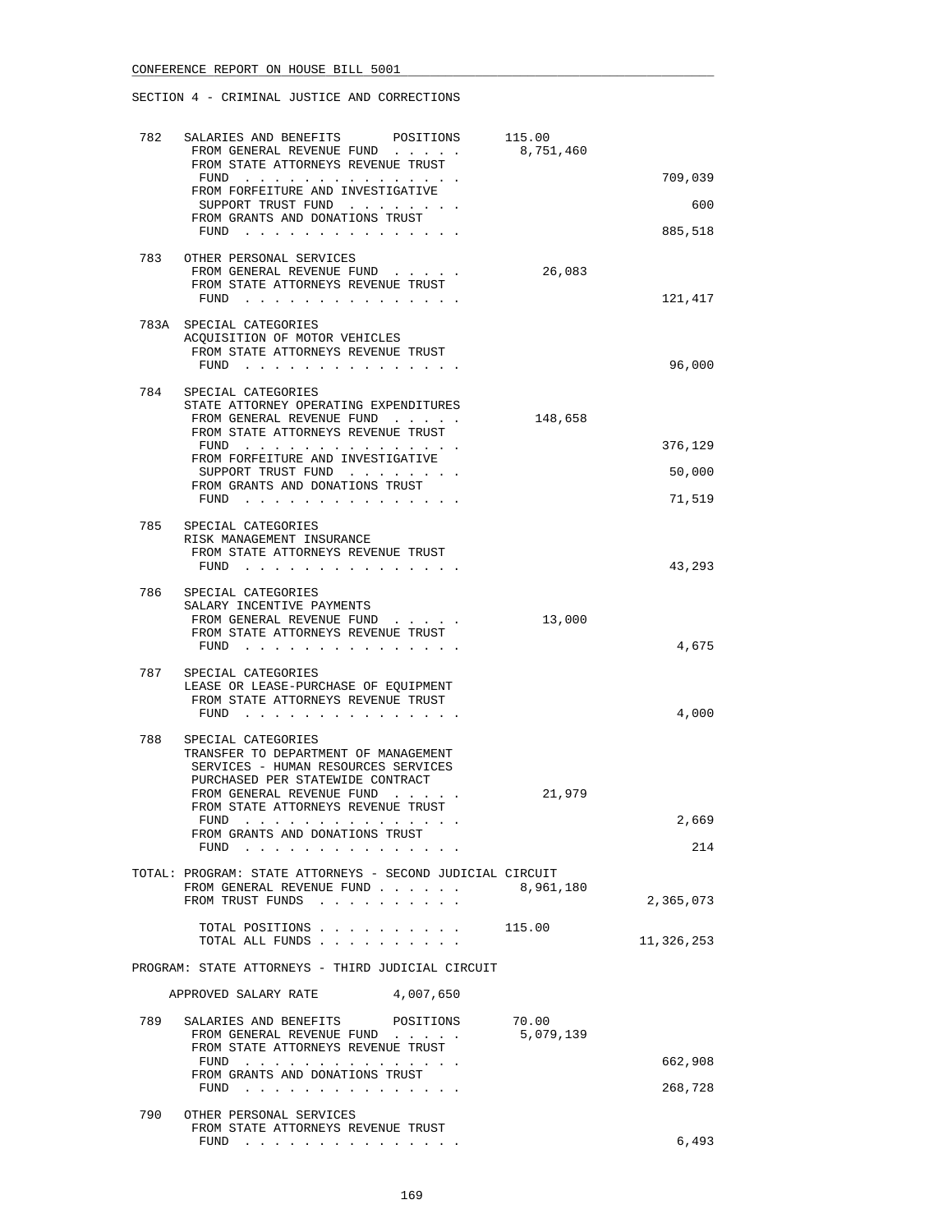|     | SECTION 4 - CRIMINAL JUSTICE AND CORRECTIONS                                                                                                                                                                                                                 |                      |                  |
|-----|--------------------------------------------------------------------------------------------------------------------------------------------------------------------------------------------------------------------------------------------------------------|----------------------|------------------|
|     | FROM GRANTS AND DONATIONS TRUST<br>FUND $\cdots$                                                                                                                                                                                                             |                      | 5,164            |
|     | 790A SPECIAL CATEGORIES<br>ACQUISITION OF MOTOR VEHICLES<br>FROM STATE ATTORNEYS REVENUE TRUST<br>FUND $\cdots$                                                                                                                                              |                      | 60,000           |
| 791 | SPECIAL CATEGORIES<br>STATE ATTORNEY OPERATING EXPENDITURES<br>FROM GENERAL REVENUE FUND<br>FROM STATE ATTORNEYS REVENUE TRUST<br>FUND<br>FROM GRANTS AND DONATIONS TRUST<br>FUND $\ldots$ $\ldots$ $\ldots$ $\ldots$ $\ldots$ $\ldots$ $\ldots$             | 124,842              | 27,204<br>76,701 |
| 792 | SPECIAL CATEGORIES<br>RISK MANAGEMENT INSURANCE<br>FROM STATE ATTORNEYS REVENUE TRUST<br>$FUND$                                                                                                                                                              |                      | 24,315           |
|     | 793 SPECIAL CATEGORIES<br>SALARY INCENTIVE PAYMENTS<br>FROM GENERAL REVENUE FUND                                                                                                                                                                             | 8,034                |                  |
|     | 794 SPECIAL CATEGORIES<br>LEASE OR LEASE-PURCHASE OF EQUIPMENT<br>FROM GENERAL REVENUE FUND                                                                                                                                                                  | 35,000               |                  |
| 795 | SPECIAL CATEGORIES<br>TRANSFER TO DEPARTMENT OF MANAGEMENT<br>SERVICES - HUMAN RESOURCES SERVICES<br>PURCHASED PER STATEWIDE CONTRACT<br>FROM GENERAL REVENUE FUND<br>FROM STATE ATTORNEYS REVENUE TRUST<br>FUND $\cdots$<br>FROM GRANTS AND DONATIONS TRUST | 13,465               | 1,206            |
|     | $FUND$                                                                                                                                                                                                                                                       |                      | 468              |
|     | TOTAL: PROGRAM: STATE ATTORNEYS - THIRD JUDICIAL CIRCUIT<br>FROM GENERAL REVENUE FUND<br>FROM TRUST FUNDS<br>TOTAL POSITIONS                                                                                                                                 | 5,260,480<br>70.00   | 1,133,187        |
|     | TOTAL ALL FUNDS<br>PROGRAM: STATE ATTORNEYS - FOURTH JUDICIAL CIRCUIT                                                                                                                                                                                        |                      | 6,393,667        |
|     | APPROVED SALARY RATE<br>20,140,960                                                                                                                                                                                                                           |                      |                  |
| 796 | SALARIES AND BENEFITS<br>POSITIONS<br>FROM GENERAL REVENUE FUND<br>FROM STATE ATTORNEYS REVENUE TRUST<br>FUND                                                                                                                                                | 364.00<br>24,477,978 | 3,059,455        |
|     | FROM GRANTS AND DONATIONS TRUST<br>FUND $\cdots$                                                                                                                                                                                                             |                      | 2,367,550        |
| 797 | OTHER PERSONAL SERVICES<br>FROM GENERAL REVENUE FUND<br>FROM FORFEITURE AND INVESTIGATIVE<br>SUPPORT TRUST FUND<br>FROM GRANTS AND DONATIONS TRUST<br>FUND $\cdots$                                                                                          | 142,861              | 56,045<br>33,819 |
|     | 797A SPECIAL CATEGORIES<br>ACQUISITION OF MOTOR VEHICLES<br>FROM STATE ATTORNEYS REVENUE TRUST<br>FUND                                                                                                                                                       |                      | 150,000          |
| 798 | SPECIAL CATEGORIES<br>GRANTS AND AIDS - CONTRACTED SERVICES<br>FROM GRANTS AND DONATIONS TRUST<br>FUND $\cdots$                                                                                                                                              |                      | 748,271          |
| 799 | SPECIAL CATEGORIES<br>STATE ATTORNEY OPERATING EXPENDITURES<br>FROM GENERAL REVENUE FUND                                                                                                                                                                     | 279,262              |                  |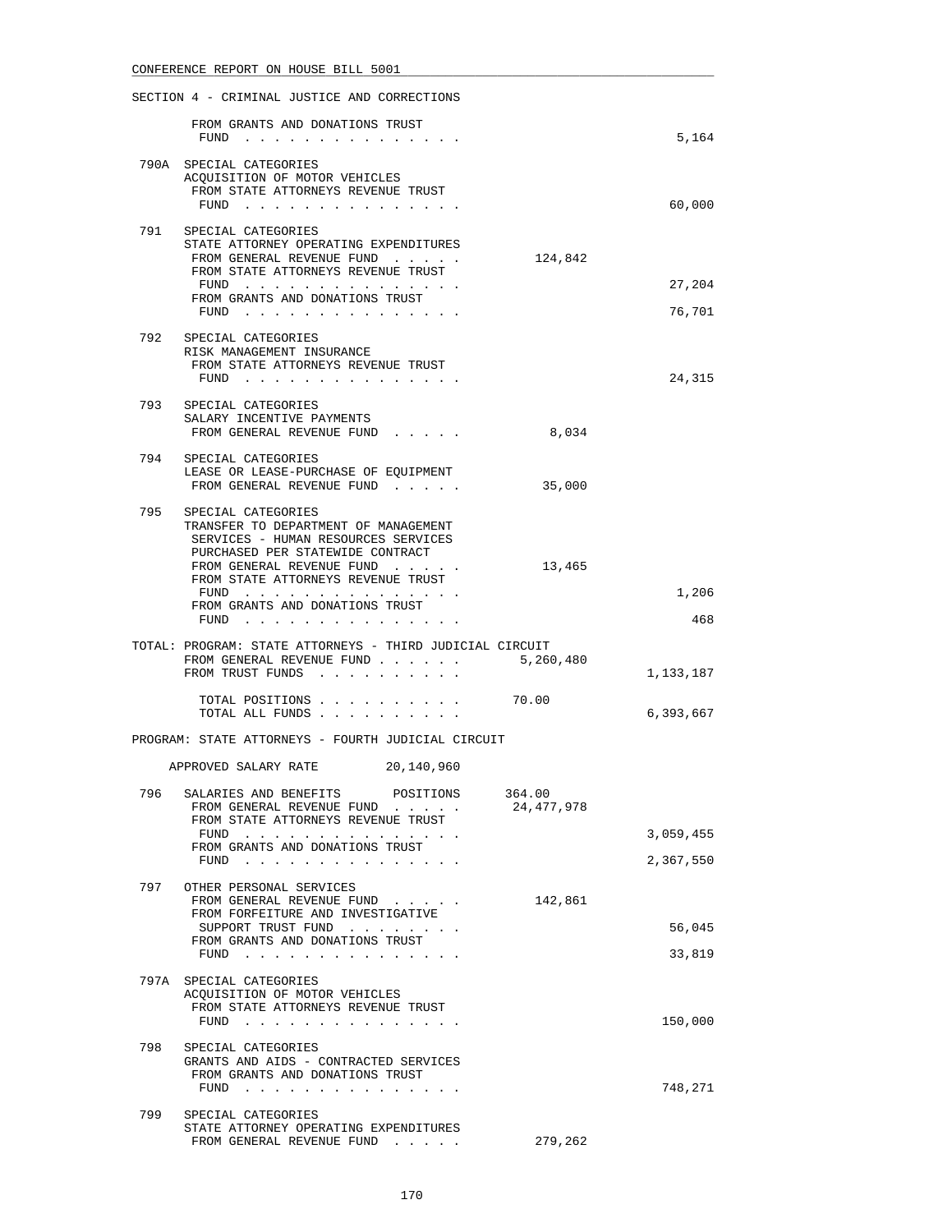# SECTION 4 - CRIMINAL JUSTICE AND CORRECTIONS FROM STATE ATTORNEYS REVENUE TRUST FUND . . . . . . . . . . . . . . . 30,008 FROM FORFEITURE AND INVESTIGATIVE SUPPORT TRUST FUND . . . . . . . . 610,800 FROM GRANTS AND DONATIONS TRUST FUND . . . . . . . . . . . . . . . 61,845 800 SPECIAL CATEGORIES RISK MANAGEMENT INSURANCE FROM STATE ATTORNEYS REVENUE TRUST FUND . . . . . . . . . . . . . . . 232,387 801 SPECIAL CATEGORIES SALARY INCENTIVE PAYMENTS FROM GENERAL REVENUE FUND . . . . . 11,404 802 SPECIAL CATEGORIES LEASE OR LEASE-PURCHASE OF EQUIPMENT FROM GENERAL REVENUE FUND...... 6,150 803 SPECIAL CATEGORIES TRANSFER TO DEPARTMENT OF MANAGEMENT SERVICES - HUMAN RESOURCES SERVICES PURCHASED PER STATEWIDE CONTRACT<br>FROM GENERAL REVENUE FUND . . . . FROM GENERAL REVENUE FUND . . . . . . . . . 68,212 FROM STATE ATTORNEYS REVENUE TRUST FUND . . . . . . . . . . . . . . . 6,542 FROM GRANTS AND DONATIONS TRUST FUND . . . . . . . . . . . . . . . 3,975 TOTAL: PROGRAM: STATE ATTORNEYS - FOURTH JUDICIAL CIRCUIT FROM GENERAL REVENUE FUND . . . . . . 24,985,867 FROM TRUST FUNDS . . . . . . . . . . . . . . . 7,360,697 TOTAL POSITIONS . . . . . . . . . . 364.00 TOTAL ALL FUNDS . . . . . . . . . . 32,346,564 PROGRAM: STATE ATTORNEYS - FIFTH JUDICIAL CIRCUIT APPROVED SALARY RATE 14,062,742 804 SALARIES AND BENEFITS POSITIONS 244.00<br>FROM GENERAL REVENUE FUND . . . . 17,649,693 FROM GENERAL REVENUE FUND . . . . . 17,649,693 FROM STATE ATTORNEYS REVENUE TRUST FUND . . . . . . . . . . . . . . . 2,433,283 FROM GRANTS AND DONATIONS TRUST FUND . . . . . . . . . . . . . . . 1,840,171 805 OTHER PERSONAL SERVICES<br>FROM GENERAL REVENUE FUND. FROM GENERAL REVENUE FUND . . . . . . 73,939 FROM STATE ATTORNEYS REVENUE TRUST FUND . . . . . . . . . . . . . . . 160,019 FROM GRANTS AND DONATIONS TRUST FUND . . . . . . . . . . . . . . . 166,363 805A SPECIAL CATEGORIES ACQUISITION OF MOTOR VEHICLES FROM STATE ATTORNEYS REVENUE TRUST FUND . . . . . . . . . . . . . . . 136,000 806 SPECIAL CATEGORIES STATE ATTORNEY OPERATING EXPENDITURES FROM GENERAL REVENUE FUND . . . . . 438,267 FROM STATE ATTORNEYS REVENUE TRUST FUND . . . . . . . . . . . . . . . 61,250 FROM GRANTS AND DONATIONS TRUST FUND . . . . . . . . . . . . . . . 8,000 807 SPECIAL CATEGORIES RISK MANAGEMENT INSURANCE FROM STATE ATTORNEYS REVENUE TRUST FUND . . . . . . . . . . . . . . . 75,040

 808 SPECIAL CATEGORIES SALARY INCENTIVE PAYMENTS FROM GENERAL REVENUE FUND . . . . . 10,740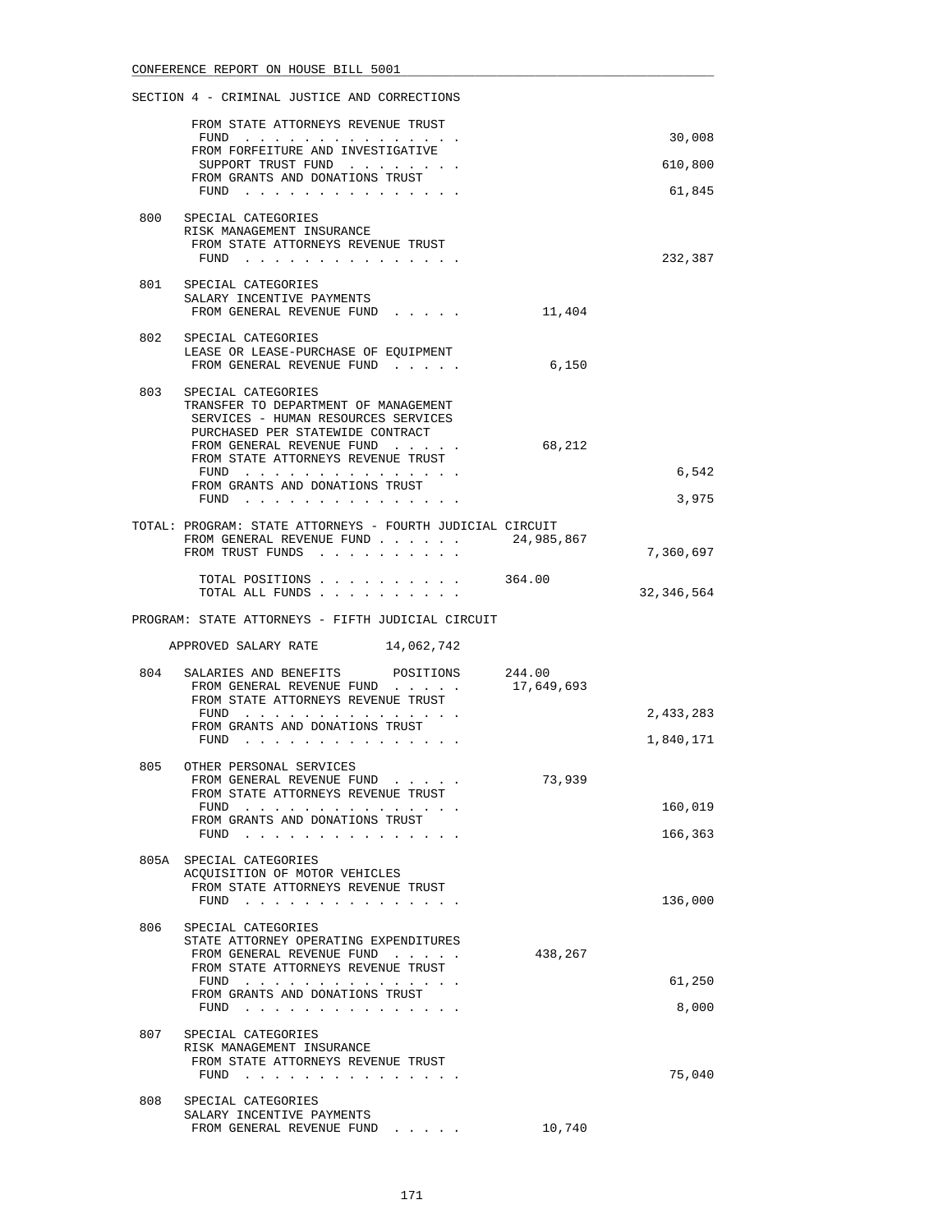| 809 | SPECIAL CATEGORIES<br>LEASE OR LEASE-PURCHASE OF EQUIPMENT<br>FROM GENERAL REVENUE FUND                                                                                                                                                             | 46,500     |                    |
|-----|-----------------------------------------------------------------------------------------------------------------------------------------------------------------------------------------------------------------------------------------------------|------------|--------------------|
| 810 | SPECIAL CATEGORIES<br>TRANSFER TO DEPARTMENT OF MANAGEMENT<br>SERVICES - HUMAN RESOURCES SERVICES<br>PURCHASED PER STATEWIDE CONTRACT<br>FROM GENERAL REVENUE FUND<br>FROM STATE ATTORNEYS REVENUE TRUST<br>FUND<br>FROM GRANTS AND DONATIONS TRUST | 43,815     | 5,051              |
|     | FUND $\cdots$<br>TOTAL: PROGRAM: STATE ATTORNEYS - FIFTH JUDICIAL CIRCUIT<br>FROM GENERAL REVENUE FUND 18, 262, 954<br>FROM TRUST FUNDS                                                                                                             |            | 3,044<br>4,888,221 |
|     | TOTAL POSITIONS 244.00<br>TOTAL ALL FUNDS                                                                                                                                                                                                           |            | 23, 151, 175       |
|     | PROGRAM: STATE ATTORNEYS - SIXTH JUDICIAL CIRCUIT                                                                                                                                                                                                   |            |                    |
|     | APPROVED SALARY RATE 26,052,332                                                                                                                                                                                                                     |            |                    |
|     | 811 SALARIES AND BENEFITS POSITIONS 478.00<br>FROM GENERAL REVENUE FUND<br>FROM STATE ATTORNEYS REVENUE TRUST                                                                                                                                       | 30,940,888 |                    |
|     | FUND $\cdots$<br>FROM GRANTS AND DONATIONS TRUST                                                                                                                                                                                                    |            | 3,689,187          |
|     | FUND $\cdots$                                                                                                                                                                                                                                       |            | 4,273,931          |
|     | 812 OTHER PERSONAL SERVICES<br>FROM GENERAL REVENUE FUND<br>FROM STATE ATTORNEYS REVENUE TRUST<br>FUND $\cdots$                                                                                                                                     | 58,917     | 14,253             |
|     | FROM GRANTS AND DONATIONS TRUST<br>FUND $\cdots$                                                                                                                                                                                                    |            | 60,397             |
|     | 812A SPECIAL CATEGORIES<br>ACQUISITION OF MOTOR VEHICLES<br>FROM STATE ATTORNEYS REVENUE TRUST<br>$FUND$                                                                                                                                            |            | 136,000            |
| 813 | SPECIAL CATEGORIES<br>STATE ATTORNEY OPERATING EXPENDITURES<br>FROM GENERAL REVENUE FUND<br>FROM STATE ATTORNEYS REVENUE TRUST<br>FUND<br>FROM GRANTS AND DONATIONS TRUST                                                                           | 556,067    | 732,453            |
| 814 | FUND $\cdots$<br>SPECIAL CATEGORIES<br>RISK MANAGEMENT INSURANCE<br>FROM STATE ATTORNEYS REVENUE TRUST                                                                                                                                              |            | 454,866            |
| 815 | FUND $\cdots$<br>SPECIAL CATEGORIES                                                                                                                                                                                                                 |            | 137,075            |
|     | SALARY INCENTIVE PAYMENTS<br>FROM GENERAL REVENUE FUND                                                                                                                                                                                              | 32,724     |                    |
| 816 | SPECIAL CATEGORIES<br>LEASE OR LEASE-PURCHASE OF EQUIPMENT<br>FROM GENERAL REVENUE FUND                                                                                                                                                             | 2,520      |                    |
| 817 | SPECIAL CATEGORIES<br>TRANSFER TO DEPARTMENT OF MANAGEMENT<br>SERVICES - HUMAN RESOURCES SERVICES<br>PURCHASED PER STATEWIDE CONTRACT<br>FROM STATE ATTORNEYS REVENUE TRUST<br>FUND                                                                 |            | 88,591             |
|     | FROM GRANTS AND DONATIONS TRUST<br>FUND $\cdots$                                                                                                                                                                                                    |            | 10,955             |
|     |                                                                                                                                                                                                                                                     |            |                    |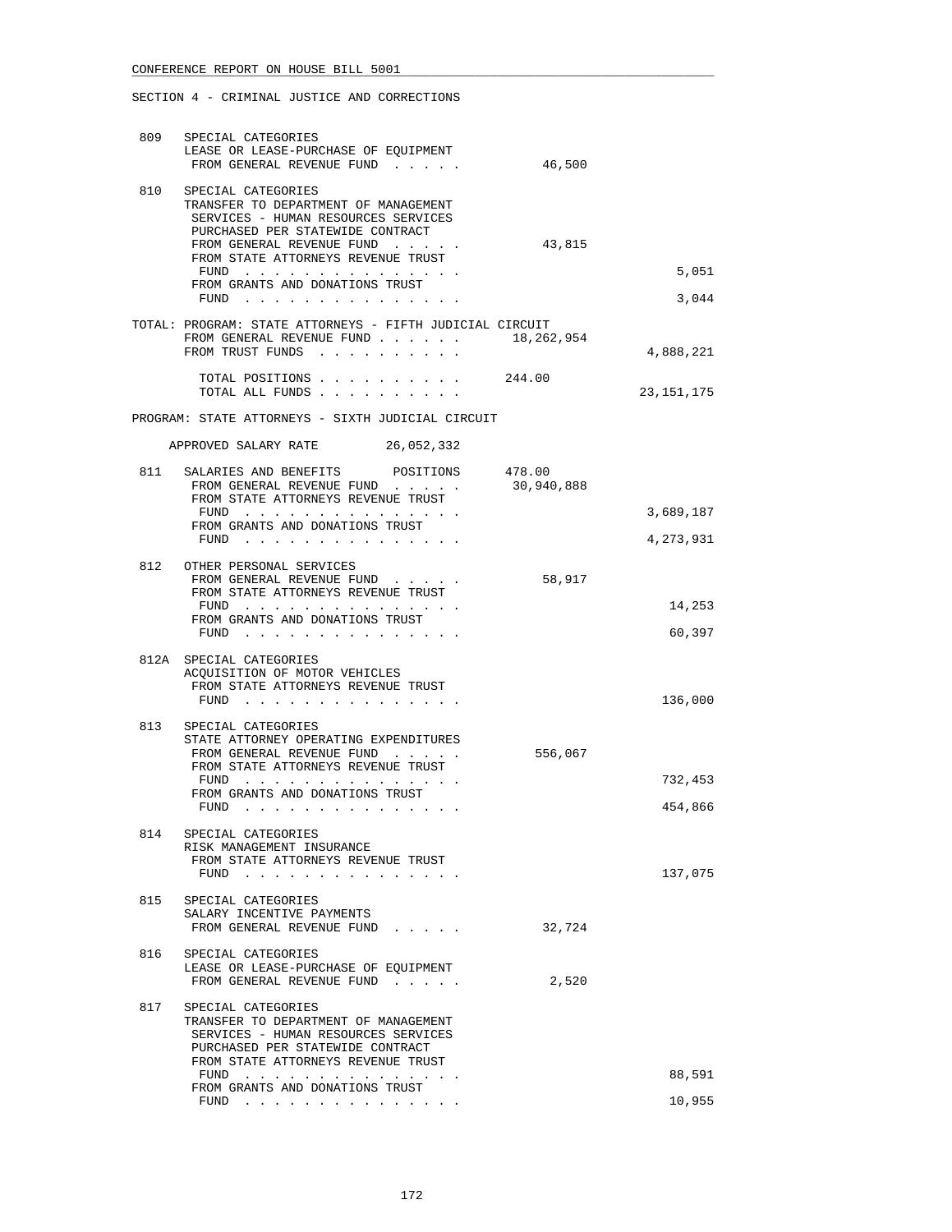|         | TOTAL: PROGRAM: STATE ATTORNEYS - SIXTH JUDICIAL CIRCUIT                    |            |            |
|---------|-----------------------------------------------------------------------------|------------|------------|
|         | FROM GENERAL REVENUE FUND<br>FROM TRUST FUNDS                               | 31,591,116 | 9,597,708  |
|         | TOTAL POSITIONS<br>TOTAL ALL FUNDS                                          | 478.00     | 41,188,824 |
| CIRCUIT | PROGRAM: STATE ATTORNEYS - SEVENTH JUDICIAL                                 |            |            |
|         | APPROVED SALARY RATE<br>13,220,005                                          |            |            |
| 818     | SALARIES AND BENEFITS POSITIONS                                             | 238.00     |            |
|         | FROM GENERAL REVENUE FUND                                                   | 16,571,604 |            |
|         | FROM STATE ATTORNEYS REVENUE TRUST<br>FUND $\cdots$                         |            | 2,360,155  |
|         | FROM FORFEITURE AND INVESTIGATIVE                                           |            |            |
|         | SUPPORT TRUST FUND                                                          |            | 39         |
|         | FROM GRANTS AND DONATIONS TRUST<br>FUND                                     |            | 795,741    |
|         |                                                                             |            |            |
| 819     | OTHER PERSONAL SERVICES                                                     | 20,404     |            |
|         | FROM GENERAL REVENUE FUND<br>FROM STATE ATTORNEYS REVENUE TRUST             |            |            |
|         | FUND                                                                        |            | 75,291     |
|         | FROM GRANTS AND DONATIONS TRUST                                             |            |            |
|         | FUND $\cdots$                                                               |            | 10,169     |
|         | 819A SPECIAL CATEGORIES                                                     |            |            |
|         | ACOUISITION OF MOTOR VEHICLES                                               |            |            |
|         | FROM STATE ATTORNEYS REVENUE TRUST<br>FUND $\cdots$                         |            | 180,000    |
|         |                                                                             |            |            |
| 820     | SPECIAL CATEGORIES                                                          |            |            |
|         | STATE ATTORNEY OPERATING EXPENDITURES<br>FROM GENERAL REVENUE FUND          | 353,296    |            |
|         | FROM STATE ATTORNEYS REVENUE TRUST                                          |            |            |
|         | FUND $\cdots$                                                               |            | 118,874    |
|         | FROM GRANTS AND DONATIONS TRUST<br>FUND $\cdots$                            |            | 50,000     |
|         |                                                                             |            |            |
|         | 821 SPECIAL CATEGORIES                                                      |            |            |
|         | RISK MANAGEMENT INSURANCE<br>FROM STATE ATTORNEYS REVENUE TRUST             |            |            |
|         | $FUND$                                                                      |            | 55,969     |
|         |                                                                             |            |            |
| 822     | SPECIAL CATEGORIES<br>SALARY INCENTIVE PAYMENTS                             |            |            |
|         | FROM GENERAL REVENUE FUND                                                   | 42,964     |            |
|         | FROM GRANTS AND DONATIONS TRUST                                             |            |            |
|         | FUND                                                                        |            | 2,380      |
| 823     | SPECIAL CATEGORIES                                                          |            |            |
|         | LEASE OR LEASE-PURCHASE OF EQUIPMENT                                        | 32,381     |            |
|         | FROM GENERAL REVENUE FUND                                                   |            |            |
| 824     | SPECIAL CATEGORIES                                                          |            |            |
|         | TRANSFER TO DEPARTMENT OF MANAGEMENT<br>SERVICES - HUMAN RESOURCES SERVICES |            |            |
|         | PURCHASED PER STATEWIDE CONTRACT                                            |            |            |
|         | FROM GENERAL REVENUE FUND                                                   | 47,993     |            |
|         | FROM STATE ATTORNEYS REVENUE TRUST<br>FUND $\cdots$                         |            | 2,860      |
|         | FROM GRANTS AND DONATIONS TRUST                                             |            |            |
|         | $FUND$                                                                      |            | 622        |
|         | TOTAL: PROGRAM: STATE ATTORNEYS - SEVENTH JUDICIAL                          |            |            |
|         | CIRCUIT                                                                     |            |            |
|         | FROM GENERAL REVENUE FUND                                                   | 17,068,642 |            |
|         | FROM TRUST FUNDS                                                            |            | 3,652,100  |
|         | TOTAL POSITIONS                                                             | 238.00     |            |
|         | TOTAL ALL FUNDS                                                             |            | 20,720,742 |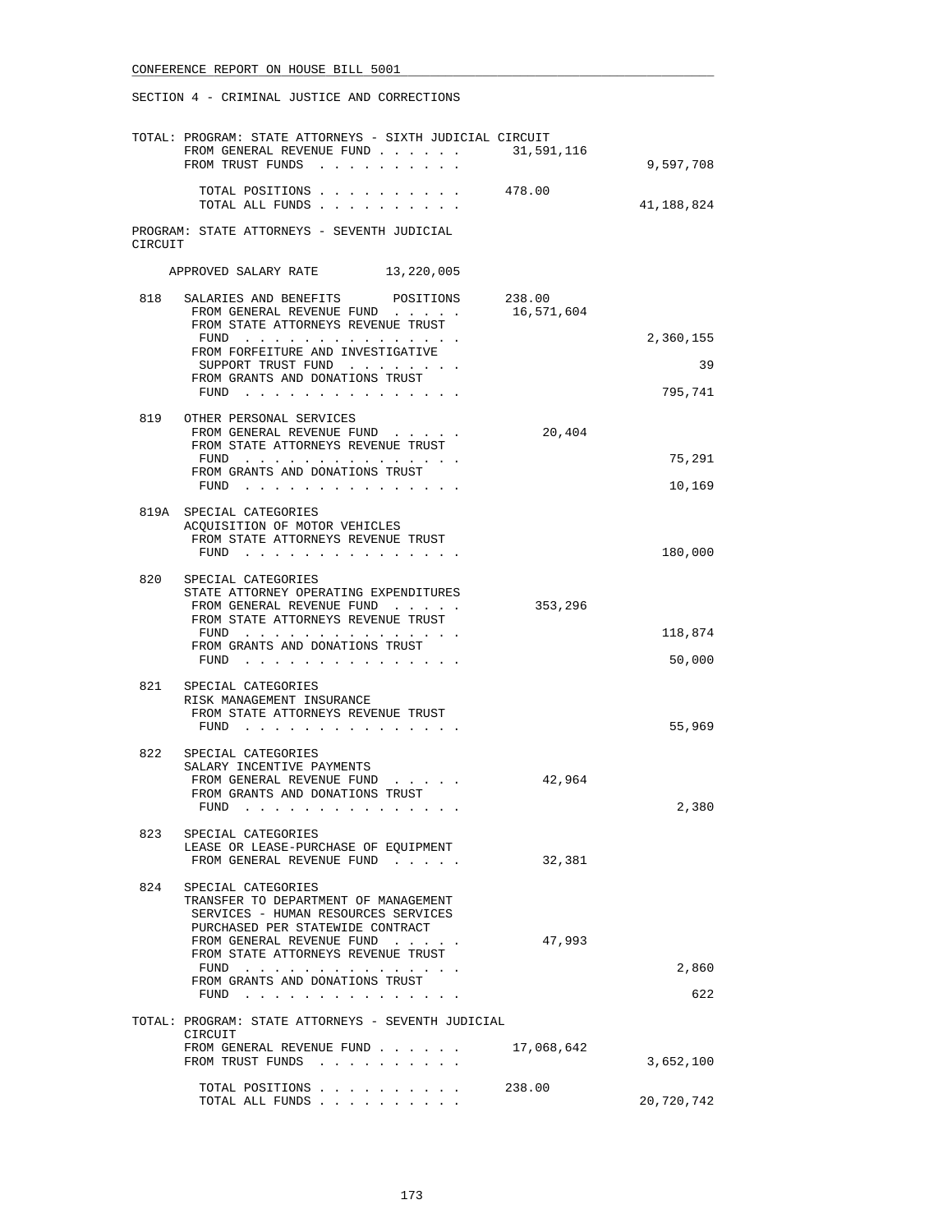PROGRAM: STATE ATTORNEYS - EIGHTH JUDICIAL CIRCUIT

|     | APPROVED SALARY RATE                                                                                                                                                        | 7,233,262 |            |            |
|-----|-----------------------------------------------------------------------------------------------------------------------------------------------------------------------------|-----------|------------|------------|
|     | 825 SALARIES AND BENEFITS POSITIONS 135.00<br>FROM GENERAL REVENUE FUND<br>FROM STATE ATTORNEYS REVENUE TRUST                                                               |           | 9,422,841  |            |
|     | FUND                                                                                                                                                                        |           |            | 1,033,254  |
|     | FROM GRANTS AND DONATIONS TRUST<br>$FUND$                                                                                                                                   |           |            | 638,630    |
| 826 | OTHER PERSONAL SERVICES<br>FROM GENERAL REVENUE FUND<br>FROM STATE ATTORNEYS REVENUE TRUST                                                                                  |           | 37,252     |            |
|     | FUND                                                                                                                                                                        |           |            | 59,792     |
|     | FROM GRANTS AND DONATIONS TRUST<br>FUND $\cdots$                                                                                                                            |           |            | 34,980     |
|     | 826A SPECIAL CATEGORIES<br>ACQUISITION OF MOTOR VEHICLES<br>FROM STATE ATTORNEYS REVENUE TRUST<br>FUND $\cdots$                                                             |           |            | 170,000    |
|     | 827 SPECIAL CATEGORIES<br>STATE ATTORNEY OPERATING EXPENDITURES<br>FROM GENERAL REVENUE FUND<br>FROM STATE ATTORNEYS REVENUE TRUST<br>FUND                                  |           | 154,761    | 24,396     |
|     | FROM GRANTS AND DONATIONS TRUST<br>FUND                                                                                                                                     |           |            | 25,040     |
| 828 | SPECIAL CATEGORIES<br>RISK MANAGEMENT INSURANCE<br>FROM STATE ATTORNEYS REVENUE TRUST<br>FUND $\cdots$                                                                      |           |            | 34,544     |
| 829 | SPECIAL CATEGORIES<br>SALARY INCENTIVE PAYMENTS<br>FROM GENERAL REVENUE FUND                                                                                                |           | 8,506      |            |
| 830 | SPECIAL CATEGORIES<br>LEASE OR LEASE-PURCHASE OF EQUIPMENT<br>FROM GENERAL REVENUE FUND                                                                                     |           | 7,306      |            |
| 831 | SPECIAL CATEGORIES<br>TRANSFER TO DEPARTMENT OF MANAGEMENT<br>SERVICES - HUMAN RESOURCES SERVICES<br>PURCHASED PER STATEWIDE CONTRACT<br>FROM STATE ATTORNEYS REVENUE TRUST |           |            |            |
|     | FUND $\cdots$<br>FROM GRANTS AND DONATIONS TRUST                                                                                                                            |           |            | 28,205     |
|     | FUND<br>$\sim$                                                                                                                                                              |           |            | 1,002      |
|     | TOTAL: PROGRAM: STATE ATTORNEYS - EIGHTH JUDICIAL CIRCUIT<br>FROM GENERAL REVENUE FUND                                                                                      |           | 9,630,666  |            |
|     | FROM TRUST FUNDS                                                                                                                                                            |           |            | 2,049,843  |
|     | TOTAL POSITIONS<br>TOTAL ALL FUNDS                                                                                                                                          |           | 135.00     | 11,680,509 |
|     | PROGRAM: STATE ATTORNEYS - NINTH JUDICIAL CIRCUIT                                                                                                                           |           |            |            |
|     | APPROVED SALARY RATE 21,582,320                                                                                                                                             |           |            |            |
| 832 | SALARIES AND BENEFITS POSITIONS 385.50<br>FROM GENERAL REVENUE FUND<br>FROM STATE ATTORNEYS REVENUE TRUST                                                                   |           | 27,775,398 |            |
|     | FUND<br>FROM GRANTS AND DONATIONS TRUST                                                                                                                                     |           |            | 1,690,621  |
|     | FUND                                                                                                                                                                        |           |            | 1,409,782  |
| 833 | OTHER PERSONAL SERVICES<br>FROM GENERAL REVENUE FUND<br>FROM STATE ATTORNEYS REVENUE TRUST                                                                                  |           | 146,131    |            |
|     | FUND                                                                                                                                                                        |           |            | 297,508    |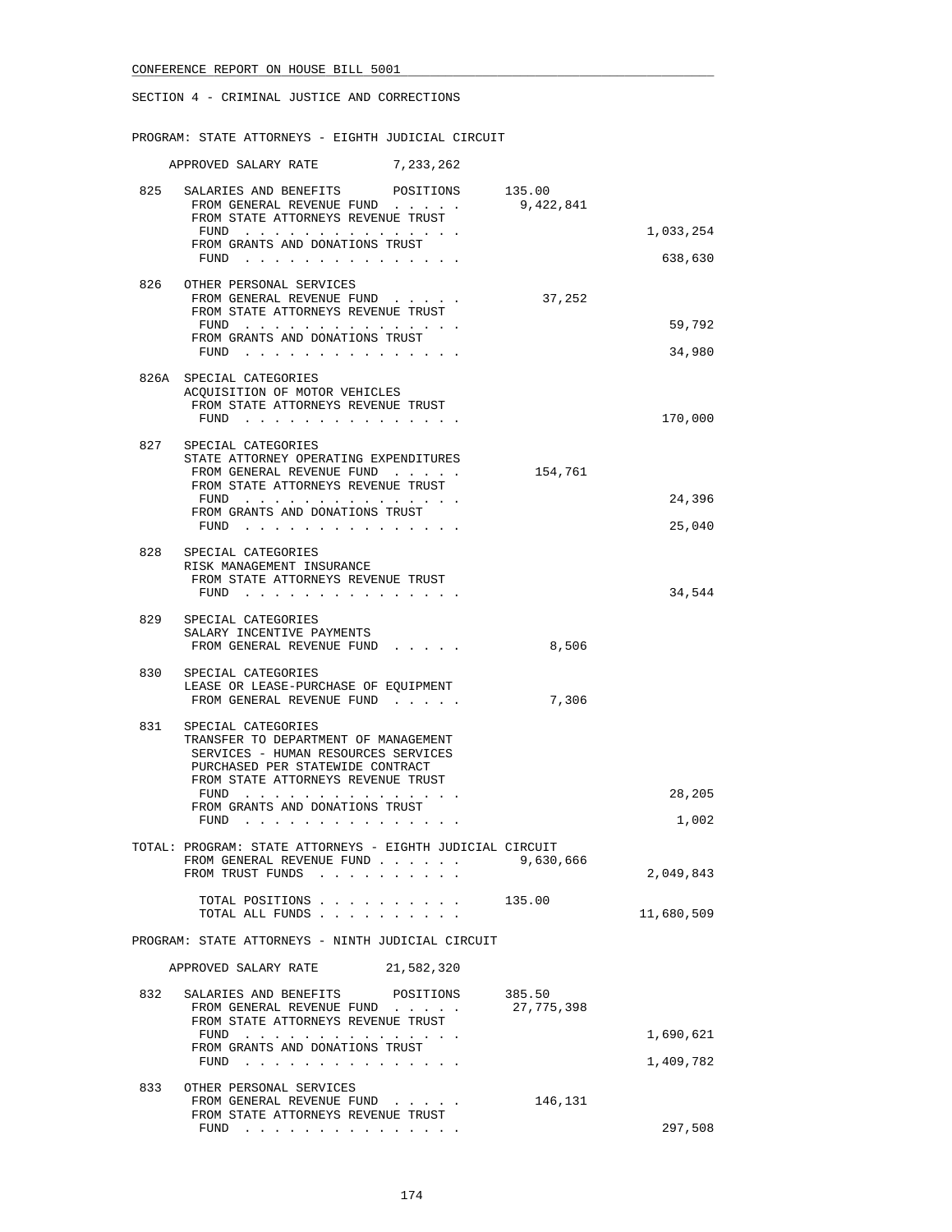|      | FROM FORFEITURE AND INVESTIGATIVE<br>SUPPORT TRUST FUND<br>FROM GRANTS AND DONATIONS TRUST<br>FUND                             | 246,631<br>1,020 |
|------|--------------------------------------------------------------------------------------------------------------------------------|------------------|
| 833A | SPECIAL CATEGORIES<br>ACOUISITION OF MOTOR VEHICLES<br>FROM STATE ATTORNEYS REVENUE TRUST<br>FUND                              | 78,000           |
| 834  | SPECIAL CATEGORIES<br>STATE ATTORNEY OPERATING EXPENDITURES<br>FROM GENERAL REVENUE FUND<br>FROM STATE ATTORNEYS REVENUE TRUST | 936,079          |
|      | FUND                                                                                                                           | 197,029          |
|      | FROM FORFEITURE AND INVESTIGATIVE<br>SUPPORT TRUST FUND<br>FROM GRANTS AND DONATIONS TRUST                                     | 279,234          |
|      | FUND                                                                                                                           | 18,966           |

 From the funds in Specific Appropriation 834, \$300,000 in nonrecurring funds from the General Revenue Fund is provided to operate a State Sponsored Day Care Center (Senate Form 2543).

| 835 | SPECIAL CATEGORIES<br>RISK MANAGEMENT INSURANCE<br>FROM STATE ATTORNEYS REVENUE TRUST<br>FUND                                                                                                                                  | 111,693         |
|-----|--------------------------------------------------------------------------------------------------------------------------------------------------------------------------------------------------------------------------------|-----------------|
| 836 | SPECIAL CATEGORIES<br>SALARY INCENTIVE PAYMENTS<br>FROM GENERAL REVENUE FUND<br>$\cdot$ $\cdot$ $\cdot$ $\cdot$ $\cdot$                                                                                                        | 27,662          |
| 837 | SPECIAL CATEGORIES<br>LEASE OR LEASE-PURCHASE OF EOUIPMENT<br>FROM GENERAL REVENUE FUND                                                                                                                                        | 55,416          |
| 838 | SPECIAL CATEGORIES<br>TRANSFER TO DEPARTMENT OF MANAGEMENT<br>SERVICES - HUMAN RESOURCES SERVICES<br>PURCHASED PER STATEWIDE CONTRACT<br>FROM STATE ATTORNEYS REVENUE TRUST<br>FUND<br>FROM GRANTS AND DONATIONS TRUST<br>FUND | 77,640<br>1,238 |
|     | TOTAL: PROGRAM: STATE ATTORNEYS - NINTH JUDICIAL CIRCUIT<br>28,940,686<br>FROM GENERAL REVENUE FUND                                                                                                                            |                 |

 FROM TRUST FUNDS . . . . . . . . . . 4,409,362 TOTAL POSITIONS . . . . . . . . . . 385.50 TOTAL ALL FUNDS . . . . . . . . . . . . . . 33,350,048

PROGRAM: STATE ATTORNEYS - TENTH JUDICIAL CIRCUIT

| 13,572,669 |
|------------|
|            |

| 839  | SALARIES AND BENEFITS<br>POSITIONS<br>FROM GENERAL REVENUE FUND<br>$\cdot$ $\cdot$ $\cdot$ $\cdot$ $\cdot$ | 234.00<br>14,078,429 |           |
|------|------------------------------------------------------------------------------------------------------------|----------------------|-----------|
|      | FROM STATE ATTORNEYS REVENUE TRUST<br>FUND<br>FROM GRANTS AND DONATIONS TRUST                              |                      | 4,760,212 |
|      | FUND<br>.                                                                                                  |                      | 2,282,884 |
| 840  | OTHER PERSONAL SERVICES                                                                                    |                      |           |
|      | FROM GENERAL REVENUE FUND<br>$\sim$ $\sim$ $\sim$ $\sim$ $\sim$                                            | 50,327               |           |
|      | FROM STATE ATTORNEYS REVENUE TRUST                                                                         |                      |           |
|      | FUND<br>.                                                                                                  |                      | 115,044   |
|      | FROM GRANTS AND DONATIONS TRUST                                                                            |                      |           |
|      | FUND                                                                                                       |                      | 33,769    |
| 840A | SPECIAL CATEGORIES                                                                                         |                      |           |
|      | ACOUISITION OF MOTOR VEHICLES                                                                              |                      |           |
|      | FROM STATE ATTORNEYS REVENUE TRUST                                                                         |                      |           |
|      | FUND                                                                                                       |                      | 90,000    |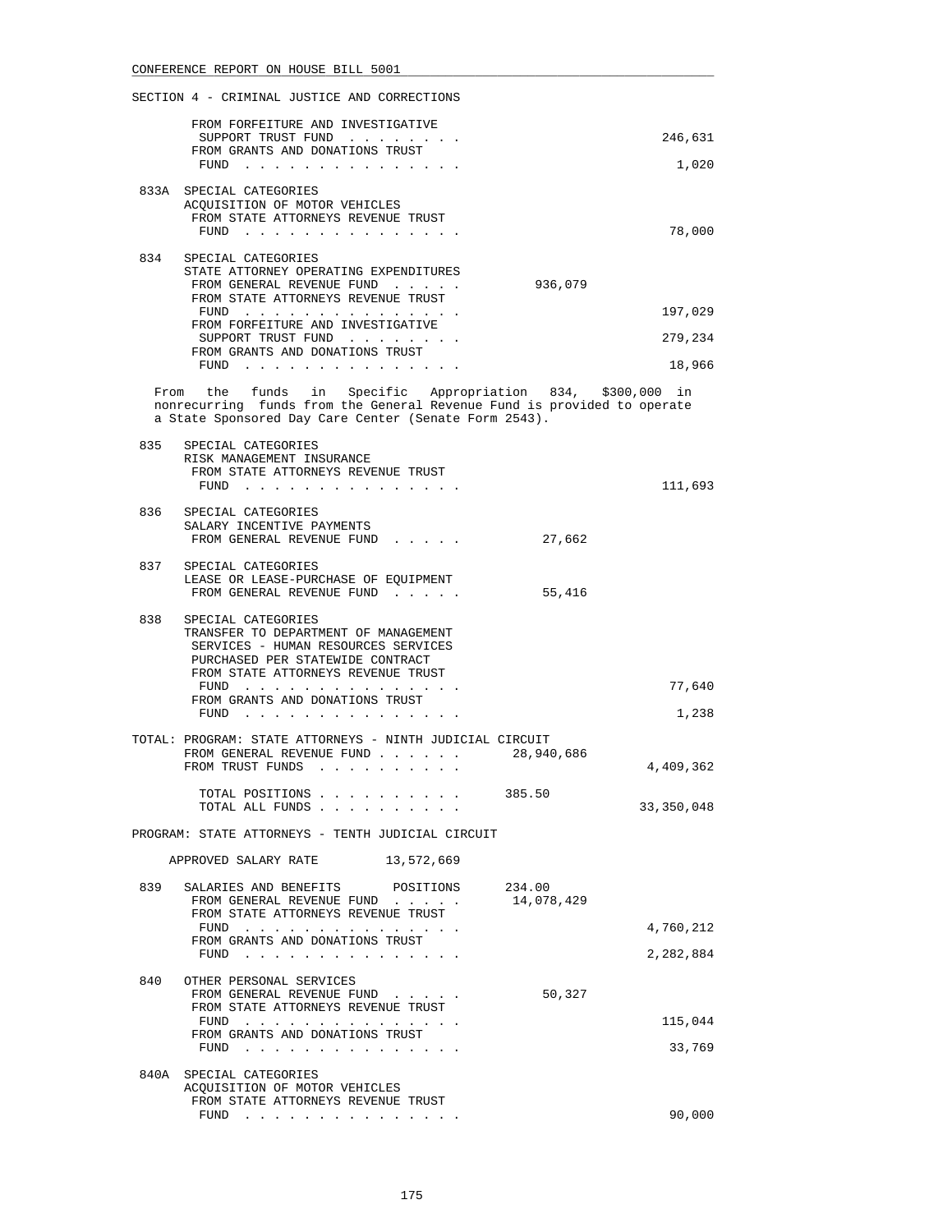| 841     | SPECIAL CATEGORIES<br>STATE ATTORNEY OPERATING EXPENDITURES<br>FROM GENERAL REVENUE FUND<br>FROM STATE ATTORNEYS REVENUE TRUST                                             | 215,679    |                         |
|---------|----------------------------------------------------------------------------------------------------------------------------------------------------------------------------|------------|-------------------------|
|         | FUND $\cdots$<br>FROM GRANTS AND DONATIONS TRUST                                                                                                                           |            | 218,879                 |
|         | FUND $\cdots$                                                                                                                                                              |            | 213,460                 |
|         | 842 SPECIAL CATEGORIES<br>RISK MANAGEMENT INSURANCE<br>FROM STATE ATTORNEYS REVENUE TRUST<br>FUND                                                                          |            | 52,167                  |
| 843     | SPECIAL CATEGORIES                                                                                                                                                         |            |                         |
|         | SALARY INCENTIVE PAYMENTS<br>FROM GENERAL REVENUE FUND                                                                                                                     | 11,665     |                         |
|         | 844 SPECIAL CATEGORIES<br>LEASE OR LEASE-PURCHASE OF EQUIPMENT                                                                                                             |            |                         |
|         | FROM GENERAL REVENUE FUND<br>FROM GRANTS AND DONATIONS TRUST                                                                                                               | 1,883      |                         |
|         | FUND $\cdots$                                                                                                                                                              |            | 10,356                  |
| 845     | SPECIAL CATEGORIES<br>TRANSFER TO DEPARTMENT OF MANAGEMENT<br>SERVICES - HUMAN RESOURCES SERVICES<br>PURCHASED PER STATEWIDE CONTRACT<br>FROM GENERAL REVENUE FUND         | 38,497     |                         |
|         | FROM STATE ATTORNEYS REVENUE TRUST                                                                                                                                         |            |                         |
|         | FUND<br>FROM GRANTS AND DONATIONS TRUST<br>FUND $\cdots$                                                                                                                   |            | 6,791<br>5,294          |
|         | TOTAL: PROGRAM: STATE ATTORNEYS - TENTH JUDICIAL CIRCUIT                                                                                                                   |            |                         |
|         | FROM GENERAL REVENUE FUND<br>FROM TRUST FUNDS                                                                                                                              | 14,396,480 | 7,788,856               |
|         | TOTAL POSITIONS 234.00<br>TOTAL ALL FUNDS                                                                                                                                  |            | 22, 185, 336            |
| CIRCUIT | PROGRAM: STATE ATTORNEYS - ELEVENTH JUDICIAL                                                                                                                               |            |                         |
|         | 61,786,480<br>APPROVED SALARY RATE                                                                                                                                         |            |                         |
| 846     | SALARIES AND BENEFITS POSITIONS 1,268.00<br>FROM GENERAL REVENUE FUND<br>FROM STATE ATTORNEYS REVENUE TRUST                                                                | 55,803,352 |                         |
|         | FUND<br>FROM CHILD SUPPORT TRUST FUND                                                                                                                                      |            | 3,312,217<br>23,594,535 |
|         | FROM FORFEITURE AND INVESTIGATIVE<br>SUPPORT TRUST FUND<br>the contract of the contract of the contract of the contract of the contract of the contract of the contract of |            | 60,325                  |
|         | FROM GRANTS AND DONATIONS TRUST<br>FUND                                                                                                                                    |            | 5,160,054               |
| 847     | OTHER PERSONAL SERVICES                                                                                                                                                    |            |                         |
|         | FROM GENERAL REVENUE FUND<br>FROM STATE ATTORNEYS REVENUE TRUST                                                                                                            | 218,115    |                         |
|         | FUND $\cdots$<br>FROM CHILD SUPPORT TRUST FUND                                                                                                                             |            | 107,072<br>767,432      |
|         | FROM GRANTS AND DONATIONS TRUST<br>FUND<br>. The second contract is a second contract of the $\alpha$                                                                      |            | 1,362,017               |
|         | 847A SPECIAL CATEGORIES<br>ACQUISITION OF MOTOR VEHICLES<br>FROM FORFEITURE AND INVESTIGATIVE                                                                              |            |                         |
|         | SUPPORT TRUST FUND                                                                                                                                                         |            | 270,000                 |
| 848     | SPECIAL CATEGORIES<br>STATE ATTORNEY OPERATING EXPENDITURES                                                                                                                |            |                         |
|         | FROM GENERAL REVENUE FUND<br>FROM STATE ATTORNEYS REVENUE TRUST                                                                                                            | 1,098,140  |                         |
|         | the contract of the contract of the contract of the contract of the contract of the contract of the contract of<br>FUND<br>FROM CHILD SUPPORT TRUST FUND                   |            | 385,078<br>4,092,578    |
|         | FROM CIVIL RICO TRUST FUND                                                                                                                                                 |            | 200,020                 |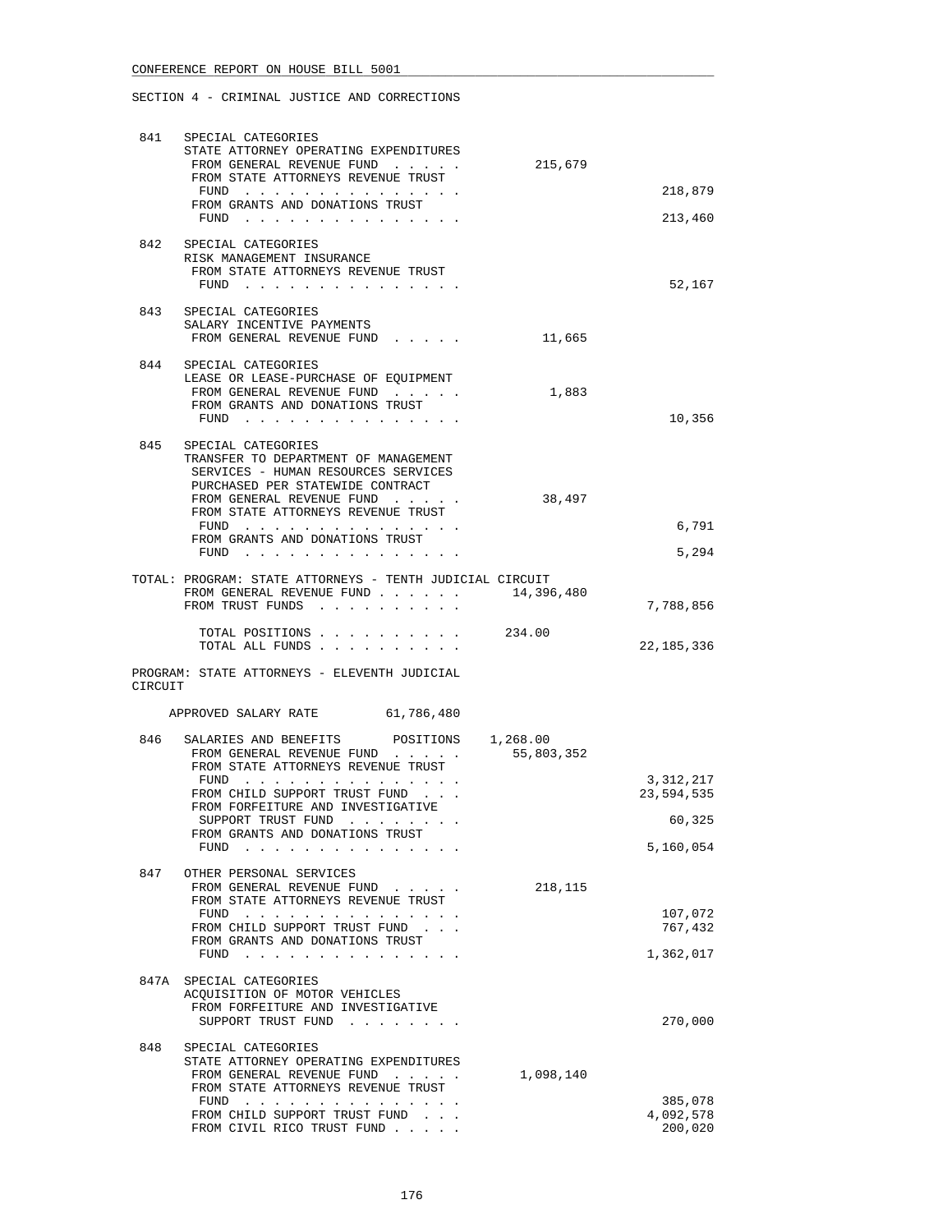|         | FROM FORFEITURE AND INVESTIGATIVE<br>SUPPORT TRUST FUND                                                                                                                                                                                                                           |            | 203,700            |
|---------|-----------------------------------------------------------------------------------------------------------------------------------------------------------------------------------------------------------------------------------------------------------------------------------|------------|--------------------|
|         | FROM GRANTS AND DONATIONS TRUST<br>FUND $\cdots$                                                                                                                                                                                                                                  |            | 653,902            |
|         | From the funds in Specific Appropriation 848, \$425,000 in<br>nonrecurring funds from the General Revenue Fund is provided to the<br>State Attorney's Office, 11th Judicial Circuit to develop a Smart<br>Justice Data Transparency and Crime Strategies Unit (Senate Form 2796). |            |                    |
| 849     | SPECIAL CATEGORIES<br>RISK MANAGEMENT INSURANCE<br>FROM STATE ATTORNEYS REVENUE TRUST<br>FUND<br>FROM CHILD SUPPORT TRUST FUND                                                                                                                                                    |            | 351,359<br>161,580 |
|         | 850 SPECIAL CATEGORIES<br>SALARY INCENTIVE PAYMENTS<br>FROM GENERAL REVENUE FUND                                                                                                                                                                                                  | 18,000     |                    |
| 851     | SPECIAL CATEGORIES<br>TRANSFER TO DEPARTMENT OF MANAGEMENT<br>SERVICES - HUMAN RESOURCES SERVICES<br>PURCHASED PER STATEWIDE CONTRACT<br>FROM GENERAL REVENUE FUND<br>FROM STATE ATTORNEYS REVENUE TRUST<br>$FUND$<br>FROM CHILD SUPPORT TRUST FUND                               | 180,733    | 23,470<br>74,417   |
|         | TOTAL: PROGRAM: STATE ATTORNEYS - ELEVENTH JUDICIAL<br>CIRCUIT<br>FROM GENERAL REVENUE FUND<br>FROM TRUST FUNDS                                                                                                                                                                   | 57,318,340 | 40,779,756         |
|         | TOTAL ALL FUNDS                                                                                                                                                                                                                                                                   |            | 98,098,096         |
| CIRCUIT | PROGRAM: STATE ATTORNEYS - TWELFTH JUDICIAL<br>APPROVED SALARY RATE 10,279,545                                                                                                                                                                                                    |            |                    |
|         |                                                                                                                                                                                                                                                                                   |            |                    |
| 852     | SALARIES AND BENEFITS POSITIONS 192.00<br>FROM GENERAL REVENUE FUND<br>FROM STATE ATTORNEYS REVENUE TRUST<br>FUND<br>FROM GRANTS AND DONATIONS TRUST                                                                                                                              | 13,381,506 | 1,289,835          |
|         | $FUND$                                                                                                                                                                                                                                                                            |            | 1,152,701          |
| 853     | OTHER PERSONAL SERVICES<br>FROM GENERAL REVENUE FUND<br>FROM STATE ATTORNEYS REVENUE TRUST<br>FUND                                                                                                                                                                                | 24,136     | 79,882             |
|         | 853A SPECIAL CATEGORIES<br>ACQUISITION OF MOTOR VEHICLES<br>FROM STATE ATTORNEYS REVENUE TRUST<br>FUND $\cdots$                                                                                                                                                                   |            | 116,000            |
| 854     | SPECIAL CATEGORIES<br>STATE ATTORNEY OPERATING EXPENDITURES<br>FROM GENERAL REVENUE FUND<br>FROM STATE ATTORNEYS REVENUE TRUST<br>$FUND$<br>FROM GRANTS AND DONATIONS TRUST<br>FUND $\cdots$                                                                                      | 329,181    | 224,785<br>85,084  |
| 855     | SPECIAL CATEGORIES<br>RISK MANAGEMENT INSURANCE<br>FROM STATE ATTORNEYS REVENUE TRUST<br>FUND $\cdots$                                                                                                                                                                            |            | 79,463             |
| 856     | SPECIAL CATEGORIES<br>SALARY INCENTIVE PAYMENTS<br>FROM GENERAL REVENUE FUND                                                                                                                                                                                                      | 1,361      |                    |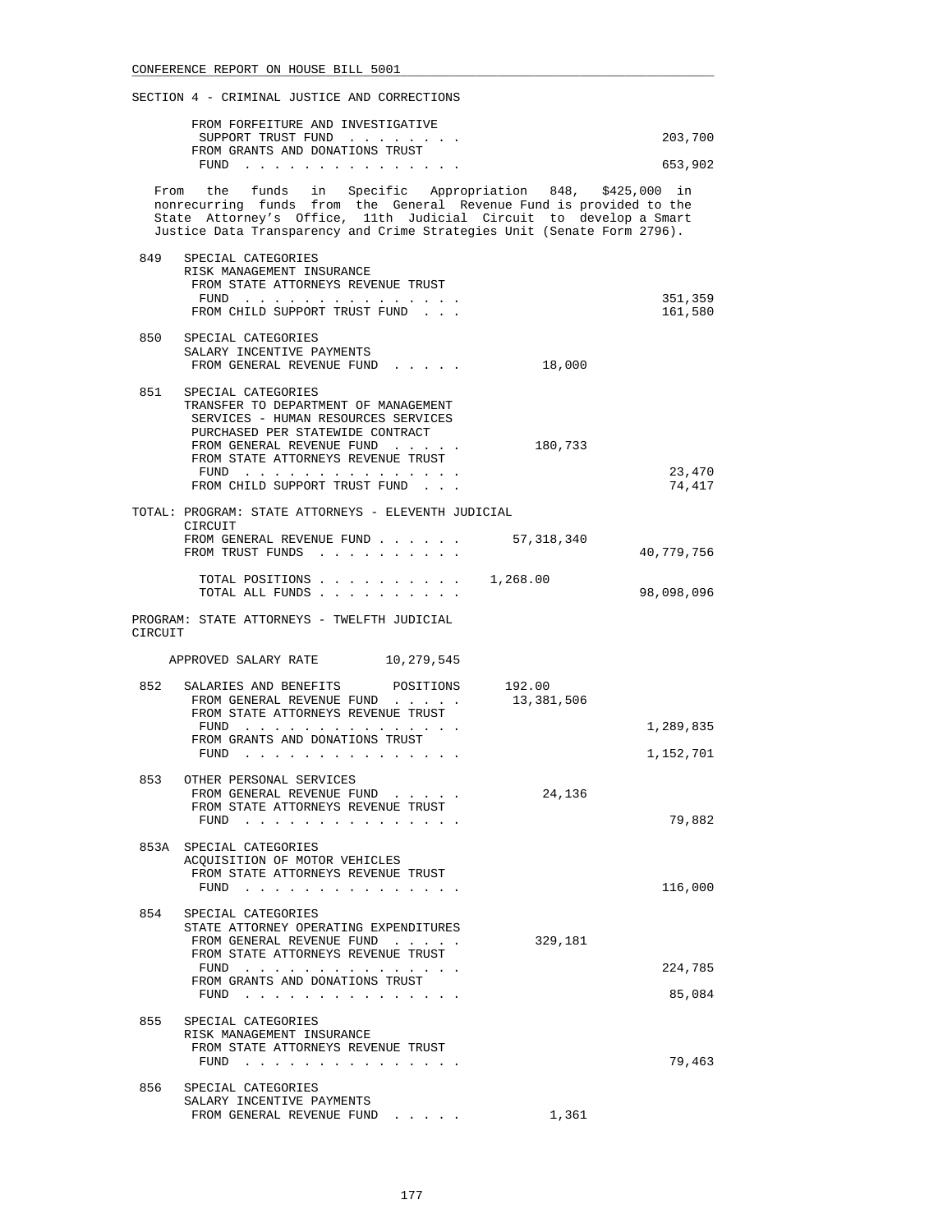| 857     | SPECIAL CATEGORIES<br>LEASE OR LEASE-PURCHASE OF EOUIPMENT<br>FROM GENERAL REVENUE FUND                                                                                     | 1,267      |                |
|---------|-----------------------------------------------------------------------------------------------------------------------------------------------------------------------------|------------|----------------|
| 858     | SPECIAL CATEGORIES<br>TRANSFER TO DEPARTMENT OF MANAGEMENT<br>SERVICES - HUMAN RESOURCES SERVICES<br>PURCHASED PER STATEWIDE CONTRACT                                       |            |                |
|         | FROM GENERAL REVENUE FUND<br>FROM STATE ATTORNEYS REVENUE TRUST                                                                                                             | 36,317     |                |
|         | FUND $\cdots$<br>FROM GRANTS AND DONATIONS TRUST<br>${\tt FUND} \quad . \quad . \quad . \quad . \quad . \quad . \quad . \quad . \quad . \quad . \quad . \quad . \quad .$    |            | 2,470<br>1,214 |
|         | TOTAL: PROGRAM: STATE ATTORNEYS - TWELFTH JUDICIAL                                                                                                                          |            |                |
|         | CIRCUIT<br>FROM GENERAL REVENUE FUND 13,773,768<br>FROM TRUST FUNDS                                                                                                         |            | 3,031,434      |
|         | TOTAL POSITIONS 192.00<br>TOTAL ALL FUNDS                                                                                                                                   |            | 16,805,202     |
| CIRCUIT | PROGRAM: STATE ATTORNEYS - THIRTEENTH JUDICIAL                                                                                                                              |            |                |
|         | APPROVED SALARY RATE 19,424,628                                                                                                                                             |            |                |
| 859     | SALARIES AND BENEFITS POSITIONS 332.00<br>FROM GENERAL REVENUE FUND<br>FROM STATE ATTORNEYS REVENUE TRUST                                                                   | 24,089,688 |                |
|         | FUND<br>FROM GRANTS AND DONATIONS TRUST                                                                                                                                     |            | 2,274,336      |
|         | FUND                                                                                                                                                                        |            | 2,403,808      |
|         | 860 OTHER PERSONAL SERVICES<br>FROM GENERAL REVENUE FUND<br>FROM STATE ATTORNEYS REVENUE TRUST<br>FUND                                                                      | 58,315     | 19,235         |
|         | 860A SPECIAL CATEGORIES<br>ACQUISITION OF MOTOR VEHICLES<br>FROM STATE ATTORNEYS REVENUE TRUST<br>FUND $\cdots$ $\cdots$ $\cdots$ $\cdots$ $\cdots$ $\cdots$                |            | 84,000         |
| 861     | SPECIAL CATEGORIES<br>STATE ATTORNEY OPERATING EXPENDITURES<br>FROM GENERAL REVENUE FUND<br>FROM STATE ATTORNEYS REVENUE TRUST<br>FUND $\cdots$                             | 413,790    | 103,510        |
| 862     | SPECIAL CATEGORIES<br>RISK MANAGEMENT INSURANCE<br>FROM STATE ATTORNEYS REVENUE TRUST<br>$FUND$                                                                             |            | 131,495        |
| 863     | SPECIAL CATEGORIES<br>SALARY INCENTIVE PAYMENTS<br>FROM GENERAL REVENUE FUND                                                                                                | 12,027     |                |
| 864     | SPECIAL CATEGORIES<br>LEASE OR LEASE-PURCHASE OF EQUIPMENT<br>FROM GENERAL REVENUE FUND                                                                                     | 1,980      |                |
| 865     | SPECIAL CATEGORIES<br>TRANSFER TO DEPARTMENT OF MANAGEMENT<br>SERVICES - HUMAN RESOURCES SERVICES<br>PURCHASED PER STATEWIDE CONTRACT<br>FROM STATE ATTORNEYS REVENUE TRUST |            |                |
|         | $FUND$<br>FROM GRANTS AND DONATIONS TRUST                                                                                                                                   |            | 72,218         |
|         | FUND $\cdots$                                                                                                                                                               |            | 2,010          |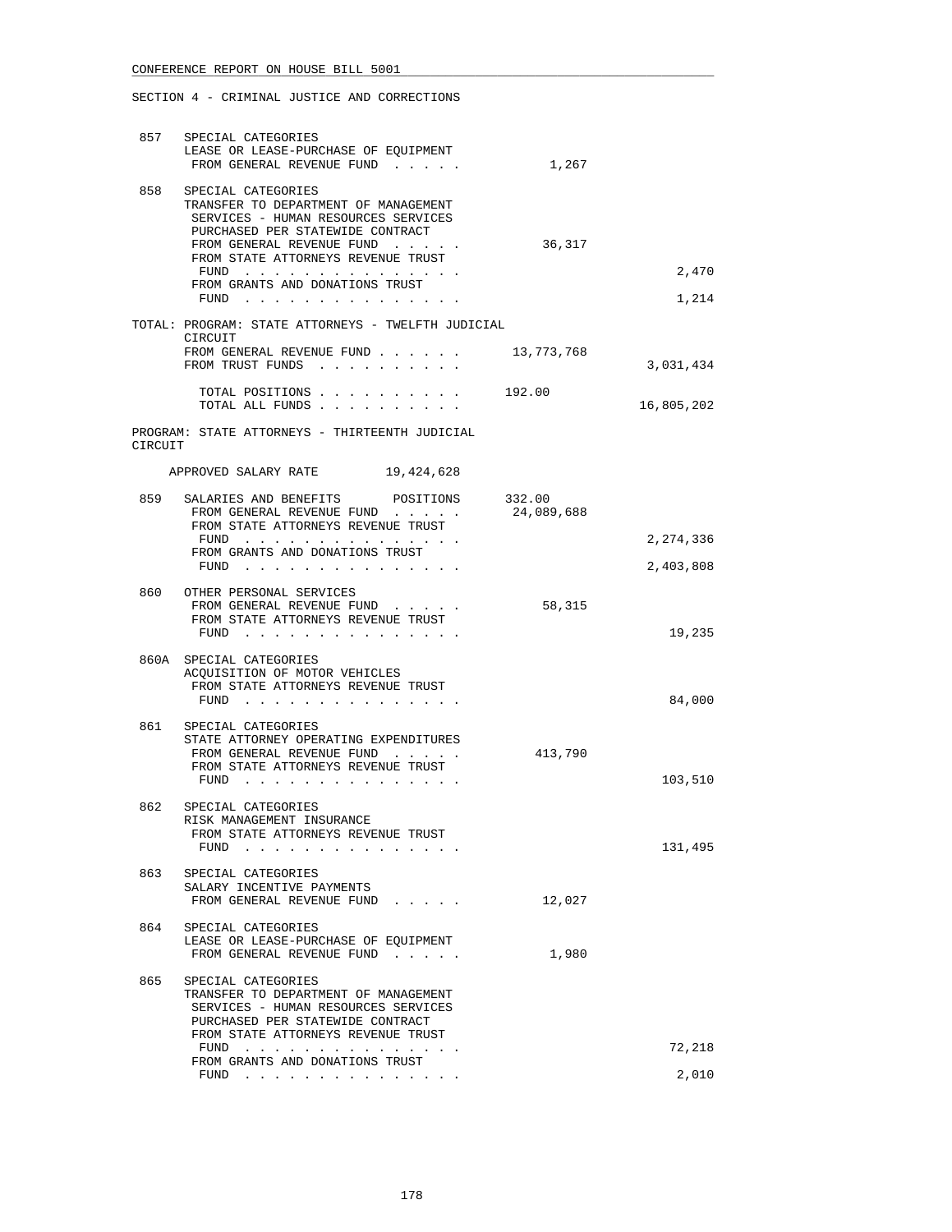|         | TOTAL: PROGRAM: STATE ATTORNEYS - THIRTEENTH JUDICIAL                                                                          |            |                    |
|---------|--------------------------------------------------------------------------------------------------------------------------------|------------|--------------------|
|         | CIRCUIT<br>FROM GENERAL REVENUE FUND<br>FROM TRUST FUNDS                                                                       | 24,575,800 | 5,090,612          |
|         | TOTAL POSITIONS<br>TOTAL ALL FUNDS                                                                                             | 332.00     | 29,666,412         |
| CIRCUIT | PROGRAM: STATE ATTORNEYS - FOURTEENTH JUDICIAL                                                                                 |            |                    |
|         | 6,771,845<br>APPROVED SALARY RATE                                                                                              |            |                    |
| 866     | SALARIES AND BENEFITS<br>POSITIONS 122.00<br>FROM GENERAL REVENUE FUND<br>FROM STATE ATTORNEYS REVENUE TRUST                   | 8,781,014  |                    |
|         | FUND $\cdots$<br>FROM GRANTS AND DONATIONS TRUST<br>FUND                                                                       |            | 941,198<br>567,750 |
|         | 867 OTHER PERSONAL SERVICES<br>FROM GENERAL REVENUE FUND<br>FROM STATE ATTORNEYS REVENUE TRUST                                 | 10,087     |                    |
|         | FUND $\cdots$                                                                                                                  |            | 233,004            |
|         | 867A SPECIAL CATEGORIES<br>ACQUISITION OF MOTOR VEHICLES<br>FROM STATE ATTORNEYS REVENUE TRUST                                 |            |                    |
|         | FUND $\cdots$                                                                                                                  |            | 31,000             |
| 868     | SPECIAL CATEGORIES<br>STATE ATTORNEY OPERATING EXPENDITURES<br>FROM GENERAL REVENUE FUND<br>FROM STATE ATTORNEYS REVENUE TRUST | 241,412    |                    |
|         | FUND<br>FROM GRANTS AND DONATIONS TRUST<br>FUND $\cdots$                                                                       |            | 12,518<br>14,000   |
| 869     | SPECIAL CATEGORIES                                                                                                             |            |                    |
|         | RISK MANAGEMENT INSURANCE<br>FROM STATE ATTORNEYS REVENUE TRUST<br>FUND                                                        |            | 38,893             |
| 870     | SPECIAL CATEGORIES<br>SALARY INCENTIVE PAYMENTS                                                                                |            |                    |
|         | FROM GENERAL REVENUE FUND<br>FROM STATE ATTORNEYS REVENUE TRUST<br>FUND                                                        | 7,697      | 6,292              |
| 871 —   | SPECIAL CATEGORIES                                                                                                             |            |                    |
|         | LEASE OR LEASE-PURCHASE OF EQUIPMENT<br>FROM GENERAL REVENUE FUND<br>FROM STATE ATTORNEYS REVENUE TRUST<br>FUND<br>.           | 2,295      | 15,048             |
| 872     | SPECIAL CATEGORIES                                                                                                             |            |                    |
|         | TRANSFER TO DEPARTMENT OF MANAGEMENT<br>SERVICES - HUMAN RESOURCES SERVICES<br>PURCHASED PER STATEWIDE CONTRACT                |            |                    |
|         | FROM GENERAL REVENUE FUND<br>FROM STATE ATTORNEYS REVENUE TRUST                                                                | 424        |                    |
|         | FUND<br>the contract of the contract of the contract of<br>FROM GRANTS AND DONATIONS TRUST                                     |            | 24,788             |
|         | FUND<br>and the contract of the state of the<br>TOTAL: PROGRAM: STATE ATTORNEYS - FOURTEENTH JUDICIAL                          |            | 1,179              |
|         | CIRCUIT                                                                                                                        | 9,042,929  |                    |
|         | FROM GENERAL REVENUE FUND<br>FROM TRUST FUNDS<br>$\cdots$                                                                      |            | 1,885,670          |
|         | TOTAL POSITIONS<br>TOTAL ALL FUNDS                                                                                             | 122.00     | 10,928,599         |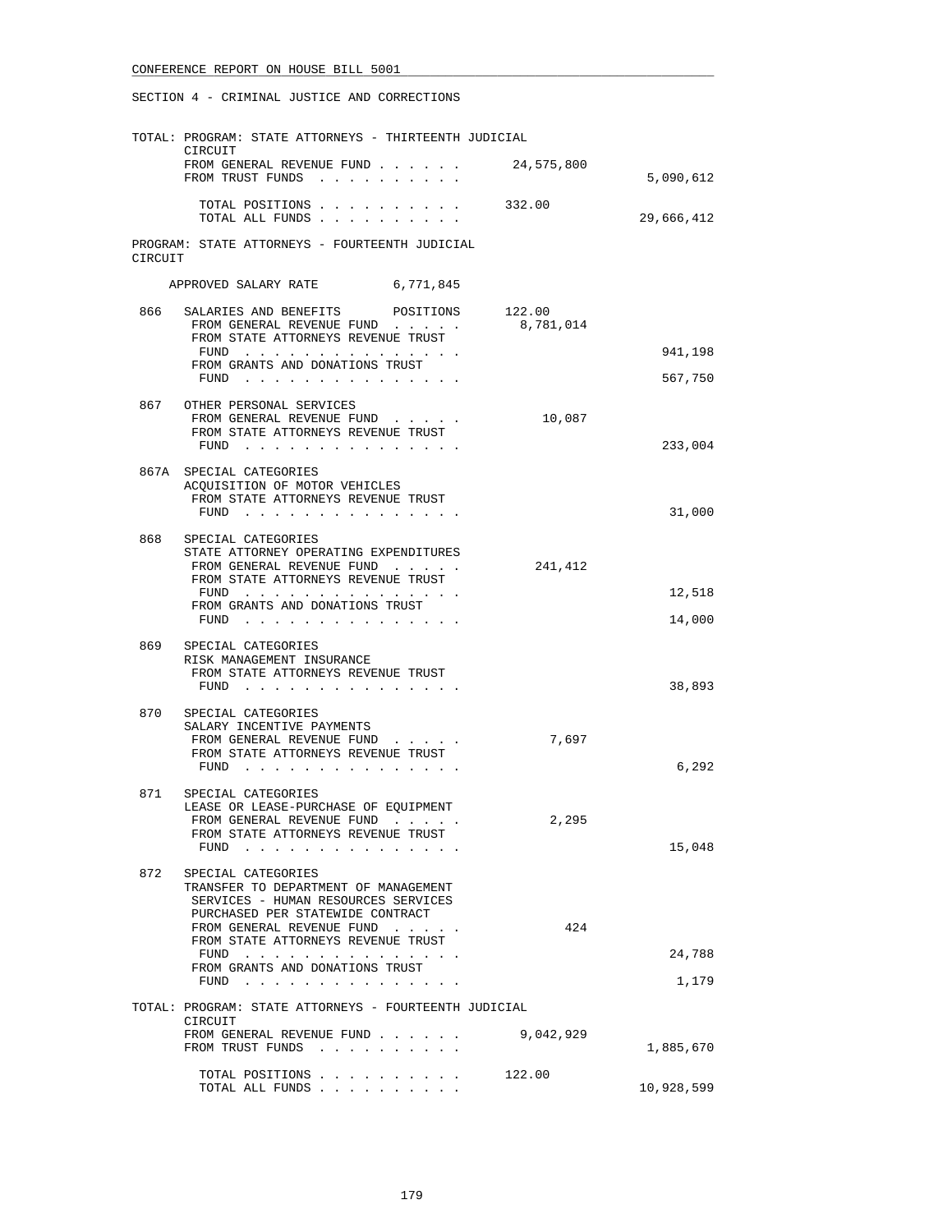|         | SECTION 4 - CRIMINAL JUSTICE AND CORRECTIONS                                                                                                                                                                                                                                                                                                                                                                                                                                                                            |            |                              |
|---------|-------------------------------------------------------------------------------------------------------------------------------------------------------------------------------------------------------------------------------------------------------------------------------------------------------------------------------------------------------------------------------------------------------------------------------------------------------------------------------------------------------------------------|------------|------------------------------|
| CIRCUIT | PROGRAM: STATE ATTORNEYS - FIFTEENTH JUDICIAL                                                                                                                                                                                                                                                                                                                                                                                                                                                                           |            |                              |
|         | 18,580,863<br>APPROVED SALARY RATE                                                                                                                                                                                                                                                                                                                                                                                                                                                                                      |            |                              |
| 873     | SALARIES AND BENEFITS POSITIONS 333.00<br>FROM GENERAL REVENUE FUND<br>FROM STATE ATTORNEYS REVENUE TRUST<br>FUND<br>FROM GRANTS AND DONATIONS TRUST<br>FUND $\cdots$                                                                                                                                                                                                                                                                                                                                                   | 23,458,654 | 2,530,792<br>1,468,725       |
|         | 874 OTHER PERSONAL SERVICES<br>FROM GENERAL REVENUE FUND<br>FROM STATE ATTORNEYS REVENUE TRUST<br>FUND<br>FROM FORFEITURE AND INVESTIGATIVE<br>SUPPORT TRUST FUND                                                                                                                                                                                                                                                                                                                                                       | 75,778     | 245,598<br>46,736            |
|         | 874A SPECIAL CATEGORIES<br>ACQUISITION OF MOTOR VEHICLES<br>FROM FORFEITURE AND INVESTIGATIVE<br>SUPPORT TRUST FUND                                                                                                                                                                                                                                                                                                                                                                                                     |            | 30,000                       |
| 875     | SPECIAL CATEGORIES<br>STATE ATTORNEY OPERATING EXPENDITURES<br>FROM GENERAL REVENUE FUND<br>FROM STATE ATTORNEYS REVENUE TRUST<br>FUND<br>FROM FORFEITURE AND INVESTIGATIVE<br>SUPPORT TRUST FUND<br>FROM GRANTS AND DONATIONS TRUST<br>FUND $\cdots$                                                                                                                                                                                                                                                                   | 401,694    | 223,129<br>126,608<br>26,000 |
| 876     | SPECIAL CATEGORIES<br>RISK MANAGEMENT INSURANCE<br>FROM STATE ATTORNEYS REVENUE TRUST<br>FUND $\cdots$                                                                                                                                                                                                                                                                                                                                                                                                                  |            | 173,058                      |
| 877     | SPECIAL CATEGORIES<br>SALARY INCENTIVE PAYMENTS<br>FROM GENERAL REVENUE FUND<br>FROM STATE ATTORNEYS REVENUE TRUST<br>FUND $\cdots$<br>FROM FORFEITURE AND INVESTIGATIVE<br>SUPPORT TRUST FUND                                                                                                                                                                                                                                                                                                                          | 10,569     | 1,000<br>7,500               |
| 878     | SPECIAL CATEGORIES<br>LEASE OR LEASE-PURCHASE OF EQUIPMENT<br>FROM GENERAL REVENUE FUND<br>FROM STATE ATTORNEYS REVENUE TRUST<br>FUND $\cdots$ $\cdots$ $\cdots$ $\cdots$                                                                                                                                                                                                                                                                                                                                               | 10,000     | 60,000                       |
| 879     | SPECIAL CATEGORIES<br>TRANSFER TO DEPARTMENT OF MANAGEMENT<br>SERVICES - HUMAN RESOURCES SERVICES<br>PURCHASED PER STATEWIDE CONTRACT<br>FROM GENERAL REVENUE FUND<br>FROM STATE ATTORNEYS REVENUE TRUST<br>FUND $\cdots$<br>FROM GRANTS AND DONATIONS TRUST<br>FUND<br>and the contract of the contract of the contract of the contract of the contract of the contract of the contract of the contract of the contract of the contract of the contract of the contract of the contract of the contra<br>$\sim$ $\sim$ | 65,408     | 3,574<br>3,040               |
|         | TOTAL: PROGRAM: STATE ATTORNEYS - FIFTEENTH JUDICIAL<br>CIRCUIT<br>FROM GENERAL REVENUE FUND                                                                                                                                                                                                                                                                                                                                                                                                                            | 24,022,103 |                              |
|         | FROM TRUST FUNDS<br>TOTAL POSITIONS<br>TOTAL ALL FUNDS                                                                                                                                                                                                                                                                                                                                                                                                                                                                  | 333.00     | 4,945,760<br>28,967,863      |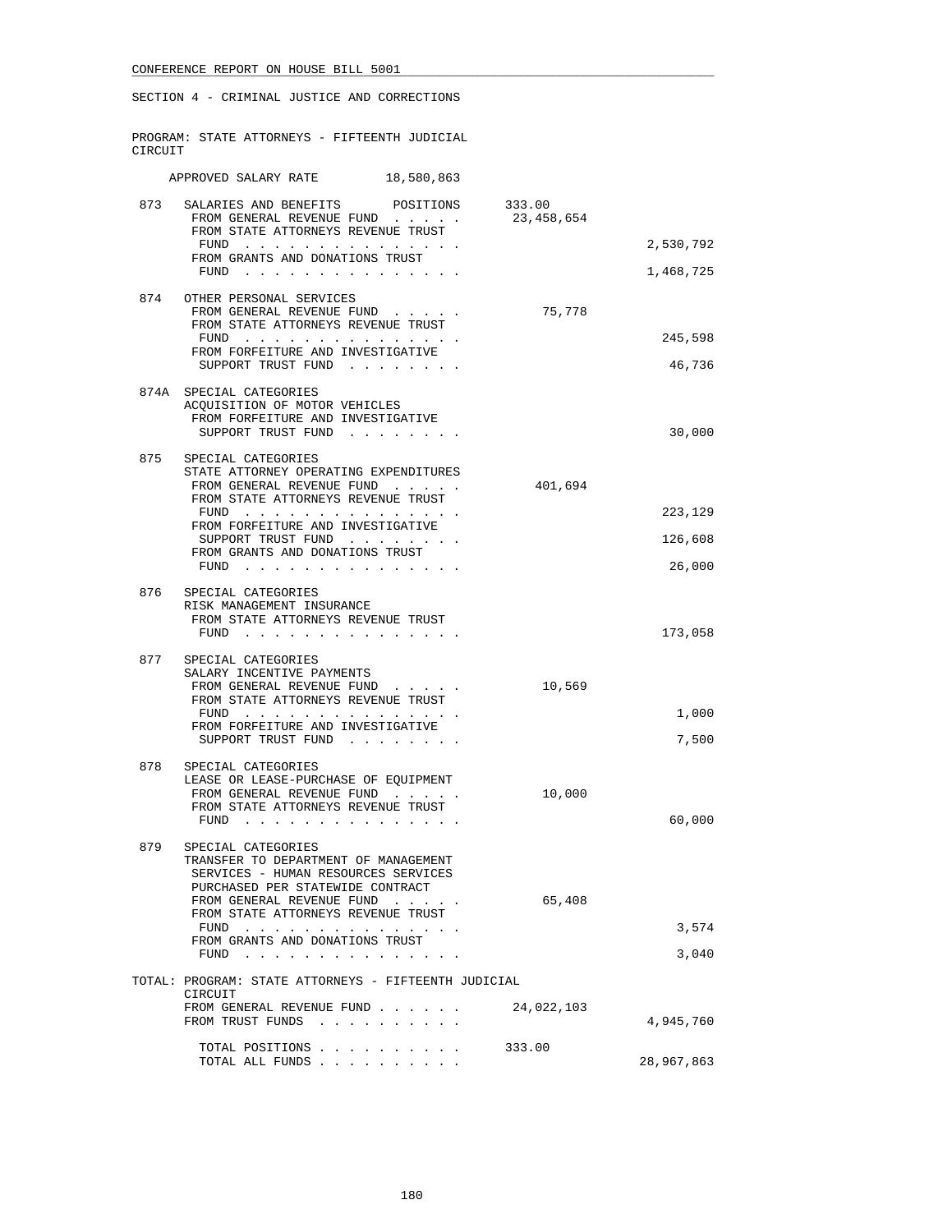|         | SECTION 4 - CRIMINAL JUSTICE AND CORRECTIONS                                                                                                                                                                                                     |                        |                                   |
|---------|--------------------------------------------------------------------------------------------------------------------------------------------------------------------------------------------------------------------------------------------------|------------------------|-----------------------------------|
| CIRCUIT | PROGRAM: STATE ATTORNEYS - SIXTEENTH JUDICIAL                                                                                                                                                                                                    |                        |                                   |
|         | APPROVED SALARY RATE 3,592,420                                                                                                                                                                                                                   |                        |                                   |
| 880     | SALARIES AND BENEFITS POSITIONS 62.00<br>FROM GENERAL REVENUE FUND<br>FROM STATE ATTORNEYS REVENUE TRUST<br>FUND<br>FROM GRANTS AND DONATIONS TRUST<br>FUND $\cdots$                                                                             | 4,437,589              | 495,766<br>245,552                |
|         | 881 OTHER PERSONAL SERVICES<br>FROM GENERAL REVENUE FUND<br>FROM GRANTS AND DONATIONS TRUST<br>FUND $\cdots$                                                                                                                                     | 15,784                 | 77,499                            |
|         | 882 SPECIAL CATEGORIES<br>STATE ATTORNEY OPERATING EXPENDITURES<br>FROM GENERAL REVENUE FUND<br>FROM STATE ATTORNEYS REVENUE TRUST<br>FUND<br>FROM GRANTS AND DONATIONS TRUST                                                                    | 135,049                | 54,509<br>106,514                 |
| 883     | SPECIAL CATEGORIES<br>RISK MANAGEMENT INSURANCE<br>FROM STATE ATTORNEYS REVENUE TRUST<br>FUND $\cdots$                                                                                                                                           |                        | 14,574                            |
|         | 884 SPECIAL CATEGORIES<br>SALARY INCENTIVE PAYMENTS<br>FROM GENERAL REVENUE FUND                                                                                                                                                                 | 7,041                  |                                   |
| 885     | SPECIAL CATEGORIES<br>LEASE OR LEASE-PURCHASE OF EQUIPMENT<br>FROM GENERAL REVENUE FUND<br>FROM STATE ATTORNEYS REVENUE TRUST<br>FUND $\cdots$                                                                                                   | 3,615                  | 4,000                             |
| 886     | SPECIAL CATEGORIES<br>TRANSFER TO DEPARTMENT OF MANAGEMENT<br>SERVICES - HUMAN RESOURCES SERVICES<br>PURCHASED PER STATEWIDE CONTRACT<br>FROM STATE ATTORNEYS REVENUE TRUST<br>FUND $\cdots$                                                     |                        | 13,417                            |
|         | TOTAL: PROGRAM: STATE ATTORNEYS - SIXTEENTH JUDICIAL                                                                                                                                                                                             |                        |                                   |
|         | CIRCUIT<br>FROM GENERAL REVENUE FUND<br>FROM TRUST FUNDS                                                                                                                                                                                         | 4,599,078              | 1,011,831                         |
|         | TOTAL POSITIONS<br>TOTAL ALL FUNDS                                                                                                                                                                                                               | 62.00                  | 5,610,909                         |
| CIRCUIT | PROGRAM: STATE ATTORNEYS - SEVENTEENTH JUDICIAL<br>APPROVED SALARY RATE<br>27,810,280                                                                                                                                                            |                        |                                   |
|         |                                                                                                                                                                                                                                                  |                        |                                   |
| 887     | SALARIES AND BENEFITS POSITIONS<br>FROM GENERAL REVENUE FUND<br>FROM STATE ATTORNEYS REVENUE TRUST<br>$FUND$ , , , , , , , , , , , , , , ,<br>FROM FORFEITURE AND INVESTIGATIVE<br>SUPPORT TRUST FUND<br>FROM GRANTS AND DONATIONS TRUST<br>FUND | 511.50<br>36, 437, 770 | 1,901,790<br>229,843<br>3,018,543 |
| 888     | OTHER PERSONAL SERVICES<br>FROM GENERAL REVENUE FUND<br>FROM STATE ATTORNEYS REVENUE TRUST                                                                                                                                                       | 122,513                |                                   |
|         | FUND<br>FROM GRANTS AND DONATIONS TRUST                                                                                                                                                                                                          |                        | 305,615                           |

FUND . . . . . . . . . . . . . . . 75,940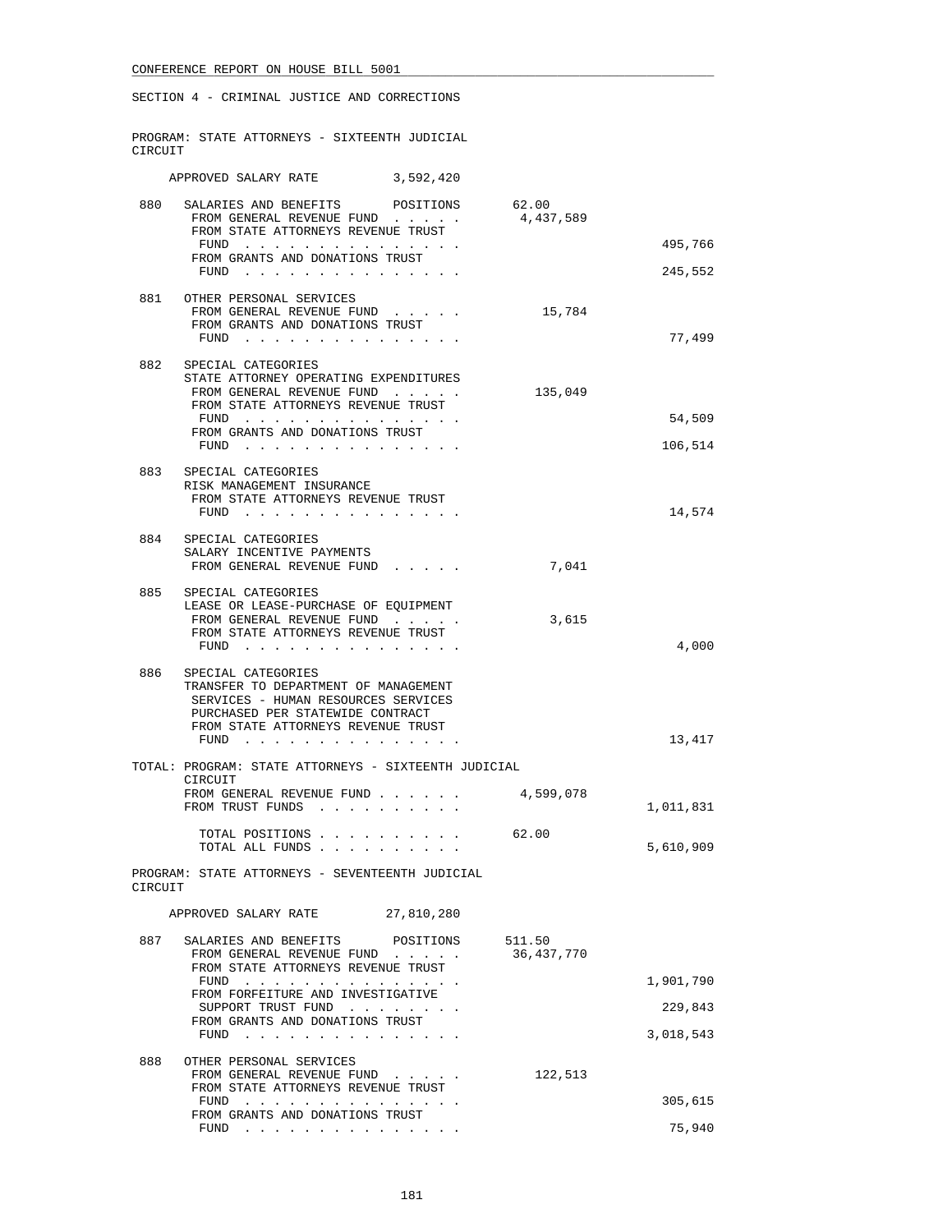| 889     | SPECIAL CATEGORIES                                                                                                           |              |              |
|---------|------------------------------------------------------------------------------------------------------------------------------|--------------|--------------|
|         | STATE ATTORNEY OPERATING EXPENDITURES<br>FROM GENERAL REVENUE FUND                                                           | 589,116      |              |
|         | FROM STATE ATTORNEYS REVENUE TRUST                                                                                           |              | 674,244      |
|         | FROM FORFEITURE AND INVESTIGATIVE<br>SUPPORT TRUST FUND                                                                      |              | 523,963      |
|         | FROM GRANTS AND DONATIONS TRUST<br>FUND                                                                                      |              | 54,236       |
|         |                                                                                                                              |              |              |
| 890     | SPECIAL CATEGORIES<br>RISK MANAGEMENT INSURANCE                                                                              |              |              |
|         | FROM GENERAL REVENUE FUND<br>FROM STATE ATTORNEYS REVENUE TRUST                                                              | 112,583      |              |
|         | FUND $\cdots$                                                                                                                |              | 36,581       |
| 891     | SPECIAL CATEGORIES                                                                                                           |              |              |
|         | SALARY INCENTIVE PAYMENTS<br>FROM GENERAL REVENUE FUND                                                                       | 23,491       |              |
|         | FROM STATE ATTORNEYS REVENUE TRUST                                                                                           |              |              |
|         | $FUND$                                                                                                                       |              | 2,510        |
|         | 892 SPECIAL CATEGORIES<br>LEASE OR LEASE-PURCHASE OF EQUIPMENT                                                               |              |              |
|         | FROM GENERAL REVENUE FUND                                                                                                    | 121,483      |              |
|         | FROM STATE ATTORNEYS REVENUE TRUST                                                                                           |              | 4,000        |
|         | FUND $\cdots$                                                                                                                |              |              |
| 893     | SPECIAL CATEGORIES<br>TRANSFER TO DEPARTMENT OF MANAGEMENT                                                                   |              |              |
|         | SERVICES - HUMAN RESOURCES SERVICES                                                                                          |              |              |
|         | PURCHASED PER STATEWIDE CONTRACT<br>FROM GENERAL REVENUE FUND                                                                | 101,476      |              |
|         | FROM STATE ATTORNEYS REVENUE TRUST                                                                                           |              |              |
|         | FUND $\cdots$<br>FROM GRANTS AND DONATIONS TRUST                                                                             |              | 4,877        |
|         | FUND<br>والمناول والمناول والمناول والمناول والمناول والمناول                                                                |              | 4,380        |
|         |                                                                                                                              |              |              |
|         | TOTAL: PROGRAM: STATE ATTORNEYS - SEVENTEENTH JUDICIAL                                                                       |              |              |
|         | CIRCUIT<br>FROM GENERAL REVENUE FUND                                                                                         | 37,508,432   |              |
|         | FROM TRUST FUNDS                                                                                                             |              | 6,836,522    |
|         | TOTAL POSITIONS<br>TOTAL ALL FUNDS                                                                                           | 511.50       | 44, 344, 954 |
| CIRCUIT | PROGRAM: STATE ATTORNEYS - EIGHTEENTH JUDICIAL                                                                               |              |              |
|         | APPROVED SALARY RATE<br>16,061,372                                                                                           |              |              |
| 894     | POSITIONS                                                                                                                    | 285.00       |              |
|         | SALARIES AND BENEFITS<br>FROM GENERAL REVENUE FUND                                                                           | 20, 277, 670 |              |
|         | FROM STATE ATTORNEYS REVENUE TRUST<br>FUND                                                                                   |              | 2,147,212    |
|         | FROM GRANTS AND DONATIONS TRUST                                                                                              |              |              |
|         | $FUND$                                                                                                                       |              | 1,209,583    |
| 895     | OTHER PERSONAL SERVICES<br>FROM GENERAL REVENUE FUND                                                                         | 25,577       |              |
|         | FROM STATE ATTORNEYS REVENUE TRUST                                                                                           |              |              |
|         | FUND<br>FROM GRANTS AND DONATIONS TRUST                                                                                      |              | 20,367       |
|         | $FUND$                                                                                                                       |              | 12,749       |
|         | 895A SPECIAL CATEGORIES                                                                                                      |              |              |
|         | ACQUISITION OF MOTOR VEHICLES<br>FROM STATE ATTORNEYS REVENUE TRUST                                                          |              |              |
|         | FUND $\cdots$                                                                                                                |              | 90,000       |
| 896     | SPECIAL CATEGORIES                                                                                                           |              |              |
|         | STATE ATTORNEY OPERATING EXPENDITURES                                                                                        |              |              |
|         | FROM GENERAL REVENUE FUND<br>FROM STATE ATTORNEYS REVENUE TRUST<br>FUND<br>والمناولة والمناولة والمناولة والمناولة والمناولة | 410,738      | 38,459       |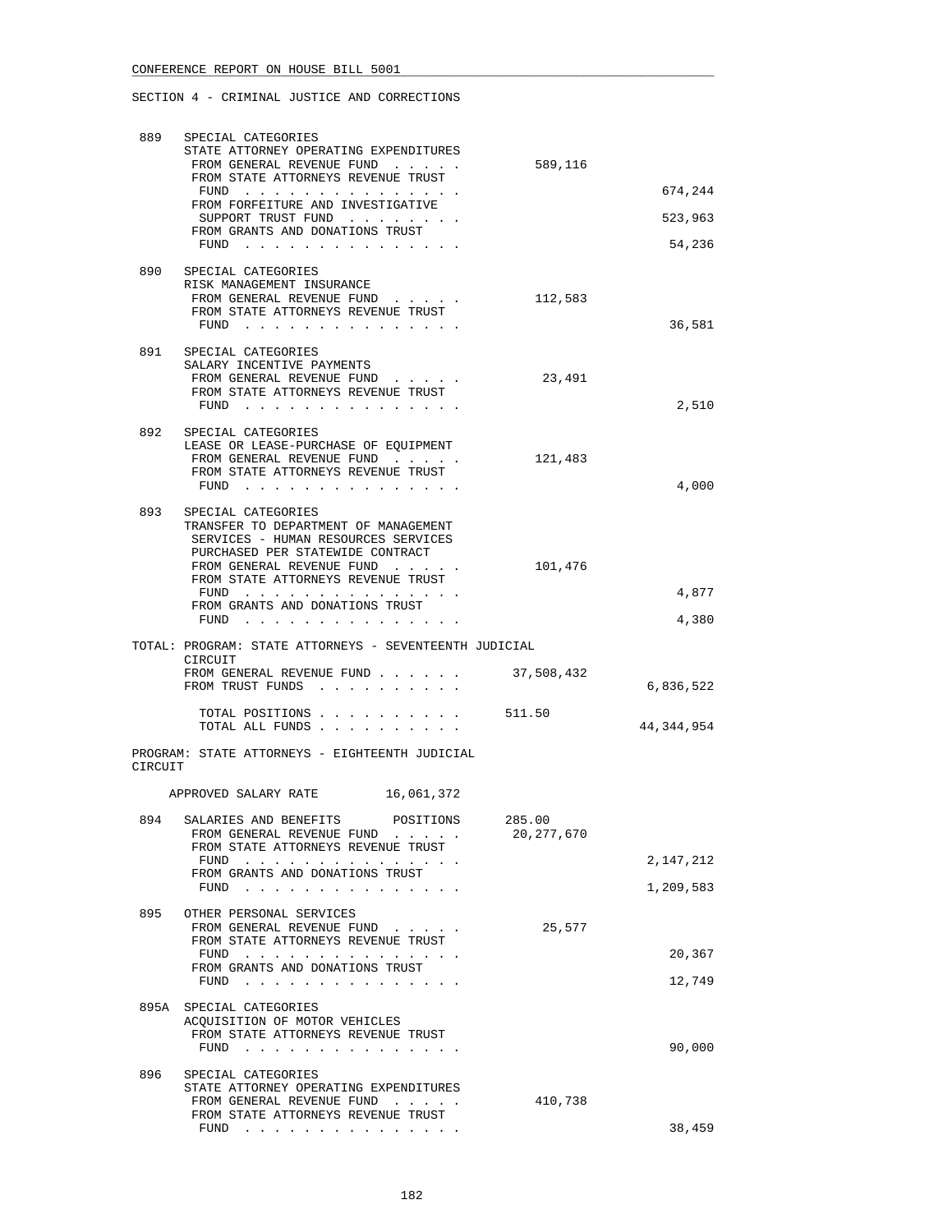|         | SECTION 4 - CRIMINAL JUSTICE AND CORRECTIONS                                                                                                                                                                                                                         |                      |                        |
|---------|----------------------------------------------------------------------------------------------------------------------------------------------------------------------------------------------------------------------------------------------------------------------|----------------------|------------------------|
|         | FROM GRANTS AND DONATIONS TRUST<br>FUND $\cdots$                                                                                                                                                                                                                     |                      | 64,924                 |
|         | 897 SPECIAL CATEGORIES<br>RISK MANAGEMENT INSURANCE<br>FROM STATE ATTORNEYS REVENUE TRUST<br>FUND $\cdots$                                                                                                                                                           |                      | 57,201                 |
|         | 898 SPECIAL CATEGORIES<br>SALARY INCENTIVE PAYMENTS<br>FROM GENERAL REVENUE FUND<br>FROM STATE ATTORNEYS REVENUE TRUST<br>FUND                                                                                                                                       | 9,587                | 3,514                  |
| 899     | SPECIAL CATEGORIES<br>LEASE OR LEASE-PURCHASE OF EQUIPMENT<br>FROM GENERAL REVENUE FUND                                                                                                                                                                              | 5,130                |                        |
| 900     | SPECIAL CATEGORIES<br>TRANSFER TO DEPARTMENT OF MANAGEMENT<br>SERVICES - HUMAN RESOURCES SERVICES<br>PURCHASED PER STATEWIDE CONTRACT<br>FROM GENERAL REVENUE FUND<br>FROM STATE ATTORNEYS REVENUE TRUST<br>FUND<br>FROM GRANTS AND DONATIONS TRUST<br>FUND $\cdots$ | 56,063               | 4,626<br>951           |
|         | TOTAL: PROGRAM: STATE ATTORNEYS - EIGHTEENTH JUDICIAL<br>CIRCUIT                                                                                                                                                                                                     |                      |                        |
|         | FROM GENERAL REVENUE FUND<br>FROM TRUST FUNDS                                                                                                                                                                                                                        | 20,784,765           | 3,649,586              |
|         | TOTAL POSITIONS 285.00<br>TOTAL ALL FUNDS                                                                                                                                                                                                                            |                      | 24, 434, 351           |
| CIRCUIT | PROGRAM: STATE ATTORNEYS - NINETEENTH JUDICIAL                                                                                                                                                                                                                       |                      |                        |
|         |                                                                                                                                                                                                                                                                      |                      |                        |
|         | APPROVED SALARY RATE<br>9,414,914                                                                                                                                                                                                                                    |                      |                        |
| 901     | SALARIES AND BENEFITS<br>POSITIONS<br>FROM GENERAL REVENUE FUND<br>FROM STATE ATTORNEYS REVENUE TRUST<br>FUND<br>FROM GRANTS AND DONATIONS TRUST<br>$FUND$                                                                                                           | 165.00<br>10,826,050 | 1,502,410<br>1,387,565 |
|         | 901A SPECIAL CATEGORIES<br>ACQUISITION OF MOTOR VEHICLES<br>FROM STATE ATTORNEYS REVENUE TRUST<br>FUND<br>the contract of the contract of the                                                                                                                        |                      | 108,000                |
| 902     | SPECIAL CATEGORIES<br>STATE ATTORNEY OPERATING EXPENDITURES<br>FROM GENERAL REVENUE FUND<br>FROM STATE ATTORNEYS REVENUE TRUST<br>FUND $\cdots$                                                                                                                      | 230,606              | 58,663                 |
| 903     | SPECIAL CATEGORIES<br>RISK MANAGEMENT INSURANCE<br>FROM STATE ATTORNEYS REVENUE TRUST<br>$FUND$                                                                                                                                                                      |                      | 74,683                 |
| 904     | SPECIAL CATEGORIES<br>SALARY INCENTIVE PAYMENTS<br>FROM GENERAL REVENUE FUND                                                                                                                                                                                         | 7,400                |                        |
|         | 905 SPECIAL CATEGORIES<br>LEASE OR LEASE-PURCHASE OF EQUIPMENT<br>FROM GENERAL REVENUE FUND                                                                                                                                                                          | 2,798                |                        |
| 906     | SPECIAL CATEGORIES<br>TRANSFER TO DEPARTMENT OF MANAGEMENT<br>SERVICES - HUMAN RESOURCES SERVICES<br>PURCHASED PER STATEWIDE CONTRACT                                                                                                                                |                      |                        |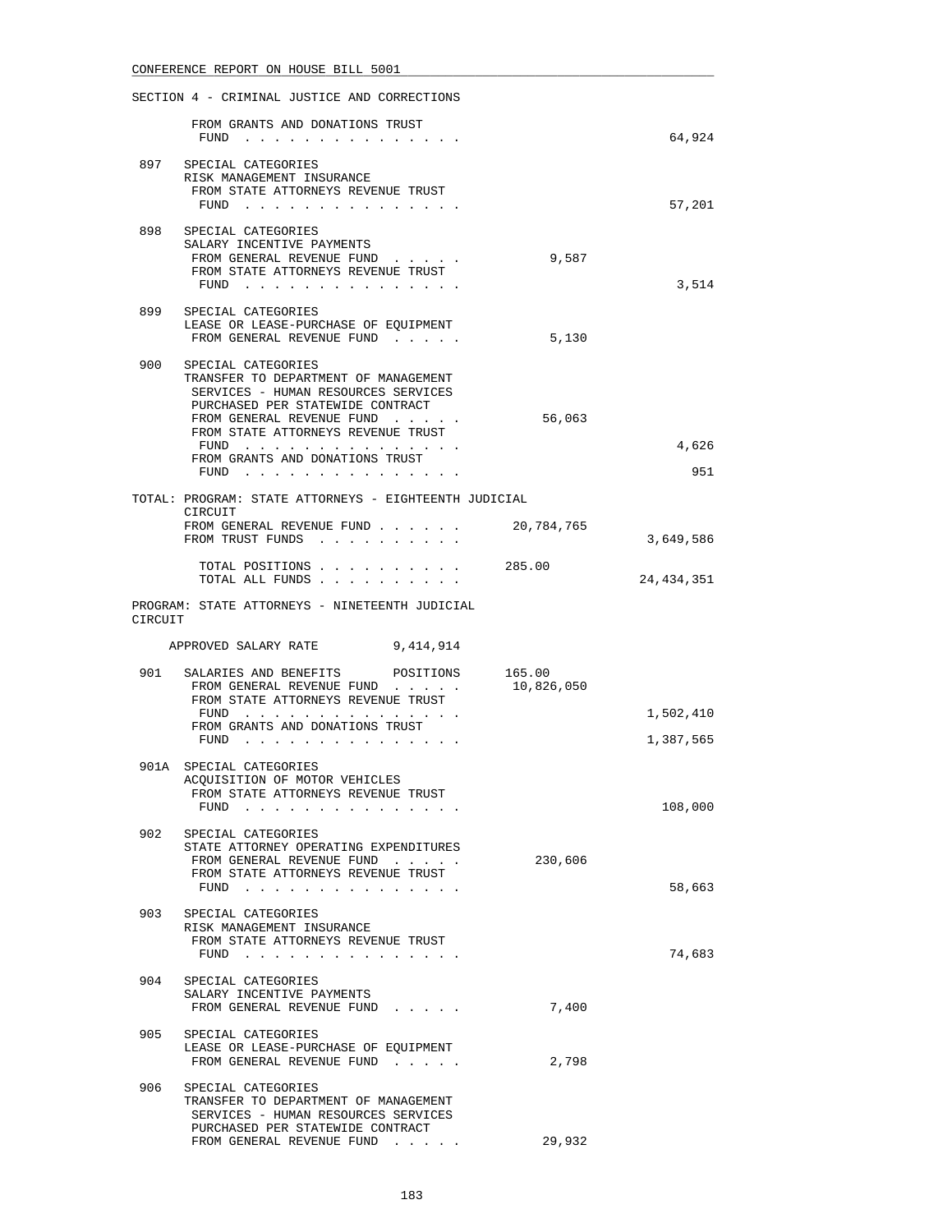|         | FROM STATE ATTORNEYS REVENUE TRUST                                                                                                          |                      |              |
|---------|---------------------------------------------------------------------------------------------------------------------------------------------|----------------------|--------------|
|         | FUND<br>FROM GRANTS AND DONATIONS TRUST                                                                                                     |                      | 4,754        |
|         | FUND $\cdots$                                                                                                                               |                      | 1,002        |
|         | TOTAL: PROGRAM: STATE ATTORNEYS - NINETEENTH JUDICIAL<br>CIRCUIT                                                                            |                      |              |
|         | FROM GENERAL REVENUE FUND<br>FROM TRUST FUNDS                                                                                               | 11,096,786           | 3,137,077    |
|         | TOTAL POSITIONS<br>TOTAL ALL FUNDS                                                                                                          | 165.00               | 14, 233, 863 |
| CIRCUIT | PROGRAM: STATE ATTORNEYS - TWENTIETH JUDICIAL                                                                                               |                      |              |
|         | APPROVED SALARY RATE 16,636,866                                                                                                             |                      |              |
| 907     | SALARIES AND BENEFITS POSITIONS<br>FROM GENERAL REVENUE FUND<br>FROM STATE ATTORNEYS REVENUE TRUST                                          | 303.00<br>20,864,504 |              |
|         | FUND<br>FROM GRANTS AND DONATIONS TRUST                                                                                                     |                      | 1,557,968    |
|         | FUND $\cdots$ $\cdots$ $\cdots$ $\cdots$ $\cdots$ $\cdots$                                                                                  |                      | 3,032,571    |
| 908     | OTHER PERSONAL SERVICES<br>FROM GENERAL REVENUE FUND<br>FROM STATE ATTORNEYS REVENUE TRUST                                                  | 47,705               |              |
|         | FUND<br>FROM GRANTS AND DONATIONS TRUST                                                                                                     |                      | 88,267       |
|         | FUND $\cdots$                                                                                                                               |                      | 11,178       |
|         | 908A SPECIAL CATEGORIES<br>ACQUISITION OF MOTOR VEHICLES<br>FROM STATE ATTORNEYS REVENUE TRUST<br>$FUND$                                    |                      | 328,000      |
| 909     | SPECIAL CATEGORIES                                                                                                                          |                      |              |
|         | STATE ATTORNEY OPERATING EXPENDITURES<br>FROM GENERAL REVENUE FUND<br>FROM STATE ATTORNEYS REVENUE TRUST                                    | 470,374              |              |
|         | FUND $\cdots$<br>FROM GRANTS AND DONATIONS TRUST                                                                                            |                      | 144,087      |
|         | FUND $\cdots$ $\cdots$ $\cdots$ $\cdots$ $\cdots$ $\cdots$                                                                                  |                      | 42,944       |
| 910     | SPECIAL CATEGORIES<br>RISK MANAGEMENT INSURANCE<br>FROM STATE ATTORNEYS REVENUE TRUST<br>$FUND$                                             |                      | 85,511       |
| 911     | SPECIAL CATEGORIES<br>SALARY INCENTIVE PAYMENTS<br>FROM GENERAL REVENUE FUND                                                                | 22,524               |              |
| 912     | SPECIAL CATEGORIES<br>TRANSFER TO DEPARTMENT OF MANAGEMENT<br>SERVICES - HUMAN RESOURCES SERVICES<br>PURCHASED PER STATEWIDE CONTRACT       |                      |              |
|         | FROM GENERAL REVENUE FUND<br>FROM STATE ATTORNEYS REVENUE TRUST                                                                             | 57,573               |              |
|         | FUND $\cdots$<br>FROM GRANTS AND DONATIONS TRUST                                                                                            |                      | 3,747        |
|         | FUND                                                                                                                                        |                      | 6,154        |
|         | TOTAL: PROGRAM: STATE ATTORNEYS - TWENTIETH JUDICIAL                                                                                        |                      |              |
|         | CIRCUIT<br>FROM GENERAL REVENUE FUND<br>FROM TRUST FUNDS<br>the contract of the contract of the contract of the contract of the contract of | 21,462,680           | 5,300,427    |
|         | TOTAL POSITIONS<br>TOTAL ALL FUNDS                                                                                                          | 303.00               | 26,763,107   |

PUBLIC DEFENDERS

 The Public Defenders Coordination Office's budgeting, legal, training, and education needs may be funded by each Public Defender's office within the funds provided in Specific Appropriations 913 through 1056.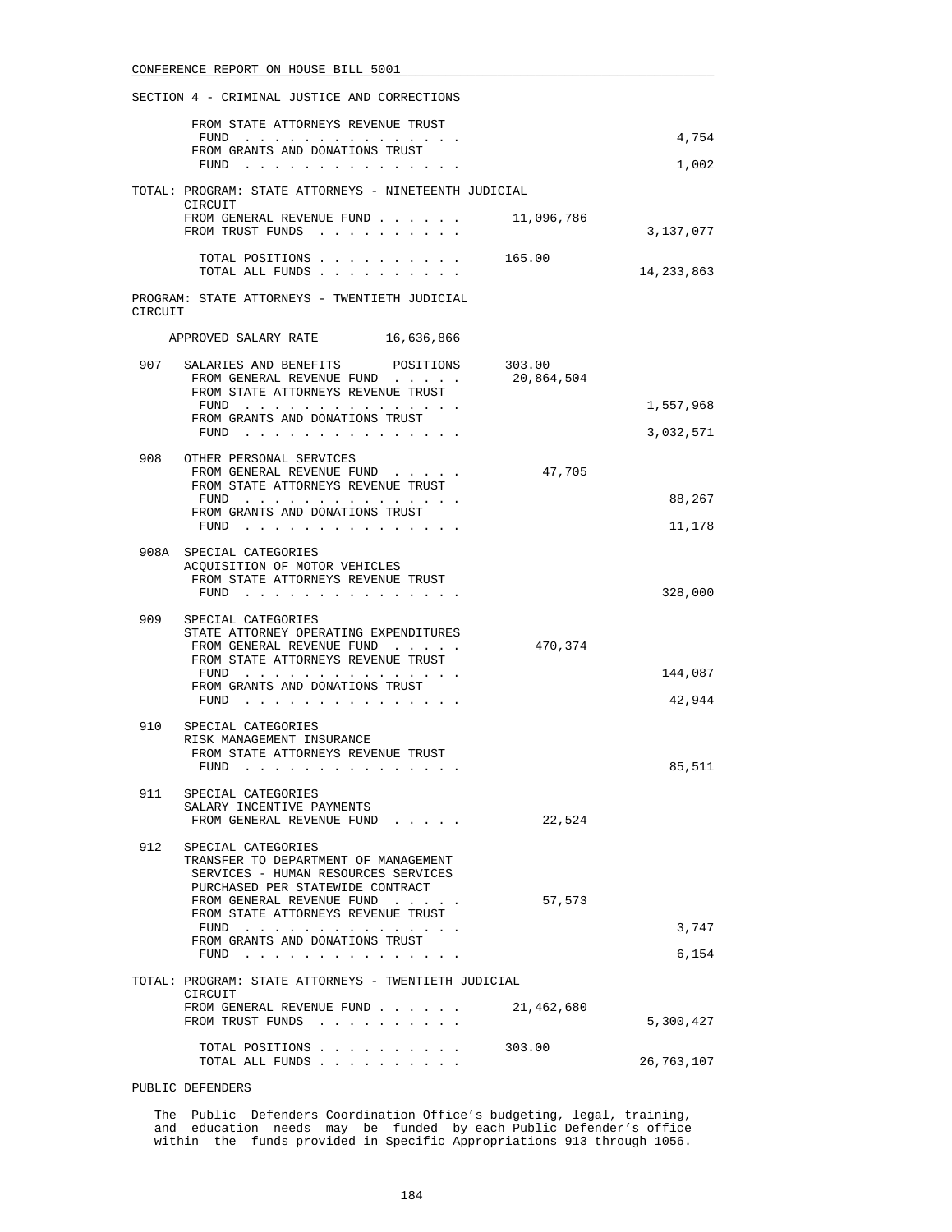Funding for this office shall not exceed \$450,000 from the Indigent Criminal Defense Trust Fund.

 Each Public Defender Office must submit to the Justice Administrative Commission (JAC) a quarterly report detailing the number of appointed and reappointed cases by case type, number of cases closed by case type, number of clients represented, and number of conflicts by case type and the basis for the conflict. The JAC shall compile the reports into a tab delineated spreadsheet format and submit the results to the chair of the Senate Appropriations Subcommittee on Criminal and Civil Justice and the chair of the House of Representatives Justice Appropriations Subcommittee within three weeks after the end of each quarter.

PROGRAM: PUBLIC DEFENDERS - FIRST JUDICIAL CIRCUIT

APPROVED SALARY RATE 6,852,304

| 913     | SALARIES AND BENEFITS POSITIONS<br>FROM GENERAL REVENUE FUND<br>FROM GRANTS AND DONATIONS TRUST                                                                                                                                                               | 126.00<br>8,979,895 |                |
|---------|---------------------------------------------------------------------------------------------------------------------------------------------------------------------------------------------------------------------------------------------------------------|---------------------|----------------|
|         | FUND<br>FROM INDIGENT CRIMINAL DEFENSE                                                                                                                                                                                                                        |                     | 185,778        |
|         | TRUST FUND                                                                                                                                                                                                                                                    |                     | 1,353,788      |
|         | 914 OTHER PERSONAL SERVICES<br>FROM GENERAL REVENUE FUND<br>FROM INDIGENT CRIMINAL DEFENSE<br>TRUST FUND                                                                                                                                                      | 23,842              | 59,715         |
| 915     | SPECIAL CATEGORIES<br>PUBLIC DEFENDER OPERATING EXPENDITURES<br>FROM GENERAL REVENUE FUND<br>FROM GRANTS AND DONATIONS TRUST<br>FUND $\cdots$<br>FROM INDIGENT CRIMINAL DEFENSE<br>TRUST FUND                                                                 | 191,206             | 500<br>127,025 |
| 916     | SPECIAL CATEGORIES<br>RISK MANAGEMENT INSURANCE<br>FROM INDIGENT CRIMINAL DEFENSE<br>TRUST FUND                                                                                                                                                               |                     | 25,101         |
| 917     | SPECIAL CATEGORIES<br>LEASE OR LEASE-PURCHASE OF EQUIPMENT<br>FROM GENERAL REVENUE FUND<br>FROM INDIGENT CRIMINAL DEFENSE<br>TRUST FUND                                                                                                                       | 4,770               | 4,770          |
| 918     | SPECIAL CATEGORIES<br>TRANSFER TO DEPARTMENT OF MANAGEMENT<br>SERVICES - HUMAN RESOURCES SERVICES<br>PURCHASED PER STATEWIDE CONTRACT<br>FROM GENERAL REVENUE FUND<br>FROM GRANTS AND DONATIONS TRUST<br>FUND<br>FROM INDIGENT CRIMINAL DEFENSE<br>TRUST FUND | 23,424              | 443<br>2,302   |
|         | TOTAL: PROGRAM: PUBLIC DEFENDERS - FIRST JUDICIAL CIRCUIT<br>FROM GENERAL REVENUE FUND<br>FROM TRUST FUNDS                                                                                                                                                    | 9,223,137           | 1,759,422      |
|         | TOTAL POSITIONS 126.00<br>TOTAL ALL FUNDS                                                                                                                                                                                                                     |                     | 10,982,559     |
| CIRCUIT | PROGRAM: PUBLIC DEFENDERS - SECOND JUDICIAL                                                                                                                                                                                                                   |                     |                |
|         | APPROVED SALARY RATE<br>4,698,724                                                                                                                                                                                                                             |                     |                |
| 919     | SALARIES AND BENEFITS<br>POSITIONS<br>FROM GENERAL REVENUE FUND<br>FROM GRANTS AND DONATIONS TRUST                                                                                                                                                            | 86.00<br>6,440,384  |                |
|         | FUND $\cdots$<br>FROM INDIGENT CRIMINAL DEFENSE                                                                                                                                                                                                               |                     | 199,565        |
|         | TRUST FUND<br>the contract of the contract of the                                                                                                                                                                                                             |                     | 348,241        |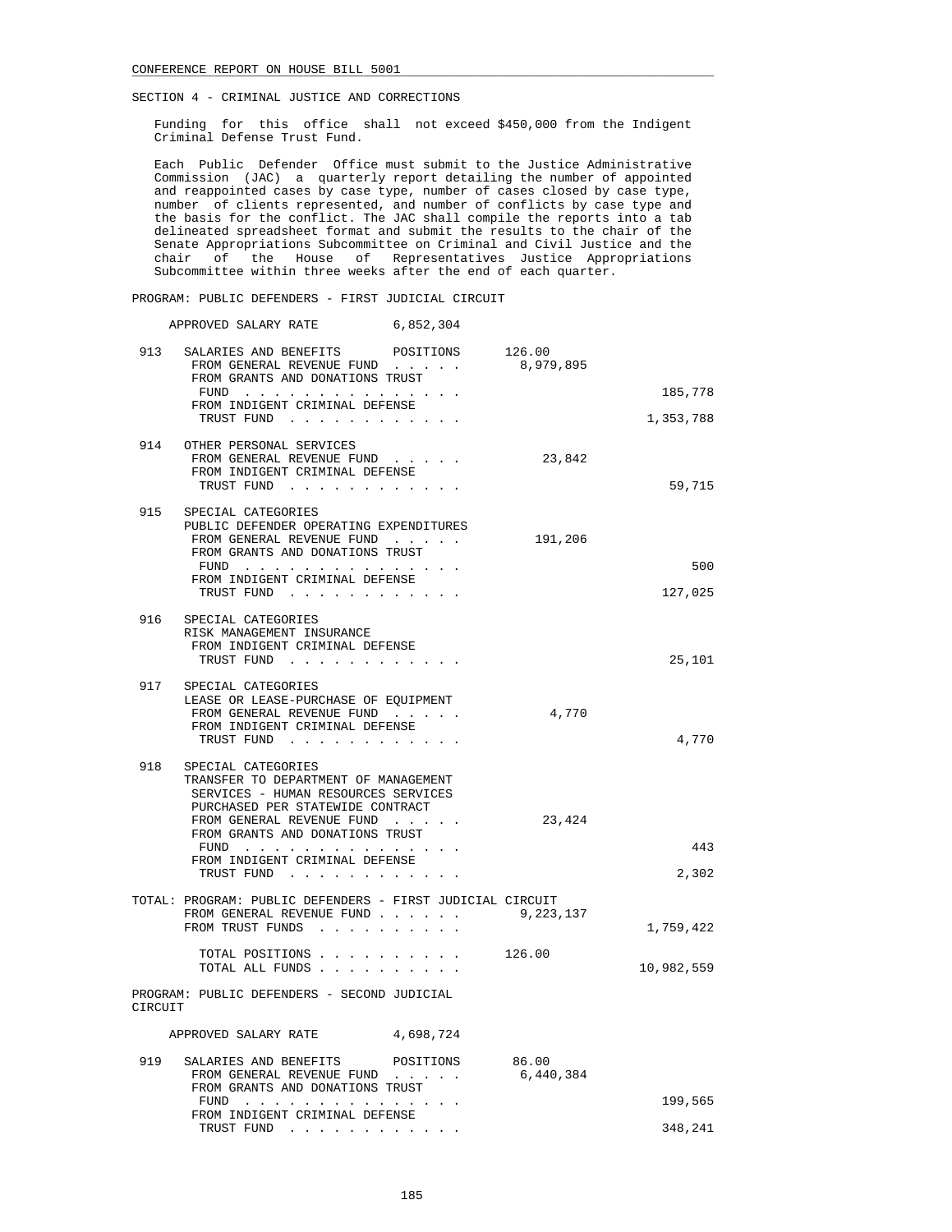| 920 | OTHER PERSONAL SERVICES<br>FROM GENERAL REVENUE FUND                                                                                    | 27,042             |                 |
|-----|-----------------------------------------------------------------------------------------------------------------------------------------|--------------------|-----------------|
|     | FROM INDIGENT CRIMINAL DEFENSE<br>TRUST FUND                                                                                            |                    | 154,934         |
|     | 921 SPECIAL CATEGORIES<br>PUBLIC DEFENDER OPERATING EXPENDITURES<br>FROM GENERAL REVENUE FUND<br>FROM GRANTS AND DONATIONS TRUST        | 72,073             |                 |
|     | FUND $\cdots$<br>FROM INDIGENT CRIMINAL DEFENSE<br>TRUST FUND                                                                           |                    | 1,677<br>40,000 |
| 922 | SPECIAL CATEGORIES<br>RISK MANAGEMENT INSURANCE                                                                                         |                    |                 |
|     | FROM INDIGENT CRIMINAL DEFENSE<br>TRUST FUND                                                                                            |                    | 31,473          |
| 923 | SPECIAL CATEGORIES<br>LEASE OR LEASE-PURCHASE OF EQUIPMENT<br>FROM GENERAL REVENUE FUND<br>FROM INDIGENT CRIMINAL DEFENSE<br>TRUST FUND | 3,067              | 5,000           |
| 924 | SPECIAL CATEGORIES<br>TRANSFER TO DEPARTMENT OF MANAGEMENT<br>SERVICES - HUMAN RESOURCES SERVICES<br>PURCHASED PER STATEWIDE CONTRACT   |                    |                 |
|     | FROM GENERAL REVENUE FUND<br>FROM GRANTS AND DONATIONS TRUST                                                                            | 17,776             |                 |
|     | FUND<br>FROM INDIGENT CRIMINAL DEFENSE<br>TRUST FUND                                                                                    |                    | 300<br>516      |
|     | TOTAL: PROGRAM: PUBLIC DEFENDERS - SECOND JUDICIAL<br>CIRCUIT                                                                           |                    |                 |
|     | FROM GENERAL REVENUE FUND<br>FROM TRUST FUNDS                                                                                           | 6,560,342          | 781,706         |
|     | TOTAL POSITIONS 86.00<br>TOTAL ALL FUNDS                                                                                                |                    | 7,342,048       |
|     | PROGRAM: PUBLIC DEFENDERS - THIRD JUDICIAL CIRCUIT                                                                                      |                    |                 |
|     | APPROVED SALARY RATE 2,239,503                                                                                                          |                    |                 |
| 925 | SALARIES AND BENEFITS<br>POSITIONS<br>FROM GENERAL REVENUE FUND<br>FROM INDIGENT CRIMINAL DEFENSE                                       | 33.00<br>2,993,530 |                 |
|     | TRUST FUND                                                                                                                              |                    | 262,731         |
| 926 | OTHER PERSONAL SERVICES<br>FROM GENERAL REVENUE FUND<br>FROM INDIGENT CRIMINAL DEFENSE                                                  | 255                |                 |
|     | TRUST FUND                                                                                                                              |                    | 102,868         |
|     | 926A SPECIAL CATEGORIES<br>ACQUISITION OF MOTOR VEHICLES<br>FROM INDIGENT CRIMINAL DEFENSE<br>TRUST FUND                                |                    | 35,000          |
| 927 | SPECIAL CATEGORIES                                                                                                                      |                    |                 |
|     | PUBLIC DEFENDER OPERATING EXPENDITURES<br>FROM GENERAL REVENUE FUND<br>FROM INDIGENT CRIMINAL DEFENSE<br>TRUST FUND                     | 73,392             | 66,031          |
| 928 | SPECIAL CATEGORIES<br>RISK MANAGEMENT INSURANCE<br>FROM INDIGENT CRIMINAL DEFENSE<br>TRUST FUND                                         |                    | 6,638           |
| 929 | SPECIAL CATEGORIES                                                                                                                      |                    |                 |
|     | LEASE OR LEASE-PURCHASE OF EQUIPMENT<br>FROM GENERAL REVENUE FUND                                                                       | 12,560             |                 |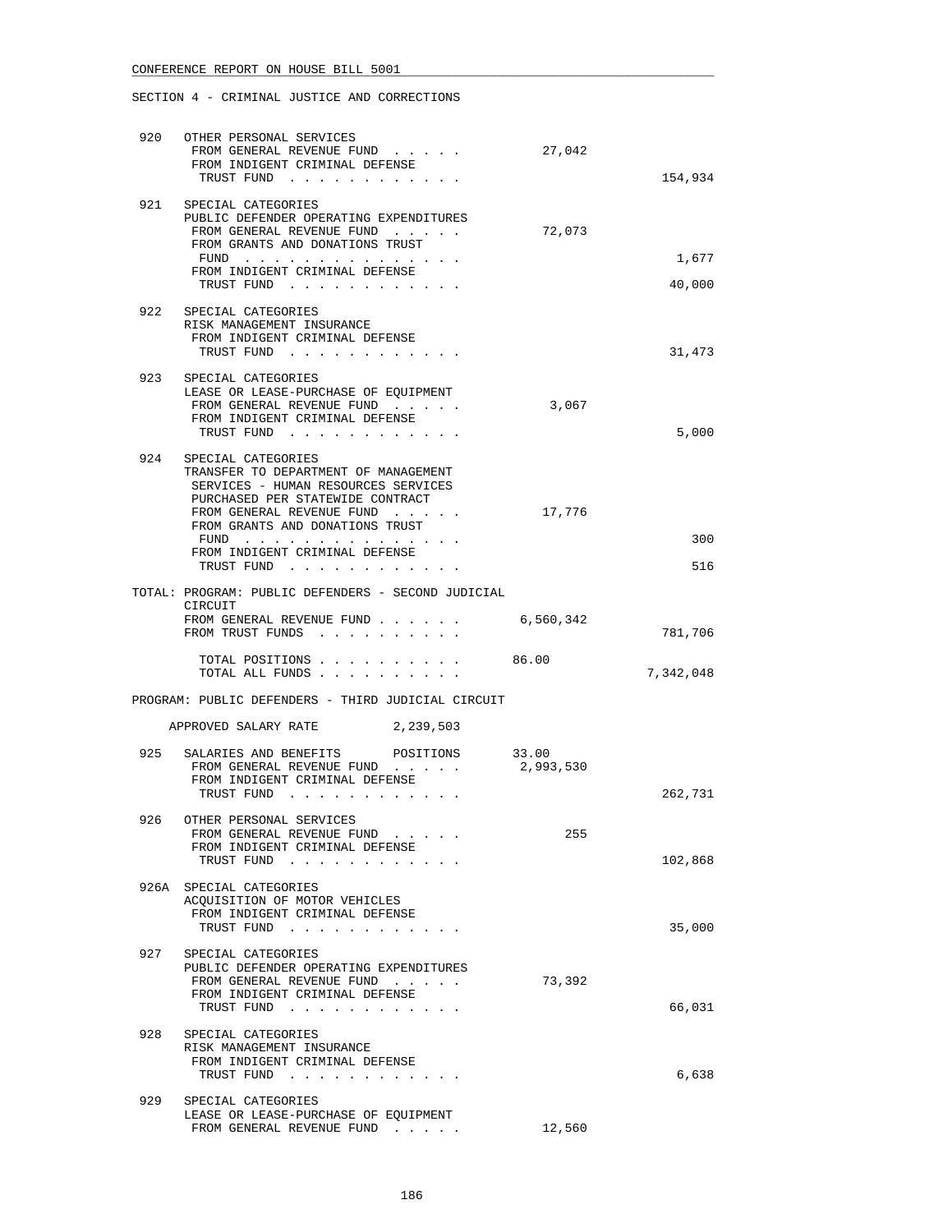|         | SECTION 4 - CRIMINAL JUSTICE AND CORRECTIONS                                                                                                                                                                  |                              |
|---------|---------------------------------------------------------------------------------------------------------------------------------------------------------------------------------------------------------------|------------------------------|
|         | FROM INDIGENT CRIMINAL DEFENSE<br>TRUST FUND                                                                                                                                                                  | 13,000                       |
|         | 930 SPECIAL CATEGORIES<br>TRANSFER TO DEPARTMENT OF MANAGEMENT<br>SERVICES - HUMAN RESOURCES SERVICES<br>PURCHASED PER STATEWIDE CONTRACT<br>FROM INDIGENT CRIMINAL DEFENSE<br>TRUST FUND                     | 6,816                        |
|         | TOTAL: PROGRAM: PUBLIC DEFENDERS - THIRD JUDICIAL CIRCUIT<br>FROM GENERAL REVENUE FUND 3,079,737<br>FROM TRUST FUNDS                                                                                          | 493,084                      |
|         | TOTAL POSITIONS 33.00<br>TOTAL ALL FUNDS                                                                                                                                                                      | 3,572,821                    |
| CIRCUIT | PROGRAM: PUBLIC DEFENDERS - FOURTH JUDICIAL                                                                                                                                                                   |                              |
|         | APPROVED SALARY RATE 9,177,758                                                                                                                                                                                |                              |
|         | 931 SALARIES AND BENEFITS POSITIONS 156.00<br>12,206,446<br>FROM GENERAL REVENUE FUND<br>FROM GRANTS AND DONATIONS TRUST                                                                                      |                              |
|         | FUND<br>FROM INDIGENT CRIMINAL DEFENSE                                                                                                                                                                        | 295,695                      |
|         | TRUST FUND                                                                                                                                                                                                    | 940,422                      |
|         | 932 OTHER PERSONAL SERVICES<br>FROM GENERAL REVENUE FUND<br>FROM INDIGENT CRIMINAL DEFENSE<br>TRUST FUND                                                                                                      | 25,501<br>152,850            |
|         | 932A SPECIAL CATEGORIES<br>ACQUISITION OF MOTOR VEHICLES<br>FROM INDIGENT CRIMINAL DEFENSE<br>TRUST FUND                                                                                                      | 56,000                       |
| 933     | SPECIAL CATEGORIES<br>PUBLIC DEFENDER OPERATING EXPENDITURES<br>FROM GENERAL REVENUE FUND<br>FROM GRANTS AND DONATIONS TRUST<br>FUND<br>FROM INDIGENT CRIMINAL DEFENSE<br>TRUST FUND                          | 197,334<br>20,549<br>100,000 |
|         | 934 SPECIAL CATEGORIES<br>RISK MANAGEMENT INSURANCE<br>FROM INDIGENT CRIMINAL DEFENSE<br>TRUST FUND                                                                                                           | 76,199                       |
| 935     | SPECIAL CATEGORIES<br>LEASE OR LEASE-PURCHASE OF EQUIPMENT<br>FROM GENERAL REVENUE FUND<br>FROM INDIGENT CRIMINAL DEFENSE<br>TRUST FUND                                                                       | 2,305<br>2,305               |
| 936     | SPECIAL CATEGORIES<br>TRANSFER TO DEPARTMENT OF MANAGEMENT<br>SERVICES - HUMAN RESOURCES SERVICES<br>PURCHASED PER STATEWIDE CONTRACT<br>FROM GENERAL REVENUE FUND<br>FROM GRANTS AND DONATIONS TRUST<br>FUND | 31,385<br>657                |
|         | FROM INDIGENT CRIMINAL DEFENSE<br>TRUST FUND                                                                                                                                                                  | 1,685                        |
|         | TOTAL: PROGRAM: PUBLIC DEFENDERS - FOURTH JUDICIAL<br>CIRCUIT                                                                                                                                                 |                              |
|         | FROM GENERAL REVENUE FUND $\ldots$ 12,462,971<br>FROM TRUST FUNDS                                                                                                                                             | 1,646,362                    |
|         | TOTAL POSITIONS<br>156.00<br>TOTAL ALL FUNDS                                                                                                                                                                  | 14,109,333                   |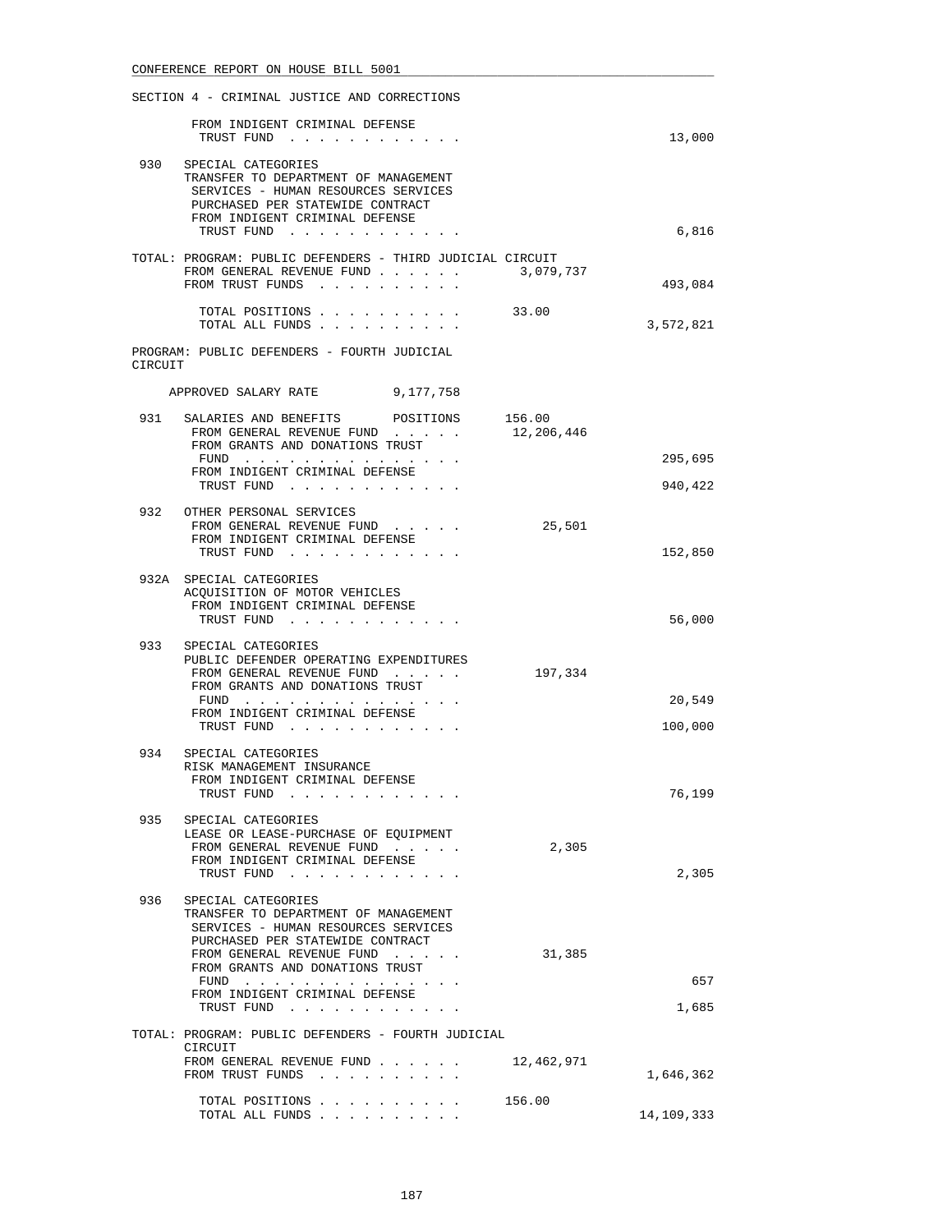PROGRAM: PUBLIC DEFENDERS - FIFTH JUDICIAL CIRCUIT

|     | APPROVED SALARY RATE<br>7,015,714                                                                                                        |            |              |
|-----|------------------------------------------------------------------------------------------------------------------------------------------|------------|--------------|
|     | 937 SALARIES AND BENEFITS POSITIONS 127.50<br>FROM GENERAL REVENUE FUND<br>FROM GRANTS AND DONATIONS TRUST                               | 8,554,004  |              |
|     | FUND                                                                                                                                     |            | 970,359      |
|     | FROM INDIGENT CRIMINAL DEFENSE<br>TRUST FUND                                                                                             |            | 1,231,632    |
| 938 | OTHER PERSONAL SERVICES<br>FROM GENERAL REVENUE FUND<br>FROM GRANTS AND DONATIONS TRUST                                                  | 12,853     |              |
|     | FUND<br>FROM INDIGENT CRIMINAL DEFENSE                                                                                                   |            | 37,650       |
|     | TRUST FUND                                                                                                                               |            | 341,566      |
|     | 939 SPECIAL CATEGORIES<br>PUBLIC DEFENDER OPERATING EXPENDITURES<br>FROM GENERAL REVENUE FUND<br>FROM GRANTS AND DONATIONS TRUST<br>FUND | 28,352     | 2,000        |
|     | FROM INDIGENT CRIMINAL DEFENSE<br>TRUST FUND                                                                                             |            | 216,964      |
|     |                                                                                                                                          |            |              |
| 940 | SPECIAL CATEGORIES<br>RISK MANAGEMENT INSURANCE<br>FROM INDIGENT CRIMINAL DEFENSE<br>TRUST FUND                                          |            | 53,468       |
| 941 | SPECIAL CATEGORIES<br>LEASE OR LEASE-PURCHASE OF EQUIPMENT<br>FROM INDIGENT CRIMINAL DEFENSE                                             |            |              |
|     | TRUST FUND                                                                                                                               |            | 1,500        |
| 942 | SPECIAL CATEGORIES<br>TRANSFER TO DEPARTMENT OF MANAGEMENT<br>SERVICES - HUMAN RESOURCES SERVICES<br>PURCHASED PER STATEWIDE CONTRACT    |            |              |
|     | FROM GENERAL REVENUE FUND<br>FROM GRANTS AND DONATIONS TRUST                                                                             | 21,835     |              |
|     | FUND<br>FROM INDIGENT CRIMINAL DEFENSE                                                                                                   |            | 2,089        |
|     | TRUST FUND                                                                                                                               |            | 3,646        |
|     | TOTAL: PROGRAM: PUBLIC DEFENDERS - FIFTH JUDICIAL CIRCUIT<br>FROM GENERAL REVENUE FUND<br>FROM TRUST FUNDS                               | 8,617,044  | 2,860,874    |
|     | TOTAL POSITIONS 127.50<br>TOTAL ALL FUNDS                                                                                                |            | 11, 477, 918 |
|     | PROGRAM: PUBLIC DEFENDERS - SIXTH JUDICIAL CIRCUIT                                                                                       |            |              |
|     | APPROVED SALARY RATE 13,375,741                                                                                                          |            |              |
| 943 | SALARIES AND BENEFITS POSITIONS 238.50<br>FROM GENERAL REVENUE FUND<br>FROM GRANTS AND DONATIONS TRUST                                   | 16,762,744 |              |
|     | FUND                                                                                                                                     |            | 1,071,610    |
|     | FROM INDIGENT CRIMINAL DEFENSE<br>TRUST FUND                                                                                             |            | 1,056,051    |
| 944 | OTHER PERSONAL SERVICES<br>FROM GENERAL REVENUE FUND<br>FROM INDIGENT CRIMINAL DEFENSE<br>TRUST FUND                                     | 80,418     | 510,832      |
| 945 | SPECIAL CATEGORIES                                                                                                                       |            |              |
|     | PUBLIC DEFENDER OPERATING EXPENDITURES<br>FROM GENERAL REVENUE FUND<br>FROM GRANTS AND DONATIONS TRUST                                   | 333,965    |              |
|     | FUND<br>FROM INDIGENT CRIMINAL DEFENSE                                                                                                   |            | 63,146       |
|     | TRUST FUND                                                                                                                               |            | 142,500      |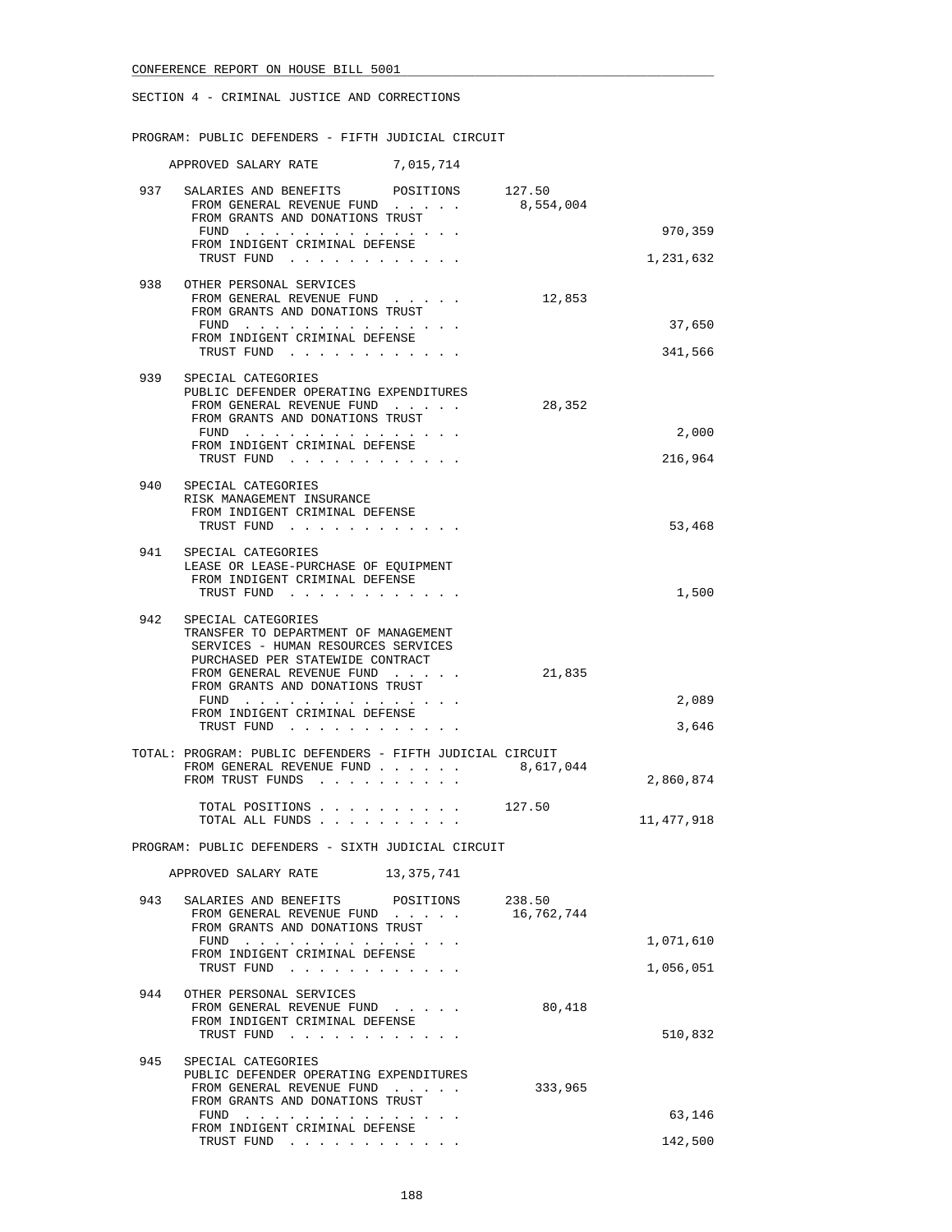|         | 946 SPECIAL CATEGORIES<br>RISK MANAGEMENT INSURANCE<br>FROM INDIGENT CRIMINAL DEFENSE<br>TRUST FUND                                                                                                                                                           |            | 79,222             |
|---------|---------------------------------------------------------------------------------------------------------------------------------------------------------------------------------------------------------------------------------------------------------------|------------|--------------------|
|         | 947 SPECIAL CATEGORIES<br>LEASE OR LEASE-PURCHASE OF EQUIPMENT<br>FROM INDIGENT CRIMINAL DEFENSE<br>TRUST FUND                                                                                                                                                |            | 52,000             |
| 948     | SPECIAL CATEGORIES<br>TRANSFER TO DEPARTMENT OF MANAGEMENT<br>SERVICES - HUMAN RESOURCES SERVICES<br>PURCHASED PER STATEWIDE CONTRACT<br>FROM GENERAL REVENUE FUND<br>FROM GRANTS AND DONATIONS TRUST<br>FUND<br>FROM INDIGENT CRIMINAL DEFENSE<br>TRUST FUND | 46,386     | 1,264<br>2,306     |
|         | TOTAL: PROGRAM: PUBLIC DEFENDERS - SIXTH JUDICIAL CIRCUIT<br>FROM GENERAL REVENUE FUND<br>FROM TRUST FUNDS                                                                                                                                                    | 17,223,513 | 2,978,931          |
| CIRCUIT | TOTAL POSITIONS 238.50<br>TOTAL ALL FUNDS<br>PROGRAM: PUBLIC DEFENDERS - SEVENTH JUDICIAL                                                                                                                                                                     |            | 20, 202, 444       |
|         | APPROVED SALARY RATE 6,561,122                                                                                                                                                                                                                                |            |                    |
| 949     | SALARIES AND BENEFITS POSITIONS 117.00<br>FROM GENERAL REVENUE FUND<br>FROM GRANTS AND DONATIONS TRUST<br>FUND<br>FROM INDIGENT CRIMINAL DEFENSE<br>TRUST FUND                                                                                                | 9,270,777  | 130,258<br>594,325 |
| 950     | OTHER PERSONAL SERVICES<br>FROM GENERAL REVENUE FUND<br>FROM INDIGENT CRIMINAL DEFENSE<br>TRUST FUND                                                                                                                                                          | 30         | 28,532             |
|         | 951 SPECIAL CATEGORIES<br>PUBLIC DEFENDER OPERATING EXPENDITURES<br>FROM GENERAL REVENUE FUND<br>FROM INDIGENT CRIMINAL DEFENSE<br>TRUST FUND                                                                                                                 | 76,731     | 135,000            |
| 952     | SPECIAL CATEGORIES<br>RISK MANAGEMENT INSURANCE<br>FROM INDIGENT CRIMINAL DEFENSE<br>TRUST FUND                                                                                                                                                               |            | 41,038             |
| 953     | SPECIAL CATEGORIES<br>LEASE OR LEASE-PURCHASE OF EQUIPMENT<br>FROM GENERAL REVENUE FUND<br>FROM INDIGENT CRIMINAL DEFENSE<br>TRUST FUND                                                                                                                       | 14,589     | 14,589             |
| 954     | SPECIAL CATEGORIES<br>TRANSFER TO DEPARTMENT OF MANAGEMENT<br>SERVICES - HUMAN RESOURCES SERVICES<br>PURCHASED PER STATEWIDE CONTRACT<br>FROM GENERAL REVENUE FUND<br>FROM GRANTS AND DONATIONS TRUST<br>FUND<br>FROM INDIGENT CRIMINAL DEFENSE<br>TRUST FUND | 23,540     | 259<br>1,496       |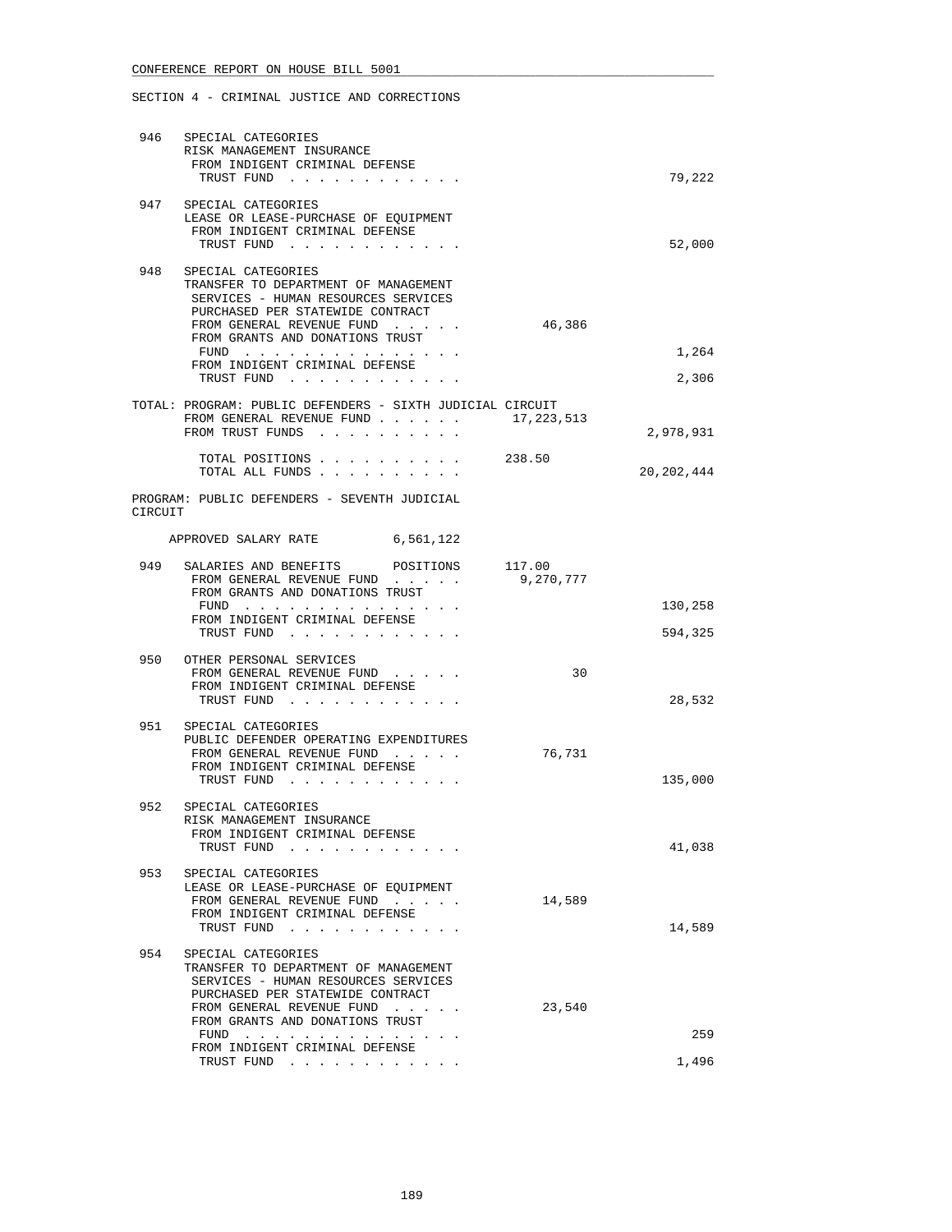|         | TOTAL: PROGRAM: PUBLIC DEFENDERS - SEVENTH JUDICIAL                                                                                      |                      |                   |
|---------|------------------------------------------------------------------------------------------------------------------------------------------|----------------------|-------------------|
|         | CIRCUIT<br>FROM GENERAL REVENUE FUND<br>FROM TRUST FUNDS                                                                                 | 9,385,667            | 945,497           |
|         | TOTAL POSITIONS<br>TOTAL ALL FUNDS                                                                                                       | 117.00               | 10,331,164        |
| CIRCUIT | PROGRAM: PUBLIC DEFENDERS - EIGHTH JUDICIAL                                                                                              |                      |                   |
|         | APPROVED SALARY RATE 4,344,392                                                                                                           |                      |                   |
|         | 955 SALARIES AND BENEFITS POSITIONS<br>FROM GENERAL REVENUE FUND 6,046,554<br>FROM GRANTS AND DONATIONS TRUST                            | 75.00                |                   |
|         | FUND<br>FROM INDIGENT CRIMINAL DEFENSE<br>TRUST FUND                                                                                     |                      | 16,044<br>553,956 |
|         | 956 OTHER PERSONAL SERVICES<br>FROM GENERAL REVENUE FUND<br>FROM INDIGENT CRIMINAL DEFENSE<br>TRUST FUND                                 | 13,001               | 20,380            |
|         | 956A SPECIAL CATEGORIES<br>ACQUISITION OF MOTOR VEHICLES<br>FROM INDIGENT CRIMINAL DEFENSE<br>TRUST FUND                                 |                      | 34,000            |
|         |                                                                                                                                          |                      |                   |
|         | 957 SPECIAL CATEGORIES<br>PUBLIC DEFENDER OPERATING EXPENDITURES<br>FROM GENERAL REVENUE FUND<br>FROM GRANTS AND DONATIONS TRUST<br>FUND | 102,968              | 5,000             |
|         | FROM INDIGENT CRIMINAL DEFENSE                                                                                                           |                      |                   |
|         | TRUST FUND                                                                                                                               |                      | 65,000            |
| 958     | SPECIAL CATEGORIES<br>RISK MANAGEMENT INSURANCE<br>FROM INDIGENT CRIMINAL DEFENSE<br>TRUST FUND                                          |                      | 35,103            |
| 959     | SPECIAL CATEGORIES<br>LEASE OR LEASE-PURCHASE OF EQUIPMENT<br>FROM INDIGENT CRIMINAL DEFENSE<br>TRUST FUND                               |                      | 4,751             |
| 960     | SPECIAL CATEGORIES<br>TRANSFER TO DEPARTMENT OF MANAGEMENT<br>SERVICES - HUMAN RESOURCES SERVICES<br>PURCHASED PER STATEWIDE CONTRACT    |                      |                   |
|         | FROM GENERAL REVENUE FUND<br>FROM INDIGENT CRIMINAL DEFENSE<br>TRUST FUND                                                                | 15,040               | 1,168             |
|         | TOTAL: PROGRAM: PUBLIC DEFENDERS - EIGHTH JUDICIAL                                                                                       |                      |                   |
|         | CIRCUIT<br>FROM GENERAL REVENUE FUND<br>FROM TRUST FUNDS                                                                                 | 6,177,563            | 735,402           |
|         | TOTAL POSITIONS<br>TOTAL ALL FUNDS                                                                                                       | 75.00                | 6,912,965         |
|         | PROGRAM: PUBLIC DEFENDERS - NINTH JUDICIAL CIRCUIT                                                                                       |                      |                   |
|         | 12,701,596<br>APPROVED SALARY RATE                                                                                                       |                      |                   |
| 961     | SALARIES AND BENEFITS<br>POSITIONS<br>FROM GENERAL REVENUE FUND<br>FROM GRANTS AND DONATIONS TRUST                                       | 220.00<br>15,325,293 |                   |
|         | FUND<br>FROM INDIGENT CRIMINAL DEFENSE                                                                                                   |                      | 681,030           |
|         | TRUST FUND                                                                                                                               |                      | 1,601,714         |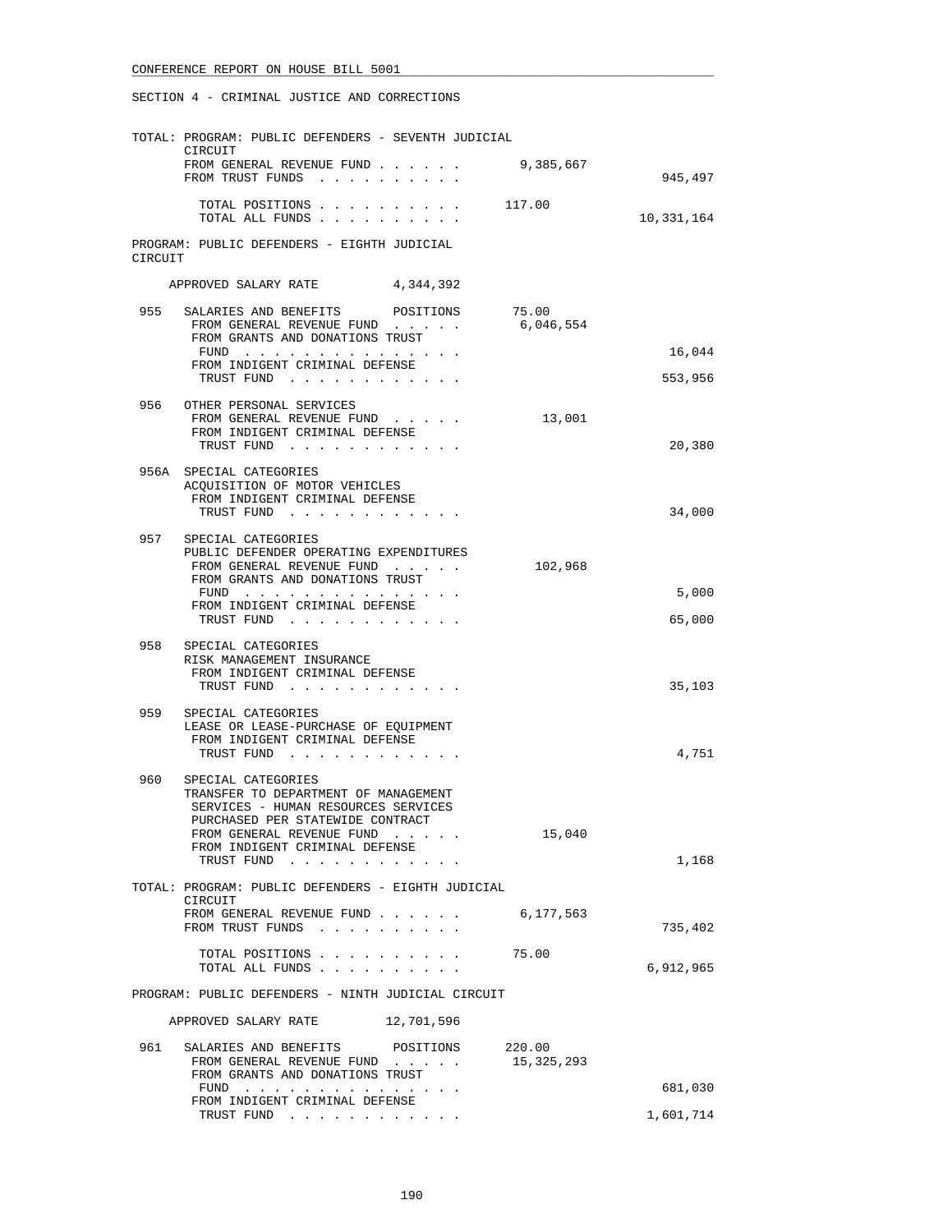|       | 962 OTHER PERSONAL SERVICES<br>FROM GENERAL REVENUE FUND<br>FROM INDIGENT CRIMINAL DEFENSE<br>TRUST FUND                                      | 26,443              | 101,900        |
|-------|-----------------------------------------------------------------------------------------------------------------------------------------------|---------------------|----------------|
| 963   | SPECIAL CATEGORIES<br>CONTRACTED SERVICES<br>FROM GENERAL REVENUE FUND                                                                        | 164,065             |                |
|       | 964 SPECIAL CATEGORIES<br>PUBLIC DEFENDER OPERATING EXPENDITURES<br>FROM GENERAL REVENUE FUND<br>FROM INDIGENT CRIMINAL DEFENSE<br>TRUST FUND | 471,816             | 350,000        |
| 965   | SPECIAL CATEGORIES<br>RISK MANAGEMENT INSURANCE<br>FROM INDIGENT CRIMINAL DEFENSE<br>TRUST FUND                                               |                     | 47,660         |
| 966 — | SPECIAL CATEGORIES<br>LEASE OR LEASE-PURCHASE OF EQUIPMENT<br>FROM GENERAL REVENUE FUND<br>FROM INDIGENT CRIMINAL DEFENSE<br>TRUST FUND       | 23,000              | 5,000          |
| 967   | SPECIAL CATEGORIES<br>TRANSFER TO DEPARTMENT OF MANAGEMENT<br>SERVICES - HUMAN RESOURCES SERVICES<br>PURCHASED PER STATEWIDE CONTRACT         |                     |                |
|       | FROM GENERAL REVENUE FUND<br>FROM GRANTS AND DONATIONS TRUST<br>FUND<br>FROM INDIGENT CRIMINAL DEFENSE<br>TRUST FUND                          | 41,523              | 1,307<br>4,754 |
|       | TOTAL: PROGRAM: PUBLIC DEFENDERS - NINTH JUDICIAL CIRCUIT<br>FROM GENERAL REVENUE FUND<br>FROM TRUST FUNDS                                    | 16,052,140          | 2,793,365      |
|       | $\cdot$ $\cdot$ $\cdot$ $\cdot$ $\cdot$ $\cdot$ $\cdot$ 220.00<br>TOTAL POSITIONS<br>TOTAL ALL FUNDS                                          |                     | 18,845,505     |
|       | PROGRAM: PUBLIC DEFENDERS - TENTH JUDICIAL CIRCUIT                                                                                            |                     |                |
|       | APPROVED SALARY RATE 6,418,432                                                                                                                |                     |                |
| 968   | SALARIES AND BENEFITS<br>POSITIONS<br>FROM GENERAL REVENUE FUND<br>FROM INDIGENT CRIMINAL DEFENSE<br>TRUST FUND                               | 116.00<br>8,846,266 | 541,682        |
| 969   | OTHER PERSONAL SERVICES<br>FROM GENERAL REVENUE FUND<br>FROM INDIGENT CRIMINAL DEFENSE<br>TRUST FUND                                          | 23,497              | 101,900        |
|       | 969A SPECIAL CATEGORIES<br>ACQUISITION OF MOTOR VEHICLES<br>FROM INDIGENT CRIMINAL DEFENSE<br>TRUST FUND                                      |                     | 30,000         |
| 970   | SPECIAL CATEGORIES<br>PUBLIC DEFENDER OPERATING EXPENDITURES<br>FROM GENERAL REVENUE FUND<br>FROM INDIGENT CRIMINAL DEFENSE<br>TRUST FUND     | 7,237               | 335,000        |
| 971   | SPECIAL CATEGORIES<br>RISK MANAGEMENT INSURANCE<br>FROM INDIGENT CRIMINAL DEFENSE<br>TRUST FUND                                               |                     | 31,155         |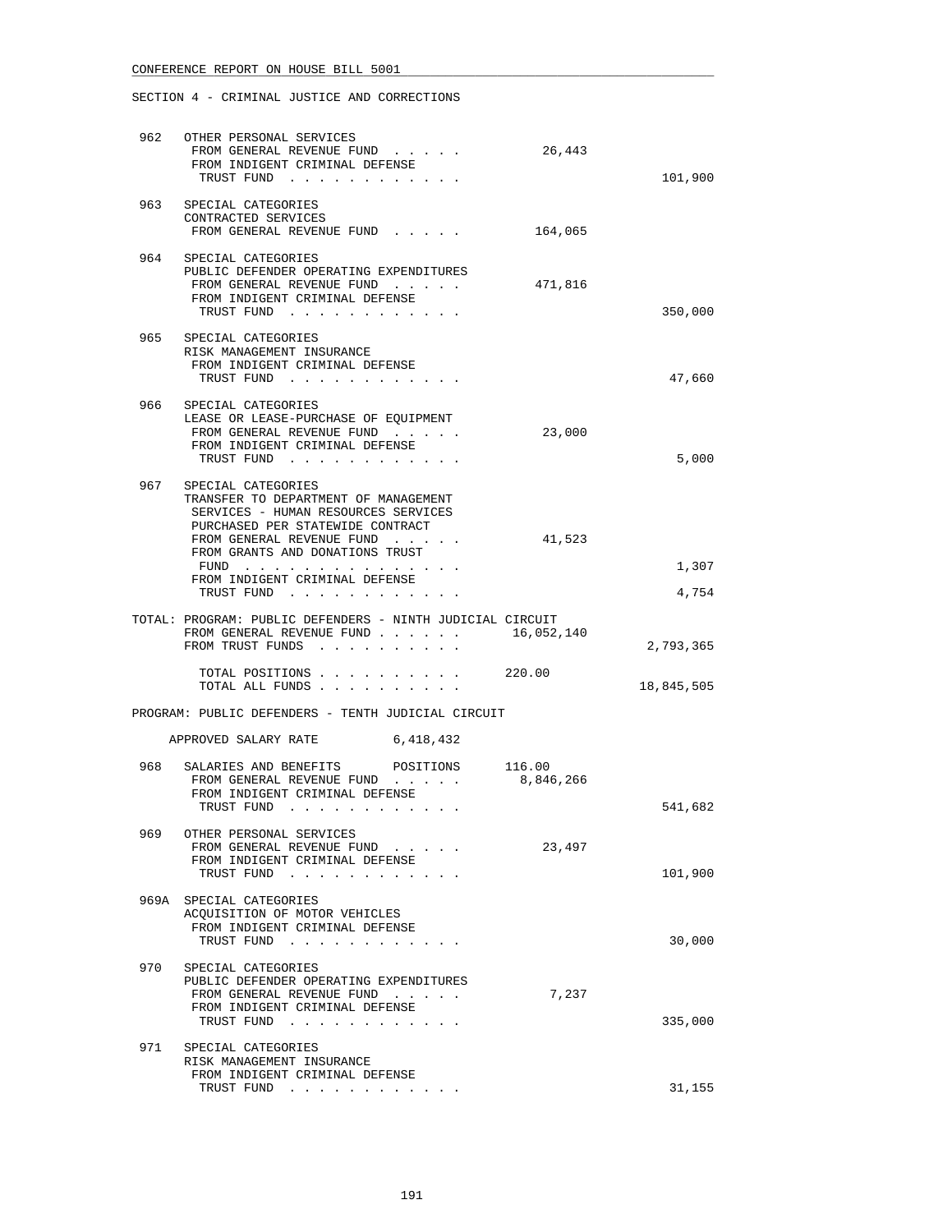|         | 972 SPECIAL CATEGORIES<br>LEASE OR LEASE-PURCHASE OF EQUIPMENT<br>FROM INDIGENT CRIMINAL DEFENSE<br>TRUST FUND                                                                                                                              |            | 3,132             |
|---------|---------------------------------------------------------------------------------------------------------------------------------------------------------------------------------------------------------------------------------------------|------------|-------------------|
| 973     | SPECIAL CATEGORIES<br>TRANSFER TO DEPARTMENT OF MANAGEMENT<br>SERVICES - HUMAN RESOURCES SERVICES<br>PURCHASED PER STATEWIDE CONTRACT<br>FROM GENERAL REVENUE FUND<br>FROM INDIGENT CRIMINAL DEFENSE<br>TRUST FUND                          | 424        | 24,670            |
|         | TOTAL: PROGRAM: PUBLIC DEFENDERS - TENTH JUDICIAL CIRCUIT                                                                                                                                                                                   |            |                   |
|         | FROM GENERAL REVENUE FUND<br>FROM TRUST FUNDS                                                                                                                                                                                               | 8,877,424  | 1,067,539         |
|         | TOTAL POSITIONS 116.00<br>TOTAL ALL FUNDS                                                                                                                                                                                                   |            | 9,944,963         |
| CIRCUIT | PROGRAM: PUBLIC DEFENDERS - ELEVENTH JUDICIAL                                                                                                                                                                                               |            |                   |
|         | APPROVED SALARY RATE 23,372,737                                                                                                                                                                                                             |            |                   |
|         | 974 SALARIES AND BENEFITS POSITIONS 390.00<br>FROM GENERAL REVENUE FUND<br>FROM GRANTS AND DONATIONS TRUST                                                                                                                                  | 30,161,913 |                   |
|         | FUND<br>FROM INDIGENT CRIMINAL DEFENSE                                                                                                                                                                                                      |            | 1,651,789         |
|         | TRUST FUND                                                                                                                                                                                                                                  |            | 1,391,145         |
|         | 975 OTHER PERSONAL SERVICES<br>FROM GENERAL REVENUE FUND<br>FROM GRANTS AND DONATIONS TRUST                                                                                                                                                 | 24,456     |                   |
|         | FUND<br>FROM INDIGENT CRIMINAL DEFENSE<br>TRUST FUND                                                                                                                                                                                        |            | 71,330<br>117,185 |
| 976     | SPECIAL CATEGORIES<br>PUBLIC DEFENDER OPERATING EXPENDITURES<br>FROM GENERAL REVENUE FUND<br>FROM GRANTS AND DONATIONS TRUST<br>FUND<br>FROM INDIGENT CRIMINAL DEFENSE                                                                      | 185,000    | 10,000            |
|         | TRUST FUND                                                                                                                                                                                                                                  |            | 325,000           |
|         | 977 SPECIAL CATEGORIES<br>RISK MANAGEMENT INSURANCE<br>FROM INDIGENT CRIMINAL DEFENSE<br>TRUST FUND                                                                                                                                         |            | 97,912            |
| 978     | SPECIAL CATEGORIES<br>LEASE OR LEASE-PURCHASE OF EOUIPMENT<br>FROM GENERAL REVENUE FUND<br>FROM INDIGENT CRIMINAL DEFENSE<br>TRUST FUND                                                                                                     | 1,333      | 1,333             |
| 979     | SPECIAL CATEGORIES<br>TRANSFER TO DEPARTMENT OF MANAGEMENT<br>SERVICES - HUMAN RESOURCES SERVICES<br>PURCHASED PER STATEWIDE CONTRACT<br>FROM GENERAL REVENUE FUND<br>$\sim$ $\sim$ $\sim$ $\sim$ $\sim$<br>FROM GRANTS AND DONATIONS TRUST | 79,289     |                   |
|         | $FUND$<br>FROM INDIGENT CRIMINAL DEFENSE                                                                                                                                                                                                    |            | 2,565             |
|         | TRUST FUND                                                                                                                                                                                                                                  |            | 2,062             |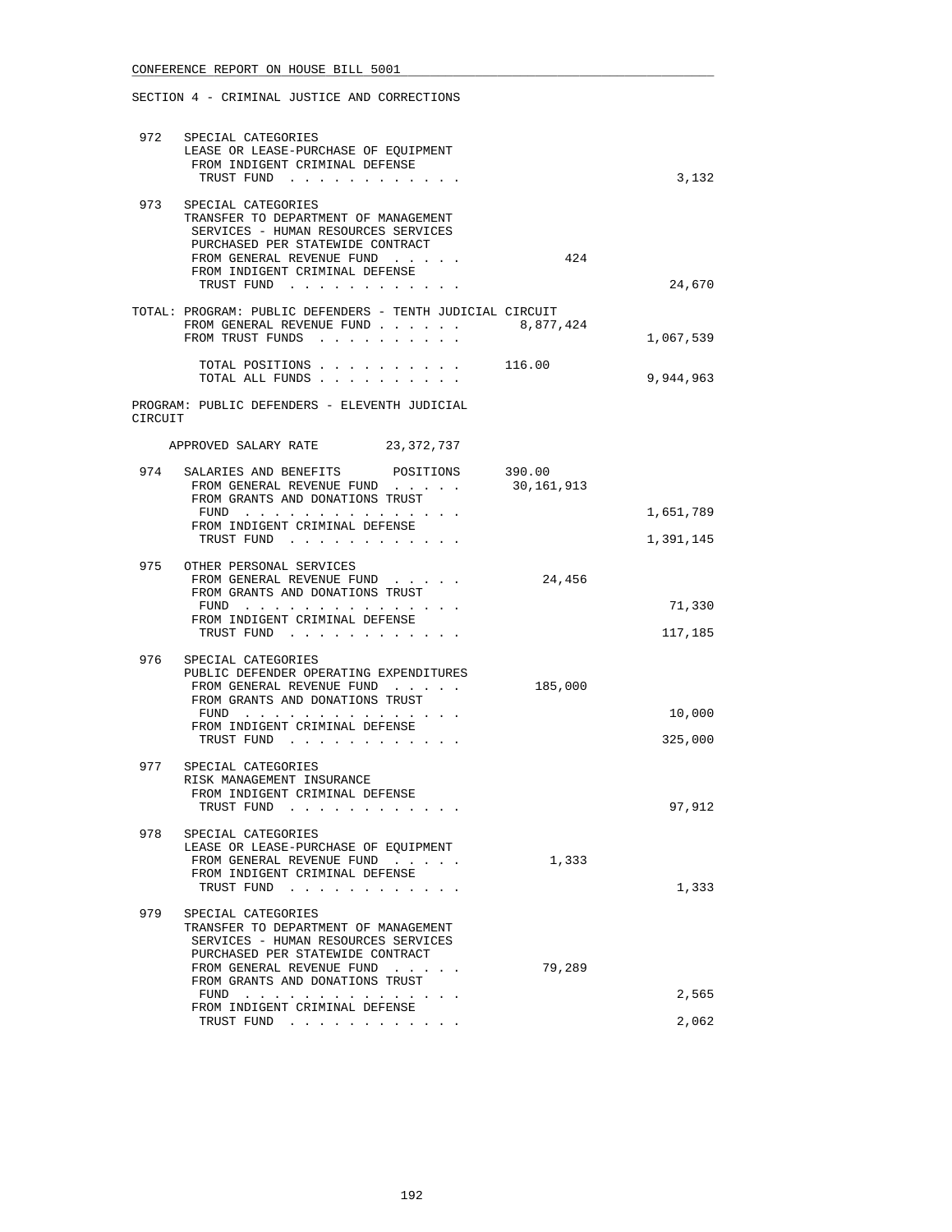|         | TOTAL: PROGRAM: PUBLIC DEFENDERS - ELEVENTH JUDICIAL<br>CIRCUIT                                                                       |                      |                      |
|---------|---------------------------------------------------------------------------------------------------------------------------------------|----------------------|----------------------|
|         | FROM GENERAL REVENUE FUND<br>FROM TRUST FUNDS                                                                                         | 30,451,991           | 3,670,321            |
|         | TOTAL POSITIONS<br>TOTAL ALL FUNDS                                                                                                    | 390.00               | 34, 122, 312         |
| CIRCUIT | PROGRAM: PUBLIC DEFENDERS - TWELFTH JUDICIAL                                                                                          |                      |                      |
|         | APPROVED SALARY RATE 5,672,789                                                                                                        |                      |                      |
| 980     | SALARIES AND BENEFITS POSITIONS 95.50<br>FROM GENERAL REVENUE FUND<br>FROM GRANTS AND DONATIONS TRUST                                 | 6,867,357            |                      |
|         | FUND $\cdots$<br>FROM INDIGENT CRIMINAL DEFENSE<br>TRUST FUND                                                                         |                      | 1,158,158<br>702,158 |
|         | 981 OTHER PERSONAL SERVICES<br>FROM GENERAL REVENUE FUND<br>FROM GRANTS AND DONATIONS TRUST<br>FUND                                   | 20,212               | 48,872               |
|         | FROM INDIGENT CRIMINAL DEFENSE<br>TRUST FUND                                                                                          |                      | 5,095                |
| 982     | SPECIAL CATEGORIES                                                                                                                    |                      |                      |
|         | PUBLIC DEFENDER OPERATING EXPENDITURES<br>FROM GENERAL REVENUE FUND<br>FROM GRANTS AND DONATIONS TRUST                                | 222,605              |                      |
|         | FUND<br>FROM INDIGENT CRIMINAL DEFENSE                                                                                                |                      | 282,072              |
|         | TRUST FUND                                                                                                                            |                      | 146,801              |
| 983     | SPECIAL CATEGORIES<br>RISK MANAGEMENT INSURANCE<br>FROM GRANTS AND DONATIONS TRUST                                                    |                      |                      |
|         | FUND<br>FROM INDIGENT CRIMINAL DEFENSE                                                                                                |                      | 10,931               |
|         | TRUST FUND                                                                                                                            |                      | 13,104               |
| 984     | SPECIAL CATEGORIES<br>TRANSFER TO DEPARTMENT OF MANAGEMENT<br>SERVICES - HUMAN RESOURCES SERVICES<br>PURCHASED PER STATEWIDE CONTRACT |                      |                      |
|         | FROM GENERAL REVENUE FUND<br>FROM GRANTS AND DONATIONS TRUST                                                                          | 17,752               | 702                  |
|         | FROM INDIGENT CRIMINAL DEFENSE<br>TRUST FUND                                                                                          |                      | 2,203                |
|         | TOTAL: PROGRAM: PUBLIC DEFENDERS - TWELFTH JUDICIAL                                                                                   |                      |                      |
|         | CIRCUIT<br>FROM GENERAL REVENUE FUND<br>FROM TRUST FUNDS                                                                              | 7,127,926            | 2,370,096            |
|         | TOTAL POSITIONS<br>TOTAL ALL FUNDS                                                                                                    | 95.50                | 9,498,022            |
| CIRCUIT | PROGRAM: PUBLIC DEFENDERS - THIRTEENTH JUDICIAL                                                                                       |                      |                      |
|         | APPROVED SALARY RATE 13,472,733                                                                                                       |                      |                      |
| 985     | SALARIES AND BENEFITS POSITIONS<br>FROM GENERAL REVENUE FUND<br>FROM GRANTS AND DONATIONS TRUST                                       | 217.00<br>15,864,896 |                      |
|         | FUND<br>FROM INDIGENT CRIMINAL DEFENSE                                                                                                |                      | 892,115              |
|         | TRUST FUND                                                                                                                            |                      | 2,107,959            |
| 986     | OTHER PERSONAL SERVICES<br>FROM GENERAL REVENUE FUND<br>FROM GRANTS AND DONATIONS TRUST                                               | 125,382              | 35,665               |
|         | FUND $\cdots$                                                                                                                         |                      |                      |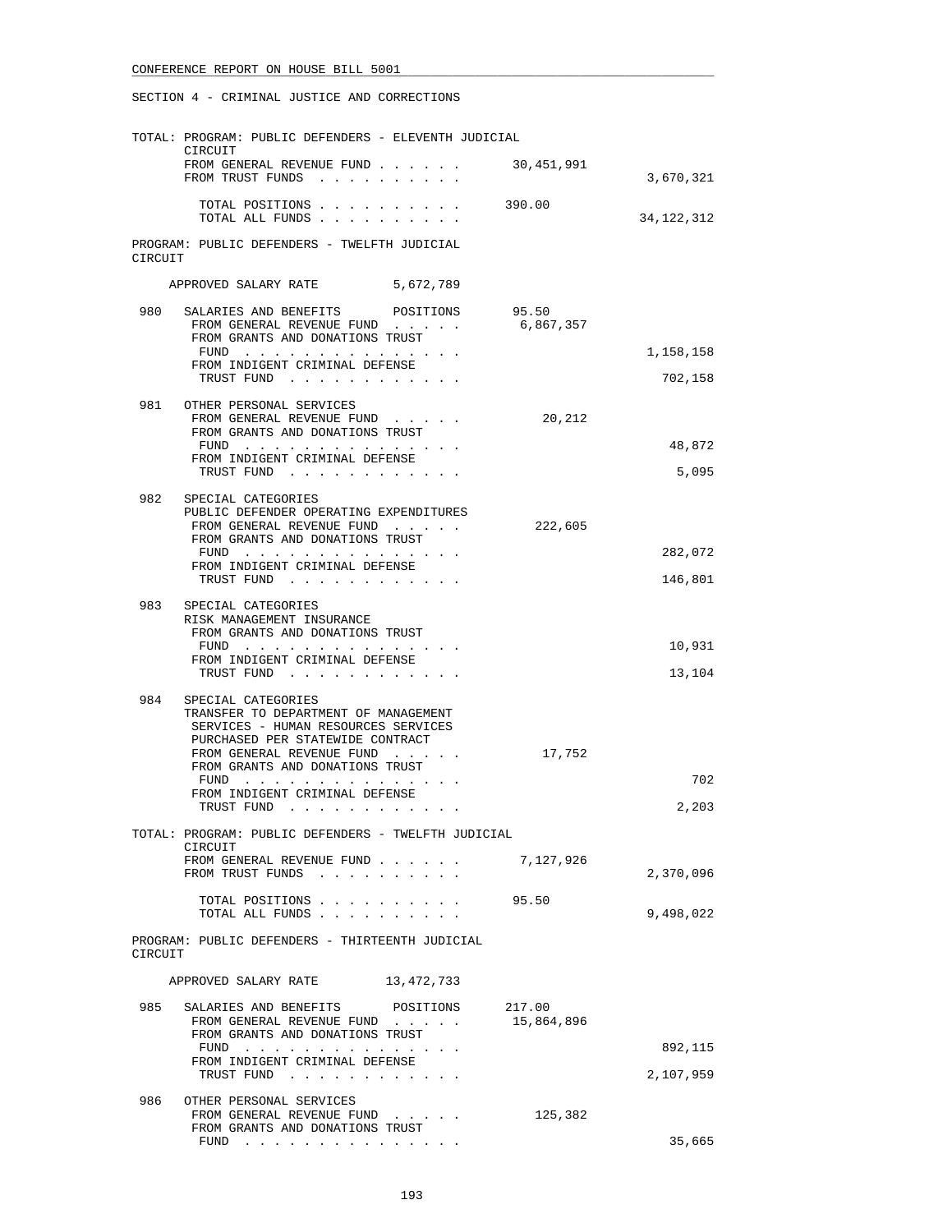|         | 986A SPECIAL CATEGORIES<br>ACQUISITION OF MOTOR VEHICLES<br>FROM INDIGENT CRIMINAL DEFENSE<br>TRUST FUND                                                                                 |                    | 90,000             |
|---------|------------------------------------------------------------------------------------------------------------------------------------------------------------------------------------------|--------------------|--------------------|
|         | 987 SPECIAL CATEGORIES<br>PUBLIC DEFENDER OPERATING EXPENDITURES<br>FROM GENERAL REVENUE FUND<br>FROM GRANTS AND DONATIONS TRUST<br>FUND<br>FROM INDIGENT CRIMINAL DEFENSE<br>TRUST FUND | 381,876            | 119,288<br>411,976 |
|         | 988 SPECIAL CATEGORIES<br>RISK MANAGEMENT INSURANCE<br>FROM INDIGENT CRIMINAL DEFENSE<br>TRUST FUND                                                                                      |                    | 39,645             |
| 989     | SPECIAL CATEGORIES<br>LEASE OR LEASE-PURCHASE OF EQUIPMENT<br>FROM GENERAL REVENUE FUND<br>FROM INDIGENT CRIMINAL DEFENSE<br>TRUST FUND                                                  | 2,835              | 2,835              |
| 990     | SPECIAL CATEGORIES<br>TRANSFER TO DEPARTMENT OF MANAGEMENT<br>SERVICES - HUMAN RESOURCES SERVICES<br>PURCHASED PER STATEWIDE CONTRACT<br>FROM INDIGENT CRIMINAL DEFENSE                  |                    |                    |
|         | TRUST FUND                                                                                                                                                                               |                    | 46,202             |
|         | TOTAL: PROGRAM: PUBLIC DEFENDERS - THIRTEENTH JUDICIAL<br>CIRCUIT<br>FROM GENERAL REVENUE FUND<br>FROM TRUST FUNDS                                                                       | 16,374,989         | 3,745,685          |
|         | TOTAL POSITIONS 217.00<br>TOTAL ALL FUNDS                                                                                                                                                |                    | 20,120,674         |
| CIRCUIT | PROGRAM: PUBLIC DEFENDERS - FOURTEENTH JUDICIAL                                                                                                                                          |                    |                    |
|         |                                                                                                                                                                                          |                    |                    |
|         | APPROVED SALARY RATE 4,085,401                                                                                                                                                           |                    |                    |
| 991     | SALARIES AND BENEFITS<br>POSITIONS<br>FROM GENERAL REVENUE FUND<br>FROM GRANTS AND DONATIONS TRUST<br>FUND<br>FROM INDIGENT CRIMINAL DEFENSE<br>TRUST FUND                               | 67.00<br>5,356,589 | 69,716<br>640,081  |
| 992     | OTHER PERSONAL SERVICES<br>FROM GENERAL REVENUE FUND<br>FROM INDIGENT CRIMINAL DEFENSE<br>TRUST FUND                                                                                     | 14,631             | 201,253            |
| 993     | SPECIAL CATEGORIES<br>PUBLIC DEFENDER OPERATING EXPENDITURES<br>FROM GENERAL REVENUE FUND<br>FROM GRANTS AND DONATIONS TRUST<br>FUND<br>FROM INDIGENT CRIMINAL DEFENSE<br>TRUST FUND     | 86,782             | 15,000<br>188,176  |
| 994     | SPECIAL CATEGORIES<br>RISK MANAGEMENT INSURANCE<br>FROM INDIGENT CRIMINAL DEFENSE<br>TRUST FUND                                                                                          |                    | 18,476             |
| 995     | SPECIAL CATEGORIES<br>LEASE OR LEASE-PURCHASE OF EQUIPMENT<br>FROM INDIGENT CRIMINAL DEFENSE<br>TRUST FUND                                                                               |                    | 2,855              |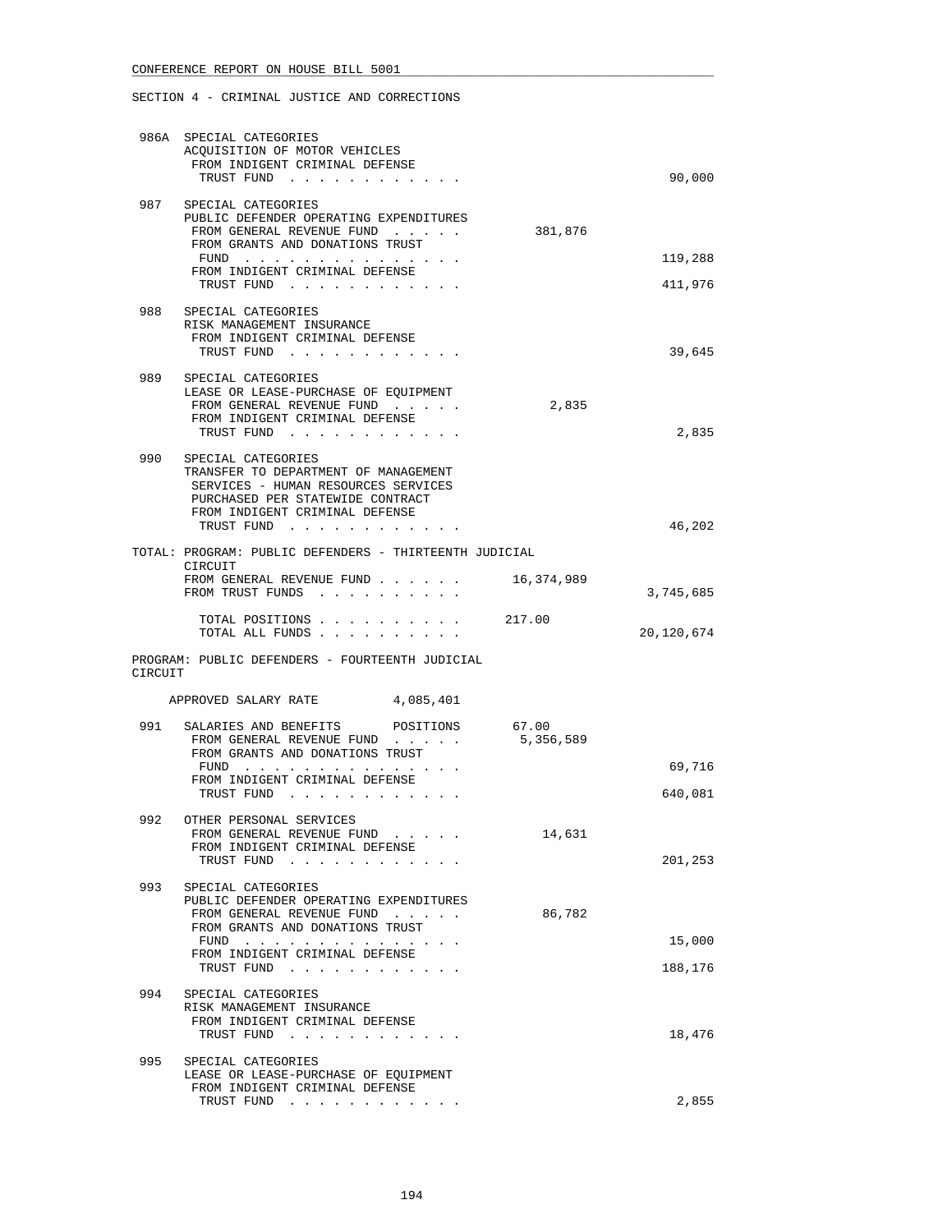| 996     | SPECIAL CATEGORIES<br>TRANSFER TO DEPARTMENT OF MANAGEMENT<br>SERVICES - HUMAN RESOURCES SERVICES<br>PURCHASED PER STATEWIDE CONTRACT<br>FROM GENERAL REVENUE FUND<br>FROM GRANTS AND DONATIONS TRUST<br>FUND $\cdots$<br>FROM INDIGENT CRIMINAL DEFENSE | 12,827               | 166        |
|---------|----------------------------------------------------------------------------------------------------------------------------------------------------------------------------------------------------------------------------------------------------------|----------------------|------------|
|         | TRUST FUND                                                                                                                                                                                                                                               |                      | 1,493      |
|         | TOTAL: PROGRAM: PUBLIC DEFENDERS - FOURTEENTH JUDICIAL<br>CIRCUIT                                                                                                                                                                                        |                      |            |
|         | FROM GENERAL REVENUE FUND<br>FROM TRUST FUNDS                                                                                                                                                                                                            | 5,470,829            | 1,137,216  |
|         | TOTAL POSITIONS 67.00<br>TOTAL ALL FUNDS                                                                                                                                                                                                                 |                      | 6,608,045  |
| CIRCUIT | PROGRAM: PUBLIC DEFENDERS - FIFTEENTH JUDICIAL                                                                                                                                                                                                           |                      |            |
|         | APPROVED SALARY RATE<br>11,059,275                                                                                                                                                                                                                       |                      |            |
| 997     | SALARIES AND BENEFITS POSITIONS 189.00<br>FROM GENERAL REVENUE FUND<br>FROM GRANTS AND DONATIONS TRUST                                                                                                                                                   | 14,096,782           |            |
|         | FUND<br>FROM INDIGENT CRIMINAL DEFENSE                                                                                                                                                                                                                   |                      | 253,433    |
|         | TRUST FUND                                                                                                                                                                                                                                               |                      | 1,915,883  |
|         | 998 OTHER PERSONAL SERVICES<br>FROM INDIGENT CRIMINAL DEFENSE<br>TRUST FUND                                                                                                                                                                              |                      | 30,570     |
| 999     | SPECIAL CATEGORIES<br>PUBLIC DEFENDER OPERATING EXPENDITURES<br>FROM GENERAL REVENUE FUND<br>FROM GRANTS AND DONATIONS TRUST                                                                                                                             | 119,103              |            |
|         | FUND $\cdots$ , $\cdots$ , $\cdots$ , $\cdots$<br>FROM INDIGENT CRIMINAL DEFENSE                                                                                                                                                                         |                      | 247,000    |
|         | TRUST FUND                                                                                                                                                                                                                                               |                      | 199,174    |
|         | 1000 SPECIAL CATEGORIES<br>RISK MANAGEMENT INSURANCE<br>FROM INDIGENT CRIMINAL DEFENSE<br>TRUST FUND                                                                                                                                                     |                      | 36,295     |
| 1001    | SPECIAL CATEGORIES<br>LEASE OR LEASE-PURCHASE OF EOUIPMENT<br>FROM INDIGENT CRIMINAL DEFENSE<br>TRUST FUND                                                                                                                                               |                      | 9,375      |
| 1002    | SPECIAL CATEGORIES<br>TRANSFER TO DEPARTMENT OF MANAGEMENT<br>SERVICES - HUMAN RESOURCES SERVICES<br>PURCHASED PER STATEWIDE CONTRACT<br>FROM GRANTS AND DONATIONS TRUST<br>$FUND$<br>FROM INDIGENT CRIMINAL DEFENSE                                     |                      | 414        |
|         | TRUST FUND                                                                                                                                                                                                                                               |                      | 39,187     |
|         | TOTAL: PROGRAM: PUBLIC DEFENDERS - FIFTEENTH JUDICIAL<br>CIRCUIT                                                                                                                                                                                         |                      |            |
|         | FROM GENERAL REVENUE FUND<br>FROM TRUST FUNDS                                                                                                                                                                                                            | 14,215,885           | 2,731,331  |
|         | TOTAL POSITIONS<br>TOTAL ALL FUNDS                                                                                                                                                                                                                       | 189.00               | 16,947,216 |
| CIRCUIT | PROGRAM: PUBLIC DEFENDERS - SIXTEENTH JUDICIAL                                                                                                                                                                                                           |                      |            |
|         | 2,406,959<br>APPROVED SALARY RATE                                                                                                                                                                                                                        |                      |            |
| 1003    | SALARIES AND BENEFITS<br>POSITIONS<br>FROM GENERAL REVENUE FUND                                                                                                                                                                                          | 39.00<br>3, 239, 215 |            |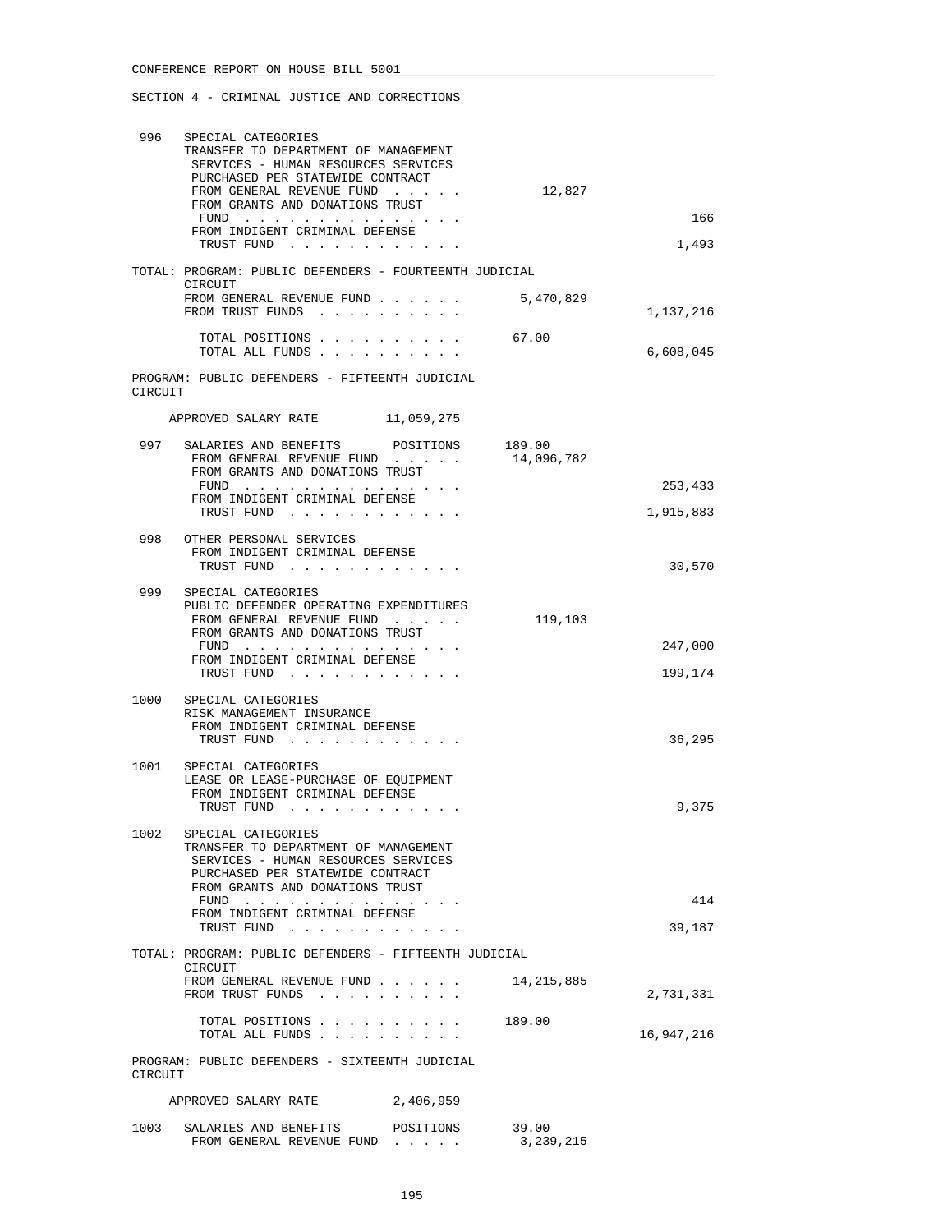|         | FROM INDIGENT CRIMINAL DEFENSE                                                                                                                                          |            |           |
|---------|-------------------------------------------------------------------------------------------------------------------------------------------------------------------------|------------|-----------|
|         | TRUST FUND                                                                                                                                                              |            | 111,010   |
|         | 1004 OTHER PERSONAL SERVICES<br>FROM GENERAL REVENUE FUND<br>FROM INDIGENT CRIMINAL DEFENSE<br>TRUST FUND                                                               | 7,100      | 20,380    |
| 1005    | SPECIAL CATEGORIES                                                                                                                                                      |            |           |
|         | PUBLIC DEFENDER OPERATING EXPENDITURES<br>FROM GENERAL REVENUE FUND<br>FROM GRANTS AND DONATIONS TRUST                                                                  | 84,846     |           |
|         | FUND<br>FROM INDIGENT CRIMINAL DEFENSE                                                                                                                                  |            | 13,000    |
|         | TRUST FUND                                                                                                                                                              |            | 40,000    |
| 1006    | SPECIAL CATEGORIES<br>RISK MANAGEMENT INSURANCE<br>FROM INDIGENT CRIMINAL DEFENSE<br>TRUST FUND                                                                         |            | 5,856     |
|         | 1007 SPECIAL CATEGORIES<br>LEASE OR LEASE-PURCHASE OF EOUIPMENT<br>FROM GENERAL REVENUE FUND<br>FROM INDIGENT CRIMINAL DEFENSE                                          | 1,170      | 6,520     |
|         | TRUST FUND                                                                                                                                                              |            |           |
| 1008    | SPECIAL CATEGORIES<br>TRANSFER TO DEPARTMENT OF MANAGEMENT<br>SERVICES - HUMAN RESOURCES SERVICES<br>PURCHASED PER STATEWIDE CONTRACT<br>FROM INDIGENT CRIMINAL DEFENSE |            |           |
|         | TRUST FUND                                                                                                                                                              |            | 8,438     |
|         | TOTAL: PROGRAM: PUBLIC DEFENDERS - SIXTEENTH JUDICIAL<br>CIRCUIT                                                                                                        |            |           |
|         | FROM GENERAL REVENUE FUND<br>FROM TRUST FUNDS                                                                                                                           | 3,332,331  | 205,204   |
|         | TOTAL POSITIONS<br>TOTAL ALL FUNDS                                                                                                                                      | 39.00      | 3,537,535 |
| CIRCUIT | PROGRAM: PUBLIC DEFENDERS - SEVENTEENTH JUDICIAL                                                                                                                        |            |           |
|         | APPROVED SALARY RATE<br>14,350,815                                                                                                                                      |            |           |
|         | 1009 SALARIES AND BENEFITS POSITIONS 223.00<br>FROM GENERAL REVENUE FUND<br>FROM GRANTS AND DONATIONS TRUST                                                             | 17,895,967 |           |
|         | FUND<br>$\mathbf{u}$ , and $\mathbf{u}$ , and $\mathbf{u}$ , and $\mathbf{u}$ , and $\mathbf{u}$ , and $\mathbf{u}$ , and<br>FROM INDIGENT CRIMINAL DEFENSE             |            | 1,349,350 |
|         | TRUST FUND                                                                                                                                                              |            | 1,399,306 |
|         | 1010 OTHER PERSONAL SERVICES<br>FROM GENERAL REVENUE FUND<br>FROM GRANTS AND DONATIONS TRUST                                                                            | 83,817     |           |
|         | FUND $\cdots$<br>FROM INDIGENT CRIMINAL DEFENSE                                                                                                                         |            | 50,950    |
|         | TRUST FUND                                                                                                                                                              |            | 101,900   |
| 1011    | SPECIAL CATEGORIES<br>PUBLIC DEFENDER OPERATING EXPENDITURES<br>FROM GENERAL REVENUE FUND                                                                               | 134,365    |           |
|         | FROM INDIGENT CRIMINAL DEFENSE<br>TRUST FUND                                                                                                                            |            | 115,129   |
| 1012    | SPECIAL CATEGORIES<br>RISK MANAGEMENT INSURANCE<br>FROM INDIGENT CRIMINAL DEFENSE<br>TRUST FUND                                                                         |            | 94,475    |
|         | 1013 SPECIAL CATEGORIES                                                                                                                                                 |            |           |
|         | LEASE OR LEASE-PURCHASE OF EQUIPMENT                                                                                                                                    | 3,812      |           |
|         | FROM GENERAL REVENUE FUND                                                                                                                                               |            |           |
|         | FROM INDIGENT CRIMINAL DEFENSE<br>TRUST FUND                                                                                                                            |            | 3,812     |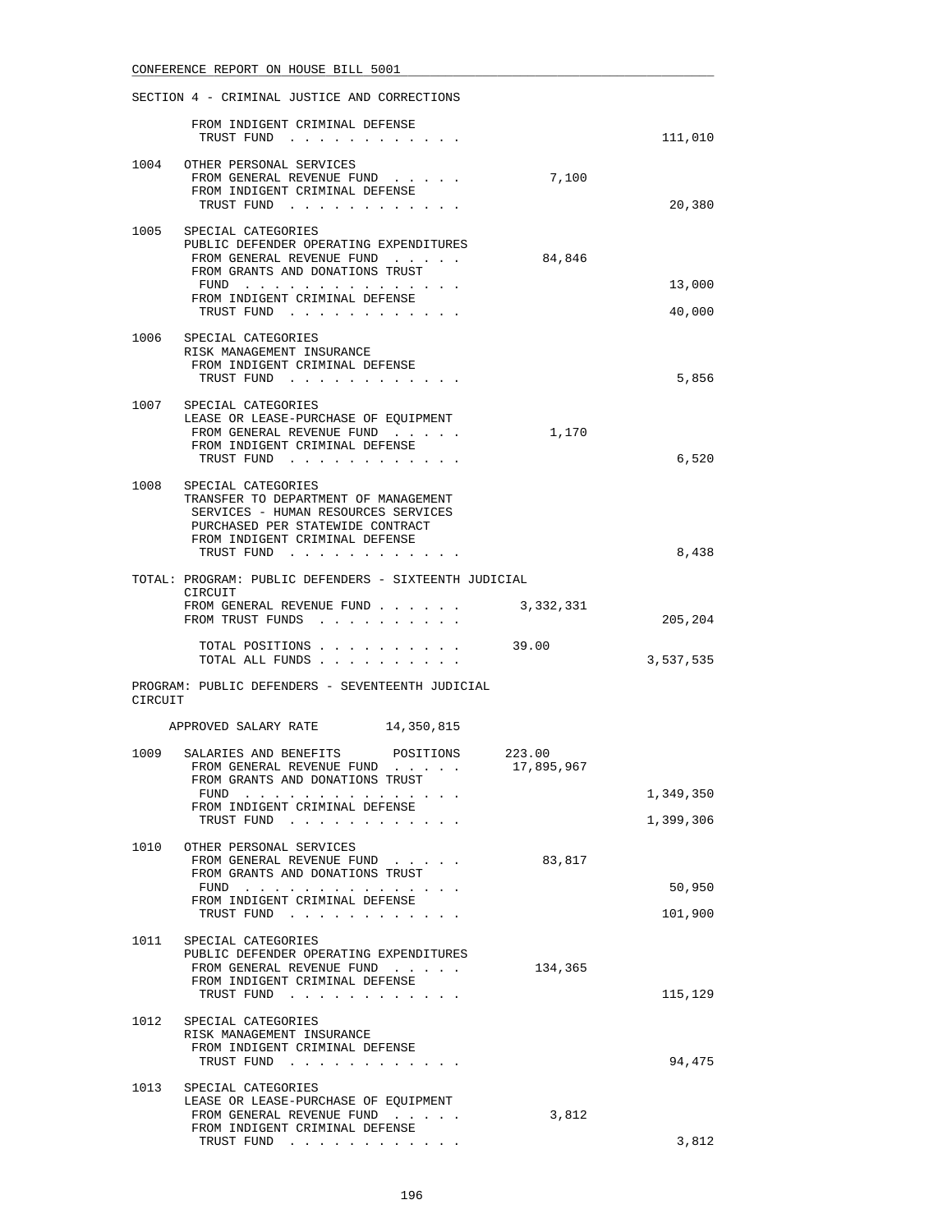|         | 1014 SPECIAL CATEGORIES<br>TRANSFER TO DEPARTMENT OF MANAGEMENT<br>SERVICES - HUMAN RESOURCES SERVICES<br>PURCHASED PER STATEWIDE CONTRACT<br>FROM GENERAL REVENUE FUND<br>FROM GRANTS AND DONATIONS TRUST                                      | 46,944    |                      |
|---------|-------------------------------------------------------------------------------------------------------------------------------------------------------------------------------------------------------------------------------------------------|-----------|----------------------|
|         | FROM INDIGENT CRIMINAL DEFENSE<br>TRUST FUND                                                                                                                                                                                                    |           | 572<br>689           |
|         | TOTAL: PROGRAM: PUBLIC DEFENDERS - SEVENTEENTH JUDICIAL                                                                                                                                                                                         |           |                      |
|         | CIRCUIT<br>FROM GENERAL REVENUE FUND 18,164,905<br>FROM TRUST FUNDS                                                                                                                                                                             |           | 3, 116, 183          |
|         | TOTAL POSITIONS 223.00<br>TOTAL ALL FUNDS                                                                                                                                                                                                       |           | 21,281,088           |
| CIRCUIT | PROGRAM: PUBLIC DEFENDERS - EIGHTEENTH JUDICIAL                                                                                                                                                                                                 |           |                      |
|         | APPROVED SALARY RATE 7,748,794                                                                                                                                                                                                                  |           |                      |
|         | 1015 SALARIES AND BENEFITS POSITIONS 113.00<br>FROM GENERAL REVENUE FUND<br>FROM GRANTS AND DONATIONS TRUST                                                                                                                                     | 8,805,703 |                      |
|         | FUND<br>FROM INDIGENT CRIMINAL DEFENSE<br>TRUST FUND                                                                                                                                                                                            |           | 291,182<br>1,624,647 |
|         | 1016 OTHER PERSONAL SERVICES<br>FROM GENERAL REVENUE FUND<br>FROM INDIGENT CRIMINAL DEFENSE<br>TRUST FUND                                                                                                                                       | 13,035    | 100,950              |
|         | 1016A SPECIAL CATEGORIES<br>ACQUISITION OF MOTOR VEHICLES<br>FROM INDIGENT CRIMINAL DEFENSE<br>TRUST FUND                                                                                                                                       |           | 26,000               |
| 1017    | SPECIAL CATEGORIES<br>PUBLIC DEFENDER OPERATING EXPENDITURES<br>FROM GENERAL REVENUE FUND<br>FROM GRANTS AND DONATIONS TRUST<br>FUND $\cdots$<br>FROM INDIGENT CRIMINAL DEFENSE<br>TRUST FUND                                                   | 135,537   | 5,000<br>121,296     |
|         | 1018 SPECIAL CATEGORIES<br>RISK MANAGEMENT INSURANCE<br>FROM INDIGENT CRIMINAL DEFENSE<br>TRUST FUND                                                                                                                                            |           | 23,655               |
| 1019    | SPECIAL CATEGORIES<br>LEASE OR LEASE-PURCHASE OF EQUIPMENT<br>FROM INDIGENT CRIMINAL DEFENSE<br>TRUST FUND                                                                                                                                      |           | 5,236                |
| 1020    | SPECIAL CATEGORIES<br>TRANSFER TO DEPARTMENT OF MANAGEMENT<br>SERVICES - HUMAN RESOURCES SERVICES<br>PURCHASED PER STATEWIDE CONTRACT<br>FROM GENERAL REVENUE FUND<br>FROM GRANTS AND DONATIONS TRUST<br>FUND<br>FROM INDIGENT CRIMINAL DEFENSE | 21,375    | 828                  |
|         | TRUST FUND                                                                                                                                                                                                                                      |           | 2,231                |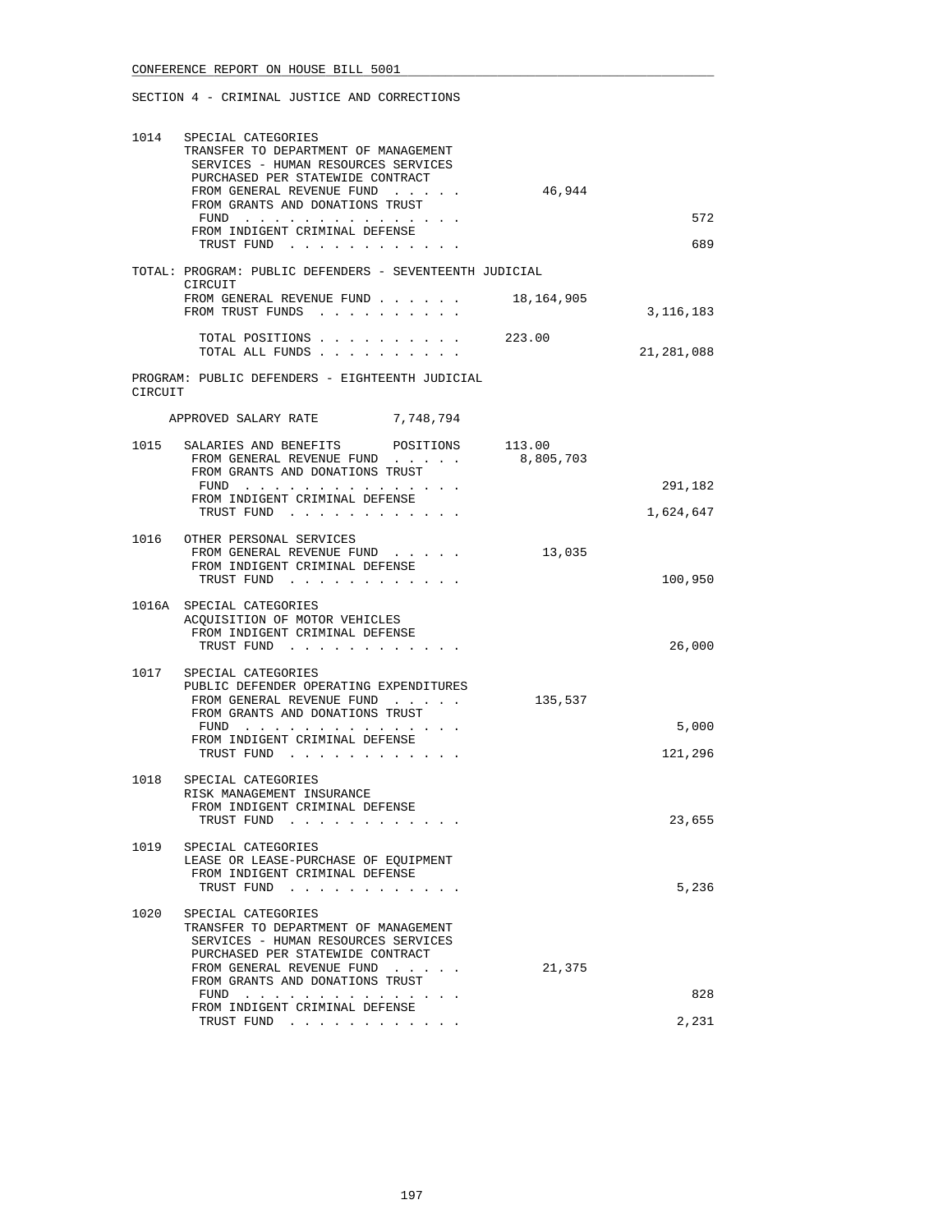|         | TOTAL: PROGRAM: PUBLIC DEFENDERS - EIGHTEENTH JUDICIAL                                                                                |           |                     |            |
|---------|---------------------------------------------------------------------------------------------------------------------------------------|-----------|---------------------|------------|
|         | CIRCUIT<br>FROM GENERAL REVENUE FUND<br>FROM TRUST FUNDS                                                                              |           | 8,975,650           | 2,201,025  |
|         | TOTAL POSITIONS 113.00<br>TOTAL ALL FUNDS                                                                                             |           |                     | 11,176,675 |
| CIRCUIT | PROGRAM: PUBLIC DEFENDERS - NINETEENTH JUDICIAL                                                                                       |           |                     |            |
|         | APPROVED SALARY RATE                                                                                                                  | 5,080,134 |                     |            |
| 1021    | SALARIES AND BENEFITS POSITIONS<br>FROM GENERAL REVENUE FUND<br>FROM GRANTS AND DONATIONS TRUST                                       |           | 86.00<br>5,964,718  |            |
|         | FUND $\cdots$<br>FROM INDIGENT CRIMINAL DEFENSE                                                                                       |           |                     | 399,725    |
|         | TRUST FUND                                                                                                                            |           |                     | 1,082,570  |
| 1022    | OTHER PERSONAL SERVICES<br>FROM GENERAL REVENUE FUND<br>FROM GRANTS AND DONATIONS TRUST                                               |           | 25,608              |            |
|         | FUND<br>FROM INDIGENT CRIMINAL DEFENSE                                                                                                |           |                     | 7,133      |
|         | TRUST FUND                                                                                                                            |           |                     | 61,140     |
|         | 1022A SPECIAL CATEGORIES<br>ACQUISITION OF MOTOR VEHICLES<br>FROM INDIGENT CRIMINAL DEFENSE<br>TRUST FUND                             |           |                     | 32,000     |
|         | 1023 SPECIAL CATEGORIES                                                                                                               |           |                     |            |
|         | PUBLIC DEFENDER OPERATING EXPENDITURES<br>FROM GENERAL REVENUE FUND<br>FROM INDIGENT CRIMINAL DEFENSE<br>TRUST FUND                   |           | 25,202              | 374,800    |
| 1024    | SPECIAL CATEGORIES                                                                                                                    |           |                     |            |
|         | RISK MANAGEMENT INSURANCE<br>FROM INDIGENT CRIMINAL DEFENSE<br>TRUST FUND                                                             |           |                     | 45,600     |
| 1025    | SPECIAL CATEGORIES<br>LEASE OR LEASE-PURCHASE OF EQUIPMENT<br>FROM INDIGENT CRIMINAL DEFENSE                                          |           |                     |            |
|         | TRUST FUND                                                                                                                            |           |                     | 1,640      |
| 1026    | SPECIAL CATEGORIES<br>TRANSFER TO DEPARTMENT OF MANAGEMENT<br>SERVICES - HUMAN RESOURCES SERVICES<br>PURCHASED PER STATEWIDE CONTRACT |           |                     |            |
|         | FROM GENERAL REVENUE FUND<br>FROM GRANTS AND DONATIONS TRUST                                                                          |           | 14,712              |            |
|         | FUND $\ldots$<br>FROM INDIGENT CRIMINAL DEFENSE                                                                                       |           |                     | 840        |
|         | TRUST FUND                                                                                                                            |           |                     | 2,821      |
|         | TOTAL: PROGRAM: PUBLIC DEFENDERS - NINETEENTH JUDICIAL<br>CIRCUIT                                                                     |           |                     |            |
|         | FROM GENERAL REVENUE FUND<br>FROM TRUST FUNDS                                                                                         |           | 6,030,240           | 2,008,269  |
|         | TOTAL POSITIONS<br>TOTAL ALL FUNDS                                                                                                    |           | 86.00               | 8,038,509  |
| CIRCUIT | PROGRAM: PUBLIC DEFENDERS - TWENTIETH JUDICIAL                                                                                        |           |                     |            |
|         | APPROVED SALARY RATE                                                                                                                  | 7,985,430 |                     |            |
| 1027    | SALARIES AND BENEFITS<br>FROM GENERAL REVENUE FUND<br>FROM GRANTS AND DONATIONS TRUST                                                 | POSITIONS | 141.00<br>9,764,879 |            |
|         |                                                                                                                                       |           |                     | 1,814,316  |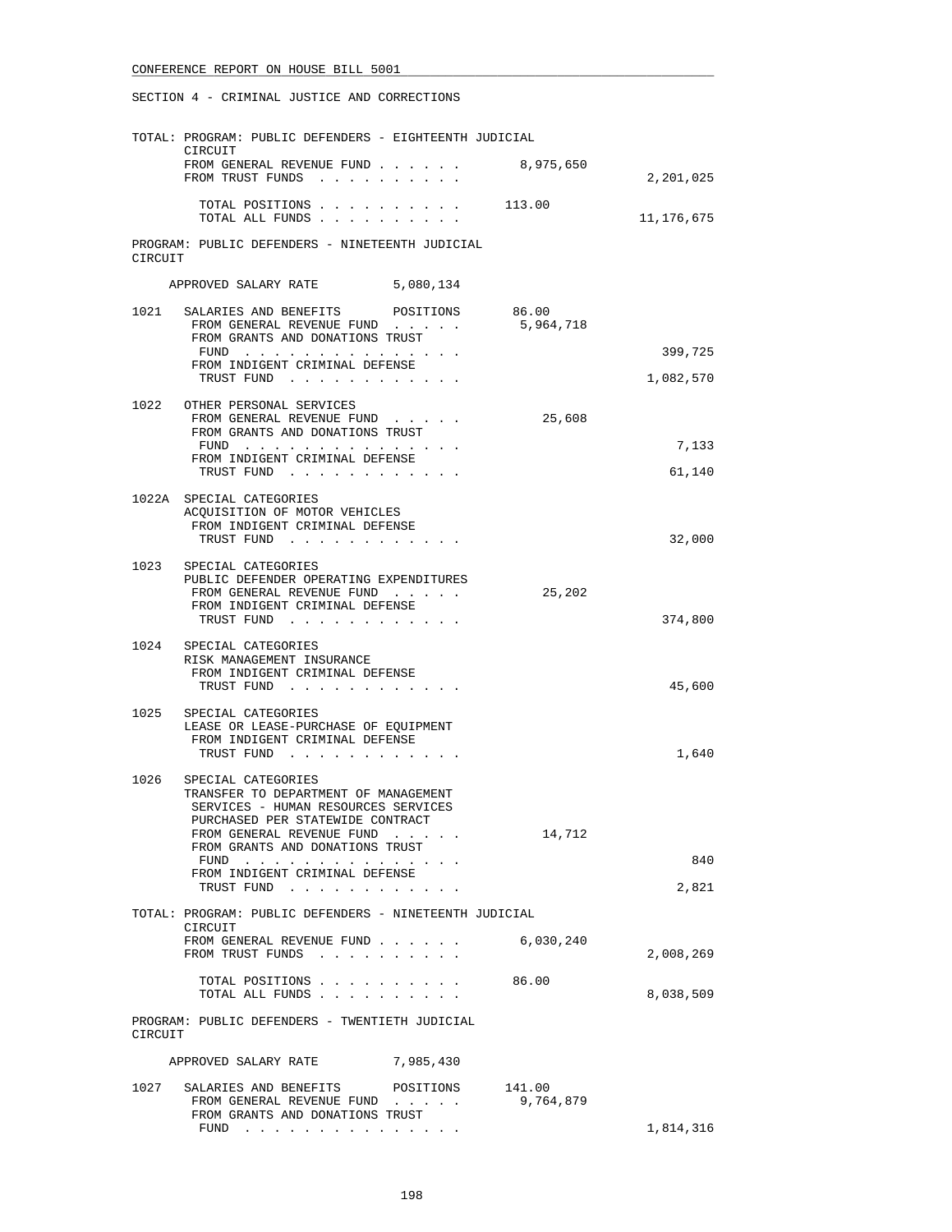|      | SECTION 4 - CRIMINAL JUSTICE AND CORRECTIONS                                                                                                                                                          |            |                |
|------|-------------------------------------------------------------------------------------------------------------------------------------------------------------------------------------------------------|------------|----------------|
|      | FROM INDIGENT CRIMINAL DEFENSE<br>TRUST FUND                                                                                                                                                          |            | 1,307,582      |
|      | 1028 OTHER PERSONAL SERVICES<br>FROM GENERAL REVENUE FUND<br>FROM GRANTS AND DONATIONS TRUST                                                                                                          | 15,384     |                |
|      | FUND                                                                                                                                                                                                  |            | 20,380         |
|      | FROM INDIGENT CRIMINAL DEFENSE<br>TRUST FUND                                                                                                                                                          |            | 132,470        |
|      | 1029 SPECIAL CATEGORIES<br>PUBLIC DEFENDER OPERATING EXPENDITURES<br>FROM GENERAL REVENUE FUND<br>FROM INDIGENT CRIMINAL DEFENSE<br>TRUST FUND                                                        | 183,882    | 168,092        |
|      | 1030 SPECIAL CATEGORIES<br>RISK MANAGEMENT INSURANCE<br>FROM INDIGENT CRIMINAL DEFENSE<br>TRUST FUND                                                                                                  |            | 29,286         |
|      | 1031 SPECIAL CATEGORIES<br>LEASE OR LEASE-PURCHASE OF EQUIPMENT<br>FROM GENERAL REVENUE FUND<br>FROM INDIGENT CRIMINAL DEFENSE<br>TRUST FUND                                                          | 12,730     | 12,730         |
| 1032 | SPECIAL CATEGORIES<br>TRANSFER TO DEPARTMENT OF MANAGEMENT<br>SERVICES - HUMAN RESOURCES SERVICES<br>PURCHASED PER STATEWIDE CONTRACT<br>FROM GENERAL REVENUE FUND<br>FROM GRANTS AND DONATIONS TRUST | 24,761     |                |
|      | FUND<br>FROM INDIGENT CRIMINAL DEFENSE<br>TRUST FUND                                                                                                                                                  |            | 3,263<br>2,246 |
|      | TOTAL: PROGRAM: PUBLIC DEFENDERS - TWENTIETH JUDICIAL                                                                                                                                                 |            |                |
|      | CIRCUIT<br>FROM GENERAL REVENUE FUND<br>FROM TRUST FUNDS                                                                                                                                              | 10,001,636 | 3,490,365      |
|      | TOTAL POSITIONS 141.00<br>TOTAL ALL FUNDS                                                                                                                                                             |            | 13,492,001     |
|      | PUBLIC DEFENDERS APPELLATE DIVISION                                                                                                                                                                   |            |                |
|      | PROGRAM: PUBLIC DEFENDERS APPELLATE - SECOND<br>JUDICIAL CIRCUIT                                                                                                                                      |            |                |
|      | 2,434,588<br>APPROVED SALARY RATE                                                                                                                                                                     |            |                |
|      | 1033 SALARIES AND BENEFITS POSITIONS 35.00<br>FROM GENERAL REVENUE FUND 3,263,189                                                                                                                     |            |                |
|      | 1034 OTHER PERSONAL SERVICES<br>FROM GENERAL REVENUE FUND                                                                                                                                             | 21,515     |                |
|      | 1035 SPECIAL CATEGORIES<br>PUBLIC DEFENDER OPERATING EXPENDITURES<br>FROM GENERAL REVENUE FUND                                                                                                        | 68,971     |                |
|      | 1036 SPECIAL CATEGORIES<br>LEASE OR LEASE-PURCHASE OF EQUIPMENT<br>FROM GENERAL REVENUE FUND                                                                                                          | 2,535      |                |
|      | 1037 SPECIAL CATEGORIES<br>TRANSFER TO DEPARTMENT OF MANAGEMENT<br>SERVICES - HUMAN RESOURCES SERVICES<br>PURCHASED PER STATEWIDE CONTRACT                                                            |            |                |
|      | FROM GENERAL REVENUE FUND                                                                                                                                                                             | 7,569      |                |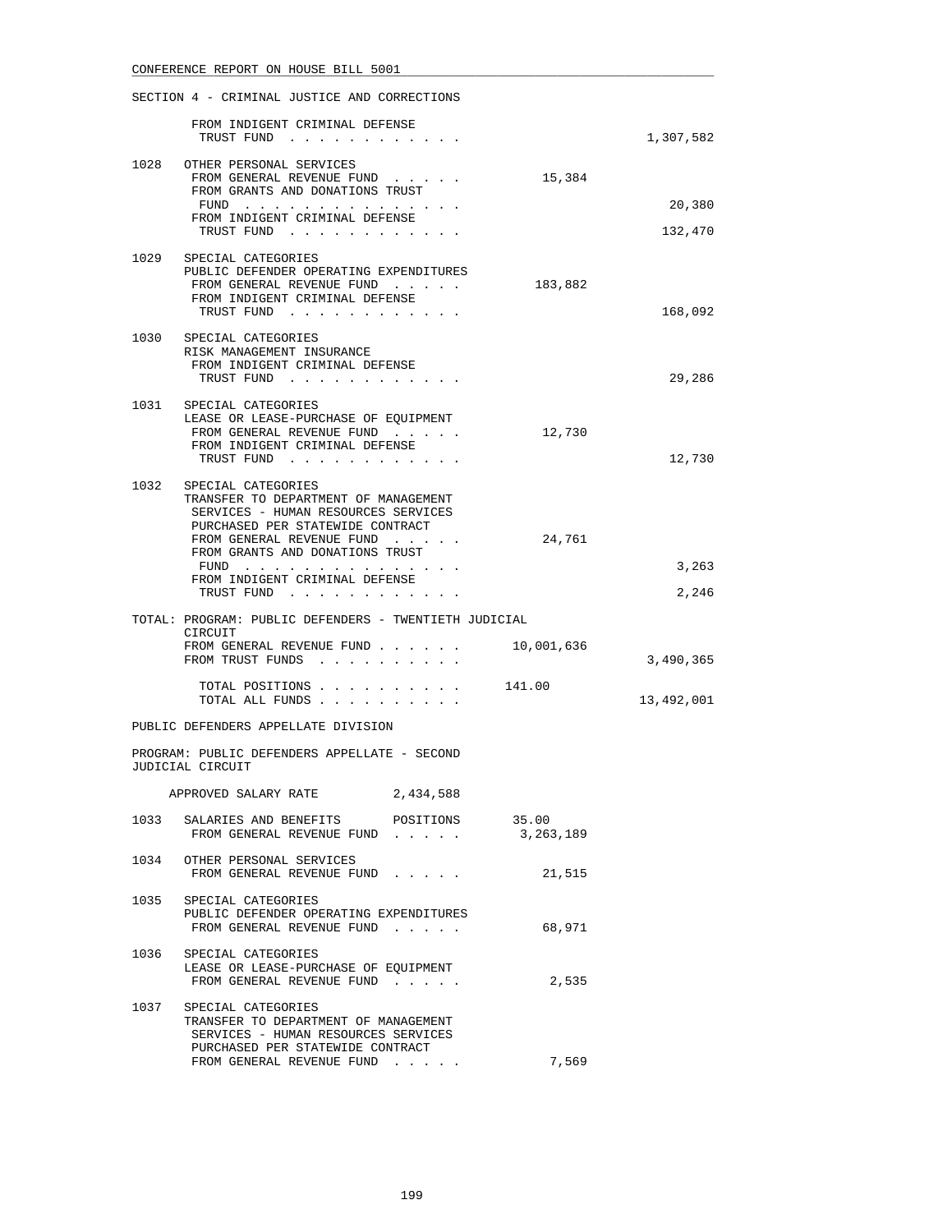|      | TOTAL: PROGRAM: PUBLIC DEFENDERS APPELLATE - SECOND<br>JUDICIAL CIRCUIT                                                                                                 |         |           |
|------|-------------------------------------------------------------------------------------------------------------------------------------------------------------------------|---------|-----------|
|      | FROM GENERAL REVENUE FUND $\ldots$ 3,363,779                                                                                                                            |         |           |
|      | TOTAL POSITIONS 35.00<br>TOTAL ALL FUNDS                                                                                                                                |         | 3,363,779 |
|      | PROGRAM: PUBLIC DEFENDERS APPELLATE - SEVENTH<br>JUDICIAL CIRCUIT                                                                                                       |         |           |
|      | APPROVED SALARY RATE<br>2,295,509                                                                                                                                       |         |           |
|      | 1038 SALARIES AND BENEFITS POSITIONS 33.00<br>FROM GENERAL REVENUE FUND 3, 261, 569                                                                                     |         |           |
|      | 1039 OTHER PERSONAL SERVICES<br>FROM GENERAL REVENUE FUND                                                                                                               | 17,711  |           |
|      | 1040 SPECIAL CATEGORIES<br>PUBLIC DEFENDER OPERATING EXPENDITURES<br>FROM GENERAL REVENUE FUND                                                                          | 56,907  |           |
|      | 1041 SPECIAL CATEGORIES<br>LEASE OR LEASE-PURCHASE OF EQUIPMENT<br>FROM GENERAL REVENUE FUND                                                                            | 6,840   |           |
|      | 1042 SPECIAL CATEGORIES<br>TRANSFER TO DEPARTMENT OF MANAGEMENT<br>SERVICES - HUMAN RESOURCES SERVICES<br>PURCHASED PER STATEWIDE CONTRACT<br>FROM GENERAL REVENUE FUND | 7,138   |           |
|      | TOTAL: PROGRAM: PUBLIC DEFENDERS APPELLATE - SEVENTH                                                                                                                    |         |           |
|      | <b>JUDICIAL CIRCUIT</b><br>FROM GENERAL REVENUE FUND $\ldots$ 3,350,165                                                                                                 |         |           |
|      | TOTAL POSITIONS 33.00<br>TOTAL ALL FUNDS                                                                                                                                |         | 3,350,165 |
|      | PROGRAM: PUBLIC DEFENDERS APPELLATE - TENTH<br>JUDICIAL CIRCUIT                                                                                                         |         |           |
|      | APPROVED SALARY RATE 3,096,462                                                                                                                                          |         |           |
|      | 1043 SALARIES AND BENEFITS POSITIONS 50.00<br>FROM GENERAL REVENUE FUND $\ldots$ 4,303,911                                                                              |         |           |
|      | 1044 OTHER PERSONAL SERVICES<br>FROM GENERAL REVENUE FUND                                                                                                               | 741,822 |           |
|      | 1045 SPECIAL CATEGORIES<br>PUBLIC DEFENDER OPERATING EXPENDITURES<br>FROM GENERAL REVENUE FUND                                                                          | 144,849 |           |
| 1046 | SPECIAL CATEGORIES<br>LEASE OR LEASE-PURCHASE OF EQUIPMENT<br>FROM GENERAL REVENUE FUND                                                                                 | 2,568   |           |
|      | 1047 SPECIAL CATEGORIES<br>TRANSFER TO DEPARTMENT OF MANAGEMENT<br>SERVICES - HUMAN RESOURCES SERVICES<br>PURCHASED PER STATEWIDE CONTRACT<br>FROM GENERAL REVENUE FUND | 10,815  |           |
|      | TOTAL: PROGRAM: PUBLIC DEFENDERS APPELLATE - TENTH<br>JUDICIAL CIRCUIT                                                                                                  |         |           |
|      | FROM GENERAL REVENUE FUND 5,203,965                                                                                                                                     |         |           |
|      | TOTAL POSITIONS<br>TOTAL ALL FUNDS                                                                                                                                      | 50.00   | 5,203,965 |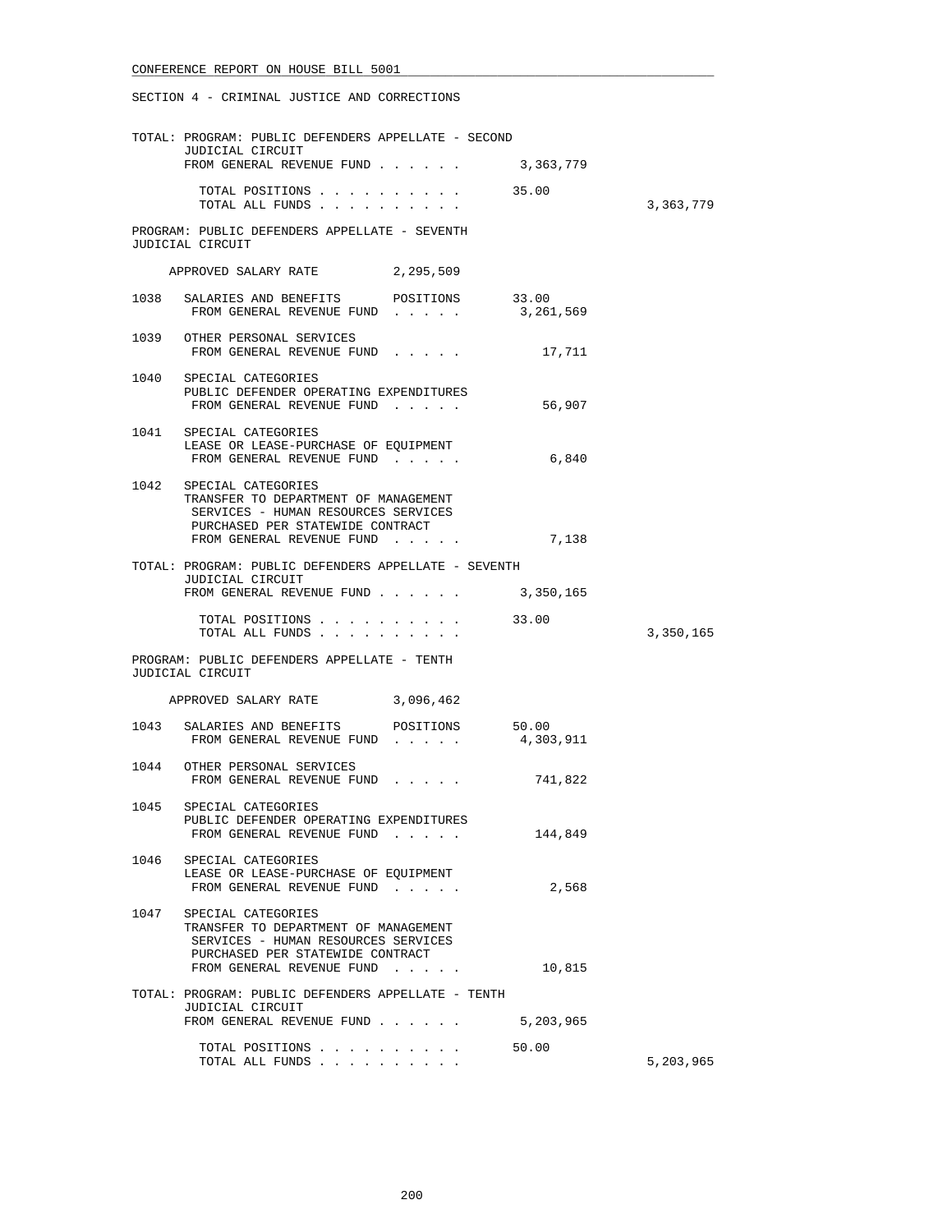|         | SECTION 4 - CRIMINAL JUSTICE AND CORRECTIONS                                                                                                                            |           |           |
|---------|-------------------------------------------------------------------------------------------------------------------------------------------------------------------------|-----------|-----------|
|         | PROGRAM: PUBLIC DEFENDERS APPELLATE - ELEVENTH<br>JUDICIAL CIRCUIT                                                                                                      |           |           |
|         | APPROVED SALARY RATE 1,420,215                                                                                                                                          |           |           |
|         | 1048 SALARIES AND BENEFITS POSITIONS 18.00<br>FROM GENERAL REVENUE FUND 1,895,902                                                                                       |           |           |
|         | 1049 OTHER PERSONAL SERVICES<br>FROM GENERAL REVENUE FUND                                                                                                               | 509       |           |
|         | 1050 SPECIAL CATEGORIES<br>PUBLIC DEFENDER OPERATING EXPENDITURES<br>FROM GENERAL REVENUE FUND                                                                          | 7,161     |           |
| 1051    | SPECIAL CATEGORIES<br>TRANSFER TO DEPARTMENT OF MANAGEMENT<br>SERVICES - HUMAN RESOURCES SERVICES<br>PURCHASED PER STATEWIDE CONTRACT<br>FROM GENERAL REVENUE FUND      | 4,325     |           |
|         | TOTAL: PROGRAM: PUBLIC DEFENDERS APPELLATE - ELEVENTH<br>JUDICIAL CIRCUIT<br>FROM GENERAL REVENUE FUND 1,907,897                                                        |           |           |
|         | TOTAL POSITIONS 18.00<br>TOTAL ALL FUNDS                                                                                                                                |           | 1,907,897 |
|         | PROGRAM: PUBLIC DEFENDERS APPELLATE - FIFTEENTH<br>JUDICIAL CIRCUIT                                                                                                     |           |           |
|         | APPROVED SALARY RATE 3,029,526                                                                                                                                          |           |           |
|         | 1052 SALARIES AND BENEFITS POSITIONS 37.00<br>FROM GENERAL REVENUE FUND 3,941,705<br>FROM INDIGENT CRIMINAL DEFENSE<br>TRUST FUND                                       |           | 132,875   |
|         | 1053 OTHER PERSONAL SERVICES<br>FROM INDIGENT CRIMINAL DEFENSE<br>TRUST FUND                                                                                            |           | 57,650    |
| 1054    | SPECIAL CATEGORIES<br>PUBLIC DEFENDER OPERATING EXPENDITURES<br>FROM GENERAL REVENUE FUND<br>FROM INDIGENT CRIMINAL DEFENSE<br>TRUST FUND                               | 44,974    | 150,000   |
|         | 1055 SPECIAL CATEGORIES<br>LEASE OR LEASE-PURCHASE OF EQUIPMENT<br>FROM INDIGENT CRIMINAL DEFENSE<br>TRUST FUND                                                         |           | 660       |
|         | 1056 SPECIAL CATEGORIES<br>TRANSFER TO DEPARTMENT OF MANAGEMENT<br>SERVICES - HUMAN RESOURCES SERVICES<br>PURCHASED PER STATEWIDE CONTRACT<br>FROM GENERAL REVENUE FUND | 8,001     |           |
|         | TOTAL: PROGRAM: PUBLIC DEFENDERS APPELLATE - FIFTEENTH                                                                                                                  |           |           |
|         | <b>JUDICIAL CIRCUIT</b><br>FROM GENERAL REVENUE FUND<br>FROM TRUST FUNDS                                                                                                | 3,994,680 | 341,185   |
|         | TOTAL POSITIONS 37.00<br>TOTAL ALL FUNDS                                                                                                                                |           | 4,335,865 |
|         | CAPITAL COLLATERAL REGIONAL COUNSELS                                                                                                                                    |           |           |
|         | PROGRAM: NORTHERN REGIONAL COUNSEL                                                                                                                                      |           |           |
| COUNSEL | CAPITAL JUSTICE REPRESENTATION - NORTHERN REGIONAL                                                                                                                      |           |           |

APPROVED SALARY RATE 1,286,677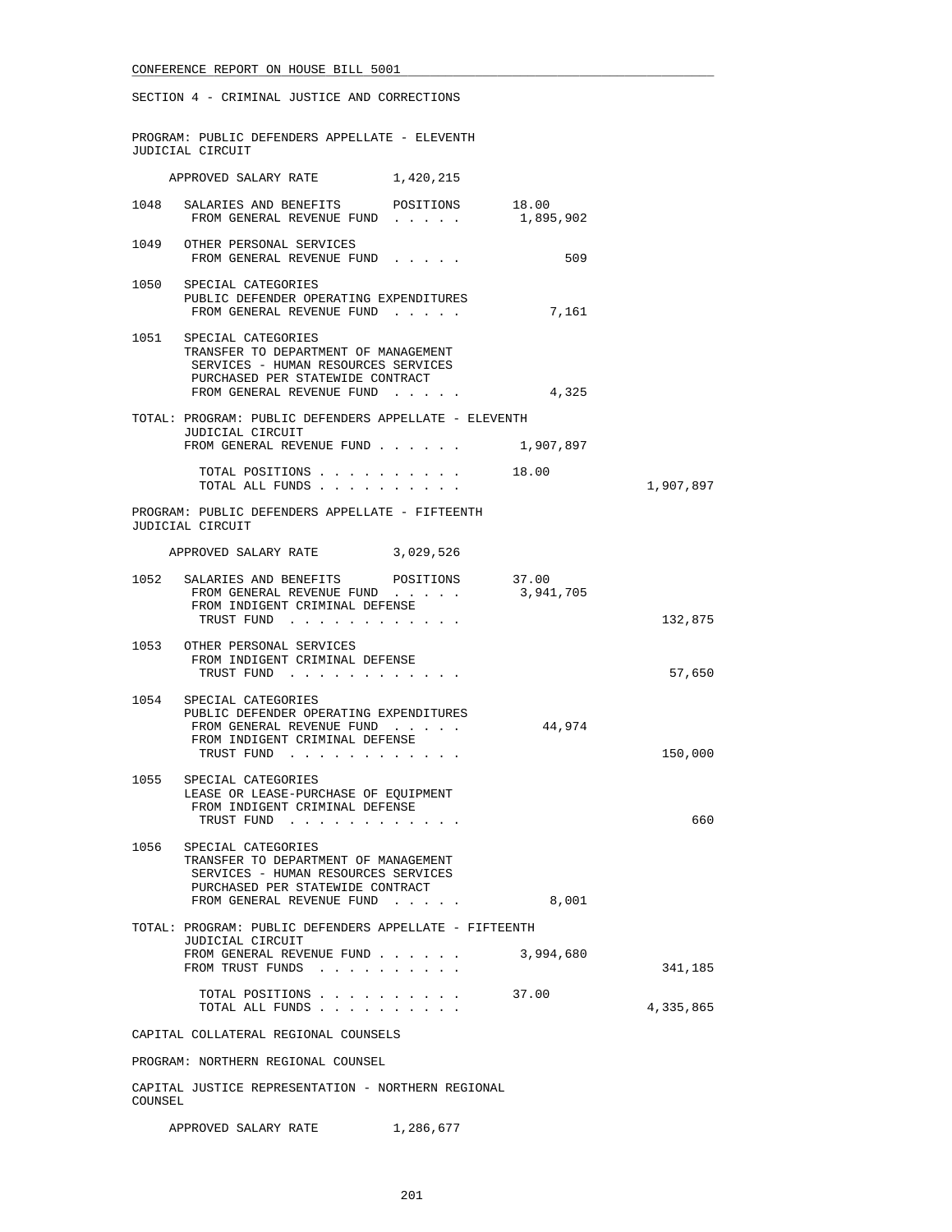|         | 1057 SALARIES AND BENEFITS POSITIONS<br>FROM GENERAL REVENUE FUND 1,802,857                                                                                             | 20.00     |           |
|---------|-------------------------------------------------------------------------------------------------------------------------------------------------------------------------|-----------|-----------|
|         | 1058 SPECIAL CATEGORIES<br>CASE RELATED COSTS<br>FROM GENERAL REVENUE FUND                                                                                              | 680,199   |           |
|         | 1059 SPECIAL CATEGORIES<br>OPERATING EXPENDITURES<br>FROM GENERAL REVENUE FUND<br>FROM CAPITAL COLLATERAL REGIONAL<br>COUNSEL TRUST FUND                                | 290,413   | 124,796   |
|         | 1060 SPECIAL CATEGORIES<br>RISK MANAGEMENT INSURANCE<br>FROM GENERAL REVENUE FUND                                                                                       | 2,773     |           |
|         | 1061 SPECIAL CATEGORIES<br>LEASE OR LEASE-PURCHASE OF EQUIPMENT<br>FROM GENERAL REVENUE FUND                                                                            | 1,000     |           |
|         | 1062 SPECIAL CATEGORIES<br>TRANSFER TO DEPARTMENT OF MANAGEMENT<br>SERVICES - HUMAN RESOURCES SERVICES<br>PURCHASED PER STATEWIDE CONTRACT<br>FROM GENERAL REVENUE FUND | 4,313     |           |
|         | TOTAL: CAPITAL JUSTICE REPRESENTATION - NORTHERN REGIONAL                                                                                                               |           |           |
|         | COUNSEL<br>FROM GENERAL REVENUE FUND 2,781,555<br>FROM TRUST FUNDS                                                                                                      |           | 124,796   |
|         | TOTAL POSITIONS<br>TOTAL ALL FUNDS                                                                                                                                      | 20.00     | 2,906,351 |
|         | PROGRAM: MIDDLE REGIONAL COUNSEL                                                                                                                                        |           |           |
|         |                                                                                                                                                                         |           |           |
| COUNSEL | CAPITAL JUSTICE REPRESENTATION - MIDDLE REGIONAL                                                                                                                        |           |           |
|         | APPROVED SALARY RATE 2,774,179                                                                                                                                          |           |           |
|         | 1063 SALARIES AND BENEFITS POSITIONS 42.00<br>FROM GENERAL REVENUE FUND                                                                                                 | 3,851,908 |           |
|         | 1064 OTHER PERSONAL SERVICES<br>FROM GENERAL REVENUE FUND                                                                                                               | 71,851    |           |
|         | 1064A SPECIAL CATEGORIES<br>ACQUISITION OF MOTOR VEHICLES<br>FROM CAPITAL COLLATERAL REGIONAL<br>COUNSEL TRUST FUND                                                     |           | 55,000    |
| 1065    | SPECIAL CATEGORIES<br>CASE RELATED COSTS<br>FROM GENERAL REVENUE FUND<br>FROM CAPITAL COLLATERAL REGIONAL<br>COUNSEL TRUST FUND                                         | 290,002   | 600,002   |
| 1066    | SPECIAL CATEGORIES<br>OPERATING EXPENDITURES<br>FROM GENERAL REVENUE FUND<br>FROM CAPITAL COLLATERAL REGIONAL<br>COUNSEL TRUST FUND                                     | 556,838   | 133,742   |
| 1067    | SPECIAL CATEGORIES<br>RISK MANAGEMENT INSURANCE<br>FROM CAPITAL COLLATERAL REGIONAL<br>COUNSEL TRUST FUND                                                               |           | 9,130     |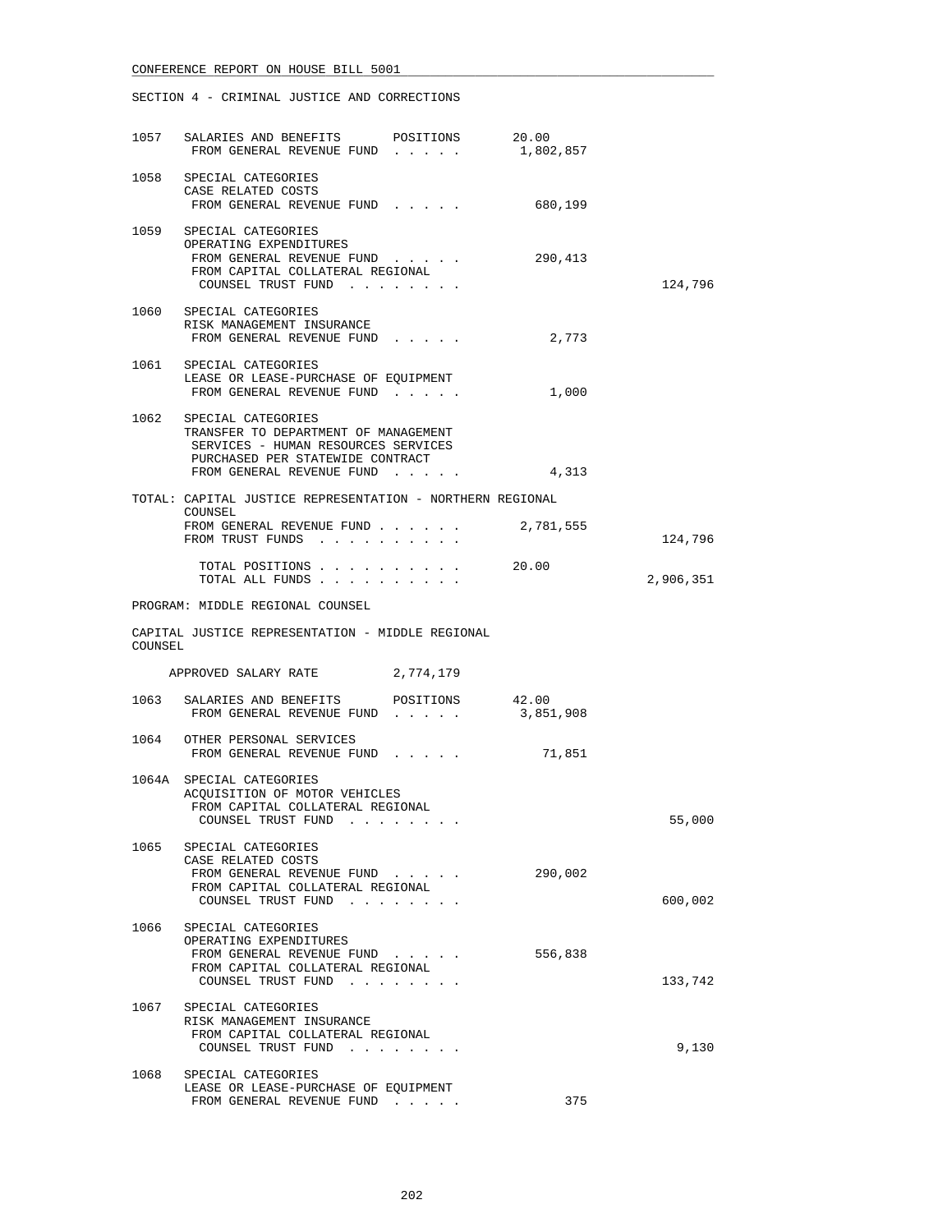| 1069    | SPECIAL CATEGORIES<br>TRANSFER TO DEPARTMENT OF MANAGEMENT<br>SERVICES - HUMAN RESOURCES SERVICES<br>PURCHASED PER STATEWIDE CONTRACT<br>FROM GENERAL REVENUE FUND | 9,084     |           |
|---------|--------------------------------------------------------------------------------------------------------------------------------------------------------------------|-----------|-----------|
|         | TOTAL: CAPITAL JUSTICE REPRESENTATION - MIDDLE REGIONAL                                                                                                            |           |           |
|         | COUNSEL<br>FROM GENERAL REVENUE FUND<br>FROM TRUST FUNDS                                                                                                           | 4,780,058 | 797,874   |
|         | TOTAL POSITIONS<br>TOTAL ALL FUNDS                                                                                                                                 | 42.00     | 5,577,932 |
|         | PROGRAM: SOUTHERN REGIONAL COUNSEL                                                                                                                                 |           |           |
| COUNSEL | CAPITAL JUSTICE REPRESENTATION - SOUTHERN REGIONAL                                                                                                                 |           |           |
|         | APPROVED SALARY RATE 2,321,663                                                                                                                                     |           |           |
|         | 1070 SALARIES AND BENEFITS POSITIONS 34.00<br>FROM GENERAL REVENUE FUND                                                                                            | 3,137,829 |           |
|         | 1071 OTHER PERSONAL SERVICES<br>FROM GENERAL REVENUE FUND                                                                                                          | 25,434    |           |
| 1072    | SPECIAL CATEGORIES<br>CASE RELATED COSTS<br>FROM GENERAL REVENUE FUND<br>FROM CAPITAL COLLATERAL REGIONAL<br>COUNSEL TRUST FUND                                    | 315,621   | 333,877   |
|         | 1073 SPECIAL CATEGORIES<br>OPERATING EXPENDITURES<br>FROM GENERAL REVENUE FUND<br>FROM CAPITAL COLLATERAL REGIONAL<br>COUNSEL TRUST FUND                           | 588,055   | 135,000   |
| 1074    | SPECIAL CATEGORIES<br>RISK MANAGEMENT INSURANCE<br>FROM CAPITAL COLLATERAL REGIONAL<br>COUNSEL TRUST FUND                                                          |           | 7,226     |
|         | 1075 SPECIAL CATEGORIES<br>LEASE OR LEASE-PURCHASE OF EQUIPMENT<br>FROM GENERAL REVENUE FUND                                                                       | 702       |           |
| 1076    | SPECIAL CATEGORIES<br>TRANSFER TO DEPARTMENT OF MANAGEMENT<br>SERVICES - HUMAN RESOURCES SERVICES<br>PURCHASED PER STATEWIDE CONTRACT                              |           |           |
|         | FROM GENERAL REVENUE FUND                                                                                                                                          | 7,138     |           |
|         | TOTAL: CAPITAL JUSTICE REPRESENTATION - SOUTHERN REGIONAL                                                                                                          |           |           |
|         | COUNSEL<br>FROM GENERAL REVENUE FUND<br>FROM TRUST FUNDS                                                                                                           | 4,074,779 | 476,103   |
|         | TOTAL POSITIONS<br>TOTAL ALL FUNDS                                                                                                                                 | 34.00     | 4,550,882 |
|         |                                                                                                                                                                    |           |           |

CRIMINAL CONFLICT AND CIVIL REGIONAL COUNSELS

 Each Office of Criminal Conflict and Civil Regional Counsel must submit to the Justice Administrative Commission (JAC) a quarterly report detailing the number of appointed and reappointed cases by case type, number of cases closed by case type, number of clients represented, and number of conflicts by case type and the basis for the conflict. The JAC shall compile the reports into a tab delineated spreadsheet format and submit the results to the chair of the Senate Appropriations Subcommittee on Criminal and Civil Justice and the chair of the House of Representatives Justice Appropriations Subcommittee within three weeks after the end of each quarter.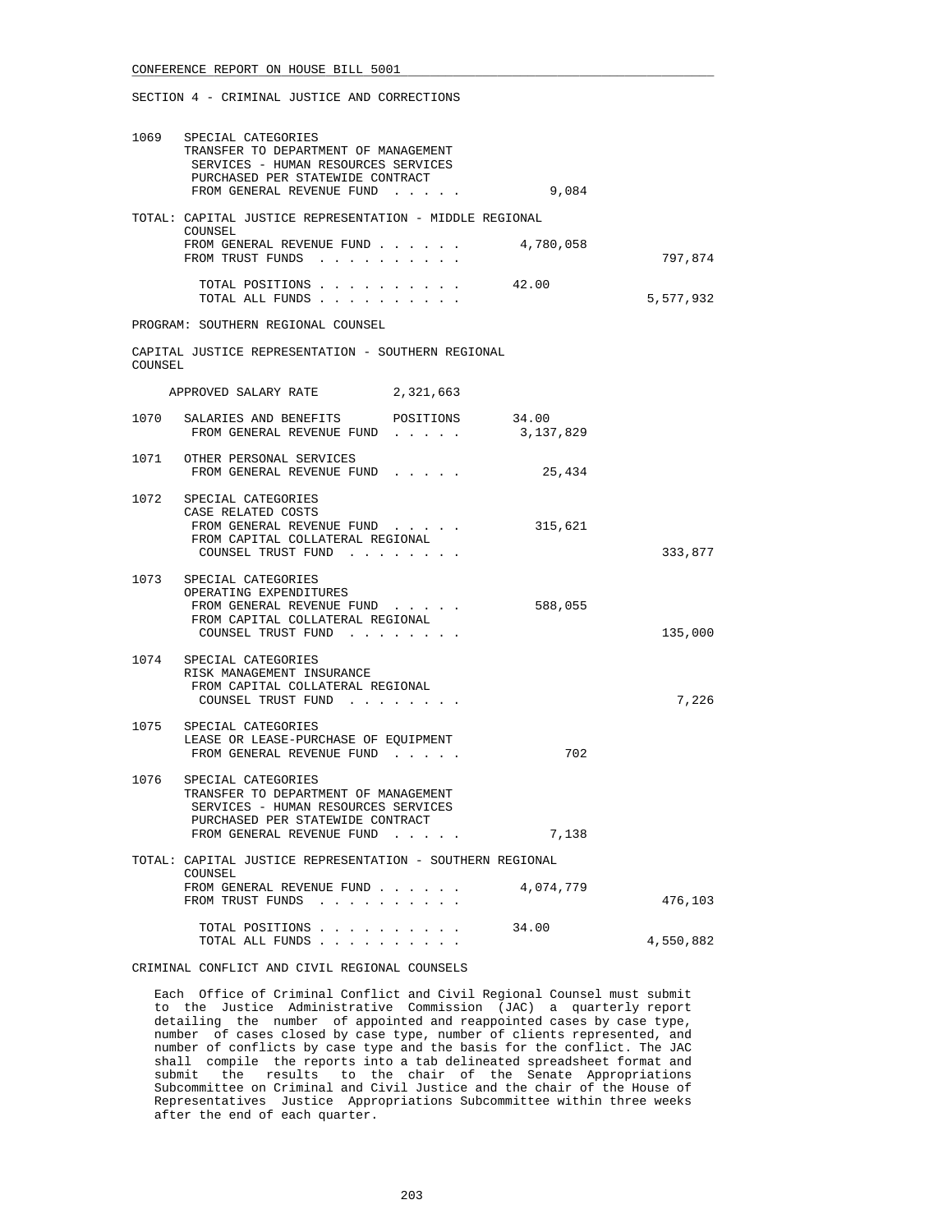|      | SECTION 4 - CRIMINAL JUSTICE AND CORRECTIONS                                                                                                                                                                  |           |            |            |
|------|---------------------------------------------------------------------------------------------------------------------------------------------------------------------------------------------------------------|-----------|------------|------------|
|      | PROGRAM: REGIONAL CONFLICT COUNSEL - FIRST                                                                                                                                                                    |           |            |            |
|      | APPROVED SALARY RATE                                                                                                                                                                                          | 8,504,736 |            |            |
|      | 1077 SALARIES AND BENEFITS POSITIONS 139.00<br>FROM GENERAL REVENUE FUND<br>FROM GRANTS AND DONATIONS TRUST<br>FUND $\ldots$ $\ldots$ $\ldots$ $\ldots$ $\ldots$ $\ldots$                                     |           | 10,982,672 | 1,208,036  |
|      | 1078 OTHER PERSONAL SERVICES<br>FROM GENERAL REVENUE FUND                                                                                                                                                     |           | 267,996    |            |
| 1079 | SPECIAL CATEGORIES<br>REGIONAL CONFLICT COUNSEL OPERATIONS<br>FROM GENERAL REVENUE FUND<br>FROM GRANTS AND DONATIONS TRUST<br>FUND $\cdots$<br>FROM INDIGENT CIVIL DEFENSE TRUST                              |           | 1,363,912  | 60,000     |
|      | FUND $\ldots$ $\ldots$ $\ldots$ $\ldots$ $\ldots$ $\ldots$<br>1080 SPECIAL CATEGORIES                                                                                                                         |           |            | 75,000     |
|      | RISK MANAGEMENT INSURANCE<br>FROM GENERAL REVENUE FUND                                                                                                                                                        |           | 20,593     |            |
|      | 1081 SPECIAL CATEGORIES<br>REGIONAL CONFLICT COUNSEL DUE PROCESS<br>COSTS                                                                                                                                     |           |            |            |
|      | FROM GENERAL REVENUE FUND<br>FROM GRANTS AND DONATIONS TRUST<br>FUND                                                                                                                                          |           | 3,144,765  | 20,129     |
|      | 1082 SPECIAL CATEGORIES<br>LEASE OR LEASE-PURCHASE OF EQUIPMENT<br>FROM GENERAL REVENUE FUND                                                                                                                  |           | 57,228     |            |
| 1083 | SPECIAL CATEGORIES<br>TRANSFER TO DEPARTMENT OF MANAGEMENT<br>SERVICES - HUMAN RESOURCES SERVICES<br>PURCHASED PER STATEWIDE CONTRACT<br>FROM GENERAL REVENUE FUND<br>FROM GRANTS AND DONATIONS TRUST<br>FUND |           | 27,279     | 2,969      |
|      | TOTAL: PROGRAM: REGIONAL CONFLICT COUNSEL - FIRST<br>FROM GENERAL REVENUE FUND<br>FROM TRUST FUNDS                                                                                                            |           | 15,864,445 | 1,366,134  |
|      | TOTAL POSITIONS<br>TOTAL ALL FUNDS                                                                                                                                                                            |           | 139.00     | 17,230,579 |
|      | PROGRAM: REGIONAL CONFLICT COUNSEL - SECOND                                                                                                                                                                   |           |            |            |
|      | APPROVED SALARY RATE                                                                                                                                                                                          | 7,438,775 |            |            |
|      | 1084 SALARIES AND BENEFITS POSITIONS 127.50<br>FROM GENERAL REVENUE FUND<br>FROM GRANTS AND DONATIONS TRUST<br>FUND                                                                                           |           | 10,245,736 | 623,023    |
|      | 1085 OTHER PERSONAL SERVICES<br>FROM GENERAL REVENUE FUND                                                                                                                                                     |           | 131,500    |            |
|      | 1086 SPECIAL CATEGORIES<br>REGIONAL CONFLICT COUNSEL OPERATIONS<br>FROM GENERAL REVENUE FUND<br>FROM GRANTS AND DONATIONS TRUST<br>FUND                                                                       |           | 1,234,845  | 274,725    |
|      | 1087 SPECIAL CATEGORIES<br>RISK MANAGEMENT INSURANCE<br>FROM GENERAL REVENUE FUND                                                                                                                             |           | 44,982     |            |
| 1088 | SPECIAL CATEGORIES<br>REGIONAL CONFLICT COUNSEL DUE PROCESS                                                                                                                                                   |           |            |            |
|      | COSTS<br>FROM GENERAL REVENUE FUND                                                                                                                                                                            |           | 374,657    |            |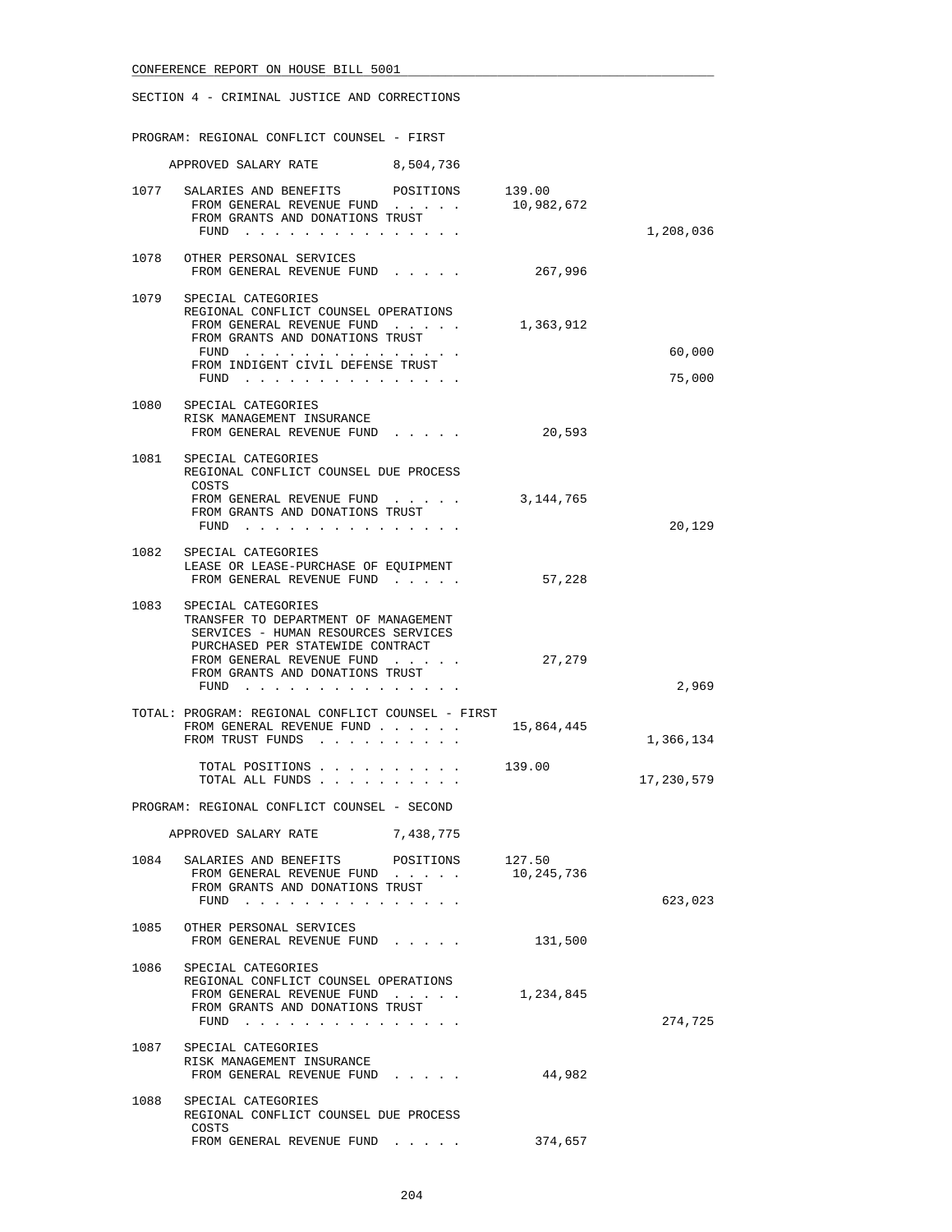|      | SECTION 4 - CRIMINAL JUSTICE AND CORRECTIONS                                               |           |            |
|------|--------------------------------------------------------------------------------------------|-----------|------------|
|      | FROM GRANTS AND DONATIONS TRUST                                                            |           | 227,678    |
|      | $FUND$<br>FROM INDIGENT CIVIL DEFENSE TRUST                                                |           |            |
|      | FUND $\cdots$                                                                              |           | 75,000     |
|      | 1089 SPECIAL CATEGORIES                                                                    |           |            |
|      | LEASE OR LEASE-PURCHASE OF EQUIPMENT                                                       |           |            |
|      | FROM GENERAL REVENUE FUND                                                                  | 24,816    |            |
|      | 1090 SPECIAL CATEGORIES                                                                    |           |            |
|      | TRANSFER TO DEPARTMENT OF MANAGEMENT                                                       |           |            |
|      | SERVICES - HUMAN RESOURCES SERVICES                                                        |           |            |
|      | PURCHASED PER STATEWIDE CONTRACT                                                           |           |            |
|      | FROM GENERAL REVENUE FUND<br>FROM GRANTS AND DONATIONS TRUST                               | 27,230    |            |
|      | FUND $\cdots$                                                                              |           | 1,697      |
|      |                                                                                            |           |            |
|      | TOTAL: PROGRAM: REGIONAL CONFLICT COUNSEL - SECOND<br>FROM GENERAL REVENUE FUND 12,083,766 |           |            |
|      | FROM TRUST FUNDS                                                                           |           | 1,202,123  |
|      |                                                                                            |           |            |
|      | TOTAL POSITIONS $\ldots$ , 127.50<br>TOTAL ALL FUNDS                                       |           | 13,285,889 |
|      |                                                                                            |           |            |
|      | PROGRAM: REGIONAL CONFLICT COUNSEL - THIRD                                                 |           |            |
|      | APPROVED SALARY RATE 5,138,924                                                             |           |            |
|      | 1091 SALARIES AND BENEFITS POSITIONS 76.50                                                 |           |            |
|      | FROM GENERAL REVENUE FUND                                                                  | 6,606,171 |            |
|      | FROM GRANTS AND DONATIONS TRUST<br>FUND $\cdots$                                           |           | 663,214    |
|      |                                                                                            |           |            |
|      | 1092 OTHER PERSONAL SERVICES                                                               |           |            |
|      | FROM GENERAL REVENUE FUND                                                                  | 89,688    |            |
| 1093 | SPECIAL CATEGORIES                                                                         |           |            |
|      | REGIONAL CONFLICT COUNSEL OPERATIONS                                                       |           |            |
|      | FROM GENERAL REVENUE FUND<br>FROM GRANTS AND DONATIONS TRUST                               | 516,696   |            |
|      | FUND $\cdots$                                                                              |           | 69,742     |
|      | FROM INDIGENT CIVIL DEFENSE TRUST                                                          |           |            |
|      | FUND $\cdots$                                                                              |           | 20,000     |
|      | 1094 SPECIAL CATEGORIES                                                                    |           |            |
|      | RISK MANAGEMENT INSURANCE                                                                  |           |            |
|      | FROM GENERAL REVENUE FUND                                                                  | 9,563     |            |
|      | 1095 SPECIAL CATEGORIES                                                                    |           |            |
|      | REGIONAL CONFLICT COUNSEL DUE PROCESS                                                      |           |            |
|      | COSTS<br>FROM GENERAL REVENUE FUND                                                         | 670,291   |            |
|      | FROM GRANTS AND DONATIONS TRUST                                                            |           |            |
|      | FUND<br>and the state of the state of                                                      |           | 145,020    |
| 1096 | SPECIAL CATEGORIES                                                                         |           |            |
|      | LEASE OR LEASE-PURCHASE OF EQUIPMENT                                                       |           |            |
|      | FROM GENERAL REVENUE FUND                                                                  | 1,100     |            |
| 1097 | SPECIAL CATEGORIES                                                                         |           |            |
|      | TRANSFER TO DEPARTMENT OF MANAGEMENT                                                       |           |            |
|      | SERVICES - HUMAN RESOURCES SERVICES                                                        |           |            |
|      | PURCHASED PER STATEWIDE CONTRACT<br>FROM GENERAL REVENUE FUND                              | 14,858    |            |
|      | FROM GRANTS AND DONATIONS TRUST                                                            |           |            |
|      | FUND $\cdots$                                                                              |           | 2,545      |
|      | TOTAL: PROGRAM: REGIONAL CONFLICT COUNSEL - THIRD                                          |           |            |
|      | FROM GENERAL REVENUE FUND                                                                  | 7,908,367 |            |
|      | FROM TRUST FUNDS                                                                           |           | 900,521    |
|      | TOTAL POSITIONS                                                                            | 76.50     |            |
|      | TOTAL ALL FUNDS                                                                            |           | 8,808,888  |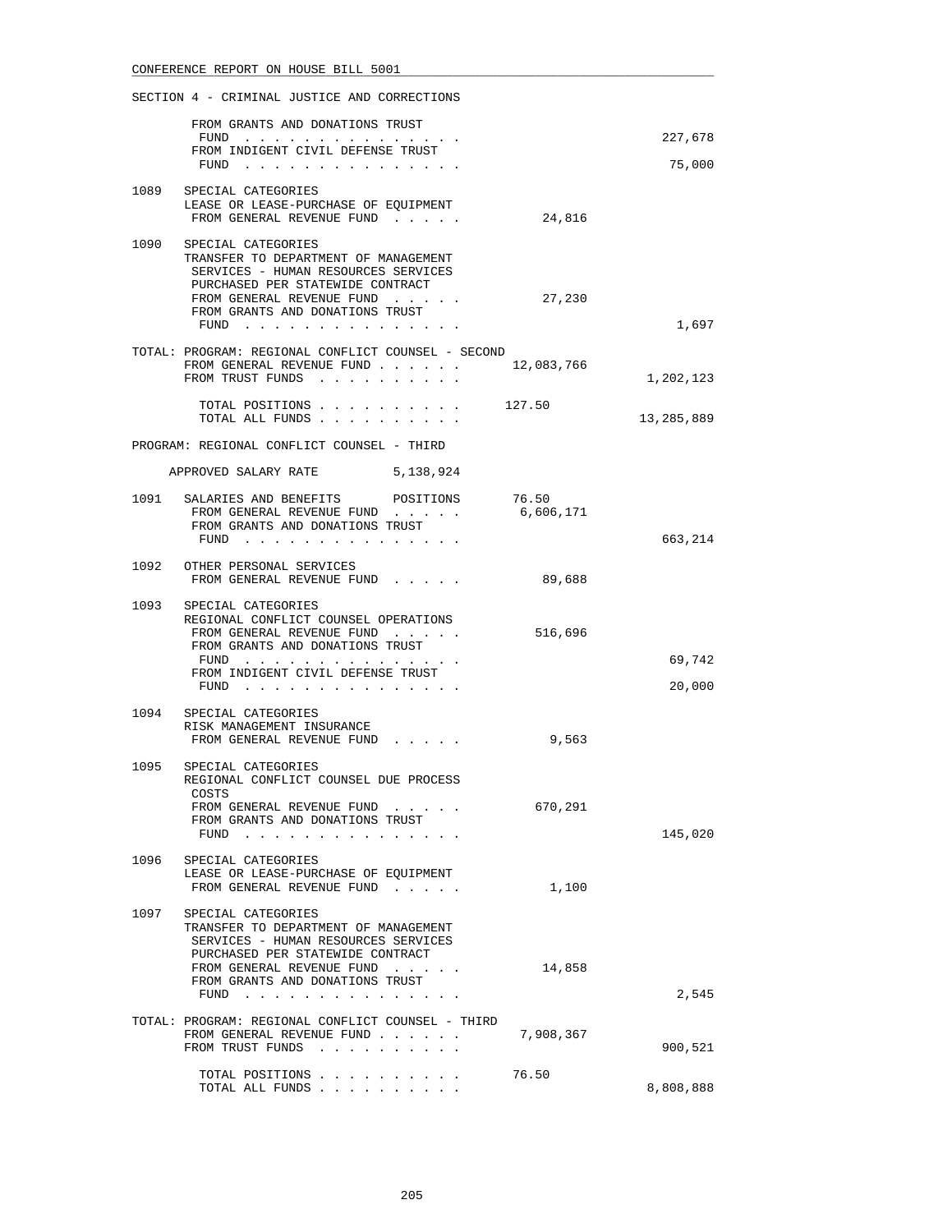|      | SECTION 4 - CRIMINAL JUSTICE AND CORRECTIONS                                                                                                                                                                  |                     |                   |
|------|---------------------------------------------------------------------------------------------------------------------------------------------------------------------------------------------------------------|---------------------|-------------------|
|      | PROGRAM: REGIONAL CONFLICT COUNSEL - FOURTH                                                                                                                                                                   |                     |                   |
|      | APPROVED SALARY RATE 7,709,066                                                                                                                                                                                |                     |                   |
|      | 1098 SALARIES AND BENEFITS POSITIONS 127.00<br>FROM GENERAL REVENUE FUND<br>FROM GRANTS AND DONATIONS TRUST<br>FUND                                                                                           | 10,122,011          | 1,008,116         |
|      | 1099 OTHER PERSONAL SERVICES<br>FROM GENERAL REVENUE FUND                                                                                                                                                     | 76,390              |                   |
|      | 1100 SPECIAL CATEGORIES<br>REGIONAL CONFLICT COUNSEL OPERATIONS<br>FROM GENERAL REVENUE FUND<br>FROM GRANTS AND DONATIONS TRUST<br>FUND<br>FROM INDIGENT CIVIL DEFENSE TRUST<br>FUND $\cdots$                 | 1,947,301           | 220,406<br>40,980 |
|      | 1101 SPECIAL CATEGORIES<br>RISK MANAGEMENT INSURANCE<br>FROM GENERAL REVENUE FUND                                                                                                                             | 18,480              |                   |
| 1102 | SPECIAL CATEGORIES<br>REGIONAL CONFLICT COUNSEL DUE PROCESS<br>COSTS<br>FROM GENERAL REVENUE FUND                                                                                                             | 746,191             |                   |
|      | 1103 SPECIAL CATEGORIES<br>LEASE OR LEASE-PURCHASE OF EQUIPMENT<br>FROM GENERAL REVENUE FUND                                                                                                                  | 7,682               |                   |
| 1104 | SPECIAL CATEGORIES<br>TRANSFER TO DEPARTMENT OF MANAGEMENT<br>SERVICES - HUMAN RESOURCES SERVICES<br>PURCHASED PER STATEWIDE CONTRACT<br>FROM GENERAL REVENUE FUND<br>FROM GRANTS AND DONATIONS TRUST<br>FUND | 17,065              | 2,333             |
|      | TOTAL: PROGRAM: REGIONAL CONFLICT COUNSEL - FOURTH<br>FROM GENERAL REVENUE FUND<br>FROM TRUST FUNDS                                                                                                           | 12,935,120          | 1,271,835         |
|      | TOTAL POSITIONS<br>TOTAL ALL FUNDS                                                                                                                                                                            | 127.00              | 14,206,955        |
|      | PROGRAM: REGIONAL CONFLICT COUNSEL - FIFTH                                                                                                                                                                    |                     |                   |
|      | APPROVED SALARY RATE 5,697,903                                                                                                                                                                                |                     |                   |
|      | 1105 SALARIES AND BENEFITS<br>POSITIONS<br>FROM GENERAL REVENUE FUND<br>FROM GRANTS AND DONATIONS TRUST<br>FUND $\cdots$                                                                                      | 104.00<br>7,654,481 | 513,597           |
| 1106 | OTHER PERSONAL SERVICES<br>FROM GENERAL REVENUE FUND                                                                                                                                                          | 141,577             |                   |
| 1107 | SPECIAL CATEGORIES<br>CONTRACTED SERVICES<br>FROM GRANTS AND DONATIONS TRUST<br>FUND $\cdots$                                                                                                                 |                     | 5,800             |
| 1108 | SPECIAL CATEGORIES<br>REGIONAL CONFLICT COUNSEL OPERATIONS<br>FROM GENERAL REVENUE FUND<br>FROM GRANTS AND DONATIONS TRUST<br>FUND<br>FROM INDIGENT CIVIL DEFENSE TRUST<br>FUND                               | 1,214,408           | 51,701<br>100,000 |
|      | 1109 SPECIAL CATEGORIES<br>RISK MANAGEMENT INSURANCE<br>FROM GENERAL REVENUE FUND                                                                                                                             | 14,210              |                   |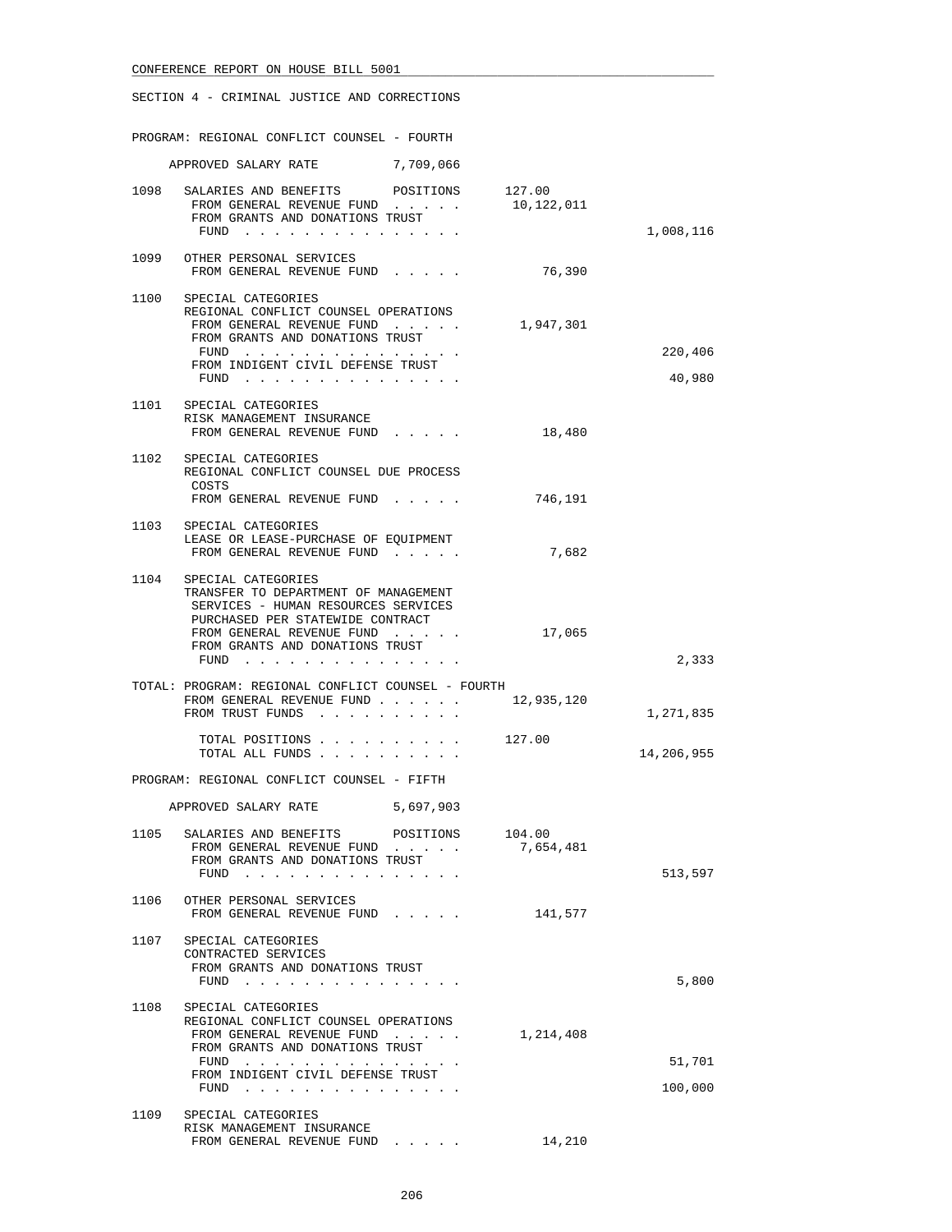|               |                            | 1110 SPECIAL CATEGORIES                                                                                                                                                                                                   |  |
|---------------|----------------------------|---------------------------------------------------------------------------------------------------------------------------------------------------------------------------------------------------------------------------|--|
| 30,000        | 746,667                    | REGIONAL CONFLICT COUNSEL DUE PROCESS<br>COSTS<br>FROM GENERAL REVENUE FUND<br>FROM GRANTS AND DONATIONS TRUST<br>FUND                                                                                                    |  |
|               | 12,000                     | 1111 SPECIAL CATEGORIES<br>LEASE OR LEASE-PURCHASE OF EQUIPMENT<br>FROM GENERAL REVENUE FUND                                                                                                                              |  |
|               | 20,951                     | 1112 SPECIAL CATEGORIES<br>TRANSFER TO DEPARTMENT OF MANAGEMENT<br>SERVICES - HUMAN RESOURCES SERVICES<br>PURCHASED PER STATEWIDE CONTRACT<br>FROM GENERAL REVENUE FUND<br>$\mathbf{r}$ and $\mathbf{r}$ and $\mathbf{r}$ |  |
| 701,098       | 9,804,294                  | TOTAL: PROGRAM: REGIONAL CONFLICT COUNSEL - FIFTH<br>FROM GENERAL REVENUE FUND<br>FROM TRUST FUNDS<br>$\sim$ $\sim$ $\sim$ $\sim$                                                                                         |  |
| 10,505,392    | 104.00                     | TOTAL POSITIONS<br>TOTAL ALL FUNDS                                                                                                                                                                                        |  |
| 182,899,264   | 885,066,712                | TOTAL: JUSTICE ADMINISTRATION<br>FROM GENERAL REVENUE FUND<br>FROM TRUST FUNDS                                                                                                                                            |  |
| 1,067,965,976 | 10,684.00<br>592, 215, 454 | TOTAL POSITIONS<br>TOTAL ALL FUNDS<br>TOTAL APPROVED SALARY RATE                                                                                                                                                          |  |

JUVENILE JUSTICE, DEPARTMENT OF

 From the funds in Specific Appropriations 1113 through 1192, the Department of Juvenile Justice may work within its existing budget, including applicable grants, to implement any corrective action plan that is developed as a result of a Prison Rape Elimination Act audit conducted in accordance with Title 28, Part 115 of the Code of Federal Regulations. The department may request additional resources required through the Legislative Budget Request process as defined in chapter 216, Florida Statutes.

 From the funds in Specific Appropriations 1113 through 1192, the Department of Juvenile Justice shall conduct a comprehensive statewide review of county-level data, including a gap analysis of services and programs available across all counties in the state, to evaluate the implementation of juvenile justice policies at the county level. As a result of such review, the department shall prepare a report that includes benchmarking of counties' performance on factors that demonstrate how a county is supporting the department's strategic goals of preventing and diverting more youth from entering the juvenile justice system; providing appropriate, less restrictive, community-based sanctions and services; reserving serious sanctions for youth who pose the greatest risk to public safety; and focusing on rehabilitation. The report shall also include recommendations and strategies that can be implemented by the department or counties to address any identified deficiencies and to assist in developing a statewide, coordinated response across all of Florida's communities to support the department's strategic goals. A copy of the report shall be submitted to the Governor, President of the Senate, and Speaker of the House of Representatives by January 6, 2023.

 Funds provided in Specific Appropriations 1130, 1138, 1169, 1175, 1182, 1185, 1187, and 1189 are provided for the sole purpose of raising hourly wages of employees of secure and nonsecure residential program providers and employees of prevention and intervention program providers to at least \$15.00 per hour.

 The department shall enter into a supplemental wage agreement with each provider to include this minimum wage requirement to ensure compliance. The agreement must require the provider to agree to pay each of its employees at least \$15.00 per hour. The agreement shall include an attestation under penalty of perjury under section 837.012, Florida Statutes, stating that every employee of the provider, as of October 1, 2022, will be paid at least \$15.00 per hour.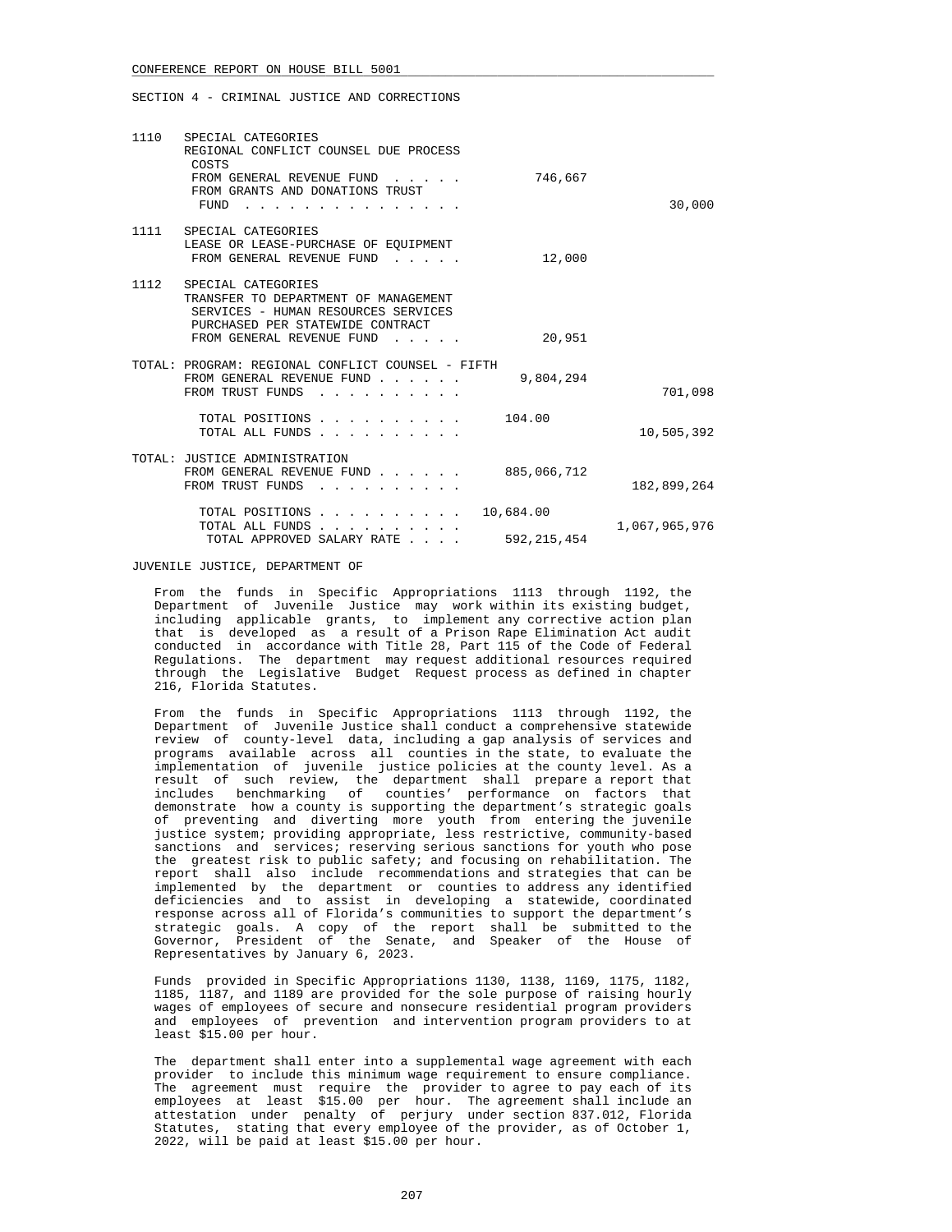Beginning January 1, 2023, an employee of a provider that is not receiving a wage of at least \$15.00 per hour may bring a civil action in a court of competent jurisdiction against his or her provider and, upon prevailing, shall recover the full amount of any back wages unlawfully withheld plus the same amount as liquidated damages, and shall be awarded reasonable attorney's fees and costs. In addition, they shall be entitled to such legal or equitable relief as may be appropriate to remedy the violation including, without limitation, reinstatement in employment and/or injunctive relief. Such actions may be brought as a class action pursuant to Rule 1.220 of the Florida Rules of Civil Procedure.

### PROGRAM: JUVENILE DETENTION PROGRAM

### DETENTION CENTERS

APPROVED SALARY RATE 56,825,139

| 1113 | SALARIES AND BENEFITS POSITIONS 1,453.00                                                                                                |                         |  |
|------|-----------------------------------------------------------------------------------------------------------------------------------------|-------------------------|--|
|      | FROM GENERAL REVENUE FUND<br>FROM FEDERAL GRANTS TRUST FUND                                                                             | 38,757,776<br>1,084,360 |  |
|      | FROM SHARED COUNTY/STATE JUVENILE                                                                                                       |                         |  |
|      | DETENTION TRUST FUND                                                                                                                    | 41,073,966              |  |
|      |                                                                                                                                         |                         |  |
|      | 1114 OTHER PERSONAL SERVICES<br>FROM GENERAL REVENUE FUND                                                                               | 593,404                 |  |
|      | FROM GRANTS AND DONATIONS TRUST                                                                                                         |                         |  |
|      |                                                                                                                                         | 254,030                 |  |
|      | FROM SHARED COUNTY/STATE JUVENILE<br>DETENTION TRUST FUND                                                                               | 1,383,919               |  |
|      |                                                                                                                                         |                         |  |
|      | 1115 EXPENSES                                                                                                                           |                         |  |
|      | FROM GENERAL REVENUE FUND<br>FROM FEDERAL GRANTS TRUST FUND                                                                             | 1,723,129<br>748,073    |  |
|      | FROM GRANTS AND DONATIONS TRUST                                                                                                         |                         |  |
|      | FUND $\cdots$                                                                                                                           | 575,000                 |  |
|      | FROM SHARED COUNTY/STATE JUVENILE                                                                                                       |                         |  |
|      | DETENTION TRUST FUND                                                                                                                    | 4,546,066               |  |
|      | 1116 OPERATING CAPITAL OUTLAY                                                                                                           |                         |  |
|      | FROM GENERAL REVENUE FUND                                                                                                               | 16,035                  |  |
|      | FROM FEDERAL GRANTS TRUST FUND<br>FROM SHARED COUNTY/STATE JUVENILE                                                                     | 144,220                 |  |
|      | DETENTION TRUST FUND                                                                                                                    | 49,941                  |  |
|      |                                                                                                                                         |                         |  |
|      | 1117 FOOD PRODUCTS<br>FROM GENERAL REVENUE FUND                                                                                         | 601,418                 |  |
|      | FROM FEDERAL GRANTS TRUST FUND                                                                                                          | 700,000                 |  |
|      | FROM SHARED COUNTY/STATE JUVENILE                                                                                                       |                         |  |
|      | DETENTION TRUST FUND                                                                                                                    | 1,000,497               |  |
|      | 1117A FIXED CAPITAL OUTLAY                                                                                                              |                         |  |
|      | DEPARTMENT OF JUVENILE JUSTICE MAINTENANCE                                                                                              |                         |  |
|      | AND REPAIR - STATE OWNED BUILDINGS<br>FROM GENERAL REVENUE FUND 1,582,200                                                               |                         |  |
|      |                                                                                                                                         |                         |  |
|      | From the funds in Specific Appropriation 1117A, \$1,582,200 in                                                                          |                         |  |
|      | nonrecurring funds from the General Revenue Fund is provided for<br>maintenance and repair of the Hillsborough, Broward, and Palm Beach |                         |  |
|      | detention centers.                                                                                                                      |                         |  |
|      |                                                                                                                                         |                         |  |
| 1118 | SPECIAL CATEGORIES                                                                                                                      |                         |  |
|      | GRANTS AND AIDS - GRANTS TO FISCALLY<br>CONSTRAINED COUNTIES FOR DETENTION CENTER                                                       |                         |  |
|      | COSTS                                                                                                                                   |                         |  |
|      | FROM GENERAL REVENUE FUND                                                                                                               | 3,883,853               |  |
| 1119 | SPECIAL CATEGORIES                                                                                                                      |                         |  |
|      | CONTRACTED SERVICES                                                                                                                     |                         |  |
|      | FROM GENERAL REVENUE FUND                                                                                                               | 1,385,595               |  |
|      | FROM FEDERAL GRANTS TRUST FUND<br>FROM SHARED COUNTY/STATE JUVENILE                                                                     | 40,690                  |  |
|      | DETENTION TRUST FUND                                                                                                                    | 1,483,075               |  |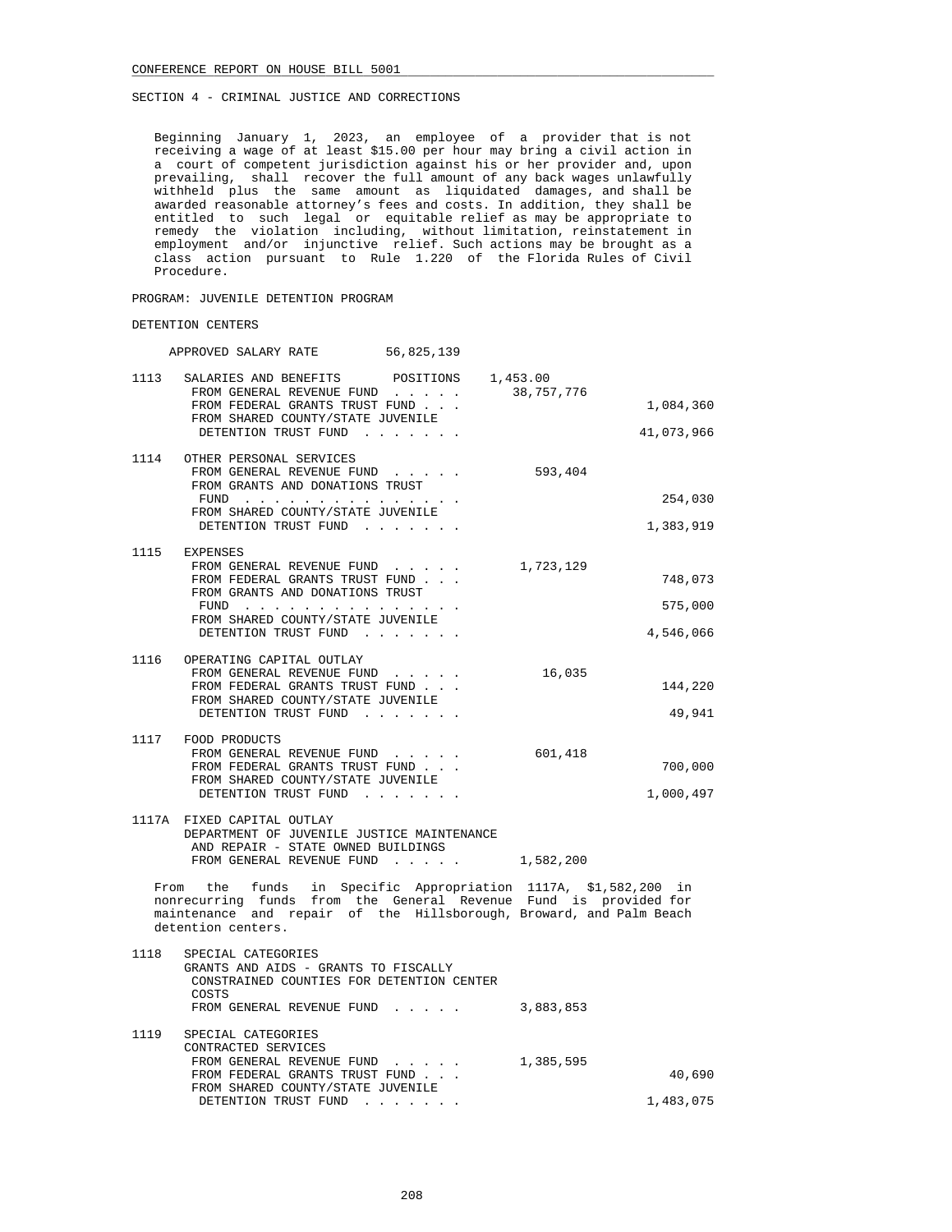SECTION 4 - CRIMINAL JUSTICE AND CORRECTIONS

| 1120    | SPECIAL CATEGORIES<br>GRANTS AND AIDS - CONTRACTED SERVICES<br>FROM GENERAL REVENUE FUND<br>FROM SHARED COUNTY/STATE JUVENILE<br>DETENTION TRUST FUND                                                                                                             | 10,639,307 | 9,576,801           |
|---------|-------------------------------------------------------------------------------------------------------------------------------------------------------------------------------------------------------------------------------------------------------------------|------------|---------------------|
| 1121    | SPECIAL CATEGORIES<br>RISK MANAGEMENT INSURANCE<br>FROM GENERAL REVENUE FUND<br>FROM SHARED COUNTY/STATE JUVENILE<br>DETENTION TRUST FUND                                                                                                                         | 2,240,570  | 3,094,117           |
|         | 1122 SPECIAL CATEGORIES<br>LEASE OR LEASE-PURCHASE OF EQUIPMENT<br>FROM GENERAL REVENUE FUND<br>FROM SHARED COUNTY/STATE JUVENILE<br>DETENTION TRUST FUND                                                                                                         | 137,364    | 134,195             |
| 1123    | SPECIAL CATEGORIES<br>TRANSFER TO DEPARTMENT OF MANAGEMENT<br>SERVICES - HUMAN RESOURCES SERVICES<br>PURCHASED PER STATEWIDE CONTRACT<br>FROM GENERAL REVENUE FUND<br>FROM FEDERAL GRANTS TRUST FUND<br>FROM SHARED COUNTY/STATE JUVENILE<br>DETENTION TRUST FUND | 169,521    | 9,255<br>258,983    |
|         | TOTAL: DETENTION CENTERS<br>FROM GENERAL REVENUE FUND $\ldots$ 61,730,172<br>FROM TRUST FUNDS                                                                                                                                                                     |            | 66, 157, 188        |
|         | TOTAL POSITIONS $\ldots$ , 1,453.00<br>TOTAL ALL FUNDS                                                                                                                                                                                                            |            | 127,887,360         |
| PROGRAM | PROGRAM: PROBATION AND COMMUNITY CORRECTIONS                                                                                                                                                                                                                      |            |                     |
|         | COMMUNITY SUPERVISION                                                                                                                                                                                                                                             |            |                     |
|         | APPROVED SALARY RATE 35,175,462                                                                                                                                                                                                                                   |            |                     |
| 1124    | SALARIES AND BENEFITS POSITIONS 826.50<br>FROM GENERAL REVENUE FUND                                                                                                                                                                                               | 47,367,293 |                     |
|         | 1125 OTHER PERSONAL SERVICES<br>FROM GENERAL REVENUE FUND<br>FROM GRANTS AND DONATIONS TRUST<br>$FUND$                                                                                                                                                            | 614,008    | 316                 |
|         | 1126 EXPENSES<br>FROM GENERAL REVENUE FUND<br>FROM FEDERAL GRANTS TRUST FUND<br>FROM SOCIAL SERVICES BLOCK GRANT<br>TRUST FUND<br>$\begin{array}{cccccccccccccc} . & . & . & . & . & . & . & . & . \end{array}$                                                   | 2,845,850  | 35,866<br>2,092,851 |
| 1127    | OPERATING CAPITAL OUTLAY<br>FROM GENERAL REVENUE FUND                                                                                                                                                                                                             | 5,000      |                     |
| 1128    | SPECIAL CATEGORIES<br>JUVENILE REDIRECTIONS PROGRAM<br>FROM GENERAL REVENUE FUND<br>and the company of                                                                                                                                                            | 4,225,716  |                     |

 Funds in Specific Appropriation 1128 are provided for services to youth at risk of commitment who are eligible to be placed in evidence-based and other alternative programs for family therapy services. These services shall be provided as an alternative to commitment. The Department of Juvenile Justice and each participating court may jointly develop criteria to identify youth appropriate for diversion into the Redirections Program.

 From the funds in Specific Appropriation 1128, \$250,000 in nonrecurring funds from the General Revenue Fund is provided for Parenting with Love and Limits (PLL) Evidence Based Family Stabilization and Trauma Model (HB 2785) (Senate Form 1576).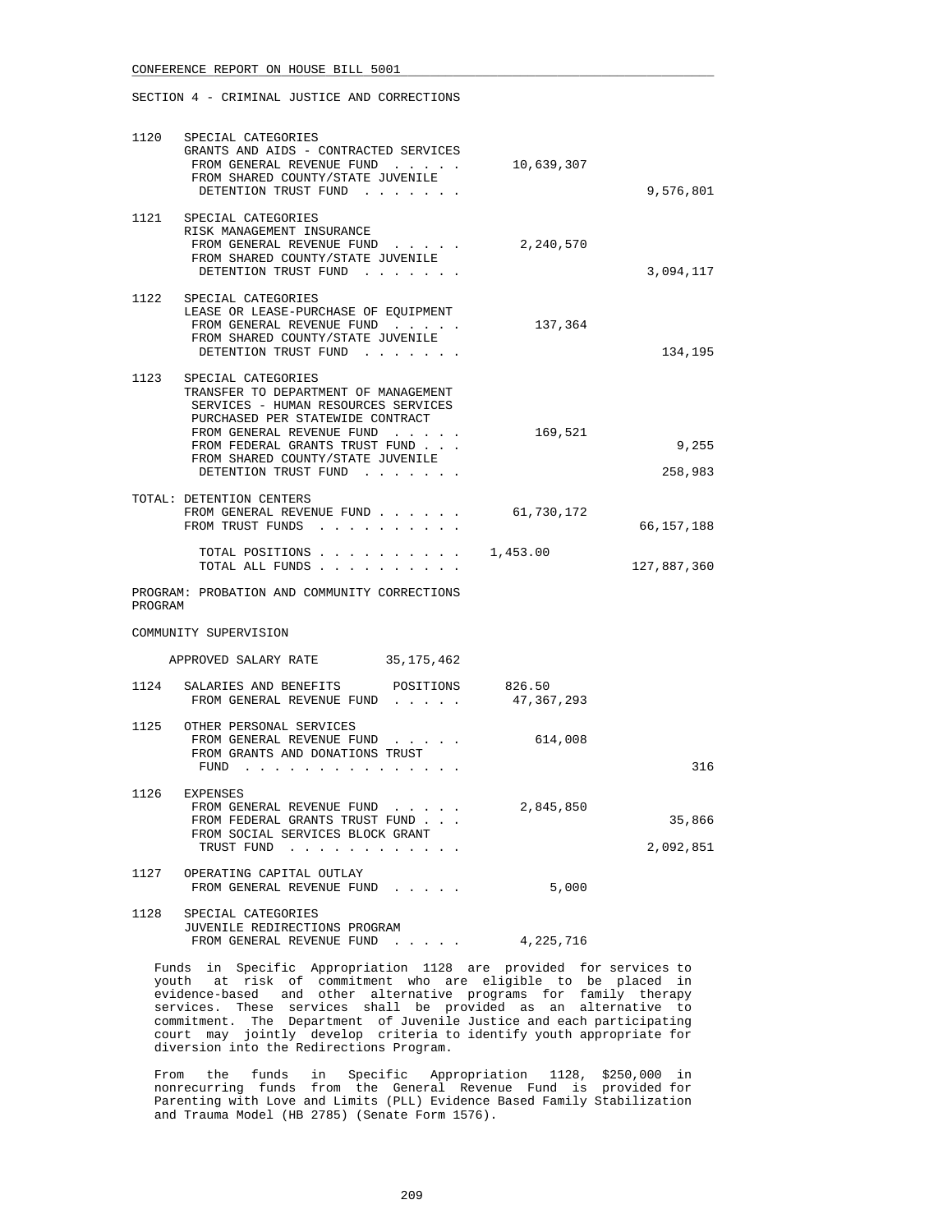| 1129 | SPECIAL CATEGORIES<br>CONTRACTED SERVICES<br>FROM GENERAL REVENUE FUND<br>$\sim$ $\sim$ $\sim$ $\sim$ $\sim$ $\sim$<br>FROM SOCIAL SERVICES BLOCK GRANT<br>TRUST FUND<br>. | 852,545    | 42,490    |
|------|----------------------------------------------------------------------------------------------------------------------------------------------------------------------------|------------|-----------|
| 1130 | SPECIAL CATEGORIES<br>GRANTS AND AIDS - CONTRACTED SERVICES                                                                                                                |            |           |
|      | FROM GENERAL REVENUE FUND<br>.                                                                                                                                             | 38,680,580 |           |
|      | FROM FEDERAL GRANTS TRUST FUND                                                                                                                                             |            | 242,028   |
|      | FROM GRANTS AND DONATIONS TRUST                                                                                                                                            |            |           |
|      | FUND                                                                                                                                                                       |            | 1,200,000 |
|      | FROM SOCIAL SERVICES BLOCK GRANT                                                                                                                                           |            |           |
|      | TRUST FUND                                                                                                                                                                 |            | 81,995    |

 From the funds in Specific Appropriation 1130, \$3,726,723 from the General Revenue Fund is provided to expand vocational and educational services for at risk youth. These transition services shall be based on individualized service planning to assist a youth in achieving successful outcomes when transitioning back to the community from residential commitment programs. This funding is contingent upon the passage of HB 7065, or similar legislation becoming a law.

|            | 234,381              | SPECIAL CATEGORIES<br>LEASE OR LEASE-PURCHASE OF EQUIPMENT<br>FROM GENERAL REVENUE FUND                                                                            | 1131          |
|------------|----------------------|--------------------------------------------------------------------------------------------------------------------------------------------------------------------|---------------|
|            | 241,998              | SPECIAL CATEGORIES<br>TRANSFER TO DEPARTMENT OF MANAGEMENT<br>SERVICES - HUMAN RESOURCES SERVICES<br>PURCHASED PER STATEWIDE CONTRACT<br>FROM GENERAL REVENUE FUND | 1132          |
| 3,695,546  | 95,067,371           | TOTAL: COMMUNITY SUPERVISION<br>FROM GENERAL REVENUE FUND<br>FROM TRUST FUNDS                                                                                      |               |
| 98,762,917 | 826.50               | TOTAL POSITIONS<br>TOTAL ALL FUNDS                                                                                                                                 |               |
|            |                      | COMMUNITY INTERVENTIONS AND SERVICES                                                                                                                               |               |
|            |                      | APPROVED SALARY RATE 20,275,699                                                                                                                                    |               |
|            | 496.00<br>27,705,981 | SALARIES AND BENEFITS POSITIONS<br>FROM GENERAL REVENUE FUND                                                                                                       | 1133          |
|            | 1,089,357            | OTHER PERSONAL SERVICES<br>FROM GENERAL REVENUE FUND                                                                                                               | 1134          |
| 1,381,642  | 1,323,924            | FROM GENERAL REVENUE FUND<br>FROM SOCIAL SERVICES BLOCK GRANT<br>TRUST FUND                                                                                        | 1135 EXPENSES |
|            | 5,000                | 1136 OPERATING CAPITAL OUTLAY<br>FROM GENERAL REVENUE FUND                                                                                                         |               |
| 27,856     | 625,680              | SPECIAL CATEGORIES<br>CONTRACTED SERVICES<br>FROM GENERAL REVENUE FUND<br>FROM SOCIAL SERVICES BLOCK GRANT<br>TRUST FUND                                           | 1137          |
| 118,489    | 17,439,397           | SPECIAL CATEGORIES<br>GRANTS AND AIDS - CONTRACTED SERVICES<br>FROM GENERAL REVENUE FUND<br>FROM GRANTS AND DONATIONS TRUST<br>FUND                                | 1138          |
|            |                      | From the funds in Specific Appropriation 1138, \$350,000 in                                                                                                        |               |
|            |                      |                                                                                                                                                                    |               |

 nonrecurring funds from the General Revenue Fund is provided for Integrated Care and Coordination for Youth (ICCY) (HB 2439) (Senate Form 2417).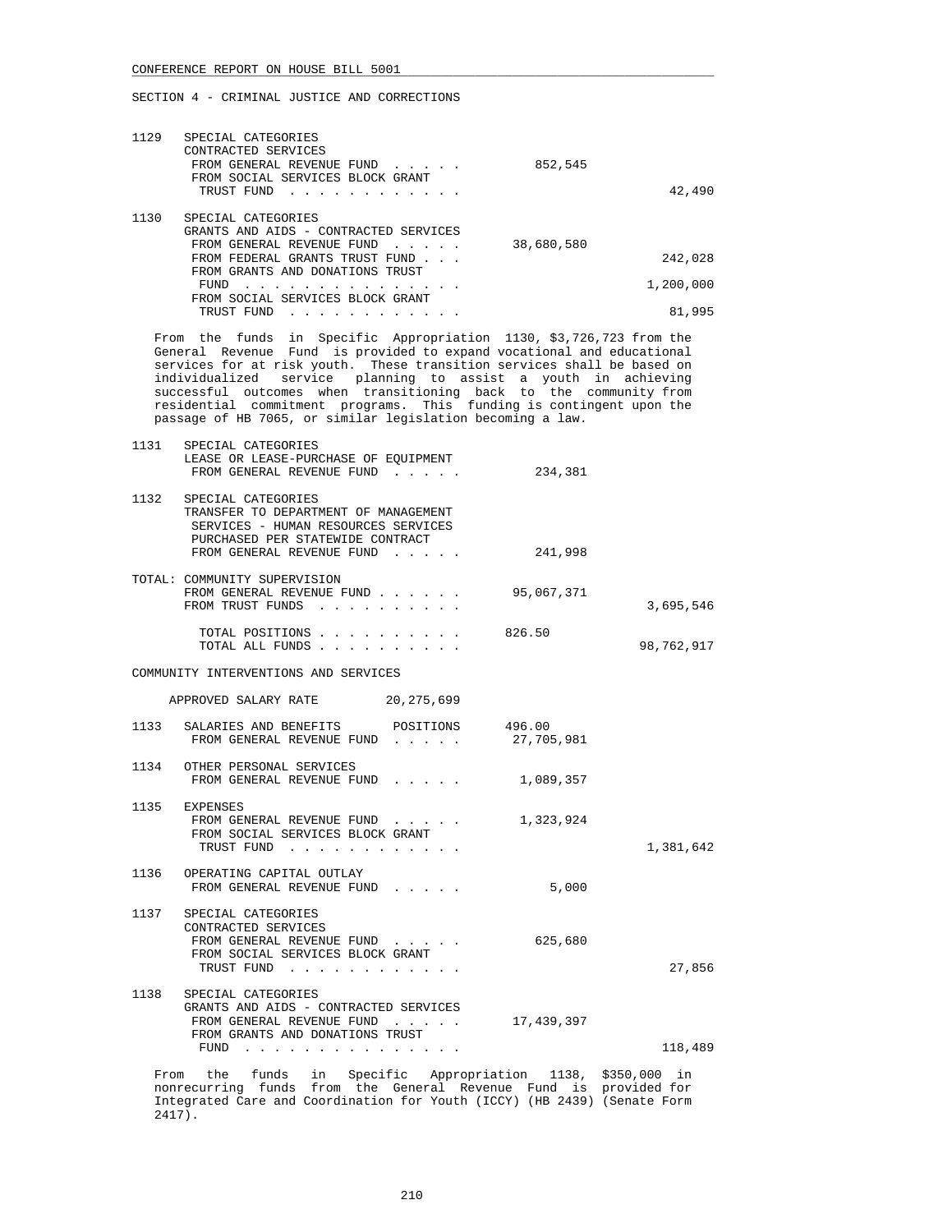|      | 1139 SPECIAL CATEGORIES<br>RISK MANAGEMENT INSURANCE<br>FROM GENERAL REVENUE FUND                                                                                       | 865,699    |            |
|------|-------------------------------------------------------------------------------------------------------------------------------------------------------------------------|------------|------------|
|      | 1140 SPECIAL CATEGORIES<br>LEASE OR LEASE-PURCHASE OF EQUIPMENT<br>FROM GENERAL REVENUE FUND                                                                            | 154,680    |            |
|      | 1141 SPECIAL CATEGORIES<br>TRANSFER TO DEPARTMENT OF MANAGEMENT<br>SERVICES - HUMAN RESOURCES SERVICES<br>PURCHASED PER STATEWIDE CONTRACT<br>FROM GENERAL REVENUE FUND | 149,693    |            |
|      | TOTAL: COMMUNITY INTERVENTIONS AND SERVICES<br>FROM GENERAL REVENUE FUND<br>FROM TRUST FUNDS                                                                            | 49,359,411 | 1,527,987  |
|      | TOTAL POSITIONS<br>TOTAL ALL FUNDS                                                                                                                                      | 496.00     | 50,887,398 |
|      | PROGRAM: OFFICE OF THE SECRETARY/ASSISTANT<br>SECRETARY FOR ADMINISTRATIVE SERVICES                                                                                     |            |            |
|      | EXECUTIVE DIRECTION AND SUPPORT SERVICES                                                                                                                                |            |            |
|      | APPROVED SALARY RATE 8,830,417                                                                                                                                          |            |            |
|      | 1142 SALARIES AND BENEFITS POSITIONS 176.00<br>FROM GENERAL REVENUE FUND<br>FROM GRANTS AND DONATIONS TRUST<br>FUND $\cdots$                                            | 12,318,650 | 313,415    |
|      | 1143 OTHER PERSONAL SERVICES                                                                                                                                            |            |            |
|      | FROM GENERAL REVENUE FUND<br>FROM ADMINISTRATIVE TRUST FUND<br>FROM JUVENILE JUSTICE TRAINING                                                                           | 680,549    | 40,644     |
|      | TRUST FUND                                                                                                                                                              |            | 12,019     |
|      | 1144 EXPENSES<br>FROM GENERAL REVENUE FUND<br>FROM GRANTS AND DONATIONS TRUST<br>FUND                                                                                   | 2,560,343  | 140,119    |
|      | FROM JUVENILE JUSTICE TRAINING<br>TRUST FUND                                                                                                                            |            | 200,000    |
|      | 1145 OPERATING CAPITAL OUTLAY<br>FROM GENERAL REVENUE FUND                                                                                                              | 5,000      |            |
|      | 1146 SPECIAL CATEGORIES<br>ACQUISITION OF MOTOR VEHICLES                                                                                                                |            |            |
| 1147 | FROM GENERAL REVENUE FUND.<br>SPECIAL CATEGORIES<br>TRANSFER TO DIVISION OF ADMINISTRATIVE                                                                              | 1,159,285  |            |
|      | HEARINGS<br>FROM GENERAL REVENUE FUND                                                                                                                                   | 2,675      |            |
| 1148 | SPECIAL CATEGORIES<br>CONTRACTED SERVICES<br>FROM GENERAL REVENUE FUND<br>FROM ADMINISTRATIVE TRUST FUND                                                                | 542,571    | 100,000    |
|      | FROM GRANTS AND DONATIONS TRUST<br>FUND $\cdots$                                                                                                                        |            | 100,000    |
| 1149 | SPECIAL CATEGORIES<br>GRANTS AND AIDS - CONTRACTED SERVICES<br>FROM GENERAL REVENUE FUND<br>FROM JUVENILE JUSTICE TRAINING<br>TRUST FUND                                | 338,849    | 1,421,058  |
|      | 1150 SPECIAL CATEGORIES<br>RISK MANAGEMENT INSURANCE                                                                                                                    |            |            |
|      | FROM GENERAL REVENUE FUND                                                                                                                                               | 212,365    |            |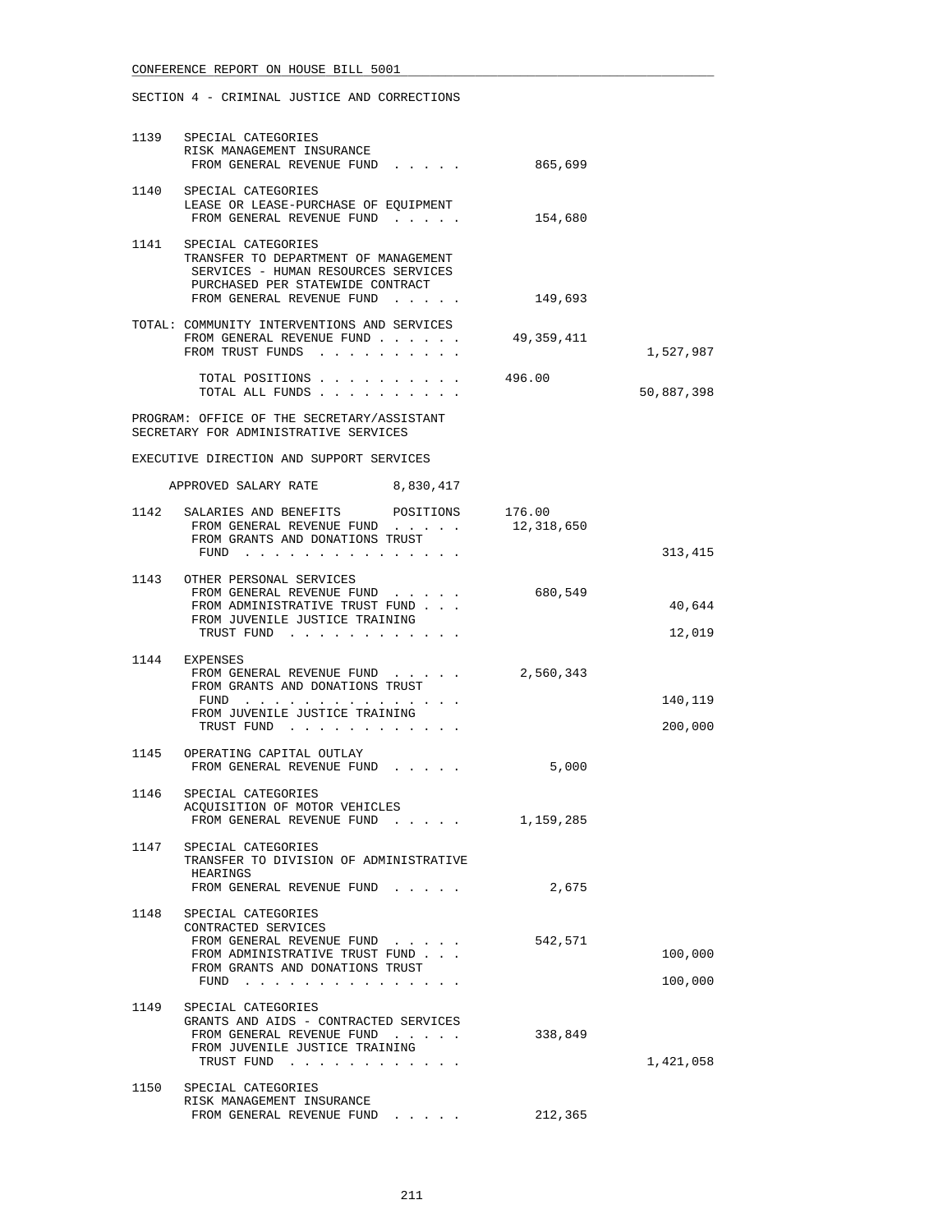|      | 1151 SPECIAL CATEGORIES<br>LEASE OR LEASE-PURCHASE OF EQUIPMENT<br>FROM GENERAL REVENUE FUND<br>FROM JUVENILE JUSTICE TRAINING<br>TRUST FUND                                                                                                                                                                                                                        | 56,523    | 3,973        |
|------|---------------------------------------------------------------------------------------------------------------------------------------------------------------------------------------------------------------------------------------------------------------------------------------------------------------------------------------------------------------------|-----------|--------------|
|      | 1152 SPECIAL CATEGORIES<br>TRANSFER TO DEPARTMENT OF MANAGEMENT<br>SERVICES - HUMAN RESOURCES SERVICES<br>PURCHASED PER STATEWIDE CONTRACT<br>FROM GENERAL REVENUE FUND<br>FROM GRANTS AND DONATIONS TRUST<br>FUND<br>$\begin{array}{cccccccccccccc} \bullet & \bullet & \bullet & \bullet & \bullet & \bullet & \bullet & \bullet & \bullet & \bullet \end{array}$ | 53,947    | 1,216        |
|      | TOTAL: EXECUTIVE DIRECTION AND SUPPORT SERVICES<br>FROM GENERAL REVENUE FUND 17,930,757<br>FROM TRUST FUNDS                                                                                                                                                                                                                                                         |           | 2,332,444    |
|      | TOTAL POSITIONS 176.00<br>TOTAL ALL FUNDS                                                                                                                                                                                                                                                                                                                           |           | 20, 263, 201 |
|      | INFORMATION TECHNOLOGY                                                                                                                                                                                                                                                                                                                                              |           |              |
|      | APPROVED SALARY RATE 3,070,504                                                                                                                                                                                                                                                                                                                                      |           |              |
| 1153 | SALARIES AND BENEFITS POSITIONS 60.50<br>FROM GENERAL REVENUE FUND                                                                                                                                                                                                                                                                                                  | 4,249,761 |              |
|      | 1154 EXPENSES<br>FROM GENERAL REVENUE FUND                                                                                                                                                                                                                                                                                                                          | 2,801,607 |              |
|      | 1155 OPERATING CAPITAL OUTLAY<br>FROM GENERAL REVENUE FUND                                                                                                                                                                                                                                                                                                          | 20,000    |              |
| 1156 | SPECIAL CATEGORIES<br>CONTRACTED SERVICES<br>FROM GENERAL REVENUE FUND                                                                                                                                                                                                                                                                                              | 698,565   |              |
|      | 1157 SPECIAL CATEGORIES<br>FLORIDA ACCOUNTING INFORMATION RESOURCE<br>(FLAIR) SYSTEM REPLACEMENT<br>FROM GENERAL REVENUE FUND                                                                                                                                                                                                                                       | 181,278   |              |
|      |                                                                                                                                                                                                                                                                                                                                                                     |           |              |

 Funds in Specific Appropriation 1157 are provided for the planning and remediation tasks necessary to integrate agency applications with the new Florida Planning, Accounting, and Ledger Management (PALM) system. The funds shall be placed in reserve. The agency is authorized to submit budget amendments requesting release of these funds pursuant to the provisions of chapter 216, Florida Statutes. Release is contingent upon the approval of a detailed operational work plan and a monthly spend plan that identifies all project work and costs budgeted for Fiscal Year 2022-2023. The agency shall submit quarterly project status reports to the Executive Office of the Governor's Office of Policy & Budget, the chair of the Senate Appropriations Committee, the chair of the House of Representatives Appropriations Committee, and the Florida Digital Service. Each status report must include progress made to date for each project milestone, deliverable, and task order, planned and actual completion dates, planned and actual costs incurred, and any current project issues and risks.

| 1158 | SPECIAL CATEGORIES<br>RISK MANAGEMENT INSURANCE<br>FROM GENERAL REVENUE FUND                                                                                       | 18,381 |
|------|--------------------------------------------------------------------------------------------------------------------------------------------------------------------|--------|
| 1159 | SPECIAL CATEGORIES<br>LEASE OR LEASE-PURCHASE OF EOUIPMENT<br>FROM GENERAL REVENUE FUND                                                                            | 13,315 |
| 1160 | SPECIAL CATEGORIES<br>TRANSFER TO DEPARTMENT OF MANAGEMENT<br>SERVICES - HUMAN RESOURCES SERVICES<br>PURCHASED PER STATEWIDE CONTRACT<br>FROM GENERAL REVENUE FUND | 18,424 |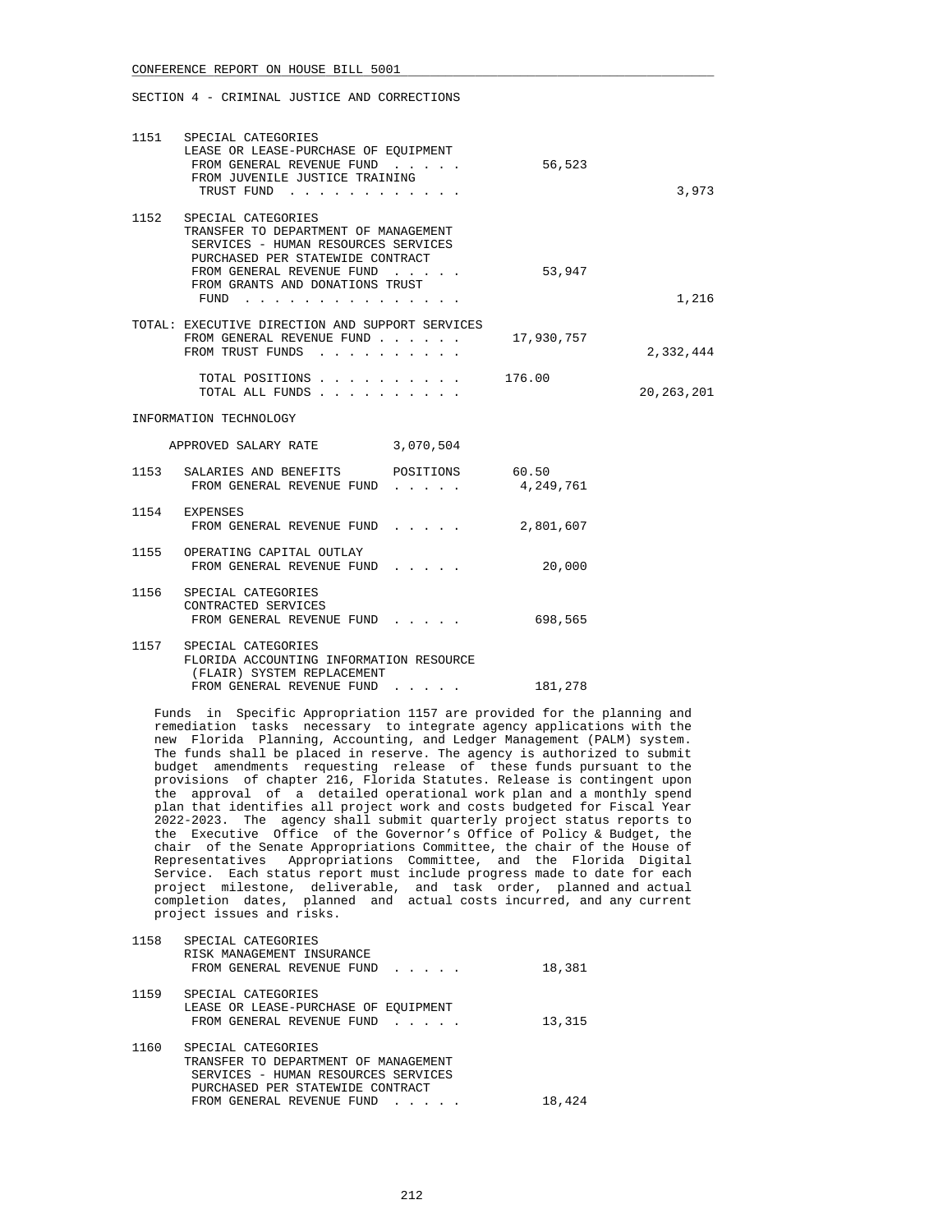SECTION 4 - CRIMINAL JUSTICE AND CORRECTIONS

| 1161A DATA PROCESSING SERVICES<br>NORTHWEST REGIONAL DATA CENTER (NWRDC)<br>FROM GENERAL REVENUE FUND                                      | 469,839   |           |
|--------------------------------------------------------------------------------------------------------------------------------------------|-----------|-----------|
| TOTAL: INFORMATION TECHNOLOGY<br>FROM GENERAL REVENUE FUND                                                                                 | 8,471,170 |           |
| TOTAL POSITIONS<br>TOTAL ALL FUNDS                                                                                                         | 60.50     | 8,471,170 |
| PROGRAM: ACCOUNTABILITY AND PROGRAM SUPPORT                                                                                                |           |           |
| CONTRACTING AND OUALITY IMPROVEMENT                                                                                                        |           |           |
| APPROVED SALARY RATE 5,852,303                                                                                                             |           |           |
| 1162 SALARIES AND BENEFITS POSITIONS 125.50<br>FROM GENERAL REVENUE FUND 8,506,932                                                         |           |           |
| 1163 OTHER PERSONAL SERVICES<br>FROM GENERAL REVENUE FUND                                                                                  | 69,125    |           |
| 1164 EXPENSES<br>FROM GENERAL REVENUE FUND                                                                                                 | 678,682   |           |
| 1165 SPECIAL CATEGORIES<br>CONTRACTED SERVICES<br>FROM GENERAL REVENUE FUND                                                                | 36,313    |           |
| 1166 SPECIAL CATEGORIES<br>LEASE OR LEASE-PURCHASE OF EQUIPMENT<br>FROM GENERAL REVENUE FUND                                               | 18,320    |           |
| 1167 SPECIAL CATEGORIES<br>TRANSFER TO DEPARTMENT OF MANAGEMENT<br>SERVICES - HUMAN RESOURCES SERVICES<br>PURCHASED PER STATEWIDE CONTRACT |           |           |
| FROM GENERAL REVENUE FUND                                                                                                                  | 39,101    |           |
| TOTAL: CONTRACTING AND OUALITY IMPROVEMENT<br>FROM GENERAL REVENUE FUND                                                                    | 9,348,473 |           |
| TOTAL POSITIONS 125.50                                                                                                                     |           | 9,348,473 |

PROGRAM: RESIDENTIAL CORRECTIONS PROGRAM

 From the funds in Specific Appropriations 1168 through 1178, the Department of Juvenile Justice shall provide a monthly residential resource utilization report that identifies operating capacity, current placements, vacant placements, number of youth awaiting placement, and the percent of use for all residential commitment beds. The department may increase or decrease beds or overlay services provided the change will better serve taxpayers and the youth under its care. Notification and justification of changes will be provided to the Governor's Office of Policy and Budget, chair of the Senate Appropriations Committee, and chair of the House of Representatives Appropriations Committee prior to implementing any change.

 From the funds in Specific Appropriations 1168 through 1178, the department must also provide a report of serious incidents to the Governor, President of the Senate, and Speaker of the House of Representatives on a quarterly basis. The report must include, at a minimum: the number of incidents and allegations of staff abuse or abuse by another child, including whether or not an allegation was substantiated; descriptions of incidents or allegations of such abuse that resulted in physical injury or significant psychological trauma, or that involved deprivation of food, water, or medical care; and the failure of a provider to report incidents or allegations within required timeframes established by the department. The department must also immediately report the death or serious bodily injury of a youth in a secure or non-secure residential program to the Governor, President of the Senate, and Speaker of the House of Representatives, and may make any additional reports that it determines to be appropriate based upon the seriousness of an incident or allegation.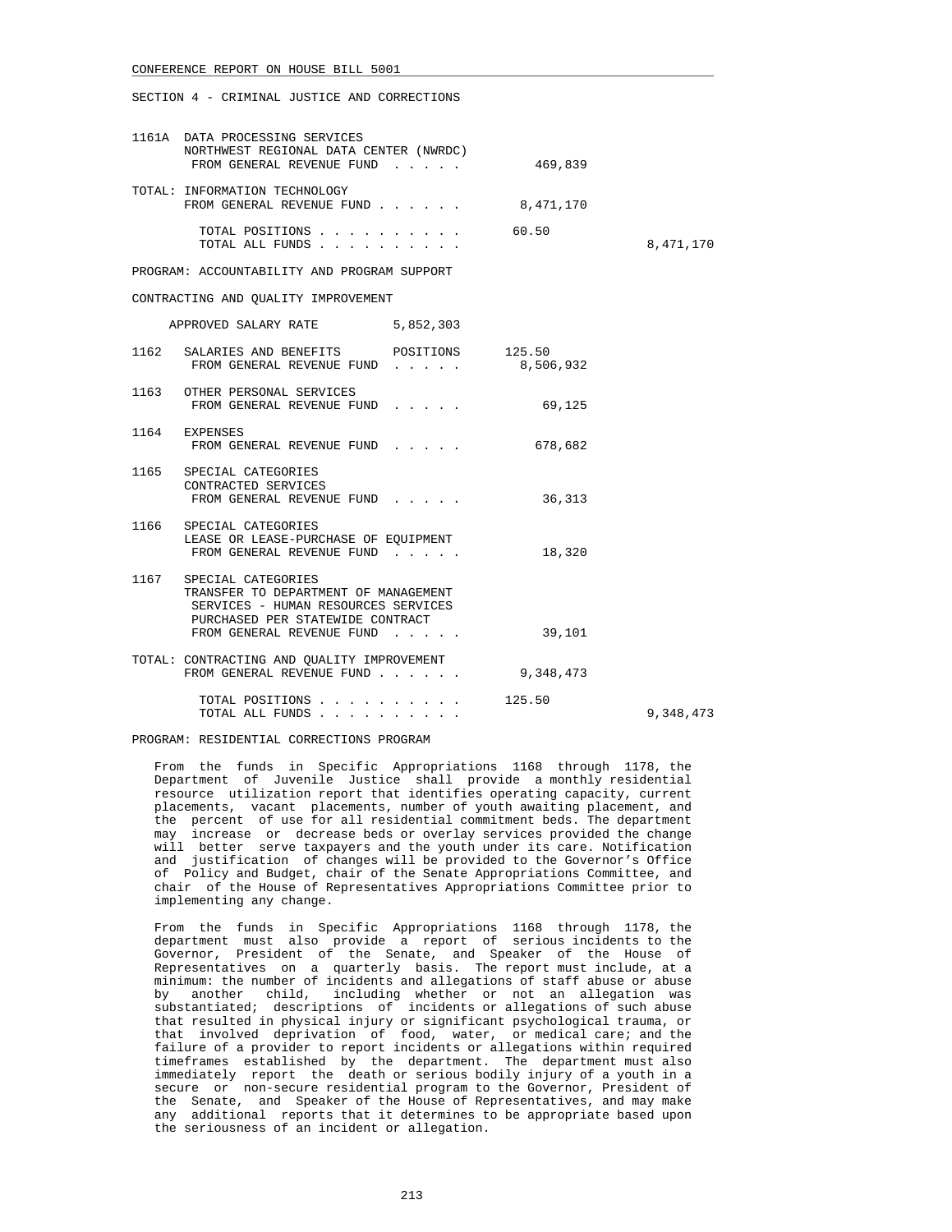SECTION 4 - CRIMINAL JUSTICE AND CORRECTIONS

NON-SECURE RESIDENTIAL COMMITMENT

| 1168 | OTHER PERSONAL SERVICES<br>FROM GENERAL REVENUE FUND                                                                                                                                                                                                                   | 91,639      |             |
|------|------------------------------------------------------------------------------------------------------------------------------------------------------------------------------------------------------------------------------------------------------------------------|-------------|-------------|
|      | 1168A FIXED CAPITAL OUTLAY<br>DEPARTMENT OF JUVENILE JUSTICE MAINTENANCE<br>AND REPAIR - STATE OWNED BUILDINGS<br>FROM SOCIAL SERVICES BLOCK GRANT<br>TRUST FUND                                                                                                       |             | 5,000,000   |
|      | 1169 SPECIAL CATEGORIES                                                                                                                                                                                                                                                |             |             |
|      | GRANTS AND AIDS - CONTRACTED SERVICES<br>FROM GENERAL REVENUE FUND<br>FROM SOCIAL SERVICES BLOCK GRANT<br>TRUST FUND                                                                                                                                                   | 103,319,630 | 6,631,505   |
|      | 1170 SPECIAL CATEGORIES<br>RISK MANAGEMENT INSURANCE<br>FROM GENERAL REVENUE FUND                                                                                                                                                                                      | 28,748      |             |
|      | TOTAL: NON-SECURE RESIDENTIAL COMMITMENT                                                                                                                                                                                                                               |             |             |
|      | FROM GENERAL REVENUE FUND<br>FROM TRUST FUNDS                                                                                                                                                                                                                          | 103,440,017 | 11,631,505  |
|      | TOTAL ALL FUNDS                                                                                                                                                                                                                                                        |             | 115,071,522 |
|      | SECURE RESIDENTIAL COMMITMENT                                                                                                                                                                                                                                          |             |             |
|      | APPROVED SALARY RATE 7,845,365                                                                                                                                                                                                                                         |             |             |
|      | 1171 SALARIES AND BENEFITS<br>POSITIONS                                                                                                                                                                                                                                | 90.00       |             |
|      | FROM GENERAL REVENUE FUND                                                                                                                                                                                                                                              | 7,735,003   |             |
|      | 1172 OTHER PERSONAL SERVICES<br>FROM GENERAL REVENUE FUND<br>$\mathbf{L} = \left\{ \mathbf{L} \mathbf{L} \right\} \left[ \mathbf{L} \mathbf{L} \right] \left[ \mathbf{L} \mathbf{L} \right] \left[ \mathbf{L} \mathbf{L} \right] \left[ \mathbf{L} \mathbf{L} \right]$ | 29,556      |             |
|      | 1173 EXPENSES<br>FROM GENERAL REVENUE FUND<br>$\mathbf{r}$ , $\mathbf{r}$ , $\mathbf{r}$ , $\mathbf{r}$ , $\mathbf{r}$                                                                                                                                                 | 1,082,395   |             |
|      | 1174 SPECIAL CATEGORIES<br>CONTRACTED SERVICES<br>FROM GENERAL REVENUE FUND                                                                                                                                                                                            | 636,191     |             |
|      | 1175 SPECIAL CATEGORIES                                                                                                                                                                                                                                                |             |             |
|      | GRANTS AND AIDS - CONTRACTED SERVICES<br>FROM GENERAL REVENUE FUND                                                                                                                                                                                                     | 25,954,149  |             |
|      | FROM SOCIAL SERVICES BLOCK GRANT<br>TRUST FUND                                                                                                                                                                                                                         |             | 38,000,000  |
|      | 1176 SPECIAL CATEGORIES                                                                                                                                                                                                                                                |             |             |
|      | RISK MANAGEMENT INSURANCE<br>FROM GENERAL REVENUE FUND<br>$\begin{array}{cccccccccccccc} \bullet & \bullet & \bullet & \bullet & \bullet & \bullet & \bullet & \bullet \end{array}$                                                                                    | 69,798      |             |
| 1177 | SPECIAL CATEGORIES<br>LEASE OR LEASE-PURCHASE OF EQUIPMENT<br>FROM GENERAL REVENUE FUND                                                                                                                                                                                | 40,020      |             |
| 1178 | SPECIAL CATEGORIES<br>TRANSFER TO DEPARTMENT OF MANAGEMENT<br>SERVICES - HUMAN RESOURCES SERVICES<br>PURCHASED PER STATEWIDE CONTRACT                                                                                                                                  |             |             |
|      | FROM GENERAL REVENUE FUND                                                                                                                                                                                                                                              | 49,091      |             |
|      | TOTAL: SECURE RESIDENTIAL COMMITMENT<br>FROM GENERAL REVENUE FUND<br>FROM TRUST FUNDS                                                                                                                                                                                  | 35,596,203  | 38,000,000  |
|      | TOTAL POSITIONS<br>TOTAL ALL FUNDS                                                                                                                                                                                                                                     | 90.00       | 73,596,203  |
|      | PROGRAM: PREVENTION AND VICTIM SERVICES                                                                                                                                                                                                                                |             |             |

DELINQUENCY PREVENTION AND DIVERSION

APPROVED SALARY RATE 1,019,773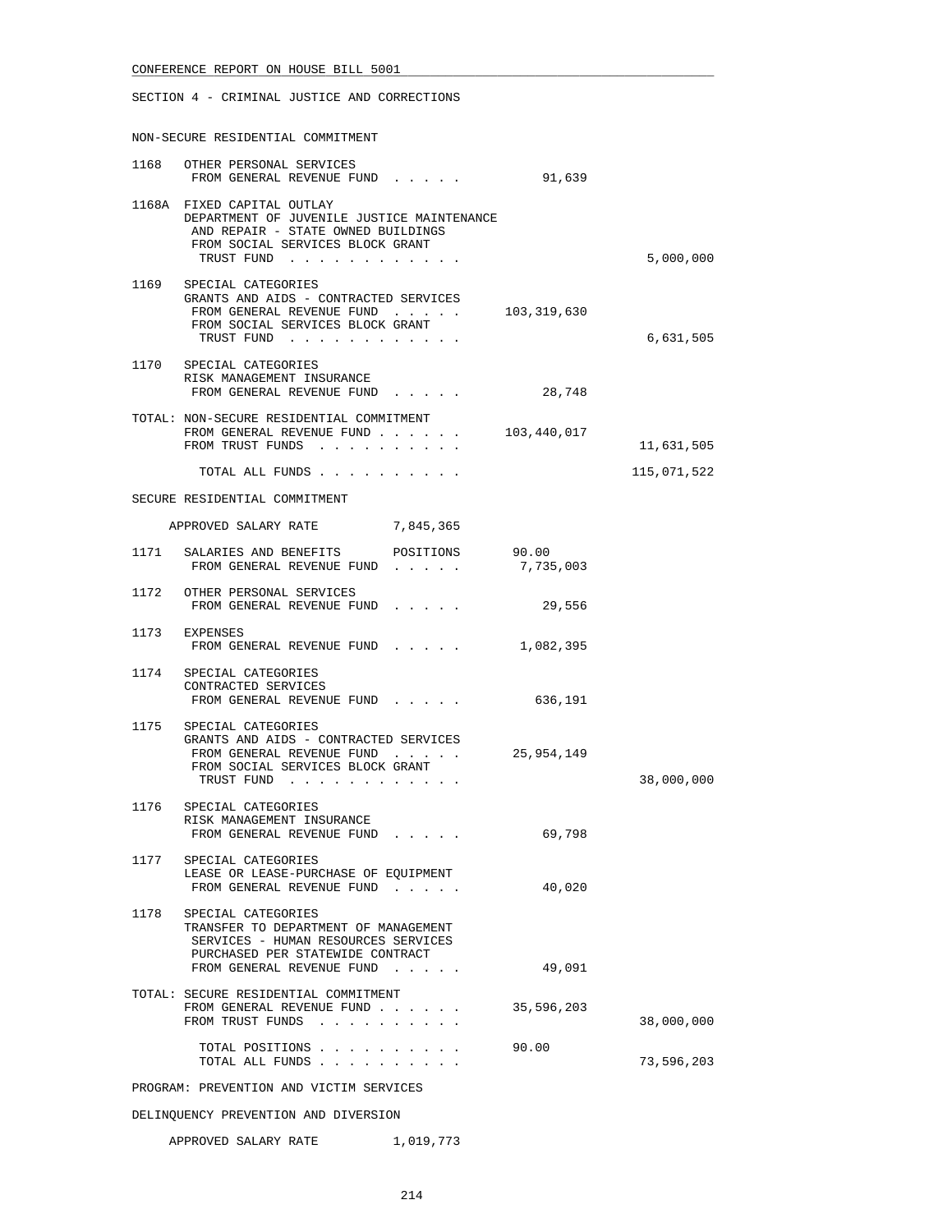| 1179 | SALARIES AND BENEFITS POSITIONS<br>FROM GENERAL REVENUE FUND<br>2.12122<br>FROM FEDERAL GRANTS TRUST FUND<br>FROM GRANTS AND DONATIONS TRUST<br>FUND                                                                                                                                                                                                                     | 20.00<br>808,245 | 220,402<br>543,255 |
|------|--------------------------------------------------------------------------------------------------------------------------------------------------------------------------------------------------------------------------------------------------------------------------------------------------------------------------------------------------------------------------|------------------|--------------------|
|      | 1180 OTHER PERSONAL SERVICES<br>FROM GENERAL REVENUE FUND<br>FROM FEDERAL GRANTS TRUST FUND<br>FROM GRANTS AND DONATIONS TRUST<br>FUND<br>and the company of the company of the company of the company of the company of the company of the company of the company of the company of the company of the company of the company of the company of the company of the comp | 304,007          | 292,017<br>156,553 |
|      | 1181 EXPENSES<br>FROM GENERAL REVENUE FUND<br>FROM FEDERAL GRANTS TRUST FUND<br>FROM GRANTS AND DONATIONS TRUST<br>FUND                                                                                                                                                                                                                                                  | 199,035          | 127,134<br>289,430 |
|      | 1182 AID TO LOCAL GOVERNMENTS<br>GRANTS AND AIDS - INVEST IN CHILDREN<br>FROM GENERAL REVENUE FUND<br>FROM JUVENILE CRIME PREVENTION AND<br>EARLY INTERVENTION TRUST FUND                                                                                                                                                                                                | 3,000            | 1,262,903          |
| 1183 | OPERATING CAPITAL OUTLAY<br>FROM FEDERAL GRANTS TRUST FUND<br>FROM GRANTS AND DONATIONS TRUST<br>FUND                                                                                                                                                                                                                                                                    |                  | 5,200<br>5,200     |
| 1184 | SPECIAL CATEGORIES<br>PACE CENTERS<br>FROM GENERAL REVENUE FUND<br>FROM GRANTS AND DONATIONS TRUST<br>FUND<br>$\sim$ $\sim$ $\sim$ $\sim$ $\sim$ $\sim$                                                                                                                                                                                                                  | 18,626,014       | 5,305,995          |

 From the funds in Specific Appropriation 1184, \$330,240 in recurring funds from the General Revenue Fund is provided for rate increases and \$1,269,760 in nonrecurring funds from the General Revenue Fund is provided for a retention plan for employees in order to help reduce turnover and retain employees.

 1185 SPECIAL CATEGORIES LEGISLATIVE INITIATIVES TO REDUCE AND PREVENT JUVENILE CRIME FROM GENERAL REVENUE FUND . . . . . 13,328,991

 From the funds in Specific Appropriation 1185, \$2,205,364 in recurring funds from the General Revenue Fund is provided for the following recurring base appropriations projects:

| AMIkids Gender Specific Prevention Programs - Clay County. | 723,542 |
|------------------------------------------------------------|---------|
| AMIkids Gender Specific Prevention Programs -              |         |
|                                                            | 723,542 |
| AMIkids Gender Specific Prevention Programs                | 723,542 |
| Pasco Association for Challenged Kids Summer Camp          | 34,738  |

 From the funds in Specific Appropriation 1185, \$11,060,000 in nonrecurring funds from the General Revenue Fund is provided for the following programs:

| AMIkids Family Centric Services (HB 3573) (Senate Form     |           |
|------------------------------------------------------------|-----------|
|                                                            | 1,060,000 |
| AMIkids Prevention Programs - Leon and Gadsden Counties    |           |
| (HB 4493) (Senate Form 1894)                               | 720,000   |
| City of West Park Youth Crime Prevention Program (HB       |           |
| 3685) (Senate Form 1421)                                   | 200,000   |
| Clay County Youth Alternative to Secured Detention         |           |
| $(S.W.E.A.T. Program)$ (HB 3723) (Senate Form $1566$ )     | 250,000   |
| Family Trauma Training for Youth in Both Juvenile Justice  |           |
| and Child Welfare (Senate Form 2558)                       | 400,000   |
| Florida Alliance of Boys & Girls Clubs Positive Youth      |           |
| Development Program (HB 2583) (Senate Form 1013)           | 5,000,000 |
| Girl Matters: Continuity of Care (HB 3807) (Senate Form    |           |
|                                                            | 450,000   |
| Hope Street Diversion Program (HB 3085) (Senate Form 2706) | 400,000   |
| Nassau County Youth Alternative to Secured Detention       |           |
|                                                            |           |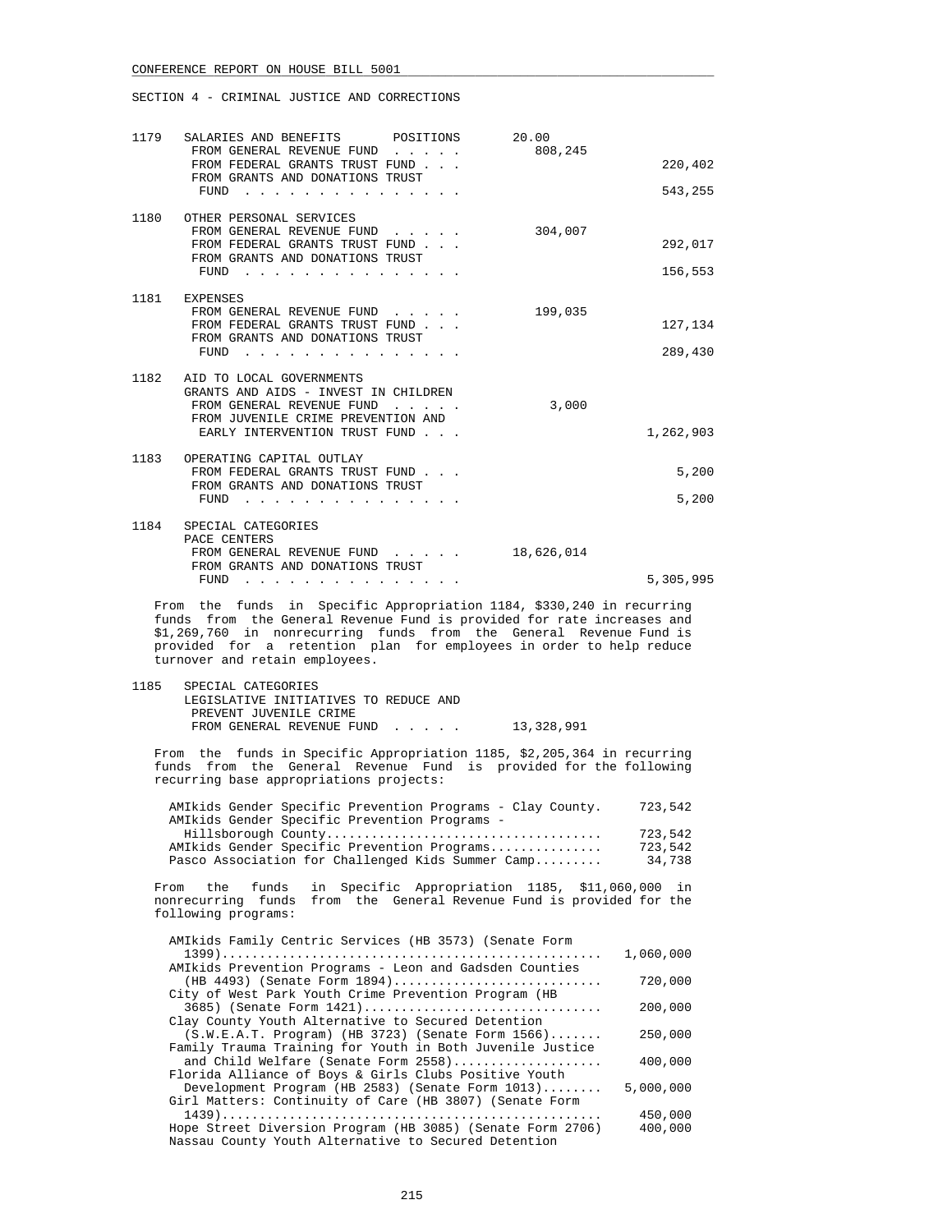|      | $(S.W.E.A.T. Program)$ (HB 4653) (Senate Form 1523)<br>New Horizons After School/Weekend Rehabilitative Program |            | 110,000    |
|------|-----------------------------------------------------------------------------------------------------------------|------------|------------|
|      | $(HB 4127)$ (Senate Form 1926)<br>Pinellas and Pasco Counties Youth Advocate Program (HB                        |            | 300,000    |
|      | 2793) (Senate Form 1005)<br>Tallahassee TEMPO Workforce Training and Education for                              |            | 500,000    |
|      | Opportunity Youth (HB 4415) (Senate Form 2186)<br>THE LAB YMCA Leadership Academy (HB 3361) (Senate Form        |            | 500,000    |
|      | Wayman Community Development At-Risk Youth Program (HB                                                          |            | 170,000    |
|      | 3067) (Senate Form 1240)<br>Willie Mae Stokes Community Center (HB 9259) (Senate Form                           |            | 150,000    |
|      | Youth and Police Initiative (YPI) - Train the Trainer                                                           |            | 350,000    |
|      | Project (HB 3087) (Senate Form $2579)$                                                                          |            | 500,000    |
| 1186 | SPECIAL CATEGORIES<br>CONTRACTED SERVICES<br>FROM GENERAL REVENUE FUND                                          | 32,631     |            |
| 1187 | SPECIAL CATEGORIES                                                                                              |            |            |
|      | GRANTS AND AIDS - CONTRACTED SERVICES<br>FROM GENERAL REVENUE FUND                                              | 3,297,282  |            |
|      | FROM FEDERAL GRANTS TRUST FUND<br>FROM GRANTS AND DONATIONS TRUST                                               |            | 2,861,836  |
|      | FUND $\cdots$                                                                                                   |            | 2,947,682  |
| 1188 | SPECIAL CATEGORIES<br>RISK MANAGEMENT INSURANCE                                                                 |            |            |
|      | FROM GENERAL REVENUE FUND                                                                                       | 1,802      |            |
| 1189 | SPECIAL CATEGORIES<br>GRANTS AND AIDS - CHILDREN/FAMILIES IN<br>NEED OF SERVICES                                |            |            |
|      | FROM GENERAL REVENUE FUND<br>FROM FEDERAL GRANTS TRUST FUND                                                     | 32,033,668 | 1,000,000  |
|      | FROM GRANTS AND DONATIONS TRUST                                                                                 |            |            |
|      | FUND $\cdots$<br>FROM SOCIAL SERVICES BLOCK GRANT                                                               |            | 10,018,791 |
|      | TRUST FUND                                                                                                      |            | 386,497    |

 From the funds in Specific Appropriation 1189, the Department of Juvenile Justice shall not expend more than \$150,000 in recurring general revenue funds for physically secure placements for youths being served by the Children-In-Need of Services/Families-In-Need of Services (CINS/FINS) program.

 Additionally, the CINS/FINS provider shall demonstrate that it has considered local, non-traditional, non-residential delinquency prevention service providers including, but not limited to, grassroots organizations, community, and faith-based organizations, to subcontract and deliver non-residential CINS/FINS services to eligible youth as defined in chapter 984 and section 1003.27, Florida Statutes, to include areas with high ratios of juvenile arrests per youth 10 to 17 years of age. Such services may be offered throughout the judicial circuit served by the CINS/FINS provider.

| 1190 | SPECIAL CATEGORIES                   |           |         |
|------|--------------------------------------|-----------|---------|
|      | LEASE OR LEASE-PURCHASE OF EOUIPMENT |           |         |
|      | FROM GENERAL REVENUE FUND            | 3,000     |         |
|      | FROM FEDERAL GRANTS TRUST FUND       |           | 1,500   |
| 1191 | SPECIAL CATEGORIES                   |           |         |
|      | PRODIGY                              |           |         |
|      | FROM GENERAL REVENUE FUND            | 1,156,509 |         |
|      | FROM GRANTS AND DONATIONS TRUST      |           |         |
|      | FUND                                 |           | 843,491 |
|      |                                      |           |         |

 From the funds in Specific Appropriation 1191, \$500,000 in nonrecurring funds from the General Revenue Fund is provided for Prodigy Cultural Arts program (HB 2183) (Senate Form 2188).

 1192 SPECIAL CATEGORIES TRANSFER TO DEPARTMENT OF MANAGEMENT SERVICES - HUMAN RESOURCES SERVICES PURCHASED PER STATEWIDE CONTRACT FROM GENERAL REVENUE FUND . . . . . 3,776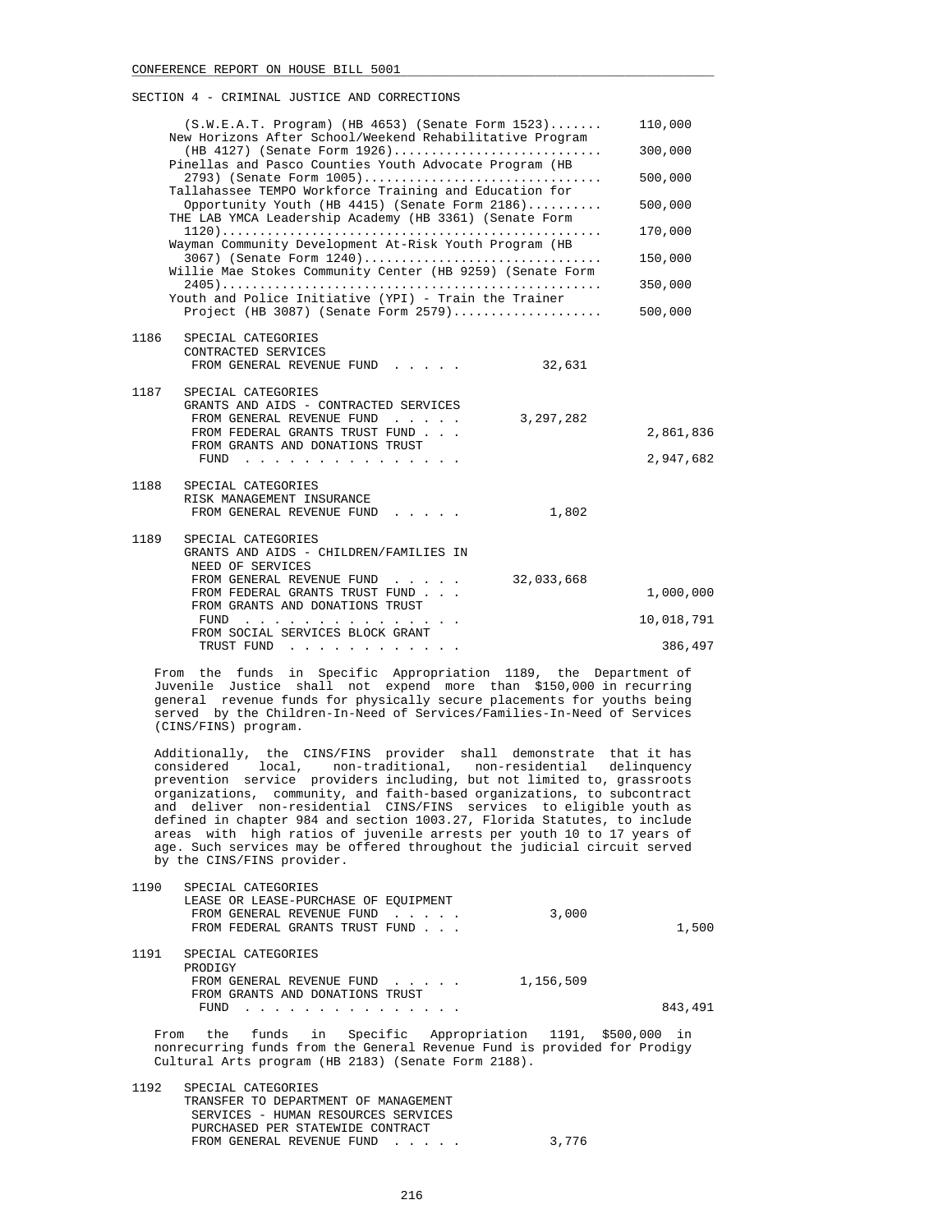| SECTION 4 - CRIMINAL JUSTICE AND CORRECTIONS |                                                                                                                                                                                                                                                                                                          |                               |  |
|----------------------------------------------|----------------------------------------------------------------------------------------------------------------------------------------------------------------------------------------------------------------------------------------------------------------------------------------------------------|-------------------------------|--|
|                                              | FROM FEDERAL GRANTS TRUST FUND<br>FROM GRANTS AND DONATIONS TRUST<br>FUND $\cdots$                                                                                                                                                                                                                       | 2,613<br>1,822                |  |
|                                              | 1192A GRANTS AND AIDS TO LOCAL GOVERNMENTS AND<br>NONSTATE ENTITIES - FIXED CAPITAL OUTLAY<br>GRANTS AND AIDS TO LOCAL GOVERNMENTS AND<br>NONSTATE ENTITIES - FIXED CAPITAL OUTLAY<br>FROM GENERAL REVENUE FUND<br>7,000,000                                                                             |                               |  |
|                                              | funds in Specific Appropriation 1192A, \$7,000,000 in<br>From the<br>nonrecurring funds from the General Revenue Fund is provided for the<br>following fixed capital outlay projects:                                                                                                                    |                               |  |
|                                              | Pace Center for Girls, Citrus Building (Senate Form 2164). 3,500,000<br>Pace Center for Girls, Pasco Building (Senate Form 2165) 3,500,000                                                                                                                                                               |                               |  |
|                                              | TOTAL: DELINQUENCY PREVENTION AND DIVERSION<br>FROM GENERAL REVENUE FUND 76,797,960<br>FROM TRUST FUNDS                                                                                                                                                                                                  | 26, 272, 321                  |  |
|                                              | TOTAL POSITIONS<br>20.00<br>TOTAL ALL FUNDS                                                                                                                                                                                                                                                              | 103,070,281                   |  |
|                                              | TOTAL: JUVENILE JUSTICE, DEPARTMENT OF<br>FROM GENERAL REVENUE FUND<br>457,741,534<br>FROM TRUST FUNDS                                                                                                                                                                                                   | 149,616,991                   |  |
|                                              | TOTAL POSITIONS<br>3,247.50<br>TOTAL ALL FUNDS<br>TOTAL APPROVED SALARY RATE<br>138,894,662                                                                                                                                                                                                              | 607,358,525                   |  |
|                                              | LAW ENFORCEMENT, DEPARTMENT OF                                                                                                                                                                                                                                                                           |                               |  |
|                                              | PROGRAM: EXECUTIVE DIRECTION AND SUPPORT                                                                                                                                                                                                                                                                 |                               |  |
|                                              | EXECUTIVE DIRECTION AND SUPPORT SERVICES                                                                                                                                                                                                                                                                 |                               |  |
|                                              | APPROVED SALARY RATE 7,448,705                                                                                                                                                                                                                                                                           |                               |  |
| 1193                                         | SALARIES AND BENEFITS<br>135.00<br>POSITIONS<br>FROM GENERAL REVENUE FUND<br>3,156,620<br>FROM FEDERAL GRANTS TRUST FUND<br>FROM OPERATING TRUST FUND                                                                                                                                                    | 827,536<br>6,689,458          |  |
|                                              | 1194 OTHER PERSONAL SERVICES<br>FROM GENERAL REVENUE FUND<br>27,809<br>$\cdot$ $\cdot$ $\cdot$ $\cdot$<br>FROM FEDERAL GRANTS TRUST FUND<br>FROM OPERATING TRUST FUND<br>$\mathcal{L}^{\mathcal{A}}$ , where $\mathcal{L}^{\mathcal{A}}$ and $\mathcal{L}^{\mathcal{A}}$ are $\mathcal{L}^{\mathcal{A}}$ | 203,116<br>77,488             |  |
| 1195                                         | <b>EXPENSES</b><br>796,850<br>FROM GENERAL REVENUE FUND<br>FROM ADMINISTRATIVE TRUST FUND<br>FROM FEDERAL GRANTS TRUST FUND<br>FROM OPERATING TRUST FUND                                                                                                                                                 | 100,000<br>173,285<br>400,000 |  |
| 1196                                         | AID TO LOCAL GOVERNMENTS<br>GRANTS AND AIDS - CRIMINAL INVESTIGATIONS<br>FROM OPERATING TRUST FUND                                                                                                                                                                                                       | 150,000                       |  |
|                                              | 1197 AID TO LOCAL GOVERNMENTS<br>GRANTS AND AIDS - NATIONAL CRIMINAL<br>HISTORY IMPROVEMENT (NCHIP-NARIP) - STATE<br>GOVERNMENT<br>FROM FEDERAL GRANTS TRUST FUND                                                                                                                                        | 3,910,162                     |  |
| 1198                                         | AID TO LOCAL GOVERNMENTS<br>GRANTS AND AIDS - NATIONAL CRIMINAL<br>HISTORY IMPROVEMENT (NCHIP-NARIP) - LOCAL<br>UNITS OF GOVERNMENTS<br>FROM FEDERAL GRANTS TRUST FUND                                                                                                                                   | 1,529,434                     |  |
| 1199                                         | AID TO LOCAL GOVERNMENTS<br>GRANTS AND AIDS - PROJECT SAFE<br>NEIGHBORHOODS                                                                                                                                                                                                                              |                               |  |
|                                              | FROM FEDERAL GRANTS TRUST FUND                                                                                                                                                                                                                                                                           | 1,500,000                     |  |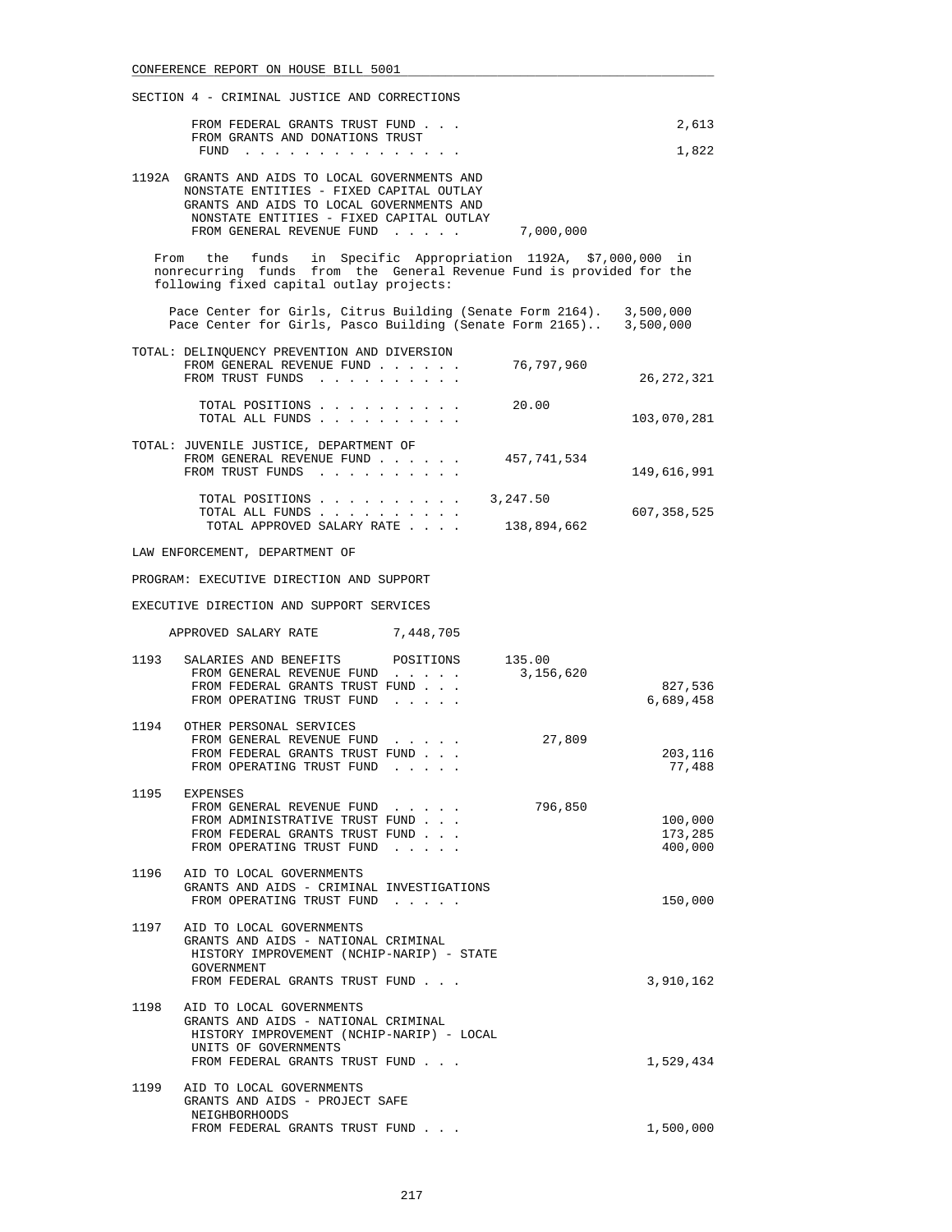| 1200 | AID TO LOCAL GOVERNMENTS<br>GRANTS AND AIDS - BYRNE JUSTICE ASSISTANCE<br>GRANT (JAG) PROGRAM - LOCAL UNITS OF<br>GOVERNMENT<br>FROM FEDERAL GRANTS TRUST FUND                                                                                                                              |        | 8,835,535                    |
|------|---------------------------------------------------------------------------------------------------------------------------------------------------------------------------------------------------------------------------------------------------------------------------------------------|--------|------------------------------|
|      | 1201 OPERATING CAPITAL OUTLAY<br>FROM GENERAL REVENUE FUND<br>FROM FEDERAL GRANTS TRUST FUND<br>FROM OPERATING TRUST FUND                                                                                                                                                                   | 12,616 | 3,242<br>250                 |
| 1202 | SPECIAL CATEGORIES<br>ACQUISITION OF MOTOR VEHICLES<br>FROM GENERAL REVENUE FUND                                                                                                                                                                                                            | 9,650  |                              |
| 1203 | SPECIAL CATEGORIES<br>TRANSFER TO DIVISION OF ADMINISTRATIVE<br>HEARINGS<br>FROM OPERATING TRUST FUND                                                                                                                                                                                       |        | 5,351                        |
| 1204 | SPECIAL CATEGORIES<br>CONTRACTED SERVICES<br>FROM GENERAL REVENUE FUND<br>FROM ADMINISTRATIVE TRUST FUND<br>FROM FEDERAL GRANTS TRUST FUND<br>FROM OPERATING TRUST FUND                                                                                                                     | 67,480 | 50,000<br>218,573<br>152,372 |
|      | 1205 SPECIAL CATEGORIES<br>DOMESTIC SECURITY<br>FROM OPERATING TRUST FUND                                                                                                                                                                                                                   |        | 500                          |
| 1206 | SPECIAL CATEGORIES<br>RISK MANAGEMENT INSURANCE<br>FROM GENERAL REVENUE FUND<br>FROM ADMINISTRATIVE TRUST FUND                                                                                                                                                                              | 23,310 | 11,194                       |
| 1207 | SPECIAL CATEGORIES<br>TENANT BROKER COMMISSIONS<br>FROM OPERATING TRUST FUND                                                                                                                                                                                                                |        | 1,431,500                    |
|      | From the nonrecurring funds provided in Specific Appropriation 1207,<br>the Department of Law Enforcement is authorized to pay tenant broker<br>fees related to private sector lease agreements. From these funds,<br>\$1,400,000 is provided for the Pensacola Regional Operations Center. |        |                              |
| 1208 | SPECIAL CATEGORIES<br>LEASE OR LEASE-PURCHASE OF EQUIPMENT<br>FROM GENERAL REVENUE FUND<br>FROM FEDERAL GRANTS TRUST FUND                                                                                                                                                                   | 98,000 | 3,000                        |
| 1209 | SPECIAL CATEGORIES<br>GRANTS AND AIDS - BYRNE JUSTICE ASSISTANCE<br>GRANT (JAG) PROGRAM - STATE GOVERNMENT<br>FROM FEDERAL GRANTS TRUST FUND                                                                                                                                                |        | 6,500,000                    |
| 1210 | SPECIAL CATEGORIES<br>GRANTS AND AID - RESIDENTIAL SUBSTANCE<br>ABUSE TREATMENT PROGRAM - LOCAL UNITS OF<br><b>GOVERNMENT</b>                                                                                                                                                               |        |                              |
| 1211 | FROM FEDERAL GRANTS TRUST FUND<br>SPECIAL CATEGORIES<br>GRANTS AND AID - RESIDENTIAL SUBSTANCE<br>ABUSE TREATMENT PROGRAM - STATE AGENCY<br>FROM FEDERAL GRANTS TRUST FUND                                                                                                                  |        | 1,247,724<br>2,100,000       |
| 1212 | SPECIAL CATEGORIES<br>TRANSFER TO DEPARTMENT OF MANAGEMENT<br>SERVICES - HUMAN RESOURCES SERVICES<br>PURCHASED PER STATEWIDE CONTRACT<br>FROM GENERAL REVENUE FUND                                                                                                                          | 19,933 |                              |
|      | FROM ADMINISTRATIVE TRUST FUND<br>FROM OPERATING TRUST FUND                                                                                                                                                                                                                                 |        | 3,930<br>17,424              |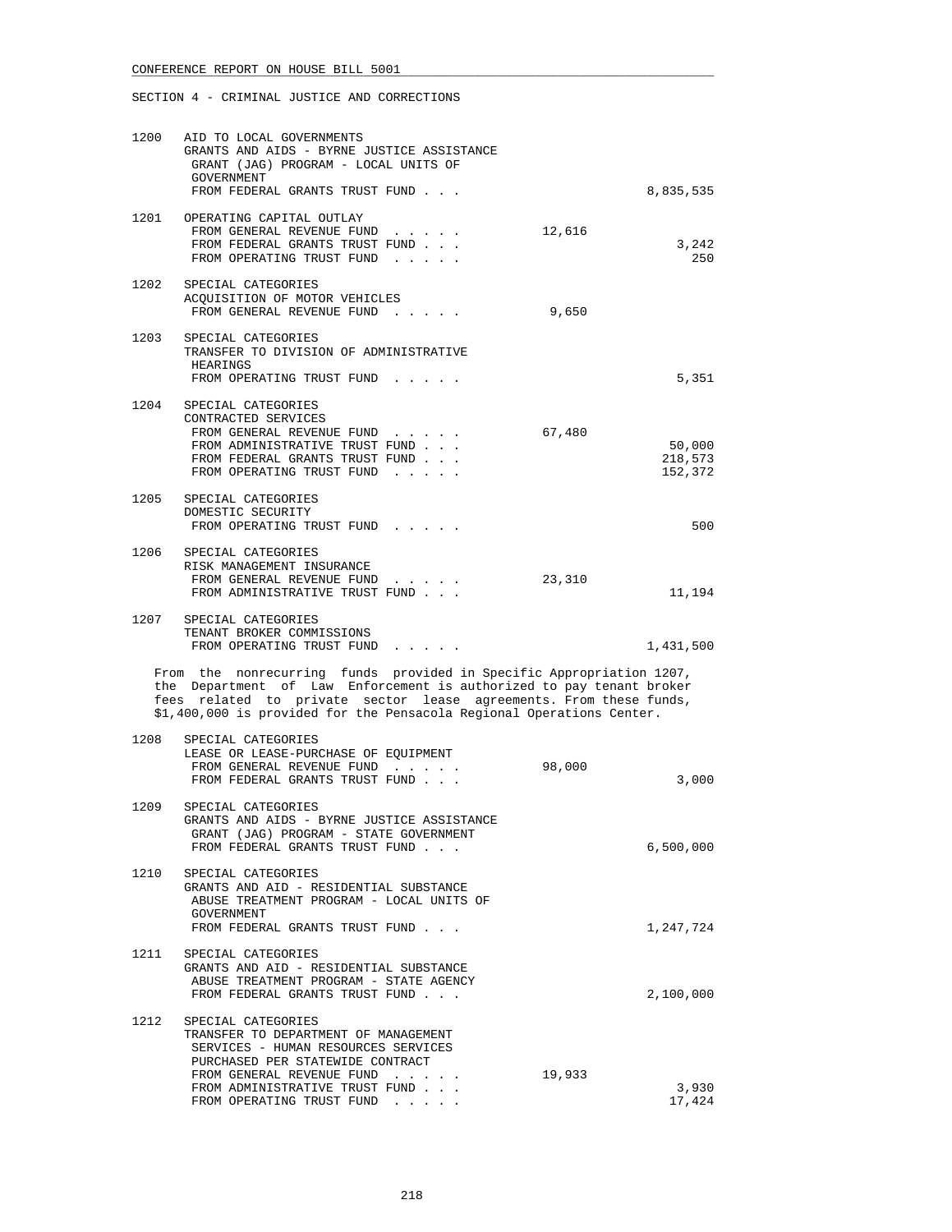|      | TOTAL: EXECUTIVE DIRECTION AND SUPPORT SERVICES<br>FROM GENERAL REVENUE FUND<br>FROM TRUST FUNDS                                           | 4,212,268 | 36,141,074   |
|------|--------------------------------------------------------------------------------------------------------------------------------------------|-----------|--------------|
|      |                                                                                                                                            |           |              |
|      | TOTAL POSITIONS 135.00<br>TOTAL ALL FUNDS                                                                                                  |           | 40, 353, 342 |
|      | AVIATION SERVICES                                                                                                                          |           |              |
|      | APPROVED SALARY RATE<br>522,787                                                                                                            |           |              |
|      | 1213 SALARIES AND BENEFITS POSITIONS 4.00<br>FROM GENERAL REVENUE FUND                                                                     | 551,795   |              |
|      | 1214 EXPENSES<br>FROM GENERAL REVENUE FUND                                                                                                 | 913,829   |              |
|      | 1215 SPECIAL CATEGORIES<br>CONTRACTED SERVICES<br>FROM GENERAL REVENUE FUND                                                                | 72,500    |              |
|      | 1216 SPECIAL CATEGORIES<br>SPECIAL CATEGORIES - AIRCRAFT MAINTENANCE<br>AND REPAIRS                                                        |           |              |
|      | FROM GENERAL REVENUE FUND                                                                                                                  | 248,520   |              |
|      | 1217 SPECIAL CATEGORIES<br>DEFERRED-PAYMENT COMMODITY CONTRACTS<br>FROM GENERAL REVENUE FUND                                               | 1,290,576 |              |
|      | 1218 SPECIAL CATEGORIES<br>TRANSFER TO DEPARTMENT OF MANAGEMENT<br>SERVICES - HUMAN RESOURCES SERVICES<br>PURCHASED PER STATEWIDE CONTRACT |           |              |
|      | FROM GENERAL REVENUE FUND                                                                                                                  | 1,204     |              |
|      | TOTAL: AVIATION SERVICES<br>FROM GENERAL REVENUE FUND                                                                                      | 3,078,424 |              |
|      | TOTAL POSITIONS<br>TOTAL ALL FUNDS                                                                                                         | 4.00      | 3,078,424    |
|      | PROGRAM: FLORIDA CAPITOL POLICE PROGRAM                                                                                                    |           |              |
|      | CAPITOL POLICE SERVICES                                                                                                                    |           |              |
|      | APPROVED SALARY RATE<br>4,333,720                                                                                                          |           |              |
|      | 1219 SALARIES AND BENEFITS POSITIONS 88.00<br>FROM GENERAL REVENUE FUND                                                                    | 2,864     |              |
|      | FROM OPERATING TRUST FUND<br>$\cdot$ $\cdot$ $\cdot$ $\cdot$ $\cdot$                                                                       |           | 6,786,756    |
| 1220 | OTHER PERSONAL SERVICES<br>FROM OPERATING TRUST FUND                                                                                       |           | 29,432       |
| 1221 | EXPENSES<br>FROM OPERATING TRUST FUND                                                                                                      |           | 532,837      |
| 1222 | OPERATING CAPITAL OUTLAY<br>FROM OPERATING TRUST FUND                                                                                      |           | 85,369       |
| 1223 | SPECIAL CATEGORIES<br>ACOUISITION OF MOTOR VEHICLES<br>FROM OPERATING TRUST FUND                                                           |           | 100,500      |
| 1224 | SPECIAL CATEGORIES<br>CONTRACTED SERVICES<br>FROM OPERATING TRUST FUND                                                                     |           | 61,984       |
| 1225 | SPECIAL CATEGORIES<br>CAPITOL COMPLEX SECURITY<br>FROM GENERAL REVENUE FUND<br>FROM OPERATING TRUST FUND                                   | 7,360     | 42,100       |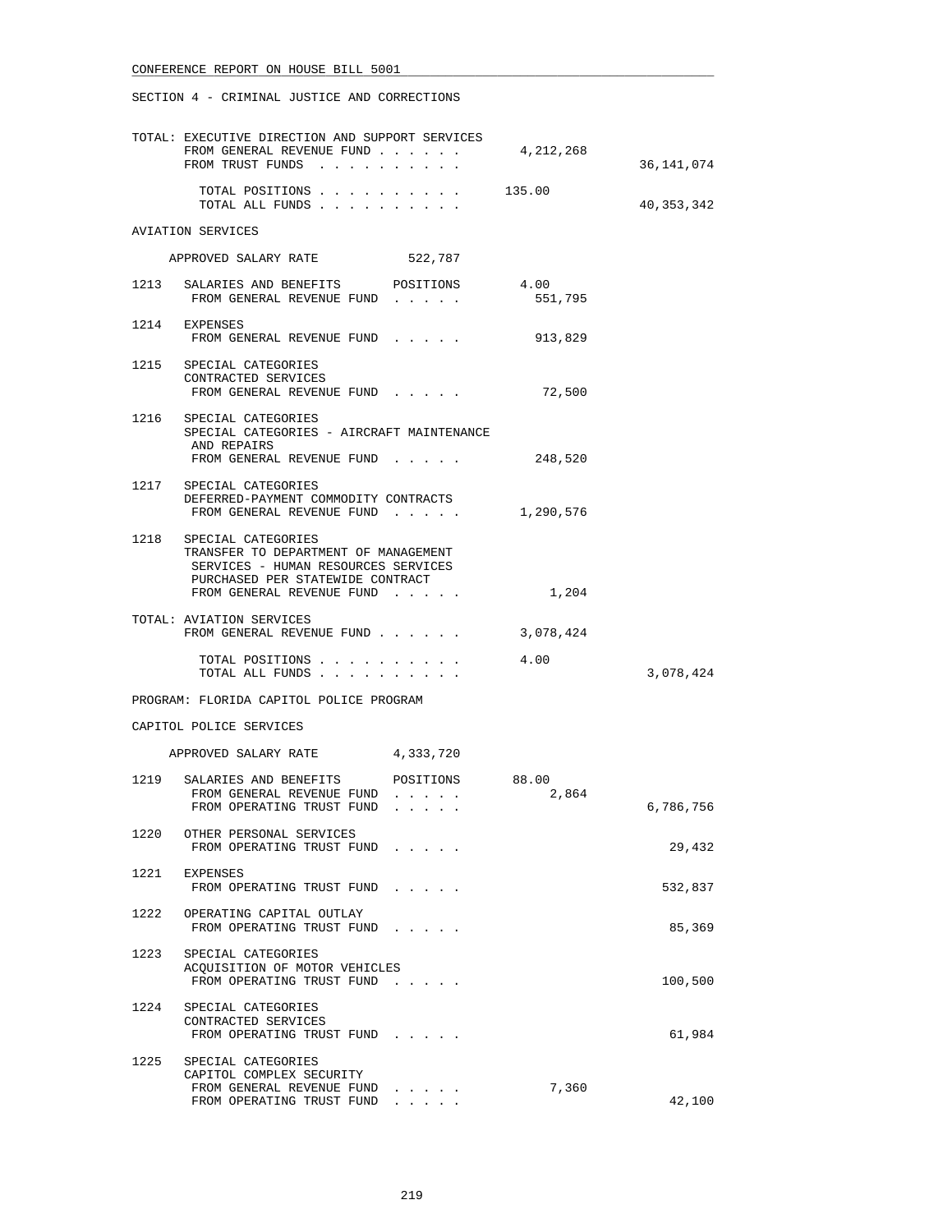|         | 1226 SPECIAL CATEGORIES<br>RISK MANAGEMENT INSURANCE<br>FROM OPERATING TRUST FUND                                                                                                                                                                                                                                                                                                                               | 218,571                |
|---------|-----------------------------------------------------------------------------------------------------------------------------------------------------------------------------------------------------------------------------------------------------------------------------------------------------------------------------------------------------------------------------------------------------------------|------------------------|
|         | 1227 SPECIAL CATEGORIES<br>SALARY INCENTIVE PAYMENTS<br>FROM OPERATING TRUST FUND                                                                                                                                                                                                                                                                                                                               | 68,064                 |
|         | 1228 SPECIAL CATEGORIES<br>LEASE OR LEASE-PURCHASE OF EQUIPMENT<br>FROM OPERATING TRUST FUND                                                                                                                                                                                                                                                                                                                    | 4,000                  |
|         | 1229 SPECIAL CATEGORIES<br>TRANSFER TO DEPARTMENT OF MANAGEMENT<br>SERVICES - HUMAN RESOURCES SERVICES<br>PURCHASED PER STATEWIDE CONTRACT<br>FROM GENERAL REVENUE FUND<br>$\mathbf{r}$ and $\mathbf{r}$ and $\mathbf{r}$<br>FROM OPERATING TRUST FUND<br>$\cdot$ $\cdot$ $\cdot$                                                                                                                               | 300<br>23,376          |
|         | TOTAL: CAPITOL POLICE SERVICES<br>FROM GENERAL REVENUE FUND<br>FROM TRUST FUNDS                                                                                                                                                                                                                                                                                                                                 | 10,524<br>7,952,989    |
|         | TOTAL POSITIONS<br>88.00<br>TOTAL ALL FUNDS                                                                                                                                                                                                                                                                                                                                                                     | 7,963,513              |
| PROGRAM | PROGRAM: INVESTIGATIONS AND FORENSIC SCIENCE                                                                                                                                                                                                                                                                                                                                                                    |                        |
|         | CRIME LAB SERVICES                                                                                                                                                                                                                                                                                                                                                                                              |                        |
|         | APPROVED SALARY RATE 25,984,187                                                                                                                                                                                                                                                                                                                                                                                 |                        |
|         | 1230 SALARIES AND BENEFITS POSITIONS 442.00<br>31,675,213<br>FROM GENERAL REVENUE FUND<br>FROM FEDERAL GRANTS TRUST FUND<br>FROM OPERATING TRUST FUND                                                                                                                                                                                                                                                           | 12,383<br>5,564,761    |
|         | 1231 OTHER PERSONAL SERVICES<br>FROM GENERAL REVENUE FUND<br>FROM FEDERAL GRANTS TRUST FUND                                                                                                                                                                                                                                                                                                                     | 61,348<br>172,147      |
|         | 1232 EXPENSES<br>FROM GENERAL REVENUE FUND<br>8,119,860<br>FROM FEDERAL GRANTS TRUST FUND<br>FROM OPERATING TRUST FUND                                                                                                                                                                                                                                                                                          | 2,800,000<br>3,034,527 |
|         | From the funds in Specific Appropriation 1232, the Department of Law<br>Enforcement is authorized to distribute rape kits to local law<br>enforcement agencies and rape crisis centers statewide at no cost. In<br>addition, the department is authorized to use additional federal funds<br>and any other available funds contained in Specific Appropriation 1232<br>for the purpose of processing rape kits. |                        |
| 1233    | AID TO LOCAL GOVERNMENTS<br>GRANTS AND AIDS - CRIMINAL INVESTIGATIONS<br>FROM FEDERAL GRANTS TRUST FUND<br>FROM OPERATING TRUST FUND                                                                                                                                                                                                                                                                            | 741,091<br>2,379,702   |
| 1234    | OPERATING CAPITAL OUTLAY<br>FROM GENERAL REVENUE FUND<br>643,183<br>FROM FEDERAL GRANTS TRUST FUND<br>FROM OPERATING TRUST FUND                                                                                                                                                                                                                                                                                 | 1,223,100<br>332,000   |
| 1235    | SPECIAL CATEGORIES<br>ACQUISITION OF MOTOR VEHICLES<br>FROM GENERAL REVENUE FUND                                                                                                                                                                                                                                                                                                                                | 168,960                |
| 1236    | SPECIAL CATEGORIES<br>CONTRACTED SERVICES<br>FROM GENERAL REVENUE FUND<br>2,708,433<br>FROM FEDERAL GRANTS TRUST FUND<br>FROM OPERATING TRUST FUND                                                                                                                                                                                                                                                              | 1,773,712<br>500,000   |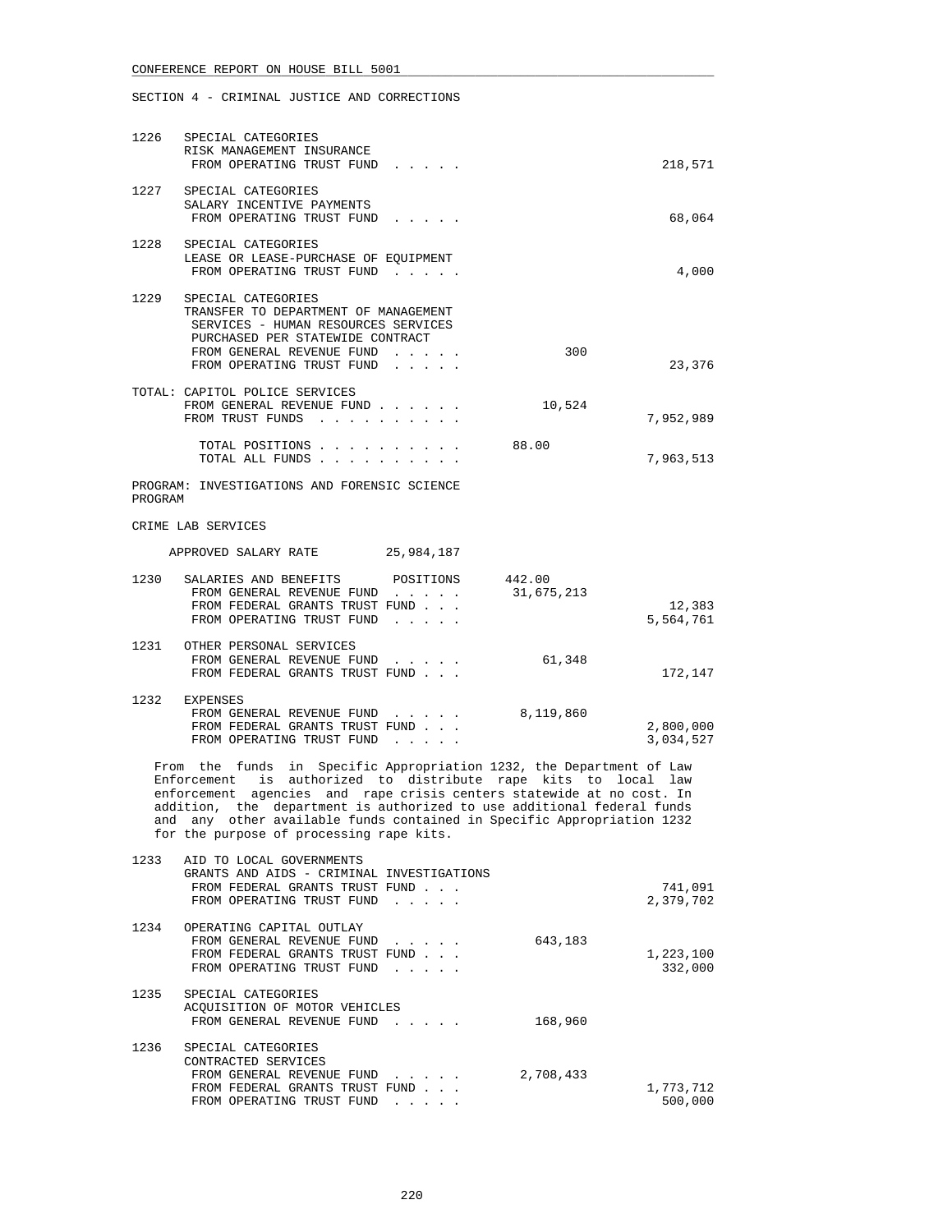|      | 1237 SPECIAL CATEGORIES                                                                                                                                                                                                                                        |            |                    |
|------|----------------------------------------------------------------------------------------------------------------------------------------------------------------------------------------------------------------------------------------------------------------|------------|--------------------|
|      | OVERTIME<br>FROM GENERAL REVENUE FUND<br>FROM FEDERAL GRANTS TRUST FUND<br>FROM OPERATING TRUST FUND<br>$\mathbf{1}$ and $\mathbf{1}$ and $\mathbf{1}$ and $\mathbf{1}$                                                                                        | 294,300    | 404,976<br>150,000 |
|      | 1238 SPECIAL CATEGORIES<br>RISK MANAGEMENT INSURANCE<br>FROM ADMINISTRATIVE TRUST FUND<br>FROM OPERATING TRUST FUND<br>$\sim$ $\sim$ $\sim$ $\sim$ $\sim$                                                                                                      |            | 6,244<br>60,996    |
| 1239 | SPECIAL CATEGORIES<br>LEASE OR LEASE-PURCHASE OF EOUIPMENT<br>FROM GENERAL REVENUE FUND                                                                                                                                                                        | 50,000     |                    |
| 1240 | SPECIAL CATEGORIES<br>TRANSFER TO DEPARTMENT OF MANAGEMENT<br>SERVICES - HUMAN RESOURCES SERVICES<br>PURCHASED PER STATEWIDE CONTRACT<br>FROM GENERAL REVENUE FUND<br>$\cdots$ $\cdots$<br>FROM OPERATING TRUST FUND<br>$\mathbf{1}$ . The set of $\mathbf{1}$ | 126,190    | 4,013              |
|      |                                                                                                                                                                                                                                                                |            |                    |
|      | TOTAL: CRIME LAB SERVICES<br>FROM GENERAL REVENUE FUND<br>FROM TRUST FUNDS                                                                                                                                                                                     | 43,847,487 | 19, 159, 652       |
|      | TOTAL POSITIONS<br>TOTAL ALL FUNDS                                                                                                                                                                                                                             | 442.00     | 63,007,139         |

#### INVESTIGATIVE SERVICES

 From the funds in Specific Appropriations 1241 through 1253, the Department of Law Enforcement shall investigate all use of force incidents that result in the death of an inmate who is in the custody of the Department of Corrections. This requirement applies to uses of force by a law enforcement officer or a correctional officer as those terms are defined in section 943.10, Florida Statutes.

 From the funds in Specific Appropriations 1241 through 1253, within existing and any new resources, the Department of Law Enforcement shall, with the agreement of the head of the local law enforcement agency, investigate all use of force incidents that occur within the state and that result in death or serious bodily injury. This requirement applies to uses of force by a law enforcement officer or a correctional officer as those terms are defined in section 943.10, Florida Statutes.

APPROVED SALARY RATE 46,333,139

| 1241 | SALARIES AND BENEFITS          | POSITIONS | 726.00     |            |
|------|--------------------------------|-----------|------------|------------|
|      | FROM GENERAL REVENUE FUND      |           | 53,531,860 |            |
|      | FROM FEDERAL GRANTS TRUST FUND |           |            | 168,022    |
|      | FROM OPERATING TRUST FUND      |           |            | 10,771,766 |

 From the funds provided in Specific Appropriations 1241, 1243, 1245, 1251, and 1253, the sum of \$1,466,044 from the General Revenue Fund, and ten positions with associated salary rate are provided to perform investigations relating to elections fraud allegations. When these positions are not working on election related investigations, they must be utilized to accelerate ongoing criminal investigations referred to the department by other state agencies or the Chief Inspector General prior to any other assignment. These funds and positions are contingent upon HB 7061, or substantially similar legislation, becoming a law.

| 1242 | OTHER PERSONAL SERVICES                                         |            |
|------|-----------------------------------------------------------------|------------|
|      | FROM GENERAL REVENUE FUND<br>.                                  | 366,164    |
|      | FROM FEDERAL GRANTS TRUST FUND<br>$\sim$ $\sim$ $\sim$          | 324,508    |
|      | FROM OPERATING TRUST FUND                                       | 111,108    |
| 1243 | <b>EXPENSES</b>                                                 |            |
|      | FROM GENERAL REVENUE FUND<br>$\sim$ $\sim$ $\sim$ $\sim$ $\sim$ | 10,072,261 |
|      | FROM FEDERAL GRANTS TRUST FUND                                  | 635,647    |
|      | FROM FORFEITURE AND INVESTIGATIVE                               |            |
|      | SUPPORT TRUST FUND                                              | 500,000    |
|      | FROM GRANTS AND DONATIONS TRUST                                 |            |
|      | FUND                                                            | 4,500      |
|      | FROM OPERATING TRUST FUND                                       | 5,017,668  |
|      |                                                                 |            |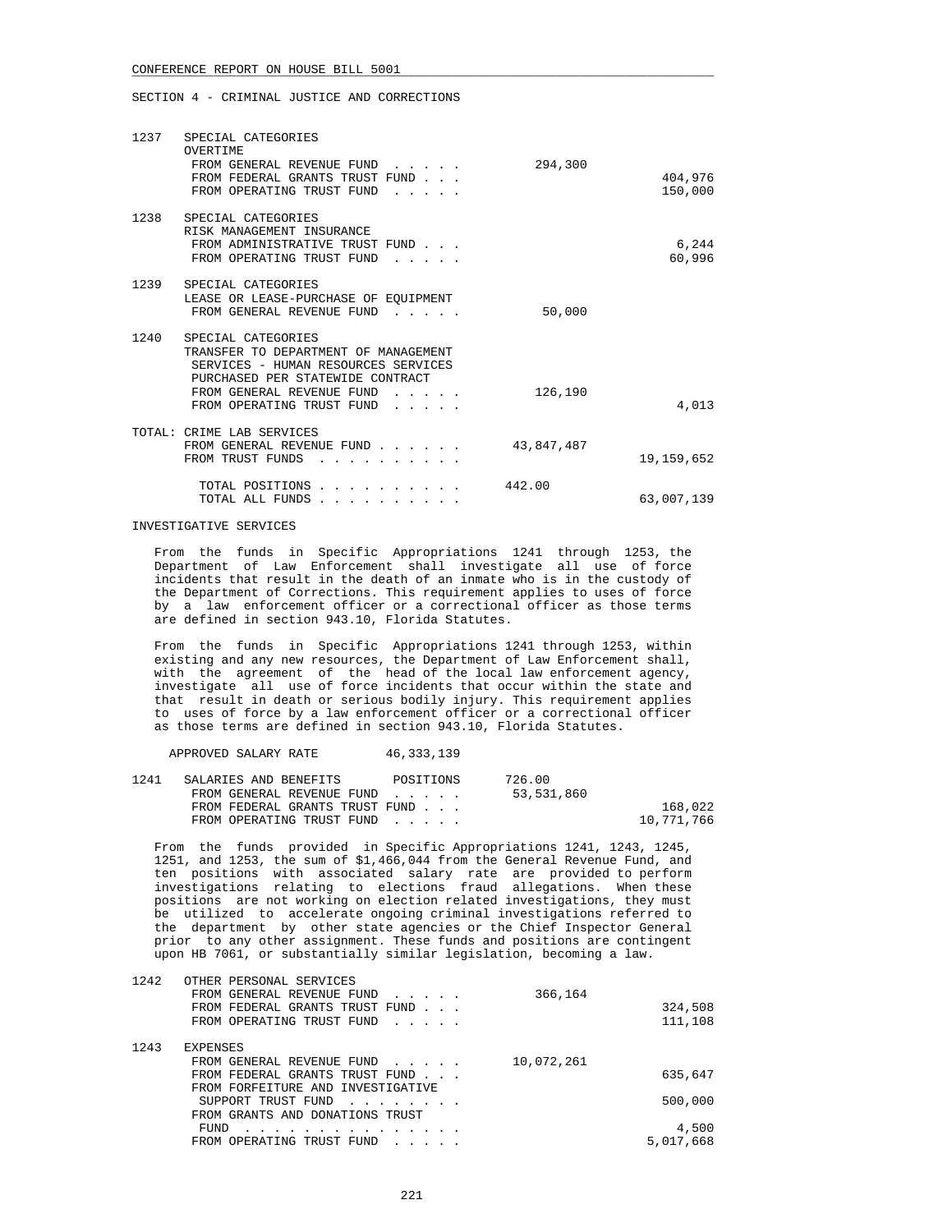FROM FEDERAL LAW ENFORCEMENT TRUST FUND . . . . . . . . . . . . . . . 300,000

 From the funds provided in Specific Appropriation 1243 from the Forfeiture and Investigative Support Trust Fund, up to \$25,000 per case, but not exceeding \$150,000 in total for all cases, may be expended for rewards leading to the capture of fugitives, if such funds are available.

 From the funds in Specific Appropriation 1243, \$500,000 in nonrecurring funds from the General Revenue Fund is provided to the Department of Law Enforcement for the creation of a Law Enforcement Hearing Protection Pilot Program. The department shall competitively procure a commercial-off-the-shelf, completely in canal hearing protection product with a minimum noise reduction rating of 25 decibels and a maximum output of 80 decibels, to protect the hearing of law enforcement officers. Upon completion of the competitive procurement the department shall make the hearing protection available to any law enforcement agency in the state on a first come, first served basis.

| 1244 | OPERATING CAPITAL OUTLAY           |           |
|------|------------------------------------|-----------|
|      | FROM GENERAL REVENUE FUND          | 179,994   |
|      | FROM FEDERAL GRANTS TRUST FUND     | 228,309   |
|      | FROM FORFEITURE AND INVESTIGATIVE  |           |
|      | SUPPORT TRUST FUND                 | 200,000   |
|      | FROM OPERATING TRUST FUND          | 1,690,000 |
|      | FROM FEDERAL LAW ENFORCEMENT TRUST |           |
|      | FUND.                              | 200,000   |

 From the funds in Specific Appropriation 1244, \$62,500 in nonrecurring funds from the General Revenue Fund is provided for the Escambia County Sheriff's Office Training Simulator (HB 2019) (Senate Form 2801).

| 1245 | SPECIAL CATEGORIES<br>ACQUISITION OF MOTOR VEHICLES<br>FROM GENERAL REVENUE FUND<br>537,091<br>$\cdots$ $\cdots$<br>FROM FORFEITURE AND INVESTIGATIVE<br>SUPPORT TRUST FUND<br>FROM OPERATING TRUST FUND                                            | 600,000<br>445,000              |
|------|-----------------------------------------------------------------------------------------------------------------------------------------------------------------------------------------------------------------------------------------------------|---------------------------------|
| 1246 | SPECIAL CATEGORIES<br>CONTRACTED SERVICES<br>FROM GENERAL REVENUE FUND<br>1,663,819<br>FROM FEDERAL GRANTS TRUST FUND<br>FROM FORFEITURE AND INVESTIGATIVE<br>SUPPORT TRUST FUND<br>FROM OPERATING TRUST FUND<br>FROM FEDERAL LAW ENFORCEMENT TRUST | 320,151<br>25,000<br>1,870,396  |
| 1247 | FUND $\cdots$<br>SPECIAL CATEGORIES<br>DOMESTIC SECURITY<br>FROM GENERAL REVENUE FUND<br>850,267<br>FROM FEDERAL GRANTS TRUST FUND<br>FROM OPERATING TRUST FUND                                                                                     | 100,000<br>1,522,672<br>500,000 |
| 1248 | SPECIAL CATEGORIES<br>GRANTS AND AIDS - SPECIAL PROJECTS<br>FROM GENERAL REVENUE FUND<br>21,899,179<br>$1 - 1 - 1 - 1 = 1$<br>FROM FEDERAL GRANTS TRUST FUND<br>FROM FORFEITURE AND INVESTIGATIVE<br>SUPPORT TRUST FUND                             | 240,000<br>300,000              |
|      | funds in Specific Appropriation 1248, \$6,351,392<br>From the<br>nonrecurring funds from the General Revenue Fund is provided for the<br>following projects:                                                                                        | in                              |
|      | Alzheimer's Project - Bringing the Lost Home (HB 3763)<br>Broward County Sheriff's Office Digital Forensic Unit<br>Expansion (HB 3419) (Senate Form $2133)$<br>Cape Coral Tactical Intelligence and Analytics Center (HB                            | 200,000<br>505,481              |
|      | Chattahoochee Police Station Communications Upgrades (HB<br>4389) (Senate Form 1778)                                                                                                                                                                | 375,000<br>85,000               |

 Community, Cops, Courts & State Attorney Violent Crime Intervention (HB 2101) (Senate Form 1687)............... 492,411 First Responder Behavioral Intervention Telehealth Pilot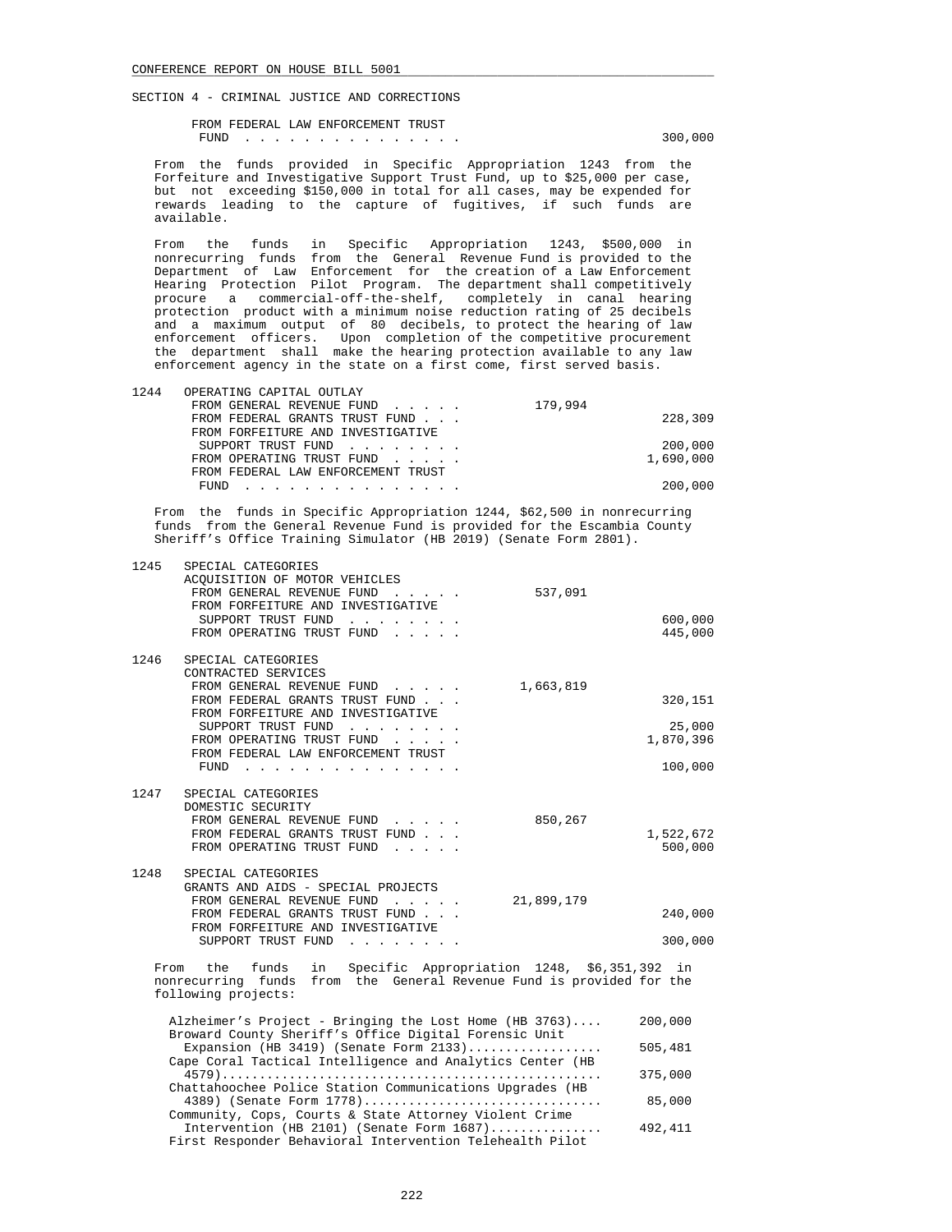| Project (HB 3725) (Senate Form $2520)$                    | 750,000 |
|-----------------------------------------------------------|---------|
| Homestead Law Enforcement Technology Upgrades: Community  |         |
| Oriented Policing Services (COPS) Account (HB 3603)       |         |
|                                                           | 500,000 |
| K9s United (HB 3049) (Senate Form 1011)                   | 200,000 |
| Lauderhill Gun Violence Reduction (HB 2825) (Senate Form  |         |
|                                                           | 356,000 |
| Leon County Sheriff's Office Behavioral, Health, and      |         |
| Occupational Wellness Program (HB 9347) (Senate Form      |         |
|                                                           | 187,500 |
| North Miami Beach Police Department Solving Cold Cases    |         |
| Using New Technology (HB 3213) (Senate Form $1923$ )      | 100,000 |
| Pasco County Sheriff's Office Community Outreach and      |         |
| Engagement Initiative (HB 2009) (Senate Form $1003)$      | 150,000 |
| Project Cold Case (HB 3971) (Senate Form $1676$ )         | 150,000 |
| Rapid DNA Local Government Grant (Senate Form 2293)       | 500,000 |
| Regional Crime Prevention Strategy (HB 3315) (Senate Form |         |
|                                                           | 525,000 |
| Riviera Beach Mobile Command Center (HB 9037) (Senate     |         |
|                                                           | 500,000 |
| Sunrise Community Regional Policing - Crime Prevention    |         |
| Program (HB 2581) (Senate Form 1645)                      | 375,000 |
| Tampa Police Department Bomb Squad Response Vehicle (HB   |         |
| 4353) (Senate Form 1431)                                  | 200,000 |
| Wandering Rescue and Prevention Project (HB 3363) (Senate |         |
|                                                           | 200,000 |

 From the funds in Specific Appropriation 1248, \$15,047,787 in recurring funds from the General Revenue Fund is provided for salary increases for deputy sheriffs and correctional officers employed by sheriff's offices in fiscally constrained counties, as defined in section 218.67(1), Florida Statutes, as follows:

| Baker County Sheriff's Office      | 223,000   |
|------------------------------------|-----------|
| Bradford County Sheriff's Office   | 535,000   |
| Calhoun County Sheriff's Office    | 330,773   |
| Columbia County Sheriff's Office   | 1,047,014 |
| Desoto County Sheriff's Office     | 397,000   |
| Dixie County Sheriff's Office      | 525,000   |
| Franklin County Sheriff's Office   | 410,000   |
| Gadsden County Sheriff's Office    | 500,000   |
| Gilchrist County Sheriff's Office  | 370,000   |
| Glades County Sheriff's Office     | 293,000   |
| Gulf County Sheriff's Office       | 188,000   |
| Hamilton County Sheriff's Office   | 206,500   |
| Hardee County Sheriff's Office     | 275,000   |
| Hendry County Sheriff's Office     | 598,000   |
| Highlands County Sheriff's Office  | 945,000   |
| Holmes County Sheriff's Office     | 635,000   |
| Jackson County Sheriff's Office    | 990,000   |
| Jefferson County Sheriff's Office  | 261,000   |
| Lafayette County Sheriff's Office  | 296,000   |
| Levy County Sheriff's Office       | 825,000   |
| Liberty County Sheriff's Office    | 476,000   |
| Madison County Sheriff's Office    | 487,000   |
| Okeechobee County Sheriff's Office | 822,500   |
| Putnam County Sheriff's Office     | 1,125,000 |
| Suwannee County Sheriff's Office   | 604,000   |
| Taylor County Sheriff's Office     | 289,000   |
| Union County Sheriff's Office      | 295,800   |
| Wakulla County Sheriff's Office    | 653,200   |
| Washington County Sheriff's Office | 445,000   |
|                                    |           |

 Funds shall be distributed in quarterly advances and reconciled at the conclusion of each state fiscal year. By October 1, 2022, the sheriff's offices shall report to the Florida Sheriff's Association how funds were distributed to officers.

1249 SPECIAL CATEGORIES

| OVERTIME                           |         |
|------------------------------------|---------|
| FROM FEDERAL GRANTS TRUST FUND     | 314,125 |
| FROM GRANTS AND DONATIONS TRUST    |         |
| FUND                               | 4,250   |
| FROM FEDERAL LAW ENFORCEMENT TRUST |         |
| FUND                               | 100,000 |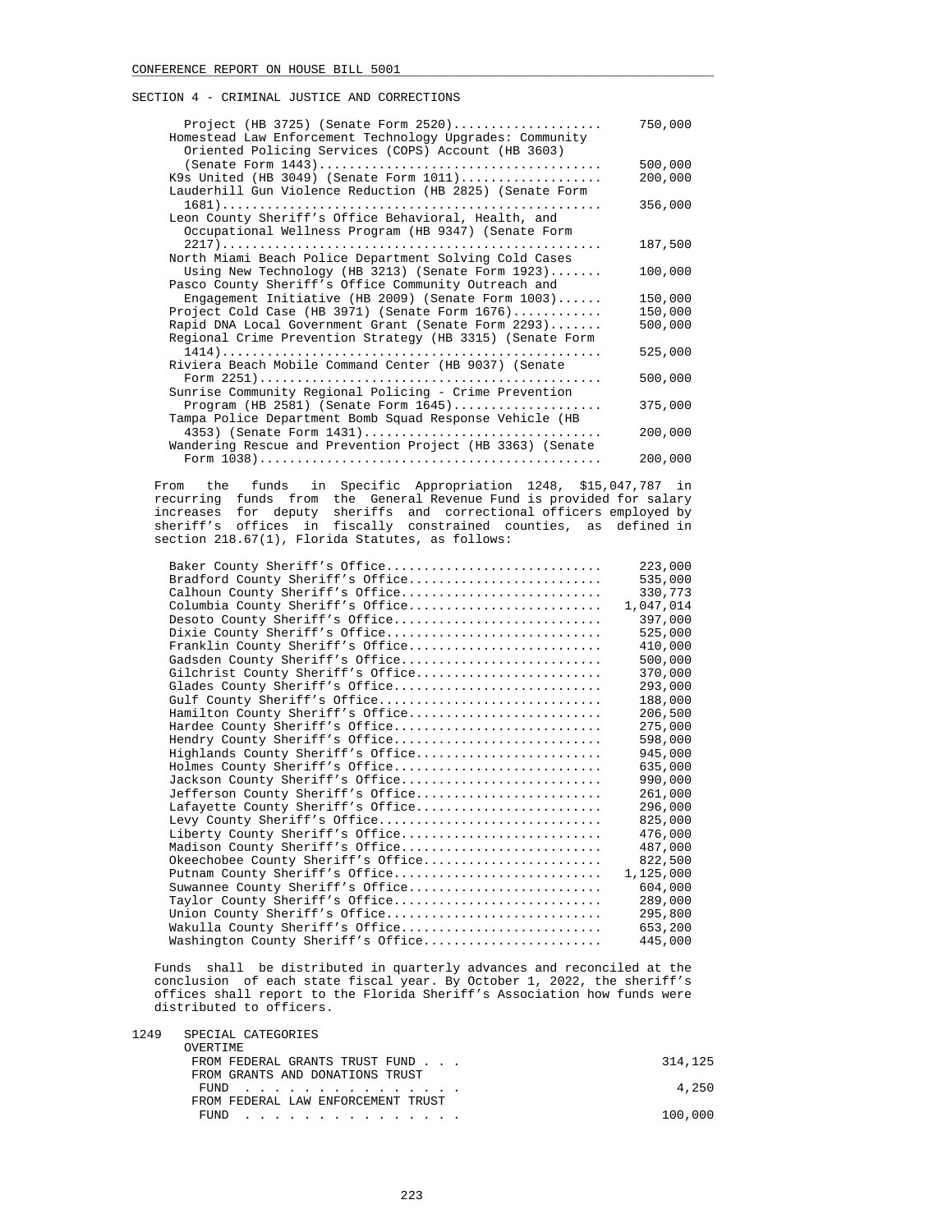| 1250 | SPECIAL CATEGORIES<br>RISK MANAGEMENT INSURANCE<br>FROM GENERAL REVENUE FUND<br>557,408<br>$\mathbf{r} = \mathbf{r} + \mathbf{r} + \mathbf{r} + \mathbf{r}$<br>FROM ADMINISTRATIVE TRUST FUND<br>FROM OPERATING TRUST FUND                                                                                                                                                        | 97,841<br>412,297      |
|------|-----------------------------------------------------------------------------------------------------------------------------------------------------------------------------------------------------------------------------------------------------------------------------------------------------------------------------------------------------------------------------------|------------------------|
| 1251 | SPECIAL CATEGORIES<br>SALARY INCENTIVE PAYMENTS<br>544,901<br>FROM GENERAL REVENUE FUND<br>$\cdots$<br>FROM OPERATING TRUST FUND                                                                                                                                                                                                                                                  | 80,592                 |
| 1252 | SPECIAL CATEGORIES<br>LEASE OR LEASE-PURCHASE OF EQUIPMENT<br>72,000<br>FROM GENERAL REVENUE FUND<br>$\mathbf{r} = \mathbf{r} + \mathbf{r} + \mathbf{r} + \mathbf{r}$<br>FROM OPERATING TRUST FUND<br>and a state of the state                                                                                                                                                    | 2,400                  |
| 1253 | SPECIAL CATEGORIES<br>TRANSFER TO DEPARTMENT OF MANAGEMENT<br>SERVICES - HUMAN RESOURCES SERVICES<br>PURCHASED PER STATEWIDE CONTRACT<br>FROM GENERAL REVENUE FUND<br>210,697<br>$\mathcal{L}^{\mathcal{A}}$ , and $\mathcal{L}^{\mathcal{A}}$ , and $\mathcal{L}^{\mathcal{A}}$<br>FROM OPERATING TRUST FUND<br>$\mathbf{r} = \mathbf{r} - \mathbf{r} = \mathbf{r} - \mathbf{r}$ | 27,773                 |
|      | 1253A GRANTS AND AIDS TO LOCAL GOVERNMENTS AND<br>NONSTATE ENTITIES - FIXED CAPITAL OUTLAY<br>GRANTS AND AIDS TO LOCAL GOVERNMENTS AND<br>NONSTATE ENTITIES - FIXED CAPITAL OUTLAY<br>FROM GENERAL REVENUE FUND<br>56,005,000                                                                                                                                                     |                        |
|      | Funds in Specific Appropriation 1253A are provided for the following<br>nonrecurring fixed capital outlay projects:                                                                                                                                                                                                                                                               |                        |
|      | Bay County Jail Bed Expansion for Substance Abuse Program<br>(HB 9067) (Senate Form 2226)<br>Center for the Recovery of Missing and Endangered Persons<br>City of Belle Isle Emergency Operations Center (HB 4659)                                                                                                                                                                | 1,500,000<br>3,200,000 |
|      | City of Punta Gorda - Training Structure (HB 9123)<br>City of South Miami New Police Station (HB 4609) (Senate                                                                                                                                                                                                                                                                    | 1,750,000<br>175,000   |
|      | City of Starke Police Department Roof and Electrical<br>Hardening (HB 4703) (Senate Form 2033)                                                                                                                                                                                                                                                                                    | 3,500,000<br>207,500   |
|      | Clay County Jail Expansion (HB 3973) (Senate Form $1567) \ldots$<br>District 1 Medical Examiner's Facility Planning and<br>Design (HB 4883) (Senate Form $2509)$                                                                                                                                                                                                                  | 1,000,000<br>500,000   |
|      | Escambia County Old Jail Building Repairs Study (HB 4567)<br>Hardee County Sheriff's Administration Facility Expansion                                                                                                                                                                                                                                                            | 80,000                 |
|      | (HB 3077) (Senate Form 2498)<br>Hillsborough County Sheriff's Office Regional K9 Training                                                                                                                                                                                                                                                                                         | 500,000                |
|      | and Boarding Facility (HB 2927) (Senate Form 2313)<br>Kissimmee - Public Safety Training Support Annex (HB<br>2447) (Senate Form 1356)                                                                                                                                                                                                                                            | 2,000,000<br>500,000   |
|      | Liberty County Jail Improvements (HB 9361) (Senate Form<br>Martin County Police Athletic League (HB 2105) (Senate                                                                                                                                                                                                                                                                 | 22,000,000             |
|      | Northeast Florida Regional Public Safety Training                                                                                                                                                                                                                                                                                                                                 | 500,000                |
|      | Facility - Phase 2 (HB 3033) (Senate Form $1847)$<br>Pinellas County Sheriff Pursuit Driver Training Facility<br>(HB 2991) (Senate Form 2511)                                                                                                                                                                                                                                     | 5,950,000<br>4,885,000 |
|      | Polk County Medical Examiner's Emergency Generator<br>Replacement (HB 2455) (Senate Form 2503)                                                                                                                                                                                                                                                                                    | 140,000                |
|      | Taylor County Sheriff's Office Jail (HB 9389) (Senate<br>Union County Public Safety Complex (HB 4719) (Senate Form                                                                                                                                                                                                                                                                | 4,617,500              |
|      |                                                                                                                                                                                                                                                                                                                                                                                   | 3,000,000              |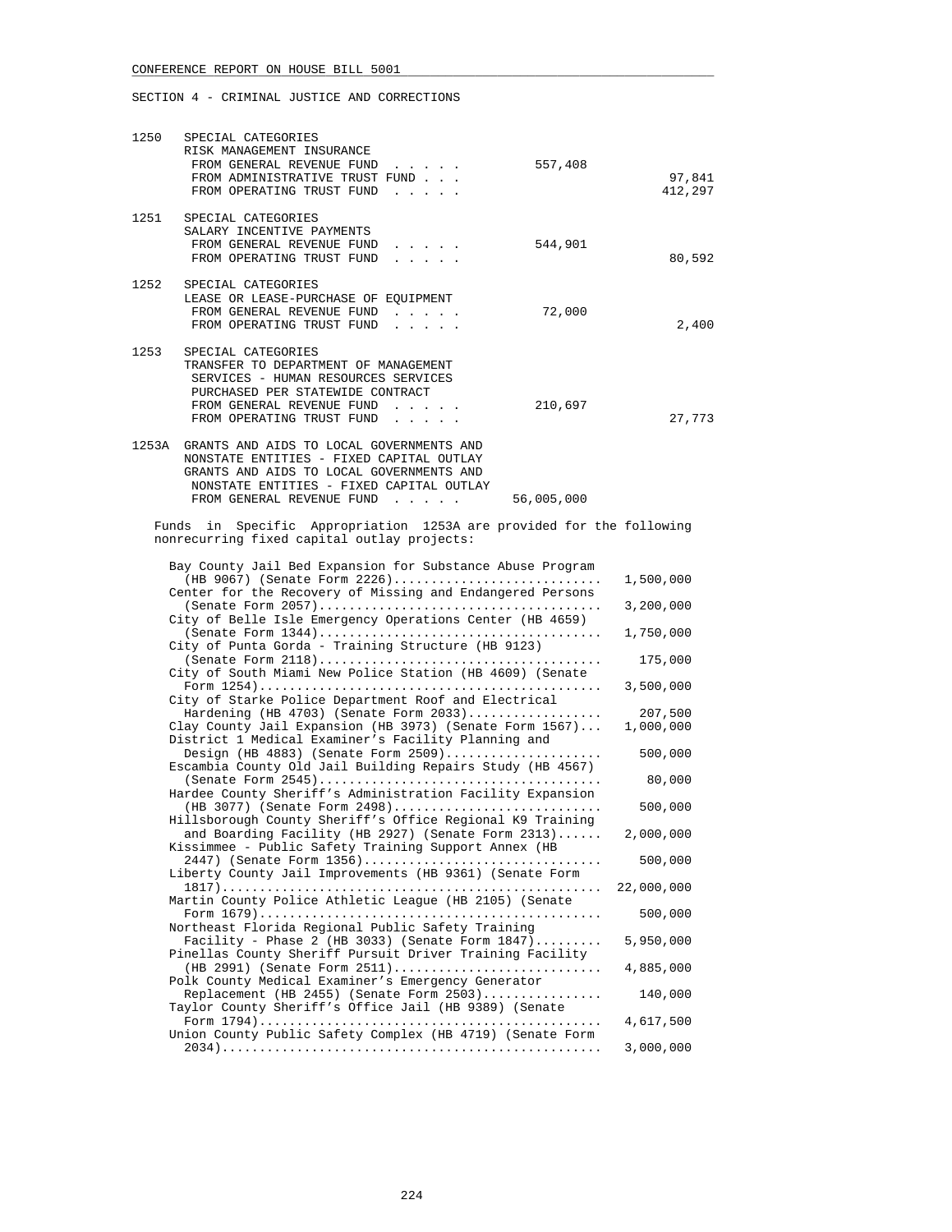SECTION 4 - CRIMINAL JUSTICE AND CORRECTIONS

|      | TOTAL: INVESTIGATIVE SERVICES<br>FROM GENERAL REVENUE FUND<br>FROM TRUST FUNDS                                                                                                                                                             | 146,490,641        | 27, 114, 025 |
|------|--------------------------------------------------------------------------------------------------------------------------------------------------------------------------------------------------------------------------------------------|--------------------|--------------|
|      | TOTAL POSITIONS<br>TOTAL ALL FUNDS                                                                                                                                                                                                         | 726.00             | 173,604,666  |
|      | MUTUAL AID AND PREVENTION SERVICES                                                                                                                                                                                                         |                    |              |
|      | APPROVED SALARY RATE<br>1,260,648                                                                                                                                                                                                          |                    |              |
|      | 1254 SALARIES AND BENEFITS POSITIONS<br>FROM GENERAL REVENUE FUND<br>$\mathbf{r}$ , $\mathbf{r}$ , $\mathbf{r}$ , $\mathbf{r}$ , $\mathbf{r}$ , $\mathbf{r}$<br>FROM OPERATING TRUST FUND                                                  | 17.00<br>1,215,650 | 611,495      |
|      | 1255 EXPENSES<br>FROM GENERAL REVENUE FUND<br>FROM OPERATING TRUST FUND<br>.                                                                                                                                                               | 77,251             | 50,000       |
| 1256 | SPECIAL CATEGORIES<br>CONTRACTED SERVICES<br>FROM GENERAL REVENUE FUND                                                                                                                                                                     | 9,441              |              |
|      | 1257 SPECIAL CATEGORIES<br>RISK MANAGEMENT INSURANCE<br>FROM GENERAL REVENUE FUND                                                                                                                                                          | 2,561              |              |
| 1258 | SPECIAL CATEGORIES<br>TRANSFER TO DEPARTMENT OF MANAGEMENT<br>SERVICES - HUMAN RESOURCES SERVICES<br>PURCHASED PER STATEWIDE CONTRACT<br>FROM GENERAL REVENUE FUND<br>FROM OPERATING TRUST FUND<br>$\cdot$ $\cdot$ $\cdot$ $\cdot$ $\cdot$ | 5,693              | 111          |
|      | TOTAL: MUTUAL AID AND PREVENTION SERVICES<br>FROM GENERAL REVENUE FUND<br>FROM TRUST FUNDS                                                                                                                                                 | 1,310,596          | 661,606      |
|      | TOTAL POSITIONS<br>TOTAL ALL FUNDS<br>the contract of the contract of the                                                                                                                                                                  | 17.00              | 1,972,202    |

PROGRAM: CRIMINAL JUSTICE INFORMATION PROGRAM

 From the funds in Specific Appropriations 1259 through 1277, the Department of Law Enforcement, as defined in the Federal Bureau of Investigation's Criminal Justice Information Services (CJIS) Security Policy, serves as the lead CJIS Systems Agency for the state of Florida and shall enable Florida law enforcement entities to choose from multiple service providers that offer cloud services, as defined in section 282.0041, Florida Statutes, that enable these entities to comply with the CJIS Security Policy.

 INFORMATION NETWORK SERVICES TO THE LAW ENFORCEMENT COMMUNITY

|      | APPROVED SALARY RATE                                                                                              | 6,834,671 |                   |                     |
|------|-------------------------------------------------------------------------------------------------------------------|-----------|-------------------|---------------------|
| 1259 | SALARIES AND BENEFITS<br>FROM GENERAL REVENUE FUND<br>FROM FEDERAL GRANTS TRUST FUND<br>FROM OPERATING TRUST FUND | POSITIONS | 118.00<br>342,424 | 73,370<br>9,228,808 |
| 1260 | OTHER PERSONAL SERVICES<br>FROM FEDERAL GRANTS TRUST FUND<br>FROM OPERATING TRUST FUND                            |           |                   | 181,720<br>154,630  |
| 1261 | <b>EXPENSES</b>                                                                                                   |           |                   |                     |

|      | FROM GENERAL REVENUE FUND      | 38,890    |
|------|--------------------------------|-----------|
|      | FROM ADMINISTRATIVE TRUST FUND | 50,000    |
|      | FROM FEDERAL GRANTS TRUST FUND | 100,000   |
|      | FROM OPERATING TRUST FUND      | 7,196,379 |
| 1262 | OPERATING CAPITAL OUTLAY       |           |
|      | FROM FEDERAL GRANTS TRUST FUND | 100,000   |
|      | FROM OPERATING TRUST FUND      | 1,691,018 |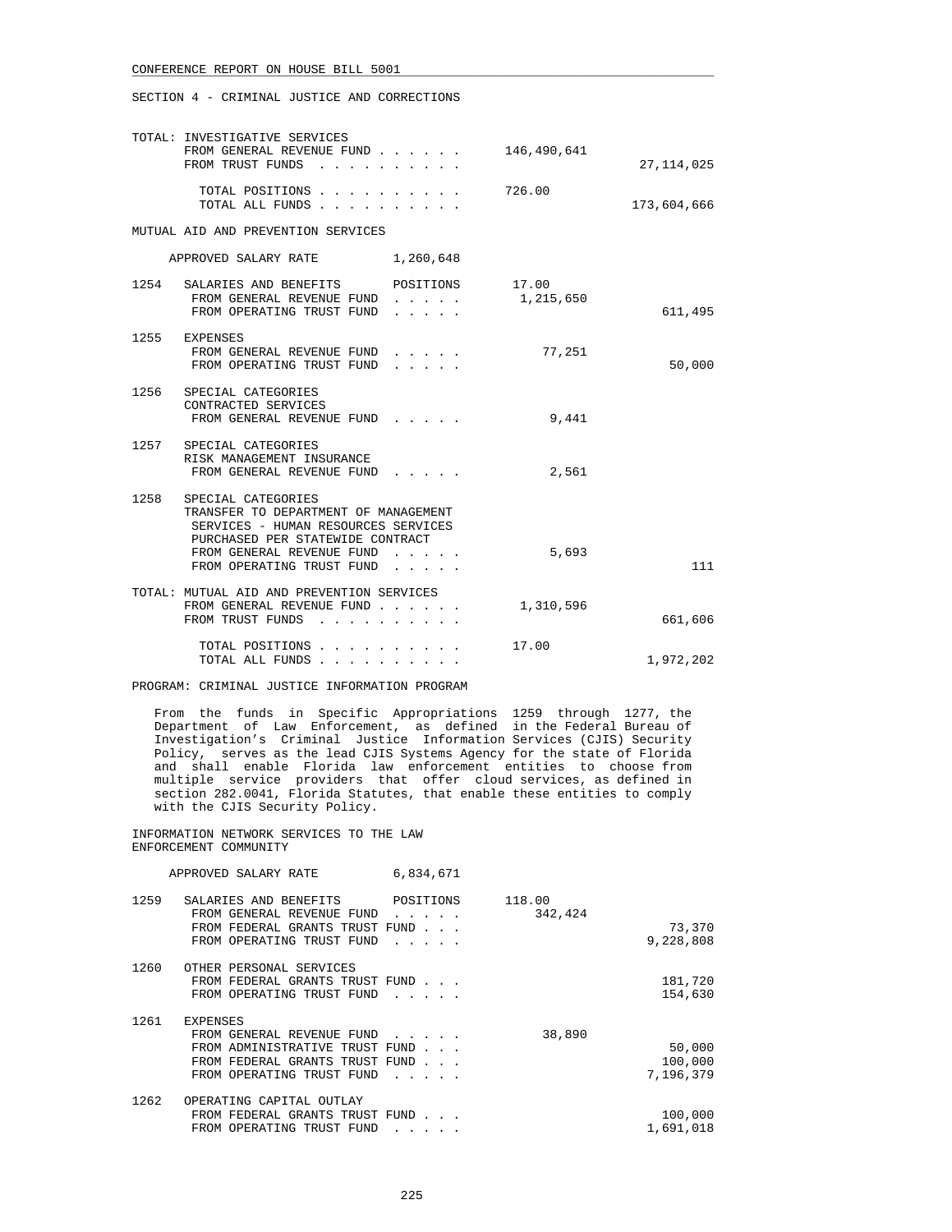| 1263 | SPECIAL CATEGORIES<br>CONTRACTED SERVICES<br>FROM GENERAL REVENUE FUND<br>FROM ADMINISTRATIVE TRUST FUND<br>FROM FEDERAL GRANTS TRUST FUND<br>FROM OPERATING TRUST FUND                              | 599     | 100,000<br>300,000<br>10,294,157 |
|------|------------------------------------------------------------------------------------------------------------------------------------------------------------------------------------------------------|---------|----------------------------------|
| 1264 | SPECIAL CATEGORIES<br>RISK MANAGEMENT INSURANCE<br>FROM ADMINISTRATIVE TRUST FUND<br>FROM OPERATING TRUST FUND                                                                                       |         | 1,608<br>23,084                  |
| 1265 | SPECIAL CATEGORIES<br>LEASE OR LEASE-PURCHASE OF EQUIPMENT<br>FROM OPERATING TRUST FUND                                                                                                              |         | 10,000                           |
| 1266 | SPECIAL CATEGORIES<br>TRANSFER TO DEPARTMENT OF MANAGEMENT<br>SERVICES - HUMAN RESOURCES SERVICES<br>PURCHASED PER STATEWIDE CONTRACT<br>FROM GENERAL REVENUE FUND<br>FROM OPERATING TRUST FUND<br>. | 6,040   | 31,980                           |
|      | TOTAL: INFORMATION NETWORK SERVICES TO THE LAW<br>ENFORCEMENT COMMUNITY<br>FROM GENERAL REVENUE FUND<br>FROM TRUST FUNDS                                                                             | 387,953 | 29,536,754                       |
|      | TOTAL POSITIONS.<br>TOTAL ALL FUNDS<br>$\cdot$ $\cdot$ $\cdot$ $\cdot$ $\cdot$                                                                                                                       | 118.00  | 29,924,707                       |

### PREVENTION AND CRIME INFORMATION SERVICES

 From the funds in Specific Appropriations 1267 through 1277, the Department of Law Enforcement shall submit quarterly status reports on the implementation of the Criminal Justice Data Transparency and Uniform Arrest Affidavit projects. The department shall submit these reports to the Executive Office of the Governor's Office of Policy and Budget, the chair of the Senate Appropriations Committee, the chair of the House of Representatives Appropriations Committee, and the Florida Digital Service. Each report shall provide data sharing progress made to date for each contributor and detail any systems implementation issues.

| APPROVED SALARY RATE |  | 13,903,088 |
|----------------------|--|------------|
|                      |  |            |

| 1267 | SALARIES AND BENEFITS<br>FROM GENERAL REVENUE FUND | POSITIONS<br>$\cdot$ $\cdot$ $\cdot$                                                    | 320.00<br>1,902,063 |            |
|------|----------------------------------------------------|-----------------------------------------------------------------------------------------|---------------------|------------|
|      | FROM FEDERAL GRANTS TRUST FUND                     |                                                                                         |                     | 217,446    |
|      | FROM OPERATING TRUST FUND                          | $\mathbf{r}$ and $\mathbf{r}$ and $\mathbf{r}$                                          |                     | 17,900,314 |
| 1268 | OTHER PERSONAL SERVICES                            |                                                                                         |                     |            |
|      | FROM GENERAL REVENUE FUND                          | $\mathbf{1}$ , $\mathbf{1}$ , $\mathbf{1}$ , $\mathbf{1}$ , $\mathbf{1}$ , $\mathbf{1}$ | 52                  |            |
|      | FROM FEDERAL GRANTS TRUST FUND                     |                                                                                         |                     | 654,061    |
|      | FROM OPERATING TRUST FUND                          |                                                                                         |                     | 186,748    |
| 1269 | <b>EXPENSES</b>                                    |                                                                                         |                     |            |
|      | FROM GENERAL REVENUE FUND                          |                                                                                         | 1,476,756           |            |
|      | FROM FEDERAL GRANTS TRUST FUND                     |                                                                                         |                     | 658,962    |
|      | FROM OPERATING TRUST FUND                          |                                                                                         |                     | 2,043,342  |
|      |                                                    |                                                                                         |                     |            |
| 1270 | OPERATING CAPITAL OUTLAY                           |                                                                                         |                     |            |
|      | FROM FEDERAL GRANTS TRUST FUND                     |                                                                                         |                     | 489,099    |
|      | FROM OPERATING TRUST FUND                          |                                                                                         |                     | 20,000     |
| 1271 | SPECIAL CATEGORIES                                 |                                                                                         |                     |            |
|      | ACOUISITION OF MOTOR VEHICLES                      |                                                                                         |                     |            |
|      | FROM OPERATING TRUST FUND                          |                                                                                         |                     | 93,168     |
|      |                                                    |                                                                                         |                     |            |
| 1272 | SPECIAL CATEGORIES                                 |                                                                                         |                     |            |
|      | FLORIDA INCIDENT BASED REPORTING SYSTEM            |                                                                                         |                     |            |
|      | (FIBRS)                                            |                                                                                         |                     |            |
|      | FROM GENERAL REVENUE FUND                          | $\mathbf{1}$ , $\mathbf{1}$ , $\mathbf{1}$ , $\mathbf{1}$ , $\mathbf{1}$                | 2,645,722           |            |
|      | FROM OPERATING TRUST FUND                          | $\cdots$                                                                                |                     | 1,911,832  |
|      |                                                    |                                                                                         |                     |            |

 Funds in Specific Appropriation 1272 are provided to the Department of Law Enforcement to complete the Florida Incident Based Reporting System.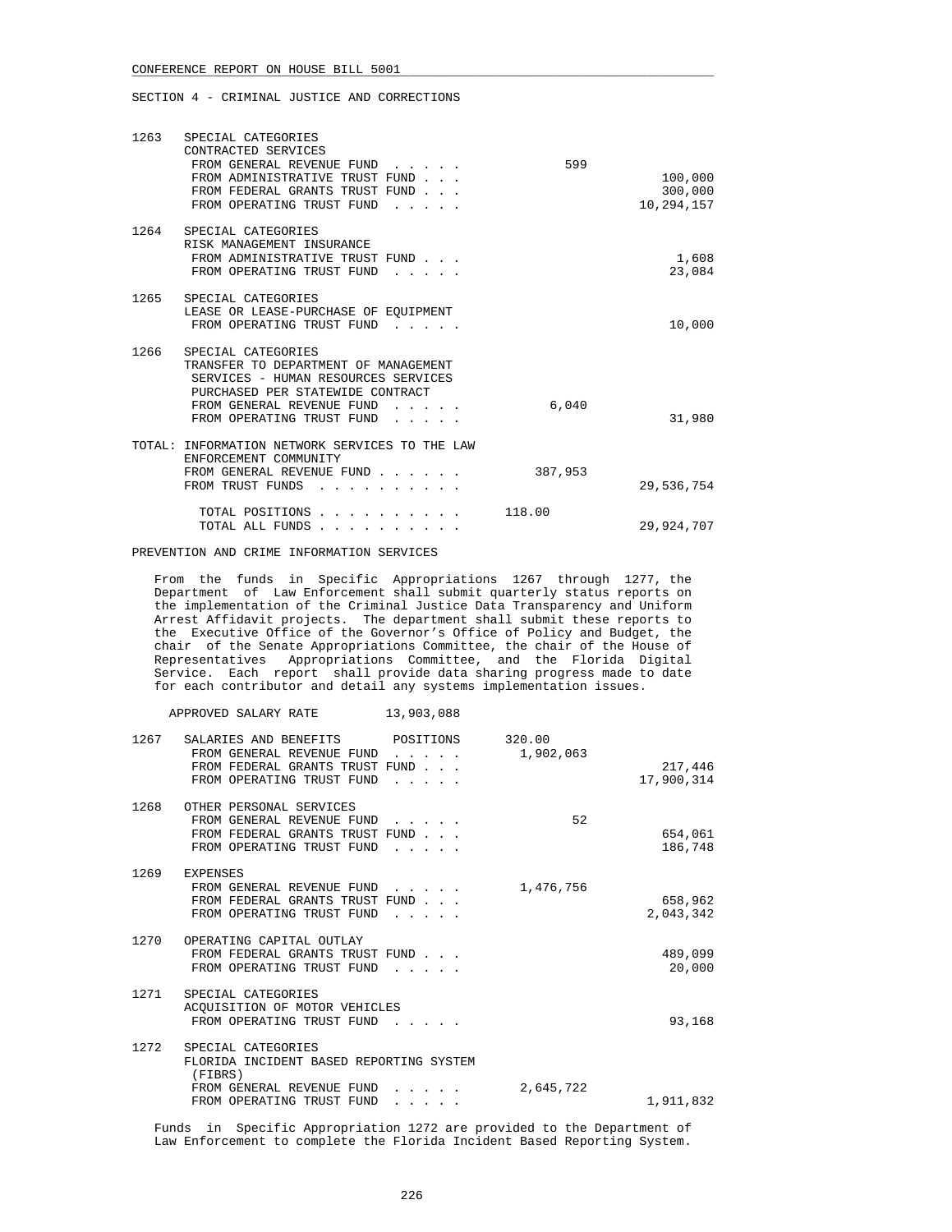1274 SPECIAL CATEGORIES

SECTION 4 - CRIMINAL JUSTICE AND CORRECTIONS

 The Department of Law Enforcement shall submit a detailed operational work plan, monthly spend plan, and quarterly status reports to the Executive Office of the Governor's Office of Policy and Budget, the chair of the Senate Appropriations Committee, the chair of the House of Representatives Appropriations Committee, and the Florida Digital Service. The operational work plan and monthly spend plan shall be submitted by September 1, 2022, and identify all work activities and costs budgeted for Fiscal Year 2022-2023. Each status report must include progress made to date for each project milestone, deliverable, and task order, planned and actual completion dates, planned and actual costs incurred, and any current project issues and risks.

 1273 SPECIAL CATEGORIES CONTRACTED SERVICES FROM GENERAL REVENUE FUND . . . . . 6,191,862 FROM FEDERAL GRANTS TRUST FUND . . . 4,574,955 FROM OPERATING TRUST FUND . . . . .

 From the funds in Specific Appropriation 1273, \$350,000 in nonrecurring funds from the General Revenue Fund and \$2,914,092 in nonrecurring funds from the Federal Grants Trust Fund are provided to the Department of Law Enforcement to procure deliverables-based contracted services for the replacement of the Biometric Identification System. The Department of Law Enforcement shall submit a detailed operational work plan, a monthly spend plan, and quarterly status reports to the Executive Office of the Governor's Office of Policy and Budget, the chair of the Senate Appropriations Committee, the chair of the House of Representatives Appropriations Committee, and the Florida Digital Service. The operational work plan and monthly spend plan shall be submitted by September 1, 2022 and identify all work activities and costs budgeted for Fiscal Year 2022-2023. Each status report must include progress made to date for each project milestone, deliverable, and task order, planned and actual completion dates, planned and actual costs incurred, and any current project issues and risks.

 From the funds in Specific Appropriation 1273, \$3,000,000 in nonrecurring funds from the General Revenue Fund is provided to the Department of Law Enforcement to implement criminal justice data collection and reporting that complies with sections 900.05 and 943.6871, Florida Statutes. The funds shall be placed in reserve. The department is authorized to submit budget amendments to request release of funds held in reserve pursuant to the provisions of chapter 216, Florida Statutes. Release is contingent upon approval of a detailed operational work plan and monthly spend plan that identifies all project work and costs budgeted for Fiscal Year 2022-2023.

| $\pm 2.14$ | SPECIAL CAILGURILS<br>RISK MANAGEMENT INSURANCE                                                                      |       |                 |
|------------|----------------------------------------------------------------------------------------------------------------------|-------|-----------------|
|            | FROM ADMINISTRATIVE TRUST FUND<br>FROM OPERATING TRUST FUND                                                          |       | 7,803<br>74,134 |
| 1275       | SPECIAL CATEGORIES<br>SALARY INCENTIVE PAYMENTS<br>FROM OPERATING TRUST FUND                                         |       | 5,160           |
| 1276       | SPECIAL CATEGORIES<br>LEASE OR LEASE-PURCHASE OF EOUIPMENT<br>FROM GENERAL REVENUE FUND<br>FROM OPERATING TRUST FUND | 2,000 | 15,600          |
|            | 1276A SPECIAL CATEGORIES<br>GRANTS AND AID - CRIMINAL JUSTICE DATA<br>TECHNICAL ASSISTANCE                           |       |                 |

FROM GENERAL REVENUE FUND . . . . . 5,000,000

 From the funds in Specific Appropriation 1276A, \$5,000,000 in nonrecurring funds from the General Revenue Fund is provided to the Department of Law Enforcement to provide technical assistance grants to local law enforcement agencies and county detention facilities to assist with updating Jail Management Systems to provide compatibility with the criminal justice data collection and reporting requirements that comply with sections 900.05 and 943.6871, Florida Statutes. The funds shall be placed in reserve. The department is authorized to submit budget amendments to request release of the funds held in reserve pursuant to the provisions of chapter 216, Florida Statutes.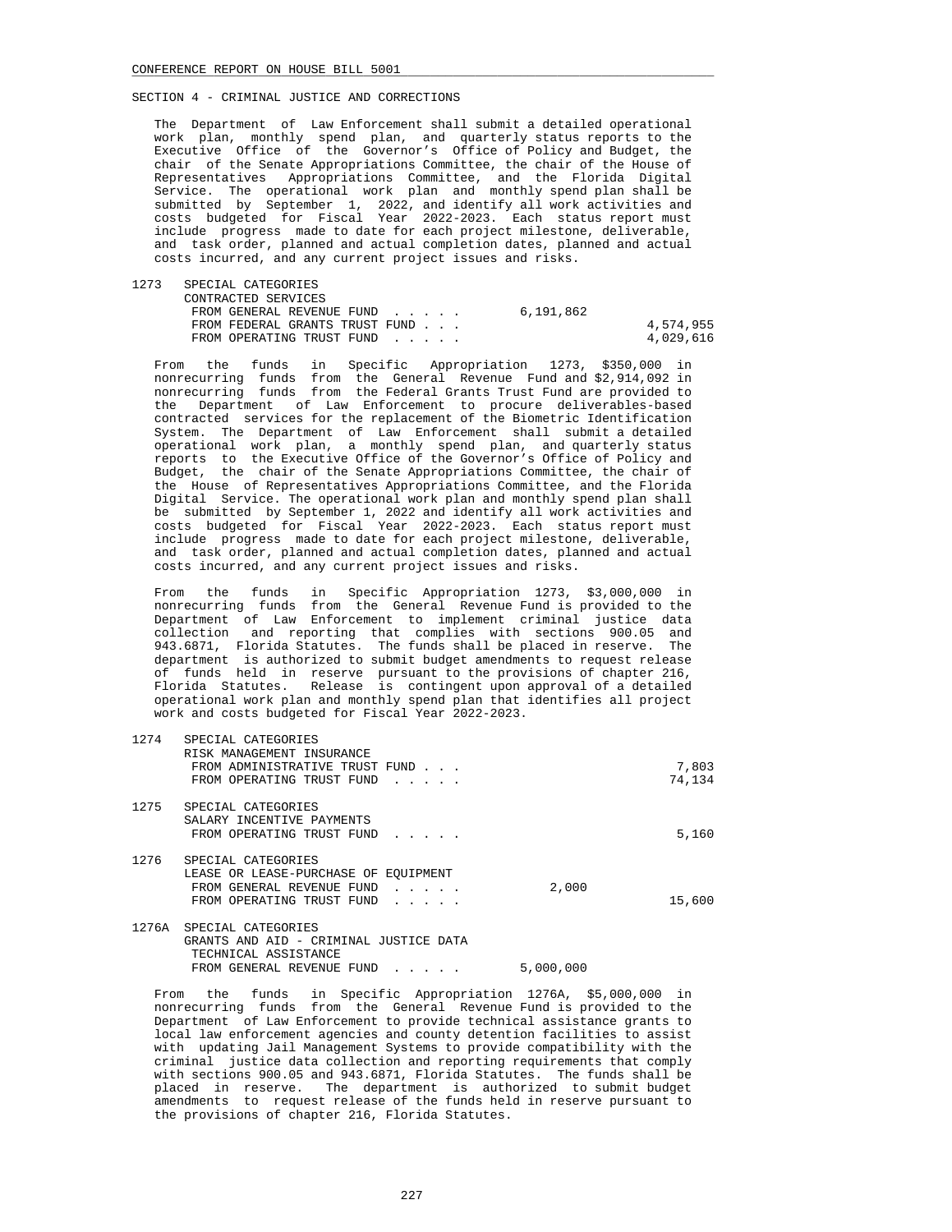|          | 1277 SPECIAL CATEGORIES<br>TRANSFER TO DEPARTMENT OF MANAGEMENT<br>SERVICES - HUMAN RESOURCES SERVICES<br>PURCHASED PER STATEWIDE CONTRACT<br>FROM GENERAL REVENUE FUND                             | 8,078      | 84,633              |
|----------|-----------------------------------------------------------------------------------------------------------------------------------------------------------------------------------------------------|------------|---------------------|
|          | FROM OPERATING TRUST FUND<br>TOTAL: PREVENTION AND CRIME INFORMATION SERVICES                                                                                                                       |            |                     |
|          | FROM GENERAL REVENUE FUND<br>FROM TRUST FUNDS                                                                                                                                                       | 17,226,533 | 32,966,873          |
|          | TOTAL POSITIONS<br>TOTAL ALL FUNDS                                                                                                                                                                  | 320.00     | 50,193,406          |
|          | PROGRAM: CRIMINAL JUSTICE PROFESSIONALISM                                                                                                                                                           |            |                     |
|          | LAW ENFORCEMENT STANDARDS COMPLIANCE                                                                                                                                                                |            |                     |
|          | APPROVED SALARY RATE 2,754,275                                                                                                                                                                      |            |                     |
| 1278     | SALARIES AND BENEFITS POSITIONS 50.00<br>FROM GENERAL REVENUE FUND<br>FROM CRIMINAL JUSTICE STANDARDS<br>AND TRAINING TRUST FUND<br>FROM FEDERAL GRANTS TRUST FUND                                  | 251,321    | 3,662,257<br>10,807 |
|          | 1279 OTHER PERSONAL SERVICES<br>FROM GENERAL REVENUE FUND                                                                                                                                           | 178,978    |                     |
|          | 1280 EXPENSES<br>FROM GENERAL REVENUE FUND<br>FROM FEDERAL GRANTS TRUST FUND                                                                                                                        | 350,000    | 64,300              |
|          | 1281 OPERATING CAPITAL OUTLAY<br>FROM FEDERAL GRANTS TRUST FUND                                                                                                                                     |            | 47,000              |
| 1282     | SPECIAL CATEGORIES<br>CONTRACTED SERVICES<br>FROM GENERAL REVENUE FUND<br>FROM FEDERAL GRANTS TRUST FUND                                                                                            | 100,000    | 35,000              |
| 1283     | SPECIAL CATEGORIES<br>RISK MANAGEMENT INSURANCE<br>FROM ADMINISTRATIVE TRUST FUND<br>FROM CRIMINAL JUSTICE STANDARDS<br>AND TRAINING TRUST FUND                                                     |            | 17,693<br>16,575    |
| 1285     | SPECIAL CATEGORIES<br>GRANTS AND AIDS - SPECIAL EDUCATION AND<br>TECHNICAL TRAINING<br>FROM GENERAL REVENUE FUND 6,439,200                                                                          |            |                     |
| 1286     | SPECIAL CATEGORIES<br>LEASE OR LEASE-PURCHASE OF EOUIPMENT<br>FROM GENERAL REVENUE FUND                                                                                                             | 6,500      |                     |
| 1287     | SPECIAL CATEGORIES<br>TRANSFER TO DEPARTMENT OF MANAGEMENT<br>SERVICES - HUMAN RESOURCES SERVICES<br>PURCHASED PER STATEWIDE CONTRACT<br>FROM CRIMINAL JUSTICE STANDARDS<br>AND TRAINING TRUST FUND |            | 15,468              |
|          | TOTAL: LAW ENFORCEMENT STANDARDS COMPLIANCE<br>FROM GENERAL REVENUE FUND<br>FROM TRUST FUNDS                                                                                                        | 7,325,999  | 3,869,100           |
|          | TOTAL POSITIONS<br>TOTAL ALL FUNDS                                                                                                                                                                  | 50.00      | 11,195,099          |
| SERVICES | LAW ENFORCEMENT TRAINING AND CERTIFICATION                                                                                                                                                          |            |                     |

APPROVED SALARY RATE 3,040,882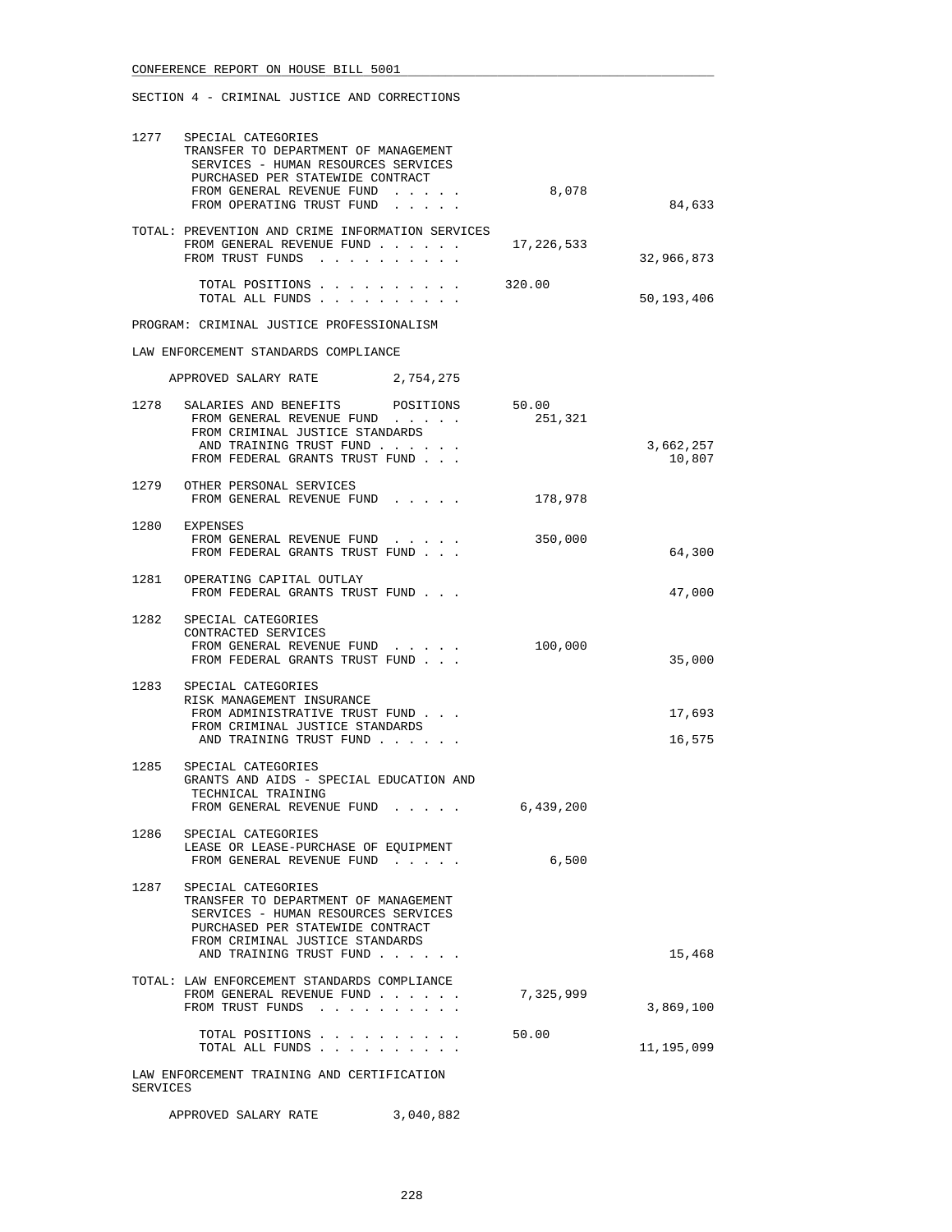|                                                    | 1288 SALARIES AND BENEFITS POSITIONS 54.00<br>FROM CRIMINAL JUSTICE STANDARDS<br>AND TRAINING TRUST FUND                                                                                                 |                   | 4,117,022        |  |
|----------------------------------------------------|----------------------------------------------------------------------------------------------------------------------------------------------------------------------------------------------------------|-------------------|------------------|--|
|                                                    | 1289 OTHER PERSONAL SERVICES<br>FROM GENERAL REVENUE FUND                                                                                                                                                | 127,841           |                  |  |
|                                                    | 1290 EXPENSES<br>FROM GENERAL REVENUE FUND 1,200,000                                                                                                                                                     |                   |                  |  |
|                                                    | 1291 OPERATING CAPITAL OUTLAY<br>FROM GENERAL REVENUE FUND                                                                                                                                               | 45,000            |                  |  |
|                                                    | 1292 SPECIAL CATEGORIES<br>CONTRACTED SERVICES<br>FROM GENERAL REVENUE FUND                                                                                                                              | 725,000           |                  |  |
|                                                    | 1293 SPECIAL CATEGORIES<br>RISK MANAGEMENT INSURANCE<br>FROM ADMINISTRATIVE TRUST FUND<br>FROM CRIMINAL JUSTICE STANDARDS<br>AND TRAINING TRUST FUND                                                     |                   | 64,671<br>33,232 |  |
|                                                    | 1294 SPECIAL CATEGORIES<br>SALARY INCENTIVE PAYMENTS<br>FROM GENERAL REVENUE FUND                                                                                                                        | 9,360             |                  |  |
|                                                    | 1295 SPECIAL CATEGORIES<br>LEASE OR LEASE-PURCHASE OF EQUIPMENT<br>FROM GENERAL REVENUE FUND                                                                                                             | 6,000             |                  |  |
|                                                    | 1296 SPECIAL CATEGORIES<br>TRANSFER TO DEPARTMENT OF MANAGEMENT<br>SERVICES - HUMAN RESOURCES SERVICES<br>PURCHASED PER STATEWIDE CONTRACT<br>FROM CRIMINAL JUSTICE STANDARDS<br>AND TRAINING TRUST FUND |                   | 16,148           |  |
|                                                    | TOTAL: LAW ENFORCEMENT TRAINING AND CERTIFICATION<br>SERVICES<br>FROM GENERAL REVENUE FUND<br>FROM TRUST FUNDS                                                                                           | 2,113,201         | 4,231,073        |  |
|                                                    | TOTAL POSITIONS<br>TOTAL ALL FUNDS                                                                                                                                                                       | 54.00             | 6,344,274        |  |
|                                                    | TOTAL: LAW ENFORCEMENT, DEPARTMENT OF<br>FROM GENERAL REVENUE FUND<br>FROM TRUST FUNDS                                                                                                                   | 226,003,626       | 161,633,146      |  |
|                                                    | TOTAL POSITIONS $\ldots$ , 1,954.00<br>TOTAL ALL FUNDS<br>TOTAL APPROVED SALARY RATE                                                                                                                     | 112,416,102       | 387,636,772      |  |
| LEGAL AFFAIRS, DEPARTMENT OF, AND ATTORNEY GENERAL |                                                                                                                                                                                                          |                   |                  |  |
|                                                    | PROGRAM: OFFICE OF ATTORNEY GENERAL                                                                                                                                                                      |                   |                  |  |
|                                                    | VICTIM SERVICES                                                                                                                                                                                          |                   |                  |  |
|                                                    | APPROVED SALARY RATE<br>5,553,515                                                                                                                                                                        |                   |                  |  |
|                                                    | 1297 SALARIES AND BENEFITS POSITIONS<br>FROM GENERAL REVENUE FUND<br>FROM CRIMES COMPENSATION TRUST<br>FIND                                                                                              | 129.00<br>166,412 | 5 1 2 1 1 1 1 2  |  |

|      | FUND<br>.                          |        | 5, 121, 113 |
|------|------------------------------------|--------|-------------|
|      | FROM CRIME STOPPERS TRUST FUND     |        | 270,135     |
|      | FROM FEDERAL GRANTS TRUST FUND     |        | 3,080,404   |
|      | FROM FLORIDA CRIME PREVENTION      |        |             |
|      | TRAINING INSTITUTE REVOLVING TRUST |        |             |
|      | FUND                               |        | 389,989     |
| 1298 | OTHER PERSONAL SERVICES            |        |             |
|      | FROM GENERAL REVENUE FUND          | 52,738 |             |
|      | FROM CRIMES COMPENSATION TRUST     |        |             |
|      | FUND                               |        | 76.603      |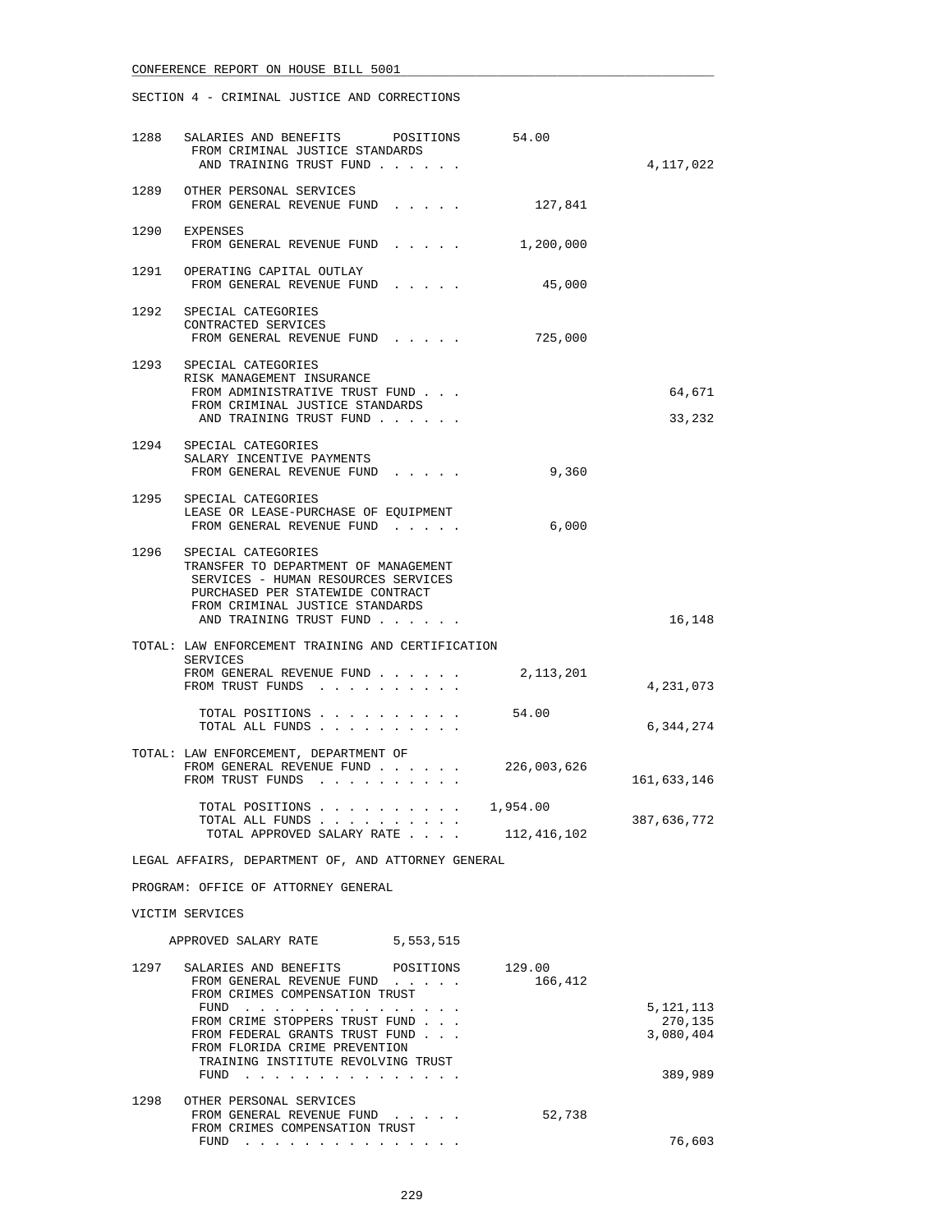| FROM CRIME STOPPERS TRUST FUND     | 70,678 |
|------------------------------------|--------|
| FROM FLORIDA CRIME PREVENTION      |        |
| TRAINING INSTITUTE REVOLVING TRUST |        |
| FUND                               | 1,025  |

 From the funds in Specific Appropriations 1298, 1299, and 1304, \$350,000 in recurring funds from the General Revenue Fund is provided to support the Florida Council on the Social Status of Black Men and Boys, as authorized in section 16.615, Florida Statutes.

| 1299 | <b>EXPENSES</b>                                                  |                |
|------|------------------------------------------------------------------|----------------|
|      | FROM GENERAL REVENUE FUND                                        | 234,081        |
|      | FROM CRIMES COMPENSATION TRUST                                   |                |
|      | FUND                                                             | 982,792        |
|      | FROM CRIME STOPPERS TRUST FUND                                   | 40,000         |
|      | FROM FEDERAL GRANTS TRUST FUND                                   | 50,000         |
|      | FROM FLORIDA CRIME PREVENTION                                    |                |
|      | TRAINING INSTITUTE REVOLVING TRUST                               |                |
|      | FUND                                                             | 228,373        |
|      |                                                                  |                |
| 1300 | OPERATING CAPITAL OUTLAY                                         |                |
|      | FROM CRIMES COMPENSATION TRUST                                   |                |
|      | FUND                                                             | 123,407        |
|      | FROM CRIME STOPPERS TRUST FUND<br>FROM FEDERAL GRANTS TRUST FUND | 2,380<br>2,286 |
|      | FROM FLORIDA CRIME PREVENTION                                    |                |
|      | TRAINING INSTITUTE REVOLVING TRUST                               |                |
|      | FUND                                                             | 7,695          |
|      |                                                                  |                |
| 1301 | SPECIAL CATEGORIES                                               |                |
|      | AWARDS TO CLAIMANTS                                              |                |
|      | FROM CRIMES COMPENSATION TRUST                                   |                |
|      | FUND                                                             | 16,000,000     |
|      | FROM FEDERAL GRANTS TRUST FUND                                   | 9,600,000      |
| 1302 | SPECIAL CATEGORIES                                               |                |
|      | VICTIM SERVICES                                                  |                |
|      | FROM GENERAL REVENUE FUND                                        | 700,000        |

 From the funds in Specific Appropriation 1302, \$200,000 in recurring funds from the General Revenue Fund is provided for Quigley House to provide services to victims of sexual and domestic violence (recurring base appropriations project).

 From the funds in Specific Appropriation 1302, \$500,000 in recurring funds from the General Revenue Fund is provided to the Florida Council Against Sexual Violence (recurring base appropriations project). At least 95 percent of the funds provided shall be distributed to certified rape crisis centers to provide services statewide for victims of sexual assault.

 1303 SPECIAL CATEGORIES GRANTS AND AIDS - CHILD ADVOCACY CENTERS FROM GENERAL REVENUE FUND . . . . . 5,693,240

 From the funds in Specific Appropriation 1303, \$3,500,000 in recurring funds and \$1,500,000 in nonrecurring funds from the General Revenue Fund shall be allocated to the Children's Advocacy Centers throughout Florida for the reimbursement of expenses incurred in providing child advocacy center services (recurring base appropriations project) (Senate Form<br>2752). An advance payment equal to one-fourth of the allocation will be An advance payment equal to one-fourth of the allocation will be provided, upon request, and the Florida Network of Children's Advocacy Centers will invoice against the advance in the final quarter of the fiscal year.

 The funds shall be distributed to the Florida Network of Children's Advocacy Centers, Inc., whose Board of Directors shall develop funding criteria and an allocation methodology that ensures an equitable distribution of those funds among network participant centers that meet the standards set forth in section 39.3035, Florida Statutes. The criteria and methodologies shall take into account factors that include, but need not be limited to, the Center's accreditation status with respect to the National Children's Alliance, the child population of the area being served by the children's advocacy center and the number of children provided a core service by the Children's Advocacy Center. By a majority vote of the Board of Directors of the Florida Network of Children's Advocacy Centers funds may be reallocated throughout the year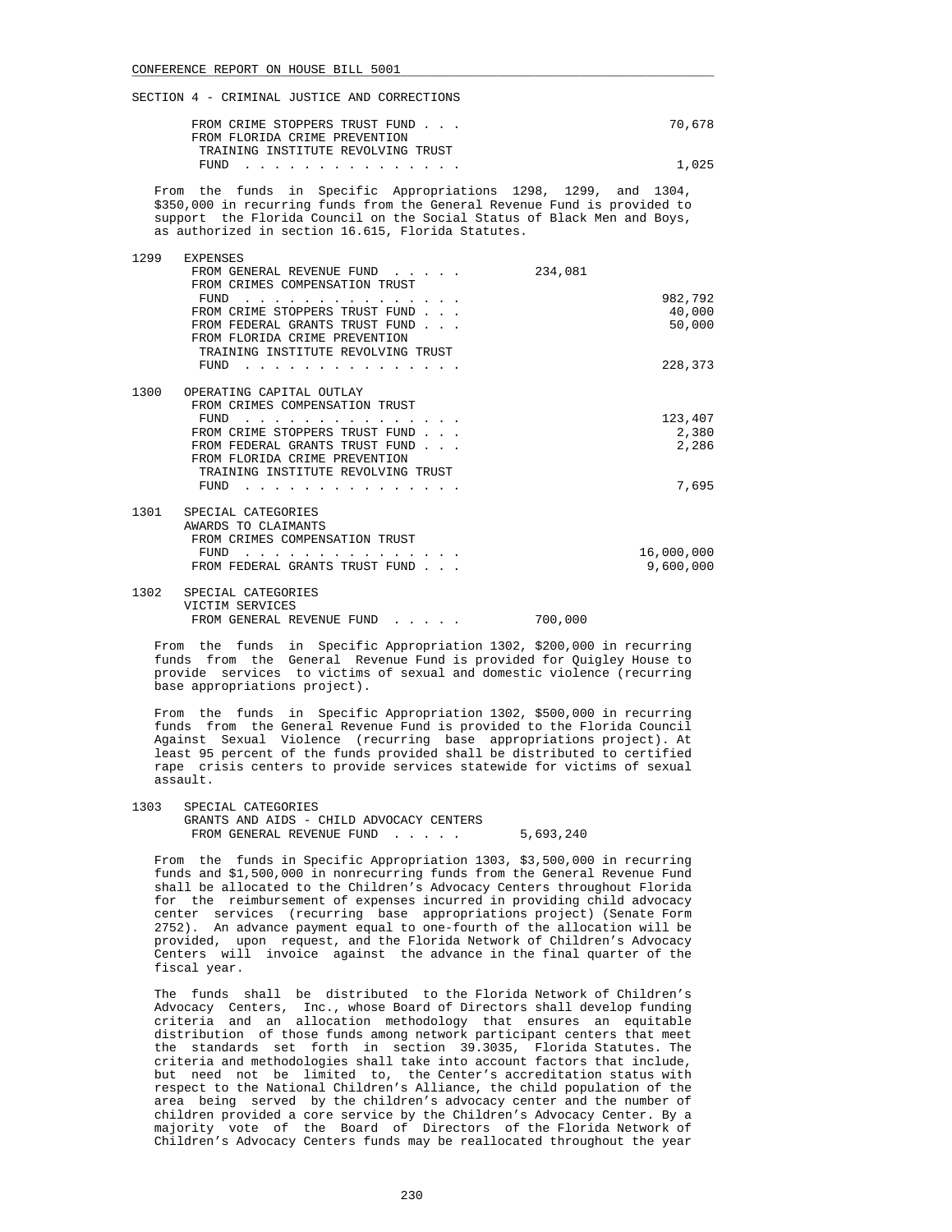as needed.

 This funding may not be used to supplant local government reductions in Children's Advocacy Center funding. Child Advocacy Centers must certify each fiscal year that funds from this appropriation are not supplanting local governmental funds.

 From the funds in Specific Appropriation 1303, the Florida Network of Children's Advocacy Centers may spend up to \$213,240 for administration and up to \$80,000 for contract monitoring and oversight (recurring base appropriations project).

 From the funds in Specific Appropriation 1303, \$300,000 in recurring funds from the General Revenue Fund shall be used for forensic interviews, specialized interviews, and medical assessments shared with child protection teams operating in Children's Advocacy Centers. These funds may not be used for administrative support and may not be used to supplant funding for the child protection program operated by the Department of Health (recurring base appropriations project).

 From the funds in Specific Appropriation 1303, \$100,000 in recurring funds from the General Revenue Fund is provided for additional child advocacy services in Walton County and shall be added to the allocation of funds from this appropriation for the Walton County Children's Advocacy Center (recurring base appropriations project).

 From the funds in Specific Appropriation 1303, the Department of Legal Affairs must provide to the chair of the Senate Appropriations Committee and the chair of the House of Representatives Appropriations Committee by July 15, 2022, the contract between the department and the Florida Network of Children's Advocacy Centers, the Fiscal Year 2022-2023 budgets submitted by the local child advocacy centers, and the approved allocation of funds to the local children's advocacy centers. The Department of Legal Affairs must provide monthly reports that detail the requests for monthly payments submitted by local children's advocacy centers and the status of those requests for reimbursement.

| 1304 |  | SPECIAL CATEGORIES |
|------|--|--------------------|
|------|--|--------------------|

| CONTRACTED SERVICES                |           |
|------------------------------------|-----------|
| FROM GENERAL REVENUE FUND          | 3,436,000 |
| FROM CRIMES COMPENSATION TRUST     |           |
| $FUND$                             | 45,243    |
| FROM CRIME STOPPERS TRUST FUND     | 1,000     |
| FROM FEDERAL GRANTS TRUST FUND     | 100,000   |
| FROM FLORIDA CRIME PREVENTION      |           |
| TRAINING INSTITUTE REVOLVING TRUST |           |
| FUND<br>.                          | 208,408   |

 From the funds in Specific Appropriation 1304, \$1,660,000 in recurring funds from the General Revenue Fund is provided to the Monique Burr Foundation (MBF) Child Safety Matters Prevention Education program (recurring base appropriations project).

 From the funds in Specific Appropriation 1304, \$800,000 in recurring funds from the General Revenue Fund is provided to the Florida Sheriffs Association (recurring base appropriations project). These funds shall be used to enhance Crisis Intervention Team (CIT) training for law enforcement and correctional officers in local sheriff's offices and police departments. The training must include evidence-based approaches designed to improve the outcomes of law enforcement interactions with persons who have mental health issues. Agencies who have conducted minimal or no CIT training must be given priority for training. Local law enforcement agencies may use the funds to pay necessary expenditures resulting from a demonstrated financial hardship that currently prevents officers from receiving CIT training. Funds can also be provided to local community mental health providers to provide additional CIT training in partnership with local law enforcement agencies. A maximum of \$75,000 of these funds may be used by the Florida Sheriffs Association to hire a contract coordinator.

 From the funds in Specific Appropriation 1304, \$700,000 in recurring funds from the General Revenue Fund is provided for the Bridging Freedom Program in Pasco County to provide individualized, holistic, therapeutic safe homes for children traumatized by child sex trafficking (recurring base appropriations project).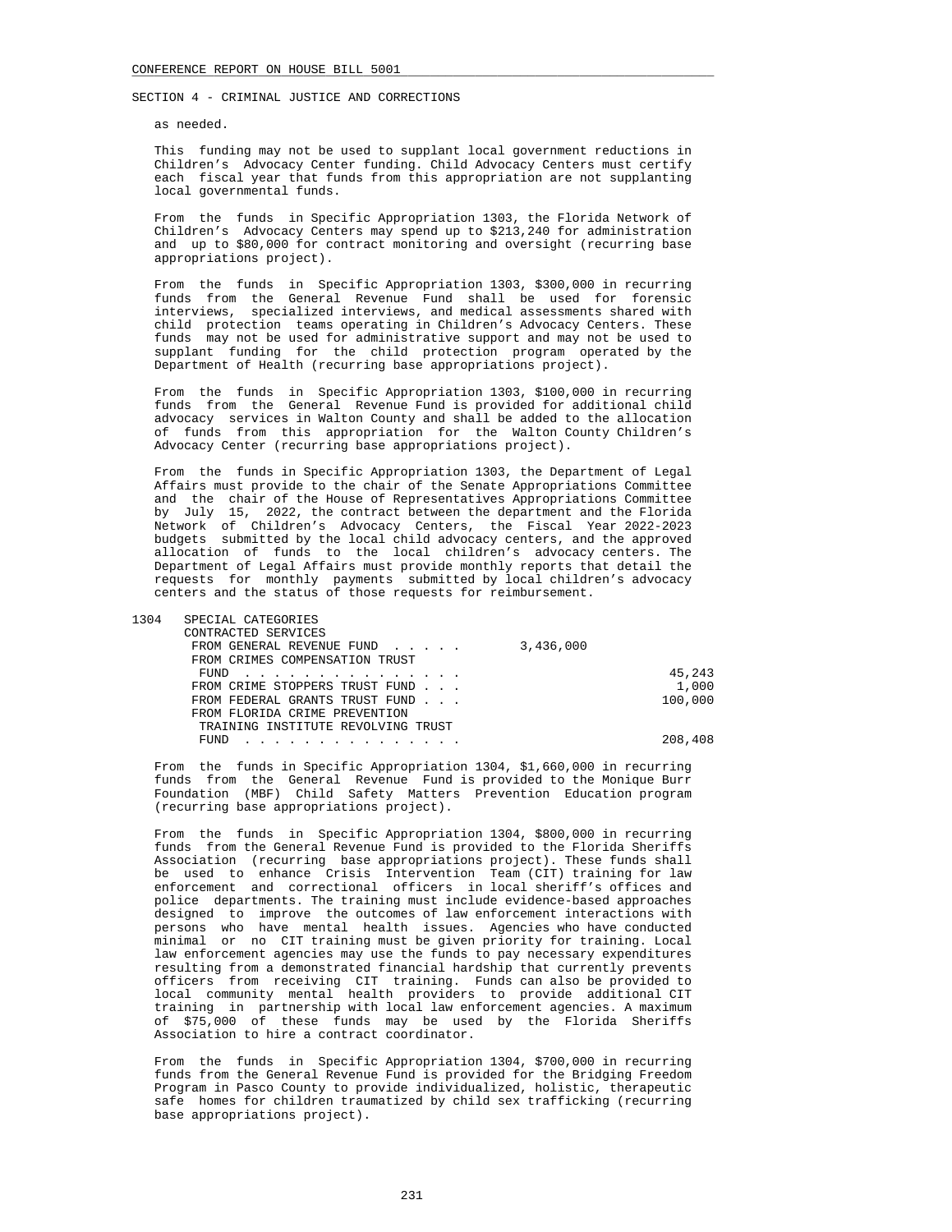| 1304A | SPECIAL CATEGORIES<br>GRANTS AND AIDS - SPECIAL PROJECTS<br>FROM GENERAL REVENUE FUND<br>6,491,000<br>$\mathbf{r}$ , $\mathbf{r}$ , $\mathbf{r}$ , $\mathbf{r}$ , $\mathbf{r}$              |                                 |
|-------|---------------------------------------------------------------------------------------------------------------------------------------------------------------------------------------------|---------------------------------|
|       | Funds in<br>Specific Appropriation 1304A are provided for the following<br>programs:                                                                                                        |                                 |
|       | Big Brothers Big Sisters Bigs In Blue Mentoring Project<br>$(HB 2707)$ (Senate Form 1163)<br>Cuban American Bar Association Pro Bono Project, Inc. (HB                                      | 1,000,000                       |
|       | 4641) (Senate Form 1010)<br>Florida Alliance to End Human Trafficking - Awareness<br>Training (HB 3291) (Senate Form $1332)$                                                                | 500,000<br>500,000              |
|       | Haitian Lawyers Association (HB 4037) (Senate Form 1331)<br>Legal Services of the Puerto Rican Community (HB 2061)                                                                          | 250,000<br>250,000              |
|       | Nancy J. Cotterman Center Advocacy Program (HB 2751)<br>NISSI Short-term Immediate Care Facility and Response                                                                               | 306,000                         |
|       | Team for Victims of Human Trafficking (HB 3381) (Senate<br>Open Doors - Voices for Florida (HB 3021) (Senate Form                                                                           | 435,000                         |
|       | Selah Freedom Sex Trafficking and Exploitation Victims<br>Programs and Services (HB 4671) (Senate Form 2006)                                                                                | 1,000,000<br>1,000,000          |
|       | The NO MORE Foundation - Human Trafficking Capacity<br>Expansion in Tampa Bay (HB 2339) (Senate Form 2678)                                                                                  | 500,000                         |
|       | Transitional Housing for Survivors of Human Trafficking<br>(HB 2747) (Senate Form 2416)<br>Virgil Hawkins Florida Chapter Bar Association (HB 4819)                                         | 500,000                         |
| 1305  | SPECIAL CATEGORIES                                                                                                                                                                          | 250,000                         |
|       | GRANTS AND AIDS - MINORITY COMMUNITIES<br>CRIME PREVENTION PROGRAMS<br>FROM GENERAL REVENUE FUND<br>5,079,247                                                                               |                                 |
|       | funds from the General Revenue Fund in Specific Appropriation<br>Recurring<br>1305 are provided to the following recurring base appropriations<br>projects:                                 |                                 |
|       | Community Coalition, Inc<br>Adult Mankind Organization, Inc<br>The Urban League of Broward County, Inc                                                                                      | 950,000<br>950,000<br>3,179,247 |
| 1306  | SPECIAL CATEGORIES<br>GRANTS AND AIDS - CRIME STOPPERS<br>FROM CRIME STOPPERS TRUST FUND                                                                                                    | 4,400,000                       |
| 1307  | SPECIAL CATEGORIES<br>GRANTS AND AIDS - JUSTICE COALITION<br>150,000<br>FROM GENERAL REVENUE FUND                                                                                           |                                 |
|       | 1308 SPECIAL CATEGORIES<br>RISK MANAGEMENT INSURANCE<br>FROM CRIMES COMPENSATION TRUST                                                                                                      | 44,364                          |
|       | FUND<br>FROM CRIME STOPPERS TRUST FUND<br>FROM FLORIDA CRIME PREVENTION<br>TRAINING INSTITUTE REVOLVING TRUST                                                                               | 1,546                           |
| 1309  | FUND $\cdots$<br>SPECIAL CATEGORIES                                                                                                                                                         | 6,062                           |
|       | GRANTS AND AIDS - VICTIM ASSISTANCE<br>SERVICES<br>FROM FEDERAL GRANTS TRUST FUND                                                                                                           | 144,025,280                     |
| 1310  | SPECIAL CATEGORIES<br>TRANSFER TO DEPARTMENT OF MANAGEMENT<br>SERVICES - HUMAN RESOURCES SERVICES<br>PURCHASED PER STATEWIDE CONTRACT<br>557<br>FROM GENERAL REVENUE FUND                   |                                 |
|       | FROM CRIMES COMPENSATION TRUST<br>FUND<br>the contract of the contract of the contract of the contract of the contract of the contract of the contract of<br>FROM CRIME STOPPERS TRUST FUND | 35,200<br>491                   |
|       |                                                                                                                                                                                             |                                 |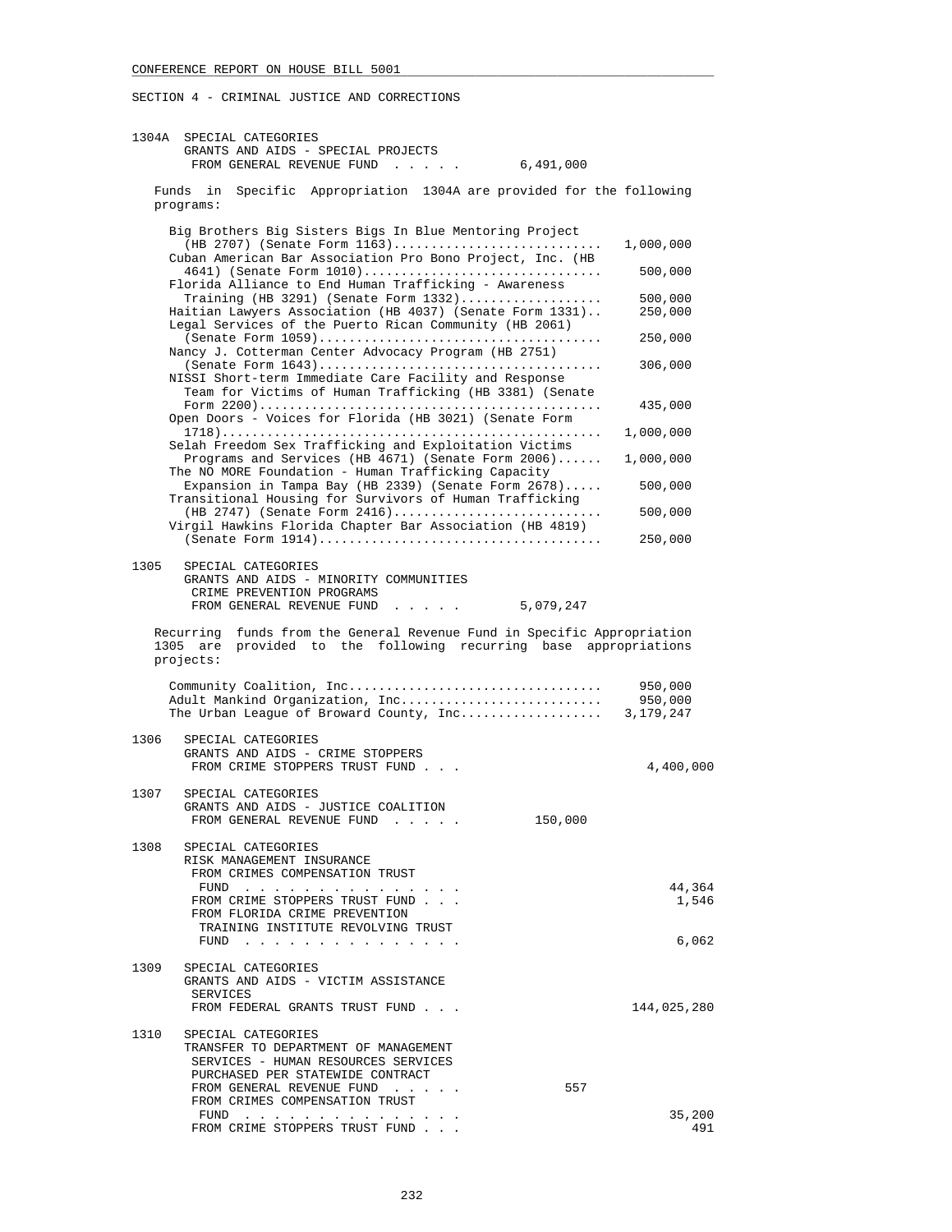| SECTION 4 - CRIMINAL JUSTICE AND CORRECTIONS |                                                                                                                                                                                   |                     |                              |
|----------------------------------------------|-----------------------------------------------------------------------------------------------------------------------------------------------------------------------------------|---------------------|------------------------------|
|                                              | FROM FLORIDA CRIME PREVENTION<br>TRAINING INSTITUTE REVOLVING TRUST<br>FUND                                                                                                       |                     | 1,542                        |
|                                              |                                                                                                                                                                                   |                     |                              |
|                                              | TOTAL: VICTIM SERVICES<br>FROM GENERAL REVENUE FUND<br>FROM TRUST FUNDS                                                                                                           | 22,003,275          | 184,916,016                  |
|                                              | TOTAL POSITIONS<br>TOTAL ALL FUNDS                                                                                                                                                | 129.00              | 206,919,291                  |
|                                              | EXECUTIVE DIRECTION AND SUPPORT SERVICES                                                                                                                                          |                     |                              |
|                                              | APPROVED SALARY RATE 8,380,327                                                                                                                                                    |                     |                              |
| 1311                                         | SALARIES AND BENEFITS<br>POSITIONS<br>FROM GENERAL REVENUE FUND<br>FROM ADMINISTRATIVE TRUST FUND<br>FROM CRIMES COMPENSATION TRUST<br>FUND $\ldots$<br>FROM OPERATING TRUST FUND | 157.00<br>7,175,318 | 4,063,065<br>2,331<br>11,712 |
|                                              |                                                                                                                                                                                   |                     |                              |
|                                              | 1312 OTHER PERSONAL SERVICES<br>FROM GENERAL REVENUE FUND<br>FROM ADMINISTRATIVE TRUST FUND                                                                                       | 82,072              | 168,368                      |
|                                              | 1313 EXPENSES<br>FROM GENERAL REVENUE FUND<br>FROM ADMINISTRATIVE TRUST FUND<br>FROM OPERATING TRUST FUND                                                                         | 991,277             | 904,529<br>30,000            |
|                                              | 1314 OPERATING CAPITAL OUTLAY<br>FROM GENERAL REVENUE FUND<br>FROM ADMINISTRATIVE TRUST FUND.                                                                                     | 84,961              | 472,801                      |
|                                              | 1315 SPECIAL CATEGORIES<br>ATTORNEY GENERAL'S LAW LIBRARY<br>FROM GENERAL REVENUE FUND<br>FROM LEGAL AFFAIRS REVOLVING TRUST<br>$FUND$                                            | 565,476             | 2,800                        |
| 1316                                         | SPECIAL CATEGORIES<br>COMMISSION ON THE STATUS OF WOMEN<br>FROM GENERAL REVENUE FUND                                                                                              | 109,173             |                              |
| 1317                                         | SPECIAL CATEGORIES<br>LAW ENFORCEMENT OFFICER OF THE YEAR<br>PROGRAM AND VICTIM SERVICES RECOGNITION<br>AWARDS PROGRAM<br>FROM ADMINISTRATIVE TRUST FUND                          |                     | 20,000                       |
|                                              | 1318 SPECIAL CATEGORIES<br>CONTRACTED SERVICES                                                                                                                                    | 119,807             |                              |
|                                              | FROM GENERAL REVENUE FUND<br>FROM ADMINISTRATIVE TRUST FUND                                                                                                                       |                     | 53,268                       |
|                                              | FROM LEGAL AFFAIRS REVOLVING TRUST<br>FUND<br>FROM OPERATING TRUST FUND                                                                                                           |                     | 73,200<br>2,000              |
| 1319                                         | SPECIAL CATEGORIES<br>RISK MANAGEMENT INSURANCE<br>FROM GENERAL REVENUE FUND<br>FROM ADMINISTRATIVE TRUST FUND                                                                    | 45,080              | 30,032                       |
| 1320                                         | SPECIAL CATEGORIES<br>LEASE OR LEASE-PURCHASE OF EQUIPMENT<br>FROM GENERAL REVENUE FUND<br>FROM ADMINISTRATIVE TRUST FUND                                                         | 292                 | 3,696                        |
|                                              | 1321 SPECIAL CATEGORIES<br>TRANSFER TO DEPARTMENT OF MANAGEMENT<br>SERVICES - HUMAN RESOURCES SERVICES<br>PURCHASED PER STATEWIDE CONTRACT                                        |                     |                              |
|                                              | FROM GENERAL REVENUE FUND<br>FROM ADMINISTRATIVE TRUST FUND                                                                                                                       | 30,882              | 14,755                       |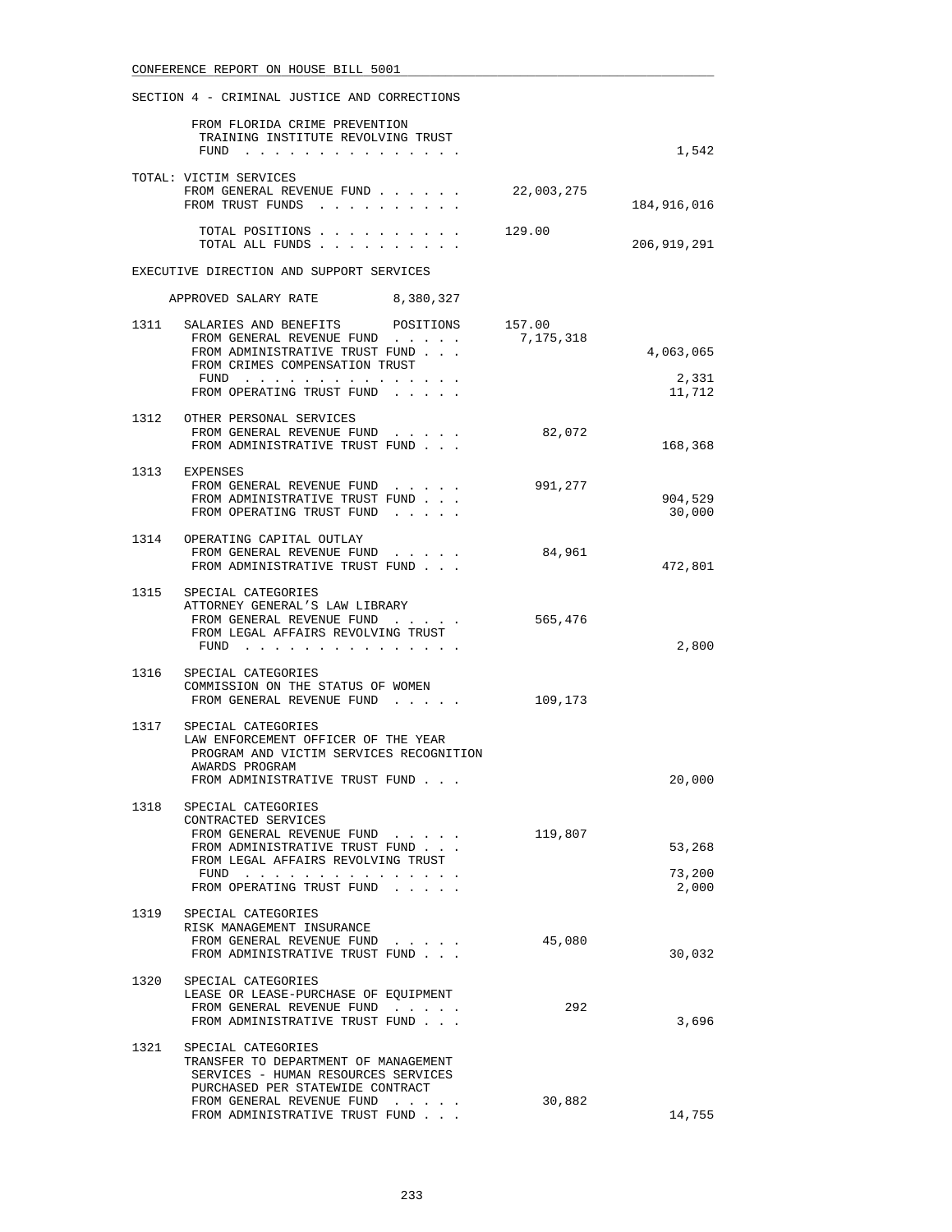| 1322 | DATA PROCESSING SERVICES<br>OTHER DATA PROCESSING SERVICES                                                                                                                                     |                      |                          |
|------|------------------------------------------------------------------------------------------------------------------------------------------------------------------------------------------------|----------------------|--------------------------|
|      | FROM GENERAL REVENUE FUND<br>FROM ADMINISTRATIVE TRUST FUND                                                                                                                                    | 1,566,453            | 1,637,794                |
|      | TOTAL: EXECUTIVE DIRECTION AND SUPPORT SERVICES<br>FROM GENERAL REVENUE FUND<br>FROM TRUST FUNDS                                                                                               | 10,770,791           | 7,490,351                |
|      | TOTAL POSITIONS<br>TOTAL ALL FUNDS                                                                                                                                                             | 157.00               | 18,261,142               |
|      | CRIMINAL AND CIVIL LITIGATION                                                                                                                                                                  |                      |                          |
|      | APPROVED SALARY RATE 49,464,475                                                                                                                                                                |                      |                          |
| 1323 | SALARIES AND BENEFITS<br>POSITIONS<br>FROM GENERAL REVENUE FUND<br>FROM CRIMES COMPENSATION TRUST                                                                                              | 851.00<br>29,300,984 | 7,466                    |
|      | FUND<br>FROM FEDERAL GRANTS TRUST FUND<br>FROM LEGAL SERVICES TRUST FUND<br>FROM LEGAL AFFAIRS REVOLVING TRUST                                                                                 |                      | 13,087,468<br>17,739,883 |
|      | FUND $\cdots$<br>FROM MOTOR VEHICLE WARRANTY TRUST                                                                                                                                             |                      | 11,731,411               |
|      | FUND $\cdots$ , $\cdots$ , $\cdots$ , $\cdots$<br>FROM OPERATING TRUST FUND                                                                                                                    |                      | 1,856,632<br>1,239,241   |
|      | 1324 OTHER PERSONAL SERVICES<br>FROM GENERAL REVENUE FUND<br>FROM FEDERAL GRANTS TRUST FUND<br>FROM GRANTS AND DONATIONS TRUST                                                                 | 162,705              | 130,100                  |
|      | FUND<br>FROM LEGAL SERVICES TRUST FUND                                                                                                                                                         |                      | 26,556<br>1,098,829      |
|      | FROM MOTOR VEHICLE WARRANTY TRUST<br>FUND                                                                                                                                                      |                      | 6,432                    |
| 1325 | EXPENSES<br>FROM GENERAL REVENUE FUND<br>FROM FEDERAL GRANTS TRUST FUND                                                                                                                        | 3,690,340            | 2,820,822                |
|      | FROM GRANTS AND DONATIONS TRUST<br>FUND<br>FROM LEGAL SERVICES TRUST FUND                                                                                                                      |                      | 25,000<br>2,103,217      |
|      | FROM MOTOR VEHICLE WARRANTY TRUST<br>FUND $\cdots$<br>FROM OPERATING TRUST FUND                                                                                                                |                      | 431,445<br>132,830       |
| 1326 | OPERATING CAPITAL OUTLAY                                                                                                                                                                       |                      |                          |
|      | FROM GENERAL REVENUE FUND<br>FROM FEDERAL GRANTS TRUST FUND<br>FROM GRANTS AND DONATIONS TRUST                                                                                                 | 313,745              | 303,530                  |
|      | FUND<br>.<br>FROM LEGAL SERVICES TRUST FUND                                                                                                                                                    |                      | 10,000<br>667,391        |
|      | FROM MOTOR VEHICLE WARRANTY TRUST<br>FUND                                                                                                                                                      |                      | 44,114                   |
| 1327 | LUMP SUM<br>ATTORNEY GENERAL RESERVE POSITIONS FOR<br>AGENCY CONTRACTS                                                                                                                         |                      |                          |
|      | POSITIONS                                                                                                                                                                                      | 50.00                |                          |
|      | The positions in Specific Appropriation 1327 shall be released as<br>necessary to allow the Office of the Attorney General to contract with<br>state agencies to provide legal representation. |                      |                          |
| 1328 | SPECIAL CATEGORIES<br>ACQUISITION OF MOTOR VEHICLES<br>FROM GENERAL REVENUE FUND<br>FROM FEDERAL GRANTS TRUST FUND<br>FROM OPERATING TRUST FUND                                                | 53,927               | 299,250<br>68,823        |
| 1329 | SPECIAL CATEGORIES<br>MEDICAID FRAUD INFORMANT REWARDS                                                                                                                                         |                      |                          |

FROM OPERATING TRUST FUND . . . . . . . . . . . . 1,000,000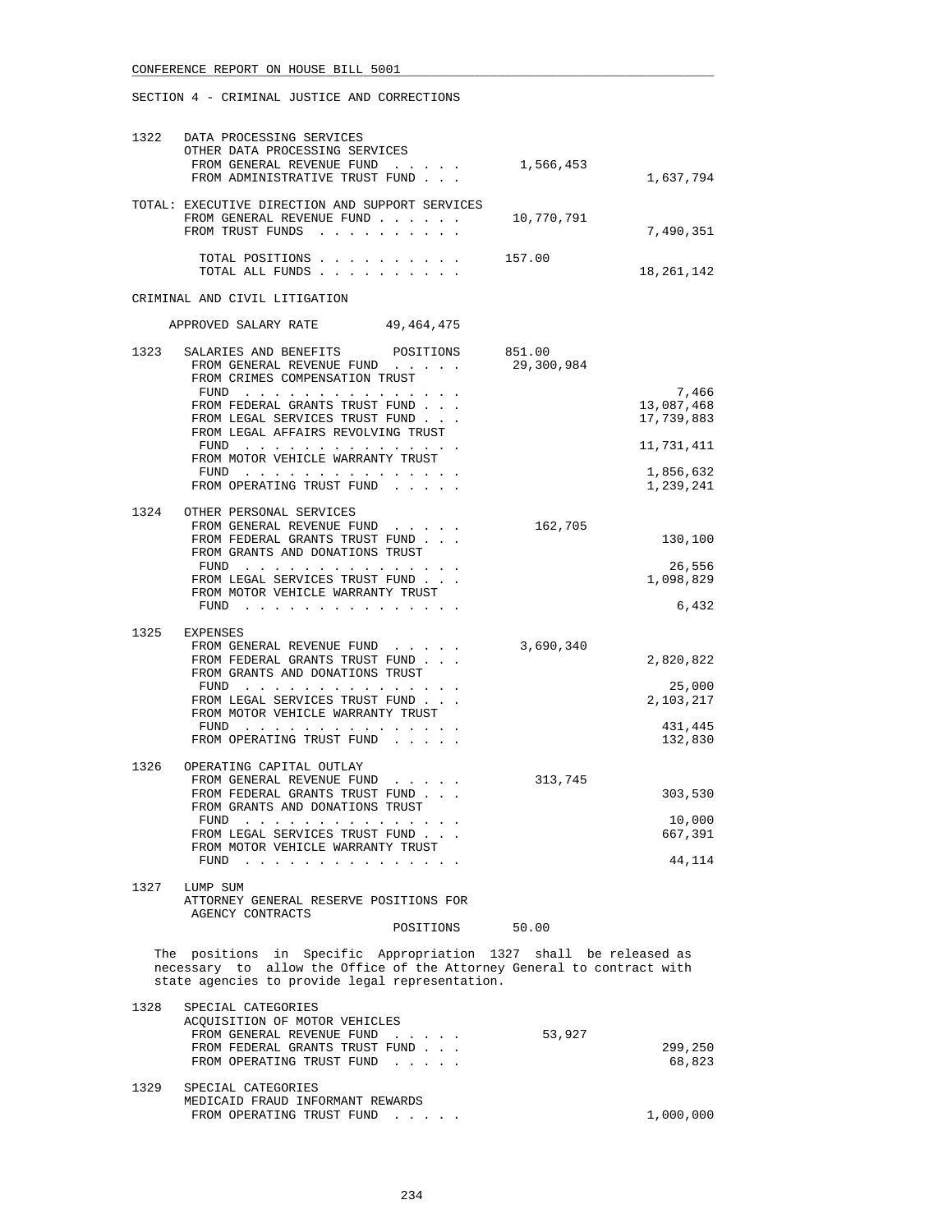|      | 1330 SPECIAL CATEGORIES<br>ANTITRUST INVESTIGATIONS<br>FROM LEGAL AFFAIRS REVOLVING TRUST<br>FUND $\cdots$                                                                                                                                                                                                                                                              |         | 5,577,506                                               |
|------|-------------------------------------------------------------------------------------------------------------------------------------------------------------------------------------------------------------------------------------------------------------------------------------------------------------------------------------------------------------------------|---------|---------------------------------------------------------|
| 1331 | SPECIAL CATEGORIES<br>CONTRACTED SERVICES<br>FROM GENERAL REVENUE FUND<br>FROM FEDERAL GRANTS TRUST FUND<br>FROM GRANTS AND DONATIONS TRUST<br>FUND $\cdots$<br>FROM LEGAL SERVICES TRUST FUND<br>FROM MOTOR VEHICLE WARRANTY TRUST<br>FUND $\cdots$<br>FROM OPERATING TRUST FUND                                                                                       | 282,884 | 2,769,731<br>500,000<br>1,743,399<br>154,281<br>275,000 |
|      | 1332 SPECIAL CATEGORIES<br>CONSUMER PROTECTION LITIGATION<br>FROM LEGAL AFFAIRS REVOLVING TRUST<br>FUND $\cdots$                                                                                                                                                                                                                                                        |         | 5,268,965                                               |
|      | 1333 SPECIAL CATEGORIES<br>LITIGATION EXPENSES<br>FROM LEGAL SERVICES TRUST FUND                                                                                                                                                                                                                                                                                        |         | 262,500                                                 |
|      | 1334 SPECIAL CATEGORIES<br>RISK MANAGEMENT INSURANCE<br>FROM GENERAL REVENUE FUND<br>FROM FEDERAL GRANTS TRUST FUND<br>FROM LEGAL SERVICES TRUST FUND<br>FROM LEGAL AFFAIRS REVOLVING TRUST<br>FUND<br>FROM MOTOR VEHICLE WARRANTY TRUST<br>FUND $\cdots$                                                                                                               | 216,498 | 262,488<br>174,661<br>115,684<br>7,802                  |
| 1335 | SPECIAL CATEGORIES<br>SALARY INCENTIVE PAYMENTS<br>FROM GENERAL REVENUE FUND<br>FROM FEDERAL GRANTS TRUST FUND                                                                                                                                                                                                                                                          | 62,376  | 97,661                                                  |
| 1336 | SPECIAL CATEGORIES<br>LEASE OR LEASE-PURCHASE OF EQUIPMENT<br>FROM GENERAL REVENUE FUND<br>FROM FEDERAL GRANTS TRUST FUND<br>FROM LEGAL SERVICES TRUST FUND                                                                                                                                                                                                             | 1,053   | 351<br>1,068                                            |
| 1337 | SPECIAL CATEGORIES<br>TRANSFER TO DEPARTMENT OF MANAGEMENT<br>SERVICES - HUMAN RESOURCES SERVICES<br>PURCHASED PER STATEWIDE CONTRACT<br>FROM GENERAL REVENUE FUND<br>FROM FEDERAL GRANTS TRUST FUND<br>FROM LEGAL SERVICES TRUST FUND<br>FROM LEGAL AFFAIRS REVOLVING TRUST<br>FUND $\cdots$<br>FROM MOTOR VEHICLE WARRANTY TRUST<br>FUND<br>FROM OPERATING TRUST FUND | 106,516 | 53,619<br>61,481<br>36,992<br>6,703<br>325              |
| 1338 | DATA PROCESSING SERVICES<br>OTHER DATA PROCESSING SERVICES<br>FROM GENERAL REVENUE FUND<br>FROM FEDERAL GRANTS TRUST FUND<br>FROM LEGAL SERVICES TRUST FUND                                                                                                                                                                                                             | 12,483  | 35,000<br>223,053                                       |
| 1339 | DATA PROCESSING SERVICES<br>NORTHWEST REGIONAL DATA CENTER (NWRDC)<br>FROM GENERAL REVENUE FUND                                                                                                                                                                                                                                                                         | 503     |                                                         |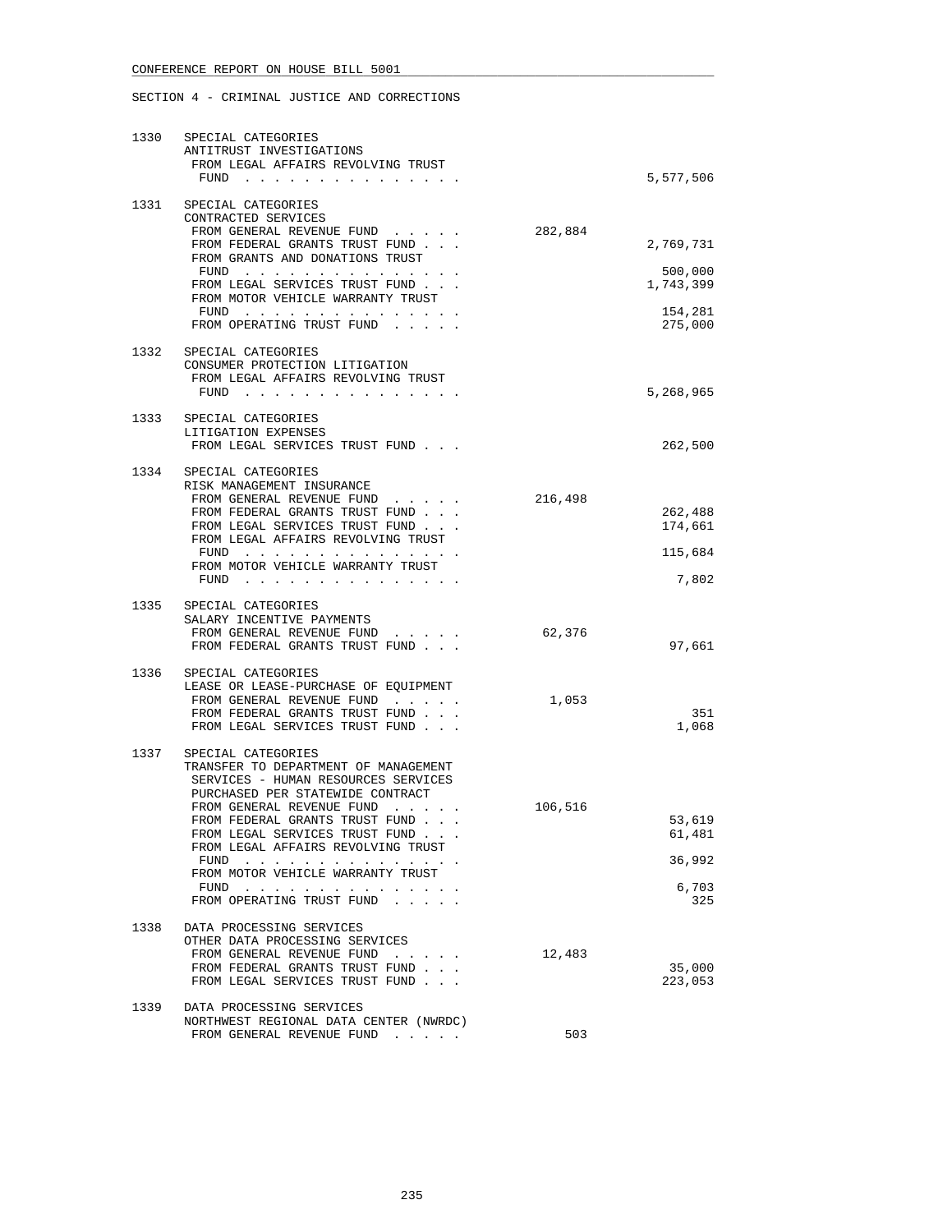|      | TOTAL: CRIMINAL AND CIVIL LITIGATION<br>FROM GENERAL REVENUE FUND<br>FROM TRUST FUNDS                                                                                                                                                                                                         | 34,204,014 | 72,458,710                  |
|------|-----------------------------------------------------------------------------------------------------------------------------------------------------------------------------------------------------------------------------------------------------------------------------------------------|------------|-----------------------------|
|      | TOTAL POSITIONS 901.00<br>TOTAL ALL FUNDS                                                                                                                                                                                                                                                     |            | 106,662,724                 |
|      | PROGRAM: OFFICE OF STATEWIDE PROSECUTION                                                                                                                                                                                                                                                      |            |                             |
|      | PROSECUTION OF MULTI-CIRCUIT ORGANIZED CRIME                                                                                                                                                                                                                                                  |            |                             |
|      | APPROVED SALARY RATE 6,444,132                                                                                                                                                                                                                                                                |            |                             |
|      | 1340 SALARIES AND BENEFITS POSITIONS<br>FROM GENERAL REVENUE FUND $\ldots$ 8,854,653<br>FROM CRIMES COMPENSATION TRUST<br>FUND<br>FROM FEDERAL GRANTS TRUST FUND<br>FROM OPERATING TRUST FUND                                                                                                 | 89.50      | 1,452<br>297,913<br>309,515 |
|      | 1341 SPECIAL CATEGORIES<br>STATEWIDE PROSECUTION<br>FROM GENERAL REVENUE FUND<br>FROM FEDERAL GRANTS TRUST FUND<br>FROM OPERATING TRUST FUND                                                                                                                                                  | 1,437,755  | 39,602<br>784,444           |
|      | 1342 SPECIAL CATEGORIES<br>RISK MANAGEMENT INSURANCE<br>FROM GENERAL REVENUE FUND<br>FROM OPERATING TRUST FUND<br>.                                                                                                                                                                           | 22,283     | 844                         |
|      | 1343 SPECIAL CATEGORIES<br>LEASE OR LEASE-PURCHASE OF EOUIPMENT<br>FROM GENERAL REVENUE FUND                                                                                                                                                                                                  | 936        |                             |
|      | 1344 SPECIAL CATEGORIES<br>TRANSFER TO DEPARTMENT OF MANAGEMENT<br>SERVICES - HUMAN RESOURCES SERVICES<br>PURCHASED PER STATEWIDE CONTRACT<br>FROM GENERAL REVENUE FUND<br>and a state of the state<br>FROM OPERATING TRUST FUND<br>$\mathbf{r}$ , $\mathbf{r}$ , $\mathbf{r}$ , $\mathbf{r}$ | 26,508     | 1,937                       |
|      | TOTAL: PROSECUTION OF MULTI-CIRCUIT ORGANIZED CRIME<br>FROM GENERAL REVENUE FUND<br>FROM TRUST FUNDS                                                                                                                                                                                          | 10,342,135 | 1,435,707                   |
|      | TOTAL POSITIONS<br>TOTAL ALL FUNDS                                                                                                                                                                                                                                                            | 89.50      | 11,777,842                  |
|      | PROGRAM: FLORIDA ELECTIONS COMMISSION                                                                                                                                                                                                                                                         |            |                             |
|      | CAMPAIGN FINANCE AND ELECTION FRAUD ENFORCEMENT                                                                                                                                                                                                                                               |            |                             |
|      | 977,970<br>APPROVED SALARY RATE                                                                                                                                                                                                                                                               |            |                             |
| 1345 | SALARIES AND BENEFITS POSITIONS<br>FROM ELECTIONS COMMISSION TRUST<br>FUND $\cdots$                                                                                                                                                                                                           | 17.00      | 1,376,926                   |
|      | 1346 OTHER PERSONAL SERVICES<br>FROM ELECTIONS COMMISSION TRUST<br>FUND                                                                                                                                                                                                                       |            | 78,324                      |
|      | 1347 EXPENSES<br>FROM ELECTIONS COMMISSION TRUST<br>FUND $\cdots$                                                                                                                                                                                                                             |            | 319,455                     |
| 1348 | OPERATING CAPITAL OUTLAY<br>FROM ELECTIONS COMMISSION TRUST<br>FUND $\cdots$                                                                                                                                                                                                                  |            | 10,000                      |
| 1349 | SPECIAL CATEGORIES<br>TRANSFER TO DIVISION OF ADMINISTRATIVE<br>HEARINGS<br>FROM ELECTIONS COMMISSION TRUST<br>$FUND$                                                                                                                                                                         |            | 2,675                       |
|      |                                                                                                                                                                                                                                                                                               |            |                             |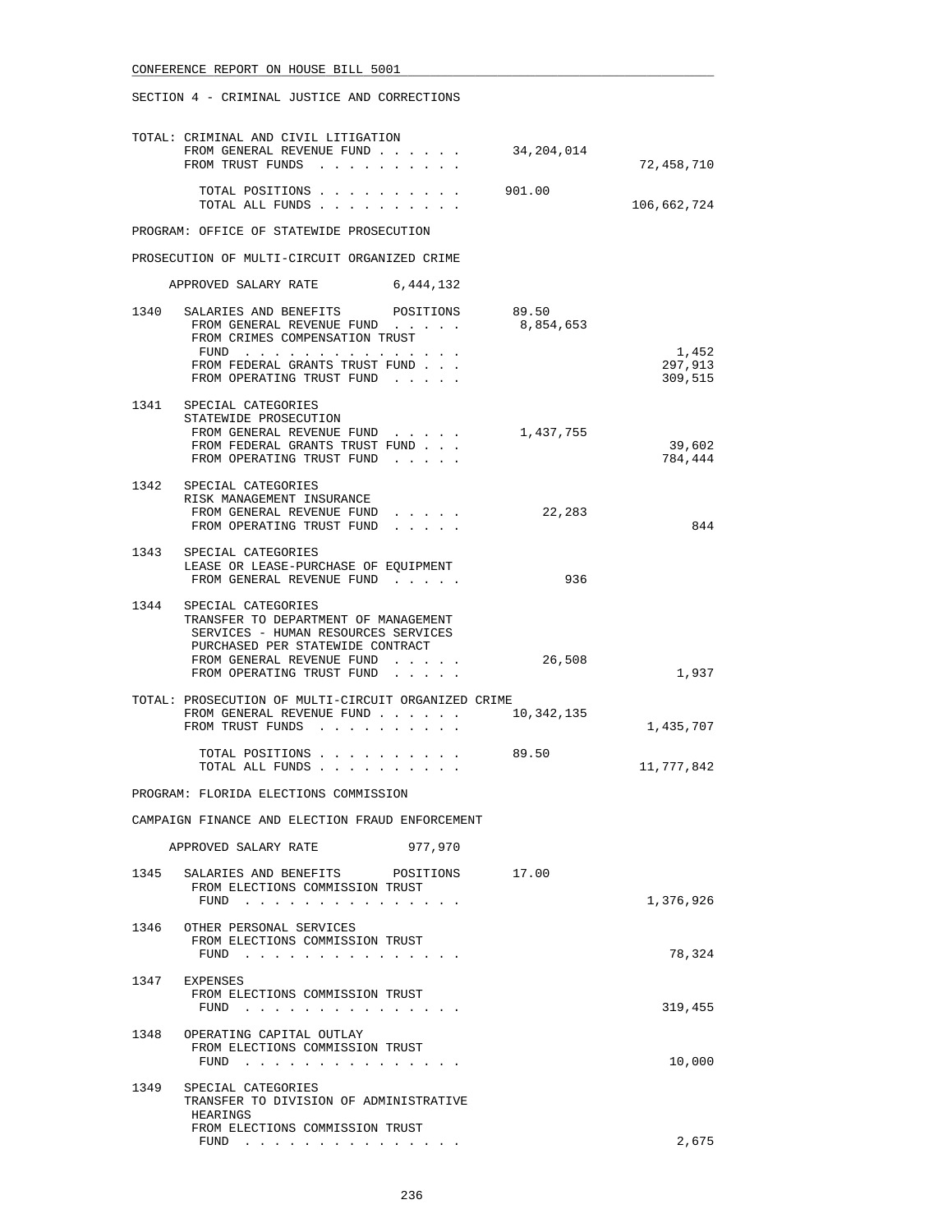### SECTION 4 - CRIMINAL JUSTICE AND CORRECTIONS

|      | 1350 SPECIAL CATEGORIES<br>CONTRACTED SERVICES<br>FROM ELECTIONS COMMISSION TRUST                                                                                                         |           |
|------|-------------------------------------------------------------------------------------------------------------------------------------------------------------------------------------------|-----------|
|      | FUND $\cdots$<br>1351 SPECIAL CATEGORIES                                                                                                                                                  | 272,533   |
|      | RISK MANAGEMENT INSURANCE<br>FROM ELECTIONS COMMISSION TRUST<br>FUND                                                                                                                      | 11,930    |
|      | 1352 SPECIAL CATEGORIES                                                                                                                                                                   |           |
|      | TRANSFER TO DEPARTMENT OF MANAGEMENT<br>SERVICES - HUMAN RESOURCES SERVICES<br>PURCHASED PER STATEWIDE CONTRACT<br>FROM ELECTIONS COMMISSION TRUST                                        |           |
|      | FUND                                                                                                                                                                                      | 4,971     |
|      | TOTAL: CAMPAIGN FINANCE AND ELECTION FRAUD ENFORCEMENT<br>FROM TRUST FUNDS                                                                                                                | 2,076,814 |
|      | TOTAL POSITIONS 17.00<br>TOTAL ALL FUNDS                                                                                                                                                  | 2,076,814 |
|      | FLORIDA GAMING CONTROL COMMISSION                                                                                                                                                         |           |
|      | PROGRAM: GAMING ENFORCEMENT                                                                                                                                                               |           |
|      | EXECUTIVE DIRECTION AND SUPPORT SERVICES                                                                                                                                                  |           |
|      | APPROVED SALARY RATE<br>4,059,974                                                                                                                                                         |           |
|      | 1353 SALARIES AND BENEFITS POSITIONS 56.00<br>FROM PARI-MUTUEL WAGERING TRUST<br>$FUND$                                                                                                   | 5,677,533 |
|      | 1354 EXPENSES<br>FROM PARI-MUTUEL WAGERING TRUST<br>FUND $\cdots$                                                                                                                         | 1,710,473 |
|      | 1355 OPERATING CAPITAL OUTLAY<br>FROM PARI-MUTUEL WAGERING TRUST                                                                                                                          |           |
|      | FUND                                                                                                                                                                                      | 357,492   |
| 1356 | SPECIAL CATEGORIES<br>TRANSFER TO THE OFFICE OF THE STATE<br>ATTORNEY - SLOT INVESTIGATIONS AND<br>PROSECUTIONS                                                                           |           |
|      | FROM PARI-MUTUEL WAGERING TRUST<br>FUND $\cdots$                                                                                                                                          | 268,947   |
| 1357 | SPECIAL CATEGORIES<br>CONTRACTED SERVICES                                                                                                                                                 |           |
|      | FROM PARI-MUTUEL WAGERING TRUST<br>FUND $\cdots$                                                                                                                                          | 1,016,317 |
| 1358 | SPECIAL CATEGORIES<br>TRANSFER TO DEPARTMENT OF MANAGEMENT<br>SERVICES - HUMAN RESOURCES SERVICES<br>PURCHASED PER STATEWIDE CONTRACT<br>FROM PARI-MUTUEL WAGERING TRUST<br>FUND $\ldots$ | 17,083    |
| 1359 | SPECIAL CATEGORIES<br>TRANSFER TO DEPARTMENT OF BUSINESS AND<br>PROFESSIONAL REGULATION - INFORMATION<br>TECHNOLOGY SERVICES                                                              |           |
|      | FROM PARI-MUTUEL WAGERING TRUST<br>FUND $\ldots$ $\ldots$ $\ldots$ $\ldots$ $\ldots$ $\ldots$                                                                                             | 680,243   |

 Funds in Specific Appropriation 1359 are provided to the Florida Gaming Control Commission to pay for information technology services provided by the Department of Business and Professional Regulation. The funds shall be held in reserve. Upon the execution of a Memorandum of Understanding between the commission and the department, the commission is authorized to submit budget amendments for release of funds pursuant to chapter 216, Florida Statutes.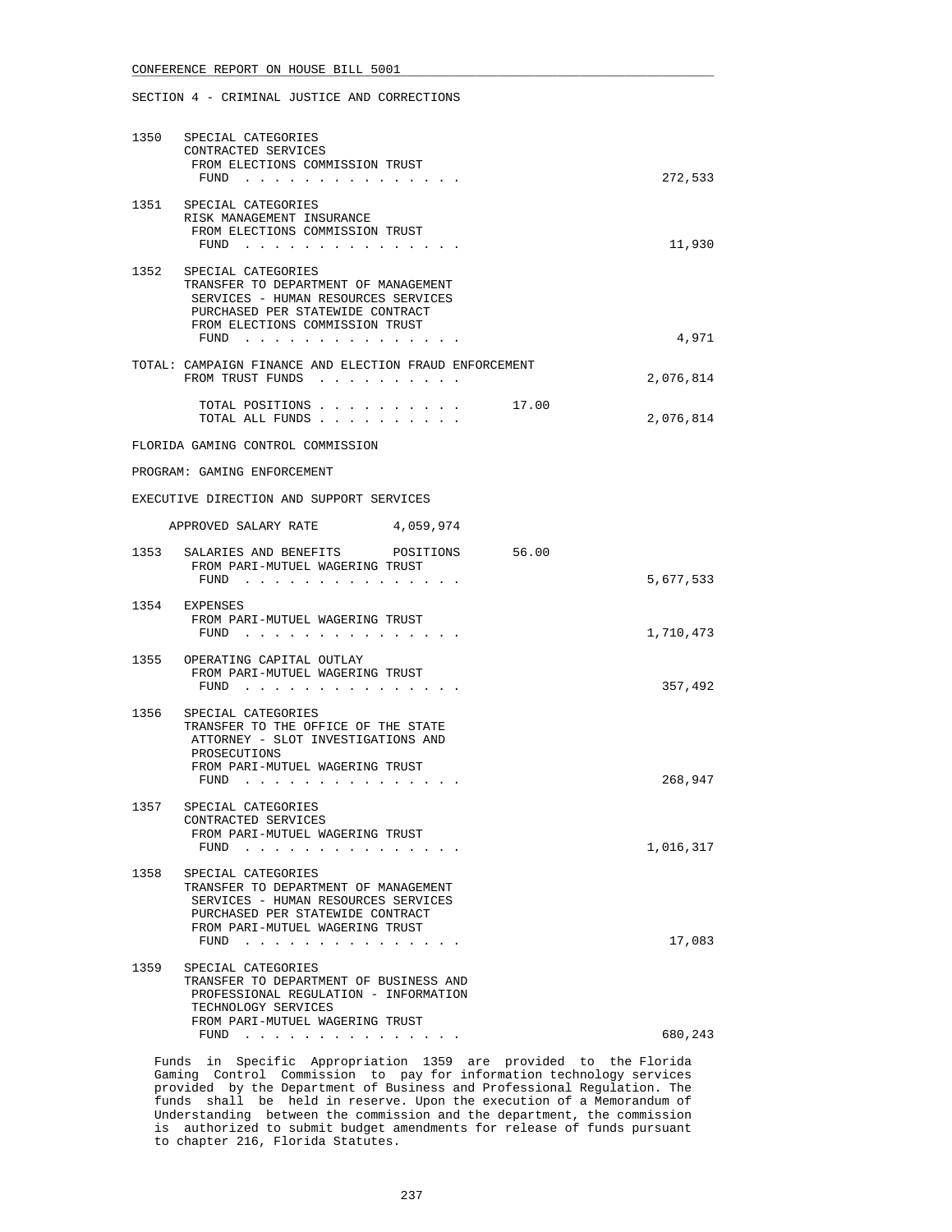SECTION 4 - CRIMINAL JUSTICE AND CORRECTIONS

|      | 1359A DATA PROCESSING SERVICES<br>NORTHWEST REGIONAL DATA CENTER (NWRDC)<br>FROM PARI-MUTUEL WAGERING TRUST                                                                                                                                                                                                                                                                                                                                                                                |           |
|------|--------------------------------------------------------------------------------------------------------------------------------------------------------------------------------------------------------------------------------------------------------------------------------------------------------------------------------------------------------------------------------------------------------------------------------------------------------------------------------------------|-----------|
|      | FUND $\cdots$                                                                                                                                                                                                                                                                                                                                                                                                                                                                              | 10,000    |
|      | TOTAL: EXECUTIVE DIRECTION AND SUPPORT SERVICES<br>FROM TRUST FUNDS                                                                                                                                                                                                                                                                                                                                                                                                                        | 9,738,088 |
|      | 56.00<br>TOTAL POSITIONS<br>TOTAL ALL FUNDS                                                                                                                                                                                                                                                                                                                                                                                                                                                | 9,738,088 |
|      | GAMING ENFORCEMENT                                                                                                                                                                                                                                                                                                                                                                                                                                                                         |           |
|      | APPROVED SALARY RATE 1,251,095                                                                                                                                                                                                                                                                                                                                                                                                                                                             |           |
|      | 1360 SALARIES AND BENEFITS POSITIONS 20.00<br>FROM PARI-MUTUEL WAGERING TRUST<br>FUND                                                                                                                                                                                                                                                                                                                                                                                                      | 1,930,246 |
|      | 1361 EXPENSES<br>FROM PARI-MUTUEL WAGERING TRUST<br>$FUND$                                                                                                                                                                                                                                                                                                                                                                                                                                 | 476,555   |
|      | 1363 SPECIAL CATEGORIES<br>ACQUISITION OF MOTOR VEHICLES<br>FROM PARI-MUTUEL WAGERING TRUST<br>FUND                                                                                                                                                                                                                                                                                                                                                                                        | 360,000   |
|      | 1364 SPECIAL CATEGORIES<br>CONTRACTED SERVICES<br>FROM PARI-MUTUEL WAGERING TRUST<br>FUND                                                                                                                                                                                                                                                                                                                                                                                                  | 103,000   |
|      | 1365 SPECIAL CATEGORIES<br>OPERATION AND MAINTENANCE OF PATROL<br>VEHICLES<br>FROM PARI-MUTUEL WAGERING TRUST<br>FUND $\cdots$                                                                                                                                                                                                                                                                                                                                                             | 45,000    |
| 1366 | SPECIAL CATEGORIES<br>SALARY INCENTIVE PAYMENTS<br>FROM PARI-MUTUEL WAGERING TRUST<br>FUND                                                                                                                                                                                                                                                                                                                                                                                                 | 21,600    |
|      | 1366A SPECIAL CATEGORIES<br>STATEWIDE LAW ENFORCEMENT RADIO SYSTEM -<br>PURCHASE OF NEW RADIOS<br>FROM PARI-MUTUEL WAGERING TRUST<br>FUND                                                                                                                                                                                                                                                                                                                                                  | 129,539   |
|      | Funds in Specific Appropriation 1366A are provided to the Florida<br>Control Commission (Commission) to purchase radios and<br>Gaming<br>accessories that operate on the Statewide Law Enforcement Radio System.<br>All radios purchased must be able to operate dual mode on both P25 Phase<br>2 and EDACS EA land mobile radio support systems. The Commission shall<br>coordinate the purchase of law enforcement radios and accessories with<br>the Department of Management Services. |           |
| 1367 | SPECIAL CATEGORIES<br>TRANSFER TO DEPARTMENT OF MANAGEMENT<br>SERVICES - HUMAN RESOURCES SERVICES<br>PURCHASED PER STATEWIDE CONTRACT<br>FROM PARI-MUTUEL WAGERING TRUST                                                                                                                                                                                                                                                                                                                   |           |
|      | FUND                                                                                                                                                                                                                                                                                                                                                                                                                                                                                       | 6,101     |
|      | TOTAL: GAMING ENFORCEMENT<br>FROM TRUST FUNDS                                                                                                                                                                                                                                                                                                                                                                                                                                              | 3,072,041 |

 TOTAL POSITIONS . . . . . . . . . . 20.00 TOTAL ALL FUNDS . . . . . . . . . . 3,072,041

PARI-MUTUEL WAGERING

APPROVED SALARY RATE 2,824,529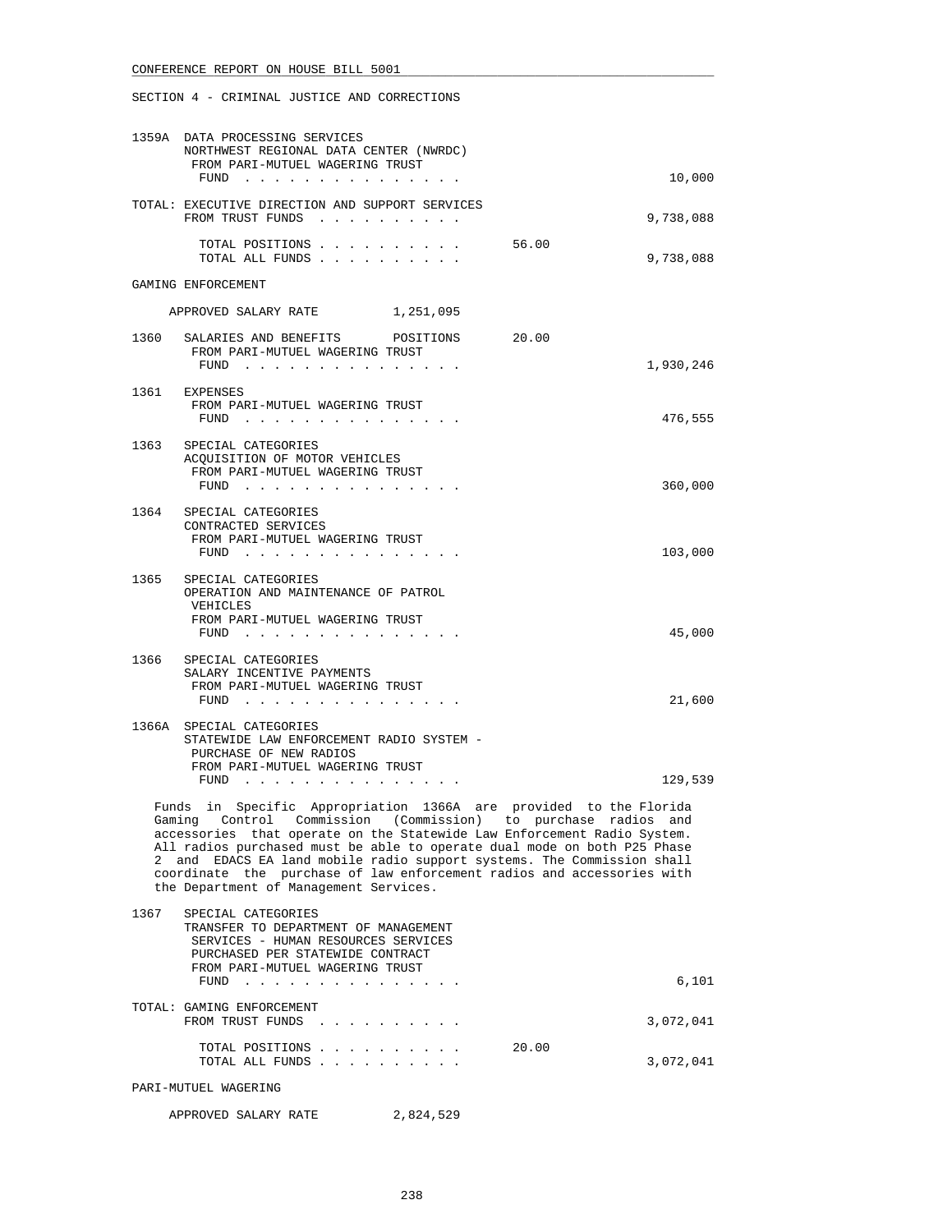| 1368 | SALARIES AND BENEFITS POSITIONS<br>FROM PARI-MUTUEL WAGERING TRUST<br>$FUND$                                                                                                              | 59.00<br>4,240,360 |
|------|-------------------------------------------------------------------------------------------------------------------------------------------------------------------------------------------|--------------------|
| 1369 | OTHER PERSONAL SERVICES<br>FROM PARI-MUTUEL WAGERING TRUST<br>FUND $\cdots$                                                                                                               | 1,453,917          |
| 1370 | EXPENSES<br>FROM PARI-MUTUEL WAGERING TRUST<br>FUND                                                                                                                                       | 653,747            |
|      | 1371 OPERATING CAPITAL OUTLAY<br>FROM PARI-MUTUEL WAGERING TRUST<br>FUND                                                                                                                  | 13,032             |
|      | 1372 SPECIAL CATEGORIES<br>ACQUISITION OF MOTOR VEHICLES<br>FROM PARI-MUTUEL WAGERING TRUST<br>FUND $\ldots$                                                                              | 40,002             |
| 1373 | SPECIAL CATEGORIES<br>CONTRACTED SERVICES<br>FROM PARI-MUTUEL WAGERING TRUST<br>FUND                                                                                                      | 27,317             |
| 1374 | SPECIAL CATEGORIES<br>OPERATION OF MOTOR VEHICLES<br>FROM PARI-MUTUEL WAGERING TRUST<br>FUND $\cdots$                                                                                     | 62,000             |
|      | 1375 SPECIAL CATEGORIES<br>RISK MANAGEMENT INSURANCE<br>FROM PARI-MUTUEL WAGERING TRUST<br>FUND $\cdots$ $\cdots$ $\cdots$ $\cdots$ $\cdots$ $\cdots$ $\cdots$                            | 113,905            |
|      | 1376 SPECIAL CATEGORIES<br>LEASE OR LEASE-PURCHASE OF EQUIPMENT<br>FROM PARI-MUTUEL WAGERING TRUST<br>FUND                                                                                | 10,063             |
|      | 1377 SPECIAL CATEGORIES<br>RACING ANIMAL MEDICAL RESEARCH<br>FROM PARI-MUTUEL WAGERING TRUST<br>FUND                                                                                      | 100,000            |
|      | Funds in Specific Appropriation 1377 shall be utilized pursuant to<br>section 550.2415, Florida Statutes.                                                                                 |                    |
| 1378 | SPECIAL CATEGORIES<br>PARI-MUTUEL LABORATORY CONTRACTED SERVICES<br>FROM PARI-MUTUEL WAGERING TRUST<br>FUND $\cdots$                                                                      | 1,916,000          |
| 1379 | SPECIAL CATEGORIES<br>TRANSFER TO DEPARTMENT OF MANAGEMENT<br>SERVICES - HUMAN RESOURCES SERVICES<br>PURCHASED PER STATEWIDE CONTRACT<br>FROM PARI-MUTUEL WAGERING TRUST<br>FUND $\cdots$ | 36,550             |
| 1380 | SPECIAL CATEGORIES<br>CONTRACT FOR PARI-MUTUEL WAGERING<br>COMPLIANCE AND AUDIT SYSTEM<br>FROM PARI-MUTUEL WAGERING TRUST<br>FUND $\cdots$                                                | 296,476            |
|      | TOTAL: PARI-MUTUEL WAGERING<br>FROM TRUST FUNDS                                                                                                                                           | 8,963,369          |
|      | TOTAL POSITIONS<br>TOTAL ALL FUNDS                                                                                                                                                        | 59.00<br>8,963,369 |
|      | SLOT MACHINE REGULATION                                                                                                                                                                   |                    |
|      | APPROVED SALARY RATE 2,291,749                                                                                                                                                            |                    |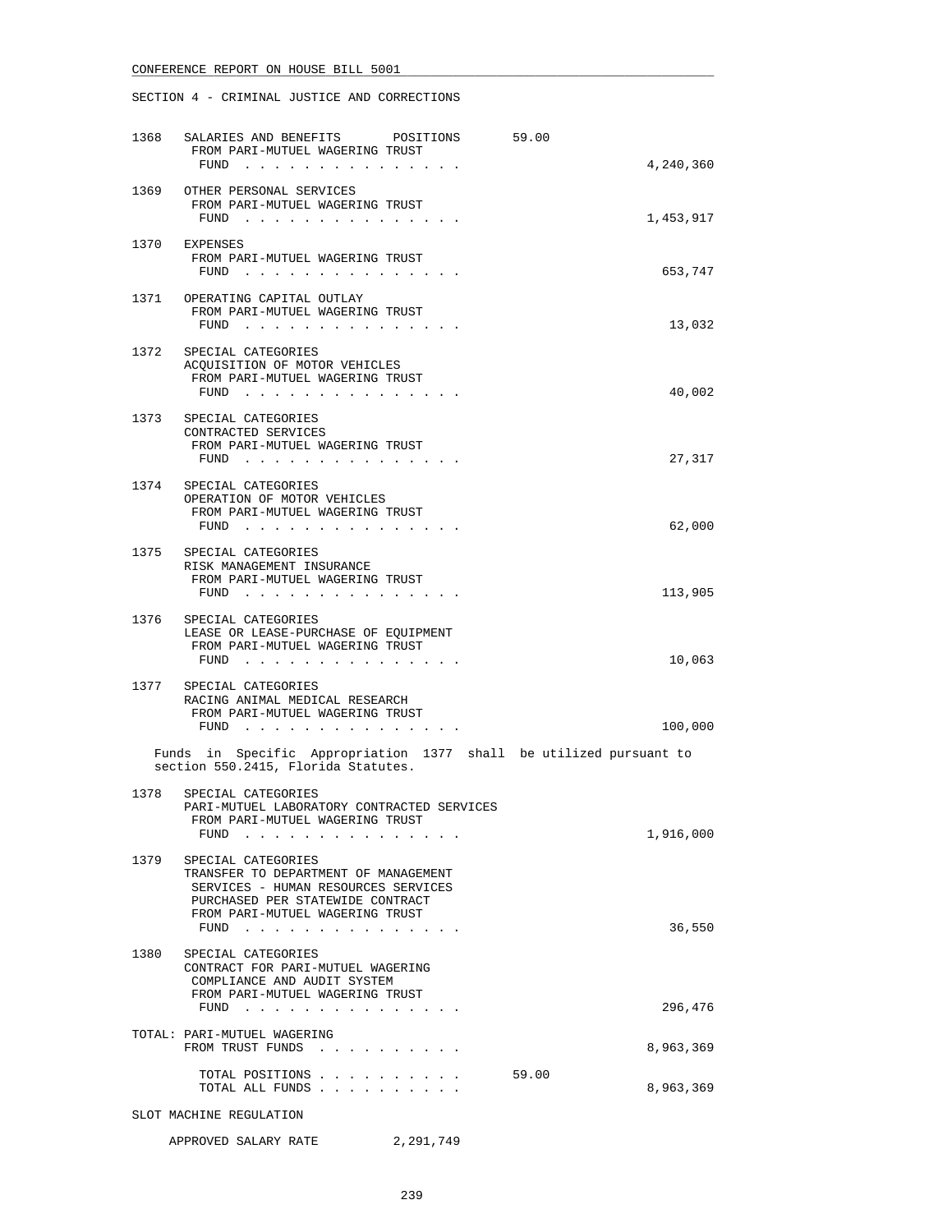| 1381 | SALARIES AND BENEFITS POSITIONS<br>50.00<br>FROM PARI-MUTUEL WAGERING TRUST<br>FUND<br>the contract of the contract of the contract of the contract of the contract of the contract of the contract of                                                                                                                                                           | 3,419,211   |
|------|------------------------------------------------------------------------------------------------------------------------------------------------------------------------------------------------------------------------------------------------------------------------------------------------------------------------------------------------------------------|-------------|
| 1382 | OTHER PERSONAL SERVICES<br>FROM PARI-MUTUEL WAGERING TRUST<br>FUND<br>. The contract of the contract of the contract of the contract of the contract of the contract of the contract of the contract of the contract of the contract of the contract of the contract of the contract of the contrac                                                              | 42,432      |
| 1383 | EXPENSES<br>FROM PARI-MUTUEL WAGERING TRUST<br>FUND<br>. The contract of the contract of the contract of the contract of the contract of the contract of the contract of the contract of the contract of the contract of the contract of the contract of the contract of the contrac                                                                             | 275,248     |
| 1384 | OPERATING CAPITAL OUTLAY<br>FROM PARI-MUTUEL WAGERING TRUST<br>FUND $\cdots$                                                                                                                                                                                                                                                                                     | 10,863      |
|      | 1385 SPECIAL CATEGORIES<br>ACQUISITION OF MOTOR VEHICLES<br>FROM PARI-MUTUEL WAGERING TRUST<br>FUND $\cdots$ $\cdots$ $\cdots$ $\cdots$ $\cdots$ $\cdots$ $\cdots$                                                                                                                                                                                               | 40,000      |
| 1386 | SPECIAL CATEGORIES<br>COMPULSIVE AND ADDICTIVE GAMBLING<br>PREVENTION CONTRACT<br>FROM PARI-MUTUEL WAGERING TRUST<br>$FUND$                                                                                                                                                                                                                                      | 1,250,000   |
|      | 1387 SPECIAL CATEGORIES<br>CONTRACTED SERVICES<br>FROM PARI-MUTUEL WAGERING TRUST<br>FUND $\cdots$                                                                                                                                                                                                                                                               | 12,000      |
| 1388 | SPECIAL CATEGORIES<br>OPERATION OF MOTOR VEHICLES<br>FROM PARI-MUTUEL WAGERING TRUST<br>$FUND$                                                                                                                                                                                                                                                                   | 25,743      |
|      | 1389 SPECIAL CATEGORIES<br>RISK MANAGEMENT INSURANCE<br>FROM PARI-MUTUEL WAGERING TRUST<br>FUND $\cdots$                                                                                                                                                                                                                                                         | 8,563       |
| 1390 | SPECIAL CATEGORIES<br>LEASE OR LEASE-PURCHASE OF EQUIPMENT<br>FROM PARI-MUTUEL WAGERING TRUST<br>FUND                                                                                                                                                                                                                                                            | 2,848       |
| 1391 | SPECIAL CATEGORIES<br>TRANSFER TO DEPARTMENT OF MANAGEMENT<br>SERVICES - HUMAN RESOURCES SERVICES<br>PURCHASED PER STATEWIDE CONTRACT<br>FROM PARI-MUTUEL WAGERING TRUST                                                                                                                                                                                         |             |
|      | FUND<br>والمناور والمناور والمناور والمناور والمناور والمناور                                                                                                                                                                                                                                                                                                    | 14,836      |
|      | TOTAL: SLOT MACHINE REGULATION<br>FROM TRUST FUNDS<br>. The second contract is a second contract of $\mathcal{A}$                                                                                                                                                                                                                                                | 5,101,744   |
|      | TOTAL POSITIONS<br>50.00<br>TOTAL ALL FUNDS                                                                                                                                                                                                                                                                                                                      | 5,101,744   |
|      | TOTAL: LEGAL AFFAIRS, DEPARTMENT OF, AND ATTORNEY GENERAL<br>FROM GENERAL REVENUE FUND<br>77,320,215<br>FROM TRUST FUNDS<br><u>in the series of the series of the series of the series of the series of the series of the series of the series of the series of the series of the series of the series of the series of the series of the series of the seri</u> | 295,252,840 |
|      | TOTAL POSITIONS<br>1,478.50<br>TOTAL ALL FUNDS<br>$\sim$ $\sim$ $\sim$ $\sim$ $\sim$<br>TOTAL APPROVED SALARY RATE<br>81,247,766                                                                                                                                                                                                                                 | 372,573,055 |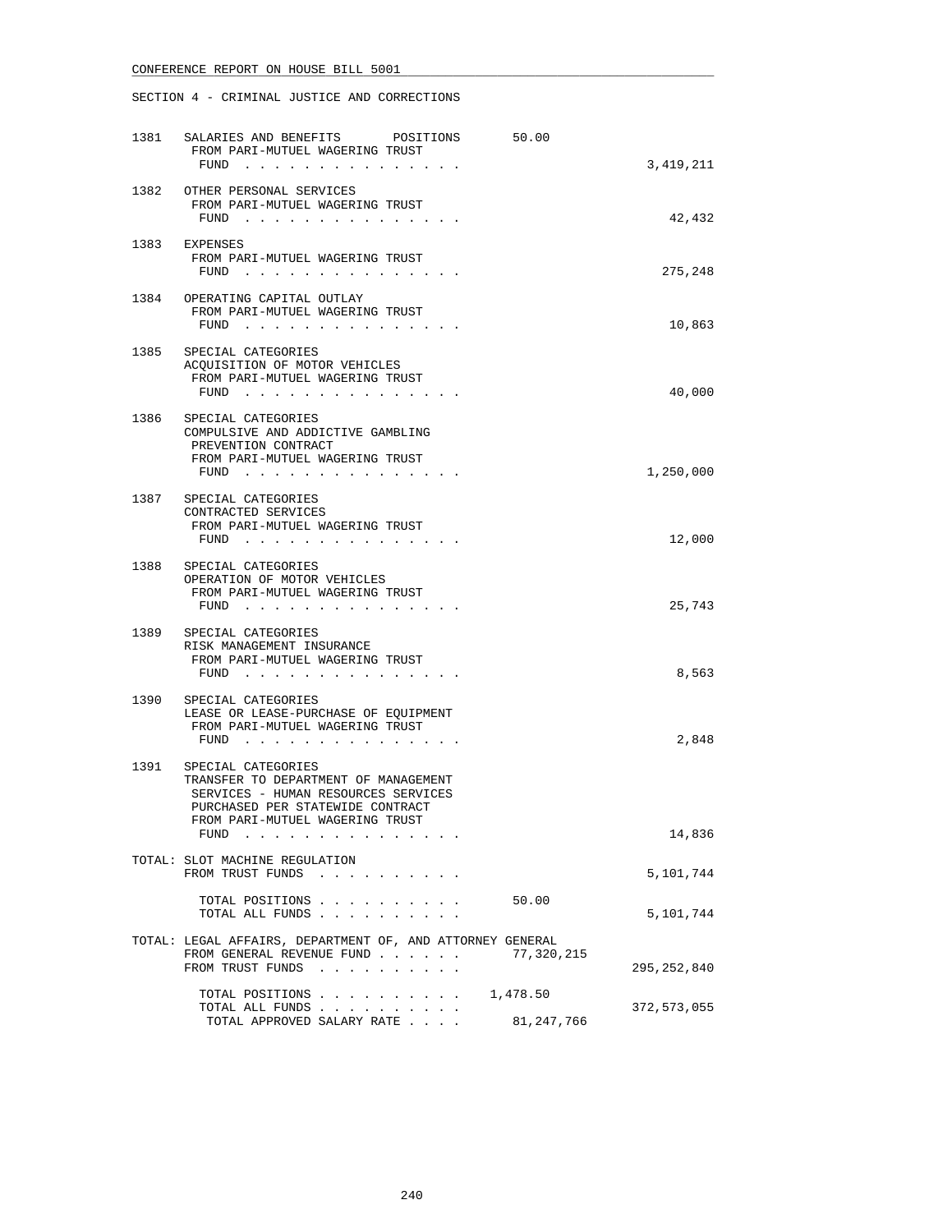SECTION 4 - CRIMINAL JUSTICE AND CORRECTIONS

TOTAL OF SECTION 4

| FROM GENERAL REVENUE FUND $\ldots$ $\ldots$ 5,403,690,531 |               |
|-----------------------------------------------------------|---------------|
| FROM TRUST FUNDS                                          | 853,458,056   |
| TOTAL POSITIONS 40,890.00                                 |               |
| TOTAL ALL FUNDS                                           | 6,257,148,587 |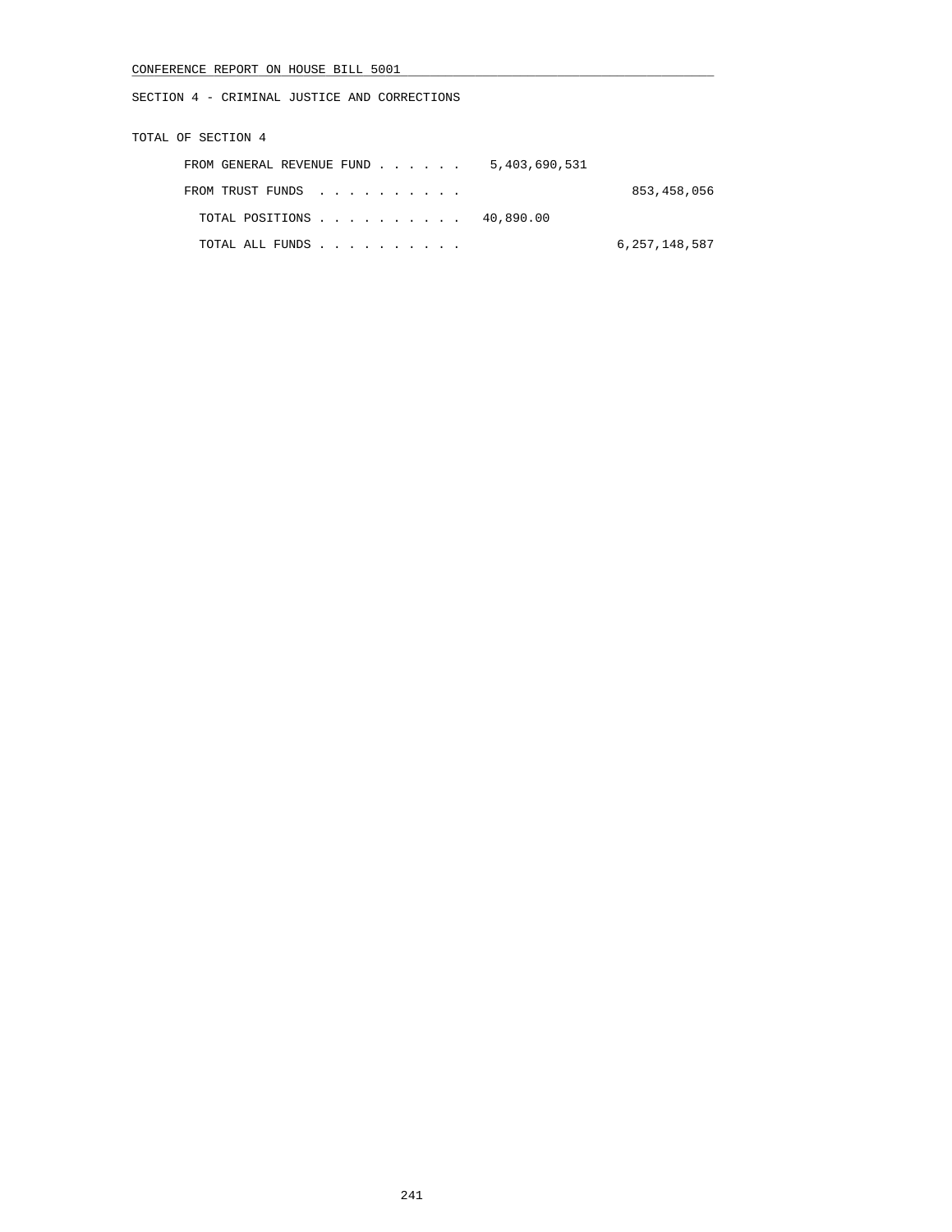SPECIFIC APPROPRIATION

 The moneys contained herein are appropriated from the named funds to the Department of Agriculture and Consumer Services, Department of Environmental Protection, Fish and Wildlife Conservation Commission, and Department of Transportation as the amounts to be used to pay the salaries, other operational expenditures, and fixed capital outlay of the named agencies.

 AGRICULTURE AND CONSUMER SERVICES, DEPARTMENT OF, AND COMMISSIONER OF AGRICULTURE

 PROGRAM: OFFICE OF THE COMMISSIONER AND ADMINISTRATION

### AGRICULTURAL LAW ENFORCEMENT

|      | 15,630,134<br>APPROVED SALARY RATE                                                                                                                                                            |            |                        |
|------|-----------------------------------------------------------------------------------------------------------------------------------------------------------------------------------------------|------------|------------------------|
| 1392 | SALARIES AND BENEFITS POSITIONS 302.00<br>FROM GENERAL REVENUE FUND<br>FROM DIVISION OF LICENSING TRUST                                                                                       | 18,491,101 |                        |
|      | FUND<br>FROM GENERAL INSPECTION TRUST FUND.                                                                                                                                                   |            | 1,423,392<br>1,961,665 |
|      | FROM AGRICULTURAL EMERGENCY<br>ERADICATION TRUST FUND                                                                                                                                         |            | 1,099,037              |
| 1393 | OTHER PERSONAL SERVICES<br>FROM GENERAL REVENUE FUND                                                                                                                                          | 92,904     |                        |
|      | 1394 EXPENSES<br>FROM GENERAL REVENUE FUND<br>FROM DIVISION OF LICENSING TRUST                                                                                                                | 1,640,918  |                        |
|      | FUND $\cdots$<br>FROM GENERAL INSPECTION TRUST FUND.<br>FROM AGRICULTURAL EMERGENCY                                                                                                           |            | 209,425<br>258,371     |
|      | ERADICATION TRUST FUND<br>and the contract of the con-                                                                                                                                        |            | 50,820                 |
|      | 1395 AID TO LOCAL GOVERNMENTS<br>DOMESTIC MARIJUANA ERADICATION PROGRAM<br>FROM FEDERAL GRANTS TRUST FUND                                                                                     |            | 500,000                |
|      | 1396 OPERATING CAPITAL OUTLAY<br>FROM GENERAL REVENUE FUND<br>FROM DIVISION OF LICENSING TRUST                                                                                                | 125,747    |                        |
|      | FUND                                                                                                                                                                                          |            | 18,687                 |
| 1397 | SPECIAL CATEGORIES<br>ACQUISITION OF MOTOR VEHICLES<br>FROM AGRICULTURAL EMERGENCY                                                                                                            |            |                        |
|      | ERADICATION TRUST FUND<br>FROM FEDERAL LAW ENFORCEMENT TRUST<br>FUND $\cdots$                                                                                                                 |            | 1,313,229<br>24,300    |
|      | 1397A SPECIAL CATEGORIES<br>TRANSFER TO AGRICULTURAL EMERGENCY<br>ERADICATION TRUST FUND                                                                                                      |            |                        |
|      | FROM GENERAL REVENUE FUND                                                                                                                                                                     | 1,313,229  |                        |
| 1398 | SPECIAL CATEGORIES<br>CONTRACTED SERVICES<br>FROM GENERAL REVENUE FUND<br>FROM DIVISION OF LICENSING TRUST<br>FUND $\cdots$                                                                   | 231,408    | 11,500                 |
|      | FROM GENERAL INSPECTION TRUST FUND.                                                                                                                                                           |            | 25,000                 |
|      | 1399 SPECIAL CATEGORIES<br>RISK MANAGEMENT INSURANCE<br>FROM GENERAL REVENUE FUND                                                                                                             | 553,638    |                        |
| 1400 | SPECIAL CATEGORIES<br>SALARY INCENTIVE PAYMENTS                                                                                                                                               |            |                        |
|      | FROM GENERAL REVENUE FUND<br>$\begin{array}{cccccccccccccc} \bullet & \bullet & \bullet & \bullet & \bullet & \bullet & \bullet & \bullet \end{array}$<br>FROM GENERAL INSPECTION TRUST FUND. | 106,242    | 23,916                 |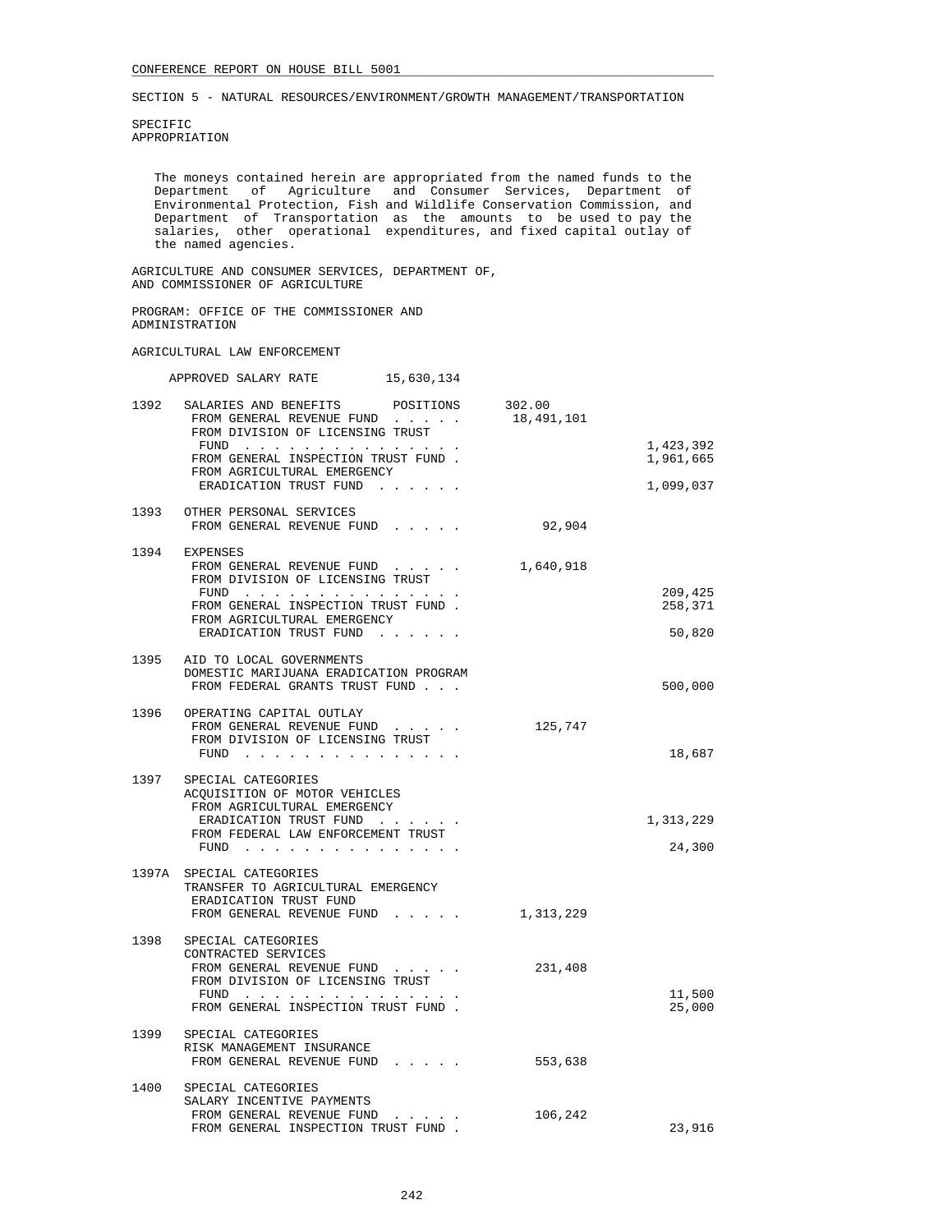| 1401 | SPECIAL CATEGORIES<br>TRANSFER TO DEPARTMENT OF MANAGEMENT<br>SERVICES - HUMAN RESOURCES SERVICES<br>PURCHASED PER STATEWIDE CONTRACT<br>FROM GENERAL REVENUE FUND<br>FROM DIVISION OF LICENSING TRUST<br>FUND<br>FROM GENERAL INSPECTION TRUST FUND.<br>FROM AGRICULTURAL EMERGENCY<br>ERADICATION TRUST FUND | 67,977     | 6,883<br>5,108<br>486 |
|------|----------------------------------------------------------------------------------------------------------------------------------------------------------------------------------------------------------------------------------------------------------------------------------------------------------------|------------|-----------------------|
|      | TOTAL: AGRICULTURAL LAW ENFORCEMENT<br>FROM GENERAL REVENUE FUND<br>FROM TRUST FUNDS                                                                                                                                                                                                                           | 22,623,164 | 6,931,819             |
|      | TOTAL POSITIONS<br>TOTAL ALL FUNDS                                                                                                                                                                                                                                                                             | 302.00     | 29,554,983            |
|      | AGRICULTURAL WATER POLICY COORDINATION                                                                                                                                                                                                                                                                         |            |                       |
|      | APPROVED SALARY RATE<br>3,843,100                                                                                                                                                                                                                                                                              |            |                       |
|      | 1402 SALARIES AND BENEFITS POSITIONS 69.00<br>FROM GENERAL REVENUE FUND<br>FROM GENERAL INSPECTION TRUST FUND.<br>FROM LAND ACOUISITION TRUST FUND.                                                                                                                                                            | 805,316    | 113,764<br>4,876,089  |
|      | 1403 EXPENSES<br>FROM GENERAL REVENUE FUND<br>FROM LAND ACQUISITION TRUST FUND                                                                                                                                                                                                                                 | 150,170    | 531,003               |
|      | 1404 FIXED CAPITAL OUTLAY<br>OKEECHOBEE RESTORATION AGRICULTURAL<br>PROJECTS<br>FROM LAND ACQUISITION TRUST FUND                                                                                                                                                                                               |            | 5,000,000             |
|      | 1405 SPECIAL CATEGORIES<br>ACQUISITION OF MOTOR VEHICLES<br>FROM GENERAL REVENUE FUND                                                                                                                                                                                                                          | 345,770    |                       |
|      | 1406 SPECIAL CATEGORIES<br>NITRATE RESEARCH AND REMEDIATION<br>FROM GENERAL INSPECTION TRUST FUND.                                                                                                                                                                                                             |            | 615,872               |
|      | 1407 SPECIAL CATEGORIES<br>RISK MANAGEMENT INSURANCE<br>FROM LAND ACQUISITION TRUST FUND                                                                                                                                                                                                                       |            | 7,956                 |
| 1408 | SPECIAL CATEGORIES<br>AGRICULTURAL NONPOINT SOURCES BEST<br>MANAGEMENT PRACTICES IMPLEMENTATION<br>FROM GENERAL INSPECTION TRUST FUND.<br>FROM LAND ACQUISITION TRUST FUND                                                                                                                                     |            | 885,852<br>34,103,960 |
|      | From the funds in Specific Appropriation 1408, \$1,500,000 in recurring<br>funds from the Land Acquisition Trust Fund is provided for water supply<br>planning and conservation.                                                                                                                               |            |                       |
| 1409 | SPECIAL CATEGORIES<br>TRANSFER TO DEPARTMENT OF MANAGEMENT<br>SERVICES - HUMAN RESOURCES SERVICES<br>PURCHASED PER STATEWIDE CONTRACT                                                                                                                                                                          |            |                       |
|      | FROM GENERAL REVENUE FUND<br>FROM LAND ACQUISITION TRUST FUND                                                                                                                                                                                                                                                  | 3,051      | 15,758                |
|      | TOTAL: AGRICULTURAL WATER POLICY COORDINATION<br>FROM GENERAL REVENUE FUND<br>FROM TRUST FUNDS                                                                                                                                                                                                                 | 1,304,307  | 46,150,254            |
|      | TOTAL POSITIONS<br>TOTAL ALL FUNDS                                                                                                                                                                                                                                                                             | 69.00      | 47,454,561            |
|      | EXECUTIVE DIRECTION AND SUPPORT SERVICES                                                                                                                                                                                                                                                                       |            |                       |
|      | APPROVED SALARY RATE<br>11,113,635                                                                                                                                                                                                                                                                             |            |                       |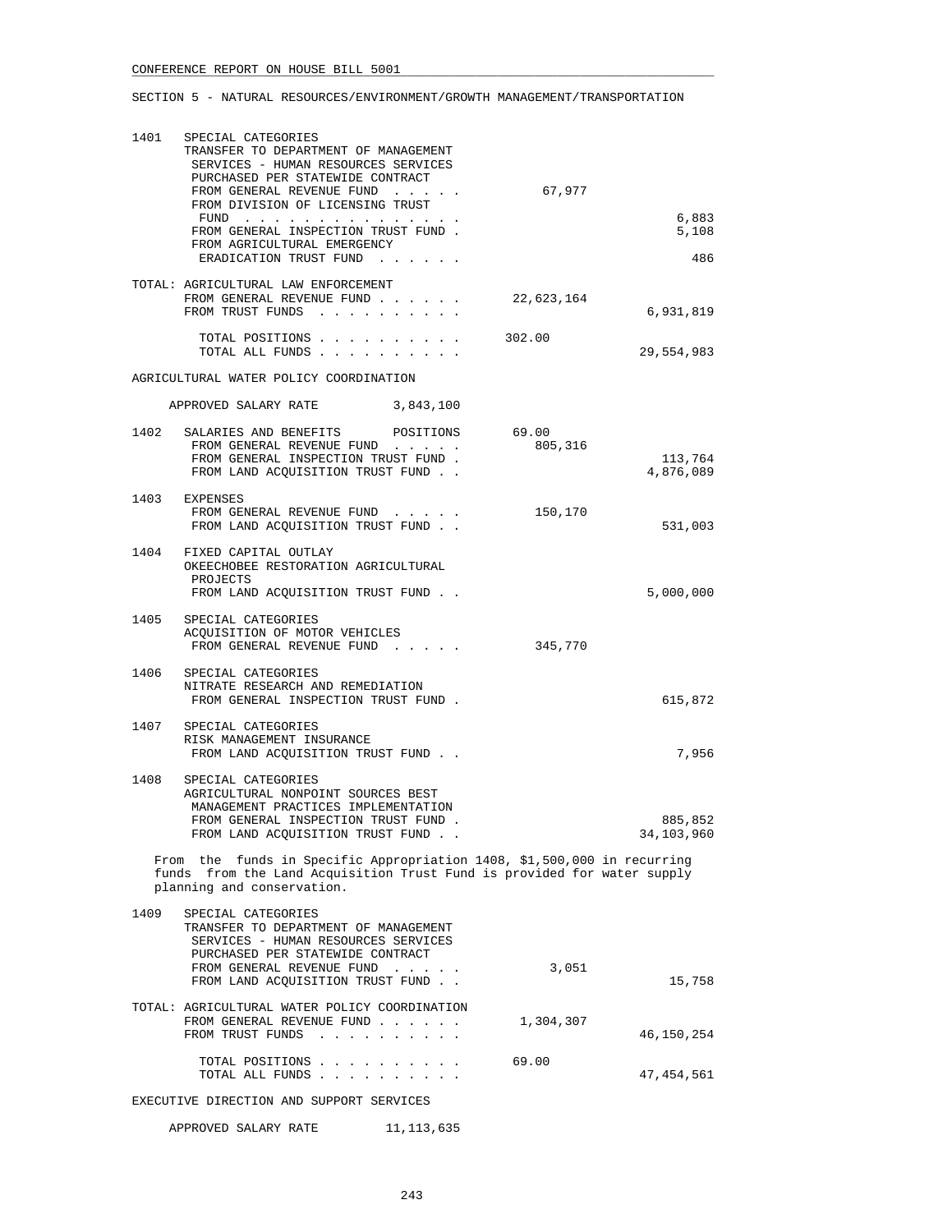| 1410 | SALARIES AND BENEFITS               | POSITIONS | 193.25    |           |
|------|-------------------------------------|-----------|-----------|-----------|
|      | FROM GENERAL REVENUE FUND           |           | 6,780,227 |           |
|      | FROM ADMINISTRATIVE TRUST FUND      |           |           | 7,060,610 |
|      | FROM FEDERAL GRANTS TRUST FUND      |           |           | 4,239     |
|      | FROM GENERAL INSPECTION TRUST FUND. |           |           | 997,661   |
|      | FROM LAND ACOUISITION TRUST FUND    |           |           | 1,425,717 |
|      |                                     |           |           |           |

 From the funds in Specific Appropriation 1410, seven positions with associated salary rate and \$757,039 in recurring funds from the General Revenue Fund are provided to the Department of Agriculture and Consumer Services for procurement, facility management, and contract management. These funds and positions shall be placed in reserve. After January 1, 2023, the department is authorized to submit budget amendments requesting release of positions and funds pursuant to chapter 216, Florida Statutes.

| 1411 | OTHER PERSONAL SERVICES                                      |           |           |
|------|--------------------------------------------------------------|-----------|-----------|
|      | FROM GENERAL REVENUE FUND                                    | 106,368   |           |
|      | FROM ADMINISTRATIVE TRUST FUND                               |           | 49,247    |
|      |                                                              |           |           |
| 1412 | EXPENSES                                                     |           |           |
|      | FROM GENERAL REVENUE FUND                                    | 76,034    |           |
|      | FROM ADMINISTRATIVE TRUST FUND.                              |           | 1,452,191 |
|      | FROM GENERAL INSPECTION TRUST FUND.                          |           | 157,532   |
|      | FROM AGRICULTURAL EMERGENCY                                  |           |           |
|      | ERADICATION TRUST FUND                                       |           | 51,881    |
|      |                                                              |           |           |
| 1413 | OPERATING CAPITAL OUTLAY                                     |           |           |
|      | FROM GENERAL REVENUE FUND                                    | 10,000    |           |
|      |                                                              |           |           |
|      | 1413A SPECIAL CATEGORIES                                     |           |           |
|      | TRANSFER TO AGRICULTURAL EMERGENCY<br>ERADICATION TRUST FUND |           |           |
|      | FROM GENERAL REVENUE FUND                                    | 1,958,171 |           |
|      |                                                              |           |           |
| 1414 | SPECIAL CATEGORIES                                           |           |           |
|      | TRANSFER TO DIVISION OF ADMINISTRATIVE                       |           |           |
|      | HEARINGS                                                     |           |           |
|      | FROM ADMINISTRATIVE TRUST FUND                               |           | 66,884    |
|      |                                                              |           |           |
| 1415 | SPECIAL CATEGORIES                                           |           |           |
|      | CONTRACTED SERVICES                                          |           |           |
|      | FROM GENERAL REVENUE FUND                                    | 970,000   |           |
|      | FROM ADMINISTRATIVE TRUST FUND                               |           | 618,000   |
|      | FROM GENERAL INSPECTION TRUST FUND                           |           | 900,574   |

 From the funds in Specific Appropriation 1415, \$965,000 in nonrecurring funds from the General Revenue Fund is provided for the Florida Green Jobs Youth Initiative (HB 4103)(Senate Form 1837).

| 1416 | SPECIAL CATEGORIES<br>RISK MANAGEMENT INSURANCE<br>FROM GENERAL REVENUE FUND<br>FROM ADMINISTRATIVE TRUST FUND | 22,135 | 89,057 |
|------|----------------------------------------------------------------------------------------------------------------|--------|--------|
| 1417 | SPECIAL CATEGORIES<br>SALARY INCENTIVE PAYMENTS<br>FROM GENERAL REVENUE FUND                                   | 7,500  |        |
| 1418 | SPECIAL CATEGORIES<br>TENANT BROKER COMMISSIONS<br>FROM GENERAL INSPECTION TRUST FUND.                         |        | 84,000 |
|      | 1418A SPECIAL CATEGORIES<br>CONNER COMPLEX TALLAHASSEE - PLANNING,<br>DESIGN AND ENGINEERING                   |        |        |

 From the funds in Specific Appropriation 1418A, \$1,000,000 in nonrecurring funds from the General Revenue Fund is provided to the Department of Agriculture and Consumer Services to conduct a study for the planning, design, and engineering of a new department facility located at the Conner Complex in Tallahassee, Florida. The study shall evaluate moving employees from current leased facilities and the Mayo Building, to a new energy efficient facility at the Conner Complex located in Tallahassee.

FROM GENERAL REVENUE FUND . . . . . 1,000,000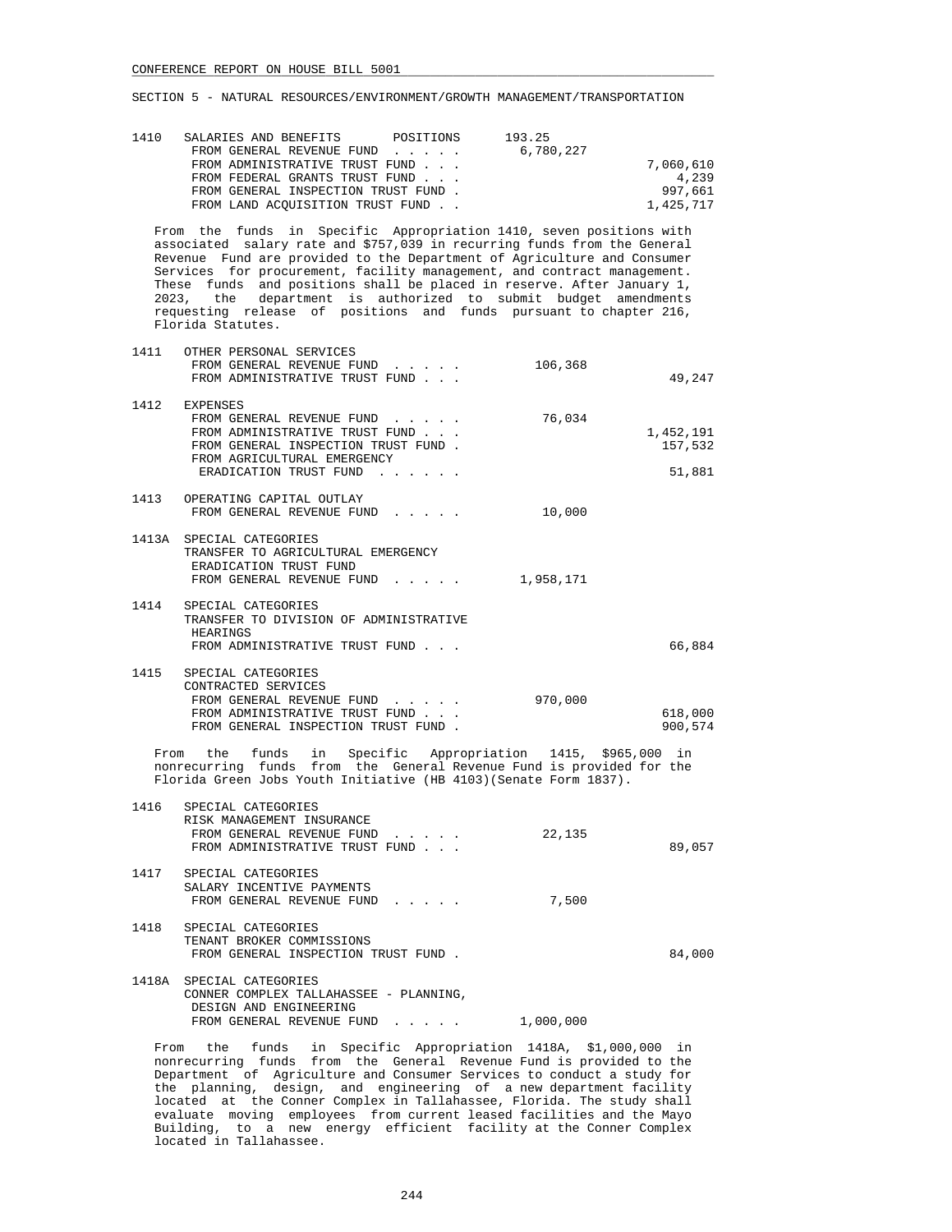| 1419 | SPECIAL CATEGORIES<br>TRANSFER TO DEPARTMENT OF MANAGEMENT<br>SERVICES - HUMAN RESOURCES SERVICES<br>PURCHASED PER STATEWIDE CONTRACT<br>FROM GENERAL REVENUE FUND<br>FROM ADMINISTRATIVE TRUST FUND<br>FROM GENERAL INSPECTION TRUST FUND.<br>FROM LAND ACOUISITION TRUST FUND. | 32,928    | 17,246<br>608<br>3,277 |
|------|----------------------------------------------------------------------------------------------------------------------------------------------------------------------------------------------------------------------------------------------------------------------------------|-----------|------------------------|
|      | 1419A GRANTS AND AIDS TO LOCAL GOVERNMENTS AND<br>NONSTATE ENTITIES - FIXED CAPITAL OUTLAY<br>FLORIDA STATE FAIR AUTHORITY<br>FROM GENERAL REVENUE FUND                                                                                                                          | 3,000,000 |                        |
|      | TOTAL: EXECUTIVE DIRECTION AND SUPPORT SERVICES<br>FROM GENERAL REVENUE FUND $\ldots$ $\ldots$ $\ldots$ 13,963,363<br>FROM TRUST FUNDS                                                                                                                                           |           | 12,978,724             |
|      | TOTAL POSITIONS<br>TOTAL ALL FUNDS                                                                                                                                                                                                                                               | 193.25    | 26,942,087             |
|      | DIVISION OF LICENSING                                                                                                                                                                                                                                                            |           |                        |
|      | 13,705,053<br>APPROVED SALARY RATE                                                                                                                                                                                                                                               |           |                        |
|      | 1420 SALARIES AND BENEFITS POSITIONS<br>FROM DIVISION OF LICENSING TRUST                                                                                                                                                                                                         | 385.00    |                        |
|      | FUND<br>.                                                                                                                                                                                                                                                                        |           | 22,649,192             |
|      | From the funds in Specific Appropriation 1420 through 1426, \$5,304,802<br>in requiring funds and \$272,497 in personance funds from the Division                                                                                                                                |           |                        |

 in recurring funds and \$372,487 in nonrecurring funds from the Division of Licensing Trust Fund, and 83 full time positions are provided to the Division of Licensing within the Department of Agriculture and Consumer Services. Funds shall be used exclusively to provide increased capacity to process concealed weapon licenses.

|      | 1421 OTHER PERSONAL SERVICES<br>FROM DIVISION OF LICENSING TRUST<br>FUND                                                                                                               | 1,724,390    |
|------|----------------------------------------------------------------------------------------------------------------------------------------------------------------------------------------|--------------|
|      | 1422 EXPENSES<br>FROM DIVISION OF LICENSING TRUST<br>FUND                                                                                                                              | 5,181,866    |
|      | 1423 OPERATING CAPITAL OUTLAY<br>FROM DIVISION OF LICENSING TRUST<br>FUND                                                                                                              | 349,130      |
| 1424 | SPECIAL CATEGORIES<br>CONTRACTED SERVICES<br>FROM DIVISION OF LICENSING TRUST<br>FUND<br>$\mathbf{r}$ , $\mathbf{r}$ , $\mathbf{r}$ , $\mathbf{r}$ , $\mathbf{r}$ , $\mathbf{r}$       | 14,330,177   |
|      | 1425 SPECIAL CATEGORIES<br>RISK MANAGEMENT INSURANCE<br>FROM DIVISION OF LICENSING TRUST<br>FUND                                                                                       | 72,802       |
|      | 1426 SPECIAL CATEGORIES<br>TRANSFER TO DEPARTMENT OF MANAGEMENT<br>SERVICES - HUMAN RESOURCES SERVICES<br>PURCHASED PER STATEWIDE CONTRACT<br>FROM DIVISION OF LICENSING TRUST<br>FUND | 108,398      |
|      | TOTAL: DIVISION OF LICENSING                                                                                                                                                           |              |
|      | FROM TRUST FUNDS                                                                                                                                                                       | 44, 415, 955 |
|      | 385.00<br>TOTAL POSITIONS.<br>TOTAL ALL FUNDS.                                                                                                                                         | 44, 415, 955 |

OFFICE OF ENERGY

## APPROVED SALARY RATE 633,481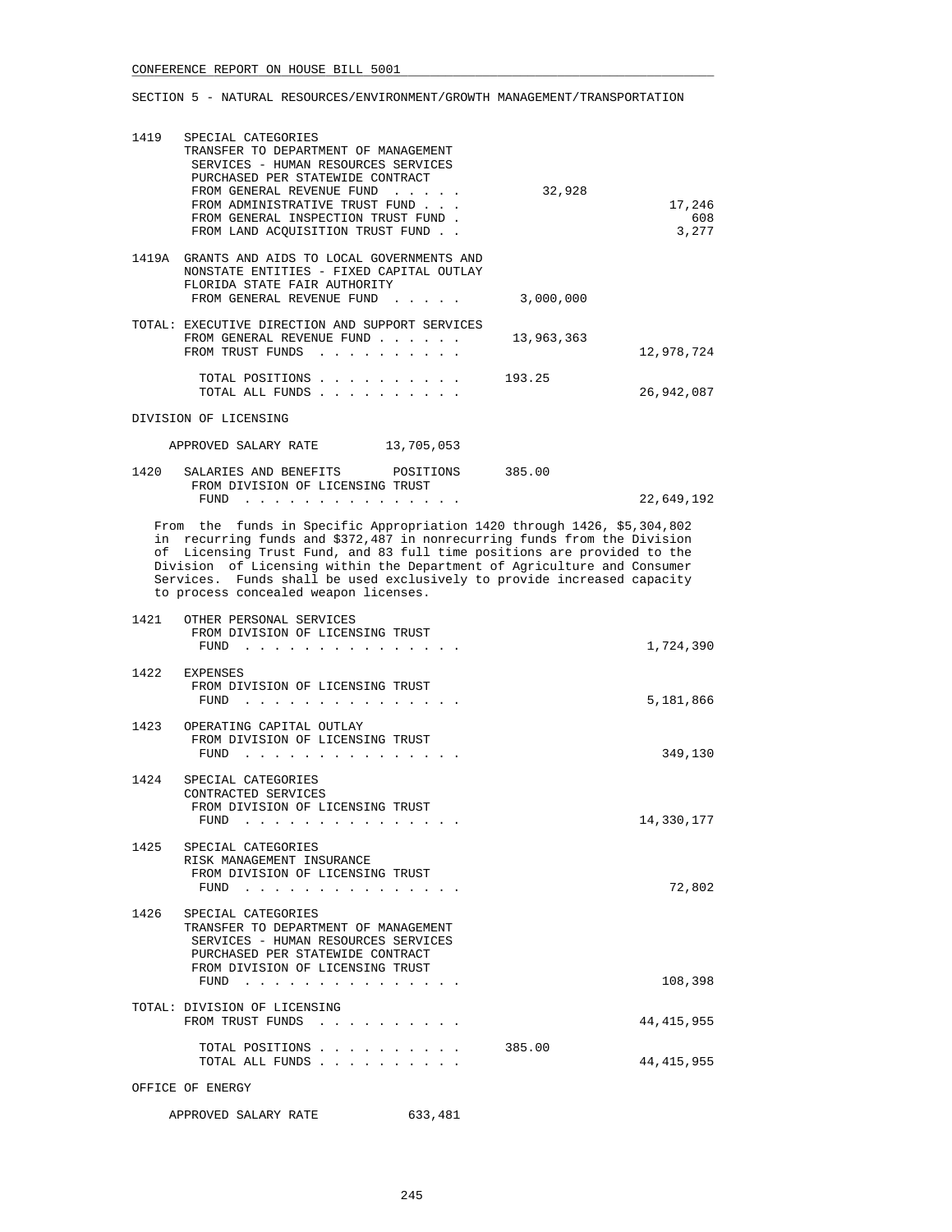|                                                                                                                                                                                                                                                                                                                                                                                                                                                                                                    | 1427 SALARIES AND BENEFITS POSITIONS 14.00<br>FROM GENERAL REVENUE FUND<br>FROM FEDERAL GRANTS TRUST FUND                                                                                                 |                                                                    | 519,348             | 686,218                             |
|----------------------------------------------------------------------------------------------------------------------------------------------------------------------------------------------------------------------------------------------------------------------------------------------------------------------------------------------------------------------------------------------------------------------------------------------------------------------------------------------------|-----------------------------------------------------------------------------------------------------------------------------------------------------------------------------------------------------------|--------------------------------------------------------------------|---------------------|-------------------------------------|
|                                                                                                                                                                                                                                                                                                                                                                                                                                                                                                    | 1428 OTHER PERSONAL SERVICES<br>FROM FEDERAL GRANTS TRUST FUND                                                                                                                                            |                                                                    |                     | 137,207                             |
|                                                                                                                                                                                                                                                                                                                                                                                                                                                                                                    | 1429 EXPENSES<br>FROM GENERAL REVENUE FUND<br>FROM FEDERAL GRANTS TRUST FUND                                                                                                                              |                                                                    | 47,212              | 380,000                             |
| 1430                                                                                                                                                                                                                                                                                                                                                                                                                                                                                               | OPERATING CAPITAL OUTLAY<br>FROM FEDERAL GRANTS TRUST FUND                                                                                                                                                |                                                                    |                     | 2,500                               |
|                                                                                                                                                                                                                                                                                                                                                                                                                                                                                                    | 1431 SPECIAL CATEGORIES<br>CONTRACTED SERVICES<br>FROM FEDERAL GRANTS TRUST FUND                                                                                                                          |                                                                    |                     | 52,687                              |
|                                                                                                                                                                                                                                                                                                                                                                                                                                                                                                    | 1432 SPECIAL CATEGORIES<br>GRANTS AND AIDS - BIO-FUEL INFRASTRUCTURE<br>PARTNERSHIP (BIP) - UNITED STATES<br>DEPARTMENT OF AGRICULTURE<br>FROM FEDERAL GRANTS TRUST FUND                                  |                                                                    |                     | 1,674,216                           |
|                                                                                                                                                                                                                                                                                                                                                                                                                                                                                                    | 1433 SPECIAL CATEGORIES<br>RISK MANAGEMENT INSURANCE<br>FROM FEDERAL GRANTS TRUST FUND                                                                                                                    |                                                                    |                     | 2,107                               |
|                                                                                                                                                                                                                                                                                                                                                                                                                                                                                                    | 1434 SPECIAL CATEGORIES<br>TRANSFER TO DEPARTMENT OF MANAGEMENT<br>SERVICES - HUMAN RESOURCES SERVICES<br>PURCHASED PER STATEWIDE CONTRACT<br>FROM GENERAL REVENUE FUND<br>FROM FEDERAL GRANTS TRUST FUND |                                                                    | 1,511               | 1,261                               |
|                                                                                                                                                                                                                                                                                                                                                                                                                                                                                                    | 1435 GRANTS AND AIDS TO LOCAL GOVERNMENTS AND<br>NONSTATE ENTITIES - FIXED CAPITAL OUTLAY<br>UNITED STATES DEPARTMENT OF ENERGY SPECIAL<br>PROJECTS<br>FROM FEDERAL GRANTS TRUST FUND                     |                                                                    |                     | 3,500,000                           |
|                                                                                                                                                                                                                                                                                                                                                                                                                                                                                                    | TOTAL: OFFICE OF ENERGY<br>FROM GENERAL REVENUE FUND<br>FROM TRUST FUNDS                                                                                                                                  |                                                                    | 568,071             | 6,436,196                           |
|                                                                                                                                                                                                                                                                                                                                                                                                                                                                                                    | TOTAL POSITIONS<br>TOTAL ALL FUNDS                                                                                                                                                                        |                                                                    | 14.00               | 7,004,267                           |
|                                                                                                                                                                                                                                                                                                                                                                                                                                                                                                    | PROGRAM: FOREST AND RESOURCE PROTECTION                                                                                                                                                                   |                                                                    |                     |                                     |
|                                                                                                                                                                                                                                                                                                                                                                                                                                                                                                    | FLORIDA FOREST SERVICE                                                                                                                                                                                    |                                                                    |                     |                                     |
|                                                                                                                                                                                                                                                                                                                                                                                                                                                                                                    | APPROVED SALARY RATE                                                                                                                                                                                      | 49,121,016                                                         |                     |                                     |
| 1436                                                                                                                                                                                                                                                                                                                                                                                                                                                                                               | SALARIES AND BENEFITS<br>FROM GENERAL REVENUE FUND<br>FROM FEDERAL GRANTS TRUST FUND<br>FROM AGRICULTURAL EMERGENCY<br>ERADICATION TRUST FUND<br>FROM INCIDENTAL TRUST FUND                               | POSITIONS<br>$\mathcal{A}$ , and $\mathcal{A}$ , and $\mathcal{A}$ | 1,190.00<br>856,120 | 2,090,816<br>1,209,670<br>7,097,264 |
|                                                                                                                                                                                                                                                                                                                                                                                                                                                                                                    | FROM LAND ACQUISITION TRUST FUND                                                                                                                                                                          |                                                                    |                     | 66, 441, 418                        |
| From the funds in Specific Appropriation 1436, ten positions with<br>associated salary rate and \$856,120 in recurring funds from the Land<br>Acquisition Trust Fund are provided to the Department of Agriculture and<br>Consumer Services for land acquisition activities. These funds and<br>positions shall be placed in reserve. After January 1, 2023, the<br>department is authorized to submit budget amendments requesting release<br>of funds pursuant to chapter 216, Florida Statutes. |                                                                                                                                                                                                           |                                                                    |                     |                                     |

| 1437 | OTHER PERSONAL SERVICES           |         |
|------|-----------------------------------|---------|
|      | FROM FEDERAL GRANTS TRUST FUND    | 555,390 |
|      | FROM INCIDENTAL TRUST FUND        | 518,541 |
|      | FROM LAND ACOUISITION TRUST FUND. | 995.417 |
|      |                                   |         |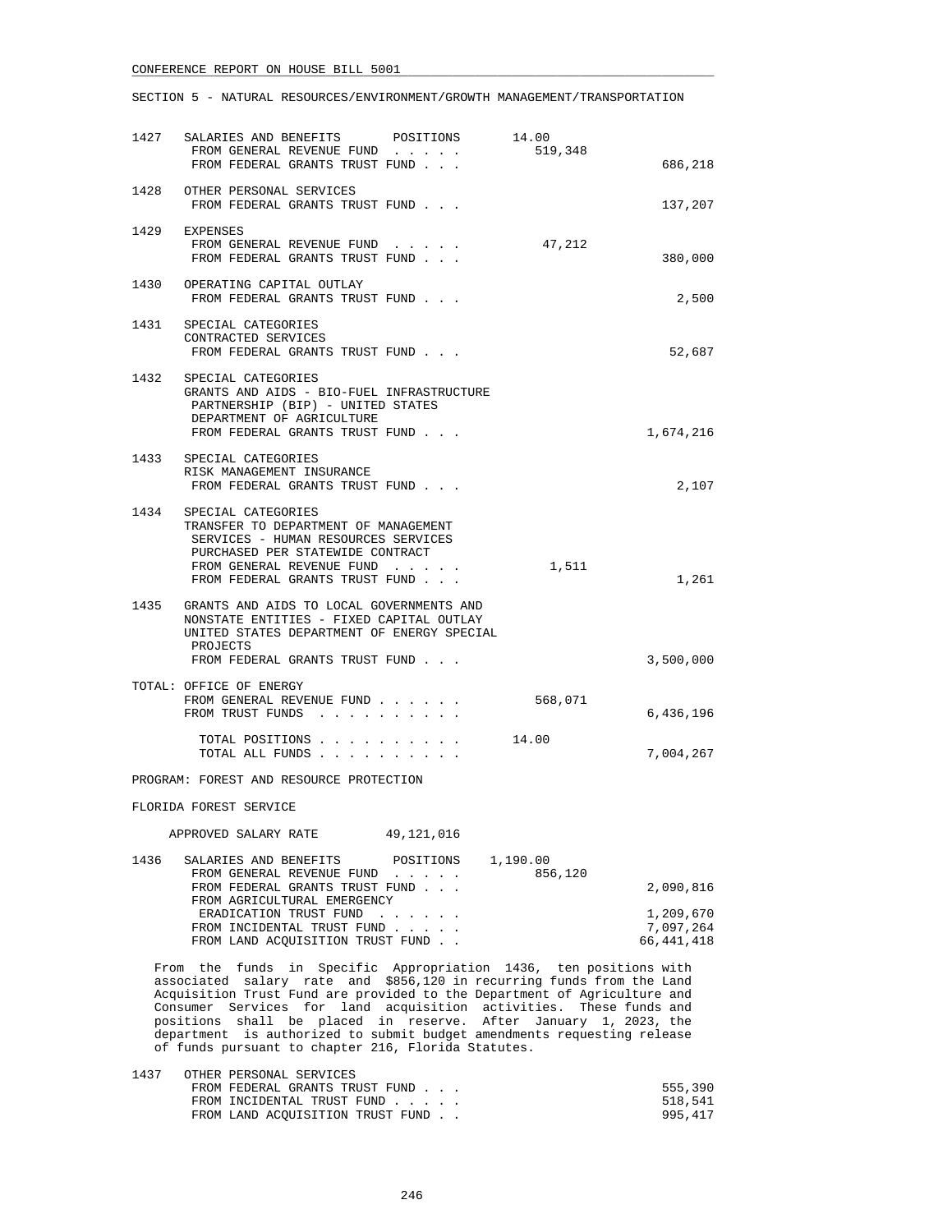| 1438                                                                                                                                                                                                                                                                                                                                                                                                                                                                                                                                                                                     | EXPENSES<br>FROM GENERAL REVENUE FUND<br>108,620<br>FROM FEDERAL GRANTS TRUST FUND<br>FROM INCIDENTAL TRUST FUND<br>FROM LAND ACQUISITION TRUST FUND | 942,803<br>4,974,124<br>8,107,814 |  |
|------------------------------------------------------------------------------------------------------------------------------------------------------------------------------------------------------------------------------------------------------------------------------------------------------------------------------------------------------------------------------------------------------------------------------------------------------------------------------------------------------------------------------------------------------------------------------------------|------------------------------------------------------------------------------------------------------------------------------------------------------|-----------------------------------|--|
|                                                                                                                                                                                                                                                                                                                                                                                                                                                                                                                                                                                          | 1439 AID TO LOCAL GOVERNMENTS<br>AMERICA THE BEAUTIFUL PROGRAM<br>FROM FEDERAL GRANTS TRUST FUND                                                     | 565,930                           |  |
| 1440                                                                                                                                                                                                                                                                                                                                                                                                                                                                                                                                                                                     | AID TO LOCAL GOVERNMENTS<br>GRANTS AND AIDS - VOLUNTEER FIRE<br>ASSISTANCE<br>FROM FEDERAL GRANTS TRUST FUND                                         | 275,763                           |  |
|                                                                                                                                                                                                                                                                                                                                                                                                                                                                                                                                                                                          | 1441 AID TO LOCAL GOVERNMENTS<br>GRANTS AND AIDS - RURAL COMMUNITY FIRE<br>PROTECTION<br>FROM FEDERAL GRANTS TRUST FUND                              | 72,589                            |  |
|                                                                                                                                                                                                                                                                                                                                                                                                                                                                                                                                                                                          | 1442 AID TO LOCAL GOVERNMENTS<br>STATE FOREST RECEIPT DISTRIBUTION<br>FROM INCIDENTAL TRUST FUND                                                     | 595,000                           |  |
|                                                                                                                                                                                                                                                                                                                                                                                                                                                                                                                                                                                          | 1443 OPERATING CAPITAL OUTLAY<br>FROM FEDERAL GRANTS TRUST FUND<br>FROM LAND ACOUISITION TRUST FUND.                                                 | 617,775<br>232,299                |  |
| 1444                                                                                                                                                                                                                                                                                                                                                                                                                                                                                                                                                                                     | FIXED CAPITAL OUTLAY<br>ROADS, BRIDGES, AND STREAM CROSSING<br>MAINTENANCE - DIVISION OF FORESTRY<br>FROM LAND ACQUISITION TRUST FUND                | 4,894,964                         |  |
|                                                                                                                                                                                                                                                                                                                                                                                                                                                                                                                                                                                          | 1444A FIXED CAPITAL OUTLAY<br>EMERGENCY WILDFIRE MANAGEMENT<br>FROM GENERAL REVENUE FUND 93,788,361                                                  |                                   |  |
| Funds in Specific Appropriation 1444A are provided to the Department of<br>Agriculture and Consumer Services to manage active wildfire events<br>including post event cleanup. These funds may also be used for<br>activities that reduce or prevent future wildland fires including<br>efforts to improve land by removing debris that is likely to contribute<br>to the number, intensity and duration of future wildfires. The<br>department is authorized to provide grants to other land managing<br>agencies and water management districts for the purposes previously<br>stated. |                                                                                                                                                      |                                   |  |
| 1445                                                                                                                                                                                                                                                                                                                                                                                                                                                                                                                                                                                     | FIXED CAPITAL OUTLAY<br>MAINTENANCE, REPAIRS AND CONSTRUCTION -<br>STATEWIDE<br>FROM LAND ACQUISITION TRUST FUND.                                    | 3,490,000                         |  |
|                                                                                                                                                                                                                                                                                                                                                                                                                                                                                                                                                                                          | 1445A FIXED CAPITAL OUTLAY<br>REPLACE FORESTRY STATIONS - STATEWIDE<br>FROM INCIDENTAL TRUST FUND                                                    | 680,000                           |  |
| 1446                                                                                                                                                                                                                                                                                                                                                                                                                                                                                                                                                                                     | SPECIAL CATEGORIES<br>FORESTRY WILDFIRE PROTECTION/SUPPRESSION<br>EQUIPMENT<br>FROM INCIDENTAL TRUST FUND<br>FROM LAND ACQUISITION TRUST FUND        | 156,868<br>17,001,941             |  |
| From the funds<br>in Specific Appropriation 1446, the Department of<br>Agriculture and Consumer Services shall replace the most critical<br>wildfire suppression equipment first. Any operator controlled equipment<br>replaced must be equipped with operator protection systems, including<br>enclosed cabs.                                                                                                                                                                                                                                                                           |                                                                                                                                                      |                                   |  |
| 1447                                                                                                                                                                                                                                                                                                                                                                                                                                                                                                                                                                                     | SPECIAL CATEGORIES<br>OFF-HIGHWAY VEHICLE RECREATION PROGRAM<br>FROM INCIDENTAL TRUST FUND                                                           | 501,341                           |  |

 1448 SPECIAL CATEGORIES LAND MANAGEMENT FROM LAND ACQUISITION TRUST FUND . . 14,902,162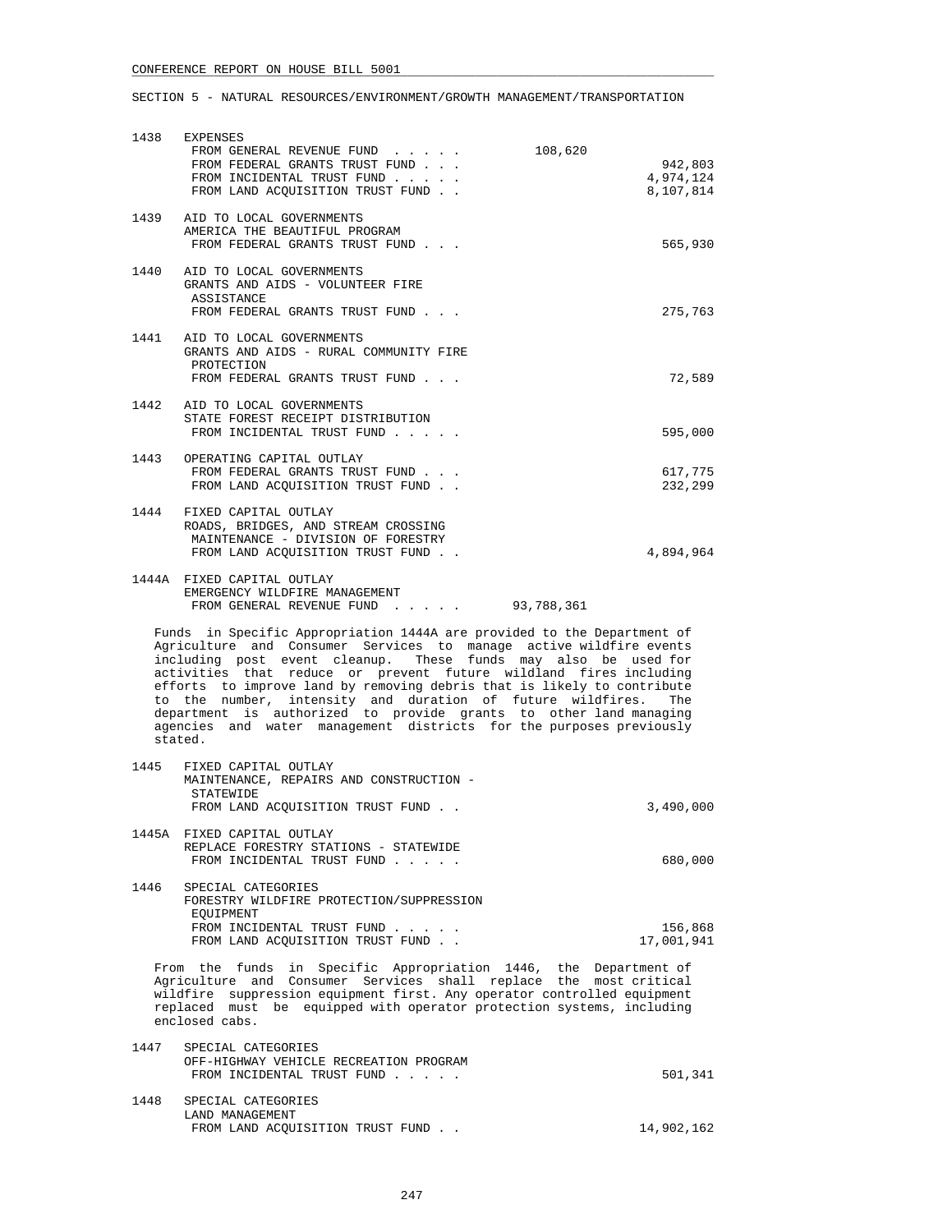| 1449 | SPECIAL CATEGORIES<br>CONTRACTED SERVICES<br>FROM FEDERAL GRANTS TRUST FUND<br>FROM INCIDENTAL TRUST FUND<br>FROM LAND ACOUISITION TRUST FUND.                               | 1,318,687<br>477,107<br>802,137 |
|------|------------------------------------------------------------------------------------------------------------------------------------------------------------------------------|---------------------------------|
|      | 1450 SPECIAL CATEGORIES<br>ON-CALL FEES<br>FROM AGRICULTURAL EMERGENCY<br>ERADICATION TRUST FUND<br>and the state of the state of the state of<br>FROM INCIDENTAL TRUST FUND | 333,296<br>10,000               |
|      | 1451 SPECIAL CATEGORIES<br>OVERTIME<br>FROM LAND ACOUISITION TRUST FUND.                                                                                                     | 135,172                         |
|      | 1452 SPECIAL CATEGORIES<br>RISK MANAGEMENT INSURANCE<br>FROM INCIDENTAL TRUST FUND<br>FROM LAND ACOUISITION TRUST FUND.                                                      | 578,693<br>2,781,364            |
|      | 1452A SPECIAL CATEGORIES<br>AIRCRAFT PURCHASE<br>FROM LAND ACOUISITION TRUST FUND.                                                                                           | 26,545,000                      |

 From the funds in Specific Appropriation 1452A, the Department of Agriculture and Consumer Services is authorized to replace four helicopters and one fixed wing aircraft for wildfire suppression activities.

 1452B SPECIAL CATEGORIES AERIAL PROTECTION PROGRAM FROM LAND ACOUISITION TRUST FUND . .  $15,000,000$ 

 From the funds in Specific Appropriation 1452B, the department shall create an aerial protection program utilizing drones for wildfire surveillance and suppression to increase efficiencies in a safe working environment. The drones must be securely housed in a safe location. Funds may be used to construct infrastructure, a lockbox, or any other shelter required for the drones. These funds shall be placed in reserve. After January 1, 2023, the department may submit budget amendments requesting release of the funds, pursuant to chapter 216, Florida Statutes. Release is contingent upon the approval of a detailed plan that identifies how the program will assist in the department's mission for forestry management. The plan must include all aspects of the aerial protection program including a certified training curriculum, piloting, maintenance, and infrastructure relating to use of the drones.

| 1453 | SPECIAL CATEGORIES                   |               |
|------|--------------------------------------|---------------|
|      | TRANSFER TO DEPARTMENT OF MANAGEMENT |               |
|      | SERVICES - HUMAN RESOURCES SERVICES  |               |
|      | PURCHASED PER STATEWIDE CONTRACT     |               |
|      | FROM GENERAL REVENUE FUND            | 3,051         |
|      | FROM FEDERAL GRANTS TRUST FUND       | 907           |
|      | FROM INCIDENTAL TRUST FUND           | 30,449        |
|      | FROM LAND ACOUISITION TRUST FUND     | 302,155       |
|      |                                      |               |
|      | TOTAL: FLORIDA FOREST SERVICE        |               |
|      | FROM GENERAL REVENUE FUND            | 94,756,152    |
|      | FROM TRUST FUNDS                     | 185, 234, 856 |
|      |                                      |               |
|      | TOTAL POSITIONS                      | 1,190.00      |
|      | TOTAL ALL FUNDS                      | 279,991,008   |
|      |                                      |               |

PROGRAM: AGRICULTURE MANAGEMENT INFORMATION CENTER

OFFICE OF AGRICULTURE TECHNOLOGY SERVICES

|      | APPROVED SALARY RATE                | 3,085,040 |         |           |
|------|-------------------------------------|-----------|---------|-----------|
| 1454 | SALARIES AND BENEFITS               | POSITIONS | 54.00   |           |
|      | FROM GENERAL REVENUE FUND           |           | 810,080 |           |
|      | FROM DIVISION OF LICENSING TRUST    |           |         |           |
|      | $FUND$                              |           |         | 65,189    |
|      | FROM GENERAL INSPECTION TRUST FUND. |           |         | 1,993,948 |
|      | FROM LAND ACOUISITION TRUST FUND    |           |         | 1,601,497 |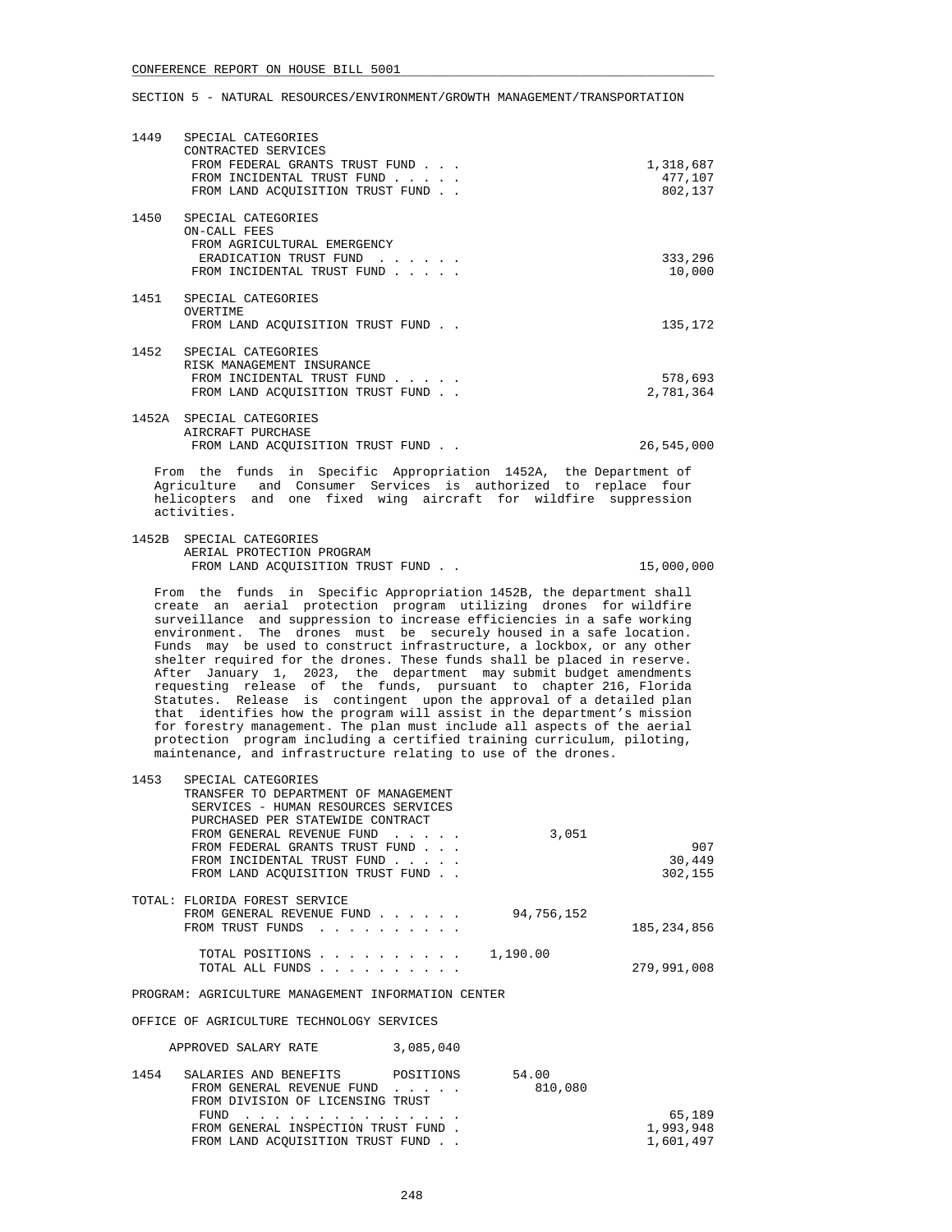#### SECTION 5 - NATURAL RESOURCES/ENVIRONMENT/GROWTH MANAGEMENT/TRANSPORTATION

| 1455 | OTHER PERSONAL SERVICES<br>FROM GENERAL INSPECTION TRUST FUND.                                     | 51,087               |
|------|----------------------------------------------------------------------------------------------------|----------------------|
| 1456 | <b>EXPENSES</b><br>FROM DIVISION OF LICENSING TRUST<br>FUND<br>FROM GENERAL INSPECTION TRUST FUND. | 263,632<br>3,824,383 |
| 1457 | OPERATING CAPITAL OUTLAY<br>FROM GENERAL INSPECTION TRUST FUND.                                    | 179,000              |
| 1458 | SPECIAL CATEGORIES<br>ACOUISITION OF MOTOR VEHICLES<br>FROM GENERAL INSPECTION TRUST FUND.         | 26,654               |
| 1459 | SPECIAL CATEGORIES<br>CONTRACTED SERVICES<br>FROM GENERAL INSPECTION TRUST FUND.                   | 1,693,585            |
| 1460 | SPECIAL CATEGORIES<br>FLORIDA ACCOUNTING INFORMATION RESOURCE<br>FLAIR)<br>SYSTEM REPLACEMENT      |                      |

 Funds in Specific Appropriation 1460 are provided for the planning and remediation tasks necessary to integrate agency applications with the new Florida Planning, Accounting, and Ledger Management (PALM) system. The funds shall be placed in reserve. The agency is authorized to submit budget amendments requesting release of these funds pursuant to the provisions of chapter 216, Florida Statutes. Release is contingent upon the approval of a detailed operational work plan and a monthly spend plan that identifies all project work and costs budgeted for Fiscal Year 2022-2023. The agency shall submit quarterly project status reports to the Executive Office of the Governor's Office of Policy & Budget, the Florida Digital Service, and the chair of the Senate Appropriations Committee and the chair of the House of Representatives Appropriations Committee. Each status report must include progress made to date for each project milestone, deliverable, and task order, planned and actual completion dates, planned and actual costs incurred, and any current project issues and risks.

FROM GENERAL REVENUE FUND . . . . . 1,424,234

|                                           |                                                                                                                                                                                                                                                                                                                                                               | 8,270              |
|-------------------------------------------|---------------------------------------------------------------------------------------------------------------------------------------------------------------------------------------------------------------------------------------------------------------------------------------------------------------------------------------------------------------|--------------------|
| SPECIAL CATEGORIES                        |                                                                                                                                                                                                                                                                                                                                                               |                    |
| TRANSFER TO DEPARTMENT OF MANAGEMENT      |                                                                                                                                                                                                                                                                                                                                                               |                    |
| SERVICES - HUMAN RESOURCES SERVICES       |                                                                                                                                                                                                                                                                                                                                                               |                    |
| PURCHASED PER STATEWIDE CONTRACT          |                                                                                                                                                                                                                                                                                                                                                               |                    |
|                                           |                                                                                                                                                                                                                                                                                                                                                               |                    |
|                                           |                                                                                                                                                                                                                                                                                                                                                               | 299                |
|                                           |                                                                                                                                                                                                                                                                                                                                                               | 8,706<br>5,711     |
|                                           |                                                                                                                                                                                                                                                                                                                                                               |                    |
| 1463 SPECIAL CATEGORIES                   |                                                                                                                                                                                                                                                                                                                                                               |                    |
| REGULATORY LIFECYCLE MANAGEMENT SYSTEM    |                                                                                                                                                                                                                                                                                                                                                               |                    |
| FROM DIVISION OF LICENSING TRUST          |                                                                                                                                                                                                                                                                                                                                                               |                    |
| FUND $\cdots$                             |                                                                                                                                                                                                                                                                                                                                                               | 1,208,703          |
|                                           |                                                                                                                                                                                                                                                                                                                                                               |                    |
|                                           |                                                                                                                                                                                                                                                                                                                                                               |                    |
|                                           |                                                                                                                                                                                                                                                                                                                                                               | 10,930,664         |
|                                           |                                                                                                                                                                                                                                                                                                                                                               |                    |
| TOTAL POSITIONS                           |                                                                                                                                                                                                                                                                                                                                                               |                    |
| TOTAL ALL FUNDS                           |                                                                                                                                                                                                                                                                                                                                                               | 13, 164, 978       |
| PROGRAM: FOOD SAFETY AND OUALITY          |                                                                                                                                                                                                                                                                                                                                                               |                    |
|                                           |                                                                                                                                                                                                                                                                                                                                                               |                    |
|                                           |                                                                                                                                                                                                                                                                                                                                                               |                    |
| APPROVED SALARY RATE<br>12,786,243        |                                                                                                                                                                                                                                                                                                                                                               |                    |
| CALARIRS AND RENERITS<br><b>DOSTTTONS</b> | 305 DD                                                                                                                                                                                                                                                                                                                                                        |                    |
|                                           | SPECIAL CATEGORIES<br>RISK MANAGEMENT INSURANCE<br>FROM GENERAL INSPECTION TRUST FUND.<br>FROM DIVISION OF LICENSING TRUST<br>FUND<br>FROM GENERAL INSPECTION TRUST FUND.<br>FROM LAND ACOUISITION TRUST FUND.<br>TOTAL: OFFICE OF AGRICULTURE TECHNOLOGY SERVICES<br>FROM GENERAL REVENUE FUND<br>FROM TRUST FUNDS<br>FOOD SAFETY INSPECTION AND ENFORCEMENT | 2,234,314<br>54.00 |

| 1464 | SALARIES AND BENEFITS              | POSITIONS | 305.00    |            |
|------|------------------------------------|-----------|-----------|------------|
|      | FROM GENERAL REVENUE FUND          |           | 2,309,370 |            |
|      | FROM FEDERAL GRANTS TRUST FUND     |           |           | 1,767,602  |
|      | FROM GENERAL INSPECTION TRUST FUND |           |           | 15,180,918 |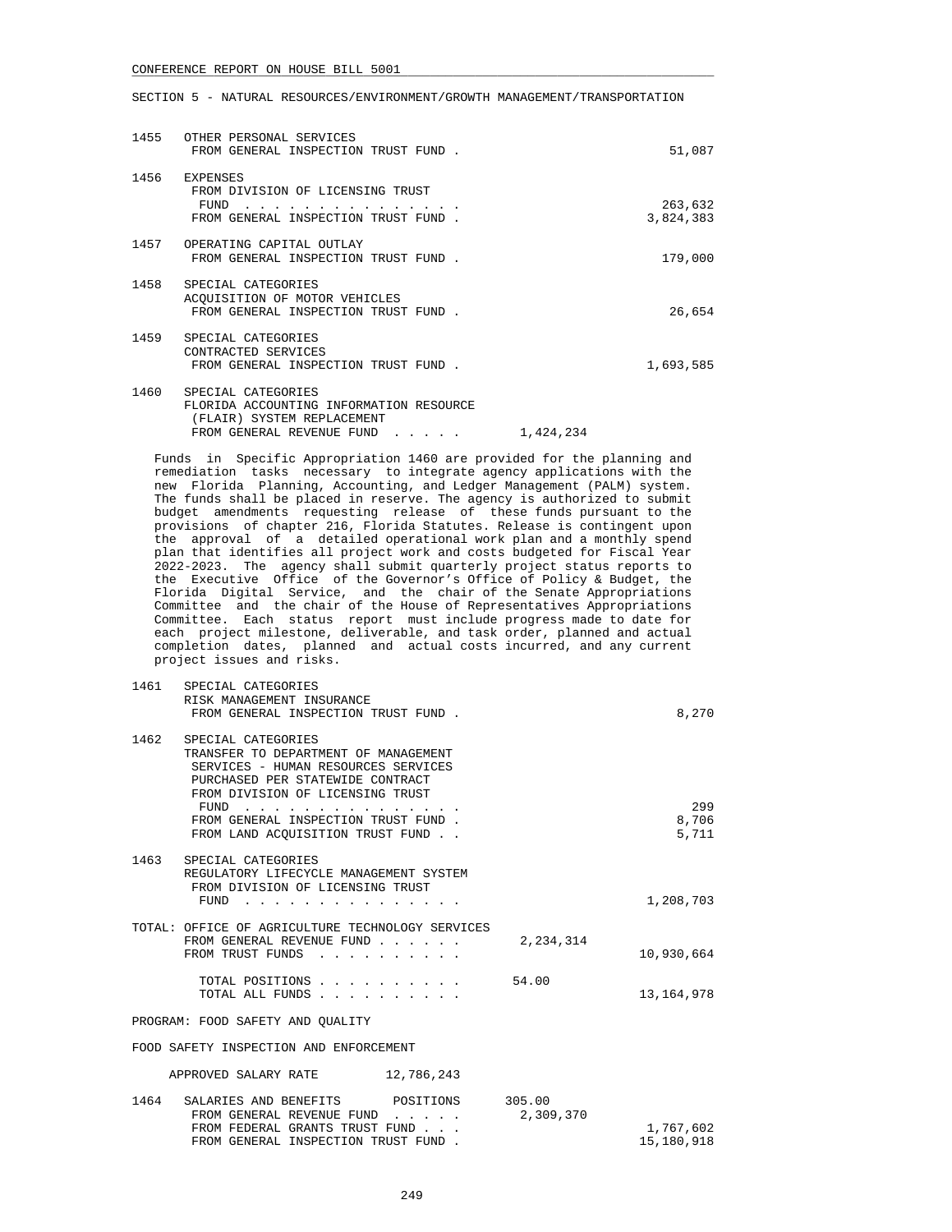| 1465 | OTHER PERSONAL SERVICES<br>FROM GENERAL REVENUE FUND<br>FROM FEDERAL GRANTS TRUST FUND<br>FROM GENERAL INSPECTION TRUST FUND.                                                                                  | 54,316            | 134,476<br>228,522                |
|------|----------------------------------------------------------------------------------------------------------------------------------------------------------------------------------------------------------------|-------------------|-----------------------------------|
|      | 1466 EXPENSES<br>FROM GENERAL REVENUE FUND<br>FROM FEDERAL GRANTS TRUST FUND<br>FROM GENERAL INSPECTION TRUST FUND.                                                                                            | 487,347           | 732,195<br>1,988,155              |
|      | 1467 OPERATING CAPITAL OUTLAY<br>FROM GENERAL REVENUE FUND<br>FROM FEDERAL GRANTS TRUST FUND<br>FROM GENERAL INSPECTION TRUST FUND.                                                                            | 20,500            | 250,747<br>37,333                 |
|      | 1468 SPECIAL CATEGORIES<br>ACQUISITION OF MOTOR VEHICLES<br>FROM GENERAL REVENUE FUND<br>FROM GENERAL INSPECTION TRUST FUND.                                                                                   | 22,230            | 183,712                           |
| 1469 | SPECIAL CATEGORIES<br>CONTRACTED SERVICES<br>FROM GENERAL REVENUE FUND<br>FROM FEDERAL GRANTS TRUST FUND<br>FROM GENERAL INSPECTION TRUST FUND.                                                                | 354,960           | 470,707<br>365,000                |
|      | 1470 SPECIAL CATEGORIES<br>RISK MANAGEMENT INSURANCE<br>FROM GENERAL REVENUE FUND<br>FROM GENERAL INSPECTION TRUST FUND.                                                                                       | 62,493            | 123,198                           |
|      | 1471 SPECIAL CATEGORIES<br>TRANSFER TO DEPARTMENT OF MANAGEMENT<br>SERVICES - HUMAN RESOURCES SERVICES<br>PURCHASED PER STATEWIDE CONTRACT<br>FROM GENERAL REVENUE FUND<br>FROM GENERAL INSPECTION TRUST FUND. | 11,511            | 67,182                            |
|      | TOTAL: FOOD SAFETY INSPECTION AND ENFORCEMENT<br>FROM GENERAL REVENUE FUND<br>FROM TRUST FUNDS                                                                                                                 | 3,322,727         | 21,529,747                        |
|      | TOTAL POSITIONS<br>TOTAL ALL FUNDS                                                                                                                                                                             | 305.00            | 24,852,474                        |
|      | PROGRAM: CONSUMER PROTECTION                                                                                                                                                                                   |                   |                                   |
|      | AGRICULTURAL ENVIRONMENTAL SERVICES                                                                                                                                                                            |                   |                                   |
|      | APPROVED SALARY RATE<br>8,516,171                                                                                                                                                                              |                   |                                   |
| 1472 |                                                                                                                                                                                                                |                   |                                   |
|      | SALARIES AND BENEFITS<br>POSITIONS<br>FROM GENERAL REVENUE FUND<br>FROM FEDERAL GRANTS TRUST FUND<br>FROM GENERAL INSPECTION TRUST FUND.<br>FROM PEST CONTROL TRUST FUND                                       | 186.00<br>832,600 | 489,490<br>8,018,250<br>3,608,230 |
| 1473 | OTHER PERSONAL SERVICES<br>FROM FEDERAL GRANTS TRUST FUND<br>FROM GENERAL INSPECTION TRUST FUND.<br>FROM PEST CONTROL TRUST FUND                                                                               |                   | 174,733<br>240,076<br>12,958      |
| 1474 | EXPENSES<br>FROM FEDERAL GRANTS TRUST FUND<br>FROM GENERAL INSPECTION TRUST FUND.<br>FROM PEST CONTROL TRUST FUND                                                                                              |                   | 538,295<br>1,052,704<br>394,514   |
| 1475 | AID TO LOCAL GOVERNMENTS<br>GRANTS AND AIDS - OPERATION CLEAN SWEEP<br>FROM GENERAL INSPECTION TRUST FUND.                                                                                                     |                   | 100,000                           |

From the funds provided in Specific Appropriation 1476, \$230,000 from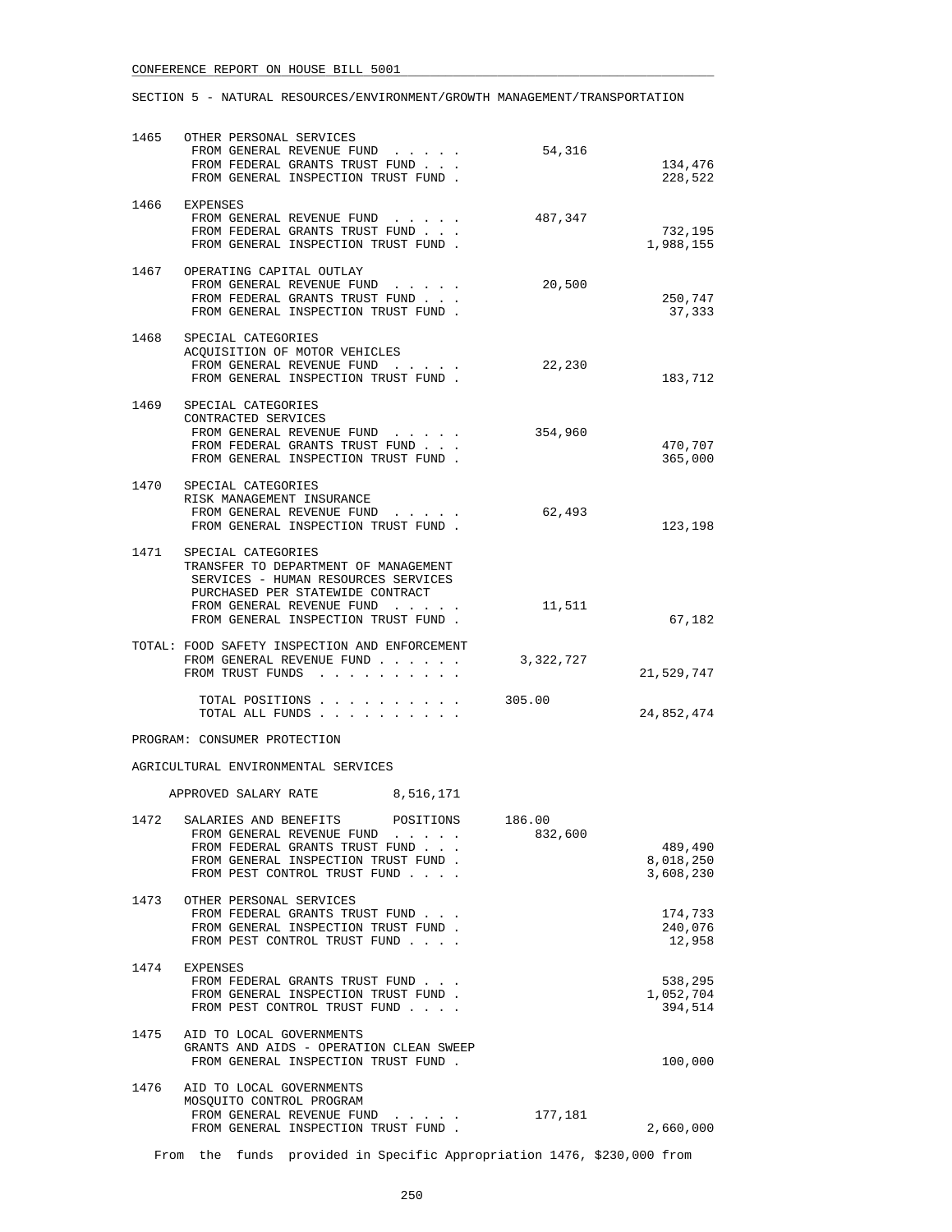the General Inspection Trust Fund shall be used to support personnel at the University of Florida Institute of Food and Agricultural Sciences/Florida Medical Entomology Laboratory to perform applied research on the control and management of arthropods, and in particular, biting arthropods of public health or nuisance importance, including but not limited to non-target effects of control measures; pesticide efficacy and resistance; disease and vector surveillance, control, risk prediction; emerging pathogens, mosquito surveillance and trapping systems; mosquito ecology, biology, population dynamics and related topics.

 From the funds provided in Specific Appropriation 1476, \$500,000 from the General Inspection Trust Fund shall be used for competitive grants as approved by the department for applied and basic research into the practical methods of control to be used by local mosquito control agencies, including research into the prevention of mosquito-borne illnesses. The research may be conducted by any public university or college in Florida.

 From the funds in Specific Appropriation 1476, \$177,181 in nonrecurring funds from the General Revenue Fund is provided for the Town of Dundee Mosquito Control Program (HB 3851)(Senate Form 1520).

| 1477  | OPERATING CAPITAL OUTLAY<br>FROM FEDERAL GRANTS TRUST FUND                                                                                                                      |         | 104,013                       |
|-------|---------------------------------------------------------------------------------------------------------------------------------------------------------------------------------|---------|-------------------------------|
| 1478  | SPECIAL CATEGORIES<br>ACOUISITION OF MOTOR VEHICLES<br>FROM FEDERAL GRANTS TRUST FUND                                                                                           |         | 90,000                        |
| 1479  | SPECIAL CATEGORIES<br>CONTRACTED SERVICES<br>FROM GENERAL REVENUE FUND<br>FROM FEDERAL GRANTS TRUST FUND<br>FROM GENERAL INSPECTION TRUST FUND.<br>FROM PEST CONTROL TRUST FUND | 102,958 | 496,278<br>235,124<br>206,425 |
| 1480  | SPECIAL CATEGORIES<br>RISK MANAGEMENT INSURANCE<br>FROM GENERAL REVENUE FUND<br>FROM GENERAL INSPECTION TRUST FUND.                                                             | 44,794  | 28,585                        |
| 1480A | SPECIAL CATEGORIES<br>TRANSFER TO UNIVERSITY OF FLORIDA<br>INSTITUTE OF FOOD AND AGRICULTURAL<br>SCIENCES - FERTILIZER RATE STUDY                                               |         |                               |

FROM GENERAL REVENUE FUND . . . . . 8,763,753

 From the funds in Specific Appropriation 1480A, \$8,763,753 in nonrecurring funds from the General Revenue Fund is provided to the University of Florida Institute of Food and Agricultural Sciences (UF/IFAS) to conduct a study designed to examine the appropriate rate for applying fertilizer on tomatoes, potatoes, citrus, corn, green beans, and any other crop identified by (UF/IFAS) as needing further research for normal and economical crop production. The study shall include recommendations on best management practices for supplying fertilizer to the crop to achieve maximum yield and quality goals of the grower while doing so in a manner that minimizes nutrient inefficiencies to the environment. Status reports must be submitted biannually to the chair of the Senate Appropriations Committee and the chair of the House Appropriations Committee. The reports must include progress made to date, planned and actual completion dates, and planned and actual costs incurred (HB 3827)(Senate Form 2750).

| 1481 | SPECIAL CATEGORIES                   |        |        |
|------|--------------------------------------|--------|--------|
|      | TRANSFER TO DEPARTMENT OF MANAGEMENT |        |        |
|      | SERVICES - HUMAN RESOURCES SERVICES  |        |        |
|      | PURCHASED PER STATEWIDE CONTRACT     |        |        |
|      | FROM GENERAL REVENUE FUND            | 15,280 |        |
|      | FROM GENERAL INSPECTION TRUST FUND.  |        | 27,221 |
|      | FROM PEST CONTROL TRUST FUND         |        | 13,221 |
|      |                                      |        |        |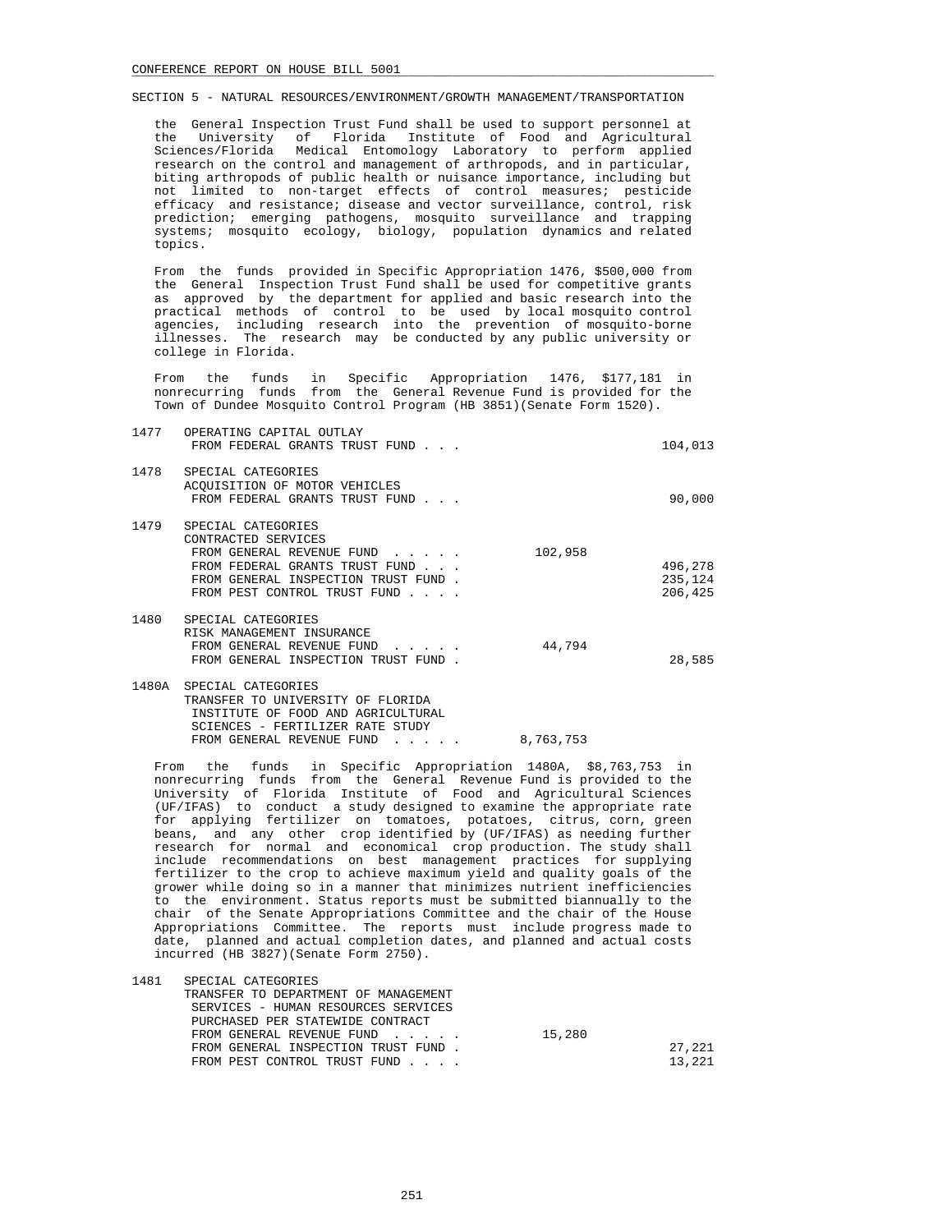|      | TOTAL: AGRICULTURAL ENVIRONMENTAL SERVICES<br>FROM GENERAL REVENUE FUND                                                                                                           | 9,936,566 |                                   |
|------|-----------------------------------------------------------------------------------------------------------------------------------------------------------------------------------|-----------|-----------------------------------|
|      | FROM TRUST FUNDS                                                                                                                                                                  |           | 18,490,117                        |
|      | TOTAL POSITIONS<br>TOTAL ALL FUNDS                                                                                                                                                | 186.00    | 28,426,683                        |
|      | CONSUMER PROTECTION                                                                                                                                                               |           |                                   |
|      | APPROVED SALARY RATE 11, 215, 390                                                                                                                                                 |           |                                   |
|      | 1482 SALARIES AND BENEFITS<br>POSITIONS 284.00<br>FROM GENERAL INSPECTION TRUST FUND.                                                                                             |           | 16,817,763                        |
| 1483 | OTHER PERSONAL SERVICES<br>FROM GENERAL INSPECTION TRUST FUND.                                                                                                                    |           | 217,733                           |
|      | 1484 EXPENSES<br>FROM GENERAL INSPECTION TRUST FUND.                                                                                                                              |           | 2,685,257                         |
|      | 1485 OPERATING CAPITAL OUTLAY<br>FROM GENERAL INSPECTION TRUST FUND.                                                                                                              |           | 223,437                           |
|      | 1486 SPECIAL CATEGORIES<br>ACOUISITION OF MOTOR VEHICLES<br>FROM GENERAL INSPECTION TRUST FUND.                                                                                   |           | 431,202                           |
|      | 1487 SPECIAL CATEGORIES<br>CONTRACTED SERVICES<br>FROM GENERAL INSPECTION TRUST FUND.                                                                                             |           | 831,533                           |
|      | 1488 SPECIAL CATEGORIES<br>RISK MANAGEMENT INSURANCE<br>FROM GENERAL INSPECTION TRUST FUND.                                                                                       |           | 853,511                           |
|      | 1489 SPECIAL CATEGORIES<br>TRANSFER TO DEPARTMENT OF MANAGEMENT<br>SERVICES - HUMAN RESOURCES SERVICES<br>PURCHASED PER STATEWIDE CONTRACT<br>FROM GENERAL INSPECTION TRUST FUND. |           | 80,174                            |
|      | TOTAL: CONSUMER PROTECTION<br>FROM TRUST FUNDS                                                                                                                                    |           | 22,140,610                        |
|      | TOTAL POSITIONS<br>TOTAL ALL FUNDS                                                                                                                                                | 284.00    | 22,140,610                        |
|      | PROGRAM: AGRICULTURAL ECONOMIC DEVELOPMENT                                                                                                                                        |           |                                   |
|      | FRUITS AND VEGETABLES INSPECTION AND ENFORCEMENT                                                                                                                                  |           |                                   |
|      | APPROVED SALARY RATE<br>5,221,950                                                                                                                                                 |           |                                   |
|      | 1490 SALARIES AND BENEFITS POSITIONS 117.00<br>FROM CITRUS INSPECTION TRUST FUND.<br>FROM FEDERAL GRANTS TRUST FUND<br>FROM GENERAL INSPECTION TRUST FUND.                        |           | 3,483,182<br>687,570<br>2,565,566 |
|      | 1491 OTHER PERSONAL SERVICES<br>FROM CITRUS INSPECTION TRUST FUND.<br>FROM FEDERAL GRANTS TRUST FUND<br>FROM GENERAL INSPECTION TRUST FUND.                                       |           | 242,219<br>8,092<br>1,026,284     |
|      | 1492 EXPENSES<br>FROM CITRUS INSPECTION TRUST FUND<br>FROM FEDERAL GRANTS TRUST FUND<br>FROM GENERAL INSPECTION TRUST FUND.                                                       |           | 583,880<br>229,982<br>567,529     |
| 1493 | OPERATING CAPITAL OUTLAY<br>FROM CITRUS INSPECTION TRUST FUND<br>FROM GENERAL INSPECTION TRUST FUND.                                                                              |           | 10,000<br>23,710                  |
| 1494 | SPECIAL CATEGORIES<br>ACQUISITION OF MOTOR VEHICLES<br>FROM GENERAL INSPECTION TRUST FUND.                                                                                        |           | 178,824                           |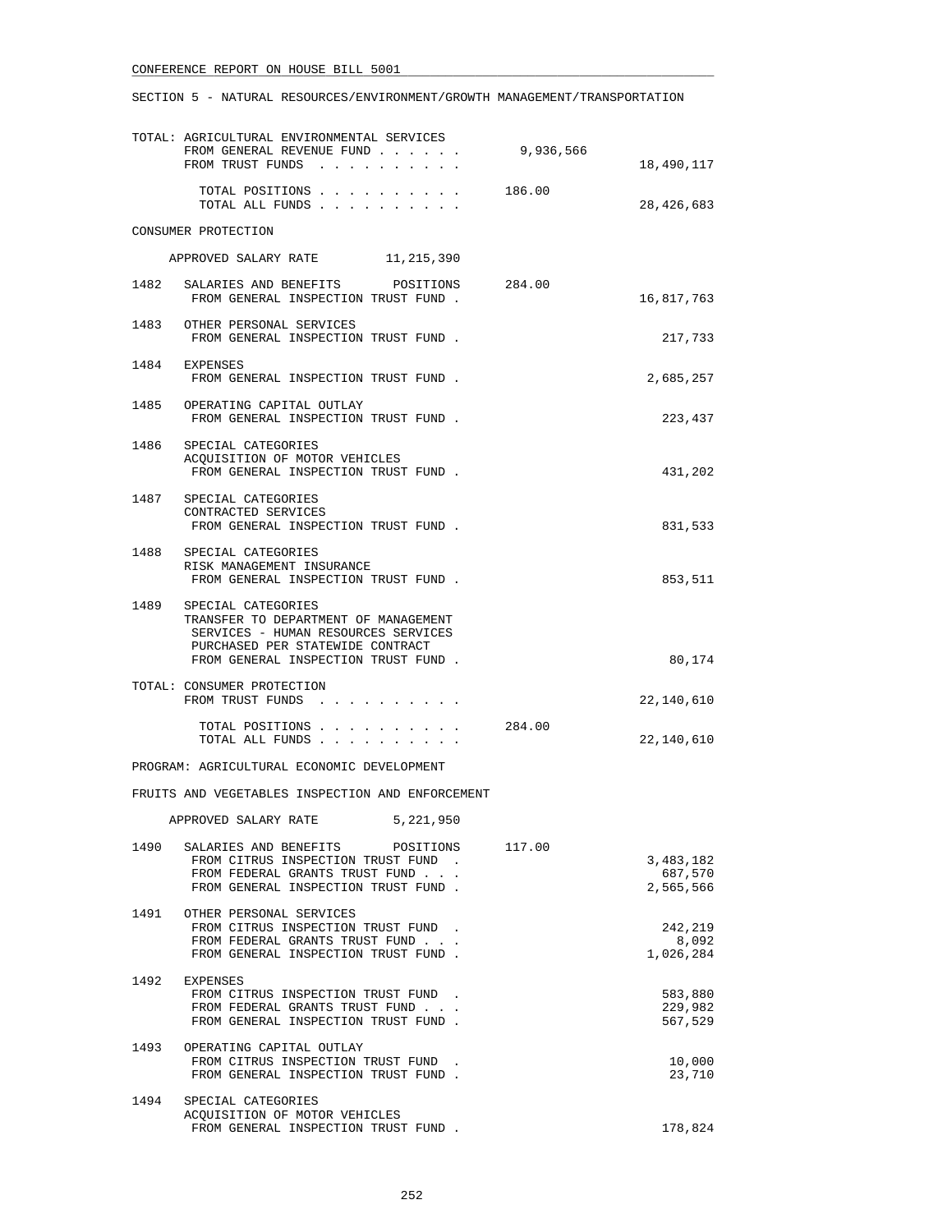| 1495  | SPECIAL CATEGORIES<br>AUTOMATED TESTING EQUIPMENT<br>FROM CITRUS INSPECTION TRUST FUND                                                   | 101,041   |
|-------|------------------------------------------------------------------------------------------------------------------------------------------|-----------|
| 1495A | SPECIAL CATEGORIES<br>TRANSFER TO AGRICULTURAL EMERGENCY<br>ERADICATION TRUST FUND<br>8,000,000<br>FROM GENERAL REVENUE FUND<br>$\cdots$ |           |
| 1495B | SPECIAL CATEGORIES<br>TRANSFER GENERAL REVENUE TO CITRUS<br>INSPECTION TRUST FUND<br>2,000,000<br>FROM GENERAL REVENUE FUND              |           |
| 1496  | SPECIAL CATEGORIES<br>CITRUS RESEARCH<br>FROM AGRICULTURAL EMERGENCY<br>ERADICATION TRUST FUND<br>$\cdots$                               | 8,000,000 |

 From the funds in Specific Appropriation 1496, \$3,000,000 in nonrecurring funds from the Agricultural Emergency Eradication Trust Fund shall be transferred to the Citrus Research and Development Foundation Inc., in consultation with the Department of Citrus, to conduct or cause to be conducted, research projects on citrus disease, pursuant to section 581.031(32), Florida Statutes.

 From the funds in Specific Appropriation 1496, \$5,000,000 in nonrecurring funds from the Agricultural Emergency Eradication Trust Fund shall be transferred to the Citrus Research and Development Foundation Inc., in consultation with the Department of Citrus, to issue a request for proposal to conduct large scale science based plantings to demonstrate the impact of utilizing a combination of management and therapeutic tools for new plantings, including, but not limited to, grove design, planting preparation, pest management, and post planting production practices to promote increased production of citrus. At least fifty percent of the appropriated funds shall be made available to growers who, for property tax purposes, have citrus groves greater than or equal to five acres, but less than 2,500 acres. The grower's first draw shall be available at tree deposit.

 From the funds in Specific Appropriation 1496, the Citrus Research and Development Foundation Inc., shall hold quarterly public meetings at locations that best represent all geographic regions of the state with an emphasis on citrus production. The public meetings shall include in-depth reporting on the results of non-confidential completed research projects, current research and planned research projects on citrus disease, including but not limited to, citrus canker and citrus greening. Scientists, growers, industry representatives, and Citrus Research and Development Foundation administrators must be represented at the public meetings. Public meetings shall provide the opportunity for public input, questions, and comments.

 Funds in Specific Appropriation 1496, outside of direct operational and staffing costs within the Citrus Research and Development Foundation, shall not be used for any administrative assessment fees from external entities.

| SPECIAL CATEGORIES                 |                                                                                                                                                    |
|------------------------------------|----------------------------------------------------------------------------------------------------------------------------------------------------|
| CONTRACTED SERVICES                |                                                                                                                                                    |
|                                    | 38,428                                                                                                                                             |
|                                    | 268,122                                                                                                                                            |
|                                    | 53,762                                                                                                                                             |
| SPECIAL CATEGORIES                 |                                                                                                                                                    |
| GRANTS AND AIDS - MARKETING ORDERS |                                                                                                                                                    |
| FROM CITRUS INSPECTION TRUST FUND  | 1,980,000                                                                                                                                          |
|                                    | 669,082                                                                                                                                            |
| SPECIAL CATEGORIES                 |                                                                                                                                                    |
| RISK MANAGEMENT INSURANCE          |                                                                                                                                                    |
| FROM CITRUS INSPECTION TRUST FUND  | 95,257                                                                                                                                             |
| FROM GENERAL INSPECTION TRUST FUND | 176,905                                                                                                                                            |
|                                    | FROM CITRUS INSPECTION TRUST FUND.<br>FROM FEDERAL GRANTS TRUST FUND<br>FROM GENERAL INSPECTION TRUST FUND.<br>FROM GENERAL INSPECTION TRUST FUND. |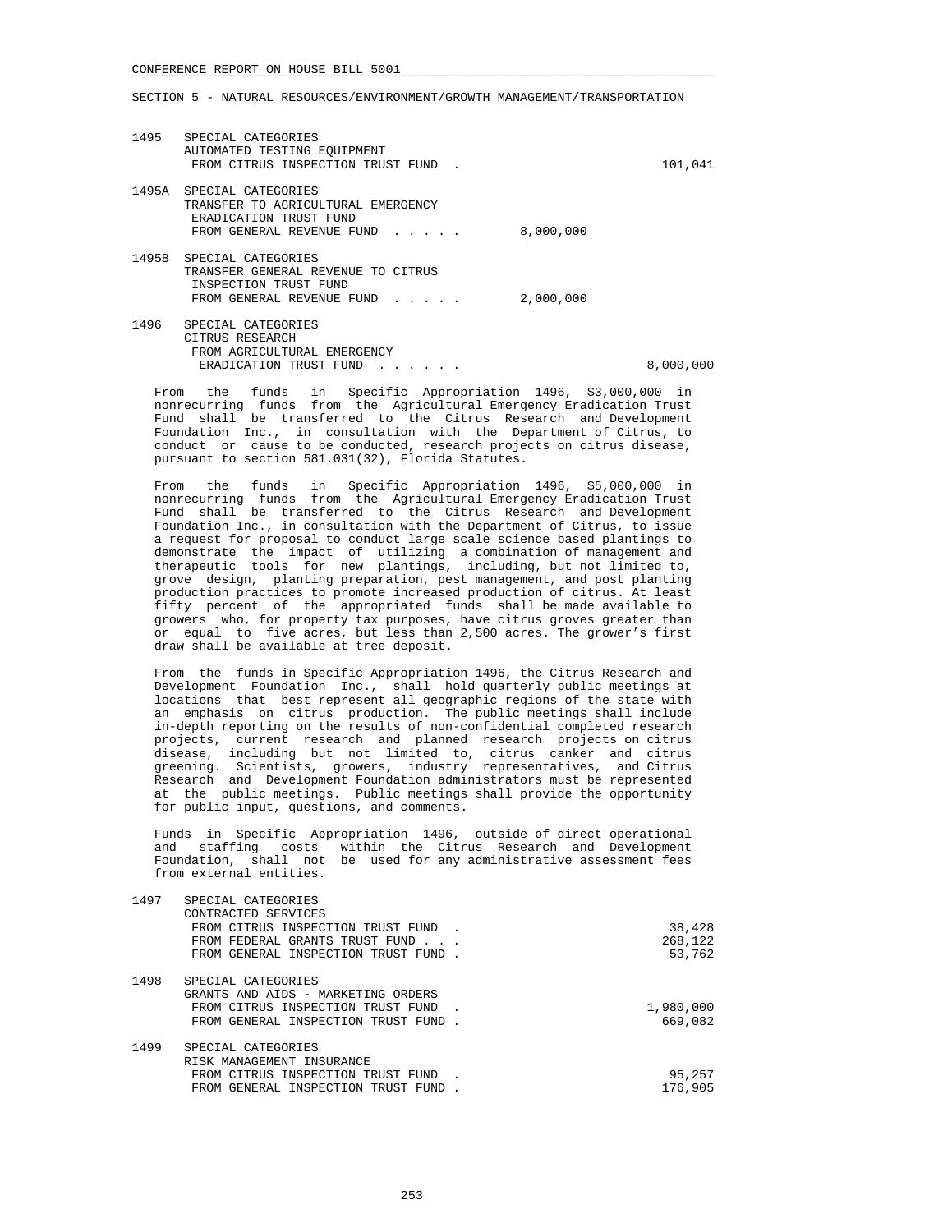|      | 1500 SPECIAL CATEGORIES<br>TRANSFER TO DEPARTMENT OF MANAGEMENT<br>SERVICES - HUMAN RESOURCES SERVICES<br>PURCHASED PER STATEWIDE CONTRACT<br>FROM CITRUS INSPECTION TRUST FUND.<br>FROM FEDERAL GRANTS TRUST FUND<br>FROM GENERAL INSPECTION TRUST FUND.                                                                     | 55,985<br>1,811<br>16,690                                                               |
|------|-------------------------------------------------------------------------------------------------------------------------------------------------------------------------------------------------------------------------------------------------------------------------------------------------------------------------------|-----------------------------------------------------------------------------------------|
|      | TOTAL: FRUITS AND VEGETABLES INSPECTION AND ENFORCEMENT<br>FROM GENERAL REVENUE FUND 10,000,000<br>FROM TRUST FUNDS                                                                                                                                                                                                           | 21,063,921                                                                              |
|      | TOTAL POSITIONS 117.00<br>TOTAL ALL FUNDS                                                                                                                                                                                                                                                                                     | 31,063,921                                                                              |
|      | AGRICULTURAL PRODUCTS MARKETING                                                                                                                                                                                                                                                                                               |                                                                                         |
|      | APPROVED SALARY RATE<br>4,363,758                                                                                                                                                                                                                                                                                             |                                                                                         |
| 1501 | SALARIES AND BENEFITS<br>FROM GENERAL REVENUE FUND<br>FROM GENERAL INSPECTION TRUST FUND.<br>FROM AGRICULTURAL EMERGENCY<br>ERADICATION TRUST FUND<br>FROM MARKET IMPROVEMENTS WORKING<br>CAPITAL TRUST FUND<br>FROM SALTWATER PRODUCTS PROMOTION<br>TRUST FUND<br>FROM FLORIDA AGRICULTURAL<br>PROMOTION CAMPAIGN TRUST FUND | POSITIONS 100.00<br>518,635<br>647,696<br>1,810,936<br>2,505,757<br>1,032,244<br>52,169 |
|      | 1502 OTHER PERSONAL SERVICES<br>FROM GENERAL REVENUE FUND<br>FROM AGRICULTURAL EMERGENCY<br>ERADICATION TRUST FUND<br>FROM MARKET IMPROVEMENTS WORKING<br>CAPITAL TRUST FUND                                                                                                                                                  | 9,279<br>30,355<br>28,865                                                               |
|      | 1503 EXPENSES<br>FROM GENERAL REVENUE FUND<br>FROM GENERAL INSPECTION TRUST FUND.<br>FROM MARKET IMPROVEMENTS WORKING<br>CAPITAL TRUST FUND<br>FROM SALTWATER PRODUCTS PROMOTION<br>TRUST FUND<br>FROM VITICULTURE TRUST FUND<br>FROM FLORIDA AGRICULTURAL<br>PROMOTION CAMPAIGN TRUST FUND                                   | 98,541<br>495,649<br>848,391<br>154,408<br>9,580<br>188,858                             |
| 1504 | OPERATING CAPITAL OUTLAY<br>FROM MARKET IMPROVEMENTS WORKING<br>CAPITAL TRUST FUND                                                                                                                                                                                                                                            | 10,500                                                                                  |
|      | 1504A FIXED CAPITAL OUTLAY<br>MAINTENANCE AND REPAIRS STATE FARMERS'<br>MARKETS - STATEWIDE<br>FROM MARKET IMPROVEMENTS WORKING<br>CAPITAL TRUST FUND                                                                                                                                                                         | 544,000                                                                                 |
|      | 1504B FIXED CAPITAL OUTLAY<br>CODE AND LIFE SAFETY - STATE FARMERS'<br>MARKETS - STATEWIDE<br>FROM MARKET IMPROVEMENTS WORKING<br>CAPITAL TRUST FUND                                                                                                                                                                          | 187,000                                                                                 |
| 1505 | SPECIAL CATEGORIES<br>GRANTS AND AIDS - VITICULTURE PROGRAM<br>FROM VITICULTURE TRUST FUND                                                                                                                                                                                                                                    | 750,000                                                                                 |
| 1506 | SPECIAL CATEGORIES<br>FLORIDA AGRICULTURE PROMOTION CAMPAIGN<br>FROM GENERAL REVENUE FUND<br>FROM AGRICULTURAL EMERGENCY<br>ERADICATION TRUST FUND                                                                                                                                                                            | 19,098,850<br>1,310,000                                                                 |
|      | From the funds in Specific Appropriation 1506, \$18,000,000 in                                                                                                                                                                                                                                                                |                                                                                         |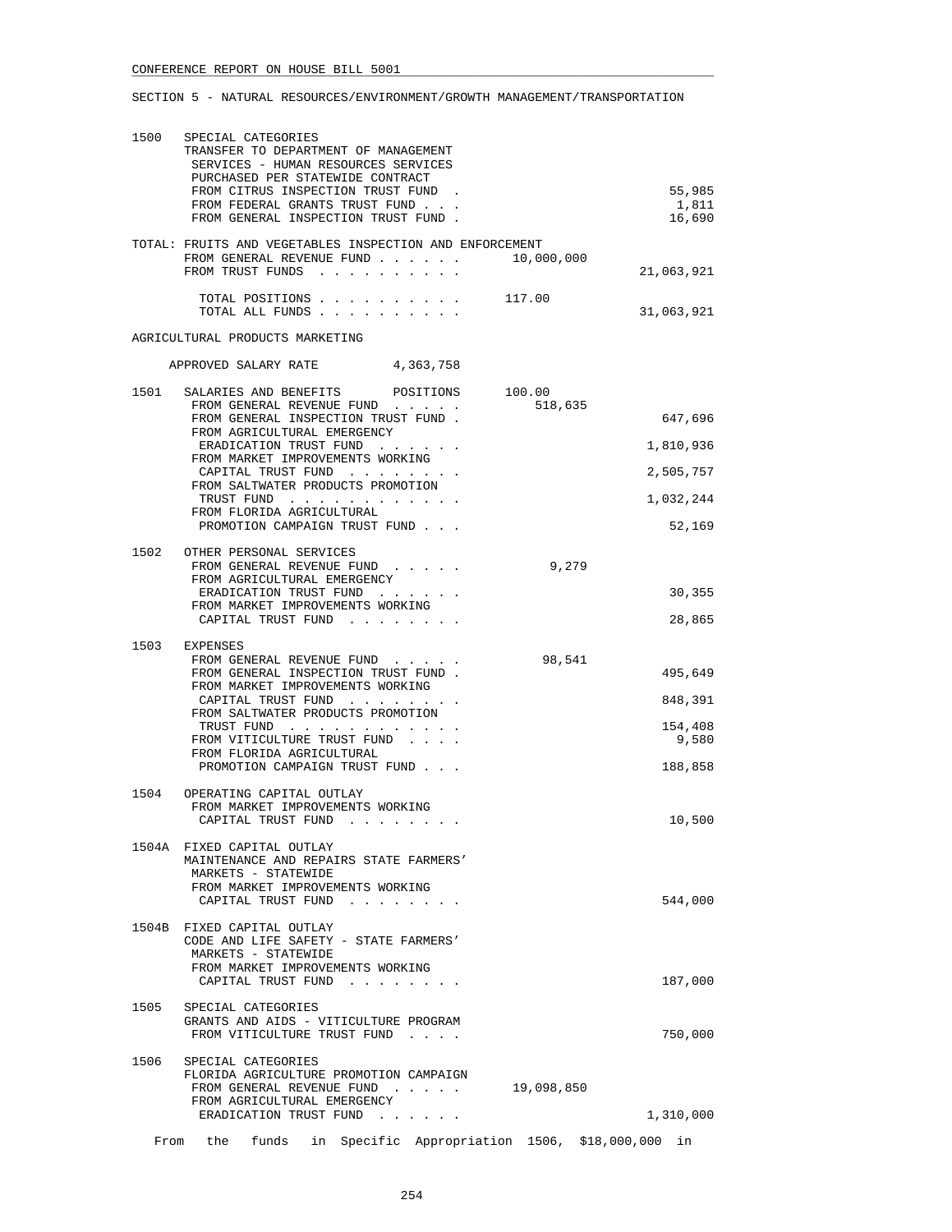recurring funds from the General Revenue Fund is provided to the Department of Agriculture and Consumer Services for the Florida Agriculture and Promotion Campaign. From these funds, \$15,000,000 shall be placed in reserve. After January 1, 2023, the department is authorized to submit budget amendments requesting release of funds pursuant to chapter 216, Florida Statutes. Release of these funds is contingent upon approval of a detailed plan that identifies how the campaign will assist in the department's mission for promotion of agricultural products.

 From the funds in Specific Appropriation 1506, \$1,000,000 in nonrecurring funds from the General Revenue Fund is provided to the Cattle Enhancement Board, Inc., to conduct programs and research designed to expand uses of Florida beef and Florida beef products and strengthen the market position of Florida's cattle industry in the state and in the nation (Senate Form 2625).

 From the funds in Specific Appropriation 1506, \$98,850 in nonrecurring funds from the General Revenue Fund is provided for the 2023 Miami International Agricultural, Horse and Cattle Show (HB 3397)(Senate Form 2205).

| 1507 | SPECIAL CATEGORIES<br>FEDERAL VALUE OF PRODUCTION SPECIALTY CROP                                                                                                                                                                                                                         |        |                                       |
|------|------------------------------------------------------------------------------------------------------------------------------------------------------------------------------------------------------------------------------------------------------------------------------------------|--------|---------------------------------------|
|      | GRANT<br>FROM FEDERAL GRANTS TRUST FUND                                                                                                                                                                                                                                                  |        | 4,274,659                             |
| 1508 | SPECIAL CATEGORIES<br>FEDERAL SUPPORT FOR FLORIDA AGRICULTURE<br>PROMOTIONS<br>FROM FEDERAL GRANTS TRUST FUND                                                                                                                                                                            |        | 206,586                               |
| 1509 | SPECIAL CATEGORIES<br>CONTRACTED SERVICES<br>FROM GENERAL REVENUE FUND<br>FROM GENERAL INSPECTION TRUST FUND.<br>FROM MARKET IMPROVEMENTS WORKING<br>CAPITAL TRUST FUND<br>FROM SALTWATER PRODUCTS PROMOTION<br>TRUST FUND<br>FROM FLORIDA AGRICULTURAL<br>PROMOTION CAMPAIGN TRUST FUND | 15,219 | 76,222<br>38,600<br>150,000<br>75,000 |
| 1510 | SPECIAL CATEGORIES<br>AGRICULTURAL LEADERSHIP AND EDUCATION<br>FROM GENERAL INSPECTION TRUST FUND.                                                                                                                                                                                       |        | 300,000                               |
| 1511 | SPECIAL CATEGORIES<br>RISK MANAGEMENT INSURANCE<br>FROM GENERAL REVENUE FUND<br>FROM GENERAL INSPECTION TRUST FUND.<br>FROM MARKET IMPROVEMENTS WORKING<br>CAPITAL TRUST FUND<br>FROM SALTWATER PRODUCTS PROMOTION<br>TRUST FUND                                                         | 7,724  | 9,801<br>23,699<br>4,947              |
|      | 1511A SPECIAL CATEGORIES<br>CORONAVIRUS (COVID-19) - PUBLIC ASSISTANCE<br>- STATE OPERATIONS<br>FROM FEDERAL GRANTS TRUST FUND                                                                                                                                                           |        | 1,500,000                             |
| 1512 | SPECIAL CATEGORIES<br>TRANSFER TO DEPARTMENT OF MANAGEMENT<br>SERVICES - HUMAN RESOURCES SERVICES<br>PURCHASED PER STATEWIDE CONTRACT<br>FROM GENERAL REVENUE FUND                                                                                                                       | 15,594 |                                       |
|      | FROM GENERAL INSPECTION TRUST FUND.<br>FROM MARKET IMPROVEMENTS WORKING                                                                                                                                                                                                                  |        | 1,851                                 |
|      | CAPITAL TRUST FUND<br>FROM SALTWATER PRODUCTS PROMOTION                                                                                                                                                                                                                                  |        | 10,677                                |
|      | TRUST FUND<br>FROM FLORIDA AGRICULTURAL<br>PROMOTION CAMPAIGN TRUST FUND                                                                                                                                                                                                                 |        | 4,122<br>207                          |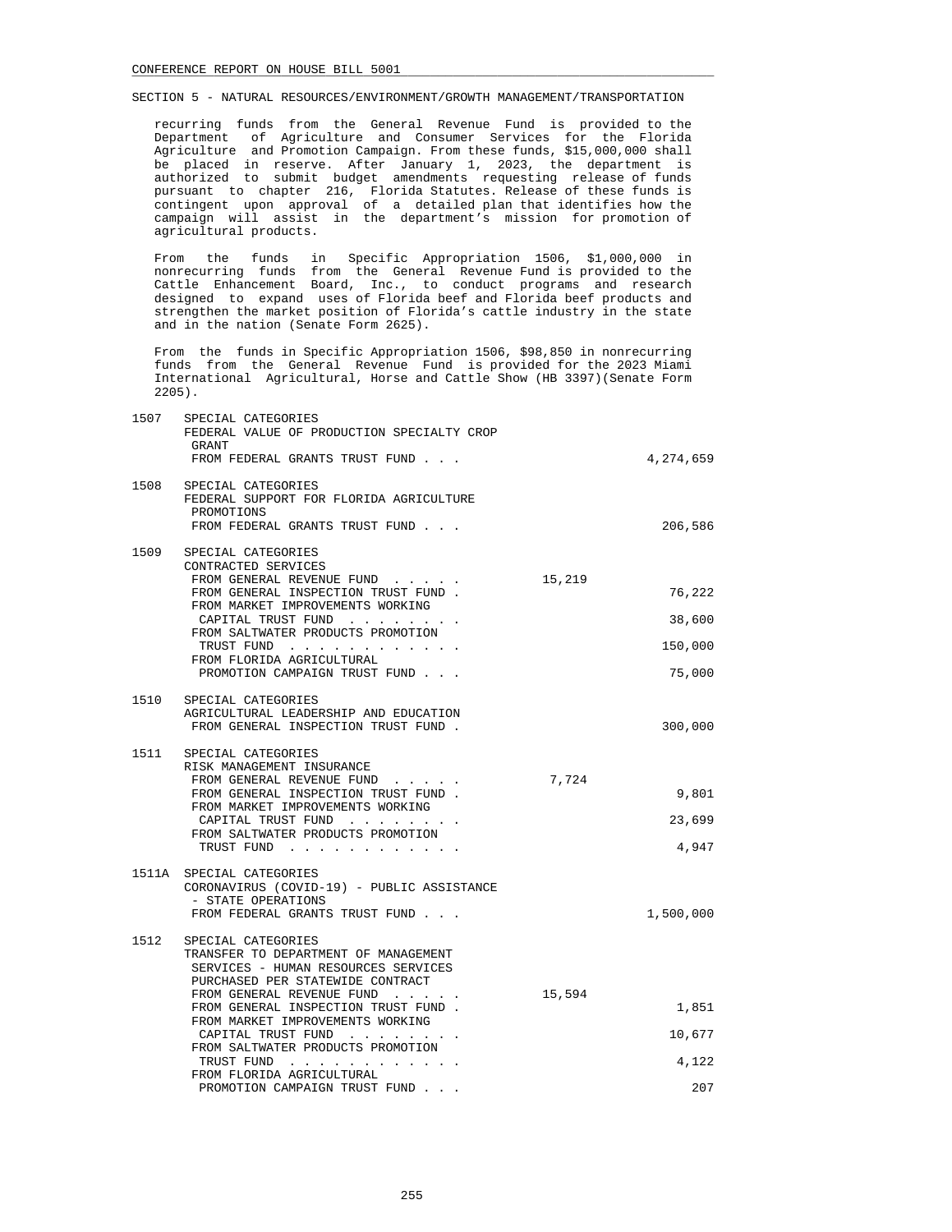| 1512A       | GRANTS AND AIDS TO LOCAL GOVERNMENTS AND<br>NONSTATE ENTITIES - FIXED CAPITAL OUTLAY<br>AGRICULTURAL PROMOTION AND EDUCATION<br>FACILITIES                                                                                                                                                                                                                                                                                                  |                                                                                                           |
|-------------|---------------------------------------------------------------------------------------------------------------------------------------------------------------------------------------------------------------------------------------------------------------------------------------------------------------------------------------------------------------------------------------------------------------------------------------------|-----------------------------------------------------------------------------------------------------------|
|             | FROM GENERAL REVENUE FUND<br>31,810,000<br>$\cdots$                                                                                                                                                                                                                                                                                                                                                                                         |                                                                                                           |
| From        | funds in<br>Specific Appropriation 1512A,<br>the<br>funds from the General Revenue Fund shall be used for the<br>nonrecurring<br>following:                                                                                                                                                                                                                                                                                                 | \$31,810,000 in                                                                                           |
|             | Arcadia All-Florida Championship Rodeo<br>Baker County Agricultural Center<br>Bradford County Fair Association<br>Citrus County Fair Association<br>Flagler County Agricultural Museum - Pioneer Village<br>Flagler County Agricultural Museum - Welcome Center &<br>Greenspace (HB 3583) (Senate Form 2775)<br>Florida Gateway Fairgrounds<br>Hamilton County Arena & Fairgrounds Roof (HB 2121) (Senate<br>Hardee County Fair Association | 1,500,000<br>675,000<br>3,000,000<br>650,000<br>2,000,000<br>4,500,000<br>3,368,000<br>850,000<br>425,000 |
|             | Hillsborough County Fair Association<br>Holmes County Agricultural Center (Senate Form 2464)<br>Holmes County Extension Facility (Senate Form 2463)<br>Jackson County Agricultural Center (HB 9273) (Senate Form                                                                                                                                                                                                                            | 1,300,000<br>250,000<br>325,000                                                                           |
|             | Jackson County Agricultural Educational Land Laboratory<br>Kissimmee Valley Livestock Show & Fair<br>Lake County Agricultural Education and Expo Center (HB                                                                                                                                                                                                                                                                                 | 700,000<br>328,000<br>1,000,000                                                                           |
|             | 2679) (Senate Form 1715)<br>Martin County Fair Association<br>Northeast Florida Fair Association<br>Okeechobee County Agri-Civic Center<br>Okeechobee County Livestock and Expo Building (HB 4763)                                                                                                                                                                                                                                          | 2,000,000<br>600,000<br>990,000<br>500,000                                                                |
|             | Pasco County Fairgrounds (Senate Form 2385)<br>Suwannee County Arena & Civic Center<br>Union County Agricultural Education Building<br>Washington County Agricultural Center Renovation Project<br>Washington County Agricultural Center - Entrance and<br>Parking Lot Improvements (HB 3923) (Senate Form 2448)                                                                                                                            | 2,000,000<br>2,500,000<br>750,000<br>750,000<br>149,000<br>700,000                                        |
|             | TOTAL: AGRICULTURAL PRODUCTS MARKETING<br>FROM GENERAL REVENUE FUND<br>51, 573, 842<br>FROM TRUST FUNDS                                                                                                                                                                                                                                                                                                                                     | 17,282,779                                                                                                |
|             | TOTAL POSITIONS<br>100.00<br>TOTAL ALL FUNDS                                                                                                                                                                                                                                                                                                                                                                                                | 68,856,621                                                                                                |
| AQUACULTURE |                                                                                                                                                                                                                                                                                                                                                                                                                                             |                                                                                                           |
|             | 1,993,986<br>APPROVED SALARY RATE                                                                                                                                                                                                                                                                                                                                                                                                           |                                                                                                           |
|             | 1513 SALARIES AND BENEFITS POSITIONS 44.00<br>2,081,880<br>FROM GENERAL REVENUE FUND<br>FROM GENERAL INSPECTION TRUST FUND.                                                                                                                                                                                                                                                                                                                 | 931,253                                                                                                   |
|             | 1514 OTHER PERSONAL SERVICES<br>FROM FEDERAL GRANTS TRUST FUND<br>FROM GENERAL INSPECTION TRUST FUND.                                                                                                                                                                                                                                                                                                                                       | 65,994<br>11,768                                                                                          |
|             | 1515 EXPENSES<br>400,173<br>FROM GENERAL REVENUE FUND<br>FROM FEDERAL GRANTS TRUST FUND<br>FROM GENERAL INSPECTION TRUST FUND.                                                                                                                                                                                                                                                                                                              | 29,000<br>160,966                                                                                         |
|             | 1516 OPERATING CAPITAL OUTLAY<br>FROM GENERAL REVENUE FUND<br>20,000<br>FROM GENERAL INSPECTION TRUST FUND.                                                                                                                                                                                                                                                                                                                                 | 12,600                                                                                                    |
|             | 1516A SPECIAL CATEGORIES<br>ACQUISITION OF MOTOR VEHICLES                                                                                                                                                                                                                                                                                                                                                                                   |                                                                                                           |

FROM GENERAL INSPECTION TRUST FUND .  $35,049$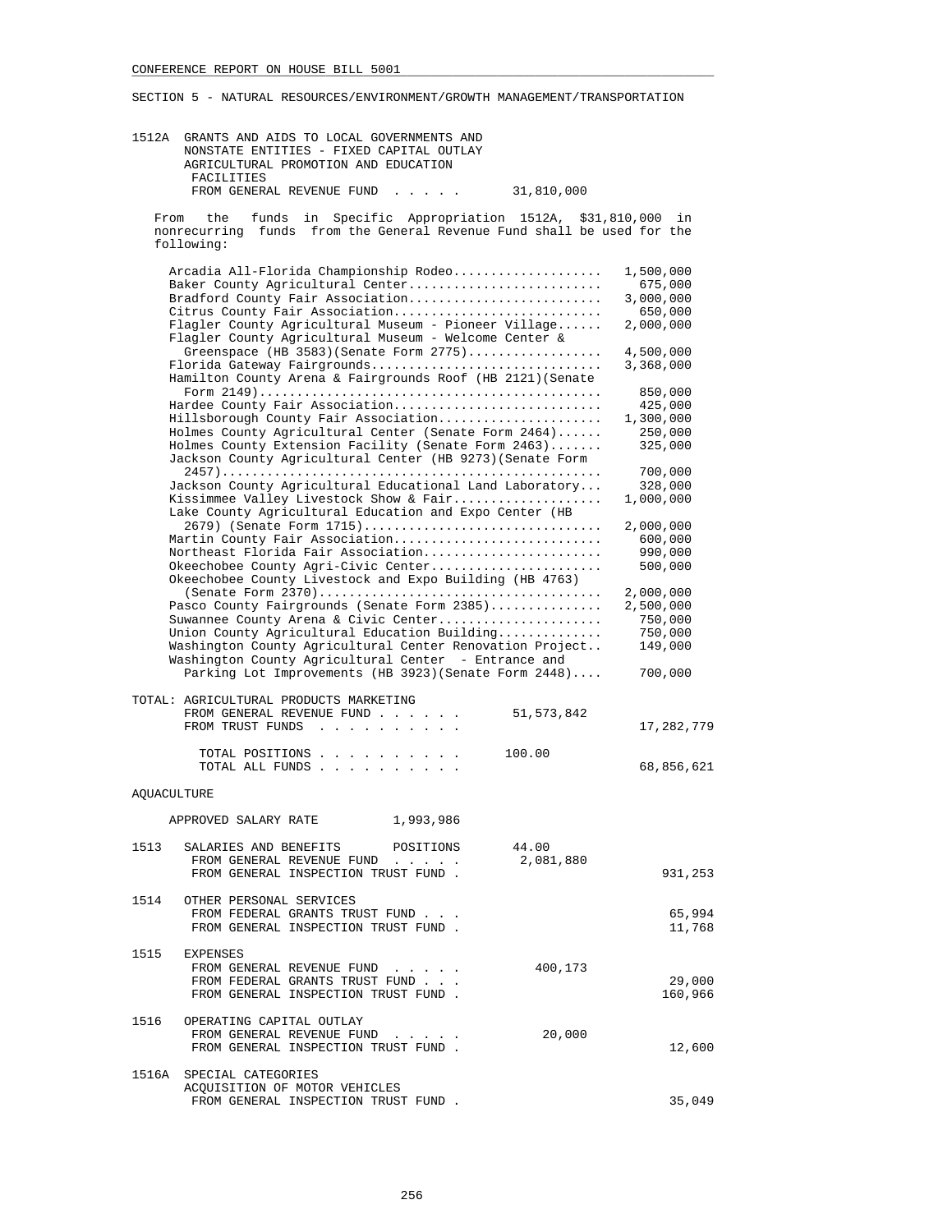## SECTION 5 - NATURAL RESOURCES/ENVIRONMENT/GROWTH MANAGEMENT/TRANSPORTATION

|      | 1516B SPECIAL CATEGORIES<br>ACQUISITION AND REPLACEMENT OF BOATS,<br>MOTORS, AND TRAILERS<br>FROM GENERAL INSPECTION TRUST FUND.                                                                                                      |           | 59,400                        |
|------|---------------------------------------------------------------------------------------------------------------------------------------------------------------------------------------------------------------------------------------|-----------|-------------------------------|
|      | 1517 SPECIAL CATEGORIES<br>CONTRACTED SERVICES<br>FROM GENERAL REVENUE FUND<br>FROM FEDERAL GRANTS TRUST FUND                                                                                                                         | 580,700   | 26,733                        |
|      | From the funds in Specific Appropriation 1517, \$500,000 in<br>nonrecurring funds from the General Revenue Fund is provided for the<br>Walton County Oyster Revitalization in the Choctawhatchee Bay (HB<br>3899) (Senate Form 2447). |           |                               |
|      | 1518 SPECIAL CATEGORIES<br>OYSTER PLANTING<br>FROM GENERAL INSPECTION TRUST FUND.                                                                                                                                                     |           | 160,000                       |
|      | 1519 SPECIAL CATEGORIES<br>RISK MANAGEMENT INSURANCE<br>FROM GENERAL REVENUE FUND<br>FROM GENERAL INSPECTION TRUST FUND.                                                                                                              | 8,977     | 4,472                         |
| 1520 | SPECIAL CATEGORIES<br>TRANSFER TO DEPARTMENT OF MANAGEMENT<br>SERVICES - HUMAN RESOURCES SERVICES<br>PURCHASED PER STATEWIDE CONTRACT<br>FROM GENERAL REVENUE FUND<br>FROM GENERAL INSPECTION TRUST FUND.                             | 10,452    | 3,033                         |
|      | TOTAL: AQUACULTURE<br>FROM GENERAL REVENUE FUND<br>FROM TRUST FUNDS                                                                                                                                                                   | 3,102,182 | 1,500,268                     |
|      | TOTAL POSITIONS                                                                                                                                                                                                                       | 44.00     | 4,602,450                     |
|      | ANIMAL PEST AND DISEASE CONTROL                                                                                                                                                                                                       |           |                               |
|      | APPROVED SALARY RATE 6,076,008                                                                                                                                                                                                        |           |                               |
| 1521 | SALARIES AND BENEFITS POSITIONS 125.00<br>FROM GENERAL REVENUE FUND<br>FROM FEDERAL GRANTS TRUST FUND<br>FROM GENERAL INSPECTION TRUST FUND.<br>FROM AGRICULTURAL EMERGENCY<br>ERADICATION TRUST FUND                                 | 6,706,449 | 502,713<br>559,284<br>994,298 |
|      | 1522 OTHER PERSONAL SERVICES<br>FROM GENERAL REVENUE FUND 13,059<br>FROM FEDERAL GRANTS TRUST FUND<br>FROM GENERAL INSPECTION TRUST FUND.                                                                                             |           | 160,196<br>74,081             |
|      | 1523 EXPENSES<br>FROM GENERAL REVENUE FUND<br>FROM FEDERAL GRANTS TRUST FUND<br>FROM GENERAL INSPECTION TRUST FUND.<br>FROM AGRICULTURAL EMERGENCY<br>ERADICATION TRUST FUND                                                          | 486,010   | 413,164<br>878,888<br>366,768 |
|      | 1524 OPERATING CAPITAL OUTLAY<br>FROM GENERAL REVENUE FUND<br>FROM FEDERAL GRANTS TRUST FUND<br>FROM AGRICULTURAL EMERGENCY<br>ERADICATION TRUST FUND                                                                                 | 111,949   | 25,000<br>995,000             |
| 1525 | SPECIAL CATEGORIES<br>STATE AGRICULTURAL RESPONSE TEAM (SART)<br>FROM GENERAL REVENUE FUND                                                                                                                                            | 300,000   |                               |

 Funds in Specific Appropriation 1525 are provided to the Department of Agriculture and Consumer Services to coordinate the state's response to animal and agricultural issues in Florida in the event of an emergency or disaster situation.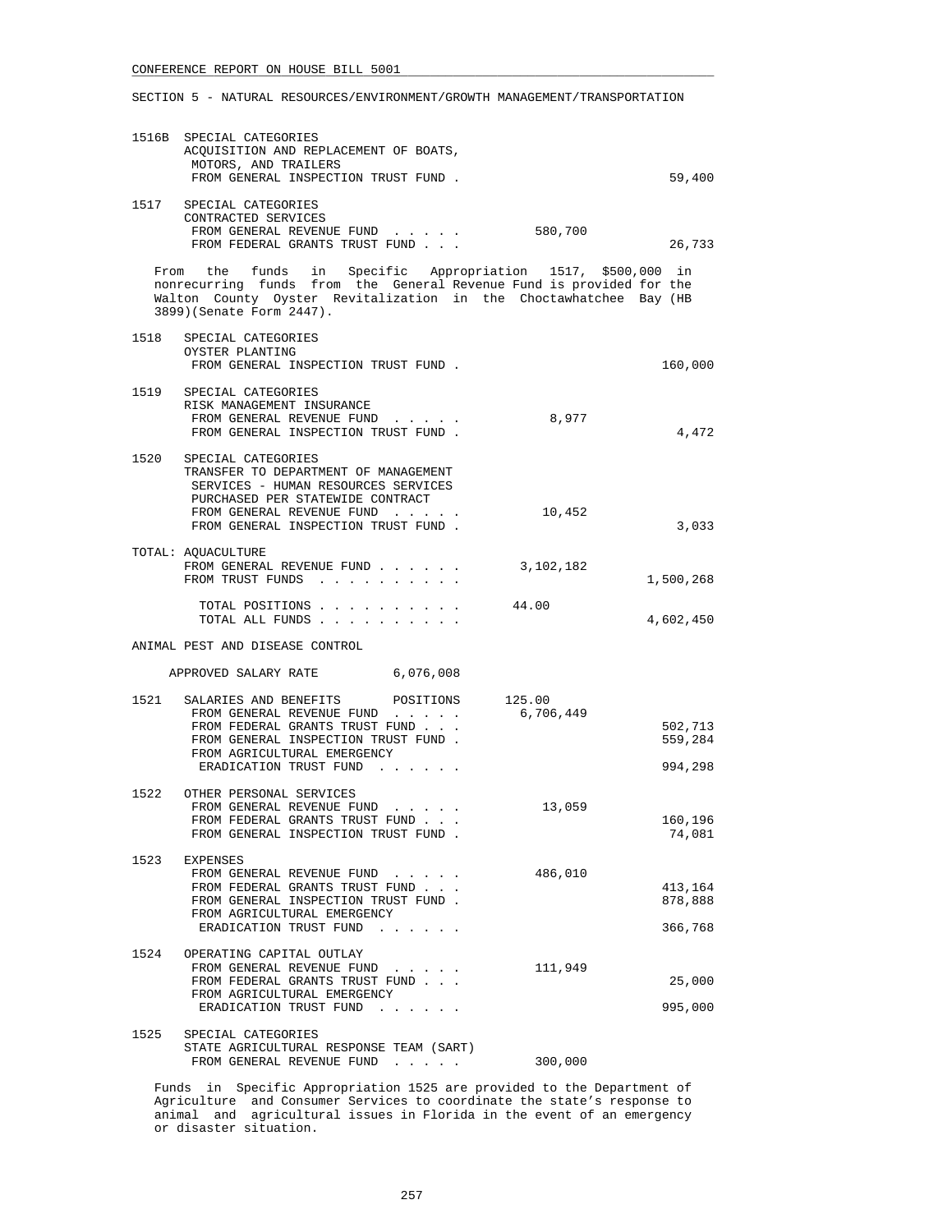| 1526 | SPECIAL CATEGORIES<br>CONTRACTED SERVICES<br>FROM GENERAL REVENUE FUND<br>FROM FEDERAL GRANTS TRUST FUND<br>FROM GENERAL INSPECTION TRUST FUND.<br>FROM AGRICULTURAL EMERGENCY<br>ERADICATION TRUST FUND                                                           | 35,000     | 495,215<br>323,958<br>119,500            |
|------|--------------------------------------------------------------------------------------------------------------------------------------------------------------------------------------------------------------------------------------------------------------------|------------|------------------------------------------|
|      | 1527 SPECIAL CATEGORIES<br>RISK MANAGEMENT INSURANCE<br>FROM GENERAL REVENUE FUND<br>and a state of the state<br>FROM GENERAL INSPECTION TRUST FUND.                                                                                                               | 110,674    | 107,688                                  |
| 1528 | SPECIAL CATEGORIES<br>TRANSFER TO DEPARTMENT OF MANAGEMENT<br>SERVICES - HUMAN RESOURCES SERVICES<br>PURCHASED PER STATEWIDE CONTRACT<br>FROM GENERAL REVENUE FUND<br>FROM GENERAL INSPECTION TRUST FUND.<br>FROM AGRICULTURAL EMERGENCY<br>ERADICATION TRUST FUND | 34,931     | 4,611<br>2,133                           |
|      | TOTAL: ANIMAL PEST AND DISEASE CONTROL<br>FROM GENERAL REVENUE FUND<br>FROM TRUST FUNDS                                                                                                                                                                            | 7,798,072  | 6,022,497                                |
|      | TOTAL POSITIONS<br>TOTAL ALL FUNDS                                                                                                                                                                                                                                 | 125.00     | 13,820,569                               |
|      | PLANT PEST AND DISEASE CONTROL                                                                                                                                                                                                                                     |            |                                          |
|      | APPROVED SALARY RATE 16,509,771                                                                                                                                                                                                                                    |            |                                          |
|      | 1529 SALARIES AND BENEFITS POSITIONS 402.00<br>FROM GENERAL REVENUE FUND<br>FROM CITRUS INSPECTION TRUST FUND.<br>FROM FEDERAL GRANTS TRUST FUND<br>FROM AGRICULTURAL EMERGENCY                                                                                    | 11,072,708 | 489,777<br>7,558,322                     |
|      | ERADICATION TRUST FUND<br>FROM PLANT INDUSTRY TRUST FUND                                                                                                                                                                                                           |            | 3,667,024<br>2,150,822                   |
|      | 1530 OTHER PERSONAL SERVICES<br>FROM GENERAL REVENUE FUND<br>FROM CITRUS INSPECTION TRUST FUND.<br>FROM FEDERAL GRANTS TRUST FUND<br>FROM AGRICULTURAL EMERGENCY<br>ERADICATION TRUST FUND<br>FROM PLANT INDUSTRY TRUST FUND                                       | 23,673     | 1,117<br>1,223,199<br>297,729<br>536,535 |
|      | 1531 EXPENSES<br>FROM GENERAL REVENUE FUND<br>FROM CITRUS INSPECTION TRUST FUND<br>$\sim$ $\sim$<br>FROM FEDERAL GRANTS TRUST FUND<br>FROM AGRICULTURAL EMERGENCY<br>ERADICATION TRUST FUND<br>and the state of the state of<br>FROM PLANT INDUSTRY TRUST FUND     | 1,181,860  | 79,832<br>1,074,699<br>78,058<br>724,622 |
| 1532 | OPERATING CAPITAL OUTLAY<br>FROM FEDERAL GRANTS TRUST FUND<br>FROM PLANT INDUSTRY TRUST FUND                                                                                                                                                                       |            | 216,195<br>95,006                        |
| 1533 | SPECIAL CATEGORIES<br>ACQUISITION OF MOTOR VEHICLES<br>FROM FEDERAL GRANTS TRUST FUND<br>FROM AGRICULTURAL EMERGENCY<br>ERADICATION TRUST FUND                                                                                                                     |            | 480,172<br>328,600                       |
|      | 1534 SPECIAL CATEGORIES<br>AGRICULTURAL EMERGENCIES (MEDFLY PROGRAM)<br>FROM AGRICULTURAL EMERGENCY<br>ERADICATION TRUST FUND                                                                                                                                      |            | 1,214,177                                |
| 1535 | SPECIAL CATEGORIES<br>GRANTS AND AIDS - BOLL WEEVIL ERADICATION<br>FROM PLANT INDUSTRY TRUST FUND                                                                                                                                                                  |            | 150,000                                  |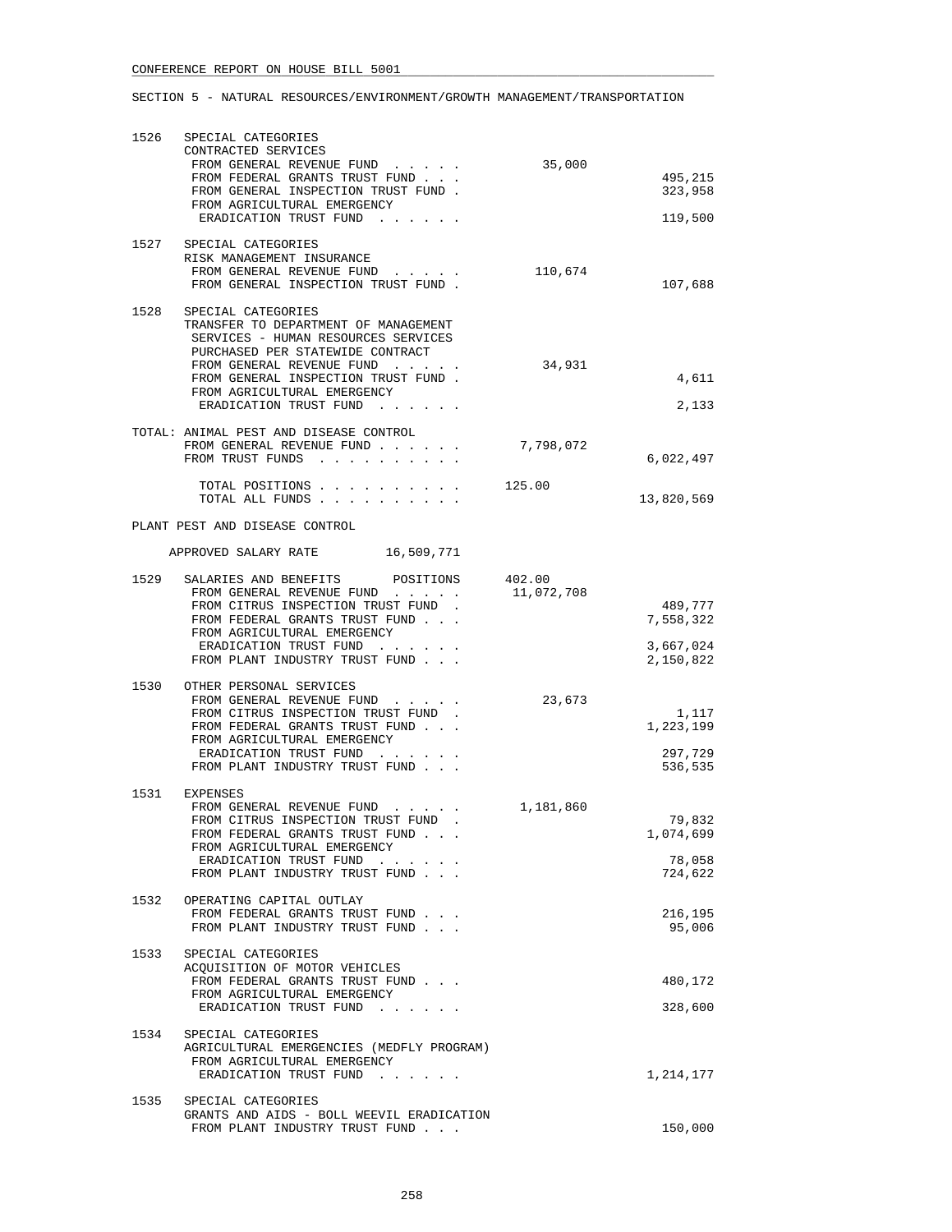|      | 1536 SPECIAL CATEGORIES<br>APIARIAN INDEMNITIES<br>FROM AGRICULTURAL EMERGENCY<br>ERADICATION TRUST FUND                                                                                                                                                                                                                                             | 36,000                                            |
|------|------------------------------------------------------------------------------------------------------------------------------------------------------------------------------------------------------------------------------------------------------------------------------------------------------------------------------------------------------|---------------------------------------------------|
|      | 1537 SPECIAL CATEGORIES<br>ENDANGERED PLANT SPECIES<br>FROM LAND ACQUISITION TRUST FUND                                                                                                                                                                                                                                                              | 216,000                                           |
|      | 1537A SPECIAL CATEGORIES<br>TRANSFER TO AGRICULTURAL EMERGENCY<br>ERADICATION TRUST FUND<br>FROM GENERAL REVENUE FUND                                                                                                                                                                                                                                | 2,528,600                                         |
|      | 1538 SPECIAL CATEGORIES<br>CITRUS HEALTH RESPONSE PROGRAM<br>FROM FEDERAL GRANTS TRUST FUND<br>FROM AGRICULTURAL EMERGENCY<br>ERADICATION TRUST FUND                                                                                                                                                                                                 | 4,712,469<br>2,000,000                            |
|      | 1538A SPECIAL CATEGORIES<br>CITRUS BUDWOOD NURSERY<br>FROM GENERAL REVENUE FUND                                                                                                                                                                                                                                                                      | 2,000,000                                         |
|      | Funds in Specific Appropriation 1538A are provided to the Department of<br>Agriculture and Consumer Services to secure an existing greenhouse to<br>expand the propagation of citrus greening tolerant or resistant citrus<br>sinensis or citrus sinensis-like budwood trees and seedlings, and for<br>operations and maintenance of the greenhouse. |                                                   |
|      | 1539 SPECIAL CATEGORIES<br>PLANT PEST AND DISEASE CONTROL<br>FROM FEDERAL GRANTS TRUST FUND                                                                                                                                                                                                                                                          | 1,020,295                                         |
| 1540 | SPECIAL CATEGORIES<br>CONTRACTED SERVICES<br>FROM GENERAL REVENUE FUND<br>FROM CITRUS INSPECTION TRUST FUND.<br>FROM FEDERAL GRANTS TRUST FUND<br>FROM AGRICULTURAL EMERGENCY<br>ERADICATION TRUST FUND<br>FROM PLANT INDUSTRY TRUST FUND                                                                                                            | 204,481<br>7,144<br>220,596<br>105,000<br>228,049 |
| 1541 | SPECIAL CATEGORIES<br>RISK MANAGEMENT INSURANCE<br>FROM GENERAL REVENUE FUND<br>FROM AGRICULTURAL EMERGENCY<br>ERADICATION TRUST FUND                                                                                                                                                                                                                | 359,848<br>122,218                                |
| 1542 | SPECIAL CATEGORIES<br>TRANSFER TO UNIVERSITY OF FLORIDA/<br>INSTITUTE OF FOOD AND AGRICULTURAL<br>SCIENCES FOR INVASIVE EXOTICS OUARANTINE<br>FACILITY<br>FROM PLANT INDUSTRY TRUST FUND                                                                                                                                                             | 540,000                                           |
|      | Funds in Specific Appropriation 1542 are provided to the University of<br>Florida Institute of Food and Agricultural Sciences for the Invasive<br>Exotics Quarantine Facility (recurring base appropriations project).                                                                                                                               |                                                   |
| 1543 | SPECIAL CATEGORIES<br>INVASIVE SPECIES CONTROL<br>FROM AGRICULTURAL EMERGENCY<br>ERADICATION TRUST FUND<br>$\sim$ $\sim$ $\sim$                                                                                                                                                                                                                      | 500,000                                           |
| 1544 | SPECIAL CATEGORIES<br>TRANSFER TO DEPARTMENT OF MANAGEMENT<br>SERVICES - HUMAN RESOURCES SERVICES<br>PURCHASED PER STATEWIDE CONTRACT<br>FROM GENERAL REVENUE FUND                                                                                                                                                                                   | 119,392                                           |
|      | FROM CITRUS INSPECTION TRUST FUND.<br>FROM FEDERAL GRANTS TRUST FUND<br>FROM AGRICULTURAL EMERGENCY                                                                                                                                                                                                                                                  | 7,593<br>10,130                                   |
|      | ERADICATION TRUST FUND<br>FROM PLANT INDUSTRY TRUST FUND                                                                                                                                                                                                                                                                                             | 2,020<br>57,076                                   |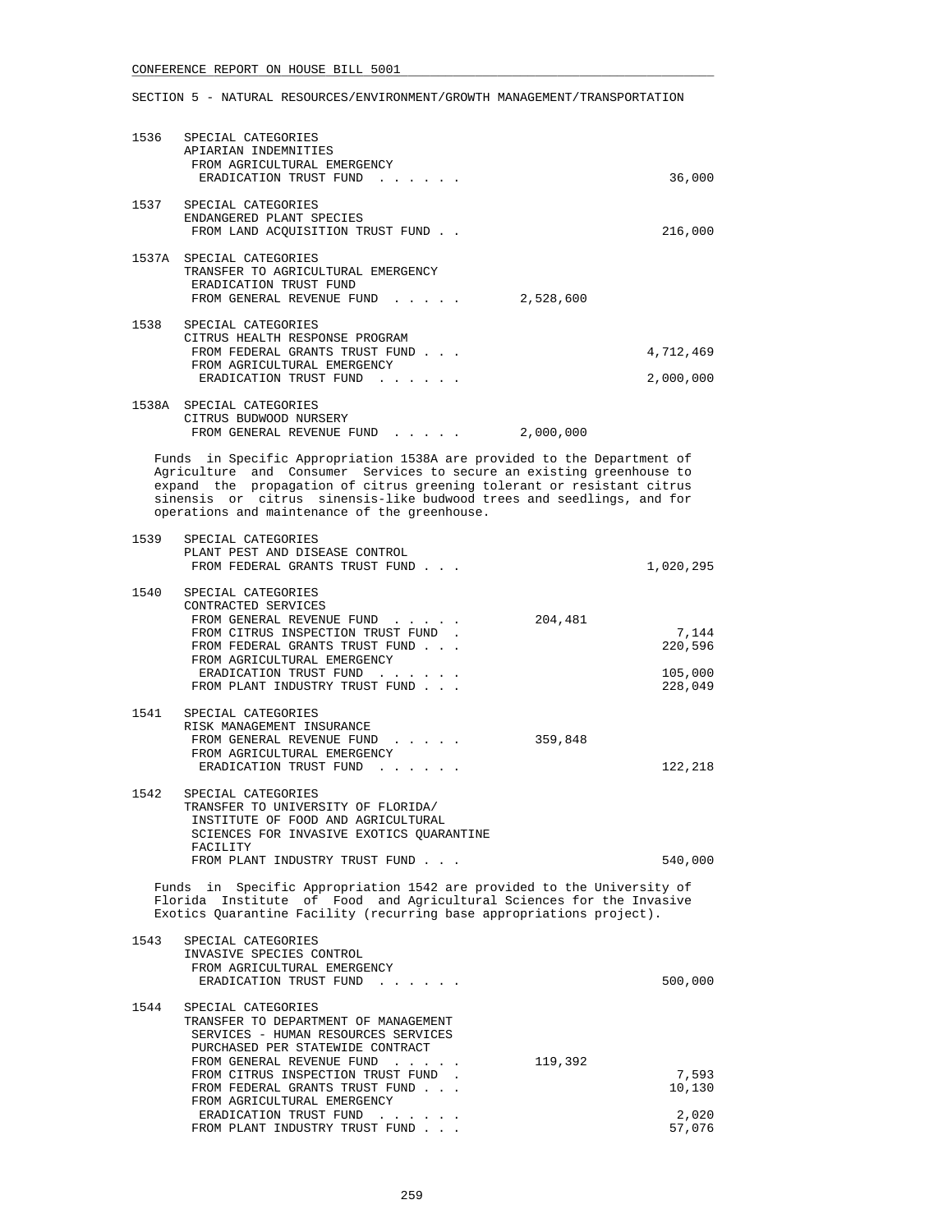#### SECTION 5 - NATURAL RESOURCES/ENVIRONMENT/GROWTH MANAGEMENT/TRANSPORTATION

|      | TOTAL: PLANT PEST AND DISEASE CONTROL<br>FROM GENERAL REVENUE FUND                                                                                                          | 17,490,562 |                      |
|------|-----------------------------------------------------------------------------------------------------------------------------------------------------------------------------|------------|----------------------|
|      | FROM TRUST FUNDS                                                                                                                                                            |            | 30,150,476           |
|      | TOTAL POSITIONS<br>TOTAL ALL FUNDS                                                                                                                                          | 402.00     | 47,641,038           |
|      | FOOD, NUTRITION AND WELLNESS                                                                                                                                                |            |                      |
|      | APPROVED SALARY RATE 5,202,076                                                                                                                                              |            |                      |
|      | 1545 SALARIES AND BENEFITS POSITIONS 106.00<br>FROM GENERAL REVENUE FUND<br>FROM FOOD AND NUTRITION SERVICES                                                                | 183,609    |                      |
|      | TRUST FUND                                                                                                                                                                  |            | 7,557,074            |
|      | 1546 OTHER PERSONAL SERVICES<br>FROM FOOD AND NUTRITION SERVICES<br>TRUST FUND                                                                                              |            | 309,800              |
|      | 1547 EXPENSES<br>FROM GENERAL REVENUE FUND.<br>FROM FOOD AND NUTRITION SERVICES<br>TRUST FUND<br>the contract of the contract of the<br>FROM GENERAL INSPECTION TRUST FUND. | 50,000     | 1,948,404<br>174,160 |
|      | 1548 AID TO LOCAL GOVERNMENTS<br>GRANTS AND AIDS - SCHOOL LUNCH PROGRAM<br>FROM FOOD AND NUTRITION SERVICES<br>TRUST FUND                                                   |            | 1,245,062,742        |
|      | 1549 AID TO LOCAL GOVERNMENTS<br>GRANTS AND AIDS - SCHOOL LUNCH PROGRAM -<br>STATE MATCH<br>FROM GENERAL REVENUE FUND                                                       | 9,295,134  |                      |
|      | 1550 AID TO LOCAL GOVERNMENTS<br>GRANTS AND AIDS - SCHOOL BREAKFAST PROGRAM<br>FROM GENERAL REVENUE FUND                                                                    | 7,590,912  |                      |
|      | 1551 OPERATING CAPITAL OUTLAY<br>FROM FOOD AND NUTRITION SERVICES<br>TRUST FUND                                                                                             |            | 57,438               |
| 1552 | SPECIAL CATEGORIES<br>FEEDING FLORIDA<br>FROM GENERAL REVENUE FUND                                                                                                          | 3,000,000  |                      |

 From the funds in Specific Appropriation 1552, \$3,000,000 in nonrecurring funds from the General Revenue Fund is provided to Feeding Florida, formerly known as the Florida Association of Food Banks. Thirty percent of all food commodities distributed by Feeding Florida must be fresh Florida products (HB 3225)(Senate Form 2330).

 From the funds in Specific Appropriation 1552, Feeding Florida shall submit quarterly reports that include the amount and type of fresh produce distributed to needy families, local food entities, and community partners. The reports shall include a detailed breakout of the types of fresh commodities distributed. The quarterly reports shall be submitted to the chair of the Senate Appropriations Committee and the chair of the House Appropriations Committee by January 1, 2023.

 From the funds provided in Specific Appropriation 1552, Feeding Florida may not allow any candidate for elective office to host a food distribution event during the period of time between the last day of the election qualifying period and the date of the election, if the candidate is opposed for election or re-election at the time of the event. This provision does not apply when the event is in response to a direct emergency.

 1552A SPECIAL CATEGORIES SUPPORT FOR FOOD BANK FROM GENERAL REVENUE FUND . . . . . 1,639,034

 From the funds in Specific Appropriation 1552A, the following projects are funded in nonrecurring funds from the General Revenue Fund: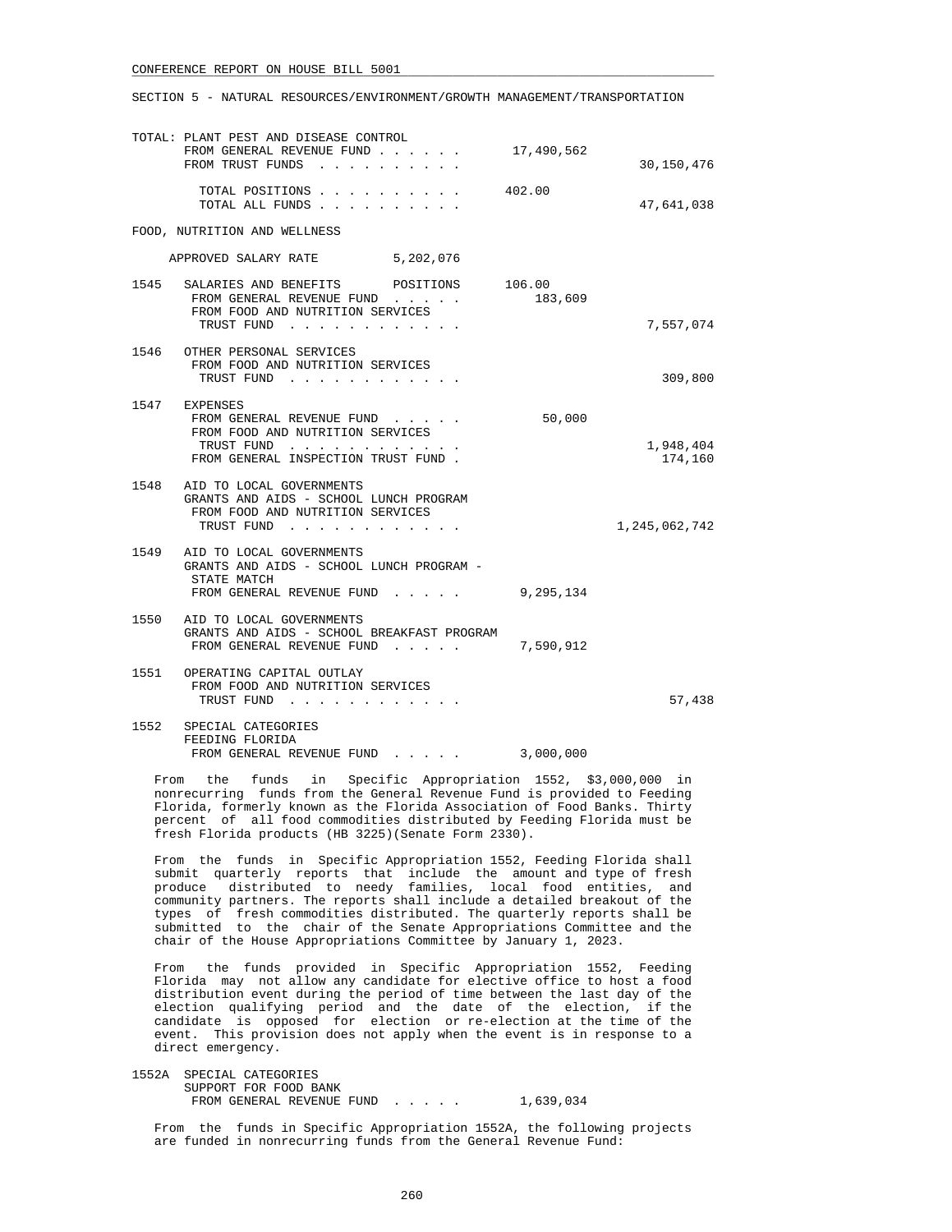|      | Florida Children's Initiative Food Security Project (HB                                                                            | 975,000             |
|------|------------------------------------------------------------------------------------------------------------------------------------|---------------------|
|      | Grow It Forward Urban Farm Network Strategic Planning (HB                                                                          |                     |
|      | $2029$ (Senate Form $1493$ )<br>Helping Others and Giving Hope Mobile Food Pantry (HB                                              | 100,000             |
|      | $2055$ ) (Senate Form $1080)$                                                                                                      | 100,000             |
|      | United Against Poverty Member Share Grocery Program (HB                                                                            | 464,034             |
| 1553 | SPECIAL CATEGORIES<br>CONTRACTED SERVICES<br>FROM FOOD AND NUTRITION SERVICES<br>TRUST FUND<br>FROM GENERAL INSPECTION TRUST FUND. | 7,645,665<br>45,840 |
| 1554 | SPECIAL CATEGORIES<br>FARM SHARE PROGRAM<br>5,000,000<br>FROM GENERAL REVENUE FUND<br>.                                            |                     |

 From the funds in Specific Appropriation 1554, \$5,000,000 in nonrecurring funds from the General Revenue Fund is provided to Farm Share. Thirty percent of all food commodities distributed by Farm Share must be fresh Florida products (HB 2189)(Senate Form 1792).

 From the funds in Specific Appropriation 1554, Farm Share shall submit quarterly reports that include the amount and type of fresh produce distributed to needy families, local food entities, and community partners. The reports shall include a detailed breakout of the types of fresh commodities distributed. The quarterly reports shall be submitted to the chair of the Senate Appropriations Committee and the chair of the House Appropriations Committee by January 1, 2023.

 From the funds provided in Specific Appropriation 1554, Farm Share may not allow any candidate for elective office to host a food distribution event during the period of time between the last day of the election qualifying period and the date of the election, if the candidate is opposed for election or re-election at the time of the event. This provision does not apply when the event is in response to a direct emergency.

| 1555 | SPECIAL CATEGORIES<br>GRANTS AND AIDS - EMERGENCY FEEDING<br><b>ORGANIZATIONS</b><br>FROM FOOD AND NUTRITION SERVICES<br>TRUST FUND                                                          |           |           | 8,399,092 |
|------|----------------------------------------------------------------------------------------------------------------------------------------------------------------------------------------------|-----------|-----------|-----------|
|      | 1556 SPECIAL CATEGORIES<br>RISK MANAGEMENT INSURANCE<br>FROM GENERAL REVENUE FUND<br>FROM FOOD AND NUTRITION SERVICES<br>TRUST FUND<br>.                                                     | 19,213    |           | 99,329    |
|      | 1557 SPECIAL CATEGORIES<br>TRANSFER TO DEPARTMENT OF MANAGEMENT<br>SERVICES - HUMAN RESOURCES SERVICES<br>PURCHASED PER STATEWIDE CONTRACT<br>FROM FOOD AND NUTRITION SERVICES<br>TRUST FUND |           |           | 29,256    |
|      | 1557A GRANTS AND AIDS TO LOCAL GOVERNMENTS AND<br>NONSTATE ENTITIES - FIXED CAPITAL OUTLAY<br>SUPPORT FOR LOCAL FOOD BANKS<br>FROM GENERAL REVENUE FUND                                      | 5,500,000 |           |           |
|      | From the funds in Specific Appropriation 1557A, nonrecurring funds from<br>the General Revenue Fund are provided for the following:                                                          |           |           |           |
|      | America's Second Harvest of the Big Bend (HB 3671) (Senate<br>Feeding South Florida Agricultural Workforce Training                                                                          |           | 1,000,000 |           |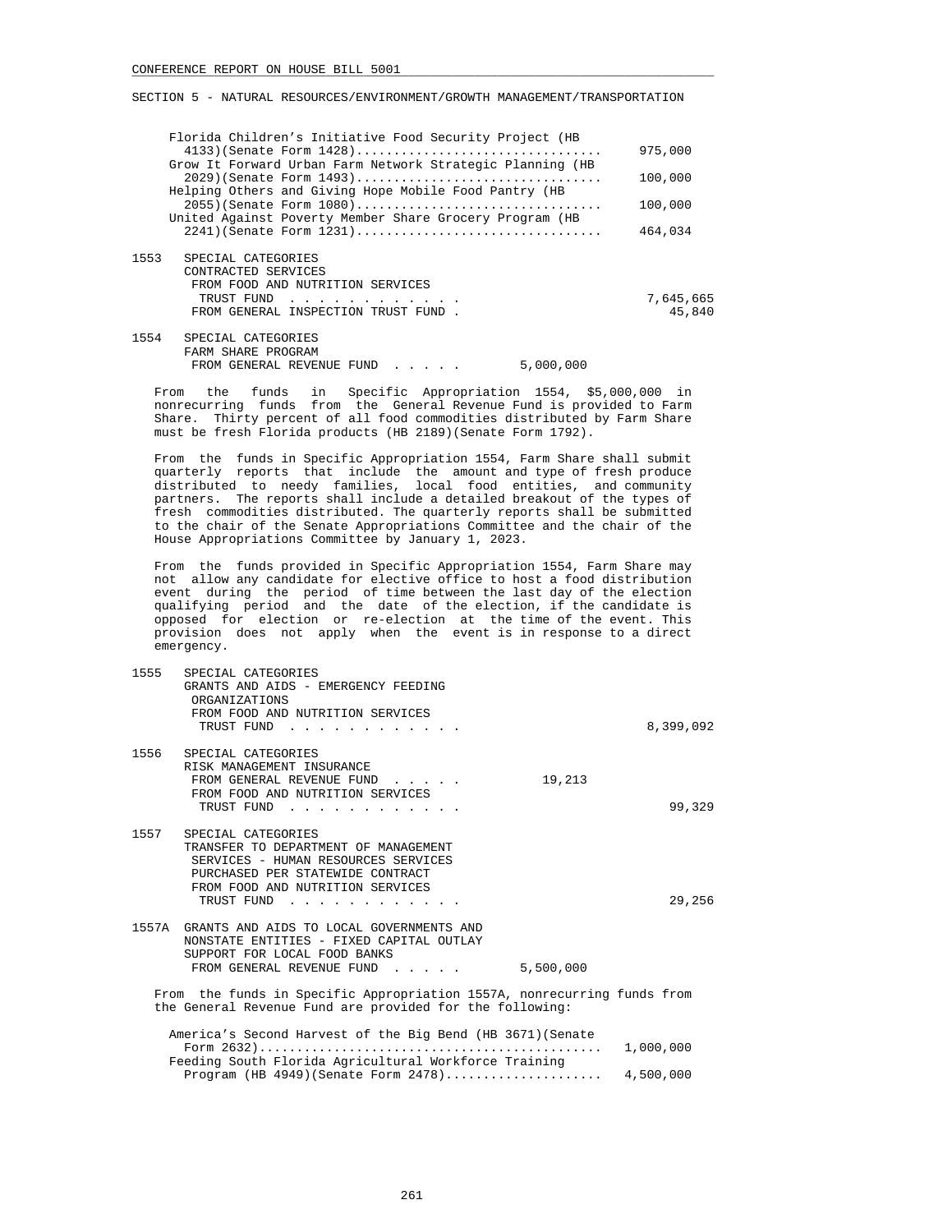|  |  |  | SECTION 5 - NATURAL RESOURCES/ENVIRONMENT/GROWTH MANAGEMENT/TRANSPORTATION |
|--|--|--|----------------------------------------------------------------------------|
|  |  |  |                                                                            |

|      | TOTAL: FOOD, NUTRITION AND WELLNESS<br>32,277,902<br>FROM GENERAL REVENUE FUND<br>FROM TRUST FUNDS                                                                                                                      | 1,271,328,800                                           |
|------|-------------------------------------------------------------------------------------------------------------------------------------------------------------------------------------------------------------------------|---------------------------------------------------------|
|      | TOTAL POSITIONS<br>106.00<br>TOTAL ALL FUNDS                                                                                                                                                                            | 1,303,606,702                                           |
|      | TOTAL: AGRICULTURE AND CONSUMER SERVICES, DEPARTMENT OF,                                                                                                                                                                |                                                         |
|      | AND COMMISSIONER OF AGRICULTURE<br>FROM GENERAL REVENUE FUND<br>270,951,224<br>FROM TRUST FUNDS                                                                                                                         | 1,722,587,683                                           |
|      | TOTAL POSITIONS 3,876.25                                                                                                                                                                                                |                                                         |
|      | TOTAL ALL FUNDS<br>169,016,812<br>TOTAL APPROVED SALARY RATE                                                                                                                                                            | 1,993,538,907                                           |
|      | ENVIRONMENTAL PROTECTION, DEPARTMENT OF                                                                                                                                                                                 |                                                         |
|      | PROGRAM: ADMINISTRATIVE SERVICES                                                                                                                                                                                        |                                                         |
|      | EXECUTIVE DIRECTION AND SUPPORT SERVICES                                                                                                                                                                                |                                                         |
|      | 13,025,202<br>APPROVED SALARY RATE                                                                                                                                                                                      |                                                         |
| 1558 | SALARIES AND BENEFITS<br>POSITIONS<br>220.00<br>FROM ADMINISTRATIVE TRUST FUND<br>FROM INLAND PROTECTION TRUST FUND<br>FROM FEDERAL GRANTS TRUST FUND<br>FROM LAND ACQUISITION TRUST FUND<br>FROM PERMIT FEE TRUST FUND | 8,435,593<br>221,260<br>83,080<br>10,470,399<br>124,245 |
|      | 1559 OTHER PERSONAL SERVICES<br>FROM ADMINISTRATIVE TRUST FUND<br>FROM INLAND PROTECTION TRUST FUND.<br>FROM FEDERAL GRANTS TRUST FUND<br>FROM INTERNAL IMPROVEMENT TRUST<br>FUND $\cdots$                              | 491,461<br>205,344<br>389,645<br>206,871                |
|      | 1560 EXPENSES<br>FROM ADMINISTRATIVE TRUST FUND<br>FROM INLAND PROTECTION TRUST FUND<br>FROM FEDERAL GRANTS TRUST FUND<br>FROM PERMIT FEE TRUST FUND                                                                    | 2,612,607<br>32,559<br>151,455<br>10,000                |
|      | 1561 OPERATING CAPITAL OUTLAY<br>FROM ADMINISTRATIVE TRUST FUND                                                                                                                                                         | 16,275                                                  |
| 1562 | SPECIAL CATEGORIES<br>TRANSFER TO DIVISION OF ADMINISTRATIVE<br>HEARINGS<br>FROM ADMINISTRATIVE TRUST FUND                                                                                                              | 123,067                                                 |
| 1563 | SPECIAL CATEGORIES<br>CONTRACTED SERVICES                                                                                                                                                                               |                                                         |

FROM ADMINISTRATIVE TRUST FUND . . .  $\qquad \qquad 340,149$ FROM FEDERAL GRANTS TRUST FUND . . .  $333,794$  FROM INTERNAL IMPROVEMENT TRUST FUND . . . . . . . . . . . . . . . 300,000 1564 SPECIAL CATEGORIES FLORIDA ACCOUNTING INFORMATION RESOURCE

 (FLAIR) SYSTEM REPLACEMENT FROM ADMINISTRATIVE TRUST FUND . . .  $\hspace{2cm} 792,034$ 

 Funds in Specific Appropriation 1564 are provided for the planning and remediation tasks necessary to integrate agency applications with the new Florida Planning, Accounting, and Ledger Management (PALM) system. The funds shall be placed in reserve. The agency is authorized to submit budget amendments requesting release of these funds pursuant to the provisions of chapter 216, Florida Statutes. Release is contingent upon the approval of a detailed operational work plan and a monthly spend plan that identifies all project work and costs budgeted for Fiscal Year 2022-2023. The agency shall submit quarterly project status reports to the Executive Office of the Governor's Office of Policy & Budget, the Florida Digital Service, and the chair of the Senate Appropriations Committee and the chair of the House of Representatives Appropriations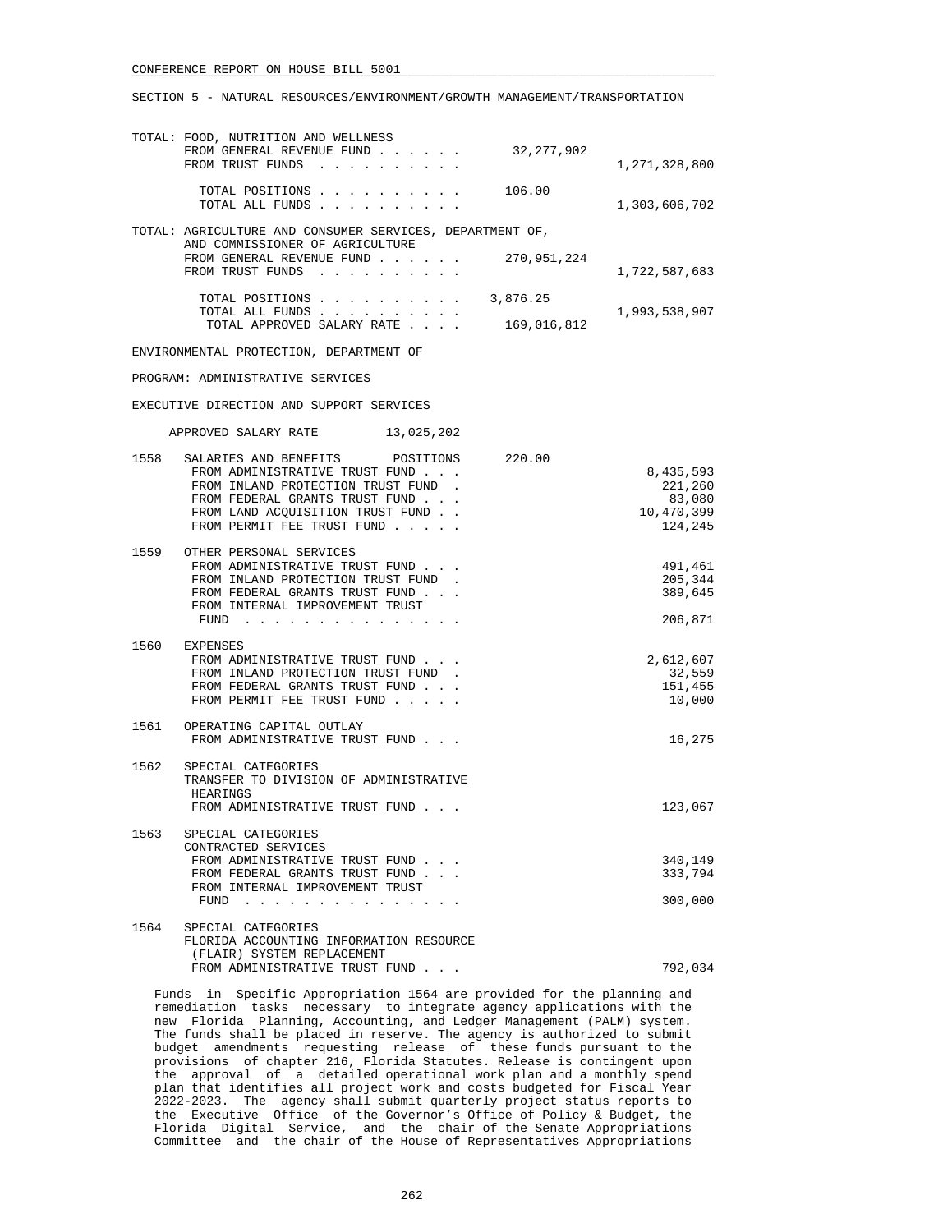Committee. Each status report must include progress made to date for each project milestone, deliverable, and task order, planned and actual completion dates, planned and actual costs incurred, and any current project issues and risks.

| 1564A SPECIAL CATEGORIES       |           |
|--------------------------------|-----------|
| LEGAL SERVICES                 |           |
| FROM ADMINISTRATIVE TRUST FUND | 2,858,176 |

 Funds in Specific Appropriation 1564A are provided for legal services, \$1,858,176 of which shall be held in reserve. The department is authorized to submit budget amendments requesting release of funds pursuant to the provisions of chapter 216, Florida Statutes. Release is contingent upon the approval of an operational work and spend plan that identifies all work activities and costs budgeted for Fiscal Year 2022-2023.

| 1565 | SPECIAL CATEGORIES<br>OUTSOURCING/PRIVATIZATION<br>FROM ADMINISTRATIVE TRUST FUND                                                                                                                                                                                                             |        | 250,000                               |
|------|-----------------------------------------------------------------------------------------------------------------------------------------------------------------------------------------------------------------------------------------------------------------------------------------------|--------|---------------------------------------|
| 1566 | SPECIAL CATEGORIES<br>RISK MANAGEMENT INSURANCE<br>FROM ADMINISTRATIVE TRUST FUND<br>FROM INLAND PROTECTION TRUST FUND.<br>FROM FEDERAL GRANTS TRUST FUND<br>FROM LAND ACQUISITION TRUST FUND<br>FROM PERMIT FEE TRUST FUND                                                                   |        | 33,501<br>883<br>332<br>41,802<br>496 |
| 1567 | SPECIAL CATEGORIES<br>TENANT BROKER COMMISSIONS<br>FROM GRANTS AND DONATIONS TRUST<br>FUND $\cdots$                                                                                                                                                                                           |        | 100,000                               |
| 1568 | SPECIAL CATEGORIES<br>TRANSFER TO DEPARTMENT OF MANAGEMENT<br>SERVICES - HUMAN RESOURCES SERVICES<br>PURCHASED PER STATEWIDE CONTRACT<br>FROM ADMINISTRATIVE TRUST FUND<br>FROM GRANTS AND DONATIONS TRUST<br>FUND $\cdots$<br>FROM LAND ACQUISITION TRUST FUND<br>FROM PERMIT FEE TRUST FUND |        | 35,053<br>1,131<br>41,903<br>304      |
|      | TOTAL: EXECUTIVE DIRECTION AND SUPPORT SERVICES<br>FROM TRUST FUNDS                                                                                                                                                                                                                           |        | 28,703,419                            |
|      | TOTAL POSITIONS<br>TOTAL ALL FUNDS                                                                                                                                                                                                                                                            | 220.00 | 28,703,419                            |
|      | FLORIDA GEOLOGICAL SURVEY                                                                                                                                                                                                                                                                     |        |                                       |
|      | APPROVED SALARY RATE 1,576,316                                                                                                                                                                                                                                                                |        |                                       |
| 1569 | SALARIES AND BENEFITS POSITIONS<br>FROM FEDERAL GRANTS TRUST FUND<br>FROM INTERNAL IMPROVEMENT TRUST<br>$FUND$<br>FROM LAND ACQUISITION TRUST FUND<br>FROM WATER QUALITY ASSURANCE TRUST                                                                                                      | 33.00  | 145,089<br>726,404<br>1,185,499       |
|      | FUND<br>a construction of the construction of the construction of the construction of the construction of the construction of the construction of the construction of the construction of the construction of the construction of the                                                         |        | 507,588                               |
| 1570 | OTHER PERSONAL SERVICES<br>FROM INTERNAL IMPROVEMENT TRUST<br>FUND $\cdots$<br>FROM WATER QUALITY ASSURANCE TRUST                                                                                                                                                                             |        | 61,257<br>8,508                       |
|      | 1571 EXPENSES<br>FROM LAND ACQUISITION TRUST FUND<br>FROM WATER QUALITY ASSURANCE TRUST<br>$FUND$                                                                                                                                                                                             |        | 24,010<br>370,810                     |
| 1572 | OPERATING CAPITAL OUTLAY<br>FROM LAND ACQUISITION TRUST FUND<br>FROM WATER QUALITY ASSURANCE TRUST<br>FUND $\cdots$                                                                                                                                                                           |        | 280,945<br>19,838                     |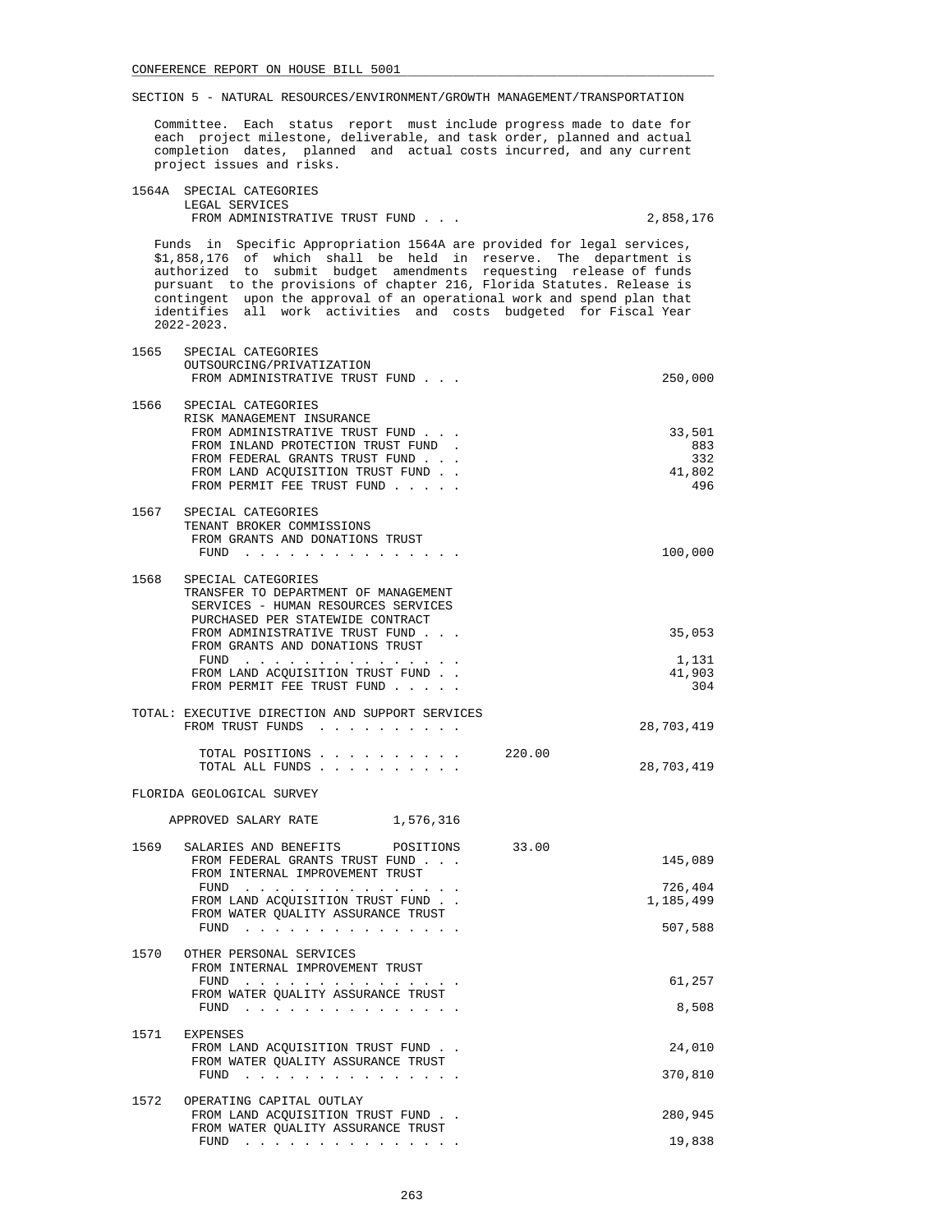|      | 1573 SPECIAL CATEGORIES<br>ACQUISITION AND REPLACEMENT OF BOATS,<br>MOTORS, AND TRAILERS<br>FROM INTERNAL IMPROVEMENT TRUST                                              |       |                    |
|------|--------------------------------------------------------------------------------------------------------------------------------------------------------------------------|-------|--------------------|
|      | FUND $\cdots$ $\cdots$ $\cdots$ $\cdots$ $\cdots$ $\cdots$                                                                                                               |       | 24,500             |
|      | 1574 SPECIAL CATEGORIES<br>FLORIDA GEOLOGICAL SURVEY GRANTS<br>FROM FEDERAL GRANTS TRUST FUND<br>FROM GRANTS AND DONATIONS TRUST<br>FUND                                 |       | 573,844<br>292,907 |
| 1575 | SPECIAL CATEGORIES                                                                                                                                                       |       |                    |
|      | CONTRACTED SERVICES                                                                                                                                                      |       |                    |
|      | FROM INTERNAL IMPROVEMENT TRUST<br>FUND                                                                                                                                  |       | 60,000             |
|      | FROM LAND ACQUISITION TRUST FUND.                                                                                                                                        |       | 5,700              |
|      | FROM WATER QUALITY ASSURANCE TRUST<br>FUND $\cdots$                                                                                                                      |       | 80,000             |
|      |                                                                                                                                                                          |       |                    |
|      | 1576 SPECIAL CATEGORIES<br>RISK MANAGEMENT INSURANCE                                                                                                                     |       |                    |
|      | FROM FEDERAL GRANTS TRUST FUND                                                                                                                                           |       | 1,281              |
|      | FROM INTERNAL IMPROVEMENT TRUST<br>FUND                                                                                                                                  |       | 6,416              |
|      | FROM LAND ACQUISITION TRUST FUND.                                                                                                                                        |       | 10,472             |
|      | FROM WATER QUALITY ASSURANCE TRUST<br>FUND $\ldots$                                                                                                                      |       | 4,484              |
|      |                                                                                                                                                                          |       |                    |
| 1577 | SPECIAL CATEGORIES<br>TRANSFER TO DEPARTMENT OF MANAGEMENT<br>SERVICES - HUMAN RESOURCES SERVICES<br>PURCHASED PER STATEWIDE CONTRACT<br>FROM INTERNAL IMPROVEMENT TRUST |       |                    |
|      | FUND $\cdots$<br>FROM LAND ACQUISITION TRUST FUND                                                                                                                        |       | 1,965<br>6,342     |
|      |                                                                                                                                                                          |       |                    |
|      | TOTAL: FLORIDA GEOLOGICAL SURVEY<br>FROM TRUST FUNDS                                                                                                                     |       | 4,397,859          |
|      | TOTAL POSITIONS                                                                                                                                                          | 33.00 |                    |
|      | TOTAL ALL FUNDS                                                                                                                                                          |       | 4,397,859          |
|      | TECHNOLOGY AND INFORMATION SERVICES                                                                                                                                      |       |                    |
|      | APPROVED SALARY RATE 4,913,965                                                                                                                                           |       |                    |
| 1578 | SALARIES AND BENEFITS<br>POSITIONS<br>FROM LAND ACOUISITION TRUST FUND.                                                                                                  | 96.00 | 7,520,396          |
|      | 1579 OTHER PERSONAL SERVICES<br>FROM WORKING CAPITAL TRUST FUND                                                                                                          |       | 1,670,107          |
|      | 1580 EXPENSES                                                                                                                                                            |       |                    |
|      | FROM LAND ACQUISITION TRUST FUND.                                                                                                                                        |       | 759,810            |
|      | FROM WORKING CAPITAL TRUST FUND.                                                                                                                                         |       | 4,991,337          |
| 1581 | OPERATING CAPITAL OUTLAY<br>FROM WORKING CAPITAL TRUST FUND.                                                                                                             |       | 25,625             |
| 1582 | SPECIAL CATEGORIES<br>CONTRACTED SERVICES<br>FROM INTERNAL IMPROVEMENT TRUST                                                                                             |       |                    |
|      | $FUND$                                                                                                                                                                   |       | 27,700             |
|      | FROM WORKING CAPITAL TRUST FUND.                                                                                                                                         |       | 3,894,996          |
| 1583 | SPECIAL CATEGORIES                                                                                                                                                       |       |                    |
|      | RISK MANAGEMENT INSURANCE                                                                                                                                                |       |                    |
|      | FROM LAND ACQUISITION TRUST FUND                                                                                                                                         |       | 25,738             |
| 1584 | SPECIAL CATEGORIES<br>TRANSFER TO DEPARTMENT OF MANAGEMENT<br>SERVICES - HUMAN RESOURCES SERVICES<br>PURCHASED PER STATEWIDE CONTRACT                                    |       |                    |
|      | FROM LAND ACQUISITION TRUST FUND                                                                                                                                         |       | 29,919             |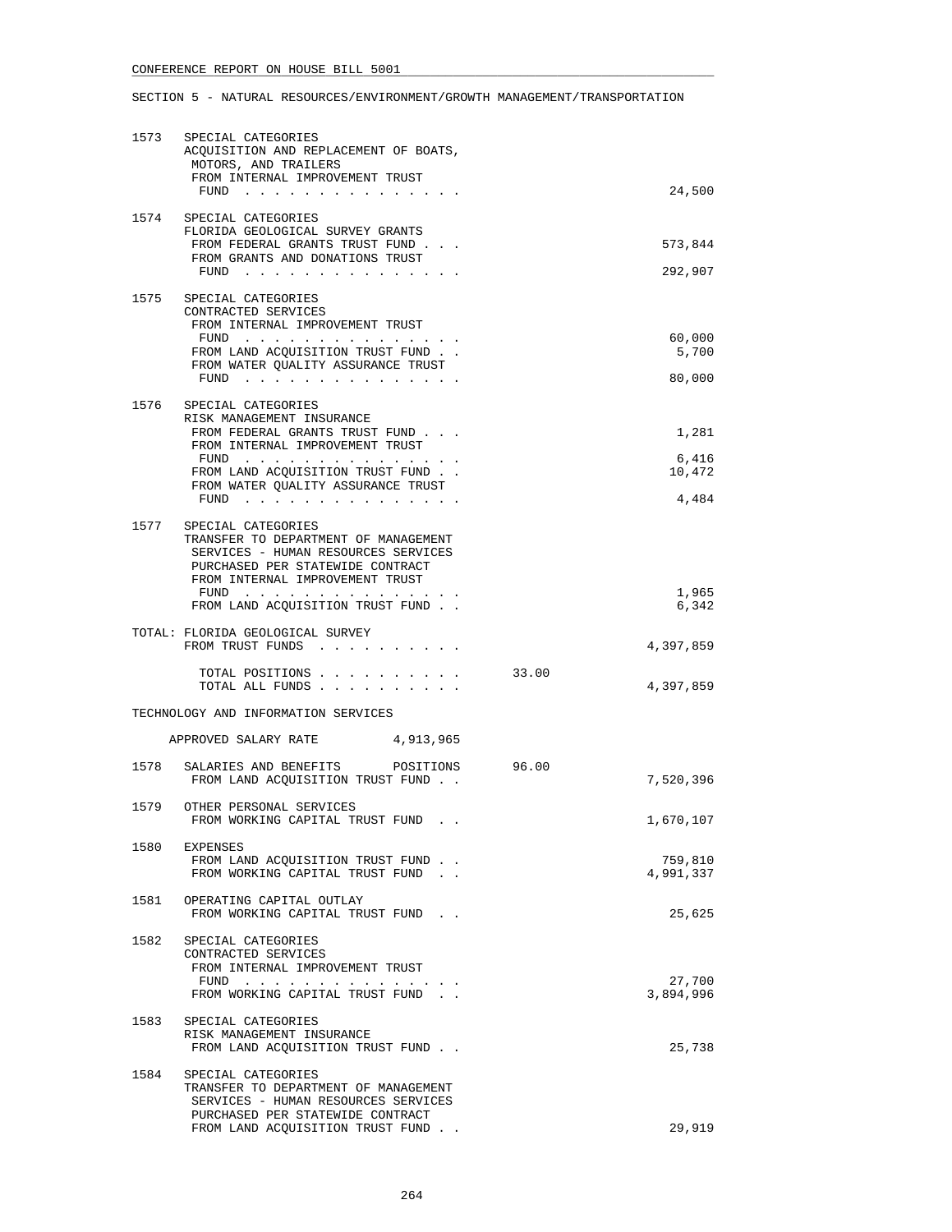|      | 1585A DATA PROCESSING SERVICES<br>NORTHWEST REGIONAL DATA CENTER (NWRDC)<br>FROM WORKING CAPITAL TRUST FUND.                                                                         | 2,986,000          |
|------|--------------------------------------------------------------------------------------------------------------------------------------------------------------------------------------|--------------------|
|      | TOTAL: TECHNOLOGY AND INFORMATION SERVICES<br>FROM TRUST FUNDS                                                                                                                       | 21,931,628         |
|      | TOTAL POSITIONS<br>96.00<br>TOTAL ALL FUNDS                                                                                                                                          | 21,931,628         |
|      | OFFICE OF EMERGENCY RESPONSE                                                                                                                                                         |                    |
|      | APPROVED SALARY RATE<br>500,816                                                                                                                                                      |                    |
|      | 1586 SALARIES AND BENEFITS POSITIONS<br>6.00<br>FROM COASTAL PROTECTION TRUST FUND.<br>FROM INLAND PROTECTION TRUST FUND.                                                            | 307,530<br>165,004 |
|      | 1587 OTHER PERSONAL SERVICES<br>FROM COASTAL PROTECTION TRUST FUND.                                                                                                                  | 61,443             |
|      | 1588 EXPENSES<br>FROM COASTAL PROTECTION TRUST FUND.<br>FROM INLAND PROTECTION TRUST FUND.                                                                                           | 118,739<br>65,116  |
| 1589 | SPECIAL CATEGORIES<br>ACQUISITION AND REPLACEMENT OF PATROL<br>VEHICLES<br>FROM COASTAL PROTECTION TRUST FUND.                                                                       | 63,594             |
|      | 1590 SPECIAL CATEGORIES<br>HAZARDOUS WASTE CLEANUP<br>FROM COASTAL PROTECTION TRUST FUND.<br>FROM INLAND PROTECTION TRUST FUND.                                                      | 605,883<br>150,000 |
|      | 1591 SPECIAL CATEGORIES<br>ON-CALL FEES<br>FROM COASTAL PROTECTION TRUST FUND.                                                                                                       | 25,902             |
|      | 1592 SPECIAL CATEGORIES<br>PAYMENTS FOR RESTORATION AND DAMAGE<br>FROM COASTAL PROTECTION TRUST FUND.                                                                                | 25,000             |
| 1593 | SPECIAL CATEGORIES<br>ABANDONED DRUM REMOVAL AND DISPOSAL<br>FROM COASTAL PROTECTION TRUST FUND.                                                                                     | 70,000             |
| 1594 | SPECIAL CATEGORIES<br>RISK MANAGEMENT INSURANCE<br>FROM COASTAL PROTECTION TRUST FUND.<br>FROM INLAND PROTECTION TRUST FUND.                                                         | 3,547<br>1,903     |
| 1595 | SPECIAL CATEGORIES<br>UNDERGROUND STORAGE TANK CLEANUP<br>FROM INLAND PROTECTION TRUST FUND.                                                                                         | 80,759             |
| 1596 | SPECIAL CATEGORIES<br>TRANSFER TO THE MARINE RESOURCES<br>CONSERVATION TRUST FUND OR STATE GAME<br>TRUST FUND IN THE FWCC FOR LAW ENFORCEMENT<br>FROM COASTAL PROTECTION TRUST FUND. | 10,510,256         |
|      | FROM SOLID WASTE MANAGEMENT TRUST<br>FUND $\cdots$ $\cdots$ $\cdots$ $\cdots$ $\cdots$ $\cdots$                                                                                      | 3,622,599          |
| 1597 | SPECIAL CATEGORIES<br>TRANSFER TO DEPARTMENT OF MANAGEMENT<br>SERVICES - HUMAN RESOURCES SERVICES<br>PURCHASED PER STATEWIDE CONTRACT                                                |                    |
|      | FROM COASTAL PROTECTION TRUST FUND.                                                                                                                                                  | 1,244              |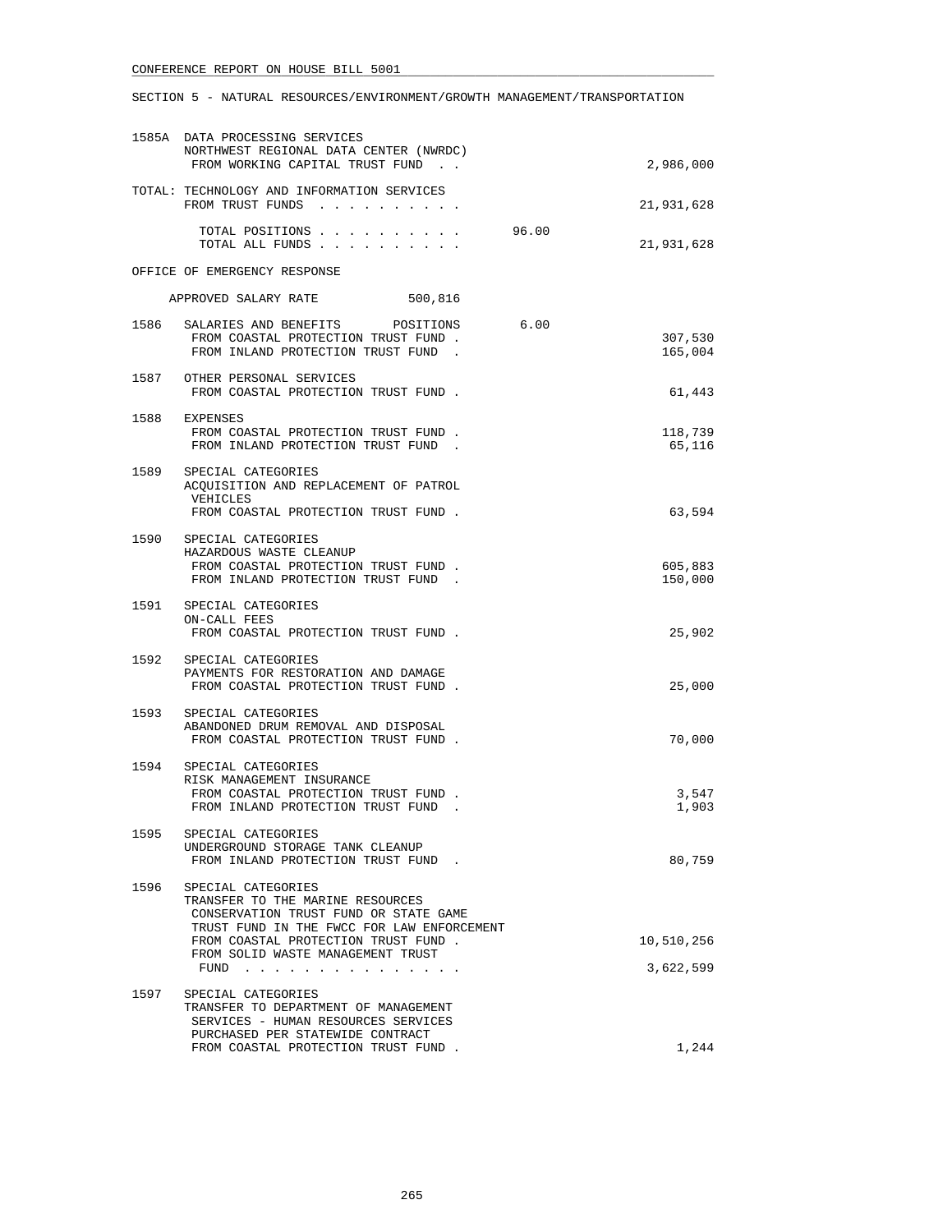SECTION 5 - NATURAL RESOURCES/ENVIRONMENT/GROWTH MANAGEMENT/TRANSPORTATION

|       | TOTAL: OFFICE OF EMERGENCY RESPONSE<br>FROM TRUST FUNDS                                                                                                                                                                                                                                                                                                                                                                                                                                              | 15,878,519             |
|-------|------------------------------------------------------------------------------------------------------------------------------------------------------------------------------------------------------------------------------------------------------------------------------------------------------------------------------------------------------------------------------------------------------------------------------------------------------------------------------------------------------|------------------------|
|       | 6.00<br>TOTAL POSITIONS<br>TOTAL ALL FUNDS                                                                                                                                                                                                                                                                                                                                                                                                                                                           | 15,878,519             |
|       | PROGRAM: STATE LANDS                                                                                                                                                                                                                                                                                                                                                                                                                                                                                 |                        |
|       | LAND ADMINISTRATION AND MANAGEMENT                                                                                                                                                                                                                                                                                                                                                                                                                                                                   |                        |
|       | APPROVED SALARY RATE<br>6,675,851                                                                                                                                                                                                                                                                                                                                                                                                                                                                    |                        |
|       | 1598 SALARIES AND BENEFITS POSITIONS<br>125.00<br>FROM INTERNAL IMPROVEMENT TRUST                                                                                                                                                                                                                                                                                                                                                                                                                    |                        |
|       | FUND<br>FROM LAND ACQUISITION TRUST FUND                                                                                                                                                                                                                                                                                                                                                                                                                                                             | 7,692,197<br>2,105,324 |
|       | 1599 OTHER PERSONAL SERVICES<br>FROM GRANTS AND DONATIONS TRUST                                                                                                                                                                                                                                                                                                                                                                                                                                      |                        |
|       | FUND<br>FROM INTERNAL IMPROVEMENT TRUST                                                                                                                                                                                                                                                                                                                                                                                                                                                              | 50,000                 |
|       | FUND<br>FROM LAND ACQUISITION TRUST FUND                                                                                                                                                                                                                                                                                                                                                                                                                                                             | 535,774<br>211,484     |
|       | 1600 EXPENSES<br>FROM GRANTS AND DONATIONS TRUST                                                                                                                                                                                                                                                                                                                                                                                                                                                     |                        |
|       | FUND $\cdots$<br>FROM INTERNAL IMPROVEMENT TRUST                                                                                                                                                                                                                                                                                                                                                                                                                                                     | 180,000                |
|       | $FUND$<br>FROM LAND ACQUISITION TRUST FUND.                                                                                                                                                                                                                                                                                                                                                                                                                                                          | 765,917<br>301,758     |
|       | 1601 OPERATING CAPITAL OUTLAY                                                                                                                                                                                                                                                                                                                                                                                                                                                                        |                        |
|       | FROM GRANTS AND DONATIONS TRUST<br>FUND                                                                                                                                                                                                                                                                                                                                                                                                                                                              | 55,000                 |
|       | FROM INTERNAL IMPROVEMENT TRUST<br>FUND $\cdots$                                                                                                                                                                                                                                                                                                                                                                                                                                                     | 15,000                 |
|       | FROM LAND ACQUISITION TRUST FUND.                                                                                                                                                                                                                                                                                                                                                                                                                                                                    | 1,920                  |
| 1602  | FIXED CAPITAL OUTLAY<br>LAND ACQUISITION, ENVIRONMENTALLY<br>ENDANGERED, UNIQUE/ IRREPLACEABLE LANDS,<br>STATEWIDE<br>FROM LAND ACQUISITION TRUST FUND.                                                                                                                                                                                                                                                                                                                                              | 100,000,000            |
|       | 1604 FIXED CAPITAL OUTLAY                                                                                                                                                                                                                                                                                                                                                                                                                                                                            |                        |
|       | NATIONAL FISH AND WILDLIFE FOUNDATION -<br>DEEPWATER HORIZON OIL SPILL<br>FROM GRANTS AND DONATIONS TRUST                                                                                                                                                                                                                                                                                                                                                                                            |                        |
|       | FUND $\cdots$                                                                                                                                                                                                                                                                                                                                                                                                                                                                                        | 15,000,000             |
|       | 1605 FIXED CAPITAL OUTLAY<br>DEBT SERVICE                                                                                                                                                                                                                                                                                                                                                                                                                                                            |                        |
|       | FROM LAND ACQUISITION TRUST FUND.                                                                                                                                                                                                                                                                                                                                                                                                                                                                    | 102,367,609            |
|       | Funds provided in Specific Appropriation 1605 are for Fiscal Year<br>2022-2023 debt service on bonds. These funds may be used to refinance<br>any or all series if it is in the best interest of the state as<br>determined by the Division of Bond Finance. If the debt service varies<br>as a result of a change in the interest rate, timing of issuance, or<br>other circumstances, there is appropriated from the Land Acquisition<br>Trust Fund an amount sufficient to pay such debt service. |                        |
| 1606  | SPECIAL CATEGORIES<br>ACQUISITION OF MOTOR VEHICLES                                                                                                                                                                                                                                                                                                                                                                                                                                                  |                        |
|       | FROM INTERNAL IMPROVEMENT TRUST<br>FUND $\cdots$ , $\cdots$ , $\cdots$ , $\cdots$                                                                                                                                                                                                                                                                                                                                                                                                                    | 85,000                 |
| 1607  | SPECIAL CATEGORIES                                                                                                                                                                                                                                                                                                                                                                                                                                                                                   |                        |
|       | LAND MANAGEMENT<br>FROM LAND ACQUISITION TRUST FUND                                                                                                                                                                                                                                                                                                                                                                                                                                                  | 3,660,358              |
| Funds | Specific Appropriation 1607 may be used for resource<br>in<br>stewardship, including program management, inventory management,                                                                                                                                                                                                                                                                                                                                                                       |                        |

administration, and planning.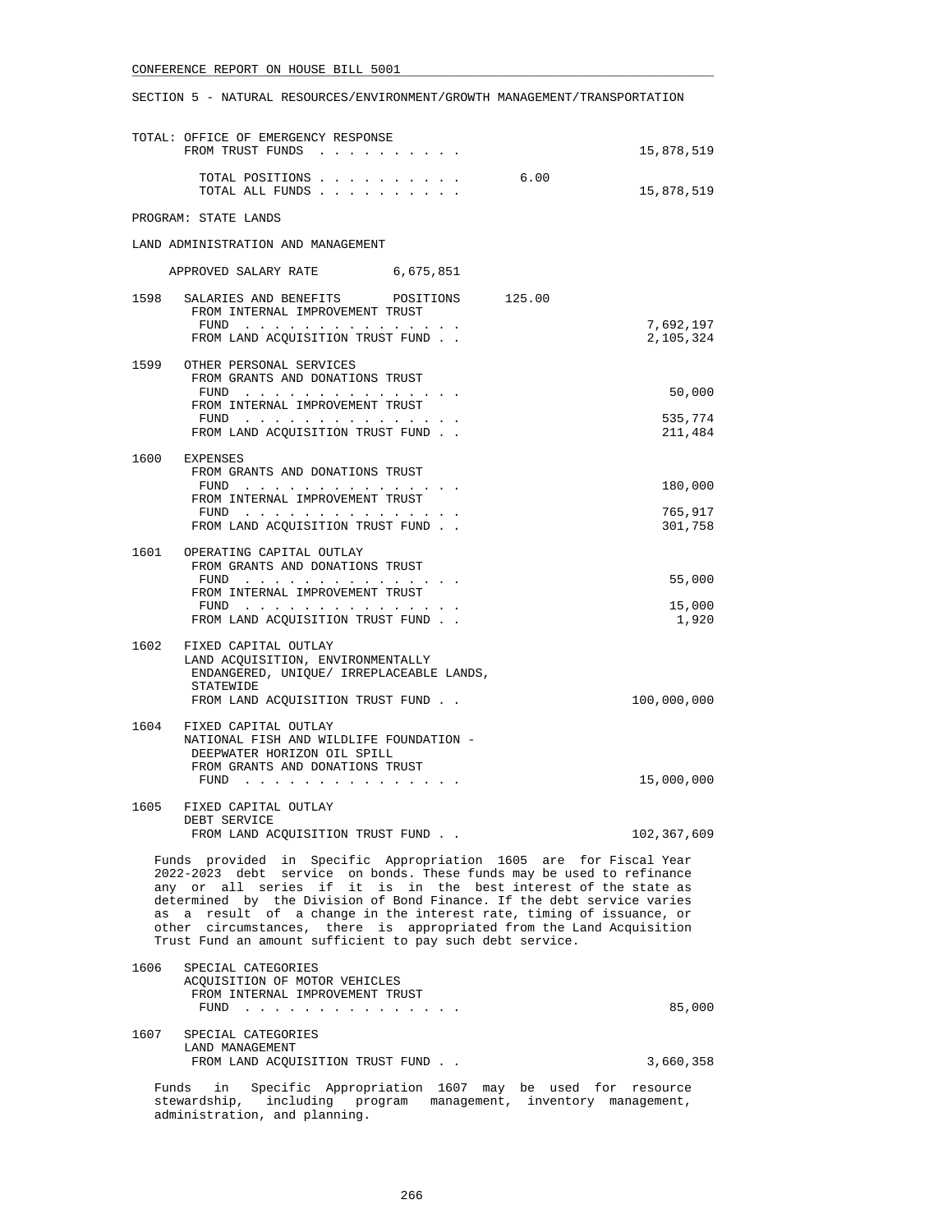| 1608 | SPECIAL CATEGORIES<br>CONTRACTED SERVICES<br>FROM INTERNAL IMPROVEMENT TRUST<br>FUND<br>FROM LAND ACQUISITION TRUST FUND.                                                                                                           |                   | 1,392,283<br>277,941                           |
|------|-------------------------------------------------------------------------------------------------------------------------------------------------------------------------------------------------------------------------------------|-------------------|------------------------------------------------|
| 1609 | SPECIAL CATEGORIES<br>STATE LANDS STEWARDSHIP<br>FROM INTERNAL IMPROVEMENT TRUST<br>FUND<br>FROM LAND ACQUISITION TRUST FUND.                                                                                                       |                   | 200,000<br>250,000                             |
|      | 1610 SPECIAL CATEGORIES<br>TIDE STATIONS AND BENCHMARKS<br>FROM INTERNAL IMPROVEMENT TRUST<br>FUND                                                                                                                                  |                   | 850,000                                        |
|      | 1611 SPECIAL CATEGORIES<br>RISK MANAGEMENT INSURANCE<br>FROM INTERNAL IMPROVEMENT TRUST<br>FUND $\cdots$<br>FROM LAND ACQUISITION TRUST FUND.                                                                                       |                   | 54,445<br>14,686                               |
| 1612 | SPECIAL CATEGORIES<br>PAYMENT IN LIEU OF TAXES<br>FROM INTERNAL IMPROVEMENT TRUST<br>FUND                                                                                                                                           |                   | 1,500,000                                      |
|      | 1613 SPECIAL CATEGORIES<br>TENANT BROKER COMMISSIONS<br>FROM GRANTS AND DONATIONS TRUST<br>$FUND$                                                                                                                                   |                   | 75,000                                         |
|      | 1614 SPECIAL CATEGORIES<br>TRANSFER TO DEPARTMENT OF MANAGEMENT<br>SERVICES - HUMAN RESOURCES SERVICES<br>PURCHASED PER STATEWIDE CONTRACT<br>FROM INTERNAL IMPROVEMENT TRUST<br>FUND $\cdots$<br>FROM LAND ACQUISITION TRUST FUND. |                   | 36,030<br>10,133                               |
|      | TOTAL: LAND ADMINISTRATION AND MANAGEMENT<br>FROM TRUST FUNDS                                                                                                                                                                       |                   | 237,687,859                                    |
|      | TOTAL POSITIONS<br>TOTAL ALL FUNDS                                                                                                                                                                                                  | 125.00            | 237,687,859                                    |
|      | PROGRAM: DISTRICT OFFICES                                                                                                                                                                                                           |                   |                                                |
|      | REGULATORY DISTRICT OFFICES                                                                                                                                                                                                         |                   |                                                |
|      | 30,257,319<br>APPROVED SALARY RATE                                                                                                                                                                                                  |                   |                                                |
| 1615 | SALARIES AND BENEFITS POSITIONS<br>FROM GENERAL REVENUE FUND<br>FROM ADMINISTRATIVE TRUST FUND<br>FROM AIR POLLUTION CONTROL TRUST                                                                                                  | 559.00<br>992,276 | 1,450,854                                      |
|      | FUND<br>FROM COASTAL PROTECTION TRUST FUND.<br>FROM INLAND PROTECTION TRUST FUND<br>FROM FEDERAL GRANTS TRUST FUND<br>FROM GRANTS AND DONATIONS TRUST                                                                               |                   | 5,177,432<br>972,330<br>3,142,510<br>1,656,143 |
|      | FUND<br>FROM INTERNAL IMPROVEMENT TRUST                                                                                                                                                                                             |                   | 322,443                                        |
|      | $FUND$<br>FROM LAND ACQUISITION TRUST FUND.<br>FROM PERMIT FEE TRUST FUND<br>FROM SOLID WASTE MANAGEMENT TRUST                                                                                                                      |                   | 817,503<br>14, 331, 483<br>8,014,682           |
|      | the contract of the contract of the contract of the contract of the contract of the contract of the contract of<br>FUND<br>FROM WATER QUALITY ASSURANCE TRUST                                                                       |                   | 2,338,846                                      |
|      | $FUND$                                                                                                                                                                                                                              |                   | 3,477,004                                      |

 From the funds and positions provided in Specific Appropriation 1615, \$404,278 in recurring funds from the General Revenue Fund, and six full-time equivalent positions with associated salary rate of 240,685, are contingent upon CS/HB 1177 or similar legislation becoming a law.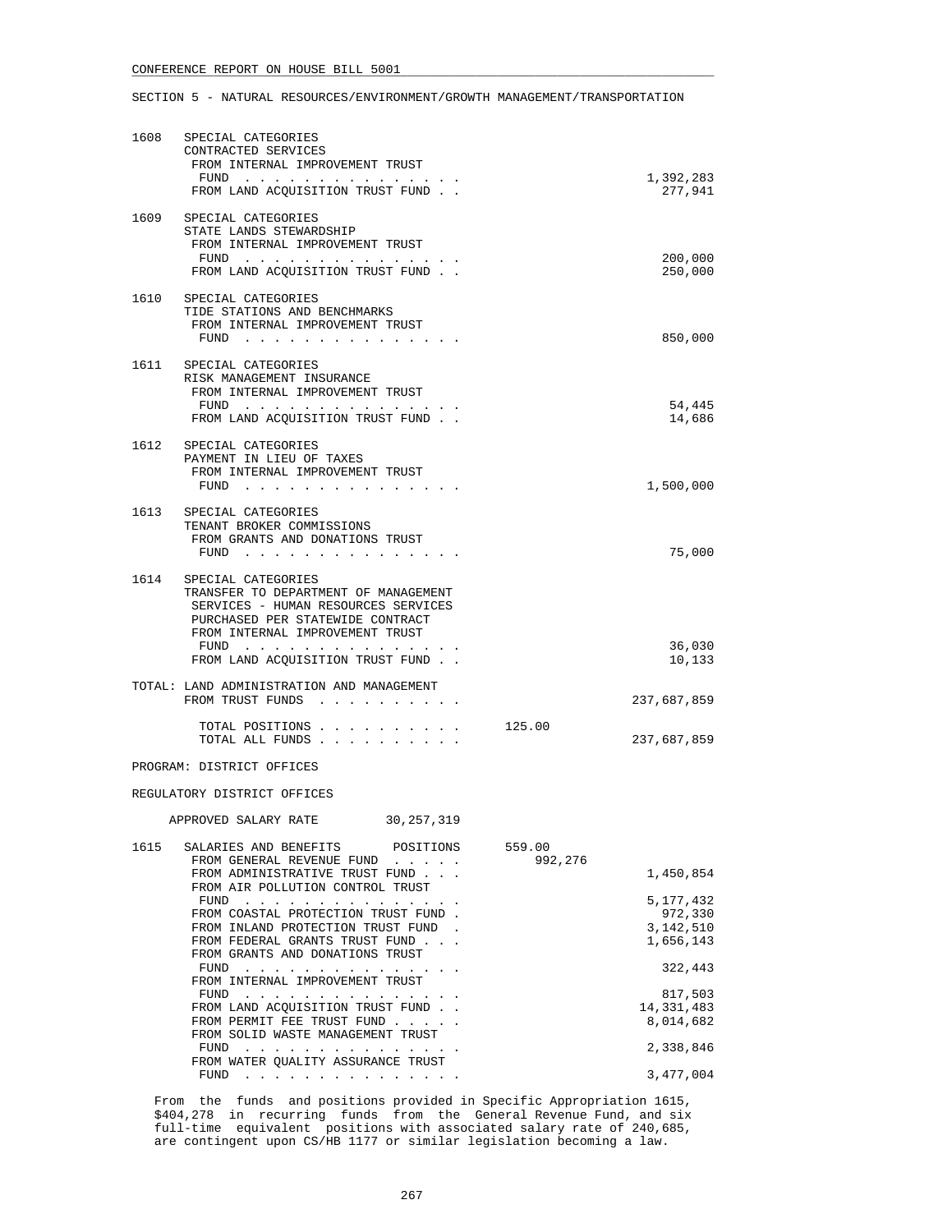| 1616 | OTHER PERSONAL SERVICES                                            |         |           |
|------|--------------------------------------------------------------------|---------|-----------|
|      | FROM ADMINISTRATIVE TRUST FUND<br>FROM AIR POLLUTION CONTROL TRUST |         | 62,750    |
|      | FUND                                                               |         | 159,229   |
|      | FROM INLAND PROTECTION TRUST FUND                                  |         | 72,455    |
|      | FROM FEDERAL GRANTS TRUST FUND.                                    |         | 24,989    |
|      | FROM PERMIT FEE TRUST FUND                                         |         | 62,896    |
|      | FROM WATER QUALITY ASSURANCE TRUST                                 |         |           |
|      | FUND                                                               |         | 247,132   |
|      |                                                                    |         |           |
| 1617 | <b>EXPENSES</b>                                                    |         |           |
|      | FROM GENERAL REVENUE FUND                                          | 820,408 |           |
|      | FROM ADMINISTRATIVE TRUST FUND.                                    |         | 391,995   |
|      | FROM AIR POLLUTION CONTROL TRUST                                   |         |           |
|      | FUND                                                               |         | 512,397   |
|      | FROM COASTAL PROTECTION TRUST FUND.                                |         | 18,949    |
|      | FROM INLAND PROTECTION TRUST FUND                                  |         | 357,101   |
|      | FROM FEDERAL GRANTS TRUST FUND                                     |         | 44,016    |
|      | FROM GRANTS AND DONATIONS TRUST                                    |         |           |
|      | FUND                                                               |         | 40,000    |
|      | FROM LAND ACQUISITION TRUST FUND.                                  |         | 1,246,867 |
|      | FROM PERMIT FEE TRUST FUND                                         |         | 600,459   |
|      | FROM SOLID WASTE MANAGEMENT TRUST                                  |         |           |
|      | FUND                                                               |         | 370,293   |
|      | FROM WATER OUALITY ASSURANCE TRUST                                 |         |           |
|      | FUND                                                               |         | 314,615   |

 From the funds provided in Specific Appropriation 1617, \$69,594 in recurring funds and \$26,472 in nonrecurring funds from the General Revenue Fund are contingent upon CS/HB 1177 or similar legislation becoming a law.

| 1618 | SPECIAL CATEGORIES                 |         |        |
|------|------------------------------------|---------|--------|
|      | CONTRACTED SERVICES                |         |        |
|      | FROM GENERAL REVENUE FUND          | 332,327 |        |
|      | FROM ADMINISTRATIVE TRUST FUND     |         | 87,585 |
|      | FROM AIR POLLUTION CONTROL TRUST   |         |        |
|      | FUND                               |         | 21,644 |
|      | FROM INLAND PROTECTION TRUST FUND. |         | 1,860  |
|      | FROM LAND ACQUISITION TRUST FUND   |         | 9,325  |
|      | FROM PERMIT FEE TRUST FUND         |         | 8,070  |
|      | FROM SOLID WASTE MANAGEMENT TRUST  |         |        |
|      | FUND                               |         | 6,550  |
|      | FROM WATER OUALITY ASSURANCE TRUST |         |        |
|      | <b>FUND</b><br>.                   |         | 14,145 |

 From the funds in Specific Appropriation 1618, \$300,000 in nonrecurring funds from the General Revenue Fund is provided for the Monroe County Mobile Vessel Pumpout Program (HB 2897)(Senate Form 1589) to be administered by the Department of Environmental Protection. Administrative costs for the program shall not exceed five percent.

| 1619 | SPECIAL CATEGORIES<br>HAZARDOUS WASTE CLEANUP<br>FROM COASTAL PROTECTION TRUST FUND.                                  | 120,000                   |
|------|-----------------------------------------------------------------------------------------------------------------------|---------------------------|
| 1620 | SPECIAL CATEGORIES<br>ON-CALL FEES<br>FROM COASTAL PROTECTION TRUST FUND.                                             | 173,625                   |
| 1621 | SPECIAL CATEGORIES<br>ABANDONED DRUM REMOVAL AND DISPOSAL<br>FROM COASTAL PROTECTION TRUST FUND.                      | 30,000                    |
| 1622 | SPECIAL CATEGORIES<br>RISK MANAGEMENT INSURANCE<br>FROM ADMINISTRATIVE TRUST FUND<br>FROM AIR POLLUTION CONTROL TRUST | 7,242                     |
|      | FUND<br>FROM COASTAL PROTECTION TRUST FUND.<br>FROM INLAND PROTECTION TRUST FUND                                      | 25,843<br>4,853<br>15,343 |
|      | FROM FEDERAL GRANTS TRUST FUND<br>FROM GRANTS AND DONATIONS TRUST                                                     | 8,266                     |
|      | FUND<br>FROM INTERNAL IMPROVEMENT TRUST                                                                               | 1,286                     |
|      | FUND                                                                                                                  | 4,080                     |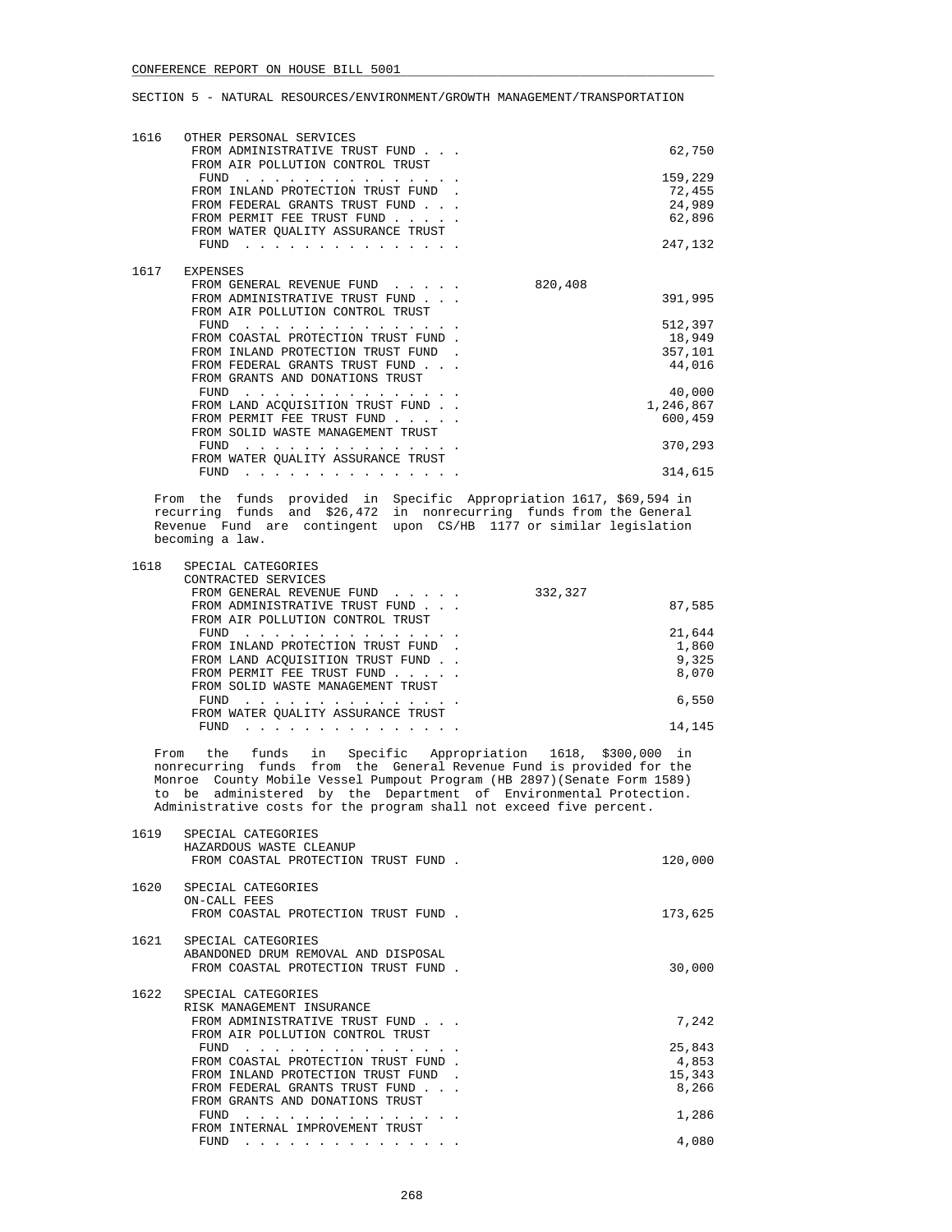|      | SECTION 5 - NATURAL RESOURCES/ENVIRONMENT/GROWTH MANAGEMENT/TRANSPORTATION                                                                                                                  |           |                                    |
|------|---------------------------------------------------------------------------------------------------------------------------------------------------------------------------------------------|-----------|------------------------------------|
|      | FROM LAND ACQUISITION TRUST FUND.<br>FROM PERMIT FEE TRUST FUND<br>FROM SOLID WASTE MANAGEMENT TRUST<br>FUND                                                                                |           | 72,189<br>44,328<br>11,674         |
|      | FROM WATER QUALITY ASSURANCE TRUST                                                                                                                                                          |           |                                    |
|      | FUND $\cdots$                                                                                                                                                                               |           | 17,355                             |
| 1623 | SPECIAL CATEGORIES<br>UNDERGROUND STORAGE TANK CLEANUP<br>FROM INLAND PROTECTION TRUST FUND.                                                                                                |           | 34,000                             |
| 1624 | SPECIAL CATEGORIES<br>TRANSFER TO DEPARTMENT OF MANAGEMENT<br>SERVICES - HUMAN RESOURCES SERVICES<br>PURCHASED PER STATEWIDE CONTRACT<br>FROM GENERAL REVENUE FUND                          | 12,496    |                                    |
|      | FROM ADMINISTRATIVE TRUST FUND<br>FROM AIR POLLUTION CONTROL TRUST                                                                                                                          |           | 2,905                              |
|      | FUND $\cdots$<br>FROM COASTAL PROTECTION TRUST FUND.<br>FROM INLAND PROTECTION TRUST FUND.<br>FROM FEDERAL GRANTS TRUST FUND                                                                |           | 24,596<br>3,721<br>13,343<br>7,705 |
|      | FROM GRANTS AND DONATIONS TRUST<br>FUND $\cdots$<br>FROM LAND ACQUISITION TRUST FUND<br>FROM PERMIT FEE TRUST FUND<br>FROM SOLID WASTE MANAGEMENT TRUST                                     |           | 1,216<br>68,806<br>46,757          |
|      | FUND                                                                                                                                                                                        |           | 11,968                             |
|      | FROM WATER QUALITY ASSURANCE TRUST<br>${\tt FUND} \quad . \quad . \quad . \quad . \quad . \quad . \quad . \quad . \quad . \quad . \quad . \quad . \quad .$                                  |           | 15,007                             |
|      | From the funds provided in Specific Appropriation 1624, \$1,830 in<br>recurring funds from the General Revenue Fund is contingent upon CS/HB<br>1177 or similar legislation becoming a law. |           |                                    |
|      | TOTAL: REGULATORY DISTRICT OFFICES<br>FROM GENERAL REVENUE FUND<br>FROM TRUST FUNDS                                                                                                         | 2,157,507 | 47,142,660                         |
|      | TOTAL POSITIONS<br>TOTAL ALL FUNDS                                                                                                                                                          | 559.00    | 49,300,167                         |
|      | PROGRAM: WATER POLICY AND ECOSYSTEMS RESTORATION                                                                                                                                            |           |                                    |
|      | WATER POLICY AND ECOSYSTEMS RESTORATION                                                                                                                                                     |           |                                    |
|      | APPROVED SALARY RATE 1,473,031                                                                                                                                                              |           |                                    |
| 1625 | SALARIES AND BENEFITS<br>POSITIONS<br>FROM ADMINISTRATIVE TRUST FUND<br>FROM FEDERAL GRANTS TRUST FUND.<br>FROM LAND ACQUISITION TRUST FUND                                                 | 24.00     | 293,798<br>520,908<br>1,509,040    |
| 1626 | OTHER PERSONAL SERVICES<br>FROM FEDERAL GRANTS TRUST FUND<br>FROM LAND ACQUISITION TRUST FUND                                                                                               |           | 288,196<br>19,094                  |
| 1627 | EXPENSES<br>FROM ADMINISTRATIVE TRUST FUND<br>FROM FEDERAL GRANTS TRUST FUND<br>FROM LAND ACQUISITION TRUST FUND                                                                            |           | 85,219<br>2,000<br>128,329         |
|      |                                                                                                                                                                                             |           |                                    |

|      | GRANTS AND AIDS - NORTHWEST FLORIDA WATER<br>MANAGEMENT DISTRICT ENVIRONMENTAL RESOURCE                                                       |           |
|------|-----------------------------------------------------------------------------------------------------------------------------------------------|-----------|
|      | PERMITTING PROGRAM                                                                                                                            |           |
|      | FROM LAND ACOUISITION TRUST FUND.                                                                                                             | 1,851,231 |
| 1629 | AID TO LOCAL GOVERNMENTS<br>GRANTS AND AIDS - NORTHWEST FLORIDA WATER<br>MANAGEMENT DISTRICT - OPERATIONS<br>FROM LAND ACOUISITION TRUST FUND | 3,360,000 |
|      |                                                                                                                                               |           |
| 1630 | AID TO LOCAL GOVERNMENTS                                                                                                                      |           |
|      | GRANTS AND AIDS - SUWANNEE RIVER WATER                                                                                                        |           |
|      | MANAGEMENT DISTRICT - OPERATIONS                                                                                                              |           |
|      | FROM LAND ACOUISITION TRUST FUND.                                                                                                             | 2,287,000 |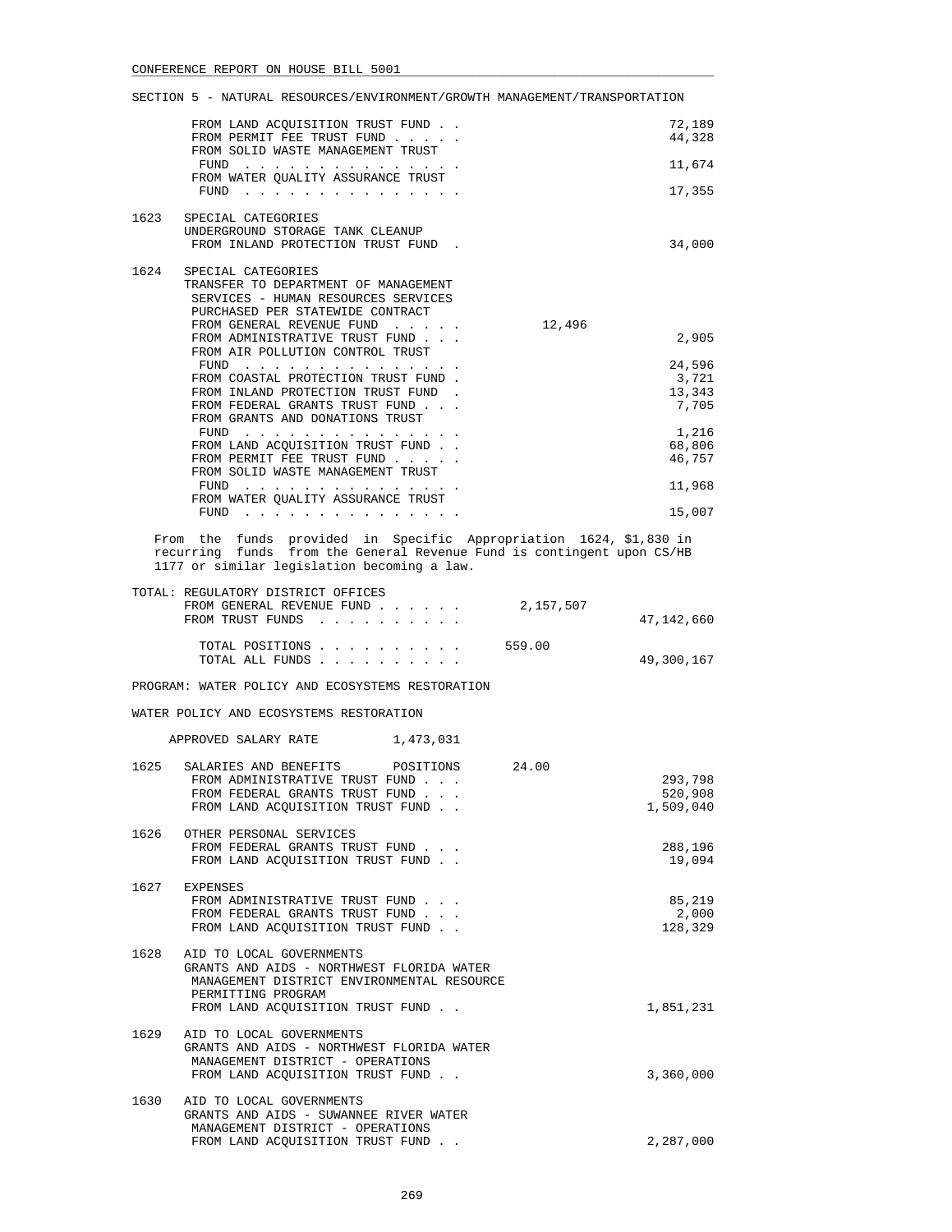1631 AID TO LOCAL GOVERNMENTS GRANTS AND AIDS - SUWANNEE RIVER WATER MANAGEMENT DISTRICT - ENVIRONMENTAL RESOURCE PERMITTING FROM LAND ACQUISITION TRUST FUND . . 453,000 1632 AID TO LOCAL GOVERNMENTS GRANTS AND AIDS - SUWANNEE RIVER WATER MANAGEMENT DISTRICT - PAYMENT IN LIEU OF TAXES FROM INTERNAL IMPROVEMENT TRUST FUND . . . . . . . . . . . . . . . 352,909 1633 AID TO LOCAL GOVERNMENTS GRANTS AND AIDS - WATER MANAGEMENT DISTRICTS - LAND MANAGEMENT FROM LAND ACQUISITION TRUST FUND . . 10,237,210

 From the funds in Specific Appropriation 1633, \$1,610,000 is provided to the Northwest Florida Water Management District, \$1,777,210 is provided to the Suwannee River Water Management District, \$2,250,000 is provided to the St. Johns River Water Management District, \$2,250,000 is provided to the Southwest Florida Water Management District, and \$2,350,000 is provided to the South Florida Water Management District.

 1634 AID TO LOCAL GOVERNMENTS GRANTS AND AIDS - WATER MANAGEMENT DISTRICTS - MFLS FROM LAND ACOUISITION TRUST FUND . . 3,446,000

 From the funds in Specific Appropriation 1634, \$1,811,000 is provided to the Northwest Florida Water Management District, and \$1,635,000 is provided to the Suwannee River Water Management District, for activities related to establishing minimum flows and levels.

- 1635 AID TO LOCAL GOVERNMENTS GRANTS AND AIDS - WATER MANAGEMENT DISTRICTS HURRICANE RECOVERY FROM LAND ACOUISITION TRUST FUND . . 4,000,000
- 1635A FIXED CAPITAL OUTLAY CENTRAL AND SOUTHERN FLORIDA PROJECT COMPREHENSIVE REVIEW STUDY FROM GENERAL REVENUE FUND . . . . . 2,000,000

 Funds in Specific Appropriation 1635A are provided to the South Florida Water Management District to prepare and submit a consolidated annual report by October 1, 2023, to the Office of Economic and Demographic Research, the Department of Environmental Protection, the Governor, the President of the Senate, and the Speaker of the House of Representatives regarding the status of the United States Army Corps of Engineers Section 216 Central and Southern Florida Project Infrastructure Resiliency Study pursuant to CS/HB 513 becoming law.

 1636 FIXED CAPITAL OUTLAY DEBT SERVICE - SAVE OUR EVERGLADES BONDS FROM LAND ACQUISITION TRUST FUND . . 22,701,056

 Funds in Specific Appropriation 1636 are provided for Fiscal Year 2022-2023 debt service on bonds authorized pursuant to section 215.619, Florida Statutes, including any other continuing payments necessary or incidental to the repayment of the bonds. These funds may be used to refinance any or all series if it is in the best interest of the state as determined by the Division of Bond Finance. If the debt service varies as a result of a change in the interest rate, timing of issuance, or other circumstances, there is appropriated from the Land Acquisition Trust Fund an amount sufficient to pay such debt service.

| 1637 | SPECIAL CATEGORIES<br>ACOUISITION OF MOTOR VEHICLES<br>FROM LAND ACOUISITION TRUST FUND. | 75,000 |
|------|------------------------------------------------------------------------------------------|--------|
| 1638 | SPECIAL CATEGORIES<br>CONTRACTED SERVICES<br>FROM LAND ACOUISITION TRUST FUND.           | 3,000  |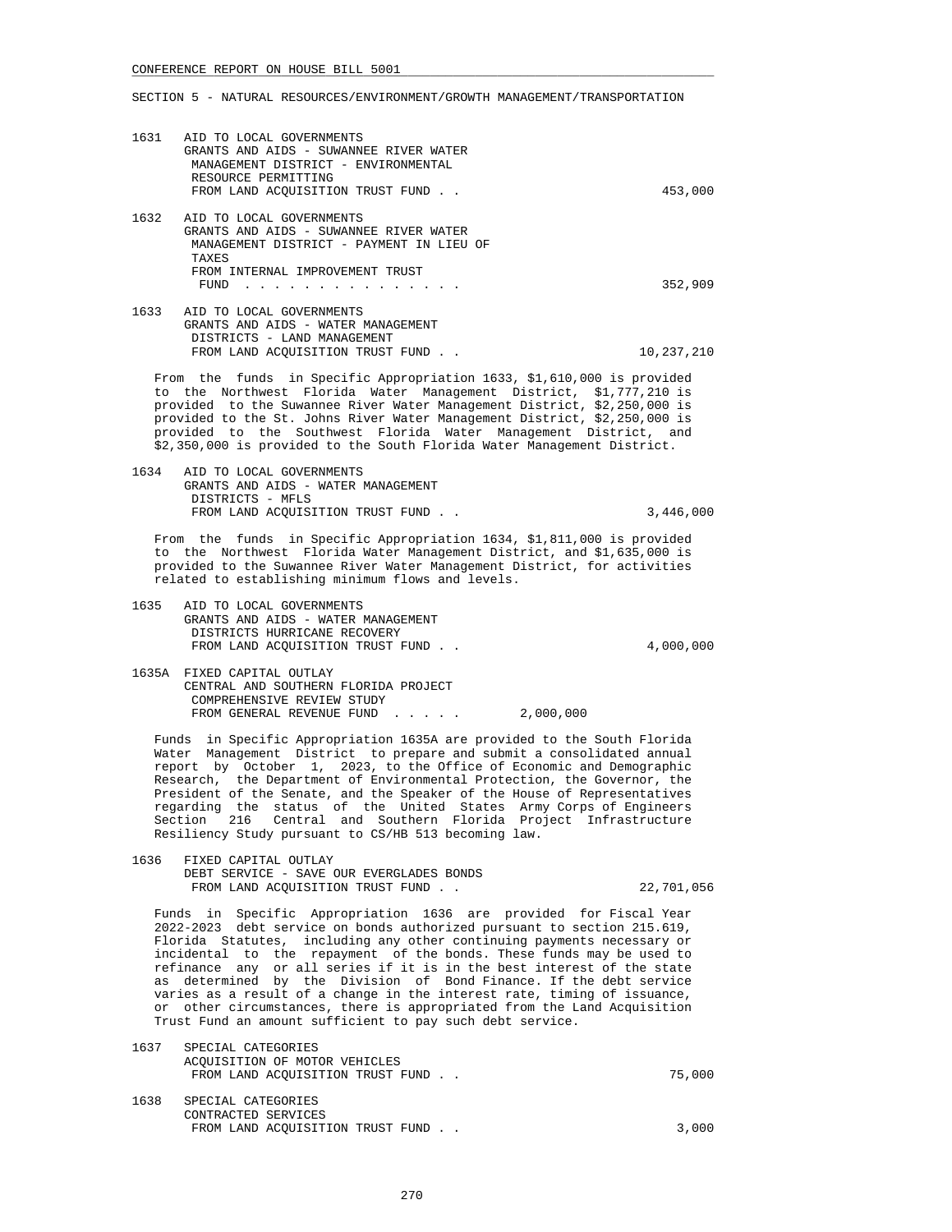| 1639 | SPECIAL CATEGORIES<br>RISK MANAGEMENT INSURANCE |            |       |
|------|-------------------------------------------------|------------|-------|
|      | FROM ADMINISTRATIVE TRUST FUND                  |            | 1,414 |
|      | FROM FEDERAL GRANTS TRUST FUND                  |            | 2,506 |
|      | FROM LAND ACOUISITION TRUST FUND.               |            | 7,260 |
| 1640 | SPECIAL CATEGORIES                              |            |       |
|      | WATER OUALITY ENHANCEMENT AND                   |            |       |
|      | ACCOUNTABILITY                                  |            |       |
|      | FROM GENERAL REVENUE FUND                       | 10.800.000 |       |

 Funds in Specific Appropriation 1640 are provided for increased water quality monitoring, creation of a water quality public information portal, and for the establishment of the Blue-Green Algae Task Force. Funds may be used for administration and planning costs. The task force will support key funding and restoration initiatives to expedite nutrient reduction in Lake Okeechobee and the St. Lucie and Caloosahatchee estuaries. The task force will identify priority projects for funding that are based on scientific data and build upon Basin Management Action Plans (BMAPs) to provide the largest and most meaningful nutrient reductions in key waterbodies, as well as make recommendations for regulatory changes.

 From the funds in Specific Appropriation 1640, \$4,000,000 in nonrecurring funds is provided to the Department of Environmental Protection to continue to expand statewide water quality analytics for the nutrient over-enrichment analytics assessment and water quality information portal.

| 1641 SPECIAL CATEGORIES              |         |         |
|--------------------------------------|---------|---------|
| GRANTS AND AIDS - OCEAN RESEARCH AND |         |         |
| CONSERVATION ASSOCIATION - KILROY    |         |         |
| MONITORING SYSTEMS                   |         |         |
| FROM GENERAL REVENUE FUND            | 750,000 |         |
| FROM LAND ACOUISITION TRUST FUND     |         | 250,000 |

 From the funds in Specific Appropriation 1641, \$250,000 in recurring funds from the Land Acquisition Trust Fund (recurring appropriations project) and \$750,000 in nonrecurring funds from the General Revenue Fund (HB 3119)(Senate Form 1502) are provided for the Ocean Research and Conservation Association Water Quality Monitoring Systems - Kilroy Network Expansion.

| 1642 | SPECIAL CATEGORIES                        |         |
|------|-------------------------------------------|---------|
|      | GRANTS AND AIDS - INDIAN RIVER LAGOON AND |         |
|      | LAKE OKEECHOBEE BASIN - OPERATIONS        |         |
|      | FROM LAND ACOUISITION TRUST FUND.         | 350,000 |

 Funds in Specific Appropriation 1642 are provided for operations and maintenance for five Indian River Lagoon Land/Ocean Biogeochemical Observatory water quality instruments for the St. Lucie Estuary and surrounding Indian River Lagoon areas (recurring base appropriations project).

| 1643 | SPECIAL CATEGORIES<br>TRANSFER TO THE SOUTH FLORIDA WATER<br>MANAGEMENT DISTRICT - DISPERSED WATER<br>STORAGE                                                                                                                    |         |           |
|------|----------------------------------------------------------------------------------------------------------------------------------------------------------------------------------------------------------------------------------|---------|-----------|
|      | FROM LAND ACOUISITION TRUST FUND.                                                                                                                                                                                                |         | 5,000,000 |
|      | 1643A SPECIAL CATEGORIES<br>TRANSFER TO SAVE OUR EVERGLADES TRUST FUND                                                                                                                                                           |         |           |
|      | FROM LAND ACOUISITION TRUST FUND.                                                                                                                                                                                                |         | 1,200,000 |
| 1644 | SPECIAL CATEGORIES<br>TRANSFER TO DEPARTMENT OF MANAGEMENT<br>SERVICES - HUMAN RESOURCES SERVICES<br>PURCHASED PER STATEWIDE CONTRACT<br>FROM LAND ACOUISITION TRUST FUND.                                                       |         | 4,627     |
|      | 1644A GRANTS AND AIDS TO LOCAL GOVERNMENTS AND<br>NONSTATE ENTITIES - FIXED CAPITAL OUTLAY<br>PENSACOLA AND PERDIDO BAY ESTUARY PROGRAM -<br>OYSTER RESTORATION AND COMMUNITY GRANT<br>PROGRAM<br>FROM GENERAL REVENUE FUND<br>. | 495,000 |           |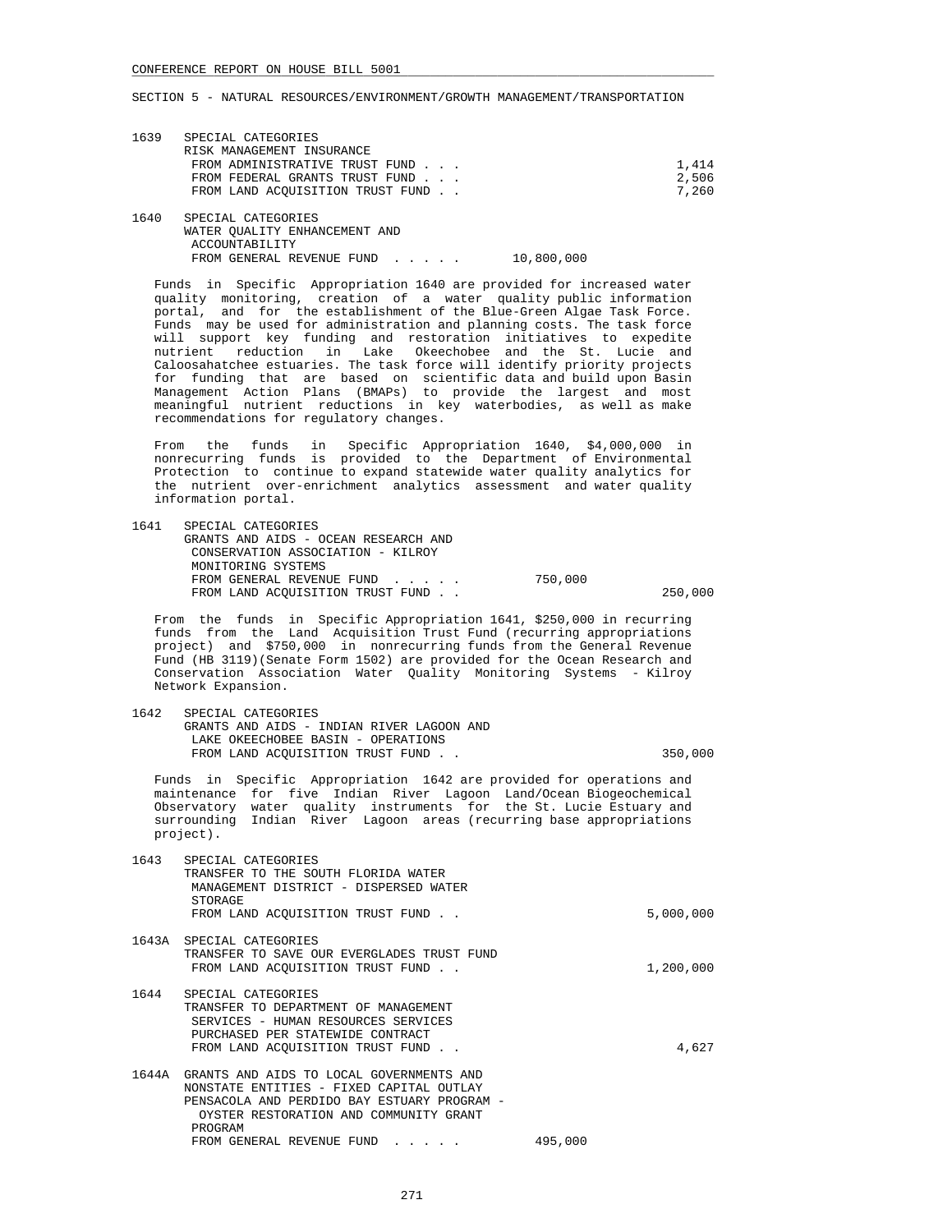From the funds in Specific Appropriation 1644A, \$495,000 in nonrecurring funds from the General Revenue Fund is provided for the Pensacola and Perdido Bays Estuary Program - Oyster Restoration and Community Grant Program (HB 3383)(Senate Form 2320).

 1644B GRANTS AND AIDS TO LOCAL GOVERNMENTS AND NONSTATE ENTITIES - FIXED CAPITAL OUTLAY MANATEE COUNTY WATER QUALITY IMPROVEMENT WITH NATIVE OYSTERS AND CLAMS RESTORATION FROM GENERAL REVENUE FUND . . . . . 950,000

 From the funds in Specific Appropriation 1644B, \$950,000 in nonrecurring funds from the General Revenue Fund is provided for the Manatee County Water Quality Improvement with Native Oysters and Clams Restoration (HB 9255)(Senate Form 2114).

 1645 GRANTS AND AIDS TO LOCAL GOVERNMENTS AND NONSTATE ENTITIES - FIXED CAPITAL OUTLAY GRANTS AND AIDS - RED TIDE MANAGEMENT FROM GENERAL REVENUE FUND . . . . . 5,000,000

 Funds in Specific Appropriation 1645 are provided to the Department of Environmental Protection for a red tide emergency grant program to support county governments in cleanup of biological debris to minimize the impacts of red tide to residents and visitors.

 1646 GRANTS AND AIDS TO LOCAL GOVERNMENTS AND NONSTATE ENTITIES - FIXED CAPITAL OUTLAY GRANTS AND AIDS - INNOVATIVE TECHNOLOGIES FROM LAND ACQUISITION TRUST FUND . . 15,000,000

 Funds in Specific Appropriation 1646 are provided to the Department of Environmental Protection for the purpose of supporting the evaluation and implementation of innovative technologies and short-term solutions to combat or clean up harmful algal blooms and nutrient enrichment of Florida's fresh waterbodies, including lakes, rivers, estuaries and canals. Funds may be used for the Department's red tide emergency grant program to support local governments in cleaning beaches and coastal areas to minimize the impacts of red tide to residents and visitors. Funds may also be used to implement water quality treatment technologies, identified by the Department, near water control structures in Lake Okeechobee.

 1647 GRANTS AND AIDS TO LOCAL GOVERNMENTS AND NONSTATE ENTITIES - FIXED CAPITAL OUTLAY EVERGLADES RESTORATION FROM LAND ACQUISITION TRUST FUND . . 352,623,196

 From the funds in Specific Appropriation 1647, \$32,000,000 in recurring funds and \$54,500,000 in nonrecurring funds from the Land Acquisition Trust Fund are provided for the Restoration Strategies Regional Water Quality Plan.

 From the funds in Specific Appropriation 1647, \$64,000,000 in recurring funds from the Land Acquisition Trust Fund is provided to transfer to the Everglades Trust Fund within the South Florida Water Management District pursuant to section 375.041(3)(b)4., Florida Statutes.

 From the funds in Specific Appropriation 1647, \$202,123,196 in nonrecurring funds from the Land Acquisition Trust Fund shall be distributed to the South Florida Water Management District for the planning, design, engineering, and construction of the Comprehensive Everglades Restoration Plan (CERP).

 1648 GRANTS AND AIDS TO LOCAL GOVERNMENTS AND NONSTATE ENTITIES - FIXED CAPITAL OUTLAY NORTHERN EVERGLADES AND ESTUARIES PROTECTION FROM LAND ACQUISITION TRUST FUND . . 73,276,213

 From the funds provided in Specific Appropriation 1648, \$29,876,213 in recurring funds and \$43,400,000 in nonrecurring funds from the Land Acquisition Trust Fund shall be used to implement the Northern Everglades and Estuaries Protection Program, pursuant to section 373.4595, Florida Statutes.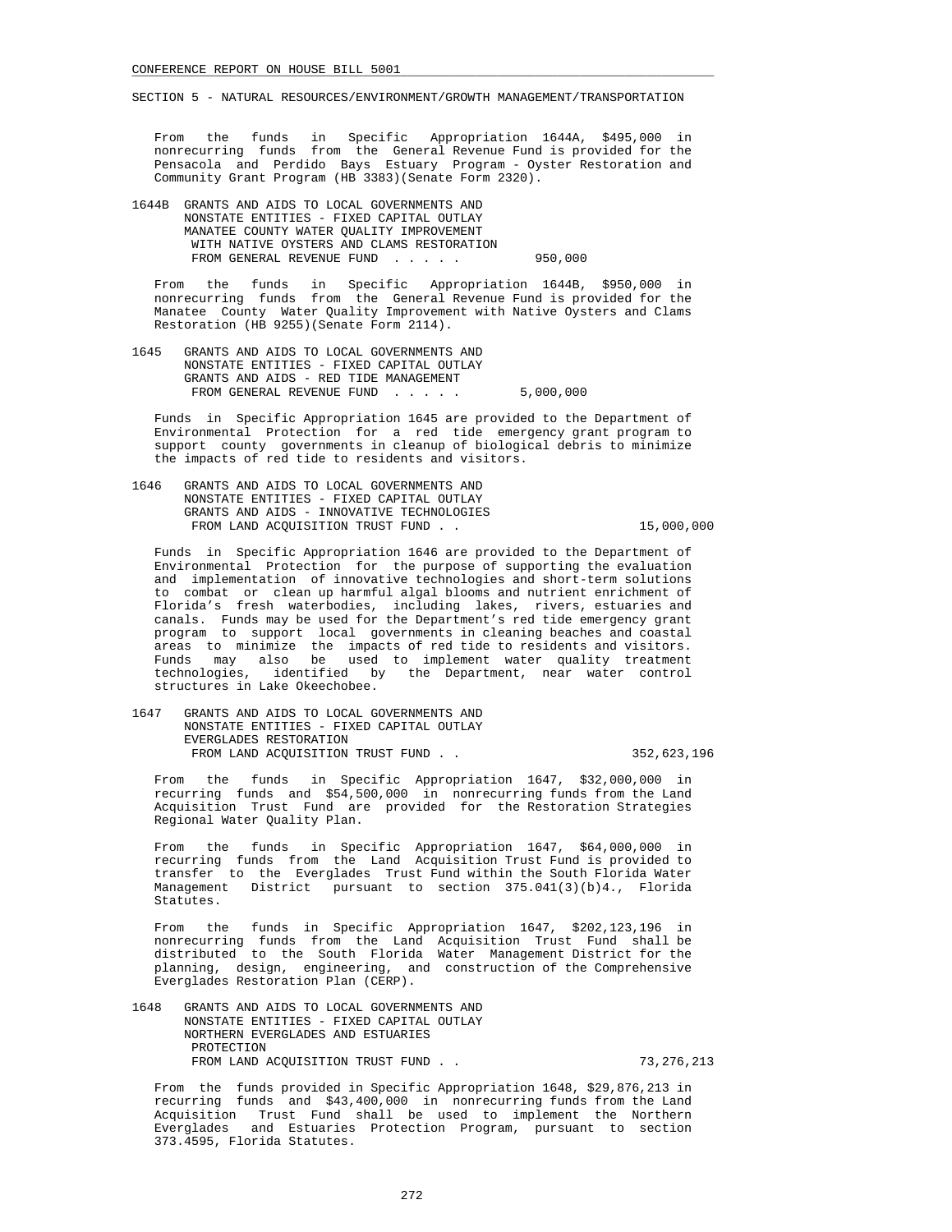1648A GRANTS AND AIDS TO LOCAL GOVERNMENTS AND NONSTATE ENTITIES - FIXED CAPITAL OUTLAY GRANTS AND AIDS - C-51 RESERVOIR IMPLEMENTATION FROM GENERAL REVENUE FUND . . . . . 65,000,000

 From the funds in Specific Appropriation 1648A, \$65,000,000 in nonrecurring funds from the General Revenue Fund is provided for the Palm Beach County C-51 Reservoir Phase 2 Cell 13 (Senate Form 2524).

 1649 GRANTS AND AIDS TO LOCAL GOVERNMENTS AND NONSTATE ENTITIES - FIXED CAPITAL OUTLAY GRANTS AND AIDS - ALTERNATIVE WATER SUPPLY FROM GENERAL REVENUE FUND . . . . . 50,000,000

 Funds in Specific Appropriation 1649 are provided to the water supply and water resource development grant program to help communities plan for and implement conservation, reuse, and other water supply and water resource development projects. Priority funding will be given to regional projects in the areas of greatest need and for projects that provide the greatest benefit. The department shall identify and research all viable alternative water supply resources and provide an assessment of funding needs critical to supporting Florida's growing economy.

| 1650<br>GRANTS AND AIDS TO LOCAL GOVERNMENTS AND |            |
|--------------------------------------------------|------------|
| NONSTATE ENTITIES - FIXED CAPITAL OUTLAY         |            |
| GRANTS AND AIDS - WATER OUALITY                  |            |
| IMPROVEMENTS - EVERGLADES RESTORATION            |            |
| 300,000,000<br>FROM GENERAL REVENUE FUND         |            |
| FROM LAND ACOUISITION TRUST FUND                 | 50,000,000 |

 Funds in Specific Appropriation 1650 shall be distributed to the South Florida Water Management District for the design, engineering, and construction of the specific project components designed to achieve the greatest reductions in harmful discharges to the Caloosahatchee and St. Lucie Estuaries as identified in the Comprehensive Everglades Restoration Plan Lake Okeechobee Watershed Restoration Project Final Integrated Project Implementation Report and Environmental Impact Statement dated August 2020.

 1650A GRANTS AND AIDS TO LOCAL GOVERNMENTS AND NONSTATE ENTITIES - FIXED CAPITAL OUTLAY GRANTS AND AIDS - INDIAN RIVER LAGOON WATER QUALITY IMPROVEMENT PROJECTS FROM GENERAL REVENUE FUND . . . . . 38,000,000

 From the funds in Specific Appropriation 1650A, \$12,000,000 in nonrecurring funds from the General Revenue Fund is provided for Brevard County South Beaches WWTF Conversion to AWT (Senate Form 2713).

 From the funds in Specific Appropriation 1650A, \$14,000,000 in nonrecurring funds from the General Revenue Fund is provided for Brevard County Riverside Drive Force Main Improvements (Senate Form 2714).

 From the funds in Specific Appropriation 1650A, \$12,000,000 in nonrecurring funds from the General Revenue Fund is provided for Cocoa Beach Muck Dredging and Capping (HB 3885)(Senate Form 1340).

- 1650B GRANTS AND AIDS TO LOCAL GOVERNMENTS AND NONSTATE ENTITIES - FIXED CAPITAL OUTLAY SPRINGS COAST WATERSHED - WATER QUALITY IMPROVEMENTS FROM LAND ACQUISITION TRUST FUND . . 20,000,000
- 1650C GRANTS AND AIDS TO LOCAL GOVERNMENTS AND NONSTATE ENTITIES - FIXED CAPITAL OUTLAY CALOOSAHATCHEE RIVER WATER QUALITY IMPROVEMENTS/BMAP FROM GENERAL REVENUE FUND . . . . . 6,000,000

 The funds in Specific Appropriation 1650C are provided to the South Florida Water Management District for Caloosahatchee River water quality improvement projects. These projects should be consistent with the Caloosahatchee River Basin Management Action Plan and provide the most benefit towards achieving total maximum daily loads for the river and estuary basin.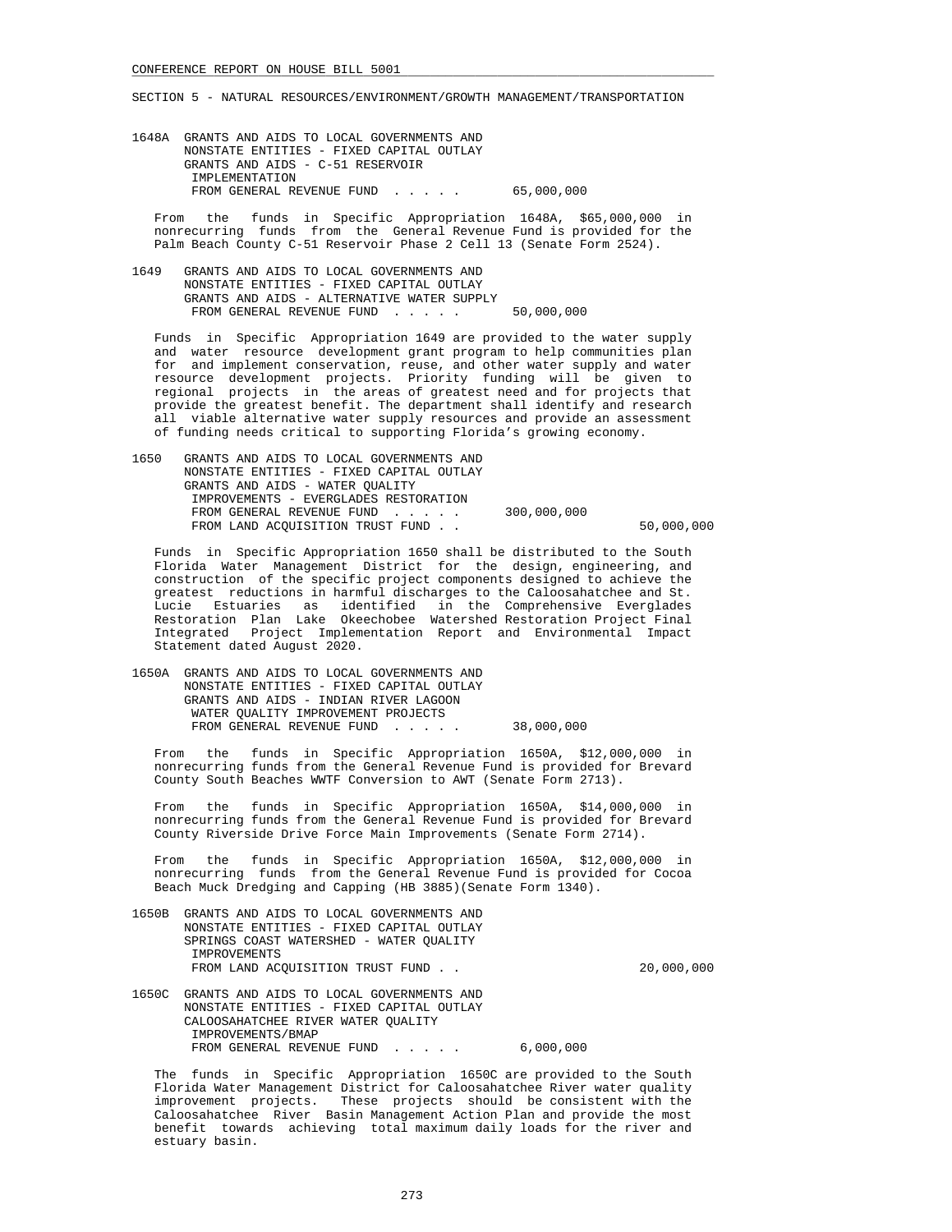|               |             | GRANTS AND AIDS TO LOCAL GOVERNMENTS AND<br>NONSTATE ENTITIES - FIXED CAPITAL OUTLAY<br>PEACE RIVER BASIN WATER OUALITY | 1650D |
|---------------|-------------|-------------------------------------------------------------------------------------------------------------------------|-------|
| 3,300,000     | 700,000     | IMPROVEMENTS<br>FROM GENERAL REVENUE FUND<br>FROM LAND ACOUISITION TRUST FUND.                                          |       |
| 572,628,206   | 479,695,000 | TOTAL: WATER POLICY AND ECOSYSTEMS RESTORATION<br>FROM GENERAL REVENUE FUND<br>FROM TRUST FUNDS                         |       |
| 1,052,323,206 | 24.00       | TOTAL POSITIONS<br>TOTAL ALL FUNDS<br>and a series and a series of                                                      |       |

PROGRAM: WATER RESTORATION ASSISTANCE

APPROVED SALARY RATE 4,309,994

## WATER RESTORATION ASSISTANCE

 The funds in Specific Appropriations 1667, 1668, and 1670 are provided to the Department of Environmental Protection for the Drinking Water and Wastewater Treatment Facility Construction State Revolving Loan Programs and the Small Community Sewer Construction Assistance Program developed pursuant to provisions of sections 403.8532, 403.1835, and 403.1838, Florida Statutes. Appropriations used by the department for grants and aids may be advanced in part or in total.

| 1651 SALARIES AND BENEFITS POSITIONS<br>FROM GENERAL REVENUE FUND<br>FROM FEDERAL GRANTS TRUST FUND<br>FROM LAND ACQUISITION TRUST FUND<br>FROM WATER PROTECTION AND<br>SUSTAINABILITY PROGRAM TRUST FUND.<br>FROM WATER QUALITY ASSURANCE TRUST<br>$FUND$ | 89.00<br>1,977,275 | 3,558,928<br>694,463<br>638,730<br>445,537 |
|------------------------------------------------------------------------------------------------------------------------------------------------------------------------------------------------------------------------------------------------------------|--------------------|--------------------------------------------|
| 1652 OTHER PERSONAL SERVICES<br>FROM GENERAL REVENUE FUND<br>FROM COASTAL PROTECTION TRUST FUND.<br>FROM LAND ACQUISITION TRUST FUND<br>FROM WATER QUALITY ASSURANCE TRUST<br>FUND                                                                         | 500,000            | 9,744<br>88,801<br>86,584                  |
| 1653 EXPENSES<br>FROM GENERAL REVENUE FUND<br>FROM FEDERAL GRANTS TRUST FUND<br>FROM LAND ACOUISITION TRUST FUND<br>FROM WATER PROTECTION AND<br>SUSTAINABILITY PROGRAM TRUST FUND.<br>FROM WATER QUALITY ASSURANCE TRUST<br>FUND                          | 515,099            | 302,395<br>85,370<br>42,343<br>84,715      |
| 1654 FIXED CAPITAL OUTLAY<br>NATURAL RESOURCE DAMAGE RESTORATION -<br>DEEPWATER HORIZON OIL SPILL<br>FROM COASTAL PROTECTION TRUST FUND.                                                                                                                   |                    | 5,546,506                                  |
| 1655 FIXED CAPITAL OUTLAY<br>RESTORE ACT - DEEPWATER HORIZON OIL SPILL<br>FROM FEDERAL GRANTS TRUST FUND                                                                                                                                                   |                    | 11,600,000                                 |
| 1656 FIXED CAPITAL OUTLAY<br>NATURAL RESOURCE DAMAGE RESTORATION -<br>FINAL RESTORATION - DEEPWATER HORIZON OIL<br>SPILL<br>FROM COASTAL PROTECTION TRUST FUND.                                                                                            |                    | 500,000                                    |
| 1657 FIXED CAPITAL OUTLAY<br>SPRINGS RESTORATION<br>FROM GENERAL REVENUE FUND<br>FROM LAND ACQUISITION TRUST FUND                                                                                                                                          | 25,000,000         | 50,000,000                                 |

 Funds in Specific Appropriation 1657 may be used for land acquisition to protect springs and for capital projects that protect the quality and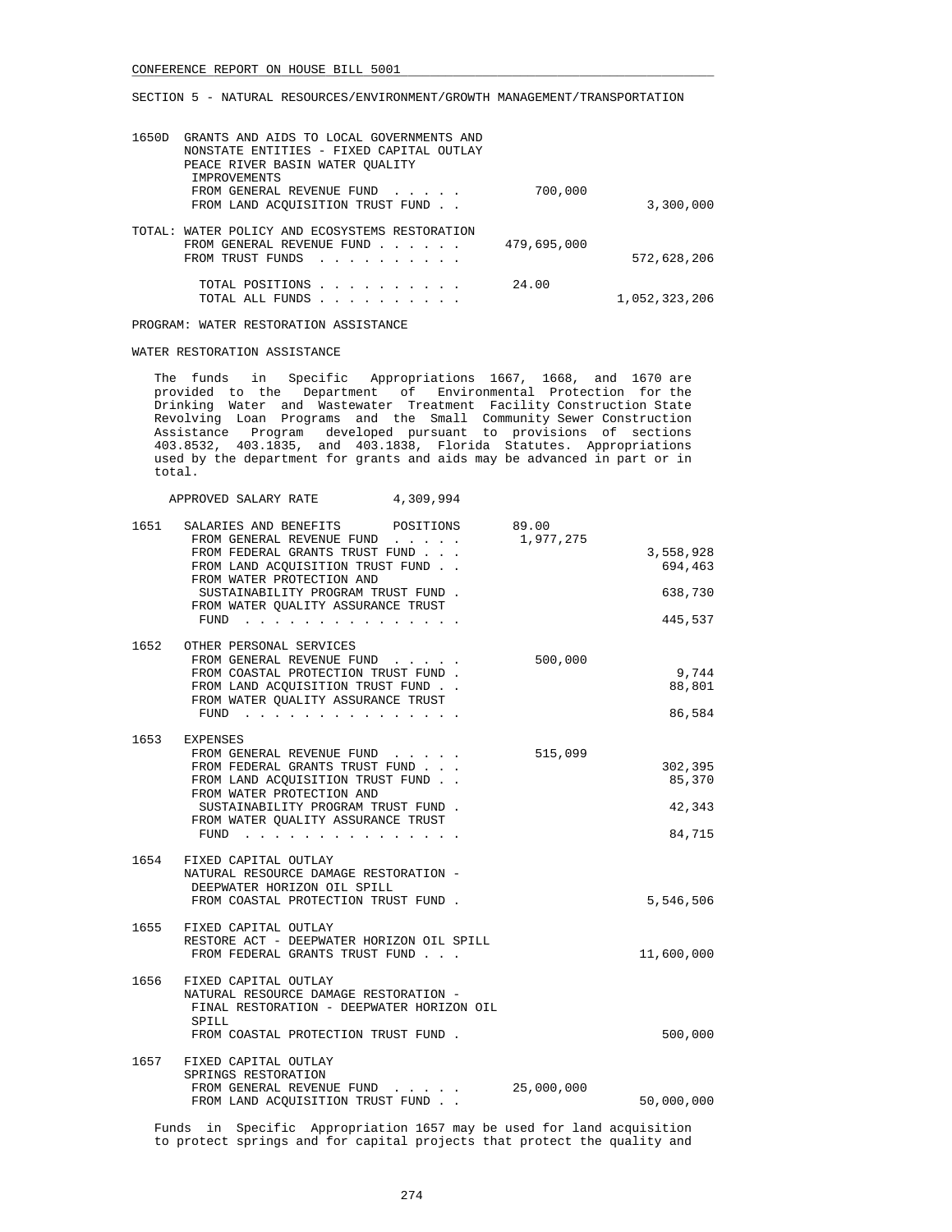quantity of water that flow from springs.

 1658 FIXED CAPITAL OUTLAY HAZARDOUS WASTE CONTAMINATED SITE CLEANUP FROM GENERAL REVENUE FUND . . . . . 1,000,000

 Funds in Specific Appropriation 1658 are provided to assist homeowners with private wells who are experiencing contamination of their drinking water from perfluorooctanoic acid (PFOA), perfluorooctane sulfonate (PFOS), and other emerging contaminants of concern.

- 1659 SPECIAL CATEGORIES WATER QUALITY MANAGEMENT/PLANNING GRANTS FROM FEDERAL GRANTS TRUST FUND . . . 915,164 1660 SPECIAL CATEGORIES
- CONTRACTED SERVICES FROM GENERAL REVENUE FUND . . . . . 2,600,000 FROM FEDERAL GRANTS TRUST FUND . . . 1,268,000

 From the funds in Specific Appropriation 1660, \$2,500,000 in recurring funds from the General Revenue Fund is provided to the Department of Environmental Protection for contractual services to expand the existing education and promotion activities of the Florida-Friendly Landscaping Program, pursuant to section 373.185, Florida Statutes.

 From the funds in Specific Appropriation 1660, \$100,000 in nonrecurring funds from the General Revenue Fund is provided to the Department of Environmental Protection for Fort Lauderdale Tarpon River Environmental/Maintenance Dredging (HB 3755)(Senate Form 1745).

| 1661 | SPECIAL CATEGORIES<br>HAZARDOUS WASTE CLEANUP<br>FROM WATER QUALITY ASSURANCE TRUST<br>FUND                                                                                                                                                                                                                                                                         | 1,780,902                         |
|------|---------------------------------------------------------------------------------------------------------------------------------------------------------------------------------------------------------------------------------------------------------------------------------------------------------------------------------------------------------------------|-----------------------------------|
| 1662 | SPECIAL CATEGORIES<br>RISK MANAGEMENT INSURANCE<br>FROM FEDERAL GRANTS TRUST FUND<br>FROM LAND ACOUISITION TRUST FUND.<br>FROM WATER PROTECTION AND                                                                                                                                                                                                                 | 8,559<br>1,746                    |
|      | SUSTAINABILITY PROGRAM TRUST FUND.<br>FROM WATER QUALITY ASSURANCE TRUST<br>FUND                                                                                                                                                                                                                                                                                    | 1,606<br>1,258                    |
| 1663 | SPECIAL CATEGORIES<br>UNDERGROUND STORAGE TANK CLEANUP<br>FROM INLAND PROTECTION TRUST FUND.                                                                                                                                                                                                                                                                        | 76,578                            |
| 1664 | SPECIAL CATEGORIES<br>WATER WELL CLEANUP<br>FROM WATER QUALITY ASSURANCE TRUST<br>FUND $\cdots$                                                                                                                                                                                                                                                                     | 894,350                           |
| 1665 | SPECIAL CATEGORIES<br>TRANSFER TO DEPARTMENT OF MANAGEMENT<br>SERVICES - HUMAN RESOURCES SERVICES<br>PURCHASED PER STATEWIDE CONTRACT<br>7,626<br>FROM GENERAL REVENUE FUND<br>FROM FEDERAL GRANTS TRUST FUND<br>FROM LAND ACOUISITION TRUST FUND.<br>FROM WATER PROTECTION AND<br>SUSTAINABILITY PROGRAM TRUST FUND.<br>FROM WATER QUALITY ASSURANCE TRUST<br>FUND | 12,467<br>1,408<br>2,124<br>2,073 |
|      | 1665A GRANTS AND AIDS TO LOCAL GOVERNMENTS AND<br>NONSTATE ENTITIES - FIXED CAPITAL OUTLAY<br>GRANTS AND AIDS - WATER PROJECTS<br>FROM GENERAL REVENUE FUND<br>368,380,383                                                                                                                                                                                          |                                   |
|      | From the funds in Specific Appropriation 1665A, \$368,380,383 in<br>nonrecurring funds from the General Revenue Fund is provided for the<br>following water projects:                                                                                                                                                                                               |                                   |
|      | Alachua West Wastewater Improvement Project (HB 4001)                                                                                                                                                                                                                                                                                                               | 850,000                           |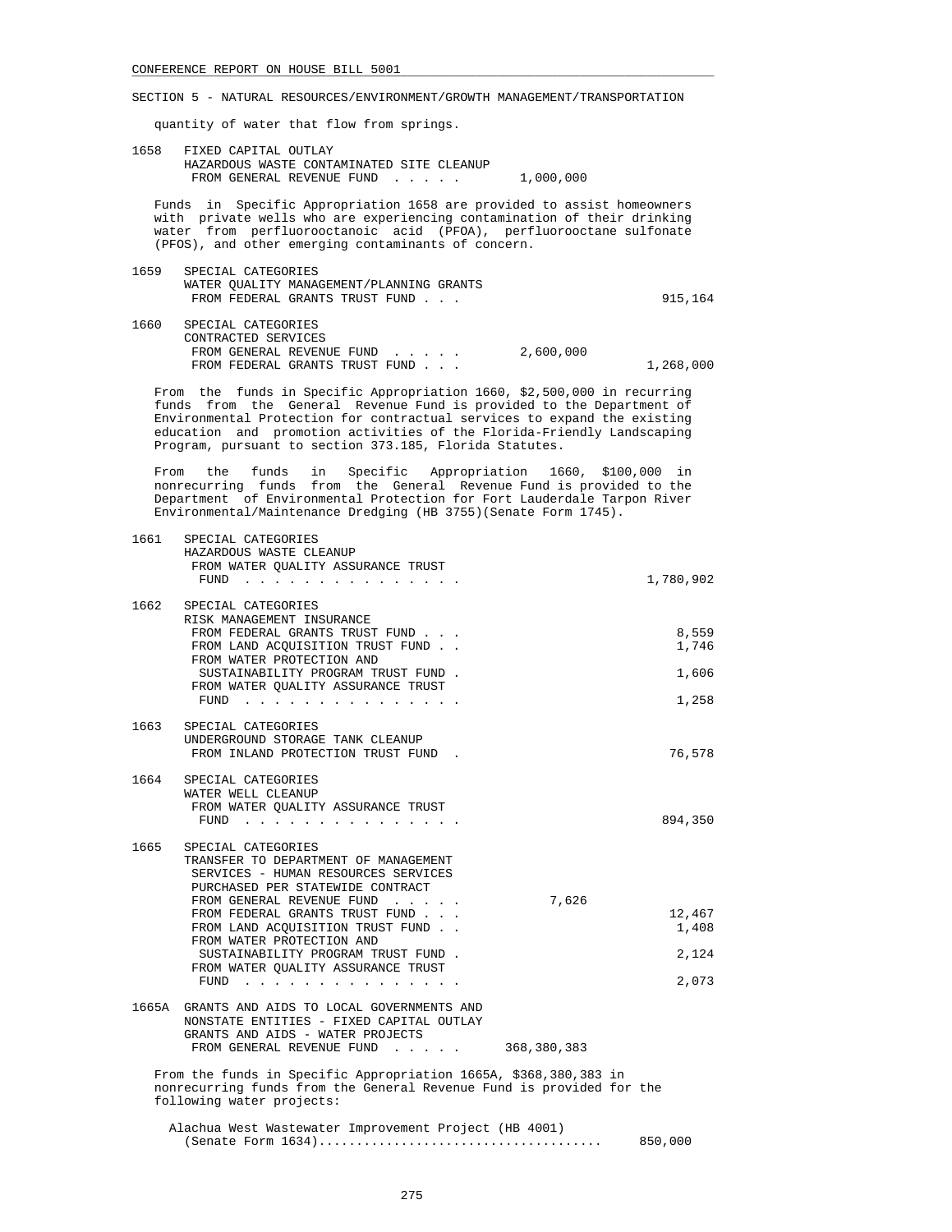| Anna Maria Lake LaVista Channel Improvements Project (HB                                                               |            |
|------------------------------------------------------------------------------------------------------------------------|------------|
| 9223) (Senate Form 1509)                                                                                               | 207,450    |
| Atlantic Beach Aquatic Gardens/Hopkins Creek Flood<br>Mitigation Phase 3 (HB 2737) (Senate Form 1592)                  | 500,000    |
| Aventura 213th Seawall Repair (HB 2445) (Senate Form 1615)                                                             | 850,000    |
| Baldwin's Stolen Saddle Ranch Water Storage Project                                                                    | 5,000,000  |
| Bay County Military Point Advanced Wastewater Treatment                                                                |            |
| Facility / Tyndall Air Force Base Water Reuse (HB<br>9097) (Senate Form 2431)                                          | 10,000,000 |
| Bay County Water Treatment Plant Improvements (HB 9095)                                                                |            |
| Bay Harbor Islands Sanitary Sewer Upgrade (HB 4033)                                                                    | 8,000,000  |
|                                                                                                                        | 197,500    |
| Biscayne Park Storm Drainage (HB 3729) (Senate Form 1061).<br>Bluefield Dispersed Water Project (HB 9183) (Senate Form | 350,000    |
|                                                                                                                        | 1,100,000  |
| Bradenton Beach Underground Power Infrastructure (HB<br>4483) (Senate Form 1378)                                       | 3,000,000  |
| Bradenton Sanitary Sewer Lining Program for                                                                            |            |
| Infiltration/Inflow Reduction (HB 4481) (Senate Form                                                                   | 500,000    |
| Brevard County Indian River Lagoon Quick Connects to                                                                   |            |
| Sewer Phase 2 (50 sites) (HB 3699) (Senate Form $1341$ )<br>Brevard County Indian River Lagoon Septic Upgrades to      | 450,000    |
| Advanced Treatment Units Phase 2 (50 sites) (HB 3697)                                                                  |            |
| Brooksville Hernando Oaks Reclaimed Water (HB 9191)                                                                    | 450,000    |
|                                                                                                                        | 272,500    |
| Brooksville Stormwater Conveyance Improvements (HB 9003)                                                               | 312,500    |
| Brooksville Stormwater Critical Facility Power Backup                                                                  |            |
| Plan (HB 9005) (Senate Form $2237)$<br>Bushnell Wastewater Treatment Facility Upgrades (HB 3283)                       | 316,000    |
| Caloosahatchee River Submerged Aquatic Vegetation                                                                      | 864,000    |
| Restoration (HB 3183) (Senate Form 2382)                                                                               | 1,619,693  |
| Cape Coral Caloosahatchee River Crossing Project (HB<br>4623) (Senate Form 2588)                                       | 1,750,000  |
| Cape Coral North Wellfield Expansion (HB 4633) (Senate                                                                 |            |
| Cape Coral Northeast Reservoir Project (HB 4631) (Senate                                                               | 1,000,000  |
|                                                                                                                        | 1,000,000  |
| Cedar Key Lift Station Rehabilitation (HB 9155) (Senate                                                                | 2,500,000  |
| Charlotte County Ackerman-Countryman Septic-to-Sewer                                                                   | 2,000,000  |
| Charlotte County Utilities Communication/Cybersecurity                                                                 |            |
| (HB 9109) (Senate Form 2628)<br>Chattahoochee Water System Upgrades (HB 4409) (Senate                                  | 2,000,000  |
|                                                                                                                        | 100,000    |
| Cinco Bayou - Glenwood Park Water Quality Improvement<br>Project (HB 4551) (Senate Form 2730)                          | 300,000    |
| Citrus County Kings Bay Restoration Project (HB 4957)                                                                  |            |
| Citrus County Old Homosassa North Septic to Sewer (HB                                                                  | 10,000,000 |
| 4999) (Senate Form 1722)                                                                                               | 2,076,000  |
| Citrus County Septic to Sewer for Academy of<br>Environmental Science (HB 4959)                                        | 250,000    |
| Clay County Utility Authority Mid-Clay Potable Reclaimed<br>Water Pilot Project (HB 9429) (Senate Form 2535)           | 600,000    |
| Clearwater Engineered Stormwater Control System (HB 3627)                                                              |            |
| Clermont Wastewater Treatment Plant Expansion Phase 2 (HB                                                              | 1,300,000  |
| 2137) (Senate Form 2471)                                                                                               | 1,000,000  |
| Clewiston Water System Infrastructure Improvements to<br>Serve the Airglades Airport Project (HB 4437) (Senate         |            |
|                                                                                                                        | 4,000,000  |
| Coconut Creek Wastewater Conveyance System Improvements<br>$(HB 2143)$ (Senate Form $1447)$                            | 150,000    |
| Coconut Creek Wynmoor Potable Water Service Line Retrofit                                                              |            |
| Project (HB 2141) (Senate Form 1383)<br>Collier County Golden Gate City Water Resource                                 | 200,000    |
| Protection/Restoration Master Plan (HB 2193) (Senate                                                                   |            |
| Coral Gables Citywide Septic to Sewer Conversion                                                                       | 500,000    |
| Assessment (HB 2639) (Senate Form 1250)                                                                                | 375,000    |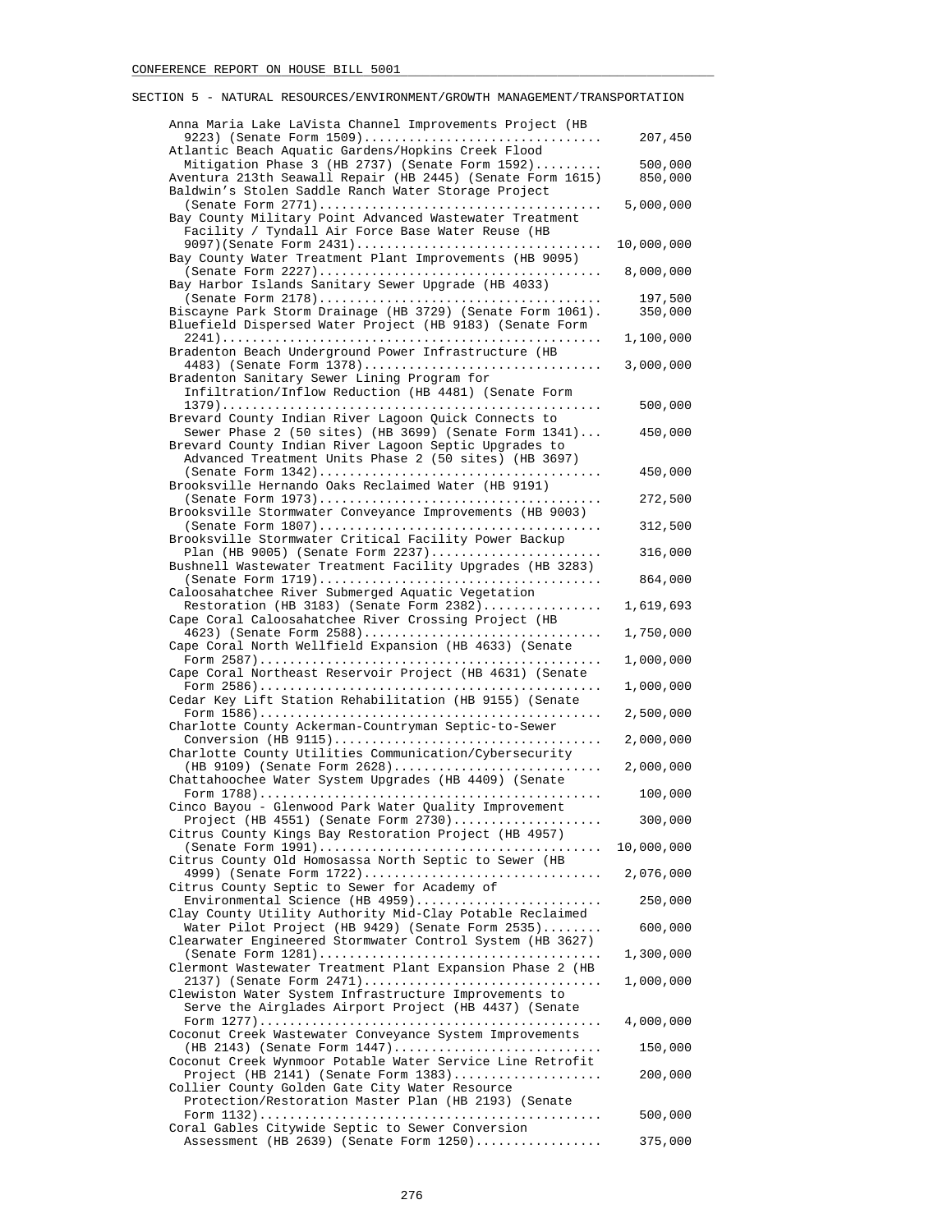#### Coral Gables Legacy Sewer System Repair and Replacement Project (Senate Form 2612).............................. 500,000 Coral Gables Stormwater Master Plan (HB 2641) (Senate Form 1251).............................................. 500,000 Dania Beach NW/SW 1 Avenue Water Infrastructure Revitalization (HB 2699) (Senate Form 2469)............. 250,000 Davie Little Country Estates Drainage Improvements (HB 3495) (Senate Form 2583)................................ 250,000 Daytona Beach Reuse Pump Station No. 90 (HB 4209) (Senate Form 1082).............................................. 250,000 DeBary Stormwater Infrastructure Collapse in Volusia Blue and Gemini Springshed (HB 3275) (Senate Form 1050)...... 750,000 Deerfield Beach Aquatics Center Parking Lot Stormwater Project (HB 9107) (Senate Form 1467).................... 600,000 DeFuniak Springs CR 280B Water and Sewer Expansion (HB 9451) (Senate Form 2538)................................ 500,000 Delray Beach City-Wide Tidal Backflow Prevention - WaStop Inline Check Valve Installation (HB 3559) (Senate Form 1418)................................................... 445,000 Delray Beach Thomas Street Stormwater Pump Station Improvement (HB 3357) (Senate Form 1419)................ 1,837,500 Deltona to Volusia County Sewage Transfer (HB 3757) (Senate Form 2028)...................................... 500,000 Destin Harbor Auxiliary Pump Project/Water Quality Benefit (HB 4553)....................................... 57,500 Dixie County Flood and Stormwater Mitigation (HB 3259) (Senate Form 2596)...................................... 2,711,262 Doral Stormwater Improvements Sub Basin D-3-1 (HB 3179) (Senate Form 2496)...................................... 250,000 Eagle Lake Stormwater Outfall Treatment Systems (HB 3129). Ecosphere Restoration Institute Submerged Aquatic Vegetation Statewide Restoration and Aquaculture Program (HB 4569) (Senate Form 2740).................... 5,000,000 El Maximo Dispersed Water Management Project (Senate Form 2770)................................................... 2,500,000 Englewood Water District North Water Reclamation Facility (HB 2207) (Senate Form 1980)............................ 2,500,000 Escambia County Town of Century Water Meter Replacement Project (HB 4851) (Senate Form 2317).................... 1,301,892 Estero Utility Expansion Phase 1 (HB 3957) (Senate Form 1245)................................................... 530,000 Fernandina Beach Downtown Flooding Protection Project (HB 3143) (Senate Form 1603)................................ 1,000,000 Fernandina Beach Protecting the Resiliency of Florida's Northeastern-most Barrier Island Coastline (HB 3153) (Senate Form 1604)...................................... 500,000 Flagler County Septic to Sewer Conversion Project on the Barrier Island (HB 4459) (Senate Form 2776)............. 8,000,000 Fort Lauderdale Melrose Manors Stormwater Project (HB 4323) (Senate Form 2336)................................ 1,000,000 Fort Myers Beach Estero Blvd Water and Stormwater Improvements (HB 3761) (Senate Form 2589)............... 500,000 Fort Myers Citywide Septic Tank Abandonment Program (HB 4575)................................................... 187,500 Fort Myers Water Reuse Project (HB 4573) (Senate Form 2638)................................................... 2,000,000 Fort Pierce Utilities Authority Phase 2 Low Income Sewer Infrastructure Reconstruction (HB 2021) (Senate Form  $1032) \dots \dots \dots \dots \dots \dots \dots \dots \dots \dots \dots \dots \dots \dots \dots \dots \dots \dots \qquad 900,000$  Fort Walton Beach - Stormwater Improvements on Martisa Road NW (HB 4559) (Senate Form 2439).................... 287,500 Freeport U.S. Highway 331 South Water and Sewer Utility Improvements (Senate Form 2766)......................... 1,000,000 Frostproof Wastewater Extension on County Road 630 West (HB 3093) (Senate Form 2604)............................ 2,686,000 Golden Beach Flood Water Pumps (HB 2005) (Senate Form 1609)................................................... 112,500 Graceville Inflow and Infiltration Rehabilitation Phase II (HB 3903) (Senate Form 2436)......................... 700,000 Green Cove Springs Palmetto Avenue Drainage Project (HB 3979) (Senate Form 1563)................................ 410,000 Green Cove Springs Park Street to Bayard on St. Johns Avenue Drainage Project (HB 3977) (Senate Form 1564).... 318,750 Gretna Water Meter Replacement (HB 4425) (Senate Form 2127)................................................... 435,000

SECTION 5 - NATURAL RESOURCES/ENVIRONMENT/GROWTH MANAGEMENT/TRANSPORTATION

Grove Land Reservoir (HB 9181) (Senate Form 2240)......... Groveland Downtown Stormwater Facility (HB 3203) (Senate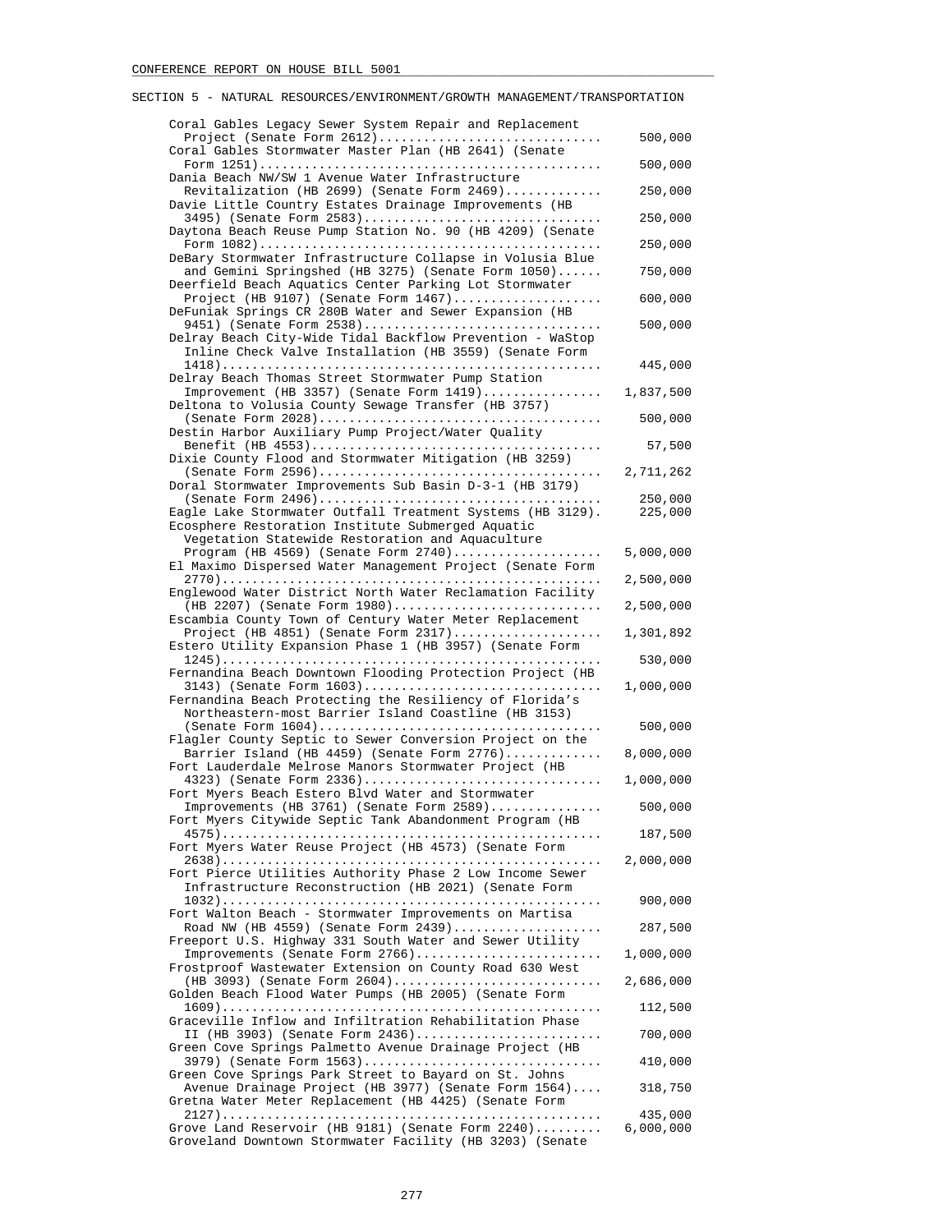| SECTION 5 - NATURAL RESOURCES/ENVIRONMENT/GROWTH MANAGEMENT/TRANSPORTATION                                                                                             |                     |
|------------------------------------------------------------------------------------------------------------------------------------------------------------------------|---------------------|
|                                                                                                                                                                        | 950,000             |
| Groveland Regional Wastewater Treatment Facility Upgrade<br>and Expansion (HB 3199) (Senate Form $1733$ )<br>Gulfport Potable Water Quality & Pressure Improvements    | 750,000             |
| (HB 4377) (Senate Form 1390)                                                                                                                                           | 1,500,000           |
| Haines City Reclaimed Water Recharge & Advanced Treatment<br>Feasibility Project (HB 3795) (Senate Form 2367)<br>Haines City Wastewater Treatment Plant Expansion (HB  | 2,718,475           |
| 3793) (Senate Form 2348)                                                                                                                                               | 3,000,000           |
| Hardee County Phase 8 Regional Wastewater & Potable Water<br>Service Improvements (HB 2863) (Senate Form 2362)<br>Hendry County Port LaBelle Utility System Wastewater | 3,100,000           |
| Collection System (HB 4447) (Senate Form 1134)<br>Hilliard - Oxford Street Force Main Project (HB 3147)                                                                | 600,000             |
| Hilliard - Water Main Extension Project (HB 3479) (Senate                                                                                                              | 609,000             |
| Hobe-St. Lucie Conservancy Water Control District Unit 3                                                                                                               | 2,115,000           |
| Water Control Structure Enhancement (HB 3617)<br>Holmes Beach Flood Mitigation Improvements (HB 2527)                                                                  | 40,000              |
| Homosassa River Restoration Project (HB 4955) (Senate                                                                                                                  | 2,000,000           |
| Horseshoe Beach Drinking Water Improvements (HB 2569)                                                                                                                  | 10,000,000          |
|                                                                                                                                                                        | 350,000             |
| Hypoluxo Septic-To-Sewer Conversion (HB 3325) (Senate<br>Indian River County Hobart Water Treatment Plant                                                              | 359,375             |
| Supervisory Control and Data Acquisition System Upgrade<br>(HB 9175) (Senate Form 1402)                                                                                | 402,725             |
| Indian River County Ixora Park Sewer Rehabilitation (HB<br>9177) (Senate Form 1403)                                                                                    | 3,000,000           |
| Indian River Lagoon Seagrass Restoration Project (HB<br>4779) (Senate Form 1395)                                                                                       | 1,400,000           |
| Indiantown Wastewater Infrastructure Improvements (Senate                                                                                                              | 18,000,000          |
| Inglis Regional Septic to Sewer Project (HB 9159) (Senate                                                                                                              | 900,000             |
| Jackson County Road Drainage Mitigation Projects (HB                                                                                                                   |                     |
| 9277) (Senate Form 2597)<br>Jupiter Pennock Industrial Park Stormwater Improvements                                                                                    | 1,500,000<br>75,000 |
| Key Colony Beach Stormwater (HB 2057) (Senate Form 1068)<br>Kings Bay Salt Marsh Restoration Project (Senate Form                                                      | 2,600,000           |
| LaBelle Stormwater, Water and Wastewater Master Plan (HB                                                                                                               | 535,887             |
| 4431) (Senate Form 1246)<br>LaBelle Wastewater Treatment Plant System Improvements                                                                                     | 1,093,000           |
| $(HB 4433)$ (Senate Form 1279)<br>Lake Butler Drinking Water Tank Upgrade (HB 4711) (Senate                                                                            | 3,550,000           |
| Lake Park Lake Shore Drive Drainage Improvements (HB                                                                                                                   | 875,000             |
| 3561) (Senate Form 1286)<br>Lake Worth Beach Parrot Cove Stormwater Resilience (HB                                                                                     | 700,000             |
| 3567) (Senate Form 1413)<br>Lauderdale Lakes Water Quality Improvements & Canal Bank                                                                                   | 450,000             |
| Restoration Stabilization Project (HB 2783) (Senate                                                                                                                    | 399,695             |
| Lauderdale-by-the-Sea Codrington Drive Drainage<br>Improvements Construction (HB 3135) (Senate Form 2689)                                                              | 511,571             |
| Lauderhill Lift Station # 15 Rehabilitation (HB 2855)                                                                                                                  |                     |
| Lauderhill Lime Hill Water Main Replacement (HB 2857)                                                                                                                  | 431,000<br>271,000  |
| Lehigh Acres Municipal Improvement District                                                                                                                            |                     |
| Caloosahatchee River & Estuaries Storage & Treatment<br>Phase III (HB $4435$ ) (Senate Form $1210)$                                                                    | 4,060,000           |
| Leon County Fred George Wetland Restoration (HB 2401)                                                                                                                  | 400,000             |
| Liberty County Estiffanulga Bank Stabilization (HB 9365)                                                                                                               | 750,000             |
| Longboat Key Subaqueous Force Main (HB 2731) (Senate Form                                                                                                              | 800,000             |
| Lykes Regional Water Solutions Turkey Branch Water<br>Storage and Treatment (HB 4741)                                                                                  | 1,250,000           |
| Lynn Haven Wastewater Treatment Plant Headworks Expansion<br>(HB 9081) (Senate Form 2807)                                                                              | 1,670,000           |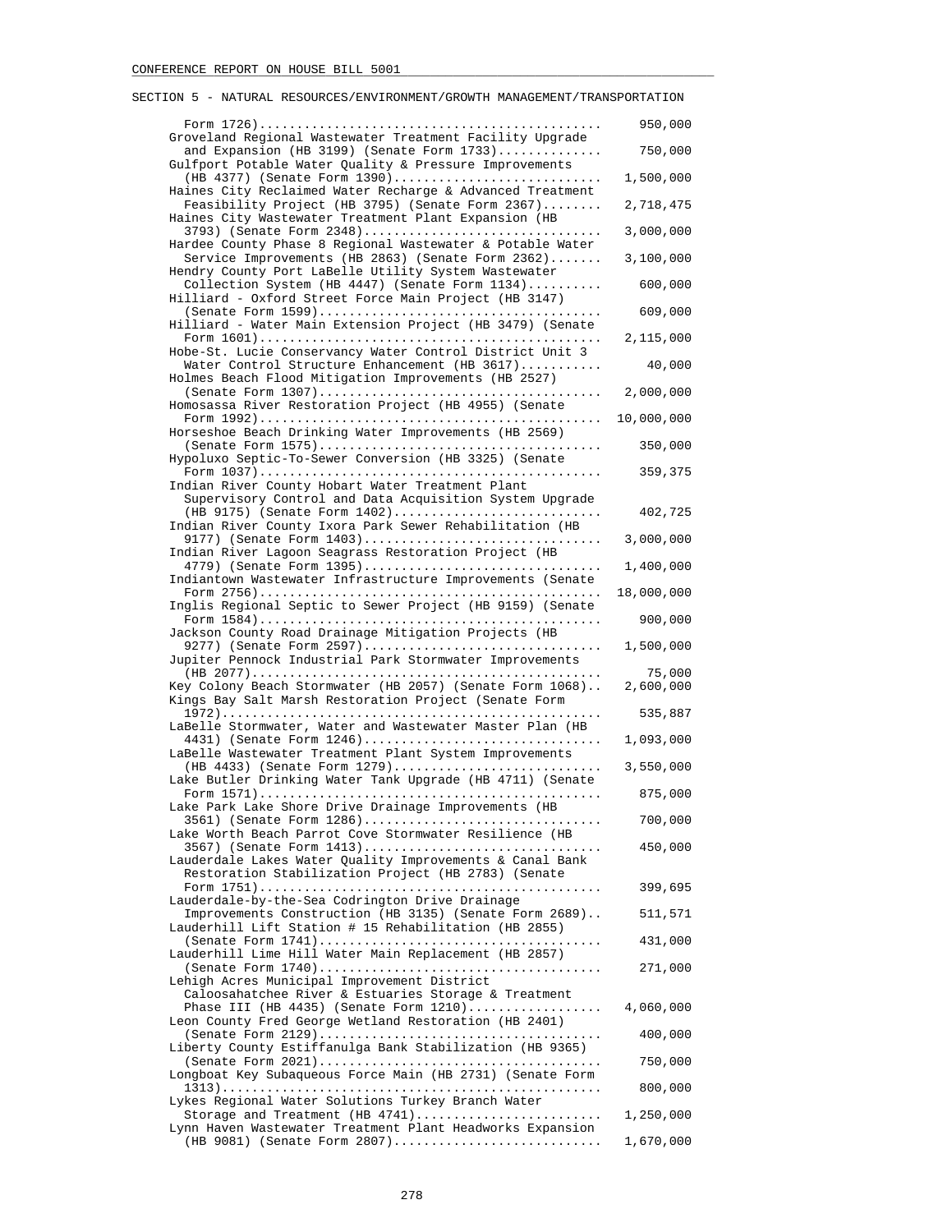| Madeira Beach John's Pass North Shoreline Dredging (HB                                                             |                      |
|--------------------------------------------------------------------------------------------------------------------|----------------------|
| 3501) (Senate Form 1289)<br>Mangonia Park Septic to Sewer Conversion (HB 4083)                                     | 1,556,000            |
|                                                                                                                    | 1,500,000            |
| Marco Island Canal Flushing Improvement Project San Marco<br>Road at South Seas Court (HB 3871) (Senate Form 1225) | 416,745              |
| Marco Island South Water Treatment Plant West High<br>Service Pump Station (HB 2775) (Senate Form 1226)            | 1,500,000            |
| Margate Stormwater Infrastructure and Canal Embankment<br>Restoration (HB 2235) (Senate Form $1036)$               | 500,000              |
| Marianna Market Street Water and Wastewater Upgrades (HB<br>3913) (Senate Form 2433)                               | 990,000              |
| Martin County Cypress Creek Floodplain Restoration                                                                 |                      |
| Martin County Seven J's Sewer Project (Senate Form 2068)                                                           | 750,000<br>2,000,000 |
| Mary Esther Infrastructure Improvements (HB 4561) (Senate                                                          | 1,000,000            |
| Medley NW 78th St & NW 77th St Water Distribution System<br>Upgrades (HB 3301) (Senate Form $1665)$                | 500,000              |
| Melbourne Spring Creek Water Quality Project (HB 2187)                                                             |                      |
| Miami East Auburndale Drainage & Flooding Mitigation (HB                                                           | 1,300,000            |
| 4177) (Senate Form 1449)<br>Miami East Flagami Flood Mitigation, Stormwater and                                    | 1,500,000            |
| Drainage Improvements (HB 3741) (Senate Form 1237)                                                                 | 3,000,000            |
| Miami Fairlawn Community Storm Water & Drainage (District<br>4) (HB 3743) (Senate Form 1450)                       | 800,000              |
| Miami Kinloch Flooding Mitigation and Road Reconstruction<br>$(HB 3745)$ (Senate Form 1351)                        | 2,269,619            |
| Miami Lakes Canal Bank Stabilization Phase III Project<br>$(HB 3507)$ (Senate Form 1328)                           | 1,000,000            |
| Miami Localized Flooding Improvements District 3 (HB<br>3547) (Senate Form 2611)                                   |                      |
| Miami Pump Stations Upgrade District 3 (HB 3217) (Senate                                                           | 1,052,000            |
| Miami Shores Village NE 104th Street Drainage Project (HB                                                          | 2,500,000            |
| 9135) (Senate Form 2031)<br>Miami Springs Erosion Control and Stabilization of                                     | 320,000              |
| Drainage (HB 2847) (Senate Form $1233)$<br>Miami Springs Hook Square Pump House Replacement (HB                    | 2,000,000            |
| 2845) (Senate Form 1326)                                                                                           | 750,000              |
| Miami Springs South Drive Road and Stormwater<br>Improvements (HB 2813) (Senate Form $1071$ )                      | 2,000,000            |
| Miami Tidal Valves and Flood Improvements District 3 (HB<br>3545) (Senate Form 2610)                               | 100,000              |
| Miami-Dade County Model Lands North Canal Everglades<br>Wetland Restoration Project (HB 2627) (Senate Form 1244)   | 300,000              |
| Milton North Santa Rosa Regional Water Reclamation                                                                 |                      |
| Facility (HB 4855) (Senate Form $2619)$<br>Miramar Historic Miramar Drainage Improvements Phase V                  | 500,000              |
| (HB 2485) (Senate Form 1220)<br>Monticello Water Loss/Water Conservation Project (HB                               | 500,000              |
| 9339) (Senate Form 1819)<br>Moore Haven Caloosahatchee River Area Water Quality                                    | 250,000              |
| Stormwater Improvements (HB 4761) (Senate Form 2359)                                                               | 934,960              |
| Mount Dora Hilltop Drainage Improvements for Flood<br>Mitigation (HB 2497) (Senate Form 1732)                      | 207,671              |
| Naples Bay Red Tide/Septic Tank Mitigation (HB 3435)                                                               | 500,000              |
| Naples Gulf of Mexico Beach Stormwater Outfall Pipe<br>Removal & Water Quality Project (HB 3437) (Senate Form      |                      |
|                                                                                                                    | 5,000,000            |
| Naples Stormwater Lake Restoration Improvements (HB 4387)                                                          | 1,500,000            |
| Nassau County American Beach Well and Septic Phase Out<br>$(HB 3051)$ (Senate Form 1594)                           | 1,850,000            |
| Newberry Regional Advanced Wastewater Treatment Facility<br>Upgrade (HB 3181) (Senate Form $2292)$                 | 2,500,000            |
| North Bay Village Stormwater Inlet Filter Installation<br>$(HB 4385)$ (Senate Form 1757)                           | 150,000              |
| North Bay Village Wastewater Pump Station Improvements                                                             |                      |
| (HB 4383) (Senate Form 1758)<br>North Lauderdale C-14 Pump Station (HB 2853) (Senate Form                          | 500,000              |
| North Miami Septic Tank to Sanitary Sewer Conversion (HB                                                           | 500,000              |
| 4611) (Senate Form 1968)<br>North Palm Beach Stormwater Master Plan (HB 3167) (Senate                              | 500,000              |
|                                                                                                                    |                      |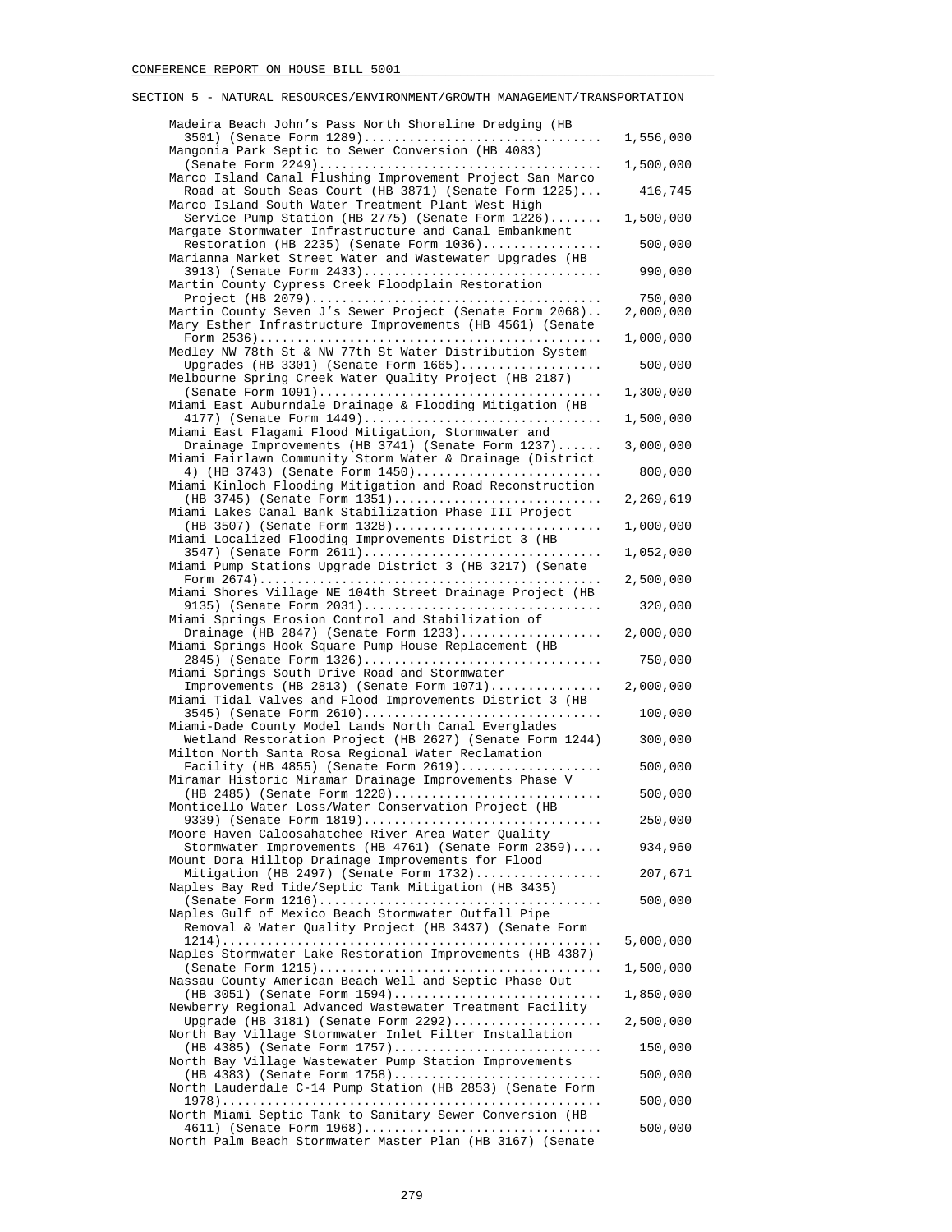#### Form 2353).............................................. 150,000 Oak Hill Septic to Sewer (HB 3467) (Senate Form 2027)..... Oakland South Lake Apopka Initiative Alternative Water Project (HB 3655) (Senate Form 2762).................... 2,000,000 Ocala Lower Floridan Aquifer Conversion Phase IV (HB 2781) (Senate Form 2093)................................ 1,992,800 Ocala Sewer Ex-Filtration Project (HB 2779) (Senate Form 2092)................................................... 500,000 Okaloosa County Overbrook Area Flooding (HB 3701) (Senate Form 2650).............................................. 750,000 Okaloosa County Water & Sewer - Florosa Potable Water Elevated Storage Tank (HB 4881) (Senate Form 2673)...... 1,500,000 Okeechobee County Regional Stormwater Treatment Area (HB 4443) (Senate Form 1882)................................ 1,800,000 Okeechobee County Utility Authority Treasure Island Septic to Sewer Infrastructure (HB 4765) (Senate Form 2346)................................................... 3,500,000 Okeechobee Taylor Creek SE 8th Avenue Stormwater Conveyance Improvements Phase 2 (HB 4759) (Senate Form 2345)................................................... 240,000 Oldsmar State Street Drainage Ditch Improvements (HB 2837) (Senate Form 1280)................................ 1,000,000 Ormond Beach Reclaimed Water Storage Tank (HB 2273) (Senate Form 1533)...................................... 200,000 Ormond Beach Reclaimed Water Transmission Line (HB 2271) (Senate Form 1534)...................................... 650,000 Ormond Beach Septic Tank Conversion (HB 2277) (Senate Form 1535).............................................. 532,000 Ormond Beach Ultraviolet Disinfection Conversion (HB 2275) (Senate Form 1536)................................ 1,500,000 Osceola County North Lake Tohopekaliga Restoration and Water Quality Study (HB 2727) (Senate Form 1451)........ 400,000 Oviedo Percolation Pond Decommissioning Phase 1 Tank Demo/Construction (HB 2415) (Senate Form 1223).......... 500,000 Palatka Sewer Main and Manhole Improvements (HB 4805) (Senate Form 2407)...................................... 2,015,531 Palm Bay Turkey Creek Water Quality Baffle Box Projects (HB 2823) (Senate Form 1504)............................ 1,200,000 Palm Beach County Loxahatchee River Battlefield Park Culvert Replacement Project (HB 2281)................... 125,000 Palm Beach Gardens Stormwater System Improvements (HB 2289) (Senate Form 1073)................................ 500,000 Palmetto Bay Sub-Basin 43 Construction (HB  $4027)$ ......... Palmetto Bay Sub-Basin 57/96 Construction (HB 4029) (Senate Form 2613)...................................... 2,670,000 Panama City Beach Laguna Beach Septic to Sewer Program (HB 9065) (Senate Form 2225)............................ 3,000,000 Panama City Kings Bayou/Pretty Bayou Sewer and Water System Expansion Phase II-B (HB 9089) (Senate Form 2459) 3,500,000 Panama City Stormwater Management Study - Southern Area (HB 9085) (Senate Form 2460)............................ 2,000,000 Pasco County Green Key Drainage Improvements (HB 3161) (Senate Form 1283)...................................... 2,000,000 Peace River Reservoir No. 3 Wetland Mitigation (HB 9117) (Senate Form 1982)...................................... 2,000,000 Pembroke Pines Senator Howard C. Forman Human Services Campus Utilities Improvements/Connections (HB 2675)(Senate Form 2724)................................. 1,236,792 Pigeon Key Wastewater & Irrigation Upgrades (HB 3849) (Senate Form 1617)...................................... 795,001 Pinecrest Stormwater Improvements (HB 4041) (Senate Form 1321)................................................... 500,000 Pinecrest Water Line Extension Project (HB 4639) (Senate Form 1560).............................................. 3,900,000 Pinellas County North Pinellas Stormwater Improvements (HB 4505) (Senate Form 2003)............................ 9,500,000 Plant City McIntosh Preserve Integrated Water Park (HB 3415) (Senate Form 1697)................................ 5,000,000 Plantation - Breezeswept Park Estates Water Main Replacement Phase D (HB 4361) (Senate Form 1105)........ 800,000<br>blk Regional Water Cooperative Heartland Headwaters...... 20,000,000 Polk Regional Water Cooperative Heartland Headwaters...... Port Orange Sewer System Rehabilitation Pipelining (HB 2407) (Senate Form 1090)................................ 750,000 Port St. Lucie Southern Grove Jobs Corridor Water Main Project (HB 2391) (Senate Form 2264).................... 1,774,150 Port St. Lucie St Lucie River/C-23 Water Quality

SECTION 5 - NATURAL RESOURCES/ENVIRONMENT/GROWTH MANAGEMENT/TRANSPORTATION

Restoration Project Area 7A Design (HB 2389) (Senate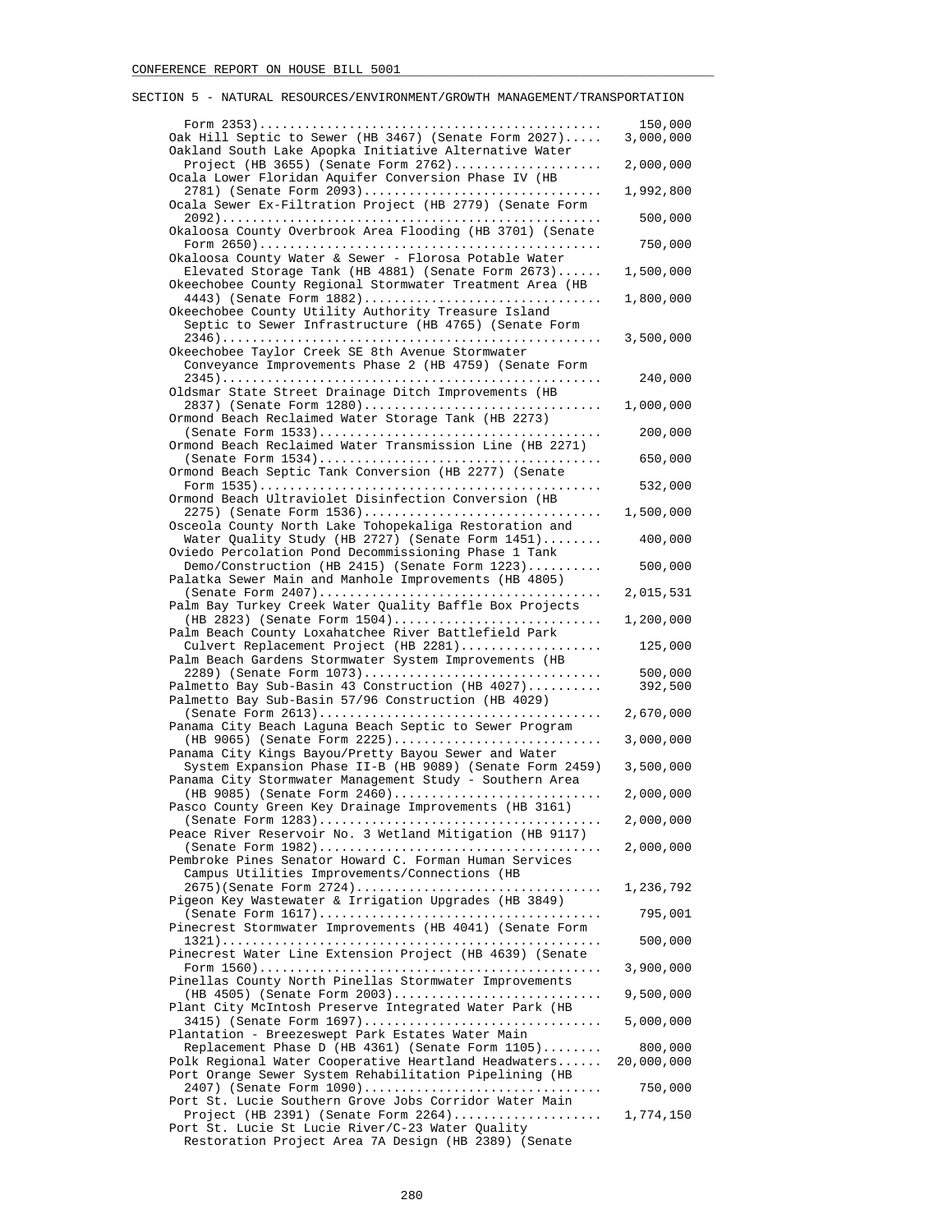#### Form 2263).............................................. 416,875 Putnam County - Northern Putnam Drainage (HB 4797) (Senate Form 2105)...................................... 2,000,000 Putnam County - South Putnam Drainage (HB 4791) (Senate Form 2107).............................................. 560,000 Riviera Beach Rehabilitation of Existing Wells and Construction of New Wells (HB 9035) (Senate Form 2355).. 500,000 Riviera Beach Utility Special District Essential Lift Station Rehabilitation (HB 9163) (Senate Form 2404)..... 500,000 Riviera Beach Utility Special District Water Treatment Plant (HB 9165) (Senate Form 2250)...................... 500,000 San Antonio Sewer Extension (Senate Form  $2315)$ ........... San Antonio Stormwater Management (Senate Form 1974)...... 600,000 Sanford Nutrient Reduction at Lake Jesup and Lake Monroe (HB 3533) (Senate Form 1432)............................ 750,000 Sanibel - Sanibel Slough Dredging and Muck Removal (HB 2723) (Senate Form 2584)................................ 100,000 Sanibel - Wulfert Reclaimed Water Auxiliary Supply Tank (HB 2721) (Senate Form 2585)............................ 400,000 Santa Rosa County East Bay Boulevard Culvert Upgrades (HB 4873) (Senate Form 2525)................................ 300,000 Santa Rosa County Pine Blossom Road Drainage Study (HB 4875) (Senate Form 2527)................................ 100,000 Sarasota County Knights Trail Utility and Broadband Improvements (HB 2735) (Senate Form 1950)................. 1,000,000<br>:ott Dispersed Water Project (HB 9185) (Senate Form 2239) 1,035,000 Scott Dispersed Water Project (HB 9185) (Senate Form 2239) Seminole County Little Wekiva River Ongoing Maintenance (HB 4275) (Senate Form 2657)............................ 500,000 Smart Stormwater Management to Improve Florida Water Quality and Prevent Flooding (HB 4011) (Senate Form 2461)................................................... 250,000 South Daytona Harborside Stormwater Pond Stationary Pump (HB 4207) (Senate Form 1247)............................ 100,000 South Indian River Water Control District Canal C Realignment (HB 2279)................................... 312,500 Southwest Ranches Green Meadows Drainage Improvements along SW 164th Terrace (HB 2169) (Senate Form 1108)..... 793,166 Southwest Ranches SW 54th Place Drainage Extension to Ivanhoe Canal (HB 2173) (Senate Form 1110).............. 409,422 Southwest Ranches SW 63rd Street and SW 185th Way Drainage Improvement (HB 2171) (Senate Form 1109)....... 479,306 St. Augustine Beach Flood Reduction - 7th, 8th and 9th Street Drainage (HB 4677) (Senate Form 1544)............ 90,000 St. Augustine Beach Resiliency and Flood Protection - Magnolia Dunes/Atlantic Oaks Circle (HB 4675) (Senate Form 1545).............................................. 1,200,000 St. Augustine West Augustine Septic to Sewer (HB 4681) (Senate Form 1549)...................................... 2,000,000 Starke Wastewater Collection System Rehabilitation (HB 4701) (Senate Form 1583)................................ 750,000 Starke Wastewater Treatment Equalization Tanks Improvement (HB 4705) (Senate Form 1588)................ 1,000,000 Stuart Alternative Water Supply Phase IV (HB 2039) (Senate Form 1033)...................................... 500,000 Sunny Isles Beach Central Island Drainage Project (HB 3209) (Senate Form 1743)................................ 400,000 Sweetwater North Drainage Improvements (HB 2683) (Senate Form 1146).............................................. 500,000 Tampa - Purity Springs Restoration (HB 3833) (Senate Form 1764)................................................... 96,000 Tampa Bay Watch Citizen Science Monitoring Project (Senate Form 2269)...................................... 250,000 Tampa Ditch Rehabilitation Projects (HB 3265) (Senate Form 1906).............................................. 1,000,000 Tampa Water Quality Treatment Pilot for PURE (Purify Usable Resources for the Environment) (HB 4821) (Senate Form 1763).............................................. 1,000,000 Tarpon Springs Mango Street Safety and Drainage Improvements (HB 9051) (Senate Form 1790)............... 925,000 Tarpon Springs MLK/South Spring Blvd. Flooding Abatement & Intersection Safety Improvements (HB 9053) (Senate Form 1804).............................................. 673,619 Tierra Verde Community Association Grand Canal Dredge (HB 3117)................................................... 585,000 Titusville Osprey Water Reclamation Plant Nutrient Removal Upgrade (HB 4159) (Senate Form 2746)............ 500,000

SECTION 5 - NATURAL RESOURCES/ENVIRONMENT/GROWTH MANAGEMENT/TRANSPORTATION

Treasure Island Reconstruction of Wastewater Master Pump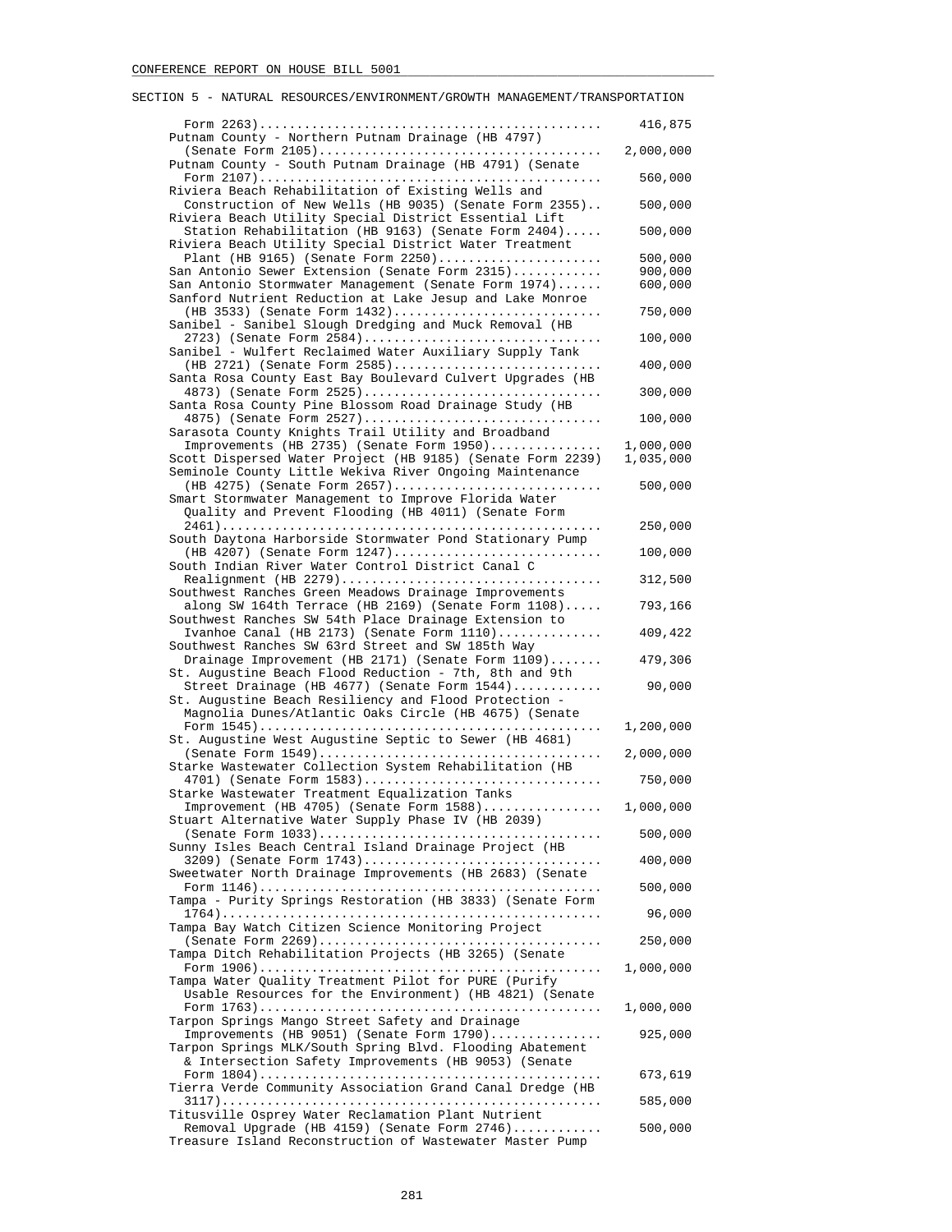| SECTION 5 - NATURAL RESOURCES/ENVIRONMENT/GROWTH MANAGEMENT/TRANSPORTATION                                                                                                                                                            |               |
|---------------------------------------------------------------------------------------------------------------------------------------------------------------------------------------------------------------------------------------|---------------|
| Station (HB 2987) (Senate Form $1035)$<br>Treasure Island Wastewater Collection System Lining (HB                                                                                                                                     | 1,500,000     |
| 2989) (Senate Form 1034)<br>Tsala Apopka Chain of Lakes Restoration Project (HB 4953)                                                                                                                                                 | 1,050,000     |
|                                                                                                                                                                                                                                       | 4,248,000     |
| Umatilla Critical Need Water System & Fire Flow<br>Improvements (HB 3197) (Senate Form 1723)                                                                                                                                          | 795,000       |
| Venice Water Treatment Plant 2nd Stage Membrane Phase 1<br>(HB 2605) (Senate Form 1917)<br>Vernon Wastewater Treatment Plant Improvements (HB 3939)                                                                                   | 850,000       |
| Virginia Gardens Central Drainage Improvements (HB 2815)                                                                                                                                                                              | 1,075,000     |
| Virginia Gardens Municipal Complex Drainage Improvements                                                                                                                                                                              | 850,000       |
| $(HB 2811)$ (Senate Form 1327)<br>Volusia County Spruce Creek Dangerous Navigation Hazard                                                                                                                                             | 915,000       |
| Dredging Project (HB 4231) (Senate Form 2029)<br>Wauchula Service Area 3 Waterlines Replacement (HB 2151)                                                                                                                             | 545,000       |
| Wauchula Southwest Area Elevated Water Tower with                                                                                                                                                                                     | 2,040,162     |
| Transmission Lines (HB 2153) (Senate Form 2361)<br>West Melbourne Flood Risk Reduction (HB 2091) (Senate                                                                                                                              | 8,212,789     |
| West Miami Phase III Potable Water Replacement Project<br>$(HB 9043)$ (Senate Form 2019)<br>Winter Park Nicolet Pond Stormwater Treatment Project (HB<br>2531) (Senate Form 1752)<br>Zephyrhills Kossik Road and Fort King Road Sewer | 460,000       |
|                                                                                                                                                                                                                                       | 2,000,000     |
|                                                                                                                                                                                                                                       | 150,000       |
| Main/Water Main Extension (HB 2615) (Senate Form 1878) 3,500,000<br>Zolfo Springs Sewer Biosolids and Pivot (Senate Form 2349)                                                                                                        | 190,000       |
| 1666<br>GRANTS AND AIDS TO LOCAL GOVERNMENTS AND<br>NONSTATE ENTITIES - FIXED CAPITAL OUTLAY<br>GRANTS AND AID - NON-POINT SOURCE (NPS)<br>MANAGEMENT PLANNING GRANTS<br>FROM LAND ACQUISITION TRUST FUND                             | 5,000,000     |
| 1667<br>GRANTS AND AIDS TO LOCAL GOVERNMENTS AND                                                                                                                                                                                      |               |
| NONSTATE ENTITIES - FIXED CAPITAL OUTLAY<br>DRINKING WATER FACILITY CONSTRUCTION -                                                                                                                                                    |               |
| STATE REVOLVING LOAN<br>FROM GENERAL REVENUE FUND<br>14,238,897<br>FROM DRINKING WATER REVOLVING LOAN                                                                                                                                 |               |
| TRUST FUND<br>the contract of the contract of the contract of                                                                                                                                                                         | 188, 370, 575 |

 From the funds in Specific Appropriation 1667, \$5,296,897 in nonrecurring funds from the General Revenue Fund and \$64,182,596 in nonrecurring funds from the Drinking Water Revolving Loan Trust Fund shall be placed in reserve. The department is authorized to submit budget amendments to request the release of funds pursuant to chapter 216, Florida Statutes, upon receipt of an approved grant award.

| 1668 | GRANTS AND AIDS TO LOCAL GOVERNMENTS AND   |            |             |
|------|--------------------------------------------|------------|-------------|
|      | NONSTATE ENTITIES - FIXED CAPITAL OUTLAY   |            |             |
|      | WASTEWATER TREATMENT FACILITY CONSTRUCTION |            |             |
|      | FROM GENERAL REVENUE FUND                  | 15,403,617 |             |
|      | FROM WASTEWATER TREATMENT AND              |            |             |
|      | STORMWATER MANAGEMENT REVOLVING            |            |             |
|      | LOAN TRUST FUND                            |            | 249,425,513 |
|      |                                            |            |             |

 From the funds in Specific Appropriation 1668, \$4,677,017 in nonrecurring funds from the General Revenue Fund and \$53,679,047 in nonrecurring funds from the Wastewater Treatment and Stormwater Management Revolving Loan Trust Fund shall be placed in reserve. The department is authorized to submit budget amendments to request the release of funds pursuant to chapter 216, Florida Statutes, upon receipt of an approved grant award.

 1668A GRANTS AND AIDS TO LOCAL GOVERNMENTS AND NONSTATE ENTITIES - FIXED CAPITAL OUTLAY FLORIDA KEYS AQUEDUCT AUTHORITY CRITICAL WATER TRANSMISSION MAIN REPLACEMENT FROM GENERAL REVENUE FUND . . . . . 20,000,000

 From the funds in Specific Appropriation 1668A, \$20,000,000 in nonrecurring funds from the General Revenue Fund is provided for the Florida Keys Aqueduct Authority Critical Water Transmission Main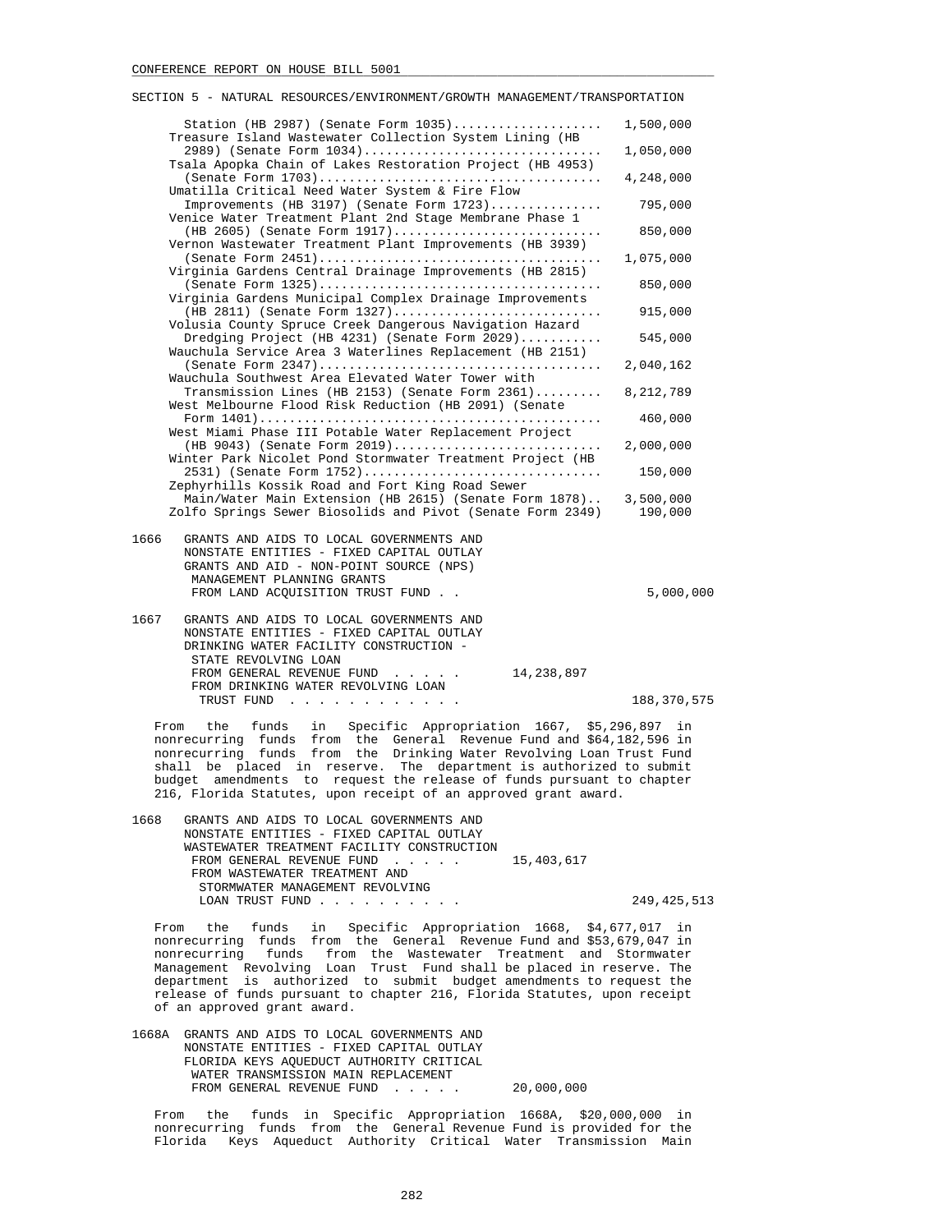Replacement (HB 3227)(Senate Form 1618).

 1668B GRANTS AND AIDS TO LOCAL GOVERNMENTS AND NONSTATE ENTITIES - FIXED CAPITAL OUTLAY DADE CITY WASTEWATER TREATMENT PLANT RELOCATION/UPGRADE AND TRANSMISSION **FORCEMAIN** FROM GENERAL REVENUE FUND . . . . . 39,725,000

 From the funds in Specific Appropriation 1668B, \$39,725,000 in nonrecurring funds from the General Revenue Fund is provided for the Dade City Wastewater Treatment Plant Relocation/Upgrade and Transmission Forcemain (HB 2623)(Senate Form 2717).

 1669 GRANTS AND AIDS TO LOCAL GOVERNMENTS AND NONSTATE ENTITIES - FIXED CAPITAL OUTLAY GRANTS AND AIDS - FLORIDA KEYS AREA OF CRITICAL STATE CONCERN FROM GENERAL REVENUE FUND . . . . . 20,000,000

 The nonrecurring funds in Specific Appropriation 1669 are provided to the Department of Environmental Protection for the purpose of entering into financial assistance agreements with local governments located in the Florida Keys Area of Critical State Concern or the City of Key West Area of Critical State Concern, to be distributed in accordance with the existing interlocal agreement among the Village of Islamorada, the Key Largo Wastewater Treatment District, the City of Marathon, the Monroe County/Florida Keys Aqueduct Authority, the City of Key West, and Key Colony Beach, to finance or refinance the cost of constructing sewage collection, treatment, and disposal facilities, building projects that protect, restore, or enhance nearshore water quality and fisheries, such as stormwater or canal restoration projects and projects to protect water resources available to the Florida Keys, or for the purpose of land acquisition within the Florida Keys Area of Critical Concern as authorized pursuant to section 259.045, Florida Statutes, with increased priority given these acquisitions that achieve a combination of conservation goals, including protecting Florida's water resources and natural groundwater recharge.

 1670 GRANTS AND AIDS TO LOCAL GOVERNMENTS AND NONSTATE ENTITIES - FIXED CAPITAL OUTLAY SMALL COUNTY WASTEWATER TREATMENT GRANTS FROM GENERAL REVENUE FUND . . . . . 1,000,000 FROM FEDERAL GRANTS TRUST FUND . . . 11,000,000

 From the funds in Specific Appropriation 1670, \$1,000,000 in nonrecurring funds from the General Revenue Fund is provided to publicly owned utilities to remove sand and grit from wastewater treatment plants with daily flow less than 3 MGD and associated collection systems that must remain in operation during cleaning to avoid the discharge of untreated wastewater. The department shall coordinate the selection and administration of projects. Funds shall be distributed on a first-come, first-serve basis and require a local match of at least 50 percent, with the exception that the local match shall be waived by the department if: 1) the public utility is located in a Rural Area of Opportunity pursuant to section 288.0656, Florida Statutes; 2) the public utility is located in a county that has a poverty level equal to or greater than 20 percent as defined by the most recent federal census; or, 3) the public utility is located in and wholly serves a municipality that has a poverty level equal to or greater than 25 percent as qualified by the municipality and such qualification is accepted by the department (Senate Form 2757).

 1670A GRANTS AND AIDS TO LOCAL GOVERNMENTS AND NONSTATE ENTITIES - FIXED CAPITAL OUTLAY GRANTS AND AIDS - SMALL AND DISADVANTAGED COMMUNITIES (SDC) WATER INFRASTRUCTURE IMPROVEMENTS FROM FEDERAL GRANTS TRUST FUND . . .  $34,650,000$ 

 The funds in Specific Appropriation 1670A are provided for assistance to small and disadvantaged communities. These funds shall be placed in reserve. The department is authorized to submit budget amendments to request the release of funds pursuant to chapter 216, Florida Statutes, upon receipt of an approved grant award.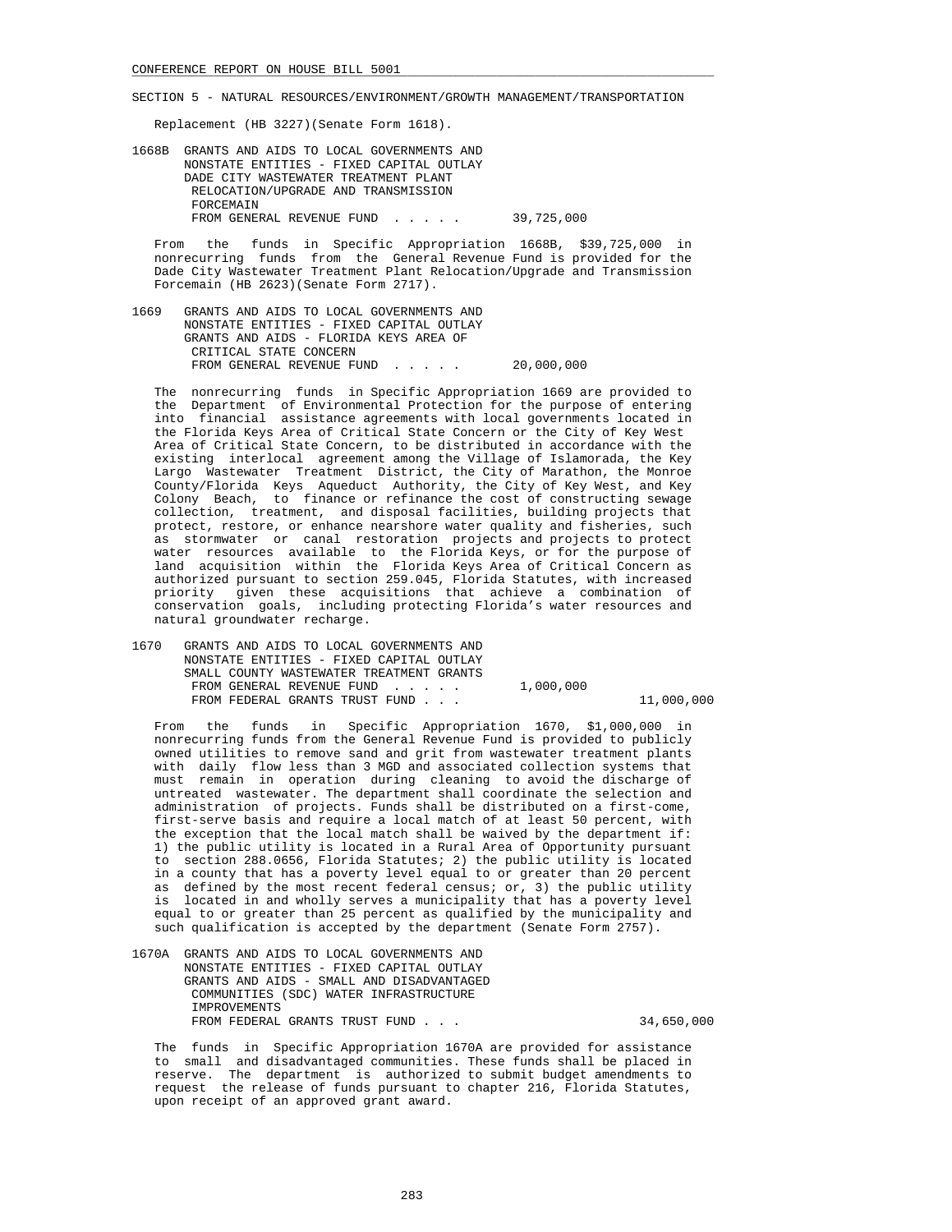1670B GRANTS AND AIDS TO LOCAL GOVERNMENTS AND NONSTATE ENTITIES - FIXED CAPITAL OUTLAY GRANTS AND AID - SEPTIC UPGRADE INCENTIVE PROGRAM FROM LAND ACQUISITION TRUST FUND . .  $10,000,000$ 

 The funds in Specific Appropriation 1670B are provided to the Department of Environmental Protection for the Septic Upgrade Incentive Program to incentivize homeowners in Priority Focus Areas to upgrade their septic system to include nitrogen reducing enhancements.

 1671 GRANTS AND AIDS TO LOCAL GOVERNMENTS AND NONSTATE ENTITIES - FIXED CAPITAL OUTLAY GRANTS AND AID - WASTEWATER GRANT PROGRAM FROM WATER PROTECTION AND SUSTAINABILITY PROGRAM TRUST FUND . 125,000,000

 Funds in Specific Appropriation 1671 from the Water Protection and Sustainability Program Trust Fund are provided for the wastewater grant program as established in section 403.0673, Florida Statutes.

 1672 GRANTS AND AIDS TO LOCAL GOVERNMENTS AND NONSTATE ENTITIES - FIXED CAPITAL OUTLAY GRANTS AND AIDS - STATE REVOLVING LOAN PROGRAM ASSISTANCE FROM FEDERAL GRANTS TRUST FUND . . . 2,082,000

 1672A GRANTS AND AIDS TO LOCAL GOVERNMENTS AND NONSTATE ENTITIES - FIXED CAPITAL OUTLAY DRINKING WATER - LEAD RESTORATION FROM DRINKING WATER REVOLVING LOAN TRUST FUND . . . . . . . . . . . . 111,306,000

 The funds in Specific Appropriation 1672A are provided for lead service line replacement and associated activities related to identification, planning, design and removal. These funds shall be placed in reserve. The department is authorized to submit budget amendments to request the release of funds pursuant to chapter 216, Florida Statutes, upon receipt of an approved grant award.

 1672B GRANTS AND AIDS TO LOCAL GOVERNMENTS AND NONSTATE ENTITIES - FIXED CAPITAL OUTLAY DRINKING WATER - EMERGING CONTAMINANTS FROM DRINKING WATER REVOLVING LOAN TRUST FUND . . . . . . . . . . . . 29,682,000

 The funds in Specific Appropriation 1672B are provided for the testing and remediation of any pollutant that is a perfluoroalkyl or polyfluoroalkyl substance (PFAS) or any pollutant identified by the Environmental Protection Agency Administrator as a contaminant of emerging concern. These funds shall be placed in reserve. The department is authorized to submit budget amendments to request the release of funds pursuant to chapter 216, Florida Statutes, upon receipt of an approved grant award.

 1672C GRANTS AND AIDS TO LOCAL GOVERNMENTS AND NONSTATE ENTITIES - FIXED CAPITAL OUTLAY WASTEWATER - EMERGING CONTAMINANTS FROM WASTEWATER TREATMENT AND STORMWATER MANAGEMENT REVOLVING LOAN TRUST FUND . . . . . . . . . . 3,180,000

 The funds in Specific Appropriation 1672C are provided for the testing and remediation of any pollutant that is a perfluoroalkyl or polyfluoroalkyl substance (PFAS) or any pollutant identified by the Environmental Protection Agency Administrator as a contaminant of emerging concern. These funds shall be placed in reserve. The department is authorized to submit budget amendments to request the release of funds pursuant to chapter 216, Florida Statutes, upon receipt of an approved grant award.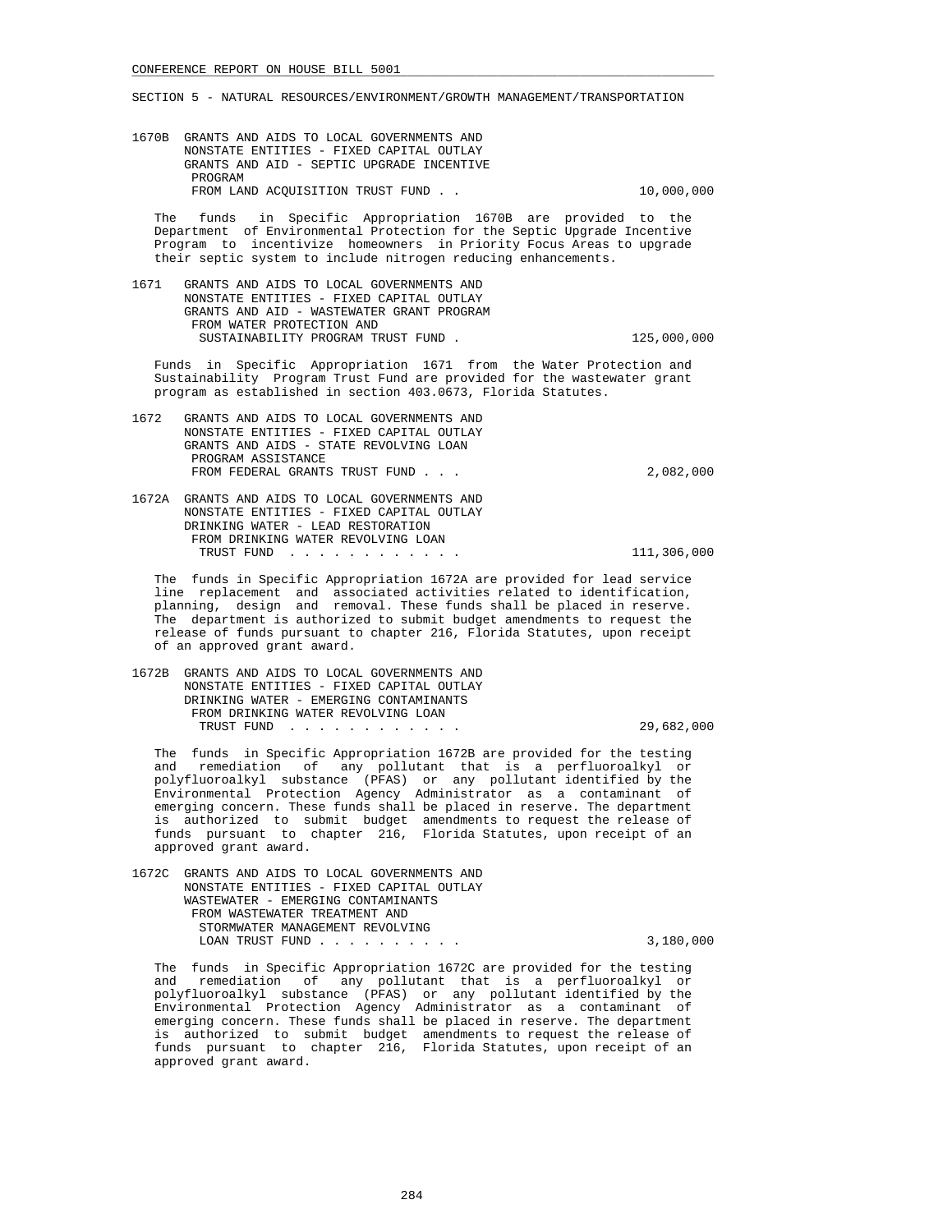|                                                                                                                                                                                                                                                                                                                                                                                                                                                                                              | TOTAL: WATER RESTORATION ASSISTANCE<br>FROM GENERAL REVENUE FUND<br>FROM TRUST FUNDS                                                       | 510,347,897 | 848, 346, 439        |
|----------------------------------------------------------------------------------------------------------------------------------------------------------------------------------------------------------------------------------------------------------------------------------------------------------------------------------------------------------------------------------------------------------------------------------------------------------------------------------------------|--------------------------------------------------------------------------------------------------------------------------------------------|-------------|----------------------|
|                                                                                                                                                                                                                                                                                                                                                                                                                                                                                              | TOTAL POSITIONS<br>TOTAL ALL FUNDS                                                                                                         | 89.00       | 1,358,694,336        |
|                                                                                                                                                                                                                                                                                                                                                                                                                                                                                              | PROGRAM: ENVIRONMENTAL ASSESSMENT AND RESTORATION                                                                                          |             |                      |
|                                                                                                                                                                                                                                                                                                                                                                                                                                                                                              | WATER SCIENCE AND LABORATORY SERVICES                                                                                                      |             |                      |
|                                                                                                                                                                                                                                                                                                                                                                                                                                                                                              | APPROVED SALARY RATE<br>9,733,049                                                                                                          |             |                      |
| 1673                                                                                                                                                                                                                                                                                                                                                                                                                                                                                         | SALARIES AND BENEFITS POSITIONS<br>FROM FEDERAL GRANTS TRUST FUND<br>FROM INTERNAL IMPROVEMENT TRUST                                       | 199.00      | 3,271,346            |
|                                                                                                                                                                                                                                                                                                                                                                                                                                                                                              | FUND<br>FROM LAND ACQUISITION TRUST FUND<br>FROM WATER QUALITY ASSURANCE TRUST                                                             |             | 118,026<br>7,634,600 |
|                                                                                                                                                                                                                                                                                                                                                                                                                                                                                              |                                                                                                                                            |             | 3,266,262            |
| 1674                                                                                                                                                                                                                                                                                                                                                                                                                                                                                         | OTHER PERSONAL SERVICES<br>FROM INTERNAL IMPROVEMENT TRUST<br>FUND $\cdots$                                                                |             | 7,197                |
|                                                                                                                                                                                                                                                                                                                                                                                                                                                                                              | FROM LAND ACQUISITION TRUST FUND<br>FROM WATER QUALITY ASSURANCE TRUST                                                                     |             | 94,215               |
|                                                                                                                                                                                                                                                                                                                                                                                                                                                                                              |                                                                                                                                            |             | 223,108              |
| 1675                                                                                                                                                                                                                                                                                                                                                                                                                                                                                         | EXPENSES<br>FROM FEDERAL GRANTS TRUST FUND                                                                                                 |             | 211,828              |
|                                                                                                                                                                                                                                                                                                                                                                                                                                                                                              | FROM LAND ACOUISITION TRUST FUND.<br>FROM SOLID WASTE MANAGEMENT TRUST                                                                     |             | 1,576,091            |
|                                                                                                                                                                                                                                                                                                                                                                                                                                                                                              | $FUND$<br>FROM WATER QUALITY ASSURANCE TRUST                                                                                               |             | 92,774               |
|                                                                                                                                                                                                                                                                                                                                                                                                                                                                                              | FUND $\cdots$                                                                                                                              |             | 459,467              |
| 1676                                                                                                                                                                                                                                                                                                                                                                                                                                                                                         | OPERATING CAPITAL OUTLAY<br>FROM SOLID WASTE MANAGEMENT TRUST                                                                              |             |                      |
|                                                                                                                                                                                                                                                                                                                                                                                                                                                                                              | FUND<br>FROM WATER QUALITY ASSURANCE TRUST<br>FUND $\cdots$                                                                                |             | 66,267<br>132,533    |
|                                                                                                                                                                                                                                                                                                                                                                                                                                                                                              | 1677 FIXED CAPITAL OUTLAY                                                                                                                  |             |                      |
|                                                                                                                                                                                                                                                                                                                                                                                                                                                                                              | TOTAL MAXIMUM DAILY LOADS<br>FROM LAND ACQUISITION TRUST FUND                                                                              |             | 50,000,000           |
| From the funds in Specific Appropriation 1677, the Department of<br>Environmental Protection may include innovative water treatment projects<br>that demonstrate the ability to most rapidly achieve department verified<br>phosphorous and/or nitrogen load reductions consistent with the nutrient<br>load reduction goals and total maximum daily loads established by the<br>department. The department may also provide cost-share funding for<br>innovative nutrient removal projects. |                                                                                                                                            |             |                      |
| 1678                                                                                                                                                                                                                                                                                                                                                                                                                                                                                         | SPECIAL CATEGORIES<br>ACQUISITION OF MOTOR VEHICLES<br>FROM LAND ACQUISITION TRUST FUND                                                    |             | 120,000              |
| 1679                                                                                                                                                                                                                                                                                                                                                                                                                                                                                         | SPECIAL CATEGORIES<br>GROUND WATER QUALITY MONITORING NETWORK<br>FROM WATER QUALITY ASSURANCE TRUST                                        |             | 2,358,059            |
| 1680                                                                                                                                                                                                                                                                                                                                                                                                                                                                                         | ${\tt FUND} \quad . \quad . \quad . \quad . \quad . \quad . \quad . \quad . \quad . \quad . \quad . \quad . \quad .$<br>SPECIAL CATEGORIES |             |                      |
|                                                                                                                                                                                                                                                                                                                                                                                                                                                                                              | WATER MANAGEMENT DISTRICTS LABORATORY<br>SUPPORT<br>FROM GRANTS AND DONATIONS TRUST                                                        |             |                      |
|                                                                                                                                                                                                                                                                                                                                                                                                                                                                                              | FUND $\cdots$                                                                                                                              |             | 176,425              |
| 1681                                                                                                                                                                                                                                                                                                                                                                                                                                                                                         | SPECIAL CATEGORIES<br>EVERGLADES LAB SUPPORT                                                                                               |             |                      |
|                                                                                                                                                                                                                                                                                                                                                                                                                                                                                              | FROM WATER QUALITY ASSURANCE TRUST                                                                                                         |             | 231,564              |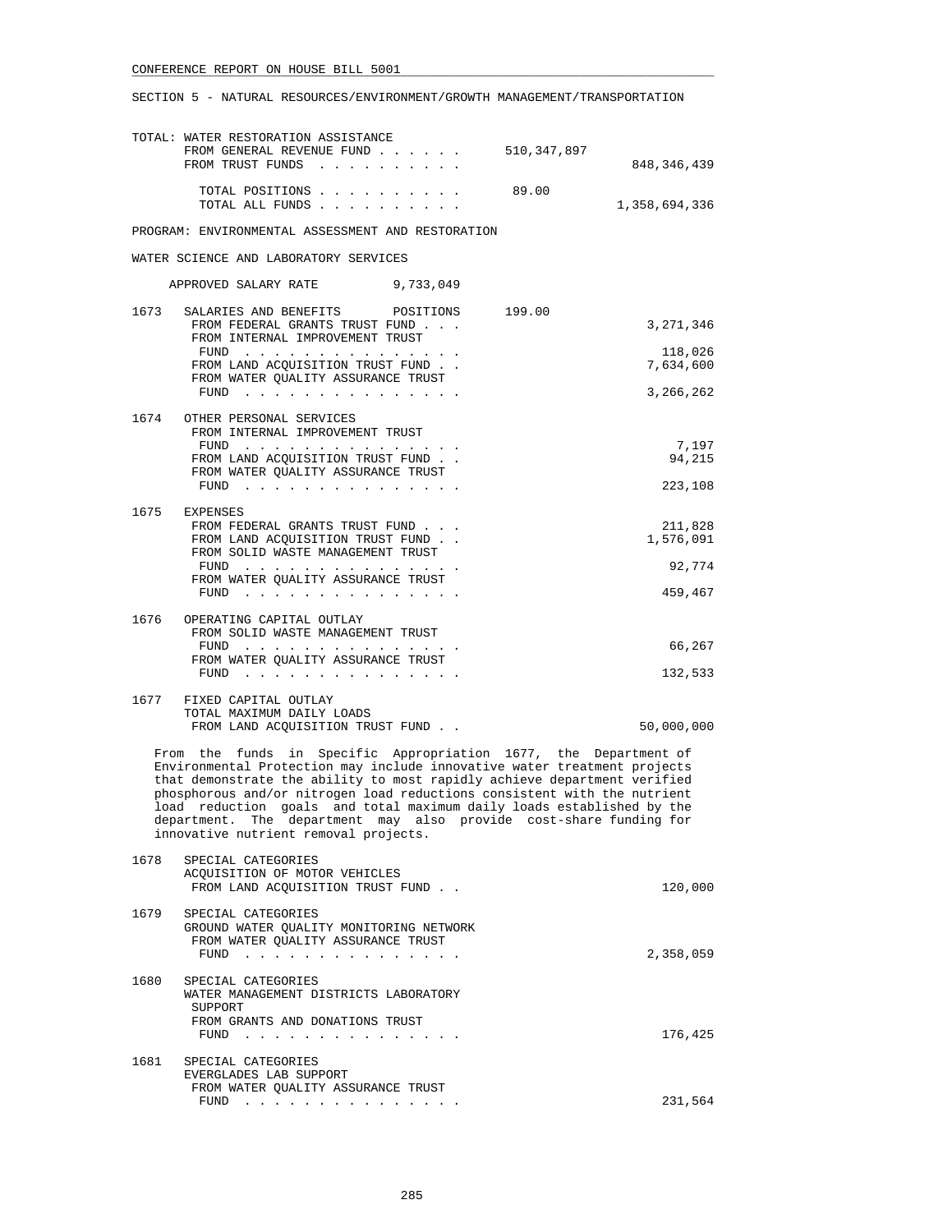| 1682 | SPECIAL CATEGORIES<br>ACQUISITION AND REPLACEMENT OF BOATS,<br>MOTORS, AND TRAILERS                                                                                                                                                                                                                                                                                              |               |
|------|----------------------------------------------------------------------------------------------------------------------------------------------------------------------------------------------------------------------------------------------------------------------------------------------------------------------------------------------------------------------------------|---------------|
|      | FROM LAND ACQUISITION TRUST FUND                                                                                                                                                                                                                                                                                                                                                 | 50,000        |
| 1683 | SPECIAL CATEGORIES<br>WATER QUALITY MANAGEMENT/PLANNING GRANTS<br>FROM FEDERAL GRANTS TRUST FUND                                                                                                                                                                                                                                                                                 | 378,126       |
|      | 1684 SPECIAL CATEGORIES<br>LABORATORY SERVICES<br>FROM FEDERAL GRANTS TRUST FUND                                                                                                                                                                                                                                                                                                 | 150,000       |
|      | 1685 SPECIAL CATEGORIES<br>CONTRACTED SERVICES<br>FROM SOLID WASTE MANAGEMENT TRUST<br>FUND $\cdots$<br>FROM WATER QUALITY ASSURANCE TRUST                                                                                                                                                                                                                                       | 207,354       |
|      | FUND $\cdots$                                                                                                                                                                                                                                                                                                                                                                    | 214,205       |
|      | 1686 SPECIAL CATEGORIES<br>HAZARDOUS WASTE CLEANUP<br>FROM SOLID WASTE MANAGEMENT TRUST                                                                                                                                                                                                                                                                                          | 312,710       |
|      | 1687 SPECIAL CATEGORIES                                                                                                                                                                                                                                                                                                                                                          |               |
|      | RISK MANAGEMENT INSURANCE<br>FROM FEDERAL GRANTS TRUST FUND<br>FROM INTERNAL IMPROVEMENT TRUST                                                                                                                                                                                                                                                                                   | 25,958        |
|      | FUND $\cdots$<br>FROM LAND ACQUISITION TRUST FUND<br>FROM WATER QUALITY ASSURANCE TRUST                                                                                                                                                                                                                                                                                          | 966<br>62,489 |
|      |                                                                                                                                                                                                                                                                                                                                                                                  | 26,734        |
| 1688 | SPECIAL CATEGORIES<br>U.S. GEOLOGIC SURVEY COOPERATIVE AGREEMENT<br>FROM WATER QUALITY ASSURANCE TRUST<br>${\tt FUND} \quad . \quad . \quad . \quad . \quad . \quad . \quad . \quad . \quad . \quad . \quad . \quad . \quad .$                                                                                                                                                   | 214,897       |
|      | 1689 SPECIAL CATEGORIES<br>TRANSFER TO INSTITUTE OF FOOD AND<br>AGRICULTURE SCIENCES (IFAS) - LAKEWATCH<br>FROM INTERNAL IMPROVEMENT TRUST                                                                                                                                                                                                                                       | 500,000       |
| 1690 | SPECIAL CATEGORIES<br>TRANSFER TO INDIAN RIVER LAGOON NATIONAL<br>ESTUARY PROGRAM                                                                                                                                                                                                                                                                                                |               |
|      | 250,000<br>FROM GENERAL REVENUE FUND                                                                                                                                                                                                                                                                                                                                             |               |
|      | Funds in Specific Appropriation 1690 shall be used for National<br>Estuary Program activities necessary to achieve the total maximum daily<br>load adopted by the Department of Environmental Protection for the<br>Indian River and Banana River Lagoons. The Indian River Lagoon National<br>Estuary Program shall report to the department annually on use of these<br>funds. |               |
| 1691 | SPECIAL CATEGORIES                                                                                                                                                                                                                                                                                                                                                               |               |

|      | TRANSFER TO DEPARTMENT OF MANAGEMENT                                                                                                                                                                                                   |           |
|------|----------------------------------------------------------------------------------------------------------------------------------------------------------------------------------------------------------------------------------------|-----------|
|      | SERVICES - HUMAN RESOURCES SERVICES                                                                                                                                                                                                    |           |
|      | PURCHASED PER STATEWIDE CONTRACT                                                                                                                                                                                                       |           |
|      | FROM FEDERAL GRANTS TRUST FUND                                                                                                                                                                                                         | 10,651    |
|      | FROM LAND ACOUISITION TRUST FUND.                                                                                                                                                                                                      | 34,629    |
|      | FROM WATER OUALITY ASSURANCE TRUST                                                                                                                                                                                                     |           |
|      | FUND<br>and the company of the company of the company of the company of the company of the company of the company of the company of the company of the company of the company of the company of the company of the company of the comp | 11,985    |
|      |                                                                                                                                                                                                                                        |           |
| 1692 | SPECIAL CATEGORIES                                                                                                                                                                                                                     |           |
|      | TOTAL MAXIMUM DAILY LOADS                                                                                                                                                                                                              |           |
|      | FROM LAND ACOUISITION TRUST FUND.                                                                                                                                                                                                      | 1,231,358 |
|      |                                                                                                                                                                                                                                        |           |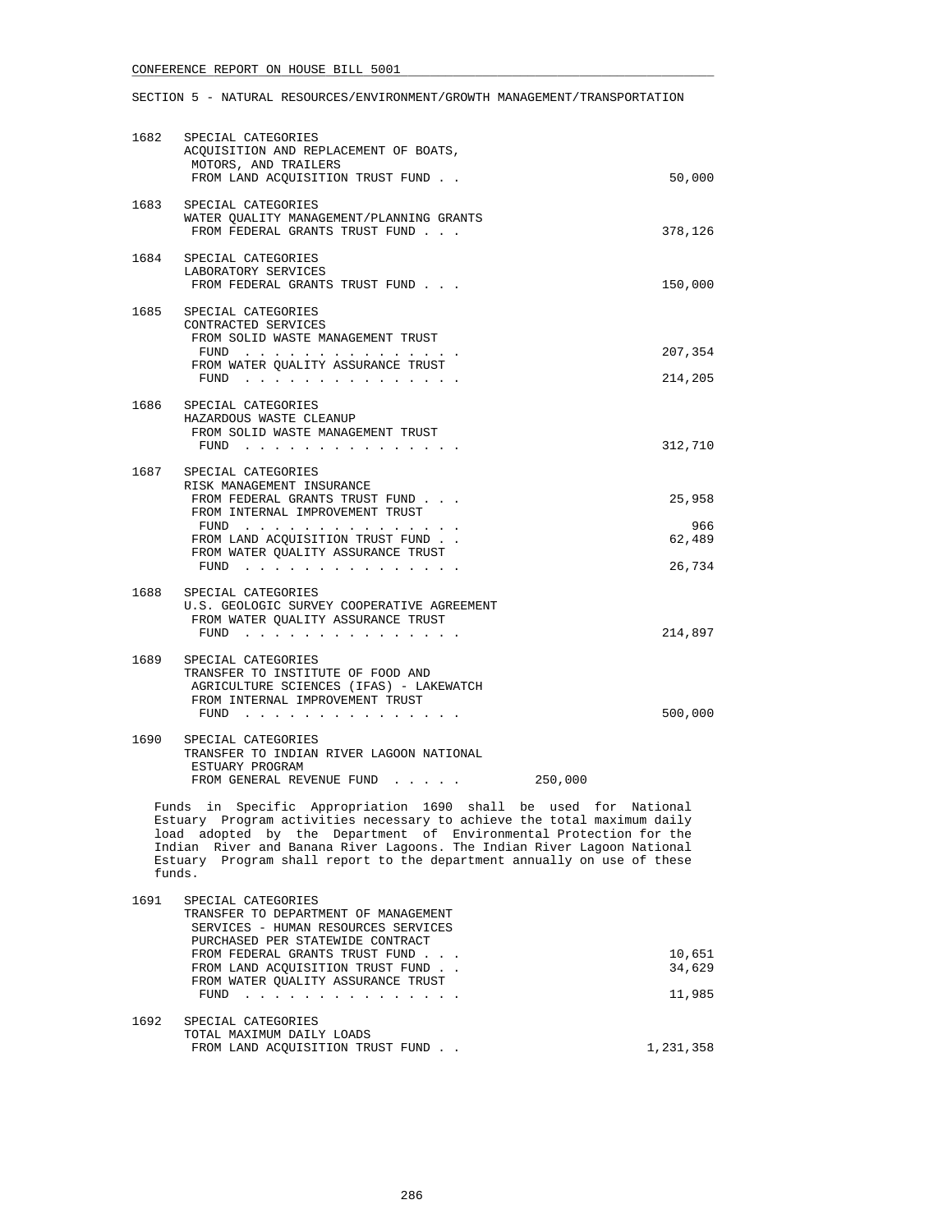|      | TOTAL: WATER SCIENCE AND LABORATORY SERVICES<br>FROM GENERAL REVENUE FUND<br>FROM TRUST FUNDS                                                            | 250,000             | 73,471,824                     |
|------|----------------------------------------------------------------------------------------------------------------------------------------------------------|---------------------|--------------------------------|
|      | TOTAL POSITIONS<br>TOTAL ALL FUNDS                                                                                                                       | 199.00              | 73,721,824                     |
|      | PROGRAM: WATER RESOURCE MANAGEMENT                                                                                                                       |                     |                                |
|      | WATER RESOURCE MANAGEMENT                                                                                                                                |                     |                                |
|      | APPROVED SALARY RATE 11, 271, 432                                                                                                                        |                     |                                |
| 1693 | SALARIES AND BENEFITS POSITIONS<br>FROM GENERAL REVENUE FUND<br>FROM FEDERAL GRANTS TRUST FUND                                                           | 210.00<br>2,469,246 | 4,411,544                      |
|      | FROM GRANTS AND DONATIONS TRUST<br>FUND<br>FROM LAND ACQUISITION TRUST FUND.                                                                             |                     | 92,634<br>661,792<br>1,541,814 |
|      | FROM MINERALS TRUST FUND<br>FROM NON-MANDATORY LAND<br>RECLAMATION TRUST FUND<br>FROM PERMIT FEE TRUST FUND                                              |                     | 1,665,323                      |
|      | FROM WATER QUALITY ASSURANCE TRUST<br>FUND $\cdots$                                                                                                      |                     | 3,997,128<br>1,904,422         |
|      | 1694 OTHER PERSONAL SERVICES<br>FROM LAND ACQUISITION TRUST FUND<br>FROM MINERALS TRUST FUND                                                             |                     | 40,000<br>31,601               |
|      | FROM NON-MANDATORY LAND<br>RECLAMATION TRUST FUND<br>FROM PERMIT FEE TRUST FUND                                                                          |                     | 41,759<br>61,085               |
|      | FROM WATER QUALITY ASSURANCE TRUST<br>$FUND$                                                                                                             |                     | 890,878                        |
| 1695 | EXPENSES<br>FROM GENERAL REVENUE FUND<br>FROM FEDERAL GRANTS TRUST FUND<br>FROM GRANTS AND DONATIONS TRUST                                               | 1,079,745           | 629,979                        |
|      | FROM LAND ACQUISITION TRUST FUND.<br>FROM NON-MANDATORY LAND                                                                                             |                     | 10,000<br>103,964              |
|      | RECLAMATION TRUST FUND<br>FROM PERMIT FEE TRUST FUND<br>FROM WATER QUALITY ASSURANCE TRUST<br>FUND                                                       |                     | 325,305<br>627,842<br>65,508   |
|      | 1696 OPERATING CAPITAL OUTLAY                                                                                                                            |                     |                                |
|      | FROM MINERALS TRUST FUND<br>FROM NON-MANDATORY LAND<br>RECLAMATION TRUST FUND                                                                            |                     | 1,132<br>20,000                |
| 1697 | SPECIAL CATEGORIES<br>WATER QUALITY MANAGEMENT/PLANNING GRANTS<br>FROM FEDERAL GRANTS TRUST FUND                                                         |                     | 2,659,389                      |
| 1698 | SPECIAL CATEGORIES<br>NATIONAL POLLUTANT DISCHARGE ELIMINATION<br>SYSTEM PROGRAM<br>FROM PERMIT FEE TRUST FUND                                           |                     | 139,251                        |
| 1699 | SPECIAL CATEGORIES<br>CONTRACTED SERVICES<br>FROM MINERALS TRUST FUND<br>FROM PERMIT FEE TRUST FUND                                                      |                     | 10,353<br>96,136               |
| 1700 | SPECIAL CATEGORIES<br>HAZARDOUS WASTE CLEANUP<br>FROM PERMIT FEE TRUST FUND                                                                              |                     | 10,000                         |
|      | 1701 SPECIAL CATEGORIES<br>RISK MANAGEMENT INSURANCE                                                                                                     |                     |                                |
|      | FROM FEDERAL GRANTS TRUST FUND<br>FROM GRANTS AND DONATIONS TRUST                                                                                        |                     | 17,076<br>244                  |
|      | ${\tt FUND} \quad . \quad . \quad . \quad . \quad . \quad . \quad . \quad . \quad . \quad . \quad . \quad . \quad .$<br>FROM LAND ACQUISITION TRUST FUND |                     | 16,257                         |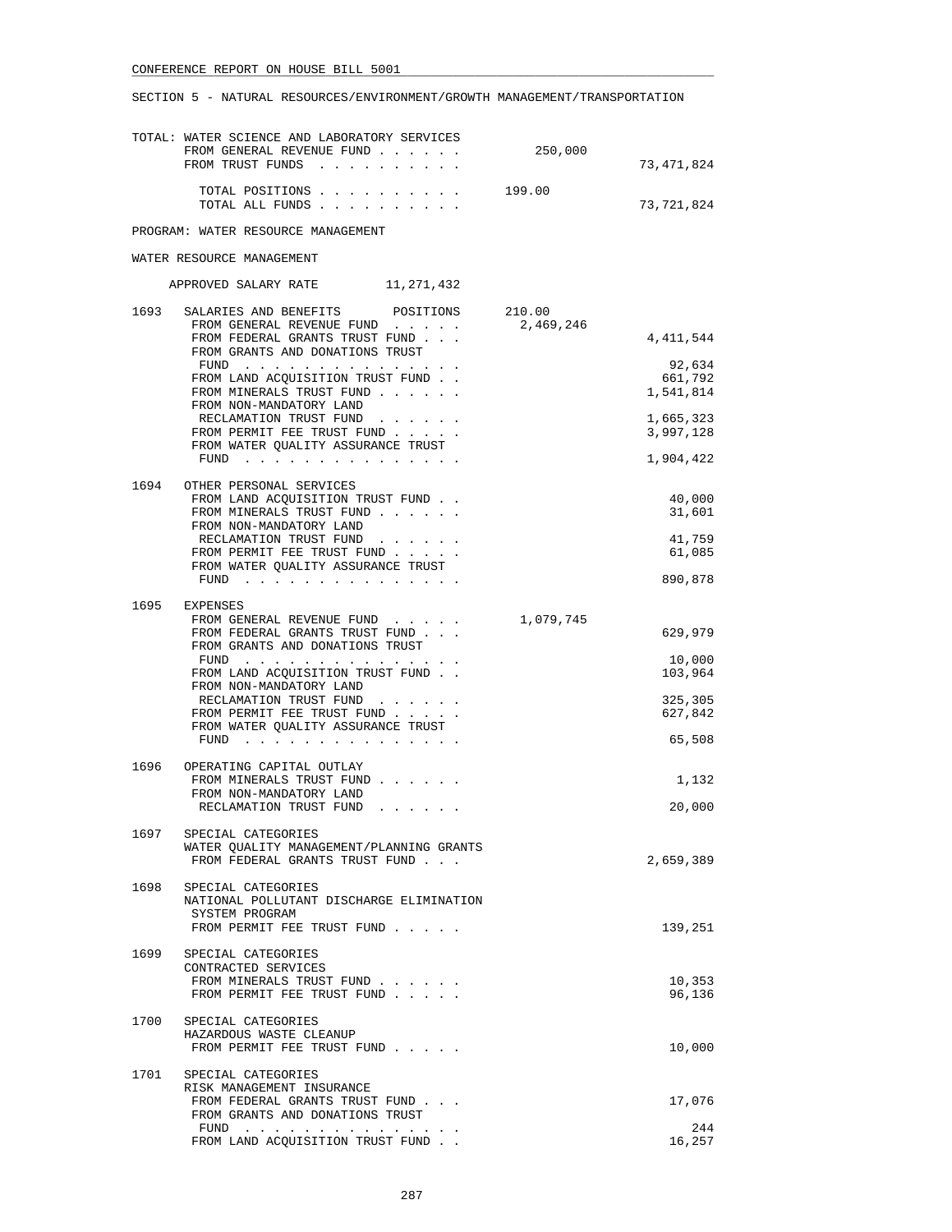|      | FROM MINERALS TRUST FUND<br>FROM NON-MANDATORY LAND                                                                                          |                   | 5,811                  |
|------|----------------------------------------------------------------------------------------------------------------------------------------------|-------------------|------------------------|
|      | RECLAMATION TRUST FUND                                                                                                                       |                   | 6,276                  |
|      | FROM PERMIT FEE TRUST FUND<br>FROM WATER QUALITY ASSURANCE TRUST                                                                             |                   | 17,175                 |
|      | FUND                                                                                                                                         |                   | 7,177                  |
| 1702 | SPECIAL CATEGORIES<br>HABITAT RESTORATION                                                                                                    |                   |                        |
|      | FROM NON-MANDATORY LAND                                                                                                                      |                   |                        |
|      | RECLAMATION TRUST FUND                                                                                                                       |                   | 145,610                |
| 1703 | SPECIAL CATEGORIES                                                                                                                           |                   |                        |
|      | TRANSFER TO DEPARTMENT OF MANAGEMENT<br>SERVICES - HUMAN RESOURCES SERVICES                                                                  |                   |                        |
|      | PURCHASED PER STATEWIDE CONTRACT<br>FROM GENERAL REVENUE FUND                                                                                | 10,071            |                        |
|      | FROM FEDERAL GRANTS TRUST FUND                                                                                                               |                   | 5,788                  |
|      | FROM GRANTS AND DONATIONS TRUST<br>FUND $\cdots$                                                                                             |                   | 304                    |
|      | FROM LAND ACQUISITION TRUST FUND.                                                                                                            |                   | 13,750                 |
|      | FROM MINERALS TRUST FUND<br>FROM NON-MANDATORY LAND                                                                                          |                   | 7,377                  |
|      | RECLAMATION TRUST FUND<br>FROM PERMIT FEE TRUST FUND                                                                                         |                   | 6,907                  |
|      | FROM WATER QUALITY ASSURANCE TRUST                                                                                                           |                   | 12,860                 |
|      | FUND $\cdots$                                                                                                                                |                   | 6,952                  |
|      | 1704 GRANTS AND AIDS TO LOCAL GOVERNMENTS AND                                                                                                |                   |                        |
|      | NONSTATE ENTITIES - FIXED CAPITAL OUTLAY<br>GRANTS AND AID - NON-POINT SOURCE (NPS)                                                          |                   |                        |
|      | MANAGEMENT PLANNING GRANTS                                                                                                                   |                   |                        |
|      | FROM FEDERAL GRANTS TRUST FUND                                                                                                               |                   | 5,000,000              |
|      | TOTAL: WATER RESOURCE MANAGEMENT<br>FROM GENERAL REVENUE FUND                                                                                | 3,559,062         |                        |
|      | FROM TRUST FUNDS                                                                                                                             |                   | 25,308,403             |
|      | TOTAL POSITIONS                                                                                                                              | 210.00            |                        |
|      | TOTAL ALL FUNDS                                                                                                                              |                   | 28,867,465             |
|      | PROGRAM: WASTE MANAGEMENT                                                                                                                    |                   |                        |
|      | WASTE MANAGEMENT                                                                                                                             |                   |                        |
|      | APPROVED SALARY RATE<br>9,862,280                                                                                                            |                   |                        |
|      |                                                                                                                                              |                   |                        |
| 1705 | SALARIES AND BENEFITS POSITIONS<br>FROM GENERAL REVENUE FUND                                                                                 | 185.00<br>147,677 |                        |
|      | FROM INLAND PROTECTION TRUST FUND.<br>FROM FEDERAL GRANTS TRUST FUND.                                                                        |                   | 5,410,924<br>2,855,777 |
|      | FROM SOLID WASTE MANAGEMENT TRUST                                                                                                            |                   |                        |
|      | FUND $\cdots$<br>FROM WATER QUALITY ASSURANCE TRUST                                                                                          |                   | 2,308,483              |
|      | FUND $\cdots$                                                                                                                                |                   | 4,022,125              |
|      | From the funds and positions provided in Specific Appropriation 1705,                                                                        |                   |                        |
|      | \$147,677 in recurring funds from the General Revenue Fund, and two<br>full-time equivalent positions with associated salary rate of 91,133, |                   |                        |
|      | are contingent upon CS/HB 1177 or similar legislation becoming a law.                                                                        |                   |                        |
| 1706 | OTHER PERSONAL SERVICES                                                                                                                      |                   |                        |
|      | FROM INLAND PROTECTION TRUST FUND.<br>FROM FEDERAL GRANTS TRUST FUND                                                                         |                   | 23,780<br>214,193      |
|      | FROM SOLID WASTE MANAGEMENT TRUST                                                                                                            |                   |                        |
|      | FUND $\cdots$<br>FROM WATER QUALITY ASSURANCE TRUST                                                                                          |                   | 142,552                |
|      | FUND $\cdots$                                                                                                                                |                   | 42,000                 |
| 1707 | EXPENSES                                                                                                                                     |                   |                        |
|      | FROM GENERAL REVENUE FUND<br>FROM INLAND PROTECTION TRUST FUND.                                                                              | 26,822            | 522,941                |
|      | FROM FEDERAL GRANTS TRUST FUND                                                                                                               |                   | 179,291                |
|      | FROM SOLID WASTE MANAGEMENT TRUST<br>FUND                                                                                                    |                   | 235,519                |
|      | FROM WATER QUALITY ASSURANCE TRUST                                                                                                           |                   |                        |
|      | FUND $\cdots$                                                                                                                                |                   | 376,886                |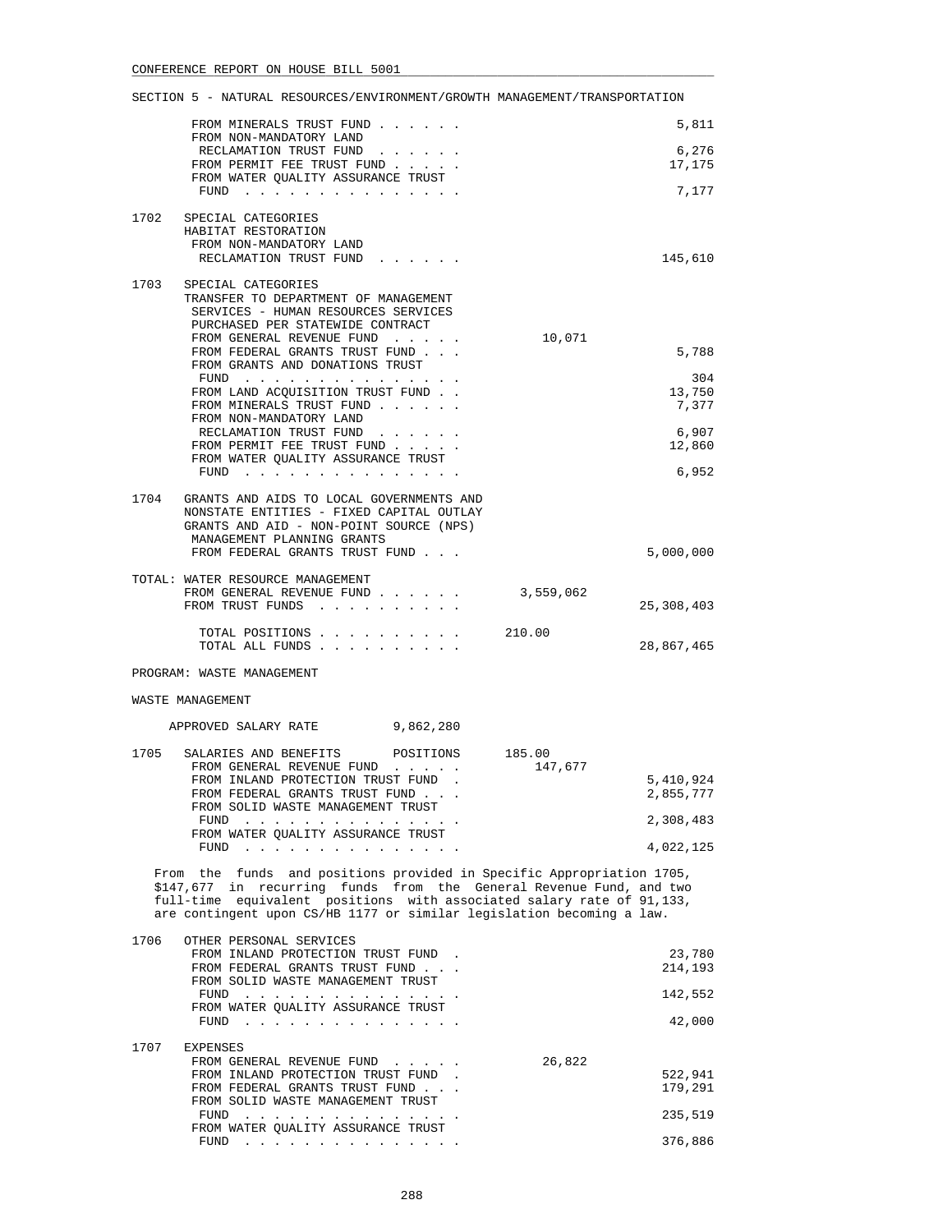From the funds provided in Specific Appropriation 1707, \$17,998 in recurring funds and \$8,824 in nonrecurring funds from the General Revenue Fund are contingent upon CS/HB 1177 or similar legislation becoming a law.

| 1708                                                                                                                                                                                                                                                                                                                                                                                                                         | AID TO LOCAL GOVERNMENTS<br>GRANTS AND AIDS - SOUTHERN WASTE<br>INFORMATION EXCHANGE CLEARING HOUSE<br>FROM SOLID WASTE MANAGEMENT TRUST<br>$FUND$                                               | 300,000                    |
|------------------------------------------------------------------------------------------------------------------------------------------------------------------------------------------------------------------------------------------------------------------------------------------------------------------------------------------------------------------------------------------------------------------------------|--------------------------------------------------------------------------------------------------------------------------------------------------------------------------------------------------|----------------------------|
| 1709                                                                                                                                                                                                                                                                                                                                                                                                                         | AID TO LOCAL GOVERNMENTS<br>GRANTS AND AIDS - LOCAL HAZARDOUS WASTE<br>COLLECTION<br>FROM WATER QUALITY ASSURANCE TRUST                                                                          | 509,994                    |
| 1710                                                                                                                                                                                                                                                                                                                                                                                                                         | OPERATING CAPITAL OUTLAY<br>FROM SOLID WASTE MANAGEMENT TRUST                                                                                                                                    | 6,000                      |
| 1711                                                                                                                                                                                                                                                                                                                                                                                                                         | FIXED CAPITAL OUTLAY<br>DRY CLEANING SOLVENT CONTAMINATED SITE<br><b>CLEANUP</b><br>FROM GENERAL REVENUE FUND<br>13,000,000<br>FROM WATER QUALITY ASSURANCE TRUST<br>FUND $\cdots$               | 7,000,000                  |
| 1712                                                                                                                                                                                                                                                                                                                                                                                                                         | FIXED CAPITAL OUTLAY<br>WASTE TIRE ABATEMENT<br>FROM SOLID WASTE MANAGEMENT TRUST<br>FUND<br>. The contract of the contract of the contract of the contract of the contract of the $\mathcal{A}$ | 1,000,000                  |
| 1713                                                                                                                                                                                                                                                                                                                                                                                                                         | FIXED CAPITAL OUTLAY<br>PETROLEUM TANKS CLEANUP<br>FROM INLAND PROTECTION TRUST FUND.                                                                                                            | 180,000,000                |
|                                                                                                                                                                                                                                                                                                                                                                                                                              | From the funds in Specific Appropriation 1713, \$30,000,000 in<br>nonrecurring funds is provided for Petroleum Tank Contamination Site<br>Cleanup Superfund Sites.                               |                            |
| 1714                                                                                                                                                                                                                                                                                                                                                                                                                         | FIXED CAPITAL OUTLAY<br>HAZARDOUS WASTE CONTAMINATED SITE CLEANUP<br>15,000,000<br>FROM GENERAL REVENUE FUND<br>FROM WATER QUALITY ASSURANCE TRUST<br>FUND $\cdots$                              | 4,000,000                  |
| 1715                                                                                                                                                                                                                                                                                                                                                                                                                         | FIXED CAPITAL OUTLAY<br>DEBT SERVICE - INLAND PROTECTION FINANCING<br>CORPORATION<br>FROM INLAND PROTECTION TRUST FUND.                                                                          | 6,086,882                  |
| Funds in Specific Appropriation 1715 are provided for Fiscal Year<br>2022-2023 debt<br>service on bonds issued pursuant to Specific<br>Appropriation 1660, chapter 2009-81, Laws of Florida,<br>and any<br>administrative expenses of the Inland Protection Financing Corporation<br>the purpose of rehabilitation of petroleum contamination sites<br>for<br>pursuant to sections 376.30 through 376.317, Florida Statutes. |                                                                                                                                                                                                  |                            |
| 1716                                                                                                                                                                                                                                                                                                                                                                                                                         | SPECIAL CATEGORIES<br>STORAGE TANK COMPLIANCE VERIFICATION<br>FROM INLAND PROTECTION TRUST FUND.                                                                                                 | 6,490,000                  |
| 1717                                                                                                                                                                                                                                                                                                                                                                                                                         | SPECIAL CATEGORIES<br>TRANSFER TO DEPARTMENT OF HEALTH FOR<br>BIOMEDICAL WASTE REGULATION<br>FROM SOLID WASTE MANAGEMENT TRUST<br>FUND $\cdots$                                                  | 880,000                    |
| 1718                                                                                                                                                                                                                                                                                                                                                                                                                         | SPECIAL CATEGORIES<br>CONTRACTED SERVICES<br>FROM INLAND PROTECTION TRUST FUND.<br>FROM FEDERAL GRANTS TRUST FUND<br>FROM SOLID WASTE MANAGEMENT TRUST<br>FUND $\cdots$                          | 109,045<br>4,200<br>74,000 |
|                                                                                                                                                                                                                                                                                                                                                                                                                              |                                                                                                                                                                                                  |                            |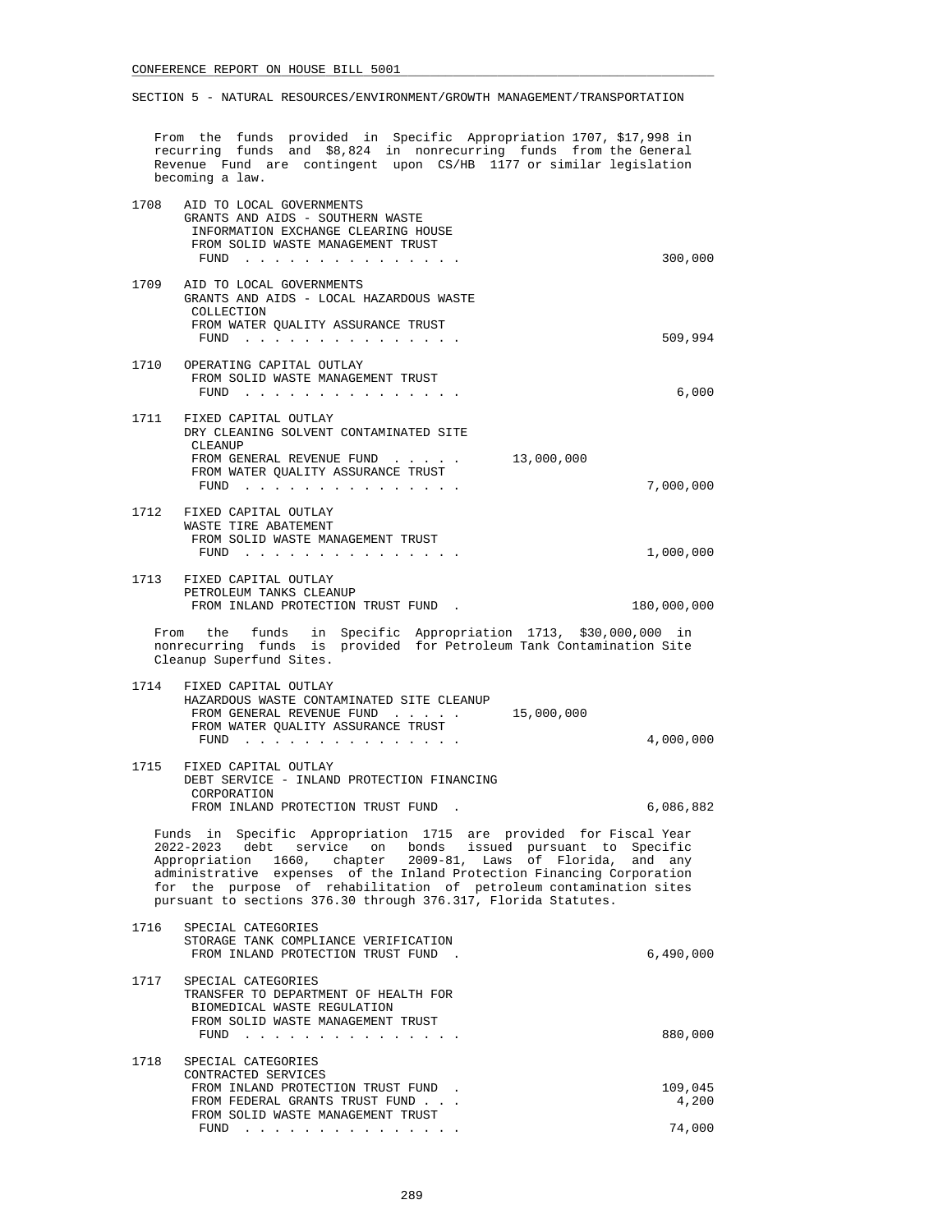|      | FROM WATER QUALITY ASSURANCE TRUST<br>FUND $\cdots$ $\cdots$ $\cdots$                                                                                                                                                                                                                                                                       | 62,100                                    |
|------|---------------------------------------------------------------------------------------------------------------------------------------------------------------------------------------------------------------------------------------------------------------------------------------------------------------------------------------------|-------------------------------------------|
| 1719 | SPECIAL CATEGORIES<br>FEDERAL WASTE PLANNING GRANTS<br>FROM FEDERAL GRANTS TRUST FUND                                                                                                                                                                                                                                                       | 954,153                                   |
|      | 1720 SPECIAL CATEGORIES<br>HAZARDOUS WASTE CLEANUP<br>FROM WATER QUALITY ASSURANCE TRUST<br>FUND $\cdots$                                                                                                                                                                                                                                   | 1,719,108                                 |
|      | 1721 SPECIAL CATEGORIES<br>HAZARDOUS WASTE SITES RESTORATION<br>FROM FEDERAL GRANTS TRUST FUND                                                                                                                                                                                                                                              | 1,108,285                                 |
| 1722 | SPECIAL CATEGORIES<br>TRANSFER TO DEPARTMENT OF AGRICULTURE AND<br>CONSUMER SERVICES - MOSQUITO CONTROL<br>PROGRAM<br>FROM SOLID WASTE MANAGEMENT TRUST<br>FUND $\cdots$                                                                                                                                                                    | 2,660,000                                 |
|      | 1723 SPECIAL CATEGORIES<br>RISK MANAGEMENT INSURANCE<br>FROM INLAND PROTECTION TRUST FUND.<br>FROM FEDERAL GRANTS TRUST FUND<br>FROM SOLID WASTE MANAGEMENT TRUST<br>FUND $\cdots$<br>FROM WATER QUALITY ASSURANCE TRUST<br>FUND $\cdots$                                                                                                   | 15,528<br>7,143<br>6,083<br>11,237        |
| 1724 | SPECIAL CATEGORIES<br>TRANSFER TO DEPARTMENT OF REVENUE -<br>ADMINISTRATION OF LEAD ACID BATTERY FEE<br>FROM WATER QUALITY ASSURANCE TRUST<br>FUND $\cdots$                                                                                                                                                                                 | 231,092                                   |
| 1725 | SPECIAL CATEGORIES<br>TRANSFER TO UNIVERSITY OF FLORIDA -<br>RESEARCH AND TESTING<br>FROM SOLID WASTE MANAGEMENT TRUST<br>$FUND$                                                                                                                                                                                                            | 700,000                                   |
| 1726 | SPECIAL CATEGORIES<br>UNDERGROUND STORAGE TANK CLEANUP<br>FROM INLAND PROTECTION TRUST FUND.<br>FROM FEDERAL GRANTS TRUST FUND                                                                                                                                                                                                              | 4,724,541<br>3,092,467                    |
| 1727 | SPECIAL CATEGORIES<br>LOCAL GOVERNMENT CLEANUP CONTRACTING<br>FROM INLAND PROTECTION TRUST FUND                                                                                                                                                                                                                                             | 11,840,000                                |
|      | 1728 SPECIAL CATEGORIES<br>TRANSFER TO DEPARTMENT OF MANAGEMENT<br>SERVICES - HUMAN RESOURCES SERVICES<br>PURCHASED PER STATEWIDE CONTRACT<br>FROM GENERAL REVENUE FUND<br>FROM INLAND PROTECTION TRUST FUND.<br>FROM FEDERAL GRANTS TRUST FUND<br>FROM SOLID WASTE MANAGEMENT TRUST<br>FUND $\cdots$<br>FROM WATER QUALITY ASSURANCE TRUST | 610<br>25,697<br>9,335<br>8,747<br>17,856 |
|      | From the funds provided in Specific Appropriation 1728, \$610 in<br>recurring funds from the General Revenue Fund is contingent upon CS/HB<br>1177 or similar legislation becoming a law.                                                                                                                                                   |                                           |
| 1729 | SPECIAL CATEGORIES<br>TRANSFER TO THE DEPARTMENT OF AGRICULTURE<br>AND CONSUMER SERVICES - OPERATION CLEAN                                                                                                                                                                                                                                  |                                           |

NSUMER SERVICES - OPERATION CI SWEEP FROM SOLID WASTE MANAGEMENT TRUST FUND . . . . . . . . . . . . . . . 100,000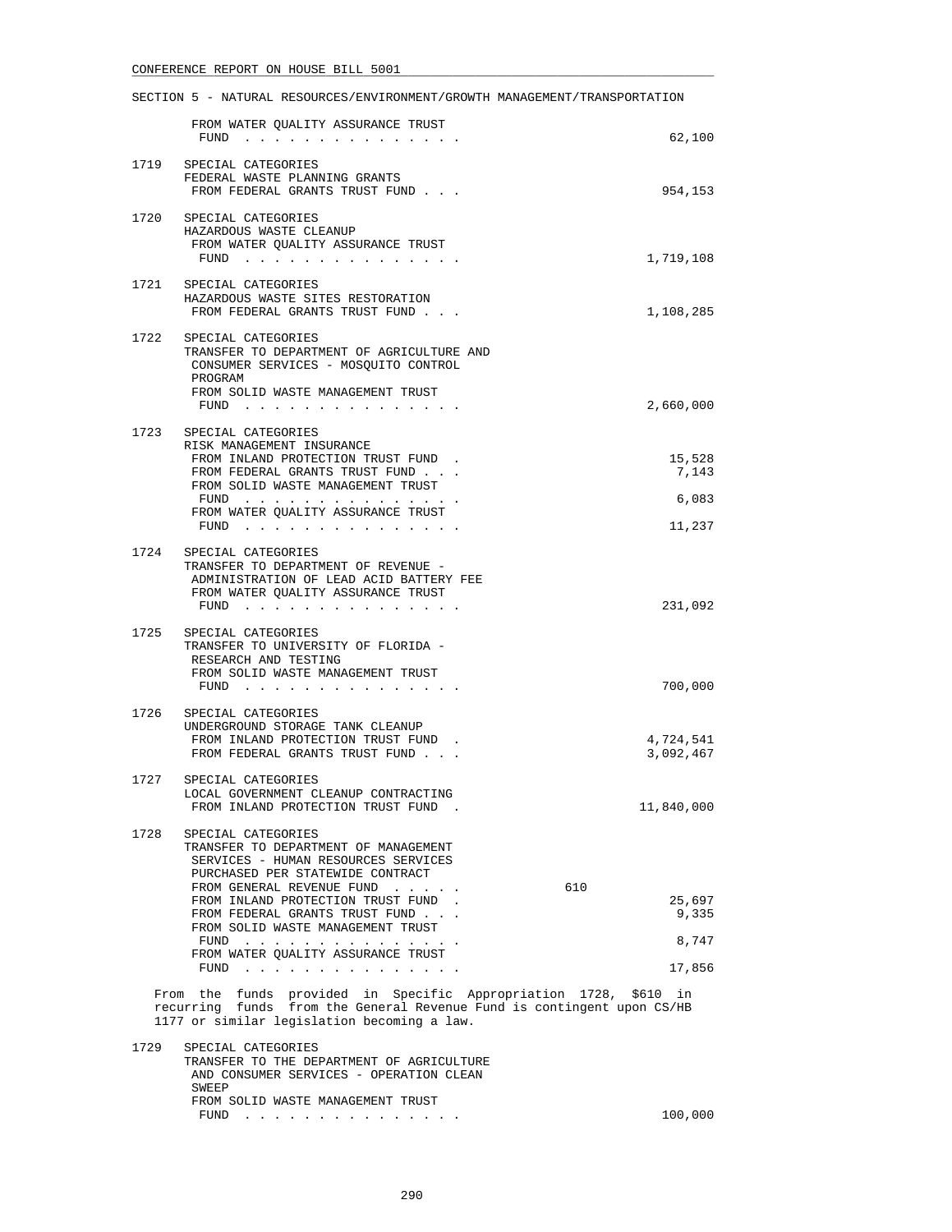#### SECTION 5 - NATURAL RESOURCES/ENVIRONMENT/GROWTH MANAGEMENT/TRANSPORTATION

|      | 1730 GRANTS AND AIDS TO LOCAL GOVERNMENTS AND<br>NONSTATE ENTITIES - FIXED CAPITAL OUTLAY<br>SOLID WASTE MANAGEMENT<br>FROM SOLID WASTE MANAGEMENT TRUST<br>$FUND$ | 3,000,000                         |
|------|--------------------------------------------------------------------------------------------------------------------------------------------------------------------|-----------------------------------|
| 1731 | GRANTS AND AIDS TO LOCAL GOVERNMENTS AND<br>NONSTATE ENTITIES - FIXED CAPITAL OUTLAY<br>GRANTS AND AIDS - REEF PROTECTION AND TIRE<br>ABATEMENT                    |                                   |
|      | FROM SOLID WASTE MANAGEMENT TRUST<br>$FUND$                                                                                                                        | 3,000,000                         |
|      | TOTAL: WASTE MANAGEMENT<br>FROM GENERAL REVENUE FUND<br>28,175,109<br>FROM TRUST FUNDS                                                                             | 256,087,964                       |
|      | TOTAL POSITIONS<br>185.00<br>TOTAL ALL FUNDS                                                                                                                       | 284, 263, 073                     |
|      | PROGRAM: RECREATION AND PARKS                                                                                                                                      |                                   |
|      | STATE PARK OPERATIONS                                                                                                                                              |                                   |
|      | APPROVED SALARY RATE 38,740,588                                                                                                                                    |                                   |
| 1732 | SALARIES AND BENEFITS POSITIONS 1,039.50<br>FROM LAND ACOUISITION TRUST FUND.<br>FROM STATE PARK TRUST FUND                                                        | 34,506,040<br>24, 162, 995        |
|      | 1733 OTHER PERSONAL SERVICES<br>FROM FEDERAL GRANTS TRUST FUND<br>FROM STATE PARK TRUST FUND                                                                       | 82,622<br>7,982,862               |
|      | 1734 EXPENSES<br>FROM FEDERAL GRANTS TRUST FUND<br>FROM LAND ACOUISITION TRUST FUND.<br>FROM STATE PARK TRUST FUND                                                 | 38,545<br>339,850<br>14, 256, 145 |
|      | 1735 OPERATING CAPITAL OUTLAY<br>FROM STATE PARK TRUST FUND                                                                                                        | 85,986                            |
|      | 1736 FIXED CAPITAL OUTLAY<br>STATE PARK FACILITY IMPROVEMENTS<br>FROM GENERAL REVENUE FUND<br>86,126,524                                                           |                                   |

FROM LAND ACOUISITION TRUST FUND . . 146,728,931 From the funds in Specific Appropriation 1736, \$130,461,631 in

 nonrecurring funds from the Land Acquisition Trust Fund is provided to address the backlog of state park repair and renovation projects as of October 25, 2021.

 From the funds in Specific Appropriation 1736, \$86,126,524 in nonrecurring funds from the General Revenue Fund is provided to address all of the new development projects as of October 25, 2021, in the following counties: Bay, Franklin, Gulf, Hernando, Monroe, Okaloosa, Pasco, Pinellas, Polk, Wakulla, and Walton.

 From the funds in Specific Appropriation 1736, \$11,267,300 in nonrecurring funds from the Land Acquisition Trust Fund is provided for resource management.

 From the funds in Specific Appropriation 1736, \$1,000,000 in nonrecurring funds from the Land Acquisition Trust Fund is provided to acquire a statue to commemorate the role the bald eagle played in North Central Florida in saving the bald eagle population from extinction. The statue shall be placed in Paynes Prairie Preserve State Park for visitors to recognize the legendary history of Florida's Bald Eagle.

 From the funds in Specific Appropriation 1736, \$3,000,000 in nonrecurring funds from the Land Acquisition Trust Fund is provided for enhancements and improvements to Fakahatchee Strand State Park.

 From the funds in Specific Appropriation 1736, \$1,000,000 in nonrecurring funds from the Land Acquisition Trust Fund is provided for enhancements and improvements to Ichetucknee Springs State Park.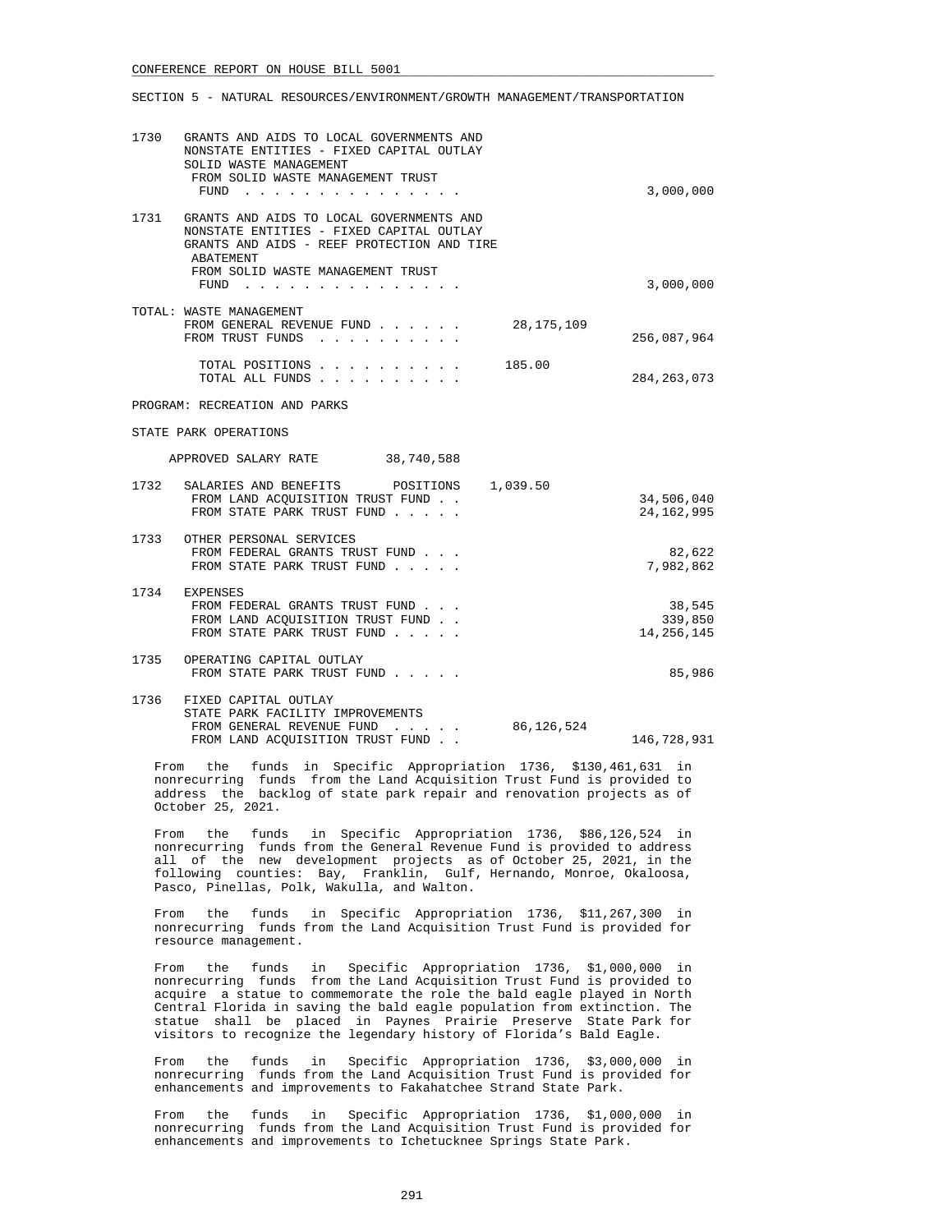| 1736A FIXED CAPITAL OUTLAY<br>STATE PARK BEACH PROJECTS<br>FROM LAND ACQUISITION TRUST FUND                                                                                                  | 55,000,000                                                    |
|----------------------------------------------------------------------------------------------------------------------------------------------------------------------------------------------|---------------------------------------------------------------|
| Funds in Specific Appropriation 1736A are provided for sand placement<br>and the installation of groins for the following state park beach                                                   |                                                               |
| projects:                                                                                                                                                                                    |                                                               |
| Big Talbot Island State Park<br>Dr. Von D. Mizell-Eula Johnson State Park<br>Grayton Beach State Park<br>Honeymoon Island State Park<br>Hurricane Pass (Honeymoon Island and Caladesi Island | 3,000,000<br>6,000,000<br>3,000,000<br>3,000,000<br>4,000,000 |
| Little Talbot Island State Park<br>North Peninsula State Park<br>St. George Island State Park                                                                                                | 4,000,000<br>25,000,000<br>3,000,000<br>4,000,000             |
| 1737<br>FIXED CAPITAL OUTLAY<br>BILLY JOE RISH STATE PARK<br>FROM LAND ACQUISITION TRUST FUND.                                                                                               | 6,700,000                                                     |
| 1738<br>FIXED CAPITAL OUTLAY<br>GRANTS AND DONATIONS SPENDING AUTHORITY<br>FROM GRANTS AND DONATIONS TRUST                                                                                   | 8,000,000                                                     |
| 1739<br>SPECIAL CATEGORIES<br>ACQUISITION OF MOTOR VEHICLES<br>FROM LAND ACQUISITION TRUST FUND.                                                                                             | 1,431,000                                                     |
| 1740<br>SPECIAL CATEGORIES<br>POINT OF SALE - PARK BUSINESS SYSTEM<br>FROM STATE PARK TRUST FUND                                                                                             | 3,500,000                                                     |
| 1741<br>SPECIAL CATEGORIES<br>DISTRIBUTION OF SURCHARGE FEES<br>FROM STATE PARK TRUST FUND                                                                                                   | 800,000                                                       |
| 1742<br>SPECIAL CATEGORIES<br>DISBURSE DONATIONS<br>FROM GRANTS AND DONATIONS TRUST<br>FUND $\cdots$<br>FROM STATE PARK TRUST FUND                                                           | 208,274<br>755,650                                            |
| 1743<br>SPECIAL CATEGORIES<br>LAND MANAGEMENT<br>340,000<br>FROM GENERAL REVENUE FUND<br>FROM LAND ACQUISITION TRUST FUND.<br>FROM STATE PARK TRUST FUND                                     | 2,304,617<br>203,130                                          |
| 1744<br>SPECIAL CATEGORIES<br>CONTRACTED SERVICES<br>FROM LAND ACQUISITION TRUST FUND<br>FROM STATE PARK TRUST FUND                                                                          | 2,000<br>50,000                                               |
| 1745<br>SPECIAL CATEGORIES<br>AMERICORPS PROGRAM<br>FROM FEDERAL GRANTS TRUST FUND                                                                                                           | 754,060                                                       |
| 1746<br>SPECIAL CATEGORIES<br>OUTSOURCING/PRIVATIZATION<br>FROM LAND ACOUISITION TRUST FUND.<br>FROM STATE PARK TRUST FUND                                                                   | 100,000<br>6,636,706                                          |
| 1747<br>SPECIAL CATEGORIES<br>MANAGEMENT OF WATER CONTROL STRUCTURES<br>FROM STATE PARK TRUST FUND                                                                                           | 150,000                                                       |
| 1748<br>SPECIAL CATEGORIES<br>CONTROL OF INVASIVE EXOTICS<br>FROM STATE PARK TRUST FUND                                                                                                      | 316,610                                                       |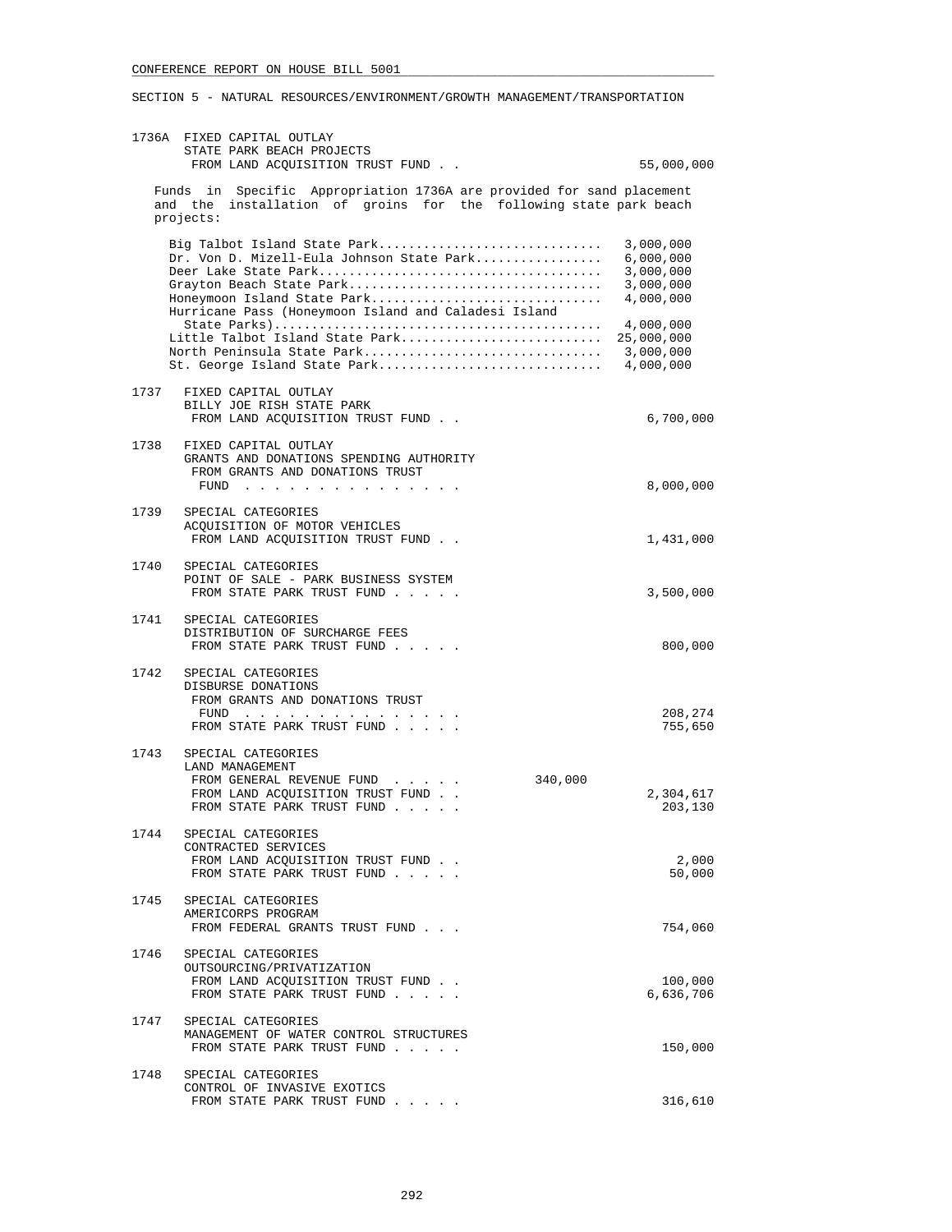| 1749 | SPECIAL CATEGORIES<br>RISK MANAGEMENT INSURANCE<br>FROM LAND ACQUISITION TRUST FUND<br>FROM STATE PARK TRUST FUND                                                                                                | 1,597,464<br>1,130,732 |
|------|------------------------------------------------------------------------------------------------------------------------------------------------------------------------------------------------------------------|------------------------|
| 1750 | SPECIAL CATEGORIES<br>GREENWAYS CARL MANAGEMENT FUNDING<br>FROM LAND ACQUISITION TRUST FUND                                                                                                                      | 2,231,044              |
| 1751 | SPECIAL CATEGORIES<br>LAND USE PROCEEDS DISBURSEMENTS<br>FROM STATE PARK TRUST FUND                                                                                                                              | 1,200,538              |
| 1752 | SPECIAL CATEGORIES<br>TRANSFER TO DEPARTMENT OF MANAGEMENT<br>SERVICES - HUMAN RESOURCES SERVICES<br>PURCHASED PER STATEWIDE CONTRACT<br>FROM LAND ACQUISITION TRUST FUND<br>FROM STATE PARK TRUST FUND          | 195,179<br>138,772     |
| 1753 | GRANTS AND AIDS TO LOCAL GOVERNMENTS AND<br>NONSTATE ENTITIES - FIXED CAPITAL OUTLAY<br>FEDERAL LAND AND WATER CONSERVATION FUND<br>GRANTS                                                                       |                        |
|      | FROM FEDERAL GRANTS TRUST FUND                                                                                                                                                                                   | 13,500,000             |
| 1754 | GRANTS AND AIDS TO LOCAL GOVERNMENTS AND<br>NONSTATE ENTITIES - FIXED CAPITAL OUTLAY<br>FLORIDA RECREATION DEVELOPMENT ASSISTANCE<br>GRANTS                                                                      |                        |
|      | FROM LAND ACQUISITION TRUST FUND.                                                                                                                                                                                | 10,721,968             |
| 1755 | GRANTS AND AIDS TO LOCAL GOVERNMENTS AND<br>NONSTATE ENTITIES - FIXED CAPITAL OUTLAY<br>NATIONAL RECREATIONAL TRAIL GRANTS<br>FROM FEDERAL GRANTS TRUST FUND                                                     | 2,600,000              |
|      | 1755A GRANTS AND AIDS TO LOCAL GOVERNMENTS AND<br>NONSTATE ENTITIES - FIXED CAPITAL OUTLAY<br>LOCAL PARKS<br>FROM GENERAL REVENUE FUND<br>29,685,000                                                             |                        |
|      | Funds in Specific Appropriation 1755A are provided for the<br>following local parks:                                                                                                                             |                        |
|      | Altha Park Perimeter Fencing (Senate Form 1768)                                                                                                                                                                  | 50,000                 |
|      | Bal Harbour Village ADA Compliant Park Enhancements (HB<br>2701) (Senate Form 1613)                                                                                                                              | 425,000                |
|      | Bonita Springs Community Park Baseball Complex Phase 2<br>$(HB 2719)$ (Senate Form 1213)                                                                                                                         | 750,000                |
|      | Cape Coral Ecological Preserve Boardwalk Replacement (HB<br>$4629) \ldots \ldots$                                                                                                                                | 250,000                |
|      | Citrus County Beverly Hills Community Parks                                                                                                                                                                      |                        |
|      | Revitalization (HB 4985) (Senate Form $1706)$<br>Delray Beach Catherine Strong Park Improvements (HB 3359)                                                                                                       | 850,000                |
|      | Delray Beach Pompey Park Improvements (HB 3341) (Senate                                                                                                                                                          | 100,000                |
|      | Estero on the River Trails (HB 3677) (Senate Form $1397) \ldots$<br>Fairchild Tropical Botanic Garden (HB 2633) (Senate Form                                                                                     | 935,000<br>750,000     |
|      | Fort Lauderdale Huizenga Park Capital Project (HB 2749)                                                                                                                                                          | 750,000                |
|      | Indialantic - The Mikey Goodwin Playground at Nance Park                                                                                                                                                         | 950,000                |
|      |                                                                                                                                                                                                                  | 200,000                |
|      | Kissimmee - Shingle Creek Regional Trail Security and<br>Protection Project (HB 2449) (Senate Form 1425)                                                                                                         | 400,000                |
|      | Lakeland's Se7en Wetlands Educational Center Construction<br>(HB 2243) (Senate Form $2152)$<br>Marie Selby Botanical Gardens' Shoreline Restoration and<br>Protection for Historic Spanish Fort Campus (HB 2673) | 5,000,000              |
|      |                                                                                                                                                                                                                  | 1,400,000              |
|      | Museum of Discovery and Science Pathways to Resilience<br>(HB 3137) (Senate Form 2007)<br>Naples Botanical Garden Florida Center for Nature-Based                                                                | 1,000,000              |
|      | Solutions Phase 3 (HB 2773) (Senate Form $1212)$                                                                                                                                                                 | 650,000                |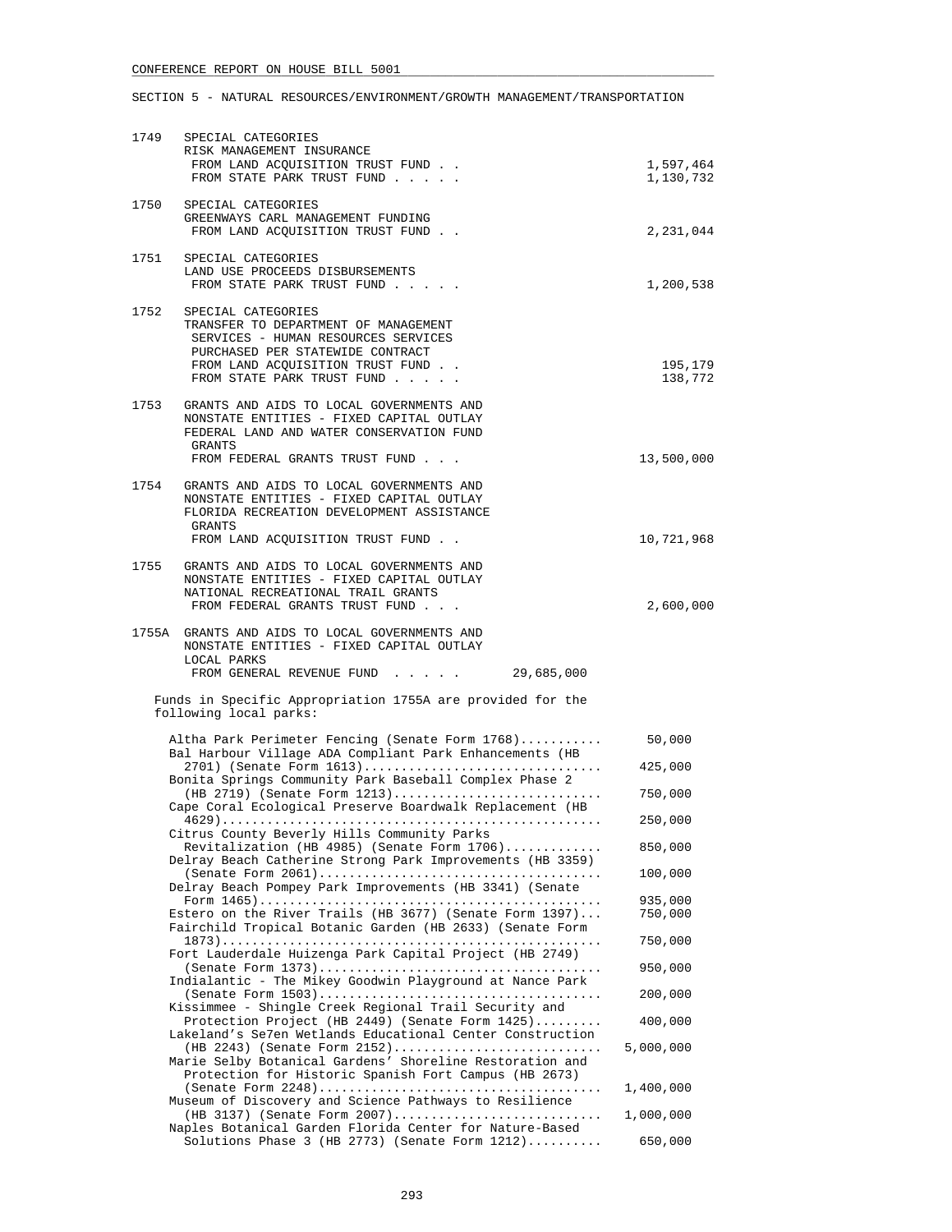| Oviedo Boulevard Trail Connector (HB 2421) (Senate Form   |           |
|-----------------------------------------------------------|-----------|
|                                                           | 300,000   |
| Palm Beach County Chain of Lakes Blueway Trail Access     |           |
| Project (HB 3819) (Senate Form $2626)$                    | 250,000   |
| Panama City Four Regional Parks Project (HB 9091) (Senate |           |
|                                                           | 5,000,000 |
| Pinellas County - Conservation of West Klosterman         |           |
|                                                           | 3,000,000 |
| Sneads Health and Recreation Renewal Project (HB 4835)    |           |
|                                                           | 825,000   |
| St. Cloud Implementation of Chisholm Park Masterplan (HB  |           |
| 3669) (Senate Form 1092)                                  | 1,000,000 |
| Tamarac ADA Compatible & Smart Park Enhancements          |           |
| Caporella Park (HB 2625) (Senate Form $2256)$             | 300,000   |
| The Bay Park - Sarasota (HB 3257) (Senate Form $2244$ )   | 500,000   |
| Town of Jay Bray-Hendricks Park Master Plan (HB 4871)     |           |
|                                                           | 300,000   |
| Wauchula Farr Field Park Improvements (Senate Form 2366)  | 1,500,000 |
| West Inverness City Trail and Withlacoochee State Trail   |           |
| Connector (HB 4993) (Senate Form $1862)$                  | 2,250,000 |
|                                                           |           |
| 1755 ODANTO AND ATDO TO LOGAL COMPONIUNTO AND             |           |

 1755B GRANTS AND AIDS TO LOCAL GOVERNMENTS AND NONSTATE ENTITIES - FIXED CAPITAL OUTLAY YOUTH SPORTS FACILITIES FROM GENERAL REVENUE FUND . . . . . 28,500,000

 From the funds in Specific Appropriation 1755B, \$15,000,000 in nonrecurring funds from the General Revenue Fund is provided for the environmental remediation of the site of the former Toytown Landfill in Pinellas County in order for the site to be used for the purposes of youth sports (HB 9167)(Senate Form 2002).

 From the funds in Specific Appropriation 1755B, \$13,500,000 in nonrecurring funds from the General Revenue Fund is provided for the Pinellas Park Youth Sports Complex to provide recreational amenities to at-risk and economically disadvantaged youth (HB 3883)(Senate Form 2606).

|      | TOTAL: STATE PARK OPERATIONS<br>FROM GENERAL REVENUE FUND 144,651,524<br>FROM TRUST FUNDS                                                                                                                                                                                                                                                                                                                                                                                                                      |           | 348,411,720                                      |
|------|----------------------------------------------------------------------------------------------------------------------------------------------------------------------------------------------------------------------------------------------------------------------------------------------------------------------------------------------------------------------------------------------------------------------------------------------------------------------------------------------------------------|-----------|--------------------------------------------------|
|      | TOTAL POSITIONS 1,039.50<br>TOTAL ALL FUNDS                                                                                                                                                                                                                                                                                                                                                                                                                                                                    |           | 493,063,244                                      |
|      | COASTAL AND AQUATIC MANAGED AREAS                                                                                                                                                                                                                                                                                                                                                                                                                                                                              |           |                                                  |
|      | APPROVED SALARY RATE 10,826,164                                                                                                                                                                                                                                                                                                                                                                                                                                                                                |           |                                                  |
| 1756 | SALARIES AND BENEFITS POSITIONS 215.00<br>FROM RESILIENT FLORIDA TRUST FUND.<br>FROM FEDERAL GRANTS TRUST FUND<br>FROM LAND ACOUISITION TRUST FUND<br>FROM PERMIT FEE TRUST FUND                                                                                                                                                                                                                                                                                                                               |           | 4,161,214<br>3,238,812<br>7,876,972<br>1,152,638 |
|      | 1757 OTHER PERSONAL SERVICES<br>FROM FEDERAL GRANTS TRUST FUND<br>FROM LAND ACQUISITION TRUST FUND                                                                                                                                                                                                                                                                                                                                                                                                             |           | 1,319,075<br>984,667                             |
|      | 1758 EXPENSES<br>FROM RESILIENT FLORIDA TRUST FUND.<br>FROM FEDERAL GRANTS TRUST FUND<br>FROM LAND ACOUISITION TRUST FUND<br>FROM PERMIT FEE TRUST FUND                                                                                                                                                                                                                                                                                                                                                        |           | 636,779<br>176,600<br>1,410,785<br>170,318       |
|      | 1759 AID TO LOCAL GOVERNMENTS<br>GRANTS AND AIDS - REGIONAL RESILIENCE<br>COALITIONS<br>FROM RESILIENT FLORIDA TRUST FUND.                                                                                                                                                                                                                                                                                                                                                                                     |           | 2,000,000                                        |
|      | 1760 OPERATING CAPITAL OUTLAY<br>FROM LAND ACOUISITION TRUST FUND.                                                                                                                                                                                                                                                                                                                                                                                                                                             |           | 16,000                                           |
|      | 1760A FIXED CAPITAL OUTLAY<br>BIVALVE PILOT STUDY<br>FROM GENERAL REVENUE FUND<br>$\mathbf{r} = \mathbf{r} + \mathbf{r} + \mathbf{r} + \mathbf{r} + \mathbf{r} + \mathbf{r} + \mathbf{r} + \mathbf{r} + \mathbf{r} + \mathbf{r} + \mathbf{r} + \mathbf{r} + \mathbf{r} + \mathbf{r} + \mathbf{r} + \mathbf{r} + \mathbf{r} + \mathbf{r} + \mathbf{r} + \mathbf{r} + \mathbf{r} + \mathbf{r} + \mathbf{r} + \mathbf{r} + \mathbf{r} + \mathbf{r} + \mathbf{r} + \mathbf{r} + \mathbf{r} + \mathbf{r} + \mathbf$ | 4,000,000 |                                                  |

From the funds in Specific Appropriation 1760A, \$4,000,000 in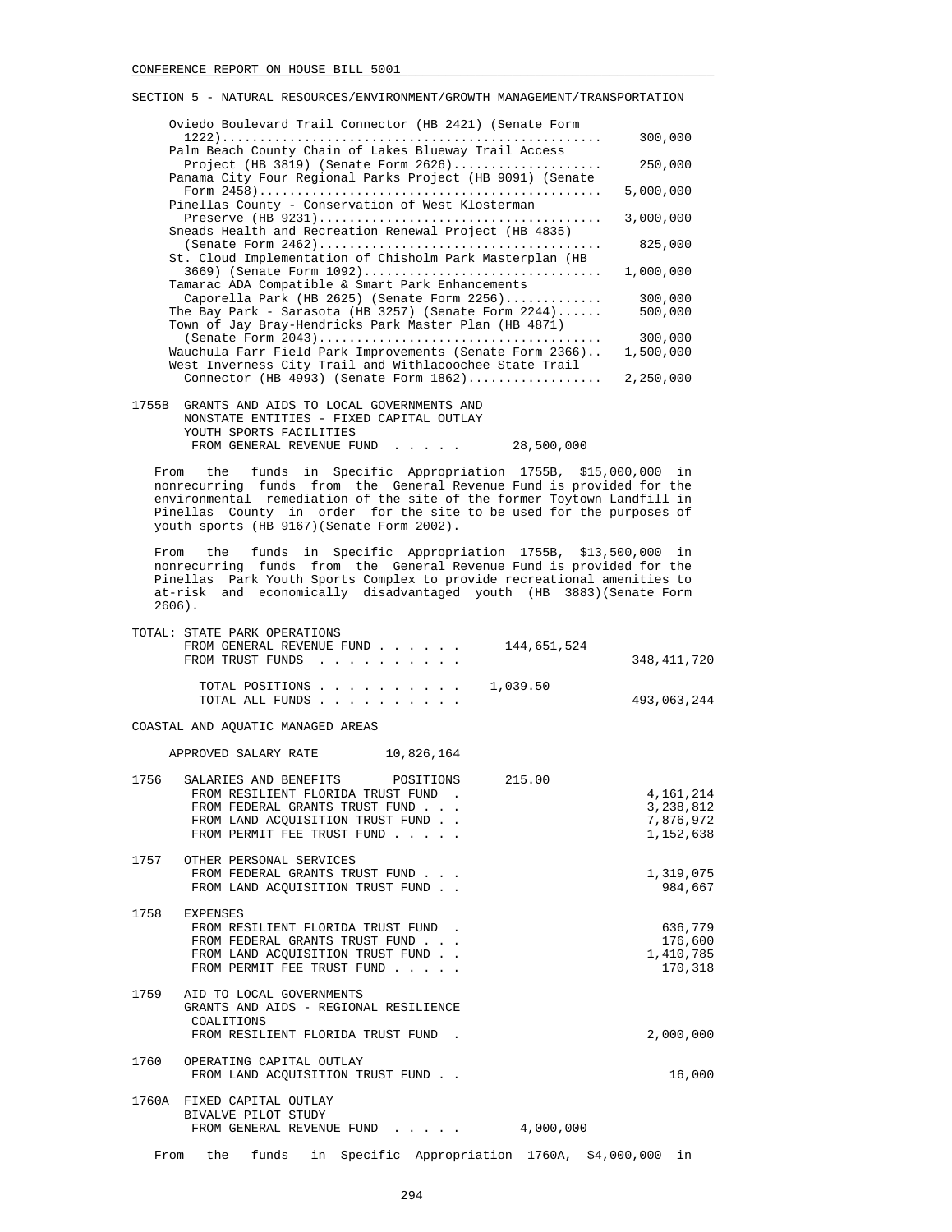nonrecurring funds from the General Revenue Fund is provided to the Department of Environmental Protection for the purpose of establishing a pilot study to determine the effectiveness of bi-valves at reducing nutrients in the waters of the state. The pilot study may also include an analysis of whether planting bi-valves as part of a seagrass restoration project increases the short term and long term viability of such project.

# 1760B FIXED CAPITAL OUTLAY COASTAL RESILIENCY FROM RESILIENT FLORIDA TRUST FUND . 2,900,000 Funds in Specific Appropriation 1760B are provided for migrating and upgrading the Sea Level Impact Projection (SLIP) Study Tool, regional living shoreline restoration suitability modeling, and sea level rise modeling. 1760C FIXED CAPITAL OUTLAY RESILIENT FLORIDA DATA COLLECTION AND ANALYSIS FROM RESILIENT FLORIDA TRUST FUND . 7,100,000 Funds in Specific Appropriation 1760C are provided for data collection and analysis for the Comprehensive Statewide Flood Vulnerability and Sea Level Rise Assessment. 1761 FIXED CAPITAL OUTLAY MAINTENANCE, REPAIRS AND CONSTRUCTION - STATEWIDE FROM LAND ACOUISITION TRUST FUND . . 2,000,000 1762 SPECIAL CATEGORIES ACQUISITION OF MOTOR VEHICLES FROM FEDERAL GRANTS TRUST FUND . . . 35,000 FROM LAND ACQUISITION TRUST FUND . . 1762A SPECIAL CATEGORIES CORAL REEF PROTECTION AND RESTORATION FROM GENERAL REVENUE FUND . . . . . 8,000,000 Funds in Specific Appropriation 1762A are provided for coral reef restoration and protection efforts. 1763 SPECIAL CATEGORIES ACQUISITION AND REPLACEMENT OF BOATS, MOTORS, AND TRAILERS FROM FEDERAL GRANTS TRUST FUND . . . 250,600 1764 SPECIAL CATEGORIES SUBMERGED RESOURCE DAMAGED RESTORATIONS FROM WATER QUALITY ASSURANCE TRUST FUND . . . . . . . . . . . . . . . 258,429 1766 SPECIAL CATEGORIES RESILIENT FLORIDA FROM RESILIENT FLORIDA TRUST FUND . 275,000 1767 SPECIAL CATEGORIES WATER QUALITY MANAGEMENT/PLANNING GRANTS FROM FEDERAL GRANTS TRUST FUND . . .  $\qquad \qquad$  700,000 1768 SPECIAL CATEGORIES CONTRACTED SERVICES FROM GENERAL REVENUE FUND . . . . . 480,000 FROM RESILIENT FLORIDA TRUST FUND . <br>FROM LAND ACOUISITION TRUST FUND . . 24,443 FROM LAND ACQUISITION TRUST FUND . . From the funds in Specific Appropriation 1768, \$160,000 in

 nonrecurring funds from the General Revenue Fund is provided to the Department of Environmental Protection to competitively procure an assessment of damages, cost and recommendations to restore access to Old A1A in southeast St. Johns County while continuing to protect the integrity of the Matanzas River.

 From the funds in Specific Appropriation 1768, \$320,000 in nonrecurring funds from the General Revenue Fund is provided for the Florida Ocean Alliance - Expanding Florida's Blue Economy Development of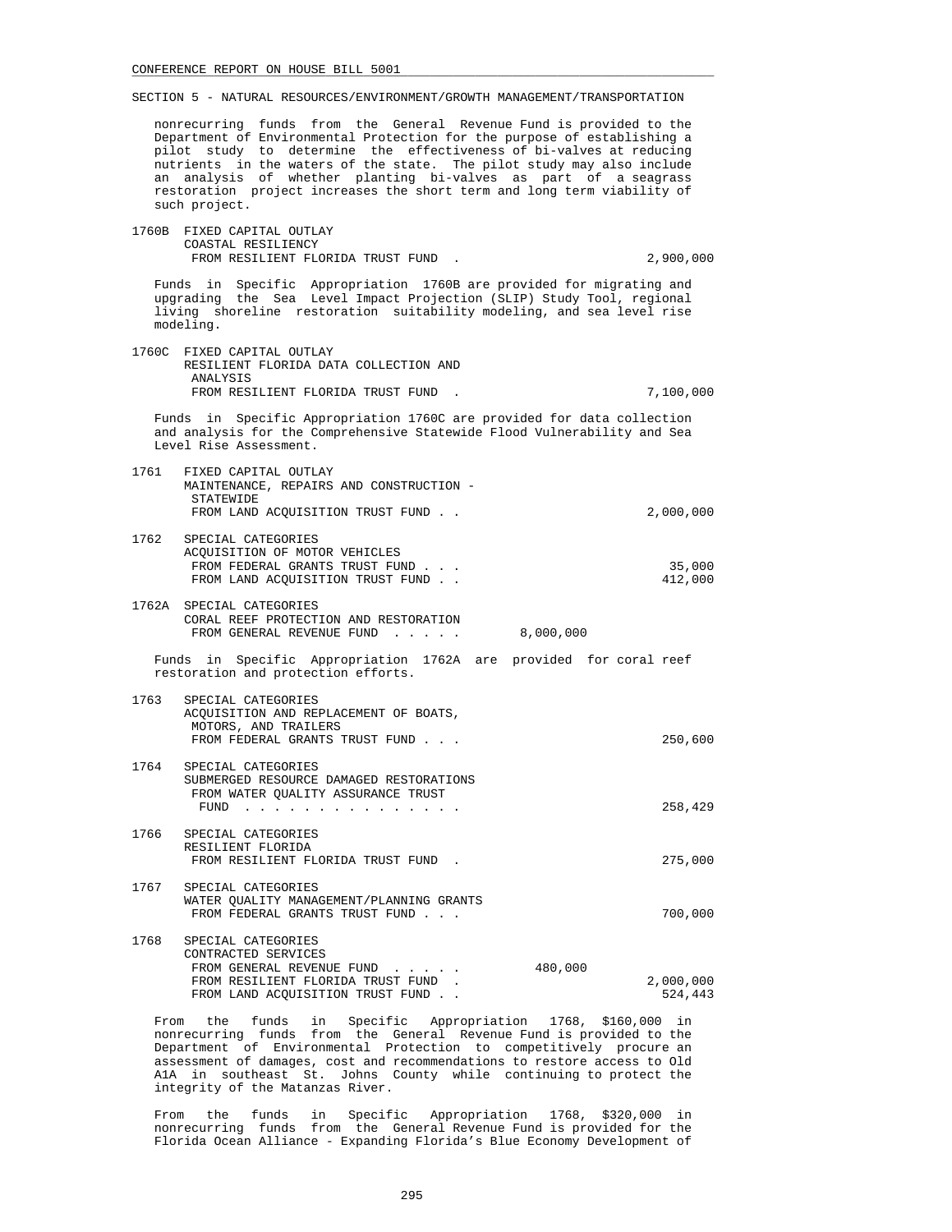a Blue Economy Strategy (HB 2819)(Senate Form 1868).

| 1769                                                                                                                                                                                                                                                                                                                                                                                                                                                                                                                                                                                                                             | SPECIAL CATEGORIES<br>MARINE RESEARCH GRANTS                                                                                                                           |                  |
|----------------------------------------------------------------------------------------------------------------------------------------------------------------------------------------------------------------------------------------------------------------------------------------------------------------------------------------------------------------------------------------------------------------------------------------------------------------------------------------------------------------------------------------------------------------------------------------------------------------------------------|------------------------------------------------------------------------------------------------------------------------------------------------------------------------|------------------|
|                                                                                                                                                                                                                                                                                                                                                                                                                                                                                                                                                                                                                                  | FROM FEDERAL GRANTS TRUST FUND<br>FROM GRANTS AND DONATIONS TRUST                                                                                                      | 3,163,150        |
|                                                                                                                                                                                                                                                                                                                                                                                                                                                                                                                                                                                                                                  | FUND $\cdots$                                                                                                                                                          | 341,758          |
| 1770                                                                                                                                                                                                                                                                                                                                                                                                                                                                                                                                                                                                                             | SPECIAL CATEGORIES<br>RISK MANAGEMENT INSURANCE                                                                                                                        |                  |
|                                                                                                                                                                                                                                                                                                                                                                                                                                                                                                                                                                                                                                  | FROM FEDERAL GRANTS TRUST FUND<br>FROM LAND ACQUISITION TRUST FUND                                                                                                     | 45,133<br>63,731 |
| 1771                                                                                                                                                                                                                                                                                                                                                                                                                                                                                                                                                                                                                             | SPECIAL CATEGORIES<br>ECOTOURISM<br>FROM LAND ACQUISITION TRUST FUND                                                                                                   | 250,000          |
| 1772                                                                                                                                                                                                                                                                                                                                                                                                                                                                                                                                                                                                                             | SPECIAL CATEGORIES<br>COASTAL AND AQUATIC MANAGED AREAS (CAMA) -<br>CARL MANAGEMENT FUNDS<br>FROM LAND ACQUISITION TRUST FUND                                          | 890,129          |
|                                                                                                                                                                                                                                                                                                                                                                                                                                                                                                                                                                                                                                  |                                                                                                                                                                        |                  |
| 1773                                                                                                                                                                                                                                                                                                                                                                                                                                                                                                                                                                                                                             | SPECIAL CATEGORIES<br>TRANSFER TO DEPARTMENT OF MANAGEMENT<br>SERVICES - HUMAN RESOURCES SERVICES<br>PURCHASED PER STATEWIDE CONTRACT                                  |                  |
|                                                                                                                                                                                                                                                                                                                                                                                                                                                                                                                                                                                                                                  | FROM RESILIENT FLORIDA TRUST FUND.                                                                                                                                     | 15,212           |
|                                                                                                                                                                                                                                                                                                                                                                                                                                                                                                                                                                                                                                  | FROM FEDERAL GRANTS TRUST FUND<br>FROM LAND ACOUISITION TRUST FUND                                                                                                     | 9,932<br>37,308  |
|                                                                                                                                                                                                                                                                                                                                                                                                                                                                                                                                                                                                                                  | FROM PERMIT FEE TRUST FUND                                                                                                                                             | 4,881            |
|                                                                                                                                                                                                                                                                                                                                                                                                                                                                                                                                                                                                                                  | 1773A SPECIAL CATEGORIES<br>TRANSFER TO THE UNIVERSITY OF SOUTH<br>FLORIDA - FLORIDA FLOOD HUB FOR APPLIED<br>RESEARCH AND INNOVATION                                  |                  |
|                                                                                                                                                                                                                                                                                                                                                                                                                                                                                                                                                                                                                                  | FROM RESILIENT FLORIDA TRUST FUND.                                                                                                                                     | 5,500,000        |
|                                                                                                                                                                                                                                                                                                                                                                                                                                                                                                                                                                                                                                  | Funds in Specific Appropriation 1773A are provided for the Florida<br>Flood Hub for Applied Research and Innovation pursuant to section<br>380.0933, Florida Statutes. |                  |
| 1774                                                                                                                                                                                                                                                                                                                                                                                                                                                                                                                                                                                                                             | GRANTS AND AIDS TO LOCAL GOVERNMENTS AND<br>NONSTATE ENTITIES - FIXED CAPITAL OUTLAY<br>FLORIDA COASTAL ZONE MANAGEMENT PROGRAM<br>FROM FEDERAL GRANTS TRUST FUND      | 1,285,161        |
|                                                                                                                                                                                                                                                                                                                                                                                                                                                                                                                                                                                                                                  | 1775A GRANTS AND AIDS TO LOCAL GOVERNMENTS AND<br>NONSTATE ENTITIES - FIXED CAPITAL OUTLAY                                                                             |                  |
|                                                                                                                                                                                                                                                                                                                                                                                                                                                                                                                                                                                                                                  | FLOODING AND SEA LEVEL RISE RESILIENCE                                                                                                                                 |                  |
|                                                                                                                                                                                                                                                                                                                                                                                                                                                                                                                                                                                                                                  | PLAN - STATEWIDE<br>170,874,990<br>FROM GENERAL REVENUE FUND<br>FROM RESILIENT FLORIDA TRUST FUND                                                                      | 100,000,000      |
| Funds in Specific Appropriation 1775A are provided to the Department of<br>Environmental Protection for the Statewide Flooding and Sea Level Rise<br>Resilience Plan, years one through three, as submitted to the Governor,<br>President of the Senate, and the Speaker of the House of<br>the<br>Representatives on December 1, 2021, pursuant to section 380.093(5),<br>Florida Statutes. In the event that projects included in the plan are<br>unable to continue, the department may include a revised list of<br>projects in its Statewide Flooding and Sea Level Rise Resilience Plan<br>submission on December 1, 2022. |                                                                                                                                                                        |                  |
| 1775B                                                                                                                                                                                                                                                                                                                                                                                                                                                                                                                                                                                                                            | GRANTS AND AIDS TO LOCAL GOVERNMENTS AND<br>NONSTATE ENTITIES - FIXED CAPITAL OUTLAY<br>LOCAL RESILIENCY PROJECTS<br>FROM GENERAL REVENUE FUND<br>4,950,000            |                  |
|                                                                                                                                                                                                                                                                                                                                                                                                                                                                                                                                                                                                                                  | The funds in Specific Appropriation 1775B are provided for the<br>following local resiliency projects:                                                                 |                  |
|                                                                                                                                                                                                                                                                                                                                                                                                                                                                                                                                                                                                                                  | Bonefish and Tarpon Trust Restoring Coastal Resilience<br>and Water Quality (HB 2233) (Senate Form $1095)$                                                             | 250,000          |
|                                                                                                                                                                                                                                                                                                                                                                                                                                                                                                                                                                                                                                  |                                                                                                                                                                        |                  |

 Clearwater - Site Fill (HB 9169)(Senate Form 1783)........ 1,600,000 Clearwater - Wave Attenuation Walls (HB 9171)(Senate Form 1785)................................................... 1,450,000 St. Pete Beach Coastal Resiliency - Community Center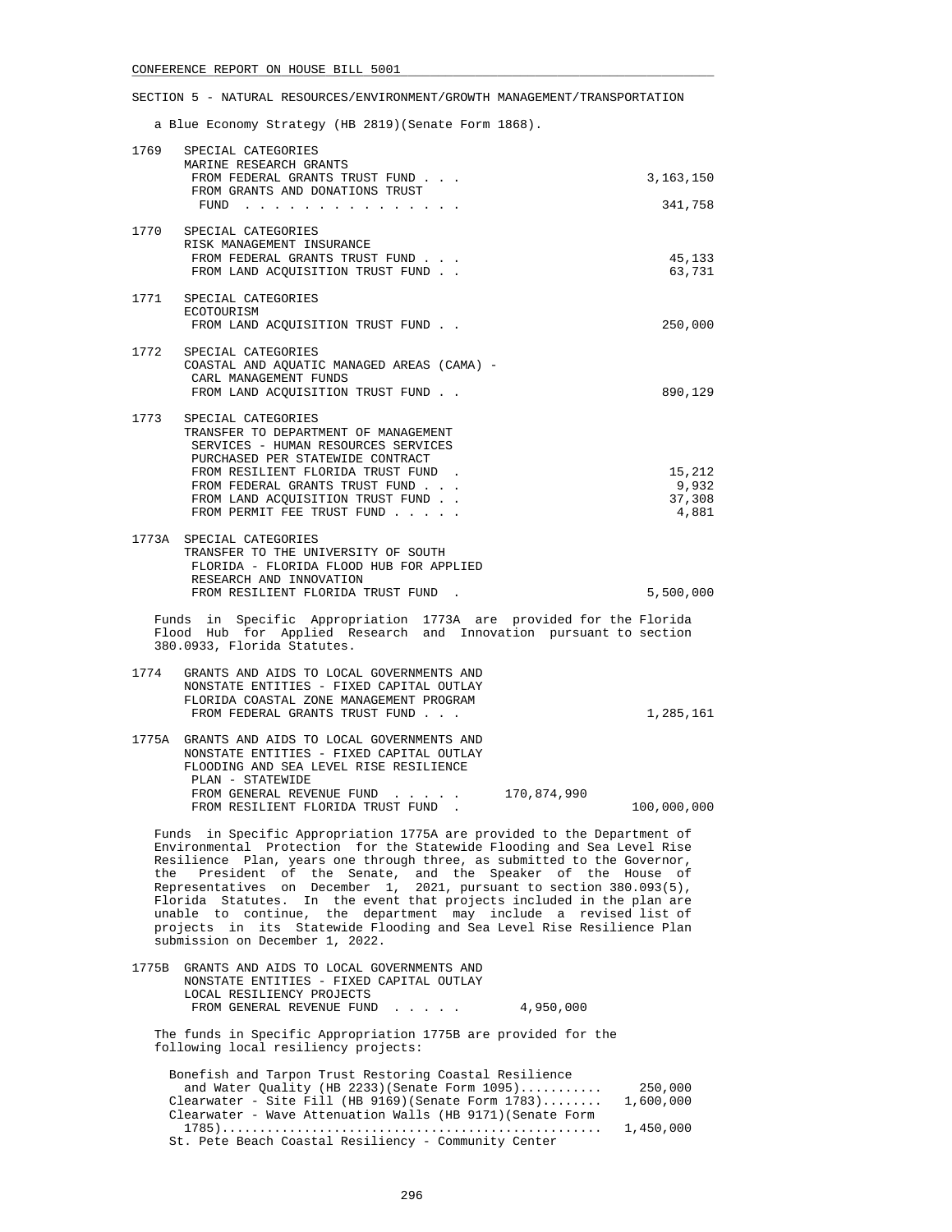|      | Shoreline Rehabilitation (HB 4921) (Senate Form $1424$ ) $1.650.000$                                                                                            |            |
|------|-----------------------------------------------------------------------------------------------------------------------------------------------------------------|------------|
| 1776 | GRANTS AND AIDS TO LOCAL GOVERNMENTS AND<br>NONSTATE ENTITIES - FIXED CAPITAL OUTLAY<br>RESILIENT FLORIDA PLANNING GRANTS<br>FROM RESILIENT FLORIDA TRUST FUND. | 20,000,000 |
| 1777 | GRANTS AND AIDS TO LOCAL GOVERNMENTS AND<br>NONSTATE ENTITIES - FIXED CAPITAL OUTLAY<br>CLEAN MARINA<br>FROM FEDERAL GRANTS TRUST FUND                          | 500,000    |
| 1778 | GRANTS AND AIDS TO LOCAL GOVERNMENTS AND<br>NONSTATE ENTITIES - FIXED CAPITAL OUTLAY<br>BEACH PROJECTS - STATEWIDE                                              |            |

 Funds in Specific Appropriation 1778 are provided to the Department of Environmental Protection for distribution to beach and inlet management projects consistent with any component of the comprehensive long-term management plan developed in accordance with section 161.161, Florida Statutes. Funds may be used in accordance with section 161.101, Florida Statutes, for projects on annual ranked lists, storm repair projects, or projects on lands managed by the state.

FROM LAND ACQUISITION TRUST FUND . .  $50,000,000$ 

 From the funds provided in Specific Appropriation 1778, the department shall submit to the Governor, the President of the Senate, and the Speaker of the House of Representatives a report by December 31, 2022, that details the achievements, available public access, and recreational opportunities resulting from prior year appropriations of beach and inlet management projects.

 1779 GRANTS AND AIDS TO LOCAL GOVERNMENTS AND NONSTATE ENTITIES - FIXED CAPITAL OUTLAY GRANTS AND AID - WATER QUALITY IMPROVEMENTS - BISCAYNE BAY FROM GENERAL REVENUE FUND . . . . . 20,000,000

 From the funds in Specific Appropriation 1779, \$20,000,000 in nonrecurring funds from the General Revenue Fund is provided for projects, including septic to sewer and wastewater projects, that will improve the water quality of Biscayne Bay.

| 1779A GRANTS AND AIDS TO LOCAL GOVERNMENTS AND |           |
|------------------------------------------------|-----------|
| NONSTATE ENTITIES - FIXED CAPITAL OUTLAY       |           |
| GRANTS AND AIDS - ST. JOHNS COUNTY PONTE       |           |
| VEDRA BEACH NORTH BEACH AND DUNE               |           |
| RESTORATION                                    |           |
| FROM GENERAL REVENUE FUND                      | 1,700,000 |

 From the funds in Specific Appropriation 1779A, \$1,700,000 in nonrecurring funds from the General Revenue Fund is provided for the Ponte Vedra Beach North Beach and Dune Restoration II (HB 4679)(Senate Form 1540).

| TOTAL: COASTAL AND AQUATIC MANAGED AREAS                                                                                                  |             |
|-------------------------------------------------------------------------------------------------------------------------------------------|-------------|
| FROM GENERAL REVENUE FUND                                                                                                                 | 210,004,990 |
| FROM TRUST FUNDS<br>$\mathbf{r}$ , $\mathbf{r}$ , $\mathbf{r}$ , $\mathbf{r}$ , $\mathbf{r}$ , $\mathbf{r}$ , $\mathbf{r}$ , $\mathbf{r}$ | 221,705,727 |
| TOTAL POSITIONS                                                                                                                           | 215.00      |
| TOTAL ALL FUNDS                                                                                                                           | 431,710,717 |
| PROGRAM: AIR RESOURCES MANAGEMENT                                                                                                         |             |
| AIR RESOURCES MANAGEMENT                                                                                                                  |             |
| 3,909,242<br>APPROVED SALARY RATE                                                                                                         |             |
| 1780<br>SALARIES AND BENEFITS<br>POSITIONS                                                                                                | 67.00       |
| FROM AIR POLLUTION CONTROL TRUST<br>FUND                                                                                                  | 5,680,096   |
|                                                                                                                                           |             |
| 1781<br>OTHER PERSONAL SERVICES                                                                                                           |             |
| FROM AIR POLLUTION CONTROL TRUST<br>FUND                                                                                                  |             |
|                                                                                                                                           | 3,128,755   |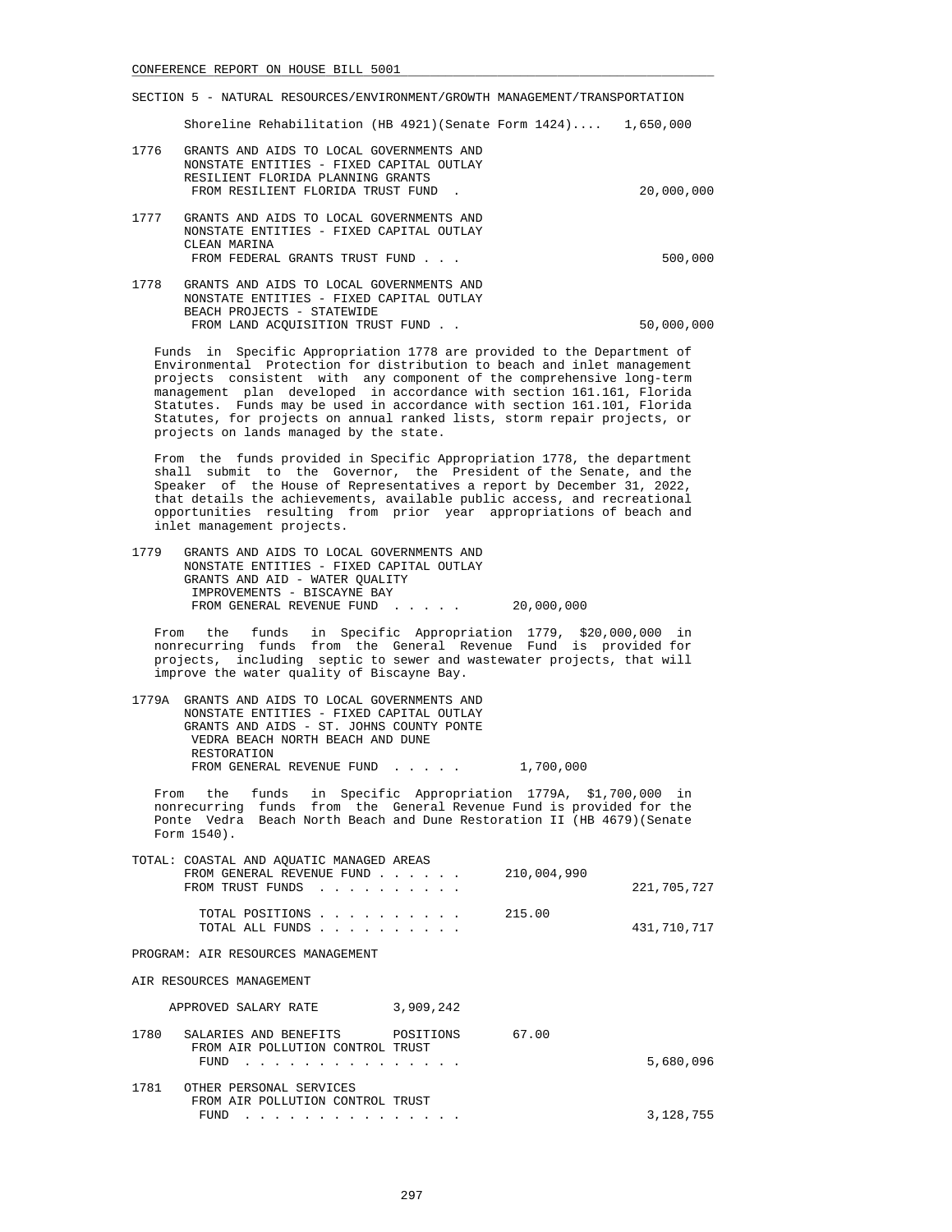| 1782 | EXPENSES<br>FROM AIR POLLUTION CONTROL TRUST<br>FUND<br>and the contract of the second                                                                                                                     | 773,633             |
|------|------------------------------------------------------------------------------------------------------------------------------------------------------------------------------------------------------------|---------------------|
|      | 1783 OPERATING CAPITAL OUTLAY<br>FROM AIR POLLUTION CONTROL TRUST<br>FUND<br>and the contract of the state of the                                                                                          | 387,680             |
| 1784 | FIXED CAPITAL OUTLAY<br>VOLKSWAGEN SETTLEMENT<br>FROM GRANTS AND DONATIONS TRUST                                                                                                                           |                     |
|      | FUND                                                                                                                                                                                                       | 53,000,000          |
|      | Funds in Specific Appropriation 1784 are provided to implement the<br>State Beneficiary Mitigation Plan. Appropriations used by the department<br>for grants and aids may be advanced in part or in total. |                     |
| 1785 | SPECIAL CATEGORIES<br>ACQUISITION OF MOTOR VEHICLES<br>FROM AIR POLLUTION CONTROL TRUST                                                                                                                    |                     |
| 1786 | FUND<br>and the contract of the contract of<br>SPECIAL CATEGORIES<br>DISTRIBUTION TO COUNTIES - MOTOR VEHICLE                                                                                              | 343,000             |
|      | REGISTRATION PROCEEDS<br>FROM AIR POLLUTION CONTROL TRUST<br>FUND $\cdots$                                                                                                                                 | 10,705,936          |
| 1787 | SPECIAL CATEGORIES<br>ASBESTOS REMOVAL PROGRAM FEES<br>FROM AIR POLLUTION CONTROL TRUST                                                                                                                    |                     |
|      | FUND<br>the contract of the contract of the                                                                                                                                                                | 20,000              |
| 1788 | SPECIAL CATEGORIES<br>CONTRACTED SERVICES<br>FROM AIR POLLUTION CONTROL TRUST<br>FUND $\cdots$                                                                                                             | 772,000             |
| 1789 | SPECIAL CATEGORIES<br>RISK MANAGEMENT INSURANCE<br>FROM AIR POLLUTION CONTROL TRUST<br>$FUND$                                                                                                              | 29,622              |
| 1790 | SPECIAL CATEGORIES<br>TRANSFER TO DEPARTMENT OF MANAGEMENT<br>SERVICES - HUMAN RESOURCES SERVICES<br>PURCHASED PER STATEWIDE CONTRACT<br>FROM AIR POLLUTION CONTROL TRUST<br>$FUND$                        | 23,485              |
|      | TOTAL: AIR RESOURCES MANAGEMENT<br>FROM TRUST FUNDS                                                                                                                                                        | 74,864,207          |
|      | TOTAL POSITIONS<br>TOTAL ALL FUNDS                                                                                                                                                                         | 67.00<br>74,864,207 |
|      | PROGRAM: ENVIRONMENTAL LAW ENFORCEMENT                                                                                                                                                                     |                     |
|      | ENVIRONMENTAL LAW ENFORCEMENT                                                                                                                                                                              |                     |
|      | 1,210,968<br>APPROVED SALARY RATE                                                                                                                                                                          |                     |
| 1791 | SALARIES AND BENEFITS<br>POSITIONS<br>FROM INLAND PROTECTION TRUST FUND.                                                                                                                                   | 20.00<br>1,973,828  |
| 1792 | EXPENSES<br>FROM INLAND PROTECTION TRUST FUND.                                                                                                                                                             | 160,772             |
| 1793 | SPECIAL CATEGORIES<br>ACQUISITION AND REPLACEMENT OF PATROL<br>VEHICLES<br>FROM INLAND PROTECTION TRUST FUND.                                                                                              | 270,000             |
| 1794 | SPECIAL CATEGORIES<br>HAZARDOUS WASTE CLEANUP<br>FROM INLAND PROTECTION TRUST FUND                                                                                                                         | 57,000              |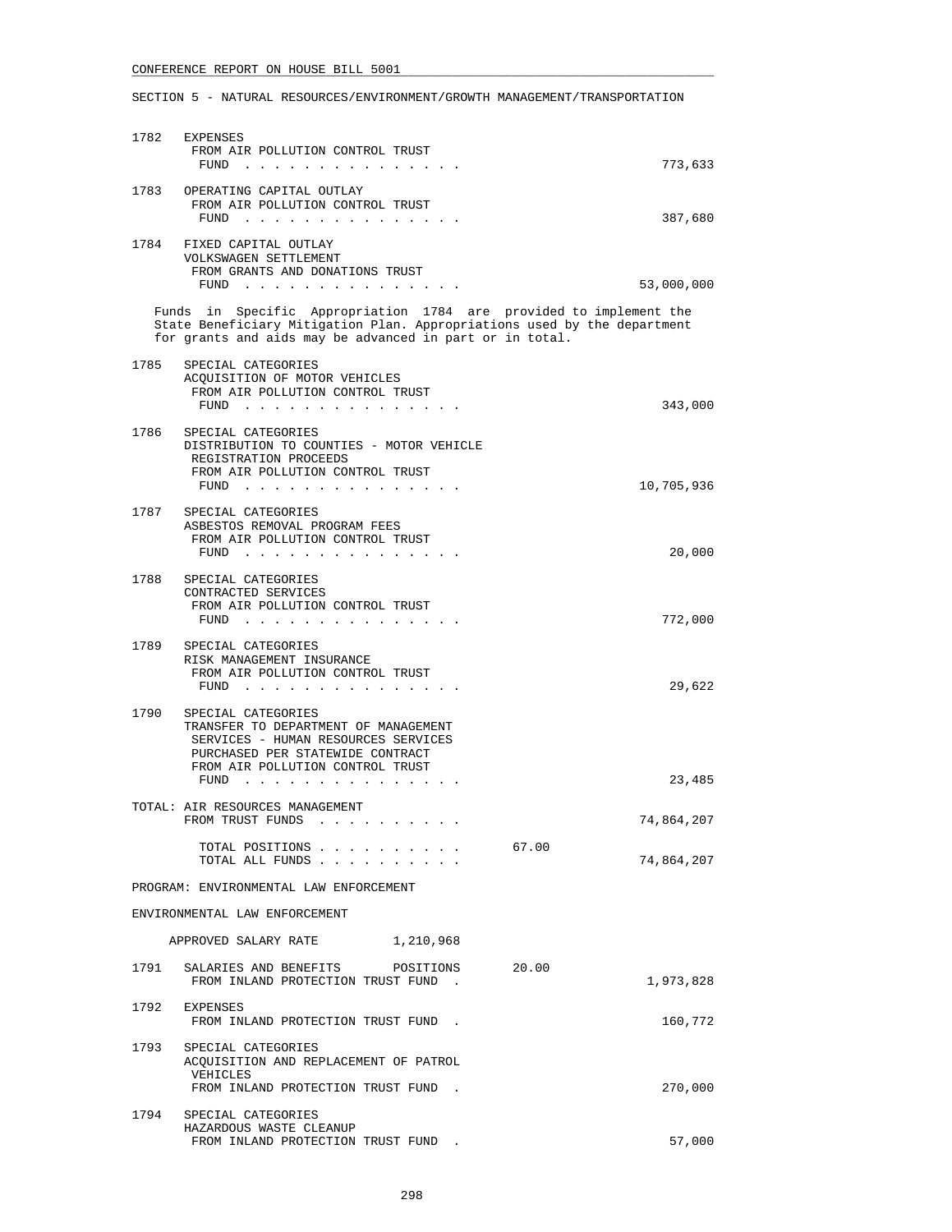| 1795     | SPECIAL CATEGORIES<br>ON-CALL FEES<br>FROM INLAND PROTECTION TRUST FUND.                                                                                                                                    | 25,902                                         |
|----------|-------------------------------------------------------------------------------------------------------------------------------------------------------------------------------------------------------------|------------------------------------------------|
|          | 1796 SPECIAL CATEGORIES<br>OVERTIME<br>FROM INLAND PROTECTION TRUST FUND.                                                                                                                                   | 11,200                                         |
|          | 1797 SPECIAL CATEGORIES<br>RISK MANAGEMENT INSURANCE<br>FROM INLAND PROTECTION TRUST FUND.                                                                                                                  | 27,415                                         |
|          | 1798 SPECIAL CATEGORIES<br>SALARY INCENTIVE PAYMENTS<br>FROM INLAND PROTECTION TRUST FUND.                                                                                                                  | 24,719                                         |
| 1799     | SPECIAL CATEGORIES<br>TRANSFER TO DEPARTMENT OF MANAGEMENT<br>SERVICES - HUMAN RESOURCES SERVICES<br>PURCHASED PER STATEWIDE CONTRACT<br>FROM INLAND PROTECTION TRUST FUND.                                 | 6,121                                          |
|          | TOTAL: ENVIRONMENTAL LAW ENFORCEMENT<br>FROM TRUST FUNDS                                                                                                                                                    | 2,556,957                                      |
|          | 20.00<br>TOTAL POSITIONS<br>TOTAL ALL FUNDS                                                                                                                                                                 | 2,556,957                                      |
|          | TOTAL: ENVIRONMENTAL PROTECTION, DEPARTMENT OF<br>1,378,841,089<br>FROM GENERAL REVENUE FUND<br>FROM TRUST FUNDS                                                                                            | 2,779,123,391                                  |
|          | TOTAL POSITIONS 3,087.50<br>TOTAL ALL FUNDS<br>148,286,217<br>TOTAL APPROVED SALARY RATE                                                                                                                    | 4,157,964,480                                  |
|          | FISH AND WILDLIFE CONSERVATION COMMISSION                                                                                                                                                                   |                                                |
| SERVICES | PROGRAM: EXECUTIVE DIRECTION AND ADMINISTRATIVE                                                                                                                                                             |                                                |
|          | OFFICE OF EXECUTIVE DIRECTION AND ADMINISTRATIVE<br>SUPPORT SERVICES                                                                                                                                        |                                                |
|          | APPROVED SALARY RATE 11,004,697                                                                                                                                                                             |                                                |
| 1800     | SALARIES AND BENEFITS<br>217.00<br>POSITIONS<br>FROM ADMINISTRATIVE TRUST FUND<br>FROM LAND ACQUISITION TRUST FUND<br>FROM MARINE RESOURCES CONSERVATION<br>TRUST FUND<br>FROM NON-GAME WILDLIFE TRUST FUND | 8,047,369<br>6,772,482<br>1,020,454<br>128,000 |
| 1801     | OTHER PERSONAL SERVICES<br>FROM ADMINISTRATIVE TRUST FUND<br>FROM MARINE RESOURCES CONSERVATION<br>TRUST FUND                                                                                               | 1,734,905<br>142,098                           |
| 1802     | EXPENSES<br>FROM ADMINISTRATIVE TRUST FUND<br>FROM MARINE RESOURCES CONSERVATION<br>TRUST FUND<br>FROM NON-GAME WILDLIFE TRUST FUND.                                                                        | 4,853,521<br>517,542<br>42,622                 |
| 1803     | OPERATING CAPITAL OUTLAY<br>FROM ADMINISTRATIVE TRUST FUND                                                                                                                                                  | 40,000                                         |
| 1804     | SPECIAL CATEGORIES<br>ACOUISITION OF MOTOR VEHICLES<br>FROM ADMINISTRATIVE TRUST FUND                                                                                                                       | 69,000                                         |
| 1805     | SPECIAL CATEGORIES<br>FISH AND WILDLIFE CONSERVATION COMMISSION<br>YOUTH HUNTING AND FISHING PROGRAMS<br>FROM MARINE RESOURCES CONSERVATION<br>TRUST FUND                                                   | 159,000                                        |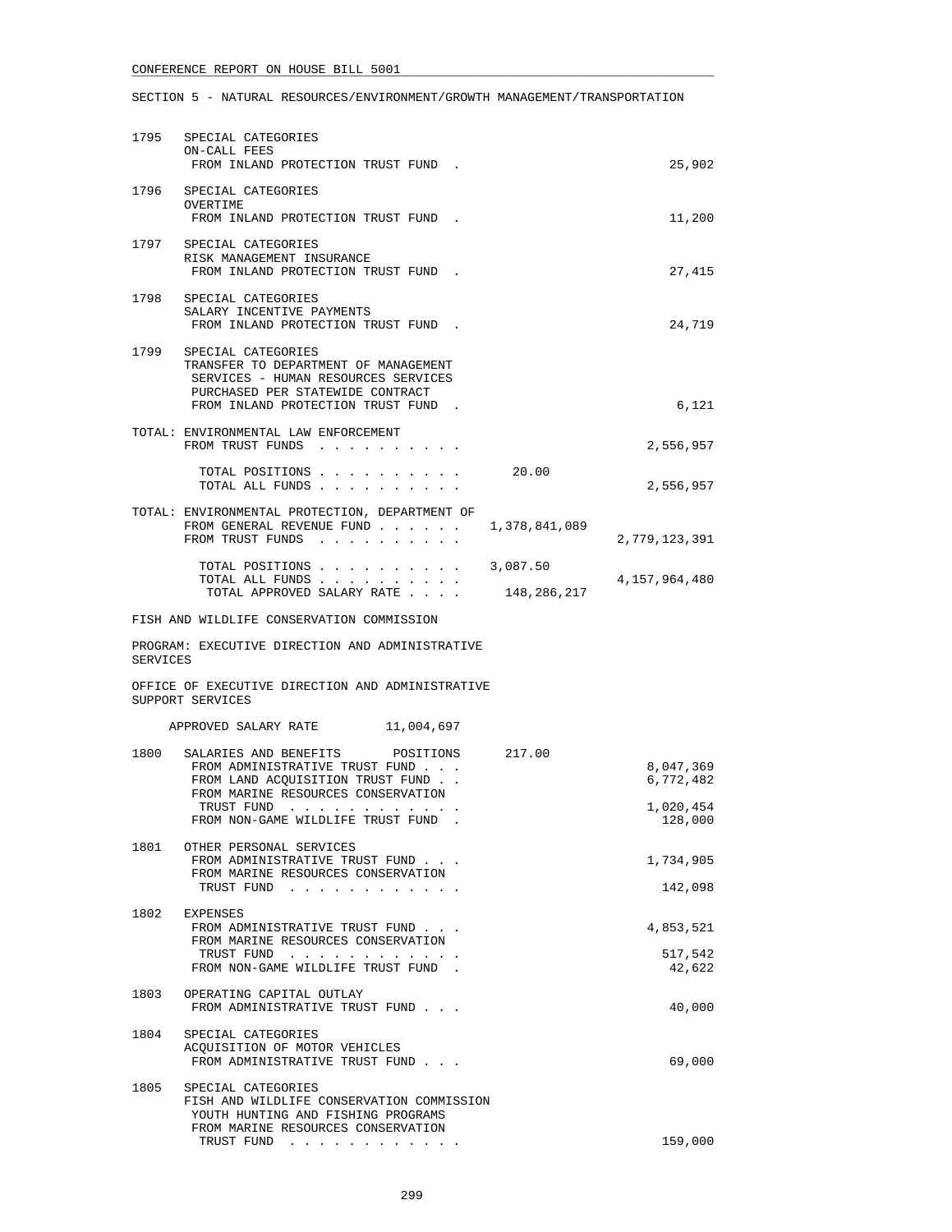|      | FROM STATE GAME TRUST FUND                                                                                                                                                                         | 1,251,255                                 |
|------|----------------------------------------------------------------------------------------------------------------------------------------------------------------------------------------------------|-------------------------------------------|
| 1806 | SPECIAL CATEGORIES<br>NON-CARL WILDLIFE MANAGEMENT<br>FROM LAND ACQUISITION TRUST FUND                                                                                                             | 72,205                                    |
| 1807 | SPECIAL CATEGORIES<br>TRANSFER TO DIVISION OF ADMINISTRATIVE<br>HEARINGS<br>FROM ADMINISTRATIVE TRUST FUND                                                                                         | 48,157                                    |
| 1808 | SPECIAL CATEGORIES<br>CONTRACTED SERVICES<br>FROM ADMINISTRATIVE TRUST FUND<br>FROM MARINE RESOURCES CONSERVATION<br>TRUST FUND<br>FROM NON-GAME WILDLIFE TRUST FUND<br>FROM STATE GAME TRUST FUND | 2,206,972<br>91,491<br>1,685<br>2,754,188 |
| 1809 | SPECIAL CATEGORIES<br>FLORIDA ACCOUNTING INFORMATION RESOURCE<br>(FLAIR) SYSTEM REPLACEMENT<br>FROM ADMINISTRATIVE TRUST FUND                                                                      | 765,360                                   |

 Funds in Specific Appropriation 1809 are provided for the planning and remediation tasks necessary to integrate agency applications with the new Florida Planning, Accounting, and Ledger Management (PALM) system. The funds shall be placed in reserve. The agency is authorized to submit budget amendments requesting release of these funds pursuant to the provisions of chapter 216, Florida Statutes. Release is contingent upon the approval of a detailed operational work plan and a monthly spend plan that identifies all project work and costs budgeted for Fiscal Year 2022-2023. The agency shall submit quarterly project status reports to the Executive Office of the Governor's Office of Policy & Budget, the Florida Digital Service, and the chair of the Senate Appropriations Committee and the chair of the House of Representatives Appropriations Committee. Each status report must include progress made to date for each project milestone, deliverable, and task order, planned and actual completion dates, planned and actual costs incurred, and any current project issues and risks.

| 1810 | SPECIAL CATEGORIES<br>RISK MANAGEMENT INSURANCE                                                                                                                                                                                                                                                                           |                  |
|------|---------------------------------------------------------------------------------------------------------------------------------------------------------------------------------------------------------------------------------------------------------------------------------------------------------------------------|------------------|
|      | FROM ADMINISTRATIVE TRUST FUND<br>FROM LAND ACQUISITION TRUST FUND<br>FROM MARINE RESOURCES CONSERVATION                                                                                                                                                                                                                  | 114,949<br>5,867 |
|      | TRUST FUND<br>and the contract of the state of<br>FROM STATE GAME TRUST FUND                                                                                                                                                                                                                                              | 14,131<br>23,983 |
|      | 1811 SPECIAL CATEGORIES<br>SALARY INCENTIVE PAYMENTS<br>FROM ADMINISTRATIVE TRUST FUND                                                                                                                                                                                                                                    | 6,828            |
|      | 1812 SPECIAL CATEGORIES<br>FINAL NATURAL RESOURCE DAMAGE RESTORATION -<br>DEEPWATER HORIZON OIL SPILL<br>FROM GRANTS AND DONATIONS TRUST<br>FUND                                                                                                                                                                          | 750,000          |
|      | 1813 SPECIAL CATEGORIES<br>TENANT BROKER COMMISSIONS<br>FROM ADMINISTRATIVE TRUST FUND                                                                                                                                                                                                                                    | 34,731           |
| 1814 | SPECIAL CATEGORIES<br>GULF COAST RESTORATION<br>FROM GRANTS AND DONATIONS TRUST<br>FUND<br>the contract of the contract of the contract of the contract of the contract of the contract of the contract of the contract of the contract of the contract of the contract of the contract of the contract of the contract o | 425,510          |
| 1815 | SPECIAL CATEGORIES<br>RESTORE ACT - DEEPWATER HORIZON SPILL<br>FROM FEDERAL GRANTS TRUST FUND                                                                                                                                                                                                                             | 4,000            |
| 1816 | SPECIAL CATEGORIES<br>TRANSFER TO DEPARTMENT OF MANAGEMENT<br>SERVICES - HUMAN RESOURCES SERVICES<br>PURCHASED PER STATEWIDE CONTRACT<br>FROM ADMINISTRATIVE TRUST FUND<br>$\sim$ $\sim$ $\sim$                                                                                                                           | 59,857           |
|      |                                                                                                                                                                                                                                                                                                                           |                  |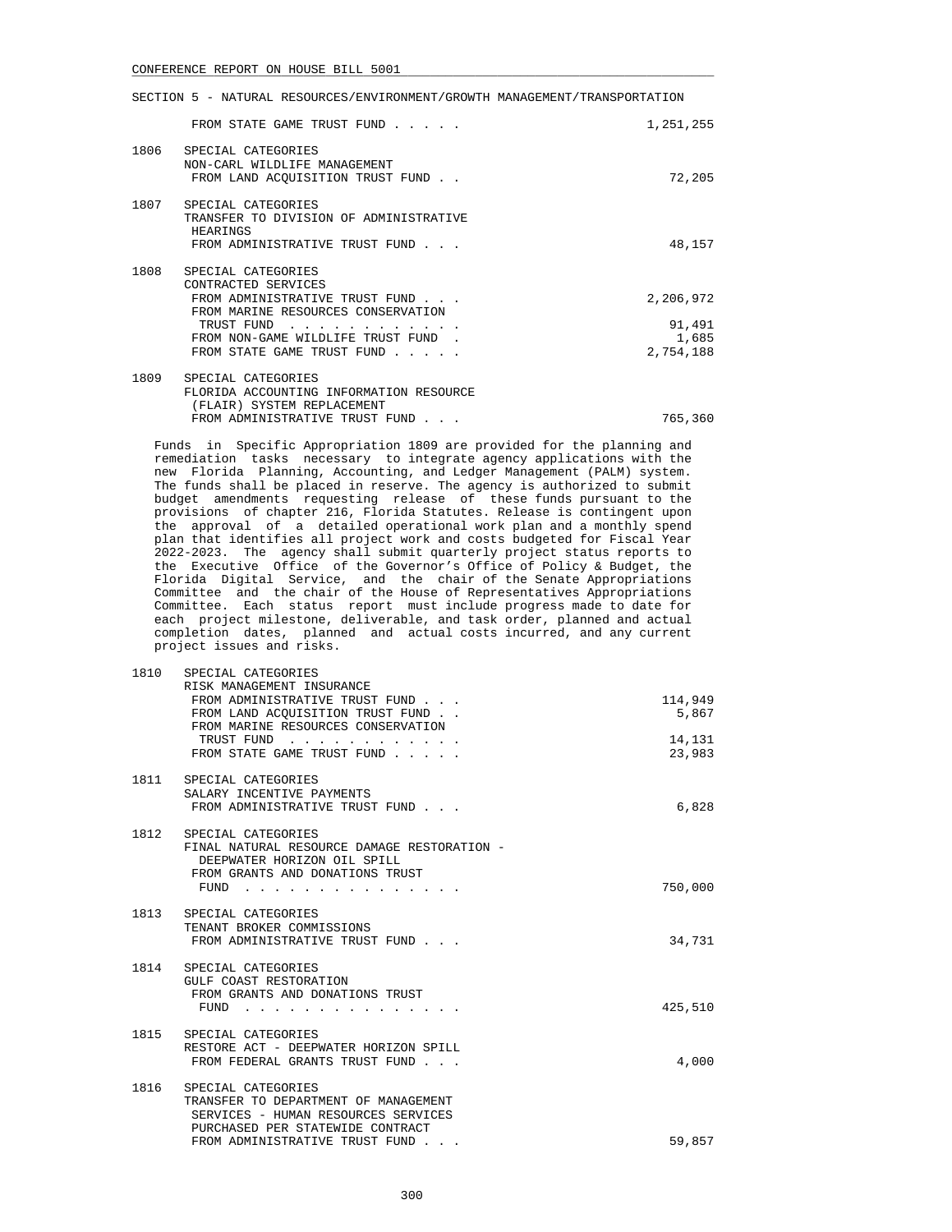|      | FROM MARINE RESOURCES CONSERVATION<br>TRUST FUND                                                                                         | 5,783                              |
|------|------------------------------------------------------------------------------------------------------------------------------------------|------------------------------------|
| 1817 | SPECIAL CATEGORIES<br>GRANTS AND AIDS - DEEPWATER HORIZON -<br>STATE OPERATIONS<br>FROM GRANTS AND DONATIONS TRUST                       |                                    |
|      | $FUND$                                                                                                                                   | 115,000                            |
|      | 1818 SPECIAL CATEGORIES<br>CONTRACT AND GRANT REIMBURSED ACTIVITIES<br>FROM ADMINISTRATIVE TRUST FUND<br>FROM GRANTS AND DONATIONS TRUST | 900,000                            |
|      | FUND $\cdots$                                                                                                                            | 18,168                             |
|      | 1819A DATA PROCESSING SERVICES<br>NORTHWEST REGIONAL DATA CENTER (NWRDC)<br>FROM ADMINISTRATIVE TRUST FUND                               | 947,314                            |
|      | TOTAL: OFFICE OF EXECUTIVE DIRECTION AND ADMINISTRATIVE<br>SUPPORT SERVICES<br>FROM TRUST FUNDS                                          | 34, 144, 427                       |
|      | TOTAL POSITIONS<br>217.00<br>TOTAL ALL FUNDS                                                                                             | 34, 144, 427                       |
|      | PROGRAM: LAW ENFORCEMENT                                                                                                                 |                                    |
|      | FISH, WILDLIFE AND BOATING LAW ENFORCEMENT                                                                                               |                                    |
|      | APPROVED SALARY RATE 56,926,204                                                                                                          |                                    |
| 1820 | SALARIES AND BENEFITS POSITIONS 1,055.00<br>31,300,877<br>FROM GENERAL REVENUE FUND                                                      |                                    |
|      | FROM FEDERAL GRANTS TRUST FUND<br>FROM LAND ACQUISITION TRUST FUND.<br>FROM MARINE RESOURCES CONSERVATION                                | 4,409,016<br>17,295,543            |
|      | TRUST FUND<br>FROM NON-GAME WILDLIFE TRUST FUND.<br>FROM STATE GAME TRUST FUND                                                           | 34,726,615<br>802,695<br>1,077,509 |
|      | 1821 OTHER PERSONAL SERVICES                                                                                                             |                                    |
|      | FROM GENERAL REVENUE FUND<br>399,254<br>FROM FEDERAL GRANTS TRUST FUND<br>FROM MARINE RESOURCES CONSERVATION                             | 178,534                            |
|      | TRUST FUND<br>FROM STATE GAME TRUST FUND                                                                                                 | 424,970<br>229,705                 |
| 1822 | EXPENSES                                                                                                                                 |                                    |
|      | 2,591,720<br>FROM GENERAL REVENUE FUND                                                                                                   |                                    |
|      | FROM FEDERAL GRANTS TRUST FUND<br>FROM LAND ACQUISITION TRUST FUND<br>FROM MARINE RESOURCES CONSERVATION                                 | 6,113,693<br>1,919,960             |
|      | TRUST FUND<br>FROM STATE GAME TRUST FUND                                                                                                 | 2,978,680<br>1,252,532             |
| 1823 | OPERATING CAPITAL OUTLAY                                                                                                                 |                                    |
|      | 44,360<br>FROM GENERAL REVENUE FUND<br>FROM LAND ACQUISITION TRUST FUND.                                                                 | 62,500                             |
|      | FROM MARINE RESOURCES CONSERVATION<br>TRUST FUND                                                                                         | 141,891                            |
|      | FROM STATE GAME TRUST FUND                                                                                                               | 74,257                             |
| 1824 | FIXED CAPITAL OUTLAY<br>DERELICT VESSEL REMOVAL PROGRAM                                                                                  |                                    |
|      | 6,240,127<br>FROM GENERAL REVENUE FUND<br>$\sim$ $\sim$ $\sim$ $\sim$ $\sim$ $\sim$<br>FROM MARINE RESOURCES CONSERVATION                |                                    |
|      | TRUST FUND                                                                                                                               | 2,001,873                          |

 From the funds in Specific Appropriation 1824, \$6,240,127 in nonrecurring funds from the General Revenue Fund and \$2,001,873 in nonrecurring funds from the Marine Resources Conservation Trust Fund are provided to the Fish and Wildlife Conservation Commission for derelict vessel removal grants pursuant to section 376.15, Florida Statutes.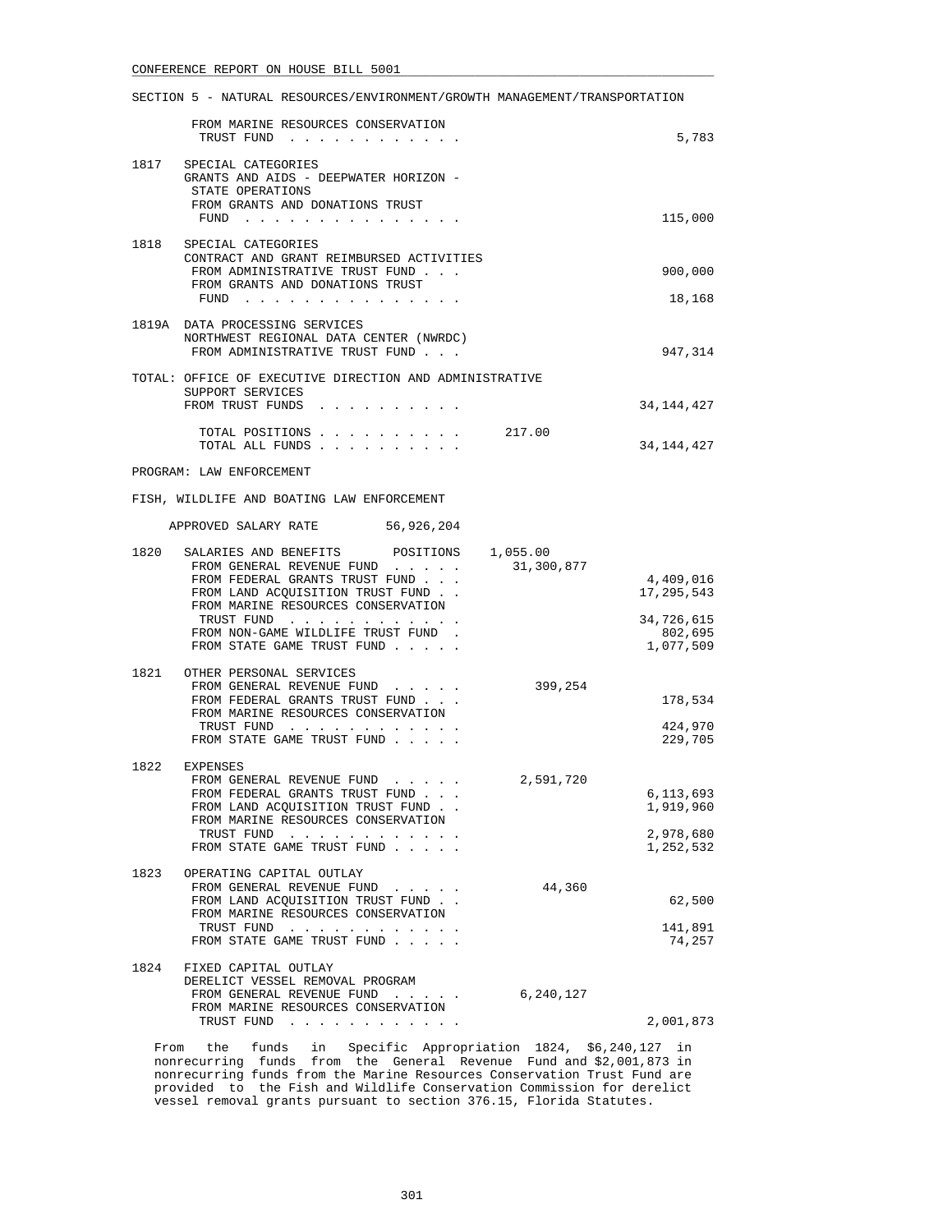| 1825 | FIXED CAPITAL OUTLAY<br>BOATING INFRASTRUCTURE<br>FROM FEDERAL GRANTS TRUST FUND                                                                                                                                                      |           | 5,200,000                                 |
|------|---------------------------------------------------------------------------------------------------------------------------------------------------------------------------------------------------------------------------------------|-----------|-------------------------------------------|
|      | 1826 SPECIAL CATEGORIES<br>ACQUISITION AND REPLACEMENT OF PATROL<br>VEHICLES<br>FROM GENERAL REVENUE FUND                                                                                                                             | 3,876,000 |                                           |
| 1827 | SPECIAL CATEGORIES<br>ACQUISITION AND REPLACEMENT OF BOATS,<br>MOTORS, AND TRAILERS<br>FROM GENERAL REVENUE FUND<br>FROM MARINE RESOURCES CONSERVATION<br>TRUST FUND                                                                  | 2,228,000 | 578,209                                   |
| 1828 | SPECIAL CATEGORIES<br>ENHANCED WILDLIFE MANAGEMENT<br>FROM FEDERAL GRANTS TRUST FUND<br>FROM LAND ACQUISITION TRUST FUND<br>FROM MARINE RESOURCES CONSERVATION<br>TRUST FUND<br>FROM STATE GAME TRUST FUND                            |           | 1,135,818<br>272,166<br>67,048<br>311,557 |
| 1829 | SPECIAL CATEGORIES<br>800 MHZ RADIO LAW ENFORCEMENT SYSTEM<br>EQUIPMENT AND MAINTENANCE<br>FROM MARINE RESOURCES CONSERVATION<br>TRUST FUND                                                                                           |           | 44,760                                    |
|      | 1830 SPECIAL CATEGORIES<br>NUISANCE WILDLIFE CONTROL<br>FROM LAND ACQUISITION TRUST FUND.                                                                                                                                             |           | 150,000                                   |
| 1831 | SPECIAL CATEGORIES<br>CONTRACTED SERVICES<br>FROM GENERAL REVENUE FUND<br>FROM FEDERAL GRANTS TRUST FUND<br>FROM LAND ACQUISITION TRUST FUND<br>FROM MARINE RESOURCES CONSERVATION<br>TRUST FUND                                      | 5,078,431 | 1,720,000<br>1,500<br>878,663             |
|      | 1832 SPECIAL CATEGORIES<br>MARINE FISHERIES DISASTER RECOVERY<br>FROM FEDERAL GRANTS TRUST FUND                                                                                                                                       |           | 62,289                                    |
| 1833 | SPECIAL CATEGORIES<br>BOAT RAMP MAINTENANCE CATEGORY<br>FROM FEDERAL GRANTS TRUST FUND<br>FROM MARINE RESOURCES CONSERVATION<br>TRUST FUND<br>FROM STATE GAME TRUST FUND                                                              |           | 359,466<br>67,048<br>143,750              |
| 1834 | SPECIAL CATEGORIES<br>OVERTIME<br>FROM GENERAL REVENUE FUND<br>FROM MARINE RESOURCES CONSERVATION<br>TRUST FUND<br>FROM STATE GAME TRUST FUND                                                                                         | 1,160,285 | 1,824,918<br>41,804                       |
| 1835 | SPECIAL CATEGORIES<br>RISK MANAGEMENT INSURANCE<br>FROM GENERAL REVENUE FUND<br>FROM FEDERAL GRANTS TRUST FUND<br>FROM MARINE RESOURCES CONSERVATION<br>TRUST FUND<br>FROM STATE GAME TRUST FUND                                      | 294,701   | 107,898<br>1,266,388<br>1,593,870         |
| 1836 | SPECIAL CATEGORIES<br>SALARY INCENTIVE PAYMENTS<br>FROM GENERAL REVENUE FUND<br>FROM FEDERAL GRANTS TRUST FUND<br>FROM LAND ACQUISITION TRUST FUND.<br>FROM MARINE RESOURCES CONSERVATION<br>TRUST FUND<br>FROM STATE GAME TRUST FUND | 291,564   | 14,926<br>20,160<br>423,298<br>154,562    |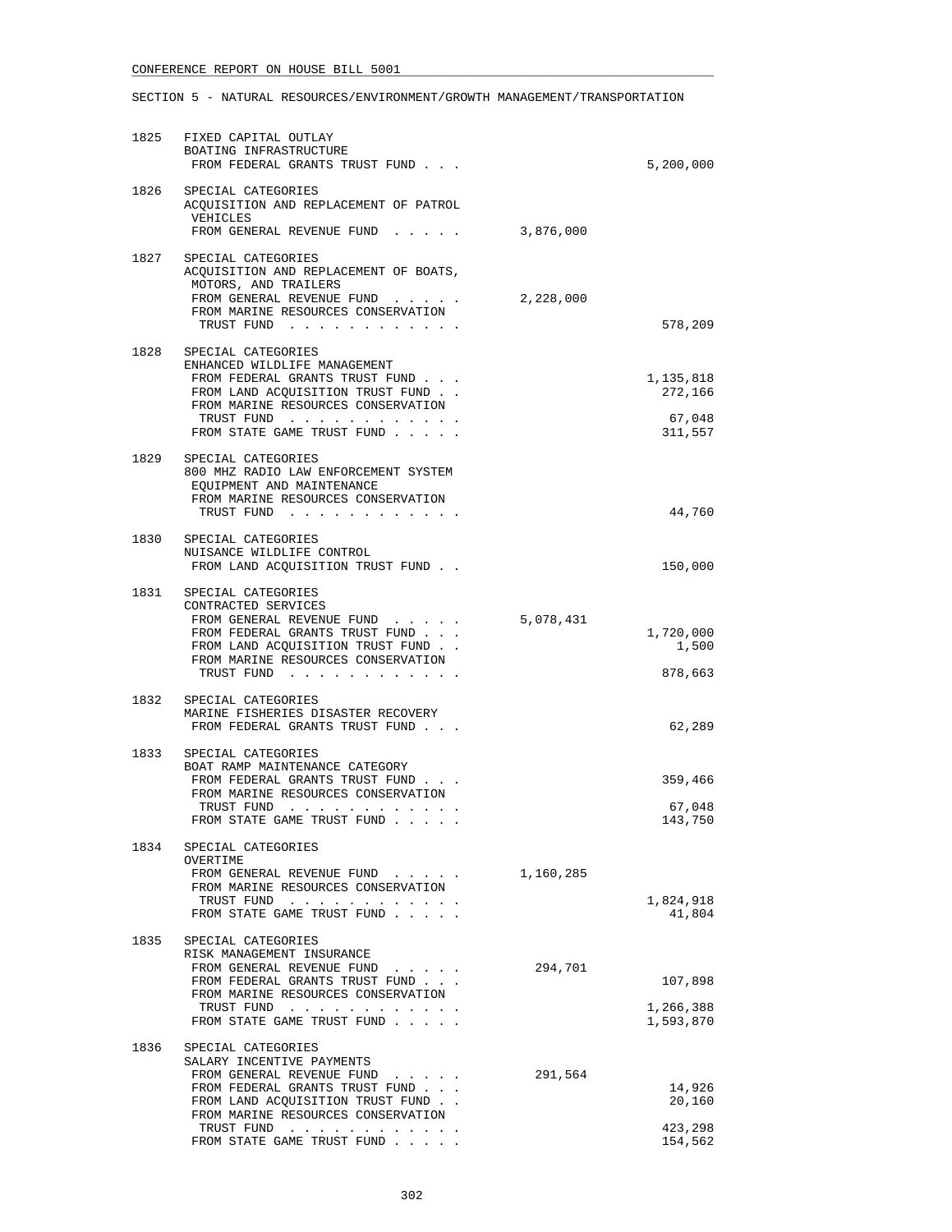|      | 1837 SPECIAL CATEGORIES<br>BOATING AND WATERWAYS ACTIVITIES<br>FROM MARINE RESOURCES CONSERVATION<br>TRUST FUND                                                                                                                                                                                                                                                                                                                                                                            | 1,626,025                                     |
|------|--------------------------------------------------------------------------------------------------------------------------------------------------------------------------------------------------------------------------------------------------------------------------------------------------------------------------------------------------------------------------------------------------------------------------------------------------------------------------------------------|-----------------------------------------------|
|      | 1838 SPECIAL CATEGORIES<br>SPECIAL CATEGORIES - AIRCRAFT MAINTENANCE<br>AND REPAIRS<br>FROM GENERAL REVENUE FUND<br>2,241,473                                                                                                                                                                                                                                                                                                                                                              |                                               |
|      | 1839 SPECIAL CATEGORIES<br>FINAL NATURAL RESOURCE DAMAGE RESTORATION -<br>DEEPWATER HORIZON OIL SPILL<br>FROM GRANTS AND DONATIONS TRUST<br>$FUND$                                                                                                                                                                                                                                                                                                                                         | 193,000                                       |
| 1840 | SPECIAL CATEGORIES<br>TRANSFER TO DEPARTMENT OF MANAGEMENT<br>SERVICES - HUMAN RESOURCES SERVICES<br>PURCHASED PER STATEWIDE CONTRACT<br>FROM GENERAL REVENUE FUND<br>FROM FEDERAL GRANTS TRUST FUND<br>FROM LAND ACQUISITION TRUST FUND.<br>FROM MARINE RESOURCES CONSERVATION<br>TRUST FUND<br>FROM STATE GAME TRUST FUND                                                                                                                                                                | 53,168<br>6,424<br>9,571<br>204,812<br>37,500 |
| 1841 | SPECIAL CATEGORIES<br>CONTRACT AND GRANT REIMBURSED ACTIVITIES<br>FROM FEDERAL GRANTS TRUST FUND<br>FROM MARINE RESOURCES CONSERVATION<br>TRUST FUND<br>FROM STATE GAME TRUST FUND                                                                                                                                                                                                                                                                                                         | 7,510,830<br>136,450<br>908,989               |
| 1842 | SPECIAL CATEGORIES<br>BOATING SAFETY EDUCATION PROGRAM<br>FROM MARINE RESOURCES CONSERVATION<br>TRUST FUND                                                                                                                                                                                                                                                                                                                                                                                 | 625,650                                       |
|      | 1842A GRANTS AND AIDS TO LOCAL GOVERNMENTS AND<br>NONSTATE ENTITIES - FIXED CAPITAL OUTLAY<br>FISHING PIER REPLACEMENT<br>FROM GENERAL REVENUE FUND                                                                                                                                                                                                                                                                                                                                        | 900,000                                       |
|      | Funds in Specific Appropriation 1842A are provided for the Manatee<br>County Palmetto Green Bridge Fishing Pier Replacement (HB 9251) (Senate<br>Form 2290).                                                                                                                                                                                                                                                                                                                               |                                               |
| 1844 | GRANTS AND AIDS TO LOCAL GOVERNMENTS AND<br>NONSTATE ENTITIES - FIXED CAPITAL OUTLAY<br>GRANTS AND AIDS - MARINE FISHERIES<br>DISASTER RECOVERY GRANT PROGRAM<br>FROM FEDERAL GRANTS TRUST FUND                                                                                                                                                                                                                                                                                            | 2,500,000                                     |
| 1845 | GRANTS AND AIDS TO LOCAL GOVERNMENTS AND<br>NONSTATE ENTITIES - FIXED CAPITAL OUTLAY<br>FLORIDA BOATING IMPROVEMENT PROGRAM<br>FROM MARINE RESOURCES CONSERVATION<br>TRUST FUND<br>FROM STATE GAME TRUST FUND                                                                                                                                                                                                                                                                              | 793,704<br>1,250,000                          |
| 1846 | GRANTS AND AIDS TO LOCAL GOVERNMENTS AND<br>NONSTATE ENTITIES - FIXED CAPITAL OUTLAY<br>GRANTS AND AIDS - FINAL NATURAL RESOURCE<br>DAMAGE RESTORATION - DEEPWATER HORIZON OIL<br>SPILL - FIXED CAPITAL OUTLAY<br>FROM GRANTS AND DONATIONS TRUST<br>FUND<br>a construction of the construction of the construction of the construction of the construction of the construction of the construction of the construction of the construction of the construction of the construction of the | 1,148,210                                     |
|      |                                                                                                                                                                                                                                                                                                                                                                                                                                                                                            |                                               |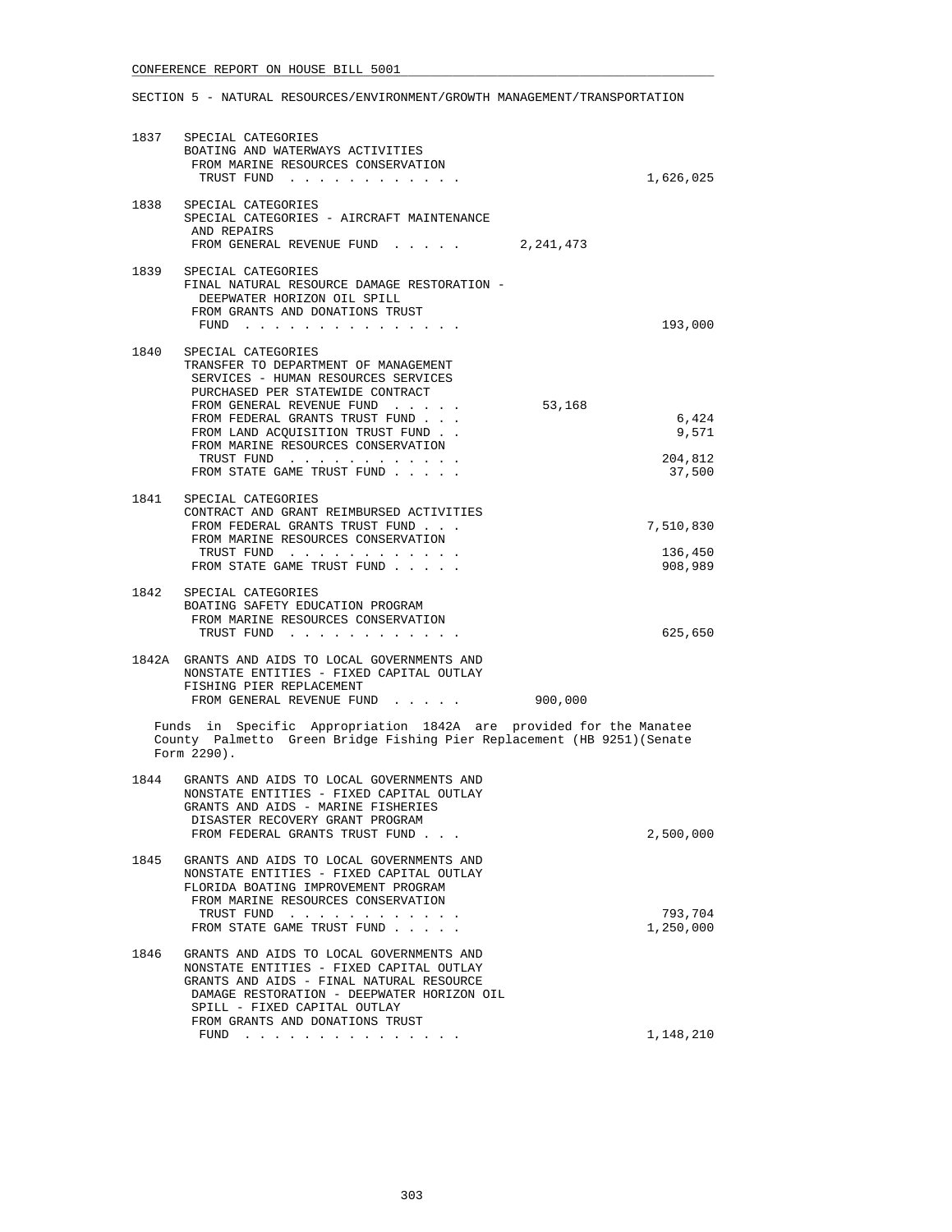|      | TOTAL: FISH, WILDLIFE AND BOATING LAW ENFORCEMENT<br>FROM GENERAL REVENUE FUND 56,699,960<br>FROM TRUST FUNDS                                  | 107,081,236                     |
|------|------------------------------------------------------------------------------------------------------------------------------------------------|---------------------------------|
|      | TOTAL POSITIONS $\ldots$ , 1,055.00                                                                                                            |                                 |
|      | TOTAL ALL FUNDS                                                                                                                                | 163,781,196                     |
|      | PROGRAM: WILDLIFE                                                                                                                              |                                 |
|      | HUNTING AND GAME MANAGEMENT                                                                                                                    |                                 |
|      | APPROVED SALARY RATE 2, 277, 074                                                                                                               |                                 |
|      | 1847 SALARIES AND BENEFITS POSITIONS 45.00<br>FROM FEDERAL GRANTS TRUST FUND<br>FROM LAND ACQUISITION TRUST FUND<br>FROM STATE GAME TRUST FUND | 829,528<br>559,685<br>1,852,536 |
|      | 1848 OTHER PERSONAL SERVICES<br>FROM STATE GAME TRUST FUND                                                                                     | 355,827                         |
|      | 1849 EXPENSES<br>FROM STATE GAME TRUST FUND                                                                                                    | 393,985                         |
|      | 1850 OPERATING CAPITAL OUTLAY<br>FROM STATE GAME TRUST FUND                                                                                    | 5,638                           |
|      | 1850A FIXED CAPITAL OUTLAY<br>MINOR RENOVATIONS, REPAIRS, AND<br>IMPROVEMENTS - STATEWIDE<br>FROM FEDERAL GRANTS TRUST FUND                    | 2,000,000                       |
|      | 1850B FIXED CAPITAL OUTLAY<br>JOE BUDD YOUTH CONSERVATION CENTER<br>SHOOTING SPORTS COMPLEX<br>FROM FEDERAL GRANTS TRUST FUND                  | 600,000                         |
|      | 1851 SPECIAL CATEGORIES<br>ACQUISITION OF MOTOR VEHICLES<br>FROM STATE GAME TRUST FUND                                                         | 27,400                          |
|      | 1852 SPECIAL CATEGORIES<br>ACQUISITION AND REPLACEMENT OF BOATS,<br>MOTORS, AND TRAILERS<br>FROM STATE GAME TRUST FUND                         | 43,840                          |
|      | 1853 SPECIAL CATEGORIES<br>ENHANCED WILDLIFE MANAGEMENT<br>FROM LAND ACQUISITION TRUST FUND                                                    | 22,079                          |
|      | 1854 SPECIAL CATEGORIES<br>NON-CARL WILDLIFE MANAGEMENT<br>FROM LAND ACQUISITION TRUST FUND                                                    | 80,315                          |
| 1855 | SPECIAL CATEGORIES<br>DEER MANAGEMENT PROGRAM<br>FROM STATE GAME TRUST FUND                                                                    | 400,000                         |
| 1856 | SPECIAL CATEGORIES<br>CONTRACTED SERVICES<br>FROM STATE GAME TRUST FUND                                                                        | 255,710                         |
| 1857 | SPECIAL CATEGORIES<br>PUBLIC DOVE FIELD DEVELOPMENT<br>FROM STATE GAME TRUST FUND                                                              | 49,000                          |
| 1858 | SPECIAL CATEGORIES<br>RISK MANAGEMENT INSURANCE<br>FROM LAND ACQUISITION TRUST FUND<br>FROM STATE GAME TRUST FUND                              | 8,584<br>101,067                |
|      | 1859 SPECIAL CATEGORIES<br>WILDLIFE MANAGEMENT AREA USER PAY<br>FROM STATE GAME TRUST FUND                                                     | 436,325                         |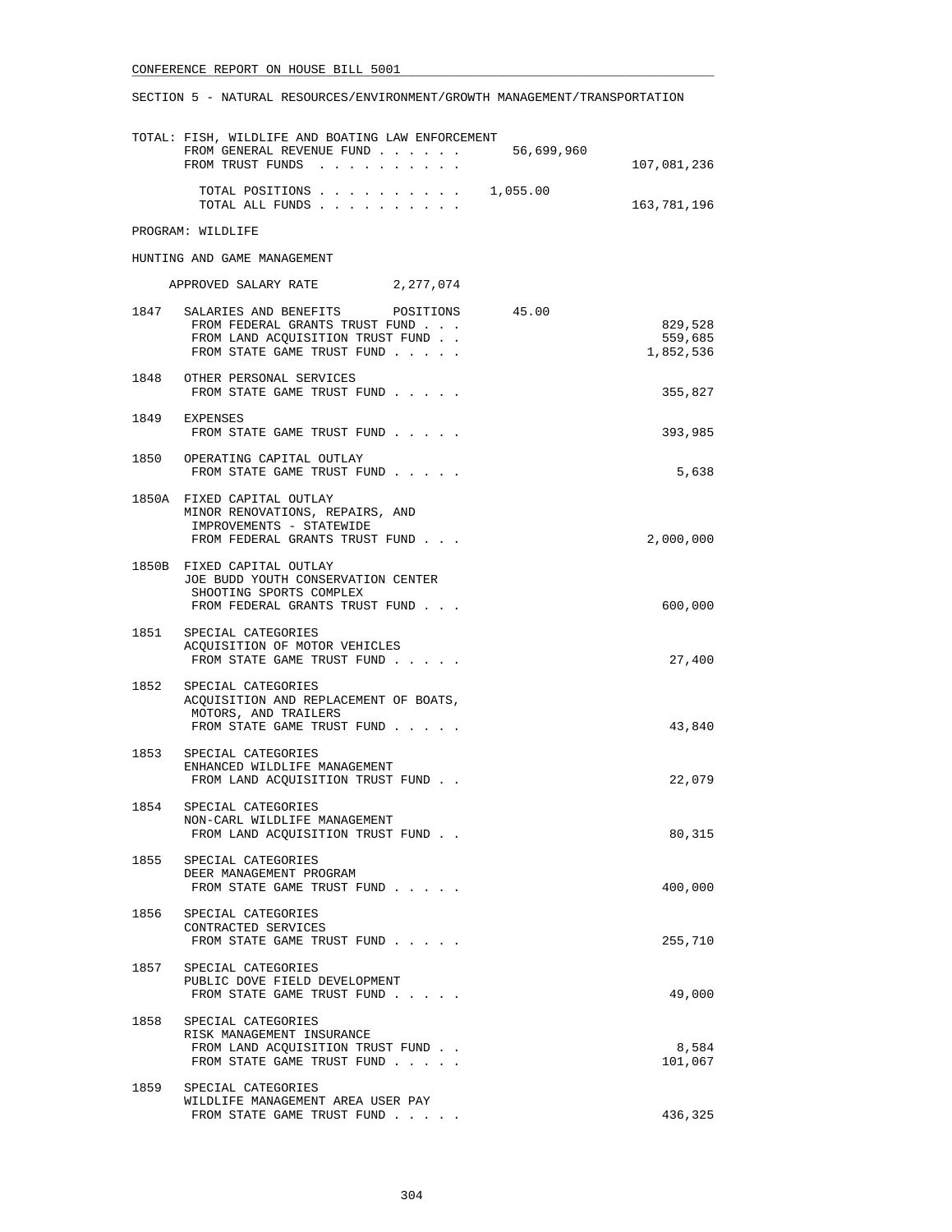| 1860 | SPECIAL CATEGORIES<br>TRANSFER TO DEPARTMENT OF MANAGEMENT<br>SERVICES - HUMAN RESOURCES SERVICES<br>PURCHASED PER STATEWIDE CONTRACT<br>FROM LAND ACQUISITION TRUST FUND. |         | 2,446                                        |
|------|----------------------------------------------------------------------------------------------------------------------------------------------------------------------------|---------|----------------------------------------------|
|      | FROM STATE GAME TRUST FUND                                                                                                                                                 |         | 11,356                                       |
| 1861 | SPECIAL CATEGORIES<br>CONTRACT AND GRANT REIMBURSED ACTIVITIES<br>FROM FEDERAL GRANTS TRUST FUND<br>FROM GRANTS AND DONATIONS TRUST<br>FUND<br>FROM STATE GAME TRUST FUND  |         | 1,676,384<br>38,017<br>25,000                |
| 1862 | SPECIAL CATEGORIES<br>WILD TURKEY PROJECTS<br>FROM STATE GAME TRUST FUND                                                                                                   |         | 500,000                                      |
|      | TOTAL: HUNTING AND GAME MANAGEMENT<br>FROM TRUST FUNDS                                                                                                                     |         | 10,274,722                                   |
|      | TOTAL POSITIONS<br>TOTAL ALL FUNDS                                                                                                                                         | 45.00   | 10,274,722                                   |
|      | PROGRAM: HABITAT AND SPECIES CONSERVATION                                                                                                                                  |         |                                              |
|      | HABITAT AND SPECIES CONSERVATION                                                                                                                                           |         |                                              |
|      | APPROVED SALARY RATE 17,703,308                                                                                                                                            |         |                                              |
| 1863 | SALARIES AND BENEFITS POSITIONS 385.50<br>FROM GENERAL REVENUE FUND                                                                                                        | 667,306 |                                              |
|      | FROM INVASIVE PLANT CONTROL TRUST<br>FUND<br>FROM FEDERAL GRANTS TRUST FUND                                                                                                |         | 2,504,275<br>4,527,833                       |
|      | FROM FLORIDA PANTHER RESEARCH AND<br>MANAGEMENT TRUST FUND<br>FROM GRANTS AND DONATIONS TRUST                                                                              |         | 264,342                                      |
|      | FUND $\cdots$<br>FROM LAND ACQUISITION TRUST FUND                                                                                                                          |         | 559,514<br>9,515,540                         |
|      | FROM MARINE RESOURCES CONSERVATION<br>TRUST FUND<br>FROM NON-GAME WILDLIFE TRUST FUND.<br>FROM SAVE THE MANATEE TRUST FUND.<br>FROM STATE GAME TRUST FUND                  |         | 690,500<br>2,279,224<br>961,481<br>4,532,773 |
| 1864 | OTHER PERSONAL SERVICES                                                                                                                                                    |         |                                              |
|      | FROM GENERAL REVENUE FUND<br>FROM INVASIVE PLANT CONTROL TRUST                                                                                                             | 135,000 |                                              |
|      | $FUND$<br>FROM FLORIDA PANTHER RESEARCH AND                                                                                                                                |         | 601,881                                      |
|      | MANAGEMENT TRUST FUND<br>FROM GRANTS AND DONATIONS TRUST                                                                                                                   |         | 61,915                                       |
|      | FUND<br>FROM LAND ACQUISITION TRUST FUND<br>FROM MARINE RESOURCES CONSERVATION                                                                                             |         | 159,792<br>104,679                           |
|      | TRUST FUND<br>FROM NON-GAME WILDLIFE TRUST FUND.<br>FROM SAVE THE MANATEE TRUST FUND<br>FROM STATE GAME TRUST FUND                                                         |         | 137,635<br>1,054,614<br>46,612<br>415,541    |
| 1865 | <b>EXPENSES</b>                                                                                                                                                            |         |                                              |
|      | FROM GENERAL REVENUE FUND<br>FROM INVASIVE PLANT CONTROL TRUST                                                                                                             | 478,870 |                                              |
|      | FUND<br>FROM FLORIDA PANTHER RESEARCH AND                                                                                                                                  |         | 695,224                                      |
|      | MANAGEMENT TRUST FUND<br>FROM GRANTS AND DONATIONS TRUST                                                                                                                   |         | 99,912                                       |
|      | FUND $\cdots$<br>FROM LAND ACQUISITION TRUST FUND<br>FROM MARINE RESOURCES CONSERVATION                                                                                    |         | 89,831<br>1,197,637                          |
|      | TRUST FUND<br>FROM NON-GAME WILDLIFE TRUST FUND                                                                                                                            |         | 113,840<br>485,213                           |
|      | FROM SAVE THE MANATEE TRUST FUND                                                                                                                                           |         | 93,072                                       |
|      | FROM STATE GAME TRUST FUND                                                                                                                                                 |         | 852,349                                      |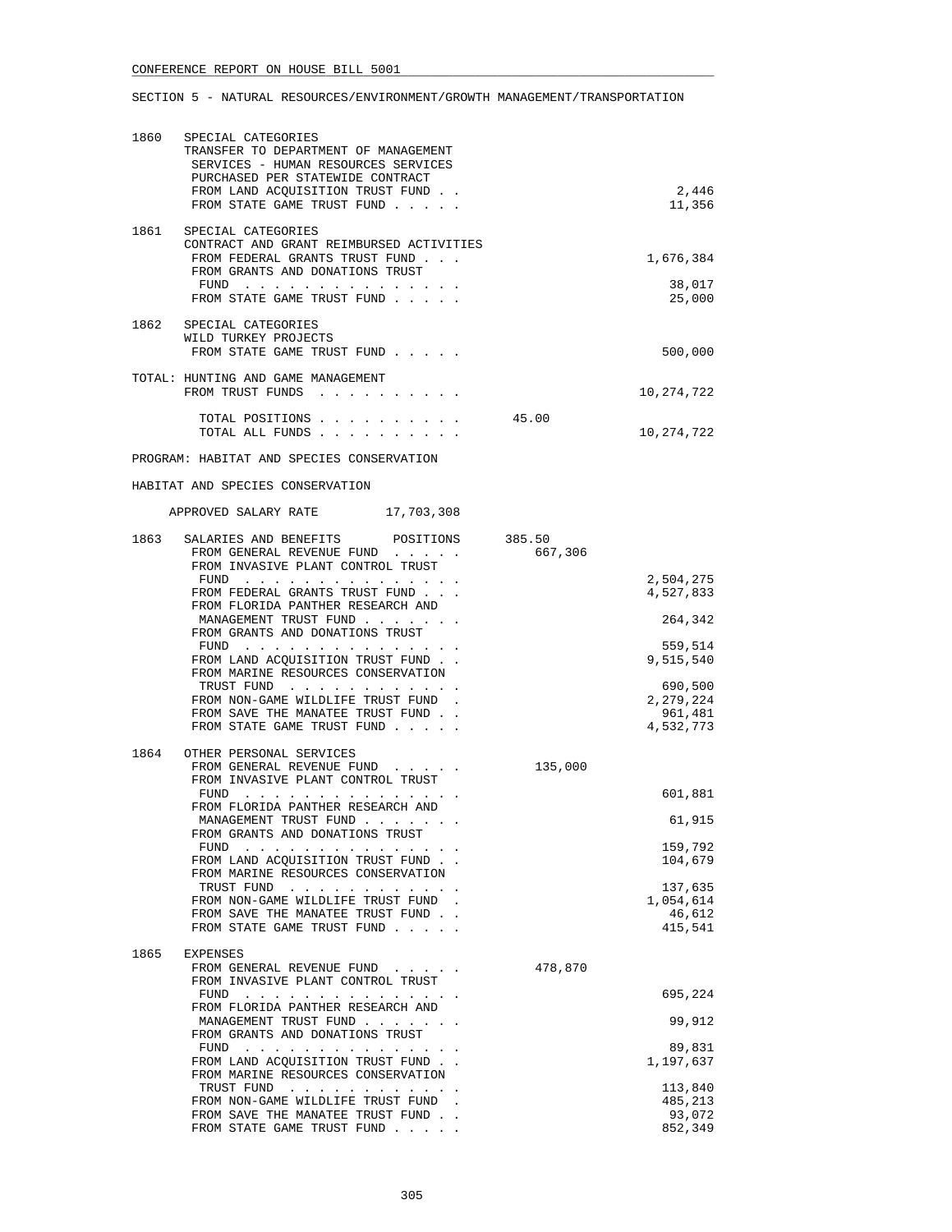| 1866 | OPERATING CAPITAL OUTLAY<br>FROM LAND ACOUISITION TRUST FUND.<br>FROM STATE GAME TRUST FUND                                                                                                                                                                                                                                                                                                                         | 10,625<br>55,922                |
|------|---------------------------------------------------------------------------------------------------------------------------------------------------------------------------------------------------------------------------------------------------------------------------------------------------------------------------------------------------------------------------------------------------------------------|---------------------------------|
|      | 1866A FIXED CAPITAL OUTLAY<br>LAND ACOUISITION<br>FROM FEDERAL GRANTS TRUST FUND                                                                                                                                                                                                                                                                                                                                    | 1,000,000                       |
|      | 1867 SPECIAL CATEGORIES<br>ACOUISITION OF MOTOR VEHICLES<br>FROM GRANTS AND DONATIONS TRUST<br>FUND<br>$\mathcal{A}$ . The set of the set of the set of the set of the set of the set of the set of the set of the set of the set of the set of the set of the set of the set of the set of the set of the set of the set of the set of t<br>FROM LAND ACQUISITION TRUST FUND<br>FROM NON-GAME WILDLIFE TRUST FUND. | 141,000<br>868,000<br>32,000    |
|      | 1868 SPECIAL CATEGORIES<br>ENHANCED WILDLIFE MANAGEMENT<br>FROM LAND ACOUISITION TRUST FUND.                                                                                                                                                                                                                                                                                                                        | 8,876,690                       |
| 1869 | SPECIAL CATEGORIES<br>NON-CARL WILDLIFE MANAGEMENT<br>FROM LAND ACOUISITION TRUST FUND.<br>FROM STATE GAME TRUST FUND                                                                                                                                                                                                                                                                                               | 17,607,096<br>411,412           |
| 1870 | SPECIAL CATEGORIES<br>NUISANCE WILDLIFE CONTROL<br>FROM LAND ACOUISITION TRUST FUND.<br>FROM NON-GAME WILDLIFE TRUST FUND.<br>FROM STATE GAME TRUST FUND                                                                                                                                                                                                                                                            | 3,883,115<br>384,309<br>347,947 |

 From the funds in Specific Appropriation 1870, \$2,000,000 in nonrecurring funds from the Land Acquisition Trust Fund is provided to expand contractual removal of Burmese pythons and other priority nonnative fish and wildlife. Funds may also be used to purchase and utilize emerging devices and techniques for the removal of Burmese pythons as approved by the Fish and Wildlife Conservation Commission.

| 1871 | SPECIAL CATEGORIES                                    |            |
|------|-------------------------------------------------------|------------|
|      | CONTRACTED SERVICES                                   |            |
|      | FROM GENERAL REVENUE FUND                             | 125,000    |
|      | FROM INVASIVE PLANT CONTROL TRUST                     |            |
|      |                                                       | 204,250    |
|      | FROM FLORIDA PANTHER RESEARCH AND                     |            |
|      | MANAGEMENT TRUST FUND                                 | 124,000    |
|      | FROM GRANTS AND DONATIONS TRUST                       |            |
|      |                                                       |            |
|      | FUND $\cdots$                                         | 35,844     |
|      | FROM LAND ACQUISITION TRUST FUND                      | 65,196     |
|      | FROM MARINE RESOURCES CONSERVATION                    |            |
|      | TRUST FUND                                            | 37,000     |
|      | FROM NON-GAME WILDLIFE TRUST FUND.                    | 40,270     |
|      | FROM SAVE THE MANATEE TRUST FUND                      | 10,771     |
|      | FROM STATE GAME TRUST FUND                            | 34,182     |
|      |                                                       |            |
|      | 1872 SPECIAL CATEGORIES                               |            |
|      | LAKE RESTORATION                                      |            |
|      | FROM LAND ACOUISITION TRUST FUND.                     | 5,181,904  |
|      |                                                       |            |
|      | 1873 SPECIAL CATEGORIES                               |            |
|      |                                                       |            |
|      | GRANTS AND AIDS - FEDERAL ENDANGERED                  |            |
|      | SPECIES - SECTION 6                                   |            |
|      | FROM FEDERAL GRANTS TRUST FUND                        | 886,758    |
|      |                                                       |            |
|      | 1874 SPECIAL CATEGORIES                               |            |
|      | LAND MANAGEMENT/SAVE OUR RIVERS                       |            |
|      | FROM STATE GAME TRUST FUND                            | 273,187    |
|      |                                                       |            |
|      | 1875 SPECIAL CATEGORIES                               |            |
|      | DUCKS UNLIMITED MARSH PROJECT                         |            |
|      | FROM STATE GAME TRUST FUND                            | 106,792    |
|      |                                                       |            |
| 1876 | SPECIAL CATEGORIES                                    |            |
|      | CONTROL OF INVASIVE EXOTICS                           |            |
|      | FROM INVASIVE PLANT CONTROL TRUST                     |            |
|      | FUND                                                  | 2,497,751  |
|      | والمناول والمناول والمناول والمناول والمناول والمناول | 31,735,280 |
|      | FROM LAND ACQUISITION TRUST FUND.                     |            |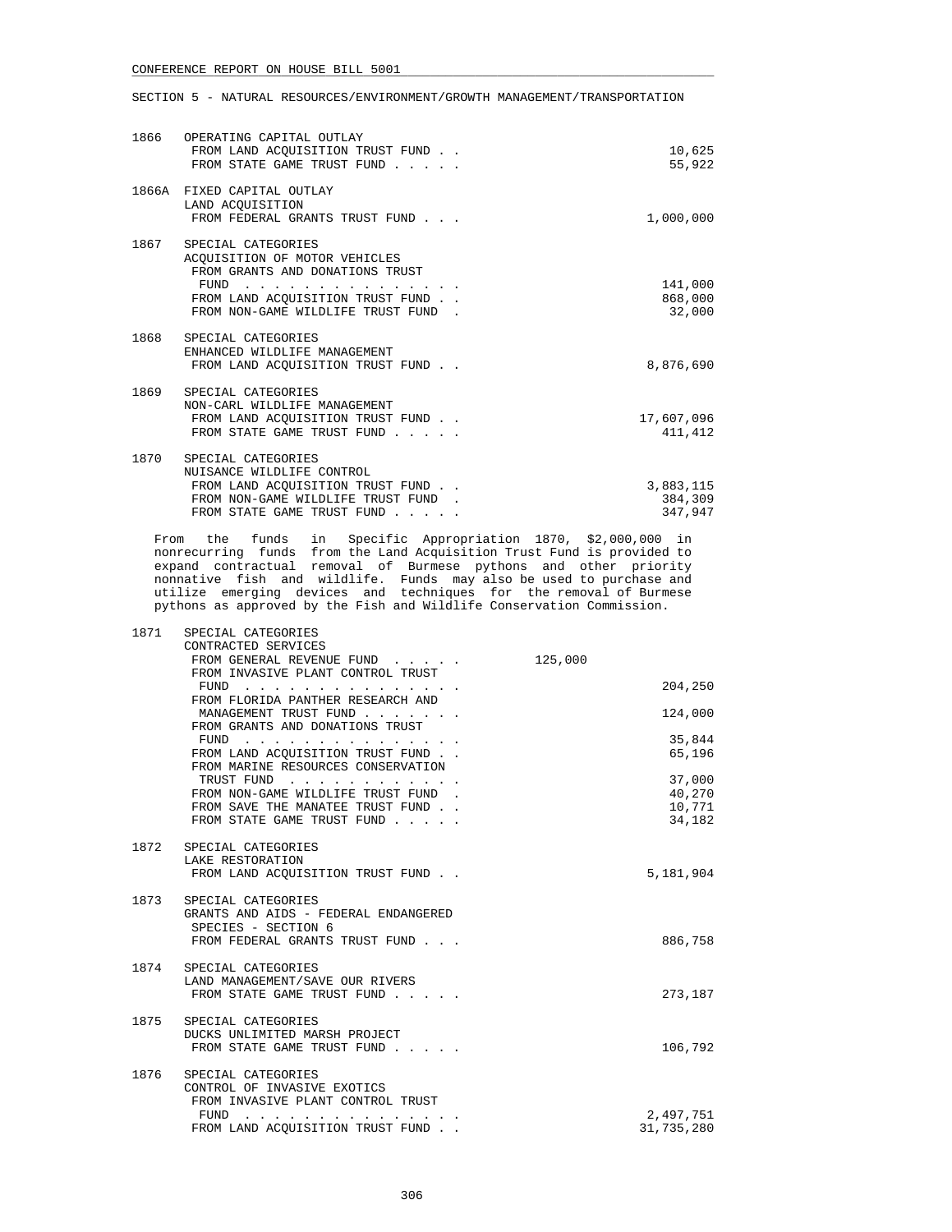| 1877 | SPECIAL CATEGORIES<br>RISK MANAGEMENT INSURANCE<br>FROM INVASIVE PLANT CONTROL TRUST                                                                                                                             |                   |
|------|------------------------------------------------------------------------------------------------------------------------------------------------------------------------------------------------------------------|-------------------|
|      | FUND<br>FROM FLORIDA PANTHER RESEARCH AND                                                                                                                                                                        | 492,126           |
|      | MANAGEMENT TRUST FUND<br>FROM GRANTS AND DONATIONS TRUST                                                                                                                                                         | 4,055             |
|      | FUND $\cdots$<br>FROM LAND ACQUISITION TRUST FUND.<br>FROM MARINE RESOURCES CONSERVATION                                                                                                                         | 15,863<br>133,787 |
|      | TRUST FUND                                                                                                                                                                                                       | 10,080            |
|      | FROM NON-GAME WILDLIFE TRUST FUND<br>FROM SAVE THE MANATEE TRUST FUND.                                                                                                                                           | 51,405<br>11,565  |
|      | FROM STATE GAME TRUST FUND                                                                                                                                                                                       | 68,376            |
| 1878 | SPECIAL CATEGORIES<br>HABITAT RESTORATION                                                                                                                                                                        |                   |
|      | FROM GENERAL REVENUE FUND                                                                                                                                                                                        | 100,000           |
|      | FROM GRANTS AND DONATIONS TRUST<br>FUND $\cdots$                                                                                                                                                                 | 1,361,980         |
|      | FROM MARINE RESOURCES CONSERVATION<br>TRUST FUND                                                                                                                                                                 | 281,833           |
|      |                                                                                                                                                                                                                  |                   |
|      | 1879 SPECIAL CATEGORIES<br>FINAL NATURAL RESOURCE DAMAGE RESTORATION -                                                                                                                                           |                   |
|      | DEEPWATER HORIZON OIL SPILL<br>FROM GRANTS AND DONATIONS TRUST                                                                                                                                                   |                   |
|      | FUND $\cdots$                                                                                                                                                                                                    | 290,000           |
| 1880 | SPECIAL CATEGORIES                                                                                                                                                                                               |                   |
|      | TRANSFER TO DEPARTMENT OF AGRICULTURE AND<br>CONSUMER SERVICES/ IFAS/INVASIVE EXOTIC<br>PLANT RESEARCH                                                                                                           |                   |
|      | FROM INVASIVE PLANT CONTROL TRUST                                                                                                                                                                                | 633,128           |
|      |                                                                                                                                                                                                                  |                   |
|      | The funds in Specific Appropriation 1880 are provided to the<br>University of Florida Institute of Food and Agricultural Sciences for<br>Invasive Exotic Plant Research (recurring base appropriations project). |                   |
| 1881 | SPECIAL CATEGORIES                                                                                                                                                                                               |                   |
|      | GULF COAST RESTORATION<br>FROM GRANTS AND DONATIONS TRUST                                                                                                                                                        |                   |
|      | FUND $\cdots$                                                                                                                                                                                                    | 2,366,096         |
| 1882 | SPECIAL CATEGORIES                                                                                                                                                                                               |                   |
|      | TRANSFER TO DEPARTMENT OF MANAGEMENT<br>SERVICES - HUMAN RESOURCES SERVICES                                                                                                                                      |                   |
|      | PURCHASED PER STATEWIDE CONTRACT<br>FROM GENERAL REVENUE FUND<br>$\cdot$ $\cdot$                                                                                                                                 | 3,051             |
|      | FROM INVASIVE PLANT CONTROL TRUST                                                                                                                                                                                |                   |
|      | $FUND$<br>FROM FEDERAL GRANTS TRUST FUND                                                                                                                                                                         | 9,161<br>4,065    |
|      | FROM FLORIDA PANTHER RESEARCH AND<br>MANAGEMENT TRUST FUND                                                                                                                                                       | 1,348             |
|      | FROM GRANTS AND DONATIONS TRUST                                                                                                                                                                                  |                   |
|      | FUND $\cdots$<br>FROM LAND ACQUISITION TRUST FUND                                                                                                                                                                | 2,235<br>39,769   |
|      | FROM MARINE RESOURCES CONSERVATION<br>TRUST FUND                                                                                                                                                                 | 1,451             |
|      | FROM NON-GAME WILDLIFE TRUST FUND                                                                                                                                                                                | 14,624            |
|      | FROM SAVE THE MANATEE TRUST FUND.<br>FROM STATE GAME TRUST FUND                                                                                                                                                  | 4,930<br>45,982   |
| 1883 | SPECIAL CATEGORIES                                                                                                                                                                                               |                   |
|      | HABITAT CONSERVATION PLAN LANDS                                                                                                                                                                                  |                   |
|      | ACQUISITION PROGRAM<br>FROM FEDERAL GRANTS TRUST FUND                                                                                                                                                            | 1,000,000         |
| 1884 | SPECIAL CATEGORIES                                                                                                                                                                                               |                   |
|      | GRANTS AND AIDS - DEEPWATER HORIZON -<br>STATE OPERATIONS                                                                                                                                                        |                   |
|      |                                                                                                                                                                                                                  |                   |
|      | FROM GRANTS AND DONATIONS TRUST<br>FUND $\cdots$                                                                                                                                                                 | 273,347           |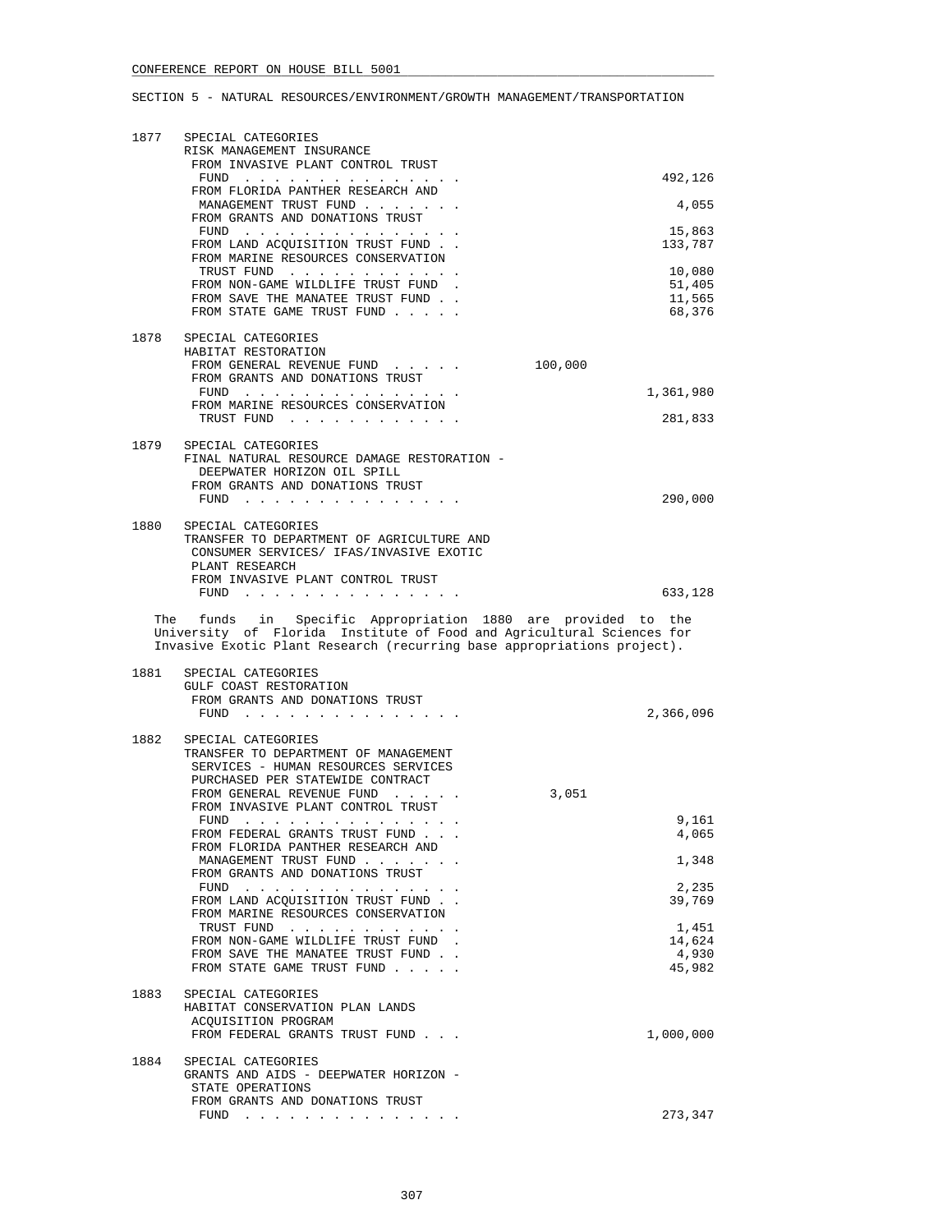| 1885 | SPECIAL CATEGORIES                       |            |
|------|------------------------------------------|------------|
|      | CONTRACT AND GRANT REIMBURSED ACTIVITIES |            |
|      | FROM FEDERAL GRANTS TRUST FUND           | 17,346,187 |
|      | FROM GRANTS AND DONATIONS TRUST          |            |
|      | FUND                                     | 168,510    |
|      | FROM NON-GAME WILDLIFE TRUST FUND.       | 292,809    |
|      | FROM STATE GAME TRUST FUND               | 30,201     |
|      |                                          |            |

 1885A GRANTS AND AIDS TO LOCAL GOVERNMENTS AND NONSTATE ENTITIES - FIXED CAPITAL OUTLAY OSCEOLA COUNTY LAKE RUNNYMEDE BOAT RAMP AND VEGETATION HARVESTING PROJECT FROM GENERAL REVENUE FUND . . . . . 350,000

 From the funds in Specific Appropriation 1885A, \$350,000 in nonrecurring funds from the General Revenue Fund is provided for the Osceola County Lake Runnymede Boat Ramp and Vegetation Harvesting Project (HB 2725)(Senate Form 1452).

 1885B GRANTS AND AIDS TO LOCAL GOVERNMENTS AND NONSTATE ENTITIES - FIXED CAPITAL OUTLAY MADISON - LAKE FRANCIS FISHING PIER/DOCK REPLACEMENT FROM GENERAL REVENUE FUND . . . . . 125,000

 From the funds in Specific Appropriation 1885B, \$125,000 in nonrecurring funds from the General Revenue Fund is provided for the Madison - Lake Francis Fishing Pier/Dock Replacement (Senate Form 1786).

 1885C GRANTS AND AIDS TO LOCAL GOVERNMENTS AND NONSTATE ENTITIES - FIXED CAPITAL OUTLAY LEVY COUNTY BIRD CREEK BOAT RAMP IMPROVEMENTS FROM GENERAL REVENUE FUND . . . . . 464,080

 From the funds in Specific Appropriation 1885C, \$464,080 in nonrecurring funds from the General Revenue Fund is provided for the Levy County Bird Creek Boat Ramp Improvements - Phase II (HB 3035)(Senate Form 1585).

|             |           |  |  |  |  | TOTAL: HABITAT AND SPECIES CONSERVATION |  |
|-------------|-----------|--|--|--|--|-----------------------------------------|--|
|             | 2,448,307 |  |  |  |  | FROM GENERAL REVENUE FUND               |  |
| 131,851,443 |           |  |  |  |  | FROM TRUST FUNDS                        |  |
|             |           |  |  |  |  |                                         |  |
|             | 385.50    |  |  |  |  | TOTAL POSITIONS                         |  |
| 134,299,750 |           |  |  |  |  | TOTAL ALL FUNDS                         |  |

PROGRAM: FRESHWATER FISHERIES

FRESHWATER FISHERIES MANAGEMENT

APPROVED SALARY RATE 2,665,198

| 1886 | SALARIES AND BENEFITS<br>POSITIONS<br>FROM FEDERAL GRANTS TRUST FUND<br>FROM LAND ACOUISITION TRUST FUND.<br>FROM STATE GAME TRUST FUND | 59.00 | 2,210,261<br>88,216<br>1,531,934 |
|------|-----------------------------------------------------------------------------------------------------------------------------------------|-------|----------------------------------|
| 1887 | OTHER PERSONAL SERVICES<br>FROM FEDERAL GRANTS TRUST FUND<br>FROM STATE GAME TRUST FUND                                                 |       | 52,676<br>46,126                 |
| 1888 | <b>EXPENSES</b><br>FROM FEDERAL GRANTS TRUST FUND<br>FROM LAND ACOUISITION TRUST FUND.<br>FROM STATE GAME TRUST FUND                    |       | 387,680<br>20,000<br>275,321     |
| 1889 | OPERATING CAPITAL OUTLAY<br>FROM FEDERAL GRANTS TRUST FUND<br>FROM STATE GAME TRUST FUND                                                |       | 15,625<br>15,914                 |
| 1890 | FIXED CAPITAL OUTLAY<br>BLACKWATER FISHERIES RESEARCH AND<br>DEVELOPMENT CENTER RENOVATION<br>FROM FEDERAL GRANTS TRUST FUND            |       | 1,490,000                        |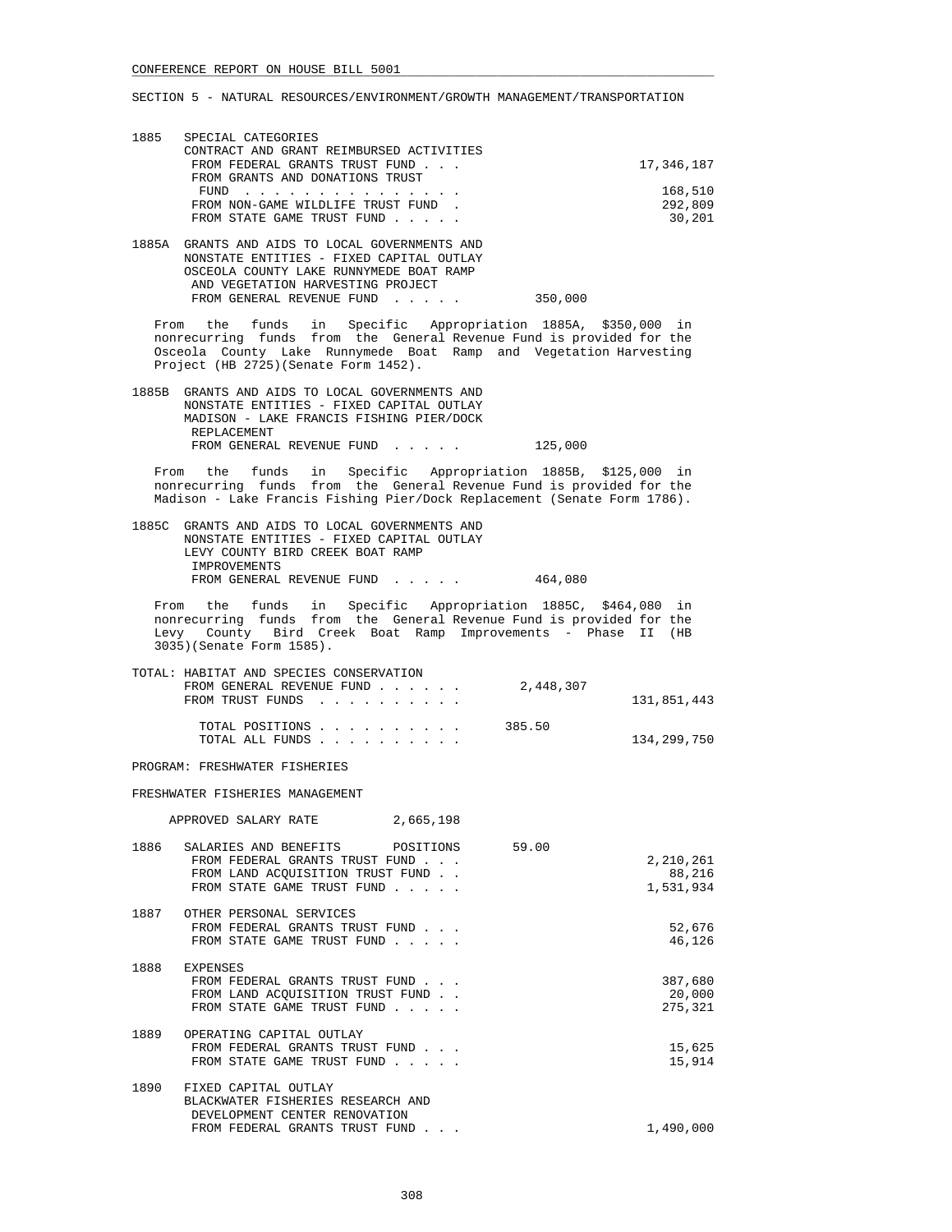| 1891 | SPECIAL CATEGORIES<br>ACQUISITION OF MOTOR VEHICLES<br>FROM STATE GAME TRUST FUND                                                                                        |       | 160,000              |
|------|--------------------------------------------------------------------------------------------------------------------------------------------------------------------------|-------|----------------------|
| 1892 | SPECIAL CATEGORIES<br>ENHANCED WILDLIFE MANAGEMENT<br>FROM LAND ACQUISITION TRUST FUND.                                                                                  |       | 40,800               |
|      | 1893 SPECIAL CATEGORIES<br>CONTRACTED SERVICES<br>FROM FEDERAL GRANTS TRUST FUND<br>FROM STATE GAME TRUST FUND                                                           |       | 37,553<br>31,996     |
| 1894 | SPECIAL CATEGORIES<br>LAKE RESTORATION<br>FROM LAND ACQUISITION TRUST FUND                                                                                               |       | 695,000              |
| 1895 | SPECIAL CATEGORIES<br>RISK MANAGEMENT INSURANCE<br>FROM LAND ACQUISITION TRUST FUND.<br>FROM STATE GAME TRUST FUND                                                       |       | 21,204<br>15,844     |
| 1896 | SPECIAL CATEGORIES<br>LAND USE PROCEEDS DISBURSEMENTS<br>FROM STATE GAME TRUST FUND                                                                                      |       | 4,612                |
|      | 1897 SPECIAL CATEGORIES<br>TRANSFER TO DEPARTMENT OF MANAGEMENT<br>SERVICES - HUMAN RESOURCES SERVICES<br>PURCHASED PER STATEWIDE CONTRACT<br>FROM STATE GAME TRUST FUND |       | 20,727               |
| 1898 | SPECIAL CATEGORIES<br>CONTRACT AND GRANT REIMBURSED ACTIVITIES<br>FROM FEDERAL GRANTS TRUST FUND<br>FROM GRANTS AND DONATIONS TRUST<br>$FUND$                            |       | 529,391<br>138,926   |
|      | TOTAL: FRESHWATER FISHERIES MANAGEMENT<br>FROM TRUST FUNDS                                                                                                               |       | 7,829,806            |
|      | TOTAL POSITIONS<br>TOTAL ALL FUNDS                                                                                                                                       | 59.00 | 7,829,806            |
|      | PROGRAM: MARINE FISHERIES                                                                                                                                                |       |                      |
|      | MARINE FISHERIES MANAGEMENT                                                                                                                                              |       |                      |
|      | APPROVED SALARY RATE 1,760,693                                                                                                                                           |       |                      |
| 1899 | SALARIES AND BENEFITS<br>POSITIONS<br>FROM FEDERAL GRANTS TRUST FUND<br>FROM MARINE RESOURCES CONSERVATION<br>TRUST FUND                                                 | 34.00 | 663,881<br>1,939,492 |
| 1900 | OTHER PERSONAL SERVICES<br>FROM GRANTS AND DONATIONS TRUST<br>FUND $\cdots$<br>FROM MARINE RESOURCES CONSERVATION<br>TRUST FUND                                          |       | 1,235<br>81,302      |
| 1901 | EXPENSES<br>FROM MARINE RESOURCES CONSERVATION<br>TRUST FUND                                                                                                             |       | 302,357              |
| 1902 | SPECIAL CATEGORIES<br>ACQUISITION OF MOTOR VEHICLES<br>FROM MARINE RESOURCES CONSERVATION<br>TRUST FUND                                                                  |       | 37,168               |
| 1903 | SPECIAL CATEGORIES<br>AQUATIC RESOURCES EDUCATION<br>FROM MARINE RESOURCES CONSERVATION<br>TRUST FUND                                                                    |       | 552,828              |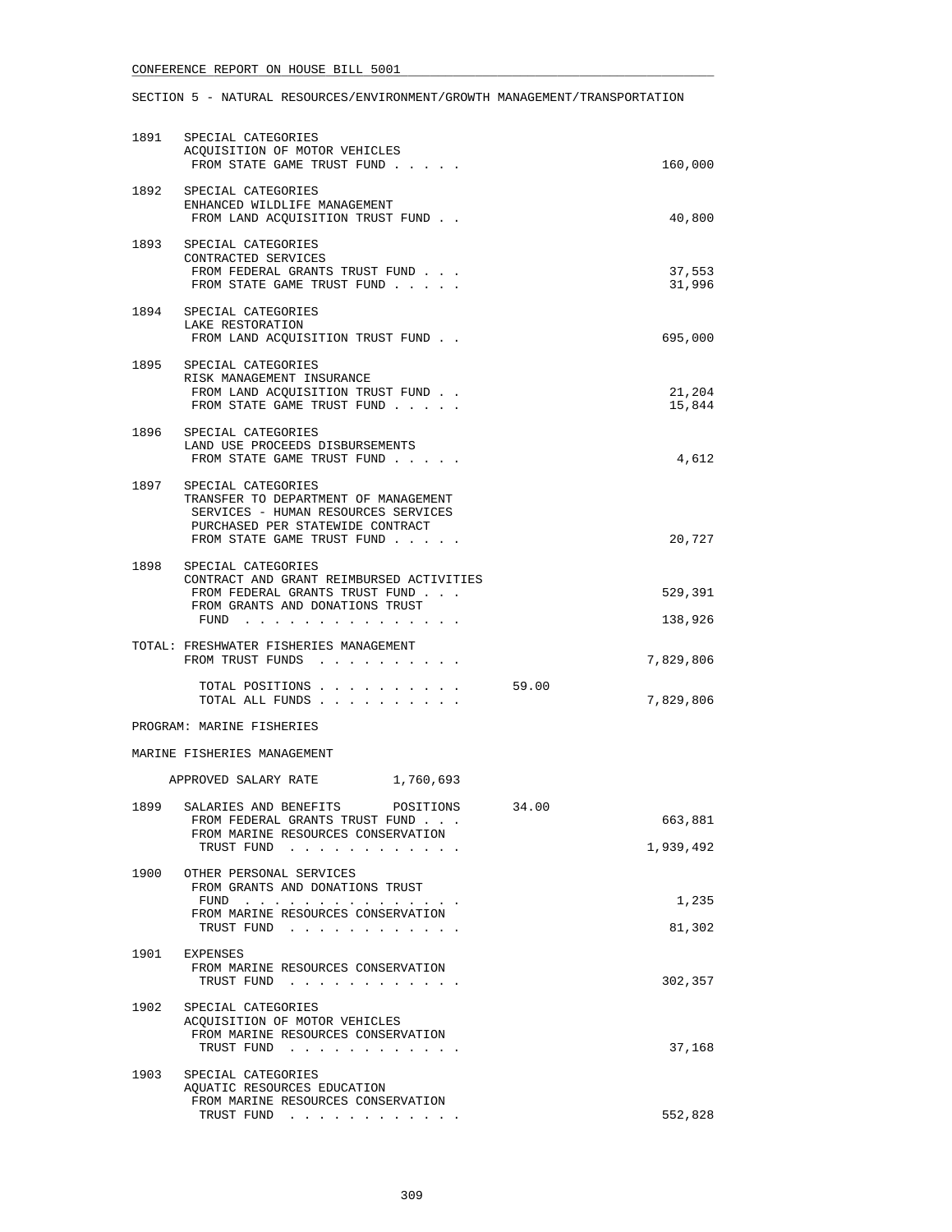| 1904 | SPECIAL CATEGORIES<br>CONTRACTED SERVICES<br>FROM GENERAL REVENUE FUND<br>FROM MARINE RESOURCES CONSERVATION                                                                                                                                              | 950,000            |
|------|-----------------------------------------------------------------------------------------------------------------------------------------------------------------------------------------------------------------------------------------------------------|--------------------|
|      | TRUST FUND                                                                                                                                                                                                                                                | 170,987            |
|      | From the funds in Specific Appropriation 1904, \$950,000 in<br>nonrecurring funds from the General Revenue Fund is provided for the<br>Coastal Conservation Association Inshore Reef Project Tampa Bay (HB<br>2465) (Senate Form 1429).                   |                    |
|      | 1905 SPECIAL CATEGORIES<br>GULF STATES MARINE FISHERIES<br>FROM MARINE RESOURCES CONSERVATION<br>TRUST FUND                                                                                                                                               | 22,500             |
| 1906 | SPECIAL CATEGORIES<br>RISK MANAGEMENT INSURANCE<br>FROM MARINE RESOURCES CONSERVATION<br>TRUST FUND                                                                                                                                                       | 32,457             |
|      | 1907 SPECIAL CATEGORIES<br>FINAL NATURAL RESOURCE DAMAGE RESTORATION -<br>DEEPWATER HORIZON OIL SPILL<br>FROM GRANTS AND DONATIONS TRUST<br>FUND $\cdots$                                                                                                 | 117,000            |
| 1908 | SPECIAL CATEGORIES<br>GULF COAST RESTORATION<br>FROM GRANTS AND DONATIONS TRUST<br>FUND                                                                                                                                                                   | 4,800,618          |
| 1909 | SPECIAL CATEGORIES<br>TRANSFER TO DEPARTMENT OF MANAGEMENT<br>SERVICES - HUMAN RESOURCES SERVICES<br>PURCHASED PER STATEWIDE CONTRACT<br>FROM FEDERAL GRANTS TRUST FUND<br>FROM MARINE RESOURCES CONSERVATION<br>TRUST FUND                               | 1,127<br>8,545     |
| 1910 | SPECIAL CATEGORIES<br>GRANTS AND AIDS - DEEPWATER HORIZON -<br>STATE OPERATIONS<br>FROM GRANTS AND DONATIONS TRUST<br>FUND $\cdots$ $\cdots$ $\cdots$                                                                                                     | 178,362            |
| 1911 | SPECIAL CATEGORIES<br>CONTRACT AND GRANT REIMBURSED ACTIVITIES<br>FROM FEDERAL GRANTS TRUST FUND<br>FROM GRANTS AND DONATIONS TRUST<br>FUND                                                                                                               | 457,713<br>10,000  |
| 1912 | GRANTS AND AIDS TO LOCAL GOVERNMENTS AND<br>NONSTATE ENTITIES - FIXED CAPITAL OUTLAY<br>ARTIFICIAL FISHING REEF CONSTRUCTION<br>PROGRAM<br>FROM FEDERAL GRANTS TRUST FUND<br>FROM MARINE RESOURCES CONSERVATION<br>TRUST FUND                             | 300,000<br>300,000 |
| 1913 | GRANTS AND AIDS TO LOCAL GOVERNMENTS AND<br>NONSTATE ENTITIES - FIXED CAPITAL OUTLAY<br>GRANTS AND AIDS - FINAL NATURAL RESOURCE<br>DAMAGE RESTORATION - DEEPWATER HORIZON OIL<br>SPILL - FIXED CAPITAL OUTLAY<br>FROM GRANTS AND DONATIONS TRUST<br>FUND | 2,400,000          |
|      | the contract of the contract of the contract of the contract of the contract of the contract of the contract of                                                                                                                                           |                    |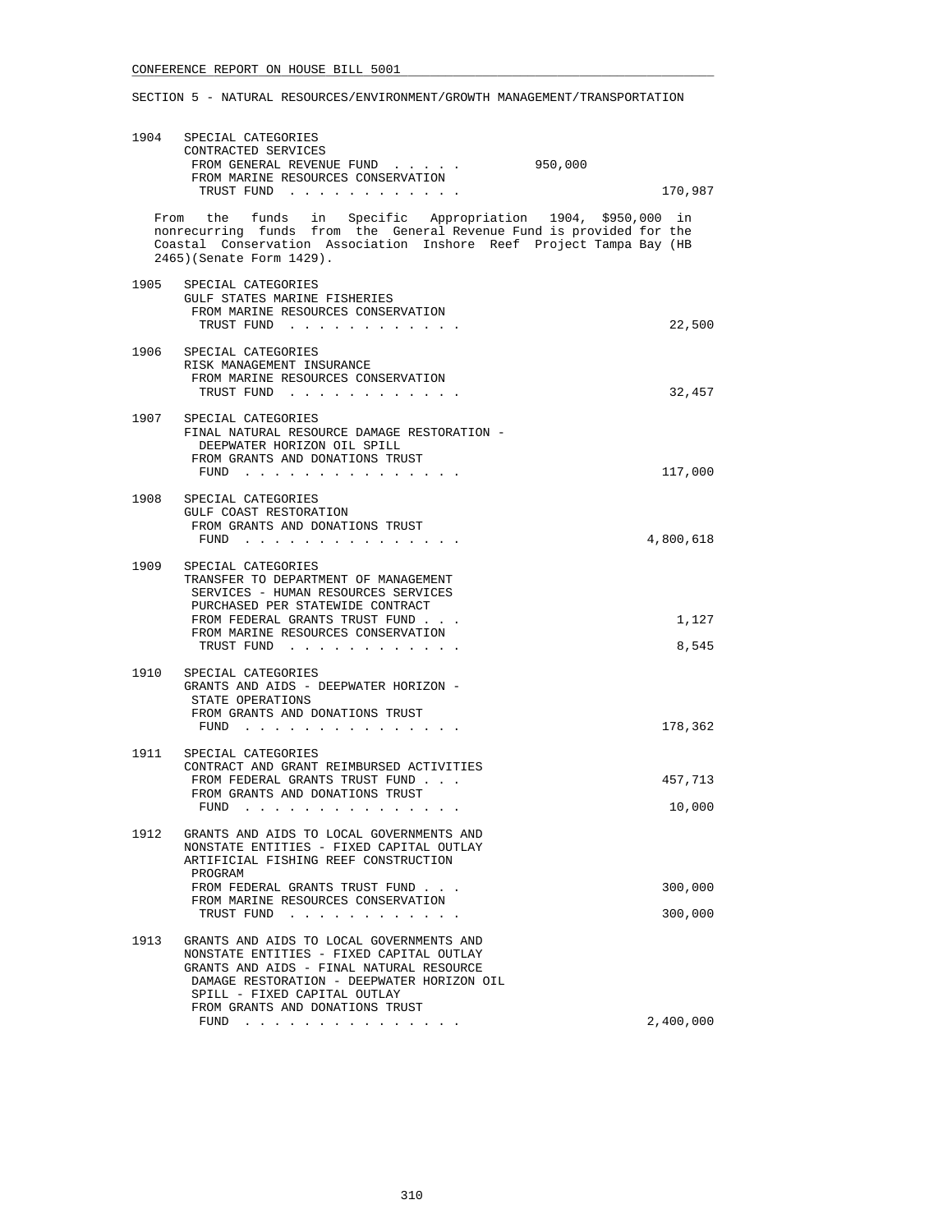|      | TOTAL: MARINE FISHERIES MANAGEMENT<br>FROM GENERAL REVENUE FUND<br>FROM TRUST FUNDS                                   | 950,000           | 12,377,572             |
|------|-----------------------------------------------------------------------------------------------------------------------|-------------------|------------------------|
|      | TOTAL POSITIONS<br>TOTAL ALL FUNDS                                                                                    | 34.00             | 13,327,572             |
|      | PROGRAM: RESEARCH                                                                                                     |                   |                        |
|      | FISH AND WILDLIFE RESEARCH INSTITUTE                                                                                  |                   |                        |
|      | APPROVED SALARY RATE 17,140,749                                                                                       |                   |                        |
| 1914 | SALARIES AND BENEFITS<br>POSITIONS<br>FROM GENERAL REVENUE FUND                                                       | 353.00<br>971,295 |                        |
|      | FROM FEDERAL GRANTS TRUST FUND<br>FROM FLORIDA PANTHER RESEARCH AND                                                   |                   | 5,584,694              |
|      | MANAGEMENT TRUST FUND<br>FROM GRANTS AND DONATIONS TRUST                                                              |                   | 254,167                |
|      | FUND<br>FROM LAND ACQUISITION TRUST FUND.                                                                             |                   | 451,363<br>198,954     |
|      | FROM MARINE RESOURCES CONSERVATION                                                                                    |                   | 11,512,654             |
|      | TRUST FUND<br>FROM NON-GAME WILDLIFE TRUST FUND.                                                                      |                   | 1,287,403              |
|      | FROM SAVE THE MANATEE TRUST FUND.<br>FROM STATE GAME TRUST FUND                                                       |                   | 1,166,389<br>3,626,546 |
| 1915 | OTHER PERSONAL SERVICES                                                                                               |                   |                        |
|      | FROM GENERAL REVENUE FUND<br>FROM FLORIDA PANTHER RESEARCH AND                                                        | 2,371,183         |                        |
|      | MANAGEMENT TRUST FUND<br>FROM GRANTS AND DONATIONS TRUST                                                              |                   | 99,611                 |
|      | FUND<br>FROM MARINE RESOURCES CONSERVATION                                                                            |                   | 5,409                  |
|      | TRUST FUND<br>FROM NON-GAME WILDLIFE TRUST FUND                                                                       |                   | 3,911,952<br>881,956   |
|      | FROM SAVE THE MANATEE TRUST FUND.<br>FROM STATE GAME TRUST FUND                                                       |                   | 496,423<br>467,689     |
| 1916 | <b>EXPENSES</b>                                                                                                       |                   |                        |
|      | FROM GENERAL REVENUE FUND<br>FROM FLORIDA PANTHER RESEARCH AND                                                        | 1,390,045         |                        |
|      | MANAGEMENT TRUST FUND<br>FROM LAND ACQUISITION TRUST FUND.                                                            |                   | 72,241<br>3,952        |
|      | FROM MARINE RESOURCES CONSERVATION<br>TRUST FUND                                                                      |                   | 2,960,147              |
|      | FROM NON-GAME WILDLIFE TRUST FUND<br>FROM SAVE THE MANATEE TRUST FUND.                                                |                   | 502,923<br>275,100     |
|      | FROM STATE GAME TRUST FUND                                                                                            |                   | 542,861                |
|      | 1916A AID TO LOCAL GOVERNMENTS<br>GRANTS AND AIDS - MOTE MARINE LABORATORY                                            |                   |                        |
|      | FROM GENERAL REVENUE FUND                                                                                             | 1,000,000         |                        |
|      | Funds in Specific Appropriation 1916A are provided for Mote Marine<br>Coral Restoration (HB 2409) (Senate Form 1079). |                   |                        |
| 1917 | OPERATING CAPITAL OUTLAY<br>FROM GENERAL REVENUE FUND                                                                 | 20,000            |                        |
|      | FROM MARINE RESOURCES CONSERVATION<br>TRUST FUND                                                                      |                   | 151,239                |
|      | FROM NON-GAME WILDLIFE TRUST FUND<br>FROM STATE GAME TRUST FUND                                                       |                   | 7,335<br>36,932        |
|      | 1917A FIXED CAPITAL OUTLAY<br>FACILITIES REPAIRS AND MAINTENANCE                                                      |                   |                        |
|      | FROM STATE GAME TRUST FUND                                                                                            |                   | 743,000                |
|      | 1917B FIXED CAPITAL OUTLAY<br>NATURAL RESOURCE DAMAGE RESTORATION -                                                   |                   |                        |
|      | DEEPWATER HORIZON OIL SPILL<br>FROM GRANTS AND DONATIONS TRUST                                                        |                   |                        |
|      |                                                                                                                       |                   | 1,200,000              |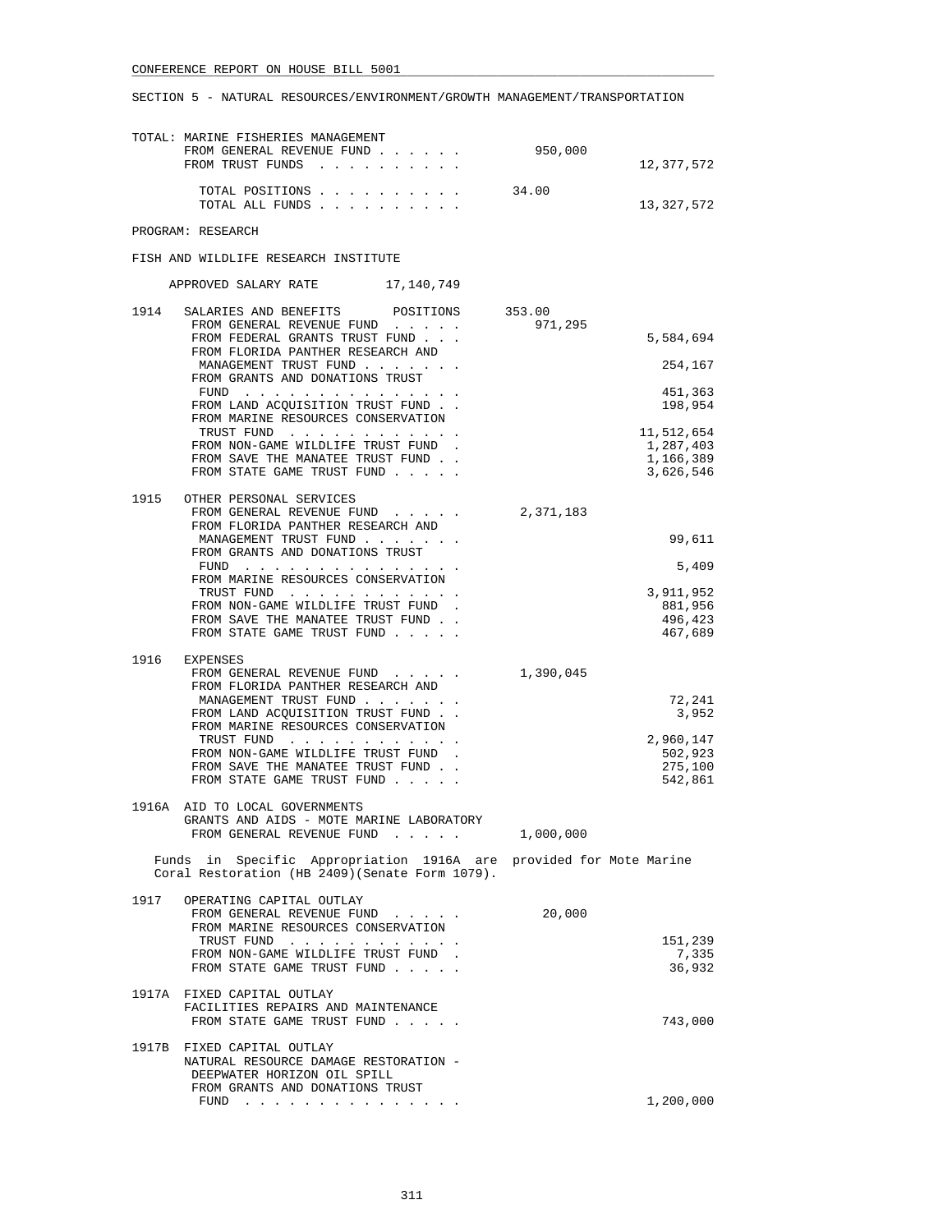| 1918 | SPECIAL CATEGORIES<br>ACQUISITION OF MOTOR VEHICLES<br>FROM GENERAL REVENUE FUND<br>FROM FEDERAL GRANTS TRUST FUND<br>FROM GRANTS AND DONATIONS TRUST<br>$FUND$ ,,,,,,,,,,,,,,,,,<br>FROM MARINE RESOURCES CONSERVATION<br>TRUST FUND<br>FROM NON-GAME WILDLIFE TRUST FUND.<br>FROM STATE GAME TRUST FUND    | 577,247<br>271,350<br>35,000<br>779,543<br>68,399<br>36,500        |
|------|--------------------------------------------------------------------------------------------------------------------------------------------------------------------------------------------------------------------------------------------------------------------------------------------------------------|--------------------------------------------------------------------|
|      | 1918A SPECIAL CATEGORIES<br>LOGGERHEAD MARINELIFE CENTER<br>FROM GENERAL REVENUE FUND                                                                                                                                                                                                                        | 250,000                                                            |
|      | Funds in Specific Appropriation 1918A are provided for the Loggerhead<br>Marinelife Center Lifesaving Water Treatment System for Sick or Injured<br>Sea Turtles (HB 2425) (Senate Form 1514).                                                                                                                |                                                                    |
| 1919 | SPECIAL CATEGORIES<br>ACQUISITION AND REPLACEMENT OF BOATS,<br>MOTORS, AND TRAILERS<br>FROM GENERAL REVENUE FUND<br>FROM FEDERAL GRANTS TRUST FUND<br>FROM GRANTS AND DONATIONS TRUST<br>FUND $\cdots$                                                                                                       | 869,000<br>403,850<br>87,000                                       |
| 1920 | SPECIAL CATEGORIES<br>ENHANCED WILDLIFE MANAGEMENT<br>FROM LAND ACQUISITION TRUST FUND                                                                                                                                                                                                                       | 80,576                                                             |
|      | 1921 SPECIAL CATEGORIES<br>NUISANCE WILDLIFE CONTROL<br>FROM STATE GAME TRUST FUND                                                                                                                                                                                                                           | 147,280                                                            |
| 1922 | SPECIAL CATEGORIES<br>CONTRACTED SERVICES<br>FROM GENERAL REVENUE FUND<br>FROM FLORIDA PANTHER RESEARCH AND<br>MANAGEMENT TRUST FUND<br>FROM MARINE RESOURCES CONSERVATION<br>TRUST FUND<br>FROM NON-GAME WILDLIFE TRUST FUND.<br>FROM SAVE THE MANATEE TRUST FUND.<br>FROM STATE GAME TRUST FUND            | 3, 263, 124<br>24,105<br>3,780,580<br>237,889<br>358,310<br>50,501 |
|      | 1923 SPECIAL CATEGORIES<br>MARINE FISHERIES DISASTER RECOVERY<br>FROM FEDERAL GRANTS TRUST FUND                                                                                                                                                                                                              | 1,215,167                                                          |
| 1924 | SPECIAL CATEGORIES<br>RISK MANAGEMENT INSURANCE<br>FROM FLORIDA PANTHER RESEARCH AND<br>MANAGEMENT TRUST FUND<br>FROM LAND ACQUISITION TRUST FUND<br>FROM MARINE RESOURCES CONSERVATION<br>TRUST FUND<br>FROM NON-GAME WILDLIFE TRUST FUND<br>FROM SAVE THE MANATEE TRUST FUND<br>FROM STATE GAME TRUST FUND | 4,404<br>3,670<br>506,497<br>48,264<br>21,537<br>245,306           |
| 1925 | SPECIAL CATEGORIES<br>FINAL NATURAL RESOURCE DAMAGE RESTORATION -<br>DEEPWATER HORIZON OIL SPILL<br>FROM GRANTS AND DONATIONS TRUST<br>FUND<br>والمناور والمناور والمناور والمناور والمناور والمناور                                                                                                         | 1,264,038                                                          |
| 1926 | SPECIAL CATEGORIES<br>DEFERRED-PAYMENT COMMODITY CONTRACTS<br>FROM MARINE RESOURCES CONSERVATION<br>TRUST FUND                                                                                                                                                                                               | 325,945                                                            |
| 1927 | SPECIAL CATEGORIES<br>GULF COAST RESTORATION<br>FROM GRANTS AND DONATIONS TRUST<br>FUND $\cdots$                                                                                                                                                                                                             | 6,724,989                                                          |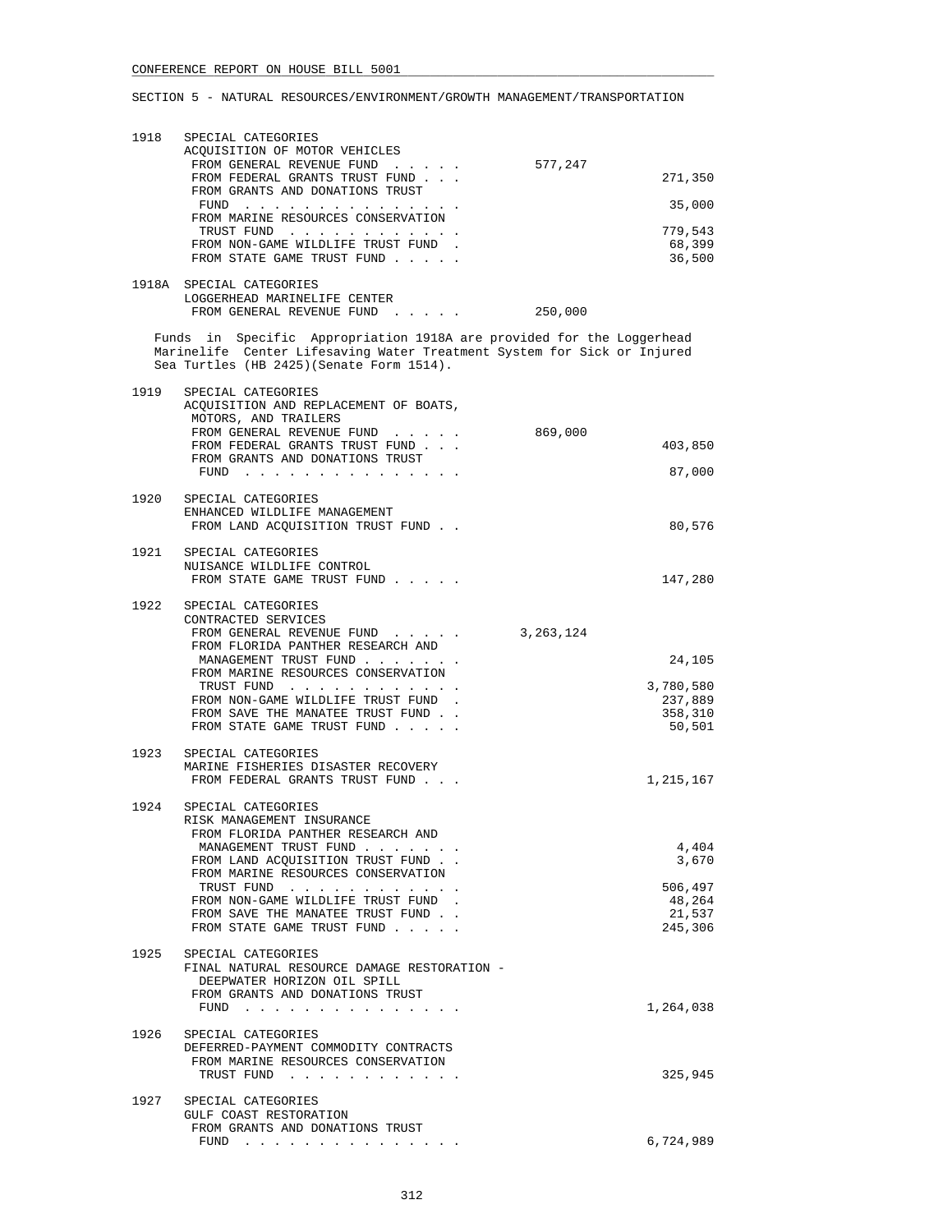| 1928  | SPECIAL CATEGORIES<br>RESTORE ACT - DEEPWATER HORIZON SPILL                                                                                                                                                                                                               |                          |
|-------|---------------------------------------------------------------------------------------------------------------------------------------------------------------------------------------------------------------------------------------------------------------------------|--------------------------|
|       | FROM FEDERAL GRANTS TRUST FUND<br>1929 SPECIAL CATEGORIES                                                                                                                                                                                                                 | 943,585                  |
|       | TRANSFER TO DEPARTMENT OF MANAGEMENT<br>SERVICES - HUMAN RESOURCES SERVICES<br>PURCHASED PER STATEWIDE CONTRACT                                                                                                                                                           |                          |
|       | FROM GENERAL REVENUE FUND<br>FROM FEDERAL GRANTS TRUST FUND<br>FROM FLORIDA PANTHER RESEARCH AND                                                                                                                                                                          | 4,575<br>3,841           |
|       | MANAGEMENT TRUST FUND<br>FROM GRANTS AND DONATIONS TRUST                                                                                                                                                                                                                  | 1,169                    |
|       | FUND<br>FROM LAND ACQUISITION TRUST FUND.<br>FROM MARINE RESOURCES CONSERVATION                                                                                                                                                                                           | 688<br>994               |
|       | TRUST FUND<br>FROM NON-GAME WILDLIFE TRUST FUND.<br>FROM SAVE THE MANATEE TRUST FUND.                                                                                                                                                                                     | 79,074<br>7,528<br>5,761 |
|       | FROM STATE GAME TRUST FUND                                                                                                                                                                                                                                                | 18,846                   |
| 1930  | SPECIAL CATEGORIES<br>GRANTS AND AIDS - DEEPWATER HORIZON -<br>STATE OPERATIONS                                                                                                                                                                                           |                          |
|       | FROM FEDERAL GRANTS TRUST FUND<br>FROM GRANTS AND DONATIONS TRUST<br>FUND $\cdots$                                                                                                                                                                                        | 150,000<br>565,203       |
| 1931  | SPECIAL CATEGORIES<br>RED TIDE RESEARCH                                                                                                                                                                                                                                   |                          |
|       | FROM GENERAL REVENUE FUND<br>2,240,000<br>FROM MARINE RESOURCES CONSERVATION<br>TRUST FUND                                                                                                                                                                                | 640,993                  |
| 1932  | SPECIAL CATEGORIES                                                                                                                                                                                                                                                        |                          |
|       | GRANTS AND AIDS - FLORIDA RED TIDE<br>MITIGATION AND TECHNOLOGY DEVELOPMENT<br>INITIATIVE                                                                                                                                                                                 |                          |
|       | FROM GENERAL REVENUE FUND<br>3,000,000                                                                                                                                                                                                                                    |                          |
|       | 1933 SPECIAL CATEGORIES<br>GRANTS AND AIDS - HARMFUL ALGAL BLOOMS<br>GRANT PROGRAM                                                                                                                                                                                        |                          |
|       | FROM GENERAL REVENUE FUND                                                                                                                                                                                                                                                 | 600,000                  |
| 1934  | SPECIAL CATEGORIES<br>CONTRACT AND GRANT REIMBURSED ACTIVITIES<br>FROM FEDERAL GRANTS TRUST FUND                                                                                                                                                                          | 8,043,087                |
|       | FROM GRANTS AND DONATIONS TRUST<br>FUND<br>the contract of the contract of the contract of the contract of the contract of the contract of the contract of the contract of the contract of the contract of the contract of the contract of the contract of the contract o | 2,417,382                |
|       | FROM MARINE RESOURCES CONSERVATION<br>TRUST FUND                                                                                                                                                                                                                          | 1,972,587                |
|       | 1934A GRANTS AND AIDS TO LOCAL GOVERNMENTS AND<br>NONSTATE ENTITIES - FIXED CAPITAL OUTLAY<br>ZOO MIAMI                                                                                                                                                                   |                          |
|       | FROM GENERAL REVENUE FUND                                                                                                                                                                                                                                                 | 500,000                  |
|       | Specific Appropriation 1934A are provided for the Zoo Miami<br>Funds in<br>Expansion/Renovation of Animal Hospital (HB 2041) (Senate Form 2303).                                                                                                                          |                          |
| 1934B | GRANTS AND AIDS TO LOCAL GOVERNMENTS AND<br>NONSTATE ENTITIES - FIXED CAPITAL OUTLAY<br>ZOOTAMPA                                                                                                                                                                          |                          |
|       | FROM GENERAL REVENUE FUND                                                                                                                                                                                                                                                 | 620,000                  |
|       | Specific Appropriation 1934B are provided for the ZooTampa<br>Funds in<br>Manatee Nursery and Water Filtration System (HB 2831) (Senate Form 1311).                                                                                                                       |                          |
| 1934C | GRANTS AND AIDS TO LOCAL GOVERNMENTS AND<br>NONSTATE ENTITIES - FIXED CAPITAL OUTLAY<br>GRANTS AND AID - JACKSONVILLE ZOO AND<br>GARDENS                                                                                                                                  |                          |
|       | FROM GENERAL REVENUE FUND                                                                                                                                                                                                                                                 | 250,000                  |
| From  | funds in<br>Specific Appropriation 1934C, \$250,000<br>the                                                                                                                                                                                                                | in                       |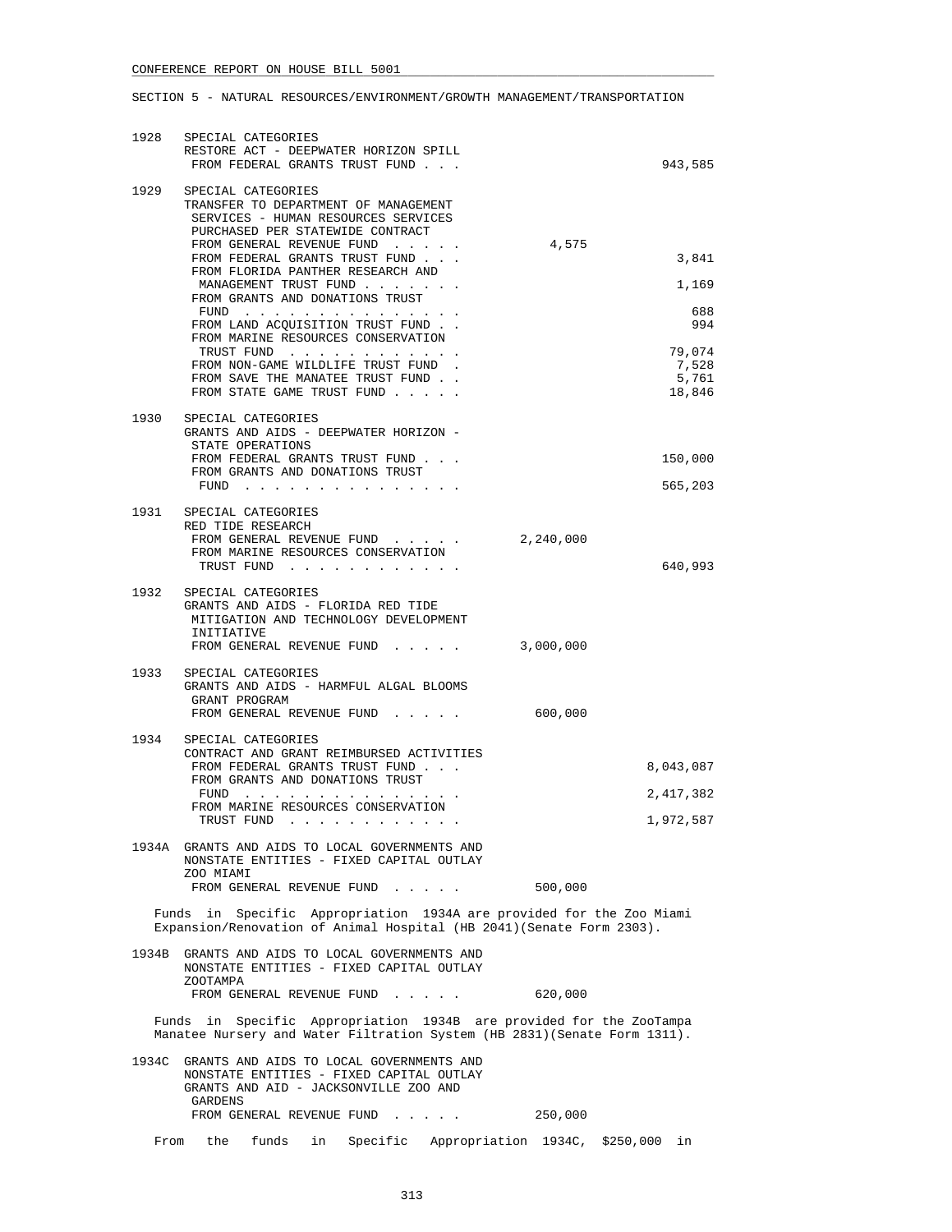nonrecurring funds from the General Revenue Fund is provided for the Jacksonville Zoo and Gardens Manatee Gateway Experience (Senate Form 2542).

 1934D GRANTS AND AIDS TO LOCAL GOVERNMENTS AND NONSTATE ENTITIES - FIXED CAPITAL OUTLAY MANATEE HOSPITAL OVERLOOK BRIDGE FROM GENERAL REVENUE FUND . . . . . 1,500,000

 From the funds in Specific Appropriation 1934D, \$1,500,000 in nonrecurring funds from the General Revenue Fund is provided for the ZooTampa Manatee Hospital Overlook Bridge (HB 3797)(Senate Form 1825).

 1934E GRANTS AND AIDS TO LOCAL GOVERNMENTS AND NONSTATE ENTITIES - FIXED CAPITAL OUTLAY CLEARWATER MARINE AQUARIUM MANATEE REHABILITATION EXHIBIT FROM GENERAL REVENUE FUND . . . . . 3,500,000

 Funds in Specific Appropriation 1934E are provided for the Clearwater Marine Aquarium Manatee Rehabilitation Exhibit (HB 2663)(Senate Form 1218).

 1934F GRANTS AND AIDS TO LOCAL GOVERNMENTS AND NONSTATE ENTITIES - FIXED CAPITAL OUTLAY VOLUSIA COUNTY SEA TURTLE, SEABIRD, AND MANATEE EDUCATION BUILDING IMPROVEMENTS/ MARINE SCIENCE CENTER FROM GENERAL REVENUE FUND . . . . . 1,000,000

 From the funds in Specific Appropriation 1934F, \$1,000,000 in nonrecurring funds from the General Revenue Fund is provided for the Volusia County Sea Turtle, Seabird, and Manatee Education Building Improvements/Marine Science Center (HB 4229)(Senate Form 2322).

 1934G GRANTS AND AIDS TO LOCAL GOVERNMENTS AND NONSTATE ENTITIES - FIXED CAPITAL OUTLAY PELICAN HARBOR SEABIRD STATION FROM GENERAL REVENUE FUND . . . . . 500,000

 Funds in Specific Appropriation 1934G are provided for the Pelican Harbor Seabird Station Phase I (HB 2471)(Senate Form 2609).

 1934H GRANTS AND AIDS TO LOCAL GOVERNMENTS AND NONSTATE ENTITIES - FIXED CAPITAL OUTLAY A BILLION CLAMS FOR CHARLOTTE HARBOR FROM GENERAL REVENUE FUND . . . . . 1,070,000

 Funds in Specific Appropriation 1934H are provided for the A Billion Clams For Charlotte Harbor (HB 2601)(Senate Form 1956).

 1934I GRANTS AND AIDS TO LOCAL GOVERNMENTS AND NONSTATE ENTITIES - FIXED CAPITAL OUTLAY GULF SHELLFISH INSTITUTE - CLAMS AND SEAGRASS RESTORATION - 3 ESTUARIES/SW FLORIDA FROM GENERAL REVENUE FUND . . . . . 2,500,000

 Funds in Specific Appropriation 1934I are provided for the Gulf Shellfish Institute - Clams & Seagrass Restoration - 3 Estuaries SW Florida (HB 9161)(Senate Form 1510).

 1935A GRANTS AND AIDS TO LOCAL GOVERNMENTS AND NONSTATE ENTITIES - FIXED CAPITAL OUTLAY MANATEE MANAGEMENT AND CARE FROM GENERAL REVENUE FUND . . . . . 20,000,000

 The funds in Specific Appropriation 1935A are provided to enhance and expand the network of acute care facilities to treat injured and distressed manatees, restore manatee access to springs, provide habitat restoration in manatee concentrated areas, provide manatee rescue and recovery efforts, and implement pilot projects including supplemental feeding trials.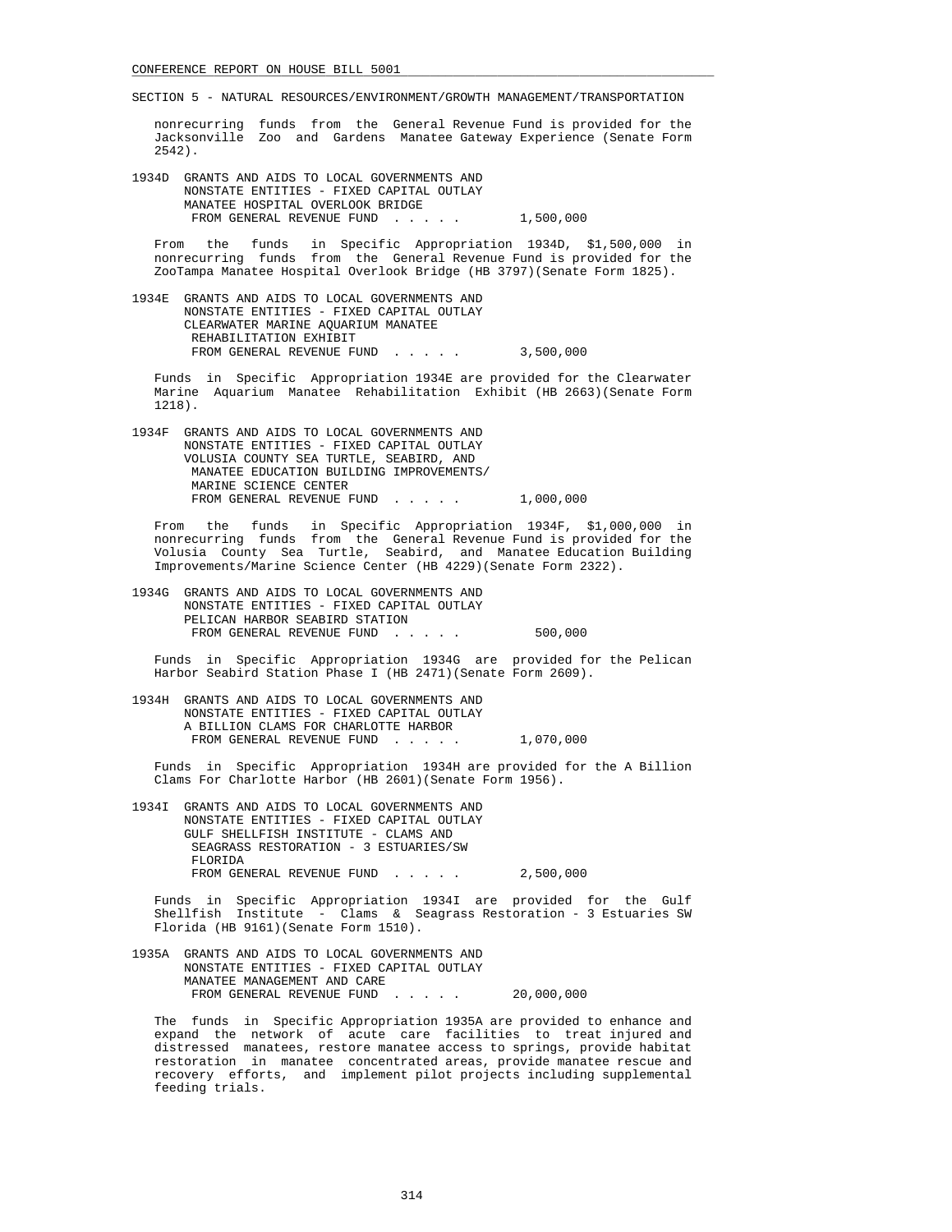| 1935B GRANTS AND AIDS TO LOCAL GOVERNMENTS AND<br>NONSTATE ENTITIES - FIXED CAPITAL OUTLAY<br>THE BISHOP MUSEUM OF SCIENCE AND NATURE<br>FROM GENERAL REVENUE FUND<br>$\mathbf{r}$ . The set of the set of the set of the set of the set of the set of the set of the set of the set of the set of the set of the set of the set of the set of the set of the set of the set of the set of the set of t | 547,000                 |               |
|---------------------------------------------------------------------------------------------------------------------------------------------------------------------------------------------------------------------------------------------------------------------------------------------------------------------------------------------------------------------------------------------------------|-------------------------|---------------|
| Funds in Specific Appropriation 1935B are provided for the Expansion of<br>Manatee Rehabilitation at The Bishop Museum of Science and Nature (HB<br>4927) (Senate Form 1512).                                                                                                                                                                                                                           |                         |               |
| 1935C GRANTS AND AIDS TO LOCAL GOVERNMENTS AND<br>NONSTATE ENTITIES - FIXED CAPITAL OUTLAY<br>GRANTS AND AIDS - CORAL REEF PROTECTION<br>AND RESTORATION<br>FROM FEDERAL GRANTS TRUST FUND                                                                                                                                                                                                              |                         | 991,000       |
| TOTAL: FISH AND WILDLIFE RESEARCH INSTITUTE<br>FROM GENERAL REVENUE FUND<br>FROM TRUST FUNDS                                                                                                                                                                                                                                                                                                            | 48,543,469              | 69,003,378    |
| TOTAL POSITIONS<br>TOTAL ALL FUNDS                                                                                                                                                                                                                                                                                                                                                                      | 353.00                  | 117,546,847   |
| TOTAL: FISH AND WILDLIFE CONSERVATION COMMISSION<br>FROM GENERAL REVENUE FUND<br>FROM TRUST FUNDS                                                                                                                                                                                                                                                                                                       | 108,641,736             | 372,562,584   |
| TOTAL POSITIONS<br>TOTAL ALL FUNDS<br>and a series and a series of the<br>TOTAL APPROVED SALARY RATE                                                                                                                                                                                                                                                                                                    | 2,148.50<br>109,477,923 | 481, 204, 320 |

#### TRANSPORTATION, DEPARTMENT OF

 Funds in Specific Appropriations 1940 through 1953, 1962 through 1964, 1972 through 1981, 1983 through 1991, and 2026 through 2039 are provided from the named funds to the Department of Transportation to fund the five-year Work Program developed pursuant to provisions of section 339.135, Florida Statutes. Those appropriations used by the department for grants and aids may be advanced in part or in total.

 The Work Program is further supported by up to \$444.1 million in principal amount of bonds, authorized and issued pursuant to section 338.227, Florida Statutes, and any other payments necessary or incidental to the repayment of bonds as directly managed by the State Board of Administration, Division of Bond Finance.

 From the funds in Specific Appropriations 1936 through 2046, the Department of Transportation shall prioritize the safety of transportation workers by maximizing the use of traffic enforcement in construction work zones for projects funded in the Work Program.

#### TRANSPORTATION SYSTEMS DEVELOPMENT

PROGRAM: TRANSPORTATION SYSTEMS DEVELOPMENT

|      | 113,935,397<br>APPROVED SALARY RATE                                                                                                                                                                                                                                                         |          |               |
|------|---------------------------------------------------------------------------------------------------------------------------------------------------------------------------------------------------------------------------------------------------------------------------------------------|----------|---------------|
| 1936 | POSITIONS<br>SALARIES AND BENEFITS<br>FROM STATE TRANSPORTATION                                                                                                                                                                                                                             | 1,755.00 |               |
|      | (PRIMARY) TRUST FUND<br>.<br>FROM TRANSPORTATION DISADVANTAGED                                                                                                                                                                                                                              |          | 158, 143, 064 |
|      | TRUST FUND<br>and a series and a series and a                                                                                                                                                                                                                                               |          | 1,003,698     |
| 1937 | OTHER PERSONAL SERVICES<br>FROM STATE TRANSPORTATION                                                                                                                                                                                                                                        |          |               |
|      | (PRIMARY) TRUST FUND<br>$\cdot$ $\cdot$ $\cdot$ $\cdot$ $\cdot$ $\cdot$ $\cdot$ $\cdot$<br>FROM TRANSPORTATION DISADVANTAGED                                                                                                                                                                |          | 290,169       |
|      | TRUST FUND                                                                                                                                                                                                                                                                                  |          | 21,155        |
| 1938 | EXPENSES<br>FROM STATE TRANSPORTATION                                                                                                                                                                                                                                                       |          |               |
|      | (PRIMARY) TRUST FUND<br>and the contract of the contract of the contract of the contract of the contract of the contract of the contract of the contract of the contract of the contract of the contract of the contract of the contract of the contra<br>FROM TRANSPORTATION DISADVANTAGED |          | 5,161,440     |
|      | TRUST FUND                                                                                                                                                                                                                                                                                  |          | 227,660       |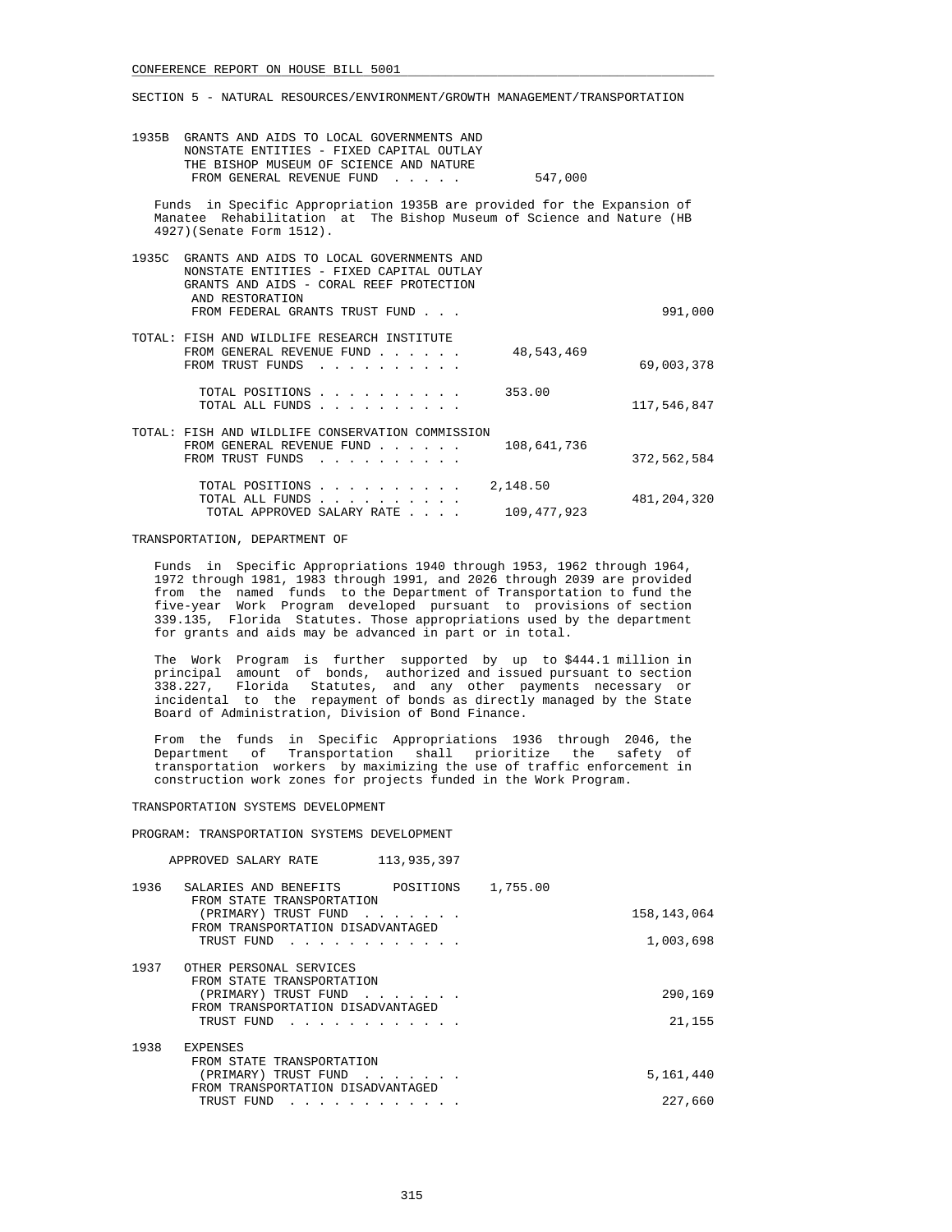|      | 1939 OPERATING CAPITAL OUTLAY<br>FROM STATE TRANSPORTATION<br>(PRIMARY) TRUST FUND                                                                                                 | 1,575,241                  |
|------|------------------------------------------------------------------------------------------------------------------------------------------------------------------------------------|----------------------------|
|      | 1940 FIXED CAPITAL OUTLAY<br>TRANSPORTATION PLANNING CONSULTANTS<br>FROM STATE TRANSPORTATION<br>(PRIMARY) TRUST FUND                                                              | 77,150,453                 |
|      | 1941 FIXED CAPITAL OUTLAY<br><b>AVIATION DEVELOPMENT/GRANTS</b><br>FROM STATE TRANSPORTATION<br>(PRIMARY) TRUST FUND                                                               | 314,536,592                |
| 1942 | FIXED CAPITAL OUTLAY<br>PUBLIC TRANSIT DEVELOPMENT/GRANTS<br>FROM STATE TRANSPORTATION<br>(PRIMARY) TRUST FUND                                                                     | 525,906,290                |
| 1943 | FIXED CAPITAL OUTLAY<br>RIGHT-OF-WAY LAND ACQUISITION<br>FROM STATE TRANSPORTATION<br>(PRIMARY) TRUST FUND<br>FROM RIGHT-OF-WAY ACQUISITION AND<br>BRIDGE CONSTRUCTION TRUST FUND. | 321,099,276<br>219,674,538 |
| 1944 | FIXED CAPITAL OUTLAY<br>SEAPORT - ECONOMIC DEVELOPMENT<br>FROM STATE TRANSPORTATION<br>(PRIMARY) TRUST FUND                                                                        | 15,000,000                 |
|      | 1945 FIXED CAPITAL OUTLAY<br>SEAPORTS ACCESS PROGRAM<br>FROM STATE TRANSPORTATION<br>(PRIMARY) TRUST FUND                                                                          | 10,000,000                 |
|      | 1946 FIXED CAPITAL OUTLAY<br>SEAPORT GRANTS<br>FROM STATE TRANSPORTATION<br>(PRIMARY) TRUST FUND                                                                                   | 100,863,800                |
|      | 1947 FIXED CAPITAL OUTLAY<br>SEAPORT INVESTMENT PROGRAM<br>FROM STATE TRANSPORTATION<br>(PRIMARY) TRUST FUND                                                                       | 10,000,000                 |
|      | 1948 FIXED CAPITAL OUTLAY<br>RAIL DEVELOPMENT/GRANTS<br>FROM STATE TRANSPORTATION<br>(PRIMARY) TRUST FUND                                                                          | 56,071,755                 |
| 1949 | FIXED CAPITAL OUTLAY<br>INTERMODAL DEVELOPMENT/GRANTS<br>FROM STATE TRANSPORTATION<br>(PRIMARY) TRUST FUND                                                                         | 105,595,775                |
| 1950 | FIXED CAPITAL OUTLAY<br>PRELIMINARY ENGINEERING CONSULTANTS<br>FROM STATE TRANSPORTATION<br>(PRIMARY) TRUST FUND                                                                   | 872,653,869                |
| 1951 | FIXED CAPITAL OUTLAY<br>RIGHT-OF-WAY SUPPORT<br>FROM STATE TRANSPORTATION<br>(PRIMARY) TRUST FUND                                                                                  | 50,450,644                 |
|      | FROM RIGHT-OF-WAY ACQUISITION AND<br>BRIDGE CONSTRUCTION TRUST FUND.                                                                                                               | 10,667,777                 |
| 1952 | FIXED CAPITAL OUTLAY<br>TRANSPORTATION PLANNING GRANTS<br>FROM STATE TRANSPORTATION                                                                                                |                            |
|      | (PRIMARY) TRUST FUND                                                                                                                                                               | 74,553,764                 |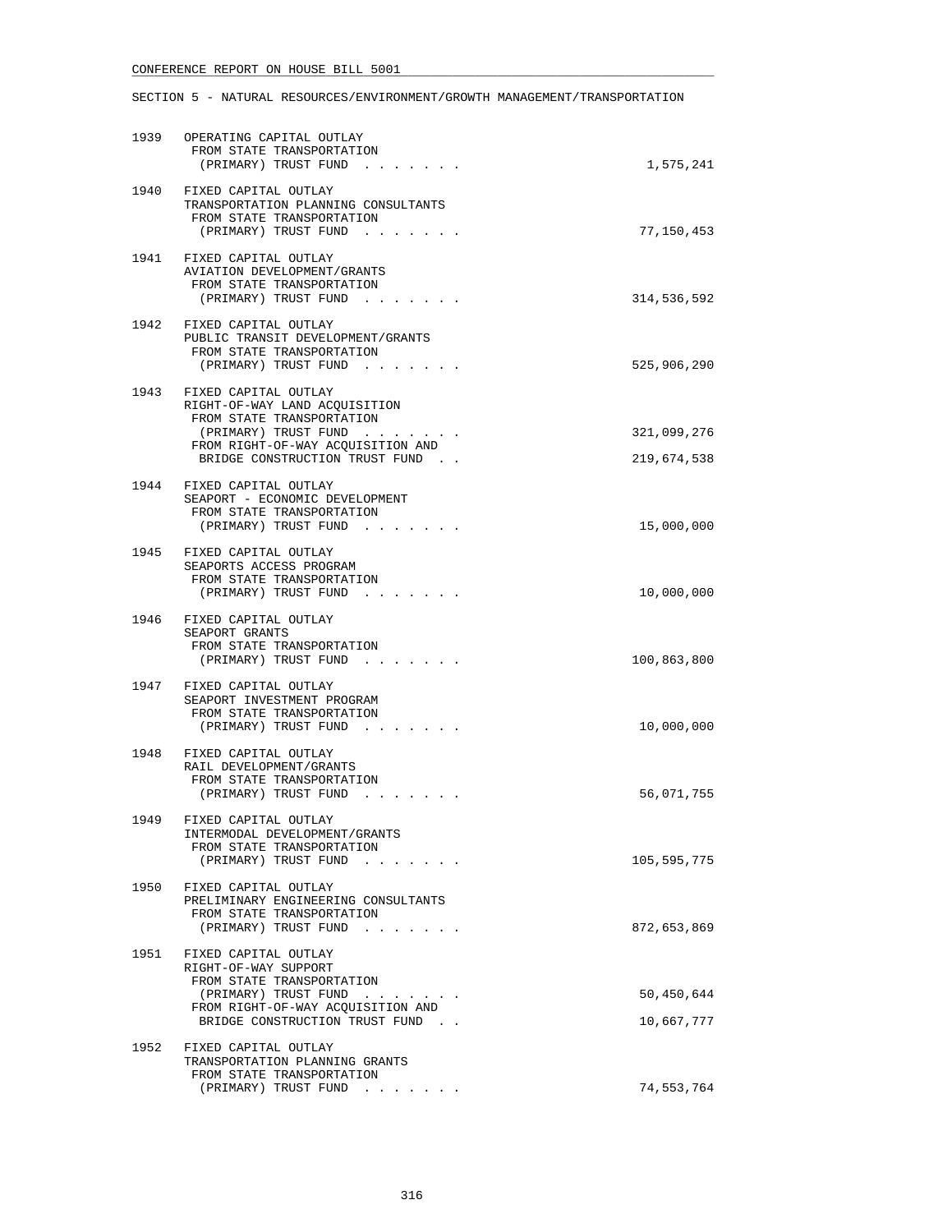| 1953 FIXED CAPITAL OUTLAY         |             |
|-----------------------------------|-------------|
| DEBT SERVICE                      |             |
| FROM STATE TRANSPORTATION         |             |
| (PRIMARY) TRUST FUND              | 85,382,756  |
| FROM RIGHT-OF-WAY ACOUISITION AND |             |
| BRIDGE CONSTRUCTION TRUST FUND.   | 203,354,632 |

 There is hereby authorized to be issued up to \$383.9 million in principal amount of bonds authorized and issued pursuant to section 215.605, Florida Statutes, and any other payments necessary or incidental to the repayment of bonds. Specific Appropriation 1953 includes \$203,354,632 to support Fiscal Year 2022-2023 debt service associated with such projects.

 There is hereby authorized to be issued up to \$123.8 million in principal amount of bonds to finance the I-95 IIIC Project pursuant to section 339.0809, Florida Statutes. Specific Appropriation 1953 includes \$40,836,490 to support Fiscal Year 2022-2023 debt service associated with this project.

 There is hereby authorized to be issued up to \$153.1 million in principal amount of bonds to finance construction, reconstruction, and improvement of projects that are eligible to receive federal-aid highway funds in accordance with section 215.616, Florida Statutes. Specific Appropriation 1953 includes \$44,546,266 to support Fiscal Year 2022-2023 debt service associated with such projects.

| 1954 | SPECIAL CATEGORIES<br>CONSULTANT FEES<br>FROM STATE TRANSPORTATION<br>(PRIMARY) TRUST FUND                                          | 8,162,172  |
|------|-------------------------------------------------------------------------------------------------------------------------------------|------------|
| 1955 | SPECIAL CATEGORIES<br>CONTRACTED SERVICES<br>FROM STATE TRANSPORTATION<br>(PRIMARY) TRUST FUND<br>FROM TRANSPORTATION DISADVANTAGED | 7,429,980  |
|      | TRUST FUND                                                                                                                          | 557,738    |
| 1956 | SPECIAL CATEGORIES<br>LEASE OR LEASE-PURCHASE OF EOUIPMENT<br>FROM STATE TRANSPORTATION                                             |            |
|      | (PRIMARY) TRUST FUND<br>FROM TRANSPORTATION DISADVANTAGED                                                                           | 185,125    |
|      | TRUST FUND                                                                                                                          | 3,830      |
| 1957 | SPECIAL CATEGORIES<br>GRANTS AND AIDS - TRANSPORTATION<br>DISADVANTAGED<br>FROM TRANSPORTATION DISADVANTAGED                        |            |
|      | TRUST FUND<br>.                                                                                                                     | 60,356,668 |

 From the funds in Specific Appropriation 1957, \$4,000,000 shall be used by the Commission for the Transportation Disadvantaged for an innovative grant program. Funds shall be used to provide competitive grants to community transportation coordinators for innovative service delivery that is more cost efficient for the program and time efficient for the users. Grants may be for projects in which a community transportation coordinator works with a non-traditional service provider, such as a transportation network company or other entity, that provides door-to-door, on-demand, or scheduled transportation services. A county may submit one project that encompasses multiple goals or a single goal, such as providing cross-county mobility or reducing service gaps between existing routes and the user's final destination. A county may not receive more than one award and may receive a maximum award of \$750,000. Multiple counties may partner for a grant of up to \$1,500,000 provided that the project includes a goal of providing regional mobility in addition to any other goals. A ten percent local match is required for all grants. All funds shall be used to provide direct services to transportation disadvantaged clients.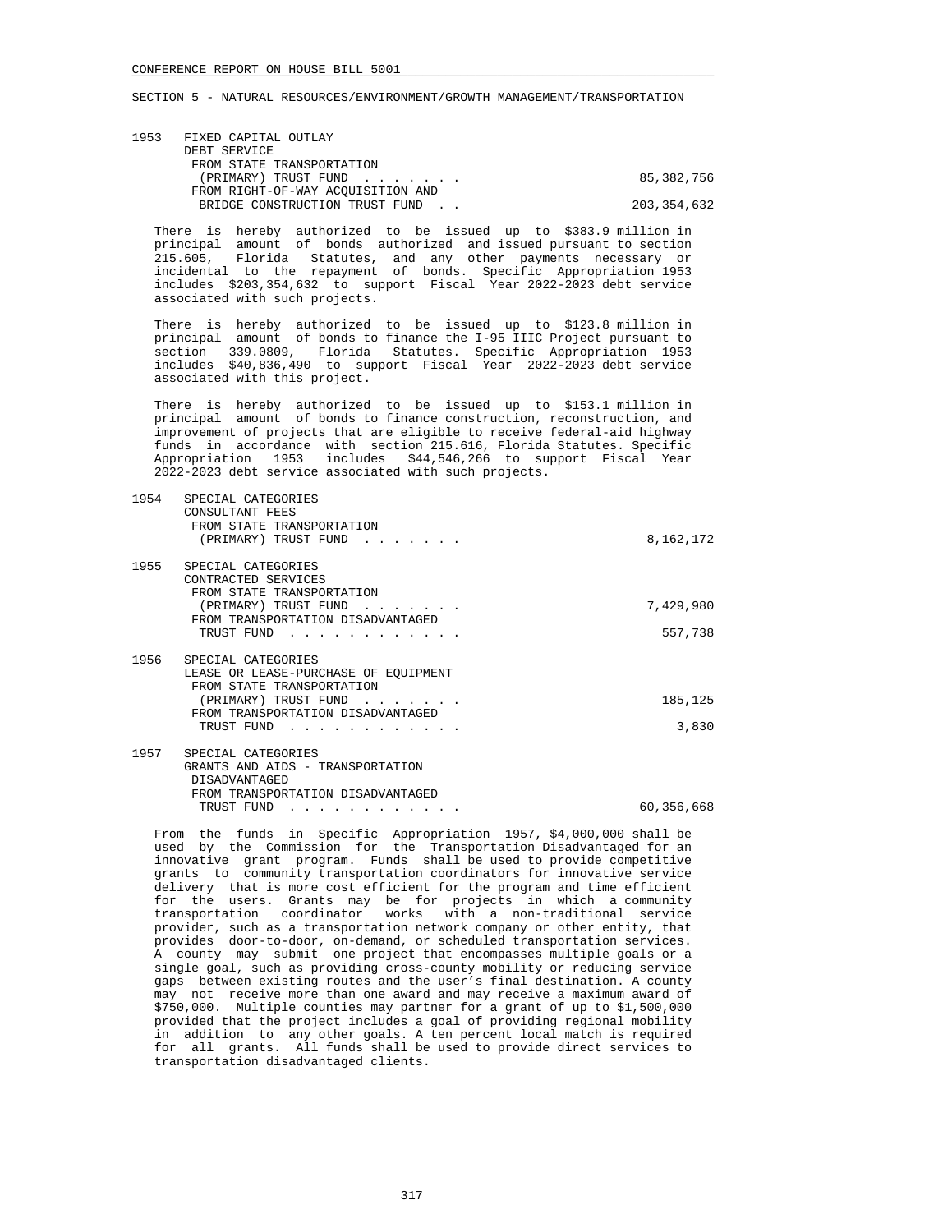SECTION 5 - NATURAL RESOURCES/ENVIRONMENT/GROWTH MANAGEMENT/TRANSPORTATION

| TOTAL: PROGRAM: TRANSPORTATION SYSTEMS DEVELOPMENT<br>FROM TRUST FUNDS                                              | 3,296,079,861             |
|---------------------------------------------------------------------------------------------------------------------|---------------------------|
| TOTAL POSITIONS<br>TOTAL ALL FUNDS                                                                                  | 1,755.00<br>3,296,079,861 |
| FLORIDA RAIL ENTERPRISE                                                                                             |                           |
| APPROVED SALARY RATE<br>211,055                                                                                     |                           |
| 1958<br>SALARIES AND BENEFITS POSITIONS                                                                             | 1.00                      |
| FROM STATE TRANSPORTATION<br>(PRIMARY) TRUST FUND                                                                   | 275,739                   |
| 1959<br>OTHER PERSONAL SERVICES<br>FROM STATE TRANSPORTATION<br>(PRIMARY) TRUST FUND                                | 1,325                     |
| 1960 EXPENSES<br>FROM STATE TRANSPORTATION<br>(PRIMARY) TRUST FUND                                                  | 25,200                    |
| 1962 FIXED CAPITAL OUTLAY<br>PUBLIC TRANSIT DEVELOPMENT/GRANTS<br>FROM STATE TRANSPORTATION<br>(PRIMARY) TRUST FUND | 146,938,983               |
| 1963 FIXED CAPITAL OUTLAY<br>BRIDGE CONSTRUCTION<br>FROM STATE TRANSPORTATION<br>(PRIMARY) TRUST FUND               | 1,169,822                 |
| 1964 FIXED CAPITAL OUTLAY<br>RAIL DEVELOPMENT/GRANTS<br>FROM STATE TRANSPORTATION<br>(PRIMARY) TRUST FUND           | 138,238,700               |
| 1965<br>SPECIAL CATEGORIES<br>CONSULTANT FEES<br>FROM STATE TRANSPORTATION<br>(PRIMARY) TRUST FUND                  | 4,089                     |
| 1966<br>SPECIAL CATEGORIES<br>CONTRACTED SERVICES<br>FROM STATE TRANSPORTATION<br>(PRIMARY) TRUST FUND              | 5,714                     |
| TOTAL: FLORIDA RAIL ENTERPRISE<br>FROM TRUST FUNDS                                                                  | 286,659,572               |
| TOTAL POSITIONS<br>TOTAL ALL FUNDS                                                                                  | 1.00<br>286,659,572       |
| TRANSPORTATION SYSTEMS OPERATIONS                                                                                   |                           |
| PROGRAM: HIGHWAY OPERATIONS                                                                                         |                           |
| APPROVED SALARY RATE 160,687,619                                                                                    |                           |
| 1967 SALARIES AND BENEFITS POSITIONS 3,104.00<br>FROM STATE TRANSPORTATION<br>(PRIMARY) TRUST FUND                  | 230, 458, 293             |
| 1968<br>OTHER PERSONAL SERVICES<br>FROM STATE TRANSPORTATION<br>(PRIMARY) TRUST FUND                                | 172,088                   |
| 1969<br>EXPENSES<br>FROM STATE TRANSPORTATION<br>(PRIMARY) TRUST FUND                                               | 15,258,688                |
| From the funds in Specific Appropriations 1969 and 1995, \$500,000 may                                              |                           |

 be expended for training, testing, and licensing for full-time employees of the Department of Transportation who are required to have a valid Class A or Class B commercial driver license as a condition of employment with the department.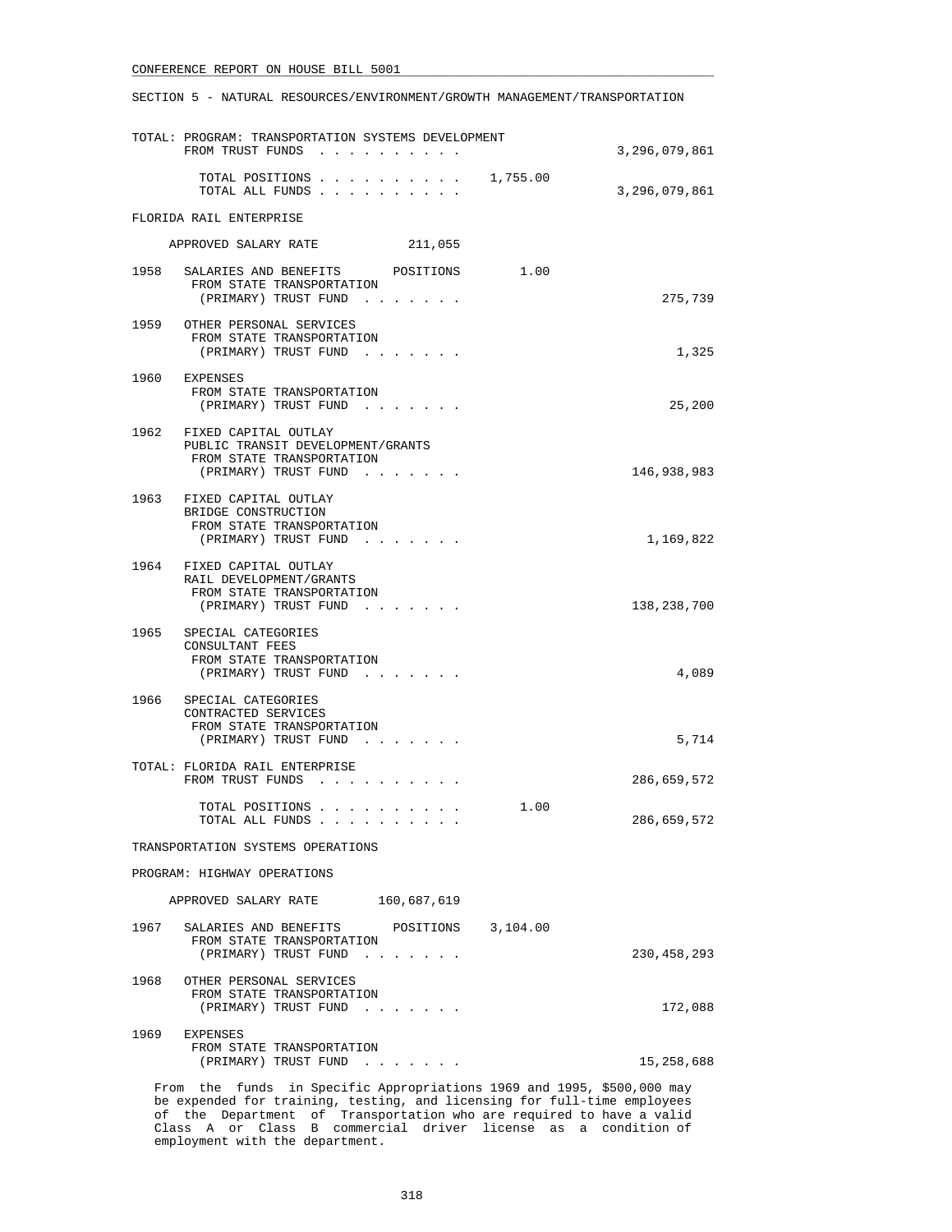| 1970 | OPERATING CAPITAL OUTLAY<br>FROM STATE TRANSPORTATION<br>(PRIMARY) TRUST FUND                                                                                                 | 1,464,183     |
|------|-------------------------------------------------------------------------------------------------------------------------------------------------------------------------------|---------------|
|      | 1971 FIXED CAPITAL OUTLAY<br>MINOR RENOVATIONS, REPAIRS, AND<br>IMPROVEMENTS - STATEWIDE<br>FROM STATE TRANSPORTATION<br>(PRIMARY) TRUST FUND                                 | 7,234,058     |
|      | 1972 FIXED CAPITAL OUTLAY<br>STATE INFRASTRUCTURE BANK LOAN REPAYMENTS<br>FROM STATE TRANSPORTATION<br>(PRIMARY) TRUST FUND                                                   | 50,520,978    |
|      | 1972A FIXED CAPITAL OUTLAY<br>AMERICAN RESCUE PLAN - STATE HIGHWAY<br>SYSTEM PROJECTS<br>FROM STATE TRANSPORTATION<br>(PRIMARY) TRUST FUND                                    | 6,244,191     |
|      | 1973 FIXED CAPITAL OUTLAY<br>SMALL COUNTY RESURFACE ASSISTANCE PROGRAM<br>(SCRAP)<br>FROM STATE TRANSPORTATION<br>(PRIMARY) TRUST FUND                                        | 27,673,968    |
|      | 1974 FIXED CAPITAL OUTLAY<br>SMALL COUNTY OUTREACH PROGRAM (SCOP)<br>FROM STATE TRANSPORTATION<br>(PRIMARY) TRUST FUND                                                        | 84,985,746    |
|      | From the funds in Specific Appropriation 1974, \$9,000,000 is provided<br>for transportation projects in municipalities pursuant to section<br>339.2818(7), Florida Statutes. |               |
| 1975 | FIXED CAPITAL OUTLAY<br>COUNTY TRANSPORTATION PROGRAMS<br>FROM STATE TRANSPORTATION<br>(PRIMARY) TRUST FUND                                                                   | 49,590,912    |
|      | 1977 FIXED CAPITAL OUTLAY<br>BOND GUARANTEE<br>FROM STATE TRANSPORTATION<br>(PRIMARY) TRUST FUND                                                                              | 500,000       |
|      | 1978 FIXED CAPITAL OUTLAY<br>TRANSPORTATION HIGHWAY MAINTENANCE<br>CONTRACTS<br>FROM STATE TRANSPORTATION<br>(PRIMARY) TRUST FUND                                             | 631,538,414   |
| 1979 | FIXED CAPITAL OUTLAY<br>INTRASTATE HIGHWAY CONSTRUCTION<br>FROM STATE TRANSPORTATION<br>(PRIMARY) TRUST FUND                                                                  | 2,656,728,933 |
| 1980 | FIXED CAPITAL OUTLAY<br>ARTERIAL HIGHWAY CONSTRUCTION<br>FROM STATE TRANSPORTATION<br>(PRIMARY) TRUST FUND                                                                    | 253,086,852   |
| 1981 | FIXED CAPITAL OUTLAY<br>CONSTRUCTION INSPECTION CONSULTANTS<br>FROM STATE TRANSPORTATION<br>(PRIMARY) TRUST FUND<br>$\cdot$ $\cdot$ $\cdot$ $\cdot$                           | 583,530,191   |
|      | 1982 FIXED CAPITAL OUTLAY<br>ENVIRONMENTAL SITE RESTORATION<br>FROM STATE TRANSPORTATION<br>(PRIMARY) TRUST FUND                                                              | 475,000       |
| 1983 | FIXED CAPITAL OUTLAY<br>HIGHWAY SAFETY CONSTRUCTION/GRANTS<br>FROM STATE TRANSPORTATION<br>(PRIMARY) TRUST FUND                                                               | 160,093,863   |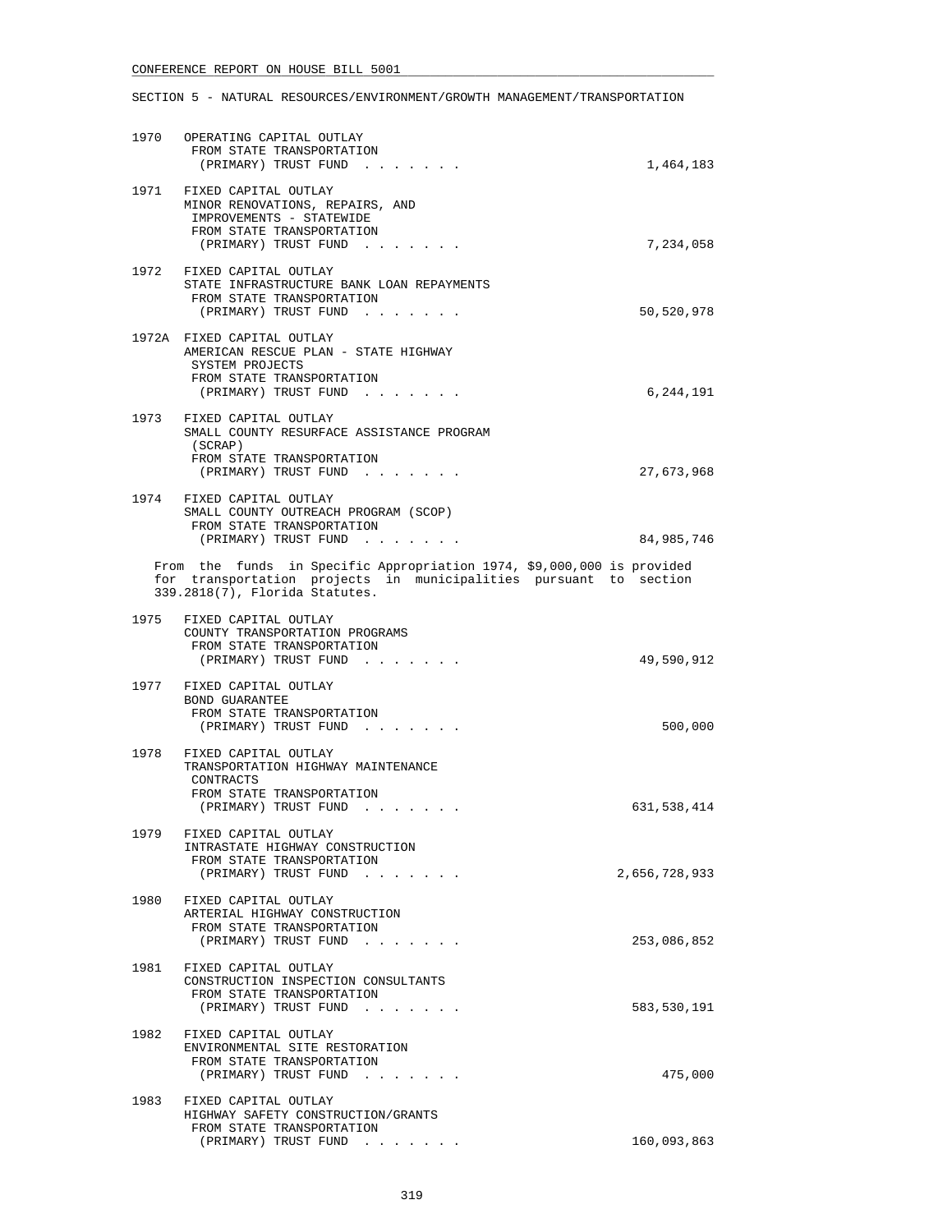| 1984 | FIXED CAPITAL OUTLAY<br>RESURFACING<br>FROM STATE TRANSPORTATION                                                                        |                      |
|------|-----------------------------------------------------------------------------------------------------------------------------------------|----------------------|
| 1985 | (PRIMARY) TRUST FUND<br>FIXED CAPITAL OUTLAY<br>BRIDGE CONSTRUCTION                                                                     | 1,127,751,925        |
|      | FROM STATE TRANSPORTATION<br>(PRIMARY) TRUST FUND                                                                                       | 204,574,740          |
|      | FROM RIGHT-OF-WAY ACQUISITION AND<br>BRIDGE CONSTRUCTION TRUST FUND.                                                                    | 3,000,000            |
| 1986 | FIXED CAPITAL OUTLAY<br>CONTRACT MAINTENANCE WITH THE DEPARTMENT<br>OF CORRECTIONS<br>FROM STATE TRANSPORTATION<br>(PRIMARY) TRUST FUND | 2,000,000            |
| 1987 | FIXED CAPITAL OUTLAY<br>HIGHWAY BEAUTIFICATION GRANTS<br>FROM STATE TRANSPORTATION<br>(PRIMARY) TRUST FUND                              | 1,000,000            |
| 1988 | FIXED CAPITAL OUTLAY<br>MATERIALS AND RESEARCH<br>FROM STATE TRANSPORTATION<br>(PRIMARY) TRUST FUND                                     | 21,311,666           |
|      | 1988A FIXED CAPITAL OUTLAY<br>LOCAL TRANSPORTATION PROJECTS<br>FROM GENERAL REVENUE FUND<br>498,563,482                                 |                      |
|      | The nonrecurring funds in Specific Appropriation 1988A shall be<br>allocated as follows:                                                |                      |
|      | 22nd Avenue and Selmon Expressway Intersection<br>Signalization - Tampa (HB 4809) (Senate Form $1762$ )                                 | 2,691,000            |
|      | 8th Street Roadway and Drainage Improvements - Laurel<br>$Hill$ (HB 3721) (Senate Form $1166)$                                          | 350,000              |
|      | Amelia Island Trail Phase 4 - Nassau County (HB<br>3047) (Senate Form 1940)                                                             | 5, 119, 474          |
|      | Bay County Watson Bayou Dredging Entrance Channel and<br>Turning Basin - Phase 2 (HB 9057) (Senate Form 2222)                           | 1,150,000            |
|      | Beulah Pedestrian Bridge (HB 4309) (Senate Form 2419)<br>Brooksville Tampa Bay Regional Airport - Runway                                | 2,000,000            |
|      | Rehabilitation (HB $4961$ ) (Senate Form $2333)$<br>Brooksville Tampa Bay Regional Airport and Technology                               | 2,000,000            |
|      | Center Multi-Modal Project (HB 9001) (Senate Form 1193)<br>Chickasaw Road Expansion Project (HB 2315) (Senate Form                      | 2,900,000            |
|      | Citrus Grove Road Phase II (HB 3577) (Senate Form 2089)                                                                                 | 300,000<br>8,000,000 |
|      | City of Anna Maria Reimagining Pine Avenue - Phase 1 (HB                                                                                | 1,288,440            |
|      | City of Fort Walton Beach - Lewis Turner Area Traffic                                                                                   |                      |
|      | Improvements (HB 3641) (Senate Form 2440)<br>City of Lynn Haven Road Repairs (HB 9079) (Senate Form                                     | 1,500,000            |
|      | City of Ocala - NW 44th Avenue Extension Project (HB                                                                                    | 1,000,000            |
|      | $3127$ ) (Senate Form $2091)$<br>City of Oldsmar - Douglas Road Improvements (HB                                                        | 8,000,000            |
|      | 2833) (Senate Form 1209)<br>City of Wauchula Municipal Airport Improvements (Senate                                                     | 1,000,000            |
|      | County Line Road Widening - Hernando County (Senate Form                                                                                | 2,500,000            |
|      | Clay County Greenways Expansion (HB 3695) (Senate Form                                                                                  | 50,000,000           |
|      |                                                                                                                                         | 1,500,000            |
|      | Cooper City Comprehensive Traffic Calming Study and<br>Implementation (HB 3091) (Senate Form 2160)                                      | 125,000              |
|      | Coral Gables Mobility Hub (HB 2637)<br>County Road 42 Flood Zone Crossing Improvements (HB                                              | 975,000              |
|      | 2541) (Senate Form 1714)<br>CR 121 Resurfacing - Nassau County (HB 3037) (Senate Form                                                   | 500,000              |
|      | CR 210 Bridge Rehabilitation - Putnam County (Senate Form                                                                               | 9,000,000            |
|      |                                                                                                                                         | 2,000,000            |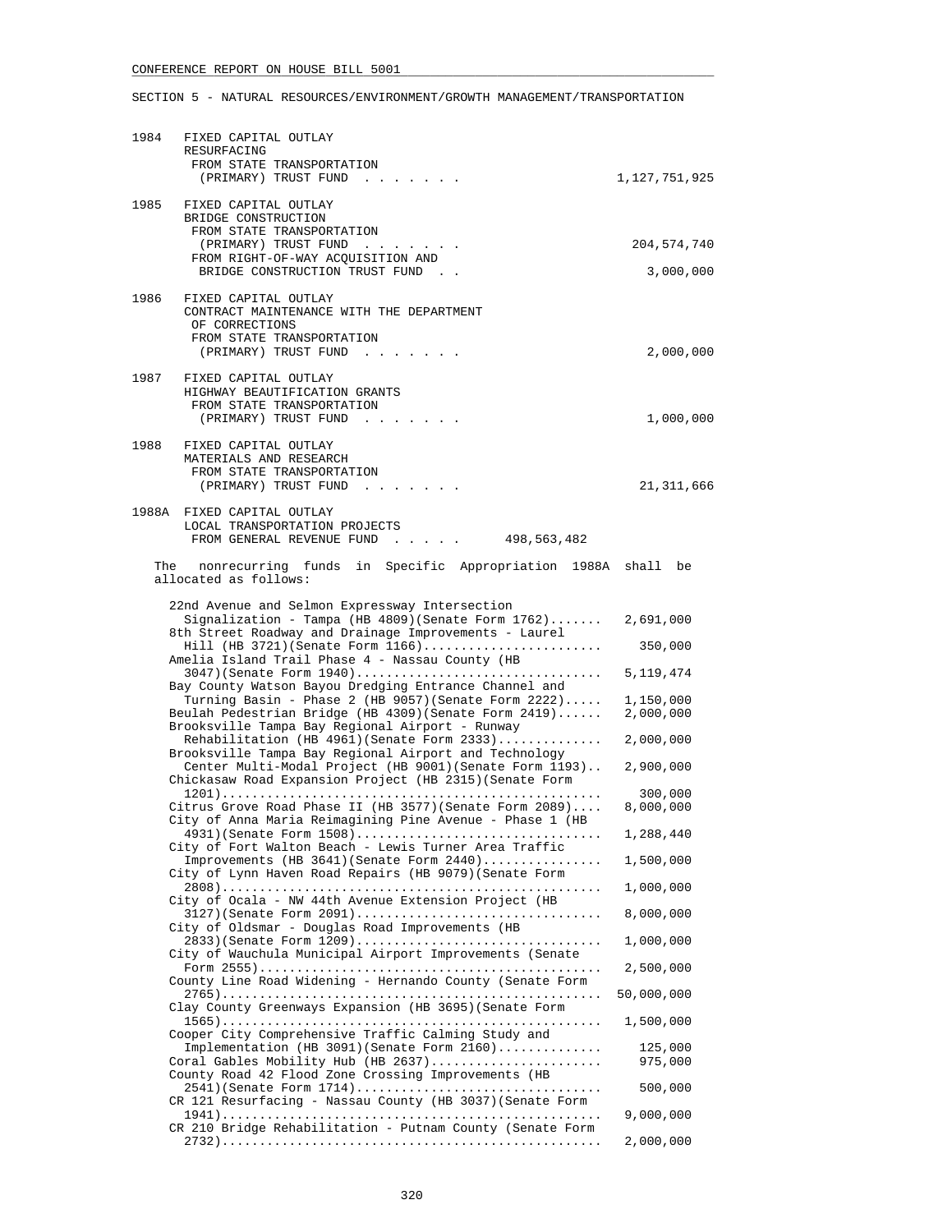| CR 2209 - Four Lane Road Construction (HB 4903) (Senate                                                            |                        |
|--------------------------------------------------------------------------------------------------------------------|------------------------|
| CR 232 Pavement Rehabilitation - Alachua (Senate Form                                                              | 8,000,000              |
| Crandon Boulevard Intersection Improvements (HB                                                                    | 11,500,000             |
| 2477)(Senate Form 2281)<br>Crystal Lake Paving Improvements (HB 9285) (Senate Form                                 | 600,000                |
| Crystal River Airport Runway Extension and Environmental                                                           | 450,166                |
| Assessment (HB 4987) (Senate Form 1704)<br>Crystal River Turkey Oak Bypass (HB 4991) (Senate Form                  | 7,100,000              |
|                                                                                                                    | 20,700,000             |
| DeFuniak Springs Airport Expansion Project (HB<br>9453) (Senate Form 2495)                                         | 1,000,000              |
| Destin Easement Multi-Use Trail/Linear Park Project (HB<br>4547)(Senate Form 2486)                                 | 270,000                |
| Dixie County Schools Access Roads (Senate Form 2791)<br>Downtown Flagler Street Lighting Project (HB 2395) (Senate | 1,500,000              |
| Dunnellon Trail (HB 3039)                                                                                          | 200,000<br>2,537,000   |
| Five-point Intersection Roundabout - Dade City (HB<br>2621)(Senate Form 2172)                                      | 4,200,000              |
| Flagler Central Commerce Parkway Construction (HB<br>4837) (Senate Form 1547)                                      | 6,800,000              |
| Florida Gulf & Atlantic Railroad Panhandle Track                                                                   |                        |
| Rehabilitation (HB 3653) (Senate Form $2719$ )<br>Fort Island Trail Multi-Use Path Phase 1 (HB 4983) (Senate       | 870,000                |
| Fort Meade Road Repaving (HB 2517)                                                                                 | 9,250,000<br>1,000,000 |
| Fort Myers Beach Time Square Renovation (HB 3679) (Senate                                                          | 1,000,000              |
| Fort Walton Beach Hill Avenue and Anchors Street Complete<br>Street Project Design (HB 3753) (Senate Form 2487)    | 187,500                |
| Fruitville Road Capacity Improvement Project - Sarasota                                                            |                        |
| (HB 3881) (Senate Form 1916)<br>Gray Street Complete Street Improvement Project - Tampa                            | 4,000,000              |
| (HB 2901) (Senate Form 1907)<br>Gulf County Airport Infrastructure (HB 9331) (Senate Form                          | 250,000                |
| Harvest Hope Park Sidewalks (HB 4825) (Senate Form 1913)                                                           | 975,000<br>1,170,000   |
| Highland Beach Crosswalks Phase 2 (HB 3355) (Senate Form                                                           | 60,000                 |
| Indian Rocks Road Bridge and Roadway Improvements -<br>Belleair (Senate Form 2181)                                 | 1,111,000              |
| Lacoochee Industrial Area Right-of-Way Improvements (HB<br>$3813$ (Senate Form $2069)$                             | 5,919,395              |
| Lake Clarke Shores - Pine Tree Lane Bridge Safety                                                                  |                        |
| Upgrades (HB 2001) (Senate Form $1041)$<br>Lauderdale Lakes Greenway Trail (HB 4325) (Senate Form                  | 600,000                |
| Legacy Trail Extension and Improvements (HB 2587) (Senate                                                          | 402,995                |
| Loxahatchee Groves North Road Equestrian/Multi-Use Trail                                                           | 500,000                |
| $(HB 3421)$ (Senate Form $2112)$<br>Ludlam Trail Corridor (HB 2839) (Senate Form 1422)                             | 45,000<br>2,000,000    |
| Madeira Beach Roadway Improvements (HB 4371) (Senate Form                                                          |                        |
| Main Street Streetscape Improvements - City of Sarasota                                                            | 1,000,000              |
| $(HB 2585)$ (Senate Form 2246)<br>Manatee County - Moccasin Wallow Road Expansion Segment 2                        | 400,000                |
| (HB 3879) (Senate Form 1628)<br>Manatee County - Pedestrian Overpass Across US 41 (HB                              | 7,500,000              |
| $9247$ ) (Senate Form 2306)<br>Marco Island Smokehouse Bay Bridge Replacement (HB                                  | 2,500,000              |
| 2717) (Senate Form 1227)                                                                                           | 1,702,512              |
| Marlin Road Improvement Project (HB 2629) (Senate Form                                                             | 520,000                |
| Marquis Way Connector Road/SR 20 Bypass Road to US 331<br>(HB 3947) (Senate Form 2785)                             | 3,500,000              |
| Miami Lakes NW 154th Street and Palmetto Expressway Turn<br>Lanes (HB 3509) (Senate Form $1236)$                   | 400,000                |
| Miami Shores Village NE 104th Street Roadway Improvements<br>(HB 9139) (Senate Form 2386)                          | 655,000                |
| Midway Street Lights (HB 4399) (Senate Form 2213)                                                                  | 500,000                |
| Miramar Parkway LED Streetlight Improvements (HB                                                                   | 150,000                |
| Morningside Drive Extension - Dade City (HB 2617) (Senate                                                          |                        |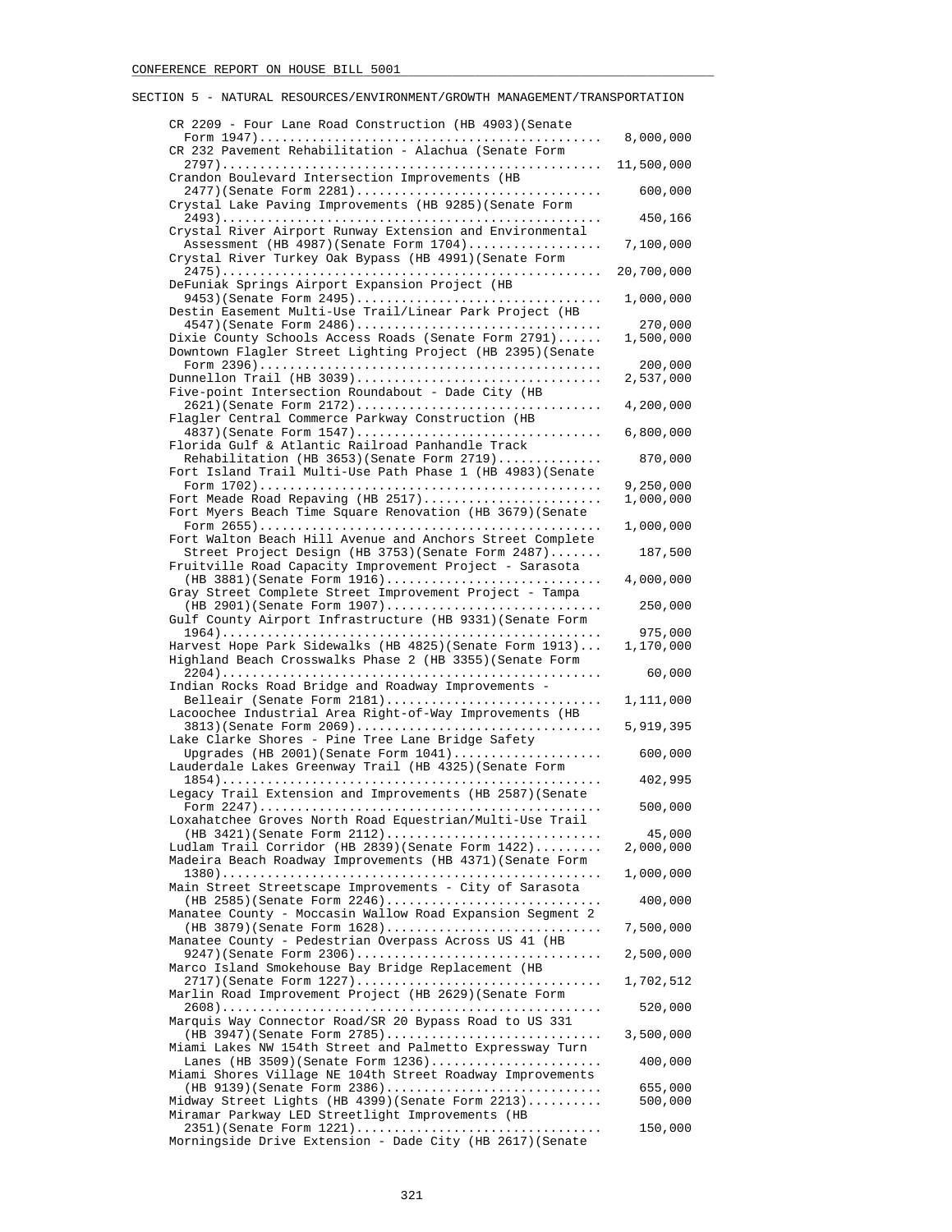| Nellie Drive Connection (HB 3949) (Senate Form 2492)<br>NFMIP Parkway/Project Wave (HB 3863) (Senate Form 2793)<br>Niceville Area Multi-Purpose Pathway (Senate Form 2672) | 9,000,000<br>3,200,000<br>2,959,000<br>1,500,000 |
|----------------------------------------------------------------------------------------------------------------------------------------------------------------------------|--------------------------------------------------|
| North Francisco Street Improvements - Clewiston (HB<br>4441)(Senate Form 1273)<br>North Miami Pedestrian Bridge Over C-8 Canal (HB                                         | 500,000                                          |
| $4613$ (Senate Form 2036)<br>North Ridge Trail Expansion (HB 2423) (Senate Form 1630)<br>Okaloosa - County Road 2 Road Safety and Bridge Upgrades                          | 400,000<br>5,000,000                             |
| (HB 4593) (Senate Form 2100)<br>Okaloosa County US 98 Bridge-to-Bridge Multi-Use Path (HB                                                                                  | 3,000,000                                        |
| 3631)(Senate Form 2668)<br>Palm Valley Road Sidewalk - St. Johns County (HB                                                                                                | 2,000,000                                        |
| 4901) (Senate Form 1875)<br>Panama City Sidewalk Improvements (HB 9087)<br>Panama City Watson Bayou Turning Basin Bulkhead - Phase 2                                       | 800,000<br>8,000,000                             |
| (HB 9059) (Senate Form 2430)<br>Pasco County - Pioneer Museum Road Intersection (Senate                                                                                    | 4,750,000                                        |
| Pasco County Research Park Infrastructure (Senate Form                                                                                                                     | 4,988,000                                        |
| Pembroke Park Bicycle/Pedestrian Infrastructure                                                                                                                            |                                                  |
| Improvements (HB 3451) (Senate Form 1376)                                                                                                                                  | 195,000                                          |
| Poinciana Parkway Extension (Senate Form 2779)<br>Ridge Road Extension Phase 2B (HB 2311) (Senate Form 1268).<br>Roadway Reconstruction & Install Traffic Calming Devices  | 15,000,000<br>14,000,000                         |
| - Miami (Senate Form 1561)<br>Safe Routes to School - Limona Elementary (HB                                                                                                | 1,500,000                                        |
| 4355)(Senate Form 1912)<br>Sandy Lane Bicycle and Pedestrian Improvements - Estero                                                                                         | 1,380,000                                        |
| (HB 3765) (Senate Form 1272)<br>Sarasota Bradenton International Airport Terminal                                                                                          | 450,000                                          |
| Expansion and Baggage Improvements (HB 9445)<br>Seminole County E.E. Williamson Road Trail Connect                                                                         | 21,500,000                                       |
| Project (HB 4279) (Senate Form 2659)<br>Seminole County Wekiva Springs Road Intersection                                                                                   | 1,000,000                                        |
| Improvements (HB 4277) (Senate Form 2658)<br>South Avenue Extension - National Guard Entrance Road                                                                         | 500,000                                          |
| South Flagler Drive Resurfacing and Bike Lane Project (HB                                                                                                                  | 1,940,000                                        |
| 2917) (Senate Form 1198)<br>SR 200/AlA Widening - Nassau County (HB 3045) (Senate Form                                                                                     | 250,000                                          |
| SR 27 Relievers Alignment Study (HB 2461) (Senate Form                                                                                                                     | 1,200,000                                        |
| SR 31 Bridge Replacement - Lee County (Senate Form 2753)<br>SR AlA Drainage Repairs - Highland Beach (HB 3353) (Senate                                                     | 2,000,000<br>30,000,000                          |
| St. Armands Circle Streetscape Improvements (HB                                                                                                                            | 750,000                                          |
| 2579)(Senate Form 2245)<br>St. Johns Parkway (CR 2209) Sidewalk (Senate Form 1541)                                                                                         | 700,000<br>800,000                               |
| State Road AlA Corridor from Mickler Road to Marsh<br>Landing Parkway (HB 4899) (Senate Form 1948)                                                                         | 1,000,000                                        |
| Sulphur Springs Safe Routes to School Improvements (HB<br>2609) (Senate Form 1909)<br>Surfside Boulevard Improvements (HB 2695) (Senate Form                               | 275,000                                          |
| SW Lincoln Street Roadway and Drainage Reconstruction (HB                                                                                                                  | 250,000                                          |
| 2427) (Senate Form 1656)<br>Tampa Bay Area Regional Transit Authority Operations (HB                                                                                       | 550,000                                          |
| $3189$ (Senate Form 2235)<br>Tampa Bay Area Regional Transit Authority TD Tampa Bay                                                                                        | 375,000                                          |
| The Bluffs Entrance/South Extension (HB 4303) (Senate Form                                                                                                                 | 1,000,000                                        |
| The South Dade Trail Multi-Use/Mobility Corridor (HB                                                                                                                       | 5,000,000                                        |
| 2393)(Senate Form 2207)<br>The Underline Multi-Use/Mobility Corridor (HB                                                                                                   | 3,000,000                                        |
| 4035)(Senate Form 2104)<br>Thompson Nursery Road Design and Permitting (HB                                                                                                 | 3,000,000                                        |
| 2657)(Senate Form 1632)<br>Tice Street Sidewalk Construction - Lee County (HB                                                                                              | 5,000,000                                        |
| 4589)(Senate Form 2600)<br>Town of Medley - NW 78th St and NW 77th St Roadway                                                                                              | 927,000                                          |
| Improvements (HB 3299) (Senate Form 2695)<br>Town of Medley - NW 93rd Roadway Widening (HB                                                                                 | 500,000                                          |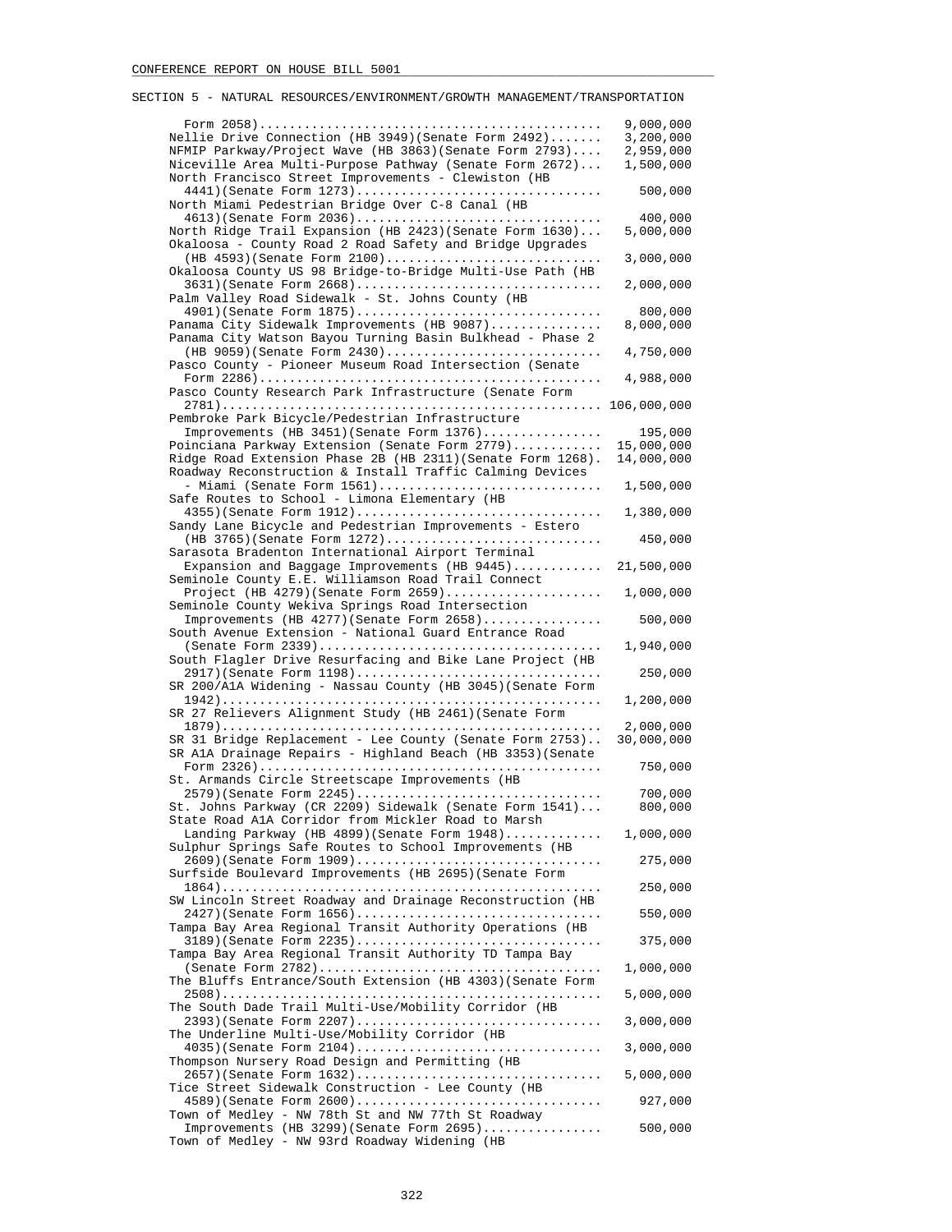| $3297$ (Senate Form $2696)$                                                      | 500,000   |
|----------------------------------------------------------------------------------|-----------|
| Town of Redington Beach Road Resurfacing Project (HB<br>4381) (Senate Form 1483) | 750,000   |
| US 301 and Crawford Road Intersection Improvements -                             |           |
| Nassau County (HB 3043) (Senate Form $2328)$                                     | 1,550,000 |
| US 90 Intersection Improvements at Jericho Road (HB                              |           |
| $4605$ (Senate Form 2729)                                                        | 1,000,000 |
| Walton County Multi-Use Trails (HB 9299) (Senate Form 2445)                      | 800,000   |
| Washington Street Improvements - Tampa (Senate Form 1998).                       | 4,000,000 |
| West Park Neighborhood Traffic Calming Plan Phase 1 (HB                          |           |
| 3687) (Senate Form 1899)                                                         | 300,000   |
| Zephyrhills Airport Improvements (Senate Form 2307)                              | 6,600,000 |
| 1989<br>FIXED CAPITAL OUTLAY                                                     |           |
| BRIDGE INSPECTION                                                                |           |
|                                                                                  |           |
| FROM STATE TRANSPORTATION                                                        |           |

 From the funds in Specific Appropriation 1989, the Department of Transportation shall implement real-time structural health monitoring systems on at least ten in-service bridges along major hurricane evacuation routes to ensure resiliency and structural integrity of the structures. The monitoring system must be comprised of embedded and external sensors capable of measuring parameters including, but not limited to, linear polarization resistance, open circuit potential, resistivity, chloride ion concentration, temperature, strain, and acceleration of the bridge and its related elements, including the superstructure, substructure, and foundations. These structural health monitoring systems are supplemental to the current bridge inspection and maintenance programs and activities.

(PRIMARY) TRUST FUND . . . . . . . 22,113,004

| 1990 | FIXED CAPITAL OUTLAY<br>TRAFFIC ENGINEERING CONSULTANTS<br>FROM STATE TRANSPORTATION<br>(PRIMARY) TRUST FUND         | 255,802,188 |
|------|----------------------------------------------------------------------------------------------------------------------|-------------|
|      | 1991 FIXED CAPITAL OUTLAY<br>LOCAL GOVERNMENT REIMBURSEMENT<br>FROM STATE TRANSPORTATION<br>(PRIMARY) TRUST FUND     | 8,701,713   |
|      | 1992 SPECIAL CATEGORIES<br>ACOUISITION OF MOTOR VEHICLES<br>FROM STATE TRANSPORTATION<br>(PRIMARY) TRUST FUND        | 9,141,872   |
|      | 1993 SPECIAL CATEGORIES<br>FAIRBANKS HAZARDOUS WASTE SITE<br>FROM STATE TRANSPORTATION<br>(PRIMARY) TRUST FUND       | 400,965     |
| 1994 | SPECIAL CATEGORIES<br>CONSULTANT FEES<br>FROM STATE TRANSPORTATION<br>(PRIMARY) TRUST FUND                           | 2,112,531   |
|      | 1995 SPECIAL CATEGORIES<br>CONTRACTED SERVICES<br>FROM STATE TRANSPORTATION<br>(PRIMARY) TRUST FUND                  | 9,008,491   |
| 1996 | SPECIAL CATEGORIES<br>TRANSPORTATION MATERIALS AND EOUIPMENT<br>FROM STATE TRANSPORTATION<br>(PRIMARY) TRUST FUND    | 28,985,953  |
|      | 1997 SPECIAL CATEGORIES<br>LEASE OR LEASE-PURCHASE OF EQUIPMENT<br>FROM STATE TRANSPORTATION<br>(PRIMARY) TRUST FUND | 320,482     |
|      |                                                                                                                      |             |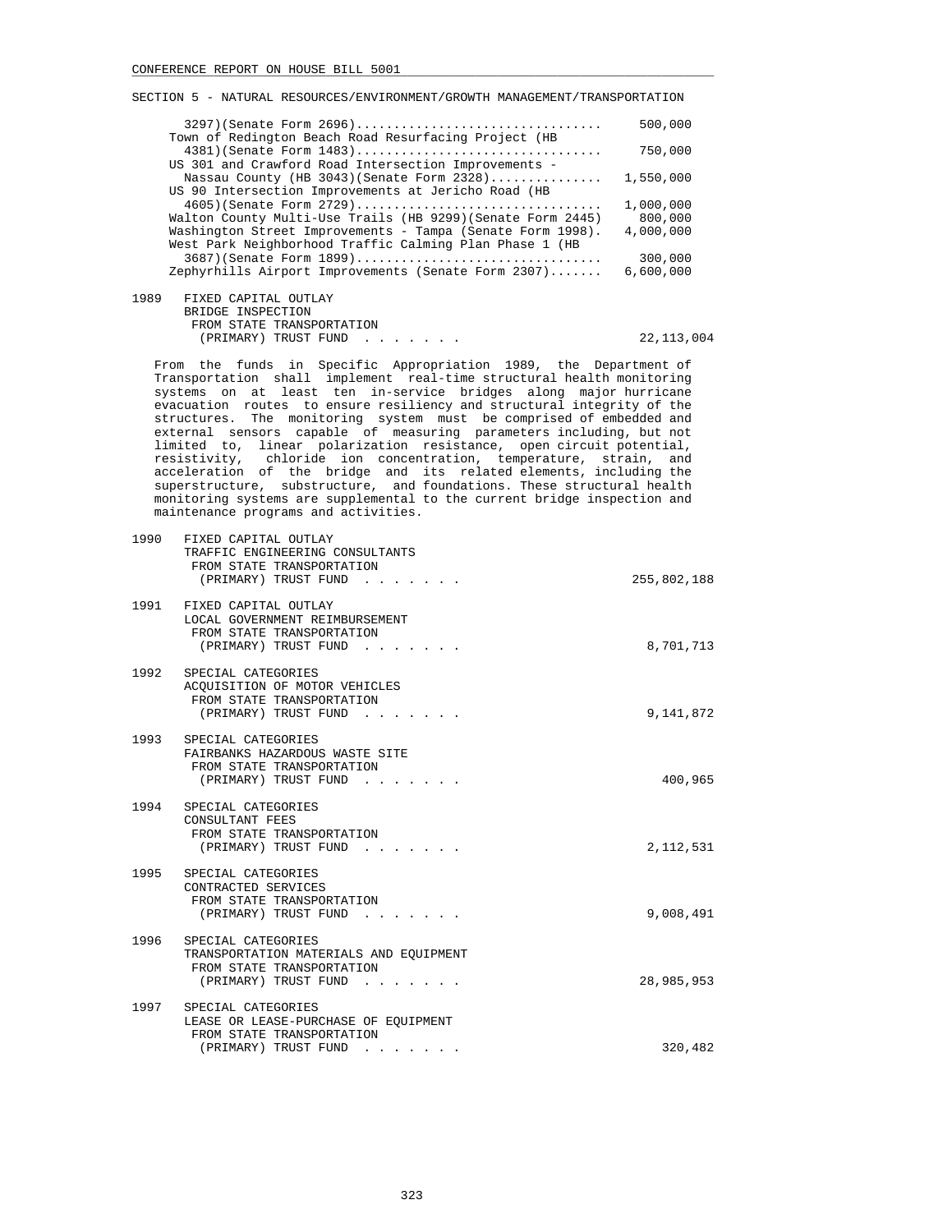SECTION 5 - NATURAL RESOURCES/ENVIRONMENT/GROWTH MANAGEMENT/TRANSPORTATION

|      | TOTAL: PROGRAM: HIGHWAY OPERATIONS<br>FROM GENERAL REVENUE FUND<br>498,563,482<br>FROM TRUST FUNDS                                                                                                                                                                                                                                                                                                                                                                                                                                 | 6,455,781,888 |
|------|------------------------------------------------------------------------------------------------------------------------------------------------------------------------------------------------------------------------------------------------------------------------------------------------------------------------------------------------------------------------------------------------------------------------------------------------------------------------------------------------------------------------------------|---------------|
|      | TOTAL POSITIONS<br>3,104.00                                                                                                                                                                                                                                                                                                                                                                                                                                                                                                        |               |
|      | TOTAL ALL FUNDS                                                                                                                                                                                                                                                                                                                                                                                                                                                                                                                    | 6,954,345,370 |
|      | EXECUTIVE DIRECTION AND SUPPORT SERVICES                                                                                                                                                                                                                                                                                                                                                                                                                                                                                           |               |
|      | APPROVED SALARY RATE 43,495,057                                                                                                                                                                                                                                                                                                                                                                                                                                                                                                    |               |
| 1998 | SALARIES AND BENEFITS POSITIONS 745.00<br>FROM STATE TRANSPORTATION<br>(PRIMARY) TRUST FUND                                                                                                                                                                                                                                                                                                                                                                                                                                        | 62,186,705    |
| 1999 | OTHER PERSONAL SERVICES<br>FROM STATE TRANSPORTATION<br>(PRIMARY) TRUST FUND                                                                                                                                                                                                                                                                                                                                                                                                                                                       | 863,287       |
| 2000 | EXPENSES<br>FROM STATE TRANSPORTATION<br>(PRIMARY) TRUST FUND                                                                                                                                                                                                                                                                                                                                                                                                                                                                      | 6,979,974     |
|      | From the funds in Specific Appropriation 2000, the Department of<br>Transportation shall expend up to \$1,000,000 to conduct a career path<br>marketing campaign, highlighting and promoting the rewarding career<br>paths in the road and bridge construction industry in the state. The<br>marketing strategy must include components that bring attention to<br>career opportunities that exist at the beginning, middle, and<br>later-stages of a person's career and the availability of these careers<br>to diverse peoples. |               |
| 2001 | OPERATING CAPITAL OUTLAY<br>FROM STATE TRANSPORTATION<br>(PRIMARY) TRUST FUND                                                                                                                                                                                                                                                                                                                                                                                                                                                      | 108,833       |
| 2002 | FIXED CAPITAL OUTLAY<br>MINOR RENOVATIONS, REPAIRS, AND<br>IMPROVEMENTS - STATEWIDE<br>FROM STATE TRANSPORTATION<br>(PRIMARY) TRUST FUND                                                                                                                                                                                                                                                                                                                                                                                           | 5,049,733     |
| 2003 | SPECIAL CATEGORIES<br>TRANSFER TO DIVISION OF ADMINISTRATIVE<br>HEARINGS<br>FROM STATE TRANSPORTATION<br>(PRIMARY) TRUST FUND                                                                                                                                                                                                                                                                                                                                                                                                      | 50,832        |
| 2004 | SPECIAL CATEGORIES<br>CONSULTANT FEES<br>FROM STATE TRANSPORTATION<br>(PRIMARY) TRUST FUND                                                                                                                                                                                                                                                                                                                                                                                                                                         | 1,137,893     |
| 2005 | SPECIAL CATEGORIES<br>CONTRACTED SERVICES<br>FROM STATE TRANSPORTATION<br>(PRIMARY) TRUST FUND                                                                                                                                                                                                                                                                                                                                                                                                                                     | 6,450,672     |
| 2007 | SPECIAL CATEGORIES<br>RISK MANAGEMENT INSURANCE<br>FROM STATE TRANSPORTATION<br>(PRIMARY) TRUST FUND                                                                                                                                                                                                                                                                                                                                                                                                                               | 8,849,159     |
| 2008 | SPECIAL CATEGORIES<br>RISK MANAGEMENT INSURANCE - OTHER<br>FROM STATE TRANSPORTATION<br>(PRIMARY) TRUST FUND                                                                                                                                                                                                                                                                                                                                                                                                                       | 979,058       |
|      | 2009 SPECIAL CATEGORIES<br>TRANSFER TO SOUTH FLORIDA WATER MANAGEMENT<br>DISTRICT FOR EVERGLADES RESTORATION<br>FROM STATE TRANSPORTATION<br>(PRIMARY) TRUST FUND                                                                                                                                                                                                                                                                                                                                                                  | 6,132,690     |
|      |                                                                                                                                                                                                                                                                                                                                                                                                                                                                                                                                    |               |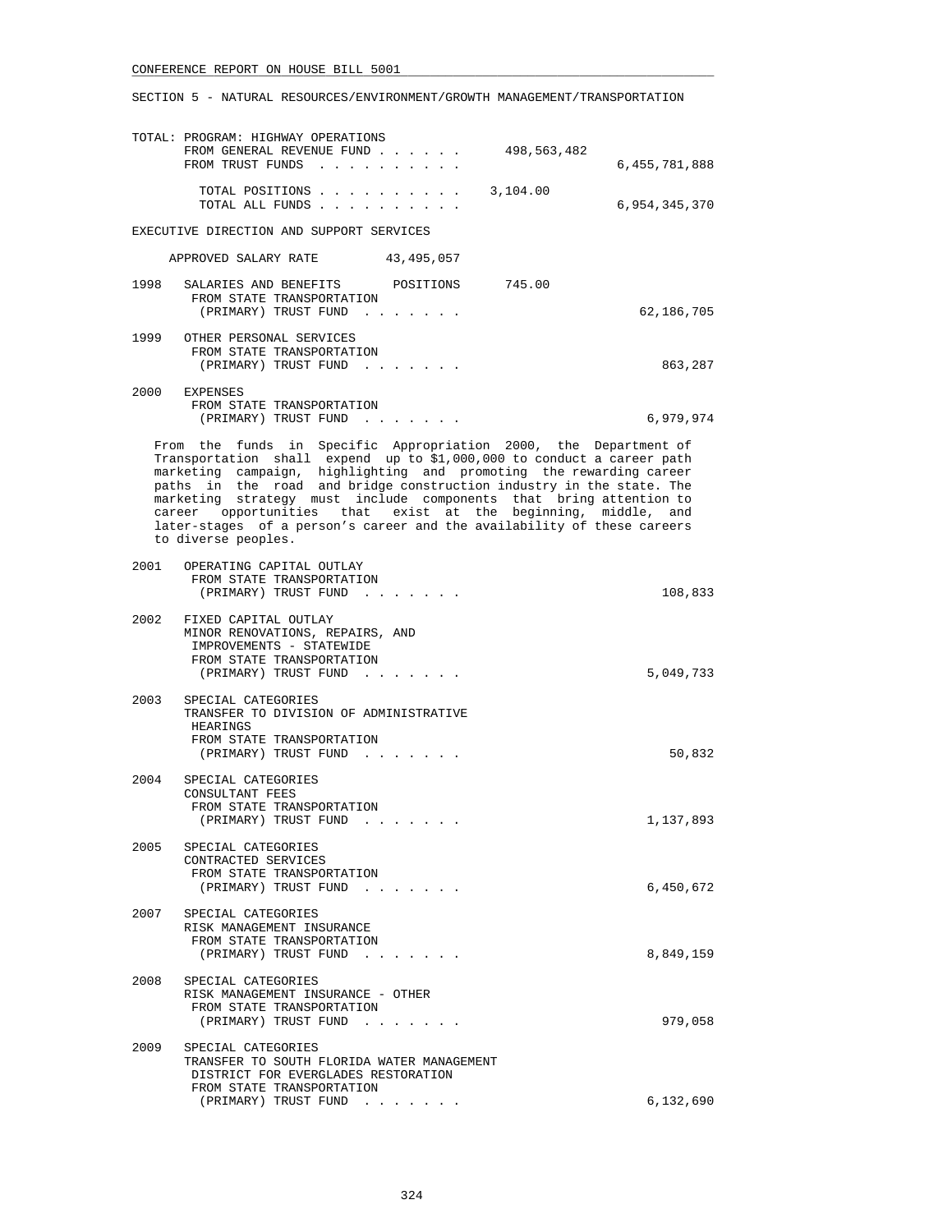### SECTION 5 - NATURAL RESOURCES/ENVIRONMENT/GROWTH MANAGEMENT/TRANSPORTATION

| 2010 | SPECIAL CATEGORIES<br>TRANSFER TO DEPARTMENT OF REVENUE FOR<br>HIGHWAY TAX COMPLIANCE<br>FROM STATE TRANSPORTATION<br>(PRIMARY) TRUST FUND                         | 34,640                |
|------|--------------------------------------------------------------------------------------------------------------------------------------------------------------------|-----------------------|
| 2011 | SPECIAL CATEGORIES<br>LEASE OR LEASE-PURCHASE OF EQUIPMENT<br>FROM STATE TRANSPORTATION<br>(PRIMARY) TRUST FUND                                                    | 477,133               |
| 2012 | SPECIAL CATEGORIES<br>TRANSFER TO DEPARTMENT OF MANAGEMENT<br>SERVICES - HUMAN RESOURCES SERVICES<br>PURCHASED PER STATEWIDE CONTRACT<br>FROM STATE TRANSPORTATION |                       |
|      | (PRIMARY) TRUST FUND<br>FROM TRANSPORTATION DISADVANTAGED<br>TRUST FUND                                                                                            | 1,881,761<br>3,589    |
|      | TOTAL: EXECUTIVE DIRECTION AND SUPPORT SERVICES<br>FROM TRUST FUNDS                                                                                                | 101,185,959           |
|      | TOTAL POSITIONS<br>TOTAL ALL FUNDS                                                                                                                                 | 745.00<br>101,185,959 |
|      | INFORMATION TECHNOLOGY                                                                                                                                             |                       |
|      | APPROVED SALARY RATE 10,729,331                                                                                                                                    |                       |
|      | 2013 SALARIES AND BENEFITS POSITIONS 198.00<br>FROM STATE TRANSPORTATION<br>(PRIMARY) TRUST FUND                                                                   | 15,743,241            |
|      | 2014 OTHER PERSONAL SERVICES<br>FROM STATE TRANSPORTATION<br>(PRIMARY) TRUST FUND                                                                                  | 52,885                |
|      | 2015 EXPENSES<br>FROM STATE TRANSPORTATION<br>(PRIMARY) TRUST FUND                                                                                                 | 10, 312, 468          |
| 2016 | OPERATING CAPITAL OUTLAY<br>FROM STATE TRANSPORTATION<br>(PRIMARY) TRUST FUND                                                                                      | 3,056,724             |
|      | 2017 SPECIAL CATEGORIES<br>CONSULTANT FEES<br>FROM STATE TRANSPORTATION<br>(PRIMARY) TRUST FUND<br>and the state of the state                                      | 339,908               |
| 2018 | SPECIAL CATEGORIES<br>CONTRACTED SERVICES<br>FROM STATE TRANSPORTATION<br>(PRIMARY) TRUST FUND                                                                     | 19,289,115            |
|      | 2018A SPECIAL CATEGORIES<br>FLORIDA ACCOUNTING INFORMATION RESOURCE<br>(FLAIR) SYSTEM REPLACEMENT<br>FROM STATE TRANSPORTATION                                     |                       |
|      | (PRIMARY) TRUST FUND                                                                                                                                               | 2,000,000             |

 Funds in Specific Appropriation 2018A are provided for the planning and remediation tasks necessary to integrate agency applications with the new Florida Planning, Accounting, and Ledger Management (PALM) system. The funds shall be placed in reserve. The agency is authorized to submit budget amendments requesting release of these funds pursuant to the provisions of chapter 216, Florida Statutes. Release is contingent upon the approval of a detailed operational work plan and a monthly spend plan that identifies all project work and costs budgeted for Fiscal Year 2022-2023. The agency shall submit quarterly project status reports to the Executive Office of the Governor's Office of Policy and Budget, the chair of the Senate Committee on Appropriations, and the chair of the House of Representatives Appropriations Committee. Each status report must include progress made to date for each project milestone, deliverable, and task order, planned and actual completion dates,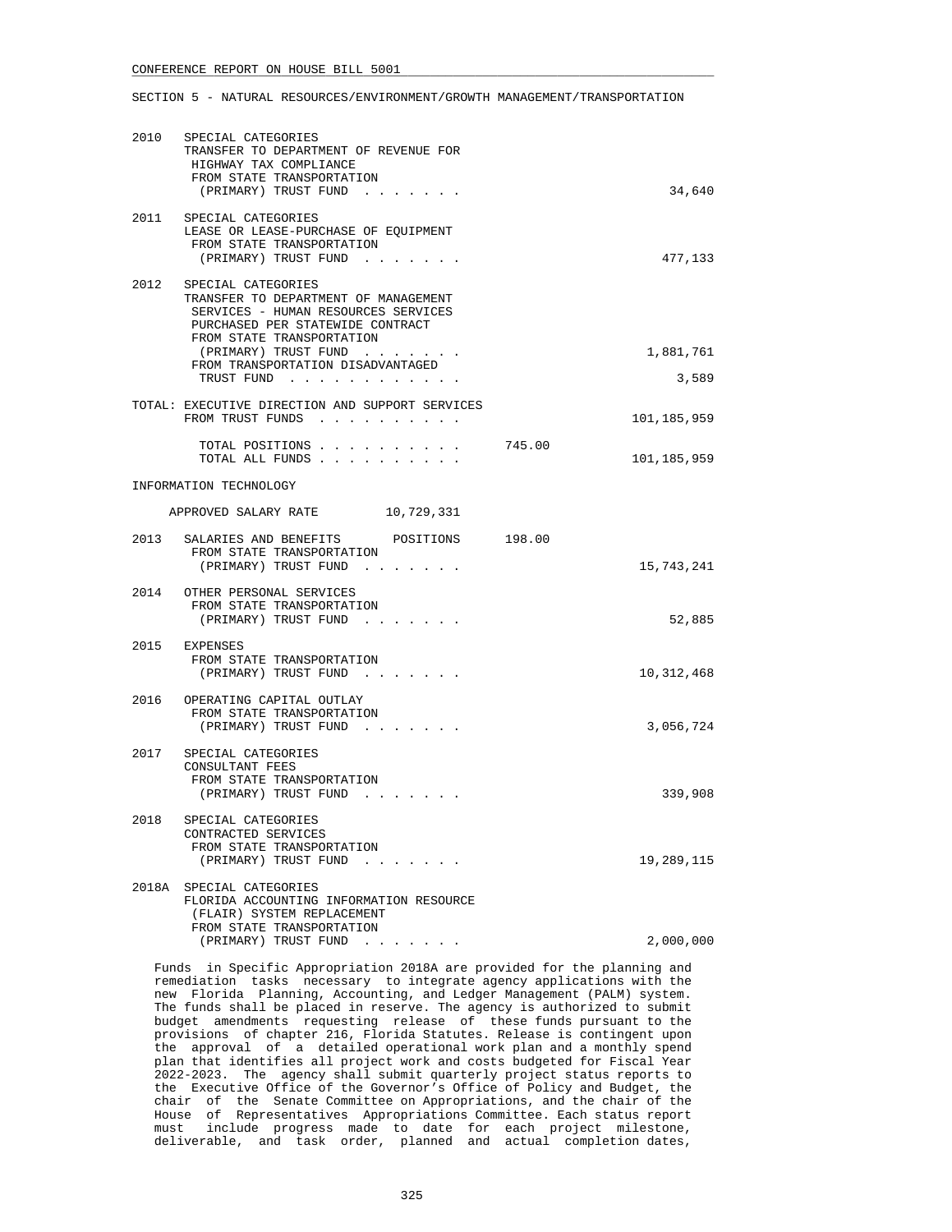# SECTION 5 - NATURAL RESOURCES/ENVIRONMENT/GROWTH MANAGEMENT/TRANSPORTATION

 planned and actual costs incurred, and any current project issues and risks.

|      | 2019 SPECIAL CATEGORIES<br>LEASE OR LEASE-PURCHASE OF EQUIPMENT<br>FROM STATE TRANSPORTATION<br>(PRIMARY) TRUST FUND          | 15,879               |
|------|-------------------------------------------------------------------------------------------------------------------------------|----------------------|
|      | 2020A DATA PROCESSING SERVICES<br>NORTHWEST REGIONAL DATA CENTER (NWRDC)<br>FROM STATE TRANSPORTATION<br>(PRIMARY) TRUST FUND | 6,590,969            |
|      | TOTAL: INFORMATION TECHNOLOGY<br>FROM TRUST FUNDS                                                                             | 57,401,189           |
|      | TOTAL POSITIONS<br>TOTAL ALL FUNDS                                                                                            | 198.00<br>57,401,189 |
|      | FLORIDA'S TURNPIKE SYSTEMS                                                                                                    |                      |
|      | FLORIDA'S TURNPIKE ENTERPRISE                                                                                                 |                      |
|      | APPROVED SALARY RATE 21,681,353                                                                                               |                      |
| 2021 | SALARIES AND BENEFITS<br>POSITIONS 372.00                                                                                     |                      |
|      | FROM STATE TRANSPORTATION<br>(PRIMARY) TRUST FUND                                                                             | 31,749,175           |
|      | 2022 OTHER PERSONAL SERVICES                                                                                                  |                      |
|      | FROM STATE TRANSPORTATION<br>(PRIMARY) TRUST FUND                                                                             | 507,684              |
|      | 2023 EXPENSES                                                                                                                 |                      |
|      | FROM STATE TRANSPORTATION<br>(PRIMARY) TRUST FUND                                                                             | 14,940,556           |
|      | 2024 OPERATING CAPITAL OUTLAY                                                                                                 |                      |
|      | FROM STATE TRANSPORTATION<br>(PRIMARY) TRUST FUND                                                                             | 117,709              |
|      | 2025 FIXED CAPITAL OUTLAY<br>MINOR RENOVATIONS, REPAIRS, AND<br>IMPROVEMENTS - STATEWIDE<br>FROM TURNPIKE GENERAL RESERVE     |                      |
|      | TRUST FUND                                                                                                                    | 200,000              |
|      | 2026 FIXED CAPITAL OUTLAY<br>STATE INFRASTRUCTURE BANK LOAN REPAYMENTS<br>FROM TURNPIKE GENERAL RESERVE                       |                      |
|      | TRUST FUND                                                                                                                    | 3,217,651            |
| 2028 | FIXED CAPITAL OUTLAY<br>TRANSPORTATION HIGHWAY MAINTENANCE<br>CONTRACTS<br>FROM STATE TRANSPORTATION                          |                      |
|      | (PRIMARY) TRUST FUND<br>and a series and a                                                                                    | 68,711,545           |
| 2029 | FIXED CAPITAL OUTLAY<br>INTRASTATE HIGHWAY CONSTRUCTION<br>FROM TURNPIKE RENEWAL AND                                          |                      |
|      | REPLACEMENT TRUST FUND<br>FROM TURNPIKE GENERAL RESERVE                                                                       | 24, 115, 837         |
|      | TRUST FUND<br>FROM STATE TRANSPORTATION                                                                                       | 1,007,630,895        |
|      | (PRIMARY) TRUST FUND                                                                                                          | 14,551,058           |
| 2030 | FIXED CAPITAL OUTLAY<br>CONSTRUCTION INSPECTION CONSULTANTS<br>FROM TURNPIKE RENEWAL AND                                      |                      |
|      | REPLACEMENT TRUST FUND<br>$\cdots$<br>$\cdots$<br>FROM TURNPIKE GENERAL RESERVE                                               | 13,752,059           |
|      | TRUST FUND                                                                                                                    | 137,616,464          |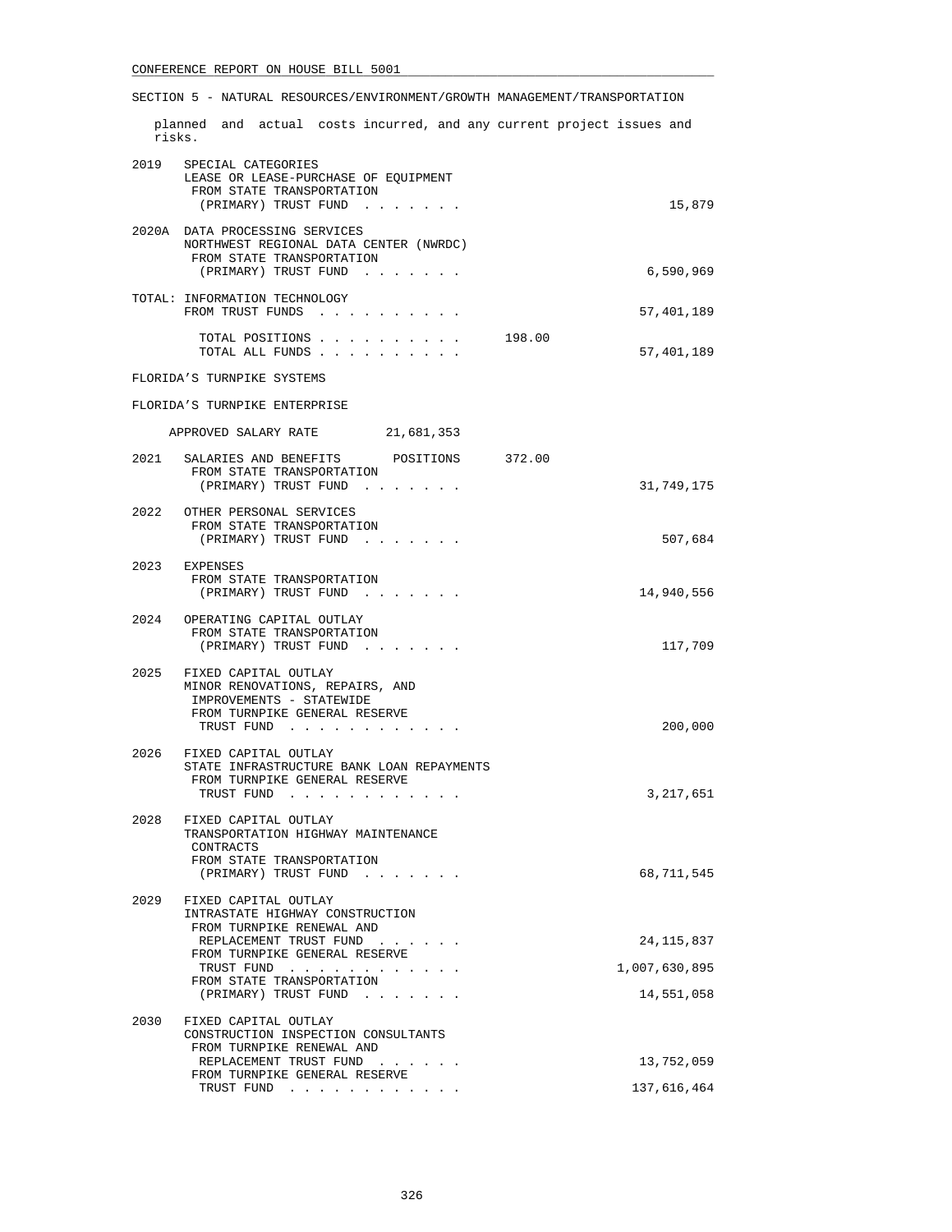# SECTION 5 - NATURAL RESOURCES/ENVIRONMENT/GROWTH MANAGEMENT/TRANSPORTATION

| 2031 | FIXED CAPITAL OUTLAY<br>RIGHT-OF-WAY LAND ACQUISITION<br>FROM TURNPIKE GENERAL RESERVE             |              |
|------|----------------------------------------------------------------------------------------------------|--------------|
|      | TRUST FUND<br>FROM STATE TRANSPORTATION                                                            | 45, 328, 439 |
|      | (PRIMARY) TRUST FUND                                                                               | 19,948,657   |
|      | 2032 FIXED CAPITAL OUTLAY<br>RESURFACING                                                           |              |
|      | FROM TURNPIKE RENEWAL AND<br>REPLACEMENT TRUST FUND                                                | 51,044,374   |
|      |                                                                                                    |              |
|      | 2033 FIXED CAPITAL OUTLAY<br>BRIDGE CONSTRUCTION                                                   |              |
|      | FROM TURNPIKE RENEWAL AND<br>REPLACEMENT TRUST FUND                                                | 19,818,115   |
|      | FROM TURNPIKE GENERAL RESERVE<br>TRUST FUND                                                        | 8,014,925    |
|      |                                                                                                    |              |
|      | 2034 FIXED CAPITAL OUTLAY<br>PRELIMINARY ENGINEERING CONSULTANTS<br>FROM TURNPIKE RENEWAL AND      |              |
|      | REPLACEMENT TRUST FUND<br>FROM TURNPIKE GENERAL RESERVE                                            | 16,279,156   |
|      | TRUST FUND                                                                                         | 121,689,101  |
|      | FROM STATE TRANSPORTATION<br>(PRIMARY) TRUST FUND                                                  | 10,365,300   |
| 2035 | FIXED CAPITAL OUTLAY                                                                               |              |
|      | RIGHT-OF-WAY SUPPORT                                                                               |              |
|      | FROM TURNPIKE GENERAL RESERVE<br>TRUST FUND                                                        | 6,501,678    |
|      | FROM STATE TRANSPORTATION<br>(PRIMARY) TRUST FUND                                                  | 500,285      |
|      | 2036 FIXED CAPITAL OUTLAY<br>TRAFFIC ENGINEERING CONSULTANTS<br>FROM STATE TRANSPORTATION          |              |
|      | (PRIMARY) TRUST FUND                                                                               | 27,496,723   |
| 2037 | FIXED CAPITAL OUTLAY<br>TOLL OPERATION CONTRACTS<br>FROM STATE TRANSPORTATION                      |              |
|      | (PRIMARY) TRUST FUND                                                                               | 200,928,377  |
| 2038 | FIXED CAPITAL OUTLAY<br>TURNPIKE SYSTEM EQUIPMENT AND DEVELOPMENT<br>FROM TURNPIKE GENERAL RESERVE |              |
|      | TRUST FUND<br>FROM STATE TRANSPORTATION                                                            | 46,374,000   |
|      | (PRIMARY) TRUST FUND                                                                               | 100,000      |
| 2039 | FIXED CAPITAL OUTLAY                                                                               |              |
|      | TOLLS SYSTEM EQUIPMENT AND DEVELOPMENT<br>FROM STATE TRANSPORTATION                                |              |
|      | (PRIMARY) TRUST FUND                                                                               | 55,342,075   |
| 2040 | SPECIAL CATEGORIES<br>ACOUISITION OF MOTOR VEHICLES                                                |              |
|      | FROM STATE TRANSPORTATION                                                                          |              |
|      | (PRIMARY) TRUST FUND                                                                               | 123,266      |
|      | 2041 SPECIAL CATEGORIES<br>CONSULTANT FEES                                                         |              |
|      | FROM STATE TRANSPORTATION                                                                          | 1,968,631    |
|      | (PRIMARY) TRUST FUND<br>$\mathcal{L}(\mathcal{A})$ and $\mathcal{L}(\mathcal{A})$ . Then           |              |
|      | 2042 SPECIAL CATEGORIES<br>CONTRACTED SERVICES                                                     |              |
|      | FROM STATE TRANSPORTATION<br>(PRIMARY) TRUST FUND                                                  | 56,979,067   |
| 2043 | SPECIAL CATEGORIES                                                                                 |              |
|      | PAYMENT TO EXPRESSWAY AUTHORITIES<br>FROM STATE TRANSPORTATION                                     |              |
|      | (PRIMARY) TRUST FUND                                                                               | 6,670,420    |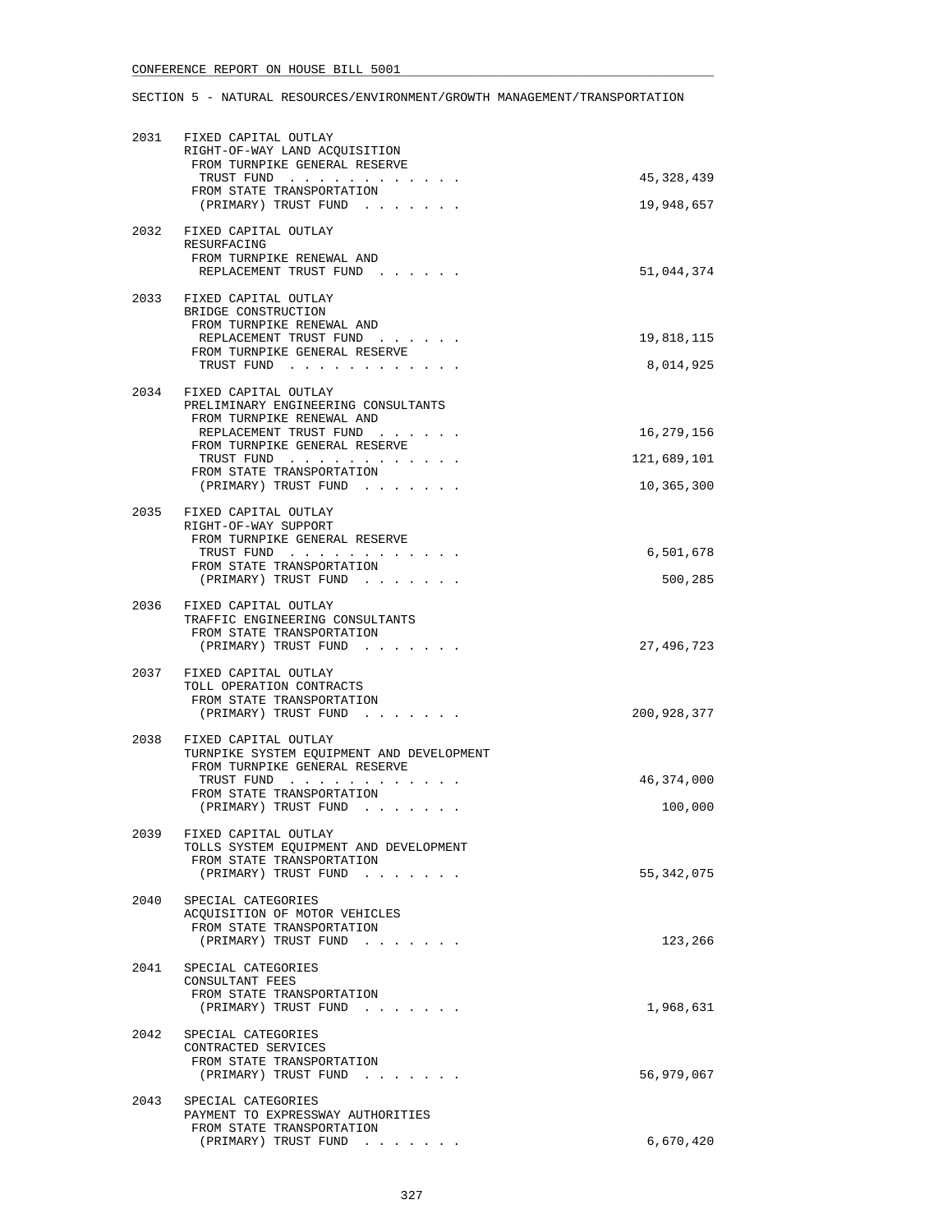SECTION 5 - NATURAL RESOURCES/ENVIRONMENT/GROWTH MANAGEMENT/TRANSPORTATION

| 2044 SPECIAL CATEGORIES<br>FLORIDA HIGHWAY PATROL SERVICES<br>FROM STATE TRANSPORTATION<br>(PRIMARY) TRUST FUND        |                         | 26,340,636        |
|------------------------------------------------------------------------------------------------------------------------|-------------------------|-------------------|
| 2045 SPECIAL CATEGORIES<br>TRANSPORTATION MATERIALS AND EQUIPMENT<br>FROM STATE TRANSPORTATION<br>(PRIMARY) TRUST FUND |                         | 178,000           |
| 2046 SPECIAL CATEGORIES<br>LEASE OR LEASE-PURCHASE OF EOUIPMENT<br>FROM STATE TRANSPORTATION<br>(PRIMARY) TRUST FUND   |                         | 194,000           |
| TOTAL: FLORIDA'S TURNPIKE ENTERPRISE<br>FROM TRUST FUNDS                                                               |                         | 2,039,295,858     |
| TOTAL POSITIONS<br>TOTAL ALL FUNDS                                                                                     | 372.00                  | 2,039,295,858     |
| TOTAL: TRANSPORTATION, DEPARTMENT OF<br>FROM GENERAL REVENUE FUND<br>FROM TRUST FUNDS                                  | 498,563,482             | 12, 236, 404, 327 |
| TOTAL POSITIONS<br>TOTAL ALL FUNDS<br>TOTAL APPROVED SALARY RATE                                                       | 6,175.00<br>350,739,812 | 12,734,967,809    |
| TOTAL OF SECTION 5                                                                                                     |                         |                   |
| FROM GENERAL REVENUE FUND 2,256,997,531                                                                                |                         |                   |
| FROM TRUST FUNDS                                                                                                       |                         | 17, 110, 677, 985 |
| TOTAL POSITIONS 15,287.25                                                                                              |                         |                   |
|                                                                                                                        |                         | 19,367,675,516    |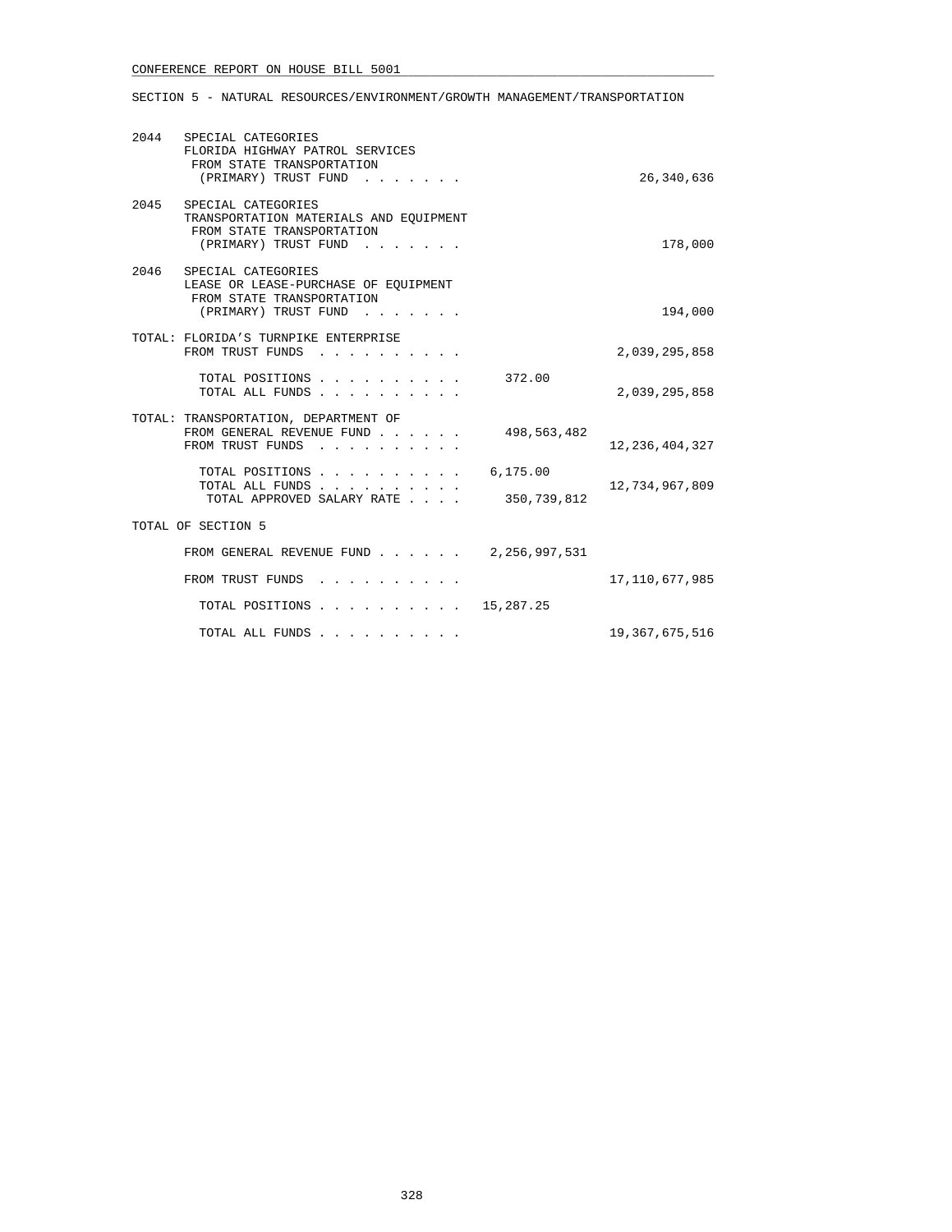SPECIFIC APPROPRIATION

 The moneys contained herein are appropriated from the named funds to Administered Funds, Department of Business and Professional Regulation, Department of Citrus, Department of Economic Opportunity, Department of Financial Services, Executive Office of the Governor, Department of Highway Safety and Motor Vehicles, Legislative Branch, Department of the Lottery, Department of Management Services, Department of Military Affairs, Public Service Commission, Department of Revenue, and Department of State as the amounts to be used to pay the salaries, other operational expenditures, and fixed capital outlay of the named agencies.

## PROGRAM: ADMINISTERED FUNDS

| 2047  | LUMP SUM                                |           |           |
|-------|-----------------------------------------|-----------|-----------|
|       | HUMAN RESOURCES OUTSOURCING CONTINGENCY |           |           |
|       | FROM GENERAL REVENUE FUND               | 300,000   |           |
| 2047A | LUMP SUM                                |           |           |
|       | DATA PROCESSING REALIGNMENT             |           |           |
|       | FROM GENERAL REVENUE FUND               | 3,000,000 |           |
|       | FROM TRUST FUNDS                        |           | 3,000,000 |
|       |                                         |           |           |

 Funds in Specific Appropriation 2047A are provided for distribution into agencies' Northwest Regional Data Center data processing category in the event additional funds are needed to meet the needs of the agency for the transition from the State Data Center to the Northwest Regional Data Center.

### 2049A LUMP SUM

 STRENGTHENING DOMESTIC SECURITY FROM TRUST FUNDS . . . . . . . . . . . . . . 48,328,232

 Funds in Specific Appropriation 2049A are contingent on federal grants being awarded. Should the amount awarded for each federal grant be less than the amount appropriated, funds shall be awarded in priority order for the individual projects as indicated in the Fiscal Year 2022-2023 Domestic Security Funding Request of the Domestic Security Oversight Board. Once federal funding is received and projects are funded in priority order, the Board may transfer funding between any of the funded projects. Funds may be allocated to projects not listed below with approval of the Legislative Budget Commission.

State Homeland Security Program (SHSP):

|  | FLORIDA DEPARTMENT OF FINANCIAL SERVICES |  |  |
|--|------------------------------------------|--|--|
|  |                                          |  |  |

|                                                 | 350,000   |
|-------------------------------------------------|-----------|
| FLORIDA DEPARTMENT OF LAW ENFORCEMENT           |           |
| Sustainment of Fusion Center Analysts           | 252,138   |
| Sustainment of Fusion Centers Operations        | 232,500   |
| Cryptocurrency Investigative Tool               | 132,000   |
| See Something, Say Something Marketing Campaign | 330,000   |
|                                                 | 813,323   |
|                                                 | 61,800    |
| Statewide Aviation Building                     | 739,500   |
| FLORIDA DIVISION OF EMERGENCY MANAGEMENT        |           |
| Sustainment of Fusion Center Analysts           | 650,500   |
| Sustainment of Fusion Centers Operations        | 137,500   |
| Statewide WebEOC Capability Assurance           | 126,000   |
|                                                 | 1,151,000 |
|                                                 | 799,123   |
|                                                 | 314,853   |
|                                                 | 362,333   |
|                                                 | 58,000    |
| SWAT Building Capabilities - ROOK               | 690,000   |
| Cyber LE Response Training                      | 280,000   |
|                                                 | 75,000    |
| R7 Portable Vehicle Barriers                    | 255,000   |
|                                                 | 276,843   |
| R3 Portable Vehicle Barriers                    | 89,296    |
|                                                 | 623,354   |
|                                                 | 520,000   |
|                                                 | 280,000   |
| MARC Statewide Radio Cache Replacement          | 544,000   |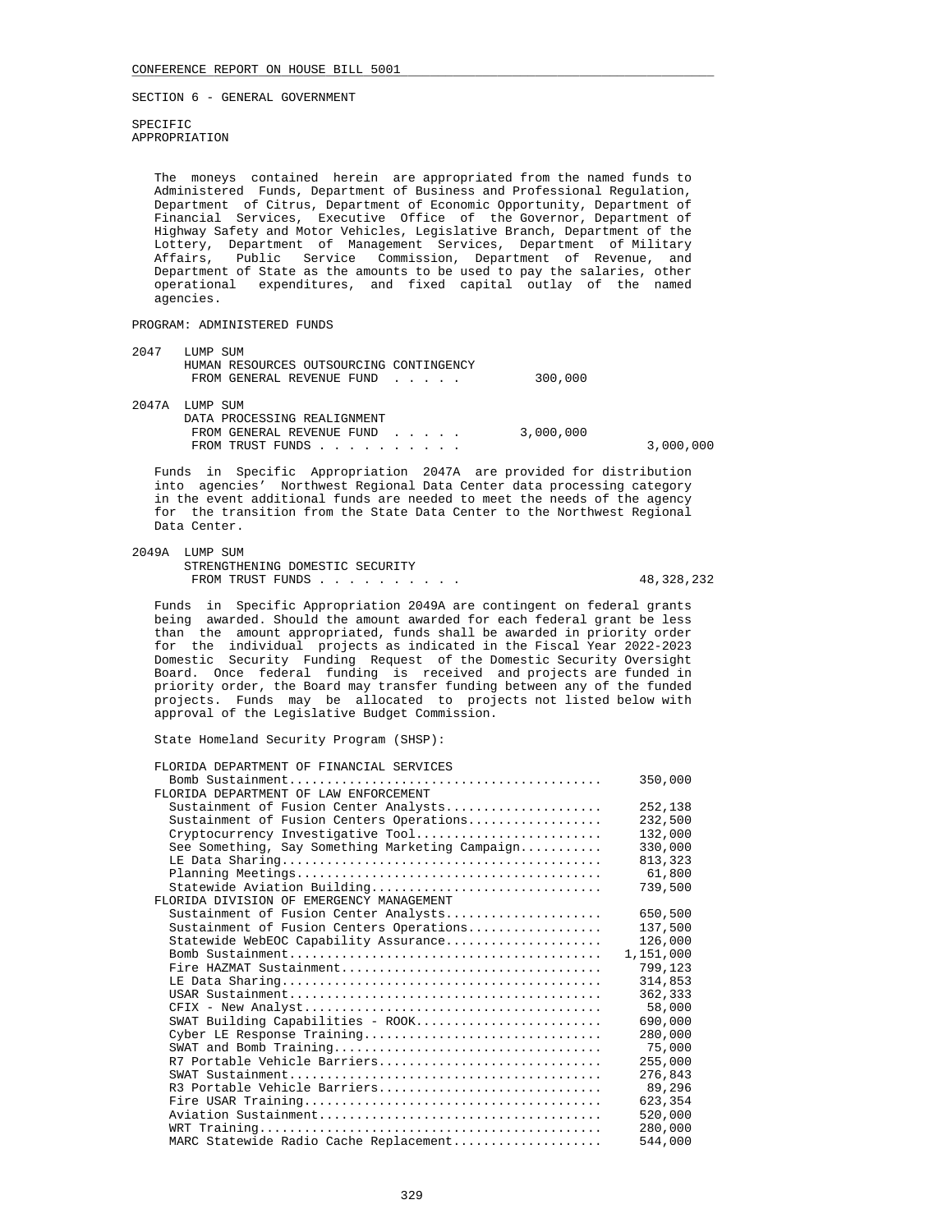|      | Bomb Building Capabilities<br>WRT Building Capabilities<br>Local Government Cyber Threat Intelligence Sharing<br>TBRIC Web Intelligence Platform<br>AHIMT CRD Communications<br>Management and Administration                                                                                                                                                                                                         | 32,000<br>149,400<br>337,500<br>90,000<br>139,990<br>544,648 |
|------|-----------------------------------------------------------------------------------------------------------------------------------------------------------------------------------------------------------------------------------------------------------------------------------------------------------------------------------------------------------------------------------------------------------------------|--------------------------------------------------------------|
|      | Urban Area Security Initiative (UASI):                                                                                                                                                                                                                                                                                                                                                                                |                                                              |
|      | DIVISION OF EMERGENCY MANAGEMENT<br>Miami/Ft. Lauderdale Urban Areas Security Initiative 14,012,500<br>Orlando Urban Area Security Initiative 4,299,590<br>Tampa Urban Area Security Initiative                                                                                                                                                                                                                       | 4,951,096                                                    |
|      | Additional Federal Funding:                                                                                                                                                                                                                                                                                                                                                                                           |                                                              |
|      | DIVISION OF EMERGENCY MANAGEMENT<br>Non-Profit Security Grants Program (NSGP) 9,838,945<br>Operation Stonegarden (OPSG)                                                                                                                                                                                                                                                                                               | 2,671,000                                                    |
| 2050 | LUMP SUM<br>EMPLOYEE COMPENSATION AND BENEFITS<br>FROM GENERAL REVENUE FUND 390, 152, 117<br>FROM TRUST FUNDS                                                                                                                                                                                                                                                                                                         | 350,676,793                                                  |
|      | 2050A LUMP SUM<br>TRANSITION ASSISTANCE<br>FROM GENERAL REVENUE FUND<br>2,377,350                                                                                                                                                                                                                                                                                                                                     |                                                              |
|      | 2050B LUMP SUM<br>STATE MATCH FOR FEDERAL FEMA FUNDING<br>FROM GENERAL REVENUE FUND<br>112,590,132                                                                                                                                                                                                                                                                                                                    |                                                              |
| 2051 | SPECIAL CATEGORIES<br>ASSOCIATION DUES<br>FROM GENERAL REVENUE FUND<br>215,170                                                                                                                                                                                                                                                                                                                                        |                                                              |
| 2052 | SPECIAL CATEGORIES<br>ADMINISTRATION COMMISSION AND FLORIDA LAND<br>AND WATER ADJUDICATORY COMMISSION -<br>ADMINISTRATIVE APPEALS<br>10,000<br>FROM GENERAL REVENUE FUND                                                                                                                                                                                                                                              |                                                              |
|      | 2052A SPECIAL CATEGORIES<br>FLORIDA ACCOUNTING INFORMATION RESOURCE<br>(FLAIR) SYSTEM REPLACEMENT<br>FROM GENERAL REVENUE FUND<br>5,000,000<br>FROM TRUST FUNDS                                                                                                                                                                                                                                                       | 5,000,000                                                    |
|      | Funds in Specific Appropriation 2052A are provided for the planning and<br>remediation tasks necessary to integrate agency applications with the<br>new Florida Planning, Accounting, and Ledger Management (PALM) system.<br>Funds may be distributed to agencies as needed to perform the necessary<br>tasks. The distribution shall include a detailed operational work plan<br>on how the funds will be utilized. |                                                              |
| 2053 | SPECIAL CATEGORIES<br>TRANSFER TO PLANNING AND BUDGETING SYSTEM<br>TRUST FUND                                                                                                                                                                                                                                                                                                                                         |                                                              |
|      | FROM GENERAL REVENUE FUND<br>6,293,326                                                                                                                                                                                                                                                                                                                                                                                |                                                              |
|      | TOTAL: PROGRAM: ADMINISTERED FUNDS<br>519,938,095<br>FROM GENERAL REVENUE FUND<br>FROM TRUST FUNDS<br>the contract of the contract of the contract of the contract of the contract of the contract of the contract of the contract of the contract of the contract of the contract of the contract of the contract of the contract o                                                                                  | 407,005,025                                                  |
|      | TOTAL ALL FUNDS                                                                                                                                                                                                                                                                                                                                                                                                       | 926, 943, 120                                                |
| ΟF   | BUSINESS AND PROFESSIONAL REGULATION, DEPARTMENT                                                                                                                                                                                                                                                                                                                                                                      |                                                              |
|      | PROGRAM: OFFICE OF THE SECRETARY AND<br>ADMINISTRATION                                                                                                                                                                                                                                                                                                                                                                |                                                              |
|      | EXECUTIVE DIRECTION AND SUPPORT SERVICES                                                                                                                                                                                                                                                                                                                                                                              |                                                              |

APPROVED SALARY RATE 9,559,360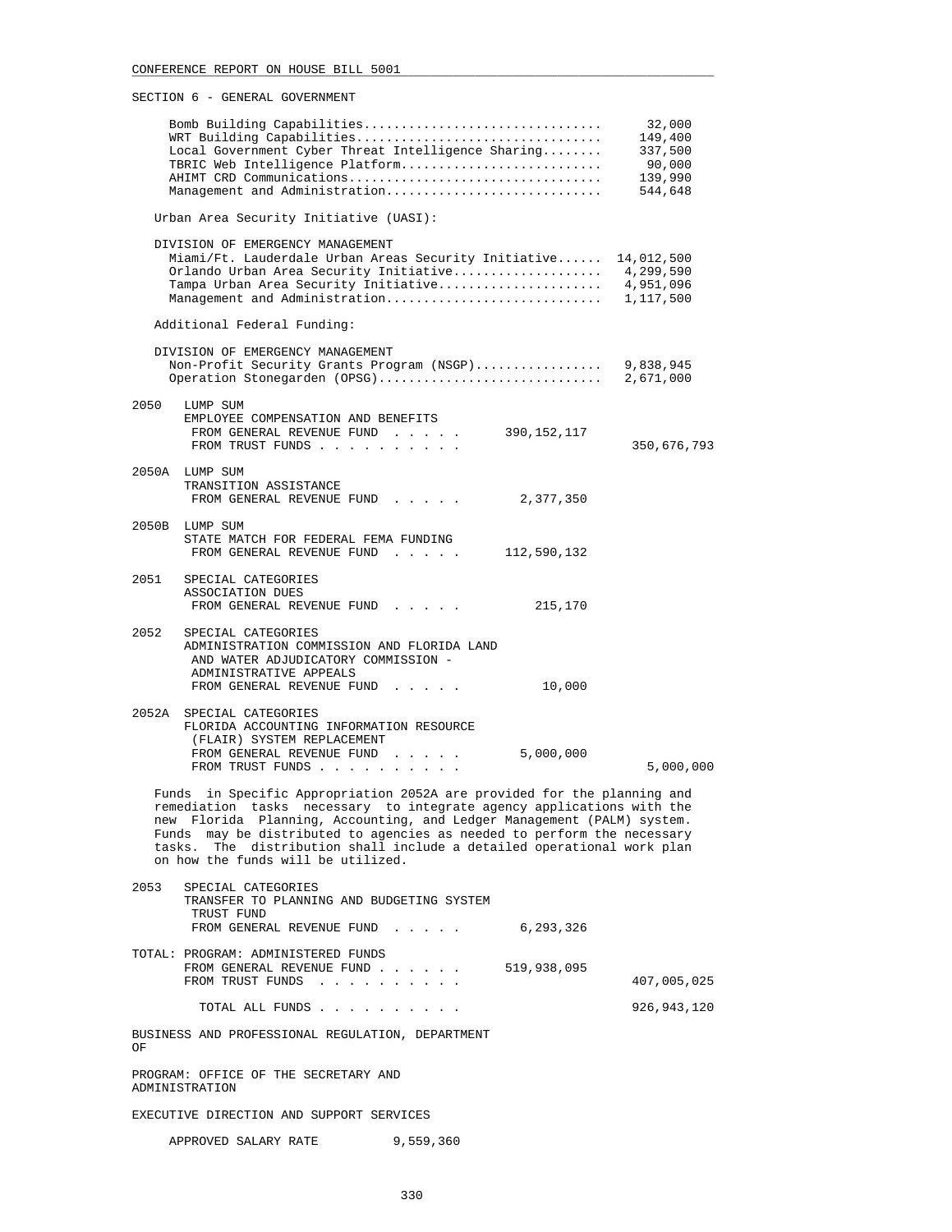| 2054 | SALARIES AND BENEFITS POSITIONS<br>FROM ADMINISTRATIVE TRUST FUND                                                                                                                                                                                                                                                                                                  |           | 168.50           | 13,832,912 |
|------|--------------------------------------------------------------------------------------------------------------------------------------------------------------------------------------------------------------------------------------------------------------------------------------------------------------------------------------------------------------------|-----------|------------------|------------|
|      | From the funds in Specific Appropriation 2054, \$61,472 in Salaries and<br>Benefits and associated salary rate of 51,888 are provided to the<br>Department of Business and Professional Regulation to increase the base<br>salary of Senior Attorneys (class code 7738) to \$58,223 and Condominium<br>Arbitration Senior Attorneys (class code 7738) to \$60,231. |           |                  |            |
| 2055 | OTHER PERSONAL SERVICES<br>FROM ADMINISTRATIVE TRUST FUND                                                                                                                                                                                                                                                                                                          |           |                  | 576,670    |
|      | 2056 EXPENSES<br>FROM ADMINISTRATIVE TRUST FUND                                                                                                                                                                                                                                                                                                                    |           |                  | 1,826,221  |
|      | 2057 OPERATING CAPITAL OUTLAY<br>FROM ADMINISTRATIVE TRUST FUND                                                                                                                                                                                                                                                                                                    |           |                  | 12,088     |
| 2058 | SPECIAL CATEGORIES<br>TRANSFER TO DIVISION OF ADMINISTRATIVE<br>HEARINGS<br>FROM ADMINISTRATIVE TRUST FUND                                                                                                                                                                                                                                                         |           |                  | 133,769    |
| 2059 | SPECIAL CATEGORIES<br>CONTRACTED SERVICES<br>FROM ADMINISTRATIVE TRUST FUND                                                                                                                                                                                                                                                                                        |           |                  | 254,780    |
| 2060 | SPECIAL CATEGORIES<br>CONTRACTED LEGAL SERVICES<br>FROM ADMINISTRATIVE TRUST FUND                                                                                                                                                                                                                                                                                  |           |                  | 500,000    |
| 2061 | SPECIAL CATEGORIES<br>OPERATION OF MOTOR VEHICLES<br>FROM ADMINISTRATIVE TRUST FUND                                                                                                                                                                                                                                                                                |           |                  | 6,500      |
|      | 2062 SPECIAL CATEGORIES<br>RISK MANAGEMENT INSURANCE<br>FROM ADMINISTRATIVE TRUST FUND                                                                                                                                                                                                                                                                             |           |                  | 48,933     |
| 2063 | SPECIAL CATEGORIES<br>SALARY INCENTIVE PAYMENTS<br>FROM ADMINISTRATIVE TRUST FUND                                                                                                                                                                                                                                                                                  |           |                  | 7,650      |
| 2064 | SPECIAL CATEGORIES<br>TENANT BROKER COMMISSIONS<br>FROM ADMINISTRATIVE TRUST FUND                                                                                                                                                                                                                                                                                  |           |                  | 90,000     |
| 2065 | SPECIAL CATEGORIES<br>LEASE OR LEASE-PURCHASE OF EQUIPMENT<br>FROM ADMINISTRATIVE TRUST FUND                                                                                                                                                                                                                                                                       |           |                  | 77,506     |
|      | 2066 SPECIAL CATEGORIES<br>TRANSFER TO DEPARTMENT OF MANAGEMENT<br>SERVICES - HUMAN RESOURCES SERVICES<br>PURCHASED PER STATEWIDE CONTRACT                                                                                                                                                                                                                         |           |                  |            |
|      | FROM ADMINISTRATIVE TRUST FUND<br>TOTAL: EXECUTIVE DIRECTION AND SUPPORT SERVICES                                                                                                                                                                                                                                                                                  |           |                  | 52,463     |
|      | FROM TRUST FUNDS<br>TOTAL POSITIONS                                                                                                                                                                                                                                                                                                                                |           | 168.50           | 17,419,492 |
|      | TOTAL ALL FUNDS<br>INFORMATION TECHNOLOGY                                                                                                                                                                                                                                                                                                                          |           |                  | 17,419,492 |
|      | APPROVED SALARY RATE                                                                                                                                                                                                                                                                                                                                               | 3,388,240 |                  |            |
|      | 2067 SALARIES AND BENEFITS POSITIONS<br>FROM GENERAL REVENUE FUND<br>FROM ADMINISTRATIVE TRUST FUND                                                                                                                                                                                                                                                                |           | 57.00<br>208,773 | 4,626,406  |
| 2068 | OTHER PERSONAL SERVICES<br>FROM ADMINISTRATIVE TRUST FUND                                                                                                                                                                                                                                                                                                          |           |                  | 115,365    |
|      | 2069 EXPENSES<br>FROM GENERAL REVENUE FUND                                                                                                                                                                                                                                                                                                                         |           | 11,878           |            |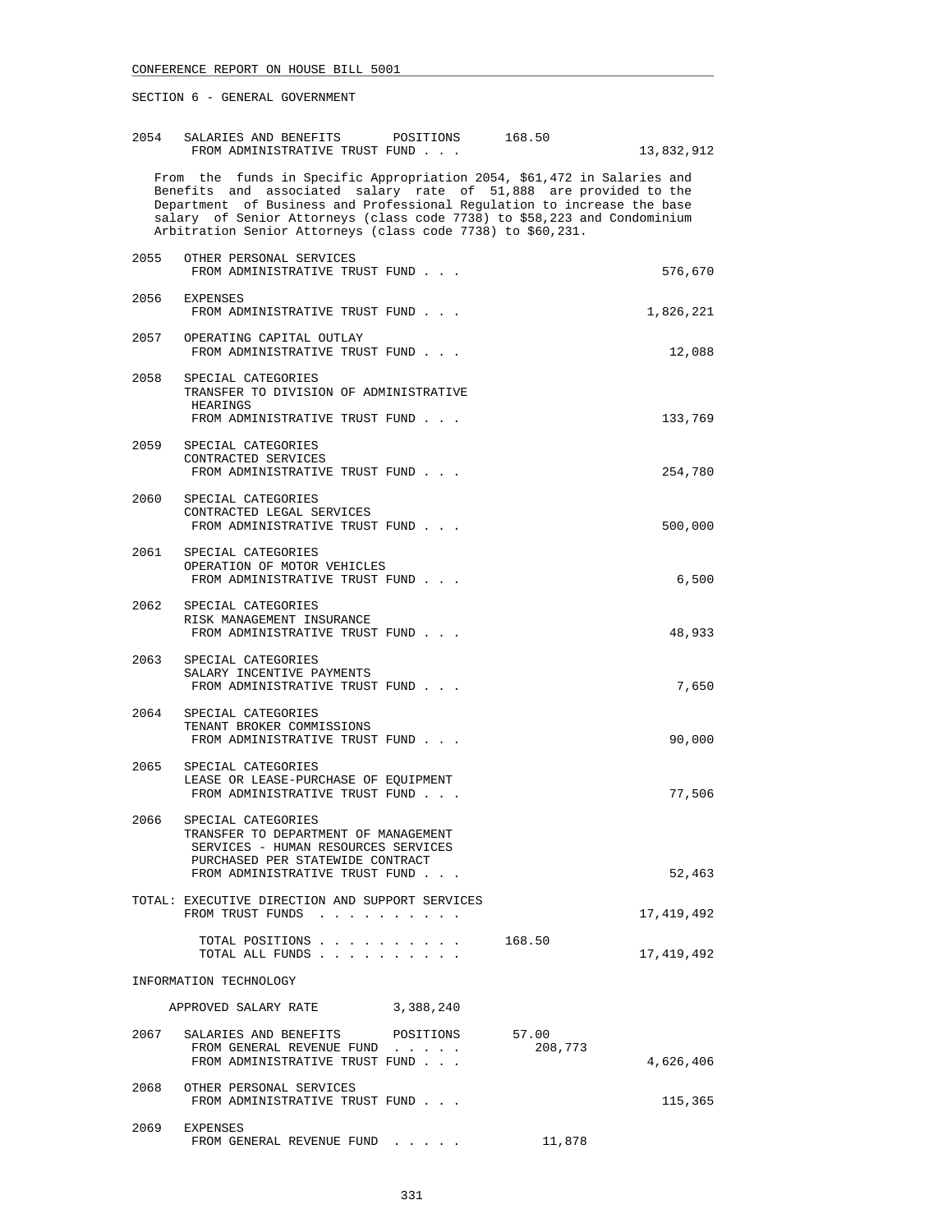| SECTION 6 - GENERAL GOVERNMENT |                                                                                                                                    |           |  |
|--------------------------------|------------------------------------------------------------------------------------------------------------------------------------|-----------|--|
|                                | FROM ADMINISTRATIVE TRUST FUND                                                                                                     | 1,702,204 |  |
|                                | 2070 OPERATING CAPITAL OUTLAY<br>FROM ADMINISTRATIVE TRUST FUND                                                                    | 100,000   |  |
|                                | 2071 SPECIAL CATEGORIES<br>CONTRACTED SERVICES<br>FROM ADMINISTRATIVE TRUST FUND                                                   | 2,510,911 |  |
|                                | 2072 SPECIAL CATEGORIES<br>FLORIDA ACCOUNTING INFORMATION RESOURCE<br>(FLAIR) SYSTEM REPLACEMENT<br>FROM ADMINISTRATIVE TRUST FUND | 385,000   |  |
|                                | 2073 SPECIAL CATEGORIES<br>FLORIDA BUSINESS INFORMATION PORTAL<br>FROM GENERAL REVENUE FUND<br>150,000                             |           |  |
|                                | 2074 SPECIAL CATEGORIES<br>RISK MANAGEMENT INSURANCE<br>FROM ADMINISTRATIVE TRUST FUND                                             | 18,793    |  |
|                                | 2075 SPECIAL CATEGORIES<br>LEASE OR LEASE-PURCHASE OF EOUIPMENT<br>FROM ADMINISTRATIVE TRUST FUND                                  | 4,001     |  |
|                                | 2075A SPECIAL CATEGORIES<br>INFORMATION TECHNOLOGY - CUSTOMER<br>EXPERIENCE MODERNIZATION                                          |           |  |

 Funds in Specific Appropriation 2075A are provided to the Department of Business and Professional Regulation to competitively procure deliverables-based contracted services for the modernization of the current myfloridalicense.com customer service website and call center software with cloud-hosted solutions pursuant to section 282.206, Florida Statutes. These funds shall be held in reserve. The department is authorized to submit quarterly budget amendments requesting release of these funds pursuant to the provisions of chapter 216, Florida Statutes, and based on the department's planned quarterly expenditures. Release is contingent upon (1) completion and submission of the project planning deliverables required in Section 107 and (2) approval of a detailed operational work plan and monthly spend plan that identifies all work activities and costs budgeted for Fiscal Year 2022-2023. The department shall provide quarterly project status reports to the Executive Office of the Governor's Office of Policy and Budget, the chair of the Senate Committee on Appropriations, and the chair of the House of Representatives Appropriations Committee. Each status report must include progress made to date for each project milestone, deliverable, and task order; planned and actual completion dates; planned and actual costs incurred; and any current project issues and risks.

FROM ADMINISTRATIVE TRUST FUND . . .  $\qquad \qquad 4,372,491$ 

| 2076 | SPECIAL CATEGORIES<br>TRANSFER TO DEPARTMENT OF MANAGEMENT<br>SERVICES - HUMAN RESOURCES SERVICES<br>PURCHASED PER STATEWIDE CONTRACT |         |            |
|------|---------------------------------------------------------------------------------------------------------------------------------------|---------|------------|
|      | FROM GENERAL REVENUE FUND<br>FROM ADMINISTRATIVE TRUST FUND                                                                           | 586     | 15,124     |
| 2078 | DATA PROCESSING SERVICES<br>NORTHWEST REGIONAL DATA CENTER (NWRDC)<br>FROM ADMINISTRATIVE TRUST FUND                                  |         | 2,237,203  |
|      | TOTAL: INFORMATION TECHNOLOGY<br>FROM GENERAL REVENUE FUND<br>FROM TRUST FUNDS<br>.                                                   | 371,237 | 16,087,498 |
|      | TOTAL POSITIONS<br>TOTAL ALL FUNDS                                                                                                    | 57.00   | 16,458,735 |
|      | PROGRAM: SERVICE OPERATION                                                                                                            |         |            |
|      | CUSTOMER CONTACT CENTER                                                                                                               |         |            |

APPROVED SALARY RATE 3,406,399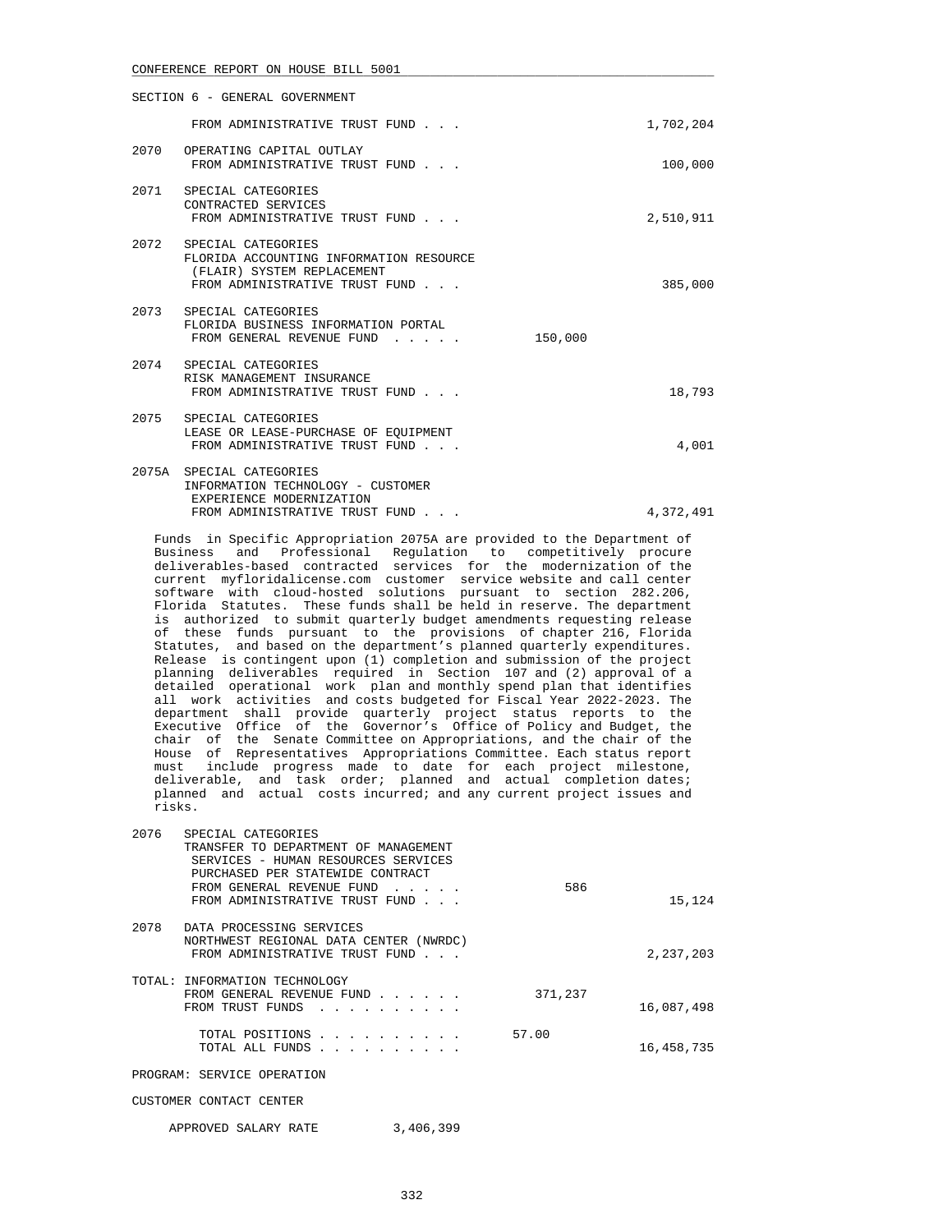| 2079 | SALARIES AND BENEFITS POSITIONS<br>FROM ADMINISTRATIVE TRUST FUND                                                                                                       | 92.00 | 5,154,804 |
|------|-------------------------------------------------------------------------------------------------------------------------------------------------------------------------|-------|-----------|
| 2080 | OTHER PERSONAL SERVICES<br>FROM ADMINISTRATIVE TRUST FUND                                                                                                               |       | 243,175   |
|      | 2081 EXPENSES<br>FROM ADMINISTRATIVE TRUST FUND                                                                                                                         |       | 587,125   |
|      | 2082 OPERATING CAPITAL OUTLAY<br>FROM ADMINISTRATIVE TRUST FUND                                                                                                         |       | 3,000     |
| 2083 | SPECIAL CATEGORIES<br>CONTRACTED SERVICES<br>FROM ADMINISTRATIVE TRUST FUND                                                                                             |       | 219,000   |
|      | 2084 SPECIAL CATEGORIES<br>RISK MANAGEMENT INSURANCE<br>FROM ADMINISTRATIVE TRUST FUND                                                                                  |       | 27,993    |
|      | 2085 SPECIAL CATEGORIES<br>LEASE OR LEASE-PURCHASE OF EQUIPMENT<br>FROM ADMINISTRATIVE TRUST FUND                                                                       |       | 5,430     |
|      | 2086 SPECIAL CATEGORIES<br>TRANSFER TO DEPARTMENT OF MANAGEMENT<br>SERVICES - HUMAN RESOURCES SERVICES<br>PURCHASED PER STATEWIDE CONTRACT                              |       |           |
|      | FROM ADMINISTRATIVE TRUST FUND<br>TOTAL: CUSTOMER CONTACT CENTER                                                                                                        |       | 26,127    |
|      | FROM TRUST FUNDS                                                                                                                                                        |       | 6,266,654 |
|      | TOTAL POSITIONS<br>TOTAL ALL FUNDS                                                                                                                                      | 92.00 | 6,266,654 |
|      | CENTRAL INTAKE                                                                                                                                                          |       |           |
|      | APPROVED SALARY RATE 3,890,609                                                                                                                                          |       |           |
| 2087 | SALARIES AND BENEFITS POSITIONS 108.50<br>FROM ADMINISTRATIVE TRUST FUND                                                                                                |       | 6,047,109 |
| 2088 | OTHER PERSONAL SERVICES<br>FROM ADMINISTRATIVE TRUST FUND                                                                                                               |       | 443,065   |
| 2089 | EXPENSES<br>FROM ADMINISTRATIVE TRUST FUND                                                                                                                              |       | 579,401   |
| 2090 | OPERATING CAPITAL OUTLAY<br>FROM ADMINISTRATIVE TRUST FUND                                                                                                              |       | 3,000     |
| 2091 | SPECIAL CATEGORIES<br>CONTRACTED SERVICES<br>FROM ADMINISTRATIVE TRUST FUND                                                                                             |       | 1,500,000 |
| 2092 | SPECIAL CATEGORIES<br>RISK MANAGEMENT INSURANCE<br>FROM ADMINISTRATIVE TRUST FUND                                                                                       |       | 21,272    |
| 2093 | SPECIAL CATEGORIES<br>LEASE OR LEASE-PURCHASE OF EQUIPMENT<br>FROM ADMINISTRATIVE TRUST FUND                                                                            |       | 16,950    |
| 2094 | SPECIAL CATEGORIES<br>TRANSFER TO DEPARTMENT OF MANAGEMENT<br>SERVICES - HUMAN RESOURCES SERVICES<br>PURCHASED PER STATEWIDE CONTRACT<br>FROM ADMINISTRATIVE TRUST FUND |       | 35,092    |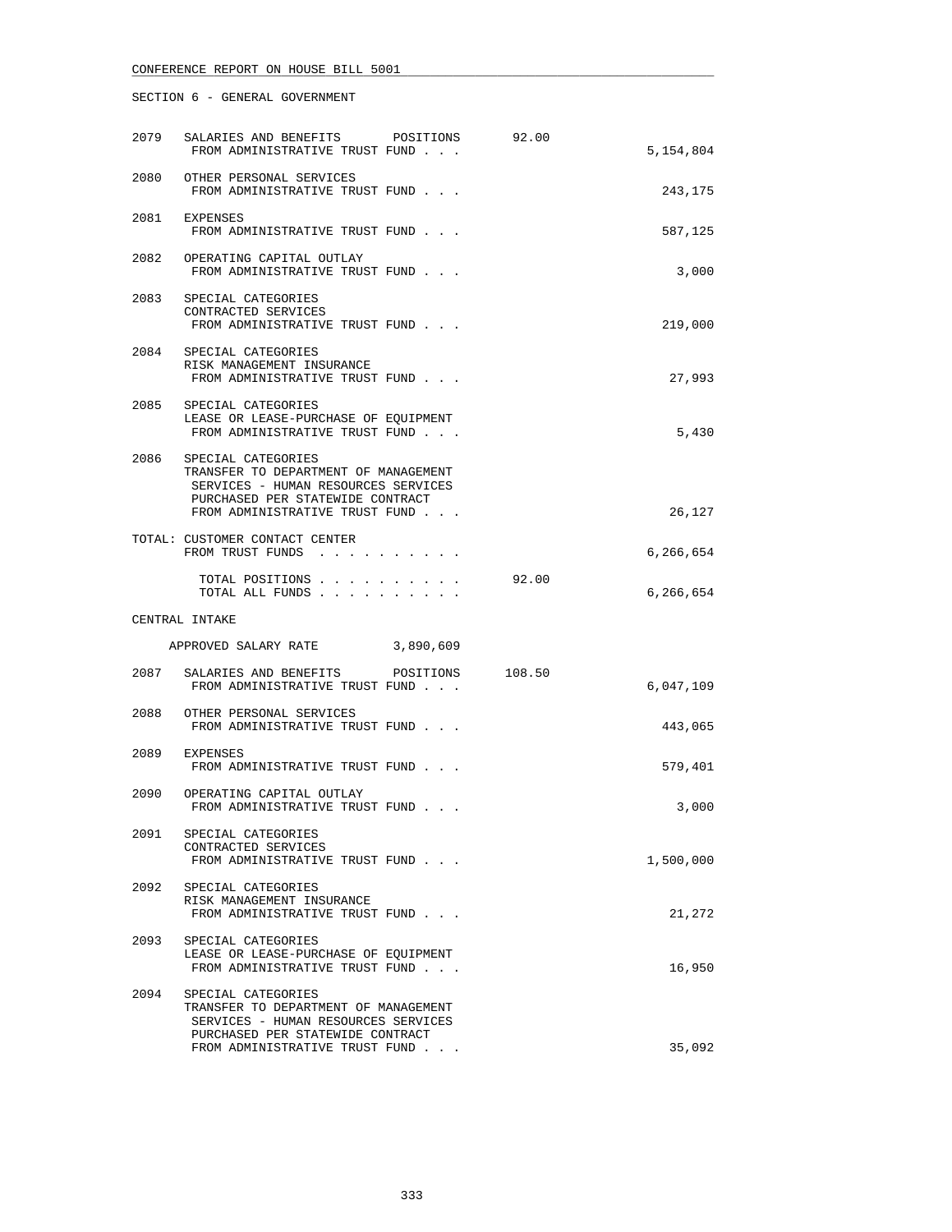| TOTAL: CENTRAL INTAKE<br>FROM TRUST FUNDS |  |  |  |  |  |        | 8,645,889 |
|-------------------------------------------|--|--|--|--|--|--------|-----------|
| TOTAL POSITIONS<br>TOTAL ALL FUNDS        |  |  |  |  |  | 108.50 | 8,645,889 |

PROGRAM: PROFESSIONAL REGULATION

COMPLIANCE AND ENFORCEMENT

| APPROVED SALARY RATE | 10,698,045 |
|----------------------|------------|
|                      |            |

| 2095 | SALARIES AND BENEFITS              | POSITIONS | 235.50 |            |
|------|------------------------------------|-----------|--------|------------|
|      | FROM PROFESSIONAL REGULATION TRUST |           |        |            |
|      | FUND                               |           |        | 16,118,150 |

 From the funds in Specific Appropriation 2095, \$11,156 in Salaries and Benefits and associated salary rate of 9,417 are provided to the Department of Business and Professional Regulation to increase the base salary of Senior Attorneys (class code 7738) to \$58,223.

| 2096 | OTHER PERSONAL SERVICES<br>FROM PROFESSIONAL REGULATION TRUST<br>FUND                                | 810,143   |
|------|------------------------------------------------------------------------------------------------------|-----------|
| 2097 | EXPENSES<br>FROM PROFESSIONAL REGULATION TRUST<br>FUND                                               | 2,899,498 |
| 2098 | OPERATING CAPITAL OUTLAY<br>FROM PROFESSIONAL REGULATION TRUST<br>FUND                               | 6,920     |
| 2099 | SPECIAL CATEGORIES<br>ACOUISITION OF MOTOR VEHICLES<br>FROM PROFESSIONAL REGULATION TRUST<br>FUND    | 156,900   |
| 2100 | SPECIAL CATEGORIES<br>LEGAL SERVICES CONTRACT<br>FROM PROFESSIONAL REGULATION TRUST<br>FUND          | 960,360   |
| 2101 | SPECIAL CATEGORIES<br>TRANSFER TO DEPARTMENT OF HEALTH<br>FROM PROFESSIONAL REGULATION TRUST<br>FUND | 282,637   |
| 2102 | SPECIAL CATEGORIES<br>UNLICENSED ACTIVITIES<br>FROM PROFFSSIONAL PRCHILATION TRIET                   |           |

 FROM PROFESSIONAL REGULATION TRUST FUND . . . . . . . . . . . . . . . 2,277,254

 From the funds in Specific Appropriation 2102, up to \$500,000 from the Professional Regulation Trust Fund is provided to the Department of Business and Professional Regulation to fund unlicensed activity enforcement relating to real estate.

 From the funds in Specific Appropriation 2102, up to \$100,000 from the Professional Regulation Trust Fund is provided to the Department of Business and Professional Regulation to fund unlicensed activity enforcement relating to certified public accountants.

 From the funds in Specific Appropriation 2102, up to \$500,000 from the Professional Regulation Trust Fund is provided to the Department of Business and Professional Regulation to enhance department enforcement activities, which include stings and sweeps, relating to unlicensed construction activity in Florida. The department may not allocate overhead charges to these unlicensed activity functions.

 From the funds in Specific Appropriation 2102, the Department of Business and Professional Regulation shall submit a report to the President of the Senate, the Speaker of the House of Representatives, and the Executive Office of the Governor's Office of Policy and Budget by November 1, 2022, detailing the unlicensed activity functions performed by the department during Fiscal Year 2021-2022. The report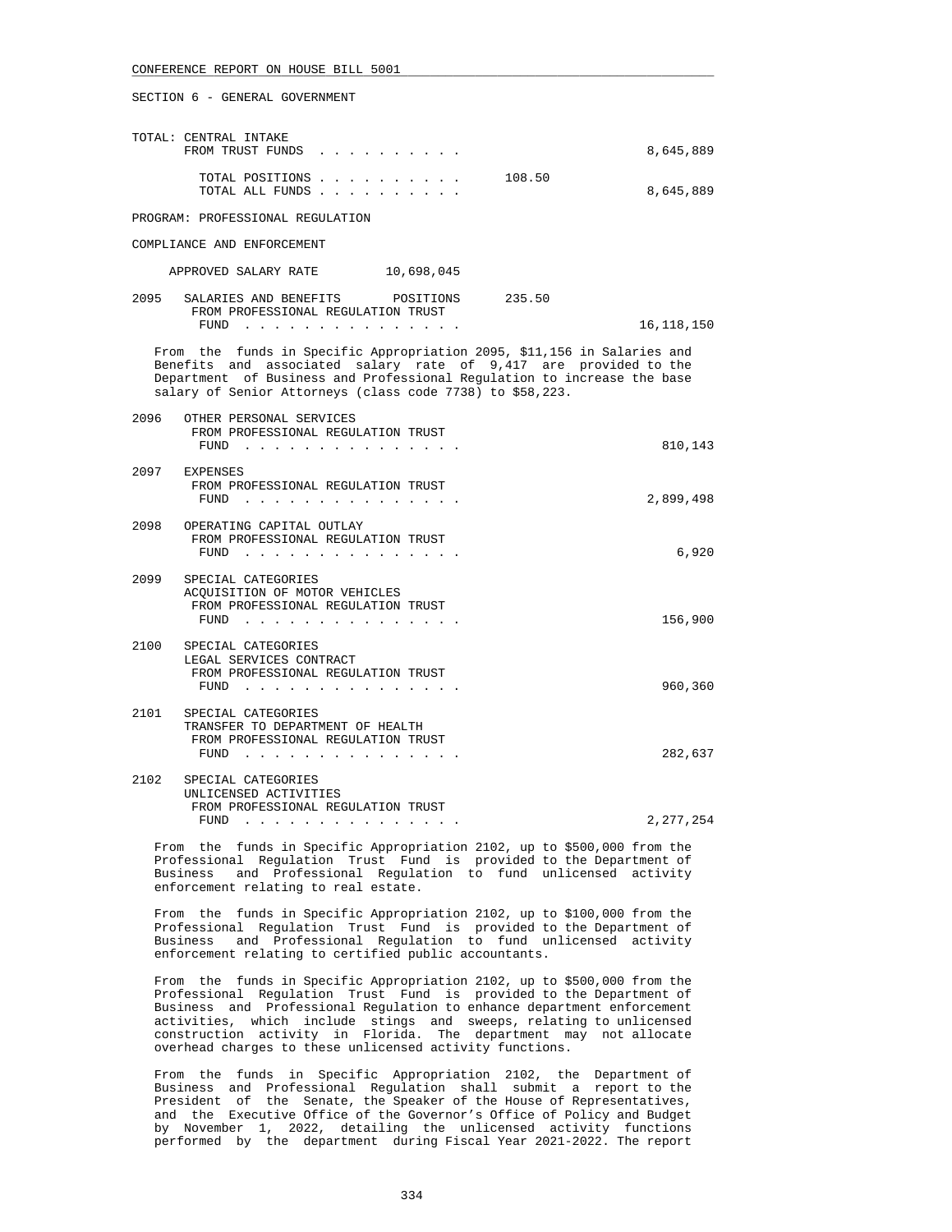shall contain a detailed breakout of activities, revenues, and expenditures by board and/or profession, and include any relevant information to indicate the department's compliance with section 455.2281, Florida Statutes. 2103 SPECIAL CATEGORIES CLAIMS PAYMENTS FROM CONSTRUCTION RECOVERY **FUND** FROM PROFESSIONAL REGULATION TRUST FUND . . . . . . . . . . . . . . . 4,500,000 The Department of Business and Professional Regulation is authorized to submit budget amendments in accordance with chapter 216, Florida Statutes, to increase Specific Appropriation 2103 in the event the amount of claims available for payment exceeds the amount appropriated. 2104 SPECIAL CATEGORIES CLAIMS PAYMENT/AUCTIONEER RECOVERY FUND FROM PROFESSIONAL REGULATION TRUST FUND . . . . . . . . . . . . . . . 106,579 2105 SPECIAL CATEGORIES TRANSFER ARCHITECT & INTERIOR DESIGN ACTIVITIES CH. 2002-274 FROM PROFESSIONAL REGULATION TRUST FUND . . . . . . . . . . . . . . . 425,239 2106 SPECIAL CATEGORIES CONTRACTED SERVICES FROM PROFESSIONAL REGULATION TRUST FUND . . . . . . . . . . . . . . . 1,193,838 2107 SPECIAL CATEGORIES FLORIDA BUILDING CODE COMPLIANCE AND MITIGATION PROGRAM FROM PROFESSIONAL REGULATION TRUST FUND . . . . . . . . . . . . . . . 925,000 Funds in Specific Appropriation 2107 are provided for the Florida Building Code Compliance and Mitigation Program as authorized in section 553.841, Florida Statutes. 2107A SPECIAL CATEGORIES PENSACOLA HUMANE SOCIETY HELP TEAM FROM GENERAL REVENUE FUND . . . . . 60,000 Funds in Specific Appropriation 2107A are provided for funding a nonrecurring appropriations project (HB 4313) (Senate Form 2616). 2108 SPECIAL CATEGORIES OPERATION OF MOTOR VEHICLES FROM PROFESSIONAL REGULATION TRUST FUND . . . . . . . . . . . . . . . 187,298 2109 SPECIAL CATEGORIES RISK MANAGEMENT INSURANCE FROM PROFESSIONAL REGULATION TRUST FUND . . . . . . . . . . . . . . . 257,282 2110 SPECIAL CATEGORIES CLAY FORD SCHOLARSHIP PROGRAM - CERTIFIED PUBLIC ACCOUNTING MINORITY SCHOLARSHIPS FROM PROFESSIONAL REGULATION TRUST FUND . . . . . . . . . . . . . . . 200,000 2111 SPECIAL CATEGORIES LEASE OR LEASE-PURCHASE OF EQUIPMENT FROM PROFESSIONAL REGULATION TRUST FUND . . . . . . . . . . . . . . . 60,162 2112 SPECIAL CATEGORIES TRANSFER TO DEPARTMENT OF MANAGEMENT SERVICES - HUMAN RESOURCES SERVICES PURCHASED PER STATEWIDE CONTRACT FROM PROFESSIONAL REGULATION TRUST

FUND . . . . . . . . . . . . . . . 84,089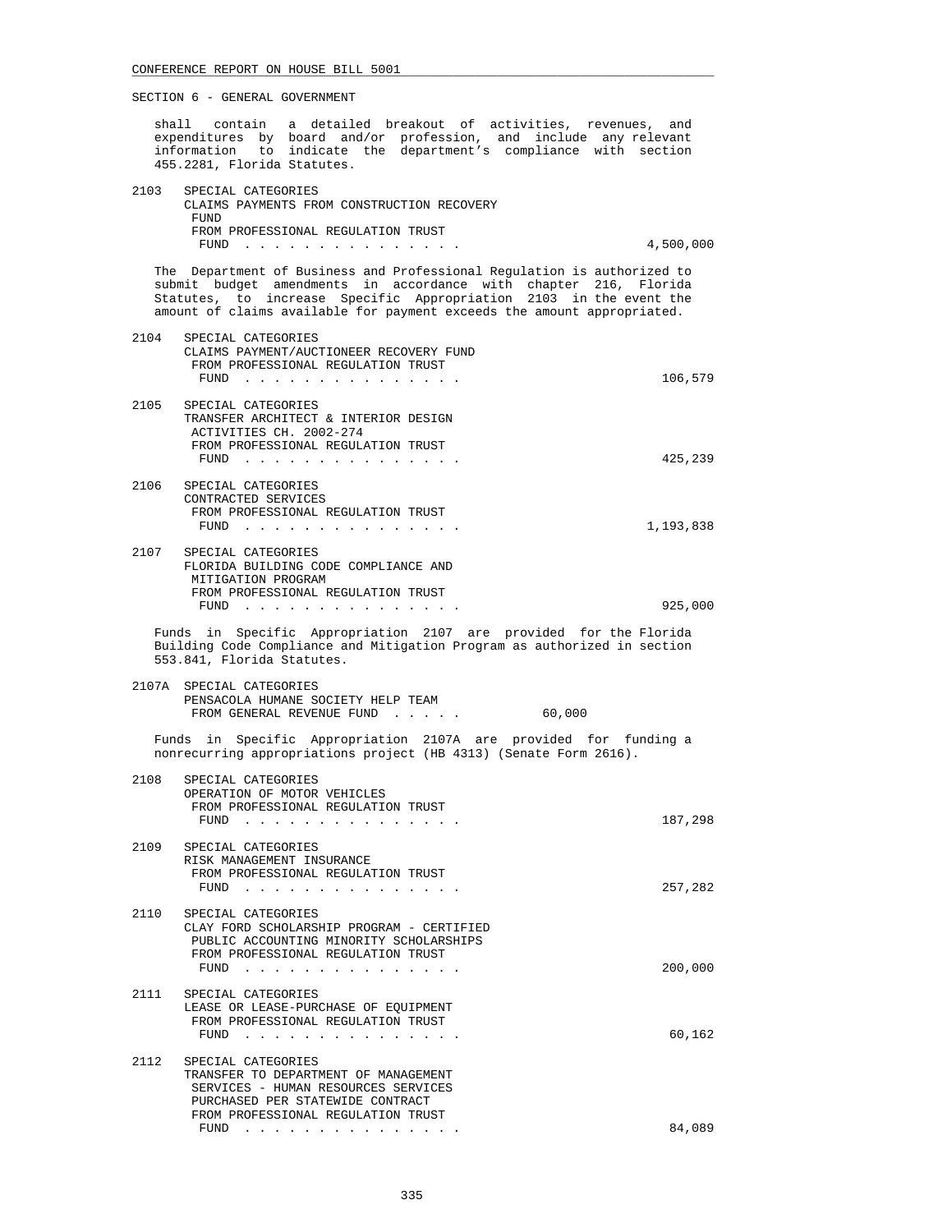| 2113 | SPECIAL CATEGORIES<br>GRANTS AND AIDS - FLORIDA ENGINEERING<br>MANAGEMENT CORPORATION (FEMC) CONTRACTED<br>SERVICES<br>FROM PROFESSIONAL REGULATION TRUST<br>FUND<br>$\sim$ $\sim$ $\sim$ $\sim$<br>the contract of the con-     |         | 2,070,000      |
|------|----------------------------------------------------------------------------------------------------------------------------------------------------------------------------------------------------------------------------------|---------|----------------|
|      | 2114 FINANCIAL ASSISTANCE PAYMENTS<br>REAL ESTATE RECOVERY FUND<br>FROM PROFESSIONAL REGULATION TRUST<br>$FUND$                                                                                                                  |         | 300,000        |
|      | TOTAL: COMPLIANCE AND ENFORCEMENT<br>FROM GENERAL REVENUE FUND<br>FROM TRUST FUNDS                                                                                                                                               | 60,000  | 33,821,349     |
|      | TOTAL POSITIONS<br>$\sim$ $\sim$ $\sim$ $\sim$<br>TOTAL ALL FUNDS                                                                                                                                                                | 235.50  | 33,881,349     |
|      | FLORIDA ATHLETIC COMMISSION                                                                                                                                                                                                      |         |                |
|      | APPROVED SALARY RATE<br>313,703                                                                                                                                                                                                  |         |                |
|      | 2115 SALARIES AND BENEFITS POSITIONS<br>FROM PROFESSIONAL REGULATION TRUST<br>FUND                                                                                                                                               | 5.00    | 479,885        |
|      | 2116 OTHER PERSONAL SERVICES<br>FROM PROFESSIONAL REGULATION TRUST                                                                                                                                                               |         |                |
|      | FUND $\cdots$                                                                                                                                                                                                                    |         | 112,972        |
|      | 2117 EXPENSES<br>FROM PROFESSIONAL REGULATION TRUST<br>FUND $\cdots$                                                                                                                                                             |         | 156,920        |
| 2118 | SPECIAL CATEGORIES<br>TRANSFER TO THE PROFESSIONAL REGULATION                                                                                                                                                                    |         |                |
|      | TRUST FUND<br>FROM GENERAL REVENUE FUND                                                                                                                                                                                          | 443,675 |                |
|      | Funds in Specific Appropriation 2118 are provided for the Florida<br>Athletic Commission. The funds shall be utilized, if needed, in excess<br>of available trust funds to support and maintain operations of the<br>commission. |         |                |
| 2119 | SPECIAL CATEGORIES<br>CONTRACTED SERVICES<br>FROM PROFESSIONAL REGULATION TRUST<br>$FUND$                                                                                                                                        |         | 2,000          |
| 2120 | SPECIAL CATEGORIES<br>RISK MANAGEMENT INSURANCE<br>FROM PROFESSIONAL REGULATION TRUST                                                                                                                                            |         |                |
|      | $FUND$<br>2121 SPECIAL CATEGORIES<br>TRANSFER TO DEPARTMENT OF MANAGEMENT<br>SERVICES - HUMAN RESOURCES SERVICES<br>PURCHASED PER STATEWIDE CONTRACT<br>FROM PROFESSIONAL REGULATION TRUST                                       |         | 2,448<br>3,270 |
|      | FUND $\cdots$                                                                                                                                                                                                                    |         |                |
|      | TOTAL: FLORIDA ATHLETIC COMMISSION<br>FROM GENERAL REVENUE FUND<br>FROM TRUST FUNDS                                                                                                                                              | 443,675 | 757,495        |
|      | TOTAL POSITIONS<br>TOTAL ALL FUNDS                                                                                                                                                                                               | 5.00    | 1,201,170      |
|      | TESTING AND CONTINUING EDUCATION                                                                                                                                                                                                 |         |                |
|      | APPROVED SALARY RATE 1,486,921                                                                                                                                                                                                   |         |                |
| 2122 | SALARIES AND BENEFITS<br>POSITIONS<br>FROM PROFESSIONAL REGULATION TRUST<br>FUND $\cdots$                                                                                                                                        | 38.00   | 2,247,706      |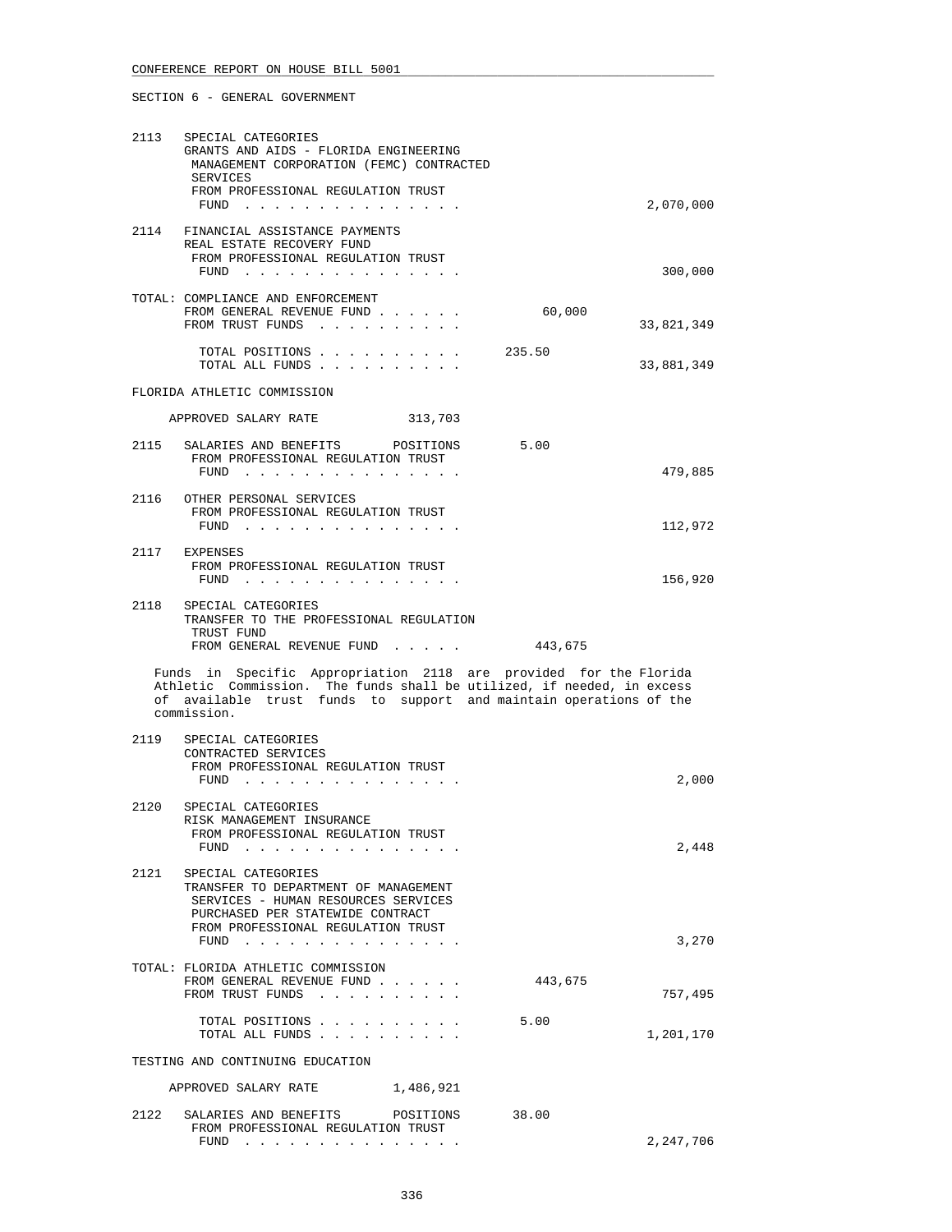|      | 2123 EXPENSES<br>FROM PROFESSIONAL REGULATION TRUST<br>FUND<br>the contract of the contract of the contract of the contract of the contract of the contract of the contract of the contract of the contract of the contract of the contract of the contract of the contract of the contract o                                                                                                                                                                                                                                                                               | 281,294            |  |
|------|-----------------------------------------------------------------------------------------------------------------------------------------------------------------------------------------------------------------------------------------------------------------------------------------------------------------------------------------------------------------------------------------------------------------------------------------------------------------------------------------------------------------------------------------------------------------------------|--------------------|--|
|      | 2123A OPERATING CAPITAL OUTLAY<br>FROM PROFESSIONAL REGULATION TRUST<br>FUND<br>the contract of the contract of the contract of the contract of the contract of the contract of the contract of the contract of the contract of the contract of the contract of the contract of the contract of the contract o                                                                                                                                                                                                                                                              | 3,000              |  |
| 2124 | SPECIAL CATEGORIES<br>EXAMINATION TESTING SERVICES FOR<br>PROFESSIONAL REGULATION<br>FROM PROFESSIONAL REGULATION TRUST<br>$FUND$                                                                                                                                                                                                                                                                                                                                                                                                                                           | 802,078            |  |
|      | 2125 SPECIAL CATEGORIES<br>CONTRACTED SERVICES<br>FROM PROFESSIONAL REGULATION TRUST<br>$FUND$                                                                                                                                                                                                                                                                                                                                                                                                                                                                              | 6,000              |  |
|      | 2126 SPECIAL CATEGORIES<br>RISK MANAGEMENT INSURANCE<br>FROM PROFESSIONAL REGULATION TRUST<br>FUND $\cdots$                                                                                                                                                                                                                                                                                                                                                                                                                                                                 | 5,696              |  |
| 2127 | SPECIAL CATEGORIES<br>LEASE OR LEASE-PURCHASE OF EQUIPMENT<br>FROM PROFESSIONAL REGULATION TRUST<br>FUND $\cdots$                                                                                                                                                                                                                                                                                                                                                                                                                                                           | 5,211              |  |
| 2128 | SPECIAL CATEGORIES<br>TRANSFER TO DEPARTMENT OF MANAGEMENT<br>SERVICES - HUMAN RESOURCES SERVICES<br>PURCHASED PER STATEWIDE CONTRACT<br>FROM PROFESSIONAL REGULATION TRUST<br>FUND $\cdots$                                                                                                                                                                                                                                                                                                                                                                                | 11,285             |  |
|      | TOTAL: TESTING AND CONTINUING EDUCATION<br>FROM TRUST FUNDS                                                                                                                                                                                                                                                                                                                                                                                                                                                                                                                 | 3,362,270          |  |
|      | TOTAL POSITIONS<br>TOTAL ALL FUNDS                                                                                                                                                                                                                                                                                                                                                                                                                                                                                                                                          | 38.00<br>3,362,270 |  |
|      | FARM AND CHILD LABOR REGULATION                                                                                                                                                                                                                                                                                                                                                                                                                                                                                                                                             |                    |  |
|      | APPROVED SALARY RATE 1,157,944                                                                                                                                                                                                                                                                                                                                                                                                                                                                                                                                              |                    |  |
|      | 2129 SALARIES AND BENEFITS POSITIONS<br>FROM PROFESSIONAL REGULATION TRUST<br>FUND<br>$\mathbf{1} \quad \mathbf{1} \quad \mathbf{1} \quad \mathbf{1} \quad \mathbf{1} \quad \mathbf{1} \quad \mathbf{1} \quad \mathbf{1} \quad \mathbf{1} \quad \mathbf{1} \quad \mathbf{1} \quad \mathbf{1} \quad \mathbf{1} \quad \mathbf{1} \quad \mathbf{1} \quad \mathbf{1} \quad \mathbf{1} \quad \mathbf{1} \quad \mathbf{1} \quad \mathbf{1} \quad \mathbf{1} \quad \mathbf{1} \quad \mathbf{1} \quad \mathbf{1} \quad \mathbf{1} \quad \mathbf{1} \quad \mathbf{1} \quad \mathbf{$ | 30.00<br>1,826,534 |  |
|      | 2130 EXPENSES<br>FROM PROFESSIONAL REGULATION TRUST<br>FUND $\cdots$                                                                                                                                                                                                                                                                                                                                                                                                                                                                                                        | 160,342            |  |
| 2131 | SPECIAL CATEGORIES<br>ACQUISITION OF MOTOR VEHICLES<br>FROM PROFESSIONAL REGULATION TRUST<br>FUND                                                                                                                                                                                                                                                                                                                                                                                                                                                                           | 45,000             |  |
| 2132 | SPECIAL CATEGORIES<br>CONTRACTED SERVICES<br>FROM PROFESSIONAL REGULATION TRUST<br>FUND $\ldots$                                                                                                                                                                                                                                                                                                                                                                                                                                                                            | 9,090              |  |
| 2133 | SPECIAL CATEGORIES<br>OPERATION OF MOTOR VEHICLES<br>FROM PROFESSIONAL REGULATION TRUST<br>FUND                                                                                                                                                                                                                                                                                                                                                                                                                                                                             | 69,400             |  |
| 2134 | SPECIAL CATEGORIES<br>RISK MANAGEMENT INSURANCE<br>FROM PROFESSIONAL REGULATION TRUST<br>FUND $\cdots$                                                                                                                                                                                                                                                                                                                                                                                                                                                                      | 6,131              |  |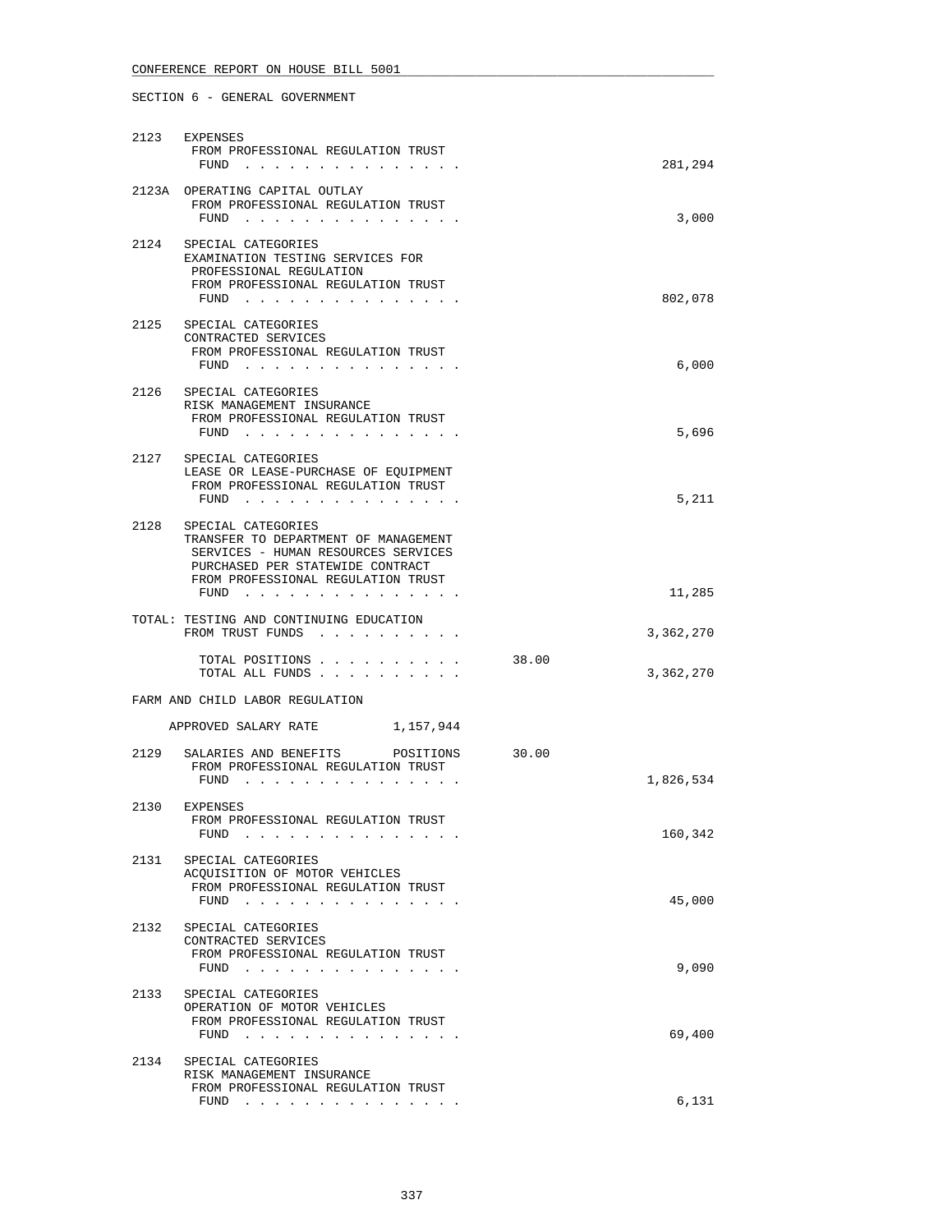# SECTION 6 - GENERAL GOVERNMENT 2135 SPECIAL CATEGORIES LEASE OR LEASE-PURCHASE OF EQUIPMENT FROM PROFESSIONAL REGULATION TRUST FUND . . . . . . . . . . . . . . . 5,648 2136 SPECIAL CATEGORIES TRANSFER TO DEPARTMENT OF MANAGEMENT SERVICES - HUMAN RESOURCES SERVICES PURCHASED PER STATEWIDE CONTRACT FROM PROFESSIONAL REGULATION TRUST FUND . . . . . . . . . . . . . . . 8,268 TOTAL: FARM AND CHILD LABOR REGULATION FROM TRUST FUNDS . . . . . . . . . . . . . . . . . . 2,130,413 TOTAL POSITIONS . . . . . . . . . . 30.00 TOTAL ALL FUNDS . . . . . . . . . . 2,130,413 DRUGS, DEVICES, AND COSMETICS APPROVED SALARY RATE 1,712,037 2137 SALARIES AND BENEFITS POSITIONS 27.50 FROM PROFESSIONAL REGULATION TRUST FUND . . . . . . . . . . . . . . . 2,414,795 2138 EXPENSES FROM PROFESSIONAL REGULATION TRUST FUND . . . . . . . . . . . . . . . 375,849 2139 SPECIAL CATEGORIES ACQUISITION OF MOTOR VEHICLES FROM PROFESSIONAL REGULATION TRUST FUND . . . . . . . . . . . . . . . 20,000 2140 SPECIAL CATEGORIES TRANSFER TO THE PROFESSIONAL REGULATION TRUST FUND FROM GENERAL REVENUE FUND . . . . . 640,000 Funds in Specific Appropriation 2140 are provided for the Division of

 Drugs, Devices, and Cosmetics. The funds shall be utilized, if needed, in excess of available trust funds to support and maintain operations of the division. 2141 SPECIAL CATEGORIES

| $2 + 7 +$ | $\mathcal{L}$                                                                                                                         |        |
|-----------|---------------------------------------------------------------------------------------------------------------------------------------|--------|
|           | CONTRACTED SERVICES                                                                                                                   |        |
|           | FROM PROFESSIONAL REGULATION TRUST                                                                                                    |        |
|           | FUND<br>the contract of the contract of the contract of the contract of the contract of the contract of the contract of               | 55,000 |
| 2141A     | SPECIAL CATEGORIES                                                                                                                    |        |
|           | MEDICAL GAS EDUCATION OUTREACH TRAINING                                                                                               |        |
|           | PROGRAM                                                                                                                               |        |
|           | 258,300<br>FROM GENERAL REVENUE FUND                                                                                                  |        |
|           | Funds in Specific Appropriation 2141A are provided for funding a<br>nonrecurring appropriations project (HB 3587) (Senate Form 2157). |        |
| 2142      | SPECIAL CATEGORIES                                                                                                                    |        |

|      | OPERATION OF MOTOR VEHICLES<br>FROM PROFESSIONAL REGULATION TRUST<br>FUND<br>$\mathbf{1} \quad \mathbf{1} \quad \mathbf{1} \quad \mathbf{1} \quad \mathbf{1} \quad \mathbf{1} \quad \mathbf{1} \quad \mathbf{1} \quad \mathbf{1} \quad \mathbf{1} \quad \mathbf{1} \quad \mathbf{1} \quad \mathbf{1} \quad \mathbf{1} \quad \mathbf{1} \quad \mathbf{1} \quad \mathbf{1} \quad \mathbf{1} \quad \mathbf{1} \quad \mathbf{1} \quad \mathbf{1} \quad \mathbf{1} \quad \mathbf{1} \quad \mathbf{1} \quad \mathbf{1} \quad \mathbf{1} \quad \mathbf{1} \quad \mathbf{$ | 35,938 |
|------|--------------------------------------------------------------------------------------------------------------------------------------------------------------------------------------------------------------------------------------------------------------------------------------------------------------------------------------------------------------------------------------------------------------------------------------------------------------------------------------------------------------------------------------------------------------------|--------|
| 2143 | SPECIAL CATEGORIES<br>RISK MANAGEMENT INSURANCE<br>FROM PROFESSIONAL REGULATION TRUST<br>FUND<br>and the company of the company of the company of                                                                                                                                                                                                                                                                                                                                                                                                                  | 4,978  |
| 2144 | SPECIAL CATEGORIES<br>LEASE OR LEASE-PURCHASE OF EOUIPMENT<br>FROM PROFESSIONAL REGULATION TRUST<br>FUND<br>a construction of the construction of the construction of the construction of the construction of the construction of the construction of the construction of the construction of the construction of the construction of the                                                                                                                                                                                                                          | 7,200  |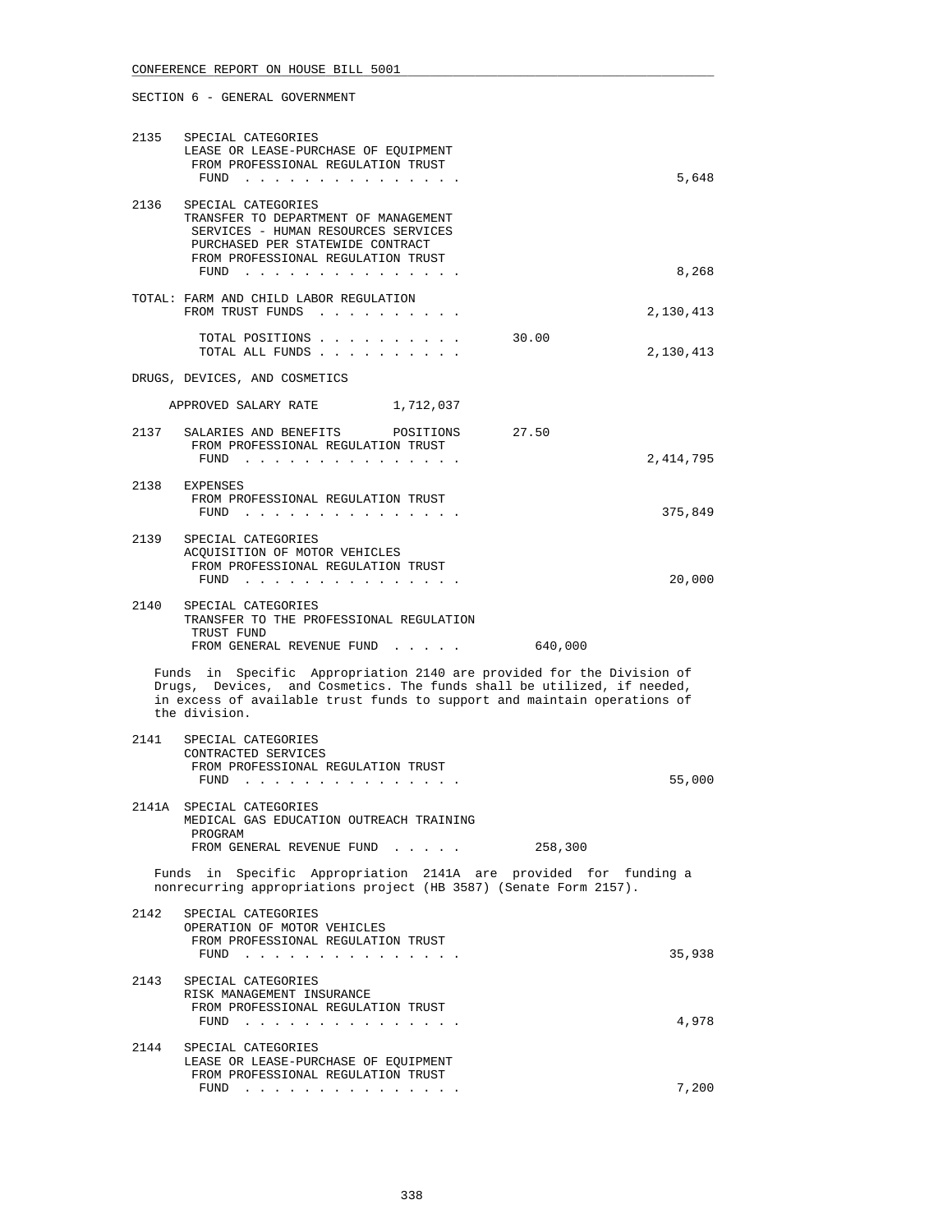|      | 2145 SPECIAL CATEGORIES<br>TRANSFER TO DEPARTMENT OF MANAGEMENT<br>SERVICES - HUMAN RESOURCES SERVICES<br>PURCHASED PER STATEWIDE CONTRACT<br>FROM PROFESSIONAL REGULATION TRUST<br>$FUND$                             |         | 10,047     |
|------|------------------------------------------------------------------------------------------------------------------------------------------------------------------------------------------------------------------------|---------|------------|
|      | TOTAL: DRUGS, DEVICES, AND COSMETICS<br>FROM GENERAL REVENUE FUND<br>FROM TRUST FUNDS                                                                                                                                  | 898,300 | 2,923,807  |
|      | TOTAL POSITIONS<br>TOTAL ALL FUNDS                                                                                                                                                                                     | 27.50   | 3,822,107  |
|      | PROGRAM: HOTELS AND RESTAURANTS                                                                                                                                                                                        |         |            |
|      | COMPLIANCE AND ENFORCEMENT                                                                                                                                                                                             |         |            |
|      | APPROVED SALARY RATE 14,680,901                                                                                                                                                                                        |         |            |
| 2146 | SALARIES AND BENEFITS POSITIONS<br>FROM HOTEL AND RESTAURANT TRUST<br>$FUND$                                                                                                                                           | 353.00  | 22,000,580 |
|      | 2147 OTHER PERSONAL SERVICES<br>FROM HOTEL AND RESTAURANT TRUST<br>FUND $\ldots$                                                                                                                                       |         | 36,056     |
|      | 2148 EXPENSES<br>FROM HOTEL AND RESTAURANT TRUST<br>FUND $\cdots$                                                                                                                                                      |         | 1,806,543  |
|      | 2149 OPERATING CAPITAL OUTLAY<br>FROM HOTEL AND RESTAURANT TRUST<br>FUND $\cdots$                                                                                                                                      |         | 8,500      |
| 2150 | SPECIAL CATEGORIES<br>ACQUISITION OF MOTOR VEHICLES<br>FROM HOTEL AND RESTAURANT TRUST<br>FUND $\cdots$                                                                                                                |         | 275,000    |
|      | 2151 SPECIAL CATEGORIES<br>TRANSFERS TO DEPARTMENT OF HEALTH FOR<br>EPIDEMIOLOGICAL SERVICES<br>FROM HOTEL AND RESTAURANT TRUST<br>FUND $\cdots$                                                                       |         | 607,149    |
| 2152 | SPECIAL CATEGORIES<br>GRANTS AND AIDS - SCHOOL-TO-CAREER<br>FROM HOTEL AND RESTAURANT TRUST<br>FUND<br>the contract of the contract of the contract of the contract of the contract of the contract of the contract of |         | 706,698    |
| 2153 | SPECIAL CATEGORIES<br>CONTRACTED SERVICES<br>FROM HOTEL AND RESTAURANT TRUST<br>FUND $\cdots$                                                                                                                          |         | 70,509     |
|      | 2153A SPECIAL CATEGORIES<br>IN-STATE TOURISM MARKETING CAMPAIGN<br>FROM HOTEL AND RESTAURANT TRUST<br>FUND                                                                                                             |         | 2,000,000  |
|      | Funds in Specific Appropriation 2153A are provided for funding a<br>nonrecurring appropriations project (HB 4889) (Senate Form 2603).                                                                                  |         |            |
| 2154 | SPECIAL CATEGORIES<br>OPERATION OF MOTOR VEHICLES<br>FROM HOTEL AND RESTAURANT TRUST<br>FUND                                                                                                                           |         | 493,941    |
| 2155 | SPECIAL CATEGORIES<br>RISK MANAGEMENT INSURANCE<br>FROM HOTEL AND RESTAURANT TRUST                                                                                                                                     |         |            |
|      | $FUND$                                                                                                                                                                                                                 |         | 1,109,625  |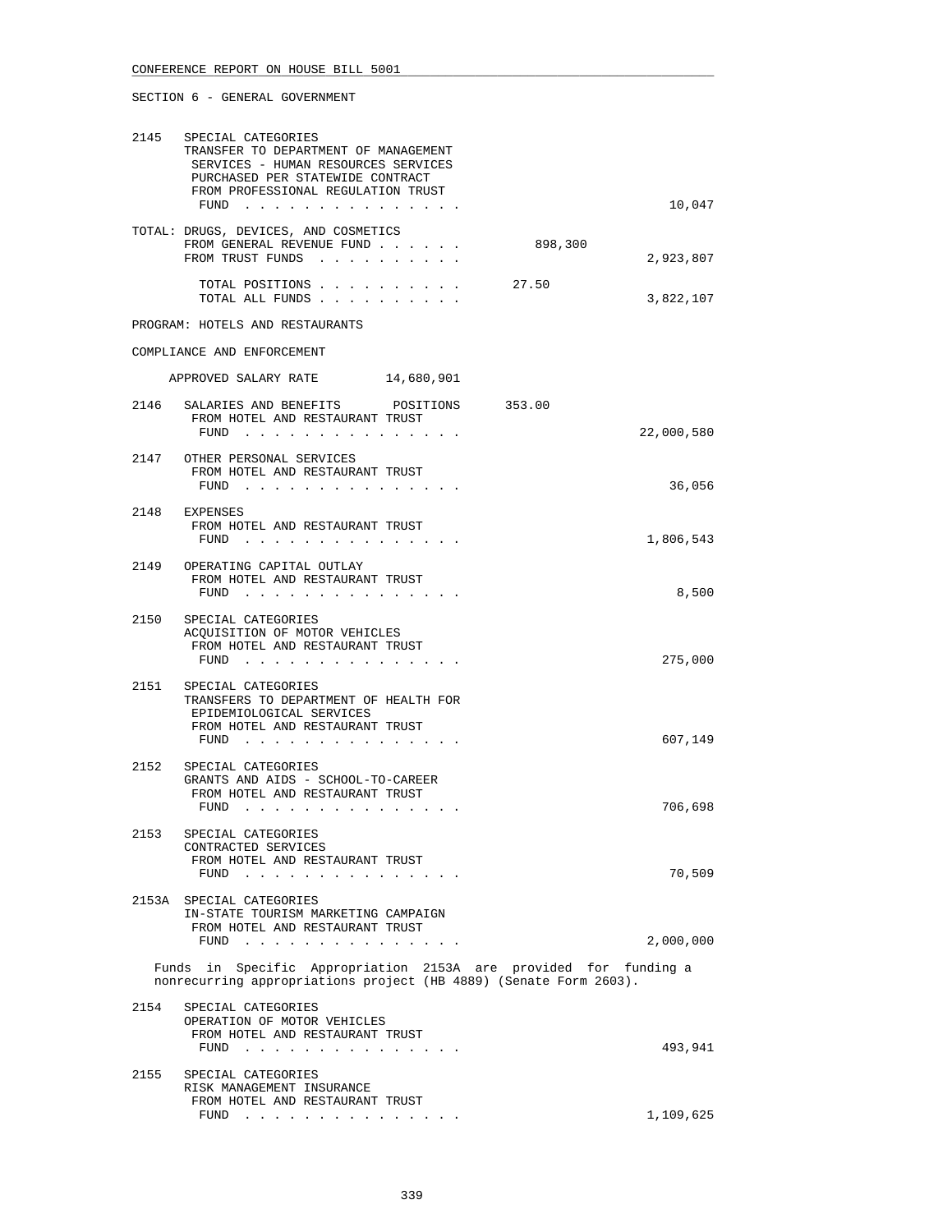# 2156 SPECIAL CATEGORIES LEASE OR LEASE-PURCHASE OF EQUIPMENT FROM HOTEL AND RESTAURANT TRUST FUND . . . . . . . . . . . . . . . 20,000 2157 SPECIAL CATEGORIES TRANSFER TO DEPARTMENT OF MANAGEMENT SERVICES - HUMAN RESOURCES SERVICES PURCHASED PER STATEWIDE CONTRACT FROM HOTEL AND RESTAURANT TRUST FUND . . . . . . . . . . . . . . . 98,339 TOTAL: COMPLIANCE AND ENFORCEMENT FROM TRUST FUNDS . . . . . . . . . . 29,232,940 TOTAL POSITIONS . . . . . . . . . . 353.00 TOTAL ALL FUNDS . . . . . . . . . . 29,232,940 PROGRAM: ALCOHOLIC BEVERAGES AND TOBACCO COMPLIANCE AND ENFORCEMENT APPROVED SALARY RATE 10,154,327 2158 SALARIES AND BENEFITS POSITIONS 186.75 FROM ALCOHOLIC BEVERAGE AND TOBACCO TRUST FUND . . . . . . . . . . . . . . 14,809,340 2159 OTHER PERSONAL SERVICES FROM ALCOHOLIC BEVERAGE AND TOBACCO TRUST FUND . . . . . . . . . . . . . . . . 7,147 2160 EXPENSES FROM ALCOHOLIC BEVERAGE AND TOBACCO TRUST FUND  $\ldots$  . . . . . . . . . . . . . . . . 1,519,624 FROM FEDERAL LAW ENFORCEMENT TRUST FUND . . . . . . . . . . . . . . . 165,460 2161 SPECIAL CATEGORIES ACQUISITION OF MOTOR VEHICLES FROM ALCOHOLIC BEVERAGE AND TOBACCO TRUST FUND . . . . . . . . . . . . 315,644 2162 SPECIAL CATEGORIES CONTRACTED SERVICES FROM ALCOHOLIC BEVERAGE AND TOBACCO TRUST FUND . . . . . . . . . . . 42,044 2163 SPECIAL CATEGORIES OPERATION AND MAINTENANCE OF PATROL VEHICLES FROM ALCOHOLIC BEVERAGE AND TOBACCO TRUST FUND . . . . . . . . . . . 896,017 2164 SPECIAL CATEGORIES RISK MANAGEMENT INSURANCE FROM ALCOHOLIC BEVERAGE AND TOBACCO TRUST FUND . . . . . . . . 509,348 2165 SPECIAL CATEGORIES SALARY INCENTIVE PAYMENTS FROM ALCOHOLIC BEVERAGE AND TOBACCO TRUST FUND . . . . . . . . . . 172,846 2166 SPECIAL CATEGORIES TRANSFER FOR CONTRACTED DISPATCH SERVICES FROM ALCOHOLIC BEVERAGE AND TOBACCO TRUST FUND . . . . . . . . . . 140,000 2167 SPECIAL CATEGORIES LEASE OR LEASE-PURCHASE OF EQUIPMENT FROM ALCOHOLIC BEVERAGE AND TOBACCO TRUST FUND . . . . . . . . . . . . 28,219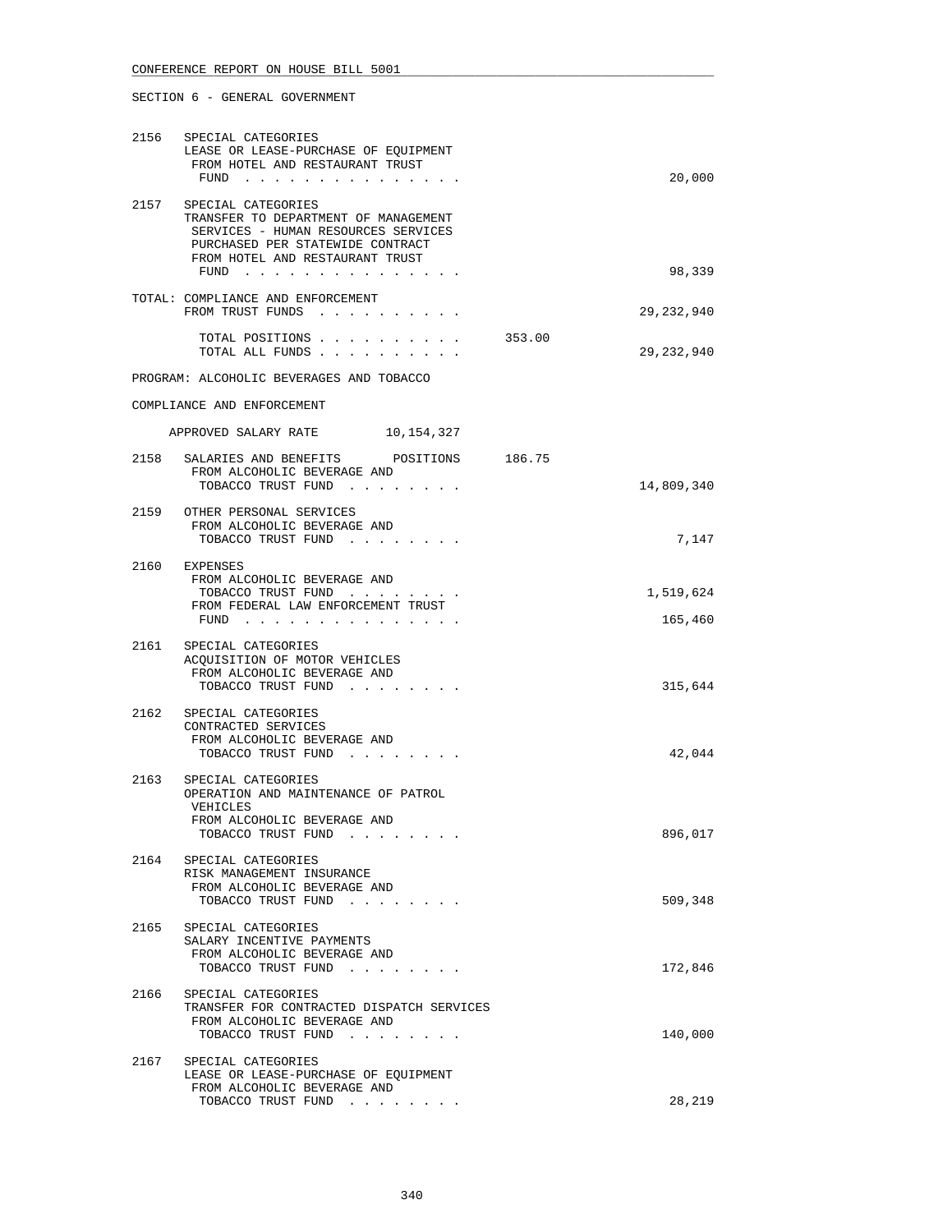| 2168 | SPECIAL CATEGORIES<br>TRANSFER TO DEPARTMENT OF MANAGEMENT<br>SERVICES - HUMAN RESOURCES SERVICES<br>PURCHASED PER STATEWIDE CONTRACT<br>FROM ALCOHOLIC BEVERAGE AND<br>TOBACCO TRUST FUND |        | 53,271     |
|------|--------------------------------------------------------------------------------------------------------------------------------------------------------------------------------------------|--------|------------|
|      | TOTAL: COMPLIANCE AND ENFORCEMENT<br>FROM TRUST FUNDS                                                                                                                                      |        | 18,658,960 |
|      | TOTAL POSITIONS<br>TOTAL ALL FUNDS                                                                                                                                                         | 186.75 | 18,658,960 |
|      | STANDARDS AND LICENSURE                                                                                                                                                                    |        |            |
|      | APPROVED SALARY RATE<br>2,599,844                                                                                                                                                          |        |            |
|      | 2169 SALARIES AND BENEFITS POSITIONS 59.50<br>FROM ALCOHOLIC BEVERAGE AND<br>TOBACCO TRUST FUND                                                                                            |        | 3,879,746  |
|      | 2170 OTHER PERSONAL SERVICES<br>FROM ALCOHOLIC BEVERAGE AND<br>TOBACCO TRUST FUND                                                                                                          |        | 171,411    |
|      | 2171 EXPENSES<br>FROM ALCOHOLIC BEVERAGE AND<br>TOBACCO TRUST FUND                                                                                                                         |        | 558,792    |
|      | 2172 OPERATING CAPITAL OUTLAY<br>FROM ALCOHOLIC BEVERAGE AND<br>TOBACCO TRUST FUND                                                                                                         |        | 5,000      |
|      | 2173 SPECIAL CATEGORIES<br>CONTRACTED SERVICES<br>FROM ALCOHOLIC BEVERAGE AND<br>TOBACCO TRUST FUND                                                                                        |        | 12,733     |
|      | 2174 SPECIAL CATEGORIES<br>RISK MANAGEMENT INSURANCE<br>FROM ALCOHOLIC BEVERAGE AND<br>TOBACCO TRUST FUND                                                                                  |        | 19,534     |
| 2175 | SPECIAL CATEGORIES<br>LEASE OR LEASE-PURCHASE OF EOUIPMENT<br>FROM ALCOHOLIC BEVERAGE AND<br>TOBACCO TRUST FUND                                                                            |        | 12,229     |
| 2176 | SPECIAL CATEGORIES<br>TRANSFER TO DEPARTMENT OF MANAGEMENT<br>SERVICES - HUMAN RESOURCES SERVICES<br>PURCHASED PER STATEWIDE CONTRACT<br>FROM ALCOHOLIC BEVERAGE AND<br>TOBACCO TRUST FUND |        | 18,362     |
|      | TOTAL: STANDARDS AND LICENSURE<br>FROM TRUST FUNDS                                                                                                                                         |        | 4,677,807  |
|      | TOTAL POSITIONS<br>TOTAL ALL FUNDS                                                                                                                                                         | 59.50  | 4,677,807  |
|      | TAX COLLECTION                                                                                                                                                                             |        |            |
|      | APPROVED SALARY RATE<br>3,513,968                                                                                                                                                          |        |            |
| 2177 | SALARIES AND BENEFITS POSITIONS<br>FROM ALCOHOLIC BEVERAGE AND<br>TOBACCO TRUST FUND                                                                                                       | 82.00  | 5,384,820  |
| 2178 | OTHER PERSONAL SERVICES<br>FROM ALCOHOLIC BEVERAGE AND<br>TOBACCO TRUST FUND                                                                                                               |        | 22,235     |
| 2179 | EXPENSES<br>FROM ALCOHOLIC BEVERAGE AND<br>TOBACCO TRUST FUND                                                                                                                              |        | 622,009    |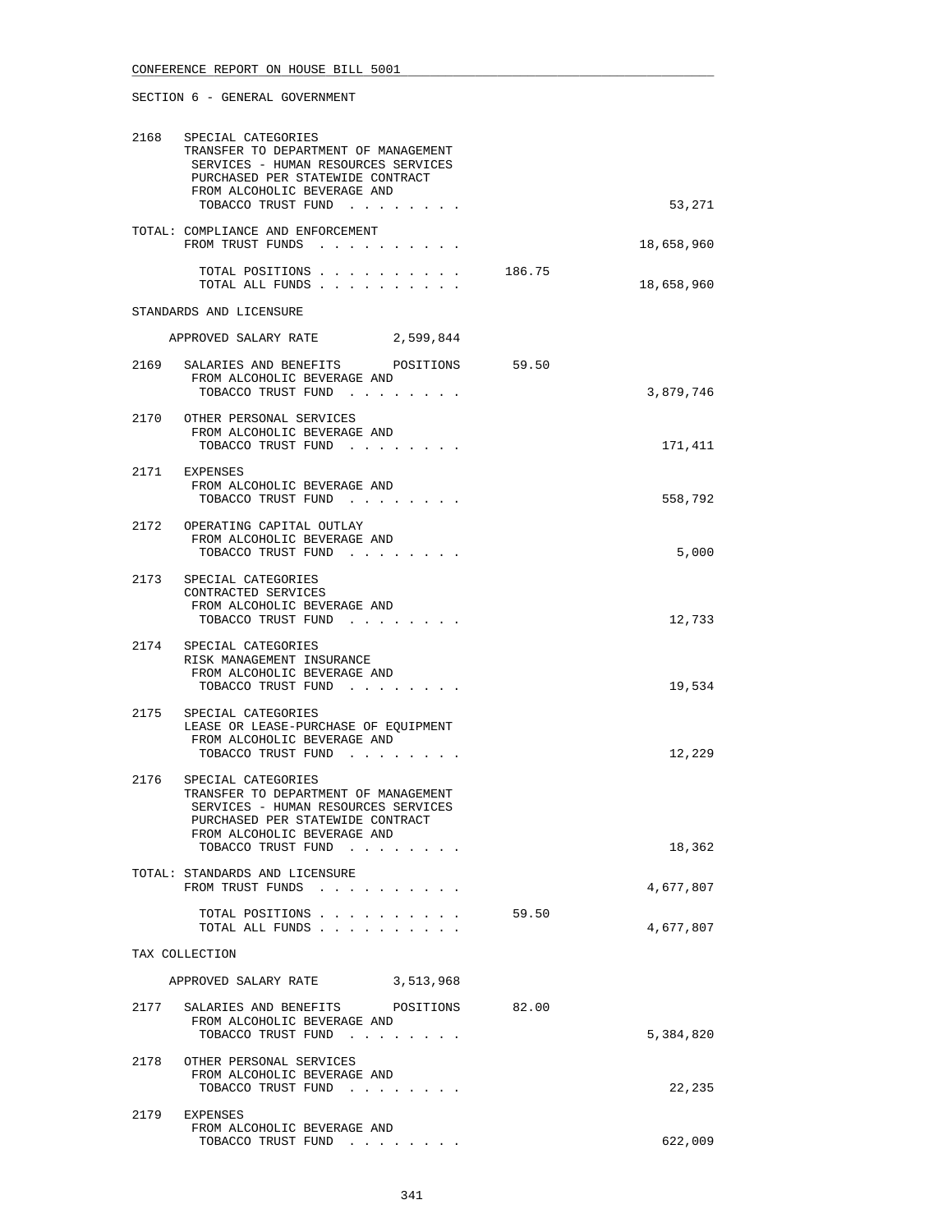|      | 2180 SPECIAL CATEGORIES                                                                                                                                                                                                                                                        |           |
|------|--------------------------------------------------------------------------------------------------------------------------------------------------------------------------------------------------------------------------------------------------------------------------------|-----------|
|      | CONTRACTED SERVICES<br>FROM ALCOHOLIC BEVERAGE AND                                                                                                                                                                                                                             |           |
|      | TOBACCO TRUST FUND                                                                                                                                                                                                                                                             | 13,680    |
|      | 2181 SPECIAL CATEGORIES<br>CIGARETTE TAX STAMPS                                                                                                                                                                                                                                |           |
|      | FROM ALCOHOLIC BEVERAGE AND<br>TOBACCO TRUST FUND                                                                                                                                                                                                                              | 866,505   |
|      | 2182 SPECIAL CATEGORIES                                                                                                                                                                                                                                                        |           |
|      | RISK MANAGEMENT INSURANCE                                                                                                                                                                                                                                                      |           |
|      | FROM ALCOHOLIC BEVERAGE AND<br>TOBACCO TRUST FUND                                                                                                                                                                                                                              | 11,643    |
|      | 2183 SPECIAL CATEGORIES                                                                                                                                                                                                                                                        |           |
|      | LEASE OR LEASE-PURCHASE OF EQUIPMENT<br>FROM ALCOHOLIC BEVERAGE AND                                                                                                                                                                                                            |           |
|      | TOBACCO TRUST FUND                                                                                                                                                                                                                                                             | 12,998    |
|      | 2184 SPECIAL CATEGORIES<br>TRANSFER TO DEPARTMENT OF MANAGEMENT                                                                                                                                                                                                                |           |
|      | SERVICES - HUMAN RESOURCES SERVICES<br>PURCHASED PER STATEWIDE CONTRACT                                                                                                                                                                                                        |           |
|      | FROM ALCOHOLIC BEVERAGE AND                                                                                                                                                                                                                                                    |           |
|      | TOBACCO TRUST FUND                                                                                                                                                                                                                                                             | 25,206    |
|      | 2185A DATA PROCESSING SERVICES<br>NORTHWEST REGIONAL DATA CENTER (NWRDC)                                                                                                                                                                                                       |           |
|      | FROM ALCOHOLIC BEVERAGE AND<br>TOBACCO TRUST FUND                                                                                                                                                                                                                              | 20,664    |
|      | TOTAL: TAX COLLECTION                                                                                                                                                                                                                                                          |           |
|      | FROM TRUST FUNDS                                                                                                                                                                                                                                                               | 6,979,760 |
|      | 82.00<br>TOTAL POSITIONS<br>TOTAL ALL FUNDS                                                                                                                                                                                                                                    | 6,979,760 |
|      | PROGRAM: FLORIDA CONDOMINIUMS, TIMESHARES AND<br>MOBILE HOMES                                                                                                                                                                                                                  |           |
|      | COMPLIANCE AND ENFORCEMENT                                                                                                                                                                                                                                                     |           |
|      | APPROVED SALARY RATE 4,331,735                                                                                                                                                                                                                                                 |           |
| 2186 | SALARIES AND BENEFITS<br>POSITIONS 102.00                                                                                                                                                                                                                                      |           |
|      | FROM DIVISION OF FLORIDA<br>CONDOMINIUMS, TIMESHARES AND                                                                                                                                                                                                                       |           |
|      | MOBILE HOMES TRUST FUND                                                                                                                                                                                                                                                        | 6,453,902 |
|      | 2187 OTHER PERSONAL SERVICES                                                                                                                                                                                                                                                   |           |
|      | FROM DIVISION OF FLORIDA<br>CONDOMINIUMS, TIMESHARES AND                                                                                                                                                                                                                       |           |
|      | MOBILE HOMES TRUST FUND                                                                                                                                                                                                                                                        | 36,447    |
| 2188 | EXPENSES<br>FROM DIVISION OF FLORIDA                                                                                                                                                                                                                                           |           |
|      | CONDOMINIUMS, TIMESHARES AND                                                                                                                                                                                                                                                   | 915,377   |
|      | MOBILE HOMES TRUST FUND                                                                                                                                                                                                                                                        |           |
|      | From the funds in Specific Appropriation 2188, the Department of<br>Business and Professional Regulation must maintain an office in<br>Miami-Dade County to be staffed with compliance investigators of the<br>Division of Florida Condominiums, Timeshares, and Mobile Homes. |           |
| 2189 | OPERATING CAPITAL OUTLAY                                                                                                                                                                                                                                                       |           |
|      | FROM DIVISION OF FLORIDA<br>CONDOMINIUMS, TIMESHARES AND                                                                                                                                                                                                                       |           |
|      | MOBILE HOMES TRUST FUND                                                                                                                                                                                                                                                        | 6,298     |
| 2190 | SPECIAL CATEGORIES                                                                                                                                                                                                                                                             |           |
|      | CONTRACTED SERVICES<br>FROM DIVISION OF FLORIDA                                                                                                                                                                                                                                |           |
|      | CONDOMINIUMS, TIMESHARES AND                                                                                                                                                                                                                                                   |           |

MOBILE HOMES TRUST FUND . . . . . . . . . . . . 17,500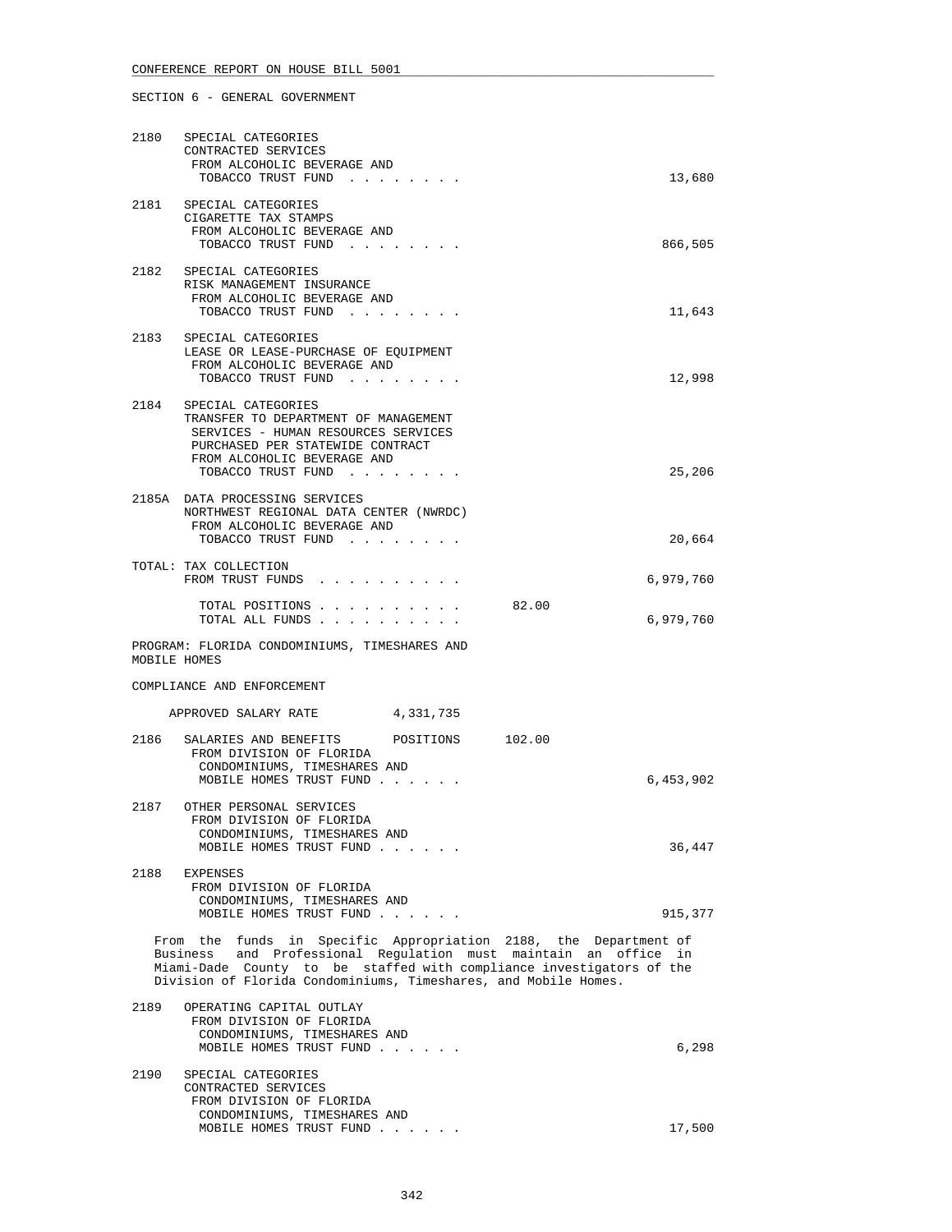|      | 2191 SPECIAL CATEGORIES<br>RISK MANAGEMENT INSURANCE<br>FROM DIVISION OF FLORIDA<br>CONDOMINIUMS, TIMESHARES AND<br>MOBILE HOMES TRUST FUND                                                                                       |            | 31,863      |
|------|-----------------------------------------------------------------------------------------------------------------------------------------------------------------------------------------------------------------------------------|------------|-------------|
|      | 2192 SPECIAL CATEGORIES<br>LEASE OR LEASE-PURCHASE OF EQUIPMENT<br>FROM DIVISION OF FLORIDA<br>CONDOMINIUMS, TIMESHARES AND<br>MOBILE HOMES TRUST FUND                                                                            |            | 11,856      |
|      | 2193 SPECIAL CATEGORIES<br>TRANSFER TO DEPARTMENT OF MANAGEMENT<br>SERVICES - HUMAN RESOURCES SERVICES<br>PURCHASED PER STATEWIDE CONTRACT<br>FROM DIVISION OF FLORIDA<br>CONDOMINIUMS, TIMESHARES AND<br>MOBILE HOMES TRUST FUND |            | 30,392      |
|      | TOTAL: COMPLIANCE AND ENFORCEMENT<br>FROM TRUST FUNDS                                                                                                                                                                             |            | 7,503,635   |
|      | TOTAL POSITIONS<br>TOTAL ALL FUNDS                                                                                                                                                                                                | 102.00     | 7,503,635   |
|      | TOTAL: BUSINESS AND PROFESSIONAL REGULATION, DEPARTMENT                                                                                                                                                                           |            |             |
|      | OF<br>FROM GENERAL REVENUE FUND<br>FROM TRUST FUNDS                                                                                                                                                                               | 1,773,212  | 158,467,969 |
|      | TOTAL POSITIONS $\ldots$ 1,545.25<br>TOTAL ALL FUNDS<br>TOTAL APPROVED SALARY RATE                                                                                                                                                | 70,894,033 | 160,241,181 |
|      | PROGRAM: CITRUS, DEPARTMENT OF                                                                                                                                                                                                    |            |             |
|      | CITRUS RESEARCH                                                                                                                                                                                                                   |            |             |
|      | APPROVED SALARY RATE<br>781,367                                                                                                                                                                                                   |            |             |
| 2194 |                                                                                                                                                                                                                                   |            |             |
|      | SALARIES AND BENEFITS POSITIONS<br>FROM CITRUS ADVERTISING TRUST FUND.                                                                                                                                                            | 6.00       | 985,674     |
|      | 2195 OTHER PERSONAL SERVICES<br>FROM CITRUS ADVERTISING TRUST FUND.                                                                                                                                                               |            | 107,098     |
| 2196 | EXPENSES<br>FROM CITRUS ADVERTISING TRUST FUND.                                                                                                                                                                                   |            | 401,896     |
|      | 2197 OPERATING CAPITAL OUTLAY<br>FROM CITRUS ADVERTISING TRUST FUND                                                                                                                                                               |            | 251,000     |
| 2198 | SPECIAL CATEGORIES<br>CONTRACTED SERVICES<br>FROM GENERAL REVENUE FUND<br>FROM CITRUS ADVERTISING TRUST FUND.                                                                                                                     | 1,000,000  | 1,520,494   |
| 2199 | SPECIAL CATEGORIES<br>PAID ADVERTISING AND PROMOTION<br>FROM CITRUS ADVERTISING TRUST FUND.                                                                                                                                       |            | 82,000      |
| 2200 | SPECIAL CATEGORIES<br>TRANSFER TO DEPARTMENT OF MANAGEMENT<br>SERVICES - HUMAN RESOURCES SERVICES<br>PURCHASED PER STATEWIDE CONTRACT                                                                                             |            |             |
|      | FROM CITRUS ADVERTISING TRUST FUND.                                                                                                                                                                                               |            | 2,474       |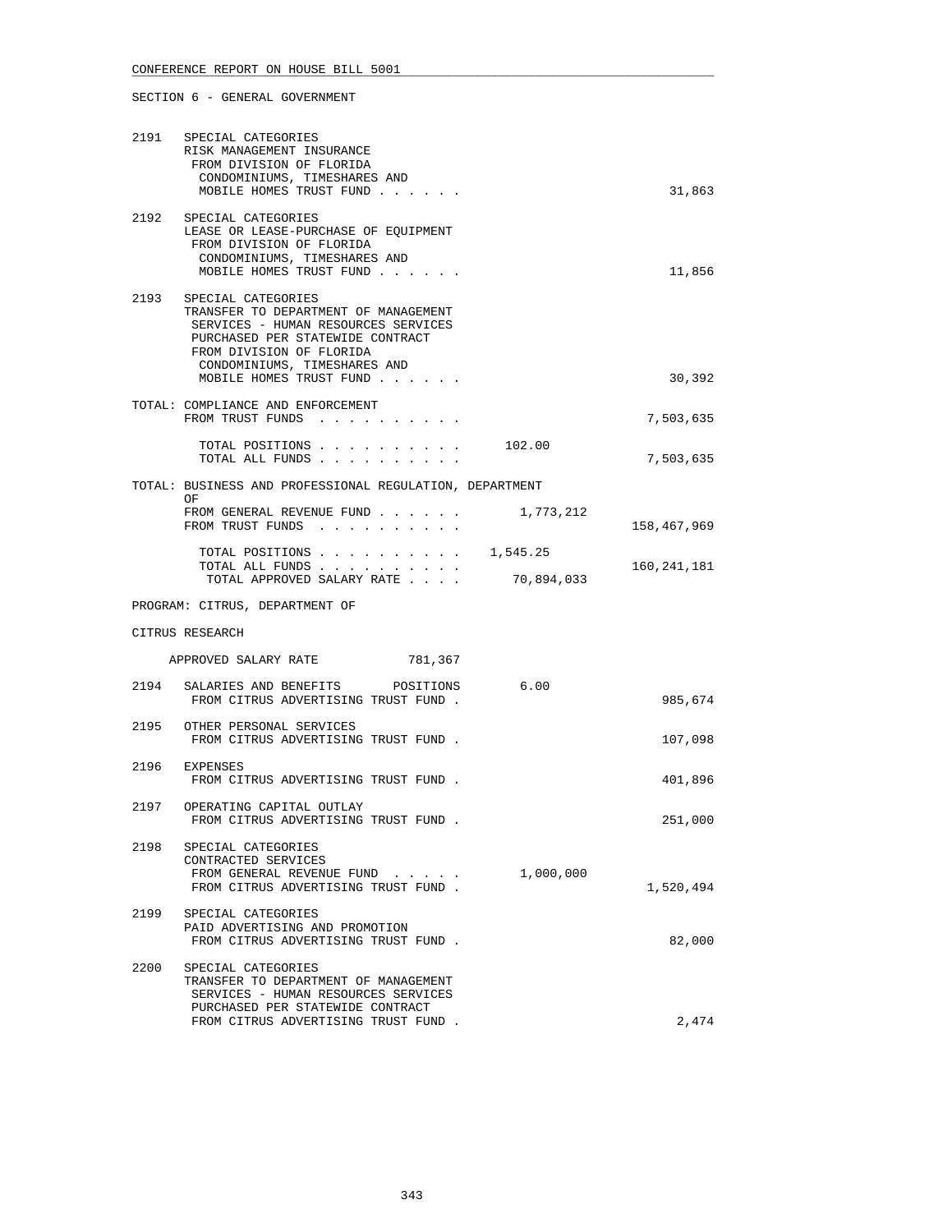|      | TOTAL: CITRUS RESEARCH<br>FROM GENERAL REVENUE FUND<br>FROM TRUST FUNDS                                                                                                                                                                                                                                                                          | 1,000,000 | 3,350,636 |
|------|--------------------------------------------------------------------------------------------------------------------------------------------------------------------------------------------------------------------------------------------------------------------------------------------------------------------------------------------------|-----------|-----------|
|      | TOTAL POSITIONS<br>TOTAL ALL FUNDS                                                                                                                                                                                                                                                                                                               | 6.00      | 4,350,636 |
|      | EXECUTIVE DIRECTION AND SUPPORT SERVICES                                                                                                                                                                                                                                                                                                         |           |           |
|      | APPROVED SALARY RATE 1, 223, 344                                                                                                                                                                                                                                                                                                                 |           |           |
| 2201 | SALARIES AND BENEFITS<br>POSITIONS 15.00<br>FROM CITRUS ADVERTISING TRUST FUND.                                                                                                                                                                                                                                                                  |           | 1,870,177 |
| 2202 | OTHER PERSONAL SERVICES<br>FROM CITRUS ADVERTISING TRUST FUND.                                                                                                                                                                                                                                                                                   |           | 66,000    |
|      | 2203 EXPENSES<br>FROM CITRUS ADVERTISING TRUST FUND.                                                                                                                                                                                                                                                                                             |           | 492,625   |
|      | 2204 OPERATING CAPITAL OUTLAY<br>FROM CITRUS ADVERTISING TRUST FUND.                                                                                                                                                                                                                                                                             |           | 419,779   |
|      | 2204A FIXED CAPITAL OUTLAY<br>FACILITIES REPAIRS AND MAINTENANCE<br>FROM GENERAL REVENUE FUND                                                                                                                                                                                                                                                    | 1,500,000 |           |
| 2205 | SPECIAL CATEGORIES<br>CONTRACTED SERVICES<br>FROM GENERAL REVENUE FUND<br>FROM CITRUS ADVERTISING TRUST FUND.                                                                                                                                                                                                                                    | 125,000   | 307,655   |
|      | From the funds in Specific Appropriation 2205, \$125,000 in<br>nonrecurring funds from the General Revenue Fund is provided to procure<br>contracted services to assist with the planning and remediation tasks<br>necessary to integrate agency applications with the new Florida<br>Planning, Accounting, and Ledger Management (PALM) system. |           |           |
| 2207 | SPECIAL CATEGORIES<br>PAID ADVERTISING AND PROMOTION<br>FROM CITRUS ADVERTISING TRUST FUND.                                                                                                                                                                                                                                                      |           | 75,000    |
| 2208 | SPECIAL CATEGORIES<br>RISK MANAGEMENT INSURANCE<br>FROM CITRUS ADVERTISING TRUST FUND.                                                                                                                                                                                                                                                           |           | 13,600    |
| 2209 | SPECIAL CATEGORIES<br>TRANSFER TO DEPARTMENT OF MANAGEMENT<br>SERVICES - HUMAN RESOURCES SERVICES<br>PURCHASED PER STATEWIDE CONTRACT<br>FROM CITRUS ADVERTISING TRUST FUND.                                                                                                                                                                     |           | 4,087     |
|      | TOTAL: EXECUTIVE DIRECTION AND SUPPORT SERVICES<br>FROM GENERAL REVENUE FUND<br>FROM TRUST FUNDS                                                                                                                                                                                                                                                 | 1,625,000 | 3,248,923 |
|      | TOTAL POSITIONS<br>TOTAL ALL FUNDS                                                                                                                                                                                                                                                                                                               | 15.00     | 4,873,923 |
|      | AGRICULTURAL PRODUCTS MARKETING                                                                                                                                                                                                                                                                                                                  |           |           |
|      | APPROVED SALARY RATE<br>857,944                                                                                                                                                                                                                                                                                                                  |           |           |
| 2210 | SALARIES AND BENEFITS POSITIONS<br>FROM CITRUS ADVERTISING TRUST FUND.                                                                                                                                                                                                                                                                           | 7.00      | 1,277,656 |
| 2211 | OTHER PERSONAL SERVICES<br>FROM CITRUS ADVERTISING TRUST FUND.                                                                                                                                                                                                                                                                                   |           | 17,000    |
| 2212 | EXPENSES<br>FROM CITRUS ADVERTISING TRUST FUND.                                                                                                                                                                                                                                                                                                  |           | 261,331   |
| 2213 | SPECIAL CATEGORIES<br>CONTRACTED SERVICES<br>FROM CITRUS ADVERTISING TRUST FUND.                                                                                                                                                                                                                                                                 |           | 100,000   |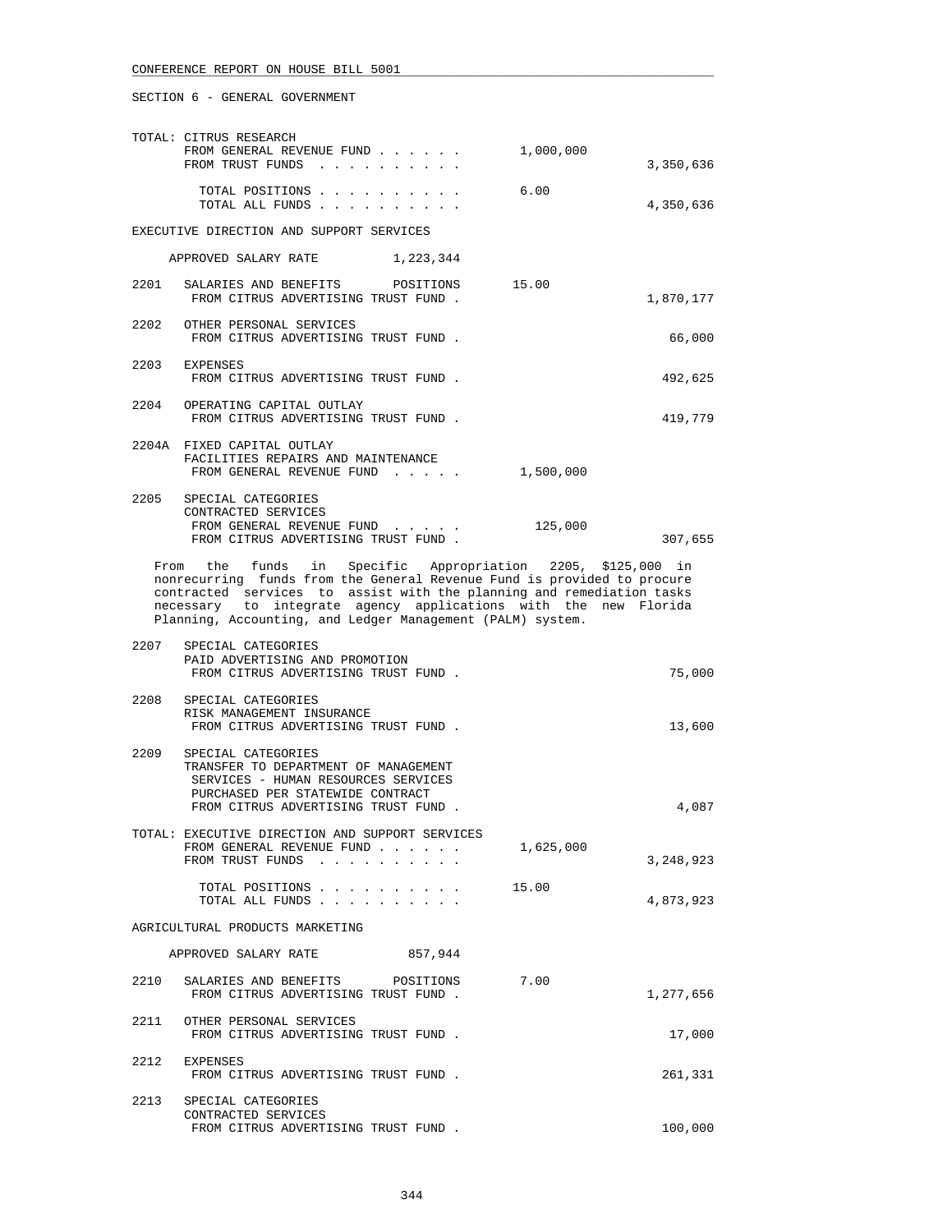| 2214 | SPECIAL CATEGORIES                 |           |            |
|------|------------------------------------|-----------|------------|
|      | PAID ADVERTISING AND PROMOTION     |           |            |
|      | FROM GENERAL REVENUE FUND          | 5,000,000 |            |
|      | FROM CITRUS ADVERTISING TRUST FUND |           | 12,961,163 |
|      |                                    |           |            |

 From the funds provided in Specific Appropriation 2214, no funds are appropriated for activities intended for any other purpose than to produce consumer or influencer engagement and awareness of the health, safety, wellness, nutrition, and uses of Florida citrus products.

 2214A SPECIAL CATEGORIES CITRUS RECOVERY PROGRAM FROM GENERAL REVENUE FUND . . . . . 13,000,000

 From the funds in Specific Appropriation 2214A, \$12,000,000 in nonrecurring funds from the General Revenue Fund is provided for citrus recovery to enhance marketing of Florida's citrus industry as set forth in section 601.15, Florida Statutes. The department shall establish or utilize existing programs and criteria for marketing methods and consumer awareness campaigns that will maximize the demand and consumption of Florida citrus projects for the benefit of Florida growers and the State of Florida. The department shall submit quarterly status reports to the chair of the Senate Appropriations Committee and the chair of the House Appropriations Committee. Each report must include citrus marketing expenditures to date by source, movement data related to processed citrus products, retail sales data, market trend reports, and available data relating to crop value.

 From the funds in Specific Appropriation 2214A, \$1,000,000 in nonrecurring funds from the General Revenue Fund is provided to the Department of Citrus for the purpose of entering into agreements which increase the production of trees that show tolerance or resistance to citrus greening, and to commercialize technologies that produce tolerance or resistance to citrus greening in trees.

| 2215 | SPECIAL CATEGORIES<br>TRANSFER TO DEPARTMENT OF MANAGEMENT<br>SERVICES - HUMAN RESOURCES SERVICES<br>PURCHASED PER STATEWIDE CONTRACT<br>FROM CITRUS ADVERTISING TRUST FUND.       |                    | 2,213        |
|------|------------------------------------------------------------------------------------------------------------------------------------------------------------------------------------|--------------------|--------------|
|      | TOTAL: AGRICULTURAL PRODUCTS MARKETING<br>FROM GENERAL REVENUE FUND<br>$\mathbf{r}$ , $\mathbf{r}$ , $\mathbf{r}$ , $\mathbf{r}$ , $\mathbf{r}$ , $\mathbf{r}$<br>FROM TRUST FUNDS | 18,000,000         | 14,619,363   |
|      | TOTAL POSITIONS<br>$\mathbf{r}$ , and $\mathbf{r}$ , and $\mathbf{r}$ , and $\mathbf{r}$<br>TOTAL ALL FUNDS                                                                        | 7.00               | 32,619,363   |
|      | TOTAL: PROGRAM: CITRUS, DEPARTMENT OF<br>FROM GENERAL REVENUE FUND<br>$\sim$ $\sim$ $\sim$ $\sim$ $\sim$ $\sim$<br>FROM TRUST FUNDS                                                | 20,625,000         | 21, 218, 922 |
|      | TOTAL POSITIONS<br>TOTAL ALL FUNDS<br>TOTAL APPROVED SALARY RATE                                                                                                                   | 28.00<br>2,862,655 | 41,843,922   |

### ECONOMIC OPPORTUNITY, DEPARTMENT OF

 From the funds in Specific Appropriations 2216 through 2308A, any expenditure from the Temporary Assistance for Needy Families (TANF) Block Grant must be expended in accordance with the requirements and limitations of Part A of Title IV of the Social Security Act, as amended, or any other applicable federal requirement or limitation. Before any funds are released by the Department of Children and Families, each provider shall identify the number of clients to be served and certify its eligibility under Part A of Title IV of the Social Security Act. Funds may not be released for services to any clients except those so identified and certified.

 The department head or a designee must certify that controls are in place to ensure that such funds are expended in accordance with the requirements and limitations of federal law and that reporting requirements of federal law are met. It is the responsibility of any entity to which such funds are provided to obtain the required certification prior to any expenditure of funds.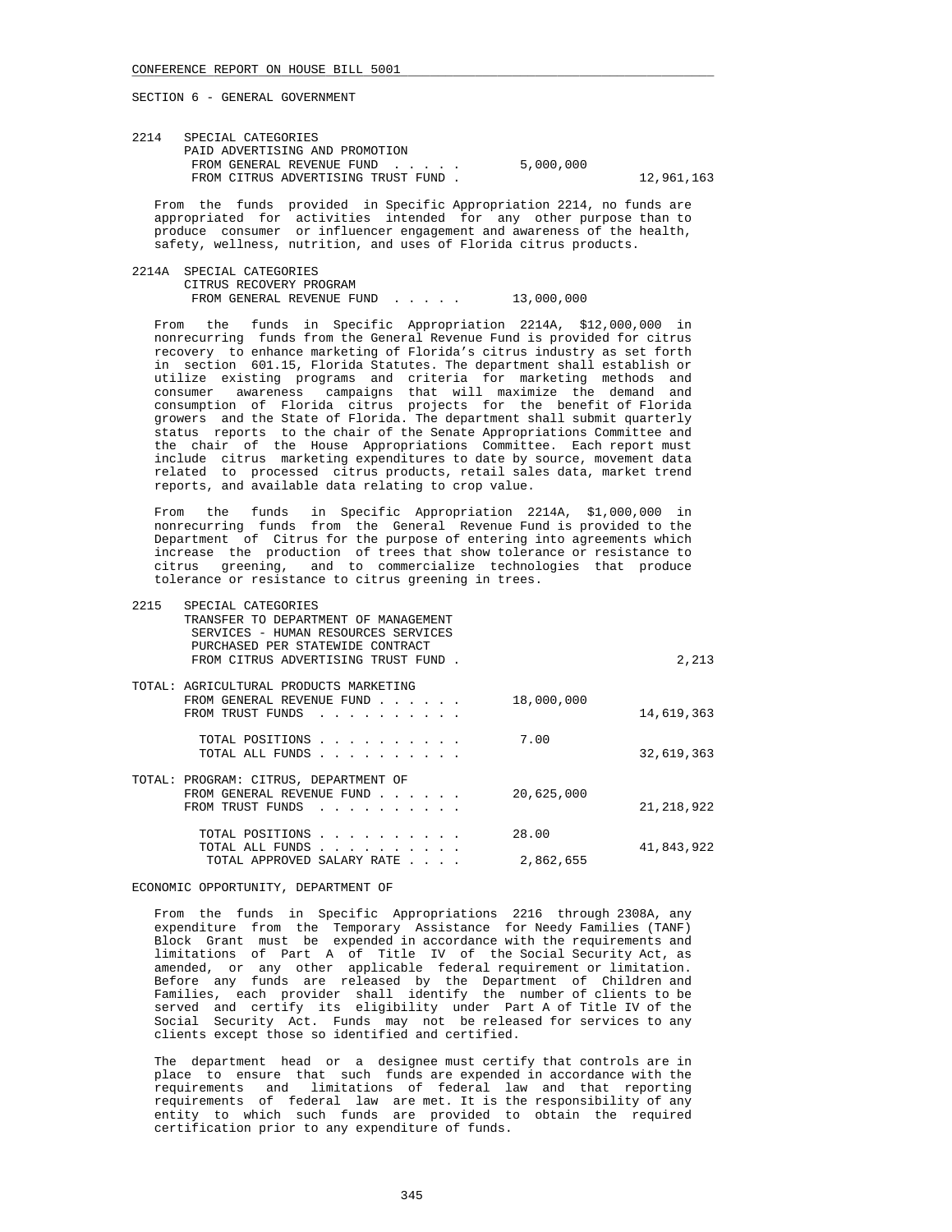From the funds in Specific Appropriations 2216 through 2308A, no federal or state funds shall be used to pay for space being leased by a Local Workforce Development Board, CareerSource Florida, or the Department of Economic Opportunity if it has been determined by whichever entity is the lessee that there is no longer a need for the leased space. All leases, and performance and obligations under the leases, are subject to and contingent upon an annual appropriation by the Florida Legislature. In the event that such annual appropriation does not occur, or in the alternative, there is either a reduction in funding from the prior annual appropriation or the entity which is the lessee determines that the annual appropriation is insufficient to meet the requirements of the leases, then the lessee has the right to terminate the lease upon written notice by the lessee and the lessee shall have no further obligations under the contracts.

PROGRAM: EXECUTIVE DIRECTION AND SUPPORT SERVICES

#### EXECUTIVE LEADERSHIP

|      | APPROVED SALARY RATE                                                                                                                                                    | 2,581,818 |        |                      |  |  |
|------|-------------------------------------------------------------------------------------------------------------------------------------------------------------------------|-----------|--------|----------------------|--|--|
| 2216 | SALARIES AND BENEFITS POSITIONS<br>FROM ADMINISTRATIVE TRUST FUND                                                                                                       |           | 37.00  | 3,581,408            |  |  |
| 2217 | OTHER PERSONAL SERVICES<br>FROM ADMINISTRATIVE TRUST FUND                                                                                                               |           |        | 111,978              |  |  |
| 2218 | EXPENSES<br>FROM ADMINISTRATIVE TRUST FUND                                                                                                                              |           |        | 492,650              |  |  |
|      | 2219 OPERATING CAPITAL OUTLAY<br>FROM ADMINISTRATIVE TRUST FUND                                                                                                         |           |        | 9,677                |  |  |
| 2220 | SPECIAL CATEGORIES<br>TRANSFER TO DIVISION OF ADMINISTRATIVE<br>HEARINGS<br>FROM ADMINISTRATIVE TRUST FUND                                                              |           |        | 58,858               |  |  |
| 2221 | SPECIAL CATEGORIES<br>GRANTS AND AIDS - CONTRACTED SERVICES<br>FROM ADMINISTRATIVE TRUST FUND                                                                           |           |        | 153,778              |  |  |
|      | Funds in Specific Appropriation 2221 may be used to represent the<br>state's interest in legal matters that require the use of outside legal<br>counsel.                |           |        |                      |  |  |
| 2222 | SPECIAL CATEGORIES<br>RISK MANAGEMENT INSURANCE<br>FROM ADMINISTRATIVE TRUST FUND                                                                                       |           |        | 6,751                |  |  |
| 2223 | SPECIAL CATEGORIES<br>TRANSFER TO DEPARTMENT OF MANAGEMENT<br>SERVICES - HUMAN RESOURCES SERVICES<br>PURCHASED PER STATEWIDE CONTRACT<br>FROM ADMINISTRATIVE TRUST FUND |           |        | 10,990               |  |  |
|      | 2224A DATA PROCESSING SERVICES<br>NORTHWEST REGIONAL DATA CENTER (NWRDC)<br>FROM ADMINISTRATIVE TRUST FUND                                                              |           |        | 5,134                |  |  |
|      | TOTAL: EXECUTIVE LEADERSHIP<br>FROM TRUST FUNDS                                                                                                                         |           |        | 4,431,224            |  |  |
|      | TOTAL POSITIONS<br>TOTAL ALL FUNDS                                                                                                                                      |           | 37.00  | 4,431,224            |  |  |
|      | FINANCE AND ADMINISTRATION                                                                                                                                              |           |        |                      |  |  |
|      | APPROVED SALARY RATE                                                                                                                                                    | 5,905,468 |        |                      |  |  |
| 2225 | SALARIES AND BENEFITS POSITIONS<br>FROM ADMINISTRATIVE TRUST FUND<br>FROM REVOLVING TRUST FUND                                                                          |           | 101.00 | 7,637,680<br>985,813 |  |  |
|      | 2226 OTHER PERSONAL SERVICES<br>FROM ADMINISTRATIVE TRUST FUND<br>FROM REVOLVING TRUST FUND                                                                             |           |        | 488,558<br>51,388    |  |  |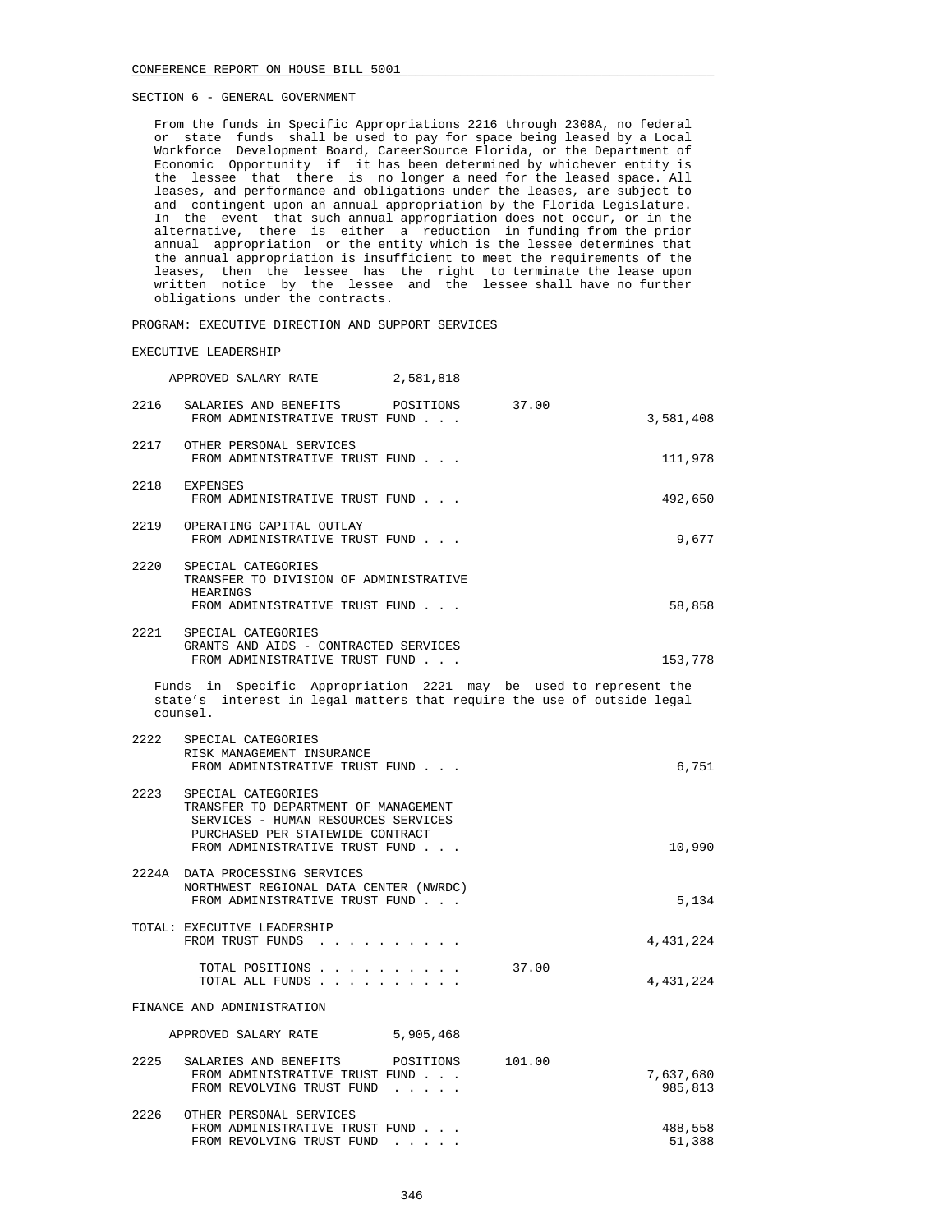|      | 2227 EXPENSES<br>FROM ADMINISTRATIVE TRUST FUND                                                                                                                                                           |        | 708,744              |
|------|-----------------------------------------------------------------------------------------------------------------------------------------------------------------------------------------------------------|--------|----------------------|
|      | FROM REVOLVING TRUST FUND                                                                                                                                                                                 |        | 1,418,634            |
|      | 2228 OPERATING CAPITAL OUTLAY<br>FROM ADMINISTRATIVE TRUST FUND                                                                                                                                           |        | 52,822               |
|      | 2229 FIXED CAPITAL OUTLAY<br>REED ACT BUILDINGS PROJECTS - STATEWIDE<br>FROM REVOLVING TRUST FUND                                                                                                         |        | 1,467,000            |
| 2230 | SPECIAL CATEGORIES<br>GRANTS AND AIDS - CONTRACTED SERVICES<br>FROM ADMINISTRATIVE TRUST FUND<br>FROM REVOLVING TRUST FUND                                                                                |        | 477,698<br>1,036,300 |
|      | 2231 SPECIAL CATEGORIES<br>RISK MANAGEMENT INSURANCE<br>FROM ADMINISTRATIVE TRUST FUND<br>FROM REVOLVING TRUST FUND                                                                                       |        | 132,143<br>14,871    |
|      | 2232 SPECIAL CATEGORIES<br>TRANSFER TO DEPARTMENT OF MANAGEMENT<br>SERVICES - HUMAN RESOURCES SERVICES<br>PURCHASED PER STATEWIDE CONTRACT<br>FROM ADMINISTRATIVE TRUST FUND<br>FROM REVOLVING TRUST FUND |        | 22,542<br>3,580      |
|      | 2233A DATA PROCESSING SERVICES<br>NORTHWEST REGIONAL DATA CENTER (NWRDC)<br>FROM ADMINISTRATIVE TRUST FUND                                                                                                |        | 152,309              |
|      | TOTAL: FINANCE AND ADMINISTRATION<br>FROM TRUST FUNDS                                                                                                                                                     |        | 14,650,082           |
|      | TOTAL POSITIONS 101.00<br>TOTAL ALL FUNDS                                                                                                                                                                 |        | 14,650,082           |
|      | INFORMATION SYSTEMS AND SUPPORT SERVICES                                                                                                                                                                  |        |                      |
|      | APPROVED SALARY RATE<br>6,452,125                                                                                                                                                                         |        |                      |
|      | 2234 SALARIES AND BENEFITS POSITIONS<br>FROM ADMINISTRATIVE TRUST FUND                                                                                                                                    | 100.00 | 8,899,630            |
|      | 2235 OTHER PERSONAL SERVICES<br>FROM ADMINISTRATIVE TRUST FUND                                                                                                                                            |        | 234,997              |
|      | 2236 EXPENSES<br>FROM ADMINISTRATIVE TRUST FUND                                                                                                                                                           |        | 1,731,523            |
|      | 2237 OPERATING CAPITAL OUTLAY<br>FROM ADMINISTRATIVE TRUST FUND                                                                                                                                           |        | 73,661               |
| 2238 | SPECIAL CATEGORIES<br>GRANTS AND AIDS - CONTRACTED SERVICES<br>FROM ADMINISTRATIVE TRUST FUND                                                                                                             |        | 833,190              |
|      | 2239 SPECIAL CATEGORIES<br>RISK MANAGEMENT INSURANCE<br>FROM ADMINISTRATIVE TRUST FUND                                                                                                                    |        | 17,600               |
| 2240 | SPECIAL CATEGORIES<br>TRANSFER TO DEPARTMENT OF MANAGEMENT<br>SERVICES - HUMAN RESOURCES SERVICES<br>PURCHASED PER STATEWIDE CONTRACT<br>FROM ADMINISTRATIVE TRUST FUND                                   |        | 26,555               |
|      | 2241A DATA PROCESSING SERVICES<br>NORTHWEST REGIONAL DATA CENTER (NWRDC)                                                                                                                                  |        |                      |
|      | FROM ADMINISTRATIVE TRUST FUND                                                                                                                                                                            |        | 71,789               |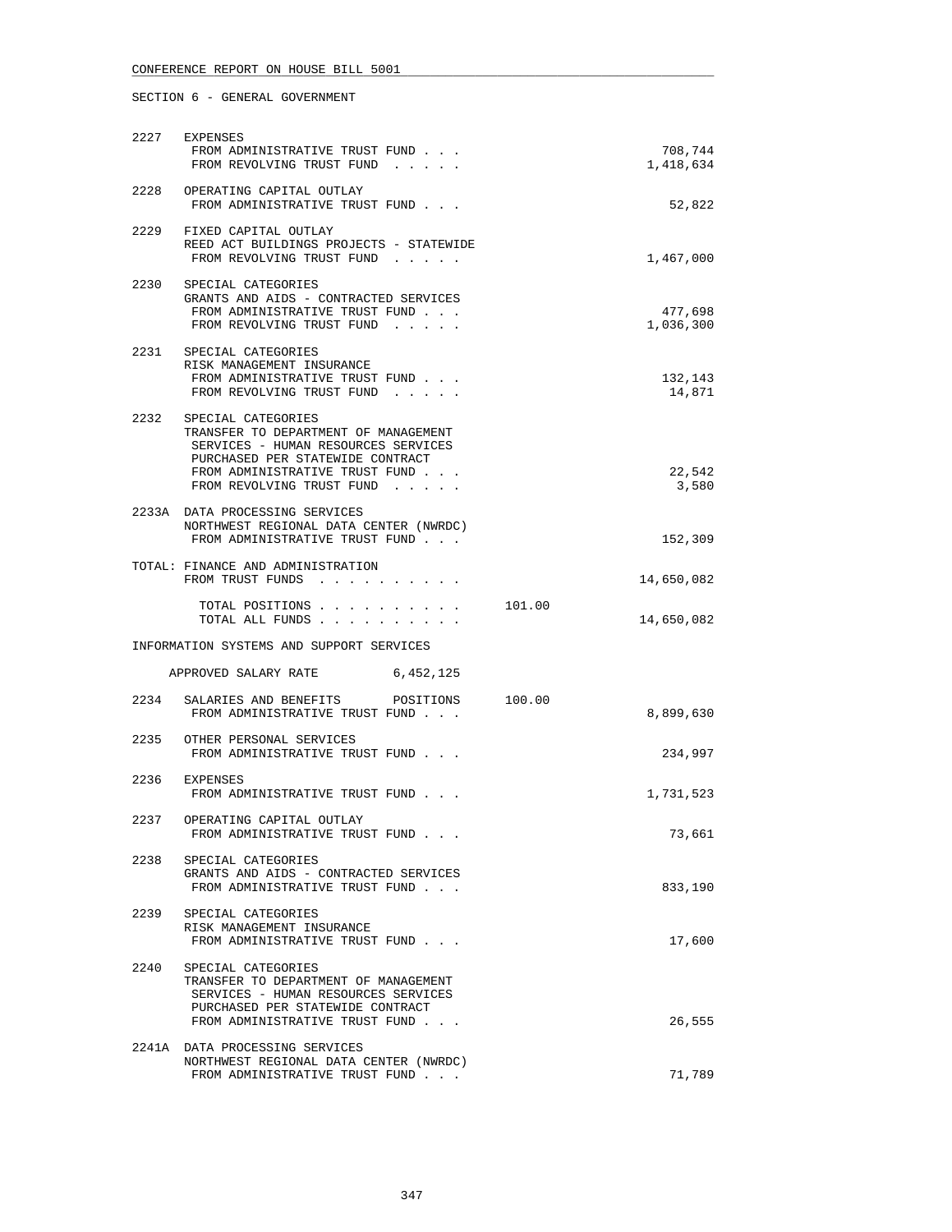| TOTAL: INFORMATION SYSTEMS AND SUPPORT SERVICES |  |        |            |
|-------------------------------------------------|--|--------|------------|
| FROM TRUST FUNDS                                |  |        | 11,888,945 |
|                                                 |  |        |            |
| TOTAL POSITIONS                                 |  | 100.00 |            |
| TOTAL ALL FUNDS                                 |  |        | 11,888,945 |
|                                                 |  |        |            |
| PROGRAM: WORKFORCE SERVICES                     |  |        |            |

### WORKFORCE DEVELOPMENT

 From the funds in Specific Appropriations 2242 through 2267, the Department of Economic Opportunity must determine if any funds provided for specific workforce programs, projects, or initiatives are not an allowable use of federal funds. If the department finds that any workforce program, project, or initiative for which funds are specifically provided in this act is not an allowable use of federal funds, the department must notify the Executive Office of the Governor's Office of Policy and Budget, the chair of the Senate Committee on Appropriations, and the chair of the House of Representatives Appropriations Committee.

 When allocating full-time equivalent (FTE) positions to individual local workforce development boards, the Department of Economic Opportunity must ensure that workforce services are effectively and efficiently provided throughout the state. The department is authorized to reallocate any FTE position allocated to a local workforce development board that has been or becomes vacant for more than 180 days. When reallocating a vacant FTE position, the department must give priority to a local workforce development board that would use the FTE position to provide additional services to veterans.

 From the funds in Specific Appropriations 2242 through 2245, and 2248 through 2250, 25 percent of these funds shall be held in reserve. Release is contingent upon the Department of Economic Opportunity releasing competitive solicitations for the procurement of the service integration platform and common customer portal for the Consumer-First Workforce Information System project no later than October 1, 2022. Upon the posting of these competitive solicitations, the department may request release of funds for approval by the Legislative Budget Commission pursuant to the provisions of chapter 216, Florida Statutes.

APPROVED SALARY RATE 24,944,433

| 2242 | SALARIES AND BENEFITS POSITIONS 587.50<br>FROM EMPLOYMENT SECURITY                                              |                         |
|------|-----------------------------------------------------------------------------------------------------------------|-------------------------|
|      | ADMINISTRATION TRUST FUND<br>FROM WELFARE TRANSITION TRUST FUND.<br>FROM SPECIAL EMPLOYMENT SECURITY            | 33,843,672<br>1,458,142 |
|      | ADMINISTRATION TRUST FUND                                                                                       | 228,524                 |
| 2243 | OTHER PERSONAL SERVICES<br>FROM EMPLOYMENT SECURITY                                                             |                         |
|      | ADMINISTRATION TRUST FUND                                                                                       | 7,271,725               |
|      | FROM WELFARE TRANSITION TRUST FUND.<br>FROM SPECIAL EMPLOYMENT SECURITY                                         | 65,903                  |
|      | ADMINISTRATION TRUST FUND                                                                                       | 88,304                  |
|      | 2244 EXPENSES                                                                                                   |                         |
|      | FROM EMPLOYMENT SECURITY                                                                                        |                         |
|      | ADMINISTRATION TRUST FUND                                                                                       | 968,193                 |
|      | FROM WELFARE TRANSITION TRUST FUND.<br>FROM SPECIAL EMPLOYMENT SECURITY                                         | 1,105,389               |
|      | ADMINISTRATION TRUST FUND                                                                                       | 130,668                 |
|      |                                                                                                                 |                         |
|      | 2245 OPERATING CAPITAL OUTLAY                                                                                   |                         |
|      | FROM EMPLOYMENT SECURITY<br>ADMINISTRATION TRUST FUND                                                           | 109,473                 |
|      | FROM WELFARE TRANSITION TRUST FUND.                                                                             | 26,424                  |
|      | FROM SPECIAL EMPLOYMENT SECURITY                                                                                |                         |
|      | ADMINISTRATION TRUST FUND                                                                                       | 115,530                 |
|      | 2245A SPECIAL CATEGORIES                                                                                        |                         |
|      | GRANTS AND AIDS - WORKFORCE PROJECTS<br>FROM GENERAL REVENUE FUND                                               | 7,655,000               |
|      |                                                                                                                 |                         |
|      | the contract of the contract of the contract of the contract of the contract of the contract of the contract of |                         |

The nonrecurring funds in Specific Appropriation 2245A shall be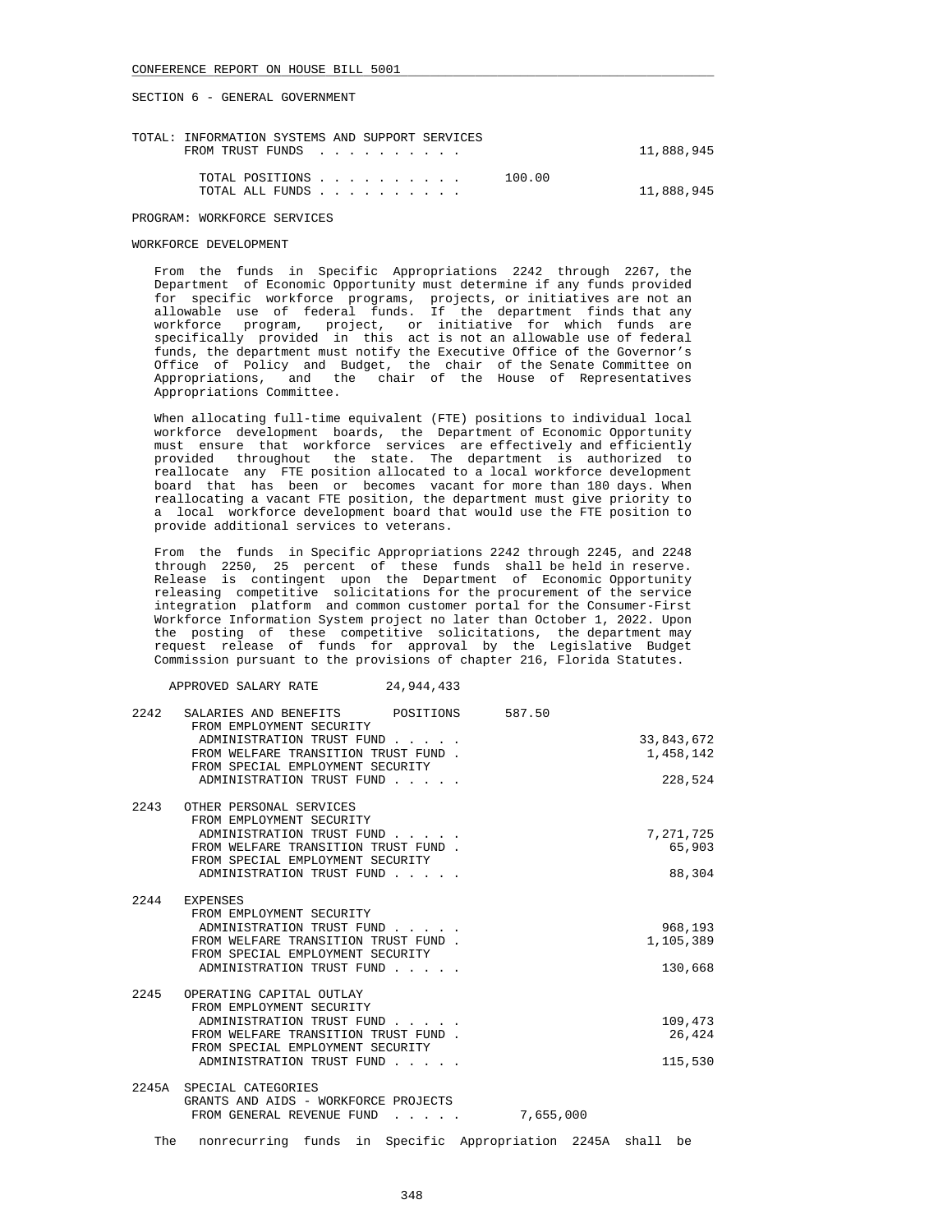allocated as follows:

| Big Brothers Big Sisters School to Work Program (HB         |           |
|-------------------------------------------------------------|-----------|
|                                                             | 500,000   |
| Everglades Restoration Workforce Training Program (HB       |           |
| $2559$ (Senate Form $1121$ )                                | 1,700,000 |
| FCDI - Workforce Education (HB 4831) (Senate Form 1388)     | 50,000    |
| Florida Ready to Work (HB $3125$ ) (Senate Form $2554)$     | 2,000,000 |
| Home Builders Institute (HBI) Building Careers for          |           |
| Veterans (HB 3001) (Senate Form $2064)$                     | 900,000   |
| JARC Florida (HB 3367) (Senate Form 1946)                   | 400,000   |
| Manufacturing Talent Asset Pipeline (TAP) (HB 4165) (Senate |           |
|                                                             | 350,000   |
| Operation New Uniform (HB 2741) (Senate Form 1228)          | 700,000   |
| Plumbing Skills Program (HB $2653$ ) (Senate Form $1993$ )  | 130,000   |
| Treasure Coast Food Bank - Career Readiness and Workforce   |           |
| Training Program (HB 2107) (Senate Form $1501)$             | 550,000   |
| Trucking Industry Recruitment and Public Safety Campaign    |           |
|                                                             | 225,000   |
| Veterans Entrepreneurship Initiative - Seminole County      |           |
| Expansion (HB 2211) (Senate Form $1066)$                    | 150,000   |
|                                                             |           |

 The Department of Economic Opportunity shall directly contract with the entities allocated funds from Specific Appropriation 2245A.

| 2246 | SPECIAL CATEGORIES |
|------|--------------------|
|      |                    |
|      |                    |

| -------- |                                     |           |           |
|----------|-------------------------------------|-----------|-----------|
|          | NON CUSTODIAL PARENT PROGRAM        |           |           |
|          | FROM GENERAL REVENUE FUND           | 7,550,000 |           |
|          | FROM WELFARE TRANSITION TRUST FUND. |           | 1,416,000 |

 From the funds in Specific Appropriation 2246, \$7,050,000 in recurring funds from the General Revenue Fund is provided to the Department of Economic Opportunity to award grants through a competitive application process to entities to provide Noncustodial Parent Employment Programs on a statewide basis. These funds are contingent upon HB 7065, or substantially similar legislation, becoming a law.

 From the remaining funds in Specific Appropriation 2246, \$1,416,000 in recurring funds from the Welfare Transition Trust Fund and \$500,000 in nonrecurring funds from the General Revenue Fund are provided for funding an appropriations project (HB 2369) (Senate Form 1025). The funds are provided to continue the Gulf Coast Jewish Family and Community Services' Non-Custodial Parent Employment Program in Miami-Dade, Pinellas, Pasco, Hernando, and Hillsborough counties, allocated as follows: Miami-Dade County - \$726,000; and Pinellas, Pasco, Hernando, and Hillsborough counties - \$1,190,000. CareerSource Pasco Hernando shall administer these funds.

| 2247 | SPECIAL CATEGORIES                       |               |
|------|------------------------------------------|---------------|
|      | GRANTS AND AIDS - SUPPLEMENTAL NUTRITION |               |
|      | ASSISTANCE PROGRAM (SNAP)                |               |
|      | FROM EMPLOYMENT SECURITY                 |               |
|      | ADMINISTRATION TRUST FUND                | 1,000,000     |
|      | FROM SPECIAL EMPLOYMENT SECURITY         |               |
|      | ADMINISTRATION TRUST FUND                | 250,000       |
| 2248 | SPECIAL CATEGORIES                       |               |
|      | GRANTS AND AIDS - CONTRACTED SERVICES    |               |
|      | FROM EMPLOYMENT SECURITY                 |               |
|      | ADMINISTRATION TRUST FUND                | 8,818,979     |
|      | FROM WELFARE TRANSITION TRUST FUND.      | 575,000       |
|      | FROM SPECIAL EMPLOYMENT SECURITY         |               |
|      | ADMINISTRATION TRUST FUND                | 147,604       |
| 2249 | SPECIAL CATEGORIES                       |               |
|      | GRANTS AND AIDS - LOCAL WORKFORCE        |               |
|      | DEVELOPMENT BOARDS                       |               |
|      | FROM EMPLOYMENT SECURITY                 |               |
|      | ADMINISTRATION TRUST FUND                | 209, 344, 538 |
|      | FROM WELFARE TRANSITION TRUST FUND       | 52,514,907    |

 Funds provided in Specific Appropriation 2249 from the Welfare Transition Trust Fund are allocated for workforce services based on a plan approved by CareerSource Florida. The plan must maximize funds distributed directly to the local workforce development boards, and must identify any funds allocated for state-level and discretionary initiatives. The plan must equitably distribute funds to the boards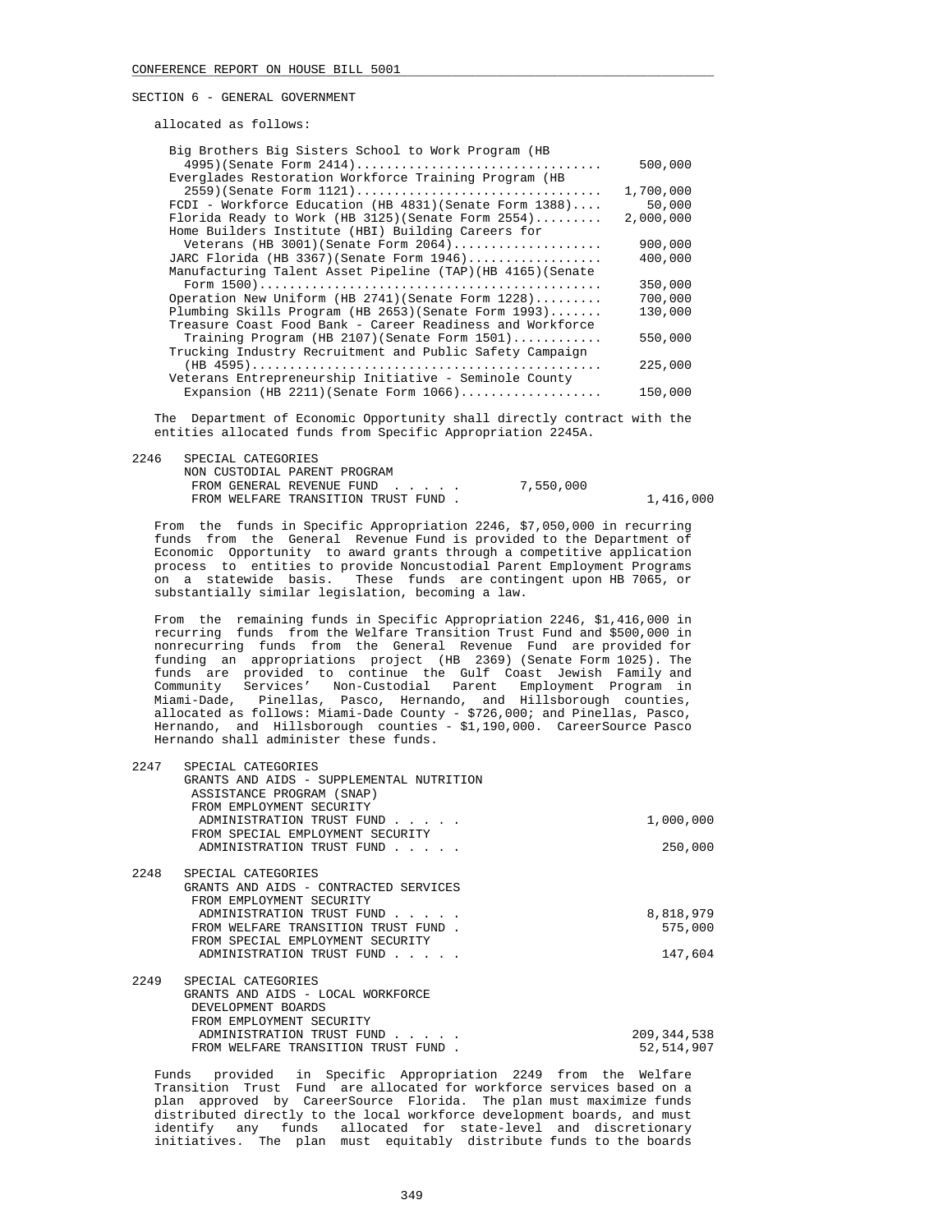based on anticipated client caseload to maximize the ability of the state to meet performance standards, including federal work participation rate requirements, and prioritize services provided to one-parent families.

 From the funds provided in Specific Appropriation 2249, any expenditures by a local workforce development board for "outreach," "advertising," or "public relations" must have a direct program benefit and must be spent in strict accordance with all applicable federal regulations and guidance. For any expenditures exceeding \$5,000 for outreach purposes, a local workforce development board must obtain prior approval from the Department of Economic Opportunity before purchasing: promotional items, including but not limited to capes, blankets, and clothing; and memorabilia, models, gifts, and souvenirs.

 Funds in Specific Appropriation 2249 may not be used directly or indirectly to pay for meals, food, or beverages for board members, staff, or employees of local workforce development boards, CareerSource Florida, or the Department of Economic Opportunity except as expressly authorized by state law. Preapproved, reasonable, and necessary per diem allowances and travel established in section 112.061, Florida Statutes, shall be in compliance with all applicable federal and state requirements. Funds in Specific Appropriation 2249 may not be used for entertainment costs and recreational activities for board members, staff, or employees.

 Funds in Specific Appropriation 2249 may not be used to fund the salary, bonus, or incentive of any employee in excess of Federal Executive Level II, regardless of fund source.

| 2250 | SPECIAL CATEGORIES<br>RISK MANAGEMENT INSURANCE<br>FROM EMPLOYMENT SECURITY<br>ADMINISTRATION TRUST FUND<br>FROM WELFARE TRANSITION TRUST FUND.                                                                                       | 475,680<br>32,637  |
|------|---------------------------------------------------------------------------------------------------------------------------------------------------------------------------------------------------------------------------------------|--------------------|
|      | 2250A SPECIAL CATEGORIES<br>LAW ENFORCEMENT RECRUITMENT BONUS PROGRAM<br>FROM GENERAL REVENUE FUND<br>20,000,000                                                                                                                      |                    |
|      | The funds provided in Specific Appropriation 2250A for the Florida Law<br>Enforcement Recruitment Bonus Program are contingent upon HB 3, or<br>substantially similar legislation, becoming a law.                                    |                    |
| 2251 | SPECIAL CATEGORIES<br>TRANSFER TO DEPARTMENT OF MANAGEMENT<br>SERVICES - HUMAN RESOURCES SERVICES<br>PURCHASED PER STATEWIDE CONTRACT<br>FROM EMPLOYMENT SECURITY<br>ADMINISTRATION TRUST FUND<br>FROM WELFARE TRANSITION TRUST FUND. | 182,516<br>4,417   |
|      | 2251A GRANTS AND AIDS TO LOCAL GOVERNMENTS AND<br>NONSTATE ENTITIES - FIXED CAPITAL OUTLAY<br>WORKFORCE PROJECTS - FIXED CAPITAL OUTLAY<br>FROM GENERAL REVENUE FUND<br>1,350,000                                                     |                    |
|      | The nonrecurring funds in Specific Appropriation 2251A shall be<br>allocated as follows:                                                                                                                                              |                    |
|      | Construction of Commercial Training Kitchen, for Persons<br>with Autism and Other Disabilities (HB 4045) (Senate<br>Martin County REACH Center (HB 2977) (Senate Form 2066) 1,000,000                                                 | 350,000            |
|      | The Department of Economic Opportunity shall directly contract with the<br>entities allocated funds from Specific Appropriation 2251A.                                                                                                |                    |
|      | 2252A DATA PROCESSING SERVICES<br>NORTHWEST REGIONAL DATA CENTER (NWRDC)<br>FROM EMPLOYMENT SECURITY                                                                                                                                  |                    |
|      | ADMINISTRATION TRUST FUND<br>FROM WELFARE TRANSITION TRUST FUND.                                                                                                                                                                      | 634,953<br>342,302 |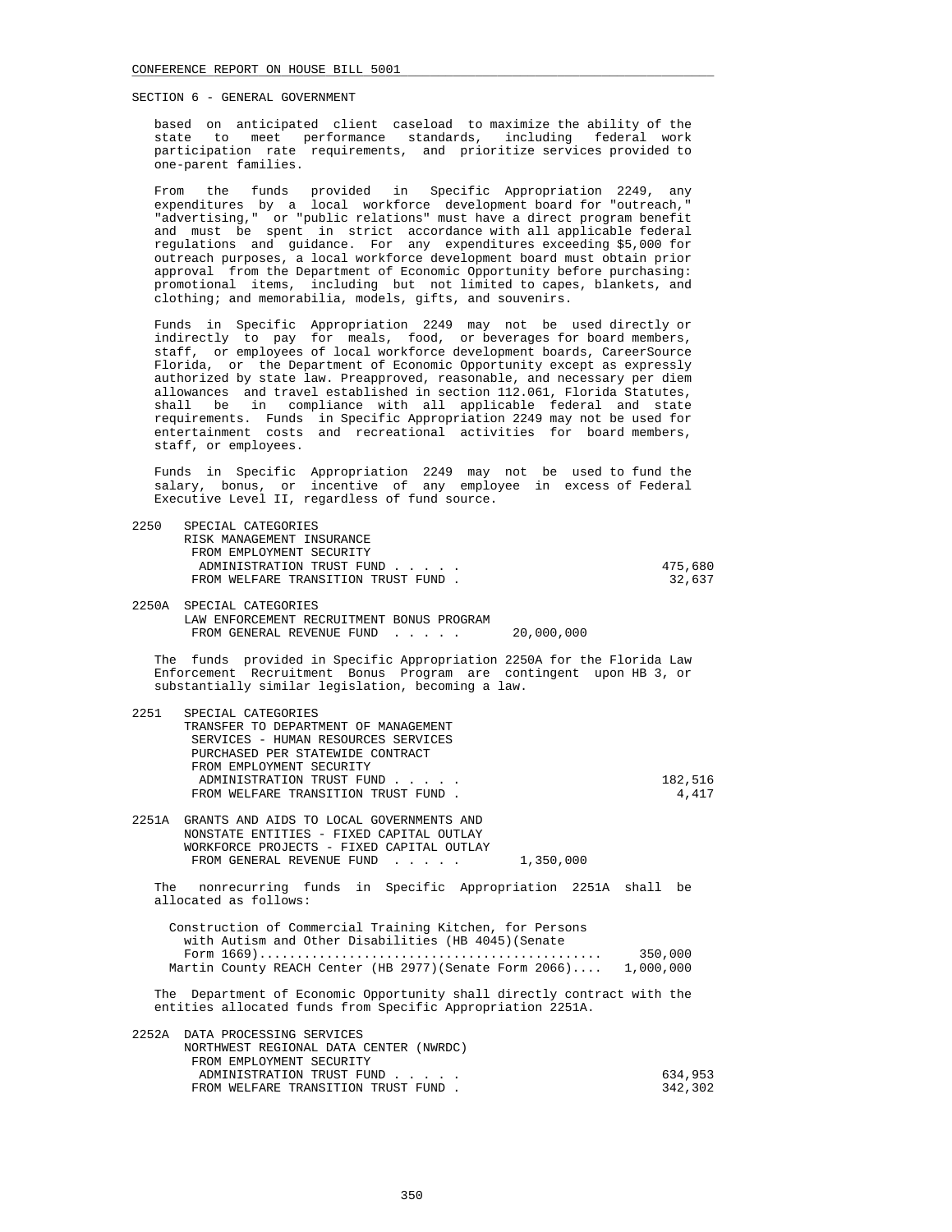|                      | TOTAL: WORKFORCE DEVELOPMENT<br>FROM GENERAL REVENUE FUND<br>FROM TRUST FUNDS                                                                                                                  | 36,555,000           | 321,151,480              |  |
|----------------------|------------------------------------------------------------------------------------------------------------------------------------------------------------------------------------------------|----------------------|--------------------------|--|
|                      | TOTAL POSITIONS<br>TOTAL ALL FUNDS                                                                                                                                                             | 587.50               | 357,706,480              |  |
|                      | REEMPLOYMENT ASSISTANCE PROGRAM                                                                                                                                                                |                      |                          |  |
|                      | APPROVED SALARY RATE 19,249,168                                                                                                                                                                |                      |                          |  |
| 2253                 | SALARIES AND BENEFITS<br>POSITIONS<br>FROM GENERAL REVENUE FUND<br>FROM EMPLOYMENT SECURITY<br>ADMINISTRATION TRUST FUND                                                                       | 478.00<br>13,644,203 | 31,416,510               |  |
|                      | 2254 OTHER PERSONAL SERVICES<br>FROM GENERAL REVENUE FUND<br>.<br>FROM EMPLOYMENT SECURITY<br>ADMINISTRATION TRUST FUND                                                                        | 5,998,400            | 14,499,124               |  |
|                      | 2255 EXPENSES<br>FROM GENERAL REVENUE FUND<br>FROM EMPLOYMENT SECURITY<br>ADMINISTRATION TRUST FUND                                                                                            | 5,217,751            | 12,321,610               |  |
|                      | 2256 OPERATING CAPITAL OUTLAY<br>FROM EMPLOYMENT SECURITY<br>ADMINISTRATION TRUST FUND                                                                                                         |                      | 304,795                  |  |
|                      | 2256A SPECIAL CATEGORIES<br>TRANSFER TO DEPARTMENT OF REVENUE FOR<br>REEMPLOYMENT ASSISTANCE TAX COLLECTION<br>SERVICES<br>FROM GENERAL REVENUE FUND<br>FROM EMPLOYMENT SECURITY               | 3,410,094            |                          |  |
|                      | ADMINISTRATION TRUST FUND<br>2257 SPECIAL CATEGORIES<br>GRANTS AND AIDS - CONTRACTED SERVICES<br>FROM GENERAL REVENUE FUND<br>FROM EMPLOYMENT SECURITY<br>ADMINISTRATION TRUST FUND            | 5, 252, 155          | 19,000,000<br>17,891,311 |  |
|                      | 2258 SPECIAL CATEGORIES<br>RISK MANAGEMENT INSURANCE<br>FROM EMPLOYMENT SECURITY<br>ADMINISTRATION TRUST FUND                                                                                  |                      | 339,865                  |  |
| 2259                 | SPECIAL CATEGORIES<br>TRANSFER TO DEPARTMENT OF MANAGEMENT<br>SERVICES - HUMAN RESOURCES SERVICES<br>PURCHASED PER STATEWIDE CONTRACT<br>FROM EMPLOYMENT SECURITY<br>ADMINISTRATION TRUST FUND |                      | 184,506                  |  |
|                      | 2260A DATA PROCESSING SERVICES<br>NORTHWEST REGIONAL DATA CENTER (NWRDC)<br>FROM EMPLOYMENT SECURITY<br>ADMINISTRATION TRUST FUND.                                                             |                      | 1,633,629                |  |
|                      | TOTAL: REEMPLOYMENT ASSISTANCE PROGRAM<br>FROM GENERAL REVENUE FUND<br>FROM TRUST FUNDS                                                                                                        | 33,522,603           | 97,591,350               |  |
|                      | TOTAL POSITIONS<br>TOTAL ALL FUNDS                                                                                                                                                             | 478.00               | 131, 113, 953            |  |
| CAREERSOURCE FLORIDA |                                                                                                                                                                                                |                      |                          |  |
| 2261                 | SPECIAL CATEGORIES<br>CAREERSOURCE FLORIDA OPERATIONS<br>FROM EMPLOYMENT SECURITY<br>ADMINISTRATION TRUST FUND<br>FROM WELFARE TRANSITION TRUST FUND.                                          |                      | 8,875,103<br>753,256     |  |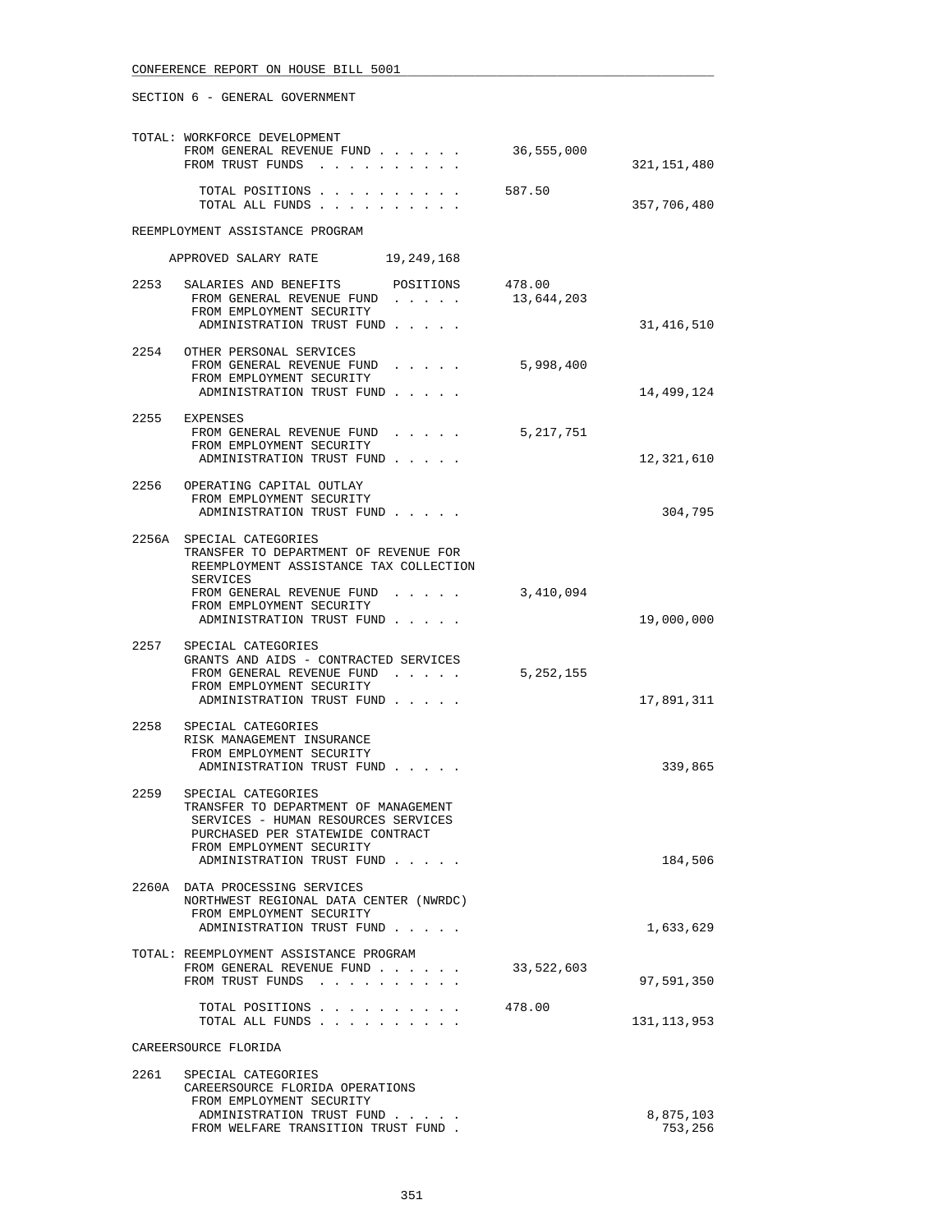|      | SECTION 6 - GENERAL GOVERNMENT                                                                                                                                                                                                                                           |        |                        |
|------|--------------------------------------------------------------------------------------------------------------------------------------------------------------------------------------------------------------------------------------------------------------------------|--------|------------------------|
|      | FROM SPECIAL EMPLOYMENT SECURITY<br>ADMINISTRATION TRUST FUND                                                                                                                                                                                                            |        | 484,182                |
| 2262 | SPECIAL CATEGORIES<br>QUICK RESPONSE TRAINING<br>FROM STATE ECONOMIC ENHANCEMENT<br>AND DEVELOPMENT TRUST FUND<br>FROM SPECIAL EMPLOYMENT SECURITY<br>ADMINISTRATION TRUST FUND                                                                                          |        | 4,000,000<br>3,500,000 |
|      | 2263 SPECIAL CATEGORIES<br>INCUMBENT WORKER TRAINING PROGRAM<br>FROM EMPLOYMENT SECURITY<br>ADMINISTRATION TRUST FUND                                                                                                                                                    |        | 3,000,000              |
|      | TOTAL: CAREERSOURCE FLORIDA<br>FROM TRUST FUNDS                                                                                                                                                                                                                          |        | 20,612,541             |
|      | TOTAL ALL FUNDS                                                                                                                                                                                                                                                          |        | 20,612,541             |
|      | REEMPLOYMENT ASSISTANCE APPEALS COMMISSION                                                                                                                                                                                                                               |        |                        |
|      | APPROVED SALARY RATE 2,290,128                                                                                                                                                                                                                                           |        |                        |
|      | 2264 SALARIES AND BENEFITS POSITIONS 33.50<br>FROM EMPLOYMENT SECURITY                                                                                                                                                                                                   |        |                        |
|      | ADMINISTRATION TRUST FUND                                                                                                                                                                                                                                                |        | 3,259,198              |
|      | 2265 SPECIAL CATEGORIES<br>REEMPLOYMENT ASSISTANCE APPEALS COMMISSION<br>- OPERATIONS<br>FROM EMPLOYMENT SECURITY                                                                                                                                                        |        |                        |
|      | ADMINISTRATION TRUST FUND                                                                                                                                                                                                                                                |        | 766,328                |
|      | 2266 SPECIAL CATEGORIES<br>RISK MANAGEMENT INSURANCE<br>FROM EMPLOYMENT SECURITY<br>ADMINISTRATION TRUST FUND                                                                                                                                                            |        | 6,783                  |
| 2267 | SPECIAL CATEGORIES<br>TRANSFER TO DEPARTMENT OF MANAGEMENT<br>SERVICES - HUMAN RESOURCES SERVICES<br>PURCHASED PER STATEWIDE CONTRACT<br>FROM EMPLOYMENT SECURITY<br>ADMINISTRATION TRUST FUND                                                                           |        | 11,722                 |
|      | TOTAL: REEMPLOYMENT ASSISTANCE APPEALS COMMISSION<br>FROM TRUST FUNDS                                                                                                                                                                                                    |        | 4,044,031              |
|      | TOTAL POSITIONS<br>TOTAL ALL FUNDS                                                                                                                                                                                                                                       | 33.50  | 4,044,031              |
|      | PROGRAM: COMMUNITY DEVELOPMENT                                                                                                                                                                                                                                           |        |                        |
|      | HOUSING AND COMMUNITY DEVELOPMENT                                                                                                                                                                                                                                        |        |                        |
|      | 7,899,772<br>APPROVED SALARY RATE                                                                                                                                                                                                                                        |        |                        |
| 2268 | SALARIES AND BENEFITS<br>POSITIONS<br>FROM STATE ECONOMIC ENHANCEMENT                                                                                                                                                                                                    | 151.00 |                        |
|      | AND DEVELOPMENT TRUST FUND<br>FROM FEDERAL GRANTS TRUST FUND                                                                                                                                                                                                             |        | 1,735,237<br>8,102,263 |
|      | FROM FLORIDA INTERNATIONAL TRADE<br>AND PROMOTION TRUST FUND                                                                                                                                                                                                             |        | 34,341                 |
|      | FROM GRANTS AND DONATIONS TRUST<br>FUND                                                                                                                                                                                                                                  |        | 387,603                |
|      | FROM SPECIAL EMPLOYMENT SECURITY<br>ADMINISTRATION TRUST FUND                                                                                                                                                                                                            |        | 1,584,881              |
|      | FROM TOURISM PROMOTIONAL TRUST<br>FUND<br>and the contract of the contract of the contract of the contract of the contract of the contract of the contract of the contract of the contract of the contract of the contract of the contract of the contract of the contra |        | 136,589                |
| 2269 | OTHER PERSONAL SERVICES<br>FROM FEDERAL GRANTS TRUST FUND                                                                                                                                                                                                                |        | 7,957,233              |
|      | FROM GRANTS AND DONATIONS TRUST<br>FUND $\cdots$                                                                                                                                                                                                                         |        | 37,575                 |
|      |                                                                                                                                                                                                                                                                          |        |                        |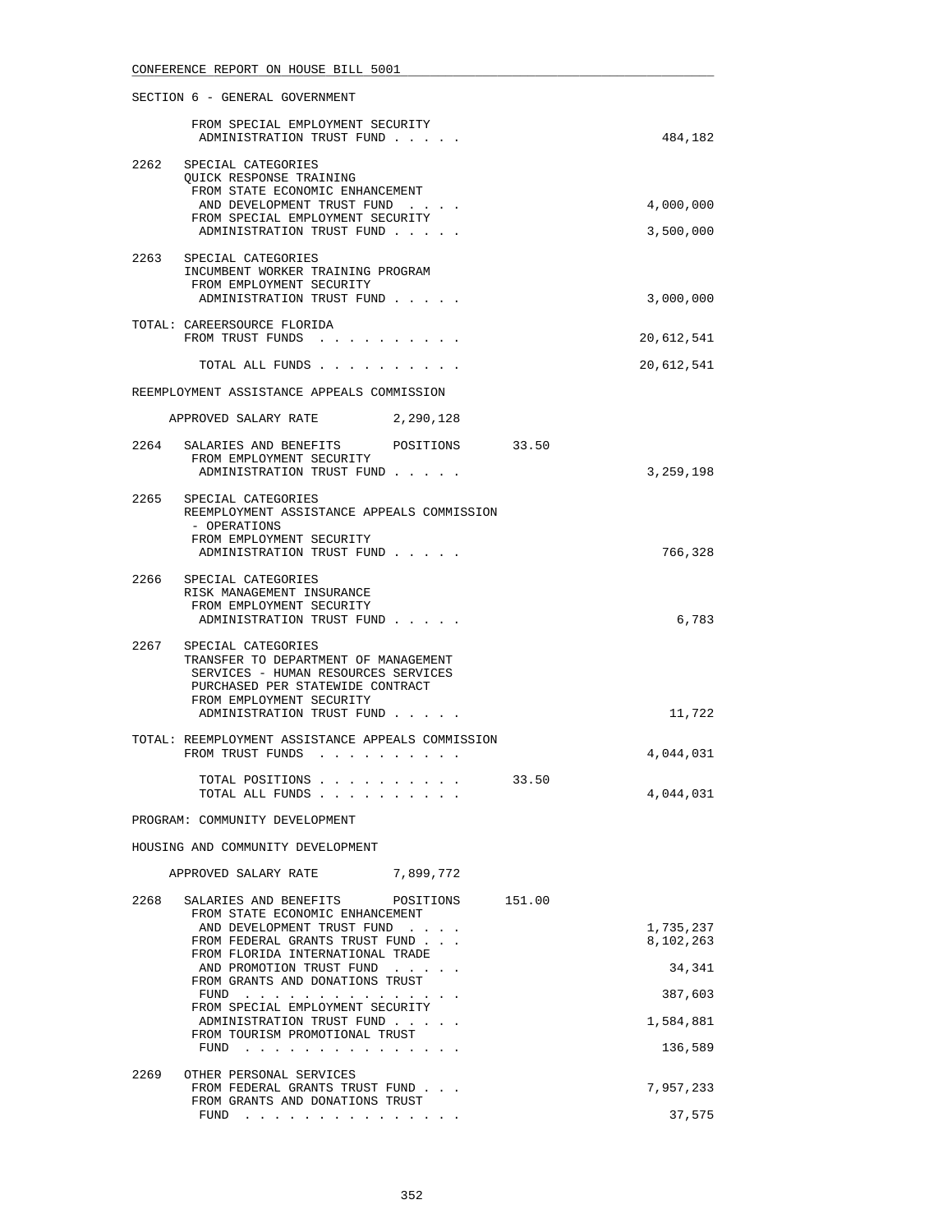| 2270 | EXPENSES                                                                                                                            |            |
|------|-------------------------------------------------------------------------------------------------------------------------------------|------------|
|      | FROM STATE ECONOMIC ENHANCEMENT<br>AND DEVELOPMENT TRUST FUND                                                                       | 18,470     |
|      | FROM FEDERAL GRANTS TRUST FUND<br>FROM FLORIDA INTERNATIONAL TRADE                                                                  | 2,033,505  |
|      | AND PROMOTION TRUST FUND<br>FROM GRANTS AND DONATIONS TRUST                                                                         | 3,135      |
|      |                                                                                                                                     | 247,647    |
|      | FROM TOURISM PROMOTIONAL TRUST<br>FUND $\ldots$                                                                                     | 12,544     |
|      | 2271 OPERATING CAPITAL OUTLAY                                                                                                       |            |
|      | FROM FEDERAL GRANTS TRUST FUND<br>FROM GRANTS AND DONATIONS TRUST                                                                   | 4,206      |
|      | FUND                                                                                                                                | 1,328      |
| 2272 | SPECIAL CATEGORIES<br>GRANTS AND AIDS - COMMUNITY SERVICES BLOCK<br>GRANTS                                                          |            |
|      | FROM FEDERAL GRANTS TRUST FUND                                                                                                      | 21,876,498 |
|      | 2273 SPECIAL CATEGORIES                                                                                                             |            |
|      | GRANTS AND AIDS - COMMUNITY DEVELOPMENT<br>BLOCK GRANT (CDBG) - SMALL CITIES                                                        |            |
|      | FROM FEDERAL GRANTS TRUST FUND                                                                                                      | 36,500,000 |
|      | 2274 SPECIAL CATEGORIES                                                                                                             |            |
|      | GRANTS AND AIDS - BLACK BUSINESS LOAN<br>PROGRAM                                                                                    |            |
|      | FROM STATE ECONOMIC ENHANCEMENT<br>AND DEVELOPMENT TRUST FUND                                                                       | 2,225,000  |
|      |                                                                                                                                     |            |
| 2275 | SPECIAL CATEGORIES<br>HISPANIC BUSINESS INITIATIVE FUND OUTREACH                                                                    |            |
|      | PROGRAM<br>FROM STATE ECONOMIC ENHANCEMENT                                                                                          |            |
|      | AND DEVELOPMENT TRUST FUND                                                                                                          | 775,000    |
|      |                                                                                                                                     |            |
|      | The funds in Specific Appropriation 2275 are provided for funding a                                                                 |            |
|      | recurring base appropriations project.                                                                                              |            |
|      | The Department of Economic Opportunity shall directly contract with the<br>entity allocated funds from Specific Appropriation 2275. |            |
| 2277 | SPECIAL CATEGORIES                                                                                                                  |            |
|      | GRANTS AND AIDS - HOME ENERGY ASSISTANCE<br>FROM FEDERAL GRANTS TRUST FUND                                                          | 68,100,000 |
|      |                                                                                                                                     |            |
| 2278 | SPECIAL CATEGORIES<br>GRANTS AND AIDS - WEATHERIZATION                                                                              |            |
|      | ASSISTANCE PROGRAM (WAP)                                                                                                            |            |
|      | FROM FEDERAL GRANTS TRUST FUND                                                                                                      | 2,000,000  |
|      | 2279 SPECIAL CATEGORIES<br>GRANTS AND AIDS - WEATHERIZATION                                                                         |            |
|      | ASSISTANCE PROGRAM (WAP) - LOW INCOME                                                                                               |            |
|      | HOUSING ENERGY ASSISTANCE PROGRAM (LIHEAP)<br>FROM FEDERAL GRANTS TRUST FUND                                                        | 16,000,000 |
| 2280 | SPECIAL CATEGORIES                                                                                                                  |            |
|      | GRANTS AND AIDS - CONTRACTED SERVICES                                                                                               |            |
|      | FROM FEDERAL GRANTS TRUST FUND<br>FROM GRANTS AND DONATIONS TRUST                                                                   | 3,378,905  |
|      | FUND                                                                                                                                | 223,080    |
|      | 2281 SPECIAL CATEGORIES                                                                                                             |            |
|      | GRANTS AND AIDS - HOUSING AND COMMUNITY<br>DEVELOPMENT PROJECTS                                                                     |            |
|      | FROM GENERAL REVENUE FUND 6,922,000                                                                                                 |            |
|      | The nonrecurring funds in Specific Appropriation 2281 shall be<br>allocated as follows:                                             |            |
|      | Empowered To Change International (HB 2909) (Senate Form                                                                            |            |
|      | K-9 Behavioral Enrichment & Training To Enhance Rehoming                                                                            | 500,000    |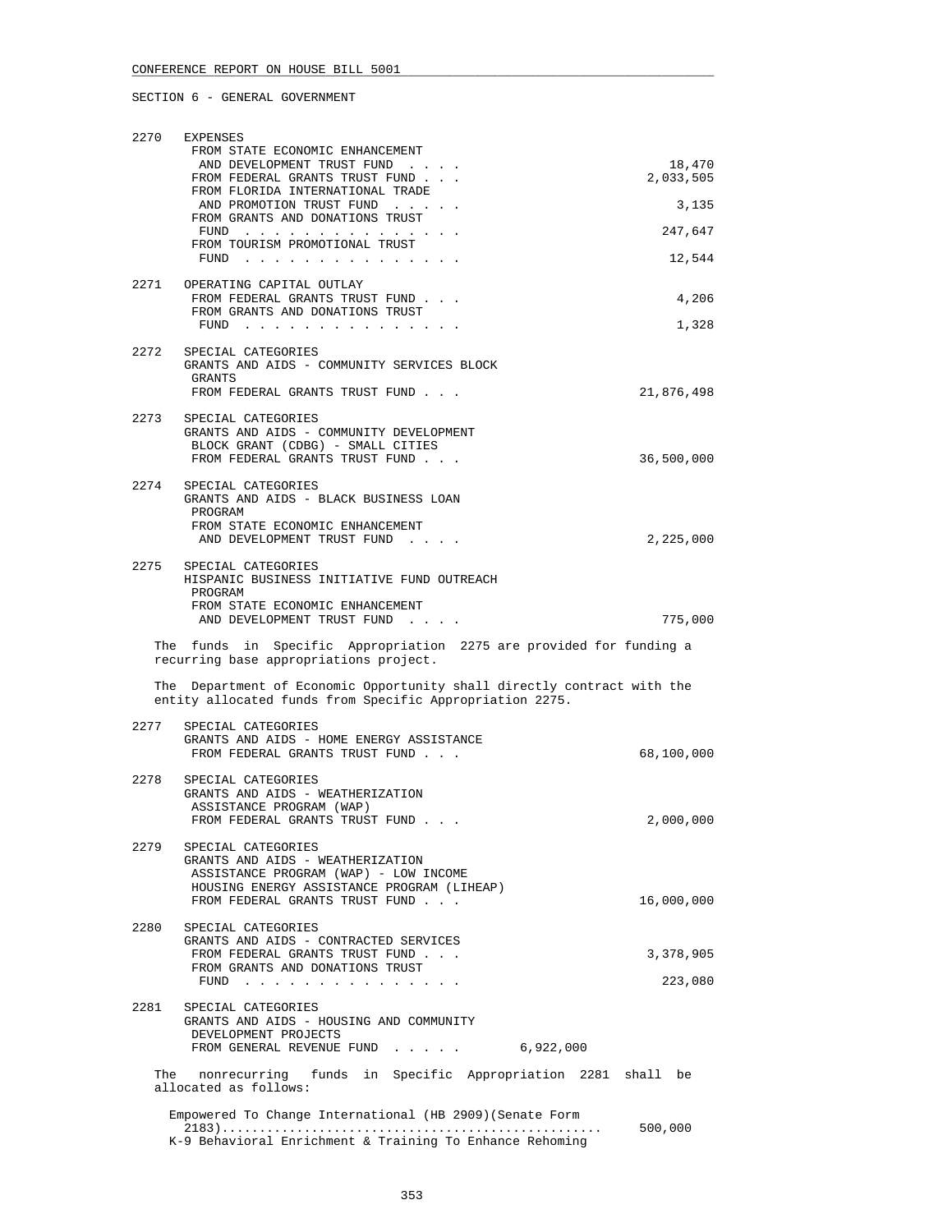|       | $-$ K-9 BETTER - Miami-Dade (Senate Form 2426)<br>Miami River Commission (HB 2475) (Senate Form 1255)<br>OCEARCH Mayport Research and Operations Center (Senate | 100,000<br>150,000 |
|-------|-----------------------------------------------------------------------------------------------------------------------------------------------------------------|--------------------|
|       | Rales Rides - Senior Transportation Program (HB                                                                                                                 | 2,500,000          |
|       | San Antonio City Hall & Fire Station Hardening (Senate                                                                                                          | 212,000            |
|       | Senior Housing Assistance Repair Program (HB 2959) (Senate                                                                                                      | 60,000             |
|       |                                                                                                                                                                 | 2,000,000          |
|       | St. Lucie County Harbour Pointe District (HB 2035) (Senate                                                                                                      | 1,000,000          |
|       | TEDC - Expansion of Social Services Programs (HB                                                                                                                | 400,000            |
|       | The Department of Economic Opportunity shall directly contract with the<br>entities allocated funds from Specific Appropriation 2281.                           |                    |
| 2282  | SPECIAL CATEGORIES                                                                                                                                              |                    |
|       | RISK MANAGEMENT INSURANCE<br>FROM STATE ECONOMIC ENHANCEMENT                                                                                                    |                    |
|       | AND DEVELOPMENT TRUST FUND<br>FROM FEDERAL GRANTS TRUST FUND                                                                                                    | 4,917<br>19,087    |
|       | FROM GRANTS AND DONATIONS TRUST<br>FUND                                                                                                                         | 282                |
|       | FROM SPECIAL EMPLOYMENT SECURITY<br>ADMINISTRATION TRUST FUND                                                                                                   | 3,108              |
| 2283  | SPECIAL CATEGORIES                                                                                                                                              |                    |
|       | TRANSFER TO DEPARTMENT OF MANAGEMENT<br>SERVICES - HUMAN RESOURCES SERVICES                                                                                     |                    |
|       | PURCHASED PER STATEWIDE CONTRACT                                                                                                                                |                    |
|       | FROM STATE ECONOMIC ENHANCEMENT<br>AND DEVELOPMENT TRUST FUND                                                                                                   | 2,972              |
|       | FROM FEDERAL GRANTS TRUST FUND                                                                                                                                  | 37,165             |
|       | FROM FLORIDA INTERNATIONAL TRADE<br>AND PROMOTION TRUST FUND                                                                                                    | 11                 |
|       | FROM GRANTS AND DONATIONS TRUST<br>FUND                                                                                                                         | 17,297             |
|       | FROM TOURISM PROMOTIONAL TRUST                                                                                                                                  | 44                 |
|       | FUND $\cdots$                                                                                                                                                   |                    |
| 2284  | SPECIAL CATEGORIES<br>RURAL COMMUNITY DEVELOPMENT                                                                                                               |                    |
|       | FROM STATE ECONOMIC ENHANCEMENT                                                                                                                                 |                    |
|       | AND DEVELOPMENT TRUST FUND<br>FROM ECONOMIC DEVELOPMENT TRUST                                                                                                   | 750,000            |
|       | FUND<br>the contract of the contract of the contract of the contract of the contract of the contract of the contract of                                         | 420,000            |
| 2285  | SPECIAL CATEGORIES                                                                                                                                              |                    |
|       | GRANTS AND AIDS - TECHNICAL AND PLANNING<br>ASSISTANCE                                                                                                          |                    |
|       | FROM GRANTS AND DONATIONS TRUST                                                                                                                                 |                    |
|       | <b>FUND</b>                                                                                                                                                     | 1,520,000          |
| 2286  | SPECIAL CATEGORIES<br>GRANTS AND AIDS - COMPETITIVE FLORIDA                                                                                                     |                    |
|       | PARTNERSHIP PROGRAM                                                                                                                                             |                    |
|       | FROM GRANTS AND DONATIONS TRUST<br>FUND<br>the contract of the contract of the contract of                                                                      | 280,000            |
| 2286A | GRANTS AND AIDS TO LOCAL GOVERNMENTS AND                                                                                                                        |                    |
|       | NONSTATE ENTITIES - FIXED CAPITAL OUTLAY                                                                                                                        |                    |
|       | HOUSING AND COMMUNITY DEVELOPMENT PROJECTS<br>- FIXED CAPITAL OUTLAY                                                                                            |                    |
|       | FROM GENERAL REVENUE FUND<br>100,991,900                                                                                                                        |                    |
| The   | nonrecurring funds in Specific Appropriation 2286A<br>allocated as follows:                                                                                     | shall be           |
|       | Alpha Omega Miracle Home Campus - Phase I, II & IIIA (HB                                                                                                        |                    |
|       | $4909$ (Senate Form $1532$ )<br>Arcadia Boys and Girls Club Renovation and Expansion (HB                                                                        | 3,500,000          |
|       | $3875$ (Senate Form $2549)$                                                                                                                                     | 500,000            |
|       | Bal Harbour Village Jetty Elevation and Safety<br>Enhancements (HB 2697) (Senate Form $1614)$                                                                   | 500,000            |

Bellevue Rd/Beville Rd/Clyde Morris Blvd Congestion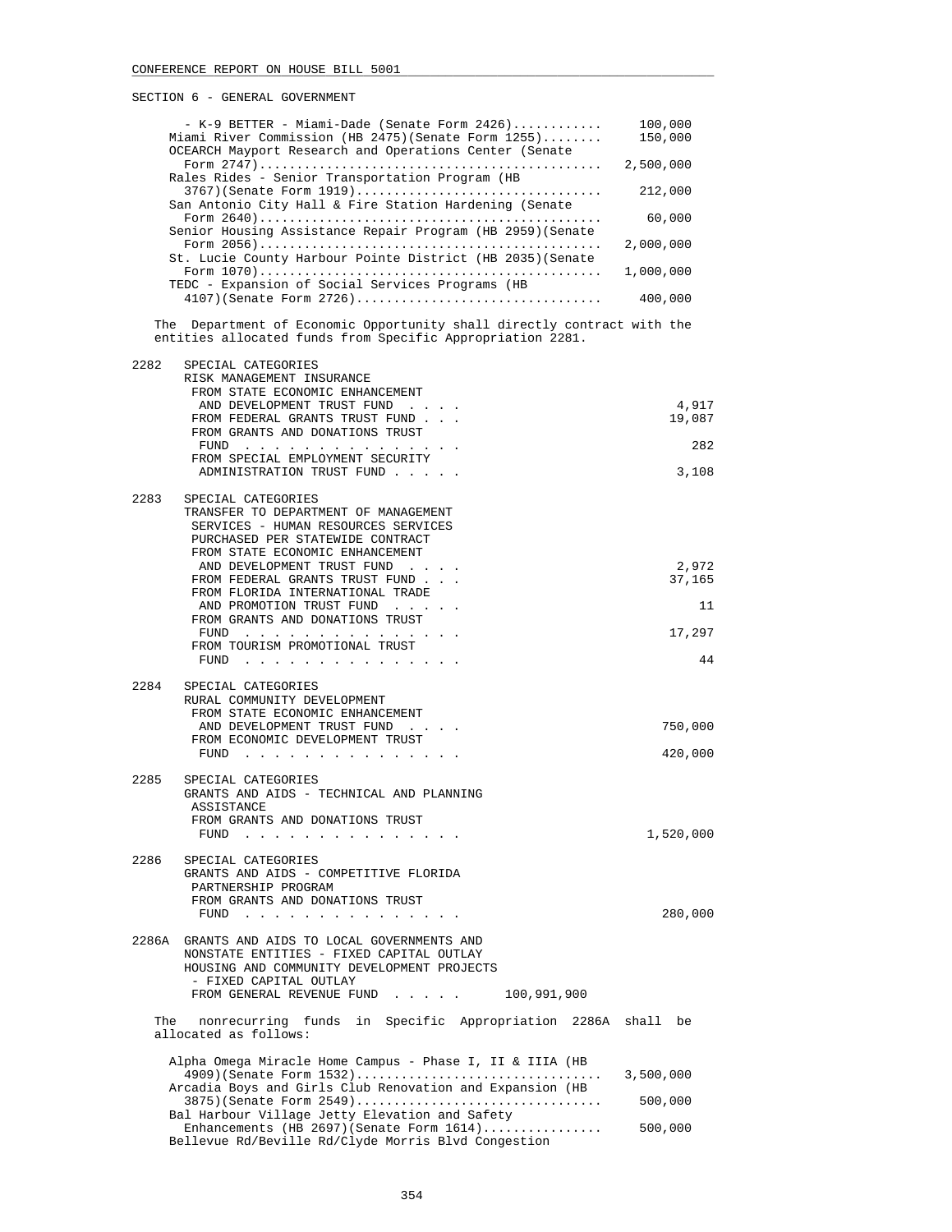| Reliever Road Design Project (HB 2995) (Senate Form 2733)                                                               | 400,000    |
|-------------------------------------------------------------------------------------------------------------------------|------------|
| Blountstown City Hall (HB 9307) (Senate Form 1938)                                                                      | 500,000    |
| Brevard Zoo Aquarium (HB 2263) (Senate Form 1081)<br>Camp Gilead Facility Improvements - Polk County (Senate            | 950,000    |
|                                                                                                                         | 500,000    |
| Casa Familia Shared Living (HB 2493) (Senate Form 1928)                                                                 | 2,000,000  |
| Central Florida Smart City Centers (HB 3519) (Senate Form                                                               |            |
|                                                                                                                         | 4,000,000  |
| Charlotte County Airport Aviation Technician Facility (HB                                                               | 3,000,000  |
| Charlotte County William R. Gaines, Jr. Veteran's                                                                       |            |
| Memorial Park (HB 9121) (Senate Form 2050)                                                                              | 2,000,000  |
| Citizens Moving Forward - Renovation Project (HB 4601)                                                                  | 100,000    |
| City of LaBelle Emergency Generators (Senate Form 2337)<br>City of Sanford Parking Facility (HB 9221) (Senate Form      | 130,000    |
|                                                                                                                         | 1,500,000  |
| Coral Springs - Public Safety/Public Works Building                                                                     |            |
| Hardening Project (HB 3543) (Senate Form 1396)                                                                          | 800,000    |
| Cox Science Center and Aquarium Expansion - West Palm<br>Beach (Senate Form $2704)$                                     | 10,000,000 |
| Crystal River Kings Bay River Walk Final Phase (HB                                                                      |            |
| 4997) (Senate Form 2473)                                                                                                | 3,000,000  |
| Fort Myers Inclusive Playground for Children of All                                                                     |            |
|                                                                                                                         | 1,000,000  |
| Greater Palm Harbor YMCA Field House and Family Locker<br>Rooms (Senate Form 2790)                                      | 3,000,000  |
| GWC Woman's Club Restoration (HB 2411) (Senate Form 1176)                                                               | 350,000    |
| Habitat for Humanity at Citrus Springs (Senate Form 2086).                                                              | 2,500,000  |
| Hernando County Central Fueling Facility (HB 9213) (Senate                                                              |            |
|                                                                                                                         | 980,000    |
| Holmes County Consolidated Government Efficiency Center                                                                 | 4,000,000  |
| Holmes County Public Safety Facility (Senate Form 2573)                                                                 | 500,000    |
| Hope Partnership Attainable Housing (HB 3123) (Senate Form                                                              |            |
|                                                                                                                         | 500,000    |
| IDignity Statewide Operational Headquarters - Orlando                                                                   | 1,500,000  |
| Jewish Federation of Greater Naples - Campus Security (HB                                                               |            |
| 2167)(Senate Form 1104)                                                                                                 | 245,000    |
| K-9 Behavioral Enrichment & Training To Enhance Rehoming                                                                |            |
| - K-9 BETTER - Miami-Dade (Senate Form 2426)<br>Lake Conine Recreation Elements (HB 2993) (Senate Form                  | 150,000    |
|                                                                                                                         | 200,000    |
| Lincoln Park Community and Vocational Center (HB                                                                        |            |
| 2543) (Senate Form 1707)                                                                                                | 152,600    |
| Magnolia Oaks (Senate Form 2748)                                                                                        | 700,000    |
| McIntosh Town Hall (HB 2319) (Senate Form $1174$ )<br>Milton Community Center Expansion Project (HB                     | 500,000    |
| 4599)(Senate Form 2617)                                                                                                 | 500,000    |
| Monroe County Habitat for Humanity Affordable Housing (HB                                                               |            |
| 2607) (Senate Form 1183)                                                                                                | 1,956,500  |
| OCEARCH Mayport Research and Operations Center (Senate                                                                  | 4,500,000  |
| Rafferty Hope Center (HB 3805)                                                                                          | 150,000    |
| Royal Palm Beach - Commons Park Corporate Picnic                                                                        |            |
| Pavilions (HB 2435) (Senate Form $2274$ )                                                                               | 450,000    |
| SafeZone Nassau (HB 3405) (Senate Form $1866)$<br>San Antonio City Hall & Fire Station Hardening (Senate                | 38,000     |
|                                                                                                                         | 440,000    |
| Sports Training and Youth Tournament Complex (Senate Form                                                               |            |
|                                                                                                                         | 35,000,000 |
| Stewart Street Facility Revitalization - Milton (HB                                                                     |            |
| $4597$ (Senate Form $2618$ )<br>Town of Hilliard - Community Center/Hurricane Shelter                                   | 500,000    |
| Project (HB 3025) (Senate Form $1943)$                                                                                  | 5,144,800  |
| Veteran Memorial Park Maintenance and Repair - Pensacola                                                                |            |
|                                                                                                                         | 355,000    |
| Veterans Park Land Development (HB 9425) (Senate Form 2040)<br>Veterans Resource Center Phase II (HB 3539) (Senate Form | 400,000    |
|                                                                                                                         | 1,650,000  |
| Victory Village Rehabilitation Project (HB 2451) (Senate                                                                |            |
|                                                                                                                         | 250,000    |
|                                                                                                                         |            |

 The Department of Economic Opportunity shall directly contract with the entities allocated funds from Specific Appropriation 2286A.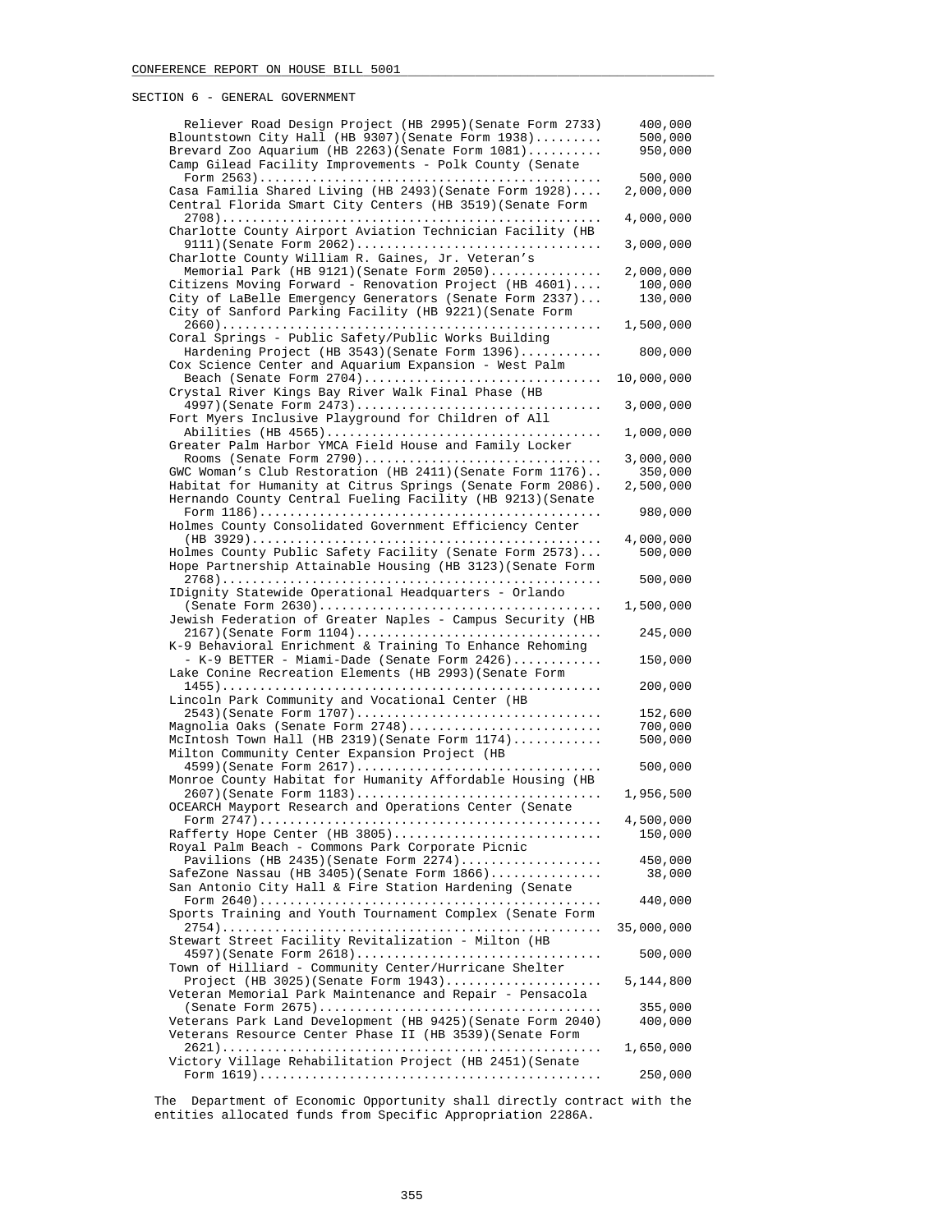| 2287 | GRANTS AND AIDS TO LOCAL GOVERNMENTS AND |           |
|------|------------------------------------------|-----------|
|      | NONSTATE ENTITIES - FIXED CAPITAL OUTLAY |           |
|      | SPACE, DEFENSE, AND RURAL INFRASTRUCTURE |           |
|      | FROM STATE ECONOMIC ENHANCEMENT          |           |
|      | AND DEVELOPMENT TRUST FUND               | 5,000,000 |
|      |                                          |           |

 From the funds in Specific Appropriation 2287, \$5,000,000 in recurring funds from the State Economic Enhancement and Development Trust Fund is provided as grant funding for the following Florida panhandle counties to facilitate the planning, preparing, and financing of infrastructure projects in these rural communities: Calhoun, Gadsden, Holmes, Jackson, Liberty, and Washington. Eligible uses of these funds include roads or other remedies to transportation impediments; storm water systems; water or wastewater facilities; and telecommunications facilities and broadband facilities. Grant funds are provided pursuant to section 288.0655(7), Florida Statutes.

| 2288A | DATA PROCESSING SERVICES                 |               |
|-------|------------------------------------------|---------------|
|       | NORTHWEST REGIONAL DATA CENTER (NWRDC)   |               |
|       | FROM STATE ECONOMIC ENHANCEMENT          |               |
|       | AND DEVELOPMENT TRUST FUND               | 2,595         |
|       | FROM FEDERAL GRANTS TRUST FUND           | 18,947        |
|       | FROM GRANTS AND DONATIONS TRUST          |               |
|       | FUND                                     | 2,526         |
|       |                                          |               |
|       | TOTAL: HOUSING AND COMMUNITY DEVELOPMENT |               |
|       | 107,913,900<br>FROM GENERAL REVENUE FUND |               |
|       | FROM TRUST FUNDS                         | 181, 453, 991 |
|       |                                          |               |
|       | 151.00<br>TOTAL POSITIONS                |               |
|       | TOTAL ALL FUNDS                          | 289,367,891   |
|       |                                          |               |

FLORIDA HOUSING FINANCE CORPORATION

| 2289 | SPECIAL CATEGORIES                     |            |             |
|------|----------------------------------------|------------|-------------|
|      | GRANTS AND AIDS - HOUSING FINANCE      |            |             |
|      | CORPORATION (HFC) - AFFORDABLE HOUSING |            |             |
|      | PROGRAMS                               |            |             |
|      | FROM GENERAL REVENUE FUND              | 25,000,000 |             |
|      | FROM STATE HOUSING TRUST FUND          |            | 128,250,000 |
|      |                                        |            |             |

 From the funds provided in Specific Appropriation 2289, \$100,000,000 of nonrecurring funds from the State Housing Trust Fund shall be used by the Florida Housing Finance Corporation to establish a Florida Hometown Hero Housing Program to provide down payment and closing cost assistance to eligible homebuyers.

| 2290 | SPECIAL CATEGORIES                     |             |
|------|----------------------------------------|-------------|
|      | GRANTS AND AIDS - HOUSING FINANCE      |             |
|      | CORPORATION (HFC) - STATE HOUSING      |             |
|      | INITIATIVES PARTNERSHIP (SHIP) PROGRAM |             |
|      | FROM LOCAL GOVERNMENT HOUSING          |             |
|      | TRUST FUND                             | 209,475,000 |
|      |                                        |             |

 From the funds provided in Specific Appropriation 2290, \$563,600 of nonrecurring funds shall be used for training and technical assistance provided through the Affordable Housing Catalyst Program authorized in section 420.531, Florida Statutes. The Florida Housing Finance Corporation shall directly contract with the entity that meets all of the requirements of section 420.531, Florida Statutes, to provide the training and technical assistance.

| TOTAL: FLORIDA HOUSING FINANCE CORPORATION |             |
|--------------------------------------------|-------------|
| 25,000,000<br>FROM GENERAL REVENUE FUND    |             |
| FROM TRUST FUNDS                           | 337,725,000 |
|                                            |             |
| TOTAL ALL FUNDS                            | 362,725,000 |
|                                            |             |

PROGRAM: STRATEGIC BUSINESS DEVELOPMENT

STRATEGIC BUSINESS DEVELOPMENT

APPROVED SALARY RATE 1,423,051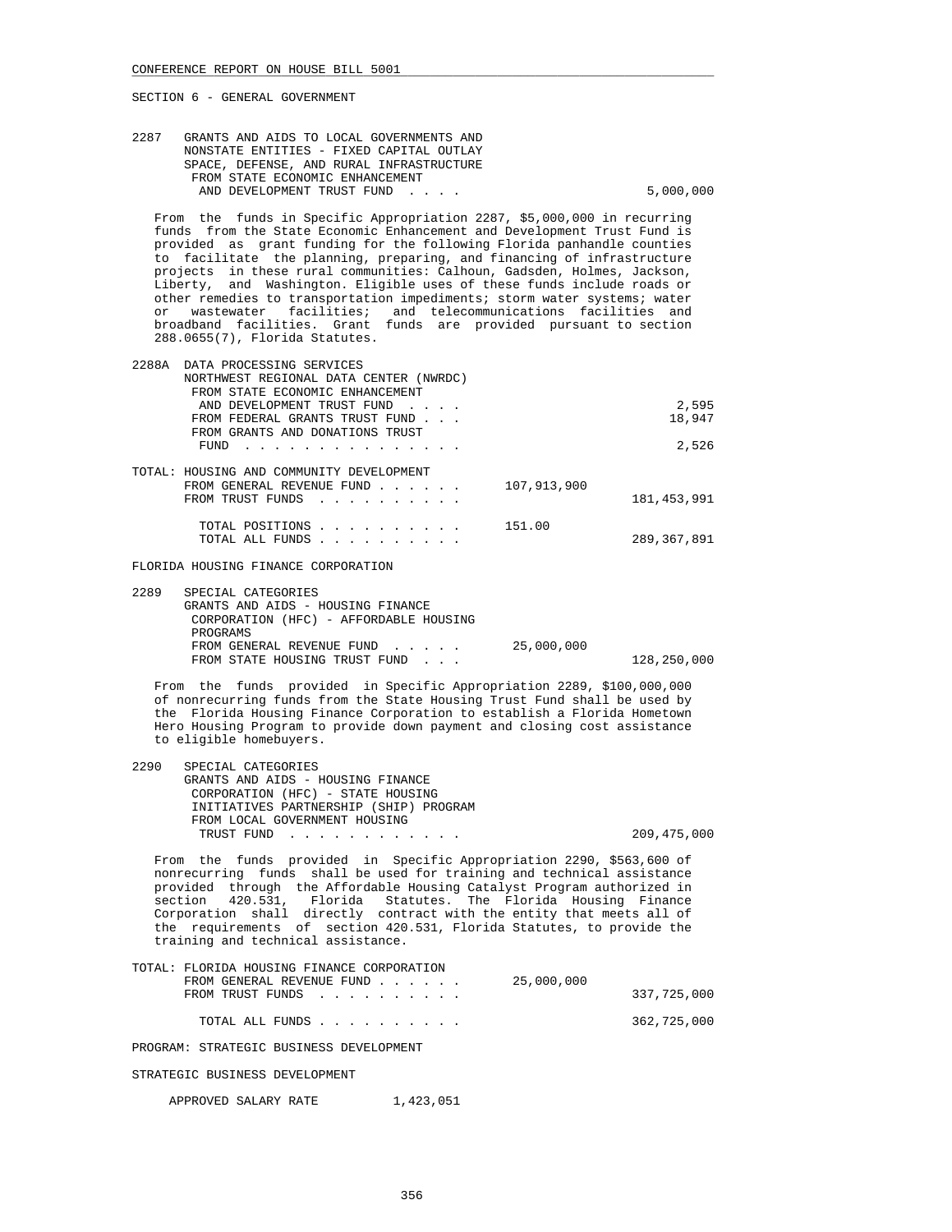| 2291 | SALARIES AND BENEFITS POSITIONS<br>FROM STATE ECONOMIC ENHANCEMENT | 22.00      |           |
|------|--------------------------------------------------------------------|------------|-----------|
|      | AND DEVELOPMENT TRUST FUND<br>FROM FLORIDA INTERNATIONAL TRADE     |            | 1,662,669 |
|      | AND PROMOTION TRUST FUND<br>FROM TOURISM PROMOTIONAL TRUST         |            | 78,992    |
|      | FUND                                                               |            | 313,675   |
| 2292 | OTHER PERSONAL SERVICES<br>FROM STATE ECONOMIC ENHANCEMENT         |            |           |
|      | AND DEVELOPMENT TRUST FUND<br>FROM FLORIDA INTERNATIONAL TRADE     |            | 148,374   |
|      | AND PROMOTION TRUST FUND<br>FROM TOURISM PROMOTIONAL TRUST         |            | 7,168     |
|      | FUND                                                               |            | 29,304    |
| 2293 | EXPENSES                                                           |            |           |
|      | FROM STATE ECONOMIC ENHANCEMENT<br>AND DEVELOPMENT TRUST FUND      |            | 339,017   |
|      | FROM FLORIDA INTERNATIONAL TRADE<br>AND PROMOTION TRUST FUND       |            | 17,208    |
|      | FROM TOURISM PROMOTIONAL TRUST<br>FUND                             |            | 68,834    |
| 2294 | OPERATING CAPITAL OUTLAY                                           |            |           |
|      | FROM STATE ECONOMIC ENHANCEMENT<br>AND DEVELOPMENT TRUST FUND      |            | 19,477    |
|      | FROM TOURISM PROMOTIONAL TRUST<br>FUND                             |            | 4,869     |
| 2295 | LUMP SUM                                                           |            |           |
|      | ECONOMIC DEVELOPMENT TOOLS<br>FROM GENERAL REVENUE FUND            | 22,000,000 |           |
|      | FROM STATE ECONOMIC ENHANCEMENT<br>AND DEVELOPMENT TRUST FUND      |            | 6,500,000 |
|      | FROM ECONOMIC DEVELOPMENT TRUST<br>FUND                            |            | 5,000,000 |

 Funds provided in Specific Appropriation 2295 are provided to make payments and tax refunds in Fiscal Year 2022-2023 for the following programs: Qualified Target Industry (QTI) Business Tax Refund; QTI Tax Refund - Brownfield Redevelopment Bonus; Brownfield Redevelopment Tax Refund; and High-Impact Business Performance (HIPI) Grant. Payments may only be made for projects that meet the statutory eligibility requirements. Funds may not be released for any other purpose and may only be disbursed when projects are certified to have met all contracted performance requirements. Funds provided in Specific Appropriation 2295 from the Economic Development Trust Fund represent local matching funds.

 The Department of Economic Opportunity must provide monthly reports within ten business days after the end of each month to the Executive Office of the Governor's Office of Policy and Budget, the chair of the Senate Committee on Appropriations, and the chair of the House of Representatives Appropriations Committee regarding all escrow activity relating to the Quick Action Closing Fund and the Innovation Incentive Fund programs. Such report must include information regarding any funds and interest earnings returned to the appropriate fund in the state treasury, and the anticipated date(s) of all funds held in escrow.

 The Department of Economic Opportunity shall provide monthly reports to the Executive Office of the Governor's Office of Policy and Budget, the chair of the Senate Committee on Appropriations, and the chair of the House of Representatives Appropriations Committee on the status of economic development programs administered by the department pursuant to chapter 288, Florida Statutes.

 2296 SPECIAL CATEGORIES GRANTS AND AID - FLORIDA DEFENSE SUPPORT TASK FORCE FROM STATE ECONOMIC ENHANCEMENT AND DEVELOPMENT TRUST FUND . . . . . . . . . . . . . . . . . 2,000,000 2297A SPECIAL CATEGORIES ECONOMIC DEVELOPMENT PROJECTS FROM GENERAL REVENUE FUND . . . . . 5,950,000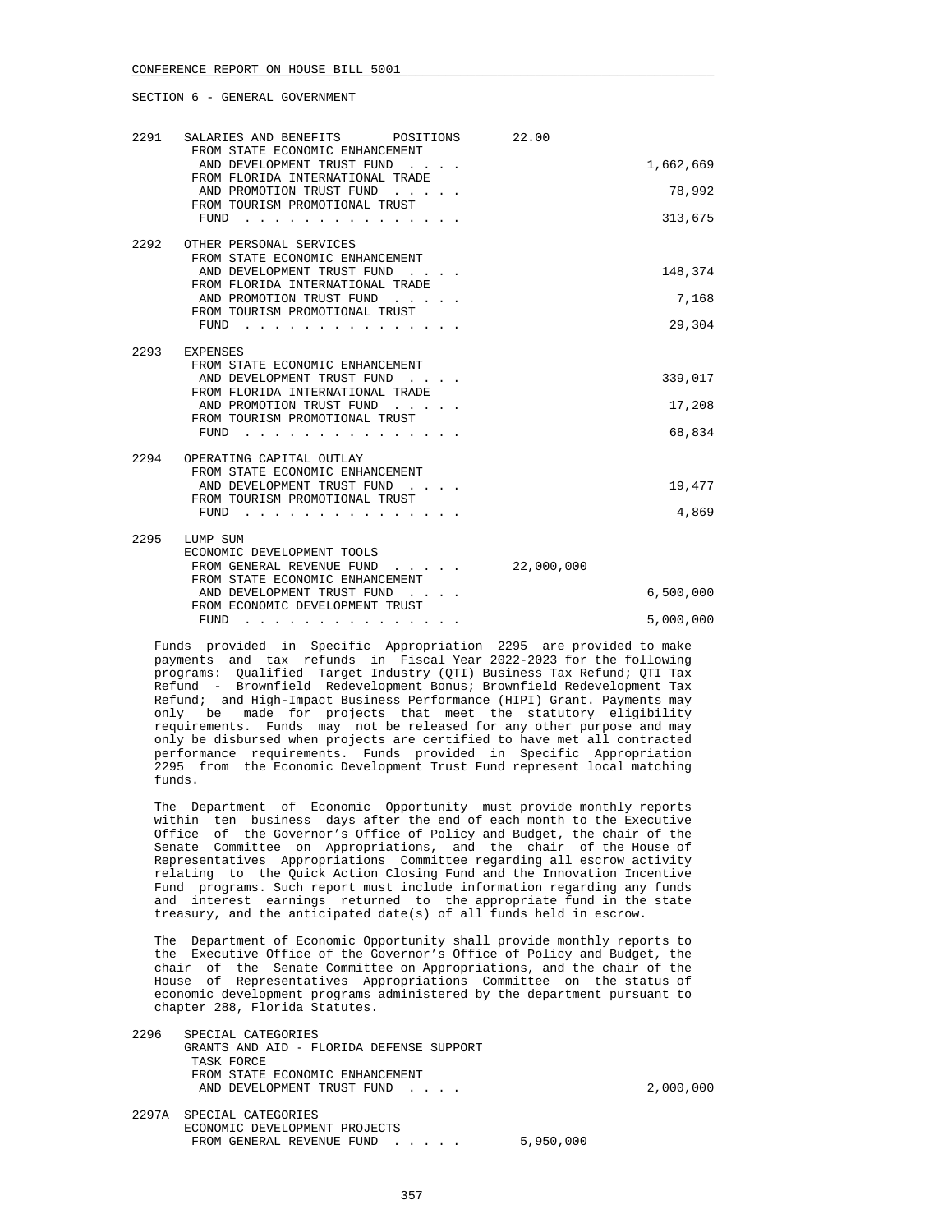The nonrecurring funds in Specific Appropriation 2297A shall be allocated as follows:

| FCDI - Entrepreneurship and Small Business Support and     |           |
|------------------------------------------------------------|-----------|
| Education (HB $4827$ ) (Senate Form $1387)$                | 150,000   |
| Florida-Israel Business Accelerator (HB 2313) (Senate Form |           |
|                                                            | 250,000   |
| Florida Trade Assistance Center Export Database (HB        |           |
| $9045$ (Senate Form 1505)                                  | 250,000   |
| Marine Research Hub of South Florida (HB 2597) (Senate     |           |
|                                                            | 300,000   |
| Regional Entrepreneurship Centers and Small Business Loan  |           |
| Fund (HB 2787) (Senate Form $2110)$                        | 2,000,000 |
| Supercharge Startup Growth Florida - Tampa Bay (Senate     |           |
|                                                            | 3,000,000 |
|                                                            |           |

 The Department of Economic Opportunity shall directly contract with the entities allocated funds from Specific Appropriation 2297A.

| 2298 | SPECIAL CATEGORIES                    |         |
|------|---------------------------------------|---------|
|      | GRANTS AND AIDS - CONTRACTED SERVICES |         |
|      | FROM STATE ECONOMIC ENHANCEMENT       |         |
|      | AND DEVELOPMENT TRUST FUND            | 842,026 |
|      | FROM FLORIDA INTERNATIONAL TRADE      |         |
|      | AND PROMOTION TRUST FUND              | 32,901  |
|      | FROM TOURISM PROMOTIONAL TRUST        |         |
|      | FUND<br>.                             | 131,605 |
|      |                                       |         |

 From the funds in Specific Appropriation 2298, the Department of Economic Opportunity must contract for an independent third-party to verify that each business that receives an incentive award under an economic development program satisfies all of the requirements of the economic development agreement or contract, including job creation numbers, before a payment may be made under such agreement or contract. These comprehensive performance audit functions must include reviewing: 100 percent of all incentive claims for payment, including audit confirmations; the procedures used to verify incentive eligibility; and the department's records for accuracy and completeness. The independent third-party contractor must perform all functions and conduct all of the activities necessary to verify compliance with the performance terms of economic development incentive agreements or contracts.

| 2299 | SPECIAL CATEGORIES               |           |
|------|----------------------------------|-----------|
|      | GRANTS AND AIDS - FLORIDA SPORTS |           |
|      | FOUNDATION                       |           |
|      | FROM STATE ECONOMIC ENHANCEMENT  |           |
|      | AND DEVELOPMENT TRUST FUND       | 1,700,000 |
|      | FROM PROFESSIONAL SPORTS         |           |
|      | DEVELOPMENT TRUST FUND           | 3,500,000 |
|      |                                  |           |

 From the recurring funds in Specific Appropriation 2299 from the State Economic Enhancement and Development Trust Fund, \$200,000 is allocated for the Sunshine State Games and \$500,000 is allocated for the Florida International Seniors Games and State Championships.

| 2300 | SPECIAL CATEGORIES                                                |           |
|------|-------------------------------------------------------------------|-----------|
|      | GRANTS AND AIDS - ENTERPRISE FLORIDA                              |           |
|      | PROGRAM                                                           |           |
|      | FROM STATE ECONOMIC ENHANCEMENT                                   |           |
|      | AND DEVELOPMENT TRUST FUND<br>and the contract of the contract of | 7,000,000 |
|      | FROM FLORIDA INTERNATIONAL TRADE                                  |           |
|      | AND PROMOTION TRUST FUND                                          | 5,000,000 |
|      |                                                                   |           |
| 2301 | SPECIAL CATEGORIES                                                |           |
|      | GRANTS AND AIDS - MILITARY BASE PROTECTION                        |           |
|      | FROM STATE ECONOMIC ENHANCEMENT                                   |           |
|      | AND DEVELOPMENT TRUST FUND                                        | 800,000   |

 Funds in Specific Appropriation 2301 are allocated for the Military Base Protection and Defense Reinvestment Grant Programs.

 The funds may only be disbursed from the Department of Economic Opportunity directly to the grant award recipient when projects are certified to have met all contracted performance requirements.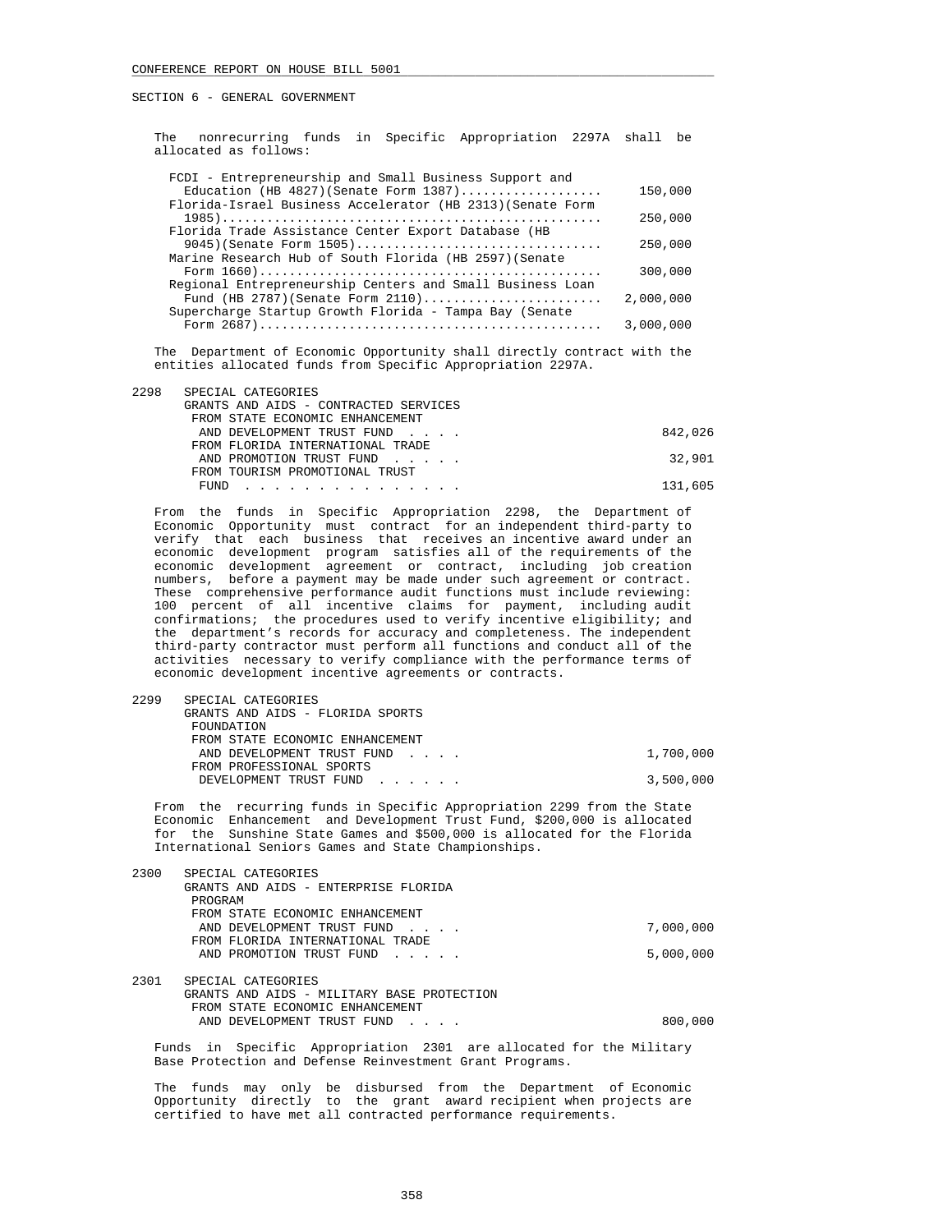| 2302                                                                                                                                                                                                                                                                                                                                                                                      | SPECIAL CATEGORIES<br>RISK MANAGEMENT INSURANCE<br>FROM STATE ECONOMIC ENHANCEMENT<br>AND DEVELOPMENT TRUST FUND<br>FROM FLORIDA INTERNATIONAL TRADE                                                              | 2,250                      |  |  |
|-------------------------------------------------------------------------------------------------------------------------------------------------------------------------------------------------------------------------------------------------------------------------------------------------------------------------------------------------------------------------------------------|-------------------------------------------------------------------------------------------------------------------------------------------------------------------------------------------------------------------|----------------------------|--|--|
|                                                                                                                                                                                                                                                                                                                                                                                           | AND PROMOTION TRUST FUND<br>FROM TOURISM PROMOTIONAL TRUST                                                                                                                                                        | 188                        |  |  |
|                                                                                                                                                                                                                                                                                                                                                                                           | FUND                                                                                                                                                                                                              | 750                        |  |  |
| 2303                                                                                                                                                                                                                                                                                                                                                                                      | SPECIAL CATEGORIES<br>GRANTS AND AIDS - VISIT FLORIDA<br>FROM STATE ECONOMIC ENHANCEMENT<br>AND DEVELOPMENT TRUST FUND                                                                                            | 26,000,000                 |  |  |
|                                                                                                                                                                                                                                                                                                                                                                                           | FROM TOURISM PROMOTIONAL TRUST<br>$FUND$                                                                                                                                                                          | 24,000,000                 |  |  |
| 2304                                                                                                                                                                                                                                                                                                                                                                                      | SPECIAL CATEGORIES<br>TRANSFER TO DEPARTMENT OF MANAGEMENT<br>SERVICES - HUMAN RESOURCES SERVICES<br>PURCHASED PER STATEWIDE CONTRACT<br>FROM STATE ECONOMIC ENHANCEMENT                                          |                            |  |  |
|                                                                                                                                                                                                                                                                                                                                                                                           | AND DEVELOPMENT TRUST FUND<br>FROM FLORIDA INTERNATIONAL TRADE                                                                                                                                                    | 7,490                      |  |  |
|                                                                                                                                                                                                                                                                                                                                                                                           | AND PROMOTION TRUST FUND<br>FROM TOURISM PROMOTIONAL TRUST                                                                                                                                                        | 12                         |  |  |
|                                                                                                                                                                                                                                                                                                                                                                                           | $FUND$                                                                                                                                                                                                            | 1,935                      |  |  |
| 2305                                                                                                                                                                                                                                                                                                                                                                                      | SPECIAL CATEGORIES<br>GRANTS AND AIDS - SPACE FLORIDA<br>FROM STATE ECONOMIC ENHANCEMENT<br>AND DEVELOPMENT TRUST FUND<br>$\mathcal{L}^{\text{max}}$ and $\mathcal{L}^{\text{max}}$                               | 12,500,000                 |  |  |
| From the funds in Specific Appropriation 2305, \$1,000,000 of recurring<br>is provided to support collaborative research, development, and<br>funds<br>commercialization of projects related to aerospace and other technology<br>and life sciences as further described through a Memorandum of<br>Understanding (MOU) which Space Florida has entered into with the State<br>of Israel. |                                                                                                                                                                                                                   |                            |  |  |
| 2306                                                                                                                                                                                                                                                                                                                                                                                      | SPECIAL CATEGORIES<br>GRANTS AND AIDS - SPACE FLORIDA -<br>AEROSPACE INDUSTRY FINANCING, BUSINESS<br>DEVELOPMENT AND INFRASTRUCTURE NEEDS<br>FROM GENERAL REVENUE FUND                                            | 6,000,000                  |  |  |
| 2307                                                                                                                                                                                                                                                                                                                                                                                      | GRANTS AND AIDS TO LOCAL GOVERNMENTS AND<br>NONSTATE ENTITIES - FIXED CAPITAL OUTLAY<br>SPACE, DEFENSE, AND RURAL INFRASTRUCTURE<br>FROM STATE ECONOMIC ENHANCEMENT<br>AND DEVELOPMENT TRUST FUND                 | 1,600,000                  |  |  |
| Funds provided in Specific Appropriation 2307 may only be disbursed<br>from the Department of Economic Opportunity directly to the grant award<br>recipient when projects are certified to have met all contracted<br>performance requirements.                                                                                                                                           |                                                                                                                                                                                                                   |                            |  |  |
|                                                                                                                                                                                                                                                                                                                                                                                           | 2308A DATA PROCESSING SERVICES<br>NORTHWEST REGIONAL DATA CENTER (NWRDC)<br>FROM STATE ECONOMIC ENHANCEMENT<br>AND DEVELOPMENT TRUST FUND<br>$\sim$ $\sim$ $\sim$ $\sim$ $\sim$<br>FROM TOURISM PROMOTIONAL TRUST | 21,851                     |  |  |
|                                                                                                                                                                                                                                                                                                                                                                                           | FUND<br>. The second contract is a second contract of the $\mathcal{A}$                                                                                                                                           | 5,769                      |  |  |
|                                                                                                                                                                                                                                                                                                                                                                                           | TOTAL: STRATEGIC BUSINESS DEVELOPMENT<br>FROM GENERAL REVENUE FUND<br>FROM TRUST FUNDS<br>the contract of the contract of the                                                                                     | 33,950,000<br>99, 336, 364 |  |  |
|                                                                                                                                                                                                                                                                                                                                                                                           | TOTAL POSITIONS<br>TOTAL ALL FUNDS                                                                                                                                                                                | 22.00<br>133,286,364       |  |  |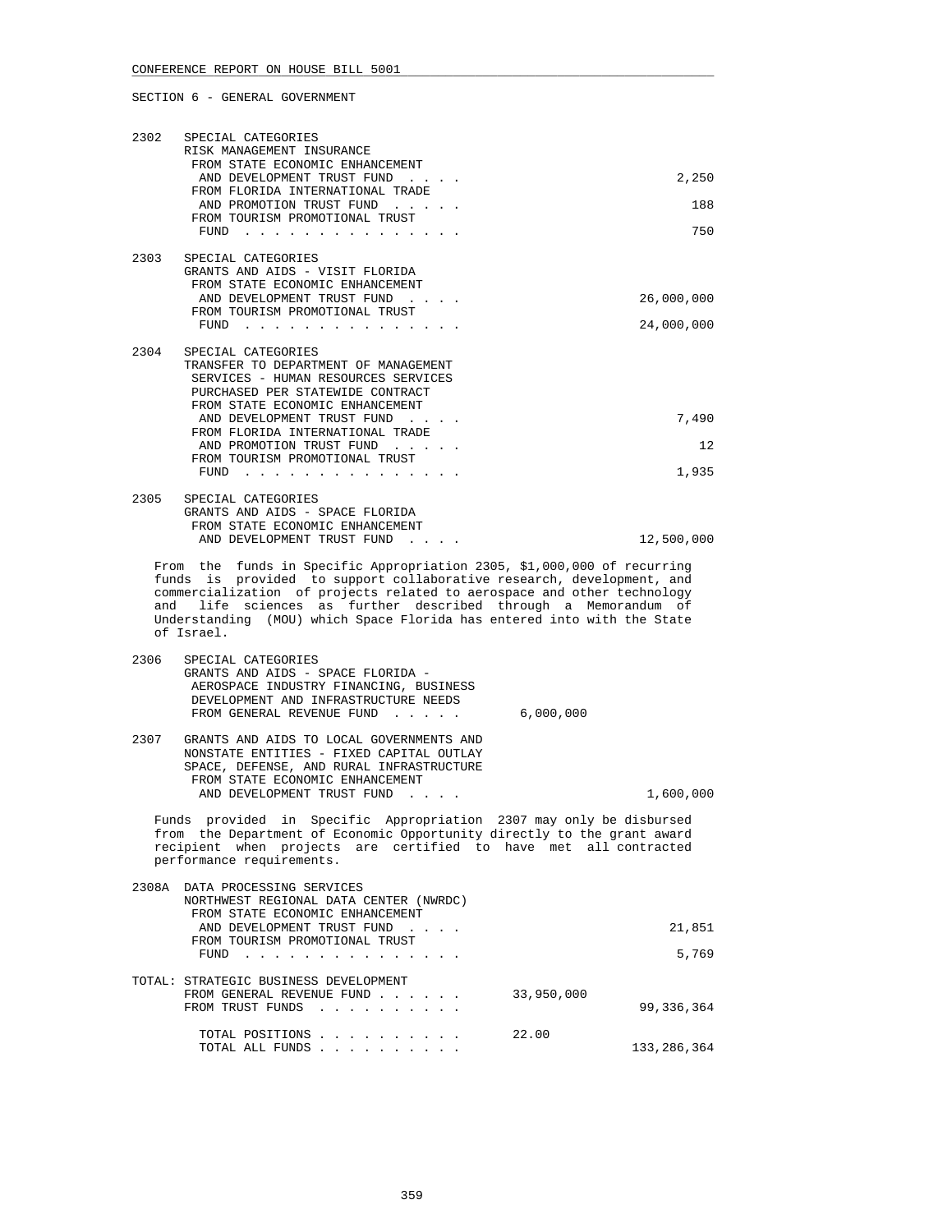|      | TOTAL: ECONOMIC OPPORTUNITY, DEPARTMENT OF<br>FROM GENERAL REVENUE FUND<br>FROM TRUST FUNDS                                                | 236,941,503 | 1,092,885,008 |
|------|--------------------------------------------------------------------------------------------------------------------------------------------|-------------|---------------|
|      | TOTAL POSITIONS $\ldots$ , $\ldots$ , $\ldots$ , $\qquad1,510.00$                                                                          |             |               |
|      | TOTAL ALL FUNDS<br>TOTAL APPROVED SALARY RATE                                                                                              | 70,745,963  | 1,329,826,511 |
|      | FINANCIAL SERVICES, DEPARTMENT OF                                                                                                          |             |               |
|      | PROGRAM: OFFICE OF CHIEF FINANCIAL OFFICER AND<br>ADMINISTRATION                                                                           |             |               |
|      | EXECUTIVE DIRECTION AND SUPPORT SERVICES                                                                                                   |             |               |
|      | APPROVED SALARY RATE 6,982,582                                                                                                             |             |               |
| 2309 | SALARIES AND BENEFITS<br>POSITIONS 129.00<br>FROM ADMINISTRATIVE TRUST FUND                                                                |             | 10,694,020    |
|      | 2310 OTHER PERSONAL SERVICES<br>FROM ADMINISTRATIVE TRUST FUND                                                                             |             | 111,518       |
|      | 2311 EXPENSES<br>FROM ADMINISTRATIVE TRUST FUND                                                                                            |             | 1,343,766     |
|      | 2312 SPECIAL CATEGORIES<br>ACOUISITION OF MOTOR VEHICLES<br>FROM ADMINISTRATIVE TRUST FUND                                                 |             | 1,240,217     |
|      | 2313 SPECIAL CATEGORIES<br>CONTRACTED SERVICES<br>FROM ADMINISTRATIVE TRUST FUND                                                           |             | 427,325       |
|      | 2314 SPECIAL CATEGORIES<br>OPERATION OF MOTOR VEHICLES<br>FROM ADMINISTRATIVE TRUST FUND                                                   |             | 3,500         |
|      | 2315 SPECIAL CATEGORIES<br>RISK MANAGEMENT INSURANCE<br>FROM ADMINISTRATIVE TRUST FUND                                                     |             | 43,545        |
| 2316 | SPECIAL CATEGORIES<br>TENANT BROKER COMMISSIONS<br>FROM ADMINISTRATIVE TRUST FUND                                                          |             | 125,000       |
|      | 2317 SPECIAL CATEGORIES<br>LEASE OR LEASE-PURCHASE OF EQUIPMENT<br>FROM ADMINISTRATIVE TRUST FUND                                          |             | 134,268       |
|      | 2318 SPECIAL CATEGORIES<br>TRANSFER TO DEPARTMENT OF MANAGEMENT<br>SERVICES - HUMAN RESOURCES SERVICES<br>PURCHASED PER STATEWIDE CONTRACT |             |               |
|      | FROM ADMINISTRATIVE TRUST FUND                                                                                                             |             | 42,238        |
|      | TOTAL: EXECUTIVE DIRECTION AND SUPPORT SERVICES<br>FROM TRUST FUNDS                                                                        |             | 14,165,397    |
|      | TOTAL POSITIONS<br>TOTAL ALL FUNDS                                                                                                         | 129.00      | 14,165,397    |
|      | LEGAL SERVICES                                                                                                                             |             |               |
|      | 5,338,334<br>APPROVED SALARY RATE                                                                                                          |             |               |
| 2319 | SALARIES AND BENEFITS POSITIONS<br>FROM ADMINISTRATIVE TRUST FUND                                                                          | 90.00       | 7,721,050     |
|      | 2320 OTHER PERSONAL SERVICES<br>FROM ADMINISTRATIVE TRUST FUND                                                                             |             | 284,539       |
| 2321 | EXPENSES<br>FROM ADMINISTRATIVE TRUST FUND                                                                                                 |             | 717,375       |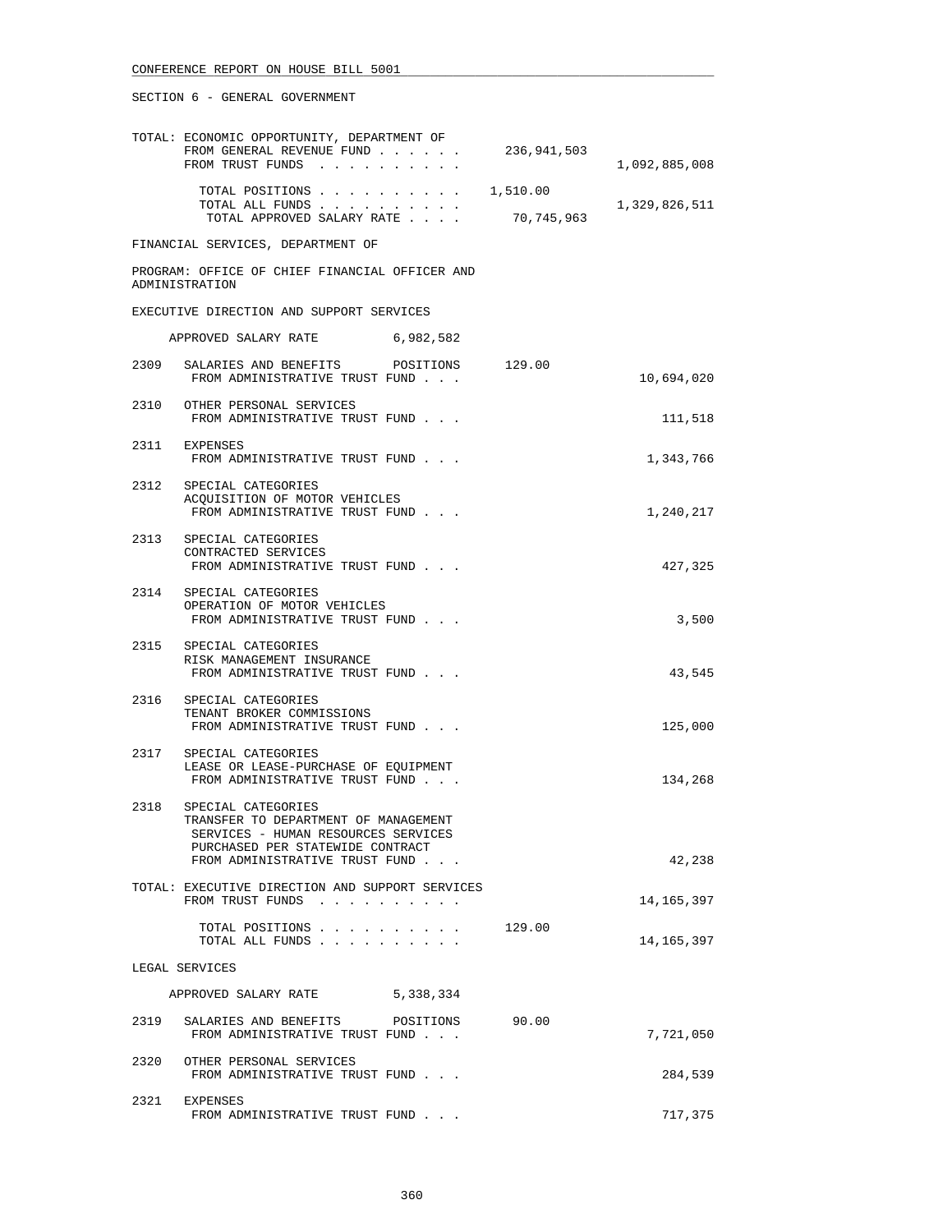|      | 2322 OPERATING CAPITAL OUTLAY<br>FROM ADMINISTRATIVE TRUST FUND                                                                                                         | 1,000     |
|------|-------------------------------------------------------------------------------------------------------------------------------------------------------------------------|-----------|
| 2323 | SPECIAL CATEGORIES<br>ELECTRONIC COMMERCE FEES FOR COLLECTION OF<br><b>REVENUE</b><br>FROM ADMINISTRATIVE TRUST FUND                                                    | 75,000    |
| 2324 | SPECIAL CATEGORIES<br>TRANSFER TO DIVISION OF ADMINISTRATIVE<br>HEARINGS<br>FROM ADMINISTRATIVE TRUST FUND                                                              | 165,873   |
| 2325 | SPECIAL CATEGORIES<br>CONTRACTED SERVICES<br>FROM ADMINISTRATIVE TRUST FUND                                                                                             | 253,306   |
| 2326 | SPECIAL CATEGORIES<br>RISK MANAGEMENT INSURANCE<br>FROM ADMINISTRATIVE TRUST FUND                                                                                       | 21,007    |
|      | 2327 SPECIAL CATEGORIES<br>LEASE OR LEASE-PURCHASE OF EQUIPMENT<br>FROM ADMINISTRATIVE TRUST FUND                                                                       | 17,361    |
| 2328 | SPECIAL CATEGORIES<br>TRANSFER TO DEPARTMENT OF MANAGEMENT<br>SERVICES - HUMAN RESOURCES SERVICES<br>PURCHASED PER STATEWIDE CONTRACT<br>FROM ADMINISTRATIVE TRUST FUND | 24,410    |
|      | TOTAL: LEGAL SERVICES<br>FROM TRUST FUNDS                                                                                                                               | 9,280,921 |
|      | 90.00<br>TOTAL POSITIONS<br>TOTAL ALL FUNDS                                                                                                                             | 9,280,921 |

INFORMATION TECHNOLOGY

 From the funds in Specific Appropriations 2329 through 2398, the Department of Financial Services shall continue to update and maintain a training and staffing plan for current help desk resources to provide help desk support for the Planning, Accounting, and Ledger Management (PALM) system.

APPROVED SALARY RATE 7,181,703

 2329 SALARIES AND BENEFITS POSITIONS 118.00 FROM ADMINISTRATIVE TRUST FUND . . . 10,922,601

 From the funds and positions provided in Specific Appropriation 2329, the Department of Financial Services shall designate a position to lead the training and transition of FLAIR resources to production support for the Planning, Accounting, and Ledger Management (PALM) system.

| 2330 | OTHER PERSONAL SERVICES<br>FROM ADMINISTRATIVE TRUST FUND                                                |                                                | 99,854               |
|------|----------------------------------------------------------------------------------------------------------|------------------------------------------------|----------------------|
| 2331 | <b>EXPENSES</b><br>FROM ADMINISTRATIVE TRUST FUND                                                        |                                                | 7,502,720            |
| 2332 | OPERATING CAPITAL OUTLAY<br>FROM ADMINISTRATIVE TRUST FUND                                               |                                                | 369,620              |
| 2333 | SPECIAL CATEGORIES<br>CONTRACTED SERVICES<br>FROM GENERAL REVENUE FUND<br>FROM ADMINISTRATIVE TRUST FUND | $\mathbf{r}$ and $\mathbf{r}$ and $\mathbf{r}$ | 175,000<br>9,232,643 |

 From the funds in Specific Appropriation 2333, \$450,000 in nonrecurring funds from the Administrative Trust Fund is provided to the Department of Financial Services to contract for a study to assess the current state of the department's Customer Relationship Management software and provide a strategy for consolidation and modernization. The department shall provide a copy of the study to the Executive Office of the Governor's Office of Policy and Budget, the chair of the Senate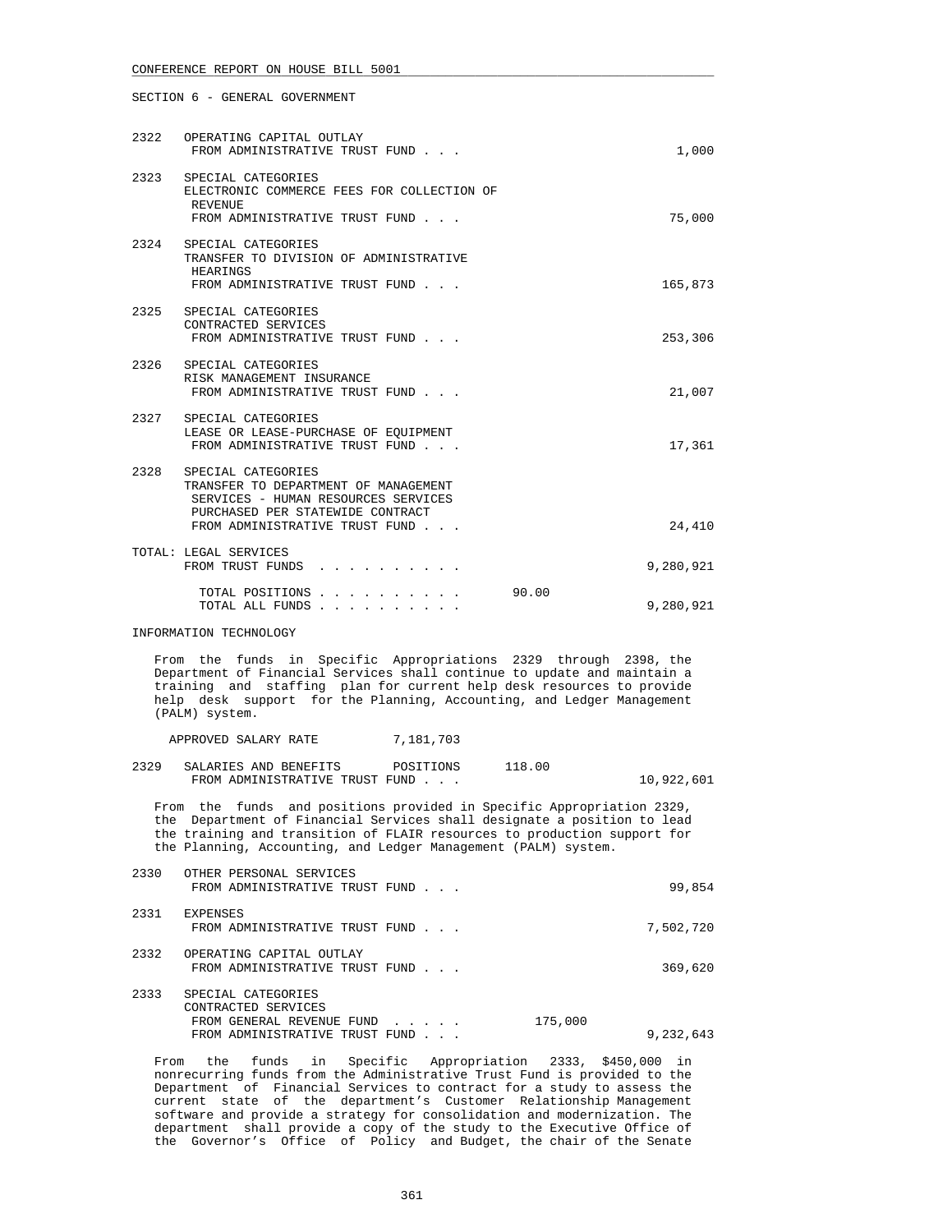| SECTION 6 - GENERAL GOVERNMENT                                                                                                                                               |            |
|------------------------------------------------------------------------------------------------------------------------------------------------------------------------------|------------|
| Committee on Appropriations, and the chair of the House of<br>Representatives Appropriations Committee by March 1, 2023.                                                     |            |
| 2334 SPECIAL CATEGORIES<br>OPERATION OF MOTOR VEHICLES<br>FROM ADMINISTRATIVE TRUST FUND                                                                                     | 2,900      |
| 2335 SPECIAL CATEGORIES<br>RISK MANAGEMENT INSURANCE<br>FROM ADMINISTRATIVE TRUST FUND                                                                                       | 64,029     |
| 2336 SPECIAL CATEGORIES<br>DEFERRED-PAYMENT COMMODITY CONTRACTS<br>FROM ADMINISTRATIVE TRUST FUND                                                                            | 184,076    |
| 2337<br>SPECIAL CATEGORIES<br>LEASE OR LEASE-PURCHASE OF EQUIPMENT<br>FROM ADMINISTRATIVE TRUST FUND                                                                         | 9,275      |
| 2338 SPECIAL CATEGORIES<br>TRANSFER TO DEPARTMENT OF MANAGEMENT<br>SERVICES - HUMAN RESOURCES SERVICES<br>PURCHASED PER STATEWIDE CONTRACT<br>FROM ADMINISTRATIVE TRUST FUND | 38,371     |
| TOTAL: INFORMATION TECHNOLOGY<br>175,000<br>FROM GENERAL REVENUE FUND<br>FROM TRUST FUNDS                                                                                    | 28,426,089 |
| 118.00<br>TOTAL POSITIONS<br>TOTAL ALL FUNDS                                                                                                                                 | 28,601,089 |
| CONSUMER ADVOCATE                                                                                                                                                            |            |

| 2339 | SALARIES AND BENEFITS<br>POSITIONS<br>FROM INSURANCE REGULATORY TRUST<br>FUND        | 5.00<br>619,216 |
|------|--------------------------------------------------------------------------------------|-----------------|
| 2340 | OTHER PERSONAL SERVICES<br>FROM INSURANCE REGULATORY TRUST<br>FUND                   | 63,132          |
| 2341 | <b>EXPENSES</b><br>FROM INSURANCE REGULATORY TRUST<br>FUND                           | 72,357          |
| 2342 | SPECIAL CATEGORIES<br>CONTRACTED SERVICES<br>FROM INSURANCE REGULATORY TRUST<br>FUND | 20,471          |
| 2343 | SPECIAL CATEGORIES                                                                   |                 |

APPROVED SALARY RATE 504,053

RISK MANAGEMENT INSURANCE

## FROM INSURANCE REGULATORY TRUST FUND . . . . . . . . . . . . . . . 3,799 2344 SPECIAL CATEGORIES LEASE OR LEASE-PURCHASE OF EQUIPMENT FROM INSURANCE REGULATORY TRUST FUND . . . . . . . . . . . . . . . 1,888 2345 SPECIAL CATEGORIES TRANSFER TO DEPARTMENT OF MANAGEMENT SERVICES - HUMAN RESOURCES SERVICES PURCHASED PER STATEWIDE CONTRACT FROM INSURANCE REGULATORY TRUST FUND . . . . . . . . . . . . . . . 1,508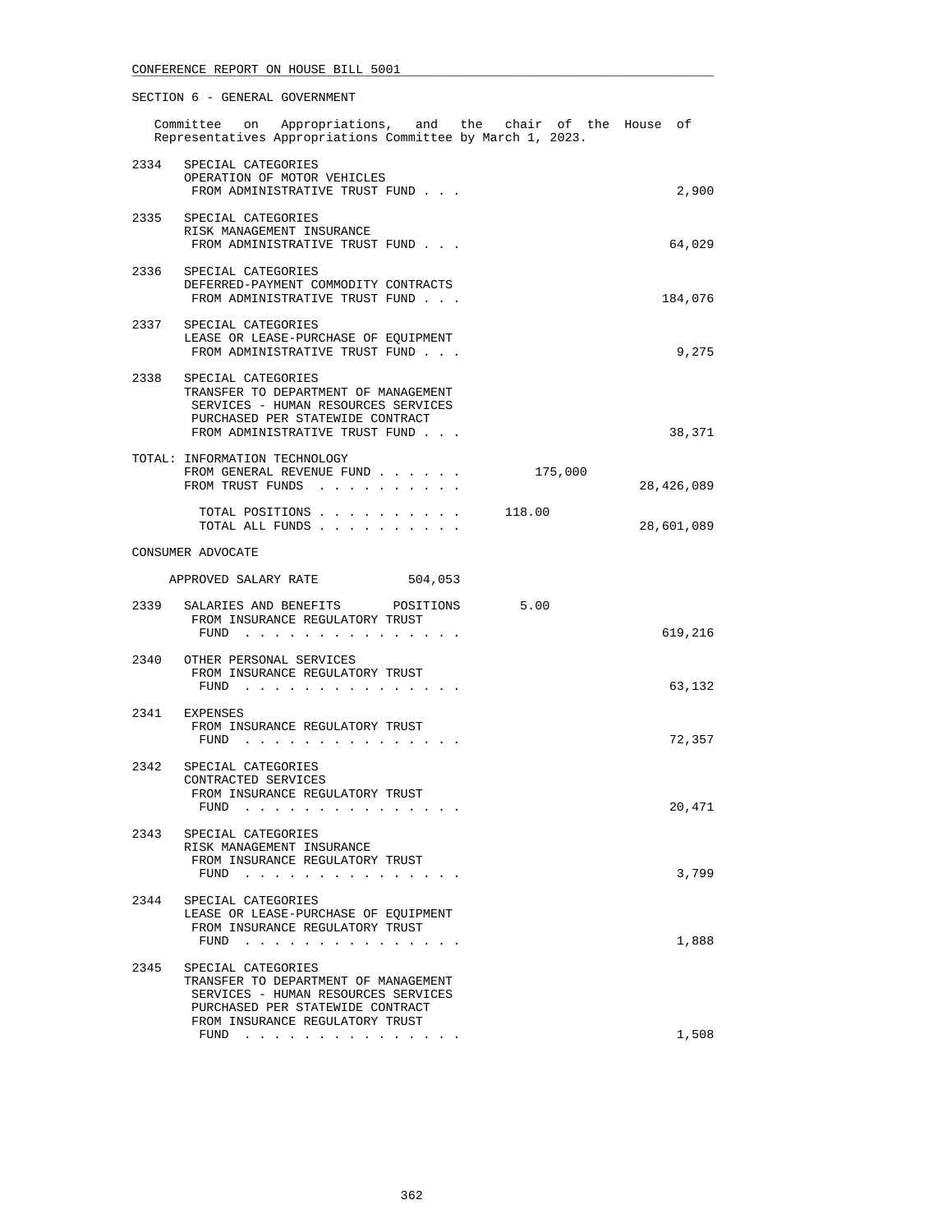| TOTAL: CONSUMER ADVOCATE<br>FROM TRUST FUNDS  |                         | 782,371 |
|-----------------------------------------------|-------------------------|---------|
| TOTAL ALL FUNDS                               | 5.00<br>TOTAL POSITIONS | 782,371 |
| INFORMATION TECHNOLOGY - FLAIR INFRASTRUCTURE |                         |         |

| APPROVED SALARY RATE |  | 4,547,493 |
|----------------------|--|-----------|

| 2346 | SALARIES AND BENEFITS           | POSITIONS | 77.00     |         |
|------|---------------------------------|-----------|-----------|---------|
|      | FROM GENERAL REVENUE FUND       |           | 5,683,908 |         |
|      | FROM ADMINISTRATIVE TRUST FUND  |           |           | 333,018 |
|      | FROM INSURANCE REGULATORY TRUST |           |           |         |
|      | FUND                            |           |           | 653,166 |

 From the funds in Specific Appropriations 2346 through 2355, the Department of Financial Services shall continue to develop and implement a training and staffing plan for production support of the Planning, Accounting, and Ledger Management (PALM) system using current Florida Accounting Information Resource (FLAIR) Subsystem support resources and the positions provided by this section.

| 2347 | OTHER PERSONAL SERVICES<br>FROM GENERAL REVENUE FUND                                                            | 5,531     |           |
|------|-----------------------------------------------------------------------------------------------------------------|-----------|-----------|
| 2348 | <b>EXPENSES</b><br>FROM GENERAL REVENUE FUND<br>FROM ADMINISTRATIVE TRUST FUND                                  | 1,198,941 | 257,929   |
| 2349 | OPERATING CAPITAL OUTLAY<br>FROM GENERAL REVENUE FUND                                                           | 104,880   |           |
| 2350 | SPECIAL CATEGORIES<br>FLORIDA ACCOUNTING INFORMATION RESOURCE<br>(FLAIR) SYSTEM - OPERATIONS AND<br>MAINTENANCE |           |           |
|      | FROM GENERAL REVENUE FUND<br>$\sim$ $\sim$ $\sim$ $\sim$ $\sim$<br>FROM ADMINISTRATIVE TRUST FUND               | 699,369   | 2,533,604 |

 Funds in Specific Appropriation 2350 are provided to the Department of Financial Services for technical services contracted for operations support and maintenance of the Florida Accounting Information Resource (FLAIR) Subsystem.

|      | 2351 SPECIAL CATEGORIES<br>CONTRACTED SERVICES<br>FROM GENERAL REVENUE FUND<br>FROM ADMINISTRATIVE TRUST FUND                                                                                                                         | 2,968,816 | 1,329,104          |
|------|---------------------------------------------------------------------------------------------------------------------------------------------------------------------------------------------------------------------------------------|-----------|--------------------|
|      | 2352 SPECIAL CATEGORIES<br>FLORIDA ACCOUNTING INFORMATION RESOURCE<br>(FLAIR) SYSTEM REPLACEMENT<br>FROM ADMINISTRATIVE TRUST FUND                                                                                                    |           | 1,016,548          |
|      | 2353 SPECIAL CATEGORIES<br>DEFERRED-PAYMENT COMMODITY CONTRACTS<br>FROM GENERAL REVENUE FUND<br>FROM ADMINISTRATIVE TRUST FUND<br>FROM INSURANCE REGULATORY TRUST<br>FUND                                                             | 85,914    | 390,209<br>135,755 |
|      | 2354 SPECIAL CATEGORIES<br>LEASE OR LEASE-PURCHASE OF EQUIPMENT<br>FROM GENERAL REVENUE FUND                                                                                                                                          | 1,424     |                    |
| 2355 | SPECIAL CATEGORIES<br>TRANSFER TO DEPARTMENT OF MANAGEMENT<br>SERVICES - HUMAN RESOURCES SERVICES<br>PURCHASED PER STATEWIDE CONTRACT                                                                                                 |           |                    |
|      | FROM GENERAL REVENUE FUND<br>FROM ADMINISTRATIVE TRUST FUND<br>FROM INSURANCE REGULATORY TRUST                                                                                                                                        | 24,944    | 2,142              |
|      | FUND<br>the company of the company of the company of the company of the company of the company of the company of the company of the company of the company of the company of the company of the company of the company of the company |           | 2,119              |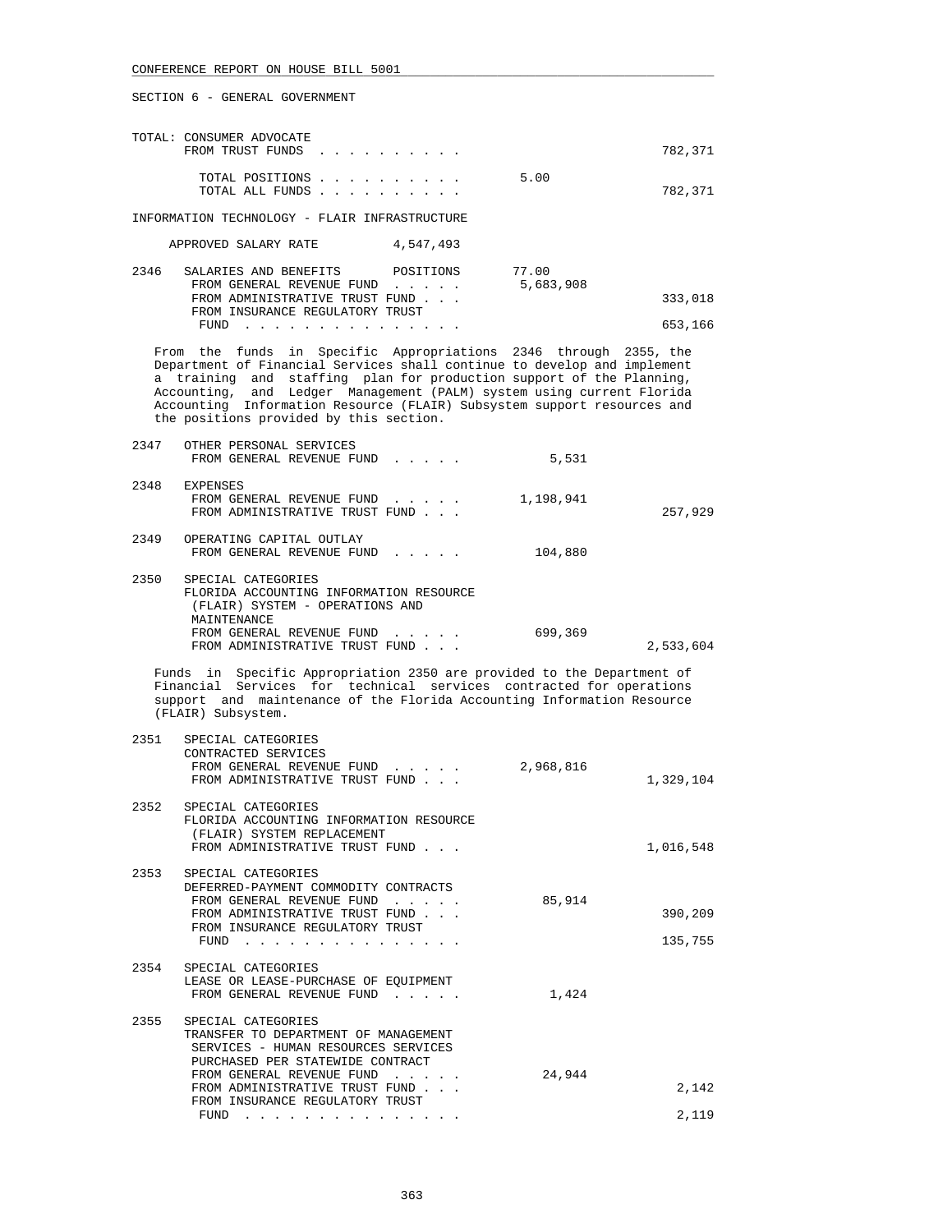| TOTAL: INFORMATION TECHNOLOGY - FLAIR INFRASTRUCTURE            |            |
|-----------------------------------------------------------------|------------|
| FROM GENERAL REVENUE FUND $\ldots$ $\ldots$ $\ldots$ 10.773.727 |            |
| FROM TRUST FUNDS                                                | 6,653,594  |
|                                                                 |            |
| TOTAL POSITIONS 77.00                                           |            |
| TOTAL ALL FUNDS                                                 | 17,427,321 |
|                                                                 |            |

#### PROGRAM: TREASURY

#### DEPOSIT SECURITY

 From the funds in Specific Appropriations 2356 through 2367, the Director of the Division of Treasury, during the transition of the state's cash management system to the Planning, Accounting, and Ledger Management (PALM) system, to ensure the integrity of the data used in financial reporting, shall report and certify on a monthly basis that all funds deposited into the state treasury are accounted for and that all trust funds and the General Revenue Fund cash balances have been reconciled and reported accurately. The report shall be provided on a monthly basis to the Governor, the President of the Senate, and the Speaker of the House of Representatives.

 Pursuant to the duties and responsibilities contained in chapter 17, Florida Statutes, the treasury director's monthly report shall include: total revenues, total interest earnings, and the reconciled month-end balance of the General Revenue Fund and each trust fund. The monthly report shall be due the 15th day following the end of each month.

APPROVED SALARY RATE 1,050,597

| 2356 | SALARIES AND BENEFITS POSITIONS<br>FROM TREASURY ADMINISTRATIVE AND<br>INVESTMENT TRUST FUND                                                                                                       | 21.00 | 1,740,699 |
|------|----------------------------------------------------------------------------------------------------------------------------------------------------------------------------------------------------|-------|-----------|
|      | 2357 OTHER PERSONAL SERVICES<br>FROM TREASURY ADMINISTRATIVE AND<br>INVESTMENT TRUST FUND                                                                                                          |       | 1,515     |
|      | 2358 EXPENSES<br>FROM TREASURY ADMINISTRATIVE AND<br>INVESTMENT TRUST FUND                                                                                                                         |       | 231,896   |
| 2359 | SPECIAL CATEGORIES<br>CONTRACTED SERVICES<br>FROM TREASURY ADMINISTRATIVE AND<br>INVESTMENT TRUST FUND                                                                                             |       | 95,205    |
| 2360 | SPECIAL CATEGORIES<br>LEASE OR LEASE-PURCHASE OF EOUIPMENT<br>FROM TREASURY ADMINISTRATIVE AND<br>INVESTMENT TRUST FUND                                                                            |       | 6,616     |
| 2361 | SPECIAL CATEGORIES<br>TRANSFER TO DEPARTMENT OF MANAGEMENT<br>SERVICES - HUMAN RESOURCES SERVICES<br>PURCHASED PER STATEWIDE CONTRACT<br>FROM TREASURY ADMINISTRATIVE AND<br>INVESTMENT TRUST FUND |       | 6,047     |
|      | TOTAL: DEPOSIT SECURITY<br>FROM TRUST FUNDS                                                                                                                                                        |       | 2,081,978 |
|      | TOTAL POSITIONS<br>TOTAL ALL FUNDS                                                                                                                                                                 | 21.00 | 2,081,978 |
|      | STATE FUNDS MANAGEMENT AND INVESTMENT                                                                                                                                                              |       |           |
|      | APPROVED SALARY RATE<br>1,324,693                                                                                                                                                                  |       |           |
| 2362 | SALARIES AND BENEFITS POSITIONS<br>FROM TREASURY ADMINISTRATIVE AND<br>INVESTMENT TRUST FUND                                                                                                       | 25.50 | 2,047,932 |
| 2363 | <b>EXPENSES</b><br>FROM TREASURY ADMINISTRATIVE AND<br>INVESTMENT TRUST FUND                                                                                                                       |       | 278,836   |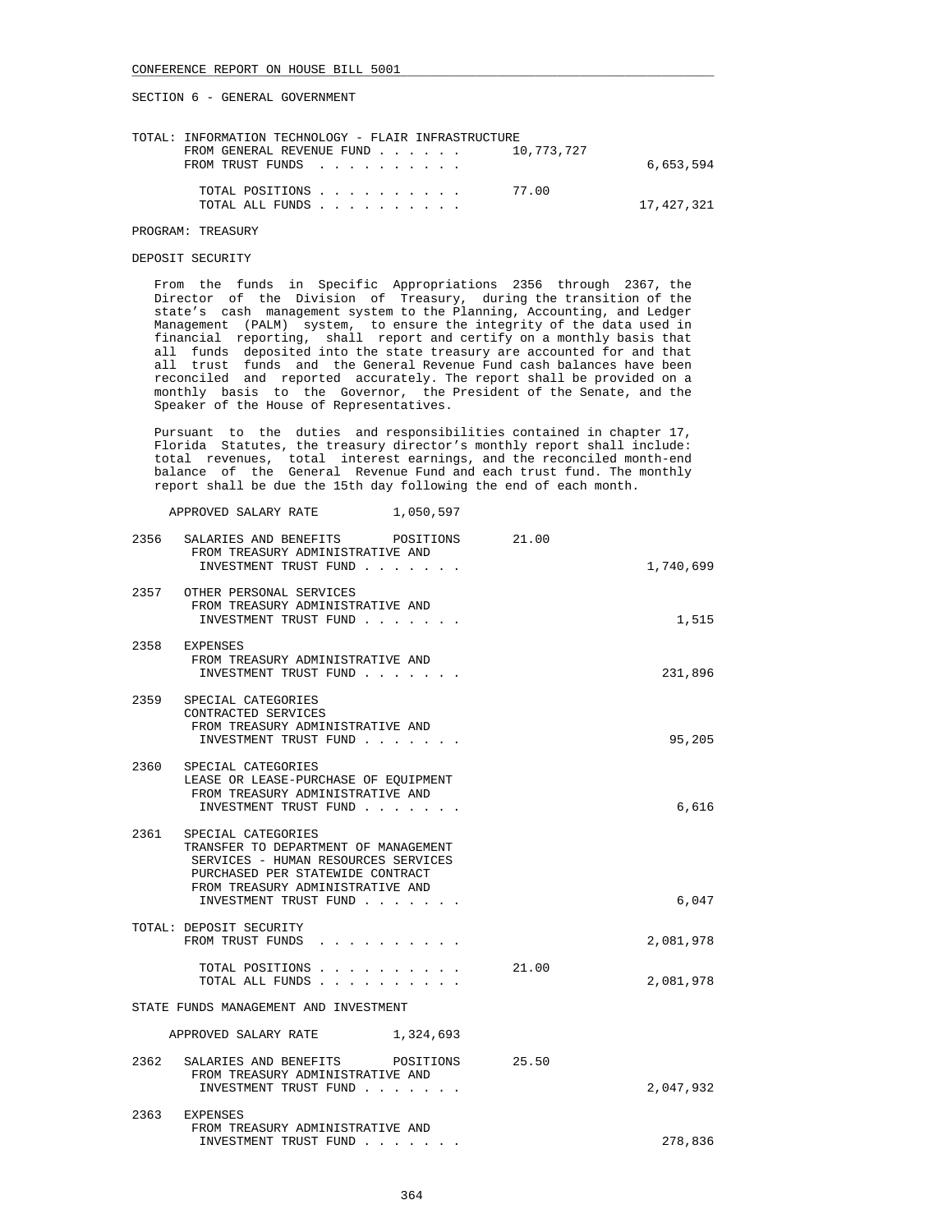|      | 2364 SPECIAL CATEGORIES<br>CONTRACTED SERVICES<br>FROM TREASURY ADMINISTRATIVE AND<br>INVESTMENT TRUST FUND                                                                                             | 1,952,785          |
|------|---------------------------------------------------------------------------------------------------------------------------------------------------------------------------------------------------------|--------------------|
|      | 2365 SPECIAL CATEGORIES<br>RISK MANAGEMENT INSURANCE<br>FROM TREASURY ADMINISTRATIVE AND<br>INVESTMENT TRUST FUND                                                                                       | 6,637              |
|      | 2366 SPECIAL CATEGORIES<br>LEASE OR LEASE-PURCHASE OF EQUIPMENT<br>FROM TREASURY ADMINISTRATIVE AND<br>INVESTMENT TRUST FUND                                                                            | 4,000              |
|      | 2367 SPECIAL CATEGORIES<br>TRANSFER TO DEPARTMENT OF MANAGEMENT<br>SERVICES - HUMAN RESOURCES SERVICES<br>PURCHASED PER STATEWIDE CONTRACT<br>FROM TREASURY ADMINISTRATIVE AND<br>INVESTMENT TRUST FUND | 7,657              |
|      | TOTAL: STATE FUNDS MANAGEMENT AND INVESTMENT<br>FROM TRUST FUNDS                                                                                                                                        | 4,297,847          |
|      | TOTAL POSITIONS<br>TOTAL ALL FUNDS                                                                                                                                                                      | 25.50<br>4,297,847 |
|      | SUPPLEMENTAL RETIREMENT PLAN                                                                                                                                                                            |                    |
|      | APPROVED SALARY RATE<br>564,307                                                                                                                                                                         |                    |
|      | 2368 SALARIES AND BENEFITS POSITIONS 13.00<br>FROM TREASURY ADMINISTRATIVE AND<br>INVESTMENT TRUST FUND                                                                                                 | 878,865            |
|      | 2369 OTHER PERSONAL SERVICES<br>FROM TREASURY ADMINISTRATIVE AND<br>INVESTMENT TRUST FUND                                                                                                               | 20,307             |
|      | 2370 EXPENSES<br>FROM TREASURY ADMINISTRATIVE AND<br>INVESTMENT TRUST FUND                                                                                                                              | 107,328            |
| 2371 | SPECIAL CATEGORIES<br>CONTRACTED SERVICES<br>FROM TREASURY ADMINISTRATIVE AND<br>INVESTMENT TRUST FUND                                                                                                  | 1,252              |
|      | 2372 SPECIAL CATEGORIES<br>DEFERRED COMPENSATION ADMINISTRATIVE<br>SERVICES                                                                                                                             |                    |
|      | FROM TREASURY ADMINISTRATIVE AND<br>INVESTMENT TRUST FUND                                                                                                                                               | 823,190            |
| 2373 | SPECIAL CATEGORIES<br>RISK MANAGEMENT INSURANCE<br>FROM TREASURY ADMINISTRATIVE AND<br>INVESTMENT TRUST FUND                                                                                            | 1,802              |
| 2374 | SPECIAL CATEGORIES<br>LEASE OR LEASE-PURCHASE OF EQUIPMENT<br>FROM TREASURY ADMINISTRATIVE AND<br>INVESTMENT TRUST FUND                                                                                 | 4,405              |
| 2375 | SPECIAL CATEGORIES<br>TRANSFER TO DEPARTMENT OF MANAGEMENT<br>SERVICES - HUMAN RESOURCES SERVICES<br>PURCHASED PER STATEWIDE CONTRACT<br>FROM TREASURY ADMINISTRATIVE AND                               |                    |
|      | INVESTMENT TRUST FUND                                                                                                                                                                                   | 2,996              |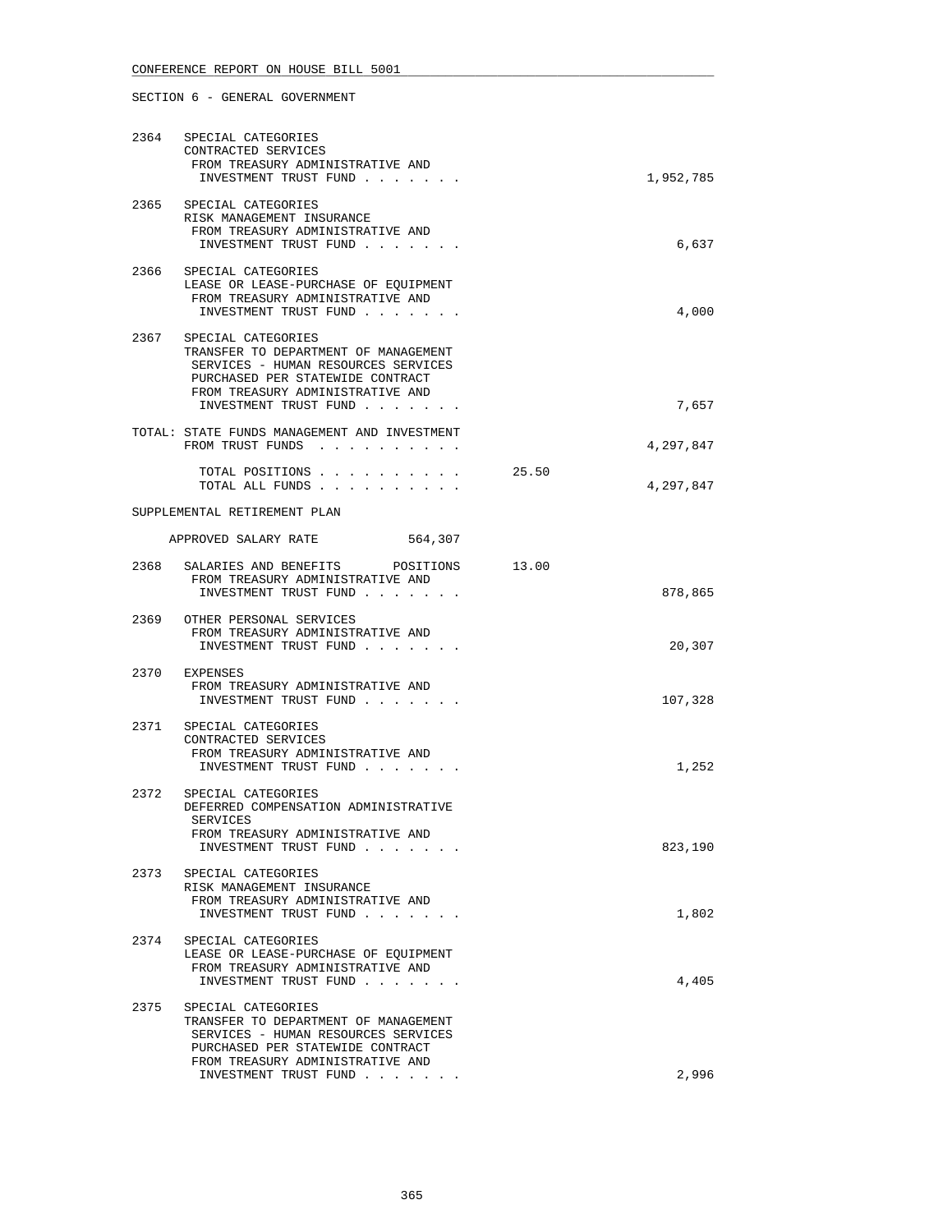| TOTAL: SUPPLEMENTAL RETIREMENT PLAN | 1,840,145 |  |
|-------------------------------------|-----------|--|
| FROM TRUST FUNDS                    |           |  |
| 13.00<br>TOTAL POSITIONS            |           |  |
| TOTAL ALL FUNDS                     | 1,840,145 |  |

PROGRAM: FINANCIAL ACCOUNTABILITY FOR PUBLIC FUNDS

STATE FINANCIAL INFORMATION AND STATE AGENCY ACCOUNTING

APPROVED SALARY RATE 8,668,218

2376 SALARIES AND BENEFITS POSITIONS 157.00<br>FROM GENERAL REVENUE FUND . . . . . 9,872,648 FROM GENERAL REVENUE FUND . . . . . FROM ADMINISTRATIVE TRUST FUND . . . 2,488,132

 From the funds provided in Specific Appropriations 2376, 2378, and 2383, the Department of Financial Services shall audit all court-related expenditures of the Clerks of Court pursuant to sections 28.241 and 28.35, Florida Statutes. The department shall report the audit findings to the Executive Office of the Governor's Office of Policy and Budget, the chair of the Senate Committee on Appropriations, and the chair of the House of Representatives Appropriations Committee on a quarterly basis. The department shall submit a report by July 25, 2022, for the period April 1, 2022, through June 30, 2022, and quarterly thereafter.

 From the funds in Specific Appropriation 2376, the Department of Financial Services shall provide training support for the Florida Planning, Accounting, and Ledger Management (PALM) project.

| 2377 | OTHER PERSONAL SERVICES<br>FROM GENERAL REVENUE FUND<br>FROM ADMINISTRATIVE TRUST FUND                                                                                                                                                                 | 24,586  | 23,788    |
|------|--------------------------------------------------------------------------------------------------------------------------------------------------------------------------------------------------------------------------------------------------------|---------|-----------|
|      | 2378 EXPENSES<br>FROM GENERAL REVENUE FUND<br>FROM ADMINISTRATIVE TRUST FUND                                                                                                                                                                           | 988,972 | 116,201   |
|      | 2379 OPERATING CAPITAL OUTLAY<br>FROM GENERAL REVENUE FUND                                                                                                                                                                                             | 1,000   |           |
| 2380 | SPECIAL CATEGORIES<br>CONTRACTED SERVICES<br>FROM GENERAL REVENUE FUND<br>FROM ADMINISTRATIVE TRUST FUND                                                                                                                                               | 683,882 | 80,000    |
|      | 2381 SPECIAL CATEGORIES<br>RISK MANAGEMENT INSURANCE<br>FROM GENERAL REVENUE FUND<br>FROM ADMINISTRATIVE TRUST FUND                                                                                                                                    | 7,412   | 60,740    |
| 2382 | SPECIAL CATEGORIES<br>LEASE OR LEASE-PURCHASE OF EQUIPMENT<br>FROM GENERAL REVENUE FUND<br>FROM ADMINISTRATIVE TRUST FUND                                                                                                                              | 5,122   | 17,055    |
| 2383 | SPECIAL CATEGORIES<br>TRANSFER TO DEPARTMENT OF MANAGEMENT<br>SERVICES - HUMAN RESOURCES SERVICES<br>PURCHASED PER STATEWIDE CONTRACT<br>FROM GENERAL REVENUE FUND<br>$\mathbf{r}$ and $\mathbf{r}$ and $\mathbf{r}$<br>FROM ADMINISTRATIVE TRUST FUND | 45,028  | 2,568     |
|      | 2384 SPECIAL CATEGORIES<br>TRANSFER TO THE PRISON INDUSTRY<br>ENHANCEMENT (PIE) PROGRAM<br>FROM PRISON INDUSTRIES TRUST FUND                                                                                                                           |         | 1,250,000 |

 Funds in Specific Appropriation 2384 are provided for transfer to the Prison Industry Enhancement Program. Funds in the Prison Industries Trust Fund may be expended by the corporation for allowable expenditures under sections 946.522 and 946.523, Florida Statutes. Such funds may be paid by warrants drawn by the Chief Financial Officer upon receipt of a corporate resolution that has been duly authorized by the board of directors of the corporation, authorized under part II of chapter 946,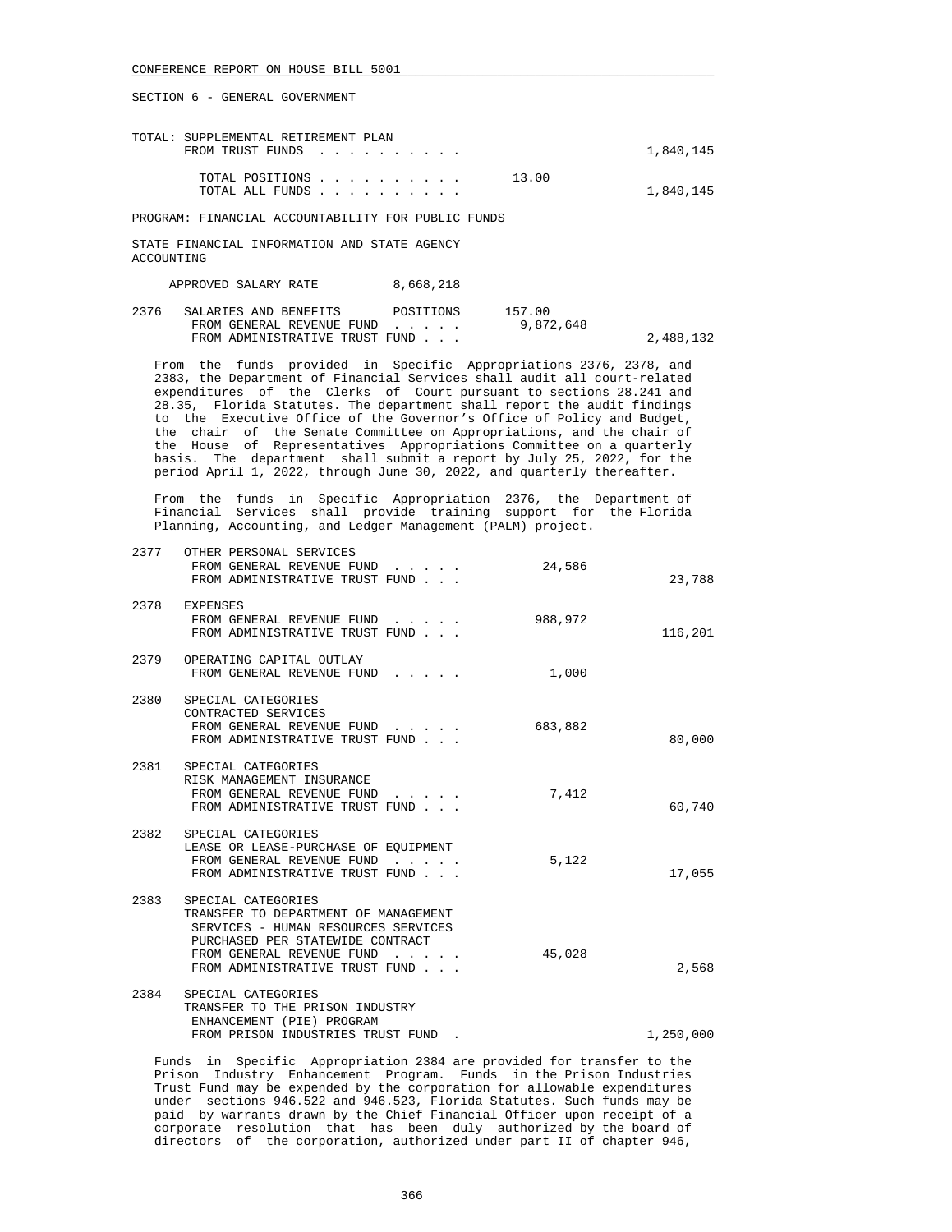Florida Statutes.

|      | 2385 SPECIAL CATEGORIES<br>FLORIDA CLERKS OF COURT OPERATIONS<br>CORPORATION<br>FROM ADMINISTRATIVE TRUST FUND                             |            | 2,300,000  |
|------|--------------------------------------------------------------------------------------------------------------------------------------------|------------|------------|
|      | TOTAL: STATE FINANCIAL INFORMATION AND STATE AGENCY<br>ACCOUNTING                                                                          |            |            |
|      | FROM GENERAL REVENUE FUND<br>FROM TRUST FUNDS                                                                                              | 11,628,650 | 6,338,484  |
|      | TOTAL POSITIONS<br>TOTAL ALL FUNDS                                                                                                         | 157.00     | 17,967,134 |
|      | RECOVERY AND RETURN OF UNCLAIMED PROPERTY                                                                                                  |            |            |
|      | APPROVED SALARY RATE<br>2,813,241                                                                                                          |            |            |
|      | 2386 SALARIES AND BENEFITS POSITIONS<br>FROM UNCLAIMED PROPERTY TRUST FUND.                                                                | 65.00      | 3,997,155  |
|      | 2387 OTHER PERSONAL SERVICES<br>FROM UNCLAIMED PROPERTY TRUST FUND.                                                                        |            | 567,110    |
|      | 2388 EXPENSES<br>FROM UNCLAIMED PROPERTY TRUST FUND.                                                                                       |            | 829,664    |
|      | 2389 OPERATING CAPITAL OUTLAY<br>FROM UNCLAIMED PROPERTY TRUST FUND.                                                                       |            | 7,500      |
| 2390 | SPECIAL CATEGORIES<br>CONTRACTED SERVICES<br>FROM UNCLAIMED PROPERTY TRUST FUND.                                                           |            | 226,794    |
|      | 2391 SPECIAL CATEGORIES<br>RISK MANAGEMENT INSURANCE<br>FROM UNCLAIMED PROPERTY TRUST FUND.                                                |            | 20,031     |
|      | 2392 SPECIAL CATEGORIES<br>LEASE OR LEASE-PURCHASE OF EOUIPMENT<br>FROM UNCLAIMED PROPERTY TRUST FUND.                                     |            | 11,524     |
|      | 2393 SPECIAL CATEGORIES<br>TRANSFER TO DEPARTMENT OF MANAGEMENT<br>SERVICES - HUMAN RESOURCES SERVICES<br>PURCHASED PER STATEWIDE CONTRACT |            |            |
|      | FROM UNCLAIMED PROPERTY TRUST FUND.                                                                                                        |            | 17,374     |
|      | TOTAL: RECOVERY AND RETURN OF UNCLAIMED PROPERTY<br>FROM TRUST FUNDS                                                                       |            | 5,677,152  |
|      | TOTAL POSITIONS<br>TOTAL ALL FUNDS                                                                                                         | 65.00      | 5,677,152  |

FLORIDA PLANNING ACCOUNTING AND LEDGER MANAGEMENT

| APPROVED SALARY RATE | 4,560,568 |
|----------------------|-----------|
|----------------------|-----------|

| 2394 SALARIES AND BENEFITS      | POSITIONS | 50.00 |           |
|---------------------------------|-----------|-------|-----------|
| FROM INSURANCE REGULATORY TRUST |           |       |           |
| FUND                            |           |       | 6,199,114 |

 From the funds and positions provided in Specific Appropriation 2394, the Department of Financial Services shall designate a position to lead the implementation of reporting functionality for the Florida Planning, Accounting, and Ledger Management (PALM) project. The department shall provide quarterly reports to state agencies on the design, development, and implementation of reporting functionality. By January 1, 2023, the department shall provide a report that details the approach and the specific historical reporting functionality that will be available when the Florida PALM Financials and Payroll waves go-live. The report must include, at a minimum: how current data will be mapped to historical data, a list of data that will not be mapped and why, if and how users will be able to view a combination of historical FLAIR data and new PALM data in a single report in the legacy FLAIR format, how PALM functionality will be validated using legacy format data comparisons,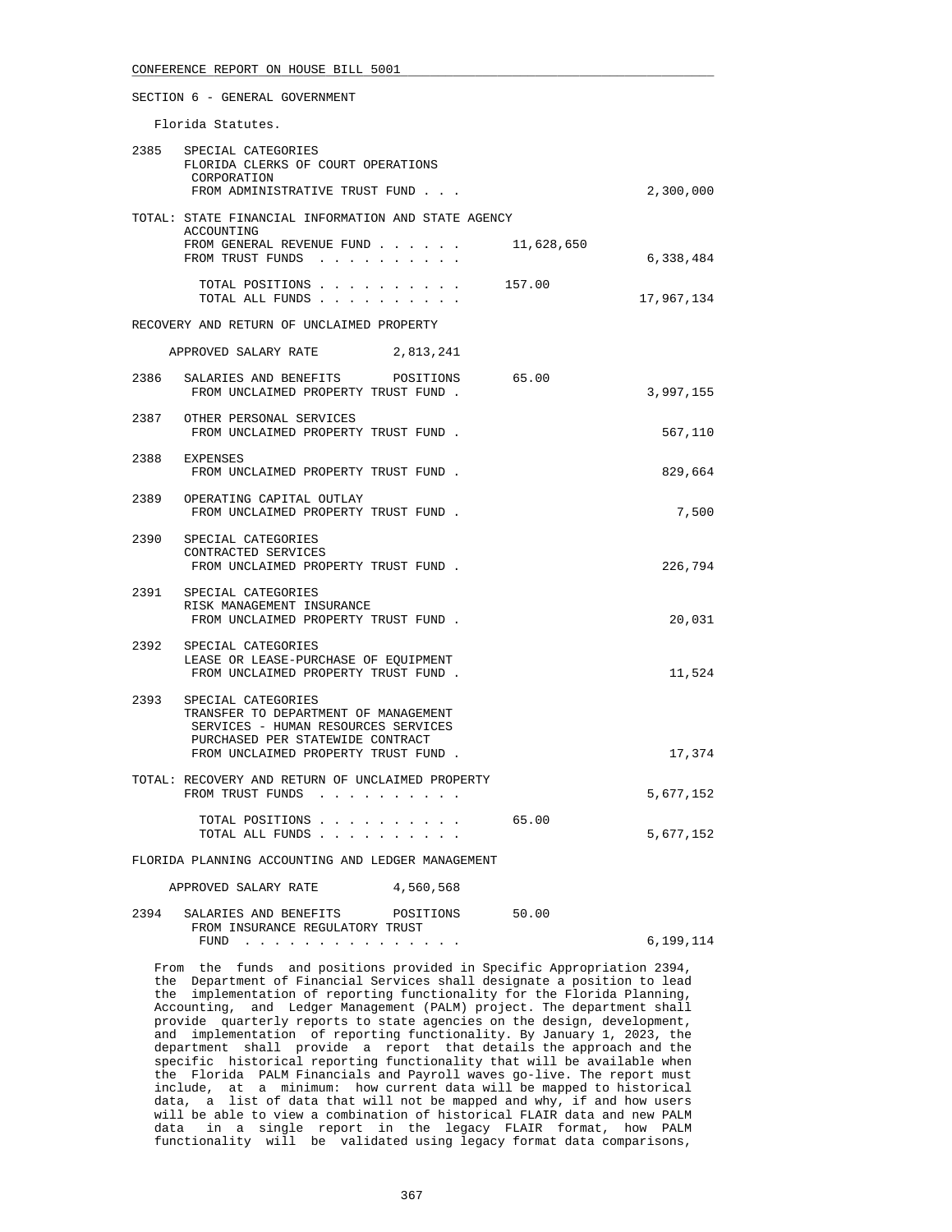and tools that will provide the historical data functionality. The reports shall be submitted to the Executive Office of the Governor's Office of Policy and Budget, the chair of the Senate Committee on Appropriations, and the chair of the House of Representatives Appropriations Committee.

 The Department of Financial Services shall review and update all functional and technical system requirements for the replacement of FLAIR functionality, to ensure that all requirements needed to replace FLAIR functionality are included in the PALM system. PALM staff shall reassess and document all custom programming necessary to implement the functionality requirements in PALM.

2395 SPECIAL CATEGORIES

#### FLORIDA ACCOUNTING INFORMATION RESOURCE (FLAIR) SYSTEM REPLACEMENT FROM INSURANCE REGULATORY TRUST

FUND . . . . . . . . . . . . . . . 36,476,535

 Funds in Specific Appropriation 2395 are provided to the Department of Financial Services for the Florida Planning, Accounting, and Ledger Management (PALM) project that complies with sections 216.311 and 216.313, Florida Statutes. The funds are contingent upon (1) HB 5003 becoming law, which provides for the replacement of the Florida Accounting Information Resource (FLAIR) Subsystem, and (2) execution of an amendment to the software and system integrator services contract that (a) suspends further work to replace remaining FLAIR functionality until the successful remediation of the PALM Cash Management System (CMS) and (b) retains support of PALM functionality in production. No funds are provided for Amendment Number 6 to Contract Number FP004 by and between the Department of Financial Services and Accenture, LLP, as approved by the PALM Executive Steering Committee in December 2021. The Department of Financial Services shall expend no funds and make no payments for such contract amendment for the PALM project. Pursuant to section 216.181(16)(a), Florida Statutes, nothing in this act provides for this specific appropriation to be advanced for payment of system integrator deliverables.

 From the funds in Specific Appropriation 2395, \$1,000,000 is provided to the Department of Financial Services to remediate and stabilize the PALM CMS functionality. Funding is contingent on the transfer of RFQ 2021-35, Purchase Order 2505250, procured for independent verification and validation (IV&V) of the PALM project, to the Department of Management Services. The department shall provide monthly CMS remediation status reports to the Executive Office of the Governor's Office of Policy and Budget, the chair of the Senate Committee on Appropriations, and the chair of the House of Representatives Appropriations Committee until the remediation is complete. Each report must include all task orders related to remediating CMS functionality with a detailed description of the issue, resolution, hours, cost, priority, and the anticipated implementation date. Each report must also include a complete list of issues and/or help desk tickets that details the reporting entity, the date the issue was reported, a description of the issue, resolution and/or anticipated resolution, and the date of resolution and/or anticipated resolution. The list of issues must be inclusive of those reported by external entities, state agencies, and the Division of Treasury.

 From the funds in Specific Appropriation 2395, \$12,942,869 is provided to the Department of Financial Services for the following project components, of which 75 percent of each component shall be held in reserve. The department is authorized to submit quarterly budget amendments to request release of funds pursuant to the provisions of chapter 216, Florida Statutes, and based on the department's planned quarterly expenditures. The budget amendments shall include an updated detailed operational work plan and monthly spending plan that identifies all project work and costs budgeted for Fiscal Year 2022-2023.

|                                           | 8.467.785 |
|-------------------------------------------|-----------|
| Oracle Software Licensing and Maintenance | 1,905,929 |
|                                           | 150,000   |
|                                           | 1,466,400 |
| Facilities for DFS PALM Staff             | 952.755   |

 From the funds in Specific Appropriation 2395, \$22,533,666 is provided to the Department of Financial Services to continue the implementation of the PALM project upon the successful remediation of the PALM Cash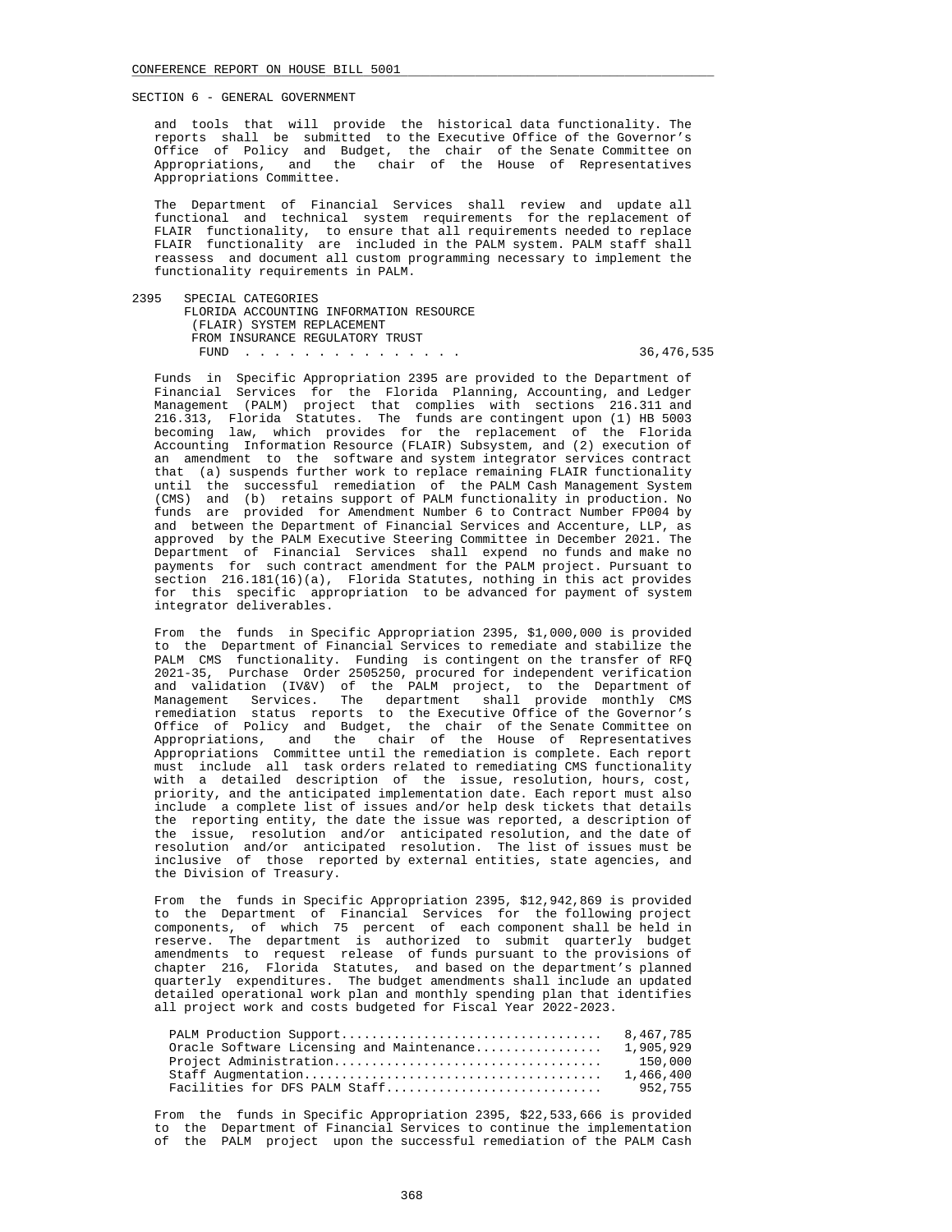Management System. The funds shall be placed in reserve. The department is authorized to submit quarterly budget amendments to request release of funds pursuant to chapter 216, Florida Statutes, and based on the department's planned quarterly expenditures. The budget amendments must include an updated detailed operational work plan and monthly spending plan that identifies all project work and costs budgeted for Fiscal Year 2022-2023.

 The Department of Financial Services shall provide monthly project status reports to the Executive Office of the Governor's Office of Policy and Budget, the chair of the Senate Committee on Appropriations, and the chair of the House of Representatives Appropriations Committee. Each report must include progress made to date for each project milestone, deliverable, and task order, planned and actual completion dates, planned and actual costs incurred, and any current project issues and risks. Each status report must also include progress made to date for (1) each remediation and transition task required to replace FLAIR, (2) the implementation of a training and staffing plan for PALM help desk and production support utilizing current help desk and FLAIR resources, and (3) provide an update on the progress and cost of each system interface and agency application remediation task, as provided by agencies, required for deployment of PALM functionality scheduled through December 31, 2023.

 The Department of Financial Services shall ensure that the development, implementation, and maintenance of the state's financial management system remains in full compliance with chapters 215 and 216, Florida Statutes.

 The Department of Financial Services shall integrate the project's operation and maintenance responsibilities with the existing resources within the Office of Information Systems, specifically for help desk and production support, and with existing resources within the Division of Accounting and Auditing for training.

 2396 SPECIAL CATEGORIES FLORIDA PLANNING, ACCOUNTING, AND LEDGER MANAGEMENT CONTINGENCY FROM INSURANCE REGULATORY TRUST FUND . . . . . . . . . . . . . . . 5,500,000

 Funds in Specific Appropriation 2396 are provided to the Department of Financial Services as contingency appropriations for the Florida Planning, Accounting, and Ledger Management (PALM) project for unforeseen expenditures that are essential to the implementation of the PALM solution and consistent with the allowable use of funds in Specific Appropriation 2395. These funds shall be held in reserve. The department is authorized to submit budget amendments to request release of funds held in reserve pursuant to the provisions of chapter 216, Florida Statutes, and based on project revisions approved by the PALM Executive Steering Committee. Release is contingent upon approval of a detailed operational work plan and monthly spend plan updated to reflect the approved expenditures.

 2396A SPECIAL CATEGORIES TRANSFER TO DEPARTMENT OF MANAGEMENT SERVICES - INDEPENDENT VERIFICATION AND VALIDATION FROM INSURANCE REGULATORY TRUST FUND . . . . . . . . . . . . . . . 2,600,933

 Funds in Specific Appropriation 2396A shall be transferred to the Department of Management Services to provide independent verification and validation (IV&V) services for the Florida Planning, Accounting, and Ledger Management (PALM) project at the Department of Financial Services.

 2397 SPECIAL CATEGORIES RISK MANAGEMENT INSURANCE FROM INSURANCE REGULATORY TRUST FUND . . . . . . . . . . . . . . . 7,623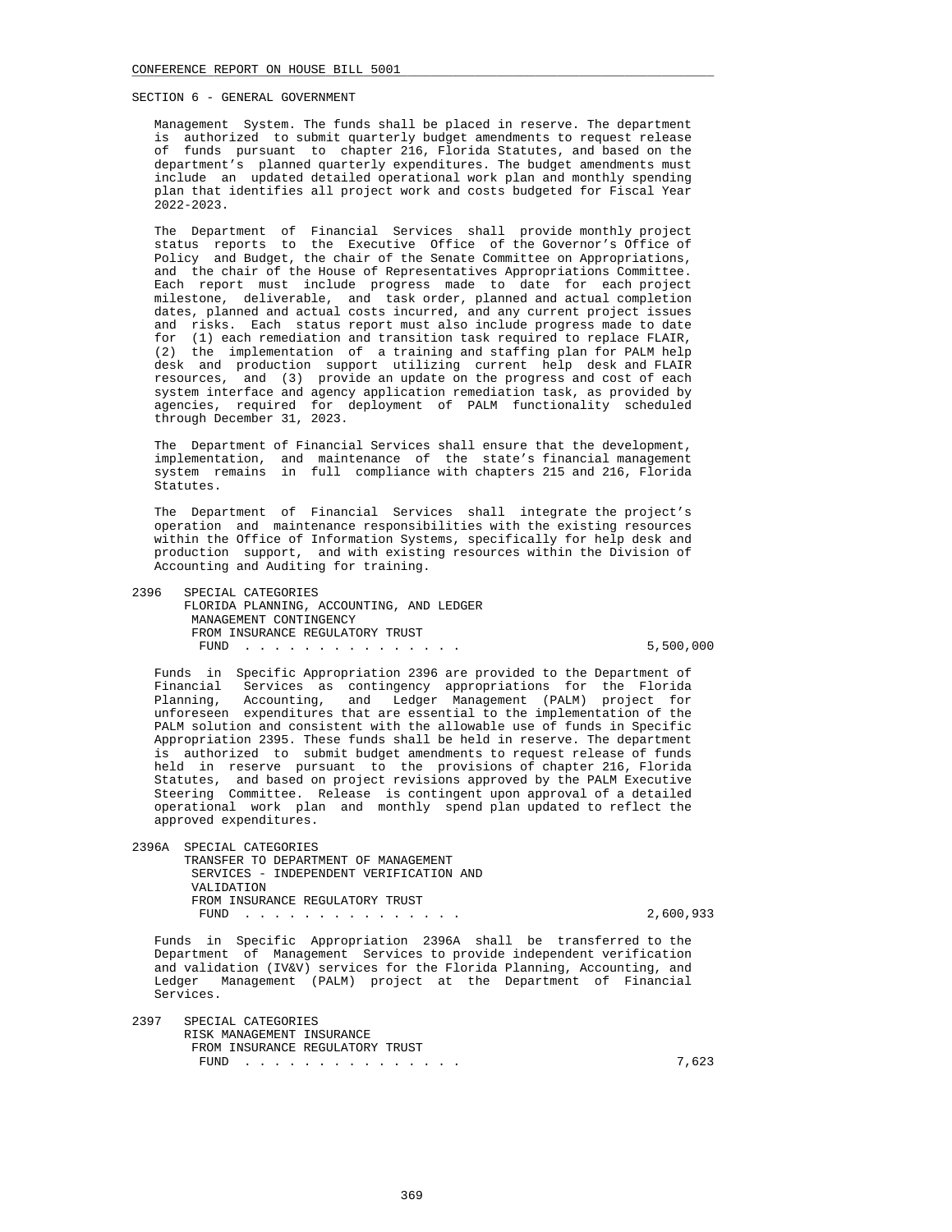| 2398 | SPECIAL CATEGORIES<br>TRANSFER TO DEPARTMENT OF MANAGEMENT<br>SERVICES - HUMAN RESOURCES SERVICES<br>PURCHASED PER STATEWIDE CONTRACT<br>FROM INSURANCE REGULATORY TRUST<br>FUND | 14,834              |
|------|----------------------------------------------------------------------------------------------------------------------------------------------------------------------------------|---------------------|
|      | TOTAL: FLORIDA PLANNING ACCOUNTING AND LEDGER MANAGEMENT<br>FROM TRUST FUNDS                                                                                                     | 50,799,039          |
|      | TOTAL POSITIONS<br>TOTAL ALL FUNDS                                                                                                                                               | 50.00<br>50,799,039 |
|      | PROGRAM: FIRE MARSHAL                                                                                                                                                            |                     |
|      | COMPLIANCE AND ENFORCEMENT                                                                                                                                                       |                     |
|      | APPROVED SALARY RATE<br>2,969,737                                                                                                                                                |                     |
|      | 2399 SALARIES AND BENEFITS POSITIONS 65.00<br>FROM INSURANCE REGULATORY TRUST<br>FUND $\cdots$                                                                                   | 4,171,870           |
|      |                                                                                                                                                                                  |                     |
|      | 2400 OTHER PERSONAL SERVICES<br>FROM INSURANCE REGULATORY TRUST<br>FUND $\cdots$                                                                                                 | 15,497              |
|      | 2401 EXPENSES<br>FROM INSURANCE REGULATORY TRUST<br>FUND                                                                                                                         | 669,579             |
| 2402 | SPECIAL CATEGORIES<br>ELECTRONIC COMMERCE FEES FOR COLLECTION OF<br>REVENUE<br>FROM INSURANCE REGULATORY TRUST<br>FUND $\cdots$                                                  | 13,200              |
| 2403 | SPECIAL CATEGORIES<br>CONSTRUCTION MATERIALS MINING ACTIVITIES<br>FROM GENERAL REVENUE FUND                                                                                      | 600,619             |
| 2404 | SPECIAL CATEGORIES<br>CONTRACTED SERVICES<br>FROM INSURANCE REGULATORY TRUST<br>FUND $\cdots$                                                                                    | 113,305             |
| 2405 | SPECIAL CATEGORIES<br>OPERATION OF MOTOR VEHICLES<br>FROM INSURANCE REGULATORY TRUST<br>FUND                                                                                     | 46,200              |
| 2406 | SPECIAL CATEGORIES<br>SUPPLEMENTAL FIREFIGHTERS COMPENSATION<br>FROM INSURANCE REGULATORY TRUST<br>FUND $\ldots$ $\ldots$ $\ldots$ $\ldots$ $\ldots$ $\ldots$                    | 12,000              |
| 2407 | SPECIAL CATEGORIES<br>LEASE OR LEASE-PURCHASE OF EOUIPMENT<br>FROM INSURANCE REGULATORY TRUST<br>FUND $\cdots$                                                                   | 14,442              |
| 2408 | SPECIAL CATEGORIES<br>TRANSFER TO DEPARTMENT OF MANAGEMENT<br>SERVICES - HUMAN RESOURCES SERVICES<br>PURCHASED PER STATEWIDE CONTRACT<br>FROM INSURANCE REGULATORY TRUST         |                     |
|      | FUND $\cdots$                                                                                                                                                                    | 17,639              |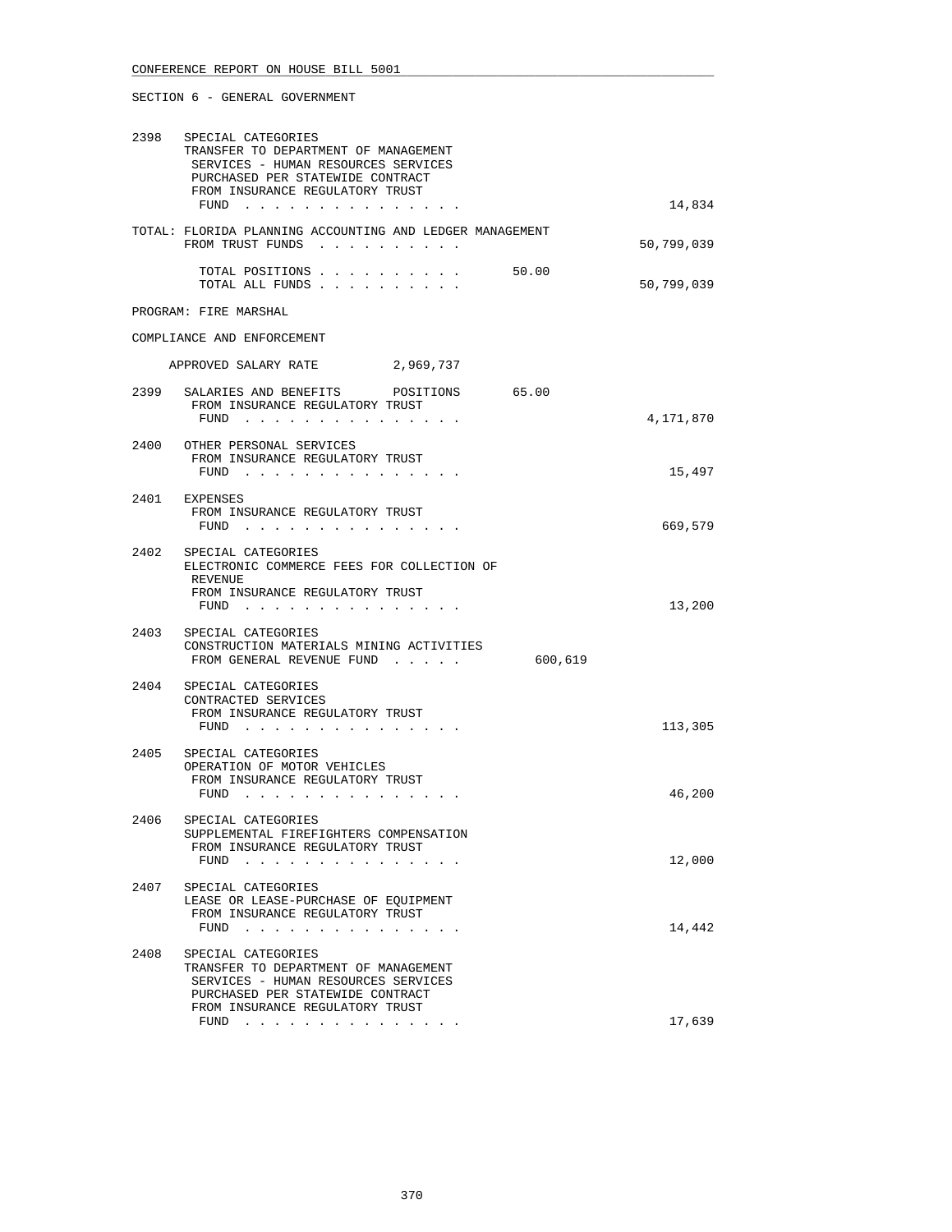|      | TOTAL: COMPLIANCE AND ENFORCEMENT<br>FROM GENERAL REVENUE FUND                                                                                                                                                                                                                                                                                                                                                                                                                                                    | 600,619 |           |
|------|-------------------------------------------------------------------------------------------------------------------------------------------------------------------------------------------------------------------------------------------------------------------------------------------------------------------------------------------------------------------------------------------------------------------------------------------------------------------------------------------------------------------|---------|-----------|
|      | FROM TRUST FUNDS                                                                                                                                                                                                                                                                                                                                                                                                                                                                                                  | 65.00   | 5,073,732 |
|      | TOTAL POSITIONS<br>TOTAL ALL FUNDS                                                                                                                                                                                                                                                                                                                                                                                                                                                                                |         | 5,674,351 |
|      | PROFESSIONAL TRAINING AND STANDARDS                                                                                                                                                                                                                                                                                                                                                                                                                                                                               |         |           |
|      | APPROVED SALARY RATE 1,221,328                                                                                                                                                                                                                                                                                                                                                                                                                                                                                    |         |           |
| 2409 | SALARIES AND BENEFITS<br>POSITIONS<br>FROM INSURANCE REGULATORY TRUST<br>FUND $\cdots$                                                                                                                                                                                                                                                                                                                                                                                                                            | 28.00   | 1,829,286 |
| 2410 | OTHER PERSONAL SERVICES<br>FROM INSURANCE REGULATORY TRUST<br>FUND $\cdots$                                                                                                                                                                                                                                                                                                                                                                                                                                       |         | 272,991   |
| 2411 | EXPENSES<br>FROM INSURANCE REGULATORY TRUST<br>FUND $\cdots$                                                                                                                                                                                                                                                                                                                                                                                                                                                      |         | 512,385   |
| 2412 | AID TO LOCAL GOVERNMENTS<br>DECONTAMINATION MATCHING GRANT PROGRAM<br>FROM INSURANCE REGULATORY TRUST<br>FUND $\cdots$                                                                                                                                                                                                                                                                                                                                                                                            |         | 500,000   |
| 2413 | OPERATING CAPITAL OUTLAY<br>FROM INSURANCE REGULATORY TRUST<br>FUND $\cdots$                                                                                                                                                                                                                                                                                                                                                                                                                                      |         | 23,294    |
| 2414 | SPECIAL CATEGORIES<br>ACQUISITION OF MOTOR VEHICLES<br>FROM INSURANCE REGULATORY TRUST<br>FUND $\cdots$                                                                                                                                                                                                                                                                                                                                                                                                           |         | 625,000   |
|      | The nonrecurring funds in Specific Appropriation 2414 are provided to<br>the Department of Financial Services for the replacement of a<br>firefighting training apparatus at the State Fire College. These funds<br>shall be held in reserve. The department is authorized to submit budget<br>amendments requesting the release of funds pursuant to the provisions of<br>chapter 216, Florida Statutes. The release of funds is contingent on the<br>department receiving approval of a federal matching grant. |         |           |
| 2415 | SPECIAL CATEGORIES<br>GRANTS AND AIDS - FIREFIGHTER ASSISTANCE<br>GRANT PROGRAM<br>FROM INSURANCE REGULATORY TRUST                                                                                                                                                                                                                                                                                                                                                                                                |         |           |
|      | FUND<br>the contract of the contract of the contract of                                                                                                                                                                                                                                                                                                                                                                                                                                                           |         | 1,000,000 |
|      | Funds in Specific Appropriation 2415 are provided for the Firefighter<br>Assistance Grant Program and shall be awarded to entities pursuant to<br>section 633.135, Florida Statutes.                                                                                                                                                                                                                                                                                                                              |         |           |
| 2416 | SPECIAL CATEGORIES<br>ELECTRONIC COMMERCE FEES FOR COLLECTION OF<br>REVENUE<br>FROM INSURANCE REGULATORY TRUST                                                                                                                                                                                                                                                                                                                                                                                                    |         |           |
|      | FUND $\cdots$                                                                                                                                                                                                                                                                                                                                                                                                                                                                                                     |         | 13,200    |
| 2417 | SPECIAL CATEGORIES<br>CONTRACTED SERVICES                                                                                                                                                                                                                                                                                                                                                                                                                                                                         |         |           |
|      | FROM INSURANCE REGULATORY TRUST<br>FUND $\cdots$                                                                                                                                                                                                                                                                                                                                                                                                                                                                  |         | 567,765   |
| From | Specific Appropriation 2417, \$250,000 in<br>the funds in<br>nonrecurring funds is provided to the Department of Financial Services<br>to contract for a feasibility study that includes detailed business and                                                                                                                                                                                                                                                                                                    |         |           |

 to contract for a feasibility study that includes detailed business and functional requirements to modernize the Fire College Department of Insurance Continuing Education (FCDICE) system. The department shall provide a copy of the study to the Executive Office of the Governor's Office of Policy and Budget, the chair of the Senate Committee on Appropriations, and the chair of the House of Representatives Appropriations Committee by March 1, 2023.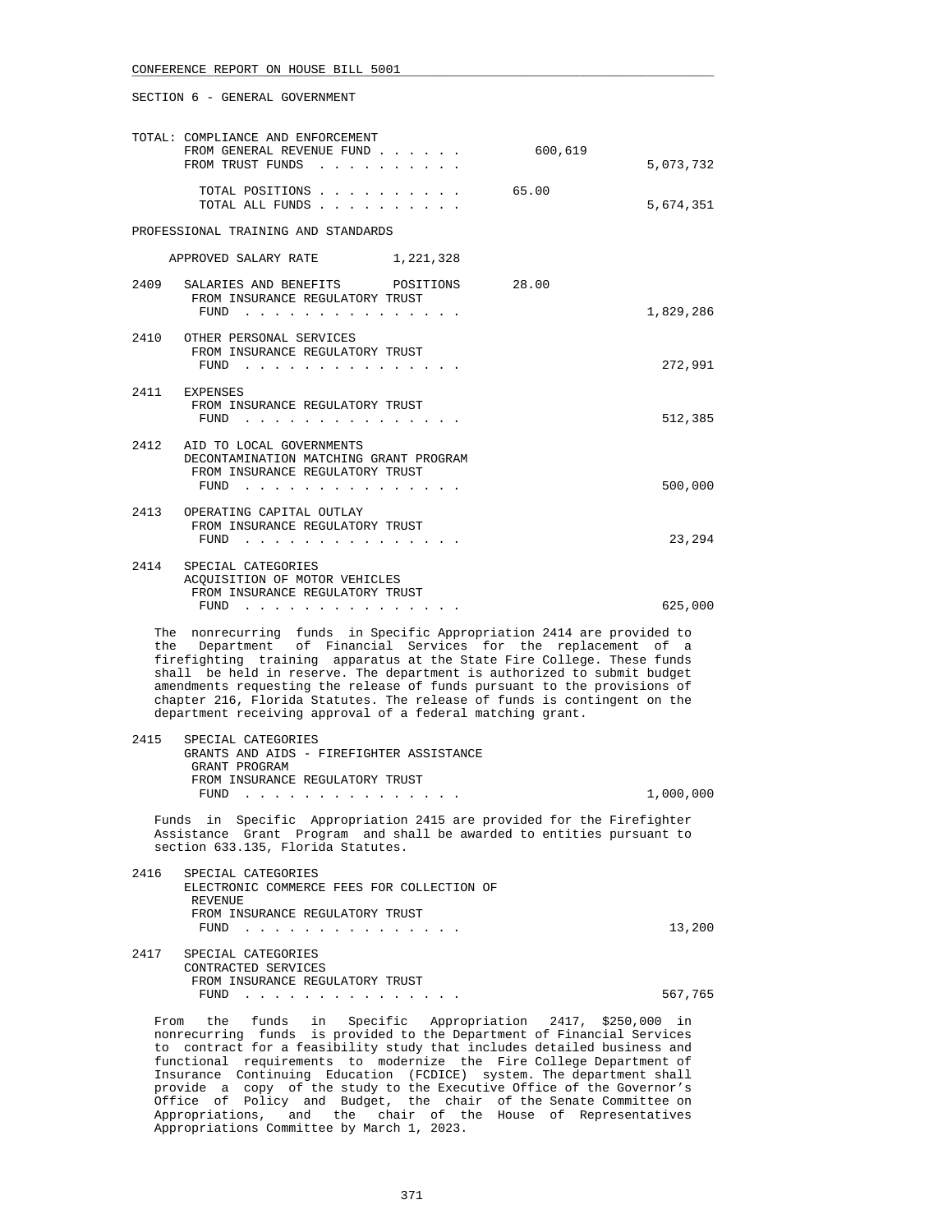# 2418 SPECIAL CATEGORIES OPERATION OF MOTOR VEHICLES FROM INSURANCE REGULATORY TRUST FUND . . . . . . . . . . . . . . . 22,900 2419 SPECIAL CATEGORIES SUPPLEMENTAL FIREFIGHTERS COMPENSATION FROM INSURANCE REGULATORY TRUST FUND . . . . . . . . . . . . . . . 14,500 2420 SPECIAL CATEGORIES LEASE OR LEASE-PURCHASE OF EQUIPMENT FROM INSURANCE REGULATORY TRUST FUND . . . . . . . . . . . . . . . 25,519 2421 SPECIAL CATEGORIES TRANSFER TO DEPARTMENT OF MANAGEMENT SERVICES - HUMAN RESOURCES SERVICES PURCHASED PER STATEWIDE CONTRACT FROM INSURANCE REGULATORY TRUST FUND . . . . . . . . . . . . . . . 10,641 2422 SPECIAL CATEGORIES STATE FIRE COLLEGE - MAINTENANCE AND REPAIR FROM INSURANCE REGULATORY TRUST FUND . . . . . . . . . . . . . . . 120,000 TOTAL: PROFESSIONAL TRAINING AND STANDARDS FROM TRUST FUNDS . . . . . . . . . . 5,537,481 TOTAL POSITIONS . . . . . . . . . . 28.00 TOTAL ALL FUNDS . . . . . . . . . . 5,537,481 FIRE MARSHAL ADMINISTRATIVE AND SUPPORT SERVICES APPROVED SALARY RATE 701,127 2423 SALARIES AND BENEFITS POSITIONS 12.00 FROM INSURANCE REGULATORY TRUST

|       | FUND                                                                                                                                                |         | 1,144,143 |
|-------|-----------------------------------------------------------------------------------------------------------------------------------------------------|---------|-----------|
| 2424  | OTHER PERSONAL SERVICES<br>FROM INSURANCE REGULATORY TRUST<br>FUND                                                                                  |         | 73,360    |
| 2425  | <b>EXPENSES</b><br>FROM INSURANCE REGULATORY TRUST<br>FUND                                                                                          |         | 318,488   |
| 2425A | AID TO LOCAL GOVERNMENTS<br>GRANTS AND AIDS - LOCAL GOVERNMENT FIRE<br>SERVICE<br>FROM GENERAL REVENUE FUND<br>.<br>FROM INSURANCE REGULATORY TRUST | 567,968 |           |

 From the funds in Specific Appropriation 2425A, \$362,982 in nonrecurring funds from the General Revenue Fund is provided for local government fire services as follows:

FUND . . . . . . . . . . . . . . . 1,021,000

| Clermont Fire Station 103 Generator Enclosure (HB 2217) |         |
|---------------------------------------------------------|---------|
|                                                         | 17,982  |
| Nettle Ridge Volunteer Fire Department Fire Truck (HB   |         |
|                                                         | 345,000 |

 From the funds in Specific Appropriation 2425A, \$771,000 in nonrecurring funds from the Insurance Regulatory Trust Fund is provided for local government fire services as follows:

|      |  |  | Clermont Fire Station 101 Generator Replacement (HB     |         |  |
|------|--|--|---------------------------------------------------------|---------|--|
|      |  |  | $2215$ (Senate Form $2472$ )                            | 271,000 |  |
|      |  |  | Lealman Special Fire Control District Ladder Truck (HB  |         |  |
|      |  |  | $3107$ (Senate Form $1789$ )                            | 500,000 |  |
|      |  |  |                                                         |         |  |
| From |  |  | the funds in Specific Appropriation 2425A, \$204,986 in |         |  |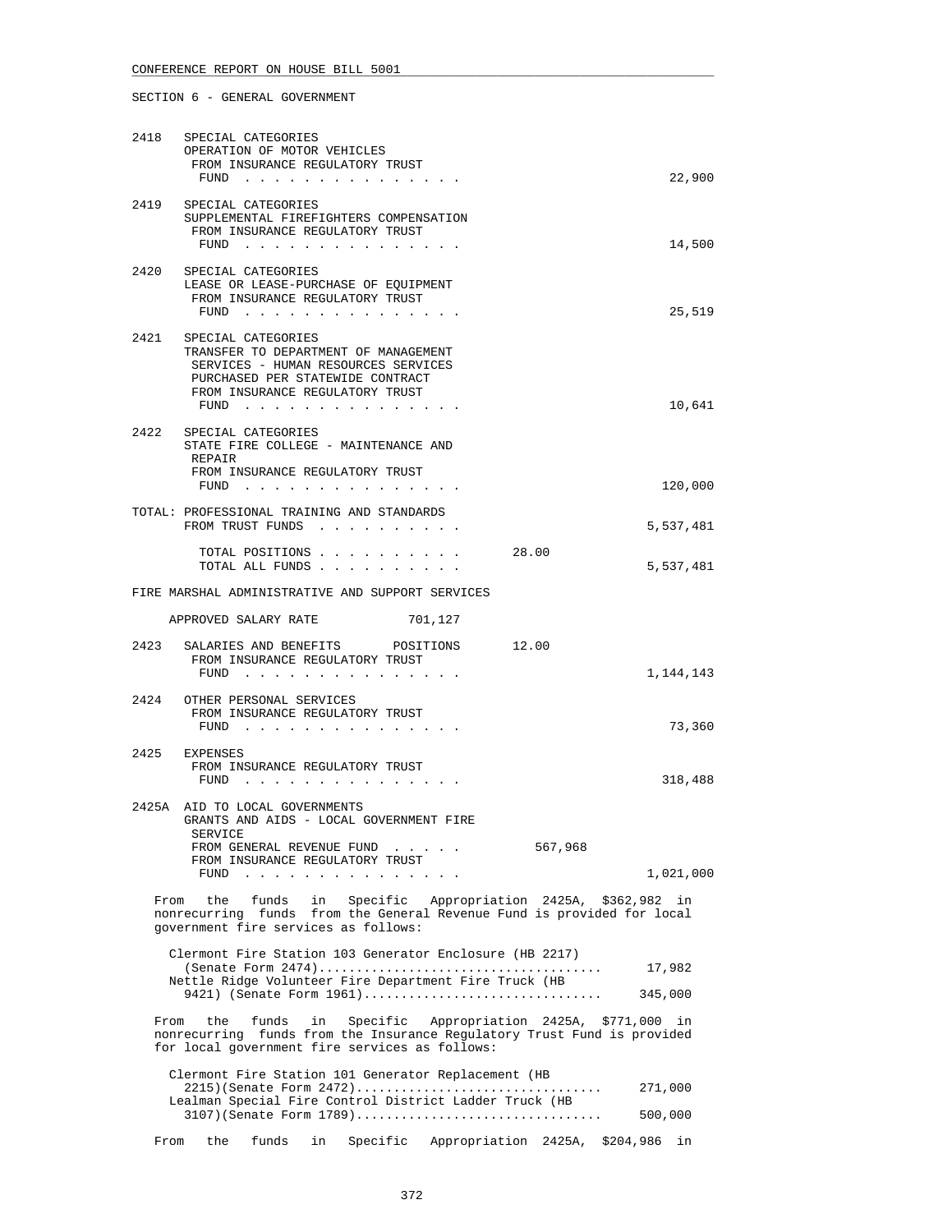nonrecurring funds from the General Revenue Fund and \$250,000 in nonrecurring funds from the Insurance Regulatory Trust Fund are provided for the Madison County Fire Rescue Pumper Truck and Existing Engine Repair (HB 9375) (Senate Form 2126).

| 2425B SPECIAL CATEGORIES                |           |
|-----------------------------------------|-----------|
| TRANSFER TO UNIVERSITY OF MIAMI -       |           |
| SYLVESTER COMPREHENSIVE CANCER CENTER - |           |
| FIREFIGHTERS CANCER RESEARCH            |           |
| FROM GENERAL REVENUE FUND               | 2,000,000 |

 The nonrecurring funds provided in Specific Appropriation 2425B shall be transferred to the University of Miami - Sylvester Comprehensive Cancer Center for the purpose of Firefighter Cancer Research. The funds shall be utilized to: expand firefighters' access to cancer screenings across the state; enable prevention and earlier detection of the disease; identify exposures that account for increased cancer risk; and field test new technology and methods that measure exposure in the field. The University of Miami - Sylvester Comprehensive Cancer Center shall develop a report on cancer research outcomes and cancer mitigation efforts being examined. The report shall be submitted to the President of the Senate, the Speaker of the House of Representatives, the Chief Financial Officer, and the Governor by June 15, 2023 (HB 4061) (Senate Form 1256).

| 2426 | SPECIAL CATEGORIES<br>CONTRACTED SERVICES<br>FROM INSURANCE REGULATORY TRUST<br>FUND<br>the contract of the contract of the contract of the contract of the contract of the contract of the contract of                                                                        | 38,189     |
|------|--------------------------------------------------------------------------------------------------------------------------------------------------------------------------------------------------------------------------------------------------------------------------------|------------|
|      | 2427 SPECIAL CATEGORIES<br>OPERATION OF MOTOR VEHICLES<br>FROM INSURANCE REGULATORY TRUST<br>$FUND$                                                                                                                                                                            | 1,300      |
|      | 2428 SPECIAL CATEGORIES<br>RISK MANAGEMENT INSURANCE<br>FROM INSURANCE REGULATORY TRUST<br>$FUND$                                                                                                                                                                              | 159,477    |
| 2429 | SPECIAL CATEGORIES<br>SUPPLEMENTAL FIREFIGHTERS COMPENSATION<br>FROM INSURANCE REGULATORY TRUST<br>FUND $\cdots$                                                                                                                                                               | 4,500      |
|      | 2430 SPECIAL CATEGORIES<br>LEASE OR LEASE-PURCHASE OF EQUIPMENT<br>FROM INSURANCE REGULATORY TRUST<br>FUND $\cdots$                                                                                                                                                            | 8,485      |
|      | 2431 SPECIAL CATEGORIES<br>TRANSFER TO DEPARTMENT OF MANAGEMENT<br>SERVICES - HUMAN RESOURCES SERVICES<br>PURCHASED PER STATEWIDE CONTRACT<br>FROM INSURANCE REGULATORY TRUST<br>FUND                                                                                          | 4,953      |
|      | 2431A GRANTS AND AIDS TO LOCAL GOVERNMENTS AND<br>NONSTATE ENTITIES - FIXED CAPITAL OUTLAY<br>GRANTS AND AIDS TO LOCAL GOVERNMENTS AND<br>NONSTATE ENTITIES - FIXED CAPITAL OUTLAY<br>FROM GENERAL REVENUE FUND 29,701,500<br>FROM INSURANCE REGULATORY TRUST<br>FUND $\cdots$ | 14,913,500 |
| From | the funds in Specific Appropriation 2431A, \$28,451,500 in<br>nonrecurring funds from the General Revenue Fund is provided to local<br>government fire services as follows:                                                                                                    |            |
|      | Crossroads Fire Station (HB 2087) (Senate Form 2139)                                                                                                                                                                                                                           | 880,000    |

| CLOSSICAUS FILE SCACION (ND 2007) (SENACE FOINT 21337     | 000,000   |
|-----------------------------------------------------------|-----------|
| Dixie County Emergency Operations Center Fire Station     |           |
| Addition (HB 3751) (Senate Form 1577)                     | 3,741,500 |
| Dixie County Old Town Fire Station (HB 3749) (Senate Form |           |
|                                                           | 3,555,000 |
| Highland Beach Fire Rescue Resiliency and Safety Enhanced |           |
| EOC Firehouse (HB 3347) (Senate Form $2140)$              | 400,000   |
| Holley-Navarre Fire District Station 44 (HB 4877)         | 1,500,000 |
|                                                           |           |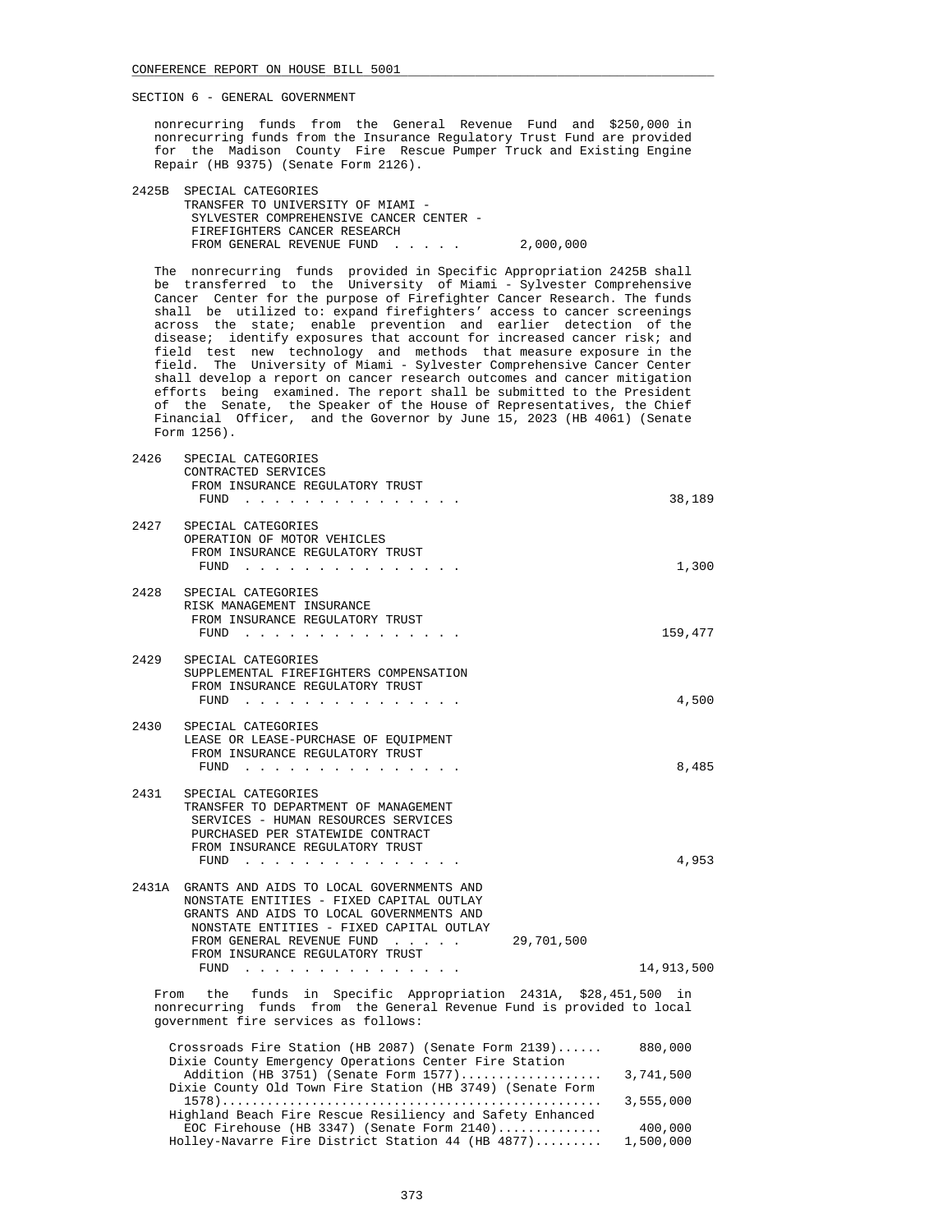| Jacksonville Fire and Rescue Department Health and       |           |
|----------------------------------------------------------|-----------|
| Wellness Center (HB 3401) (Senate Form 1675)             | 2,500,000 |
| Liberty County EMS Facility (HB 9363) (Senate Form 1815) | 1,100,000 |
| Mount Dora Fire Station 34/Emergency Operations Center   |           |
| (HB 2499) (Senate Form 1731)                             | 500,000   |
| Palm Beach Historic North Fire Station Renovation (HB    |           |
| 3365) (Senate Form 1007)                                 | 875,000   |
| Palm Harbor Fire Station 68 (HB 2963) (Senate Form 2001) | 2,000,000 |
| Panama City Beach Fire Station 32 (HB 9069) (Senate Form |           |
|                                                          | 3,600,000 |
| Santa Rosa County Public Safety Consolidated Dispatch    |           |
| Center Planning and Design (HB 4857) (Senate Form 2421). | 500,000   |
| Sarasota County Regional Fire/EMS Training Academy (HB   |           |
| 2209) (Senate Form 1971)                                 | 2,000,000 |
| Spring Lake/Sebring Airport Area Fire Rescue Station (HB |           |
| 4781) (Senate Form 2501)                                 | 3,000,000 |
| St. Pete Beach Fire Station 22 (HB 3393) (Senate Form    |           |
|                                                          | 2,000,000 |
| Winter Park Fire Station 62 (HB 3735) (Senate Form 1958) | 300,000   |

 From the funds in Specific Appropriation 2431A, \$14,163,500 in nonrecurring funds from the Insurance Regulatory Trust Fund is provided to local government fire services as follows:

| Clermont Fire Station 102 Rebuild (HB 2213) (Senate Form  |           |
|-----------------------------------------------------------|-----------|
|                                                           | 1,000,000 |
| DeBary Fire Station (HB 2733) (Senate Form 1084)          | 1,250,000 |
| Graceville Fire Department (HB 3909) (Senate Form 2731)   | 2,163,500 |
| Greenacres Fire Station Headquarters Renovation (HB 2309) |           |
|                                                           | 150,000   |
| Lake City Westside Fire Station (HB 2667) (Senate Form    |           |
|                                                           | 500,000   |
| Lake County Fire Rescue Station 109 Expansion (HB 2547)   |           |
|                                                           | 1,300,000 |
| Lake County Fire Rescue Station 71 Replacement (HB 2545)  |           |
|                                                           | 2,200,000 |
| Longwood Fire Station Construction (HB 2225) (Senate Form | 1,000,000 |
| North Lauderdale Fire/Rescue Training Center (HB 2827)    |           |
|                                                           | 300,000   |
| Ocean City - Wright Fire Control District Fire Station    |           |
| and Training Ground (HB 3643) (Senate Form $2539)$        | 900,000   |
| Orange City Emergency Response Fire Station (HB 4225)     |           |
|                                                           | 500,000   |
| Palm Bay Fire and Rescue Station No. 7 (HB 2821) (Senate  |           |
|                                                           | 400,000   |
| St. Augustine Fire Station 2 Design (HB 4967) (Senate     |           |
|                                                           | 500,000   |
| West Putnam Fire Station (HB 4795) (Senate Form 2108)     | 2,000,000 |

 From the funds in Specific Appropriation 2431A, \$1,250,000 in nonrecurring funds from the General Revenue Fund and \$750,000 in nonrecurring funds from the Insurance Regulatory Trust Fund are provided for the Bay County Fire and Emergency Medical Services Maintenance Facility (HB 9099) (Senate Form 2635).

|      | TOTAL: FIRE MARSHAL ADMINISTRATIVE AND SUPPORT SERVICES                                             |            |
|------|-----------------------------------------------------------------------------------------------------|------------|
|      | 32, 269, 468<br>FROM GENERAL REVENUE FUND<br>$\sim$ $\sim$ $\sim$ $\sim$ $\sim$<br>FROM TRUST FUNDS | 17,687,395 |
|      | 12.00<br>TOTAL POSITIONS<br>and a series and a series of<br>TOTAL ALL FUNDS                         | 49,956,863 |
|      | PROGRAM: STATE PROPERTY AND CASUALTY CLAIMS                                                         |            |
|      | STATE SELF-INSURED CLAIMS ADJUSTMENT                                                                |            |
|      | 5,455,661<br>APPROVED SALARY RATE                                                                   |            |
| 2432 | 116.00<br>SALARIES AND BENEFITS<br>POSITIONS<br>STATE RISK MANAGEMENT TRUST FUND                    | 8,220,021  |
| 2433 | OTHER PERSONAL SERVICES<br>STATE RISK MANAGEMENT TRUST FUND                                         | 42,532     |
| 2434 | <b>EXPENSES</b><br>STATE RISK MANAGEMENT TRUST FUND                                                 | 5,110,786  |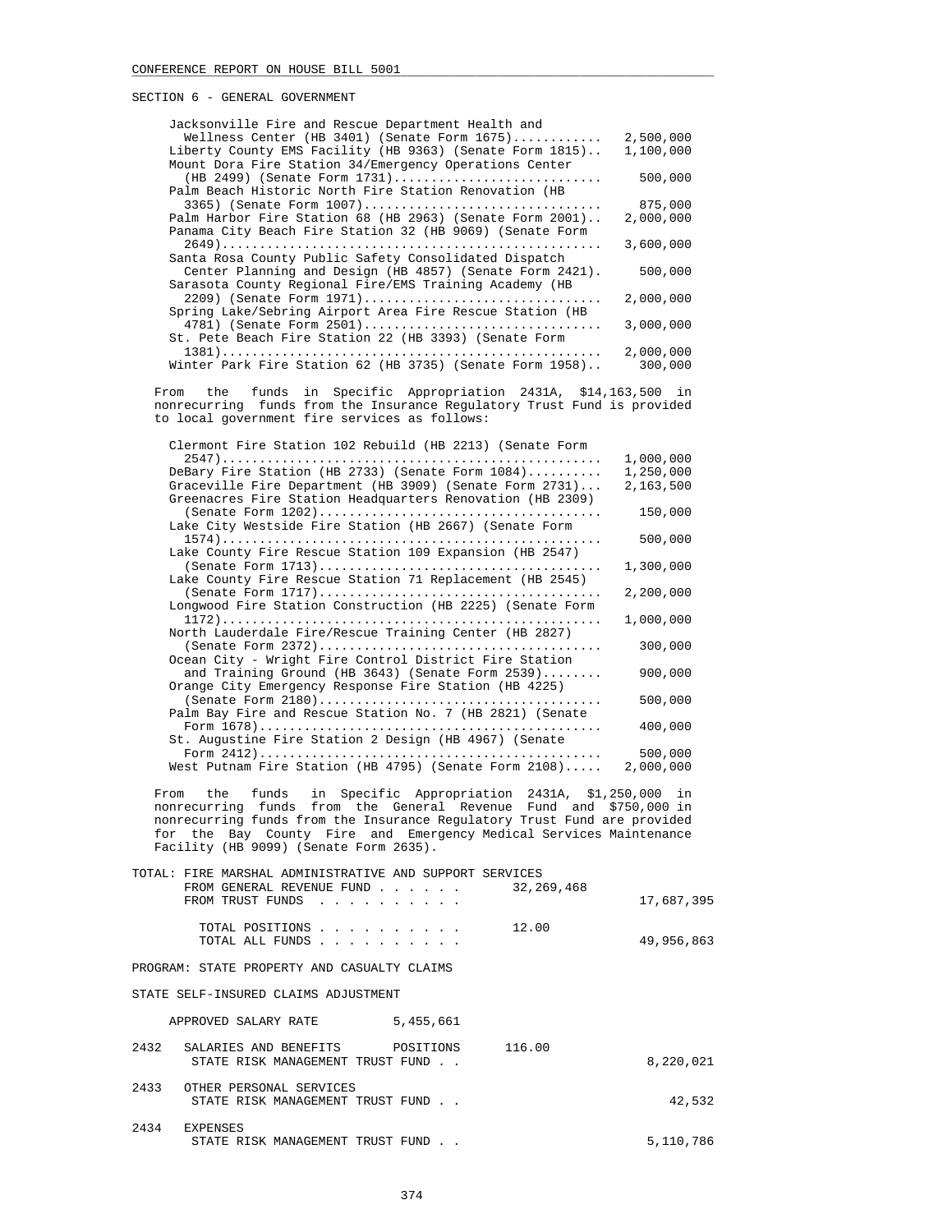|      | 2435 SPECIAL CATEGORIES<br>CONTRACTED SERVICES                                                                                                                                                                                                                                                                                                                                                                                                                                           |                      |
|------|------------------------------------------------------------------------------------------------------------------------------------------------------------------------------------------------------------------------------------------------------------------------------------------------------------------------------------------------------------------------------------------------------------------------------------------------------------------------------------------|----------------------|
|      | STATE RISK MANAGEMENT TRUST FUND                                                                                                                                                                                                                                                                                                                                                                                                                                                         | 4,776,964            |
|      | From the funds in Specific Appropriation 2435, the Department of<br>Financial Services is authorized to competitively procure a contract for<br>professional investigative and claims adjusting services. Of these<br>funds, \$335,855 shall be held in reserve. The department is authorized<br>to submit budget amendments for the release of these funds pursuant to<br>the provisions of chapter 216, Florida Statutes. Release is contingent<br>upon completion of the procurement. |                      |
| 2436 | SPECIAL CATEGORIES                                                                                                                                                                                                                                                                                                                                                                                                                                                                       |                      |
|      | FLORIDA ACCOUNTING INFORMATION RESOURCE<br>(FLAIR) SYSTEM REPLACEMENT                                                                                                                                                                                                                                                                                                                                                                                                                    |                      |
|      | STATE RISK MANAGEMENT TRUST FUND.                                                                                                                                                                                                                                                                                                                                                                                                                                                        | 77,350               |
| 2437 | SPECIAL CATEGORIES<br>CONTRACTED LEGAL SERVICES - OFFICE OF THE<br>ATTORNEY GENERAL<br>STATE RISK MANAGEMENT TRUST FUND.                                                                                                                                                                                                                                                                                                                                                                 | 6,645,924            |
|      | 2438 SPECIAL CATEGORIES                                                                                                                                                                                                                                                                                                                                                                                                                                                                  |                      |
|      | CONTRACTED LEGAL SERVICES<br>STATE RISK MANAGEMENT TRUST FUND                                                                                                                                                                                                                                                                                                                                                                                                                            | 21,976,020           |
| 2439 | SPECIAL CATEGORIES                                                                                                                                                                                                                                                                                                                                                                                                                                                                       |                      |
|      | CONTRACTED MEDICAL SERVICES                                                                                                                                                                                                                                                                                                                                                                                                                                                              |                      |
|      | STATE RISK MANAGEMENT TRUST FUND                                                                                                                                                                                                                                                                                                                                                                                                                                                         | 18,199,117           |
|      | From the funds in Specific Appropriation 2439, the Department of<br>Financial Services is authorized to competitively procure contracts for<br>medical case management services and medical bill review services.                                                                                                                                                                                                                                                                        |                      |
| 2440 | SPECIAL CATEGORIES                                                                                                                                                                                                                                                                                                                                                                                                                                                                       |                      |
|      | EXCESS INSURANCE AND CLAIM SERVICE<br>STATE RISK MANAGEMENT TRUST FUND.                                                                                                                                                                                                                                                                                                                                                                                                                  | 10,865,000           |
|      | 2441 SPECIAL CATEGORIES<br>RISK MANAGEMENT INFORMATION CLAIMS SYSTEM<br>STATE RISK MANAGEMENT TRUST FUND                                                                                                                                                                                                                                                                                                                                                                                 | 647,325              |
| 2442 | SPECIAL CATEGORIES<br>OPERATION OF MOTOR VEHICLES<br>STATE RISK MANAGEMENT TRUST FUND                                                                                                                                                                                                                                                                                                                                                                                                    | 2,000                |
| 2443 | SPECIAL CATEGORIES<br>RISK MANAGEMENT INSURANCE<br>STATE RISK MANAGEMENT TRUST FUND                                                                                                                                                                                                                                                                                                                                                                                                      | 48,798               |
| 2444 | SPECIAL CATEGORIES                                                                                                                                                                                                                                                                                                                                                                                                                                                                       |                      |
|      | LEASE OR LEASE-PURCHASE OF EQUIPMENT<br>STATE RISK MANAGEMENT TRUST FUND                                                                                                                                                                                                                                                                                                                                                                                                                 | 27,831               |
| 2445 | SPECIAL CATEGORIES<br>TRANSFER TO DEPARTMENT OF MANAGEMENT<br>SERVICES - HUMAN RESOURCES SERVICES<br>PURCHASED PER STATEWIDE CONTRACT                                                                                                                                                                                                                                                                                                                                                    |                      |
|      | STATE RISK MANAGEMENT TRUST FUND.                                                                                                                                                                                                                                                                                                                                                                                                                                                        | 30,469               |
|      | TOTAL: STATE SELF-INSURED CLAIMS ADJUSTMENT<br>FROM TRUST FUNDS                                                                                                                                                                                                                                                                                                                                                                                                                          | 76,670,137           |
|      | TOTAL POSITIONS<br>TOTAL ALL FUNDS                                                                                                                                                                                                                                                                                                                                                                                                                                                       | 116.00<br>76,670,137 |
|      | PROGRAM: LICENSING AND CONSUMER PROTECTION                                                                                                                                                                                                                                                                                                                                                                                                                                               |                      |
|      | INSURANCE COMPANY REHABILITATION AND LIQUIDATION                                                                                                                                                                                                                                                                                                                                                                                                                                         |                      |
|      | APPROVED SALARY RATE<br>361,829                                                                                                                                                                                                                                                                                                                                                                                                                                                          |                      |
| 2446 | SALARIES AND BENEFITS<br>POSITIONS<br>FROM INSURANCE REGULATORY TRUST                                                                                                                                                                                                                                                                                                                                                                                                                    | 1.00                 |
|      | FUND $\cdots$ $\cdots$ $\cdots$ $\cdots$ $\cdots$ $\cdots$ $\cdots$                                                                                                                                                                                                                                                                                                                                                                                                                      | 223,604              |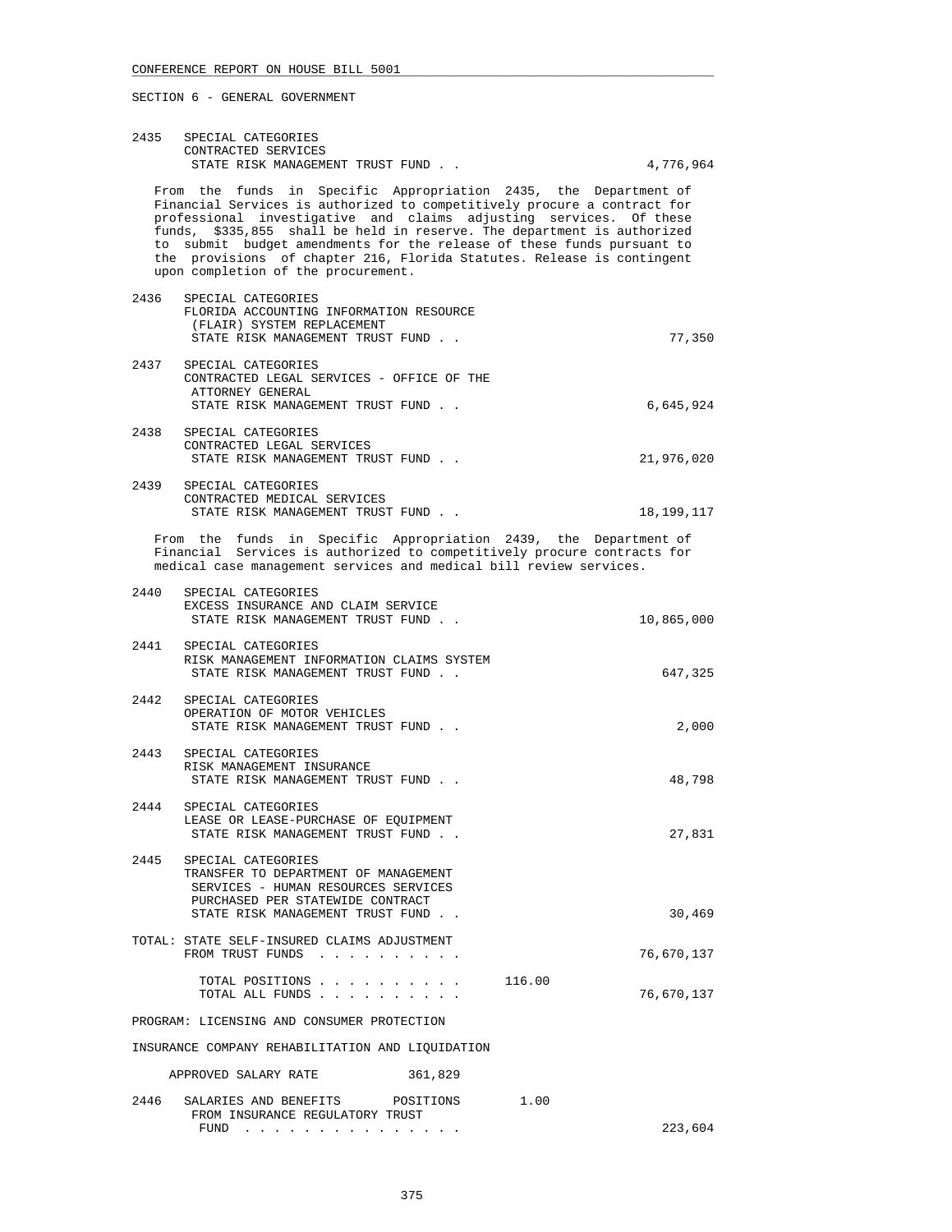|      | 2447 OTHER PERSONAL SERVICES<br>FROM INSURANCE REGULATORY TRUST<br>FUND $\cdots$ $\cdots$ $\cdots$ $\cdots$ $\cdots$ $\cdots$                                                    | 14,923    |
|------|----------------------------------------------------------------------------------------------------------------------------------------------------------------------------------|-----------|
|      | 2448 EXPENSES<br>FROM INSURANCE REGULATORY TRUST<br>FUND $\cdots$                                                                                                                | 380,484   |
|      | 2449 SPECIAL CATEGORIES<br>CONTRACTED SERVICES<br>FROM INSURANCE REGULATORY TRUST<br>FUND                                                                                        | 232,517   |
|      | 2450 SPECIAL CATEGORIES<br>RISK MANAGEMENT INSURANCE<br>FROM INSURANCE REGULATORY TRUST<br>FUND $\cdots$                                                                         | 38,232    |
|      | 2451 SPECIAL CATEGORIES<br>LEASE OR LEASE-PURCHASE OF EQUIPMENT<br>FROM INSURANCE REGULATORY TRUST<br>FUND                                                                       | 39,000    |
| 2452 | SPECIAL CATEGORIES<br>TRANSFER TO DEPARTMENT OF MANAGEMENT<br>SERVICES - HUMAN RESOURCES SERVICES<br>PURCHASED PER STATEWIDE CONTRACT<br>FROM INSURANCE REGULATORY TRUST<br>FUND | 1,402     |
|      | TOTAL: INSURANCE COMPANY REHABILITATION AND LIQUIDATION<br>FROM TRUST FUNDS                                                                                                      | 930,162   |
|      | TOTAL POSITIONS<br>1.00<br>TOTAL ALL FUNDS                                                                                                                                       | 930,162   |
|      | LICENSURE, SALES APPOINTMENT AND OVERSIGHT                                                                                                                                       |           |
|      | APPROVED SALARY RATE 5,161,171                                                                                                                                                   |           |
|      | 2453 SALARIES AND BENEFITS POSITIONS 104.00<br>FROM INSURANCE REGULATORY TRUST<br>FUND $\cdots$                                                                                  | 7,484,356 |
|      | 2454 OTHER PERSONAL SERVICES<br>FROM INSURANCE REGULATORY TRUST<br>FUND                                                                                                          | 12,263    |
| 2455 | EXPENSES<br>FROM INSURANCE REGULATORY TRUST<br>FUND<br>. The second contract is a second contract of the $\mathcal{A}_1$                                                         | 1,049,529 |
| 2456 | SPECIAL CATEGORIES<br>ELECTRONIC COMMERCE FEES FOR COLLECTION OF<br>REVENUE<br>FROM INSURANCE REGULATORY TRUST<br>FUND $\cdots$                                                  | 1,075,000 |
| 2457 | SPECIAL CATEGORIES<br>CONTRACTED SERVICES<br>FROM INSURANCE REGULATORY TRUST<br>FUND $\cdots$                                                                                    | 716,292   |
| 2458 | SPECIAL CATEGORIES<br>OPERATION OF MOTOR VEHICLES<br>FROM INSURANCE REGULATORY TRUST<br>FUND $\cdots$                                                                            | 7,400     |
|      | 2459 SPECIAL CATEGORIES<br>RISK MANAGEMENT INSURANCE<br>FROM INSURANCE REGULATORY TRUST                                                                                          | 34,063    |
|      | FUND $\cdots$ $\cdots$ $\cdots$ $\cdots$ $\cdots$ $\cdots$                                                                                                                       |           |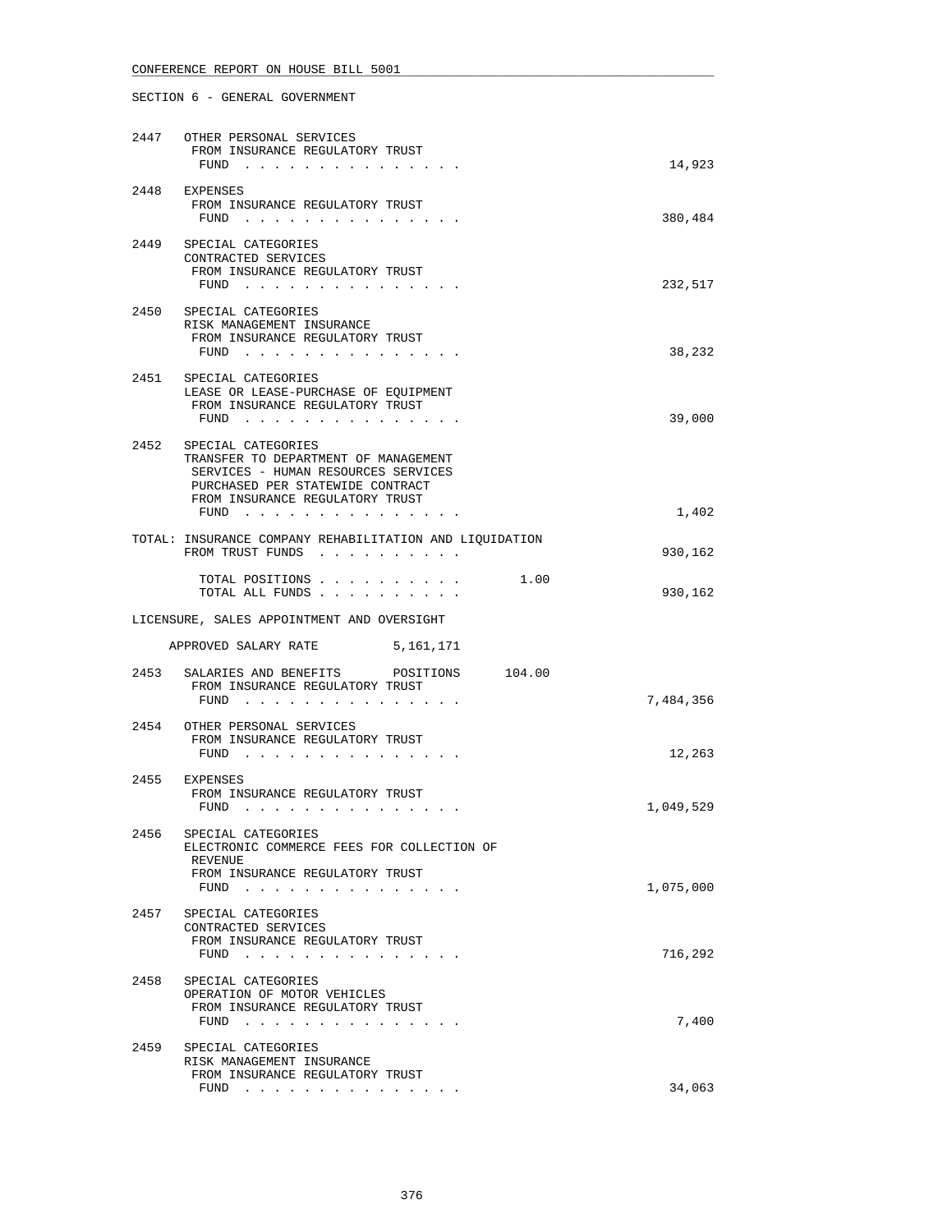| 2461 | 2460 SPECIAL CATEGORIES<br>LEASE OR LEASE-PURCHASE OF EQUIPMENT<br>FROM INSURANCE REGULATORY TRUST<br>FUND $\cdots$<br>SPECIAL CATEGORIES<br>TRANSFER TO DEPARTMENT OF MANAGEMENT |        | 21,734     |
|------|-----------------------------------------------------------------------------------------------------------------------------------------------------------------------------------|--------|------------|
|      | SERVICES - HUMAN RESOURCES SERVICES<br>PURCHASED PER STATEWIDE CONTRACT<br>FROM INSURANCE REGULATORY TRUST<br>FUND                                                                |        | 37,063     |
|      | TOTAL: LICENSURE, SALES APPOINTMENT AND OVERSIGHT<br>FROM TRUST FUNDS                                                                                                             |        | 10,437,700 |
|      | TOTAL POSITIONS 104.00<br>TOTAL ALL FUNDS                                                                                                                                         |        | 10,437,700 |
|      | CONSUMER ASSISTANCE                                                                                                                                                               |        |            |
|      | APPROVED SALARY RATE 5,144,467                                                                                                                                                    |        |            |
|      | 2462 SALARIES AND BENEFITS POSITIONS 107.00<br>FROM INSURANCE REGULATORY TRUST<br>FUND $\cdots$                                                                                   |        | 7,256,616  |
|      | 2463 OTHER PERSONAL SERVICES<br>FROM INSURANCE REGULATORY TRUST<br>FUND                                                                                                           |        | 179,921    |
|      | 2464 EXPENSES<br>FROM INSURANCE REGULATORY TRUST<br>FUND $\cdots$                                                                                                                 |        | 943,305    |
|      | 2465 SPECIAL CATEGORIES<br>CONTRACTED SERVICES<br>FROM INSURANCE REGULATORY TRUST<br>$FUND$                                                                                       |        | 595,374    |
| 2466 | SPECIAL CATEGORIES<br>HOLOCAUST VICTIMS ASSISTANCE<br>ADMINISTRATION<br>FROM INSURANCE REGULATORY TRUST<br>FUND                                                                   |        | 309,130    |
| 2467 | SPECIAL CATEGORIES<br>OPERATION OF MOTOR VEHICLES<br>FROM INSURANCE REGULATORY TRUST<br>FUND                                                                                      |        | 1,500      |
| 2468 | SPECIAL CATEGORIES<br>RISK MANAGEMENT INSURANCE<br>FROM INSURANCE REGULATORY TRUST<br>$FUND$                                                                                      |        | 30,982     |
| 2469 | SPECIAL CATEGORIES<br>LEASE OR LEASE-PURCHASE OF EQUIPMENT<br>FROM INSURANCE REGULATORY TRUST<br>FUND $\cdots$                                                                    |        | 12,224     |
| 2470 | SPECIAL CATEGORIES<br>TRANSFER TO DEPARTMENT OF MANAGEMENT<br>SERVICES - HUMAN RESOURCES SERVICES<br>PURCHASED PER STATEWIDE CONTRACT<br>FROM INSURANCE REGULATORY TRUST          |        |            |
|      | FUND                                                                                                                                                                              |        | 32,114     |
|      | TOTAL: CONSUMER ASSISTANCE<br>FROM TRUST FUNDS                                                                                                                                    |        | 9,361,166  |
|      | TOTAL POSITIONS<br>TOTAL ALL FUNDS                                                                                                                                                | 107.00 | 9,361,166  |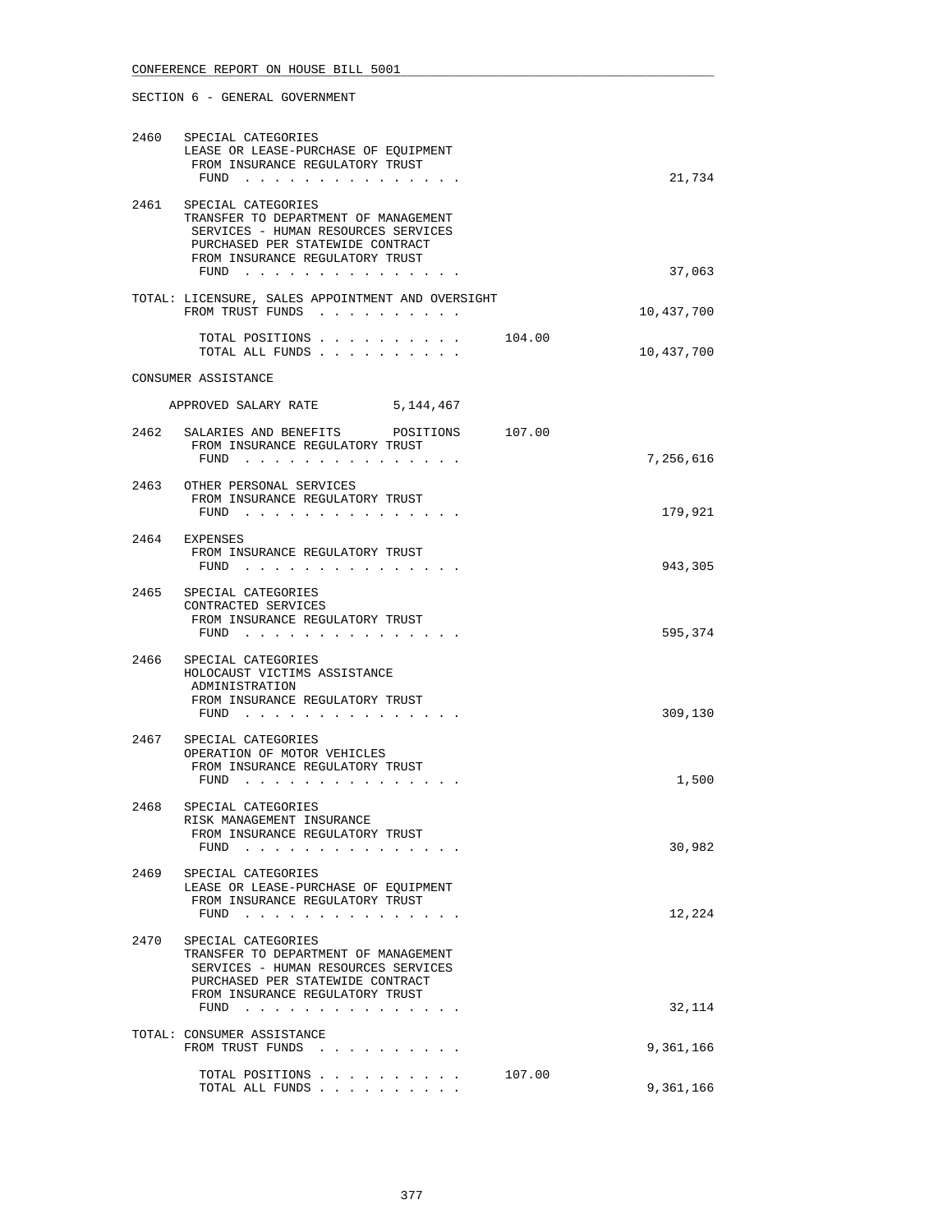FUNERAL AND CEMETERY SERVICES

|      | APPROVED SALARY RATE<br>1,293,694                                                                                                                                                                                                                                                                                                                    |       |                        |
|------|------------------------------------------------------------------------------------------------------------------------------------------------------------------------------------------------------------------------------------------------------------------------------------------------------------------------------------------------------|-------|------------------------|
|      | 2471 SALARIES AND BENEFITS POSITIONS<br>FROM REGULATORY TRUST FUND                                                                                                                                                                                                                                                                                   | 25.00 | 1,915,253              |
|      | 2472 OTHER PERSONAL SERVICES<br>FROM REGULATORY TRUST FUND                                                                                                                                                                                                                                                                                           |       | 67,933                 |
|      | 2473 EXPENSES<br>FROM REGULATORY TRUST FUND                                                                                                                                                                                                                                                                                                          |       | 351,327                |
| 2474 | SPECIAL CATEGORIES<br>ELECTRONIC COMMERCE FEES FOR COLLECTION OF<br>REVENUE<br>FROM REGULATORY TRUST FUND                                                                                                                                                                                                                                            |       | 39,100                 |
|      | 2475 SPECIAL CATEGORIES<br>CONTRACTED SERVICES<br>FROM REGULATORY TRUST FUND                                                                                                                                                                                                                                                                         |       | 121,549                |
| 2476 | SPECIAL CATEGORIES<br>OPERATION OF MOTOR VEHICLES<br>FROM REGULATORY TRUST FUND                                                                                                                                                                                                                                                                      |       | 8,700                  |
|      | 2477 SPECIAL CATEGORIES<br>RISK MANAGEMENT INSURANCE<br>FROM REGULATORY TRUST FUND                                                                                                                                                                                                                                                                   |       | 14,682                 |
|      | 2478 SPECIAL CATEGORIES<br>LEASE OR LEASE-PURCHASE OF EQUIPMENT<br>FROM REGULATORY TRUST FUND                                                                                                                                                                                                                                                        |       | 4,162                  |
| 2479 | SPECIAL CATEGORIES<br>TRANSFER TO DEPARTMENT OF MANAGEMENT<br>SERVICES - HUMAN RESOURCES SERVICES<br>PURCHASED PER STATEWIDE CONTRACT<br>FROM REGULATORY TRUST FUND                                                                                                                                                                                  |       | 10,697                 |
|      | TOTAL: FUNERAL AND CEMETERY SERVICES<br>FROM TRUST FUNDS                                                                                                                                                                                                                                                                                             |       | 2,533,403              |
|      | TOTAL POSITIONS<br>TOTAL ALL FUNDS                                                                                                                                                                                                                                                                                                                   | 25.00 | 2,533,403              |
|      | PUBLIC ASSISTANCE FRAUD                                                                                                                                                                                                                                                                                                                              |       |                        |
|      | APPROVED SALARY RATE 4,615,637                                                                                                                                                                                                                                                                                                                       |       |                        |
| 2480 | SALARIES AND BENEFITS POSITIONS 74.00<br>FROM FEDERAL GRANTS TRUST FUND<br>FROM INSURANCE REGULATORY TRUST<br>FUND<br>the companion of the companion of the companion of the companion of the companion of the companion of the companion of the companion of the companion of the companion of the companion of the companion of the companion of t |       | 1,811,129<br>3,257,666 |
|      | 2481 OTHER PERSONAL SERVICES<br>FROM FEDERAL GRANTS TRUST FUND                                                                                                                                                                                                                                                                                       |       | 678,903                |
|      | 2482 EXPENSES<br>FROM FEDERAL GRANTS TRUST FUND                                                                                                                                                                                                                                                                                                      |       | 606,879                |
| 2483 | SPECIAL CATEGORIES<br>CONTRACTED SERVICES<br>FROM FEDERAL GRANTS TRUST FUND                                                                                                                                                                                                                                                                          |       | 189,418                |
|      | 2484 SPECIAL CATEGORIES<br>OPERATION OF MOTOR VEHICLES<br>FROM FEDERAL GRANTS TRUST FUND                                                                                                                                                                                                                                                             |       | 25,675                 |
|      | 2485 SPECIAL CATEGORIES<br>RISK MANAGEMENT INSURANCE<br>FROM FEDERAL GRANTS TRUST FUND                                                                                                                                                                                                                                                               |       | 41,643                 |
| 2486 | SPECIAL CATEGORIES<br>LEASE OR LEASE-PURCHASE OF EQUIPMENT<br>FROM FEDERAL GRANTS TRUST FUND                                                                                                                                                                                                                                                         |       | 19,900                 |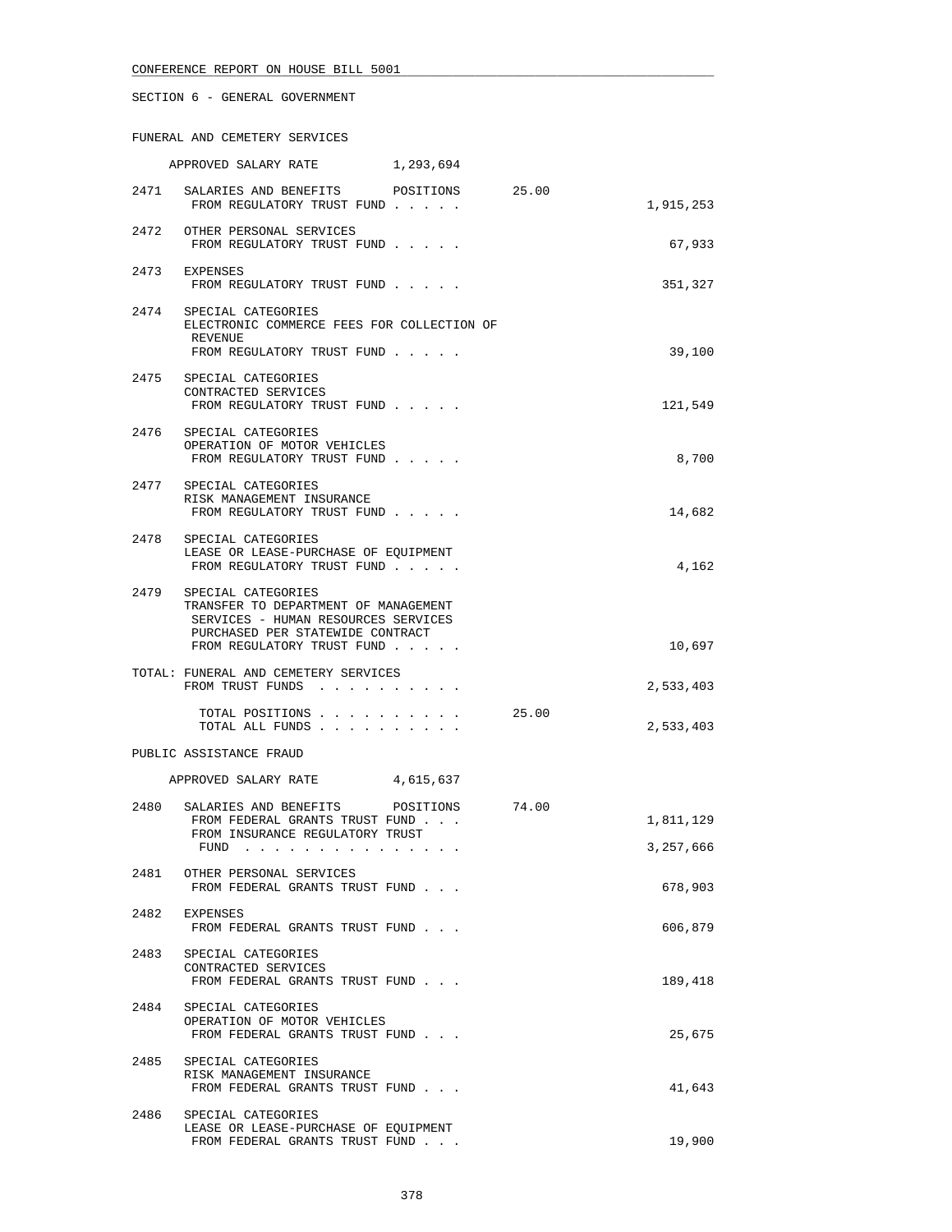|      | 2487 SPECIAL CATEGORIES<br>TRANSFER TO DEPARTMENT OF MANAGEMENT<br>SERVICES - HUMAN RESOURCES SERVICES<br>PURCHASED PER STATEWIDE CONTRACT<br>FROM FEDERAL GRANTS TRUST FUND                                      |                  |       | 35,243     |
|------|-------------------------------------------------------------------------------------------------------------------------------------------------------------------------------------------------------------------|------------------|-------|------------|
|      | 2488 DATA PROCESSING SERVICES<br>OTHER DATA PROCESSING SERVICES<br>FROM FEDERAL GRANTS TRUST FUND                                                                                                                 |                  |       | 1,000      |
|      | TOTAL: PUBLIC ASSISTANCE FRAUD<br>FROM TRUST FUNDS                                                                                                                                                                |                  |       | 6,667,456  |
|      | TOTAL POSITIONS<br>TOTAL ALL FUNDS                                                                                                                                                                                |                  | 74.00 | 6,667,456  |
|      | PROGRAM: WORKERS' COMPENSATION                                                                                                                                                                                    |                  |       |            |
|      | WORKERS' COMPENSATION                                                                                                                                                                                             |                  |       |            |
|      | APPROVED SALARY RATE 12,758,903                                                                                                                                                                                   |                  |       |            |
| 2489 | SALARIES AND BENEFITS                                                                                                                                                                                             | POSITIONS 281.00 |       |            |
|      | FROM WORKERS' COMPENSATION<br>ADMINISTRATION TRUST FUND                                                                                                                                                           |                  |       | 18,513,070 |
|      | FROM WORKERS' COMPENSATION SPECIAL<br>DISABILITY TRUST FUND                                                                                                                                                       |                  |       | 1,074,495  |
|      | 2490 OTHER PERSONAL SERVICES                                                                                                                                                                                      |                  |       |            |
|      | FROM WORKERS' COMPENSATION<br>ADMINISTRATION TRUST FUND                                                                                                                                                           |                  |       | 388,540    |
|      | FROM WORKERS' COMPENSATION SPECIAL<br>DISABILITY TRUST FUND                                                                                                                                                       |                  |       | 17,731     |
| 2491 | EXPENSES                                                                                                                                                                                                          |                  |       |            |
|      | FROM WORKERS' COMPENSATION<br>ADMINISTRATION TRUST FUND                                                                                                                                                           |                  |       | 3,416,093  |
|      | FROM WORKERS' COMPENSATION SPECIAL<br>DISABILITY TRUST FUND                                                                                                                                                       |                  |       | 143,721    |
|      | 2492 OPERATING CAPITAL OUTLAY                                                                                                                                                                                     |                  |       |            |
|      | FROM WORKERS' COMPENSATION<br>ADMINISTRATION TRUST FUND                                                                                                                                                           |                  |       | 50,021     |
| 2493 | SPECIAL CATEGORIES<br>ELECTRONIC COMMERCE FEES FOR COLLECTION OF<br>REVENUE<br>FROM WORKERS' COMPENSATION                                                                                                         |                  |       |            |
|      | ADMINISTRATION TRUST FUND                                                                                                                                                                                         |                  |       | 188,000    |
| 2494 | SPECIAL CATEGORIES<br>TRANSFER TO DISTRICT COURTS OF APPEAL -<br>WORKERS' COMPENSATION APPEALS<br>FROM WORKERS' COMPENSATION                                                                                      |                  |       | 2,040,090  |
|      | ADMINISTRATION TRUST FUND                                                                                                                                                                                         |                  |       |            |
|      | Funds in Specific Appropriation 2494 are provided for transfer to the<br>First District Court of Appeal for workload associated with workers'<br>compensation appeals and the workers' compensation appeals unit. |                  |       |            |
| 2495 | SPECIAL CATEGORIES<br>TRANSFER TO THE UNIVERSITY OF SOUTH<br>FLORIDA - OCCUPATIONAL SAFETY GRANT MATCH<br>FROM WORKERS' COMPENSATION<br>ADMINISTRATION TRUST FUND                                                 |                  |       | 250,000    |
| 2496 | SPECIAL CATEGORIES<br>TRANSFER TO JUSTICE ADMINISTRATIVE<br>COMMISSION FOR PROSECUTION OF WORKERS'<br>COMPENSATION FRAUD<br>FROM WORKERS' COMPENSATION                                                            |                  |       |            |
|      | ADMINISTRATION TRUST FUND                                                                                                                                                                                         |                  |       | 714,432    |

 Funds in Specific Appropriation 2496 are provided for transfer to the Justice Administrative Commission for the specific purpose of funding attorneys and paralegals in the Eleventh, Thirteenth, Fifteenth, and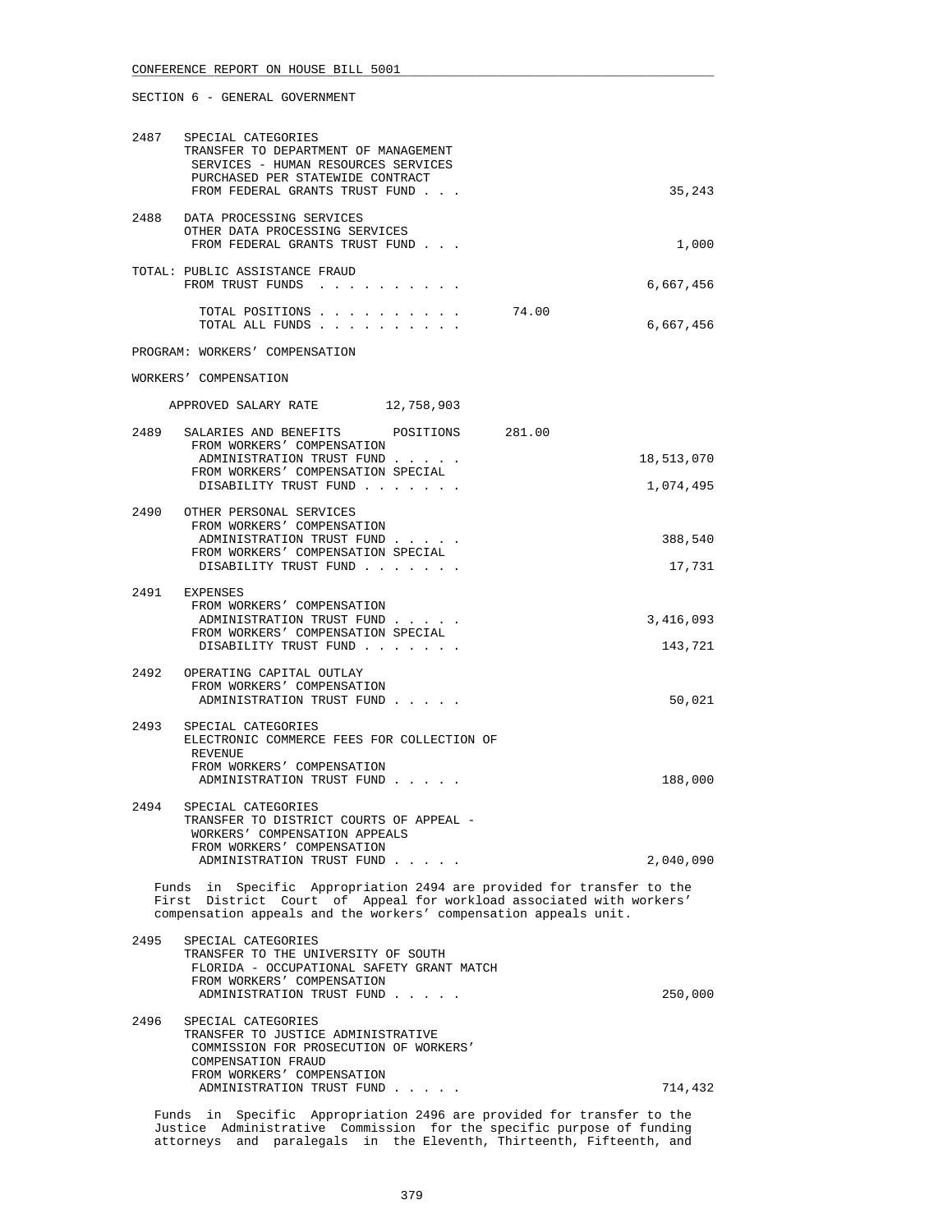Seventeenth Judicial Circuits for the prosecution of workers' compensation insurance fraud. These funds may not be used for any purpose other than the funding of attorney and paralegal positions that prosecute crimes of workers' compensation fraud.

| 2497 | SPECIAL CATEGORIES<br>CONTRACTED SERVICES<br>FROM WORKERS' COMPENSATION                                                                                                                                                               |        |                     |
|------|---------------------------------------------------------------------------------------------------------------------------------------------------------------------------------------------------------------------------------------|--------|---------------------|
|      | ADMINISTRATION TRUST FUND<br>FROM WORKERS' COMPENSATION SPECIAL<br>DISABILITY TRUST FUND                                                                                                                                              |        | 2,936,789<br>86,360 |
| 2498 | SPECIAL CATEGORIES                                                                                                                                                                                                                    |        |                     |
|      | OPERATION OF MOTOR VEHICLES<br>FROM WORKERS' COMPENSATION                                                                                                                                                                             |        |                     |
|      | ADMINISTRATION TRUST FUND                                                                                                                                                                                                             |        | 84,800              |
| 2499 | SPECIAL CATEGORIES<br>PURCHASED CLIENT SERVICES                                                                                                                                                                                       |        |                     |
|      | FROM WORKERS' COMPENSATION<br>ADMINISTRATION TRUST FUND                                                                                                                                                                               |        | 740,000             |
| 2500 | SPECIAL CATEGORIES                                                                                                                                                                                                                    |        |                     |
|      | RISK MANAGEMENT INSURANCE<br>FROM WORKERS' COMPENSATION<br>ADMINISTRATION TRUST FUND                                                                                                                                                  |        | 208,187             |
| 2501 | SPECIAL CATEGORIES                                                                                                                                                                                                                    |        |                     |
|      | LEASE OR LEASE-PURCHASE OF EQUIPMENT<br>FROM WORKERS' COMPENSATION                                                                                                                                                                    |        |                     |
|      | ADMINISTRATION TRUST FUND<br>FROM WORKERS' COMPENSATION SPECIAL                                                                                                                                                                       |        | 62,320              |
|      | DISABILITY TRUST FUND                                                                                                                                                                                                                 |        | 2,280               |
| 2502 | SPECIAL CATEGORIES<br>TRANSFER TO DEPARTMENT OF MANAGEMENT<br>SERVICES - HUMAN RESOURCES SERVICES<br>PURCHASED PER STATEWIDE CONTRACT                                                                                                 |        |                     |
|      | FROM WORKERS' COMPENSATION<br>ADMINISTRATION TRUST FUND                                                                                                                                                                               |        | 84,737              |
|      | FROM WORKERS' COMPENSATION SPECIAL<br>DISABILITY TRUST FUND                                                                                                                                                                           |        | 5,337               |
|      | TOTAL: WORKERS' COMPENSATION<br>FROM TRUST FUNDS                                                                                                                                                                                      |        | 31,007,003          |
|      | TOTAL POSITIONS                                                                                                                                                                                                                       | 281.00 |                     |
|      | TOTAL ALL FUNDS                                                                                                                                                                                                                       |        | 31,007,003          |
|      | PROGRAM: INVESTIGATIVE AND FORENSIC SERVICES                                                                                                                                                                                          |        |                     |
|      | FIRE AND ARSON INVESTIGATIONS                                                                                                                                                                                                         |        |                     |
|      | APPROVED SALARY RATE 8,014,615                                                                                                                                                                                                        |        |                     |
| 2503 | SALARIES AND BENEFITS POSITIONS<br>FROM INSURANCE REGULATORY TRUST                                                                                                                                                                    | 136.00 |                     |
|      | FUND<br>. The contract of the contract of the contract of the contract of the contract of the contract of the contract of the contract of the contract of the contract of the contract of the contract of the contract of the contrac |        | 11,988,753          |
| 2504 | OTHER PERSONAL SERVICES<br>FROM INSURANCE REGULATORY TRUST<br>FUND                                                                                                                                                                    |        | 71,674              |
| 2505 | EXPENSES                                                                                                                                                                                                                              |        |                     |
|      | FROM INSURANCE REGULATORY TRUST<br>FUND<br>the contract of the contract of the contract of                                                                                                                                            |        | 2,166,764           |
| 2506 | OPERATING CAPITAL OUTLAY<br>FROM INSURANCE REGULATORY TRUST                                                                                                                                                                           |        | 525,932             |
|      | FUND<br>FROM FEDERAL LAW ENFORCEMENT TRUST<br>FUND<br>the contract of the contract of the contract of the                                                                                                                             |        | 432,000             |
| 2507 | SPECIAL CATEGORIES                                                                                                                                                                                                                    |        |                     |
|      | ACQUISITION OF MOTOR VEHICLES<br>FROM INSURANCE REGULATORY TRUST                                                                                                                                                                      |        |                     |
|      | FUND<br>the contract of the contract of the contract of the contract of the contract of the contract of the contract of                                                                                                               |        | 1,043,000           |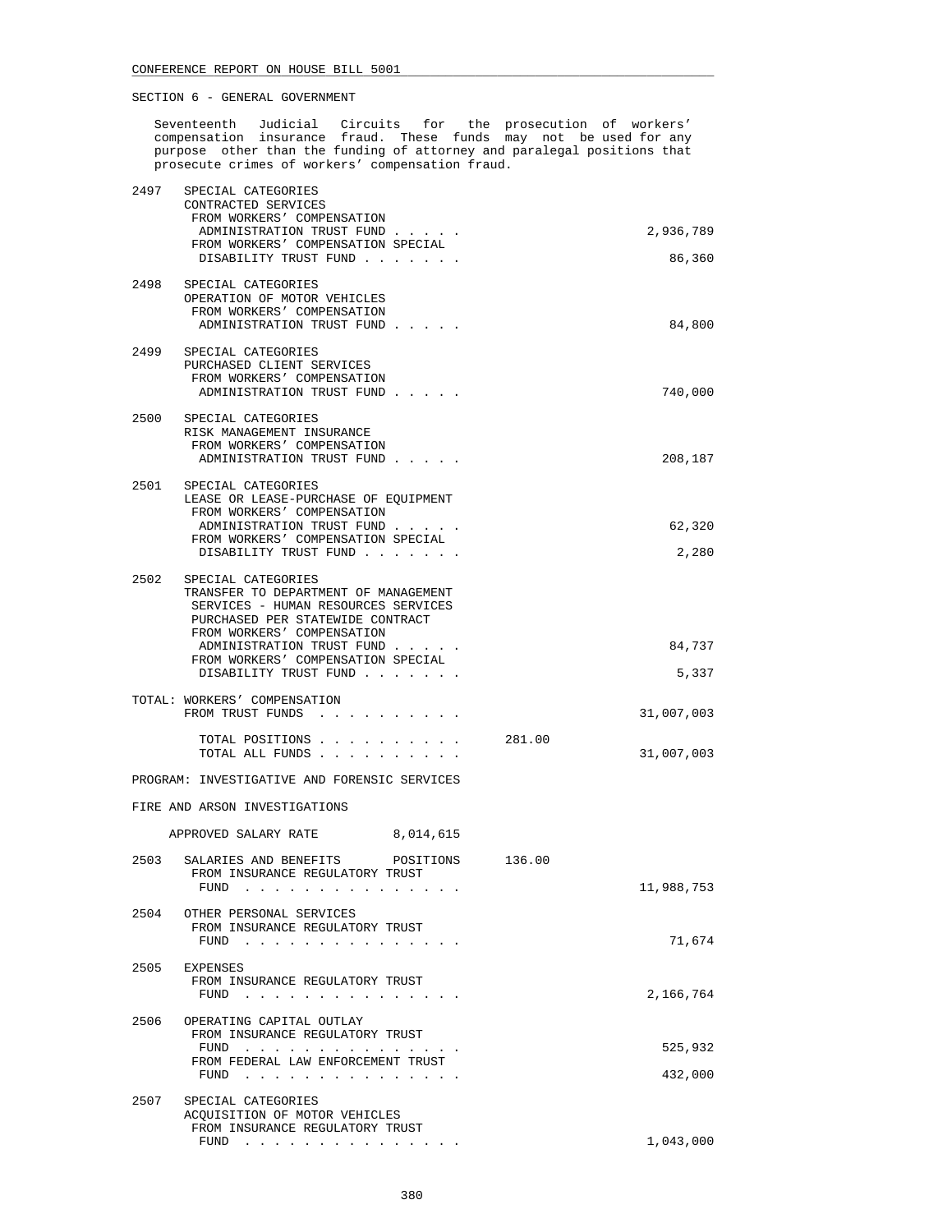The nonrecurring funds in Specific Appropriation 2507 are provided to the Department of Financial Services to replace 17 existing motor vehicles with trucks for the purpose of reducing Division of Investigative and Forensic Services law enforcement personnel exposure to fire and arson investigative equipment. The vehicles being replaced that remain operational shall be repurposed for use by the Bureau of Insurance Fraud and the Bureau of Workers' Compensation.

| 2508 | SPECIAL CATEGORIES<br>CONTRACTED SERVICES<br>FROM INSURANCE REGULATORY TRUST<br>FUND $\cdots$                                                                                             |        | 438,772    |
|------|-------------------------------------------------------------------------------------------------------------------------------------------------------------------------------------------|--------|------------|
| 2509 | SPECIAL CATEGORIES<br>ON-CALL FEES<br>FROM INSURANCE REGULATORY TRUST<br>FUND $\cdots$                                                                                                    |        | 446,000    |
| 2510 | SPECIAL CATEGORIES<br>OPERATION OF MOTOR VEHICLES<br>FROM INSURANCE REGULATORY TRUST<br>FUND                                                                                              |        | 225,900    |
|      | 2511 SPECIAL CATEGORIES<br>SALARY INCENTIVE PAYMENTS<br>FROM INSURANCE REGULATORY TRUST<br>FUND $\cdots$                                                                                  |        | 135,284    |
|      | 2512 SPECIAL CATEGORIES<br>SUPPLEMENTAL FIREFIGHTERS COMPENSATION<br>FROM INSURANCE REGULATORY TRUST<br>FUND                                                                              |        | 8,000      |
| 2513 | SPECIAL CATEGORIES<br>LEASE OR LEASE-PURCHASE OF EQUIPMENT<br>FROM INSURANCE REGULATORY TRUST<br>FUND $\cdots$                                                                            |        | 33,817     |
| 2514 | SPECIAL CATEGORIES<br>TRANSFER TO DEPARTMENT OF MANAGEMENT<br>SERVICES - HUMAN RESOURCES SERVICES<br>PURCHASED PER STATEWIDE CONTRACT<br>FROM INSURANCE REGULATORY TRUST<br>FUND $\cdots$ |        | 37,355     |
|      | TOTAL: FIRE AND ARSON INVESTIGATIONS<br>FROM TRUST FUNDS                                                                                                                                  |        | 17,553,251 |
|      | TOTAL POSITIONS<br>TOTAL ALL FUNDS                                                                                                                                                        | 136.00 | 17,553,251 |
|      | FORENSIC SERVICES                                                                                                                                                                         |        |            |
|      | APPROVED SALARY RATE<br>516,083                                                                                                                                                           |        |            |
| 2515 | SALARIES AND BENEFITS POSITIONS<br>FROM INSURANCE REGULATORY TRUST<br>$FUND$                                                                                                              | 9.00   | 815,549    |
| 2516 | OTHER PERSONAL SERVICES<br>FROM INSURANCE REGULATORY TRUST<br>FUND<br>and a series of the contract of                                                                                     |        | 14,548     |
| 2517 | EXPENSES<br>FROM INSURANCE REGULATORY TRUST<br>FUND $\cdots$                                                                                                                              |        | 125,754    |
| 2518 | SPECIAL CATEGORIES<br>CONTRACTED SERVICES<br>FROM INSURANCE REGULATORY TRUST<br>FUND $\cdots$                                                                                             |        | 151,000    |
| 2519 | SPECIAL CATEGORIES<br>LEASE OR LEASE-PURCHASE OF EQUIPMENT<br>FROM INSURANCE REGULATORY TRUST                                                                                             |        |            |
|      | FUND $\cdots$                                                                                                                                                                             |        | 7,200      |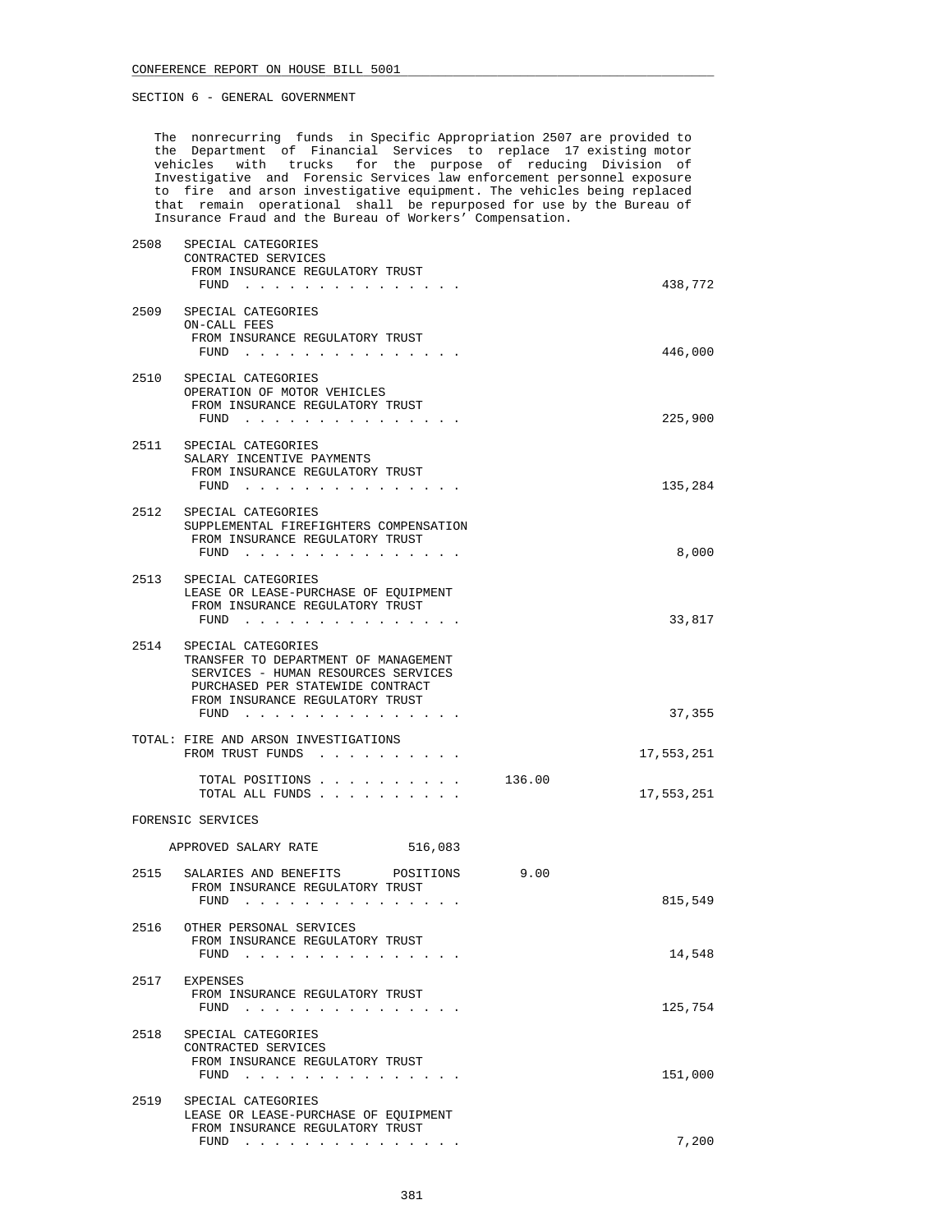#### CONFERENCE REPORT ON HOUSE BILL 5001

SECTION 6 - GENERAL GOVERNMENT

| 2520<br>SPECIAL CATEGORIES<br>ARSON LAB - MAINTENANCE AND REPAIR<br>FROM INSURANCE REGULATORY TRUST<br>FUND |                                                                                                                 |        | 35,000     |
|-------------------------------------------------------------------------------------------------------------|-----------------------------------------------------------------------------------------------------------------|--------|------------|
| TOTAL: FORENSIC SERVICES<br>FROM TRUST FUNDS                                                                | the contract of the contract of the contract of the contract of the contract of the contract of the contract of |        | 1,149,051  |
| TOTAL POSITIONS<br>TOTAL ALL FUNDS                                                                          |                                                                                                                 | 9.00   | 1,149,051  |
| INSURANCE FRAUD                                                                                             |                                                                                                                 |        |            |
| APPROVED SALARY RATE                                                                                        | 12,097,538                                                                                                      |        |            |
| 2521<br>SALARIES AND BENEFITS<br>FROM INSURANCE REGULATORY TRUST                                            | POSITIONS                                                                                                       | 207.00 |            |
| FUND                                                                                                        |                                                                                                                 |        | 17,727,056 |

 From the funds and positions provided in Specific Appropriation 2521, the Department of Financial Services shall submit a report on the two specialized Homeowners' Insurance Fraud Investigation squads to the Executive Office of the Governor's Office of Policy and Budget, the chair of the Senate Committee on Appropriations, and the chair of the House of Representatives Appropriations Committee by June 30, 2023. The report shall include the number, type, and location of homeowners' fraud complaints received, filed, investigated, prosecuted, active, pending and/or resolved. In addition, the report should address whether the program was successful in increasing the level of criminal enforcement actions in Fiscal Year 2022-2023.

2522 OTHER PERSONAL SERVICES

|      | FROM INSURANCE REGULATORY TRUST    |           |
|------|------------------------------------|-----------|
|      | $FUND$                             | 46,067    |
| 2523 | EXPENSES                           |           |
|      | FROM INSURANCE REGULATORY TRUST    |           |
|      | FUND                               | 2,182,656 |
|      | FROM FEDERAL LAW ENFORCEMENT TRUST |           |
|      | FUND                               | 537,000   |

 From the funds in Specific Appropriation 2523, \$285,000 in nonrecurring funds from the Federal Law Enforcement Trust Fund is provided to the Department of Financial Services, Division of Investigative and Forensic Services, for law enforcement training related to the division's accreditation as a law enforcement agency.

 The Department of Financial Services shall submit a report of training activities to the Executive Office of the Governor's Office of Policy and Budget, the chair of the Senate Committee on Appropriations, and the chair of the House of Representatives Appropriations Committee by June 30, 2023. The report shall contain a detailed list of training activities and expenditures, including the number of law enforcement officers trained, type and length of training, and whether the training was available through an alternative source.

 2525 SPECIAL CATEGORIES TRANSFER TO JUSTICE ADMINISTRATIVE COMMISSION FOR PROSECUTION OF PIP FRAUD FROM INSURANCE REGULATORY TRUST FUND . . . . . . . . . . . . . . . 1,973,678

 Funds in Specific Appropriation 2525 are provided for transfer to the Justice Administrative Commission for the specific purpose of funding attorneys and paralegals dedicated solely to the prosecution of insurance fraud cases in Duval, Orange, Miami-Dade, Hillsborough, Palm Beach, Lee, and Broward counties. These funds may not be used for any purpose other than the funding of attorney and paralegal positions that prosecute crimes of insurance fraud.

 2526 SPECIAL CATEGORIES TRANSFER TO JUSTICE ADMINISTRATION COMMISSION FOR PROSECUTION OF PROPERTY INSURANCE FRAUD FROM INSURANCE REGULATORY TRUST FUND . . . . . . . . . . . . . . . 224,701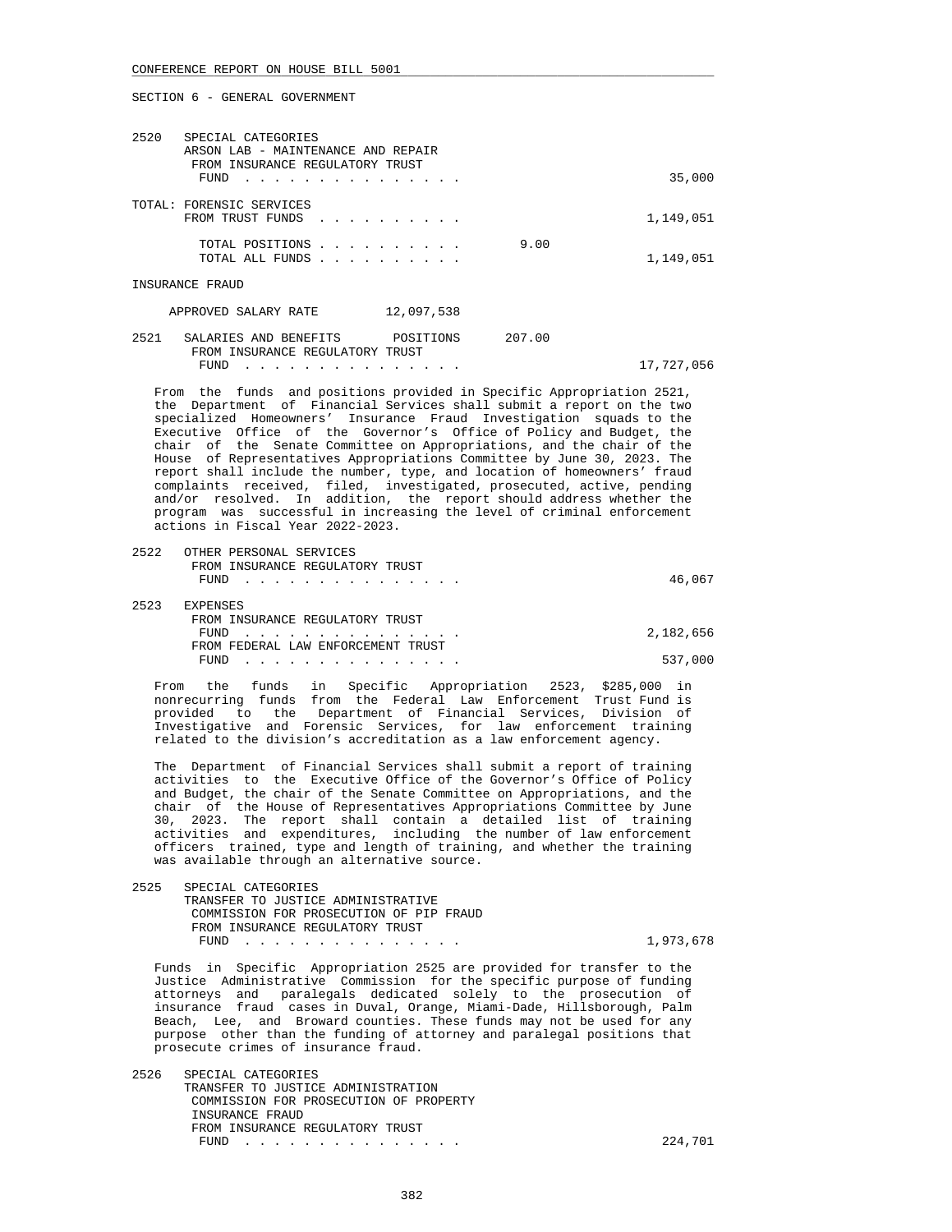Funds in Specific Appropriation 2526 are provided for transfer to the Justice Administrative Commission for the specific purpose of funding attorneys and paralegals dedicated solely to the prosecution of property insurance fraud cases in Miami-Dade County. These funds may not be used for any purpose other than the funding of attorney and paralegal positions that prosecute crimes of property insurance fraud.

| 2527  | SPECIAL CATEGORIES                                                 |         |
|-------|--------------------------------------------------------------------|---------|
|       | CONTRACTED SERVICES                                                |         |
|       | FROM INSURANCE REGULATORY TRUST                                    |         |
|       | FUND                                                               | 265,315 |
| 2527A | SPECIAL CATEGORIES                                                 |         |
|       | ANTI-FRAUD DATABASE SERVICES                                       |         |
|       | FROM INSURANCE REGULATORY TRUST                                    |         |
|       | FUND                                                               | 984,000 |
| The   | nonrecurring funds in Specific Appropriation 2527A are provided to |         |

 the Department of Financial Services to obtain access to an anti-fraud database. The department shall create metrics that demonstrate efficiencies and/or the increase of fraud detection based on access to the anti-fraud database and provide a report to the Executive Office of the Governor's Office of Policy and Budget, the President of the Senate, and the Speaker of the House of Representatives by February 15, 2023.

| 2528 | SPECIAL CATEGORIES<br>OPERATION OF MOTOR VEHICLES<br>FROM INSURANCE REGULATORY TRUST<br>FUND $\cdots$                                                                              |        | 186,253    |
|------|------------------------------------------------------------------------------------------------------------------------------------------------------------------------------------|--------|------------|
| 2529 | SPECIAL CATEGORIES<br>RISK MANAGEMENT INSURANCE<br>FROM INSURANCE REGULATORY TRUST<br>$FUND$                                                                                       |        | 927,459    |
| 2530 | SPECIAL CATEGORIES<br>SALARY INCENTIVE PAYMENTS<br>FROM INSURANCE REGULATORY TRUST<br>$FUND$                                                                                       |        | 219,776    |
| 2531 | SPECIAL CATEGORIES<br>DEFERRED-PAYMENT COMMODITY CONTRACTS<br>FROM INSURANCE REGULATORY TRUST<br>FUND                                                                              |        | 186,000    |
| 2532 | SPECIAL CATEGORIES<br>LEASE OR LEASE-PURCHASE OF EQUIPMENT<br>FROM INSURANCE REGULATORY TRUST<br>FUND                                                                              |        | 47,247     |
| 2533 | SPECIAL CATEGORIES<br>TRANSFER TO DEPARTMENT OF MANAGEMENT<br>SERVICES - HUMAN RESOURCES SERVICES<br>PURCHASED PER STATEWIDE CONTRACT<br>FROM INSURANCE REGULATORY TRUST<br>$FUND$ |        | 55,717     |
|      | TOTAL: INSURANCE FRAUD<br>FROM TRUST FUNDS                                                                                                                                         |        | 25,562,925 |
|      | TOTAL POSITIONS<br>TOTAL ALL FUNDS                                                                                                                                                 | 207.00 | 25,562,925 |
|      | OFFICE OF FISCAL INTEGRITY                                                                                                                                                         |        |            |
|      | APPROVED SALARY RATE<br>397,158                                                                                                                                                    |        |            |
| 2534 | SALARIES AND BENEFITS<br>POSITIONS<br>FROM INSURANCE REGULATORY TRUST<br>FUND                                                                                                      | 7.00   | 634,474    |
| 2535 | EXPENSES<br>FROM INSURANCE REGULATORY TRUST<br>FUND<br>.                                                                                                                           |        | 35,700     |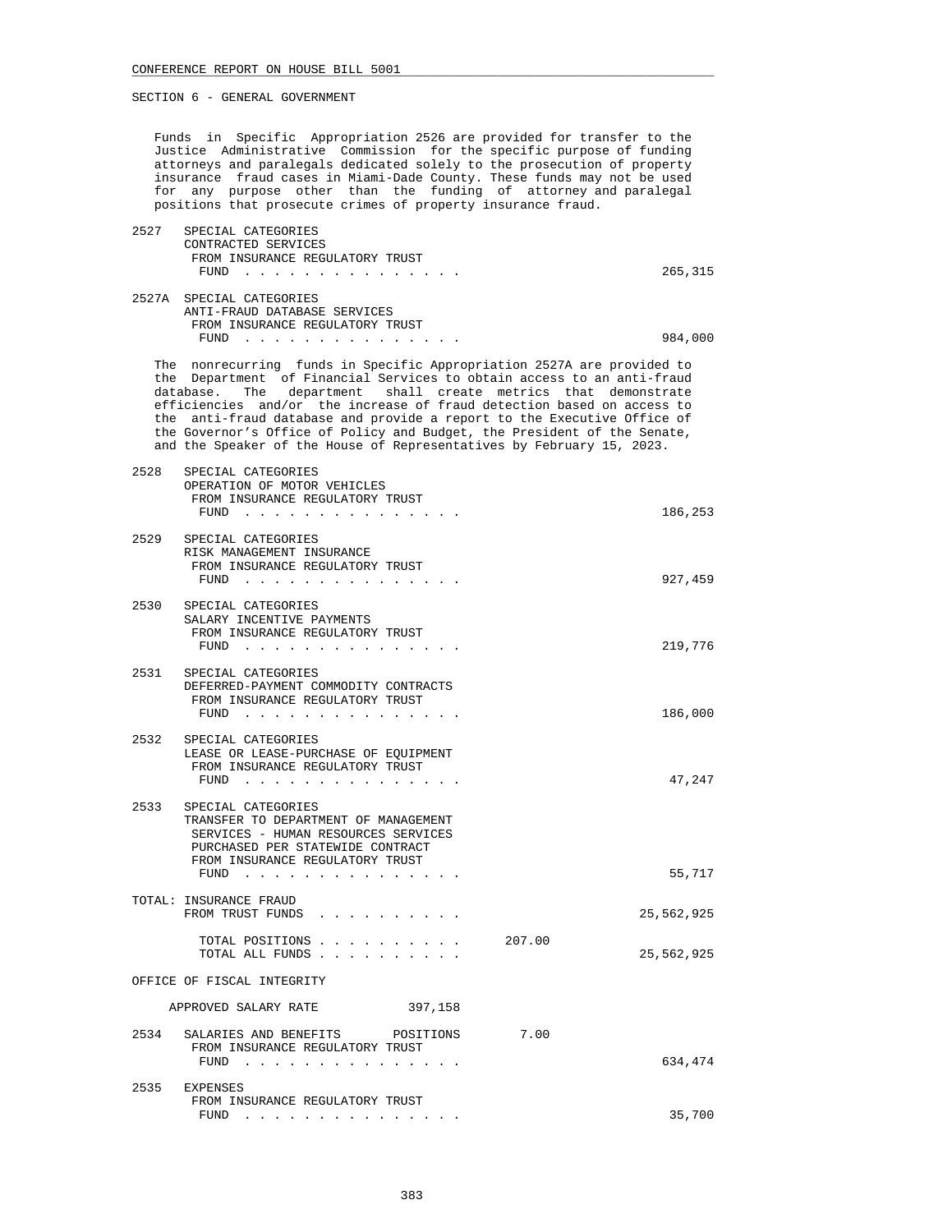| 2536   | SPECIAL CATEGORIES<br>CONTRACTED SERVICES<br>FROM INSURANCE REGULATORY TRUST<br>FUND         | 7,300   |
|--------|----------------------------------------------------------------------------------------------|---------|
| 2537   | SPECIAL CATEGORIES<br>OPERATION OF MOTOR VEHICLES<br>FROM INSURANCE REGULATORY TRUST<br>FUND | 3,100   |
| 2538   | SPECIAL CATEGORIES<br>SALARY INCENTIVE PAYMENTS<br>FROM INSURANCE REGULATORY TRUST<br>FUND   | 5,620   |
| TOTAL: | OFFICE OF FISCAL INTEGRITY<br>FROM TRUST FUNDS                                               | 686,194 |
|        | 7.00<br>TOTAL POSITIONS<br>TOTAL ALL FUNDS<br>$\sim$ $\sim$ $\sim$ $\sim$<br>$\sim$          | 686,194 |

PROGRAM: FINANCIAL SERVICES COMMISSION

OFFICE OF INSURANCE REGULATION

COMPLIANCE AND ENFORCEMENT - INSURANCE

| 14,197,864 |  | APPROVED SALARY RATE |  |
|------------|--|----------------------|--|
|            |  |                      |  |

| 2539 | SALARIES AND BENEFITS POSITIONS<br>FROM INSURANCE REGULATORY TRUST<br>FUND | 249.00 | 19,812,041 |
|------|----------------------------------------------------------------------------|--------|------------|
| 2540 | OTHER PERSONAL SERVICES                                                    |        |            |

 FROM INSURANCE REGULATORY TRUST FUND . . . . . . . . . . . . . . . 533,537

 From the funds in Specific Appropriation 2540, \$100,000 in nonrecurring funds is contingent on HB 357 or similar legislation that transfers regulatory oversight of pharmacy benefit managers and pharmacy audits to the Office of Insurance Regulation, becoming a law.

| 2541 | <b>EXPENSES</b><br>FROM INSURANCE REGULATORY TRUST<br>FUND                                                                               | 2,311,292 |
|------|------------------------------------------------------------------------------------------------------------------------------------------|-----------|
| 2542 | OPERATING CAPITAL OUTLAY<br>FROM INSURANCE REGULATORY TRUST<br>FUND                                                                      | 1,000     |
| 2543 | SPECIAL CATEGORIES<br>FLORIDA PUBLIC HURRICANE LOSS MODEL -<br>OFFICE OF INSURANCE REGULATION<br>FROM INSURANCE REGULATORY TRUST<br>FUND | 1,031,689 |
|      |                                                                                                                                          |           |

 Funds in Specific Appropriation 2543 shall be transferred to Florida International University and utilized to promote and enhance collaborative research among state universities. The Florida Public Hurricane Loss Model located at Florida International University may consult with the private sector and the Florida Catastrophic Storm Risk Management Center located at The Florida State University to enhance the marketability, viability, and applications of the Florida Public Hurricane Loss Model. The Office of Insurance Regulation (Office) shall have the ability to accurately calculate hurricane risk and project catastrophic losses, and nothing shall interfere with or supersede the Office's authority to enter into agreements with Florida International University.

 2544 SPECIAL CATEGORIES FINANCIAL EXAMINATION CONTRACTS - PROPERTY AND CASUALTY EXAMINATIONS FROM INSURANCE REGULATORY TRUST<br>FUND  $\cdots$ FUND . . . . . . . . . . . . . . . 3,951,763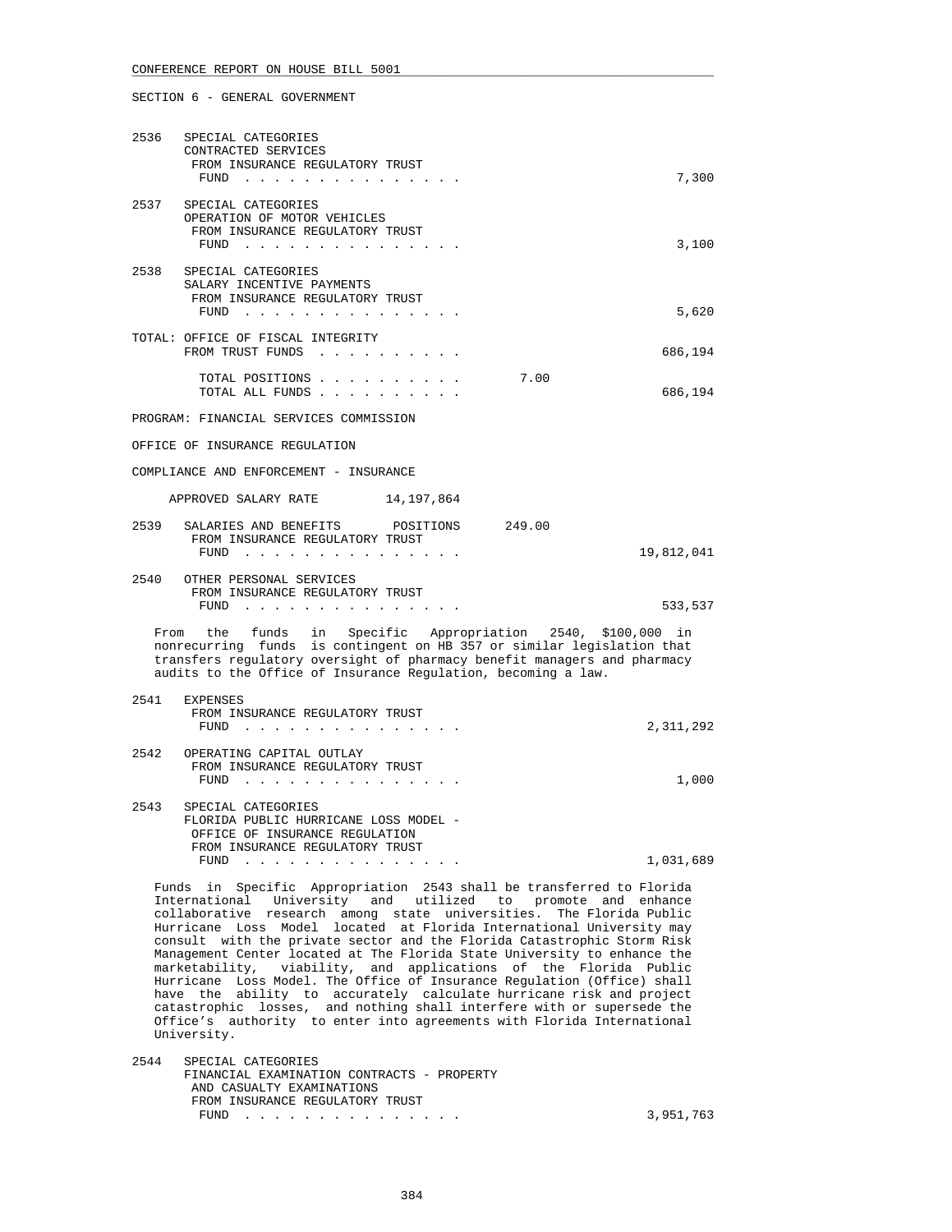## CONFERENCE REPORT ON HOUSE BILL 5001

SECTION 6 - GENERAL GOVERNMENT

| 2545 | SPECIAL CATEGORIES<br>FINANCIAL EXAMINATION CONTRACTS - LIFE AND<br>HEALTH EXAMINATIONS<br>FROM INSURANCE REGULATORY TRUST<br>FUND $\cdots$                                      | 1,950,000          |
|------|----------------------------------------------------------------------------------------------------------------------------------------------------------------------------------|--------------------|
|      | 2546 SPECIAL CATEGORIES<br>CONTRACTED SERVICES<br>FROM INSURANCE REGULATORY TRUST<br>FUND $\cdots$                                                                               | 1,688,016          |
| 2547 | SPECIAL CATEGORIES<br>RISK MANAGEMENT INSURANCE<br>FROM INSURANCE REGULATORY TRUST<br>FUND                                                                                       | 80,813             |
| 2548 | SPECIAL CATEGORIES<br>LEASE OR LEASE-PURCHASE OF EQUIPMENT<br>FROM INSURANCE REGULATORY TRUST<br>FUND                                                                            | 40,989             |
| 2549 | SPECIAL CATEGORIES<br>TRANSFER TO DEPARTMENT OF MANAGEMENT<br>SERVICES - HUMAN RESOURCES SERVICES<br>PURCHASED PER STATEWIDE CONTRACT<br>FROM INSURANCE REGULATORY TRUST<br>FUND | 74,093             |
|      | TOTAL: COMPLIANCE AND ENFORCEMENT - INSURANCE<br>FROM TRUST FUNDS                                                                                                                | 31, 475, 233       |
|      | TOTAL POSITIONS 249.00<br>TOTAL ALL FUNDS                                                                                                                                        | 31, 475, 233       |
|      |                                                                                                                                                                                  |                    |
|      | EXECUTIVE DIRECTION AND SUPPORT SERVICES                                                                                                                                         |                    |
|      | APPROVED SALARY RATE<br>2,096,329                                                                                                                                                |                    |
|      | 2550 SALARIES AND BENEFITS POSITIONS<br>FROM INSURANCE REGULATORY TRUST<br>FUND $\cdots$                                                                                         | 33.00<br>2,965,633 |
|      | 2551 EXPENSES<br>FROM INSURANCE REGULATORY TRUST<br>FUND                                                                                                                         | 118,543            |
| 2552 | SPECIAL CATEGORIES<br>CONTRACTED SERVICES<br>FROM INSURANCE REGULATORY TRUST<br>$FUND$                                                                                           | 92,710             |
| 2553 | SPECIAL CATEGORIES<br>LEASE OR LEASE-PURCHASE OF EQUIPMENT<br>FROM INSURANCE REGULATORY TRUST<br>FUND<br>المناطر المناطر المناطر المناطر المناطر المناطر                         | 6,614              |
| 2554 | SPECIAL CATEGORIES<br>TRANSFER TO DEPARTMENT OF MANAGEMENT<br>SERVICES - HUMAN RESOURCES SERVICES<br>PURCHASED PER STATEWIDE CONTRACT<br>FROM INSURANCE REGULATORY TRUST         |                    |
|      | FUND<br>and the contract of the contract of                                                                                                                                      | 9,864              |
|      | TOTAL: EXECUTIVE DIRECTION AND SUPPORT SERVICES<br>FROM TRUST FUNDS<br>TOTAL POSITIONS                                                                                           | 3,193,364<br>33.00 |

OFFICE OF FINANCIAL REGULATION

 From the funds and positions in Specific Appropriations 2555 through 2597, the Office of Financial Regulation (OFR) shall on a quarterly basis prepare a report on the employees participating in the agency's telework program. The report shall at a minimum include the productivity and effectiveness of employees authorized to telework based on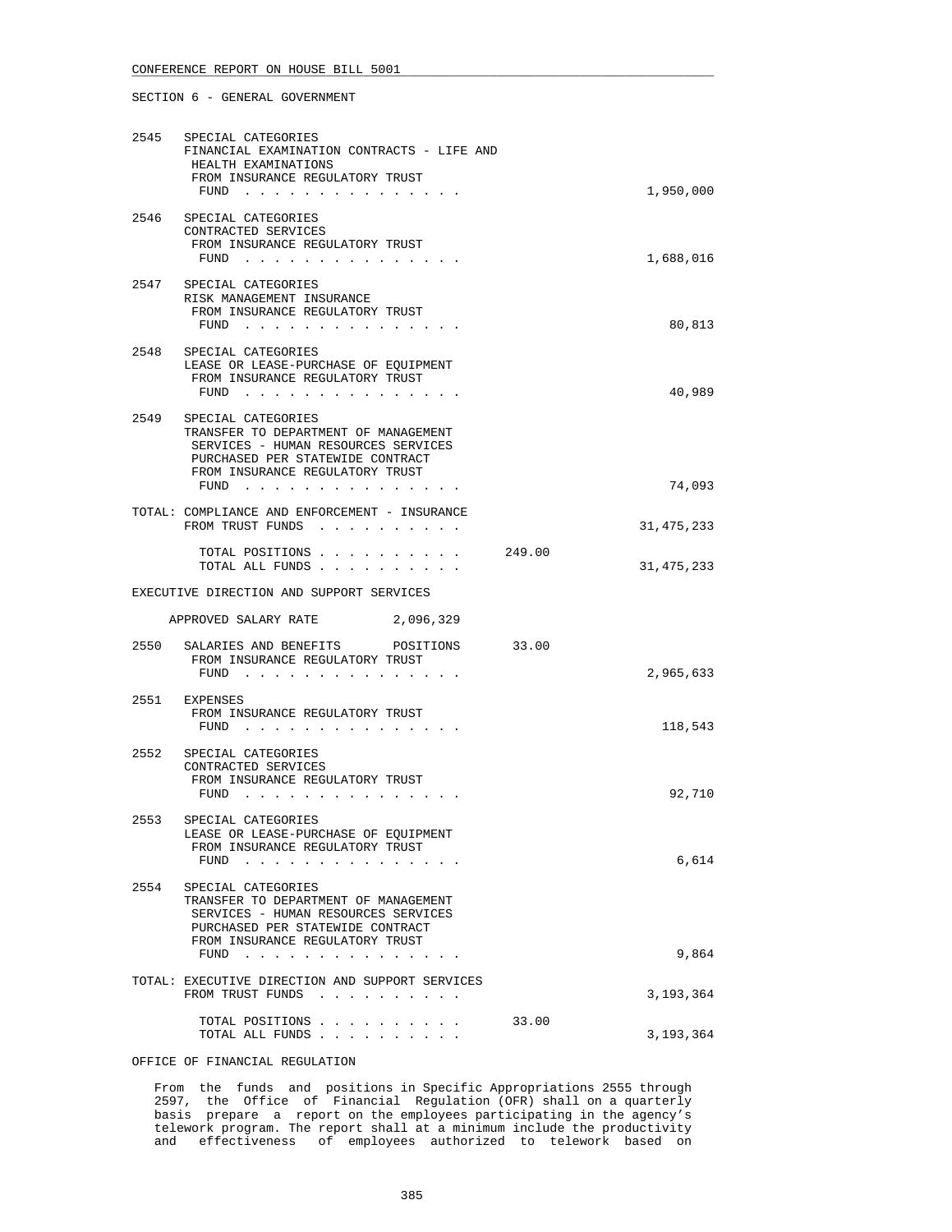established criteria and performance standards. All telework shall be in compliance with section 110.171, Florida Statutes.

 The OFR shall submit an initial report by July 25, 2022, for the period April 1, 2022, through June 30, 2022, and quarterly thereafter, to the Executive Office of the Governor's Office of Policy and Budget, the chair of the Senate Committee on Appropriations, and the chair of the House of Representatives Appropriations Committee.

SAFETY AND SOUNDNESS OF STATE BANKING SYSTEM

|      | APPROVED SALARY RATE                                                                                                                                                                          | 7,264,961 |       |            |
|------|-----------------------------------------------------------------------------------------------------------------------------------------------------------------------------------------------|-----------|-------|------------|
|      | 2555 SALARIES AND BENEFITS POSITIONS 95.00<br>FROM FINANCIAL INSTITUTIONS<br>REGULATORY TRUST FUND                                                                                            |           |       | 9,639,259  |
|      | 2556 OTHER PERSONAL SERVICES<br>FROM FINANCIAL INSTITUTIONS<br>REGULATORY TRUST FUND                                                                                                          |           |       | 862,920    |
|      | 2557 EXPENSES<br>FROM FINANCIAL INSTITUTIONS<br>REGULATORY TRUST FUND                                                                                                                         |           |       | 1,547,653  |
|      | 2558 OPERATING CAPITAL OUTLAY<br>FROM FINANCIAL INSTITUTIONS<br>REGULATORY TRUST FUND                                                                                                         |           |       | 34,130     |
|      | 2559 SPECIAL CATEGORIES<br>CONTRACTED SERVICES<br>FROM FINANCIAL INSTITUTIONS<br>REGULATORY TRUST FUND                                                                                        |           |       | 367,012    |
|      | 2560 SPECIAL CATEGORIES<br>RISK MANAGEMENT INSURANCE<br>FROM FINANCIAL INSTITUTIONS<br>REGULATORY TRUST FUND                                                                                  |           |       | 36,039     |
|      | 2561 SPECIAL CATEGORIES<br>LEASE OR LEASE-PURCHASE OF EOUIPMENT<br>FROM FINANCIAL INSTITUTIONS<br>REGULATORY TRUST FUND                                                                       |           |       | 28,872     |
| 2562 | SPECIAL CATEGORIES<br>TRANSFER TO DEPARTMENT OF MANAGEMENT<br>SERVICES - HUMAN RESOURCES SERVICES<br>PURCHASED PER STATEWIDE CONTRACT<br>FROM FINANCIAL INSTITUTIONS<br>REGULATORY TRUST FUND |           |       | 31,802     |
|      | TOTAL: SAFETY AND SOUNDNESS OF STATE BANKING SYSTEM<br>FROM TRUST FUNDS                                                                                                                       |           |       | 12,547,687 |
|      | TOTAL POSITIONS<br>TOTAL ALL FUNDS                                                                                                                                                            |           | 95.00 | 12,547,687 |
|      | FINANCIAL INVESTIGATIONS                                                                                                                                                                      |           |       |            |
|      | APPROVED SALARY RATE 2,695,832                                                                                                                                                                |           |       |            |
| 2563 | SALARIES AND BENEFITS POSITIONS<br>FROM ADMINISTRATIVE TRUST FUND                                                                                                                             |           | 44.00 | 3,651,320  |
| 2564 | OTHER PERSONAL SERVICES<br>FROM ADMINISTRATIVE TRUST FUND                                                                                                                                     |           |       | 5,375      |
| 2565 | EXPENSES<br>FROM ADMINISTRATIVE TRUST FUND                                                                                                                                                    |           |       | 466,074    |
| 2566 | OPERATING CAPITAL OUTLAY<br>FROM ADMINISTRATIVE TRUST FUND                                                                                                                                    |           |       | 20,600     |
| 2567 | SPECIAL CATEGORIES<br>CONTRACTED SERVICES<br>FROM ADMINISTRATIVE TRUST FUND                                                                                                                   |           |       | 36,354     |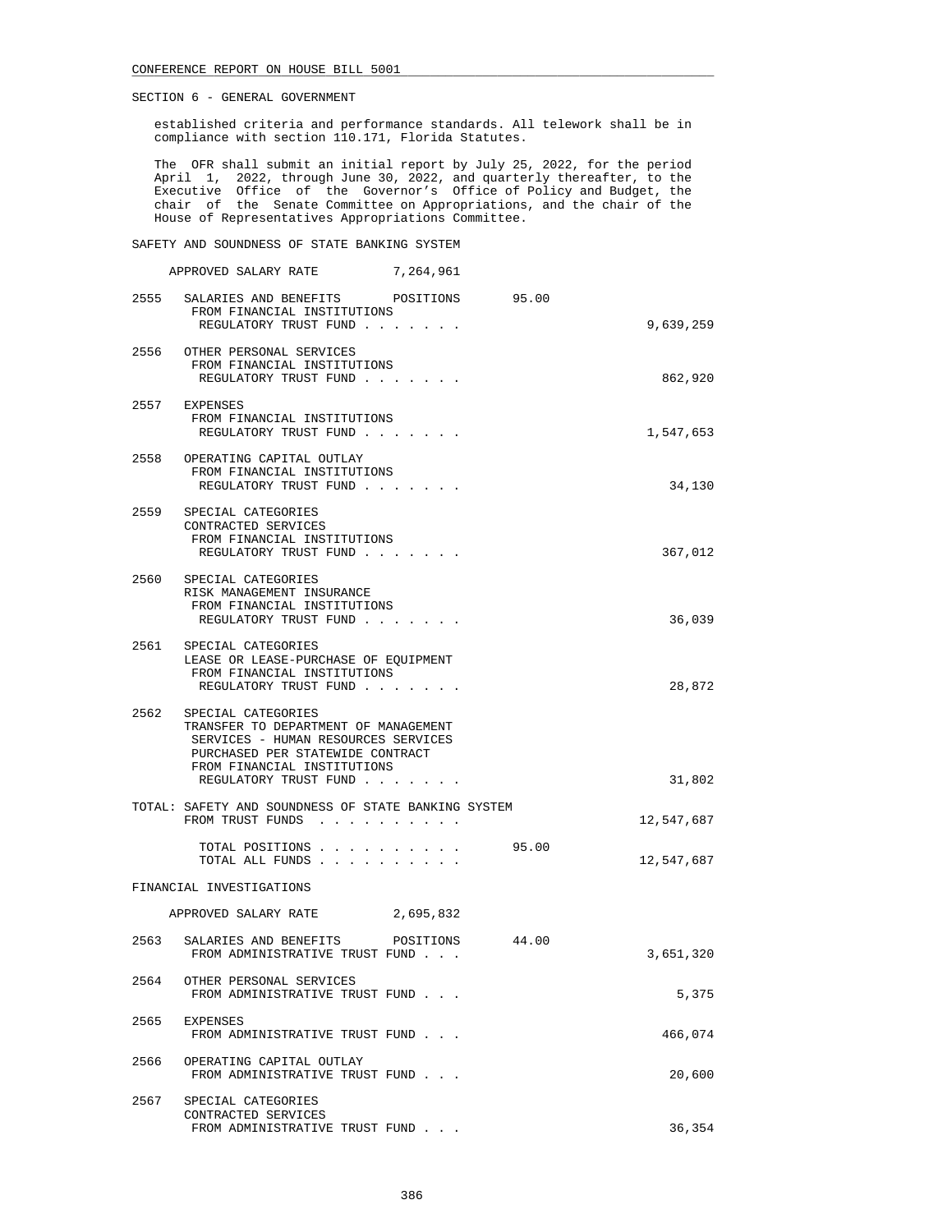| 2568 | SPECIAL CATEGORIES<br>RISK MANAGEMENT INSURANCE<br>FROM ADMINISTRATIVE TRUST FUND                                                                                       | 16,518    |
|------|-------------------------------------------------------------------------------------------------------------------------------------------------------------------------|-----------|
| 2569 | SPECIAL CATEGORIES<br>LEASE OR LEASE-PURCHASE OF EQUIPMENT<br>FROM ADMINISTRATIVE TRUST FUND                                                                            | 15,809    |
| 2570 | SPECIAL CATEGORIES<br>TRANSFER TO DEPARTMENT OF MANAGEMENT<br>SERVICES - HUMAN RESOURCES SERVICES<br>PURCHASED PER STATEWIDE CONTRACT<br>FROM ADMINISTRATIVE TRUST FUND | 17,057    |
|      | TOTAL: FINANCIAL INVESTIGATIONS<br>FROM TRUST FUNDS<br>.                                                                                                                | 4,229,107 |
|      | 44.00<br>TOTAL POSITIONS<br>and a series of the contract of<br>TOTAL ALL FUNDS                                                                                          | 4,229,107 |

## EXECUTIVE DIRECTION AND SUPPORT SERVICES

| 4,176,845<br>APPROVED SALARY RATE |  |
|-----------------------------------|--|
|-----------------------------------|--|

| 2571 | SALARIES AND BENEFITS<br>FROM ADMINISTRATIVE TRUST FUND                     | POSITIONS | 58.00 | 6,074,097 |
|------|-----------------------------------------------------------------------------|-----------|-------|-----------|
| 2572 | OTHER PERSONAL SERVICES<br>FROM ADMINISTRATIVE TRUST FUND                   |           |       | 254,518   |
| 2573 | <b>EXPENSES</b><br>FROM ADMINISTRATIVE TRUST FUND                           |           |       | 473,616   |
| 2574 | OPERATING CAPITAL OUTLAY<br>FROM ADMINISTRATIVE TRUST FUND                  |           |       | 7,000     |
| 2575 | SPECIAL CATEGORIES<br>CONTRACTED SERVICES<br>FROM ADMINISTRATIVE TRUST FUND |           |       | 61,048    |
| 2576 | SPECIAL CATEGORIES                                                          |           |       |           |

|      | RISK MANAGEMENT INSURANCE<br>FROM ADMINISTRATIVE TRUST FUND | 18,770 |
|------|-------------------------------------------------------------|--------|
| 2577 | SPECIAL CATEGORIES                                          |        |

|      | LEASE OR LEASE-PURCHASE OF EOUIPMENT<br>FROM ADMINISTRATIVE TRUST FUND                                                                | 10,004    |
|------|---------------------------------------------------------------------------------------------------------------------------------------|-----------|
| 2578 | SPECIAL CATEGORIES<br>TRANSFER TO DEPARTMENT OF MANAGEMENT<br>SERVICES - HUMAN RESOURCES SERVICES<br>PURCHASED PER STATEWIDE CONTRACT |           |
|      | FROM ADMINISTRATIVE TRUST FUND                                                                                                        | 14,262    |
| 2579 | DATA PROCESSING SERVICES<br>REGULATORY ENFORCEMENT AND LICENSING<br>SYSTEM - OFFICE OF FINANCIAL REGULATION                           |           |
|      | FROM ADMINISTRATIVE TRUST FUND                                                                                                        | 3,435,807 |
|      |                                                                                                                                       |           |

# TOTAL: EXECUTIVE DIRECTION AND SUPPORT SERVICES FROM TRUST FUNDS . . . . . . . . . . . . . . . . . . 10,349,122 TOTAL POSITIONS . . . . . . . . . . 58.00 TOTAL ALL FUNDS . . . . . . . . . . 10,349,122 FINANCE REGULATION APPROVED SALARY RATE 5,104,675 2580 SALARIES AND BENEFITS POSITIONS 91.00

| 2.7001 | publication of the contraction of the contraction of the contraction of the contraction of the contraction of<br>FROM REGULATORY TRUST FUND |  | 7,083,561 |
|--------|---------------------------------------------------------------------------------------------------------------------------------------------|--|-----------|
| 2581   | OTHER PERSONAL SERVICES<br>FROM REGULATORY TRUST FUND                                                                                       |  | 259,840   |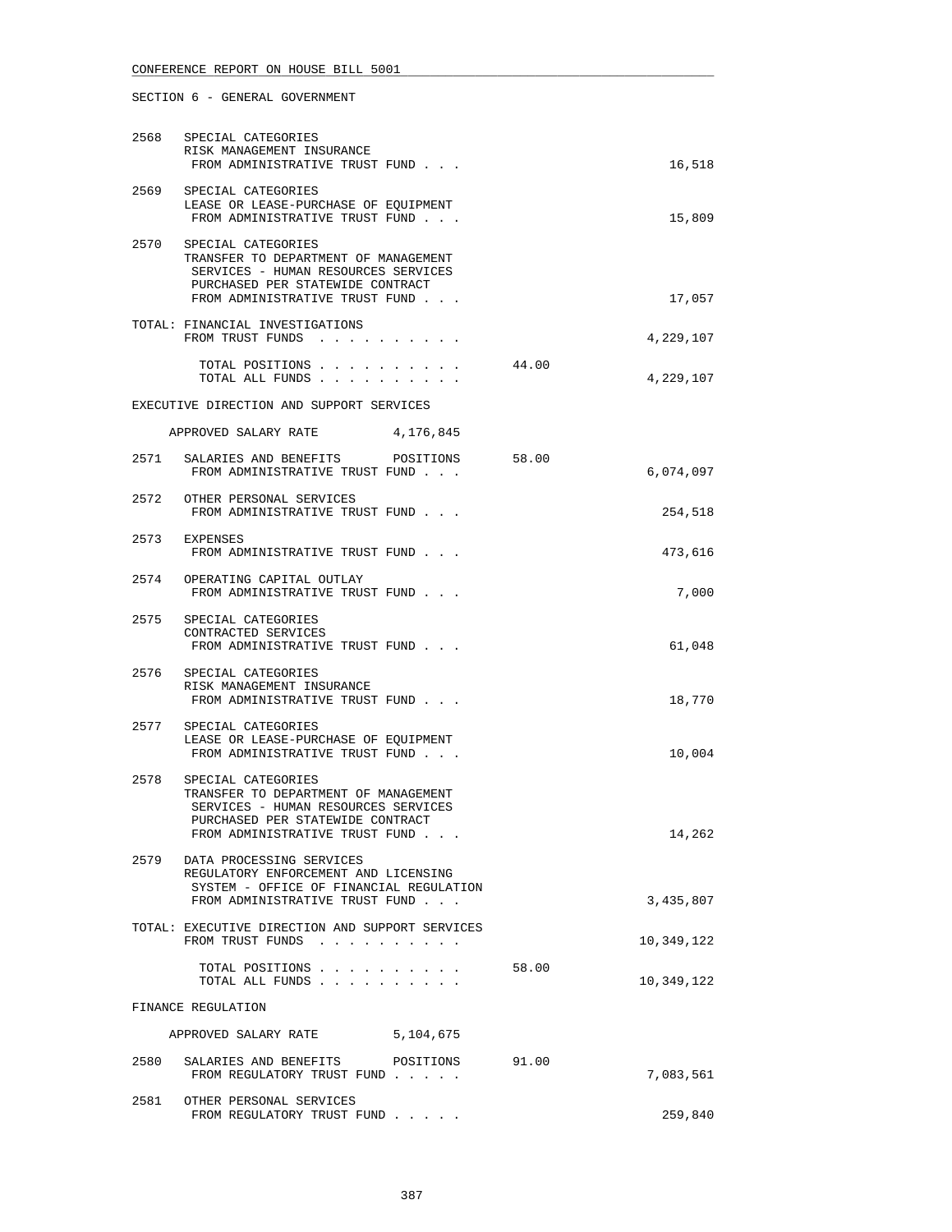# CONFERENCE REPORT ON HOUSE BILL 5001

|                                                                                                                                                                                                                                                                                                                                                                                                                                                                        | 2582 EXPENSES<br>FROM REGULATORY TRUST FUND                                                                                                                              | 732,602    |  |
|------------------------------------------------------------------------------------------------------------------------------------------------------------------------------------------------------------------------------------------------------------------------------------------------------------------------------------------------------------------------------------------------------------------------------------------------------------------------|--------------------------------------------------------------------------------------------------------------------------------------------------------------------------|------------|--|
|                                                                                                                                                                                                                                                                                                                                                                                                                                                                        | 2583 OPERATING CAPITAL OUTLAY<br>FROM REGULATORY TRUST FUND                                                                                                              | 35,631     |  |
|                                                                                                                                                                                                                                                                                                                                                                                                                                                                        | 2584 SPECIAL CATEGORIES<br>DEFERRED PRESENTMENT PROVIDER DATABASE<br>CONTRACT<br>FROM REGULATORY TRUST FUND                                                              | 2,930,000  |  |
| 2585                                                                                                                                                                                                                                                                                                                                                                                                                                                                   | SPECIAL CATEGORIES<br>CHECK CASHING TRANSACTION DATABASE<br>CONTRACT<br>FROM REGULATORY TRUST FUND                                                                       | 251,000    |  |
|                                                                                                                                                                                                                                                                                                                                                                                                                                                                        | 2586 SPECIAL CATEGORIES<br>CONTRACTED SERVICES<br>FROM REGULATORY TRUST FUND                                                                                             | 111,565    |  |
|                                                                                                                                                                                                                                                                                                                                                                                                                                                                        | 2587 SPECIAL CATEGORIES<br>RISK MANAGEMENT INSURANCE<br>FROM REGULATORY TRUST FUND                                                                                       | 31,909     |  |
|                                                                                                                                                                                                                                                                                                                                                                                                                                                                        | 2588 SPECIAL CATEGORIES<br>LEASE OR LEASE-PURCHASE OF EQUIPMENT<br>FROM REGULATORY TRUST FUND                                                                            | 34,995     |  |
|                                                                                                                                                                                                                                                                                                                                                                                                                                                                        | 2589 SPECIAL CATEGORIES<br>TRANSFER TO DEPARTMENT OF MANAGEMENT<br>SERVICES - HUMAN RESOURCES SERVICES<br>PURCHASED PER STATEWIDE CONTRACT<br>FROM REGULATORY TRUST FUND | 33,637     |  |
|                                                                                                                                                                                                                                                                                                                                                                                                                                                                        | TOTAL: FINANCE REGULATION<br>FROM TRUST FUNDS                                                                                                                            | 11,504,740 |  |
|                                                                                                                                                                                                                                                                                                                                                                                                                                                                        | TOTAL POSITIONS<br>91.00<br>TOTAL ALL FUNDS                                                                                                                              | 11,504,740 |  |
|                                                                                                                                                                                                                                                                                                                                                                                                                                                                        | SECURITIES REGULATION                                                                                                                                                    |            |  |
|                                                                                                                                                                                                                                                                                                                                                                                                                                                                        | APPROVED SALARY RATE 4,307,959                                                                                                                                           |            |  |
| 2590                                                                                                                                                                                                                                                                                                                                                                                                                                                                   | SALARIES AND BENEFITS<br>76.00<br>POSITIONS<br>FROM REGULATORY TRUST FUND                                                                                                | 6,182,300  |  |
|                                                                                                                                                                                                                                                                                                                                                                                                                                                                        | 2591 OTHER PERSONAL SERVICES<br>FROM REGULATORY TRUST FUND                                                                                                               | 4,512      |  |
|                                                                                                                                                                                                                                                                                                                                                                                                                                                                        | 2592 EXPENSES<br>FROM REGULATORY TRUST FUND                                                                                                                              | 469,447    |  |
| 2593                                                                                                                                                                                                                                                                                                                                                                                                                                                                   | OPERATING CAPITAL OUTLAY<br>FROM REGULATORY TRUST FUND                                                                                                                   | 4,566      |  |
|                                                                                                                                                                                                                                                                                                                                                                                                                                                                        | 2593A SPECIAL CATEGORIES<br>ANTI-FRAUD INVESTIGATIONS AND OUTREACH<br>EDUCATION<br>FROM ANTI-FRAUD TRUST FUND                                                            | 200,336    |  |
| Funds in Specific Appropriation 2593A shall be placed in reserve. The<br>Office of Financial Regulation (OFR) is authorized to submit budget<br>amendments for the release of these funds pursuant to the provisions of<br>chapter 216, Florida Statutes. Budget amendments shall include a<br>detailed spending plan that identifies the planned activities and<br>expenditures related to the OFR's anti-fraud efforts pursuant to chapter<br>517, Florida Statutes. |                                                                                                                                                                          |            |  |

| 2594 | SPECIAL CATEGORIES<br>CONTRACTED SERVICES<br>FROM REGULATORY TRUST FUND       | 349,500 |
|------|-------------------------------------------------------------------------------|---------|
| 2595 | SPECIAL CATEGORIES<br>RISK MANAGEMENT INSURANCE<br>FROM REGULATORY TRUST FUND | 29,657  |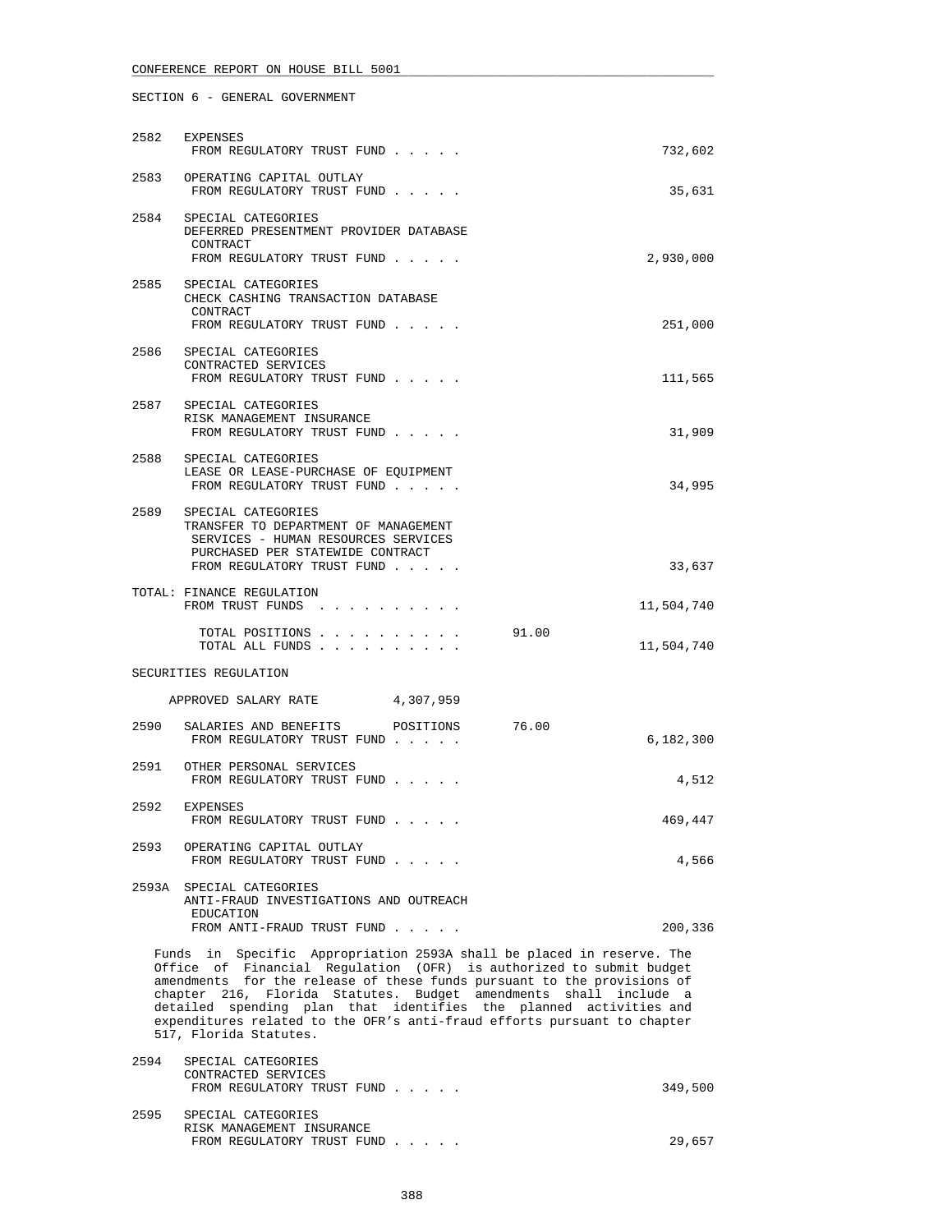|      | 2596 SPECIAL CATEGORIES<br>LEASE OR LEASE-PURCHASE OF EQUIPMENT<br>FROM REGULATORY TRUST FUND                                                                                                   |                      | 27,253      |
|------|-------------------------------------------------------------------------------------------------------------------------------------------------------------------------------------------------|----------------------|-------------|
| 2597 | SPECIAL CATEGORIES<br>TRANSFER TO DEPARTMENT OF MANAGEMENT<br>SERVICES - HUMAN RESOURCES SERVICES<br>PURCHASED PER STATEWIDE CONTRACT<br>FROM REGULATORY TRUST FUND                             |                      | 24,612      |
|      | TOTAL: SECURITIES REGULATION<br>FROM TRUST FUNDS                                                                                                                                                |                      | 7,292,183   |
|      | TOTAL POSITIONS<br>TOTAL ALL FUNDS                                                                                                                                                              | 76.00                | 7,292,183   |
|      | TOTAL: FINANCIAL SERVICES, DEPARTMENT OF<br>FROM GENERAL REVENUE FUND<br>FROM TRUST FUNDS                                                                                                       | 55,447,464           | 421,791,509 |
|      | TOTAL POSITIONS $\ldots$ , 2,568.50<br>TOTAL ALL FUNDS<br>TOTAL APPROVED SALARY RATE                                                                                                            | 144,089,202          | 477,238,973 |
|      | GOVERNOR, EXECUTIVE OFFICE OF THE                                                                                                                                                               |                      |             |
|      | PROGRAM: GENERAL OFFICE                                                                                                                                                                         |                      |             |
|      | EXECUTIVE DIRECTION AND SUPPORT SERVICES                                                                                                                                                        |                      |             |
| 2598 | SALARIES AND BENEFITS POSITIONS<br>FROM GENERAL REVENUE FUND<br>FROM GRANTS AND DONATIONS TRUST<br>FUND $\cdots$                                                                                | 126.00<br>12,573,666 | 255,335     |
|      | 2599 LUMP SUM<br>EXECUTIVE OFFICE OF THE GOVERNOR -<br>EXECUTIVE/ADMINISTRATION<br>FROM GENERAL REVENUE FUND<br>FROM GRANTS AND DONATIONS TRUST<br>FUND                                         | 3,573,212            | 488,033     |
|      | 2600 LUMP SUM<br>EXECUTIVE OFFICE OF THE GOVERNOR -<br>WASHINGTON OFFICE<br>FROM GENERAL REVENUE FUND                                                                                           | 116,858              |             |
|      | 2600A SPECIAL CATEGORIES<br>ENTERPRISE CYBERSECURITY RESILIENCY<br>FROM GENERAL REVENUE FUND                                                                                                    | 1,000,000            |             |
|      | Funds in Specific Appropriation 2600A are provided to the Office of the<br>Chief Inspector General to provide cybersecurity training and to support<br>cybersecurity audits and investigations. |                      |             |
| 2601 | SPECIAL CATEGORIES<br>CONTINGENT - DISCRETIONARY<br>FROM GENERAL REVENUE FUND                                                                                                                   | 29,244               |             |
| 2602 | SPECIAL CATEGORIES<br>RISK MANAGEMENT INSURANCE<br>FROM GENERAL REVENUE FUND<br>FROM GRANTS AND DONATIONS TRUST<br>FUND $\cdots$                                                                | 40,948               | 8,480       |
| 2603 | SPECIAL CATEGORIES<br>CHILD ABUSE PREVENTION<br>FROM GENERAL REVENUE FUND                                                                                                                       | 150,000              |             |
| 2604 | SPECIAL CATEGORIES<br>TRANSFER TO DEPARTMENT OF MANAGEMENT<br>SERVICES - HUMAN RESOURCES SERVICES                                                                                               |                      |             |

FUND . . . . . . . . . . . . . . . 5,754

FROM GENERAL REVENUE FUND . . . . . . 33,600

PURCHASED PER STATEWIDE CONTRACT

FROM GRANTS AND DONATIONS TRUST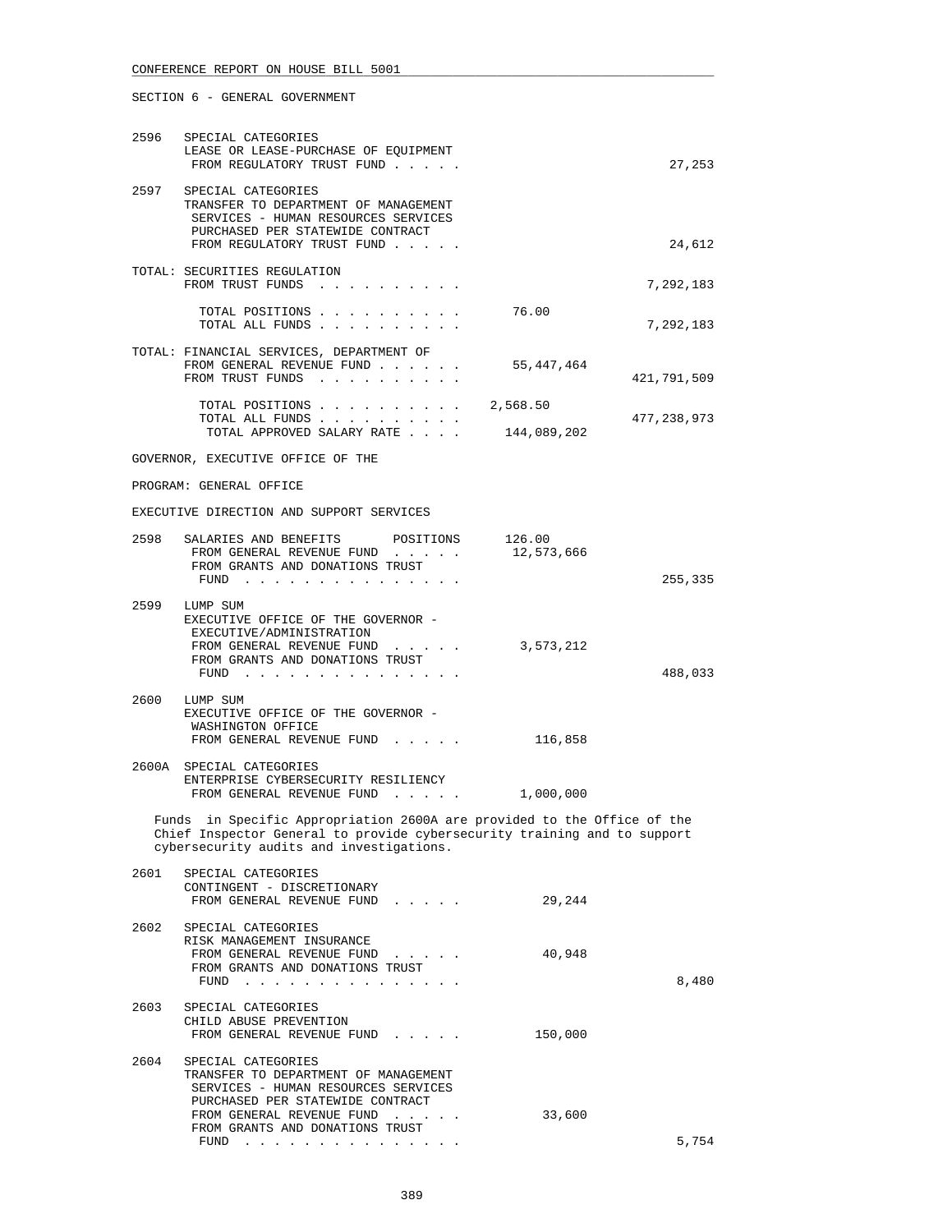|      | TOTAL: EXECUTIVE DIRECTION AND SUPPORT SERVICES<br>FROM GENERAL REVENUE FUND<br>FROM TRUST FUNDS                                                                                                                                                                                                                                                                                                                                                                 | 17,517,528 | 757,602    |
|------|------------------------------------------------------------------------------------------------------------------------------------------------------------------------------------------------------------------------------------------------------------------------------------------------------------------------------------------------------------------------------------------------------------------------------------------------------------------|------------|------------|
|      | TOTAL POSITIONS 126.00<br>TOTAL ALL FUNDS                                                                                                                                                                                                                                                                                                                                                                                                                        |            | 18,275,130 |
|      | LEGISLATIVE APPROPRIATIONS SYSTEM/PLANNING AND<br>BUDGETING SUBSYSTEM                                                                                                                                                                                                                                                                                                                                                                                            |            |            |
| 2605 | SALARIES AND BENEFITS POSITIONS<br>FROM PLANNING AND BUDGETING SYSTEM<br>TRUST FUND                                                                                                                                                                                                                                                                                                                                                                              | 48.00      | 5,009,913  |
|      | 2606 LUMP SUM<br>LEGISLATIVE APPROPRIATION SYSTEM/PLANNING<br>AND BUDGETING SUBSYSTEM<br>FROM PLANNING AND BUDGETING SYSTEM<br>TRUST FUND                                                                                                                                                                                                                                                                                                                        |            | 1,231,236  |
|      | 2607 SPECIAL CATEGORIES<br>RISK MANAGEMENT INSURANCE<br>FROM PLANNING AND BUDGETING SYSTEM<br>TRUST FUND                                                                                                                                                                                                                                                                                                                                                         |            | 18,830     |
| 2608 | SPECIAL CATEGORIES<br>TRANSFER TO DEPARTMENT OF MANAGEMENT<br>SERVICES - HUMAN RESOURCES SERVICES<br>PURCHASED PER STATEWIDE CONTRACT<br>FROM PLANNING AND BUDGETING SYSTEM<br>TRUST FUND                                                                                                                                                                                                                                                                        |            | 11,877     |
|      | 2609 DATA PROCESSING SERVICES<br>OTHER DATA PROCESSING SERVICES<br>FROM PLANNING AND BUDGETING SYSTEM<br>TRUST FUND                                                                                                                                                                                                                                                                                                                                              |            | 21,470     |
|      | TOTAL: LEGISLATIVE APPROPRIATIONS SYSTEM/PLANNING AND<br>BUDGETING SUBSYSTEM<br>FROM TRUST FUNDS                                                                                                                                                                                                                                                                                                                                                                 |            | 6,293,326  |
|      | TOTAL POSITIONS<br>TOTAL ALL FUNDS                                                                                                                                                                                                                                                                                                                                                                                                                               | 48.00      | 6,293,326  |
|      | EXECUTIVE PLANNING AND BUDGETING                                                                                                                                                                                                                                                                                                                                                                                                                                 |            |            |
| 2610 | SALARIES AND BENEFITS POSITIONS 104.00<br>FROM GENERAL REVENUE FUND 10,519,336                                                                                                                                                                                                                                                                                                                                                                                   |            |            |
| 2611 | LUMP SUM<br>EXECUTIVE OFFICE OF THE GOVERNOR - OFFICE<br>OF PLANNING AND BUDGETING<br>FROM GENERAL REVENUE FUND                                                                                                                                                                                                                                                                                                                                                  | 1,213,077  |            |
|      | From the funds in Specific Appropriation 2611, \$450,000 in<br>nonrecurring funds from the General Revenue Fund is provided to the<br>Executive Office of the Governor to contract for a feasibility study<br>that includes detailed business and functional requirements for a grants<br>management system. The office shall provide a copy of the study to the<br>President of the Senate and the Speaker of the House of Representatives<br>by March 1, 2023. |            |            |
|      | 2611A SPECIAL CATEGORIES<br>TRANSFER TO DIVISION OF ADMINISTRATIVE<br>HEARINGS<br>FROM GENERAL REVENUE FUND                                                                                                                                                                                                                                                                                                                                                      | 5,351      |            |
| 2612 | SPECIAL CATEGORIES<br>RISK MANAGEMENT INSURANCE<br>FROM GENERAL REVENUE FUND                                                                                                                                                                                                                                                                                                                                                                                     | 40,797     |            |
| 2613 | SPECIAL CATEGORIES<br>TRANSFER TO DEPARTMENT OF MANAGEMENT<br>SERVICES - HUMAN RESOURCES SERVICES<br>PURCHASED PER STATEWIDE CONTRACT                                                                                                                                                                                                                                                                                                                            |            |            |

FROM GENERAL REVENUE FUND . . . . . 29,716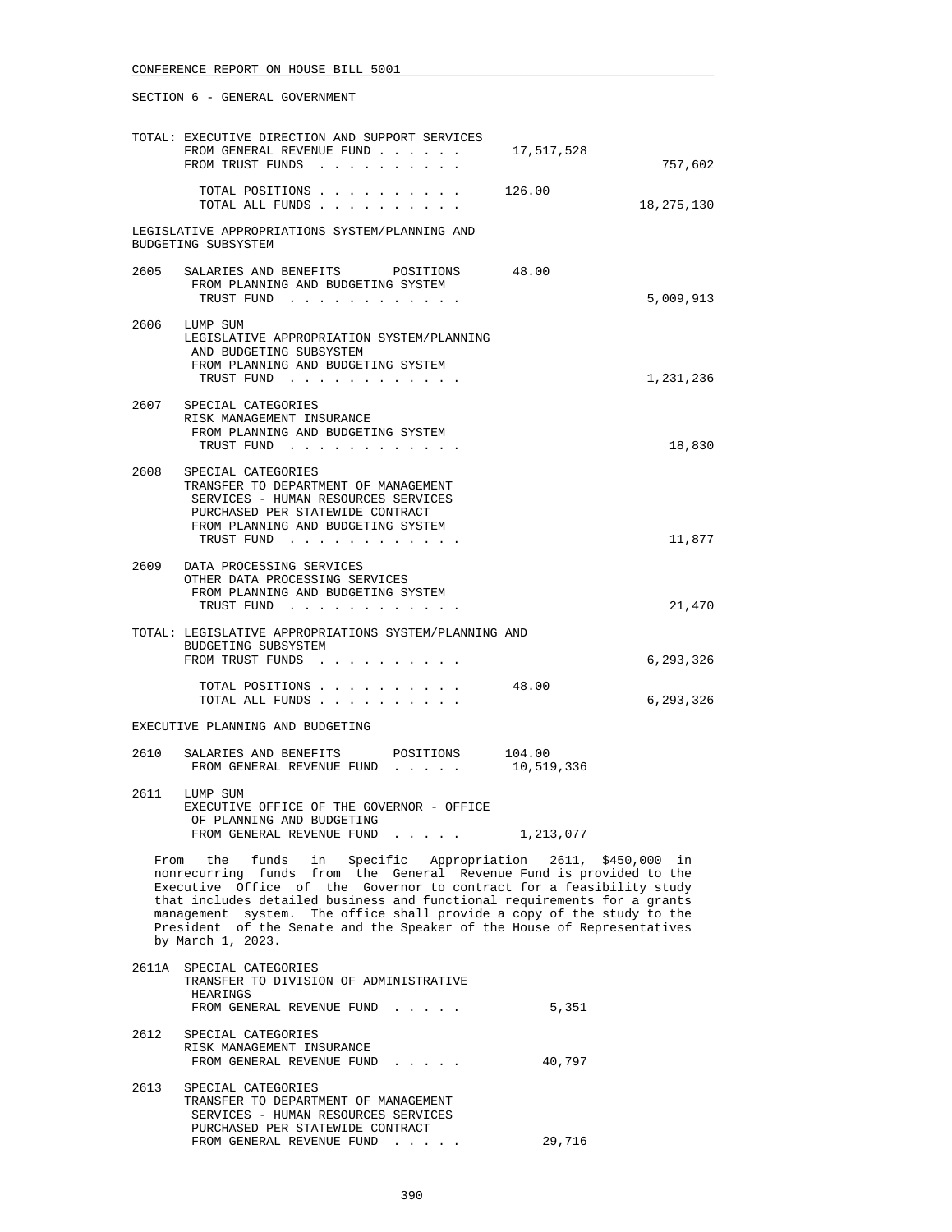| TOTAL: EXECUTIVE PLANNING AND BUDGETING<br>FROM GENERAL REVENUE FUND $\ldots$ $\ldots$ 11,808,277 |            |
|---------------------------------------------------------------------------------------------------|------------|
| 104.00<br>TOTAL POSITIONS<br>TOTAL ALL FUNDS                                                      | 11,808,277 |

PROGRAM: EMERGENCY MANAGEMENT

#### EMERGENCY PREVENTION, PREPAREDNESS AND RESPONSE

 The Division of Emergency Management must submit quarterly status reports on the outstanding obligations for each federally declared disaster event to the Executive Office of the Governor's Office of Policy and Budget, the chair of the Senate Committee on Appropriations, and the chair of the House of Representatives Appropriations Committee no later than the 15th day of the month following the end of a quarter. Based on the most recent quarterly report, the division must also provide an allocation of funding by appropriation category and funds needed to meet these obligations for the budget request year.

 In order to properly store, manage, maintain, and deploy emergency supplies during emergency activations and responses, the Division of Emergency Management, in consultation with the Department of Health, shall solicit procurement proposals for the lease, acquisition, or construction of warehouse storage space as well as an inventory management solution. Proposals must be from experienced providers who can demonstrate successful past performance of projects similar in size, scope, and complexity. Proposals shall address:

 1. The integration and colocation of the Division of Emergency Management and the Department of Health warehouses into a new, fully-licensed and regulatory-compliant warehouse footprint with facilities at various geographic locations that meet the state's strategic needs for safety and distribution.

 2. The capability of the warehouse facilities to store emergency supplies, including food and water, health and medical supplies, and medical equipment, including personal protective equipment, durable medical equipment, and medical countermeasures, in the correct environment with appropriate security, temperature, and humidity controls and in compliance with licensing and regulatory standards. Facility square footage shall be sufficient to access, maintain, inventory and distribute such supplies, which includes a PPE inventory pursuant to section 252.35(2)(u), Florida Statutes.

 3. A staffing plan that ensures facility staff have appropriate knowledge, skills, and training to maintain, organize, identify, and package all types of emergency supplies, including medical equipment. 4. An inventory and quality management system that tracks and traces, in real-time, the state's emergency supplies. The system must be able to track the number, type, location, and expiration date of supplies in real-time; facilitate the regular testing, maintenance, and rotation of supplies and equipment; and provide real-time reporting to assist in the state's emergency response.

 Proposals should identify the one-time and on-going costs associated with site selection and preparation, design and construction, retrofitting or renovations, leasing, utilities, software, and staffing, as appropriate. A proposal for an inventory management system is not required to be bundled with a proposal for the lease, acquisition, or construction of warehouse storage space. The division, with the Department of Health, shall develop a report that summarizes the proposals received; compares the costs and benefits of the proposals to the existing storage model; and identifies the most appropriate and cost-effective solution. The report shall be submitted to the Governor, the President of the Senate, and the Speaker of the House of Representatives by November 30, 2022.

APPROVED SALARY RATE 10,388,371

| 2614 | SALARIES AND BENEFITS             | POSITIONS | 198.00    |             |
|------|-----------------------------------|-----------|-----------|-------------|
|      | FROM GENERAL REVENUE FUND         |           | 3,773,304 |             |
|      | FROM ADMINISTRATIVE TRUST FUND    |           |           | 3, 213, 057 |
|      | FROM EMERGENCY MANAGEMENT         |           |           |             |
|      | PREPAREDNESS AND ASSISTANCE TRUST |           |           |             |
|      | FUND.<br><u>.</u>                 |           |           | 3,273,827   |
|      | FROM FEDERAL GRANTS TRUST FUND    |           |           | 3,955,867   |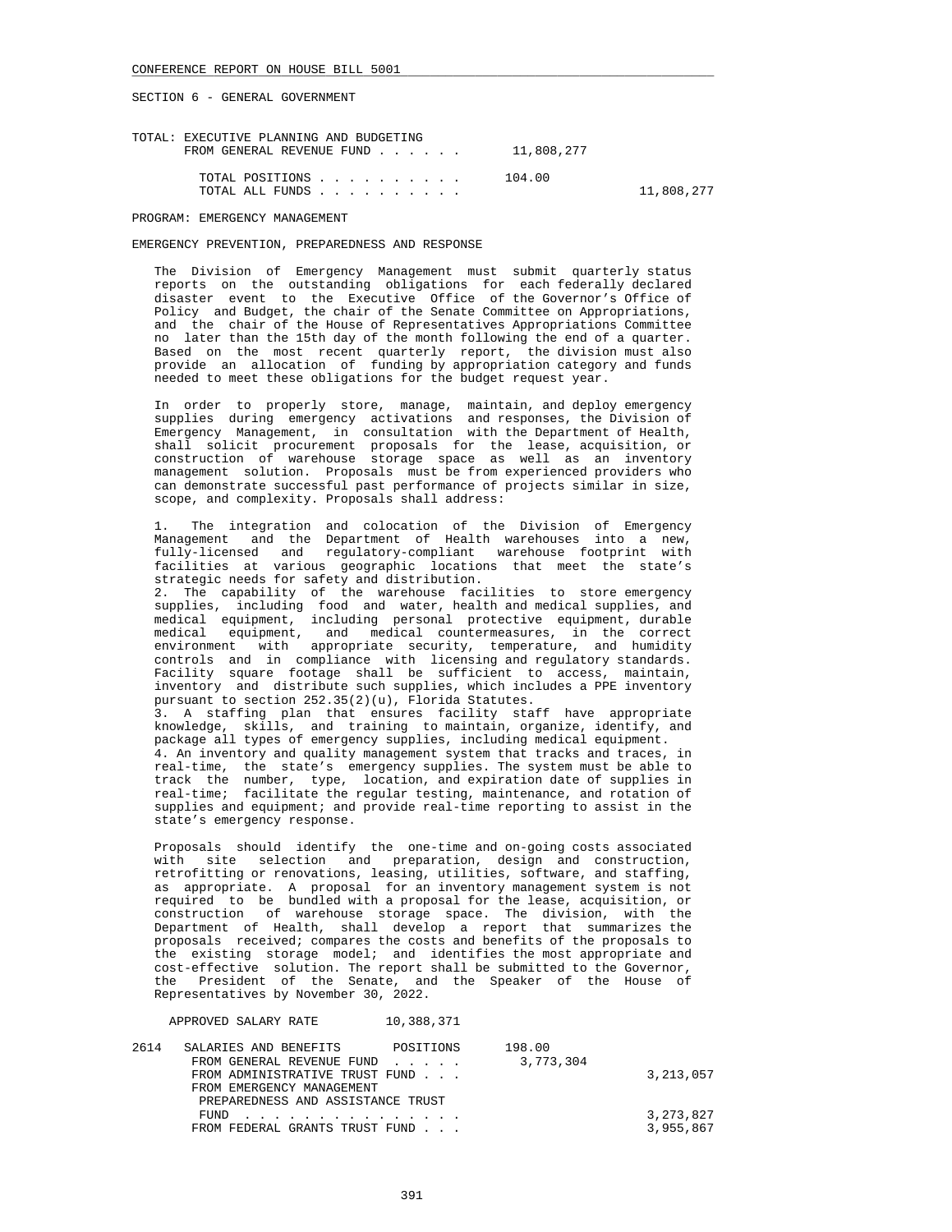|      | FROM GRANTS AND DONATIONS TRUST                                                                                                                        |           |                    |
|------|--------------------------------------------------------------------------------------------------------------------------------------------------------|-----------|--------------------|
|      | FUND                                                                                                                                                   |           | 285,631            |
|      | FROM OPERATING TRUST FUND<br>FROM U.S. CONTRIBUTIONS TRUST FUND.                                                                                       |           | 416,720<br>857,643 |
|      |                                                                                                                                                        |           |                    |
|      | 2615 OTHER PERSONAL SERVICES                                                                                                                           |           |                    |
|      | FROM GENERAL REVENUE FUND<br>FROM ADMINISTRATIVE TRUST FUND                                                                                            | 418,807   | 500,320            |
|      | FROM EMERGENCY MANAGEMENT                                                                                                                              |           |                    |
|      | PREPAREDNESS AND ASSISTANCE TRUST                                                                                                                      |           |                    |
|      | FUND                                                                                                                                                   |           | 1,340,406          |
|      | FROM FEDERAL GRANTS TRUST FUND<br>FROM GRANTS AND DONATIONS TRUST                                                                                      |           | 1,449,461          |
|      |                                                                                                                                                        |           | 219,277            |
|      | FROM OPERATING TRUST FUND<br>$\mathbf{r}$ , $\mathbf{r}$ , $\mathbf{r}$ , $\mathbf{r}$                                                                 |           | 107,824            |
| 2616 | EXPENSES                                                                                                                                               |           |                    |
|      | FROM GENERAL REVENUE FUND<br>the contract of the contract of                                                                                           | 1,867,185 |                    |
|      | FROM ADMINISTRATIVE TRUST FUND                                                                                                                         |           | 706,418            |
|      | FROM EMERGENCY MANAGEMENT                                                                                                                              |           |                    |
|      | PREPAREDNESS AND ASSISTANCE TRUST<br>FUND                                                                                                              |           | 1,767,367          |
|      | FROM FEDERAL GRANTS TRUST FUND                                                                                                                         |           | 1,168,055          |
|      | FROM GRANTS AND DONATIONS TRUST                                                                                                                        |           |                    |
|      | FUND $\cdots$                                                                                                                                          |           | 180,261            |
|      | FROM OPERATING TRUST FUND                                                                                                                              |           | 255,113            |
| 2617 | AID TO LOCAL GOVERNMENTS                                                                                                                               |           |                    |
|      | DISASTER PREPAREDNESS PLANNING AND                                                                                                                     |           |                    |
|      | ADMINISTRATION<br>FROM FEDERAL GRANTS TRUST FUND                                                                                                       |           | 6,342,270          |
|      |                                                                                                                                                        |           |                    |
| 2618 | OPERATING CAPITAL OUTLAY                                                                                                                               |           |                    |
|      | FROM ADMINISTRATIVE TRUST FUND                                                                                                                         |           | 8,008              |
|      | FROM EMERGENCY MANAGEMENT<br>PREPAREDNESS AND ASSISTANCE TRUST                                                                                         |           |                    |
|      | FUND $\cdots$                                                                                                                                          |           | 17,525             |
|      | FROM FEDERAL GRANTS TRUST FUND                                                                                                                         |           | 36,113             |
|      | FROM GRANTS AND DONATIONS TRUST                                                                                                                        |           | 17,100             |
|      | FROM OPERATING TRUST FUND                                                                                                                              |           | 4,650              |
|      |                                                                                                                                                        |           |                    |
| 2619 | SPECIAL CATEGORIES                                                                                                                                     |           |                    |
|      | ACQUISITION OF MOTOR VEHICLES<br>FROM EMERGENCY MANAGEMENT                                                                                             |           |                    |
|      | PREPAREDNESS AND ASSISTANCE TRUST                                                                                                                      |           |                    |
|      | FUND                                                                                                                                                   |           | 38,000             |
|      | FROM FEDERAL GRANTS TRUST FUND                                                                                                                         |           | 38,000             |
| 2620 | SPECIAL CATEGORIES                                                                                                                                     |           |                    |
|      | GRANTS AND AIDS - PAYMENT FLORIDA WING/                                                                                                                |           |                    |
|      | CIVIL AIR PATROL                                                                                                                                       |           |                    |
|      | FROM EMERGENCY MANAGEMENT<br>PREPAREDNESS AND ASSISTANCE TRUST                                                                                         |           |                    |
|      | FUND<br>.                                                                                                                                              |           | 49,500             |
|      |                                                                                                                                                        |           |                    |
| 2622 | SPECIAL CATEGORIES<br>CONTRACTED SERVICES                                                                                                              |           |                    |
|      | FROM GENERAL REVENUE FUND<br>$\begin{array}{cccccccccccccc} \bullet & \bullet & \bullet & \bullet & \bullet & \bullet & \bullet & \bullet \end{array}$ | 7,285,000 |                    |
|      | FROM ADMINISTRATIVE TRUST FUND                                                                                                                         |           | 237,791            |
|      | FROM EMERGENCY MANAGEMENT                                                                                                                              |           |                    |
|      | PREPAREDNESS AND ASSISTANCE TRUST<br>FUND                                                                                                              |           | 837,709            |
|      | FROM FEDERAL GRANTS TRUST FUND                                                                                                                         |           | 985,595            |
|      | FROM GRANTS AND DONATIONS TRUST                                                                                                                        |           |                    |
|      | FUND<br>a construction of the construction of the<br>FROM OPERATING TRUST FUND                                                                         |           | 163,737<br>233,722 |
|      |                                                                                                                                                        |           |                    |

 From the funds in Specific Appropriation 2622, \$3,500,000 in nonrecurring funds from the General Revenue Fund is provided to continue the statewide emergency and mass notification system with the capability to provide alerts of imminent or actual hazards to all Florida's citizens, businesses, and visitors.

 From the funds in Specific Appropriation 2622, \$300,000 in nonrecurring funds from the General Revenue Fund is provided for sign language interpreting services.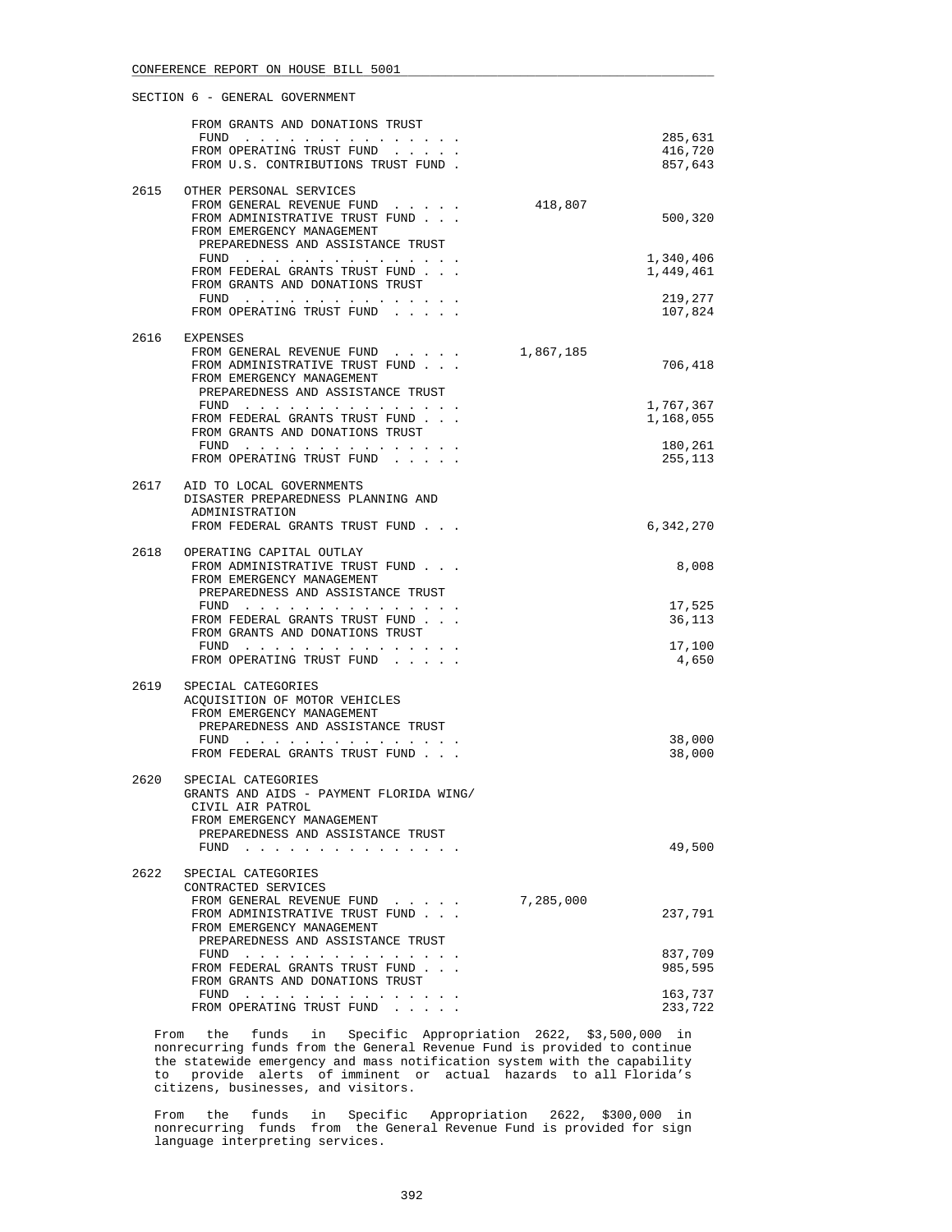From the funds in Specific Appropriation 2622, \$450,000 in nonrecurring funds from the General Revenue Fund is provided to the Division of Emergency Management to contract for an enterprise information technology strategy that, at a minimum, considers a portal for shelters, a grant management portal, and enterprise document management needs. The strategy must document and include an analysis of current business processes and technology, recommendations for new technology that can be leveraged across the enterprise, and estimated timelines and costs for implementation. Upon completion, the division shall provide a copy of the study to the Executive Office of the Governor's Office of Policy and Budget, the chair of the Senate Committee on Appropriations, and the chair of the House of Representatives Appropriations Committee.

 2623 SPECIAL CATEGORIES GRANTS AND AIDS - EMERGENCY MANAGEMENT PROGRAMS FROM GENERAL REVENUE FUND . . . . . 11,971,400 FROM EMERGENCY MANAGEMENT PREPAREDNESS AND ASSISTANCE TRUST FUND . . . . . . . . . . . . . . . 7,481,265 From the funds in Specific Appropriation 2623, \$1,971,400 of nonrecurring funds from the General Revenue Fund shall be allocated as follows: Broward Medical Alert Team (HB 2885)(Senate Form 1639).... 1,000,000 Florida Severe Weather Mesonet (HB 3385) (Senate Form 2119)................................................... 971,400 2624 SPECIAL CATEGORIES GRANTS AND AIDS - STATE DOMESTIC PREPAREDNESS PROGRAM FROM FEDERAL GRANTS TRUST FUND . . .  $248,489$  2625 SPECIAL CATEGORIES RISK MANAGEMENT INSURANCE FROM ADMINISTRATIVE TRUST FUND . . . 135,206 2626 SPECIAL CATEGORIES GRANTS AND AIDS - STATE AND FEDERAL DISASTER RELIEF OPERATIONS - ADMINISTRATIVE FROM FEDERAL GRANTS TRUST FUND . . .  $\qquad \qquad 3,442,910$  2627 SPECIAL CATEGORIES COMMISSION ON COMMUNITY SERVICE FROM EMERGENCY MANAGEMENT PREPAREDNESS AND ASSISTANCE TRUST FUND . . . . . . . . . . . . . . . 300,000 2628 SPECIAL CATEGORIES STATEWIDE HURRICANE PREPAREDNESS AND PLANNING FROM GENERAL REVENUE FUND . . . . . 2,245,873 FROM EMERGENCY MANAGEMENT PREPAREDNESS AND ASSISTANCE TRUST FUND . . . . . . . . . . . . . . . 2,064,539 FROM FEDERAL GRANTS TRUST FUND . . . 926,154 FROM GRANTS AND DONATIONS TRUST FUND . . . . . . . . . . . . . . . 120,273 2629 SPECIAL CATEGORIES GRANTS AND AIDS - PUBLIC ASSISTANCE FROM GRANTS AND DONATIONS TRUST FUND . . . . . . . . . . . . . . . 53,458,876 FROM U.S. CONTRIBUTIONS TRUST FUND.  $500,342,486$  2630 SPECIAL CATEGORIES PUBLIC ASSISTANCE - STATE OPERATIONS FROM GRANTS AND DONATIONS TRUST FUND . . . . . . . . . . . . . . . 45,409,894

FROM U.S. CONTRIBUTIONS TRUST FUND.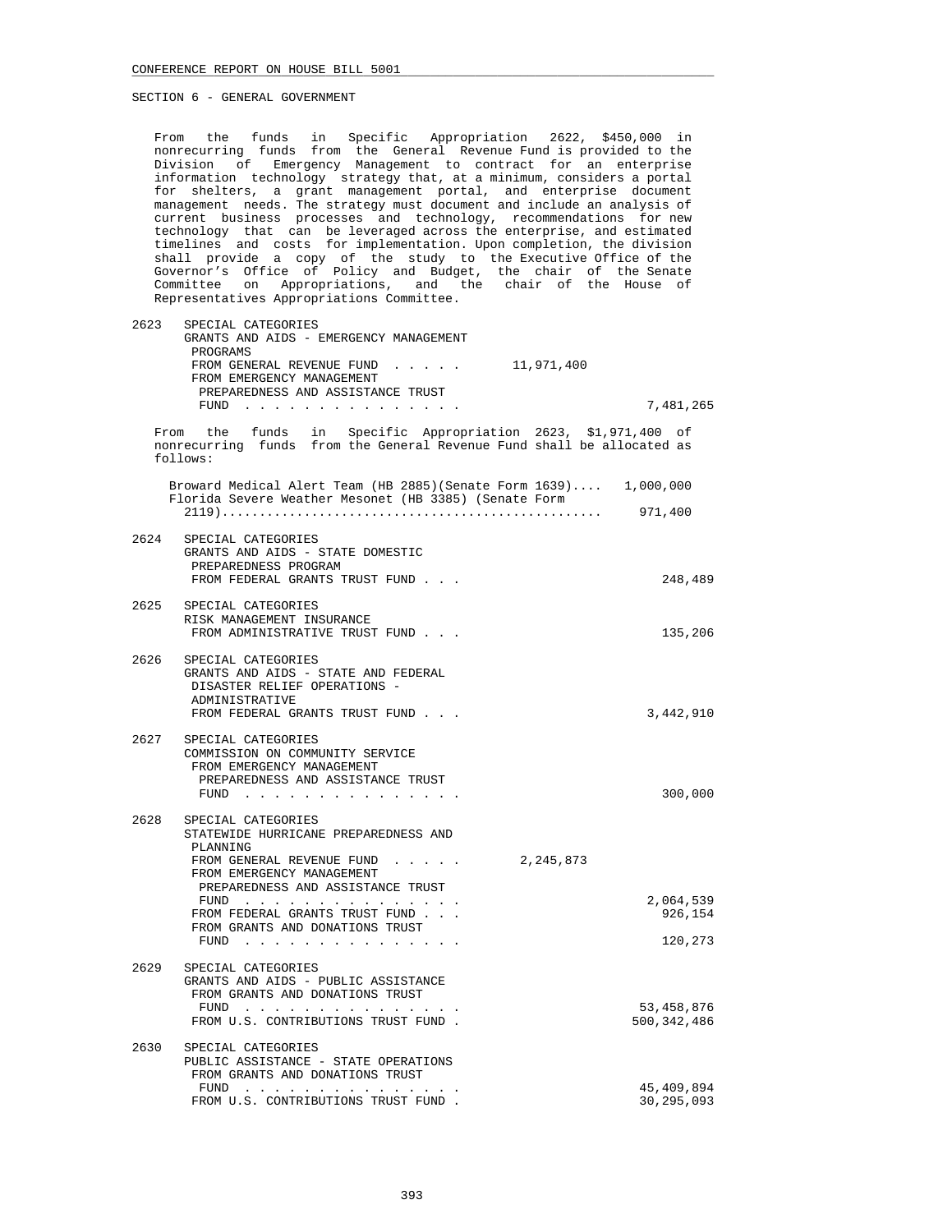| 2631 | SPECIAL CATEGORIES<br>CORONAVIRUS (COVID-19) - PUBLIC ASSISTANCE<br>- STATE OPERATIONS                                                                                                      |                           |
|------|---------------------------------------------------------------------------------------------------------------------------------------------------------------------------------------------|---------------------------|
|      | FROM U.S. CONTRIBUTIONS TRUST FUND.                                                                                                                                                         | 16,619,718                |
|      | 2632 SPECIAL CATEGORIES<br>GRANTS AND AIDS - HAZARD MITIGATION<br>FROM U.S. CONTRIBUTIONS TRUST FUND.                                                                                       | 305,451,081               |
|      | 2632A SPECIAL CATEGORIES<br>GRANTS AND AIDS - CORONAVIRUS (COVID-19) -<br>STATE AND LOCAL GOVERNMENTS<br>FROM U.S. CONTRIBUTIONS TRUST FUND.                                                | 491,099,966               |
| 2633 | SPECIAL CATEGORIES<br>HAZARD MITIGATION - STATE OPERATIONS<br>FROM GRANTS AND DONATIONS TRUST<br>$FUND$<br>FROM U.S. CONTRIBUTIONS TRUST FUND.                                              | 788<br>11,681,727         |
| 2634 | SPECIAL CATEGORIES<br>DISASTER ACTIVITY - STATE OBLIGATIONS<br>FROM EMERGENCY MANAGEMENT<br>PREPAREDNESS AND ASSISTANCE TRUST<br>$FUND$<br>FROM GRANTS AND DONATIONS TRUST<br>FUND $\cdots$ | 400,000<br>5,102,786      |
| 2635 | SPECIAL CATEGORIES<br>OTHER NEEDS ASSISTANCE PROGRAM - STATE<br>OBLIGATIONS<br>FROM GRANTS AND DONATIONS TRUST                                                                              | 1,002                     |
|      | 2635A SPECIAL CATEGORIES<br>GRANTS AND AIDS - MIAMI-DADE COUNTY<br>SURFSIDE CONDOMINIUM - PASS THROUGH<br>FROM GRANTS AND DONATIONS TRUST<br>FUND<br>FROM U.S. CONTRIBUTIONS TRUST FUND.    | 8,625,257<br>22, 444, 108 |
| 2636 | SPECIAL CATEGORIES<br>GRANTS AND AIDS - PREDISASTER MITIGATION<br>FROM FEDERAL GRANTS TRUST FUND                                                                                            | 6,689,346                 |
| 2637 | SPECIAL CATEGORIES<br>GRANTS AND AIDS - HURRICANE LOSS<br>MITIGATION<br>7,000,000<br>FROM GENERAL REVENUE FUND<br>FROM GRANTS AND DONATIONS TRUST                                           | 6,384,280                 |

 The funds from the Grants and Donations Trust Fund in the following Specific Appropriations (SA) and appropriation categories reflect the transfer of \$7,000,000 of mitigation funds from the Florida Hurricane Catastrophe Fund pursuant to section 215.555(7), Florida Statutes, as follows:

| Salaries and Benefits (SA 2614)                                                                            | 142,887   |
|------------------------------------------------------------------------------------------------------------|-----------|
| Other Personal Services (SA 2615)                                                                          | 185,000   |
| Expenses $(SA \ 2616) \ldots \ldots \ldots \ldots \ldots \ldots \ldots \ldots \ldots \ldots \ldots \ldots$ | 79,723    |
|                                                                                                            | 7,500     |
| Contracted Services (SA 2622)                                                                              | 137,000   |
| Grants and Aids - Hurricane Loss Mitigation (SA 2637).                                                     | 6,384,280 |
|                                                                                                            | 63,610    |

 These funds must be used for Hurricane Loss Mitigation programs as specified in section 215.559, Florida Statutes. The funds allocated in section 215.559(2)(a), Florida Statutes, must be distributed directly to Gulf Coast State College for the uses described in section 215.559(2)(a), Florida Statutes.

 From the funds in Specific Appropriation 2637, \$7,000,000 in nonrecurring funds from the General Revenue Fund is provided as additional funding for the Mobile Home Tie-Down Program as described in section 215.559(2)(a), Florida Statutes.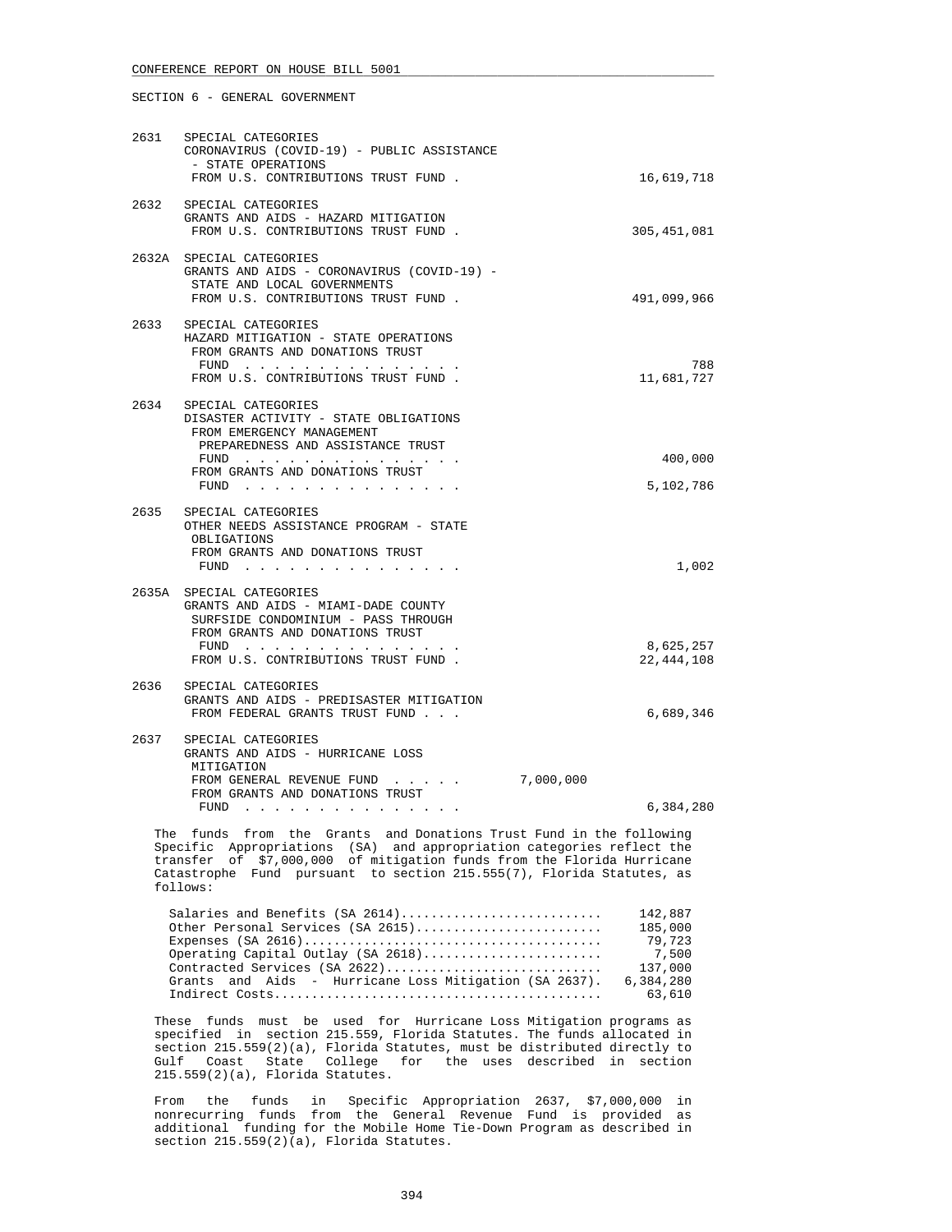| 2638 | SPECIAL CATEGORIES<br>GRANTS AND AIDS - FLOOD MITIGATION<br>ASSISTANCE PROGRAM<br>FROM FEDERAL GRANTS TRUST FUND                                                                                                |            | 9,797,256           |
|------|-----------------------------------------------------------------------------------------------------------------------------------------------------------------------------------------------------------------|------------|---------------------|
| 2639 | SPECIAL CATEGORIES<br>GRANT AND AIDS - FEDERAL CITRUS DISASTER<br>RECOVERY PROGRAM<br>FROM FEDERAL GRANTS TRUST FUND                                                                                            |            | 156                 |
| 2640 | SPECIAL CATEGORIES<br>GRANTS AND AIDS - FEDERAL TIMBER DISASTER<br>RECOVERY PROGRAM<br>FROM FEDERAL GRANTS TRUST FUND                                                                                           |            | 149                 |
| 2641 | SPECIAL CATEGORIES<br>TRANSFER TO DEPARTMENT OF MANAGEMENT<br>SERVICES - HUMAN RESOURCES SERVICES<br>PURCHASED PER STATEWIDE CONTRACT<br>FROM GENERAL REVENUE FUND<br>FROM ADMINISTRATIVE TRUST FUND            | 7,017      | 69,323              |
| 2642 | SPECIAL CATEGORIES<br>FLORIDA HAZARDOUS MATERIALS PLANNING<br>PROGRAM<br>FROM GRANTS AND DONATIONS TRUST<br>FUND $\cdots$<br>FROM OPERATING TRUST FUND                                                          |            | 65,000<br>1,286,597 |
| 2643 | SPECIAL CATEGORIES<br>HAZARDOUS MATERIALS EMERGENCY PLANNING<br>GRANT<br>FROM FEDERAL GRANTS TRUST FUND                                                                                                         |            | 1, 114, 764         |
| 2645 | GRANTS AND AIDS TO LOCAL GOVERNMENTS AND<br>NONSTATE ENTITIES - FIXED CAPITAL OUTLAY<br>EMERGENCY MANAGEMENT CRITICAL FACILITY<br>NEEDS<br>FROM GENERAL REVENUE FUND<br>FROM GRANTS AND DONATIONS TRUST<br>FUND | 28,812,182 | 3,000,000           |

 Funds in Specific Appropriation 2645 from the Grants and Donations Trust Fund reflect the transfer of \$3,000,000 of mitigation funds from the Hurricane Catastrophe Fund pursuant to section 215.555(7), Florida Statutes. These funds shall be used to retrofit existing facilities used as public hurricane shelters as specified in section 215.559(1)(b), Florida Statutes.

 From the funds in Specific Appropriation 2645, \$28,812,182 of nonrecurring funds from the General Revenue Fund shall be allocated as follows:

| Bay Harbor Islands Emergency Generator Backup (HB         |            |
|-----------------------------------------------------------|------------|
| 2003) (Senate Form 1608)                                  | 725,000    |
| City of Boca Raton City Hall and Municipal Complex        |            |
| Emergency Generators (HB 3369) (Senate Form $1093)$       | 1,100,000  |
| Gadsden County Emergency Operations Center and Public     |            |
| Safety Complex (HB 4397) (Senate Form $2215)$             | 10,000,000 |
| Golden Beach Landfall Bunker (HB 4449) (Senate Form 1030) | 750,000    |
| Jewish Federation of Greater Orlando - Public             |            |
| Safety/Emergency Responder Support (HB 2293) (Senate      |            |
|                                                           | 150,000    |
| Lee County Emergency Operations Center Expansion (HB      |            |
| $4621$ (Senate Form $2601)$                               | 13,707,160 |
| Marianna Emergency Shelter - Multi-Purpose Facility (HB   |            |
| 3893) (Senate Form 2435)                                  | 950,000    |
| Palm Springs Public Safety Building / EOC Hardening (HB   |            |
| 2219) (Senate Form 1152)                                  | 630,022    |
| Village of North Palm Beach Emergency Operations Center   |            |
| Emergency Generator (HB 3171) (Senate Form $2267)$        | 200,000    |
| Village of Virginia Gardens - City Hall ADA Upgrades and  |            |
| Emergency Shelter (HB 2843) (Senate Form $1072$ )         | 600,000    |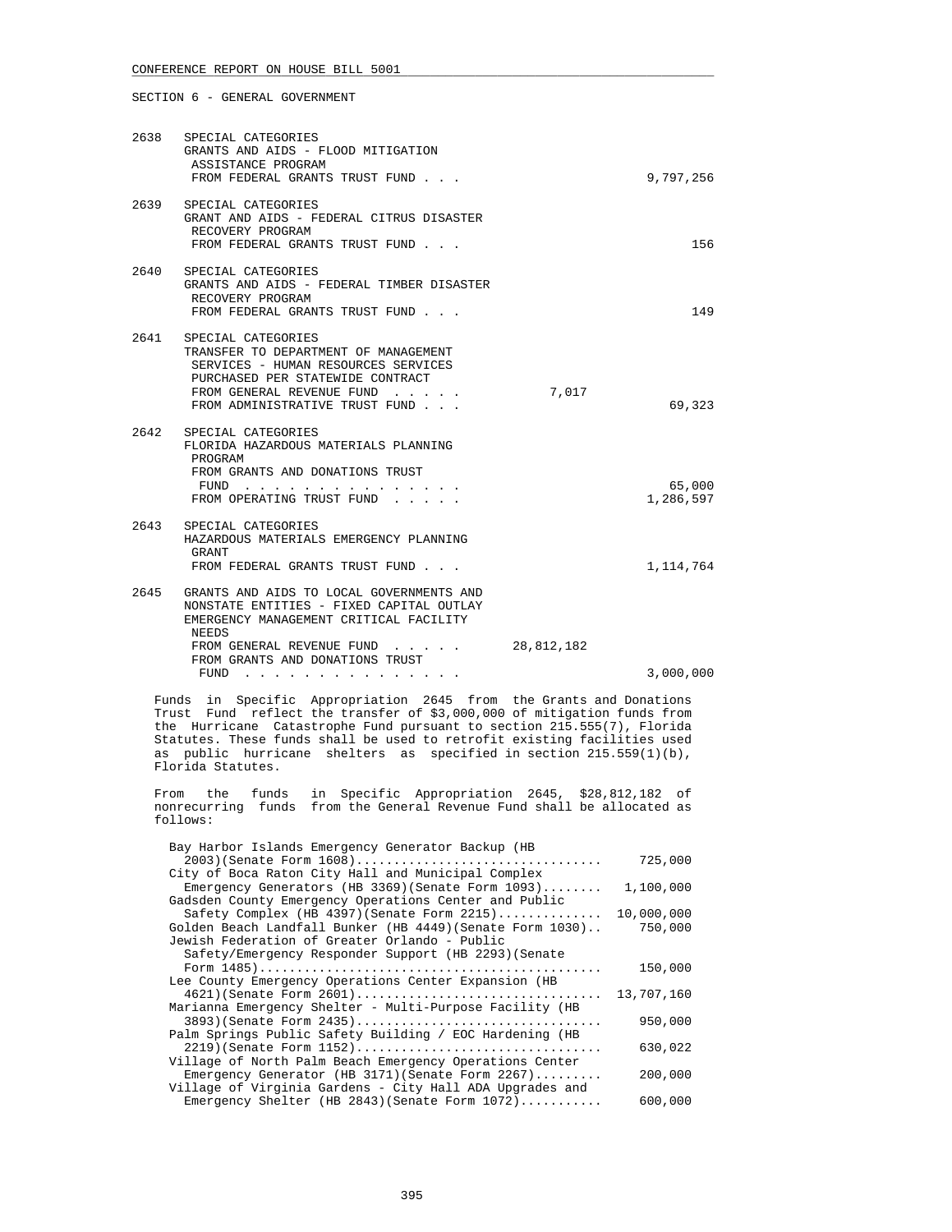|      | TOTAL: EMERGENCY PREVENTION, PREPAREDNESS AND RESPONSE<br>FROM GENERAL REVENUE FUND<br>FROM TRUST FUNDS                                     | 63,380,768           | 1,562,765,456    |
|------|---------------------------------------------------------------------------------------------------------------------------------------------|----------------------|------------------|
|      | TOTAL POSITIONS 198.00<br>TOTAL ALL FUNDS                                                                                                   |                      | 1,626,146,224    |
|      | TOTAL: GOVERNOR, EXECUTIVE OFFICE OF THE<br>FROM GENERAL REVENUE FUND<br>FROM TRUST FUNDS                                                   | 92,706,573           | 1,569,816,384    |
|      | TOTAL POSITIONS<br>TOTAL ALL FUNDS<br>TOTAL APPROVED SALARY RATE                                                                            | 476.00<br>10,388,371 | 1,662,522,957    |
|      | HIGHWAY SAFETY AND MOTOR VEHICLES, DEPARTMENT OF                                                                                            |                      |                  |
|      | PROGRAM: ADMINISTRATIVE SERVICES                                                                                                            |                      |                  |
|      | EXECUTIVE DIRECTION AND SUPPORT SERVICES                                                                                                    |                      |                  |
|      | APPROVED SALARY RATE 12,440,709                                                                                                             |                      |                  |
| 2646 | SALARIES AND BENEFITS POSITIONS 263.00<br>FROM HIGHWAY SAFETY OPERATING<br>TRUST FUND                                                       |                      | 18,630,777       |
|      | FROM LAW ENFORCEMENT TRUST FUND                                                                                                             |                      | 175,144          |
|      | 2647 OTHER PERSONAL SERVICES<br>FROM HIGHWAY SAFETY OPERATING<br>TRUST FUND                                                                 |                      | 101,779          |
| 2648 | EXPENSES<br>FROM HIGHWAY SAFETY OPERATING<br>TRUST FUND<br>FROM LAW ENFORCEMENT TRUST FUND.                                                 |                      | 954,711<br>7,516 |
|      | 2649 OPERATING CAPITAL OUTLAY<br>FROM HIGHWAY SAFETY OPERATING<br>TRUST FUND                                                                |                      | 75,478           |
|      | 2649A FIXED CAPITAL OUTLAY<br>SPECIAL PROJECTS AND IMPROVEMENTS -<br>ADMINISTRATIVE SERVICES<br>FROM HIGHWAY SAFETY OPERATING<br>TRUST FUND |                      | 1,393,521        |
|      | 2650 SPECIAL CATEGORIES<br>ACOUISITION OF MOTOR VEHICLES<br>FROM HIGHWAY SAFETY OPERATING<br>TRUST FUND                                     |                      | 50,000           |
| 2651 | SPECIAL CATEGORIES<br>TRANSFER TO DIVISION OF ADMINISTRATIVE<br>HEARINGS<br>FROM HIGHWAY SAFETY OPERATING<br>TRUST FUND                     |                      | 69,560           |
| 2652 | SPECIAL CATEGORIES<br>CONTRACTED SERVICES<br>FROM HIGHWAY SAFETY OPERATING<br>TRUST FUND                                                    |                      | 2,846,893        |
|      | 2653 SPECIAL CATEGORIES<br>RISK MANAGEMENT INSURANCE<br>FROM HIGHWAY SAFETY OPERATING<br>TRUST FUND                                         |                      | 78,762           |
| 2654 | SPECIAL CATEGORIES<br>LEASE OR LEASE-PURCHASE OF EQUIPMENT<br>FROM HIGHWAY SAFETY OPERATING                                                 |                      | 105,724          |
|      | TRUST FUND                                                                                                                                  |                      |                  |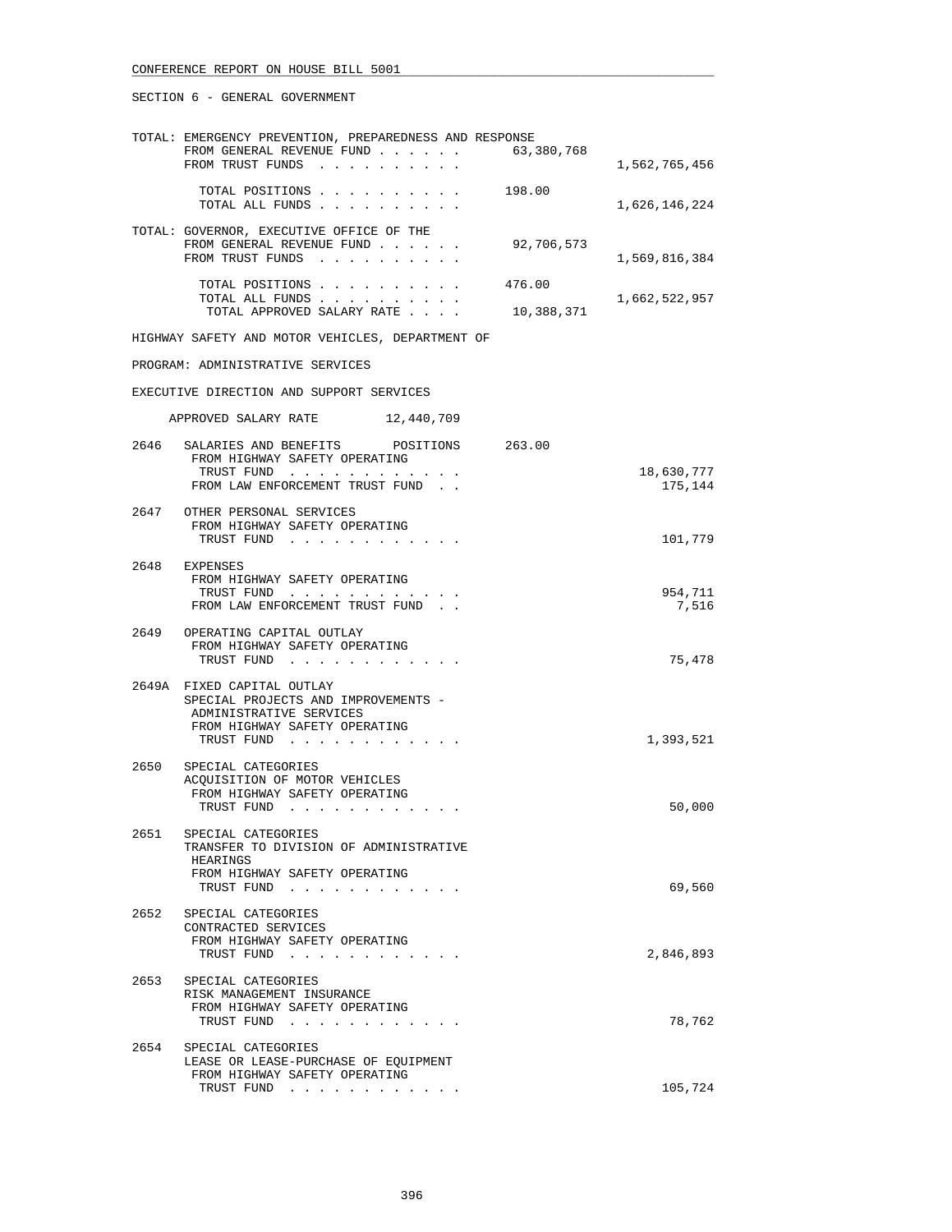| 2655 | SPECIAL CATEGORIES<br>TRANSFER TO DEPARTMENT OF MANAGEMENT<br>SERVICES - HUMAN RESOURCES SERVICES<br>PURCHASED PER STATEWIDE CONTRACT<br>FROM HIGHWAY SAFETY OPERATING<br>TRUST FUND | 78,228                         |
|------|--------------------------------------------------------------------------------------------------------------------------------------------------------------------------------------|--------------------------------|
|      | TOTAL: EXECUTIVE DIRECTION AND SUPPORT SERVICES<br>FROM TRUST FUNDS                                                                                                                  | 24,568,093                     |
|      | TOTAL POSITIONS<br>263.00<br>TOTAL ALL FUNDS                                                                                                                                         | 24,568,093                     |
|      | PROGRAM: FLORIDA HIGHWAY PATROL                                                                                                                                                      |                                |
|      | HIGHWAY SAFETY                                                                                                                                                                       |                                |
|      | APPROVED SALARY RATE 123, 345, 444                                                                                                                                                   |                                |
|      | 2656 SALARIES AND BENEFITS POSITIONS 2,186.00<br>FROM HIGHWAY SAFETY OPERATING<br>TRUST FUND                                                                                         | 178,548,361                    |
|      | 2657 OTHER PERSONAL SERVICES<br>FROM HIGHWAY SAFETY OPERATING<br>TRUST FUND<br>FROM FEDERAL GRANTS TRUST FUND                                                                        | 13, 249, 278<br>317,113        |
|      | 2658 EXPENSES<br>FROM HIGHWAY SAFETY OPERATING<br>TRUST FUND                                                                                                                         | 11,263,647                     |
|      | FROM FEDERAL GRANTS TRUST FUND<br>FROM LAW ENFORCEMENT TRUST FUND                                                                                                                    | 77,370<br>251,398              |
|      | 2659 OPERATING CAPITAL OUTLAY<br>FROM HIGHWAY SAFETY OPERATING<br>TRUST FUND<br>FROM FEDERAL GRANTS TRUST FUND<br>FROM LAW ENFORCEMENT TRUST FUND                                    | 275,905<br>2,000<br>252,572    |
| 2660 | FIXED CAPITAL OUTLAY<br>MAINTENANCE, REPAIRS AND CONSTRUCTION -<br>STATEWIDE<br>FROM HIGHWAY SAFETY OPERATING<br>TRUST FUND                                                          | 770,066                        |
|      | 2660A FIXED CAPITAL OUTLAY<br>FLORIDA HIGHWAY PATROL TRAINING ACADEMY<br>DRIVING RANGE<br>10,000,000<br>FROM GENERAL REVENUE FUND                                                    |                                |
| 2661 | SPECIAL CATEGORIES<br>ACQUISITION OF MOTOR VEHICLES<br>FROM HIGHWAY SAFETY OPERATING<br>TRUST FUND<br>and the state of the state of                                                  | 10,000,000                     |
| 2662 | SPECIAL CATEGORIES<br>FLORIDA HIGHWAY PATROL COMMUNICATION<br>SYSTEMS<br>FROM HIGHWAY SAFETY OPERATING                                                                               |                                |
|      | TRUST FUND<br>FROM FEDERAL LAW ENFORCEMENT TRUST<br>FUND<br>and a series of the contract of the                                                                                      | 4,625,719<br>52,000            |
| 2663 | SPECIAL CATEGORIES<br>CONTRACTED SERVICES<br>FROM HIGHWAY SAFETY OPERATING<br>TRUST FUND<br>FROM GAS TAX COLLECTION TRUST FUND.<br>FROM LAW ENFORCEMENT TRUST FUND.                  | 5,933,203<br>258,609<br>50,020 |
| 2664 | SPECIAL CATEGORIES<br>OPERATION OF MOTOR VEHICLES<br>FROM HIGHWAY SAFETY OPERATING<br>TRUST FUND                                                                                     | 18,305,050                     |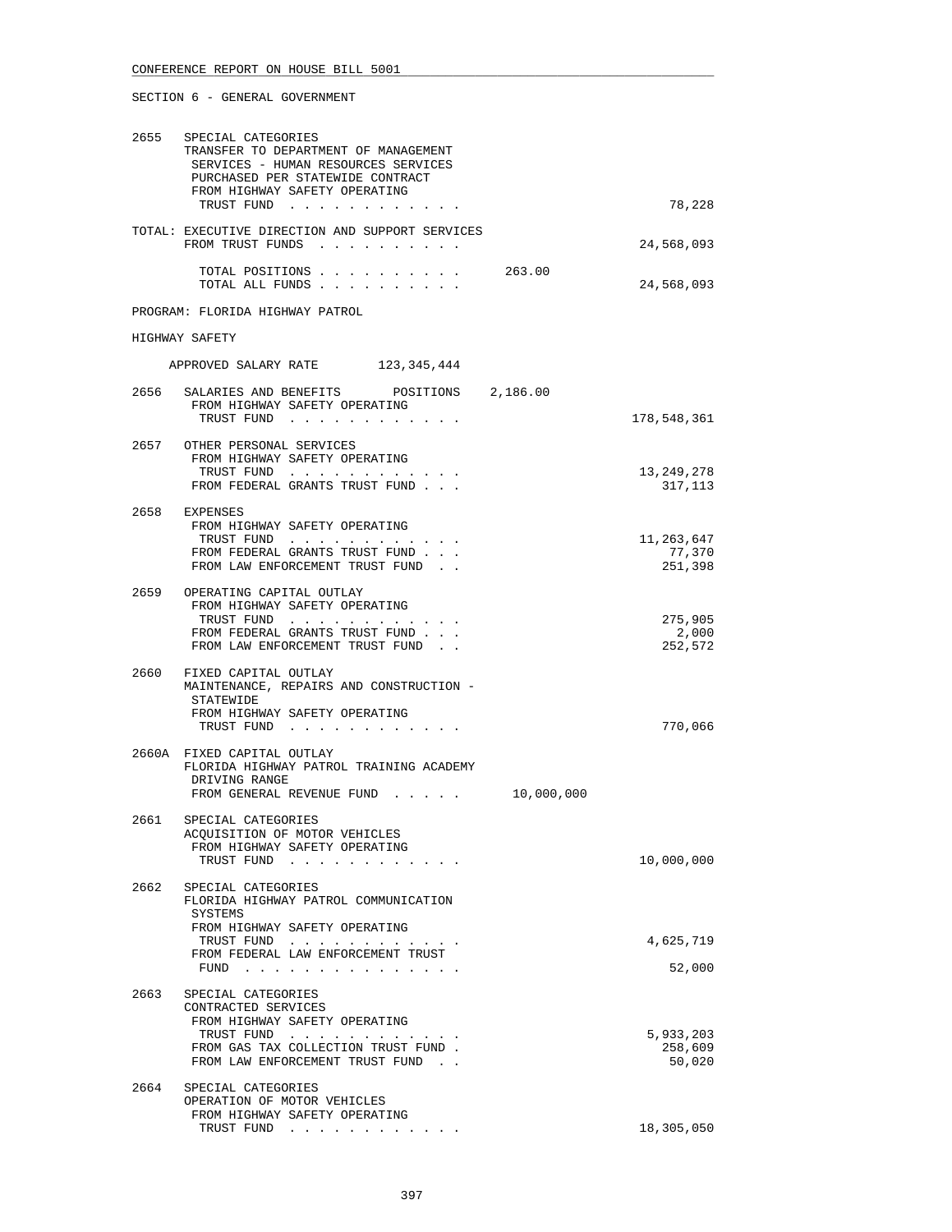# 2665 SPECIAL CATEGORIES FLORIDA HIGHWAY PATROL AUXILIARY FROM HIGHWAY SAFETY OPERATING TRUST FUND . . . . . . . . . . . . 138,238 2666 SPECIAL CATEGORIES OVERTIME FROM HIGHWAY SAFETY OPERATING TRUST FUND . . . . . . . . . . . . 10,345,916 FROM FEDERAL GRANTS TRUST FUND . . . 2667 SPECIAL CATEGORIES PAYMENT OF DEATH AND DISMEMBERMENT CLAIMS FROM HIGHWAY SAFETY OPERATING TRUST FUND . . . . . . . . . . . . 325,995 2668 SPECIAL CATEGORIES RISK MANAGEMENT INSURANCE FROM HIGHWAY SAFETY OPERATING<br>TRUST FUND . . . . . . . . . TRUST FUND . . . . . . . . . . . . 9,490,922 2669 SPECIAL CATEGORIES SALARY INCENTIVE PAYMENTS FROM HIGHWAY SAFETY OPERATING TRUST FUND . . . . . . . . . . . . . . . . . . 1,275,892 2670 SPECIAL CATEGORIES DEFERRED-PAYMENT COMMODITY CONTRACTS FROM HIGHWAY SAFETY OPERATING TRUST FUND . . . . . . . . . . . . 2,040,849 2671 SPECIAL CATEGORIES LEASE OR LEASE-PURCHASE OF EQUIPMENT FROM HIGHWAY SAFETY OPERATING TRUST FUND . . . . . . . . . . . . 153,460 2672 SPECIAL CATEGORIES MOBILE DATA TERMINAL SYSTEM FROM HIGHWAY SAFETY OPERATING TRUST FUND . . . . . . . . . . . . 1,555,358 2673 SPECIAL CATEGORIES TRANSFER TO DEPARTMENT OF MANAGEMENT SERVICES - HUMAN RESOURCES SERVICES PURCHASED PER STATEWIDE CONTRACT FROM HIGHWAY SAFETY OPERATING TRUST FUND . . . . . . . . . . . . 633,802 TOTAL: HIGHWAY SAFETY FROM GENERAL REVENUE FUND . . . . . . 10,000,000 FROM TRUST FUNDS . . . . . . . . . . . . 270,207,643 TOTAL POSITIONS . . . . . . . . . . 2,186.00 TOTAL ALL FUNDS . . . . . . . . . . 280,207,643 EXECUTIVE DIRECTION AND SUPPORT SERVICES APPROVED SALARY RATE 1,928,890 2674 SALARIES AND BENEFITS POSITIONS 24.00 FROM HIGHWAY SAFETY OPERATING TRUST FUND . . . . . . . . . . . . 2,686,116 2675 EXPENSES FROM HIGHWAY SAFETY OPERATING TRUST FUND . . . . . . . . . . . . 257,585 2676 SPECIAL CATEGORIES ACQUISITION OF MOTOR VEHICLES

 FROM HIGHWAY SAFETY OPERATING TRUST FUND . . . . . . . . . . . . . . . . . 19,838 2677 SPECIAL CATEGORIES CONTRACTED SERVICES FROM HIGHWAY SAFETY OPERATING TRUST FUND . . . . . . . . . . . . 4,135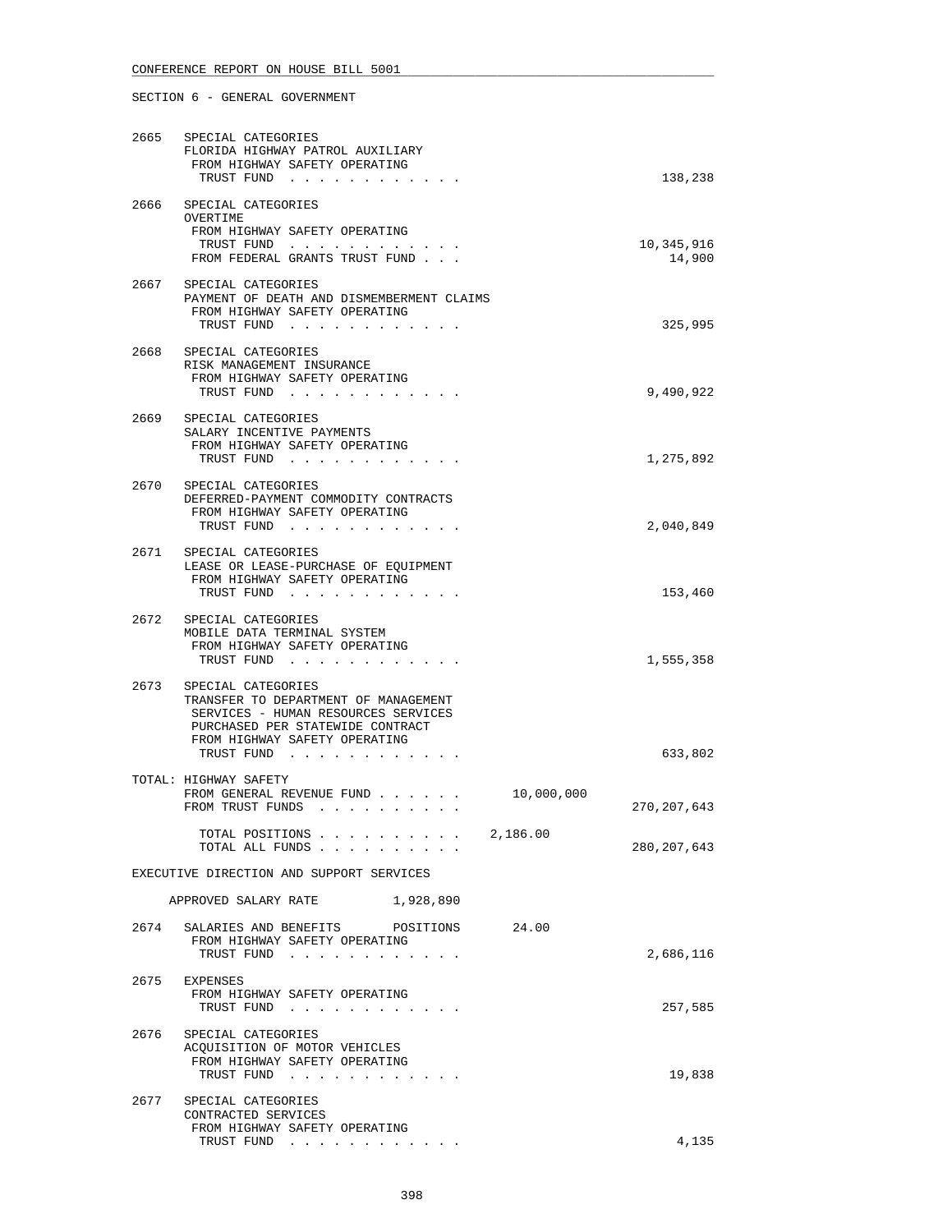# 2678 SPECIAL CATEGORIES OPERATION OF MOTOR VEHICLES FROM HIGHWAY SAFETY OPERATING TRUST FUND . . . . . . . . . . . . . . . . . 7,790 2679 SPECIAL CATEGORIES RISK MANAGEMENT INSURANCE FROM HIGHWAY SAFETY OPERATING TRUST FUND . . . . . . . . . . . . 103,765 2680 SPECIAL CATEGORIES SALARY INCENTIVE PAYMENTS FROM HIGHWAY SAFETY OPERATING TRUST FUND . . . . . . . . . . . . 20,315 2681 SPECIAL CATEGORIES LEASE OR LEASE-PURCHASE OF EQUIPMENT FROM HIGHWAY SAFETY OPERATING TRUST FUND . . . . . . . . . . . . 3,150 2682 SPECIAL CATEGORIES TRANSFER TO DEPARTMENT OF MANAGEMENT SERVICES - HUMAN RESOURCES SERVICES PURCHASED PER STATEWIDE CONTRACT FROM HIGHWAY SAFETY OPERATING<br>TRUST FUND . . . . . . . . . TRUST FUND . . . . . . . . . . . . 6,996 TOTAL: EXECUTIVE DIRECTION AND SUPPORT SERVICES FROM TRUST FUNDS . . . . . . . . . . . . . . . . . 3,109,690 TOTAL POSITIONS . . . . . . . . . . 24.00 TOTAL ALL FUNDS . . . . . . . . . . 3,109,690 COMMERCIAL VEHICLE ENFORCEMENT APPROVED SALARY RATE 16,373,108 2683 SALARIES AND BENEFITS POSITIONS 294.00

| 2003 | SALARIES AND BENEFIIS FUSIIIUNS<br>22 T. UU<br>FROM HIGHWAY SAFETY OPERATING<br>TRUST FUND                                                                                                                                                                                                                   | 26, 164, 994 |
|------|--------------------------------------------------------------------------------------------------------------------------------------------------------------------------------------------------------------------------------------------------------------------------------------------------------------|--------------|
|      | 2684 OTHER PERSONAL SERVICES<br>FROM HIGHWAY SAFETY OPERATING<br>TRUST FUND<br>a construction of the construction of the construction of the construction of the construction of the construction of the construction of the construction of the construction of the construction of the construction of the | 254,553      |
|      | 2685 EXPENSES<br>FROM HIGHWAY SAFETY OPERATING<br>TRUST FUND                                                                                                                                                                                                                                                 | 2,869,774    |
|      | 2686 OPERATING CAPITAL OUTLAY<br>FROM HIGHWAY SAFETY OPERATING<br>TRUST FUND<br>$\mathbf{r}$ , $\mathbf{r}$ , $\mathbf{r}$ , $\mathbf{r}$ , $\mathbf{r}$ , $\mathbf{r}$                                                                                                                                      | 969,513      |
|      | 2687 SPECIAL CATEGORIES<br>ACQUISITION OF MOTOR VEHICLES<br>FROM HIGHWAY SAFETY OPERATING<br>TRUST FUND                                                                                                                                                                                                      | 1,508,511    |
|      | 2688 SPECIAL CATEGORIES<br>CONTRACTED SERVICES<br>FROM HIGHWAY SAFETY OPERATING<br>TRUST FUND<br>$\mathbf{r}$ , $\mathbf{r}$ , $\mathbf{r}$ , $\mathbf{r}$                                                                                                                                                   | 2,006,514    |
|      | 2689 SPECIAL CATEGORIES<br>OPERATION OF MOTOR VEHICLES<br>FROM HIGHWAY SAFETY OPERATING<br>TRUST FUND                                                                                                                                                                                                        | 2,435,841    |
| 2690 | SPECIAL CATEGORIES<br>OVERTIME<br>FROM HIGHWAY SAFETY OPERATING<br>TRUST FUND<br>.                                                                                                                                                                                                                           | 2,466,646    |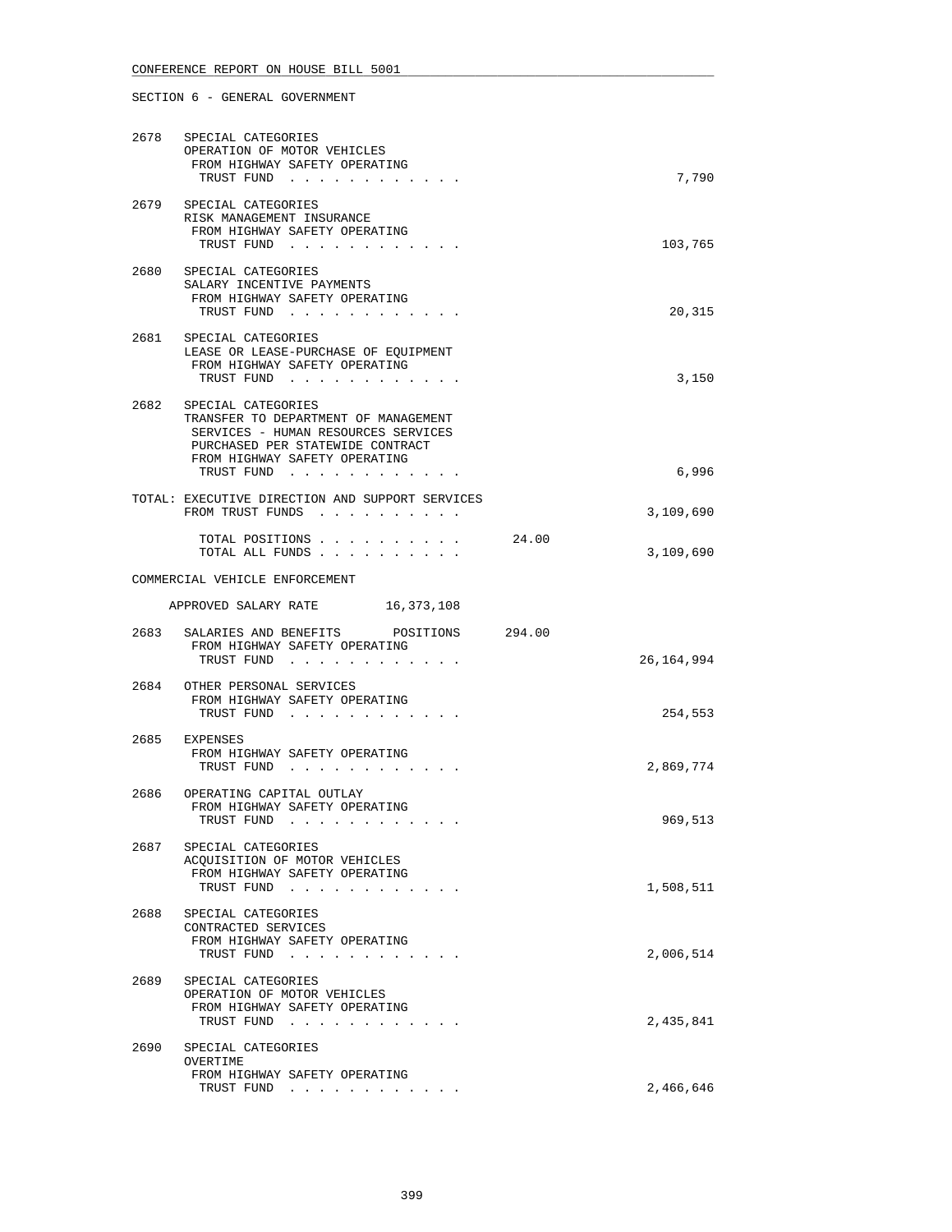| 2691 SPECIAL CATEGORIES<br>RISK MANAGEMENT INSURANCE<br>FROM HIGHWAY SAFETY OPERATING<br>TRUST FUND                                                                                                                                                                                               |        | 1,271,416    |
|---------------------------------------------------------------------------------------------------------------------------------------------------------------------------------------------------------------------------------------------------------------------------------------------------|--------|--------------|
| 2692 SPECIAL CATEGORIES<br>SALARY INCENTIVE PAYMENTS<br>FROM HIGHWAY SAFETY OPERATING<br>TRUST FUND<br><u>.</u>                                                                                                                                                                                   |        | 218,240      |
| 2693 SPECIAL CATEGORIES<br>LEASE OR LEASE-PURCHASE OF EQUIPMENT<br>FROM HIGHWAY SAFETY OPERATING<br>TRUST FUND                                                                                                                                                                                    |        | 23,020       |
| 2694 SPECIAL CATEGORIES<br>TRANSFER TO DEPARTMENT OF MANAGEMENT<br>SERVICES - HUMAN RESOURCES SERVICES<br>PURCHASED PER STATEWIDE CONTRACT<br>FROM HIGHWAY SAFETY OPERATING<br>TRUST FUND                                                                                                         |        | 82,498       |
| TOTAL: COMMERCIAL VEHICLE ENFORCEMENT<br>FROM TRUST FUNDS<br><u>in the series of the series of the series of the series of the series of the series of the series of the series of the series of the series of the series of the series of the series of the series of the series of the seri</u> |        | 40, 271, 520 |
| TOTAL POSITIONS<br>TOTAL ALL FUNDS                                                                                                                                                                                                                                                                | 294.00 | 40, 271, 520 |

PROGRAM: MOTORIST SERVICES

APPROVED SALARY RATE 53,325,473

## MOTORIST SERVICES

 From the funds in Specific Appropriations 2695 through 2709, 25 percent of these funds shall be placed in reserve until the department demonstrates a functioning, accessible, digital proof of driver license and identification card that is verifiable statewide on all mobile platforms for use by the general public pursuant to section 322.032, Florida Statutes, by October 31, 2022. The department may request release of funds, upon documenting statewide usability of a digital proof of driver license and identification card, for approval by the Legislative Budget Commission pursuant to the provisions of chapter 216, Florida Statutes.

| 2695 | SALARIES AND BENEFITS POSITIONS<br>FROM HIGHWAY SAFETY OPERATING<br>TRUST FUND<br>FROM FEDERAL GRANTS TRUST FUND<br>FROM GAS TAX COLLECTION TRUST FUND. | 1,418.00<br>76,698,618<br>380,568<br>3,558,481 |
|------|---------------------------------------------------------------------------------------------------------------------------------------------------------|------------------------------------------------|
| 2696 | OTHER PERSONAL SERVICES<br>FROM HIGHWAY SAFETY OPERATING<br>TRUST FUND<br>FROM FEDERAL GRANTS TRUST FUND<br>FROM GAS TAX COLLECTION TRUST FUND.         | 1,016,501<br>327,084<br>61,989                 |
|      | 2697 EXPENSES<br>FROM HIGHWAY SAFETY OPERATING<br>TRUST FUND<br>FROM FEDERAL GRANTS TRUST FUND<br>FROM GAS TAX COLLECTION TRUST FUND.                   | 12,924,201<br>390,335<br>330,509               |
| 2698 | OPERATING CAPITAL OUTLAY<br>FROM HIGHWAY SAFETY OPERATING<br>TRUST FUND<br>.<br>FROM FEDERAL GRANTS TRUST FUND<br>FROM GAS TAX COLLECTION TRUST FUND.   | 134,866<br>9,705<br>5,001                      |
| 2699 | FIXED CAPITAL OUTLAY<br>MAINTENANCE, REPAIRS AND CONSTRUCTION -<br>STATEWIDE<br>FROM HIGHWAY SAFETY OPERATING<br>TRUST FUND<br>.                        | 379,000                                        |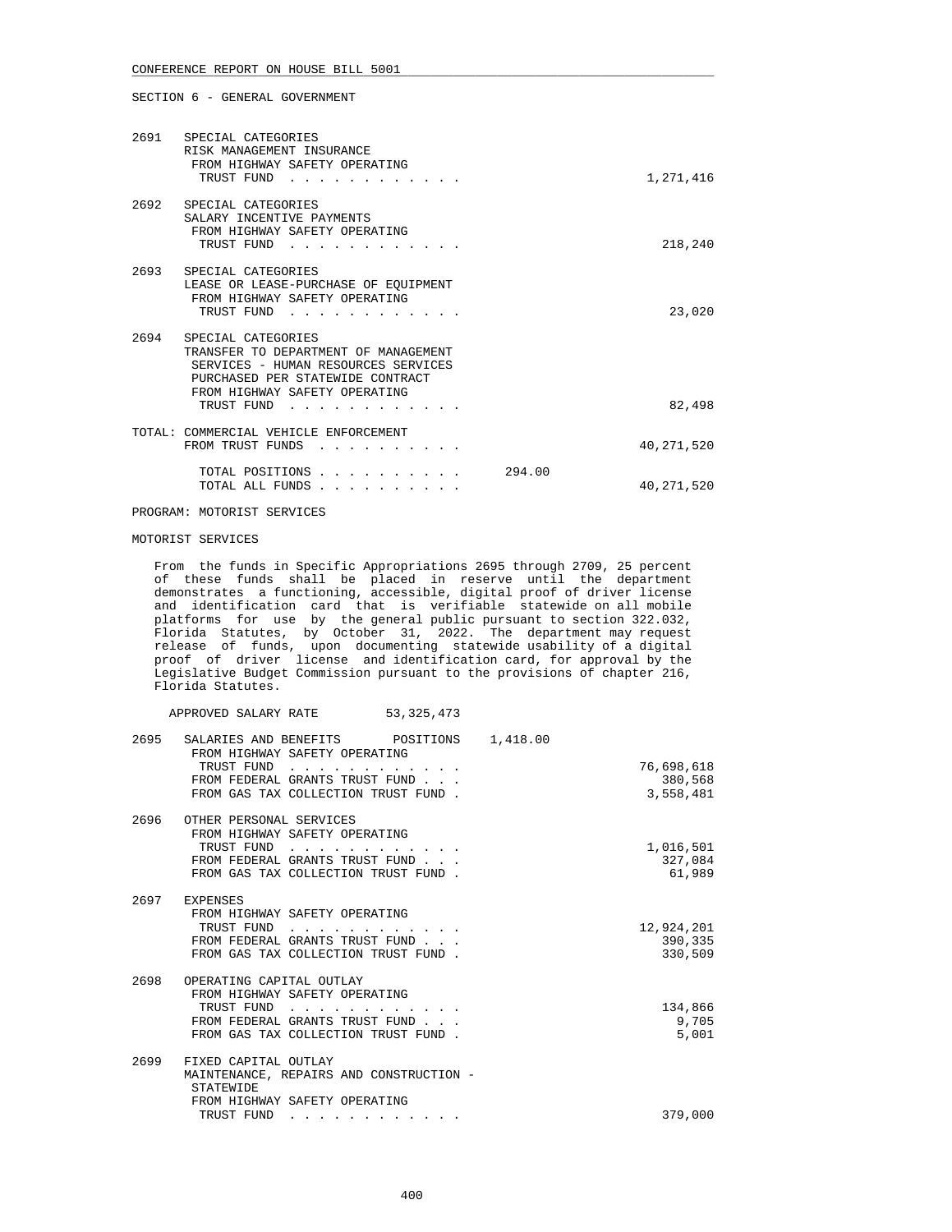| 2700 | SPECIAL CATEGORIES<br>ACOUISITION OF MOTOR VEHICLES<br>FROM HIGHWAY SAFETY OPERATING                                                                                   |        |                                 |
|------|------------------------------------------------------------------------------------------------------------------------------------------------------------------------|--------|---------------------------------|
| 2701 | TRUST FUND<br>SPECIAL CATEGORIES<br>CONTRACTED SERVICES<br>FROM HIGHWAY SAFETY OPERATING<br>TRUST FUND<br>FROM FEDERAL GRANTS TRUST FUND                               |        | 588,645<br>4,834,637<br>219,401 |
|      | FROM GAS TAX COLLECTION TRUST FUND.                                                                                                                                    |        | 3,040                           |
| 2702 | SPECIAL CATEGORIES<br>AUTOMATED UNIFORM TRAFFIC ACCOUNTING<br>SYSTEM<br>FROM HIGHWAY SAFETY OPERATING<br>TRUST FUND                                                    |        | 913,905                         |
| 2703 | SPECIAL CATEGORIES<br>PAYMENT TO OUTSIDE CONTRACTOR<br>FROM HIGHWAY SAFETY OPERATING<br>TRUST FUND                                                                     |        | 6,249,454                       |
| 2704 | SPECIAL CATEGORIES<br>PURCHASE OF DRIVER LICENSES<br>FROM HIGHWAY SAFETY OPERATING<br>TRUST FUND                                                                       |        | 9,474,168                       |
| 2705 | SPECIAL CATEGORIES<br>GRANTS AND AIDS - PURCHASE OF LICENSE<br>PLATES<br>FROM HIGHWAY SAFETY OPERATING<br>TRUST FUND                                                   |        | 9,375,197                       |
| 2706 | SPECIAL CATEGORIES<br>RISK MANAGEMENT INSURANCE<br>FROM HIGHWAY SAFETY OPERATING<br>TRUST FUND<br>FROM GAS TAX COLLECTION TRUST FUND.                                  |        | 977,767<br>47,544               |
| 2707 | SPECIAL CATEGORIES<br>TENANT BROKER COMMISSIONS<br>FROM HIGHWAY SAFETY OPERATING<br>TRUST FUND                                                                         |        | 50,000                          |
| 2708 | SPECIAL CATEGORIES<br>LEASE OR LEASE-PURCHASE OF EQUIPMENT<br>FROM HIGHWAY SAFETY OPERATING<br>TRUST FUND<br>FROM GAS TAX COLLECTION TRUST FUND.                       |        | 134,488<br>11,000               |
| 2709 | SPECIAL CATEGORIES<br>TRANSFER TO DEPARTMENT OF MANAGEMENT<br>SERVICES - HUMAN RESOURCES SERVICES<br>PURCHASED PER STATEWIDE CONTRACT<br>FROM HIGHWAY SAFETY OPERATING |        |                                 |
|      | TRUST FUND<br>TOTAL: MOTORIST SERVICES                                                                                                                                 |        | 476,270                         |
|      | FROM TRUST FUNDS                                                                                                                                                       |        | 129,572,374                     |
|      | TOTAL POSITIONS 1,418.00<br>TOTAL ALL FUNDS                                                                                                                            |        | 129,572,374                     |
|      | PROGRAM: INFORMATION SERVICES ADMINISTRATION                                                                                                                           |        |                                 |
|      | INFORMATION SERVICES ADMINISTRATION<br>8,681,274<br>APPROVED SALARY RATE                                                                                               |        |                                 |
| 2710 | SALARIES AND BENEFITS<br>POSITIONS                                                                                                                                     | 155.00 |                                 |
|      | FROM HIGHWAY SAFETY OPERATING<br>TRUST FUND                                                                                                                            |        | 12,594,036                      |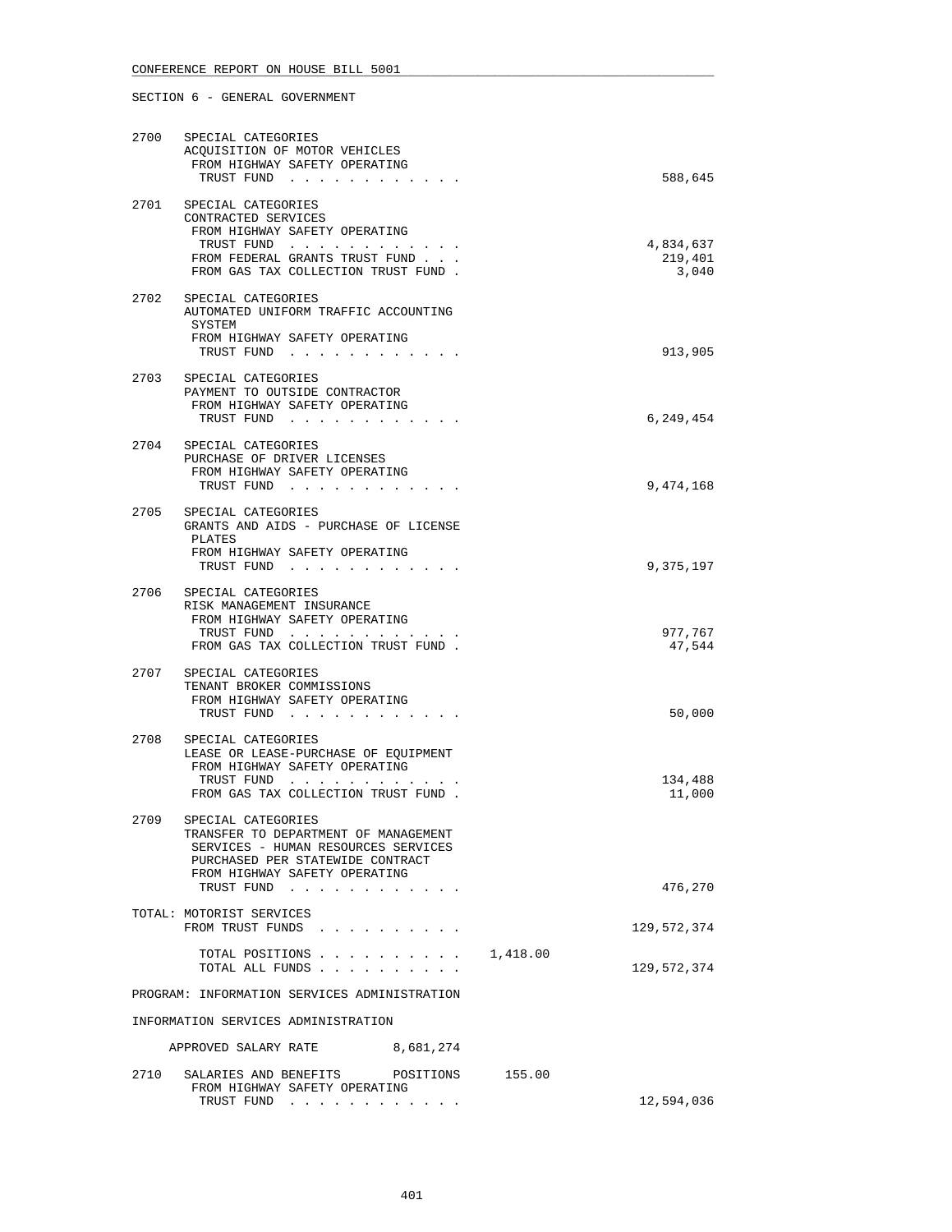| 2711 | OTHER PERSONAL SERVICES<br>FROM HIGHWAY SAFETY OPERATING<br>TRUST FUND                                                         | 272,869                 |
|------|--------------------------------------------------------------------------------------------------------------------------------|-------------------------|
| 2712 | <b>EXPENSES</b><br>FROM HIGHWAY SAFETY OPERATING<br>TRUST FUND<br>FROM GAS TAX COLLECTION TRUST FUND                           | 6,574,276<br>213,265    |
| 2713 | OPERATING CAPITAL OUTLAY<br>FROM HIGHWAY SAFETY OPERATING<br>TRUST FUND                                                        | 53,931                  |
| 2714 | SPECIAL CATEGORIES<br>CONTRACTED SERVICES<br>FROM HIGHWAY SAFETY OPERATING<br>TRUST FUND<br>FROM GAS TAX COLLECTION TRUST FUND | 18,794,473<br>1,027,333 |

 From the funds in Specific Appropriations 2712 and 2714, \$8,983,740 of nonrecurring funds from the Highway Safety Operating Trust Fund and \$1,010,000 of nonrecurring funds from the Gas Tax Collection Trust Fund are provided for Phase 2 of the Motorist Modernization project. Of these funds, \$6,737,805 from the Highway Safety Operating Trust Fund and \$757,500 from the Gas Tax Collection Trust Fund shall be placed in reserve. The department is authorized to submit quarterly budget amendments to request release of funds being held in reserve pursuant to the provisions of chapter 216, Florida Statutes, and based on the department's planned quarterly expenditures. Release is contingent upon approval of a comprehensive operational work plan reflecting all project tasks and a detailed spend plan reflecting estimated and actual costs. The department shall submit independent verification and validation assessments and quarterly project status reports to the Executive Office of the Governor's Office of Policy and Budget, the chair of the Senate Committee on Appropriations, and the chair of the House of Representatives Appropriations Committee. Each status report must include progress made to date for each project milestone and contract deliverable, planned and actual deliverable completion dates, planned and actual costs incurred, and any project issues and risks.

| 2715 | SPECIAL CATEGORIES<br>RISK MANAGEMENT INSURANCE<br>FROM HIGHWAY SAFETY OPERATING<br>TRUST FUND                                                                                            | 62,562    |
|------|-------------------------------------------------------------------------------------------------------------------------------------------------------------------------------------------|-----------|
| 2716 | SPECIAL CATEGORIES<br>TAX COLLECTOR NETWORK - COUNTY SYSTEMS<br>FROM HIGHWAY SAFETY OPERATING<br>TRUST FUND                                                                               | 6,015,132 |
| 2717 | SPECIAL CATEGORIES<br>DEFERRED-PAYMENT COMMODITY CONTRACTS<br>FROM HIGHWAY SAFETY OPERATING<br>TRUST FUND                                                                                 | 1,420,309 |
|      | 2718 SPECIAL CATEGORIES<br>LEASE OR LEASE-PURCHASE OF EQUIPMENT<br>FROM HIGHWAY SAFETY OPERATING<br>TRUST FUND                                                                            | 10,607    |
|      | 2719 SPECIAL CATEGORIES<br>TRANSFER TO DEPARTMENT OF MANAGEMENT<br>SERVICES - HUMAN RESOURCES SERVICES<br>PURCHASED PER STATEWIDE CONTRACT<br>FROM HIGHWAY SAFETY OPERATING<br>TRUST FUND | 51,202    |
| 2721 | DATA PROCESSING SERVICES<br>NORTHWEST REGIONAL DATA CENTER (NWRDC)<br>FROM HIGHWAY SAFETY OPERATING                                                                                       |           |
|      | TRUST FUND                                                                                                                                                                                | 4,330,506 |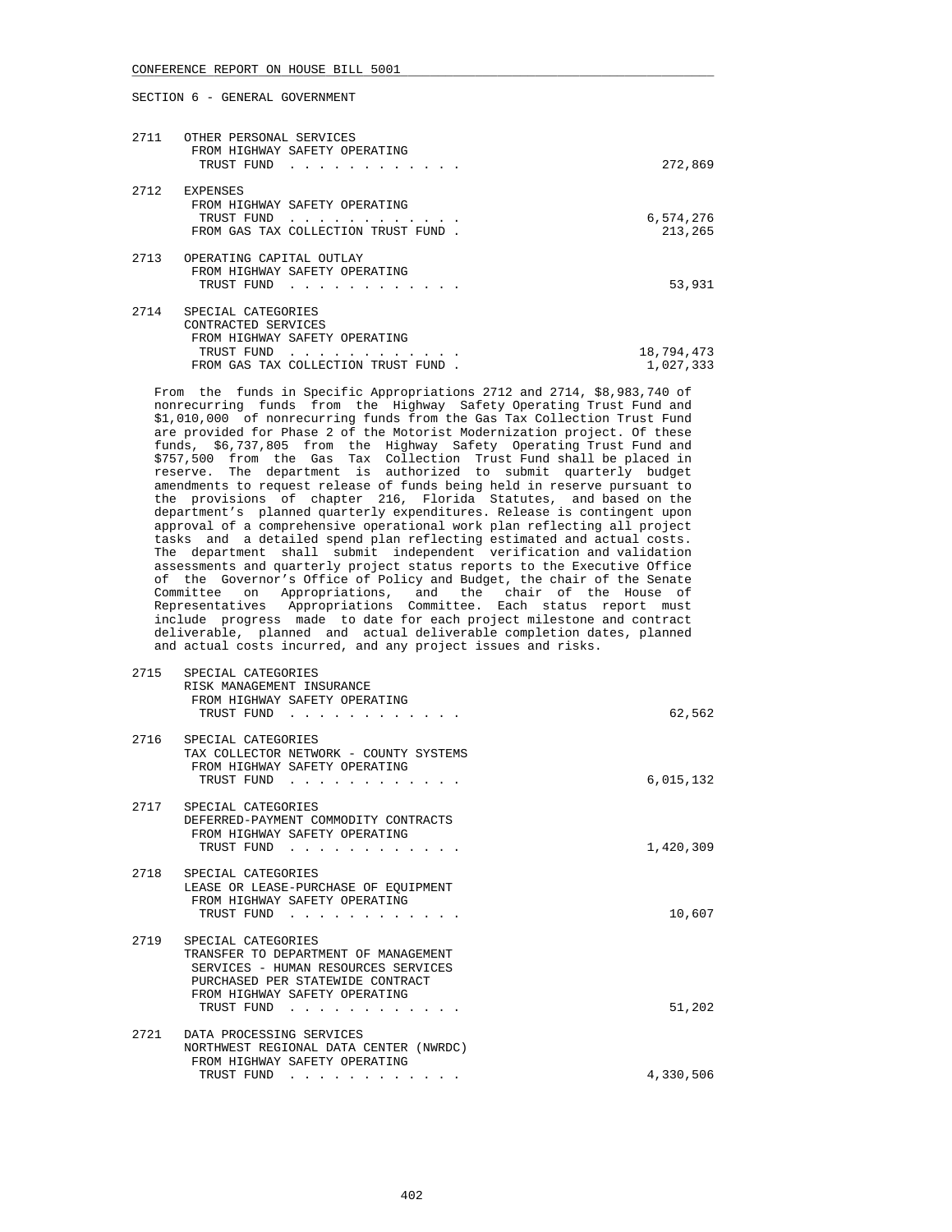|        | TOTAL: INFORMATION SERVICES ADMINISTRATION<br>FROM TRUST FUNDS                                                                                                                                 |                         | 51,420,501              |
|--------|------------------------------------------------------------------------------------------------------------------------------------------------------------------------------------------------|-------------------------|-------------------------|
|        | TOTAL POSITIONS<br>TOTAL ALL FUNDS                                                                                                                                                             | 155.00                  | 51,420,501              |
|        | TOTAL: HIGHWAY SAFETY AND MOTOR VEHICLES, DEPARTMENT OF<br>FROM GENERAL REVENUE FUND<br>FROM TRUST FUNDS                                                                                       | 10,000,000              | 519,149,821             |
|        | TOTAL POSITIONS<br>TOTAL ALL FUNDS<br>TOTAL APPROVED SALARY RATE                                                                                                                               | 4,340.00<br>216,094,898 | 529,149,821             |
|        | LEGISLATIVE BRANCH                                                                                                                                                                             |                         |                         |
| SENATE |                                                                                                                                                                                                |                         |                         |
|        | 2722 LUMP SUM<br>SENATE                                                                                                                                                                        |                         |                         |
|        | FROM GENERAL REVENUE FUND                                                                                                                                                                      | 55,391,737              |                         |
|        | HOUSE OF REPRESENTATIVES                                                                                                                                                                       |                         |                         |
|        | 2723 LUMP SUM<br>HOUSE<br>FROM GENERAL REVENUE FUND                                                                                                                                            | 65,314,946              |                         |
|        | LEGISLATIVE SUPPORT SERVICES                                                                                                                                                                   |                         |                         |
|        | 2724 LUMP SUM<br>LEGISLATIVE SUPPORT SERVICES - SENATE<br>FROM GENERAL REVENUE FUND<br>FROM GRANTS AND DONATIONS TRUST                                                                         | 25,625,708              | 1,052,600               |
|        | FUND<br>FROM LEGISLATIVE LOBBYIST<br>REGISTRATION TRUST FUND                                                                                                                                   |                         | 160,353                 |
|        | 2725 LUMP SUM<br>LEGISLATIVE SUPPORT SERVICES - HOUSE<br>FROM GENERAL REVENUE FUND<br>FROM GRANTS AND DONATIONS TRUST<br>FUND $\cdots$<br>FROM LEGISLATIVE LOBBYIST<br>REGISTRATION TRUST FUND | 25,728,910              | 1,036,425<br>155,691    |
| 2726   | SPECIAL CATEGORIES<br>RISK MANAGEMENT INSURANCE<br>FROM GENERAL REVENUE FUND<br>FROM GRANTS AND DONATIONS TRUST<br>FUND<br>FROM LEGISLATIVE LOBBYIST<br>REGISTRATION TRUST FUND                | 345,289                 | 1,663<br>277            |
|        | TOTAL: LEGISLATIVE SUPPORT SERVICES<br>FROM GENERAL REVENUE FUND<br>FROM TRUST FUNDS<br>TOTAL ALL FUNDS                                                                                        | 51,699,907              | 2,407,009<br>54,106,916 |
|        | OFFICE OF PUBLIC COUNSEL                                                                                                                                                                       |                         |                         |
| 2727   | LUMP SUM<br>PUBLIC COUNSEL<br>FROM GENERAL REVENUE FUND                                                                                                                                        | 2,367,099               |                         |
| 2728   | SPECIAL CATEGORIES<br>RISK MANAGEMENT INSURANCE<br>FROM GENERAL REVENUE FUND                                                                                                                   | 30,734                  |                         |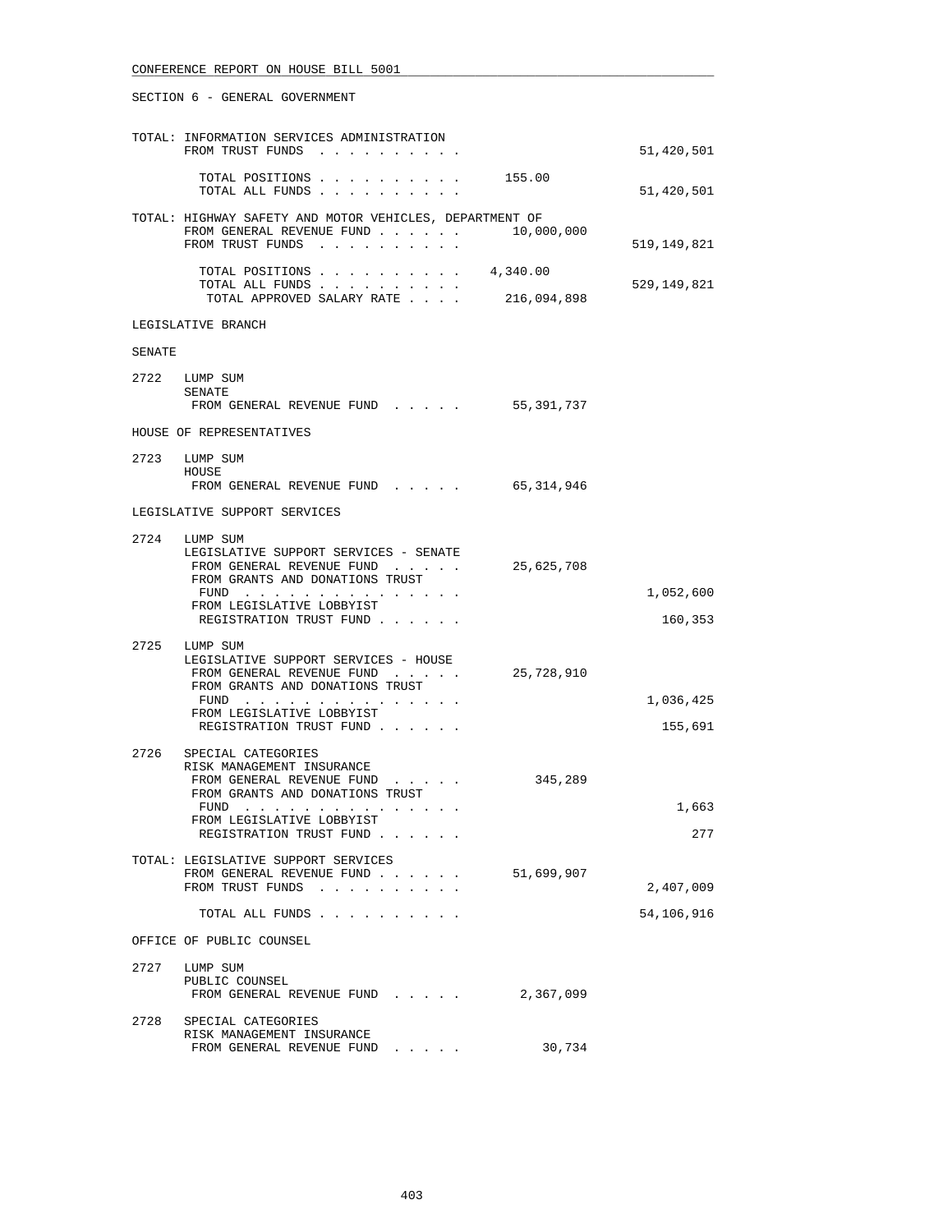| TOTAL: OFFICE OF PUBLIC COUNSEL<br>FROM GENERAL REVENUE FUND                                                   | 2,397,833 |           |
|----------------------------------------------------------------------------------------------------------------|-----------|-----------|
| TOTAL ALL FUNDS                                                                                                |           | 2,397,833 |
| ETHICS, COMMISSION ON                                                                                          |           |           |
| 2729 LUMP SUM<br>LOBBY REGISTRATION<br>FROM EXECUTIVE BRANCH LOBBY<br>REGISTRATION TRUST FUND                  |           | 182,982   |
| FROM GRANTS AND DONATIONS TRUST<br>FUND                                                                        |           | 365       |
| 2730 LUMP SUM<br>ETHICS COMMISSION<br>FROM GENERAL REVENUE FUND                                                | 2,626,169 |           |
| 2731 SPECIAL CATEGORIES<br>TRANSFER TO DIVISION OF ADMINISTRATIVE<br>HEARINGS<br>FROM GENERAL REVENUE FUND     | 66,884    |           |
| 2732 SPECIAL CATEGORIES<br>RISK MANAGEMENT INSURANCE<br>FROM EXECUTIVE BRANCH LOBBY<br>REGISTRATION TRUST FUND |           | 2,495     |
| TOTAL: ETHICS, COMMISSION ON<br>FROM GENERAL REVENUE FUND<br>FROM TRUST FUNDS                                  | 2,693,053 | 185,842   |
| TOTAL ALL FUNDS                                                                                                |           | 2,878,895 |

### AUDITOR GENERAL

### 2733 LUMP SUM AUDITOR GENERAL FROM GENERAL REVENUE FUND . . . . . 39,163,727

 Funds in Specific Appropriation 2733 for employee compensation increases, including promotions, merit increases, bonuses, adjustments, or similar payments for Fiscal Year 2022-2023 are contingent on the submission to and joint approval by the President of the Senate and Speaker of the House of Representatives of: 1) a comprehensive employee retention plan, which must be submitted by May 31, 2022, and must include, at minimum: turnover data by department and geographical area; recruitment, onboarding, and development strategies; and, a compensation and benefits analysis; and, 2) a personnel, job classification, and pay plan for employees of the Auditor General's office for Fiscal Year  $2022 - 2023$ .

| 2734 | SPECIAL CATEGORIES<br>RISK MANAGEMENT INSURANCE                            |           |             |               |
|------|----------------------------------------------------------------------------|-----------|-------------|---------------|
|      | FROM GENERAL REVENUE FUND                                                  |           | 60,466      |               |
|      | TOTAL: AUDITOR GENERAL<br>FROM GENERAL REVENUE FUND                        |           | 39,224,193  |               |
|      | TOTAL ALL FUNDS                                                            |           |             | 39, 224, 193  |
|      | TOTAL: LEGISLATIVE BRANCH<br>FROM GENERAL REVENUE FUND<br>FROM TRUST FUNDS |           | 216,721,669 | 2,592,851     |
|      | TOTAL ALL FUNDS                                                            |           |             | 219, 314, 520 |
|      | LOTTERY, DEPARTMENT OF THE                                                 |           |             |               |
|      | PROGRAM: LOTTERY OPERATIONS                                                |           |             |               |
|      | EXECUTIVE DIRECTION AND SUPPORT SERVICES                                   |           |             |               |
|      | APPROVED SALARY RATE                                                       | 3,762,918 |             |               |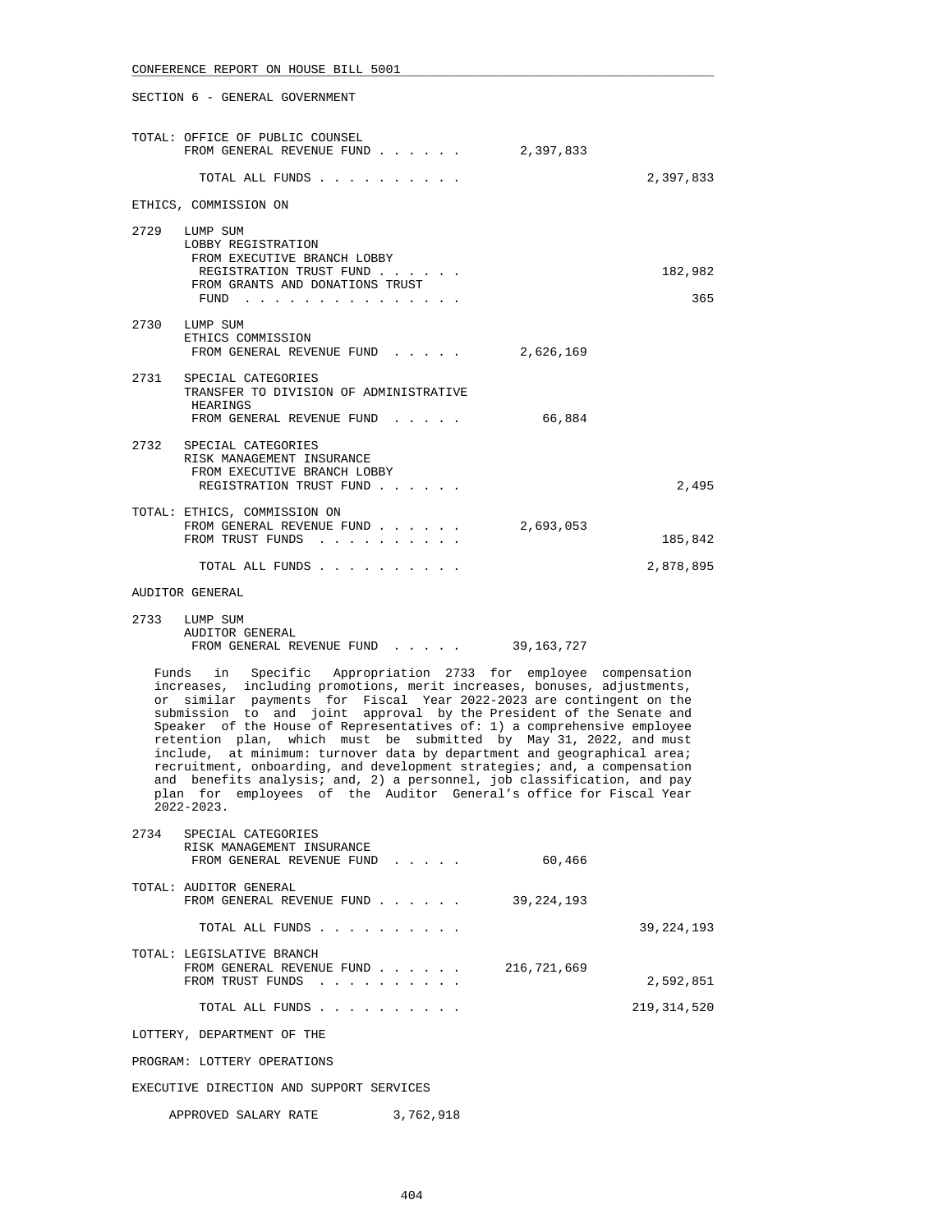SECTION 6 - GENERAL GOVERNMENT

 $2759$ 

| 2759A SALARIES AND BENEFITS POSITIONS 56.50<br>FROM OPERATING TRUST FUND                          |  | 5,481,946 |
|---------------------------------------------------------------------------------------------------|--|-----------|
| 2759B OTHER PERSONAL SERVICES<br>FROM OPERATING TRUST FUND                                        |  | 25,928    |
| 2759C EXPENSES<br>FROM OPERATING TRUST FUND                                                       |  | 3,094,376 |
| 2759D OPERATING CAPITAL OUTLAY<br>FROM OPERATING TRUST FUND                                       |  | 1,000     |
| 2759E SPECIAL CATEGORIES<br>ACQUISITION OF MOTOR VEHICLES<br>FROM OPERATING TRUST FUND            |  | 340,000   |
| 2759F SPECIAL CATEGORIES<br>CONTRACTED SERVICES<br>FROM OPERATING TRUST FUND                      |  | 647,749   |
| 2759G SPECIAL CATEGORIES<br>FLORIDA ACCOUNTING INFORMATION RESOURCE<br>(FLAIR) SYSTEM REPLACEMENT |  |           |
| FROM OPERATING TRUST FUND                                                                         |  | 735,904   |

 Funds in Specific Appropriation 2759G are provided for the planning and remediation tasks necessary to integrate agency applications with the new Florida Planning, Accounting, and Ledger Management (PALM) system. The funds shall be placed in reserve. The department is authorized to submit budget amendments requesting release of these funds pursuant to the provisions of chapter 216, Florida Statutes. Release is contingent upon the approval of a detailed operational work plan and a monthly spend plan that identifies all project work and costs budgeted for Fiscal Year 2022-2023. The department shall submit quarterly project status reports to the Executive Office of the Governor's Office of Policy and Budget, the chair of the Senate Committee on Appropriations, and the chair of the House of Representatives Appropriations Committee. Each status report must include progress made to date for each project milestone, deliverable, and task order, planned and actual completion dates, planned and actual costs incurred, and any current project issues and risks.

| 21 D Y H | SPECIAL CAILGORILS<br>RISK MANAGEMENT INSURANCE<br>FROM OPERATING TRUST FUND<br>$\mathcal{L}^{\pm}$ , and $\mathcal{L}^{\pm}$ , and $\mathcal{L}^{\pm}$                           |        | 488,154    |
|----------|-----------------------------------------------------------------------------------------------------------------------------------------------------------------------------------|--------|------------|
|          | 2759I SPECIAL CATEGORIES<br>CONTRACTED LEGAL SERVICES<br>FROM OPERATING TRUST FUND                                                                                                |        | 120,000    |
|          | 2759J SPECIAL CATEGORIES<br>LEASE OR LEASE-PURCHASE OF EOUIPMENT<br>FROM OPERATING TRUST FUND                                                                                     |        | 12,000     |
| 2759K    | SPECIAL CATEGORIES<br>TRANSFER TO DEPARTMENT OF MANAGEMENT<br>SERVICES - HUMAN RESOURCES SERVICES<br>PURCHASED PER STATEWIDE CONTRACT<br>FROM OPERATING TRUST FUND                |        | 129,139    |
|          | TOTAL: EXECUTIVE DIRECTION AND SUPPORT SERVICES<br>FROM TRUST FUNDS                                                                                                               |        | 11,076,196 |
|          | TOTAL POSITIONS<br>TOTAL ALL FUNDS                                                                                                                                                | 56.50  | 11,076,196 |
|          | LOTTERY GAMES AND OPERATIONS                                                                                                                                                      |        |            |
|          | 15,752,547<br>APPROVED SALARY RATE                                                                                                                                                |        |            |
|          | 2759L SALARIES AND BENEFITS POSITIONS<br>FROM OPERATING TRUST FUND                                                                                                                | 362.00 | 25,844,714 |
| 2759M    | OTHER PERSONAL SERVICES<br>FROM OPERATING TRUST FUND<br>$\begin{array}{cccccccccccccc} \bullet & \bullet & \bullet & \bullet & \bullet & \bullet & \bullet & \bullet \end{array}$ |        | 178,400    |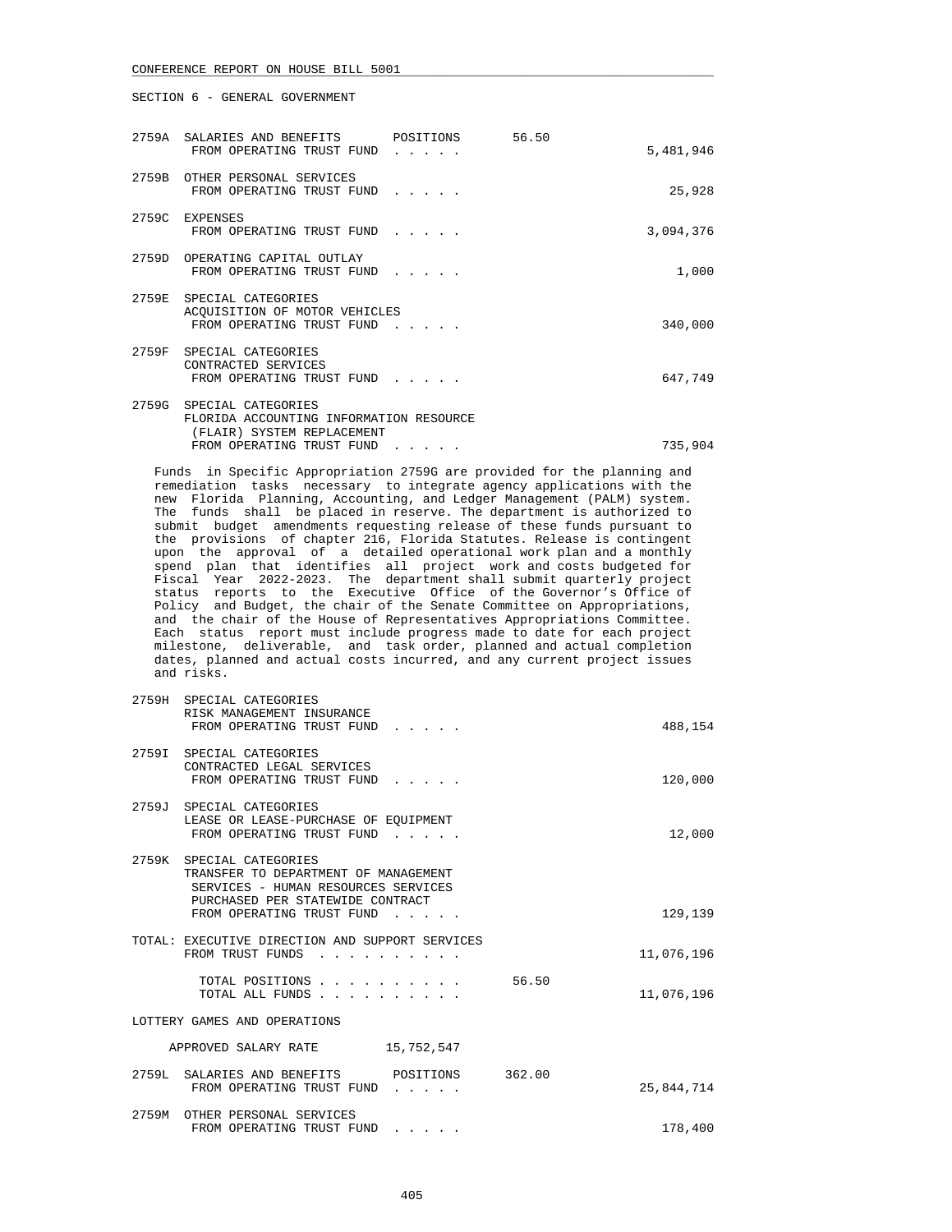SECTION 6 - GENERAL GOVERNMENT

|       | 2759N EXPENSES<br>FROM OPERATING TRUST FUND                                | 2,862,539    |
|-------|----------------------------------------------------------------------------|--------------|
|       | 27590 OPERATING CAPITAL OUTLAY<br>FROM OPERATING TRUST FUND                | 193,200      |
| 2759P | SPECIAL CATEGORIES<br>CONTRACTED SERVICES<br>FROM OPERATING TRUST FUND     | 7,335,276    |
| 27590 | SPECIAL CATEGORIES<br>INSTANT TICKET PURCHASE<br>FROM OPERATING TRUST FUND | 55, 211, 856 |

 In the event instant ticket sales are greater than the projected sales used to calculate the amount appropriated, the Department of the Lottery is authorized to submit budget amendments in accordance with chapter 216, Florida Statutes, to increase Specific Appropriation 2759Q to account for the additional tickets and associated licensing fees.

 2759R SPECIAL CATEGORIES GAMING SYSTEM CONTRACT FROM OPERATING TRUST FUND . . . . . . . . . . . . . . . . 65,325,165

 From the funds in Specific Appropriation 2759R, the Department of the Lottery is authorized to have up to 3,000 Full-Service Vending Machines with functionality to sell terminal tickets and instant tickets.

 In the event terminal games ticket sales are greater than the projected sales used to calculate the amount appropriated, the Department of the Lottery is authorized to submit budget amendments in accordance with chapter 216, Florida Statutes, to increase Specific Appropriation 2759R.

 The Department of the Lottery is authorized to submit budget amendments in accordance with chapter 216, Florida Statutes, to increase Specific Appropriation 2759R to acquire up to 500 additional ticket terminals. Prior to the submission of any budget amendment that increases the size of the lottery retailer network, the Revenue Estimating Conference shall determine if sales will increase sufficiently to cover the cost of the terminals, offset any losses to the existing network, and generate additional revenue that benefits the state. The budget amendments will be contingent upon the department's submission of a plan that includes not only a positive Revenue Estimating Conference impact analysis, but also identifies the specific terminal needs and a plan for distribution of the additional terminals.

|       | 2759S SPECIAL CATEGORIES<br>ADVERTISING AGENCY FEES<br>FROM OPERATING TRUST FUND<br>$\mathbf{r}$ , $\mathbf{r}$ , $\mathbf{r}$ , $\mathbf{r}$  | 2,907,939    |
|-------|------------------------------------------------------------------------------------------------------------------------------------------------|--------------|
| 2759T | SPECIAL CATEGORIES<br>PAID ADVERTISING AND PROMOTION<br>FROM OPERATING TRUST FUND<br>$\mathbf{r}$ , $\mathbf{r}$ , $\mathbf{r}$ , $\mathbf{r}$ | 36, 312, 514 |
|       | 2759U SPECIAL CATEGORIES<br>RETAILER INCENTIVES<br>FROM OPERATING TRUST FUND                                                                   | 2,325,000    |
| 2759V | SPECIAL CATEGORIES<br>SALARY INCENTIVE PAYMENTS<br>FROM OPERATING TRUST FUND<br>$\sim$ $\sim$ $\sim$ $\sim$ $\sim$                             | 14,060       |
| 2759W | SPECIAL CATEGORIES<br>LEASE OR LEASE-PURCHASE OF EOUIPMENT<br>FROM OPERATING TRUST FUND<br>$\cdots$                                            | 163,000      |
| 2759X | DATA PROCESSING SERVICES<br>NORTHWEST REGIONAL DATA CENTER (NWRDC)<br>FROM OPERATING TRUST FUND<br>$\cdot$ $\cdot$ $\cdot$ $\cdot$ $\cdot$     | 258,774      |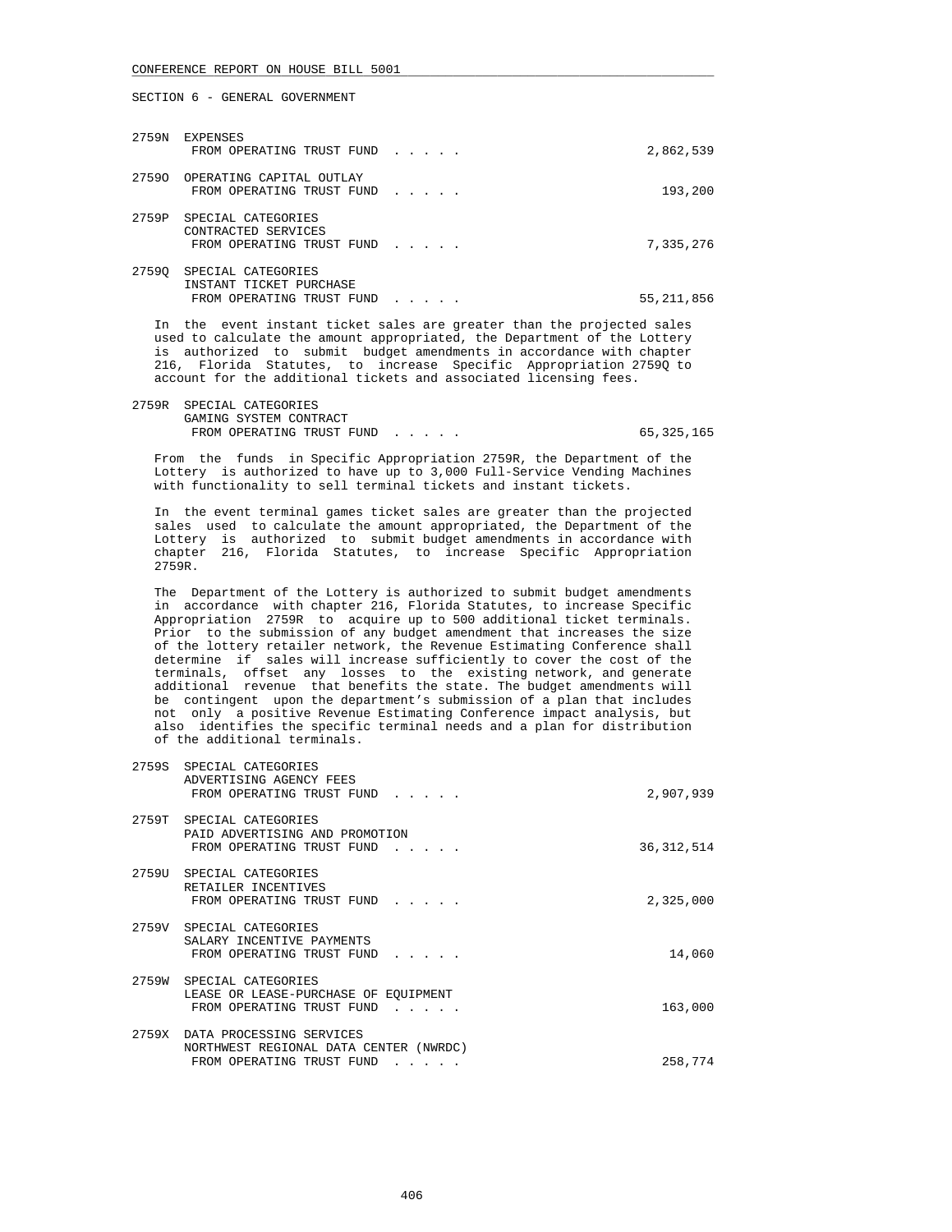#### SECTION 6 - GENERAL GOVERNMENT

| TOTAL: LOTTERY GAMES AND OPERATIONS<br>FROM TRUST FUNDS<br>$\mathbf{r}$ , $\mathbf{r}$ , $\mathbf{r}$ , $\mathbf{r}$                                                                                                                                                                                                                                                                                                                 |                      | 198,932,437          |
|--------------------------------------------------------------------------------------------------------------------------------------------------------------------------------------------------------------------------------------------------------------------------------------------------------------------------------------------------------------------------------------------------------------------------------------|----------------------|----------------------|
| TOTAL POSITIONS<br>TOTAL ALL FUNDS                                                                                                                                                                                                                                                                                                                                                                                                   | 362.00               | 198,932,437          |
| TOTAL: LOTTERY, DEPARTMENT OF THE<br>FROM TRUST FUNDS                                                                                                                                                                                                                                                                                                                                                                                |                      | 210,008,633          |
| TOTAL POSITIONS<br>TOTAL ALL FUNDS<br>TOTAL APPROVED SALARY RATE                                                                                                                                                                                                                                                                                                                                                                     | 418.50<br>19,515,465 | 210,008,633          |
| MANAGEMENT SERVICES, DEPARTMENT OF                                                                                                                                                                                                                                                                                                                                                                                                   |                      |                      |
| PROGRAM: ADMINISTRATION PROGRAM                                                                                                                                                                                                                                                                                                                                                                                                      |                      |                      |
| EXECUTIVE DIRECTION AND SUPPORT SERVICES                                                                                                                                                                                                                                                                                                                                                                                             |                      |                      |
| 7,107,711<br>APPROVED SALARY RATE                                                                                                                                                                                                                                                                                                                                                                                                    |                      |                      |
| 2760<br>SALARIES AND BENEFITS<br>POSITIONS<br>FROM GENERAL REVENUE FUND<br>FROM ADMINISTRATIVE TRUST FUND<br>FROM OPERATING TRUST FUND<br>$\mathbf{r}$ , $\mathbf{r}$ , $\mathbf{r}$ , $\mathbf{r}$                                                                                                                                                                                                                                  | 104.00<br>179,606    | 9,902,872<br>89,766  |
| 2761 OTHER PERSONAL SERVICES<br>FROM ADMINISTRATIVE TRUST FUND                                                                                                                                                                                                                                                                                                                                                                       |                      | 347,397              |
| 2762 EXPENSES<br>FROM GENERAL REVENUE FUND<br>FROM ADMINISTRATIVE TRUST FUND<br>FROM OPERATING TRUST FUND                                                                                                                                                                                                                                                                                                                            | 41,497               | 1,057,907<br>10,862  |
| 2763<br>SPECIAL CATEGORIES<br>TRANSFER TO DIVISION OF ADMINISTRATIVE<br>HEARINGS<br>FROM ADMINISTRATIVE TRUST FUND                                                                                                                                                                                                                                                                                                                   |                      | 18,728               |
| 2764<br>SPECIAL CATEGORIES<br>CONTRACTED SERVICES<br>FROM GENERAL REVENUE FUND<br>and a state of the state<br>FROM ADMINISTRATIVE TRUST FUND<br>FROM OPERATING TRUST FUND                                                                                                                                                                                                                                                            | 51,680               | 208,112<br>50,000    |
| 2765<br>SPECIAL CATEGORIES<br>FLORIDA ACCOUNTING INFORMATION RESOURCE<br>(FLAIR) SYSTEM REPLACEMENT<br>FROM GENERAL REVENUE FUND<br>$\mathbf{r}$ . The set of the set of the set of the set of the set of the set of the set of the set of the set of the set of the set of the set of the set of the set of the set of the set of the set of the set of the set of t<br>FROM ADMINISTRATIVE TRUST FUND<br>FROM OPERATING TRUST FUND | 224,200              | 352,560<br>2,500,000 |

 From the funds in Specific Appropriation 2765, \$2,500,000 from the Operating Trust Fund is provided to the Department of Management Services to provide independent verification and validation (IV&V) services for the Planning, Accounting, and Ledger Management (PALM) project at the Department of Financial Services. Monthly reports shall include technical reviews of project deliverables submitted or accepted within the reporting period and assessments of the department's project management and governance. The contract shall require that all deliverables be simultaneously provided to the Department of Management Services, the Executive Office of the Governor's Office of Policy and Budget, the chair of the Senate Committee on Appropriations, the chair of the House of Representatives Appropriations Committee, the PALM Project, the Chief Financial Officer, the Department of Financial Services, and the members of the PALM Executive Steering Committee. The contracted provider shall provide all project related data to the Florida Digital Service pursuant to project oversight responsibilities in section 282.0051, Florida Statutes.

 2766 SPECIAL CATEGORIES STATEWIDE TRAVEL MANAGEMENT SYSTEM FROM GENERAL REVENUE FUND . . . . . 2,150,000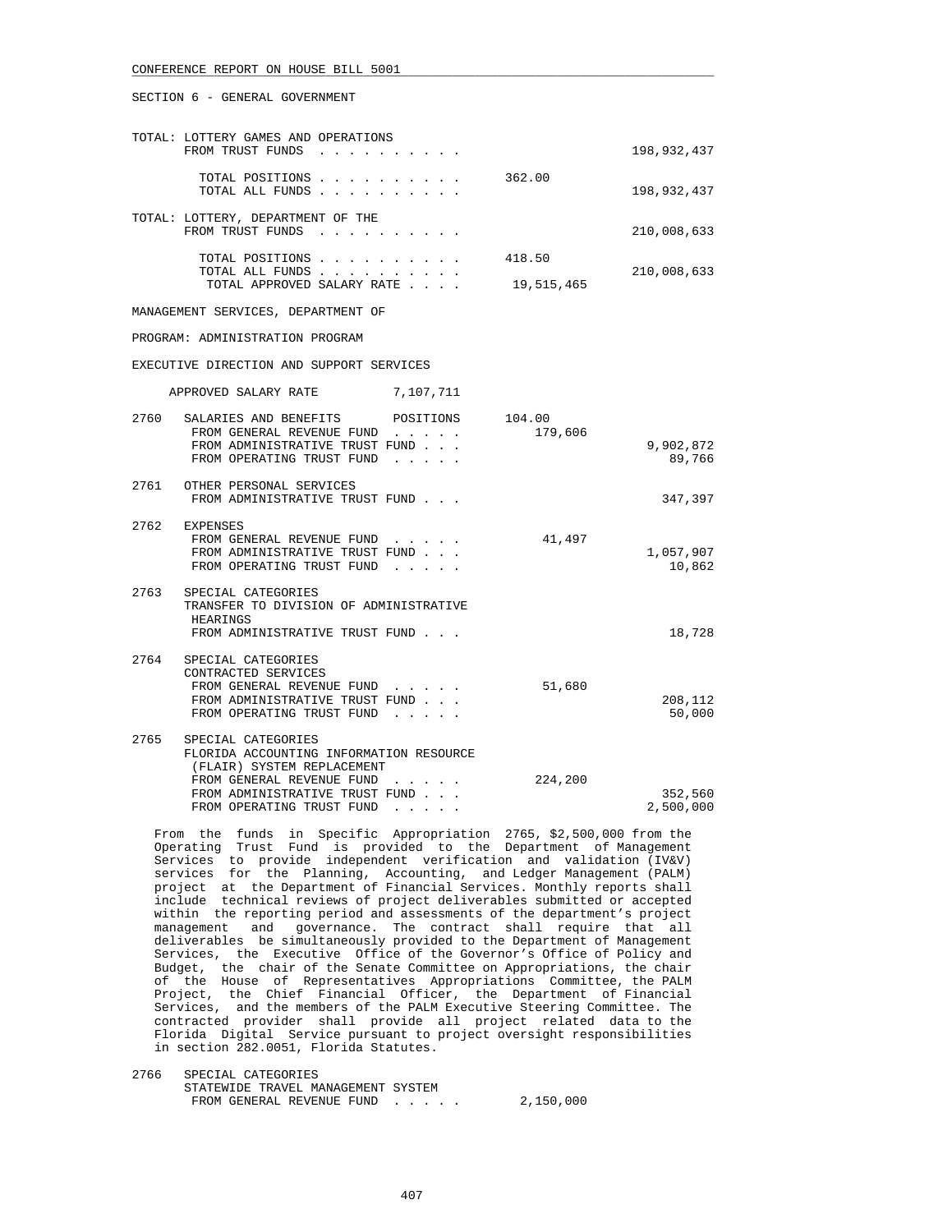|                       | 2767 SPECIAL CATEGORIES<br>MAIL SERVICES<br>FROM ADMINISTRATIVE TRUST FUND                                                                                                                                |           | 50,004        |  |
|-----------------------|-----------------------------------------------------------------------------------------------------------------------------------------------------------------------------------------------------------|-----------|---------------|--|
|                       | 2768 SPECIAL CATEGORIES<br>RISK MANAGEMENT INSURANCE<br>FROM ADMINISTRATIVE TRUST FUND                                                                                                                    |           | 21,092        |  |
| 2769                  | SPECIAL CATEGORIES<br>CONTRACTED LEGAL SERVICES<br>FROM ADMINISTRATIVE TRUST FUND                                                                                                                         |           | 1,891,000     |  |
| 2770                  | SPECIAL CATEGORIES<br>LEASE OR LEASE-PURCHASE OF EQUIPMENT<br>FROM ADMINISTRATIVE TRUST FUND                                                                                                              |           | 22,427        |  |
|                       | 2771 SPECIAL CATEGORIES<br>TRANSFER TO DEPARTMENT OF MANAGEMENT<br>SERVICES - HUMAN RESOURCES SERVICES<br>PURCHASED PER STATEWIDE CONTRACT<br>FROM ADMINISTRATIVE TRUST FUND<br>FROM OPERATING TRUST FUND |           | 31,820<br>305 |  |
|                       | 2772A DATA PROCESSING SERVICES<br>NORTHWEST REGIONAL DATA CENTER (NWRDC)<br>FROM GENERAL REVENUE FUND<br>FROM ADMINISTRATIVE TRUST FUND                                                                   | 20,647    | 217,126       |  |
|                       | TOTAL: EXECUTIVE DIRECTION AND SUPPORT SERVICES<br>FROM GENERAL REVENUE FUND<br>FROM TRUST FUNDS                                                                                                          | 2,667,630 | 16,771,978    |  |
|                       | TOTAL POSITIONS<br>TOTAL ALL FUNDS                                                                                                                                                                        | 104.00    | 19,439,608    |  |
|                       | PROGRAM: FACILITIES PROGRAM                                                                                                                                                                               |           |               |  |
| FACILITIES MANAGEMENT |                                                                                                                                                                                                           |           |               |  |
|                       | APPROVED SALARY RATE 12,315,168                                                                                                                                                                           |           |               |  |
|                       | 2773 SALARIES AND BENEFITS POSITIONS 273.50<br>FROM SUPERVISION TRUST FUND                                                                                                                                |           | 17,960,982    |  |
|                       | 2774 OTHER PERSONAL SERVICES<br>FROM SUPERVISION TRUST FUND                                                                                                                                               |           | 269,730       |  |
|                       | 2775 EXPENSES<br>FROM SUPERVISION TRUST FUND                                                                                                                                                              |           | 5,509,827     |  |

 2776 OPERATING CAPITAL OUTLAY FROM SUPERVISION TRUST FUND . . . . 73,727 2777A FIXED CAPITAL OUTLAY COMPLIANCE WITH THE AMERICANS WITH DISABILITIES ACT

FROM SUPERVISION TRUST FUND . . . . . 2,000,000

 Funds in Specific Appropriations 2777A through 2778 shall be held in reserve contingent upon the submission of a project plan to the Executive Office of the Governor's Office of Policy and Budget, the chair of the Senate Committee on Appropriations, and the chair of the House of Representatives Appropriations Committee detailing the request for building repair, code correction, and other deficiency projects. The project plan must include all high priority deficiency issues and all issues affecting life, health, and safety. The project plan shall also include the facility, location, and estimated cost for each project and shall be submitted by August 2, 2022. The Department of Management Services shall request the release of funds pursuant to the provisions of chapter 216, Florida Statutes.

 2777B FIXED CAPITAL OUTLAY LIFE SAFETY CODE COMPLIANCE PROJECTS STATEWIDE - DMS MGD FROM SUPERVISION TRUST FUND . . . . . . . . . . . . . . . . . . 935,000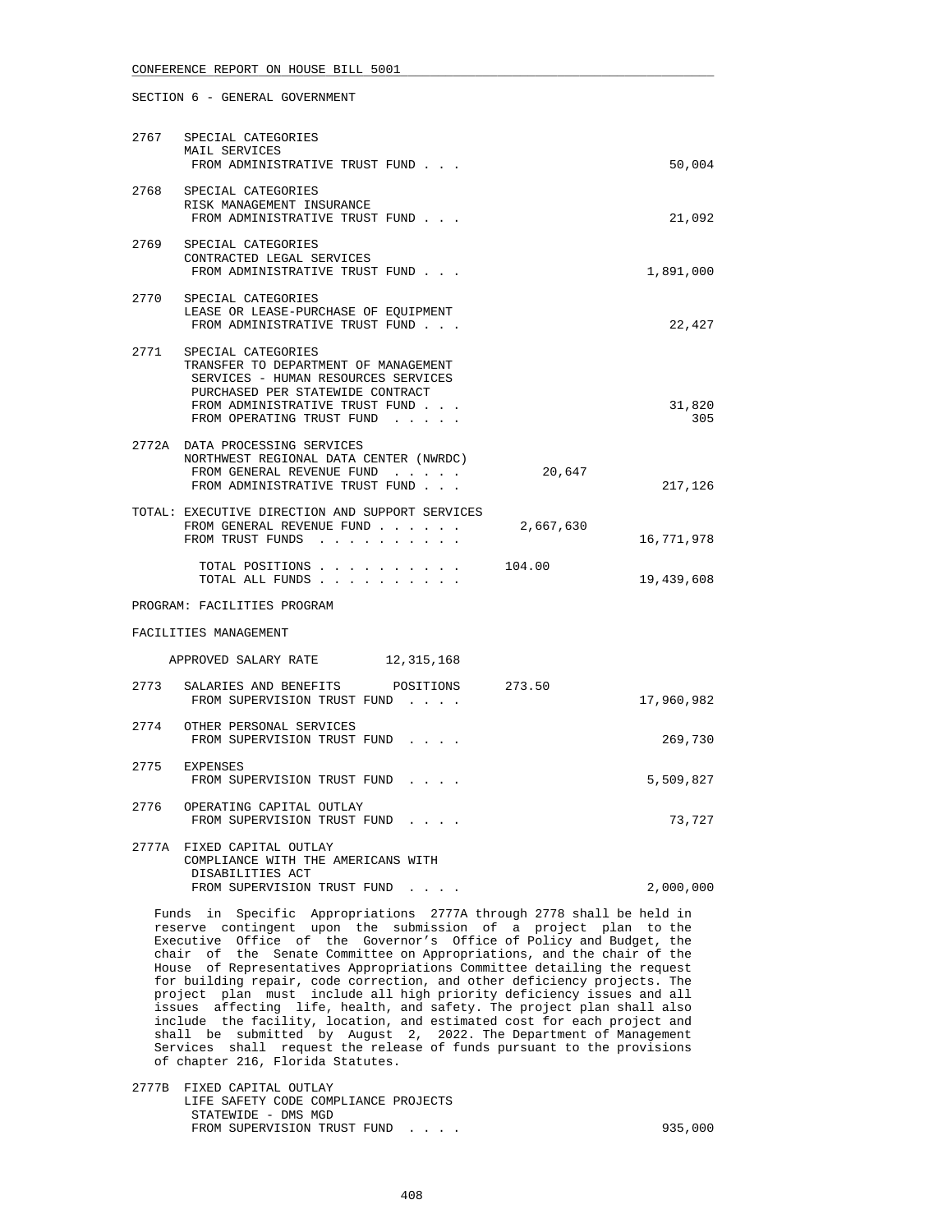2778 FIXED CAPITAL OUTLAY STATEWIDE CAPITAL DEPRECIATION - GENERAL - DMS MGD FROM GENERAL REVENUE FUND . . . . . 22,251,933 FROM SUPERVISION TRUST FUND . . . . . 26,765,088

 From the funds in Specific Appropriation 2778, the Department of Management Services, prior to construction of the Capitol East Entry Visitors Welcome Center, shall provide the plans and building design to the Governor, the President of the Senate, and the Speaker of the House of Representatives.

 From the funds in Specific Appropriation 2778, the Department of Management Services, prior to the renovation of the Capitol north loading zone, shall provide the overall design, including enhanced lighting and other improvements, in a plan to the Governor, the President of the Senate, and the Speaker of the House of Representatives.

- 2778A FIXED CAPITAL OUTLAY ANNUAL GENERAL BUILDING REPAIRS AND MAINTENANCE - DMS MGD FROM SUPERVISION TRUST FUND . . . . CONTROL 2000 6,789,000
- 2779 FIXED CAPITAL OUTLAY DEBT SERVICE FROM FLORIDA FACILITIES POOL CLEARING TRUST FUND . . . . . . . . . . . . . . . 20,070,832
- 2780 SPECIAL CATEGORIES ACQUISITION OF MOTOR VEHICLES FROM SUPERVISION TRUST FUND . . . . 150,000
- 2781 SPECIAL CATEGORIES TRANSFER TO THE FLORIDA DEPARTMENT OF LAW ENFORCEMENT - CAPITOL POLICE FROM SUPERVISION TRUST FUND . . . . . . . . . . . 7,687,826
- 2781A SPECIAL CATEGORIES DEPARTMENT OF CORRECTIONS FACILITIES MASTER PLAN FROM GENERAL REVENUE FUND . . . . . 5,000,000

 Funds in Specific Appropriation 2781A are provided to competitively procure a contract with an independent third party consulting firm, in consultation with the Department of Corrections, to conduct a review of state-operated correctional institutions, as defined in section 944.02, Florida Statutes, and develop a multi-year master plan that addresses the repair, maintenance, or replacement of state operated institutions in the prison system. The master plan must identify appropriate specifications necessary for safe, secure, cost effective and efficient correctional institutions, including facilities for inmate health care, substance abuse and mental health treatment, other special needs, and education, consistent with appropriate correctional standards. The master plan must include a comprehensive review of the physical plant needs of the department using those specifications, including associated staffing needs, and must prioritize identified facility needs, based on the immediacy of the issues. The master plan must identify:

 1. Each institution, by facility type, capacity, age of facilities, staffing needs, and historical officer vacancy rates;

 2. Each institution's location and proximity to others within the geographic region;

 3. The local labor pool and availability of workforce for staffing each institution;

 4. Estimated costs for the continued ongoing maintenance and upkeep needs of each institution; and

 5. A prioritized list of potential locations in the state for new prison construction, with estimated costs. The location recommendations must focus on areas of the state with a population level that will provide a sufficient labor pool for staffing a correctional institution.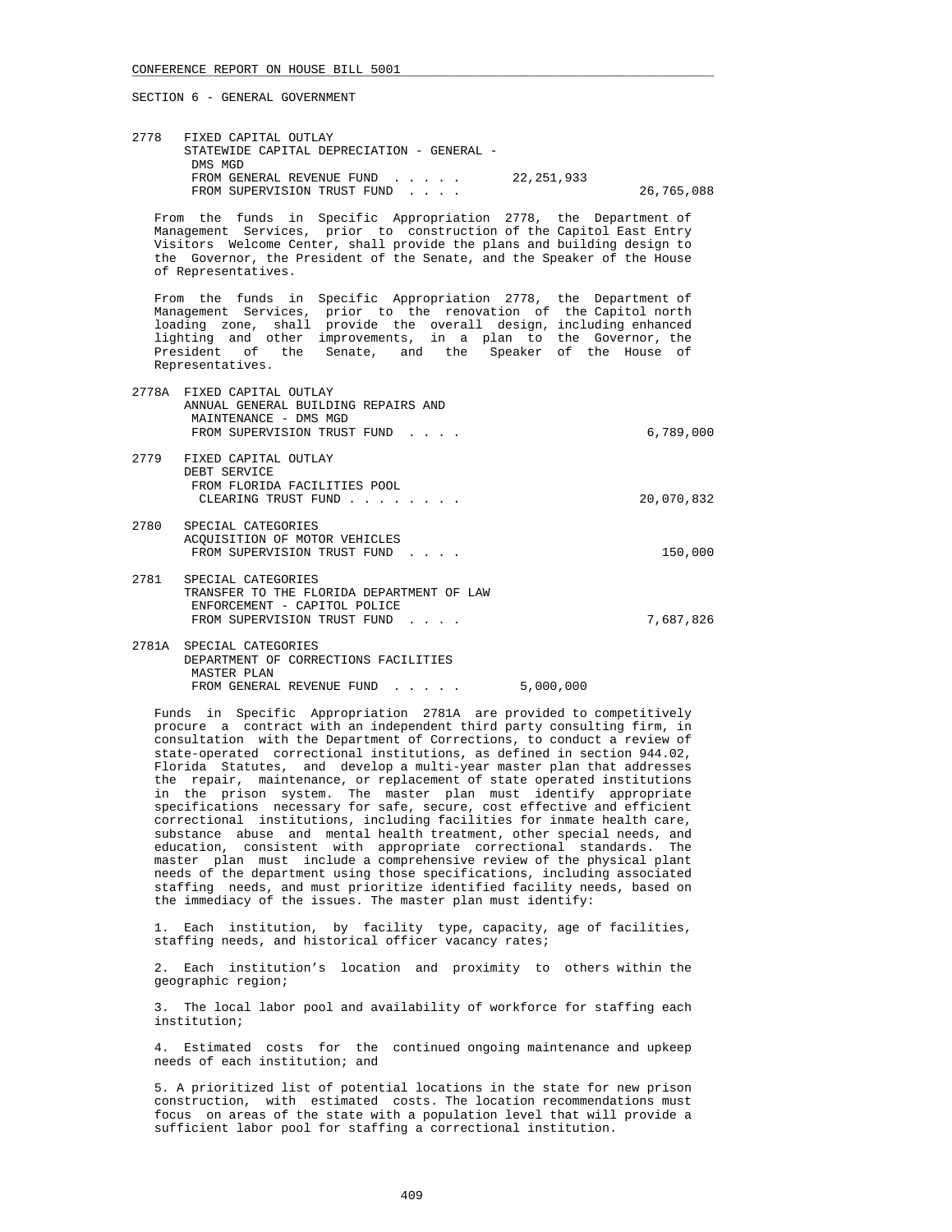Beginning February 1, 2023, and quarterly thereafter, the consultant shall simultaneously provide status reports to the Governor, President of the Senate, and Speaker of the House of Representatives. Each status report must include progress made to date detailing updates to the master plan and anticipated completion date. The final report shall be submitted to the Governor, President of the Senate, and Speaker of the House of Representatives by January 3, 2024.

 2782 SPECIAL CATEGORIES CONTRACTED SERVICES FROM SUPERVISION TRUST FUND . . . . . . . . . 12,474,170

 From the funds in Specific Appropriation 2782, \$200,000 is provided to the Department of Management Services to develop a plan to surplus aged state office buildings. The plan should include at a minimum for each building proposed for surplus: the age of the building, the current condition, operating costs, estimated deferred maintenance, the number of state employees to be relocated, the square feet of space to be vacated, and a cost estimate to construct new office buildings to accommodate impacted employees and agencies. New office building construction should be planned for available state-owned lands and parcels located at the Capital Circle Office Center in Leon County. The plan shall also include a cost-benefit analysis of the sale of surplus office buildings and the cost of new construction.

 No later than December 1, 2022, the department shall submit the surplus state office building plan to the Governor, the President of the Senate, and the Speaker of the House of Representatives.

| 2783 | SPECIAL CATEGORIES                                                                                     |           |
|------|--------------------------------------------------------------------------------------------------------|-----------|
|      | DEPARTMENT OF MANAGEMENT SERVICES<br>PROVISIONS FOR FACILITIES SECURITY<br>FROM SUPERVISION TRUST FUND | 1,398,387 |
| 2784 | SPECIAL CATEGORIES<br>INTERIOR REFURBISHMENT - LEASE SPACE<br>FROM SUPERVISION TRUST FUND              | 1,942,689 |
| 2785 | SPECIAL CATEGORIES<br>RISK MANAGEMENT INSURANCE<br>FROM SUPERVISION TRUST FUND                         | 508,309   |
| 2786 | SPECIAL CATEGORIES<br>STATE UTILITY PAYMENTS                                                           |           |

FROM SUPERVISION TRUST FUND . . . . . . . . 14,302,406

 The Department of Management Services is authorized to submit budget amendments in accordance with chapter 216, Florida Statutes, to increase Specific Appropriation 2786, in the event utility costs exceed the amount appropriated.

| 2787  | SPECIAL CATEGORIES<br>DEFERRED-PAYMENT COMMODITY CONTRACTS<br>FROM SUPERVISION TRUST FUND                                                                            | 1,627,007 |
|-------|----------------------------------------------------------------------------------------------------------------------------------------------------------------------|-----------|
| 2788  | SPECIAL CATEGORIES<br>LEASE OR LEASE-PURCHASE OF EQUIPMENT<br>FROM SUPERVISION TRUST FUND                                                                            | 97,570    |
| 2789  | SPECIAL CATEGORIES<br>TRANSFER TO DEPARTMENT OF MANAGEMENT<br>SERVICES - HUMAN RESOURCES SERVICES<br>PURCHASED PER STATEWIDE CONTRACT<br>FROM SUPERVISION TRUST FUND | 79,550    |
| 2790  | SPECIAL CATEGORIES<br>STATE CAPITOL - MAINTENANCE AND REPAIRS<br>FROM SUPERVISION TRUST FUND<br>$\sim$ $\sim$ $\sim$ $\sim$                                          | 250,000   |
| 2791A | DATA PROCESSING SERVICES<br>NORTHWEST REGIONAL DATA CENTER<br>(NWRDC)<br>FROM SUPERVISION TRUST FUND<br>$\alpha$ , $\alpha$ , $\alpha$ , $\alpha$ , $\alpha$         | 285,166   |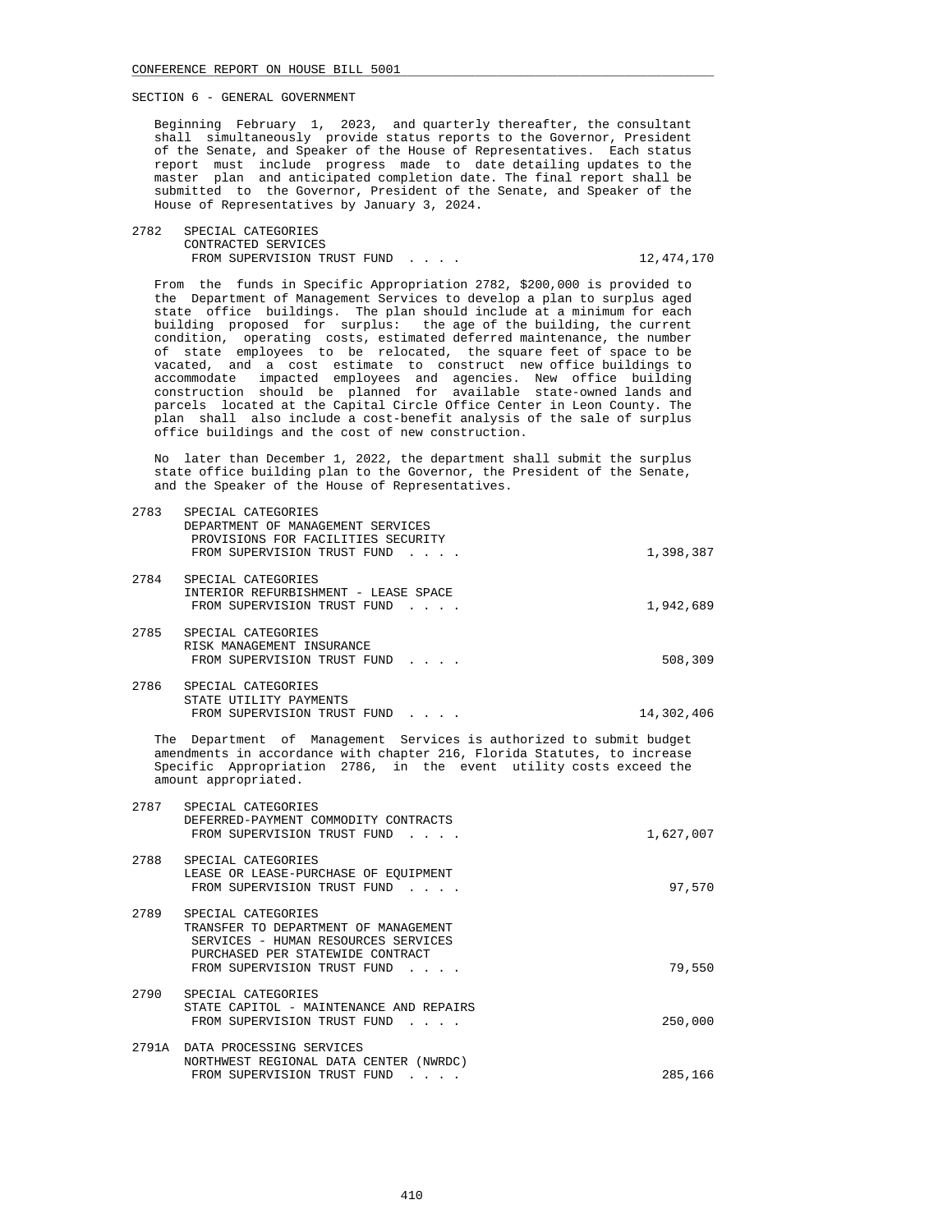APPROVED SALARY RATE 660,183

SECTION 6 - GENERAL GOVERNMENT

| TOTAL: FACILITIES MANAGEMENT                    |               |
|-------------------------------------------------|---------------|
| FROM GENERAL REVENUE FUND 27, 251, 933          |               |
| FROM TRUST FUNDS                                | 121, 177, 266 |
| TOTAL POSITIONS $\ldots$ , , , , , , , , 273.50 |               |
| TOTAL ALL FUNDS                                 | 148,429,199   |

### BUILDING CONSTRUCTION

 Funds provided in Specific Appropriations 2792 through 2799A from the Architects Incidental Trust Fund are based on an assessment against each fixed capital outlay appropriation in which the Department of Management Services serves as the owner-representative on behalf of the state. The assessments for appropriations made for the 2022-2023 fiscal year shall be calculated in accordance with the formula submitted by the Department of Management Services to the Executive Office of the Governor on October 7, 1991, as required by chapter 91-193, Laws of Florida.

 2792 SALARIES AND BENEFITS POSITIONS 11.00 FROM ARCHITECTS INCIDENTAL TRUST FUND . . . . . . . . . . . . . . . 966,578 2794 EXPENSES FROM ARCHITECTS INCIDENTAL TRUST FUND . . . . . . . . . . . . . . . 122,002 2795 SPECIAL CATEGORIES CONTRACTED SERVICES FROM ARCHITECTS INCIDENTAL TRUST FUND . . . . . . . . . . . . . . . 46,341 2796 SPECIAL CATEGORIES RISK MANAGEMENT INSURANCE FROM ARCHITECTS INCIDENTAL TRUST FUND . . . . . . . . . . . . . . . 2,678 2797 SPECIAL CATEGORIES LEASE OR LEASE-PURCHASE OF EQUIPMENT FROM ARCHITECTS INCIDENTAL TRUST FUND . . . . . . . . . . . . . . . 1,613 2797A SPECIAL CATEGORIES BUILDING RELOCATION FROM ARCHITECTS INCIDENTAL TRUST FUND . . . . . . . . . . . . . . . 1,000,000

 Funds in Specific Appropriation 2797A are provided to the Department of Management Services for the cost of relocation of state agency employees and equipment located at state-owned buildings that are sold. The funds shall be placed in reserve. Upon the final disposition of a building, the department is authorized to submit budget amendments for the release of funds pursuant to chapter 216, Florida Statutes. Budget amendments for the release of funds shall include a detailed plan providing all estimated relocation costs.

| 2798 | SPECIAL CATEGORIES                     |       |
|------|----------------------------------------|-------|
|      | TRANSFER TO DEPARTMENT OF MANAGEMENT   |       |
|      | SERVICES - HUMAN RESOURCES SERVICES    |       |
|      | PURCHASED PER STATEWIDE CONTRACT       |       |
|      | FROM ARCHITECTS INCIDENTAL TRUST       |       |
|      | FUND                                   | 3,330 |
|      |                                        |       |
|      | 2799A DATA PROCESSING SERVICES         |       |
|      | NORTHWEST REGIONAL DATA CENTER (NWRDC) |       |
|      | FROM ARCHITECTS INCIDENTAL TRUST       |       |
|      | FUND                                   | 6,703 |
|      |                                        |       |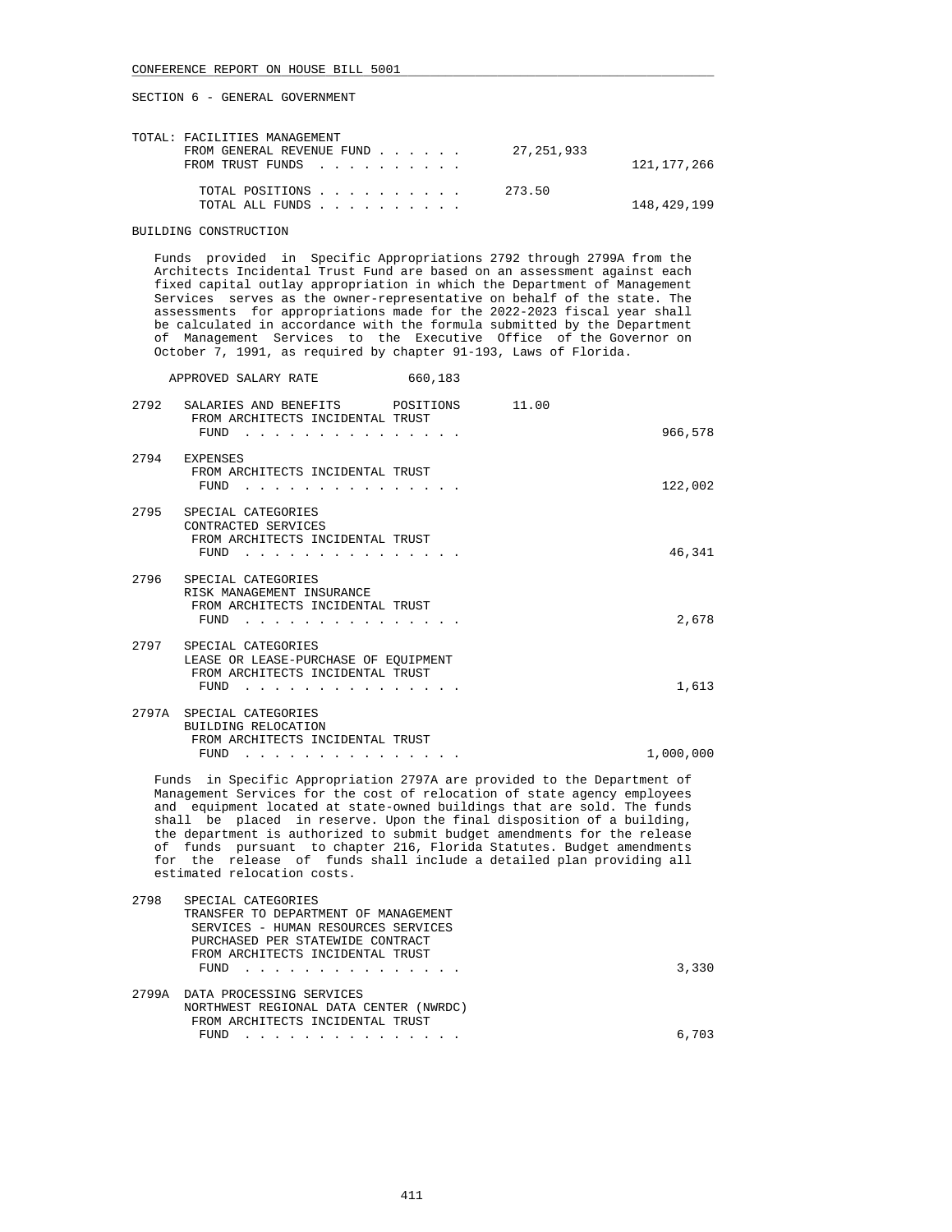| TOTAL: BUILDING CONSTRUCTION<br>FROM TRUST FUNDS                                  | 2,149,245 |
|-----------------------------------------------------------------------------------|-----------|
| 11.00<br>TOTAL POSITIONS<br>TOTAL ALL FUNDS                                       | 2,149,245 |
| PROGRAM: SUPPORT PROGRAM                                                          |           |
| AIRCRAFT MANAGEMENT                                                               |           |
| 1,435,000<br>APPROVED SALARY RATE                                                 |           |
| 17.00<br>2799B<br>POSITIONS<br>SALARIES AND BENEFITS<br>FROM OPERATING TRUST FUND | 2,004,428 |

 From the funds in Specific Appropriation 2799B, the Department of Management Services shall utilize six positions as pilots for the purposes of safe operation of aircraft within this program.

 2799C EXPENSES FROM OPERATING TRUST FUND . . . . . . . 2,482,360 2799D SPECIAL CATEGORIES TRANSFER TO THE OPERATING TRUST FUND

 Funds in Specific Appropriation 2799D are provided for transfer into the Department of Management Services' Operating Trust Fund for cash flow purposes for the creation of the Aircraft Management Program.

FROM GENERAL REVENUE FUND . . . . . 5,000,000

| 2799E SPECIAL CATEGORIES<br>CONTRACTED SERVICES<br>FROM OPERATING TRUST FUND | 582,000 |
|------------------------------------------------------------------------------|---------|
| 2799F SPECIAL CATEGORIES<br>SPECIAL CATEGORIES - AIRCRAFT MAINTENANCE        |         |
| AND REPAIRS<br>FROM OPERATING TRUST FUND                                     | 750,000 |

 2799G SPECIAL CATEGORIES AIRCRAFT ACQUISITION FROM GENERAL REVENUE FUND . . . . . 20,000,000

 Funds in Specific Appropriation 2799G are provided to the Department of Management Services to purchase two Embraer Phenom 300E executive jets with capacity seating for 11 occupants, including crew. The two purchased executive jets are aircrafts one and two of the executive aircraft pool as specified in SB 2512. This Specific Appropriation 2799G is contingent upon SB 2512, or substantially similar legislation, becoming a law.

| 2799H<br>SPECIAL CATEGORIES<br>TRANSFER TO DEPARTMENT OF MANAGEMENT<br>SERVICES - HUMAN RESOURCES SERVICES<br>PURCHASED PER STATEWIDE CONTRACT<br>FROM OPERATING TRUST FUND |            | 5,186      |
|-----------------------------------------------------------------------------------------------------------------------------------------------------------------------------|------------|------------|
| TOTAL: AIRCRAFT MANAGEMENT<br>FROM GENERAL REVENUE FUND<br>FROM TRUST FUNDS                                                                                                 | 25,000,000 | 5,823,974  |
| TOTAL POSITIONS<br>TOTAL ALL FUNDS                                                                                                                                          | 17.00      | 30,823,974 |
| FEDERAL PROPERTY ASSISTANCE                                                                                                                                                 |            |            |
| 141,929<br>APPROVED SALARY RATE                                                                                                                                             |            |            |
| 2800<br>SALARIES AND BENEFITS POSITIONS<br>FROM SURPLUS PROPERTY REVOLVING<br>TRUST FUND                                                                                    | 3.00       | 212,812    |
|                                                                                                                                                                             |            |            |
| 2801<br><b>EXPENSES</b><br>FROM SURPLUS PROPERTY REVOLVING                                                                                                                  |            |            |
| TRUST FUND                                                                                                                                                                  |            | 17,117     |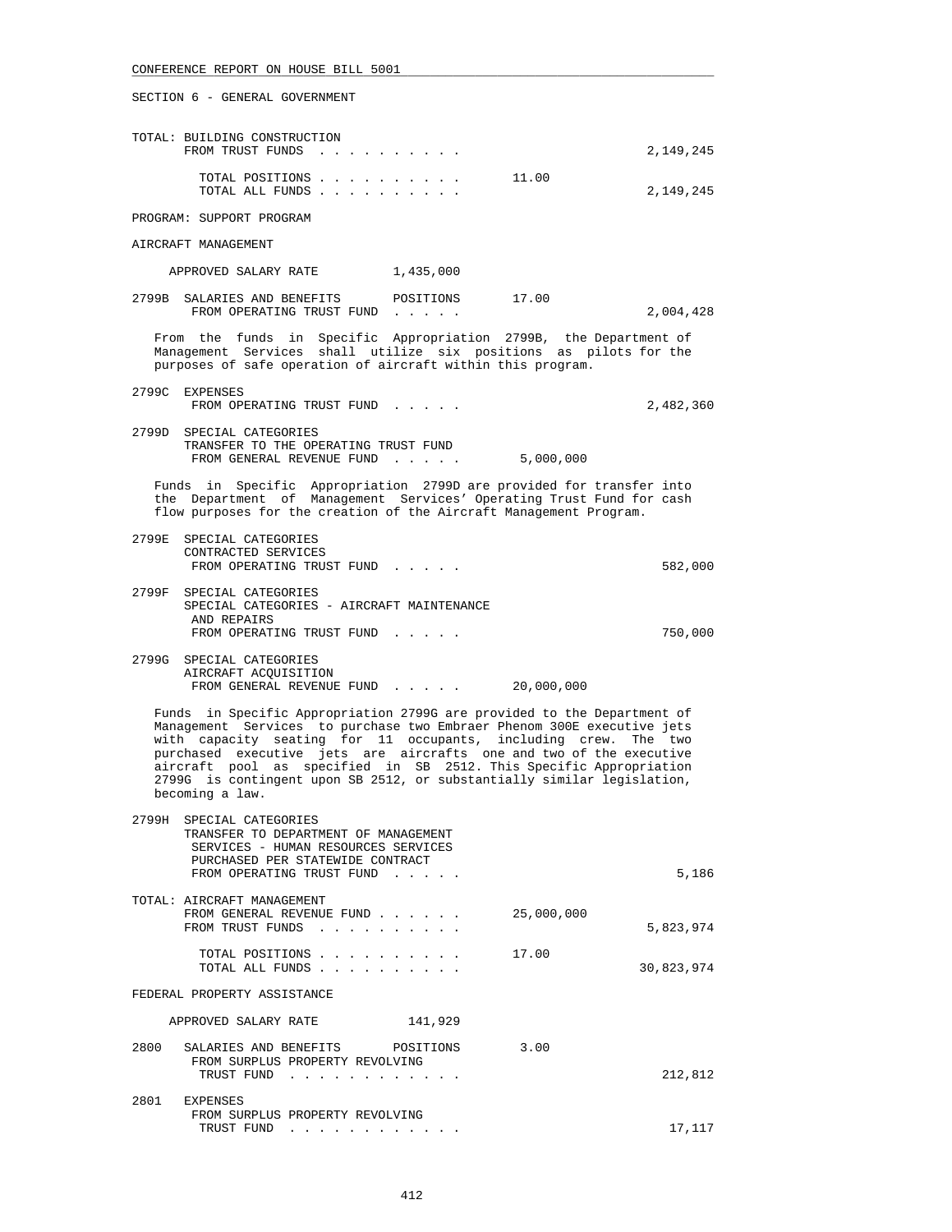# 2802 SPECIAL CATEGORIES CONTRACTED SERVICES FROM SURPLUS PROPERTY REVOLVING TRUST FUND . . . . . . . . . . . . 241,829 2803 SPECIAL CATEGORIES RISK MANAGEMENT INSURANCE FROM SURPLUS PROPERTY REVOLVING TRUST FUND . . . . . . . . . . . . 846 2804 SPECIAL CATEGORIES TRANSFER TO DEPARTMENT OF MANAGEMENT SERVICES - HUMAN RESOURCES SERVICES PURCHASED PER STATEWIDE CONTRACT FROM SURPLUS PROPERTY REVOLVING TRUST FUND . . . . . . . . . . . . 1,368 2805A DATA PROCESSING SERVICES NORTHWEST REGIONAL DATA CENTER (NWRDC) FROM SURPLUS PROPERTY REVOLVING TRUST FUND . . . . . . . . . . . . . . . . . . 1,267 TOTAL: FEDERAL PROPERTY ASSISTANCE FROM TRUST FUNDS . . . . . . . . . . . . . . 475,239 TOTAL POSITIONS . . . . . . . . . . 3.00 TOTAL ALL FUNDS . . . . . . . . . . 475,239 MOTOR VEHICLE AND WATERCRAFT MANAGEMENT APPROVED SALARY RATE 359,240 2806 SALARIES AND BENEFITS POSITIONS 6.00 FROM OPERATING TRUST FUND . . . . . 548,688 2807 EXPENSES FROM OPERATING TRUST FUND . . . . . 58,708 2808 SPECIAL CATEGORIES CONTRACTED SERVICES FROM OPERATING TRUST FUND . . . . . 68,784 2809 SPECIAL CATEGORIES FLEET MANAGEMENT INFORMATION SYSTEM FROM OPERATING TRUST FUND . . . . . . . 456,000 2810 SPECIAL CATEGORIES RISK MANAGEMENT INSURANCE FROM OPERATING TRUST FUND . . . . . . . . . . . 3,963 2811 SPECIAL CATEGORIES LEASE OR LEASE-PURCHASE OF EQUIPMENT FROM OPERATING TRUST FUND . . . . . 1,247 2812 SPECIAL CATEGORIES TRANSFER TO DEPARTMENT OF MANAGEMENT SERVICES - HUMAN RESOURCES SERVICES PURCHASED PER STATEWIDE CONTRACT FROM OPERATING TRUST FUND . . . . . 2,465 2813 SPECIAL CATEGORIES PAYMENT OF EXPENSES FROM SALE OF AGENCY VEHICLES FROM OPERATING TRUST FUND . . . . . 695,000 2814A DATA PROCESSING SERVICES NORTHWEST REGIONAL DATA CENTER (NWRDC) FROM OPERATING TRUST FUND . . . . . 24,659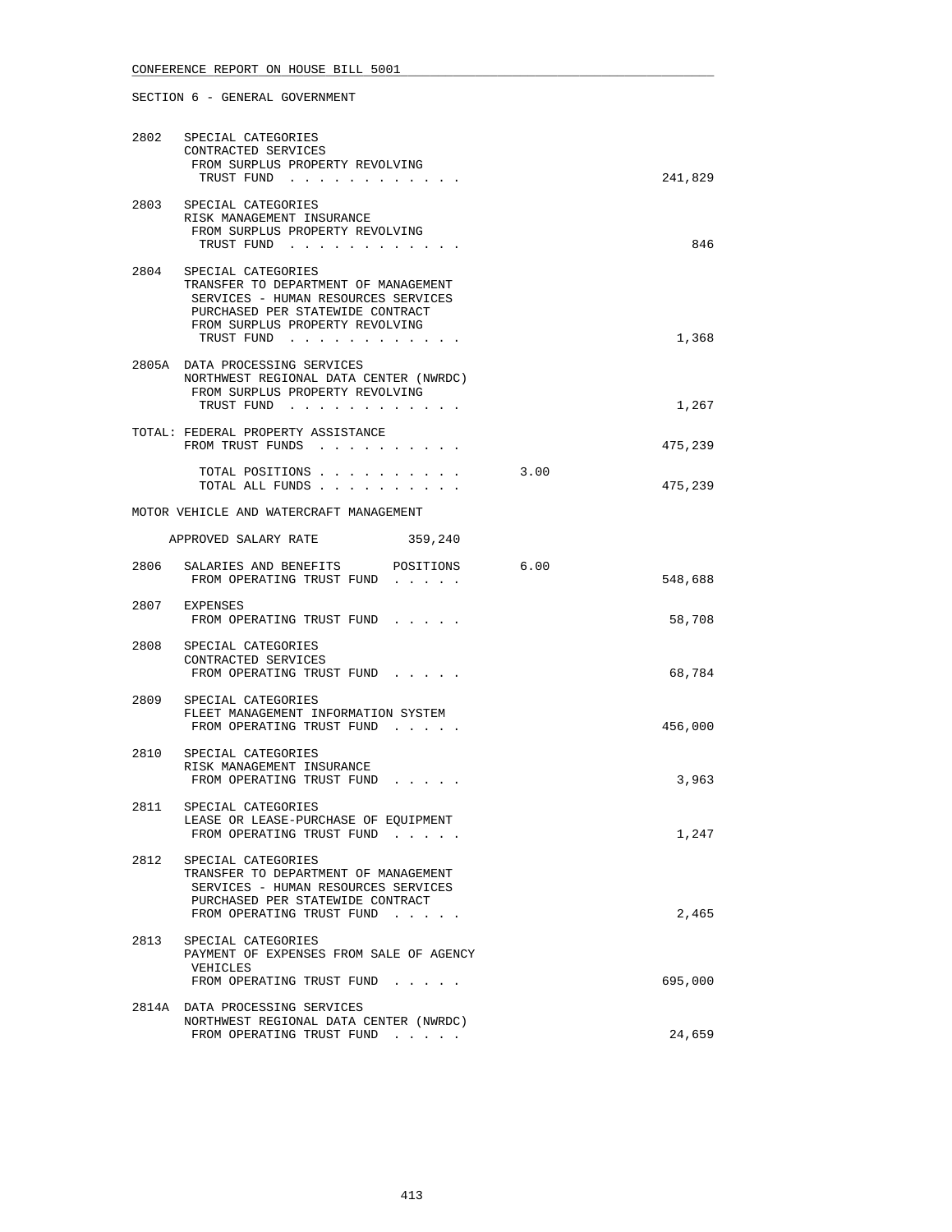|      | TOTAL: MOTOR VEHICLE AND WATERCRAFT MANAGEMENT<br>FROM TRUST FUNDS                                                                                                      |       | 1,859,514  |
|------|-------------------------------------------------------------------------------------------------------------------------------------------------------------------------|-------|------------|
|      | TOTAL POSITIONS<br>TOTAL ALL FUNDS                                                                                                                                      | 6.00  | 1,859,514  |
|      | PURCHASING OVERSIGHT                                                                                                                                                    |       |            |
|      | APPROVED SALARY RATE 3,345,966                                                                                                                                          |       |            |
|      | 2815 SALARIES AND BENEFITS POSITIONS<br>FROM OPERATING TRUST FUND                                                                                                       | 51.00 | 4,631,968  |
|      | 2816 OTHER PERSONAL SERVICES<br>FROM OPERATING TRUST FUND                                                                                                               |       | 10,030     |
|      | 2817 EXPENSES<br>FROM OPERATING TRUST FUND                                                                                                                              |       | 510,594    |
|      | 2818 SPECIAL CATEGORIES<br>CONTRACTED SERVICES<br>FROM OPERATING TRUST FUND                                                                                             |       | 119,447    |
|      | 2819 SPECIAL CATEGORIES<br>RISK MANAGEMENT INSURANCE<br>FROM OPERATING TRUST FUND                                                                                       |       | 10,189     |
|      | 2820 SPECIAL CATEGORIES<br>CONTRACTED LEGAL SERVICES<br>FROM OPERATING TRUST FUND                                                                                       |       | 30,000     |
|      | 2821 SPECIAL CATEGORIES<br>WEB-BASED E-PROCUREMENT SYSTEM<br>FROM OPERATING TRUST FUND                                                                                  |       | 16,254,800 |
|      | 2822 SPECIAL CATEGORIES<br>PROJECT MANAGEMENT PROFESSIONAL - TRAINING<br>FROM OPERATING TRUST FUND                                                                      |       | 180,000    |
|      | 2823 SPECIAL CATEGORIES<br>LEASE OR LEASE-PURCHASE OF EQUIPMENT<br>FROM OPERATING TRUST FUND                                                                            |       | 5,000      |
|      | 2824 SPECIAL CATEGORIES<br>TRANSFER TO DEPARTMENT OF MANAGEMENT<br>SERVICES - HUMAN RESOURCES SERVICES<br>PURCHASED PER STATEWIDE CONTRACT<br>FROM OPERATING TRUST FUND |       | 14,800     |
| 2825 | SPECIAL CATEGORIES<br>TRANSFER TO THE DEPARTMENT OF FINANCIAL<br>SERVICES<br>FROM OPERATING TRUST FUND                                                                  |       | 1,500,000  |
|      | 2826A DATA PROCESSING SERVICES<br>NORTHWEST REGIONAL DATA CENTER (NWRDC)<br>FROM OPERATING TRUST FUND                                                                   |       | 132,363    |
|      | TOTAL: PURCHASING OVERSIGHT<br>FROM TRUST FUNDS                                                                                                                         |       | 23,399,191 |
|      | TOTAL POSITIONS<br>TOTAL ALL FUNDS                                                                                                                                      | 51.00 | 23,399,191 |
|      | OFFICE OF SUPPLIER DIVERSITY                                                                                                                                            |       |            |
|      | APPROVED SALARY RATE<br>231,845                                                                                                                                         |       |            |
|      | 2827 SALARIES AND BENEFITS POSITIONS<br>FROM OPERATING TRUST FUND                                                                                                       | 6.00  | 381,937    |
|      | 2828 EXPENSES<br>FROM OPERATING TRUST FUND                                                                                                                              |       | 55,641     |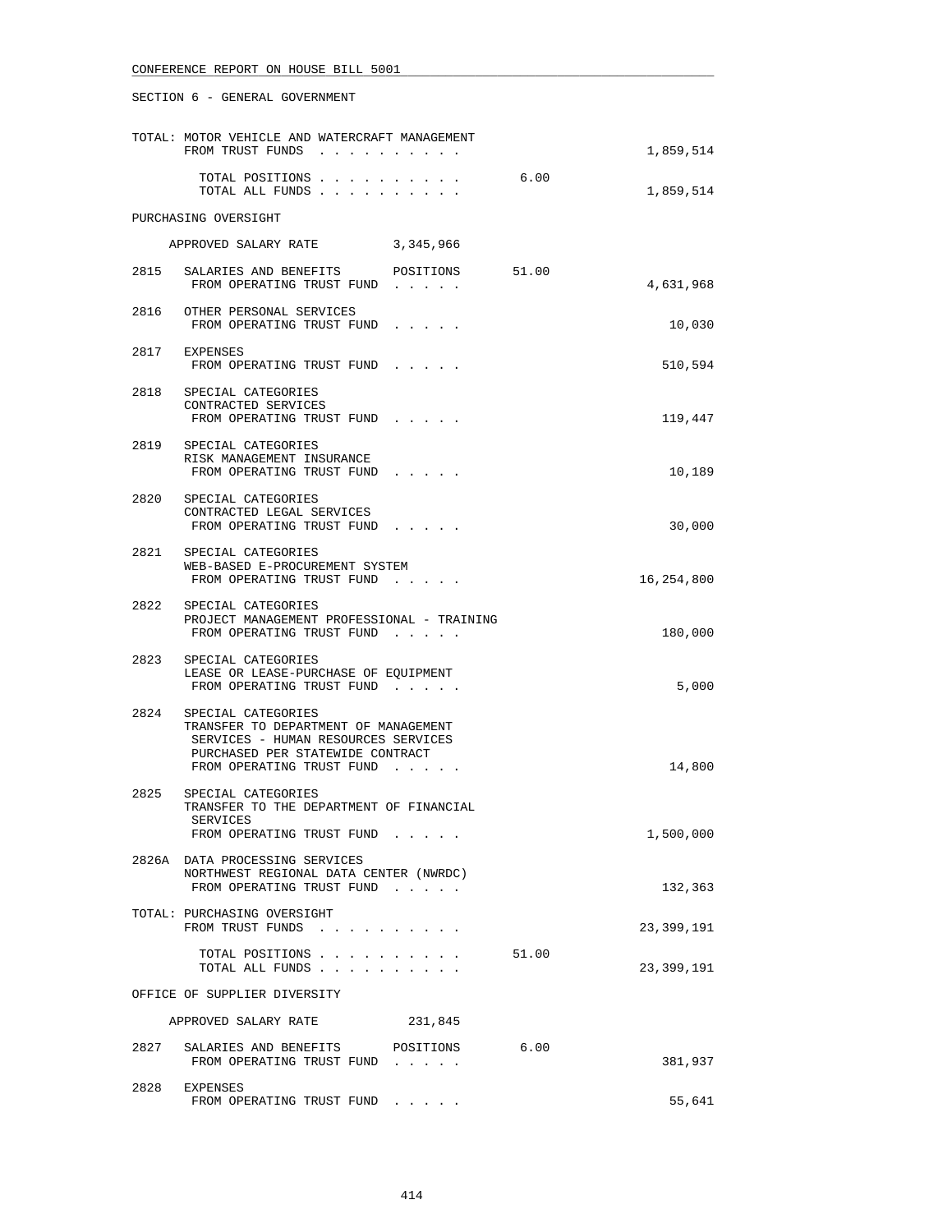|      | 2829 SPECIAL CATEGORIES<br>CONTRACTED SERVICES<br>FROM OPERATING TRUST FUND                                                                                                                     |                    | 11,573    |
|------|-------------------------------------------------------------------------------------------------------------------------------------------------------------------------------------------------|--------------------|-----------|
|      | 2830 SPECIAL CATEGORIES<br>RISK MANAGEMENT INSURANCE<br>FROM OPERATING TRUST FUND                                                                                                               |                    | 832       |
|      | 2831 SPECIAL CATEGORIES<br>TRANSFER TO DEPARTMENT OF MANAGEMENT<br>SERVICES - HUMAN RESOURCES SERVICES<br>PURCHASED PER STATEWIDE CONTRACT<br>FROM OPERATING TRUST FUND                         |                    | 2,938     |
|      | 2832A DATA PROCESSING SERVICES<br>NORTHWEST REGIONAL DATA CENTER (NWRDC)<br>FROM OPERATING TRUST FUND                                                                                           |                    | 9,657     |
|      | TOTAL: OFFICE OF SUPPLIER DIVERSITY<br>FROM TRUST FUNDS                                                                                                                                         |                    | 462,578   |
|      | TOTAL POSITIONS<br>TOTAL ALL FUNDS                                                                                                                                                              | 6.00               | 462,578   |
|      | PRIVATE PRISON MONITORING                                                                                                                                                                       |                    |           |
|      | APPROVED SALARY RATE<br>812,132                                                                                                                                                                 |                    |           |
|      | 2833 SALARIES AND BENEFITS POSITIONS<br>FROM GENERAL REVENUE FUND<br>FROM OPERATING TRUST FUND<br>.                                                                                             | 15.00<br>1,126,322 | 103,885   |
|      | 2834 EXPENSES<br>FROM GENERAL REVENUE FUND<br>FROM OPERATING TRUST FUND                                                                                                                         | 95,136             | 14,175    |
|      | 2835 SPECIAL CATEGORIES<br>CONTRACTED SERVICES<br>FROM GENERAL REVENUE FUND                                                                                                                     | 11,556             |           |
| 2836 | SPECIAL CATEGORIES<br>RISK MANAGEMENT INSURANCE<br>FROM GENERAL REVENUE FUND                                                                                                                    | 3,527              |           |
|      | 2837 SPECIAL CATEGORIES<br>CONTRACTED LEGAL SERVICES<br>FROM GENERAL REVENUE FUND                                                                                                               | 23,169             |           |
|      | 2838 SPECIAL CATEGORIES<br>ADMINISTRATIVE OVERHEAD<br>FROM GENERAL REVENUE FUND                                                                                                                 | 142,823            |           |
| 2839 | SPECIAL CATEGORIES<br>LEASE OR LEASE-PURCHASE OF EQUIPMENT<br>FROM GENERAL REVENUE FUND                                                                                                         | 2,767              |           |
| 2840 | SPECIAL CATEGORIES<br>PRIVATE PRISONS - MAINTENANCE AND REPAIR<br>REIMBURSEMENT<br>FROM OPERATING TRUST FUND                                                                                    |                    | 1,500,000 |
| 2841 | SPECIAL CATEGORIES<br>TRANSFER TO DEPARTMENT OF MANAGEMENT<br>SERVICES - HUMAN RESOURCES SERVICES<br>PURCHASED PER STATEWIDE CONTRACT<br>FROM GENERAL REVENUE FUND<br>FROM OPERATING TRUST FUND | 4,299              | 369       |
|      | 2842A DATA PROCESSING SERVICES<br>NORTHWEST REGIONAL DATA CENTER (NWRDC)<br>FROM GENERAL REVENUE FUND                                                                                           | 6,162              |           |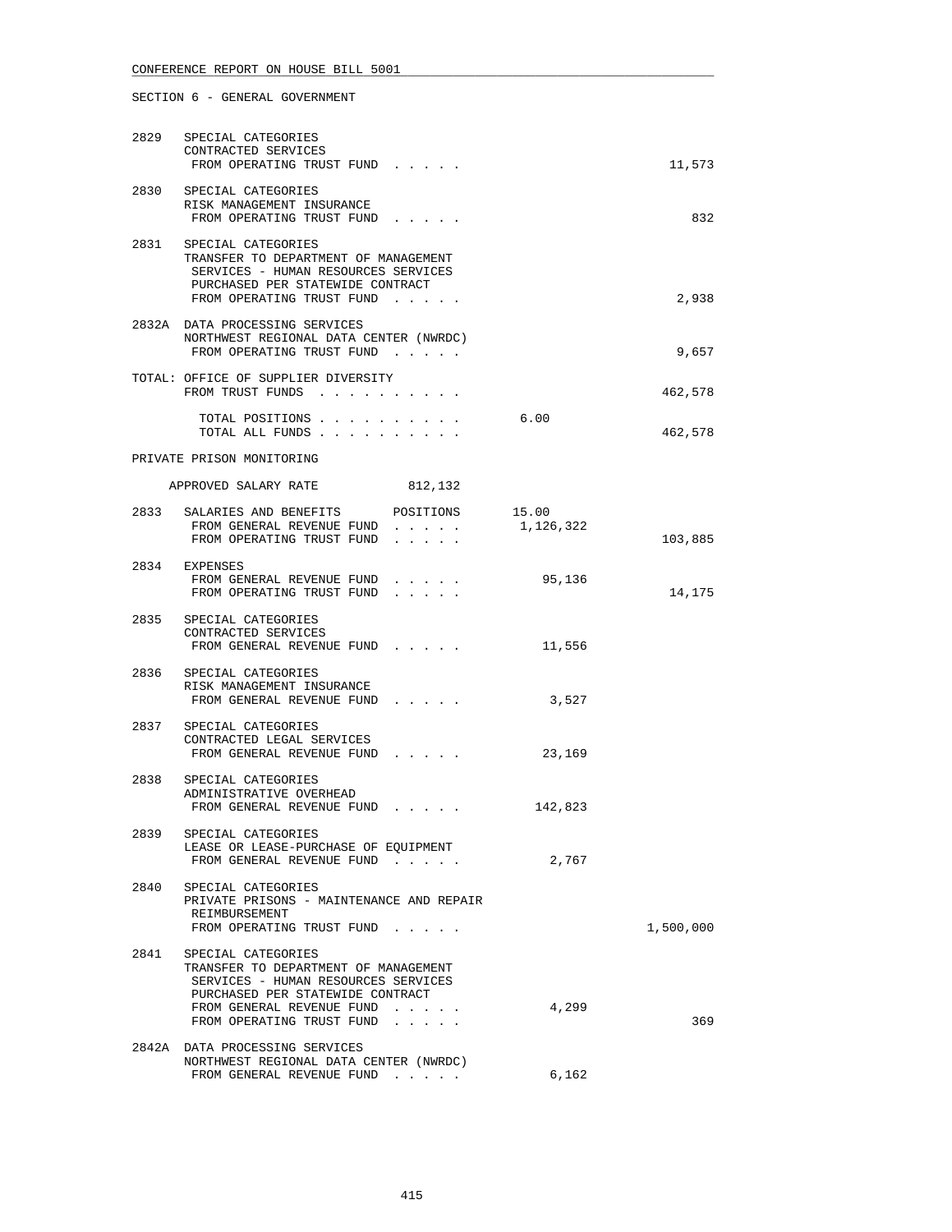| TOTAL: PRIVATE PRISON MONITORING                                                                                                      |           |
|---------------------------------------------------------------------------------------------------------------------------------------|-----------|
| FROM GENERAL REVENUE FUND $\ldots$ $\ldots$ $\ldots$ $\ldots$ $\ldots$ $\ldots$ $\ldots$ $\ldots$ $\ldots$ $\ldots$ $\ldots$ $\ldots$ |           |
| FROM TRUST FUNDS                                                                                                                      | 1,618,429 |
| 15.00<br>TOTAL POSITIONS                                                                                                              |           |
| TOTAL ALL FUNDS                                                                                                                       | 3,034,190 |

WORKFORCE PROGRAMS

PROGRAM: INSURANCE BENEFITS ADMINISTRATION

| APPROVED SALARY RATE | 1,996,179 |
|----------------------|-----------|
|----------------------|-----------|

| 2843 | SALARIES AND BENEFITS POSITIONS  |  | 33.00 |           |
|------|----------------------------------|--|-------|-----------|
|      | FROM PRETAX BENEFITS TRUST FUND. |  |       | 424,335   |
|      | FROM STATE EMPLOYEES LIFE        |  |       |           |
|      | INSURANCE TRUST FUND             |  |       | 23,964    |
|      | FROM STATE EMPLOYEES HEALTH      |  |       |           |
|      | INSURANCE TRUST FUND             |  |       | 2,488,113 |
|      | FROM STATE EMPLOYEES DISABILITY  |  |       |           |
|      | INSURANCE TRUST FUND             |  |       | 31,376    |

 From the positions and funds provided in Specific Appropriations 2843, 2845, and 2859 from the State Employees Health Insurance Trust Fund, three positions, \$301,500 in Salaries and Benefits and associated salary rate of 202,500, \$32,586 in Expenses, and \$915 in Transfer to The Department of Management Services - Human Resource Services Purchased per Statewide Contract, are provided to implement provisions of HB 5009 relating to a Designated Anti-Fraud Unit and are contingent upon the bill or similar legislation becoming law.

| 2844 | OTHER PERSONAL SERVICES                                                  |         |
|------|--------------------------------------------------------------------------|---------|
|      | FROM PRETAX BENEFITS TRUST FUND.                                         | 14,980  |
|      | FROM STATE EMPLOYEES HEALTH                                              |         |
|      | INSURANCE TRUST FUND                                                     | 143,582 |
|      |                                                                          |         |
| 2845 | EXPENSES                                                                 |         |
|      | FROM PRETAX BENEFITS TRUST FUND.                                         | 47,531  |
|      | FROM STATE EMPLOYEES LIFE                                                |         |
|      | INSURANCE TRUST FUND                                                     | 1,984   |
|      | FROM STATE EMPLOYEES HEALTH                                              |         |
|      | INSURANCE TRUST FUND                                                     | 374,483 |
|      | FROM STATE EMPLOYEES DISABILITY                                          |         |
|      | INSURANCE TRUST FUND                                                     | 2,875   |
|      |                                                                          |         |
| 2846 | OPERATING CAPITAL OUTLAY                                                 |         |
|      | FROM PRETAX BENEFITS TRUST FUND.                                         | 10,000  |
|      | FROM STATE EMPLOYEES HEALTH                                              |         |
|      | INSURANCE TRUST FUND                                                     | 8,000   |
| 2847 | SPECIAL CATEGORIES                                                       |         |
|      | TRANSFER TO DIVISION OF ADMINISTRATIVE                                   |         |
|      | HEARINGS                                                                 |         |
|      | FROM STATE EMPLOYEES HEALTH                                              |         |
|      | INSURANCE TRUST FUND                                                     | 18,728  |
|      |                                                                          |         |
| 2848 | SPECIAL CATEGORIES                                                       |         |
|      | POST PAYMENT CLAIMS AUDIT SERVICES                                       |         |
|      | FROM STATE EMPLOYEES HEALTH                                              |         |
|      | INSURANCE TRUST FUND<br>and the company of the company of the company of | 200,000 |

 The Department of Management Services is authorized to submit budget amendments in accordance with chapter 216, Florida Statutes, to increase Specific Appropriation 2848, in the event the contractor identifies claim overpayments that result in compensation that exceeds the amount appropriated.

| 2849 | SPECIAL CATEGORIES              |           |
|------|---------------------------------|-----------|
|      | CONTRACTED SERVICES             |           |
|      | FROM PRETAX BENEFITS TRUST FUND | 348,505   |
|      | FROM STATE EMPLOYEES HEALTH     |           |
|      | INSURANCE TRUST FUND            | 4,269,157 |
|      |                                 |           |

 From the funds in Specific Appropriation 2849, \$900,000 in recurring funds and \$1,300,000 in nonrecurring funds from the State Employees Health Insurance Trust Fund are provided for the Department of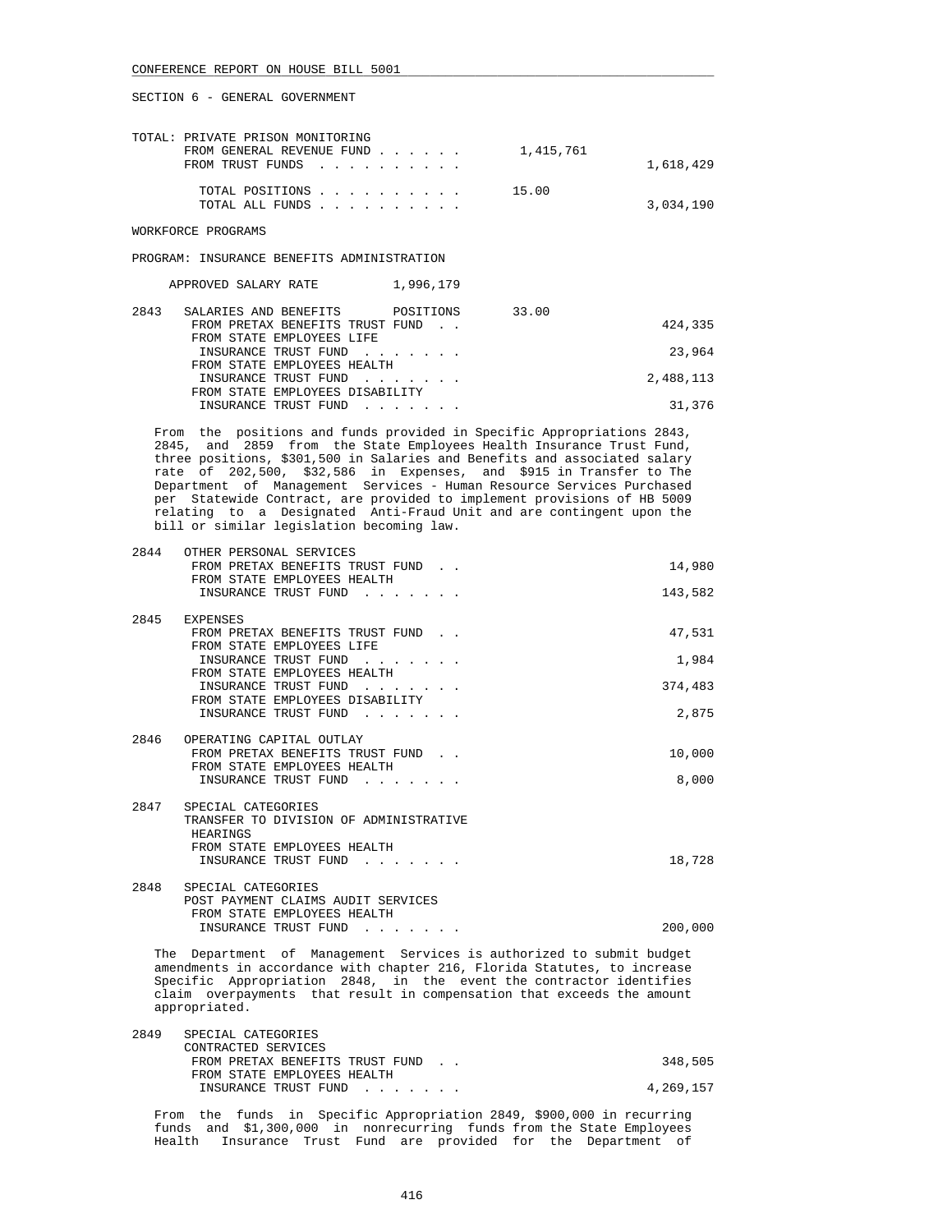Management Services to implement a new case management and analytics solution for healthcare fraud. The funds shall be placed in reserve. The department is authorized to submit quarterly budget amendments to request the release of funds pursuant to chapter 216, Florida Statutes, and based on the department's planned quarterly expenditures. The budget amendments must include an updated detailed operational work plan and monthly spend plan that identifies all project work and costs budgeted for Fiscal Year 2022-2023.

 From the funds in Specific Appropriation 2849, \$600,000 in nonrecurring funds from the State Employees Health Insurance Trust Fund is provided to contract with an independent benefits consultant as defined in section 110.12304, Florida Statutes, to conduct a comprehensive cost containment analysis of state employee and retiree health benefits provided through health maintenance organizations, preferred provider organizations, and prescription drug programs. The department shall recommend any changes to statutes and budget resources that will be necessary to implement cost-containment measures in the study. The analysis and the recommendations must be submitted to the Governor, the President of the Senate, and the Speaker of the House of Representatives by January 16, 2023.

 2850 SPECIAL CATEGORIES ADMINISTRATIVE SERVICES ONLY CONTRACT FOR HEALTH INSURANCE FROM STATE EMPLOYEES HEALTH INSURANCE TRUST FUND . . . . . . . 44,625,034

 The Department of Management Services is authorized to submit budget amendments in accordance with chapter 216, Florida Statutes, to increase Specific Appropriation 2850 in the event administrative service payments for health insurance exceed the amount appropriated.

 2851 SPECIAL CATEGORIES SOCIAL SECURITY DISABILITY INCOME CONTRACT FROM STATE EMPLOYEES HEALTH INSURANCE TRUST FUND . . . . . . . . . . . . 375,000

 From the funds provided in Specific Appropriation 2851, the Department of Management Services may competitively procure a contractor that identifies pre-65 year old retirees who may qualify for Social Security Disability Income based on their medical history, and assists them in applying for those benefits. The department may submit budget amendments to request additional funds pursuant to the provisions of chapter 216, Florida Statutes.

| 2852 | SPECIAL CATEGORIES                      |           |
|------|-----------------------------------------|-----------|
|      | PRESCRIPTION DRUG CLAIMS ADMINISTRATION |           |
|      | FROM STATE EMPLOYEES HEALTH             |           |
|      | INSURANCE TRUST FUND                    | 4,406,020 |
| 2853 | SPECIAL CATEGORIES                      |           |
|      | TRANSPARENCY-BUNDLED-ADMINISTRATIVE     |           |
|      | SERVICES FOR STATEWIDE CONTRACTS        |           |
|      | FROM STATE EMPLOYEES HEALTH             |           |
|      | INSURANCE TRUST FUND                    | 6,400,000 |
|      |                                         |           |

 The Department of Management Services is authorized to submit budget amendments in accordance with chapter 216, Florida Statutes, to increase Specific Appropriation 2853 in the event costs exceed the amount appropriated.

| 2854 | SPECIAL CATEGORIES               |         |
|------|----------------------------------|---------|
|      | RISK MANAGEMENT INSURANCE        |         |
|      | FROM PRETAX BENEFITS TRUST FUND. | 2,050   |
|      | FROM STATE EMPLOYEES LIFE        |         |
|      | INSURANCE TRUST FUND             | 537     |
|      | FROM STATE EMPLOYEES HEALTH      |         |
|      | INSURANCE TRUST FUND             | 12,827  |
|      |                                  |         |
| 2855 | SPECIAL CATEGORIES               |         |
|      | CONTRACTED LEGAL SERVICES        |         |
|      | FROM STATE EMPLOYEES HEALTH      |         |
|      | INSURANCE TRUST FUND             | 300,000 |
|      |                                  |         |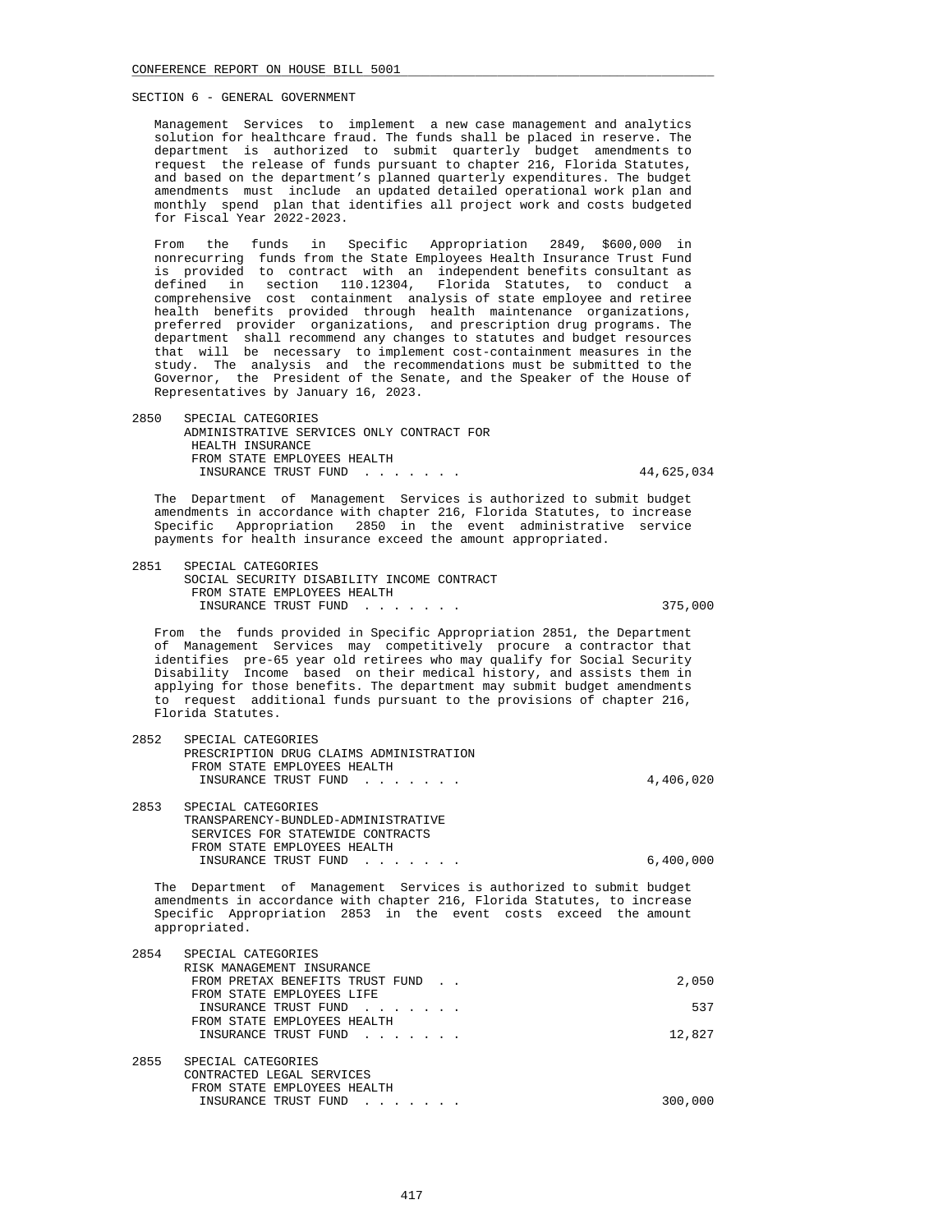| 2856 | SPECIAL CATEGORIES<br>PAYMENT OF EMPLOYER CONTRIBUTIONS TO<br>HEALTH SAVINGS ACCOUNT CUSTODIAN<br>FROM STATE EMPLOYEES HEALTH<br>INSURANCE TRUST FUND                                                                                                                      | 3,308,000             |
|------|----------------------------------------------------------------------------------------------------------------------------------------------------------------------------------------------------------------------------------------------------------------------------|-----------------------|
|      | 2857 SPECIAL CATEGORIES<br>LEASE OR LEASE-PURCHASE OF EQUIPMENT<br>FROM STATE EMPLOYEES HEALTH<br>INSURANCE TRUST FUND                                                                                                                                                     | 9,235                 |
| 2858 | SPECIAL CATEGORIES<br>TRANSPARENCY-BUNDLED SERVICES FOR EMPLOYEE<br>TRANSFERS<br>FROM STATE EMPLOYEES HEALTH<br>INSURANCE TRUST FUND                                                                                                                                       | 4,500,000             |
|      | The Department of Management Services is authorized to submit budget<br>amendments in accordance with chapter 216, Florida Statutes, to increase<br>Specific Appropriation 2858 in the event costs exceed the amount<br>appropriated.                                      |                       |
| 2859 | SPECIAL CATEGORIES<br>TRANSFER TO DEPARTMENT OF MANAGEMENT<br>SERVICES - HUMAN RESOURCES SERVICES<br>PURCHASED PER STATEWIDE CONTRACT<br>FROM PRETAX BENEFITS TRUST FUND.                                                                                                  | 3,550                 |
|      | FROM STATE EMPLOYEES HEALTH<br>INSURANCE TRUST FUND                                                                                                                                                                                                                        | 13,569                |
|      | 2860A DATA PROCESSING SERVICES<br>NORTHWEST REGIONAL DATA CENTER (NWRDC)                                                                                                                                                                                                   |                       |
|      | FROM PRETAX BENEFITS TRUST FUND.<br>FROM STATE EMPLOYEES HEALTH<br>INSURANCE TRUST FUND                                                                                                                                                                                    | 2,446<br>7,624        |
|      | TOTAL: PROGRAM: INSURANCE BENEFITS ADMINISTRATION<br>FROM TRUST FUNDS                                                                                                                                                                                                      | 72,373,505            |
|      | TOTAL POSITIONS<br>TOTAL ALL FUNDS                                                                                                                                                                                                                                         | 33.00<br>72,373,505   |
|      | PROGRAM: RETIREMENT BENEFITS ADMINISTRATION                                                                                                                                                                                                                                |                       |
|      | APPROVED SALARY RATE 11,275,509                                                                                                                                                                                                                                            |                       |
| 2861 | SALARIES AND BENEFITS POSITIONS 225.00<br>FROM GENERAL REVENUE FUND<br>FROM OPERATING TRUST FUND<br>FROM OPTIONAL RETIREMENT PROGRAM                                                                                                                                       | 857,812<br>14,102,322 |
|      | TRUST FUND<br>the contract of the contract of the contract of the contract of the contract of the contract of the contract of<br>FROM POLICE AND FIREFIGHTER'S                                                                                                             | 301,451               |
|      | PREMIUM TAX TRUST FUND<br>FROM RETIREE HEALTH INSURANCE                                                                                                                                                                                                                    | 921,036               |
|      | SUBSIDY TRUST FUND                                                                                                                                                                                                                                                         | 145,924               |
|      | From the funds provided in Specific Appropriation 2861, the Department<br>of Management Services shall expend available cash balances from the<br>Police and Firefighter's Premium Tax Trust Fund prior to the use of<br>funds from the General Revenue Fund.              |                       |
|      | Funds provided in Specific Appropriations 2861 through 2872 from the<br>Optional Retirement Program Trust Fund are based on an assessment of .01<br>percent of the participants' salaries and shall be used only for<br>administration of the Optional Retirement Program. |                       |
| 2862 | OTHER PERSONAL SERVICES<br>FROM OPERATING TRUST FUND                                                                                                                                                                                                                       | 233,436               |
|      | FROM OPTIONAL RETIREMENT PROGRAM<br>TRUST FUND                                                                                                                                                                                                                             | 15,045                |
| 2863 | EXPENSES<br>FROM OPERATING TRUST FUND<br>FROM OPTIONAL RETIREMENT PROGRAM<br>TRUST FUND                                                                                                                                                                                    | 3,096,643<br>28,011   |
|      |                                                                                                                                                                                                                                                                            |                       |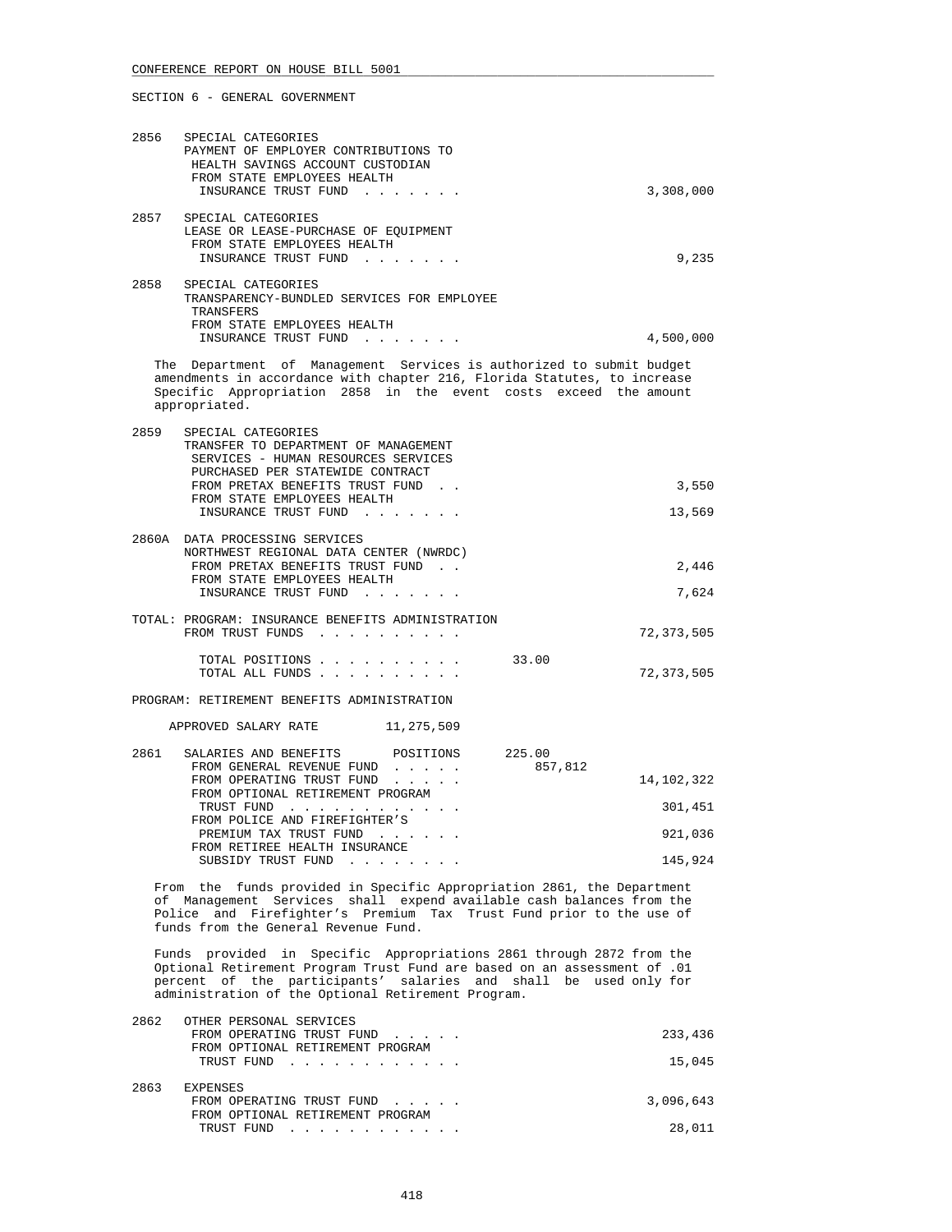|      | FROM POLICE AND FIREFIGHTER'S<br>PREMIUM TAX TRUST FUND                                                                                                                                                                                                                                                                                                             |            | 57,139                          |
|------|---------------------------------------------------------------------------------------------------------------------------------------------------------------------------------------------------------------------------------------------------------------------------------------------------------------------------------------------------------------------|------------|---------------------------------|
|      | FROM RETIREE HEALTH INSURANCE<br>SUBSIDY TRUST FUND                                                                                                                                                                                                                                                                                                                 |            | 17,817                          |
| 2864 | OPERATING CAPITAL OUTLAY<br>FROM OPERATING TRUST FUND                                                                                                                                                                                                                                                                                                               |            | 5,000                           |
| 2865 | SPECIAL CATEGORIES<br>ACQUISITION OF MOTOR VEHICLES<br>FROM OPERATING TRUST FUND                                                                                                                                                                                                                                                                                    |            | 30,000                          |
| 2866 | SPECIAL CATEGORIES<br>TRANSFER TO DIVISION OF ADMINISTRATIVE<br>HEARINGS<br>FROM OPERATING TRUST FUND                                                                                                                                                                                                                                                               |            | 21,403                          |
|      | 2867 SPECIAL CATEGORIES<br>CONTRACTED SERVICES<br>FROM GENERAL REVENUE FUND<br>FROM OPERATING TRUST FUND<br>FROM OPTIONAL RETIREMENT PROGRAM<br>TRUST FUND                                                                                                                                                                                                          | 65,500     | 6,089,756<br>26,000             |
|      | FROM POLICE AND FIREFIGHTER'S<br>PREMIUM TAX TRUST FUND                                                                                                                                                                                                                                                                                                             |            | 238,305                         |
|      | FROM RETIREE HEALTH INSURANCE<br>SUBSIDY TRUST FUND                                                                                                                                                                                                                                                                                                                 |            | 40,000                          |
| 2868 | SPECIAL CATEGORIES                                                                                                                                                                                                                                                                                                                                                  |            |                                 |
|      | OVERTIME<br>FROM OPERATING TRUST FUND                                                                                                                                                                                                                                                                                                                               |            | 122,571                         |
|      | 2869 SPECIAL CATEGORIES<br>RISK MANAGEMENT INSURANCE<br>FROM OPERATING TRUST FUND                                                                                                                                                                                                                                                                                   |            | 37,824                          |
|      | 2870 SPECIAL CATEGORIES<br>CONTRACTED LEGAL SERVICES<br>FROM OPERATING TRUST FUND                                                                                                                                                                                                                                                                                   |            | 168,891                         |
|      | 2871 SPECIAL CATEGORIES<br>LEASE OR LEASE-PURCHASE OF EQUIPMENT<br>FROM OPERATING TRUST FUND<br>FROM POLICE AND FIREFIGHTER'S<br>PREMIUM TAX TRUST FUND                                                                                                                                                                                                             |            | 33,571<br>2,000                 |
| 2872 | SPECIAL CATEGORIES<br>TRANSFER TO DEPARTMENT OF MANAGEMENT<br>SERVICES - HUMAN RESOURCES SERVICES<br>PURCHASED PER STATEWIDE CONTRACT<br>FROM GENERAL REVENUE FUND<br>FROM OPERATING TRUST FUND<br>FROM OPTIONAL RETIREMENT PROGRAM<br>TRUST FUND<br>FROM POLICE AND FIREFIGHTER'S<br>PREMIUM TAX TRUST FUND<br>FROM RETIREE HEALTH INSURANCE<br>SUBSIDY TRUST FUND | 2          | 59,335<br>1,161<br>3,647<br>968 |
|      | 2873A DATA PROCESSING SERVICES<br>NORTHWEST REGIONAL DATA CENTER (NWRDC)<br>FROM OPERATING TRUST FUND                                                                                                                                                                                                                                                               |            | 300,880                         |
|      | 2874 PENSIONS AND BENEFITS<br>DISABILITY BENEFITS TO JUSTICES AND JUDGES<br>FROM GENERAL REVENUE FUND                                                                                                                                                                                                                                                               | 1,388,180  |                                 |
| 2875 | PENSIONS AND BENEFITS<br>FLORIDA NATIONAL GUARD<br>FROM GENERAL REVENUE FUND                                                                                                                                                                                                                                                                                        | 16,637,274 |                                 |
| 2876 | PENSIONS AND BENEFITS<br>STATE OFFICERS AND EMPLOYEES (NON-<br>CONTRIBUTORY)<br>FROM GENERAL REVENUE FUND                                                                                                                                                                                                                                                           | 68,455     |                                 |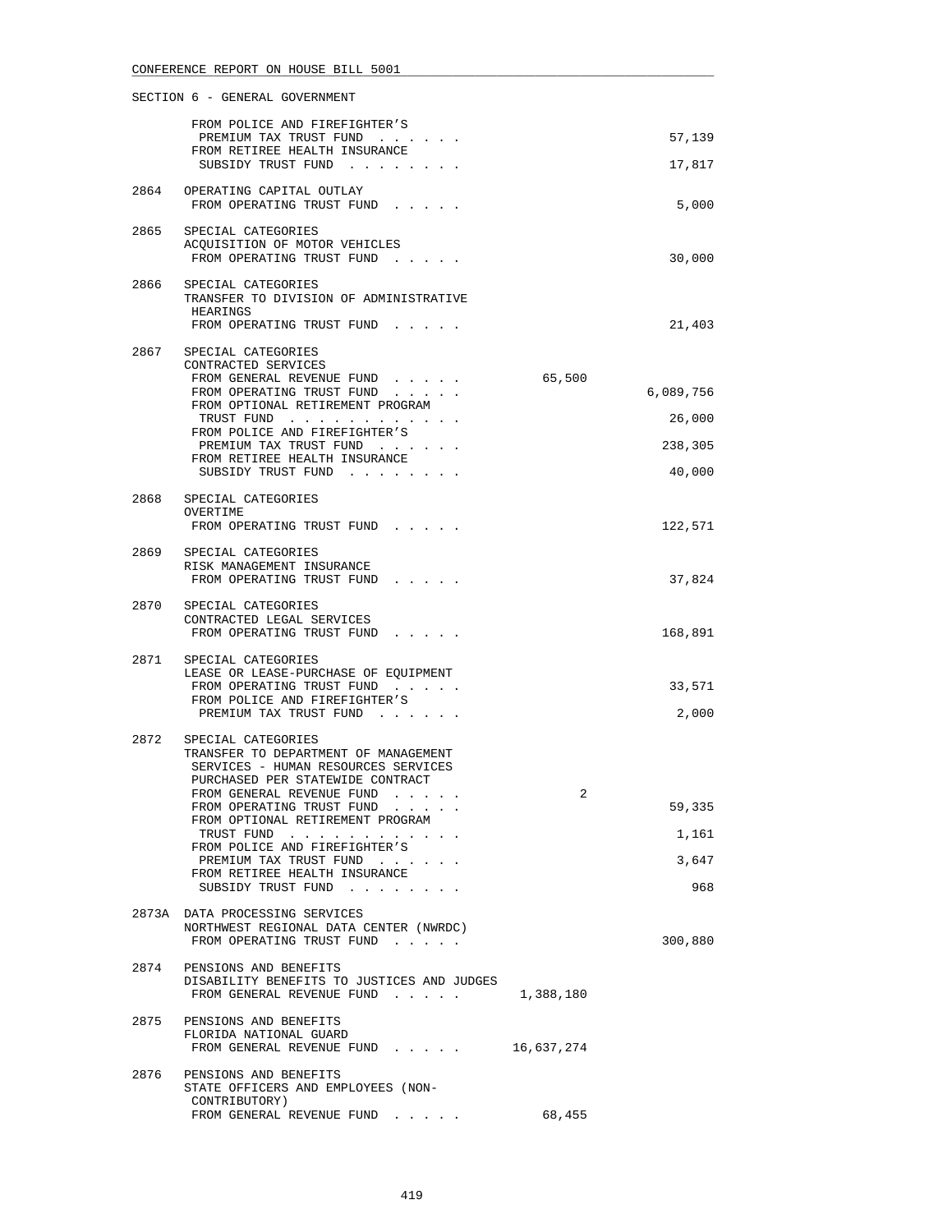|                   | TOTAL: PROGRAM: RETIREMENT BENEFITS ADMINISTRATION<br>FROM GENERAL REVENUE FUND<br>FROM TRUST FUNDS                                                                                                          | 19,017,223                                              | 26,100,136 |
|-------------------|--------------------------------------------------------------------------------------------------------------------------------------------------------------------------------------------------------------|---------------------------------------------------------|------------|
|                   | TOTAL POSITIONS 225.00<br>TOTAL ALL FUNDS                                                                                                                                                                    |                                                         | 45,117,359 |
|                   | PROGRAM: STATE PERSONNEL POLICY ADMINISTRATION                                                                                                                                                               |                                                         |            |
|                   | APPROVED SALARY RATE 1,195,913                                                                                                                                                                               |                                                         |            |
|                   | 2877 SALARIES AND BENEFITS POSITIONS 17.00<br>FROM STATE PERSONNEL SYSTEM TRUST<br>FUND                                                                                                                      |                                                         | 1,662,316  |
|                   | Funds provided in Specific Appropriations 2877 through 2894A from the<br>State Personnel System Trust Fund are based upon a human resources<br>services assessment to state entities at the following rates: |                                                         |            |
| FTE<br><b>OPS</b> | Justice Administrative Commission<br>State Court System<br>County Health Department                                                                                                                          | \$341.56<br>\$97.61<br>\$217.30<br>\$188.21<br>\$217.30 |            |
| 2878              | EXPENSES<br>FROM STATE PERSONNEL SYSTEM TRUST<br>FUND $\cdots$                                                                                                                                               |                                                         | 120,241    |
| 2879              | SPECIAL CATEGORIES<br>CONTRACTED SERVICES<br>FROM STATE PERSONNEL SYSTEM TRUST<br>FUND $\cdots$                                                                                                              |                                                         | 22,576     |
|                   | 2880 SPECIAL CATEGORIES<br>RISK MANAGEMENT INSURANCE<br>FROM STATE PERSONNEL SYSTEM TRUST<br>FUND $\cdots$                                                                                                   |                                                         | 6,994      |
|                   | 2881 SPECIAL CATEGORIES<br>CONTRACTED LEGAL SERVICES<br>FROM STATE PERSONNEL SYSTEM TRUST<br>$FUND$                                                                                                          |                                                         | 100,000    |
| 2882              | SPECIAL CATEGORIES<br>LEASE OR LEASE-PURCHASE OF EQUIPMENT<br>FROM STATE PERSONNEL SYSTEM TRUST<br>$FUND$ ,,,,,,,,,,,,                                                                                       |                                                         | 3,191      |
| 2883              | SPECIAL CATEGORIES<br>TRANSFER TO DEPARTMENT OF MANAGEMENT<br>SERVICES - HUMAN RESOURCES SERVICES<br>PURCHASED PER STATEWIDE CONTRACT<br>FROM STATE PERSONNEL SYSTEM TRUST<br>FUND $\cdots$                  |                                                         | 6,986      |
|                   | 2884A DATA PROCESSING SERVICES<br>NORTHWEST REGIONAL DATA CENTER (NWRDC)<br>FROM STATE PERSONNEL SYSTEM TRUST<br>FUND $\cdots$                                                                               |                                                         | 18,815     |
|                   | TOTAL: PROGRAM: STATE PERSONNEL POLICY ADMINISTRATION<br>FROM TRUST FUNDS                                                                                                                                    |                                                         | 1,941,119  |
|                   | TOTAL POSITIONS<br>TOTAL ALL FUNDS                                                                                                                                                                           | 17.00                                                   | 1,941,119  |

PROGRAM: PEOPLE FIRST

 No funds or positions are provided in Specific Appropriations 2885 through 2894A for the operations, oversight, or management of the Statewide Travel Management System.

APPROVED SALARY RATE 1,025,491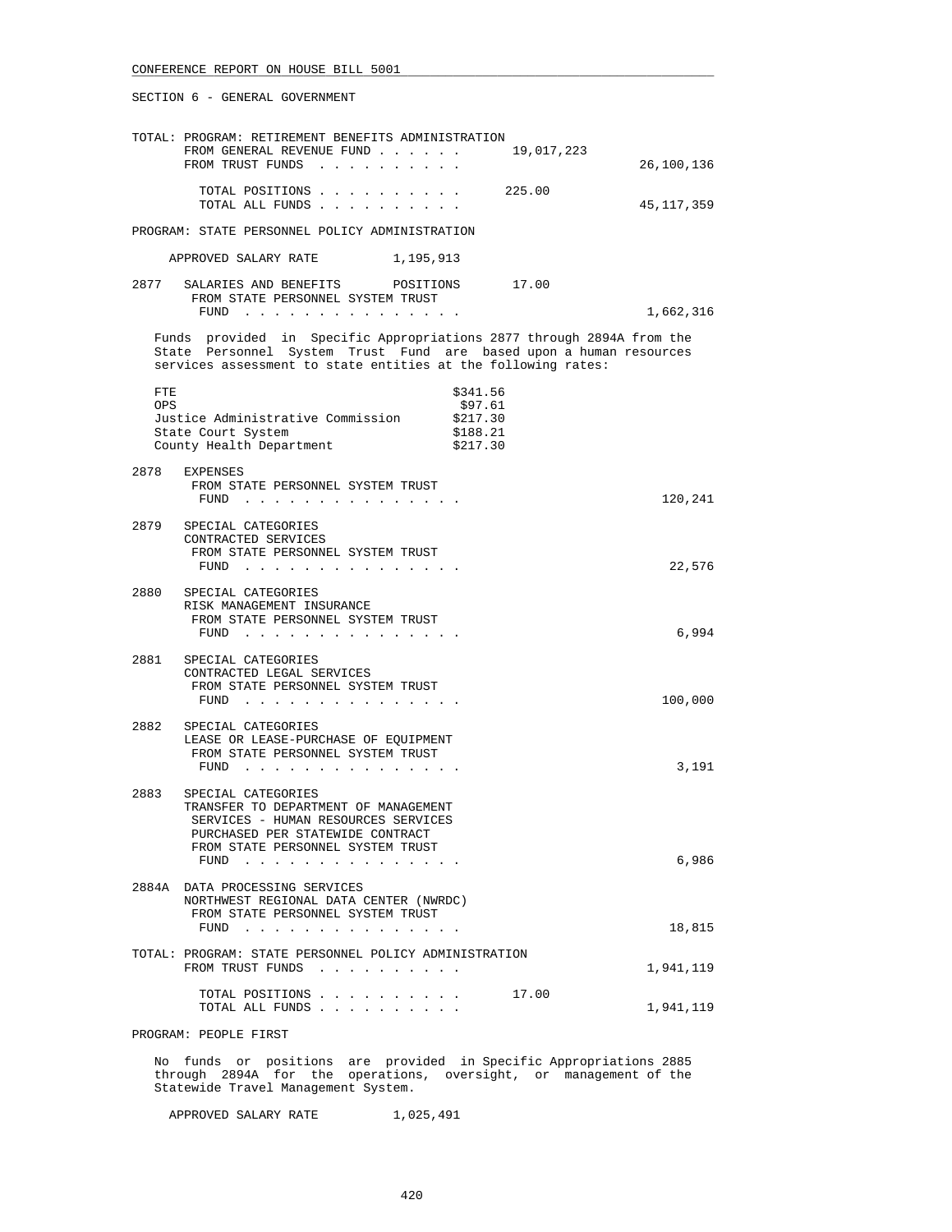| 2885 | SALARIES AND BENEFITS<br>POSITIONS<br>FROM STATE PERSONNEL SYSTEM TRUST<br>FUND                                                  | 15.00 | 1,498,520 |
|------|----------------------------------------------------------------------------------------------------------------------------------|-------|-----------|
| 2886 | OTHER PERSONAL SERVICES<br>FROM STATE PERSONNEL SYSTEM TRUST<br>FUND                                                             |       | 8,024     |
| 2887 | <b>EXPENSES</b><br>FROM STATE PERSONNEL SYSTEM TRUST<br>FUND                                                                     |       | 105,506   |
| 2888 | SPECIAL CATEGORIES<br>CONTRACTED SERVICES<br>FROM STATE PERSONNEL SYSTEM TRUST<br>FUND                                           |       | 12,075    |
| 2889 | SPECIAL CATEGORIES<br>FLORIDA ACCOUNTING INFORMATION RESOURCE<br>(FLAIR) SYSTEM REPLACEMENT<br>FROM STATE PERSONNEL SYSTEM TRUST |       |           |
|      | <b>FUND</b>                                                                                                                      |       | 2,689,220 |

 Funds in Specific Appropriation 2889 are provided for the planning and remediation tasks necessary to integrate agency applications with the new Florida Planning, Accounting, and Ledger Management (PALM) system. The funds shall be placed in reserve. The department is authorized to submit budget amendments requesting release of these funds pursuant to the provisions of chapter 216, Florida Statutes. Release is contingent upon the approval of a detailed operational work plan and a monthly spend plan that identifies all project work and costs budgeted for Fiscal Year 2022-2023. The department shall submit quarterly project status reports to the Executive Office of the Governor's Office of Policy and Budget, the chair of the Senate Committee on Appropriations, and the chair of the House of Representatives Appropriations Committee. Each status report must include progress made to date for each project milestone, deliverable, and task order, planned and actual completion dates, planned and actual costs incurred, and any current project issues and risks.

| 2890  | SPECIAL CATEGORIES<br>RISK MANAGEMENT INSURANCE<br>FROM STATE PERSONNEL SYSTEM TRUST<br>FUND                                                                                       | 3,380      |
|-------|------------------------------------------------------------------------------------------------------------------------------------------------------------------------------------|------------|
| 2891  | SPECIAL CATEGORIES<br>LEASE OR LEASE-PURCHASE OF EQUIPMENT<br>FROM STATE PERSONNEL SYSTEM TRUST<br>FUND                                                                            | 2,860      |
| 2892  | SPECIAL CATEGORIES<br>TRANSFER TO DEPARTMENT OF MANAGEMENT<br>SERVICES - HUMAN RESOURCES SERVICES<br>PURCHASED PER STATEWIDE CONTRACT<br>FROM STATE PERSONNEL SYSTEM TRUST<br>FUND | 5,611      |
| 2893  | SPECIAL CATEGORIES<br>HUMAN RESOURCES SERVICES / STATEWIDE<br>CONTRACT<br>FROM STATE PERSONNEL SYSTEM TRUST<br>FUND                                                                | 30,047,762 |
| 2894A | DATA PROCESSING SERVICES<br>NORTHWEST REGIONAL DATA CENTER (NWRDC)<br>FROM STATE PERSONNEL SYSTEM TRUST<br>FUND                                                                    | 9,453      |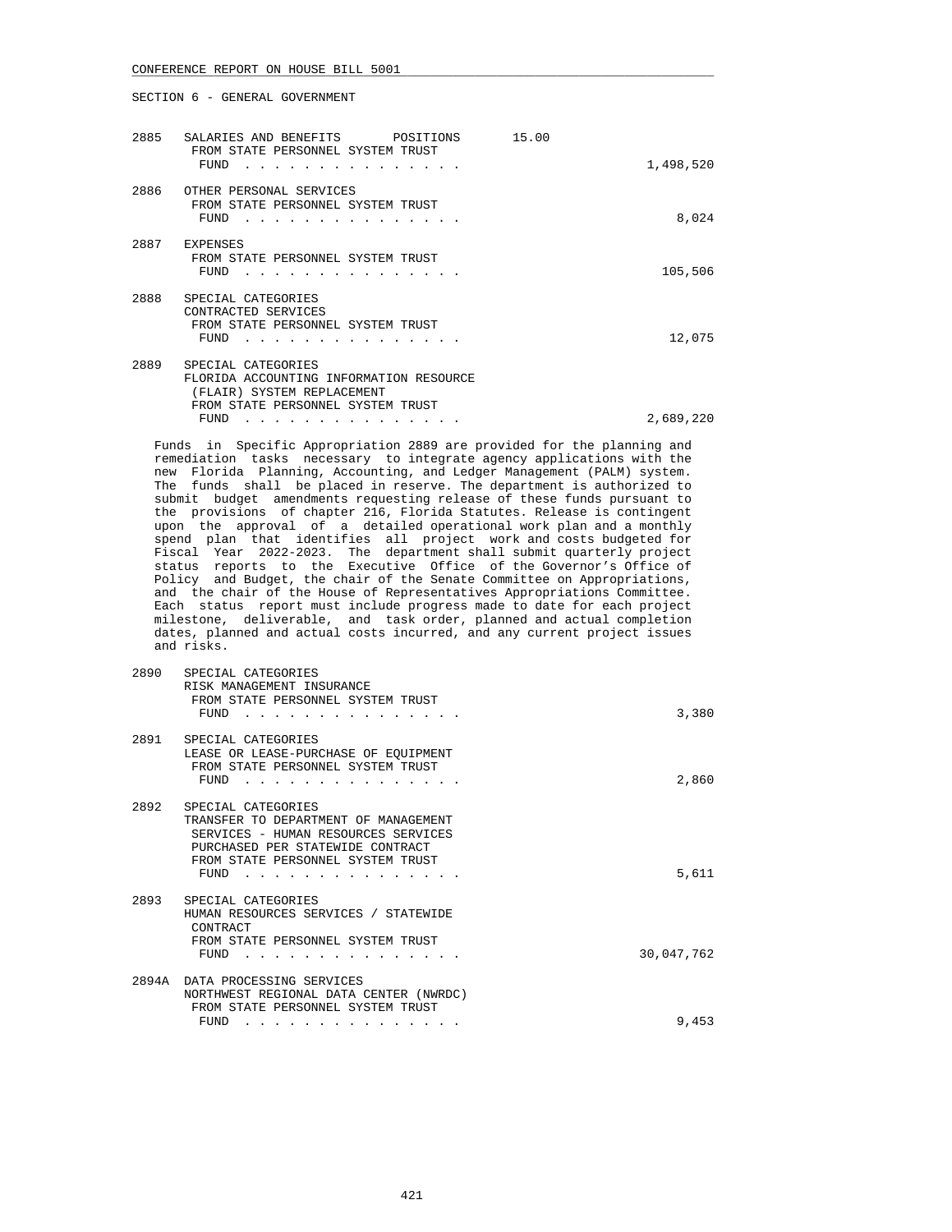| TOTAL: PROGRAM: PEOPLE FIRST<br>FROM TRUST FUNDS |  |  |  |       | 34,382,411 |
|--------------------------------------------------|--|--|--|-------|------------|
| TOTAL POSITIONS<br>TOTAL ALL FUNDS               |  |  |  | 15.00 | 34,382,411 |

PROGRAM: TECHNOLOGY PROGRAM

TELECOMMUNICATIONS SERVICES

 From the funds in Specific Appropriations 2895 through 2911A, the Department of Management Services shall continue to allow agencies to purchase maintenance and equipment refresh services needed to maintain current agency telephony and call center systems.

|      | APPROVED SALARY RATE                                                                                                                                            | 4,087,524 |       |                      |
|------|-----------------------------------------------------------------------------------------------------------------------------------------------------------------|-----------|-------|----------------------|
| 2895 | SALARIES AND BENEFITS POSITIONS<br>FROM COMMUNICATIONS WORKING<br>CAPITAL TRUST FUND<br>FROM EMERGENCY COMMUNICATIONS<br>NUMBER E911 SYSTEM TRUST               |           | 68.00 | 5,520,126<br>417,650 |
| 2896 | OTHER PERSONAL SERVICES<br>FROM COMMUNICATIONS WORKING<br>CAPITAL TRUST FUND<br>FROM EMERGENCY COMMUNICATIONS<br>NUMBER E911 SYSTEM TRUST                       |           |       | 384,984<br>273,041   |
| 2897 | EXPENSES<br>FROM COMMUNICATIONS WORKING<br>CAPITAL TRUST FUND<br>FROM EMERGENCY COMMUNICATIONS<br>NUMBER E911 SYSTEM TRUST                                      |           |       | 659,534<br>208,529   |
|      | 2898 AID TO LOCAL GOVERNMENTS<br>DISTRIBUTIONS TO COUNTIES - WIRELESS 911<br>TELEPHONE SYSTEMS<br>FROM EMERGENCY COMMUNICATIONS<br>NUMBER E911 SYSTEM TRUST     |           |       | 83,705,024           |
| 2899 | AID TO LOCAL GOVERNMENTS<br>DISTRIBUTIONS TO SERVICE PROVIDERS -<br>WIRELESS 911 TELEPHONE SYSTEMS<br>FROM EMERGENCY COMMUNICATIONS<br>NUMBER E911 SYSTEM TRUST |           |       | 2,000,000            |
| 2900 | AID TO LOCAL GOVERNMENTS<br>DISTRIBUTIONS TO COUNTIES - NON-WIRELESS<br>E911<br>FROM EMERGENCY COMMUNICATIONS<br>NUMBER E911 SYSTEM TRUST                       |           |       | 29, 367, 589         |
| 2901 | AID TO LOCAL GOVERNMENTS<br>DISTRIBUTION OF COUNTY PREPAID WIRELESS<br>911<br>FROM EMERGENCY COMMUNICATIONS<br>NUMBER E911 SYSTEM TRUST                         |           |       | 35,300,000           |
| 2902 | OPERATING CAPITAL OUTLAY<br>FROM COMMUNICATIONS WORKING<br>CAPITAL TRUST FUND                                                                                   |           |       | 46,079               |
| 2903 | SPECIAL CATEGORIES<br>ACQUISITION OF MOTOR VEHICLES<br>FROM COMMUNICATIONS WORKING<br>CAPITAL TRUST FUND                                                        |           |       | 37,690               |
| 2904 | SPECIAL CATEGORIES<br>GRANTS AND AIDS - STATE AND LOCAL<br>IMPLEMENTATION GRANT PROGRAM<br>FROM EMERGENCY COMMUNICATIONS<br>NUMBER E911 SYSTEM TRUST            |           |       | 597                  |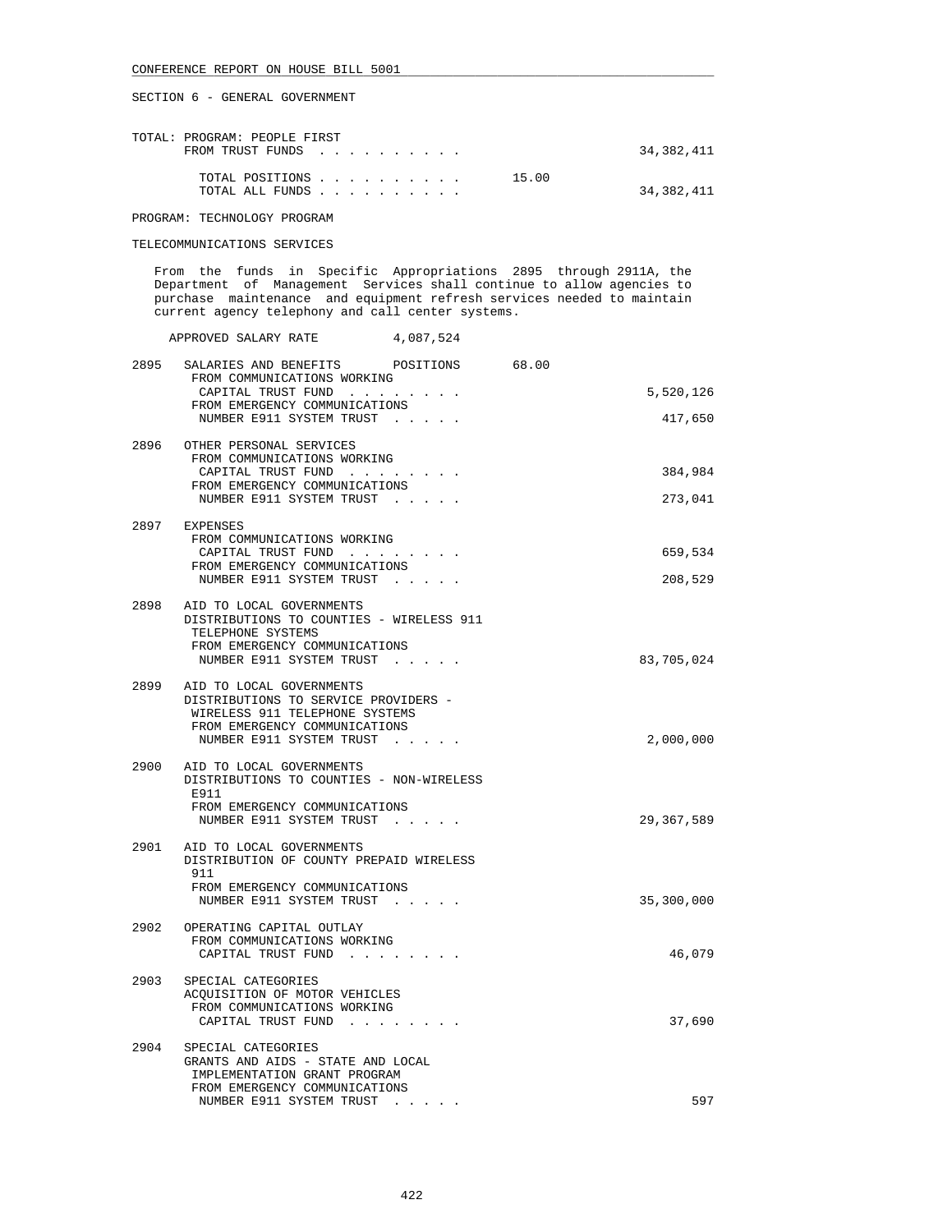|      | 2905 SPECIAL CATEGORIES<br>CENTREX AND SUNCOM PAYMENTS<br>FROM COMMUNICATIONS WORKING<br>CAPITAL TRUST FUND                                                                                                                                                                    | 117,486,638          |
|------|--------------------------------------------------------------------------------------------------------------------------------------------------------------------------------------------------------------------------------------------------------------------------------|----------------------|
|      | The Department of Management Services is authorized to submit budget<br>amendments in accordance with chapter 216, Florida Statutes, to increase<br>Specific Appropriation 2905, in the event that payments for<br>telecommunications services exceed the amount appropriated. |                      |
| 2906 | SPECIAL CATEGORIES<br>CONTRACTED SERVICES<br>FROM COMMUNICATIONS WORKING<br>CAPITAL TRUST FUND<br>FROM EMERGENCY COMMUNICATIONS                                                                                                                                                | 2,953,708            |
|      | NUMBER E911 SYSTEM TRUST<br>2907 SPECIAL CATEGORIES<br>RISK MANAGEMENT INSURANCE<br>FROM COMMUNICATIONS WORKING<br>CAPITAL TRUST FUND                                                                                                                                          | 900,827<br>21,588    |
| 2908 | SPECIAL CATEGORIES<br>CONTRACTED LEGAL SERVICES<br>FROM EMERGENCY COMMUNICATIONS<br>NUMBER E911 SYSTEM TRUST                                                                                                                                                                   | 62,159               |
| 2909 | SPECIAL CATEGORIES<br>LEASE OR LEASE-PURCHASE OF EQUIPMENT<br>FROM COMMUNICATIONS WORKING<br>CAPITAL TRUST FUND<br>FROM EMERGENCY COMMUNICATIONS<br>NUMBER E911 SYSTEM TRUST                                                                                                   | 3,241<br>1,845       |
| 2910 | SPECIAL CATEGORIES<br>TRANSFER TO DEPARTMENT OF MANAGEMENT<br>SERVICES - HUMAN RESOURCES SERVICES<br>PURCHASED PER STATEWIDE CONTRACT<br>FROM COMMUNICATIONS WORKING<br>CAPITAL TRUST FUND<br>FROM EMERGENCY COMMUNICATIONS<br>NUMBER E911 SYSTEM TRUST                        | 21,419<br>204        |
|      | 2911A DATA PROCESSING SERVICES<br>NORTHWEST REGIONAL DATA CENTER (NWRDC)<br>FROM COMMUNICATIONS WORKING<br>CAPITAL TRUST FUND<br>FROM EMERGENCY COMMUNICATIONS<br>NUMBER E911 SYSTEM TRUST                                                                                     | 449,085<br>3,277     |
|      | TOTAL: TELECOMMUNICATIONS SERVICES<br>FROM TRUST FUNDS                                                                                                                                                                                                                         | 279,824,834          |
|      | TOTAL POSITIONS<br>TOTAL ALL FUNDS                                                                                                                                                                                                                                             | 68.00<br>279,824,834 |
|      | WIRELESS SERVICES                                                                                                                                                                                                                                                              |                      |
|      | 990,514<br>APPROVED SALARY RATE<br>2912 SALARIES AND BENEFITS POSITIONS 13.00<br>FROM LAW ENFORCEMENT RADIO SYSTEM<br>TRUST FUND                                                                                                                                               | 1,203,894            |
|      | 2913 OTHER PERSONAL SERVICES<br>FROM LAW ENFORCEMENT RADIO SYSTEM<br>TRUST FUND                                                                                                                                                                                                | 93,682               |
|      | 2914 EXPENSES<br>FROM LAW ENFORCEMENT RADIO SYSTEM<br>TRUST FUND                                                                                                                                                                                                               | 282,401              |
| 2915 | OPERATING CAPITAL OUTLAY<br>FROM LAW ENFORCEMENT RADIO SYSTEM<br>TRUST FUND                                                                                                                                                                                                    | 441,275              |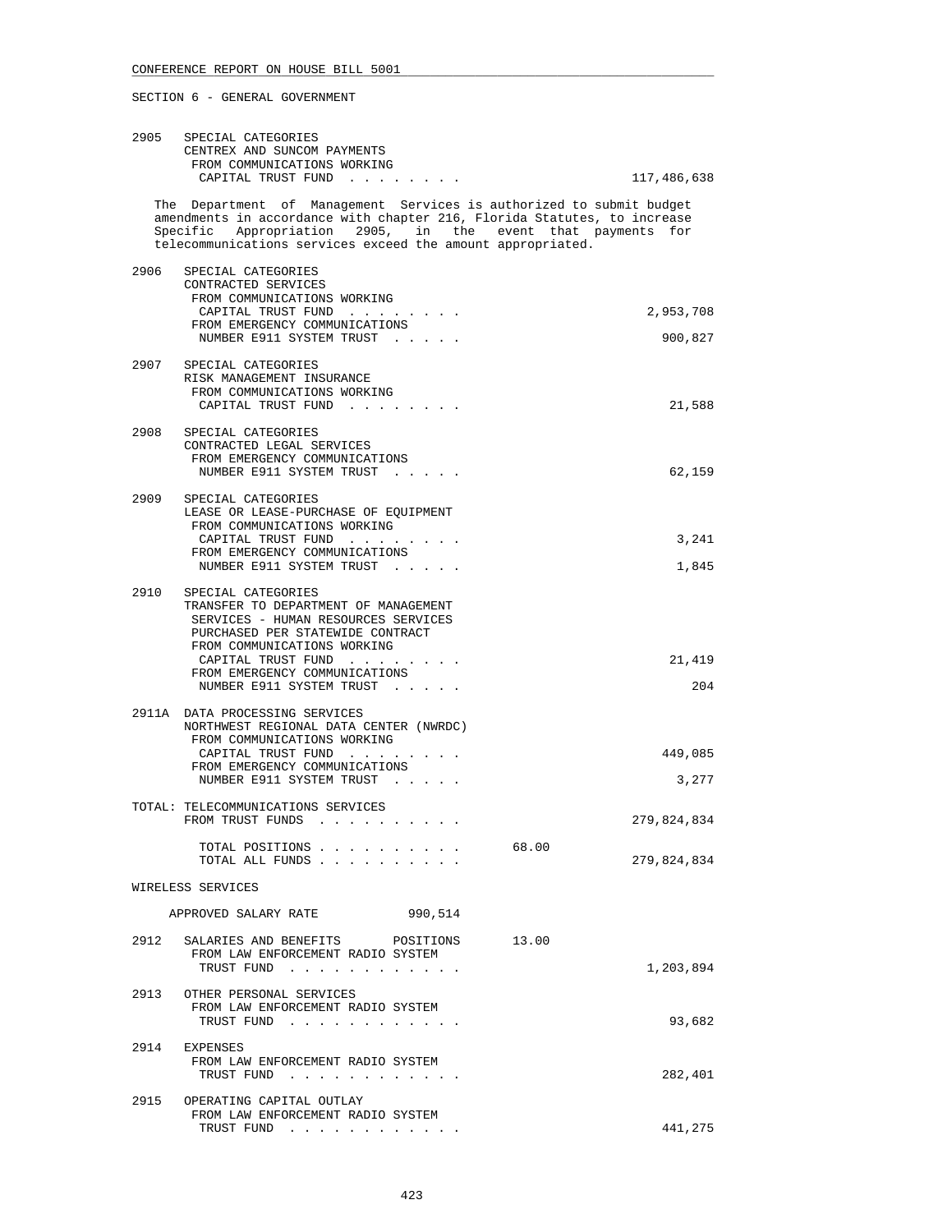2916 FIXED CAPITAL OUTLAY STATEWIDE LAW ENFORCEMENT RADIO SYSTEM TOWERS RELOCATION/RECONSTRUCTION - DMS MGD FROM GENERAL REVENUE FUND . . . . . 6,642,979

 Funds in Specific Appropriation 2916 are provided to the Department of Management Services for the relocation and/or reconstruction of four Statewide Law Enforcement Radio System (SLERS) towers located in Ft. Lauderdale, Dredgers Key, Drexel, and Carnestown. These funds shall be held in reserve. The department is authorized to submit budget amendments requesting release of funds pursuant to the provisions of chapter 216, Florida Statutes.

 2917 SPECIAL CATEGORIES ACQUISITION OF MOTOR VEHICLES FROM LAW ENFORCEMENT RADIO SYSTEM TRUST FUND . . . . . . . . . . . . . . . . . . 168,490 2918 SPECIAL CATEGORIES CONTRACTED SERVICES FROM LAW ENFORCEMENT RADIO SYSTEM

 TRUST FUND . . . . . . . . . . . . 4,600,000 From the funds in Specific Appropriation 2918, \$1,500,000 in

 nonrecurring funds is provided to the Department of Management Services for staff augmentation to assist the department for the assumption of towers and tower leases relating to the Statewide Law Enforcement Radio System (SLERS).

 From the funds in Specific Appropriation 2918, \$1,000,000 in recurring funds is provided to the Department of Management Services for SLERS tower repair contingency. The funds shall be held in reserve. The funds can be used in the event SLERS towers sustain repair and replacement costs due to catastrophic events which exceed \$1,000,000 in a fiscal year. The department is authorized to submit budget amendments requesting release of funds pursuant to the provisions of chapter 216, Florida Statutes.

| 2918A SPECIAL CATEGORIES          |         |
|-----------------------------------|---------|
| LAFAYETTE COUNTY SHERIFF'S OFFICE |         |
| COMMUNICATIONS                    |         |
| FROM GENERAL REVENUE FUND         | 500,000 |
|                                   |         |

 Funds in Specific Appropriation 2918A are provided for funding a nonrecurring appropriations project (HB 9343) (Senate Form 2507).

| 2919 | SPECIAL CATEGORIES<br>FLORIDA INTEROPERABILITY NETWORK<br>FROM GENERAL REVENUE FUND                                                 | 1,250,000  |            |
|------|-------------------------------------------------------------------------------------------------------------------------------------|------------|------------|
| 2920 | SPECIAL CATEGORIES<br>MUTUAL AID BUILD-OUT<br>FROM GENERAL REVENUE FUND                                                             | 120,000    |            |
| 2921 | SPECIAL CATEGORIES<br>RISK MANAGEMENT INSURANCE<br>FROM LAW ENFORCEMENT RADIO SYSTEM<br>TRUST FUND                                  |            | 1,832      |
| 2922 | SPECIAL CATEGORIES<br>CONTRACTED LEGAL SERVICES<br>FROM LAW ENFORCEMENT RADIO SYSTEM<br>TRUST FUND                                  |            | 250,000    |
| 2923 | SPECIAL CATEGORIES<br>STATEWIDE LAW ENFORCEMENT RADIO SYSTEM<br>CONTRACT PAYMENT<br>FROM LAW ENFORCEMENT RADIO SYSTEM<br>TRUST FUND |            | 19,000,000 |
| 2924 | SPECIAL CATEGORIES<br>STATEWIDE LAW ENFORCEMENT RADIO SYSTEM<br>TOWER LEASES<br>FROM GENERAL REVENUE FUND                           | 13,026,357 |            |

Funds in Specific Appropriation 2924 must be used to pay for the radio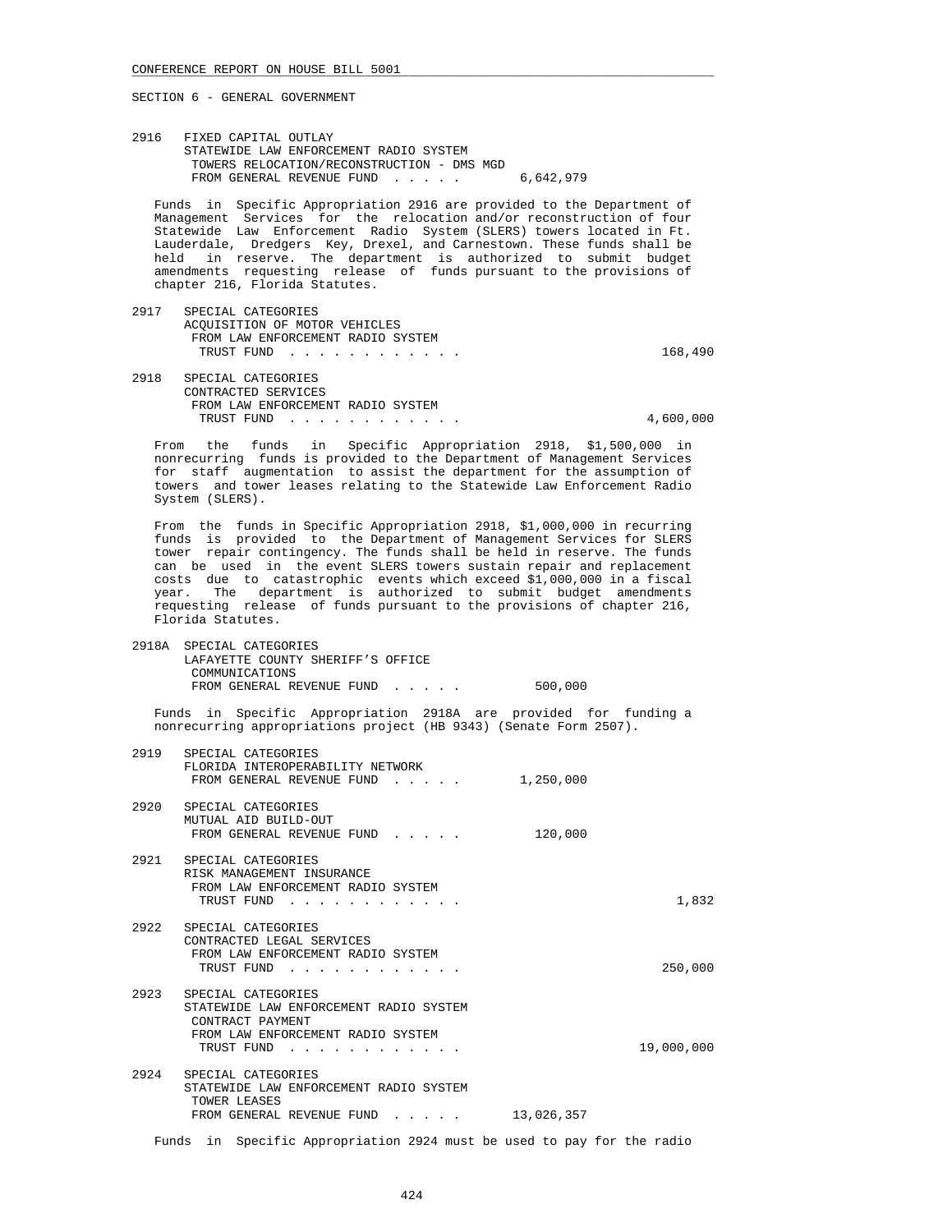tower leases for the Statewide Law Enforcement Radio System.

|      | 2924A SPECIAL CATEGORIES<br>FIRST NET SUBSCRIPTIONS<br>FROM GENERAL REVENUE FUND                                                                                                                                                                                                                            | 2,200,000  |            |
|------|-------------------------------------------------------------------------------------------------------------------------------------------------------------------------------------------------------------------------------------------------------------------------------------------------------------|------------|------------|
|      | 2925 SPECIAL CATEGORIES<br>LEASE OR LEASE-PURCHASE OF EOUIPMENT<br>FROM LAW ENFORCEMENT RADIO SYSTEM<br>TRUST FUND                                                                                                                                                                                          |            | 2,229      |
| 2926 | SPECIAL CATEGORIES<br>TRANSFER TO DEPARTMENT OF MANAGEMENT<br>SERVICES - HUMAN RESOURCES SERVICES<br>PURCHASED PER STATEWIDE CONTRACT<br>FROM LAW ENFORCEMENT RADIO SYSTEM<br>TRUST FUND                                                                                                                    |            | 4,501      |
|      | 2927A DATA PROCESSING SERVICES<br>NORTHWEST REGIONAL DATA CENTER (NWRDC)<br>FROM LAW ENFORCEMENT RADIO SYSTEM<br>TRUST FUND                                                                                                                                                                                 |            | 2,110      |
|      | TOTAL: WIRELESS SERVICES<br>FROM GENERAL REVENUE FUND<br>FROM TRUST FUNDS<br>and the contract of the contract of the contract of the contract of the contract of the contract of the contract of the contract of the contract of the contract of the contract of the contract of the contract of the contra | 23,739,336 | 26,050,414 |
|      | TOTAL POSITIONS<br>TOTAL ALL FUNDS                                                                                                                                                                                                                                                                          | 13.00      | 49,789,750 |

STATE DATA CENTER

 Funds and positions in Specific Appropriations 2928 through 2938 are provided to the Department of Management Services (DMS) to contract with the Northwest Regional Data Center (NWRDC) pursuant to s. 287.057(11), F.S., for the management, operation, and staffing of the State Data Center (SDC). The contract shall be effective as of July 1, 2022, and shall comply with the following provisions: 1) The scope of work for the contract shall include only the services provided to SDC customers as of February 28, 2022. Any additional services provided to SDC customers shall be provided via agreements directly between the NWRDC and agency customers, 2) The contract shall provide for authorization for NWRDC to transition SDC customer agencies to the NWRDC service catalog and its contracts. Transitioned agencies and/or services shall no longer be within the scope of the contract between NWRDC and the SDC, 3) Services provided via new contracts executed to replace transferred contracts shall be negotiated and executed by NWRDC and shall no longer be within the scope of the contract between NWRDC and the SDC, 4) The cost of the contract shall be reduced in proportion to the transition of SDC contracts, services, and agency customers directly to NWRDC, 5) DMS shall make all leased data center and office space available to NWRDC, to use at NWRDC's discretion, at current rates, 6) NWRDC shall provide contract management and oversight for the contracts and interagency agreements that will be transferred, 7) NWRDC will prepare and submit customer agency invoices for services within the scope of the contract to the SDC for review and approval, 8) SDC will respond to the NWRDC with either approval of the invoices or requested updates within ten business days. If SDC does not provide a response to the NWRDC within ten business days, the invoices are deemed approved, 9) Once approved, the NWRDC will submit the invoices to the customer agencies, and 10) Customer agencies will submit invoice payments to NWRDC directly within 30 days, 11) The contract shall be executed for a term of five years with an optional one time renewal, 12) The contract shall provide the State Chief Information Officer the option of a seat on the NWRDC Policy Board given the current membership criteria based on cumulative revenue paid, and 13) The contract shall provide the Florida Digital Service with continuous access and visibility into all state agency technology infrastructure necessary to detect and mitigate cybersecurity threats and incidents, and to support timely response.

APPROVED SALARY RATE 707,913

2928 SALARIES AND BENEFITS POSITIONS 10.00<br>FROM GENERAL REVENIJE FIND 975 495 FROM GENERAL REVENUE FUND . . . . .

 From the funds and positions in Specific Appropriation 2928, seven positions are provided for the management and oversight of the contract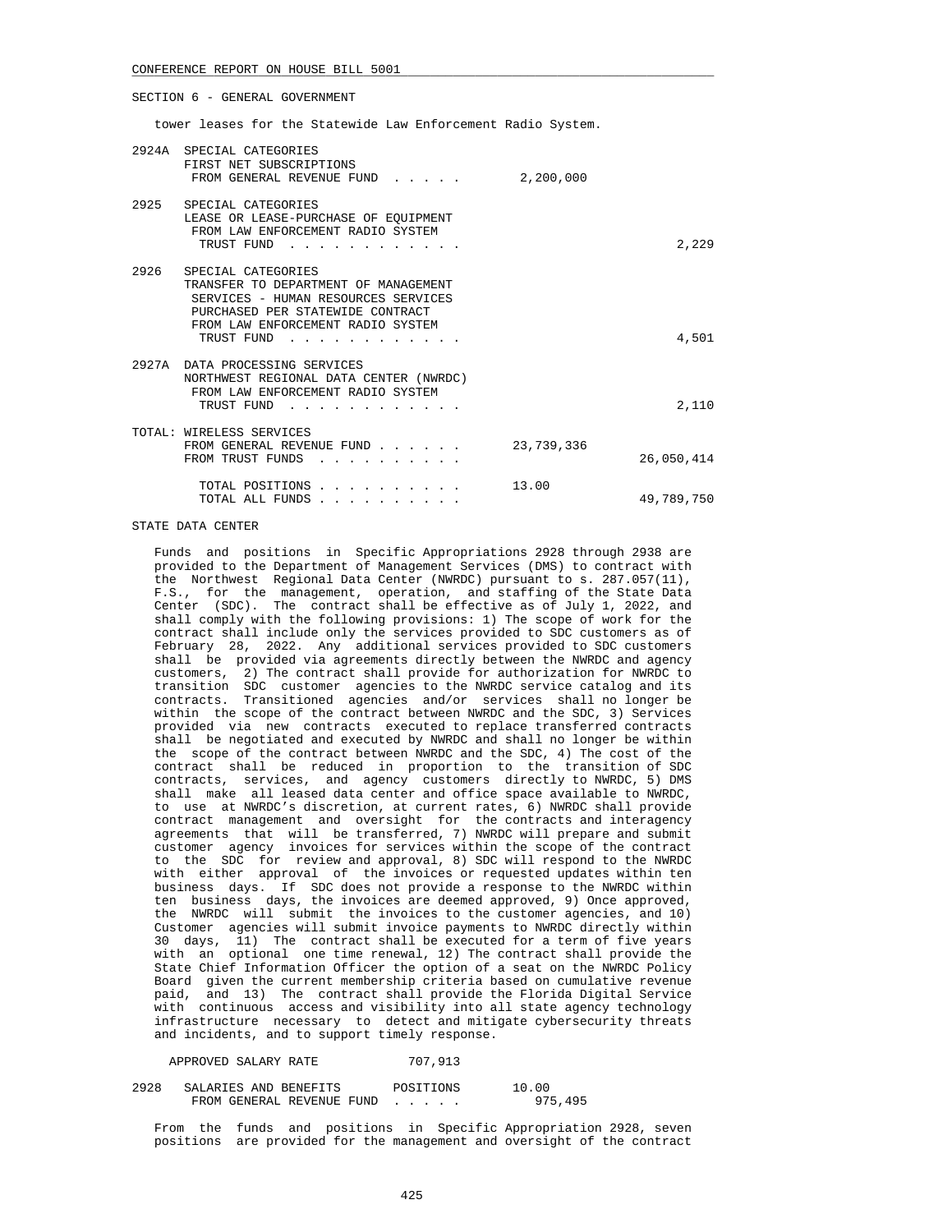between the Department of Management Services and the Northwest Regional Data Center for the management and operation of the State Data Center including the review and approval of state agency customer invoices submitted by the Northwest Regional Data Center.

From the funds and positions in Specific Appropriation 2928, three<br>positions with position numbers 3846, 3847, and 3848 have been with position numbers 3846, 3847, and 3848 have been transferred into the State Data Center budget entity to assist with contract management and financial oversight.

- 2929 EXPENSES FROM GENERAL REVENUE FUND . . . . . 323,970
- 2930A LUMP SUM CLOUD MODERNIZATION AND MIGRATION FROM GENERAL REVENUE FUND . . . . . 163,350,762

 Funds in Specific Appropriation 2930A from the General Revenue Fund are provided to the Department of Management Services for the nonrecurring costs necessary to migrate or modernize recommended applications to cloud computing services. The funds shall be placed in reserve. The Office of Policy and Budget within the Executive Office of the Governor, in coordination with the department and customer agencies, is authorized to submit budget amendments pursuant to the provisions of chapter 216, Florida Statutes, to transfer funds to the customer agencies based on the customer agencies planned quarterly expenditures. Release is contingent upon submission and approval of the completed cloud readiness assessment for the customer entity in need of release and the updated customer entity's cloud strategic plan required in Specific Appropriation 2930B.

 The department shall submit quarterly status reports to the Executive Office of the Governor's Office of Policy & Budget, the chair of the Senate Committee on Appropriations, and the chair of the House of Representatives Appropriations Committee. Each status report must detail progress made to date on the transition of customer entity applications approved for release of funds. The status reports shall be submitted the 15th day following the end of each quarter.

 2930B SPECIAL CATEGORIES NORTHWEST REGIONAL DATA CENTER FROM GENERAL REVENUE FUND . . . . . 15,000,000

 From the funds provided in Specific Appropriation 2930B, \$5,000,000 in nonrecurring funds is provided for the Northwest Regional Data Center (NWRDC) to 1) conduct a comprehensive cloud readiness assessment of State Data Center applications and provide recommendations for each agency application and 2) to assist customer agencies in updating the agency cloud strategic plans developed pursuant to section 282.206, Florida Statutes. NWRDC may contract the assessment to a third-party vendor. The assessment is not required for applications already funded or in progress. Each agency shall develop further details needed to implement the plan, to include the estimated time, funding, and resources needed to migrate or modernize the recommended applications. The cloud readiness assessment and each agency's updated cloud strategic plan shall be submitted no later than December 31, 2023, to the Executive Office of the Governor's Office of Policy and Budget, the chair of the Senate Committee on Appropriations, the chair of the House of Representatives Appropriations Committee, the Florida Digital Service, and the NWRDC Policy Board.

 From the funds provided in Specific Appropriation 2930B, \$10,000,000 in nonrecurring funds is provided to the Department of Management Services for the Northwest Regional Data Center to move customer entity applications currently hosted at the State Data Center to third-party cloud computing services upon the request of customer entities. Priority shall be given to agency applications that are hosted on legacy hardware, that can fully utilize public or government cloud services, and that can complete the transition within the fiscal year.

 The department shall submit quarterly status reports to the Executive Office of the Governor's Office of Policy & Budget, the chair of the Senate Committee on Appropriations, and the chair of the House of Representatives Appropriations Committee. Each status report must detail progress made to date on the transition of customer entity applications to cloud computing service providers and identify the applications proposed by agencies for transition. The status reports shall be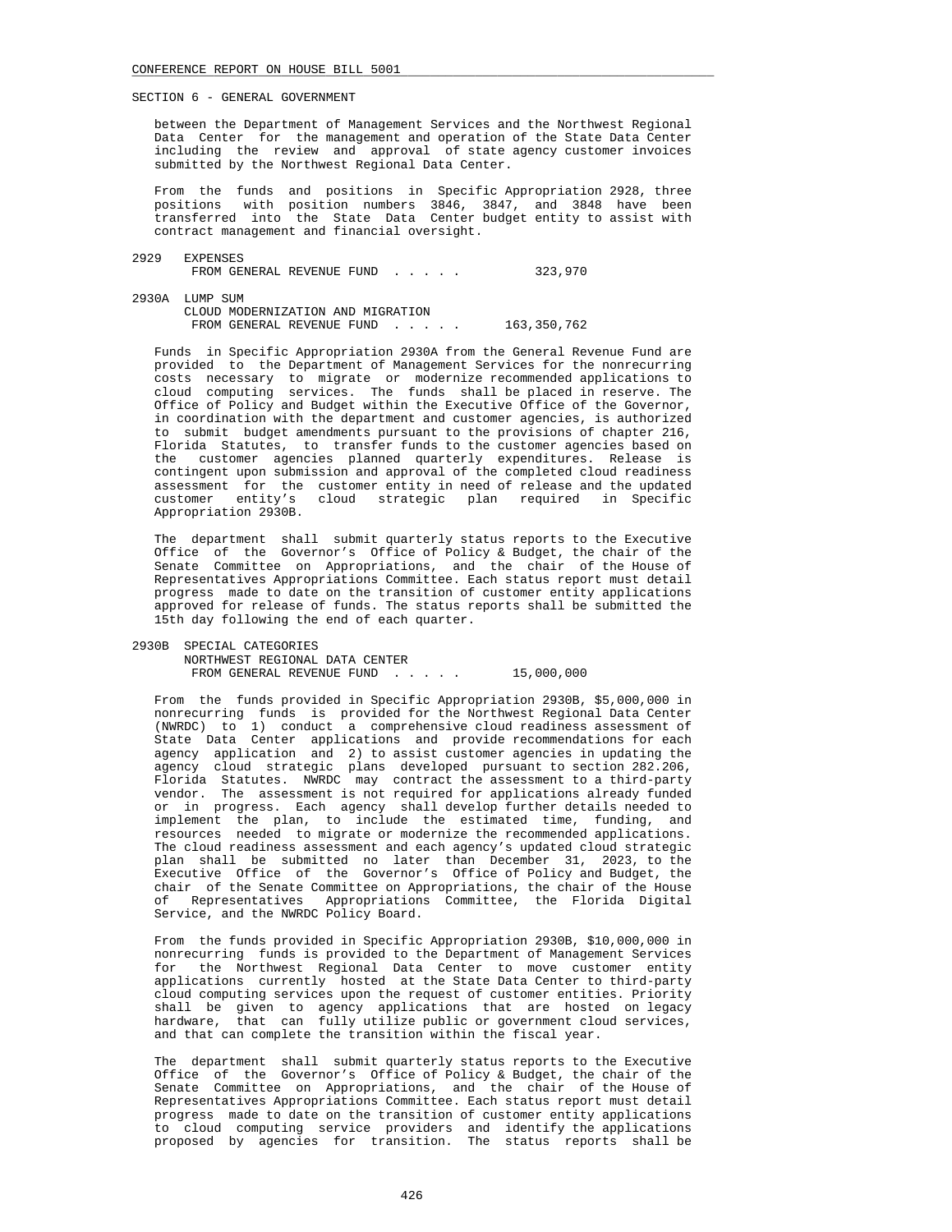submitted the 15th day following the end of each quarter.

| 2931 | SPECIAL CATEGORIES        |           |
|------|---------------------------|-----------|
|      | CONTRACTED SERVICES       |           |
|      | FROM GENERAL REVENUE FUND | 10,000    |
|      |                           |           |
|      | 2933A SPECIAL CATEGORIES  |           |
|      | ADMINISTRATIVE OVERHEAD   |           |
|      | FROM GENERAL REVENUE FUND | 5,000,000 |

 The funds in Specific Appropriation 2933A are provided to the Department of Management Services to transfer to the Florida State University for the Administrative Fees associated with the Northwest Regional Data Center operations and management of the state data center. The funds shall be fully released and advanced as part of the contract effective July 1, 2022.

| 2938 | SPECIAL CATEGORIES                   |             |             |
|------|--------------------------------------|-------------|-------------|
|      | TRANSFER TO DEPARTMENT OF MANAGEMENT |             |             |
|      | SERVICES - HUMAN RESOURCES SERVICES  |             |             |
|      | PURCHASED PER STATEWIDE CONTRACT     |             |             |
|      | FROM GENERAL REVENUE FUND            | 3,051       |             |
|      |                                      |             |             |
|      | TOTAL: STATE DATA CENTER             |             |             |
|      | FROM GENERAL REVENUE FUND            | 184,663,278 |             |
|      |                                      |             |             |
|      | TOTAL POSITIONS                      | 10.00       |             |
|      | TOTAL ALL FUNDS                      |             | 184,663,278 |
|      |                                      |             |             |

OFFICE OF THE STATE CHIEF INFORMATION OFFICER

APPROVED SALARY RATE 6,610,481

## 2939 SALARIES AND BENEFITS POSITIONS 70.00<br>FROM GENERAL REVENUE FUND . . . . . 9.078.452 FROM GENERAL REVENUE FUND . . . . .

 From the positions in Specific Appropriation 2939, 23 positions are provided to the Department of Management Services to support statewide cybersecurity functions and to implement the recommendations of the February 1, 2021, Florida Cybersecurity Task Force Final Report. Senior cybersecurity programmatic staff must have experience and expertise in security and risk management for communications and information technology resources. Eight of these positions, \$1,064,000 in Salaries & Benefits, and 800,000 in associated salary rate shall be held in reserve. Upon the procurement of cybersecurity professional advisory services to support the state's cybersecurity program, the department is authorized to submit budget amendments to request release of the positions and rate held in reserve pursuant to the provisions of chapter 216, Florida Statutes.

 From the positions in Specific Appropriation 2939, nine positions are provided to the Department of Management Services in support of its project oversight responsibilities pursuant to section 282.0051, Florida Statutes. At a minimum, the Department of Management Services shall include oversight over the following agency projects: the Planning, Accounting, and Ledger Management (PALM) project at the Department of Financial Services, the Florida Healthcare Connections (FX) project at the Agency for Health Care Administration, the Florida Turnpike Enterprise Commercial Back Office projects at the Department of Transportation, the implementation of the Criminal Justice Data Transparency and Uniform Arrest Affidavit projects at the Department of Law Enforcement, the Motorist Modernization project at the Department of Highway Safety and Motor Vehicles, and the Reemployment Assistance Modernization and the Consumer-First Workforce Information System projects at the Department of Economic Opportunity.

 The Department of Management Services shall prepare a project oversight progress report each quarter on the status of the information technology projects reviewed and monitored by the Florida Digital Service. The project oversight progress report shall be submitted to the Executive Office of the Governor's Office of Policy & Budget, the chair of the Senate Committee on Appropriations, and the chair of the House of Representatives Appropriations Committee. The department shall submit a report by July 25, 2022, for the period April 1, 2022 through June 30, 2022, and quarterly thereafter.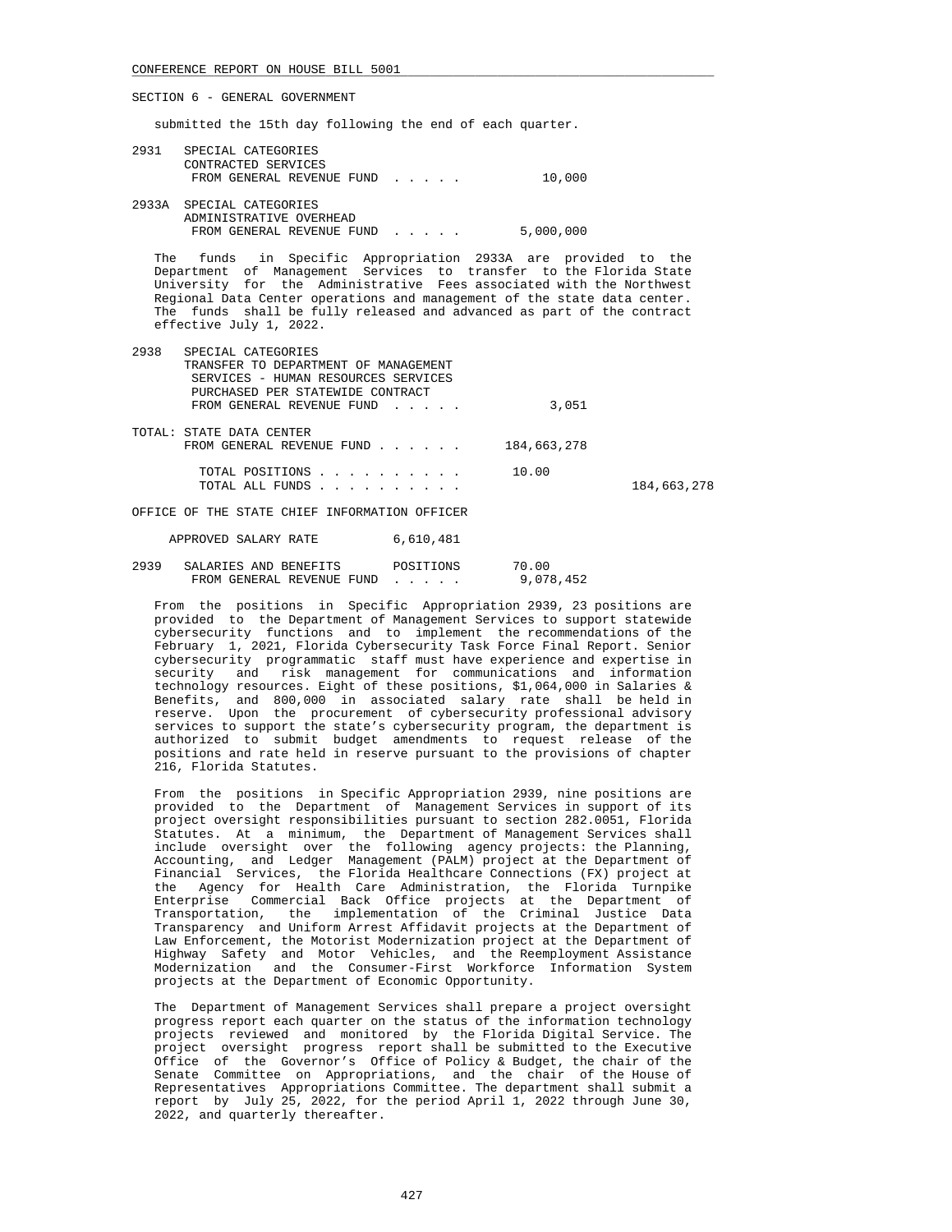| SECTION 6 - |  |  |  | GENERAL GOVERNMENT |
|-------------|--|--|--|--------------------|
|-------------|--|--|--|--------------------|

| 2940 | OTHER PERSONAL SERVICES<br>FROM GENERAL REVENUE FUND                   | 196,185   |
|------|------------------------------------------------------------------------|-----------|
| 2941 | <b>EXPENSES</b><br>FROM GENERAL REVENUE FUND                           | 1,543,533 |
| 2942 | SPECIAL CATEGORIES<br>CONTRACTED SERVICES<br>FROM GENERAL REVENUE FUND | 2,184,299 |

 From the funds in Specific Appropriation 2942, \$1,000,000 is provided to the Department of Management Services to competitively procure cybersecurity professional and advisory services. These funds shall be used to continue the development of the state's cybersecurity program, to improve staffing, governance, and operations.

 2944 SPECIAL CATEGORIES ENTERPRISE CYBERSECURITY RESILIENCY FROM GENERAL REVENUE FUND . . . . . 50,000,000

 From the funds in Specific Appropriation 2944, \$25,000,000 in nonrecurring funds from the General Revenue Fund is provided to the Department of Management Services to implement the recommendations of the February 1, 2021, Florida Cybersecurity Task Force Final Report. The funds shall be placed in reserve. The Department of Management Services shall incorporate the recommendations of the February 1, 2021, Florida Cybersecurity Task Force Final Report into an implementation plan developed as part of the statewide information technology security strategic plan pursuant to section 282.318(3)(b), Florida Statutes. The plan shall be submitted to the Executive Office of the Governor's Office of Policy and Budget, the chair of the Senate Committee on Appropriations, and the chair of the House of Representatives Appropriations Committee. Upon submission of the implementation plan, the department is authorized to submit quarterly budget amendments requesting release of these funds pursuant to the provisions of chapter 216, Florida Statutes, and based on the department's planned quarterly expenditures. Release is contingent upon the approval of a detailed operational work plan and a monthly spend plan that identifies all related work and costs budgeted for Fiscal Year 2022-2023.

 The department shall submit monthly project status reports on the progress of implementing each of the task force recommendations to the Executive Office of the Governor's Office of Policy and Budget, the chair of the Senate Committee on Appropriations, the chair of the House of Representatives Appropriations Committee, and the Florida Cybersecurity Advisory Council. Each status report shall include progress made to date for each project milestone, deliverable, and task order; planned and actual completion dates; planned and actual costs incurred; and any project issues and risks. The monthly project status reports shall be submitted by the 15th day following the end of each month.

 From the funds in Specific Appropriation 2944, \$25,000,000 in recurring funds from the General Revenue Fund is provided to the Department of Management Services for cybersecurity services previously procured in Fiscal Year 2021-2022.

 From the funds in Specific Appropriation 2944, The Florida Digital Service will conduct a feasibility study to better integrate the capabilities of the state Cybersecurity Operations Center, Department of Homeland Security, and the Cybersecurity and Infrastructure Agency in a location that has the following attributes and existing facilities: a Navy Information Operations Center, a Navy Cyber Information Warfare Training Center, and Florida Department of Law Enforcement Cyber High-tech Crime Unit/Network Intrusion. The study should include but not be limited to increased rapid response capability, increased threat intelligence, and a reduced response time to a cybersecurity attack.

| 2944A SPECIAL CATEGORIES               |            |           |
|----------------------------------------|------------|-----------|
| GRANTS AND AIDS - CYBERSECURITY GRANTS |            |           |
| FROM GENERAL REVENUE FUND              | 30,000,000 |           |
| FROM FEDERAL GRANTS TRUST FUND         |            | 5,428,240 |

 Funds provided in Specific Appropriation 2944A from the Federal Grants Trust Fund are contingent on federal grants being awarded. The State Chief Information Security Officer and the Department of Management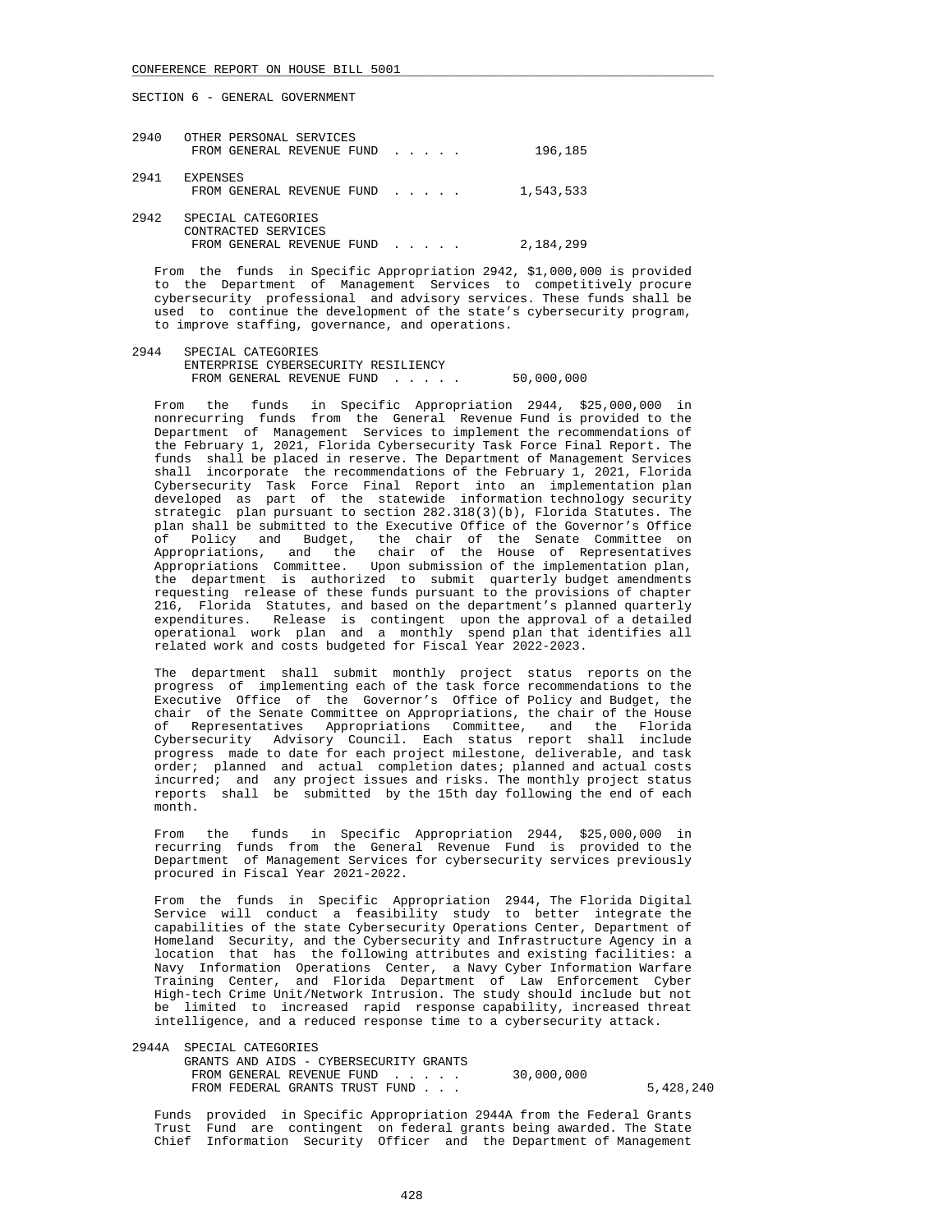Services shall administer the competitive grant program, determine eligibility, and distribute grants based on guidance provided by the Cybersecurity and Infrastructure Security Agency and the Federal Emergency Management Agency.

 Funds in Specific Appropriation 2944A from the General Revenue Fund are for local government cybersecurity technical assistance grants. The Department of Management Services shall administer the competitive grant program, and the State Chief Information Security Officer shall develop the criteria and process for awarding such assistance funds to municipalities and counties. The Department of Management Services shall report quarterly to the Executive Office of the Governor's Office of Policy & Budget, the chair of the Senate Committee on Appropriations, and the chair of the House of Representatives Appropriations Committee regarding the use and distribution of these funds. The status reports shall be submitted the 15th day following the end of each quarter.

 2944B SPECIAL CATEGORIES FLORIDA CENTER FOR CYBERSECURITY - UNIVERSITY OF SOUTH FLORIDA FROM GENERAL REVENUE FUND . . . . . 37,000,000

 From the funds in Specific Appropriation 2944B, \$7,000,000 in nonrecurring funds from the General Revenue Fund shall be transferred to the Florida Center for Cybersecurity at the University of South Florida, established pursuant to section 1004.444, Florida Statutes, and in consultation with the Florida Cybersecurity Advisory Council, to conduct a comprehensive risk assessment of the state's critical infrastructure and provide recommendations to support actionable solutions for improvement of the state's preparedness and resilience to significant cybersecurity incidents. The university shall submit draft recommendations by January 9, 2023, and the final assessment by June 30, 2023, to the Governor, the President of the Senate, the Speaker of the House of Representatives, and the Florida Cybersecurity Advisory of Representatives, and the Florida Cybersecurity Advisory Council.

 From the funds in Specific Appropriation 2944B, \$30,000,000 in nonrecurring funds from the General Revenue Fund shall be transferred to the Florida Center for Cybersecurity at the University of South Florida, established pursuant to section 1004.444, Florida Statutes, and in consultation with the Department of Management Services and the Florida Cybersecurity Advisory Council, to conduct cybersecurity training for state and local government executive, managerial, technical, and general staff. The university shall coordinate this training to minimize travel and to ensure that training already offered by state colleges and universities are utilized. The university shall report quarterly on the progress of providing this training to the Executive Office of the Governor's Office of Policy & Budget, the chair of the Senate Committee on Appropriations, and the chair of the House of Representatives Appropriations Committee. Each status report must identify, by government entity, the quantity and type of staff receiving training, planned and actual costs incurred, and any issues and risks. The quarterly status report shall be submitted by the 15th day following the end of each quarter.

 2944C SPECIAL CATEGORIES CYBERRESILIENCE, SECURITY LEADERSHIP, AND DISASTER RECOVERY FROM GENERAL REVENUE FUND . . . . . 600.000

 Funds in Specific Appropriation 2944C are provided for funding a nonrecurring appropriations project (HB 2203) (Senate Form 1680).

 2944D SPECIAL CATEGORIES LONGWOOD SERVER INFRASTRUCTURE REPLACEMENT FROM GENERAL REVENUE FUND . . . . . 495,000

 Funds in Specific Appropriation 2944D are provided for funding a nonrecurring appropriations project (HB 2441).

| 2945 | SPECIAL CATEGORIES<br>RISK MANAGEMENT INSURANCE<br>FROM GENERAL REVENUE FUND            | 5,248 |
|------|-----------------------------------------------------------------------------------------|-------|
| 2946 | SPECIAL CATEGORIES<br>LEASE OR LEASE-PURCHASE OF EOUIPMENT<br>FROM GENERAL REVENUE FUND | 7,102 |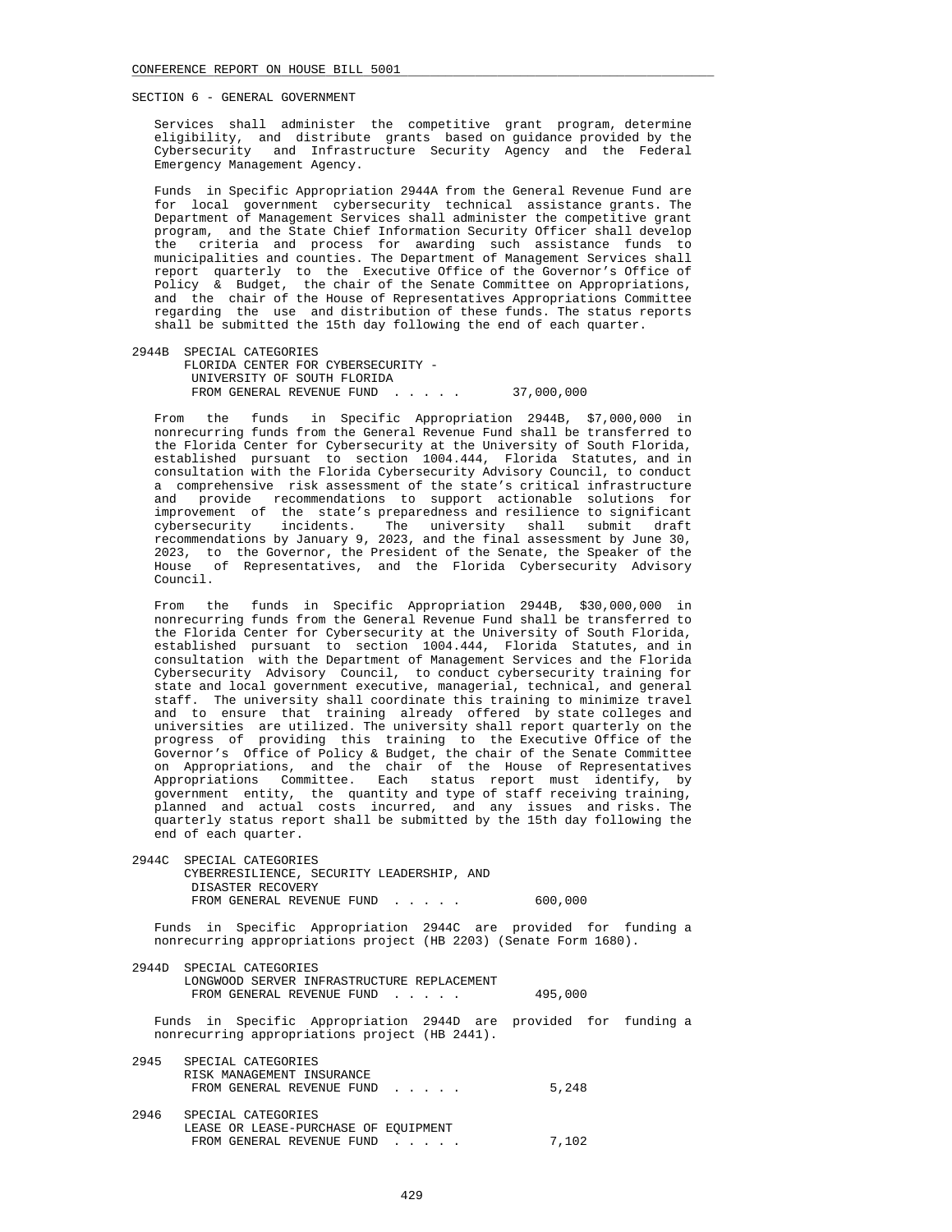| 2947 | SPECIAL CATEGORIES<br>TRANSFER TO DEPARTMENT OF MANAGEMENT<br>SERVICES - HUMAN RESOURCES SERVICES<br>PURCHASED PER STATEWIDE CONTRACT |                    |             |
|------|---------------------------------------------------------------------------------------------------------------------------------------|--------------------|-------------|
|      | FROM GENERAL REVENUE FUND                                                                                                             | 22,325             |             |
|      | TOTAL: OFFICE OF THE STATE CHIEF INFORMATION OFFICER<br>FROM GENERAL REVENUE FUND<br>FROM TRUST FUNDS                                 | 131,132,144        | 5,428,240   |
|      | TOTAL POSITIONS 70.00<br>TOTAL ALL FUNDS                                                                                              |                    | 136,560,384 |
|      | PROGRAM: PUBLIC EMPLOYEES RELATIONS COMMISSION                                                                                        |                    |             |
|      | PUBLIC EMPLOYEES RELATIONS                                                                                                            |                    |             |
|      | APPROVED SALARY RATE 1,839,376                                                                                                        |                    |             |
|      |                                                                                                                                       |                    |             |
|      | 2948 SALARIES AND BENEFITS POSITIONS<br>FROM GENERAL REVENUE FUND<br>FROM PUBLIC EMPLOYEES RELATIONS<br>COMMISSION TRUST FUND         | 24.00<br>1,528,031 | 1,403,892   |
|      | 2949 OTHER PERSONAL SERVICES                                                                                                          |                    |             |
|      | FROM GENERAL REVENUE FUND<br>FROM PUBLIC EMPLOYEES RELATIONS<br>COMMISSION TRUST FUND                                                 | 149,728            | 53,790      |
|      |                                                                                                                                       |                    |             |
|      | 2950 EXPENSES<br>FROM GENERAL REVENUE FUND<br>FROM PUBLIC EMPLOYEES RELATIONS<br>COMMISSION TRUST FUND                                | 57,094             | 345,814     |
|      |                                                                                                                                       |                    |             |
|      | 2951 OPERATING CAPITAL OUTLAY<br>FROM GENERAL REVENUE FUND<br>FROM PUBLIC EMPLOYEES RELATIONS<br>COMMISSION TRUST FUND                | 37,399             | 5,721       |
| 2952 | SPECIAL CATEGORIES<br>CONTRACTED SERVICES<br>FROM GENERAL REVENUE FUND<br>FROM PUBLIC EMPLOYEES RELATIONS                             | 35,070             |             |
|      | COMMISSION TRUST FUND                                                                                                                 |                    | 32,500      |
|      | 2953 SPECIAL CATEGORIES<br>RISK MANAGEMENT INSURANCE<br>FROM GENERAL REVENUE FUND                                                     | 1,891              |             |
|      | FROM PUBLIC EMPLOYEES RELATIONS<br>COMMISSION TRUST FUND                                                                              |                    | 2,900       |
| 2954 | SPECIAL CATEGORIES<br>ADMINISTRATIVE OVERHEAD<br>FROM GENERAL REVENUE FUND                                                            | 27,328             |             |
| 2955 | SPECIAL CATEGORIES<br>TRANSFER TO DEPARTMENT OF MANAGEMENT<br>SERVICES - HUMAN RESOURCES SERVICES                                     |                    |             |
|      | PURCHASED PER STATEWIDE CONTRACT<br>FROM GENERAL REVENUE FUND<br>FROM PUBLIC EMPLOYEES RELATIONS<br>COMMISSION TRUST FUND             | 4,824              | 4,704       |
|      | TOTAL: PUBLIC EMPLOYEES RELATIONS<br>FROM GENERAL REVENUE FUND<br>FROM TRUST FUNDS                                                    | 1,841,365          | 1,849,321   |
|      | TOTAL POSITIONS<br>TOTAL ALL FUNDS                                                                                                    | 24.00              | 3,690,686   |
|      | PROGRAM: COMMISSION ON HUMAN RELATIONS                                                                                                |                    |             |

## HUMAN RELATIONS

| APPROVED SALARY RATE | 2,907,313 |
|----------------------|-----------|
|----------------------|-----------|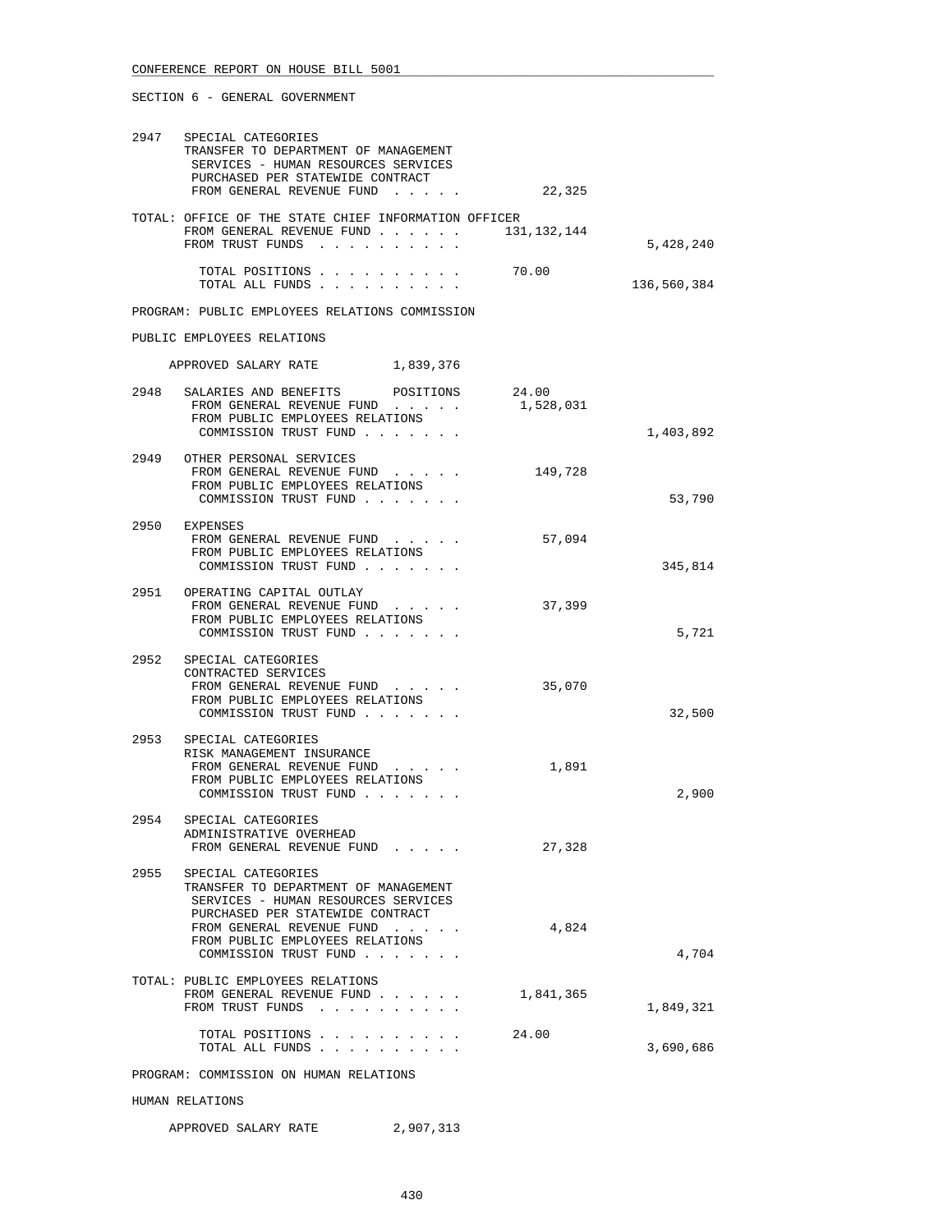|      | 2956 SALARIES AND BENEFITS                                                                                                                                                                                | POSITIONS | 64.00     |           |
|------|-----------------------------------------------------------------------------------------------------------------------------------------------------------------------------------------------------------|-----------|-----------|-----------|
|      | FROM GENERAL REVENUE FUND<br>FROM FEDERAL GRANTS TRUST FUND                                                                                                                                               |           | 3,693,422 | 664,970   |
|      | 2957 OTHER PERSONAL SERVICES<br>FROM GENERAL REVENUE FUND<br>FROM FEDERAL GRANTS TRUST FUND                                                                                                               | $\cdots$  | 62,628    | 43,465    |
|      | 2958 EXPENSES<br>FROM GENERAL REVENUE FUND<br>FROM FEDERAL GRANTS TRUST FUND                                                                                                                              |           | 131,248   | 413,464   |
|      | 2959 OPERATING CAPITAL OUTLAY<br>FROM GENERAL REVENUE FUND<br>FROM FEDERAL GRANTS TRUST FUND                                                                                                              |           | 11,736    | 5,000     |
|      | 2960 SPECIAL CATEGORIES<br>TRANSFER TO DIVISION OF ADMINISTRATIVE<br>HEARINGS<br>FROM GENERAL REVENUE FUND                                                                                                |           | 484,243   |           |
|      | 2961 SPECIAL CATEGORIES<br>CONTRACTED SERVICES                                                                                                                                                            |           |           |           |
|      | FROM GENERAL REVENUE FUND<br>FROM FEDERAL GRANTS TRUST FUND                                                                                                                                               |           | 53,506    | 69,000    |
|      | 2962 SPECIAL CATEGORIES<br>RISK MANAGEMENT INSURANCE<br>FROM GENERAL REVENUE FUND<br>FROM FEDERAL GRANTS TRUST FUND                                                                                       |           | 33,185    | 77,772    |
|      | 2963 SPECIAL CATEGORIES<br>ADMINISTRATIVE OVERHEAD<br>FROM FEDERAL GRANTS TRUST FUND                                                                                                                      |           |           | 242,855   |
|      | 2964 SPECIAL CATEGORIES<br>LEASE OR LEASE-PURCHASE OF EQUIPMENT<br>FROM FEDERAL GRANTS TRUST FUND                                                                                                         |           |           | 23,753    |
|      | 2965 SPECIAL CATEGORIES<br>TRANSFER TO DEPARTMENT OF MANAGEMENT<br>SERVICES - HUMAN RESOURCES SERVICES<br>PURCHASED PER STATEWIDE CONTRACT<br>FROM GENERAL REVENUE FUND<br>FROM FEDERAL GRANTS TRUST FUND |           | 15,092    | 8,678     |
|      | 2966 DATA PROCESSING SERVICES<br>NORTHWEST REGIONAL DATA CENTER (NWRDC)<br>FROM FEDERAL GRANTS TRUST FUND                                                                                                 |           |           | 116,959   |
|      | TOTAL: HUMAN RELATIONS<br>FROM GENERAL REVENUE FUND<br>FROM TRUST FUNDS<br>. The second contract is a second contract of the $\alpha$                                                                     |           | 4,485,060 | 1,665,916 |
|      | TOTAL POSITIONS<br>TOTAL ALL FUNDS                                                                                                                                                                        |           | 64.00     | 6,150,976 |
|      | ADMINISTRATIVE HEARINGS                                                                                                                                                                                   |           |           |           |
|      | PROGRAM: ADJUDICATION OF DISPUTES                                                                                                                                                                         |           |           |           |
|      | APPROVED SALARY RATE                                                                                                                                                                                      | 6,314,841 |           |           |
| 2967 | SALARIES AND BENEFITS<br>FROM OPERATING TRUST FUND                                                                                                                                                        | POSITIONS | 72.00     | 8,473,121 |
|      | 2968 OTHER PERSONAL SERVICES<br>FROM OPERATING TRUST FUND                                                                                                                                                 |           |           | 18,082    |
| 2969 | EXPENSES<br>FROM OPERATING TRUST FUND                                                                                                                                                                     |           |           | 1,096,474 |
| 2970 | OPERATING CAPITAL OUTLAY<br>FROM OPERATING TRUST FUND                                                                                                                                                     |           |           | 32,500    |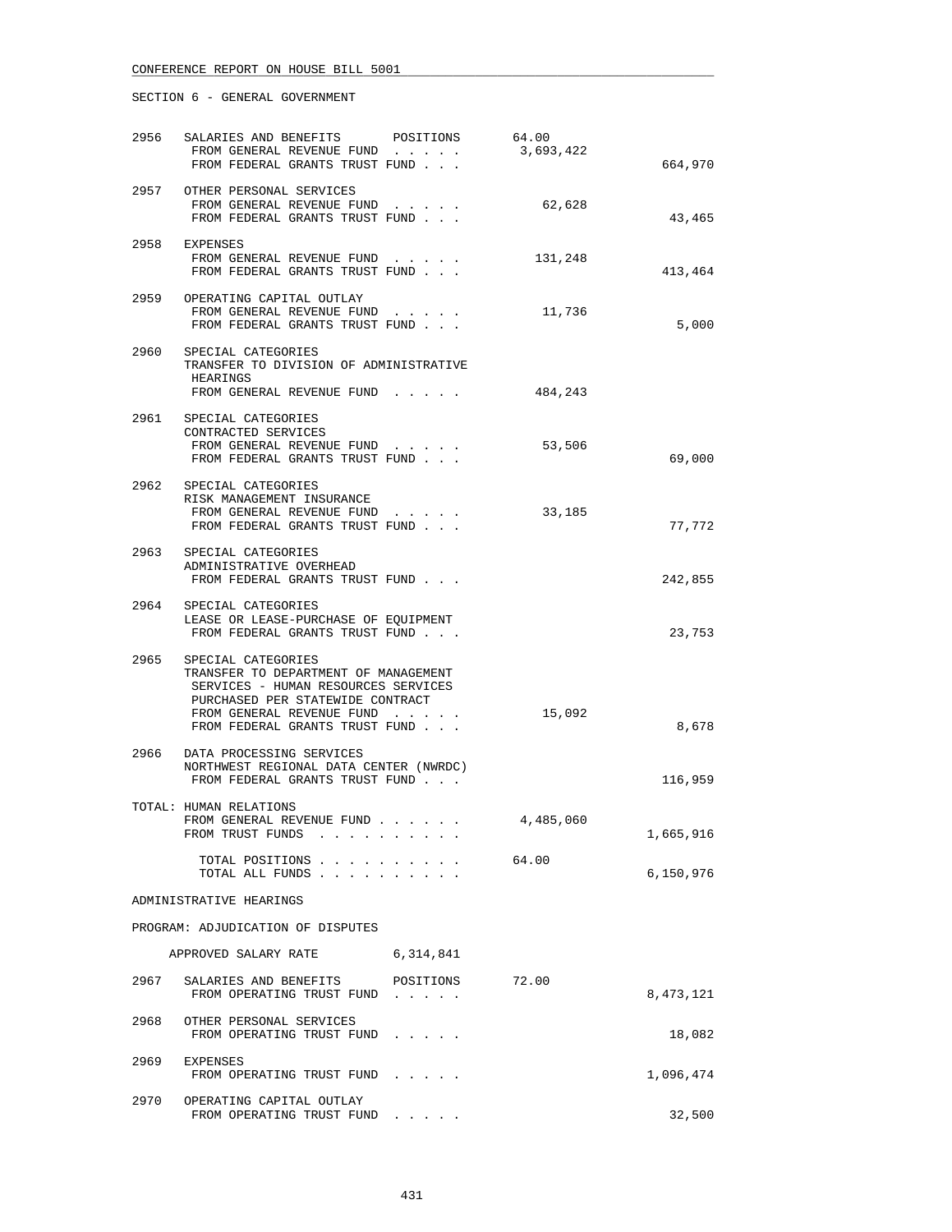| 2971 | SPECIAL CATEGORIES<br>CONTRACTED SERVICES<br>FROM OPERATING TRUST FUND                                                                                                  | 275,495    |
|------|-------------------------------------------------------------------------------------------------------------------------------------------------------------------------|------------|
| 2972 | SPECIAL CATEGORIES<br>RISK MANAGEMENT INSURANCE<br>FROM OPERATING TRUST FUND                                                                                            | 28,019     |
|      | 2973 SPECIAL CATEGORIES<br>CONTRACTED LEGAL SERVICES<br>FROM OPERATING TRUST FUND                                                                                       | 1,000      |
|      | 2974 SPECIAL CATEGORIES<br>LEASE OR LEASE-PURCHASE OF EQUIPMENT<br>FROM OPERATING TRUST FUND                                                                            | 24,000     |
|      | 2975 SPECIAL CATEGORIES<br>TRANSFER TO DEPARTMENT OF MANAGEMENT<br>SERVICES - HUMAN RESOURCES SERVICES<br>PURCHASED PER STATEWIDE CONTRACT<br>FROM OPERATING TRUST FUND | 21,262     |
|      | TOTAL: PROGRAM: ADJUDICATION OF DISPUTES<br>FROM TRUST FUNDS                                                                                                            | 9,969,953  |
|      | TOTAL POSITIONS<br>72.00<br>TOTAL ALL FUNDS                                                                                                                             | 9,969,953  |
|      | PROGRAM: WORKERS' COMPENSATION APPEALS - JUDGES OF<br>COMPENSATION CLAIMS                                                                                               |            |
|      | APPROVED SALARY RATE 10,363,569                                                                                                                                         |            |
|      | 2976 SALARIES AND BENEFITS<br>POSITIONS 144.00<br>FROM OPERATING TRUST FUND                                                                                             | 15,305,580 |
|      | 2977 OTHER PERSONAL SERVICES<br>FROM OPERATING TRUST FUND                                                                                                               | 17,836     |
|      | 2978 EXPENSES<br>FROM OPERATING TRUST FUND                                                                                                                              | 2,761,957  |
|      | 2979 OPERATING CAPITAL OUTLAY<br>FROM OPERATING TRUST FUND                                                                                                              | 38,950     |
| 2980 | SPECIAL CATEGORIES<br>CONTRACTED SERVICES<br>FROM OPERATING TRUST FUND                                                                                                  | 983,324    |
|      | 2981 SPECIAL CATEGORIES<br>RISK MANAGEMENT INSURANCE<br>FROM OPERATING TRUST FUND                                                                                       | 42,288     |
|      | 2982 SPECIAL CATEGORIES<br>CONTRACTED LEGAL SERVICES<br>FROM OPERATING TRUST FUND                                                                                       | 1,279      |
| 2983 | SPECIAL CATEGORIES<br>LEASE OR LEASE-PURCHASE OF EQUIPMENT<br>FROM OPERATING TRUST FUND                                                                                 | 32,000     |
| 2984 | SPECIAL CATEGORIES<br>TRANSFER TO DEPARTMENT OF MANAGEMENT<br>SERVICES - HUMAN RESOURCES SERVICES<br>PURCHASED PER STATEWIDE CONTRACT<br>FROM OPERATING TRUST FUND      | 46,265     |
|      | TOTAL: PROGRAM: WORKERS' COMPENSATION APPEALS - JUDGES OF<br>COMPENSATION CLAIMS                                                                                        |            |
|      | FROM TRUST FUNDS                                                                                                                                                        | 19,229,479 |
|      | 144.00<br>TOTAL POSITIONS<br>TOTAL ALL FUNDS                                                                                                                            | 19,229,479 |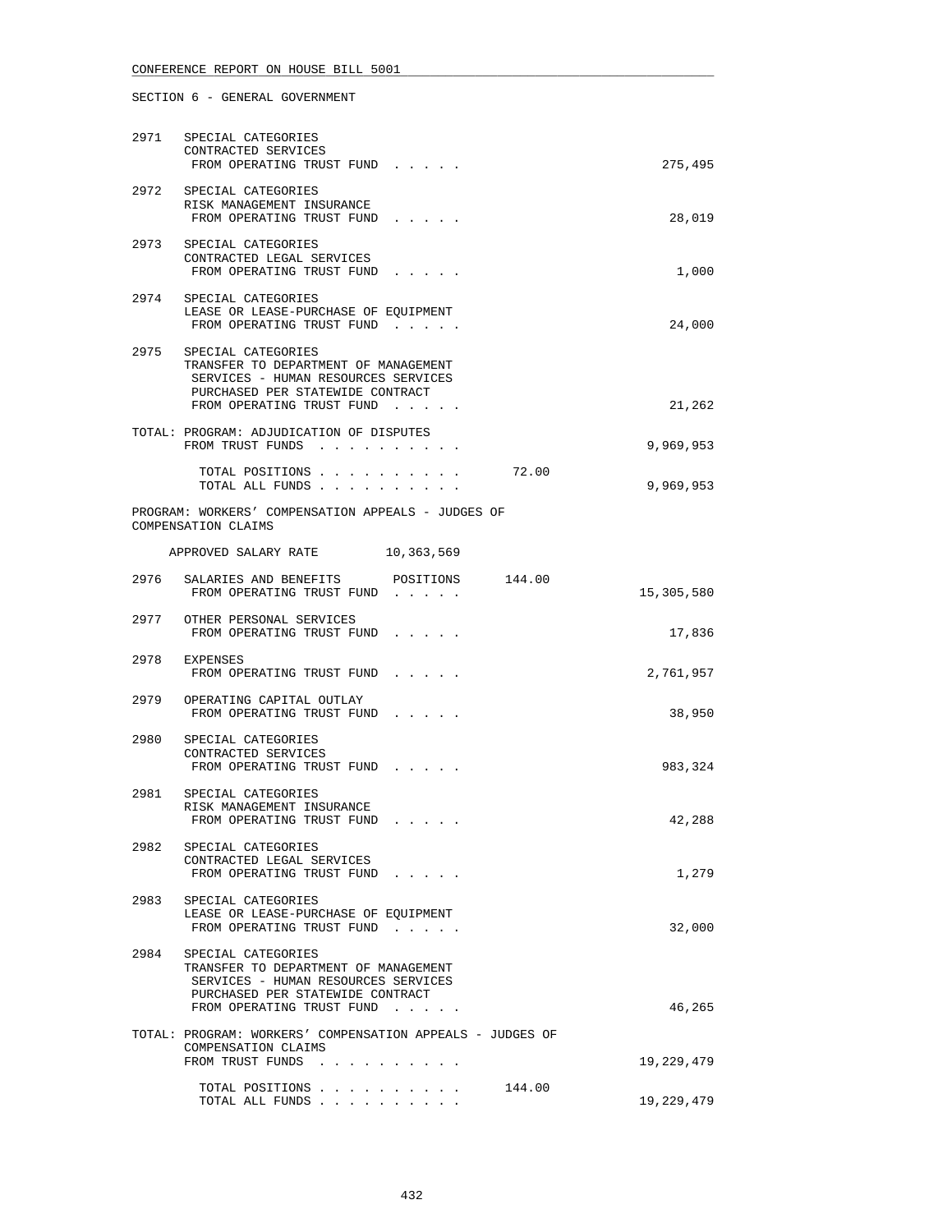|      | TOTAL: MANAGEMENT SERVICES, DEPARTMENT OF<br>FROM GENERAL REVENUE FUND<br>FROM TRUST FUNDS                                                                               | 421,213,730            | 652,552,742   |
|------|--------------------------------------------------------------------------------------------------------------------------------------------------------------------------|------------------------|---------------|
|      | TOTAL POSITIONS<br>TOTAL ALL FUNDS<br>TOTAL APPROVED SALARY RATE                                                                                                         | 1,241.50<br>75,723,797 | 1,073,766,472 |
|      | MILITARY AFFAIRS, DEPARTMENT OF                                                                                                                                          |                        |               |
|      | PROGRAM: READINESS AND RESPONSE                                                                                                                                          |                        |               |
|      | DRUG INTERDICTION AND PREVENTION                                                                                                                                         |                        |               |
|      | 2985 EXPENSES                                                                                                                                                            |                        |               |
|      | FROM FEDERAL GRANTS TRUST FUND<br>FROM FEDERAL LAW ENFORCEMENT TRUST                                                                                                     |                        | 75,000        |
|      | FUND $\cdots$                                                                                                                                                            |                        | 305,000       |
| 2986 | OPERATING CAPITAL OUTLAY<br>FROM FEDERAL LAW ENFORCEMENT TRUST<br>FUND $\cdots$                                                                                          |                        | 200,000       |
|      | 2987 FIXED CAPITAL OUTLAY<br>DESIGN AND BUILD COUNTERDRUG HEADQUARTERS                                                                                                   |                        |               |
|      | BUILDING<br>FROM FEDERAL LAW ENFORCEMENT TRUST                                                                                                                           |                        |               |
|      | FUND $\cdots$ $\cdots$ $\cdots$ $\cdots$ $\cdots$ $\cdots$ $\cdots$                                                                                                      |                        | 2,165,000     |
| 2988 | SPECIAL CATEGORIES<br>PROJECTS, CONTRACTS AND GRANTS                                                                                                                     |                        |               |
|      | FROM FEDERAL GRANTS TRUST FUND                                                                                                                                           |                        | 2,000,000     |
| 2989 | SPECIAL CATEGORIES<br>GRANTS AND AIDS TO COMMUNITY SERVICES<br>FROM FEDERAL LAW ENFORCEMENT TRUST<br>FUND $\cdots$ $\cdots$ $\cdots$ $\cdots$ $\cdots$ $\cdots$ $\cdots$ |                        | 100,000       |
| 2990 | SPECIAL CATEGORIES                                                                                                                                                       |                        |               |
|      | CONTRACTED SERVICES<br>FROM FEDERAL LAW ENFORCEMENT TRUST                                                                                                                |                        |               |
|      | FUND $\cdots$                                                                                                                                                            |                        | 10,000        |
|      | 2991 SPECIAL CATEGORIES<br>MAINTENANCE AND OPERATIONS CONTRACTS<br>FROM FEDERAL LAW ENFORCEMENT TRUST                                                                    |                        |               |
|      | $FUND$                                                                                                                                                                   |                        | 10,000        |
|      | TOTAL: DRUG INTERDICTION AND PREVENTION<br>FROM TRUST FUNDS                                                                                                              |                        | 4,865,000     |
|      | TOTAL ALL FUNDS                                                                                                                                                          |                        | 4,865,000     |
|      | MILITARY READINESS AND RESPONSE                                                                                                                                          |                        |               |
|      | APPROVED SALARY RATE<br>4,642,347                                                                                                                                        |                        |               |
| 2992 | SALARIES AND BENEFITS POSITIONS<br>FROM GENERAL REVENUE FUND<br>FROM CAMP BLANDING MANAGEMENT                                                                            | 109.00<br>5,559,309    |               |
|      | TRUST FUND                                                                                                                                                               |                        | 1,600,461     |
|      | 2993 EXPENSES<br>FROM GENERAL REVENUE FUND<br>FROM CAMP BLANDING MANAGEMENT                                                                                              | 4,813,373              |               |
|      | TRUST FUND                                                                                                                                                               |                        | 100,202       |
| 2994 | OPERATING CAPITAL OUTLAY<br>FROM GENERAL REVENUE FUND<br>FROM CAMP BLANDING MANAGEMENT<br>TRUST FUND                                                                     | 15,000                 | 15,000        |
| 2995 | FIXED CAPITAL OUTLAY<br>FACILITIES REPAIRS AND MAINTENANCE                                                                                                               |                        |               |
|      | FROM CAMP BLANDING MANAGEMENT<br>TRUST FUND                                                                                                                              |                        | 590,000       |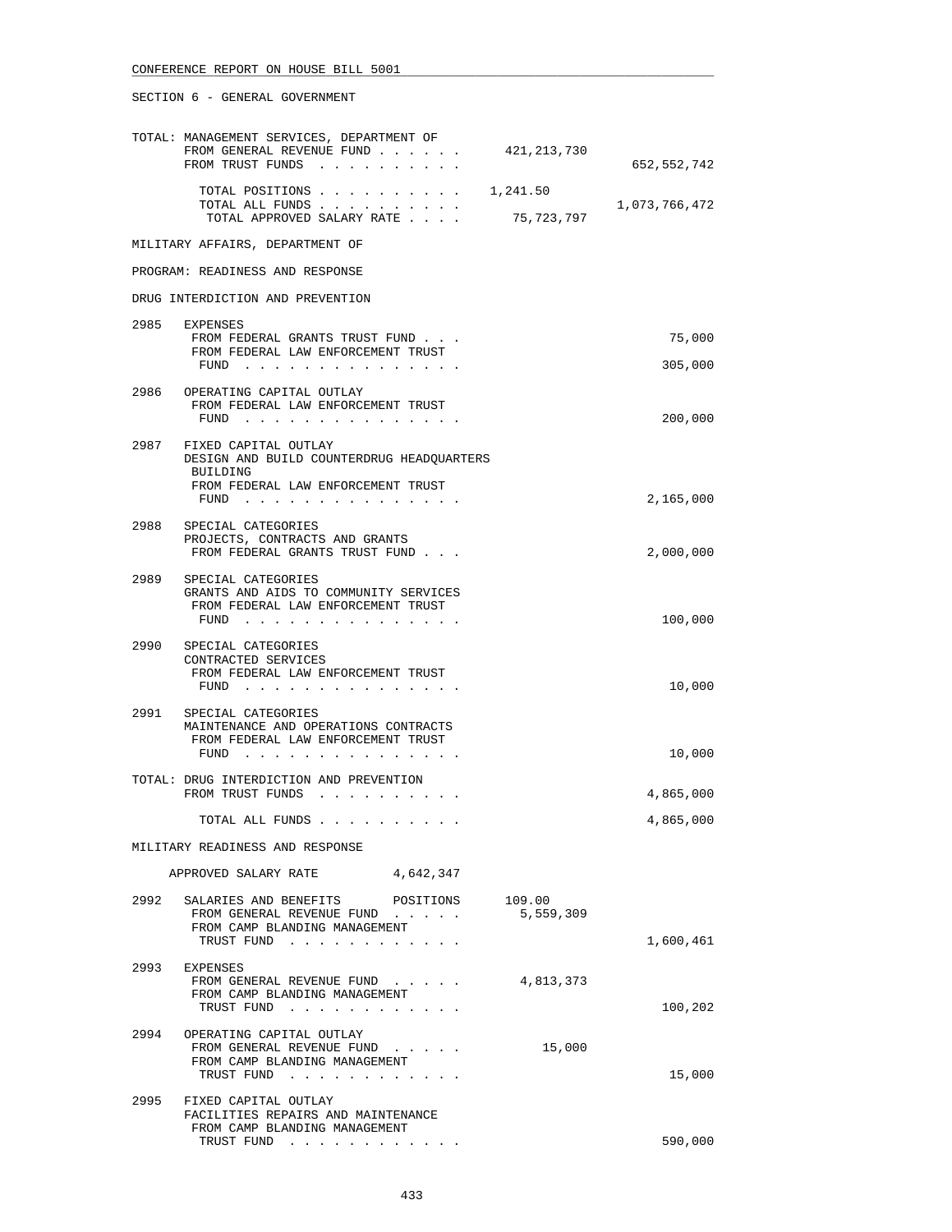| 2997 | SPECIAL CATEGORIES<br>ACQUISITION OF MOTOR VEHICLES<br>FROM GENERAL REVENUE FUND<br>FROM CAMP BLANDING MANAGEMENT<br>TRUST FUND                                                                                   | 40,000     | 50,000     |
|------|-------------------------------------------------------------------------------------------------------------------------------------------------------------------------------------------------------------------|------------|------------|
| 2998 | SPECIAL CATEGORIES<br>NATIONAL GUARD TUITION ASSISTANCE<br>FROM GENERAL REVENUE FUND 5,167,900                                                                                                                    |            |            |
|      | 2999 SPECIAL CATEGORIES<br>CONTRACTED SERVICES<br>FROM GENERAL REVENUE FUND<br>FROM CAMP BLANDING MANAGEMENT<br>TRUST FUND                                                                                        | 413,500    | 5,000      |
| 3000 | SPECIAL CATEGORIES<br>MAINTENANCE AND OPERATIONS CONTRACTS<br>FROM GENERAL REVENUE FUND<br>FROM CAMP BLANDING MANAGEMENT<br>TRUST FUND                                                                            | 171,000    | 5,000      |
|      | 3001 SPECIAL CATEGORIES<br>RISK MANAGEMENT INSURANCE<br>FROM CAMP BLANDING MANAGEMENT<br>TRUST FUND                                                                                                               |            | 279,076    |
| 3002 | SPECIAL CATEGORIES<br>TRANSFER TO DEPARTMENT OF MANAGEMENT<br>SERVICES - HUMAN RESOURCES SERVICES<br>PURCHASED PER STATEWIDE CONTRACT<br>FROM GENERAL REVENUE FUND<br>FROM CAMP BLANDING MANAGEMENT<br>TRUST FUND | 26,305     | 7,529      |
|      | TOTAL: MILITARY READINESS AND RESPONSE<br>FROM GENERAL REVENUE FUND<br>FROM TRUST FUNDS                                                                                                                           | 16,206,387 | 2,652,268  |
|      | TOTAL POSITIONS 109.00<br>TOTAL ALL FUNDS                                                                                                                                                                         |            | 18,858,655 |
|      | EXECUTIVE DIRECTION AND SUPPORT SERVICES                                                                                                                                                                          |            |            |
|      | APPROVED SALARY RATE 2,152,833                                                                                                                                                                                    |            |            |
| 3003 | SALARIES AND BENEFITS POSITIONS 26.00<br>FROM GENERAL REVENUE FUND                                                                                                                                                | 3,132,257  |            |
|      | 3004 OTHER PERSONAL SERVICES<br>FROM GENERAL REVENUE FUND                                                                                                                                                         | 54,533     |            |
| 3005 | EXPENSES<br>FROM GENERAL REVENUE FUND                                                                                                                                                                             | 771,141    |            |
| 3006 | OPERATING CAPITAL OUTLAY<br>FROM GENERAL REVENUE FUND                                                                                                                                                             | 35,000     |            |
| 3007 | SPECIAL CATEGORIES<br>ACOUISITION OF MOTOR VEHICLES<br>FROM GENERAL REVENUE FUND                                                                                                                                  | 25,000     |            |
| 3008 | SPECIAL CATEGORIES<br>INFORMATION TECHNOLOGY<br>FROM GENERAL REVENUE FUND                                                                                                                                         | 48,437     |            |
| 3009 | SPECIAL CATEGORIES<br>CONTRACTED SERVICES<br>FROM GENERAL REVENUE FUND                                                                                                                                            | 30,200     |            |
| 3010 | SPECIAL CATEGORIES<br>MAINTENANCE AND OPERATIONS CONTRACTS<br>FROM GENERAL REVENUE FUND                                                                                                                           | 22,000     |            |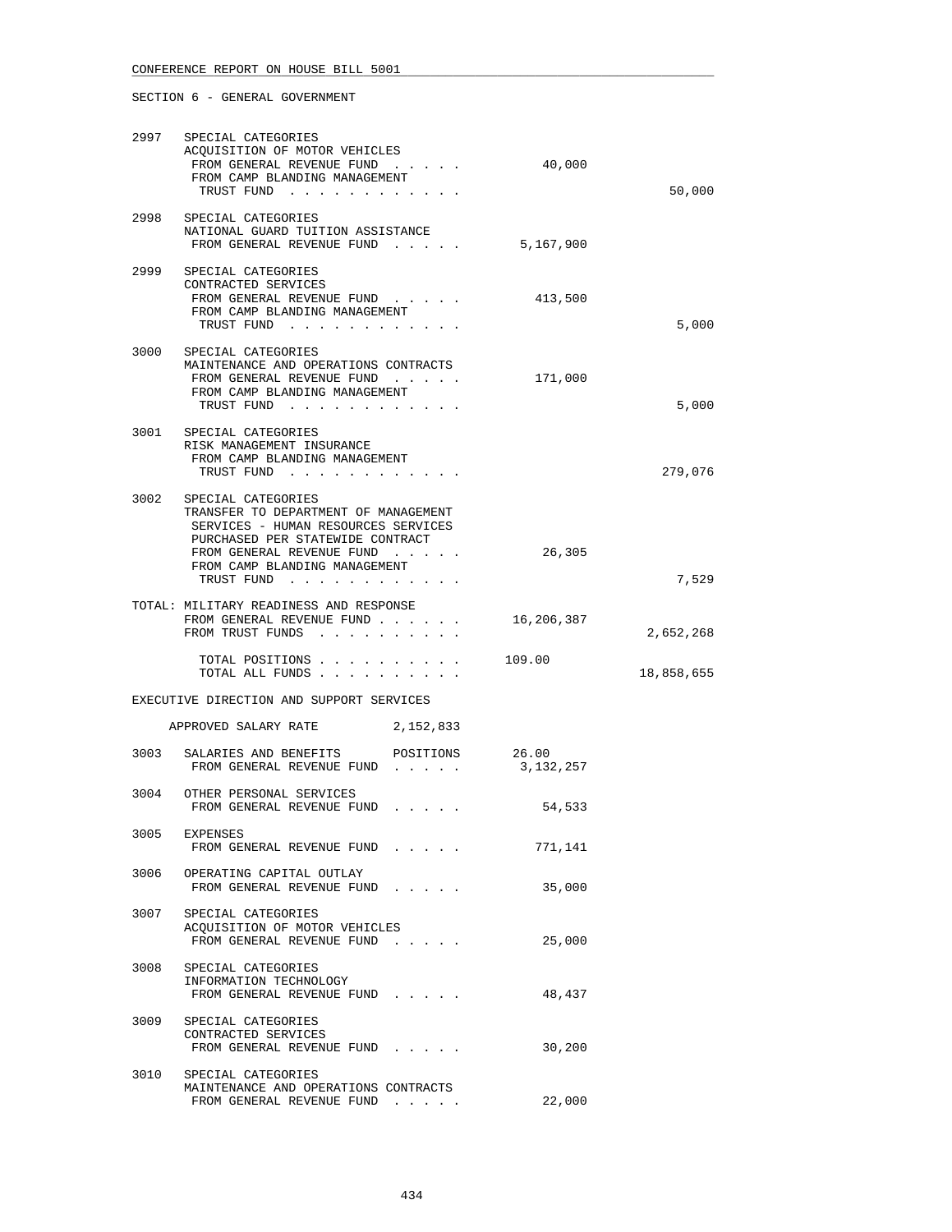| 3011 | SPECIAL CATEGORIES<br>WORKER'S COMPENSATION FOR STATE ACTIVE<br>DUTY - FLORIDA NATIONAL GUARD<br>FROM GENERAL REVENUE FUND                                         | 209,976   |           |
|------|--------------------------------------------------------------------------------------------------------------------------------------------------------------------|-----------|-----------|
| 3012 | SPECIAL CATEGORIES<br>TRANSFER TO DEPARTMENT OF MANAGEMENT<br>SERVICES - HUMAN RESOURCES SERVICES<br>PURCHASED PER STATEWIDE CONTRACT<br>FROM GENERAL REVENUE FUND | 7,626     |           |
|      | 3013A DATA PROCESSING SERVICES<br>NORTHWEST REGIONAL DATA CENTER (NWRDC)<br>FROM GENERAL REVENUE FUND<br>$\mathbf{r}$ , $\mathbf{r}$ , $\mathbf{r}$ , $\mathbf{r}$ | 27,947    |           |
|      | TOTAL: EXECUTIVE DIRECTION AND SUPPORT SERVICES<br>FROM GENERAL REVENUE FUND                                                                                       | 4,364,117 |           |
|      | TOTAL POSITIONS<br>TOTAL ALL FUNDS                                                                                                                                 | 26.00     | 4,364,117 |

FEDERAL/STATE COOPERATIVE AGREEMENTS

 From the funds in Specific Appropriation 3014 through 3023 provided to support the Youth Challenge Program, the Department of Military Affairs shall report, for the previous five years, the number of cadets enrolled in the program and the number that successfully completed the program. In addition, the report shall include the number of cadets upon completion of the program that earned a General Education Development (GED) certificate or high school diploma at program completion, attained employment (including armed forces), or enrolled in secondary education at program completion. The report shall be submitted to the Executive Office of the Governor's Office of Policy and Budget, the chair of the Senate Committee on Appropriations, and the chair of the House of Representatives Appropriations Committee by November 1, 2022.

APPROVED SALARY RATE 11,631,122

| 3014 | SALARIES AND BENEFITS POSITIONS 318.00                                                                        |         |            |
|------|---------------------------------------------------------------------------------------------------------------|---------|------------|
|      | FROM GENERAL REVENUE FUND 481,893<br>FROM FEDERAL GRANTS TRUST FUND                                           |         | 16,982,211 |
|      | 3015 OTHER PERSONAL SERVICES<br>FROM FEDERAL GRANTS TRUST FUND                                                |         | 87,000     |
|      | 3016 EXPENSES<br>FROM GENERAL REVENUE FUND 521,540<br>FROM FEDERAL GRANTS TRUST FUND                          |         | 9,998,596  |
|      | 3017 OPERATING CAPITAL OUTLAY<br>FROM FEDERAL GRANTS TRUST FUND                                               |         | 1,217,000  |
|      | 3018 FOOD PRODUCTS<br>FROM FEDERAL GRANTS TRUST FUND                                                          |         | 500,000    |
|      | 3019 SPECIAL CATEGORIES<br>ACQUISITION OF MOTOR VEHICLES<br>FROM FEDERAL GRANTS TRUST FUND                    |         | 144,000    |
|      | 3020 SPECIAL CATEGORIES<br>CONTRACTED SERVICES<br>FROM GENERAL REVENUE FUND<br>FROM FEDERAL GRANTS TRUST FUND | 243,150 | 6,028,115  |
|      | 3021 SPECIAL CATEGORIES<br>MAINTENANCE AND OPERATIONS CONTRACTS<br>FROM FEDERAL GRANTS TRUST FUND             |         | 920,000    |
|      | 3022 SPECIAL CATEGORIES<br>LEASE OR LEASE-PURCHASE OF EOUIPMENT<br>FROM FEDERAL GRANTS TRUST FUND             |         | 30,000     |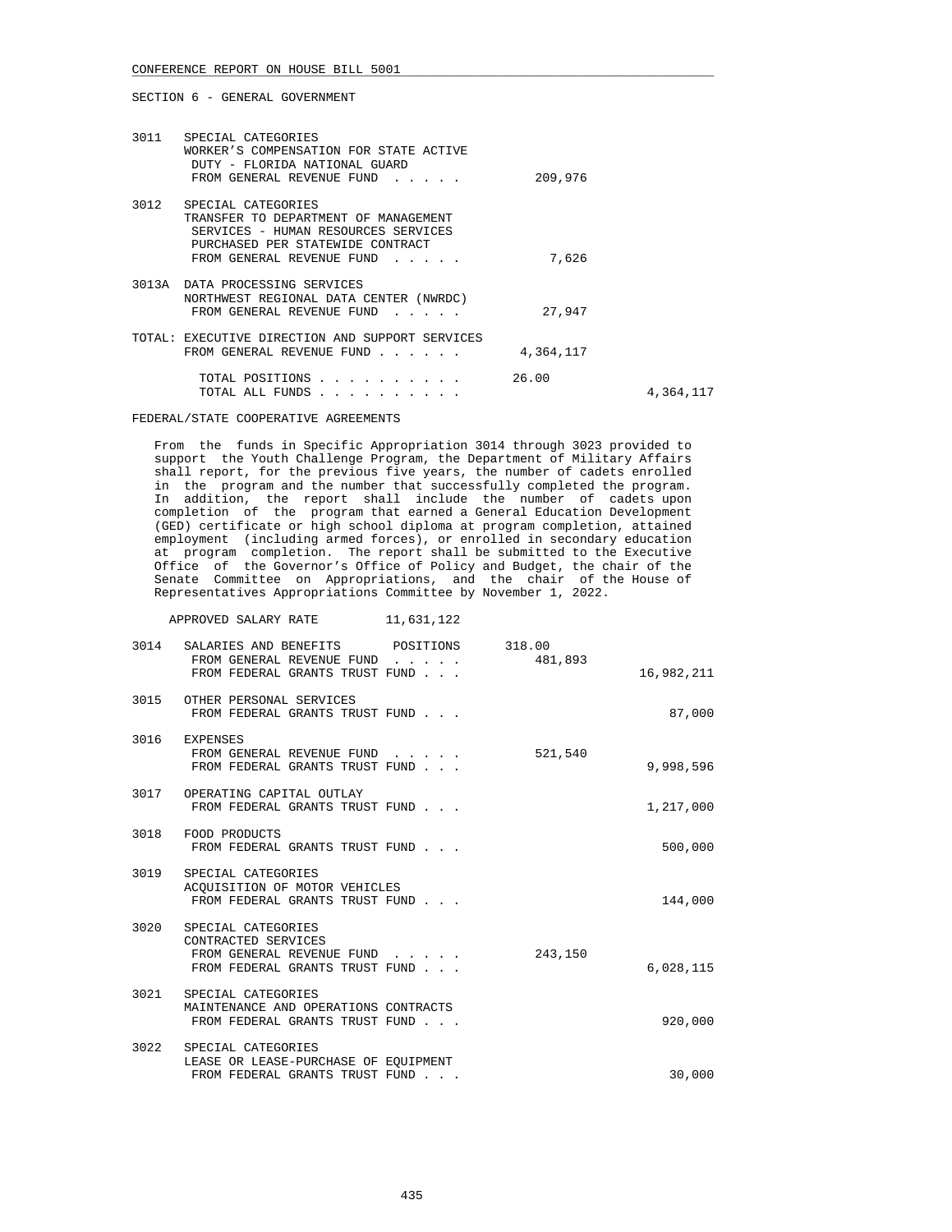|      | 3023 SPECIAL CATEGORIES<br>TRANSFER TO DEPARTMENT OF MANAGEMENT<br>SERVICES - HUMAN RESOURCES SERVICES<br>PURCHASED PER STATEWIDE CONTRACT<br>FROM FEDERAL GRANTS TRUST FUND |                      | 96,918       |
|------|------------------------------------------------------------------------------------------------------------------------------------------------------------------------------|----------------------|--------------|
|      | TOTAL: FEDERAL/STATE COOPERATIVE AGREEMENTS<br>FROM GENERAL REVENUE FUND<br>FROM TRUST FUNDS                                                                                 | 1,246,583            | 36,003,840   |
|      | TOTAL POSITIONS<br>TOTAL ALL FUNDS                                                                                                                                           | 318.00               | 37, 250, 423 |
|      | FLORIDA STATE GUARD                                                                                                                                                          |                      |              |
|      | APPROVED SALARY RATE<br>275,576                                                                                                                                              |                      |              |
|      | 3024 SALARIES AND BENEFITS POSITIONS<br>FROM GENERAL REVENUE FUND                                                                                                            | 6.00<br>413,654      |              |
|      | 3025 EXPENSES<br>FROM GENERAL REVENUE FUND                                                                                                                                   | 4,586,679            |              |
|      | 3026 OPERATING CAPITAL OUTLAY<br>FROM GENERAL REVENUE FUND                                                                                                                   | 2,487,320            |              |
|      | 3027 FIXED CAPITAL OUTLAY<br>STATEWIDE EQUIPMENT STORAGE<br>FROM GENERAL REVENUE FUND 1,257,633                                                                              |                      |              |
|      | 3028 SPECIAL CATEGORIES<br>ACQUISITION OF MOTOR VEHICLES<br>FROM GENERAL REVENUE FUND                                                                                        | 195,632              |              |
|      | 3029 SPECIAL CATEGORIES<br>INFORMATION TECHNOLOGY<br>FROM GENERAL REVENUE FUND                                                                                               | 95,231               |              |
|      | 3030 SPECIAL CATEGORIES<br>CONTRACTED SERVICES<br>FROM GENERAL REVENUE FUND                                                                                                  | 234,409              |              |
|      | 3030A SPECIAL CATEGORIES<br>FLORIDA STATE GUARD - STATE ACTIVATION<br>FROM GENERAL REVENUE FUND                                                                              | 698,685              |              |
|      | 3031 SPECIAL CATEGORIES<br>OPERATION OF MOTOR VEHICLES<br>FROM GENERAL REVENUE FUND                                                                                          | 7,686                |              |
| 3032 | SPECIAL CATEGORIES<br>TRANSFER TO DEPARTMENT OF MANAGEMENT<br>SERVICES - HUMAN RESOURCES SERVICES<br>PURCHASED PER STATEWIDE CONTRACT<br>FROM GENERAL REVENUE FUND           | 1,831                |              |
|      | 3033A DATA PROCESSING SERVICES<br>NORTHWEST REGIONAL DATA CENTER (NWRDC)<br>FROM GENERAL REVENUE FUND                                                                        | 21,240               |              |
|      | TOTAL: FLORIDA STATE GUARD<br>FROM GENERAL REVENUE FUND                                                                                                                      | 10,000,000           |              |
|      | TOTAL POSITIONS<br>TOTAL ALL FUNDS                                                                                                                                           | 6.00                 | 10,000,000   |
|      | TOTAL: MILITARY AFFAIRS, DEPARTMENT OF<br>FROM GENERAL REVENUE FUND<br>FROM TRUST FUNDS                                                                                      | 31,817,087           | 43,521,108   |
|      | TOTAL POSITIONS<br>TOTAL ALL FUNDS<br>TOTAL APPROVED SALARY RATE                                                                                                             | 459.00<br>18,701,878 | 75,338,195   |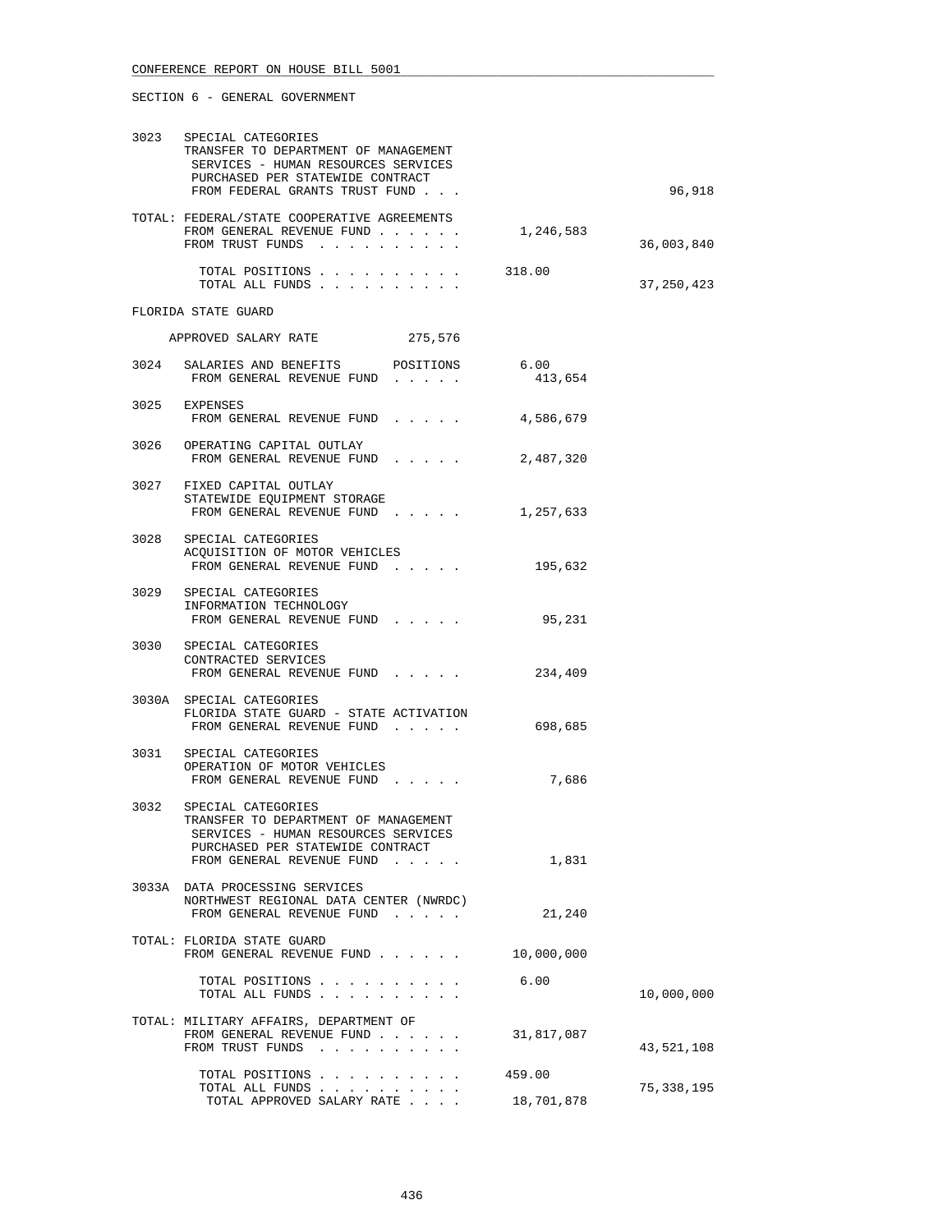SECTION 6 - GENERAL GOVERNMENT

PUBLIC SERVICE COMMISSION

PROGRAM: COMMISSIONERS AND ADMINISTRATIVE SERVICES

PUBLIC SERVICE COMMISSIONERS

| 1,536,945<br>APPROVED SALARY RATE |
|-----------------------------------|
|-----------------------------------|

|      | 3034 SALARIES AND BENEFITS POSITIONS 17.00<br>FROM REGULATORY TRUST FUND                                                                                            |       | 2,366,854 |
|------|---------------------------------------------------------------------------------------------------------------------------------------------------------------------|-------|-----------|
|      | 3035 EXPENSES<br>FROM REGULATORY TRUST FUND                                                                                                                         |       | 331,722   |
|      | 3036 SPECIAL CATEGORIES<br>CONTRACTED SERVICES<br>FROM REGULATORY TRUST FUND                                                                                        |       | 16,859    |
|      | 3037 SPECIAL CATEGORIES<br>RISK MANAGEMENT INSURANCE<br>FROM REGULATORY TRUST FUND                                                                                  |       | 4,314     |
| 3038 | SPECIAL CATEGORIES<br>TRANSFER TO DEPARTMENT OF MANAGEMENT<br>SERVICES - HUMAN RESOURCES SERVICES<br>PURCHASED PER STATEWIDE CONTRACT<br>FROM REGULATORY TRUST FUND |       | 4,301     |
|      | TOTAL: PUBLIC SERVICE COMMISSIONERS<br>FROM TRUST FUNDS                                                                                                             |       | 2,724,050 |
|      | TOTAL POSITIONS<br>TOTAL ALL FUNDS                                                                                                                                  | 17.00 | 2,724,050 |
|      | EXECUTIVE DIRECTION AND SUPPORT SERVICES                                                                                                                            |       |           |
|      | APPROVED SALARY RATE 3,184,847                                                                                                                                      |       |           |
| 3039 | SALARIES AND BENEFITS POSITIONS<br>FROM REGULATORY TRUST FUND                                                                                                       | 54.00 | 4,663,128 |
|      | 3040 OTHER PERSONAL SERVICES<br>FROM REGULATORY TRUST FUND                                                                                                          |       | 25,085    |
|      | 3041 EXPENSES<br>FROM REGULATORY TRUST FUND                                                                                                                         |       | 976,576   |
|      | 3042 OPERATING CAPITAL OUTLAY<br>FROM REGULATORY TRUST FUND                                                                                                         |       | 266,200   |
| 3043 | SPECIAL CATEGORIES<br>ACQUISITION OF MOTOR VEHICLES<br>FROM REGULATORY TRUST FUND                                                                                   |       | 41,000    |
| 3044 | SPECIAL CATEGORIES<br>CONTRACTED SERVICES<br>FROM REGULATORY TRUST FUND                                                                                             |       | 335,325   |
| 3045 | SPECIAL CATEGORIES<br>RISK MANAGEMENT INSURANCE<br>FROM REGULATORY TRUST FUND                                                                                       |       | 14,703    |
| 3046 | SPECIAL CATEGORIES<br>TRANSFER TO DEPARTMENT OF MANAGEMENT<br>SERVICES - HUMAN RESOURCES SERVICES<br>PURCHASED PER STATEWIDE CONTRACT<br>FROM REGULATORY TRUST FUND |       | 18,829    |
| 3048 | DATA PROCESSING SERVICES<br>OTHER DATA PROCESSING SERVICES<br>FROM REGULATORY TRUST FUND                                                                            |       | 45,699    |
|      | 3048A DATA PROCESSING SERVICES<br>NORTHWEST REGIONAL DATA CENTER (NWRDC)<br>FROM REGULATORY TRUST FUND                                                              |       | 55,323    |
|      |                                                                                                                                                                     |       |           |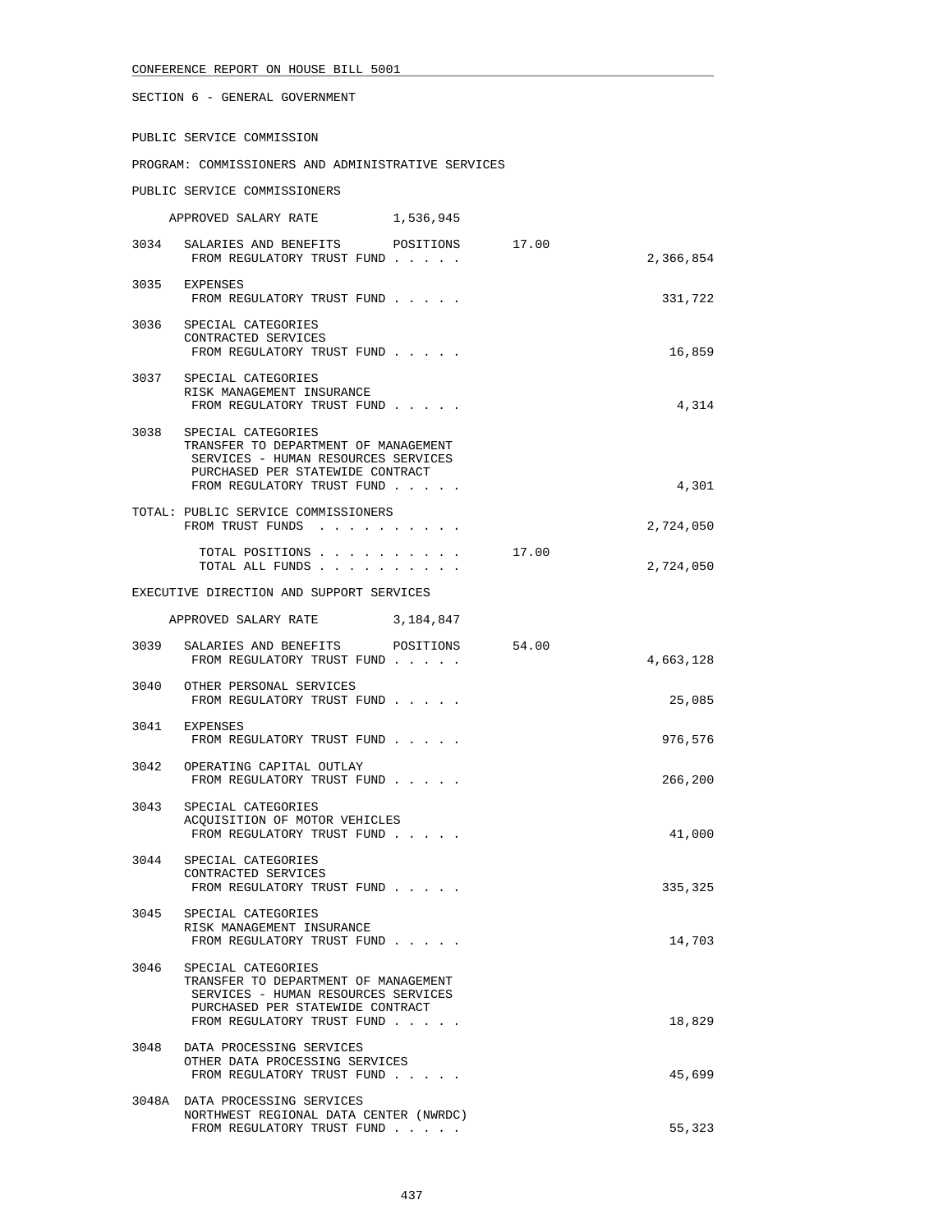|            | TOTAL: EXECUTIVE DIRECTION AND SUPPORT SERVICES<br>FROM TRUST FUNDS                                                                                                      |       | 6,441,868   |
|------------|--------------------------------------------------------------------------------------------------------------------------------------------------------------------------|-------|-------------|
|            | TOTAL POSITIONS<br>TOTAL ALL FUNDS                                                                                                                                       | 54.00 | 6,441,868   |
|            | LEGAL SERVICES                                                                                                                                                           |       |             |
|            | APPROVED SALARY RATE 1,980,743                                                                                                                                           |       |             |
|            | 3049 SALARIES AND BENEFITS POSITIONS<br>FROM REGULATORY TRUST FUND                                                                                                       | 30.00 | 2,689,227   |
|            | 3050 OTHER PERSONAL SERVICES<br>FROM REGULATORY TRUST FUND                                                                                                               |       | 12,041      |
|            | 3051 EXPENSES<br>FROM REGULATORY TRUST FUND                                                                                                                              |       | 357,938     |
|            | 3052 SPECIAL CATEGORIES<br>CONTRACTED SERVICES<br>FROM REGULATORY TRUST FUND                                                                                             |       | 57,955      |
|            | 3053 SPECIAL CATEGORIES<br>RISK MANAGEMENT INSURANCE<br>FROM REGULATORY TRUST FUND                                                                                       |       | 7,182       |
|            | 3054 SPECIAL CATEGORIES<br>TRANSFER TO DEPARTMENT OF MANAGEMENT<br>SERVICES - HUMAN RESOURCES SERVICES<br>PURCHASED PER STATEWIDE CONTRACT<br>FROM REGULATORY TRUST FUND |       | 9,136       |
|            | TOTAL: LEGAL SERVICES<br>FROM TRUST FUNDS                                                                                                                                |       | 3, 133, 479 |
|            | TOTAL POSITIONS<br>TOTAL ALL FUNDS                                                                                                                                       | 30.00 | 3,133,479   |
| ASSISTANCE | PROGRAM: UTILITY REGULATION AND CONSUMER                                                                                                                                 |       |             |
|            | UTILITY REGULATION                                                                                                                                                       |       |             |
|            | APPROVED SALARY RATE 8,135,676                                                                                                                                           |       |             |
| 3055       | SALARIES AND BENEFITS POSITIONS 146.00<br>FROM REGULATORY TRUST FUND                                                                                                     |       | 11,081,752  |
|            | 3056 OTHER PERSONAL SERVICES<br>FROM REGULATORY TRUST FUND                                                                                                               |       | 25,085      |
| 3057       | EXPENSES<br>FROM REGULATORY TRUST FUND                                                                                                                                   |       | 1,496,595   |
| 3058       | SPECIAL CATEGORIES<br>CONTRACTED SERVICES<br>FROM REGULATORY TRUST FUND                                                                                                  |       | 273,298     |
| 3059       | SPECIAL CATEGORIES<br>RISK MANAGEMENT INSURANCE<br>FROM REGULATORY TRUST FUND                                                                                            |       | 36,794      |
| 3060       | SPECIAL CATEGORIES<br>TRANSFER TO DEPARTMENT OF MANAGEMENT<br>SERVICES - HUMAN RESOURCES SERVICES<br>PURCHASED PER STATEWIDE CONTRACT                                    |       |             |
|            | FROM REGULATORY TRUST FUND                                                                                                                                               |       | 39,517      |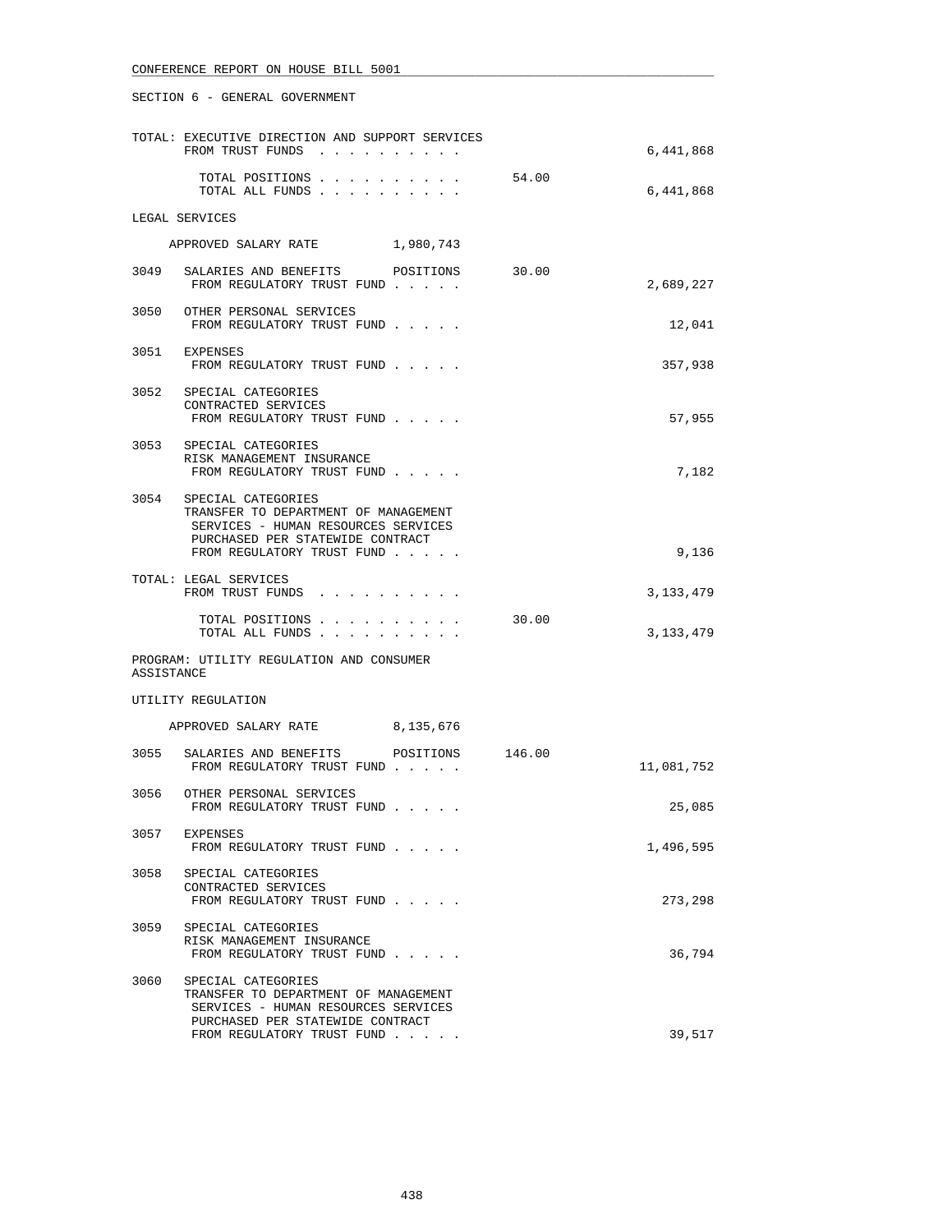## SECTION 6 - GENERAL GOVERNMENT

|      | TOTAL: UTILITY REGULATION<br>FROM TRUST FUNDS                                                                                                                                                                    |                                                                                                              |                      | 12,953,041             |
|------|------------------------------------------------------------------------------------------------------------------------------------------------------------------------------------------------------------------|--------------------------------------------------------------------------------------------------------------|----------------------|------------------------|
|      | TOTAL POSITIONS<br>TOTAL ALL FUNDS                                                                                                                                                                               |                                                                                                              | 146.00               | 12,953,041             |
|      | AUDITING AND PERFORMANCE ANALYSIS                                                                                                                                                                                |                                                                                                              |                      |                        |
|      | APPROVED SALARY RATE 1,558,303                                                                                                                                                                                   |                                                                                                              |                      |                        |
| 3061 | SALARIES AND BENEFITS POSITIONS<br>FROM REGULATORY TRUST FUND                                                                                                                                                    |                                                                                                              | 27.00                | 2,168,351              |
|      | 3062 EXPENSES<br>FROM REGULATORY TRUST FUND                                                                                                                                                                      |                                                                                                              |                      | 330,375                |
|      | 3063 SPECIAL CATEGORIES<br>CONTRACTED SERVICES<br>FROM REGULATORY TRUST FUND                                                                                                                                     |                                                                                                              |                      | 57,955                 |
|      | 3064 SPECIAL CATEGORIES<br>RISK MANAGEMENT INSURANCE<br>FROM REGULATORY TRUST FUND                                                                                                                               |                                                                                                              |                      | 7,475                  |
| 3065 | SPECIAL CATEGORIES<br>TRANSFER TO DEPARTMENT OF MANAGEMENT<br>SERVICES - HUMAN RESOURCES SERVICES<br>PURCHASED PER STATEWIDE CONTRACT<br>FROM REGULATORY TRUST FUND                                              |                                                                                                              |                      | 7,858                  |
|      | TOTAL: AUDITING AND PERFORMANCE ANALYSIS<br>FROM TRUST FUNDS                                                                                                                                                     |                                                                                                              |                      | 2,572,014              |
|      | TOTAL POSITIONS<br>TOTAL ALL FUNDS                                                                                                                                                                               |                                                                                                              | 27.00                | 2,572,014              |
|      | TOTAL: PUBLIC SERVICE COMMISSION<br>FROM TRUST FUNDS                                                                                                                                                             |                                                                                                              |                      | 27,824,452             |
|      | TOTAL POSITIONS<br>TOTAL ALL FUNDS<br>TOTAL APPROVED SALARY RATE                                                                                                                                                 |                                                                                                              | 274.00<br>16,396,514 | 27,824,452             |
|      | REVENUE, DEPARTMENT OF                                                                                                                                                                                           |                                                                                                              |                      |                        |
|      | PROGRAM: ADMINISTRATIVE SERVICES PROGRAM                                                                                                                                                                         |                                                                                                              |                      |                        |
|      | EXECUTIVE DIRECTION AND SUPPORT SERVICES                                                                                                                                                                         |                                                                                                              |                      |                        |
|      | APPROVED SALARY RATE                                                                                                                                                                                             | 14,664,961                                                                                                   |                      |                        |
|      | 3066 SALARIES AND BENEFITS<br>FROM GENERAL REVENUE FUND<br>FROM FEDERAL GRANTS TRUST FUND<br>FROM OPERATING TRUST FUND                                                                                           | POSITIONS<br>$\mathcal{L}^{\mathcal{A}}$ , and $\mathcal{L}^{\mathcal{A}}$ , and $\mathcal{L}^{\mathcal{A}}$ | 257.50<br>11,301,624 | 6,676,085<br>2,630,252 |
| 3067 | OTHER PERSONAL SERVICES<br>FROM OPERATING TRUST FUND                                                                                                                                                             | $\cdots$                                                                                                     |                      | 74,477                 |
| 3068 | EXPENSES<br>FROM GENERAL REVENUE FUND<br>FROM FEDERAL GRANTS TRUST FUND<br>FROM OPERATING TRUST FUND                                                                                                             | $\cdots$ $\cdots$                                                                                            | 361,937              | 461,726<br>1,342,155   |
| 3069 | SPECIAL CATEGORIES<br>ACQUISITION OF MOTOR VEHICLES<br>FROM OPERATING TRUST FUND                                                                                                                                 |                                                                                                              |                      | 115,157                |
|      | From the funds in Specific Appropriation 3069, the Department of<br>Revenue is authorized to purchase one or more vehicles to support new<br>property appraiser positions in the Property Tax Oversight program. |                                                                                                              |                      |                        |

 3070 SPECIAL CATEGORIES TRANSFER TO DIVISION OF ADMINISTRATIVE HEARINGS FROM GENERAL REVENUE FUND . . . . . 1,625,536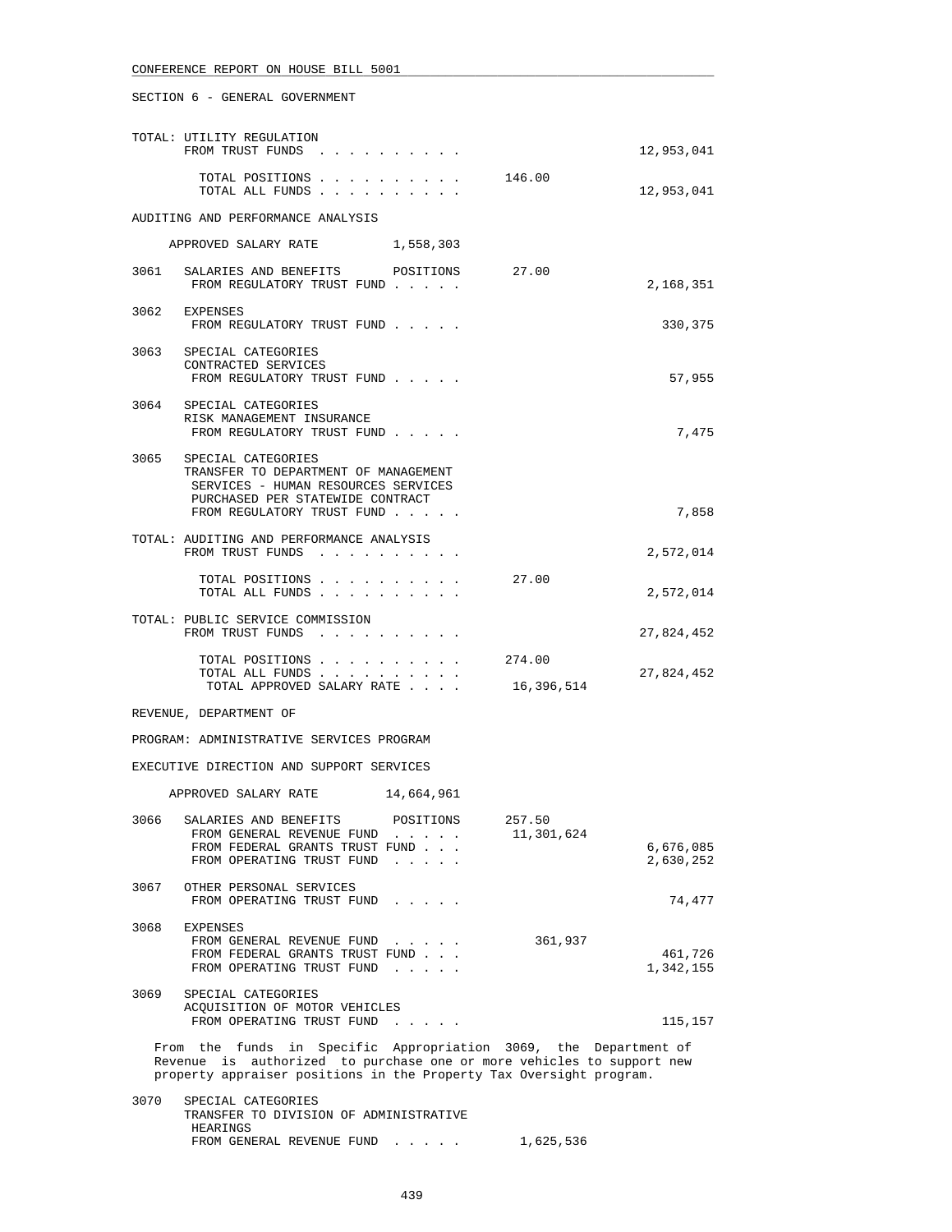|                                                                                                                                                                                                                                                                                           | SECTION 6 - GENERAL GOVERNMENT                                                                                                                                                                                                    |            |                       |
|-------------------------------------------------------------------------------------------------------------------------------------------------------------------------------------------------------------------------------------------------------------------------------------------|-----------------------------------------------------------------------------------------------------------------------------------------------------------------------------------------------------------------------------------|------------|-----------------------|
|                                                                                                                                                                                                                                                                                           | FROM FEDERAL GRANTS TRUST FUND<br>FROM OPERATING TRUST FUND                                                                                                                                                                       |            | 3, 155, 452<br>40,131 |
| 3071                                                                                                                                                                                                                                                                                      | SPECIAL CATEGORIES<br>CONTRACTED SERVICES<br>FROM GENERAL REVENUE FUND<br>FROM FEDERAL GRANTS TRUST FUND<br>FROM OPERATING TRUST FUND                                                                                             | 268,346    | 281,028<br>1,153,170  |
|                                                                                                                                                                                                                                                                                           | 3072 SPECIAL CATEGORIES<br>RISK MANAGEMENT INSURANCE<br>FROM FEDERAL GRANTS TRUST FUND<br>FROM OPERATING TRUST FUND                                                                                                               |            | 17,800<br>41,561      |
|                                                                                                                                                                                                                                                                                           | 3073 SPECIAL CATEGORIES<br>TENANT BROKER COMMISSIONS<br>FROM OPERATING TRUST FUND                                                                                                                                                 |            | 350,000               |
|                                                                                                                                                                                                                                                                                           | 3074 SPECIAL CATEGORIES<br>LEASE OR LEASE-PURCHASE OF EQUIPMENT<br>FROM GENERAL REVENUE FUND                                                                                                                                      | 16,864     |                       |
| 3075                                                                                                                                                                                                                                                                                      | SPECIAL CATEGORIES<br>TRANSFER TO DEPARTMENT OF MANAGEMENT<br>SERVICES - HUMAN RESOURCES SERVICES<br>PURCHASED PER STATEWIDE CONTRACT<br>FROM GENERAL REVENUE FUND<br>FROM FEDERAL GRANTS TRUST FUND<br>FROM OPERATING TRUST FUND | 1,261,896  | 142,802<br>216,565    |
|                                                                                                                                                                                                                                                                                           | TOTAL: EXECUTIVE DIRECTION AND SUPPORT SERVICES<br>FROM GENERAL REVENUE FUND<br>FROM TRUST FUNDS                                                                                                                                  | 14,836,203 | 16,698,361            |
|                                                                                                                                                                                                                                                                                           | TOTAL POSITIONS 257.50<br>TOTAL ALL FUNDS                                                                                                                                                                                         |            | 31,534,564            |
|                                                                                                                                                                                                                                                                                           | PROPERTY TAX OVERSIGHT                                                                                                                                                                                                            |            |                       |
|                                                                                                                                                                                                                                                                                           | APPROVED SALARY RATE 8,093,655                                                                                                                                                                                                    |            |                       |
| 3076                                                                                                                                                                                                                                                                                      | SALARIES AND BENEFITS POSITIONS 160.00<br>FROM GENERAL REVENUE FUND<br>FROM CERTIFICATION PROGRAM TRUST<br>FUND $\cdots$                                                                                                          | 11,540,374 | 235,242               |
|                                                                                                                                                                                                                                                                                           | 3077 OTHER PERSONAL SERVICES<br>FROM GENERAL REVENUE FUND                                                                                                                                                                         | 21,381     |                       |
| 3078                                                                                                                                                                                                                                                                                      | EXPENSES<br>FROM GENERAL REVENUE FUND                                                                                                                                                                                             | 936,623    |                       |
| 3079                                                                                                                                                                                                                                                                                      | AID TO LOCAL GOVERNMENTS<br>AERIAL PHOTOGRAPHY AND MAPPING<br>FROM GENERAL REVENUE FUND<br>FROM CERTIFICATION PROGRAM TRUST<br>FUND                                                                                               | 361,739    | 676,266               |
| From the funds in Specific Appropriation 3079, \$361,739 in<br>nonrecurring funds from the General Revenue Fund is provided to the<br>Department of Revenue to fund aerial photography and mapping for<br>counties with a population of 75,000 or less (HB 3071) (Senate Form<br>$2369$ . |                                                                                                                                                                                                                                   |            |                       |
|                                                                                                                                                                                                                                                                                           | 3079A SPECIAL CATEGORIES<br>LIBERTY COUNTY PROPERTY APPRAISER -                                                                                                                                                                   |            |                       |

FROM GENERAL REVENUE FUND . . . . . 140,660 Funds in Specific Appropriation 3079A are provided for funding a nonrecurring appropriations project (HB 9407).

COMPUTER ASSISTED MASS APPRAISAL SYSTEM

UPGRADE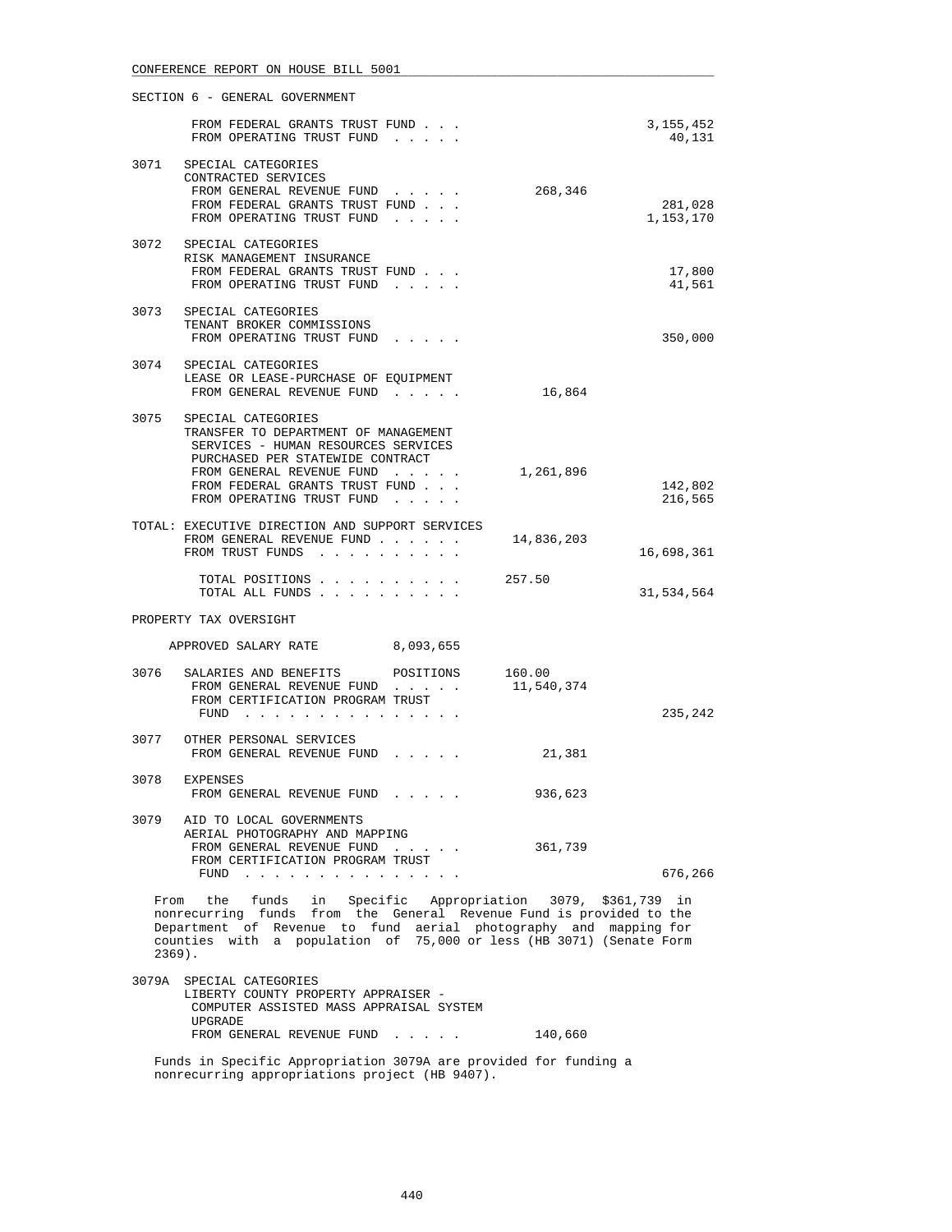| 3080 | SPECIAL CATEGORIES<br>PROPERTY APPRAISER AND TAX COLLECTOR<br>CERTIFICATION PROGRAM<br>FROM CERTIFICATION PROGRAM TRUST<br>FUND                                                |            | 485,000              |
|------|--------------------------------------------------------------------------------------------------------------------------------------------------------------------------------|------------|----------------------|
| 3081 | SPECIAL CATEGORIES<br>CONTRACTED SERVICES<br>FROM GENERAL REVENUE FUND                                                                                                         | 259,323    |                      |
|      | 3082 SPECIAL CATEGORIES<br>RISK MANAGEMENT INSURANCE<br>FROM GENERAL REVENUE FUND                                                                                              | 78,277     |                      |
|      | 3083 SPECIAL CATEGORIES<br>LEASE OR LEASE-PURCHASE OF EQUIPMENT<br>FROM GENERAL REVENUE FUND                                                                                   | 22,000     |                      |
|      | 3084 SPECIAL CATEGORIES<br>FISCALLY CONSTRAINED COUNTIES -<br>CONSERVATION LANDS<br>FROM GENERAL REVENUE FUND                                                                  | 1,177,270  |                      |
|      | 3085 SPECIAL CATEGORIES<br>FISCALLY CONSTRAINED COUNTIES<br>FROM GENERAL REVENUE FUND                                                                                          | 37,604,988 |                      |
|      | TOTAL: PROPERTY TAX OVERSIGHT<br>FROM GENERAL REVENUE FUND<br>FROM TRUST FUNDS                                                                                                 | 52,142,635 | 1,396,508            |
|      | TOTAL POSITIONS<br>TOTAL ALL FUNDS                                                                                                                                             | 160.00     | 53,539,143           |
|      | CHILD SUPPORT ENFORCEMENT                                                                                                                                                      |            |                      |
|      | APPROVED SALARY RATE 81,391,312                                                                                                                                                |            |                      |
| 3086 | SALARIES AND BENEFITS POSITIONS 2,266.00<br>FROM GENERAL REVENUE FUND<br>FROM CHILD SUPPORT ENFORCEMENT<br>APPLICATION AND PROGRAM REVENUE<br>TRUST FUND                       | 40,570,611 | 1,709,705            |
|      | FROM FEDERAL GRANTS TRUST FUND                                                                                                                                                 |            | 81, 283, 244         |
|      | 3087 OTHER PERSONAL SERVICES<br>FROM GENERAL REVENUE FUND<br>FROM CHILD SUPPORT ENFORCEMENT<br>APPLICATION AND PROGRAM REVENUE<br>TRUST FUND<br>FROM FEDERAL GRANTS TRUST FUND | 52,718     | 308,391<br>701,592   |
| 3088 | EXPENSES<br>FROM GENERAL REVENUE FUND<br>FROM CHILD SUPPORT ENFORCEMENT<br>APPLICATION AND PROGRAM REVENUE<br>TRUST FUND<br>FROM FEDERAL GRANTS TRUST FUND                     | 7,405,401  | 13,336<br>14,354,079 |
| 3089 | OPERATING CAPITAL OUTLAY<br>FROM GENERAL REVENUE FUND<br>FROM FEDERAL GRANTS TRUST FUND                                                                                        | 158,348    | 307,381              |
| 3090 | SPECIAL CATEGORIES<br>TRANSFER GENERAL REVENUE TO CHILD SUPPORT<br>ENFORCEMENT<br>FROM GENERAL REVENUE FUND 1,241,987                                                          |            |                      |
| 3091 | SPECIAL CATEGORIES<br>CHILD SUPPORT ENFORCEMENT ANNUAL FEE<br>FROM GENERAL REVENUE FUND                                                                                        | 3,926,098  |                      |
| 3092 | SPECIAL CATEGORIES<br>PURCHASE OF SERVICES - CHILD SUPPORT<br>ENFORCEMENT<br>FROM GENERAL REVENUE FUND                                                                         | 16,918,243 |                      |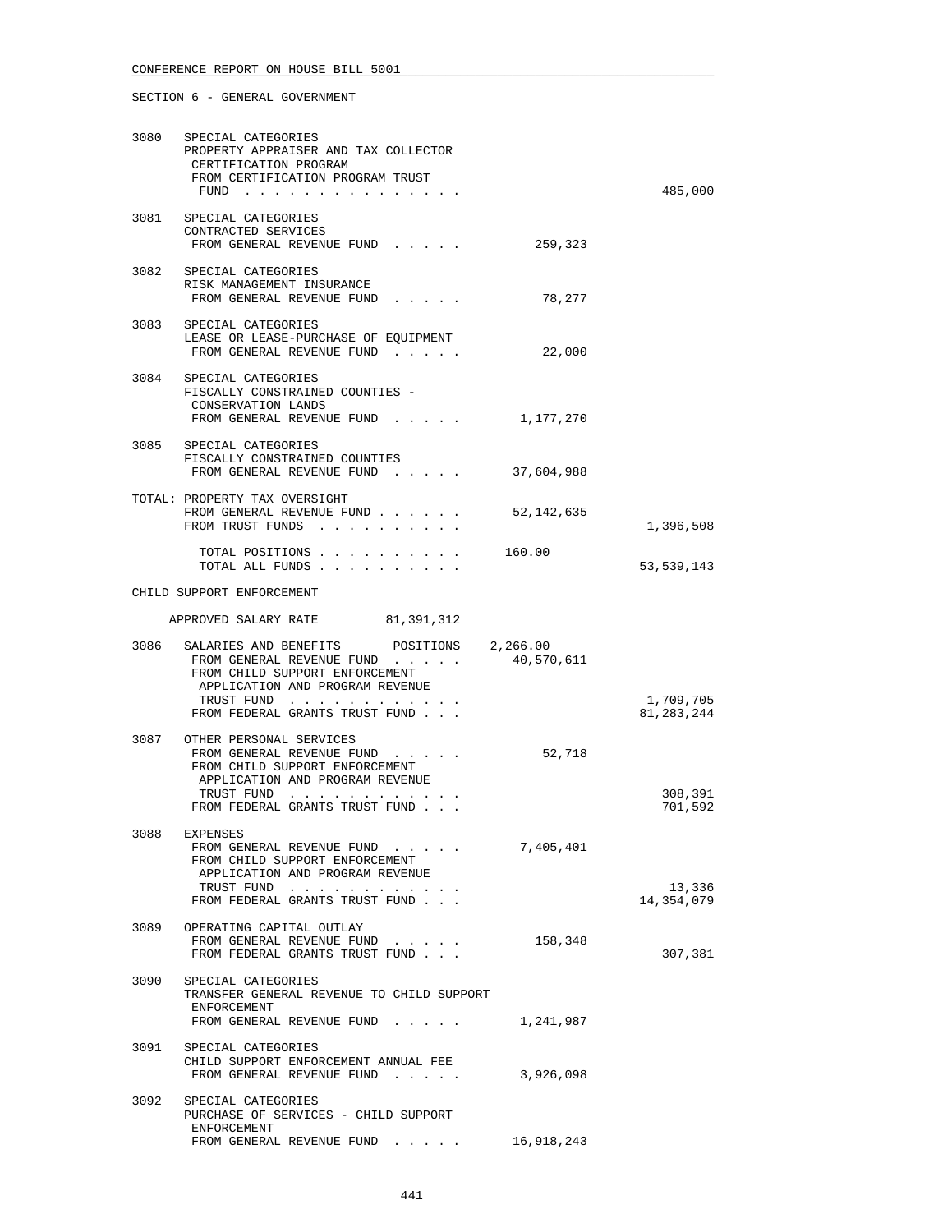|      | FROM CHILD SUPPORT INCENTIVE TRUST<br>FUND                                                                                                                                                       |            | 41,358,171              |
|------|--------------------------------------------------------------------------------------------------------------------------------------------------------------------------------------------------|------------|-------------------------|
|      | FROM CHILD SUPPORT ENFORCEMENT<br>APPLICATION AND PROGRAM REVENUE<br>TRUST FUND                                                                                                                  |            | 836,969                 |
|      | FROM CLERK OF THE COURT CHILD<br>SUPPORT ENFORCEMENT COLLECTION<br>SYSTEM TRUST FUND                                                                                                             |            | 858,628                 |
|      | FROM FEDERAL GRANTS TRUST FUND                                                                                                                                                                   |            | 63,351,336              |
| 3093 | SPECIAL CATEGORIES<br>RISK MANAGEMENT INSURANCE<br>FROM GENERAL REVENUE FUND                                                                                                                     | 330,089    |                         |
|      | FROM FEDERAL GRANTS TRUST FUND                                                                                                                                                                   |            | 640,757                 |
|      | 3094 SPECIAL CATEGORIES<br>LEASE OR LEASE-PURCHASE OF EQUIPMENT<br>FROM GENERAL REVENUE FUND<br>FROM FEDERAL GRANTS TRUST FUND                                                                   | 98,994     | 192,164                 |
| 3095 | FINANCIAL ASSISTANCE PAYMENTS<br>CHILD SUPPORT INCENTIVE PAYMENTS -<br>POLITICAL SUBDIVISIONS                                                                                                    |            |                         |
|      | FROM CHILD SUPPORT INCENTIVE TRUST<br>FUND $\cdots$                                                                                                                                              |            | 750,000                 |
|      | 3097 DATA PROCESSING SERVICES<br>NORTHWEST REGIONAL DATA CENTER (NWRDC)                                                                                                                          |            |                         |
|      | FROM GENERAL REVENUE FUND<br>FROM CHILD SUPPORT INCENTIVE TRUST                                                                                                                                  | 384,177    |                         |
|      | FUND $\cdots$<br>FROM FEDERAL GRANTS TRUST FUND                                                                                                                                                  |            | 130,701<br>745,833      |
|      | TOTAL: CHILD SUPPORT ENFORCEMENT<br>FROM GENERAL REVENUE FUND<br>FROM TRUST FUNDS                                                                                                                | 71,086,666 | 207,542,287             |
|      | TOTAL POSITIONS                                                                                                                                                                                  | 2,266.00   |                         |
|      | TOTAL ALL FUNDS                                                                                                                                                                                  |            | 278,628,953             |
|      | GENERAL TAX ADMINISTRATION<br>APPROVED SALARY RATE<br>95,797,253                                                                                                                                 |            |                         |
| 3098 | SALARIES AND BENEFITS<br>POSITIONS 2,146.25                                                                                                                                                      |            |                         |
|      | FROM GENERAL REVENUE FUND<br>FROM FEDERAL GRANTS TRUST FUND<br>FROM OPERATING TRUST FUND                                                                                                         | 78,578,702 | 3,837,390<br>35,146,218 |
| 3099 | OTHER PERSONAL SERVICES<br>FROM GENERAL REVENUE FUND<br>.<br>FROM OPERATING TRUST FUND<br>the contract of the contract of                                                                        | 6,354      | 72,821                  |
| 3100 | EXPENSES                                                                                                                                                                                         |            |                         |
|      | FROM GENERAL REVENUE FUND<br>FROM OPERATING TRUST FUND                                                                                                                                           | 871,361    | 13,368,860              |
| 3101 | AID TO LOCAL GOVERNMENTS<br>GRANTS AND AID TO LOCAL GOVERNMENT/<br>DISTRIBUTION TO CLERKS OF COURT                                                                                               |            |                         |
|      | FROM THE CLERKS OF THE COURT TRUST<br>FUND                                                                                                                                                       |            | 47,402,734              |
|      | Funds in Specific Appropriation 3101 shall be placed in reserve. The<br>Department of Revenue may request the release of funds pursuant to the<br>provisions of section 28.36, Florida Statutes. |            |                         |
| 3102 | AID TO LOCAL GOVERNMENTS<br>EMERGENCY DISTRIBUTIONS<br>FROM LOCAL GOVERNMENT HALF-CENT<br>SALES TAX CLEARING TRUST FUND                                                                          |            | 31,107,042              |
| 3103 | AID TO LOCAL GOVERNMENTS<br>INMATE SUPPLEMENTAL DISTRIBUTION                                                                                                                                     |            |                         |
|      | FROM LOCAL GOVERNMENT HALF-CENT<br>SALES TAX CLEARING TRUST FUND                                                                                                                                 |            | 592,958                 |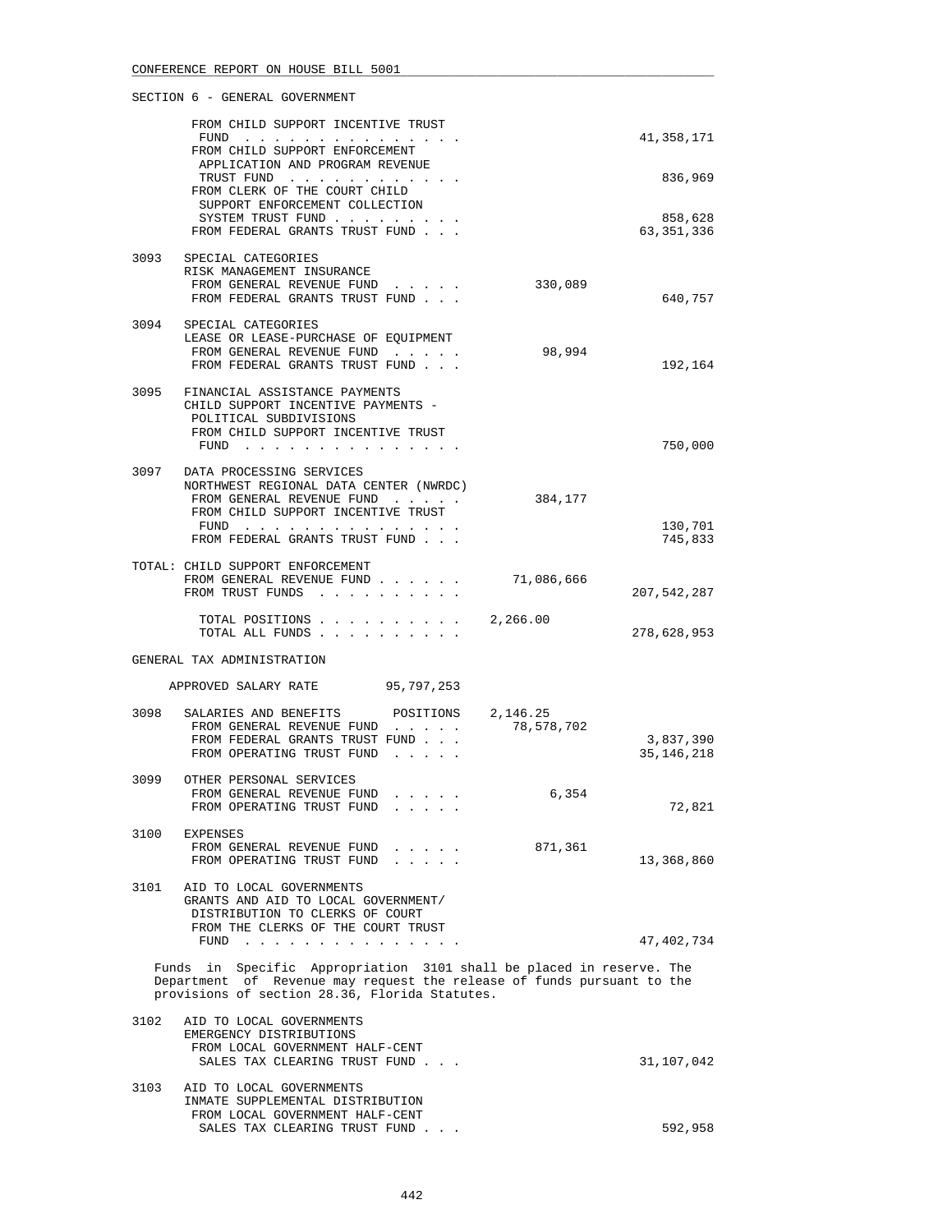|      | SECTION 6 - GENERAL GOVERNMENT                                                                                                                                                                                        |            |             |
|------|-----------------------------------------------------------------------------------------------------------------------------------------------------------------------------------------------------------------------|------------|-------------|
|      | 3104 OPERATING CAPITAL OUTLAY<br>FROM GENERAL REVENUE FUND<br>FROM OPERATING TRUST FUND                                                                                                                               | 14,556     | 608,081     |
| 3105 | SPECIAL CATEGORIES<br>CONTRACTED SERVICES<br>FROM GENERAL REVENUE FUND<br>FROM OPERATING TRUST FUND                                                                                                                   | 4,193,292  | 4,933,352   |
| 3106 | SPECIAL CATEGORIES<br>PURCHASE OF SERVICES - COLLECTION AGENCIES<br>FROM OPERATING TRUST FUND                                                                                                                         |            | 990,000     |
|      | 3106A SPECIAL CATEGORIES<br>REEMPLOYMENT SERVICES FOR THE DEPARTMENT<br>OF ECONOMIC OPPORTUNITY<br>FROM FEDERAL GRANTS TRUST FUND                                                                                     |            | 22,410,094  |
|      | Funds in Specific Appropriation 3106A are provided to the Department of<br>Revenue for the reimbursement contract with the Department of Economic<br>Opportunity for reemployment assistance tax collection services. |            |             |
|      | 3107 SPECIAL CATEGORIES<br>RISK MANAGEMENT INSURANCE<br>FROM GENERAL REVENUE FUND<br>FROM OPERATING TRUST FUND<br>.                                                                                                   | 274,155    | 1,271,951   |
| 3108 | SPECIAL CATEGORIES<br>LEASE OR LEASE-PURCHASE OF EOUIPMENT<br>FROM GENERAL REVENUE FUND<br>FROM OPERATING TRUST FUND<br>$\mathbf{r}$ and $\mathbf{r}$ and $\mathbf{r}$                                                | 214,749    | 127,251     |
|      | TOTAL: GENERAL TAX ADMINISTRATION<br>FROM GENERAL REVENUE FUND<br>FROM TRUST FUNDS                                                                                                                                    | 84,153,169 | 161,868,752 |
|      | TOTAL POSITIONS $\ldots$ , $\ldots$ , $\ldots$ , 2,146.25<br>TOTAL ALL FUNDS                                                                                                                                          |            | 246,021,921 |
|      | PROGRAM: INFORMATION SERVICES PROGRAM                                                                                                                                                                                 |            |             |

INFORMATION TECHNOLOGY

| APPROVED SALARY RATE |  | 8,699,921 |  |
|----------------------|--|-----------|--|
|----------------------|--|-----------|--|

| 3109 | SALARIES AND BENEFITS          | POSITIONS                                                                | 182.00    |           |
|------|--------------------------------|--------------------------------------------------------------------------|-----------|-----------|
|      | FROM GENERAL REVENUE FUND      | $\cdots$ . The set of $\cdots$                                           | 5,332,490 |           |
|      | FROM FEDERAL GRANTS TRUST FUND |                                                                          |           | 2,684,416 |
|      | FROM OPERATING TRUST FUND      | .                                                                        |           | 4,760,939 |
| 3110 | OTHER PERSONAL SERVICES        |                                                                          |           |           |
|      |                                |                                                                          |           |           |
|      | FROM GENERAL REVENUE FUND      | $\mathbf{r}$ , $\mathbf{r}$ , $\mathbf{r}$ , $\mathbf{r}$ , $\mathbf{r}$ | 66,629    |           |
|      | FROM FEDERAL GRANTS TRUST FUND |                                                                          |           | 122,503   |
|      | FROM OPERATING TRUST FUND      |                                                                          |           | 29,670    |
| 3111 | <b>EXPENSES</b>                |                                                                          |           |           |
|      |                                |                                                                          |           |           |
|      | FROM GENERAL REVENUE FUND      | $\mathbf{r}$ and $\mathbf{r}$ and $\mathbf{r}$                           | 3,233     |           |
|      | FROM FEDERAL GRANTS TRUST FUND |                                                                          |           | 336,073   |
|      | FROM OPERATING TRUST FUND      |                                                                          |           | 2,223,621 |

 From the funds in Specific Appropriations 3111 and 3113, \$1,820,814 in nonrecurring funds from the Operating Trust Fund is provided to the Department of Revenue to perform a Proof of Concept to evaluate and test the migration of the System for Unified Taxation (SUNTAX) to a cloud environment. Upon completion of the Proof of Concept, a report detailing the results of the evaluation shall be submitted to the Executive Office of the Governor's Office of Policy and Budget, the chair of the Senate Committee on Appropriations, and the chair of the House of Representatives Appropriations Committee.

| 3112 | OPERATING CAPITAL OUTLAY       |         |
|------|--------------------------------|---------|
|      | FROM FEDERAL GRANTS TRUST FUND | 109,029 |
|      | FROM OPERATING TRUST FUND      | 274,310 |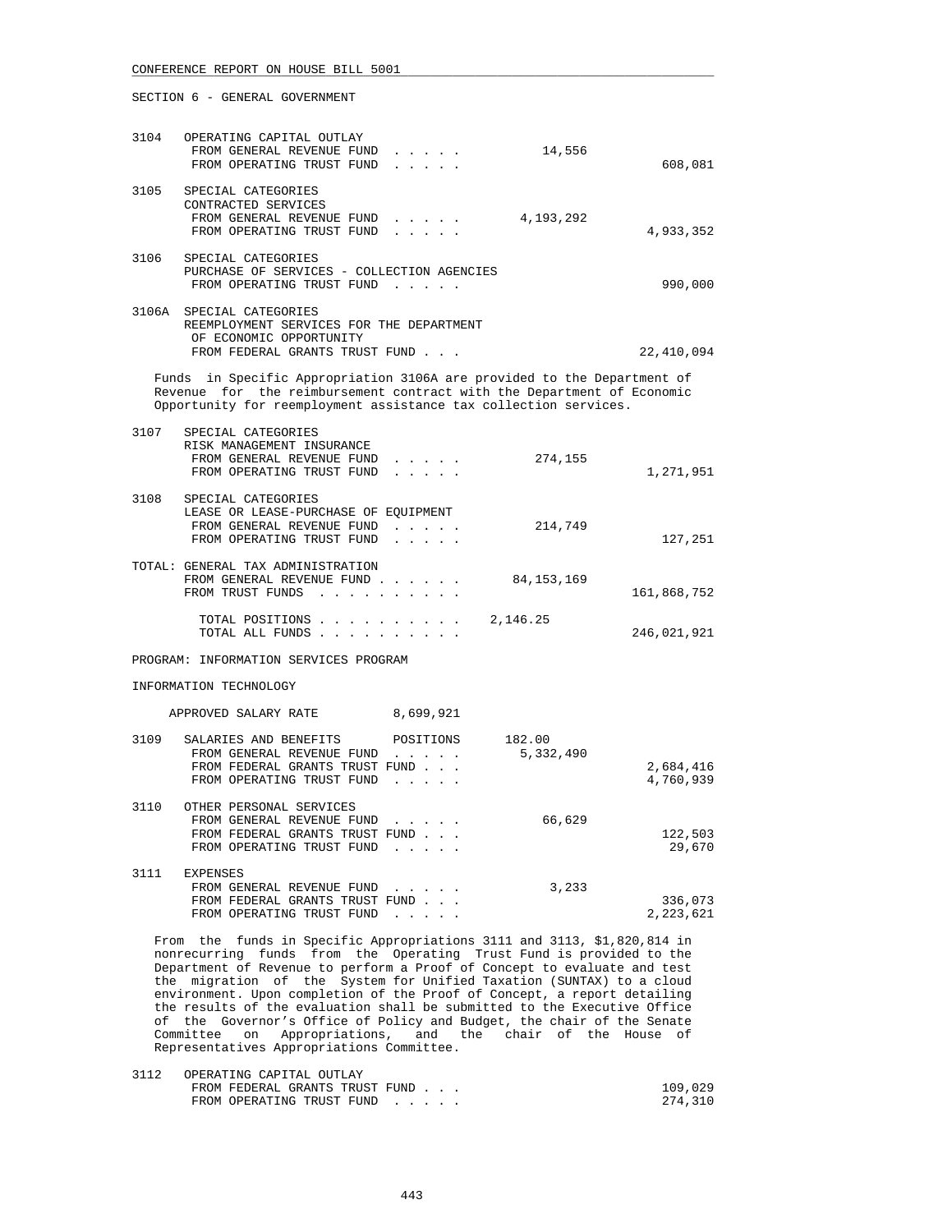| 3113 | SPECIAL CATEGORIES                                                                                                                                                  |                     |                        |
|------|---------------------------------------------------------------------------------------------------------------------------------------------------------------------|---------------------|------------------------|
|      | CONTRACTED SERVICES<br>FROM GENERAL REVENUE FUND<br>FROM FEDERAL GRANTS TRUST FUND<br>FROM OPERATING TRUST FUND                                                     | 681,257             | 2,467,349<br>2,998,089 |
|      | 3114 SPECIAL CATEGORIES<br>RISK MANAGEMENT INSURANCE<br>FROM FEDERAL GRANTS TRUST FUND<br>FROM OPERATING TRUST FUND                                                 |                     | 14,963<br>18,728       |
|      | 3115 SPECIAL CATEGORIES<br>LEASE OR LEASE-PURCHASE OF EOUIPMENT<br>FROM FEDERAL GRANTS TRUST FUND<br>FROM OPERATING TRUST FUND                                      |                     | 7,100<br>240,000       |
|      | 3117 DATA PROCESSING SERVICES<br>NORTHWEST REGIONAL DATA CENTER (NWRDC)<br>FROM GENERAL REVENUE FUND<br>FROM FEDERAL GRANTS TRUST FUND<br>FROM OPERATING TRUST FUND | 1,644,060           | 1,282,770<br>2,787,306 |
|      | TOTAL: INFORMATION TECHNOLOGY<br>FROM GENERAL REVENUE FUND<br>FROM TRUST FUNDS                                                                                      | 7,727,669           | 20,356,866             |
|      | TOTAL POSITIONS<br>TOTAL ALL FUNDS                                                                                                                                  | 182.00              | 28,084,535             |
|      | TOTAL: REVENUE, DEPARTMENT OF<br>FROM GENERAL REVENUE FUND<br>FROM TRUST FUNDS                                                                                      | 229,946,342         | 407,862,774            |
|      | TOTAL POSITIONS $\ldots$ , $\ldots$ , $\ldots$ , 5,011.75<br>TOTAL ALL FUNDS<br>TOTAL APPROVED SALARY RATE                                                          | 208,647,102         | 637,809,116            |
|      | STATE, DEPARTMENT OF                                                                                                                                                |                     |                        |
|      | PROGRAM: OFFICE OF THE SECRETARY AND<br>ADMINISTRATIVE SERVICES                                                                                                     |                     |                        |
|      | EXECUTIVE DIRECTION AND SUPPORT SERVICES                                                                                                                            |                     |                        |
|      | APPROVED SALARY RATE 6,459,408                                                                                                                                      |                     |                        |
| 3118 | SALARIES AND BENEFITS<br>POSITIONS<br>FROM GENERAL REVENUE FUND<br>FROM FEDERAL GRANTS TRUST FUND                                                                   | 103.00<br>8,822,674 | 196,168                |
| 3119 | OTHER PERSONAL SERVICES<br>FROM GENERAL REVENUE FUND<br>FROM LAND ACQUISITION TRUST FUND.                                                                           | 13,133              | 72,887                 |
|      | 3120 EXPENSES<br>FROM GENERAL REVENUE FUND                                                                                                                          | 611,053             |                        |
|      | 3121 OPERATING CAPITAL OUTLAY<br>FROM GENERAL REVENUE FUND                                                                                                          | 1,250               |                        |
| 3122 | SPECIAL CATEGORIES<br>TRANSFER TO DIVISION OF ADMINISTRATIVE<br>HEARINGS<br>FROM GENERAL REVENUE FUND                                                               | 2,675               |                        |
| 3123 | SPECIAL CATEGORIES<br>CONTRACTED SERVICES<br>FROM GENERAL REVENUE FUND                                                                                              | 916,808             |                        |
| 3124 | SPECIAL CATEGORIES<br>LITIGATION EXPENSES<br>FROM GENERAL REVENUE FUND                                                                                              | 1,000,000           |                        |
|      | 3125 SPECIAL CATEGORIES<br>RISK MANAGEMENT INSURANCE<br>FROM GENERAL REVENUE FUND                                                                                   | 97,225              |                        |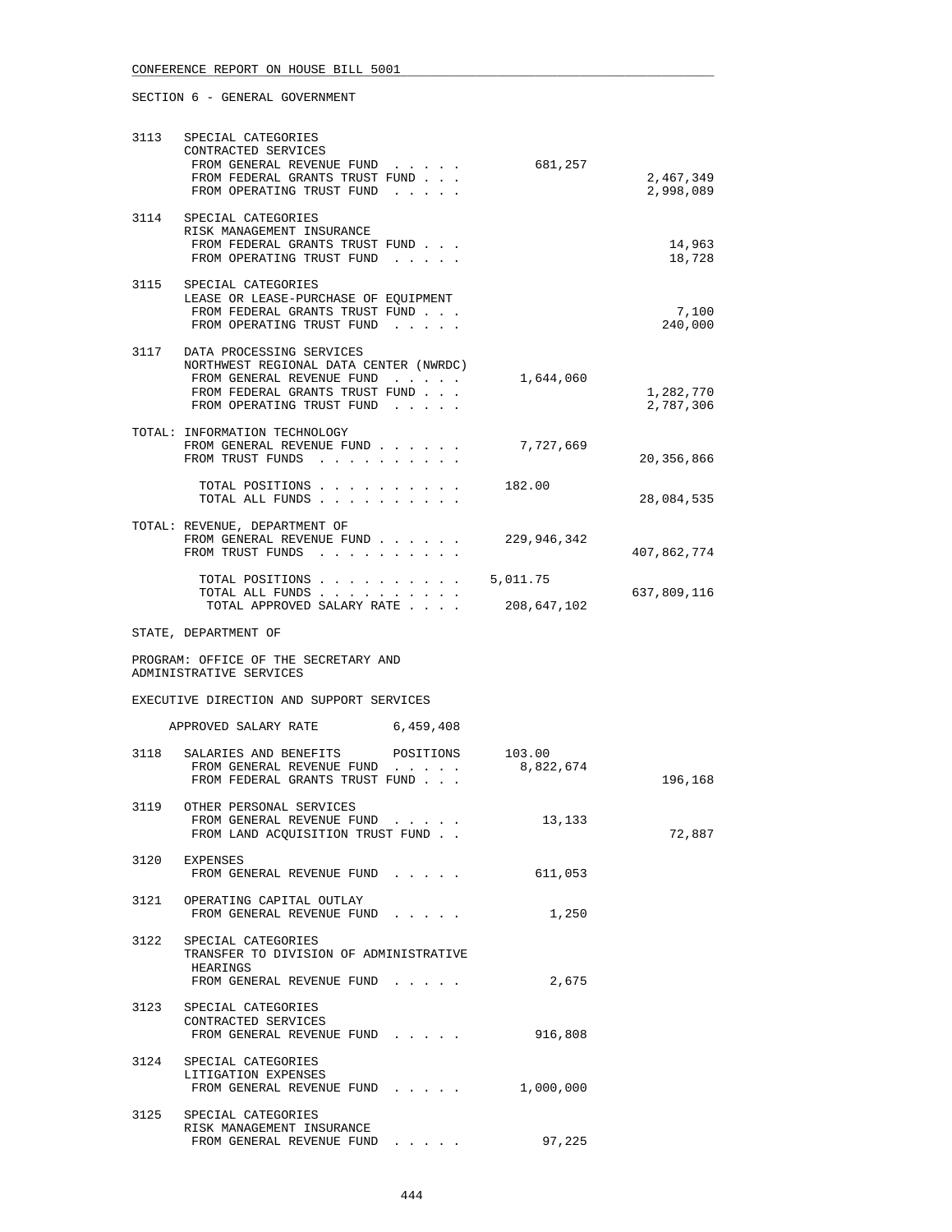| 3126 SPECIAL CATEGORIES<br>LEASE OR LEASE-PURCHASE OF EQUIPMENT<br>FROM GENERAL REVENUE FUND                                                                            | 28,529     |            |
|-------------------------------------------------------------------------------------------------------------------------------------------------------------------------|------------|------------|
| 3127 SPECIAL CATEGORIES<br>TRANSFER TO DEPARTMENT OF MANAGEMENT<br>SERVICES - HUMAN RESOURCES SERVICES<br>PURCHASED PER STATEWIDE CONTRACT<br>FROM GENERAL REVENUE FUND | 29,634     |            |
| 3129 DATA PROCESSING SERVICES<br>OTHER DATA PROCESSING SERVICES<br>FROM GENERAL REVENUE FUND                                                                            | 15,000     |            |
| 3130 DATA PROCESSING SERVICES<br>NORTHWEST REGIONAL DATA CENTER (NWRDC)<br>FROM GENERAL REVENUE FUND                                                                    | 225,440    |            |
| TOTAL: EXECUTIVE DIRECTION AND SUPPORT SERVICES<br>FROM GENERAL REVENUE FUND<br>FROM TRUST FUNDS<br><u>.</u>                                                            | 11,763,421 | 269,055    |
| TOTAL POSITIONS<br>TOTAL ALL FUNDS                                                                                                                                      | 103.00     | 12,032,476 |

PROGRAM: ELECTIONS

### ELECTIONS

 From the funds in Specific Appropriations 3131, 3133, and 3144, the sum of \$1,092,681 and fifteen new full time equivalent positions are provided to perform the duties of the Division of Elections specifically related to voter registration activities. These funds and positions are contingent upon HB 7061, or substantially similar legislation, becoming a law.

|      | APPROVED SALARY RATE                                                                        | 2,786,861                                          |           |           |
|------|---------------------------------------------------------------------------------------------|----------------------------------------------------|-----------|-----------|
|      | 3131 SALARIES AND BENEFITS POSITIONS 67.00<br>FROM GENERAL REVENUE FUND                     | $\mathbf{r}$ , and $\mathbf{r}$ , and $\mathbf{r}$ | 4,245,497 |           |
|      | 3132 OTHER PERSONAL SERVICES<br>FROM GENERAL REVENUE FUND<br>FROM FEDERAL GRANTS TRUST FUND |                                                    | 425,784   | 33,694    |
| 3133 | EXPENSES<br>FROM GENERAL REVENUE FUND                                                       |                                                    | 1,484,435 |           |
|      | 3134 AID TO LOCAL GOVERNMENTS<br>SPECIAL ELECTIONS<br>FROM GENERAL REVENUE FUND             |                                                    | 1,500,000 |           |
|      | 3135 OPERATING CAPITAL OUTLAY<br>FROM GENERAL REVENUE FUND                                  |                                                    | 13,211    |           |
| 3136 | LUMP SUM<br>HELP AMERICA VOTE ACT (HAVA) - 2020<br>ELECTION SECURITY GRANT                  |                                                    |           |           |
|      | FROM FEDERAL GRANTS TRUST FUND                                                              |                                                    |           | 8,000,000 |

 Funds in Specific Appropriation 3136 are provided to utilize the Help American Vote Act (HAVA) Election Security Grant funding. From these funds, up to \$1,000,000 may be used to provide subgrants to supervisors of elections for a subscription to the Albert Network Monitoring Solution and up to \$7,000,000 may be used to provide subgrants to supervisors of elections for voting technology upgrades or enhancements or for improving voting accessibility.

 The Department of State shall provide information no later than the 15th day of the month following the end of each quarter to the chair of the Senate Committee on Appropriations and the chair of the House of Representatives Appropriations Committee on the status of the use or planned use of the funds and of any subgrants made to supervisors of elections.

The Department of State is authorized to request budget amendments for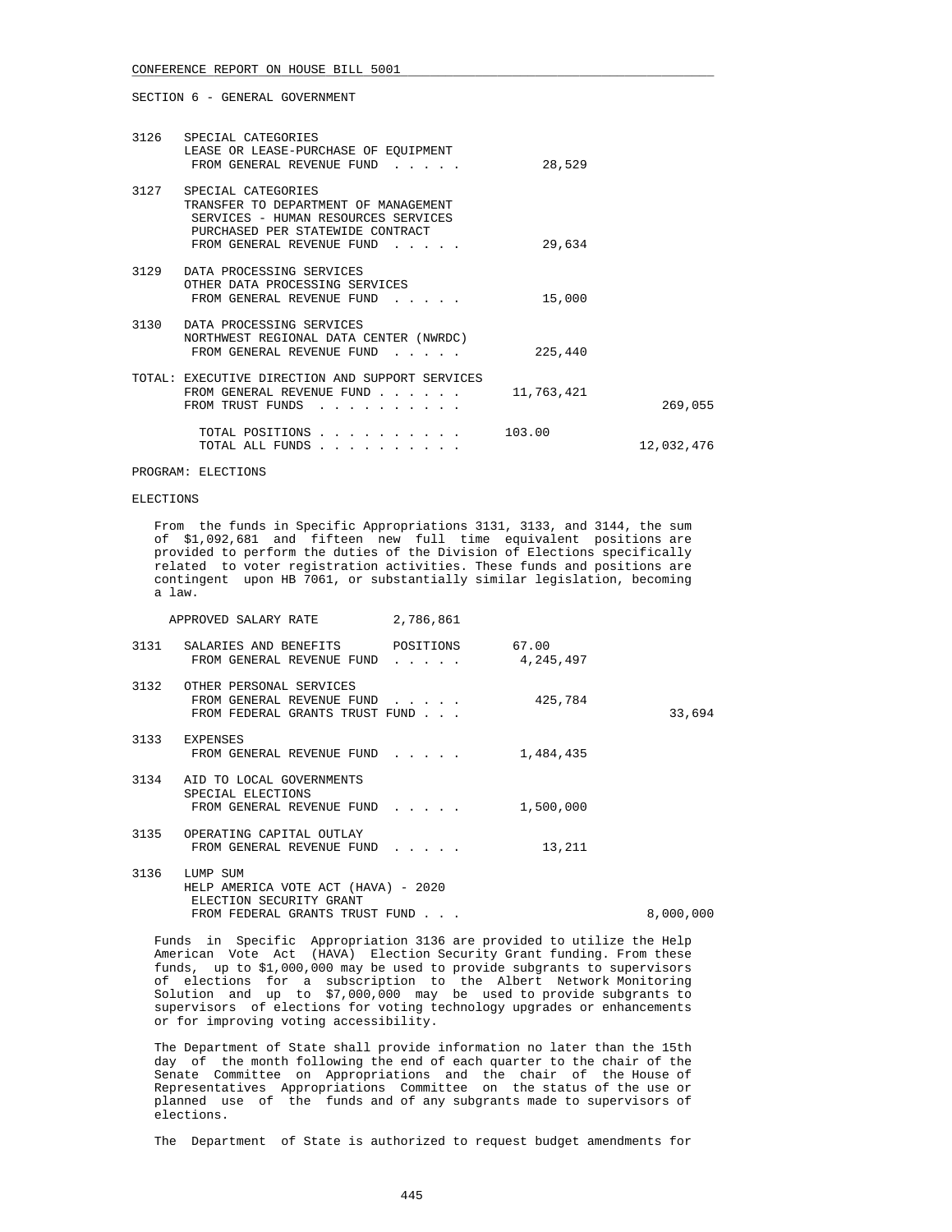release of funds pursuant to chapter 216, Florida Statutes. Each budget amendment must specify the activity to be funded; the specific allowable uses of the funds; a work plan for use of the funds including the timeframes in which funds will be applied for, distributed, and when the activity will be completed; an estimate of the allocation to each supervisor of elections and a description of the methodology used to create the estimate; a specific expenditure plan with anticipated deliverables by category; and an outline of the reporting requirements necessary to provide for transparency in the use of these funds.

| 3137 | SPECIAL CATEGORIES<br>ADVERTISING OF PROPOSED AMENDMENTS TO THE<br>CONSTITUTION                                              |           |
|------|------------------------------------------------------------------------------------------------------------------------------|-----------|
|      | FROM GENERAL REVENUE FUND                                                                                                    | 2,000,000 |
| 3138 | SPECIAL CATEGORIES<br>VOTING SYSTEMS ASSISTANCE                                                                              |           |
|      | FROM GENERAL REVENUE FUND<br>$\mathcal{L}^{\mathcal{A}}$ , and $\mathcal{L}^{\mathcal{A}}$ , and $\mathcal{L}^{\mathcal{A}}$ | 525,000   |
| 3139 | SPECIAL CATEGORIES                                                                                                           |           |
|      | STATEWIDE VOTER REGISTRATION SYSTEM<br>FROM GENERAL REVENUE FUND<br>$\mathbf{r}$ and $\mathbf{r}$ and $\mathbf{r}$           | 2,169,285 |
|      | 3139A SPECIAL CATEGORIES                                                                                                     |           |
|      | FLORIDA VOTER REGISTRATION SYSTEM<br>MODERNIZATION                                                                           |           |
|      | FROM GENERAL REVENUE FUND                                                                                                    | 450,000   |

 From the funds in Specific Appropriation 3139A, \$450,000 in nonrecurring funds from the General Revenue Fund is provided to the Department of State to competitively procure a feasibility study that includes detailed business, functional, and technical requirements to modernize the Florida Voter Registration System. Upon completion, the department shall provide a copy of the study to the Executive Office of the Governor's Office of Policy and Budget, the chair of the Senate Committee on Appropriations, and the chair of the House of Representatives Appropriations Committee.

 3140 SPECIAL CATEGORIES CONTRACTED SERVICES FROM GENERAL REVENUE FUND . . . . . 1,673,560

 From the funds in Specific Appropriation 3140, \$450,000 in nonrecurring funds from the General Revenue Fund is provided to the Department of State to competitively procure a feasibility study that includes detailed business, functional, and technical requirements to replace the current campaign finance system. Upon completion, the department shall provide a copy of the study to the Executive Office of the Governor's Office of Policy and Budget, the chair of the Senate Committee on Appropriations, and the chair of the House of Representatives Appropriations Committee.

|      | 3141 SPECIAL CATEGORIES<br>RISK MANAGEMENT INSURANCE<br>FROM GENERAL REVENUE FUND                                                                                                                                    | 49,050  |       |
|------|----------------------------------------------------------------------------------------------------------------------------------------------------------------------------------------------------------------------|---------|-------|
|      | 3142 SPECIAL CATEGORIES<br>ELECTION FRAUD PREVENTION<br>FROM GENERAL REVENUE FUND                                                                                                                                    | 446,526 |       |
|      | 3143 SPECIAL CATEGORIES<br>LEASE OR LEASE-PURCHASE OF EOUIPMENT<br>FROM GENERAL REVENUE FUND                                                                                                                         | 29,669  |       |
| 3144 | SPECIAL CATEGORIES<br>TRANSFER TO DEPARTMENT OF MANAGEMENT<br>SERVICES - HUMAN RESOURCES SERVICES<br>PURCHASED PER STATEWIDE CONTRACT<br>FROM GENERAL REVENUE FUND<br>$\mathbf{r}$ and $\mathbf{r}$ and $\mathbf{r}$ | 16,659  |       |
|      | 3145A DATA PROCESSING SERVICES<br>NORTHWEST REGIONAL DATA CENTER (NWRDC)<br>FROM GENERAL REVENUE FUND<br>and the contract of<br>FROM FEDERAL GRANTS TRUST FUND                                                       | 67,556  | 2.2.4 |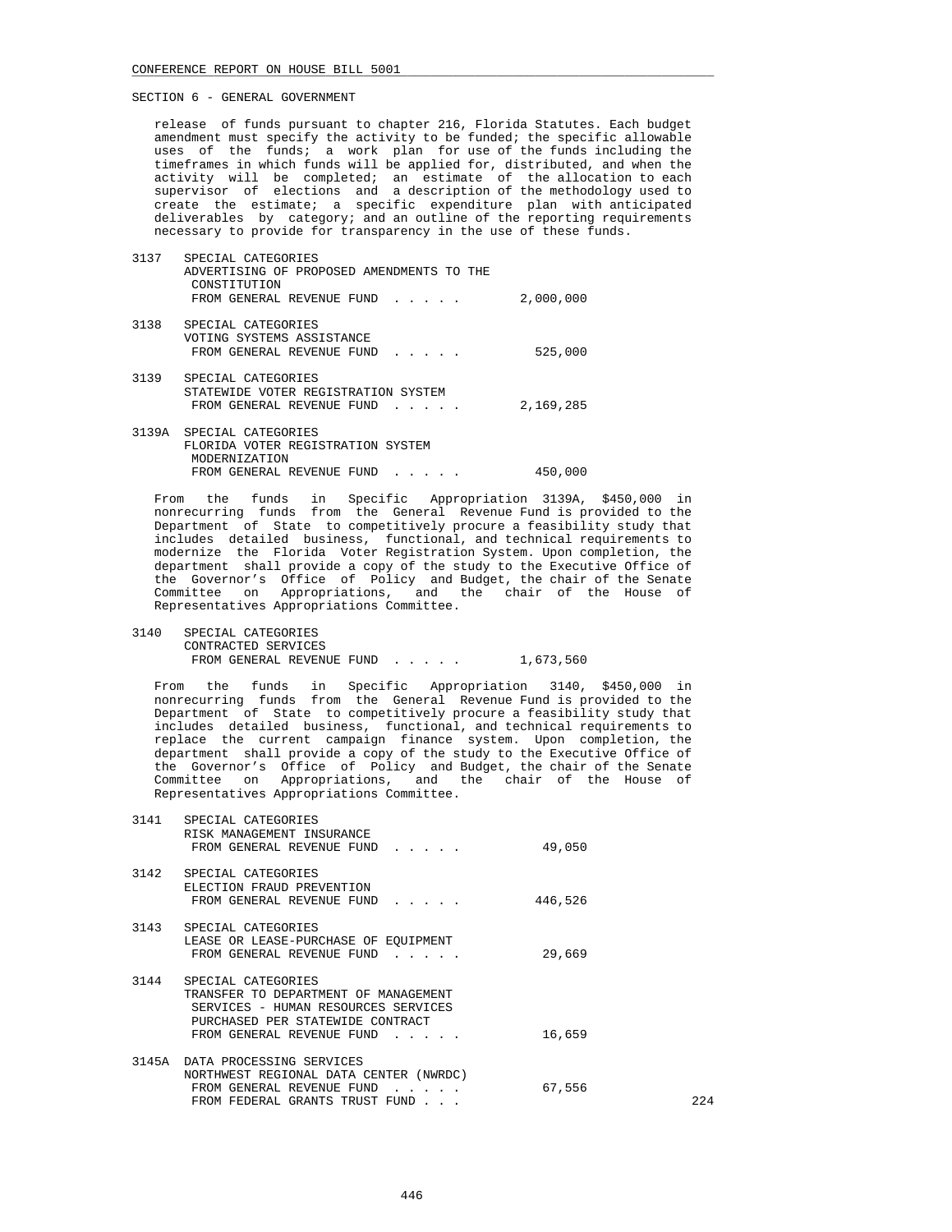| TOTAL: ELECTIONS<br>FROM GENERAL REVENUE FUND<br>FROM TRUST FUNDS | 15,096,232 | 8,033,918  |
|-------------------------------------------------------------------|------------|------------|
| TOTAL POSITIONS<br>TOTAL ALL FUNDS                                | 67.00      | 23,130,150 |

OFFICE OF ELECTION CRIMES AND SECURITY

 The funds and positions provided in Specific Appropriations 3146 through 3151 are contingent upon HB 7061, or substantially similar legislation, becoming a law.

|      | APPROVED SALARY RATE                                                                                                                                               | 623,239                                 |           |           |
|------|--------------------------------------------------------------------------------------------------------------------------------------------------------------------|-----------------------------------------|-----------|-----------|
|      | 3146 SALARIES AND BENEFITS POSITIONS 15.00<br>FROM GENERAL REVENUE FUND                                                                                            | $\cdots$                                | 956,300   |           |
|      | 3147 EXPENSES<br>FROM GENERAL REVENUE FUND                                                                                                                         |                                         | 191,530   |           |
| 3149 | SPECIAL CATEGORIES<br>CONTRACTED SERVICES<br>FROM GENERAL REVENUE FUND                                                                                             |                                         | 7,515     |           |
| 3151 | SPECIAL CATEGORIES<br>TRANSFER TO DEPARTMENT OF MANAGEMENT<br>SERVICES - HUMAN RESOURCES SERVICES<br>PURCHASED PER STATEWIDE CONTRACT<br>FROM GENERAL REVENUE FUND | $\cdot$ $\cdot$ $\cdot$ $\cdot$ $\cdot$ | 4,576     |           |
|      | TOTAL: OFFICE OF ELECTION CRIMES AND SECURITY<br>FROM GENERAL REVENUE FUND                                                                                         |                                         | 1,159,921 |           |
|      | TOTAL POSITIONS<br>TOTAL ALL FUNDS                                                                                                                                 |                                         | 15.00     | 1,159,921 |

PROGRAM: HISTORICAL RESOURCES

# HISTORICAL RESOURCES PRESERVATION AND EXHIBITION

| 2,911,151<br>APPROVED SALARY RATE |  |  |  |  |  |  |  |  |  |  |  |  |  |  |  |  |  |  |  |  |  |  |  |  |  |  |  |  |  |  |  |  |  |  |  |  |  |  |  |  |  |  |  |  |  |  |  |  |  |  |  |  |  |  |  |  |  |  |  |  |  |  |  |  |  |  |  |  |  |  |  |  |  |  |  |  |  |  |  |  |  |  |  |  |  |  |  |  |  |  |  |  |  |  |  |  |  |  |  |  |  |  |  |  |  |  |  |  |  |  |  |  |  |  |  |  |  |  |  |  |  |  |  |  |  |  |  |  |  |  |  |  |  |  |  |  |  |  |  |  |  |  |  |  |  |  |
|-----------------------------------|--|--|--|--|--|--|--|--|--|--|--|--|--|--|--|--|--|--|--|--|--|--|--|--|--|--|--|--|--|--|--|--|--|--|--|--|--|--|--|--|--|--|--|--|--|--|--|--|--|--|--|--|--|--|--|--|--|--|--|--|--|--|--|--|--|--|--|--|--|--|--|--|--|--|--|--|--|--|--|--|--|--|--|--|--|--|--|--|--|--|--|--|--|--|--|--|--|--|--|--|--|--|--|--|--|--|--|--|--|--|--|--|--|--|--|--|--|--|--|--|--|--|--|--|--|--|--|--|--|--|--|--|--|--|--|--|--|--|--|--|--|--|--|--|--|--|
|-----------------------------------|--|--|--|--|--|--|--|--|--|--|--|--|--|--|--|--|--|--|--|--|--|--|--|--|--|--|--|--|--|--|--|--|--|--|--|--|--|--|--|--|--|--|--|--|--|--|--|--|--|--|--|--|--|--|--|--|--|--|--|--|--|--|--|--|--|--|--|--|--|--|--|--|--|--|--|--|--|--|--|--|--|--|--|--|--|--|--|--|--|--|--|--|--|--|--|--|--|--|--|--|--|--|--|--|--|--|--|--|--|--|--|--|--|--|--|--|--|--|--|--|--|--|--|--|--|--|--|--|--|--|--|--|--|--|--|--|--|--|--|--|--|--|--|--|--|--|

| 3152 SALARIES AND BENEFITS POSITIONS 74.00<br>FROM GENERAL REVENUE FUND<br>FROM FEDERAL GRANTS TRUST FUND<br>FROM LAND ACOUISITION TRUST FUND. | 450,054 | 391,890<br>3,721,628            |
|------------------------------------------------------------------------------------------------------------------------------------------------|---------|---------------------------------|
| 3153 OTHER PERSONAL SERVICES<br>FROM FEDERAL GRANTS TRUST FUND<br>FROM LAND ACOUISITION TRUST FUND.<br>FROM OPERATING TRUST FUND               |         | 177,751<br>1,585,049<br>252,349 |
| 3154 EXPENSES<br>FROM FEDERAL GRANTS TRUST FUND<br>FROM LAND ACQUISITION TRUST FUND<br>FROM OPERATING TRUST FUND                               |         | 465,690<br>1,763,967<br>6,000   |
| 3155 OPERATING CAPITAL OUTLAY<br>FROM FEDERAL GRANTS TRUST FUND<br>FROM LAND ACOUISITION TRUST FUND.                                           |         | 15,625<br>25,000                |
| 3158 LUMP SUM<br>HISTORIC PROPERTIES MAINTENANCE<br>FROM LAND ACOUISITION TRUST FUND.                                                          |         | 500,000                         |
| 3159 SPECIAL CATEGORIES<br>ACOUISITION OF MOTOR VEHICLES<br>FROM GENERAL REVENUE FUND                                                          | 168,177 |                                 |
| 3160 SPECIAL CATEGORIES<br>ACQUISITION AND REPLACEMENT OF BOATS,<br>MOTORS, AND TRAILERS                                                       |         |                                 |
| FROM FEDERAL GRANTS TRUST FUND                                                                                                                 |         | 164,213                         |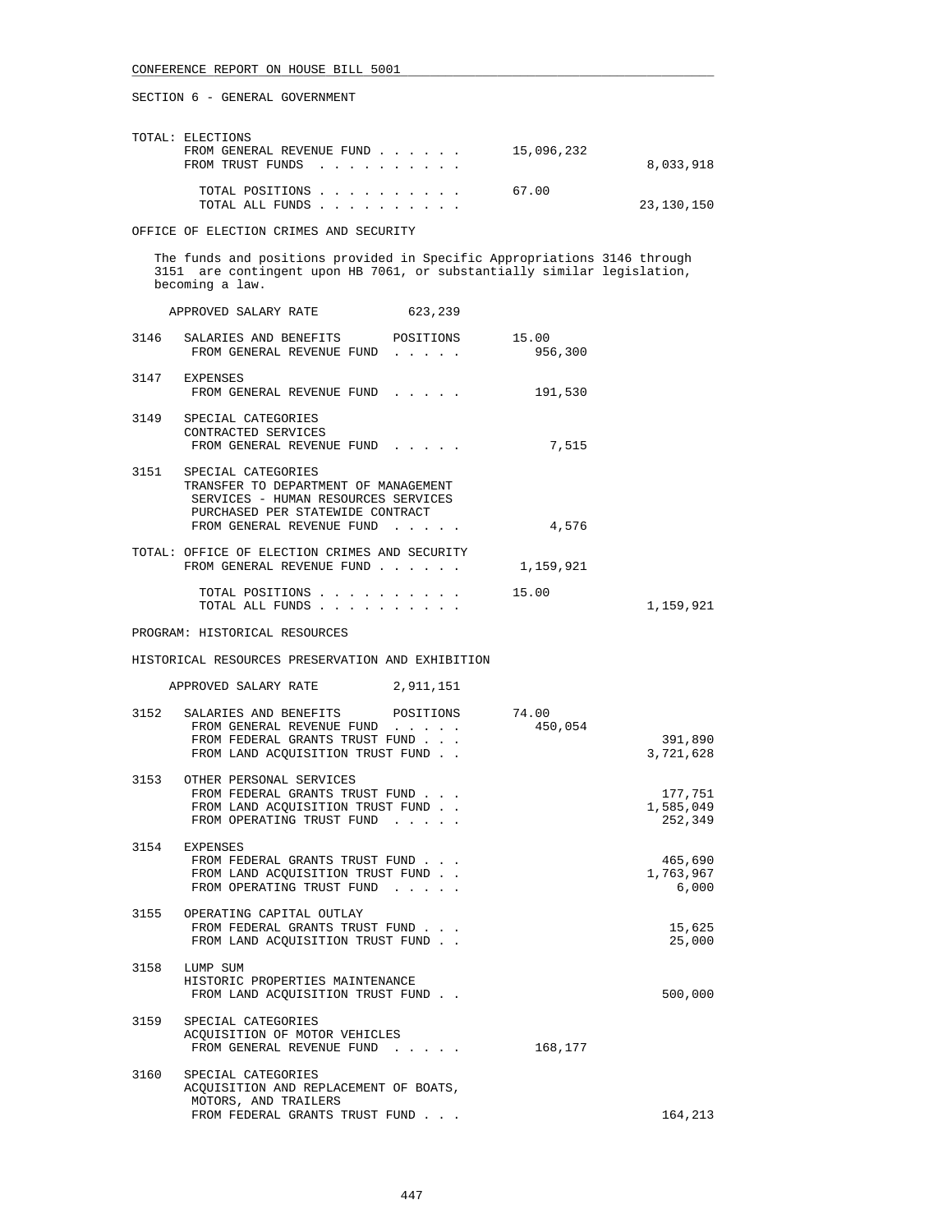| 3161 | SPECIAL CATEGORIES<br>CONTRACTED SERVICES<br>FROM FEDERAL GRANTS TRUST FUND<br>FROM LAND ACOUISITION TRUST FUND.                                                            |         | 39,245<br>486,561    |
|------|-----------------------------------------------------------------------------------------------------------------------------------------------------------------------------|---------|----------------------|
| 3162 | SPECIAL CATEGORIES<br>GRANTS AND AIDS - HISTORIC PRESERVATION<br>GRANTS<br>FROM GENERAL REVENUE FUND<br>FROM FEDERAL GRANTS TRUST FUND<br>FROM LAND ACOUISITION TRUST FUND. | 914,772 | 118,250<br>1,500,000 |

 From the funds in Specific Appropriation 3162, \$1,500,000 of recurring funds from the Land Acquisition Trust Fund and \$117,372 of nonrecurring funds from the General Revenue Fund are provided for the Department of State 2022-2023 Small Matching Historic Preservation Grants ranked list in its entirety.

 The remaining nonrecurring funds in Specific Appropriation 3162 from the General Revenue Fund shall be allocated as follows:

|      | Palm Beach County Oral History Project (HB 3331) (Senate                                                                                                                                                                                  |       | 47,400          |
|------|-------------------------------------------------------------------------------------------------------------------------------------------------------------------------------------------------------------------------------------------|-------|-----------------|
|      | West Florida Historic Preservation - Site Preservation<br>and Operations (HB $4603$ )(Senate Form $2042$ )                                                                                                                                |       | 750,000         |
| 3163 | SPECIAL CATEGORIES<br>RISK MANAGEMENT INSURANCE<br>FROM LAND ACOUISITION TRUST FUND.                                                                                                                                                      |       | 49,504          |
| 3164 | SPECIAL CATEGORIES<br>LEASE OR LEASE-PURCHASE OF EQUIPMENT<br>FROM FEDERAL GRANTS TRUST FUND<br>FROM LAND ACOUISITION TRUST FUND.                                                                                                         |       | 3,931<br>26,437 |
| 3165 | SPECIAL CATEGORIES<br>TRANSFER TO DEPARTMENT OF MANAGEMENT<br>SERVICES - HUMAN RESOURCES SERVICES<br>PURCHASED PER STATEWIDE CONTRACT<br>FROM GENERAL REVENUE FUND<br>FROM FEDERAL GRANTS TRUST FUND<br>FROM LAND ACOUISITION TRUST FUND. | 6,325 | 1,722<br>16,893 |
|      | 3165A GRANTS AND AIDS TO LOCAL GOVERNMENTS AND                                                                                                                                                                                            |       |                 |

| NONSTATE ENTITIES - FIXED CAPITAL OUTLAY |                                                 |
|------------------------------------------|-------------------------------------------------|
| GRANTS AND AIDS - SPECIAL CATEGORIES -   |                                                 |
| ACOUISITION, RESTORATION OF HISTORIC     |                                                 |
| PROPERTIES                               |                                                 |
| FROM GENERAL REVENUE FUND                | 30,164,568                                      |
|                                          | OLOJA GRANIS AND AIDS IO DOCALI GOVERNMENIS AND |

 From the funds in Specific Appropriation 3165A, \$21,535,216 of nonrecurring funds from the General Revenue Fund is provided for the Department of State 2022-2023 Historic Preservation Special Category Grants ranked list in its entirety.

 The remaining nonrecurring funds in Specific Appropriation 3165A from the General Revenue Fund shall be allocated as follows:

| Bay of Pigs - Brigade 2506 Museum and Library (HB         |           |
|-----------------------------------------------------------|-----------|
| $2925$ (Senate Form $1650)$                               | 2,600,000 |
| City of Lake Helen - Historic City Hall Roof and Window   |           |
| Replacement (HB 3995) (Senate Form 1085)                  | 180,000   |
| Coral Gables - Restoration of Historic Gondola Building   |           |
| (HB 4173) (Senate Form 2744)                              | 750,000   |
| Exterior Restoration of the Historic Sidney & Berne Davis |           |
| Art Center - Phase $1$ (HB 4581) (Senate Form $1904)$     | 500,000   |
| GFWC Dade City Woman's Club Historic Building Restoration |           |
| (HB 3747) (Senate Form 2308)                              | 300,000   |
| Groveland Historic Train Station (HB 3195) (Senate Form   |           |
|                                                           | 236,641   |
| Harry S. Truman Little White House Exterior Hardening and |           |
| Interior Restoration (HB 2489) (Senate Form 1182)         | 250,000   |
| Historic Peck Center Repairs Phase 2 (HB 3139) (Senate    |           |
|                                                           | 1,000,000 |
| Maitland Art Center Structural Rehabilitation (HB         |           |
| 3647) (Senate Form 2075)                                  | 200,000   |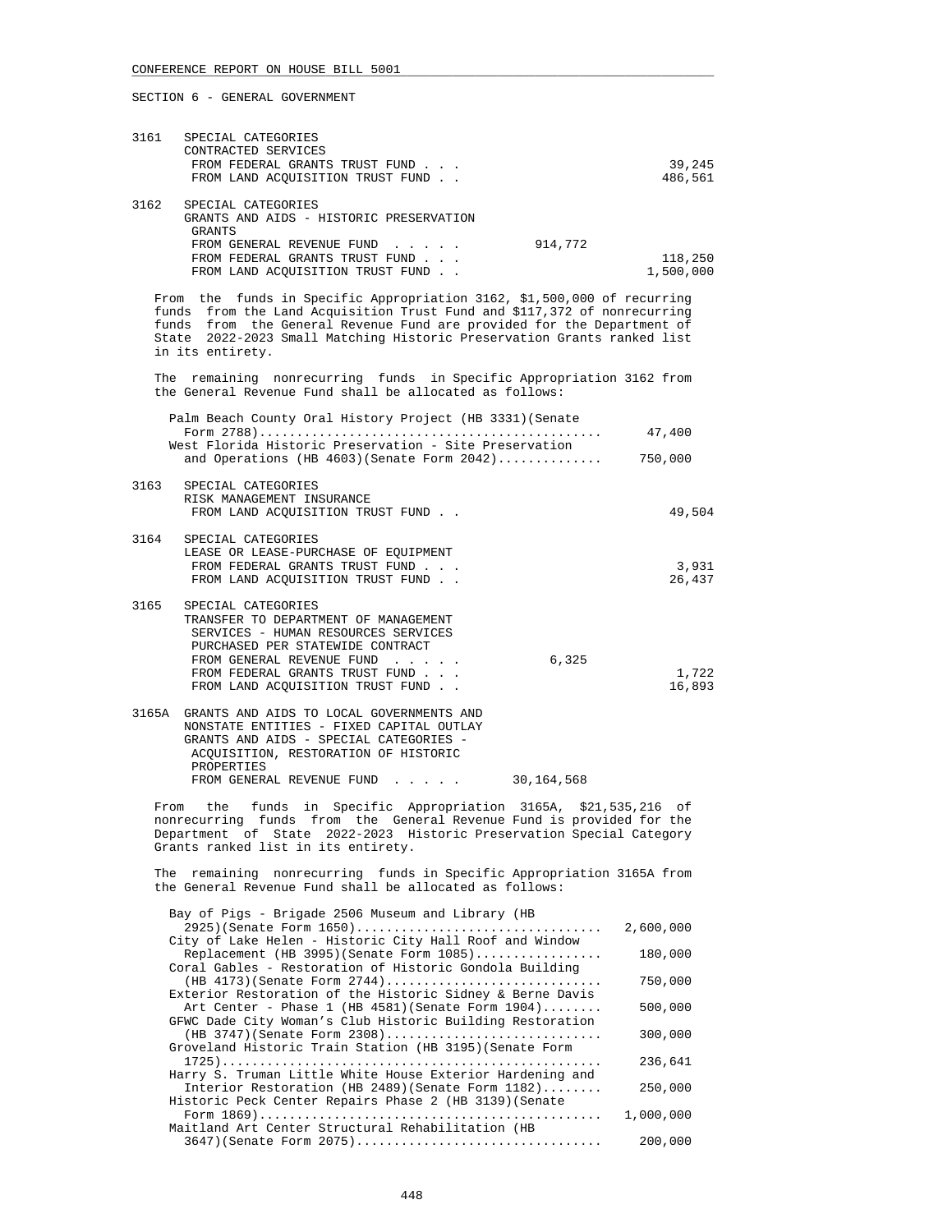| West Lewisville Education Center (HB 3571) (Senate Form<br>Renovation of Old Stanton High School (HB 4473) (Senate     | 612,711    |
|------------------------------------------------------------------------------------------------------------------------|------------|
| Woman's Club Stabilization and Restoration - Phase 2 -                                                                 | 1,500,000  |
| New Smyrna Beach (Senate Form 1087)                                                                                    | 500,000    |
| 3166<br>DATA PROCESSING SERVICES<br>OTHER DATA PROCESSING SERVICES<br>FROM LAND ACOUISITION TRUST FUND.                | 34,746     |
| TOTAL: HISTORICAL RESOURCES PRESERVATION AND EXHIBITION<br>31,703,896<br>FROM GENERAL REVENUE FUND<br>FROM TRUST FUNDS | 11,346,451 |
| 74.00<br>TOTAL POSITIONS<br>TOTAL ALL FUNDS                                                                            | 43,050,347 |
| PROGRAM: CORPORATIONS                                                                                                  |            |

COMMERCIAL RECORDINGS AND REGISTRATIONS

|       | APPROVED SALARY RATE                                                  | 3,960,622      |                     |
|-------|-----------------------------------------------------------------------|----------------|---------------------|
| 3167  | SALARIES AND BENEFITS<br>FROM GENERAL REVENUE FUND                    | POSITIONS<br>. | 102.00<br>5,893,794 |
| 3168  | OTHER PERSONAL SERVICES<br>FROM GENERAL REVENUE FUND                  | .              | 2,028               |
| 3169  | <b>EXPENSES</b><br>FROM GENERAL REVENUE FUND                          | .              | 1,429,319           |
| 3170  | OPERATING CAPITAL OUTLAY<br>FROM GENERAL REVENUE FUND                 |                | 6,715               |
| 3170A | LUMP SUM<br>SUNBIZ - COMMERCIAL REGISTRY<br>FROM GENERAL REVENUE FUND |                | 4,100,000           |

 Funds in Specific Appropriation 3170A are provided to the Department of State for the sustainment of the current Sunbiz corporate filing system and to competitively procure (1) enhancements and temporary staffing for the Division of Corporations call center, and (2) deliverables-based contracted services for the project planning and analysis necessary to replace the Sunbiz system with cloud-hosted solutions pursuant to section 282.206, Florida Statutes. These funds shall be held in reserve. No funds are provided for Contract Number DAS-IT-19-01 by and between the Department of State and PCC Technology, Incorporated. At a minimum, the project planning shall include documentation of detailed business, functional, and technical requirements necessary for the competitive procurement of a replacement system. The department is authorized to submit quarterly budget amendments requesting release of these funds pursuant to the provisions of chapter 216, Florida Statutes, and based on the department's planned quarterly expenditures. Release is contingent upon approval of a detailed operational work plan and monthly spend plan that identifies all work activities and costs budgeted for Fiscal Year 2022-2023. By January 15, 2023, the department shall provide a report on the project planning outcome to the Executive Office of the Governor's Office of Policy and Budget, the chair of the Senate Committee on Appropriations, and the chair of the House of Representatives Appropriations Committee.

| 3171 | SPECIAL CATEGORIES<br>CONTRACTED SERVICES<br>FROM GENERAL REVENUE FUND           | 643,954 |
|------|----------------------------------------------------------------------------------|---------|
| 3172 | SPECIAL CATEGORIES<br>RICO ACT - ALIEN CORPORATIONS<br>FROM GENERAL REVENUE FUND | 262,197 |
| 3173 | SPECIAL CATEGORIES<br>RISK MANAGEMENT INSURANCE<br>FROM GENERAL REVENUE FUND     | 47,704  |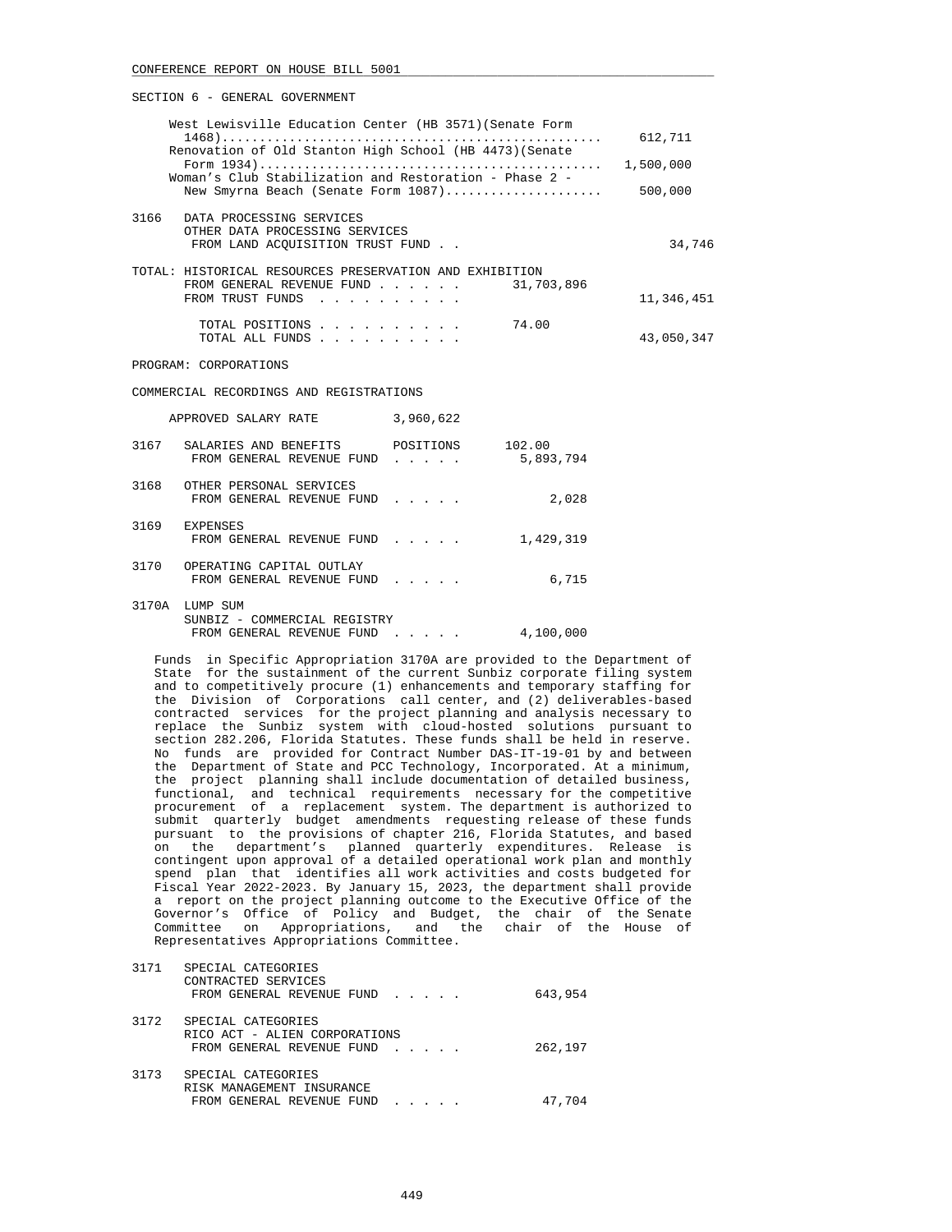|      | 3174 SPECIAL CATEGORIES<br>LEASE OR LEASE-PURCHASE OF EQUIPMENT<br>FROM GENERAL REVENUE FUND                                                                       | 5,880      |                      |
|------|--------------------------------------------------------------------------------------------------------------------------------------------------------------------|------------|----------------------|
| 3175 | SPECIAL CATEGORIES<br>TRANSFER TO DEPARTMENT OF MANAGEMENT<br>SERVICES - HUMAN RESOURCES SERVICES<br>PURCHASED PER STATEWIDE CONTRACT<br>FROM GENERAL REVENUE FUND | 33,569     |                      |
|      | 3176A DATA PROCESSING SERVICES<br>NORTHWEST REGIONAL DATA CENTER (NWRDC)<br>FROM GENERAL REVENUE FUND                                                              | 23,666     |                      |
|      | TOTAL: COMMERCIAL RECORDINGS AND REGISTRATIONS<br>FROM GENERAL REVENUE FUND                                                                                        | 12,448,826 |                      |
|      | TOTAL POSITIONS $\ldots$ , $\ldots$ , $\ldots$ , 102.00<br>TOTAL ALL FUNDS                                                                                         |            | 12,448,826           |
|      | PROGRAM: LIBRARY AND INFORMATION SERVICES                                                                                                                          |            |                      |
|      | LIBRARY, ARCHIVES AND INFORMATION SERVICES                                                                                                                         |            |                      |
|      | APPROVED SALARY RATE 3,033,661                                                                                                                                     |            |                      |
|      | 3177 SALARIES AND BENEFITS POSITIONS 69.00<br>FROM GENERAL REVENUE FUND<br>FROM FEDERAL GRANTS TRUST FUND<br>FROM RECORDS MANAGEMENT TRUST FUND.                   | 1,516,049  | 1,662,370<br>809,091 |
|      | 3178 OTHER PERSONAL SERVICES<br>FROM GENERAL REVENUE FUND<br>FROM FEDERAL GRANTS TRUST FUND<br>FROM RECORDS MANAGEMENT TRUST FUND.                                 | 78,966     | 246,949<br>39,789    |
|      | 3179 EXPENSES<br>FROM GENERAL REVENUE FUND<br>FROM FEDERAL GRANTS TRUST FUND<br>FROM RECORDS MANAGEMENT TRUST FUND.                                                | 1,601,831  | 426,392<br>240,658   |
|      | 3180 AID TO LOCAL GOVERNMENTS<br>GRANTS AND AIDS - LIBRARY COOPERATIVES<br>FROM GENERAL REVENUE FUND                                                               | 2,000,000  |                      |
|      | 3181 AID TO LOCAL GOVERNMENTS<br>GRANTS AND AIDS - LIBRARY GRANTS<br>FROM GENERAL REVENUE FUND<br>FROM FEDERAL GRANTS TRUST FUND                                   | 19,304,072 | 2,150,606            |
|      | 3182 OPERATING CAPITAL OUTLAY<br>FROM GENERAL REVENUE FUND<br>FROM FEDERAL GRANTS TRUST FUND<br>FROM RECORDS MANAGEMENT TRUST FUND.                                | 24,960     | 40,498<br>9,740      |
| 3183 | SPECIAL CATEGORIES<br>CONTRACTED SERVICES<br>FROM GENERAL REVENUE FUND<br>FROM FEDERAL GRANTS TRUST FUND<br>FROM RECORDS MANAGEMENT TRUST FUND                     | 1,476,633  | 501,966<br>152,059   |

 From the funds in Specific Appropriation 3183, \$250,000 in nonrecurring funds from the General Revenue Fund is provided to the Department of State to competitively procure a feasibility study that includes detailed business, functional, and technical requirements to replace the current flrules.org website. Upon completion, the department shall provide a copy of the study to the Executive Office of the Governor's Office of Policy and Budget, the chair of the Senate Committee on Appropriations, and the chair of the House of Representatives Appropriations Committee.

 From the funds in Specific Appropriation 3183, \$1,000,000 in nonrecurring funds from the General Revenue Fund is provided to the Department of State to support pilot projects in Polk, Madison, and St. Johns counties to restore and preserve official records that are of historical and archival value to evidence the foundation of the county.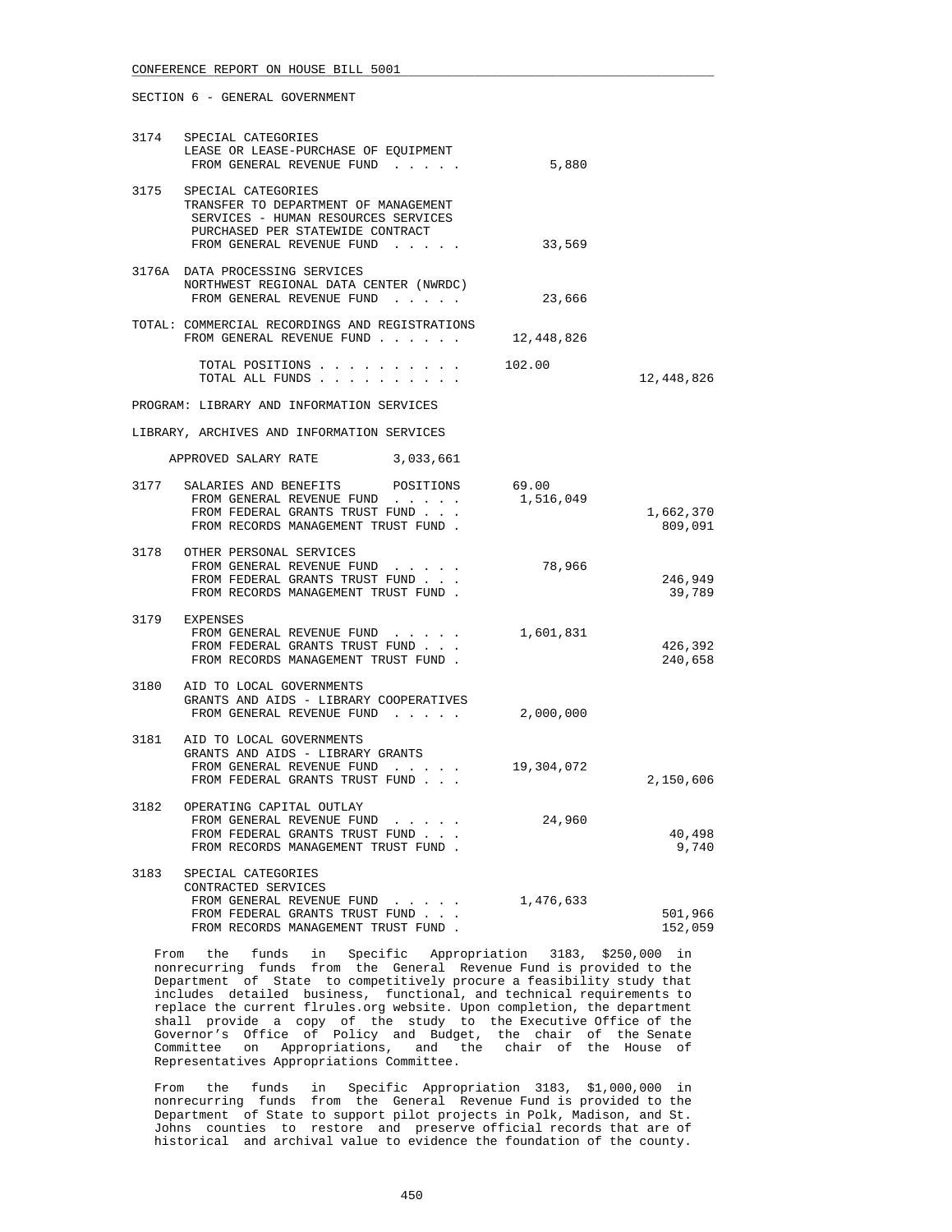The department shall competitively procure qualified vendors to implement the pilot projects, with preference given to vendors with a history of restoring and preserving Florida historical records and with disaster proof housing capabilities. The department shall provide a report on the implementation and outcomes of the pilot projects to the Governor, President of the Senate, and Speaker of the House of Representatives by January 31, 2023.

| 3184 | SPECIAL CATEGORIES<br>LIBRARY RESOURCES<br>FROM GENERAL REVENUE FUND 484,388<br>FROM FEDERAL GRANTS TRUST FUND                                                                                                                              |            | 3,304,848      |
|------|---------------------------------------------------------------------------------------------------------------------------------------------------------------------------------------------------------------------------------------------|------------|----------------|
|      | 3185 SPECIAL CATEGORIES<br>RISK MANAGEMENT INSURANCE<br>FROM GENERAL REVENUE FUND                                                                                                                                                           | 21,635     |                |
|      | 3186 SPECIAL CATEGORIES<br>LEASE OR LEASE-PURCHASE OF EQUIPMENT<br>FROM GENERAL REVENUE FUND<br>FROM FEDERAL GRANTS TRUST FUND<br>FROM RECORDS MANAGEMENT TRUST FUND.                                                                       | 18,101     | 7,308<br>3,724 |
| 3187 | SPECIAL CATEGORIES<br>TRANSFER TO DEPARTMENT OF MANAGEMENT<br>SERVICES - HUMAN RESOURCES SERVICES<br>PURCHASED PER STATEWIDE CONTRACT<br>FROM GENERAL REVENUE FUND<br>FROM FEDERAL GRANTS TRUST FUND<br>FROM RECORDS MANAGEMENT TRUST FUND. | 14,468     | 7,519<br>6,908 |
|      | TOTAL: LIBRARY, ARCHIVES AND INFORMATION SERVICES<br>FROM GENERAL REVENUE FUND<br>FROM TRUST FUNDS                                                                                                                                          | 26,541,103 | 9,610,425      |
|      | TOTAL POSITIONS<br>TOTAL ALL FUNDS                                                                                                                                                                                                          | 69.00      | 36, 151, 528   |
|      | PROGRAM: CULTURAL AFFAIRS                                                                                                                                                                                                                   |            |                |
|      | ARTS AND CULTURE                                                                                                                                                                                                                            |            |                |
|      | APPROVED SALARY RATE 577,010                                                                                                                                                                                                                |            |                |
|      | 3188 SALARIES AND BENEFITS POSITIONS 14.00<br>FROM GENERAL REVENUE FUND<br>FROM FEDERAL GRANTS TRUST FUND                                                                                                                                   | 408,276    | 508,905        |
|      | 3189 OTHER PERSONAL SERVICES<br>FROM GENERAL REVENUE FUND                                                                                                                                                                                   | 14,691     |                |
|      | 3190 EXPENSES<br>FROM GENERAL REVENUE FUND<br>FROM FEDERAL GRANTS TRUST FUND                                                                                                                                                                | 153,370    | 24,568         |
|      | 3191 AID TO LOCAL GOVERNMENTS<br>GRANTS AND AIDS - ARTS GRANTS<br>FROM FEDERAL GRANTS TRUST FUND                                                                                                                                            |            | 232,231        |
|      | 3192 OPERATING CAPITAL OUTLAY<br>FROM GENERAL REVENUE FUND                                                                                                                                                                                  | 1,100      |                |
|      | 3192A SPECIAL CATEGORIES<br>GRANTS AND AIDS - CULTURE BUILDS FLORIDA<br>FROM GENERAL REVENUE FUND                                                                                                                                           | 3,077,996  |                |
|      | 3193 SPECIAL CATEGORIES<br>GRANTS AND AIDS - CULTURAL AND MUSEUM<br>GRANTS<br>FROM GENERAL REVENUE FUND 47,638,565                                                                                                                          |            |                |
|      | From the funds in Specific Appropriation 3193, \$46,010,129 in                                                                                                                                                                              |            |                |

 nonrecurring funds from the General Revenue Fund is provided for the Department of State 2022-2023 Cultural and Museum Grants General Program Support ranked list in its entirety.

The remaining nonrecurring funds in Specific Appropriation 3193 from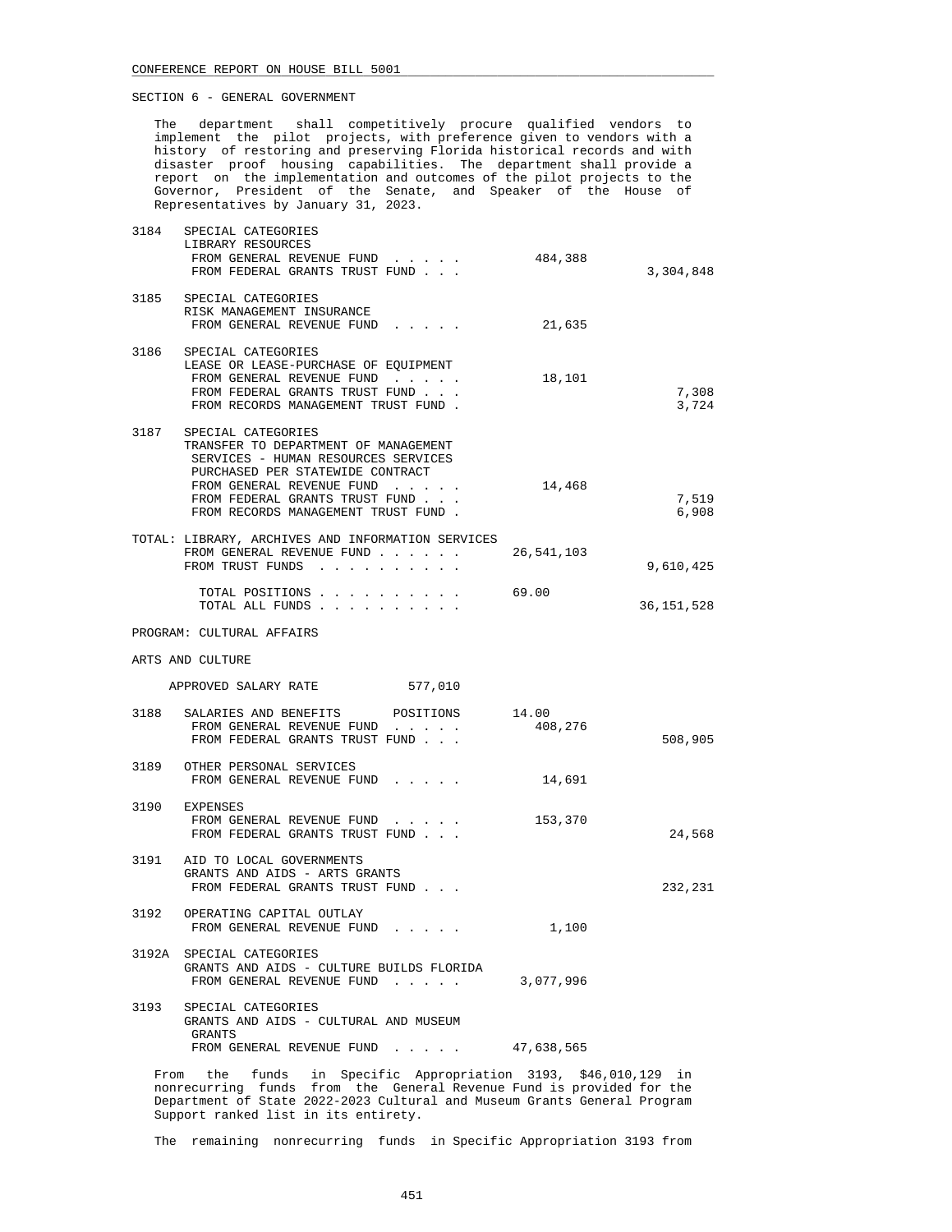|      | the General Revenue Fund shall be allocated as follows:                                                                                                                                                                                                                                                                                                                                                                                                                                                                                                                                                                                                                                                                                                                                                                                                                                                                                                                                                                                                                                                                               |           |                                         |
|------|---------------------------------------------------------------------------------------------------------------------------------------------------------------------------------------------------------------------------------------------------------------------------------------------------------------------------------------------------------------------------------------------------------------------------------------------------------------------------------------------------------------------------------------------------------------------------------------------------------------------------------------------------------------------------------------------------------------------------------------------------------------------------------------------------------------------------------------------------------------------------------------------------------------------------------------------------------------------------------------------------------------------------------------------------------------------------------------------------------------------------------------|-----------|-----------------------------------------|
|      | Museum of Science and History of Jacksonville - Early<br>Learning Initiative (HB 4981) (Senate Form 2633)<br>Sarasota Performing Arts Center - Resiliency-Focused<br>Architecture and Design (HB 2669) (Senate Form 2053)<br>The Pinellas Science Center - STEAM Education (HB 9033)<br>Vero Beach Art Club Art Education for Adolescents and<br>Veterans (Senate Form 2381)                                                                                                                                                                                                                                                                                                                                                                                                                                                                                                                                                                                                                                                                                                                                                          |           | 103,436<br>990,000<br>500,000<br>35,000 |
| 3194 | SPECIAL CATEGORIES<br>GRANTS AND AIDS - FLORIDA AFRICAN-AMERICAN<br>HERITAGE PRESERVATION NETWORK<br>FROM GENERAL REVENUE FUND 800,000                                                                                                                                                                                                                                                                                                                                                                                                                                                                                                                                                                                                                                                                                                                                                                                                                                                                                                                                                                                                |           |                                         |
|      | The nonrecurring funds in Specific Appropriation 3194 are provided to<br>the Florida African American Heritage Preservation Network (FAAHPN) (HB<br>4391) (Senate Form 1931). The funds shall be used as follows: (a)<br>seventy percent for grants to affiliate organizations for technology and<br>equipment acquisitions, content and exhibit development, preservation of<br>documents and artifacts, or other eligible expenses as determined by<br>FAAHPN; (b) fifteen percent for activities that serve affiliates,<br>including, but not limited to, informational and technical assistance,<br>professional development, marketing and promotions, regional<br>statewide conferences, or other activities that benefit the FAAHPN or<br>its affiliates; and (c) fifteen percent for administrative costs. The<br>FAAHPN shall submit an annual report of expenditures, including grant<br>funds disbursed, to the Department of State in a format approved by the<br>department. No affiliate organization may be awarded more than five<br>percent of the total amount of grants awarded pursuant to this<br>appropriation. |           |                                         |
|      | 3195 SPECIAL CATEGORIES<br>CONTRACTED SERVICES<br>FROM GENERAL REVENUE FUND<br>FROM FEDERAL GRANTS TRUST FUND                                                                                                                                                                                                                                                                                                                                                                                                                                                                                                                                                                                                                                                                                                                                                                                                                                                                                                                                                                                                                         | 90,709    | 18,000                                  |
|      | 3195A SPECIAL CATEGORIES<br>GRANTS AND AIDS - FLORIDA ENDOWMENT FOR<br>THE HUMANITIES<br>FROM GENERAL REVENUE FUND                                                                                                                                                                                                                                                                                                                                                                                                                                                                                                                                                                                                                                                                                                                                                                                                                                                                                                                                                                                                                    | 500,000   |                                         |
|      | The nonrecurring funds in Specific Appropriation 3195A are provided for<br>the Florida Humanities Council (HB 2503) (Senate Form 1459).                                                                                                                                                                                                                                                                                                                                                                                                                                                                                                                                                                                                                                                                                                                                                                                                                                                                                                                                                                                               |           |                                         |
| 3196 | SPECIAL CATEGORIES<br>RISK MANAGEMENT INSURANCE<br>FROM GENERAL REVENUE FUND                                                                                                                                                                                                                                                                                                                                                                                                                                                                                                                                                                                                                                                                                                                                                                                                                                                                                                                                                                                                                                                          | 9,707     |                                         |
|      | 3196A SPECIAL CATEGORIES<br>FLORIDA HOLOCAUST MUSEUM - ST. PETERSBURG<br>FROM GENERAL REVENUE FUND                                                                                                                                                                                                                                                                                                                                                                                                                                                                                                                                                                                                                                                                                                                                                                                                                                                                                                                                                                                                                                    | 750,000   |                                         |
|      | The nonrecurring funds in Specific Appropriation 3196A are provided for<br>funding an appropriations project (HB 2317) (Senate Form 1046).                                                                                                                                                                                                                                                                                                                                                                                                                                                                                                                                                                                                                                                                                                                                                                                                                                                                                                                                                                                            |           |                                         |
| 3197 | SPECIAL CATEGORIES<br>HOLOCAUST DOCUMENTATION AND EDUCATION<br>CENTER<br>FROM GENERAL REVENUE FUND                                                                                                                                                                                                                                                                                                                                                                                                                                                                                                                                                                                                                                                                                                                                                                                                                                                                                                                                                                                                                                    | 1,000,000 |                                         |
|      | From the funds in Specific Appropriation 3197, \$100,000 in recurring<br>funds and \$900,000 in nonrecurring funds from the General Revenue Fund<br>are provided for funding an appropriations project (HB 2095) (Senate Form<br>$1642$ .                                                                                                                                                                                                                                                                                                                                                                                                                                                                                                                                                                                                                                                                                                                                                                                                                                                                                             |           |                                         |
| 3198 | SPECIAL CATEGORIES<br>LEASE OR LEASE-PURCHASE OF EQUIPMENT<br>FROM GENERAL REVENUE FUND                                                                                                                                                                                                                                                                                                                                                                                                                                                                                                                                                                                                                                                                                                                                                                                                                                                                                                                                                                                                                                               | 2,094     |                                         |
| 3199 | SPECIAL CATEGORIES<br>TRANSFER TO DEPARTMENT OF MANAGEMENT                                                                                                                                                                                                                                                                                                                                                                                                                                                                                                                                                                                                                                                                                                                                                                                                                                                                                                                                                                                                                                                                            |           |                                         |

| . | UL DULAD UNIDUONIDU                  |       |       |
|---|--------------------------------------|-------|-------|
|   | TRANSFER TO DEPARTMENT OF MANAGEMENT |       |       |
|   | SERVICES - HUMAN RESOURCES SERVICES  |       |       |
|   | PURCHASED PER STATEWIDE CONTRACT     |       |       |
|   | FROM GENERAL REVENUE FUND            | 3.354 |       |
|   | FROM FEDERAL GRANTS TRUST FUND       |       | 1,582 |
|   |                                      |       |       |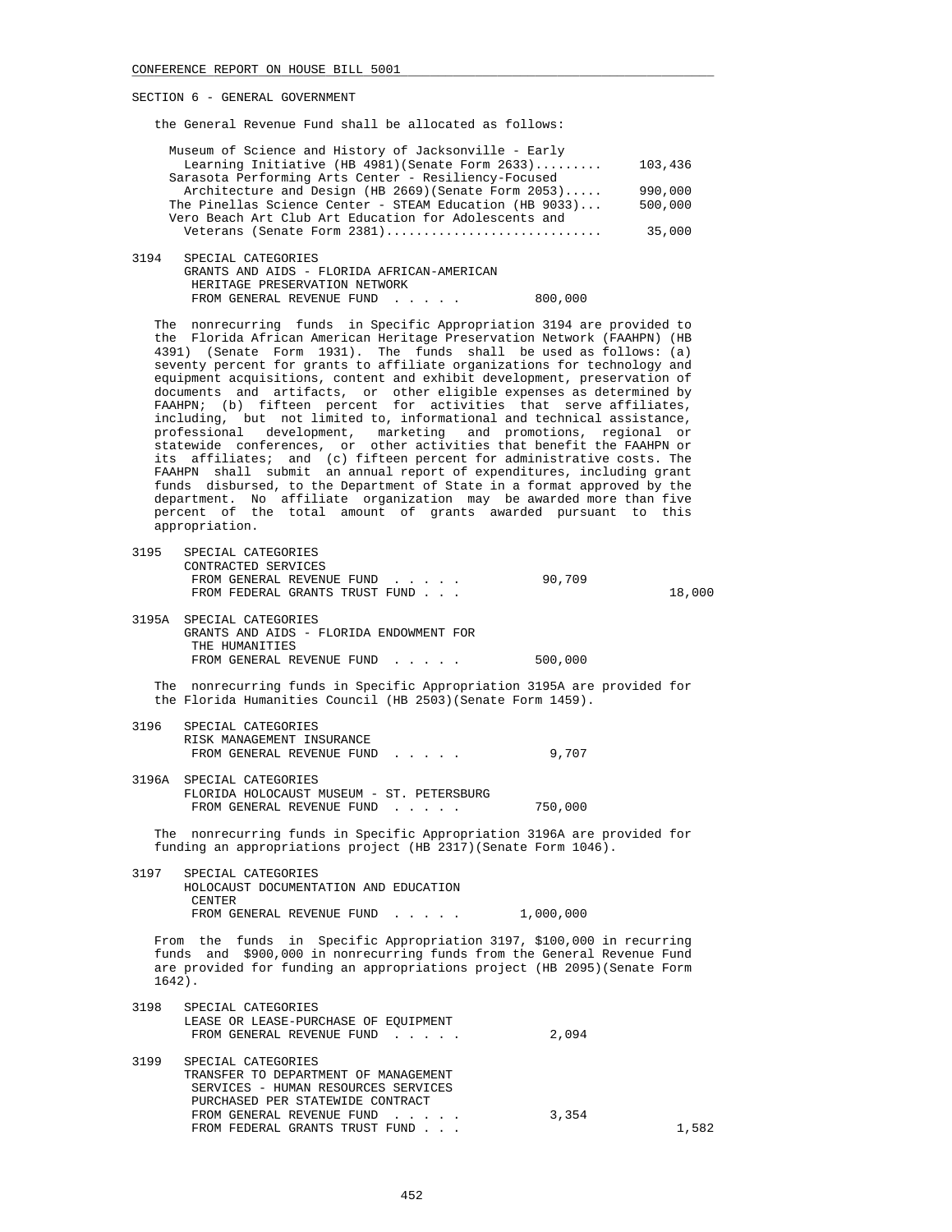3200 GRANTS AND AIDS TO LOCAL GOVERNMENTS AND NONSTATE ENTITIES - FIXED CAPITAL OUTLAY GRANTS AND AIDS - SPECIAL CATEGORIES - CULTURAL FACILITIES PROGRAM FROM GENERAL REVENUE FUND . . . . . 10,472,564

 From the funds in Specific Appropriation 3200, \$1,000,000 in nonrecurring funds from the General Revenue Fund is provided to the Department of State for a Champlain Towers South Memorial. These funds shall be held in reserve. The department is authorized to submit budget amendments requesting release of these funds pursuant to the provisions of chapter 216, Florida Statutes. Release is contingent upon the approval of a plan that includes details on the design, placement, and installation of the memorial and a detailed spend plan that identifies all implementation costs and timelines.

 The remaining nonrecurring funds in Specific Appropriation 3200 from the General Revenue Fund shall be allocated as follows:

| Carter G. Woodson African American History Museum (HB                                                             |               |
|-------------------------------------------------------------------------------------------------------------------|---------------|
| $3769$ (Senate Form $1838)$                                                                                       | 500,000       |
| Daytona Beach Veterans Museum and Education Center                                                                |               |
| Fort King Museum, Education, and Tourism Center (HB                                                               | 126,000       |
| 2247)(Senate Form 1684)                                                                                           | 700,000       |
| Hillsborough County African-American Arts and Cultural                                                            |               |
| Center (Senate Form 2701)                                                                                         | 500,000       |
| Military History Museum Building Expansion - Osceola                                                              |               |
|                                                                                                                   | 675,000       |
| Museum of Science and History of Jacksonville - Early                                                             |               |
| Learning Initiative (HB 4981) (Senate Form $2633)$                                                                | 196,564       |
| Nassau County Performing Arts Centre (HB 3027) (Senate                                                            |               |
|                                                                                                                   | 300,000       |
| Pasco County Cultural Arts (HB 9249) (Senate Form 2331)<br>Pioneer Florida Museum and Village Archives Center (HB | 2,000,000     |
| $3011$ ) (Senate Form $1736)$                                                                                     | 300,000       |
| Polk County History Center Chiller and Air Handler                                                                |               |
| Replacement (HB $2513$ ) (Senate Form $1631)$                                                                     | 1,250,000     |
| Ruth Eckerd Hall: Safety, Health & Energy Improvements                                                            |               |
| $(HB 2357)$ (Senate Form 1099)                                                                                    | 500,000       |
| tag! Children's Museum (HB 4911) (Senate Form 2084)                                                               | 500,000       |
| The Nygren Buggy Collection (HB 2131) (Senate Form 1064)                                                          | 25,000        |
| The Pinellas Science Center (HB 3831) (Senate Form 1464)                                                          | 1,500,000     |
| West Park Cultural Facilities Development (HB                                                                     |               |
| $4187$ ) (Senate Form $1900)$                                                                                     | 400,000       |
| TOTAL: ARTS AND CULTURE                                                                                           |               |
| FROM GENERAL REVENUE FUND<br>64,922,426                                                                           |               |
| FROM TRUST FUNDS                                                                                                  | 785,286       |
|                                                                                                                   |               |
| 14.00<br>TOTAL POSITIONS                                                                                          |               |
| TOTAL ALL FUNDS                                                                                                   | 65,707,712    |
|                                                                                                                   |               |
| TOTAL: STATE, DEPARTMENT OF<br>FROM GENERAL REVENUE FUND<br>163,635,825                                           |               |
| FROM TRUST FUNDS                                                                                                  | 30,045,135    |
|                                                                                                                   |               |
| TOTAL POSITIONS<br>444.00                                                                                         |               |
| TOTAL ALL FUNDS                                                                                                   | 193,680,960   |
| TOTAL APPROVED SALARY RATE<br>20,351,952                                                                          |               |
|                                                                                                                   |               |
| TOTAL OF SECTION 6                                                                                                |               |
| FROM GENERAL REVENUE FUND 2,000,766,500                                                                           |               |
|                                                                                                                   |               |
| FROM TRUST FUNDS                                                                                                  | 5,564,742,333 |
| 18,316.50<br>TOTAL POSITIONS                                                                                      |               |
|                                                                                                                   |               |
| TOTAL ALL FUNDS                                                                                                   | 7,565,508,833 |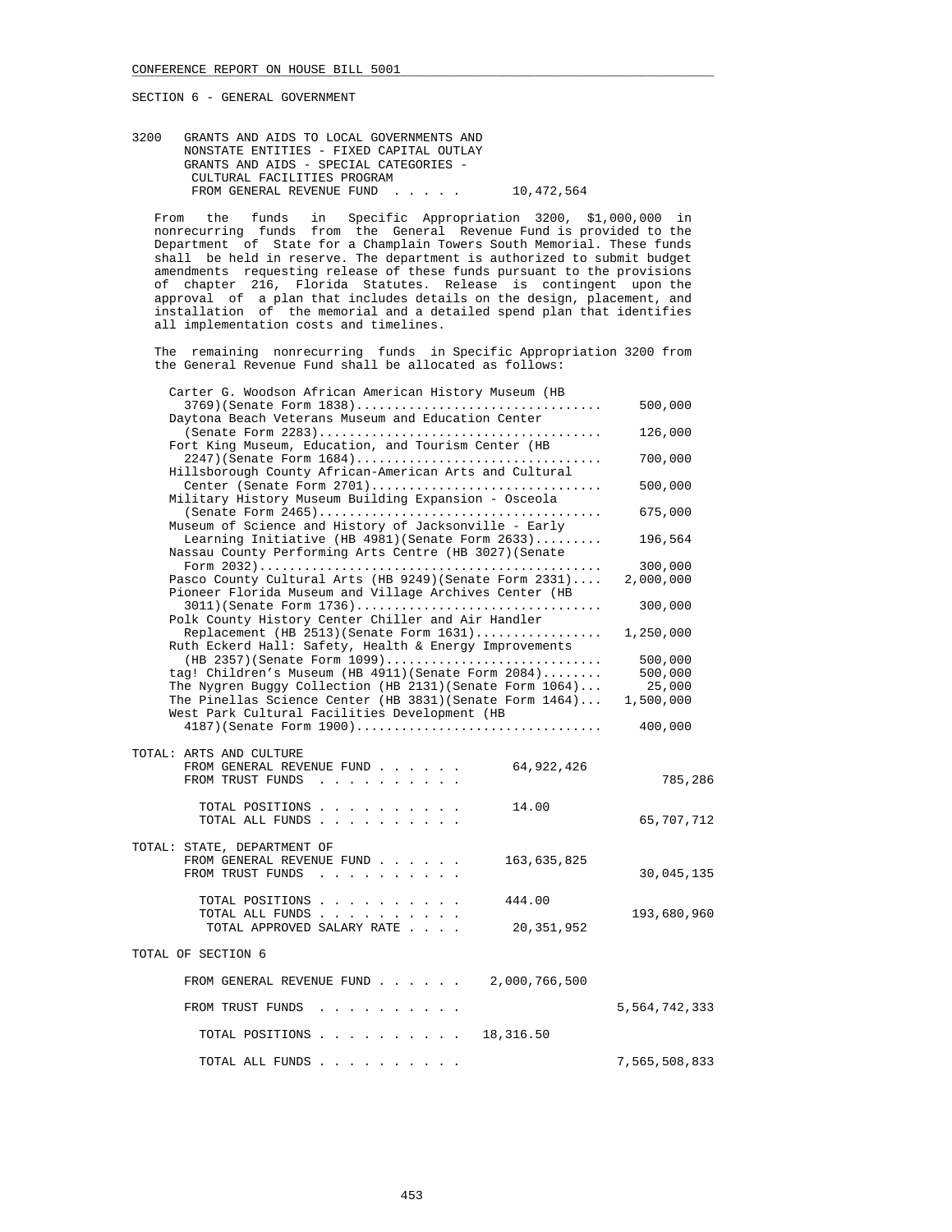SPECIFIC APPROPRIATION

 The moneys contained herein are appropriated from the named funds to the State Courts System as the amounts to be used to pay salaries, other operational expenditures, and fixed capital outlay.

## STATE COURT SYSTEM

## PROGRAM: SUPREME COURT

COURT OPERATIONS - SUPREME COURT

|      | APPROVED SALARY RATE                                                                                         | 7,235,833                                                        |                    |           |
|------|--------------------------------------------------------------------------------------------------------------|------------------------------------------------------------------|--------------------|-----------|
|      | 3201 SALARIES AND BENEFITS POSITIONS<br>FROM GENERAL REVENUE FUND<br>FROM STATE COURTS REVENUE TRUST<br>FUND | $\mathbf{r}$ and $\mathbf{r}$ and $\mathbf{r}$                   | 99.00<br>6,170,597 | 4,405,325 |
| 3202 | OTHER PERSONAL SERVICES<br>FROM GENERAL REVENUE FUND<br>FROM STATE COURTS REVENUE TRUST<br>FUND              |                                                                  | 629,634            | 60,460    |
|      | 3203 EXPENSES<br>FROM GENERAL REVENUE FUND                                                                   |                                                                  | 1,094,483          |           |
| 3204 | OPERATING CAPITAL OUTLAY<br>FROM GENERAL REVENUE FUND                                                        | $\mathbf{1}$ and $\mathbf{1}$ and $\mathbf{1}$ and $\mathbf{1}$  | 19,371             |           |
| 3205 | SPECIAL CATEGORIES<br>CONTRACTED SERVICES<br>FROM GENERAL REVENUE FUND                                       |                                                                  | 386,205            |           |
| 3206 | SPECIAL CATEGORIES<br>DISCRETIONARY FUNDS OF THE CHIEF JUSTICE<br>FROM GENERAL REVENUE FUND                  | $\mathbf{r} = \mathbf{r} \times \mathbf{r}$ , where $\mathbf{r}$ | 15,000             |           |

 Funds provided in Specific Appropriation 3206 may be spent at the discretion of the Chief Justice to carry out the official duties of the court. These funds shall be disbursed by the Chief Financial Officer upon receipt of vouchers authorized by the Chief Justice.

| 3208 SPECIAL CATEGORIES<br>SALARY INCENTIVE PAYMENTS<br>18,418<br>FROM GENERAL REVENUE FUND<br>3209 SPECIAL CATEGORIES<br>SUPREME COURT LAW LIBRARY<br>FROM GENERAL REVENUE FUND<br>248,018<br>3210 SPECIAL CATEGORIES<br>LEASE OR LEASE-PURCHASE OF EQUIPMENT<br>24,308<br>FROM GENERAL REVENUE FUND<br>3211 SPECIAL CATEGORIES<br>TRANSFER TO DEPARTMENT OF MANAGEMENT<br>SERVICES - HUMAN RESOURCES SERVICES<br>PURCHASED PER STATEWIDE CONTRACT<br>21,378<br>FROM GENERAL REVENUE FUND<br>TOTAL: COURT OPERATIONS - SUPREME COURT<br>8,661,219<br>FROM GENERAL REVENUE FUND<br>FROM TRUST FUNDS<br>.<br>99.00<br>TOTAL POSITIONS<br>TOTAL ALL FUNDS | 3207 | SPECIAL CATEGORIES<br>RISK MANAGEMENT INSURANCE<br>FROM GENERAL REVENUE FUND | 33,807 |            |
|---------------------------------------------------------------------------------------------------------------------------------------------------------------------------------------------------------------------------------------------------------------------------------------------------------------------------------------------------------------------------------------------------------------------------------------------------------------------------------------------------------------------------------------------------------------------------------------------------------------------------------------------------------|------|------------------------------------------------------------------------------|--------|------------|
|                                                                                                                                                                                                                                                                                                                                                                                                                                                                                                                                                                                                                                                         |      |                                                                              |        |            |
|                                                                                                                                                                                                                                                                                                                                                                                                                                                                                                                                                                                                                                                         |      |                                                                              |        |            |
|                                                                                                                                                                                                                                                                                                                                                                                                                                                                                                                                                                                                                                                         |      |                                                                              |        |            |
|                                                                                                                                                                                                                                                                                                                                                                                                                                                                                                                                                                                                                                                         |      |                                                                              |        |            |
|                                                                                                                                                                                                                                                                                                                                                                                                                                                                                                                                                                                                                                                         |      |                                                                              |        | 4,465,785  |
|                                                                                                                                                                                                                                                                                                                                                                                                                                                                                                                                                                                                                                                         |      |                                                                              |        | 13,127,004 |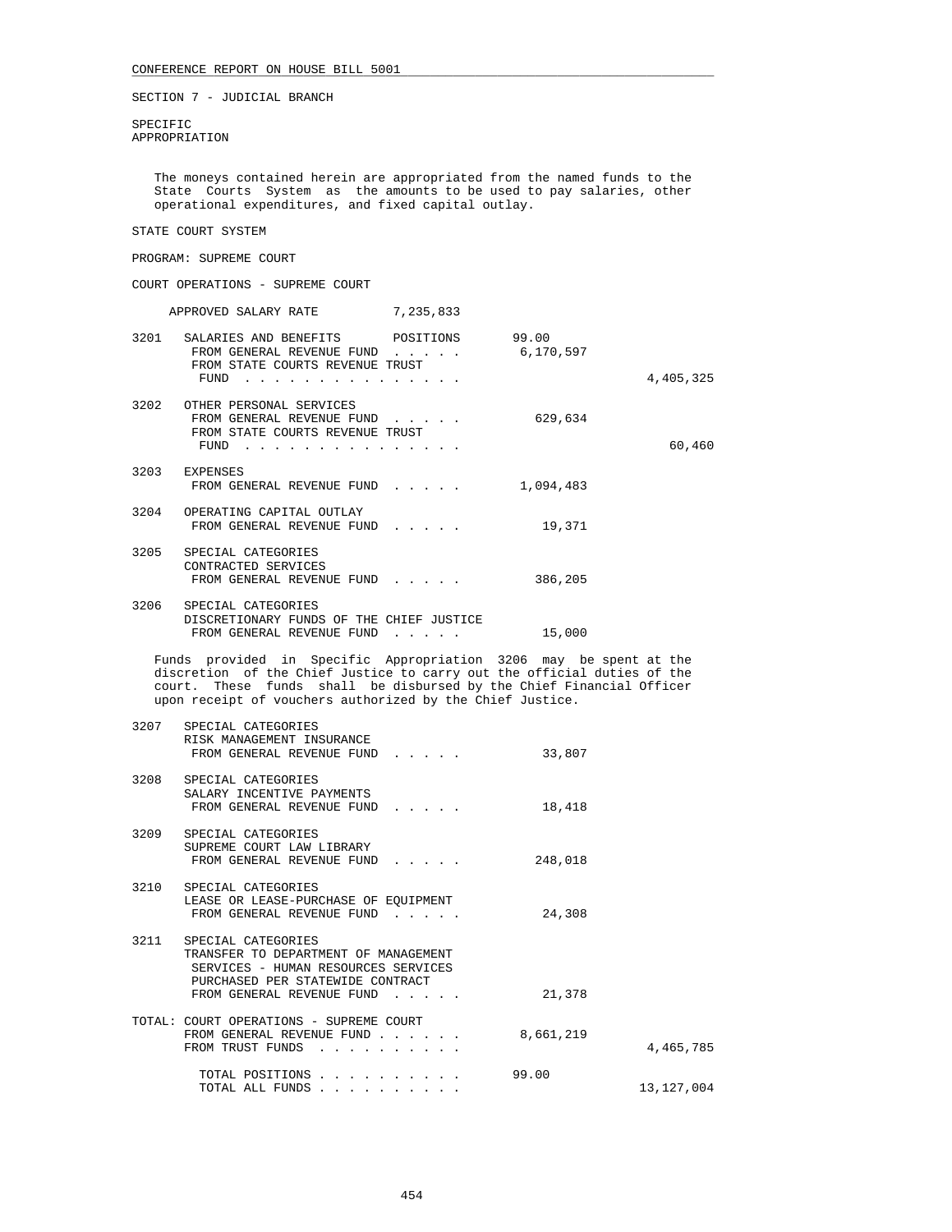## EXECUTIVE DIRECTION AND SUPPORT SERVICES

|      | 12,619,585<br>APPROVED SALARY RATE                                                                                                                                                                                                                                                                                                                                                                                                            |                     |                                                    |
|------|-----------------------------------------------------------------------------------------------------------------------------------------------------------------------------------------------------------------------------------------------------------------------------------------------------------------------------------------------------------------------------------------------------------------------------------------------|---------------------|----------------------------------------------------|
| 3212 | SALARIES AND BENEFITS POSITIONS<br>FROM GENERAL REVENUE FUND<br>$\mathbf{r}$ . The set of $\mathbf{r}$<br>FROM ADMINISTRATIVE TRUST FUND<br>FROM STATE COURTS REVENUE TRUST                                                                                                                                                                                                                                                                   | 200.00<br>8,719,768 | 392,098                                            |
|      | FUND<br>$\sim$ $\sim$ $\sim$ $\sim$<br>FROM COURT EDUCATION TRUST FUND.<br>FROM FEDERAL GRANTS TRUST FUND                                                                                                                                                                                                                                                                                                                                     |                     | 5,812,087<br>1,456,633<br>1,153,838                |
| 3213 | OTHER PERSONAL SERVICES<br>FROM GENERAL REVENUE FUND<br>FROM ADMINISTRATIVE TRUST FUND<br>FROM STATE COURTS REVENUE TRUST<br>FUND<br>$\mathcal{A}$ . The set of the set of the set of the set of the set of the set of the set of the set of the set of the set of the set of the set of the set of the set of the set of the set of the set of the set of the set of t<br>FROM COURT EDUCATION TRUST FUND.<br>FROM FEDERAL GRANTS TRUST FUND | 454,477             | 227,022<br>32,194<br>108,386<br>132,632            |
| 3214 | EXPENSES<br>FROM GENERAL REVENUE FUND<br>$\mathbf{r}$ . The set of the set of $\mathbf{r}$<br>FROM ADMINISTRATIVE TRUST FUND<br>FROM STATE COURTS REVENUE TRUST<br>FUND<br>FROM COURT EDUCATION TRUST FUND.<br>FROM FEDERAL GRANTS TRUST FUND<br>FROM GRANTS AND DONATIONS TRUST<br>FUND                                                                                                                                                      | 2,038,867           | 284,676<br>88,500<br>1,904,449<br>872,006<br>4,000 |
| 3215 | OPERATING CAPITAL OUTLAY<br>FROM GENERAL REVENUE FUND<br>$\mathbf{r}$ , $\mathbf{r}$ , $\mathbf{r}$ , $\mathbf{r}$<br>FROM ADMINISTRATIVE TRUST FUND<br>FROM COURT EDUCATION TRUST FUND<br>FROM FEDERAL GRANTS TRUST FUND                                                                                                                                                                                                                     | 113,735             | 50,000<br>10,000<br>26,332                         |
| 3216 | SPECIAL CATEGORIES<br>GRANTS AND AIDS - CLERK OF COURT<br>INFORMATION TECHNOLOGY                                                                                                                                                                                                                                                                                                                                                              |                     |                                                    |

FROM GENERAL REVENUE FUND . . . . . 370,000

 Funds in Specific Appropriation 3216 shall be used by the Office of the State Courts Administrator, in coordination with the Florida Clerks of Court Operations Corporation and clerks of court, for operation, maintenance, and enhancement of an information technology platform to electronically transmit alert reminders and information to individuals involved with the state courts system. The platform shall integrate with existing state, county, or other court- or justice-related information systems, as necessary. Any data collected is the property of the State of Florida or designated agency. The Office of the State Courts Administrator shall provide a project status report which includes progress made to date for each milestone and deliverable as well as key metrics such as failures to appear in order to assess the performance of the project. The report shall be submitted to the chair of the Senate Appropriations Committee, the chair of the House of Representatives Appropriations Committee, and the Executive Office of the Governor's Office of Policy and Budget on January 6, 2023, for the prior fiscal year.

| SPECIAL CATEGORIES<br>CONTRACTED SERVICES |           |         |
|-------------------------------------------|-----------|---------|
| FROM GENERAL REVENUE FUND                 | 4,644,890 |         |
| FROM ADMINISTRATIVE TRUST FUND            |           | 151,000 |
| FROM COURT EDUCATION TRUST FUND           |           | 106,105 |
| FROM FEDERAL GRANTS TRUST FUND            |           | 772,755 |
| FROM GRANTS AND DONATIONS TRUST           |           |         |
| FUND                                      |           | 290     |
| SPECIAL CATEGORIES                        |           |         |
| FLORIDA CASES SOUTHERN 2ND REPORTER       |           |         |
| FROM GENERAL REVENUE FUND                 | 647,124   |         |
| FROM STATE COURTS REVENUE TRUST           |           |         |
| FUND                                      |           | 101,124 |
|                                           |           |         |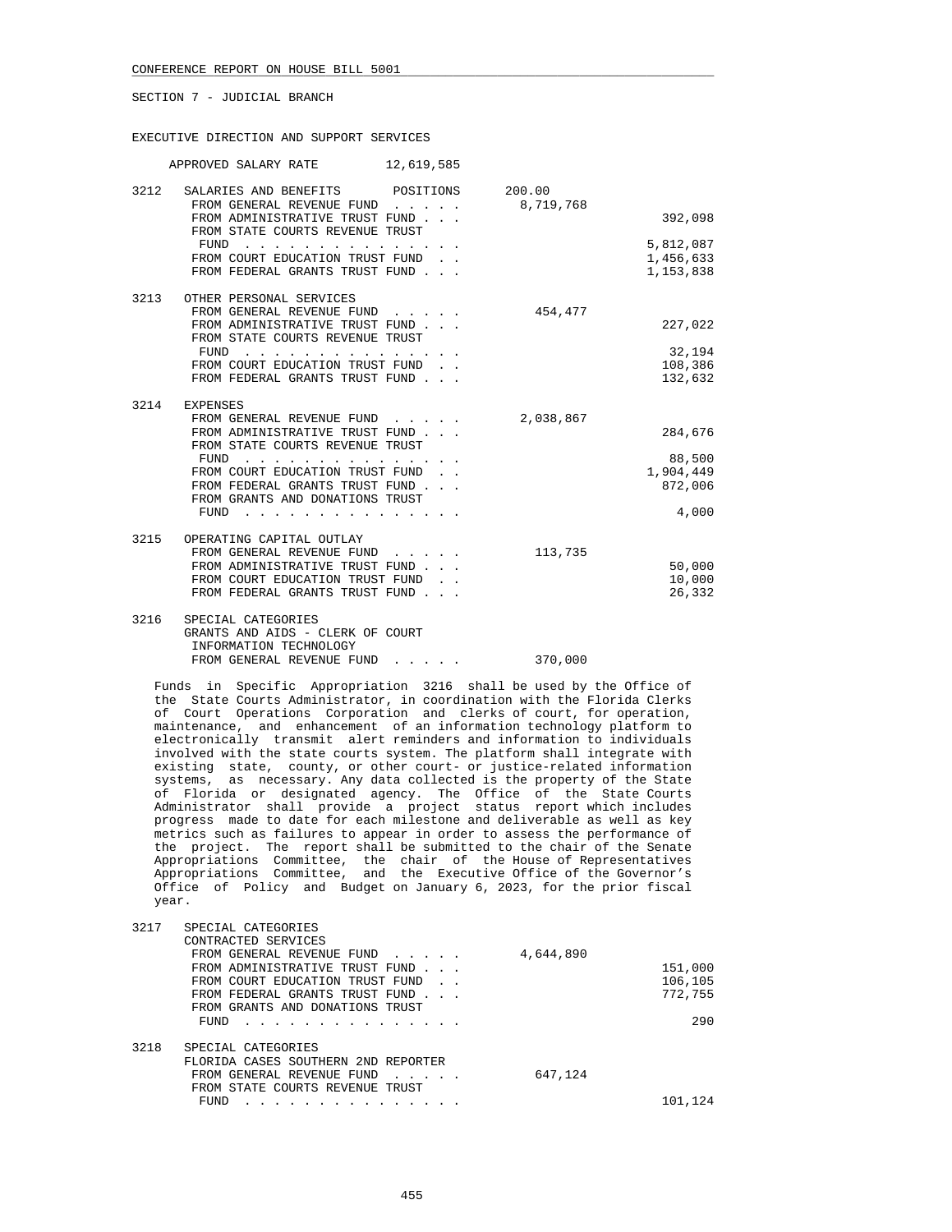|      | 3219 SPECIAL CATEGORIES<br>RISK MANAGEMENT INSURANCE<br>FROM GENERAL REVENUE FUND                                                                                                                                                                                          | 133,067    |                       |
|------|----------------------------------------------------------------------------------------------------------------------------------------------------------------------------------------------------------------------------------------------------------------------------|------------|-----------------------|
| 3220 | SPECIAL CATEGORIES<br>COMPUTER SUBSCRIPTION SERVICES<br>FROM GENERAL REVENUE FUND                                                                                                                                                                                          | 209,533    |                       |
| 3221 | SPECIAL CATEGORIES<br>LEASE OR LEASE-PURCHASE OF EQUIPMENT<br>FROM GENERAL REVENUE FUND<br>FROM COURT EDUCATION TRUST FUND.<br>FROM FEDERAL GRANTS TRUST FUND                                                                                                              | 46,159     | 7,500<br>5,500        |
| 3222 | SPECIAL CATEGORIES<br>TRANSFER TO DEPARTMENT OF MANAGEMENT<br>SERVICES - HUMAN RESOURCES SERVICES<br>PURCHASED PER STATEWIDE CONTRACT<br>FROM GENERAL REVENUE FUND<br>FROM ADMINISTRATIVE TRUST FUND<br>FROM COURT EDUCATION TRUST FUND.<br>FROM FEDERAL GRANTS TRUST FUND | 33,061     | 176<br>3,269<br>3,522 |
|      | 3223 DATA PROCESSING SERVICES<br>OTHER DATA PROCESSING SERVICES<br>FROM GENERAL REVENUE FUND<br>FROM ADMINISTRATIVE TRUST FUND<br>FROM STATE COURTS REVENUE TRUST<br>FUND                                                                                                  | 4,377,079  | 150,000<br>448,696    |
|      | TOTAL: EXECUTIVE DIRECTION AND SUPPORT SERVICES<br>FROM GENERAL REVENUE FUND<br>FROM TRUST FUNDS                                                                                                                                                                           | 21,787,760 | 14,304,790            |
|      | TOTAL POSITIONS<br>TOTAL ALL FUNDS                                                                                                                                                                                                                                         | 200.00     | 36,092,550            |
|      | ADMINISTERED FUNDS - JUDICIAL                                                                                                                                                                                                                                              |            |                       |
|      | COURT OPERATIONS - ADMINISTERED FUNDS                                                                                                                                                                                                                                      |            |                       |
|      | 3223A AID TO LOCAL GOVERNMENTS<br>COUNTY COURTHOUSE FACILITIES<br>FROM GENERAL REVENUE FUND 415,000                                                                                                                                                                        |            |                       |
|      | Funds in Specific Appropriation 3223A are provided for Union County<br>Courthouse Security (HB 4721) (Senate Form 1569).                                                                                                                                                   |            |                       |
|      | 3223B GRANTS AND AIDS TO LOCAL GOVERNMENTS AND<br>NONSTATE ENTITIES - FIXED CAPITAL OUTLAY<br>FIXED CAPITAL OUTLAY - COUNTY COURTHOUSE<br>FACILITIES                                                                                                                       |            |                       |
|      | FROM GENERAL REVENUE FUND                                                                                                                                                                                                                                                  | 1,010,000  |                       |
|      | Funds in Specific Appropriation 3223B are provided for the following<br>nonrecurring fixed capital outlay projects:                                                                                                                                                        |            |                       |
|      | Liberty County Courthouse Improvements (HB 9417) (Senate<br>Taylor County Courthouse Improvement Project (HB 9383)                                                                                                                                                         |            | 500,000<br>510,000    |
|      | TOTAL: COURT OPERATIONS - ADMINISTERED FUNDS<br>FROM GENERAL REVENUE FUND                                                                                                                                                                                                  | 1,425,000  |                       |
|      | TOTAL ALL FUNDS                                                                                                                                                                                                                                                            |            | 1,425,000             |
|      | PROGRAM: DISTRICT COURTS OF APPEAL                                                                                                                                                                                                                                         |            |                       |
|      | COURT OPERATIONS - APPELLATE COURTS                                                                                                                                                                                                                                        |            |                       |

 From the funds provided in Specific Appropriations 3224 through 3235, sixty-two positions with associated salary rate, \$7,200,952 in recurring funds and \$2,456,278 in nonrecurring funds from the General Revenue Fund are provided for seven additional district courts of appeal judgeships, support staff and operational expenses related to the realignment of the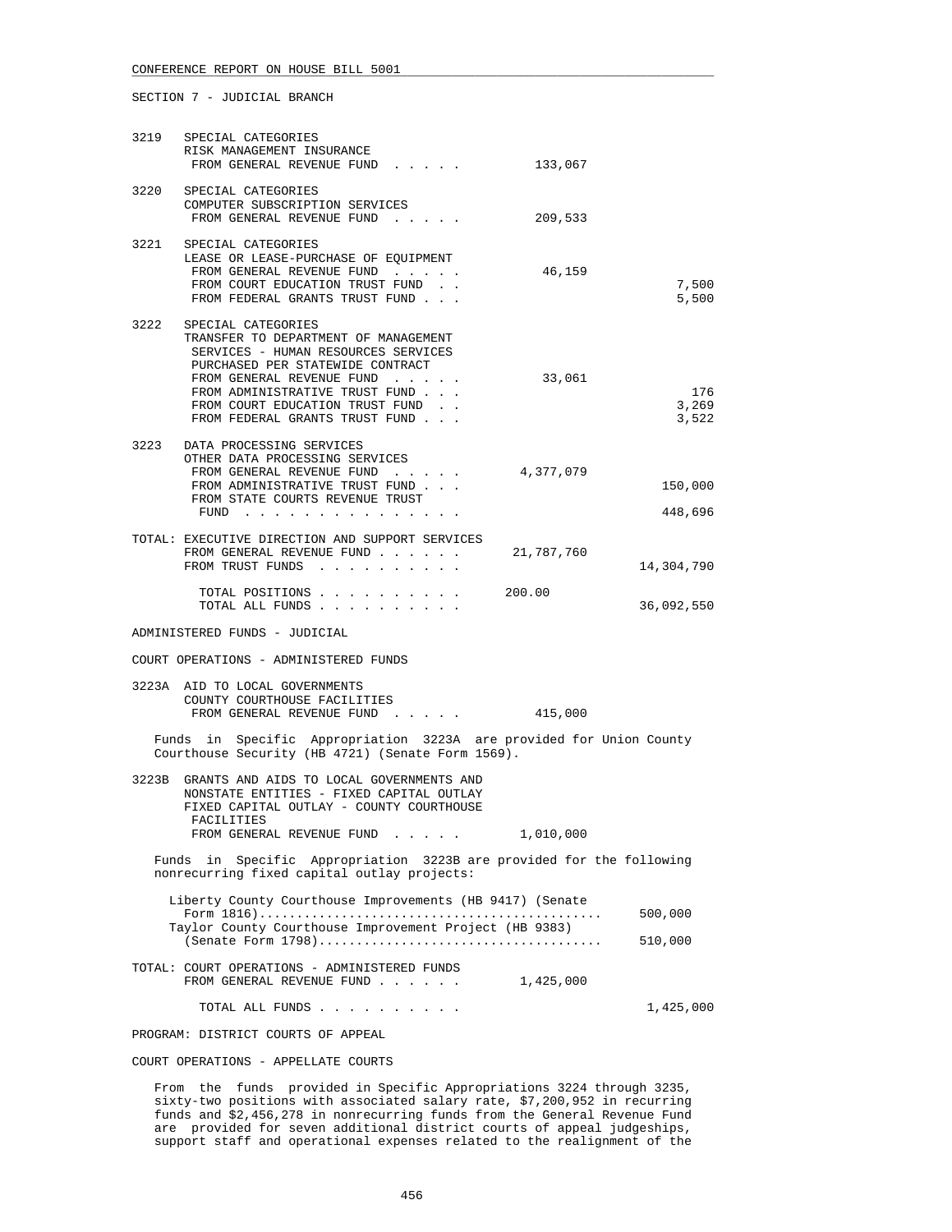District Courts of Appeal, contingent upon the passage of HB 7027, or similar legislation becoming a law.

APPROVED SALARY RATE 39,613,767

| 3224 | SALARIES AND BENEFITS POSITIONS<br>FROM GENERAL REVENUE FUND                                                            | $\cdot$ $\cdot$ $\cdot$ $\cdot$ $\cdot$        | 504.00<br>39,473,327 |            |
|------|-------------------------------------------------------------------------------------------------------------------------|------------------------------------------------|----------------------|------------|
|      | FROM ADMINISTRATIVE TRUST FUND<br>FROM STATE COURTS REVENUE TRUST                                                       |                                                |                      | 2,123,547  |
|      | FUND                                                                                                                    |                                                |                      | 13,795,300 |
| 3225 | OTHER PERSONAL SERVICES<br>FROM GENERAL REVENUE FUND                                                                    |                                                | 139,502              |            |
| 3226 | EXPENSES                                                                                                                |                                                |                      |            |
|      | FROM GENERAL REVENUE FUND<br>FROM ADMINISTRATIVE TRUST FUND                                                             | $\mathbf{r}$ and $\mathbf{r}$ and $\mathbf{r}$ | 5,344,425            | 94,669     |
|      | FROM STATE COURTS REVENUE TRUST<br>FUND                                                                                 |                                                |                      | 125,000    |
| 3227 | OPERATING CAPITAL OUTLAY<br>FROM GENERAL REVENUE FUND<br>FROM ADMINISTRATIVE TRUST FUND                                 |                                                | 134,811              | 27,000     |
|      |                                                                                                                         |                                                |                      |            |
|      | 3227A FIXED CAPITAL OUTLAY<br>BERNIE MCCABE SECOND DISTRICT COURT OF<br>APPEAL NEW COURTHOUSE CONSTRUCTION - DMS<br>MGD |                                                |                      |            |
|      | FROM GENERAL REVENUE FUND                                                                                               |                                                | 15,000,000           |            |
|      | 3227B FIXED CAPITAL OUTLAY<br>SIXTH DISTRICT COURT OF APPEAL NEW<br>COURTHOUSE CONSTRUCTION - DMS MGD                   |                                                |                      |            |
|      | FROM GENERAL REVENUE FUND                                                                                               | .                                              | 50,000,000           |            |

 Funds in Specific Appropriation 3227B are provided for the construction of a 6th District Court of Appeal Courthouse in Lakeland, Florida. State or local land shall be sought for the courthouse. The new courthouse shall be named the Oliver L. Green Courthouse. Funds may be used for architectural and engineering professional services, and construction management to prepare the cost projection for the new courthouse. Funds from this appropriation may also be used for demolition or other expenses related to repurposed land, and for general site preparation, construction or relocation expenses of state workers at the repurposed site, if needed. In the event a state owned or locally owned location in Lakeland, Florida, cannot be made available, the courts shall work with the Department of Management Services to select a privately owned location within the city of Lakeland. Funds may be used for the purchase of privately owned land.

| 3228 | SPECIAL CATEGORIES<br>COMPENSATION TO RETIRED JUDGES<br>FROM GENERAL REVENUE FUND                                                                                | 63,910  |        |
|------|------------------------------------------------------------------------------------------------------------------------------------------------------------------|---------|--------|
|      | 3229 SPECIAL CATEGORIES<br>CONTRACTED SERVICES<br>FROM GENERAL REVENUE FUND                                                                                      | 857,496 |        |
|      | 3230 SPECIAL CATEGORIES<br>RISK MANAGEMENT INSURANCE<br>FROM GENERAL REVENUE FUND                                                                                | 377,892 |        |
|      | 3231 SPECIAL CATEGORIES<br>SALARY INCENTIVE PAYMENTS<br>FROM GENERAL REVENUE FUND<br>FROM STATE COURTS REVENUE TRUST<br>FUND                                     | 4,549   | 26,151 |
|      | 3232 SPECIAL CATEGORIES<br>DISTRICT COURT OF APPEAL LAW LIBRARY<br>FROM GENERAL REVENUE FUND                                                                     | 319,269 |        |
|      | 3233 SPECIAL CATEGORIES<br>LEASE OR LEASE-PURCHASE OF EOUIPMENT<br>FROM GENERAL REVENUE FUND<br>$\mathbf{z} = \mathbf{z} + \mathbf{z} + \mathbf{z} + \mathbf{z}$ | 76,139  |        |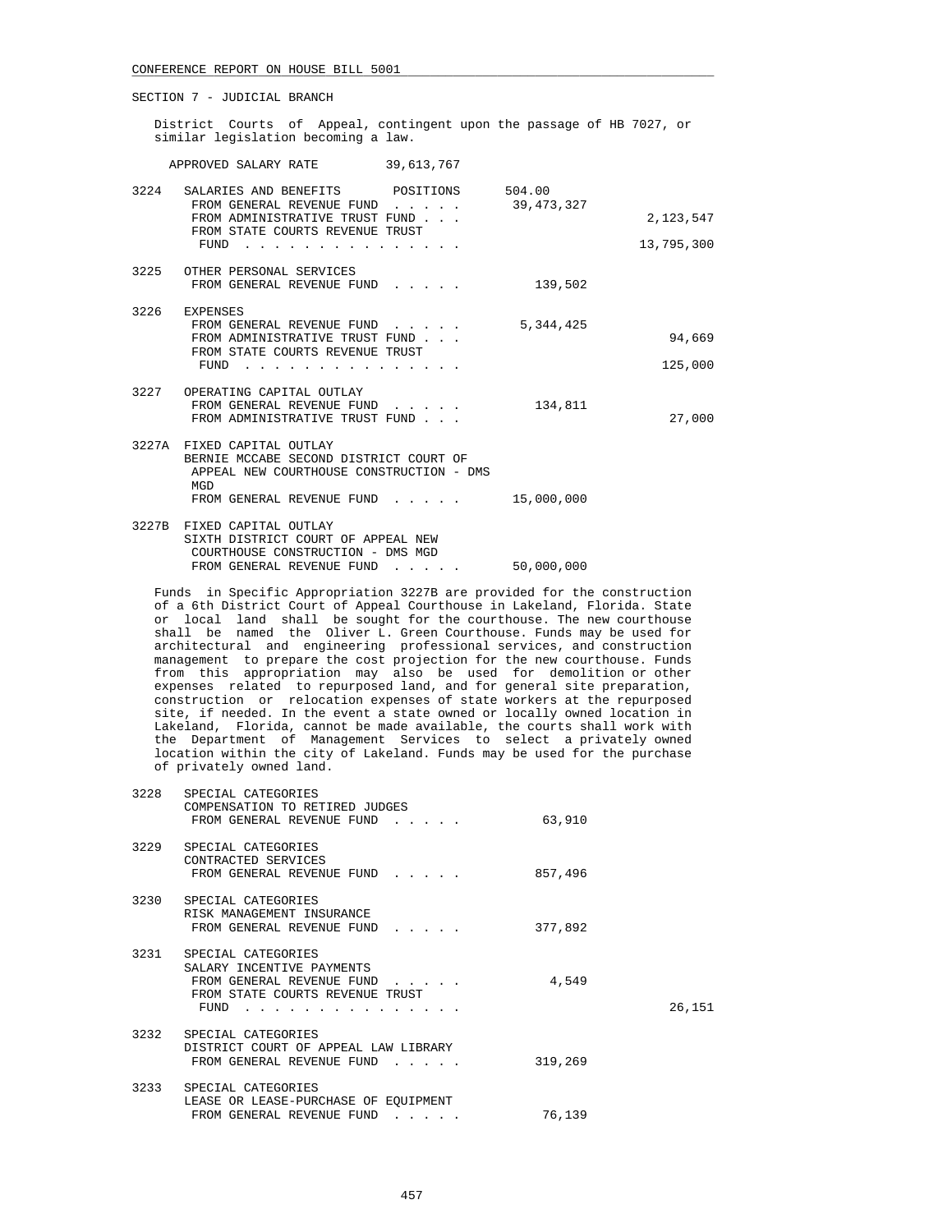| 3234   | SPECIAL CATEGORIES<br>TRANSFER TO DEPARTMENT OF MANAGEMENT<br>SERVICES - HUMAN RESOURCES SERVICES<br>PURCHASED PER STATEWIDE CONTRACT<br>FROM GENERAL REVENUE FUND<br>FROM ADMINISTRATIVE TRUST FUND<br>FROM STATE COURTS REVENUE TRUST<br>FUND | 92,179      | 1,760<br>1,272 |
|--------|-------------------------------------------------------------------------------------------------------------------------------------------------------------------------------------------------------------------------------------------------|-------------|----------------|
| 3235   | DATA PROCESSING SERVICES<br>OTHER DATA PROCESSING SERVICES<br>FROM GENERAL REVENUE FUND                                                                                                                                                         | 171,100     |                |
| TOTAL: | COURT OPERATIONS - APPELLATE COURTS<br>FROM GENERAL REVENUE FUND<br>FROM TRUST FUNDS                                                                                                                                                            | 112,054,599 | 16,194,699     |
|        | TOTAL POSITIONS<br>.<br>TOTAL ALL FUNDS<br>$\sim$ $\sim$ $\sim$ $\sim$ $\sim$ $\sim$                                                                                                                                                            | 504.00      | 128,249,298    |

PROGRAM: TRIAL COURTS

COURT OPERATIONS - CIRCUIT COURTS

 From the funds provided in Specific Appropriations 3236 through 3251, the Office of the State Court Administrator may continue using recurring base funding to provide support for the OpenCourt digital court reporting system.

APPROVED SALARY RATE 231,513,168

| 3236 | SALARIES AND BENEFITS           | POSITIONS | 3,029.50    |            |
|------|---------------------------------|-----------|-------------|------------|
|      | FROM GENERAL REVENUE FUND       |           | 279,791,515 |            |
|      | FROM ADMINISTRATIVE TRUST FUND  |           |             | 299,446    |
|      | FROM STATE COURTS REVENUE TRUST |           |             |            |
|      | FUND                            |           |             | 51,281,528 |
|      | FROM FEDERAL GRANTS TRUST FUND  |           |             | 7,032,976  |
|      |                                 |           |             |            |
| 3237 | OTHER PERSONAL SERVICES         |           |             |            |
|      | FROM GENERAL REVENUE FUND       |           | 897,375     |            |
|      | FROM STATE COURTS REVENUE TRUST |           |             |            |
|      | FUND                            |           |             | 7,646,153  |
|      | FROM FEDERAL GRANTS TRUST FUND  |           |             | 26,048     |
|      | FROM GRANTS AND DONATIONS TRUST |           |             |            |
|      | FUND                            |           |             | 242,028    |
|      |                                 |           |             |            |
| 3238 | <b>EXPENSES</b>                 |           |             |            |
|      | FROM GENERAL REVENUE FUND       |           | 7,346,746   |            |
|      | FROM ADMINISTRATIVE TRUST FUND  |           |             | 3,928      |
|      | FROM FEDERAL GRANTS TRUST FUND  |           |             | 110,616    |
|      |                                 |           |             |            |
| 3239 | OPERATING CAPITAL OUTLAY        |           |             |            |
|      | FROM GENERAL REVENUE FUND       |           | 209,018     |            |
|      |                                 |           |             |            |
| 3240 | SPECIAL CATEGORIES              |           |             |            |
|      | PROBLEM SOLVING COURTS          |           |             |            |
|      | FROM GENERAL REVENUE FUND       |           | 11,446,267  |            |
|      |                                 |           |             |            |

 From the funds in Specific Appropriation 3240, \$9,441,267 in recurring funds from the General Revenue Fund is provided for treatment services, drug testing, case management, and ancillary services for participants in problem-solving courts, including, but not limited to, adult drug courts, juvenile drug courts, dependency drug courts, early childhood courts, mental health courts, and veterans courts. Funds may also be used for problem-solving court operational costs and to provide training and education for multidisciplinary problem-solving court team members to gain up-to-date knowledge on best practices.

 The Trial Court Budget Commission shall determine the allocation of funds to the circuits. Funds distributed from this specific appropriation must be matched by local government, federal government, or private funds. The matching ratio for allocation of these funds shall be 30 percent non-state and 70 percent state funding, other than veterans court, which shall have a matching ratio of 20 percent non-state funding and 80 percent state funding. However, no match will be required for a problem-solving court that by its primary purpose or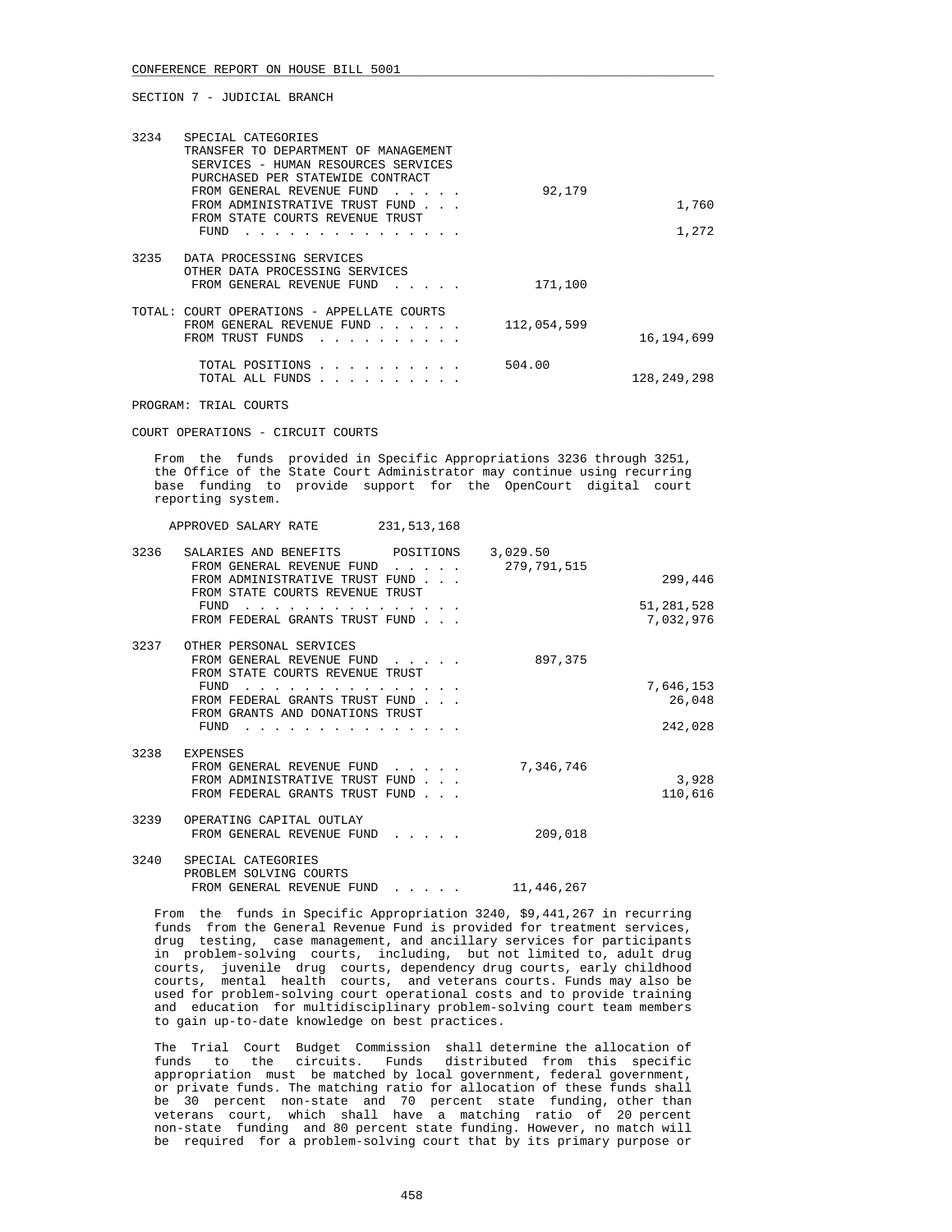mission addresses activities for which state dollars are typically expended. Further, if the county meets the definition of a "fiscally constrained county," as provided in section 218.67, Florida Statutes, no match will be required. In pursuing funding under this specific appropriation, a circuit may consider, among other criteria, the extent to which a problem-solving court addresses the needs of individuals with an opioid use disorder.

 From the funds in Specific Appropriation 3240, \$1,425,000 in recurring funds from the General Revenue Fund is provided for felony and/or misdemeanor pretrial or post-adjudicatory veterans' treatment intervention programs in the following counties:

|            | 150,000 |
|------------|---------|
|            | 150,000 |
|            | 200.000 |
|            | 150.000 |
|            | 125,000 |
|            | 150,000 |
|            | 200,000 |
|            | 150,000 |
| $Pinellas$ | 150.000 |
|            |         |

 If any of the felony and/or misdemeanor pretrial or post-adjudicatory veterans' treatment intervention programs in the above-listed counties are unable to fully utilize their funding appropriation, the judicial circuit, upon request to the Office of the State Courts Administrator, may reallocate funds to other problem-solving courts within the county or the judicial circuit in which such county is located.

 From the funds in Specific Appropriation 3240, \$580,000 in nonrecurring funds from the General Revenue Fund is provided for the following appropriations projects:

|      | Early Childhood Court (HB 3237) (Senate Form 1507)<br>Seminole County Juvenile Drug Court (HB 2743) (Senate                           |            | 320,000   |
|------|---------------------------------------------------------------------------------------------------------------------------------------|------------|-----------|
|      |                                                                                                                                       |            | 260,000   |
| 3241 | SPECIAL CATEGORIES                                                                                                                    |            |           |
|      | CIVIL TRAFFIC INFRACTION HEARING OFFICERS                                                                                             |            |           |
|      | FROM GENERAL REVENUE FUND                                                                                                             | 2,042,854  |           |
| 3242 | SPECIAL CATEGORIES                                                                                                                    |            |           |
|      | COMPENSATION TO RETIRED JUDGES                                                                                                        |            |           |
|      | FROM GENERAL REVENUE FUND                                                                                                             | 2,019,720  |           |
|      | FROM STATE COURTS REVENUE TRUST                                                                                                       |            |           |
|      | FUND                                                                                                                                  |            | 2,106,736 |
| 3243 | SPECIAL CATEGORIES                                                                                                                    |            |           |
|      | CONTRACTED SERVICES                                                                                                                   |            |           |
|      | FROM GENERAL REVENUE FUND<br>$\mathcal{L}^{\mathcal{A}}$ and $\mathcal{L}^{\mathcal{A}}$ are $\mathcal{L}^{\mathcal{A}}$ . Then, then | 12,161,897 |           |
|      |                                                                                                                                       |            |           |

 From the funds in Specific Appropriation 3243, \$5,000,000 in recurring funds and \$500,000 in nonrecurring funds from the General Revenue Fund is provided for naltrexone extended-release injectable medication to treat alcohol or opioid-addicted individuals involved in the criminal justice system, individuals who have a high likelihood of criminal justice involvement, or who are in court-ordered, community-based drug treatment (recurring base appropriations project) (HB 2491) (Senate Form 1117). The Office of the State Courts Administrator shall contract with a non-profit entity for the purpose of purchasing and distributing the medication.

 From the funds in Specific Appropriation 3243, \$6,000,000 in recurring funds from the General Revenue Fund is provided to the Office of State Court Administrator for medication-assisted treatment of substance abuse disorders in individuals involved in the criminal justice system, individuals who have a high likelihood of becoming involved in the criminal justice system, or individuals who are in court-ordered, community-based drug treatment. Such medication-assisted treatment may include, but is not limited to, methadone, buprenorphine, buprenorphine extended release injectable, and naltrexone extended release injectable. The Office of the State Courts Administrator shall contract with a non-profit entity for the purpose of purchasing and distributing the medication.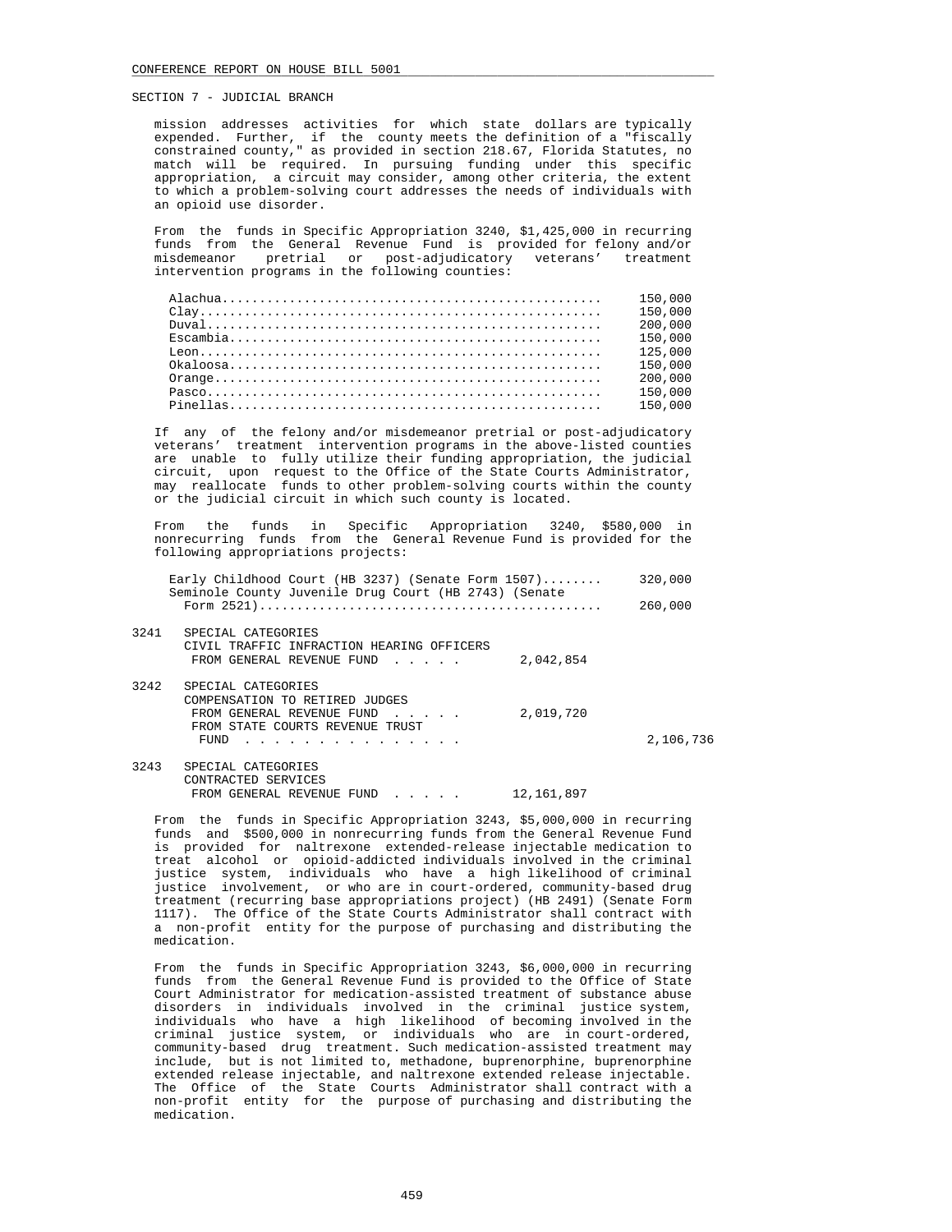| 3244 | SPECIAL CATEGORIES<br>DOMESTIC VIOLENCE OFFENDER MONITORING<br>PROGRAM                                                                                                                                                                                                                                                                                |                           |                         |
|------|-------------------------------------------------------------------------------------------------------------------------------------------------------------------------------------------------------------------------------------------------------------------------------------------------------------------------------------------------------|---------------------------|-------------------------|
|      | FROM GENERAL REVENUE FUND 316,000                                                                                                                                                                                                                                                                                                                     |                           |                         |
|      | Funds in Specific Appropriation 3244 are provided to the Eighteenth<br>Judicial Circuit to continue its program to protect victims of domestic<br>violence with Active Global Positioning Satellite (GPS) technology<br>(recurring base appropriations project).                                                                                      |                           |                         |
|      | 3245 SPECIAL CATEGORIES<br>RISK MANAGEMENT INSURANCE<br>FROM GENERAL REVENUE FUND 1,339,039                                                                                                                                                                                                                                                           |                           |                         |
| 3246 | SPECIAL CATEGORIES<br>STATEWIDE GRAND JURY - EXPENSES<br>FROM GENERAL REVENUE FUND 143,310                                                                                                                                                                                                                                                            |                           |                         |
|      | 3247 SPECIAL CATEGORIES<br>LEASE OR LEASE-PURCHASE OF EOUIPMENT<br>FROM GENERAL REVENUE FUND                                                                                                                                                                                                                                                          | 57,133                    |                         |
| 3248 | SPECIAL CATEGORIES<br>MEDIATION/ARBITRATION SERVICES<br>FROM GENERAL REVENUE FUND<br>FROM STATE COURTS REVENUE TRUST                                                                                                                                                                                                                                  | 3,279,359<br>459,208      |                         |
| 3249 | SPECIAL CATEGORIES<br>STATE COURTS DUE PROCESS COSTS<br>FROM GENERAL REVENUE FUND<br>FROM ADMINISTRATIVE TRUST FUND                                                                                                                                                                                                                                   | 19,748,736<br>1,104,930   |                         |
|      | 3250 SPECIAL CATEGORIES<br>TRANSFER TO DEPARTMENT OF MANAGEMENT<br>SERVICES - HUMAN RESOURCES SERVICES<br>PURCHASED PER STATEWIDE CONTRACT<br>FROM GENERAL REVENUE FUND<br>FROM STATE COURTS REVENUE TRUST<br>FUND<br>FROM FEDERAL GRANTS TRUST FUND<br>FROM GRANTS AND DONATIONS TRUST<br>FUND $\cdots$ $\cdots$ $\cdots$ $\cdots$ $\cdots$ $\cdots$ | 534,672                   | 12,513<br>25,991<br>370 |
|      | 3251 DATA PROCESSING SERVICES<br>OTHER DATA PROCESSING SERVICES<br>FROM GENERAL REVENUE FUND                                                                                                                                                                                                                                                          | 3,486,484                 |                         |
|      | TOTAL: COURT OPERATIONS - CIRCUIT COURTS<br>FROM GENERAL REVENUE FUND<br>FROM TRUST FUNDS                                                                                                                                                                                                                                                             | 344,820,125<br>70,352,471 |                         |
|      | TOTAL POSITIONS $\ldots$ , $\ldots$ , $\ldots$ , 3,029.50<br>TOTAL ALL FUNDS                                                                                                                                                                                                                                                                          | 415, 172, 596             |                         |

COURT OPERATIONS - COUNTY COURTS

 From the funds in Specific Appropriations 3252, 3254 and 3260, two positions with associated salary rate, \$331,765 in recurring funds and \$6,600 in nonrecurring funds from the General Revenue Fund are provided for one additional county court judgeship in Lake County, contingent upon HB 7027 or similar legislation becoming a law.

|      | APPROVED SALARY RATE                                                                               | 67,544,598                                                               |                      |           |
|------|----------------------------------------------------------------------------------------------------|--------------------------------------------------------------------------|----------------------|-----------|
| 3252 | SALARIES AND BENEFITS<br>FROM GENERAL REVENUE FUND<br>FROM STATE COURTS REVENUE TRUST<br>FUND<br>. | POSITIONS<br>$\mathbf{r}$ , $\mathbf{r}$ , $\mathbf{r}$ , $\mathbf{r}$   | 670.00<br>97,755,282 | 6,122,358 |
| 3253 | OTHER PERSONAL SERVICES<br>FROM GENERAL REVENUE FUND                                               | $\mathbf{r}$ , $\mathbf{r}$ , $\mathbf{r}$ , $\mathbf{r}$                | 27,189               |           |
| 3254 | <b>EXPENSES</b><br>FROM GENERAL REVENUE FUND                                                       | $\mathbf{r}$ , $\mathbf{r}$ , $\mathbf{r}$ , $\mathbf{r}$ , $\mathbf{r}$ | 2,947,246            |           |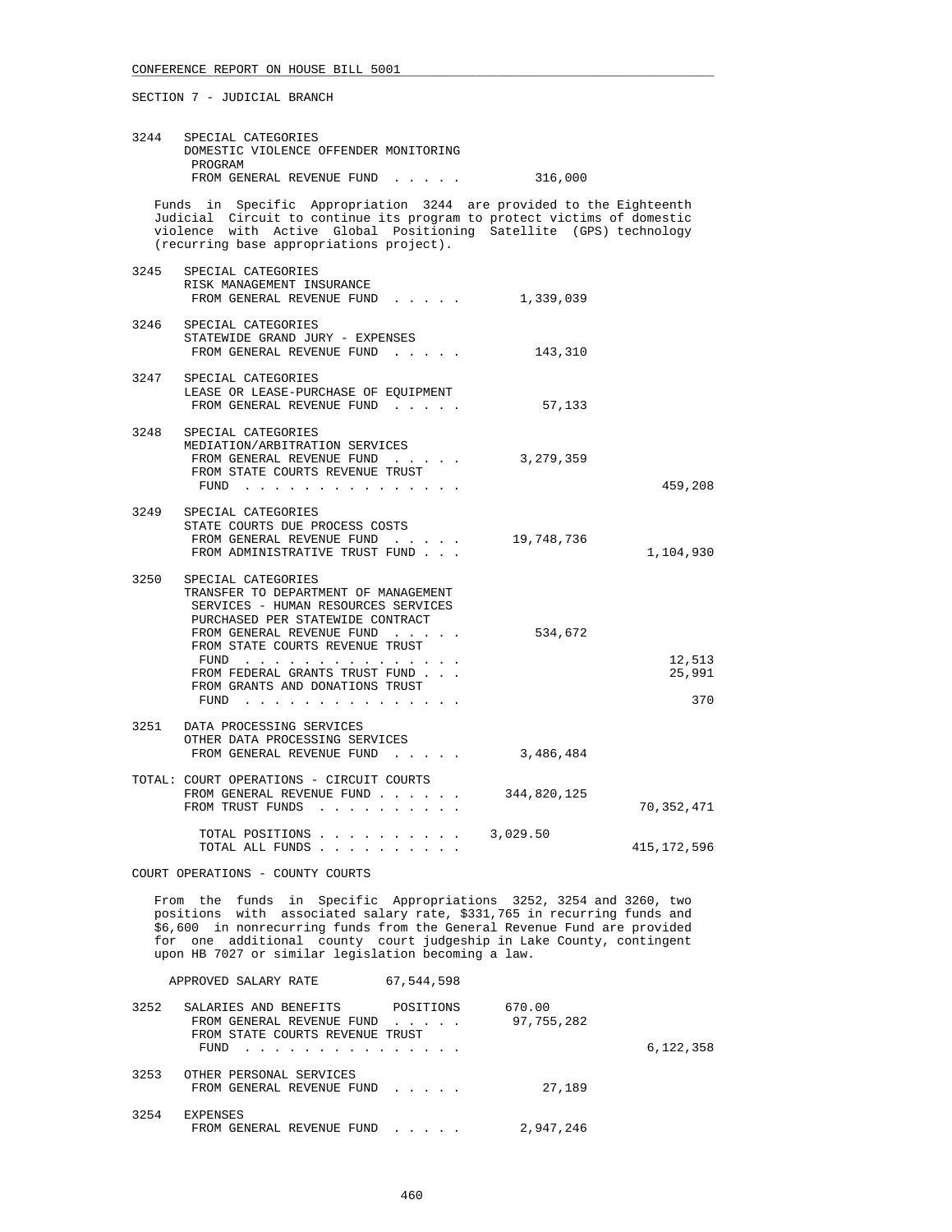|      | 3255 OPERATING CAPITAL OUTLAY<br>FROM GENERAL REVENUE FUND                                                                                                                                                                                | 15,000          |             |
|------|-------------------------------------------------------------------------------------------------------------------------------------------------------------------------------------------------------------------------------------------|-----------------|-------------|
|      | 3256 SPECIAL CATEGORIES<br>${\small \bf ADDITIONAL \ \textrm{COMPENSATION \ \tFOR \ \textrm{COUNTY \ \tJUDGES}}\begin{tabular}{lcccccc} \textbf{ADDITION} & \textbf{FOR} & \textbf{COUNTY \ \tJUDGES} & \textbf{75,000} \\ \end{tabular}$ |                 |             |
|      | 3257 SPECIAL CATEGORIES<br>CONTRACTED SERVICES<br>FROM GENERAL REVENUE FUND                                                                                                                                                               | 468,000         |             |
|      | 3258 SPECIAL CATEGORIES<br>RISK MANAGEMENT INSURANCE<br>FROM GENERAL REVENUE FUND 95,389                                                                                                                                                  |                 |             |
|      | 3259 SPECIAL CATEGORIES<br>LEASE OR LEASE-PURCHASE OF EQUIPMENT<br>FROM GENERAL REVENUE FUND                                                                                                                                              | 30,382          |             |
| 3260 | SPECIAL CATEGORIES<br>TRANSFER TO DEPARTMENT OF MANAGEMENT<br>SERVICES - HUMAN RESOURCES SERVICES<br>PURCHASED PER STATEWIDE CONTRACT<br>FROM GENERAL REVENUE FUND                                                                        | 118,629         |             |
|      | TOTAL: COURT OPERATIONS - COUNTY COURTS<br>FROM GENERAL REVENUE FUND<br>FROM TRUST FUNDS                                                                                                                                                  | 101,532,117     | 6,122,358   |
|      | TOTAL POSITIONS                                                                                                                                                                                                                           | 670.00          | 107,654,475 |
|      | PROGRAM: JUDICIAL QUALIFICATIONS COMMISSION                                                                                                                                                                                               |                 |             |
|      | JUDICIAL QUALIFICATIONS COMMISSION OPERATIONS                                                                                                                                                                                             |                 |             |
|      | APPROVED SALARY RATE<br>311,797                                                                                                                                                                                                           |                 |             |
|      | 3261 SALARIES AND BENEFITS POSITIONS<br>FROM GENERAL REVENUE FUND                                                                                                                                                                         | 4.00<br>451,960 |             |
|      | 3262 EXPENSES<br>FROM GENERAL REVENUE FUND                                                                                                                                                                                                | 150,205         |             |
|      | 3263 OPERATING CAPITAL OUTLAY<br>FROM GENERAL REVENUE FUND                                                                                                                                                                                | 1,638           |             |
|      | 3264 SPECIAL CATEGORIES<br>CONTRACTED SERVICES<br>FROM GENERAL REVENUE FUND                                                                                                                                                               | 217,518         |             |
|      | 3265 SPECIAL CATEGORIES<br>RISK MANAGEMENT INSURANCE<br>FROM GENERAL REVENUE FUND                                                                                                                                                         | 554             |             |
| 3266 | SPECIAL CATEGORIES<br>LITIGATION EXPENSES                                                                                                                                                                                                 |                 |             |
|      | FROM GENERAL REVENUE FUND 231,294                                                                                                                                                                                                         |                 |             |

 Funds in Specific Appropriation 3266 are to be used only for case expenditures associated with the filing and prosecution of formal charges. These costs shall consist of attorney's fees, court reporting fees, investigators' fees, and similar charges associated with the adjudicatory process.

| 3267 | SPECIAL CATEGORIES                   |     |
|------|--------------------------------------|-----|
|      | TRANSFER TO DEPARTMENT OF MANAGEMENT |     |
|      | SERVICES - HUMAN RESOURCES SERVICES  |     |
|      | PURCHASED PER STATEWIDE CONTRACT     |     |
|      | FROM GENERAL REVENUE FUND            | 880 |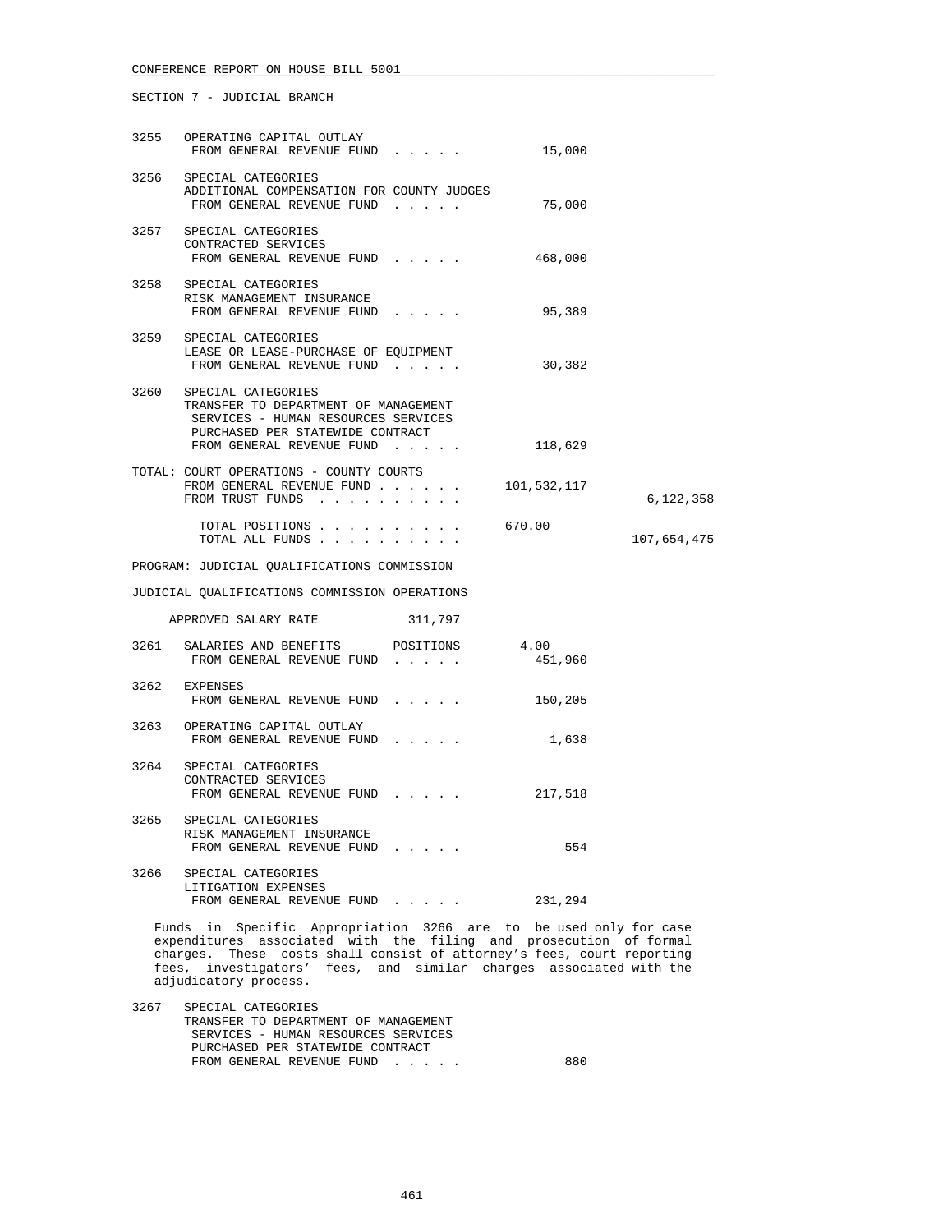SECTION 7 - JUDICIAL BRANCH

| TOTAL: JUDICIAL OUALIFICATIONS COMMISSION OPERATIONS                                        |             |
|---------------------------------------------------------------------------------------------|-------------|
| 1,054,049<br>FROM GENERAL REVENUE FUND<br>$\sim$ $\sim$ $\sim$ $\sim$ $\sim$                |             |
| 4.00<br>TOTAL POSITIONS<br>TOTAL ALL FUNDS                                                  | 1,054,049   |
| TOTAL: STATE COURT SYSTEM<br>FROM GENERAL REVENUE FUND<br>591,334,869<br>FROM TRUST FUNDS   | 111,440,103 |
| 4,506.50<br>TOTAL POSITIONS<br>TOTAL ALL FUNDS<br>TOTAL APPROVED SALARY RATE<br>358,838,748 | 702,774,972 |
| TOTAL OF SECTION 7                                                                          |             |
| 591,334,869<br>FROM GENERAL REVENUE FUND                                                    |             |
| FROM TRUST FUNDS<br>and a series and a series of                                            | 111,440,103 |
| 4,506.50<br>TOTAL POSITIONS                                                                 |             |
| TOTAL ALL FUNDS                                                                             | 702,774,972 |
|                                                                                             |             |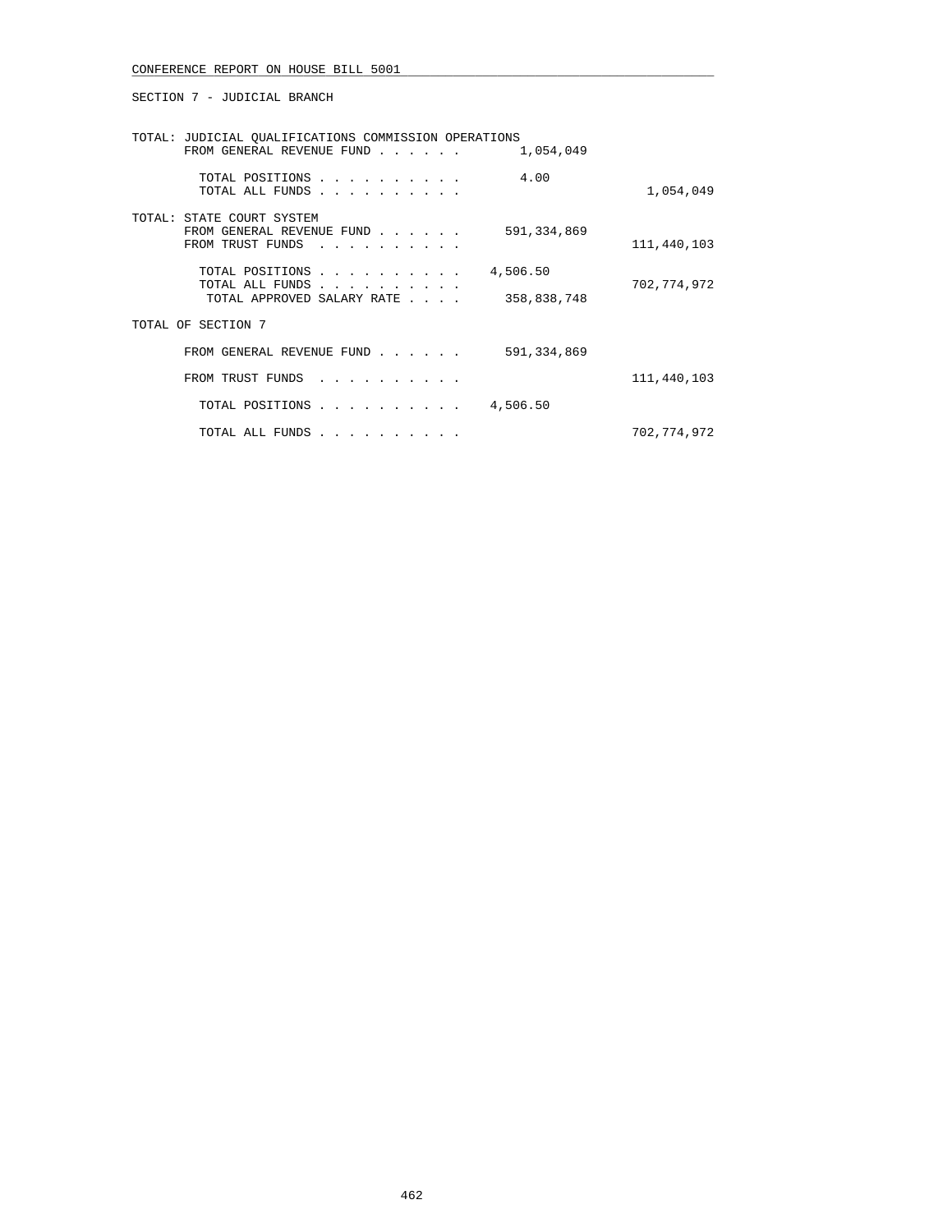SECTION 8. EMPLOYEE COMPENSATION AND BENEFITS - FISCAL YEAR 2021-2022 and FISCAL YEAR 2022-2023

 This section provides instructions for implementing the Fiscal Year 2021-2022 and Fiscal Year 2022-2023 salary and benefit adjustments provided in this act. All allocations, distributions, and uses of these funds are to be made in strict accordance with the provisions of this act and chapter 216, Florida Statutes.

 Unless otherwise specified in this section, references to an "eligible" employee refer to an employee who is, at a minimum, meeting his or her required performance standards, if applicable. If an ineligible employee achieves performance standards subsequent to the salary implementation date, but on or before the end of the fiscal year, the employee may receive the increase; however, the increase shall be effective on the date the employee becomes eligible but not retroactively. In addition, any salary increase or bonus provided under this section shall be pro-rated based on the full-time equivalency of the employee's position. Employees classified as other personal services employees are not eligible for an increase.

 It is the intent of the Legislature that the minimum and maximums for each pay grade and pay band be adjusted upward commensurate with the increases provided in subsections (1) and (2). In addition, the Legislature intends that all eligible employees receive the increases specified in this section, even if the implementation of such increases results in an employee's salary exceeding the adjusted pay grade maximum.

- (1) EMPLOYEE AND OFFICER COMPENSATION
- (a) Officer Compensation

 Effective July 1, 2022, the elected officers, members of commissions, and designated employees shall be paid at the annual rate listed below; however, these salaries may be reduced on a voluntary basis. Funds are provided in Specific Appropriations 2050 and 2976 to increase the annual base rate of pay over the June 30, 2022, base rate of pay for the elected officers, members of commissions, and designated employees as provided in the following table.

|                                                     | 141,400 |
|-----------------------------------------------------|---------|
|                                                     | 135,516 |
| Chief Financial Officer                             | 139,988 |
|                                                     | 139,988 |
| Commissioner of Agriculture                         | 139,988 |
|                                                     | 239,442 |
| Judges - District Courts of Appeal                  | 202,440 |
|                                                     | 182,060 |
|                                                     | 172,015 |
| Judges of Compensation Claims                       | 160,000 |
|                                                     | 202,440 |
|                                                     | 202,440 |
| Commissioner - Public Service Commission            | 143,314 |
| Public Employees Relations Commission Chair         | 106,142 |
| Public Employees Relations Commission Commissioners | 50,322  |
| Commission on Offender Review Chair                 | 135,000 |
| Commission on Offender Review Commissioners         | 125,000 |
| Criminal Conflict and Civil Regional Counsels       | 130,295 |
|                                                     |         |

 None of the officers, commission members, or employees whose salaries have been fixed in this section shall receive any supplemental salary or benefits from any county or municipality.

### (b) Employee Compensation

 Effective July 1, 2022, funds are provided in Specific Appropriation 2050 to increase each eligible employee's June 30, 2022, base rate of pay by 5.38 percent to address rising inflation. This inflation pay adjustment shall apply to each eligible employee in the Career Service, the Selected Exempt Service, the Senior Management Service, the lottery pay plan, the judicial branch pay plan, the legislative pay plan, the pay plans administered by the Justice Administration Commission, a military employee of the Florida National Guard on full-time military duty, and a non-career service employee of the Florida School for the Deaf and the Blind. This inflation pay adjustment shall be made before any other adjustments authorized in paragraph  $(1)(c)$  or subsection  $(2)$ of section 8.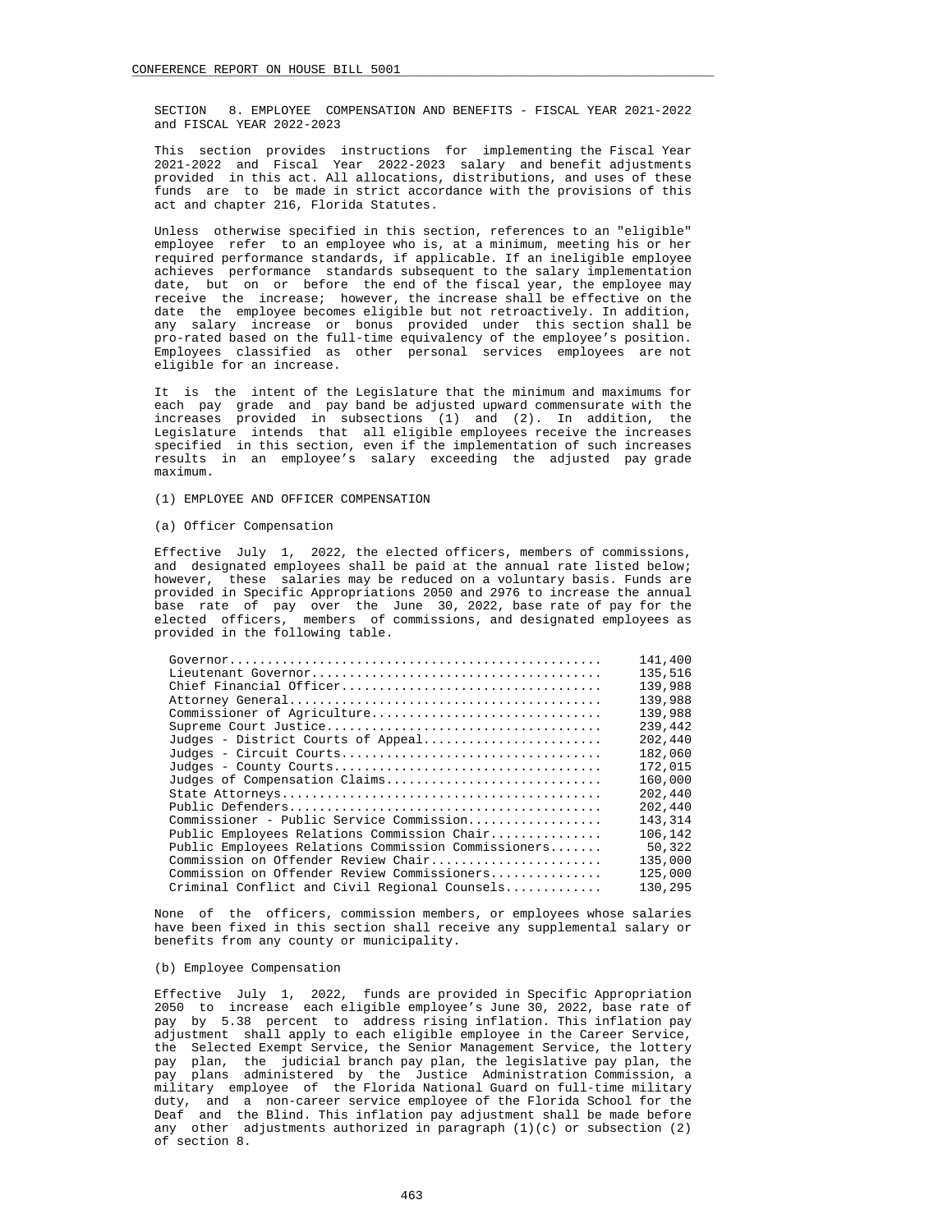### (c) Minimum Wage Increase

 1. For the purposes of this paragraph, the term "eligible employee" includes an employee filling an established position in the Career Service, the Selected Exempt Service, the Senior Management Service, the lottery pay plan, the judicial branch pay plan, the legislative pay plan, and the pay plans administered by the Justice Administration Commission, a military employee of the Florida National Guard on full-time military duty, and a non-career service employee of the Florida School for the Deaf and the Blind.

 2. Funds are provided in Specific Appropriation 2050 to increase the minimum wage paid to state employees, effective July 1, 2022, to \$15.00 per hour for each eligible employee and each employee filling a position funded through the Other Personal Services appropriations categories in this act, as provided by section 24, Article X, of the State Constitution, as amended.

- (2) SPECIAL PAY ISSUES
- (a) State Law Enforcement Officers

 Effective July 1, 2022, funds are provided in Specific Appropriation 2050 to increase the minimum annual base rate of pay to \$50,000 for eligible employees who are sworn law enforcement officers. Each eligible sworn law enforcement officer shall receive a special pay adjustment equal to the increase necessary to attain the minimum annual base rate of pay of \$50,000, or an additional 5.0 percent increase to the officer's June 30, 2022, base rate of pay, after the inflation pay adjustment is made pursuant to paragraph (1)(b), whichever is greater. For the purposes of this paragraph, the term "sworn law enforcement officer" means (1) each unit employee in the law enforcement collective bargaining unit, special agent collective bargaining unit, and Florida Highway Patrol collective bargaining unit; and (2) each non-unit employee in one of the following position classifications certified as a law enforcement officer pursuant to section 943.13, Florida Statutes:

 1. Department of Agriculture and Consumer Services Law Enforcement Lieutenant (8522); Law Enforcement Captain (8525); Law Enforcement Major (8526); Director of Agricultural Law Enforcement (8542); Assistant Director of Law Enforcement (8551); Law Enforcement Major (8630); Law Enforcement Captain (8632); Chief of Uniform Services (7858); and Chief of Investigative Services (7788).

 2. Department of Business and Professional Regulation Law Enforcement Lieutenant (8522); Law Enforcement Major (8630); and Law Enforcement Captain (8632).

 3. Department of Environmental Protection Law Enforcement Lieutenant (8522) and Law Enforcement Captain (8632).

 4. Department of Financial Services Chief Workers' Compensation Fraud (7957); Chief General Fraud (7958); Chief Fire and Arson Investigations (7962); Law Enforcement Lieutenant (8522); Law Enforcement Major (8630); Law Enforcement Captain (8632); Assistant Director of Insurance Fraud (9776); and Director of Insurance Fraud (9779).

 5. Department of Highway Safety and Motor Vehicles Law Enforcement Lieutenant (8522); Law Enforcement Major(8626), Law Enforcement Captain (8632); Deputy Director of Florida Highway Patrol (7932); Chief of Florida Highway Patrol (7981); and Director of Florida Highway Patrol (9762).

### 6. Department of Law Enforcement

 Law Enforcement Lieutenant (8522); Director of Investigations (8529); Chief of Investigations (8530); Special Agent Supervisor (8584); Inspector (8590); Chief of Law Enforcement Services (8383); Director of Capitol Police (9736); Director, Criminal Justice Prof. Program (9828); and Assistant Executive Director (9883).

7. Department of Legal Affairs

 Law Enforcement Lieutenant (8522); Law Enforcement Captain (8525); Law Enforcement Major (8630); Law Enforcement Captain (8632); and Director of Law Enforcement Relations, Victim Services and Criminal Justice (7949).

8. Department of Lottery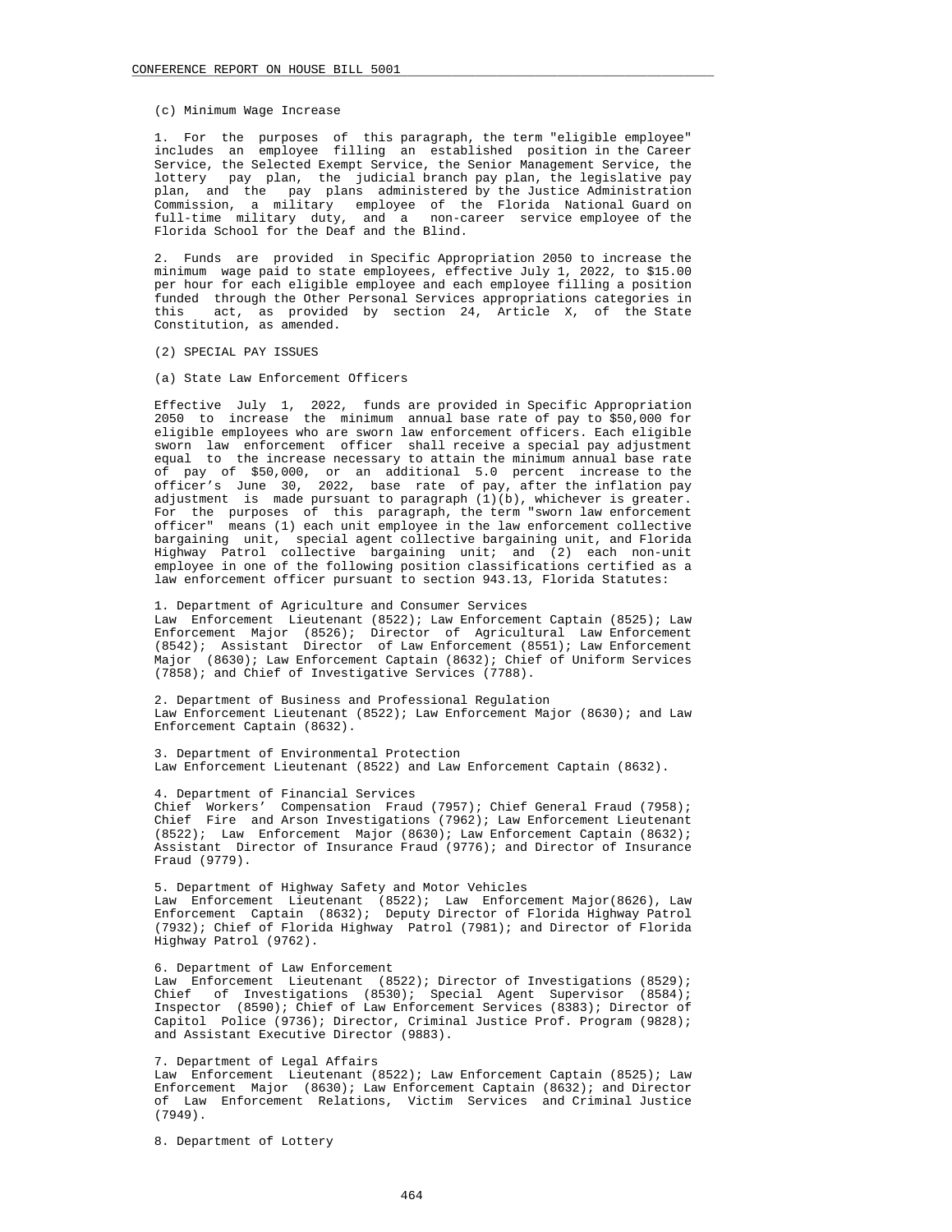Lottery Special Agent (1126); Director of Security (2601); Deputy Director of Security (2603); and Special Agent II (2608).

 9. Fish and Wildlife Conservation Commission Law Enforcement Lieutenant (8522); Law Enforcement Captain (8525); Law Enforcement Manager (8565); Law Enforcement Program Administrator (8798); Law Enforcement Section Leader (9154); Deputy Director of Law Enforcement (9498); and Director of Law Enforcement (9694).

 10. Florida School for the Deaf and the Blind Law Enforcement Lieutenant (8522) and Security and Law Enforcement Chief (8520).

 11. Justice Administration Commission Investigator I (6661); Investigator II (6662); Investigator III (6663); Investigator IV (6664); and Investigator V (6665).

 12. State Court System Chief Deputy Marshal-Supreme Court (1500); Chief Deputy Marshal - District Court (1501); Deputy Marshal - Supreme Court (1505); Deputy Marshal - District Court (1506); Deputy Marshal Supervisor - Supreme Court (1510); Deputy Marshal Supervisor - District Court (1515); Marshal Supreme Court (9040); and Marshal - District Court (9050).

(b) Correctional and Probation Officers

 1. Effective July 1, 2022, from the funds in Specific Appropriations 603, 617, 630, 642, 654, 667, and 685, the Department of Corrections shall adjust the minimum annual base rate of pay to the levels listed below for each eligible employee in one of the following position classifications:

| Correctional Officer (8003)                     | 41,600 |
|-------------------------------------------------|--------|
| Correctional Officer Sergeant (8005)            | 45,760 |
| Correctional Officer Lieutenant (8011)          | 52,624 |
| Correctional Officer Captain (8013)             | 57,886 |
| Correctional Probation Officer (8036)           | 41,600 |
| Correctional Probation Senior Officer (8039)    | 47,840 |
| Correctional Probation Specialist (8040)        | 47,840 |
| Correctional Probation Supervisor (8045)        | 52,624 |
| Correctional Probation Senior Supervisor (8046) | 57,886 |
|                                                 | 48,000 |
|                                                 | 55,000 |
| Inspector Supervisor (8029)                     | 67,000 |
|                                                 |        |

 2. Effective July 1, 2022, from the funds in Specific Appropriation 2050, \$15,861,912 from the General Revenue Fund is provided for the Department of Corrections to grant a special pay adjustment to the annual base rate of pay for employees in the position classifications listed in subparagraph 1., the Correctional Officer Major (8015) class, and the Correctional Officer Colonel (8017) class, as follows:

 \$1,000 special pay adjustment for each employee with at least two years but no more than five years of combined continuous service in one or more of the position classifications listed above;

 \$1,500 special pay adjustment for each employee with at least five years but no more than eight years of combined continuous service in one or more of the position classifications listed above;

 \$2,500 special pay adjustment for each employee with at least eight years of combined continuous service in one or more of the position classifications listed above.

 3. Effective July 1, 2022, funds are provided in Specific Appropriation 2050, in addition to the inflation pay adjustment provided in paragraph (1)(b), in the amount of \$4,500,000 from the General Revenue Fund to the Department of Corrections to grant special pay adjustments to address compression issues for certified correctional officers in position classifications that were not included in subparagraph  $(2)(b)1$ .

(c) Institutional Security Specialists

 Effective July 1, 2022, funds are provided in Specific Appropriation 2050 to increase the minimum annual base rate of pay to \$41,600 for eligible employees who are employed by the Department of Children and Families or the Agency for Persons with Disabilities as an institutional security specialist. Each institutional security specialist shall receive a special pay adjustment equal to the increase necessary to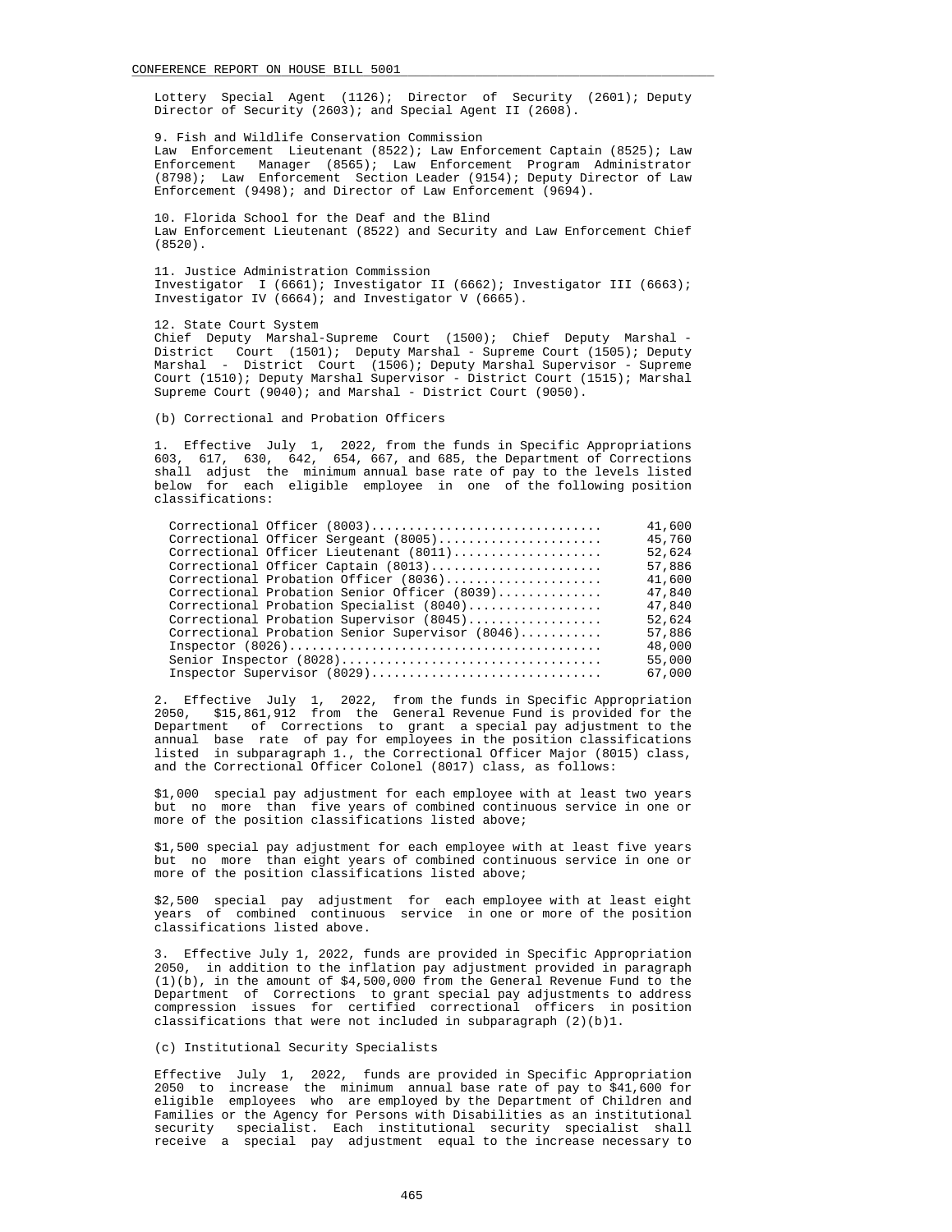attain the minimum annual base rate of pay of \$41,600, or an additional 5.0 percent increase to the employee's June 30, 2022, base rate of pay, after the inflation pay adjustment is made pursuant to paragraph (1)(b), whichever is greater. For the purposes of this paragraph, the term "institutional security specialist" includes an employee in one of the following position classifications:

 Institutional Security Specialist (8237); Institutional Security Specialist II (8238); Institutional Security Specialist Shift Supervisor (8240); and Institutional Security Chief (8243).

(d) Juvenile Detention and Probation Officers

 Effective July 1, 2022, funds are provided in Specific Appropriation 2050, in addition to the inflation pay adjustment provided in paragraph (1)(b), to increase the minimum base rate of pay for juvenile detention and probation officers to the levels listed below. For purposes of this paragraph, "juvenile detention and probation officer" means an eligible employee of the Department of Juvenile Justice in one of the following position classifications:

| Juvenile Detention Officer I (5711)              | 39,520 |
|--------------------------------------------------|--------|
| Juvenile Detention Officer II (5712)             | 41,288 |
| Juvenile Detention Officer Supervisor-SES (5713) | 43,139 |
| Juvenile Probation Officer (5965)                | 41,600 |
| Senior Juvenile Probation Officer (5966)         | 43,576 |
| Juvenile Probation Officer Supervisor-SES (5967) | 45,635 |

## (e) State Firefighters

 Effective July 1, 2022, funds are provided in Specific Appropriation 2050, in addition to the inflation pay adjustment provided in paragraph  $(1)(b)$ , to increase the minimum annual base rate of pay to \$41,600 for eligible employees who are employed as state firefighters. For the purposes of this paragraph, "state firefighter" means (1) each unit employee in the fire services collective bargaining unit; and (2) each non-unit employee in one of the following position classifications:

## Department of Agriculture and Consumer Services

 Forest Area Supervisor (7622); Forestry Operations Administrator (7634); Forestry District Manager (7635); Forestry Program Administrator (7636); Forestry Center Manager (7637); Assistant Chief - Forestry (7638); Deputy Chief of Forestry (7639); Assistant Director of Forestry (7820); and Director of Forestry (9620).

### (f) Department of Veterans' Affairs Nurses

 Effective July 1, 2022, funds are provided in Specific Appropriation 2050, in addition to the inflation pay adjustment provided in paragraph (1)(b), in the amount of \$5,600,000 from the General Revenue Fund to the Department of Veterans' Affairs to develop and implement salary and recruitment incentives for nurses. The department is authorized to submit a budget amendment requesting the release of funds and associated salary rate pursuant to the provisions of chapter 216, Florida Statutes. Release of funds and rate are contingent upon submission of a detailed spending plan.

### (g) Children's Legal Services

 Effective July 1, 2022, funds are provided in Specific Appropriation 2050, in addition to the inflation pay adjustment provided in paragraph (1)(b), in the amount of \$3,408,046 from the General Revenue Fund and \$1,486,442 from trust funds to the Department of Children and Families to increase base salaries of eligible employees of Children's Legal Services in the following position classifications:

 Appellate Attorney, Lead Trial Attorney, Senior Attorney (7738); Attorney (7736); Government Operations Consultant or Operations & Management Consultant (2234); Managing Attorney or Supervising Attorney (7743); Paralegal Specialist (7703); and Regional Director/Chief Legal Counsel (7741).

## (h) Department of Management Services

 Effective July 1, 2022, funds are provided in Specific Appropriation 2861, in addition to the inflation pay adjustment provided in paragraph (1)(b), to provide critical salary market adjustments for eligible employees of the Department of Management Services, Division of Retirement, in the following position classifications: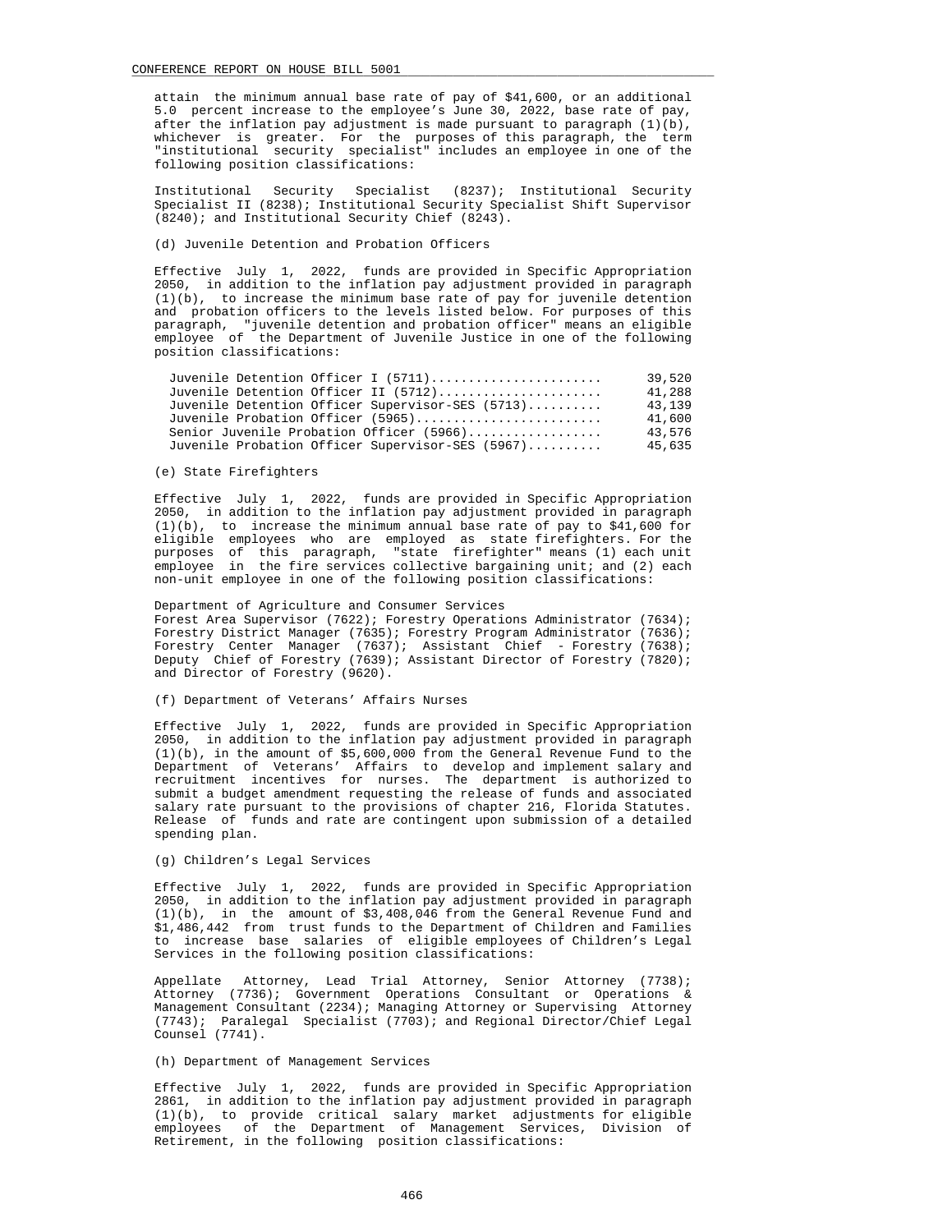Support Services Administrator-SES (0765); Benefits Administrator-SES (1244); Senior Benefits Technician (1238); Benefits Specialist (1239); Benefits Program Analyst (1241); Senior Benefits Analyst (1242); and Government Analyst I (2224).

(i) Medical Quality Assurance - Attorneys

 Effective July 1, 2022, funds are provided in Specific Appropriation 2050, in addition to the inflation pay adjustment provided in paragraph (1)(b), in the amount of \$590,994 from trust funds for the Department of Health to grant special pay adjustments for attorneys in the Division of Medical Quality Assurance, as proposed in the department's legislative budget request. (Issue Code 4600A10)

(i) Department of Revenue

 Effective July 1, 2022, funds are provided in Specific Appropriation 2050, in addition to the inflation pay adjustment provided in paragraph (1)(b), in the amount of \$10,035,622 from the General Revenue Fund and \$7,590,475 from trust funds to the Department of Revenue to provide critical salary market adjustments for eligible employees in the following position classifications:

 Appraiser II (4472); Appraiser Specialist (4473); Appraiser Supervisor-Ad Valorem-SES (4474); Legal Assistant (3126); Operations Analyst I (2209); Operations Analyst II (2212); Quality Control Analyst (5890); Regional Manager (8508); Revenue Administrator I SES (1616); Revenue Administrator II SES (1618); Revenue Administrator III-SES (1620); Revenue Manager-SES (1702); Revenue Service Center Manager I-SES (1631); Revenue Service Center Manager II-SES (1632); Revenue Specialist I (1699); Revenue Specialist II (1700); Revenue Specialist III (1701); Senior Appraiser (4461); Tax Audit Supervisor-SES (1512); Tax Auditor I (1503); Tax Auditor II (1506); Tax Auditor III (1509); Tax Auditor IV  $(1510)$ ; Tax Auditor V  $(1511)$ ; Tax Specialist I  $(1703)$ ; and Tax Specialist II (1704).

(k) Department of Business and Professional Regulation - Attorneys

 Effective July 1, 2022, funds are provided in Specific Appropriations 2054 and 2095 for the Department of Business and Professional Regulation to increase the minimum base rate of pay for Senior Attorneys (7738) to \$58,223, and Condominium Arbitration Senior Attorneys (7738) to \$60,231.

(l) Office of Financial Regulation

 Effective July 1, 2022, funds are provided in Specific Appropriations 2555, 2563, 2580, and 2590, in addition to the inflation pay adjustment provided in paragraph  $(1)(b)$ , to increase base salaries of examiners, analysts, and investigators employed by the Office of Financial Regulation in the following position classifications:

 Area Financial Manager-SES (1584); Financial Control Analyst (1567); Financial Examiner/Analyst I (1554); Financial Examiner/Analyst II (1564); Financial Investigator (8324); Financial Investigator-Criminal Enforce (8325); Financial Investigator-Economic Crimes (8326); Financial Specialist (1566); Senior Financial Investigator (8351); and Senior Management Analyst II-SES (2225).

### (m) Department of Military Affairs

 Effective July 1, 2022, funds are provided in Specific Appropriation 2050 for the Department of Military Affairs to grant military personnel of the Florida National Guard on full-time military duty a pay raise to comply with section 250.10(1), Florida Statutes.

## (n) Administrative Law Judges

 Effective July 1, 2022, funds are provided in Specific Appropriation 2967 for the Division of Administrative Hearings to increase the annual<br>base rate of pay of Administrative Law Judges (class codes 7722 and rate of pay of Administrative Law Judges (class codes 7722 and 9611) to \$140,000.

## (o) Justice Administration Attorneys

 Effective July 1, 2022, funds are provided in Specific Appropriation 2050 to grant a special pay adjustment of at least \$5,000, but not more than \$10,000, after the inflation pay adjustment is made pursuant to paragraph (1)(b), for eligible employees in one of the following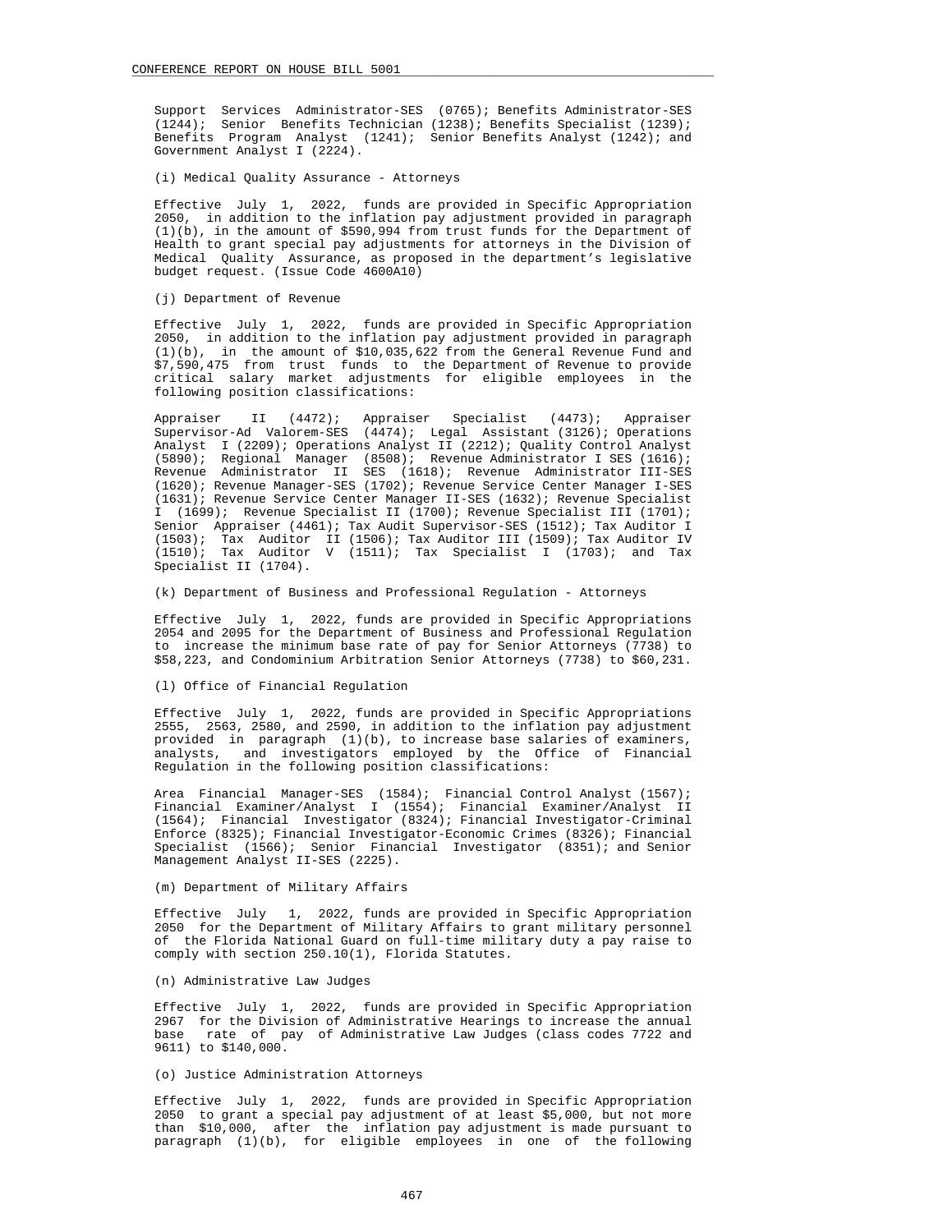position classifications:

 Assistant State Attorney (6901); Assistant Public Defender (5901); Assistant Public Defender Chief (5909); Assistant Regional Counsel (9901); Assistant Regional Counsel Supervisor (9903); Assistant Regional Chief (9909); Assistant Capital Collateral Counsel (4801); Assistant Capital Collateral Counsel I (4803); Assistant Capital Collateral Counsel II (4805); Assistant Capital Collateral Counsel IV (4809); and Assistant Capital Collateral Counsel IV (4811).

(p) Department of Legal Affairs Attorneys

 Effective July 1, 2022, funds are provided in Specific Appropriation 2050, in addition to the inflation pay adjustment provided in paragraph  $(1)(b)$ , in the amount of  $$2,188,873$  from the General Revenue Fund and \$2,267,185 from trust funds to the Department of Legal Affairs to grant special pay adjustments for eligible employees in the following position classifications:

 Assistant Statewide Prosecutor - Special Counsel (6120); Assistant Attorney General (7746); Senior Assistant Attorney General (7747); Assistant Statewide Prosecutor-General Counsel (8115); Assistant Statewide Prosecutor - Attorney (8681); Assistant Statewide Prosecutor - Senior Attorney (8682); Assistant Statewide Prosecutor - Deputy (8821); Assistant Statewide Prosecutor - Chief Assistant (9191); Statewide Prosecutor (9059); Solicitor General (9462); Special Counsel - Assistant Attorney General (7165); Attorney - Assistant Attorney General (7737); Attorney Supervisor - Assistant Attorney General (7744); Chief - Assistant Attorney General (7748); and Director of Consumer Protection (7956).

(q) Department of Transportation

 1. Effective July 1, 2022, funds are provided in Specific Appropriation 2050 in the amount of \$41,441,869 from trust funds, in addition to the inflation pay adjustment provided in paragraph  $(1)(b)$ , to the Department of Transportation to grant market-based special pay adjustments to eligible employees to address employee recruitment and retention. The Department of Transportation shall submit a plan for such adjustments pursuant to section 216.177(2), Florida Statutes.

 2. Effective July 1, 2022, from the funds in Specific Appropriation 2050, the base rate of pay for the Secretary of the Department of Transportation shall be increased to \$270,000.

(3) BENEFITS: HEALTH, LIFE, AND DISABILITY INSURANCE

(a) State Life Insurance and State Disability Insurance

 Funds are provided in each agency's budget to continue paying the state share of the current State Life Insurance Program and the State Disability Insurance Program premiums.

(b) State Health Insurance Plans and Benefits

 1. For the period July 1, 2022, through June 30, 2023, the Department of Management Services shall continue within the State Group Insurance Program State Group Health Insurance Standard Plans, State Group Health Insurance High Deductible Plans, State Group Health Maintenance Organization Standard Plans, and State Group Health Maintenance Organization High Deductible Plans.

 2. For the period July 1, 2022, through June 30, 2023, the benefits provided under each of the plans shall be those benefits as provided in the current State Employees' PPO Plan Group Health Insurance Plan Booklet and Benefit Document, and current Health Maintenance Organization contracts and benefit documents, including any revisions to such health benefits approved by the Legislature.

 3. Beginning January 1, 2023, for the 2023 plan year, each plan shall continue the benefits for occupational therapy authorized for the 2022 plan year.

 4. Effective July 1, 2022, the state health insurance plans, as defined in subsection (3)(b), shall limit plan participant cost sharing (deductibles, coinsurance, and copayments) for covered in-network medical services, the amount of which shall not exceed the annual cost sharing limitations for individual coverage or for family coverage as provided by the U.S. Department of Health and Human Services pursuant to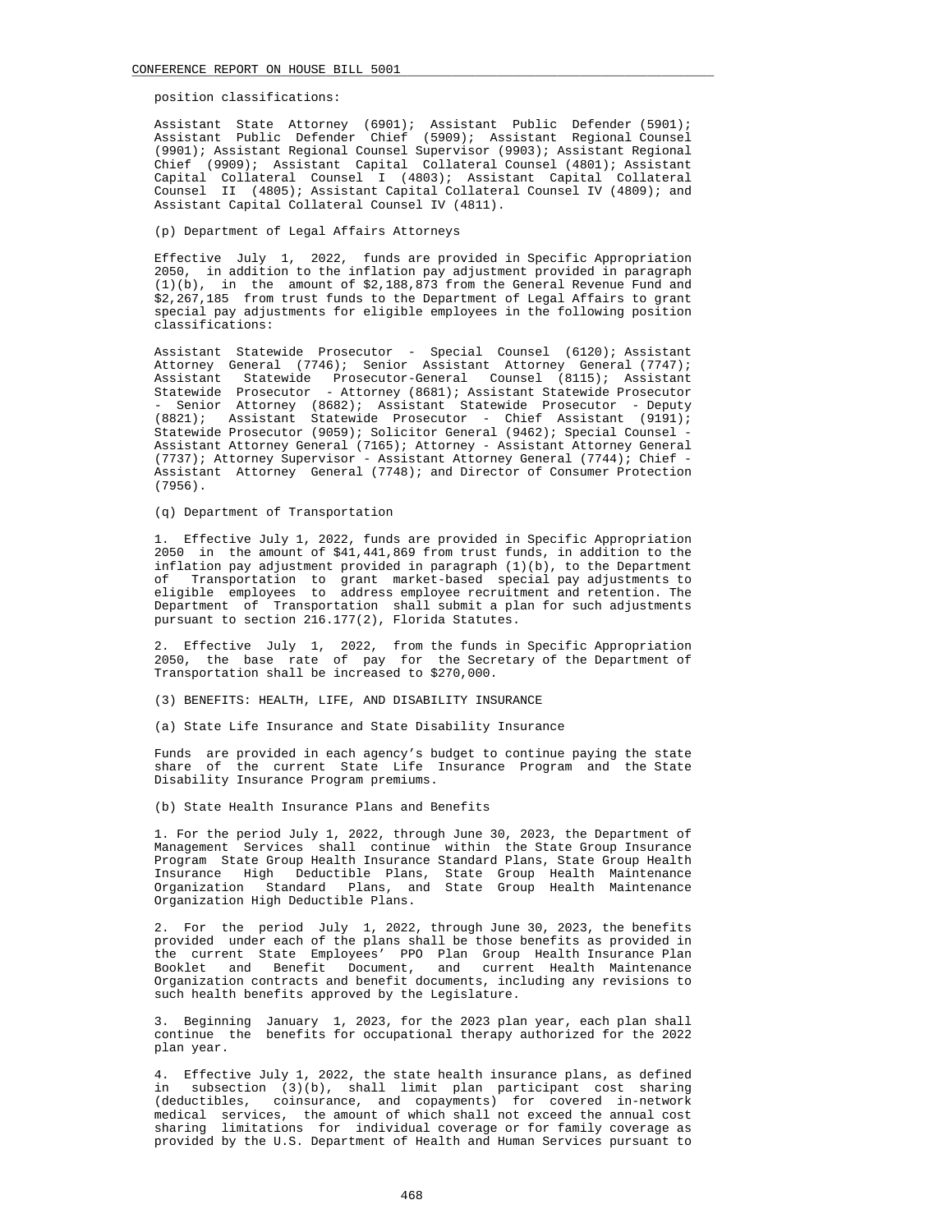the provisions of the federal Patient Protection and Affordable Care Act of 2010 and the Internal Revenue Code. Medical and prescription drug cost sharing amounts incurred by a plan participant for covered in-network service shall be aggregated to record the participant's total amount of plan cost sharing limitations. The plan shall pay 100 percent of covered in-network services for a plan participant during the applicable calendar year once the federal cost share limitations are reached.

 5. Effective July 1, 2022, a participant has the option to receive a covered immunization from a participating provider pursuant to a participant's current State Employees' PPO Plan Group Health Insurance Plan Booklet and Benefit Document, a participating provider pursuant to a participant's current Health Maintenance Organization contract and benefits document, or a participating pharmacy in the State Employees' pharmacy benefit manager's network.

 6. Effective upon this act becoming law, the Division of State Group Insurance shall amend its health benefits contracts to retroactively allow service delivery through telehealth and shall provide reimbursement of out-of-pocket expenses incurred by members for telehealth services provided between June 27, 2021, and January 1, 2022.

 7. Effective January 1, 2023, the Division of State Group Insurance shall continue to allow service delivery through telehealth in its health benefits contracts.

 8. The high deductible health plans shall continue to include an integrated Health Savings Account (HSA). Such plans and accounts shall be administered in accordance with the requirements and limitations of federal provisions related to the Medicare Prescription Drug Improvement and Modernization Act of 2003. The state shall make a monthly contribution to the employee's health savings account, as authorized in section 110.123(12), Florida Statutes, of \$41.66 for employees with individual coverage and \$83.33 for employees with family coverage.

 9.a. The Department of Management Services shall continue the pilot program within the PPO plan and the HMO plans to provide coverage for the treatment and management of obesity and related conditions during the 2023 plan year.

 b. The participation in the pilot program will be limited to 2,500 members. The department shall establish criteria, which shall include, but not be limited to:

i. Member of the PPO plan or HMO during the 2022 and 2023 plan year;

ii. Completion of a health risk assessment during the 2022 plan year;

 iii. Consent to provide personal and medical information to the department; and

 iv. Referral and supervision of a physician participating in the PPO and HMO networks during the 2022 plan year.

 By January 14, 2023, the Department of Management Services will report to the Legislature the number of individuals who applied to participate in the pilot program and the number of participants who enrolled in the pilot program.

 c. Members participating in the pilot program will be responsible for all applicable copayments, coinsurance, deductibles, and other out-of-pocket expenses. The pilot program will provide coverage for all Federal Drug Administration approved medications for chronic weight management for patients.

 10.a. Effective with the 2023 plan year, the Department of Management Services shall continue the Diabetes Pilot Program within the PPO and the self-insured HMO plans.

 b. The pilot program will be limited to 2,000 participants. Participants must be members of the PPO plan or a self-insured HMO plan during the 2023 plan year.

 c. The department shall establish criteria for the diabetes pilot program that includes offering participants:

 i. A cellular meter that provides real time feedback for glucose readings;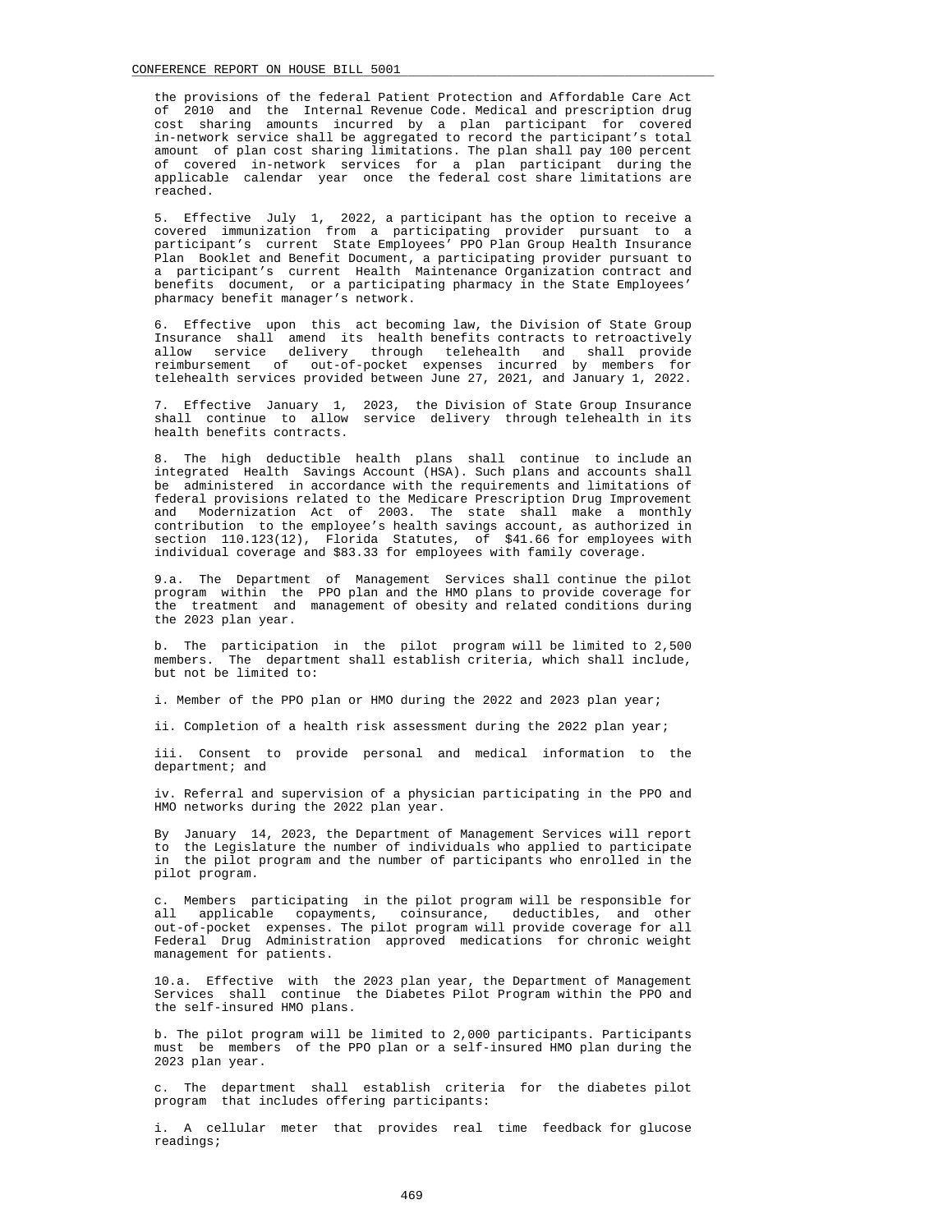ii. Testing strips and related supplies for enrolled members;

iii. Continuous remote monitoring with emergency outreach; and

iv. Live coaching from certified diabetes educators.

 The pilot program shall measure meaningful clinical outcomes for the enrollees including a reduction in HbA1c and hypoglycemia levels.

 By June 30, 2023, the department shall report to the Legislature the number of individuals who applied to participate in the diabetes pilot program and the number of participants who enrolled in the pilot program.

 (c) State Group Health Insurance Premiums for the Period July 1, 2022, through June 30, 2023.

 Funds are provided in each state agency and state university's budget to pay the state share of the State Group Health Insurance premiums for the fiscal year. The agencies shall pay the specified premiums on behalf of employees who have enhanced benefits, including those employees participating in the Spouse Program in accordance with section 60P-2.0036, Florida Administrative Code, and those employees filling positions with "agency pay-all" benefits.

 1. For the coverage period beginning August 1, 2022, the state share of the State Group Health Insurance premiums per month for the executive, legislative, and judicial branch agencies shall be as follows:

a. Standard Plan or High Deductible Plan - Individual - \$763.46

b. Standard Plan or High Deductible Plan - Family - \$1,651.08

 c. Standard Plan for an employee with enhanced benefits, excluding the Spouse Program - Individual - \$805.12

 d. Standard Plan for an employee with enhanced benefits, excluding the Spouse Program - Family - \$1,801.08

 e. Standard Plan for each employee participating in the Spouse Program - Family - \$900.54

 f. High Deductible Plan for an employee with enhanced benefits, excluding the Spouse Program - Individual - \$770.12

 g. High Deductible Plan for an employee with enhanced benefits, excluding the Spouse Program - Family - \$1,685.38

 h. High Deductible Plan for each employee participating in the Spouse Program - Family - \$842.70

 2. For the coverage period beginning August 1, 2022, the employee share of the State Group Health Insurance premiums per month shall be as follows:

a. Standard Plan - Individual - \$50.00

b. Standard Plan - Family - \$180.00

c. High Deductible Plan - Individual - \$15.00

d. High Deductible Plan - Family - \$64.30

 e. Standard Plan or High Deductible Plan for an employee filling a position with "agency payall" benefits - Individual - \$8.34

 f. Standard Plan or High Deductible Plan for an employee filling a position with "agency payall" benefits - Family - \$30.00

 g. Standard Plan or High Deductible Plan for each employee participating in the Spouse Program - \$15.00

 3. For the coverage period beginning August 1, 2022, the monthly premium for a Medicare participant participating in the State Group Health Insurance program shall be as follows:

a. Standard Plan - One Eligible - \$430.18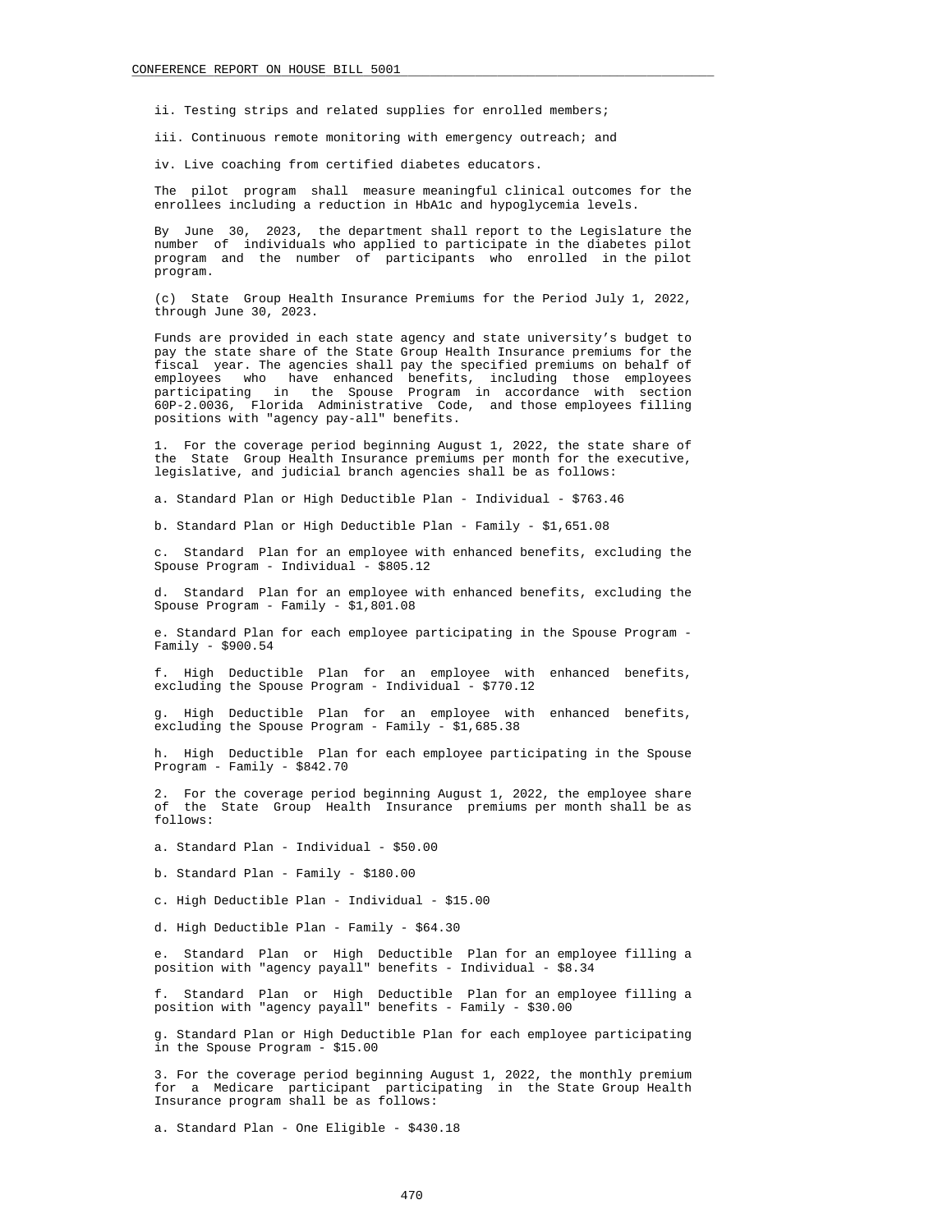# CONFERENCE REPORT ON HOUSE BILL 5001

- b. Standard Plan One Under/One Over \$1,243.63
- c. Standard Plan Both Eligible \$860.35
- d. High Deductible Plan One Eligible \$324.26
- e. High Deductible Plan One Under/One Over \$1,061.06
- f. High Deductible Plan Both Eligible \$648.52

 g. The monthly premium for a Medicare participant enrolled in a Health Maintenance Organization Standard Plan or High Deductible Health Plan or a Medicare Advantage Plan shall be equal to the negotiated monthly premium for the selected state-contracted Health Maintenance Organization or selected state-contracted plan.

 4. For the coverage period beginning August 1, 2022, the monthly premium for an "early retiree" participating in the State Group Health Insurance program shall be as follows:

a. High Deductible Plan - Individual - \$736.80

b. High Deductible Plan - Family - \$1,632.05

 c. The monthly premium for an "early retiree" participating in the Standard Plan shall be equal to 100 percent of the total premium charged (state and employee contributions) for an active employee participating in the Standard Plan with the same coverage.

 5. For the coverage period beginning August 1, 2022, a COBRA participant participating in the State Group Health Insurance program shall continue to pay a premium equal to 102 percent of the total premium charged (state and employee contributions) for an active employee participating in the same plan option.

 (d) The state Employees' Prescription Drug Program shall be governed by the provisions of section 110.12315, Florida Statutes. Under the State Employees' Prescription Drug Program, the following shall apply:

 1. Effective July 1, 2022, for the purpose of encouraging an individual to change from brand name drugs to generic drugs, the department may continue to waive co-payments for a six month supply of a generic statin or a generic proton pump inhibitor.

 2. The State Employees' Prescription Drug Program shall provide coverage for smoking cessation prescription drugs; however, members shall be responsible for appropriate co-payments and deductibles when applicable.

(4) OTHER BENEFITS

 (a) The following items shall be implemented in accordance with the provisions of this act and with the applicable negotiated collective bargaining agreement:

 1. The state shall provide up to six (6) credit hours of tuition-free courses per term at a state university or Florida College System institution to full-time employees on a space available basis as authorized by law.

 2. The state shall continue to reimburse, at current levels, for replacement of personal property.

 3. Each agency, at the discretion of the agency head, may expend funds provided in this act for bar dues and for legal education courses for employees who are required to be a member of the Florida Bar as a condition of employment.

 4. The state shall continue to provide, at current levels, clothing allowances and uniform maintenance and shoe allowances.

 (b) All state branches, departments, and agencies which have established or approved personnel policies for the payment of accumulated and unused annual leave, shall not provide payment which exceeds a maximum of 480 hours of actual payment to each employee for accumulated and unused annual leave.

 (c) Upon termination of employees in the Senior Management Service, Selected Exempt Service, or positions with comparable benefits, payments for unused annual leave credits accrued on the member's last anniversary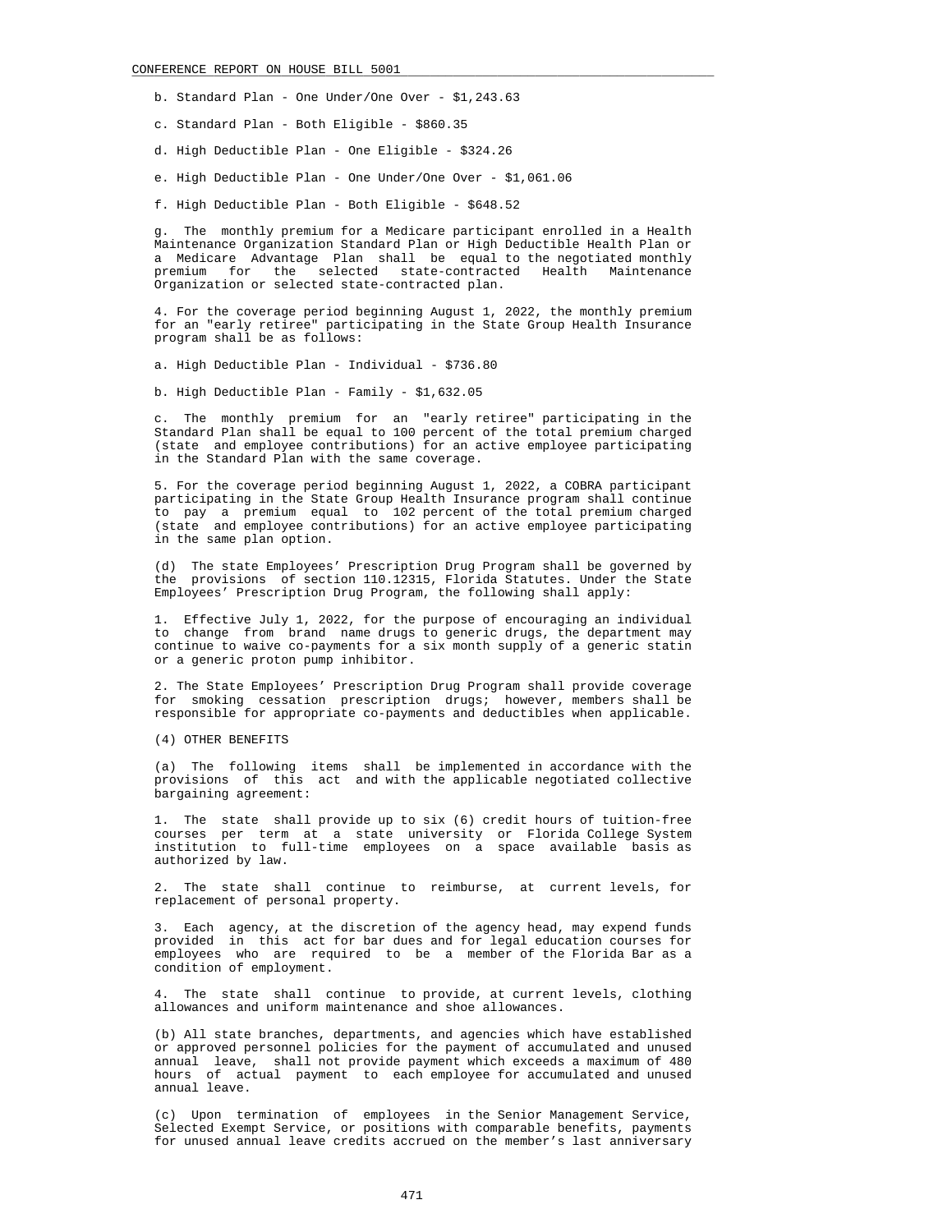date shall be prorated at 1/12th of the last annual amount credited for each month, or portion thereof, worked subsequent to the member's last anniversary date.

(5) PAY ADDITIVES AND OTHER INCENTIVE PROGRAMS

 The following pay additives and other incentive programs are authorized for the 2022-2023 fiscal year from existing agency resources consistent with provisions of sections 110.2035 and 216.251, Florida Statutes, the applicable rules adopted by the Department of Management Services and negotiated collective bargaining agreements.

 (a) Each agency is authorized to continue to pay, at the levels in effect on June 30, 2007, on-call fees and shift differentials as necessary to perform normal operations of the agency.

 (b) Each agency that had a training program in existence on June 30, 2006, which included granting pay additives to participating employees, is authorized to continue such training program for the 2022-2023 fiscal year. Such additives shall be granted under the provisions of the law administrative rules, and collective bargaining agreements.

 (c) Each agency is authorized to continue to grant temporary special duties pay additives to employees assigned additional duties as a result of another employee being absent from work pursuant to the Family Medical Leave Act or authorized military leave. The notification process described in section 110.2035(7)(d), Florida Statutes, does not apply to additives authorized in this paragraph.

 (d) Each agency is authorized to grant merit pay increases based on the employee's exemplary performance as evidenced by a performance evaluation conducted pursuant to chapter 60L-35, Florida Administrative Code, or a similar performance evaluation applicable to other pay plans. The Chief Justice may exempt judicial branch employees from the performance evaluation requirements of this paragraph.

 (e) Contingent upon the availability of funds and at the agency head's discretion, each agency is authorized to continue to grant temporary special duties pay additives, of up to 15 percent of the employee's base rate of pay, to each employee temporarily deployed to a facility or area closed due to emergency conditions from another area of the state that is not closed.

 (f) The Fish and Wildlife Conservation Commission may continue to grant temporary special duty pay additives to law enforcement officers who perform additional duties as K-9 handlers, regional recruiters/media coordinators, and breath test operators/inspectors, and may grant temporary special duty pay additives to law enforcement officers who perform additional duties as offshore patrol vessel crew members, special operations group members, and long-term covert investigations.

 (g) The Fish and Wildlife Conservation Commission is authorized to grant critical market pay additives to employees residing in and assigned to Lee County, Collier County, Monroe County, Broward County, or Miami-Dade County, at the levels that the employing agency granted salary increases for similar purposes prior to July 1, 2006. These pay additives shall be granted only during the time in which the employee resides in, and is assigned duties within, these counties. In no instance may the employee receive an adjustment to the employee's base rate of pay and a critical market pay additive based on the employee residing in and being assigned in the specified counties.

 (h) The Fish and Wildlife Conservation Commission may provide a duty officer shift differential pay additive of 10 percent and a midnight shift differential of 15 percent to duty officers who are assigned to work those respective shifts.

 (i) The Department of Highway Safety and Motor Vehicles is authorized to grant critical market pay additives to sworn law enforcement officers residing in and assigned to:

 1. Lee County, Collier County, or Monroe County, at the levels that the employing agency granted salary increases for similar purposes prior to July 1, 2006;

 2. Hillsborough, Orange, Pinellas, Duval, Marion, and Escambia counties at \$5,000, or, in lieu thereof, an equivalent salary adjustment that was made during Fiscal Year 2015-2016;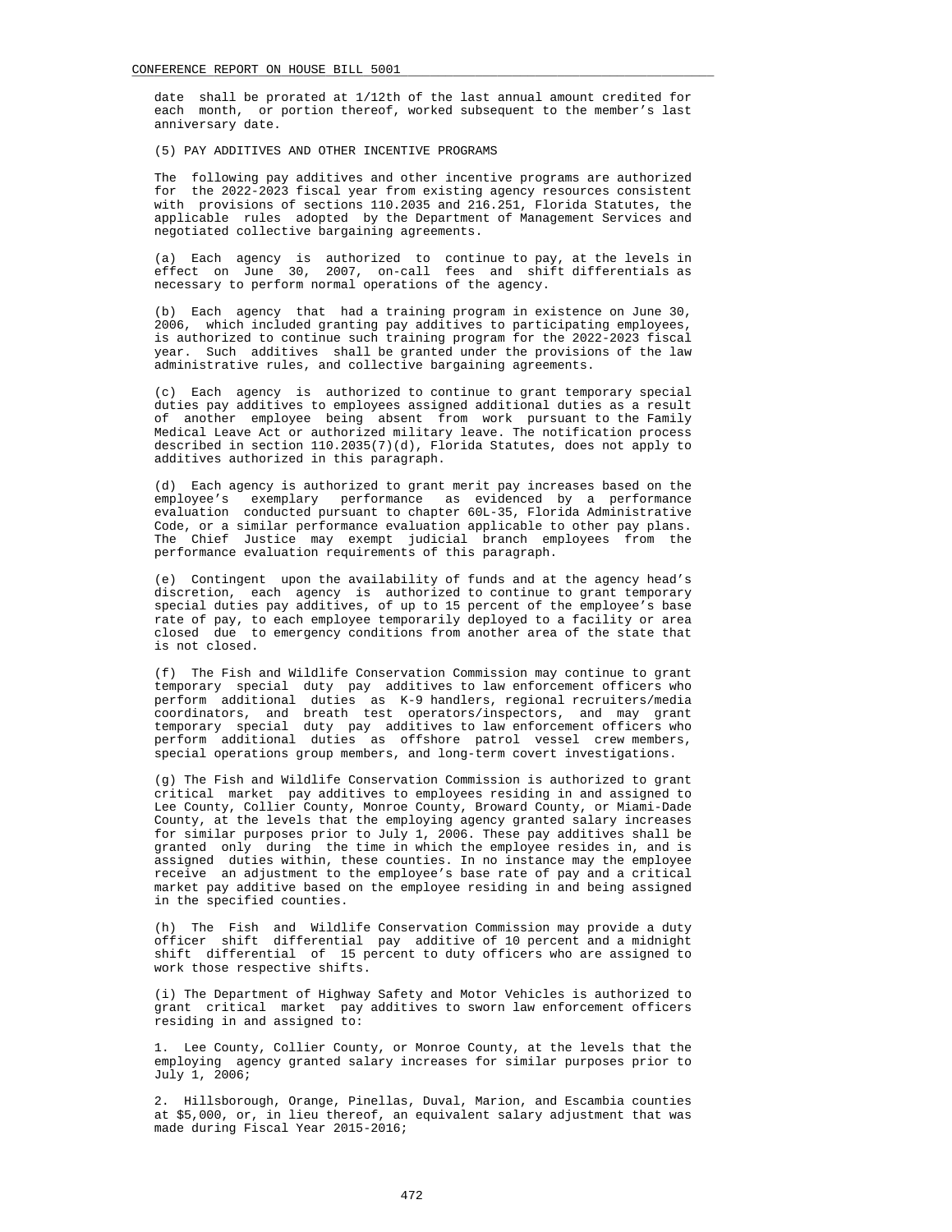3. Alachua, Baker, Brevard, Clay, Charlotte, Flagler, Indian River, Manatee, Martin, Nassau, Osceola, Pasco, Sarasota, Santa Rosa, Seminole, St. Johns, St. Lucie, and Volusia counties at \$5,000.

 These critical market pay additives and equivalent salary adjustments may be granted only during the time in which the employee resides in, and is assigned to duties within, those counties. In no instance may the employee receive an adjustment to the employee's base rate of pay and a critical market pay additive based on the employee residing in and being assigned in the specified counties.

 (j) The Department of Highway Safety and Motor Vehicles may grant special duties pay additives of \$2,000 for law enforcement officers who perform additional duties as K-9 handlers; felony officers; criminal interdiction officers; criminal investigation and intelligence officers; new recruit background checks and training, and technical support officers; drug recognition experts; hazardous material squad members; compliance investigation squad members; motorcycle squad members; Quick Response Force Team; Honor Guard; or Florida Advanced Investigation and Reconstruction Teams.

 (k) The Department of Highway Safety and Motor Vehicles may provide a critical market pay additive of \$1,300 to non-sworn Florida Highway Patrol personnel working and residing in Miami-Dade and Broward counties for class codes 0108, 2236, 6466, 0162, 0045, 3142, and 0004. These critical market pay additives shall be granted only during the time in which the employee resides in, and is assigned to duties within, these counties.

 (l) The Department of Highway Safety and Motor Vehicles is authorized to grant a critical market pay additive of \$5,000 per year to non-sworn Florida Highway Patrol personnel for class codes 8407, 8410, 8417, and 8513 working and residing in the following counties: Duval, Nassau, Baker, Clay, St. Johns, Hillsborough, Polk, Pinellas, Manatee, Pasco, Lee, Charlotte, Glades, Hendry, Collier, Miami-Dade, Monroe, Palm Beach, Martin, Broward, Seminole, Orange, Lake, Osceola, and Brevard. This additive shall be granted only during the time in which the employee resides in and is assigned to duties within.

 (m) The Department of Highway Safety and Motor Vehicles is authorized to grant a critical market pay additive of \$5,000 per year to Motorist Services personnel for class codes 9000 and 9002 working and residing in Miami-Dade and Broward counties. This additive shall be granted only during the time in which the employee resides in and is assigned to duties within those counties. In addition, Motorist Services personnel for class code 9018 with the working class title of Community Outreach Specialist shall also receive a \$5,000 critical market pay additive per year.

 (n) The Department of Highway Safety and Motor Vehicles is authorized to continue to grant a pay additive of \$162.50 per pay period for law enforcement officers assigned to the Office of Motor Carrier Compliance who maintain certification by the Commercial Vehicle Safety Alliance.

 (o) The Department of Transportation is authorized to continue its training program for employees in the areas of transportation engineering, right-of-way acquisition, relocation benefits administration, right-of-way property management, real estate appraisal, and business valuation under the same guidelines established for the training program prior to June 30, 2006.

 (p) The Department of Transportation is authorized to grant a pay additive of \$2.00 per hour for incident management services performed for critical coverage areas on the state highway system during nonstandard work hours, including nights and weekends.

 (q) The Department of Corrections may continue to grant hazardous duty pay additives, as necessary, for those employees assigned to the Department of Corrections institutions' Rapid Response Teams (including the baton, shotgun, and chemical agent teams) and the Correctional Emergency Response Teams.

 (r) The Department of Corrections may continue to grant a temporary special duties pay additive of up to 10 percent of the employee's base rate of pay for each certified correctional officer (class code 8003); certified correctional officer sergeant (class code 8005); certified correctional officer lieutenant (class code 8011), and certified correctional officer captain (class code 8013). For purposes of determining eligibility for this special pay additive, the term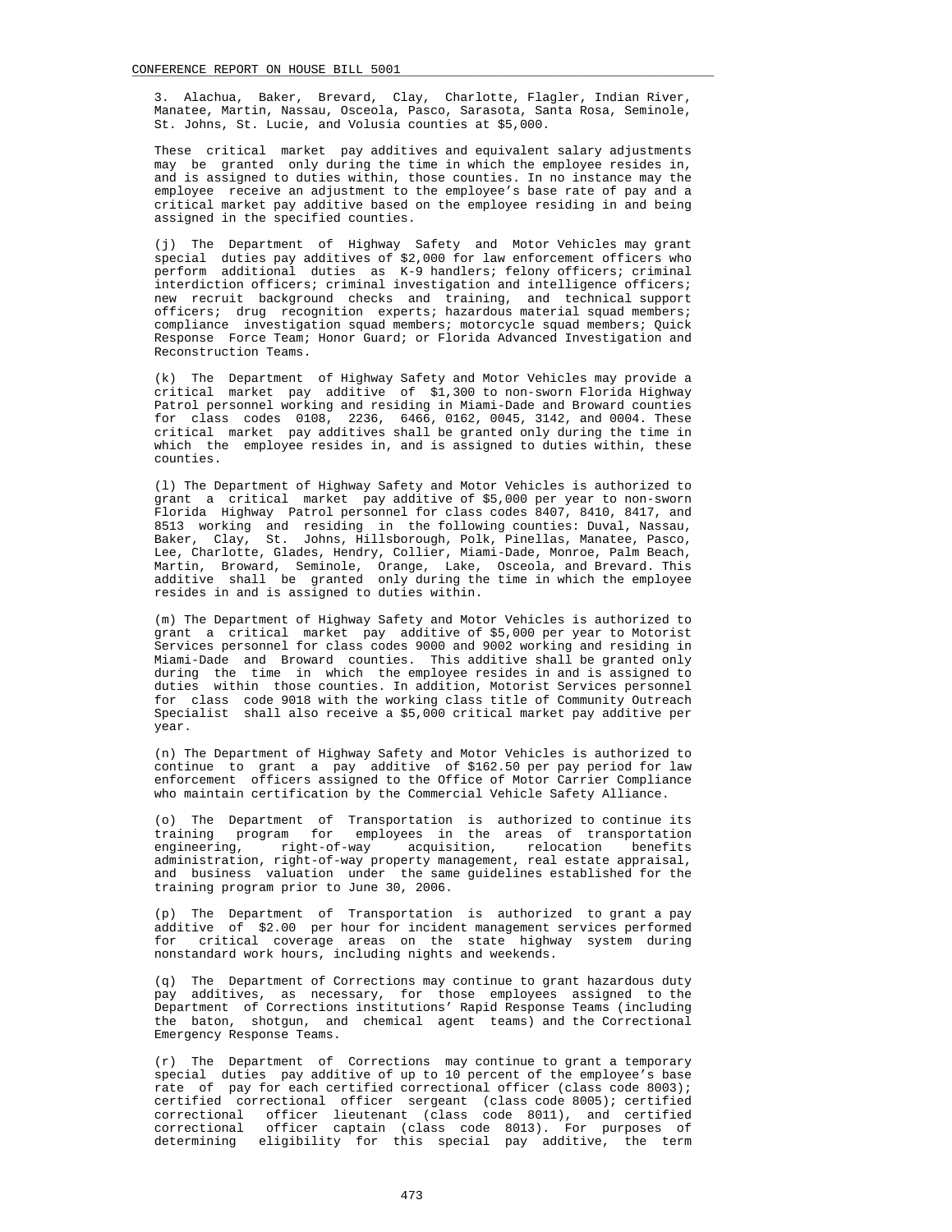"certified" means the employee has obtained a correctional mental health certification as provided through the department. To be certified, a correctional officer must: (a) initially complete 5 courses consisting of a total of 54 hours of instruction taught by a department instructor with a correctional officer behavioral mental health certification through the American Correctional Association; (b) upon completing that instruction, satisfactorily pass a department examination; and (c) twice each year satisfactorily complete 16 additional hours of training and an examination, including in the year the correctional officer satisfies (a) and (b). The courses and training must educate correctional officers in identifying symptoms of mental illness in prisoners while helping to foster a safer environment for inmates with mental illness. Such additive may be awarded only during the time the certified officer is employed in an assigned mental health unit post.

 (s) The Department of Corrections may continue to grant a one-time \$1,000 hiring bonus to newly-hired correctional officers (class code 8003) who are hired to fill positions at a correctional institution that had a vacancy rate for such positions of more than 10 percent for the preceding calendar quarter. The bonus may not be awarded before the officer obtains his or her correctional officer certification. Current employees and former employees who have had a break in service with the Department of Corrections of 31 days or less are not eligible for this bonus.

 (t) The Department of Corrections may grant a one-time \$1,000 hiring bonus to newly hired teachers and instructors (class codes 1313, 1315, 4133, 8085, 8093, 9095) at a correctional institution. Current employees and former employees who have had a break in service with the Department of Corrections of 31 days or less are not eligible for this bonus.

 (u) The Department of Children and Families may grant a temporary special duties pay additive of five percent of the employee's base rate of pay to:

 1. All employees in the Human Services Worker I, Human Services Worker II, and Unit Treatment and Rehabilitation Specialist classes who work within the 13-1E, 13-1W, 32N, or 32S living areas at the Northeast Florida State Hospital. Such additive may be awarded only during the time the employees work within those living areas at the Northeast Florida State Hospital.

2. All employees in the Human Services Worker I, Human Services Worker II. and Unit Treatment and Rehabilitation Specialist classes who work and Unit Treatment and Rehabilitation Specialist classes who work within the Specialty Care Unit or Medical Services Unit at the Florida State Hospital. Such additive may be awarded only during the time those employees work within the Specialty Care Unit or Medical Services Unit at the Florida State Hospital.

 3. All employees in Child Protective Investigator and Senior Child Protective Investigator classes who work in a weekend unit. Such additive may be awarded only during the time such employees work in a weekend unit.

 4. All Adult Registry Counselors who work in a weekend unit at the Abuse Hotline. Such additive may be awarded only during the time such employees work in a weekend unit.

 (v) The Department of Lottery is authorized to provide a critical market pay (CMP) additive of \$1,300 to Lottery personnel working in the following district offices: Hillsborough, Lee, Palm Beach and Miami-Dade. These critical market pay additives shall be granted only during the time the employee resides in, and is assigned duties within those areas.

 (w) The Department of Financial Services may grant temporary special duty pay additives of \$2,000 for law enforcement officers who perform additional duties as K-9 handlers.

# (6) COLLECTIVE BARGAINING

 All collective bargaining issues at impasse between the State of Florida and AFSCME Council 79, the Federation of Public Employees, the Federation of Physicians and Dentists, the Florida Fire Service Association, the Police Benevolent Association, the Florida Nurses Association, and the Florida State Lodge Fraternal Order of Police related to wages, insurance benefits, and other economic issues shall be resolved pursuant to Item "(1) EMPLOYEE AND OFFICER COMPENSATION," Item "(2) SPECIAL PAY ISSUES," Item "(3) BENEFITS: HEALTH, LIFE, AND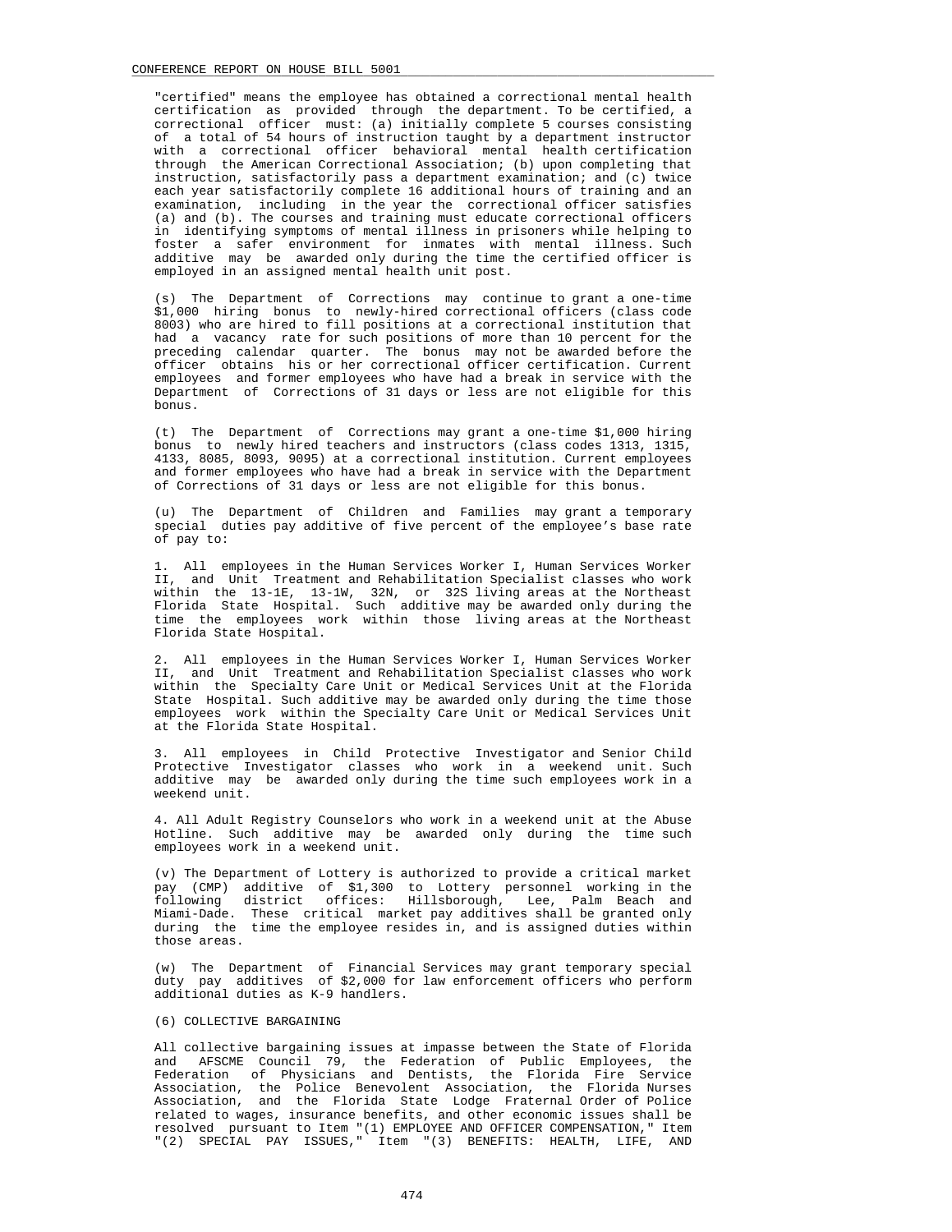DISABILITY INSURANCE," (4) OTHER BENEFITS," and Item "(5) PAY ADDITIVE AND OTHER INCENTIVE PROGRAMS," and other legislation enacted to implement this act.

 SECTION 9. Pursuant to sections 1010.62 and 1013.171, Florida Statutes, and section 11(d) and (f), Article VII of the Florida Constitution, the following fixed capital outlay projects may be constructed, acquired, and financed by a university or university direct support organization. Financing mechanisms include any form of approved debt or bonds authorized by the Board of Governors.

 No state appropriation of funds will be associated with these projects. The Legislature has provided the Board of Governors general authority to consider debt financing for most classes of projects. However, certain athletic and commercial facilities require specific Legislative authorization as a prerequisite condition for these projects. Legislative authorization does not supersede any of the requirements for Board of Governors review and approval of all projects to be financed from debt, unless the project as proposed meets an exception in the Board of Governors Debt Management Guidelines or Public-Private Partnership Guidelines.

 Florida Atlantic University - Harbor Branch Oceanographic Institute Research Facility; Downtown Development Housing and Retail Shops.

 University of Central Florida - College of Nursing; Spectrum Stadium Expansion Phases I and II; McNamara Cove; Wayne Densch Sports Center Entry Atrium; Champions Way Pedestrian Path at Dixon Athletics Village; Basketball Excellence Center; Stadium Video/Audio Boards; and Tennis Training Facility.

 University of South Florida - Athletics and Sports Medicine Complex and Stadium Facility.

 SECTION 10. Pursuant to section 1013.40, Florida Statutes, the specified Florida College System institutions are authorized to acquire or construct the following facilities from non-PECO sources, which could require general revenue funds for operation and maintenance. If existing facilities are part of these projects, each such building or site must be certified to be free of asbestos or other hazardous materials before the stated college may acquire or expend construction funds on the facility. If the property to be acquired is not adjacent to an existing approved center or campus, then all necessary approvals from the State Board of Education must be received before any funds may be expended to acquire the property.

 Daytona State College - Acquire land and facilities and construct, remodel, or renovate facilities for classrooms, labs, offices, support space, and parking for the State Board of Education approved Main Daytona Beach Campus, Advanced Technology College (special purpose center), Flagler/Palm Coast Center, Deland (West) Campus, Deltona Center, and New Smyrna Beach-Edgewater (South) Center using local funds.

 Daytona State College - Construct a new Law Enforcement Firearms Training Center (approximately 10,682 gross square feet) in part or whole from local funds on the State Board of Education approved Deland (West) Campus.

 Florida SouthWestern State College - Acquire land and facilities and construct, remodel, or renovate facilities for classrooms, labs, offices, support space and parking, from local funds at the State Board of Education approved campuses, centers, and special purpose centers.

 Hillsborough Community College - Construct a new District Administration office building (approximately 44,641 gross square feet) from local funds on the State Board of Education approved Dale Mabry Campus. This facility will replace the existing 77,844 gross square foot building constructed in 1959.

 Hillsborough Community College - Acquire 2.93 acres adjacent to the State Board of Education approved Brandon Campus for future development using local funds.

 Indian River State College - Acquire land and facilities and construct, remodel, or renovate facilities for classrooms, labs, offices, support space, and parking for the State Board of Education approved Main (Ft. Pierce) Campus, Chastain (Stuart) Center, Mueller (Vero Beach) Special Purpose Center, Pruitt (Port St. Lucie) Center, Marine Science Special Purpose Center, Human Development & Resources Special Purpose Center,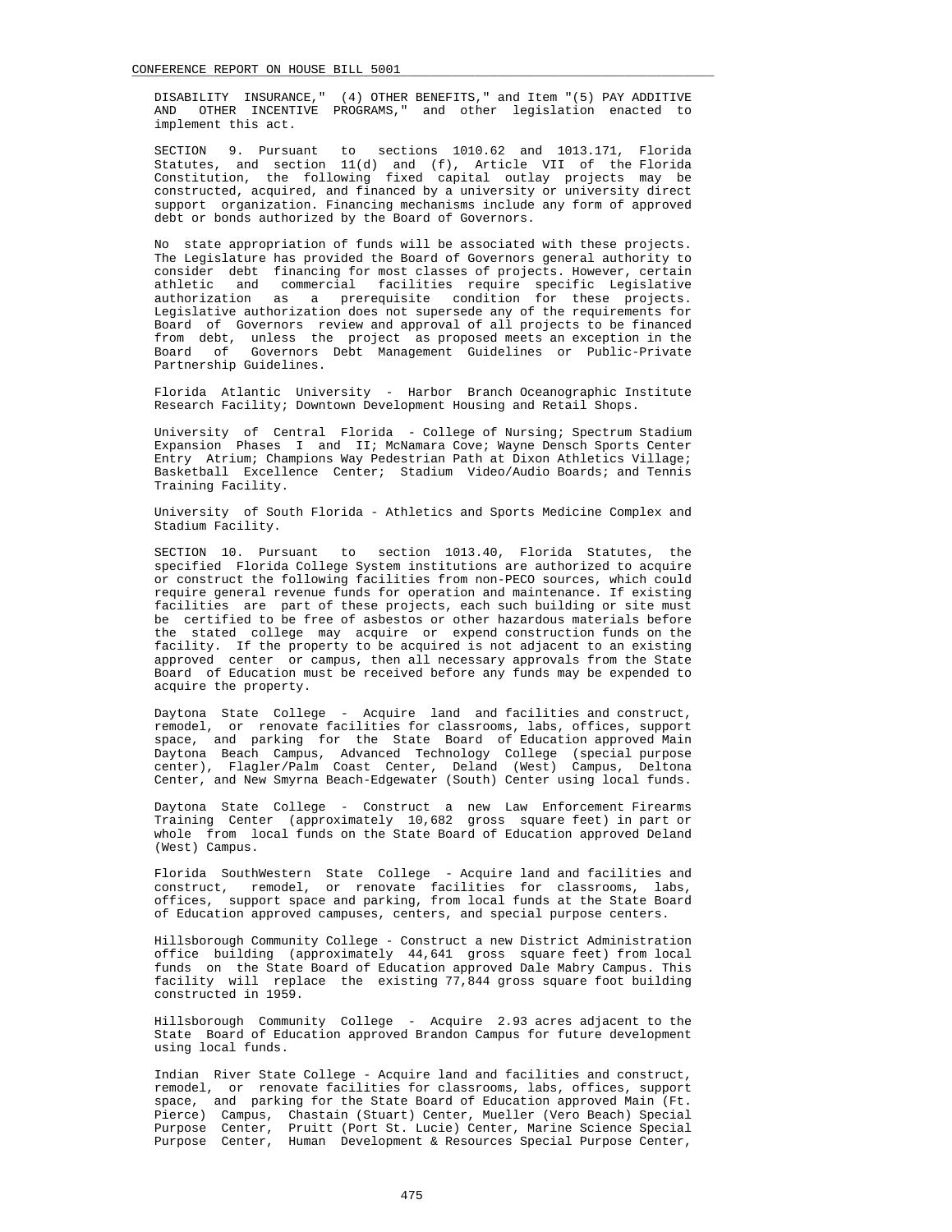and the Dixon Hendry (Okeechobee) Center using local funds.

 Miami Dade College - Acquire land and facilities and construct, remodel, or renovate facilities for classrooms, labs, offices, support space, and parking, using local funds, for the State Board of Education approved North Campus, Kendall Campus, Wolfson Campus, Medical Campus, Homestead Campus, Padron Campus, Hialeah Campus, West Campus, and Entrepreneurial Education Center.

 Miami Dade College - Acquire land and facilities for future growth and development of a new campus or center in Miami-Dade County, and construct, remodel, or renovate facilities for classrooms, labs, offices, support space, and parking, using local funds and subject to State Board of Education approval.

 Pasco-Hernando State College - Construct a new Corporate College building (approximately 27,000 gross square feet) and parking from local funds on Hernando County Government property located at 15470 Flight Path Drive in Brooksville, Florida, to be leased for 40 years and designated as a special purpose center with State Board of Education approval as necessary. The new facility will consist of classrooms, labs, offices and support space for programs in Aviation Airframe and Powerplant Mechanics, Aviation Maintenance Administration, Professional Pilot Technology, Apprenticeships, Paramedic, and Practical and Registered Nursing.

 Polk State College - Acquire land and facilities and construct, remodel, or renovate facilities for classrooms, labs, offices, support space, utilities and parking for the State Board of Education approved campuses, centers, and special purpose centers using local funds.

 Polk State College - Acquire land and facilities for future growth and development of new campuses, centers, or special purpose centers in Polk County, using local funds and subject to State Board of Education approval.

 Santa Fe College - Construct an athletic field house from local funds at the State Board of Education approved Northwest (Gainesville) Campus.

 Seminole State College of Florida - Acquire land and facilities and construct, remodel, or renovate facilities for classrooms, labs, offices, meeting rooms, academic and student support space, and parking, utilizing private-public partnership funding or other local funds at the State Board of Education approved Sanford/Lake Mary Campus, Altamonte Springs Campus, Oviedo Campus, Heathrow Special Purpose Center, and/or Geneva Special Purpose Center.

 State College of Florida, Manatee-Sarasota - Acquire land and facilities and construct, remodel, or renovate facilities for classrooms, labs, offices, support space, and parking, for future growth and development of a new campus/center in Manatee County and/or Sarasota County, using local funds and subject to State Board of Education approval.

 Valencia College - Acquire land and facilities and construct, remodel, or renovate facilities for classrooms, labs, offices, support space and parking, from local funds at the State Board of Education approved campuses, centers, and special purpose centers.

 Valencia College - Acquire land and facilities from local funds for future growth and development of a new campus or center in Southwest Orange County, Southeast Orange County, and/or Northeast Osceola County, subject to State Board of Education approval.

 SECTION 11. A university board of trustees may expend available reserves or carryforward balances from previous years' operational and programmatic appropriations for deferred maintenance needs at the Donald L. Tucker Civic Center.

 SECTION 12. The unexpended balance of funds provided to the Department of Education for the Pathways to Career Opportunities Grant in Specific Appropriation 123 of chapter 2021-36, Laws of Florida, shall revert and is appropriated for Fiscal Year 2022-2023 to the Department of Education for the same purpose.

 SECTION 13. There is hereby appropriated for Fiscal Year 2021-2022, \$2,085,158 in nonrecurring funds from the General Revenue Fund to the Department of Education for the projected deficit in the Benacquisto Scholarship Program. This section is effective upon becoming a law.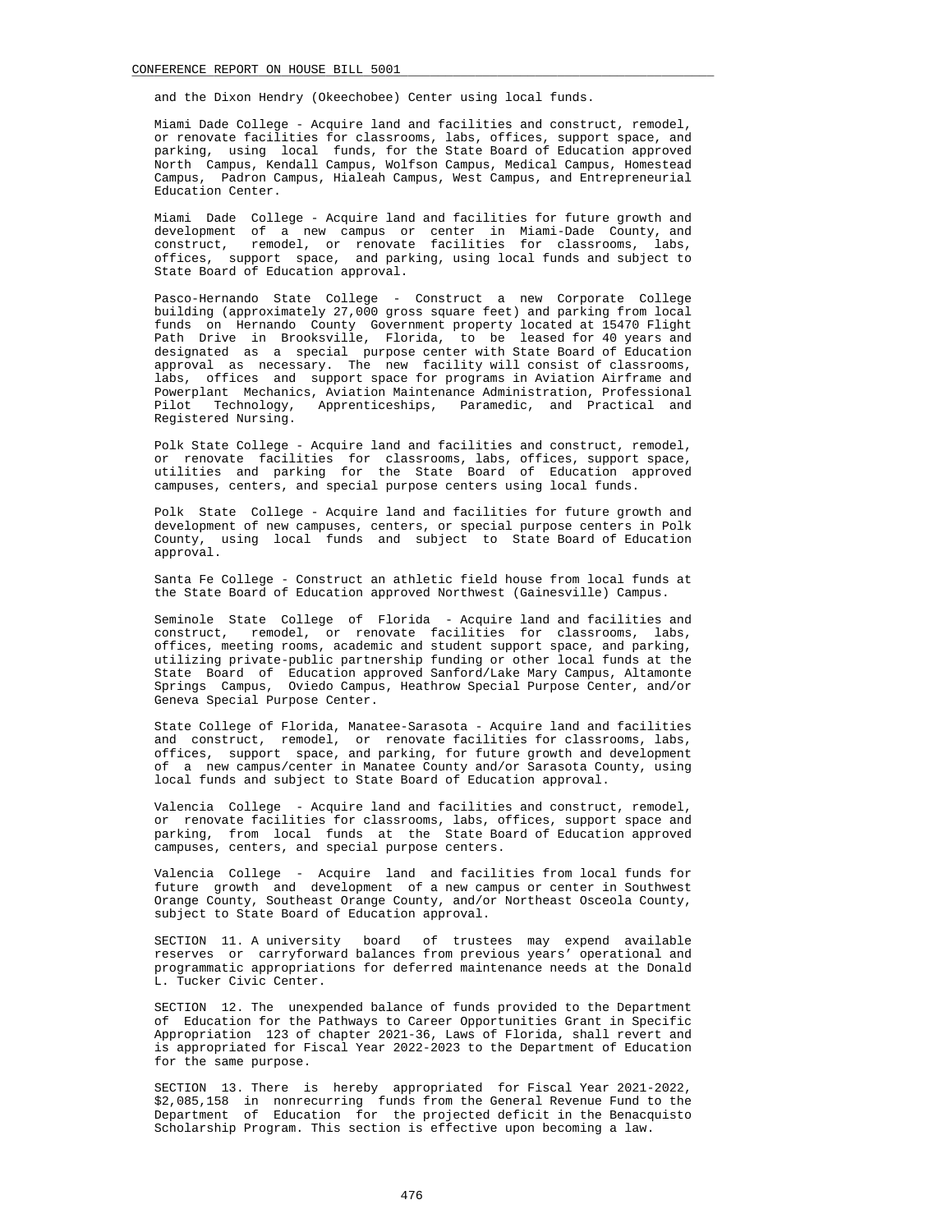SECTION 14. There is hereby appropriated for Fiscal Year 2021-2022, \$482,063 in nonrecurring funds from the General Revenue Fund to the Department of Education for the projected deficit in the Scholarship for Children and Spouses of Deceased or Disabled Veterans Program. This section is effective upon becoming a law.

 SECTION 15. The unexpended balance of funds provided to the Department of Education for the Online Career Adult High School Program for the State of Florida Library System (HB 2729) in Specific Appropriation 125 of chapter 2021-36, Laws of Florida, shall revert and is appropriated for Fiscal Year 2022-2023 to the Department of Education for the same purpose.

 SECTION 16. There is hereby appropriated for Fiscal Year 2021-2022, \$2,000,000 in nonrecurring funds from the General Revenue Fund to the Department of Education for the deficit in the Dual Enrollment Scholarship Program. This section is effective upon becoming a law.

 SECTION 17. The unexpended balance of funds in the Federal Grants Trust Fund provided to the Department of Education for the Preschool Development Birth to Five Grant Program in Specific Appropriation 81 of Chapter 2021-036, Laws of Florida, shall revert and is appropriated for Fiscal Year 2022-2023 to the division for the same purpose.

 SECTION 18. The unexpended balance of funds provided to the Department of Education for the Community School Grant Program in Specific Appropriation 109 of Chapter 2021-36, Laws of Florida, shall revert and is appropriated for Fiscal Year 2022-2023 to the Department of Education for the same purpose.

 SECTION 19. The unexpended balance of funds provided to the Department of Education for the Early Childhood Music Education Incentive Program in Specific Appropriation 110 of chapter 2021-36, Laws of Florida, shall revert and is appropriated for Fiscal Year 2022-2023 to the Department of Education for the same purpose.

 SECTION 20. The unexpended balance of funds provided to the Department of Education for the Florida Medal of Honor Memorial in Specific Appropriation 110 of chapter 2021-36, Laws of Florida, shall revert and is appropriated to the department in the Fixed Capital Outlay category for Fiscal Year 2021-2022 for the Florida Medal of Honor Memorial (HB 4751). This section is effective upon becoming a law.

 SECTION 21. The unexpended balance of funds provided to the Department of Education for the Supplemental Disaster Relief Funds for Child Care program in sections 30 and 39 of Chapter 2021-036, Laws of Florida, shall revert and is appropriated for Fiscal Year 2022-2023 to the Department of Education for the same purpose.

 SECTION 22. The unexpended balance of funds provided to the Department of Education for local educational agencies from the American Rescue Plan (ARP) Act in Section 45 of Chapter 2021-36, Laws of Florida, and subsequently distributed to the department pursuant to budget amendment EOG #B2022-0005 and including budget amendments EOG #B2022-B0367, #B2022-B0387, #B2022-B0405, #B2022-B0456, #B2022-B00457, #B2022-0473 and #B2022-B0483, shall revert and is appropriated for Fiscal Year 2022-2023 to the Department of Education to distribute to the local educational agencies for the same purpose.

 SECTION 23. The Legislature hereby adopts by reference for the 2021-2022 fiscal year the alternate compliance calculation amounts as the reduction calculation to the class size operating categorical fund required by section 1003.03(4), Florida Statutes, as set forth in Budget Amendment EOG #B2022-O0053 as submitted by the Governor on behalf of the Commissioner of Education for approval by the Legislative Budget Commission. The Commissioner of Education shall modify payments to school districts as required by section 1003.03(4), Florida Statutes, for the 2021-2022 fiscal year. This section is effective upon becoming a law.

 SECTION 24. The unexpended balance of funds provided to the Department of Education from the Coronavirus Aid, Relief, and Economic Security (CARES) Act in Section 41 of chapter 2021-36, Laws of Florida, and subsequently distributed to the department pursuant to budget amendment EOG #B2022-B0005, shall revert and is appropriated for the 2022-2023 fiscal year to the Department of Education for the same purpose.

 SECTION 25. The unexpended balance of funds provided to the Department of Education from the Federal Elementary and Secondary School Emergency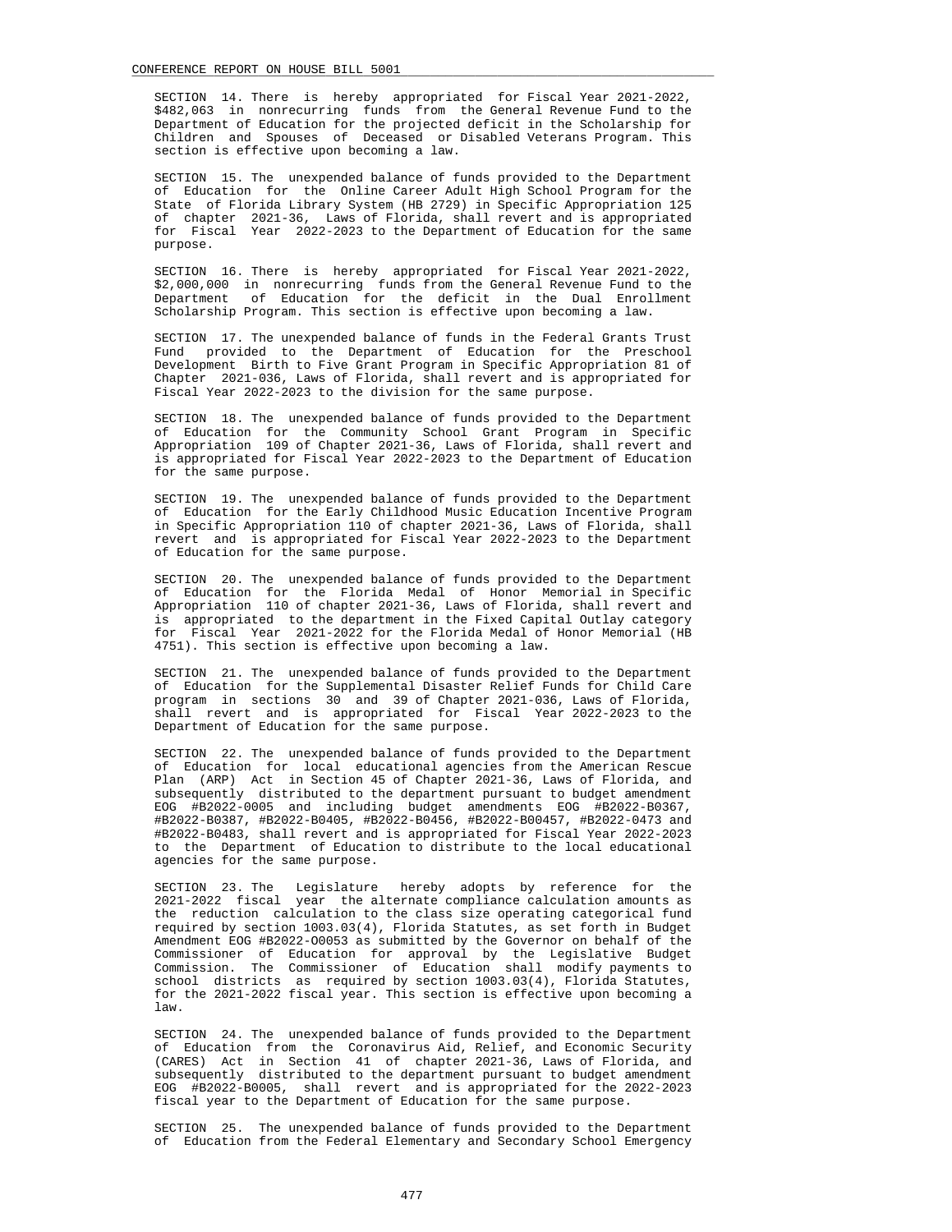Relief (ESSER) Fund for Technology Assistance in Specific Appropriation 115C of chapter 2021-36, Laws of Florida, shall revert and is appropriated for the 2022-2023 fiscal year to the Department of Education for the same purpose.

 SECTION 26. The unexpended balance of funds provided to the Department of Education from the Federal Elementary and Secondary School Emergency Relief (ESSER) Fund in Specific Appropriation 116A of Chapter 2021-36, Laws of Florida, and subsequently distributed to the department pursuant to budget amendments EOG #B2022-0157, #B2022-0172, #B2022-0178, #B2022-0188, #B2022-0200, #B2022-0212, #B2022-0236, #B2022-0254, #B2022-0293, and #B2022-0294 shall revert and is appropriated for the 2022-2023 fiscal year to the Department of Education for the same purpose.

 SECTION 27. The unexpended balance of funds provided to the Department of Education from the Federal Elementary and Secondary School Emergency Relief (ESSER) Act in Specific Appropriations 135 and 137 of chapter 2021-36, Laws of Florida, shall revert and is appropriated for the 2022-2023 fiscal year to the Department of Education for the same purpose.

 SECTION 28. The unexpended balance of funds provided to the Department of Education from the Coronavirus Response and Relief Supplemental Appropriations (CRRSA) Act for local educational agencies pursuant to budget amendment EOG #B2022-0128 shall revert and is appropriated for the 2022-2023 fiscal year to the Department of Education for the same purpose.

 SECTION 29. The unexpended balance of funds provided to the Department of Education from the Federal Elementary and Secondary School Emergency Relief (ESSER) Fund in Specific Appropriation 134A of chapter 2021-36, Laws of Florida, and subsequently distributed to the department pursuant to budget amendments EOG #B2022-B0060, #B2022-B0068, #B2022-B0079, and #B2022-0241, shall revert and is appropriated for the 2022-2023 fiscal year to the Department of Education for the same purpose.

 SECTION 30. The unexpended balance of funds provided to the Department of Education from the Coronavirus Response and Relief Supplemental Appropriations (CRRSA) Act in Section 49 of chapter 2021-36, Laws of Florida, and subsequently distributed to the department pursuant to budget amendments EOG #B2022-0005 and #B2022-0242, shall revert and is appropriated for the 2022-2023 fiscal year to the Department of Education for the same purpose.

 SECTION 31. The unexpended balance of funds provided to the Department of Education for the Emergency Assistance to Non-public Schools (EANS) Fund from the Coronavirus Response and Relief Supplemental Appropriations (CRRSA) Act and subsequently distributed to the department pursuant to budget amendment EOG #B2022-0127 shall revert and is appropriated for the 2022-2023 fiscal year to the Department of Education for the same purpose.

 SECTION 32. The unexpended balance of funds provided to the Department of Education for educator bonuses from American Rescue Plan (ARP) Act funds in Section 46 of chapter 2021-36, Laws of Florida, and subsequently distributed to the department pursuant to budget amendment EOG #B2022-0005, shall revert and is appropriated for the 2022-2023 fiscal year to the Department of Education for uses authorized in the ARP Act.

 SECTION 33. The unexpended balance of funds provided to the Department of Education from the Emergency Assistance to Non-public Schools (EANS) Fund from the American Rescue Plan (ARP) Act in Section 48 of chapter 2021-36, Laws of Florida, and subsequently distributed to the department pursuant to budget amendments EOG #B2022-0005, #B2022-0272 and #B2022-0478, shall revert and is appropriated for the 2022-2023 fiscal year to the Department of Education for the same purpose.

 SECTION 34. The unexpended balance of funds provided to the Department of Education for homeless children and youth from American Rescue Plan (ARP) Act funds in Section 47 of chapter 2021-36, Laws of Florida, and subsequently distributed to the department pursuant to budget amendments EOG #B2022-0005 and #B2022-B0404, shall revert and is appropriated for the 2022-2023 fiscal year to the Department of Education for the same purpose.

 SECTION 35. The unexpended balance of funds provided to the Department of Education in budget amendment EOG #B2022-B0237 from the Individuals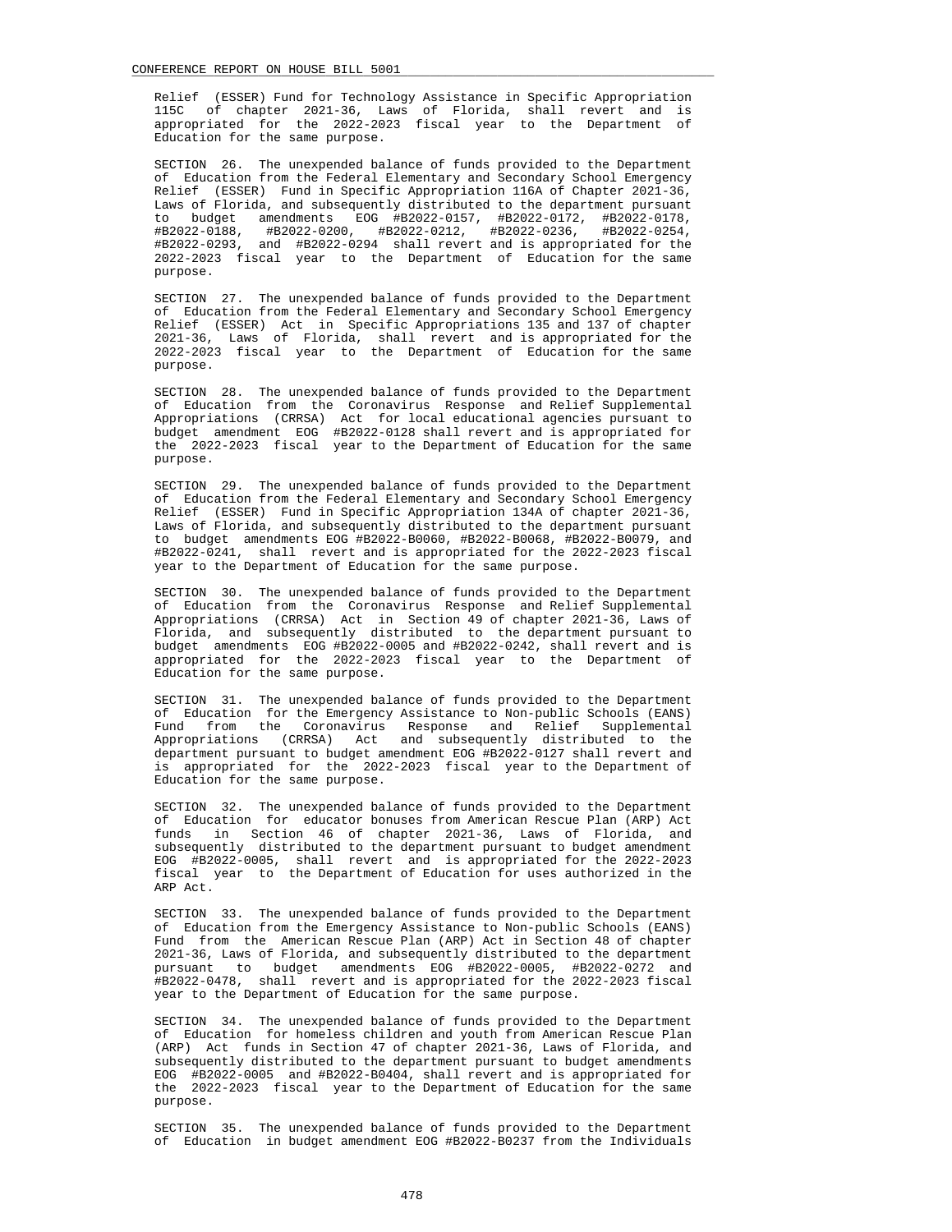with Disabilities Education Act/American Rescue Plan (ARP) Act shall revert and is appropriated for the 2022-2023 fiscal year to the Department of Education for the same purpose.

 SECTION 36. The unexpended balance of funds provided to the Department of Education from the American Rescue Plan (ARP) Act in Section 45 of chapter 2021-36, Laws of Florida, and subsequently distributed to the department pursuant to budget amendments EOG #B2022-B0005 and #B2022-B0430 shall revert and is appropriated for the 2022-2023 fiscal year to the Department of Education for the same purpose.

 SECTION 37. From the funds appropriated to the Department of Education from the American Rescue Plan (ARP) Act in Section 45 of chapter 2021-36, Laws of Florida, \$198,870,287 shall immediately revert. This section is effective upon becoming a law.

 SECTION 38. From the funds appropriated to the Department of Education for the Nonenrollment Assistance Allocation in Specific Appropriation 115A of chapter 2021-36, Laws of Florida, the unexpended balance of funds from the Federal Elementary and Secondary School Emergency Relief (ESSER) Fund shall immediately revert. This section is effective upon becoming law.

 SECTION 39. From the funds appropriated to the Department of Education for the Academic Acceleration Allocation in Specific Appropriation 115B of chapter 2021-36, Laws of Florida, the unexpended balance of funds from the Federal Elementary and Secondary School Emergency Relief (ESSER) Fund shall immediately revert. This section is effective upon becoming law.

 SECTION 40. The nonrecurring sum of \$165,370,287 in the Federal Grants Trust Fund awarded to the Department of Education in the American Rescue Plan (ARP) Act, the nonrecurring sum of the unexpended balance of funds from the reversions in section 38 and section 39 of the Fiscal Year 2021-2022 General Appropriations Act, and the nonrecurring sum of \$36,250,299 in the Federal Grants Trust Fund awarded to the Department of Education from the ARP Act are appropriated for the 2021-2022 fiscal year to the Department of Education to distribute to all school districts, the developmental research (lab) schools, and the Florida Virtual School to implement summer enrichment camps that target public school students' academic and extracurricular needs, after school programs, and individualized tutoring services that address public school students' academic, social, and emotional needs. The nonrecurring sums of the unexpended balance of funds stated above shall be distributed to each school district based on the district's unexpended balance of the funds reverted in section 38 and section 39 of the Fiscal Year 2022-2023 General Appropriations Act. The nonrecurring sums of \$165,370,287 and \$36,250,299 shall be allocated based on the funding entity's proportionate share of the state's total full-time equivalent (FTE) students. The unexpended balance of funds as of June 30, 2022, shall revert and is appropriated for the 2022-2023 fiscal year for the same purpose.

 SECTION 41. The nonrecurring sum of \$20,000,000 in the Federal Grants Trust Fund awarded to the Department of Education in the American Rescue Plan (ARP) Act is appropriated for the 2021-2022 fiscal year to the department to partner with providers of juvenile justice education programs and educational assessments pursuant to s. 1003.52(3), Florida Statutes, to implement evidence-based intervention strategies and programs that address the learning loss of students as a result of the coronavirus. These funds shall be placed in reserve. The Department of Education is authorized to submit budget amendments requesting the release of funds pursuant to the provisions of chapter 216, Florida Statutes. Release of the funds shall be contingent upon submission of detailed plans that describe how the funds requested for release will be expended in compliance with the appropriate provisions of the ARP Act. The unexpended balance of funds as of June 30, 2022, shall revert and is appropriated to the department for the same purpose for the 2022-2023 fiscal year. This section shall take effect upon becoming a law.

 SECTION 42. For Fiscal Year 2021-2022, there is hereby appropriated to the Division of Early Learning in the Child Care and Development Block Grant Trust Fund the nonrecurring sum of \$10,035,355 for uses authorized in the Coronavirus Aid, Relief, and Economic Security (CARES) Act. The unexpended balance of funds as of June 30, 2022, shall revert and is appropriated to the Division of Early Learning for the same purpose for the 2022-2023 fiscal year. This section shall take effect upon becoming a law.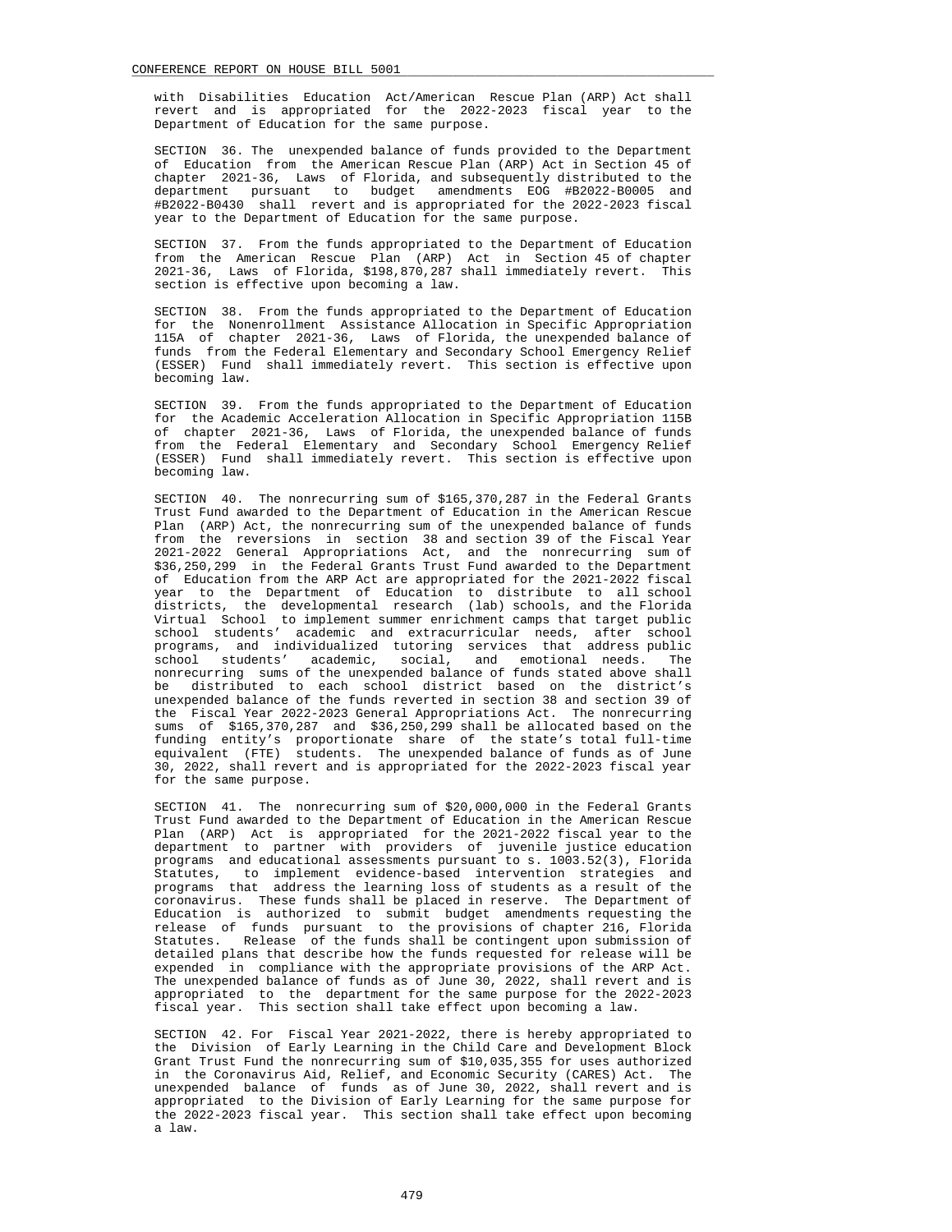SECTION 43. The unexpended balance of funds provided to the Department of Education from the Coronavirus Response and Relief Supplemental Appropriations (CRRSA) Fund for phase V child care provider grants pursuant to budget amendment EOG #B2022-0129 shall revert and is appropriated for the 2022-2023 fiscal year to the Department of Education for the same purpose. Upon completion of the phase V child care provider grants, any remaining unexpended balance, the Department of Education is authorized to submit a budget amendment pursuant to chapter 216, Florida Statutes, requesting authority to expend these funds, along with submission of a detailed spend plan that describes how the funds requested will be expended in compliance with the provisions of the (CRRSA) Act.

 SECTION 44. The unexpended balance of funds provided to the Department of Education for early learning instructor bonuses in Specific Appropriation 80B of chapter 2021-36, Laws of Florida, from the Coronavirus Response and Relief Supplemental Appropriations (CRRSA) Act shall revert and is appropriated for the 2022-2023 fiscal year to the Department of Education. These funds shall be placed in reserve. The Department of Education is authorized to submit budget amendments requesting the release of these funds pursuant to chapter 216, Florida Statutes. Release of these funds shall be contingent upon submission of a detailed spend plan that describes how the funds requested for release will be expended in compliance with the provisions of the (CRRSA) Act.

 SECTION 45. The unexpended balance of funds provided to the Department of Education for child care funding from the Coronavirus Response and Relief Supplemental Appropriations (CRRSA) Act in Specific Appropriation 80A of chapter 2021-36, Laws of Florida, and subsequently distributed to the department pursuant to budget amendment EOG #B2022-00165, shall revert and is appropriated for the 2022-2023 fiscal year to the Department of Education for the same purpose.

 SECTION 46. The unexpended balance of funds provided to the Department of Education from the American Rescue Plan (ARP) Act in Section 43 of chapter 2021-36, Laws of Florida, and subsequently distributed to the department pursuant to budget amendment EOG #B2022-0005 and including budget amendment EOG #B2022-0327, shall revert and is appropriated for the 2022-2023 fiscal year to the Department of Education for the same purpose.

 SECTION 47. From the funds appropriated to the Department of Education in Section 44 of chapter 2021-36, Laws of Florida from the American Rescue Plan (ARP) Act and subsequently distributed to the department pursuant to budget amendment EOG #B2022-0005, \$316,157,770 shall immediately revert. This section is effective upon becoming a law.

 SECTION 48. The unexpended balance of funds appropriated to the Department of Education in Section 44 of chapter 2021-35, Laws of Florida from the American Rescue Plan (ARP) Act and subsequently distributed to the department pursuant to budget amendment EOG #B2022-0005 shall revert and is appropriated to the Department of Education for the 2022-2023 fiscal year. These funds shall be placed in reserve. Release of funds shall be contingent upon submission of a detailed spend plan, developed in collaboration with the early learning coalitions, child care providers, the Florida Children's Council that represents local match funders, and Florida-based child care provider associations, that describe how the funds requested for release will be expended in compliance with the applicable provisions of the American Rescue Plan (ARP) Act.

 SECTION 49. The Legislature hereby adopts by reference the changes to the approved operating budget as set forth in Budget Amendment EOG #B2022-B0425 as submitted on February 10, 2022, by the Department of Education for approval by the Legislative Budget Commission. The Governor shall modify payments to school districts as required by section 1003.03(4), Florida Statutes, for the 2021-2022 fiscal year. This section is effective upon becoming a law.

 SECTION 50. The Legislature hereby adopts by reference the changes to the approved operating budget as set forth in Budget Amendment EOG #B2022-B0454 as submitted on February 18, 2022, by the Department of Education for approval by the Legislative Budget Commission. The Governor shall modify payments to school districts as required by section 1003.03(4), Florida Statutes, for the 2021-2022 fiscal year. This section is effective upon becoming a law.

 SECTION 51. There is hereby appropriated for Fiscal Year 2021-2022 \$129,179 in nonrecurring funds from the Child Care and Development Block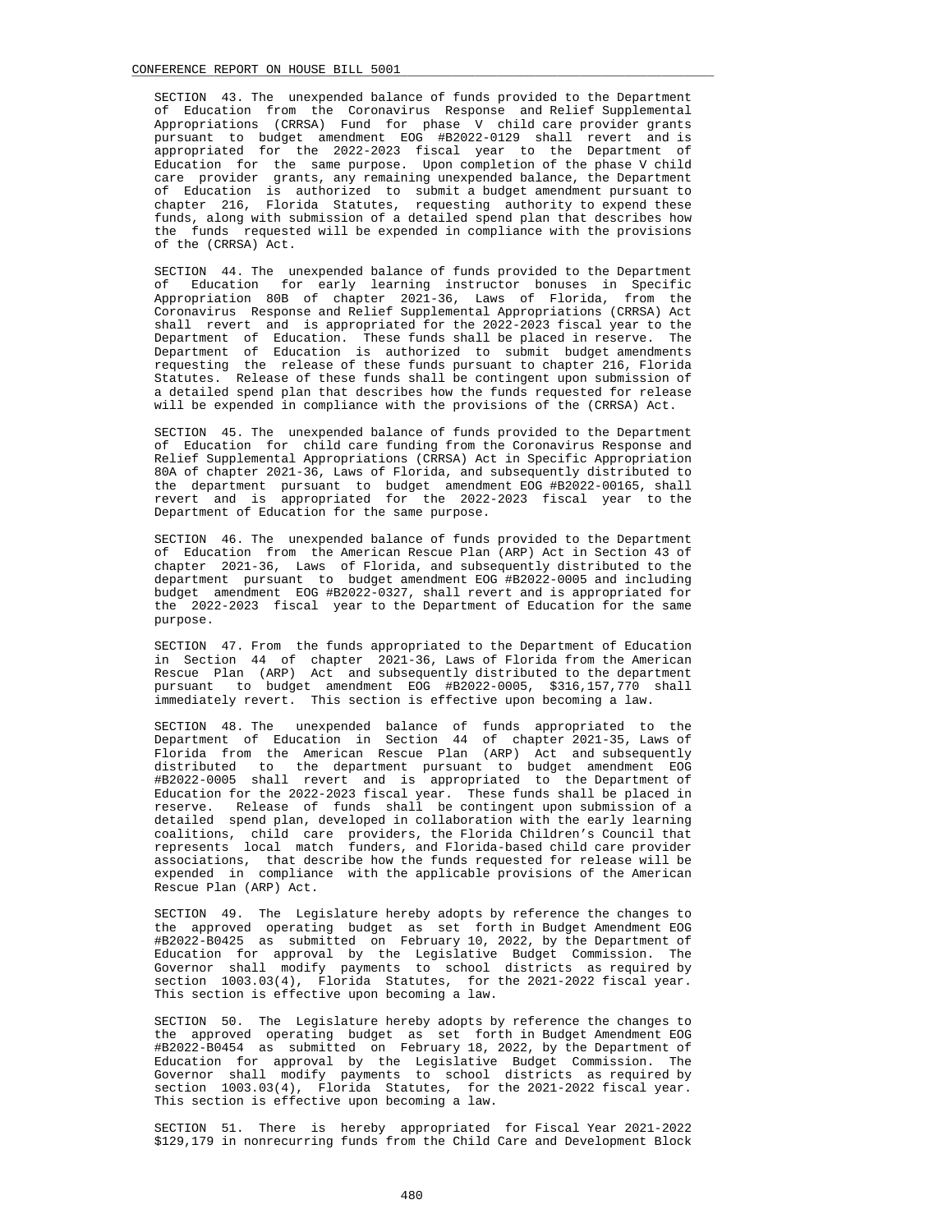Grant Trust Fund to the Department of Education to implement the requirements of the type two transfer of the Gold Seal Quality Care Program from the Department of Children and Families to the Department of Education as required in chapter 2021-10, Laws of Florida. This section is effective upon becoming a law.

 SECTION 52. The unexpended balance of funds provided to the Department of Education for the information technology staff augmentation services program in Specific Appropriation 81 of chapter 2021-36, Laws of Florida, and subsequently distributed to the department pursuant to budget amendment EOG #B2022-008 shall revert and is appropriated for the 2022-2023 fiscal year to the Department of Education for the same purpose.

 SECTION 53. The nonrecurring sum of \$15,836,116 in the Federal Grants Trust Fund awarded to the Department of Education in the American Rescue Plan (ARP) Act is appropriated for the 2022-2023 fiscal year to the Department of Education which represents the amount authorized in the ARP act for the department's administrative costs.

 SECTION 54. The nonrecurring sum of \$36,250,299 provided to the Department of Education from the American Rescue Plan (ARP) Act in Section 46 of chapter 2021-36, Laws of Florida, shall immediately revert. This section is effective upon becoming a law.

 SECTION 55. The nonrecurring sum of \$1,920,353 from the Child Care and Development Block Grant Trust from the American Rescue Plan (ARP) Act is appropriated to the Department of Education for the 2021-2022 fiscal year. These funds shall be placed in reserve. Release is contingent upon submission of a detailed spend plan that describes how the funds requested for release will be expended in compliance with the applicable provisions of the ARP Act. Any unexpended balance of funds appropriated in this section shall revert June 30, 2022, and is appropriated to the Department of Education for the 2022-2023 fiscal year.

 SECTION 56. From the funds appropriated to the Agency for Health Care Administration in Specific Appropriations 196 through 223 of chapter 2021-36, Laws of Florida, the sum of \$1,078,528,280 in general revenue funds that is held in unbudgeted reserve shall revert immediately to the General Revenue Fund. This section shall take effect upon becoming law.

 SECTION 57. The unexpended balance of funds provided to the Agency for Health Care Administration for the Bureau of Financial Services Enterprise System in Specific Appropriation 170 of Chapter 2021-36, Laws of Florida, shall revert and is appropriated for Fiscal Year 2022-2023 for the same purpose.

 SECTION 58. The unexpended balance of funds provided to the Agency for Health Care Administration to implement the Excellence in Home Health Program, the Nurse Registry Excellence Program, and the Direct Care Workforce Survey in section 52 of Chapter 2021-36, Laws of Florida, shall revert and is appropriated for Fiscal Year 2022-2023 for the same purpose.

 SECTION 59. The unexpended balance of funds provided to the Agency for Health Care Administration for the Patient Safety Culture Survey in section 53 of Chapter 2021-36, Laws of Florida, shall revert and is appropriated for Fiscal Year 2022-2023 for the same purpose.

 SECTION 60. The unexpended balance of funds provided to the Agency for Health Care Administration to implement the Indirect Medical Education Program in budget amendment EOG #B2022-0113 for Fiscal Year 2021-2022 shall revert and is appropriated for Fiscal Year 2022-2023 for the same purpose.

 SECTION 61. The unexpended balance of funds provided to the Agency for Health Care Administration to implement the Hospital Directed Payment Program in budget amendment EOG #B2022-0114 for Fiscal Year 2021-2022 shall revert and is appropriated for Fiscal Year 2022-2023 for the same purpose.

 SECTION 62. The unexpended balance of funds provided to the Agency for Health Care Administration to implement the Home and Community Based Services enhanced federal medical assistance percentage in Section 9817 of the American Rescue Plan Act of 2021 in budget amendment EOG #B2022-0211 for Fiscal Year 2021-2022 shall revert and is appropriated for Fiscal Year 2022-2023 for the same purpose.

SECTION 63. The unexpended balance of funds provided to the Department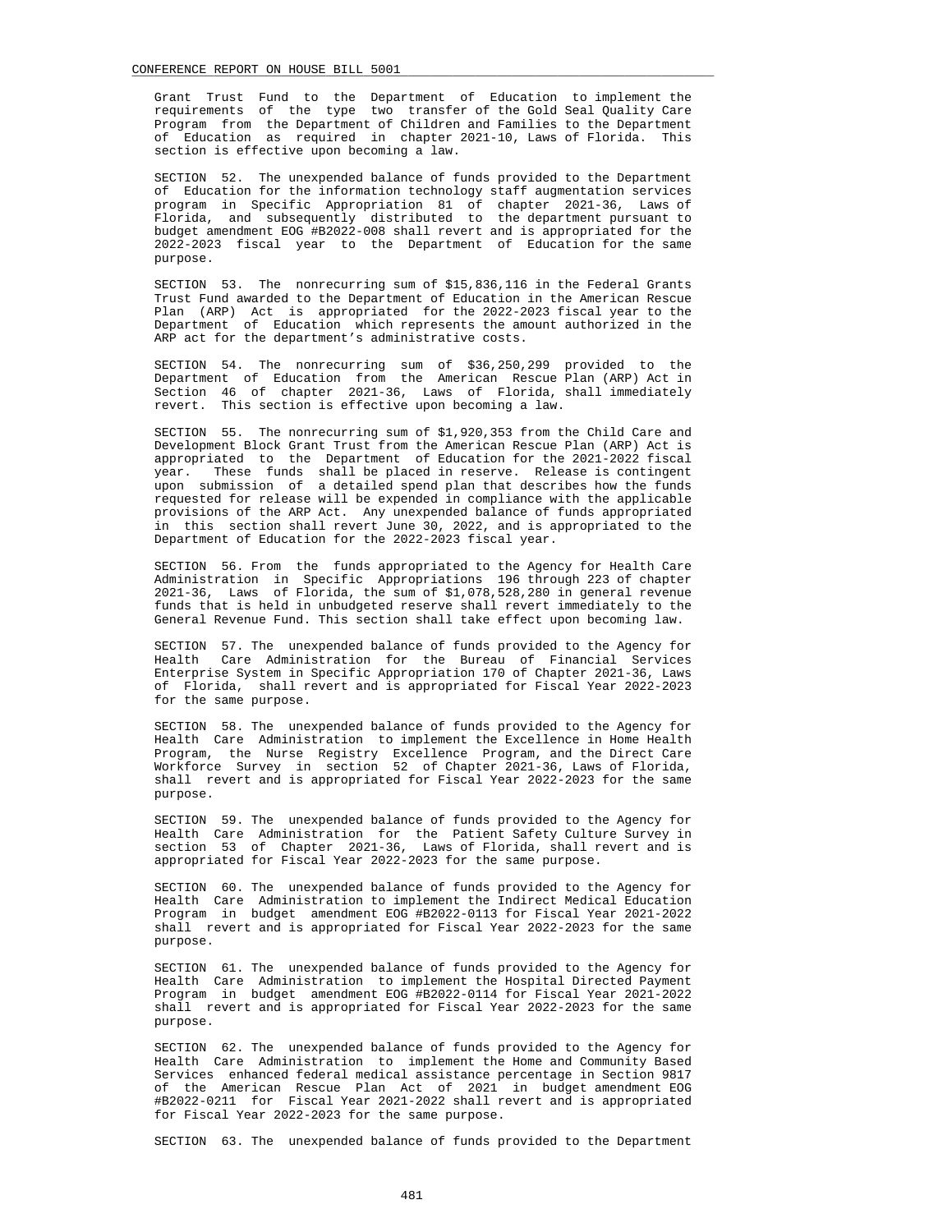of Elder Affairs in Specific Appropriation 397 of Chapter 2021-36, Laws of Florida, to increase the Program of All-Inclusive Care for the Elderly (PACE) by 200 slots in Broward and Miami-Dade Counties, designated specifically for the Florida PACE Centers, Inc., H. 1043, Centers for Medicare and Medicaid Services, in Broward and Miami-Dade Counties, shall revert and is appropriated to the Agency for Health Care Administration for Fiscal Year 2022-2023 for the same purpose.

 SECTION 64. For Fiscal Year 2021-2022, there is hereby appropriated the nonrecurring sum of \$1,013,881 from the General Revenue Fund, the nonrecurring sum of \$1,035,197 from the Operations and Maintenance Trust Fund and the nonrecurring sum of \$1,682,255 from the Social Services Block Grant Trust Fund to the Agency for Persons with Disabilities. Funds will be used to provide staff augmentation in the Civil and Forensic Developmental Disability Centers. This section shall take effect upon becoming a law.

 SECTION 65. The unexpended balance of funds in Specific Appropriation 243, Chapter 2021-36, Laws of Florida, provided to the Agency for Persons with Disabilities for the Home and Community Based Services Waiver shall revert and is appropriated for Fiscal Year 2022-2023 in the Lump Sum Home and Community Based Services Waiver category and shall be placed in reserve. The agency is authorized to submit budget amendments requesting the release of funds, pursuant to the provisions of Chapter 216, Florida Statutes.

 SECTION 66. The unexpended balance of funds in Specific Appropriation 255, Chapter 2021-36, Laws of Florida, provided to the Agency for Persons with Disabilities to implement the Individual Comprehensive Assessment shall revert and is appropriated to the agency for Fiscal Year 2022-2023 for the same purpose.

 SECTION 67. For Fiscal Year 2021-2022, there is hereby appropriated to the Department of Children and Families in the Domestic Violence Trust Fund the nonrecurring sum of \$3,135,000 to be distributed to the domestic violence centers certified pursuant to s. 39.905, Florida Statutes, using a distribution formula that considers population density, county population, rurality, age demographics, domestic violence incidence rate, and marriage/dissolution courts. The unexpended balance of funds shall revert and is appropriated to the department for Fiscal Year 2022-2023 for the same purpose. This section shall take effect upon becoming a law.

 SECTION 68. The nonrecurring sum of \$4,630,359 from the General Revenue Fund is appropriated to the Department of Children and Families for Fiscal Year 2021-2022 to sustain bed capacity and resident to workforce ratios at the mental health facilities. This section is effective upon becoming a law.

 SECTION 69. For Fiscal Year 2021-2022, there is hereby appropriated the nonrecurring sum of \$6,265,493 from the General Revenue Fund to the Department of Children and Families in the Lump Sum-Grants and of Children and Families in the Lump Sum-Grants and Aids-Community Based Care category for the purpose of mitigating operational deficits experienced by the community-based care lead agencies. The department is authorized to submit budget amendments, pursuant to the provisions of chapter 216, Laws of Florida, requesting the release of funds. This section shall take effect upon becoming a law.

 SECTION 70. The unexpended balance of funds provided to the Department of Children in Specific Appropriation 286A, chapter 2021-36, Laws of Florida, for the Florida Planning, Accounting, and Ledger Management (PALM) system, shall revert and is appropriated to the department for Fiscal Year 2022-2023 for the remediation tasks necessary to integrate agency applications with the PALM system.

 SECTION 71. The unexpended balance of funds provided to the Department of Children and Families in Specific Appropriation 310 of chapter 2021-36, Laws of Florida, to support increased usage and expansion of the motivational interviewing model, shall revert and is appropriated to the department for Fiscal Year 2022-2023 for the same purpose.

 SECTION 72. The unexpended balance of funds provided to the Department of Children and Families in Specific Appropriation 310 of chapter 2021-36, Laws of Florida, to support the electronic foster care placement assessment tool, shall revert and is appropriated to the department for Fiscal Year 2022-2023 for the same purpose.

SECTION 73. The unexpended balance of funds provided to the Department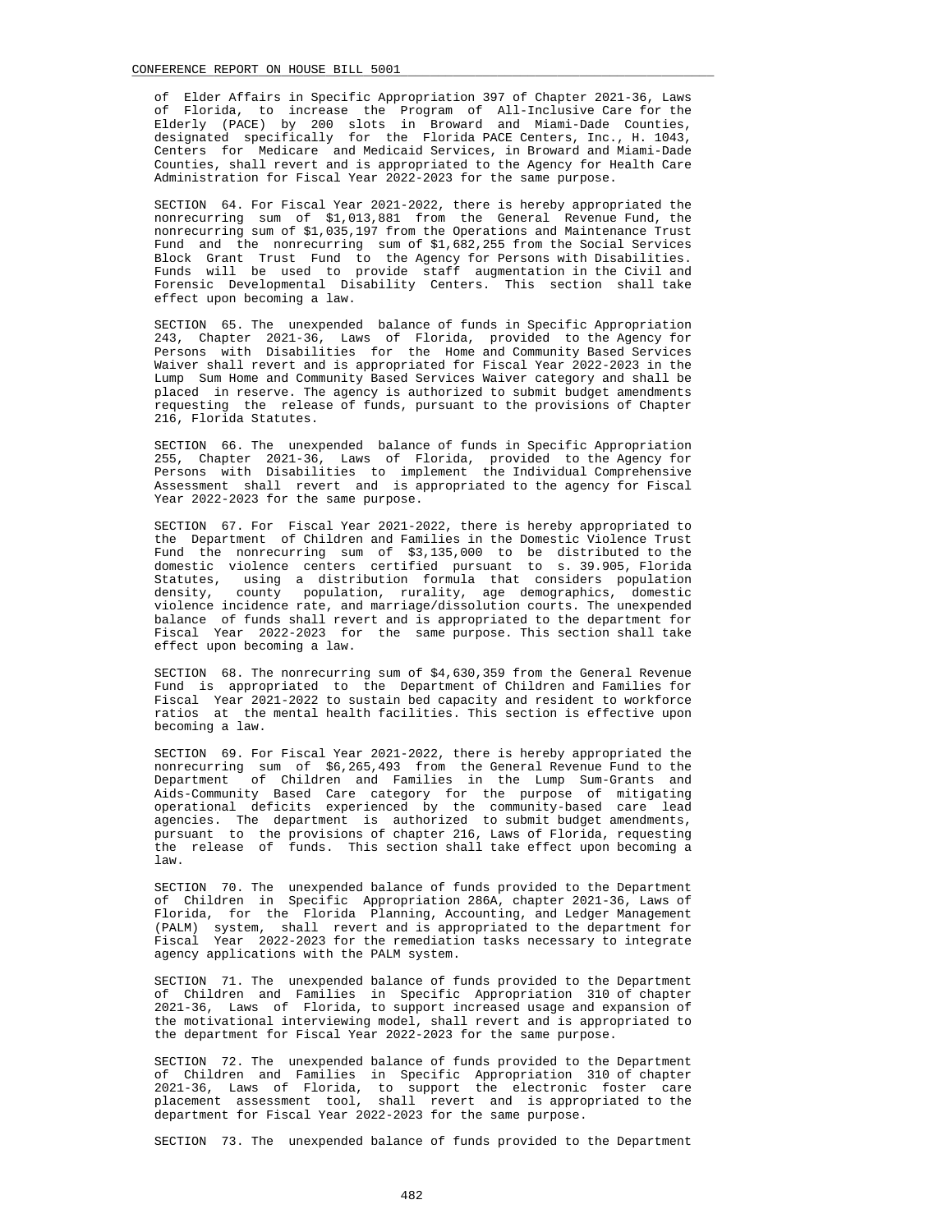of Children and Families in Specific Appropriation 306B, Chapter 2021-36, Laws of Florida, and subsequently distributed through budget amendment EOG 2022-0229 for Family First Prevention Act transition funds shall revert and is appropriated to the department for Fiscal Year 2022-2023 for the same purpose.

 SECTION 74. The unexpended balance of funds provided to the Department of Children and Families in Specific Appropriation 362 of chapter 2021-36, Laws of Florida, for Forensic Community Diversion, Supported Employment Services and Short Term-Residential Treatment, shall revert and is appropriated to the department for Fiscal Year 2022-2023 for the same purpose.

 SECTION 75. The unexpended balance of funds provided to the Department of Children and Families to support the State Opioid Response Grant, in Specific Appropriations 359A and 374 of chapter 2021-36, Laws of Florida, shall revert and is appropriated to the department for Fiscal shall revert and is appropriated to the department for Fiscal Year 2022-2023 for the same purpose.

 SECTION 76. The unexpended balance of funds provided to the Department of Children and Families for the transition to Electronic Health Records for civil and forensic Mental Health Facilities, in budget amendment EOG #2021-0312 and subsequently appropriated in Section 62, Chapter 2021-36, Laws of Florida, shall revert and is appropriated to the department for Fiscal Year 2022-2023 for the same purpose.

 SECTION 77. The unexpended balance of funds provided to the Department of Children and Families for the Hurricane Michael Disaster Assistance Project to provide behavioral health services to individuals affected by Hurricane Michael in budget amendment EOG #2021-0353, and subsequently appropriated in Section 65, Chapter 2021-36, Laws of Florida, shall revert and is appropriated to the department for Fiscal Year 2022-2023 for the same purpose.

 SECTION 78. The unexpended balance of funds transferred from Administered Funds to the Department of Children and Families in budget amendments EOG #B2022-0349 and EOG #B2022-0474 for Fiscal Year 2021-2022 for the Emergency Rental Assistance Program shall revert and is appropriated to the department for the 2022-2023 Fiscal Year for the same purpose.

 SECTION 79. The unexpended balance of funds provided to the Department of Children and Families Specific Appropriation 318A of Chapter 2021-36, Laws of Florida, for Adult Protection Services, shall revert and is appropriated to the department for Fiscal Year 2022-2023 for the same purpose.

 SECTION 80. The unexpended balance of funds provided to the Department of Children and Families for COVID-19 related services that provide for the needs of children and families experiencing family violence, domestic violence, and dating violence, in budget amendment EOG #2022-0029, shall revert and is appropriated to the department for Fiscal Year 2022-2023 for the same purpose.

 SECTION 81. The unexpended balance of funds provided to the Department of Children and Families for homeless assistance and prevention activities in budget amendments EOG #2021-0460 and #2021-0093 and subsequently appropriated in sections 63 and 69 of Chapter 216-36, Laws of Florida, shall revert and is appropriated to the department for Fiscal Year 2022-2023 for the same purpose.

 SECTION 82. The unexpended balance of funds provided to the Department of Children and Families for Pandemic Temporary Assistance to Needy Families grant funding in budget amendment EOG #2022-0121, shall revert and is appropriated to the department for Fiscal Year 2022-2023 for the same purpose.

 SECTION 83. The unexpended balance of funds provided to the Department of Children and Families for the Pandemic-Electronic Benefits Transfer (P-EBT) program, in budget amendment EOG #2021-0568 and subsequently appropriated in section 66 of Chapter 2021-36, Laws of Florida, shall revert and is appropriated to the department for Fiscal Year 2022-2023 for the same purpose.

 SECTION 84. The unexpended balance of funds provided to the Department of Children and Families in budget amendment EOG #2022-0122, for First Responders and Criminal Justice Reinvestment Grants, shall revert and is appropriated to the department for Fiscal Year 2022-2023 for the same purpose.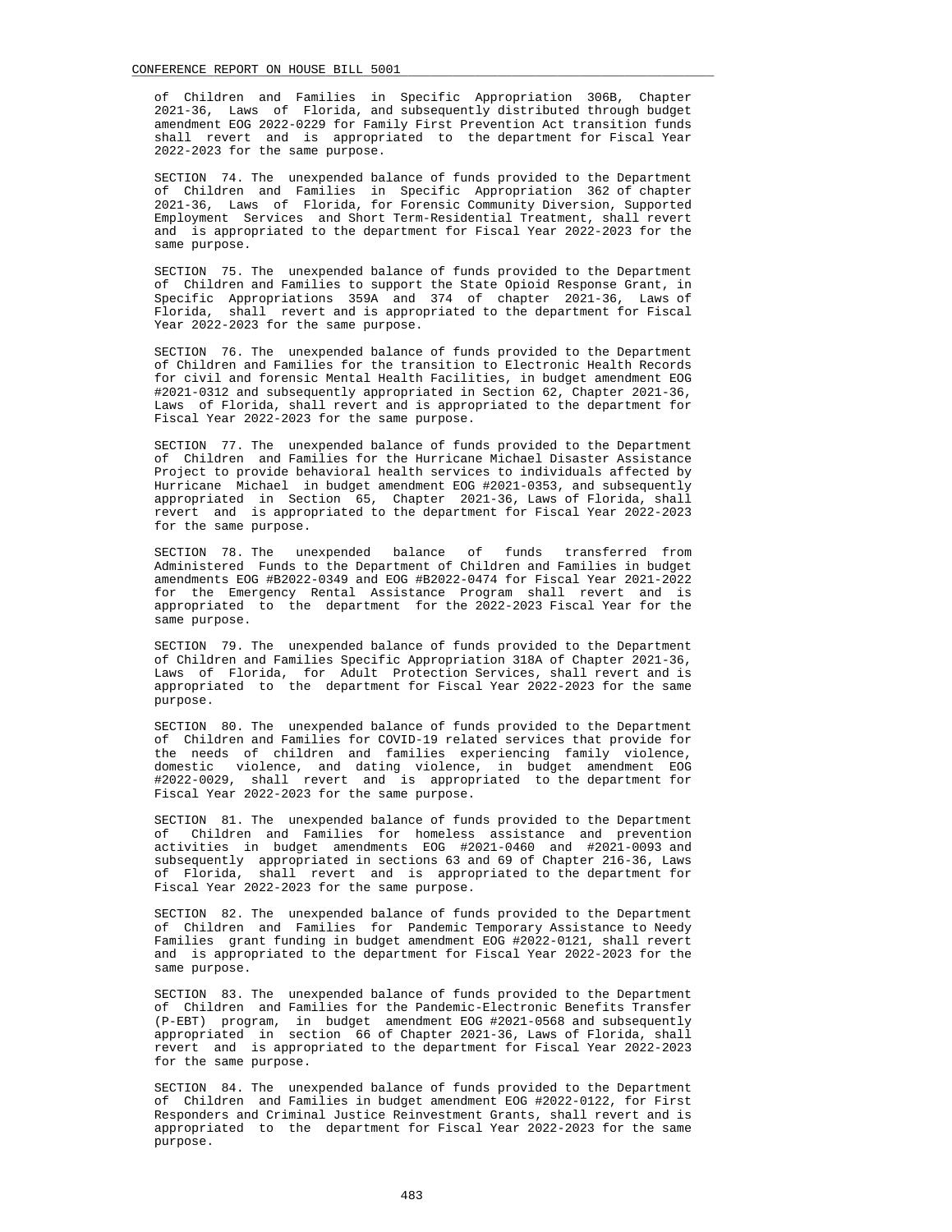SECTION 85. The unexpended balance of funds provided to the Department of Children and Families in Specific Appropriation 371A of Chapter 2021-36, Laws of Florida, for Workforce Development, Technology, and Suicide Prevention, shall revert and is appropriated to the department for Fiscal Year 2022-2023 for the same purpose.

 SECTION 86. For Fiscal Year 2021-2022, there is hereby appropriated the nonrecurring sum of \$12,000,000 from the Federal Grants Trust Fund to the Department of Children and Families in the Grants and Aids - Local Services Program for the Refugee Services Program. This section shall take effect upon becoming a law.

 SECTION 87. The unexpended balance of funds provided in Specific Appropriation 403 of chapter 2021-36, Laws of Florida, to the Department of Elder Affairs for the implementation of the Enterprise Client Information and Registration Tracking System (eCIRTS) shall revert and is appropriated to the department for Fiscal Year 2022-2023 for the same purpose in the Enterprise Client Information and Registration Tracking System (eCIRTS) category. The funds shall be held in reserve and the department is authorized to submit quarterly budget amendments for the release of these funds pursuant to the provisions of chapter 216, Florida Statutes. Release is contingent upon the approval of a comprehensive operational work plan reflecting all project tasks and a detailed spend plan reflecting estimated and actual costs that comport with each deliverable proposed by the department.

 SECTION 88. The unexpended balance of funds provided in Specific Appropriation 421 of chapter 2020-111, Laws of Florida, and subsequently appropriated in section 73 of chapter 2021-36, Laws of Florida, to the Department of Elder Affairs' Office of Public and Professional Guardians (OPPG) to monitor professional guardians' compliance with established standards of practice shall revert and is appropriated to the department for Fiscal Year 2022-2023 for the same purpose in the Contracted Services category. The Office of Public and Professional Guardians shall work in consultation with professional guardianship associations.

 SECTION 89. The unexpended balance of funds provided to the Department of Health for a Youth Mental Health Campaign and Litigation costs in budget amendment EOG #B2022-0198 for Fiscal Year 2021-2022 shall revert and is appropriated to the department for Fiscal Year 2022-2023 for the same purpose.

 SECTION 90. The unexpended balance of funds provided to the Department of Health for COVID-19 testing, immunization, warehouse leases, disease investigation and outreach in budget amendments EOG #B2022-0119, EOG #2022-0038, EOG #2022-0118 and section 75, Chapter 2021-36, L.O.F., shall revert and is appropriated to the department for Fiscal Year 2022-2023 for the same purpose.

 SECTION 91. The Department of Corrections is authorized to develop a design proposal and construction plan for one new 4,500-bed correctional institution that best meets the needs of the state. The department shall submit the plan by January 6, 2023, to the Legislative Budget Commission for approval before seeking release of the funds provided in Specific Appropriation 684A. This section is effective upon becoming a law.

 SECTION 92. The unexpended balance of General Revenue funds provided to the Department of Corrections in Specific Appropriation 687 of chapter 2021-36, Laws of Florida, for the Nspire Interrupters Program: A Violence Interrupters Model-Based Approach, shall revert and is appropriated for Fiscal Year 2022-2023 to the department for the same purpose (Senate Form 2810).

 SECTION 93. The nonrecurring sum of \$582,361 provided from the General Revenue Fund in Specific Appropriation 750 of chapter 2021-36, Laws of Florida, shall revert and is appropriated to Specific Appropriation 880 of chapter 2021-36, Laws of Florida. Any unexpended balance in Specific Appropriation 880 of chapter 2021-36, Laws of Florida shall revert and is appropriated for Fiscal Year 2022-2023 for the same purpose. This section shall take effect upon becoming a law.

 SECTION 94. The unexpended balance of funds appropriated to the Justice Administrative Commission in Specific Appropriation 741 of chapter 2021-36, Laws of Florida, for the reimbursement of expenditures related to circuit and county juries required by statute, shall revert and is appropriated to the commission for Fiscal Year 2022-2023 for the same purpose.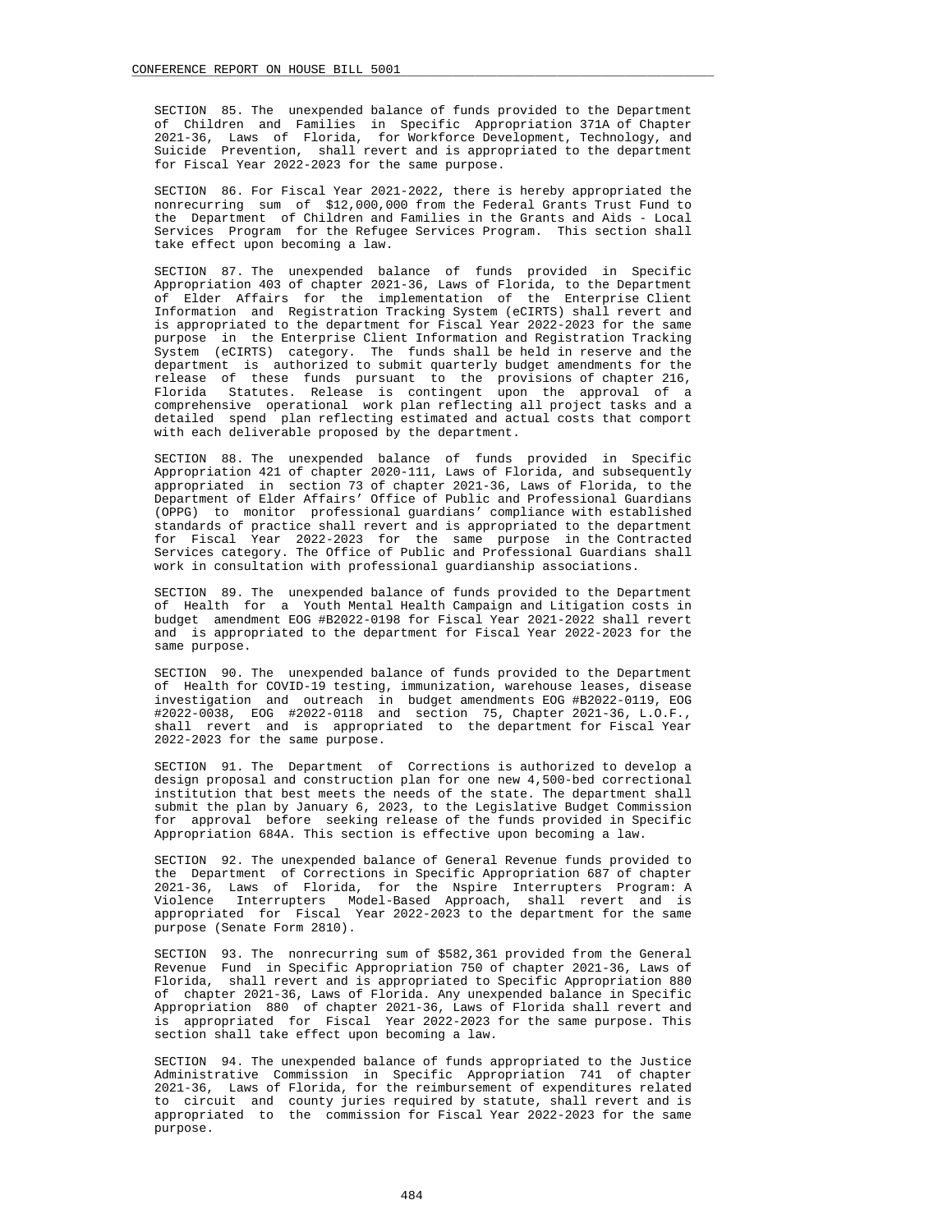SECTION 95. The sum of \$10 million from the General Revenue Fund appropriated to the Justice Administrative Commission in Specific Appropriations 745, 749, and 750 of chapter 2021-36, Laws of Florida, for due process costs, shall revert and is appropriated to the commission for Fiscal Year 2022-2023 for the same purpose.

 SECTION 96. The unexpended balance of funds from the General Revenue Fund appropriated to the Justice Administrative Commission in Specific Appropriations 744 and 751 of chapter 2021-36, Laws of Florida, for due process costs, shall revert and is appropriated to the commission for Fiscal Year 2022-2023 for the same purposes.

 SECTION 97. The unexpended balance of funds from the General Revenue Fund provided to the Department of Juvenile Justice in Specific Appropriation 1140 of chapter 2021-36, Laws of Florida, shall revert and is appropriated to the department for Fiscal Year 2022-2023 for the same purpose.

 SECTION 98. The unexpended balance of funds provided to the Florida Department of Law Enforcement in section 82 of chapter 2021-36, Laws of Florida, for implementation of the Coronavirus Emergency Supplemental Funding grant, shall revert and is appropriated to the department for Fiscal Year 2022-2023 for the same purpose.

 SECTION 99. The unexpended balance of funds provided to the Florida Department of Law Enforcement in Specific Appropriation 1244 of chapter 2021-36, Laws of Florida, for the Hillsborough County Sheriff's Office Port Tampa Bay Safe Boat, shall revert and is appropriated for Fiscal Year 2022-2023 to the department for the Hillsborough County Sheriff's Office Port Tampa Bay Safe Boat (HB 9147).

 SECTION 100. The unexpended balance of funds provided to the Florida Department of Law Enforcement in Specific Appropriation 1268 of chapter 2021-36, Laws of Florida, to provide assistance funds to reporting entities to modify existing systems to be compliant with the Florida Incident Based Reporting System, shall revert and is appropriated to the department for Fiscal Year 2022-2023 for the same purpose.

 SECTION 101. The unexpended balance of funds provided to the Department of Legal Affairs in Specific Appropriation 1318 and section 87 of chapter 2021-36, Laws of Florida, for the Agency-wide Information Technology Modernization Program, shall revert and is appropriated to the department for Fiscal Year 2022-2023 for the same purpose.

 SECTION 102. There is hereby appropriated for Fiscal Year 2021-2022, \$250,000 in nonrecurring funds from the General Revenue Fund to the Florida Elections Commission within the Department of Legal Affairs for current year expenditures related to outside legal counsel costs. This section shall take effect upon becoming a law.

 SECTION 103. The unexpended balance of funds from the State Courts Revenue Trust Fund provided to the State Courts System in Specific Appropriations 3125, 3126, and 3129 of chapter 2021-36, Laws of Florida, shall revert and is appropriated to the State Courts System for Fiscal Year 2022-2023 for the same purpose.

 SECTION 104. The nonrecurring sum of \$1,500,000 from the Federal Grants Trust Fund is appropriated to the Department of Agriculture and Consumer Services for Fiscal Year 2021-2022 for Specialty Crop Block Grants. This section is effective upon becoming a law.

 SECTION 105. The sum of \$76,871,320 in nonrecurring funds from the General Revenue Fund is appropriated in Fiscal Year 2021-2022 for the Department of Agriculture and Consumer Services to make full and final payment on all amounts due under the Class Action Settlement Agreement dated January 10-11, 2022, inclusive of full compensation, prejudgment interest, attorneys' fees, costs, and expenses, and all fees and costs associated with approval and administration of the Settlement, in the lawsuit brought against the Department of Agriculture and Consumer Services in the case of In re Citrus Canker Litigation, Case No. 03-8255 CA 13 (11th Judicial Circuit in and for Miami-Dade County, Florida) (the "Lawsuit"). Release of the funds is contingent upon entry of an Order Granting Final Approval to Class Action Settlement Agreement (the "Final Approval Order") in the Lawsuit that has become final because the time for seeking rehearing or appellate review of the Final Approval Order has expired and no rehearing or appellate review has been filed or, if rehearing and/or appellate review of the Final Approval Order has been filed, the Settlement and Final Approval Order are affirmed without material change, no other appeal or petition for rehearing or review is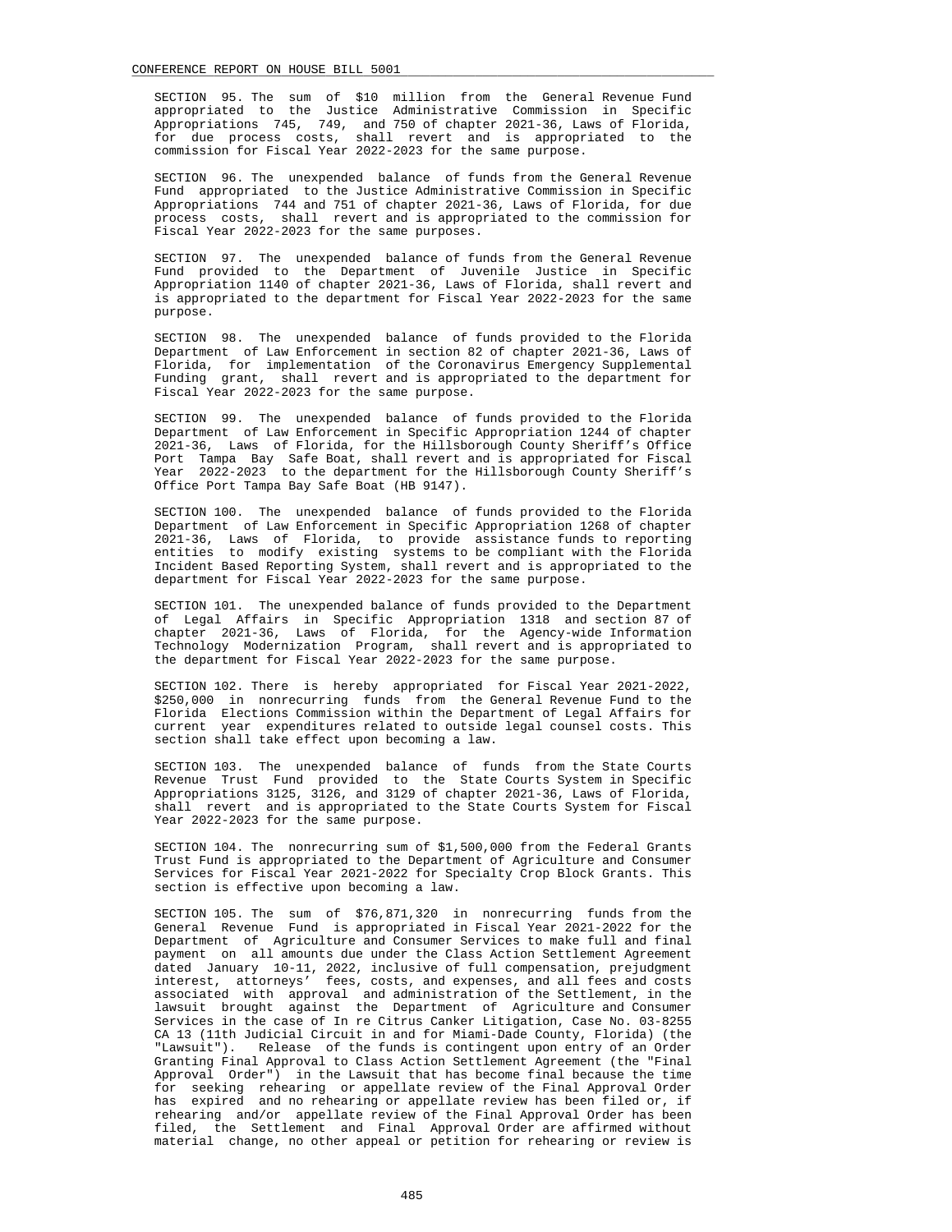pending, and the time period during which further petition for hearing, review, appeal, or certiorari could be taken has expired. This section is effective upon becoming a law.

 SECTION 106. The unexpended balance of funds provided to the Department of Agriculture and Consumer Services in Specific Appropriation 1422 of chapter 2021-36, Laws of Florida, from the General Inspection Trust Fund shall revert and is appropriated for Fiscal Year 2022-2023 to the department for the same purpose.

 SECTION 107. The nonrecurring sum of \$250,000 from the Administrative Trust Fund is appropriated to the Department of Business and Professional Regulation for Fiscal Year 2021-2022 to competitively procure deliverables-based contracted services for the project planning and analysis necessary to initiate procurements for the modernization of the current myfloridalicense.com customer service website and call center software with cloud-hosted solutions pursuant to section 282.206, Florida Statutes. The deliverables shall at a minimum include documentation of detailed functional and technical requirements needed to procure and implement the system. The unexpended balance of funds on June 30, 2022, shall revert and is appropriated to the department for Fiscal Year 2022-2023 for the same purpose. This section is effective upon becoming a law.

 SECTION 108. The unexpended balance of funds provided to the Department of Environmental Protection from the Minerals Trust Fund for Hazardous Waste Site Cleanup in Section 61 of chapter 2020-111, Laws of Florida, shall revert. This section is effective upon becoming a law.

 SECTION 109. The unexpended balance of funds provided to the Agency for Persons with Disabilities for renovations and repairs at the Billy Joe Rish Park in Specific Appropriation 268 of chapter 2021-36, Laws of Florida, shall revert and is appropriated for Fiscal Year 2022-2023 to the Department of Environmental Protection as Fixed Capital Outlay for the same purpose.

 SECTION 110. The nonrecurring sum of \$3,255,407 from the General Revenue Fund is appropriated to the Department of Environmental Protection to pay outstanding invoices from A-C-T Environmental & Infrastructure related to the 2021 Piney Point Emergency. This section is effective upon becoming a law.

 SECTION 111. The nonrecurring sum of \$2,500,000 from the Insurance Regulatory Trust Fund is appropriated to the Department of Financial Services in Fiscal Year 2021-2022 to competitively procure a detailed, independent accounting and financial audit of the Division of Treasury and its cash management transactions within the Planning, Accounting, and Ledger Management (PALM) system. The audit shall be simultaneously provided no later than December 15, 2022, to the department, the Florida Digital Service, the Executive Office of the Governor's Office of Policy and Budget, the chair of the Senate Committee on Appropriations, and the chair of the House of Representatives Appropriations Committee. The unexpended balance of funds appropriated in this section shall revert June 30, 2022, and is appropriated to the department for Fiscal Year 2022-2023 for the same purpose. This section is effective upon becoming a law.

 SECTION 112. The unexpended balance of funds provided to the Department of Financial Services from the Administrative Trust Fund for the Florida Accounting Information Resource (FLAIR) System Replacement in Specific Appropriation 2301 of chapter 2021-36, Laws of Florida, shall revert, and is appropriated to the department for Fiscal Year 2022-2023 for the same purpose.

 SECTION 113. The nonrecurring sum of \$5,000,000 for Fiscal Year 2021-2022 shall be transferred by nonoperating budget authority from the Insurance Regulatory Trust Fund of the Department of Financial Services to the Department of Management Services Operating Trust Fund. The funds are provided for an assessment and independent verification and validation (IV&V) of the Florida Planning, Accounting, and Ledger Management (PALM) project at the Department of Financial Services. This section is effective upon becoming a law.

 SECTION 114. The unexpended balance of funds provided to the Department of Financial Services from the Insurance Regulatory Trust Fund for Hurricane Michael related expenditures pursuant to Budget Amendment EOG# B2020-0029, and subsequently appropriated in section 64 of chapter 2020-111, Laws of Florida, and section 101 of chapter 2021-36, Laws of Florida, shall revert, and is appropriated to the department for Fiscal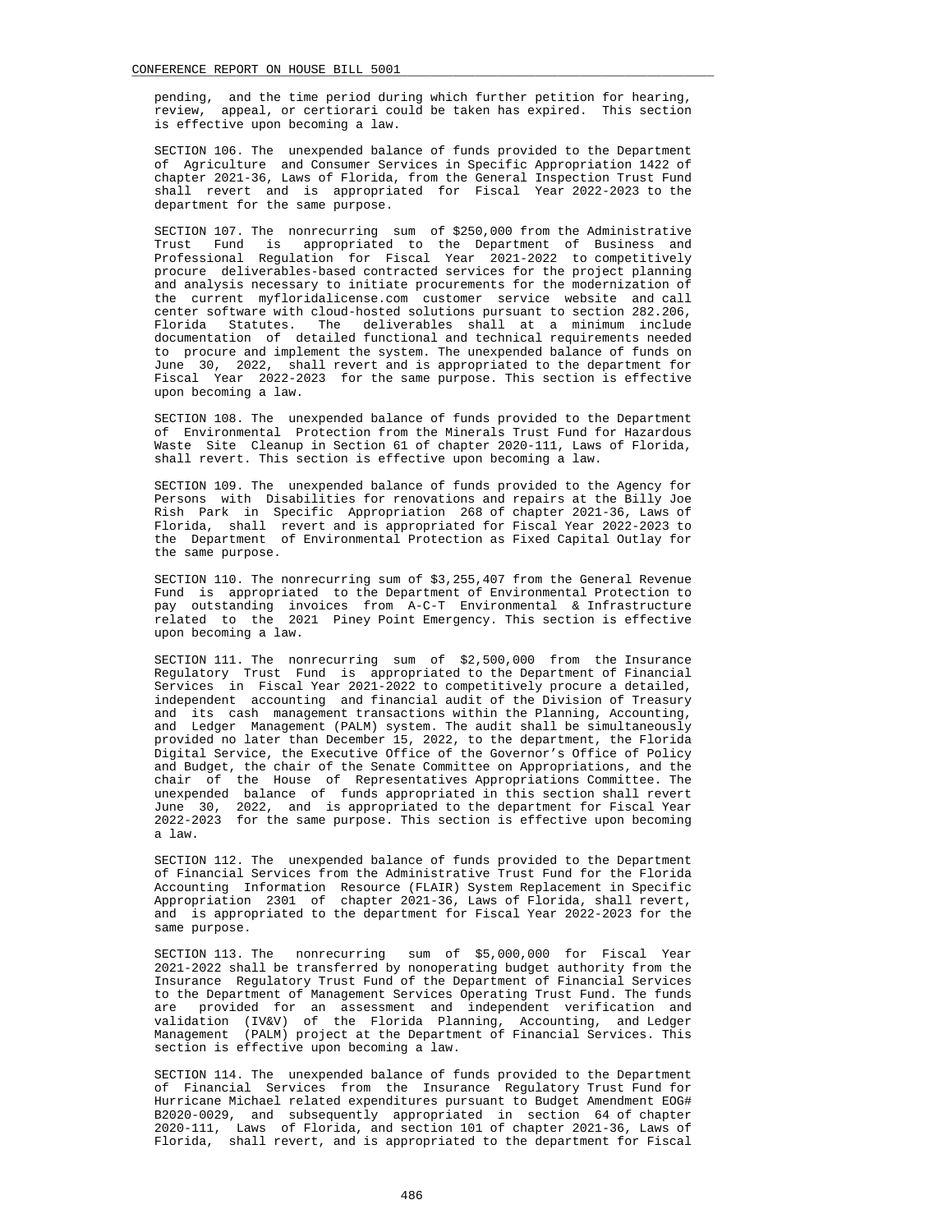Year 2022-2023 for the same purpose.

 SECTION 115. The unexpended balance of funds provided to the Department of Financial Services in Specific Appropriation 2344A of chapter 2021-36, Laws of Florida, for the Florida Planning, Accounting, and Ledger Management Contingency appropriation category shall revert. This section is effective upon becoming a law.

 SECTION 116. The unexpended balance of funds provided to the Department of Financial Services from the Insurance Regulatory Trust Fund for domestic security issues in Specific Appropriation 1969B of chapter 2021-36, Laws of Florida, and subsequently distributed to the department pursuant to Budget Amendment EOG# 2022-B0014, shall revert, and is appropriated to the department for Fiscal Year 2022-2023 for the same purpose.

 SECTION 117. The unexpended balance of funds provided to the Department of Financial Services in Specific Appropriation 2344 of chapter 2021-36, Laws of Florida, for the Florida Planning, Accounting, and Ledger Management (PALM) project, shall revert and is appropriated to the department for Fiscal Year 2022-2023 and held in reserve. Upon execution of an amendment to the software and system integrator services contract that (1) suspends further work to replace remaining FLAIR functionality until the successful remediation of CMS is completed, and (2) retains support of PALM functionality in production, the department is authorized to submit budget amendments to request the release of funds pursuant to the provisions of chapter 216, Florida Statutes. The budget amendments must include a detailed operational work plan and monthly spending plan that identifies all remaining project work.

 SECTION 118. The nonrecurring sum of \$196,994 from the Administrative Trust Fund is appropriated to the Department of Financial Services in the Acquisition of Motor Vehicles appropriation category for Fiscal Year 2021-2022 for the purpose of purchasing motor vehicles that were not delivered in Fiscal Year 2020-2021. This section is effective upon becoming a law.

 SECTION 119. The nonrecurring sum of \$121,627 from the Insurance Regulatory Trust Fund is appropriated to the Department of Financial Services in the Acquisition of Motor Vehicles appropriation category for Fiscal Year 2021-2022 for the purpose of purchasing motor vehicles that were not delivered in Fiscal Year 2020-2021. This section is effective upon becoming a law.

 SECTION 120. The sum of \$250,000 from the unexpended balance of funds appropriated to the Department of Financial Services in Specific Appropriation 2368 of chapter 2021-36, Laws of Florida, for the Rehabilitation Center at the State Fire College, shall revert and is appropriated to the department for Fiscal Year 2021-2022 in Fixed Capital Outlay for repairs and maintenance at the State Fire College. This section is effective upon becoming a law.

 SECTION 121. The sum of \$500,000 from the unexpended balance of funds appropriated to the Department of Financial Services in section 2 of chapter 2020-180, Laws of Florida, and subsequently appropriated in section 103 of chapter 2021-36, Laws of Florida, from the Insurance Regulatory Trust Fund for the purpose of implementing the pilot program for the use of explosives in Miami-Dade County pursuant to section 552.30(4), Florida Statutes, shall revert and is appropriated to the department for Fiscal Year 2022-2023 in the Construction Materials Mining Activities appropriation category for the same purpose.

 SECTION 122. The nonrecurring sum of \$500,000 from the Insurance Regulatory Trust Fund is appropriated to the Department of Financial Services for Fiscal Year 2021-2022 to procure services to conduct an independent assessment for an information warehouse (IW) solution that retains the current historical reporting functionality and data provided by the FLAIR Information Warehouse and inclusive of Planning, Accounting, and Ledger Management (PALM) data. The assessment shall include, at a minimum, validation of the technical and functional requirements necessary for procurement of the IW solution. The unexpended balance of funds on June 30, 2022, shall revert and is appropriated to the department for Fiscal Year 2022-23 for the same purpose. This section is effective upon becoming a law.

 SECTION 123. The nonrecurring sum of \$550,000 from the Insurance Regulatory Trust Fund is appropriated to the Office of Insurance Regulation for Fiscal Year 2021-2022 for property and casualty financial examinations. This section is effective upon becoming a law.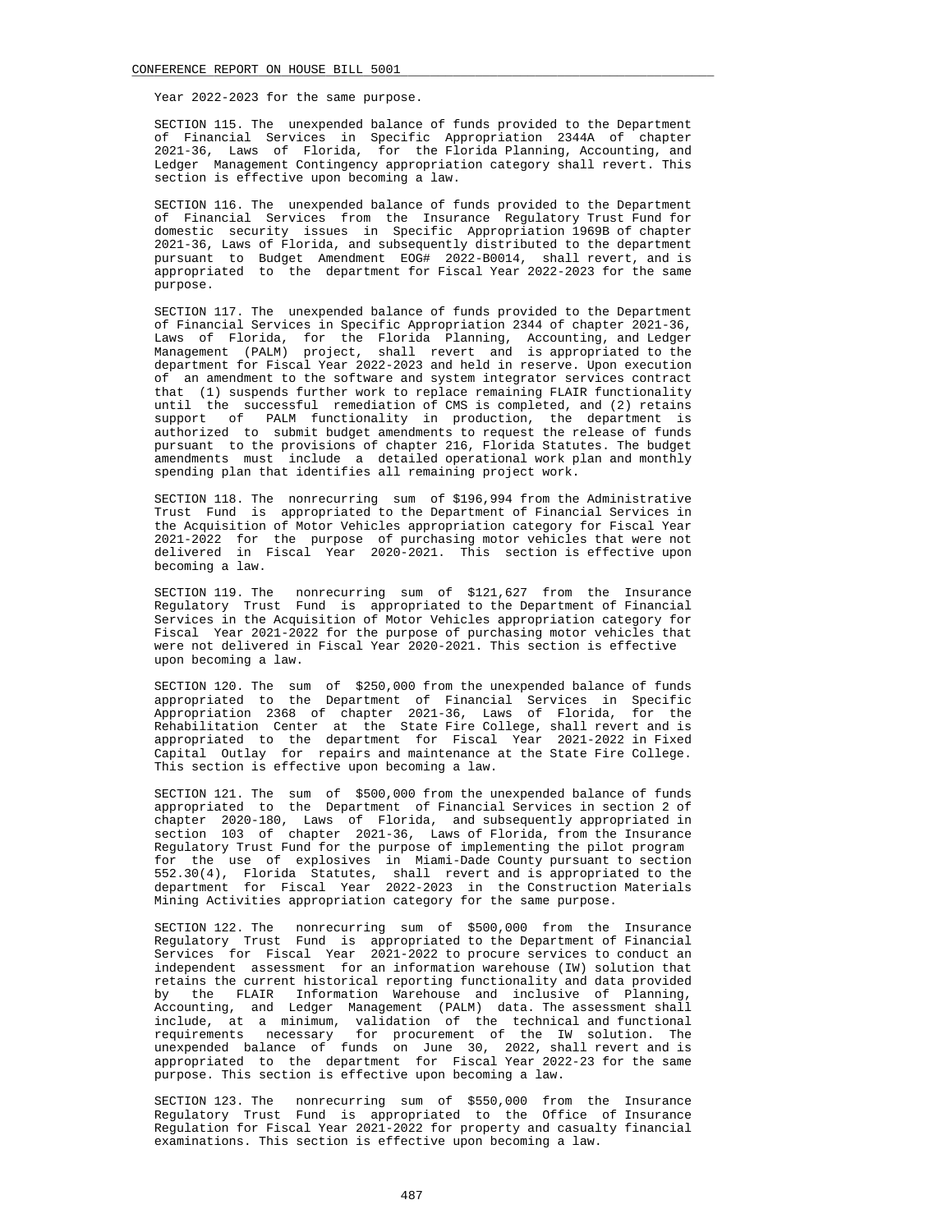SECTION 124. The nonrecurring sum of \$5,000,000 from the Operating Trust Fund is appropriated to the Department of Management Services (DMS), in the Florida Accounting Information Resource (FLAIR) System Replacement appropriation category, for Fiscal Year 2021-2022. The funds are provided for independent verification and validation (IV&V) of the Florida Planning, Accounting, and Ledger Management (PALM) project at the Department of Financial Services (DFS). The DFS shall transfer RFQ 2021-35, Purchase Order 2505250 procured for IV&V of the PALM project, to the DMS. Monthly reports of the PALM project shall include technical reviews of project deliverables and assessments of PALM project management and governance. The DMS shall require the current IV&V vendor to also conduct a comprehensive assessment of the PALM project, to include all PALM functionality currently in production. The assessment must include but not be limited to: (1) a review of all project artifacts and application development from the project start date in Fiscal Year 2017-2018 through June 30, 2022; (2) an assessment of the DFS's project governance and management structure, organizational change management approach, management processes, and technology resources; (3) a review of the current system requirements for the replacement of FLAIR functionality, to include a comparison to the state's original requirements for the replacement of the Cash Management Subsystem and FLAIR central and departmental components; (4) a timeline summary of the major project deliverables and activities recommended for completion by the DFS to address project and system deficiencies; and (5) agency interviews of each agency engaged in the project. The unexpended balance of funds appropriated in this section shall revert June 30, 2022, and is appropriated for Fiscal Year 2022-2023 to the DMS for the same purpose. This section is effective upon becoming a law.

 SECTION 125. The nonrecurring sum of \$1,539,245 from the General Revenue Fund is appropriated to Florida State University for leave liability related to personnel transitioning from the State Data Center to the Northwest Regional Data Center pursuant to Senate Bill 2518 or similar legislation becoming a law.

 SECTION 126. The unexpended balance of funds appropriated to the Department of Management Services for the purchase of portable and mobile radios in section 121 of chapter 2021-36, Laws of Florida, shall revert and is appropriated to the department for Fiscal Year 2022-2023 for the same purpose.

 SECTION 127. The unexpended balance of funds provided to the Department of Management Services for the upgrade of the Statewide Law Enforcement Radio System to Project 25 compliance with the current operator in section 122 of chapter 2021-36, Laws of Florida, shall revert and is appropriated to the department for Fiscal Year 2022-2023 for the same purpose.

 SECTION 128. The unexpended balance of funds appropriated to the Department of Management Services in Specific Appropriation 2856 of chapter 2021-36, Laws of Florida, relating to the staff augmentation to assist the department for the assumption of towers and tower leases related to the Statewide Law Enforcement Radio System, shall revert and is appropriated to the department for Fiscal Year 2022-2023 for the same purpose.

 SECTION 129. The unexpended balance of funds from the General Revenue Fund appropriated to the Department of Management Services in Specific Appropriation 2792 of chapter 2020-111, Laws of Florida, for the Florida Holocaust Memorial shall revert and is appropriated to the department for Fiscal Year 2022-2023, in the Qualified Expenditure Category, for the same purpose.

 SECTION 130. The unexpended balance of funds from the General Revenue Fund appropriated to the Department of Management Services in Specific Appropriation 2793 of chapter 2020-111, Laws of Florida, for the Florida Slavery Memorial shall revert and is appropriated to the department for Fiscal Year 2022-2023, in the Qualified Expenditure Category, for the same purpose.

 SECTION 131. The nonrecurring sum of \$250,000 from the Administrative Trust Fund is appropriated to the Department of Management Services, in the Contracted Legal Services appropriation category, for Fiscal Year 2021-2022. This section is effective upon becoming a law.

 SECTION 132. The unexpended balance of funds provided to the Department of Management Services for Contracted Legal Services in Specific Appropriation 2709, chapter 2021-36, Laws of Florida, shall revert and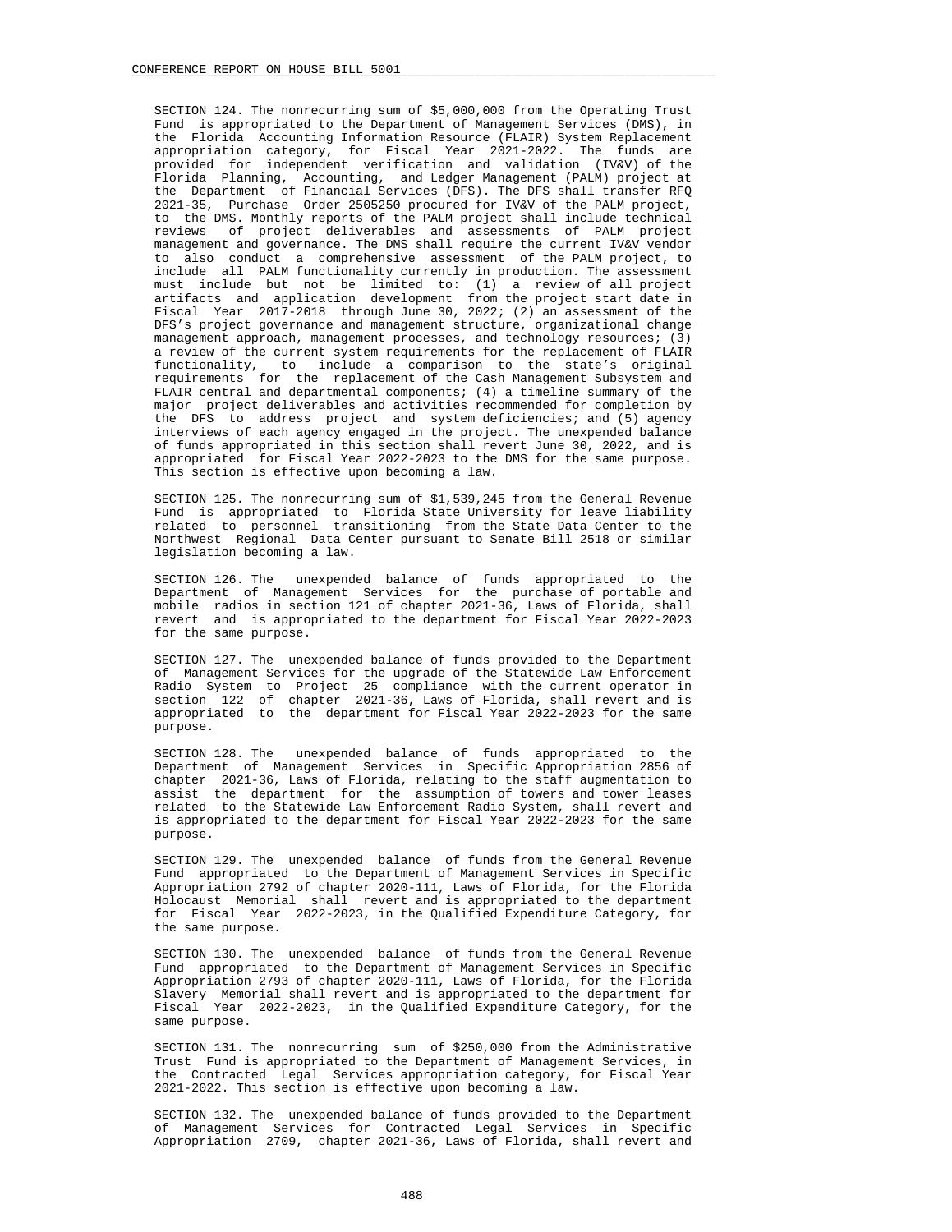is appropriated to the department for Fiscal Year 2022-2023 for the same purpose.

 SECTION 133. The unexpended balance of funds provided to the Department of Management Services in Specific Appropriation 2761 of chapter 2021-36, Laws of Florida, to complete the MyFloridaMarketPlace (MFMP) project planning, independent validation and verification, and support services, shall revert and is appropriated to the department for Fiscal Year 2022-2023 for the same purpose.

 SECTION 134. The unexpended balance of funds provided to the Department of Management Services in section 118 of chapter 2021-36, Laws of Florida, for remediation tasks necessary to integrate the State Purchasing System (MyFloridaMarketPlace) with the Planning, Accounting, and Ledger Management (PALM) system, shall revert and is appropriated to the department for Fiscal Year 2022-2023 for the same purpose.

 SECTION 135. The unexpended balance of funds provided to the Department of Management Services in section 119 of chapter 2021-36, Laws of Florida, for the MyFloridaMarketPlace project planning, independent validation and verification (IV&V), and support services, shall revert and is appropriated to the department for Fiscal Year 2022-2023 for the same purpose.

 SECTION 136. The unexpended balance of funds from the Communications Working Capital Trust Fund provided to the Department of Management Services in Specific Appropriation 2846 of chapter 2021-36, Laws of Florida, for staff augmentation services to continue the transition to the new SUNCOM Network, shall revert and is appropriated to the department for Fiscal Year 2022-2023 for the same purpose.

 SECTION 137. The unexpended balance of funds from the Communications Working Capital Trust Fund provided to the Department of Management Services in section 113 of chapter 2021-36, Laws of Florida, for staff augmentation services to continue the transition to the new SUNCOM Network, shall revert and is appropriated to the department for Fiscal Year 2022-2023 for the same purpose.

 SECTION 138. The unexpended balance of funds provided to the Department of Management Services in section 114 of chapter 2021-36, Laws of Florida, relating to the former Arthur G. Dozier School for Boys, shall revert and is appropriated to the department for Fiscal Year 2022-2023 for the same purpose.

 SECTION 139. The unexpended balance of funds provided to the Department of Management Services in Specific Appropriation 2872 of chapter 2020-111, Laws of Florida, and subsequently appropriated in section 111 of chapter 2021-36, Laws of Florida, to complete the remediation tasks necessary to integrate the Division of Retirement's Integrated Retirement Information System (IRIS) with the Planning, Accounting, and Ledger Management (PALM) system, shall revert and is appropriated to the department for Fiscal Year 2022-2023 for the same purpose.

 SECTION 140. The unexpended balance of funds provided to the Department of Management Services in Specific Appropriation 2839 of chapter 2021-36, Laws of Florida, relating to the implementation of 911 Regional Call Routing Solutions, shall revert and is appropriated to the department for Fiscal Year 2022-2023 for the same purpose.

 SECTION 141. The unexpended balance of funds appropriated to the Department of Management Services in section 116 of chapter 2021-36, Laws of Florida, relating to the implementation of 911 Regional Call Routing Solutions, shall revert and is appropriated to the department for Fiscal Year 2022-2023 for the same purpose.

 SECTION 142. The unexpended balance of funds appropriated to the Department of Management Services in section 115 of chapter 2021-36, Laws of Florida, relating to the Facilities Management System enhancements, shall revert and is appropriated to the department for Fiscal Year 2022-2023 for the same purpose.

 SECTION 143. The unexpended balance of funds from the General Revenue Fund provided to the Department of Management Services in Specific Appropriation 2880 of chapter 2021-36, Laws of Florida, for Cybersecurity, shall revert and is appropriated to the department in Fiscal Year 2022-2023 to implement the recommendations of the February 1, 2021, Florida Cybersecurity Task Force Final Report. The funds shall be placed in reserve. The department is authorized to submit budget amendments requesting release of these funds pursuant to the provisions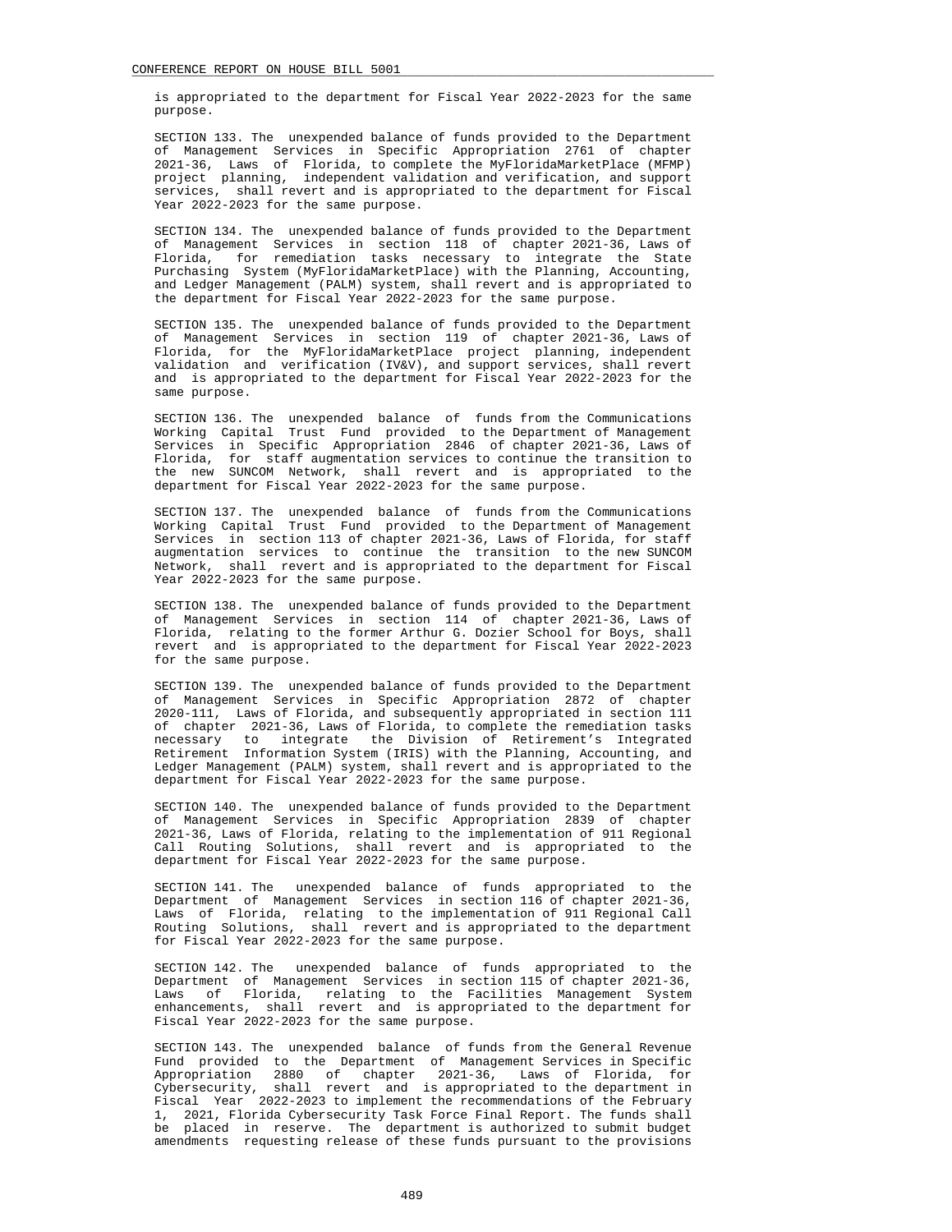of chapter 216, Florida Statutes. Release is contingent upon the approval of a detailed operational work plan and a monthly spend plan that identifies all related work and costs.

 SECTION 144. The nonrecurring sum of \$1,500,000 from the Working Capital Trust Fund is appropriated to the Department of Management Services in the Northwest Regional Data Center appropriation category for Fiscal Year 2021-2022, to move customer agency applications currently hosted at the State Data Center to third-party cloud computing services upon the request of customer entities. Priority shall be given to agency applications that are hosted on legacy hardware that can fully utilize public or government cloud services. This section is effective upon becoming a law.

 SECTION 145. The nonrecurring sum of \$1,784,264 from the Working Capital Trust Fund is appropriated to the Department of Management Services for Fiscal Year 2021-2022, in the Contracted Services appropriation category, to mitigate deficits in the State Data Center. The funds shall not be utilized to initiate any new services which require recurring appropriations in subsequent fiscal years. This section is effective upon becoming a law.

 SECTION 146. The nonrecurring sum of \$2,200,000 from the Operating Trust Fund (Purchasing Oversight) is appropriated to the Department of Management Services for Fiscal Year 2021-2022 for enhancements to the MyFloridaMarketPlace system including a Sourcing and Contracting tool and streamlining the process for reporting Quarter Sales Reports by vendors. The unexpended balance of funds on June 30, 2022, shall revert and is appropriated to the department for Fiscal Year 2022-23 for the same purpose. This section is effective upon becoming a law.

 SECTION 147. The nonrecurring sum of \$500,000 from the Operating Trust Fund (Purchasing Oversight) is appropriated to the Department of Management Services for Fiscal Year 2021-2022 for the digitization and modernization of State Purchasing files. The unexpended balance of funds on June 30, 2022, shall revert and is appropriated to the department for Fiscal Year 2022-23 for the same purpose. This section is effective upon becoming a law.

 SECTION 148. The nonrecurring sum of \$1,200,000 from the State Personnel System Trust Fund is appropriated to the Department of Management Services for Fiscal Year 2021-2022 to procure staff augmentation services to assist in the procurement of the People First System. The unexpended balance of funds on June 30, 2022, shall revert and is appropriated to the department for Fiscal Year 2022-23 for the same purpose. This section is effective upon becoming a law.

 SECTION 149. The Department of Management Services is authorized to competitively procure a contract with an independent third party consulting firm, in consultation with the Department of Corrections, for a comprehensive review of state-operated correctional institutions. This section is effective upon becoming a law.

 SECTION 150. The Department of Management Services is authorized to issue a competitive procurement in either Fiscal 2021-2022 or Fiscal Year 2022-2023, for a wellness program to treat, reduce, and prevent obesity and obesity-related conditions in the state employee population and enrolled dependents. Members enrolled in the wellness program shall have access to FDA-approved medications for the treatment of chronic weight management beginning with 2024 plan year. The department shall provide costs and a draft contract to the Executive Office of the Governor's Office of Policy and Budget, the chair of the Senate Committee on Appropriations, and the chair of the House of Representatives Appropriations Committee no later than March 1, 2023. This section is effective upon becoming a law.

 SECTION 151. The nonrecurring sum of \$5,200,000 from the Local Government Half-Cent Sales Tax Clearing Trust Fund is appropriated to the Department of Revenue for Fiscal Year 2021-2022 for emergency distributions to counties pursuant to section 218.65, Florida Statutes. This section is effective upon becoming a law.

 SECTION 152. The nonrecurring sum of \$4,410,233 from the General Revenue Fund is appropriated to the Department of Revenue for Fiscal Year 2021-2022 for the purpose of mitigating deficits in the Fiscally Constrained Counties and Fiscally Constrained Counties Conservation Lands distributions as determined by the January 18, 2022, Revenue Estimating Conference. This section is effective upon becoming a law.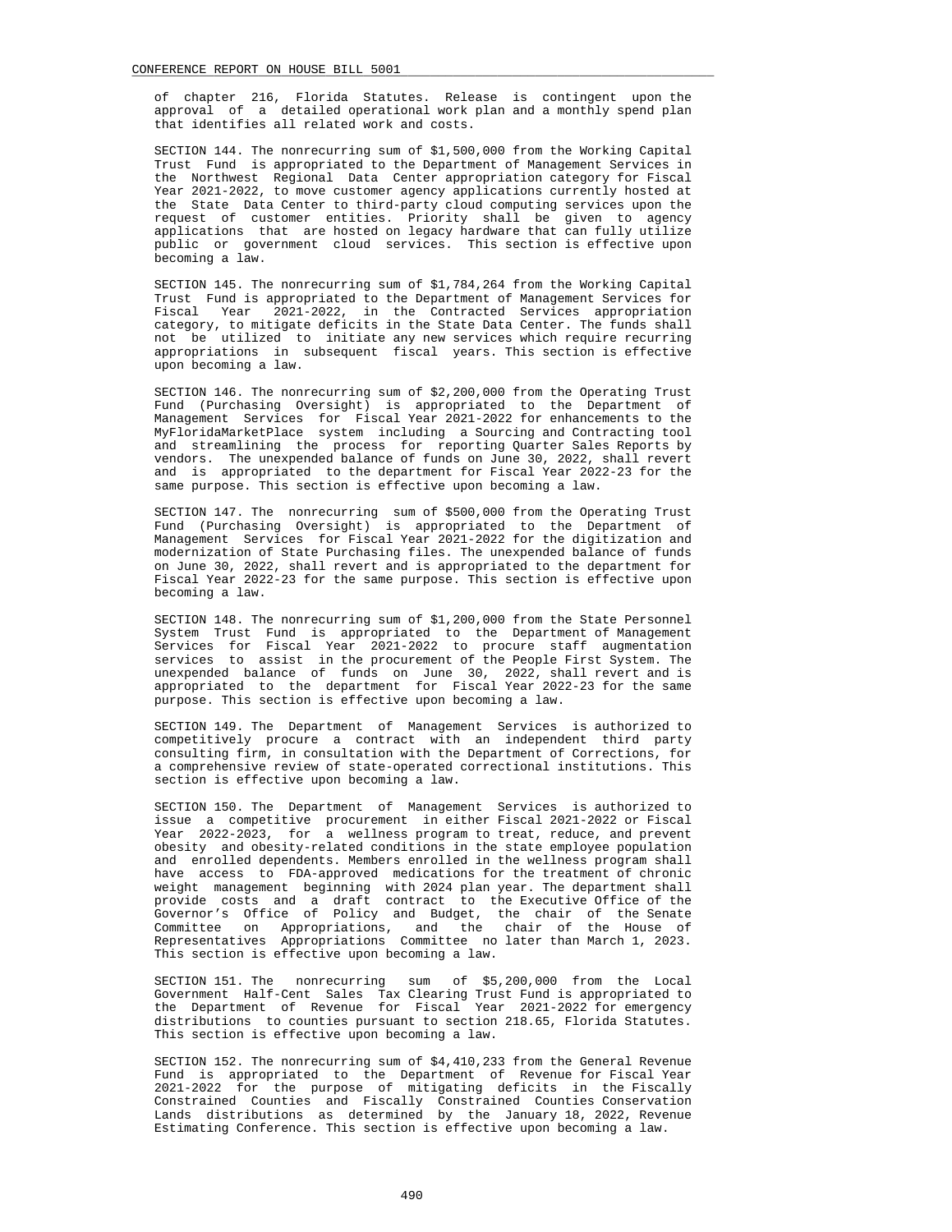SECTION 153. The nonrecurring sum of \$10,832,322 from the Clerks of the Court Trust Fund is appropriated to the Department of Revenue for Fiscal Year 2021-2022 for statutorily authorized distributions to clerks of court pursuant to section 28.36, Florida Statutes. This section is effective upon becoming a law.

 SECTION 154. The nonrecurring sum of \$575,000 from the Federal Grants Trust Fund is appropriated to the Department of Revenue, in the Information Technology budget entity, for Fiscal Year 2021-2022 in the Contracted Services appropriation category for the Image Management System replacement project. This section is effective upon becoming a law.

 SECTION 155. Contingent upon the issuance of a final judgment by a court of competent jurisdiction regarding the litigation associated with the Hillsborough County Transportation Sales Surtax, the Clerk of the Circuit Court of Hillsborough County shall transfer, or cause to be transferred, any surtax revenues remaining in escrow to the Department of Revenue. The Department of Revenue shall deposit the funds in a separate account within the Discretionary Sales Surtax Clearing Trust Fund pursuant to section 212.054, Florida Statutes.

 Any such funds received by the Department of Revenue are hereby appropriated and shall be placed in reserve. The Department of Revenue shall submit a budget amendment no later than September 1, 2022, to the Legislative Budget Commission for release of the funds held in reserve pursuant to chapter 216, Florida Statutes. The budget amendment shall include a plan to distribute the funds consistent with the provisions of section 212.055, Florida Statutes, and the final judgment issued by a court of competent jurisdiction.

This section is effective upon becoming a law.

 SECTION 156. The unexpended balance of funds appropriated to the Department of Economic Opportunity for the Community Development Block Grant - Disaster Recovery and Mitigation Programs in section 123 of chapter 2021-36, Laws of Florida, shall revert and is appropriated for Fiscal Year 2022-2023 to the department for the same purpose.

 SECTION 157. The unexpended balance of funds appropriated to the Department of Economic Opportunity for the Revolving Loan Fund Program in section 124 of chapter 2021-36, Laws of Florida, shall revert and is appropriated for Fiscal Year 2022-2023 to the department for the same purpose.

 SECTION 158. The unexpended balance of funds appropriated to the Department of Economic Opportunity for the geographic information system broadband mapping in section 4 of chapter 2021-24, Laws of Florida, shall revert and is appropriated for Fiscal Year 2022-2023 to the department for the same purpose.

 SECTION 159. The unexpended balance of funds appropriated to the Department of Economic Opportunity for the Reemployment Assistance System Modernization in Specific Appropriation 2202A of chapter 2021-36, Laws of Florida, shall revert and is appropriated for Fiscal Year 2022-2023 to the department for the same purpose.

 SECTION 160. The unexpended balance of funds appropriated to the Department of Economic Opportunity for the Everglades Restoration Agricultural Community Employment Training Program in Specific Appropriation 2197A of chapter 2021-36, Laws of Florida, shall revert and is appropriated for Fiscal Year 2022-2023 to the department for the same purpose.

 SECTION 161. The unexpended balance of funds appropriated to the Department of Economic Opportunity in Specific Appropriation 2236A of chapter 2021-36, Laws of Florida, for the Citrus County - Construction of Inverness Airport Business Park shall revert and is appropriated for Fiscal Year 2022-2023 to the department for Citrus County - Construction of Inverness Airport Business Park (Senate Form 2778).

 SECTION 162. The nonrecurring sum of \$5,000,000 from interest earnings in the Triumph Gulf Coast Trust Fund is appropriated to the Department of Economic Opportunity, to transfer such funds to Triumph Gulf Coast, Inc., for administrative costs. This section is effective upon becoming a law.

 SECTION 163. The Legislature hereby adopts by reference the changes to the approved operating budget as set forth in Budget Amendment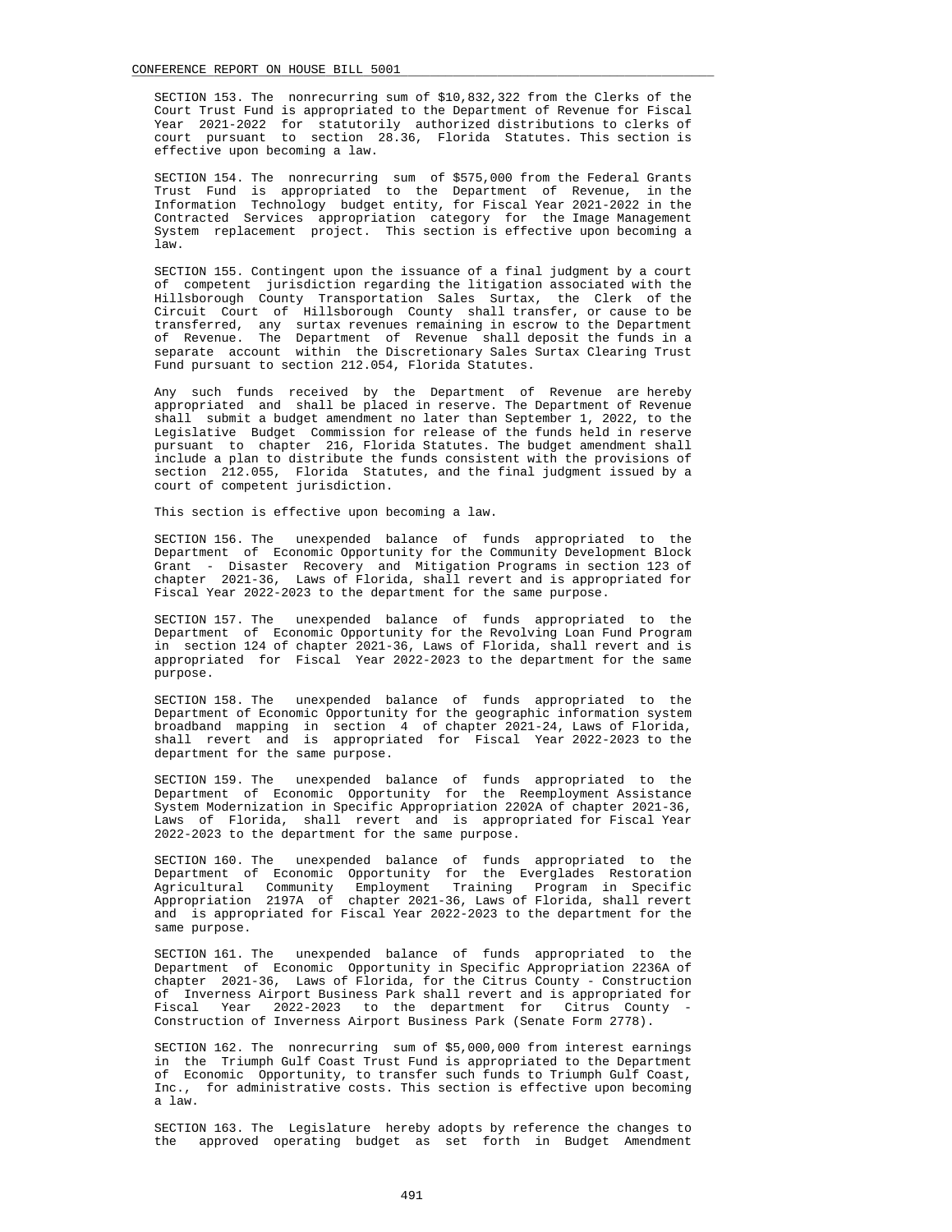EOG#2022-B0426, realigning budget between categories within the Reemployment Assistance Program, as submitted by the Governor on February 10, 2022, on behalf of the Department of Economic Opportunity for approval by the Legislative Budget Commission. The Governor shall modify the approved operating budget for Fiscal Year 2021-2022 consistent with the amendment. This section is effective upon becoming a law.

 SECTION 164. The Legislature hereby adopts by reference the changes to the approved operating budget as set forth in Budget Amendment EOG#2022-B0427, providing additional budget authority for the Reemployment Assistance Program, as submitted by the Governor on February 10, 2022, on behalf of the Department of Economic Opportunity for approval by the Legislative Budget Commission. The Governor shall modify the approved operating budget for Fiscal Year 2021-2022 consistent with the amendment. This section is effective upon becoming a law.

 SECTION 165. The Legislature hereby adopts by reference the changes to the approved operating budget as set forth in Budget Amendment EOG#2022-B0475, providing additional budget authority for the Capital Projects Fund administrative funds, as submitted by the Governor on March 1, 2022, on behalf of the Department of Economic Opportunity for approval by the Legislative Budget Commission. The Governor shall modify the approved operating budget for Fiscal Year 2021-2022 consistent with the amendment. The unexpended balance of funds appropriated to the department in this section remaining on June 30, 2022, shall revert and is appropriated for Fiscal Year 2022-2023 to the department for the same purpose. This section is effective upon becoming a law.

 SECTION 166. The unexpended balance of funds appropriated to the Department of Economic Opportunity for the American Rescue Plan Act's Homeowner Assistance Fund subsequently distributed through Budget Amendment EOG#2022-B0032 shall revert and is appropriated for Fiscal Year 2022-2023 to the department for the same purpose.

 SECTION 167. The unexpended balance of funds appropriated to the Department of Economic Opportunity for the American Rescue Plan Act's Homeowner Assistance Fund subsequently distributed through Budget Amendment EOG#2022-B0476 shall revert and is appropriated for Fiscal Year 2022-2023 to the department for the same purpose.

 SECTION 168. There is hereby appropriated for Fiscal Year 2021-2022 to the Department of Economic Opportunity \$304,246,071 in nonrecurring budget authority in the Federal Grants Trust Fund for the American Rescue Plan Act's Homeowner Assistance Fund. The Chief Financial Officer shall transfer \$608,492,142 from the General Revenue Fund to the department's Federal Grants Trust Fund. The unexpended balance of funds appropriated to the department in this section remaining on June 30, 2022, shall revert and is appropriated for Fiscal Year 2022-2023 to the department for the same purpose. This section is effective upon becoming a law.

 SECTION 169. The nonrecurring sum of \$4,950,000 from the General Revenue Fund is appropriated to the Department of Economic Opportunity for Fiscal Year 2021-2022, for continuation of Supplemental Nutrition Assistance Program Education and Training activities through the local workforce development boards. The unexpended balance of funds appropriated to the department in this section remaining on June 30, 2022, shall revert and is appropriated for Fiscal Year 2022-2023 to the department for the same purpose. This section is effective upon becoming a law.

 SECTION 170. The unexpended balance of funds appropriated to the Executive Office of the Governor, Division of Emergency Management, for domestic security projects in Specific Appropriation 1969B of chapter 2021-36, Laws of Florida, subsequently distributed through Budget Amendment EOG#2022-B0014, and the unexpended balance of funds appropriated to the Executive Office of the Governor, Division of Emergency Management, in section 125 of chapter 2021-36, Laws of Florida, shall revert and are appropriated for Fiscal Year 2022-2023 to the division for the same purpose.

 SECTION 171. The unexpended balance of funds appropriated to the Executive Office of the Governor, Division of Emergency Management, for the Federal Emergency Management Performance Grant in Specific Appropriations 2563 and 2571 of chapter 2021-36, Laws of Florida, and the unexpended balance of funds appropriated to the Executive Office of the Governor, Division of Emergency Management, in section 126 of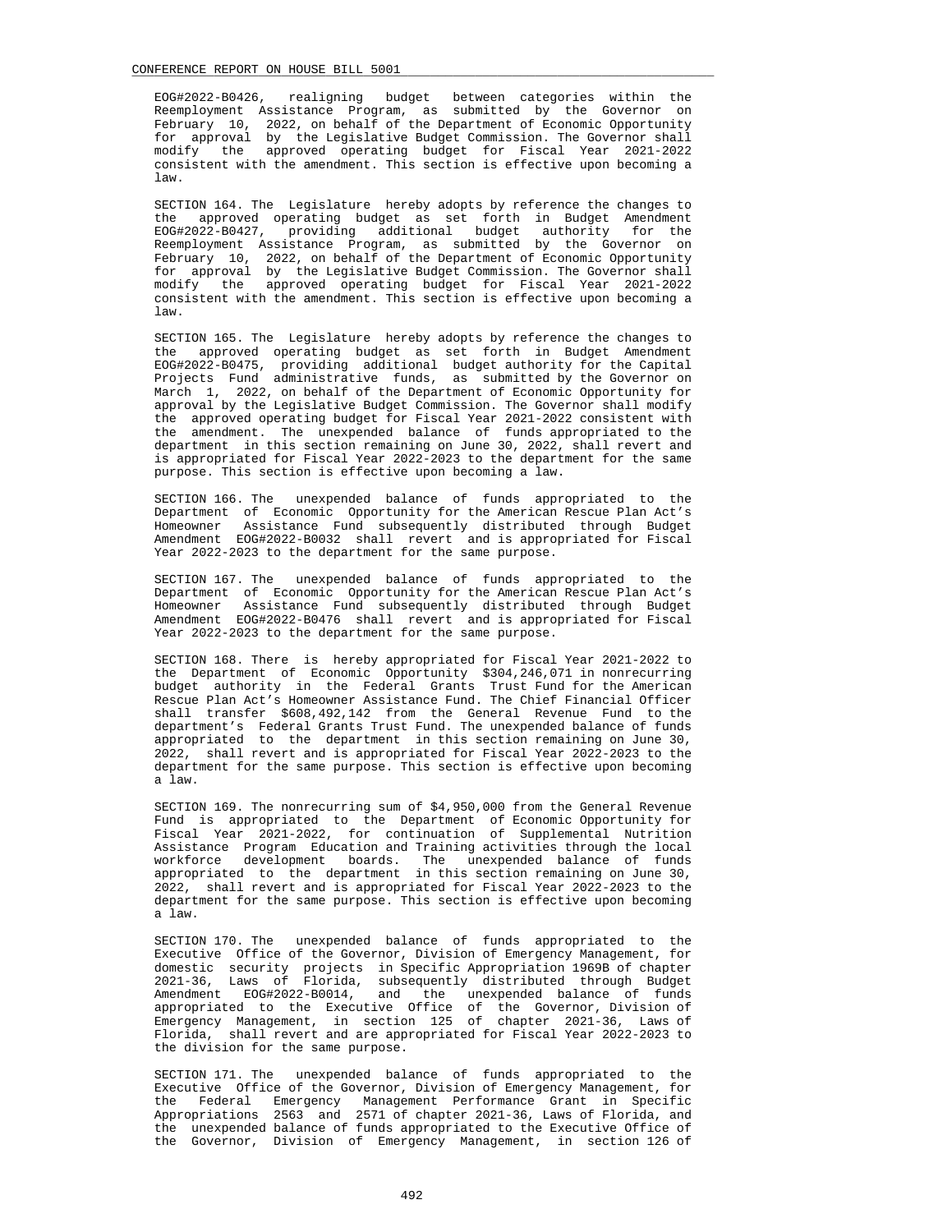chapter 2021-36, Laws of Florida, shall revert and are appropriated for Fiscal Year 2022-2023 to the division for the same purpose.

 SECTION 172. The unexpended balance of funds appropriated to the Executive Office of the Governor, Division of Emergency Management, for the Hurricane Loss Mitigation Program in Specific Appropriation 2583 of chapter 2021-36, Laws of Florida, and the unexpended balance of funds appropriated to the Executive Office of the Governor, Division of Emergency Management, in section 127 of chapter 2021-36, Laws of Florida, shall revert and are appropriated for Fiscal Year 2022-2023 to the division for the same purpose.

 SECTION 173. The unexpended balance of funds appropriated to the Executive Office of the Governor, Division of Emergency Management, for the federal Citrus Disaster Recovery Program in section 128 of chapter 2021-36, Laws of Florida, shall revert and is appropriated for Fiscal Year 2022-2023 to the division for the same purpose.

 SECTION 174. The unexpended balance of funds appropriated to the Executive Office of the Governor, Division of Emergency Management, for LiDAR in section 129 of chapter 2021-36, Laws of Florida, shall revert and is appropriated for Fiscal Year 2022-2023 to the division for the same purpose.

 SECTION 175. The unexpended balance of funds appropriated to the Executive Office of the Governor, Division of Emergency Management, for the Timber Disaster Recovery Program in section 130 of chapter 2021-36, Laws of Florida, shall revert and is appropriated for Fiscal Year 2022-2023 to the division for the same purpose.

 SECTION 176. From the interest earnings associated with the federal Coronavirus State Fiscal Recovery Fund (Public Law 117-2), the nonrecurring sum of \$6,150,000 from the General Revenue Fund is appropriated to the Executive Office of the Governor, Division of Emergency Management, for Fiscal Year 2021-2022, for federal funds accountability and monitoring compliance. The unexpended balance of funds appropriated in this section remaining on June 30, 2022, shall revert and is appropriated for Fiscal Year 2022-2023 to the Executive Office of the Governor, Division of Emergency Management, for the same purpose. This section is effective upon becoming a law.

 SECTION 177. The nonrecurring sum of \$708,212,562 is appropriated from the General Revenue Fund to the Executive Office of the Governor, Division of Emergency Management to distribute funds received from the federal Coronavirus Local Fiscal Recovery Fund (Public Law 117-2) for non-entitlement units of local government. The appropriation is contingent upon the Department of Financial Services receiving and depositing adequate funds into the General Revenue Fund from the United States Treasury. Any unexpended balances of funds appropriated in this section remaining on June 30, 2022, shall revert and are appropriated to the division for Fiscal Year 2022-2023 for the same purpose. This section is effective upon becoming a law.

 SECTION 178. The unexpended balance of funds appropriated to the Department of Highway Safety and Motor Vehicles in Specific Appropriation 2662 of chapter 2021-36, Laws of Florida, for the Application Cloud Environment Migration Project shall revert and is appropriated for Fiscal Year 2022-2023 to the department for the same purpose.

 SECTION 179. The Legislature hereby adopts by reference the changes to the approved operating budget as set forth in Budget Amendment EOG#2022-B0415, realigning budget between categories within the Florida Highway Patrol for increased motor vehicle costs, as submitted by the Governor on February 8, 2022, on behalf of the Department of Highway Safety and Motor Vehicles for approval by the Legislative Budget Commission. The Governor shall modify the approved operating budget for Fiscal Year 2021-2022 consistent with the amendment. This section is effective upon becoming a law.

 SECTION 180. The nonrecurring sum of \$1,000,000 from the General Revenue Fund is appropriated to the Department of Military Affairs for Fiscal Year 2021-2022, for the Florida National Guard Tuition Assistance Program. This section is effective upon becoming a law.

 SECTION 181. The unexpended balance of funds appropriated to the Department of State for the implementation of a commercial registry solution in section 134 of chapter 2021-36, Laws of Florida, shall immediately revert and the nonrecurring sum of \$1,412,220 from the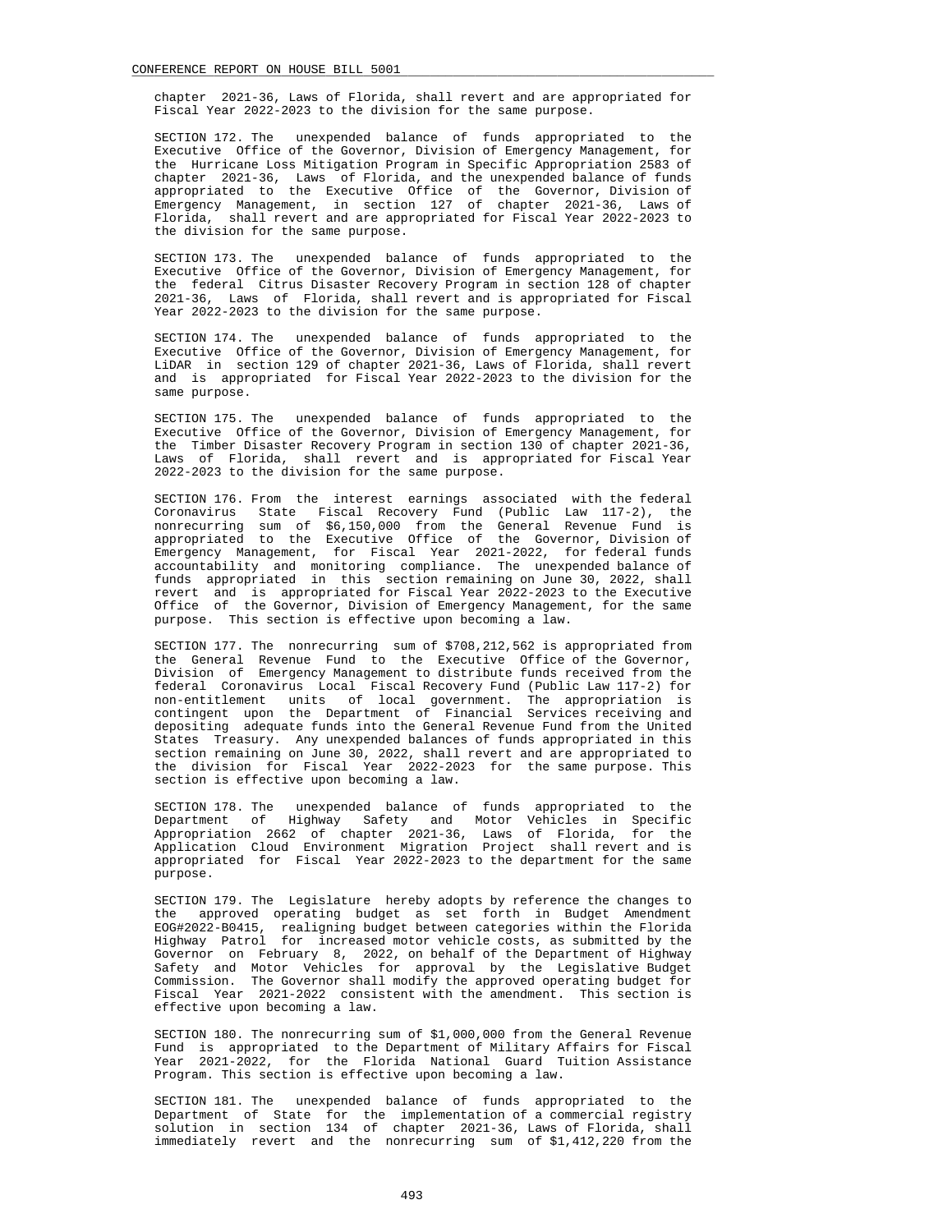General Revenue Fund is appropriated for Fiscal Year 2021-2022 to the department, for (1) additional cloud computing expenses related to increased corporate filing transactions, (2) the sustainment of the current Sunbiz system, and (3) enhancements and temporary staffing for the Division of Corporations call center. No funds in this section are provided for Contract Number DAS-IT-19-01 by and between the Department of State and PCC Technology, Incorporated. This section is effective upon becoming a law.

 SECTION 182. The nonrecurring sum of \$1,500,000 from the General Revenue Fund is appropriated to the Department of State for Fiscal Year 2021-2022, for litigation. This section is effective upon becoming a law.

 SECTION 183. The unexpended balance of funds appropriated to the Department of Transportation in Specific Appropriation 1939A of chapter 2021-36, Laws of Florida, for the planning and remediation tasks necessary to integrate agency applications with the new Florida Planning, Accounting, and Ledger Management (PALM) system, shall revert and is appropriated for Fiscal Year 2022-2023 to the department for the same purpose.

 SECTION 184. The unexpended balance of funds appropriated to the Department of Transportation for the Secure Access Management/Identity Access Management and Governance (IAMG) Project in Specific Appropriations 1936 and 1939 of chapter 2021-36, Laws of Florida, shall revert and are appropriated for Fiscal Year 2022-2023 to the department for the same purpose.

 SECTION 185. From the interest earnings associated with the federal Coronavirus State Fiscal Recovery Fund (Public Law 117-2), the nonrecurring sum of \$12,000,000 from the General Revenue Fund is appropriated to the Department of Transportation for Fiscal Year 2021-2022, for implementing a program to facilitate the transport of unauthorized aliens from this state consistent with federal law. The department may, upon the receipt of at least two quotes, negotiate and enter into contracts with private parties, including common carriers, to implement the program. The department may enter into agreements with any applicable federal agency to implement the program. The term "unauthorized alien" means a person who is unlawfully present in the United States according to the terms of the federal Immigration and Nationality Act, 8 U.S.C. ss. 1101 et seq. The term shall be interpreted consistently with any applicable federal statutes, rules, or regulations. The unexpended balance of funds appropriated to the department in this section remaining as of June 30, 2022, shall revert and is appropriated for Fiscal Year 2022-2023 to the department for the same purpose. This section shall take effect upon becoming a law.

 SECTION 186. The Legislature hereby adopts by reference the changes to the approved operating budget as set forth in Budget Amendment EOG #B2022-0448, Medicaid Funding Realignment Based on the Social Services Estimating Conference, as submitted by the Governor on behalf of the Agency for Health Care Administration for the approval by the Legislative Budget Commission. The Governor shall modify the approved operating budget for Fiscal Year 2021-2022 consistent with the amendment. This section is effective upon becoming a law.

 SECTION 187. The Legislature hereby adopts by reference the changes to the approved operating budget as set forth in Budget Amendment EOG #B2022-0458, Medicaid Funding in Other State Agencies Based on the Social Services Estimating Conference, as submitted by the Governor on behalf of the Agency for Health Care Administration for the approval by the Legislative Budget Commission. The Governor shall modify the approved operating budget for Fiscal Year 2021-2022 consistent with the amendment. This section is effective upon becoming a law.

 SECTION 188. The Legislature hereby adopts by reference the changes to the approved operating budget as set forth in Budget Amendment EOG# B2022-0377, as submitted by the Governor on February 11, 2022, on behalf of the Department of Agriculture and Consumer Services for approval by the Legislative Budget Commission. The Governor shall modify the approved operating budget for Fiscal Year 2021-2022 consistent with the amendment. This section is effective upon becoming a law.

 SECTION 189. The Legislature hereby adopts by reference the changes to the approved operating budget as set forth in Budget Amendment EOG# B2022-0378, as submitted by the Governor on February 11, 2022, on behalf of the Department of Agriculture and Consumer Services for approval by the Legislative Budget Commission. The Governor shall modify the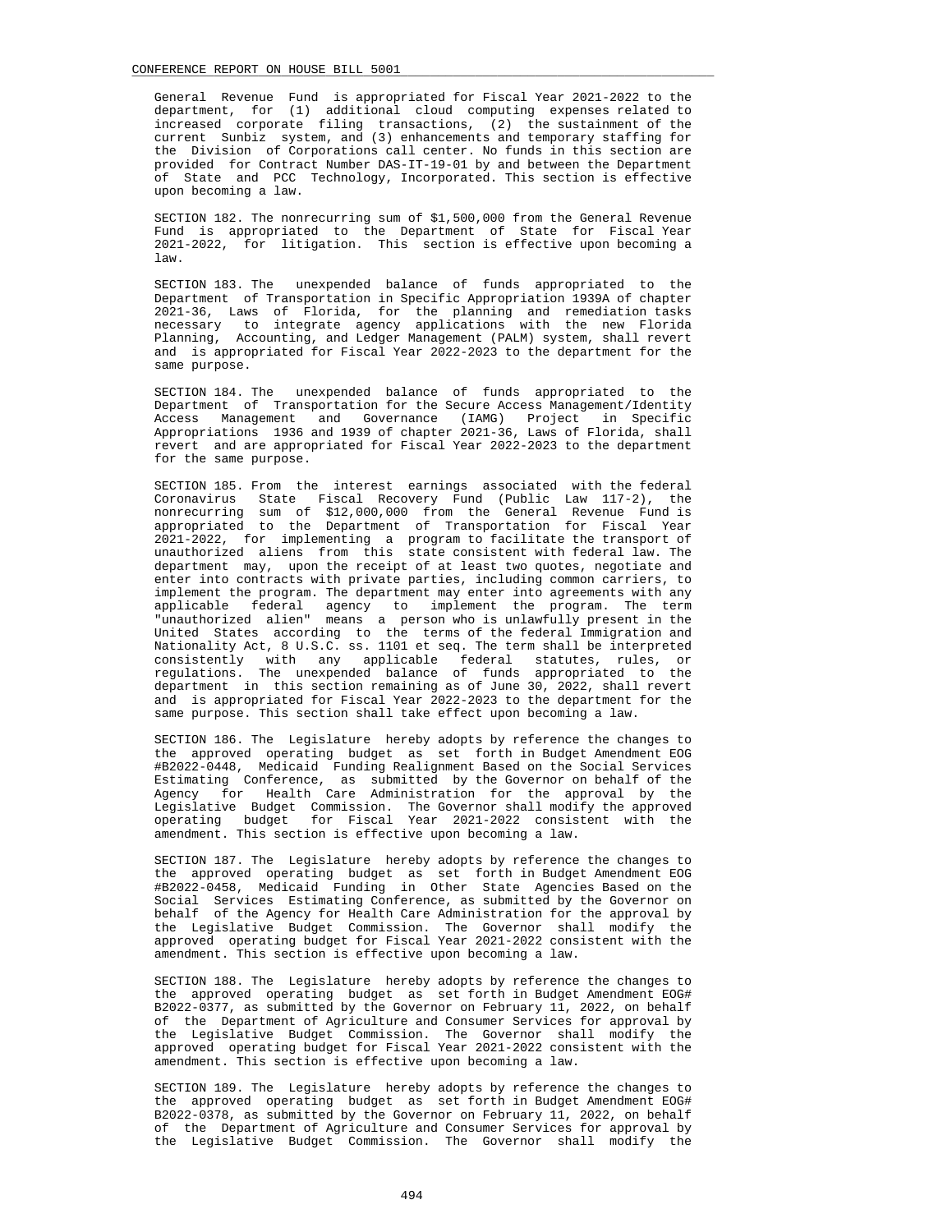approved operating budget for Fiscal Year 2021-2022 consistent with the amendment. This section is effective upon becoming a law.

 SECTION 190. The Legislature hereby adopts by reference the changes to the approved operating budget as set forth in Budget Amendment EOG #B2022-0358, transfer to FAMU for Medical Marijuana Education, as submitted by the Department of Health for approval by the Legislative Budget Commission. The Governor shall modify the approved operating budget for Fiscal Year 2021-2022 consistent with the amendment. This section is effective upon becoming a law.

 SECTION 191. The Legislature hereby adopts by reference the changes to the approved operating budget as set forth in Budget Amendment EOG #B2022-B0477 as submitted on March 1, 2022, by the Governor on behalf of the Justice Administrative Commission for approval by the Legislative Budget Commission. The Governor shall modify the approved operating budget for Fiscal Year 2021-2022 consistent with the amendment. This section is effective upon becoming a law.

 SECTION 192. The Legislature hereby adopts by reference the changes to the approved operating budget as set forth in Budget Amendment EOG# 2022-B0374 as submitted on February 25, 2022, by the Governor on behalf of the Department of the Lottery for approval by the Legislative Budget Commission. The Governor shall modify the approved operating budget for Fiscal Year 2021-2022 consistent with the amendment. This section is effective upon becoming a law.

 SECTION 193. The Legislature hereby adopts by reference the changes to the approved operating budget as set forth in Budget Amendment EOG# 2022-B0467 as submitted on February 25, 2022, by the Governor on behalf of the Department of Management Services for approval by the Legislative Budget Commission. The Governor shall modify the approved operating budget for Fiscal Year 2021-2022 consistent with the amendment. This section is effective upon becoming a law.

SECTION 194. Pursuant to section 215.32(2)(b)4.a., Florida Statutes, \$40,000,000 from unobligated cash balance amounts specified from the following trust funds shall be transferred to the General Revenue Fund for Fiscal Year 2022-2023:

```
 DEPARTMENT OF HEALTH
```

|  |  | Medical Quality Assurance Trust Fund | 5,000,000 |
|--|--|--------------------------------------|-----------|

 Funds specified above from each trust fund shall be transferred in four equal installments on a quarterly basis during the fiscal year.

 SECTION 195. The unexpended balance of funds appropriated in section 152 of chapter 2021-36, Laws of Florida, for Payments to Pandemic First Responders shall revert immediately and is appropriated to Administered Funds for Fiscal Year 2021-2022 for Local Support Grants as provided in section 197 of this act. For all other appropriations, the unexpended balances of funds appropriated in section 152 of chapter 2021-36, Laws of Florida, remaining on June 30, 2022, including any funds distributed through budget amendments EOG #B2022-0013, shall revert and are appropriated for Fiscal Year 2022-2023 for the same purposes, contingent upon the Department of Financial Services receiving and depositing adequate funds into the General Revenue Fund from the state's award from the federal Coronavirus State Fiscal Recovery Fund (Public Law 117-2). In the event the federal funds deposited into the General Revenue Fund are insufficient to fully fund all the appropriations in this section, the federal funds shall be distributed proportionally as authorized in section 152 of chapter 2021-36, Laws of Florida. No appropriations shall be added to the Appropriations Ledger beyond the receipt of federal funds in the State Treasury. The Executive Office of the Governor shall distribute the federal funds at an amount equivalent to the federal funds received and as provided in this section. Before taking such action, the Executive Office of the Governor shall notify the Senate Committee on Appropriations and the House of Representatives Appropriations Committee of 1) date of the receipt of federal funds; 2) the amount received; and 3) the distributions that will be made in accordance with this section. This section is effective upon becoming a law.

 SECTION 196. The nonrecurring sum of \$937,000,000 from the State Transportation Trust Fund is appropriated to the Department of Transportation in Fixed Capital Outlay for Fiscal Year 2021-2022 to provide spending authority for the State Highway System projects authorized in section 152 of chapter 2021-36, Laws of Florida. The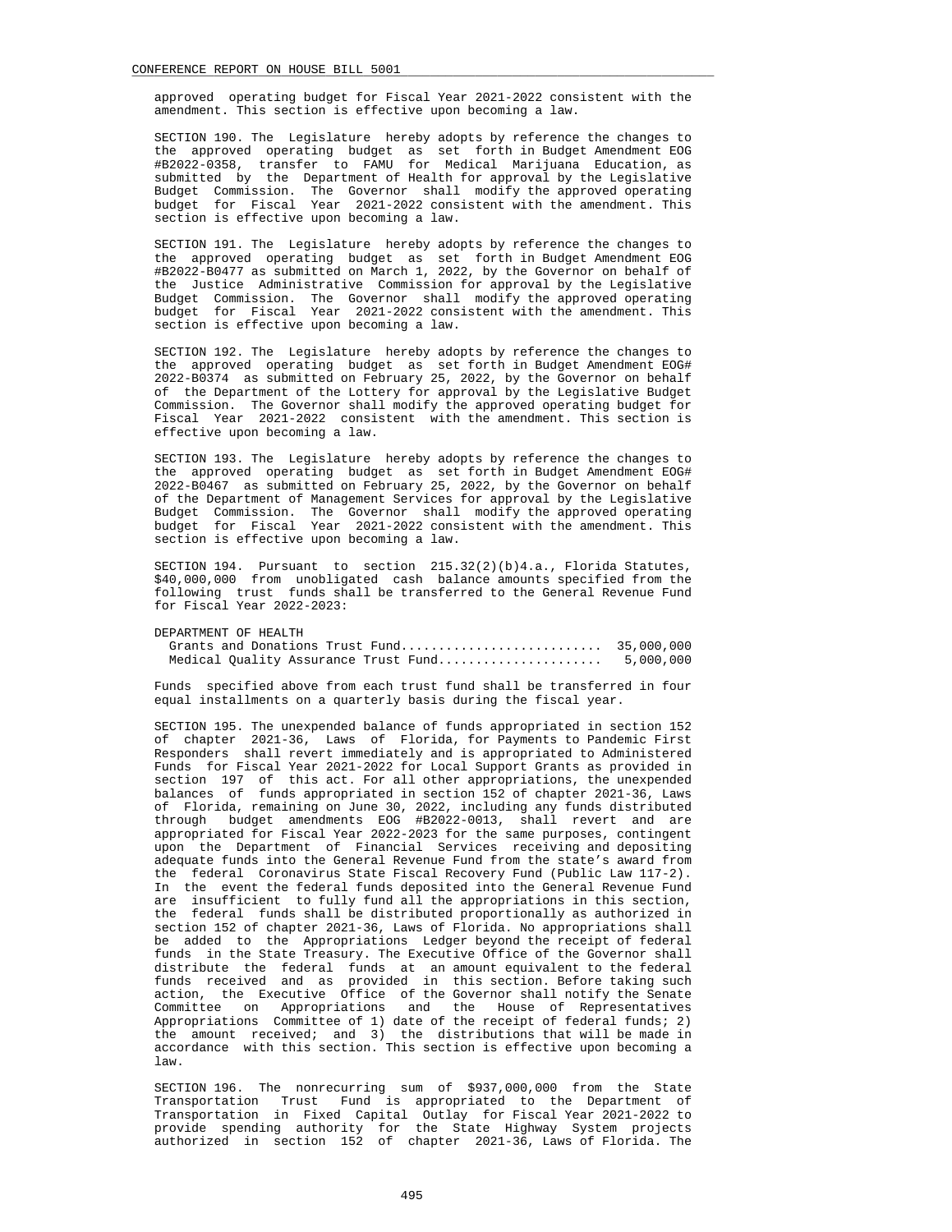unexpended balance of funds remaining on June 30, 2022, shall revert and is appropriated for Fiscal Year 2022-2023 for the same purpose. This section is effective upon becoming a law.

 SECTION 197. Contingent upon the Department of Financial Services receiving and depositing into the General Revenue Fund the second distribution of the state's allocation from the federal Coronavirus State Fiscal Recovery Fund (Public Law 117-2), the following nonrecurring appropriations from the General Revenue Fund are authorized for the 2021-2022 fiscal year for the purpose of responding to the negative economic impacts of the COVID-19 public health emergency:

# DEFERRED BUILDING MAINTENANCE PROGRAM

 The nonrecurring sum of \$843,725,327 from the General Revenue Fund is appropriated to the Department of Education to invest in deferred maintenance needs of Florida College System institutions and state universities. Each college shall submit to the State Board of Education, and each university shall submit to the Board of Governors, a list of maintenance, repair, and renovation projects totaling its allocation. Eligible projects include those which improve air quality to reduce the risk of viral and environmental health hazards; correct critical life safety issues; improve water, sewer, utility, parking, or roadway infrastructure; improve energy efficiency; mitigate environmental deficiencies; ensure compliance with the Americans with Disabilities Act; or ensure compliance with building codes. The State Board of Education for colleges, and the Board of Governors for universities, shall provide a consolidated list of projects to the Legislative Budget Commission no later than August 15, 2022, for approval. Upon approval of the project lists, the Department of Education shall submit budget amendments for the release of funds pursuant to chapter 216, Florida Statutes. Funds shall be allocated as follows:

# FLORIDA COLLEGE SYSTEM INSTITUTIONS

| Eastern Florida State College              | 17,600,701   |
|--------------------------------------------|--------------|
|                                            | 24,040,225   |
| College of Central Florida                 | 7,619,369    |
|                                            | 8,456,582    |
|                                            | 13,372,017   |
| Florida SouthWestern State College         | 9,983,840    |
| Florida State College at Jacksonville      | 27,329,608   |
| The College of the Florida Keys            | 3,890,596    |
|                                            | 7.587.741    |
| Hillsborough Community College             | 17, 154, 907 |
| Indian River State College                 | 11, 476, 523 |
|                                            | 7,035,499    |
| Lake-Sumter State College                  | 5,496,208    |
| State College of Florida, Manatee-Sarasota | 8,203,776    |
|                                            | 54, 523, 633 |
|                                            | 5, 146, 172  |
| Northwest Florida State College            | 7,597,848    |
|                                            | 18, 354, 479 |
| Pasco-Hernando State College               | 9,767,828    |
|                                            | 13, 119, 986 |
|                                            | 10, 116, 568 |
| Saint Johns River State College            | 5,947,195    |
|                                            | 47,576,641   |
|                                            | 10,856,403   |
| Seminole State College of Florida          | 10,791,939   |
| South Florida State College                | 6,589,215    |
| Tallahassee Community College              | 12,793,222   |
|                                            | 17,571,279   |
|                                            |              |

# STATE UNIVERSITY SYSTEM

|                                                           | 26,910,864   |
|-----------------------------------------------------------|--------------|
| Florida A&M University & Florida State University College |              |
|                                                           | 855,000      |
| Florida Atlantic University                               | 17,847,700   |
| Florida Gulf Coast University                             | 5,050,421    |
| Florida International University                          | 30,798,655   |
| Florida State University                                  | 66,187,052   |
| Florida State University, Panama City                     | 5,000,000    |
|                                                           | 1,842,737    |
| University of Central Florida                             | 32,073,514   |
|                                                           |              |
| University of North Florida                               | 17,610,555   |
| University of South Florida                               | 66, 215, 400 |
| University of South Florida, St. Petersburg               | 6,571,638    |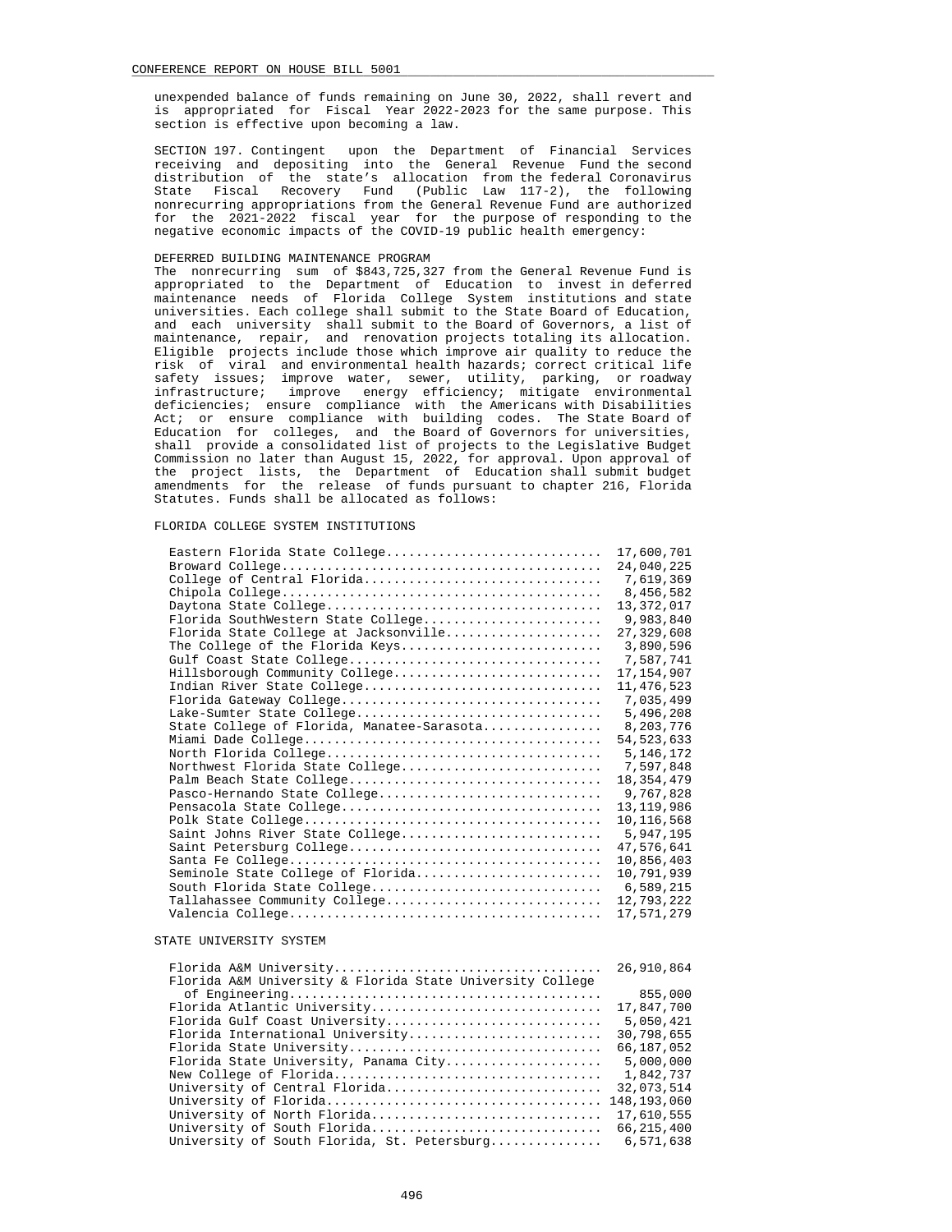| PUBLIC EDUCATION CAPITAL OUTLAY                                                                                                                                              |                                                                                |
|------------------------------------------------------------------------------------------------------------------------------------------------------------------------------|--------------------------------------------------------------------------------|
| The nonrecurring sum of \$622,484,963 from the General Revenue Fund is<br>appropriated to the Department of Education as Fixed Capital Outlay for<br>the following projects: |                                                                                |
| SPECIAL FACILITY CONSTRUCTION ACCOUNT PROJECTS                                                                                                                               |                                                                                |
| Calhoun (HB 9317 / Senate Form 2073)<br>Okeechobee (HB $4743$ / Senate Form $2364)$                                                                                          | 2,721,401<br>16,657,226<br>11,161,015<br>16,798,745<br>1,496,994<br>15,609,863 |
| PUBLIC SCHOOL PROJECTS                                                                                                                                                       |                                                                                |
| Jackson County - Hope School Center Renovations (HB 3931)                                                                                                                    |                                                                                |
| Pinellas County Schools - Leadership and Professional<br>Development Center $(HB 4669)$                                                                                      | 1,000,000<br>5,000,000                                                         |
| WORKFORCE EDUCATION PROJECTS                                                                                                                                                 |                                                                                |
| Hernando Career and Technical Center (Senate Form 2159) 2,500,000                                                                                                            |                                                                                |
| FLORIDA COLLEGE SYSTEM PROJECTS                                                                                                                                              |                                                                                |
| COLLEGE OF CENTRAL FLORIDA<br>Health Science Technology Education Center - Ocala 13,646,963<br>DAYTONA STATE COLLEGE                                                         |                                                                                |
| Law Enforcement Firearms Training Center at Deland Campus<br>$(HB 3271)$ (Senate Form 1748)<br>EASTERN FLORIDA STATE COLLEGE                                                 | 6,160,618                                                                      |
| Center for Innovative Technology Education (CITE) (HB<br>2859) (Senate Form 1363)<br>GULF COAST STATE COLLEGE                                                                | 19,740,000                                                                     |
| Acquisition of Adjacent Property - Panama City Campus (HB<br>9101) (Senate Form $2219)$<br>Nursing/Hospital Simulation Laboratory Complex (HB 9083)                          | 3,140,000                                                                      |
| INDIAN RIVER STATE COLLEGE                                                                                                                                                   | 5,000,000                                                                      |
| Indiantown Workforce Charter High School (HB 3175)                                                                                                                           | 5,000,000                                                                      |
| MIAMI DADE COLLEGE<br>Freedom Tower Restoration (HB 4171) (Senate Form $1671$ )<br>Rem/Ren Fac 14 (Gym) for Justice Center-North                                             | 25,000,000<br>5,088,054                                                        |
| NORTHWEST FLORIDA STATE COLLEGE<br>Remodel Building 420 Allied Health/Nursing 11,000,000                                                                                     |                                                                                |
| PALM BEACH STATE COLLEGE<br>Dental & Medical Services Tech Bldg (Replace Bldg 115 LW)                                                                                        | 25,000,000                                                                     |
| PENSACOLA STATE COLLEGE<br>Asphalt Improvement/ Replacement (HB 2693) (Senate Form                                                                                           | 5,578,528                                                                      |
| POLK STATE COLLEGE<br>Northeast Ridge Phase I (HB $4895$ ) (Senate Form $1457$ )<br>Remodel/Renovate Building 3 (HB 4893) (Senate Form 1458)                                 | 13,800,000<br>16,689,627                                                       |
| SANTA FE COLLEGE<br>Renovate/Remodel Building K - Repurpose Academic Space<br>and Correct Deferred Maintenance (Phase 1) (HB 4713)                                           |                                                                                |
| SEMINOLE STATE COLLEGE                                                                                                                                                       | 3,775,899                                                                      |
| Building D Renovation (HB 2033) (Senate Form 1055)<br>ST. PETERSBURG COLLEGE                                                                                                 | 5,841,111                                                                      |
| Deferred Maintenance at Tarpon Springs (HB 2911) (Senate<br>STATE COLLEGE OF FLORIDA, MANATEE-SARASOTA                                                                       | 5,000,000                                                                      |
| Science and Technology Building (HB 2603) (Senate Form                                                                                                                       | 1,091,485                                                                      |
| TALLAHASSEE COMMUNITY COLLEGE<br>Ren Central Utility Plant/Infrastructure-Main                                                                                               | 5,266,404                                                                      |
| STATE UNIVERSITY SYSTEM PROJECTS                                                                                                                                             |                                                                                |
| FLORIDA INTERNATIONAL UNIVERSITY                                                                                                                                             |                                                                                |
| Engineering Building Phase II                                                                                                                                                | 33,500,000                                                                     |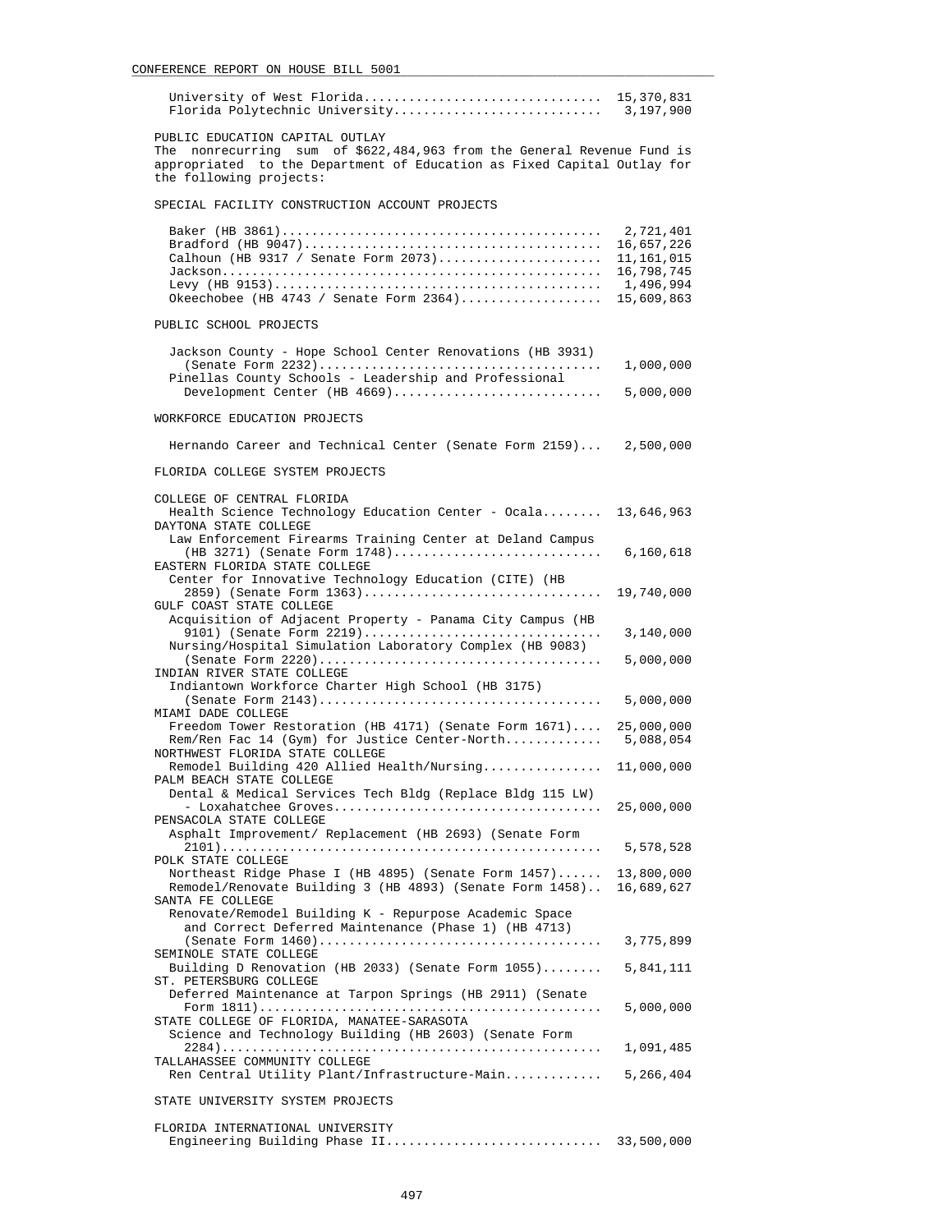| Nursing Sexual Assault Exam Center (HB 4645)<br>FLORIDA STATE UNIVERSITY | 500,000     |
|--------------------------------------------------------------------------|-------------|
| Critical Electrical Infrastructure at the National High                  |             |
| Magnetic Field Laboratory (Senate Form 2466)                             | 8,310,017   |
|                                                                          |             |
| Health Tallahassee Center (Senate Form 2599)                             | 62,500,000  |
| NEW COLLEGE OF FLORIDA                                                   |             |
| Hamilton Building - Renovation / Remodel                                 | 5, 215, 013 |
| UNIVERSITY OF CENTRAL FLORIDA                                            |             |
| Nursing Building (HB 3841) (Senate Form 2146)                            | 29,000,000  |
| UNIVERSITY OF FLORIDA                                                    |             |
| Dental Sciences Building - Remodel and Renovation or New                 |             |
| Construction (Senate Form 2755)                                          | 58,300,000  |
| IFAS West FL Research & Extension Student Dorms (HB 4867)                |             |
|                                                                          | 1,900,000   |
| New Music Building (Senate Form 2079)                                    | 30,000,000  |
| West Palm Beach Global Center for Technology and                         |             |
| Innovation (GCTI) (Senate Form 2715) 100,000,000                         |             |
| UNIVERSITY OF SOUTH FLORIDA                                              |             |
| Nursing Expansion (HB 2997) (Senate Form $2540)$                         | 33,000,000  |
| UNIVERSITY OF SOUTH FLORIDA SARASOTA-MANATEE                             |             |
| Academic STEM Facility (HB 4485) (Senate Form 1309)                      | 3,000,000   |
| UNIVERSITY OF WEST FLORIDA                                               |             |
| Critical Fire Alarm Systems Replacements (HB 4305)                       |             |
|                                                                          | 1,050,000   |
| Critical Roof Replacements (HB 4879) (Senate Form 2047)                  | 5,111,000   |
| Replacements of HVAC Systems and Utility Distribution                    |             |
| Systems (HB 4301) (Senate Form $2615)$                                   | 2,335,000   |

 Funds in this section for the University of Florida West Palm Beach Global Center for Technology and Innovation (GCTI) (Senate Form 2715) are provided for the design and construction of educational facilities focused in the areas of engineering, law, business, and other areas involving Financial Technology on a campus to be located in Palm Beach County, Florida. Such uses are contingent upon: (1) the University of Florida receiving one or more donations of land in Palm Beach County comprising of approximately 12 acres; and (2) upon the University of Florida obtaining, within 60 days of the effective date of this law, at least \$100,000,000 in commitments for cash gifts to be used in support of this endeavor and with commitments that such gifts be paid in full on or before July 1, 2027. If the University of Florida Board of Trustees determines that the contingencies are not successfully met, the funds provided in this section for the University of Florida West Palm Beach Global Center for Technology and Innovation (GCTI) (Senate Form 2715) may be used by the University of Florida for the purposes set forth above in a location outside of Palm Beach County deemed appropriate by a majority vote of the University of Florida Board of Trustees.

## BROADBAND OPPORTUNITY PROGRAM

 The nonrecurring sum of \$400,000,000 from the General Revenue Fund is appropriated to the Department of Economic Opportunity in Fixed Capital Outlay to expand broadband Internet service to unserved areas of the state. Funds are provided for the Broadband Opportunity Program to award grants for the installation or deployment of infrastructure that supports the provision of broadband Internet service as provided in section 288.9962, Florida Statutes.

#### LAND ACQUISITION

 The nonrecurring sum of \$300,000,000 from the General Revenue Fund is appropriated to the Department of Agriculture and Consumer Services in Fixed Capital Outlay for the acquisition of lands pursuant to Florida Statutes, in fee simple or using alternatives to fee simple, such as conservation easements, to protect natural and working landscapes. Priority shall be provided to lands that preserve, protect, or enhance wildlife habitats or corridors and linkages or agricultural or rural lands. If requested by the landowner, the Department of Agriculture and Consumer Services may not restrict a landowner's ability to use, or authorize the use of by third parties, specific parcels of land within a conservation easement purchased through this provision for conservation banking or recipient sites for imperiled species as defined in section 259.105(2)(a)11., Florida Statutes; or wetlands mitigation banking pursuant to chapter 373, Florida Statutes, provided the specific parcels of land include wetland or upland areas that can be enhanced, restored, or created under the conditions of a wetlands mitigation bank permit. These funds shall be placed in reserve. After January 1, 2023, the department is authorized to submit budget amendments requesting release of funds pursuant to chapter 216, Florida Statutes. Release is contingent upon the approval of a plan identifying how the department will manage land acquired through fee simple purchases if any.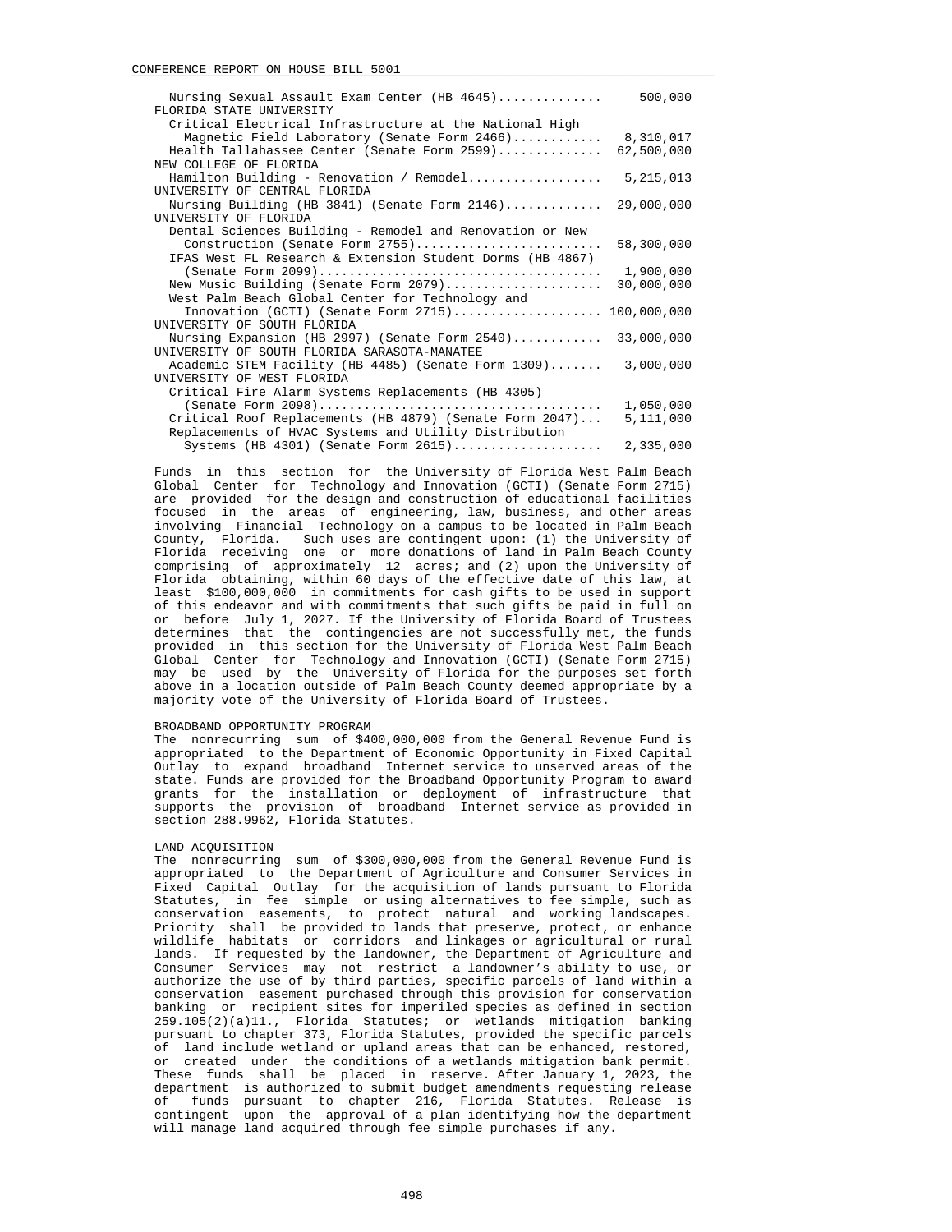The nonrecurring sum of \$35,000,000 from the General Revenue Fund is appropriated to the Department of Environmental Protection in Fixed Capital Outlay for transfer to the South Florida Water Management District for the Green Heart of the Everglades Land Acquisition, subject to appraisal (Senate Form 2737).

 The nonrecurring sum of \$23,000,000 from the General Revenue Fund is appropriated to the Department of Environmental Protection in Fixed Capital Outlay for the acquisition of Rattlesnake Key Recreational Park (HB 4929) (Senate Form 1315).

## LOCAL SUPPORT GRANTS

 The nonrecurring sum of \$205,000,000 from the General Revenue Fund is appropriated to Administered Funds for Fiscal Year 2021-2022 for Local Support Grants. Local Support Grants include grants to local governments, education entities, or privately-operated programs to support local initiatives. The chairs of the Legislative Budget Commission shall develop a transparent process for members of the Legislature to request Local Support Grants. The process shall be provided to the members of the Legislature, and posted publicly on the websites of the Florida Senate and Florida House of Representatives, no later than July 15, 2022. The Legislative Budget Commission shall approve requests for Local Support Grants no later than September 15, 2022. The Executive Office of the Governor shall submit an Administered Funds budget amendment no later than September 30, 2022, to distribute the funds for Local Support Grants to the appropriate state agencies for disbursement. Local Support Grants also include grants to local governments to provide one-time recognition payments of up to \$1,000, after taxes, for each essential first responder employed by the local government as a sworn law enforcement officer, emergency medical technician, firefighter, or paramedic. The Department of Economic Opportunity shall develop an allocation method to distribute Local Support Grants to local governments based on the number of essential first responders employed by the local government as of May 1, 2022. The allocation method shall be submitted to the Executive Office of the Governor's Office of Policy and Budget and the chairs of the Legislative Budget Commission by June 1, 2022. Local Support Grants for essential first responder recognition payments shall not exceed \$125,000,000, and the department shall first make payments from the unexpended balance of funds reverted and appropriated in section 195 of this act for the same purpose. The Department of Economic Opportunity is authorized to submit budget amendments, pursuant to chapter 216, Florida Statutes, as necessary to distribute Local Support Grants for essential first responder recognition payments as soon as possible.

#### FLORIDA MOTOR FUEL TAX RELIEF

 The Chief Financial Officer shall transfer the nonrecurring sum of \$200,000,000 from the General Revenue Fund to authorized trust funds pursuant to HB 7071 to offset revenue losses associated with the Florida Motor Fuel Tax Relief Act of 2022.

### RESILIENT FLORIDA GRANT PROGRAM

 The Chief Financial Officer shall transfer \$200,000,000 from the General Revenue Fund to the Resilient Florida Trust Fund in the Department of Environmental Protection. The nonrecurring sum of \$200,000,000 from the Resilient Florida Trust Fund is appropriated in Fixed Capital Outlay and placed in reserve for the Resilient Florida Program pursuant to section 380.093, Florida Statutes. The department is authorized to submit budget amendments to request the release of funds pursuant to chapter 216, Florida Statutes. Up to \$20,000,000 may be used to provide grants for the Resilient Florida Grant Program. The remaining funds are provided for projects included in the Statewide Flooding and Sea Level Rise Resilience Plan to be submitted on December 1, 2022.

## WORKFORCE INFORMATION SYSTEM

 The nonrecurring sum of \$150,000,000 from the General Revenue Fund is appropriated to the Department of Economic Opportunity for the Consumer-First Workforce Information System project. These funds shall be held in reserve. The department is authorized to submit quarterly budget amendments requesting release of these funds pursuant to the provisions of chapter 216, Florida Statutes, and based on the department's planned quarterly expenditures. Release of these funds is contingent upon the full release of funds provided in section 195 of this act and the approval of a detailed operational work plan and monthly spend plan that identifies all work activities and costs budgeted for Fiscal Year 2022-2023. The department shall provide monthly project status reports to the Executive Office of the Governor's Office of Policy & Budget, the chair of the Senate Committee on Appropriations, and the chair of the House of Representatives Appropriations Committee.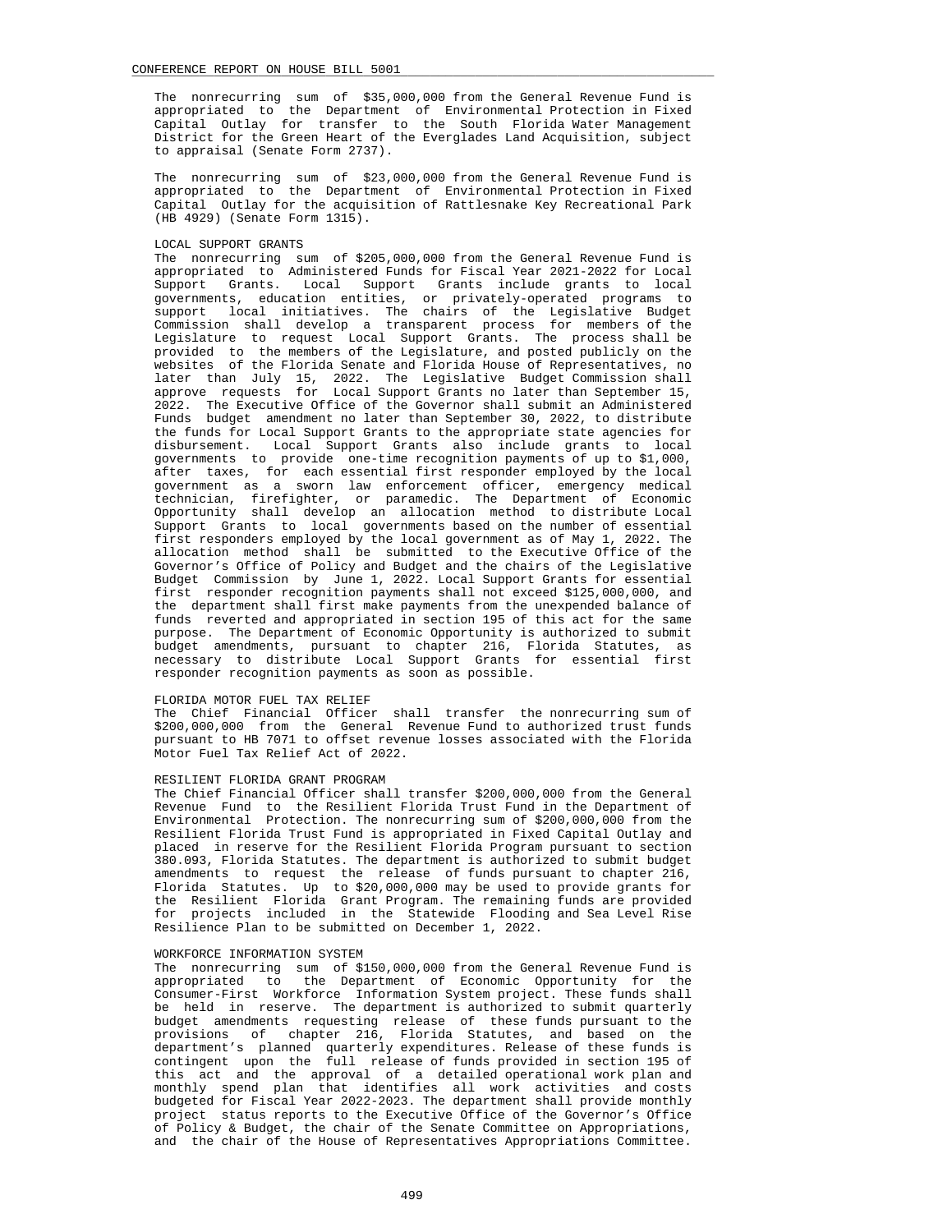Each status report must include progress made to date for each project milestone, deliverable, and task order, planned and actual completion dates, planned and actual costs incurred, and any current project issues and risks.

# CAPITOL COMPLEX RENOVATIONS AND REPAIRS

 The nonrecurring sum of \$115,000,000 from the General Revenue Fund is appropriated to the Department of Management Services in Fixed Capital Outlay for replacement of the heating, ventilation, and air conditioning system, windows and related repairs of the State Capitol Complex.

# WATER QUALITY IMPROVEMENTS - EVERGLADES RESTORATION

 The nonrecurring sum of \$100,000,000 from the General Revenue Fund is appropriated to the Department of Environmental Protection in Fixed Capital Outlay for transfer to South Florida Water Management District for the design, engineering, and construction of the specific project components designed to achieve the greatest reductions in harmful discharges to the Caloosahatchee and St. Lucie Estuaries as identified in the Comprehensive Everglades Restoration Plan Lake Okeechobee Watershed Restoration Project Final Integrated Project Implementation Report and Environmental Impact Statement dated August 2020.

#### STATE EMERGENCY OPERATIONS CENTER

 The nonrecurring sum of \$80,000,000 from the General Revenue Fund is appropriated to the Department of Management Services (DMS) in Fixed Capital Outlay for the construction of a new State Emergency Operations Center in Leon County, to be managed by DMS. These funds shall be placed in reserve. Release of these funds is contingent upon the full release of funds provided in section 195 of this act. Upon completion of the planning and design, DMS is authorized to submit a project plan and budget amendment for the release of funds, pursuant to chapter 216, Florida Statutes. The project plan, at a minimum, shall include: 1) the architectural plans, design, and total square footage of the facility and/or complex; 2) the site location; 3) a detailed breakout of the costs; and 4) a timeline for completion. The project plan and budget amendment for the release of funds must be submitted to the President of the Senate, the Speaker of the House of Representatives, and the Executive Office of the Governor's Office of Policy and Budget. The facility and/or complex, upon completion, shall be included in the Florida Facilities Pool, pursuant to chapter 255, Florida Statutes.

## COUNTY TRANSPORTATION PROJECTS

 The nonrecurring sum of \$50,000,000 from the General Revenue Fund is appropriated to the Department of Transportation in Fixed Capital Outlay for county transportation projects. Of that amount, \$30,000,000 is allocated for the Small County Outreach Program under section 339.2818, Florida Statutes, and \$20,000,000 is allocated for the Small County Road Assistance Program under section 339.2816, Florida Statutes.

#### FLORIDA JOB GROWTH GRANT FUND

 The nonrecurring sum of \$50,000,000 from the General Revenue Fund is appropriated to the Department of Economic Opportunity for the Florida Job Growth Grant Fund pursuant to section 288.101, Florida Statutes.

## AFRICAN-AMERICAN CULTURAL AND HISTORICAL GRANTS

 The nonrecurring sum of \$30,357,299 from the General Revenue Fund is appropriated to the Department of State in Fixed Capital Outlay for the African-American Cultural and Historical Grants ranked list published on February 24, 2022. Funds are provided for additional ranked projects after all funding provided under section 152, chapter 2021-36, Laws of Florida, is depleted.

## RURAL INFRASTRUCTURE FUND

 The nonrecurring sum of \$25,000,000 from the General Revenue Fund is appropriated to the Department of Economic Opportunity for rural infrastructure projects pursuant to section 288.0655, Florida Statutes.

## DEPARTMENT OF STATE ARTIFACT FACILITY

 The nonrecurring sum of \$13,800,000 from the General Revenue Fund is appropriated to the Department of State in Fixed Capital Outlay for the design and construction of an artifact curation facility.

## DERELICT VESSEL REMOVAL PROGRAM

 The nonrecurring sum of \$11,735,894 from the General Revenue Fund is appropriated to the Fish and Wildlife Conservation Commission in Fixed Capital Outlay for the Derelict Vessel Removal Program.

# DEPARTMENT OF STATE CULTURAL FACILITIES GRANTS The nonrecurring sum of \$10,000,000 from the General Revenue Fund is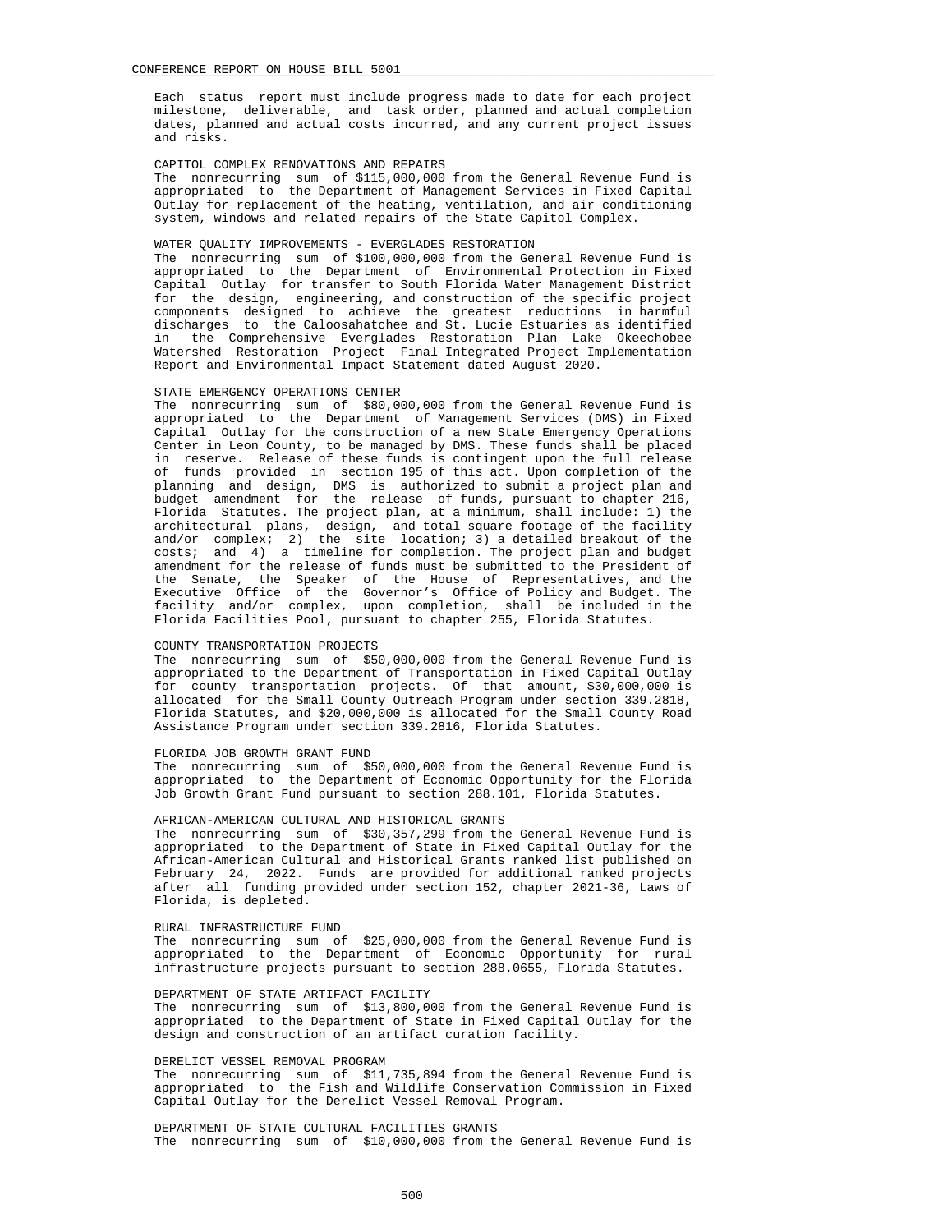appropriated to the Department of State in Fixed Capital Outlay for the 2022-2023 Cultural Facilities Grants ranked list.

 FISH AND WILDLIFE CONSERVATION COMMISSION AIRCRAFT The nonrecurring sum of \$5,000,000 from the General Revenue Fund is appropriated to the Fish and Wildlife Conservation Commission for the acquisition of aircraft including funds for fuel and maintenance.

 In the event the federal funds deposited into the General Revenue Fund are insufficient to fully fund all the appropriations authorized in this section, the federal funds received shall be distributed proportionally based on the amounts authorized in this section. No appropriations shall be added to the Appropriations Ledger beyond the receipt of federal funds in the State Treasury. Any unexpended balances of funds appropriated in this section remaining on June 30, 2022, shall revert and are appropriated for the same purposes in the 2022-2023 fiscal year, in addition to any other appropriations for the same purpose authorized in this act. In the event the required amount of federal funds is not received before June 30, 2022, the authorized appropriations in this section shall take effect July 1, 2022, for the 2022-2023 fiscal year.

 The Executive Office of the Governor shall distribute the federal funds at an amount equivalent to the federal funds received and as provided in this section. Before taking such action, the Executive Office of the Governor shall notify the Senate Committee on Appropriations and the House of Representatives Appropriations Committee of 1) the date of the receipt of federal funds; 2) the amount received; and 3) the distributions that will be made in accordance with this section.

This section is effective upon becoming law.

 SECTION 198. The nonrecurring sum of \$2,000,000 from the Planning and Budgeting System Trust Fund is appropriated to the Executive Office of the Governor for Fiscal Year 2021-2022 to convert the Legislative Appropriations System / Planning and Budgeting Subsystem (LAS/PBS) mainframe application to a new environment. The unexpended balance remaining on June 30, 2022, shall revert and is appropriated for Fiscal Year 2022-2023 for the same purpose. This section is effective upon becoming a law.

 SECTION 199. The Chief Financial Officer shall transfer \$200,000,000 from the General Revenue Fund to the State Employees' Health Insurance Trust Fund for Fiscal Year 2022-2023.

 SECTION 200. The Chief Financial Officer shall transfer \$410,000,000 from the General Revenue Fund to the Budget Stabilization Fund for Fiscal Year 2022-2023, as authorized by Article III, section 19(g) of the Florida Constitution.

 SECTION 201. Contingent upon HB 5011 or substantially similar legislation becoming law, there is hereby appropriated \$1,000,000,000 in nonrecurring funds from the General Revenue Fund to the Inflation Fund created in section 216.1813, Florida Statutes. The Chief Financial Officer shall transfer the funds within 30 days of the bill becoming law. The Executive Office of the Governor shall establish nonoperating budget authority in the amount of \$1,000,000,000 to support transfers from the Inflation Fund to the General Revenue Fund to offset budget amendments by an agency or the judicial branch that are approved by the Legislative Budget Commission as necessary to counter increased inflation.

 SECTION 202. Any section of this act, or any appropriation herein contained, if found to be invalid shall in no way affect other sections or specific appropriations contained in this act.

 SECTION 203. Except as otherwise provided herein, this act shall take effect July 1, 2022, or upon becoming law, whichever occurs later; however, if this act becomes law after July 1, 2022, then it shall operate retroactively to July 1, 2022.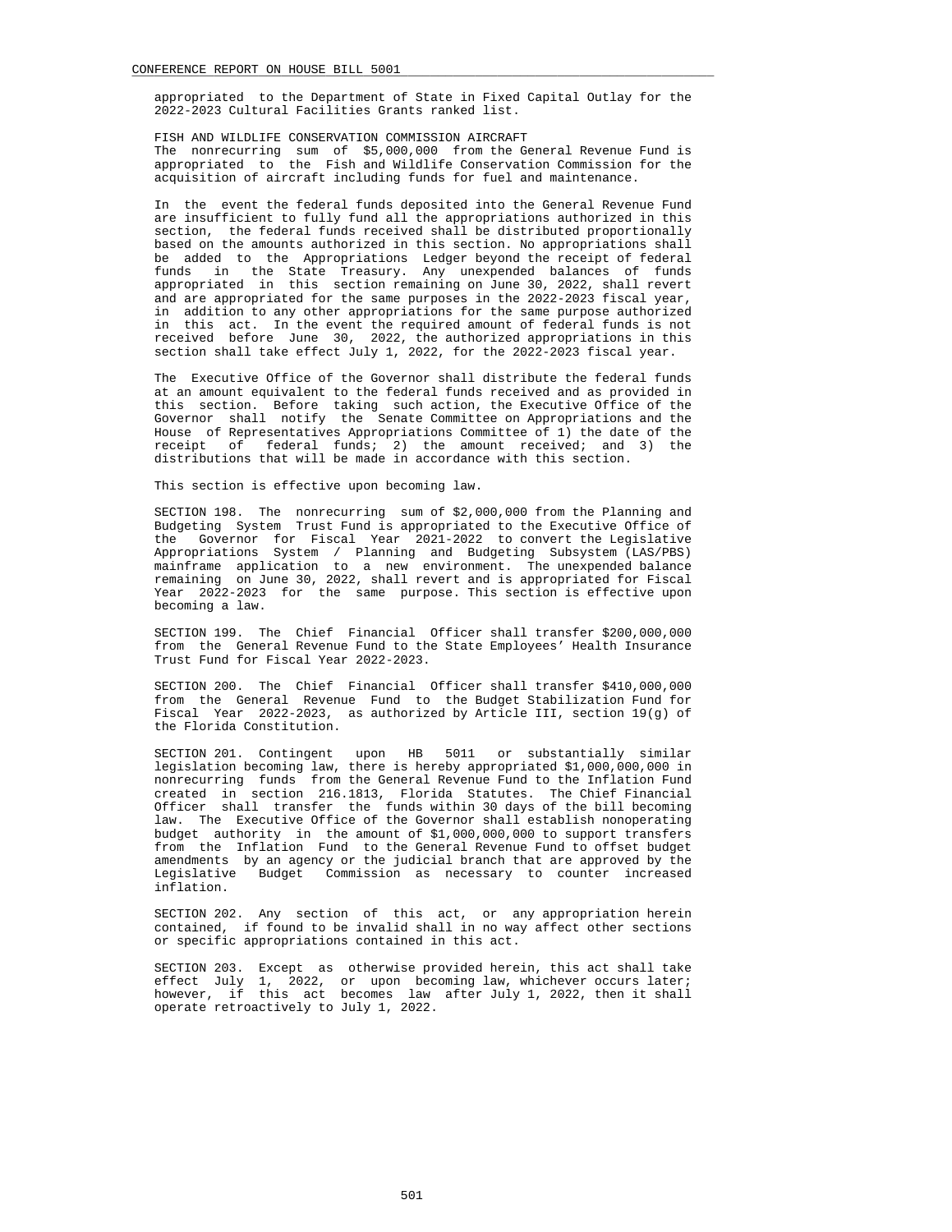| TOTAL THIS GENERAL APPROPRIATION ACT        |                   |
|---------------------------------------------|-------------------|
| FROM GENERAL REVENUE FUND 43,717,505,227    |                   |
| FROM TRUST FUNDS                            | 68, 353, 528, 775 |
| TOTAL POSITIONS 112,472.26                  |                   |
| TOTAL ALL FUNDS                             | 112,071,034,002   |
| 5,561,109,416<br>TOTAL APPROVED SALARY RATE |                   |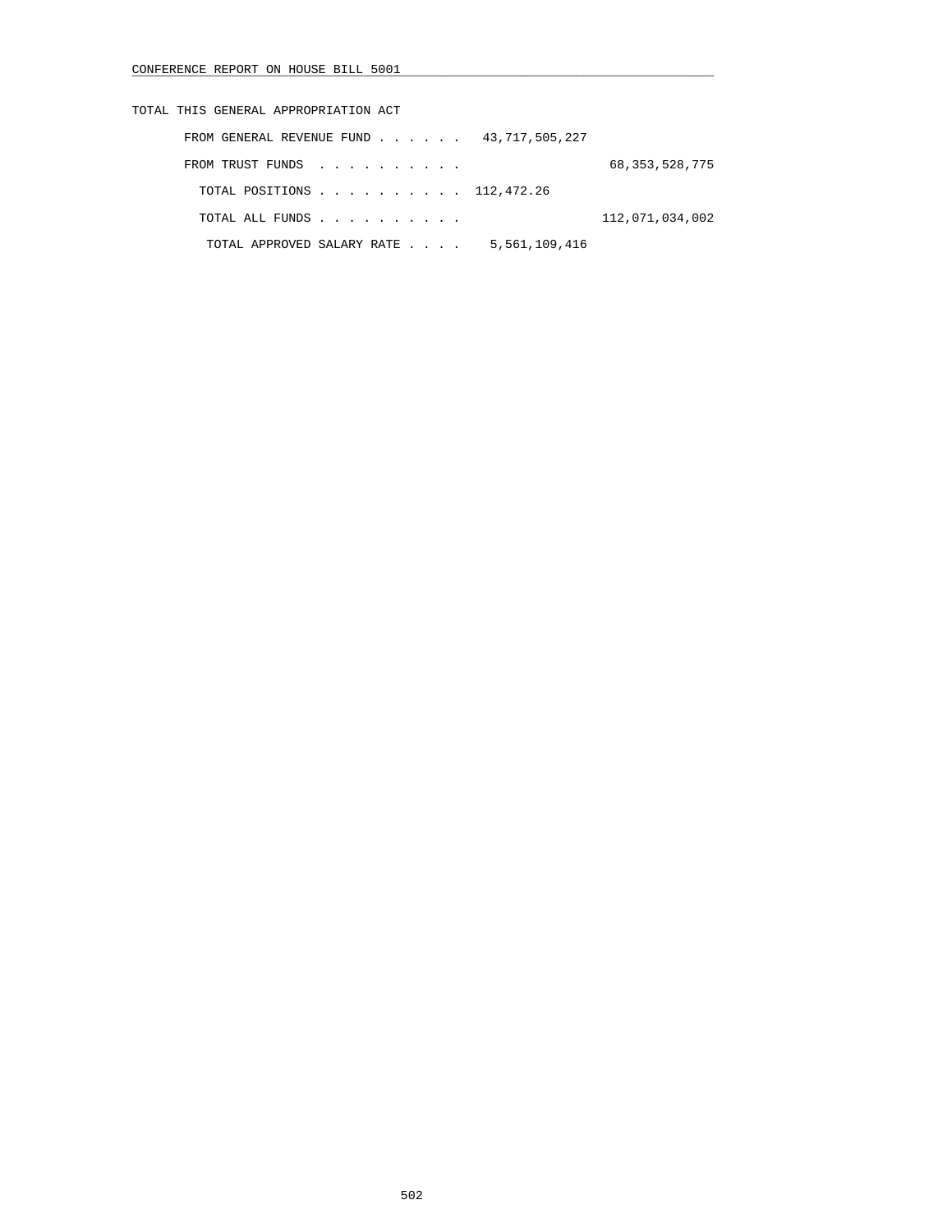# ITEMIZATION OF EXPENDITURE TOTALS (FOR INFORMATION ONLY)

CR/HB 5001 FY 2022-23

|                                                                                                                                                                                                                                                                                                                                                                | (\$ IN MILLIONS) |                                                                               |  |  |  |           |  |
|----------------------------------------------------------------------------------------------------------------------------------------------------------------------------------------------------------------------------------------------------------------------------------------------------------------------------------------------------------------|------------------|-------------------------------------------------------------------------------|--|--|--|-----------|--|
|                                                                                                                                                                                                                                                                                                                                                                | GENERAL          |                                                                               |  |  |  | OTHER ALL |  |
| OPERATING                                                                                                                                                                                                                                                                                                                                                      |                  |                                                                               |  |  |  |           |  |
|                                                                                                                                                                                                                                                                                                                                                                |                  |                                                                               |  |  |  |           |  |
| TOTAL OPERATING 40,916.1 2,682.9 0 437.8 49,838.2 93,875.0 112,472.26                                                                                                                                                                                                                                                                                          |                  | <u>sooocooco oosoocooco sooocooco sooocooco sooocooco sooocooco sooocooco</u> |  |  |  |           |  |
| FIXED CAPITAL OUTLAY                                                                                                                                                                                                                                                                                                                                           |                  |                                                                               |  |  |  |           |  |
| 1 – STATE CAPITAL OUTLAY – DMS<br>1 – ST CAPITAL OUTLAY – AGENCY 290.4 (0 0 0 0 0 11,100.6 11,522.3 (0 0 0 0 0 174.7 (2011)<br>290.4 (0 0 0 0 11,100.6 11,599.2 (0 0 0 11,100.6 11,599.2 (0 0 0 0 11,100.6 11,599.2 (0 0 0 0 0 0<br>M – AID TO LOC GOVT-CAP OUTLAY 1,811.5 (0 1,531.2 3,342.7 (0 0 )<br>N – DEBT SERVICE 51.0 134.6 793.7 (0 578.7 1,558.0 0 0 |                  |                                                                               |  |  |  |           |  |
| TOTAL FIXED CAPITAL OUTLAY $2,801.4$ $134.6$ $1,208.5$ $0.0$ $14,051.5$ $18,196.1$ $0.0$                                                                                                                                                                                                                                                                       |                  | <u>sooocooco oosoocooco sooocooco sooocooco sooocooco sooocooco sooocooco</u> |  |  |  |           |  |
| TOTAL ITEM. OF EXPENDITURES 43,717.5 2,817.5 1,208.5 437.8 63,889.7 112,071.0 112,472.26                                                                                                                                                                                                                                                                       |                  | <u>sooocooco oosoocooco sooocooco sooocooco sooocooco sooocooco sooocooco</u> |  |  |  |           |  |

NOTE: AMOUNTS ACROSS AND DOWN MAY NOT EQUAL DUE TO ROUNDING.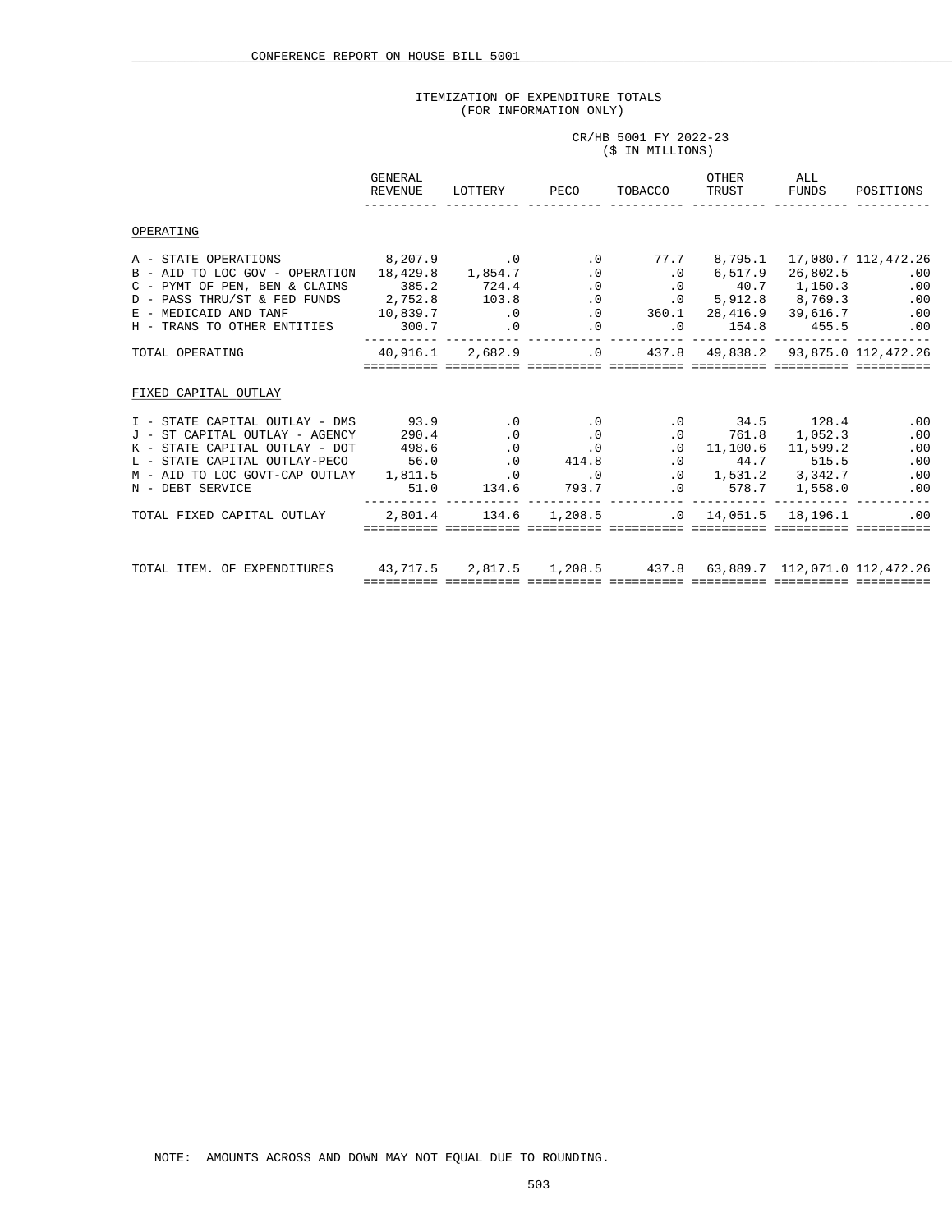|                                                                                                                                                                                                                                                                                                                                                        |                                         | CR/HB 5001 FY 2022-23                                |                                                                    |
|--------------------------------------------------------------------------------------------------------------------------------------------------------------------------------------------------------------------------------------------------------------------------------------------------------------------------------------------------------|-----------------------------------------|------------------------------------------------------|--------------------------------------------------------------------|
|                                                                                                                                                                                                                                                                                                                                                        |                                         | GEN REVENUE TRUST FUNDS ALL FUNDS                    |                                                                    |
| SECTION 1 - EDUCATION ENHANCEMENT                                                                                                                                                                                                                                                                                                                      |                                         |                                                      |                                                                    |
| OPERATING                                                                                                                                                                                                                                                                                                                                              |                                         |                                                      |                                                                    |
| AID TO LOC GOV - OPERATION<br>STATE FUNDS - NONMATCHING                                                                                                                                                                                                                                                                                                |                                         |                                                      |                                                                    |
| TOTAL AID TO LOC GOV - OPERATION                                                                                                                                                                                                                                                                                                                       |                                         |                                                      | 1,854,743,664 1,854,743,664                                        |
|                                                                                                                                                                                                                                                                                                                                                        |                                         |                                                      |                                                                    |
| PYMT OF PEN, BEN & CLAIMS<br>STATE FUNDS - NONMATCHING $\cdot \cdot \cdot \cdot \cdot \cdot \cdot \cdot \cdot \cdot$                                                                                                                                                                                                                                   |                                         |                                                      | 724,373,758 724,373,758                                            |
| TOTAL PYMT OF PEN, BEN & CLAIMS                                                                                                                                                                                                                                                                                                                        |                                         |                                                      | 724,373,758 724,373,758                                            |
| PASS THRU/ST & FED FUNDS                                                                                                                                                                                                                                                                                                                               |                                         |                                                      |                                                                    |
| STATE FUNDS - NONMATCHING                                                                                                                                                                                                                                                                                                                              |                                         |                                                      | 103, 776, 356 103, 776, 356                                        |
| TOTAL PASS THRU/ST & FED FUNDS                                                                                                                                                                                                                                                                                                                         |                                         |                                                      | 103,776,356 103,776,356                                            |
| FIXED CAPITAL OUTLAY                                                                                                                                                                                                                                                                                                                                   |                                         |                                                      |                                                                    |
| DEBT SERVICE                                                                                                                                                                                                                                                                                                                                           |                                         |                                                      |                                                                    |
| STATE FUNDS - NONMATCHING                                                                                                                                                                                                                                                                                                                              |                                         |                                                      | 134, 562, 485 134, 562, 485<br>----------------- ----------------- |
| TOTAL DEBT SERVICE                                                                                                                                                                                                                                                                                                                                     |                                         |                                                      | 134, 562, 485 134, 562, 485                                        |
| TOTAL SECTION 1                                                                                                                                                                                                                                                                                                                                        |                                         | 2,817,456,263 2,817,456,263                          |                                                                    |
| FUNDING SOURCE RECAP<br>STATE FUNDS - NONMATCHING                                                                                                                                                                                                                                                                                                      |                                         |                                                      | 2,817,456,263 2,817,456,263                                        |
| TOTAL SPENDING AUTHORIZATIONS<br>OPERATING<br>FIXED CAPITAL OUTLAY                                                                                                                                                                                                                                                                                     |                                         |                                                      | 2,682,893,778 2,682,893,778<br>134, 562, 485 134, 562, 485         |
| SECTION 2 - EDUCATION (ALL OTHER FUNDS)                                                                                                                                                                                                                                                                                                                |                                         |                                                      |                                                                    |
| OPERATING                                                                                                                                                                                                                                                                                                                                              |                                         |                                                      |                                                                    |
| STATE OPERATIONS<br>STATE FUNDS - NONMATCHING<br>STATE FUNDS - MATCHING<br>. The contract of the contract of the contract of the contract of the contract of the contract of the contract of the contract of the contract of the contract of the contract of the contract of the contract of the contrac<br>FEDERAL FUNDS<br>TRANS/RECIPIENT/FED FUNDS | 48,633,964                              | 271,991,138 52,027,516 324,018,654<br>2,095,000      | 50,728,964<br>335,995,048 335,995,048                              |
| POSITIONS<br>TOTAL STATE OPERATIONS                                                                                                                                                                                                                                                                                                                    |                                         | 320,625,102 390,668,264 711,293,366                  | 2,280.75                                                           |
| AID TO LOC GOV - OPERATION<br>STATE FUNDS - NONMATCHING<br>STATE FUNDS - MATCHING<br>FEDERAL FUNDS                                                                                                                                                                                                                                                     | 207,047,643                             | 15,061,188,859 2,230,017,789 17,291,206,648          | 207,047,643<br>$1, 127, 335, 279$ $1, 127, 335, 279$               |
| TOTAL AID TO LOC GOV - OPERATION                                                                                                                                                                                                                                                                                                                       |                                         | 15, 268, 236, 502 3, 357, 353, 068 18, 625, 589, 570 |                                                                    |
| PYMT OF PEN, BEN & CLAIMS<br>STATE FUNDS - NONMATCHING<br>FEDERAL FUNDS                                                                                                                                                                                                                                                                                | 341, 147, 333 1, 467, 506 342, 614, 839 |                                                      |                                                                    |
| TOTAL PYMT OF PEN, BEN & CLAIMS                                                                                                                                                                                                                                                                                                                        |                                         | 341, 147, 333 1, 572, 506 342, 719, 839              |                                                                    |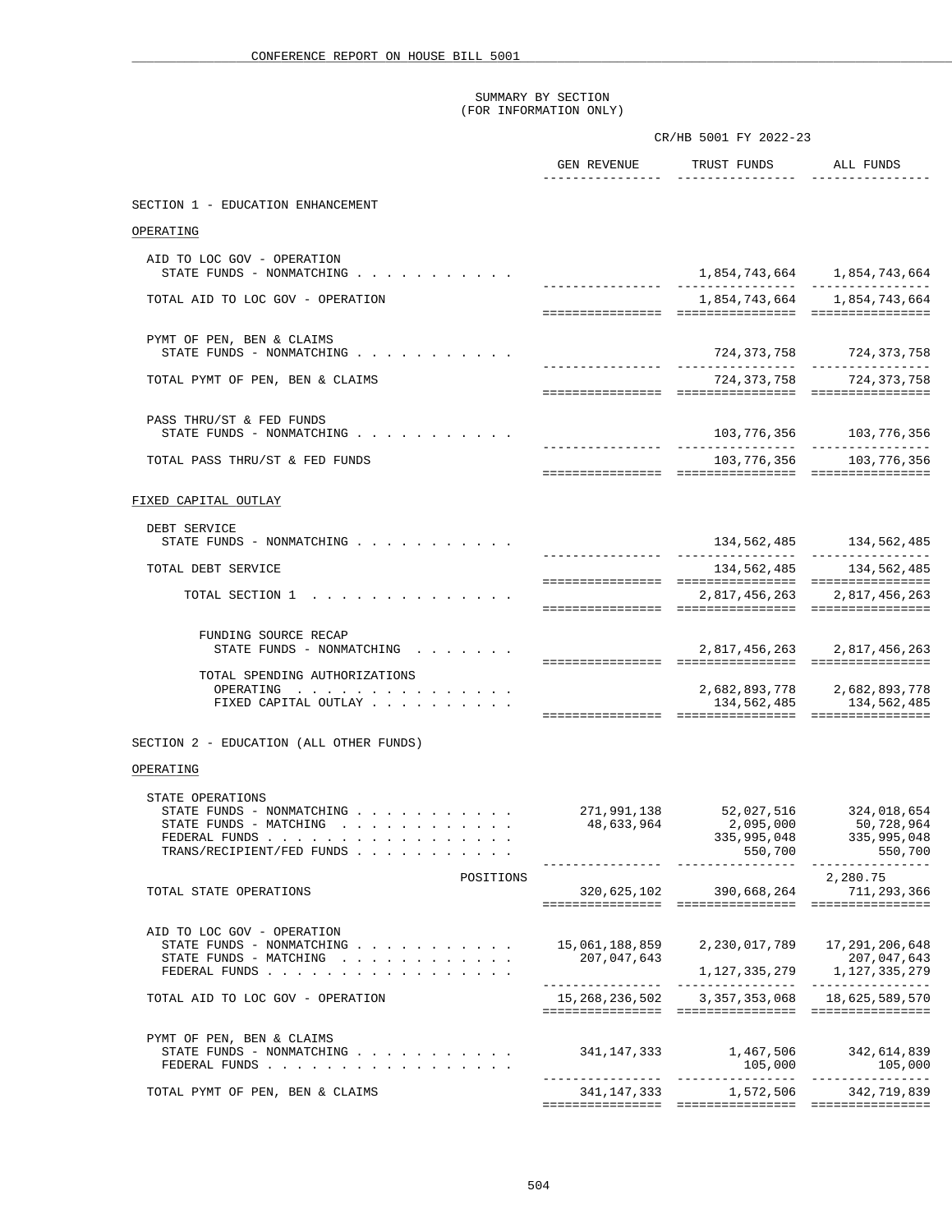|                                                                                                                           | CR/HB 5001 FY 2022-23        |                                                                                             |                                                                                                                         |  |
|---------------------------------------------------------------------------------------------------------------------------|------------------------------|---------------------------------------------------------------------------------------------|-------------------------------------------------------------------------------------------------------------------------|--|
|                                                                                                                           | -----------------            | GEN REVENUE TRUST FUNDS ALL FUNDS<br>_________________                                      | ------------                                                                                                            |  |
| SECTION 2 - EDUCATION (ALL OTHER FUNDS)                                                                                   |                              |                                                                                             |                                                                                                                         |  |
| OPERATING                                                                                                                 |                              |                                                                                             |                                                                                                                         |  |
| PASS THRU/ST & FED FUNDS<br>STATE FUNDS - NONMATCHING<br>FEDERAL FUNDS                                                    |                              | 2,706,134,072 86,161,098 2,792,295,170<br>2,410,123,386 2,410,123,386                       |                                                                                                                         |  |
| TOTAL PASS THRU/ST & FED FUNDS                                                                                            |                              | 2,706,134,072 2,496,284,484 5,202,418,556                                                   |                                                                                                                         |  |
| TRANS TO OTHER ENTITIES<br>STATE FUNDS - NONMATCHING<br>STATE FUNDS - MATCHING<br>FEDERAL FUNDS                           | 99,480                       | 3,078,789      4,570,697      7,649,486                                                     | 99,480<br>2, 207, 308 2, 207, 308                                                                                       |  |
| TOTAL TRANS TO OTHER ENTITIES                                                                                             |                              | 3,178,269 6,778,005 9,956,274                                                               |                                                                                                                         |  |
| FIXED CAPITAL OUTLAY                                                                                                      |                              |                                                                                             |                                                                                                                         |  |
| STATE CAPITAL OUTLAY-PECO<br>STATE FUNDS - NONMATCHING                                                                    |                              | 56,025,479 459,500,000 515,525,479                                                          |                                                                                                                         |  |
| TOTAL STATE CAPITAL OUTLAY-PECO                                                                                           |                              | 56,025,479 459,500,000 515,525,479                                                          |                                                                                                                         |  |
| AID TO LOC GOVT-CAP OUTLAY<br>STATE FUNDS - NONMATCHING                                                                   | 110,955,170                  |                                                                                             | 110,955,170<br>________________                                                                                         |  |
| TOTAL AID TO LOC GOVT-CAP OUTLAY                                                                                          | 110,955,170                  |                                                                                             | 110,955,170                                                                                                             |  |
| DEBT SERVICE<br>STATE FUNDS - NONMATCHING                                                                                 |                              |                                                                                             |                                                                                                                         |  |
| TOTAL DEBT SERVICE                                                                                                        |                              |                                                                                             | 932,464,706 932,464,706                                                                                                 |  |
| POSITIONS<br>TOTAL SECTION 2 18,806,301,927 7,644,621,033 26,450,922,960                                                  |                              |                                                                                             | 2,280.75                                                                                                                |  |
| FUNDING SOURCE RECAP<br>STATE FUNDS - NONMATCHING<br>STATE FUNDS - MATCHING<br>FEDERAL FUNDS<br>TRANS/RECIPIENT/FED FUNDS | - 255,781,087<br>255,781,087 | $18, 550, 520, 840 \qquad \quad 3, 766, 209, 312 \qquad \quad 22, 316, 730, 152$<br>550,700 | 2,095,000 257,876,087<br>3,875,766,021 3,875,766,021<br>550,700                                                         |  |
| TOTAL SPENDING AUTHORIZATIONS<br>OPERATING<br>FIXED CAPITAL OUTLAY                                                        |                              | 166,980,649   1,391,964,706   1,558,945,355                                                 |                                                                                                                         |  |
| SECTION 3 - HUMAN SERVICES                                                                                                |                              |                                                                                             |                                                                                                                         |  |
| OPERATING                                                                                                                 |                              |                                                                                             |                                                                                                                         |  |
| STATE OPERATIONS<br>STATE FUNDS - NONMATCHING<br>STATE FUNDS - MATCHING<br>FEDERAL FUNDS<br>TRANS/RECIPIENT/FED FUNDS     | 322,459,308<br>603,578,962   | 880,784,635                                                                                 | 1,203,243,943<br>$351,024,874$<br>$351,024,874$<br>$1,823,213,840$<br>$1,823,213,840$<br>$124,970,377$<br>$124,970,377$ |  |
| POSITIONS<br>TOTAL STATE OPERATIONS                                                                                       |                              | 926, 038, 270 3, 179, 993, 726 4, 106, 031, 996                                             | 31,191.26                                                                                                               |  |
|                                                                                                                           |                              |                                                                                             |                                                                                                                         |  |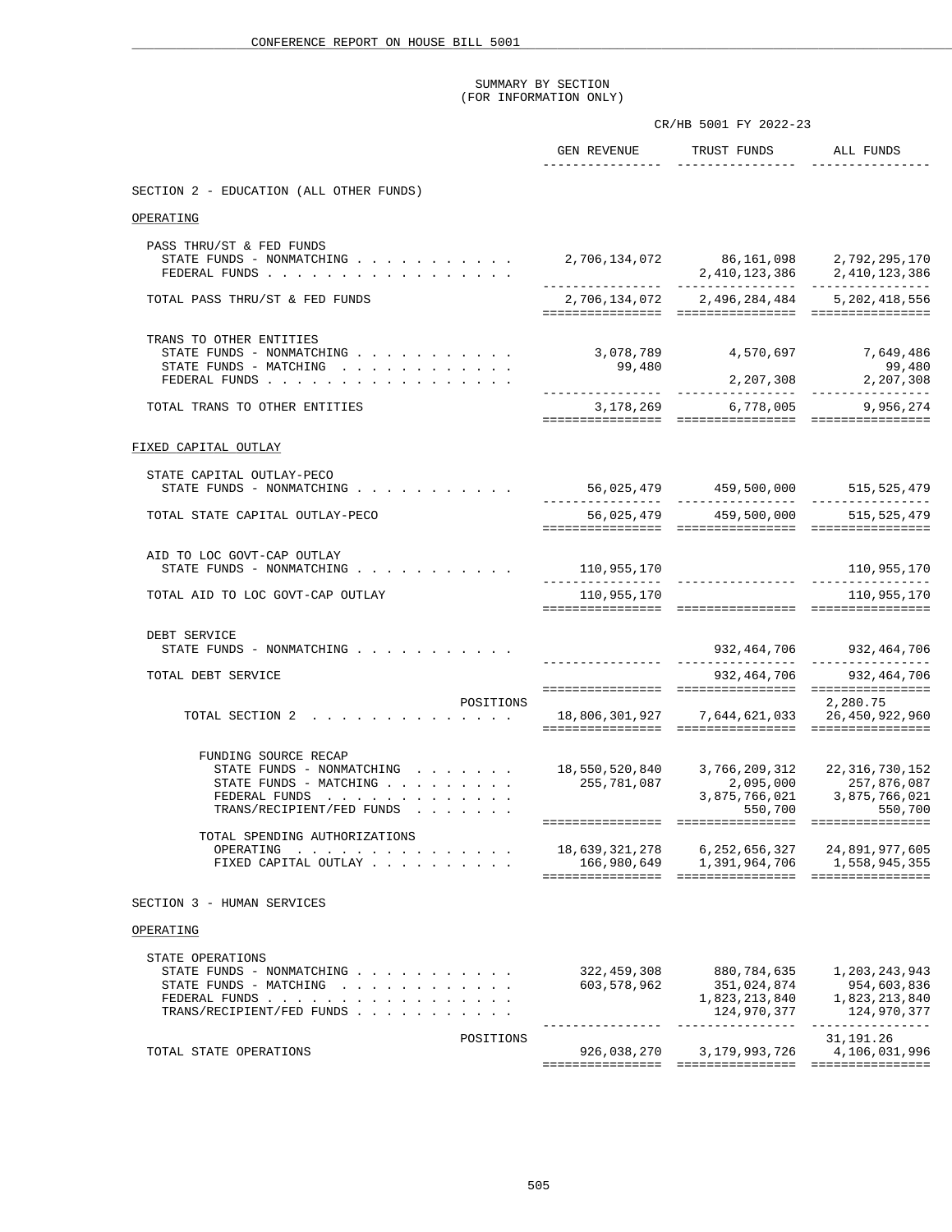|                                                                                                                                                               |                                                                                                                | CR/HB 5001 FY 2022-23                                                                                                                                           |                                                                                           |
|---------------------------------------------------------------------------------------------------------------------------------------------------------------|----------------------------------------------------------------------------------------------------------------|-----------------------------------------------------------------------------------------------------------------------------------------------------------------|-------------------------------------------------------------------------------------------|
|                                                                                                                                                               | ________________                                                                                               | GEN REVENUE TRUST FUNDS ALL FUNDS<br>_________________                                                                                                          |                                                                                           |
| SECTION 3 - HUMAN SERVICES                                                                                                                                    |                                                                                                                |                                                                                                                                                                 |                                                                                           |
| OPERATING                                                                                                                                                     |                                                                                                                |                                                                                                                                                                 |                                                                                           |
| AID TO LOC GOV - OPERATION<br>STATE FUNDS - NONMATCHING<br>STATE FUNDS - MATCHING<br>FEDERAL FUNDS<br>TRANS/RECIPIENT/FED FUNDS                               |                                                                                                                | 879,438,658 102,378,618 981,817,276<br>$1,761,455,065$<br>$62,142,777$<br>$1,823,597,842$<br>$1,940,457,609$<br>$151,422,792$<br>$151,422,792$<br>$151,422,792$ |                                                                                           |
| TOTAL AID TO LOC GOV - OPERATION                                                                                                                              | 2,640,893,723 2,256,401,796 4,897,295,519                                                                      |                                                                                                                                                                 |                                                                                           |
| PYMT OF PEN, BEN & CLAIMS<br>STATE FUNDS - NONMATCHING $\ldots$ , , , , , , , , , , , 21,307,749<br>STATE FUNDS - MATCHING                                    |                                                                                                                |                                                                                                                                                                 | 21,307,749                                                                                |
| TOTAL PYMT OF PEN, BEN & CLAIMS                                                                                                                               | 25,926,449                                                                                                     |                                                                                                                                                                 | 25,926,449                                                                                |
| PASS THRU/ST & FED FUNDS<br>STATE FUNDS - NONMATCHING $\ldots$ , , , , , , , , , , 9,000,000<br>FEDERAL FUNDS                                                 |                                                                                                                |                                                                                                                                                                 |                                                                                           |
| TOTAL PASS THRU/ST & FED FUNDS                                                                                                                                |                                                                                                                |                                                                                                                                                                 |                                                                                           |
| MEDICAID AND TANF<br>STATE FUNDS - NONMATCHING<br>STATE FUNDS - MATCHING<br>FEDERAL FUNDS<br>TRANS/RECIPIENT/FED FUNDS                                        | 750,000 750,000<br>16,391,084,598 5,552,151,526 16,391,084,598<br>22,096,437,506 22,096,437,506 22,096,437,506 |                                                                                                                                                                 |                                                                                           |
| TOTAL MEDICAID AND TANF                                                                                                                                       |                                                                                                                | 10,839,683,072 28,777,031,426 39,616,714,498                                                                                                                    |                                                                                           |
| TRANS TO OTHER ENTITIES<br>STATE FUNDS - NONMATCHING 37,587,983 16,013,680 53,601,663<br>STATE FUNDS - MATCHING<br>FEDERAL FUNDS<br>TRANS/RECIPIENT/FED FUNDS | 8,853,126                                                                                                      | 300,098                                                                                                                                                         | 6,407,728<br>13,984,548<br>13,984,548<br>13,984,548<br>300,098                            |
| TOTAL TRANS TO OTHER ENTITIES                                                                                                                                 |                                                                                                                | 46, 441, 109 36, 706, 054 83, 147, 163                                                                                                                          |                                                                                           |
| FIXED CAPITAL OUTLAY                                                                                                                                          |                                                                                                                |                                                                                                                                                                 |                                                                                           |
| ST CAPITAL OUTLAY - AGENCY<br>STATE FUNDS - NONMATCHING                                                                                                       | 10,090,552                                                                                                     |                                                                                                                                                                 | 10,090,552                                                                                |
| TOTAL ST CAPITAL OUTLAY - AGENCY                                                                                                                              | 10,090,552                                                                                                     |                                                                                                                                                                 | 10,090,552                                                                                |
| AID TO LOC GOVT-CAP OUTLAY<br>STATE FUNDS - NONMATCHING                                                                                                       | 160,340,694                                                                                                    |                                                                                                                                                                 | 160,340,694                                                                               |
| TOTAL AID TO LOC GOVT-CAP OUTLAY                                                                                                                              | 160,340,694                                                                                                    |                                                                                                                                                                 | 160, 340, 694                                                                             |
| POSITIONS<br>TOTAL SECTION 3                                                                                                                                  |                                                                                                                |                                                                                                                                                                 | 31,191.26                                                                                 |
| FUNDING SOURCE RECAP<br>STATE FUNDS - NONMATCHING<br>STATE FUNDS - MATCHING<br>FEDERAL FUNDS<br>TRANS/RECIPIENT/FED FUNDS                                     | 1,440,974,944                                                                                                  | 13, 217, 438, 925 5, 971, 726, 905 19, 189, 165, 830                                                                                                            | 999,176,933 2,440,151,877<br>25,875,093,503 25,875,093,503<br>1,405,135,661 1,405,135,661 |
| TOTAL SPENDING AUTHORIZATIONS<br>OPERATING<br>FIXED CAPITAL OUTLAY                                                                                            | 14,487,982,623   34,251,133,002<br>170,431,246                                                                 |                                                                                                                                                                 | 48,739,115,625<br>170,431,246                                                             |
|                                                                                                                                                               |                                                                                                                |                                                                                                                                                                 |                                                                                           |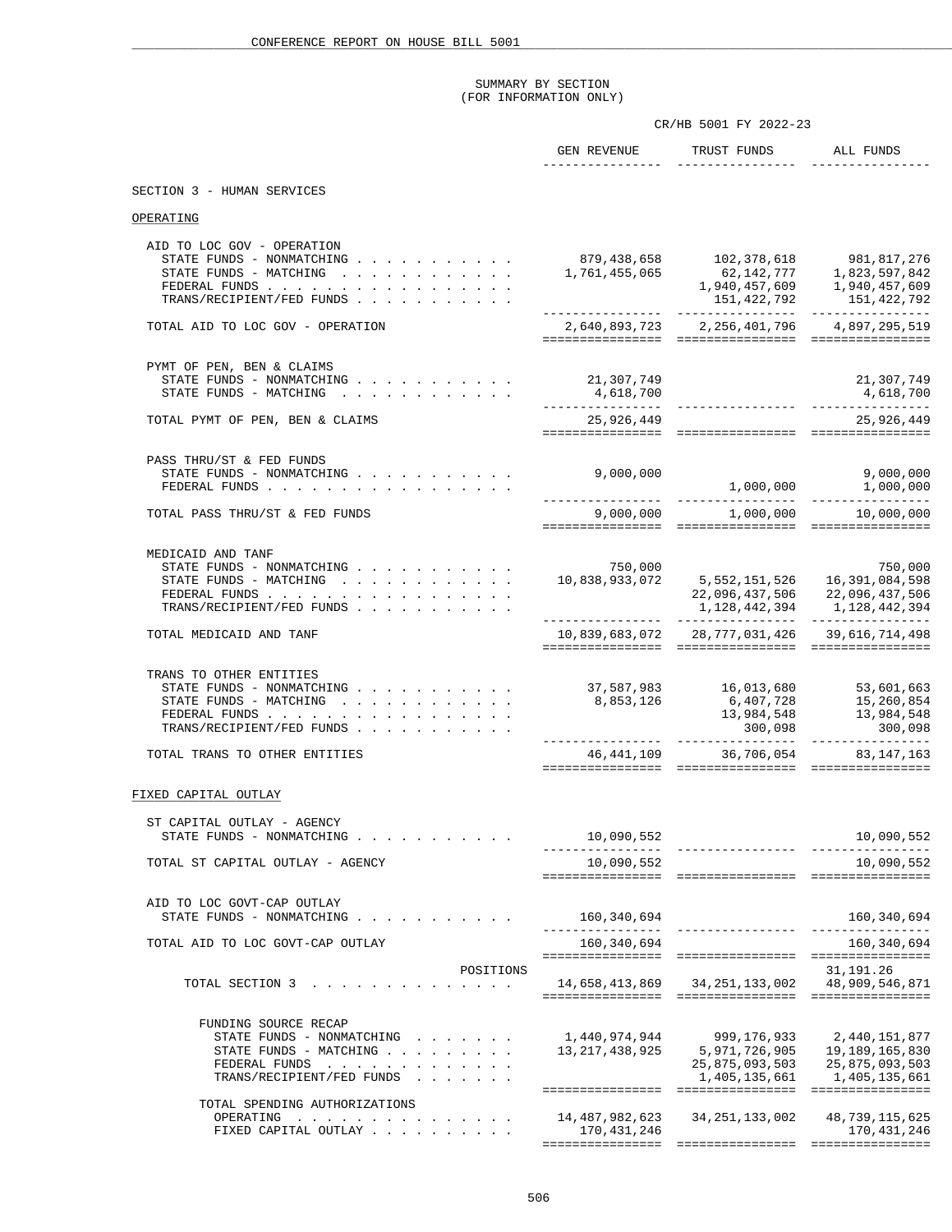|                                                                                                                                                                          |                           | CR/HB 5001 FY 2022-23                                                                                                                                                      |                                                   |
|--------------------------------------------------------------------------------------------------------------------------------------------------------------------------|---------------------------|----------------------------------------------------------------------------------------------------------------------------------------------------------------------------|---------------------------------------------------|
|                                                                                                                                                                          |                           | GEN REVENUE TRUST FUNDS ALL FUNDS                                                                                                                                          |                                                   |
| SECTION 4 - CRIMINAL JUSTICE AND CORRECTIONS                                                                                                                             |                           |                                                                                                                                                                            |                                                   |
| OPERATING                                                                                                                                                                |                           |                                                                                                                                                                            |                                                   |
| STATE OPERATIONS<br>STATE FUNDS - NONMATCHING 4, 913, 881, 205 429, 793, 570 5, 343, 674, 775<br>STATE FUNDS - MATCHING<br>FEDERAL FUNDS<br>TRANS/RECIPIENT/FED FUNDS    |                           | $7,772,512$<br>$7,772,512$<br>$11,465,967$<br>$19,238,479$<br>$19,238,479$<br>$19,338,479$<br>$19,338,479$<br>$19,433,216$<br>$68,646,400$<br>$68,646,400$<br>$68,646,400$ |                                                   |
| POSITIONS<br>TOTAL STATE OPERATIONS                                                                                                                                      |                           | 4,921,653,717 553,339,153 5,474,992,870                                                                                                                                    | 40,890.00                                         |
| AID TO LOC GOV - OPERATION<br>STATE FUNDS - NONMATCHING 315, 239, 090 36, 851, 719 352, 090, 809<br>STATE FUNDS - MATCHING<br>FEDERAL FUNDS<br>TRANS/RECIPIENT/FED FUNDS |                           |                                                                                                                                                                            |                                                   |
| TOTAL AID TO LOC GOV - OPERATION                                                                                                                                         |                           | 315, 245, 202 88, 291, 575 403, 536, 777                                                                                                                                   |                                                   |
| PYMT OF PEN, BEN & CLAIMS<br>STATE FUNDS - NONMATCHING<br>FEDERAL FUNDS<br>TOTAL PYMT OF PEN, BEN & CLAIMS                                                               |                           |                                                                                                                                                                            | 16,000,000    16,000,000<br>25,600,000 25,600,000 |
|                                                                                                                                                                          |                           |                                                                                                                                                                            |                                                   |
| PASS THRU/ST & FED FUNDS<br>STATE FUNDS - NONMATCHING 11,439,200 2,529,702 13,968,902<br>FEDERAL FUNDS                                                                   |                           |                                                                                                                                                                            |                                                   |
| TOTAL PASS THRU/ST & FED FUNDS                                                                                                                                           |                           |                                                                                                                                                                            |                                                   |
| TRANS TO OTHER ENTITIES<br>STATE FUNDS - NONMATCHING 19,938,006 2,589,250 22,527,256                                                                                     |                           |                                                                                                                                                                            |                                                   |
| TOTAL TRANS TO OTHER ENTITIES                                                                                                                                            |                           | $19,954,117$ $11,656,124$ $31,610,241$<br>$11,656,124$ $11,656,124$                                                                                                        |                                                   |
| FIXED CAPITAL OUTLAY                                                                                                                                                     |                           |                                                                                                                                                                            |                                                   |
| ST CAPITAL OUTLAY - AGENCY<br>STATE FUNDS - NONMATCHING                                                                                                                  |                           | 21,432,869 5,000,000 26,432,869                                                                                                                                            |                                                   |
| TOTAL ST CAPITAL OUTLAY - AGENCY                                                                                                                                         |                           | 21,432,869 5,000,000 26,432,869                                                                                                                                            |                                                   |
| AID TO LOC GOVT-CAP OUTLAY<br>STATE FUNDS - NONMATCHING<br>TOTAL AID TO LOC GOVT-CAP OUTLAY                                                                              | 63,005,000<br>63,005,000  |                                                                                                                                                                            | 63,005,000<br>63,005,000                          |
|                                                                                                                                                                          |                           |                                                                                                                                                                            |                                                   |
| DEBT SERVICE<br>STATE FUNDS - NONMATCHING                                                                                                                                | 50,960,426<br>----------- | ________________                                                                                                                                                           | 50,960,426<br>----------------                    |
| TOTAL DEBT SERVICE                                                                                                                                                       | 50,960,426                |                                                                                                                                                                            | 50,960,426                                        |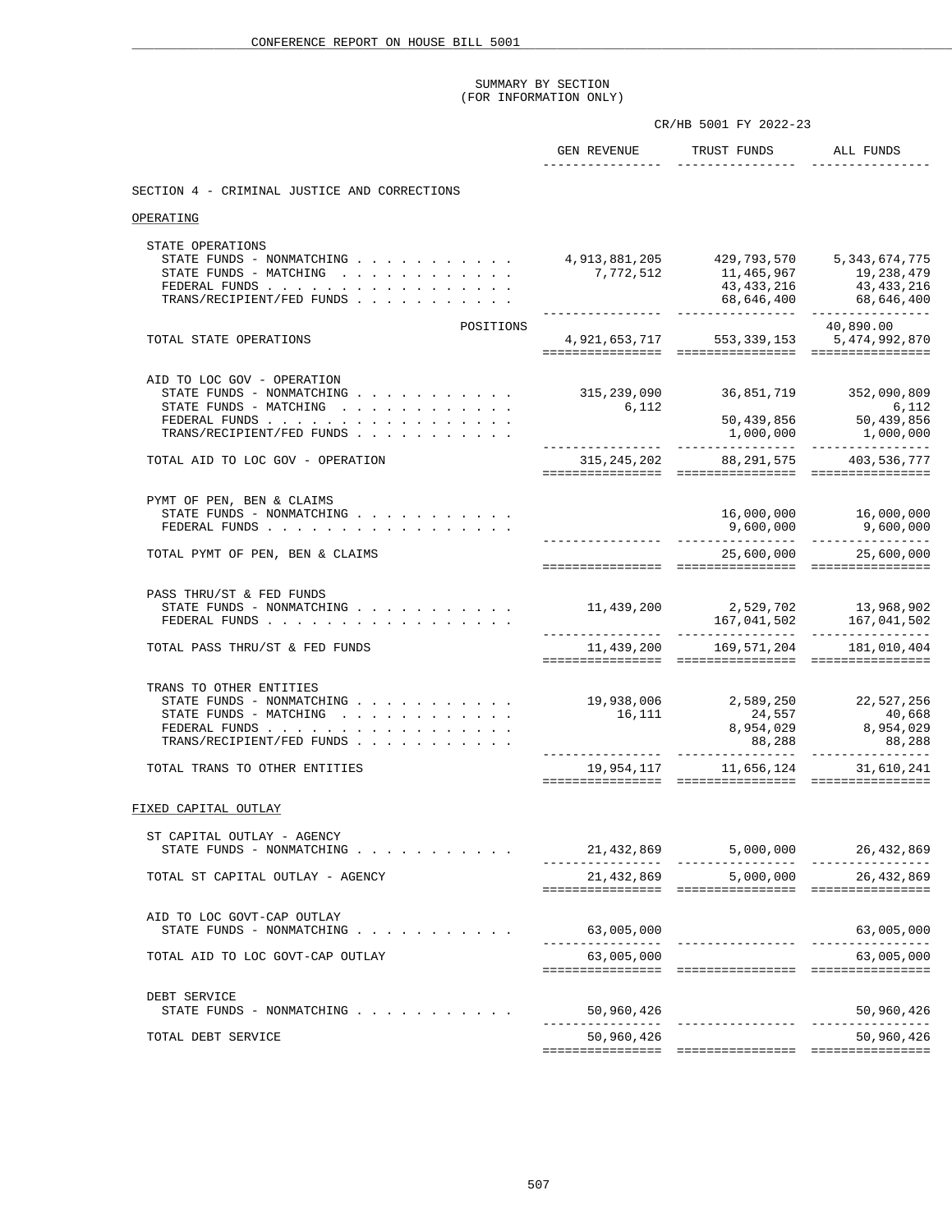|                                                                                                                                                                   | CR/HB 5001 FY 2022-23                                 |                                                                                                                                                                                                            |                                                                                  |  |
|-------------------------------------------------------------------------------------------------------------------------------------------------------------------|-------------------------------------------------------|------------------------------------------------------------------------------------------------------------------------------------------------------------------------------------------------------------|----------------------------------------------------------------------------------|--|
|                                                                                                                                                                   |                                                       |                                                                                                                                                                                                            |                                                                                  |  |
| SECTION 4 - CRIMINAL JUSTICE AND CORRECTIONS                                                                                                                      |                                                       |                                                                                                                                                                                                            |                                                                                  |  |
| POSITIONS<br>TOTAL SECTION 4                                                                                                                                      |                                                       | $5,403,690,531$ $853,458,056$ $6,257,148,587$                                                                                                                                                              | 40,890.00                                                                        |  |
| FUNDING SOURCE RECAP<br>STATE FUNDS - NONMATCHING 5,395,895,796 492,764,241 5,888,660,037<br>STATE FUNDS - MATCHING<br>FEDERAL FUNDS<br>TRANS/RECIPIENT/FED FUNDS | 7,794,735                                             |                                                                                                                                                                                                            | 11,490,524<br>279,468,603<br>279,468,603<br>279,468,603<br>69,734,688 69,734,688 |  |
| TOTAL SPENDING AUTHORIZATIONS<br>OPERATING<br>FIXED CAPITAL OUTLAY                                                                                                |                                                       |                                                                                                                                                                                                            |                                                                                  |  |
| SECTION 5 - NATURAL RESOURCES/ENVIRONMENT/GROWTH MANAGEMENT/TRANSPORTATION                                                                                        |                                                       |                                                                                                                                                                                                            |                                                                                  |  |
| OPERATING                                                                                                                                                         |                                                       |                                                                                                                                                                                                            |                                                                                  |  |
|                                                                                                                                                                   |                                                       |                                                                                                                                                                                                            |                                                                                  |  |
| STATE OPERATIONS<br>STATE FUNDS - NONMATCHING<br>STATE FUNDS - MATCHING $\ldots$ , , , , , , , , , , ,<br>FEDERAL FUNDS<br>TRANS/RECIPIENT/FED FUNDS              |                                                       | $\begin{array}{cccc} 195,575,061 & 1,658,566,107 & 1,854,141,168 \\ 241,720 & 44,391,182 & 44,632,902 \\ 201,590,872 & 201,590,872 \\ 600,000 & 600,000 \end{array}$<br>----------------- ---------------- |                                                                                  |  |
| POSITIONS                                                                                                                                                         |                                                       |                                                                                                                                                                                                            | 15,287.25                                                                        |  |
| TOTAL STATE OPERATIONS                                                                                                                                            |                                                       | 195,816,781 1,905,148,161 2,100,964,942                                                                                                                                                                    |                                                                                  |  |
| AID TO LOC GOV - OPERATION<br>STATE FUNDS - NONMATCHING<br>STATE FUNDS - MATCHING<br>FEDERAL FUNDS                                                                | 23, 387, 064 114, 753, 125 138, 140, 189<br>9,165,197 |                                                                                                                                                                                                            | 9,165,197<br>10,987,590 10,987,590                                               |  |
| TOTAL AID TO LOC GOV - OPERATION                                                                                                                                  |                                                       | 32,552,261 125,740,715 158,292,976                                                                                                                                                                         |                                                                                  |  |
| PASS THRU/ST & FED FUNDS<br>STATE FUNDS - NONMATCHING<br>FEDERAL FUNDS                                                                                            |                                                       | $12,557,261 \qquad 12,557,261$<br>$1,246,062,742 \qquad 1,246,062,742$                                                                                                                                     |                                                                                  |  |
| TOTAL PASS THRU/ST & FED FUNDS                                                                                                                                    |                                                       |                                                                                                                                                                                                            | 1,258,620,003 1,258,620,003                                                      |  |
| TRANS TO OTHER ENTITIES<br>STATE FUNDS - NONMATCHING<br>STATE FUNDS - MATCHING<br>FEDERAL FUNDS                                                                   |                                                       | 9,171,028 45,727,865<br>325<br>149,340                                                                                                                                                                     | 54,898,893<br>325<br>149,340                                                     |  |
| TOTAL TRANS TO OTHER ENTITIES                                                                                                                                     |                                                       | 9,171,028 45,877,530 55,048,558                                                                                                                                                                            |                                                                                  |  |
| FIXED CAPITAL OUTLAY                                                                                                                                              |                                                       |                                                                                                                                                                                                            |                                                                                  |  |
| ST CAPITAL OUTLAY - AGENCY<br>STATE FUNDS - NONMATCHING<br>FEDERAL FUNDS                                                                                          | 246,155,012 726,175,065 972,330,077                   |                                                                                                                                                                                                            | 21,890,000 21,890,000                                                            |  |
| TOTAL ST CAPITAL OUTLAY - AGENCY                                                                                                                                  |                                                       | 246, 155, 012 748, 065, 065 994, 220, 077                                                                                                                                                                  |                                                                                  |  |
| STATE CAPITAL OUTLAY - DOT<br>STATE FUNDS - NONMATCHING<br>STATE FUNDS - MATCHING<br>FEDERAL FUNDS                                                                |                                                       | 498,563,482 7,931,320,011 8,429,883,493                                                                                                                                                                    | $44,604,637$<br>3,124,723,388<br>3,124,723,388                                   |  |
| TOTAL STATE CAPITAL OUTLAY - DOT                                                                                                                                  |                                                       | 498, 563, 482 11, 100, 648, 036 11, 599, 211, 518                                                                                                                                                          |                                                                                  |  |
|                                                                                                                                                                   |                                                       |                                                                                                                                                                                                            |                                                                                  |  |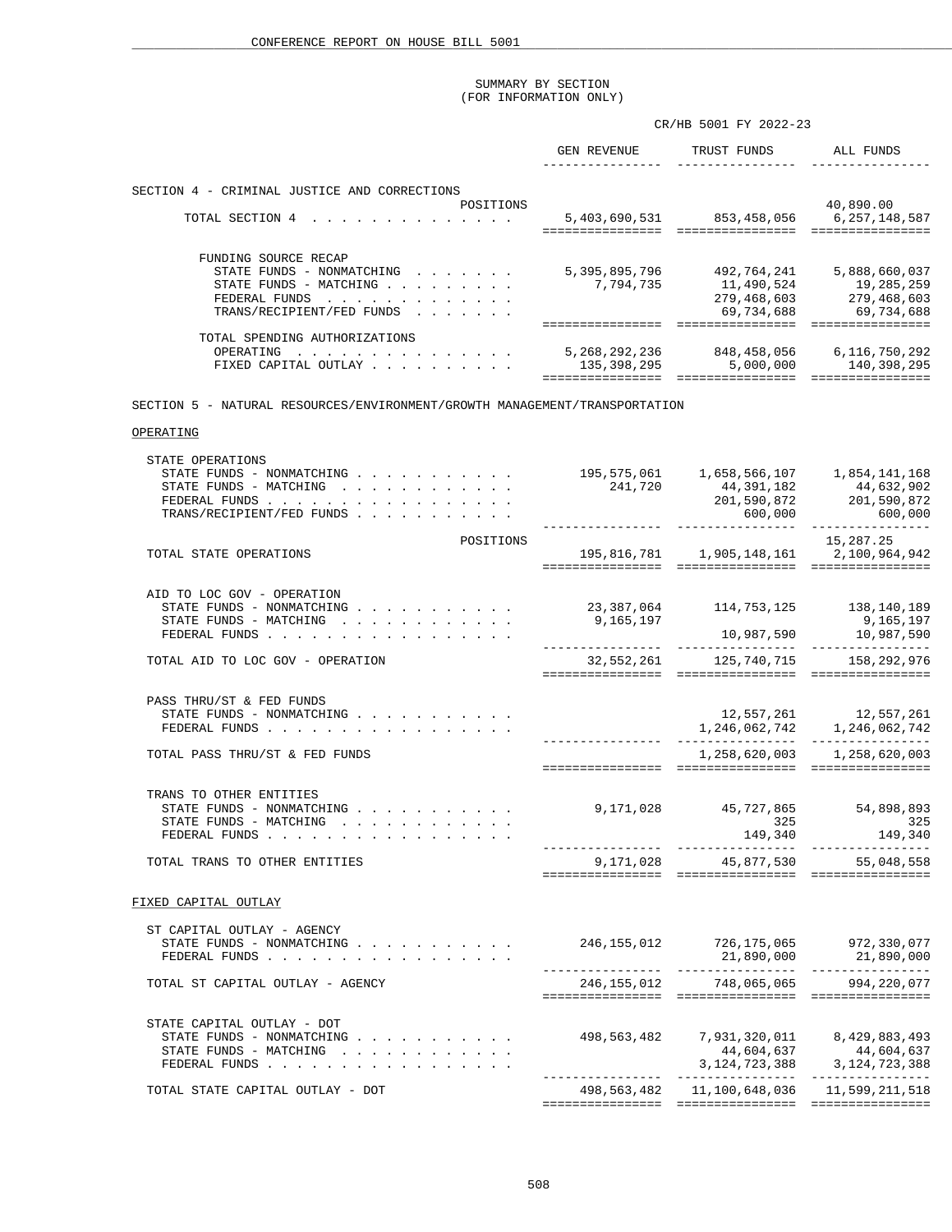|                                                                                                                                                                                       |                                         | CR/HB 5001 FY 2022-23                                                                                                                            |                                                                     |
|---------------------------------------------------------------------------------------------------------------------------------------------------------------------------------------|-----------------------------------------|--------------------------------------------------------------------------------------------------------------------------------------------------|---------------------------------------------------------------------|
|                                                                                                                                                                                       | GEN REVENUE<br>________________         | TRUST FUNDS<br>--------------                                                                                                                    | ALL FUNDS                                                           |
| SECTION 5 - NATURAL RESOURCES/ENVIRONMENT/GROWTH MANAGEMENT/TRANSPORTATION                                                                                                            |                                         |                                                                                                                                                  |                                                                     |
| FIXED CAPITAL OUTLAY                                                                                                                                                                  |                                         |                                                                                                                                                  |                                                                     |
| AID TO LOC GOVT-CAP OUTLAY<br>STATE FUNDS - NONMATCHING 1, 245, 096, 453 846, 646, 624 2, 091, 743, 077<br>STATE FUNDS - MATCHING<br>FEDERAL FUNDS                                    |                                         | 29,642,514 166,667 29,809,181<br>659,872,249 659,872,249 659,872,249                                                                             |                                                                     |
| TOTAL AID TO LOC GOVT-CAP OUTLAY                                                                                                                                                      |                                         |                                                                                                                                                  |                                                                     |
| DEBT SERVICE<br>STATE FUNDS - NONMATCHING                                                                                                                                             |                                         |                                                                                                                                                  | 419,892,935 419,892,935                                             |
| TOTAL DEBT SERVICE                                                                                                                                                                    |                                         |                                                                                                                                                  | 419,892,935 419,892,935                                             |
| POSITIONS<br>TOTAL SECTION 5 2, 256, 997, 531 17, 110, 677, 985 19, 367, 675, 516                                                                                                     |                                         |                                                                                                                                                  | 15,287.25                                                           |
| FUNDING SOURCE RECAP<br>STATE FUNDS - NONMATCHING<br>STATE FUNDS - MATCHING<br>FEDERAL FUNDS<br>TRANS/RECIPIENT/FED FUNDS                                                             |                                         | 2, 217, 948, 100 11, 755, 638, 993 13, 973, 587, 093<br>39,049,431 89,162,811 128,212,242<br>5, 265, 276, 181                                    | 5,265,276,181<br>$600,000$ 600,000                                  |
| TOTAL SPENDING AUTHORIZATIONS<br>OPERATING<br>FIXED CAPITAL OUTLAY                                                                                                                    | 237,540,070 3,335,386,409 3,572,926,479 |                                                                                                                                                  |                                                                     |
| SECTION 6 - GENERAL GOVERNMENT                                                                                                                                                        |                                         |                                                                                                                                                  |                                                                     |
| OPERATING<br>STATE OPERATIONS<br>STATE FUNDS - NONMATCHING 1, 266, 205, 051 2, 178, 220, 651 3, 444, 425, 702<br>STATE FUNDS - MATCHING<br>FEDERAL FUNDS<br>TRANS/RECIPIENT/FED FUNDS | 53,851,829                              | 62,849,203<br>__________________                                                                                                                 | 116,701,032<br>456, 317, 067 456, 317, 067<br>34,833,709 34,833,709 |
| POSITIONS<br>TOTAL STATE OPERATIONS                                                                                                                                                   |                                         | 1,320,056,880 2,732,220,630 4,052,277,510                                                                                                        | 18,316.50                                                           |
| AID TO LOC GOV - OPERATION<br>STATE FUNDS - NONMATCHING<br>STATE FUNDS - MATCHING<br>FEDERAL FUNDS<br>TRANS/RECIPIENT/FED FUNDS                                                       |                                         | 155,505,820 165,158,578 320,664,398<br>$16,600,219$<br>$16,600,219$<br>$515,459,875$<br>$1,036,300$<br>$1,036,300$<br>$1,036,300$<br>$1,036,300$ |                                                                     |
| TOTAL AID TO LOC GOV - OPERATION                                                                                                                                                      |                                         | 172,106,039 690,102,099 862,208,138                                                                                                              |                                                                     |
| PYMT OF PEN, BEN & CLAIMS<br>STATE FUNDS - NONMATCHING                                                                                                                                |                                         |                                                                                                                                                  |                                                                     |
| TOTAL PYMT OF PEN, BEN & CLAIMS                                                                                                                                                       |                                         | 18,093,909 13,549,704 31,643,613                                                                                                                 |                                                                     |
| PASS THRU/ST & FED FUNDS<br>STATE FUNDS - NONMATCHING<br>STATE FUNDS - MATCHING<br>FEDERAL FUNDS                                                                                      |                                         | 26,177,270 519,689,655 545,866,925<br>62,084,133                                                                                                 | 62,084,133                                                          |
| TOTAL PASS THRU/ST & FED FUNDS                                                                                                                                                        |                                         | 26, 177, 270 1, 987, 285, 183 2, 013, 462, 453                                                                                                   |                                                                     |
|                                                                                                                                                                                       |                                         |                                                                                                                                                  |                                                                     |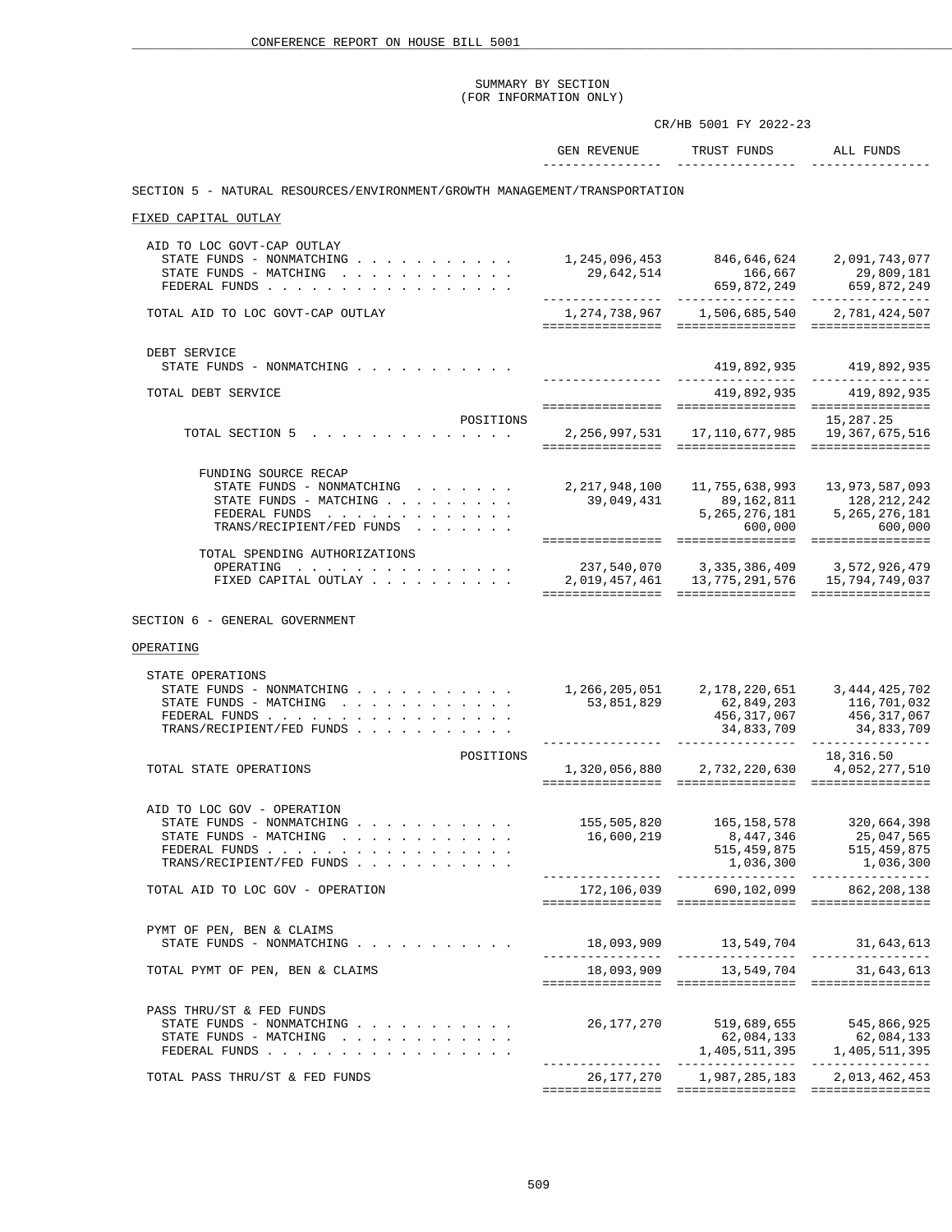|                                                                                                                                                                                                                |                                          | CR/HB 5001 FY 2022-23                                                   |                                                                  |
|----------------------------------------------------------------------------------------------------------------------------------------------------------------------------------------------------------------|------------------------------------------|-------------------------------------------------------------------------|------------------------------------------------------------------|
|                                                                                                                                                                                                                |                                          | GEN REVENUE TRUST FUNDS ALL FUNDS<br>__________________________________ |                                                                  |
| SECTION 6 - GENERAL GOVERNMENT                                                                                                                                                                                 |                                          |                                                                         |                                                                  |
| OPERATING                                                                                                                                                                                                      |                                          |                                                                         |                                                                  |
| TRANS TO OTHER ENTITIES<br>STATE FUNDS - NONMATCHING<br>STATE FUNDS - MATCHING<br>FEDERAL FUNDS<br>TRANS/RECIPIENT/FED FUNDS                                                                                   | 2,010,215                                | 219, 176, 928 25, 576, 341 244, 753, 269                                | $28,131,368$<br>$38,823$<br>$38,823$<br>$38,823$<br>$38,823$     |
| TOTAL TRANS TO OTHER ENTITIES                                                                                                                                                                                  | 221, 187, 143 53, 746, 710 274, 933, 853 |                                                                         |                                                                  |
| FIXED CAPITAL OUTLAY                                                                                                                                                                                           |                                          |                                                                         |                                                                  |
| STATE CAPITAL OUTLAY - DMS                                                                                                                                                                                     |                                          |                                                                         |                                                                  |
| STATE FUNDS - NONMATCHING                                                                                                                                                                                      |                                          | 28,894,912 34,489,088 63,384,000                                        |                                                                  |
| TOTAL STATE CAPITAL OUTLAY - DMS                                                                                                                                                                               |                                          | 28,894,912 34,489,088 63,384,000                                        |                                                                  |
| ST CAPITAL OUTLAY - AGENCY                                                                                                                                                                                     |                                          |                                                                         |                                                                  |
| STATE FUNDS - NONMATCHING<br>FEDERAL FUNDS                                                                                                                                                                     | 12,757,633                               | 6,599,587 19,357,220                                                    |                                                                  |
| TOTAL ST CAPITAL OUTLAY - AGENCY                                                                                                                                                                               |                                          | 12,757,633 8,764,587 21,522,220                                         |                                                                  |
|                                                                                                                                                                                                                |                                          |                                                                         |                                                                  |
| AID TO LOC GOVT-CAP OUTLAY<br>STATE FUNDS - NONMATCHING<br>STATE FUNDS - MATCHING                                                                                                                              | 201,492,714 21,513,500 223,006,214       |                                                                         |                                                                  |
| TOTAL AID TO LOC GOVT-CAP OUTLAY                                                                                                                                                                               |                                          | 201,492,714 24,513,500 226,006,214                                      |                                                                  |
|                                                                                                                                                                                                                |                                          |                                                                         |                                                                  |
| DEBT SERVICE<br>STATE FUNDS - NONMATCHING                                                                                                                                                                      |                                          |                                                                         |                                                                  |
| TOTAL DEBT SERVICE                                                                                                                                                                                             |                                          |                                                                         | 20,070,832 20,070,832                                            |
| POSITIONS<br>TOTAL SECTION 6 2,000,766,500 5,564,742,333 7,565,508,833                                                                                                                                         |                                          |                                                                         | 18,316.50                                                        |
|                                                                                                                                                                                                                |                                          |                                                                         |                                                                  |
| FUNDING SOURCE RECAP<br>STATE FUNDS - NONMATCHING 1,928,304,237 2,984,867,936 4,913,172,173<br>STATE FUNDS - MATCHING<br>FEDERAL FUNDS<br>and the contract of the contract of the<br>TRANS/RECIPIENT/FED FUNDS | 72,462,263                               | 136,380,860<br>2,407,584,705<br>35,908,832                              | 208,843,123<br>2,407,584,705<br>35,908,832                       |
| TOTAL SPENDING AUTHORIZATIONS                                                                                                                                                                                  |                                          |                                                                         |                                                                  |
| OPERATING<br>FIXED CAPITAL OUTLAY                                                                                                                                                                              | 1,757,621,241<br>243,145,259             | 5,476,904,326                                                           | 7, 234, 525, 567<br>$\frac{175,351,325}{87,838,007}$ 330,983,266 |
| SECTION 7 - JUDICIAL BRANCH                                                                                                                                                                                    |                                          |                                                                         |                                                                  |
| OPERATING                                                                                                                                                                                                      |                                          |                                                                         |                                                                  |
| STATE OPERATIONS<br>STATE FUNDS - NONMATCHING<br>FEDERAL FUNDS<br>TRANS/RECIPIENT/FED FUNDS                                                                                                                    | 523,739,070                              | 100,491,043<br>2,304,693<br>8,595,494                                   | 624,230,113<br>2,304,693<br>8,595,494                            |
| POSITIONS<br>TOTAL STATE OPERATIONS                                                                                                                                                                            |                                          | 523,739,070 111,391,230                                                 | 4,506.50<br>635,130,300                                          |
|                                                                                                                                                                                                                |                                          |                                                                         |                                                                  |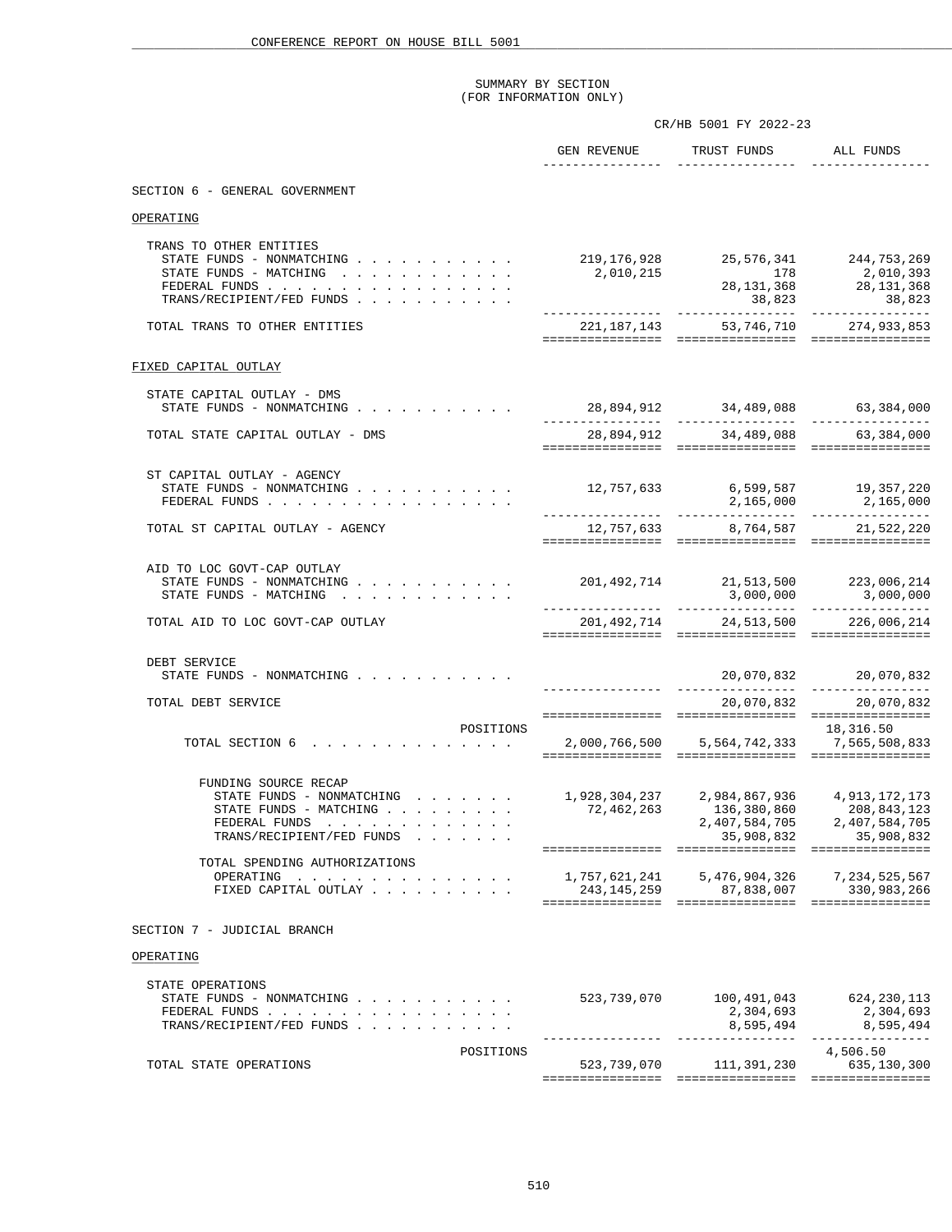|                                                                                                    | CR/HB 5001 FY 2022-23          |                                                       |                                                                          |  |
|----------------------------------------------------------------------------------------------------|--------------------------------|-------------------------------------------------------|--------------------------------------------------------------------------|--|
|                                                                                                    |                                | GEN REVENUE TRUST FUNDS ALL FUNDS<br>________________ |                                                                          |  |
| SECTION 7 - JUDICIAL BRANCH                                                                        |                                |                                                       |                                                                          |  |
| OPERATING                                                                                          |                                |                                                       |                                                                          |  |
| AID TO LOC GOV - OPERATION<br>STATE FUNDS - NONMATCHING $\cdot$ , , , , , , , , , , ,              | 785,000                        |                                                       | 785,000                                                                  |  |
| TOTAL AID TO LOC GOV - OPERATION                                                                   | 785,000                        |                                                       | 785,000                                                                  |  |
| TRANS TO OTHER ENTITIES<br>STATE FUNDS - NONMATCHING<br>FEDERAL FUNDS<br>TRANS/RECIPIENT/FED FUNDS |                                | 800,799 19,360 820,159                                |                                                                          |  |
| TOTAL TRANS TO OTHER ENTITIES                                                                      |                                | 800,799 48,873 849,672                                |                                                                          |  |
| FIXED CAPITAL OUTLAY                                                                               |                                |                                                       |                                                                          |  |
| STATE CAPITAL OUTLAY - DMS<br>STATE FUNDS - NONMATCHING                                            |                                |                                                       |                                                                          |  |
| TOTAL STATE CAPITAL OUTLAY - DMS                                                                   | 65,000,000                     |                                                       | 65,000,000                                                               |  |
| AID TO LOC GOVT-CAP OUTLAY<br>STATE FUNDS - NONMATCHING                                            | 1,010,000<br>_________________ |                                                       |                                                                          |  |
| TOTAL AID TO LOC GOVT-CAP OUTLAY                                                                   |                                | 1,010,000                                             | 1,010,000                                                                |  |
| POSITIONS<br>TOTAL SECTION 7                                                                       |                                | 4,506.50<br>591, 334, 869 111, 440, 103 702, 774, 972 |                                                                          |  |
| FUNDING SOURCE RECAP<br>STATE FUNDS - NONMATCHING<br>FEDERAL FUNDS<br>TRANS/RECIPIENT/FED FUNDS    | ================               | 591,334,869 100,510,403 691,845,272                   | 2,308,215<br>8,621,485 8,621,485<br>==================================== |  |
| TOTAL SPENDING AUTHORIZATIONS<br>OPERATING<br>FIXED CAPITAL OUTLAY                                 | 66,010,000                     | 525,324,869 111,440,103 636,764,972                   | 66,010,000                                                               |  |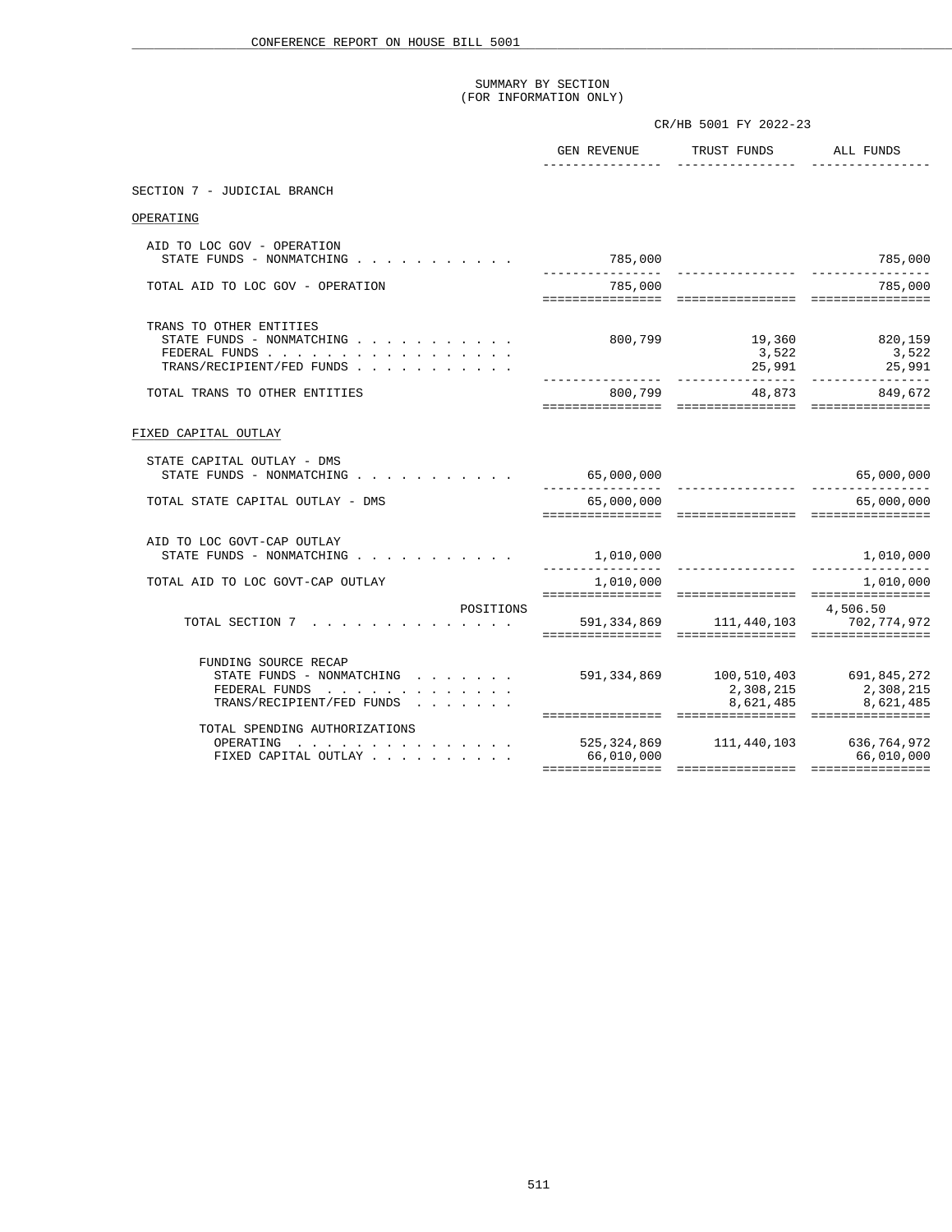# SUMMARY FOR ALL SECTIONS (FOR INFORMATION ONLY)

|                                                                                                                                                            | CR/HB 5001 FY 2022-23                          |                                                                                                                      |                                                                                                                                         |  |
|------------------------------------------------------------------------------------------------------------------------------------------------------------|------------------------------------------------|----------------------------------------------------------------------------------------------------------------------|-----------------------------------------------------------------------------------------------------------------------------------------|--|
|                                                                                                                                                            | GEN REVENUE<br>________________                | TRUST FUNDS<br>________________                                                                                      | ALL FUNDS                                                                                                                               |  |
| ALL SECTIONS                                                                                                                                               |                                                |                                                                                                                      |                                                                                                                                         |  |
| OPERATING                                                                                                                                                  |                                                |                                                                                                                      |                                                                                                                                         |  |
| STATE OPERATIONS<br>STATE FUNDS - NONMATCHING<br>STATE FUNDS - MATCHING<br>FEDERAL FUNDS<br>TRANS/RECIPIENT/FED FUNDS                                      | - - - - , ucð, 293<br>714, 078, 987            | 7,493,850,833 5,299,883,522 12,793,734,355<br>238,196,680                                                            | 471,826,226 1,185,905,213<br>2,862,854,736 2,862,854,736<br>238,196,680                                                                 |  |
| POSITIONS<br>TOTAL STATE OPERATIONS                                                                                                                        |                                                | 8, 207, 929, 820 8, 872, 761, 164 17, 080, 690, 984                                                                  | 112,472.26                                                                                                                              |  |
| AID TO LOC GOV - OPERATION<br>STATE FUNDS - NONMATCHING<br>STATE FUNDS - MATCHING<br>FEDERAL FUNDS<br>TRANS/RECIPIENT/FED FUNDS                            |                                                | 16,435,544,491 4,503,903,493 20,939,447,984<br>1,994,274,236 70,590,123 2,064,864,359<br>3,644,680,209 3,644,680,209 |                                                                                                                                         |  |
| TOTAL AID TO LOC GOV - OPERATION                                                                                                                           |                                                | 18,429,818,727 8,372,632,917 26,802,451,644                                                                          |                                                                                                                                         |  |
| PYMT OF PEN, BEN & CLAIMS<br>STATE FUNDS - NONMATCHING 380,548,991 755,390,968 1,135,939,959<br>STATE FUNDS - MATCHING<br>FEDERAL FUNDS                    | 4,618,700                                      |                                                                                                                      | 4,618,700<br>$9,705,000$ $9,705,000$                                                                                                    |  |
| TOTAL PYMT OF PEN, BEN & CLAIMS                                                                                                                            | _________________                              | -----------------<br>385,167,691 765,095,968 1,150,263,659                                                           | ----------------                                                                                                                        |  |
| PASS THRU/ST & FED FUNDS<br>STATE FUNDS - NONMATCHING<br>STATE FUNDS - MATCHING<br>FEDERAL FUNDS                                                           |                                                | 464,614,614 724,714,072 724,714,072<br>62,084,133 62,084,133<br>5,229,739,025 5,229,739,025                          |                                                                                                                                         |  |
| TOTAL PASS THRU/ST & FED FUNDS                                                                                                                             |                                                | 2, 752, 750, 542 6, 016, 537, 230 8, 769, 287, 772                                                                   |                                                                                                                                         |  |
| MEDICAID AND TANF<br>STATE FUNDS - NONMATCHING<br>STATE FUNDS - MATCHING<br>FEDERAL FUNDS<br>TRANS/RECIPIENT/FED FUNDS                                     | 750,000<br>10,838,933,072<br>_________________ |                                                                                                                      | 750,000<br>750,000<br>5,552,151,526        16,391,084,598<br>22,096,437,506         22,096,437,506<br>1, 128, 442, 394 1, 128, 442, 394 |  |
| TOTAL MEDICAID AND TANF                                                                                                                                    |                                                | 10,839,683,072 28,777,031,426 39,616,714,498                                                                         |                                                                                                                                         |  |
| TRANS TO OTHER ENTITIES<br>STATE FUNDS - NONMATCHING $\cdot$ , , , , , , , , , , ,<br>STATE FUNDS - MATCHING<br>FEDERAL FUNDS<br>TRANS/RECIPIENT/FED FUNDS | 10,978,932                                     | 289, 753, 533 94, 497, 193 384, 250, 726<br>453,200                                                                  | 6,432,788 17,411,720<br>53,430,115 53,430,115<br>453,200                                                                                |  |
| TOTAL TRANS TO OTHER ENTITIES                                                                                                                              |                                                | 300, 732, 465 154, 813, 296 455, 545, 761                                                                            |                                                                                                                                         |  |
| FIXED CAPITAL OUTLAY                                                                                                                                       |                                                |                                                                                                                      |                                                                                                                                         |  |
| STATE CAPITAL OUTLAY - DMS<br>STATE FUNDS - NONMATCHING                                                                                                    |                                                |                                                                                                                      |                                                                                                                                         |  |
| TOTAL STATE CAPITAL OUTLAY - DMS                                                                                                                           |                                                | 93,894,912 34,489,088 128,384,000                                                                                    |                                                                                                                                         |  |
| ST CAPITAL OUTLAY - AGENCY<br>STATE FUNDS - NONMATCHING<br>FEDERAL FUNDS                                                                                   |                                                |                                                                                                                      |                                                                                                                                         |  |
| TOTAL ST CAPITAL OUTLAY - AGENCY                                                                                                                           |                                                | 290,436,066 761,829,652 1,052,265,718                                                                                |                                                                                                                                         |  |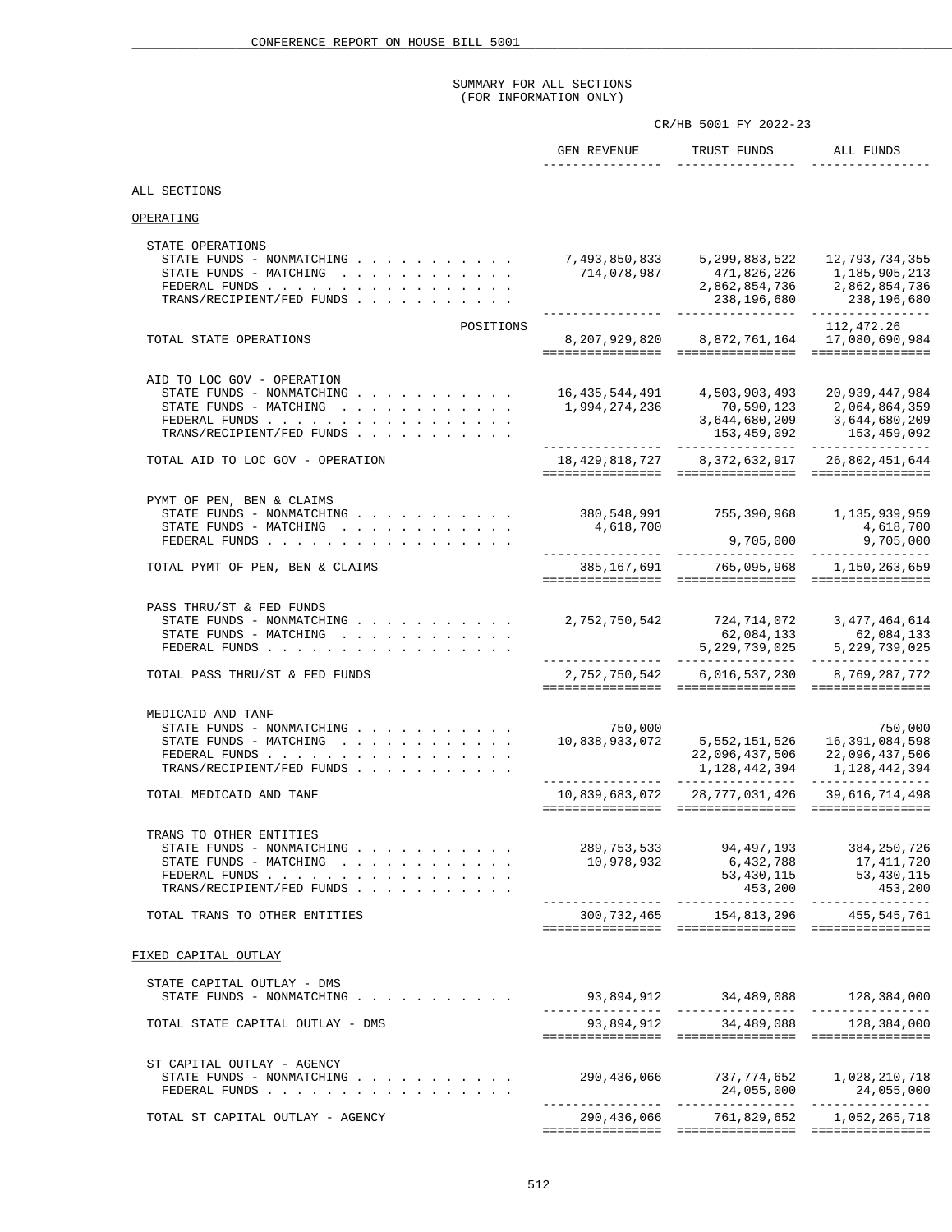### SUMMARY FOR ALL SECTIONS (FOR INFORMATION ONLY)

|                                                                                                                                        | CR/HB 5001 FY 2022-23 |                                                                                                                                                                                                                                                   |                             |  |
|----------------------------------------------------------------------------------------------------------------------------------------|-----------------------|---------------------------------------------------------------------------------------------------------------------------------------------------------------------------------------------------------------------------------------------------|-----------------------------|--|
|                                                                                                                                        | ________________      | GEN REVENUE TRUST FUNDS ALL FUNDS<br>________________                                                                                                                                                                                             | _____________               |  |
| ALL SECTIONS                                                                                                                           |                       |                                                                                                                                                                                                                                                   |                             |  |
| FIXED CAPITAL OUTLAY                                                                                                                   |                       |                                                                                                                                                                                                                                                   |                             |  |
| STATE CAPITAL OUTLAY - DOT<br>STATE FUNDS - NONMATCHING<br>STATE FUNDS - MATCHING<br>FEDERAL FUNDS                                     |                       | $\begin{array}{cccc} 498,563,482 & 7,931,320,011 & 8,429,883,493 \\ 44,604,637 & 44,604,637 \\ 3,124,723,388 & 3,124,723,388 \\ - \end{array}$                                                                                                    |                             |  |
| TOTAL STATE CAPITAL OUTLAY - DOT                                                                                                       |                       | 498,563,482    11,100,648,036    11,599,211,518                                                                                                                                                                                                   |                             |  |
| STATE CAPITAL OUTLAY-PECO<br>STATE FUNDS - NONMATCHING                                                                                 |                       |                                                                                                                                                                                                                                                   |                             |  |
| TOTAL STATE CAPITAL OUTLAY-PECO                                                                                                        |                       | 56,025,479 459,500,000 515,525,479                                                                                                                                                                                                                |                             |  |
| AID TO LOC GOVT-CAP OUTLAY<br>STATE FUNDS - NONMATCHING<br>STATE FUNDS - MATCHING<br>FEDERAL FUNDS<br>TOTAL AID TO LOC GOVT-CAP OUTLAY |                       | 1,781,900,031  868,160,124  2,650,060,155<br>$29,642,514$<br>$3,166,667$<br>$659,872,249$<br>$659,872,249$<br>$559,872,249$<br>$559,872,249$                                                                                                      |                             |  |
|                                                                                                                                        |                       |                                                                                                                                                                                                                                                   |                             |  |
| DEBT SERVICE<br>STATE FUNDS - NONMATCHING                                                                                              |                       |                                                                                                                                                                                                                                                   |                             |  |
| TOTAL DEBT SERVICE                                                                                                                     |                       | 50,960,426   1,506,990,958   1,557,951,384                                                                                                                                                                                                        |                             |  |
| POSITIONS<br>TOTAL ALL SECTIONS 43, 717, 505, 227 68, 353, 528, 775 112, 071, 034, 002                                                 |                       |                                                                                                                                                                                                                                                   | 112,472.26                  |  |
| FUNDING SOURCE RECAP<br>STATE FUNDS - NONMATCHING<br>STATE FUNDS - MATCHING<br>FEDERAL FUNDS<br>TRANS/RECIPIENT/FED FUNDS              |                       | $30, 124, 978, 786$ 22, 916, 624, 081 53, 041, 602, 867<br>$13\,,592\,,526\,,441 \qquad \quad \  \, 6\,,210\,,856\,,100 \qquad \quad \  \, 19\,,803\,,382\,,541 \qquad \qquad \  \, 37\,,705\,,497\,,228 \qquad \quad \  \, 37\,,705\,,497\,,228$ | 1,520,551,366 1,520,551,366 |  |
| TOTAL SPENDING AUTHORIZATIONS<br>OPERATING<br>FIXED CAPITAL OUTLAY                                                                     |                       | 40,916,082,317       52,958,872,001       93,874,954,318<br>2,801,422,910       15,394,656,774      18,196,079,684                                                                                                                                |                             |  |
|                                                                                                                                        |                       |                                                                                                                                                                                                                                                   |                             |  |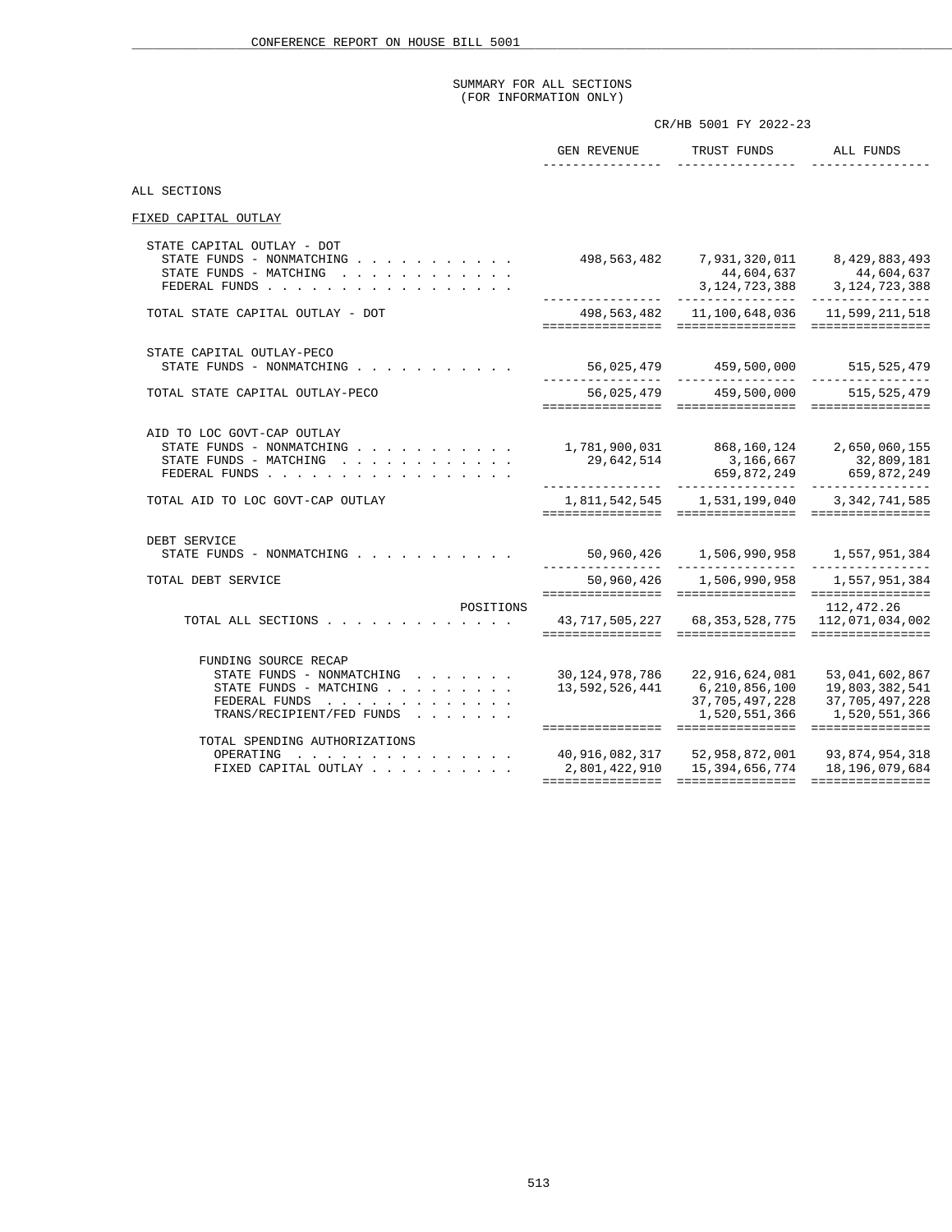CR/HB 5001 FY 2022-23 (\$ IN MILLIONS)

|                                                                                                                                                                                                                          | GENERAL<br>REVENUE | LOTTERY PECO                                                                          |           | TOBACCO                                        | OTHER<br>TRUST | ALL<br>FUNDS | POSITIONS                                                                                                                |
|--------------------------------------------------------------------------------------------------------------------------------------------------------------------------------------------------------------------------|--------------------|---------------------------------------------------------------------------------------|-----------|------------------------------------------------|----------------|--------------|--------------------------------------------------------------------------------------------------------------------------|
| OPERATING                                                                                                                                                                                                                |                    |                                                                                       |           |                                                |                |              |                                                                                                                          |
|                                                                                                                                                                                                                          |                    |                                                                                       |           |                                                |                |              |                                                                                                                          |
| SECTION 1 - EDUCATION ENHANCEMENT                                                                                                                                                                                        |                    |                                                                                       |           |                                                |                |              |                                                                                                                          |
|                                                                                                                                                                                                                          |                    |                                                                                       |           |                                                |                |              |                                                                                                                          |
| TOTAL SECTION 1                                                                                                                                                                                                          | $\overline{0}$ .   |                                                                                       |           | $2,682.9$ .0 .0 .0 .0 2,682.9 .00              |                |              |                                                                                                                          |
|                                                                                                                                                                                                                          |                    |                                                                                       |           |                                                |                |              |                                                                                                                          |
| SECTION 2 - EDUCATION (ALL OTHER FUNDS)                                                                                                                                                                                  |                    |                                                                                       |           |                                                |                |              |                                                                                                                          |
|                                                                                                                                                                                                                          |                    |                                                                                       |           |                                                |                |              |                                                                                                                          |
| TOTAL SECTION 2                                                                                                                                                                                                          |                    |                                                                                       |           |                                                |                |              |                                                                                                                          |
|                                                                                                                                                                                                                          |                    |                                                                                       |           |                                                |                |              |                                                                                                                          |
| EDUCATION RECAP                                                                                                                                                                                                          |                    |                                                                                       |           |                                                |                |              |                                                                                                                          |
| EDUCATION/EARLY LEARNING 610.9 0                                                                                                                                                                                         |                    |                                                                                       |           | $.0$ $.0$ $1,112.8$ $1,723.8$ $98.00$          |                |              |                                                                                                                          |
|                                                                                                                                                                                                                          |                    |                                                                                       |           |                                                |                |              |                                                                                                                          |
|                                                                                                                                                                                                                          |                    |                                                                                       |           |                                                |                |              |                                                                                                                          |
| EDUCATION/EARLI LEARNING<br>EDUCATION/PUBLIC SCHOOLS 13,080.4 1,101.9 .0 .0 2,760.9 16,943.3 .00<br>EDUCATION/TE COLLEGES 1,294.1 241.0 .0 .0 .0 1,535.1 .00<br>EDUCATION/UNIVERSITIES 3,037.2 615.6 .0 .0 1,978.6       |                    |                                                                                       |           |                                                |                |              |                                                                                                                          |
| TOTAL EDUCATION RECAP 18,639.3 2,682.9 0 0 6,252.7 27,574.9 2,280.75                                                                                                                                                     |                    |                                                                                       |           |                                                |                |              |                                                                                                                          |
|                                                                                                                                                                                                                          |                    | <u> sistisist sistisist titisisis titisisis titisisis titisisis titisis titisisis</u> |           |                                                |                |              |                                                                                                                          |
| SECTION 3 - HUMAN SERVICES                                                                                                                                                                                               |                    |                                                                                       |           |                                                |                |              |                                                                                                                          |
| AGENCY/HEALTH CARE ADMIN 10,199.7                                                                                                                                                                                        |                    |                                                                                       |           | $.0$ $.0$ $.360.1$                             | 28,052.6       |              | 38,612.5 1,539.50                                                                                                        |
|                                                                                                                                                                                                                          |                    |                                                                                       |           |                                                |                |              |                                                                                                                          |
|                                                                                                                                                                                                                          |                    |                                                                                       |           |                                                |                |              |                                                                                                                          |
|                                                                                                                                                                                                                          |                    |                                                                                       |           |                                                |                |              |                                                                                                                          |
| AGENCY/PERSONS WITH DISABL 395.8<br>CHILDREN & FAMILIES 395.8<br>CHILDREN & FAMILIES 395.8<br>CHILDREN & FAMILIES 2,478.8<br>CHILDREN & FAMILIES 2,478.8<br>CHILDREN & FAMILIES 2,478.8<br>                              |                    |                                                                                       |           |                                                |                |              |                                                                                                                          |
|                                                                                                                                                                                                                          |                    | _______________________                                                               |           |                                                |                |              |                                                                                                                          |
| TOTAL SECTION 3                                                                                                                                                                                                          |                    | 14,488.0 .0 .0 437.8 33,813.3 48,739.1 31,191.26                                      |           |                                                |                |              |                                                                                                                          |
| SECTION 4 - CRIMINAL JUSTICE AND CORRECTIONS                                                                                                                                                                             |                    |                                                                                       |           |                                                |                |              |                                                                                                                          |
|                                                                                                                                                                                                                          |                    |                                                                                       |           |                                                |                |              |                                                                                                                          |
| CORRECTIONS, DEPT OF 3,674.6 0 .0 .0 .0 63.9                                                                                                                                                                             |                    |                                                                                       |           |                                                |                |              | 3,738.5 23,380.00                                                                                                        |
| FL COMMISM/OFFENDER REVIEW (12.2 0 0 0 0 182.9 1,068.0 10,684.00<br>JUSTICE ADMINISTRATION 885.1 0 0 0 182.9 1,068.0 10,684.00<br>JUVENILE JUSTICE, DEPT OF 449.2 0 0 0 144.6 593.8 3,247.50<br>LAW ENFORCEMENT, DEPT O  |                    |                                                                                       |           |                                                |                |              |                                                                                                                          |
|                                                                                                                                                                                                                          |                    |                                                                                       |           |                                                |                |              |                                                                                                                          |
|                                                                                                                                                                                                                          |                    |                                                                                       |           |                                                |                |              |                                                                                                                          |
| LEGAL AFFAIRS/ATTY GENERAL 77.3                                                                                                                                                                                          |                    | $\cdot$ 0                                                                             | .0        | .0                                             |                |              | $\begin{array}{cccc} 144.6 & & 593.8 & 3,247.50 \\ 161.6 & & 331.6 & 1,954.00 \\ 295.3 & & 372.6 & 1,478.50 \end{array}$ |
| TOTAL SECTION 4                                                                                                                                                                                                          |                    |                                                                                       |           |                                                | 848.5          |              | 6,116.8 40,890.00                                                                                                        |
|                                                                                                                                                                                                                          |                    |                                                                                       |           |                                                |                |              |                                                                                                                          |
| SECTION 5 - NATURAL RESOURCES/ENVIRONMENT/GROWTH MANAGEMENT/TRANSPORTATION                                                                                                                                               |                    |                                                                                       |           |                                                |                |              |                                                                                                                          |
|                                                                                                                                                                                                                          |                    |                                                                                       |           |                                                |                |              |                                                                                                                          |
|                                                                                                                                                                                                                          |                    |                                                                                       |           |                                                |                |              |                                                                                                                          |
|                                                                                                                                                                                                                          |                    |                                                                                       |           |                                                |                |              |                                                                                                                          |
| 4GRIC/CONSUMER SVCS/COMMR 136.9 0 0.0 0.0 1,704.3 1,841.1 3,876.25<br>ENVIR PROTECTION, DEPT OF 32.1 0 0.0 0.0 448.4 480.5 3,087.50<br>FISH/WILDLIFE CONSERV COMM 68.6 0 0.0 0.0 348.6 417.2 2,148.50<br>TRANSPORTATION, |                    |                                                                                       |           |                                                |                |              |                                                                                                                          |
| TOTAL SECTION 5                                                                                                                                                                                                          |                    | 237.5 0 .0 .0 .0 3,335.4 3,572.9 15,287.25                                            |           |                                                |                |              |                                                                                                                          |
|                                                                                                                                                                                                                          |                    | soccososo concertos contecento contecento potentino contecento contecento             |           |                                                |                |              |                                                                                                                          |
| SECTION 6 - GENERAL GOVERNMENT                                                                                                                                                                                           |                    |                                                                                       |           |                                                |                |              |                                                                                                                          |
| ADMINISTERED FUNDS                                                                                                                                                                                                       | 519.9              | $\cdot$ 0                                                                             |           | $0.0$ $0.0$ $0.0$ $0.0$ $0.0$ $0.926.9$ $0.00$ |                |              |                                                                                                                          |
| BUSINESS/PROFESSIONAL REG                                                                                                                                                                                                | 1.8                | $\cdot$ 0                                                                             | $\cdot$ 0 | $\cdot$ 0                                      | 158.5          |              | 160.2 1,545.25                                                                                                           |
| CITRUS, DEPT OF                                                                                                                                                                                                          | $19.1$<br>$134.6$  | $\cdot$ 0                                                                             | $\cdot$ 0 |                                                | $.0$ 21.2      | 40.3         | 28.00                                                                                                                    |
| ECONOMIC OPPORTUNITY                                                                                                                                                                                                     |                    | $\cdot$ 0                                                                             | $\cdot$ 0 |                                                |                |              | $.0$ 1,084.8 1,219.4 1,510.00                                                                                            |
| FINANCIAL SERVICES                                                                                                                                                                                                       | 25.7               | .0                                                                                    | .0        | .0                                             |                |              | 406.9 432.6 2,568.50                                                                                                     |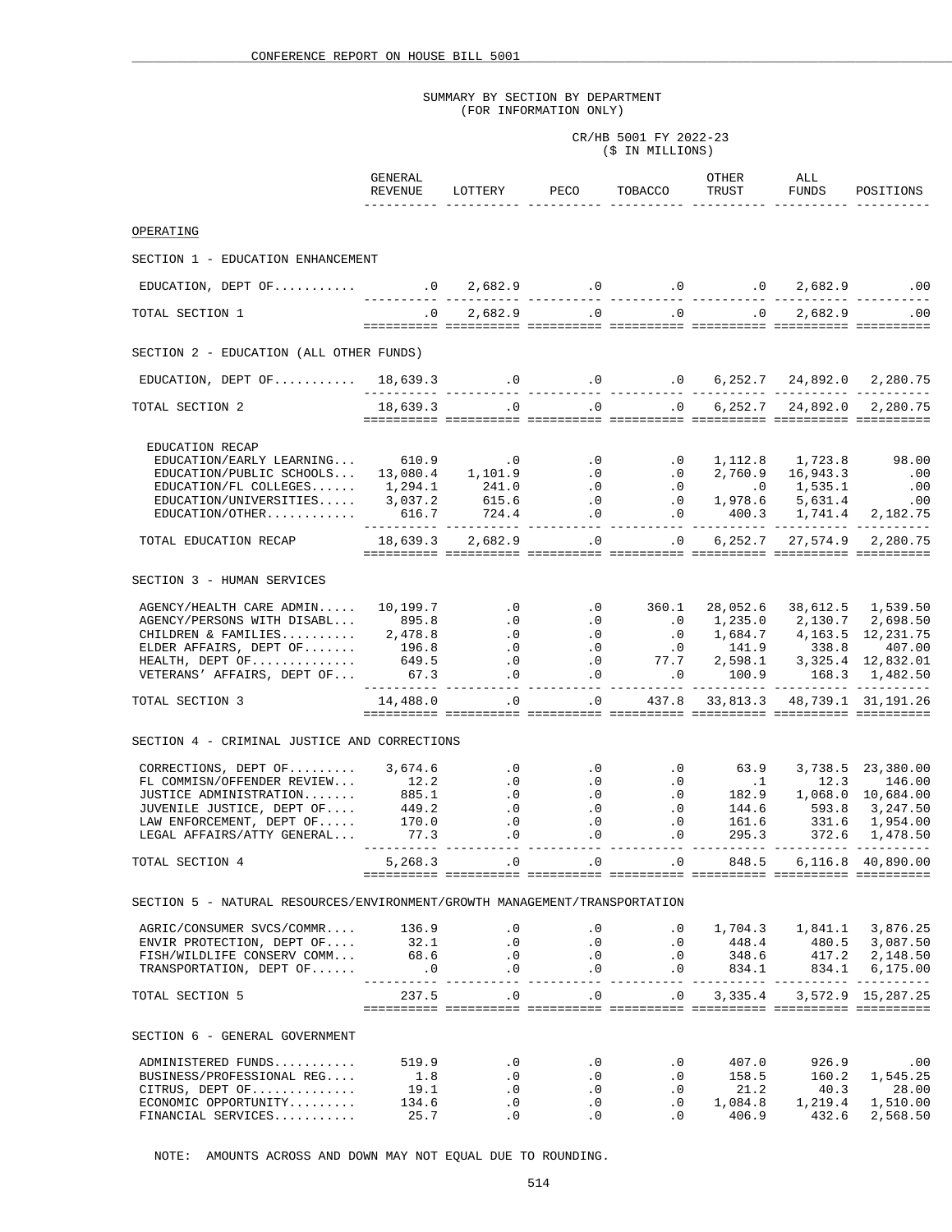CR/HB 5001 FY 2022-23 (\$ IN MILLIONS)

|                                                                                                                                                                                                                                                                                                                                                                                                                                                  | GENERAL<br>REVENUE                        | LOTTERY PECO TOBACCO                                                                                                    |                                           | OTHER<br>TRUST                     | ALL              | FUNDS POSITIONS                                |
|--------------------------------------------------------------------------------------------------------------------------------------------------------------------------------------------------------------------------------------------------------------------------------------------------------------------------------------------------------------------------------------------------------------------------------------------------|-------------------------------------------|-------------------------------------------------------------------------------------------------------------------------|-------------------------------------------|------------------------------------|------------------|------------------------------------------------|
| OPERATING                                                                                                                                                                                                                                                                                                                                                                                                                                        |                                           |                                                                                                                         |                                           |                                    |                  |                                                |
| SECTION 6 - GENERAL GOVERNMENT                                                                                                                                                                                                                                                                                                                                                                                                                   |                                           |                                                                                                                         |                                           |                                    |                  |                                                |
| GOVERNOR, EXECUTIVE OFFICE 63.9                                                                                                                                                                                                                                                                                                                                                                                                                  | $\begin{array}{c} 0 \\ 216.7 \end{array}$ |                                                                                                                         | $0.0$ .0 .0 .0 $1,566.8$ $1,630.7$ 476.00 |                                    |                  |                                                |
|                                                                                                                                                                                                                                                                                                                                                                                                                                                  |                                           |                                                                                                                         |                                           |                                    |                  |                                                |
| TOTAL SECTION 6                                                                                                                                                                                                                                                                                                                                                                                                                                  |                                           | $1,757.6$ .0 .0 .0 .0 5,476.9 7,234.5 18,316.50                                                                         |                                           |                                    |                  |                                                |
| SECTION 7 - JUDICIAL BRANCH                                                                                                                                                                                                                                                                                                                                                                                                                      |                                           |                                                                                                                         |                                           |                                    |                  |                                                |
| STATE COURT SYSTEM 525.3 0 0 0 0 111.4 636.8 4,506.50                                                                                                                                                                                                                                                                                                                                                                                            |                                           |                                                                                                                         |                                           |                                    |                  |                                                |
| TOTAL SECTION 7                                                                                                                                                                                                                                                                                                                                                                                                                                  |                                           | $525.3 \qquad \qquad .0 \qquad \qquad .0 \qquad \qquad .0 \qquad \qquad .111.4 \qquad \qquad 636.8 \qquad 4 \, ,506.50$ |                                           |                                    |                  |                                                |
| TOTAL OPERATING                                                                                                                                                                                                                                                                                                                                                                                                                                  |                                           | 40,916.1  2,682.9  0  437.8  49,838.2  93,875.0  112,472.26                                                             |                                           |                                    |                  |                                                |
| FIXED CAPITAL OUTLAY                                                                                                                                                                                                                                                                                                                                                                                                                             |                                           |                                                                                                                         |                                           |                                    |                  |                                                |
| SECTION 1 - EDUCATION ENHANCEMENT                                                                                                                                                                                                                                                                                                                                                                                                                |                                           |                                                                                                                         |                                           |                                    |                  |                                                |
|                                                                                                                                                                                                                                                                                                                                                                                                                                                  |                                           |                                                                                                                         |                                           |                                    |                  |                                                |
| TOTAL SECTION 1                                                                                                                                                                                                                                                                                                                                                                                                                                  | $\cdot$ 0                                 |                                                                                                                         | $134.6$ .0 .0 .0                          |                                    |                  | 134.6 .00                                      |
| SECTION 2 - EDUCATION (ALL OTHER FUNDS)                                                                                                                                                                                                                                                                                                                                                                                                          |                                           |                                                                                                                         |                                           |                                    |                  |                                                |
| EDUCATION, DEPT OF 167.0 0 1,208.5 0 1,208.5 0 183.4 1,558.9 0 0 EDUCATION, DEPT OF 167.0 0 1,208.5                                                                                                                                                                                                                                                                                                                                              |                                           |                                                                                                                         |                                           |                                    |                  |                                                |
| TOTAL SECTION 2                                                                                                                                                                                                                                                                                                                                                                                                                                  | 167.0                                     | $\overline{0}$                                                                                                          | $1,208.5$ .0 $183.4$ $1,558.9$ .00        |                                    |                  |                                                |
| EDUCATION RECAP<br>EDUCATION/EARLY LEARNING<br>EDUCATION/PUBLIC SCHOOLS 63.4 0 .0 .0 .0 .0 63.4<br>EDUCATION/FL COLLEGES . 0 .0 .0 .0 .0 .0 .0<br>EDUCATION/UNIVERSITIES0 .0 .0 .0 .0 .0 .0<br>EDUCATION/UNIVERSITIES0 .0                                                                                                                                                                                                                        |                                           |                                                                                                                         | 134.6 1,208.5 .0                          |                                    | 183.4 1,630.1    | .00<br>.00<br>.00<br>.00<br>.00<br>___________ |
| TOTAL EDUCATION RECAP                                                                                                                                                                                                                                                                                                                                                                                                                            |                                           | 167.0 134.6 1,208.5 .0 183.4 1,693.5 .00                                                                                |                                           |                                    |                  |                                                |
| SECTION 3 - HUMAN SERVICES                                                                                                                                                                                                                                                                                                                                                                                                                       |                                           |                                                                                                                         |                                           |                                    |                  |                                                |
| $\begin{tabular}{lcccccc} \texttt{AGENCY/PERSONS WITH DISABL} \end{tabular} \begin{tabular}{lcccccc} \texttt{AGENCY/PERSONS WITH DISABL} \end{tabular} \begin{tabular}{lcccccc} \texttt{AGENCY/PERSONS WITH DISABL} \end{tabular} \begin{tabular}{lcccccc} \texttt{16.4} & .0 & .0 & .0 & .0 & .0 & .0 & 16.4 & .00 \\ \texttt{CHILDREN & S} & .0 & .0 & .0 & .0 & .0 & .0 & 37.7 & .00 \\ \texttt{ELDER AFFAIRS, DEPT OF & 101.0 & .0 & .0 & .$ |                                           |                                                                                                                         |                                           |                                    |                  | .00                                            |
| TOTAL SECTION 3                                                                                                                                                                                                                                                                                                                                                                                                                                  |                                           | $170.4$ .0 .0 .0 .0 .0 $170.4$ .00                                                                                      |                                           |                                    |                  |                                                |
| SECTION 4 - CRIMINAL JUSTICE AND CORRECTIONS                                                                                                                                                                                                                                                                                                                                                                                                     |                                           |                                                                                                                         |                                           |                                    |                  |                                                |
|                                                                                                                                                                                                                                                                                                                                                                                                                                                  |                                           |                                                                                                                         | $\overline{\phantom{0}}$ .0               | 5.0<br>$\overline{\phantom{0}}$ .0 | $70.8$<br>$13.6$ | .00<br>.00<br>$56.0$ .00                       |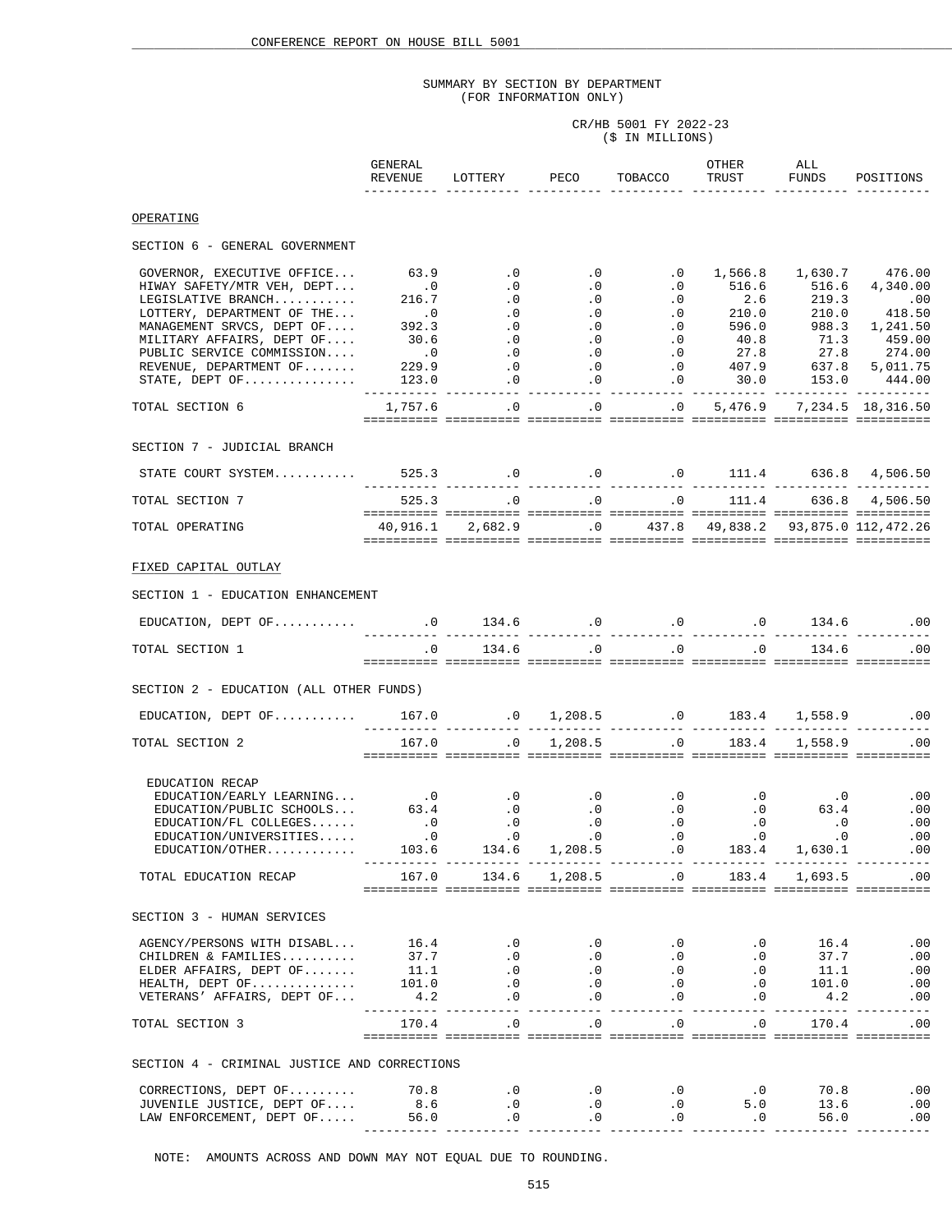CR/HB 5001 FY 2022-23 (\$ IN MILLIONS)

|                                                                                                                                                                                                                                                                                                                                                 | GENERAL<br>REVENUE |                          | LOTTERY PECO                                                                    | TOBACCO             | OTHER<br>TRUST                                                                                                                                                                                                                                                                                                                                                                       | ALL<br>FUNDS | POSITIONS                                                                                             |  |  |  |  |  |
|-------------------------------------------------------------------------------------------------------------------------------------------------------------------------------------------------------------------------------------------------------------------------------------------------------------------------------------------------|--------------------|--------------------------|---------------------------------------------------------------------------------|---------------------|--------------------------------------------------------------------------------------------------------------------------------------------------------------------------------------------------------------------------------------------------------------------------------------------------------------------------------------------------------------------------------------|--------------|-------------------------------------------------------------------------------------------------------|--|--|--|--|--|
| FIXED CAPITAL OUTLAY                                                                                                                                                                                                                                                                                                                            |                    |                          |                                                                                 |                     |                                                                                                                                                                                                                                                                                                                                                                                      |              |                                                                                                       |  |  |  |  |  |
|                                                                                                                                                                                                                                                                                                                                                 |                    |                          |                                                                                 |                     |                                                                                                                                                                                                                                                                                                                                                                                      |              |                                                                                                       |  |  |  |  |  |
| SECTION 4 - CRIMINAL JUSTICE AND CORRECTIONS                                                                                                                                                                                                                                                                                                    |                    |                          |                                                                                 |                     |                                                                                                                                                                                                                                                                                                                                                                                      |              |                                                                                                       |  |  |  |  |  |
| TOTAL SECTION 4                                                                                                                                                                                                                                                                                                                                 |                    |                          | $135.4$ .0 .0 .0 .0 5.0 140.4 .00                                               |                     |                                                                                                                                                                                                                                                                                                                                                                                      |              |                                                                                                       |  |  |  |  |  |
| SECTION 5 - NATURAL RESOURCES/ENVIRONMENT/GROWTH MANAGEMENT/TRANSPORTATION                                                                                                                                                                                                                                                                      |                    |                          |                                                                                 |                     |                                                                                                                                                                                                                                                                                                                                                                                      |              |                                                                                                       |  |  |  |  |  |
|                                                                                                                                                                                                                                                                                                                                                 |                    |                          |                                                                                 |                     |                                                                                                                                                                                                                                                                                                                                                                                      |              |                                                                                                       |  |  |  |  |  |
|                                                                                                                                                                                                                                                                                                                                                 |                    |                          |                                                                                 |                     |                                                                                                                                                                                                                                                                                                                                                                                      |              |                                                                                                       |  |  |  |  |  |
|                                                                                                                                                                                                                                                                                                                                                 |                    |                          |                                                                                 |                     |                                                                                                                                                                                                                                                                                                                                                                                      |              |                                                                                                       |  |  |  |  |  |
| $\begin{tabular}{lllllllllllllllllllll} \begin{tabular}{lcccccc} AGRIC/CONSUMER SVCS/COMMR. & 134.1 & .0 & .0 & .0 & 18.3 & 152.4 & .00 \\ \hline ENVIR PROTECTION, DEPT OF. & 1,346.7 & .0 & .0 & .0 & 2,330.7 & 3,677.5 & .00 \\ \hline FISH/WILDLIFE CONSERV COMM. & 40.1 & .0 & .0 & .0 & 23.9 & 64.0 & .00 \\ \end{tabular} \end{tabular}$ |                    |                          |                                                                                 |                     |                                                                                                                                                                                                                                                                                                                                                                                      |              |                                                                                                       |  |  |  |  |  |
| TOTAL SECTION 5                                                                                                                                                                                                                                                                                                                                 | 2,019.5            |                          | $\overline{0}$                                                                  | $\cdot 0$ $\cdot 0$ | 13,775.3                                                                                                                                                                                                                                                                                                                                                                             |              | 15,794.7 .00                                                                                          |  |  |  |  |  |
| SECTION 6 - GENERAL GOVERNMENT                                                                                                                                                                                                                                                                                                                  |                    |                          |                                                                                 |                     |                                                                                                                                                                                                                                                                                                                                                                                      |              |                                                                                                       |  |  |  |  |  |
|                                                                                                                                                                                                                                                                                                                                                 |                    |                          |                                                                                 |                     |                                                                                                                                                                                                                                                                                                                                                                                      |              | .00                                                                                                   |  |  |  |  |  |
|                                                                                                                                                                                                                                                                                                                                                 |                    |                          |                                                                                 |                     |                                                                                                                                                                                                                                                                                                                                                                                      |              | .00                                                                                                   |  |  |  |  |  |
|                                                                                                                                                                                                                                                                                                                                                 |                    |                          |                                                                                 |                     |                                                                                                                                                                                                                                                                                                                                                                                      |              | .00                                                                                                   |  |  |  |  |  |
|                                                                                                                                                                                                                                                                                                                                                 |                    |                          |                                                                                 |                     |                                                                                                                                                                                                                                                                                                                                                                                      |              | .00                                                                                                   |  |  |  |  |  |
|                                                                                                                                                                                                                                                                                                                                                 |                    |                          |                                                                                 |                     |                                                                                                                                                                                                                                                                                                                                                                                      |              | $\begin{array}{c} 0.00 \\ -0.00 \end{array}$                                                          |  |  |  |  |  |
|                                                                                                                                                                                                                                                                                                                                                 |                    |                          |                                                                                 |                     |                                                                                                                                                                                                                                                                                                                                                                                      |              | $\begin{array}{cccc} 56.6 & & 85.5 & & .00 \\ 2.8 & & 4.0 & & .00 \\ .0 & & 40.6 & & .00 \end{array}$ |  |  |  |  |  |
|                                                                                                                                                                                                                                                                                                                                                 |                    |                          |                                                                                 |                     |                                                                                                                                                                                                                                                                                                                                                                                      |              |                                                                                                       |  |  |  |  |  |
|                                                                                                                                                                                                                                                                                                                                                 |                    |                          |                                                                                 |                     |                                                                                                                                                                                                                                                                                                                                                                                      |              |                                                                                                       |  |  |  |  |  |
|                                                                                                                                                                                                                                                                                                                                                 |                    |                          |                                                                                 |                     |                                                                                                                                                                                                                                                                                                                                                                                      |              | 331.0<br>.00                                                                                          |  |  |  |  |  |
|                                                                                                                                                                                                                                                                                                                                                 |                    |                          |                                                                                 |                     |                                                                                                                                                                                                                                                                                                                                                                                      |              |                                                                                                       |  |  |  |  |  |
| SECTION 7 - JUDICIAL BRANCH                                                                                                                                                                                                                                                                                                                     |                    |                          |                                                                                 |                     |                                                                                                                                                                                                                                                                                                                                                                                      |              |                                                                                                       |  |  |  |  |  |
| STATE COURT SYSTEM 66.0 0 .0 0 .0 0 .0 0 66.0 0 0                                                                                                                                                                                                                                                                                               |                    |                          |                                                                                 |                     |                                                                                                                                                                                                                                                                                                                                                                                      |              | -----------                                                                                           |  |  |  |  |  |
| TOTAL SECTION 7                                                                                                                                                                                                                                                                                                                                 | 66.0               |                          | $\overline{0}$ . $\overline{0}$ . $\overline{0}$ . $\overline{0}$               |                     | $\overline{1}$ $\overline{0}$ $\overline{0}$ $\overline{0}$ $\overline{0}$ $\overline{0}$ $\overline{0}$ $\overline{0}$ $\overline{0}$ $\overline{0}$ $\overline{0}$ $\overline{0}$ $\overline{0}$ $\overline{0}$ $\overline{0}$ $\overline{0}$ $\overline{0}$ $\overline{0}$ $\overline{0}$ $\overline{0}$ $\overline{0}$ $\overline{0}$ $\overline{0}$ $\overline{0}$ $\overline{$ |              | 66.0<br>.00                                                                                           |  |  |  |  |  |
| TOTAL FIXED CAPITAL OUTLAY $2,801.4$ $134.6$ $1,208.5$ $0$ $14,051.5$ $18,196.1$ $00$                                                                                                                                                                                                                                                           |                    |                          | <u> sisiisisi isiisisisi toisiisis tiisiisis tiisiisisi tiisiisis tiisiisis</u> |                     |                                                                                                                                                                                                                                                                                                                                                                                      |              |                                                                                                       |  |  |  |  |  |
| OPERATING AND FIXED CAPITAL OUTLAY                                                                                                                                                                                                                                                                                                              |                    |                          |                                                                                 |                     |                                                                                                                                                                                                                                                                                                                                                                                      |              |                                                                                                       |  |  |  |  |  |
| SECTION 1 - EDUCATION ENHANCEMENT                                                                                                                                                                                                                                                                                                               |                    |                          |                                                                                 |                     |                                                                                                                                                                                                                                                                                                                                                                                      |              |                                                                                                       |  |  |  |  |  |
|                                                                                                                                                                                                                                                                                                                                                 |                    |                          |                                                                                 |                     |                                                                                                                                                                                                                                                                                                                                                                                      |              |                                                                                                       |  |  |  |  |  |
| EDUCATION, DEPT OF  0 2,817.5 0 .0 0 .0 0 2,817.5 .00                                                                                                                                                                                                                                                                                           |                    |                          |                                                                                 |                     |                                                                                                                                                                                                                                                                                                                                                                                      |              |                                                                                                       |  |  |  |  |  |
| TOTAL SECTION 1                                                                                                                                                                                                                                                                                                                                 |                    | $\cdot$ 0                | $2,817.5$ .0 .0 .0 .0                                                           |                     |                                                                                                                                                                                                                                                                                                                                                                                      |              | 2,817.5 .00                                                                                           |  |  |  |  |  |
| SECTION 2 - EDUCATION (ALL OTHER FUNDS)                                                                                                                                                                                                                                                                                                         |                    |                          |                                                                                 |                     |                                                                                                                                                                                                                                                                                                                                                                                      |              |                                                                                                       |  |  |  |  |  |
| EDUCATION, DEPT OF 18,806.3 1,208.5 0 6,436.1 26,450.9 2,280.75                                                                                                                                                                                                                                                                                 |                    |                          |                                                                                 |                     |                                                                                                                                                                                                                                                                                                                                                                                      |              |                                                                                                       |  |  |  |  |  |
| TOTAL SECTION 2                                                                                                                                                                                                                                                                                                                                 |                    |                          |                                                                                 |                     |                                                                                                                                                                                                                                                                                                                                                                                      |              |                                                                                                       |  |  |  |  |  |
|                                                                                                                                                                                                                                                                                                                                                 |                    |                          |                                                                                 |                     |                                                                                                                                                                                                                                                                                                                                                                                      |              |                                                                                                       |  |  |  |  |  |
| EDUCATION RECAP                                                                                                                                                                                                                                                                                                                                 |                    |                          |                                                                                 |                     |                                                                                                                                                                                                                                                                                                                                                                                      |              |                                                                                                       |  |  |  |  |  |
|                                                                                                                                                                                                                                                                                                                                                 |                    |                          | $\ddotsc 0$                                                                     |                     |                                                                                                                                                                                                                                                                                                                                                                                      |              | 0, 1, 112.8, 1, 723.8, 98.00                                                                          |  |  |  |  |  |
|                                                                                                                                                                                                                                                                                                                                                 |                    |                          |                                                                                 |                     | $.0 \qquad 2,760.9 \qquad 17,006.7$                                                                                                                                                                                                                                                                                                                                                  |              | .00                                                                                                   |  |  |  |  |  |
| EDUCATION/EARLY LEARNING 610.9 0 0 0<br>EDUCATION/PUBLIC SCHOOLS 13,143.8 1,101.9 0<br>EDUCATION/FL COLLEGES 1,294.1 241.0 0<br>EDUCATION/UNIVERSITIES 3,037.2 615.6 0 0                                                                                                                                                                        |                    |                          |                                                                                 |                     | $\begin{array}{ccccccccc}\n & 0 & & 0 & & 1,535.1 & & & 00 \\  & 0 & & 1,978.6 & & 5,631.4 & & & 00\n\end{array}$                                                                                                                                                                                                                                                                    |              |                                                                                                       |  |  |  |  |  |
| EDUCATION/OTHER                                                                                                                                                                                                                                                                                                                                 |                    |                          |                                                                                 |                     | $.0$ 583.7                                                                                                                                                                                                                                                                                                                                                                           |              | 3,371.5 2,182.75                                                                                      |  |  |  |  |  |
|                                                                                                                                                                                                                                                                                                                                                 |                    |                          | $720.3$ 858.9 1,208.5<br>---------- ---------- ---------- --                    |                     |                                                                                                                                                                                                                                                                                                                                                                                      |              |                                                                                                       |  |  |  |  |  |
| TOTAL EDUCATION RECAP                                                                                                                                                                                                                                                                                                                           |                    | 18,806.3 2,817.5 1,208.5 |                                                                                 |                     | 0, 6, 436.1, 29, 268.4, 2, 280.75                                                                                                                                                                                                                                                                                                                                                    |              |                                                                                                       |  |  |  |  |  |